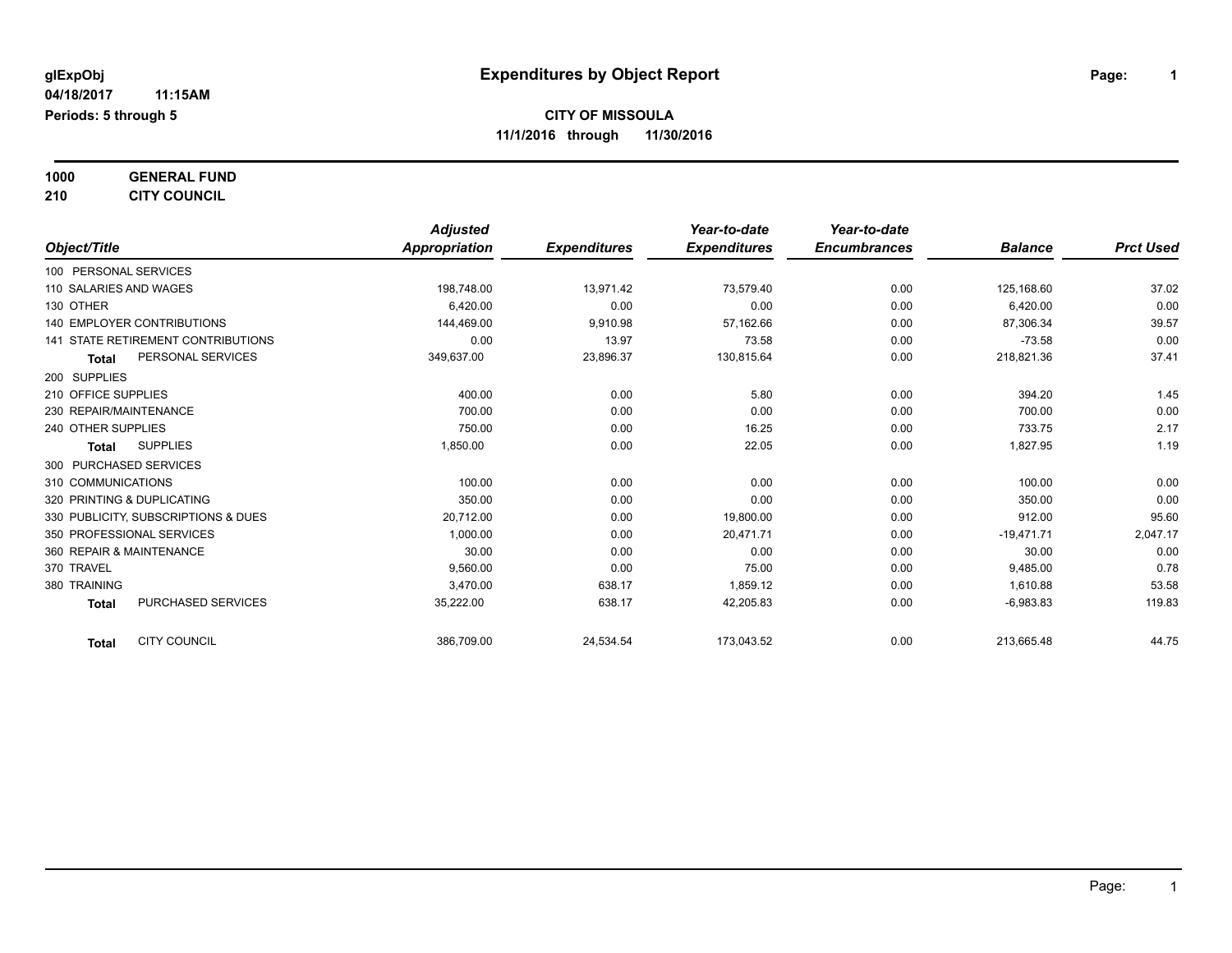**1000 GENERAL FUND 220 MAYOR**

*Object/Title Adjusted Appropriation Expenditures Year-to-date Expenditures Year-to-date Encumbrances Balance Prct Used* 100 PERSONAL SERVICES 110 SALARIES AND WAGES 391,772.00 30,636.48 161,978.85 0.00 229,793.15 41.35 120 OVERTIME/TERMINATION 500.00 0.00 0.00 0.00 500.00 0.00 130 OTHER 6,600.00 0.00 0.00 0.00 6,600.00 0.00 140 EMPLOYER CONTRIBUTIONS 118,554.00 9,397.83 51,723.17 0.00 66,830.83 43.63 141 STATE RETIREMENT CONTRIBUTIONS 0.00 30.64 161.98 0.00 -161.98 0.00 **Total** PERSONAL SERVICES 517,426.00 40,064.95 213,864.00 0.00 303,562.00 41.33 200 SUPPLIES 210 OFFICE SUPPLIES 1,004.00 0.00 207.67 0.00 20.68 220 OPERATING SUPPLIES 200 21 1,120.00 361.99 450.39 450.39 0.00 669.61 40.21 450.21  $230$  REPAIR/MAINTENANCE  $\hphantom{-}0.00$   $\hphantom{-}0.00$   $\hphantom{-}0.00$   $\hphantom{-}0.00$   $\hphantom{-}0.00$   $\hphantom{-}0.00$   $\hphantom{-}0.00$ 231 GASOLINE 107.00 0.00 33.76 0.00 73.24 31.55 240 OTHER SUPPLIES 400.00 0.00 0.00 0.00 400.00 0.00 **Total** SUPPLIES 2,731.00 361.99 691.82 0.00 2,039.18 25.33 300 PURCHASED SERVICES 310 COMMUNICATIONS 890.00 352.00 379.98 0.00 510.02 42.69 320 PRINTING & DUPLICATING 3,056.00 0.00 0.00 0.00 3,056.00 0.00 330 PUBLICITY, SUBSCRIPTIONS & DUES 10,196.00 500.00 7,711.35 0.00 2,484.65 75.63 344 TELEPHONE SERVICE 6,076.00 21.02 972.55 0.00 5,103.45 16.01 350 PROFESSIONAL SERVICES 3,307.00 478.74 478.74 0.00 2,828.26 14.48 360 REPAIR & MAINTENANCE 605.00 0.00 139.50 0.00 465.50 23.06 370 TRAVEL 2,508.00 67.22 626.79 0.00 1,881.21 24.99 380 TRAINING 2,320.00 0.00 750.00 0.00 1,570.00 32.33 390 OTHER PURCHASED SERVICES 1,250.00 0.00 0.00 0.00 1,250.00 0.00 **Total** PURCHASED SERVICES 30,208.00 1,418.98 11,058.91 0.00 19,149.09 36.61 **Total** MAYOR 550,365.00 41,845.92 225,614.73 0.00 324,750.27 40.99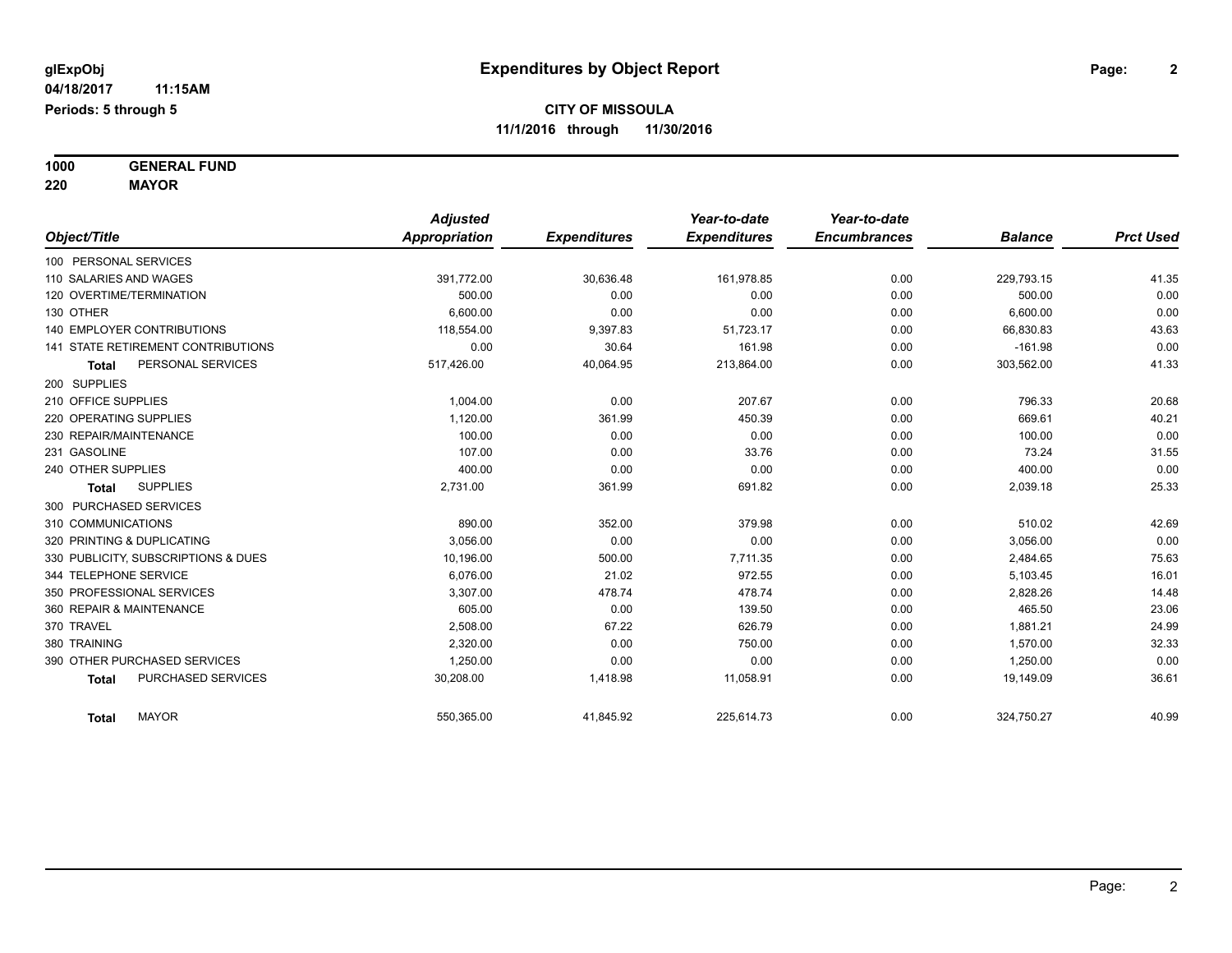# **1000 GENERAL FUND**

**221 HUMAN RESOURCES**

|                        |                                           | <b>Adjusted</b> |                     | Year-to-date        | Year-to-date        |                |                  |
|------------------------|-------------------------------------------|-----------------|---------------------|---------------------|---------------------|----------------|------------------|
| Object/Title           |                                           | Appropriation   | <b>Expenditures</b> | <b>Expenditures</b> | <b>Encumbrances</b> | <b>Balance</b> | <b>Prct Used</b> |
| 100 PERSONAL SERVICES  |                                           |                 |                     |                     |                     |                |                  |
| 110 SALARIES AND WAGES |                                           | 209,238.00      | 16,089.41           | 85,456.39           | 0.00                | 123,781.61     | 40.84            |
|                        | <b>140 EMPLOYER CONTRIBUTIONS</b>         | 75.092.00       | 5,989.82            | 33.723.74           | 0.00                | 41,368.26      | 44.91            |
|                        | <b>141 STATE RETIREMENT CONTRIBUTIONS</b> | 0.00            | 16.09               | 85.46               | 0.00                | $-85.46$       | 0.00             |
| <b>Total</b>           | PERSONAL SERVICES                         | 284,330.00      | 22,095.32           | 119,265.59          | 0.00                | 165,064.41     | 41.95            |
| 200 SUPPLIES           |                                           |                 |                     |                     |                     |                |                  |
| 210 OFFICE SUPPLIES    |                                           | 3,115.00        | 0.00                | 226.71              | 0.00                | 2,888.29       | 7.28             |
| 220 OPERATING SUPPLIES |                                           | 0.00            | 0.00                | 0.00                | 0.00                | 0.00           | 0.00             |
| <b>Total</b>           | <b>SUPPLIES</b>                           | 3,115.00        | 0.00                | 226.71              | 0.00                | 2,888.29       | 7.28             |
| 300 PURCHASED SERVICES |                                           |                 |                     |                     |                     |                |                  |
| 310 COMMUNICATIONS     |                                           | 450.00          | 2.69                | 82.83               | 0.00                | 367.17         | 18.41            |
|                        | 320 PRINTING & DUPLICATING                | 1.632.00        | 0.00                | 337.28              | 0.00                | 1.294.72       | 20.67            |
|                        | 330 PUBLICITY, SUBSCRIPTIONS & DUES       | 2,091.00        | 109.00              | 1,396.00            | 0.00                | 695.00         | 66.76            |
| 344 TELEPHONE SERVICE  |                                           | 190.00          | 14.81               | 29.57               | 0.00                | 160.43         | 15.56            |
|                        | 350 PROFESSIONAL SERVICES                 | 11,000.00       | 0.00                | 0.00                | 0.00                | 11,000.00      | 0.00             |
|                        | 360 REPAIR & MAINTENANCE                  | 3,992.00        | 18.99               | 18.99               | 0.00                | 3,973.01       | 0.48             |
| 370 TRAVEL             |                                           | 3,088.00        | 0.00                | 348.37              | 0.00                | 2,739.63       | 11.28            |
| 380 TRAINING           |                                           | 3,050.00        | 50.00               | 1,568.40            | 0.00                | 1,481.60       | 51.42            |
|                        | 390 OTHER PURCHASED SERVICES              | 17,490.00       | 88.72               | 11,104.28           | 0.00                | 6,385.72       | 63.49            |
| <b>Total</b>           | PURCHASED SERVICES                        | 42,983.00       | 284.21              | 14,885.72           | 0.00                | 28,097.28      | 34.63            |
| 900 CAPITAL OUTLAY     |                                           |                 |                     |                     |                     |                |                  |
|                        | 940 MACHINERY & EQUIPMENT                 | 0.00            | 0.00                | 0.00                | 0.00                | 0.00           | 0.00             |
| <b>Total</b>           | <b>CAPITAL OUTLAY</b>                     | 0.00            | 0.00                | 0.00                | 0.00                | 0.00           | 0.00             |
|                        |                                           |                 |                     |                     |                     |                |                  |
| <b>Total</b>           | <b>HUMAN RESOURCES</b>                    | 330,428.00      | 22,379.53           | 134,378.02          | 0.00                | 196,049.98     | 40.67            |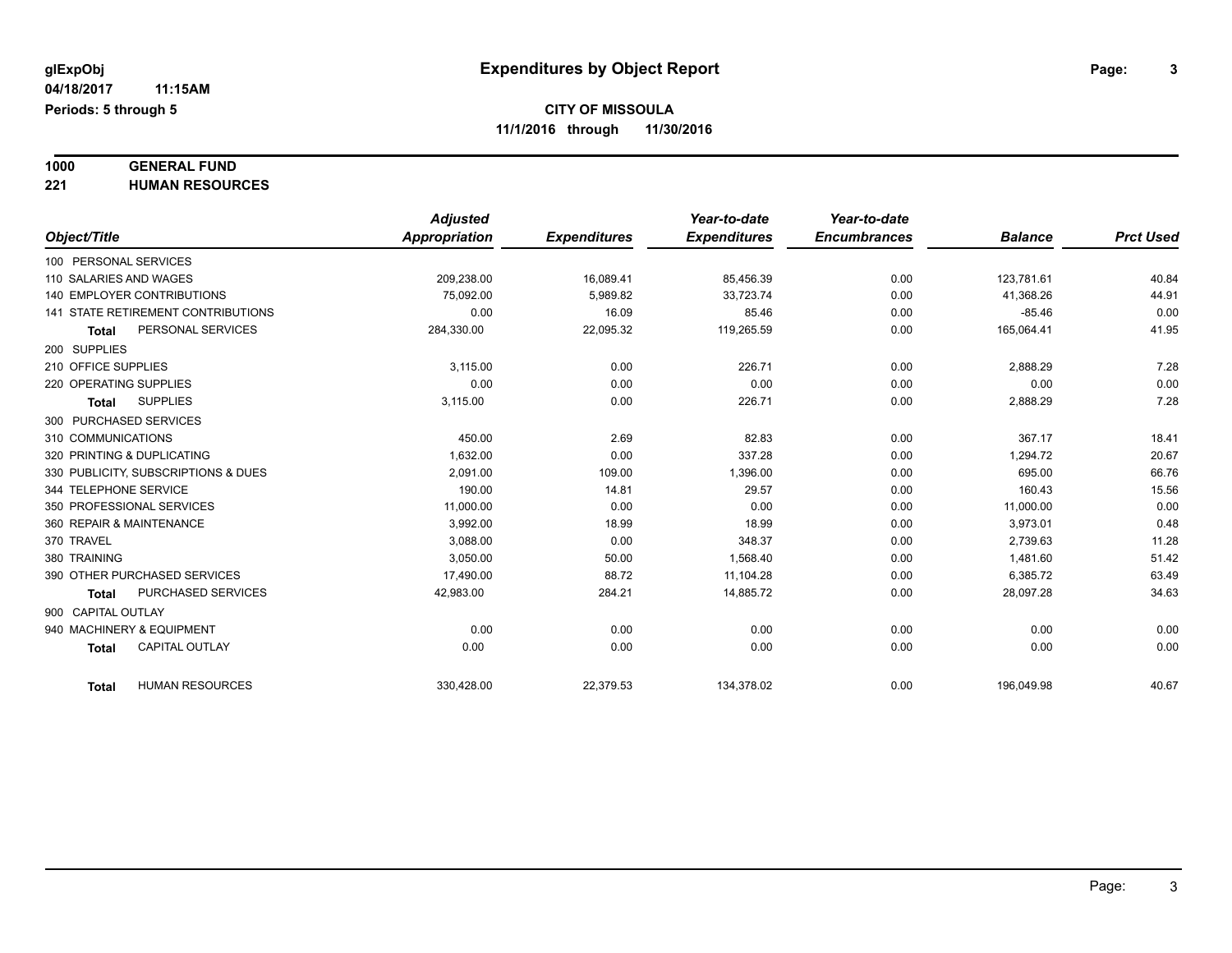**1000 GENERAL FUND**

**223 CITY CLERK**

|                                            | <b>Adjusted</b>      |                     | Year-to-date        | Year-to-date        |                |                  |
|--------------------------------------------|----------------------|---------------------|---------------------|---------------------|----------------|------------------|
| Object/Title                               | <b>Appropriation</b> | <b>Expenditures</b> | <b>Expenditures</b> | <b>Encumbrances</b> | <b>Balance</b> | <b>Prct Used</b> |
| 100 PERSONAL SERVICES                      |                      |                     |                     |                     |                |                  |
| 110 SALARIES AND WAGES                     | 230,295.00           | 18,089.43           | 94,220.60           | 0.00                | 136,074.40     | 40.91            |
| 120 OVERTIME/TERMINATION                   | 0.00                 | 0.00                | 0.00                | 0.00                | 0.00           | 0.00             |
| 140 EMPLOYER CONTRIBUTIONS                 | 88,446.00            | 7,221.62            | 40,419.28           | 0.00                | 48,026.72      | 45.70            |
| <b>141 STATE RETIREMENT CONTRIBUTIONS</b>  | 0.00                 | 18.09               | 94.22               | 0.00                | $-94.22$       | 0.00             |
| PERSONAL SERVICES<br>Total                 | 318,741.00           | 25,329.14           | 134,734.10          | 0.00                | 184,006.90     | 42.27            |
| 200 SUPPLIES                               |                      |                     |                     |                     |                |                  |
| 210 OFFICE SUPPLIES                        | 5,301.00             | 87.84               | 559.54              | 0.00                | 4,741.46       | 10.56            |
| 220 OPERATING SUPPLIES                     | 250.00               | 0.00                | 0.00                | 0.00                | 250.00         | 0.00             |
| 230 REPAIR/MAINTENANCE                     | 0.00                 | 0.00                | 0.00                | 0.00                | 0.00           | 0.00             |
| 231 GASOLINE                               | 250.00               | 0.00                | 41.73               | 0.00                | 208.27         | 16.69            |
| 240 OTHER SUPPLIES                         | 225.00               | 0.00                | 0.00                | 0.00                | 225.00         | 0.00             |
| <b>SUPPLIES</b><br><b>Total</b>            | 6,026.00             | 87.84               | 601.27              | 0.00                | 5,424.73       | 9.98             |
| 300 PURCHASED SERVICES                     |                      |                     |                     |                     |                |                  |
| 310 COMMUNICATIONS                         | 19,554.00            | 14.73               | 13,639.65           | 0.00                | 5,914.35       | 69.75            |
| 320 PRINTING & DUPLICATING                 | 700.00               | 0.00                | 67.65               | 0.00                | 632.35         | 9.66             |
| 330 PUBLICITY, SUBSCRIPTIONS & DUES        | 1,925.00             | 138.50              | 829.00              | 0.00                | 1,096.00       | 43.06            |
| 344 TELEPHONE SERVICE                      | 200.00               | 6.05                | 10.24               | 0.00                | 189.76         | 5.12             |
| 350 PROFESSIONAL SERVICES                  | 20,300.00            | 677.25              | 4,019.50            | 0.00                | 16,280.50      | 19.80            |
| 360 REPAIR & MAINTENANCE                   | 1,450.00             | 64.24               | 569.35              | 0.00                | 880.65         | 39.27            |
| 370 TRAVEL                                 | 5,150.00             | 0.00                | 0.00                | 0.00                | 5,150.00       | 0.00             |
| 380 TRAINING                               | 4,620.00             | 0.00                | 150.00              | 0.00                | 4,470.00       | 3.25             |
| 390 OTHER PURCHASED SERVICES               | 3,500.00             | 0.00                | 2,418.75            | 0.00                | 1,081.25       | 69.11            |
| PURCHASED SERVICES<br><b>Total</b>         | 57,399.00            | 900.77              | 21,704.14           | 0.00                | 35,694.86      | 37.81            |
| 500 FIXED CHARGES                          |                      |                     |                     |                     |                |                  |
| 500 FIXED CHARGES                          | 0.00                 | 0.00                | 0.00                | 0.00                | 0.00           | 0.00             |
| <b>FIXED CHARGES</b><br><b>Total</b>       | 0.00                 | 0.00                | 0.00                | 0.00                | 0.00           | 0.00             |
| 700 GRANTS & CONTRIBUTIONS                 |                      |                     |                     |                     |                |                  |
| 700 GRANTS & CONTRIBUTIONS                 | 64,580.00            | 595.94              | 22,845.69           | 0.00                | 41,734.31      | 35.38            |
| <b>GRANTS &amp; CONTRIBUTIONS</b><br>Total | 64,580.00            | 595.94              | 22,845.69           | 0.00                | 41,734.31      | 35.38            |
| 800 OTHER OBJECTS                          |                      |                     |                     |                     |                |                  |
| 845 CONTINGENCY                            | 0.00                 | 0.00                | 0.00                | 0.00                | 0.00           | 0.00             |
| OTHER OBJECTS<br><b>Total</b>              | 0.00                 | 0.00                | 0.00                | 0.00                | 0.00           | 0.00             |
|                                            |                      |                     |                     |                     |                |                  |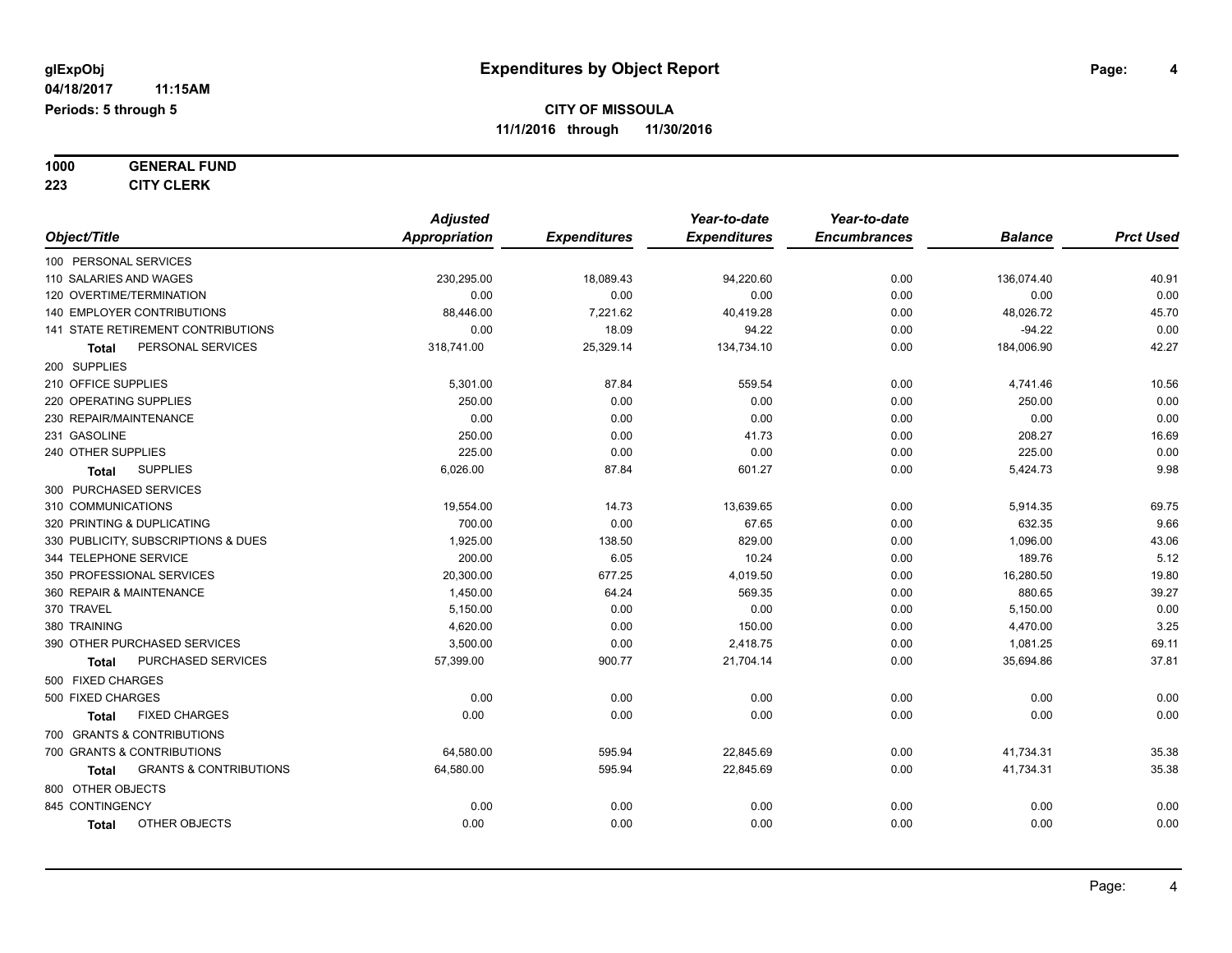#### **04/18/2017 11:15AM Periods: 5 through 5**

**CITY OF MISSOULA 11/1/2016 through 11/30/2016**

**1000 GENERAL FUND 223 CITY CLERK**

*Object/Title Adjusted Appropriation Expenditures Year-to-date Expenditures Year-to-date Encumbrances Balance Prct Used* 900 CAPITAL OUTLAY 930 IMPROVEMENTS 0.00 0.00 0.00 0.00 0.00 0.00 940 MACHINERY & EQUIPMENT 0.00 0.00 0.00 0.00 0.00 0.00 **Total** CAPITAL OUTLAY 0.00 0.00 0.00 0.00 0.00 0.00 **Total** CITY CLERK 446,746.00 26,913.69 179,885.20 0.00 266,860.80 40.27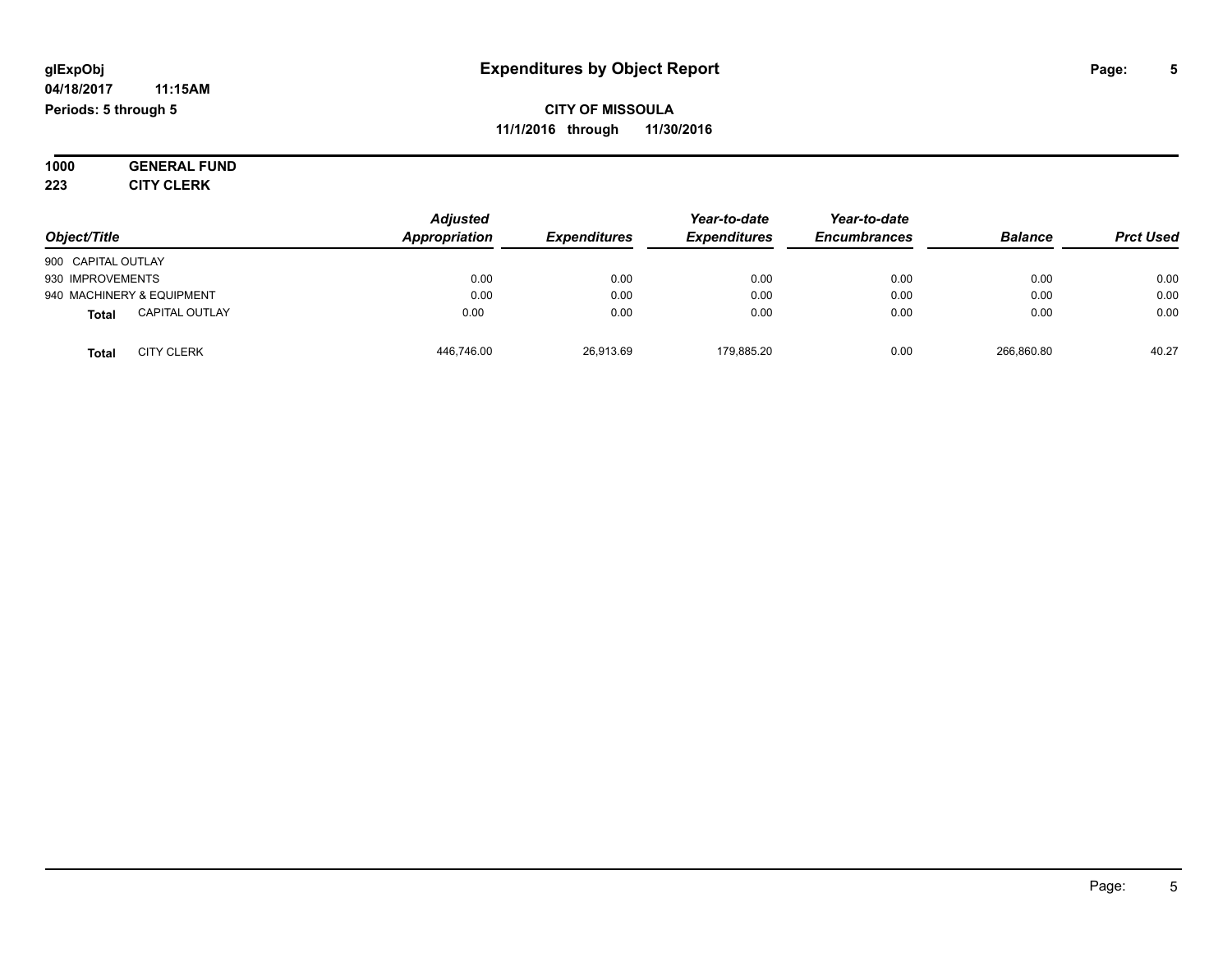# **1000 GENERAL FUND**

**224 INFORMATION SERVICES**

|                                      | <b>Adjusted</b>      |                     | Year-to-date        | Year-to-date        |                |                  |
|--------------------------------------|----------------------|---------------------|---------------------|---------------------|----------------|------------------|
| Object/Title                         | <b>Appropriation</b> | <b>Expenditures</b> | <b>Expenditures</b> | <b>Encumbrances</b> | <b>Balance</b> | <b>Prct Used</b> |
| 100 PERSONAL SERVICES                |                      |                     |                     |                     |                |                  |
| 110 SALARIES AND WAGES               | 447,450.00           | 34,686.74           | 183,535.17          | 0.00                | 263,914.83     | 41.02            |
| 120 OVERTIME/TERMINATION             | 0.00                 | 0.00                | 0.00                | 0.00                | 0.00           | 0.00             |
| 130 OTHER                            | 5,400.00             | 0.00                | 0.00                | 0.00                | 5,400.00       | 0.00             |
| <b>140 EMPLOYER CONTRIBUTIONS</b>    | 156,408.00           | 12,528.60           | 70,162.82           | 0.00                | 86,245.18      | 44.86            |
| 141 STATE RETIREMENT CONTRIBUTIONS   | 0.00                 | 34.69               | 183.54              | 0.00                | $-183.54$      | 0.00             |
| PERSONAL SERVICES<br>Total           | 609,258.00           | 47,250.03           | 253,881.53          | 0.00                | 355,376.47     | 41.67            |
| 200 SUPPLIES                         |                      |                     |                     |                     |                |                  |
| 210 OFFICE SUPPLIES                  | 5,235.00             | 9.40                | 57.62               | 0.00                | 5,177.38       | 1.10             |
| 220 OPERATING SUPPLIES               | 13,209.00            | 145.50              | 933.85              | 0.00                | 12,275.15      | 7.07             |
| 230 REPAIR/MAINTENANCE               | 5,140.00             | 0.00                | 667.54              | 0.00                | 4,472.46       | 12.99            |
| 231 GASOLINE                         | 750.00               | 0.00                | 22.09               | 0.00                | 727.91         | 2.95             |
| 240 OTHER SUPPLIES                   | 2,900.00             | 0.00                | 0.00                | 0.00                | 2,900.00       | 0.00             |
| <b>SUPPLIES</b><br><b>Total</b>      | 27,234.00            | 154.90              | 1,681.10            | 0.00                | 25,552.90      | 6.17             |
| 300 PURCHASED SERVICES               |                      |                     |                     |                     |                |                  |
| 310 COMMUNICATIONS                   | 100.00               | 0.00                | 0.00                | 0.00                | 100.00         | 0.00             |
| 320 PRINTING & DUPLICATING           | 350.00               | 0.00                | 0.00                | 0.00                | 350.00         | 0.00             |
| 330 PUBLICITY, SUBSCRIPTIONS & DUES  | 500.00               | 0.00                | 0.00                | 0.00                | 500.00         | 0.00             |
| 344 TELEPHONE SERVICE                | 131,045.00           | 3,528.09            | 41,465.74           | 0.00                | 89,579.26      | 31.64            |
| 350 PROFESSIONAL SERVICES            | 4,380.00             | 0.00                | 0.00                | 0.00                | 4,380.00       | 0.00             |
| 360 REPAIR & MAINTENANCE             | 420,449.00           | 214,132.94          | 287,675.11          | 0.00                | 132,773.89     | 68.42            |
| 370 TRAVEL                           | 9,259.00             | 251.64              | 1,305.34            | 0.00                | 7,953.66       | 14.10            |
| 380 TRAINING                         | 14,406.00            | 0.00                | 775.00              | 0.00                | 13,631.00      | 5.38             |
| 390 OTHER PURCHASED SERVICES         | 3,700.00             | 0.00                | 0.00                | 0.00                | 3,700.00       | 0.00             |
| PURCHASED SERVICES<br>Total          | 584,189.00           | 217,912.67          | 331,221.19          | 0.00                | 252,967.81     | 56.70            |
| 500 FIXED CHARGES                    |                      |                     |                     |                     |                |                  |
| 500 FIXED CHARGES                    | 0.00                 | 0.00                | 0.00                | 0.00                | 0.00           | 0.00             |
| <b>FIXED CHARGES</b><br><b>Total</b> | 0.00                 | 0.00                | 0.00                | 0.00                | 0.00           | 0.00             |
| 900 CAPITAL OUTLAY                   |                      |                     |                     |                     |                |                  |
| 940 MACHINERY & EQUIPMENT            | 0.00                 | 0.00                | 0.00                | 0.00                | 0.00           | 0.00             |
| CAPITAL OUTLAY<br><b>Total</b>       | 0.00                 | 0.00                | 0.00                | 0.00                | 0.00           | 0.00             |
|                                      |                      |                     |                     |                     |                |                  |
| <b>INFORMATION SERVICES</b><br>Total | 1,220,681.00         | 265,317.60          | 586,783.82          | 0.00                | 633,897.18     | 48.07            |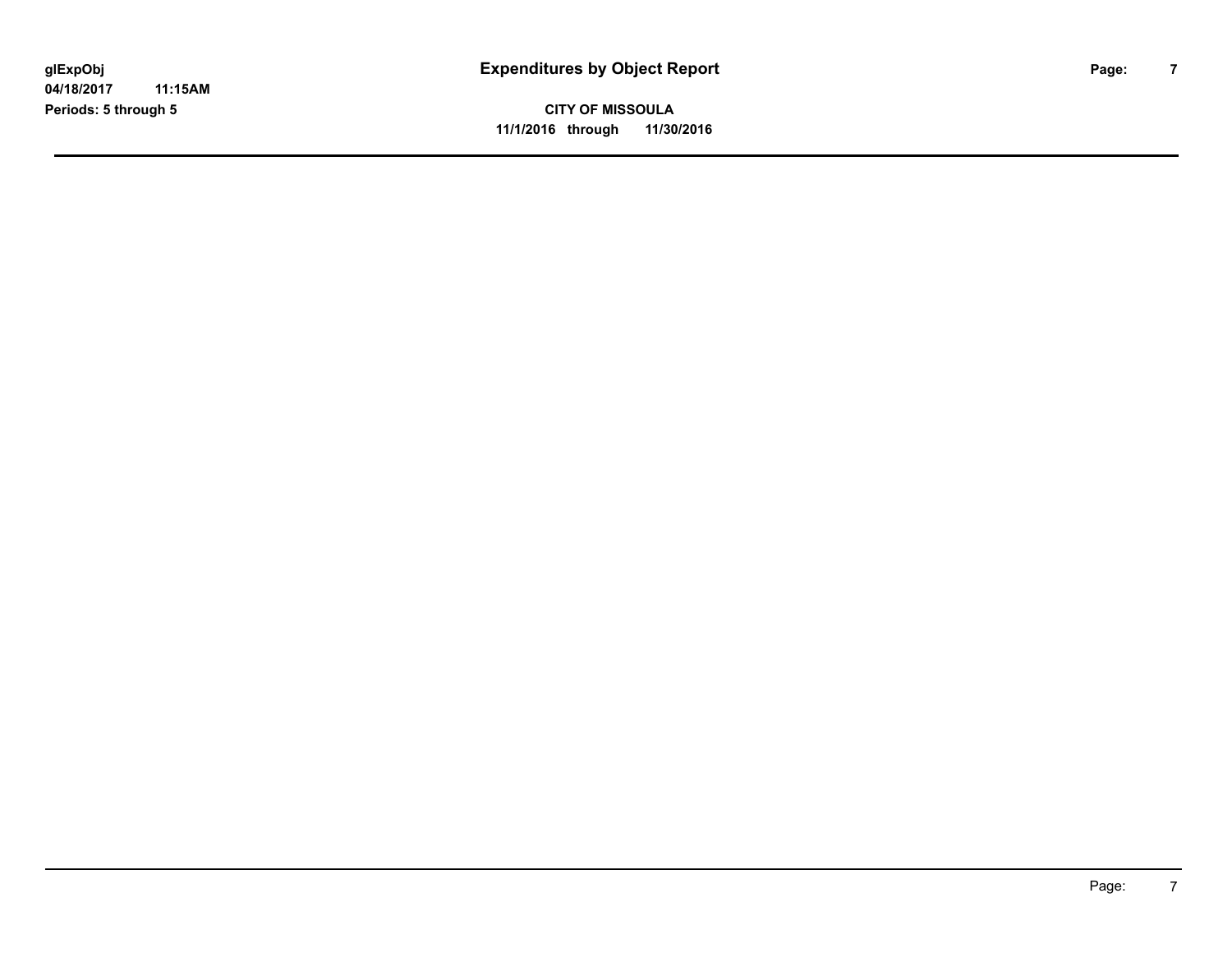**1000 GENERAL FUND 230 MUNICIPAL COURT**

| Object/Title                               | <b>Adjusted</b><br>Appropriation | <b>Expenditures</b> | Year-to-date<br><b>Expenditures</b> | Year-to-date<br><b>Encumbrances</b> | <b>Balance</b> | <b>Prct Used</b> |
|--------------------------------------------|----------------------------------|---------------------|-------------------------------------|-------------------------------------|----------------|------------------|
| 100 PERSONAL SERVICES                      |                                  |                     |                                     |                                     |                |                  |
| 110 SALARIES AND WAGES                     | 853,094.00                       | 60,969.35           | 318.987.29                          | 0.00                                | 534.106.71     | 37.39            |
| 120 OVERTIME/TERMINATION                   | 10.000.00                        | 1,052.46            | 3,965.27                            | 0.00                                | 6,034.73       | 39.65            |
| 140 EMPLOYER CONTRIBUTIONS                 | 334,107.00                       | 23,960.56           | 132,720.21                          | 0.00                                | 201,386.79     | 39.72            |
| <b>141 STATE RETIREMENT CONTRIBUTIONS</b>  | 0.00                             | 60.97               | 319.00                              | 0.00                                | $-319.00$      | 0.00             |
| PERSONAL SERVICES                          | 1,197,201.00                     | 86,043.34           | 455,991.77                          | 0.00                                | 741,209.23     | 38.09            |
| <b>Total</b>                               |                                  |                     |                                     |                                     |                |                  |
| 200 SUPPLIES                               |                                  |                     |                                     |                                     |                |                  |
| 210 OFFICE SUPPLIES                        | 6,181.00                         | 305.65              | 886.91                              | 0.00                                | 5,294.09       | 14.35            |
| 220 OPERATING SUPPLIES                     | 4,972.00                         | 277.74              | 553.62                              | 0.00                                | 4,418.38       | 11.13            |
| 230 REPAIR/MAINTENANCE                     | 0.00                             | 0.00                | 0.00                                | 0.00                                | 0.00           | 0.00             |
| 240 OTHER SUPPLIES                         | 6,496.00                         | 0.00                | 1,836.48                            | 0.00                                | 4,659.52       | 28.27            |
| <b>SUPPLIES</b><br>Total                   | 17,649.00                        | 583.39              | 3,277.01                            | 0.00                                | 14,371.99      | 18.57            |
| 300 PURCHASED SERVICES                     |                                  |                     |                                     |                                     |                |                  |
| 310 COMMUNICATIONS                         | 11,911.00                        | 931.97              | 4,007.03                            | 0.00                                | 7,903.97       | 33.64            |
| 320 PRINTING & DUPLICATING                 | 1,187.00                         | 0.00                | 0.00                                | 0.00                                | 1,187.00       | 0.00             |
| 330 PUBLICITY, SUBSCRIPTIONS & DUES        | 10,196.00                        | 556.65              | 2,873.65                            | 0.00                                | 7,322.35       | 28.18            |
| 344 TELEPHONE SERVICE                      | 1,584.00                         | 1,183.13            | 1,512.16                            | 0.00                                | 71.84          | 95.46            |
| 350 PROFESSIONAL SERVICES                  | 188,969.00                       | 3,513.46            | 9,499.25                            | 0.00                                | 179,469.75     | 5.03             |
| 360 REPAIR & MAINTENANCE                   | 3,790.00                         | 0.00                | 0.00                                | 0.00                                | 3,790.00       | 0.00             |
| 370 TRAVEL                                 | 5,174.00                         | 3,109.68            | 7,980.84                            | 0.00                                | $-2,806.84$    | 154.25           |
| 380 TRAINING                               | 9,000.00                         | 0.00                | 2,620.00                            | 0.00                                | 6,380.00       | 29.11            |
| 390 OTHER PURCHASED SERVICES               | 74,663.00                        | 250.63              | 12,438.84                           | 0.00                                | 62,224.16      | 16.66            |
| PURCHASED SERVICES<br><b>Total</b>         | 306,474.00                       | 9,545.52            | 40,931.77                           | 0.00                                | 265,542.23     | 13.36            |
| 500 FIXED CHARGES                          |                                  |                     |                                     |                                     |                |                  |
| 500 FIXED CHARGES                          | 0.00                             | 0.00                | 29.889.40                           | 0.00                                | $-29,889.40$   | 0.00             |
| <b>FIXED CHARGES</b><br><b>Total</b>       | 0.00                             | 0.00                | 29,889.40                           | 0.00                                | $-29,889.40$   | 0.00             |
| 700 GRANTS & CONTRIBUTIONS                 |                                  |                     |                                     |                                     |                |                  |
| 700 GRANTS & CONTRIBUTIONS                 | 2,500.00                         | 0.00                | 0.00                                | 0.00                                | 2,500.00       | 0.00             |
| <b>GRANTS &amp; CONTRIBUTIONS</b><br>Total | 2,500.00                         | 0.00                | 0.00                                | 0.00                                | 2,500.00       | 0.00             |
| 800 OTHER OBJECTS                          |                                  |                     |                                     |                                     |                |                  |
| 820 TRANSFERS TO OTHER FUNDS               | 0.00                             | 0.00                | 0.00                                | 0.00                                | 0.00           | 0.00             |
| OTHER OBJECTS                              | 0.00                             | 0.00                | 0.00                                | 0.00                                | 0.00           | 0.00             |
| Total                                      |                                  |                     |                                     |                                     |                |                  |
| 900 CAPITAL OUTLAY                         |                                  |                     |                                     |                                     |                |                  |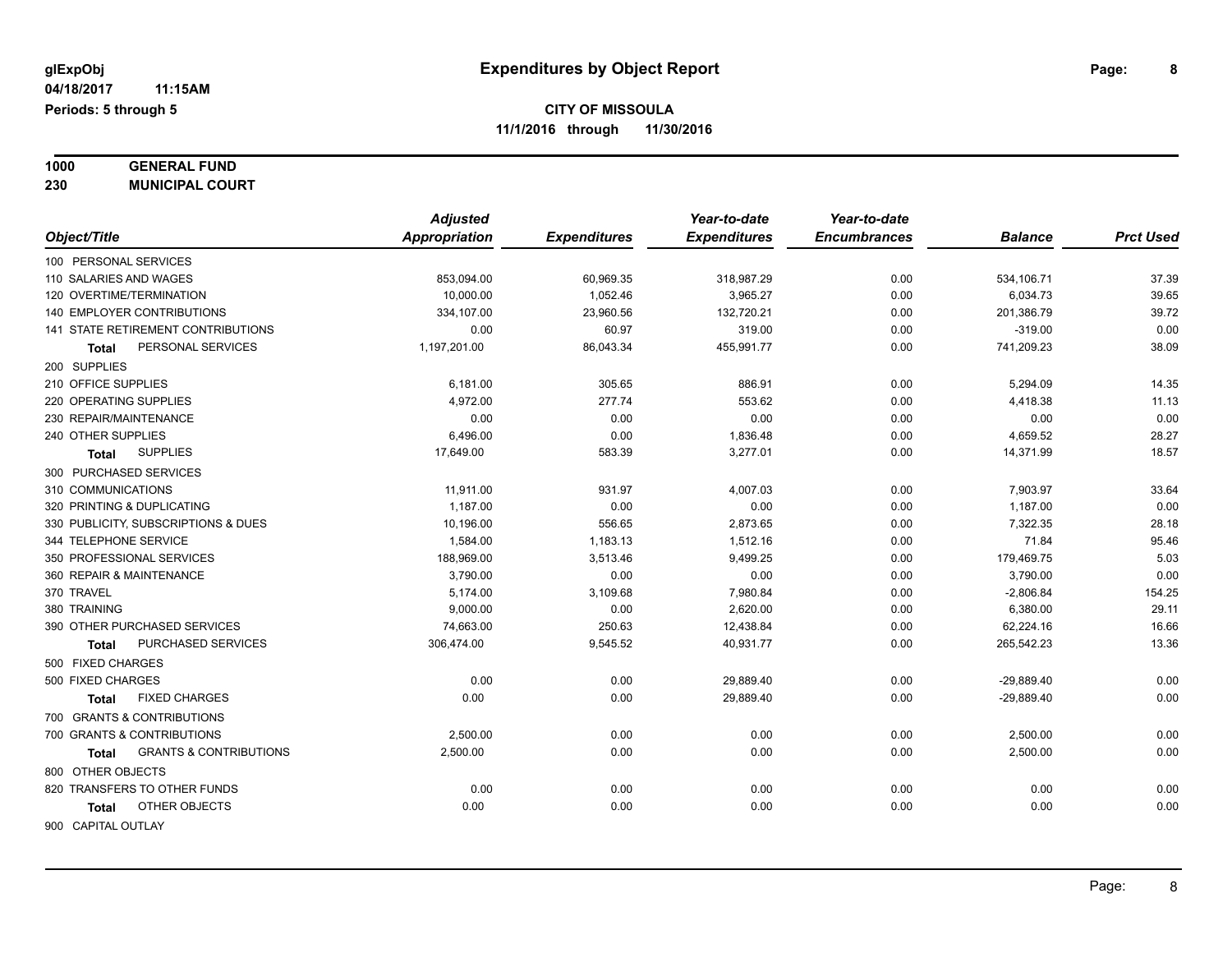| 1000 | <b>GENERAL FUND</b>    |  |
|------|------------------------|--|
| 230  | <b>MUNICIPAL COURT</b> |  |

| Object/Title |                           | <b>Adjusted</b><br>Appropriation | <b>Expenditures</b> | Year-to-date<br><b>Expenditures</b> | Year-to-date<br><b>Encumbrances</b> | <b>Balance</b> | <b>Prct Used</b> |
|--------------|---------------------------|----------------------------------|---------------------|-------------------------------------|-------------------------------------|----------------|------------------|
|              | 940 MACHINERY & EQUIPMENT | 0.00                             | 0.00                | 0.00                                | 0.00                                | 0.00           | 0.00             |
| Total        | <b>CAPITAL OUTLAY</b>     | 0.00                             | 0.00                | 0.00                                | 0.00                                | 0.00           | 0.00             |
| Tota.        | MUNICIPAL COURT           | 523,824.00                       | 96.172.25           | 530,089.95                          | 0.00                                | 993,734.05     | 34.79            |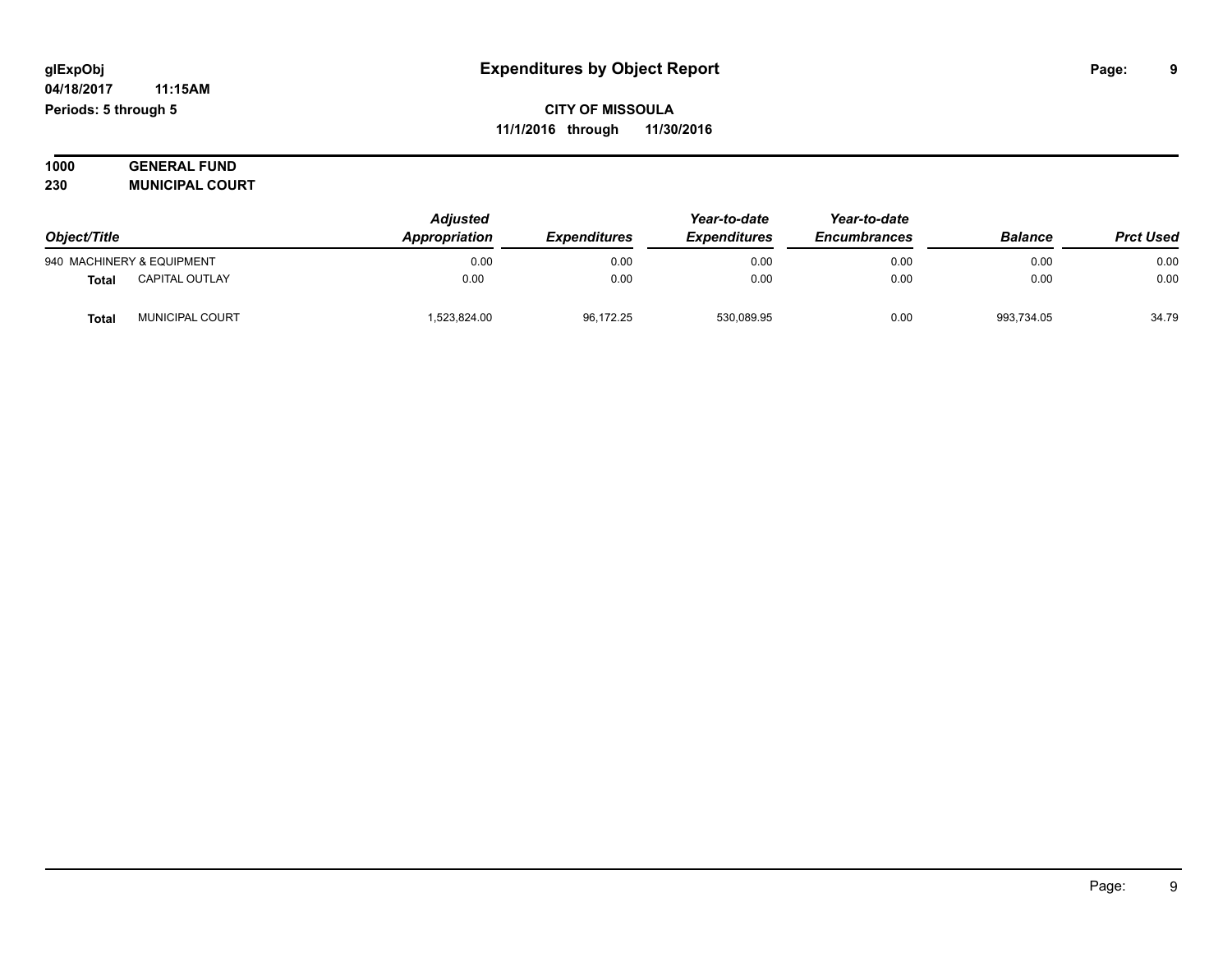**1000 GENERAL FUND 240 FINANCE**

*Object/Title Adjusted Appropriation Expenditures Year-to-date Expenditures Year-to-date Encumbrances Balance Prct Used* 100 PERSONAL SERVICES 110 SALARIES AND WAGES 742,096.00 49,063.90 294,900.50 0.00 447,195.50 39.74 120 OVERTIME/TERMINATION 1,000.00 0.00 0.00 0.00 1,000.00 0.00 140 EMPLOYER CONTRIBUTIONS 279,894.00 19,593.88 114,402.86 0.00 165,491.14 40.87 141 STATE RETIREMENT CONTRIBUTIONS 0.00 49.06 294.90 0.00 -294.90 0.00 **Total** PERSONAL SERVICES 1,022,990.00 68,706.84 409,598.26 0.00 613,391.74 40.04 200 SUPPLIES 210 OFFICE SUPPLIES 4,065.00 2,264.85 3,201.74 0.00 863.26 78.76 220 OPERATING SUPPLIES 3,042.00 757.85 2,001.54 0.00 1,040.46 65.80 230 REPAIR/MAINTENANCE 300.00 0.00 0.00 0.00 300.00 0.00 231 GASOLINE 92.00 0.00 0.00 0.00 92.00 0.00 240 OTHER SUPPLIES 500.00 0.00 0.00 0.00 500.00 0.00 **Total** SUPPLIES 7,999.00 3,022.70 5,203.28 0.00 2,795.72 65.05 300 PURCHASED SERVICES 310 COMMUNICATIONS 42,109.00 426.03 18,440.76 0.00 23,668.24 43.79 320 PRINTING & DUPLICATING 5,480.00 0.00 817.60 0.00 4,662.40 14.92 330 PUBLICITY, SUBSCRIPTIONS & DUES 3,410.00 255.92 523.84 0.00 2,886.16 15.36 344 TELEPHONE SERVICE 1,225.00 13.78 27.52 0.00 1,197.48 2.25 350 PROFESSIONAL SERVICES 315,995.00 9,131.60 20,671.16 0.00 295,323.84 6.54 360 REPAIR & MAINTENANCE 700.00 0.00 0.00 0.00 700.00 0.00 370 TRAVEL 8,245.00 0.00 0.00 0.00 8,245.00 0.00 380 TRAINING 7,330.00 460.00 990.00 6,340.00 13.51 390 OTHER PURCHASED SERVICES 0.00 0.00 0.00 0.00 0.00 0.00 **Total** PURCHASED SERVICES 384,494.00 10,287.33 41,470.88 0.00 343,023.12 10.79 500 FIXED CHARGES 500 FIXED CHARGES 500.00 0.00 0.00 0.00 500.00 0.00 **Total** FIXED CHARGES 500.00 0.00 0.00 0.00 500.00 0.00 900 CAPITAL OUTLAY 940 MACHINERY & EQUIPMENT 0.00 0.00 0.00 0.00 0.00 0.00 **Total** CAPITAL OUTLAY 0.00 0.00 0.00 0.00 0.00 0.00 **Total** FINANCE 1,415,983.00 82,016.87 456,272.42 0.00 959,710.58 32.22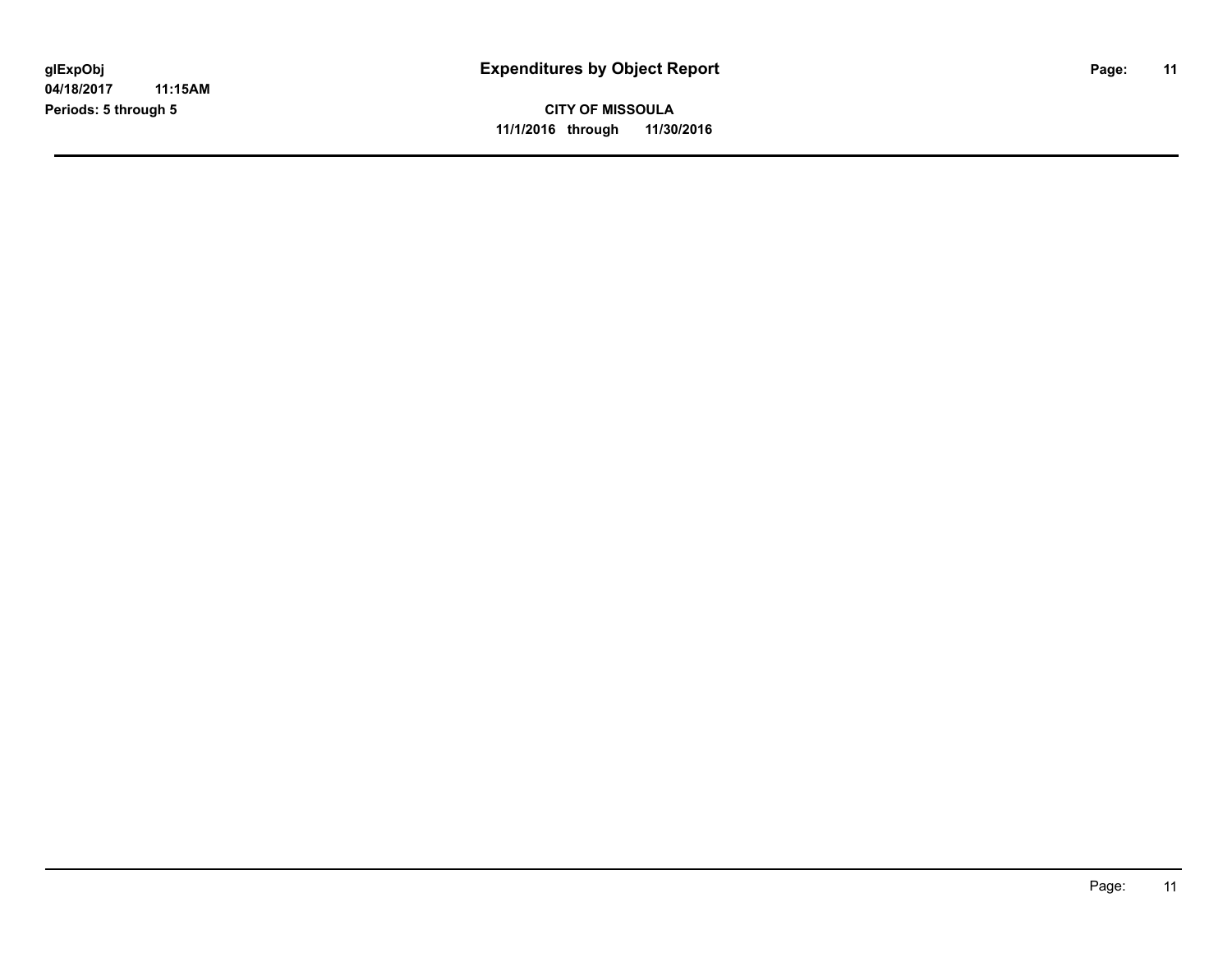# **1000 GENERAL FUND**

**245 CENTRALIZED SERVICES**

|                                                   | <b>Adjusted</b> |                     | Year-to-date        | Year-to-date        |                |                  |
|---------------------------------------------------|-----------------|---------------------|---------------------|---------------------|----------------|------------------|
| Object/Title                                      | Appropriation   | <b>Expenditures</b> | <b>Expenditures</b> | <b>Encumbrances</b> | <b>Balance</b> | <b>Prct Used</b> |
| 100 PERSONAL SERVICES                             |                 |                     |                     |                     |                |                  |
| 110 SALARIES AND WAGES                            | 242,541.00      | 20,191.63           | 106,979.58          | 0.00                | 135,561.42     | 44.11            |
| <b>140 EMPLOYER CONTRIBUTIONS</b>                 | 78,399.00       | 6,481.35            | 35,825.35           | 0.00                | 42,573.65      | 45.70            |
| <b>141 STATE RETIREMENT CONTRIBUTIONS</b>         | 0.00            | 20.19               | 106.98              | 0.00                | $-106.98$      | 0.00             |
| PERSONAL SERVICES<br><b>Total</b>                 | 320,940.00      | 26,693.17           | 142,911.91          | 0.00                | 178,028.09     | 44.53            |
| 200 SUPPLIES                                      |                 |                     |                     |                     |                |                  |
| 210 OFFICE SUPPLIES                               | 1,200.00        | 0.00                | 0.00                | 0.00                | 1,200.00       | 0.00             |
| 220 OPERATING SUPPLIES                            | 1.000.00        | 0.00                | 0.00                | 0.00                | 1,000.00       | 0.00             |
| 231 GASOLINE                                      | 522.00          | 0.00                | 0.00                | 0.00                | 522.00         | 0.00             |
| <b>SUPPLIES</b><br><b>Total</b>                   | 2,722.00        | 0.00                | 0.00                | 0.00                | 2,722.00       | 0.00             |
| 300 PURCHASED SERVICES                            |                 |                     |                     |                     |                |                  |
| 310 COMMUNICATIONS                                | 400.00          | 0.00                | 0.00                | 0.00                | 400.00         | 0.00             |
| 320 PRINTING & DUPLICATING                        | 550.00          | 0.00                | 43.21               | 0.00                | 506.79         | 7.86             |
| 330 PUBLICITY, SUBSCRIPTIONS & DUES               | 550.00          | 0.00                | 1,150.00            | 0.00                | $-600.00$      | 209.09           |
| 344 TELEPHONE SERVICE                             | 845.00          | 8.80                | 207.65              | 0.00                | 637.35         | 24.57            |
| 350 PROFESSIONAL SERVICES                         | 51,500.00       | 0.00                | 0.00                | 0.00                | 51,500.00      | 0.00             |
| 370 TRAVEL                                        | 2,000.00        | 195.14              | 195.14              | 0.00                | 1,804.86       | 9.76             |
| 380 TRAINING                                      | 3,000.00        | 0.00                | 0.00                | 0.00                | 3,000.00       | 0.00             |
| 390 OTHER PURCHASED SERVICES                      | 0.00            | 0.00                | 0.00                | 0.00                | 0.00           | 0.00             |
| PURCHASED SERVICES<br><b>Total</b>                | 58,845.00       | 203.94              | 1,596.00            | 0.00                | 57,249.00      | 2.71             |
| 700 GRANTS & CONTRIBUTIONS                        |                 |                     |                     |                     |                |                  |
| 700 GRANTS & CONTRIBUTIONS                        | 5,000.00        | 0.00                | 0.00                | 0.00                | 5,000.00       | 0.00             |
| <b>GRANTS &amp; CONTRIBUTIONS</b><br><b>Total</b> | 5,000.00        | 0.00                | 0.00                | 0.00                | 5,000.00       | 0.00             |
|                                                   |                 |                     |                     |                     |                |                  |
| <b>CENTRALIZED SERVICES</b><br><b>Total</b>       | 387,507.00      | 26,897.11           | 144,507.91          | 0.00                | 242,999.09     | 37.29            |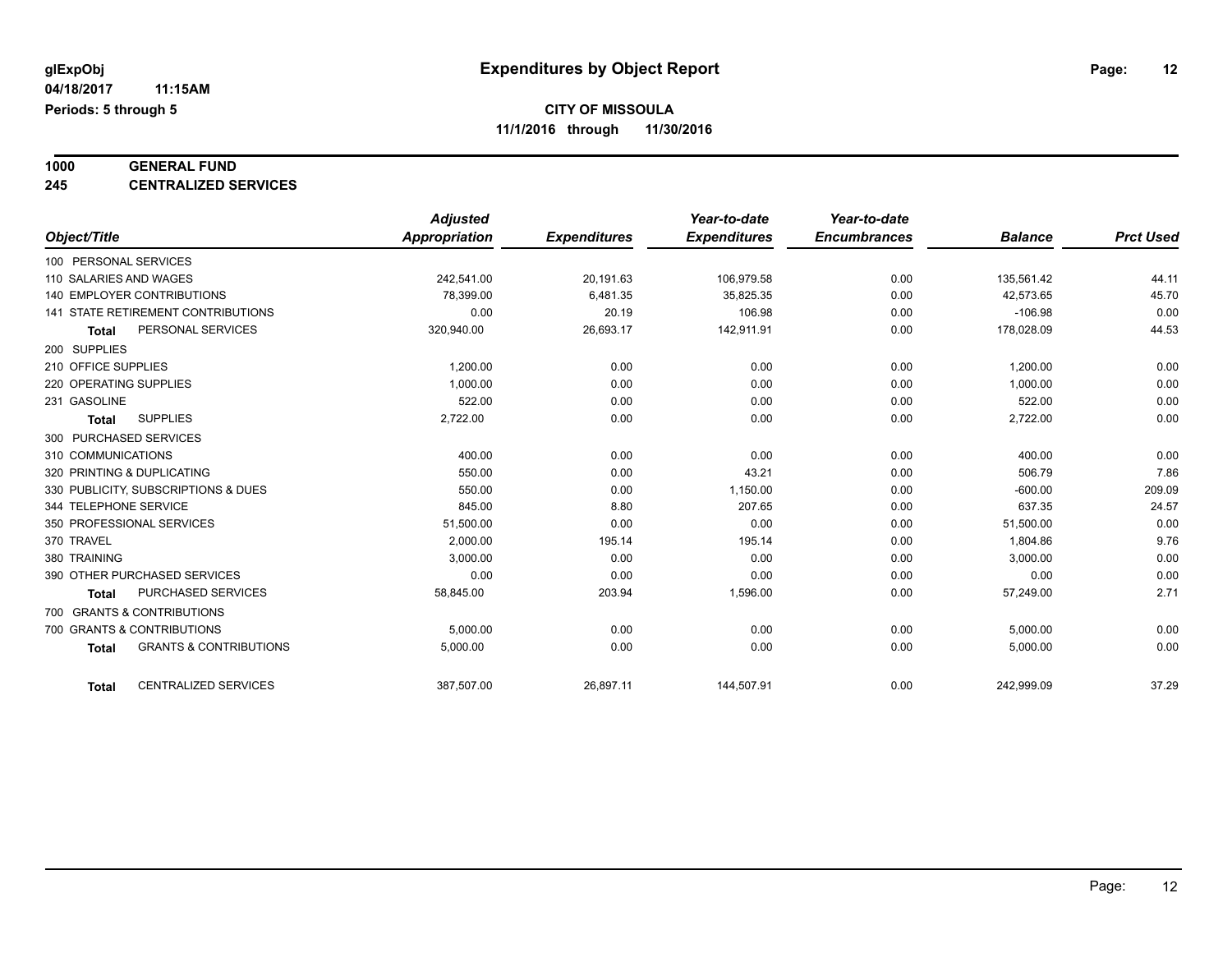# **1000 GENERAL FUND**

**250 DEVELOPMENT SERVICES**

|                                            | <b>Adjusted</b>      |                     | Year-to-date        | Year-to-date        |                |                  |
|--------------------------------------------|----------------------|---------------------|---------------------|---------------------|----------------|------------------|
| Object/Title                               | <b>Appropriation</b> | <b>Expenditures</b> | <b>Expenditures</b> | <b>Encumbrances</b> | <b>Balance</b> | <b>Prct Used</b> |
| 100 PERSONAL SERVICES                      |                      |                     |                     |                     |                |                  |
| 110 SALARIES AND WAGES                     | 1,271,247.00         | 106,352.88          | 568,370.26          | 0.00                | 702,876.74     | 44.71            |
| 120 OVERTIME/TERMINATION                   | 4,276.00             | 0.00                | 89.58               | 0.00                | 4,186.42       | 2.09             |
| 130 OTHER                                  | 0.00                 | 0.00                | 0.00                | 0.00                | 0.00           | 0.00             |
| <b>140 EMPLOYER CONTRIBUTIONS</b>          | 431,218.00           | 39,546.83           | 221,838.45          | 0.00                | 209,379.55     | 51.44            |
| <b>141 STATE RETIREMENT CONTRIBUTIONS</b>  | 0.00                 | 106.35              | 568.37              | 0.00                | $-568.37$      | 0.00             |
| PERSONAL SERVICES<br>Total                 | 1,706,741.00         | 146,006.06          | 790,866.66          | 0.00                | 915,874.34     | 46.34            |
| 200 SUPPLIES                               |                      |                     |                     |                     |                |                  |
| 210 OFFICE SUPPLIES                        | 13,521.00            | 682.78              | 3,253.32            | 0.00                | 10,267.68      | 24.06            |
| 220 OPERATING SUPPLIES                     | 1,406.00             | 0.00                | 409.21              | 0.00                | 996.79         | 29.10            |
| 230 REPAIR/MAINTENANCE                     | 3,000.00             | 0.00                | 746.83              | 0.00                | 2,253.17       | 24.89            |
| 231 GASOLINE                               | 14,325.00            | 693.48              | 2,100.53            | 0.00                | 12,224.47      | 14.66            |
| 240 OTHER SUPPLIES                         | 1,255.00             | 4.92                | 221.00              | 0.00                | 1,034.00       | 17.61            |
| <b>SUPPLIES</b><br><b>Total</b>            | 33,507.00            | 1,381.18            | 6,730.89            | 0.00                | 26,776.11      | 20.09            |
| 300 PURCHASED SERVICES                     |                      |                     |                     |                     |                |                  |
| 310 COMMUNICATIONS                         | 15,488.00            | 321.38              | 2,306.78            | 0.00                | 13,181.22      | 14.89            |
| 320 PRINTING & DUPLICATING                 | 7,324.00             | 498.64              | 1,369.41            | 0.00                | 5,954.59       | 18.70            |
| 330 PUBLICITY, SUBSCRIPTIONS & DUES        | 11.375.00            | 284.00              | 22,694.74           | 0.00                | $-11,319.74$   | 199.51           |
| 341 ELECTRICITY & NATURAL GAS              | 0.00                 | 0.00                | 0.00                | 0.00                | 0.00           | 0.00             |
| 344 TELEPHONE SERVICE                      | 11,470.00            | 1,324.61            | 3,912.27            | 0.00                | 7,557.73       | 34.11            |
| 350 PROFESSIONAL SERVICES                  | 198,936.00           | 13,609.53           | 72,382.58           | 0.00                | 126,553.42     | 36.38            |
| 360 REPAIR & MAINTENANCE                   | 2,655.00             | 18.99               | 18.99               | 0.00                | 2,636.01       | 0.72             |
| 370 TRAVEL                                 | 13,723.00            | 102.65              | 691.09              | 0.00                | 13,031.91      | 5.04             |
| 380 TRAINING                               | 12,239.00            | 0.00                | 130.00              | 0.00                | 12,109.00      | 1.06             |
| 390 OTHER PURCHASED SERVICES               | 170,259.00           | 3,420.00            | 3,420.00            | 0.00                | 166,839.00     | 2.01             |
| PURCHASED SERVICES<br><b>Total</b>         | 443,469.00           | 19,579.80           | 106,925.86          | 0.00                | 336,543.14     | 24.11            |
| 500 FIXED CHARGES                          |                      |                     |                     |                     |                |                  |
| 500 FIXED CHARGES                          | 0.00                 | 0.00                | 0.00                | 0.00                | 0.00           | 0.00             |
| 550 MERCHANT SERVICE FEES                  | 0.00                 | 0.00                | 0.00                | 0.00                | 0.00           | 0.00             |
| <b>FIXED CHARGES</b><br>Total              | 0.00                 | 0.00                | 0.00                | 0.00                | 0.00           | 0.00             |
| 700 GRANTS & CONTRIBUTIONS                 |                      |                     |                     |                     |                |                  |
| 700 GRANTS & CONTRIBUTIONS                 | 110,780.00           | 10,780.00           | 10,780.00           | 0.00                | 100,000.00     | 9.73             |
| <b>GRANTS &amp; CONTRIBUTIONS</b><br>Total | 110,780.00           | 10,780.00           | 10,780.00           | 0.00                | 100,000.00     | 9.73             |
|                                            |                      |                     |                     |                     |                |                  |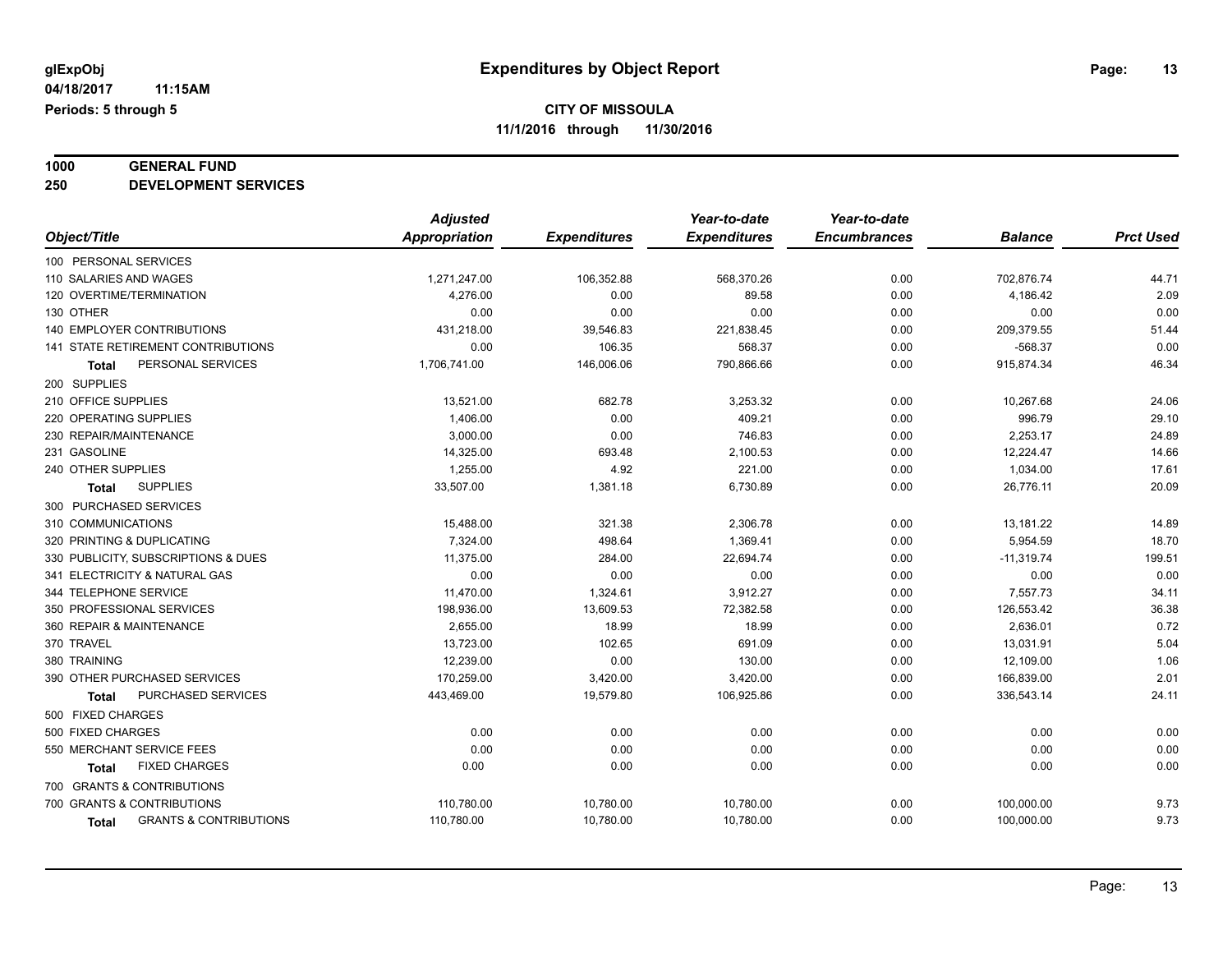#### **1000 GENERAL FUND 250 DEVELOPMENT SERVICES**

|                                      | <b>Adjusted</b> |                     | Year-to-date<br><b>Expenditures</b> | Year-to-date        |                | <b>Prct Used</b> |
|--------------------------------------|-----------------|---------------------|-------------------------------------|---------------------|----------------|------------------|
| Object/Title                         | Appropriation   | <b>Expenditures</b> |                                     | <b>Encumbrances</b> | <b>Balance</b> |                  |
| 800 OTHER OBJECTS                    |                 |                     |                                     |                     |                |                  |
| 820 TRANSFERS TO OTHER FUNDS         | 175.720.00      | 0.00                | 0.00                                | 0.00                | 175.720.00     | 0.00             |
| OTHER OBJECTS<br><b>Total</b>        | 175.720.00      | 0.00                | 0.00                                | 0.00                | 175.720.00     | 0.00             |
| 900 CAPITAL OUTLAY                   |                 |                     |                                     |                     |                |                  |
| 940 MACHINERY & EQUIPMENT            | 0.00            | 0.00                | 0.00                                | 0.00                | 0.00           | 0.00             |
| CAPITAL OUTLAY<br><b>Total</b>       | 0.00            | 0.00                | 0.00                                | 0.00                | 0.00           | 0.00             |
| DEVELOPMENT SERVICES<br><b>Total</b> | 2.470.217.00    | 177.747.04          | 915.303.41                          | 0.00                | 1.554.913.59   | 37.05            |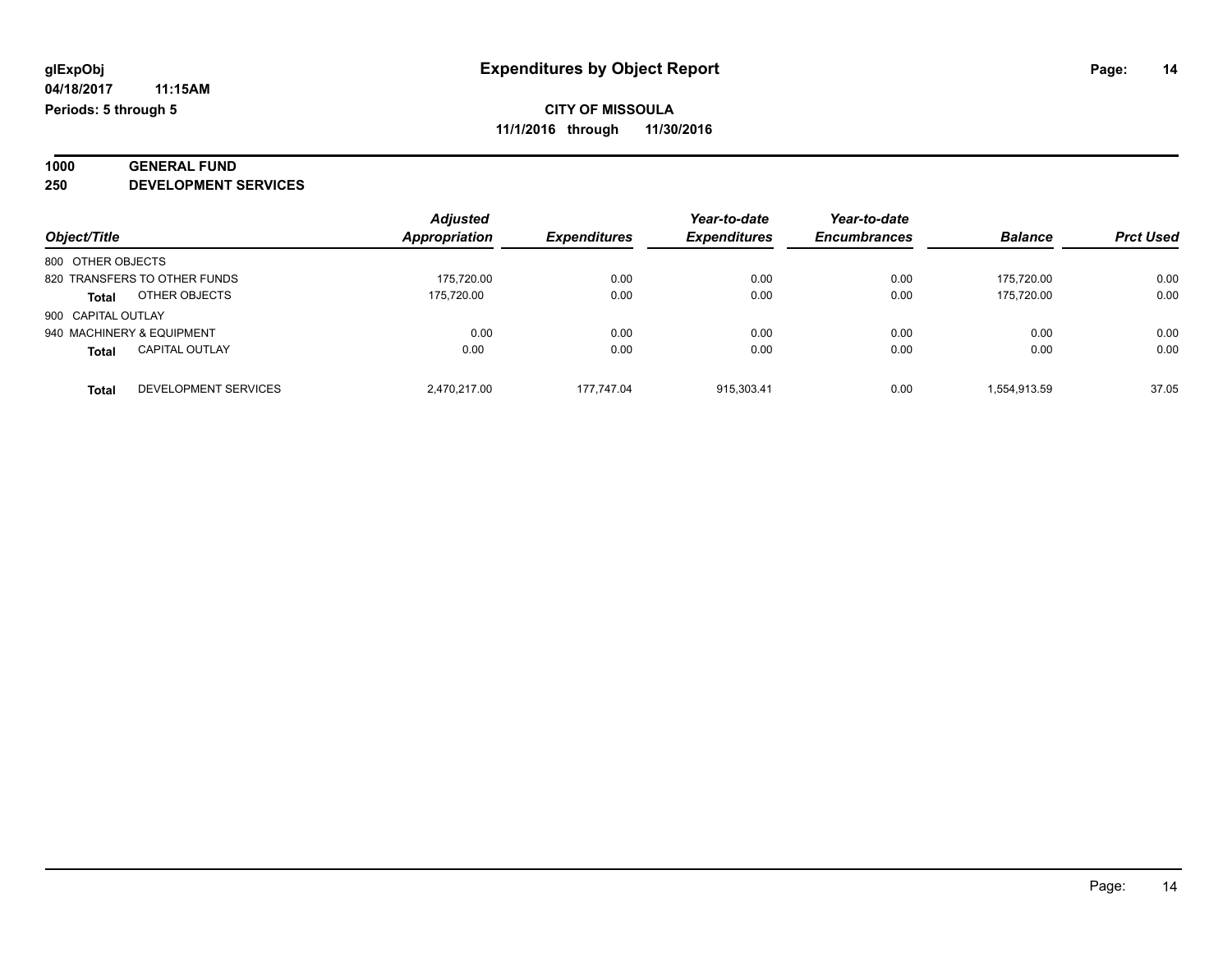**1000 GENERAL FUND 255 HOUSING & COMMUNITY DEVELOPMENT**

|                                            | <b>Adjusted</b>      |                     | Year-to-date        | Year-to-date        |                |                  |
|--------------------------------------------|----------------------|---------------------|---------------------|---------------------|----------------|------------------|
| Object/Title                               | <b>Appropriation</b> | <b>Expenditures</b> | <b>Expenditures</b> | <b>Encumbrances</b> | <b>Balance</b> | <b>Prct Used</b> |
| 100 PERSONAL SERVICES                      |                      |                     |                     |                     |                |                  |
| 110 SALARIES AND WAGES                     | 151,749.00           | 6,259.40            | 29,419.18           | 0.00                | 122,329.82     | 19.39            |
| 120 OVERTIME/TERMINATION                   | 0.00                 | 0.00                | 0.00                | 0.00                | 0.00           | 0.00             |
| 140 EMPLOYER CONTRIBUTIONS                 | 56,154.00            | 1,781.07            | 7,110.56            | 0.00                | 49,043.44      | 12.66            |
| 141 STATE RETIREMENT CONTRIBUTIONS         | 152.00               | 6.26                | 29.42               | 0.00                | 122.58         | 19.36            |
| PERSONAL SERVICES<br>Total                 | 208,055.00           | 8,046.73            | 36,559.16           | 0.00                | 171,495.84     | 17.57            |
| 200 SUPPLIES                               |                      |                     |                     |                     |                |                  |
| 210 OFFICE SUPPLIES                        | 3,466.00             | 863.04              | 5,352.81            | 0.00                | $-1,886.81$    | 154.44           |
| 220 OPERATING SUPPLIES                     | 200.00               | 0.00                | 0.00                | 0.00                | 200.00         | 0.00             |
| 230 REPAIR/MAINTENANCE                     | 0.00                 | 225.00              | 225.00              | 0.00                | $-225.00$      | 0.00             |
| 231 GASOLINE                               | 0.00                 | 0.00                | 0.00                | 0.00                | 0.00           | 0.00             |
| 240 OTHER SUPPLIES                         | 0.00                 | 0.00                | 0.00                | 0.00                | 0.00           | 0.00             |
| <b>SUPPLIES</b><br>Total                   | 3,666.00             | 1,088.04            | 5,577.81            | 0.00                | $-1,911.81$    | 152.15           |
| 300 PURCHASED SERVICES                     |                      |                     |                     |                     |                |                  |
| 310 COMMUNICATIONS                         | 320.00               | 0.00                | 114.97              | 0.00                | 205.03         | 35.93            |
| 320 PRINTING & DUPLICATING                 | 4,535.00             | 0.00                | 257.49              | 0.00                | 4,277.51       | 5.68             |
| 330 PUBLICITY, SUBSCRIPTIONS & DUES        | 1,700.00             | 0.00                | 248.74              | 0.00                | 1,451.26       | 14.63            |
| 344 TELEPHONE SERVICE                      | 2,150.00             | 7.67                | 336.61              | 0.00                | 1,813.39       | 15.66            |
| 350 PROFESSIONAL SERVICES                  | 110,652.00           | 0.00                | 0.00                | 0.00                | 110,652.00     | 0.00             |
| 360 REPAIR & MAINTENANCE                   | 2.350.00             | 0.00                | 0.00                | 0.00                | 2,350.00       | 0.00             |
| 370 TRAVEL                                 | 8,077.00             | 844.98              | 2,318.75            | 0.00                | 5,758.25       | 28.71            |
| 380 TRAINING                               | 1,250.00             | 0.00                | 475.00              | 0.00                | 775.00         | 38.00            |
| 390 OTHER PURCHASED SERVICES               | 2,822.00             | 0.00                | 0.00                | 0.00                | 2,822.00       | 0.00             |
| PURCHASED SERVICES<br>Total                | 133,856.00           | 852.65              | 3,751.56            | 0.00                | 130,104.44     | 2.80             |
| 500 FIXED CHARGES                          |                      |                     |                     |                     |                |                  |
| 500 FIXED CHARGES                          | 13,500.00            | 2,289.79            | 3,685.54            | 0.00                | 9,814.46       | 27.30            |
| <b>FIXED CHARGES</b><br><b>Total</b>       | 13,500.00            | 2,289.79            | 3,685.54            | 0.00                | 9,814.46       | 27.30            |
| 700 GRANTS & CONTRIBUTIONS                 |                      |                     |                     |                     |                |                  |
| 700 GRANTS & CONTRIBUTIONS                 | 305,532.00           | 35,000.00           | 199,000.00          | 0.00                | 106,532.00     | 65.13            |
| <b>GRANTS &amp; CONTRIBUTIONS</b><br>Total | 305,532.00           | 35,000.00           | 199,000.00          | 0.00                | 106,532.00     | 65.13            |
| 900 CAPITAL OUTLAY                         |                      |                     |                     |                     |                |                  |
| 940 MACHINERY & EQUIPMENT                  | 8,500.00             | 0.00                | 0.00                | 0.00                | 8,500.00       | 0.00             |
| <b>CAPITAL OUTLAY</b><br>Total             | 8,500.00             | 0.00                | 0.00                | 0.00                | 8,500.00       | 0.00             |
|                                            |                      |                     |                     |                     |                |                  |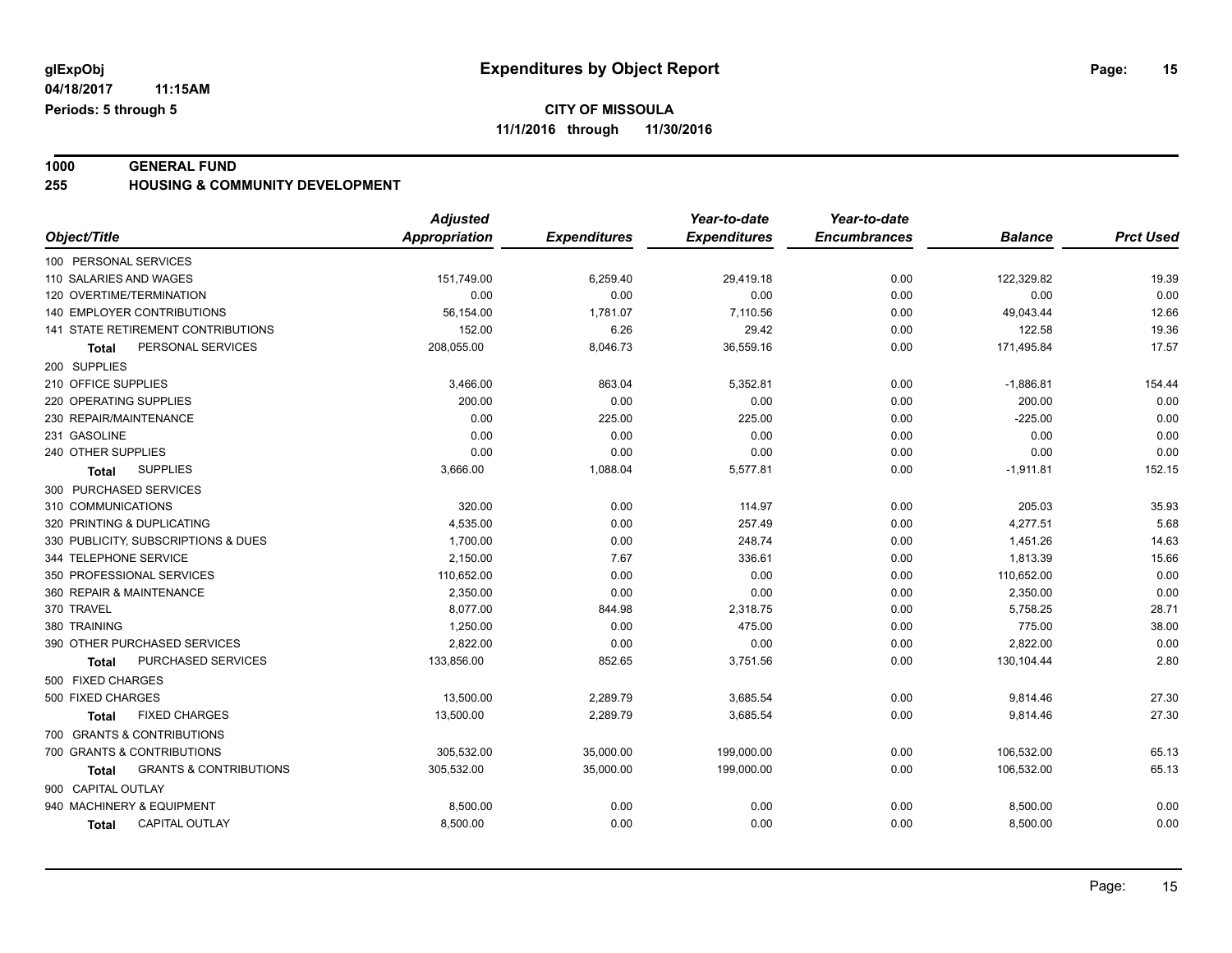| glExpObj<br>04/18/2017 | 11:15AM                        | <b>Expenditures by Object Report</b> |                                              |            |      |            | Page: | 16    |
|------------------------|--------------------------------|--------------------------------------|----------------------------------------------|------------|------|------------|-------|-------|
| Periods: 5 through 5   |                                |                                      | <b>CITY OF MISSOULA</b><br>11/1/2016 through | 11/30/2016 |      |            |       |       |
| 1000                   | <b>GENERAL FUND</b>            |                                      |                                              |            |      |            |       |       |
| <b>Total</b>           | HOUSING & COMMUNITY DEVELOPMEN | 673,109.00                           | 47.277.21                                    | 248.574.07 | 0.00 | 424.534.93 |       | 36.93 |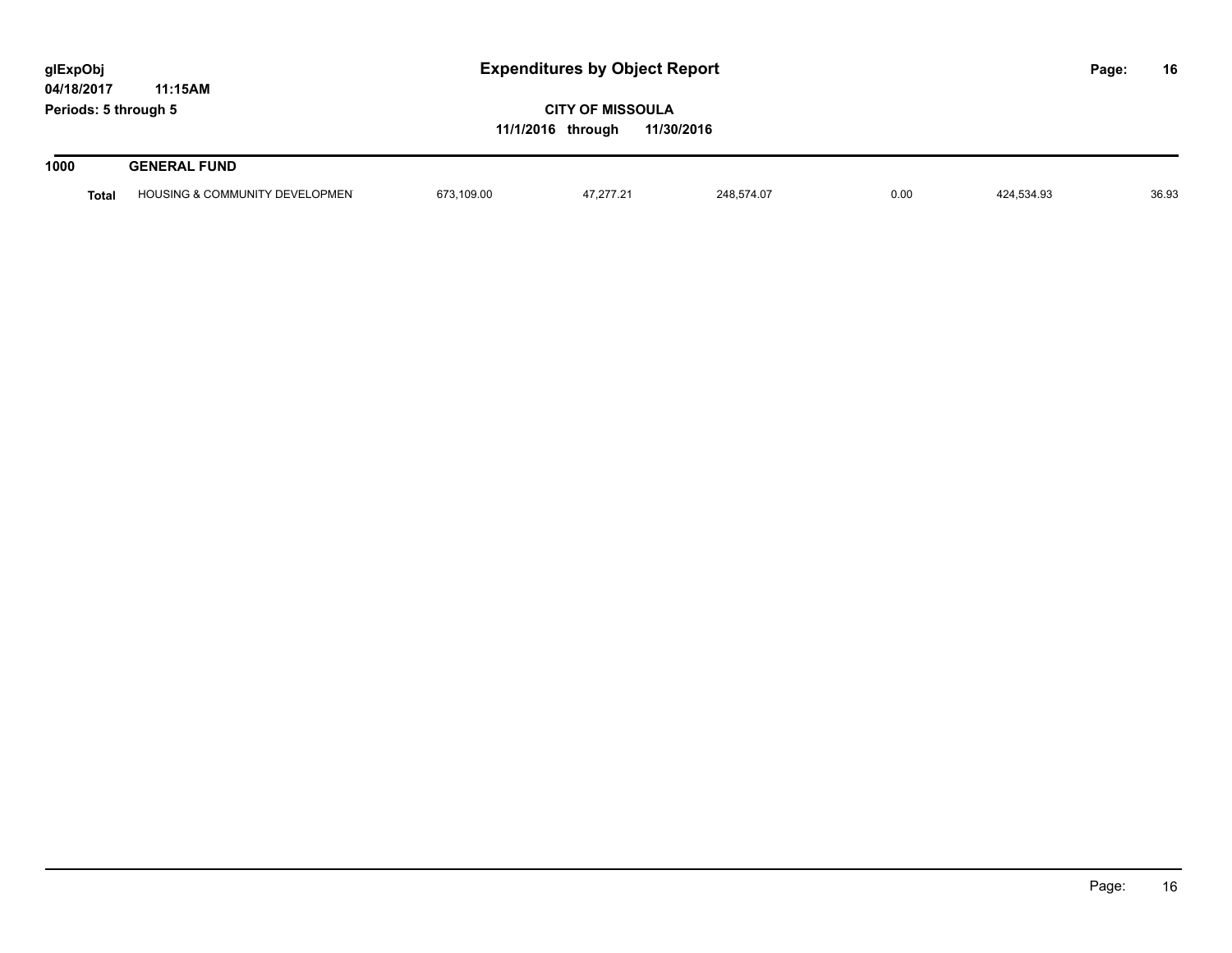| 1000 | <b>GENERAL FUND</b>  |
|------|----------------------|
| 270  | <b>CITY ATTORNEY</b> |

|                                            | <b>Adjusted</b>      |                     | Year-to-date        | Year-to-date        |                |                  |
|--------------------------------------------|----------------------|---------------------|---------------------|---------------------|----------------|------------------|
| Object/Title                               | <b>Appropriation</b> | <b>Expenditures</b> | <b>Expenditures</b> | <b>Encumbrances</b> | <b>Balance</b> | <b>Prct Used</b> |
| 100 PERSONAL SERVICES                      |                      |                     |                     |                     |                |                  |
| 110 SALARIES AND WAGES                     | 967,266.00           | 71,696.67           | 382,402.87          | 0.00                | 584,863.13     | 39.53            |
| 120 OVERTIME/TERMINATION                   | 5,000.00             | 0.00                | 2,225.87            | 0.00                | 2,774.13       | 44.52            |
| 140 EMPLOYER CONTRIBUTIONS                 | 318,282.00           | 24,141.31           | 134,919.10          | 0.00                | 183,362.90     | 42.39            |
| 141 STATE RETIREMENT CONTRIBUTIONS         | 0.00                 | 967.27              | 1,277.97            | 0.00                | $-1,277.97$    | 0.00             |
| PERSONAL SERVICES<br>Total                 | 1,290,548.00         | 96,805.25           | 520,825.81          | 0.00                | 769,722.19     | 40.36            |
| 200 SUPPLIES                               |                      |                     |                     |                     |                |                  |
| 210 OFFICE SUPPLIES                        | 6,118.00             | 0.00                | 1,481.05            | 0.00                | 4,636.95       | 24.21            |
| 220 OPERATING SUPPLIES                     | 1,250.00             | $-25.72$            | 0.00                | 0.00                | 1,250.00       | 0.00             |
| 231 GASOLINE                               | 263.00               | 0.00                | 56.84               | 0.00                | 206.16         | 21.61            |
| <b>SUPPLIES</b><br>Total                   | 7,631.00             | $-25.72$            | 1,537.89            | 0.00                | 6,093.11       | 20.15            |
| 300 PURCHASED SERVICES                     |                      |                     |                     |                     |                |                  |
| 310 COMMUNICATIONS                         | 1,350.00             | 122.04              | 462.22              | 0.00                | 887.78         | 34.24            |
| 320 PRINTING & DUPLICATING                 | 550.00               | 0.00                | 300.30              | 0.00                | 249.70         | 54.60            |
| 330 PUBLICITY, SUBSCRIPTIONS & DUES        | 13,000.00            | 0.00                | 3,925.92            | 0.00                | 9,074.08       | 30.20            |
| 344 TELEPHONE SERVICE                      | 264.00               | 30.15               | 52.35               | 0.00                | 211.65         | 19.83            |
| 350 PROFESSIONAL SERVICES                  | 3,250.00             | 0.00                | 370.02              | 0.00                | 2,879.98       | 11.39            |
| 360 REPAIR & MAINTENANCE                   | 19,447.00            | 0.00                | 18,110.56           | 0.00                | 1,336.44       | 93.13            |
| 370 TRAVEL                                 | 6,000.00             | 0.00                | $-48.00$            | 0.00                | 6,048.00       | $-0.80$          |
| 380 TRAINING                               | 9,000.00             | 298.00              | 2,470.00            | 0.00                | 6,530.00       | 27.44            |
| 390 OTHER PURCHASED SERVICES               | 0.00                 | 0.00                | 0.00                | 0.00                | 0.00           | 0.00             |
| PURCHASED SERVICES<br><b>Total</b>         | 52,861.00            | 450.19              | 25,643.37           | 0.00                | 27,217.63      | 48.51            |
| 500 FIXED CHARGES                          |                      |                     |                     |                     |                |                  |
| 500 FIXED CHARGES                          | 0.00                 | 0.00                | 0.00                | 0.00                | 0.00           | 0.00             |
| <b>FIXED CHARGES</b><br>Total              | 0.00                 | 0.00                | 0.00                | 0.00                | 0.00           | 0.00             |
| 700 GRANTS & CONTRIBUTIONS                 |                      |                     |                     |                     |                |                  |
| 700 GRANTS & CONTRIBUTIONS                 | 167,818.00           | 0.00                | 0.00                | 0.00                | 167,818.00     | 0.00             |
| <b>GRANTS &amp; CONTRIBUTIONS</b><br>Total | 167,818.00           | 0.00                | 0.00                | 0.00                | 167,818.00     | 0.00             |
| 800 OTHER OBJECTS                          |                      |                     |                     |                     |                |                  |
| 845 CONTINGENCY                            | 0.00                 | 0.00                | 0.00                | 0.00                | 0.00           | 0.00             |
| OTHER OBJECTS<br><b>Total</b>              | 0.00                 | 0.00                | 0.00                | 0.00                | 0.00           | 0.00             |
| 900 CAPITAL OUTLAY                         |                      |                     |                     |                     |                |                  |
| 920 BUILDINGS                              | 0.00                 | 0.00                | 0.00                | 0.00                | 0.00           | 0.00             |
|                                            |                      |                     |                     |                     |                |                  |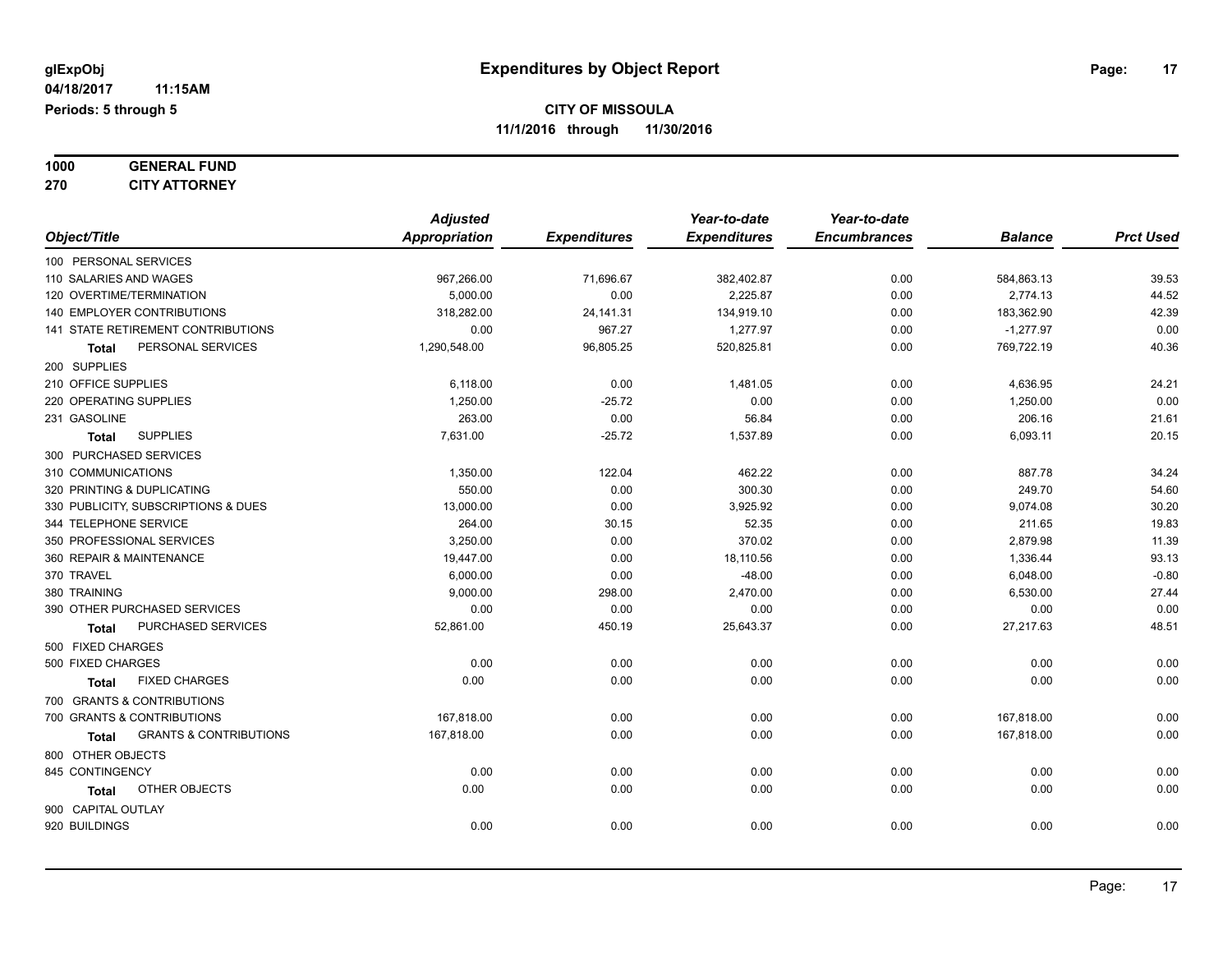#### **04/18/2017 11:15AM Periods: 5 through 5**

**CITY OF MISSOULA 11/1/2016 through 11/30/2016**

**1000 GENERAL FUND 270 CITY ATTORNEY**

| Object/Title |                           | <b>Adjusted</b> |                            | Year-to-date        | Year-to-date        |                |                  |
|--------------|---------------------------|-----------------|----------------------------|---------------------|---------------------|----------------|------------------|
|              |                           | Appropriation   | <i><b>Expenditures</b></i> | <b>Expenditures</b> | <b>Encumbrances</b> | <b>Balance</b> | <b>Prct Used</b> |
|              | 940 MACHINERY & EQUIPMENT | 0.00            | 0.00                       | 0.00                | 0.00                | 0.00           | 0.00             |
| <b>Total</b> | <b>CAPITAL OUTLAY</b>     | 0.00            | 0.00                       | 0.00                | 0.00                | 0.00           | 0.00             |
| Tota.        | <b>CITY ATTORNEY</b>      | 1,518,858.00    | 97,229.72                  | 548,007.07          | 0.00                | 970,850.93     | 36.08            |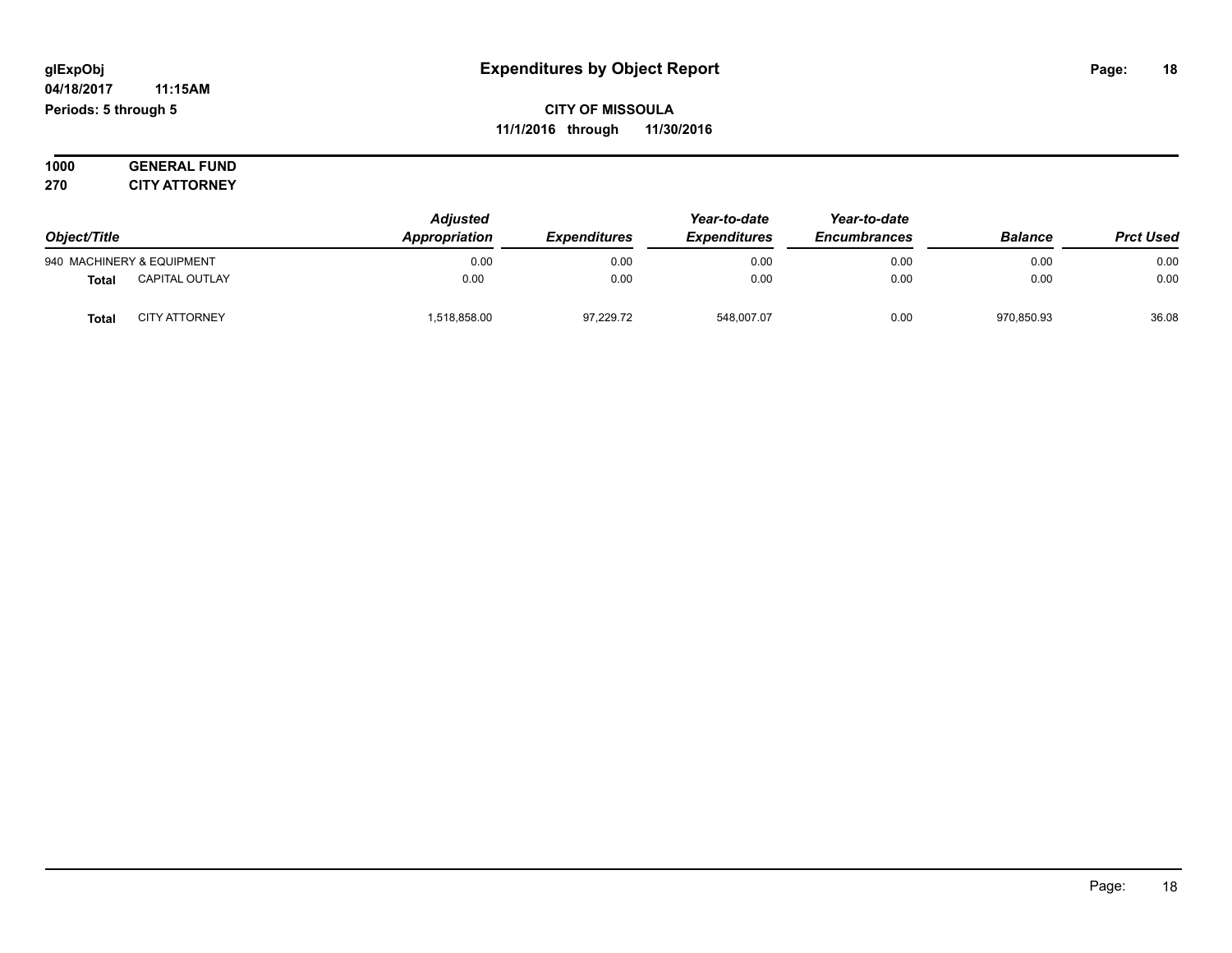# **1000 GENERAL FUND**

**280 PUBLIC WORKS OPERATIONS**

| <b>Expenditures</b><br>Object/Title<br>Appropriation<br><b>Expenditures</b><br><b>Encumbrances</b><br><b>Balance</b><br>100 PERSONAL SERVICES | <b>Prct Used</b> |
|-----------------------------------------------------------------------------------------------------------------------------------------------|------------------|
|                                                                                                                                               |                  |
|                                                                                                                                               |                  |
| 0.00<br>110 SALARIES AND WAGES<br>508,546.00<br>42,568.17<br>226,840.95<br>281,705.05                                                         | 44.61            |
| 120 OVERTIME/TERMINATION<br>3,668.00<br>0.00<br>123.60<br>0.00<br>3,544.40                                                                    | 3.37             |
| 52.50<br>130 OTHER<br>15,236.00<br>231.00<br>0.00<br>15,005.00                                                                                | 1.52             |
| <b>140 EMPLOYER CONTRIBUTIONS</b><br>232,013.00<br>18,067.16<br>98,021.60<br>0.00<br>133,991.40                                               | 42.25            |
| 141 STATE RETIREMENT CONTRIBUTIONS<br>0.00<br>42.57<br>226.84<br>0.00<br>$-226.84$                                                            | 0.00             |
| PERSONAL SERVICES<br>759,463.00<br>60,730.40<br>325,443.99<br>0.00<br>434,019.01<br><b>Total</b>                                              | 42.85            |
| 200 SUPPLIES                                                                                                                                  |                  |
| 210 OFFICE SUPPLIES<br>1,150.00<br>149.08<br>493.09<br>0.00<br>656.91                                                                         | 42.88            |
| 1,935.00<br>244.27<br>6,221.02<br>220 OPERATING SUPPLIES<br>0.00<br>$-4,286.02$                                                               | 321.50           |
| 230 REPAIR/MAINTENANCE<br>59,860.00<br>91.86<br>5,631.29<br>0.00<br>54,228.71                                                                 | 9.41             |
| 9,280.00<br>725.97<br>231 GASOLINE<br>1,717.54<br>0.00<br>7,562.46                                                                            | 18.51            |
| 31,090.00<br>1,949.13<br>240 OTHER SUPPLIES<br>12,904.62<br>0.00<br>18,185.38                                                                 | 41.51            |
| 103,315.00<br>3,160.31<br>26,967.56<br><b>SUPPLIES</b><br>0.00<br>76,347.44<br>Total                                                          | 26.10            |
| 300 PURCHASED SERVICES                                                                                                                        |                  |
| 310 COMMUNICATIONS<br>300.00<br>13.36<br>35.10<br>0.00<br>264.90                                                                              | 11.70            |
| 200.00<br>0.00<br>320 PRINTING & DUPLICATING<br>0.00<br>0.00<br>200.00                                                                        | 0.00             |
| 330 PUBLICITY, SUBSCRIPTIONS & DUES<br>1,100.00<br>0.00<br>198.00<br>902.00<br>0.00                                                           | 18.00            |
| 141,209.00<br>341 ELECTRICITY & NATURAL GAS<br>11,693.84<br>46,054.47<br>0.00<br>95,154.53                                                    | 32.61            |
| 347.67<br>344 TELEPHONE SERVICE<br>1,804.00<br>1,188.98<br>0.00<br>615.02                                                                     | 65.91            |
| 475.00<br>345 GARBAGE<br>31.20<br>78.00<br>397.00<br>0.00                                                                                     | 16.42            |
| 757.00<br>0.00<br>707.00<br>350 PROFESSIONAL SERVICES<br>50.00<br>0.00                                                                        | 6.61             |
| 360 REPAIR & MAINTENANCE<br>15,900.00<br>0.00<br>7,717.20<br>8,182.80<br>0.00                                                                 | 51.46            |
| 370 TRAVEL<br>1,550.00<br>0.00<br>140.40<br>0.00<br>1,409.60                                                                                  | 9.06             |
| 2,200.00<br>380 TRAINING<br>150.00<br>480.90<br>0.00<br>1,719.10                                                                              | 21.86            |
| PURCHASED SERVICES<br>165,495.00<br>12,236.07<br>56,408.65<br>0.00<br>109,086.35<br><b>Total</b>                                              | 34.08            |
| 500 FIXED CHARGES                                                                                                                             |                  |
| 0.00<br>0.00<br>0.00<br>500 FIXED CHARGES<br>0.00                                                                                             | 0.00<br>0.00     |
| 0.00<br>0.00<br><b>FIXED CHARGES</b><br>0.00<br>0.00<br><b>Total</b>                                                                          | 0.00<br>0.00     |
| 800 OTHER OBJECTS                                                                                                                             |                  |
| 850 SALARY SAVINGS<br>0.00<br>0.00<br>0.00<br>0.00                                                                                            | 0.00<br>0.00     |
| OTHER OBJECTS<br>0.00<br>0.00<br>0.00<br>0.00<br>Total                                                                                        | 0.00<br>0.00     |
| 900 CAPITAL OUTLAY                                                                                                                            |                  |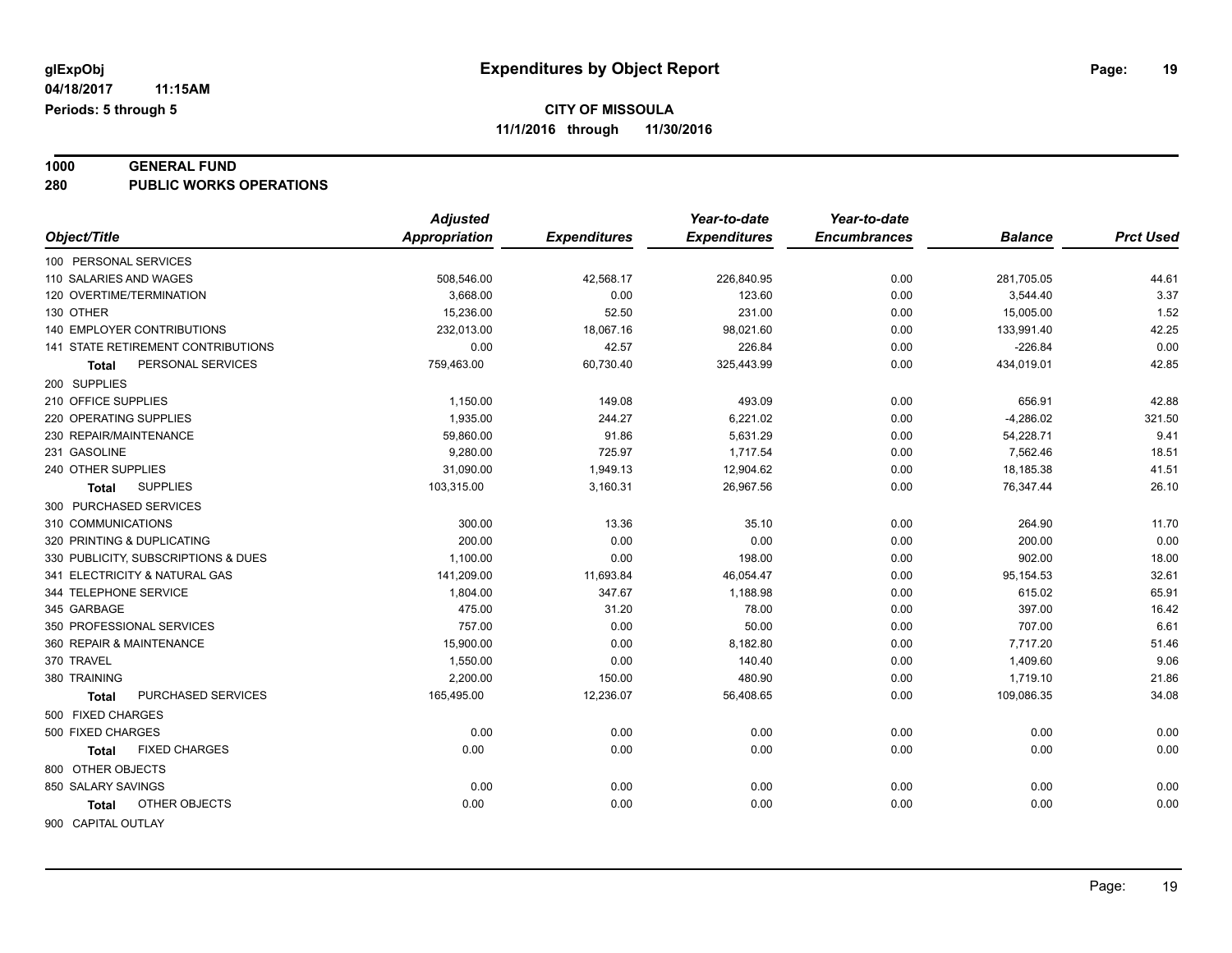#### **1000 GENERAL FUND 280 PUBLIC WORKS OPERATIONS**

| Object/Title |                           | <b>Adjusted</b><br>Appropriation | <i><b>Expenditures</b></i> | Year-to-date<br><b>Expenditures</b> | Year-to-date<br><b>Encumbrances</b> | <b>Balance</b> | <b>Prct Used</b> |
|--------------|---------------------------|----------------------------------|----------------------------|-------------------------------------|-------------------------------------|----------------|------------------|
|              | 940 MACHINERY & EQUIPMENT | 0.00                             | 0.00                       | 0.00                                | 0.00                                | 0.00           | 0.00             |
| Total        | <b>CAPITAL OUTLAY</b>     | 0.00                             | 0.00                       | 0.00                                | 0.00                                | 0.00           | 0.00             |
| <b>Total</b> | PUBLIC WORKS OPERATIONS   | 1,028,273.00                     | 76.126.78                  | 408.820.20                          | 0.00                                | 619.452.80     | 39.76            |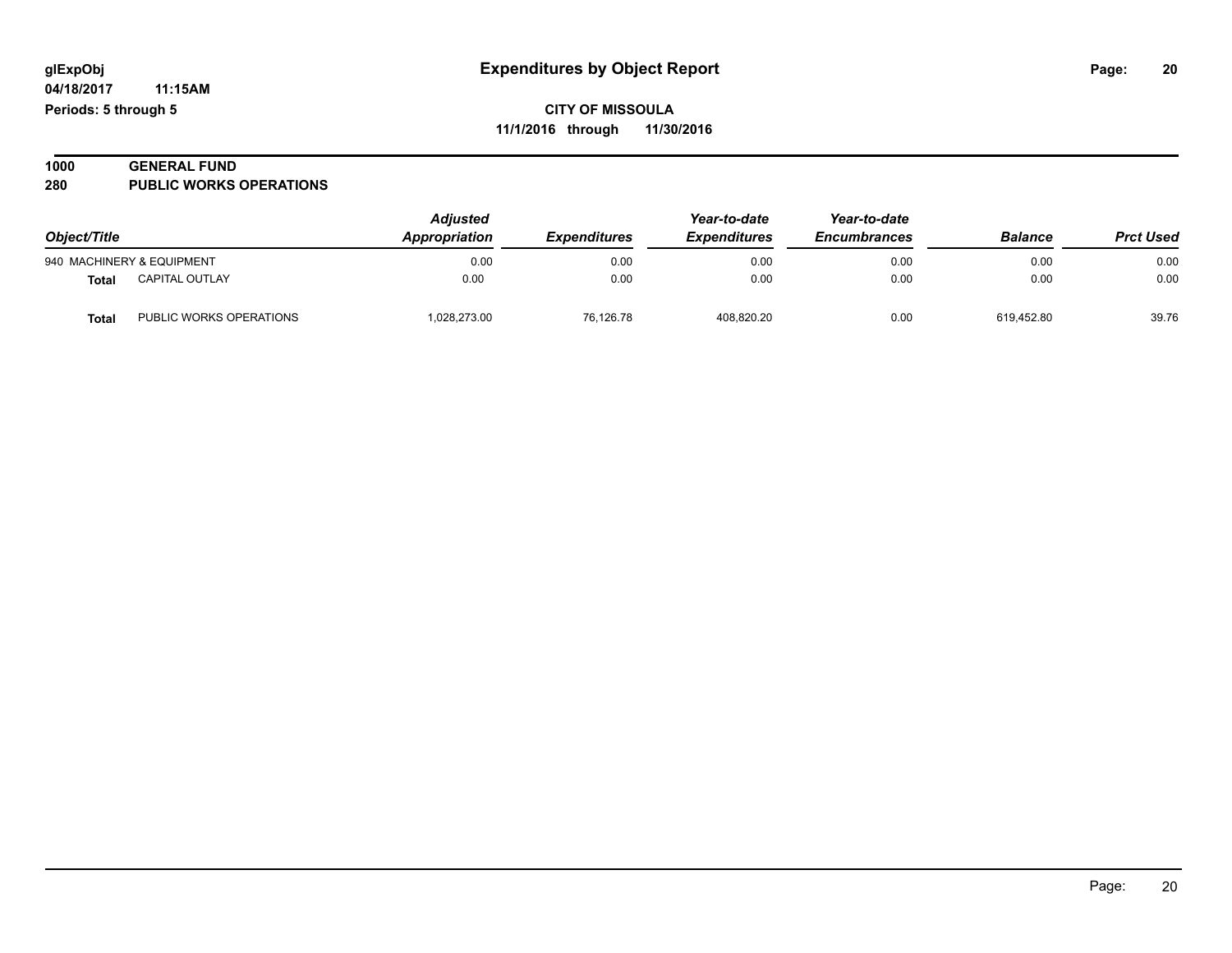**1000 GENERAL FUND 290 POLICE**

|                                       | <b>Adjusted</b>      |                     | Year-to-date        | Year-to-date        |                |                  |
|---------------------------------------|----------------------|---------------------|---------------------|---------------------|----------------|------------------|
| Object/Title                          | <b>Appropriation</b> | <b>Expenditures</b> | <b>Expenditures</b> | <b>Encumbrances</b> | <b>Balance</b> | <b>Prct Used</b> |
| 100 PERSONAL SERVICES                 |                      |                     |                     |                     |                |                  |
| 110 SALARIES AND WAGES                | 8,587,025.00         | 647,067.04          | 3,351,289.73        | 0.00                | 5,235,735.27   | 39.03            |
| 115 SALARIES/HEALTH INSURANCE BENEFIT | 0.00                 | 71,253.00           | 340,048.80          | 0.00                | $-340,048.80$  | 0.00             |
| 120 OVERTIME/TERMINATION              | 269,683.00           | 24,874.89           | 163,529.74          | 0.00                | 106,153.26     | 60.64            |
| 121 OUTSIDE HIRE OVERTIME             | 75,000.00            | 4,162.19            | 62,490.54           | 0.00                | 12,509.46      | 83.32            |
| 122 COURT & CELL PHONE OT             | 23,342.00            | 2,324.63            | 12,402.72           | 0.00                | 10,939.28      | 53.13            |
| 123 CELL PHONE OVERTIME               | 60.690.00            | 2,934.49            | 3,376.97            | 0.00                | 57,313.03      | 5.56             |
| 130 OTHER                             | 74,199.00            | 0.00                | 68,326.75           | 0.00                | 5,872.25       | 92.09            |
| 133 EDUCATION COMPENSATION            | 0.00                 | 1,350.00            | 7,037.00            | 0.00                | $-7,037.00$    | 0.00             |
| 140 EMPLOYER CONTRIBUTIONS            | 5,693,221.00         | 174,283.14          | 930,777.00          | 0.00                | 4,762,444.00   | 16.35            |
| 141 STATE RETIREMENT CONTRIBUTIONS    | 0.00                 | 171,246.68          | 900,840.26          | 0.00                | $-900,840.26$  | 0.00             |
| PERSONAL SERVICES<br>Total            | 14,783,160.00        | 1,099,496.06        | 5,840,119.51        | 0.00                | 8,943,040.49   | 39.51            |
| 200 SUPPLIES                          |                      |                     |                     |                     |                |                  |
| 210 OFFICE SUPPLIES                   | 20,924.00            | 850.34              | 3,961.76            | 0.00                | 16,962.24      | 18.93            |
| 220 OPERATING SUPPLIES                | 113,887.00           | 14,705.18           | 49,421.81           | 0.00                | 64,465.19      | 43.40            |
| 230 REPAIR/MAINTENANCE                | 47,235.00            | 4,118.58            | 13,702.00           | 0.00                | 33,533.00      | 29.01            |
| 231 GASOLINE                          | 177,121.00           | 12,420.00           | 37,852.31           | 0.00                | 139,268.69     | 21.37            |
| <b>SUPPLIES</b><br><b>Total</b>       | 359,167.00           | 32,094.10           | 104,937.88          | 0.00                | 254,229.12     | 29.22            |
| 300 PURCHASED SERVICES                |                      |                     |                     |                     |                |                  |
| 310 COMMUNICATIONS                    | 21,896.00            | 230.66              | 18,403.37           | 0.00                | 3,492.63       | 84.05            |
| 320 PRINTING & DUPLICATING            | 11,364.00            | 396.04              | 2,525.75            | 0.00                | 8,838.25       | 22.23            |
| 330 PUBLICITY, SUBSCRIPTIONS & DUES   | 14,938.00            | 515.00              | 9,954.80            | 0.00                | 4,983.20       | 66.64            |
| 344 TELEPHONE SERVICE                 | 48,372.00            | 4,621.28            | 13,770.36           | 0.00                | 34,601.64      | 28.47            |
| 350 PROFESSIONAL SERVICES             | 71,155.00            | 4,888.40            | 16,227.41           | 0.00                | 54,927.59      | 22.81            |
| 360 REPAIR & MAINTENANCE              | 90,845.00            | 11,254.24           | 88,620.95           | 0.00                | 2,224.05       | 97.55            |
| 370 TRAVEL                            | 29,500.00            | 2,239.94            | 11,886.69           | 0.00                | 17,613.31      | 40.29            |
| 380 TRAINING                          | 35,200.00            | 1,976.00            | 18,589.00           | 0.00                | 16,611.00      | 52.81            |
| 390 OTHER PURCHASED SERVICES          | 25,000.00            | 0.00                | 2,130.42            | 0.00                | 22,869.58      | 8.52             |
| 392 DONATIONS AND SALES               | 0.00                 | 0.00                | 758.89              | 0.00                | $-758.89$      | 0.00             |
| PURCHASED SERVICES<br>Total           | 348,270.00           | 26,121.56           | 182,867.64          | 0.00                | 165,402.36     | 52.51            |
| 500 FIXED CHARGES                     |                      |                     |                     |                     |                |                  |
| 500 FIXED CHARGES                     | 71,864.00            | 11,809.94           | 36,253.82           | 0.00                | 35,610.18      | 50.45            |
| <b>FIXED CHARGES</b><br><b>Total</b>  | 71,864.00            | 11,809.94           | 36,253.82           | 0.00                | 35,610.18      | 50.45            |
|                                       |                      |                     |                     |                     |                |                  |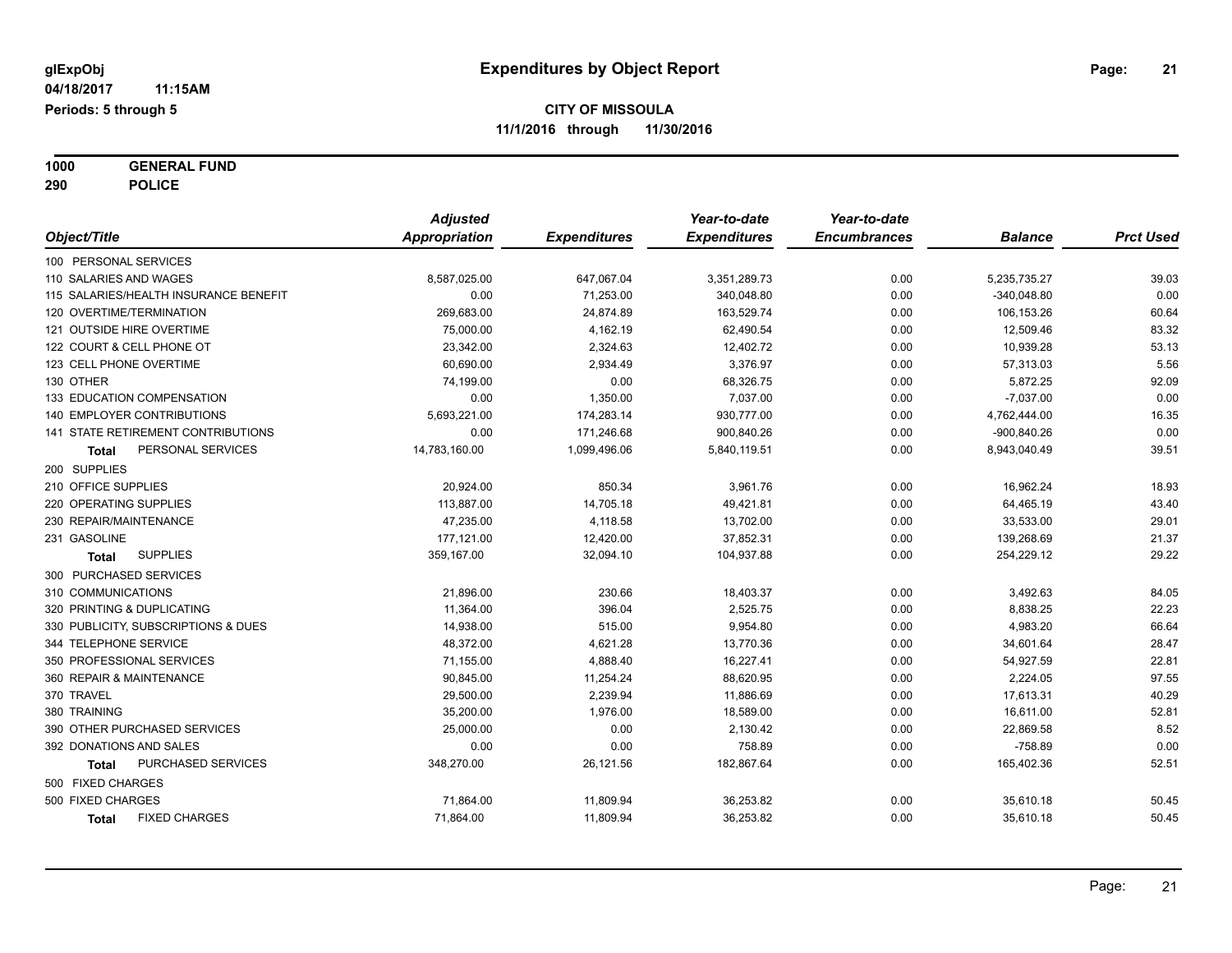**1000 GENERAL FUND 290 POLICE**

|                               |                                   | <b>Adjusted</b>      |                     | Year-to-date        | Year-to-date        |                |                  |
|-------------------------------|-----------------------------------|----------------------|---------------------|---------------------|---------------------|----------------|------------------|
| Object/Title                  |                                   | <b>Appropriation</b> | <b>Expenditures</b> | <b>Expenditures</b> | <b>Encumbrances</b> | <b>Balance</b> | <b>Prct Used</b> |
| 700 GRANTS & CONTRIBUTIONS    |                                   |                      |                     |                     |                     |                |                  |
| 700 GRANTS & CONTRIBUTIONS    |                                   | 4.000.00             | 0.00                | 0.00                | 0.00                | 4.000.00       | 0.00             |
| <b>Total</b>                  | <b>GRANTS &amp; CONTRIBUTIONS</b> | 4,000.00             | 0.00                | 0.00                | 0.00                | 4,000.00       | 0.00             |
| 800 OTHER OBJECTS             |                                   |                      |                     |                     |                     |                |                  |
| 820 TRANSFERS TO OTHER FUNDS  |                                   | 6.000.00             | 0.00                | 0.00                | 0.00                | 6,000.00       | 0.00             |
| 850 SALARY SAVINGS            |                                   | 0.00                 | 0.00                | 0.00                | 0.00                | 0.00           | 0.00             |
| <b>Total</b>                  | OTHER OBJECTS                     | 6.000.00             | 0.00                | 0.00                | 0.00                | 6,000.00       | 0.00             |
| 900 CAPITAL OUTLAY            |                                   |                      |                     |                     |                     |                |                  |
| 940 MACHINERY & EQUIPMENT     |                                   | 0.00                 | 0.00                | 0.00                | 0.00                | 0.00           | 0.00             |
| <b>Total</b>                  | <b>CAPITAL OUTLAY</b>             | 0.00                 | 0.00                | 0.00                | 0.00                | 0.00           | 0.00             |
| <b>POLICE</b><br><b>Total</b> |                                   | 15.572.461.00        | 1,169,521.66        | 6.164.178.85        | 0.00                | 9.408.282.15   | 39.58            |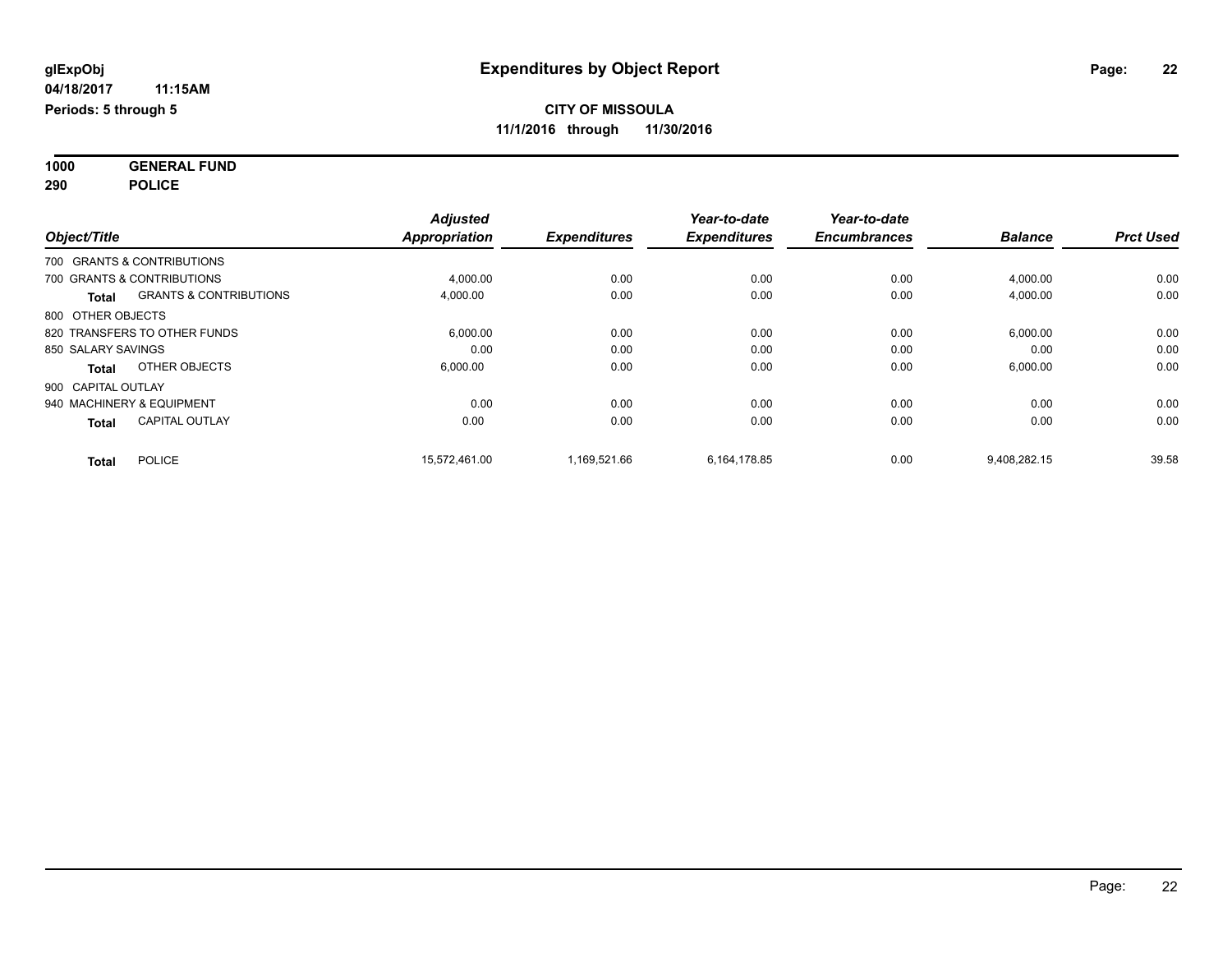**1000 GENERAL FUND 300 FIRE**

|                                       | <b>Adjusted</b>      |                     | Year-to-date        | Year-to-date        |                |                  |
|---------------------------------------|----------------------|---------------------|---------------------|---------------------|----------------|------------------|
| Object/Title                          | <b>Appropriation</b> | <b>Expenditures</b> | <b>Expenditures</b> | <b>Encumbrances</b> | <b>Balance</b> | <b>Prct Used</b> |
| 100 PERSONAL SERVICES                 |                      |                     |                     |                     |                |                  |
| 110 SALARIES AND WAGES                | 6,855,260.00         | 520,247.26          | 2,758,906.79        | 0.00                | 4,096,353.21   | 40.25            |
| 115 SALARIES/HEALTH INSURANCE BENEFIT | 775,431.00           | 63,882.00           | 318,988.80          | 0.00                | 456,442.20     | 41.14            |
| 120 OVERTIME/TERMINATION              | 830,972.00           | 26,891.14           | 432,933.23          | 0.00                | 398,038.77     | 52.10            |
| 130 OTHER                             | 57,500.00            | 0.00                | 56.875.00           | 0.00                | 625.00         | 98.91            |
| <b>140 EMPLOYER CONTRIBUTIONS</b>     | 1,687,063.00         | 125,055.67          | 676,320.58          | 0.00                | 1,010,742.42   | 40.09            |
| 141 STATE RETIREMENT CONTRIBUTIONS    | 2,439,433.00         | 171,760.78          | 913,720.19          | 0.00                | 1,525,712.81   | 37.46            |
| PERSONAL SERVICES<br><b>Total</b>     | 12,645,659.00        | 907,836.85          | 5, 157, 744.59      | 0.00                | 7,487,914.41   | 40.79            |
| 200 SUPPLIES                          |                      |                     |                     |                     |                |                  |
| 210 OFFICE SUPPLIES                   | 16,004.00            | 418.96              | 5,116.42            | 0.00                | 10,887.58      | 31.97            |
| 220 OPERATING SUPPLIES                | 216,944.00           | $-2,887.94$         | 53,522.64           | 0.00                | 163,421.36     | 24.67            |
| 230 REPAIR/MAINTENANCE                | 61,500.00            | 964.57              | 20,062.72           | 0.00                | 41,437.28      | 32.62            |
| 231 GASOLINE                          | 61,827.00            | 3,254.61            | 13,700.84           | 0.00                | 48,126.16      | 22.16            |
| 240 OTHER SUPPLIES                    | 593.00               | 0.00                | 0.00                | 0.00                | 593.00         | 0.00             |
| <b>SUPPLIES</b><br><b>Total</b>       | 356,868.00           | 1,750.20            | 92,402.62           | 0.00                | 264,465.38     | 25.89            |
| 300 PURCHASED SERVICES                |                      |                     |                     |                     |                |                  |
| 310 COMMUNICATIONS                    | 577.00               | 15.70               | 193.28              | 0.00                | 383.72         | 33.50            |
| 320 PRINTING & DUPLICATING            | 1.488.00             | 5.00                | 508.61              | 0.00                | 979.39         | 34.18            |
| 330 PUBLICITY, SUBSCRIPTIONS & DUES   | 10,863.00            | 1,400.00            | 3,844.00            | 0.00                | 7,019.00       | 35.39            |
| 340 SEWER                             | 1,429.00             | 0.00                | 549.60              | 0.00                | 879.40         | 38.46            |
| 341 ELECTRICITY & NATURAL GAS         | 69,567.00            | 0.00                | 14,783.46           | 0.00                | 54,783.54      | 21.25            |
| 343 WATER CHARGES                     | 14,677.00            | 1,167.66            | 5,181.66            | 0.00                | 9,495.34       | 35.30            |
| 344 TELEPHONE SERVICE                 | 19,484.00            | 1,414.82            | 5,960.66            | 0.00                | 13,523.34      | 30.59            |
| 345 GARBAGE                           | 5,680.00             | 909.10              | 2,272.75            | 0.00                | 3,407.25       | 40.01            |
| 350 PROFESSIONAL SERVICES             | 24,272.00            | 10,925.00           | 12,317.00           | 0.00                | 11,955.00      | 50.75            |
| 360 REPAIR & MAINTENANCE              | 67,035.00            | 13,180.78           | 25,049.40           | 0.00                | 41,985.60      | 37.37            |
| 370 TRAVEL                            | 20,017.00            | 543.69              | 917.01              | 0.00                | 19,099.99      | 4.58             |
| 380 TRAINING                          | 14,016.00            | 522.30              | 1,004.00            | 0.00                | 13,012.00      | 7.16             |
| 390 OTHER PURCHASED SERVICES          | 11,580.00            | 394.20              | 426.38              | 0.00                | 11,153.62      | 3.68             |
| PURCHASED SERVICES<br><b>Total</b>    | 260,685.00           | 30,478.25           | 73,007.81           | 0.00                | 187,677.19     | 28.01            |
| 500 FIXED CHARGES                     |                      |                     |                     |                     |                |                  |
| 500 FIXED CHARGES                     | 226.00               | 0.00                | 0.00                | 0.00                | 226.00         | 0.00             |
| 530 EQUIPMENT RENTAL                  | 0.00                 | 0.00                | 0.00                | 0.00                | 0.00           | 0.00             |
|                                       |                      |                     |                     |                     |                |                  |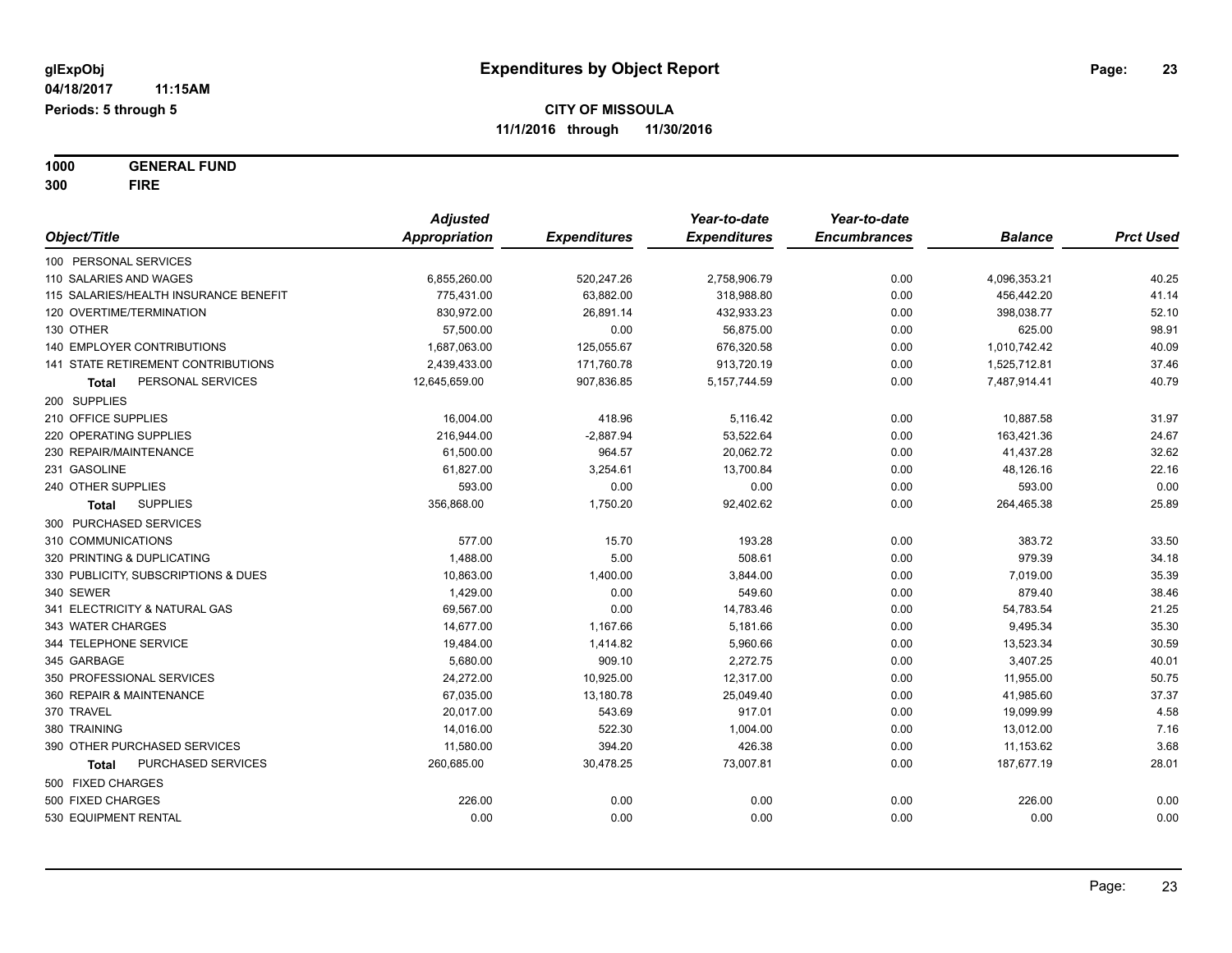**1000 GENERAL FUND 300 FIRE**

| Object/Title                                      | <b>Adjusted</b><br><b>Appropriation</b> | <b>Expenditures</b> | Year-to-date<br><b>Expenditures</b> | Year-to-date<br><b>Encumbrances</b> | <b>Balance</b> | <b>Prct Used</b> |
|---------------------------------------------------|-----------------------------------------|---------------------|-------------------------------------|-------------------------------------|----------------|------------------|
| <b>FIXED CHARGES</b><br><b>Total</b>              | 226.00                                  | 0.00                | 0.00                                | 0.00                                | 226.00         | 0.00             |
| 700 GRANTS & CONTRIBUTIONS                        |                                         |                     |                                     |                                     |                |                  |
| 700 GRANTS & CONTRIBUTIONS                        | 2.700.00                                | 0.00                | 0.00                                | 0.00                                | 2,700.00       | 0.00             |
| <b>GRANTS &amp; CONTRIBUTIONS</b><br><b>Total</b> | 2,700.00                                | 0.00                | 0.00                                | 0.00                                | 2,700.00       | 0.00             |
| 800 OTHER OBJECTS                                 |                                         |                     |                                     |                                     |                |                  |
| 820 TRANSFERS TO OTHER FUNDS                      | 0.00                                    | 0.00                | 0.00                                | 0.00                                | 0.00           | 0.00             |
| 850 SALARY SAVINGS                                | 0.00                                    | 0.00                | 0.00                                | 0.00                                | 0.00           | 0.00             |
| OTHER OBJECTS<br>Total                            | 0.00                                    | 0.00                | 0.00                                | 0.00                                | 0.00           | 0.00             |
| 900 CAPITAL OUTLAY                                |                                         |                     |                                     |                                     |                |                  |
| 940 MACHINERY & EQUIPMENT                         | 0.00                                    | 0.00                | 0.00                                | 0.00                                | 0.00           | 0.00             |
| <b>CAPITAL OUTLAY</b><br><b>Total</b>             | 0.00                                    | 0.00                | 0.00                                | 0.00                                | 0.00           | 0.00             |
| <b>FIRE</b><br><b>Total</b>                       | 13,266,138.00                           | 940,065.30          | 5,323,155.02                        | 0.00                                | 7,942,982.98   | 40.13            |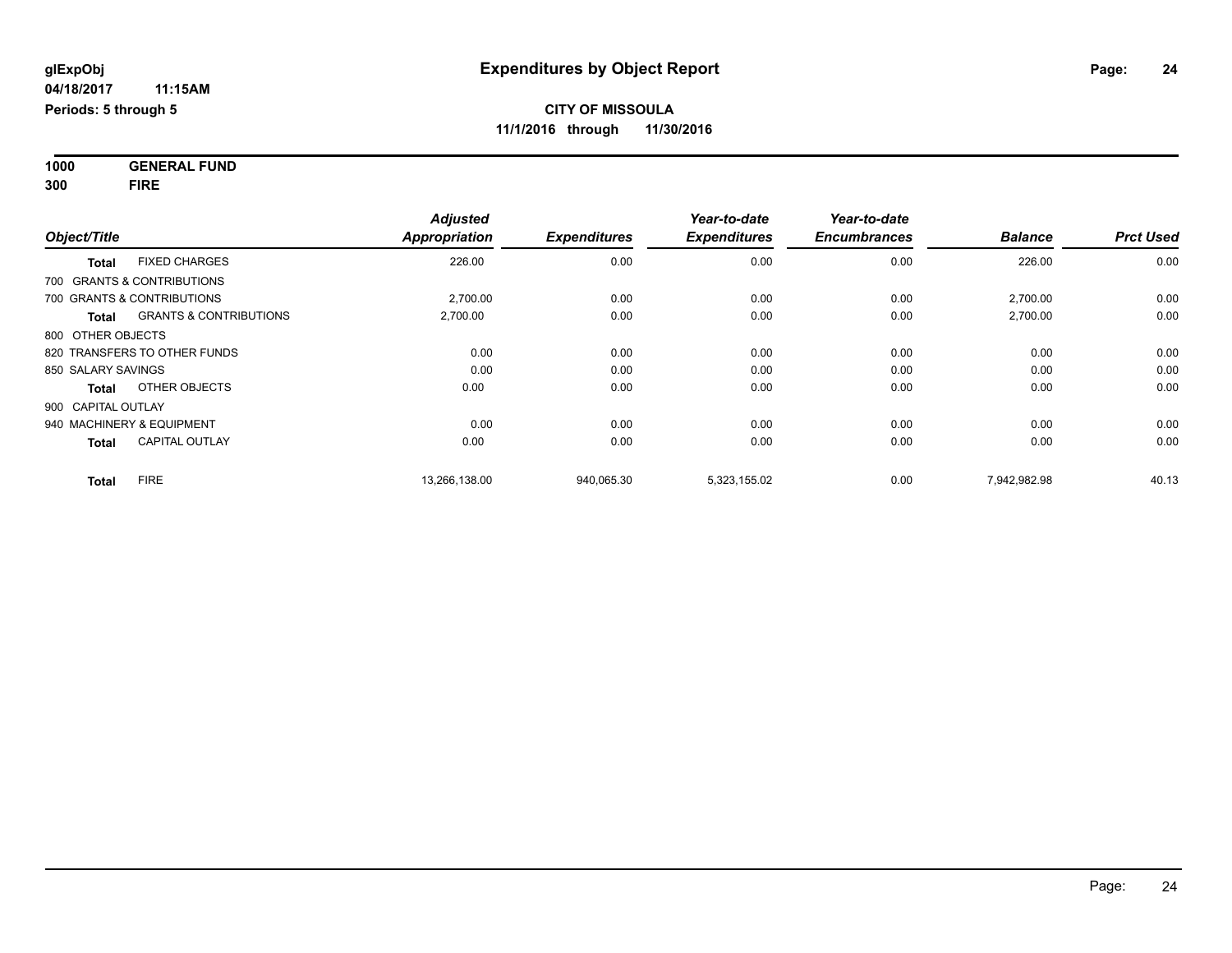# **1000 GENERAL FUND**

**320 STREET MAINTENANCE**

|                                     | <b>Adjusted</b>      |                     | Year-to-date        | Year-to-date        |                |                  |
|-------------------------------------|----------------------|---------------------|---------------------|---------------------|----------------|------------------|
| Object/Title                        | <b>Appropriation</b> | <b>Expenditures</b> | <b>Expenditures</b> | <b>Encumbrances</b> | <b>Balance</b> | <b>Prct Used</b> |
| 100 PERSONAL SERVICES               |                      |                     |                     |                     |                |                  |
| 110 SALARIES AND WAGES              | 1,434,541.00         | 101,608.06          | 564,604.56          | 0.00                | 869,936.44     | 39.36            |
| 120 OVERTIME/TERMINATION            | 15,000.00            | 402.15              | 1,290.82            | 0.00                | 13,709.18      | 8.61             |
| 130 OTHER                           | 6,000.00             | 455.00              | 2,092.74            | 0.00                | 3,907.26       | 34.88            |
| 140 EMPLOYER CONTRIBUTIONS          | 805,036.00           | 59,541.36           | 334,511.56          | 0.00                | 470,524.44     | 41.55            |
| 141 STATE RETIREMENT CONTRIBUTIONS  | 0.00                 | 101.61              | 564.60              | 0.00                | $-564.60$      | 0.00             |
| PERSONAL SERVICES<br>Total          | 2,260,577.00         | 162,108.18          | 903,064.28          | 0.00                | 1,357,512.72   | 39.95            |
| 200 SUPPLIES                        |                      |                     |                     |                     |                |                  |
| 210 OFFICE SUPPLIES                 | 1,600.00             | 0.00                | 0.00                | 0.00                | 1,600.00       | 0.00             |
| 220 OPERATING SUPPLIES              | 170,318.00           | 1,116.07            | 4,578.77            | 0.00                | 165,739.23     | 2.69             |
| 230 REPAIR/MAINTENANCE              | 84,215.00            | 470.67              | 1,885.67            | 0.00                | 82,329.33      | 2.24             |
| 231 GASOLINE                        | 218,603.00           | 11,093.30           | 32,983.97           | 0.00                | 185,619.03     | 15.09            |
| 240 OTHER SUPPLIES                  | 0.00                 | 0.00                | 0.00                | 0.00                | 0.00           | 0.00             |
| 250 SUPPLIES FOR RESALE             | 0.00                 | 0.00                | 0.00                | 0.00                | 0.00           | 0.00             |
| <b>SUPPLIES</b><br><b>Total</b>     | 474,736.00           | 12,680.04           | 39,448.41           | 0.00                | 435,287.59     | 8.31             |
| 300 PURCHASED SERVICES              |                      |                     |                     |                     |                |                  |
| 310 COMMUNICATIONS                  | 0.00                 | 0.00                | 0.00                | 0.00                | 0.00           | 0.00             |
| 320 PRINTING & DUPLICATING          | 7.000.00             | 1,877.42            | 2.148.71            | 0.00                | 4,851.29       | 30.70            |
| 330 PUBLICITY, SUBSCRIPTIONS & DUES | 3,000.00             | 878.04              | 1,305.68            | 0.00                | 1,694.32       | 43.52            |
| 341 ELECTRICITY & NATURAL GAS       | 0.00                 | 0.00                | 0.00                | 0.00                | 0.00           | 0.00             |
| 343 WATER CHARGES                   | 0.00                 | 696.36              | 3,404.78            | 0.00                | $-3,404.78$    | 0.00             |
| 344 TELEPHONE SERVICE               | 7,000.00             | 168.98              | 506.10              | 0.00                | 6,493.90       | 7.23             |
| 345 GARBAGE                         | 9,392.00             | 0.00                | 189.25              | 0.00                | 9,202.75       | 2.02             |
| 350 PROFESSIONAL SERVICES           | 3,500.00             | 47.50               | 282.50              | 0.00                | 3,217.50       | 8.07             |
| 360 REPAIR & MAINTENANCE            | 22,650.00            | 0.00                | 0.00                | 0.00                | 22,650.00      | 0.00             |
| 370 TRAVEL                          | 2,300.00             | 0.00                | 935.09              | 0.00                | 1,364.91       | 40.66            |
| 380 TRAINING                        | 1,500.00             | 0.00                | 490.00              | 0.00                | 1,010.00       | 32.67            |
| PURCHASED SERVICES<br><b>Total</b>  | 56,342.00            | 3,668.30            | 9,262.11            | 0.00                | 47,079.89      | 16.44            |
| 400 BUILDING MATERIALS              |                      |                     |                     |                     |                |                  |
| <b>400 BUILDING MATERIALS</b>       | 62,263.00            | 0.00                | 33,370.86           | 0.00                | 28,892.14      | 53.60            |
| <b>BUILDING MATERIALS</b><br>Total  | 62,263.00            | 0.00                | 33,370.86           | 0.00                | 28,892.14      | 53.60            |
| 500 FIXED CHARGES                   |                      |                     |                     |                     |                |                  |
| 500 FIXED CHARGES                   | 30,500.00            | 1,641.00            | 5,515.25            | 0.00                | 24,984.75      | 18.08            |
|                                     |                      |                     |                     |                     |                |                  |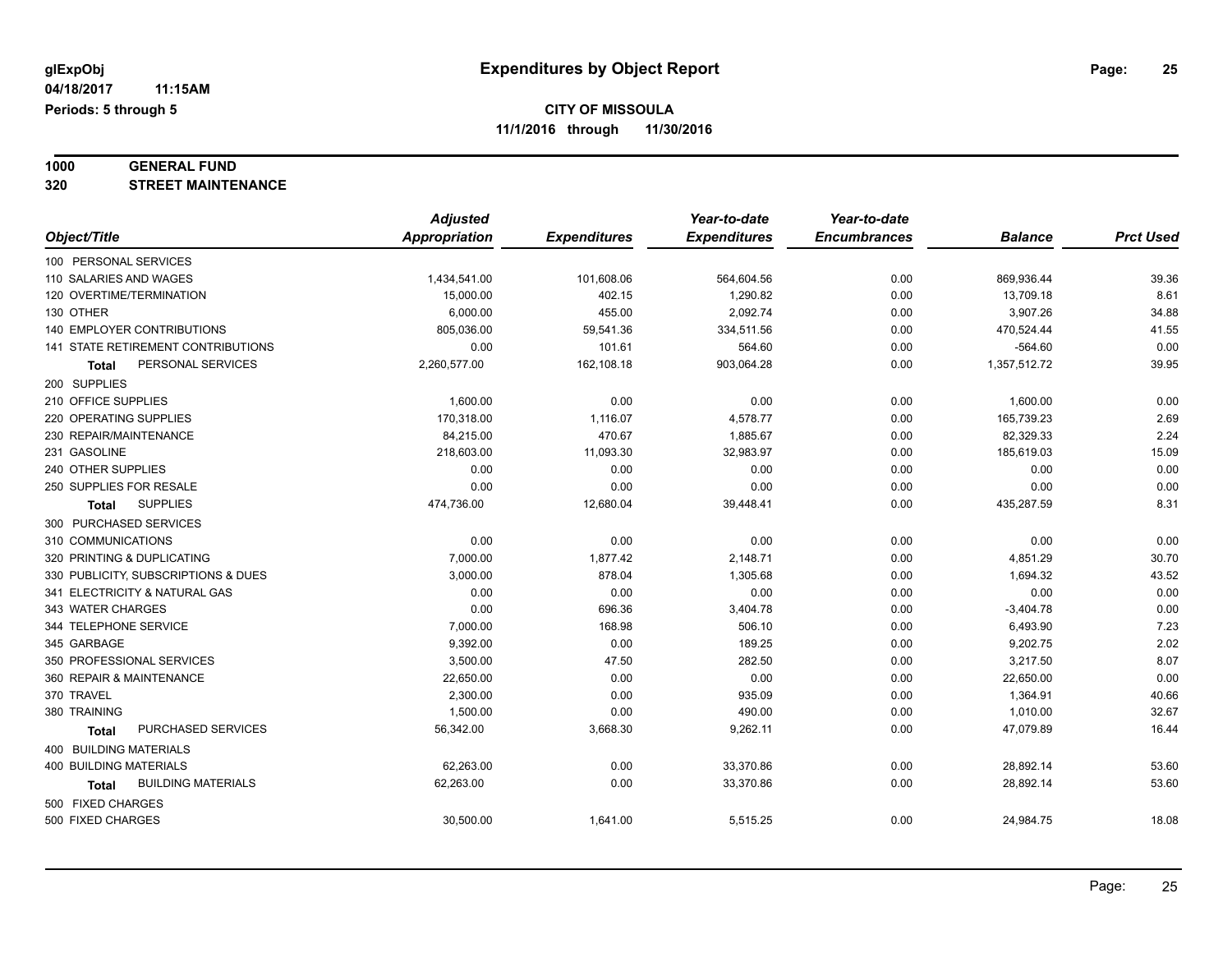#### **1000 GENERAL FUND 320 STREET MAINTENANCE**

| 320 | SIREEI MAINTENANCE |
|-----|--------------------|
|     |                    |

|                    |                             | <b>Adjusted</b>      |                     | Year-to-date        | Year-to-date        |                |                  |
|--------------------|-----------------------------|----------------------|---------------------|---------------------|---------------------|----------------|------------------|
| Object/Title       |                             | <b>Appropriation</b> | <b>Expenditures</b> | <b>Expenditures</b> | <b>Encumbrances</b> | <b>Balance</b> | <b>Prct Used</b> |
| Total              | <b>FIXED CHARGES</b>        | 30,500.00            | 1,641.00            | 5.515.25            | 0.00                | 24.984.75      | 18.08            |
| 600 DEBT SERVICE   |                             |                      |                     |                     |                     |                |                  |
| 610 PRINCIPAL      |                             | 0.00                 | 0.00                | 0.00                | 0.00                | 0.00           | 0.00             |
|                    | 620 INTEREST / SERVICE FEES | 0.00                 | 0.00                | 0.00                | 0.00                | 0.00           | 0.00             |
| Total              | <b>DEBT SERVICE</b>         | 0.00                 | 0.00                | 0.00                | 0.00                | 0.00           | 0.00             |
| 900 CAPITAL OUTLAY |                             |                      |                     |                     |                     |                |                  |
| 930 IMPROVEMENTS   |                             | 104.814.00           | 3,026.26            | 42,755.71           | 0.00                | 62.058.29      | 40.79            |
|                    | 940 MACHINERY & EQUIPMENT   | 0.00                 | 0.00                | 0.00                | 0.00                | 0.00           | 0.00             |
| <b>Total</b>       | <b>CAPITAL OUTLAY</b>       | 104.814.00           | 3,026.26            | 42,755.71           | 0.00                | 62,058.29      | 40.79            |
| <b>Total</b>       | <b>STREET MAINTENANCE</b>   | 2,989,232.00         | 183.123.78          | 1.033.416.62        | 0.00                | 1,955,815.38   | 34.57            |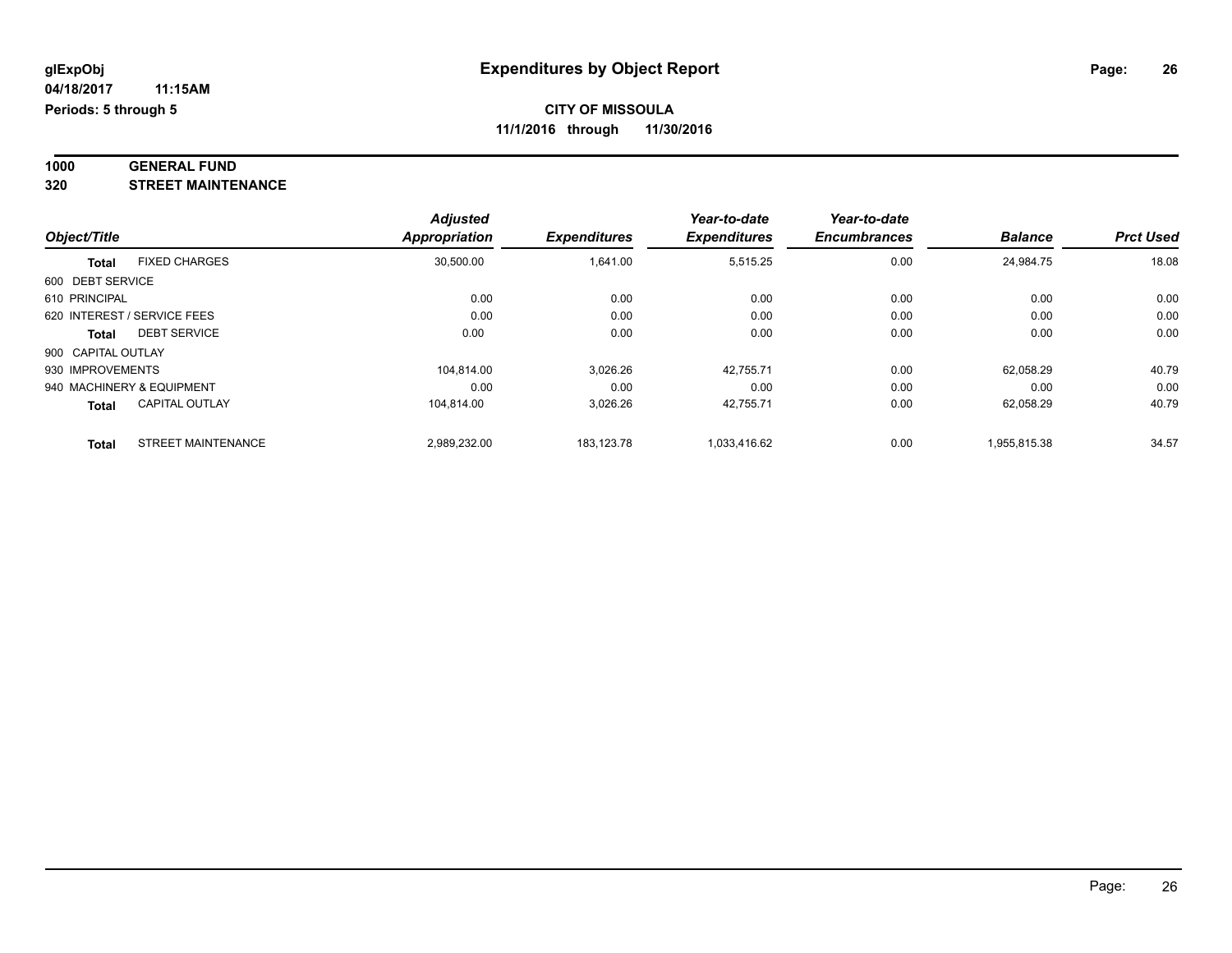# **1000 GENERAL FUND**

**321 FACIITIES MAINTENANCE**

|                                            | <b>Adjusted</b>      |                     | Year-to-date        | Year-to-date        |                |                  |
|--------------------------------------------|----------------------|---------------------|---------------------|---------------------|----------------|------------------|
| Object/Title                               | <b>Appropriation</b> | <b>Expenditures</b> | <b>Expenditures</b> | <b>Encumbrances</b> | <b>Balance</b> | <b>Prct Used</b> |
| 100 PERSONAL SERVICES                      |                      |                     |                     |                     |                |                  |
| 110 SALARIES AND WAGES                     | 650,701.00           | 37,949.32           | 286,366.71          | 0.00                | 364,334.29     | 44.01            |
| 120 OVERTIME/TERMINATION                   | 2,000.00             | 0.00                | 0.00                | 0.00                | 2,000.00       | 0.00             |
| 130 OTHER                                  | 2,480.00             | 105.00              | 556.50              | 0.00                | 1,923.50       | 22.44            |
| 140 EMPLOYER CONTRIBUTIONS                 | 290,779.00           | 18,184.31           | 125,978.29          | 0.00                | 164,800.71     | 43.32            |
| 141 STATE RETIREMENT CONTRIBUTIONS         | 0.00                 | 37.97               | 286.39              | 0.00                | $-286.39$      | 0.00             |
| PERSONAL SERVICES<br>Total                 | 945,960.00           | 56,276.60           | 413,187.89          | 0.00                | 532,772.11     | 43.68            |
| 200 SUPPLIES                               |                      |                     |                     |                     |                |                  |
| 210 OFFICE SUPPLIES                        | 1,000.00             | 289.37              | 850.99              | 0.00                | 149.01         | 85.10            |
| 220 OPERATING SUPPLIES                     | 34,892.00            | 613.94              | 14,562.28           | 0.00                | 20,329.72      | 41.74            |
| 230 REPAIR/MAINTENANCE                     | 39,399.00            | 1,308.28            | 8,309.13            | 0.00                | 31,089.87      | 21.09            |
| 231 GASOLINE                               | 3,202.00             | 613.89              | 886.54              | 0.00                | 2,315.46       | 27.69            |
| 240 OTHER SUPPLIES                         | 11,010.00            | 194.09              | 414.36              | 0.00                | 10,595.64      | 3.76             |
| <b>SUPPLIES</b><br><b>Total</b>            | 89,503.00            | 3,019.57            | 25,023.30           | 0.00                | 64,479.70      | 27.96            |
| 300 PURCHASED SERVICES                     |                      |                     |                     |                     |                |                  |
| 310 COMMUNICATIONS                         | 150.00               | 0.00                | 0.00                | 0.00                | 150.00         | 0.00             |
| 320 PRINTING & DUPLICATING                 | 350.00               | 39.95               | 39.95               | 0.00                | 310.05         | 11.41            |
| 330 PUBLICITY, SUBSCRIPTIONS & DUES        | 230.00               | 248.74              | 248.74              | 0.00                | $-18.74$       | 108.15           |
| 340 SEWER                                  | 2,803.00             | 0.00                | 719.14              | 0.00                | 2,083.86       | 25.66            |
| 341 ELECTRICITY & NATURAL GAS              | 209,433.00           | 13,033.65           | 56,182.75           | 0.00                | 153,250.25     | 26.83            |
| 343 WATER CHARGES                          | 12,356.00            | 452.57              | 2,088.85            | 0.00                | 10,267.15      | 16.91            |
| 344 TELEPHONE SERVICE                      | 2,590.00             | 2.55                | 774.18              | 0.00                | 1,815.82       | 29.89            |
| 345 GARBAGE                                | 13,253.00            | 816.20              | 3,263.74            | 0.00                | 9,989.26       | 24.63            |
| 350 PROFESSIONAL SERVICES                  | 14,644.00            | 283.00              | 5,380.22            | 0.00                | 9,263.78       | 36.74            |
| 360 REPAIR & MAINTENANCE                   | 269,346.00           | 2,726.98            | 85,883.80           | 0.00                | 183,462.20     | 31.89            |
| 370 TRAVEL                                 | 1,050.00             | 0.00                | 0.00                | 0.00                | 1,050.00       | 0.00             |
| 380 TRAINING                               | 850.00               | 0.00                | 0.00                | 0.00                | 850.00         | 0.00             |
| PURCHASED SERVICES<br>Total                | 527,055.00           | 17,603.64           | 154,581.37          | 0.00                | 372,473.63     | 29.33            |
| 700 GRANTS & CONTRIBUTIONS                 |                      |                     |                     |                     |                |                  |
| 700 GRANTS & CONTRIBUTIONS                 | 0.00                 | 0.00                | 0.00                | 0.00                | 0.00           | 0.00             |
| <b>GRANTS &amp; CONTRIBUTIONS</b><br>Total | 0.00                 | 0.00                | 0.00                | 0.00                | 0.00           | 0.00             |
| 800 OTHER OBJECTS                          |                      |                     |                     |                     |                |                  |
| 845 CONTINGENCY                            | 0.00                 | 0.00                | 0.00                | 0.00                | 0.00           | 0.00             |
|                                            |                      |                     |                     |                     |                |                  |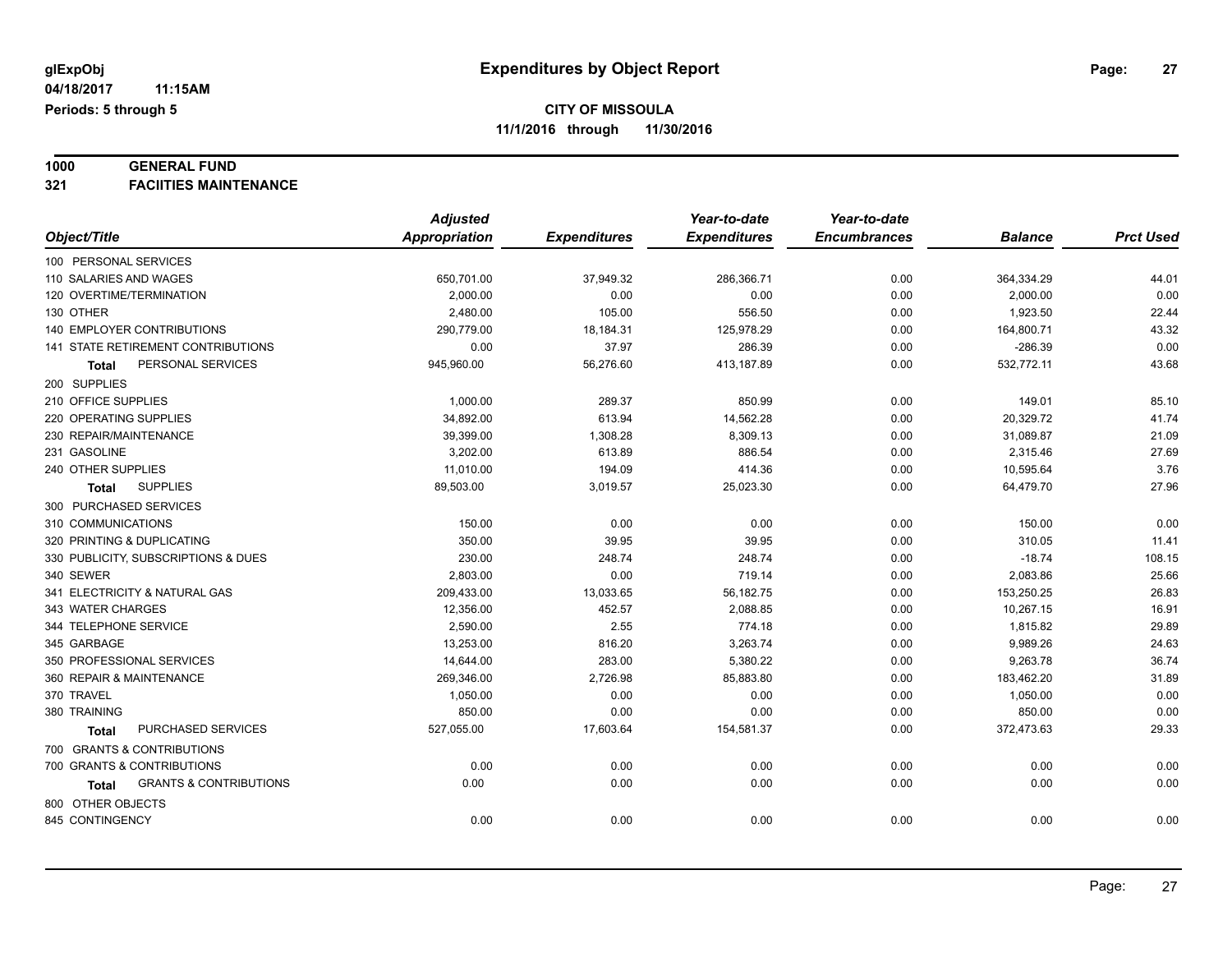#### **1000 GENERAL FUND 321 FACIITIES MAINTENANCE**

| -321 | <b>FACILILES MAIN LENANCE</b> |  |
|------|-------------------------------|--|
|      |                               |  |

| Object/Title              |                              | <b>Adjusted</b><br>Appropriation<br><b>Expenditures</b> | Year-to-date | Year-to-date        |                     |                |                  |
|---------------------------|------------------------------|---------------------------------------------------------|--------------|---------------------|---------------------|----------------|------------------|
|                           |                              |                                                         |              | <b>Expenditures</b> | <b>Encumbrances</b> | <b>Balance</b> | <b>Prct Used</b> |
| <b>Total</b>              | OTHER OBJECTS                | 0.00                                                    | 0.00         | 0.00                | 0.00                | 0.00           | 0.00             |
| 900 CAPITAL OUTLAY        |                              |                                                         |              |                     |                     |                |                  |
| 940 MACHINERY & EQUIPMENT |                              | 0.00                                                    | 0.00         | 0.00                | 0.00                | 0.00           | 0.00             |
| <b>Total</b>              | <b>CAPITAL OUTLAY</b>        | 0.00                                                    | 0.00         | 0.00                | 0.00                | 0.00           | 0.00             |
| Total                     | <b>FACIITIES MAINTENANCE</b> | .562,518.00                                             | 76,899.81    | 592,792.56          | 0.00                | 969.725.44     | 37.94            |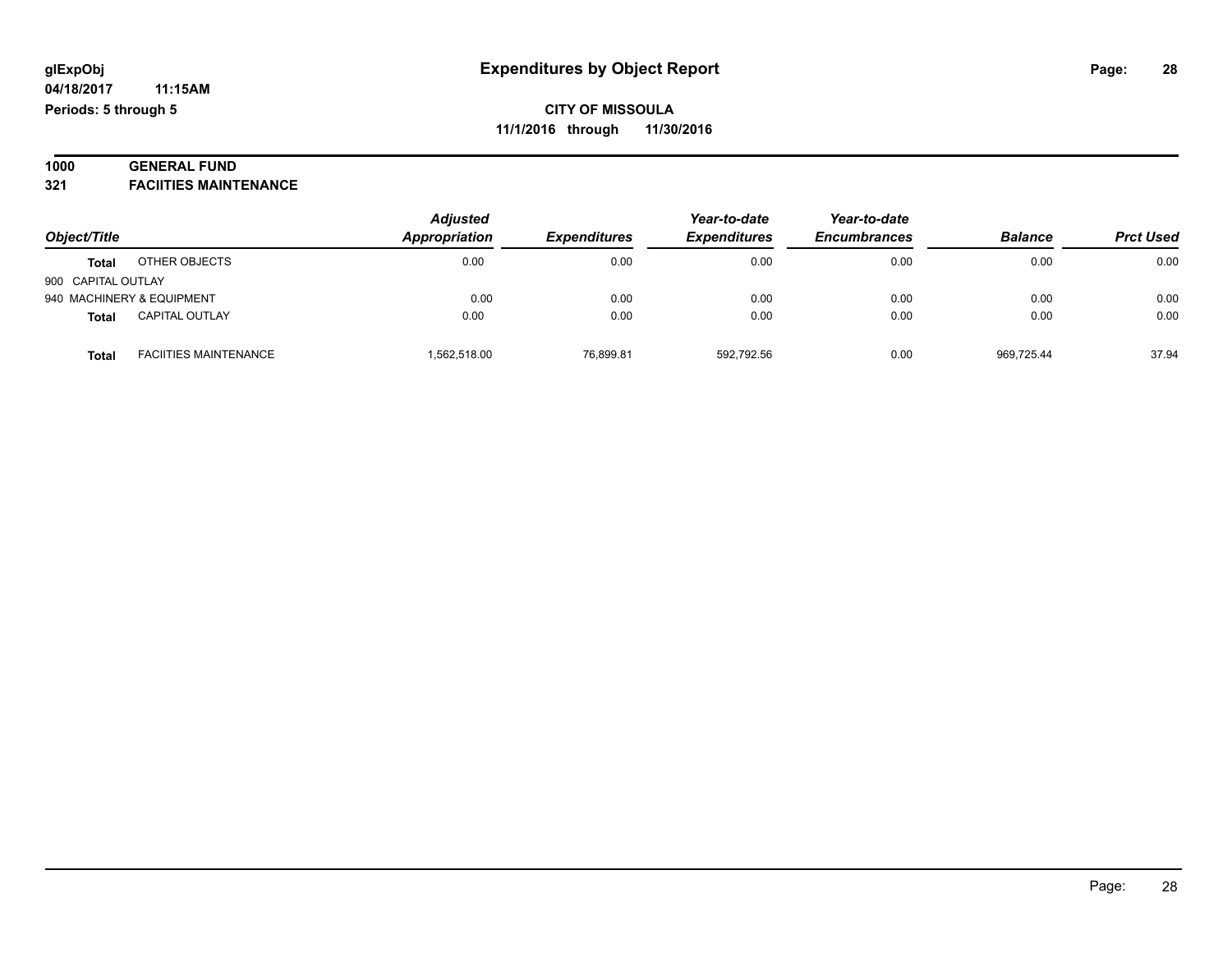#### **1000 GENERAL FUND 340 CEMETERY**

|                                           | <b>Adjusted</b>      |                     | Year-to-date        | Year-to-date        |                |                  |
|-------------------------------------------|----------------------|---------------------|---------------------|---------------------|----------------|------------------|
| Object/Title                              | <b>Appropriation</b> | <b>Expenditures</b> | <b>Expenditures</b> | <b>Encumbrances</b> | <b>Balance</b> | <b>Prct Used</b> |
| 100 PERSONAL SERVICES                     |                      |                     |                     |                     |                |                  |
| 110 SALARIES AND WAGES                    | 368,304.00           | 26,693.21           | 154,170.31          | 0.00                | 214,133.69     | 41.86            |
| 120 OVERTIME/TERMINATION                  | 5,000.00             | 481.69              | 3,141.13            | 0.00                | 1,858.87       | 62.82            |
| 140 EMPLOYER CONTRIBUTIONS                | 158,619.00           | 11,770.98           | 72,616.69           | 0.00                | 86,002.31      | 45.78            |
| 141 STATE RETIREMENT CONTRIBUTIONS        | 0.00                 | 26.69               | 154.17              | 0.00                | $-154.17$      | 0.00             |
| PERSONAL SERVICES<br><b>Total</b>         | 531,923.00           | 38,972.57           | 230,082.30          | 0.00                | 301,840.70     | 43.25            |
| 200 SUPPLIES                              |                      |                     |                     |                     |                |                  |
| 210 OFFICE SUPPLIES                       | 2,770.00             | 359.16              | 490.75              | 0.00                | 2,279.25       | 17.72            |
| 220 OPERATING SUPPLIES                    | 35,802.00            | 67.70               | 12,651.84           | 0.00                | 23,150.16      | 35.34            |
| 230 REPAIR/MAINTENANCE                    | 20,120.00            | 757.92              | 4,462.37            | 0.00                | 15,657.63      | 22.18            |
| 231 GASOLINE                              | 14,398.00            | 1,336.51            | 3,227.96            | 0.00                | 11,170.04      | 22.42            |
| 240 OTHER SUPPLIES                        | 0.00                 | 0.00                | 0.00                | 0.00                | 0.00           | 0.00             |
| 250 SUPPLIES FOR RESALE                   | 0.00                 | 0.00                | 0.00                | 0.00                | 0.00           | 0.00             |
| <b>SUPPLIES</b><br><b>Total</b>           | 73,090.00            | 2,521.29            | 20,832.92           | 0.00                | 52,257.08      | 28.50            |
| 300 PURCHASED SERVICES                    |                      |                     |                     |                     |                |                  |
| 310 COMMUNICATIONS                        | 1,933.00             | 44.66               | 1,119.50            | 0.00                | 813.50         | 57.92            |
| 320 PRINTING & DUPLICATING                | 775.00               | 0.00                | 202.26              | 0.00                | 572.74         | 26.10            |
| 330 PUBLICITY, SUBSCRIPTIONS & DUES       | 813.00               | 0.00                | 248.74              | 0.00                | 564.26         | 30.60            |
| 341 ELECTRICITY & NATURAL GAS             | 18,580.00            | 1,430.62            | 7,462.61            | 0.00                | 11,117.39      | 40.16            |
| 343 WATER CHARGES                         | 1,082.00             | 65.23               | 261.31              | 0.00                | 820.69         | 24.15            |
| 344 TELEPHONE SERVICE                     | 2.400.00             | 303.90              | 760.63              | 0.00                | 1,639.37       | 31.69            |
| 345 GARBAGE                               | 1,286.00             | 162.30              | 475.75              | 0.00                | 810.25         | 36.99            |
| 350 PROFESSIONAL SERVICES                 | 1,000.00             | 0.00                | 0.00                | 0.00                | 1,000.00       | 0.00             |
| 360 REPAIR & MAINTENANCE                  | 3,700.00             | 98.37               | 1,096.39            | 0.00                | 2,603.61       | 29.63            |
| 370 TRAVEL                                | 500.00               | 0.00                | 0.00                | 0.00                | 500.00         | 0.00             |
| 380 TRAINING                              | 6,006.00             | 0.00                | 50.00               | 0.00                | 5,956.00       | 0.83             |
| 390 OTHER PURCHASED SERVICES              | 3,342.00             | 300.53              | 1,167.08            | 0.00                | 2,174.92       | 34.92            |
| PURCHASED SERVICES<br>Total               | 41,417.00            | 2,405.61            | 12,844.27           | 0.00                | 28,572.73      | 31.01            |
| 400 BUILDING MATERIALS                    |                      |                     |                     |                     |                |                  |
| <b>400 BUILDING MATERIALS</b>             | 0.00                 | 0.00                | 0.00                | 0.00                | 0.00           | 0.00             |
| <b>BUILDING MATERIALS</b><br><b>Total</b> | 0.00                 | 0.00                | 0.00                | 0.00                | 0.00           | 0.00             |
| 500 FIXED CHARGES                         |                      |                     |                     |                     |                |                  |
| 500 FIXED CHARGES                         | 0.00                 | 0.00                | 0.00                | 0.00                | 0.00           | 0.00             |
|                                           |                      |                     |                     |                     |                |                  |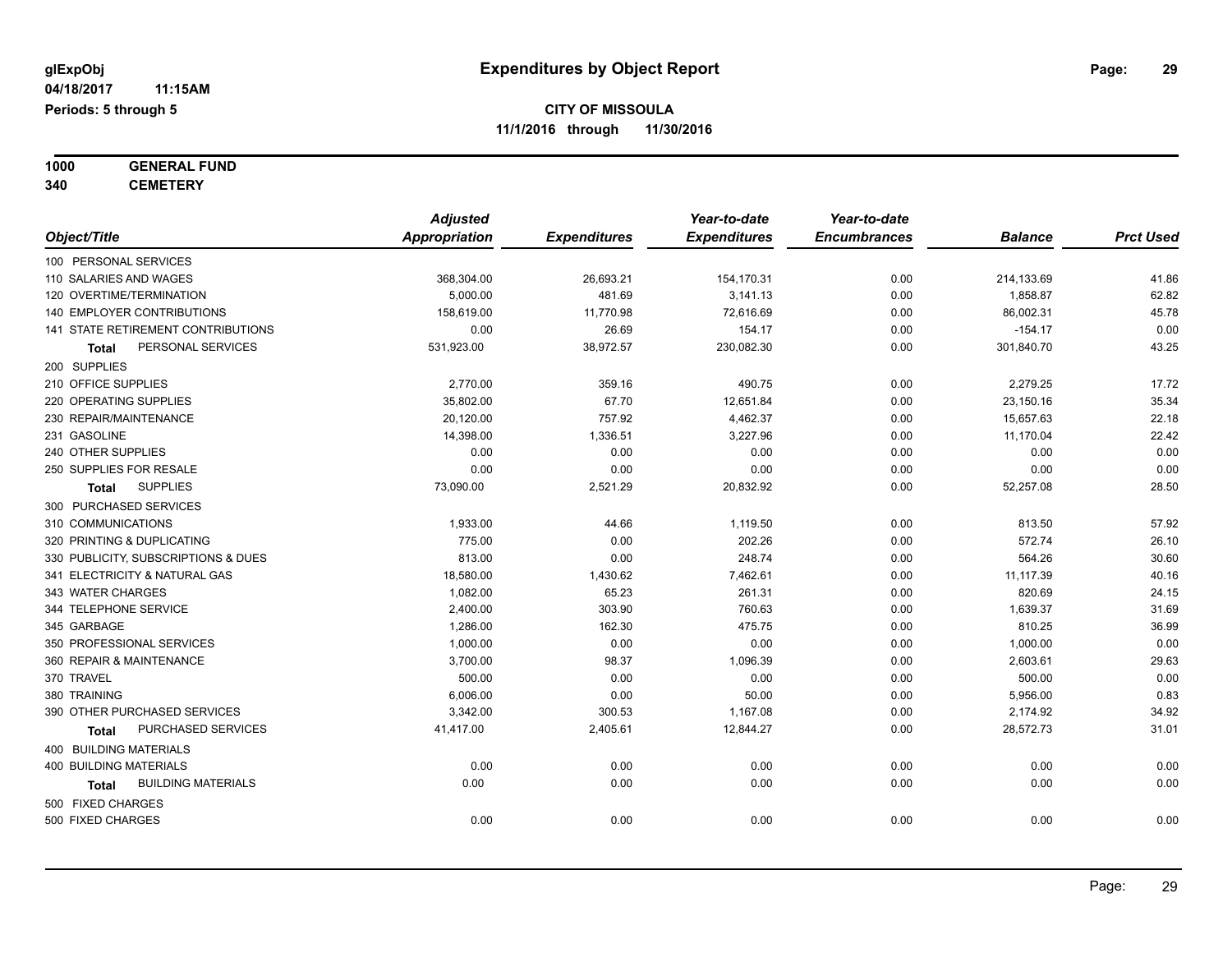**1000 GENERAL FUND 340 CEMETERY**

*Object/Title Adjusted Appropriation Expenditures Year-to-date Expenditures Year-to-date Encumbrances Balance Prct Used*  $500.00$  10.50 277.00 0.00 0.00 223.00 223.00 55.40 **Total** FIXED CHARGES 500.00 10.50 277.00 0.00 223.00 55.40 800 OTHER OBJECTS 845 CONTINGENCY 8,185.00 0.00 5,720.00 0.00 2,465.00 69.88 850 SALARY SAVINGS 0.00 0.00 0.00 0.00 0.00 0.00 **Total** OTHER OBJECTS 8,185.00 0.00 5,720.00 0.00 2,465.00 69.88 900 CAPITAL OUTLAY 920 BUILDINGS 0.00 0.00 0.00 0.00 0.00 0.00 930 IMPROVEMENTS 0.00 0.00 0.00 0.00 0.00 0.00 940 MACHINERY & EQUIPMENT 0.00 0.00 0.00 0.00 0.00 0.00 **Total** CAPITAL OUTLAY 0.00 0.00 0.00 0.00 0.00 0.00 **Total** CEMETERY 655,115.00 43,909.97 269,756.49 0.00 385,358.51 41.18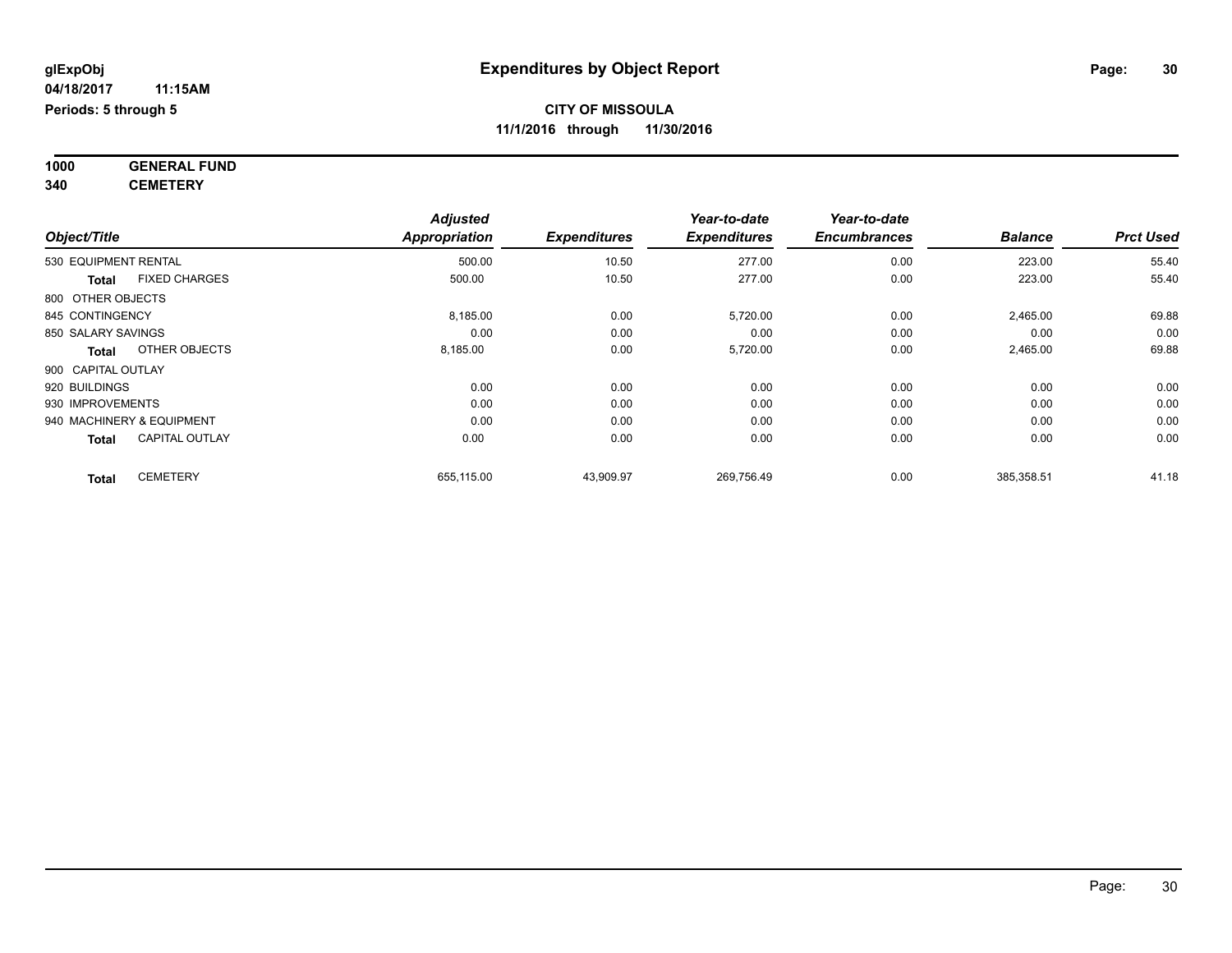# **1000 GENERAL FUND**

**370 PARKS & RECREATION**

|                                     | <b>Adjusted</b>      |                     | Year-to-date        | Year-to-date        |                |                  |
|-------------------------------------|----------------------|---------------------|---------------------|---------------------|----------------|------------------|
| Object/Title                        | <b>Appropriation</b> | <b>Expenditures</b> | <b>Expenditures</b> | <b>Encumbrances</b> | <b>Balance</b> | <b>Prct Used</b> |
| 100 PERSONAL SERVICES               |                      |                     |                     |                     |                |                  |
| 110 SALARIES AND WAGES              | 2,236,515.00         | 146,413.44          | 979,857.73          | 0.00                | 1,256,657.27   | 43.81            |
| 120 OVERTIME/TERMINATION            | 7,000.00             | 0.00                | 2,027.11            | 0.00                | 4,972.89       | 28.96            |
| 130 OTHER                           | 12,760.00            | 0.00                | 0.00                | 0.00                | 12,760.00      | 0.00             |
| 140 EMPLOYER CONTRIBUTIONS          | 782,871.00           | 58,830.17           | 365,431.50          | 0.00                | 417,439.50     | 46.68            |
| 141 STATE RETIREMENT CONTRIBUTIONS  | 0.00                 | 146.41              | 979.86              | 0.00                | $-979.86$      | 0.00             |
| PERSONAL SERVICES<br>Total          | 3,039,146.00         | 205,390.02          | 1,348,296.20        | 0.00                | 1,690,849.80   | 44.36            |
| 200 SUPPLIES                        |                      |                     |                     |                     |                |                  |
| 210 OFFICE SUPPLIES                 | 5,465.00             | 300.81              | 1,150.27            | 0.00                | 4,314.73       | 21.05            |
| 220 OPERATING SUPPLIES              | 101,401.00           | 7,230.54            | 51,340.18           | 0.00                | 50,060.82      | 50.63            |
| 230 REPAIR/MAINTENANCE              | 68,649.00            | 4,939.39            | 24,834.25           | 0.00                | 43,814.75      | 36.18            |
| 231 GASOLINE                        | 79,836.00            | 7,363.32            | 16,979.31           | 0.00                | 62,856.69      | 21.27            |
| 240 OTHER SUPPLIES                  | 0.00                 | 0.00                | 0.00                | 0.00                | 0.00           | 0.00             |
| <b>SUPPLIES</b><br>Total            | 255,351.00           | 19,834.06           | 94,304.01           | 0.00                | 161,046.99     | 36.93            |
| 300 PURCHASED SERVICES              |                      |                     |                     |                     |                |                  |
| 310 COMMUNICATIONS                  | 4,368.00             | 194.66              | 1,433.67            | 0.00                | 2,934.33       | 32.82            |
| 320 PRINTING & DUPLICATING          | 8,700.00             | 10.00               | 219.86              | 0.00                | 8,480.14       | 2.53             |
| 330 PUBLICITY, SUBSCRIPTIONS & DUES | 9,140.00             | 259.76              | 620.87              | 0.00                | 8,519.13       | 6.79             |
| 340 SEWER                           | 2,208.00             | 0.00                | 942.92              | 0.00                | 1,265.08       | 42.70            |
| 341 ELECTRICITY & NATURAL GAS       | 109,632.00           | 7,969.87            | 22,515.49           | 0.00                | 87,116.51      | 20.54            |
| 343 WATER CHARGES                   | 156,800.00           | 13,416.58           | 130,817.80          | 0.00                | 25,982.20      | 83.43            |
| 344 TELEPHONE SERVICE               | 20,021.00            | 1,862.74            | 6,701.74            | 0.00                | 13,319.26      | 33.47            |
| 345 GARBAGE                         | 29,414.00            | 3,265.14            | 14,175.91           | 0.00                | 15,238.09      | 48.19            |
| 350 PROFESSIONAL SERVICES           | 60,750.00            | 1,588.25            | 6,287.32            | 0.00                | 54,462.68      | 10.35            |
| 360 REPAIR & MAINTENANCE            | 47,756.00            | 83.82               | 7,809.00            | 0.00                | 39,947.00      | 16.35            |
| 370 TRAVEL                          | 6,194.00             | 781.98              | 1,012.98            | 0.00                | 5,181.02       | 16.35            |
| 380 TRAINING                        | 5,236.00             | 877.74              | 2,809.69            | 0.00                | 2,426.31       | 53.66            |
| 390 OTHER PURCHASED SERVICES        | 43,371.00            | 653.35              | 14,342.35           | 0.00                | 29,028.65      | 33.07            |
| PURCHASED SERVICES<br>Total         | 503,590.00           | 30,963.89           | 209,689.60          | 0.00                | 293,900.40     | 41.64            |
| 800 OTHER OBJECTS                   |                      |                     |                     |                     |                |                  |
| 820 TRANSFERS TO OTHER FUNDS        | 17,810.00            | 0.00                | 0.00                | 0.00                | 17,810.00      | 0.00             |
| OTHER OBJECTS<br><b>Total</b>       | 17,810.00            | 0.00                | 0.00                | 0.00                | 17,810.00      | 0.00             |
| 900 CAPITAL OUTLAY                  |                      |                     |                     |                     |                |                  |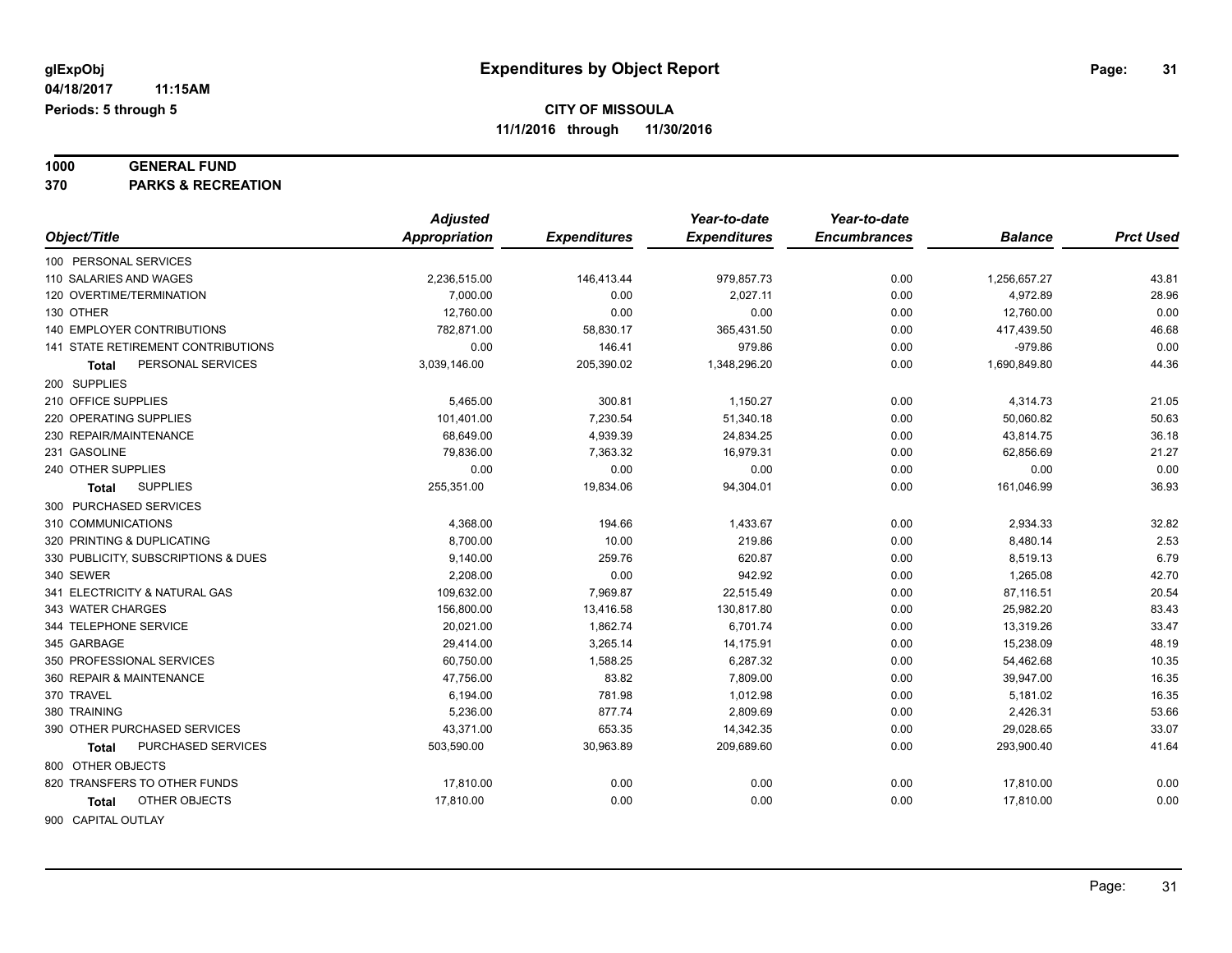#### **1000 GENERAL FUND 370 PARKS & RECREATION**

| Object/Title                           | <b>Adjusted</b><br><b>Appropriation</b> | <i><b>Expenditures</b></i> | Year-to-date<br><b>Expenditures</b> | Year-to-date<br><b>Encumbrances</b> | <b>Balance</b> | <b>Prct Used</b> |
|----------------------------------------|-----------------------------------------|----------------------------|-------------------------------------|-------------------------------------|----------------|------------------|
| 930 IMPROVEMENTS                       | 0.00                                    | 0.00                       | 0.00                                | 0.00                                | 0.00           | 0.00             |
| 940 MACHINERY & EQUIPMENT              | 0.00                                    | 0.00                       | 0.00                                | 0.00                                | 0.00           | 0.00             |
| <b>CAPITAL OUTLAY</b><br>Total         | 0.00                                    | 0.00                       | 0.00                                | 0.00                                | 0.00           | 0.00             |
| <b>PARKS &amp; RECREATION</b><br>Total | 3,815,897.00                            | 256.187.97                 | 1.652.289.81                        | 0.00                                | 2,163,607.19   | 43.30            |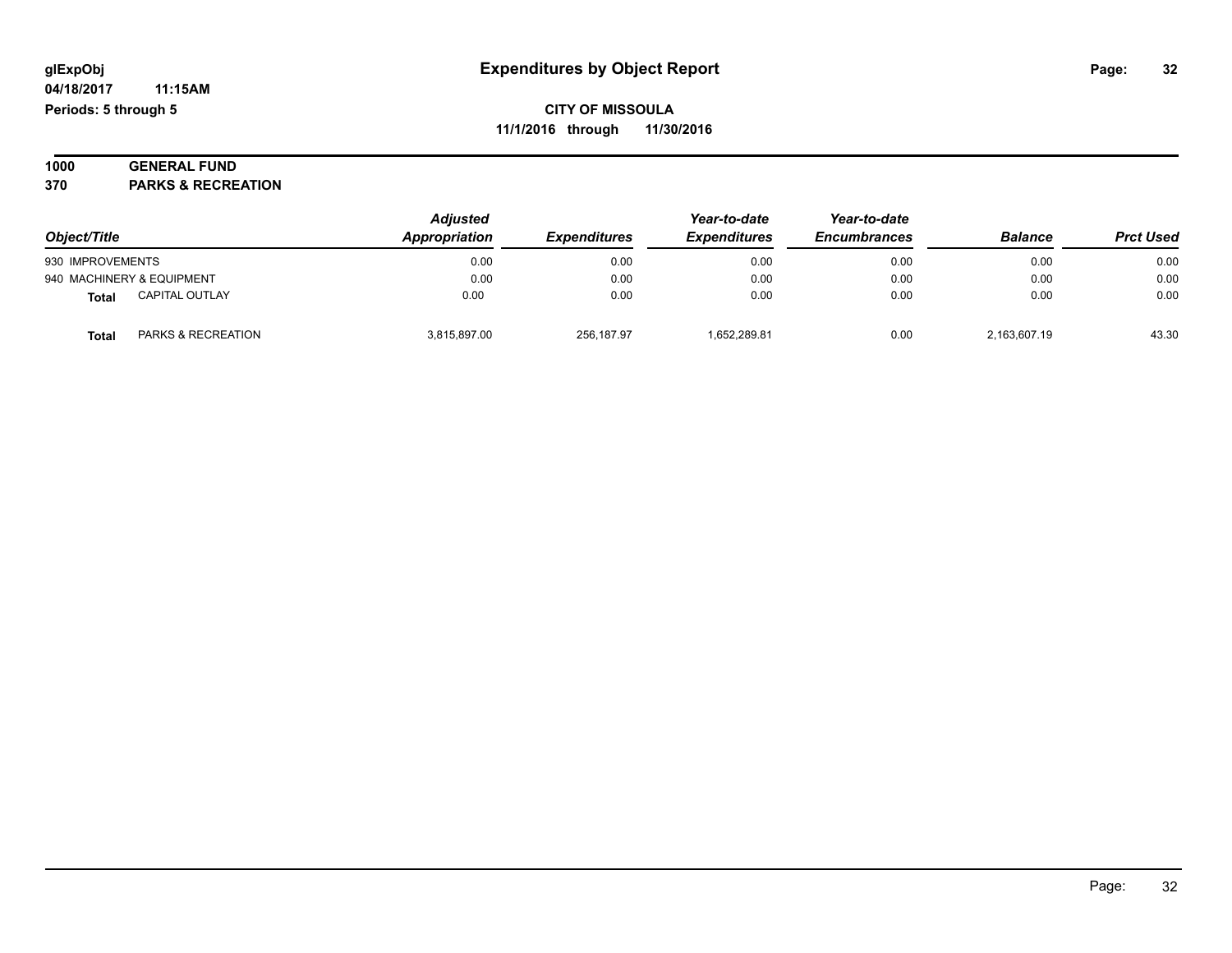# **1000 GENERAL FUND**

**390 NON-DEPARTMENTAL**

|                                                   | <b>Adjusted</b> |                     | Year-to-date        | Year-to-date        |                |                  |
|---------------------------------------------------|-----------------|---------------------|---------------------|---------------------|----------------|------------------|
| Object/Title                                      | Appropriation   | <b>Expenditures</b> | <b>Expenditures</b> | <b>Encumbrances</b> | <b>Balance</b> | <b>Prct Used</b> |
| 100 PERSONAL SERVICES                             |                 |                     |                     |                     |                |                  |
| 110 SALARIES AND WAGES                            | 223,805.00      | 0.00                | 0.00                | 0.00                | 223,805.00     | 0.00             |
| 120 OVERTIME/TERMINATION                          | 22,270.00       | 0.00                | 0.00                | 0.00                | 22,270.00      | 0.00             |
| 130 OTHER                                         | 0.00            | 0.00                | 0.00                | 0.00                | 0.00           | 0.00             |
| 140 EMPLOYER CONTRIBUTIONS                        | $-46,092.00$    | 38.40               | $-419.80$           | 0.00                | $-45,672.20$   | 0.91             |
| PERSONAL SERVICES<br>Total                        | 199,983.00      | 38.40               | $-419.80$           | 0.00                | 200,402.80     | $-0.21$          |
| 200 SUPPLIES                                      |                 |                     |                     |                     |                |                  |
| 220 OPERATING SUPPLIES                            | 0.00            | 0.00                | 0.00                | 0.00                | 0.00           | 0.00             |
| 230 REPAIR/MAINTENANCE                            | 50,000.00       | 0.00                | 0.00                | 0.00                | 50,000.00      | 0.00             |
| 240 OTHER SUPPLIES                                | 65,000.00       | 0.00                | 0.00                | 0.00                | 65,000.00      | 0.00             |
| <b>SUPPLIES</b><br>Total                          | 115,000.00      | 0.00                | 0.00                | 0.00                | 115,000.00     | 0.00             |
| 300 PURCHASED SERVICES                            |                 |                     |                     |                     |                |                  |
| 341 ELECTRICITY & NATURAL GAS                     | 0.00            | 0.00                | 885.50              | 0.00                | $-885.50$      | 0.00             |
| 342 STORM WATER                                   | 22,023.00       | 0.00                | 0.00                | 0.00                | 22,023.00      | 0.00             |
| 350 PROFESSIONAL SERVICES                         | 33,000.00       | 0.00                | 0.00                | 0.00                | 33,000.00      | 0.00             |
| 360 REPAIR & MAINTENANCE                          | 0.00            | 0.00                | 0.00                | 0.00                | 0.00           | 0.00             |
| 390 OTHER PURCHASED SERVICES                      | 0.00            | 0.00                | 0.00                | 0.00                | 0.00           | 0.00             |
| <b>PURCHASED SERVICES</b><br>Total                | 55,023.00       | 0.00                | 885.50              | 0.00                | 54,137.50      | 1.61             |
| 500 FIXED CHARGES                                 |                 |                     |                     |                     |                |                  |
| 500 FIXED CHARGES                                 | 1,029,863.00    | 59,285.58           | 491,002.34          | 0.00                | 538,860.66     | 47.68            |
| 550 MERCHANT SERVICE FEES                         | 29,700.00       | 0.00                | 0.00                | 0.00                | 29,700.00      | 0.00             |
| <b>FIXED CHARGES</b><br>Total                     | 1,059,563.00    | 59,285.58           | 491,002.34          | 0.00                | 568,560.66     | 46.34            |
| 600 DEBT SERVICE                                  |                 |                     |                     |                     |                |                  |
| 610 PRINCIPAL                                     | 575,801.00      | 43,411.21           | 289,142.75          | 0.00                | 286,658.25     | 50.22            |
| 620 INTEREST / SERVICE FEES                       | 14,524.00       | 1,674.54            | 7,070.39            | 0.00                | 7,453.61       | 48.68            |
| <b>DEBT SERVICE</b><br>Total                      | 590,325.00      | 45,085.75           | 296,213.14          | 0.00                | 294,111.86     | 50.18            |
| 700 GRANTS & CONTRIBUTIONS                        |                 |                     |                     |                     |                |                  |
| 700 GRANTS & CONTRIBUTIONS                        | 1,929,519.00    | 0.00                | 0.00                | 0.00                | 1,929,519.00   | 0.00             |
| <b>GRANTS &amp; CONTRIBUTIONS</b><br><b>Total</b> | 1,929,519.00    | 0.00                | 0.00                | 0.00                | 1,929,519.00   | 0.00             |
| 800 OTHER OBJECTS                                 |                 |                     |                     |                     |                |                  |
| 820 TRANSFERS TO OTHER FUNDS                      | 1,973,341.00    | 5,986.20            | 182,763.94          | 0.00                | 1,790,577.06   | 9.26             |
| 845 CONTINGENCY                                   | 128,496.00      | 9,322.26            | 9,322.26            | 0.00                | 119,173.74     | 7.25             |
| 850 SALARY SAVINGS                                | $-135,000.00$   | 0.00                | 0.00                | 0.00                | $-135,000.00$  | 0.00             |
|                                                   |                 |                     |                     |                     |                |                  |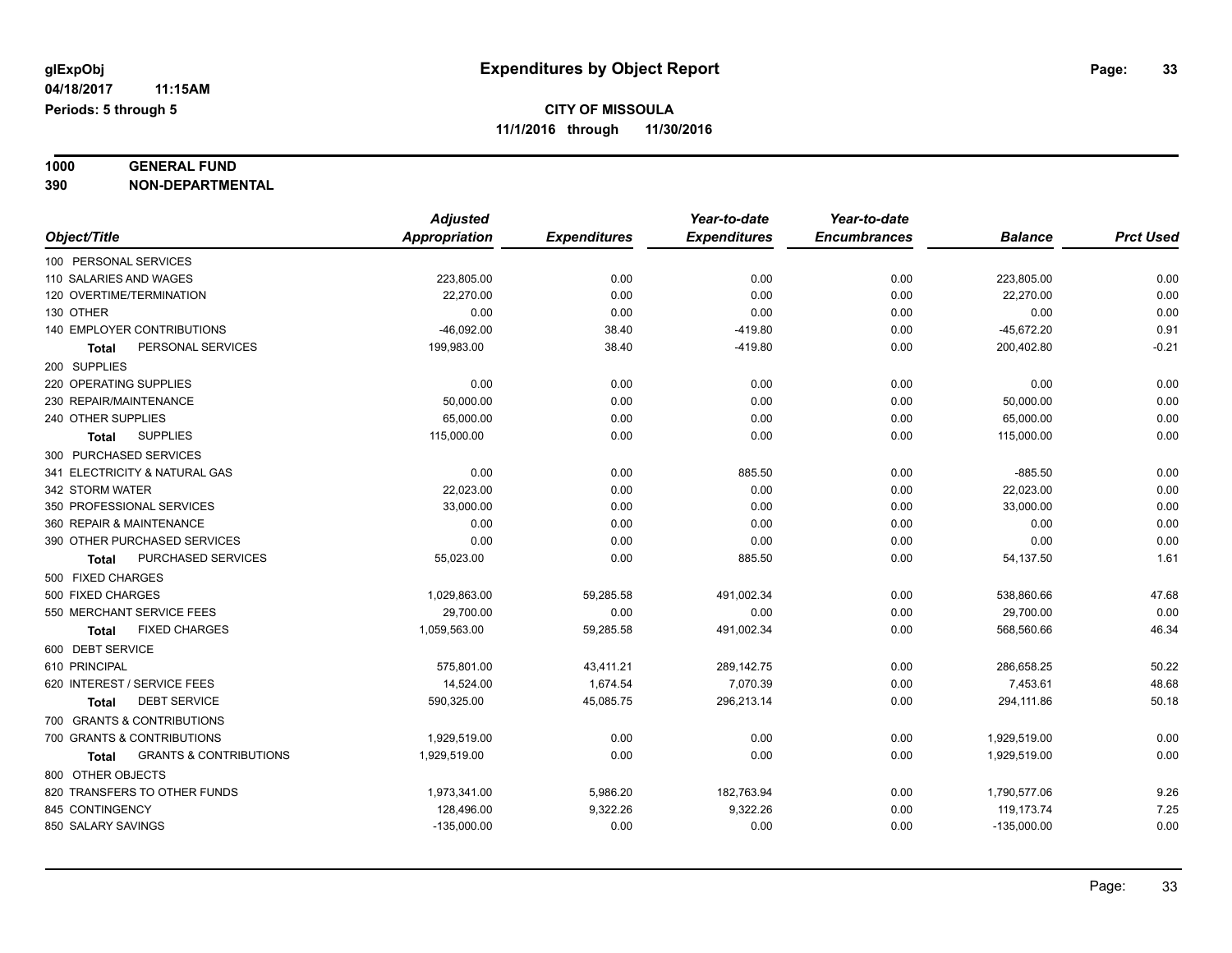| 1000 | <b>GENERAL FUND</b>     |
|------|-------------------------|
| 390  | <b>NON-DEPARTMENTAL</b> |

|                    |                           | <b>Adjusted</b> | Year-to-date        | Year-to-date        |                     |                |                  |
|--------------------|---------------------------|-----------------|---------------------|---------------------|---------------------|----------------|------------------|
| Object/Title       |                           | Appropriation   | <b>Expenditures</b> | <b>Expenditures</b> | <b>Encumbrances</b> | <b>Balance</b> | <b>Prct Used</b> |
| Total              | OTHER OBJECTS             | 1,966,837.00    | 15,308.46           | 192,086.20          | 0.00                | 1,774,750.80   | 9.77             |
| 900 CAPITAL OUTLAY |                           |                 |                     |                     |                     |                |                  |
|                    | 940 MACHINERY & EQUIPMENT | 0.00            | 0.00                | 0.00                | 0.00                | 0.00           | 0.00             |
| <b>Total</b>       | <b>CAPITAL OUTLAY</b>     | 0.00            | 0.00                | 0.00                | 0.00                | 0.00           | 0.00             |
| <b>Total</b>       | NON-DEPARTMENTAL          | 5,916,250.00    | 119.718.19          | 979,767.38          | 0.00                | 4,936,482.62   | 16.56            |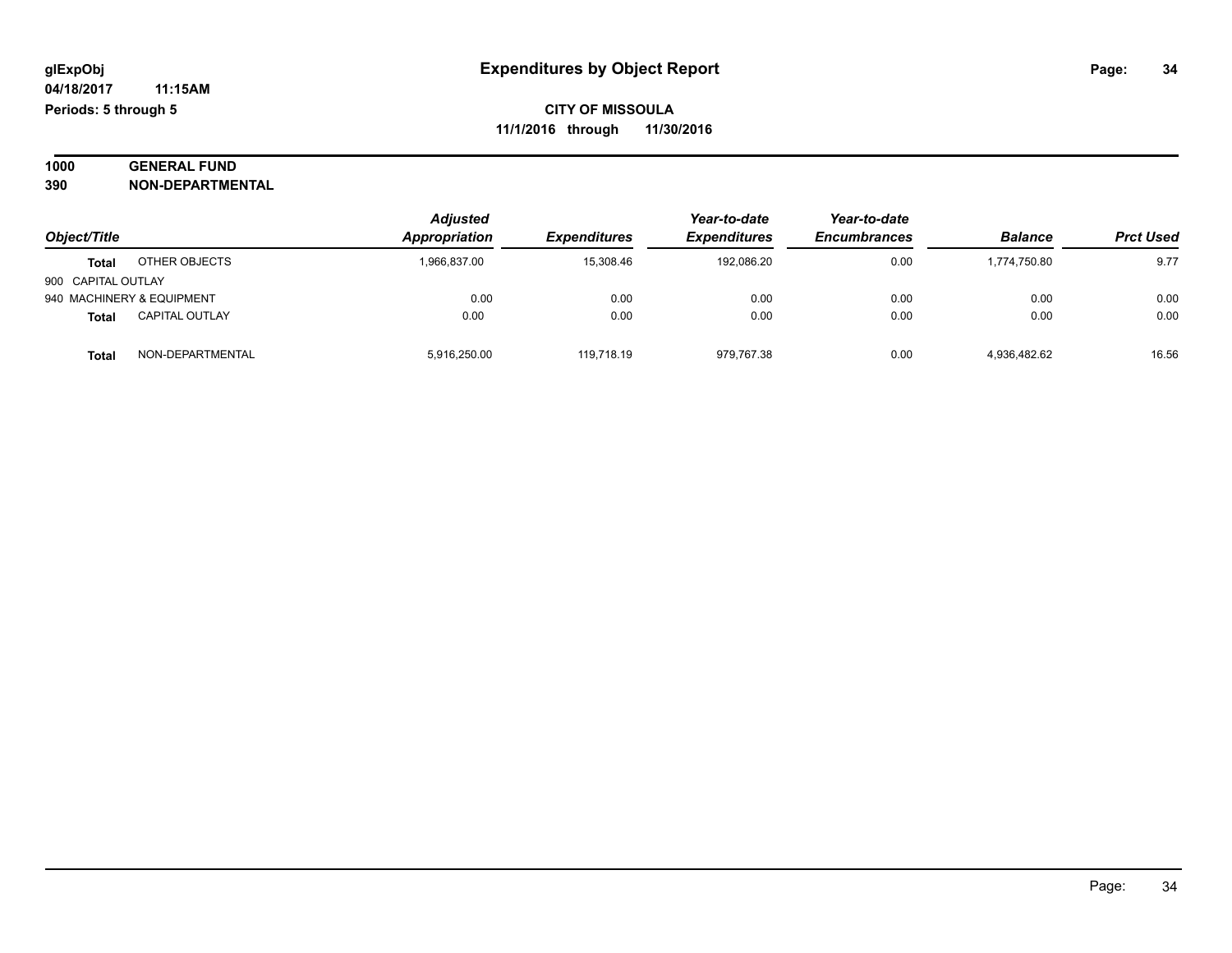**1000 GENERAL FUND**

|                                       | <b>Adjusted</b> |                     | Year-to-date        | Year-to-date        |                |                  |
|---------------------------------------|-----------------|---------------------|---------------------|---------------------|----------------|------------------|
| Object/Title                          | Appropriation   | <b>Expenditures</b> | <b>Expenditures</b> | <b>Encumbrances</b> | <b>Balance</b> | <b>Prct Used</b> |
| 100 PERSONAL SERVICES                 |                 |                     |                     |                     |                |                  |
| 110 SALARIES AND WAGES                | 26,570,193.00   | 1,950,553.81        | 10,621,866.87       | 0.00                | 15,948,326.13  | 39.98            |
| 115 SALARIES/HEALTH INSURANCE BENEFIT | 775,431.00      | 135,135.00          | 659,037.60          | 0.00                | 116,393.40     | 84.99            |
| 120 OVERTIME/TERMINATION              | 1,176,369.00    | 53,702.33           | 609,326.35          | 0.00                | 567,042.65     | 51.80            |
| 121 OUTSIDE HIRE OVERTIME             | 75,000.00       | 4,162.19            | 62,490.54           | 0.00                | 12,509.46      | 83.32            |
| 122 COURT & CELL PHONE OT             | 23,342.00       | 2,324.63            | 12,402.72           | 0.00                | 10,939.28      | 53.13            |
| 123 CELL PHONE OVERTIME               | 60,690.00       | 2,934.49            | 3,376.97            | 0.00                | 57,313.03      | 5.56             |
| 130 OTHER                             | 186,595.00      | 612.50              | 128,081.99          | 0.00                | 58,513.01      | 68.64            |
| 133 EDUCATION COMPENSATION            | 0.00            | 1,350.00            | 7,037.00            | 0.00                | $-7,037.00$    | 0.00             |
| 140 EMPLOYER CONTRIBUTIONS            | 11,684,533.00   | 626,325.04          | 3,503,245.62        | 0.00                | 8,181,287.38   | 29.98            |
| 141 STATE RETIREMENT CONTRIBUTIONS    | 2,439,585.00    | 344,686.29          | 1,819,967.73        | 0.00                | 619,617.27     | 74.60            |
| PERSONAL SERVICES<br><b>Total</b>     | 42,991,738.00   | 3,121,786.28        | 17,426,833.39       | 0.00                | 25,564,904.61  | 40.54            |
| 200 SUPPLIES                          |                 |                     |                     |                     |                |                  |
| 210 OFFICE SUPPLIES                   | 98,519.00       | 6,581.28            | 27,296.45           | 0.00                | 71,222.55      | 27.71            |
| 220 OPERATING SUPPLIES                | 701,628.00      | 22,607.12           | 196,647.15          | 0.00                | 504,980.85     | 28.03            |
| 230 REPAIR/MAINTENANCE                | 440,218.00      | 12,876.27           | 80,526.80           | 0.00                | 359,691.20     | 18.29            |
| 231 GASOLINE                          | 580,576.00      | 37,501.08           | 109,603.42          | 0.00                | 470,972.58     | 18.88            |
| 240 OTHER SUPPLIES                    | 120,219.00      | 2,148.14            | 15,392.71           | 0.00                | 104,826.29     | 12.80            |
| 250 SUPPLIES FOR RESALE               | 0.00            | 0.00                | 0.00                | 0.00                | 0.00           | 0.00             |
| <b>SUPPLIES</b><br>Total              | 1,941,160.00    | 81,713.89           | 429,466.53          | 0.00                | 1,511,693.47   | 22.12            |
| 300 PURCHASED SERVICES                |                 |                     |                     |                     |                |                  |
| 310 COMMUNICATIONS                    | 121,896.00      | 2,669.88            | 60,619.14           | 0.00                | 61,276.86      | 49.73            |
| 320 PRINTING & DUPLICATING            | 55,591.00       | 2,827.05            | 8,838.08            | 0.00                | 46,752.92      | 15.90            |
| 330 PUBLICITY, SUBSCRIPTIONS & DUES   | 115,739.00      | 5,145.61            | 77,574.07           | 0.00                | 38,164.93      | 67.03            |
| 340 SEWER                             | 6,440.00        | 0.00                | 2,211.66            | 0.00                | 4,228.34       | 34.34            |
| 341 ELECTRICITY & NATURAL GAS         | 548,421.00      | 34,127.98           | 147,884.28          | 0.00                | 400,536.72     | 26.97            |
| 342 STORM WATER                       | 22,023.00       | 0.00                | 0.00                | 0.00                | 22,023.00      | 0.00             |
| 343 WATER CHARGES                     | 184,915.00      | 15,798.40           | 141,754.40          | 0.00                | 43,160.60      | 76.66            |
| 344 TELEPHONE SERVICE                 | 256,720.00      | 14,860.05           | 78,189.31           | 0.00                | 178,530.69     | 30.46            |
| 345 GARBAGE                           | 59,500.00       | 5,183.94            | 20,455.40           | 0.00                | 39,044.60      | 34.38            |
| 350 PROFESSIONAL SERVICES             | 1,118,367.00    | 45,142.73           | 168,437.41          | 0.00                | 949,929.59     | 15.06            |
| 360 REPAIR & MAINTENANCE              | 972,700.00      | 241,579.35          | 523,174.84          | 0.00                | 449,525.16     | 53.79            |
| 370 TRAVEL                            | 133,895.00      | 8,136.92            | 28,385.49           | 0.00                | 105,509.51     | 21.20            |
| 380 TRAINING                          | 134,693.00      | 4,972.21            | 35,211.11           | 0.00                | 99,481.89      | 26.14            |
| 390 OTHER PURCHASED SERVICES          | 356,977.00      | 5,107.43            | 47,448.10           | 0.00                | 309,528.90     | 13.29            |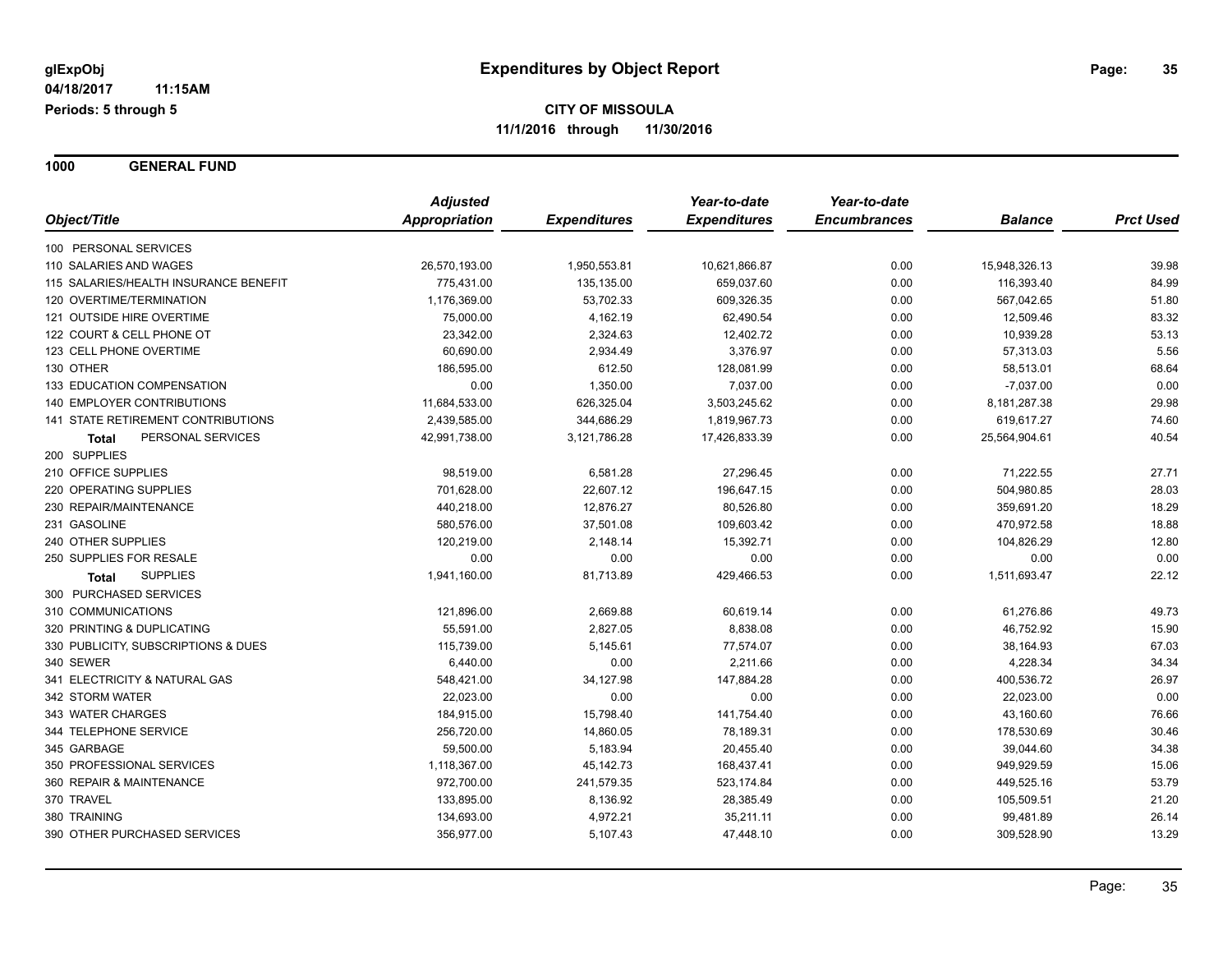**1000 GENERAL FUND**

|                                                   | <b>Adjusted</b> |                     | Year-to-date        | Year-to-date        |                  |                  |
|---------------------------------------------------|-----------------|---------------------|---------------------|---------------------|------------------|------------------|
| Object/Title                                      | Appropriation   | <b>Expenditures</b> | <b>Expenditures</b> | <b>Encumbrances</b> | <b>Balance</b>   | <b>Prct Used</b> |
| 392 DONATIONS AND SALES                           | 0.00            | 0.00                | 758.89              | 0.00                | $-758.89$        | 0.00             |
| PURCHASED SERVICES<br>Total                       | 4,087,877.00    | 385,551.55          | 1,340,942.18        | 0.00                | 2,746,934.82     | 32.80            |
| 400 BUILDING MATERIALS                            |                 |                     |                     |                     |                  |                  |
| <b>400 BUILDING MATERIALS</b>                     | 62,263.00       | 0.00                | 33.370.86           | 0.00                | 28.892.14        | 53.60            |
| <b>BUILDING MATERIALS</b><br><b>Total</b>         | 62,263.00       | 0.00                | 33,370.86           | 0.00                | 28,892.14        | 53.60            |
| 500 FIXED CHARGES                                 |                 |                     |                     |                     |                  |                  |
| 500 FIXED CHARGES                                 | 1,146,453.00    | 75,026.31           | 566,346.35          | 0.00                | 580.106.65       | 49.40            |
| 530 EQUIPMENT RENTAL                              | 500.00          | 10.50               | 277.00              | 0.00                | 223.00           | 55.40            |
| 550 MERCHANT SERVICE FEES                         | 29,700.00       | 0.00                | 0.00                | 0.00                | 29,700.00        | 0.00             |
| <b>FIXED CHARGES</b><br><b>Total</b>              | 1,176,653.00    | 75,036.81           | 566,623.35          | 0.00                | 610,029.65       | 48.16            |
| 600 DEBT SERVICE                                  |                 |                     |                     |                     |                  |                  |
| 610 PRINCIPAL                                     | 575,801.00      | 43,411.21           | 289,142.75          | 0.00                | 286,658.25       | 50.22            |
| 620 INTEREST / SERVICE FEES                       | 14,524.00       | 1,674.54            | 7,070.39            | 0.00                | 7,453.61         | 48.68            |
| <b>DEBT SERVICE</b><br><b>Total</b>               | 590,325.00      | 45,085.75           | 296,213.14          | 0.00                | 294,111.86       | 50.18            |
| 700 GRANTS & CONTRIBUTIONS                        |                 |                     |                     |                     |                  |                  |
| 700 GRANTS & CONTRIBUTIONS                        | 2,592,429.00    | 46,375.94           | 232,625.69          | 0.00                | 2,359,803.31     | 8.97             |
| <b>GRANTS &amp; CONTRIBUTIONS</b><br><b>Total</b> | 2,592,429.00    | 46,375.94           | 232,625.69          | 0.00                | 2,359,803.31     | 8.97             |
| 800 OTHER OBJECTS                                 |                 |                     |                     |                     |                  |                  |
| 820 TRANSFERS TO OTHER FUNDS                      | 2,172,871.00    | 5,986.20            | 182,763.94          | 0.00                | 1,990,107.06     | 8.41             |
| 845 CONTINGENCY                                   | 136,681.00      | 9,322.26            | 15,042.26           | 0.00                | 121,638.74       | 11.01            |
| 850 SALARY SAVINGS                                | $-135,000.00$   | 0.00                | 0.00                | 0.00                | $-135,000.00$    | 0.00             |
| <b>OTHER OBJECTS</b><br><b>Total</b>              | 2,174,552.00    | 15,308.46           | 197,806.20          | 0.00                | 1,976,745.80     | 9.10             |
| 900 CAPITAL OUTLAY                                |                 |                     |                     |                     |                  |                  |
| 920 BUILDINGS                                     | 0.00            | 0.00                | 0.00                | 0.00                | 0.00             | 0.00             |
| 930 IMPROVEMENTS                                  | 104,814.00      | 3,026.26            | 42,755.71           | 0.00                | 62,058.29        | 40.79            |
| 940 MACHINERY & EQUIPMENT                         | 8,500.00        | 0.00                | 0.00                | 0.00                | 8,500.00         | 0.00             |
| <b>CAPITAL OUTLAY</b><br><b>Total</b>             | 113,314.00      | 3,026.26            | 42,755.71           | 0.00                | 70,558.29        | 37.73            |
| <b>GENERAL FUND</b><br><b>Total</b>               | 55,730,311.00   | 3,773,884.94        | 20,566,637.05       | 0.00                | 35, 163, 673. 95 | 36.90            |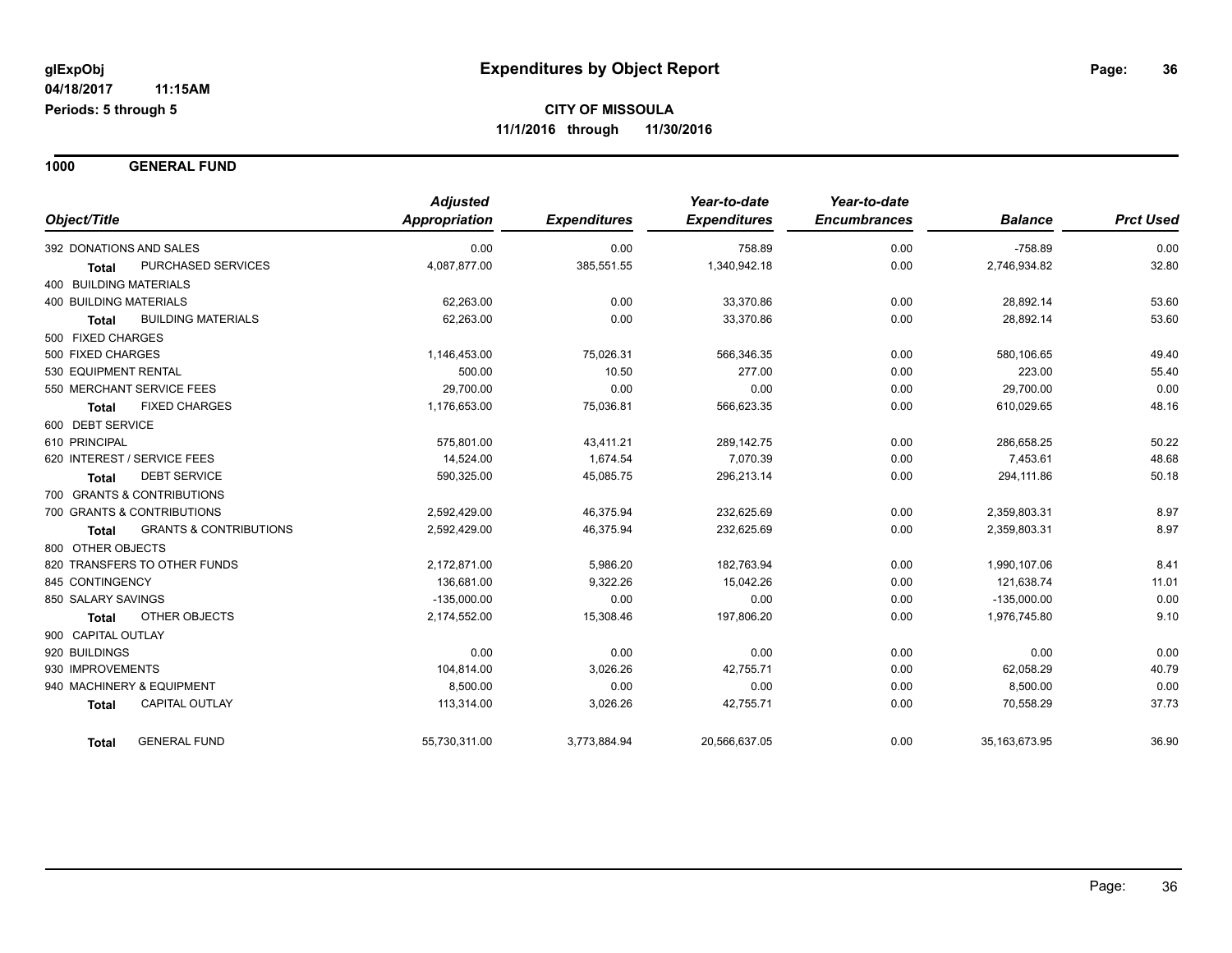# **1211 PARK ACQUISITION & DEVELOPMENT**

#### **370 PARKS & RECREATION**

|                          |                              | <b>Adjusted</b> |                     | Year-to-date        | Year-to-date        |                |                  |
|--------------------------|------------------------------|-----------------|---------------------|---------------------|---------------------|----------------|------------------|
| Object/Title             |                              | Appropriation   | <b>Expenditures</b> | <b>Expenditures</b> | <b>Encumbrances</b> | <b>Balance</b> | <b>Prct Used</b> |
| 200 SUPPLIES             |                              |                 |                     |                     |                     |                |                  |
| 220 OPERATING SUPPLIES   |                              | 10,000.00       | 0.00                | 0.00                | 0.00                | 10,000.00      | 0.00             |
| Total                    | <b>SUPPLIES</b>              | 10,000.00       | 0.00                | 0.00                | 0.00                | 10,000.00      | 0.00             |
| 300 PURCHASED SERVICES   |                              |                 |                     |                     |                     |                |                  |
|                          | 350 PROFESSIONAL SERVICES    | 25,000.00       | 0.00                | 0.00                | 0.00                | 25,000.00      | 0.00             |
| 360 REPAIR & MAINTENANCE |                              | 0.00            | 0.00                | 0.00                | 0.00                | 0.00           | 0.00             |
|                          | 390 OTHER PURCHASED SERVICES | 10,000.00       | 0.00                | 0.00                | 0.00                | 10,000.00      | 0.00             |
| Total                    | PURCHASED SERVICES           | 35,000.00       | 0.00                | 0.00                | 0.00                | 35,000.00      | 0.00             |
| 500 FIXED CHARGES        |                              |                 |                     |                     |                     |                |                  |
|                          | 550 MERCHANT SERVICE FEES    | 0.00            | 0.00                | 0.00                | 0.00                | 0.00           | 0.00             |
| <b>Total</b>             | <b>FIXED CHARGES</b>         | 0.00            | 0.00                | 0.00                | 0.00                | 0.00           | 0.00             |
| 800 OTHER OBJECTS        |                              |                 |                     |                     |                     |                |                  |
|                          | 820 TRANSFERS TO OTHER FUNDS | 0.00            | 0.00                | 0.00                | 0.00                | 0.00           | 0.00             |
| <b>Total</b>             | OTHER OBJECTS                | 0.00            | 0.00                | 0.00                | 0.00                | 0.00           | 0.00             |
| 900 CAPITAL OUTLAY       |                              |                 |                     |                     |                     |                |                  |
| 930 IMPROVEMENTS         |                              | 168,578.00      | 0.00                | 0.00                | 0.00                | 168,578.00     | 0.00             |
|                          | 940 MACHINERY & EQUIPMENT    | 29,650.00       | 0.00                | 0.00                | 0.00                | 29,650.00      | 0.00             |
| <b>Total</b>             | <b>CAPITAL OUTLAY</b>        | 198,228.00      | 0.00                | 0.00                | 0.00                | 198,228.00     | 0.00             |
| <b>Total</b>             | PARKS & RECREATION           | 243,228.00      | 0.00                | 0.00                | 0.00                | 243,228.00     | 0.00             |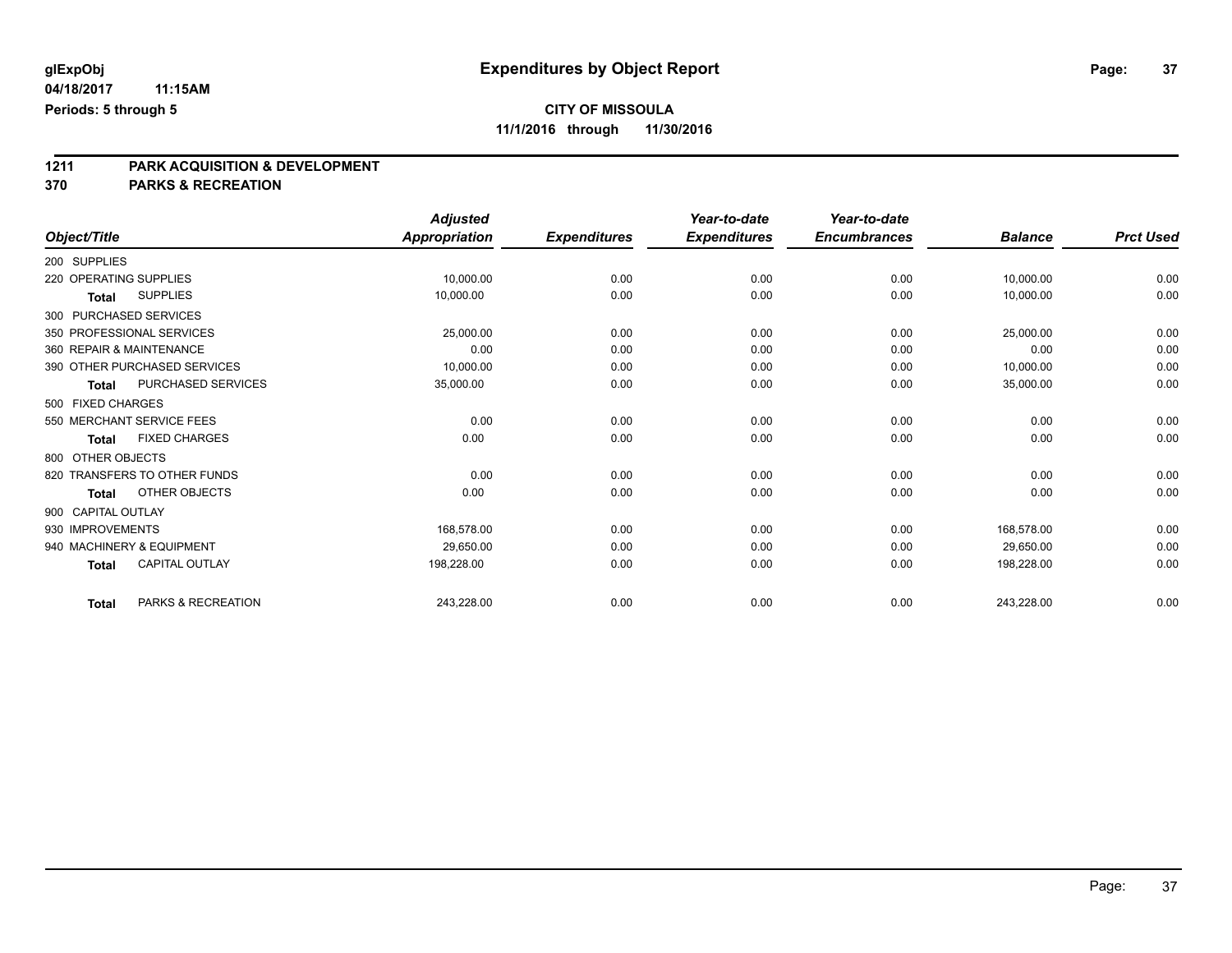## **CITY OF MISSOULA 11/1/2016 through 11/30/2016**

#### **1211 PARK ACQUISITION & DEVELOPMENT**

|                          |                                | <b>Adjusted</b>      |                     | Year-to-date        | Year-to-date        |                |                  |
|--------------------------|--------------------------------|----------------------|---------------------|---------------------|---------------------|----------------|------------------|
| Object/Title             |                                | <b>Appropriation</b> | <b>Expenditures</b> | <b>Expenditures</b> | <b>Encumbrances</b> | <b>Balance</b> | <b>Prct Used</b> |
| 200 SUPPLIES             |                                |                      |                     |                     |                     |                |                  |
| 220 OPERATING SUPPLIES   |                                | 10,000.00            | 0.00                | 0.00                | 0.00                | 10,000.00      | 0.00             |
| <b>Total</b>             | <b>SUPPLIES</b>                | 10,000.00            | 0.00                | 0.00                | 0.00                | 10,000.00      | 0.00             |
| 300 PURCHASED SERVICES   |                                |                      |                     |                     |                     |                |                  |
|                          | 350 PROFESSIONAL SERVICES      | 25,000.00            | 0.00                | 0.00                | 0.00                | 25,000.00      | 0.00             |
| 360 REPAIR & MAINTENANCE |                                | 0.00                 | 0.00                | 0.00                | 0.00                | 0.00           | 0.00             |
|                          | 390 OTHER PURCHASED SERVICES   | 10,000.00            | 0.00                | 0.00                | 0.00                | 10,000.00      | 0.00             |
| <b>Total</b>             | PURCHASED SERVICES             | 35,000.00            | 0.00                | 0.00                | 0.00                | 35,000.00      | 0.00             |
| 500 FIXED CHARGES        |                                |                      |                     |                     |                     |                |                  |
|                          | 550 MERCHANT SERVICE FEES      | 0.00                 | 0.00                | 0.00                | 0.00                | 0.00           | 0.00             |
| <b>Total</b>             | <b>FIXED CHARGES</b>           | 0.00                 | 0.00                | 0.00                | 0.00                | 0.00           | 0.00             |
| 800 OTHER OBJECTS        |                                |                      |                     |                     |                     |                |                  |
|                          | 820 TRANSFERS TO OTHER FUNDS   | 0.00                 | 0.00                | 0.00                | 0.00                | 0.00           | 0.00             |
| <b>Total</b>             | <b>OTHER OBJECTS</b>           | 0.00                 | 0.00                | 0.00                | 0.00                | 0.00           | 0.00             |
| 900 CAPITAL OUTLAY       |                                |                      |                     |                     |                     |                |                  |
| 930 IMPROVEMENTS         |                                | 168,578.00           | 0.00                | 0.00                | 0.00                | 168,578.00     | 0.00             |
|                          | 940 MACHINERY & EQUIPMENT      | 29,650.00            | 0.00                | 0.00                | 0.00                | 29,650.00      | 0.00             |
| <b>Total</b>             | <b>CAPITAL OUTLAY</b>          | 198,228.00           | 0.00                | 0.00                | 0.00                | 198,228.00     | 0.00             |
| <b>Total</b>             | PARK ACQUISITION & DEVELOPMENT | 243,228.00           | 0.00                | 0.00                | 0.00                | 243,228.00     | 0.00             |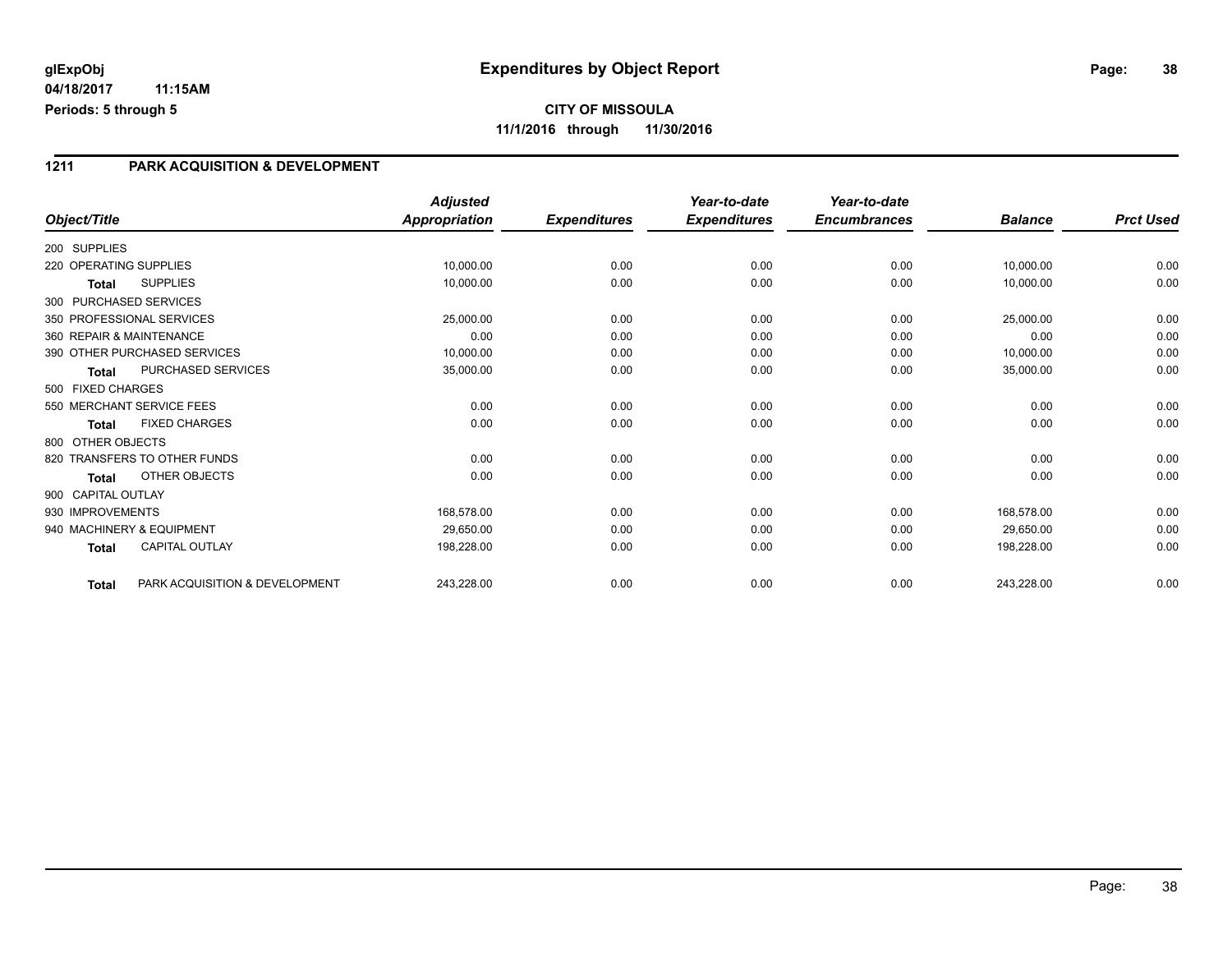# **1212 PARK ENTERPRISE FUND**

**370 PARKS & RECREATION**

|                        |                              | <b>Adjusted</b>      |                     | Year-to-date        | Year-to-date        |                |                  |
|------------------------|------------------------------|----------------------|---------------------|---------------------|---------------------|----------------|------------------|
| Object/Title           |                              | <b>Appropriation</b> | <b>Expenditures</b> | <b>Expenditures</b> | <b>Encumbrances</b> | <b>Balance</b> | <b>Prct Used</b> |
| 200 SUPPLIES           |                              |                      |                     |                     |                     |                |                  |
| 210 OFFICE SUPPLIES    |                              | 0.00                 | 0.00                | 0.00                | 0.00                | 0.00           | 0.00             |
| 220 OPERATING SUPPLIES |                              | 20,000.00            | 0.00                | 0.00                | 0.00                | 20,000.00      | 0.00             |
| 230 REPAIR/MAINTENANCE |                              | 15,000.00            | 0.00                | 0.00                | 0.00                | 15,000.00      | 0.00             |
| 240 OTHER SUPPLIES     |                              | 0.00                 | 0.00                | 0.00                | 0.00                | 0.00           | 0.00             |
| <b>Total</b>           | <b>SUPPLIES</b>              | 35,000.00            | 0.00                | 0.00                | 0.00                | 35,000.00      | 0.00             |
| 300 PURCHASED SERVICES |                              |                      |                     |                     |                     |                |                  |
|                        | 350 PROFESSIONAL SERVICES    | 10.000.00            | 140.40              | 140.40              | 0.00                | 9,859.60       | 1.40             |
|                        | 360 REPAIR & MAINTENANCE     | 0.00                 | 0.00                | 0.00                | 0.00                | 0.00           | 0.00             |
|                        | 390 OTHER PURCHASED SERVICES | 20,000.00            | 0.00                | 4,162.00            | 0.00                | 15,838.00      | 20.81            |
| <b>Total</b>           | <b>PURCHASED SERVICES</b>    | 30,000.00            | 140.40              | 4,302.40            | 0.00                | 25,697.60      | 14.34            |
| 500 FIXED CHARGES      |                              |                      |                     |                     |                     |                |                  |
|                        | 550 MERCHANT SERVICE FEES    | 0.00                 | 0.00                | 0.00                | 0.00                | 0.00           | 0.00             |
| <b>Total</b>           | <b>FIXED CHARGES</b>         | 0.00                 | 0.00                | 0.00                | 0.00                | 0.00           | 0.00             |
| 800 OTHER OBJECTS      |                              |                      |                     |                     |                     |                |                  |
|                        | 820 TRANSFERS TO OTHER FUNDS | 0.00                 | 0.00                | 0.00                | 0.00                | 0.00           | 0.00             |
| <b>Total</b>           | <b>OTHER OBJECTS</b>         | 0.00                 | 0.00                | 0.00                | 0.00                | 0.00           | 0.00             |
| 900 CAPITAL OUTLAY     |                              |                      |                     |                     |                     |                |                  |
| 930 IMPROVEMENTS       |                              | 180,150.00           | 0.00                | 0.00                | 0.00                | 180,150.00     | 0.00             |
|                        | 940 MACHINERY & EQUIPMENT    | 85.415.00            | 0.00                | 0.00                | 0.00                | 85.415.00      | 0.00             |
| <b>Total</b>           | <b>CAPITAL OUTLAY</b>        | 265,565.00           | 0.00                | 0.00                | 0.00                | 265,565.00     | 0.00             |
|                        |                              |                      |                     |                     |                     |                |                  |
| <b>Total</b>           | PARKS & RECREATION           | 330,565.00           | 140.40              | 4,302.40            | 0.00                | 326,262.60     | 1.30             |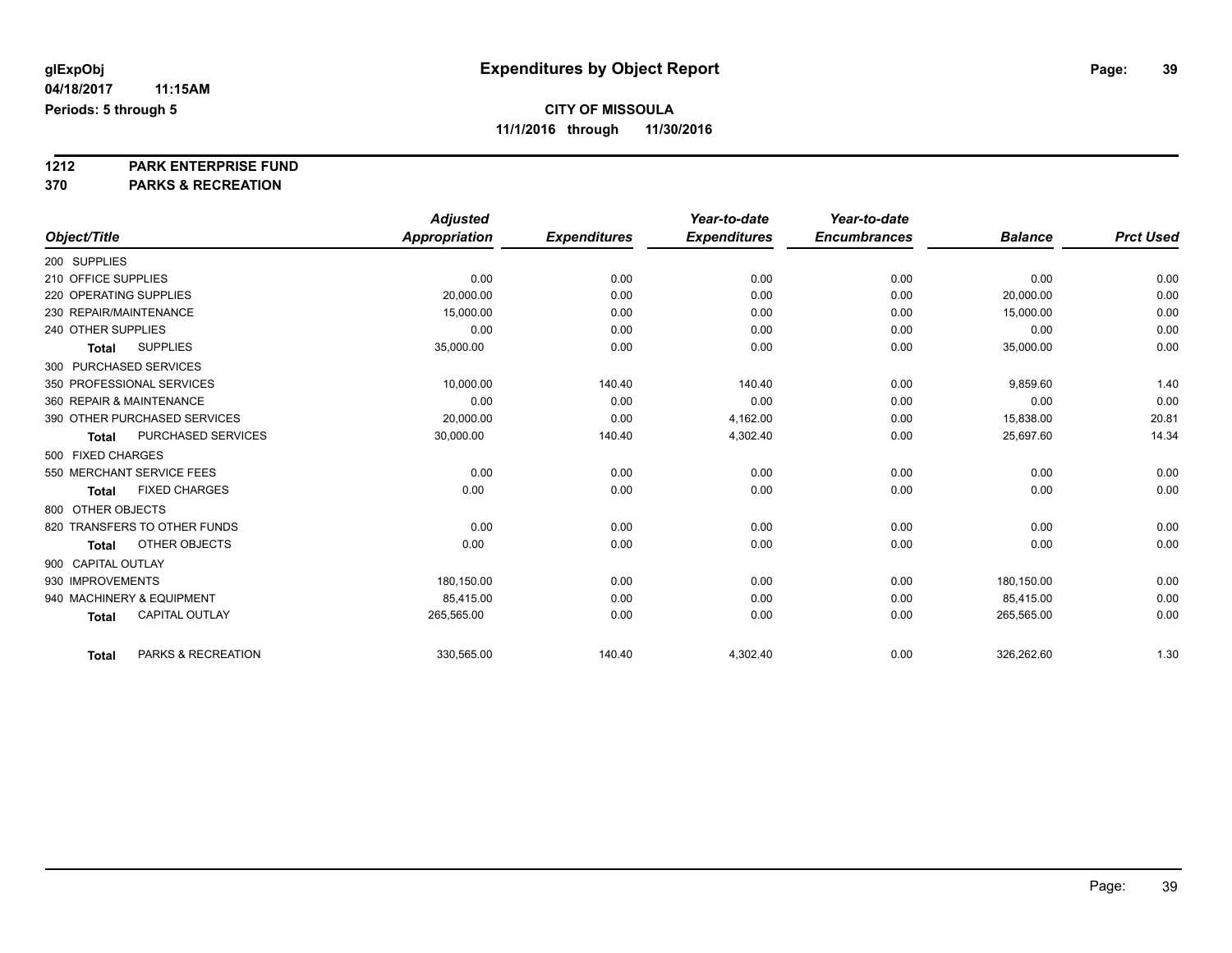#### **1212 PARK ENTERPRISE FUND**

|                                           | <b>Adjusted</b>      |                     | Year-to-date        | Year-to-date        |                |                  |
|-------------------------------------------|----------------------|---------------------|---------------------|---------------------|----------------|------------------|
| Object/Title                              | <b>Appropriation</b> | <b>Expenditures</b> | <b>Expenditures</b> | <b>Encumbrances</b> | <b>Balance</b> | <b>Prct Used</b> |
| 200 SUPPLIES                              |                      |                     |                     |                     |                |                  |
| 210 OFFICE SUPPLIES                       | 0.00                 | 0.00                | 0.00                | 0.00                | 0.00           | 0.00             |
| 220 OPERATING SUPPLIES                    | 20,000.00            | 0.00                | 0.00                | 0.00                | 20,000.00      | 0.00             |
| 230 REPAIR/MAINTENANCE                    | 15,000.00            | 0.00                | 0.00                | 0.00                | 15,000.00      | 0.00             |
| 240 OTHER SUPPLIES                        | 0.00                 | 0.00                | 0.00                | 0.00                | 0.00           | 0.00             |
| <b>SUPPLIES</b><br><b>Total</b>           | 35,000.00            | 0.00                | 0.00                | 0.00                | 35,000.00      | 0.00             |
| 300 PURCHASED SERVICES                    |                      |                     |                     |                     |                |                  |
| 350 PROFESSIONAL SERVICES                 | 10,000.00            | 140.40              | 140.40              | 0.00                | 9,859.60       | 1.40             |
| 360 REPAIR & MAINTENANCE                  | 0.00                 | 0.00                | 0.00                | 0.00                | 0.00           | 0.00             |
| 390 OTHER PURCHASED SERVICES              | 20,000.00            | 0.00                | 4,162.00            | 0.00                | 15,838.00      | 20.81            |
| <b>PURCHASED SERVICES</b><br><b>Total</b> | 30,000.00            | 140.40              | 4,302.40            | 0.00                | 25,697.60      | 14.34            |
| 500 FIXED CHARGES                         |                      |                     |                     |                     |                |                  |
| 550 MERCHANT SERVICE FEES                 | 0.00                 | 0.00                | 0.00                | 0.00                | 0.00           | 0.00             |
| <b>FIXED CHARGES</b><br><b>Total</b>      | 0.00                 | 0.00                | 0.00                | 0.00                | 0.00           | 0.00             |
| 800 OTHER OBJECTS                         |                      |                     |                     |                     |                |                  |
| 820 TRANSFERS TO OTHER FUNDS              | 0.00                 | 0.00                | 0.00                | 0.00                | 0.00           | 0.00             |
| OTHER OBJECTS<br><b>Total</b>             | 0.00                 | 0.00                | 0.00                | 0.00                | 0.00           | 0.00             |
| 900 CAPITAL OUTLAY                        |                      |                     |                     |                     |                |                  |
| 930 IMPROVEMENTS                          | 180,150.00           | 0.00                | 0.00                | 0.00                | 180,150.00     | 0.00             |
| 940 MACHINERY & EQUIPMENT                 | 85,415.00            | 0.00                | 0.00                | 0.00                | 85,415.00      | 0.00             |
| <b>CAPITAL OUTLAY</b><br><b>Total</b>     | 265,565.00           | 0.00                | 0.00                | 0.00                | 265,565.00     | 0.00             |
| PARK ENTERPRISE FUND<br><b>Total</b>      | 330,565.00           | 140.40              | 4,302.40            | 0.00                | 326,262.60     | 1.30             |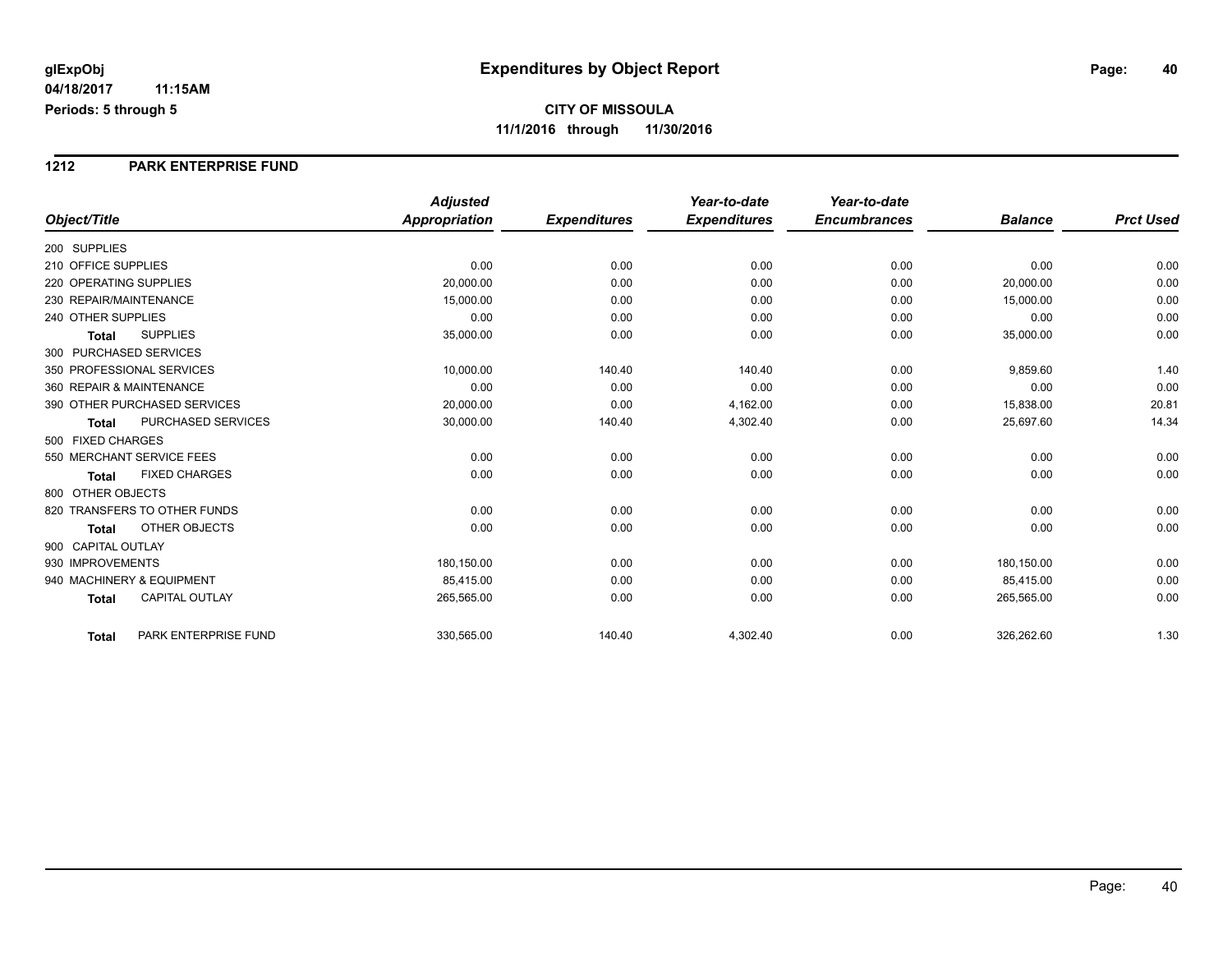**1216 PARKS & REC TRAILS, DEV 370 PARKS & RECREATION**

|                                            | <b>Adjusted</b>      |                     | Year-to-date        | Year-to-date        |                |                  |
|--------------------------------------------|----------------------|---------------------|---------------------|---------------------|----------------|------------------|
| Object/Title                               | <b>Appropriation</b> | <b>Expenditures</b> | <b>Expenditures</b> | <b>Encumbrances</b> | <b>Balance</b> | <b>Prct Used</b> |
| 100 PERSONAL SERVICES                      |                      |                     |                     |                     |                |                  |
| 110 SALARIES AND WAGES                     | 11,291.00            | 0.00                | 5,568.48            | 0.00                | 5,722.52       | 49.32            |
| 120 OVERTIME/TERMINATION                   | 0.00                 | 0.00                | 0.00                | 0.00                | 0.00           | 0.00             |
| 130 OTHER                                  | 0.00                 | 0.00                | 0.00                | 0.00                | 0.00           | 0.00             |
| <b>140 EMPLOYER CONTRIBUTIONS</b>          | 1,909.00             | 0.00                | 784.76              | 0.00                | 1,124.24       | 41.11            |
| 141 STATE RETIREMENT CONTRIBUTIONS         | 0.00                 | 0.00                | 5.57                | 0.00                | $-5.57$        | 0.00             |
| PERSONAL SERVICES<br>Total                 | 13,200.00            | 0.00                | 6,358.81            | 0.00                | 6,841.19       | 48.17            |
| 200 SUPPLIES                               |                      |                     |                     |                     |                |                  |
| 210 OFFICE SUPPLIES                        | 0.00                 | 0.00                | 0.00                | 0.00                | 0.00           | 0.00             |
| 220 OPERATING SUPPLIES                     | 72,000.00            | 7,687.24            | 31,281.34           | 0.00                | 40,718.66      | 43.45            |
| 230 REPAIR/MAINTENANCE                     | 35,000.00            | 0.00                | 10,000.00           | 0.00                | 25,000.00      | 28.57            |
| 240 OTHER SUPPLIES                         | 1,100.00             | 0.00                | 0.00                | 0.00                | 1,100.00       | 0.00             |
| <b>SUPPLIES</b><br><b>Total</b>            | 108,100.00           | 7,687.24            | 41,281.34           | 0.00                | 66,818.66      | 38.19            |
| 300 PURCHASED SERVICES                     |                      |                     |                     |                     |                |                  |
| 330 PUBLICITY, SUBSCRIPTIONS & DUES        | 0.00                 | 0.00                | 0.00                | 0.00                | 0.00           | 0.00             |
| 341 ELECTRICITY & NATURAL GAS              | 0.00                 | 0.00                | 0.00                | 0.00                | 0.00           | 0.00             |
| 350 PROFESSIONAL SERVICES                  | 154,700.00           | 3,159.29            | 5,319.61            | 0.00                | 149,380.39     | 3.44             |
| 360 REPAIR & MAINTENANCE                   | 10,000.00            | 0.00                | 0.00                | 0.00                | 10,000.00      | 0.00             |
| 370 TRAVEL                                 | 150.00               | 0.00                | 0.00                | 0.00                | 150.00         | 0.00             |
| 380 TRAINING                               | 150.00               | 0.00                | 0.00                | 0.00                | 150.00         | 0.00             |
| 390 OTHER PURCHASED SERVICES               | 100,000.00           | 0.00                | 19.00               | 0.00                | 99,981.00      | 0.02             |
| PURCHASED SERVICES<br><b>Total</b>         | 265,000.00           | 3,159.29            | 5,338.61            | 0.00                | 259,661.39     | 2.01             |
| 500 FIXED CHARGES                          |                      |                     |                     |                     |                |                  |
| 550 MERCHANT SERVICE FEES                  | 0.00                 | 0.00                | 0.00                | 0.00                | 0.00           | 0.00             |
| <b>FIXED CHARGES</b><br>Total              | 0.00                 | 0.00                | 0.00                | 0.00                | 0.00           | 0.00             |
| 700 GRANTS & CONTRIBUTIONS                 |                      |                     |                     |                     |                |                  |
| 700 GRANTS & CONTRIBUTIONS                 | 0.00                 | 0.00                | 0.00                | 0.00                | 0.00           | 0.00             |
| 751 RECREATION SCHOLARSHIPS                | 0.00                 | 0.00                | 0.00                | 0.00                | 0.00           | 0.00             |
| <b>GRANTS &amp; CONTRIBUTIONS</b><br>Total | 0.00                 | 0.00                | 0.00                | 0.00                | 0.00           | 0.00             |
| 800 OTHER OBJECTS                          |                      |                     |                     |                     |                |                  |
| 820 TRANSFERS TO OTHER FUNDS               | 0.00                 | 0.00                | 0.00                | 0.00                | 0.00           | 0.00             |
| 845 CONTINGENCY                            | 25,000.00            | 0.00                | 0.00                | 0.00                | 25,000.00      | 0.00             |
| OTHER OBJECTS<br><b>Total</b>              | 25,000.00            | 0.00                | 0.00                | 0.00                | 25,000.00      | 0.00             |
|                                            |                      |                     |                     |                     |                |                  |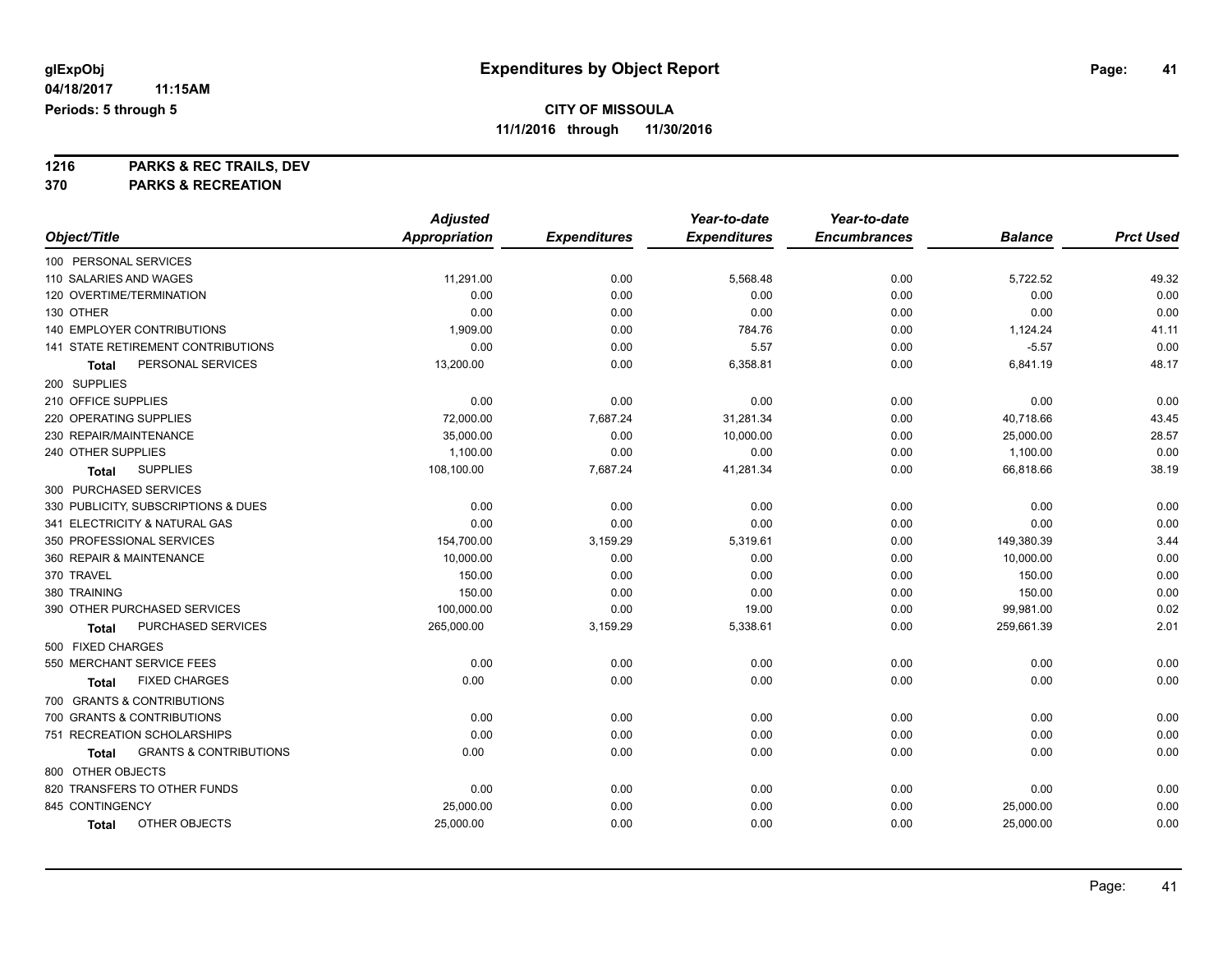**1216 PARKS & REC TRAILS, DEV 370 PARKS & RECREATION**

| Object/Title       |                               | <b>Adjusted</b><br><b>Appropriation</b> | <b>Expenditures</b> | Year-to-date<br><b>Expenditures</b> | Year-to-date<br><b>Encumbrances</b> | <b>Balance</b> | <b>Prct Used</b> |
|--------------------|-------------------------------|-----------------------------------------|---------------------|-------------------------------------|-------------------------------------|----------------|------------------|
| 900 CAPITAL OUTLAY |                               |                                         |                     |                                     |                                     |                |                  |
| 920 BUILDINGS      |                               | 100.000.00                              | 0.00                | 0.00                                | 0.00                                | 100.000.00     | 0.00             |
| 930 IMPROVEMENTS   |                               | 136,800.00                              | 21,896.00           | 164,521.35                          | 0.00                                | $-27.721.35$   | 120.26           |
|                    | 940 MACHINERY & EQUIPMENT     | 0.00                                    | 0.00                | 9.150.00                            | 0.00                                | $-9,150.00$    | 0.00             |
| <b>Total</b>       | <b>CAPITAL OUTLAY</b>         | 236.800.00                              | 21,896.00           | 173,671.35                          | 0.00                                | 63,128.65      | 73.34            |
| Total              | <b>PARKS &amp; RECREATION</b> | 648.100.00                              | 32.742.53           | 226.650.11                          | 0.00                                | 421.449.89     | 34.97            |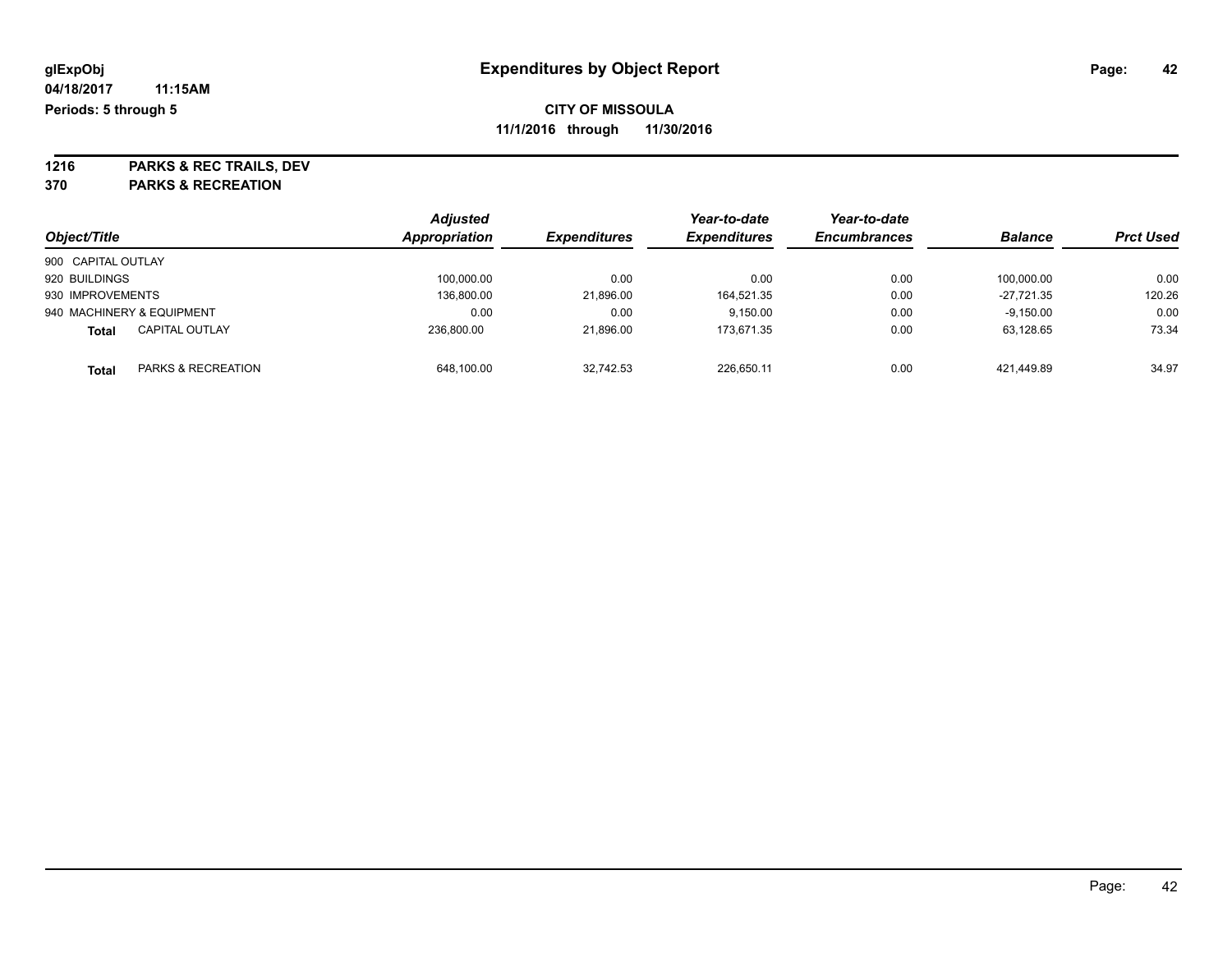#### **1216 PARKS & REC TRAILS, DEV**

|                                            | <b>Adjusted</b> |                     | Year-to-date        | Year-to-date        |                |                  |
|--------------------------------------------|-----------------|---------------------|---------------------|---------------------|----------------|------------------|
| Object/Title                               | Appropriation   | <b>Expenditures</b> | <b>Expenditures</b> | <b>Encumbrances</b> | <b>Balance</b> | <b>Prct Used</b> |
| 100 PERSONAL SERVICES                      |                 |                     |                     |                     |                |                  |
| 110 SALARIES AND WAGES                     | 11,291.00       | 0.00                | 5,568.48            | 0.00                | 5,722.52       | 49.32            |
| 120 OVERTIME/TERMINATION                   | 0.00            | 0.00                | 0.00                | 0.00                | 0.00           | 0.00             |
| 130 OTHER                                  | 0.00            | 0.00                | 0.00                | 0.00                | 0.00           | 0.00             |
| <b>140 EMPLOYER CONTRIBUTIONS</b>          | 1,909.00        | 0.00                | 784.76              | 0.00                | 1,124.24       | 41.11            |
| 141 STATE RETIREMENT CONTRIBUTIONS         | 0.00            | 0.00                | 5.57                | 0.00                | $-5.57$        | 0.00             |
| PERSONAL SERVICES<br><b>Total</b>          | 13,200.00       | 0.00                | 6,358.81            | 0.00                | 6,841.19       | 48.17            |
| 200 SUPPLIES                               |                 |                     |                     |                     |                |                  |
| 210 OFFICE SUPPLIES                        | 0.00            | 0.00                | 0.00                | 0.00                | 0.00           | 0.00             |
| 220 OPERATING SUPPLIES                     | 72,000.00       | 7,687.24            | 31,281.34           | 0.00                | 40,718.66      | 43.45            |
| 230 REPAIR/MAINTENANCE                     | 35,000.00       | 0.00                | 10,000.00           | 0.00                | 25,000.00      | 28.57            |
| 240 OTHER SUPPLIES                         | 1,100.00        | 0.00                | 0.00                | 0.00                | 1,100.00       | 0.00             |
| <b>SUPPLIES</b><br><b>Total</b>            | 108,100.00      | 7,687.24            | 41,281.34           | 0.00                | 66,818.66      | 38.19            |
| 300 PURCHASED SERVICES                     |                 |                     |                     |                     |                |                  |
| 330 PUBLICITY, SUBSCRIPTIONS & DUES        | 0.00            | 0.00                | 0.00                | 0.00                | 0.00           | 0.00             |
| 341 ELECTRICITY & NATURAL GAS              | 0.00            | 0.00                | 0.00                | 0.00                | 0.00           | 0.00             |
| 350 PROFESSIONAL SERVICES                  | 154,700.00      | 3,159.29            | 5,319.61            | 0.00                | 149,380.39     | 3.44             |
| 360 REPAIR & MAINTENANCE                   | 10,000.00       | 0.00                | 0.00                | 0.00                | 10,000.00      | 0.00             |
| 370 TRAVEL                                 | 150.00          | 0.00                | 0.00                | 0.00                | 150.00         | 0.00             |
| 380 TRAINING                               | 150.00          | 0.00                | 0.00                | 0.00                | 150.00         | 0.00             |
| 390 OTHER PURCHASED SERVICES               | 100,000.00      | 0.00                | 19.00               | 0.00                | 99,981.00      | 0.02             |
| PURCHASED SERVICES<br>Total                | 265,000.00      | 3,159.29            | 5,338.61            | 0.00                | 259,661.39     | 2.01             |
| 500 FIXED CHARGES                          |                 |                     |                     |                     |                |                  |
| 550 MERCHANT SERVICE FEES                  | 0.00            | 0.00                | 0.00                | 0.00                | 0.00           | 0.00             |
| <b>FIXED CHARGES</b><br>Total              | 0.00            | 0.00                | 0.00                | 0.00                | 0.00           | 0.00             |
| 700 GRANTS & CONTRIBUTIONS                 |                 |                     |                     |                     |                |                  |
| 700 GRANTS & CONTRIBUTIONS                 | 0.00            | 0.00                | 0.00                | 0.00                | 0.00           | 0.00             |
| 751 RECREATION SCHOLARSHIPS                | 0.00            | 0.00                | 0.00                | 0.00                | 0.00           | 0.00             |
| <b>GRANTS &amp; CONTRIBUTIONS</b><br>Total | 0.00            | 0.00                | 0.00                | 0.00                | 0.00           | 0.00             |
| 800 OTHER OBJECTS                          |                 |                     |                     |                     |                |                  |
| 820 TRANSFERS TO OTHER FUNDS               | 0.00            | 0.00                | 0.00                | 0.00                | 0.00           | 0.00             |
| 845 CONTINGENCY                            | 25,000.00       | 0.00                | 0.00                | 0.00                | 25,000.00      | 0.00             |
| OTHER OBJECTS<br><b>Total</b>              | 25,000.00       | 0.00                | 0.00                | 0.00                | 25,000.00      | 0.00             |
| 900 CAPITAL OUTLAY                         |                 |                     |                     |                     |                |                  |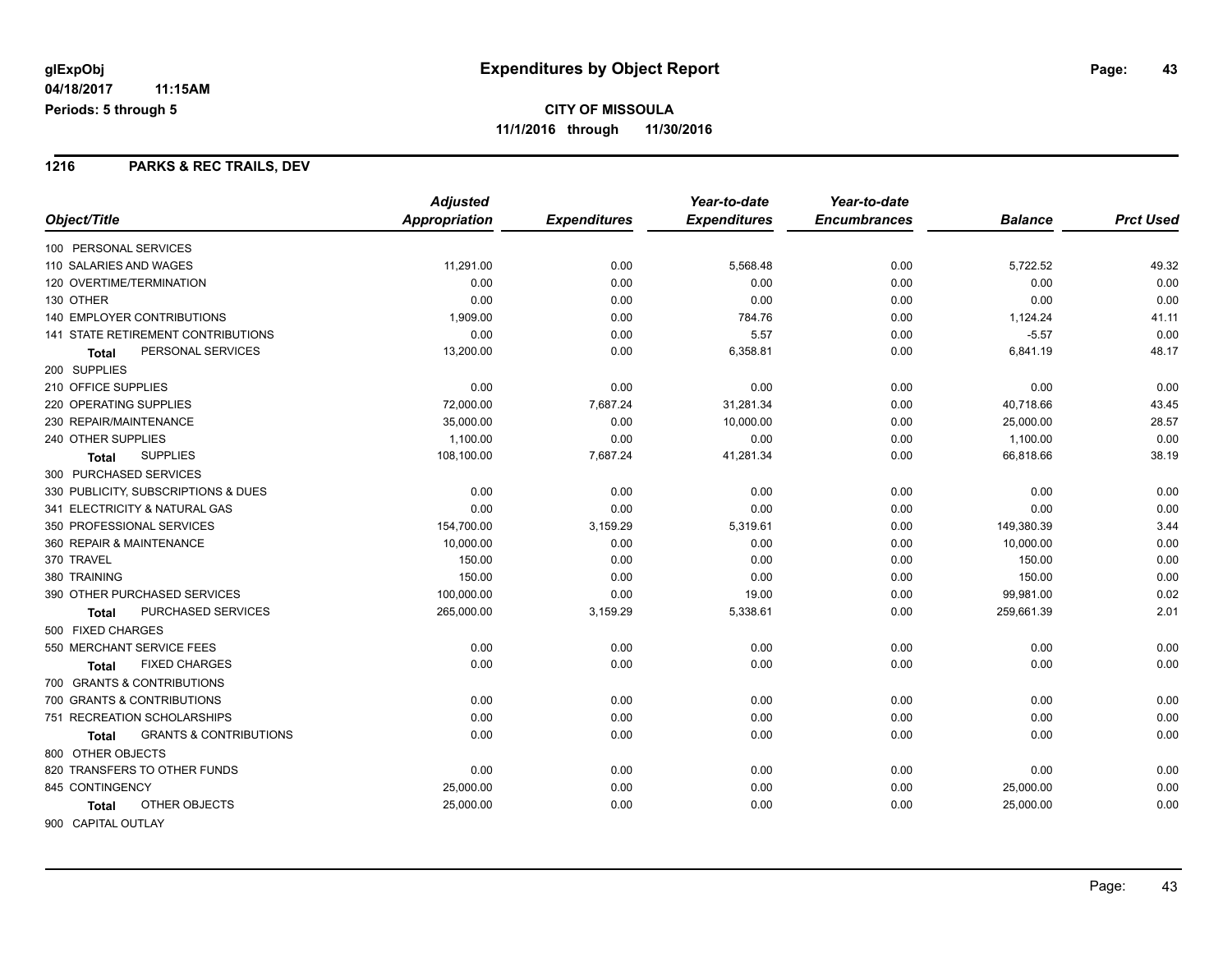## **1216 PARKS & REC TRAILS, DEV**

|                                  | <b>Adjusted</b><br>Appropriation |                     | Year-to-date<br><b>Expenditures</b> | Year-to-date<br><b>Encumbrances</b> | <b>Balance</b> |                  |
|----------------------------------|----------------------------------|---------------------|-------------------------------------|-------------------------------------|----------------|------------------|
| Object/Title                     |                                  | <b>Expenditures</b> |                                     |                                     |                | <b>Prct Used</b> |
| 920 BUILDINGS                    | 100.000.00                       | 0.00                | 0.00                                | 0.00                                | 100.000.00     | 0.00             |
| 930 IMPROVEMENTS                 | 136.800.00                       | 21,896.00           | 164.521.35                          | 0.00                                | $-27.721.35$   | 120.26           |
| 940 MACHINERY & EQUIPMENT        | 0.00                             | 0.00                | 9.150.00                            | 0.00                                | $-9.150.00$    | 0.00             |
| <b>CAPITAL OUTLAY</b><br>Total   | 236.800.00                       | 21,896.00           | 173.671.35                          | 0.00                                | 63.128.65      | 73.34            |
| PARKS & REC TRAILS, DEV<br>Total | 648,100.00                       | 32,742.53           | 226.650.11                          | 0.00                                | 421.449.89     | 34.97            |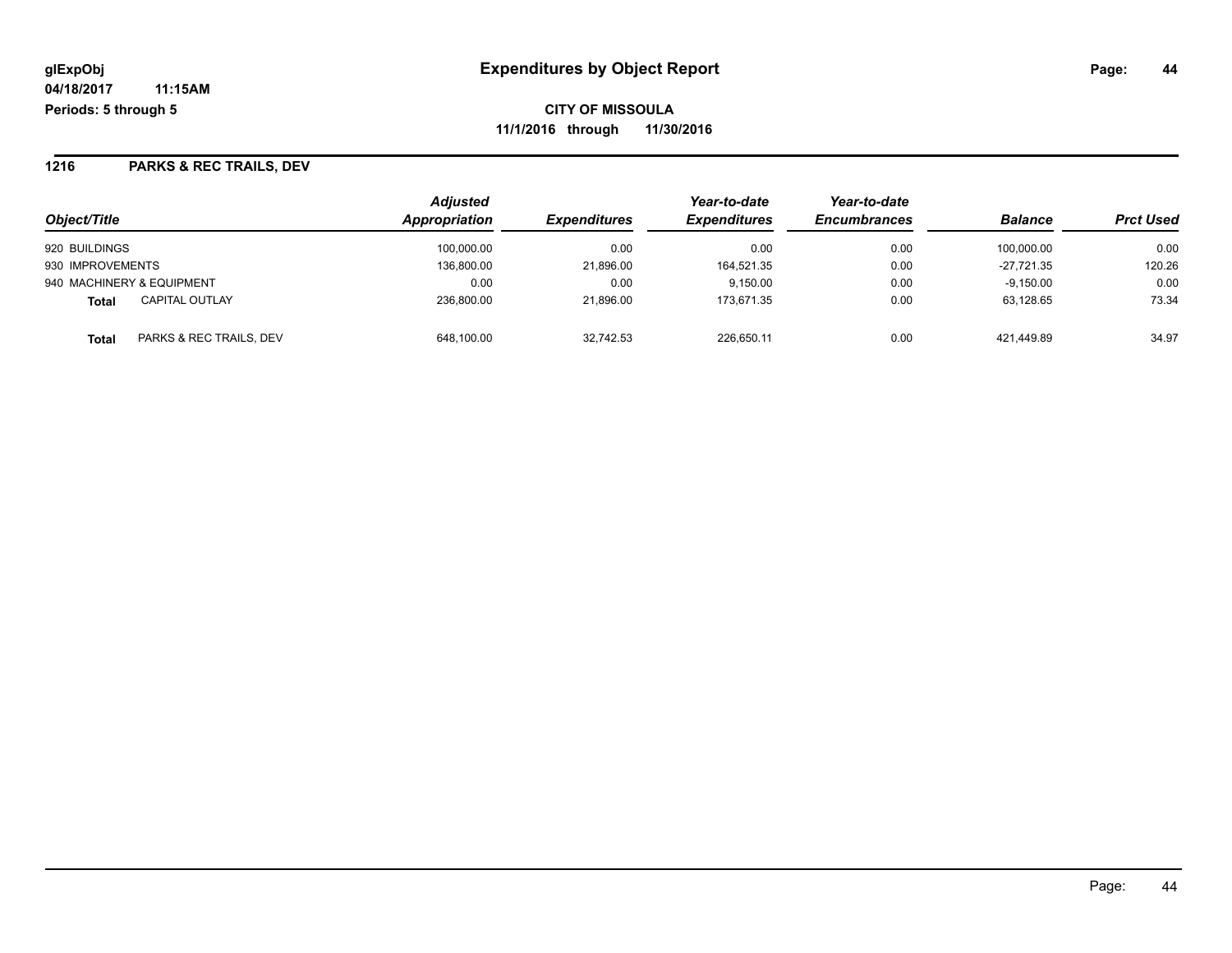**1217 PARKS CITY LIFE GYM LEASE**

**370 PARKS & RECREATION**

|                                       | <b>Adjusted</b>      |                     | Year-to-date        | Year-to-date        |                |                  |
|---------------------------------------|----------------------|---------------------|---------------------|---------------------|----------------|------------------|
| Object/Title                          | <b>Appropriation</b> | <b>Expenditures</b> | <b>Expenditures</b> | <b>Encumbrances</b> | <b>Balance</b> | <b>Prct Used</b> |
| 100 PERSONAL SERVICES                 |                      |                     |                     |                     |                |                  |
| 110 SALARIES AND WAGES                | 12,000.00            | 0.00                | 0.00                | 0.00                | 12,000.00      | 0.00             |
| 120 OVERTIME/TERMINATION              | 0.00                 | 0.00                | 0.00                | 0.00                | 0.00           | 0.00             |
| <b>140 EMPLOYER CONTRIBUTIONS</b>     | 0.00                 | 0.00                | 0.00                | 0.00                | 0.00           | 0.00             |
| 141 STATE RETIREMENT CONTRIBUTIONS    | 0.00                 | 0.00                | 0.00                | 0.00                | 0.00           | 0.00             |
| PERSONAL SERVICES<br>Total            | 12,000.00            | 0.00                | 0.00                | 0.00                | 12,000.00      | 0.00             |
| 200 SUPPLIES                          |                      |                     |                     |                     |                |                  |
| 210 OFFICE SUPPLIES                   | 0.00                 | 0.00                | 0.00                | 0.00                | 0.00           | 0.00             |
| 220 OPERATING SUPPLIES                | 2.500.00             | 9.99                | 9.99                | 0.00                | 2,490.01       | 0.40             |
| 230 REPAIR/MAINTENANCE                | 3,500.00             | 0.00                | 0.00                | 0.00                | 3,500.00       | 0.00             |
| <b>SUPPLIES</b><br>Total              | 6,000.00             | 9.99                | 9.99                | 0.00                | 5,990.01       | 0.17             |
| 300 PURCHASED SERVICES                |                      |                     |                     |                     |                |                  |
| 320 PRINTING & DUPLICATING            | 1,000.00             | 0.00                | 0.00                | 0.00                | 1,000.00       | 0.00             |
| 330 PUBLICITY, SUBSCRIPTIONS & DUES   | 1,000.00             | 0.00                | 0.00                | 0.00                | 1,000.00       | 0.00             |
| 390 OTHER PURCHASED SERVICES          | 0.00                 | 0.00                | 0.00                | 0.00                | 0.00           | 0.00             |
| PURCHASED SERVICES<br>Total           | 2,000.00             | 0.00                | 0.00                | 0.00                | 2,000.00       | 0.00             |
| 500 FIXED CHARGES                     |                      |                     |                     |                     |                |                  |
| 500 FIXED CHARGES                     | 24,000.00            | 4,000.00            | 12,000.00           | 0.00                | 12,000.00      | 50.00            |
| 550 MERCHANT SERVICE FEES             | 0.00                 | 0.00                | 0.00                | 0.00                | 0.00           | 0.00             |
| <b>FIXED CHARGES</b><br>Total         | 24,000.00            | 4,000.00            | 12,000.00           | 0.00                | 12,000.00      | 50.00            |
| 900 CAPITAL OUTLAY                    |                      |                     |                     |                     |                |                  |
| 930 IMPROVEMENTS                      | 0.00                 | 0.00                | 4,992.00            | 0.00                | $-4,992.00$    | 0.00             |
| <b>CAPITAL OUTLAY</b><br><b>Total</b> | 0.00                 | 0.00                | 4,992.00            | 0.00                | $-4,992.00$    | 0.00             |
|                                       |                      |                     |                     |                     |                |                  |
| PARKS & RECREATION<br><b>Total</b>    | 44,000.00            | 4,009.99            | 17,001.99           | 0.00                | 26,998.01      | 38.64            |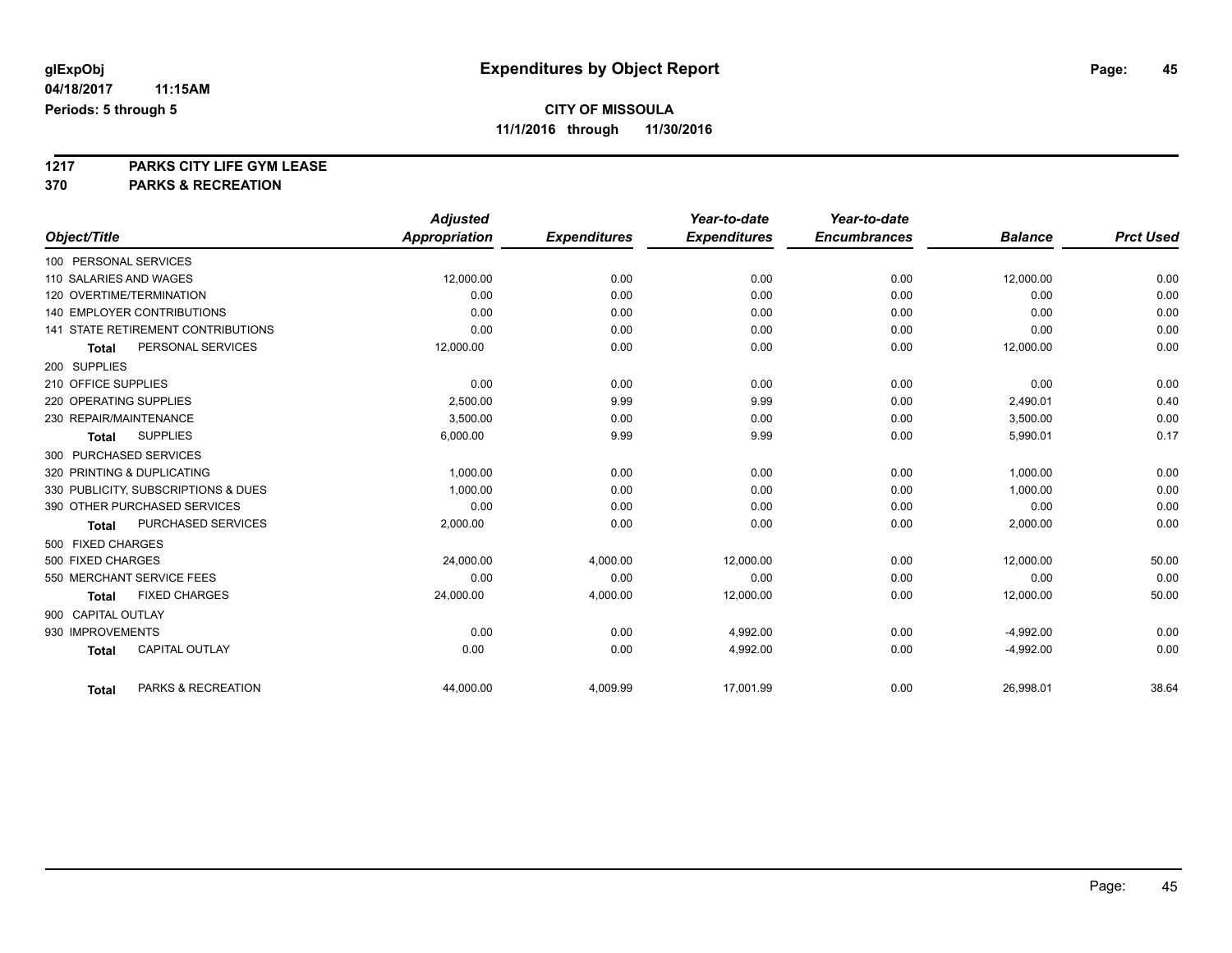#### **1217 PARKS CITY LIFE GYM LEASE**

|                                           | <b>Adjusted</b>      |                     | Year-to-date        | Year-to-date        |                |                  |
|-------------------------------------------|----------------------|---------------------|---------------------|---------------------|----------------|------------------|
| Object/Title                              | <b>Appropriation</b> | <b>Expenditures</b> | <b>Expenditures</b> | <b>Encumbrances</b> | <b>Balance</b> | <b>Prct Used</b> |
| 100 PERSONAL SERVICES                     |                      |                     |                     |                     |                |                  |
| 110 SALARIES AND WAGES                    | 12,000.00            | 0.00                | 0.00                | 0.00                | 12,000.00      | 0.00             |
| 120 OVERTIME/TERMINATION                  | 0.00                 | 0.00                | 0.00                | 0.00                | 0.00           | 0.00             |
| <b>140 EMPLOYER CONTRIBUTIONS</b>         | 0.00                 | 0.00                | 0.00                | 0.00                | 0.00           | 0.00             |
| <b>141 STATE RETIREMENT CONTRIBUTIONS</b> | 0.00                 | 0.00                | 0.00                | 0.00                | 0.00           | 0.00             |
| PERSONAL SERVICES<br><b>Total</b>         | 12,000.00            | 0.00                | 0.00                | 0.00                | 12,000.00      | 0.00             |
| 200 SUPPLIES                              |                      |                     |                     |                     |                |                  |
| 210 OFFICE SUPPLIES                       | 0.00                 | 0.00                | 0.00                | 0.00                | 0.00           | 0.00             |
| 220 OPERATING SUPPLIES                    | 2,500.00             | 9.99                | 9.99                | 0.00                | 2,490.01       | 0.40             |
| 230 REPAIR/MAINTENANCE                    | 3,500.00             | 0.00                | 0.00                | 0.00                | 3,500.00       | 0.00             |
| <b>SUPPLIES</b><br><b>Total</b>           | 6,000.00             | 9.99                | 9.99                | 0.00                | 5,990.01       | 0.17             |
| 300 PURCHASED SERVICES                    |                      |                     |                     |                     |                |                  |
| 320 PRINTING & DUPLICATING                | 1,000.00             | 0.00                | 0.00                | 0.00                | 1,000.00       | 0.00             |
| 330 PUBLICITY, SUBSCRIPTIONS & DUES       | 1,000.00             | 0.00                | 0.00                | 0.00                | 1,000.00       | 0.00             |
| 390 OTHER PURCHASED SERVICES              | 0.00                 | 0.00                | 0.00                | 0.00                | 0.00           | 0.00             |
| <b>PURCHASED SERVICES</b><br><b>Total</b> | 2,000.00             | 0.00                | 0.00                | 0.00                | 2,000.00       | 0.00             |
| 500 FIXED CHARGES                         |                      |                     |                     |                     |                |                  |
| 500 FIXED CHARGES                         | 24,000.00            | 4,000.00            | 12,000.00           | 0.00                | 12,000.00      | 50.00            |
| 550 MERCHANT SERVICE FEES                 | 0.00                 | 0.00                | 0.00                | 0.00                | 0.00           | 0.00             |
| <b>FIXED CHARGES</b><br><b>Total</b>      | 24,000.00            | 4,000.00            | 12,000.00           | 0.00                | 12,000.00      | 50.00            |
| 900 CAPITAL OUTLAY                        |                      |                     |                     |                     |                |                  |
| 930 IMPROVEMENTS                          | 0.00                 | 0.00                | 4,992.00            | 0.00                | $-4,992.00$    | 0.00             |
| CAPITAL OUTLAY<br><b>Total</b>            | 0.00                 | 0.00                | 4,992.00            | 0.00                | $-4,992.00$    | 0.00             |
| PARKS CITY LIFE GYM LEASE<br><b>Total</b> | 44,000.00            | 4,009.99            | 17,001.99           | 0.00                | 26,998.01      | 38.64            |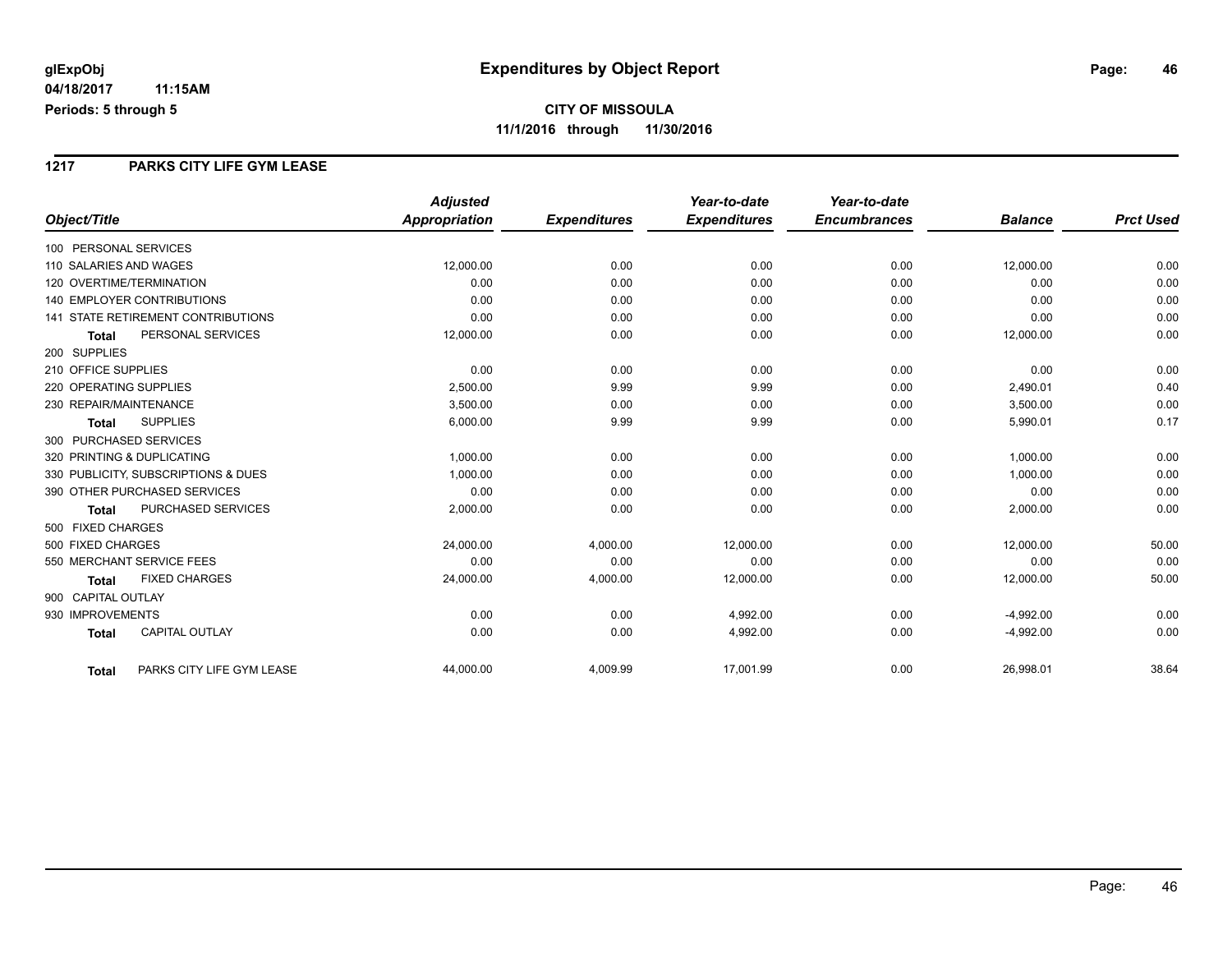**1218 ALL ABILITIES PLAYGROUND**

**370 PARKS & RECREATION**

|                          |                               | <b>Adjusted</b>      |                     | Year-to-date        | Year-to-date        |                |                  |
|--------------------------|-------------------------------|----------------------|---------------------|---------------------|---------------------|----------------|------------------|
| Object/Title             |                               | <b>Appropriation</b> | <b>Expenditures</b> | <b>Expenditures</b> | <b>Encumbrances</b> | <b>Balance</b> | <b>Prct Used</b> |
| 300 PURCHASED SERVICES   |                               |                      |                     |                     |                     |                |                  |
|                          | 350 PROFESSIONAL SERVICES     | 0.00                 | 0.00                | 0.00                | 0.00                | 0.00           | 0.00             |
| 360 REPAIR & MAINTENANCE |                               | 0.00                 | 0.00                | 0.00                | 0.00                | 0.00           | 0.00             |
| Total                    | PURCHASED SERVICES            | 0.00                 | 0.00                | 0.00                | 0.00                | 0.00           | 0.00             |
| 500 FIXED CHARGES        |                               |                      |                     |                     |                     |                |                  |
|                          | 550 MERCHANT SERVICE FEES     | 0.00                 | 0.00                | 0.00                | 0.00                | 0.00           | 0.00             |
| <b>Total</b>             | <b>FIXED CHARGES</b>          | 0.00                 | 0.00                | 0.00                | 0.00                | 0.00           | 0.00             |
| 900 CAPITAL OUTLAY       |                               |                      |                     |                     |                     |                |                  |
| 930 IMPROVEMENTS         |                               | 0.00                 | 0.00                | 0.00                | 0.00                | 0.00           | 0.00             |
| <b>Total</b>             | <b>CAPITAL OUTLAY</b>         | 0.00                 | 0.00                | 0.00                | 0.00                | 0.00           | 0.00             |
|                          |                               |                      |                     |                     |                     |                |                  |
| <b>Total</b>             | <b>PARKS &amp; RECREATION</b> | 0.00                 | 0.00                | 0.00                | 0.00                | 0.00           | 0.00             |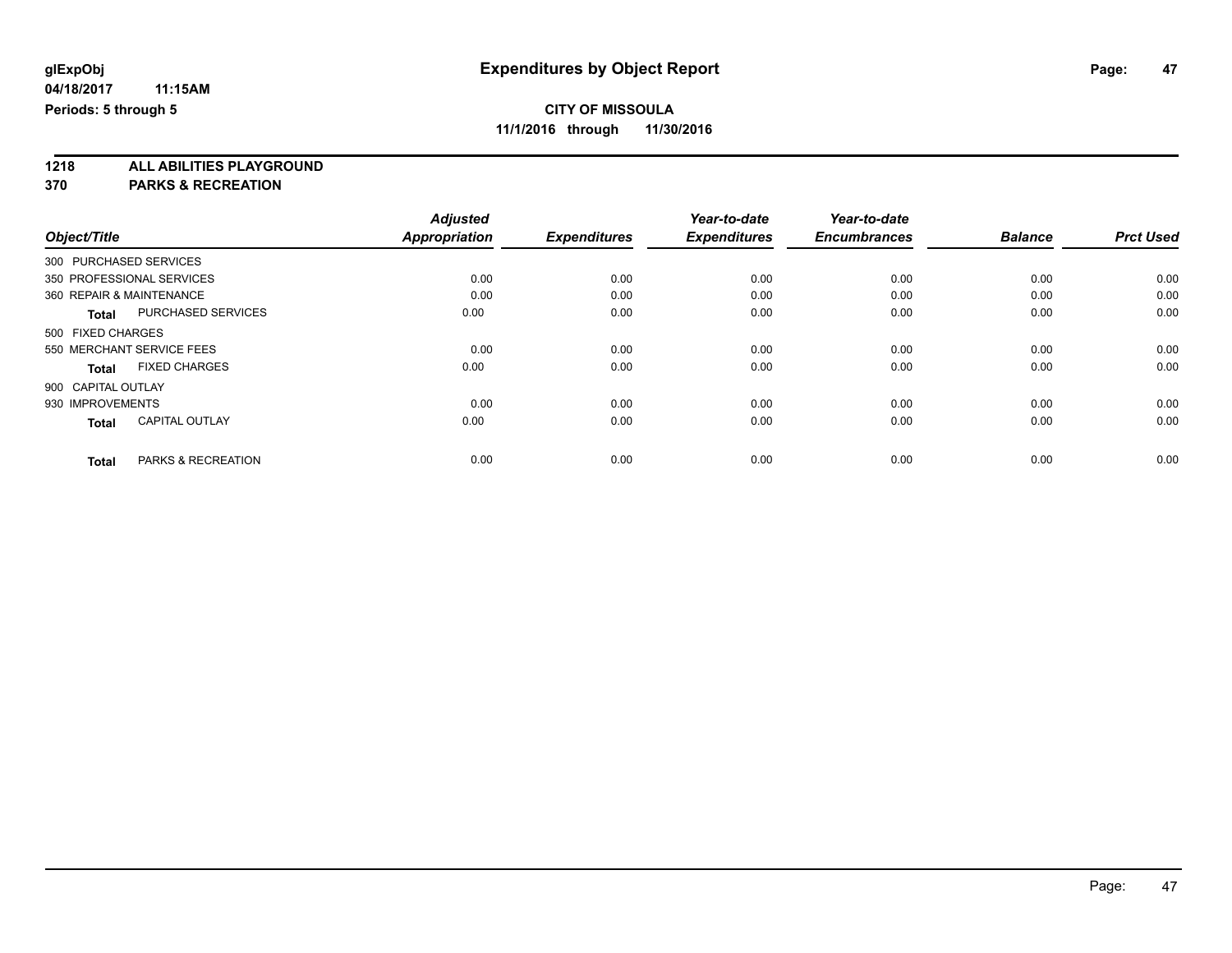## **CITY OF MISSOULA 11/1/2016 through 11/30/2016**

#### **1218 ALL ABILITIES PLAYGROUND**

|                                           | <b>Adjusted</b>      |                     | Year-to-date        | Year-to-date        |                |                  |
|-------------------------------------------|----------------------|---------------------|---------------------|---------------------|----------------|------------------|
| Object/Title                              | <b>Appropriation</b> | <b>Expenditures</b> | <b>Expenditures</b> | <b>Encumbrances</b> | <b>Balance</b> | <b>Prct Used</b> |
| 300 PURCHASED SERVICES                    |                      |                     |                     |                     |                |                  |
| 350 PROFESSIONAL SERVICES                 | 0.00                 | 0.00                | 0.00                | 0.00                | 0.00           | 0.00             |
| 360 REPAIR & MAINTENANCE                  | 0.00                 | 0.00                | 0.00                | 0.00                | 0.00           | 0.00             |
| <b>PURCHASED SERVICES</b><br><b>Total</b> | 0.00                 | 0.00                | 0.00                | 0.00                | 0.00           | 0.00             |
| 500 FIXED CHARGES                         |                      |                     |                     |                     |                |                  |
| 550 MERCHANT SERVICE FEES                 | 0.00                 | 0.00                | 0.00                | 0.00                | 0.00           | 0.00             |
| <b>FIXED CHARGES</b><br><b>Total</b>      | 0.00                 | 0.00                | 0.00                | 0.00                | 0.00           | 0.00             |
| 900 CAPITAL OUTLAY                        |                      |                     |                     |                     |                |                  |
| 930 IMPROVEMENTS                          | 0.00                 | 0.00                | 0.00                | 0.00                | 0.00           | 0.00             |
| <b>CAPITAL OUTLAY</b><br><b>Total</b>     | 0.00                 | 0.00                | 0.00                | 0.00                | 0.00           | 0.00             |
| ALL ABILITIES PLAYGROUND<br><b>Total</b>  | 0.00                 | 0.00                | 0.00                | 0.00                | 0.00           | 0.00             |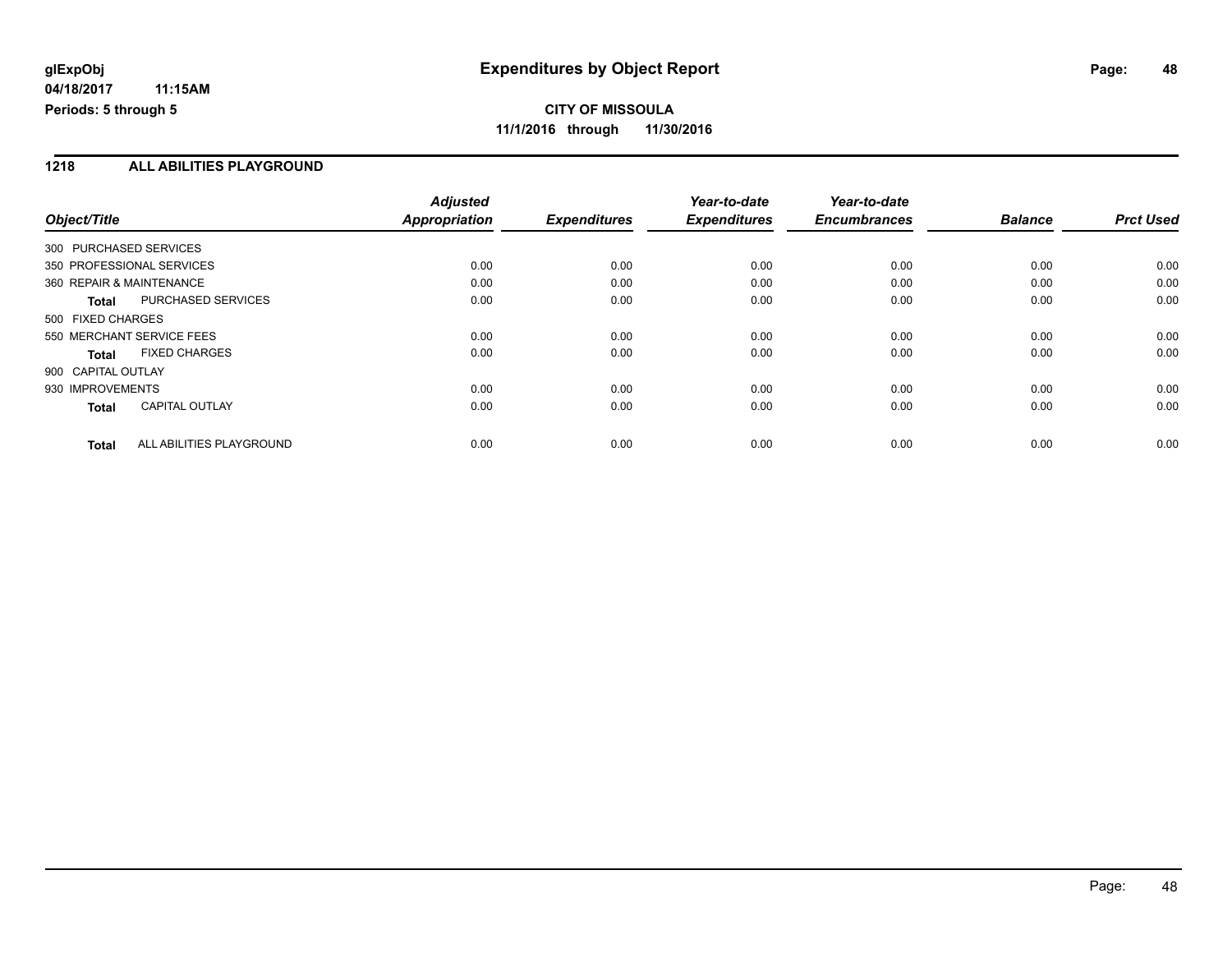# **1219 FT MISSOULA REGIONAL PARK**

## **370 PARKS & RECREATION**

|                                           | <b>Adjusted</b>      |                     | Year-to-date        | Year-to-date        |                |                  |
|-------------------------------------------|----------------------|---------------------|---------------------|---------------------|----------------|------------------|
| Object/Title                              | <b>Appropriation</b> | <b>Expenditures</b> | <b>Expenditures</b> | <b>Encumbrances</b> | <b>Balance</b> | <b>Prct Used</b> |
| 100 PERSONAL SERVICES                     |                      |                     |                     |                     |                |                  |
| 110 SALARIES AND WAGES                    | 156,904.00           | 7,109.55            | 38,451.40           | 0.00                | 118,452.60     | 24.51            |
| 120 OVERTIME/TERMINATION                  | 0.00                 | 0.00                | 0.00                | 0.00                | 0.00           | 0.00             |
| <b>140 EMPLOYER CONTRIBUTIONS</b>         | 60,926.00            | 1,912.96            | 10,695.73           | 0.00                | 50,230.27      | 17.56            |
| <b>141 STATE RETIREMENT CONTRIBUTIONS</b> | 0.00                 | 7.11                | 38.45               | 0.00                | $-38.45$       | 0.00             |
| PERSONAL SERVICES<br>Total                | 217,830.00           | 9,029.62            | 49,185.58           | 0.00                | 168,644.42     | 22.58            |
| 200 SUPPLIES                              |                      |                     |                     |                     |                |                  |
| 220 OPERATING SUPPLIES                    | 67,250.00            | 831.49              | 1,870.04            | 0.00                | 65,379.96      | 2.78             |
| 230 REPAIR/MAINTENANCE                    | 11,373.00            | 0.00                | 0.00                | 0.00                | 11,373.00      | 0.00             |
| 231 GASOLINE                              | 1,012.00             | 0.00                | 0.00                | 0.00                | 1,012.00       | 0.00             |
| 240 OTHER SUPPLIES                        | 0.00                 | 0.00                | 0.00                | 0.00                | 0.00           | 0.00             |
| 250 SUPPLIES FOR RESALE                   | 0.00                 | 0.00                | 0.00                | 0.00                | 0.00           | 0.00             |
| <b>SUPPLIES</b><br><b>Total</b>           | 79,635.00            | 831.49              | 1,870.04            | 0.00                | 77,764.96      | 2.35             |
| 300 PURCHASED SERVICES                    |                      |                     |                     |                     |                |                  |
| 310 COMMUNICATIONS                        | 2,000.00             | 0.00                | 0.00                | 0.00                | 2,000.00       | 0.00             |
| 320 PRINTING & DUPLICATING                | 2,000.00             | 0.00                | 0.00                | 0.00                | 2,000.00       | 0.00             |
| 330 PUBLICITY, SUBSCRIPTIONS & DUES       | 5,000.00             | 0.00                | 0.00                | 0.00                | 5,000.00       | 0.00             |
| 340 SEWER                                 | 500.00               | 0.00                | 0.00                | 0.00                | 500.00         | 0.00             |
| 341 ELECTRICITY & NATURAL GAS             | 26,431.00            | 0.00                | 0.00                | 0.00                | 26,431.00      | 0.00             |
| 342 STORM WATER                           | 0.00                 | 0.00                | 0.00                | 0.00                | 0.00           | 0.00             |
| 343 WATER CHARGES                         | 1,350.00             | 0.00                | 0.00                | 0.00                | 1,350.00       | 0.00             |
| 344 TELEPHONE SERVICE                     | 1,400.00             | 93.64               | 200.72              | 0.00                | 1,199.28       | 14.34            |
| 345 GARBAGE                               | 0.00                 | 0.00                | 0.00                | 0.00                | 0.00           | 0.00             |
| 350 PROFESSIONAL SERVICES                 | 20,558.00            | 0.00                | 0.00                | 0.00                | 20,558.00      | 0.00             |
| 360 REPAIR & MAINTENANCE                  | 0.00                 | 0.00                | 0.00                | 0.00                | 0.00           | 0.00             |
| 370 TRAVEL                                | 1,000.00             | 0.00                | 0.00                | 0.00                | 1,000.00       | 0.00             |
| 380 TRAINING                              | 1,500.00             | 0.00                | 0.00                | 0.00                | 1,500.00       | 0.00             |
| PURCHASED SERVICES<br><b>Total</b>        | 61,739.00            | 93.64               | 200.72              | 0.00                | 61,538.28      | 0.33             |
| 500 FIXED CHARGES                         |                      |                     |                     |                     |                |                  |
| 550 MERCHANT SERVICE FEES                 | 0.00                 | 0.00                | 0.00                | 0.00                | 0.00           | 0.00             |
| <b>FIXED CHARGES</b><br><b>Total</b>      | 0.00                 | 0.00                | 0.00                | 0.00                | 0.00           | 0.00             |
| 900 CAPITAL OUTLAY                        |                      |                     |                     |                     |                |                  |
| 930 IMPROVEMENTS                          | 0.00                 | 70,677.78           | 136,393.78          | 0.00                | -136,393.78    | 0.00             |
|                                           |                      |                     |                     |                     |                |                  |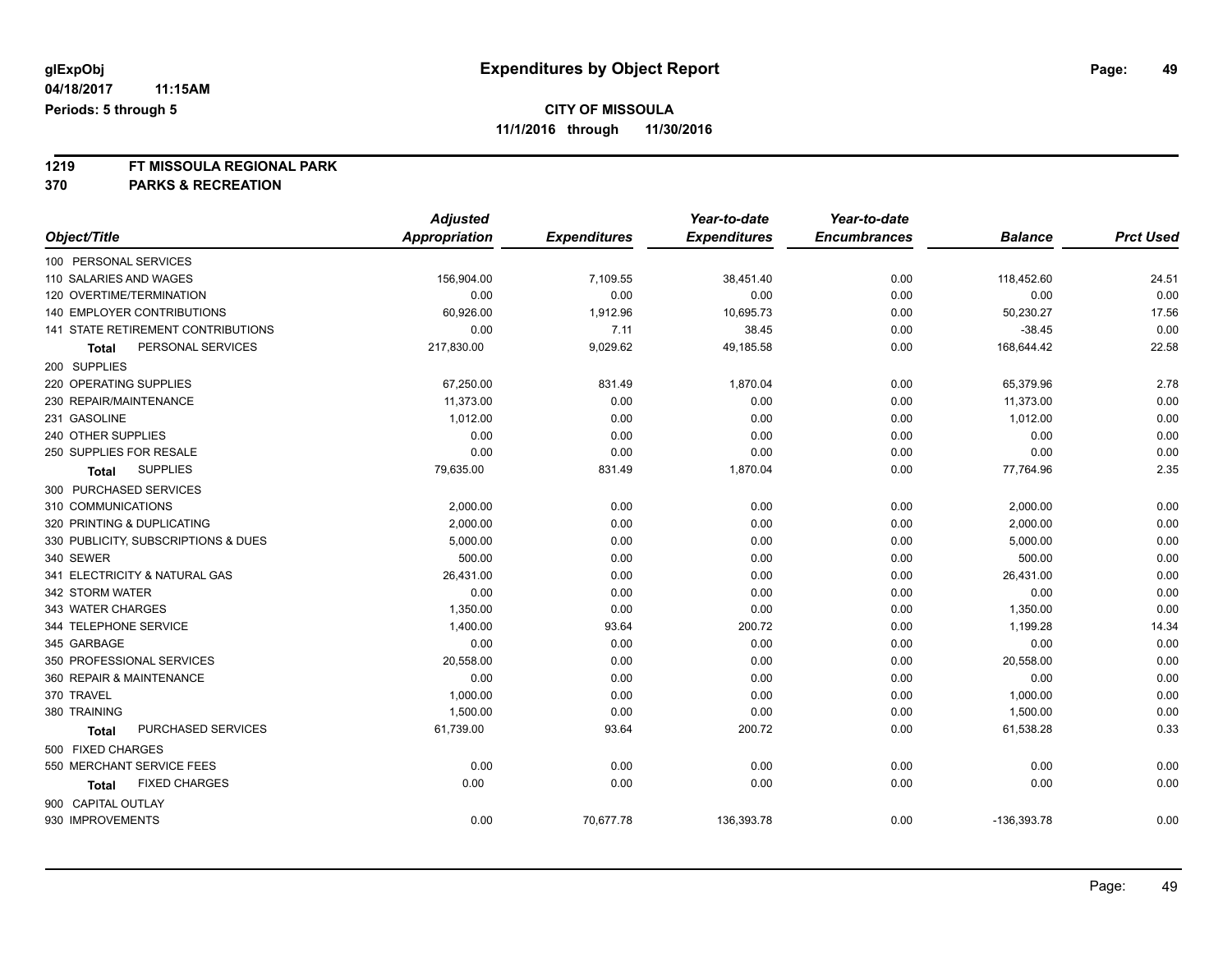# **1219 FT MISSOULA REGIONAL PARK**

**370 PARKS & RECREATION**

| Object/Title |                           | <b>Adjusted</b><br>Appropriation<br><i><b>Expenditures</b></i> | Year-to-date<br><b>Expenditures</b> | Year-to-date<br><b>Encumbrances</b> | <b>Balance</b> | <b>Prct Used</b> |       |
|--------------|---------------------------|----------------------------------------------------------------|-------------------------------------|-------------------------------------|----------------|------------------|-------|
|              | 940 MACHINERY & EQUIPMENT | 0.00                                                           | 0.00                                | 0.00                                | 0.00           | 0.00             | 0.00  |
| <b>Total</b> | <b>CAPITAL OUTLAY</b>     | 0.00                                                           | 70.677.78                           | 136,393.78                          | 0.00           | $-136.393.78$    | 0.00  |
| <b>Total</b> | PARKS & RECREATION        | 359,204.00                                                     | 80,632.53                           | 187,650.12                          | 0.00           | 171.553.88       | 52.24 |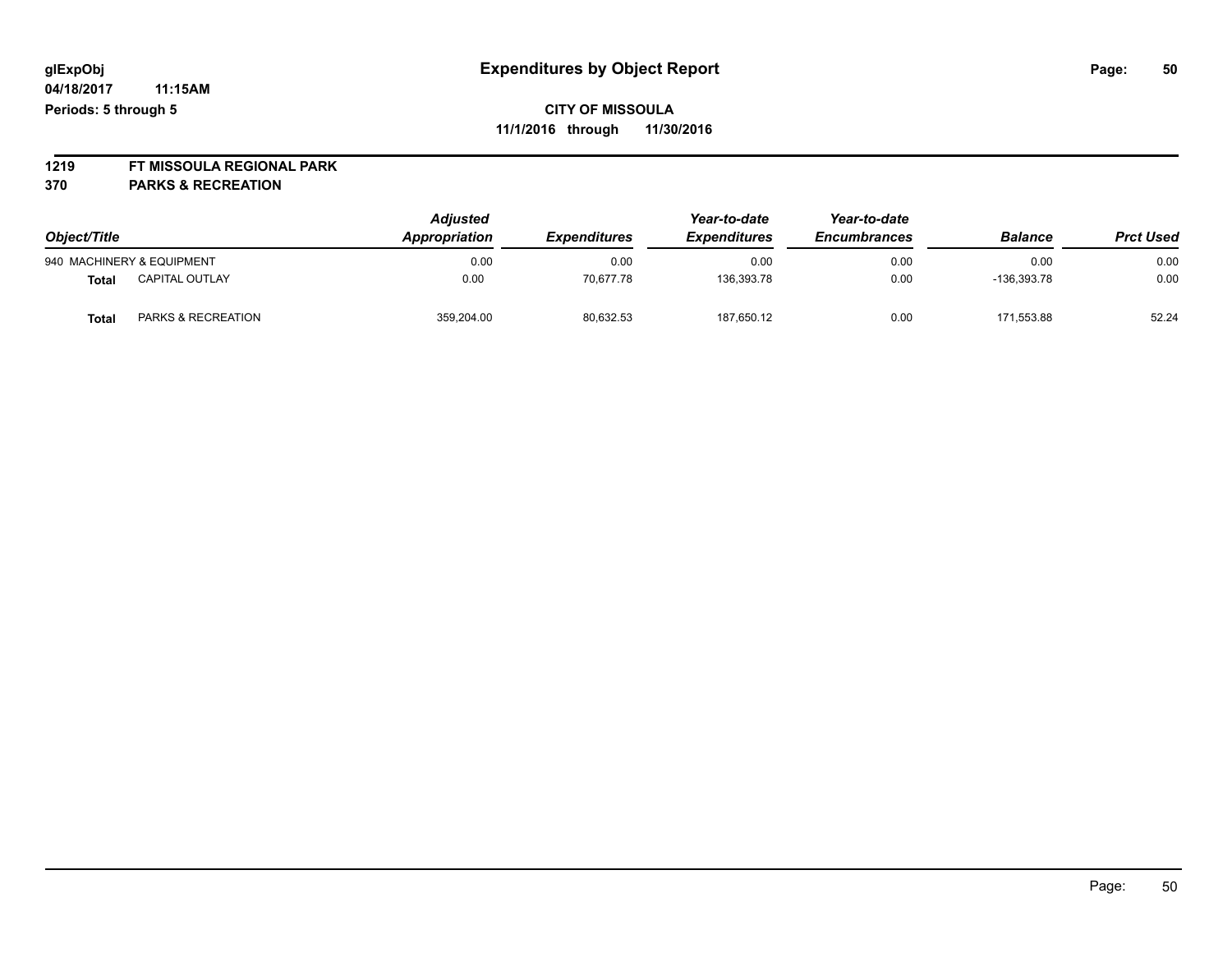#### **1219 FT MISSOULA REGIONAL PARK**

|                                           | <b>Adjusted</b> |                     | Year-to-date        | Year-to-date        |                |                  |
|-------------------------------------------|-----------------|---------------------|---------------------|---------------------|----------------|------------------|
| Object/Title                              | Appropriation   | <b>Expenditures</b> | <b>Expenditures</b> | <b>Encumbrances</b> | <b>Balance</b> | <b>Prct Used</b> |
| 100 PERSONAL SERVICES                     |                 |                     |                     |                     |                |                  |
| 110 SALARIES AND WAGES                    | 156,904.00      | 7,109.55            | 38,451.40           | 0.00                | 118,452.60     | 24.51            |
| 120 OVERTIME/TERMINATION                  | 0.00            | 0.00                | 0.00                | 0.00                | 0.00           | 0.00             |
| <b>140 EMPLOYER CONTRIBUTIONS</b>         | 60,926.00       | 1,912.96            | 10,695.73           | 0.00                | 50,230.27      | 17.56            |
| <b>141 STATE RETIREMENT CONTRIBUTIONS</b> | 0.00            | 7.11                | 38.45               | 0.00                | $-38.45$       | 0.00             |
| PERSONAL SERVICES<br><b>Total</b>         | 217,830.00      | 9,029.62            | 49,185.58           | 0.00                | 168,644.42     | 22.58            |
| 200 SUPPLIES                              |                 |                     |                     |                     |                |                  |
| 220 OPERATING SUPPLIES                    | 67,250.00       | 831.49              | 1,870.04            | 0.00                | 65,379.96      | 2.78             |
| 230 REPAIR/MAINTENANCE                    | 11,373.00       | 0.00                | 0.00                | 0.00                | 11,373.00      | 0.00             |
| 231 GASOLINE                              | 1,012.00        | 0.00                | 0.00                | 0.00                | 1,012.00       | 0.00             |
| 240 OTHER SUPPLIES                        | 0.00            | 0.00                | 0.00                | 0.00                | 0.00           | 0.00             |
| 250 SUPPLIES FOR RESALE                   | 0.00            | 0.00                | 0.00                | 0.00                | 0.00           | 0.00             |
| <b>SUPPLIES</b><br><b>Total</b>           | 79,635.00       | 831.49              | 1,870.04            | 0.00                | 77,764.96      | 2.35             |
| 300 PURCHASED SERVICES                    |                 |                     |                     |                     |                |                  |
| 310 COMMUNICATIONS                        | 2,000.00        | 0.00                | 0.00                | 0.00                | 2,000.00       | 0.00             |
| 320 PRINTING & DUPLICATING                | 2,000.00        | 0.00                | 0.00                | 0.00                | 2,000.00       | 0.00             |
| 330 PUBLICITY, SUBSCRIPTIONS & DUES       | 5,000.00        | 0.00                | 0.00                | 0.00                | 5,000.00       | 0.00             |
| 340 SEWER                                 | 500.00          | 0.00                | 0.00                | 0.00                | 500.00         | 0.00             |
| 341 ELECTRICITY & NATURAL GAS             | 26,431.00       | 0.00                | 0.00                | 0.00                | 26,431.00      | 0.00             |
| 342 STORM WATER                           | 0.00            | 0.00                | 0.00                | 0.00                | 0.00           | 0.00             |
| 343 WATER CHARGES                         | 1,350.00        | 0.00                | 0.00                | 0.00                | 1,350.00       | 0.00             |
| 344 TELEPHONE SERVICE                     | 1,400.00        | 93.64               | 200.72              | 0.00                | 1,199.28       | 14.34            |
| 345 GARBAGE                               | 0.00            | 0.00                | 0.00                | 0.00                | 0.00           | 0.00             |
| 350 PROFESSIONAL SERVICES                 | 20,558.00       | 0.00                | 0.00                | 0.00                | 20,558.00      | 0.00             |
| 360 REPAIR & MAINTENANCE                  | 0.00            | 0.00                | 0.00                | 0.00                | 0.00           | 0.00             |
| 370 TRAVEL                                | 1,000.00        | 0.00                | 0.00                | 0.00                | 1,000.00       | 0.00             |
| 380 TRAINING                              | 1,500.00        | 0.00                | 0.00                | 0.00                | 1,500.00       | 0.00             |
| PURCHASED SERVICES<br>Total               | 61,739.00       | 93.64               | 200.72              | 0.00                | 61,538.28      | 0.33             |
| 500 FIXED CHARGES                         |                 |                     |                     |                     |                |                  |
| 550 MERCHANT SERVICE FEES                 | 0.00            | 0.00                | 0.00                | 0.00                | 0.00           | 0.00             |
| <b>FIXED CHARGES</b><br>Total             | 0.00            | 0.00                | 0.00                | 0.00                | 0.00           | 0.00             |
| 900 CAPITAL OUTLAY                        |                 |                     |                     |                     |                |                  |
| 930 IMPROVEMENTS                          | 0.00            | 70,677.78           | 136,393.78          | 0.00                | -136,393.78    | 0.00             |
| 940 MACHINERY & EQUIPMENT                 | 0.00            | 0.00                | 0.00                | 0.00                | 0.00           | 0.00             |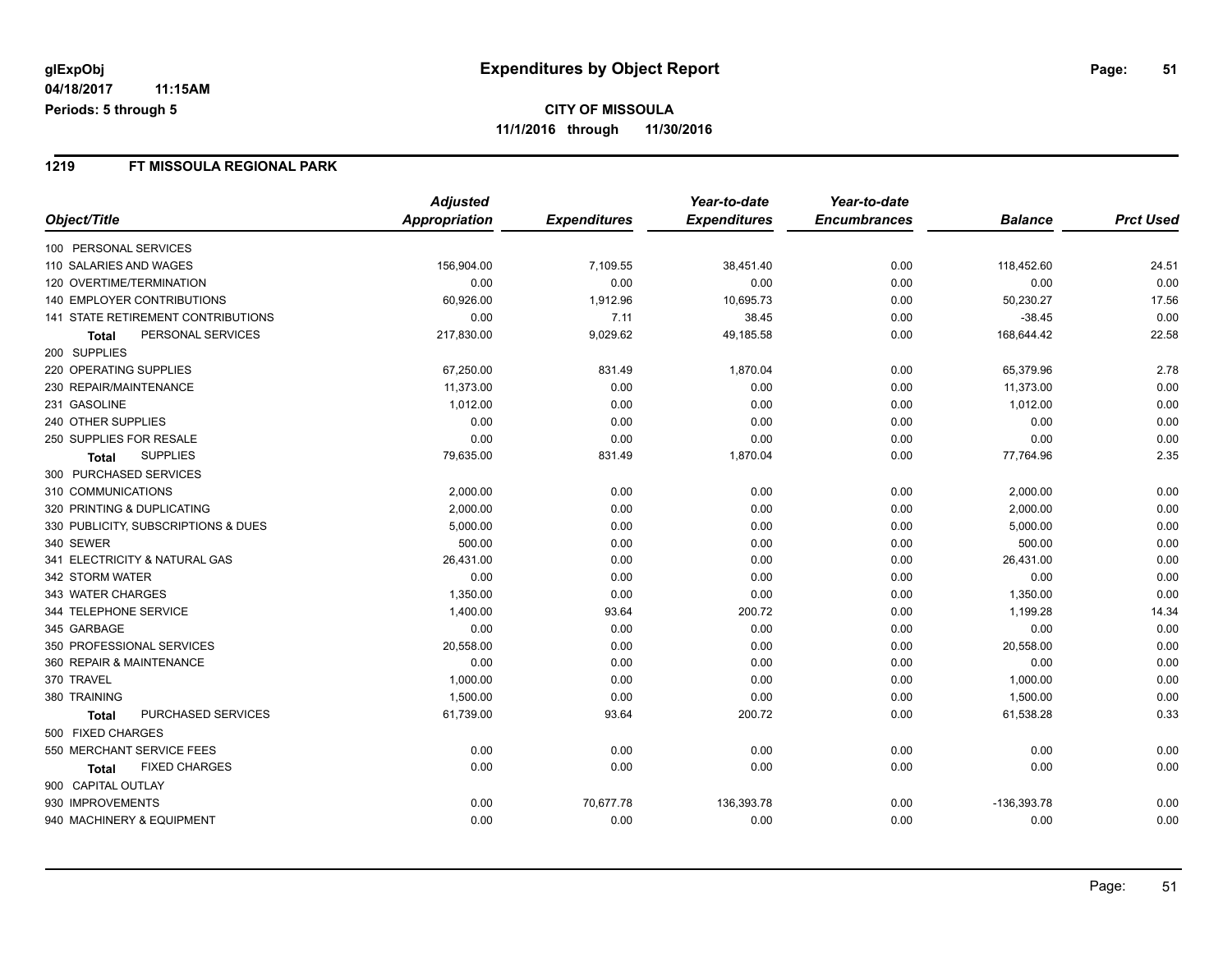**CITY OF MISSOULA 11/1/2016 through 11/30/2016**

#### **1219 FT MISSOULA REGIONAL PARK**

| Object/Title |                          | <b>Adjusted</b><br>Appropriation | <i><b>Expenditures</b></i> | Year-to-date<br><b>Expenditures</b> | Year-to-date<br><b>Encumbrances</b> | <b>Balance</b> | <b>Prct Used</b> |
|--------------|--------------------------|----------------------------------|----------------------------|-------------------------------------|-------------------------------------|----------------|------------------|
| <b>Total</b> | <b>CAPITAL OUTLAY</b>    | 0.00                             | 70.677.78                  | 136.393.78                          | 0.00                                | $-136.393.78$  | 0.00             |
| Tota.        | T MISSOULA REGIONAL PARK | 359,204.00                       | 80,632.53                  | 187,650.12                          | 0.00                                | 171,553.88     | 52.24            |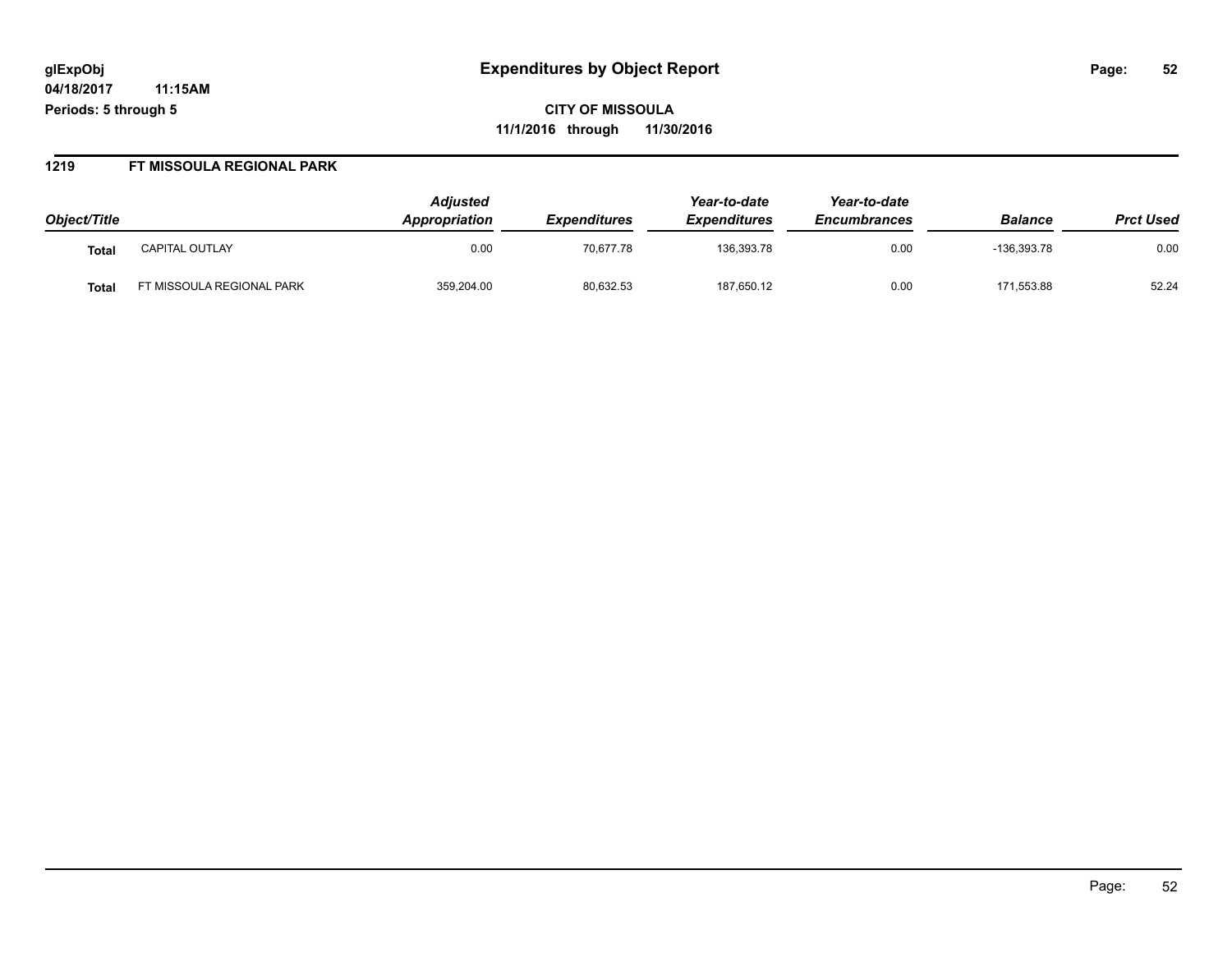# **1241 CREMAIN WALL & CEMETERY DONATIONS FUND**

**340 CEMETERY**

| Object/Title       |                           | <b>Adjusted</b><br><b>Appropriation</b> | <b>Expenditures</b> | Year-to-date<br><b>Expenditures</b> | Year-to-date<br><b>Encumbrances</b> | <b>Balance</b> | <b>Prct Used</b> |
|--------------------|---------------------------|-----------------------------------------|---------------------|-------------------------------------|-------------------------------------|----------------|------------------|
| 500 FIXED CHARGES  |                           |                                         |                     |                                     |                                     |                |                  |
|                    | 550 MERCHANT SERVICE FEES | 0.00                                    | 0.00                | 0.00                                | 0.00                                | 0.00           | 0.00             |
| <b>Total</b>       | <b>FIXED CHARGES</b>      | 0.00                                    | 0.00                | 0.00                                | 0.00                                | 0.00           | 0.00             |
| 900 CAPITAL OUTLAY |                           |                                         |                     |                                     |                                     |                |                  |
| 930 IMPROVEMENTS   |                           | 2.500.00                                | 200.00              | 878.00                              | 0.00                                | 1.622.00       | 35.12            |
| <b>Total</b>       | <b>CAPITAL OUTLAY</b>     | 2,500.00                                | 200.00              | 878.00                              | 0.00                                | 1,622.00       | 35.12            |
| <b>Total</b>       | <b>CEMETERY</b>           | 2,500.00                                | 200.00              | 878.00                              | 0.00                                | 1,622.00       | 35.12            |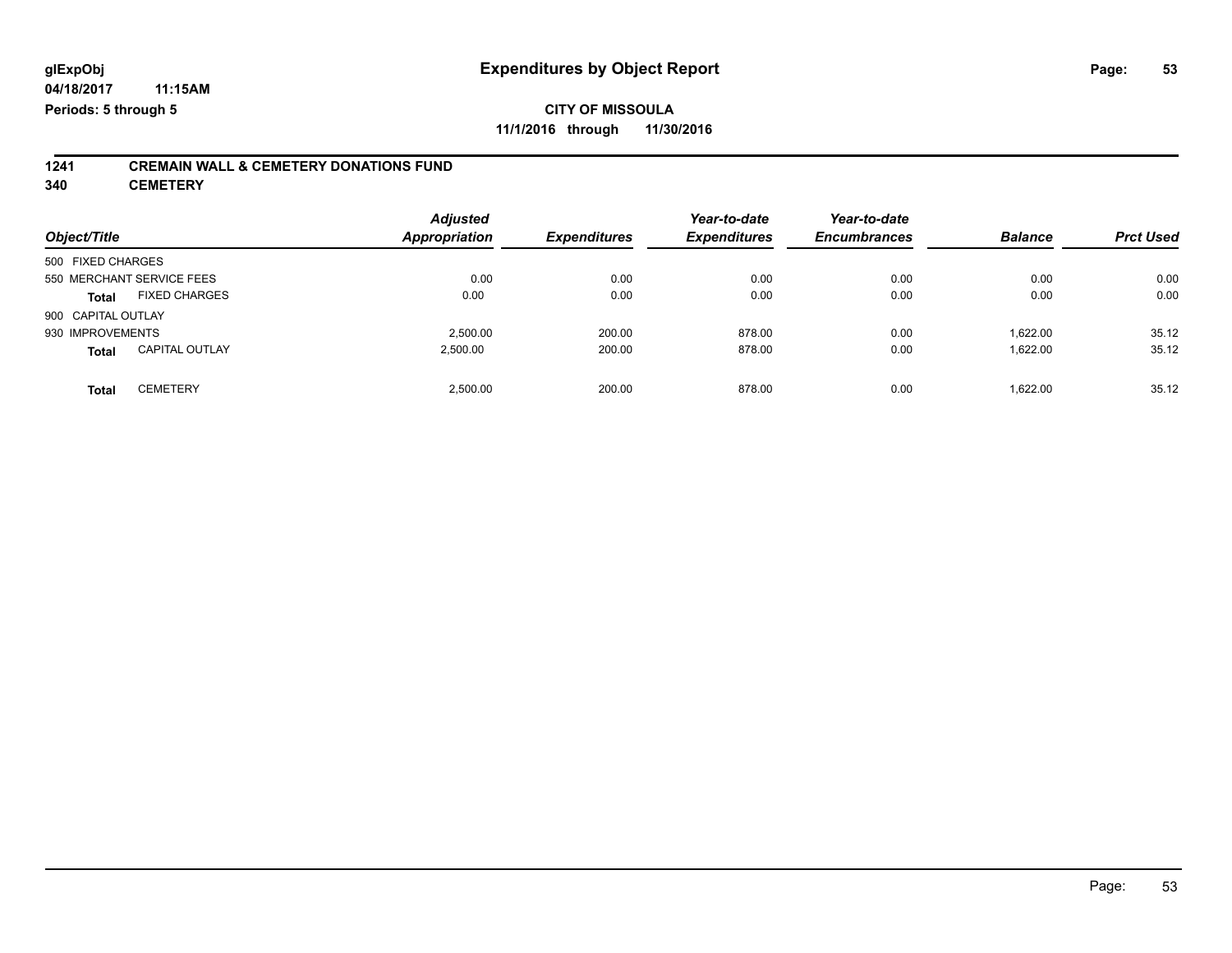**CITY OF MISSOULA 11/1/2016 through 11/30/2016**

#### **1241 CREMAIN WALL & CEMETERY DONATIONS FUND**

|                    |                                             | <b>Adjusted</b>      |                     | Year-to-date        | Year-to-date        |                |                  |
|--------------------|---------------------------------------------|----------------------|---------------------|---------------------|---------------------|----------------|------------------|
| Object/Title       |                                             | <b>Appropriation</b> | <b>Expenditures</b> | <b>Expenditures</b> | <b>Encumbrances</b> | <b>Balance</b> | <b>Prct Used</b> |
| 500 FIXED CHARGES  |                                             |                      |                     |                     |                     |                |                  |
|                    | 550 MERCHANT SERVICE FEES                   | 0.00                 | 0.00                | 0.00                | 0.00                | 0.00           | 0.00             |
| <b>Total</b>       | <b>FIXED CHARGES</b>                        | 0.00                 | 0.00                | 0.00                | 0.00                | 0.00           | 0.00             |
| 900 CAPITAL OUTLAY |                                             |                      |                     |                     |                     |                |                  |
| 930 IMPROVEMENTS   |                                             | 2.500.00             | 200.00              | 878.00              | 0.00                | 1.622.00       | 35.12            |
| <b>Total</b>       | <b>CAPITAL OUTLAY</b>                       | 2,500.00             | 200.00              | 878.00              | 0.00                | 1.622.00       | 35.12            |
| <b>Total</b>       | <b>CREMAIN WALL &amp; CEMETERY DONATION</b> | 2.500.00             | 200.00              | 878.00              | 0.00                | 1.622.00       | 35.12            |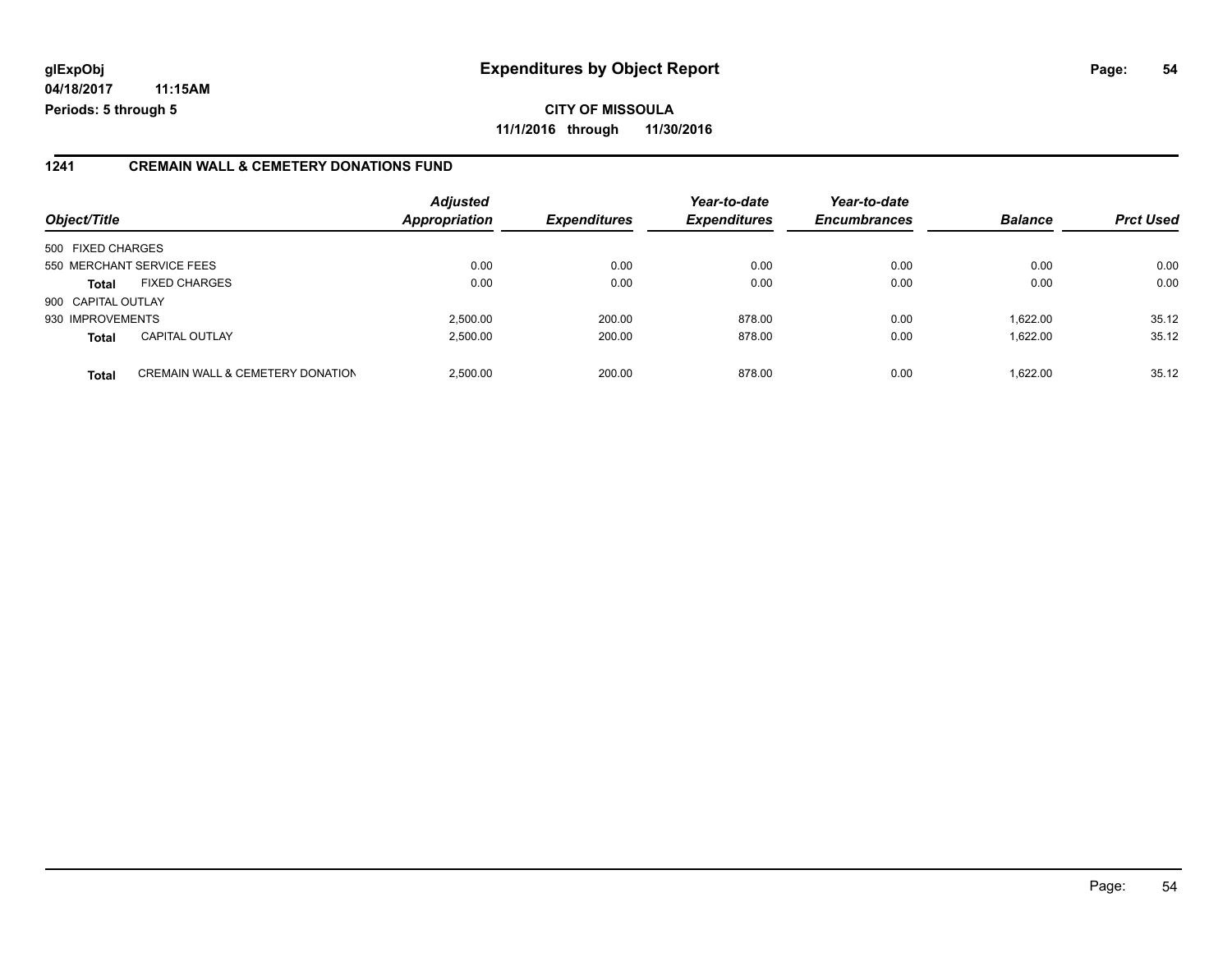**1242 CEMETERY CARE FUND**

**340 CEMETERY**

|                                       | <b>Adjusted</b>      |                     | Year-to-date        | Year-to-date        |                |                  |
|---------------------------------------|----------------------|---------------------|---------------------|---------------------|----------------|------------------|
| Object/Title                          | <b>Appropriation</b> | <b>Expenditures</b> | <b>Expenditures</b> | <b>Encumbrances</b> | <b>Balance</b> | <b>Prct Used</b> |
| 300 PURCHASED SERVICES                |                      |                     |                     |                     |                |                  |
| 370 TRAVEL                            | 0.00                 | 0.00                | 0.00                | 0.00                | 0.00           | 0.00             |
| 380 TRAINING                          | 0.00                 | 0.00                | 0.00                | 0.00                | 0.00           | 0.00             |
| PURCHASED SERVICES<br><b>Total</b>    | 0.00                 | 0.00                | 0.00                | 0.00                | 0.00           | 0.00             |
| 500 FIXED CHARGES                     |                      |                     |                     |                     |                |                  |
| 550 MERCHANT SERVICE FEES             | 0.00                 | 0.00                | 0.00                | 0.00                | 0.00           | 0.00             |
| <b>FIXED CHARGES</b><br><b>Total</b>  | 0.00                 | 0.00                | 0.00                | 0.00                | 0.00           | 0.00             |
| 800 OTHER OBJECTS                     |                      |                     |                     |                     |                |                  |
| 820 TRANSFERS TO OTHER FUNDS          | 0.00                 | 0.00                | 0.00                | 0.00                | 0.00           | 0.00             |
| 845 CONTINGENCY                       | 10,000.00            | 0.00                | 0.00                | 0.00                | 10,000.00      | 0.00             |
| OTHER OBJECTS<br><b>Total</b>         | 10,000.00            | 0.00                | 0.00                | 0.00                | 10,000.00      | 0.00             |
| 900 CAPITAL OUTLAY                    |                      |                     |                     |                     |                |                  |
| 930 IMPROVEMENTS                      | 0.00                 | 16,091.40           | 16,091.40           | 0.00                | $-16,091.40$   | 0.00             |
| 940 MACHINERY & EQUIPMENT             | 60,000.00            | 0.00                | 0.00                | 0.00                | 60,000.00      | 0.00             |
| <b>CAPITAL OUTLAY</b><br><b>Total</b> | 60,000.00            | 16,091.40           | 16,091.40           | 0.00                | 43,908.60      | 26.82            |
| <b>CEMETERY</b><br><b>Total</b>       | 70,000.00            | 16,091.40           | 16,091.40           | 0.00                | 53,908.60      | 22.99            |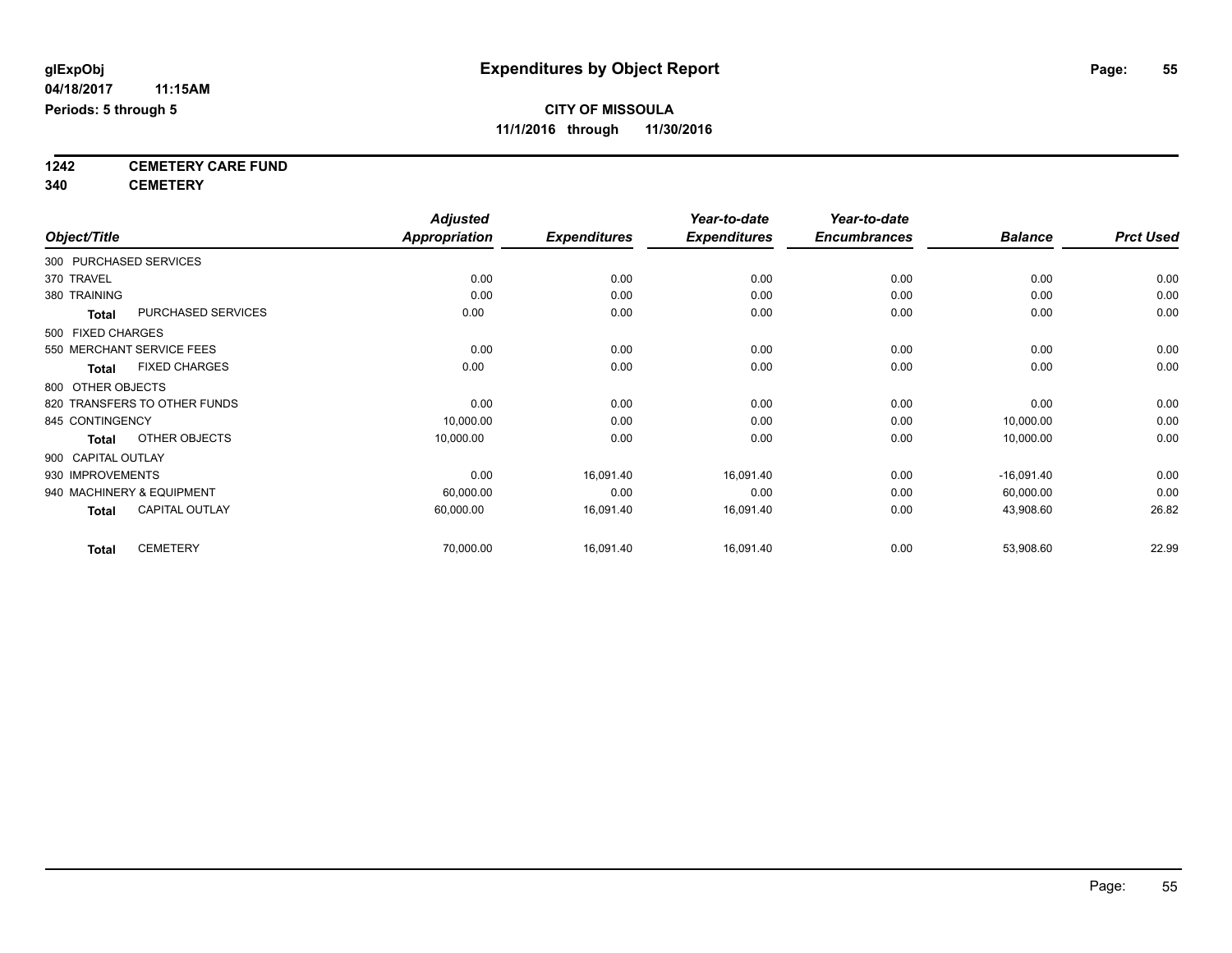#### **1242 CEMETERY CARE FUND**

|                        |                              | <b>Adjusted</b> |                     | Year-to-date        | Year-to-date        |                |                  |
|------------------------|------------------------------|-----------------|---------------------|---------------------|---------------------|----------------|------------------|
| Object/Title           |                              | Appropriation   | <b>Expenditures</b> | <b>Expenditures</b> | <b>Encumbrances</b> | <b>Balance</b> | <b>Prct Used</b> |
| 300 PURCHASED SERVICES |                              |                 |                     |                     |                     |                |                  |
| 370 TRAVEL             |                              | 0.00            | 0.00                | 0.00                | 0.00                | 0.00           | 0.00             |
| 380 TRAINING           |                              | 0.00            | 0.00                | 0.00                | 0.00                | 0.00           | 0.00             |
| <b>Total</b>           | PURCHASED SERVICES           | 0.00            | 0.00                | 0.00                | 0.00                | 0.00           | 0.00             |
| 500 FIXED CHARGES      |                              |                 |                     |                     |                     |                |                  |
|                        | 550 MERCHANT SERVICE FEES    | 0.00            | 0.00                | 0.00                | 0.00                | 0.00           | 0.00             |
| <b>Total</b>           | <b>FIXED CHARGES</b>         | 0.00            | 0.00                | 0.00                | 0.00                | 0.00           | 0.00             |
| 800 OTHER OBJECTS      |                              |                 |                     |                     |                     |                |                  |
|                        | 820 TRANSFERS TO OTHER FUNDS | 0.00            | 0.00                | 0.00                | 0.00                | 0.00           | 0.00             |
| 845 CONTINGENCY        |                              | 10,000.00       | 0.00                | 0.00                | 0.00                | 10,000.00      | 0.00             |
| Total                  | OTHER OBJECTS                | 10,000.00       | 0.00                | 0.00                | 0.00                | 10,000.00      | 0.00             |
| 900 CAPITAL OUTLAY     |                              |                 |                     |                     |                     |                |                  |
| 930 IMPROVEMENTS       |                              | 0.00            | 16,091.40           | 16,091.40           | 0.00                | $-16,091.40$   | 0.00             |
|                        | 940 MACHINERY & EQUIPMENT    | 60,000.00       | 0.00                | 0.00                | 0.00                | 60,000.00      | 0.00             |
| Total                  | <b>CAPITAL OUTLAY</b>        | 60,000.00       | 16,091.40           | 16,091.40           | 0.00                | 43,908.60      | 26.82            |
| <b>Total</b>           | <b>CEMETERY CARE FUND</b>    | 70,000.00       | 16,091.40           | 16,091.40           | 0.00                | 53,908.60      | 22.99            |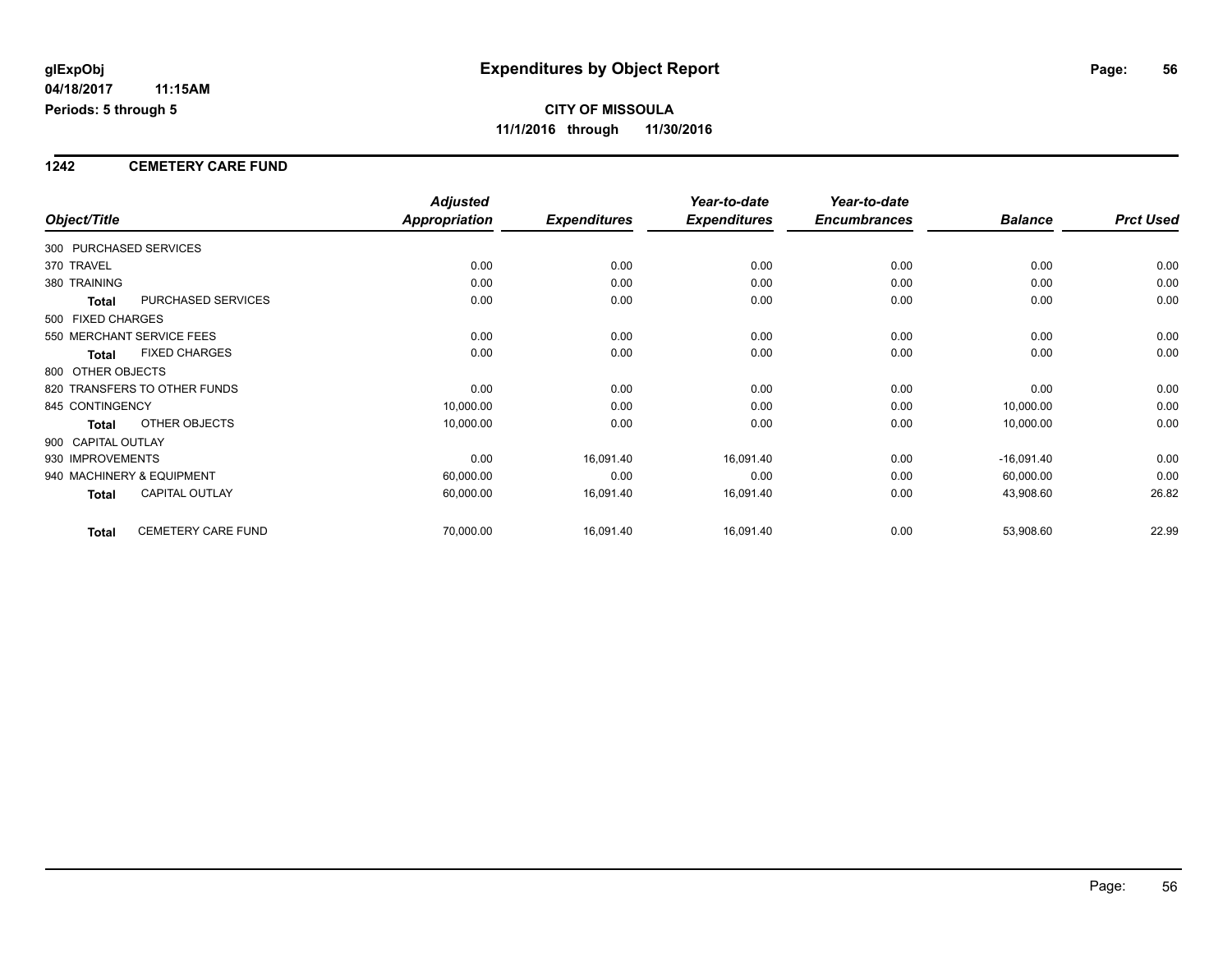**1243 CEMETERY MEMORIAL FUND**

**340 CEMETERY**

| Object/Title                          | <b>Adjusted</b><br><b>Appropriation</b> | <b>Expenditures</b> | Year-to-date<br><b>Expenditures</b> | Year-to-date<br><b>Encumbrances</b> | <b>Balance</b> | <b>Prct Used</b> |
|---------------------------------------|-----------------------------------------|---------------------|-------------------------------------|-------------------------------------|----------------|------------------|
| 500 FIXED CHARGES                     |                                         |                     |                                     |                                     |                |                  |
| 550 MERCHANT SERVICE FEES             | 0.00                                    | 0.00                | 0.00                                | 0.00                                | 0.00           | 0.00             |
| <b>FIXED CHARGES</b><br><b>Total</b>  | 0.00                                    | 0.00                | 0.00                                | 0.00                                | 0.00           | 0.00             |
| 900 CAPITAL OUTLAY                    |                                         |                     |                                     |                                     |                |                  |
| 930 IMPROVEMENTS                      | 500.00                                  | 0.00                | 163.63                              | 0.00                                | 336.37         | 32.73            |
| <b>CAPITAL OUTLAY</b><br><b>Total</b> | 500.00                                  | 0.00                | 163.63                              | 0.00                                | 336.37         | 32.73            |
| <b>CEMETERY</b><br>Total              | 500.00                                  | 0.00                | 163.63                              | 0.00                                | 336.37         | 32.73            |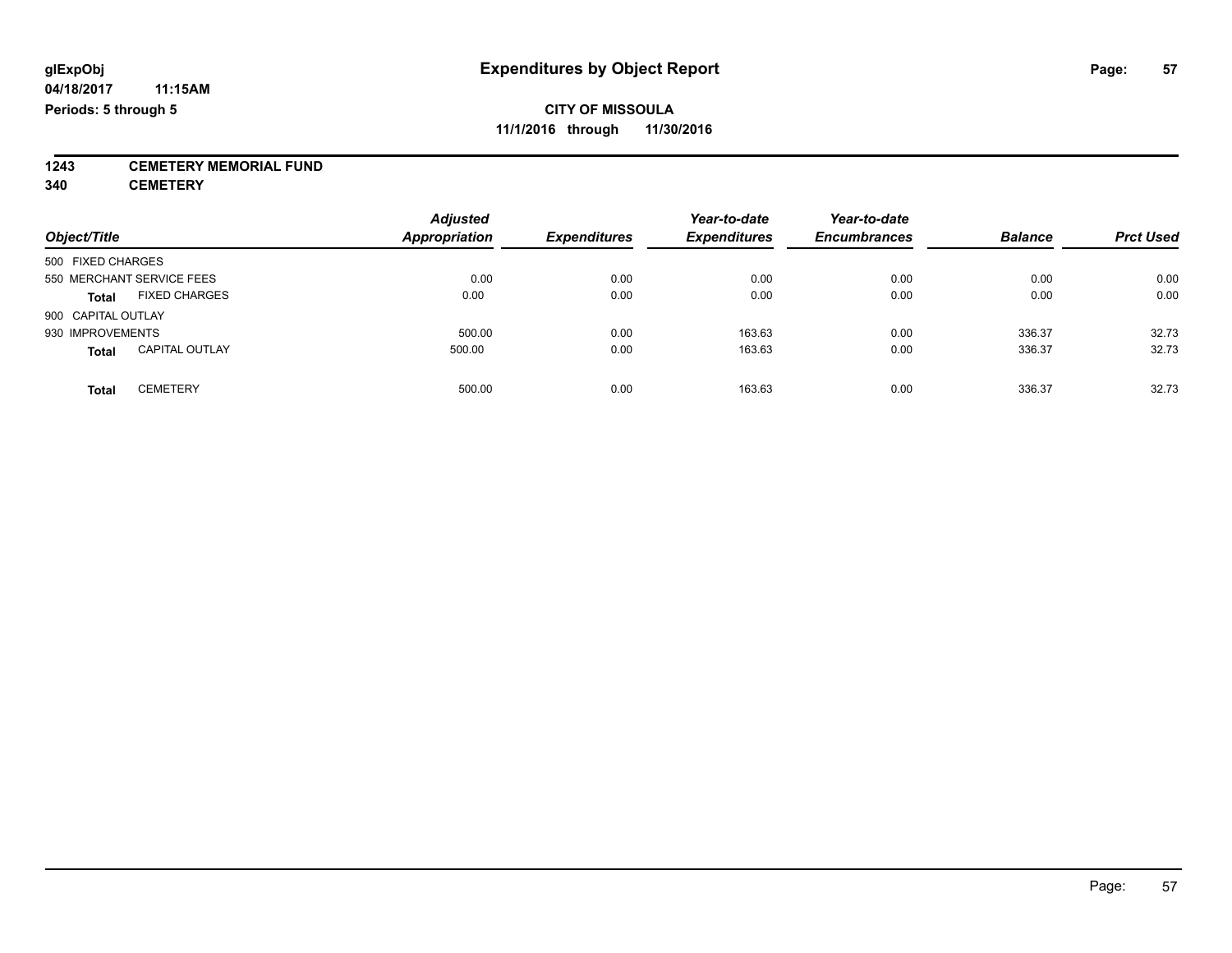**CITY OF MISSOULA 11/1/2016 through 11/30/2016**

#### **1243 CEMETERY MEMORIAL FUND**

|                    |                               | <b>Adjusted</b>      |                     | Year-to-date        | Year-to-date        |                |                  |
|--------------------|-------------------------------|----------------------|---------------------|---------------------|---------------------|----------------|------------------|
| Object/Title       |                               | <b>Appropriation</b> | <b>Expenditures</b> | <b>Expenditures</b> | <b>Encumbrances</b> | <b>Balance</b> | <b>Prct Used</b> |
| 500 FIXED CHARGES  |                               |                      |                     |                     |                     |                |                  |
|                    | 550 MERCHANT SERVICE FEES     | 0.00                 | 0.00                | 0.00                | 0.00                | 0.00           | 0.00             |
| Total              | <b>FIXED CHARGES</b>          | 0.00                 | 0.00                | 0.00                | 0.00                | 0.00           | 0.00             |
| 900 CAPITAL OUTLAY |                               |                      |                     |                     |                     |                |                  |
| 930 IMPROVEMENTS   |                               | 500.00               | 0.00                | 163.63              | 0.00                | 336.37         | 32.73            |
| <b>Total</b>       | <b>CAPITAL OUTLAY</b>         | 500.00               | 0.00                | 163.63              | 0.00                | 336.37         | 32.73            |
| <b>Total</b>       | <b>CEMETERY MEMORIAL FUND</b> | 500.00               | 0.00                | 163.63              | 0.00                | 336.37         | 32.73            |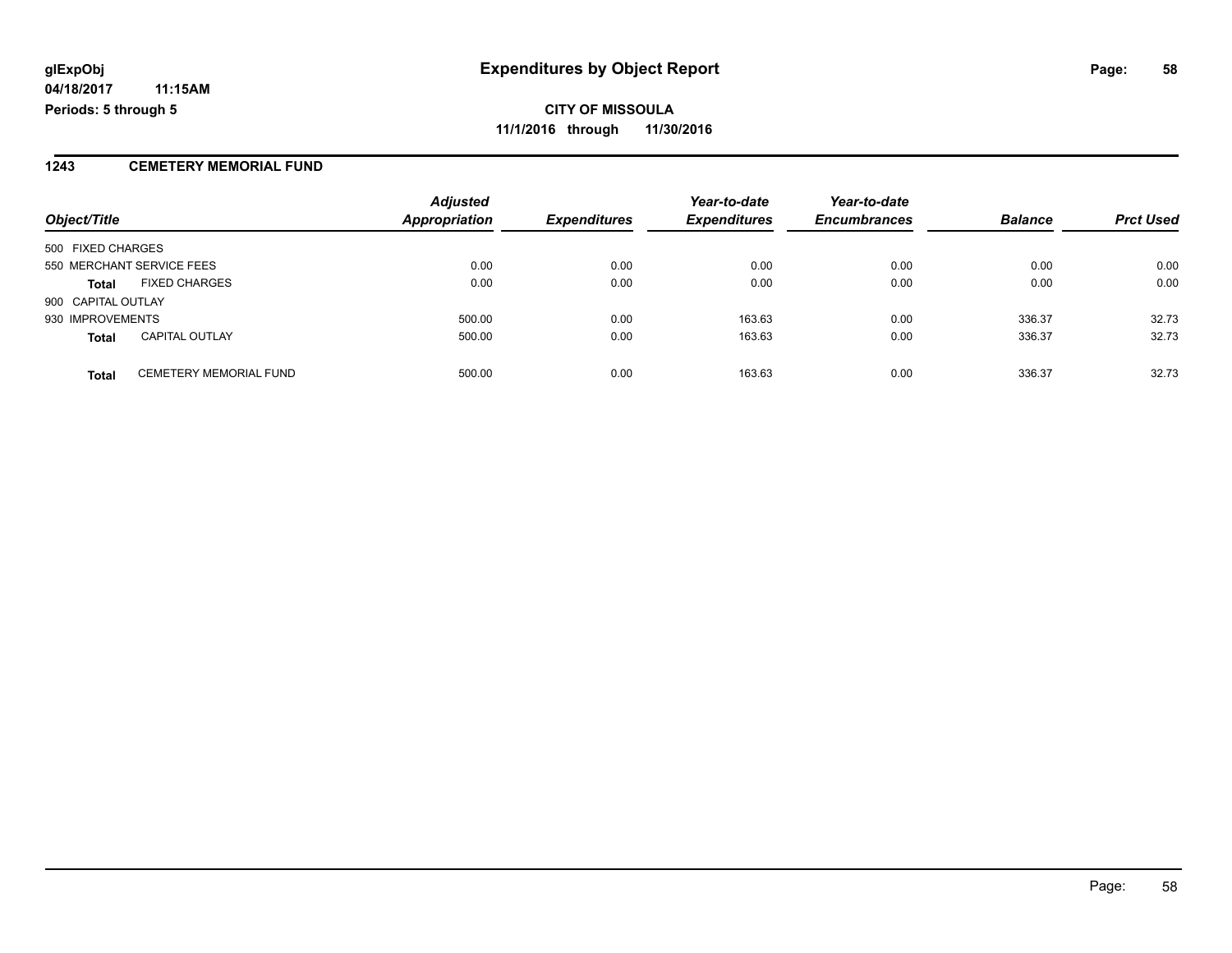**1265 TITLE 1 PROJECTS FUND**

**240 FINANCE**

|                   |                                   | <b>Adjusted</b>      |                     | Year-to-date        | Year-to-date        |                |                  |
|-------------------|-----------------------------------|----------------------|---------------------|---------------------|---------------------|----------------|------------------|
| Object/Title      |                                   | <b>Appropriation</b> | <b>Expenditures</b> | <b>Expenditures</b> | <b>Encumbrances</b> | <b>Balance</b> | <b>Prct Used</b> |
| 500 FIXED CHARGES |                                   |                      |                     |                     |                     |                |                  |
| 500 FIXED CHARGES |                                   | 0.00                 | 0.00                | 0.00                | 0.00                | 0.00           | 0.00             |
|                   | 550 MERCHANT SERVICE FEES         | 0.00                 | 0.00                | 0.00                | 0.00                | 0.00           | 0.00             |
| <b>Total</b>      | <b>FIXED CHARGES</b>              | 0.00                 | 0.00                | 0.00                | 0.00                | 0.00           | 0.00             |
|                   | 700 GRANTS & CONTRIBUTIONS        |                      |                     |                     |                     |                |                  |
|                   | 700 GRANTS & CONTRIBUTIONS        | 146,924.00           | 0.00                | 0.00                | 0.00                | 146,924.00     | 0.00             |
| <b>Total</b>      | <b>GRANTS &amp; CONTRIBUTIONS</b> | 146,924.00           | 0.00                | 0.00                | 0.00                | 146.924.00     | 0.00             |
| 800 OTHER OBJECTS |                                   |                      |                     |                     |                     |                |                  |
|                   | 820 TRANSFERS TO OTHER FUNDS      | 0.00                 | 0.00                | 0.00                | 0.00                | 0.00           | 0.00             |
| 845 CONTINGENCY   |                                   | 0.00                 | 0.00                | 0.00                | 0.00                | 0.00           | 0.00             |
| <b>Total</b>      | OTHER OBJECTS                     | 0.00                 | 0.00                | 0.00                | 0.00                | 0.00           | 0.00             |
| <b>Total</b>      | <b>FINANCE</b>                    | 146,924.00           | 0.00                | 0.00                | 0.00                | 146.924.00     | 0.00             |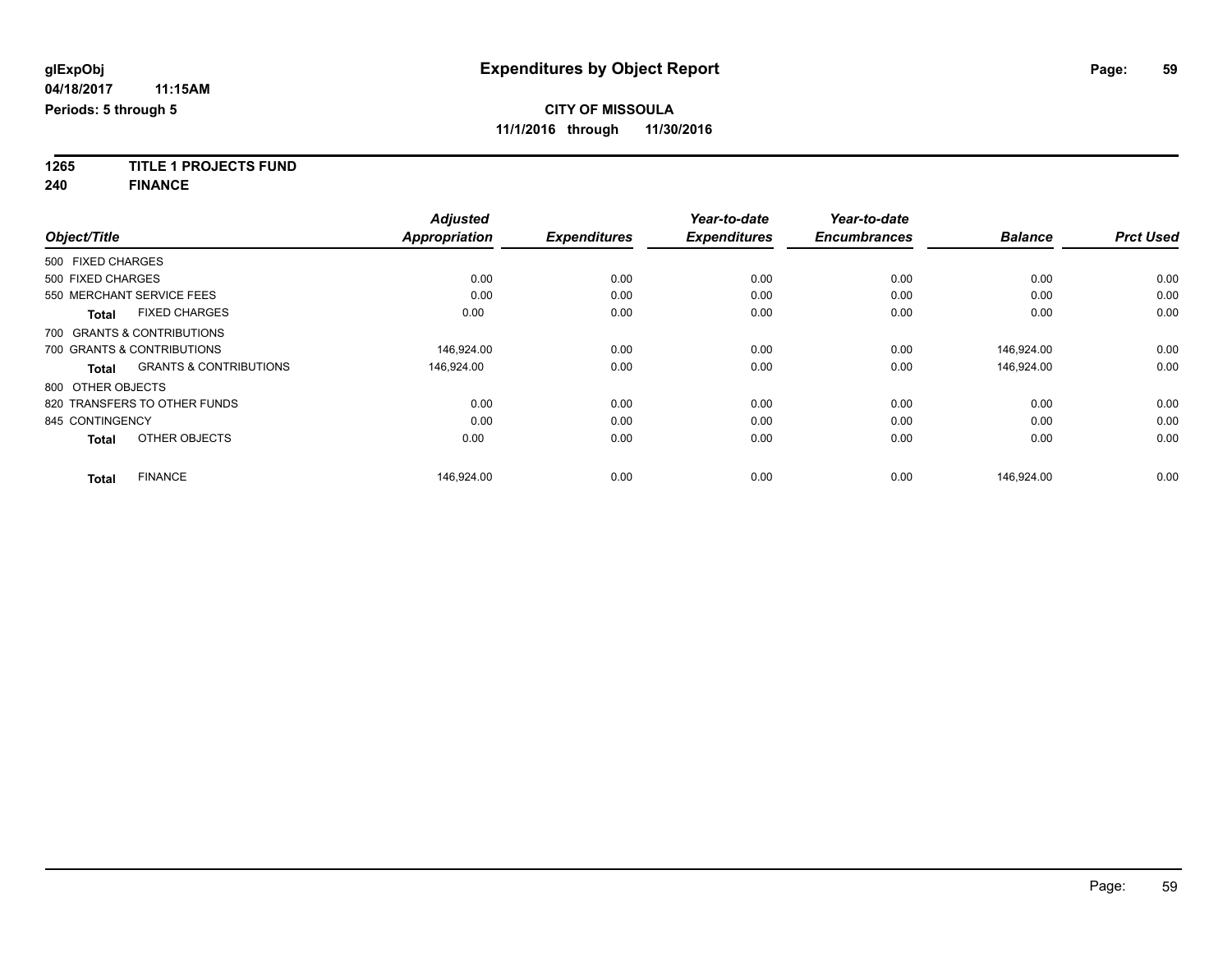#### **1265 TITLE 1 PROJECTS FUND**

|                              |                                   | <b>Adjusted</b>      |                     | Year-to-date        | Year-to-date        |                |                  |
|------------------------------|-----------------------------------|----------------------|---------------------|---------------------|---------------------|----------------|------------------|
| Object/Title                 |                                   | <b>Appropriation</b> | <b>Expenditures</b> | <b>Expenditures</b> | <b>Encumbrances</b> | <b>Balance</b> | <b>Prct Used</b> |
| 500 FIXED CHARGES            |                                   |                      |                     |                     |                     |                |                  |
| 500 FIXED CHARGES            |                                   | 0.00                 | 0.00                | 0.00                | 0.00                | 0.00           | 0.00             |
| 550 MERCHANT SERVICE FEES    |                                   | 0.00                 | 0.00                | 0.00                | 0.00                | 0.00           | 0.00             |
| <b>Total</b>                 | <b>FIXED CHARGES</b>              | 0.00                 | 0.00                | 0.00                | 0.00                | 0.00           | 0.00             |
| 700 GRANTS & CONTRIBUTIONS   |                                   |                      |                     |                     |                     |                |                  |
| 700 GRANTS & CONTRIBUTIONS   |                                   | 146,924.00           | 0.00                | 0.00                | 0.00                | 146,924.00     | 0.00             |
| <b>Total</b>                 | <b>GRANTS &amp; CONTRIBUTIONS</b> | 146,924.00           | 0.00                | 0.00                | 0.00                | 146,924.00     | 0.00             |
| 800 OTHER OBJECTS            |                                   |                      |                     |                     |                     |                |                  |
| 820 TRANSFERS TO OTHER FUNDS |                                   | 0.00                 | 0.00                | 0.00                | 0.00                | 0.00           | 0.00             |
| 845 CONTINGENCY              |                                   | 0.00                 | 0.00                | 0.00                | 0.00                | 0.00           | 0.00             |
| <b>Total</b>                 | OTHER OBJECTS                     | 0.00                 | 0.00                | 0.00                | 0.00                | 0.00           | 0.00             |
| <b>Total</b>                 | TITLE 1 PROJECTS FUND             | 146,924.00           | 0.00                | 0.00                | 0.00                | 146,924.00     | 0.00             |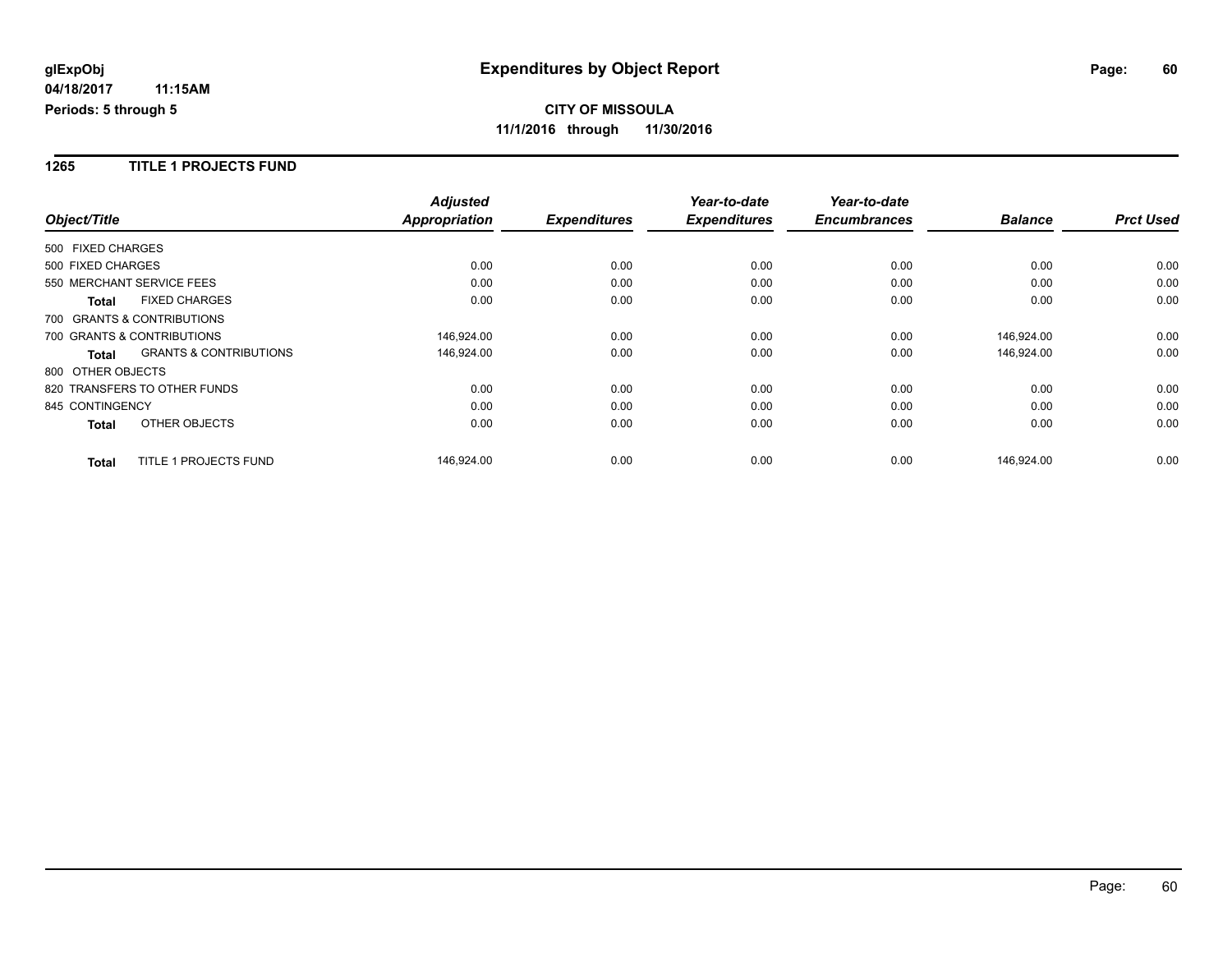## **CITY OF MISSOULA 11/1/2016 through 11/30/2016**

# **1396 PROGRAM INCOME REVOLVING LOAN PROGRAM**

**390 NON-DEPARTMENTAL**

| Object/Title           |                                   | <b>Adjusted</b><br>Appropriation | <b>Expenditures</b> | Year-to-date<br><b>Expenditures</b> | Year-to-date<br><b>Encumbrances</b> | <b>Balance</b> | <b>Prct Used</b> |
|------------------------|-----------------------------------|----------------------------------|---------------------|-------------------------------------|-------------------------------------|----------------|------------------|
| 300 PURCHASED SERVICES |                                   |                                  |                     |                                     |                                     |                |                  |
|                        | 350 PROFESSIONAL SERVICES         | 0.00                             | 0.00                | 0.00                                | 0.00                                | 0.00           | 0.00             |
| <b>Total</b>           | <b>PURCHASED SERVICES</b>         | 0.00                             | 0.00                | 0.00                                | 0.00                                | 0.00           | 0.00             |
| 500 FIXED CHARGES      |                                   |                                  |                     |                                     |                                     |                |                  |
|                        | 550 MERCHANT SERVICE FEES         | 0.00                             | 0.00                | 0.00                                | 0.00                                | 0.00           | 0.00             |
| <b>Total</b>           | <b>FIXED CHARGES</b>              | 0.00                             | 0.00                | 0.00                                | 0.00                                | 0.00           | 0.00             |
|                        | 700 GRANTS & CONTRIBUTIONS        |                                  |                     |                                     |                                     |                |                  |
|                        | 700 GRANTS & CONTRIBUTIONS        | 62.439.00                        | 0.00                | 0.00                                | 0.00                                | 62.439.00      | 0.00             |
| Total                  | <b>GRANTS &amp; CONTRIBUTIONS</b> | 62,439.00                        | 0.00                | 0.00                                | 0.00                                | 62.439.00      | 0.00             |
| <b>Total</b>           | NON-DEPARTMENTAL                  | 62.439.00                        | 0.00                | 0.00                                | 0.00                                | 62.439.00      | 0.00             |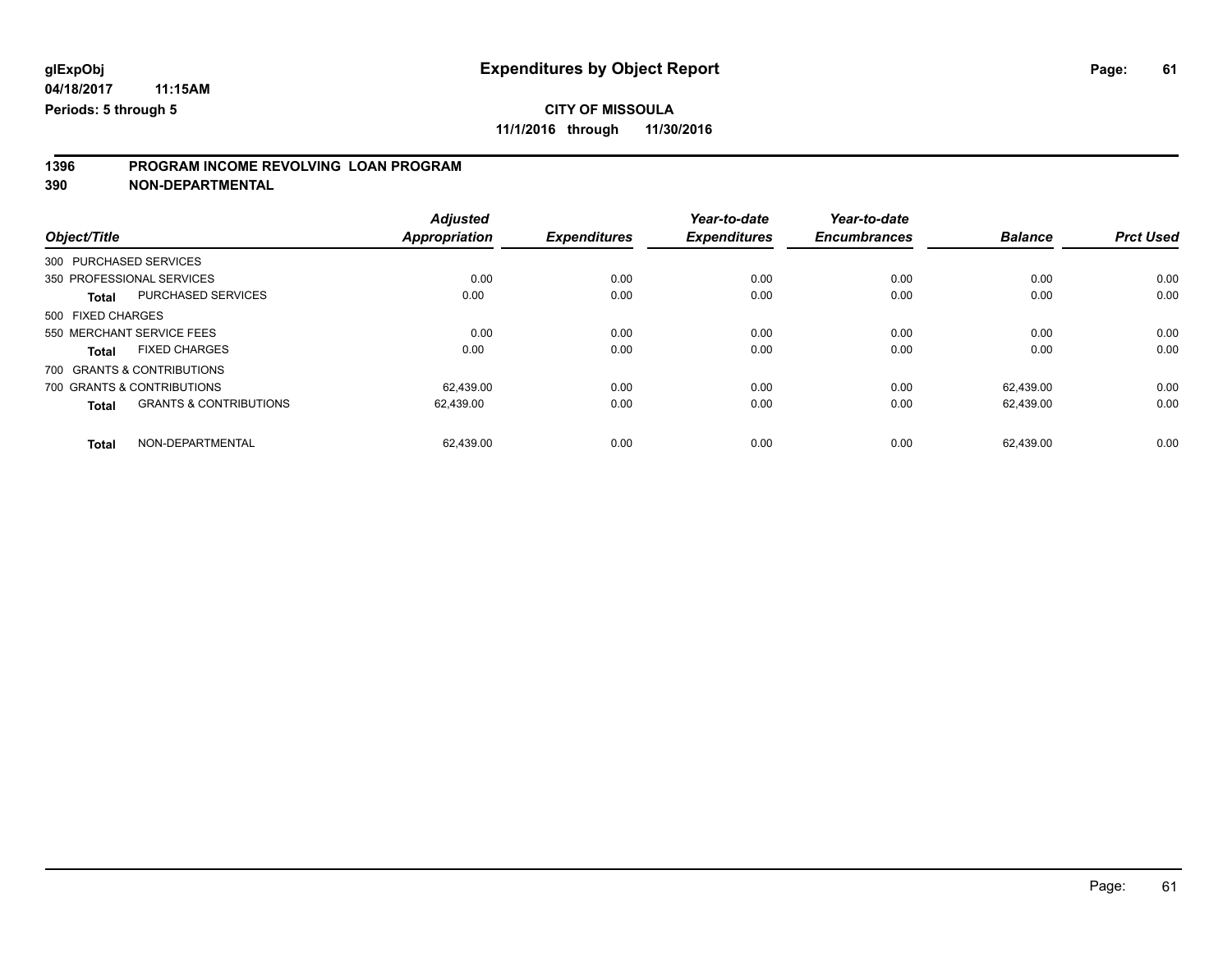#### **1396 PROGRAM INCOME REVOLVING LOAN PROGRAM**

| Object/Title           |                                   | <b>Adjusted</b><br>Appropriation | <b>Expenditures</b> | Year-to-date<br><b>Expenditures</b> | Year-to-date<br><b>Encumbrances</b> | <b>Balance</b> | <b>Prct Used</b> |
|------------------------|-----------------------------------|----------------------------------|---------------------|-------------------------------------|-------------------------------------|----------------|------------------|
| 300 PURCHASED SERVICES |                                   |                                  |                     |                                     |                                     |                |                  |
|                        | 350 PROFESSIONAL SERVICES         | 0.00                             | 0.00                | 0.00                                | 0.00                                | 0.00           | 0.00             |
| Total                  | PURCHASED SERVICES                | 0.00                             | 0.00                | 0.00                                | 0.00                                | 0.00           | 0.00             |
| 500 FIXED CHARGES      |                                   |                                  |                     |                                     |                                     |                |                  |
|                        | 550 MERCHANT SERVICE FEES         | 0.00                             | 0.00                | 0.00                                | 0.00                                | 0.00           | 0.00             |
| Total                  | <b>FIXED CHARGES</b>              | 0.00                             | 0.00                | 0.00                                | 0.00                                | 0.00           | 0.00             |
|                        | 700 GRANTS & CONTRIBUTIONS        |                                  |                     |                                     |                                     |                |                  |
|                        | 700 GRANTS & CONTRIBUTIONS        | 62.439.00                        | 0.00                | 0.00                                | 0.00                                | 62.439.00      | 0.00             |
| <b>Total</b>           | <b>GRANTS &amp; CONTRIBUTIONS</b> | 62,439.00                        | 0.00                | 0.00                                | 0.00                                | 62.439.00      | 0.00             |
| <b>Total</b>           | PROGRAM INCOME REVOLVING LOAN P   | 62.439.00                        | 0.00                | 0.00                                | 0.00                                | 62.439.00      | 0.00             |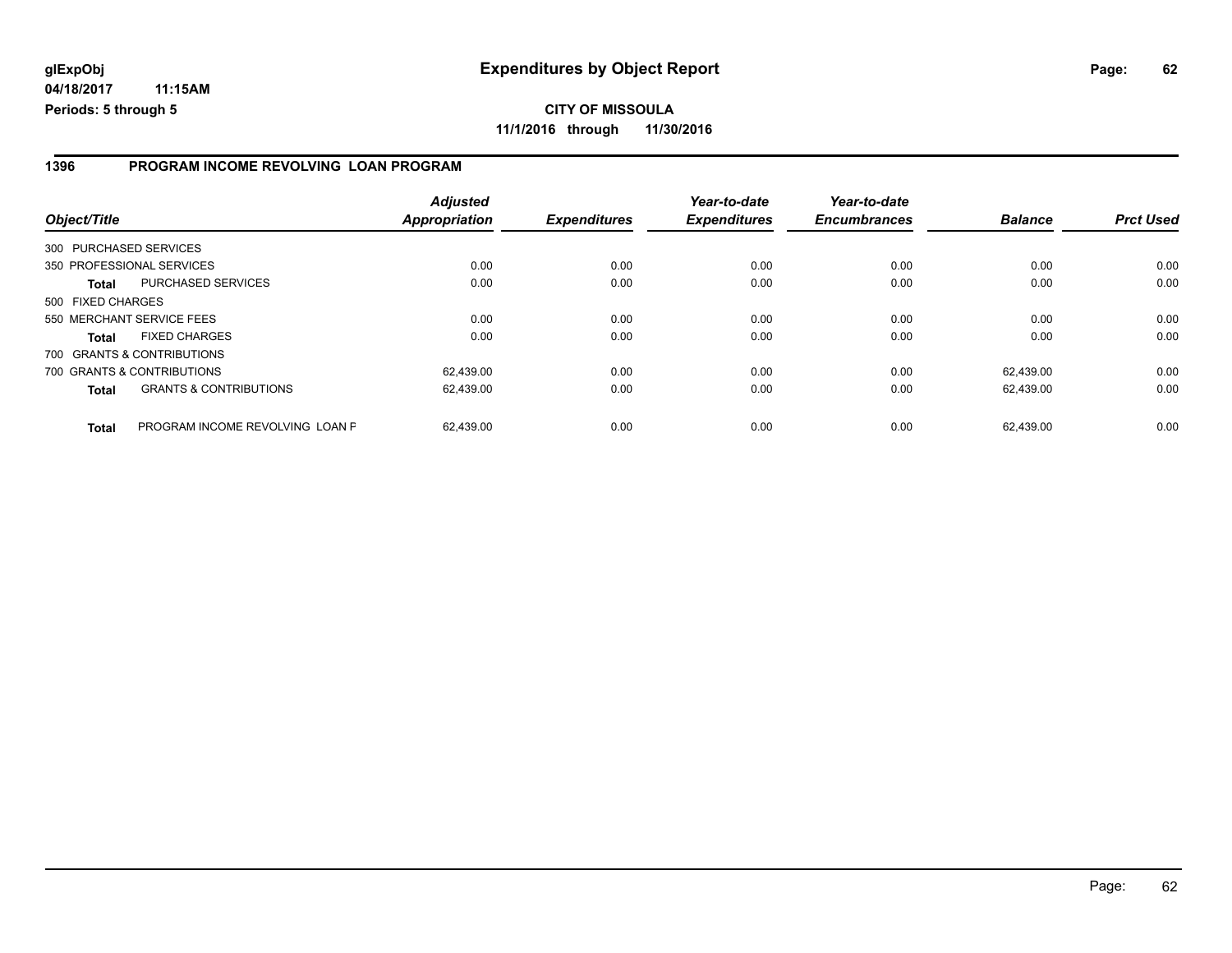**1397 STATE HOME PROGRAM INCOME**

**390 NON-DEPARTMENTAL**

| Object/Title      |                                   | <b>Adjusted</b><br><b>Appropriation</b> | <b>Expenditures</b> | Year-to-date<br><b>Expenditures</b> | Year-to-date<br><b>Encumbrances</b> | <b>Balance</b> | <b>Prct Used</b> |
|-------------------|-----------------------------------|-----------------------------------------|---------------------|-------------------------------------|-------------------------------------|----------------|------------------|
|                   |                                   |                                         |                     |                                     |                                     |                |                  |
|                   | 300 PURCHASED SERVICES            |                                         |                     |                                     |                                     |                |                  |
|                   | 350 PROFESSIONAL SERVICES         | 600.000.00                              | 0.00                | 0.00                                | 0.00                                | 600.000.00     | 0.00             |
| <b>Total</b>      | <b>PURCHASED SERVICES</b>         | 600.000.00                              | 0.00                | 0.00                                | 0.00                                | 600.000.00     | 0.00             |
| 500 FIXED CHARGES |                                   |                                         |                     |                                     |                                     |                |                  |
|                   | 550 MERCHANT SERVICE FEES         | 0.00                                    | 0.00                | 0.00                                | 0.00                                | 0.00           | 0.00             |
| <b>Total</b>      | <b>FIXED CHARGES</b>              | 0.00                                    | 0.00                | 0.00                                | 0.00                                | 0.00           | 0.00             |
|                   | 700 GRANTS & CONTRIBUTIONS        |                                         |                     |                                     |                                     |                |                  |
|                   | 700 GRANTS & CONTRIBUTIONS        | 0.00                                    | 0.00                | 0.00                                | 0.00                                | 0.00           | 0.00             |
| <b>Total</b>      | <b>GRANTS &amp; CONTRIBUTIONS</b> | 0.00                                    | 0.00                | 0.00                                | 0.00                                | 0.00           | 0.00             |
| <b>Total</b>      | NON-DEPARTMENTAL                  | 600.000.00                              | 0.00                | 0.00                                | 0.00                                | 600.000.00     | 0.00             |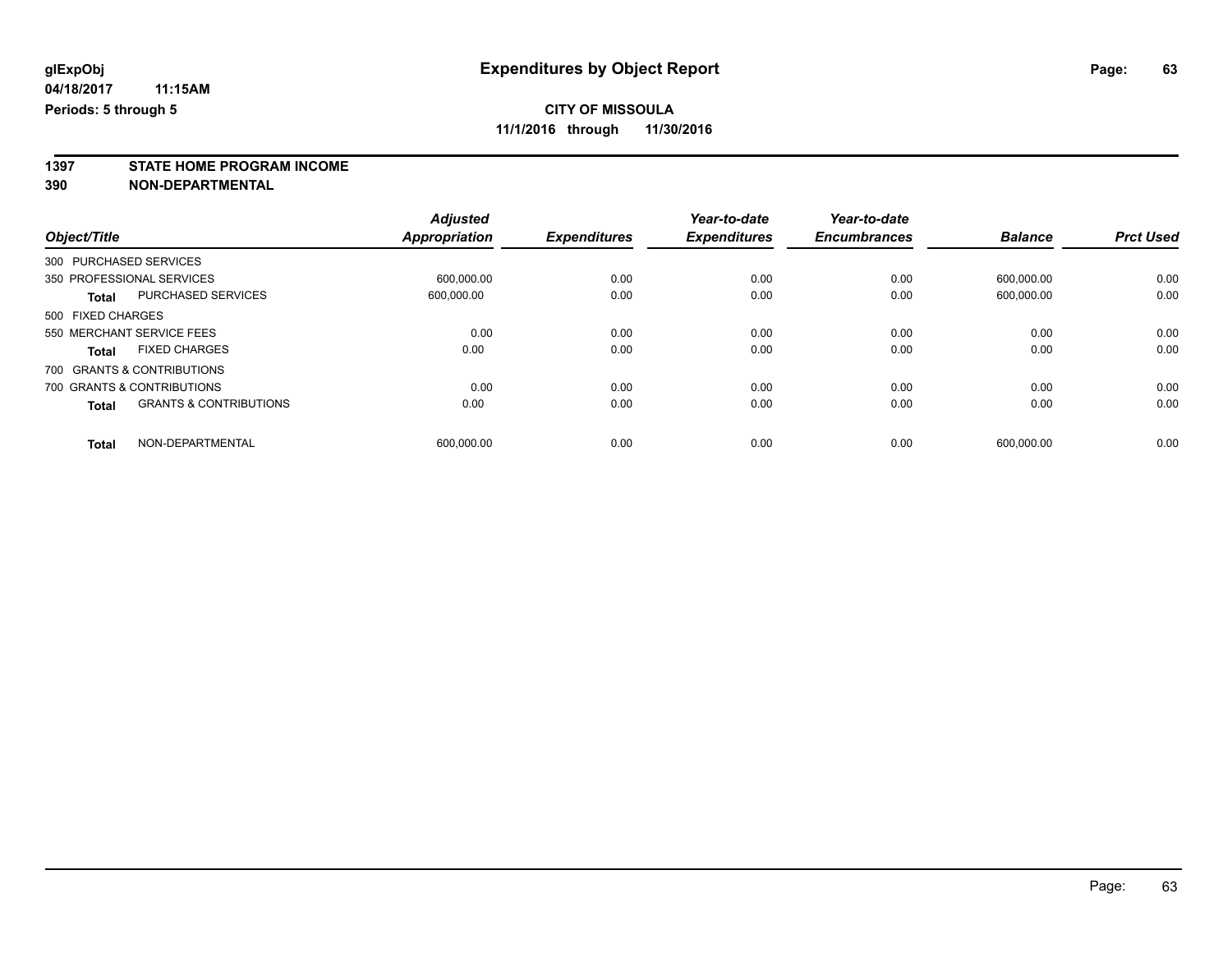**CITY OF MISSOULA 11/1/2016 through 11/30/2016**

#### **1397 STATE HOME PROGRAM INCOME**

|                   |                                   | <b>Adjusted</b>      |                     | Year-to-date        | Year-to-date        |                |                  |
|-------------------|-----------------------------------|----------------------|---------------------|---------------------|---------------------|----------------|------------------|
| Object/Title      |                                   | <b>Appropriation</b> | <b>Expenditures</b> | <b>Expenditures</b> | <b>Encumbrances</b> | <b>Balance</b> | <b>Prct Used</b> |
|                   | 300 PURCHASED SERVICES            |                      |                     |                     |                     |                |                  |
|                   | 350 PROFESSIONAL SERVICES         | 600.000.00           | 0.00                | 0.00                | 0.00                | 600.000.00     | 0.00             |
| Total             | <b>PURCHASED SERVICES</b>         | 600.000.00           | 0.00                | 0.00                | 0.00                | 600.000.00     | 0.00             |
| 500 FIXED CHARGES |                                   |                      |                     |                     |                     |                |                  |
|                   | 550 MERCHANT SERVICE FEES         | 0.00                 | 0.00                | 0.00                | 0.00                | 0.00           | 0.00             |
| <b>Total</b>      | <b>FIXED CHARGES</b>              | 0.00                 | 0.00                | 0.00                | 0.00                | 0.00           | 0.00             |
|                   | 700 GRANTS & CONTRIBUTIONS        |                      |                     |                     |                     |                |                  |
|                   | 700 GRANTS & CONTRIBUTIONS        | 0.00                 | 0.00                | 0.00                | 0.00                | 0.00           | 0.00             |
| <b>Total</b>      | <b>GRANTS &amp; CONTRIBUTIONS</b> | 0.00                 | 0.00                | 0.00                | 0.00                | 0.00           | 0.00             |
| <b>Total</b>      | STATE HOME PROGRAM INCOME         | 600.000.00           | 0.00                | 0.00                | 0.00                | 600.000.00     | 0.00             |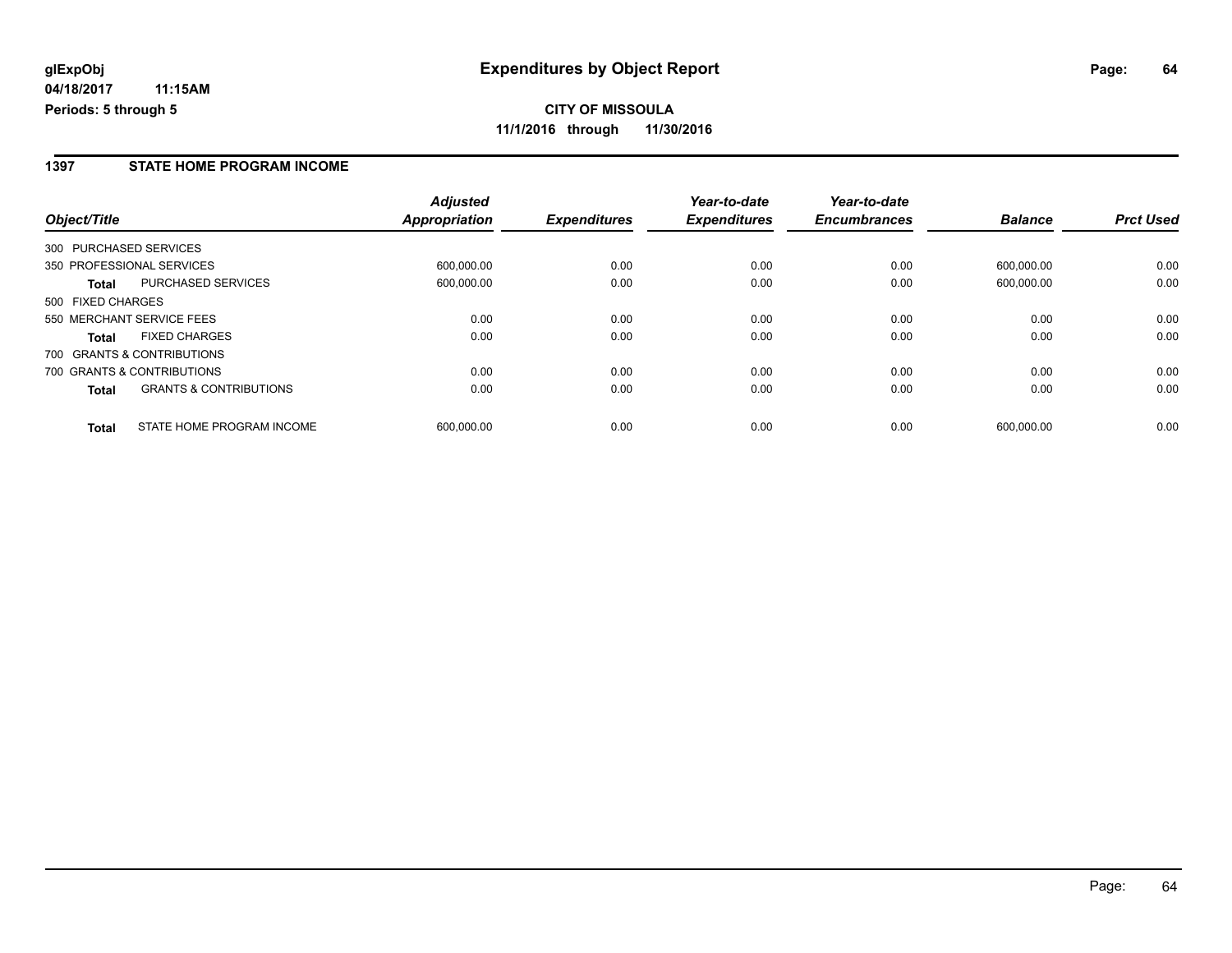# **2250 PLANNING FUND**

**250 DEVELOPMENT SERVICES**

|                            |                                     | <b>Adjusted</b>      |                     | Year-to-date        | Year-to-date        |                |                  |
|----------------------------|-------------------------------------|----------------------|---------------------|---------------------|---------------------|----------------|------------------|
| Object/Title               |                                     | <b>Appropriation</b> | <b>Expenditures</b> | <b>Expenditures</b> | <b>Encumbrances</b> | <b>Balance</b> | <b>Prct Used</b> |
| 100 PERSONAL SERVICES      |                                     |                      |                     |                     |                     |                |                  |
| 110 SALARIES AND WAGES     |                                     | 259,417.00           | 19,914.45           | 106,919.86          | 0.00                | 152,497.14     | 41.22            |
| 140 EMPLOYER CONTRIBUTIONS |                                     | 86,108.00            | 7,427.26            | 42,038.70           | 0.00                | 44,069.30      | 48.82            |
|                            | 141 STATE RETIREMENT CONTRIBUTIONS  | 0.00                 | 19.91               | 106.91              | 0.00                | $-106.91$      | 0.00             |
| Total                      | PERSONAL SERVICES                   | 345,525.00           | 27,361.62           | 149,065.47          | 0.00                | 196,459.53     | 43.14            |
| 200 SUPPLIES               |                                     |                      |                     |                     |                     |                |                  |
| 210 OFFICE SUPPLIES        |                                     | 2,050.00             | 1,349.98            | 1,447.92            | 0.00                | 602.08         | 70.63            |
| 220 OPERATING SUPPLIES     |                                     | 900.00               | 0.00                | 218.12              | 0.00                | 681.88         | 24.24            |
| 231 GASOLINE               |                                     | 100.00               | 0.00                | 54.43               | 0.00                | 45.57          | 54.43            |
| 240 OTHER SUPPLIES         |                                     | 800.00               | 0.00                | 0.00                | 0.00                | 800.00         | 0.00             |
| <b>Total</b>               | <b>SUPPLIES</b>                     | 3,850.00             | 1,349.98            | 1,720.47            | 0.00                | 2,129.53       | 44.69            |
| 300 PURCHASED SERVICES     |                                     |                      |                     |                     |                     |                |                  |
| 310 COMMUNICATIONS         |                                     | 1,000.00             | 112.78              | 389.34              | 0.00                | 610.66         | 38.93            |
| 320 PRINTING & DUPLICATING |                                     | 5,500.00             | 231.50              | 324.79              | 0.00                | 5,175.21       | 5.91             |
|                            | 330 PUBLICITY, SUBSCRIPTIONS & DUES | 4,100.00             | 62.00               | 634.75              | 0.00                | 3,465.25       | 15.48            |
| 344 TELEPHONE SERVICE      |                                     | 125.00               | 6.20                | 11.50               | 0.00                | 113.50         | 9.20             |
| 350 PROFESSIONAL SERVICES  |                                     | 50,000.00            | 0.00                | 135.00              | 0.00                | 49,865.00      | 0.27             |
| 360 REPAIR & MAINTENANCE   |                                     | 1,200.00             | 0.00                | 0.00                | 0.00                | 1,200.00       | 0.00             |
| 370 TRAVEL                 |                                     | 5,185.00             | 545.74              | 888.19              | 0.00                | 4,296.81       | 17.13            |
| 380 TRAINING               |                                     | 5,200.00             | 0.00                | 550.00              | 0.00                | 4,650.00       | 10.58            |
|                            | 390 OTHER PURCHASED SERVICES        | 8,000.00             | 0.00                | 0.00                | 0.00                | 8,000.00       | 0.00             |
| Total                      | PURCHASED SERVICES                  | 80,310.00            | 958.22              | 2,933.57            | 0.00                | 77,376.43      | 3.65             |
| 500 FIXED CHARGES          |                                     |                      |                     |                     |                     |                |                  |
| 500 FIXED CHARGES          |                                     | 24,000.00            | 0.00                | 0.00                | 0.00                | 24,000.00      | 0.00             |
| 550 MERCHANT SERVICE FEES  |                                     | 0.00                 | 0.00                | 0.00                | 0.00                | 0.00           | 0.00             |
| Total                      | <b>FIXED CHARGES</b>                | 24,000.00            | 0.00                | 0.00                | 0.00                | 24,000.00      | 0.00             |
| 800 OTHER OBJECTS          |                                     |                      |                     |                     |                     |                |                  |
|                            | 820 TRANSFERS TO OTHER FUNDS        | 0.00                 | 0.00                | 0.00                | 0.00                | 0.00           | 0.00             |
| 845 CONTINGENCY            |                                     | 0.00                 | 0.00                | 0.00                | 0.00                | 0.00           | 0.00             |
| Total                      | OTHER OBJECTS                       | 0.00                 | 0.00                | 0.00                | 0.00                | 0.00           | 0.00             |
| Total                      | DEVELOPMENT SERVICES                | 453,685.00           | 29,669.82           | 153,719.51          | 0.00                | 299,965.49     | 33.88            |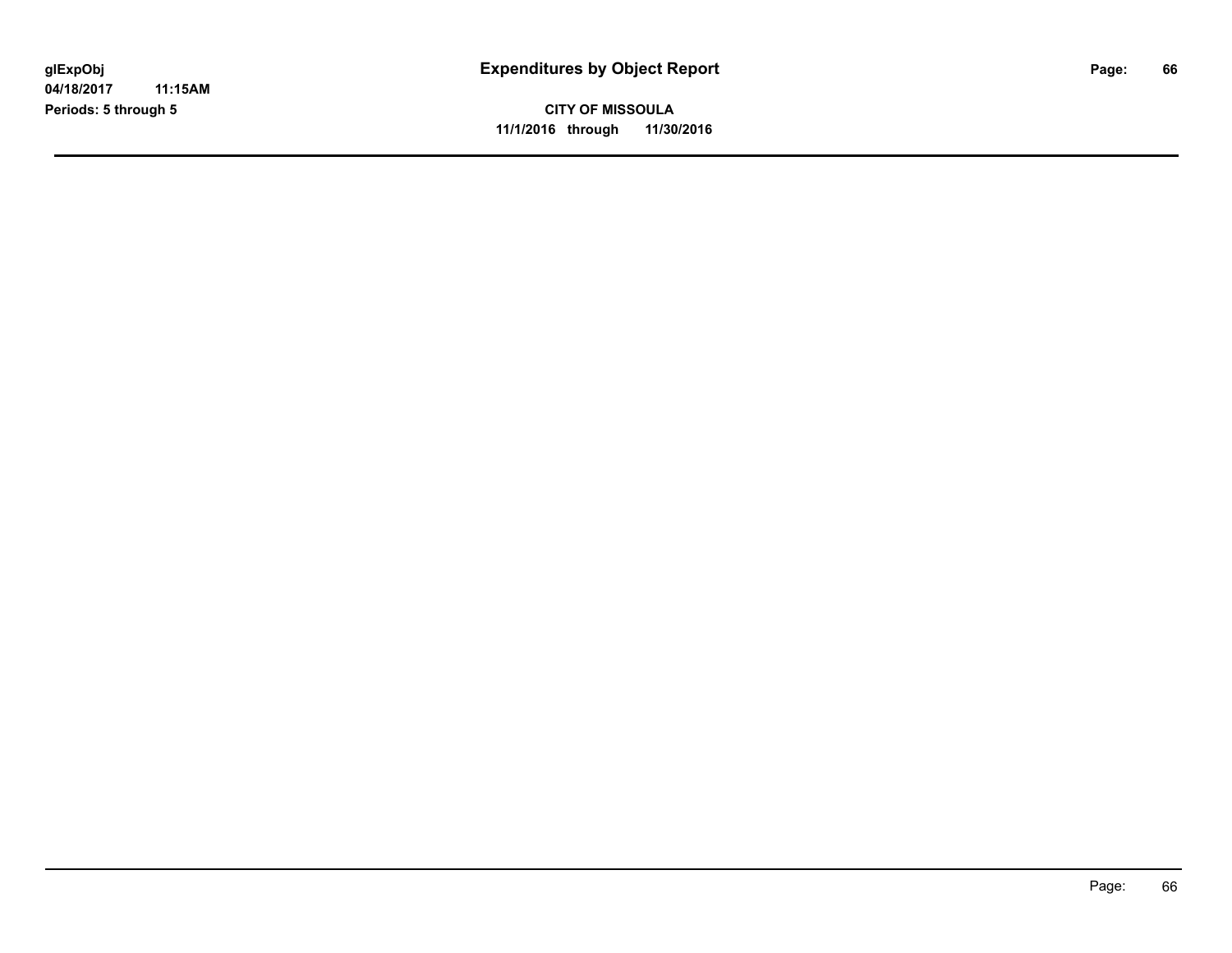**2250 PLANNING FUND**

|                                      | <b>Adjusted</b>      |                     | Year-to-date        | Year-to-date        |                |                  |
|--------------------------------------|----------------------|---------------------|---------------------|---------------------|----------------|------------------|
| Object/Title                         | <b>Appropriation</b> | <b>Expenditures</b> | <b>Expenditures</b> | <b>Encumbrances</b> | <b>Balance</b> | <b>Prct Used</b> |
| 100 PERSONAL SERVICES                |                      |                     |                     |                     |                |                  |
| 110 SALARIES AND WAGES               | 259,417.00           | 19,914.45           | 106,919.86          | 0.00                | 152,497.14     | 41.22            |
| 140 EMPLOYER CONTRIBUTIONS           | 86,108.00            | 7,427.26            | 42,038.70           | 0.00                | 44,069.30      | 48.82            |
| 141 STATE RETIREMENT CONTRIBUTIONS   | 0.00                 | 19.91               | 106.91              | 0.00                | $-106.91$      | 0.00             |
| PERSONAL SERVICES<br><b>Total</b>    | 345,525.00           | 27,361.62           | 149,065.47          | 0.00                | 196,459.53     | 43.14            |
| 200 SUPPLIES                         |                      |                     |                     |                     |                |                  |
| 210 OFFICE SUPPLIES                  | 2,050.00             | 1,349.98            | 1,447.92            | 0.00                | 602.08         | 70.63            |
| 220 OPERATING SUPPLIES               | 900.00               | 0.00                | 218.12              | 0.00                | 681.88         | 24.24            |
| 231 GASOLINE                         | 100.00               | 0.00                | 54.43               | 0.00                | 45.57          | 54.43            |
| 240 OTHER SUPPLIES                   | 800.00               | 0.00                | 0.00                | 0.00                | 800.00         | 0.00             |
| <b>SUPPLIES</b><br><b>Total</b>      | 3,850.00             | 1,349.98            | 1,720.47            | 0.00                | 2,129.53       | 44.69            |
| 300 PURCHASED SERVICES               |                      |                     |                     |                     |                |                  |
| 310 COMMUNICATIONS                   | 1,000.00             | 112.78              | 389.34              | 0.00                | 610.66         | 38.93            |
| 320 PRINTING & DUPLICATING           | 5,500.00             | 231.50              | 324.79              | 0.00                | 5,175.21       | 5.91             |
| 330 PUBLICITY, SUBSCRIPTIONS & DUES  | 4,100.00             | 62.00               | 634.75              | 0.00                | 3,465.25       | 15.48            |
| 344 TELEPHONE SERVICE                | 125.00               | 6.20                | 11.50               | 0.00                | 113.50         | 9.20             |
| 350 PROFESSIONAL SERVICES            | 50,000.00            | 0.00                | 135.00              | 0.00                | 49,865.00      | 0.27             |
| 360 REPAIR & MAINTENANCE             | 1,200.00             | 0.00                | 0.00                | 0.00                | 1,200.00       | 0.00             |
| 370 TRAVEL                           | 5,185.00             | 545.74              | 888.19              | 0.00                | 4,296.81       | 17.13            |
| 380 TRAINING                         | 5,200.00             | 0.00                | 550.00              | 0.00                | 4,650.00       | 10.58            |
| 390 OTHER PURCHASED SERVICES         | 8,000.00             | 0.00                | 0.00                | 0.00                | 8,000.00       | 0.00             |
| PURCHASED SERVICES<br>Total          | 80,310.00            | 958.22              | 2,933.57            | 0.00                | 77,376.43      | 3.65             |
| 500 FIXED CHARGES                    |                      |                     |                     |                     |                |                  |
| 500 FIXED CHARGES                    | 24,000.00            | 0.00                | 0.00                | 0.00                | 24,000.00      | 0.00             |
| 550 MERCHANT SERVICE FEES            | 0.00                 | 0.00                | 0.00                | 0.00                | 0.00           | 0.00             |
| <b>FIXED CHARGES</b><br><b>Total</b> | 24,000.00            | 0.00                | 0.00                | 0.00                | 24,000.00      | 0.00             |
| 800 OTHER OBJECTS                    |                      |                     |                     |                     |                |                  |
| 820 TRANSFERS TO OTHER FUNDS         | 0.00                 | 0.00                | 0.00                | 0.00                | 0.00           | 0.00             |
| 845 CONTINGENCY                      | 0.00                 | 0.00                | 0.00                | 0.00                | 0.00           | 0.00             |
| OTHER OBJECTS<br><b>Total</b>        | 0.00                 | 0.00                | 0.00                | 0.00                | 0.00           | 0.00             |
| <b>PLANNING FUND</b><br><b>Total</b> | 453,685.00           | 29,669.82           | 153,719.51          | 0.00                | 299,965.49     | 33.88            |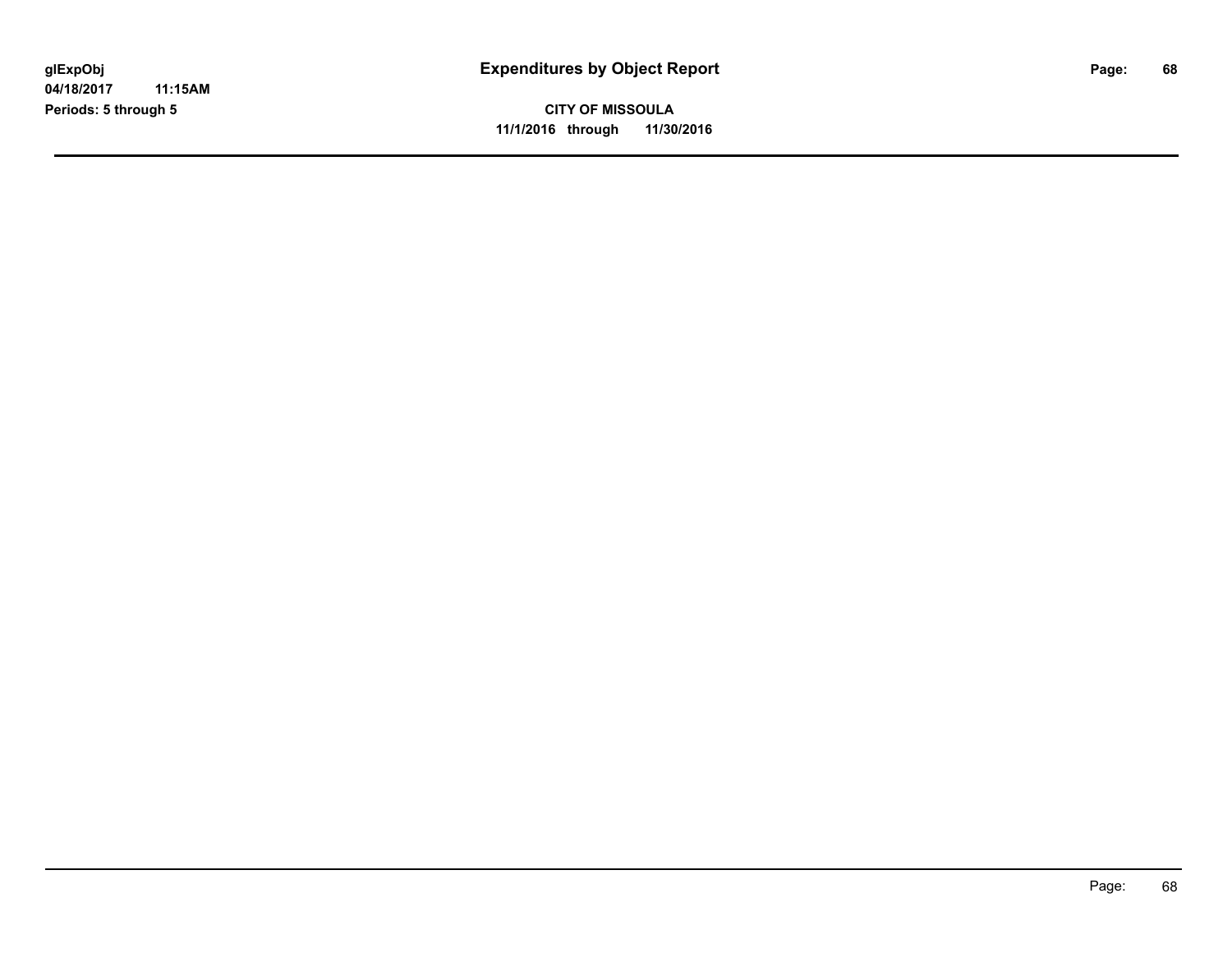# **2310 PUBLIC SAFETY INFORMATION SYSTEMS**

**310 BUILDING INSPECTION**

|                                            | <b>Adjusted</b> |                     | Year-to-date        | Year-to-date        |                |                  |
|--------------------------------------------|-----------------|---------------------|---------------------|---------------------|----------------|------------------|
| Object/Title                               | Appropriation   | <b>Expenditures</b> | <b>Expenditures</b> | <b>Encumbrances</b> | <b>Balance</b> | <b>Prct Used</b> |
| 200 SUPPLIES                               |                 |                     |                     |                     |                |                  |
| 210 OFFICE SUPPLIES                        | 0.00            | 0.00                | 0.00                | 0.00                | 0.00           | 0.00             |
| 220 OPERATING SUPPLIES                     | 0.00            | 0.00                | 0.00                | 0.00                | 0.00           | 0.00             |
| <b>SUPPLIES</b><br><b>Total</b>            | 0.00            | 0.00                | 0.00                | 0.00                | 0.00           | 0.00             |
| 500 FIXED CHARGES                          |                 |                     |                     |                     |                |                  |
| 550 MERCHANT SERVICE FEES                  | 0.00            | 0.00                | 0.00                | 0.00                | 0.00           | 0.00             |
| <b>FIXED CHARGES</b><br><b>Total</b>       | 0.00            | 0.00                | 0.00                | 0.00                | 0.00           | 0.00             |
| 800 OTHER OBJECTS                          |                 |                     |                     |                     |                |                  |
| 845 CONTINGENCY                            | 0.00            | 0.00                | 0.00                | 0.00                | 0.00           | 0.00             |
| OTHER OBJECTS<br><b>Total</b>              | 0.00            | 0.00                | 0.00                | 0.00                | 0.00           | 0.00             |
| 900 CAPITAL OUTLAY                         |                 |                     |                     |                     |                |                  |
| 940 MACHINERY & EQUIPMENT                  | 0.00            | 0.00                | 0.00                | 0.00                | 0.00           | 0.00             |
| <b>CAPITAL OUTLAY</b><br><b>Total</b>      | 0.00            | 0.00                | 0.00                | 0.00                | 0.00           | 0.00             |
| <b>BUILDING INSPECTION</b><br><b>Total</b> | 0.00            | 0.00                | 0.00                | 0.00                | 0.00           | 0.00             |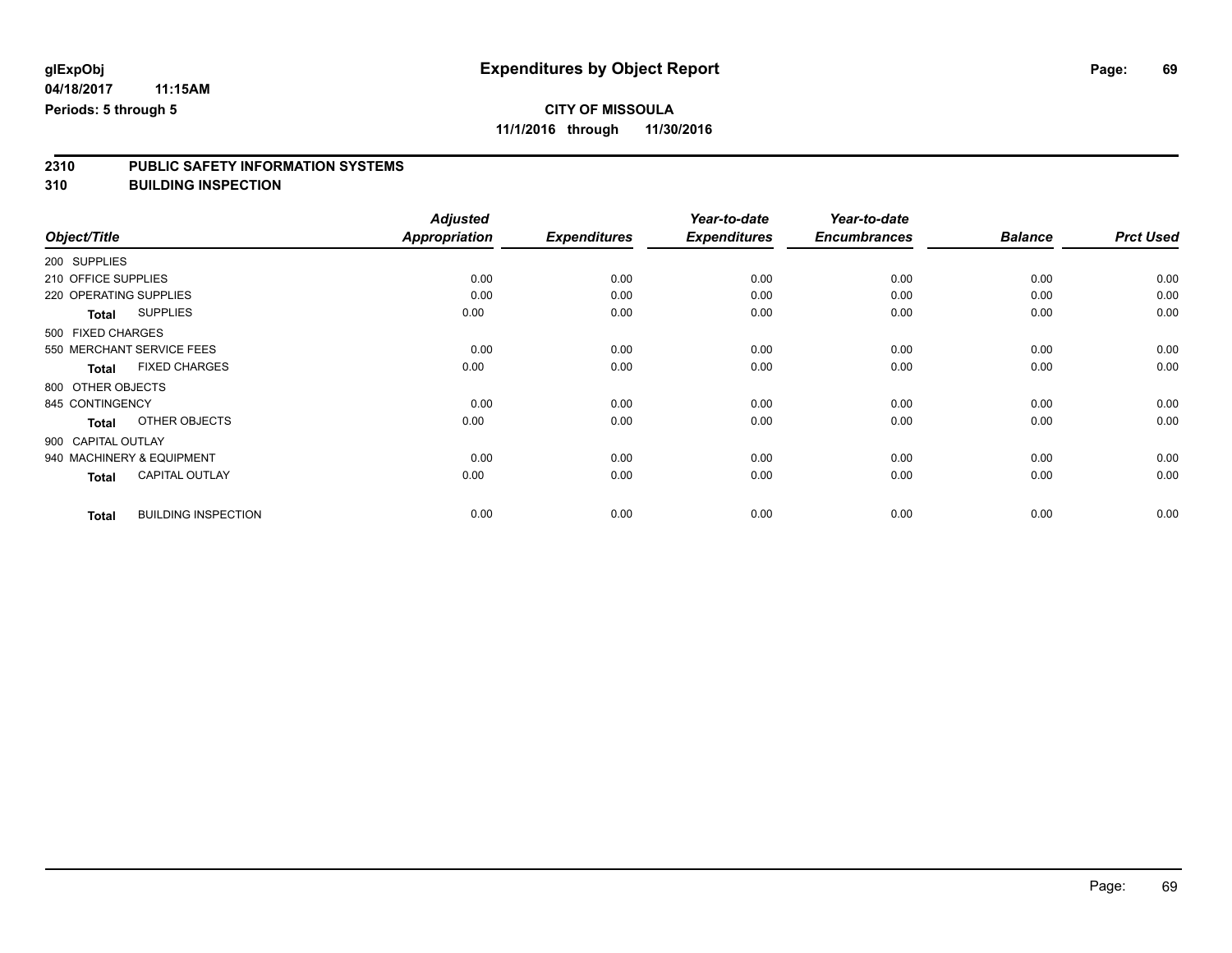**CITY OF MISSOULA 11/1/2016 through 11/30/2016**

#### **2310 PUBLIC SAFETY INFORMATION SYSTEMS**

|                        |                                   | <b>Adjusted</b> |                     | Year-to-date        | Year-to-date        |                |                  |
|------------------------|-----------------------------------|-----------------|---------------------|---------------------|---------------------|----------------|------------------|
| Object/Title           |                                   | Appropriation   | <b>Expenditures</b> | <b>Expenditures</b> | <b>Encumbrances</b> | <b>Balance</b> | <b>Prct Used</b> |
| 200 SUPPLIES           |                                   |                 |                     |                     |                     |                |                  |
| 210 OFFICE SUPPLIES    |                                   | 0.00            | 0.00                | 0.00                | 0.00                | 0.00           | 0.00             |
| 220 OPERATING SUPPLIES |                                   | 0.00            | 0.00                | 0.00                | 0.00                | 0.00           | 0.00             |
| Total                  | <b>SUPPLIES</b>                   | 0.00            | 0.00                | 0.00                | 0.00                | 0.00           | 0.00             |
| 500 FIXED CHARGES      |                                   |                 |                     |                     |                     |                |                  |
|                        | 550 MERCHANT SERVICE FEES         | 0.00            | 0.00                | 0.00                | 0.00                | 0.00           | 0.00             |
| <b>Total</b>           | <b>FIXED CHARGES</b>              | 0.00            | 0.00                | 0.00                | 0.00                | 0.00           | 0.00             |
| 800 OTHER OBJECTS      |                                   |                 |                     |                     |                     |                |                  |
| 845 CONTINGENCY        |                                   | 0.00            | 0.00                | 0.00                | 0.00                | 0.00           | 0.00             |
| <b>Total</b>           | OTHER OBJECTS                     | 0.00            | 0.00                | 0.00                | 0.00                | 0.00           | 0.00             |
| 900 CAPITAL OUTLAY     |                                   |                 |                     |                     |                     |                |                  |
|                        | 940 MACHINERY & EQUIPMENT         | 0.00            | 0.00                | 0.00                | 0.00                | 0.00           | 0.00             |
| <b>Total</b>           | <b>CAPITAL OUTLAY</b>             | 0.00            | 0.00                | 0.00                | 0.00                | 0.00           | 0.00             |
| <b>Total</b>           | PUBLIC SAFETY INFORMATION SYSTEM! | 0.00            | 0.00                | 0.00                | 0.00                | 0.00           | 0.00             |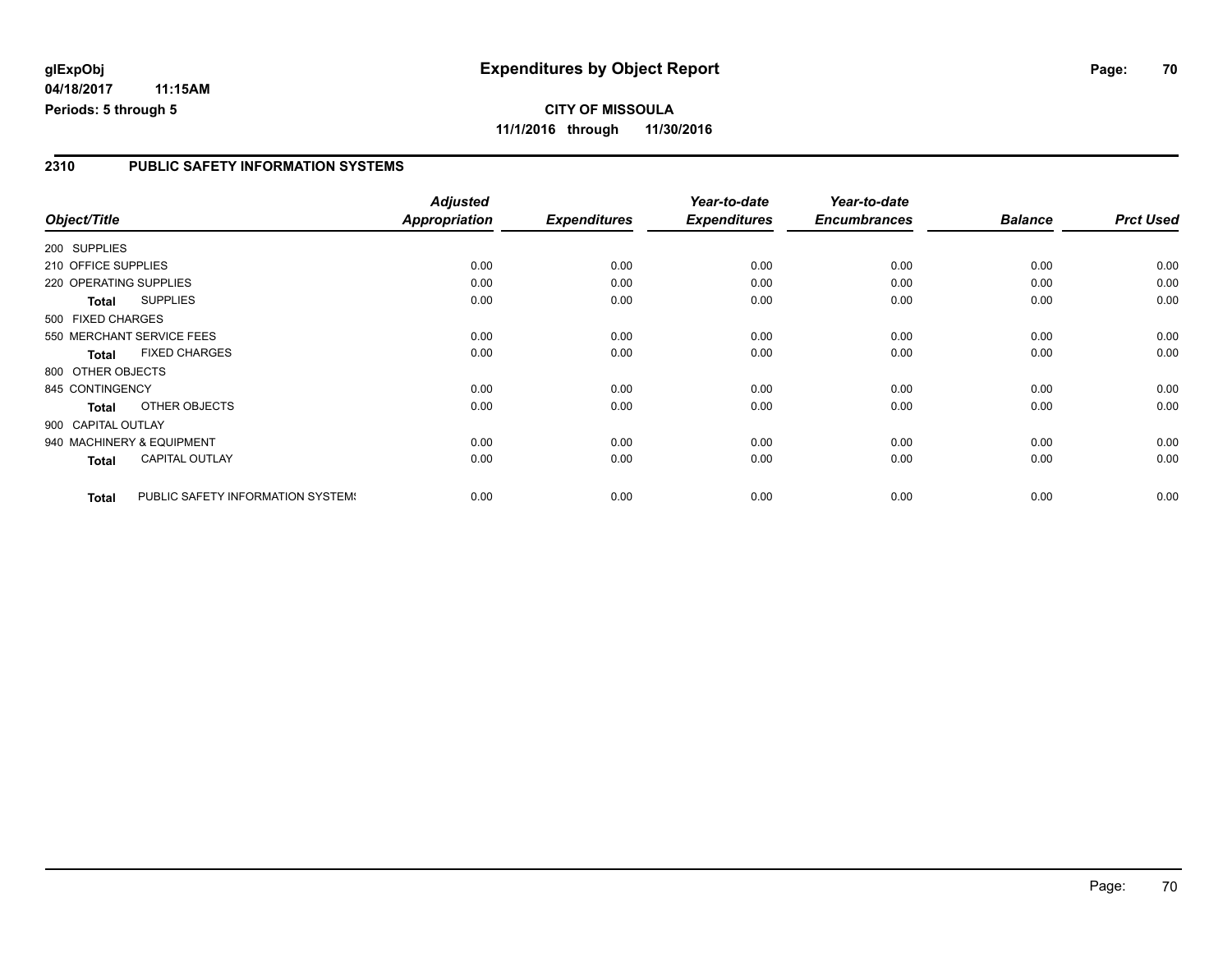# **2321 IMPACT FEE FUND**

**390 NON-DEPARTMENTAL**

|                                           | <b>Adjusted</b>      |                     | Year-to-date        | Year-to-date        |                |                  |
|-------------------------------------------|----------------------|---------------------|---------------------|---------------------|----------------|------------------|
| Object/Title                              | <b>Appropriation</b> | <b>Expenditures</b> | <b>Expenditures</b> | <b>Encumbrances</b> | <b>Balance</b> | <b>Prct Used</b> |
| 100 PERSONAL SERVICES                     |                      |                     |                     |                     |                |                  |
| 110 SALARIES AND WAGES                    | 0.00                 | 0.00                | 0.00                | 0.00                | 0.00           | 0.00             |
| <b>140 EMPLOYER CONTRIBUTIONS</b>         | 0.00                 | 0.00                | 0.00                | 0.00                | 0.00           | 0.00             |
| PERSONAL SERVICES<br><b>Total</b>         | 0.00                 | 0.00                | 0.00                | 0.00                | 0.00           | 0.00             |
| 300 PURCHASED SERVICES                    |                      |                     |                     |                     |                |                  |
| 350 PROFESSIONAL SERVICES                 | 0.00                 | 0.00                | 0.00                | 0.00                | 0.00           | 0.00             |
| 390 OTHER PURCHASED SERVICES              | 0.00                 | 0.00                | 0.00                | 0.00                | 0.00           | 0.00             |
| <b>PURCHASED SERVICES</b><br><b>Total</b> | 0.00                 | 0.00                | 0.00                | 0.00                | 0.00           | 0.00             |
| 500 FIXED CHARGES                         |                      |                     |                     |                     |                |                  |
| 550 MERCHANT SERVICE FEES                 | 0.00                 | 0.00                | 0.00                | 0.00                | 0.00           | 0.00             |
| <b>FIXED CHARGES</b><br><b>Total</b>      | 0.00                 | 0.00                | 0.00                | 0.00                | 0.00           | 0.00             |
| 800 OTHER OBJECTS                         |                      |                     |                     |                     |                |                  |
| 820 TRANSFERS TO OTHER FUNDS              | 76,265.00            | 0.00                | 0.00                | 0.00                | 76,265.00      | 0.00             |
| OTHER OBJECTS<br><b>Total</b>             | 76,265.00            | 0.00                | 0.00                | 0.00                | 76,265.00      | 0.00             |
| 900 CAPITAL OUTLAY                        |                      |                     |                     |                     |                |                  |
| 930 IMPROVEMENTS                          | 2,326,000.00         | 118,089.66          | 366,881.08          | 0.00                | 1,959,118.92   | 15.77            |
| <b>CAPITAL OUTLAY</b><br><b>Total</b>     | 2,326,000.00         | 118,089.66          | 366,881.08          | 0.00                | 1,959,118.92   | 15.77            |
| NON-DEPARTMENTAL<br><b>Total</b>          | 2,402,265.00         | 118,089.66          | 366,881.08          | 0.00                | 2,035,383.92   | 15.27            |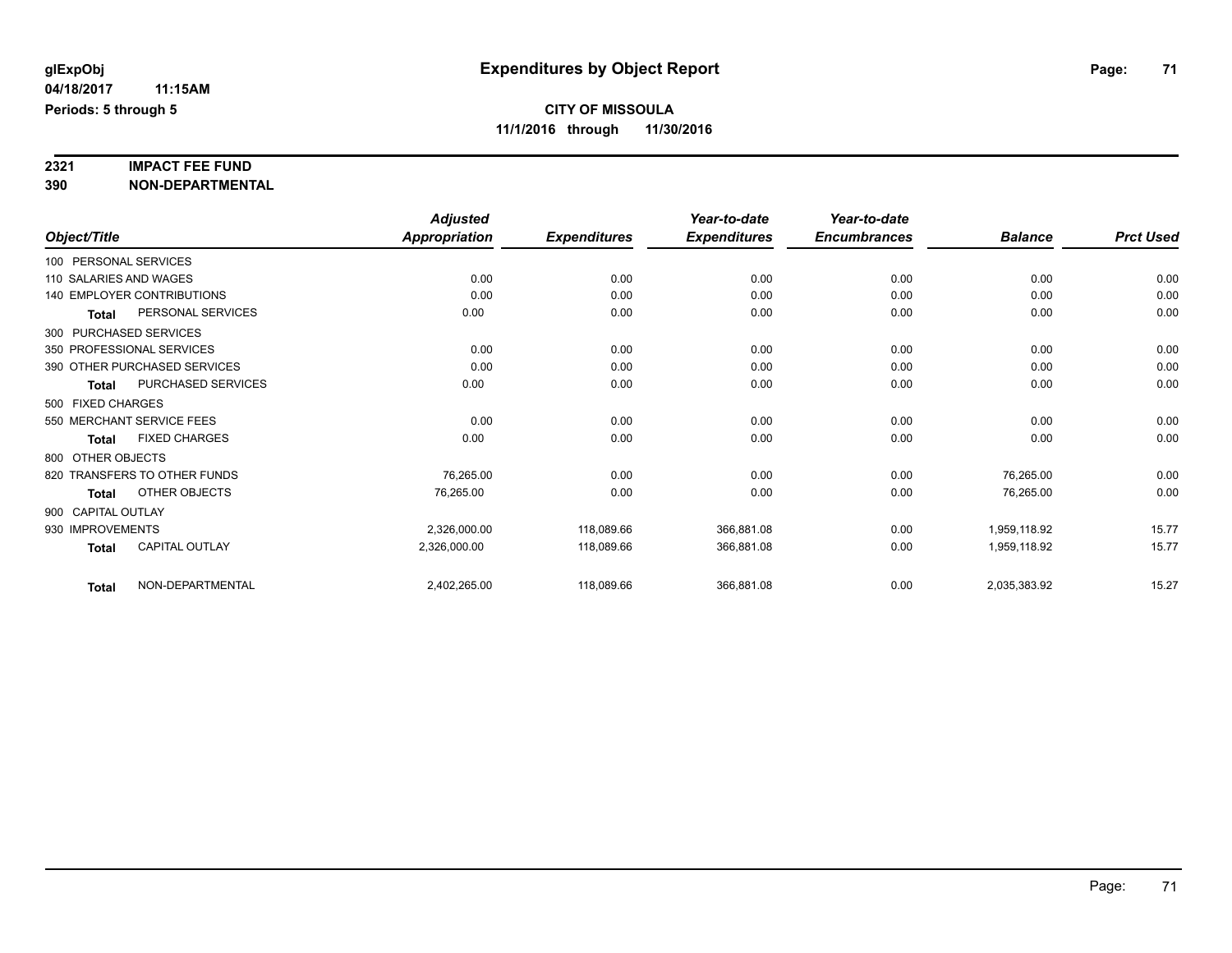#### **2321 IMPACT FEE FUND**

|                                        | <b>Adjusted</b>      |                     | Year-to-date        | Year-to-date        |                |                  |
|----------------------------------------|----------------------|---------------------|---------------------|---------------------|----------------|------------------|
| Object/Title                           | <b>Appropriation</b> | <b>Expenditures</b> | <b>Expenditures</b> | <b>Encumbrances</b> | <b>Balance</b> | <b>Prct Used</b> |
| 100 PERSONAL SERVICES                  |                      |                     |                     |                     |                |                  |
| 110 SALARIES AND WAGES                 | 0.00                 | 0.00                | 0.00                | 0.00                | 0.00           | 0.00             |
| <b>140 EMPLOYER CONTRIBUTIONS</b>      | 0.00                 | 0.00                | 0.00                | 0.00                | 0.00           | 0.00             |
| PERSONAL SERVICES<br><b>Total</b>      | 0.00                 | 0.00                | 0.00                | 0.00                | 0.00           | 0.00             |
| 300 PURCHASED SERVICES                 |                      |                     |                     |                     |                |                  |
| 350 PROFESSIONAL SERVICES              | 0.00                 | 0.00                | 0.00                | 0.00                | 0.00           | 0.00             |
| 390 OTHER PURCHASED SERVICES           | 0.00                 | 0.00                | 0.00                | 0.00                | 0.00           | 0.00             |
| PURCHASED SERVICES<br><b>Total</b>     | 0.00                 | 0.00                | 0.00                | 0.00                | 0.00           | 0.00             |
| 500 FIXED CHARGES                      |                      |                     |                     |                     |                |                  |
| 550 MERCHANT SERVICE FEES              | 0.00                 | 0.00                | 0.00                | 0.00                | 0.00           | 0.00             |
| <b>FIXED CHARGES</b><br><b>Total</b>   | 0.00                 | 0.00                | 0.00                | 0.00                | 0.00           | 0.00             |
| 800 OTHER OBJECTS                      |                      |                     |                     |                     |                |                  |
| 820 TRANSFERS TO OTHER FUNDS           | 76,265.00            | 0.00                | 0.00                | 0.00                | 76,265.00      | 0.00             |
| OTHER OBJECTS<br><b>Total</b>          | 76,265.00            | 0.00                | 0.00                | 0.00                | 76,265.00      | 0.00             |
| 900 CAPITAL OUTLAY                     |                      |                     |                     |                     |                |                  |
| 930 IMPROVEMENTS                       | 2,326,000.00         | 118,089.66          | 366,881.08          | 0.00                | 1,959,118.92   | 15.77            |
| <b>CAPITAL OUTLAY</b><br><b>Total</b>  | 2,326,000.00         | 118,089.66          | 366,881.08          | 0.00                | 1,959,118.92   | 15.77            |
| <b>IMPACT FEE FUND</b><br><b>Total</b> | 2,402,265.00         | 118,089.66          | 366,881.08          | 0.00                | 2,035,383.92   | 15.27            |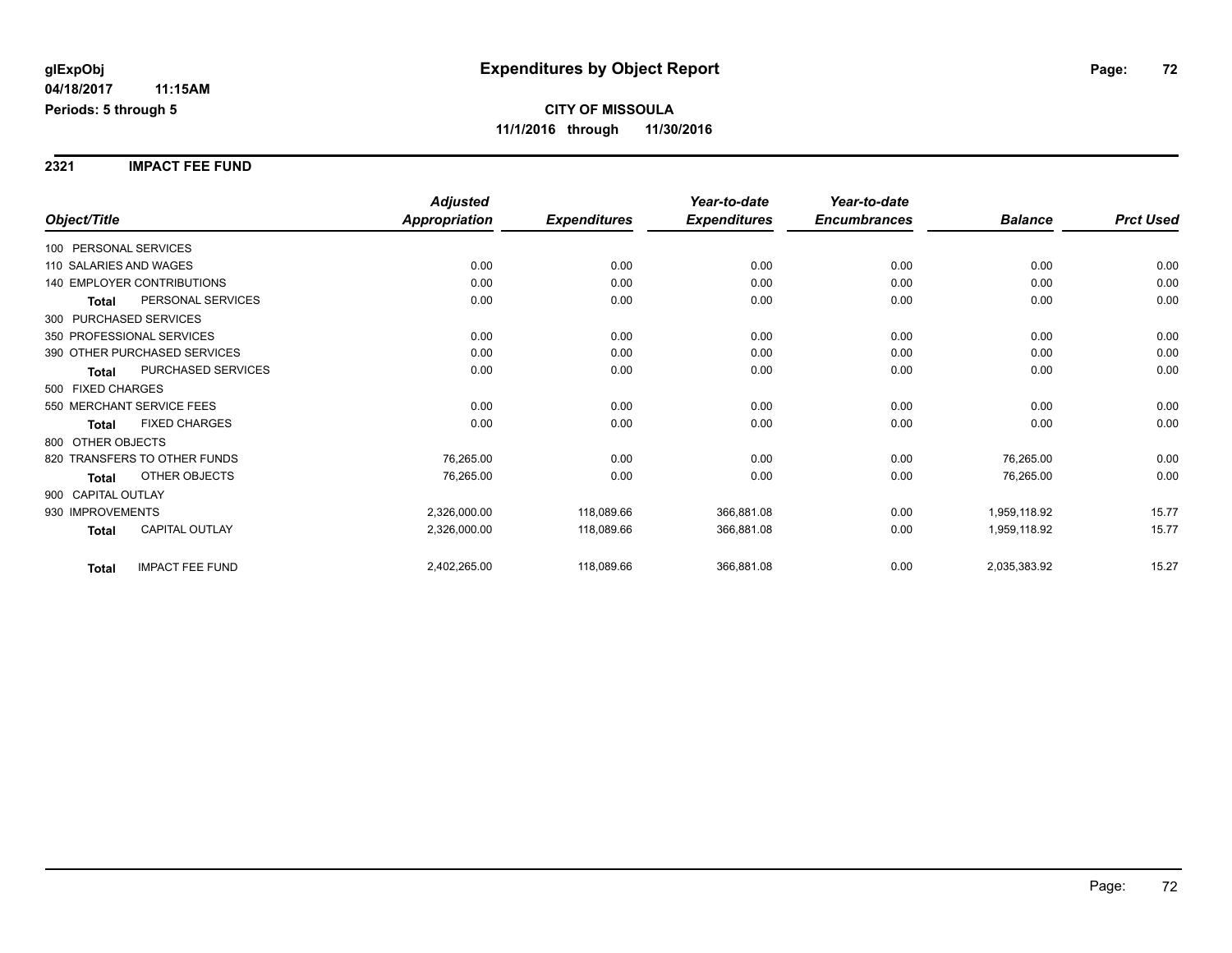# **CITY OF MISSOULA**

**11/1/2016 through 11/30/2016**

# **2322 GEORGE ELMER/CATTLE DR INTERSECTION**

**390 NON-DEPARTMENTAL**

| Object/Title |                                       | <b>Adjusted</b><br><b>Appropriation</b> | <b>Expenditures</b> | Year-to-date<br><b>Expenditures</b> | Year-to-date<br><b>Encumbrances</b> | <b>Balance</b> | <b>Prct Used</b> |
|--------------|---------------------------------------|-----------------------------------------|---------------------|-------------------------------------|-------------------------------------|----------------|------------------|
|              | 300 PURCHASED SERVICES                |                                         |                     |                                     |                                     |                |                  |
|              | 350 PROFESSIONAL SERVICES             | 15,000.00                               | 0.00                | 0.00                                | 0.00                                | 15,000.00      | 0.00             |
|              | PURCHASED SERVICES<br><b>Total</b>    | 15,000.00                               | 0.00                | 0.00                                | 0.00                                | 15,000.00      | 0.00             |
|              | 500 FIXED CHARGES                     |                                         |                     |                                     |                                     |                |                  |
|              | 550 MERCHANT SERVICE FEES             | 0.00                                    | 0.00                | 0.00                                | 0.00                                | 0.00           | 0.00             |
|              | <b>FIXED CHARGES</b><br><b>Total</b>  | 0.00                                    | 0.00                | 0.00                                | 0.00                                | 0.00           | 0.00             |
|              | 800 OTHER OBJECTS                     |                                         |                     |                                     |                                     |                |                  |
|              | 820 TRANSFERS TO OTHER FUNDS          | 0.00                                    | 0.00                | 0.00                                | 0.00                                | 0.00           | 0.00             |
|              | OTHER OBJECTS<br><b>Total</b>         | 0.00                                    | 0.00                | 0.00                                | 0.00                                | 0.00           | 0.00             |
|              | 900 CAPITAL OUTLAY                    |                                         |                     |                                     |                                     |                |                  |
|              | 930 IMPROVEMENTS                      | 0.00                                    | 0.00                | 0.00                                | 0.00                                | 0.00           | 0.00             |
|              | <b>CAPITAL OUTLAY</b><br><b>Total</b> | 0.00                                    | 0.00                | 0.00                                | 0.00                                | 0.00           | 0.00             |
|              | NON-DEPARTMENTAL<br><b>Total</b>      | 15,000.00                               | 0.00                | 0.00                                | 0.00                                | 15,000.00      | 0.00             |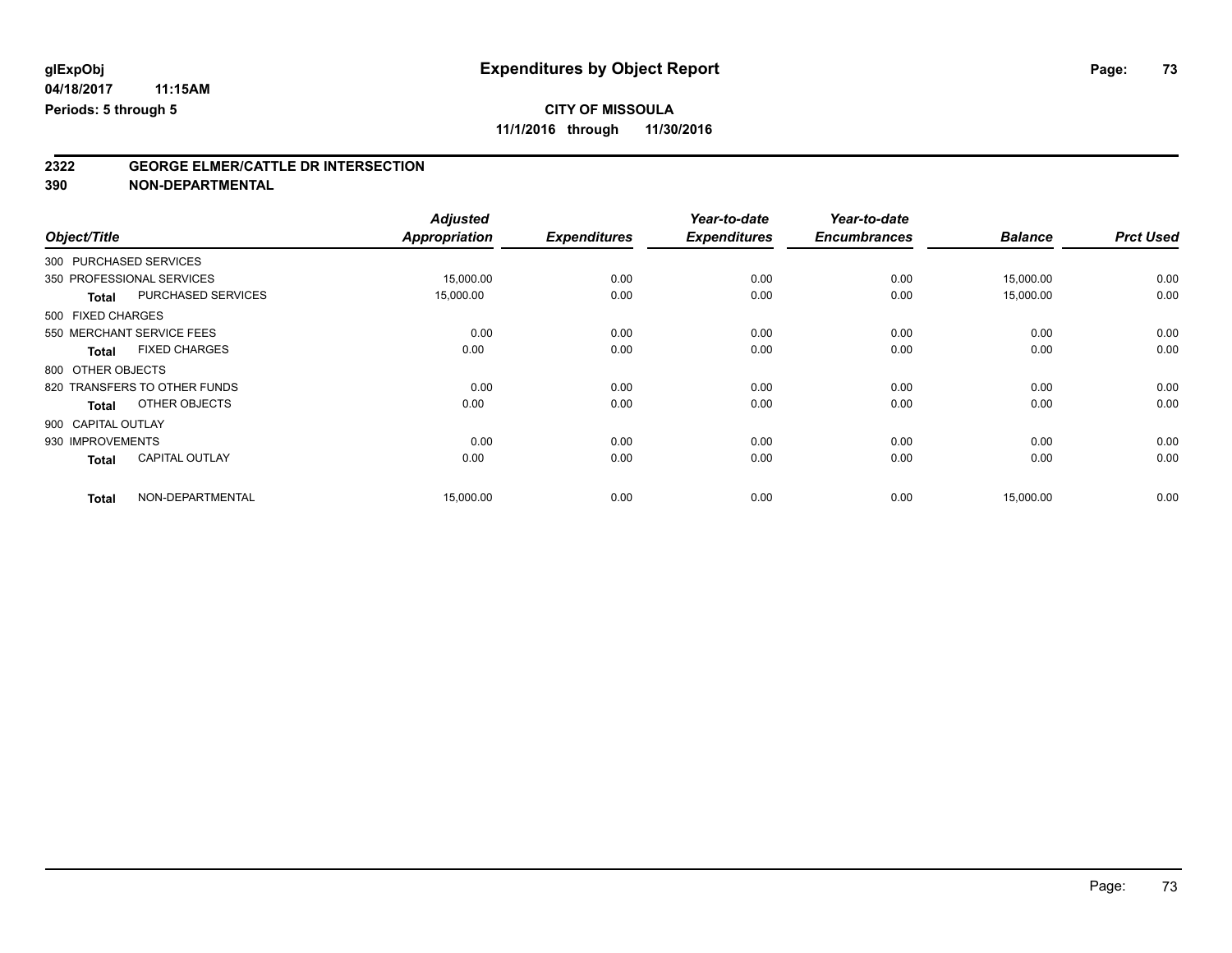### **2322 GEORGE ELMER/CATTLE DR INTERSECTION**

|                    |                                         | <b>Adjusted</b> |                     | Year-to-date        | Year-to-date        |                |                  |
|--------------------|-----------------------------------------|-----------------|---------------------|---------------------|---------------------|----------------|------------------|
| Object/Title       |                                         | Appropriation   | <b>Expenditures</b> | <b>Expenditures</b> | <b>Encumbrances</b> | <b>Balance</b> | <b>Prct Used</b> |
|                    | 300 PURCHASED SERVICES                  |                 |                     |                     |                     |                |                  |
|                    | 350 PROFESSIONAL SERVICES               | 15,000.00       | 0.00                | 0.00                | 0.00                | 15,000.00      | 0.00             |
| <b>Total</b>       | PURCHASED SERVICES                      | 15,000.00       | 0.00                | 0.00                | 0.00                | 15,000.00      | 0.00             |
| 500 FIXED CHARGES  |                                         |                 |                     |                     |                     |                |                  |
|                    | 550 MERCHANT SERVICE FEES               | 0.00            | 0.00                | 0.00                | 0.00                | 0.00           | 0.00             |
| <b>Total</b>       | <b>FIXED CHARGES</b>                    | 0.00            | 0.00                | 0.00                | 0.00                | 0.00           | 0.00             |
| 800 OTHER OBJECTS  |                                         |                 |                     |                     |                     |                |                  |
|                    | 820 TRANSFERS TO OTHER FUNDS            | 0.00            | 0.00                | 0.00                | 0.00                | 0.00           | 0.00             |
| Total              | OTHER OBJECTS                           | 0.00            | 0.00                | 0.00                | 0.00                | 0.00           | 0.00             |
| 900 CAPITAL OUTLAY |                                         |                 |                     |                     |                     |                |                  |
| 930 IMPROVEMENTS   |                                         | 0.00            | 0.00                | 0.00                | 0.00                | 0.00           | 0.00             |
| <b>Total</b>       | <b>CAPITAL OUTLAY</b>                   | 0.00            | 0.00                | 0.00                | 0.00                | 0.00           | 0.00             |
| <b>Total</b>       | <b>GEORGE ELMER/CATTLE DR INTERSECT</b> | 15,000.00       | 0.00                | 0.00                | 0.00                | 15,000.00      | 0.00             |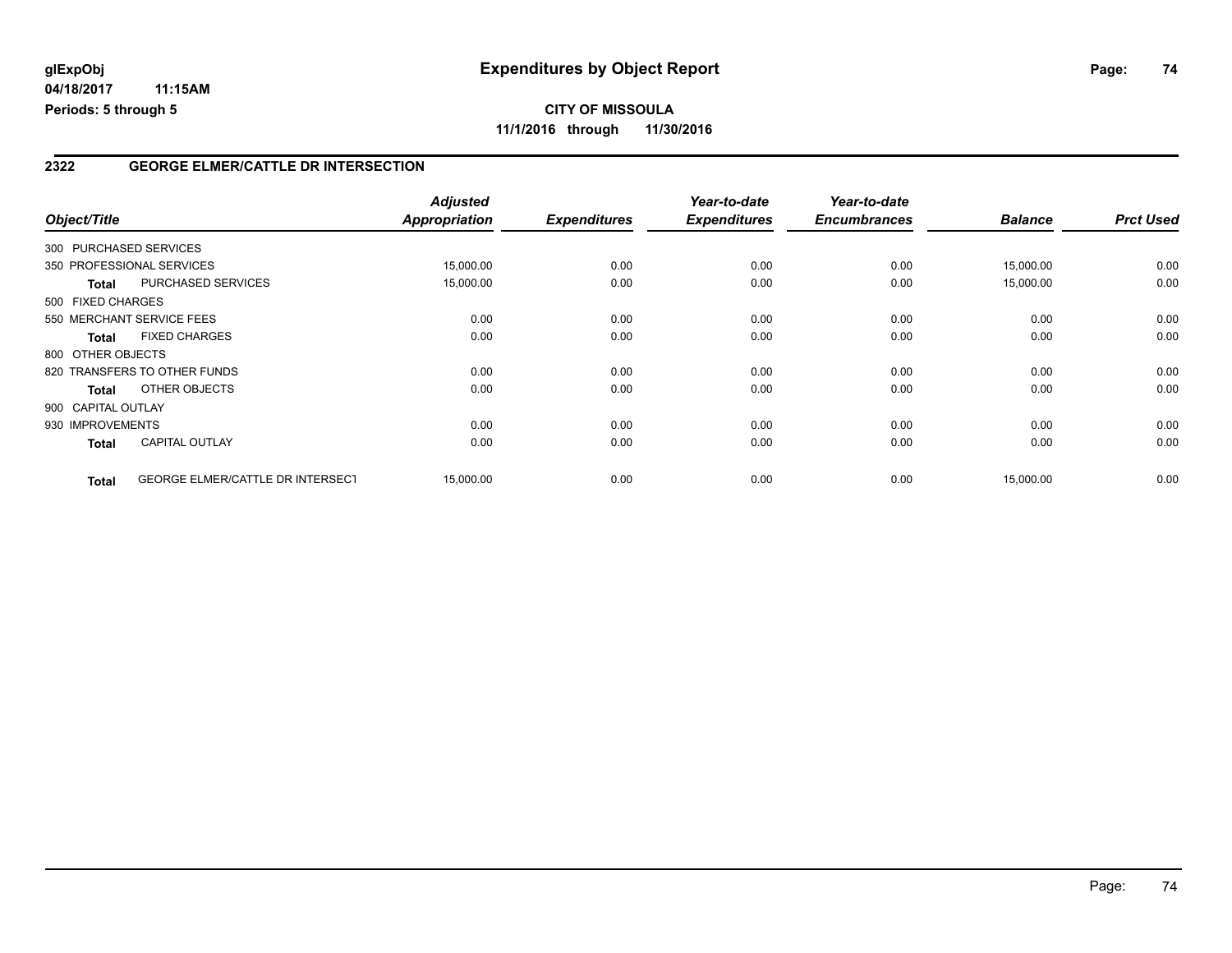**2365 PUBLIC ART FUND 220 MAYOR**

|                    |                              | <b>Adjusted</b>      |                     | Year-to-date        | Year-to-date        |                |                  |
|--------------------|------------------------------|----------------------|---------------------|---------------------|---------------------|----------------|------------------|
| Object/Title       |                              | <b>Appropriation</b> | <b>Expenditures</b> | <b>Expenditures</b> | <b>Encumbrances</b> | <b>Balance</b> | <b>Prct Used</b> |
|                    | 300 PURCHASED SERVICES       |                      |                     |                     |                     |                |                  |
|                    | 320 PRINTING & DUPLICATING   | 3,000.00             | 0.00                | 0.00                | 0.00                | 3,000.00       | 0.00             |
|                    | 350 PROFESSIONAL SERVICES    | 0.00                 | 0.00                | 0.00                | 0.00                | 0.00           | 0.00             |
|                    | 390 OTHER PURCHASED SERVICES | 23,320.00            | 0.00                | 0.00                | 0.00                | 23,320.00      | 0.00             |
| <b>Total</b>       | PURCHASED SERVICES           | 26,320.00            | 0.00                | 0.00                | 0.00                | 26,320.00      | 0.00             |
| 500 FIXED CHARGES  |                              |                      |                     |                     |                     |                |                  |
|                    | 550 MERCHANT SERVICE FEES    | 0.00                 | 0.00                | 0.00                | 0.00                | 0.00           | 0.00             |
| <b>Total</b>       | <b>FIXED CHARGES</b>         | 0.00                 | 0.00                | 0.00                | 0.00                | 0.00           | 0.00             |
| 800 OTHER OBJECTS  |                              |                      |                     |                     |                     |                |                  |
| 845 CONTINGENCY    |                              | 0.00                 | 0.00                | 0.00                | 0.00                | 0.00           | 0.00             |
| <b>Total</b>       | OTHER OBJECTS                | 0.00                 | 0.00                | 0.00                | 0.00                | 0.00           | 0.00             |
| 900 CAPITAL OUTLAY |                              |                      |                     |                     |                     |                |                  |
| 930 IMPROVEMENTS   |                              | 0.00                 | 0.00                | 5,000.00            | 0.00                | $-5,000.00$    | 0.00             |
| <b>Total</b>       | CAPITAL OUTLAY               | 0.00                 | 0.00                | 5,000.00            | 0.00                | $-5,000.00$    | 0.00             |
| <b>Total</b>       | <b>MAYOR</b>                 | 26,320.00            | 0.00                | 5,000.00            | 0.00                | 21,320.00      | 19.00            |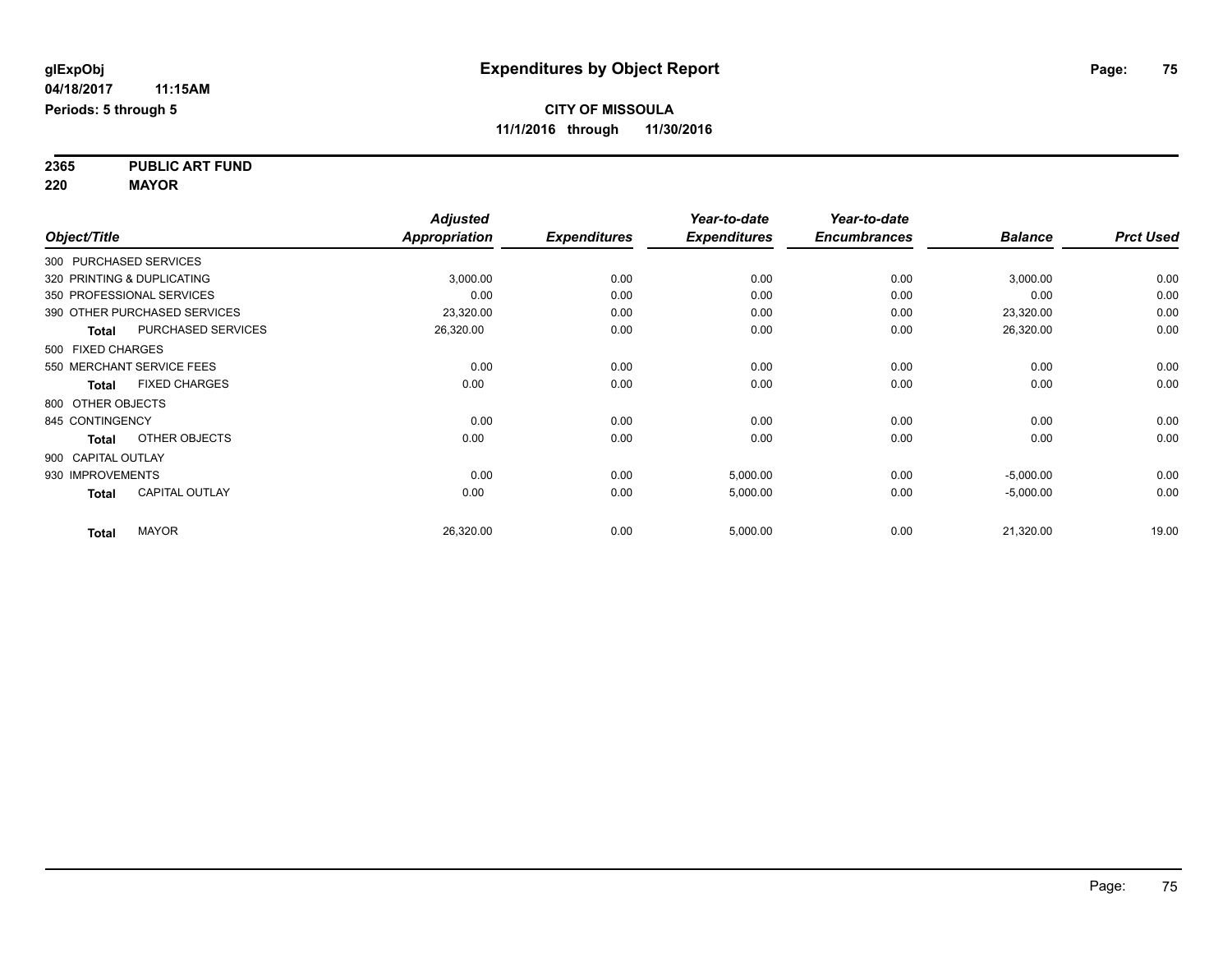### **2365 PUBLIC ART FUND**

|                    |                              | <b>Adjusted</b>      |                     | Year-to-date        | Year-to-date        |                |                  |
|--------------------|------------------------------|----------------------|---------------------|---------------------|---------------------|----------------|------------------|
| Object/Title       |                              | <b>Appropriation</b> | <b>Expenditures</b> | <b>Expenditures</b> | <b>Encumbrances</b> | <b>Balance</b> | <b>Prct Used</b> |
|                    | 300 PURCHASED SERVICES       |                      |                     |                     |                     |                |                  |
|                    | 320 PRINTING & DUPLICATING   | 3,000.00             | 0.00                | 0.00                | 0.00                | 3,000.00       | 0.00             |
|                    | 350 PROFESSIONAL SERVICES    | 0.00                 | 0.00                | 0.00                | 0.00                | 0.00           | 0.00             |
|                    | 390 OTHER PURCHASED SERVICES | 23,320.00            | 0.00                | 0.00                | 0.00                | 23,320.00      | 0.00             |
| <b>Total</b>       | PURCHASED SERVICES           | 26,320.00            | 0.00                | 0.00                | 0.00                | 26,320.00      | 0.00             |
| 500 FIXED CHARGES  |                              |                      |                     |                     |                     |                |                  |
|                    | 550 MERCHANT SERVICE FEES    | 0.00                 | 0.00                | 0.00                | 0.00                | 0.00           | 0.00             |
| <b>Total</b>       | <b>FIXED CHARGES</b>         | 0.00                 | 0.00                | 0.00                | 0.00                | 0.00           | 0.00             |
| 800 OTHER OBJECTS  |                              |                      |                     |                     |                     |                |                  |
| 845 CONTINGENCY    |                              | 0.00                 | 0.00                | 0.00                | 0.00                | 0.00           | 0.00             |
| <b>Total</b>       | OTHER OBJECTS                | 0.00                 | 0.00                | 0.00                | 0.00                | 0.00           | 0.00             |
| 900 CAPITAL OUTLAY |                              |                      |                     |                     |                     |                |                  |
| 930 IMPROVEMENTS   |                              | 0.00                 | 0.00                | 5,000.00            | 0.00                | $-5,000.00$    | 0.00             |
| <b>Total</b>       | <b>CAPITAL OUTLAY</b>        | 0.00                 | 0.00                | 5,000.00            | 0.00                | $-5,000.00$    | 0.00             |
| <b>Total</b>       | PUBLIC ART FUND              | 26,320.00            | 0.00                | 5,000.00            | 0.00                | 21,320.00      | 19.00            |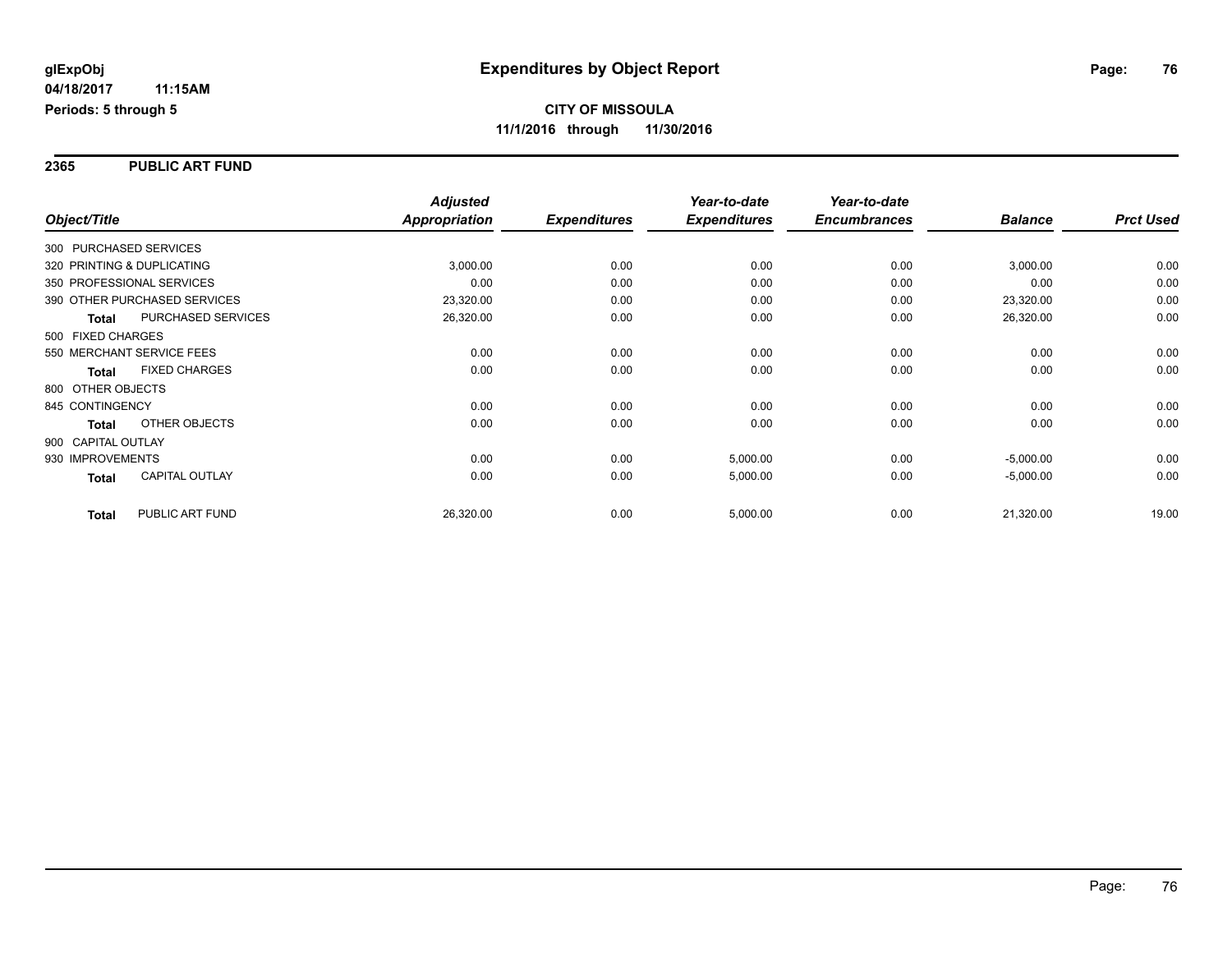### **CITY OF MISSOULA 11/1/2016 through 11/30/2016**

# **2371 EMPLOYEE HEALTH INSURANCE LEVY FUND**

**390 NON-DEPARTMENTAL**

| Object/Title                         | <b>Adjusted</b><br>Appropriation | <b>Expenditures</b> | Year-to-date<br><b>Expenditures</b> | Year-to-date<br><b>Encumbrances</b> | <b>Balance</b> | <b>Prct Used</b> |
|--------------------------------------|----------------------------------|---------------------|-------------------------------------|-------------------------------------|----------------|------------------|
| 500 FIXED CHARGES                    |                                  |                     |                                     |                                     |                |                  |
| 550 MERCHANT SERVICE FEES            | 0.00                             | 0.00                | 0.00                                | 0.00                                | 0.00           | 0.00             |
| <b>FIXED CHARGES</b><br><b>Total</b> | 0.00                             | 0.00                | 0.00                                | 0.00                                | 0.00           | 0.00             |
| 800 OTHER OBJECTS                    |                                  |                     |                                     |                                     |                |                  |
| 820 TRANSFERS TO OTHER FUNDS         | 4.525.00                         | 0.00                | 0.00                                | 0.00                                | 4.525.00       | 0.00             |
| OTHER OBJECTS<br><b>Total</b>        | 4.525.00                         | 0.00                | 0.00                                | 0.00                                | 4.525.00       | 0.00             |
| NON-DEPARTMENTAL<br><b>Total</b>     | 4.525.00                         | 0.00                | 0.00                                | 0.00                                | 4.525.00       | 0.00             |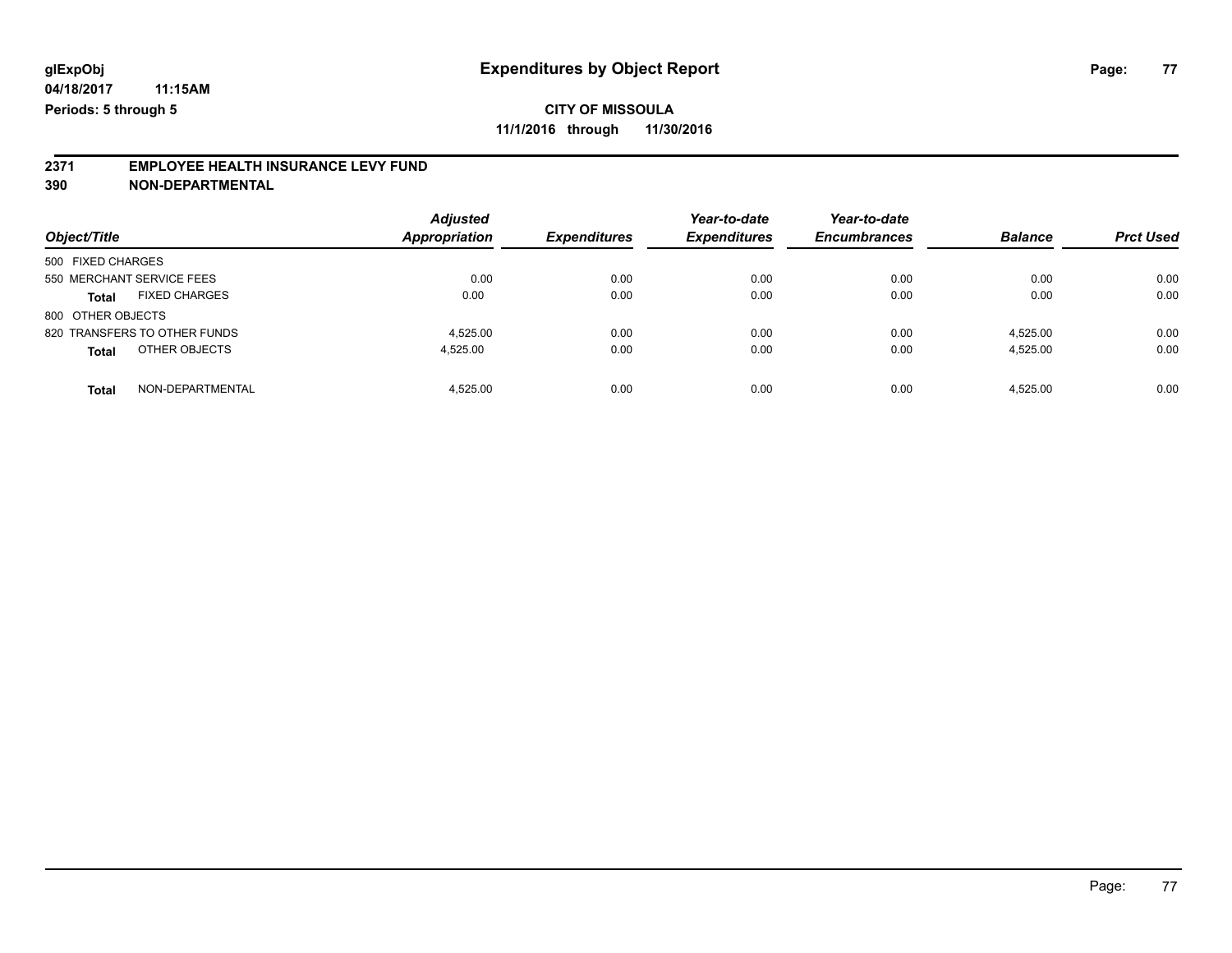**CITY OF MISSOULA 11/1/2016 through 11/30/2016**

### **2371 EMPLOYEE HEALTH INSURANCE LEVY FUND**

|                           |                                  | <b>Adjusted</b> |                     | Year-to-date        | Year-to-date        |                |                  |
|---------------------------|----------------------------------|-----------------|---------------------|---------------------|---------------------|----------------|------------------|
| Object/Title              |                                  | Appropriation   | <b>Expenditures</b> | <b>Expenditures</b> | <b>Encumbrances</b> | <b>Balance</b> | <b>Prct Used</b> |
| 500 FIXED CHARGES         |                                  |                 |                     |                     |                     |                |                  |
| 550 MERCHANT SERVICE FEES |                                  | 0.00            | 0.00                | 0.00                | 0.00                | 0.00           | 0.00             |
| <b>Total</b>              | <b>FIXED CHARGES</b>             | 0.00            | 0.00                | 0.00                | 0.00                | 0.00           | 0.00             |
| 800 OTHER OBJECTS         |                                  |                 |                     |                     |                     |                |                  |
|                           | 820 TRANSFERS TO OTHER FUNDS     | 4,525.00        | 0.00                | 0.00                | 0.00                | 4,525.00       | 0.00             |
| <b>Total</b>              | OTHER OBJECTS                    | 4.525.00        | 0.00                | 0.00                | 0.00                | 4,525.00       | 0.00             |
| <b>Total</b>              | EMPLOYEE HEALTH INSURANCE LEVY F | 4.525.00        | 0.00                | 0.00                | 0.00                | 4.525.00       | 0.00             |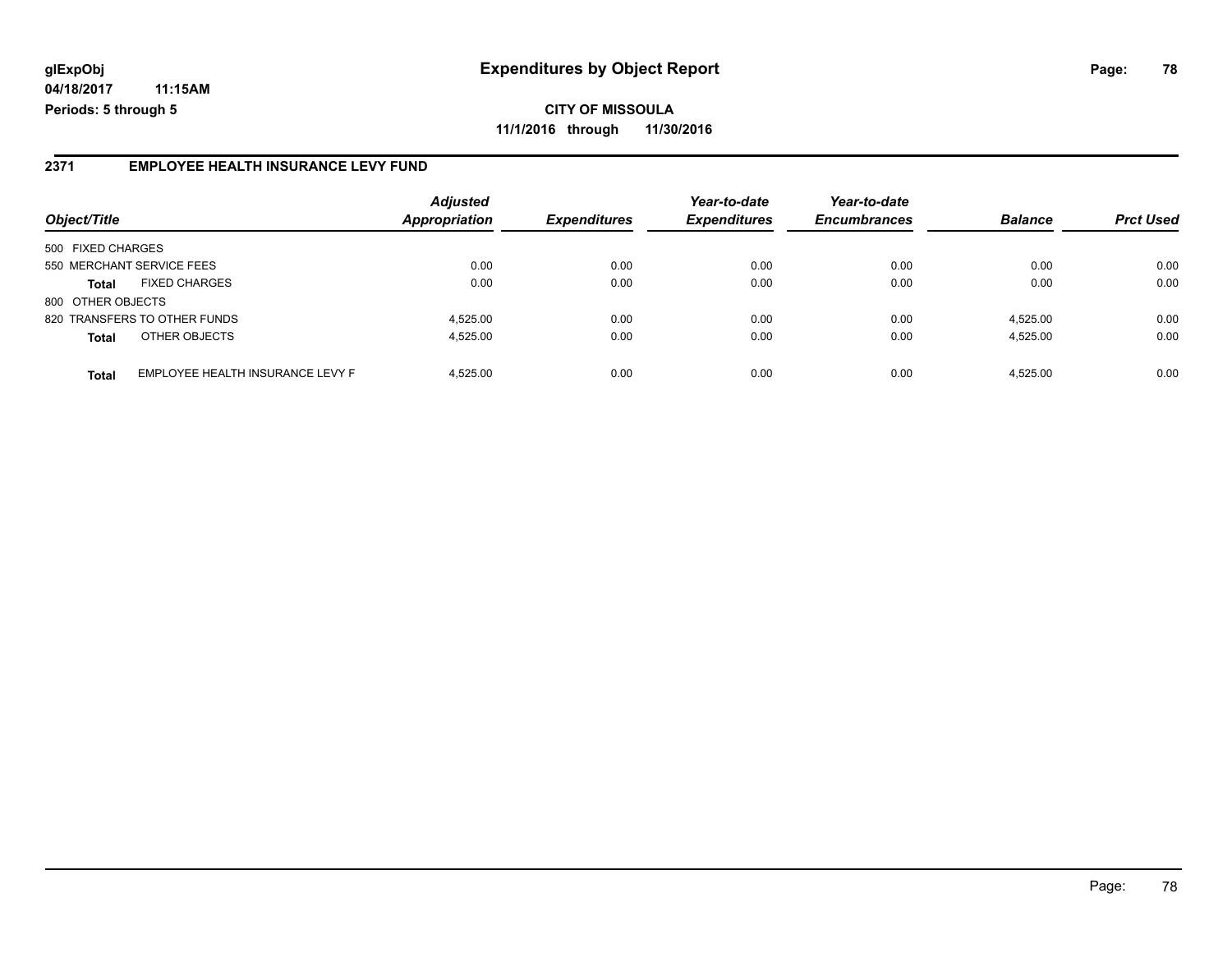**2372 PERMISSIVE MEDICAL LEVY**

**390 NON-DEPARTMENTAL**

| Object/Title                         | <b>Adjusted</b><br><b>Appropriation</b> | <b>Expenditures</b> | Year-to-date<br><b>Expenditures</b> | Year-to-date<br><b>Encumbrances</b> | <b>Balance</b> | <b>Prct Used</b> |
|--------------------------------------|-----------------------------------------|---------------------|-------------------------------------|-------------------------------------|----------------|------------------|
| 500 FIXED CHARGES                    |                                         |                     |                                     |                                     |                |                  |
| 550 MERCHANT SERVICE FEES            | 0.00                                    | 0.00                | 0.00                                | 0.00                                | 0.00           | 0.00             |
| <b>FIXED CHARGES</b><br><b>Total</b> | 0.00                                    | 0.00                | 0.00                                | 0.00                                | 0.00           | 0.00             |
| 800 OTHER OBJECTS                    |                                         |                     |                                     |                                     |                |                  |
| 820 TRANSFERS TO OTHER FUNDS         | 4.774.150.00                            | 0.00                | 0.00                                | 0.00                                | 4.774.150.00   | 0.00             |
| OTHER OBJECTS<br><b>Total</b>        | 4,774,150.00                            | 0.00                | 0.00                                | 0.00                                | 4,774,150.00   | 0.00             |
| NON-DEPARTMENTAL<br>Total            | 4.774.150.00                            | 0.00                | 0.00                                | 0.00                                | 4.774.150.00   | 0.00             |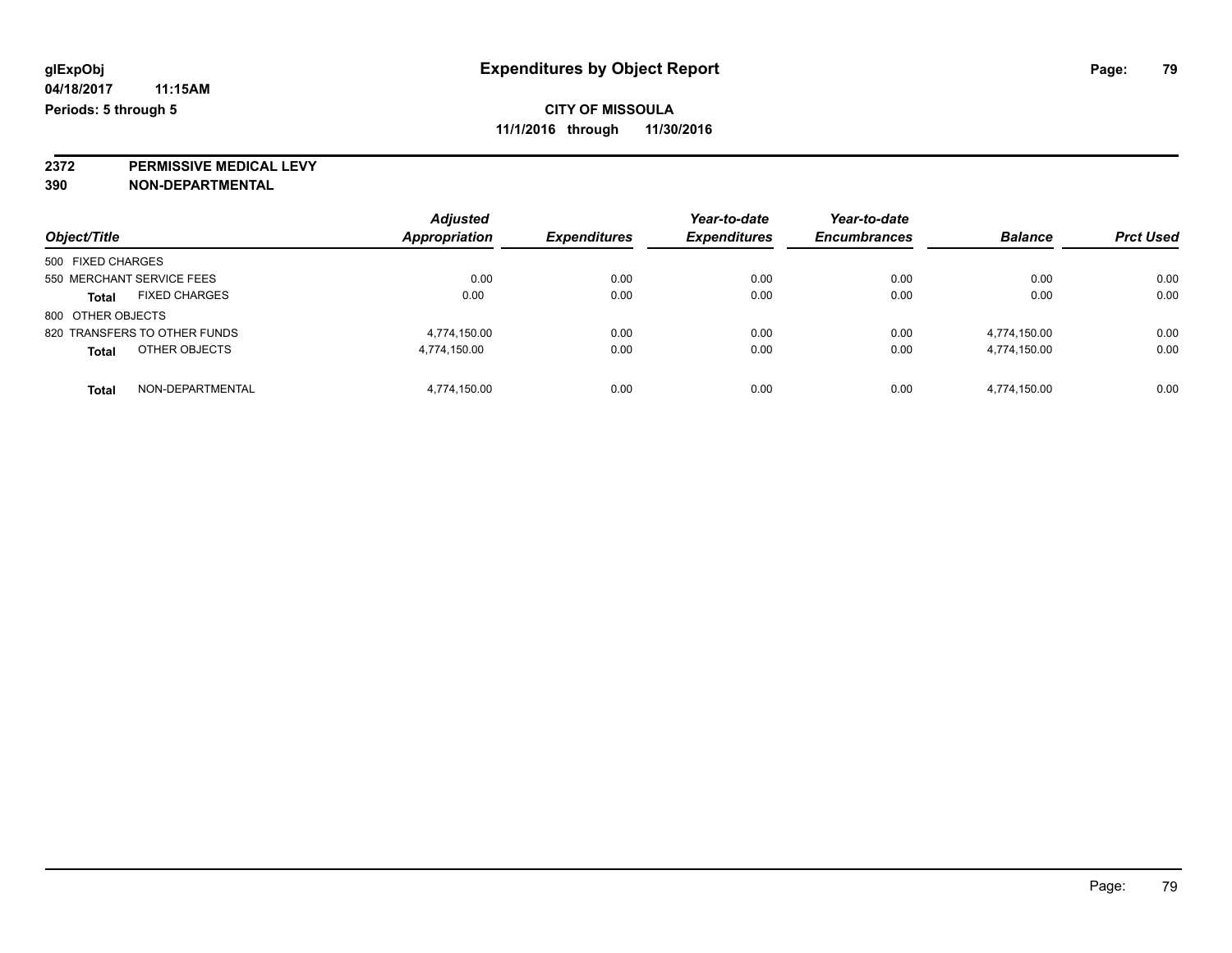### **2372 PERMISSIVE MEDICAL LEVY**

|                                         | <b>Adjusted</b>      |                     | Year-to-date        | Year-to-date        |                |                  |
|-----------------------------------------|----------------------|---------------------|---------------------|---------------------|----------------|------------------|
| Object/Title                            | <b>Appropriation</b> | <b>Expenditures</b> | <b>Expenditures</b> | <b>Encumbrances</b> | <b>Balance</b> | <b>Prct Used</b> |
| 500 FIXED CHARGES                       |                      |                     |                     |                     |                |                  |
| 550 MERCHANT SERVICE FEES               |                      | 0.00<br>0.00        | 0.00                | 0.00                | 0.00           | 0.00             |
| <b>FIXED CHARGES</b><br><b>Total</b>    |                      | 0.00<br>0.00        | 0.00                | 0.00                | 0.00           | 0.00             |
| 800 OTHER OBJECTS                       |                      |                     |                     |                     |                |                  |
| 820 TRANSFERS TO OTHER FUNDS            | 4,774,150.00         | 0.00                | 0.00                | 0.00                | 4.774.150.00   | 0.00             |
| OTHER OBJECTS<br><b>Total</b>           | 4,774,150.00         | 0.00                | 0.00                | 0.00                | 4,774,150.00   | 0.00             |
| PERMISSIVE MEDICAL LEVY<br><b>Total</b> | 4,774,150.00         | 0.00                | 0.00                | 0.00                | 4,774,150.00   | 0.00             |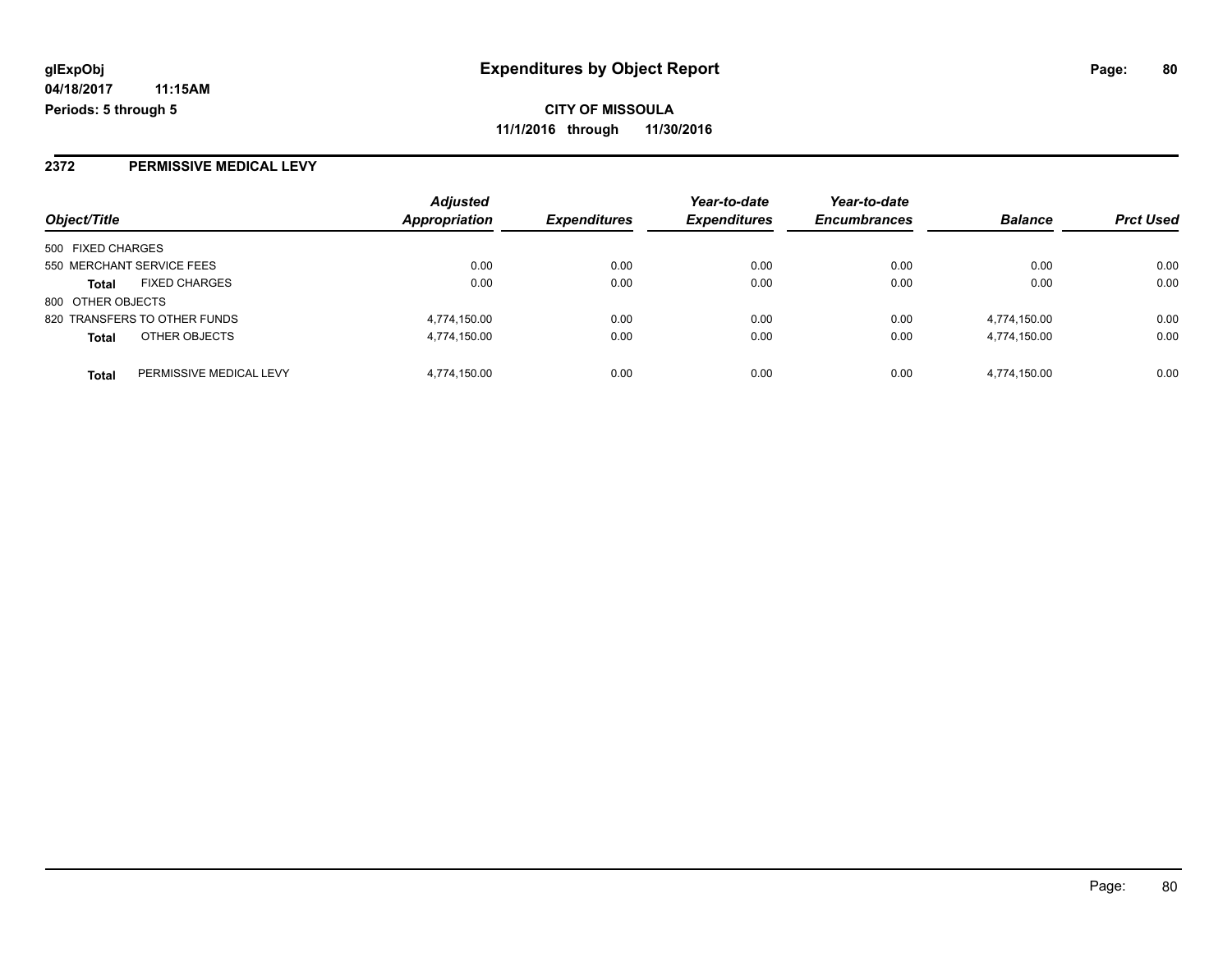# **2389 CABLE TELEVISION FRANCHISE FUND**

**390 NON-DEPARTMENTAL**

|                        |                                     | <b>Adjusted</b>      |                     | Year-to-date        | Year-to-date        |                |                  |
|------------------------|-------------------------------------|----------------------|---------------------|---------------------|---------------------|----------------|------------------|
| Object/Title           |                                     | <b>Appropriation</b> | <b>Expenditures</b> | <b>Expenditures</b> | <b>Encumbrances</b> | <b>Balance</b> | <b>Prct Used</b> |
| 300 PURCHASED SERVICES |                                     |                      |                     |                     |                     |                |                  |
|                        | 330 PUBLICITY, SUBSCRIPTIONS & DUES | 0.00                 | 0.00                | 0.00                | 0.00                | 0.00           | 0.00             |
|                        | 350 PROFESSIONAL SERVICES           | 20.288.00            | 0.00                | 0.00                | 0.00                | 20,288.00      | 0.00             |
|                        | 360 REPAIR & MAINTENANCE            | 0.00                 | 0.00                | 0.00                | 0.00                | 0.00           | 0.00             |
| 370 TRAVEL             |                                     | 1,000.00             | 0.00                | 0.00                | 0.00                | 1,000.00       | 0.00             |
| 380 TRAINING           |                                     | 1,000.00             | 0.00                | 0.00                | 0.00                | 1,000.00       | 0.00             |
| <b>Total</b>           | PURCHASED SERVICES                  | 22,288.00            | 0.00                | 0.00                | 0.00                | 22,288.00      | 0.00             |
| 500 FIXED CHARGES      |                                     |                      |                     |                     |                     |                |                  |
|                        | 550 MERCHANT SERVICE FEES           | 0.00                 | 0.00                | 0.00                | 0.00                | 0.00           | 0.00             |
| <b>Total</b>           | <b>FIXED CHARGES</b>                | 0.00                 | 0.00                | 0.00                | 0.00                | 0.00           | 0.00             |
|                        | 700 GRANTS & CONTRIBUTIONS          |                      |                     |                     |                     |                |                  |
|                        | 700 GRANTS & CONTRIBUTIONS          | 390,000.00           | 120,000.00          | 120,000.00          | 0.00                | 270.000.00     | 30.77            |
| <b>Total</b>           | <b>GRANTS &amp; CONTRIBUTIONS</b>   | 390,000.00           | 120,000.00          | 120,000.00          | 0.00                | 270,000.00     | 30.77            |
| 800 OTHER OBJECTS      |                                     |                      |                     |                     |                     |                |                  |
|                        | 820 TRANSFERS TO OTHER FUNDS        | 301,433.00           | 0.00                | 0.00                | 0.00                | 301,433.00     | 0.00             |
| 845 CONTINGENCY        |                                     | 0.00                 | 0.00                | 0.00                | 0.00                | 0.00           | 0.00             |
| <b>Total</b>           | OTHER OBJECTS                       | 301,433.00           | 0.00                | 0.00                | 0.00                | 301,433.00     | 0.00             |
| 900 CAPITAL OUTLAY     |                                     |                      |                     |                     |                     |                |                  |
|                        | 940 MACHINERY & EQUIPMENT           | 37.567.00            | 0.00                | 0.00                | 0.00                | 37,567.00      | 0.00             |
| <b>Total</b>           | <b>CAPITAL OUTLAY</b>               | 37,567.00            | 0.00                | 0.00                | 0.00                | 37,567.00      | 0.00             |
| <b>Total</b>           | NON-DEPARTMENTAL                    | 751,288.00           | 120,000.00          | 120,000.00          | 0.00                | 631,288.00     | 15.97            |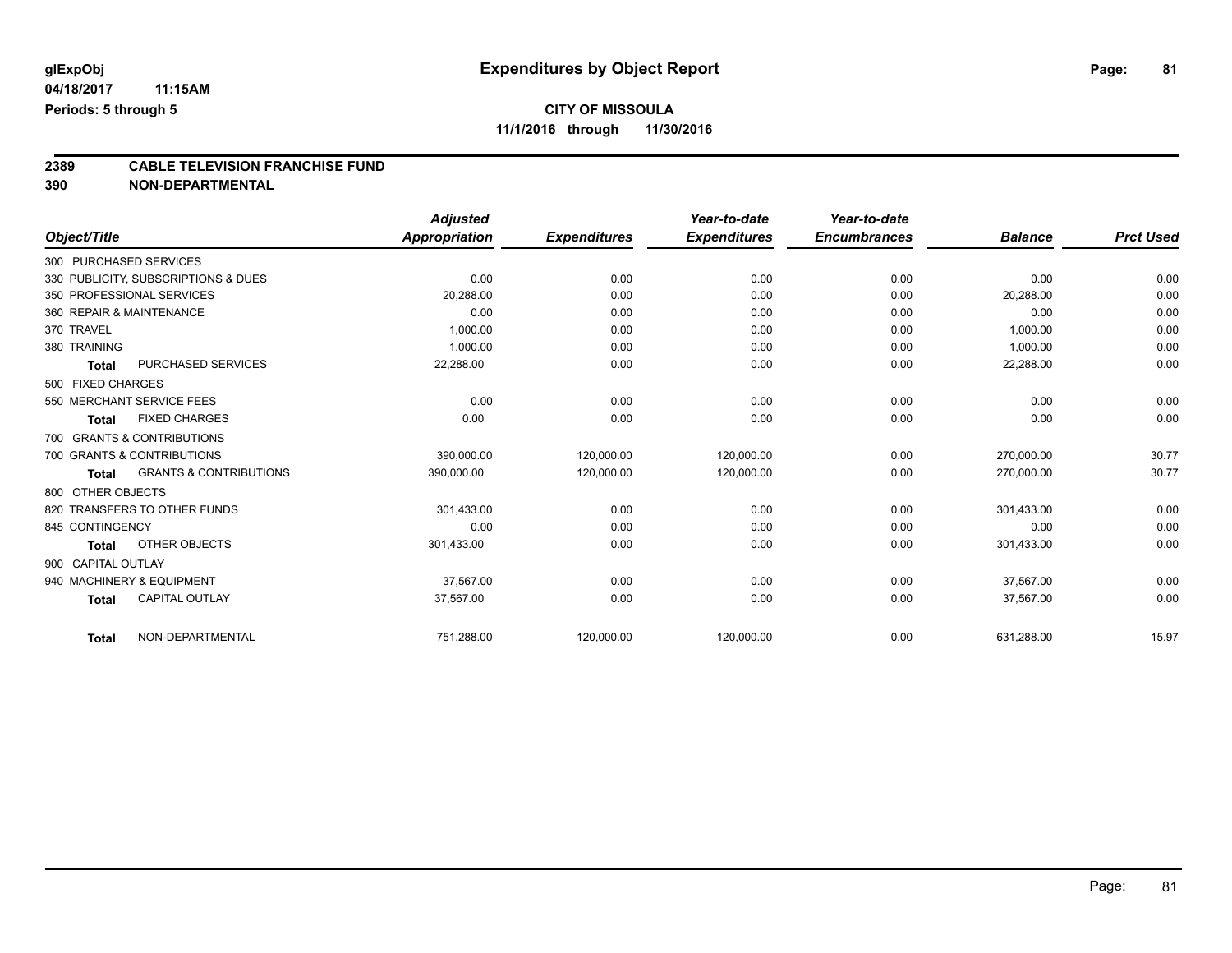### **2389 CABLE TELEVISION FRANCHISE FUND**

|                        |                                     | <b>Adjusted</b>      |                     | Year-to-date        | Year-to-date        |                |                  |
|------------------------|-------------------------------------|----------------------|---------------------|---------------------|---------------------|----------------|------------------|
| Object/Title           |                                     | <b>Appropriation</b> | <b>Expenditures</b> | <b>Expenditures</b> | <b>Encumbrances</b> | <b>Balance</b> | <b>Prct Used</b> |
| 300 PURCHASED SERVICES |                                     |                      |                     |                     |                     |                |                  |
|                        | 330 PUBLICITY, SUBSCRIPTIONS & DUES | 0.00                 | 0.00                | 0.00                | 0.00                | 0.00           | 0.00             |
|                        | 350 PROFESSIONAL SERVICES           | 20,288.00            | 0.00                | 0.00                | 0.00                | 20,288.00      | 0.00             |
|                        | 360 REPAIR & MAINTENANCE            | 0.00                 | 0.00                | 0.00                | 0.00                | 0.00           | 0.00             |
| 370 TRAVEL             |                                     | 1,000.00             | 0.00                | 0.00                | 0.00                | 1,000.00       | 0.00             |
| 380 TRAINING           |                                     | 1,000.00             | 0.00                | 0.00                | 0.00                | 1,000.00       | 0.00             |
| Total                  | <b>PURCHASED SERVICES</b>           | 22,288.00            | 0.00                | 0.00                | 0.00                | 22,288.00      | 0.00             |
| 500 FIXED CHARGES      |                                     |                      |                     |                     |                     |                |                  |
|                        | 550 MERCHANT SERVICE FEES           | 0.00                 | 0.00                | 0.00                | 0.00                | 0.00           | 0.00             |
| <b>Total</b>           | <b>FIXED CHARGES</b>                | 0.00                 | 0.00                | 0.00                | 0.00                | 0.00           | 0.00             |
|                        | 700 GRANTS & CONTRIBUTIONS          |                      |                     |                     |                     |                |                  |
|                        | 700 GRANTS & CONTRIBUTIONS          | 390,000.00           | 120,000.00          | 120,000.00          | 0.00                | 270.000.00     | 30.77            |
| <b>Total</b>           | <b>GRANTS &amp; CONTRIBUTIONS</b>   | 390,000.00           | 120,000.00          | 120,000.00          | 0.00                | 270,000.00     | 30.77            |
| 800 OTHER OBJECTS      |                                     |                      |                     |                     |                     |                |                  |
|                        | 820 TRANSFERS TO OTHER FUNDS        | 301,433.00           | 0.00                | 0.00                | 0.00                | 301,433.00     | 0.00             |
| 845 CONTINGENCY        |                                     | 0.00                 | 0.00                | 0.00                | 0.00                | 0.00           | 0.00             |
| <b>Total</b>           | OTHER OBJECTS                       | 301,433.00           | 0.00                | 0.00                | 0.00                | 301,433.00     | 0.00             |
| 900 CAPITAL OUTLAY     |                                     |                      |                     |                     |                     |                |                  |
|                        | 940 MACHINERY & EQUIPMENT           | 37,567.00            | 0.00                | 0.00                | 0.00                | 37,567.00      | 0.00             |
| <b>Total</b>           | <b>CAPITAL OUTLAY</b>               | 37,567.00            | 0.00                | 0.00                | 0.00                | 37,567.00      | 0.00             |
| <b>Total</b>           | CABLE TELEVISION FRANCHISE FUND     | 751,288.00           | 120,000.00          | 120,000.00          | 0.00                | 631,288.00     | 15.97            |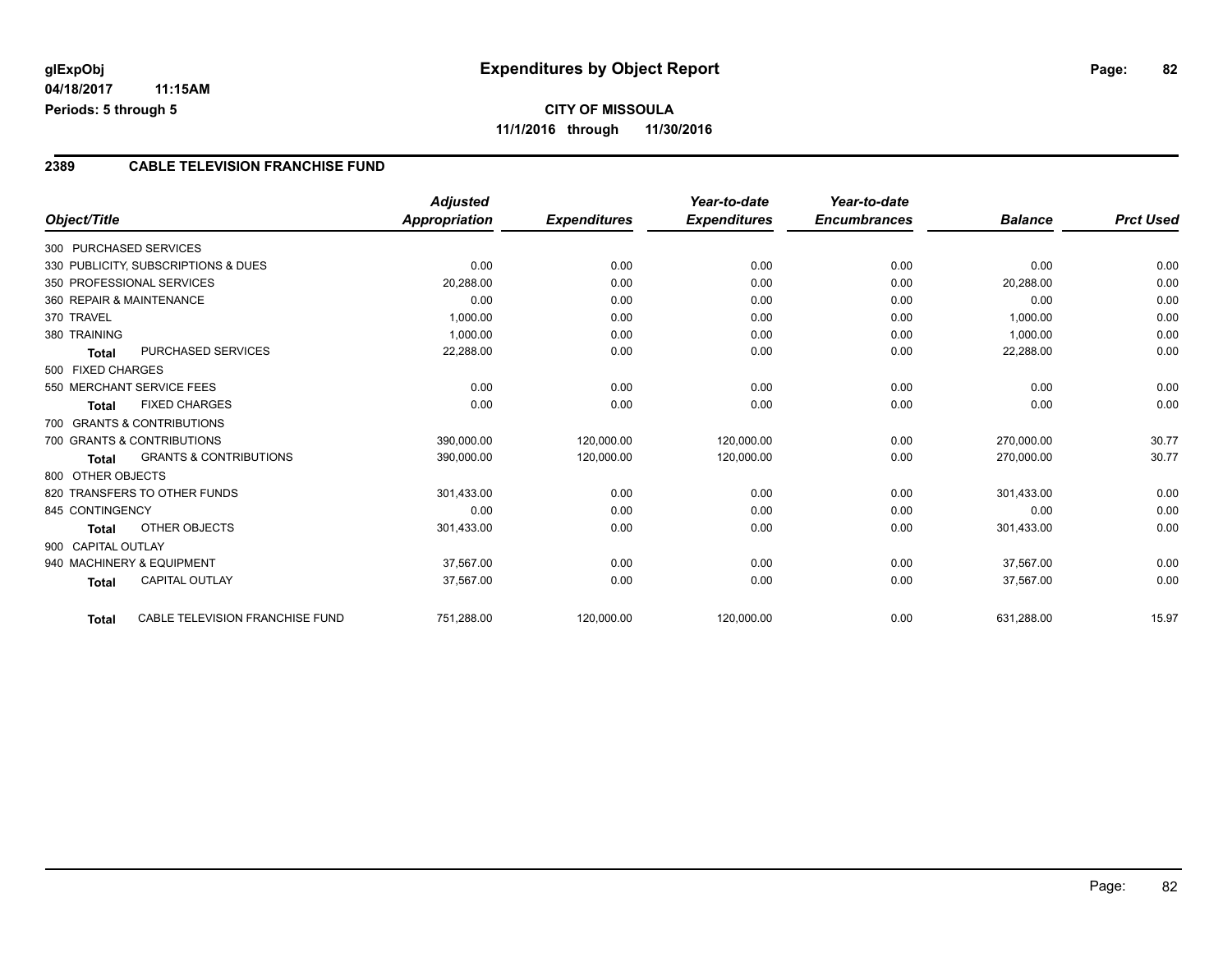**2390 DRUG FORFEITURE FUND**

**290 POLICE**

|                                                   | <b>Adjusted</b>      |                     | Year-to-date        | Year-to-date        |                |                  |
|---------------------------------------------------|----------------------|---------------------|---------------------|---------------------|----------------|------------------|
| Object/Title                                      | <b>Appropriation</b> | <b>Expenditures</b> | <b>Expenditures</b> | <b>Encumbrances</b> | <b>Balance</b> | <b>Prct Used</b> |
| 100 PERSONAL SERVICES                             |                      |                     |                     |                     |                |                  |
| 110 SALARIES AND WAGES                            | 0.00                 | 0.00                | 0.00                | 0.00                | 0.00           | 0.00             |
| 120 OVERTIME/TERMINATION                          | 0.00                 | 0.00                | 0.00                | 0.00                | 0.00           | 0.00             |
| 140 EMPLOYER CONTRIBUTIONS                        | 0.00                 | 0.00                | 0.00                | 0.00                | 0.00           | 0.00             |
| PERSONAL SERVICES<br>Total                        | 0.00                 | 0.00                | 0.00                | 0.00                | 0.00           | 0.00             |
| 200 SUPPLIES                                      |                      |                     |                     |                     |                |                  |
| 210 OFFICE SUPPLIES                               | 0.00                 | 0.00                | 0.00                | 0.00                | 0.00           | 0.00             |
| 220 OPERATING SUPPLIES                            | 3,000.00             | 702.49              | 1,491.84            | 0.00                | 1,508.16       | 49.73            |
| 230 REPAIR/MAINTENANCE                            | 3,000.00             | 0.00                | 0.00                | 0.00                | 3,000.00       | 0.00             |
| 231 GASOLINE                                      | 500.00               | 0.00                | 0.00                | 0.00                | 500.00         | 0.00             |
| 240 OTHER SUPPLIES                                | 0.00                 | 0.00                | 0.00                | 0.00                | 0.00           | 0.00             |
| <b>SUPPLIES</b><br>Total                          | 6,500.00             | 702.49              | 1,491.84            | 0.00                | 5,008.16       | 22.95            |
| 300 PURCHASED SERVICES                            |                      |                     |                     |                     |                |                  |
| 310 COMMUNICATIONS                                | 500.00               | 0.00                | 0.00                | 0.00                | 500.00         | 0.00             |
| 320 PRINTING & DUPLICATING                        | 300.00               | 0.00                | 0.00                | 0.00                | 300.00         | 0.00             |
| 330 PUBLICITY, SUBSCRIPTIONS & DUES               | 0.00                 | 0.00                | 0.00                | 0.00                | 0.00           | 0.00             |
| 344 TELEPHONE SERVICE                             | 0.00                 | 0.00                | 0.00                | 0.00                | 0.00           | 0.00             |
| 350 PROFESSIONAL SERVICES                         | 0.00                 | 0.00                | 0.00                | 0.00                | 0.00           | 0.00             |
| 360 REPAIR & MAINTENANCE                          | 500.00               | 0.00                | 0.00                | 0.00                | 500.00         | 0.00             |
| 370 TRAVEL                                        | 2,000.00             | 1,500.00            | 1,500.00            | 0.00                | 500.00         | 75.00            |
| 380 TRAINING                                      | 1,500.00             | 0.00                | 0.00                | 0.00                | 1,500.00       | 0.00             |
| 390 OTHER PURCHASED SERVICES                      | 500.00               | 0.00                | 0.00                | 0.00                | 500.00         | 0.00             |
| PURCHASED SERVICES<br><b>Total</b>                | 5,300.00             | 1,500.00            | 1,500.00            | 0.00                | 3,800.00       | 28.30            |
| 500 FIXED CHARGES                                 |                      |                     |                     |                     |                |                  |
| 500 FIXED CHARGES                                 | 1,000.00             | 0.00                | 0.00                | 0.00                | 1,000.00       | 0.00             |
| 550 MERCHANT SERVICE FEES                         | 0.00                 | 0.00                | 0.00                | 0.00                | 0.00           | 0.00             |
| <b>FIXED CHARGES</b><br>Total                     | 1,000.00             | 0.00                | 0.00                | 0.00                | 1,000.00       | 0.00             |
| 700 GRANTS & CONTRIBUTIONS                        |                      |                     |                     |                     |                |                  |
| 700 GRANTS & CONTRIBUTIONS                        | 0.00                 | 0.00                | 0.00                | 0.00                | 0.00           | 0.00             |
| <b>GRANTS &amp; CONTRIBUTIONS</b><br><b>Total</b> | 0.00                 | 0.00                | 0.00                | 0.00                | 0.00           | 0.00             |
| 800 OTHER OBJECTS                                 |                      |                     |                     |                     |                |                  |
| 820 TRANSFERS TO OTHER FUNDS                      | 0.00                 | 0.00                | 0.00                | 0.00                | 0.00           | 0.00             |
| 845 CONTINGENCY                                   | 0.00                 | 0.00                | 0.00                | 0.00                | 0.00           | 0.00             |
|                                                   |                      |                     |                     |                     |                |                  |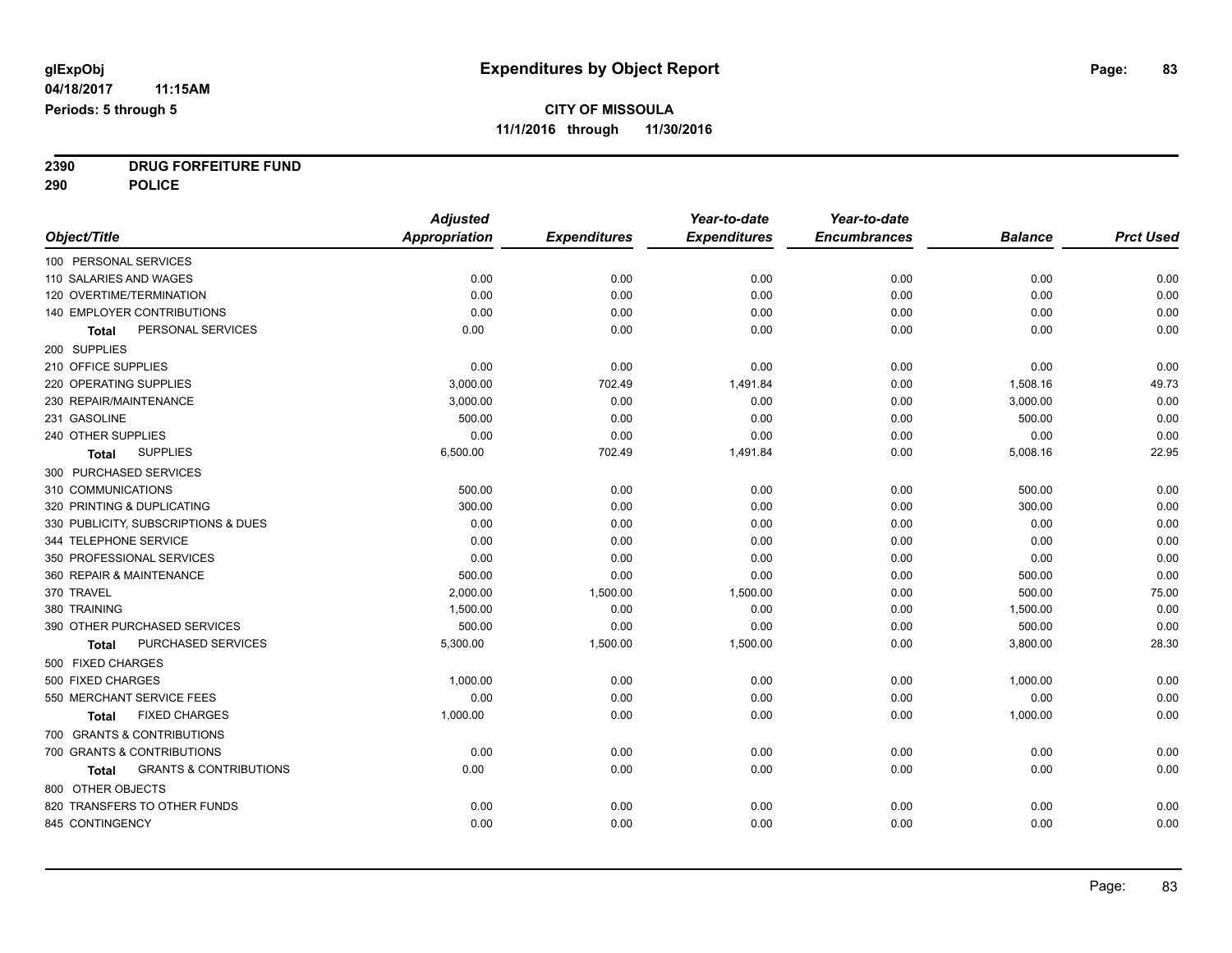# **CITY OF MISSOULA 11/1/2016 through 11/30/2016**

**2390 DRUG FORFEITURE FUND**

**290 POLICE**

|                    |                           | <b>Adjusted</b>      |                     | Year-to-date        | Year-to-date        |                |                  |
|--------------------|---------------------------|----------------------|---------------------|---------------------|---------------------|----------------|------------------|
| Object/Title       |                           | <b>Appropriation</b> | <b>Expenditures</b> | <b>Expenditures</b> | <b>Encumbrances</b> | <b>Balance</b> | <b>Prct Used</b> |
| <b>Total</b>       | OTHER OBJECTS             | 0.00                 | 0.00                | 0.00                | 0.00                | 0.00           | 0.00             |
| 900 CAPITAL OUTLAY |                           |                      |                     |                     |                     |                |                  |
| 930 IMPROVEMENTS   |                           | 0.00                 | 0.00                | 0.00                | 0.00                | 0.00           | 0.00             |
|                    | 940 MACHINERY & EQUIPMENT | 5,000.00             | 0.00                | 0.00                | 0.00                | 5,000.00       | 0.00             |
| <b>Total</b>       | <b>CAPITAL OUTLAY</b>     | 5,000.00             | 0.00                | 0.00                | 0.00                | 5,000.00       | 0.00             |
| <b>Total</b>       | <b>POLICE</b>             | 17,800.00            | 2.202.49            | 2.991.84            | 0.00                | 14,808.16      | 16.81            |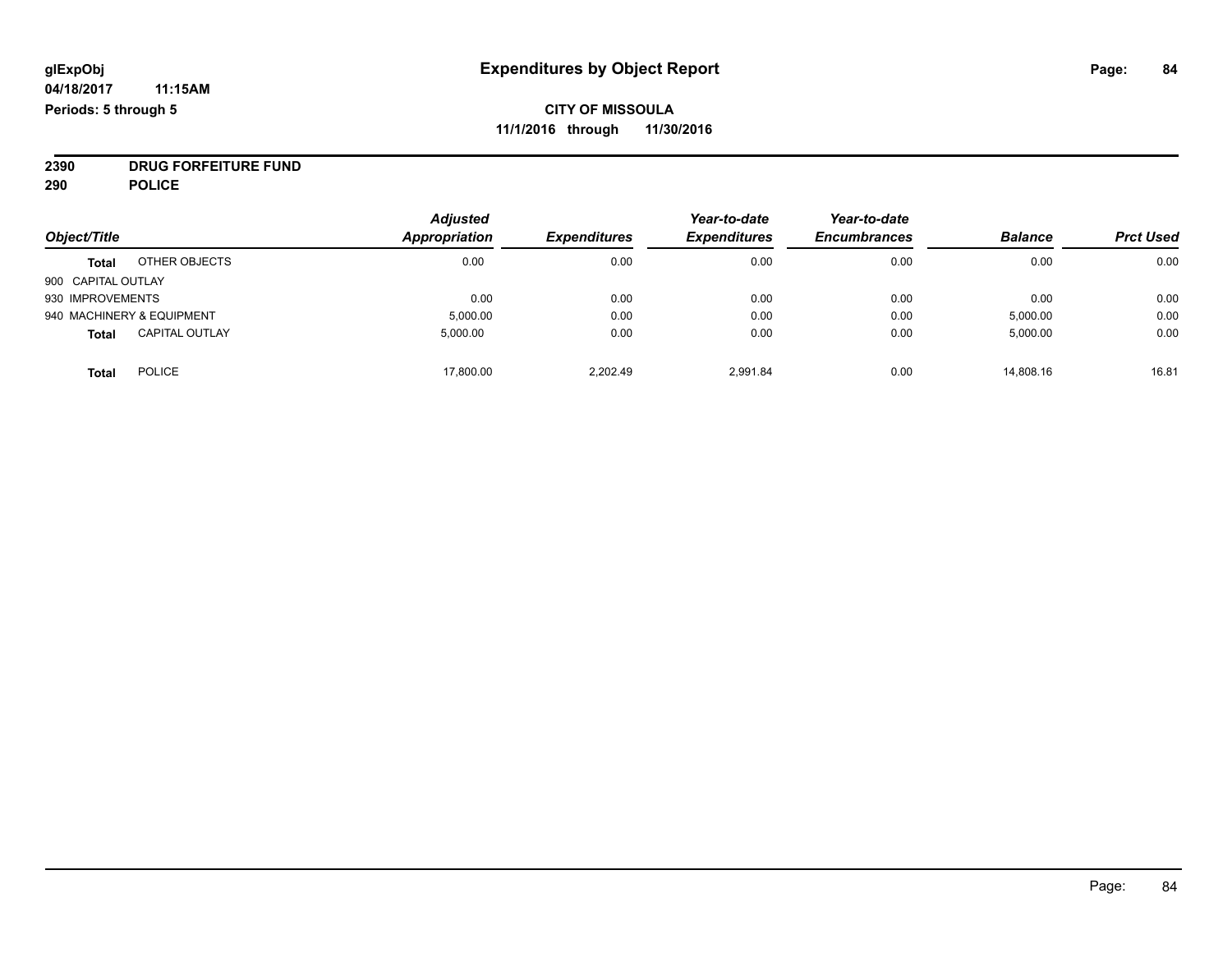### **2390 DRUG FORFEITURE FUND**

|                                                   | <b>Adjusted</b>      |                     | Year-to-date        | Year-to-date        |                |                  |
|---------------------------------------------------|----------------------|---------------------|---------------------|---------------------|----------------|------------------|
| Object/Title                                      | <b>Appropriation</b> | <b>Expenditures</b> | <b>Expenditures</b> | <b>Encumbrances</b> | <b>Balance</b> | <b>Prct Used</b> |
| 100 PERSONAL SERVICES                             |                      |                     |                     |                     |                |                  |
| 110 SALARIES AND WAGES                            | 0.00                 | 0.00                | 0.00                | 0.00                | 0.00           | 0.00             |
| 120 OVERTIME/TERMINATION                          | 0.00                 | 0.00                | 0.00                | 0.00                | 0.00           | 0.00             |
| 140 EMPLOYER CONTRIBUTIONS                        | 0.00                 | 0.00                | 0.00                | 0.00                | 0.00           | 0.00             |
| PERSONAL SERVICES<br><b>Total</b>                 | 0.00                 | 0.00                | 0.00                | 0.00                | 0.00           | 0.00             |
| 200 SUPPLIES                                      |                      |                     |                     |                     |                |                  |
| 210 OFFICE SUPPLIES                               | 0.00                 | 0.00                | 0.00                | 0.00                | 0.00           | 0.00             |
| 220 OPERATING SUPPLIES                            | 3,000.00             | 702.49              | 1,491.84            | 0.00                | 1,508.16       | 49.73            |
| 230 REPAIR/MAINTENANCE                            | 3,000.00             | 0.00                | 0.00                | 0.00                | 3,000.00       | 0.00             |
| 231 GASOLINE                                      | 500.00               | 0.00                | 0.00                | 0.00                | 500.00         | 0.00             |
| 240 OTHER SUPPLIES                                | 0.00                 | 0.00                | 0.00                | 0.00                | 0.00           | 0.00             |
| <b>SUPPLIES</b><br><b>Total</b>                   | 6,500.00             | 702.49              | 1,491.84            | 0.00                | 5,008.16       | 22.95            |
| 300 PURCHASED SERVICES                            |                      |                     |                     |                     |                |                  |
| 310 COMMUNICATIONS                                | 500.00               | 0.00                | 0.00                | 0.00                | 500.00         | 0.00             |
| 320 PRINTING & DUPLICATING                        | 300.00               | 0.00                | 0.00                | 0.00                | 300.00         | 0.00             |
| 330 PUBLICITY, SUBSCRIPTIONS & DUES               | 0.00                 | 0.00                | 0.00                | 0.00                | 0.00           | 0.00             |
| 344 TELEPHONE SERVICE                             | 0.00                 | 0.00                | 0.00                | 0.00                | 0.00           | 0.00             |
| 350 PROFESSIONAL SERVICES                         | 0.00                 | 0.00                | 0.00                | 0.00                | 0.00           | 0.00             |
| 360 REPAIR & MAINTENANCE                          | 500.00               | 0.00                | 0.00                | 0.00                | 500.00         | 0.00             |
| 370 TRAVEL                                        | 2,000.00             | 1,500.00            | 1,500.00            | 0.00                | 500.00         | 75.00            |
| 380 TRAINING                                      | 1,500.00             | 0.00                | 0.00                | 0.00                | 1,500.00       | 0.00             |
| 390 OTHER PURCHASED SERVICES                      | 500.00               | 0.00                | 0.00                | 0.00                | 500.00         | 0.00             |
| PURCHASED SERVICES<br>Total                       | 5,300.00             | 1,500.00            | 1,500.00            | 0.00                | 3,800.00       | 28.30            |
| 500 FIXED CHARGES                                 |                      |                     |                     |                     |                |                  |
| 500 FIXED CHARGES                                 | 1,000.00             | 0.00                | 0.00                | 0.00                | 1,000.00       | 0.00             |
| 550 MERCHANT SERVICE FEES                         | 0.00                 | 0.00                | 0.00                | 0.00                | 0.00           | 0.00             |
| <b>FIXED CHARGES</b><br><b>Total</b>              | 1,000.00             | 0.00                | 0.00                | 0.00                | 1,000.00       | 0.00             |
| 700 GRANTS & CONTRIBUTIONS                        |                      |                     |                     |                     |                |                  |
| 700 GRANTS & CONTRIBUTIONS                        | 0.00                 | 0.00                | 0.00                | 0.00                | 0.00           | 0.00             |
| <b>GRANTS &amp; CONTRIBUTIONS</b><br><b>Total</b> | 0.00                 | 0.00                | 0.00                | 0.00                | 0.00           | 0.00             |
| 800 OTHER OBJECTS                                 |                      |                     |                     |                     |                |                  |
| 820 TRANSFERS TO OTHER FUNDS                      | 0.00                 | 0.00                | 0.00                | 0.00                | 0.00           | 0.00             |
| 845 CONTINGENCY                                   | 0.00                 | 0.00                | 0.00                | 0.00                | 0.00           | 0.00             |
| OTHER OBJECTS<br><b>Total</b>                     | 0.00                 | 0.00                | 0.00                | 0.00                | 0.00           | 0.00             |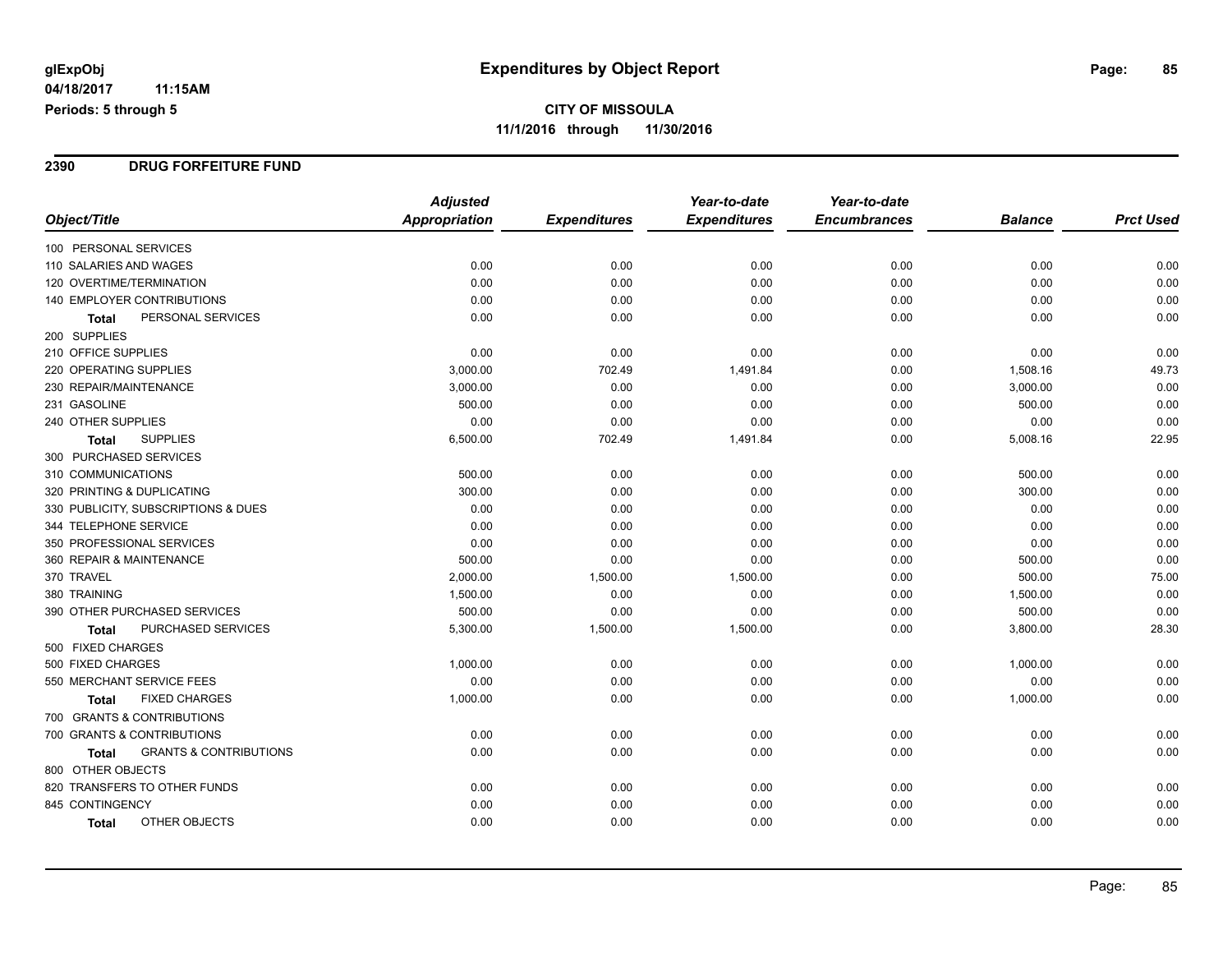**2390 DRUG FORFEITURE FUND**

| Object/Title              |                       | <b>Adjusted</b><br>Appropriation | <b>Expenditures</b> | Year-to-date<br><b>Expenditures</b> | Year-to-date<br><b>Encumbrances</b> | <b>Balance</b> | <b>Prct Used</b> |
|---------------------------|-----------------------|----------------------------------|---------------------|-------------------------------------|-------------------------------------|----------------|------------------|
| 900 CAPITAL OUTLAY        |                       |                                  |                     |                                     |                                     |                |                  |
| 930 IMPROVEMENTS          |                       | 0.00                             | 0.00                | 0.00                                | 0.00                                | 0.00           | 0.00             |
| 940 MACHINERY & EQUIPMENT |                       | 5,000.00                         | 0.00                | 0.00                                | 0.00                                | 5,000.00       | 0.00             |
| <b>Total</b>              | <b>CAPITAL OUTLAY</b> | 5.000.00                         | 0.00                | 0.00                                | 0.00                                | 5.000.00       | 0.00             |
| <b>Total</b>              | DRUG FORFEITURE FUND  | 17,800.00                        | 2.202.49            | 2.991.84                            | 0.00                                | 14.808.16      | 16.81            |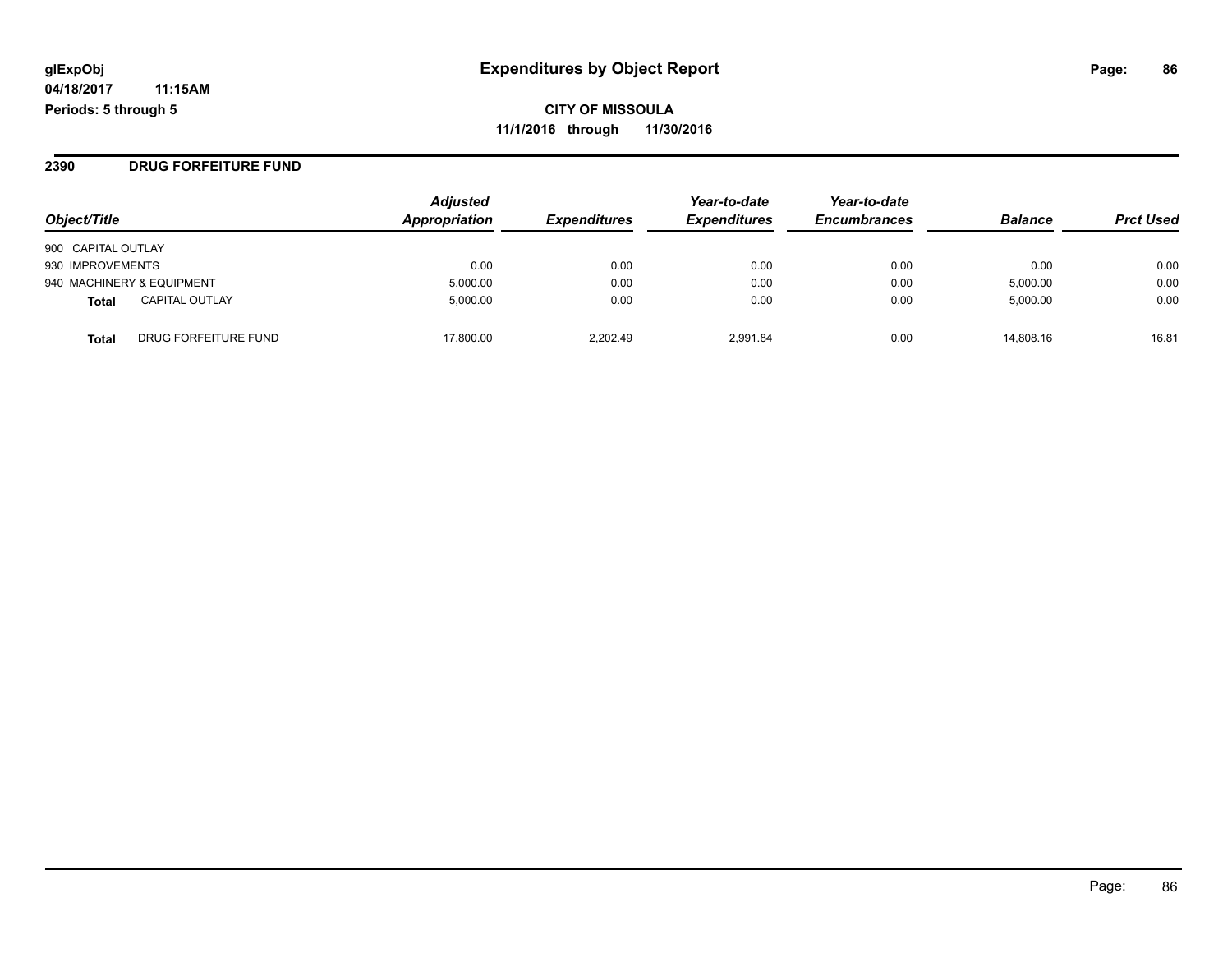**2394 BUILDING INSPECTION FUND**

**310 BUILDING INSPECTION**

|                                       | <b>Adjusted</b>      |                     | Year-to-date        | Year-to-date        |                |                  |
|---------------------------------------|----------------------|---------------------|---------------------|---------------------|----------------|------------------|
| Object/Title                          | <b>Appropriation</b> | <b>Expenditures</b> | <b>Expenditures</b> | <b>Encumbrances</b> | <b>Balance</b> | <b>Prct Used</b> |
| 100 PERSONAL SERVICES                 |                      |                     |                     |                     |                |                  |
| 110 SALARIES AND WAGES                | 700,628.00           | 40,934.69           | 219,559.05          | 0.00                | 481,068.95     | 31.34            |
| 115 SALARIES/HEALTH INSURANCE BENEFIT | 0.00                 | 0.00                | 0.00                | 0.00                | 0.00           | 0.00             |
| 120 OVERTIME/TERMINATION              | 500.00               | 0.00                | 0.00                | 0.00                | 500.00         | 0.00             |
| 130 OTHER                             | 19,912.00            | 0.00                | 0.00                | 0.00                | 19,912.00      | 0.00             |
| <b>140 EMPLOYER CONTRIBUTIONS</b>     | 242,010.00           | 15,486.87           | 86,977.56           | 0.00                | 155,032.44     | 35.94            |
| 141 STATE RETIREMENT CONTRIBUTIONS    | 0.00                 | 40.93               | 219.56              | 0.00                | $-219.56$      | 0.00             |
| PERSONAL SERVICES<br>Total            | 963,050.00           | 56,462.49           | 306,756.17          | 0.00                | 656,293.83     | 31.85            |
| 200 SUPPLIES                          |                      |                     |                     |                     |                |                  |
| 210 OFFICE SUPPLIES                   | 7,700.00             | 85.98               | 3,588.24            | 0.00                | 4,111.76       | 46.60            |
| 220 OPERATING SUPPLIES                | 0.00                 | 0.00                | 1,922.30            | 0.00                | $-1,922.30$    | 0.00             |
| 230 REPAIR/MAINTENANCE                | 3,000.00             | 11.00               | 268.54              | 0.00                | 2,731.46       | 8.95             |
| 231 GASOLINE                          | 11,475.00            | 462.24              | 1,365.97            | 0.00                | 10,109.03      | 11.90            |
| 250 SUPPLIES FOR RESALE               | 500.00               | 0.00                | 0.00                | 0.00                | 500.00         | 0.00             |
| <b>SUPPLIES</b><br><b>Total</b>       | 22,675.00            | 559.22              | 7,145.05            | 0.00                | 15,529.95      | 31.51            |
| 300 PURCHASED SERVICES                |                      |                     |                     |                     |                |                  |
| 310 COMMUNICATIONS                    | 1,000.00             | 1.86                | 222.88              | 0.00                | 777.12         | 22.29            |
| 320 PRINTING & DUPLICATING            | 7,600.00             | 66.80               | 68.80               | 0.00                | 7,531.20       | 0.91             |
| 330 PUBLICITY, SUBSCRIPTIONS & DUES   | 2,100.00             | 0.00                | 11,405.00           | 0.00                | $-9,305.00$    | 543.10           |
| 344 TELEPHONE SERVICE                 | 13,548.00            | 790.32              | 3,695.74            | 0.00                | 9,852.26       | 27.28            |
| 350 PROFESSIONAL SERVICES             | 14,600.00            | 3,450.00            | 6,477.19            | 0.00                | 8,122.81       | 44.36            |
| 360 REPAIR & MAINTENANCE              | 33,378.00            | 756.59              | 756.59              | 0.00                | 32,621.41      | 2.27             |
| 370 TRAVEL                            | 5,025.00             | 0.00                | 866.22              | 0.00                | 4,158.78       | 17.24            |
| 380 TRAINING                          | 6,500.00             | 0.00                | 115.00              | 0.00                | 6,385.00       | 1.77             |
| PURCHASED SERVICES<br>Total           | 83,751.00            | 5,065.57            | 23,607.42           | 0.00                | 60,143.58      | 28.19            |
| 500 FIXED CHARGES                     |                      |                     |                     |                     |                |                  |
| 500 FIXED CHARGES                     | 363,860.00           | 0.00                | 0.00                | 0.00                | 363,860.00     | 0.00             |
| 550 MERCHANT SERVICE FEES             | 15,400.00            | 0.00                | 0.00                | 0.00                | 15,400.00      | 0.00             |
| <b>FIXED CHARGES</b><br><b>Total</b>  | 379,260.00           | 0.00                | 0.00                | 0.00                | 379,260.00     | 0.00             |
| 600 DEBT SERVICE                      |                      |                     |                     |                     |                |                  |
| 620 INTEREST / SERVICE FEES           | 0.00                 | 0.00                | 0.00                | 0.00                | 0.00           | 0.00             |
| <b>DEBT SERVICE</b><br>Total          | 0.00                 | 0.00                | 0.00                | 0.00                | 0.00           | 0.00             |
| 900 CAPITAL OUTLAY                    |                      |                     |                     |                     |                |                  |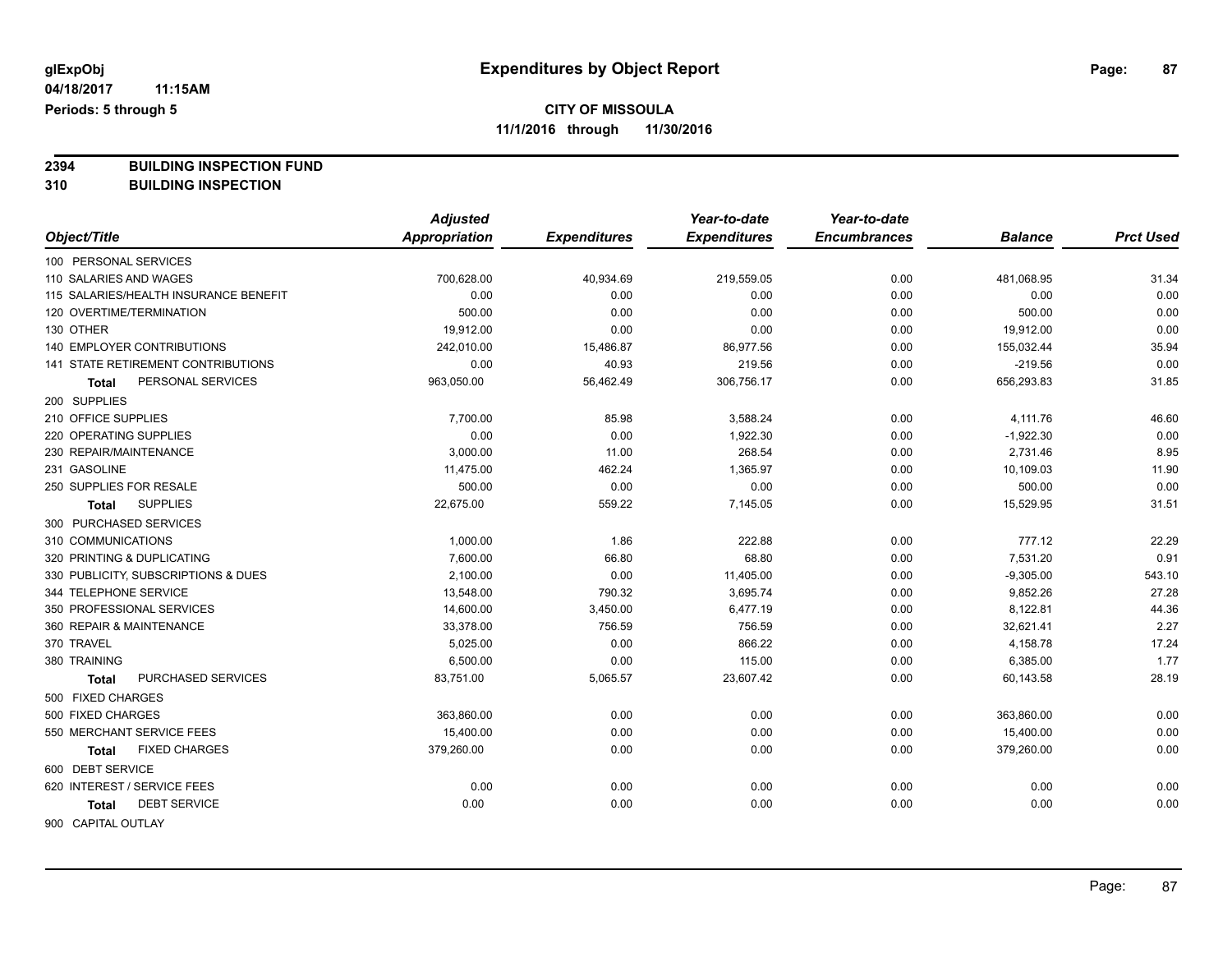**2394 BUILDING INSPECTION FUND**

**310 BUILDING INSPECTION**

| Object/Title |                            | <b>Adjusted</b><br>Appropriation | <b>Expenditures</b> | Year-to-date<br><b>Expenditures</b> | Year-to-date<br><b>Encumbrances</b> | <b>Balance</b> | <b>Prct Used</b> |
|--------------|----------------------------|----------------------------------|---------------------|-------------------------------------|-------------------------------------|----------------|------------------|
|              | 940 MACHINERY & EQUIPMENT  | 0.00                             | 0.00                | 0.00                                | 0.00                                | 0.00           | 0.00             |
| Total        | <b>CAPITAL OUTLAY</b>      | 0.00                             | 0.00                | 0.00                                | 0.00                                | 0.00           | 0.00             |
| <b>Total</b> | <b>BUILDING INSPECTION</b> | 448,736.00                       | 62,087.28           | 337,508.64                          | 0.00                                | 1.111.227.36   | 23.30            |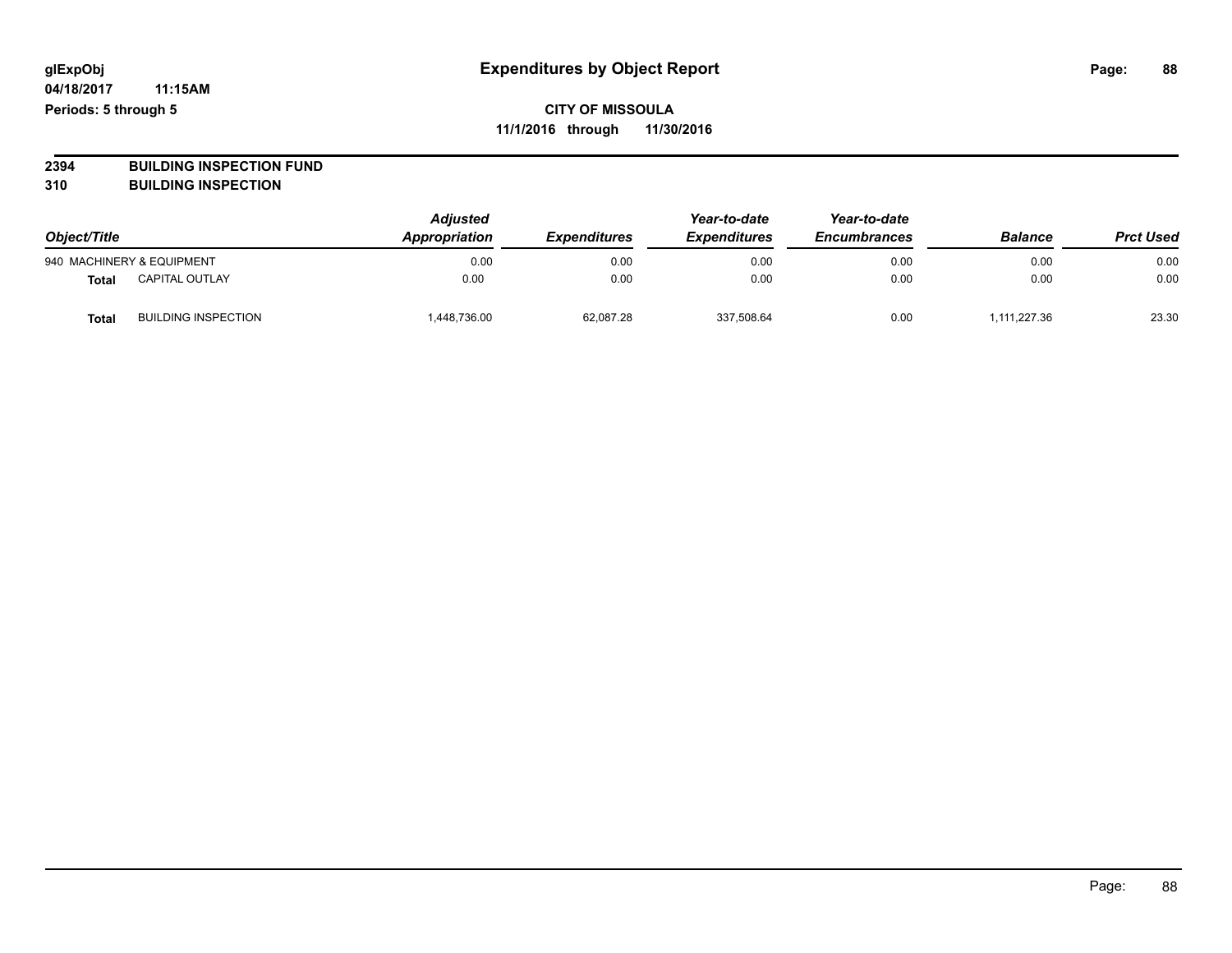### **2394 BUILDING INSPECTION FUND**

|                                       | <b>Adjusted</b> |                     | Year-to-date        | Year-to-date        |                |                  |
|---------------------------------------|-----------------|---------------------|---------------------|---------------------|----------------|------------------|
| Object/Title                          | Appropriation   | <b>Expenditures</b> | <b>Expenditures</b> | <b>Encumbrances</b> | <b>Balance</b> | <b>Prct Used</b> |
| 100 PERSONAL SERVICES                 |                 |                     |                     |                     |                |                  |
| 110 SALARIES AND WAGES                | 700,628.00      | 40,934.69           | 219,559.05          | 0.00                | 481,068.95     | 31.34            |
| 115 SALARIES/HEALTH INSURANCE BENEFIT | 0.00            | 0.00                | 0.00                | 0.00                | 0.00           | 0.00             |
| 120 OVERTIME/TERMINATION              | 500.00          | 0.00                | 0.00                | 0.00                | 500.00         | 0.00             |
| 130 OTHER                             | 19,912.00       | 0.00                | 0.00                | 0.00                | 19,912.00      | 0.00             |
| 140 EMPLOYER CONTRIBUTIONS            | 242,010.00      | 15,486.87           | 86,977.56           | 0.00                | 155,032.44     | 35.94            |
| 141 STATE RETIREMENT CONTRIBUTIONS    | 0.00            | 40.93               | 219.56              | 0.00                | $-219.56$      | 0.00             |
| PERSONAL SERVICES<br>Total            | 963,050.00      | 56,462.49           | 306,756.17          | 0.00                | 656,293.83     | 31.85            |
| 200 SUPPLIES                          |                 |                     |                     |                     |                |                  |
| 210 OFFICE SUPPLIES                   | 7,700.00        | 85.98               | 3,588.24            | 0.00                | 4,111.76       | 46.60            |
| 220 OPERATING SUPPLIES                | 0.00            | 0.00                | 1,922.30            | 0.00                | $-1,922.30$    | 0.00             |
| 230 REPAIR/MAINTENANCE                | 3,000.00        | 11.00               | 268.54              | 0.00                | 2,731.46       | 8.95             |
| 231 GASOLINE                          | 11,475.00       | 462.24              | 1,365.97            | 0.00                | 10,109.03      | 11.90            |
| 250 SUPPLIES FOR RESALE               | 500.00          | 0.00                | 0.00                | 0.00                | 500.00         | 0.00             |
| <b>SUPPLIES</b><br><b>Total</b>       | 22,675.00       | 559.22              | 7,145.05            | 0.00                | 15,529.95      | 31.51            |
| 300 PURCHASED SERVICES                |                 |                     |                     |                     |                |                  |
| 310 COMMUNICATIONS                    | 1,000.00        | 1.86                | 222.88              | 0.00                | 777.12         | 22.29            |
| 320 PRINTING & DUPLICATING            | 7,600.00        | 66.80               | 68.80               | 0.00                | 7,531.20       | 0.91             |
| 330 PUBLICITY, SUBSCRIPTIONS & DUES   | 2,100.00        | 0.00                | 11,405.00           | 0.00                | $-9,305.00$    | 543.10           |
| 344 TELEPHONE SERVICE                 | 13,548.00       | 790.32              | 3,695.74            | 0.00                | 9,852.26       | 27.28            |
| 350 PROFESSIONAL SERVICES             | 14,600.00       | 3,450.00            | 6,477.19            | 0.00                | 8,122.81       | 44.36            |
| 360 REPAIR & MAINTENANCE              | 33,378.00       | 756.59              | 756.59              | 0.00                | 32,621.41      | 2.27             |
| 370 TRAVEL                            | 5,025.00        | 0.00                | 866.22              | 0.00                | 4,158.78       | 17.24            |
| 380 TRAINING                          | 6,500.00        | 0.00                | 115.00              | 0.00                | 6,385.00       | 1.77             |
| PURCHASED SERVICES<br><b>Total</b>    | 83,751.00       | 5,065.57            | 23,607.42           | 0.00                | 60,143.58      | 28.19            |
| 500 FIXED CHARGES                     |                 |                     |                     |                     |                |                  |
| 500 FIXED CHARGES                     | 363,860.00      | 0.00                | 0.00                | 0.00                | 363,860.00     | 0.00             |
| 550 MERCHANT SERVICE FEES             | 15,400.00       | 0.00                | 0.00                | 0.00                | 15,400.00      | 0.00             |
| <b>FIXED CHARGES</b><br><b>Total</b>  | 379,260.00      | 0.00                | 0.00                | 0.00                | 379,260.00     | 0.00             |
| 600 DEBT SERVICE                      |                 |                     |                     |                     |                |                  |
| 620 INTEREST / SERVICE FEES           | 0.00            | 0.00                | 0.00                | 0.00                | 0.00           | 0.00             |
| <b>DEBT SERVICE</b><br>Total          | 0.00            | 0.00                | 0.00                | 0.00                | 0.00           | 0.00             |
| 900 CAPITAL OUTLAY                    |                 |                     |                     |                     |                |                  |
| 940 MACHINERY & EQUIPMENT             | 0.00            | 0.00                | 0.00                | 0.00                | 0.00           | 0.00             |
|                                       |                 |                     |                     |                     |                |                  |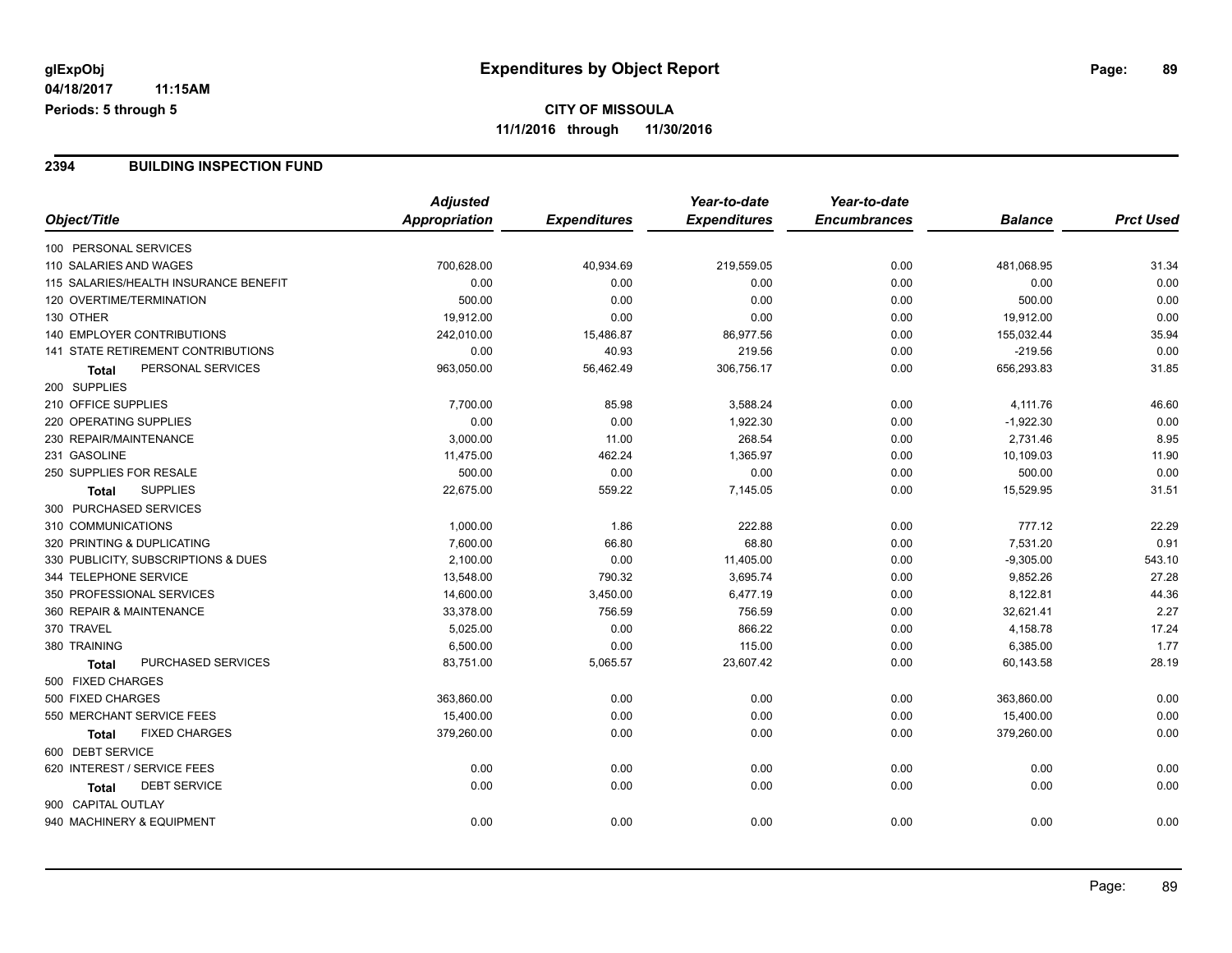**CITY OF MISSOULA 11/1/2016 through 11/30/2016**

### **2394 BUILDING INSPECTION FUND**

| Object/Title      |                                 | <b>Adjusted</b><br><b>Appropriation</b> | <b>Expenditures</b> | Year-to-date<br><b>Expenditures</b> | Year-to-date<br><b>Encumbrances</b> | <b>Balance</b> | <b>Prct Used</b> |
|-------------------|---------------------------------|-----------------------------------------|---------------------|-------------------------------------|-------------------------------------|----------------|------------------|
| Tota <sub>l</sub> | <b>CAPITAL OUTLAY</b>           | 0.00                                    | 0.00                | 0.00                                | 0.00                                | 0.00           | 0.00             |
| Tota.             | <b>BUILDING INSPECTION FUND</b> | 448,736.00                              | 62,087.28           | 337,508.64                          | 0.00                                | ,111,227.36    | 23.30            |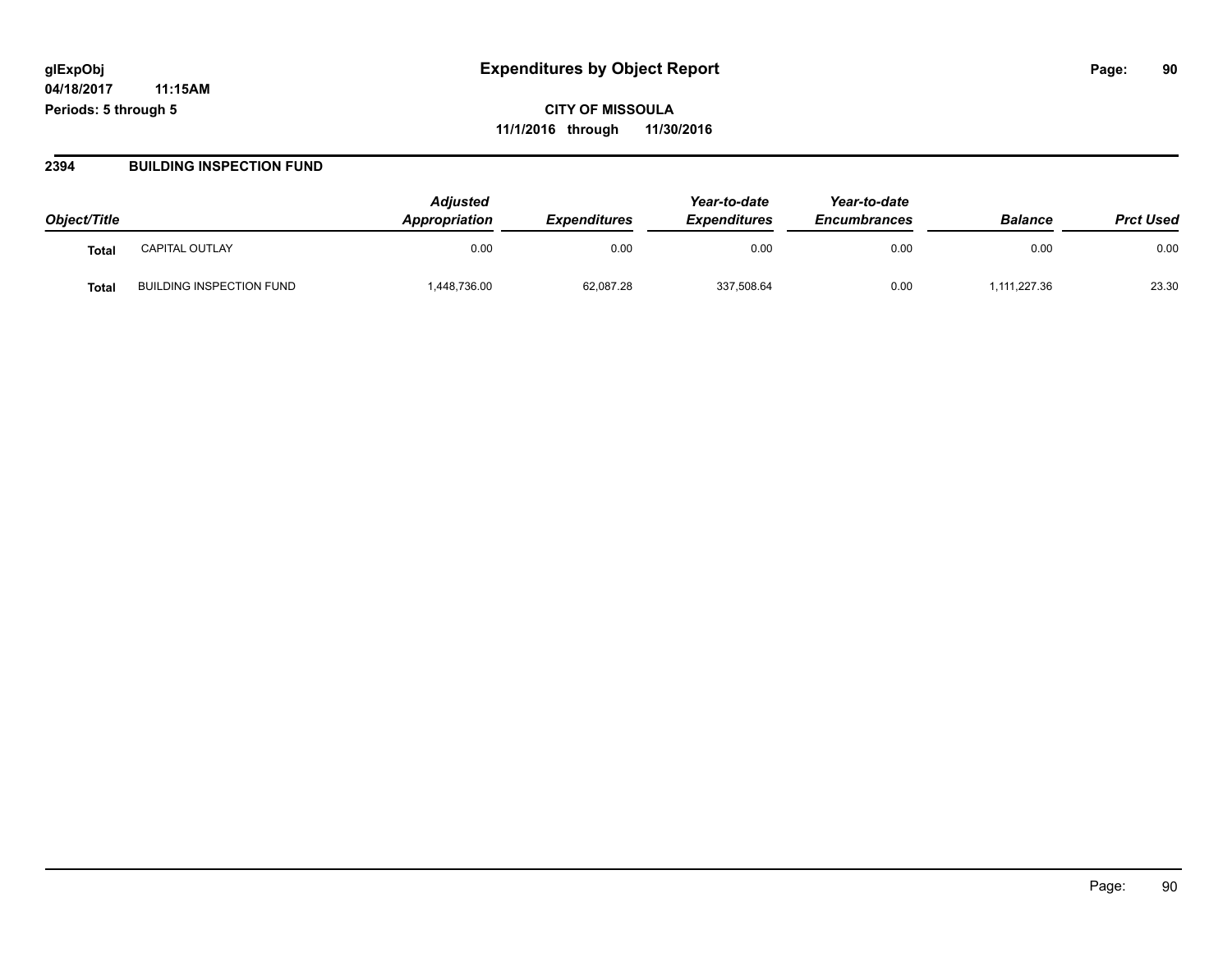# **CITY OF MISSOULA**

**11/1/2016 through 11/30/2016**

# **2395 CITY GRANTS & PROGRAM INCOME FUND**

**390 NON-DEPARTMENTAL**

|                                            | <b>Adjusted</b>      |                     | Year-to-date        | Year-to-date        |                |                  |
|--------------------------------------------|----------------------|---------------------|---------------------|---------------------|----------------|------------------|
| Object/Title                               | <b>Appropriation</b> | <b>Expenditures</b> | <b>Expenditures</b> | <b>Encumbrances</b> | <b>Balance</b> | <b>Prct Used</b> |
| 300 PURCHASED SERVICES                     |                      |                     |                     |                     |                |                  |
| 350 PROFESSIONAL SERVICES                  | 2,105.00             | 0.00                | 0.00                | 0.00                | 2,105.00       | 0.00             |
| PURCHASED SERVICES<br><b>Total</b>         | 2,105.00             | 0.00                | 0.00                | 0.00                | 2,105.00       | 0.00             |
| 500 FIXED CHARGES                          |                      |                     |                     |                     |                |                  |
| 550 MERCHANT SERVICE FEES                  | 0.00                 | 0.00                | 0.00                | 0.00                | 0.00           | 0.00             |
| <b>FIXED CHARGES</b><br><b>Total</b>       | 0.00                 | 0.00                | 0.00                | 0.00                | 0.00           | 0.00             |
| 700 GRANTS & CONTRIBUTIONS                 |                      |                     |                     |                     |                |                  |
| 700 GRANTS & CONTRIBUTIONS                 | 0.00                 | 0.00                | 0.00                | 0.00                | 0.00           | 0.00             |
| <b>GRANTS &amp; CONTRIBUTIONS</b><br>Total | 0.00                 | 0.00                | 0.00                | 0.00                | 0.00           | 0.00             |
| 800 OTHER OBJECTS                          |                      |                     |                     |                     |                |                  |
| 820 TRANSFERS TO OTHER FUNDS               | 0.00                 | 0.00                | 0.00                | 0.00                | 0.00           | 0.00             |
| 845 CONTINGENCY                            | 0.00                 | 0.00                | 0.00                | 0.00                | 0.00           | 0.00             |
| OTHER OBJECTS<br><b>Total</b>              | 0.00                 | 0.00                | 0.00                | 0.00                | 0.00           | 0.00             |
| NON-DEPARTMENTAL<br><b>Total</b>           | 2,105.00             | 0.00                | 0.00                | 0.00                | 2,105.00       | 0.00             |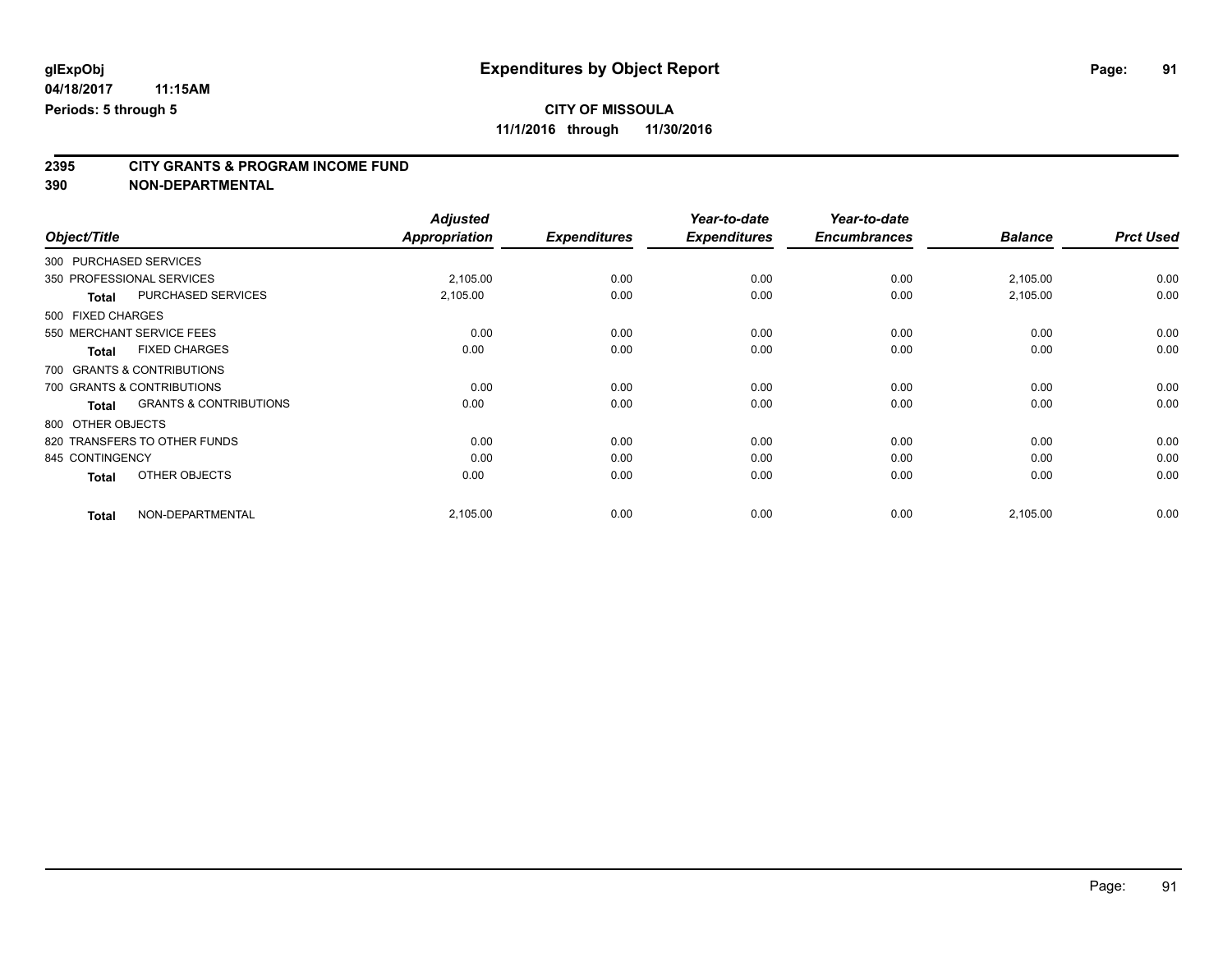**CITY OF MISSOULA 11/1/2016 through 11/30/2016**

### **2395 CITY GRANTS & PROGRAM INCOME FUND**

|                                                   | <b>Adjusted</b> |                     | Year-to-date        | Year-to-date        |                |                  |
|---------------------------------------------------|-----------------|---------------------|---------------------|---------------------|----------------|------------------|
| Object/Title                                      | Appropriation   | <b>Expenditures</b> | <b>Expenditures</b> | <b>Encumbrances</b> | <b>Balance</b> | <b>Prct Used</b> |
| 300 PURCHASED SERVICES                            |                 |                     |                     |                     |                |                  |
| 350 PROFESSIONAL SERVICES                         | 2,105.00        | 0.00                | 0.00                | 0.00                | 2,105.00       | 0.00             |
| <b>PURCHASED SERVICES</b><br><b>Total</b>         | 2,105.00        | 0.00                | 0.00                | 0.00                | 2,105.00       | 0.00             |
| 500 FIXED CHARGES                                 |                 |                     |                     |                     |                |                  |
| 550 MERCHANT SERVICE FEES                         | 0.00            | 0.00                | 0.00                | 0.00                | 0.00           | 0.00             |
| <b>FIXED CHARGES</b><br><b>Total</b>              | 0.00            | 0.00                | 0.00                | 0.00                | 0.00           | 0.00             |
| 700 GRANTS & CONTRIBUTIONS                        |                 |                     |                     |                     |                |                  |
| 700 GRANTS & CONTRIBUTIONS                        | 0.00            | 0.00                | 0.00                | 0.00                | 0.00           | 0.00             |
| <b>GRANTS &amp; CONTRIBUTIONS</b><br><b>Total</b> | 0.00            | 0.00                | 0.00                | 0.00                | 0.00           | 0.00             |
| 800 OTHER OBJECTS                                 |                 |                     |                     |                     |                |                  |
| 820 TRANSFERS TO OTHER FUNDS                      | 0.00            | 0.00                | 0.00                | 0.00                | 0.00           | 0.00             |
| 845 CONTINGENCY                                   | 0.00            | 0.00                | 0.00                | 0.00                | 0.00           | 0.00             |
| OTHER OBJECTS<br><b>Total</b>                     | 0.00            | 0.00                | 0.00                | 0.00                | 0.00           | 0.00             |
|                                                   |                 |                     |                     |                     |                |                  |
| CITY GRANTS & PROGRAM INCOME FUN<br><b>Total</b>  | 2,105.00        | 0.00                | 0.00                | 0.00                | 2,105.00       | 0.00             |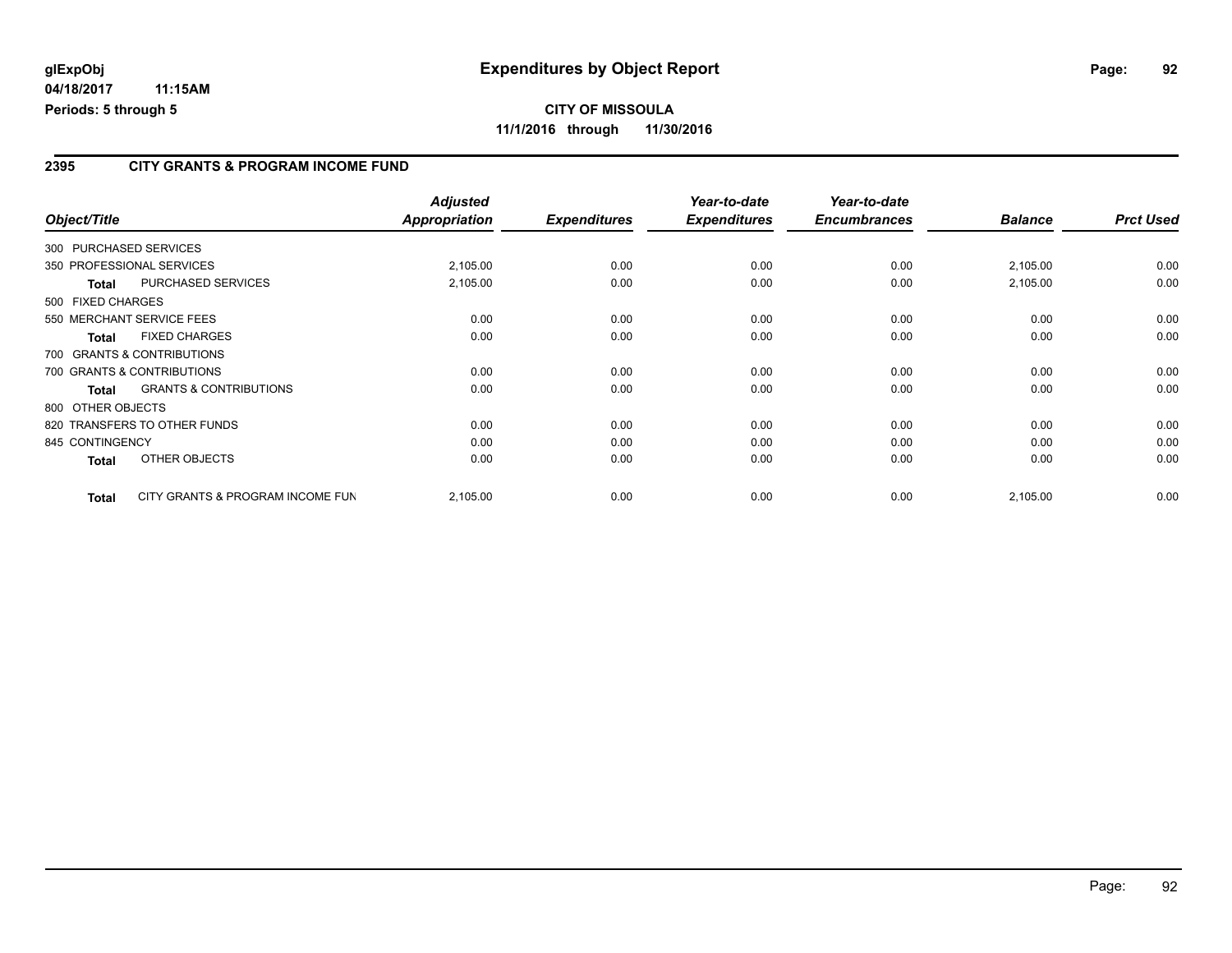#### **2396 ENERGY EFFICIENCY REVOLVING LOAN FUND 390 NON-DEPARTMENTAL**

|                            |                                   | <b>Adjusted</b> | Year-to-date        | Year-to-date        |                     |                |                  |
|----------------------------|-----------------------------------|-----------------|---------------------|---------------------|---------------------|----------------|------------------|
| Object/Title               |                                   | Appropriation   | <b>Expenditures</b> | <b>Expenditures</b> | <b>Encumbrances</b> | <b>Balance</b> | <b>Prct Used</b> |
| 700 GRANTS & CONTRIBUTIONS |                                   |                 |                     |                     |                     |                |                  |
| 700 GRANTS & CONTRIBUTIONS |                                   | 0.00            | 0.00                | 0.00                | 0.00                | 0.00           | 0.00             |
| <b>Total</b>               | <b>GRANTS &amp; CONTRIBUTIONS</b> | 0.00            | 0.00                | 0.00                | 0.00                | 0.00           | 0.00             |
| Total                      | NON-DEPARTMENTAL                  | 0.00            | 0.00                | 0.00                | 0.00                | 0.00           | 0.00             |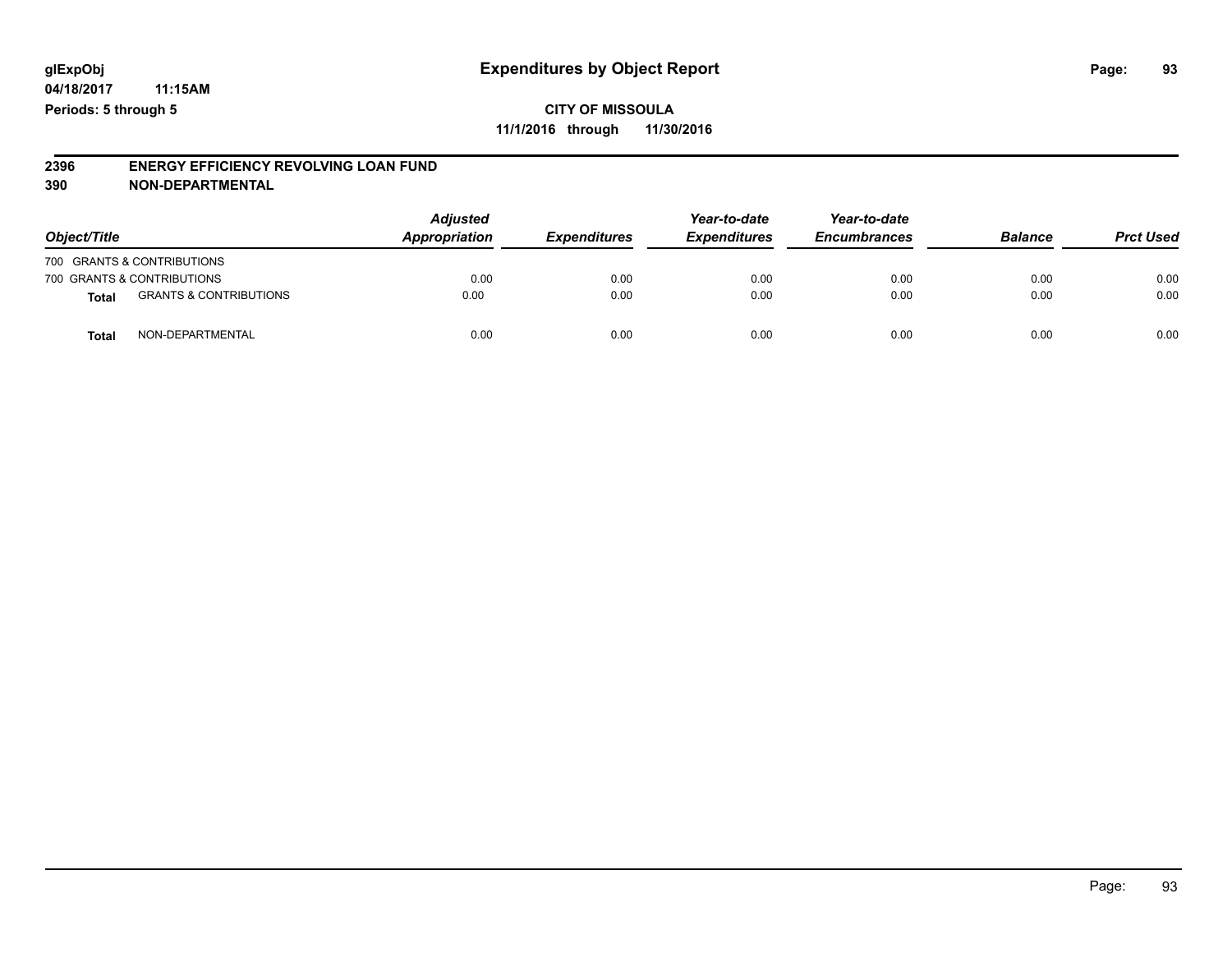# **glExpObj Expenditures by Object Report Page: 94**

**04/18/2017 11:15AM Periods: 5 through 5**

**CITY OF MISSOULA 11/1/2016 through 11/30/2016**

### **2396 ENERGY EFFICIENCY REVOLVING LOAN FUND**

|                                            | <b>Adjusted</b> |                            | Year-to-date        | Year-to-date        |                |                  |
|--------------------------------------------|-----------------|----------------------------|---------------------|---------------------|----------------|------------------|
| Object/Title                               | Appropriation   | <i><b>Expenditures</b></i> | <b>Expenditures</b> | <b>Encumbrances</b> | <b>Balance</b> | <b>Prct Used</b> |
| 700 GRANTS & CONTRIBUTIONS                 |                 |                            |                     |                     |                |                  |
| 700 GRANTS & CONTRIBUTIONS                 | 0.00            | 0.00                       | 0.00                | 0.00                | 0.00           | 0.00             |
| <b>GRANTS &amp; CONTRIBUTIONS</b><br>Total | 0.00            | 0.00                       | 0.00                | 0.00                | 0.00           | 0.00             |
| ENERGY EFFICIENCY REVOLVING LOAN<br>Total  | 0.00            | 0.00                       | 0.00                | 0.00                | 0.00           | 0.00             |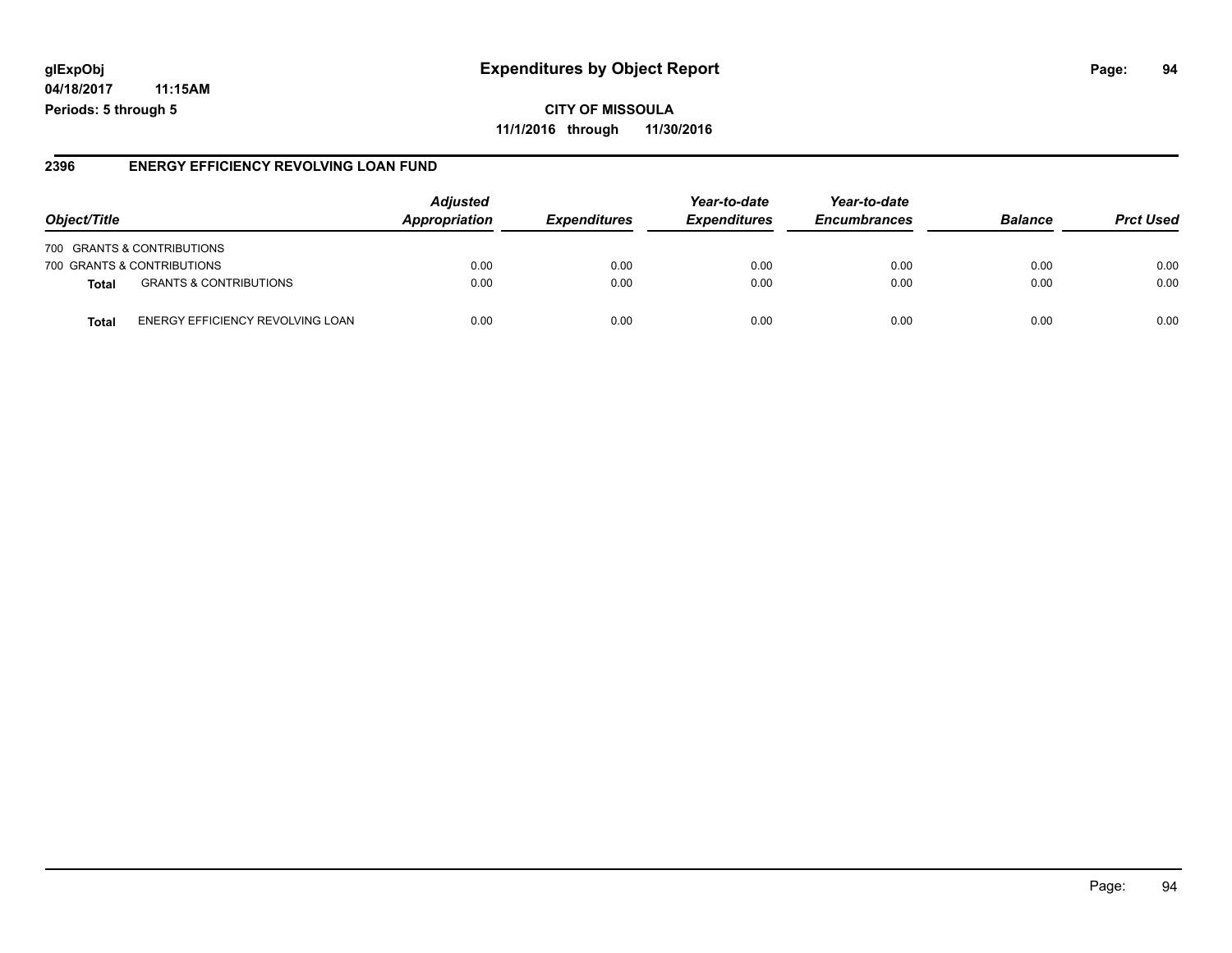# **CITY OF MISSOULA**

**11/1/2016 through 11/30/2016**

# **2399 DANGEROUS BUILDING DEMOLITION & REPAIR F**

**310 BUILDING INSPECTION**

| Object/Title      |                            | <b>Adjusted</b><br>Appropriation | <b>Expenditures</b> | Year-to-date<br><b>Expenditures</b> | Year-to-date<br><b>Encumbrances</b> | <b>Balance</b> | <b>Prct Used</b> |
|-------------------|----------------------------|----------------------------------|---------------------|-------------------------------------|-------------------------------------|----------------|------------------|
| 500 FIXED CHARGES |                            |                                  |                     |                                     |                                     |                |                  |
|                   | 550 MERCHANT SERVICE FEES  | 0.00                             | 0.00                | 0.00                                | 0.00                                | 0.00           | 0.00             |
| Total             | <b>FIXED CHARGES</b>       | 0.00                             | 0.00                | 0.00                                | 0.00                                | 0.00           | 0.00             |
| 800 OTHER OBJECTS |                            |                                  |                     |                                     |                                     |                |                  |
| 845 CONTINGENCY   |                            | 15,000.00                        | 0.00                | 0.00                                | 0.00                                | 15,000.00      | 0.00             |
| <b>Total</b>      | OTHER OBJECTS              | 15,000.00                        | 0.00                | 0.00                                | 0.00                                | 15,000.00      | 0.00             |
| <b>Total</b>      | <b>BUILDING INSPECTION</b> | 15.000.00                        | 0.00                | 0.00                                | 0.00                                | 15.000.00      | 0.00             |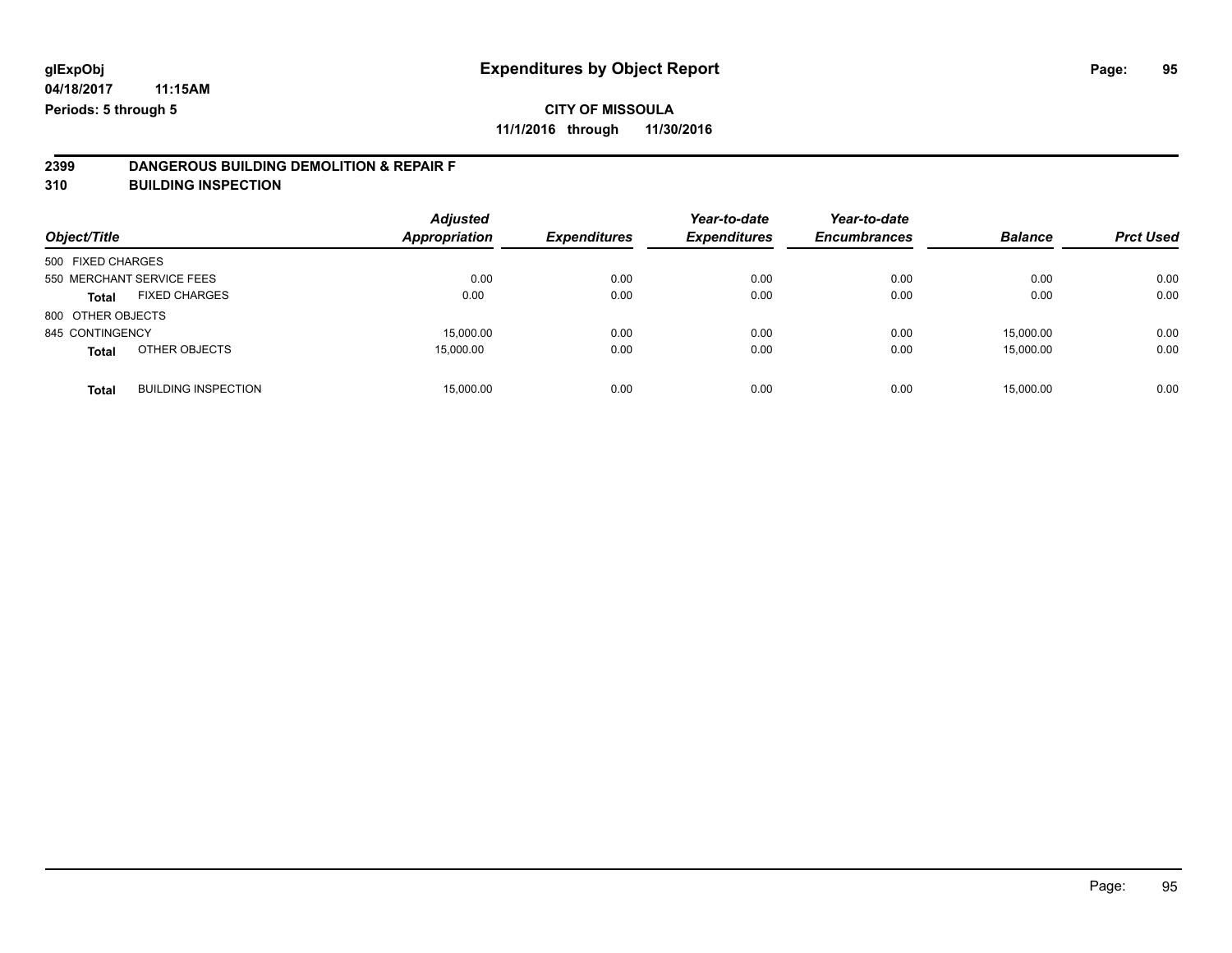**11/1/2016 through 11/30/2016**

### **2399 DANGEROUS BUILDING DEMOLITION & REPAIR F**

| Object/Title      |                                   | <b>Adjusted</b><br><b>Appropriation</b> | <b>Expenditures</b> | Year-to-date<br><b>Expenditures</b> | Year-to-date<br><b>Encumbrances</b> | <b>Balance</b> | <b>Prct Used</b> |
|-------------------|-----------------------------------|-----------------------------------------|---------------------|-------------------------------------|-------------------------------------|----------------|------------------|
| 500 FIXED CHARGES |                                   |                                         |                     |                                     |                                     |                |                  |
|                   | 550 MERCHANT SERVICE FEES         | 0.00                                    | 0.00                | 0.00                                | 0.00                                | 0.00           | 0.00             |
| Total             | <b>FIXED CHARGES</b>              | 0.00                                    | 0.00                | 0.00                                | 0.00                                | 0.00           | 0.00             |
| 800 OTHER OBJECTS |                                   |                                         |                     |                                     |                                     |                |                  |
| 845 CONTINGENCY   |                                   | 15.000.00                               | 0.00                | 0.00                                | 0.00                                | 15.000.00      | 0.00             |
| <b>Total</b>      | OTHER OBJECTS                     | 15.000.00                               | 0.00                | 0.00                                | 0.00                                | 15,000.00      | 0.00             |
| <b>Total</b>      | DANGEROUS BUILDING DEMOLITION & F | 15,000.00                               | 0.00                | 0.00                                | 0.00                                | 15,000.00      | 0.00             |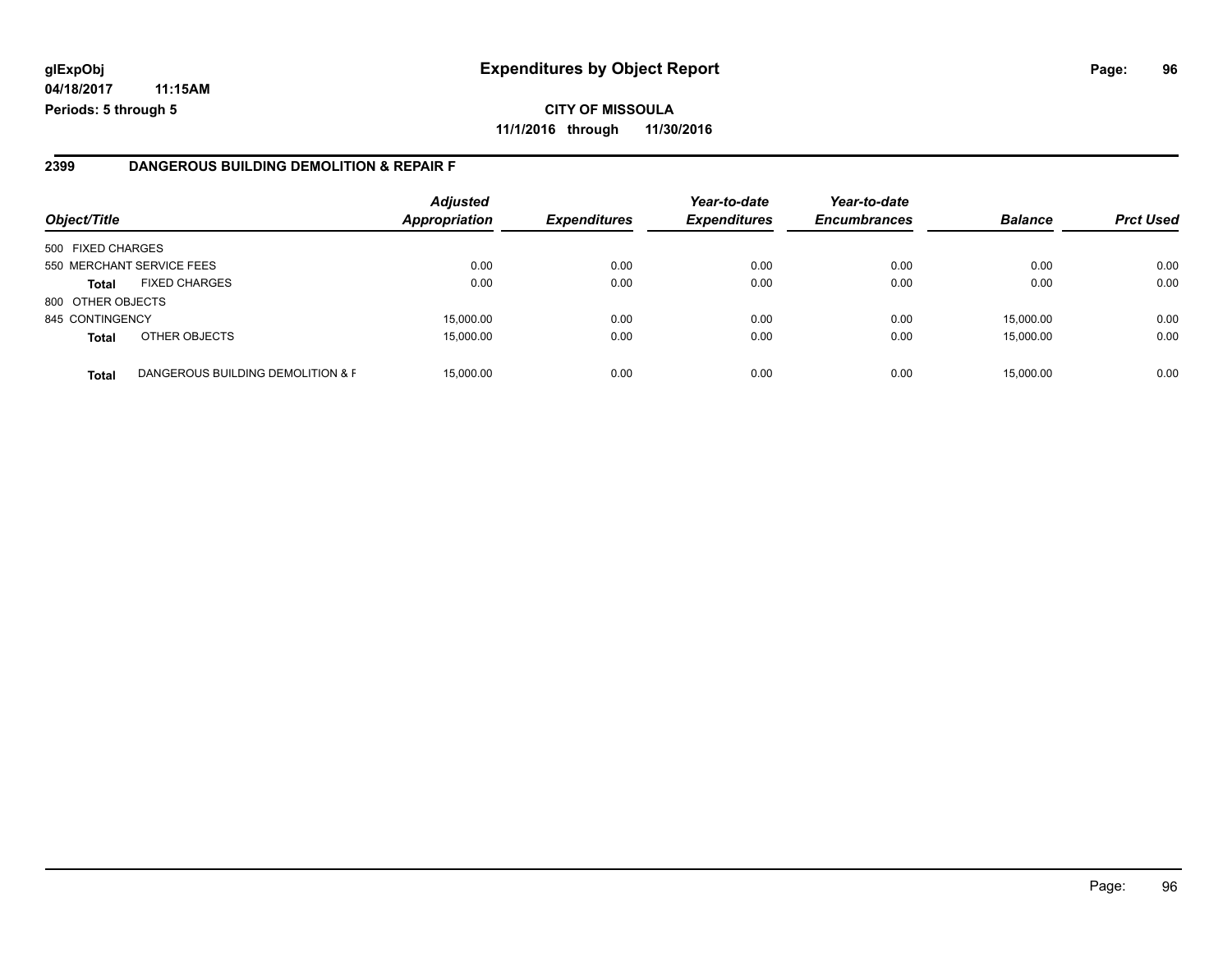# **CITY OF MISSOULA**

**11/1/2016 through 11/30/2016**

# **2400 STREET LIGHTING ASSESSMENTS FUND**

### **280 PUBLIC WORKS OPERATIONS**

| Object/Title             |                               | <b>Adjusted</b><br>Appropriation | <b>Expenditures</b> | Year-to-date<br><b>Expenditures</b> | Year-to-date<br><b>Encumbrances</b> | <b>Balance</b> | <b>Prct Used</b> |
|--------------------------|-------------------------------|----------------------------------|---------------------|-------------------------------------|-------------------------------------|----------------|------------------|
|                          |                               |                                  |                     |                                     |                                     |                |                  |
| 300 PURCHASED SERVICES   |                               |                                  |                     |                                     |                                     |                |                  |
|                          | 341 ELECTRICITY & NATURAL GAS | 307.084.00                       | 27.486.81           | 109.436.34                          | 0.00                                | 197.647.66     | 35.64            |
|                          | 350 PROFESSIONAL SERVICES     | 10,193.00                        | 0.00                | 0.00                                | 0.00                                | 10.193.00      | 0.00             |
| 360 REPAIR & MAINTENANCE |                               | 0.00                             | 0.00                | 0.00                                | 0.00                                | 0.00           | 0.00             |
| <b>Total</b>             | <b>PURCHASED SERVICES</b>     | 317.277.00                       | 27.486.81           | 109.436.34                          | 0.00                                | 207.840.66     | 34.49            |
| 500 FIXED CHARGES        |                               |                                  |                     |                                     |                                     |                |                  |
|                          | 550 MERCHANT SERVICE FEES     | 0.00                             | 0.00                | 0.00                                | 0.00                                | 0.00           | 0.00             |
| <b>Total</b>             | <b>FIXED CHARGES</b>          | 0.00                             | 0.00                | 0.00                                | 0.00                                | 0.00           | 0.00             |
| <b>Total</b>             | PUBLIC WORKS OPERATIONS       | 317.277.00                       | 27.486.81           | 109.436.34                          | 0.00                                | 207.840.66     | 34.49            |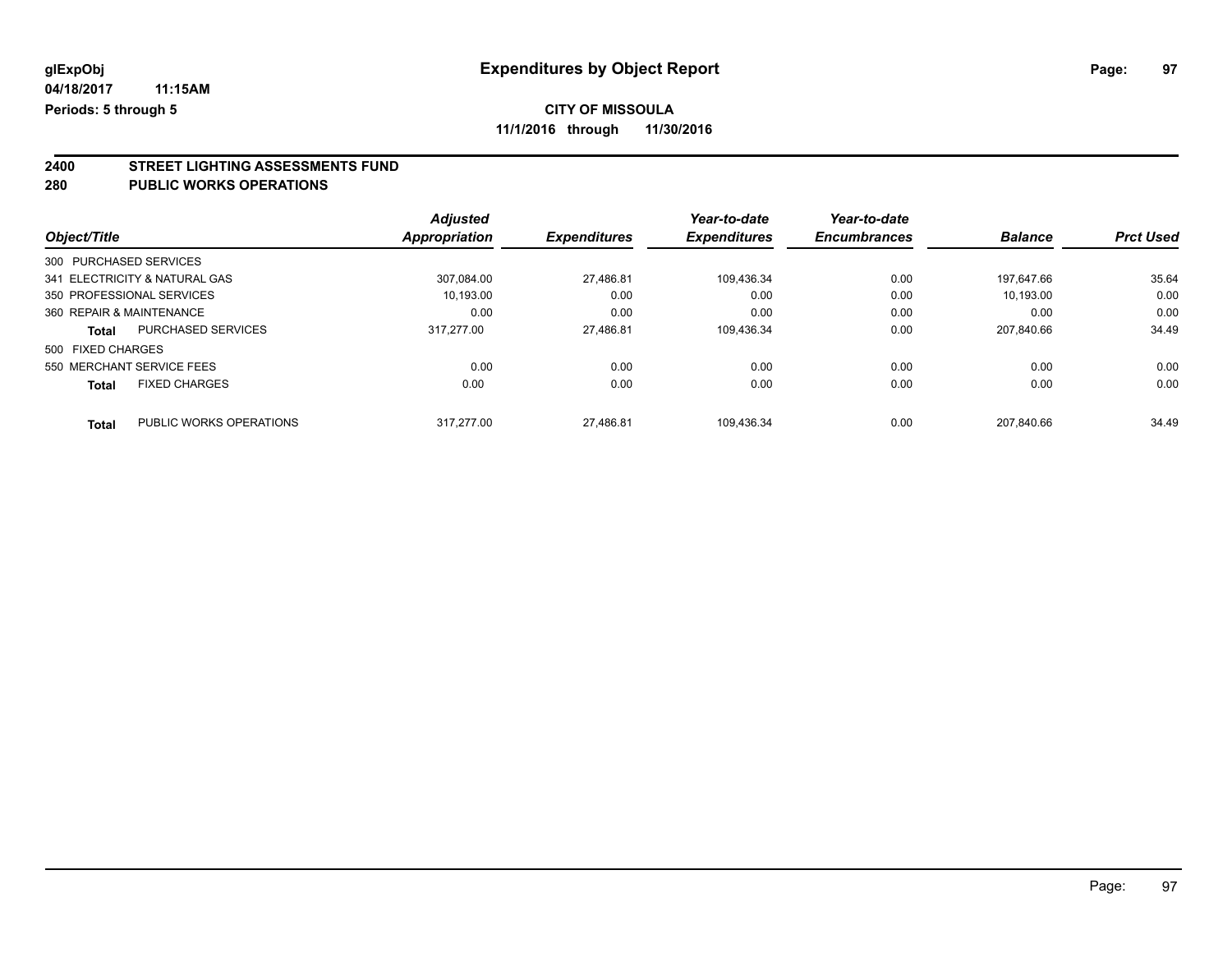**CITY OF MISSOULA 11/1/2016 through 11/30/2016**

### **2400 STREET LIGHTING ASSESSMENTS FUND**

|                          |                                  | <b>Adjusted</b> |                     | Year-to-date        | Year-to-date        |                |                  |
|--------------------------|----------------------------------|-----------------|---------------------|---------------------|---------------------|----------------|------------------|
| Object/Title             |                                  | Appropriation   | <b>Expenditures</b> | <b>Expenditures</b> | <b>Encumbrances</b> | <b>Balance</b> | <b>Prct Used</b> |
| 300 PURCHASED SERVICES   |                                  |                 |                     |                     |                     |                |                  |
|                          | 341 ELECTRICITY & NATURAL GAS    | 307.084.00      | 27.486.81           | 109.436.34          | 0.00                | 197.647.66     | 35.64            |
|                          | 350 PROFESSIONAL SERVICES        | 10,193.00       | 0.00                | 0.00                | 0.00                | 10,193.00      | 0.00             |
| 360 REPAIR & MAINTENANCE |                                  | 0.00            | 0.00                | 0.00                | 0.00                | 0.00           | 0.00             |
| Total                    | <b>PURCHASED SERVICES</b>        | 317.277.00      | 27.486.81           | 109.436.34          | 0.00                | 207.840.66     | 34.49            |
| 500 FIXED CHARGES        |                                  |                 |                     |                     |                     |                |                  |
|                          | 550 MERCHANT SERVICE FEES        | 0.00            | 0.00                | 0.00                | 0.00                | 0.00           | 0.00             |
| <b>Total</b>             | <b>FIXED CHARGES</b>             | 0.00            | 0.00                | 0.00                | 0.00                | 0.00           | 0.00             |
| <b>Total</b>             | STREET LIGHTING ASSESSMENTS FUND | 317.277.00      | 27.486.81           | 109.436.34          | 0.00                | 207.840.66     | 34.49            |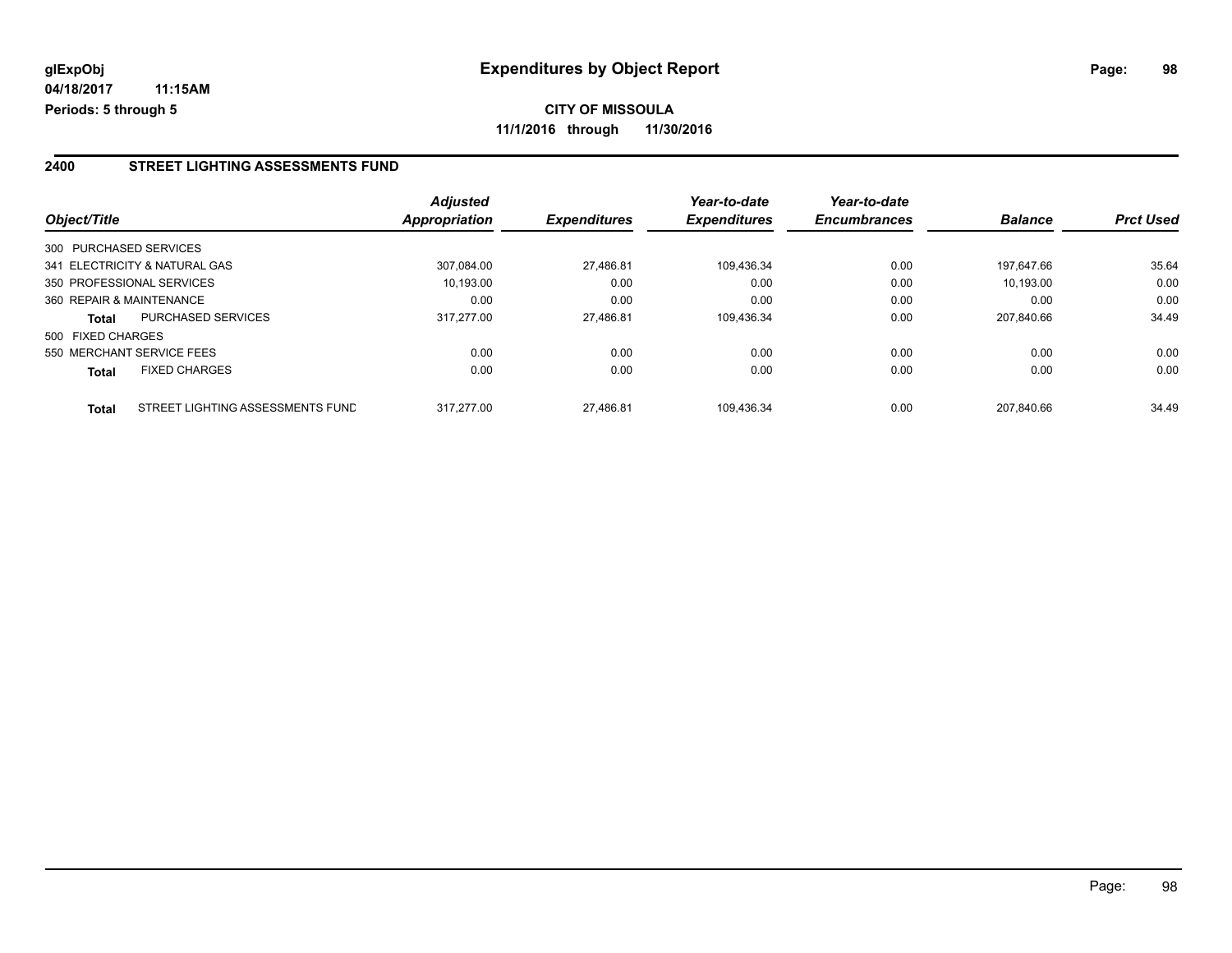# **CITY OF MISSOULA**

**11/1/2016 through 11/30/2016**

# **2500 STREET MAINTENANCE ASSESSMENT FUND**

**390 NON-DEPARTMENTAL**

|                        |                              | <b>Adjusted</b>      |                     | Year-to-date        | Year-to-date        |                |                  |
|------------------------|------------------------------|----------------------|---------------------|---------------------|---------------------|----------------|------------------|
| Object/Title           |                              | <b>Appropriation</b> | <b>Expenditures</b> | <b>Expenditures</b> | <b>Encumbrances</b> | <b>Balance</b> | <b>Prct Used</b> |
| 300 PURCHASED SERVICES |                              |                      |                     |                     |                     |                |                  |
| 345 GARBAGE            |                              | 21,580.00            | 1,332.59            | 9,379.67            | 0.00                | 12.200.33      | 43.46            |
| <b>Total</b>           | <b>PURCHASED SERVICES</b>    | 21,580.00            | 1,332.59            | 9,379.67            | 0.00                | 12.200.33      | 43.46            |
| 500 FIXED CHARGES      |                              |                      |                     |                     |                     |                |                  |
|                        | 550 MERCHANT SERVICE FEES    | 0.00                 | 0.00                | 0.00                | 0.00                | 0.00           | 0.00             |
| <b>Total</b>           | <b>FIXED CHARGES</b>         | 0.00                 | 0.00                | 0.00                | 0.00                | 0.00           | 0.00             |
| 800 OTHER OBJECTS      |                              |                      |                     |                     |                     |                |                  |
|                        | 820 TRANSFERS TO OTHER FUNDS | 41.200.00            | 0.00                | 0.00                | 0.00                | 41.200.00      | 0.00             |
| <b>Total</b>           | OTHER OBJECTS                | 41.200.00            | 0.00                | 0.00                | 0.00                | 41.200.00      | 0.00             |
| <b>Total</b>           | NON-DEPARTMENTAL             | 62.780.00            | 1.332.59            | 9.379.67            | 0.00                | 53.400.33      | 14.94            |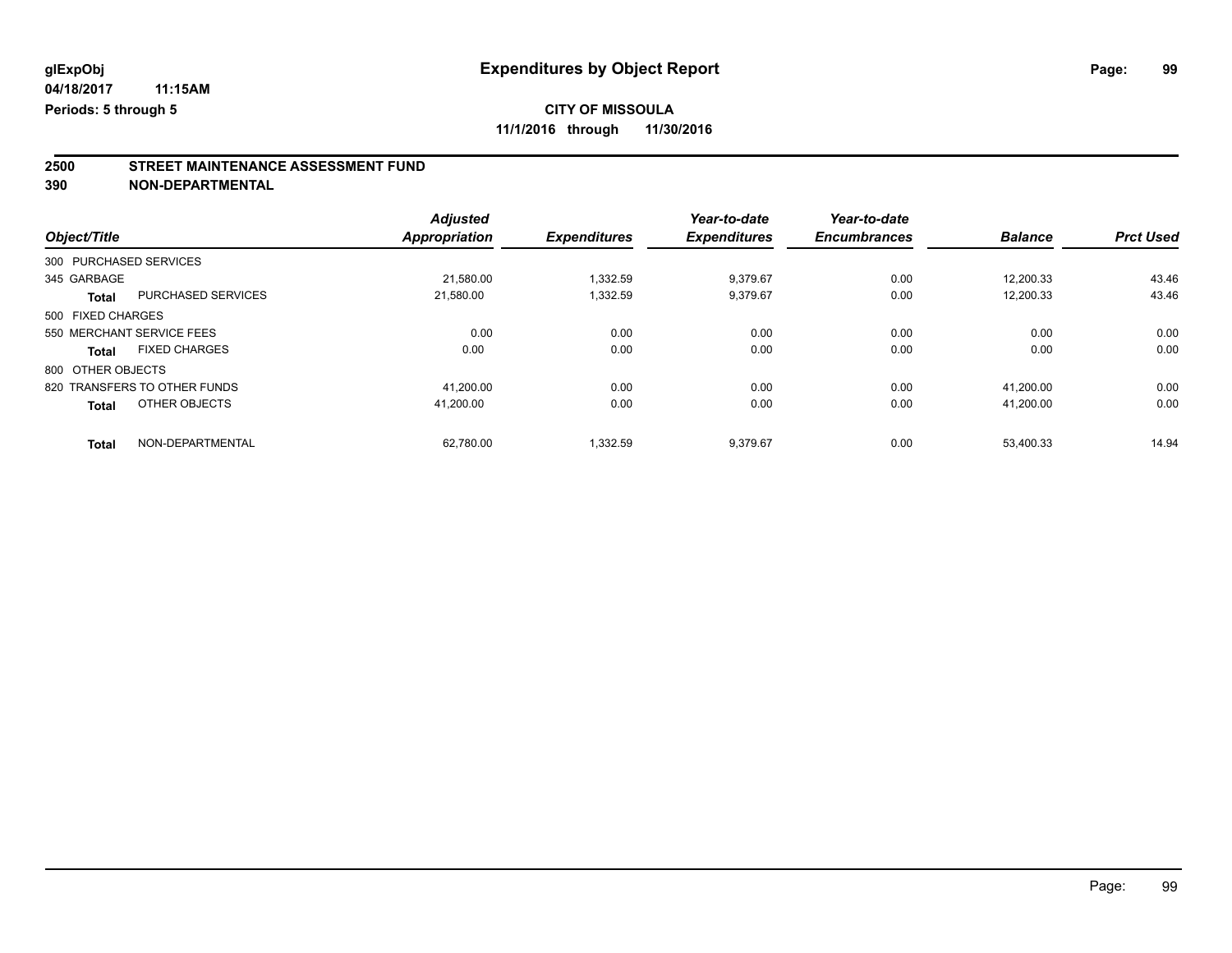#### **2500 STREET MAINTENANCE ASSESSMENT FUND**

|                   |                                  | <b>Adjusted</b> |                     | Year-to-date        | Year-to-date        |                |                  |
|-------------------|----------------------------------|-----------------|---------------------|---------------------|---------------------|----------------|------------------|
| Object/Title      |                                  | Appropriation   | <b>Expenditures</b> | <b>Expenditures</b> | <b>Encumbrances</b> | <b>Balance</b> | <b>Prct Used</b> |
|                   | 300 PURCHASED SERVICES           |                 |                     |                     |                     |                |                  |
| 345 GARBAGE       |                                  | 21.580.00       | 1,332.59            | 9,379.67            | 0.00                | 12.200.33      | 43.46            |
| Total             | <b>PURCHASED SERVICES</b>        | 21,580.00       | 1,332.59            | 9,379.67            | 0.00                | 12,200.33      | 43.46            |
| 500 FIXED CHARGES |                                  |                 |                     |                     |                     |                |                  |
|                   | 550 MERCHANT SERVICE FEES        | 0.00            | 0.00                | 0.00                | 0.00                | 0.00           | 0.00             |
| <b>Total</b>      | <b>FIXED CHARGES</b>             | 0.00            | 0.00                | 0.00                | 0.00                | 0.00           | 0.00             |
| 800 OTHER OBJECTS |                                  |                 |                     |                     |                     |                |                  |
|                   | 820 TRANSFERS TO OTHER FUNDS     | 41.200.00       | 0.00                | 0.00                | 0.00                | 41.200.00      | 0.00             |
| <b>Total</b>      | OTHER OBJECTS                    | 41,200.00       | 0.00                | 0.00                | 0.00                | 41,200.00      | 0.00             |
| <b>Total</b>      | STREET MAINTENANCE ASSESSMENT FI | 62.780.00       | 1,332.59            | 9,379.67            | 0.00                | 53.400.33      | 14.94            |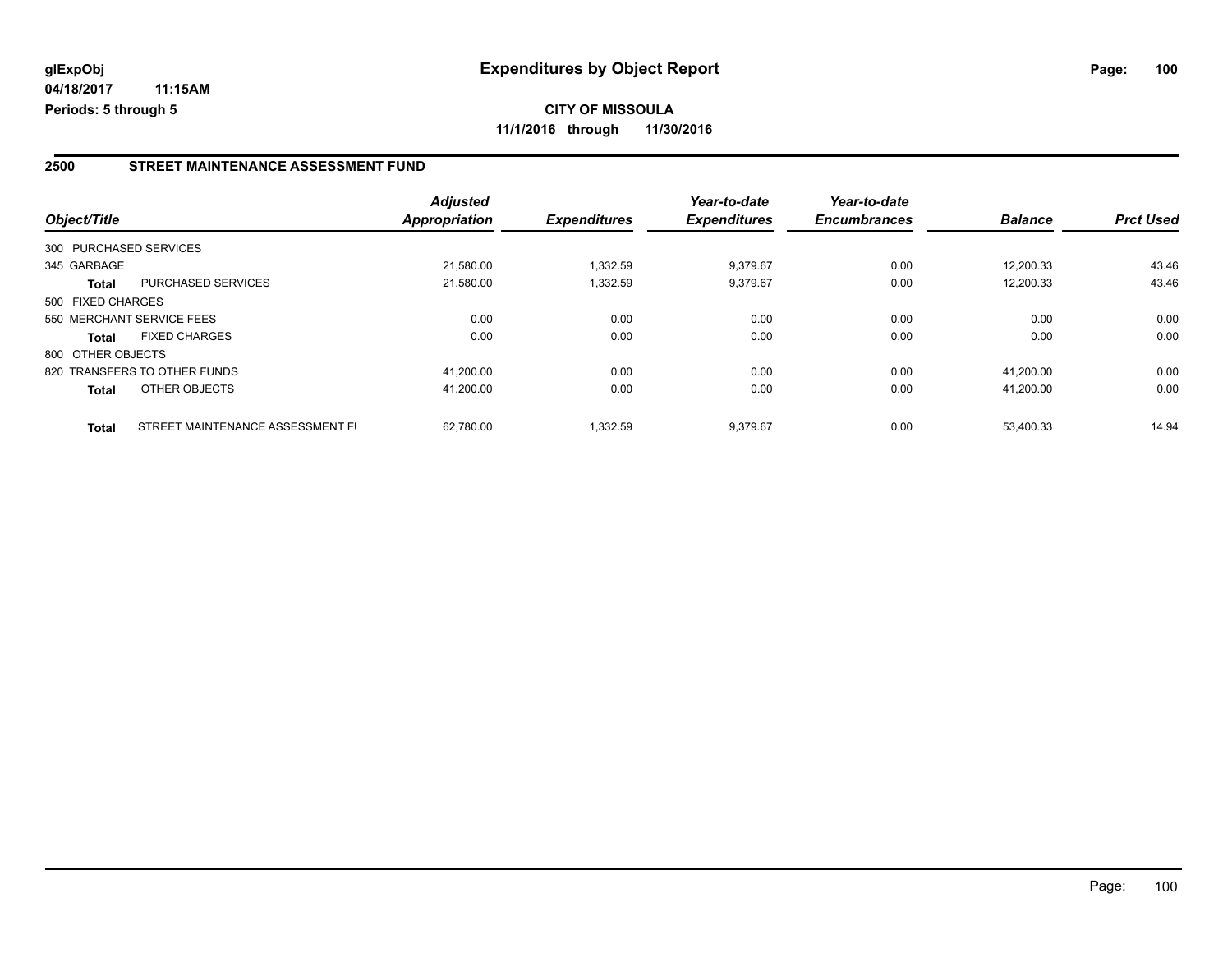# **2512 ROAD DISTRICT #1**

**320 STREET MAINTENANCE**

|                                           | <b>Adjusted</b>      |                     | Year-to-date        | Year-to-date        |                |                  |
|-------------------------------------------|----------------------|---------------------|---------------------|---------------------|----------------|------------------|
| Object/Title                              | <b>Appropriation</b> | <b>Expenditures</b> | <b>Expenditures</b> | <b>Encumbrances</b> | <b>Balance</b> | <b>Prct Used</b> |
| 100 PERSONAL SERVICES                     |                      |                     |                     |                     |                |                  |
| 110 SALARIES AND WAGES                    | 116,733.00           | 1,270.31            | 6,700.66            | 0.00                | 110,032.34     | 5.74             |
| 130 OTHER                                 | 17,790.00            | 0.00                | 0.00                | 0.00                | 17,790.00      | 0.00             |
| <b>140 EMPLOYER CONTRIBUTIONS</b>         | 45,364.00            | 223.98              | 1,181.58            | 0.00                | 44,182.42      | 2.60             |
| 141 STATE RETIREMENT CONTRIBUTIONS        | 0.00                 | 1.27                | 6.70                | 0.00                | $-6.70$        | 0.00             |
| <b>150 STATE RETIREMENT</b>               | 0.00                 | 0.00                | 0.00                | 0.00                | 0.00           | 0.00             |
| PERSONAL SERVICES<br>Total                | 179,887.00           | 1,495.56            | 7,888.94            | 0.00                | 171,998.06     | 4.39             |
| 200 SUPPLIES                              |                      |                     |                     |                     |                |                  |
| 210 OFFICE SUPPLIES                       | 6,185.00             | 0.00                | 0.00                | 0.00                | 6,185.00       | 0.00             |
| 220 OPERATING SUPPLIES                    | 91,014.00            | 25,797.71           | 37,691.79           | 0.00                | 53,322.21      | 41.41            |
| 230 REPAIR/MAINTENANCE                    | 94,978.00            | 12,142.73           | 51,126.06           | 0.00                | 43,851.94      | 53.83            |
| 231 GASOLINE                              | 1,135.00             | 0.00                | 0.00                | 0.00                | 1,135.00       | 0.00             |
| 240 OTHER SUPPLIES                        | 549.00               | 0.00                | 0.00                | 0.00                | 549.00         | 0.00             |
| <b>SUPPLIES</b><br><b>Total</b>           | 193,861.00           | 37,940.44           | 88,817.85           | 0.00                | 105,043.15     | 45.82            |
| 300 PURCHASED SERVICES                    |                      |                     |                     |                     |                |                  |
| 310 COMMUNICATIONS                        | 0.00                 | 0.00                | 0.00                | 0.00                | 0.00           | 0.00             |
| 330 PUBLICITY, SUBSCRIPTIONS & DUES       | 0.00                 | 0.00                | 0.00                | 0.00                | 0.00           | 0.00             |
| 343 WATER CHARGES                         | 0.00                 | 0.00                | 0.00                | 0.00                | 0.00           | 0.00             |
| 350 PROFESSIONAL SERVICES                 | 39,500.00            | 0.00                | 7,584.50            | 0.00                | 31,915.50      | 19.20            |
| 370 TRAVEL                                | 1,450.00             | 1,338.68            | 1,403.48            | 0.00                | 46.52          | 96.79            |
| 380 TRAINING                              | 350.00               | 0.00                | 100.00              | 0.00                | 250.00         | 28.57            |
| PURCHASED SERVICES<br><b>Total</b>        | 41,300.00            | 1,338.68            | 9,087.98            | 0.00                | 32,212.02      | 22.00            |
| 400 BUILDING MATERIALS                    |                      |                     |                     |                     |                |                  |
| <b>400 BUILDING MATERIALS</b>             | 275,201.00           | 81,066.31           | 235,394.24          | 0.00                | 39,806.76      | 85.54            |
| <b>BUILDING MATERIALS</b><br><b>Total</b> | 275,201.00           | 81,066.31           | 235,394.24          | 0.00                | 39,806.76      | 85.54            |
| 500 FIXED CHARGES                         |                      |                     |                     |                     |                |                  |
| 500 FIXED CHARGES                         | 207,148.00           | 0.00                | 0.00                | 0.00                | 207,148.00     | 0.00             |
| 550 MERCHANT SERVICE FEES                 | 0.00                 | 0.00                | 0.00                | 0.00                | 0.00           | 0.00             |
| <b>FIXED CHARGES</b><br>Total             | 207,148.00           | 0.00                | 0.00                | 0.00                | 207,148.00     | 0.00             |
| 600 DEBT SERVICE                          |                      |                     |                     |                     |                |                  |
| 610 PRINCIPAL                             | 568,153.00           | 61,992.81           | 161,389.46          | 0.00                | 406,763.54     | 28.41            |
| 620 INTEREST / SERVICE FEES               | 51,053.00            | 5,602.34            | 24,986.44           | 0.00                | 26,066.56      | 48.94            |
| <b>DEBT SERVICE</b><br><b>Total</b>       | 619,206.00           | 67,595.15           | 186,375.90          | 0.00                | 432,830.10     | 30.10            |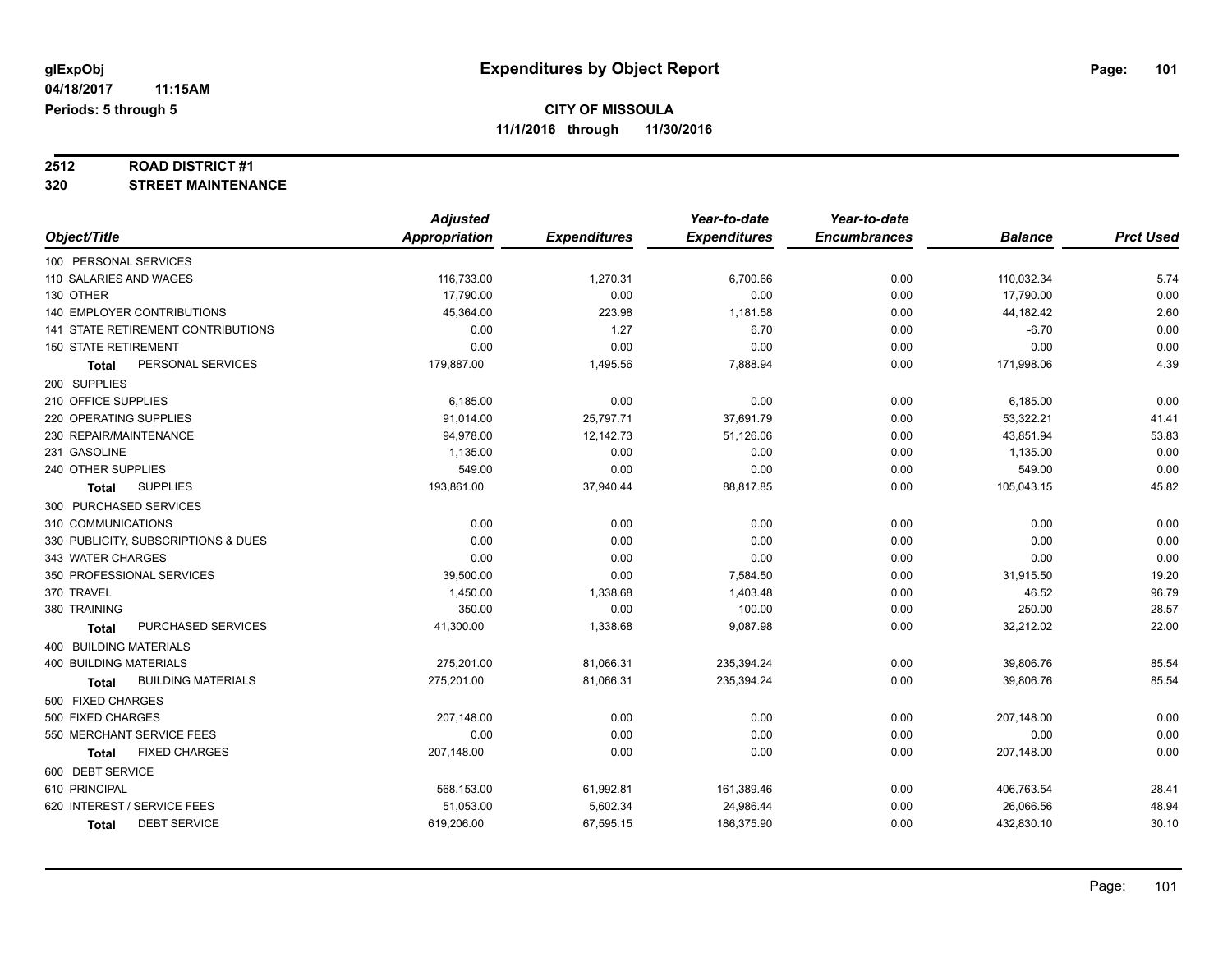# **2512 ROAD DISTRICT #1**

**320 STREET MAINTENANCE**

|                    |                                   | <b>Adjusted</b> |                     | Year-to-date        | Year-to-date        |                |                  |
|--------------------|-----------------------------------|-----------------|---------------------|---------------------|---------------------|----------------|------------------|
| Object/Title       |                                   | Appropriation   | <b>Expenditures</b> | <b>Expenditures</b> | <b>Encumbrances</b> | <b>Balance</b> | <b>Prct Used</b> |
|                    | 700 GRANTS & CONTRIBUTIONS        |                 |                     |                     |                     |                |                  |
|                    | 700 GRANTS & CONTRIBUTIONS        | 20.907.00       | 0.00                | 0.00                | 0.00                | 20.907.00      | 0.00             |
| <b>Total</b>       | <b>GRANTS &amp; CONTRIBUTIONS</b> | 20,907.00       | 0.00                | 0.00                | 0.00                | 20.907.00      | 0.00             |
| 800 OTHER OBJECTS  |                                   |                 |                     |                     |                     |                |                  |
|                    | 820 TRANSFERS TO OTHER FUNDS      | 0.00            | 0.00                | 0.00                | 0.00                | 0.00           | 0.00             |
| 845 CONTINGENCY    |                                   | 0.00            | 0.00                | 9.507.97            | 0.00                | $-9.507.97$    | 0.00             |
| <b>Total</b>       | OTHER OBJECTS                     | 0.00            | 0.00                | 9.507.97            | 0.00                | $-9.507.97$    | 0.00             |
| 900 CAPITAL OUTLAY |                                   |                 |                     |                     |                     |                |                  |
| 930 IMPROVEMENTS   |                                   | 555,480.00      | 31,950.50           | 90,521.87           | 0.00                | 464,958.13     | 16.30            |
| <b>Total</b>       | <b>CAPITAL OUTLAY</b>             | 555.480.00      | 31,950.50           | 90,521.87           | 0.00                | 464,958.13     | 16.30            |
| <b>Total</b>       | <b>STREET MAINTENANCE</b>         | 2,092,990.00    | 221.386.64          | 627,594.75          | 0.00                | 1,465,395.25   | 29.99            |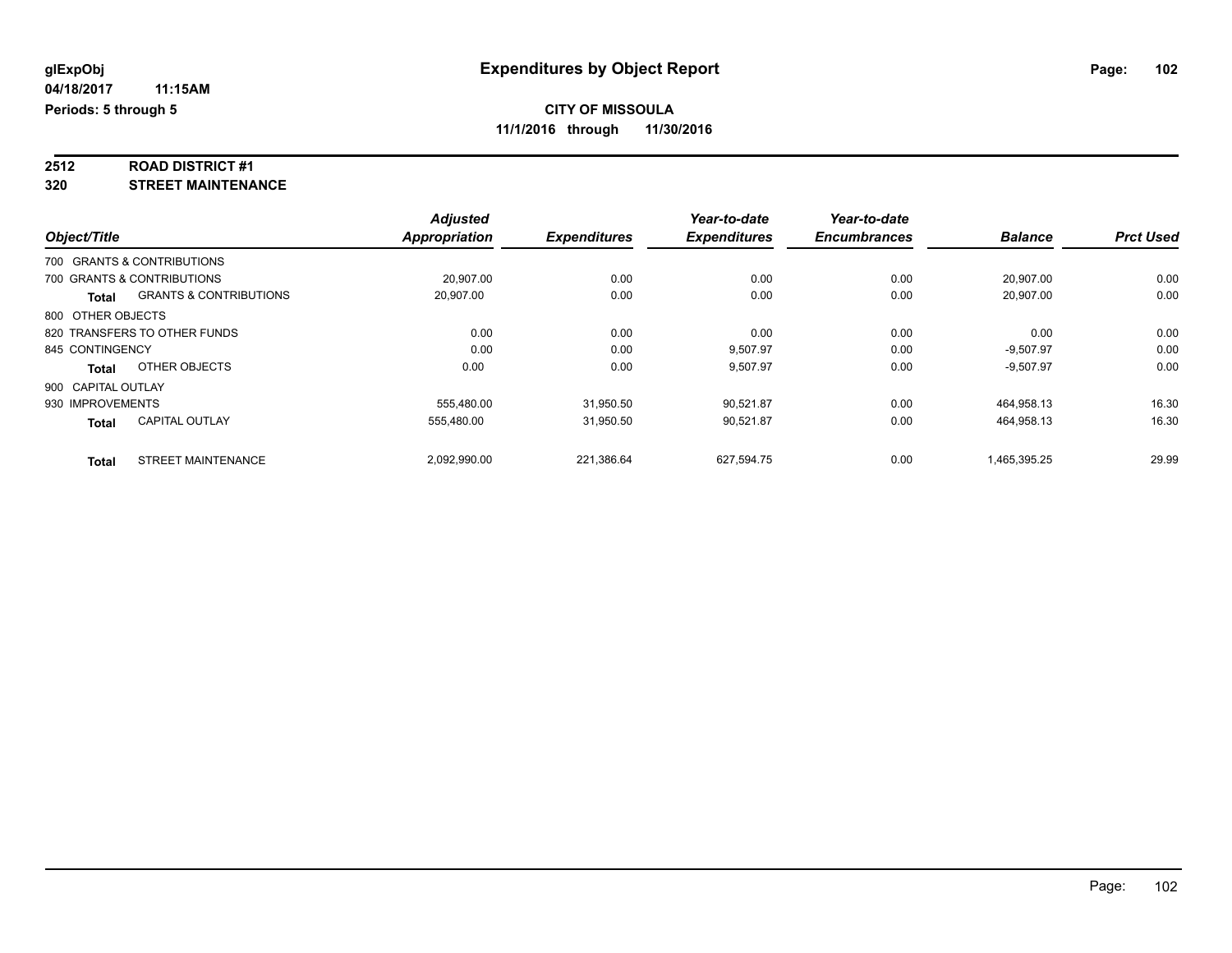# **2512 ROAD DISTRICT #1**

**390 NON-DEPARTMENTAL**

| Object/Title      |                      | <b>Adjusted</b><br>Appropriation | <b>Expenditures</b> | Year-to-date<br><b>Expenditures</b> | Year-to-date<br><b>Encumbrances</b> | <b>Balance</b> | <b>Prct Used</b> |
|-------------------|----------------------|----------------------------------|---------------------|-------------------------------------|-------------------------------------|----------------|------------------|
| 500 FIXED CHARGES |                      |                                  |                     |                                     |                                     |                |                  |
| 500 FIXED CHARGES |                      | 0.00                             | 0.00                | 0.00                                | 0.00                                | 0.00           | 0.00             |
| Total             | <b>FIXED CHARGES</b> | 0.00                             | 0.00                | 0.00                                | 0.00                                | 0.00           | 0.00             |
| Total             | NON-DEPARTMENTAL     | 0.00                             | 0.00                | 0.00                                | 0.00                                | 0.00           | 0.00             |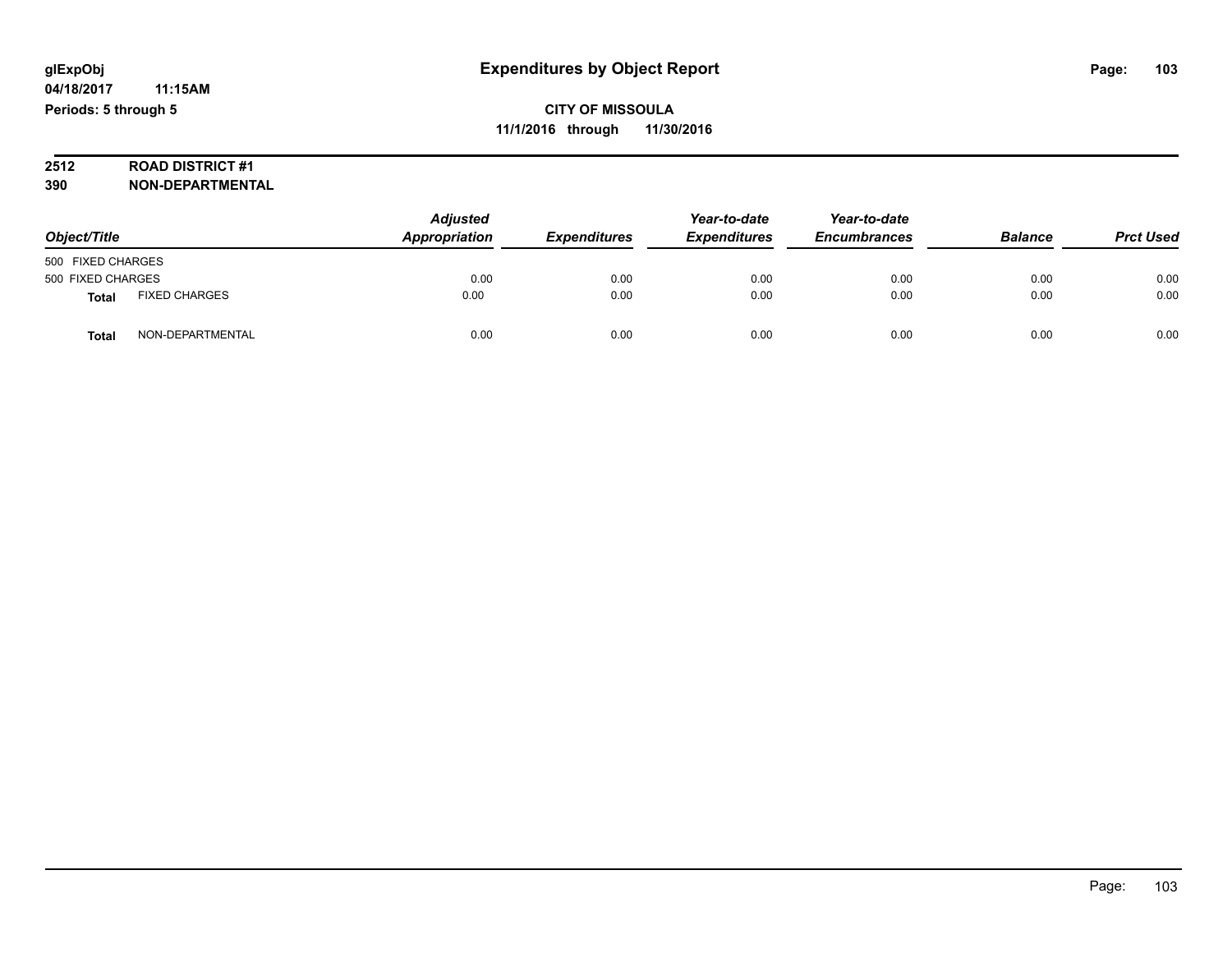#### **2512 ROAD DISTRICT #1**

|                                           | <b>Adjusted</b> |                     | Year-to-date        | Year-to-date        |                |                  |
|-------------------------------------------|-----------------|---------------------|---------------------|---------------------|----------------|------------------|
| Object/Title                              | Appropriation   | <b>Expenditures</b> | <b>Expenditures</b> | <b>Encumbrances</b> | <b>Balance</b> | <b>Prct Used</b> |
| 100 PERSONAL SERVICES                     |                 |                     |                     |                     |                |                  |
| 110 SALARIES AND WAGES                    | 116,733.00      | 1,270.31            | 6,700.66            | 0.00                | 110,032.34     | 5.74             |
| 130 OTHER                                 | 17,790.00       | 0.00                | 0.00                | 0.00                | 17,790.00      | 0.00             |
| <b>140 EMPLOYER CONTRIBUTIONS</b>         | 45,364.00       | 223.98              | 1,181.58            | 0.00                | 44,182.42      | 2.60             |
| 141 STATE RETIREMENT CONTRIBUTIONS        | 0.00            | 1.27                | 6.70                | 0.00                | $-6.70$        | 0.00             |
| <b>150 STATE RETIREMENT</b>               | 0.00            | 0.00                | 0.00                | 0.00                | 0.00           | 0.00             |
| PERSONAL SERVICES<br><b>Total</b>         | 179,887.00      | 1,495.56            | 7,888.94            | 0.00                | 171,998.06     | 4.39             |
| 200 SUPPLIES                              |                 |                     |                     |                     |                |                  |
| 210 OFFICE SUPPLIES                       | 6,185.00        | 0.00                | 0.00                | 0.00                | 6,185.00       | 0.00             |
| 220 OPERATING SUPPLIES                    | 91,014.00       | 25,797.71           | 37,691.79           | 0.00                | 53,322.21      | 41.41            |
| 230 REPAIR/MAINTENANCE                    | 94,978.00       | 12,142.73           | 51,126.06           | 0.00                | 43,851.94      | 53.83            |
| 231 GASOLINE                              | 1,135.00        | 0.00                | 0.00                | 0.00                | 1,135.00       | 0.00             |
| 240 OTHER SUPPLIES                        | 549.00          | 0.00                | 0.00                | 0.00                | 549.00         | 0.00             |
| <b>SUPPLIES</b><br><b>Total</b>           | 193,861.00      | 37,940.44           | 88,817.85           | 0.00                | 105,043.15     | 45.82            |
| 300 PURCHASED SERVICES                    |                 |                     |                     |                     |                |                  |
| 310 COMMUNICATIONS                        | 0.00            | 0.00                | 0.00                | 0.00                | 0.00           | 0.00             |
| 330 PUBLICITY, SUBSCRIPTIONS & DUES       | 0.00            | 0.00                | 0.00                | 0.00                | 0.00           | 0.00             |
| 343 WATER CHARGES                         | 0.00            | 0.00                | 0.00                | 0.00                | 0.00           | 0.00             |
| 350 PROFESSIONAL SERVICES                 | 39,500.00       | 0.00                | 7,584.50            | 0.00                | 31,915.50      | 19.20            |
| 370 TRAVEL                                | 1,450.00        | 1,338.68            | 1,403.48            | 0.00                | 46.52          | 96.79            |
| 380 TRAINING                              | 350.00          | 0.00                | 100.00              | 0.00                | 250.00         | 28.57            |
| PURCHASED SERVICES<br>Total               | 41,300.00       | 1,338.68            | 9,087.98            | 0.00                | 32,212.02      | 22.00            |
| 400 BUILDING MATERIALS                    |                 |                     |                     |                     |                |                  |
| <b>400 BUILDING MATERIALS</b>             | 275,201.00      | 81,066.31           | 235,394.24          | 0.00                | 39,806.76      | 85.54            |
| <b>BUILDING MATERIALS</b><br><b>Total</b> | 275,201.00      | 81,066.31           | 235,394.24          | 0.00                | 39,806.76      | 85.54            |
| 500 FIXED CHARGES                         |                 |                     |                     |                     |                |                  |
| 500 FIXED CHARGES                         | 207,148.00      | 0.00                | 0.00                | 0.00                | 207,148.00     | 0.00             |
| 550 MERCHANT SERVICE FEES                 | 0.00            | 0.00                | 0.00                | 0.00                | 0.00           | 0.00             |
| <b>FIXED CHARGES</b><br>Total             | 207,148.00      | 0.00                | 0.00                | 0.00                | 207,148.00     | 0.00             |
| 600 DEBT SERVICE                          |                 |                     |                     |                     |                |                  |
| 610 PRINCIPAL                             | 568,153.00      | 61,992.81           | 161,389.46          | 0.00                | 406,763.54     | 28.41            |
| 620 INTEREST / SERVICE FEES               | 51,053.00       | 5,602.34            | 24,986.44           | 0.00                | 26,066.56      | 48.94            |
| <b>DEBT SERVICE</b><br><b>Total</b>       | 619,206.00      | 67,595.15           | 186,375.90          | 0.00                | 432,830.10     | 30.10            |
| 700 GRANTS & CONTRIBUTIONS                |                 |                     |                     |                     |                |                  |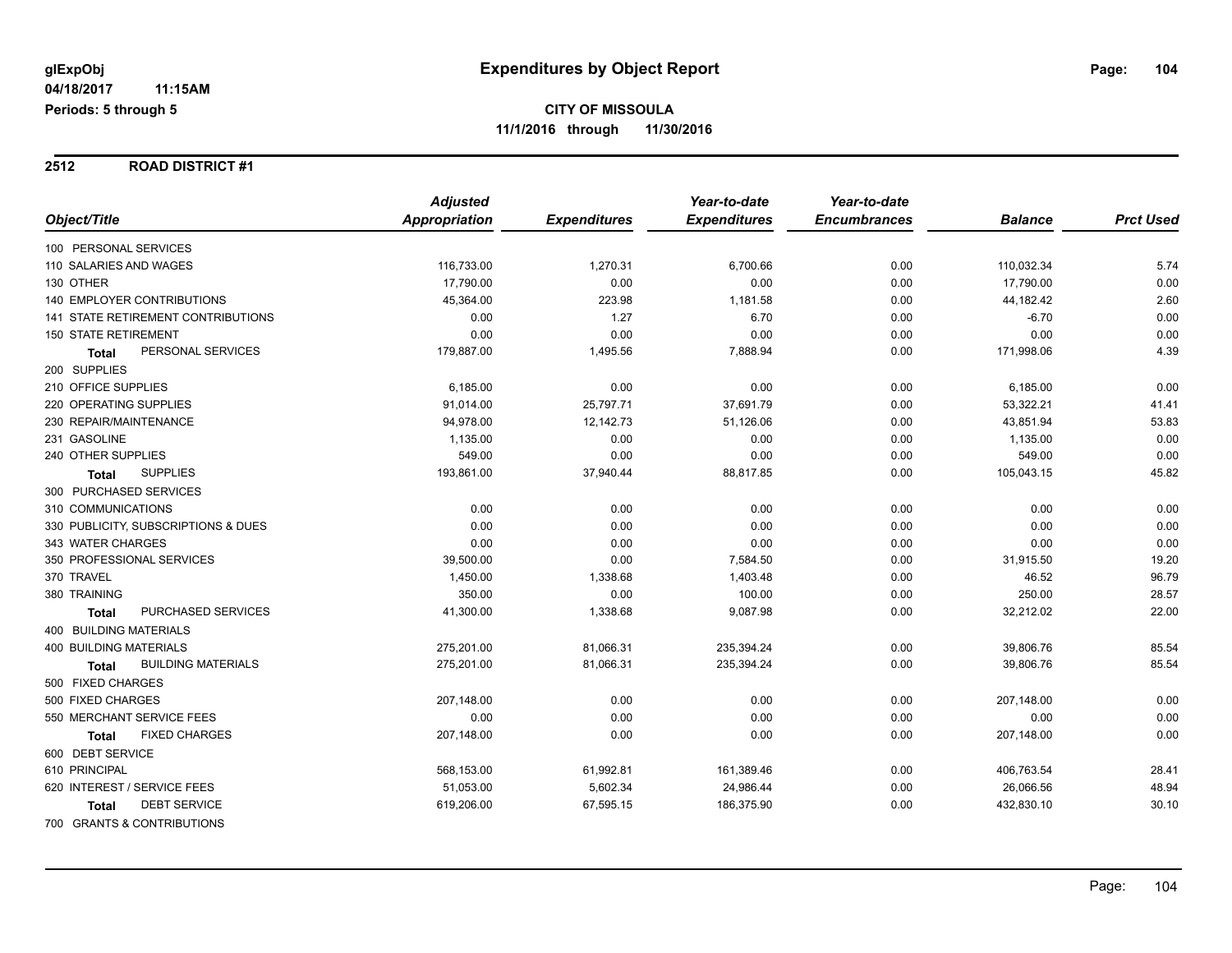### **2512 ROAD DISTRICT #1**

|                    |                                   | <b>Adjusted</b>      |                     | Year-to-date        | Year-to-date        |                |                  |
|--------------------|-----------------------------------|----------------------|---------------------|---------------------|---------------------|----------------|------------------|
| Object/Title       |                                   | <b>Appropriation</b> | <b>Expenditures</b> | <b>Expenditures</b> | <b>Encumbrances</b> | <b>Balance</b> | <b>Prct Used</b> |
|                    | 700 GRANTS & CONTRIBUTIONS        | 20.907.00            | 0.00                | 0.00                | 0.00                | 20.907.00      | 0.00             |
| <b>Total</b>       | <b>GRANTS &amp; CONTRIBUTIONS</b> | 20.907.00            | 0.00                | 0.00                | 0.00                | 20.907.00      | 0.00             |
| 800 OTHER OBJECTS  |                                   |                      |                     |                     |                     |                |                  |
|                    | 820 TRANSFERS TO OTHER FUNDS      | 0.00                 | 0.00                | 0.00                | 0.00                | 0.00           | 0.00             |
| 845 CONTINGENCY    |                                   | 0.00                 | 0.00                | 9,507.97            | 0.00                | $-9.507.97$    | 0.00             |
| <b>Total</b>       | OTHER OBJECTS                     | 0.00                 | 0.00                | 9,507.97            | 0.00                | $-9,507.97$    | 0.00             |
| 900 CAPITAL OUTLAY |                                   |                      |                     |                     |                     |                |                  |
| 930 IMPROVEMENTS   |                                   | 555.480.00           | 31,950.50           | 90,521.87           | 0.00                | 464.958.13     | 16.30            |
| <b>Total</b>       | <b>CAPITAL OUTLAY</b>             | 555.480.00           | 31,950.50           | 90,521.87           | 0.00                | 464,958.13     | 16.30            |
| <b>Total</b>       | <b>ROAD DISTRICT#1</b>            | 2,092,990.00         | 221.386.64          | 627,594.75          | 0.00                | 1,465,395.25   | 29.99            |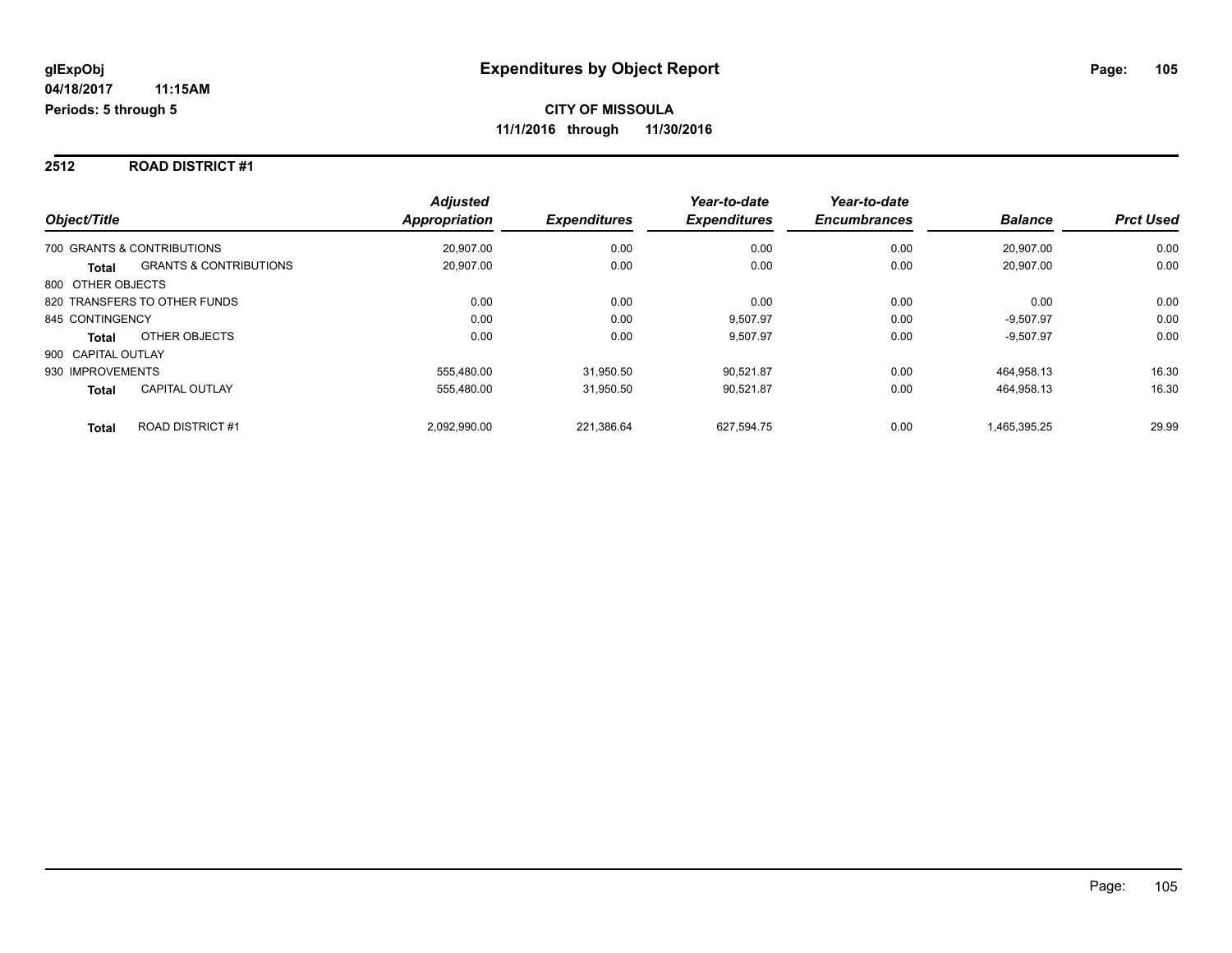# **2513 PARK DISTRICT #1**

**370 PARKS & RECREATION**

|                                            | <b>Adjusted</b> |                     | Year-to-date        | Year-to-date        |                |                  |
|--------------------------------------------|-----------------|---------------------|---------------------|---------------------|----------------|------------------|
| Object/Title                               | Appropriation   | <b>Expenditures</b> | <b>Expenditures</b> | <b>Encumbrances</b> | <b>Balance</b> | <b>Prct Used</b> |
| 100 PERSONAL SERVICES                      |                 |                     |                     |                     |                |                  |
| 110 SALARIES AND WAGES                     | 228,776.00      | 12,600.53           | 78,024.19           | 0.00                | 150,751.81     | 34.11            |
| 120 OVERTIME/TERMINATION                   | 0.00            | 0.00                | 20.10               | 0.00                | $-20.10$       | 0.00             |
| <b>140 EMPLOYER CONTRIBUTIONS</b>          | 88,063.00       | 6,236.89            | 32,988.85           | 0.00                | 55,074.15      | 37.46            |
| 141 STATE RETIREMENT CONTRIBUTIONS         | 0.00            | 12.60               | 78.02               | 0.00                | $-78.02$       | 0.00             |
| PERSONAL SERVICES<br>Total                 | 316,839.00      | 18,850.02           | 111, 111. 16        | 0.00                | 205,727.84     | 35.07            |
| 200 SUPPLIES                               |                 |                     |                     |                     |                |                  |
| 220 OPERATING SUPPLIES                     | 78,956.00       | 12,777.62           | 54,656.22           | 0.00                | 24,299.78      | 69.22            |
| 230 REPAIR/MAINTENANCE                     | 98.885.00       | 5,686.08            | 30,336.43           | 0.00                | 68,548.57      | 30.68            |
| 231 GASOLINE                               | 10,144.00       | 0.00                | 8,563.96            | 0.00                | 1,580.04       | 84.42            |
| <b>SUPPLIES</b><br><b>Total</b>            | 187,985.00      | 18,463.70           | 93,556.61           | 0.00                | 94,428.39      | 49.77            |
| 300 PURCHASED SERVICES                     |                 |                     |                     |                     |                |                  |
| 320 PRINTING & DUPLICATING                 | 0.00            | 0.00                | 0.00                | 0.00                | 0.00           | 0.00             |
| 330 PUBLICITY, SUBSCRIPTIONS & DUES        | 3,000.00        | 0.00                | 0.00                | 0.00                | 3,000.00       | 0.00             |
| 341 ELECTRICITY & NATURAL GAS              | 43,766.00       | 0.00                | 26,277.52           | 0.00                | 17,488.48      | 60.04            |
| 343 WATER CHARGES                          | 7,685.00        | 0.00                | 7,598.43            | 0.00                | 86.57          | 98.87            |
| 344 TELEPHONE SERVICE                      | 660.00          | 0.00                | 0.00                | 0.00                | 660.00         | 0.00             |
| 345 GARBAGE                                | 3,213.00        | 268.30              | 2,142.69            | 0.00                | 1,070.31       | 66.69            |
| 350 PROFESSIONAL SERVICES                  | 77,344.00       | 1,990.11            | 35,938.35           | 0.00                | 41,405.65      | 46.47            |
| 360 REPAIR & MAINTENANCE                   | 130,965.00      | 10,972.72           | 37,718.72           | 0.00                | 93,246.28      | 28.80            |
| 370 TRAVEL                                 | 500.00          | 0.00                | 0.00                | 0.00                | 500.00         | 0.00             |
| 380 TRAINING                               | 983.00          | 0.00                | 0.00                | 0.00                | 983.00         | 0.00             |
| PURCHASED SERVICES<br><b>Total</b>         | 268,116.00      | 13,231.13           | 109,675.71          | 0.00                | 158,440.29     | 40.91            |
| 500 FIXED CHARGES                          |                 |                     |                     |                     |                |                  |
| 550 MERCHANT SERVICE FEES                  | 0.00            | 0.00                | 0.00                | 0.00                | 0.00           | 0.00             |
| <b>FIXED CHARGES</b><br><b>Total</b>       | 0.00            | 0.00                | 0.00                | 0.00                | 0.00           | 0.00             |
| 600 DEBT SERVICE                           |                 |                     |                     |                     |                |                  |
| 610 PRINCIPAL                              | 294,977.00      | 36,462.10           | 204,683.72          | 0.00                | 90,293.28      | 69.39            |
| 620 INTEREST / SERVICE FEES                | 6,569.00        | 2,175.65            | 5,724.48            | 0.00                | 844.52         | 87.14            |
| <b>DEBT SERVICE</b><br>Total               | 301,546.00      | 38,637.75           | 210,408.20          | 0.00                | 91,137.80      | 69.78            |
| 700 GRANTS & CONTRIBUTIONS                 |                 |                     |                     |                     |                |                  |
| 700 GRANTS & CONTRIBUTIONS                 | 5,000.00        | 0.00                | 0.00                | 0.00                | 5,000.00       | 0.00             |
| <b>GRANTS &amp; CONTRIBUTIONS</b><br>Total | 5,000.00        | 0.00                | 0.00                | 0.00                | 5,000.00       | 0.00             |
|                                            |                 |                     |                     |                     |                |                  |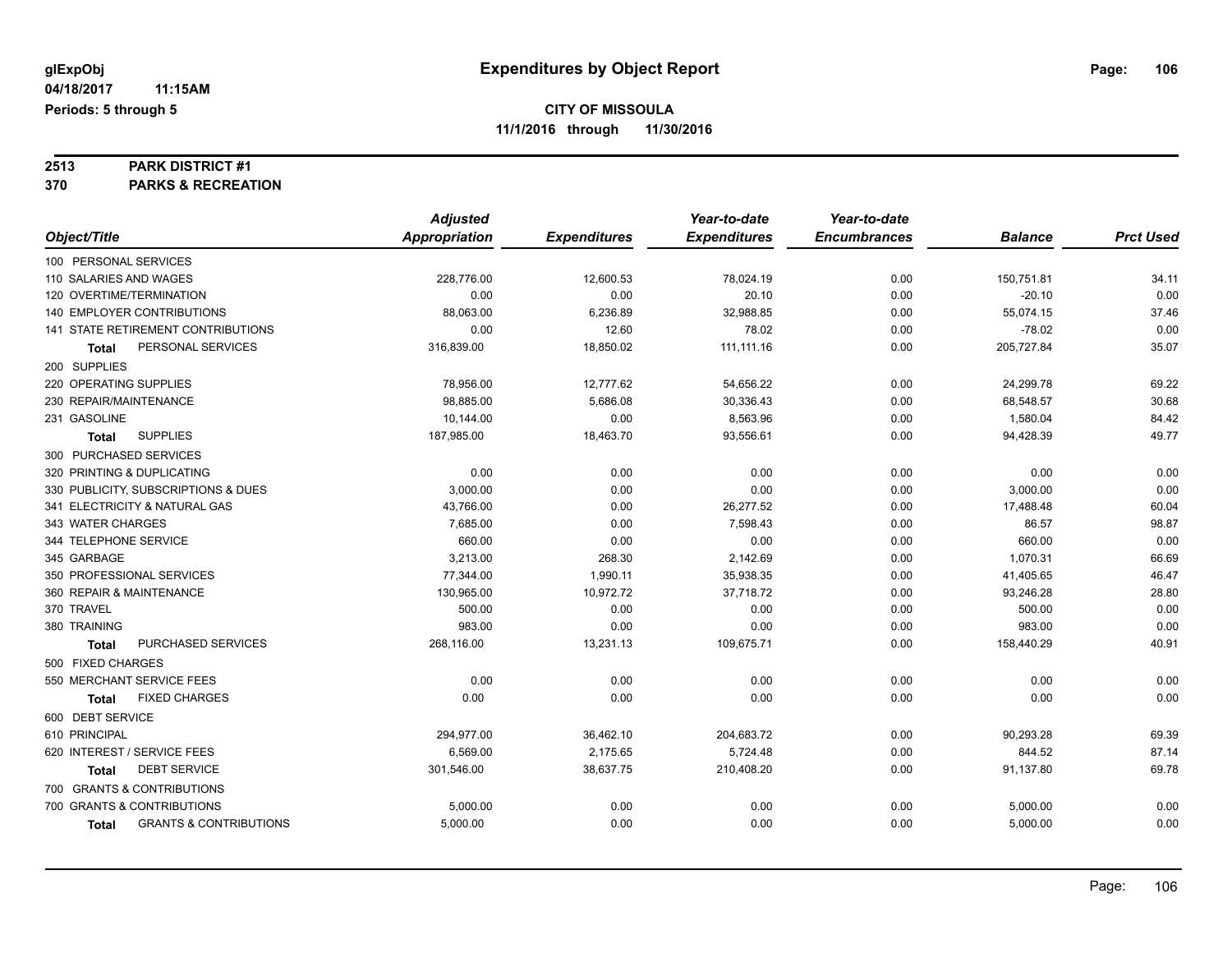# **2513 PARK DISTRICT #1**

**370 PARKS & RECREATION**

|                           |                               | <b>Adjusted</b> |                     | Year-to-date        | Year-to-date        |                |                  |
|---------------------------|-------------------------------|-----------------|---------------------|---------------------|---------------------|----------------|------------------|
| Object/Title              |                               | Appropriation   | <b>Expenditures</b> | <b>Expenditures</b> | <b>Encumbrances</b> | <b>Balance</b> | <b>Prct Used</b> |
| 800 OTHER OBJECTS         |                               |                 |                     |                     |                     |                |                  |
|                           | 820 TRANSFERS TO OTHER FUNDS  | 163.214.00      | 0.00                | 0.00                | 0.00                | 163.214.00     | 0.00             |
| <b>Total</b>              | OTHER OBJECTS                 | 163.214.00      | 0.00                | 0.00                | 0.00                | 163.214.00     | 0.00             |
| 900 CAPITAL OUTLAY        |                               |                 |                     |                     |                     |                |                  |
| 930 IMPROVEMENTS          |                               | 30.000.00       | 0.00                | 17.430.25           | 0.00                | 12.569.75      | 58.10            |
| 940 MACHINERY & EQUIPMENT |                               | 40,000.00       | 0.00                | 0.00                | 0.00                | 40,000.00      | 0.00             |
| <b>Total</b>              | <b>CAPITAL OUTLAY</b>         | 70.000.00       | 0.00                | 17.430.25           | 0.00                | 52.569.75      | 24.90            |
| <b>Total</b>              | <b>PARKS &amp; RECREATION</b> | 1,312,700.00    | 89.182.60           | 542.181.93          | 0.00                | 770.518.07     | 41.30            |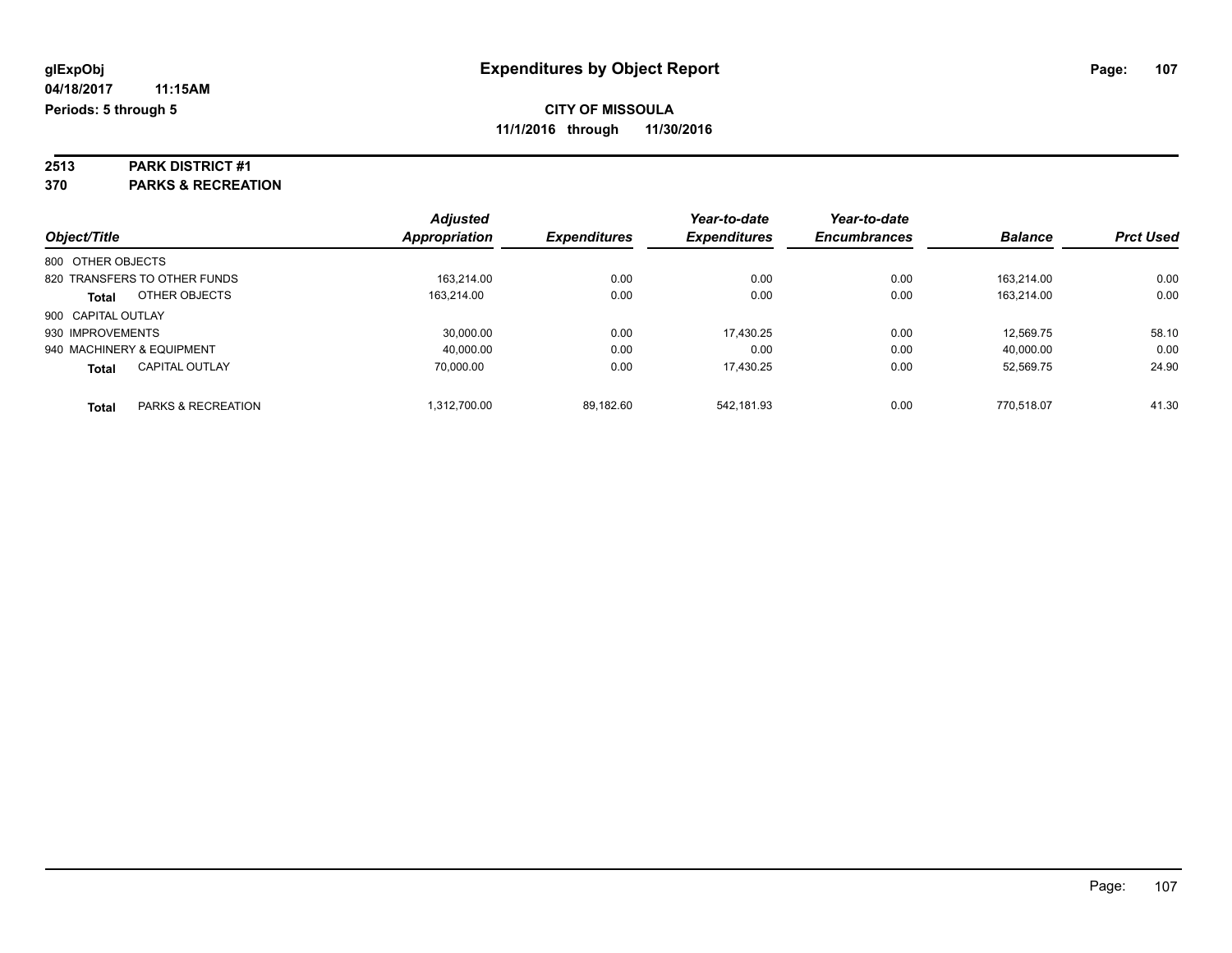#### **2513 PARK DISTRICT #1**

|                                                   | <b>Adjusted</b>      |                     | Year-to-date        | Year-to-date        |                |                  |
|---------------------------------------------------|----------------------|---------------------|---------------------|---------------------|----------------|------------------|
| Object/Title                                      | <b>Appropriation</b> | <b>Expenditures</b> | <b>Expenditures</b> | <b>Encumbrances</b> | <b>Balance</b> | <b>Prct Used</b> |
| 100 PERSONAL SERVICES                             |                      |                     |                     |                     |                |                  |
| 110 SALARIES AND WAGES                            | 228,776.00           | 12,600.53           | 78,024.19           | 0.00                | 150,751.81     | 34.11            |
| 120 OVERTIME/TERMINATION                          | 0.00                 | 0.00                | 20.10               | 0.00                | $-20.10$       | 0.00             |
| <b>140 EMPLOYER CONTRIBUTIONS</b>                 | 88,063.00            | 6,236.89            | 32,988.85           | 0.00                | 55,074.15      | 37.46            |
| <b>141 STATE RETIREMENT CONTRIBUTIONS</b>         | 0.00                 | 12.60               | 78.02               | 0.00                | $-78.02$       | 0.00             |
| PERSONAL SERVICES<br><b>Total</b>                 | 316,839.00           | 18,850.02           | 111, 111. 16        | 0.00                | 205,727.84     | 35.07            |
| 200 SUPPLIES                                      |                      |                     |                     |                     |                |                  |
| 220 OPERATING SUPPLIES                            | 78,956.00            | 12,777.62           | 54,656.22           | 0.00                | 24,299.78      | 69.22            |
| 230 REPAIR/MAINTENANCE                            | 98,885.00            | 5,686.08            | 30,336.43           | 0.00                | 68,548.57      | 30.68            |
| 231 GASOLINE                                      | 10,144.00            | 0.00                | 8,563.96            | 0.00                | 1,580.04       | 84.42            |
| <b>SUPPLIES</b><br>Total                          | 187,985.00           | 18,463.70           | 93,556.61           | 0.00                | 94,428.39      | 49.77            |
| 300 PURCHASED SERVICES                            |                      |                     |                     |                     |                |                  |
| 320 PRINTING & DUPLICATING                        | 0.00                 | 0.00                | 0.00                | 0.00                | 0.00           | 0.00             |
| 330 PUBLICITY, SUBSCRIPTIONS & DUES               | 3,000.00             | 0.00                | 0.00                | 0.00                | 3,000.00       | 0.00             |
| 341 ELECTRICITY & NATURAL GAS                     | 43,766.00            | 0.00                | 26,277.52           | 0.00                | 17,488.48      | 60.04            |
| 343 WATER CHARGES                                 | 7,685.00             | 0.00                | 7,598.43            | 0.00                | 86.57          | 98.87            |
| 344 TELEPHONE SERVICE                             | 660.00               | 0.00                | 0.00                | 0.00                | 660.00         | 0.00             |
| 345 GARBAGE                                       | 3,213.00             | 268.30              | 2,142.69            | 0.00                | 1,070.31       | 66.69            |
| 350 PROFESSIONAL SERVICES                         | 77,344.00            | 1,990.11            | 35,938.35           | 0.00                | 41,405.65      | 46.47            |
| 360 REPAIR & MAINTENANCE                          | 130,965.00           | 10,972.72           | 37,718.72           | 0.00                | 93,246.28      | 28.80            |
| 370 TRAVEL                                        | 500.00               | 0.00                | 0.00                | 0.00                | 500.00         | 0.00             |
| 380 TRAINING                                      | 983.00               | 0.00                | 0.00                | 0.00                | 983.00         | 0.00             |
| PURCHASED SERVICES<br><b>Total</b>                | 268,116.00           | 13,231.13           | 109,675.71          | 0.00                | 158,440.29     | 40.91            |
| 500 FIXED CHARGES                                 |                      |                     |                     |                     |                |                  |
| 550 MERCHANT SERVICE FEES                         | 0.00                 | 0.00                | 0.00                | 0.00                | 0.00           | 0.00             |
| <b>FIXED CHARGES</b><br><b>Total</b>              | 0.00                 | 0.00                | 0.00                | 0.00                | 0.00           | 0.00             |
| 600 DEBT SERVICE                                  |                      |                     |                     |                     |                |                  |
| 610 PRINCIPAL                                     | 294,977.00           | 36,462.10           | 204,683.72          | 0.00                | 90,293.28      | 69.39            |
| 620 INTEREST / SERVICE FEES                       | 6,569.00             | 2,175.65            | 5,724.48            | 0.00                | 844.52         | 87.14            |
| <b>DEBT SERVICE</b><br><b>Total</b>               | 301,546.00           | 38,637.75           | 210,408.20          | 0.00                | 91,137.80      | 69.78            |
| 700 GRANTS & CONTRIBUTIONS                        |                      |                     |                     |                     |                |                  |
| 700 GRANTS & CONTRIBUTIONS                        | 5,000.00             | 0.00                | 0.00                | 0.00                | 5,000.00       | 0.00             |
| <b>GRANTS &amp; CONTRIBUTIONS</b><br><b>Total</b> | 5,000.00             | 0.00                | 0.00                | 0.00                | 5,000.00       | 0.00             |
| 800 OTHER OBJECTS                                 |                      |                     |                     |                     |                |                  |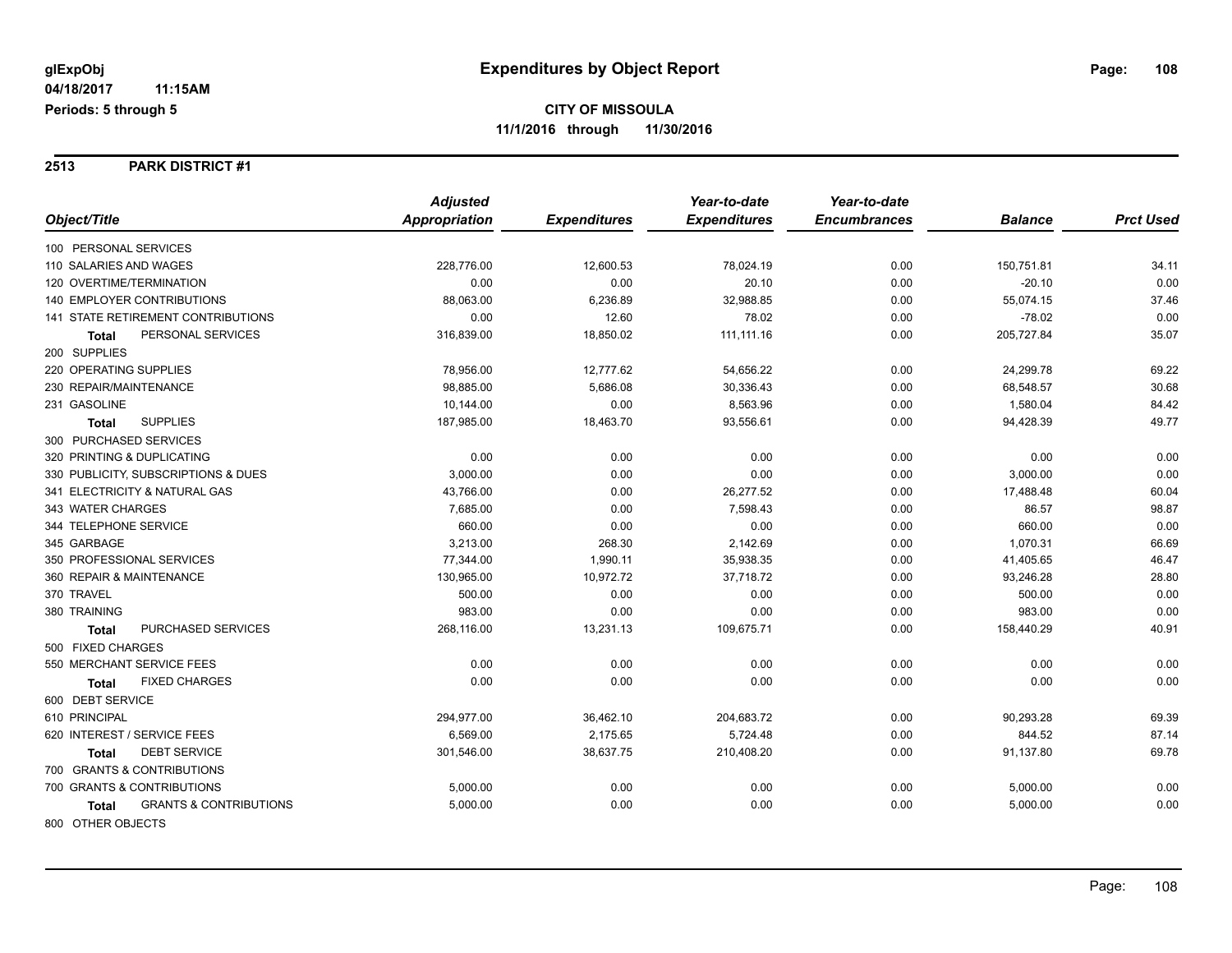#### **2513 PARK DISTRICT #1**

|                                       | <b>Adjusted</b><br><b>Appropriation</b> |                     | Year-to-date<br><b>Expenditures</b> | Year-to-date<br><b>Encumbrances</b> | <b>Balance</b> |                  |
|---------------------------------------|-----------------------------------------|---------------------|-------------------------------------|-------------------------------------|----------------|------------------|
| Object/Title                          |                                         | <b>Expenditures</b> |                                     |                                     |                | <b>Prct Used</b> |
| 820 TRANSFERS TO OTHER FUNDS          | 163.214.00                              | 0.00                | 0.00                                | 0.00                                | 163.214.00     | 0.00             |
| OTHER OBJECTS<br><b>Total</b>         | 163,214.00                              | 0.00                | 0.00                                | 0.00                                | 163.214.00     | 0.00             |
| 900 CAPITAL OUTLAY                    |                                         |                     |                                     |                                     |                |                  |
| 930 IMPROVEMENTS                      | 30,000.00                               | 0.00                | 17,430.25                           | 0.00                                | 12.569.75      | 58.10            |
| 940 MACHINERY & EQUIPMENT             | 40,000.00                               | 0.00                | 0.00                                | 0.00                                | 40,000.00      | 0.00             |
| <b>CAPITAL OUTLAY</b><br><b>Total</b> | 70,000.00                               | 0.00                | 17.430.25                           | 0.00                                | 52,569.75      | 24.90            |
| PARK DISTRICT #1<br><b>Total</b>      | 1,312,700.00                            | 89,182.60           | 542.181.93                          | 0.00                                | 770.518.07     | 41.30            |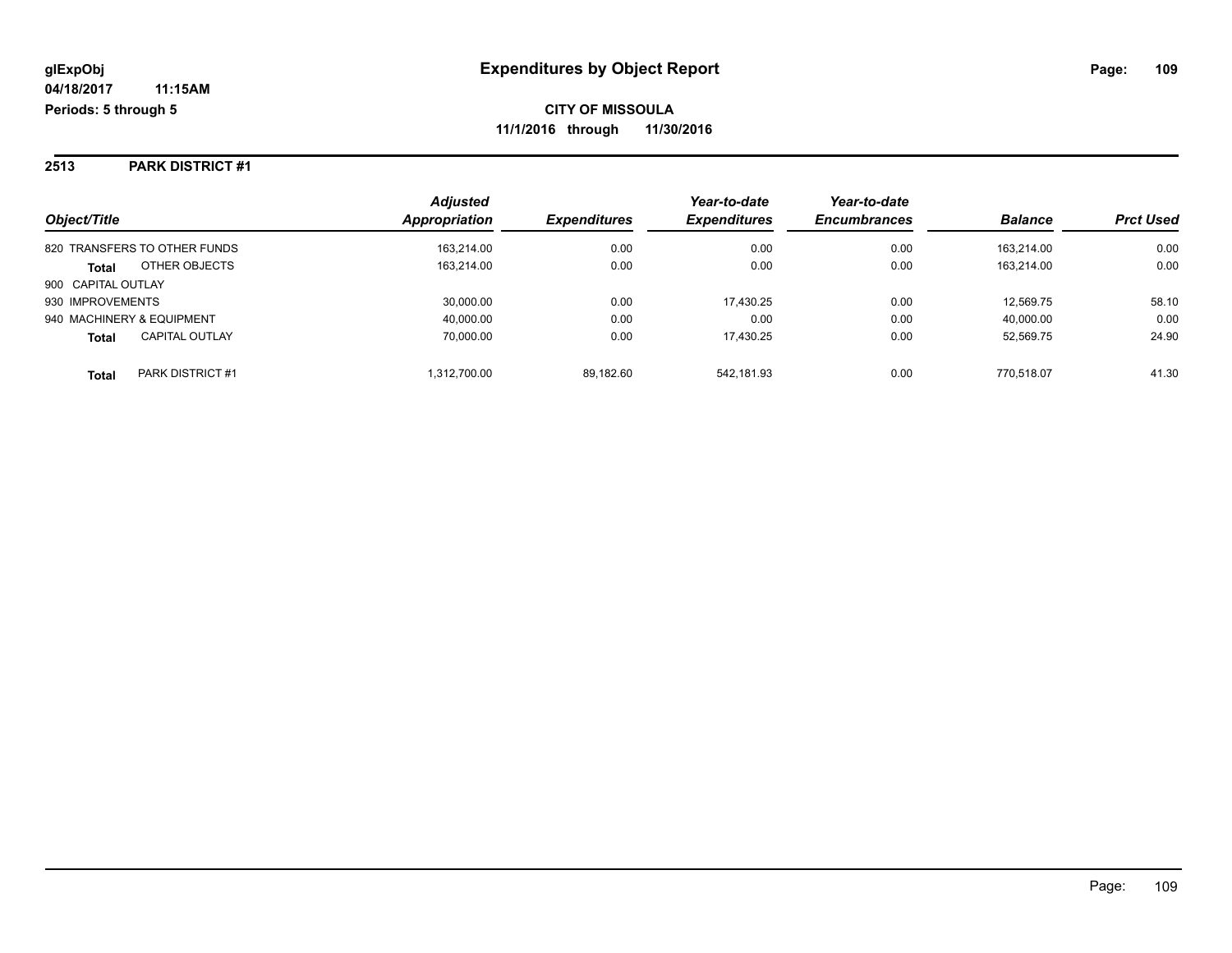# **2820 STATE GAS TAX FUND**

**280 PUBLIC WORKS OPERATIONS**

|                    |                              | <b>Adjusted</b>      |                     | Year-to-date        | Year-to-date        |                |                  |
|--------------------|------------------------------|----------------------|---------------------|---------------------|---------------------|----------------|------------------|
| Object/Title       |                              | <b>Appropriation</b> | <b>Expenditures</b> | <b>Expenditures</b> | <b>Encumbrances</b> | <b>Balance</b> | <b>Prct Used</b> |
|                    | 300 PURCHASED SERVICES       |                      |                     |                     |                     |                |                  |
|                    | 350 PROFESSIONAL SERVICES    | 0.00                 | 0.00                | 0.00                | 0.00                | 0.00           | 0.00             |
| <b>Total</b>       | <b>PURCHASED SERVICES</b>    | 0.00                 | 0.00                | 0.00                | 0.00                | 0.00           | 0.00             |
| 500 FIXED CHARGES  |                              |                      |                     |                     |                     |                |                  |
| 500 FIXED CHARGES  |                              | 0.00                 | 0.00                | 0.00                | 0.00                | 0.00           | 0.00             |
|                    | 550 MERCHANT SERVICE FEES    | 0.00                 | 0.00                | 0.00                | 0.00                | 0.00           | 0.00             |
| <b>Total</b>       | <b>FIXED CHARGES</b>         | 0.00                 | 0.00                | 0.00                | 0.00                | 0.00           | 0.00             |
| 800 OTHER OBJECTS  |                              |                      |                     |                     |                     |                |                  |
|                    | 820 TRANSFERS TO OTHER FUNDS | 564,000.00           | 0.00                | 0.00                | 0.00                | 564,000.00     | 0.00             |
| <b>Total</b>       | OTHER OBJECTS                | 564,000.00           | 0.00                | 0.00                | 0.00                | 564,000.00     | 0.00             |
| 900 CAPITAL OUTLAY |                              |                      |                     |                     |                     |                |                  |
| 930 IMPROVEMENTS   |                              | 391,200.00           | 1,800.53            | 133,258.67          | 0.00                | 257,941.33     | 34.06            |
| <b>Total</b>       | CAPITAL OUTLAY               | 391,200.00           | 1,800.53            | 133,258.67          | 0.00                | 257,941.33     | 34.06            |
| <b>Total</b>       | PUBLIC WORKS OPERATIONS      | 955,200.00           | 1,800.53            | 133,258.67          | 0.00                | 821,941.33     | 13.95            |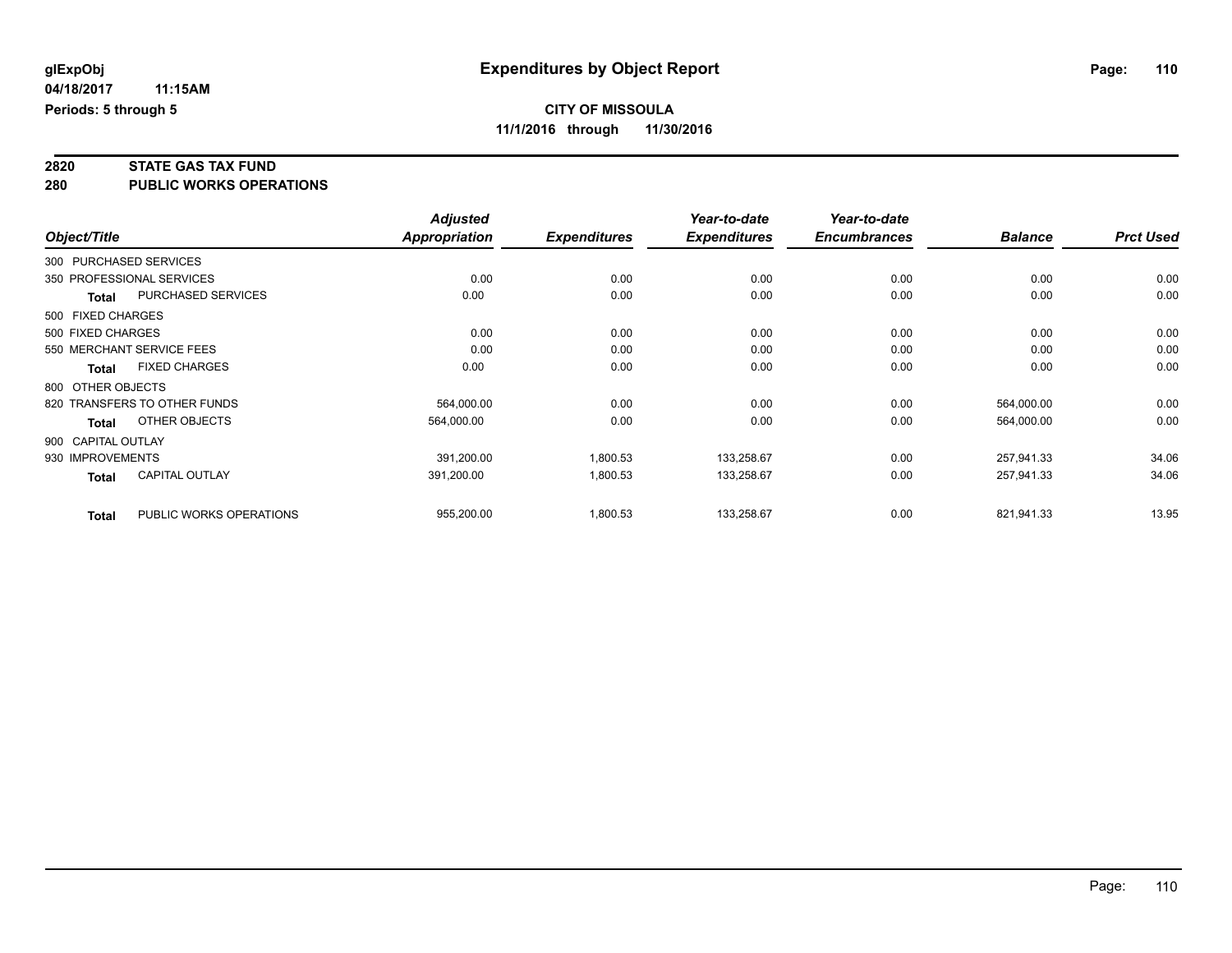#### **2820 STATE GAS TAX FUND**

|                        |                              | <b>Adjusted</b> |                     | Year-to-date        | Year-to-date        |                |                  |
|------------------------|------------------------------|-----------------|---------------------|---------------------|---------------------|----------------|------------------|
| Object/Title           |                              | Appropriation   | <b>Expenditures</b> | <b>Expenditures</b> | <b>Encumbrances</b> | <b>Balance</b> | <b>Prct Used</b> |
| 300 PURCHASED SERVICES |                              |                 |                     |                     |                     |                |                  |
|                        | 350 PROFESSIONAL SERVICES    | 0.00            | 0.00                | 0.00                | 0.00                | 0.00           | 0.00             |
| <b>Total</b>           | <b>PURCHASED SERVICES</b>    | 0.00            | 0.00                | 0.00                | 0.00                | 0.00           | 0.00             |
| 500 FIXED CHARGES      |                              |                 |                     |                     |                     |                |                  |
| 500 FIXED CHARGES      |                              | 0.00            | 0.00                | 0.00                | 0.00                | 0.00           | 0.00             |
|                        | 550 MERCHANT SERVICE FEES    | 0.00            | 0.00                | 0.00                | 0.00                | 0.00           | 0.00             |
| <b>Total</b>           | <b>FIXED CHARGES</b>         | 0.00            | 0.00                | 0.00                | 0.00                | 0.00           | 0.00             |
| 800 OTHER OBJECTS      |                              |                 |                     |                     |                     |                |                  |
|                        | 820 TRANSFERS TO OTHER FUNDS | 564,000.00      | 0.00                | 0.00                | 0.00                | 564,000.00     | 0.00             |
| <b>Total</b>           | OTHER OBJECTS                | 564,000.00      | 0.00                | 0.00                | 0.00                | 564,000.00     | 0.00             |
| 900 CAPITAL OUTLAY     |                              |                 |                     |                     |                     |                |                  |
| 930 IMPROVEMENTS       |                              | 391,200.00      | 1,800.53            | 133,258.67          | 0.00                | 257,941.33     | 34.06            |
| Total                  | <b>CAPITAL OUTLAY</b>        | 391,200.00      | 1,800.53            | 133,258.67          | 0.00                | 257,941.33     | 34.06            |
| <b>Total</b>           | STATE GAS TAX FUND           | 955,200.00      | 1,800.53            | 133,258.67          | 0.00                | 821,941.33     | 13.95            |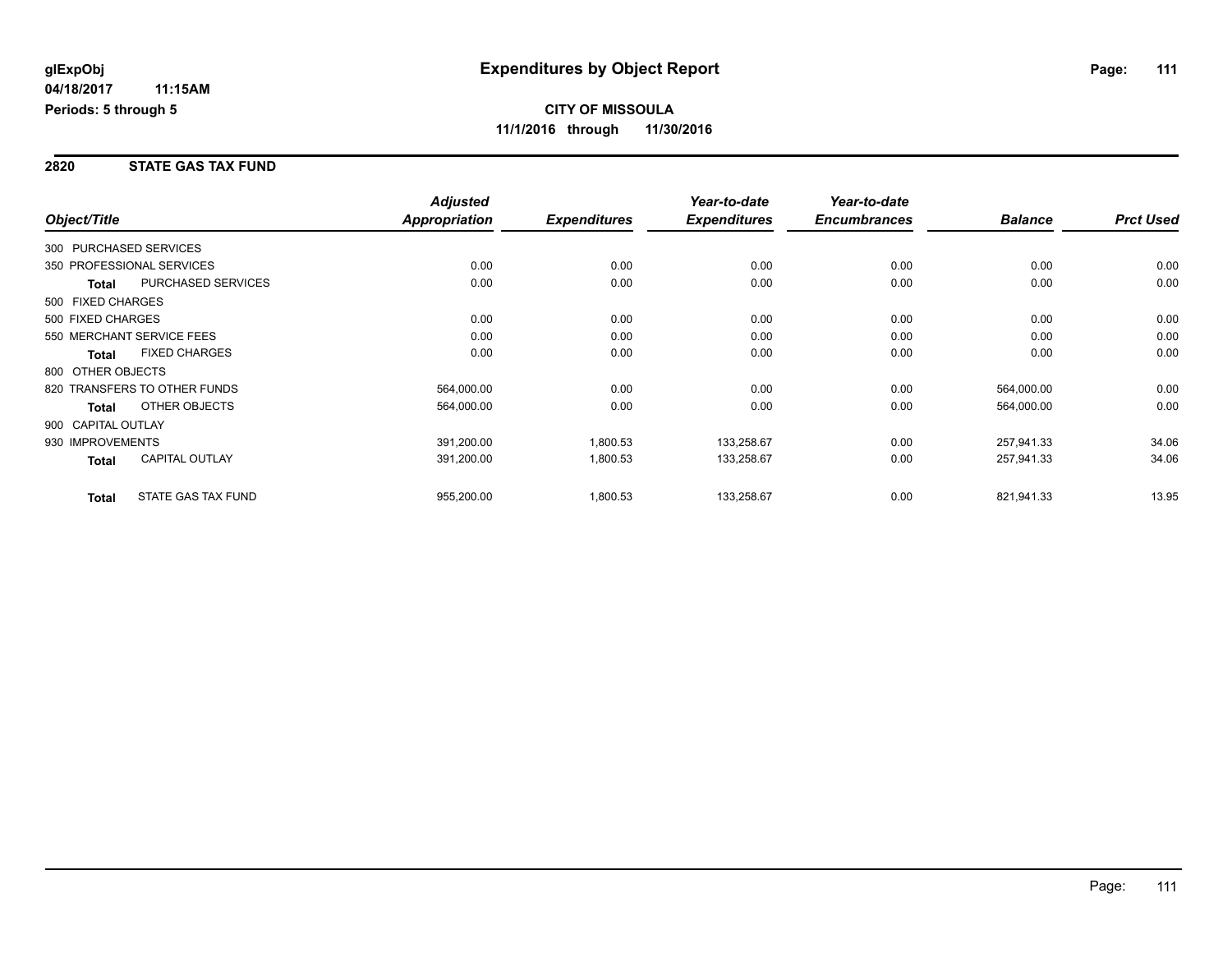**2917 CRIME VICTIM SURCHARGE**

**390 NON-DEPARTMENTAL**

| Object/Title                         | <b>Adjusted</b><br>Appropriation | <b>Expenditures</b> | Year-to-date<br><b>Expenditures</b> | Year-to-date<br><b>Encumbrances</b> | <b>Balance</b> | <b>Prct Used</b> |
|--------------------------------------|----------------------------------|---------------------|-------------------------------------|-------------------------------------|----------------|------------------|
| 500 FIXED CHARGES                    |                                  |                     |                                     |                                     |                |                  |
| 550 MERCHANT SERVICE FEES            | 0.00                             | 0.00                | 0.00                                | 0.00                                | 0.00           | 0.00             |
| <b>FIXED CHARGES</b><br><b>Total</b> | 0.00                             | 0.00                | 0.00                                | 0.00                                | 0.00           | 0.00             |
| NON-DEPARTMENTAL<br>Total            | 0.00                             | 0.00                | 0.00                                | 0.00                                | 0.00           | 0.00             |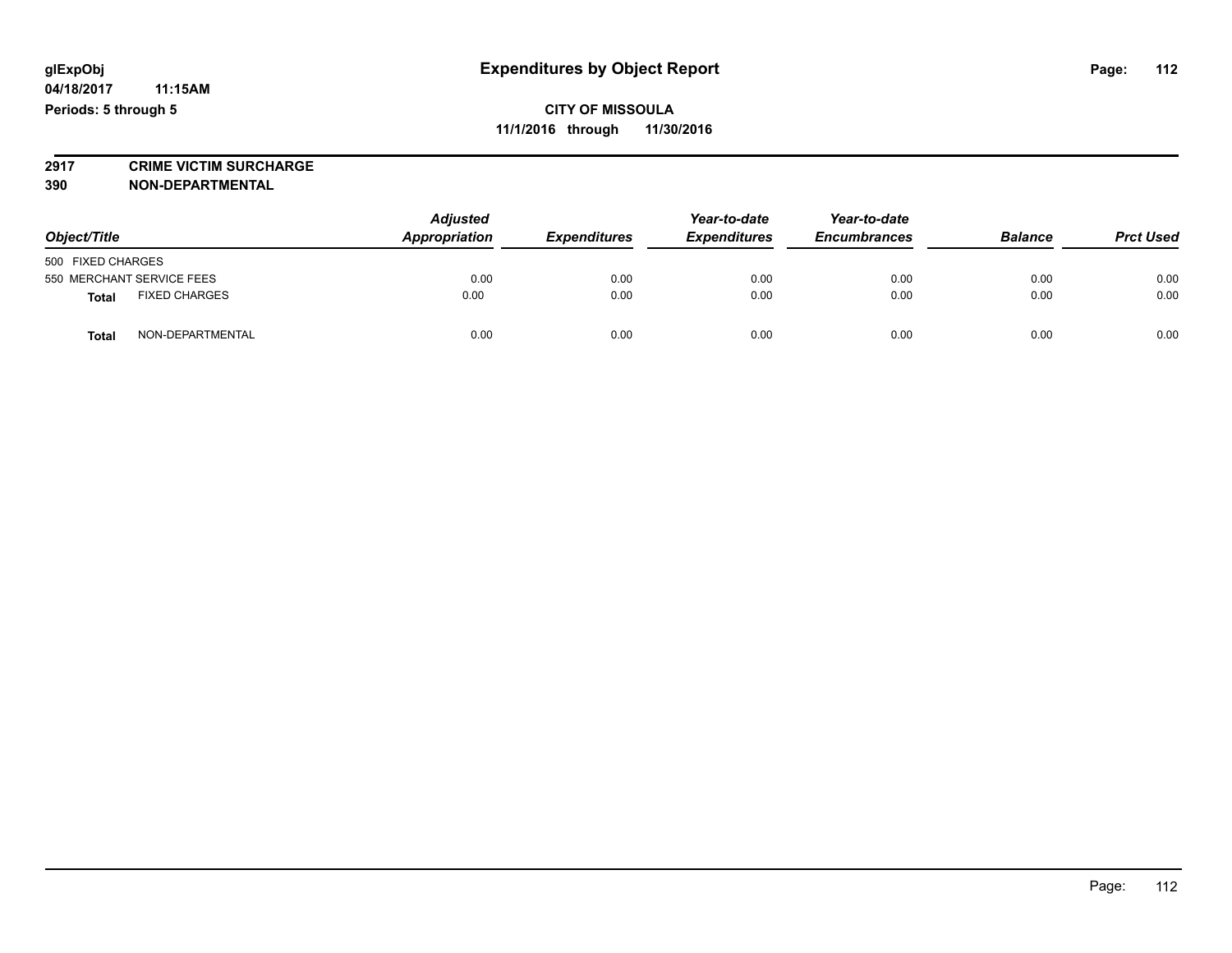**04/18/2017 11:15AM Periods: 5 through 5**

**CITY OF MISSOULA 11/1/2016 through 11/30/2016**

#### **2917 CRIME VICTIM SURCHARGE**

|                                               | <b>Adjusted</b><br>Appropriation |                     | Year-to-date        | Year-to-date        | <b>Balance</b> | <b>Prct Used</b> |
|-----------------------------------------------|----------------------------------|---------------------|---------------------|---------------------|----------------|------------------|
| Object/Title                                  |                                  | <b>Expenditures</b> | <b>Expenditures</b> | <b>Encumbrances</b> |                |                  |
| 500 FIXED CHARGES                             |                                  |                     |                     |                     |                |                  |
| 550 MERCHANT SERVICE FEES                     | 0.00                             | 0.00                | 0.00                | 0.00                | 0.00           | 0.00             |
| <b>FIXED CHARGES</b><br>Total                 | 0.00                             | 0.00                | 0.00                | 0.00                | 0.00           | 0.00             |
| <b>CRIME VICTIM SURCHARGE</b><br><b>Total</b> | 0.00                             | 0.00                | 0.00                | 0.00                | 0.00           | 0.00             |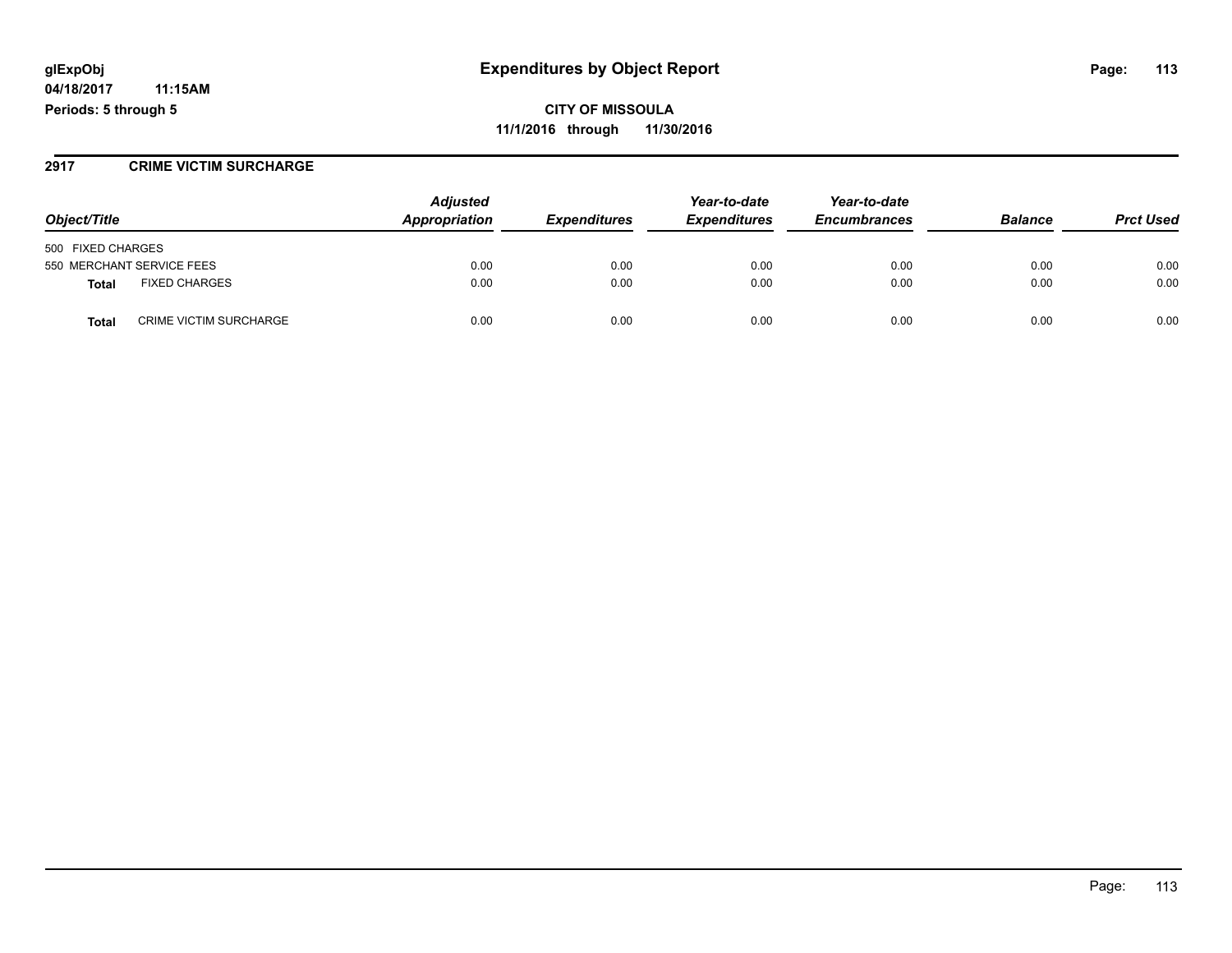# **2918 LAW ENFORCEMENT BLOCK GRANT FUND**

**290 POLICE**

| Object/Title               |                                       | <b>Adjusted</b><br><b>Appropriation</b> | <b>Expenditures</b> | Year-to-date<br><b>Expenditures</b> | Year-to-date<br><b>Encumbrances</b> | <b>Balance</b> | <b>Prct Used</b> |
|----------------------------|---------------------------------------|-----------------------------------------|---------------------|-------------------------------------|-------------------------------------|----------------|------------------|
| 100 PERSONAL SERVICES      |                                       |                                         |                     |                                     |                                     |                |                  |
| 110 SALARIES AND WAGES     |                                       | 29,390.00                               | 0.00                | 0.00                                | 0.00                                | 29,390.00      | 0.00             |
|                            | 115 SALARIES/HEALTH INSURANCE BENEFIT | 0.00                                    | 0.00                | 0.00                                | 0.00                                | 0.00           | 0.00             |
| 120 OVERTIME/TERMINATION   |                                       | 0.00                                    | 0.00                | 0.00                                | 0.00                                | 0.00           | 0.00             |
|                            | 140 EMPLOYER CONTRIBUTIONS            | 10,610.00                               | 0.00                | 0.00                                | 0.00                                | 10,610.00      | 0.00             |
|                            | 141 STATE RETIREMENT CONTRIBUTIONS    | 0.00                                    | 0.00                | 0.00                                | 0.00                                | 0.00           | 0.00             |
| <b>Total</b>               | PERSONAL SERVICES                     | 40,000.00                               | 0.00                | 0.00                                | 0.00                                | 40,000.00      | 0.00             |
| 200 SUPPLIES               |                                       |                                         |                     |                                     |                                     |                |                  |
| 210 OFFICE SUPPLIES        |                                       | 0.00                                    | 0.00                | 0.00                                | 0.00                                | 0.00           | 0.00             |
| 220 OPERATING SUPPLIES     |                                       | 43,124.00                               | 22,012.35           | 22,012.35                           | 0.00                                | 21,111.65      | 51.04            |
| <b>Total</b>               | <b>SUPPLIES</b>                       | 43,124.00                               | 22,012.35           | 22,012.35                           | 0.00                                | 21,111.65      | 51.04            |
| 300 PURCHASED SERVICES     |                                       |                                         |                     |                                     |                                     |                |                  |
| 320 PRINTING & DUPLICATING |                                       | 0.00                                    | 0.00                | 0.00                                | 0.00                                | 0.00           | 0.00             |
| 344 TELEPHONE SERVICE      |                                       | 0.00                                    | 0.00                | 0.00                                | 0.00                                | 0.00           | 0.00             |
| 350 PROFESSIONAL SERVICES  |                                       | 0.00                                    | 0.00                | 0.00                                | 0.00                                | 0.00           | 0.00             |
| 370 TRAVEL                 |                                       | 0.00                                    | 0.00                | 0.00                                | 0.00                                | 0.00           | 0.00             |
| 380 TRAINING               |                                       | 0.00                                    | 0.00                | 0.00                                | 0.00                                | 0.00           | 0.00             |
| <b>Total</b>               | <b>PURCHASED SERVICES</b>             | 0.00                                    | 0.00                | 0.00                                | 0.00                                | 0.00           | 0.00             |
| 500 FIXED CHARGES          |                                       |                                         |                     |                                     |                                     |                |                  |
| 550 MERCHANT SERVICE FEES  |                                       | 0.00                                    | 0.00                | 0.00                                | 0.00                                | 0.00           | 0.00             |
| <b>Total</b>               | <b>FIXED CHARGES</b>                  | 0.00                                    | 0.00                | 0.00                                | 0.00                                | 0.00           | 0.00             |
| 700 GRANTS & CONTRIBUTIONS |                                       |                                         |                     |                                     |                                     |                |                  |
| 700 GRANTS & CONTRIBUTIONS |                                       | 17.249.00                               | 0.00                | 0.00                                | 0.00                                | 17.249.00      | 0.00             |
| <b>Total</b>               | <b>GRANTS &amp; CONTRIBUTIONS</b>     | 17,249.00                               | 0.00                | 0.00                                | 0.00                                | 17,249.00      | 0.00             |
| 900 CAPITAL OUTLAY         |                                       |                                         |                     |                                     |                                     |                |                  |
| 940 MACHINERY & EQUIPMENT  |                                       | 0.00                                    | 0.00                | 0.00                                | 0.00                                | 0.00           | 0.00             |
| <b>Total</b>               | <b>CAPITAL OUTLAY</b>                 | 0.00                                    | 0.00                | 0.00                                | 0.00                                | 0.00           | 0.00             |
| <b>Total</b>               | <b>POLICE</b>                         | 100,373.00                              | 22,012.35           | 22,012.35                           | 0.00                                | 78,360.65      | 21.93            |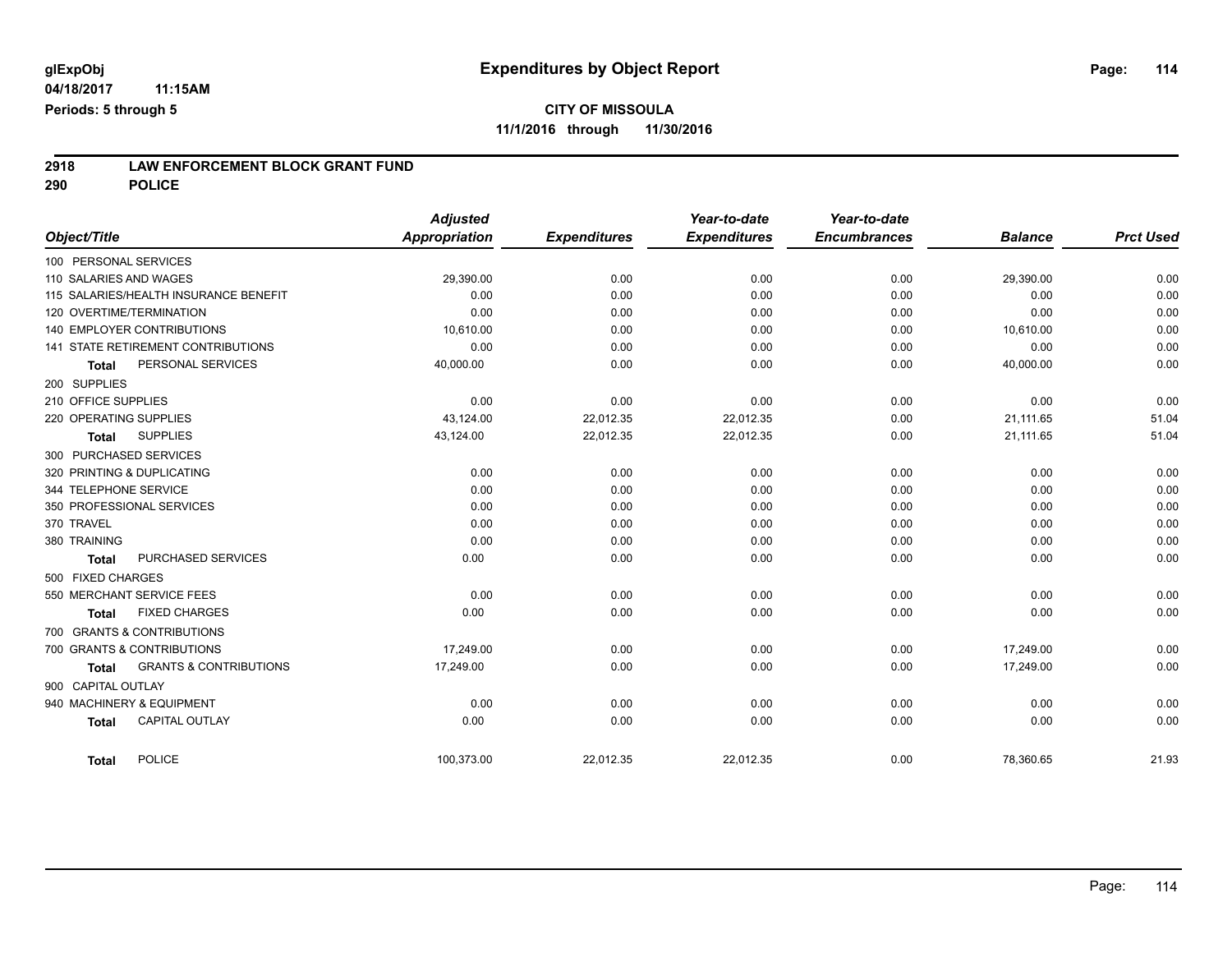# **2918 LAW ENFORCEMENT BLOCK GRANT FUND**

**390 NON-DEPARTMENTAL**

|                                           | <b>Adjusted</b>      |                     | Year-to-date        | Year-to-date        |                |                  |
|-------------------------------------------|----------------------|---------------------|---------------------|---------------------|----------------|------------------|
| Object/Title                              | <b>Appropriation</b> | <b>Expenditures</b> | <b>Expenditures</b> | <b>Encumbrances</b> | <b>Balance</b> | <b>Prct Used</b> |
| 300 PURCHASED SERVICES                    |                      |                     |                     |                     |                |                  |
| 350 PROFESSIONAL SERVICES                 | 0.00                 | 0.00                | 0.00                | 0.00                | 0.00           | 0.00             |
| <b>PURCHASED SERVICES</b><br><b>Total</b> | 0.00                 | 0.00                | 0.00                | 0.00                | 0.00           | 0.00             |
| 500 FIXED CHARGES                         |                      |                     |                     |                     |                |                  |
| 500 FIXED CHARGES                         | 0.00                 | 0.00                | 0.00                | 0.00                | 0.00           | 0.00             |
| 550 MERCHANT SERVICE FEES                 | 0.00                 | 0.00                | 0.00                | 0.00                | 0.00           | 0.00             |
| <b>FIXED CHARGES</b><br><b>Total</b>      | 0.00                 | 0.00                | 0.00                | 0.00                | 0.00           | 0.00             |
| NON-DEPARTMENTAL<br><b>Total</b>          | 0.00                 | 0.00                | 0.00                | 0.00                | 0.00           | 0.00             |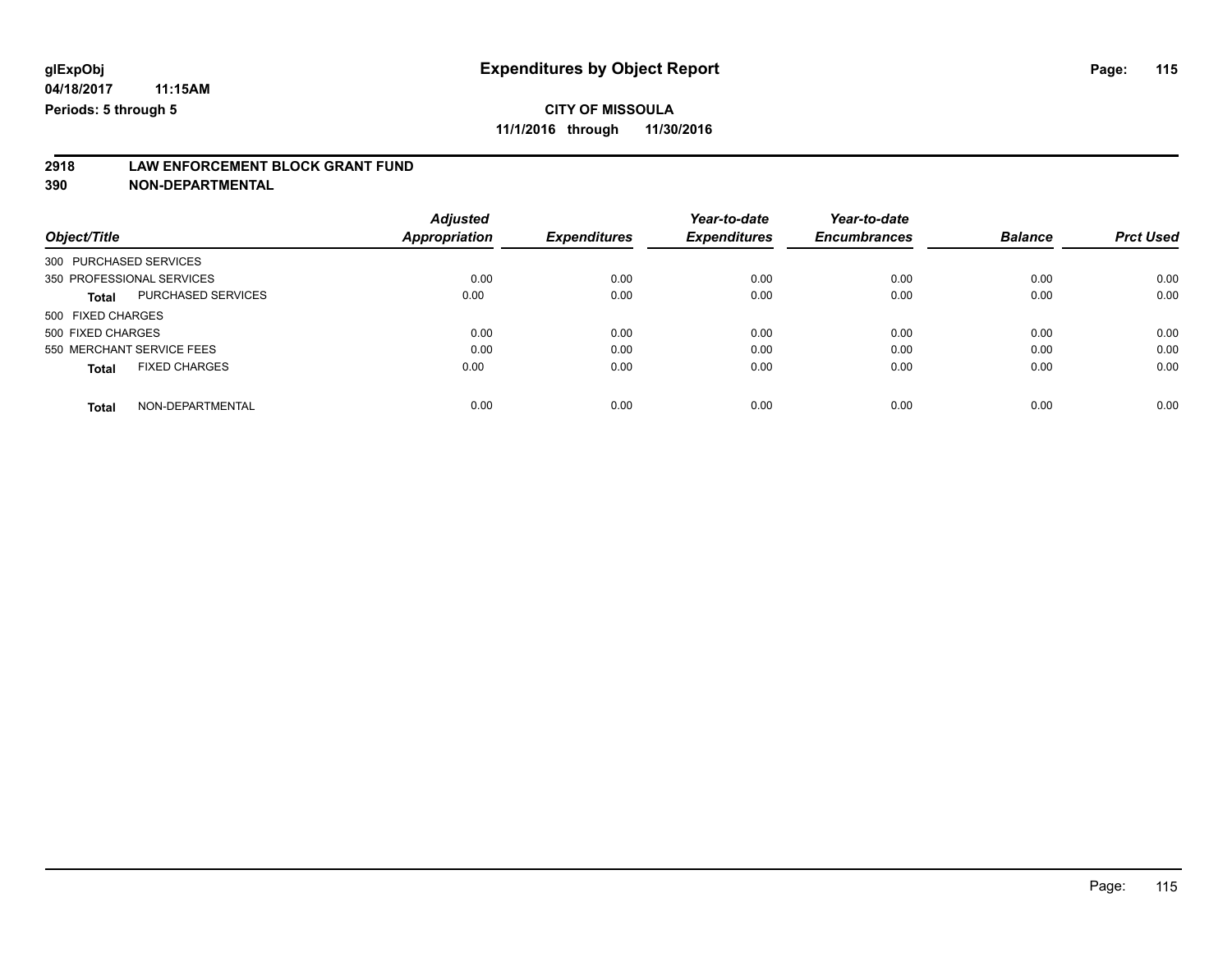#### **04/18/2017 11:15AM Periods: 5 through 5**

### **2918 LAW ENFORCEMENT BLOCK GRANT FUND**

|                        |                                           | <b>Adjusted</b>      |                     | Year-to-date        | Year-to-date        |                |                  |
|------------------------|-------------------------------------------|----------------------|---------------------|---------------------|---------------------|----------------|------------------|
| Object/Title           |                                           | <b>Appropriation</b> | <b>Expenditures</b> | <b>Expenditures</b> | <b>Encumbrances</b> | <b>Balance</b> | <b>Prct Used</b> |
| 100 PERSONAL SERVICES  |                                           |                      |                     |                     |                     |                |                  |
| 110 SALARIES AND WAGES |                                           | 29,390.00            | 0.00                | 0.00                | 0.00                | 29,390.00      | 0.00             |
|                        | 115 SALARIES/HEALTH INSURANCE BENEFIT     | 0.00                 | 0.00                | 0.00                | 0.00                | 0.00           | 0.00             |
|                        | 120 OVERTIME/TERMINATION                  | 0.00                 | 0.00                | 0.00                | 0.00                | 0.00           | 0.00             |
|                        | 140 EMPLOYER CONTRIBUTIONS                | 10,610.00            | 0.00                | 0.00                | 0.00                | 10,610.00      | 0.00             |
|                        | <b>141 STATE RETIREMENT CONTRIBUTIONS</b> | 0.00                 | 0.00                | 0.00                | 0.00                | 0.00           | 0.00             |
| <b>Total</b>           | PERSONAL SERVICES                         | 40,000.00            | 0.00                | 0.00                | 0.00                | 40,000.00      | 0.00             |
| 200 SUPPLIES           |                                           |                      |                     |                     |                     |                |                  |
| 210 OFFICE SUPPLIES    |                                           | 0.00                 | 0.00                | 0.00                | 0.00                | 0.00           | 0.00             |
| 220 OPERATING SUPPLIES |                                           | 43,124.00            | 22,012.35           | 22,012.35           | 0.00                | 21,111.65      | 51.04            |
| <b>Total</b>           | <b>SUPPLIES</b>                           | 43,124.00            | 22,012.35           | 22,012.35           | 0.00                | 21,111.65      | 51.04            |
| 300 PURCHASED SERVICES |                                           |                      |                     |                     |                     |                |                  |
|                        | 320 PRINTING & DUPLICATING                | 0.00                 | 0.00                | 0.00                | 0.00                | 0.00           | 0.00             |
| 344 TELEPHONE SERVICE  |                                           | 0.00                 | 0.00                | 0.00                | 0.00                | 0.00           | 0.00             |
|                        | 350 PROFESSIONAL SERVICES                 | 0.00                 | 0.00                | 0.00                | 0.00                | 0.00           | 0.00             |
| 370 TRAVEL             |                                           | 0.00                 | 0.00                | 0.00                | 0.00                | 0.00           | 0.00             |
| 380 TRAINING           |                                           | 0.00                 | 0.00                | 0.00                | 0.00                | 0.00           | 0.00             |
| <b>Total</b>           | <b>PURCHASED SERVICES</b>                 | 0.00                 | 0.00                | 0.00                | 0.00                | 0.00           | 0.00             |
| 500 FIXED CHARGES      |                                           |                      |                     |                     |                     |                |                  |
| 500 FIXED CHARGES      |                                           | 0.00                 | 0.00                | 0.00                | 0.00                | 0.00           | 0.00             |
|                        | 550 MERCHANT SERVICE FEES                 | 0.00                 | 0.00                | 0.00                | 0.00                | 0.00           | 0.00             |
| Total                  | <b>FIXED CHARGES</b>                      | 0.00                 | 0.00                | 0.00                | 0.00                | 0.00           | 0.00             |
|                        | 700 GRANTS & CONTRIBUTIONS                |                      |                     |                     |                     |                |                  |
|                        | 700 GRANTS & CONTRIBUTIONS                | 17.249.00            | 0.00                | 0.00                | 0.00                | 17,249.00      | 0.00             |
| <b>Total</b>           | <b>GRANTS &amp; CONTRIBUTIONS</b>         | 17,249.00            | 0.00                | 0.00                | 0.00                | 17,249.00      | 0.00             |
| 900 CAPITAL OUTLAY     |                                           |                      |                     |                     |                     |                |                  |
|                        | 940 MACHINERY & EQUIPMENT                 | 0.00                 | 0.00                | 0.00                | 0.00                | 0.00           | 0.00             |
| <b>Total</b>           | <b>CAPITAL OUTLAY</b>                     | 0.00                 | 0.00                | 0.00                | 0.00                | 0.00           | 0.00             |
| <b>Total</b>           | LAW ENFORCEMENT BLOCK GRANT FUN           | 100,373.00           | 22,012.35           | 22,012.35           | 0.00                | 78,360.65      | 21.93            |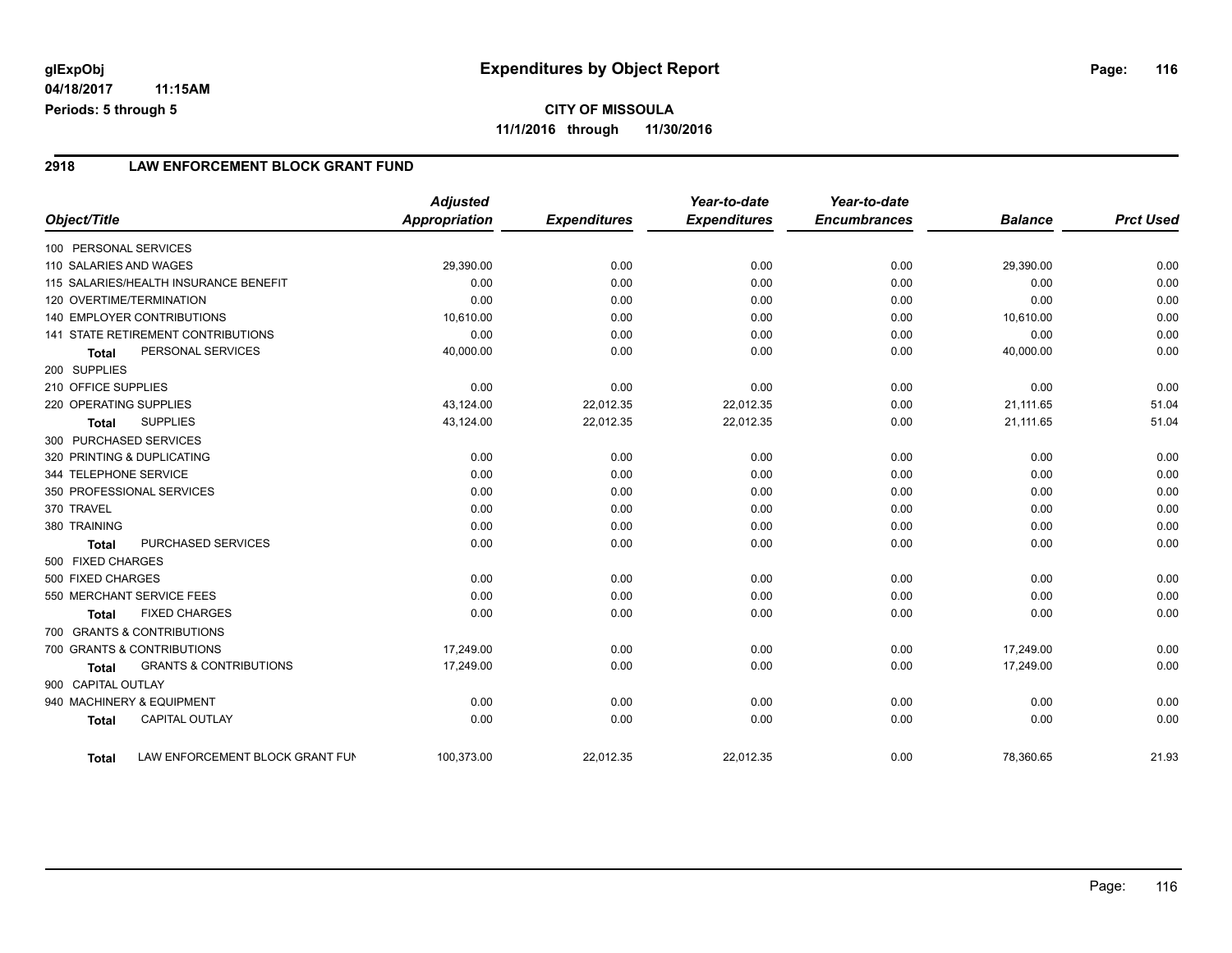# **2919 HIDTA FUND**

**290 POLICE**

|                                            | <b>Adjusted</b> |                     | Year-to-date        | Year-to-date        |                |                  |
|--------------------------------------------|-----------------|---------------------|---------------------|---------------------|----------------|------------------|
| Object/Title                               | Appropriation   | <b>Expenditures</b> | <b>Expenditures</b> | <b>Encumbrances</b> | <b>Balance</b> | <b>Prct Used</b> |
| 100 PERSONAL SERVICES                      |                 |                     |                     |                     |                |                  |
| 120 OVERTIME/TERMINATION                   | 15,000.00       | 0.00                | 0.00                | 0.00                | 15,000.00      | 0.00             |
| <b>140 EMPLOYER CONTRIBUTIONS</b>          | 1,350.00        | 0.00                | 0.00                | 0.00                | 1,350.00       | 0.00             |
| 141 STATE RETIREMENT CONTRIBUTIONS         | 0.00            | 0.00                | 0.00                | 0.00                | 0.00           | 0.00             |
| PERSONAL SERVICES<br><b>Total</b>          | 16,350.00       | 0.00                | 0.00                | 0.00                | 16,350.00      | 0.00             |
| 200 SUPPLIES                               |                 |                     |                     |                     |                |                  |
| 210 OFFICE SUPPLIES                        | 500.00          | 0.00                | 0.00                | 0.00                | 500.00         | 0.00             |
| 220 OPERATING SUPPLIES                     | 500.00          | 0.00                | 116.39              | 0.00                | 383.61         | 23.28            |
| <b>SUPPLIES</b><br><b>Total</b>            | 1,000.00        | 0.00                | 116.39              | 0.00                | 883.61         | 11.64            |
| 300 PURCHASED SERVICES                     |                 |                     |                     |                     |                |                  |
| 341 ELECTRICITY & NATURAL GAS              | 4,600.00        | 0.00                | 0.00                | 0.00                | 4,600.00       | 0.00             |
| 344 TELEPHONE SERVICE                      | 250.00          | 0.00                | 0.00                | 0.00                | 250.00         | 0.00             |
| 350 PROFESSIONAL SERVICES                  | 4,000.00        | 562.50              | 1,246.00            | 0.00                | 2,754.00       | 31.15            |
| 360 REPAIR & MAINTENANCE                   | 1,200.00        | 0.00                | 0.00                | 0.00                | 1,200.00       | 0.00             |
| 370 TRAVEL                                 | 1,500.00        | 1,346.68            | 1,346.68            | 0.00                | 153.32         | 89.78            |
| 380 TRAINING                               | 1,500.00        | 410.00              | 410.00              | 0.00                | 1,090.00       | 27.33            |
| 390 OTHER PURCHASED SERVICES               | 200.00          | 0.00                | 0.00                | 0.00                | 200.00         | 0.00             |
| PURCHASED SERVICES<br>Total                | 13,250.00       | 2,319.18            | 3,002.68            | 0.00                | 10,247.32      | 22.66            |
| 500 FIXED CHARGES                          |                 |                     |                     |                     |                |                  |
| 500 FIXED CHARGES                          | 45,000.00       | 3,439.74            | 10,319.22           | 0.00                | 34,680.78      | 22.93            |
| 550 MERCHANT SERVICE FEES                  | 0.00            | 0.00                | 0.00                | 0.00                | 0.00           | 0.00             |
| <b>FIXED CHARGES</b><br>Total              | 45,000.00       | 3,439.74            | 10,319.22           | 0.00                | 34,680.78      | 22.93            |
| 700 GRANTS & CONTRIBUTIONS                 |                 |                     |                     |                     |                |                  |
| 700 GRANTS & CONTRIBUTIONS                 | 65,000.00       | 168.25              | 15,826.74           | 0.00                | 49,173.26      | 24.35            |
| <b>GRANTS &amp; CONTRIBUTIONS</b><br>Total | 65,000.00       | 168.25              | 15,826.74           | 0.00                | 49,173.26      | 24.35            |
| 900 CAPITAL OUTLAY                         |                 |                     |                     |                     |                |                  |
| 920 BUILDINGS                              | 0.00            | 0.00                | 0.00                | 0.00                | 0.00           | 0.00             |
| 940 MACHINERY & EQUIPMENT                  | 0.00            | 0.00                | 0.00                | 0.00                | 0.00           | 0.00             |
| <b>CAPITAL OUTLAY</b><br><b>Total</b>      | 0.00            | 0.00                | 0.00                | 0.00                | 0.00           | 0.00             |
| <b>POLICE</b><br><b>Total</b>              | 140,600.00      | 5,927.17            | 29,265.03           | 0.00                | 111,334.97     | 20.81            |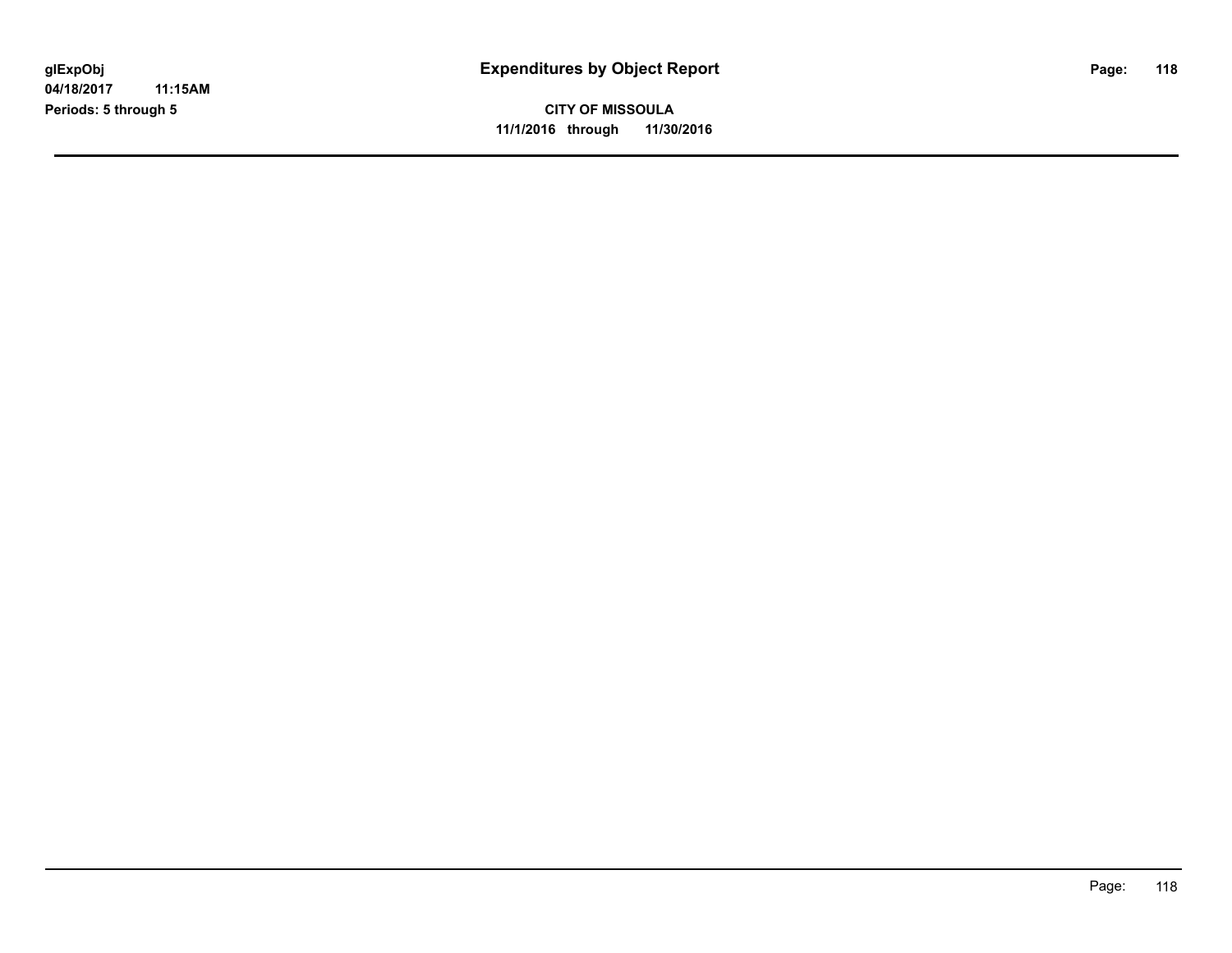**2919 HIDTA FUND**

|                                                   | <b>Adjusted</b> |                     | Year-to-date        | Year-to-date        |                |                  |
|---------------------------------------------------|-----------------|---------------------|---------------------|---------------------|----------------|------------------|
| Object/Title                                      | Appropriation   | <b>Expenditures</b> | <b>Expenditures</b> | <b>Encumbrances</b> | <b>Balance</b> | <b>Prct Used</b> |
| 100 PERSONAL SERVICES                             |                 |                     |                     |                     |                |                  |
| 120 OVERTIME/TERMINATION                          | 15,000.00       | 0.00                | 0.00                | 0.00                | 15,000.00      | 0.00             |
| 140 EMPLOYER CONTRIBUTIONS                        | 1,350.00        | 0.00                | 0.00                | 0.00                | 1,350.00       | 0.00             |
| <b>141 STATE RETIREMENT CONTRIBUTIONS</b>         | 0.00            | 0.00                | 0.00                | 0.00                | 0.00           | 0.00             |
| PERSONAL SERVICES<br><b>Total</b>                 | 16,350.00       | 0.00                | 0.00                | 0.00                | 16,350.00      | 0.00             |
| 200 SUPPLIES                                      |                 |                     |                     |                     |                |                  |
| 210 OFFICE SUPPLIES                               | 500.00          | 0.00                | 0.00                | 0.00                | 500.00         | 0.00             |
| 220 OPERATING SUPPLIES                            | 500.00          | 0.00                | 116.39              | 0.00                | 383.61         | 23.28            |
| <b>SUPPLIES</b><br><b>Total</b>                   | 1,000.00        | 0.00                | 116.39              | 0.00                | 883.61         | 11.64            |
| 300 PURCHASED SERVICES                            |                 |                     |                     |                     |                |                  |
| 341 ELECTRICITY & NATURAL GAS                     | 4,600.00        | 0.00                | 0.00                | 0.00                | 4,600.00       | 0.00             |
| 344 TELEPHONE SERVICE                             | 250.00          | 0.00                | 0.00                | 0.00                | 250.00         | 0.00             |
| 350 PROFESSIONAL SERVICES                         | 4,000.00        | 562.50              | 1,246.00            | 0.00                | 2,754.00       | 31.15            |
| 360 REPAIR & MAINTENANCE                          | 1,200.00        | 0.00                | 0.00                | 0.00                | 1,200.00       | 0.00             |
| 370 TRAVEL                                        | 1,500.00        | 1,346.68            | 1,346.68            | 0.00                | 153.32         | 89.78            |
| 380 TRAINING                                      | 1,500.00        | 410.00              | 410.00              | 0.00                | 1,090.00       | 27.33            |
| 390 OTHER PURCHASED SERVICES                      | 200.00          | 0.00                | 0.00                | 0.00                | 200.00         | 0.00             |
| PURCHASED SERVICES<br><b>Total</b>                | 13,250.00       | 2,319.18            | 3,002.68            | 0.00                | 10,247.32      | 22.66            |
| 500 FIXED CHARGES                                 |                 |                     |                     |                     |                |                  |
| 500 FIXED CHARGES                                 | 45,000.00       | 3,439.74            | 10,319.22           | 0.00                | 34,680.78      | 22.93            |
| 550 MERCHANT SERVICE FEES                         | 0.00            | 0.00                | 0.00                | 0.00                | 0.00           | 0.00             |
| <b>FIXED CHARGES</b><br>Total                     | 45,000.00       | 3,439.74            | 10,319.22           | 0.00                | 34,680.78      | 22.93            |
| 700 GRANTS & CONTRIBUTIONS                        |                 |                     |                     |                     |                |                  |
| 700 GRANTS & CONTRIBUTIONS                        | 65,000.00       | 168.25              | 15,826.74           | 0.00                | 49,173.26      | 24.35            |
| <b>GRANTS &amp; CONTRIBUTIONS</b><br><b>Total</b> | 65,000.00       | 168.25              | 15,826.74           | 0.00                | 49,173.26      | 24.35            |
| 900 CAPITAL OUTLAY                                |                 |                     |                     |                     |                |                  |
| 920 BUILDINGS                                     | 0.00            | 0.00                | 0.00                | 0.00                | 0.00           | 0.00             |
| 940 MACHINERY & EQUIPMENT                         | 0.00            | 0.00                | 0.00                | 0.00                | 0.00           | 0.00             |
| <b>CAPITAL OUTLAY</b><br><b>Total</b>             | 0.00            | 0.00                | 0.00                | 0.00                | 0.00           | 0.00             |
| <b>HIDTA FUND</b><br>Total                        | 140,600.00      | 5,927.17            | 29,265.03           | 0.00                | 111,334.97     | 20.81            |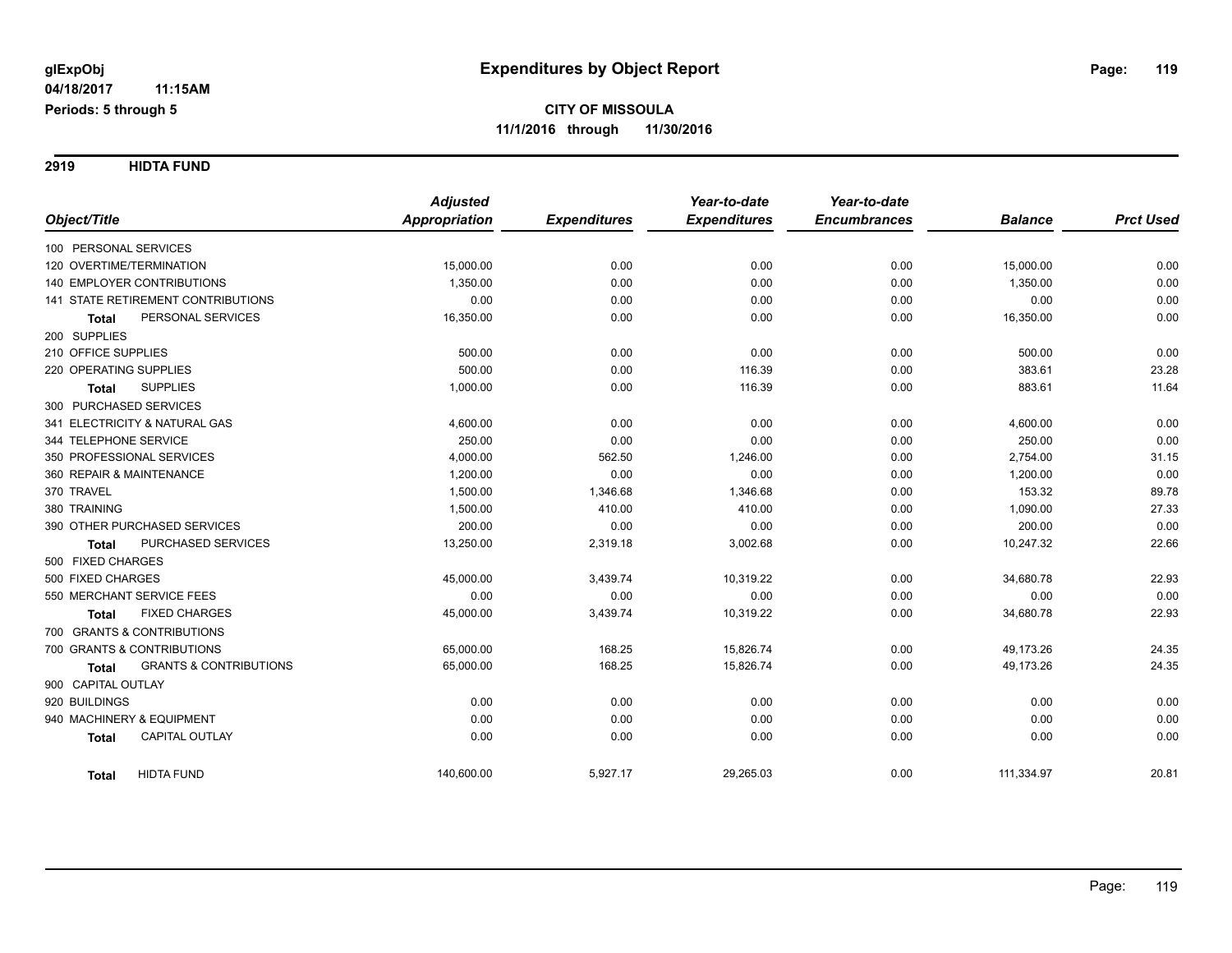**2939 CDBG PROGRAM INCOME ACCOUNT**

**400 ENTITLEMENT GRANTS**

| Object/Title           |                              | <b>Adjusted</b>      | <b>Expenditures</b> | Year-to-date<br><b>Expenditures</b> | Year-to-date<br><b>Encumbrances</b> | <b>Balance</b> | <b>Prct Used</b> |
|------------------------|------------------------------|----------------------|---------------------|-------------------------------------|-------------------------------------|----------------|------------------|
|                        |                              | <b>Appropriation</b> |                     |                                     |                                     |                |                  |
| 300 PURCHASED SERVICES |                              |                      |                     |                                     |                                     |                |                  |
|                        | 350 PROFESSIONAL SERVICES    | 14,383.00            | 0.00                | 0.00                                | 0.00                                | 14.383.00      | 0.00             |
| <b>Total</b>           | <b>PURCHASED SERVICES</b>    | 14,383.00            | 0.00                | 0.00                                | 0.00                                | 14,383.00      | 0.00             |
| 500 FIXED CHARGES      |                              |                      |                     |                                     |                                     |                |                  |
|                        | 550 MERCHANT SERVICE FEES    | 0.00                 | 0.00                | 0.00                                | 0.00                                | 0.00           | 0.00             |
| Total                  | <b>FIXED CHARGES</b>         | 0.00                 | 0.00                | 0.00                                | 0.00                                | 0.00           | 0.00             |
| 800 OTHER OBJECTS      |                              |                      |                     |                                     |                                     |                |                  |
|                        | 820 TRANSFERS TO OTHER FUNDS | 0.00                 | 0.00                | 0.00                                | 0.00                                | 0.00           | 0.00             |
| <b>Total</b>           | OTHER OBJECTS                | 0.00                 | 0.00                | 0.00                                | 0.00                                | 0.00           | 0.00             |
| <b>Total</b>           | <b>ENTITLEMENT GRANTS</b>    | 14.383.00            | 0.00                | 0.00                                | 0.00                                | 14.383.00      | 0.00             |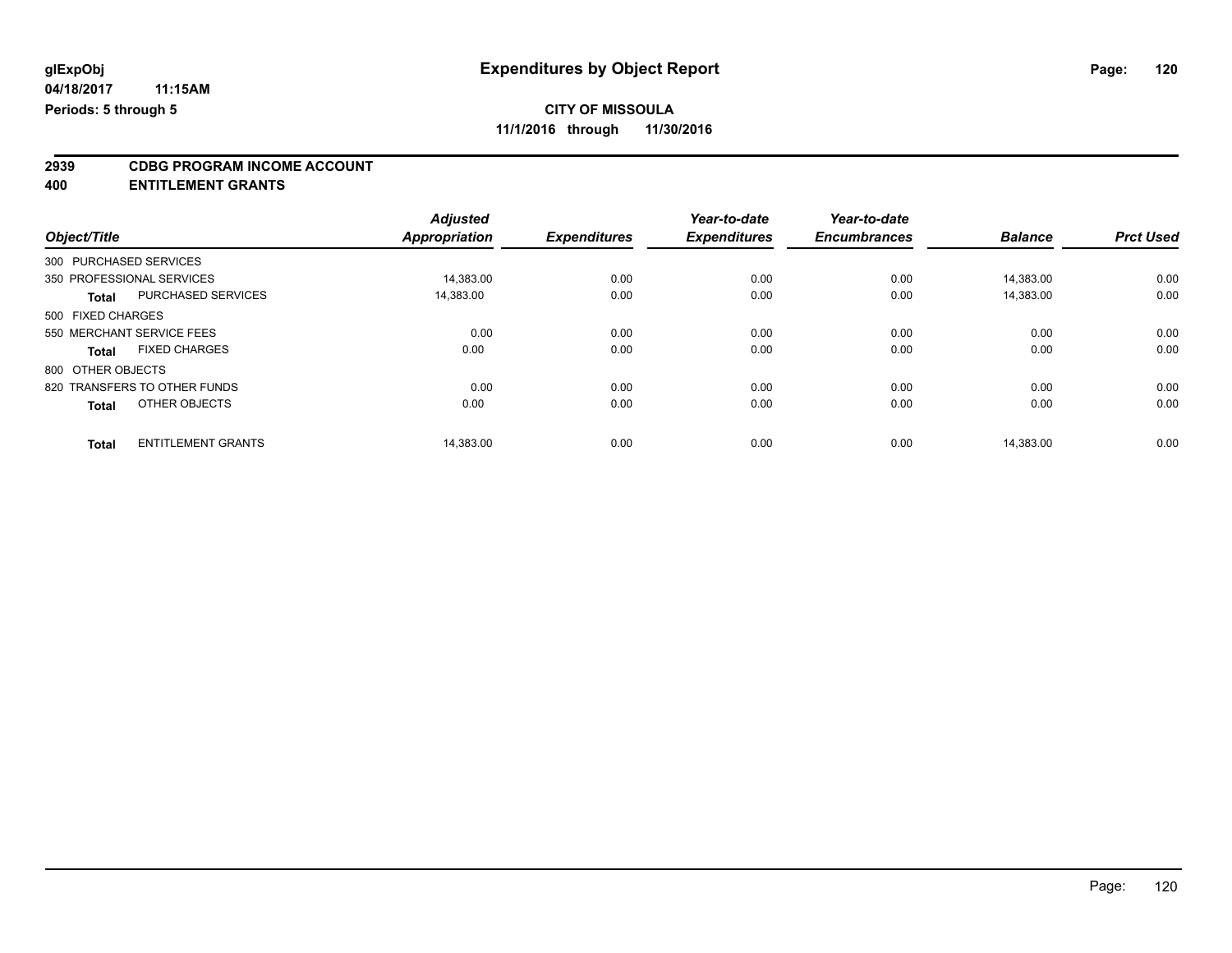#### **04/18/2017 11:15AM Periods: 5 through 5**

**11/1/2016 through 11/30/2016**

#### **2939 CDBG PROGRAM INCOME ACCOUNT**

| Object/Title                                | <b>Adjusted</b><br>Appropriation | <b>Expenditures</b> | Year-to-date<br><b>Expenditures</b> | Year-to-date<br><b>Encumbrances</b> | <b>Balance</b> | <b>Prct Used</b> |
|---------------------------------------------|----------------------------------|---------------------|-------------------------------------|-------------------------------------|----------------|------------------|
|                                             |                                  |                     |                                     |                                     |                |                  |
| 300 PURCHASED SERVICES                      |                                  |                     |                                     |                                     |                |                  |
| 350 PROFESSIONAL SERVICES                   | 14.383.00                        | 0.00                | 0.00                                | 0.00                                | 14.383.00      | 0.00             |
| <b>PURCHASED SERVICES</b><br><b>Total</b>   | 14,383.00                        | 0.00                | 0.00                                | 0.00                                | 14,383.00      | 0.00             |
| 500 FIXED CHARGES                           |                                  |                     |                                     |                                     |                |                  |
| 550 MERCHANT SERVICE FEES                   | 0.00                             | 0.00                | 0.00                                | 0.00                                | 0.00           | 0.00             |
| <b>FIXED CHARGES</b><br><b>Total</b>        | 0.00                             | 0.00                | 0.00                                | 0.00                                | 0.00           | 0.00             |
| 800 OTHER OBJECTS                           |                                  |                     |                                     |                                     |                |                  |
| 820 TRANSFERS TO OTHER FUNDS                | 0.00                             | 0.00                | 0.00                                | 0.00                                | 0.00           | 0.00             |
| <b>OTHER OBJECTS</b><br><b>Total</b>        | 0.00                             | 0.00                | 0.00                                | 0.00                                | 0.00           | 0.00             |
| CDBG PROGRAM INCOME ACCOUNT<br><b>Total</b> | 14.383.00                        | 0.00                | 0.00                                | 0.00                                | 14.383.00      | 0.00             |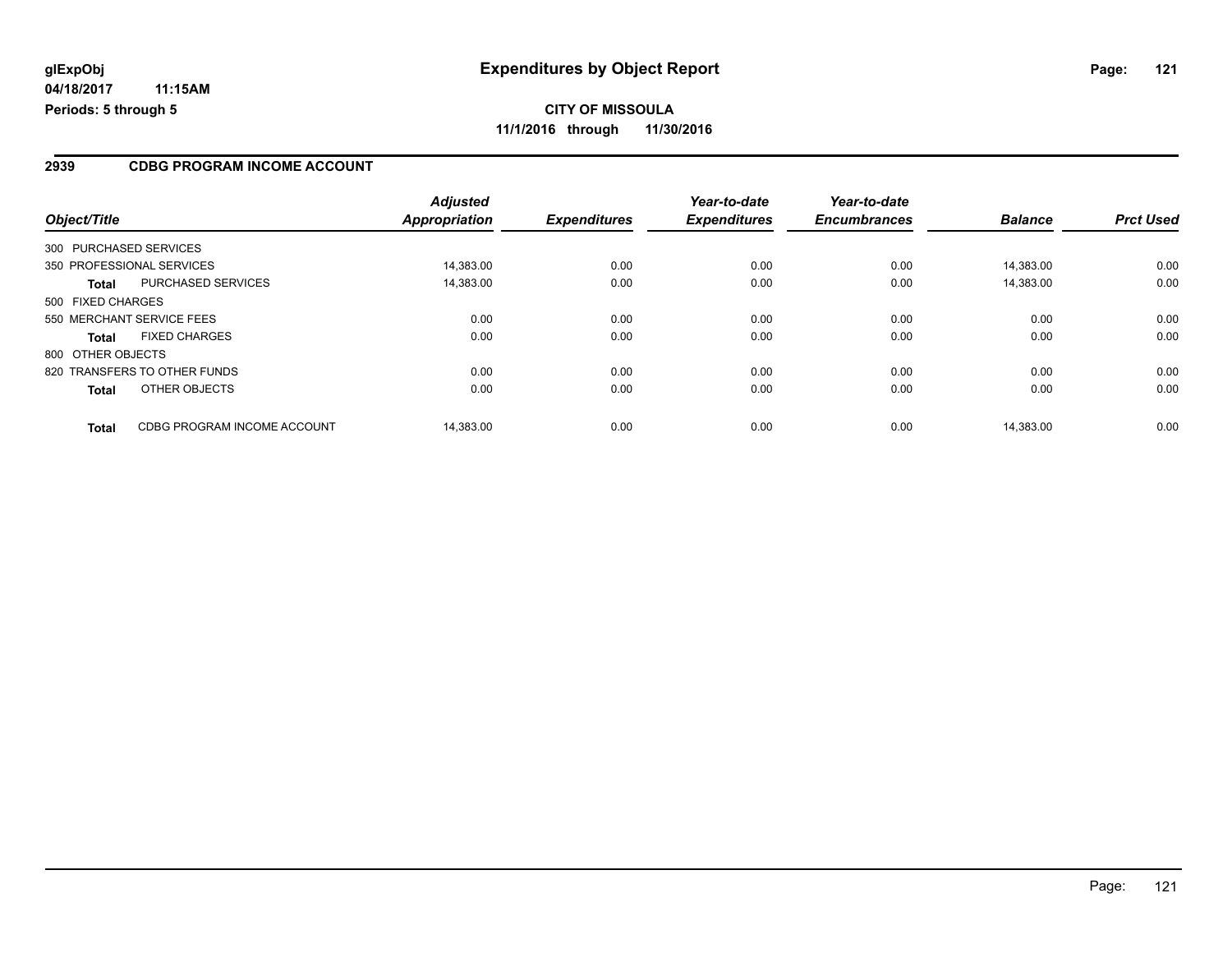# **2940 CDBG FUND 390 NON-DEPARTMENTAL**

|                        |                           | <b>Adjusted</b>                      |                     | Year-to-date        | Year-to-date   |                  |      |
|------------------------|---------------------------|--------------------------------------|---------------------|---------------------|----------------|------------------|------|
| Object/Title           |                           | Appropriation<br><b>Expenditures</b> | <b>Expenditures</b> | <b>Encumbrances</b> | <b>Balance</b> | <b>Prct Used</b> |      |
| 300 PURCHASED SERVICES |                           |                                      |                     |                     |                |                  |      |
|                        | 350 PROFESSIONAL SERVICES | 0.00                                 | 0.00                | 0.00                | 0.00           | 0.00             | 0.00 |
| <b>Total</b>           | <b>PURCHASED SERVICES</b> | 0.00                                 | 0.00                | 0.00                | 0.00           | 0.00             | 0.00 |
| <b>Total</b>           | NON-DEPARTMENTAL          | 0.00                                 | 0.00                | 0.00                | 0.00           | 0.00             | 0.00 |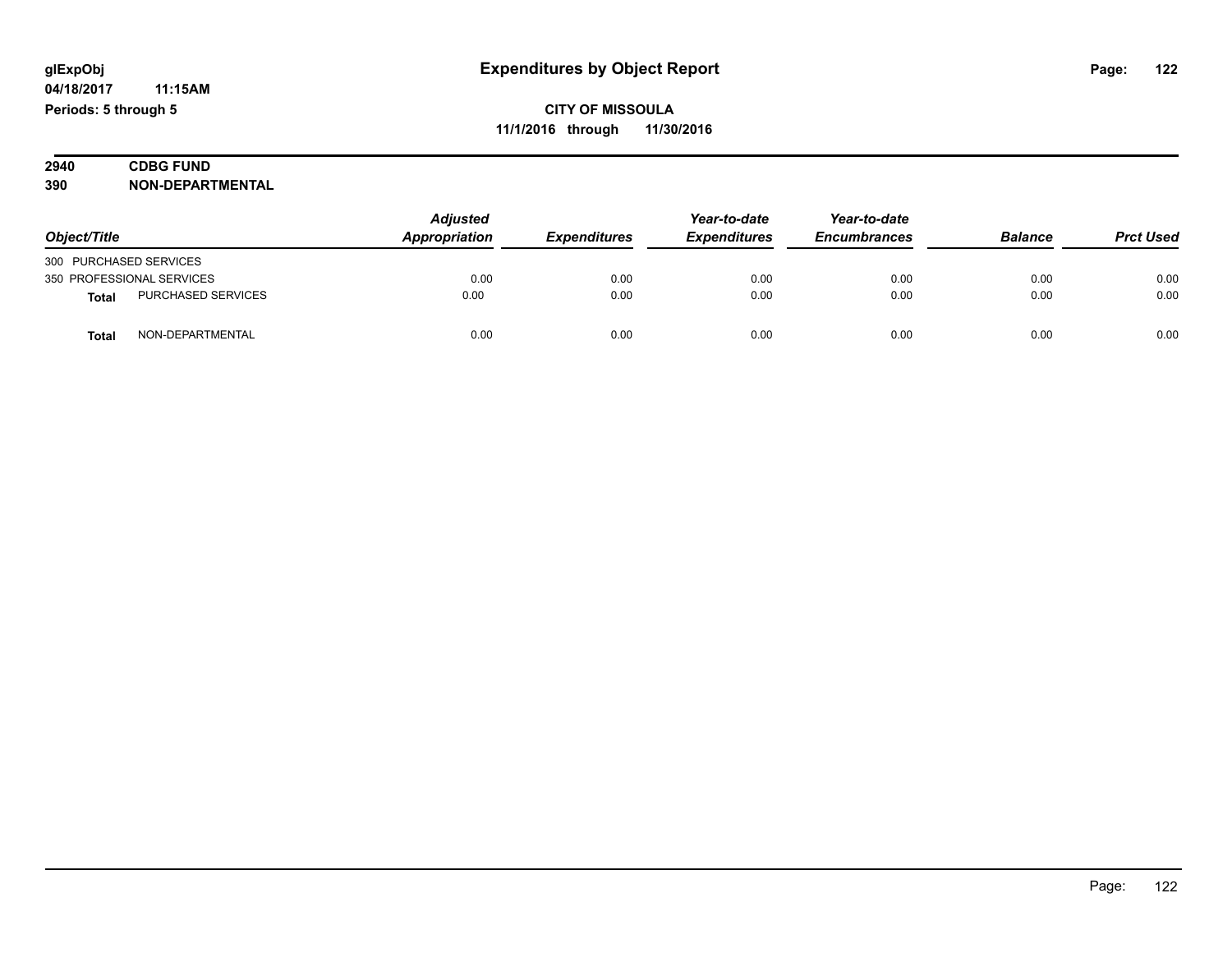# **2940 CDBG FUND**

| 400 | <b>ENTITLEMENT GRANTS</b> |  |
|-----|---------------------------|--|
|     |                           |  |

|                   |                                   | <b>Adjusted</b> |                     | Year-to-date        | Year-to-date        |                |                  |
|-------------------|-----------------------------------|-----------------|---------------------|---------------------|---------------------|----------------|------------------|
| Object/Title      |                                   | Appropriation   | <b>Expenditures</b> | <b>Expenditures</b> | <b>Encumbrances</b> | <b>Balance</b> | <b>Prct Used</b> |
|                   | 300 PURCHASED SERVICES            |                 |                     |                     |                     |                |                  |
|                   | 350 PROFESSIONAL SERVICES         | 0.00            | 0.00                | 0.00                | 0.00                | 0.00           | 0.00             |
| <b>Total</b>      | <b>PURCHASED SERVICES</b>         | 0.00            | 0.00                | 0.00                | 0.00                | 0.00           | 0.00             |
| 500 FIXED CHARGES |                                   |                 |                     |                     |                     |                |                  |
|                   | 550 MERCHANT SERVICE FEES         | 0.00            | 0.00                | 0.00                | 0.00                | 0.00           | 0.00             |
| <b>Total</b>      | <b>FIXED CHARGES</b>              | 0.00            | 0.00                | 0.00                | 0.00                | 0.00           | 0.00             |
|                   | 700 GRANTS & CONTRIBUTIONS        |                 |                     |                     |                     |                |                  |
|                   | 700 GRANTS & CONTRIBUTIONS        | 690,143.00      | 21,280.52           | 48,880.85           | 0.00                | 641.262.15     | 7.08             |
| <b>Total</b>      | <b>GRANTS &amp; CONTRIBUTIONS</b> | 690,143.00      | 21,280.52           | 48,880.85           | 0.00                | 641,262.15     | 7.08             |
| 800 OTHER OBJECTS |                                   |                 |                     |                     |                     |                |                  |
|                   | 820 TRANSFERS TO OTHER FUNDS      | 0.00            | 0.00                | 90,303.40           | 0.00                | $-90,303.40$   | 0.00             |
| <b>Total</b>      | OTHER OBJECTS                     | 0.00            | 0.00                | 90,303.40           | 0.00                | $-90,303.40$   | 0.00             |
| <b>Total</b>      | <b>ENTITLEMENT GRANTS</b>         | 690,143.00      | 21,280.52           | 139,184.25          | 0.00                | 550,958.75     | 20.17            |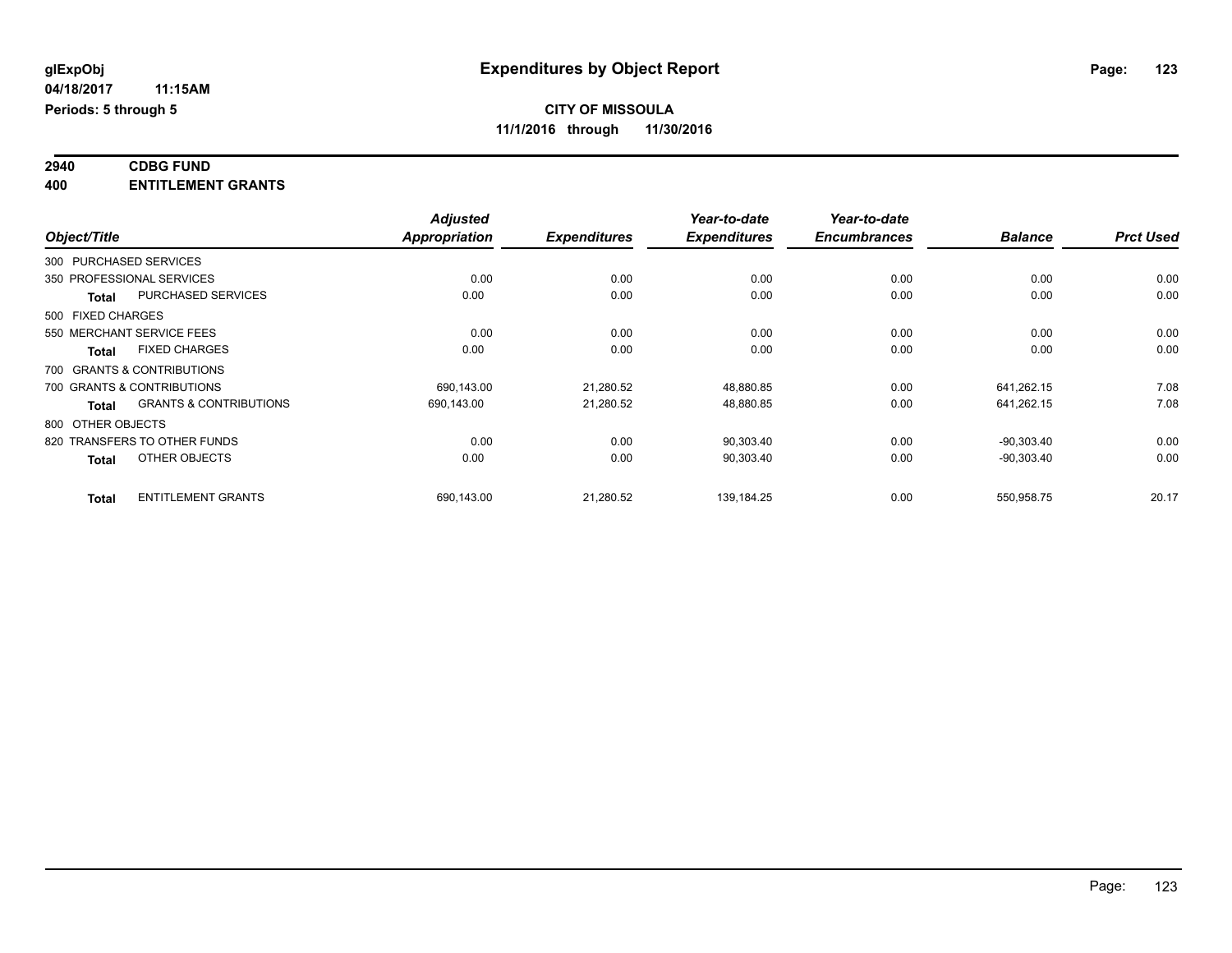**2940 CDBG FUND**

|                        |                                   | <b>Adjusted</b>      |                     | Year-to-date        | Year-to-date        |                |                  |
|------------------------|-----------------------------------|----------------------|---------------------|---------------------|---------------------|----------------|------------------|
| Object/Title           |                                   | <b>Appropriation</b> | <b>Expenditures</b> | <b>Expenditures</b> | <b>Encumbrances</b> | <b>Balance</b> | <b>Prct Used</b> |
| 300 PURCHASED SERVICES |                                   |                      |                     |                     |                     |                |                  |
|                        | 350 PROFESSIONAL SERVICES         | 0.00                 | 0.00                | 0.00                | 0.00                | 0.00           | 0.00             |
| <b>Total</b>           | PURCHASED SERVICES                | 0.00                 | 0.00                | 0.00                | 0.00                | 0.00           | 0.00             |
| 500 FIXED CHARGES      |                                   |                      |                     |                     |                     |                |                  |
|                        | 550 MERCHANT SERVICE FEES         | 0.00                 | 0.00                | 0.00                | 0.00                | 0.00           | 0.00             |
| Total                  | <b>FIXED CHARGES</b>              | 0.00                 | 0.00                | 0.00                | 0.00                | 0.00           | 0.00             |
|                        | 700 GRANTS & CONTRIBUTIONS        |                      |                     |                     |                     |                |                  |
|                        | 700 GRANTS & CONTRIBUTIONS        | 690,143.00           | 21,280.52           | 48,880.85           | 0.00                | 641,262.15     | 7.08             |
| Total                  | <b>GRANTS &amp; CONTRIBUTIONS</b> | 690,143.00           | 21,280.52           | 48,880.85           | 0.00                | 641,262.15     | 7.08             |
| 800 OTHER OBJECTS      |                                   |                      |                     |                     |                     |                |                  |
|                        | 820 TRANSFERS TO OTHER FUNDS      | 0.00                 | 0.00                | 90,303.40           | 0.00                | $-90.303.40$   | 0.00             |
| <b>Total</b>           | OTHER OBJECTS                     | 0.00                 | 0.00                | 90,303.40           | 0.00                | $-90,303.40$   | 0.00             |
| <b>Total</b>           | <b>CDBG FUND</b>                  | 690,143.00           | 21,280.52           | 139, 184. 25        | 0.00                | 550,958.75     | 20.17            |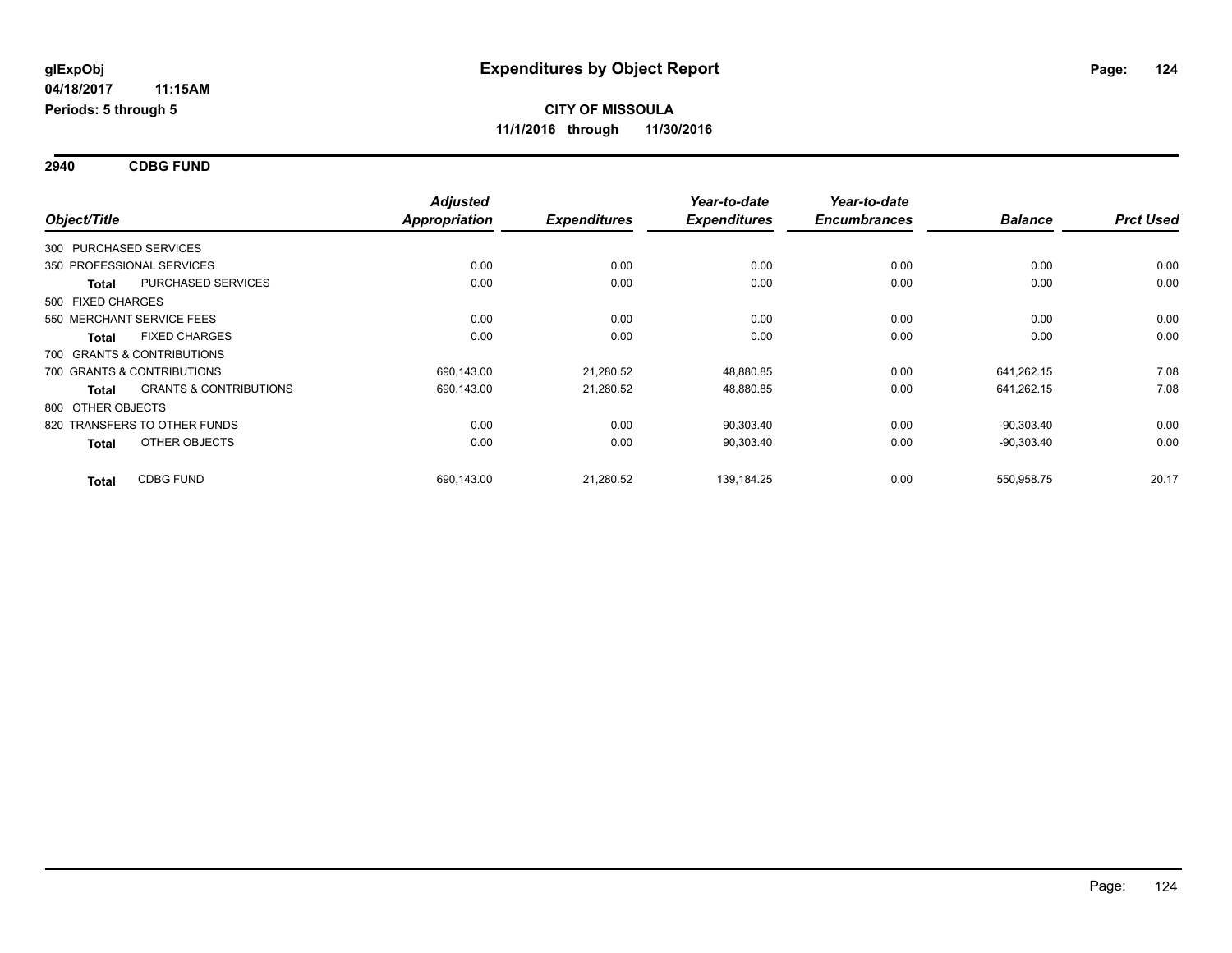# **2941 HOME FUND**

|  | 390 | <b>NON-DEPARTMENTAL</b> |
|--|-----|-------------------------|
|--|-----|-------------------------|

|                                           | <b>Adjusted</b> |                                      | Year-to-date        | Year-to-date        |                |                  |
|-------------------------------------------|-----------------|--------------------------------------|---------------------|---------------------|----------------|------------------|
| Object/Title                              |                 | Appropriation<br><b>Expenditures</b> | <b>Expenditures</b> | <b>Encumbrances</b> | <b>Balance</b> | <b>Prct Used</b> |
| 300 PURCHASED SERVICES                    |                 |                                      |                     |                     |                |                  |
| 350 PROFESSIONAL SERVICES                 | 0.00            | 0.00                                 | 0.00                | 0.00                | 0.00           | 0.00             |
| <b>PURCHASED SERVICES</b><br><b>Total</b> | 0.00            | 0.00                                 | 0.00                | 0.00                | 0.00           | 0.00             |
| NON-DEPARTMENTAL<br><b>Total</b>          | 0.00            | 0.00                                 | 0.00                | 0.00                | 0.00           | 0.00             |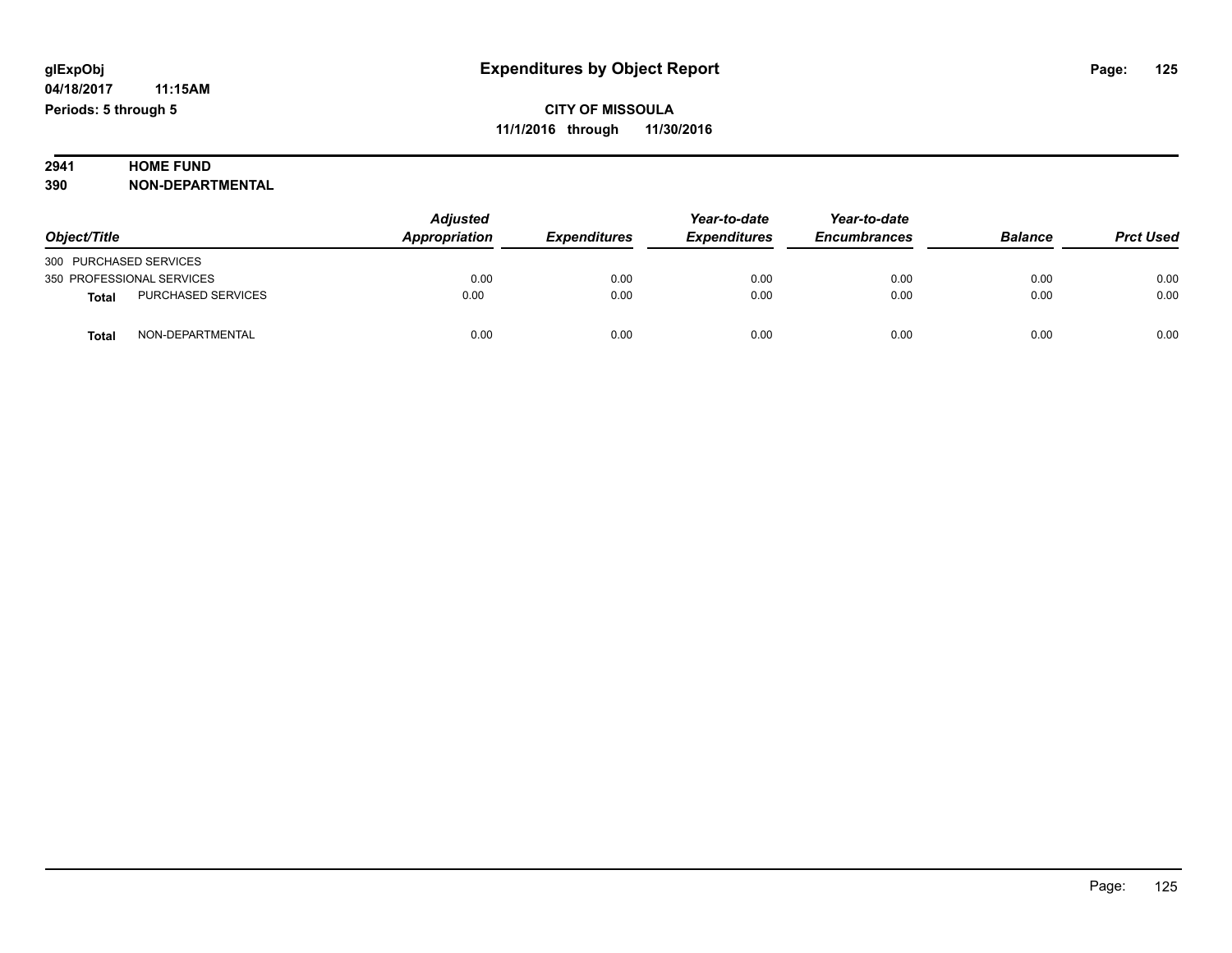# **2941 HOME FUND**

**400 ENTITLEMENT GRANTS**

|                   |                                   | <b>Adjusted</b>      |                     | Year-to-date        | Year-to-date        |                |                  |
|-------------------|-----------------------------------|----------------------|---------------------|---------------------|---------------------|----------------|------------------|
| Object/Title      |                                   | <b>Appropriation</b> | <b>Expenditures</b> | <b>Expenditures</b> | <b>Encumbrances</b> | <b>Balance</b> | <b>Prct Used</b> |
|                   | 300 PURCHASED SERVICES            |                      |                     |                     |                     |                |                  |
|                   | 350 PROFESSIONAL SERVICES         | 0.00                 | 0.00                | 0.00                | 0.00                | 0.00           | 0.00             |
| <b>Total</b>      | <b>PURCHASED SERVICES</b>         | 0.00                 | 0.00                | 0.00                | 0.00                | 0.00           | 0.00             |
| 500 FIXED CHARGES |                                   |                      |                     |                     |                     |                |                  |
|                   | 550 MERCHANT SERVICE FEES         | 0.00                 | 0.00                | 0.00                | 0.00                | 0.00           | 0.00             |
| <b>Total</b>      | <b>FIXED CHARGES</b>              | 0.00                 | 0.00                | 0.00                | 0.00                | 0.00           | 0.00             |
|                   | 700 GRANTS & CONTRIBUTIONS        |                      |                     |                     |                     |                |                  |
|                   | 700 GRANTS & CONTRIBUTIONS        | 495,248.00           | 2,556.96            | 6,668.55            | 0.00                | 488,579.45     | 1.35             |
| <b>Total</b>      | <b>GRANTS &amp; CONTRIBUTIONS</b> | 495,248.00           | 2,556.96            | 6,668.55            | 0.00                | 488,579.45     | 1.35             |
| 800 OTHER OBJECTS |                                   |                      |                     |                     |                     |                |                  |
|                   | 820 TRANSFERS TO OTHER FUNDS      | 0.00                 | 0.00                | 0.00                | 0.00                | 0.00           | 0.00             |
| 845 CONTINGENCY   |                                   | 0.00                 | 0.00                | 0.00                | 0.00                | 0.00           | 0.00             |
| <b>Total</b>      | OTHER OBJECTS                     | 0.00                 | 0.00                | 0.00                | 0.00                | 0.00           | 0.00             |
| <b>Total</b>      | <b>ENTITLEMENT GRANTS</b>         | 495.248.00           | 2,556.96            | 6,668.55            | 0.00                | 488,579.45     | 1.35             |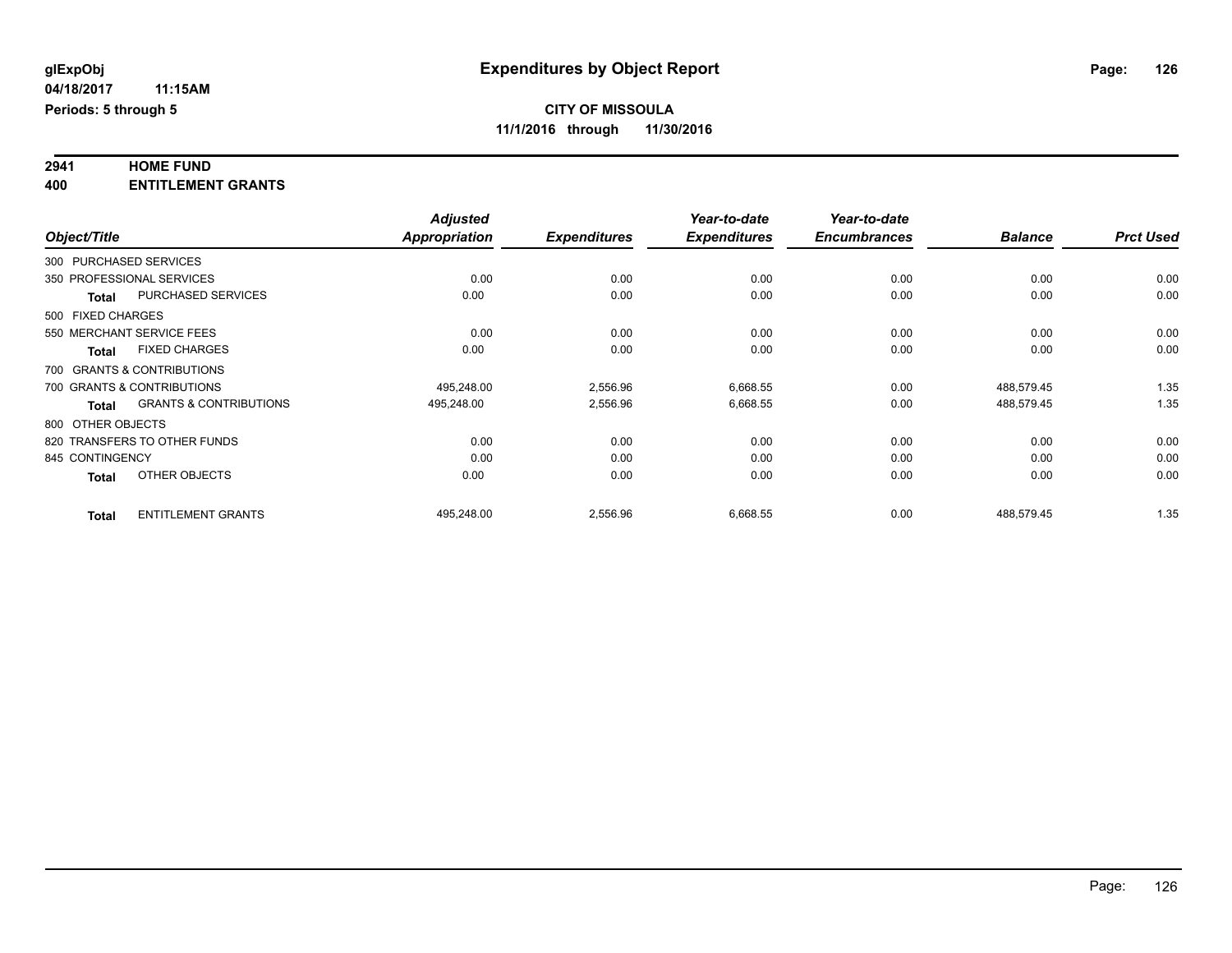**2941 HOME FUND**

|                                                   | <b>Adjusted</b>      |                     | Year-to-date        | Year-to-date        |                |                  |
|---------------------------------------------------|----------------------|---------------------|---------------------|---------------------|----------------|------------------|
| Object/Title                                      | <b>Appropriation</b> | <b>Expenditures</b> | <b>Expenditures</b> | <b>Encumbrances</b> | <b>Balance</b> | <b>Prct Used</b> |
| 300 PURCHASED SERVICES                            |                      |                     |                     |                     |                |                  |
| 350 PROFESSIONAL SERVICES                         | 0.00                 | 0.00                | 0.00                | 0.00                | 0.00           | 0.00             |
| PURCHASED SERVICES<br>Total                       | 0.00                 | 0.00                | 0.00                | 0.00                | 0.00           | 0.00             |
| 500 FIXED CHARGES                                 |                      |                     |                     |                     |                |                  |
| 550 MERCHANT SERVICE FEES                         | 0.00                 | 0.00                | 0.00                | 0.00                | 0.00           | 0.00             |
| <b>FIXED CHARGES</b><br><b>Total</b>              | 0.00                 | 0.00                | 0.00                | 0.00                | 0.00           | 0.00             |
| 700 GRANTS & CONTRIBUTIONS                        |                      |                     |                     |                     |                |                  |
| 700 GRANTS & CONTRIBUTIONS                        | 495,248.00           | 2,556.96            | 6,668.55            | 0.00                | 488,579.45     | 1.35             |
| <b>GRANTS &amp; CONTRIBUTIONS</b><br><b>Total</b> | 495,248.00           | 2,556.96            | 6,668.55            | 0.00                | 488,579.45     | 1.35             |
| 800 OTHER OBJECTS                                 |                      |                     |                     |                     |                |                  |
| 820 TRANSFERS TO OTHER FUNDS                      | 0.00                 | 0.00                | 0.00                | 0.00                | 0.00           | 0.00             |
| 845 CONTINGENCY                                   | 0.00                 | 0.00                | 0.00                | 0.00                | 0.00           | 0.00             |
| <b>OTHER OBJECTS</b><br><b>Total</b>              | 0.00                 | 0.00                | 0.00                | 0.00                | 0.00           | 0.00             |
| <b>HOME FUND</b><br><b>Total</b>                  | 495,248.00           | 2,556.96            | 6,668.55            | 0.00                | 488,579.45     | 1.35             |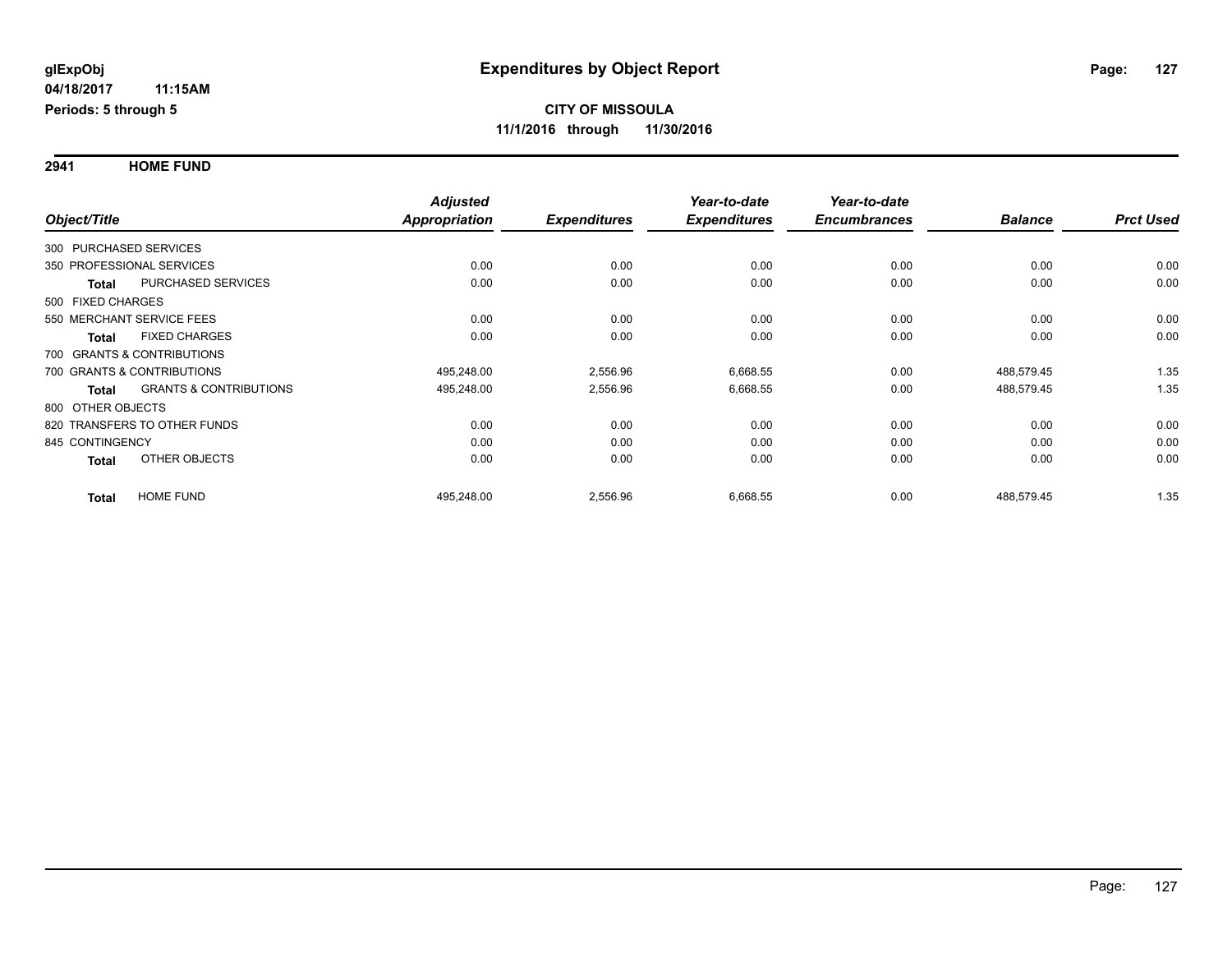**2943 CITY HOME PROGRAM INCOME**

**400 ENTITLEMENT GRANTS**

| Object/Title                                      | <b>Adjusted</b><br>Appropriation | <b>Expenditures</b> | Year-to-date<br><b>Expenditures</b> | Year-to-date<br><b>Encumbrances</b> | <b>Balance</b> | <b>Prct Used</b> |
|---------------------------------------------------|----------------------------------|---------------------|-------------------------------------|-------------------------------------|----------------|------------------|
|                                                   |                                  |                     |                                     |                                     |                |                  |
| 300 PURCHASED SERVICES                            |                                  |                     |                                     |                                     |                |                  |
| 350 PROFESSIONAL SERVICES                         | 25,000.00                        | 0.00                | 0.00                                | 0.00                                | 25.000.00      | 0.00             |
| <b>PURCHASED SERVICES</b><br><b>Total</b>         | 25,000.00                        | 0.00                | 0.00                                | 0.00                                | 25,000.00      | 0.00             |
| 700 GRANTS & CONTRIBUTIONS                        |                                  |                     |                                     |                                     |                |                  |
| 700 GRANTS & CONTRIBUTIONS                        | 0.00                             | 0.00                | 0.00                                | 0.00                                | 0.00           | 0.00             |
| <b>GRANTS &amp; CONTRIBUTIONS</b><br><b>Total</b> | 0.00                             | 0.00                | 0.00                                | 0.00                                | 0.00           | 0.00             |
| <b>ENTITLEMENT GRANTS</b><br><b>Total</b>         | 25,000.00                        | 0.00                | 0.00                                | 0.00                                | 25.000.00      | 0.00             |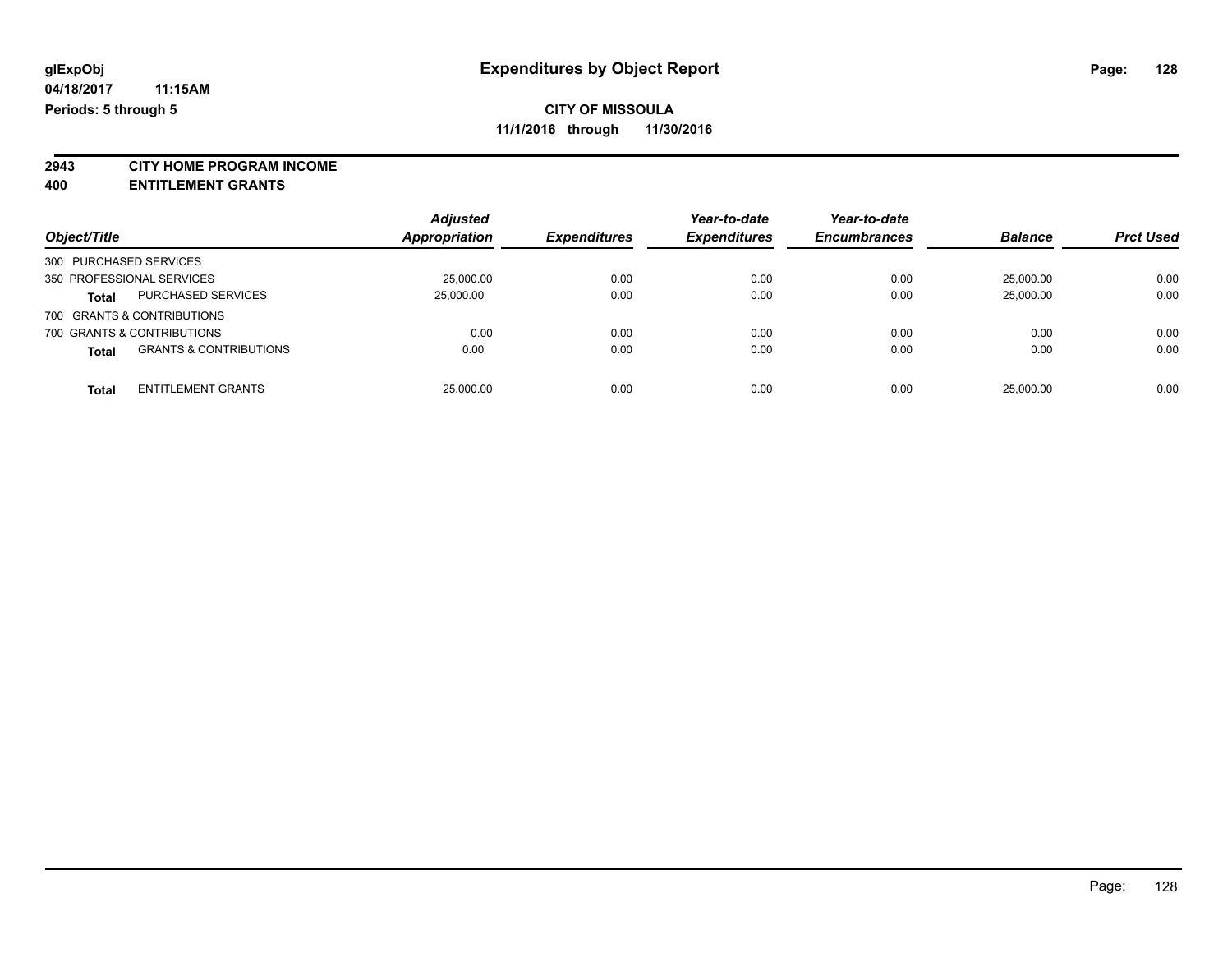#### **2943 CITY HOME PROGRAM INCOME**

|                                                   | <b>Adjusted</b>      |                     | Year-to-date        | Year-to-date        |                |                  |
|---------------------------------------------------|----------------------|---------------------|---------------------|---------------------|----------------|------------------|
| Object/Title                                      | <b>Appropriation</b> | <b>Expenditures</b> | <b>Expenditures</b> | <b>Encumbrances</b> | <b>Balance</b> | <b>Prct Used</b> |
| 300 PURCHASED SERVICES                            |                      |                     |                     |                     |                |                  |
| 350 PROFESSIONAL SERVICES                         | 25,000.00            | 0.00                | 0.00                | 0.00                | 25,000.00      | 0.00             |
| PURCHASED SERVICES<br><b>Total</b>                | 25,000.00            | 0.00                | 0.00                | 0.00                | 25,000.00      | 0.00             |
| 700 GRANTS & CONTRIBUTIONS                        |                      |                     |                     |                     |                |                  |
| 700 GRANTS & CONTRIBUTIONS                        | 0.00                 | 0.00                | 0.00                | 0.00                | 0.00           | 0.00             |
| <b>GRANTS &amp; CONTRIBUTIONS</b><br><b>Total</b> | 0.00                 | 0.00                | 0.00                | 0.00                | 0.00           | 0.00             |
| CITY HOME PROGRAM INCOME<br><b>Total</b>          | 25,000.00            | 0.00                | 0.00                | 0.00                | 25,000.00      | 0.00             |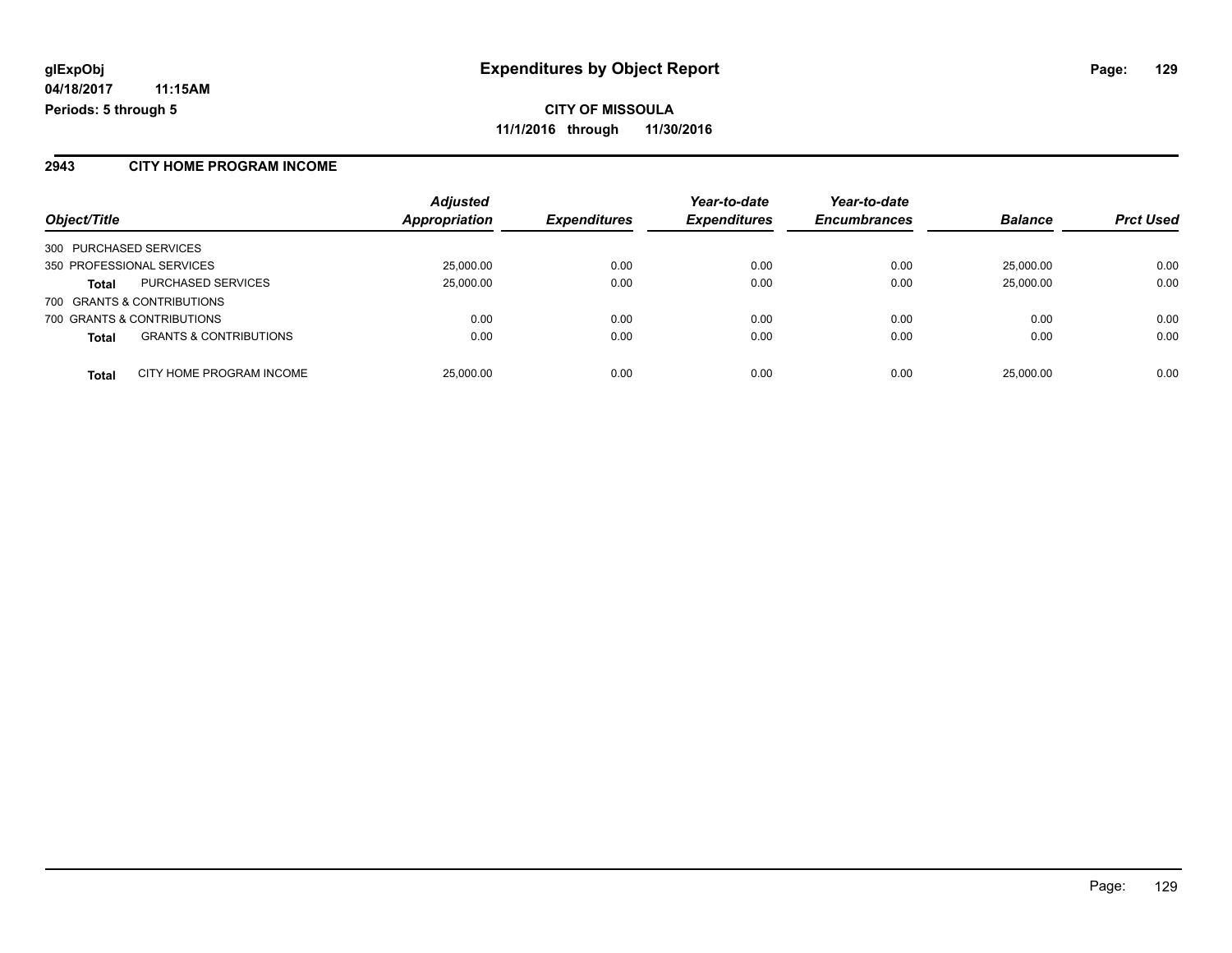# **2955 TRANSPORTATION**

**250 DEVELOPMENT SERVICES**

|                                                   | <b>Adjusted</b> |                     | Year-to-date        | Year-to-date        |                |                  |
|---------------------------------------------------|-----------------|---------------------|---------------------|---------------------|----------------|------------------|
| Object/Title                                      | Appropriation   | <b>Expenditures</b> | <b>Expenditures</b> | <b>Encumbrances</b> | <b>Balance</b> | <b>Prct Used</b> |
| 100 PERSONAL SERVICES                             |                 |                     |                     |                     |                |                  |
| 110 SALARIES AND WAGES                            | 460,993.00      | 30,794.96           | 166,186.03          | 0.00                | 294,806.97     | 36.05            |
| 120 OVERTIME/TERMINATION                          | 0.00            | 0.00                | 969.58              | 0.00                | $-969.58$      | 0.00             |
| 140 EMPLOYER CONTRIBUTIONS                        | 165,390.00      | 11,683.81           | 63,586.81           | 0.00                | 101,803.19     | 38.45            |
| 141 STATE RETIREMENT CONTRIBUTIONS                | 0.00            | 30.79               | 166.19              | 0.00                | $-166.19$      | 0.00             |
| PERSONAL SERVICES<br>Total                        | 626,383.00      | 42,509.56           | 230,908.61          | 0.00                | 395,474.39     | 36.86            |
| 200 SUPPLIES                                      |                 |                     |                     |                     |                |                  |
| 210 OFFICE SUPPLIES                               | 8,000.00        | 227.96              | 1,130.95            | 0.00                | 6,869.05       | 14.14            |
| 220 OPERATING SUPPLIES                            | 36,300.00       | 747.10              | 7,964.58            | 0.00                | 28,335.42      | 21.94            |
| 230 REPAIR/MAINTENANCE                            | 0.00            | 0.00                | 0.00                | 0.00                | 0.00           | 0.00             |
| 231 GASOLINE                                      | 0.00            | 0.00                | 0.00                | 0.00                | 0.00           | 0.00             |
| 240 OTHER SUPPLIES                                | 360.00          | 0.00                | 0.00                | 0.00                | 360.00         | 0.00             |
| <b>SUPPLIES</b><br>Total                          | 44,660.00       | 975.06              | 9,095.53            | 0.00                | 35,564.47      | 20.37            |
| 300 PURCHASED SERVICES                            |                 |                     |                     |                     |                |                  |
| 310 COMMUNICATIONS                                | 1,700.00        | 292.45              | 909.41              | 0.00                | 790.59         | 53.49            |
| 320 PRINTING & DUPLICATING                        | 10,125.00       | 354.62              | 3,628.63            | 0.00                | 6,496.37       | 35.84            |
| 330 PUBLICITY, SUBSCRIPTIONS & DUES               | 28,395.00       | 6,130.22            | 15,668.57           | 0.00                | 12,726.43      | 55.18            |
| 344 TELEPHONE SERVICE                             | 579.00          | 25.90               | 100.63              | 0.00                | 478.37         | 17.38            |
| 350 PROFESSIONAL SERVICES                         | 68,211.00       | 6,162.26            | 14,094.13           | 0.00                | 54,116.87      | 20.66            |
| 360 REPAIR & MAINTENANCE                          | 8,900.00        | 111.73              | 349.08              | 0.00                | 8,550.92       | 3.92             |
| 370 TRAVEL                                        | 13,200.00       | 207.34              | 3,328.03            | 0.00                | 9,871.97       | 25.21            |
| 380 TRAINING                                      | 11,300.00       | 24.00               | 2,859.82            | 0.00                | 8,440.18       | 25.31            |
| 390 OTHER PURCHASED SERVICES                      | 24,500.00       | 1,097.50            | 5,512.17            | 0.00                | 18,987.83      | 22.50            |
| PURCHASED SERVICES<br>Total                       | 166,910.00      | 14,406.02           | 46,450.47           | 0.00                | 120,459.53     | 27.83            |
| 500 FIXED CHARGES                                 |                 |                     |                     |                     |                |                  |
| 500 FIXED CHARGES                                 | 38,592.00       | 1,049.33            | 1,049.33            | 0.00                | 37,542.67      | 2.72             |
| 550 MERCHANT SERVICE FEES                         | 0.00            | 0.00                | 0.00                | 0.00                | 0.00           | 0.00             |
| <b>FIXED CHARGES</b><br>Total                     | 38,592.00       | 1,049.33            | 1,049.33            | 0.00                | 37,542.67      | 2.72             |
| 700 GRANTS & CONTRIBUTIONS                        |                 |                     |                     |                     |                |                  |
| 700 GRANTS & CONTRIBUTIONS                        | 146,728.00      | 0.00                | 500.00              | 0.00                | 146,228.00     | 0.34             |
| <b>GRANTS &amp; CONTRIBUTIONS</b><br><b>Total</b> | 146,728.00      | 0.00                | 500.00              | 0.00                | 146,228.00     | 0.34             |
| 800 OTHER OBJECTS                                 |                 |                     |                     |                     |                |                  |
| 820 TRANSFERS TO OTHER FUNDS                      | 0.00            | 0.00                | 0.00                | 0.00                | 0.00           | 0.00             |
|                                                   |                 |                     |                     |                     |                |                  |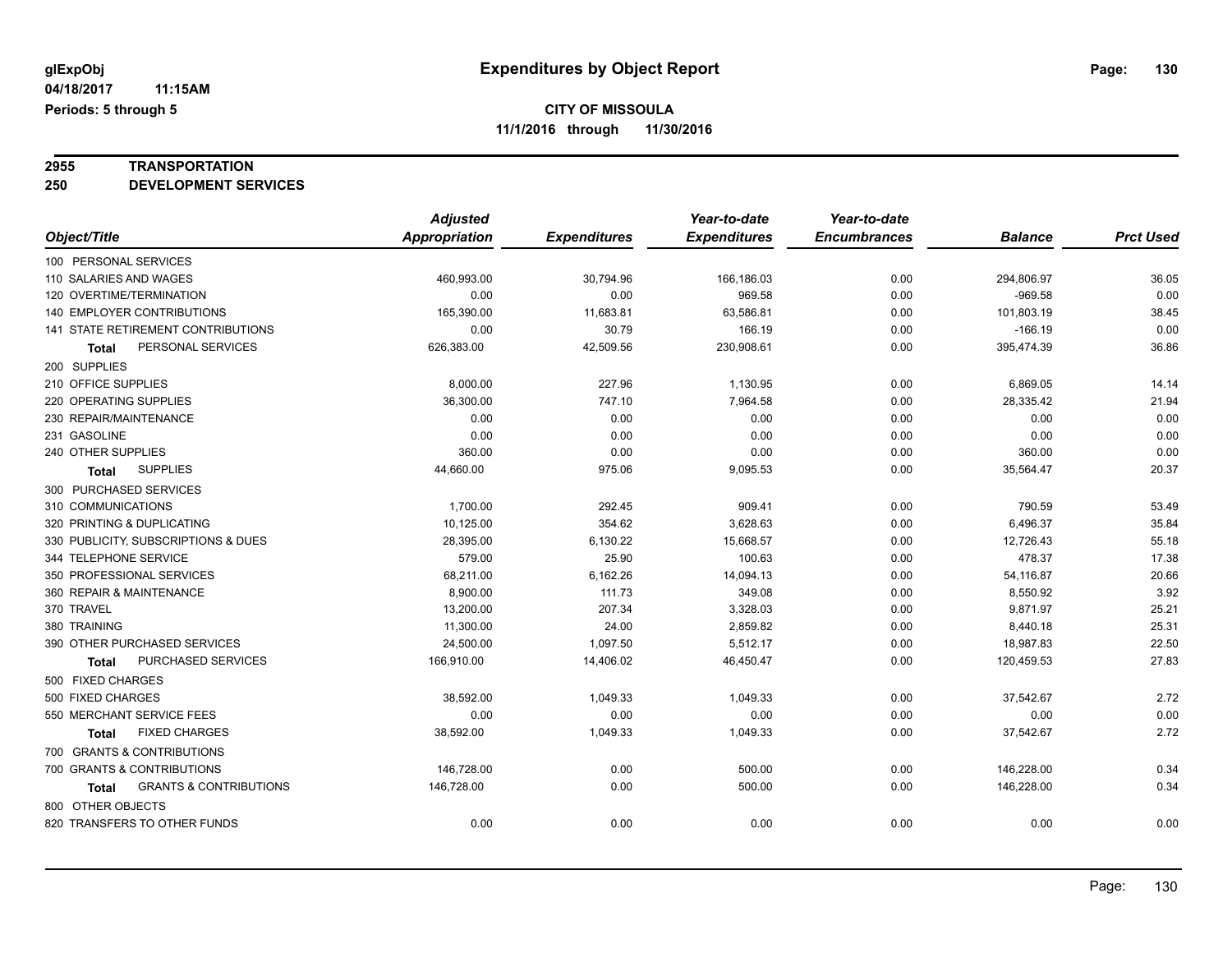# **2955 TRANSPORTATION**

**250 DEVELOPMENT SERVICES**

|                    |                           | <b>Adjusted</b> |                     | Year-to-date        | Year-to-date        |                |                  |
|--------------------|---------------------------|-----------------|---------------------|---------------------|---------------------|----------------|------------------|
| Object/Title       |                           | Appropriation   | <b>Expenditures</b> | <b>Expenditures</b> | <b>Encumbrances</b> | <b>Balance</b> | <b>Prct Used</b> |
| 845 CONTINGENCY    |                           | 207.937.00      | 0.00                | 0.00                | 0.00                | 207.937.00     | 0.00             |
| <b>Total</b>       | OTHER OBJECTS             | 207,937.00      | 0.00                | 0.00                | 0.00                | 207.937.00     | 0.00             |
| 900 CAPITAL OUTLAY |                           |                 |                     |                     |                     |                |                  |
|                    | 940 MACHINERY & EQUIPMENT | 0.00            | 0.00                | 0.00                | 0.00                | 0.00           | 0.00             |
| <b>Total</b>       | <b>CAPITAL OUTLAY</b>     | 0.00            | 0.00                | 0.00                | 0.00                | 0.00           | 0.00             |
| <b>Total</b>       | DEVELOPMENT SERVICES      | 1.231.210.00    | 58.939.97           | 288.003.94          | 0.00                | 943.206.06     | 23.39            |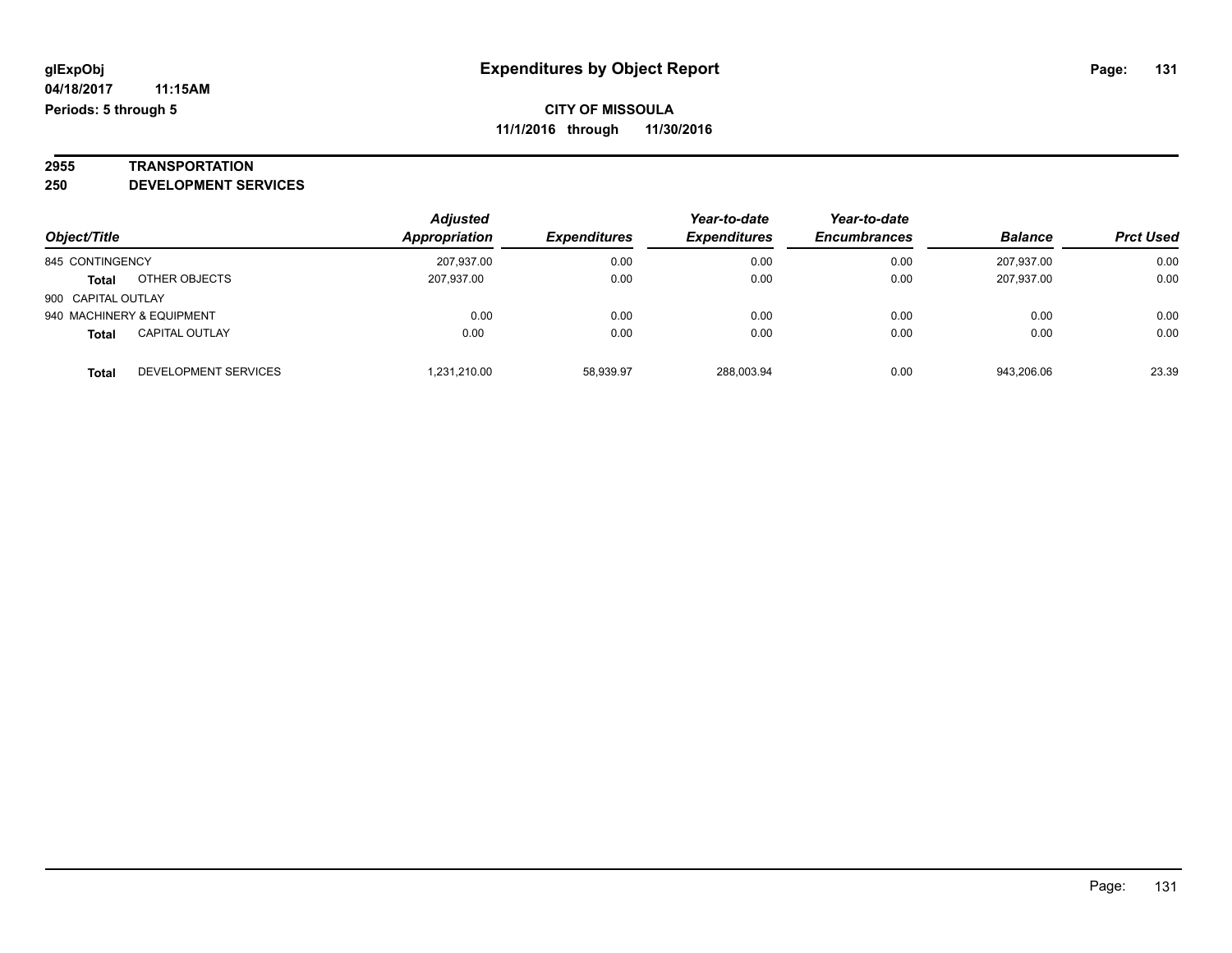#### **2955 TRANSPORTATION**

|                                                   | <b>Adjusted</b>      |                     | Year-to-date        | Year-to-date        |                |                  |
|---------------------------------------------------|----------------------|---------------------|---------------------|---------------------|----------------|------------------|
| Object/Title                                      | <b>Appropriation</b> | <b>Expenditures</b> | <b>Expenditures</b> | <b>Encumbrances</b> | <b>Balance</b> | <b>Prct Used</b> |
| 100 PERSONAL SERVICES                             |                      |                     |                     |                     |                |                  |
| 110 SALARIES AND WAGES                            | 460,993.00           | 30,794.96           | 166,186.03          | 0.00                | 294,806.97     | 36.05            |
| 120 OVERTIME/TERMINATION                          | 0.00                 | 0.00                | 969.58              | 0.00                | $-969.58$      | 0.00             |
| <b>140 EMPLOYER CONTRIBUTIONS</b>                 | 165,390.00           | 11,683.81           | 63,586.81           | 0.00                | 101,803.19     | 38.45            |
| <b>141 STATE RETIREMENT CONTRIBUTIONS</b>         | 0.00                 | 30.79               | 166.19              | 0.00                | $-166.19$      | 0.00             |
| PERSONAL SERVICES<br>Total                        | 626,383.00           | 42,509.56           | 230,908.61          | 0.00                | 395,474.39     | 36.86            |
| 200 SUPPLIES                                      |                      |                     |                     |                     |                |                  |
| 210 OFFICE SUPPLIES                               | 8,000.00             | 227.96              | 1,130.95            | 0.00                | 6,869.05       | 14.14            |
| 220 OPERATING SUPPLIES                            | 36,300.00            | 747.10              | 7,964.58            | 0.00                | 28,335.42      | 21.94            |
| 230 REPAIR/MAINTENANCE                            | 0.00                 | 0.00                | 0.00                | 0.00                | 0.00           | 0.00             |
| 231 GASOLINE                                      | 0.00                 | 0.00                | 0.00                | 0.00                | 0.00           | 0.00             |
| 240 OTHER SUPPLIES                                | 360.00               | 0.00                | 0.00                | 0.00                | 360.00         | 0.00             |
| <b>SUPPLIES</b><br><b>Total</b>                   | 44,660.00            | 975.06              | 9,095.53            | 0.00                | 35,564.47      | 20.37            |
| 300 PURCHASED SERVICES                            |                      |                     |                     |                     |                |                  |
| 310 COMMUNICATIONS                                | 1,700.00             | 292.45              | 909.41              | 0.00                | 790.59         | 53.49            |
| 320 PRINTING & DUPLICATING                        | 10,125.00            | 354.62              | 3,628.63            | 0.00                | 6,496.37       | 35.84            |
| 330 PUBLICITY, SUBSCRIPTIONS & DUES               | 28,395.00            | 6,130.22            | 15,668.57           | 0.00                | 12,726.43      | 55.18            |
| 344 TELEPHONE SERVICE                             | 579.00               | 25.90               | 100.63              | 0.00                | 478.37         | 17.38            |
| 350 PROFESSIONAL SERVICES                         | 68,211.00            | 6,162.26            | 14,094.13           | 0.00                | 54,116.87      | 20.66            |
| 360 REPAIR & MAINTENANCE                          | 8,900.00             | 111.73              | 349.08              | 0.00                | 8,550.92       | 3.92             |
| 370 TRAVEL                                        | 13,200.00            | 207.34              | 3,328.03            | 0.00                | 9,871.97       | 25.21            |
| 380 TRAINING                                      | 11,300.00            | 24.00               | 2,859.82            | 0.00                | 8,440.18       | 25.31            |
| 390 OTHER PURCHASED SERVICES                      | 24,500.00            | 1,097.50            | 5,512.17            | 0.00                | 18,987.83      | 22.50            |
| PURCHASED SERVICES<br><b>Total</b>                | 166,910.00           | 14,406.02           | 46,450.47           | 0.00                | 120,459.53     | 27.83            |
| 500 FIXED CHARGES                                 |                      |                     |                     |                     |                |                  |
| 500 FIXED CHARGES                                 | 38,592.00            | 1,049.33            | 1,049.33            | 0.00                | 37,542.67      | 2.72             |
| 550 MERCHANT SERVICE FEES                         | 0.00                 | 0.00                | 0.00                | 0.00                | 0.00           | 0.00             |
| <b>FIXED CHARGES</b><br>Total                     | 38,592.00            | 1,049.33            | 1,049.33            | 0.00                | 37,542.67      | 2.72             |
| 700 GRANTS & CONTRIBUTIONS                        |                      |                     |                     |                     |                |                  |
| 700 GRANTS & CONTRIBUTIONS                        | 146,728.00           | 0.00                | 500.00              | 0.00                | 146,228.00     | 0.34             |
| <b>GRANTS &amp; CONTRIBUTIONS</b><br><b>Total</b> | 146,728.00           | 0.00                | 500.00              | 0.00                | 146,228.00     | 0.34             |
| 800 OTHER OBJECTS                                 |                      |                     |                     |                     |                |                  |
| 820 TRANSFERS TO OTHER FUNDS                      | 0.00                 | 0.00                | 0.00                | 0.00                | 0.00           | 0.00             |
| 845 CONTINGENCY                                   | 207,937.00           | 0.00                | 0.00                | 0.00                | 207,937.00     | 0.00             |
|                                                   |                      |                     |                     |                     |                |                  |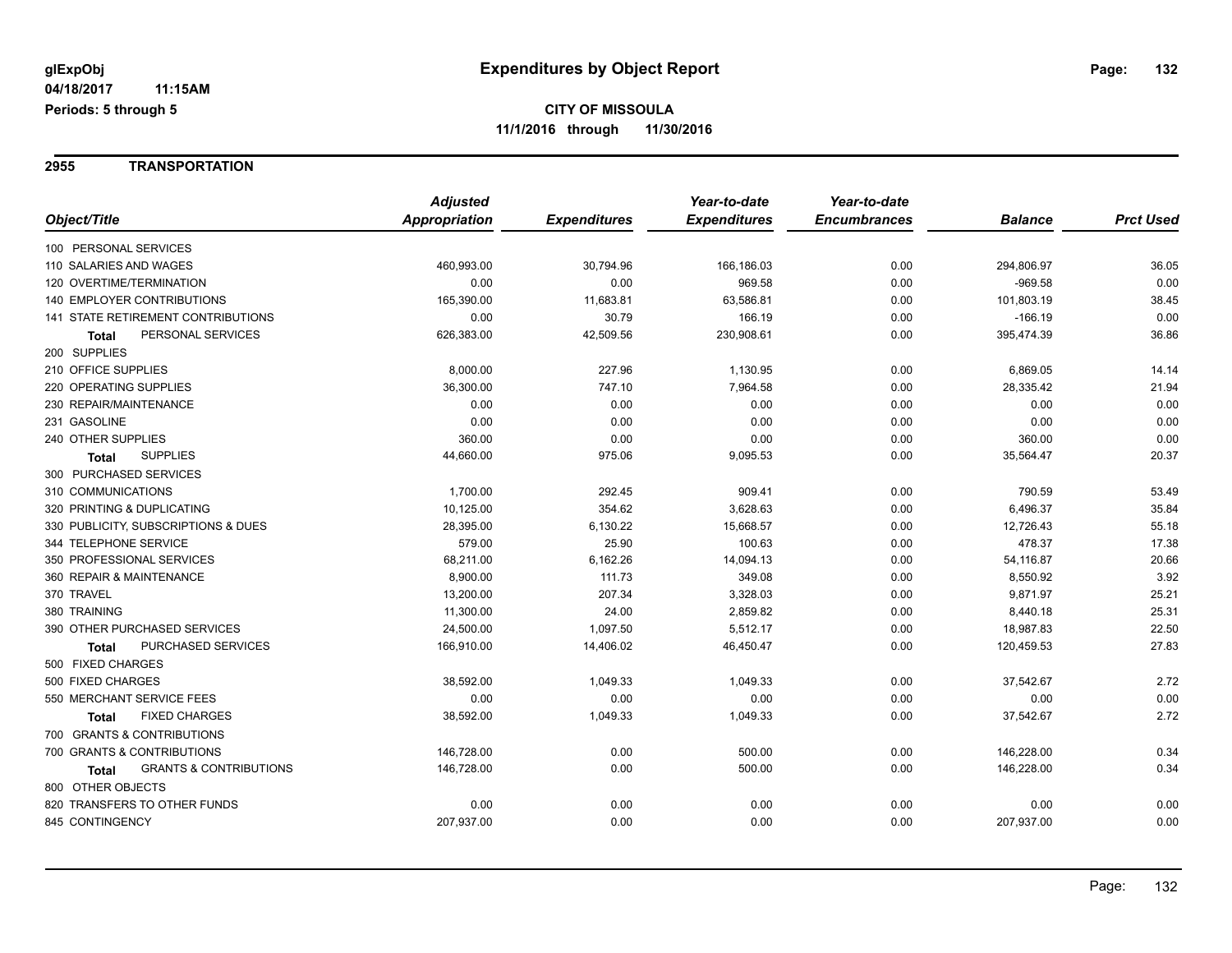#### **2955 TRANSPORTATION**

|                    |                           | <b>Adjusted</b> |                     | Year-to-date        | Year-to-date        |                |                  |
|--------------------|---------------------------|-----------------|---------------------|---------------------|---------------------|----------------|------------------|
| Object/Title       |                           | Appropriation   | <b>Expenditures</b> | <b>Expenditures</b> | <b>Encumbrances</b> | <b>Balance</b> | <b>Prct Used</b> |
| <b>Total</b>       | OTHER OBJECTS             | 207.937.00      | 0.00                | 0.00                | 0.00                | 207.937.00     | 0.00             |
| 900 CAPITAL OUTLAY |                           |                 |                     |                     |                     |                |                  |
|                    | 940 MACHINERY & EQUIPMENT | 0.00            | 0.00                | 0.00                | 0.00                | 0.00           | 0.00             |
| <b>Total</b>       | <b>CAPITAL OUTLAY</b>     | 0.00            | 0.00                | 0.00                | 0.00                | 0.00           | 0.00             |
| <b>Total</b>       | <b>TRANSPORTATION</b>     | 1.231.210.00    | 58,939.97           | 288.003.94          | 0.00                | 943.206.06     | 23.39            |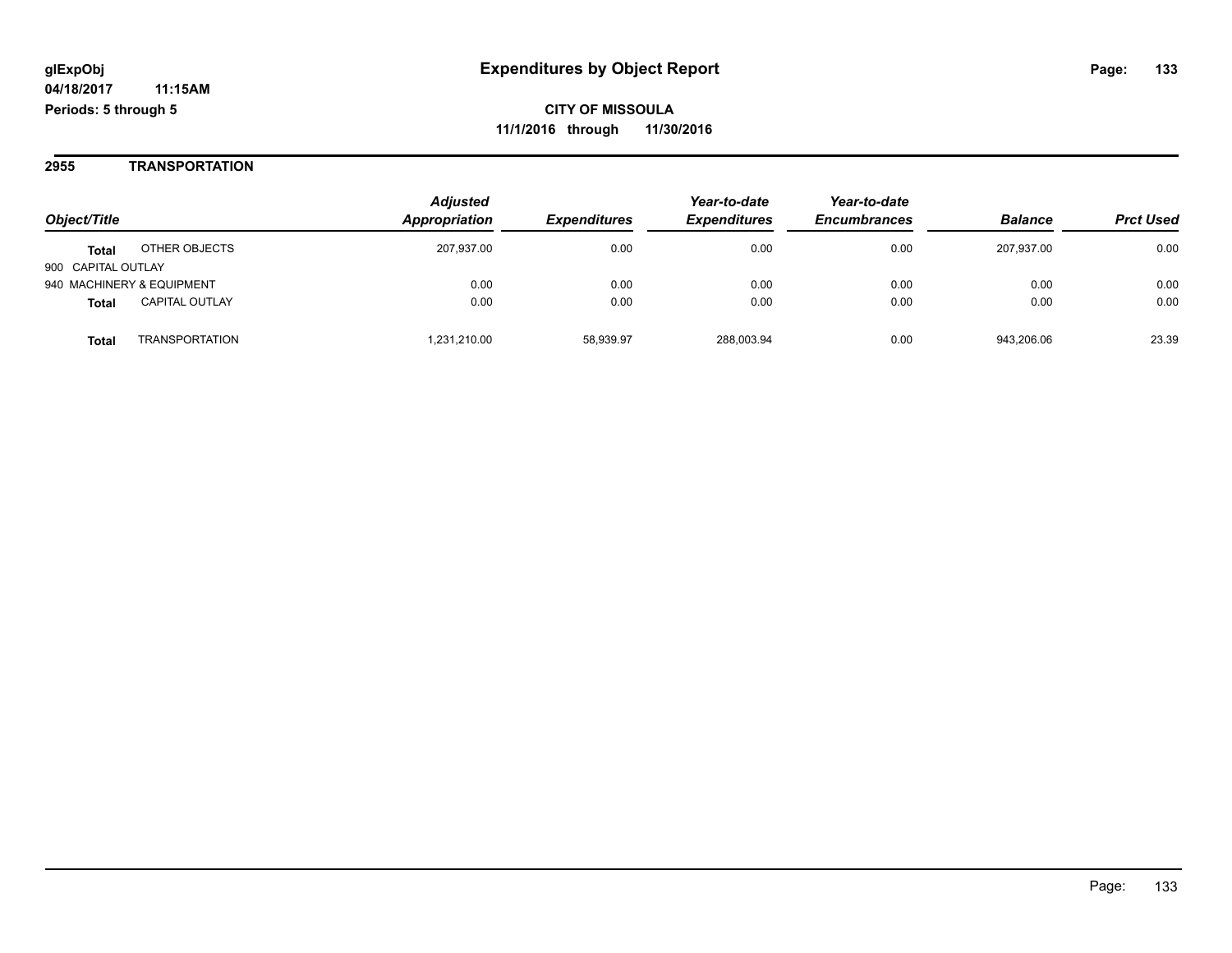# **2987 FEDERAL TRANSPORTATION FUND**

**370 PARKS & RECREATION**

|                                               | <b>Adjusted</b> |                     | Year-to-date        | Year-to-date        |                |                  |
|-----------------------------------------------|-----------------|---------------------|---------------------|---------------------|----------------|------------------|
| Object/Title                                  | Appropriation   | <b>Expenditures</b> | <b>Expenditures</b> | <b>Encumbrances</b> | <b>Balance</b> | <b>Prct Used</b> |
| 100 PERSONAL SERVICES                         |                 |                     |                     |                     |                |                  |
| 110 SALARIES AND WAGES                        | 0.00            | 0.00                | 0.00                | 0.00                | 0.00           | 0.00             |
| 140 EMPLOYER CONTRIBUTIONS                    | 0.00            | 0.00                | 0.48                | 0.00                | $-0.48$        | 0.00             |
| PERSONAL SERVICES<br><b>Total</b>             | 0.00            | 0.00                | 0.48                | 0.00                | $-0.48$        | 0.00             |
| 500 FIXED CHARGES                             |                 |                     |                     |                     |                |                  |
| 550 MERCHANT SERVICE FEES                     | 0.00            | 0.00                | 0.00                | 0.00                | 0.00           | 0.00             |
| <b>FIXED CHARGES</b><br><b>Total</b>          | 0.00            | 0.00                | 0.00                | 0.00                | 0.00           | 0.00             |
| <b>PARKS &amp; RECREATION</b><br><b>Total</b> | 0.00            | 0.00                | 0.48                | 0.00                | $-0.48$        | 0.00             |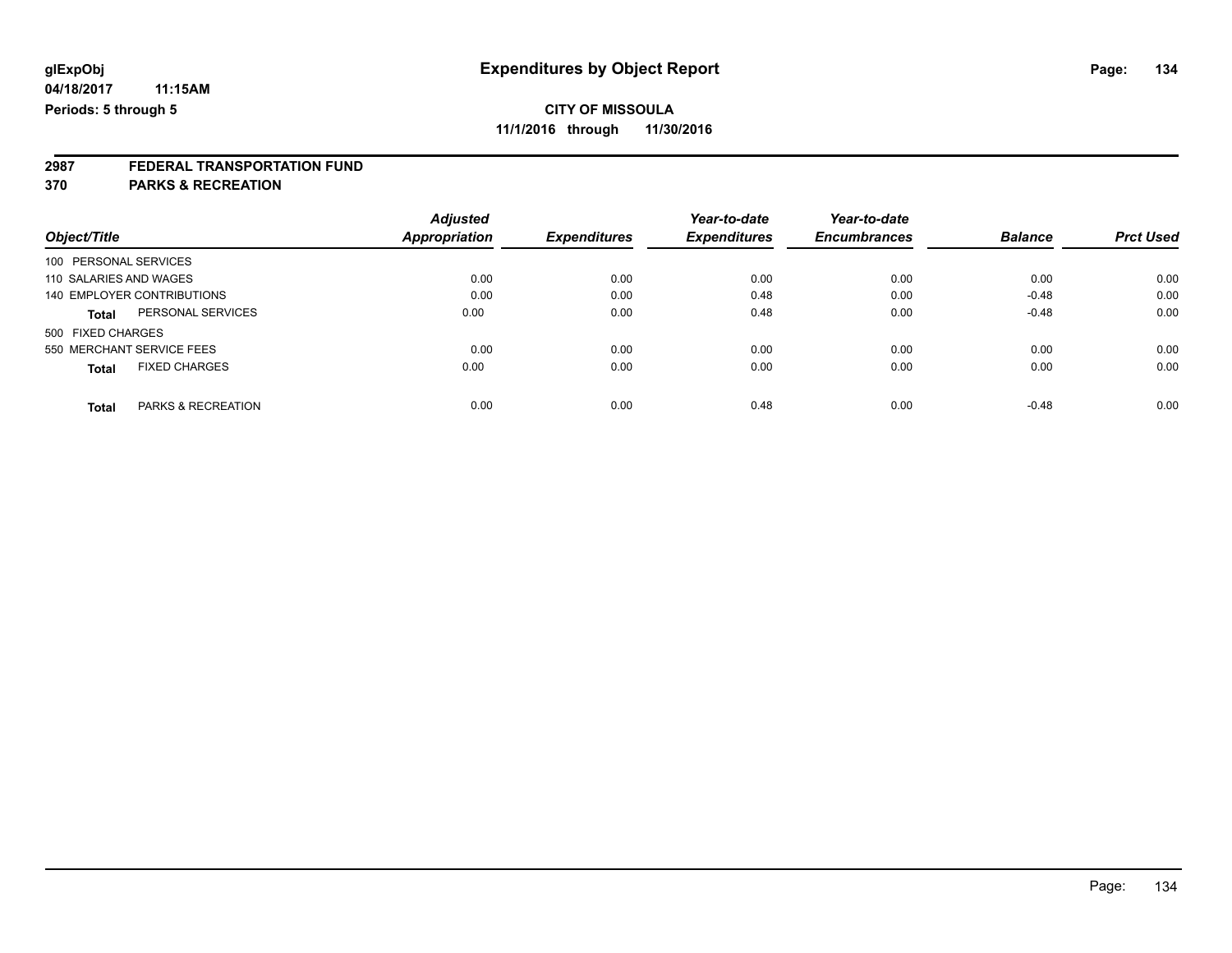# **2987 FEDERAL TRANSPORTATION FUND**

**390 NON-DEPARTMENTAL**

|                        |                                   | <b>Adjusted</b>      |                     | Year-to-date        | Year-to-date        |                |                  |
|------------------------|-----------------------------------|----------------------|---------------------|---------------------|---------------------|----------------|------------------|
| Object/Title           |                                   | <b>Appropriation</b> | <b>Expenditures</b> | <b>Expenditures</b> | <b>Encumbrances</b> | <b>Balance</b> | <b>Prct Used</b> |
| 100 PERSONAL SERVICES  |                                   |                      |                     |                     |                     |                |                  |
| 110 SALARIES AND WAGES |                                   | 0.00                 | 0.00                | 0.00                | 0.00                | 0.00           | 0.00             |
|                        | 120 OVERTIME/TERMINATION          | 0.00                 | 0.00                | 0.00                | 0.00                | 0.00           | 0.00             |
|                        | <b>140 EMPLOYER CONTRIBUTIONS</b> | 0.00                 | 0.00                | 0.00                | 0.00                | 0.00           | 0.00             |
| Total                  | PERSONAL SERVICES                 | 0.00                 | 0.00                | 0.00                | 0.00                | 0.00           | 0.00             |
| 500 FIXED CHARGES      |                                   |                      |                     |                     |                     |                |                  |
|                        | 550 MERCHANT SERVICE FEES         | 0.00                 | 0.00                | 0.00                | 0.00                | 0.00           | 0.00             |
| <b>Total</b>           | <b>FIXED CHARGES</b>              | 0.00                 | 0.00                | 0.00                | 0.00                | 0.00           | 0.00             |
| 800 OTHER OBJECTS      |                                   |                      |                     |                     |                     |                |                  |
|                        | 820 TRANSFERS TO OTHER FUNDS      | 0.00                 | 0.00                | 0.00                | 0.00                | 0.00           | 0.00             |
| <b>Total</b>           | OTHER OBJECTS                     | 0.00                 | 0.00                | 0.00                | 0.00                | 0.00           | 0.00             |
| 900 CAPITAL OUTLAY     |                                   |                      |                     |                     |                     |                |                  |
| 930 IMPROVEMENTS       |                                   | 371,738.00           | 24,520.32           | 61,778.88           | 0.00                | 309,959.12     | 16.62            |
| <b>Total</b>           | <b>CAPITAL OUTLAY</b>             | 371,738.00           | 24,520.32           | 61,778.88           | 0.00                | 309,959.12     | 16.62            |
| <b>Total</b>           | NON-DEPARTMENTAL                  | 371,738.00           | 24,520.32           | 61,778.88           | 0.00                | 309,959.12     | 16.62            |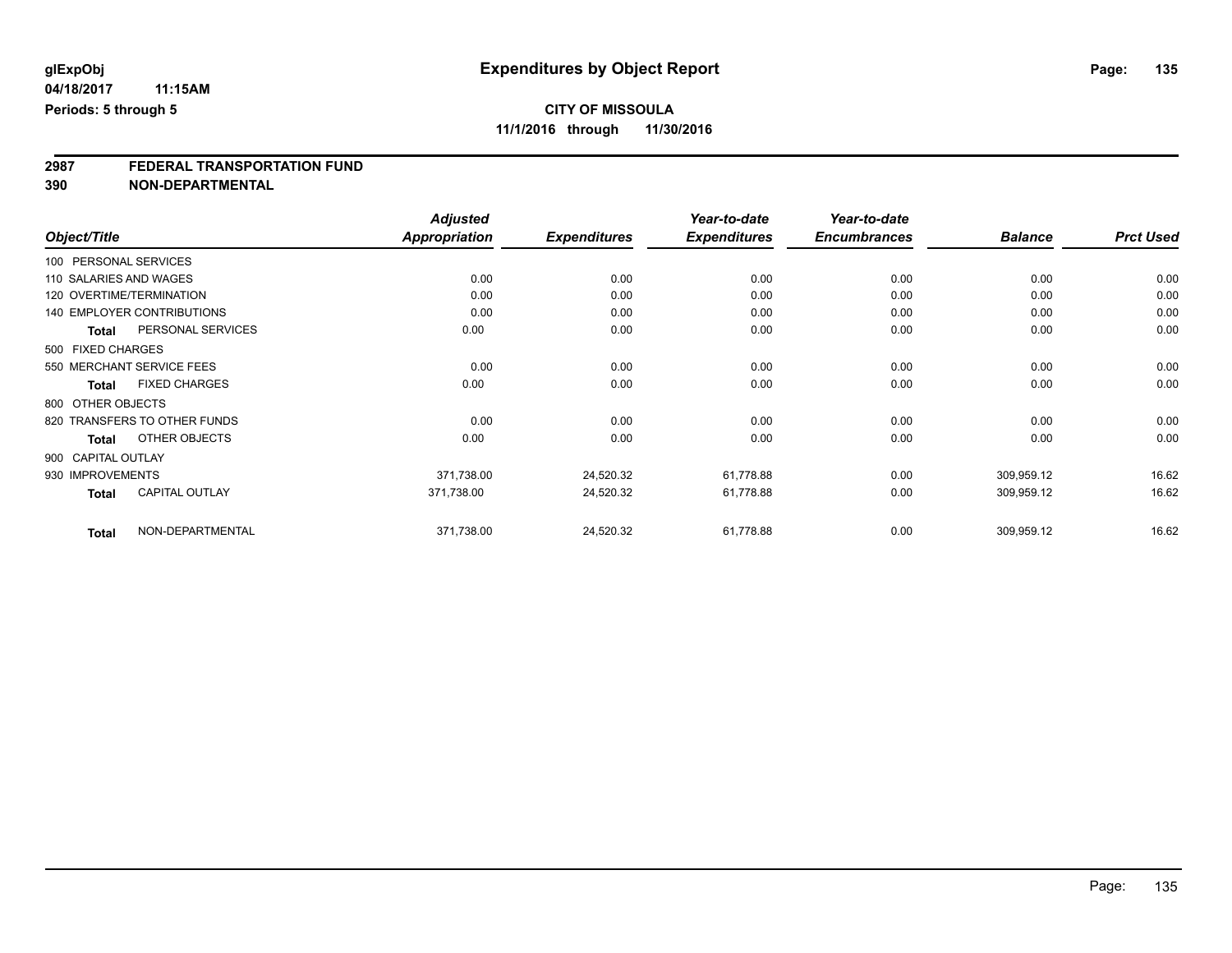#### **04/18/2017 11:15AM Periods: 5 through 5**

# **CITY OF MISSOULA 11/1/2016 through 11/30/2016**

### **2987 FEDERAL TRANSPORTATION FUND**

|                    |                                   | <b>Adjusted</b> |                     | Year-to-date        | Year-to-date        |                |                  |
|--------------------|-----------------------------------|-----------------|---------------------|---------------------|---------------------|----------------|------------------|
| Object/Title       |                                   | Appropriation   | <b>Expenditures</b> | <b>Expenditures</b> | <b>Encumbrances</b> | <b>Balance</b> | <b>Prct Used</b> |
|                    | 100 PERSONAL SERVICES             |                 |                     |                     |                     |                |                  |
|                    | 110 SALARIES AND WAGES            | 0.00            | 0.00                | 0.00                | 0.00                | 0.00           | 0.00             |
|                    | 120 OVERTIME/TERMINATION          | 0.00            | 0.00                | 0.00                | 0.00                | 0.00           | 0.00             |
|                    | <b>140 EMPLOYER CONTRIBUTIONS</b> | 0.00            | 0.00                | 0.48                | 0.00                | $-0.48$        | 0.00             |
| <b>Total</b>       | PERSONAL SERVICES                 | 0.00            | 0.00                | 0.48                | 0.00                | $-0.48$        | 0.00             |
| 500 FIXED CHARGES  |                                   |                 |                     |                     |                     |                |                  |
|                    | 550 MERCHANT SERVICE FEES         | 0.00            | 0.00                | 0.00                | 0.00                | 0.00           | 0.00             |
| <b>Total</b>       | <b>FIXED CHARGES</b>              | 0.00            | 0.00                | 0.00                | 0.00                | 0.00           | 0.00             |
| 800 OTHER OBJECTS  |                                   |                 |                     |                     |                     |                |                  |
|                    | 820 TRANSFERS TO OTHER FUNDS      | 0.00            | 0.00                | 0.00                | 0.00                | 0.00           | 0.00             |
| Total              | OTHER OBJECTS                     | 0.00            | 0.00                | 0.00                | 0.00                | 0.00           | 0.00             |
| 900 CAPITAL OUTLAY |                                   |                 |                     |                     |                     |                |                  |
| 930 IMPROVEMENTS   |                                   | 371,738.00      | 24,520.32           | 61,778.88           | 0.00                | 309,959.12     | 16.62            |
| Total              | <b>CAPITAL OUTLAY</b>             | 371,738.00      | 24,520.32           | 61,778.88           | 0.00                | 309,959.12     | 16.62            |
| <b>Total</b>       | FEDERAL TRANSPORTATION FUND       | 371,738.00      | 24,520.32           | 61,779.36           | 0.00                | 309,958.64     | 16.62            |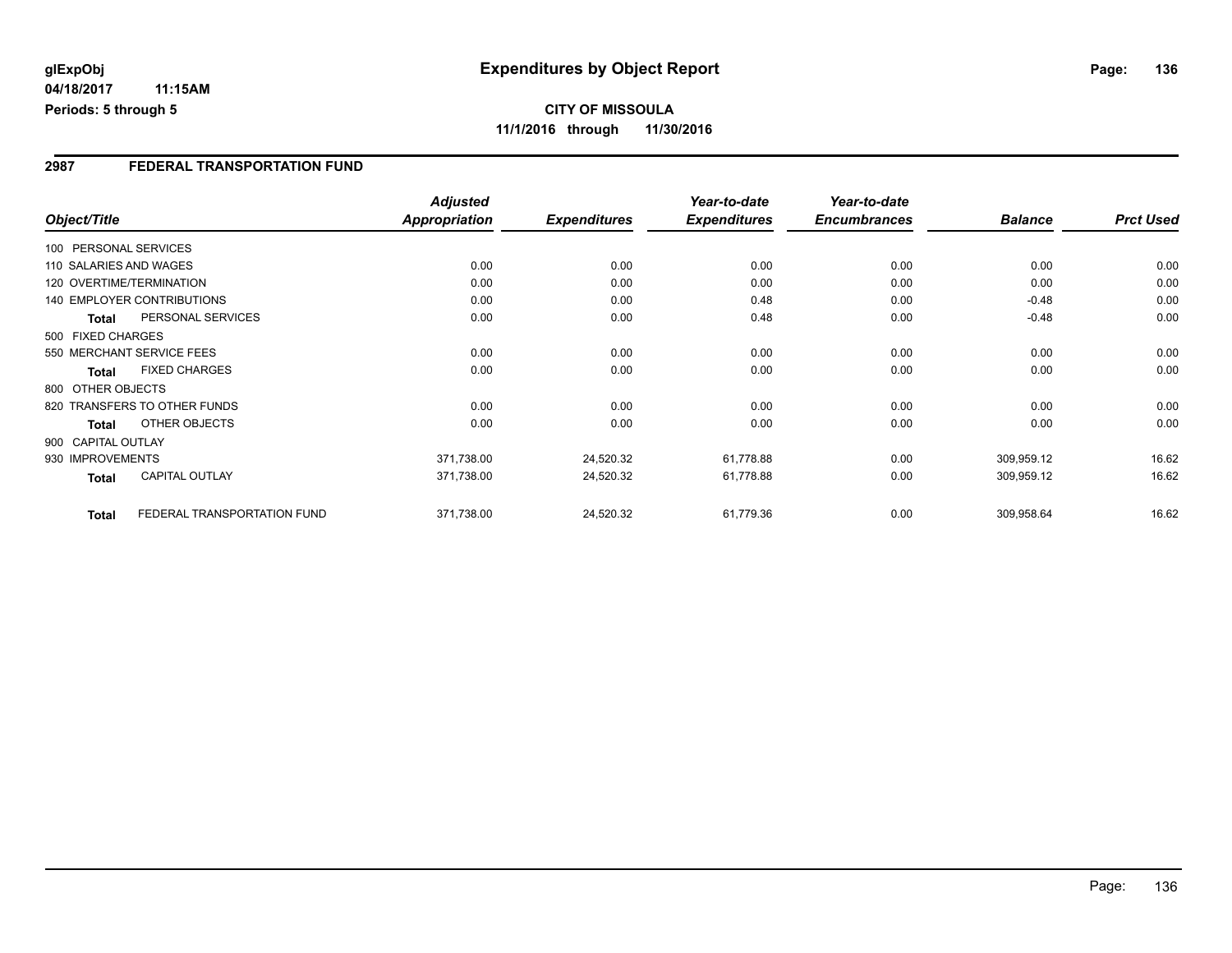# **2988 GRANTS & DONATIONS FUND**

**223 CITY CLERK**

| Object/Title                         | <b>Adjusted</b><br><b>Appropriation</b> | <b>Expenditures</b> | Year-to-date<br><b>Expenditures</b> | Year-to-date<br><b>Encumbrances</b> | <b>Balance</b> | <b>Prct Used</b> |
|--------------------------------------|-----------------------------------------|---------------------|-------------------------------------|-------------------------------------|----------------|------------------|
| 200 SUPPLIES                         |                                         |                     |                                     |                                     |                |                  |
| 210 OFFICE SUPPLIES                  | 0.00                                    | 0.00                | 0.00                                | 0.00                                | 0.00           | 0.00             |
| <b>SUPPLIES</b><br><b>Total</b>      | 0.00                                    | 0.00                | 0.00                                | 0.00                                | 0.00           | 0.00             |
| 500 FIXED CHARGES                    |                                         |                     |                                     |                                     |                |                  |
| 550 MERCHANT SERVICE FEES            | 0.00                                    | 0.00                | 0.00                                | 0.00                                | 0.00           | 0.00             |
| <b>FIXED CHARGES</b><br><b>Total</b> | 0.00                                    | 0.00                | 0.00                                | 0.00                                | 0.00           | 0.00             |
| <b>CITY CLERK</b><br>Total           | 0.00                                    | 0.00                | 0.00                                | 0.00                                | 0.00           | 0.00             |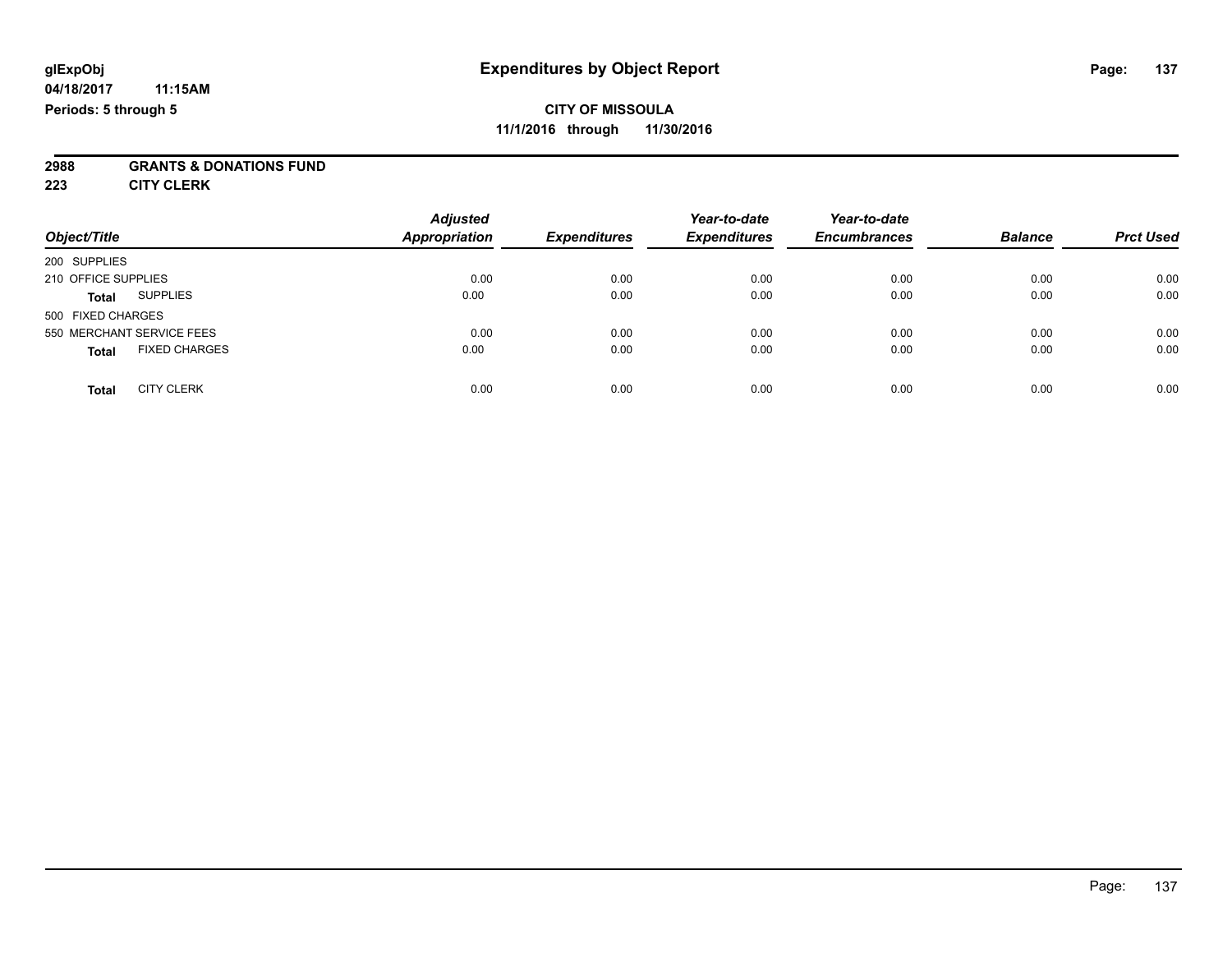**2988 GRANTS & DONATIONS FUND**

**270 CITY ATTORNEY**

|                                           | <b>Adjusted</b> |                     | Year-to-date        | Year-to-date        |                |                  |
|-------------------------------------------|-----------------|---------------------|---------------------|---------------------|----------------|------------------|
| Object/Title                              | Appropriation   | <b>Expenditures</b> | <b>Expenditures</b> | <b>Encumbrances</b> | <b>Balance</b> | <b>Prct Used</b> |
| 100 PERSONAL SERVICES                     |                 |                     |                     |                     |                |                  |
| 110 SALARIES AND WAGES                    | 0.00            | 0.00                | 0.00                | 0.00                | 0.00           | 0.00             |
| 140 EMPLOYER CONTRIBUTIONS                | 0.00            | 0.00                | 0.00                | 0.00                | 0.00           | 0.00             |
| 141 STATE RETIREMENT CONTRIBUTIONS        | 0.00            | 0.00                | 0.00                | 0.00                | 0.00           | 0.00             |
| PERSONAL SERVICES<br><b>Total</b>         | 0.00            | 0.00                | 0.00                | 0.00                | 0.00           | 0.00             |
| 300 PURCHASED SERVICES                    |                 |                     |                     |                     |                |                  |
| 390 OTHER PURCHASED SERVICES              | 0.00            | 0.00                | 0.00                | 0.00                | 0.00           | 0.00             |
| <b>PURCHASED SERVICES</b><br><b>Total</b> | 0.00            | 0.00                | 0.00                | 0.00                | 0.00           | 0.00             |
| <b>CITY ATTORNEY</b><br><b>Total</b>      | 0.00            | 0.00                | 0.00                | 0.00                | 0.00           | 0.00             |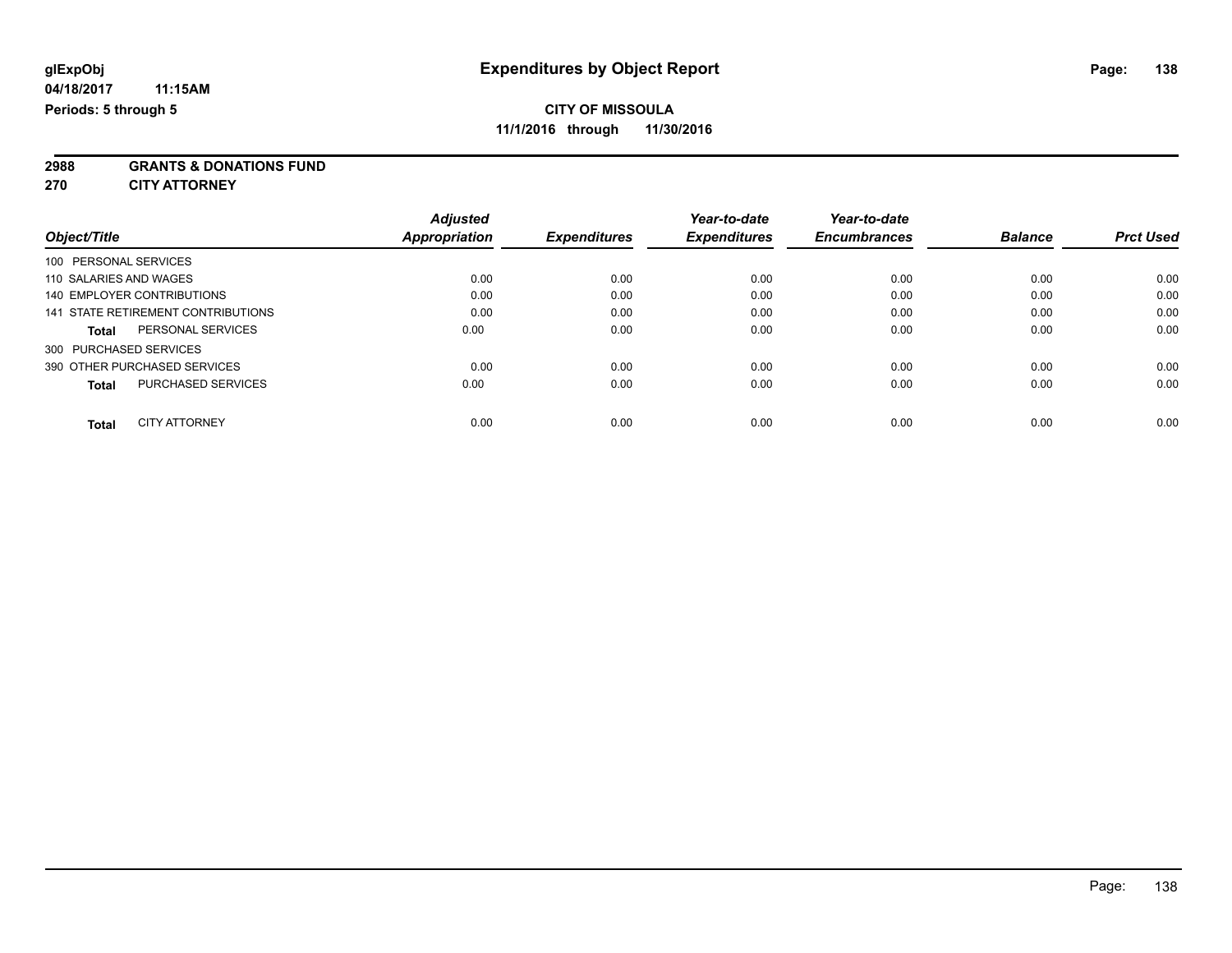**2988 GRANTS & DONATIONS FUND**

**290 POLICE**

|                          |                                   | <b>Adjusted</b>      |                     | Year-to-date        | Year-to-date        |                |                  |
|--------------------------|-----------------------------------|----------------------|---------------------|---------------------|---------------------|----------------|------------------|
| Object/Title             |                                   | <b>Appropriation</b> | <b>Expenditures</b> | <b>Expenditures</b> | <b>Encumbrances</b> | <b>Balance</b> | <b>Prct Used</b> |
| 100 PERSONAL SERVICES    |                                   |                      |                     |                     |                     |                |                  |
| 120 OVERTIME/TERMINATION |                                   | 0.00                 | 0.00                | 0.00                | 0.00                | 0.00           | 0.00             |
|                          | <b>140 EMPLOYER CONTRIBUTIONS</b> | 0.00                 | 0.00                | 0.00                | 0.00                | 0.00           | 0.00             |
| <b>Total</b>             | PERSONAL SERVICES                 | 0.00                 | 0.00                | 0.00                | 0.00                | 0.00           | 0.00             |
| 200 SUPPLIES             |                                   |                      |                     |                     |                     |                |                  |
| 210 OFFICE SUPPLIES      |                                   | 0.00                 | 0.00                | 0.00                | 0.00                | 0.00           | 0.00             |
| Total                    | <b>SUPPLIES</b>                   | 0.00                 | 0.00                | 0.00                | 0.00                | 0.00           | 0.00             |
| 300 PURCHASED SERVICES   |                                   |                      |                     |                     |                     |                |                  |
|                          | 350 PROFESSIONAL SERVICES         | 0.00                 | 0.00                | 0.00                | 0.00                | 0.00           | 0.00             |
| <b>Total</b>             | PURCHASED SERVICES                | 0.00                 | 0.00                | 0.00                | 0.00                | 0.00           | 0.00             |
| 900 CAPITAL OUTLAY       |                                   |                      |                     |                     |                     |                |                  |
|                          | 940 MACHINERY & EQUIPMENT         | 0.00                 | 0.00                | 0.00                | 0.00                | 0.00           | 0.00             |
| <b>Total</b>             | <b>CAPITAL OUTLAY</b>             | 0.00                 | 0.00                | 0.00                | 0.00                | 0.00           | 0.00             |
| <b>Total</b>             | <b>POLICE</b>                     | 0.00                 | 0.00                | 0.00                | 0.00                | 0.00           | 0.00             |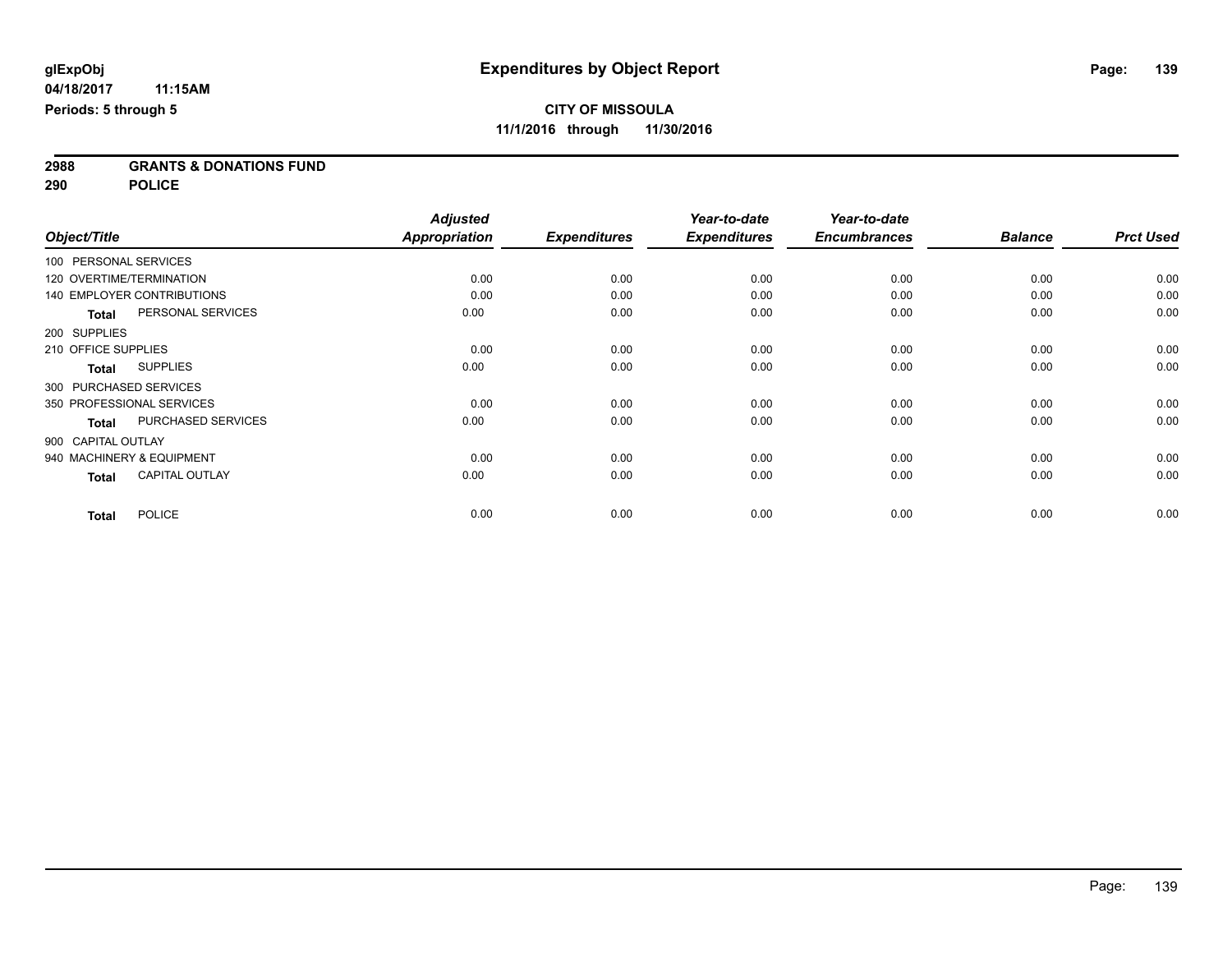# **2988 GRANTS & DONATIONS FUND**

**300 FIRE**

|                                | <b>Adjusted</b><br>Appropriation<br><b>Expenditures</b> | Year-to-date | Year-to-date        |                     |                |                  |
|--------------------------------|---------------------------------------------------------|--------------|---------------------|---------------------|----------------|------------------|
| Object/Title                   |                                                         |              | <b>Expenditures</b> | <b>Encumbrances</b> | <b>Balance</b> | <b>Prct Used</b> |
| 900 CAPITAL OUTLAY             |                                                         |              |                     |                     |                |                  |
| 940 MACHINERY & EQUIPMENT      | 0.00                                                    | 0.00         | 0.00                | 0.00                | 0.00           | 0.00             |
| <b>CAPITAL OUTLAY</b><br>Total | 0.00                                                    | 0.00         | 0.00                | 0.00                | 0.00           | 0.00             |
| <b>FIRE</b><br>Total           | 0.00                                                    | 0.00         | 0.00                | 0.00                | 0.00           | 0.00             |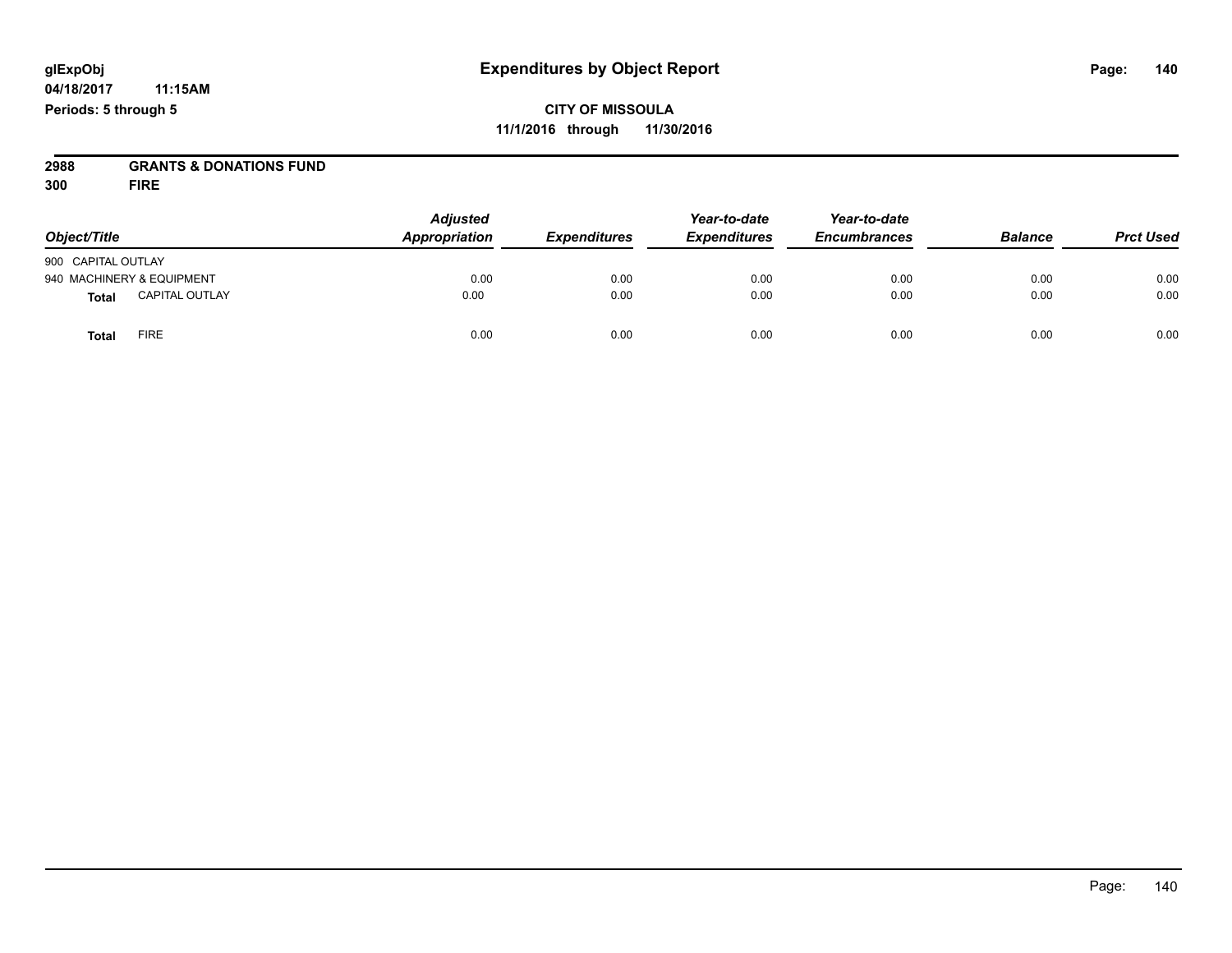**2988 GRANTS & DONATIONS FUND**

**390 NON-DEPARTMENTAL**

|                                           | <b>Adjusted</b>      |                     | Year-to-date        | Year-to-date        |                |                  |
|-------------------------------------------|----------------------|---------------------|---------------------|---------------------|----------------|------------------|
| Object/Title                              | <b>Appropriation</b> | <b>Expenditures</b> | <b>Expenditures</b> | <b>Encumbrances</b> | <b>Balance</b> | <b>Prct Used</b> |
| 100 PERSONAL SERVICES                     |                      |                     |                     |                     |                |                  |
| 110 SALARIES AND WAGES                    | 0.00                 | 0.00                | 4,260.60            | 0.00                | $-4,260.60$    | 0.00             |
| 115 SALARIES/HEALTH INSURANCE BENEFIT     | 0.00                 | 0.00                | 210.60              | 0.00                | $-210.60$      | 0.00             |
| 120 OVERTIME/TERMINATION                  | 0.00                 | 0.00                | 675.82              | 0.00                | $-675.82$      | 0.00             |
| 130 OTHER                                 | 0.00                 | 0.00                | 0.00                | 0.00                | 0.00           | 0.00             |
| 133 EDUCATION COMPENSATION                | 0.00                 | 0.00                | 0.00                | 0.00                | 0.00           | 0.00             |
| 140 EMPLOYER CONTRIBUTIONS                | 0.00                 | 0.00                | 1,200.61            | 0.00                | $-1,200.61$    | 0.00             |
| <b>141 STATE RETIREMENT CONTRIBUTIONS</b> | 0.00                 | 0.00                | 4.26                | 0.00                | $-4.26$        | 0.00             |
| PERSONAL SERVICES<br><b>Total</b>         | 0.00                 | 0.00                | 6,351.89            | 0.00                | $-6,351.89$    | 0.00             |
| 200 SUPPLIES                              |                      |                     |                     |                     |                |                  |
| 210 OFFICE SUPPLIES                       | 0.00                 | 0.00                | 0.00                | 0.00                | 0.00           | 0.00             |
| 220 OPERATING SUPPLIES                    | 0.00                 | 0.00                | 0.00                | 0.00                | 0.00           | 0.00             |
| 230 REPAIR/MAINTENANCE                    | 0.00                 | 0.00                | 0.00                | 0.00                | 0.00           | 0.00             |
| 231 GASOLINE                              | 0.00                 | 0.00                | 0.00                | 0.00                | 0.00           | 0.00             |
| <b>SUPPLIES</b><br><b>Total</b>           | 0.00                 | 0.00                | 0.00                | 0.00                | 0.00           | 0.00             |
| 300 PURCHASED SERVICES                    |                      |                     |                     |                     |                |                  |
| 310 COMMUNICATIONS                        | 0.00                 | 0.00                | 0.00                | 0.00                | 0.00           | 0.00             |
| 341 ELECTRICITY & NATURAL GAS             | 0.00                 | 0.00                | 0.00                | 0.00                | 0.00           | 0.00             |
| 344 TELEPHONE SERVICE                     | 0.00                 | 0.00                | 0.00                | 0.00                | 0.00           | 0.00             |
| 350 PROFESSIONAL SERVICES                 | 0.00                 | $-51.00$            | 0.00                | 0.00                | 0.00           | 0.00             |
| 360 REPAIR & MAINTENANCE                  | 0.00                 | 0.00                | 0.00                | 0.00                | 0.00           | 0.00             |
| 370 TRAVEL                                | 0.00                 | 0.00                | 0.00                | 0.00                | 0.00           | 0.00             |
| 380 TRAINING                              | 0.00                 | 0.00                | 0.00                | 0.00                | 0.00           | 0.00             |
| 390 OTHER PURCHASED SERVICES              | 0.00                 | 0.00                | 0.00                | 0.00                | 0.00           | 0.00             |
| PURCHASED SERVICES<br>Total               | 0.00                 | $-51.00$            | 0.00                | 0.00                | 0.00           | 0.00             |
| 400 BUILDING MATERIALS                    |                      |                     |                     |                     |                |                  |
| <b>400 BUILDING MATERIALS</b>             | 0.00                 | 0.00                | 0.00                | 0.00                | 0.00           | 0.00             |
| <b>BUILDING MATERIALS</b><br>Total        | 0.00                 | 0.00                | 0.00                | 0.00                | 0.00           | 0.00             |
| 500 FIXED CHARGES                         |                      |                     |                     |                     |                |                  |
| 500 FIXED CHARGES                         | 0.00                 | $-5,669.70$         | 0.00                | 0.00                | 0.00           | 0.00             |
| <b>FIXED CHARGES</b><br>Total             | 0.00                 | $-5,669.70$         | 0.00                | 0.00                | 0.00           | 0.00             |
| 700 GRANTS & CONTRIBUTIONS                |                      |                     |                     |                     |                |                  |
| 700 GRANTS & CONTRIBUTIONS                | 909,588.00           | 6,522.50            | 38,381.39           | 0.00                | 871,206.61     | 4.22             |
|                                           |                      |                     |                     |                     |                |                  |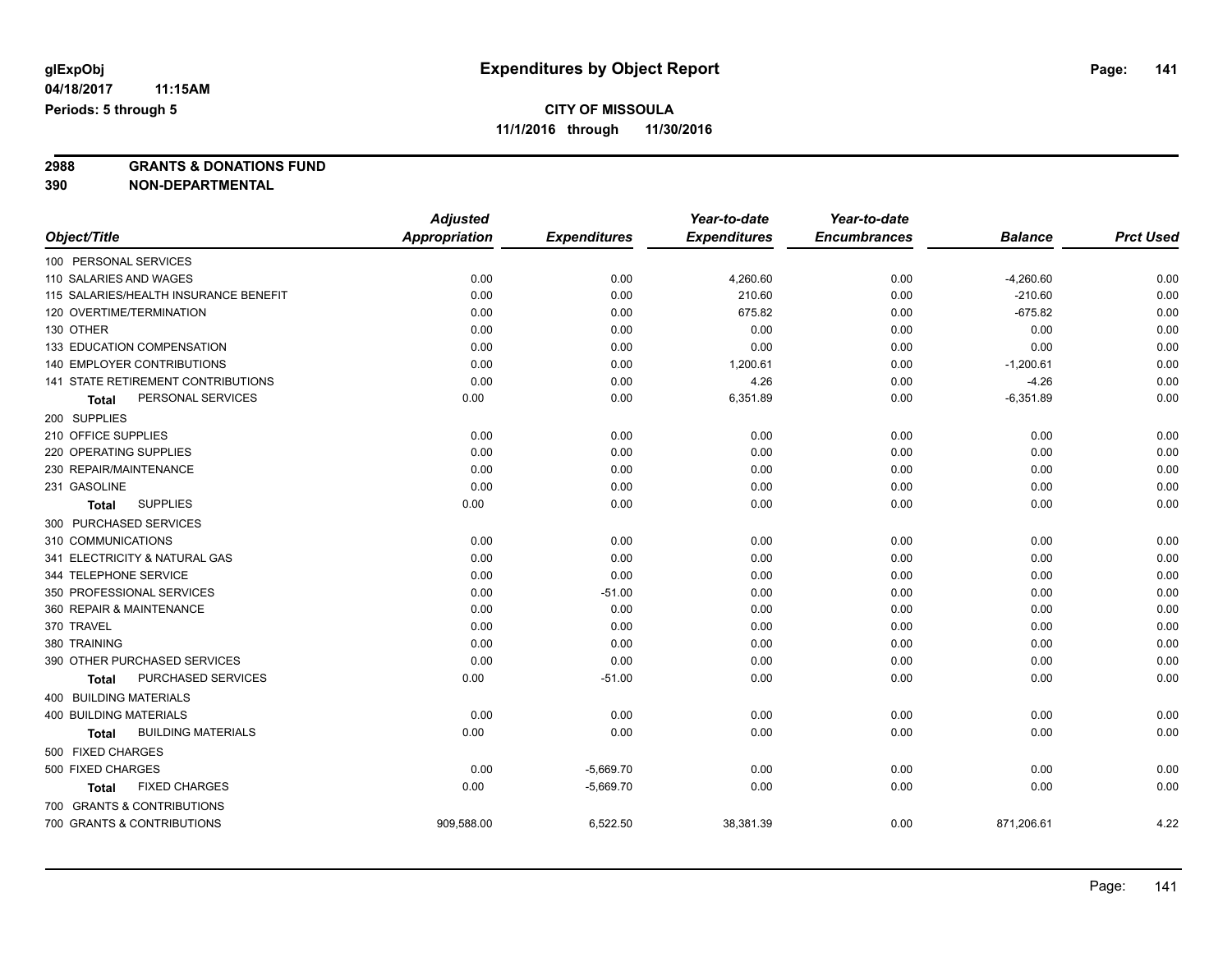**2988 GRANTS & DONATIONS FUND**

**390 NON-DEPARTMENTAL**

|                    |                                   | <b>Adjusted</b>      |                     | Year-to-date        | Year-to-date        |                |                  |
|--------------------|-----------------------------------|----------------------|---------------------|---------------------|---------------------|----------------|------------------|
| Object/Title       |                                   | <b>Appropriation</b> | <b>Expenditures</b> | <b>Expenditures</b> | <b>Encumbrances</b> | <b>Balance</b> | <b>Prct Used</b> |
| Total              | <b>GRANTS &amp; CONTRIBUTIONS</b> | 909,588.00           | 6,522.50            | 38,381.39           | 0.00                | 871.206.61     | 4.22             |
| 800 OTHER OBJECTS  |                                   |                      |                     |                     |                     |                |                  |
|                    | 820 TRANSFERS TO OTHER FUNDS      | 0.00                 | 0.00                | 0.00                | 0.00                | 0.00           | 0.00             |
| 845 CONTINGENCY    |                                   | 0.00                 | 0.00                | 0.00                | 0.00                | 0.00           | 0.00             |
| Total              | OTHER OBJECTS                     | 0.00                 | 0.00                | 0.00                | 0.00                | 0.00           | 0.00             |
| 900 CAPITAL OUTLAY |                                   |                      |                     |                     |                     |                |                  |
| 930 IMPROVEMENTS   |                                   | 24.822.00            | 0.00                | 0.00                | 0.00                | 24.822.00      | 0.00             |
|                    | 940 MACHINERY & EQUIPMENT         | 0.00                 | 0.00                | 0.00                | 0.00                | 0.00           | 0.00             |
| <b>Total</b>       | <b>CAPITAL OUTLAY</b>             | 24.822.00            | 0.00                | 0.00                | 0.00                | 24.822.00      | 0.00             |
| <b>Total</b>       | NON-DEPARTMENTAL                  | 934.410.00           | 801.80              | 44.733.28           | 0.00                | 889.676.72     | 4.79             |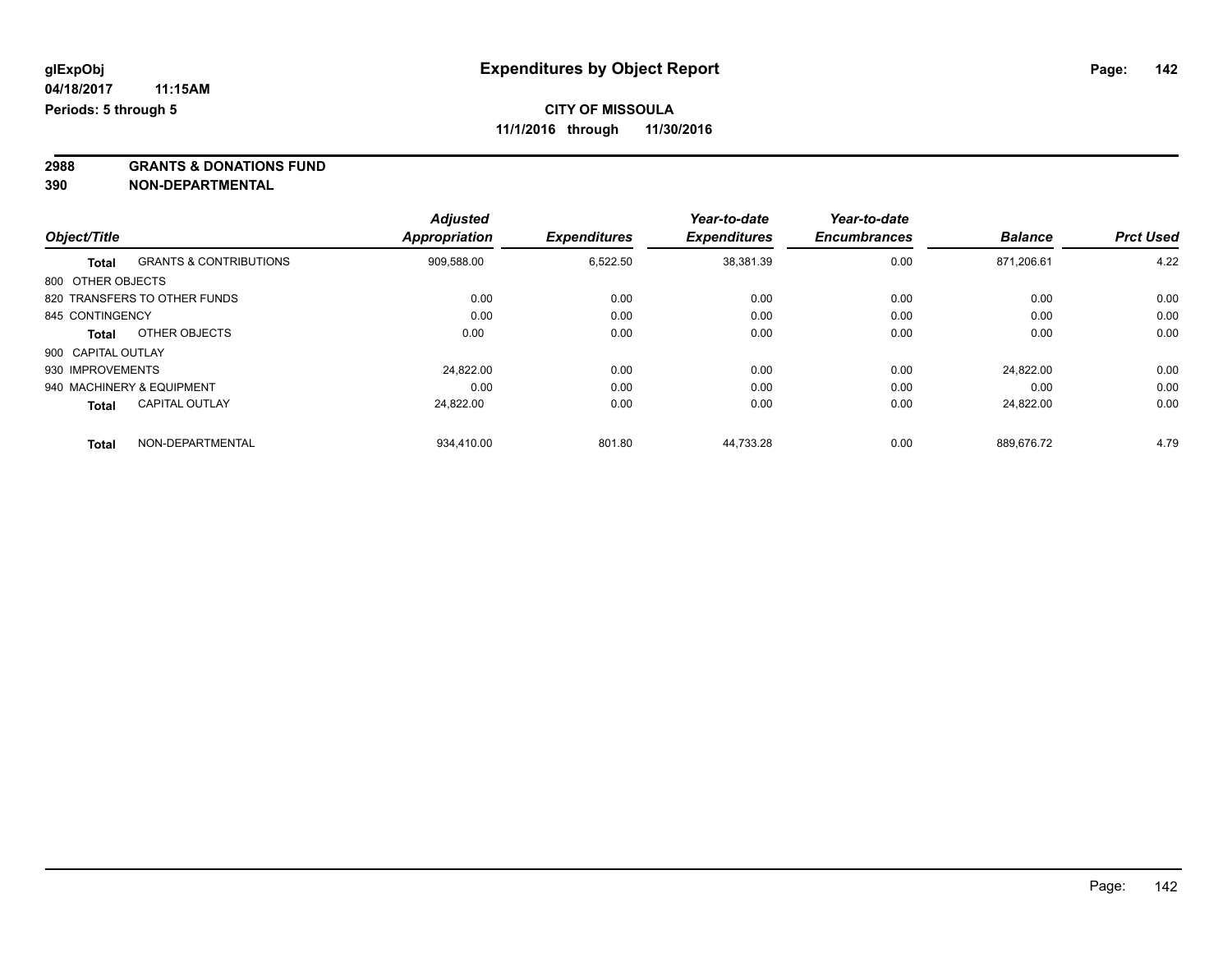**2988 GRANTS & DONATIONS FUND**

**400 ENTITLEMENT GRANTS**

| Object/Title |                                   | <b>Adjusted</b><br>Appropriation | <b>Expenditures</b> | Year-to-date<br><b>Expenditures</b> | Year-to-date<br><b>Encumbrances</b> | <b>Balance</b> | <b>Prct Used</b> |
|--------------|-----------------------------------|----------------------------------|---------------------|-------------------------------------|-------------------------------------|----------------|------------------|
|              | 700 GRANTS & CONTRIBUTIONS        |                                  |                     |                                     |                                     |                |                  |
|              | 700 GRANTS & CONTRIBUTIONS        | 0.00                             | 0.00                | 0.00                                | 0.00                                | 0.00           | 0.00             |
| Total        | <b>GRANTS &amp; CONTRIBUTIONS</b> | 0.00                             | 0.00                | 0.00                                | 0.00                                | 0.00           | 0.00             |
| Total        | <b>ENTITLEMENT GRANTS</b>         | 0.00                             | 0.00                | 0.00                                | 0.00                                | 0.00           | 0.00             |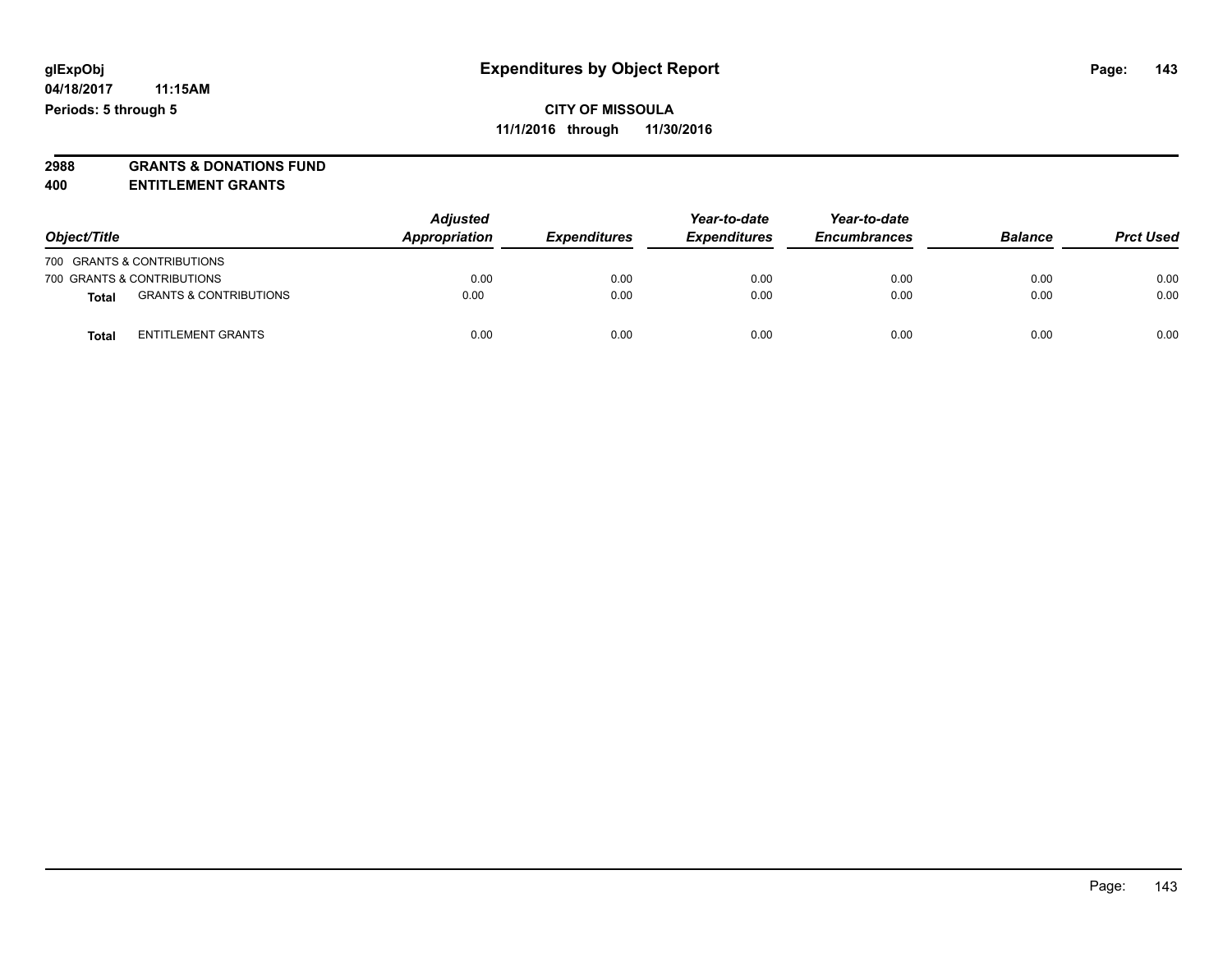#### **04/18/2017 11:15AM Periods: 5 through 5**

# **CITY OF MISSOULA 11/1/2016 through 11/30/2016**

#### **2988 GRANTS & DONATIONS FUND**

| Object/Title                              | <b>Adjusted</b>      |                     | Year-to-date        | Year-to-date        |                |                  |
|-------------------------------------------|----------------------|---------------------|---------------------|---------------------|----------------|------------------|
|                                           | <b>Appropriation</b> | <b>Expenditures</b> | <b>Expenditures</b> | <b>Encumbrances</b> | <b>Balance</b> | <b>Prct Used</b> |
| 100 PERSONAL SERVICES                     |                      |                     |                     |                     |                |                  |
| 110 SALARIES AND WAGES                    | 0.00                 | 0.00                | 4,260.60            | 0.00                | $-4,260.60$    | 0.00             |
| 115 SALARIES/HEALTH INSURANCE BENEFIT     | 0.00                 | 0.00                | 210.60              | 0.00                | $-210.60$      | 0.00             |
| 120 OVERTIME/TERMINATION                  | 0.00                 | 0.00                | 675.82              | 0.00                | $-675.82$      | 0.00             |
| 130 OTHER                                 | 0.00                 | 0.00                | 0.00                | 0.00                | 0.00           | 0.00             |
| 133 EDUCATION COMPENSATION                | 0.00                 | 0.00                | 0.00                | 0.00                | 0.00           | 0.00             |
| 140 EMPLOYER CONTRIBUTIONS                | 0.00                 | 0.00                | 1,200.61            | 0.00                | $-1,200.61$    | 0.00             |
| <b>141 STATE RETIREMENT CONTRIBUTIONS</b> | 0.00                 | 0.00                | 4.26                | 0.00                | $-4.26$        | 0.00             |
| PERSONAL SERVICES<br>Total                | 0.00                 | 0.00                | 6,351.89            | 0.00                | $-6,351.89$    | 0.00             |
| 200 SUPPLIES                              |                      |                     |                     |                     |                |                  |
| 210 OFFICE SUPPLIES                       | 0.00                 | 0.00                | 0.00                | 0.00                | 0.00           | 0.00             |
| 220 OPERATING SUPPLIES                    | 0.00                 | 0.00                | 0.00                | 0.00                | 0.00           | 0.00             |
| 230 REPAIR/MAINTENANCE                    | 0.00                 | 0.00                | 0.00                | 0.00                | 0.00           | 0.00             |
| 231 GASOLINE                              | 0.00                 | 0.00                | 0.00                | 0.00                | 0.00           | 0.00             |
| <b>SUPPLIES</b><br><b>Total</b>           | 0.00                 | 0.00                | 0.00                | 0.00                | 0.00           | 0.00             |
| 300 PURCHASED SERVICES                    |                      |                     |                     |                     |                |                  |
| 310 COMMUNICATIONS                        | 0.00                 | 0.00                | 0.00                | 0.00                | 0.00           | 0.00             |
| 341 ELECTRICITY & NATURAL GAS             | 0.00                 | 0.00                | 0.00                | 0.00                | 0.00           | 0.00             |
| 344 TELEPHONE SERVICE                     | 0.00                 | 0.00                | 0.00                | 0.00                | 0.00           | 0.00             |
| 350 PROFESSIONAL SERVICES                 | 0.00                 | $-51.00$            | 0.00                | 0.00                | 0.00           | 0.00             |
| 360 REPAIR & MAINTENANCE                  | 0.00                 | 0.00                | 0.00                | 0.00                | 0.00           | 0.00             |
| 370 TRAVEL                                | 0.00                 | 0.00                | 0.00                | 0.00                | 0.00           | 0.00             |
| 380 TRAINING                              | 0.00                 | 0.00                | 0.00                | 0.00                | 0.00           | 0.00             |
| 390 OTHER PURCHASED SERVICES              | 0.00                 | 0.00                | 0.00                | 0.00                | 0.00           | 0.00             |
| PURCHASED SERVICES<br><b>Total</b>        | 0.00                 | $-51.00$            | 0.00                | 0.00                | 0.00           | 0.00             |
| 400 BUILDING MATERIALS                    |                      |                     |                     |                     |                |                  |
| <b>400 BUILDING MATERIALS</b>             | 0.00                 | 0.00                | 0.00                | 0.00                | 0.00           | 0.00             |
| <b>BUILDING MATERIALS</b><br><b>Total</b> | 0.00                 | 0.00                | 0.00                | 0.00                | 0.00           | 0.00             |
| 500 FIXED CHARGES                         |                      |                     |                     |                     |                |                  |
| 500 FIXED CHARGES                         | 0.00                 | $-5,669.70$         | 0.00                | 0.00                | 0.00           | 0.00             |
| 550 MERCHANT SERVICE FEES                 | 0.00                 | 0.00                | 0.00                | 0.00                | 0.00           | 0.00             |
| <b>FIXED CHARGES</b><br>Total             | 0.00                 | $-5,669.70$         | 0.00                | 0.00                | 0.00           | 0.00             |
| 700 GRANTS & CONTRIBUTIONS                |                      |                     |                     |                     |                |                  |
| 700 GRANTS & CONTRIBUTIONS                | 909,588.00           | 6,522.50            | 38,381.39           | 0.00                | 871,206.61     | 4.22             |
|                                           |                      |                     |                     |                     |                |                  |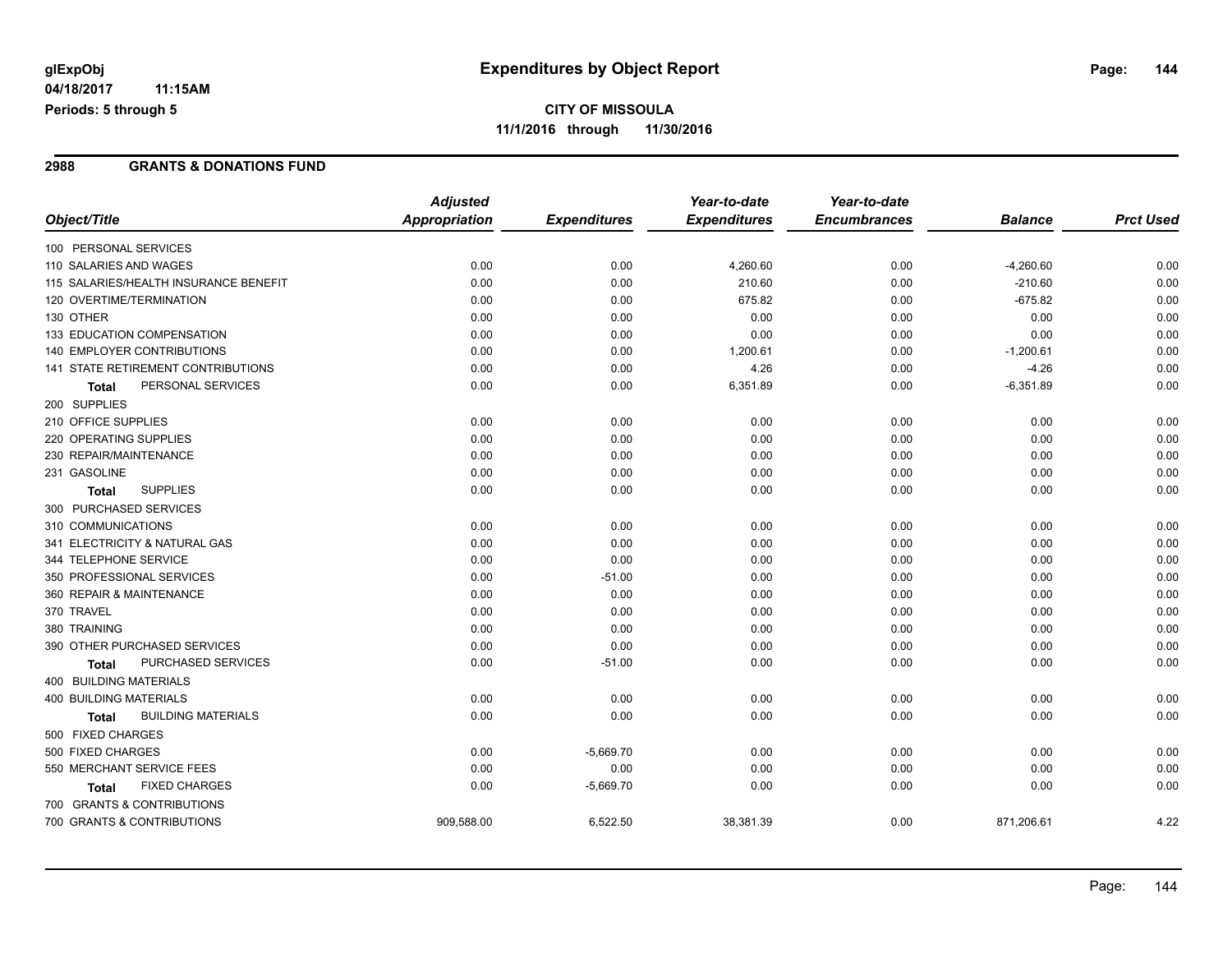### **2988 GRANTS & DONATIONS FUND**

|                    |                                    | <b>Adjusted</b> |                     | Year-to-date        | Year-to-date        |                |                  |
|--------------------|------------------------------------|-----------------|---------------------|---------------------|---------------------|----------------|------------------|
| Object/Title       |                                    | Appropriation   | <b>Expenditures</b> | <b>Expenditures</b> | <b>Encumbrances</b> | <b>Balance</b> | <b>Prct Used</b> |
| <b>Total</b>       | <b>GRANTS &amp; CONTRIBUTIONS</b>  | 909,588.00      | 6.522.50            | 38,381.39           | 0.00                | 871.206.61     | 4.22             |
| 800 OTHER OBJECTS  |                                    |                 |                     |                     |                     |                |                  |
|                    | 820 TRANSFERS TO OTHER FUNDS       | 0.00            | 0.00                | 0.00                | 0.00                | 0.00           | 0.00             |
| 845 CONTINGENCY    |                                    | 0.00            | 0.00                | 0.00                | 0.00                | 0.00           | 0.00             |
| <b>Total</b>       | OTHER OBJECTS                      | 0.00            | 0.00                | 0.00                | 0.00                | 0.00           | 0.00             |
| 900 CAPITAL OUTLAY |                                    |                 |                     |                     |                     |                |                  |
| 930 IMPROVEMENTS   |                                    | 24.822.00       | 0.00                | 0.00                | 0.00                | 24.822.00      | 0.00             |
|                    | 940 MACHINERY & EQUIPMENT          | 0.00            | 0.00                | 0.00                | 0.00                | 0.00           | 0.00             |
| <b>Total</b>       | <b>CAPITAL OUTLAY</b>              | 24,822.00       | 0.00                | 0.00                | 0.00                | 24,822.00      | 0.00             |
| <b>Total</b>       | <b>GRANTS &amp; DONATIONS FUND</b> | 934.410.00      | 801.80              | 44.733.28           | 0.00                | 889.676.72     | 4.79             |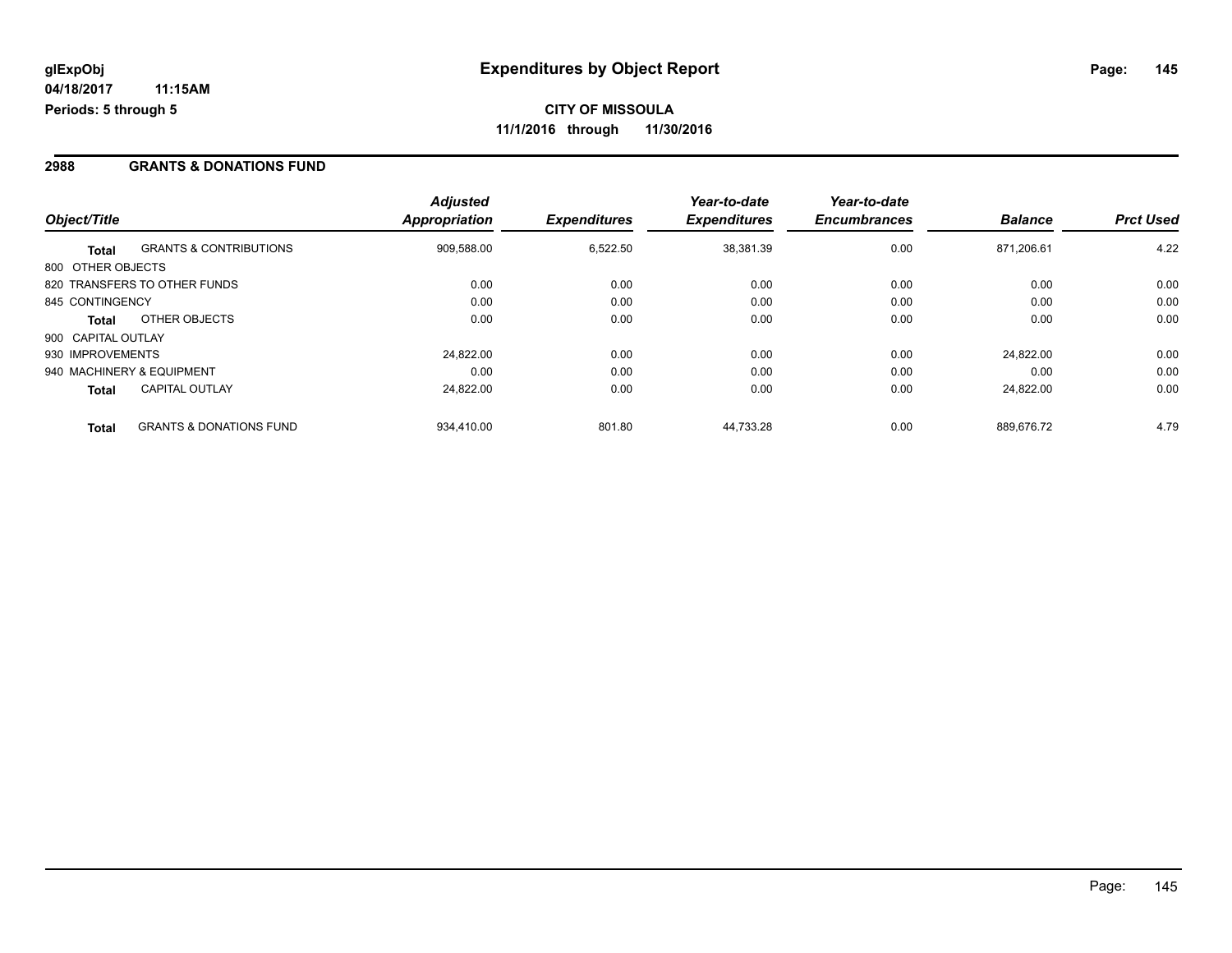**2989 POLICE GRANTS & DONATIONS**

**290 POLICE**

|                          |                                       | <b>Adjusted</b> |                     | Year-to-date        | Year-to-date        |                |                  |
|--------------------------|---------------------------------------|-----------------|---------------------|---------------------|---------------------|----------------|------------------|
| Object/Title             |                                       | Appropriation   | <b>Expenditures</b> | <b>Expenditures</b> | <b>Encumbrances</b> | <b>Balance</b> | <b>Prct Used</b> |
| 100 PERSONAL SERVICES    |                                       |                 |                     |                     |                     |                |                  |
| 110 SALARIES AND WAGES   |                                       | 87,418.00       | 5,519.99            | 27,370.89           | 0.00                | 60,047.11      | 31.31            |
|                          | 115 SALARIES/HEALTH INSURANCE BENEFIT | 0.00            | 702.00              | 3,159.00            | 0.00                | $-3,159.00$    | 0.00             |
|                          | 120 OVERTIME/TERMINATION              | 107,700.00      | 5,331.88            | 25,142.45           | 0.00                | 82,557.55      | 23.34            |
| 130 OTHER                |                                       | 0.00            | 0.00                | 700.00              | 0.00                | $-700.00$      | 0.00             |
|                          | 133 EDUCATION COMPENSATION            | 0.00            | 20.00               | 90.00               | 0.00                | $-90.00$       | 0.00             |
|                          | <b>140 EMPLOYER CONTRIBUTIONS</b>     | 17,853.00       | 1,633.33            | 7,863.71            | 0.00                | 9,989.29       | 44.05            |
| <b>Total</b>             | PERSONAL SERVICES                     | 212,971.00      | 13,207.20           | 64,326.05           | 0.00                | 148,644.95     | 30.20            |
| 200 SUPPLIES             |                                       |                 |                     |                     |                     |                |                  |
| 210 OFFICE SUPPLIES      |                                       | 6.376.00        | 0.00                | 701.22              | 0.00                | 5,674.78       | 11.00            |
| 220 OPERATING SUPPLIES   |                                       | 101,650.00      | 12,369.49           | 13,303.97           | 0.00                | 88,346.03      | 13.09            |
| <b>Total</b>             | <b>SUPPLIES</b>                       | 108,026.00      | 12,369.49           | 14,005.19           | 0.00                | 94,020.81      | 12.96            |
| 300 PURCHASED SERVICES   |                                       |                 |                     |                     |                     |                |                  |
| 344 TELEPHONE SERVICE    |                                       | 10.012.00       | 619.63              | 1,431.85            | 0.00                | 8,580.15       | 14.30            |
|                          | 350 PROFESSIONAL SERVICES             | 89,643.00       | 5,640.55            | 24,916.80           | 0.00                | 64,726.20      | 27.80            |
| 360 REPAIR & MAINTENANCE |                                       | 3,000.00        | 0.00                | 0.00                | 0.00                | 3,000.00       | 0.00             |
| 370 TRAVEL               |                                       | 7.286.00        | 0.00                | 3,572.64            | 0.00                | 3,713.36       | 49.03            |
| Total                    | PURCHASED SERVICES                    | 109,941.00      | 6,260.18            | 29,921.29           | 0.00                | 80,019.71      | 27.22            |
| 500 FIXED CHARGES        |                                       |                 |                     |                     |                     |                |                  |
| 500 FIXED CHARGES        |                                       | 82.818.00       | 17,009.10           | 34,018.20           | 0.00                | 48,799.80      | 41.08            |
| Total                    | <b>FIXED CHARGES</b>                  | 82,818.00       | 17,009.10           | 34,018.20           | 0.00                | 48,799.80      | 41.08            |
|                          | 700 GRANTS & CONTRIBUTIONS            |                 |                     |                     |                     |                |                  |
|                          | 700 GRANTS & CONTRIBUTIONS            | 20,000.00       | 0.00                | 0.00                | 0.00                | 20,000.00      | 0.00             |
| <b>Total</b>             | <b>GRANTS &amp; CONTRIBUTIONS</b>     | 20,000.00       | 0.00                | 0.00                | 0.00                | 20,000.00      | 0.00             |
| <b>Total</b>             | POLICE                                | 533,756.00      | 48,845.97           | 142,270.73          | 0.00                | 391,485.27     | 26.65            |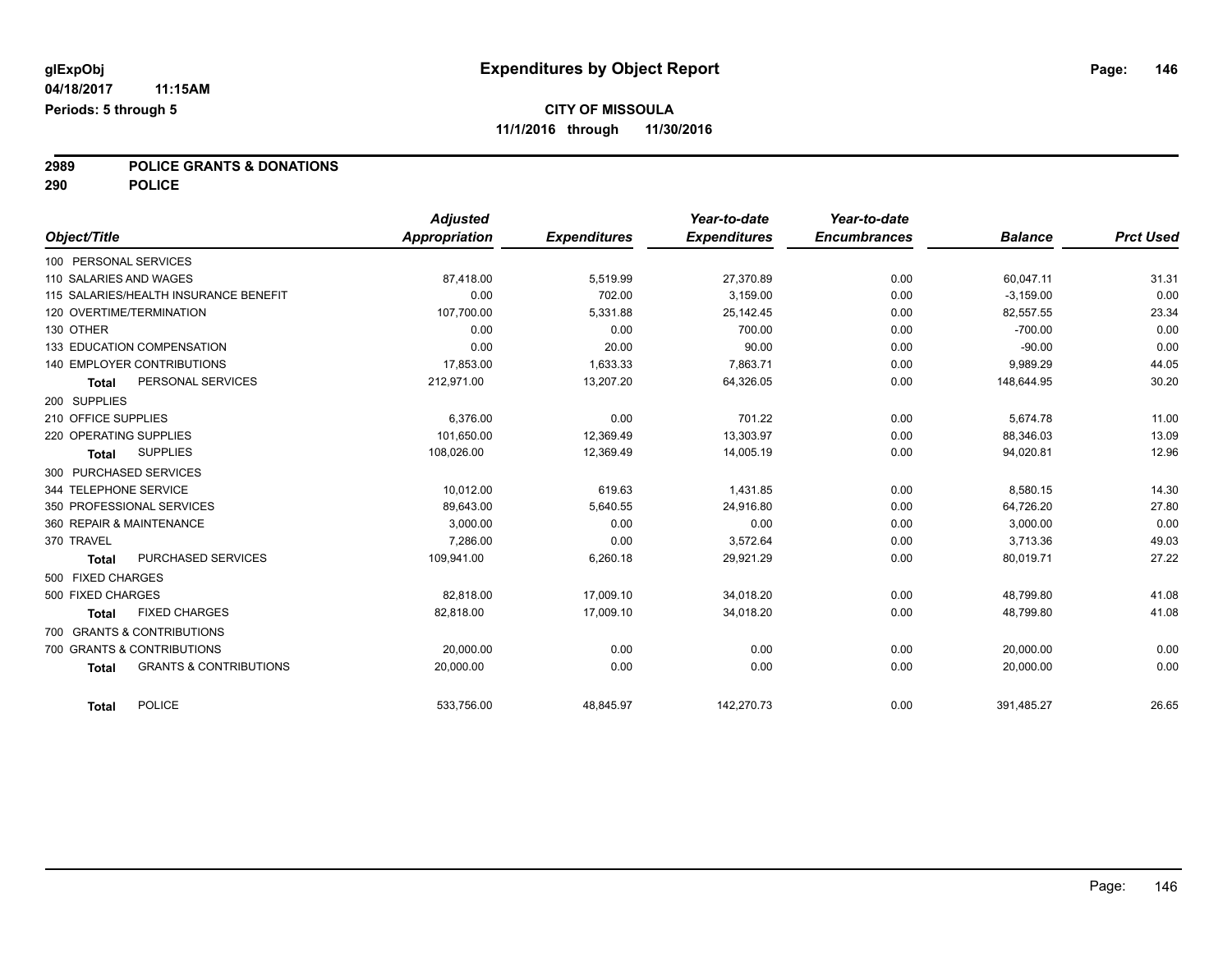### **2989 POLICE GRANTS & DONATIONS**

|                        |                                       | <b>Adjusted</b>      |                     | Year-to-date        | Year-to-date        |                |                  |
|------------------------|---------------------------------------|----------------------|---------------------|---------------------|---------------------|----------------|------------------|
| Object/Title           |                                       | <b>Appropriation</b> | <b>Expenditures</b> | <b>Expenditures</b> | <b>Encumbrances</b> | <b>Balance</b> | <b>Prct Used</b> |
| 100 PERSONAL SERVICES  |                                       |                      |                     |                     |                     |                |                  |
| 110 SALARIES AND WAGES |                                       | 87.418.00            | 5,519.99            | 27,370.89           | 0.00                | 60,047.11      | 31.31            |
|                        | 115 SALARIES/HEALTH INSURANCE BENEFIT | 0.00                 | 702.00              | 3,159.00            | 0.00                | $-3,159.00$    | 0.00             |
|                        | 120 OVERTIME/TERMINATION              | 107,700.00           | 5,331.88            | 25,142.45           | 0.00                | 82,557.55      | 23.34            |
| 130 OTHER              |                                       | 0.00                 | 0.00                | 700.00              | 0.00                | $-700.00$      | 0.00             |
|                        | 133 EDUCATION COMPENSATION            | 0.00                 | 20.00               | 90.00               | 0.00                | $-90.00$       | 0.00             |
|                        | <b>140 EMPLOYER CONTRIBUTIONS</b>     | 17,853.00            | 1,633.33            | 7,863.71            | 0.00                | 9,989.29       | 44.05            |
| <b>Total</b>           | PERSONAL SERVICES                     | 212,971.00           | 13,207.20           | 64,326.05           | 0.00                | 148,644.95     | 30.20            |
| 200 SUPPLIES           |                                       |                      |                     |                     |                     |                |                  |
| 210 OFFICE SUPPLIES    |                                       | 6,376.00             | 0.00                | 701.22              | 0.00                | 5,674.78       | 11.00            |
| 220 OPERATING SUPPLIES |                                       | 101,650.00           | 12,369.49           | 13,303.97           | 0.00                | 88.346.03      | 13.09            |
| <b>Total</b>           | <b>SUPPLIES</b>                       | 108,026.00           | 12,369.49           | 14,005.19           | 0.00                | 94,020.81      | 12.96            |
|                        | 300 PURCHASED SERVICES                |                      |                     |                     |                     |                |                  |
| 344 TELEPHONE SERVICE  |                                       | 10,012.00            | 619.63              | 1,431.85            | 0.00                | 8,580.15       | 14.30            |
|                        | 350 PROFESSIONAL SERVICES             | 89,643.00            | 5,640.55            | 24,916.80           | 0.00                | 64,726.20      | 27.80            |
|                        | 360 REPAIR & MAINTENANCE              | 3,000.00             | 0.00                | 0.00                | 0.00                | 3,000.00       | 0.00             |
| 370 TRAVEL             |                                       | 7,286.00             | 0.00                | 3,572.64            | 0.00                | 3,713.36       | 49.03            |
| <b>Total</b>           | <b>PURCHASED SERVICES</b>             | 109,941.00           | 6,260.18            | 29,921.29           | 0.00                | 80,019.71      | 27.22            |
| 500 FIXED CHARGES      |                                       |                      |                     |                     |                     |                |                  |
| 500 FIXED CHARGES      |                                       | 82,818.00            | 17,009.10           | 34,018.20           | 0.00                | 48,799.80      | 41.08            |
| <b>Total</b>           | <b>FIXED CHARGES</b>                  | 82,818.00            | 17,009.10           | 34,018.20           | 0.00                | 48,799.80      | 41.08            |
|                        | 700 GRANTS & CONTRIBUTIONS            |                      |                     |                     |                     |                |                  |
|                        | 700 GRANTS & CONTRIBUTIONS            | 20,000.00            | 0.00                | 0.00                | 0.00                | 20,000.00      | 0.00             |
| <b>Total</b>           | <b>GRANTS &amp; CONTRIBUTIONS</b>     | 20,000.00            | 0.00                | 0.00                | 0.00                | 20,000.00      | 0.00             |
| <b>Total</b>           | POLICE GRANTS & DONATIONS             | 533,756.00           | 48,845.97           | 142,270.73          | 0.00                | 391,485.27     | 26.65            |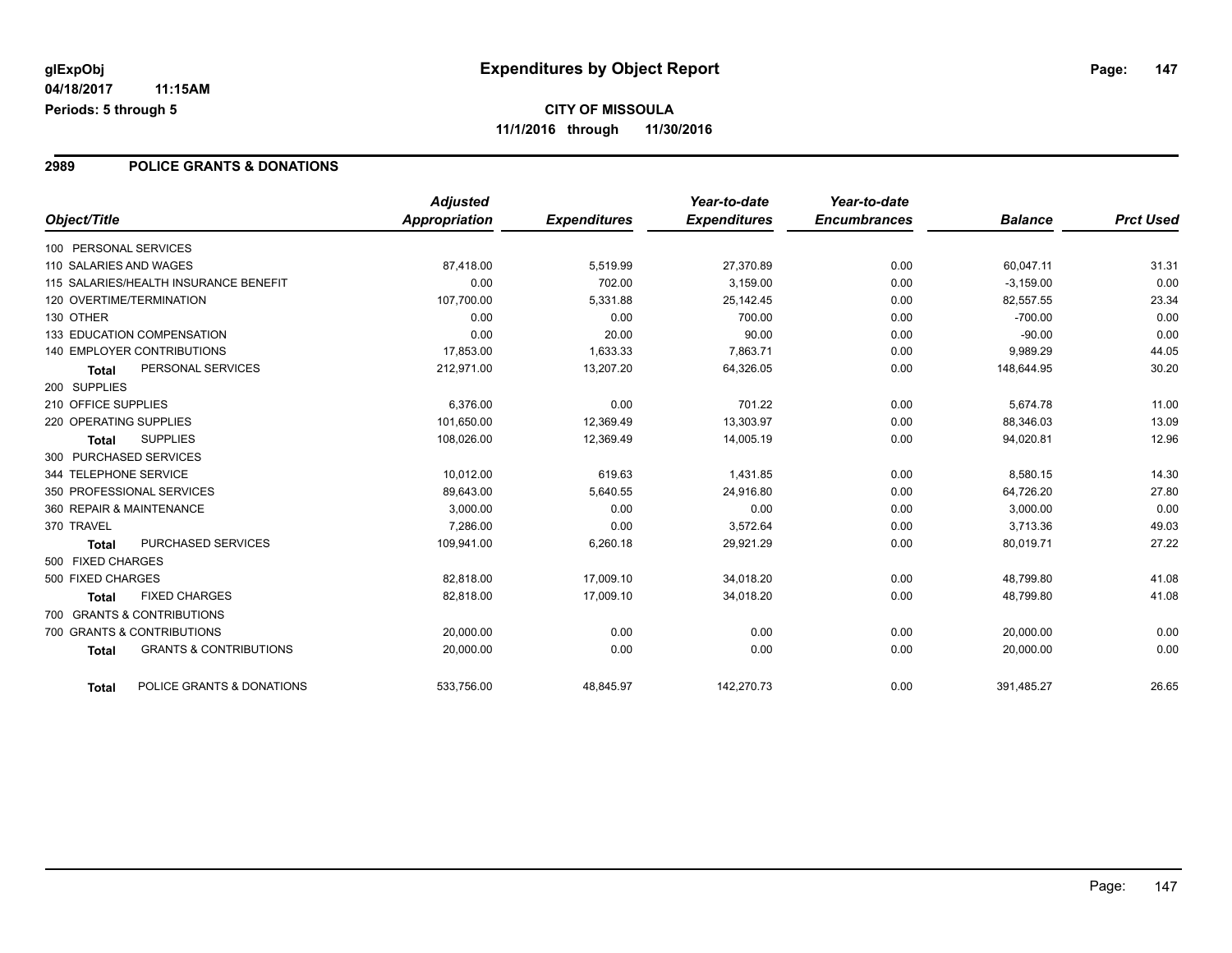# **3000 SID REVOLVING FUND**

|                                      | <b>Adjusted</b>      |                     | Year-to-date        | Year-to-date        |                |                  |
|--------------------------------------|----------------------|---------------------|---------------------|---------------------|----------------|------------------|
| Object/Title                         | <b>Appropriation</b> | <b>Expenditures</b> | <b>Expenditures</b> | <b>Encumbrances</b> | <b>Balance</b> | <b>Prct Used</b> |
| 500 FIXED CHARGES                    |                      |                     |                     |                     |                |                  |
| 550 MERCHANT SERVICE FEES            | 0.00                 | 0.00                | 0.00                | 0.00                | 0.00           | 0.00             |
| <b>FIXED CHARGES</b><br><b>Total</b> | 0.00                 | 0.00                | 0.00                | 0.00                | 0.00           | 0.00             |
| 800 OTHER OBJECTS                    |                      |                     |                     |                     |                |                  |
| 820 TRANSFERS TO OTHER FUNDS         | 100,000.00           | 0.00                | 0.00                | 0.00                | 100.000.00     | 0.00             |
| OTHER OBJECTS<br><b>Total</b>        | 100.000.00           | 0.00                | 0.00                | 0.00                | 100.000.00     | 0.00             |
| NON-DEPARTMENTAL<br>Total            | 100,000.00           | 0.00                | 0.00                | 0.00                | 100.000.00     | 0.00             |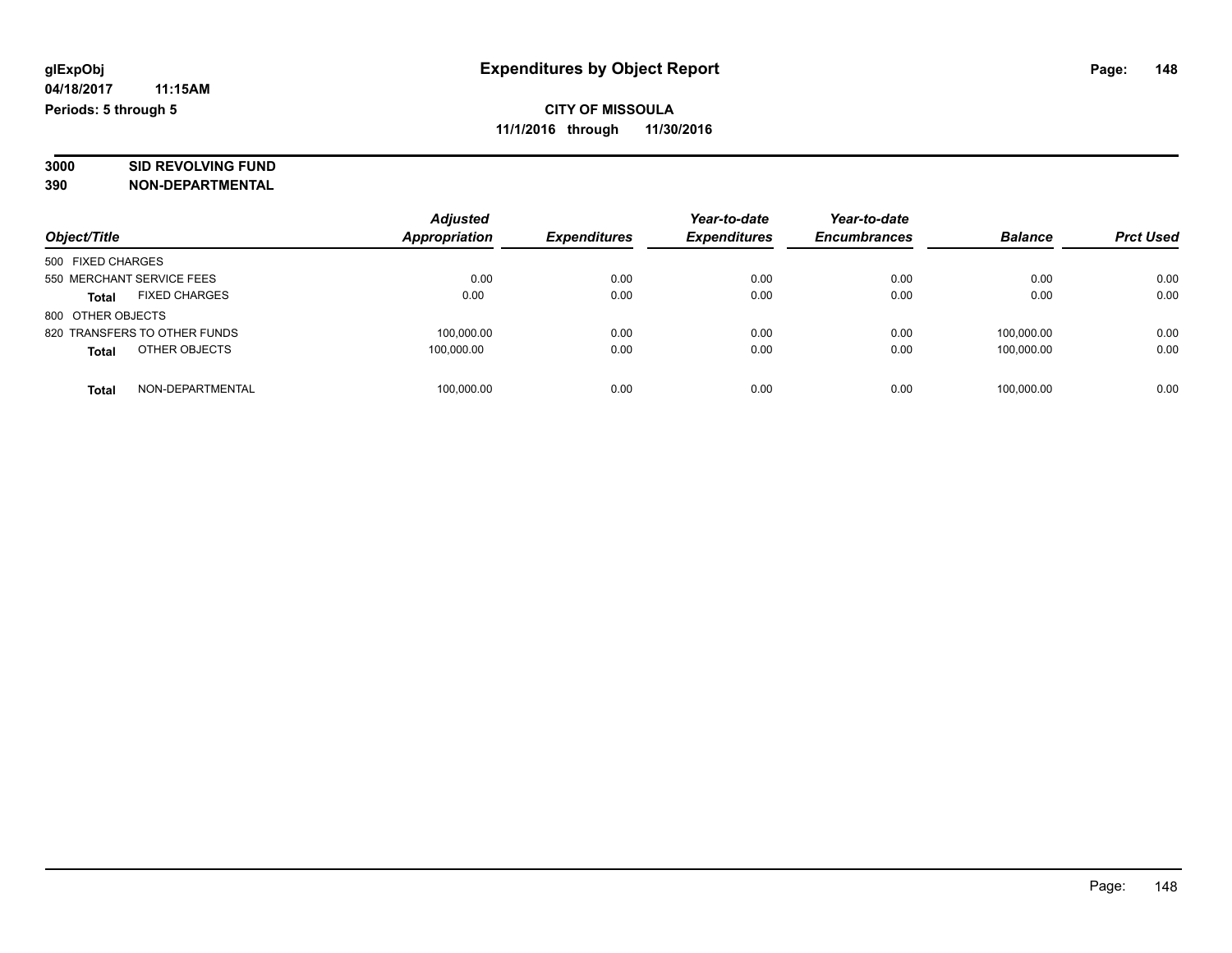**3000 SID REVOLVING FUND**

|                                      |                    | <b>Adjusted</b> |                     | Year-to-date        | Year-to-date        |                |                  |
|--------------------------------------|--------------------|-----------------|---------------------|---------------------|---------------------|----------------|------------------|
| Object/Title                         |                    | Appropriation   | <b>Expenditures</b> | <b>Expenditures</b> | <b>Encumbrances</b> | <b>Balance</b> | <b>Prct Used</b> |
| 500 FIXED CHARGES                    |                    |                 |                     |                     |                     |                |                  |
| 550 MERCHANT SERVICE FEES            |                    | 0.00            | 0.00                | 0.00                | 0.00                | 0.00           | 0.00             |
| <b>FIXED CHARGES</b><br><b>Total</b> |                    | 0.00            | 0.00                | 0.00                | 0.00                | 0.00           | 0.00             |
| 800 OTHER OBJECTS                    |                    |                 |                     |                     |                     |                |                  |
| 820 TRANSFERS TO OTHER FUNDS         |                    | 100,000.00      | 0.00                | 0.00                | 0.00                | 100.000.00     | 0.00             |
| OTHER OBJECTS<br><b>Total</b>        |                    | 100,000.00      | 0.00                | 0.00                | 0.00                | 100.000.00     | 0.00             |
| <b>Total</b>                         | SID REVOLVING FUND | 100,000.00      | 0.00                | 0.00                | 0.00                | 100,000.00     | 0.00             |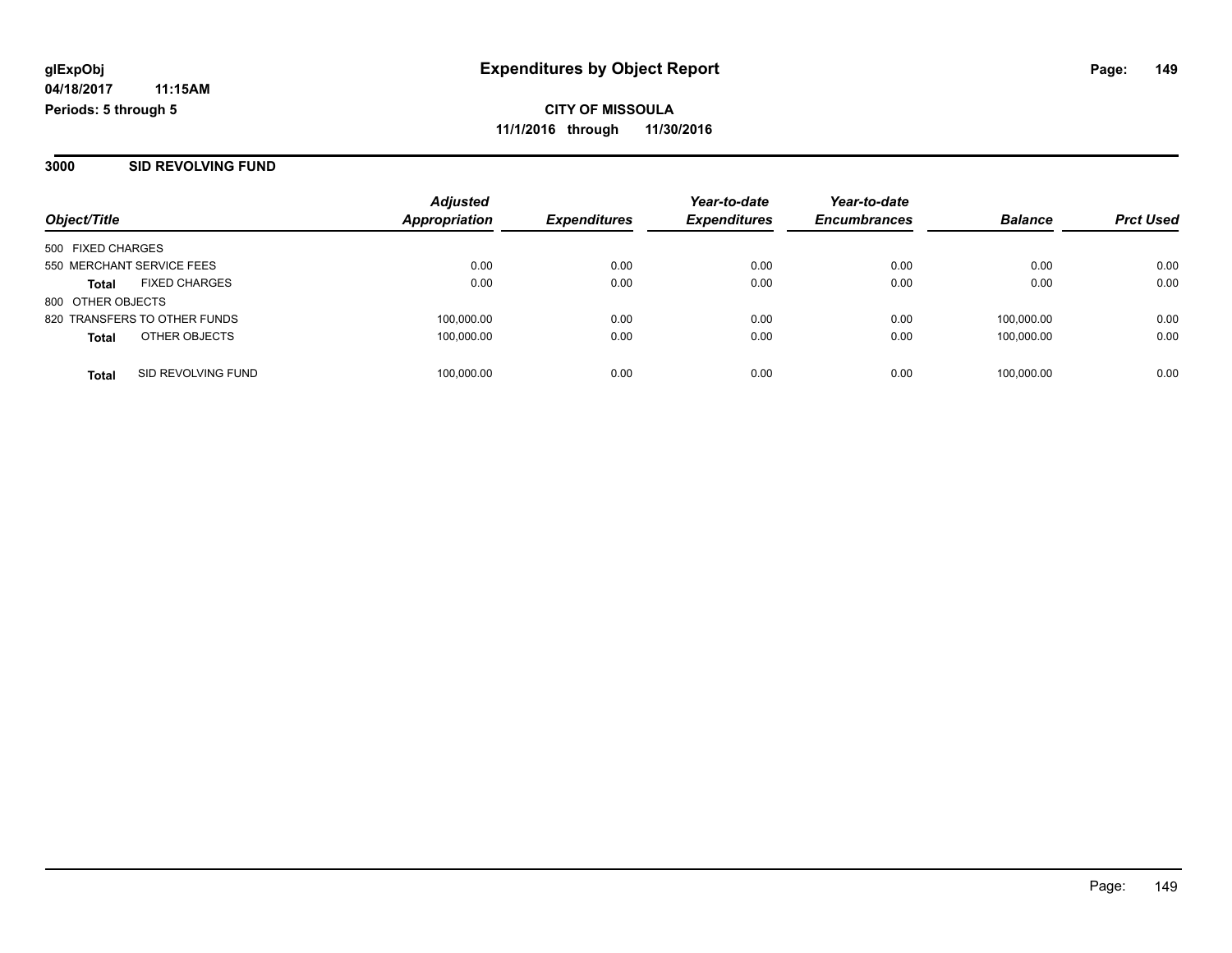## **3005 SID REBATES 390 NON-DEPARTMENTAL**

| Object/Title                         |                  | <b>Adjusted</b><br>Appropriation | <i><b>Expenditures</b></i> | Year-to-date<br><b>Expenditures</b> | Year-to-date<br><b>Encumbrances</b> | <b>Balance</b> | <b>Prct Used</b> |
|--------------------------------------|------------------|----------------------------------|----------------------------|-------------------------------------|-------------------------------------|----------------|------------------|
|                                      |                  |                                  |                            |                                     |                                     |                |                  |
| 500 FIXED CHARGES                    |                  |                                  |                            |                                     |                                     |                |                  |
| 550 MERCHANT SERVICE FEES            |                  | 0.00                             | 0.00                       | 0.00                                | 0.00                                | 0.00           | 0.00             |
| <b>FIXED CHARGES</b><br><b>Total</b> |                  | 0.00                             | 0.00                       | 0.00                                | 0.00                                | 0.00           | 0.00             |
| Total                                | NON-DEPARTMENTAL | 0.00                             | 0.00                       | 0.00                                | 0.00                                | 0.00           | 0.00             |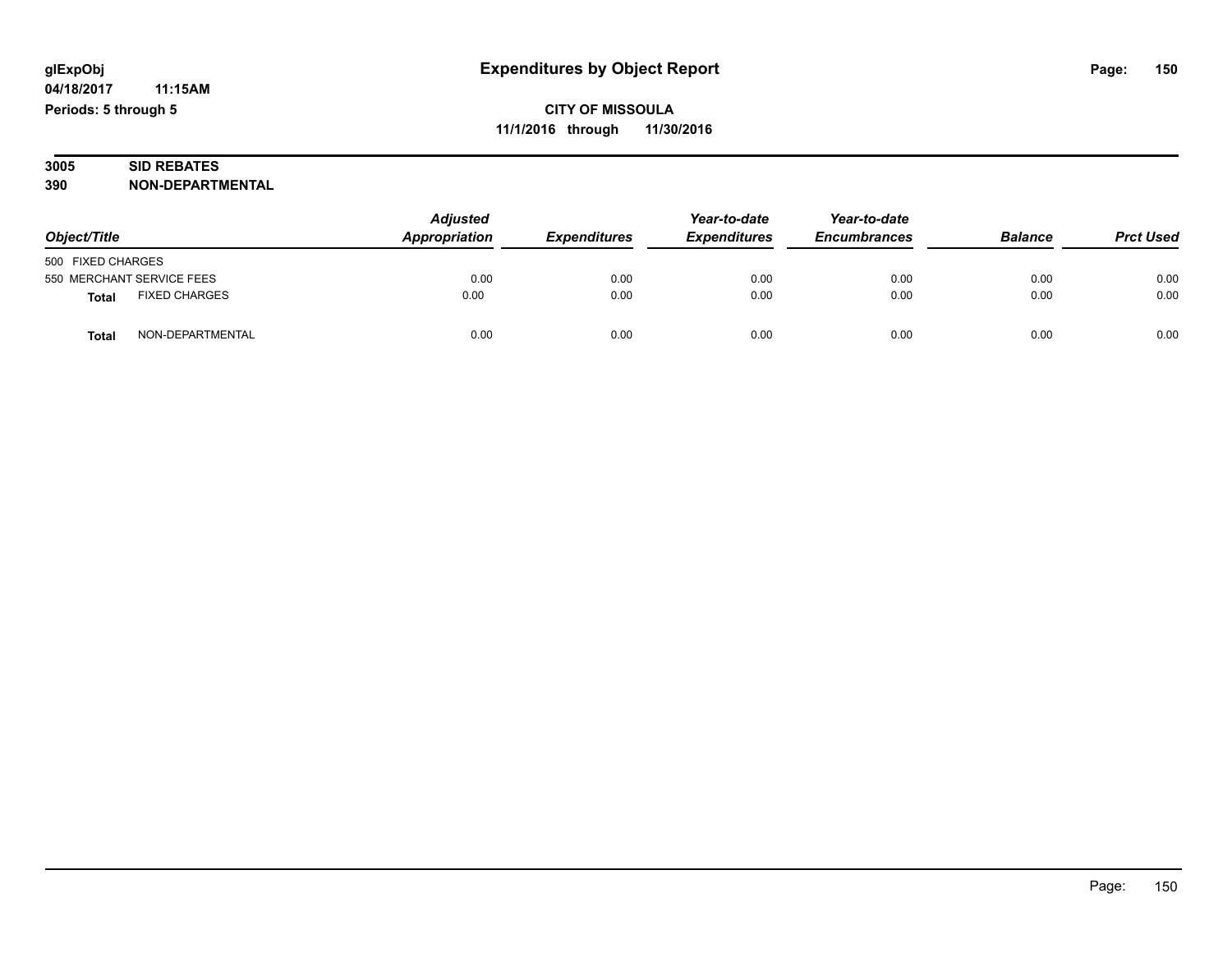**3005 SID REBATES**

| Object/Title                         | <b>Adjusted</b><br>Appropriation | <b>Expenditures</b> | Year-to-date<br><b>Expenditures</b> | Year-to-date<br><b>Encumbrances</b> | <b>Balance</b> | <b>Prct Used</b> |
|--------------------------------------|----------------------------------|---------------------|-------------------------------------|-------------------------------------|----------------|------------------|
|                                      |                                  |                     |                                     |                                     |                |                  |
| 500 FIXED CHARGES                    |                                  |                     |                                     |                                     |                |                  |
| 550 MERCHANT SERVICE FEES            | 0.00                             | 0.00                | 0.00                                | 0.00                                | 0.00           | 0.00             |
| <b>FIXED CHARGES</b><br><b>Total</b> | 0.00                             | 0.00                | 0.00                                | 0.00                                | 0.00           | 0.00             |
| SID REBATES<br>Tota                  | 0.00                             | 0.00                | 0.00                                | 0.00                                | 0.00           | 0.00             |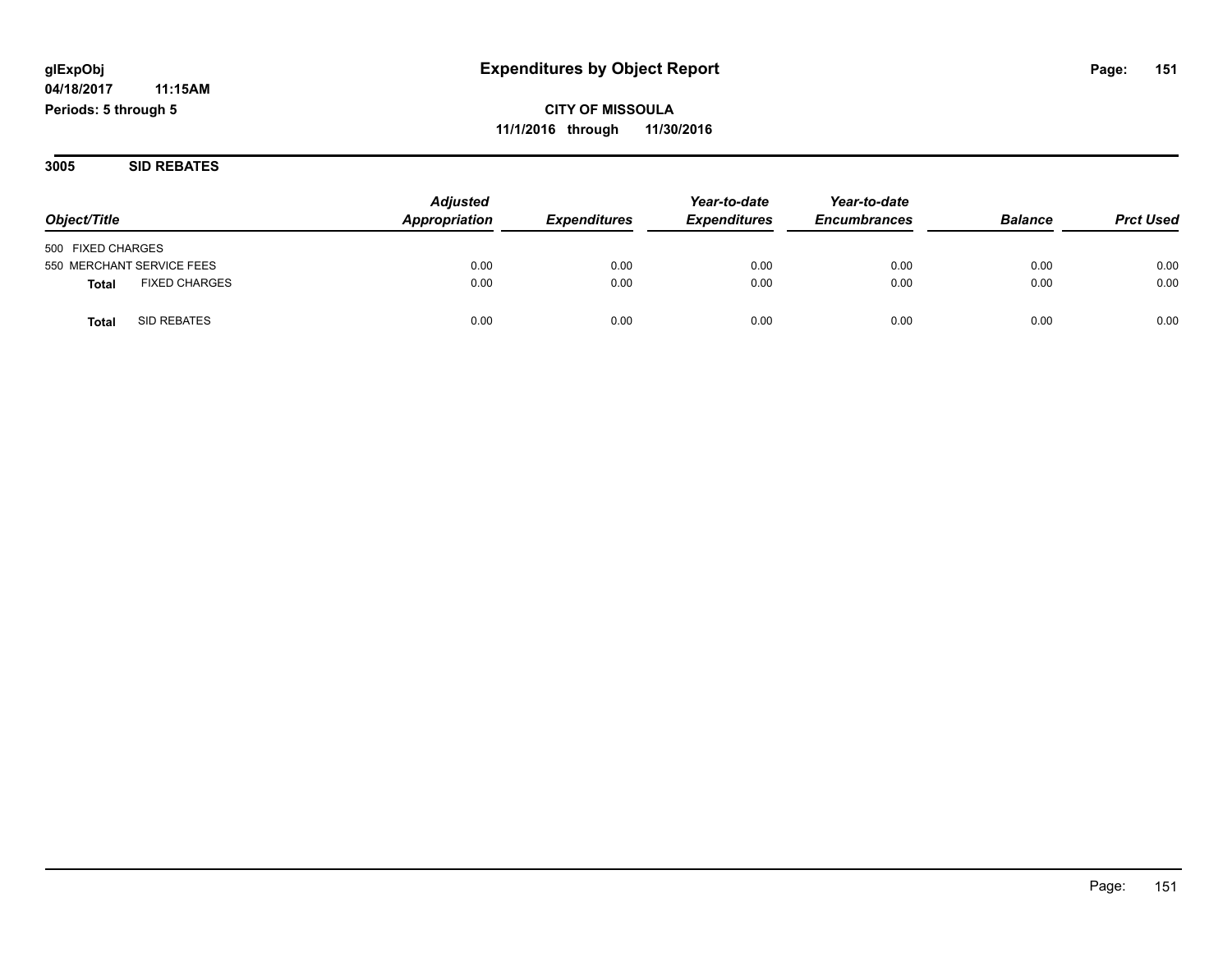## **glExpObj Expenditures by Object Report Page: 152**

**04/18/2017 11:15AM Periods: 5 through 5**

#### **3065 1998 PUBLIC SAFETY G O BONDS FUND**

**000 \*\*\* Title Not Found \*\*\***

| Object/Title                     | <b>Adjusted</b><br>Appropriation | <b>Expenditures</b> | Year-to-date<br><b>Expenditures</b> | Year-to-date<br><b>Encumbrances</b> | <b>Balance</b> | <b>Prct Used</b> |
|----------------------------------|----------------------------------|---------------------|-------------------------------------|-------------------------------------|----------------|------------------|
| 800 OTHER OBJECTS                |                                  |                     |                                     |                                     |                |                  |
| 820 TRANSFERS TO OTHER FUNDS     | 0.00                             | 0.00                | 0.00                                | 0.00                                | 0.00           | 0.00             |
| OTHER OBJECTS<br><b>Total</b>    | 0.00                             | 0.00                | 0.00                                | 0.00                                | 0.00           | 0.00             |
| *** Title Not Found ***<br>Total | 0.00                             | 0.00                | 0.00                                | 0.00                                | 0.00           | 0.00             |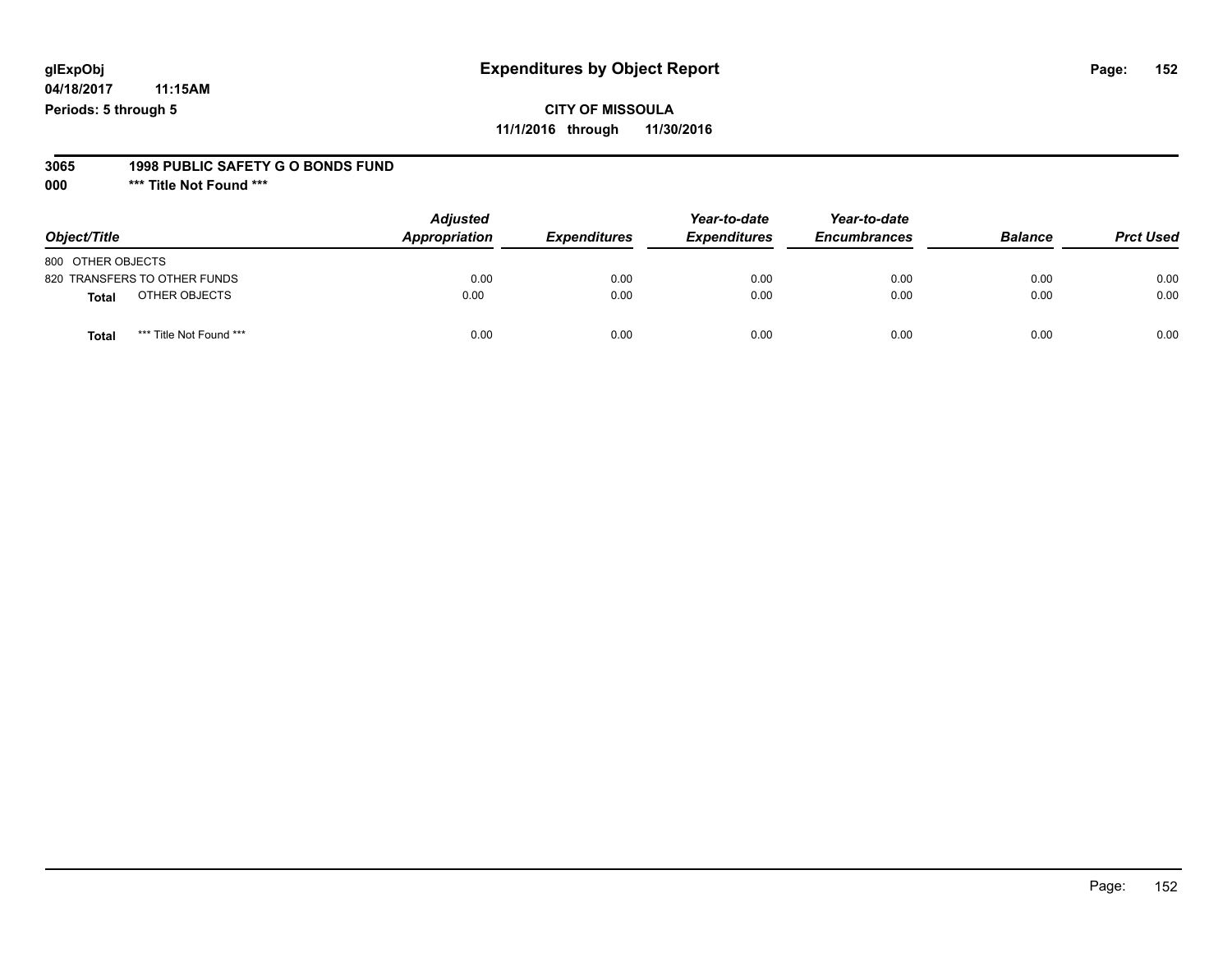# **3065 1998 PUBLIC SAFETY G O BONDS FUND**

| Object/Title                         | <b>Adjusted</b><br>Appropriation | <b>Expenditures</b> | Year-to-date<br><b>Expenditures</b> | Year-to-date<br><b>Encumbrances</b> | <b>Balance</b> | <b>Prct Used</b> |
|--------------------------------------|----------------------------------|---------------------|-------------------------------------|-------------------------------------|----------------|------------------|
| 500 FIXED CHARGES                    |                                  |                     |                                     |                                     |                |                  |
| 550 MERCHANT SERVICE FEES            | 0.00                             | 0.00                | 0.00                                | 0.00                                | 0.00           | 0.00             |
| <b>FIXED CHARGES</b><br><b>Total</b> | 0.00                             | 0.00                | 0.00                                | 0.00                                | 0.00           | 0.00             |
| NON-DEPARTMENTAL<br>Tota             | 0.00                             | 0.00                | 0.00                                | 0.00                                | 0.00           | 0.00             |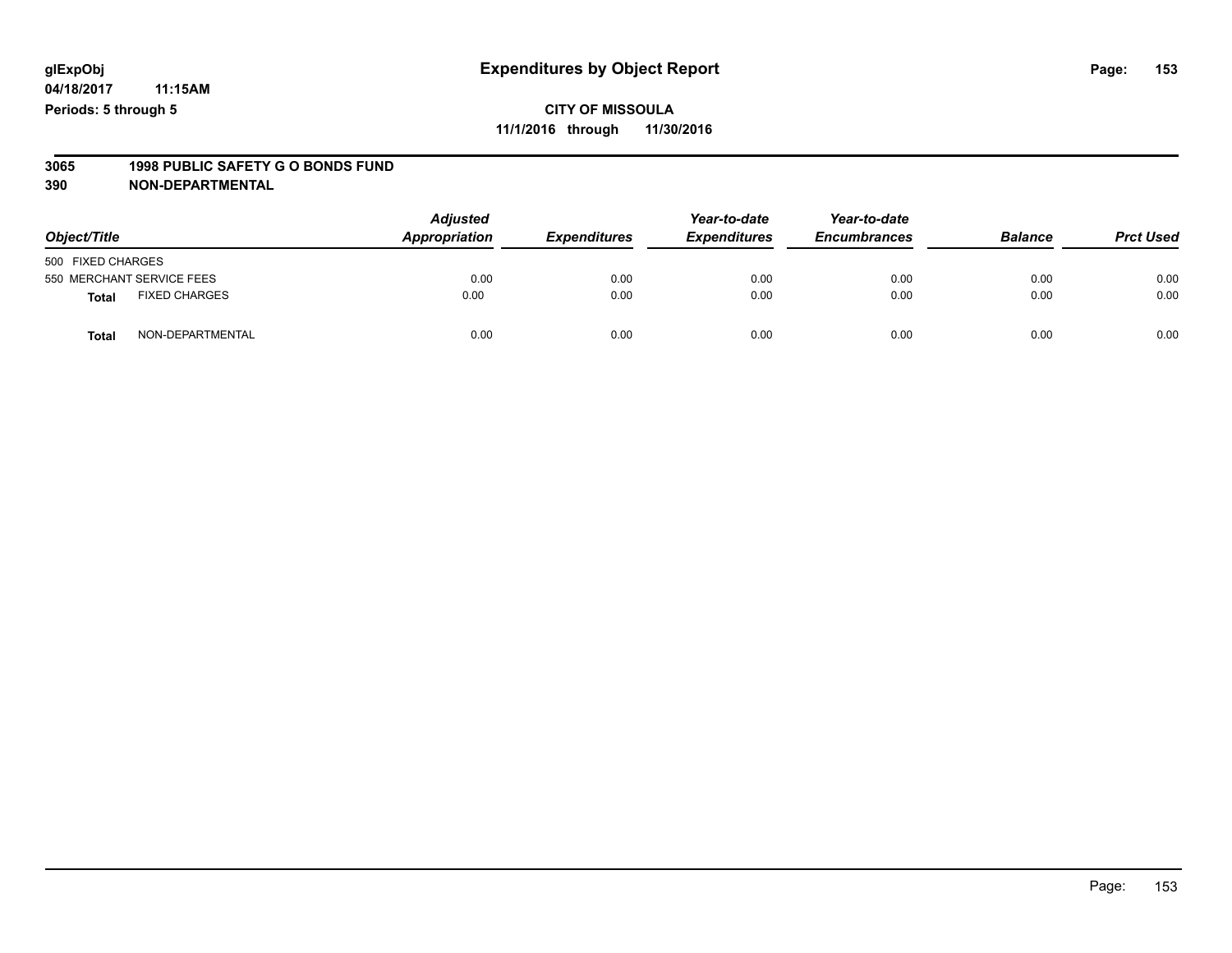**CITY OF MISSOULA 11/1/2016 through 11/30/2016**

### **3065 1998 PUBLIC SAFETY G O BONDS FUND**

|                           |                                   | <b>Adjusted</b>      |                     | Year-to-date        | Year-to-date        |                |                  |
|---------------------------|-----------------------------------|----------------------|---------------------|---------------------|---------------------|----------------|------------------|
| Object/Title              |                                   | <b>Appropriation</b> | <b>Expenditures</b> | <b>Expenditures</b> | <b>Encumbrances</b> | <b>Balance</b> | <b>Prct Used</b> |
| 500 FIXED CHARGES         |                                   |                      |                     |                     |                     |                |                  |
| 550 MERCHANT SERVICE FEES |                                   | 0.00                 | 0.00                | 0.00                | 0.00                | 0.00           | 0.00             |
| <b>Total</b>              | <b>FIXED CHARGES</b>              | 0.00                 | 0.00                | 0.00                | 0.00                | 0.00           | 0.00             |
| 800 OTHER OBJECTS         |                                   |                      |                     |                     |                     |                |                  |
|                           | 820 TRANSFERS TO OTHER FUNDS      | 0.00                 | 0.00                | 0.00                | 0.00                | 0.00           | 0.00             |
| <b>Total</b>              | OTHER OBJECTS                     | 0.00                 | 0.00                | 0.00                | 0.00                | 0.00           | 0.00             |
| <b>Total</b>              | 1998 PUBLIC SAFETY G O BONDS FUND | 0.00                 | 0.00                | 0.00                | 0.00                | 0.00           | 0.00             |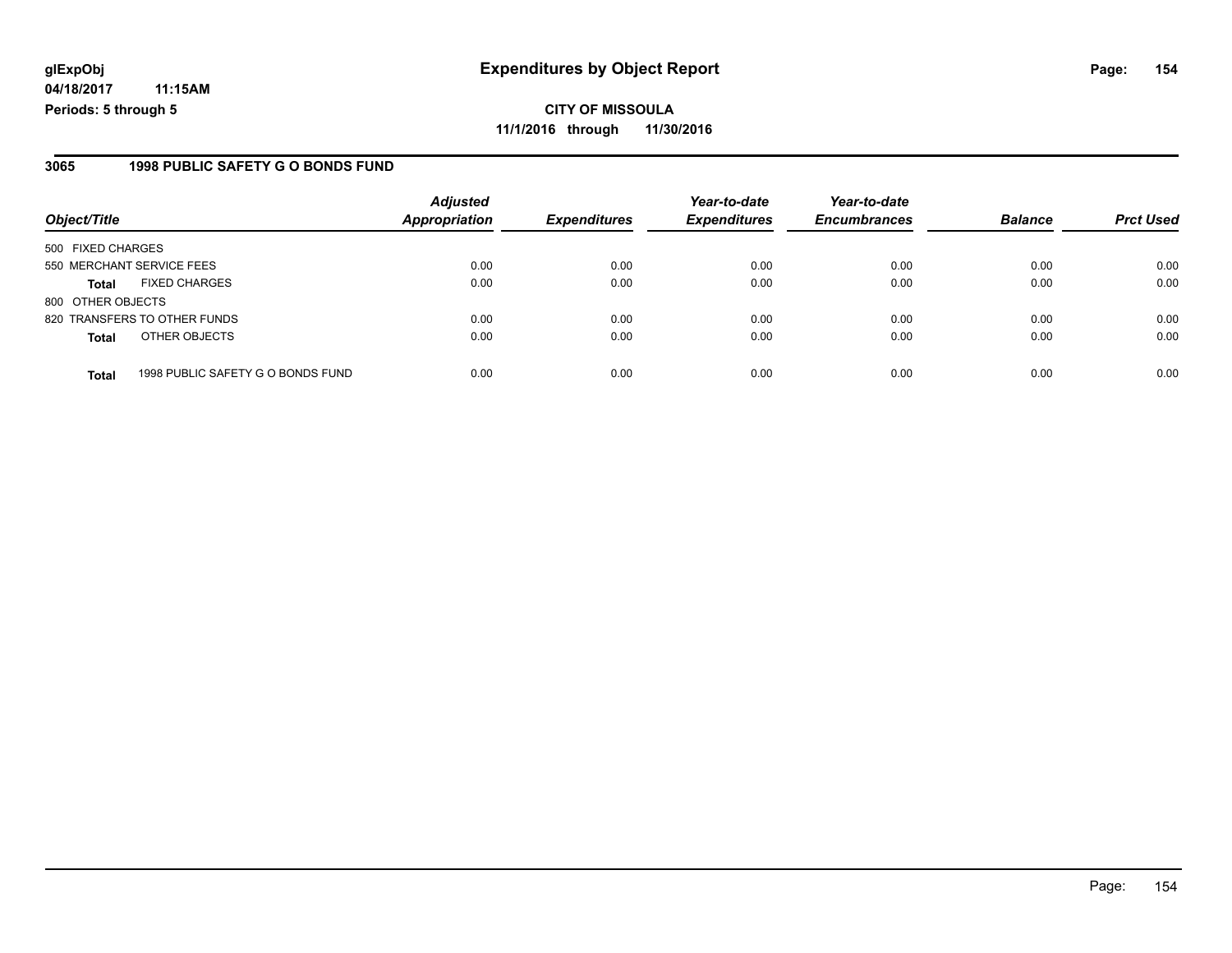**3070 1996 OPEN SPACE GO BONDS**

|                                      | <b>Adjusted</b>      |                     | Year-to-date        | Year-to-date        | <b>Balance</b> |                  |
|--------------------------------------|----------------------|---------------------|---------------------|---------------------|----------------|------------------|
| Object/Title                         | <b>Appropriation</b> | <b>Expenditures</b> | <b>Expenditures</b> | <b>Encumbrances</b> |                | <b>Prct Used</b> |
| 500 FIXED CHARGES                    |                      |                     |                     |                     |                |                  |
| 550 MERCHANT SERVICE FEES            | 0.00                 | 0.00                | 0.00                | 0.00                | 0.00           | 0.00             |
| <b>FIXED CHARGES</b><br><b>Total</b> | 0.00                 | 0.00                | 0.00                | 0.00                | 0.00           | 0.00             |
| 800 OTHER OBJECTS                    |                      |                     |                     |                     |                |                  |
| 820 TRANSFERS TO OTHER FUNDS         | 0.00                 | 0.00                | 0.00                | 0.00                | 0.00           | 0.00             |
| OTHER OBJECTS<br><b>Total</b>        | 0.00                 | 0.00                | 0.00                | 0.00                | 0.00           | 0.00             |
| NON-DEPARTMENTAL<br><b>Total</b>     | 0.00                 | 0.00                | 0.00                | 0.00                | 0.00           | 0.00             |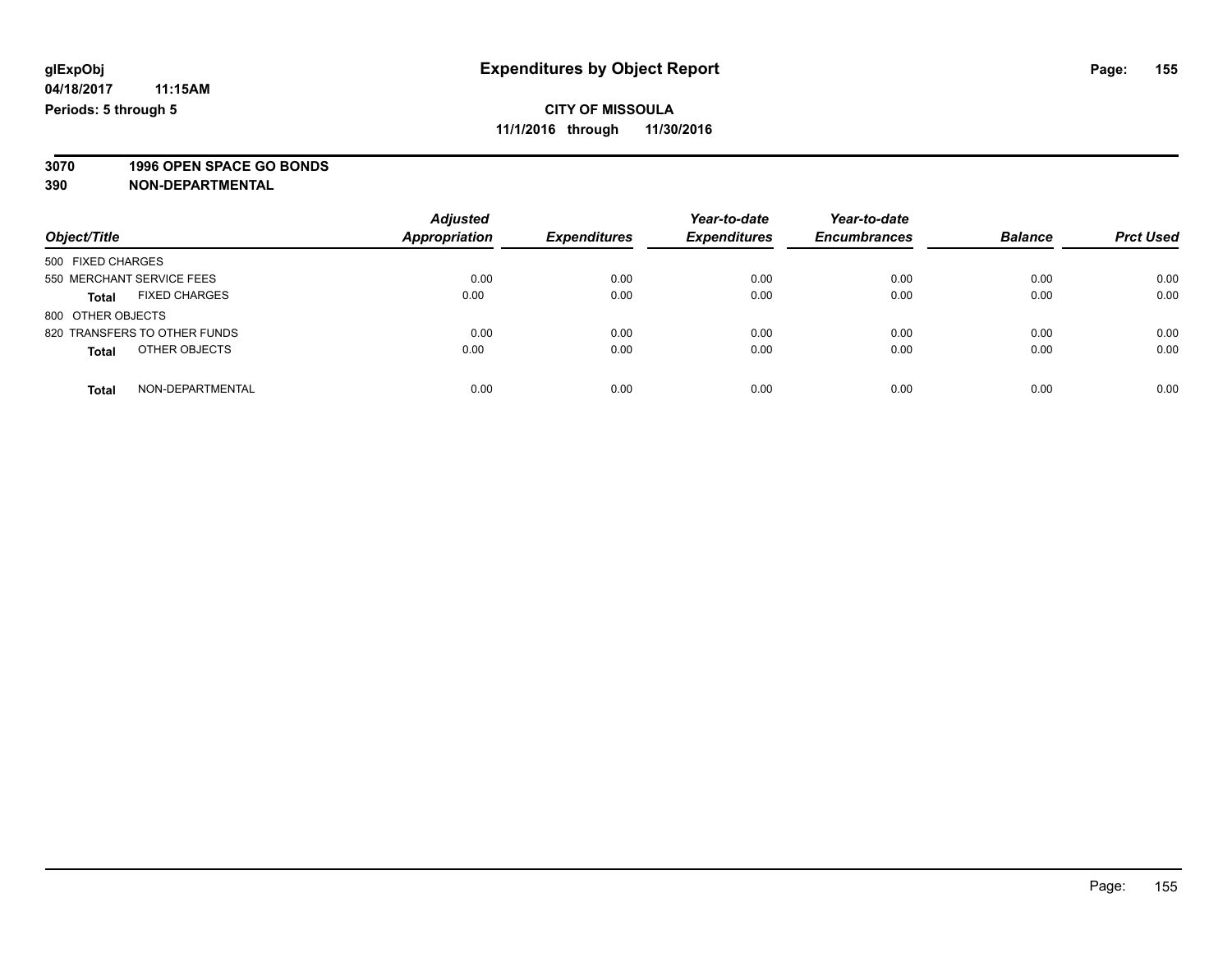### **3070 1996 OPEN SPACE GO BONDS**

|                                          | <b>Adjusted</b><br><b>Appropriation</b> |                     | Year-to-date        | Year-to-date        | <b>Balance</b> |                  |
|------------------------------------------|-----------------------------------------|---------------------|---------------------|---------------------|----------------|------------------|
| Object/Title                             |                                         | <b>Expenditures</b> | <b>Expenditures</b> | <b>Encumbrances</b> |                | <b>Prct Used</b> |
| 500 FIXED CHARGES                        |                                         |                     |                     |                     |                |                  |
| 550 MERCHANT SERVICE FEES                | 0.00                                    | 0.00                | 0.00                | 0.00                | 0.00           | 0.00             |
| <b>FIXED CHARGES</b><br><b>Total</b>     | 0.00                                    | 0.00                | 0.00                | 0.00                | 0.00           | 0.00             |
| 800 OTHER OBJECTS                        |                                         |                     |                     |                     |                |                  |
| 820 TRANSFERS TO OTHER FUNDS             | 0.00                                    | 0.00                | 0.00                | 0.00                | 0.00           | 0.00             |
| OTHER OBJECTS<br><b>Total</b>            | 0.00                                    | 0.00                | 0.00                | 0.00                | 0.00           | 0.00             |
| 1996 OPEN SPACE GO BONDS<br><b>Total</b> | 0.00                                    | 0.00                | 0.00                | 0.00                | 0.00           | 0.00             |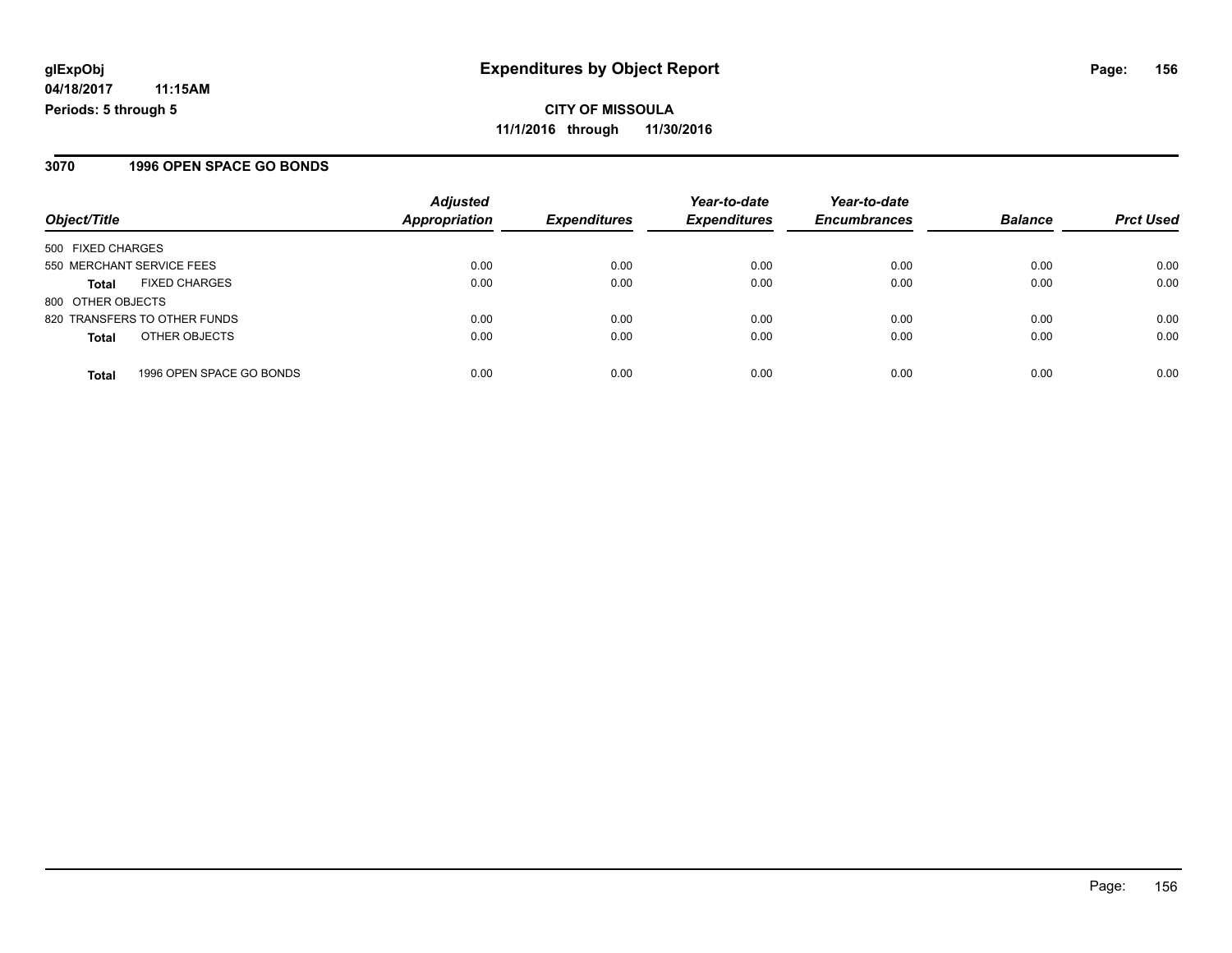# **3075 1997 OPEN SPACE G O BOND FUND**

| Object/Title                         | <b>Adjusted</b><br><b>Appropriation</b> | <b>Expenditures</b> | Year-to-date<br><b>Expenditures</b> | Year-to-date<br><b>Encumbrances</b> | <b>Balance</b> | <b>Prct Used</b> |
|--------------------------------------|-----------------------------------------|---------------------|-------------------------------------|-------------------------------------|----------------|------------------|
| 500 FIXED CHARGES                    |                                         |                     |                                     |                                     |                |                  |
| 550 MERCHANT SERVICE FEES            | 0.00                                    | 0.00                | 0.00                                | 0.00                                | 0.00           | 0.00             |
| <b>FIXED CHARGES</b><br><b>Total</b> | 0.00                                    | 0.00                | 0.00                                | 0.00                                | 0.00           | 0.00             |
| 800 OTHER OBJECTS                    |                                         |                     |                                     |                                     |                |                  |
| 820 TRANSFERS TO OTHER FUNDS         | 0.00                                    | 0.00                | 0.00                                | 0.00                                | 0.00           | 0.00             |
| OTHER OBJECTS<br><b>Total</b>        | 0.00                                    | 0.00                | 0.00                                | 0.00                                | 0.00           | 0.00             |
| NON-DEPARTMENTAL<br><b>Total</b>     | 0.00                                    | 0.00                | 0.00                                | 0.00                                | 0.00           | 0.00             |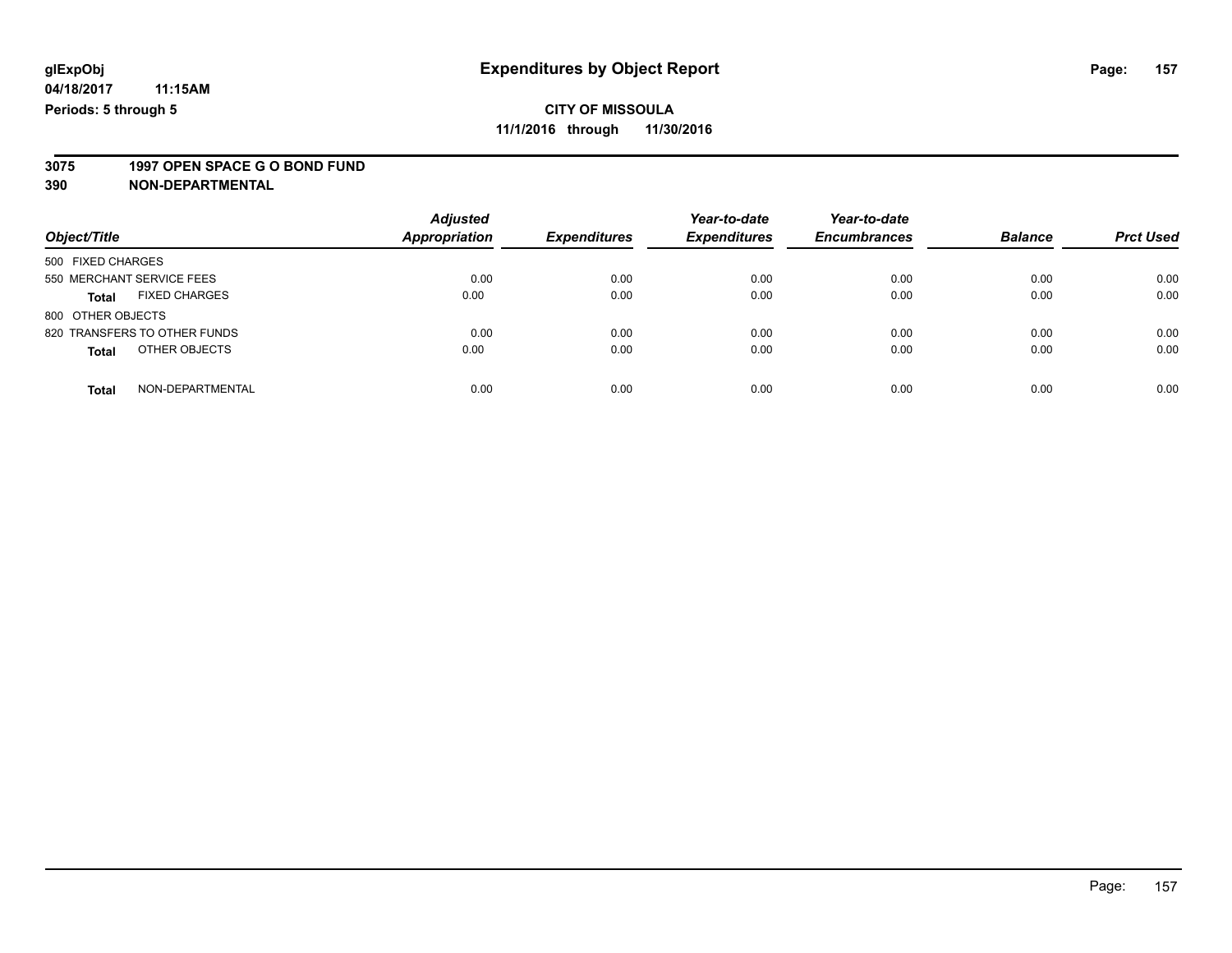### **3075 1997 OPEN SPACE G O BOND FUND**

|                                               | <b>Adjusted</b> |                     | Year-to-date        | Year-to-date        |                |                  |
|-----------------------------------------------|-----------------|---------------------|---------------------|---------------------|----------------|------------------|
| Object/Title                                  | Appropriation   | <b>Expenditures</b> | <b>Expenditures</b> | <b>Encumbrances</b> | <b>Balance</b> | <b>Prct Used</b> |
| 500 FIXED CHARGES                             |                 |                     |                     |                     |                |                  |
| 550 MERCHANT SERVICE FEES                     | 0.00            | 0.00                | 0.00                | 0.00                | 0.00           | 0.00             |
| <b>FIXED CHARGES</b><br><b>Total</b>          | 0.00            | 0.00                | 0.00                | 0.00                | 0.00           | 0.00             |
| 800 OTHER OBJECTS                             |                 |                     |                     |                     |                |                  |
| 820 TRANSFERS TO OTHER FUNDS                  | 0.00            | 0.00                | 0.00                | 0.00                | 0.00           | 0.00             |
| OTHER OBJECTS<br><b>Total</b>                 | 0.00            | 0.00                | 0.00                | 0.00                | 0.00           | 0.00             |
| 1997 OPEN SPACE G O BOND FUND<br><b>Total</b> | 0.00            | 0.00                | 0.00                | 0.00                | 0.00           | 0.00             |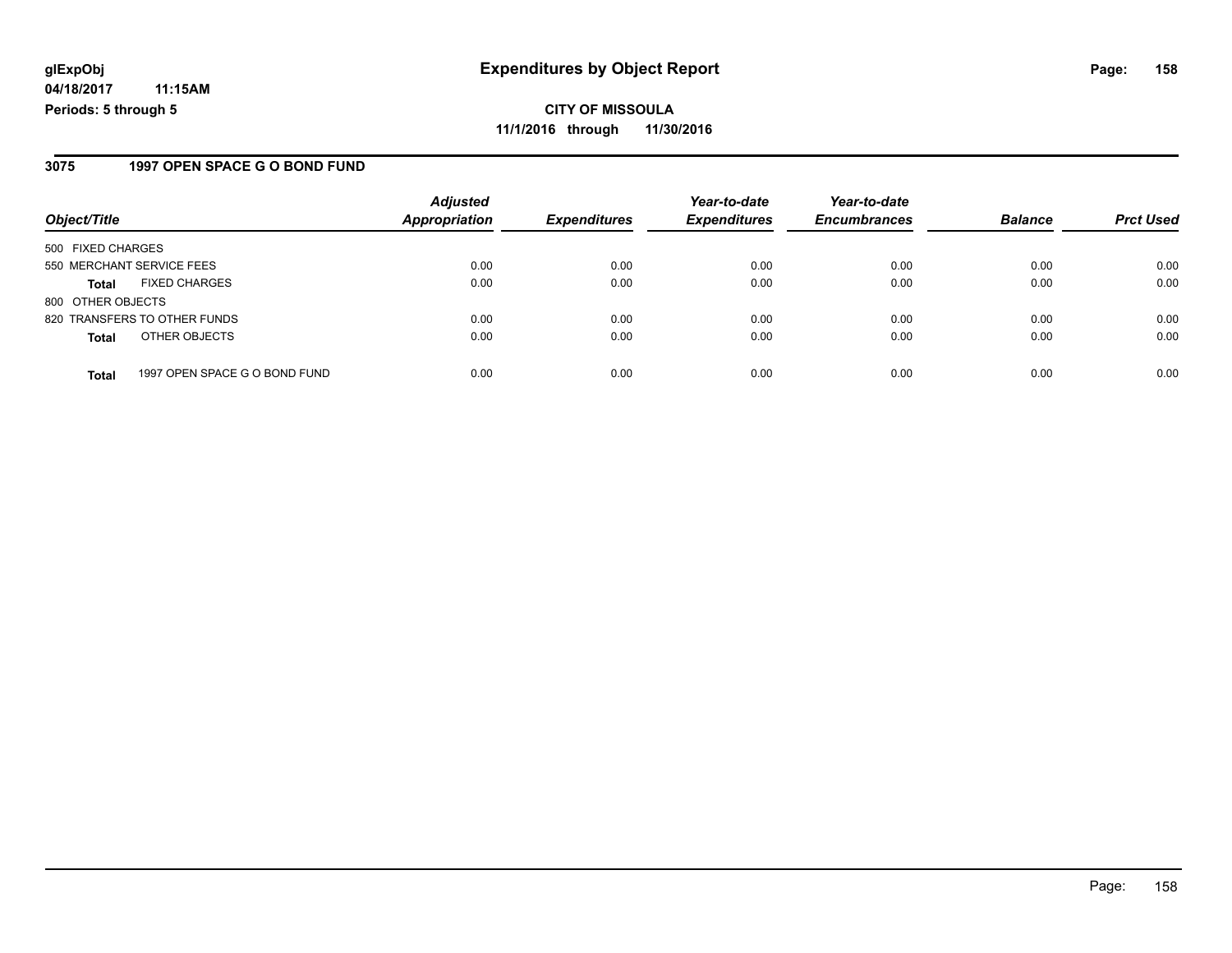**11/1/2016 through 11/30/2016**

# **3080 1994 FIRE EQUIP/CITY HALLS REFUND BOND F**

|                                      | <b>Adjusted</b>      |                     | Year-to-date        | Year-to-date        |                |                  |
|--------------------------------------|----------------------|---------------------|---------------------|---------------------|----------------|------------------|
| Object/Title                         | <b>Appropriation</b> | <b>Expenditures</b> | <b>Expenditures</b> | <b>Encumbrances</b> | <b>Balance</b> | <b>Prct Used</b> |
| 500 FIXED CHARGES                    |                      |                     |                     |                     |                |                  |
| 550 MERCHANT SERVICE FEES            | 0.00                 | 0.00                | 0.00                | 0.00                | 0.00           | 0.00             |
| <b>FIXED CHARGES</b><br><b>Total</b> | 0.00                 | 0.00                | 0.00                | 0.00                | 0.00           | 0.00             |
| 600 DEBT SERVICE                     |                      |                     |                     |                     |                |                  |
| 620 INTEREST / SERVICE FEES          | 0.00                 | 0.00                | 0.00                | 0.00                | 0.00           | 0.00             |
| <b>DEBT SERVICE</b><br>Total         | 0.00                 | 0.00                | 0.00                | 0.00                | 0.00           | 0.00             |
| 800 OTHER OBJECTS                    |                      |                     |                     |                     |                |                  |
| 820 TRANSFERS TO OTHER FUNDS         | 0.00                 | 0.00                | 0.00                | 0.00                | 0.00           | 0.00             |
| OTHER OBJECTS<br><b>Total</b>        | 0.00                 | 0.00                | 0.00                | 0.00                | 0.00           | 0.00             |
| NON-DEPARTMENTAL<br><b>Total</b>     | 0.00                 | 0.00                | 0.00                | 0.00                | 0.00           | 0.00             |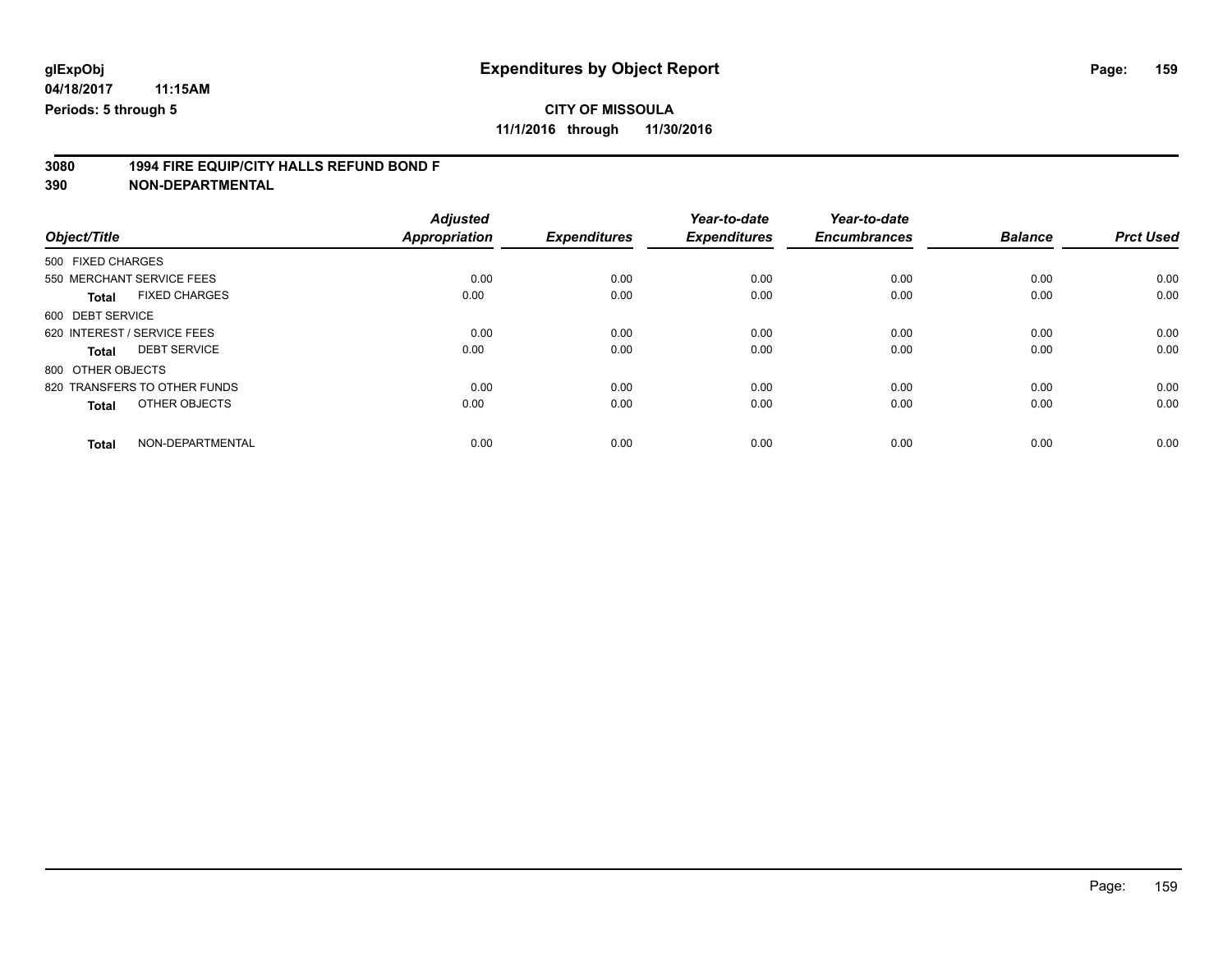**CITY OF MISSOULA 11/1/2016 through 11/30/2016**

### **3080 1994 FIRE EQUIP/CITY HALLS REFUND BOND F**

| Object/Title      |                                     | <b>Adjusted</b><br><b>Appropriation</b> | <b>Expenditures</b> | Year-to-date<br><b>Expenditures</b> | Year-to-date<br><b>Encumbrances</b> | <b>Balance</b> | <b>Prct Used</b> |
|-------------------|-------------------------------------|-----------------------------------------|---------------------|-------------------------------------|-------------------------------------|----------------|------------------|
|                   |                                     |                                         |                     |                                     |                                     |                |                  |
| 500 FIXED CHARGES |                                     |                                         |                     |                                     |                                     |                |                  |
|                   | 550 MERCHANT SERVICE FEES           | 0.00                                    | 0.00                | 0.00                                | 0.00                                | 0.00           | 0.00             |
| Total             | <b>FIXED CHARGES</b>                | 0.00                                    | 0.00                | 0.00                                | 0.00                                | 0.00           | 0.00             |
| 600 DEBT SERVICE  |                                     |                                         |                     |                                     |                                     |                |                  |
|                   | 620 INTEREST / SERVICE FEES         | 0.00                                    | 0.00                | 0.00                                | 0.00                                | 0.00           | 0.00             |
| <b>Total</b>      | <b>DEBT SERVICE</b>                 | 0.00                                    | 0.00                | 0.00                                | 0.00                                | 0.00           | 0.00             |
| 800 OTHER OBJECTS |                                     |                                         |                     |                                     |                                     |                |                  |
|                   | 820 TRANSFERS TO OTHER FUNDS        | 0.00                                    | 0.00                | 0.00                                | 0.00                                | 0.00           | 0.00             |
| <b>Total</b>      | OTHER OBJECTS                       | 0.00                                    | 0.00                | 0.00                                | 0.00                                | 0.00           | 0.00             |
| <b>Total</b>      | 1994 FIRE EQUIP/CITY HALLS REFUND B | 0.00                                    | 0.00                | 0.00                                | 0.00                                | 0.00           | 0.00             |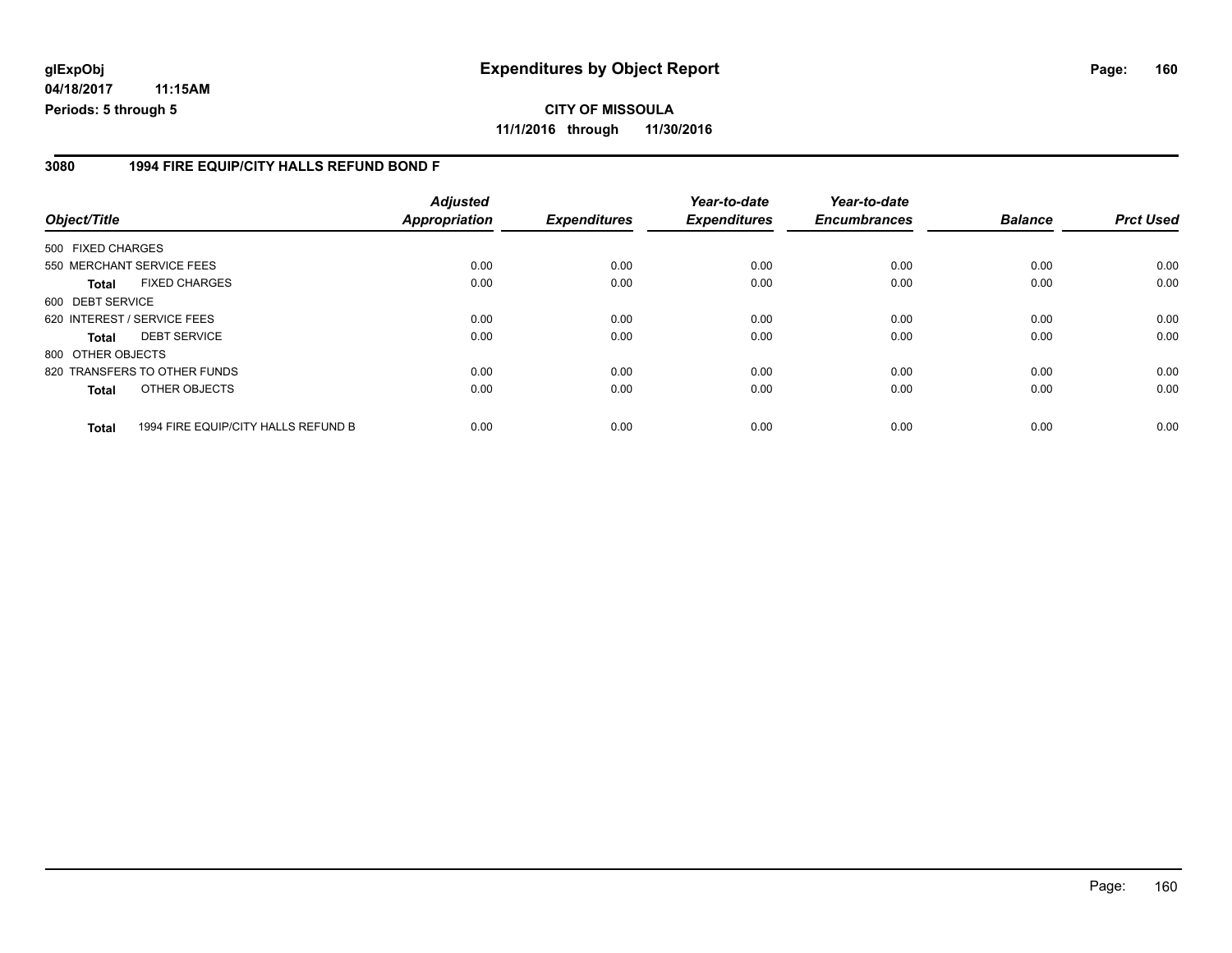# **3085 1993 FIRE STATION G O BOND FUND**

| Object/Title                         | <b>Adjusted</b><br>Appropriation | <b>Expenditures</b> | Year-to-date<br><b>Expenditures</b> | Year-to-date<br><b>Encumbrances</b> | <b>Balance</b> | <b>Prct Used</b> |
|--------------------------------------|----------------------------------|---------------------|-------------------------------------|-------------------------------------|----------------|------------------|
| 500 FIXED CHARGES                    |                                  |                     |                                     |                                     |                |                  |
| 550 MERCHANT SERVICE FEES            | 0.00                             | 0.00                | 0.00                                | 0.00                                | 0.00           | 0.00             |
| <b>FIXED CHARGES</b><br><b>Total</b> | 0.00                             | 0.00                | 0.00                                | 0.00                                | 0.00           | 0.00             |
| 800 OTHER OBJECTS                    |                                  |                     |                                     |                                     |                |                  |
| 820 TRANSFERS TO OTHER FUNDS         | 0.00                             | 0.00                | 0.00                                | 0.00                                | 0.00           | 0.00             |
| OTHER OBJECTS<br><b>Total</b>        | 0.00                             | 0.00                | 0.00                                | 0.00                                | 0.00           | 0.00             |
| NON-DEPARTMENTAL<br>Total            | 0.00                             | 0.00                | 0.00                                | 0.00                                | 0.00           | 0.00             |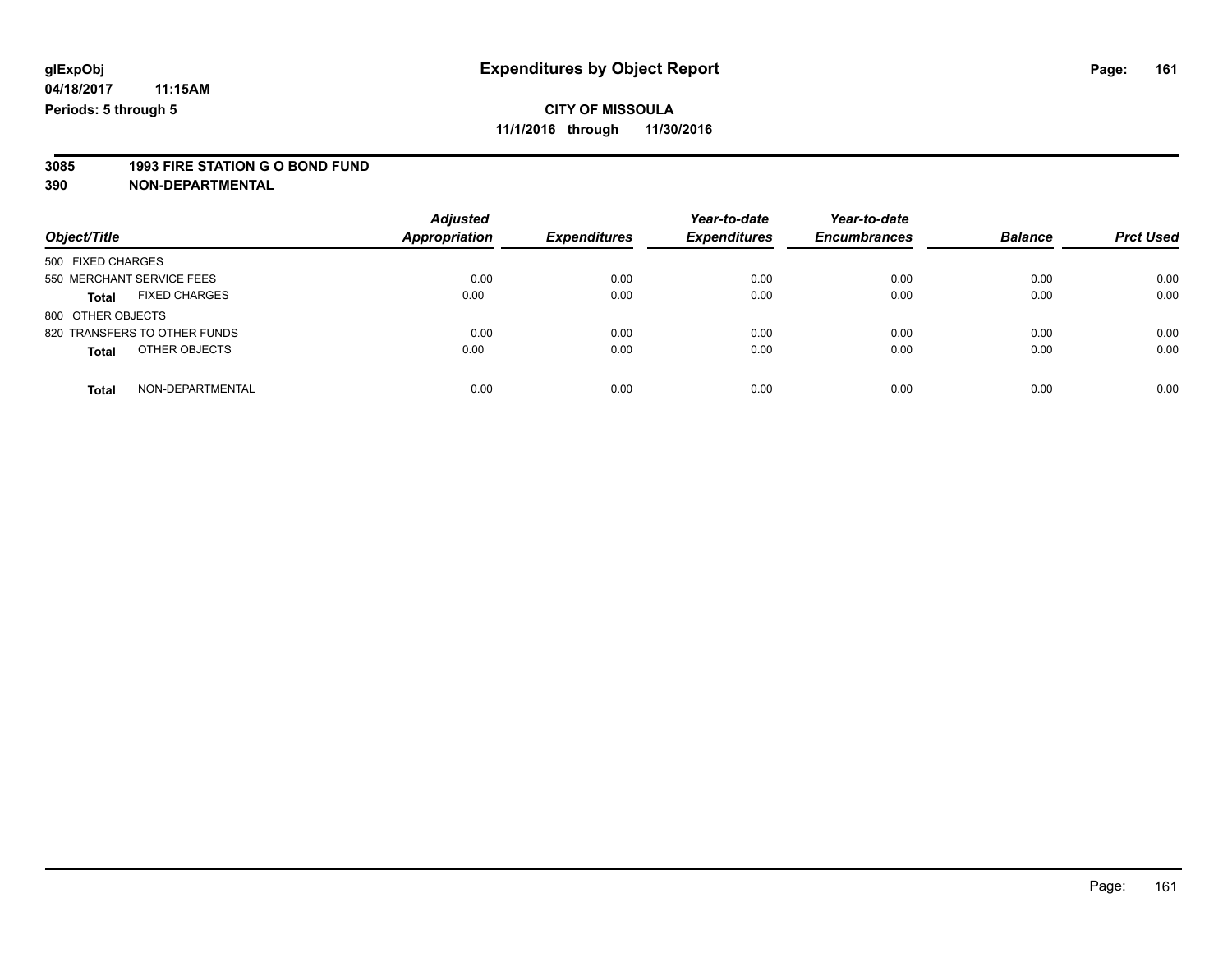**CITY OF MISSOULA 11/1/2016 through 11/30/2016**

### **3085 1993 FIRE STATION G O BOND FUND**

|                                                 | <b>Adjusted</b> | <b>Expenditures</b> | Year-to-date<br><b>Expenditures</b> | Year-to-date<br><b>Encumbrances</b> | <b>Balance</b> | <b>Prct Used</b> |
|-------------------------------------------------|-----------------|---------------------|-------------------------------------|-------------------------------------|----------------|------------------|
| Object/Title                                    | Appropriation   |                     |                                     |                                     |                |                  |
| 500 FIXED CHARGES                               |                 |                     |                                     |                                     |                |                  |
| 550 MERCHANT SERVICE FEES                       | 0.00            | 0.00                | 0.00                                | 0.00                                | 0.00           | 0.00             |
| <b>FIXED CHARGES</b><br><b>Total</b>            | 0.00            | 0.00                | 0.00                                | 0.00                                | 0.00           | 0.00             |
| 800 OTHER OBJECTS                               |                 |                     |                                     |                                     |                |                  |
| 820 TRANSFERS TO OTHER FUNDS                    | 0.00            | 0.00                | 0.00                                | 0.00                                | 0.00           | 0.00             |
| OTHER OBJECTS<br><b>Total</b>                   | 0.00            | 0.00                | 0.00                                | 0.00                                | 0.00           | 0.00             |
| 1993 FIRE STATION G O BOND FUND<br><b>Total</b> | 0.00            | 0.00                | 0.00                                | 0.00                                | 0.00           | 0.00             |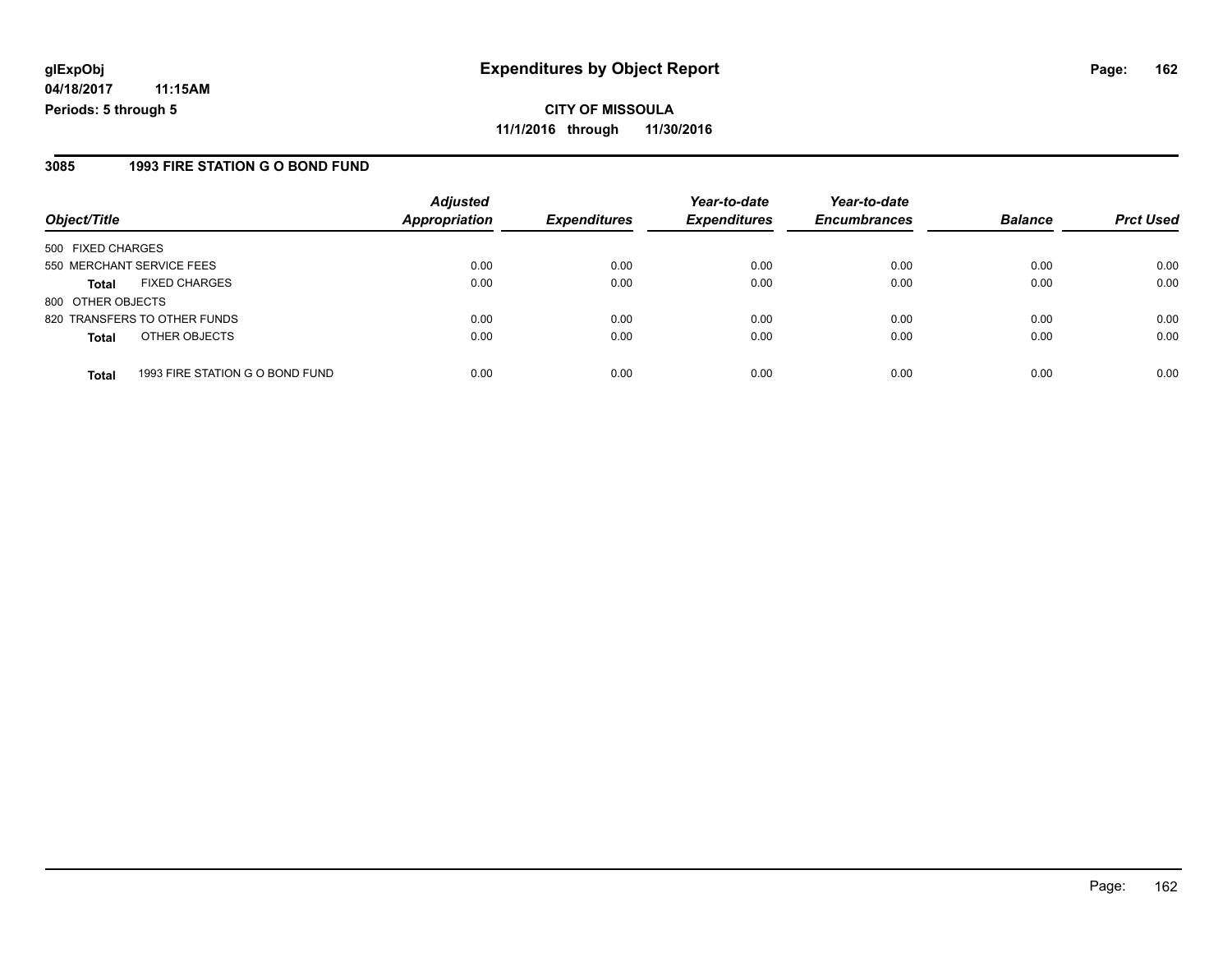# **3090 2004 AQUATICS BOND**

|                   |                              | <b>Adjusted</b> |                     | Year-to-date        | Year-to-date        |                |                  |
|-------------------|------------------------------|-----------------|---------------------|---------------------|---------------------|----------------|------------------|
| Object/Title      |                              | Appropriation   | <b>Expenditures</b> | <b>Expenditures</b> | <b>Encumbrances</b> | <b>Balance</b> | <b>Prct Used</b> |
| 500 FIXED CHARGES |                              |                 |                     |                     |                     |                |                  |
|                   | 550 MERCHANT SERVICE FEES    | 0.00            | 0.00                | 0.00                | 0.00                | 0.00           | 0.00             |
| <b>Total</b>      | <b>FIXED CHARGES</b>         | 0.00            | 0.00                | 0.00                | 0.00                | 0.00           | 0.00             |
| 600 DEBT SERVICE  |                              |                 |                     |                     |                     |                |                  |
| 610 PRINCIPAL     |                              | 0.00            | 0.00                | 0.00                | 0.00                | 0.00           | 0.00             |
|                   | 620 INTEREST / SERVICE FEES  | 0.00            | 0.00                | 0.00                | 0.00                | 0.00           | 0.00             |
| <b>Total</b>      | <b>DEBT SERVICE</b>          | 0.00            | 0.00                | 0.00                | 0.00                | 0.00           | 0.00             |
| 800 OTHER OBJECTS |                              |                 |                     |                     |                     |                |                  |
|                   | 820 TRANSFERS TO OTHER FUNDS | 0.00            | 0.00                | 0.00                | 0.00                | 0.00           | 0.00             |
| <b>Total</b>      | OTHER OBJECTS                | 0.00            | 0.00                | 0.00                | 0.00                | 0.00           | 0.00             |
|                   |                              |                 |                     |                     |                     |                |                  |
| <b>Total</b>      | NON-DEPARTMENTAL             | 0.00            | 0.00                | 0.00                | 0.00                | 0.00           | 0.00             |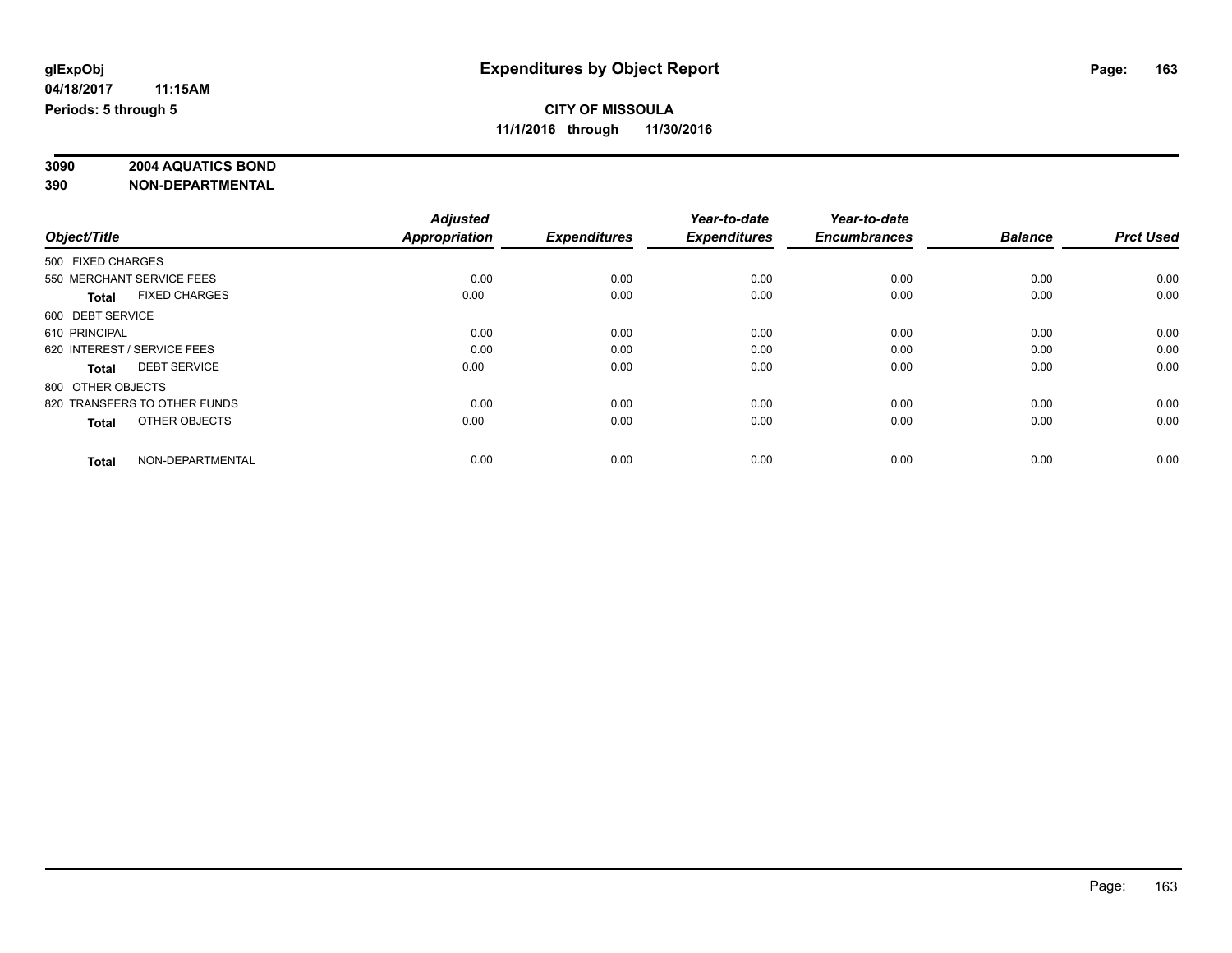### **3090 2004 AQUATICS BOND**

|                                      | <b>Adjusted</b>      |                     | Year-to-date        | Year-to-date        |                |                  |
|--------------------------------------|----------------------|---------------------|---------------------|---------------------|----------------|------------------|
| Object/Title                         | <b>Appropriation</b> | <b>Expenditures</b> | <b>Expenditures</b> | <b>Encumbrances</b> | <b>Balance</b> | <b>Prct Used</b> |
| 500 FIXED CHARGES                    |                      |                     |                     |                     |                |                  |
| 550 MERCHANT SERVICE FEES            | 0.00                 | 0.00                | 0.00                | 0.00                | 0.00           | 0.00             |
| <b>FIXED CHARGES</b><br><b>Total</b> | 0.00                 | 0.00                | 0.00                | 0.00                | 0.00           | 0.00             |
| 600 DEBT SERVICE                     |                      |                     |                     |                     |                |                  |
| 610 PRINCIPAL                        | 0.00                 | 0.00                | 0.00                | 0.00                | 0.00           | 0.00             |
| 620 INTEREST / SERVICE FEES          | 0.00                 | 0.00                | 0.00                | 0.00                | 0.00           | 0.00             |
| <b>DEBT SERVICE</b><br>Total         | 0.00                 | 0.00                | 0.00                | 0.00                | 0.00           | 0.00             |
| 800 OTHER OBJECTS                    |                      |                     |                     |                     |                |                  |
| 820 TRANSFERS TO OTHER FUNDS         | 0.00                 | 0.00                | 0.00                | 0.00                | 0.00           | 0.00             |
| OTHER OBJECTS<br>Total               | 0.00                 | 0.00                | 0.00                | 0.00                | 0.00           | 0.00             |
| 2004 AQUATICS BOND<br><b>Total</b>   | 0.00                 | 0.00                | 0.00                | 0.00                | 0.00           | 0.00             |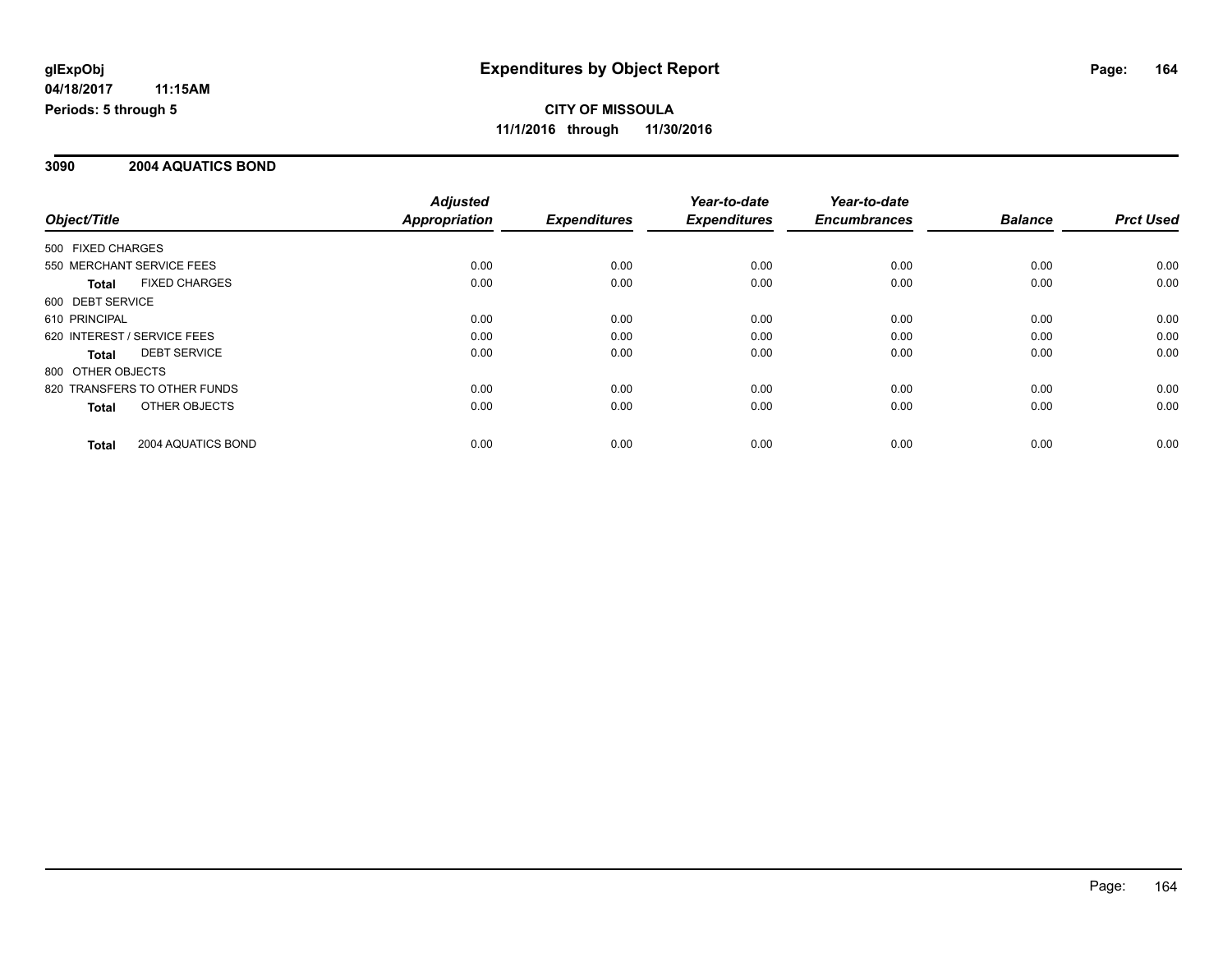# **CITY OF MISSOULA**

**11/1/2016 through 11/30/2016**

# **3091 SERIES 2012A AQUATICS REFUNDING BOND**

|                                      | <b>Adjusted</b>      |                     | Year-to-date        | Year-to-date        |                |                  |
|--------------------------------------|----------------------|---------------------|---------------------|---------------------|----------------|------------------|
| Object/Title                         | <b>Appropriation</b> | <b>Expenditures</b> | <b>Expenditures</b> | <b>Encumbrances</b> | <b>Balance</b> | <b>Prct Used</b> |
| 500 FIXED CHARGES                    |                      |                     |                     |                     |                |                  |
| 550 MERCHANT SERVICE FEES            | 350.00               | 0.00                | 0.00                | 0.00                | 350.00         | 0.00             |
| <b>FIXED CHARGES</b><br><b>Total</b> | 350.00               | 0.00                | 0.00                | 0.00                | 350.00         | 0.00             |
| 600 DEBT SERVICE                     |                      |                     |                     |                     |                |                  |
| 610 PRINCIPAL                        | 515,000.00           | 0.00                | 0.00                | 0.00                | 515,000.00     | 0.00             |
| 620 INTEREST / SERVICE FEES          | 78,435.00            | 0.00                | 350.00              | 0.00                | 78,085.00      | 0.45             |
| <b>DEBT SERVICE</b><br><b>Total</b>  | 593,435.00           | 0.00                | 350.00              | 0.00                | 593,085.00     | 0.06             |
| 800 OTHER OBJECTS                    |                      |                     |                     |                     |                |                  |
| 820 TRANSFERS TO OTHER FUNDS         | 0.00                 | 0.00                | 0.00                | 0.00                | 0.00           | 0.00             |
| OTHER OBJECTS<br><b>Total</b>        | 0.00                 | 0.00                | 0.00                | 0.00                | 0.00           | 0.00             |
| NON-DEPARTMENTAL<br><b>Total</b>     | 593,785.00           | 0.00                | 350.00              | 0.00                | 593,435.00     | 0.06             |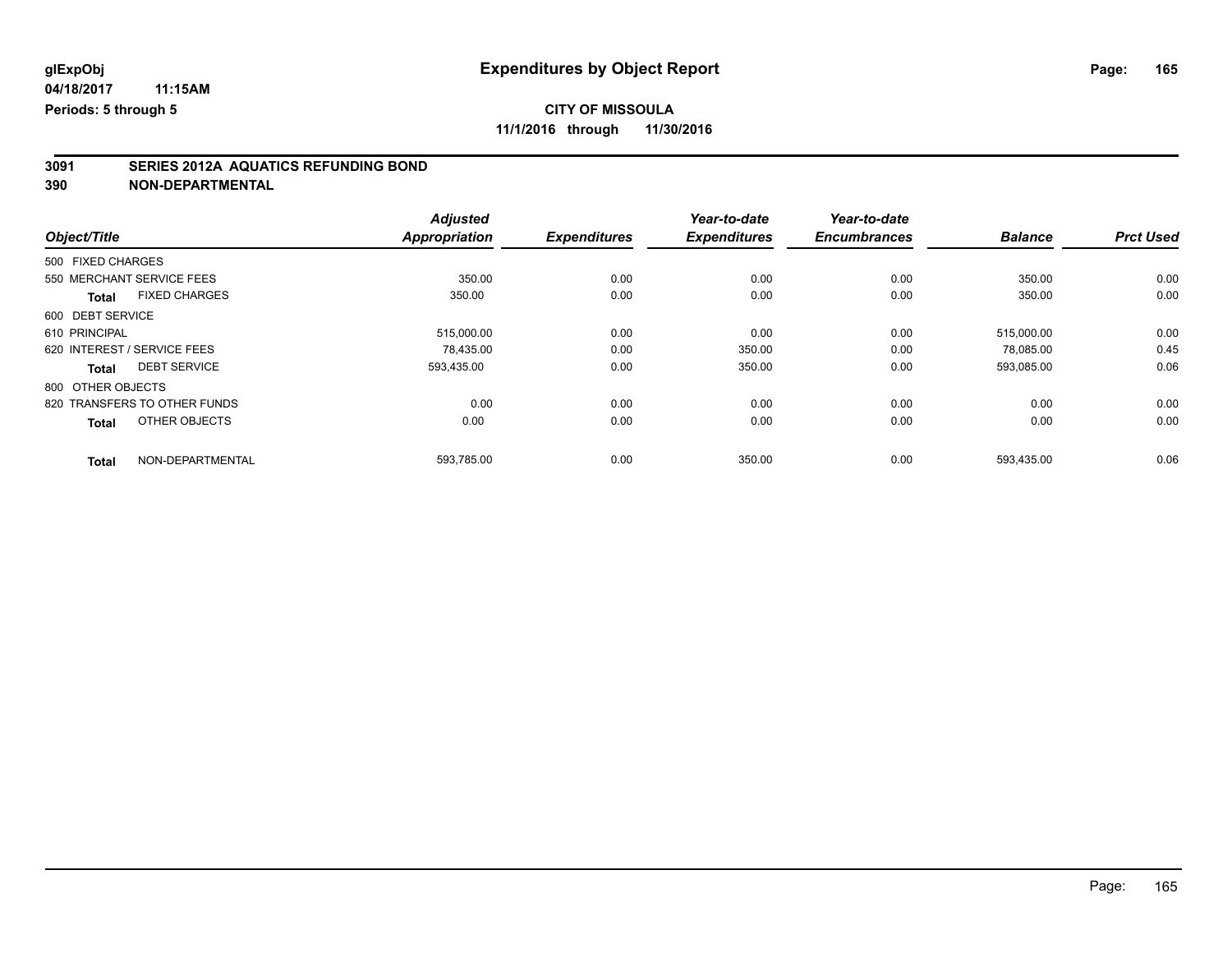### **3091 SERIES 2012A AQUATICS REFUNDING BOND**

|                             |                                   | <b>Adjusted</b>      |                     | Year-to-date        | Year-to-date        |                |                  |
|-----------------------------|-----------------------------------|----------------------|---------------------|---------------------|---------------------|----------------|------------------|
| Object/Title                |                                   | <b>Appropriation</b> | <b>Expenditures</b> | <b>Expenditures</b> | <b>Encumbrances</b> | <b>Balance</b> | <b>Prct Used</b> |
| 500 FIXED CHARGES           |                                   |                      |                     |                     |                     |                |                  |
| 550 MERCHANT SERVICE FEES   |                                   | 350.00               | 0.00                | 0.00                | 0.00                | 350.00         | 0.00             |
| <b>Total</b>                | <b>FIXED CHARGES</b>              | 350.00               | 0.00                | 0.00                | 0.00                | 350.00         | 0.00             |
| 600 DEBT SERVICE            |                                   |                      |                     |                     |                     |                |                  |
| 610 PRINCIPAL               |                                   | 515,000.00           | 0.00                | 0.00                | 0.00                | 515.000.00     | 0.00             |
| 620 INTEREST / SERVICE FEES |                                   | 78,435.00            | 0.00                | 350.00              | 0.00                | 78,085.00      | 0.45             |
| Total                       | <b>DEBT SERVICE</b>               | 593,435.00           | 0.00                | 350.00              | 0.00                | 593.085.00     | 0.06             |
| 800 OTHER OBJECTS           |                                   |                      |                     |                     |                     |                |                  |
|                             | 820 TRANSFERS TO OTHER FUNDS      | 0.00                 | 0.00                | 0.00                | 0.00                | 0.00           | 0.00             |
| Total                       | OTHER OBJECTS                     | 0.00                 | 0.00                | 0.00                | 0.00                | 0.00           | 0.00             |
| <b>Total</b>                | SERIES 2012A AQUATICS REFUNDING B | 593.785.00           | 0.00                | 350.00              | 0.00                | 593.435.00     | 0.06             |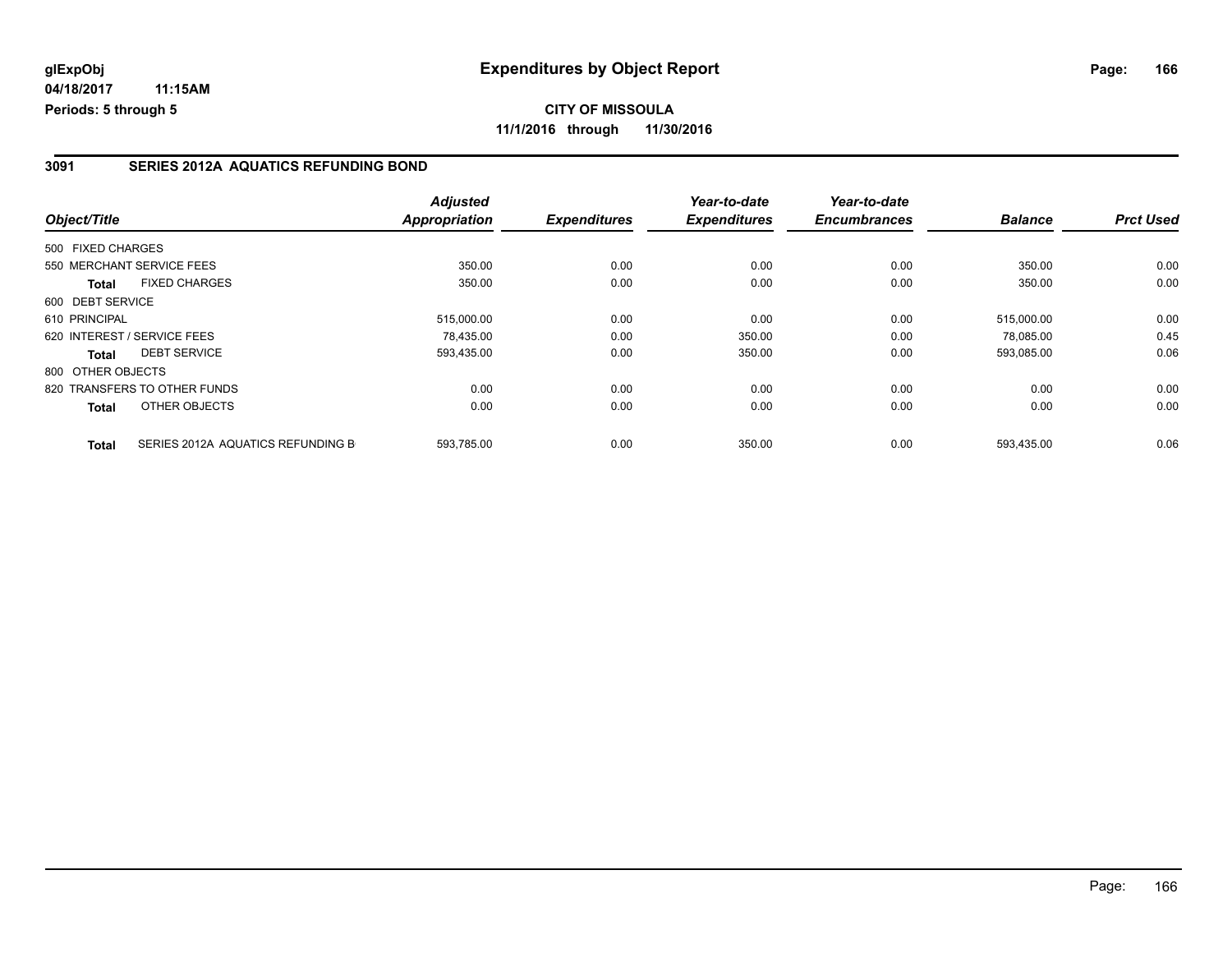# **3092 Series 2013A GO REFUNDING BONDS**

|                   |                              | <b>Adjusted</b>      |                     | Year-to-date        | Year-to-date        |                |                  |
|-------------------|------------------------------|----------------------|---------------------|---------------------|---------------------|----------------|------------------|
| Object/Title      |                              | <b>Appropriation</b> | <b>Expenditures</b> | <b>Expenditures</b> | <b>Encumbrances</b> | <b>Balance</b> | <b>Prct Used</b> |
| 500 FIXED CHARGES |                              |                      |                     |                     |                     |                |                  |
|                   | 550 MERCHANT SERVICE FEES    | 350.00               | 0.00                | 0.00                | 0.00                | 350.00         | 0.00             |
| <b>Total</b>      | <b>FIXED CHARGES</b>         | 350.00               | 0.00                | 0.00                | 0.00                | 350.00         | 0.00             |
| 600 DEBT SERVICE  |                              |                      |                     |                     |                     |                |                  |
| 610 PRINCIPAL     |                              | 575,000.00           | 0.00                | 0.00                | 0.00                | 575,000.00     | 0.00             |
|                   | 620 INTEREST / SERVICE FEES  | 95,120.00            | 0.00                | 0.00                | 0.00                | 95,120.00      | 0.00             |
| <b>Total</b>      | <b>DEBT SERVICE</b>          | 670,120.00           | 0.00                | 0.00                | 0.00                | 670,120.00     | 0.00             |
| 800 OTHER OBJECTS |                              |                      |                     |                     |                     |                |                  |
|                   | 820 TRANSFERS TO OTHER FUNDS | 0.00                 | 0.00                | 0.00                | 0.00                | 0.00           | 0.00             |
| <b>Total</b>      | OTHER OBJECTS                | 0.00                 | 0.00                | 0.00                | 0.00                | 0.00           | 0.00             |
| <b>Total</b>      | NON-DEPARTMENTAL             | 670,470.00           | 0.00                | 0.00                | 0.00                | 670,470.00     | 0.00             |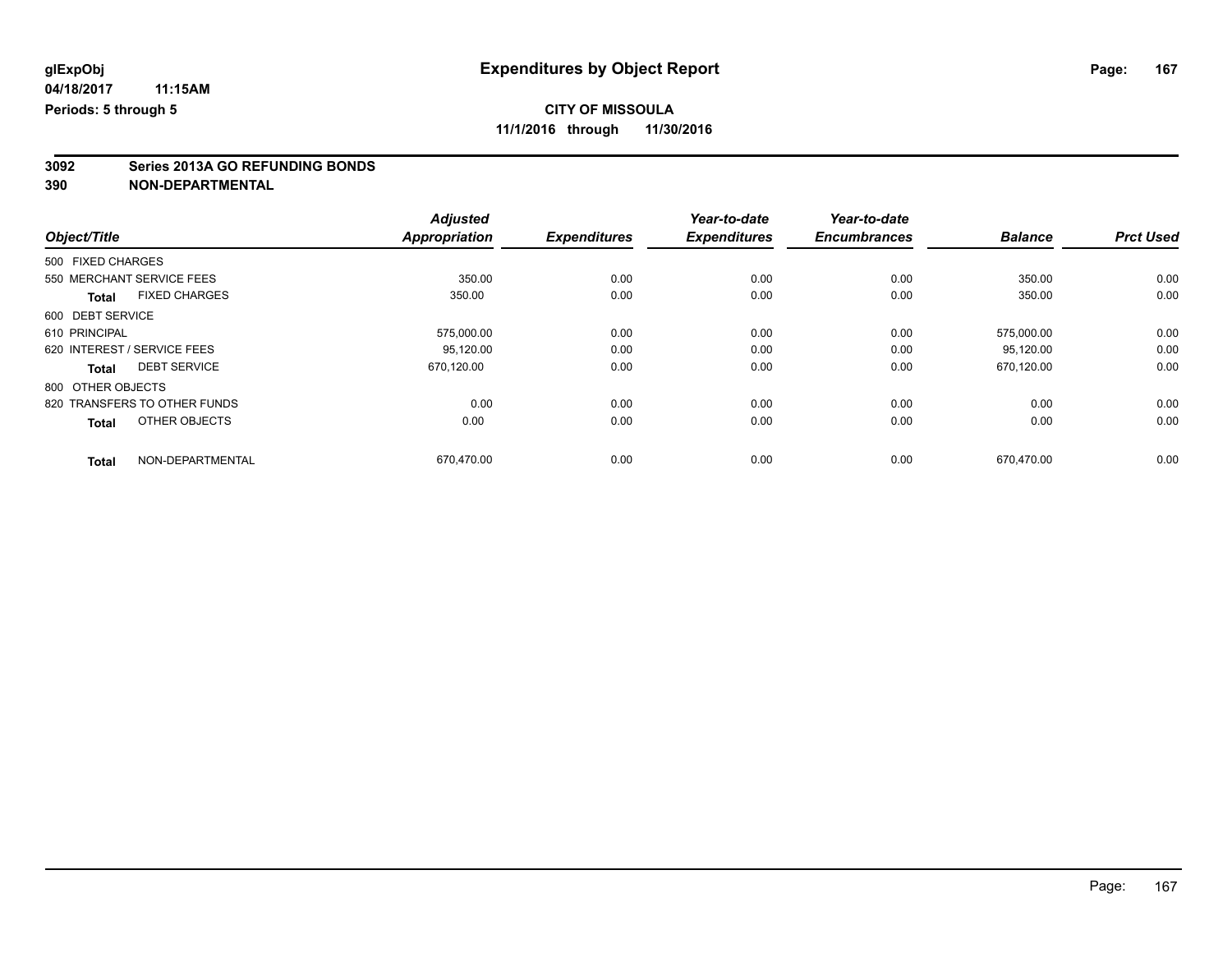# **CITY OF MISSOULA 11/1/2016 through 11/30/2016**

### **3092 Series 2013A GO REFUNDING BONDS**

| Object/Title      |                                 | <b>Adjusted</b><br>Appropriation | <b>Expenditures</b> | Year-to-date<br><b>Expenditures</b> | Year-to-date<br><b>Encumbrances</b> | <b>Balance</b> | <b>Prct Used</b> |
|-------------------|---------------------------------|----------------------------------|---------------------|-------------------------------------|-------------------------------------|----------------|------------------|
|                   |                                 |                                  |                     |                                     |                                     |                |                  |
| 500 FIXED CHARGES |                                 |                                  |                     |                                     |                                     |                |                  |
|                   | 550 MERCHANT SERVICE FEES       | 350.00                           | 0.00                | 0.00                                | 0.00                                | 350.00         | 0.00             |
| <b>Total</b>      | <b>FIXED CHARGES</b>            | 350.00                           | 0.00                | 0.00                                | 0.00                                | 350.00         | 0.00             |
| 600 DEBT SERVICE  |                                 |                                  |                     |                                     |                                     |                |                  |
| 610 PRINCIPAL     |                                 | 575,000.00                       | 0.00                | 0.00                                | 0.00                                | 575,000.00     | 0.00             |
|                   | 620 INTEREST / SERVICE FEES     | 95.120.00                        | 0.00                | 0.00                                | 0.00                                | 95.120.00      | 0.00             |
| <b>Total</b>      | <b>DEBT SERVICE</b>             | 670,120.00                       | 0.00                | 0.00                                | 0.00                                | 670.120.00     | 0.00             |
| 800 OTHER OBJECTS |                                 |                                  |                     |                                     |                                     |                |                  |
|                   | 820 TRANSFERS TO OTHER FUNDS    | 0.00                             | 0.00                | 0.00                                | 0.00                                | 0.00           | 0.00             |
| Total             | OTHER OBJECTS                   | 0.00                             | 0.00                | 0.00                                | 0.00                                | 0.00           | 0.00             |
| <b>Total</b>      | Series 2013A GO REFUNDING BONDS | 670.470.00                       | 0.00                | 0.00                                | 0.00                                | 670.470.00     | 0.00             |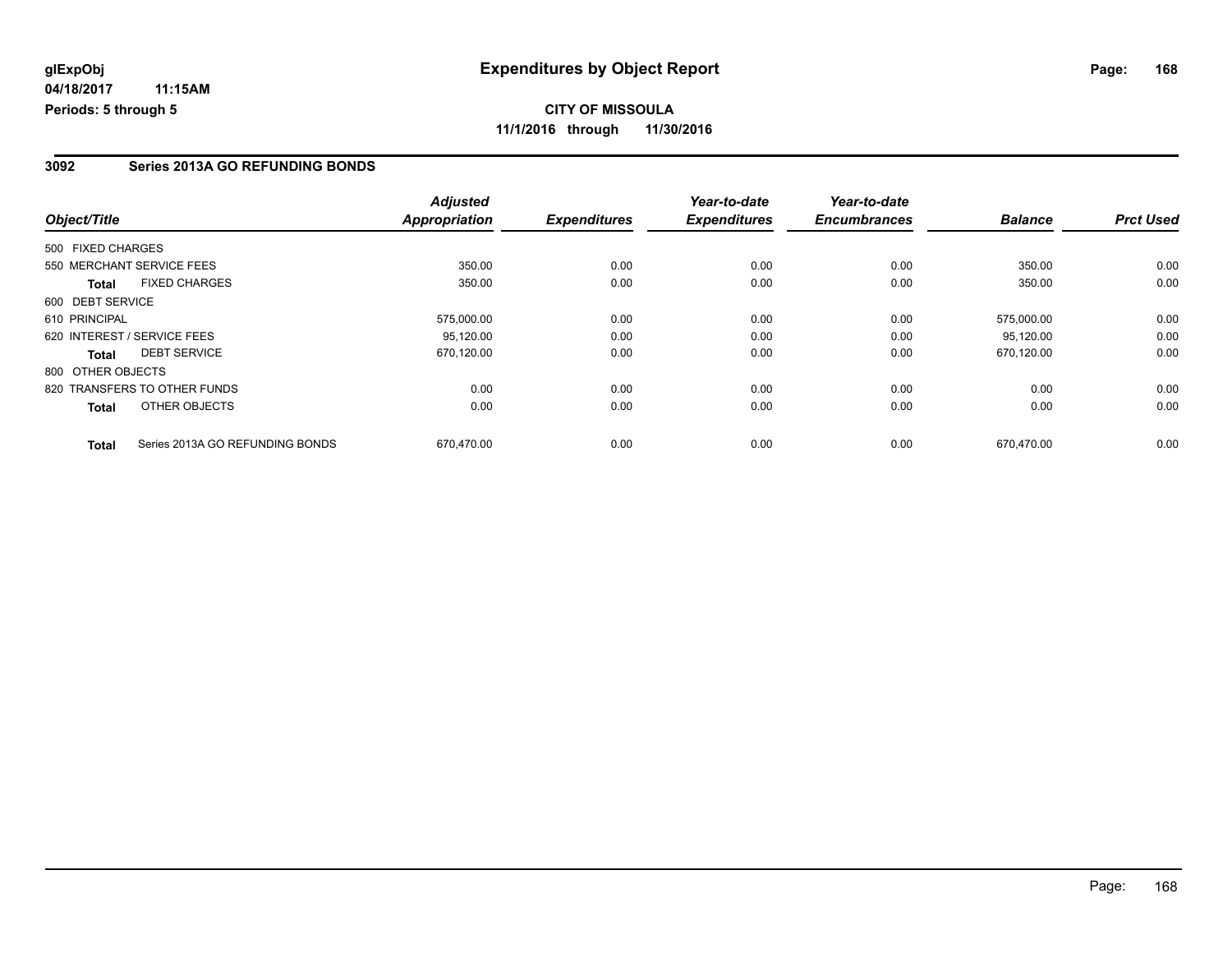# **3095 2004 REFUNDING BONDS DEBT SERVICE**

|                                      | <b>Adjusted</b>      |                     | Year-to-date        | Year-to-date        |                |                  |
|--------------------------------------|----------------------|---------------------|---------------------|---------------------|----------------|------------------|
| Object/Title                         | <b>Appropriation</b> | <b>Expenditures</b> | <b>Expenditures</b> | <b>Encumbrances</b> | <b>Balance</b> | <b>Prct Used</b> |
| 500 FIXED CHARGES                    |                      |                     |                     |                     |                |                  |
| 550 MERCHANT SERVICE FEES            | 0.00                 | 0.00                | 0.00                | 0.00                | 0.00           | 0.00             |
| <b>FIXED CHARGES</b><br><b>Total</b> | 0.00                 | 0.00                | 0.00                | 0.00                | 0.00           | 0.00             |
| 600 DEBT SERVICE                     |                      |                     |                     |                     |                |                  |
| 610 PRINCIPAL                        | 0.00                 | 0.00                | 0.00                | 0.00                | 0.00           | 0.00             |
| 620 INTEREST / SERVICE FEES          | 0.00                 | 0.00                | 0.00                | 0.00                | 0.00           | 0.00             |
| <b>DEBT SERVICE</b><br><b>Total</b>  | 0.00                 | 0.00                | 0.00                | 0.00                | 0.00           | 0.00             |
| NON-DEPARTMENTAL<br>Total            | 0.00                 | 0.00                | 0.00                | 0.00                | 0.00           | 0.00             |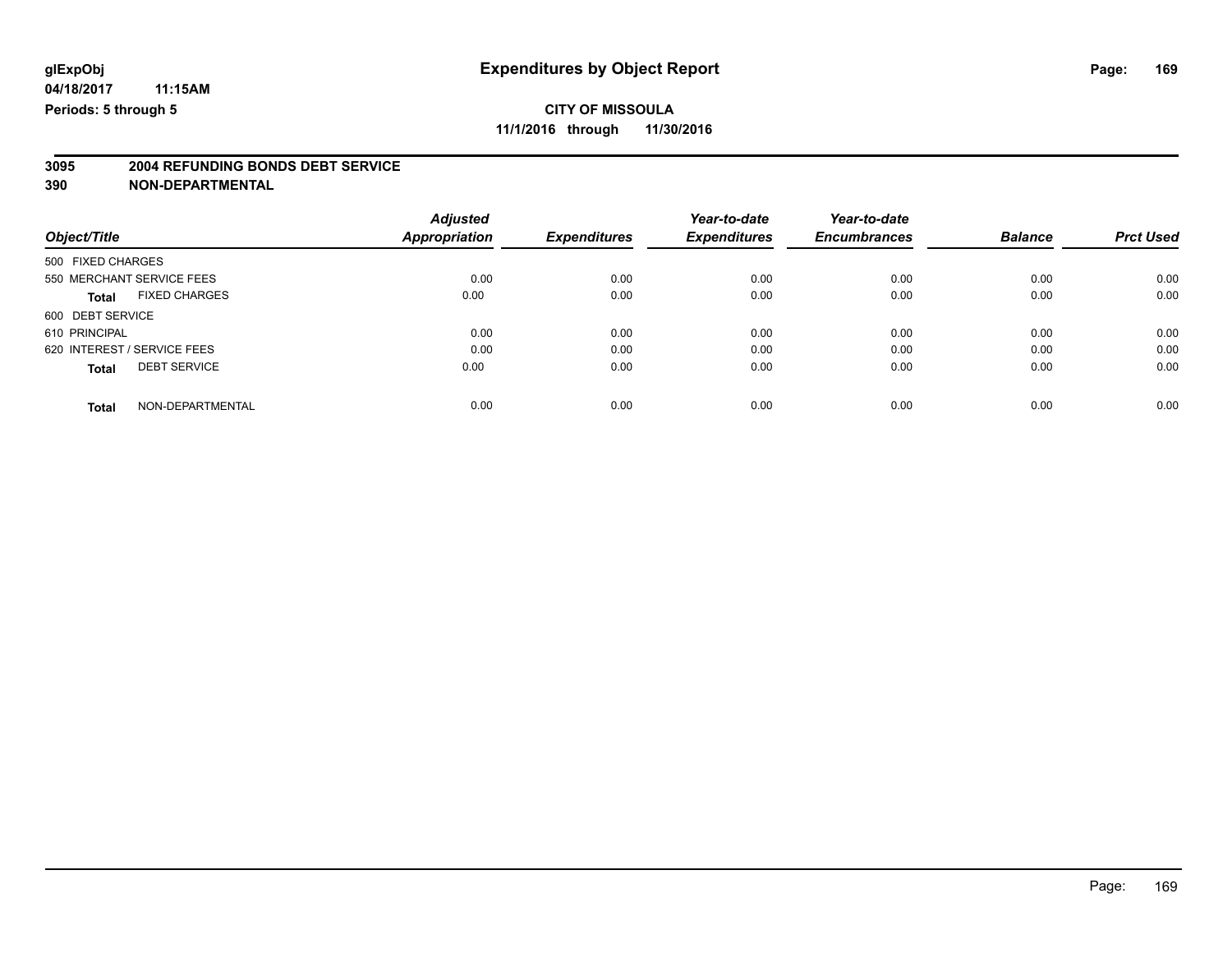**CITY OF MISSOULA 11/1/2016 through 11/30/2016**

### **3095 2004 REFUNDING BONDS DEBT SERVICE**

| Object/Title      |                                   | <b>Adjusted</b><br>Appropriation | <b>Expenditures</b> | Year-to-date<br><b>Expenditures</b> | Year-to-date<br><b>Encumbrances</b> | <b>Balance</b> | <b>Prct Used</b> |
|-------------------|-----------------------------------|----------------------------------|---------------------|-------------------------------------|-------------------------------------|----------------|------------------|
|                   |                                   |                                  |                     |                                     |                                     |                |                  |
| 500 FIXED CHARGES |                                   |                                  |                     |                                     |                                     |                |                  |
|                   | 550 MERCHANT SERVICE FEES         | 0.00                             | 0.00                | 0.00                                | 0.00                                | 0.00           | 0.00             |
| <b>Total</b>      | <b>FIXED CHARGES</b>              | 0.00                             | 0.00                | 0.00                                | 0.00                                | 0.00           | 0.00             |
| 600 DEBT SERVICE  |                                   |                                  |                     |                                     |                                     |                |                  |
| 610 PRINCIPAL     |                                   | 0.00                             | 0.00                | 0.00                                | 0.00                                | 0.00           | 0.00             |
|                   | 620 INTEREST / SERVICE FEES       | 0.00                             | 0.00                | 0.00                                | 0.00                                | 0.00           | 0.00             |
| <b>Total</b>      | <b>DEBT SERVICE</b>               | 0.00                             | 0.00                | 0.00                                | 0.00                                | 0.00           | 0.00             |
| <b>Total</b>      | 2004 REFUNDING BONDS DEBT SERVICE | 0.00                             | 0.00                | 0.00                                | 0.00                                | 0.00           | 0.00             |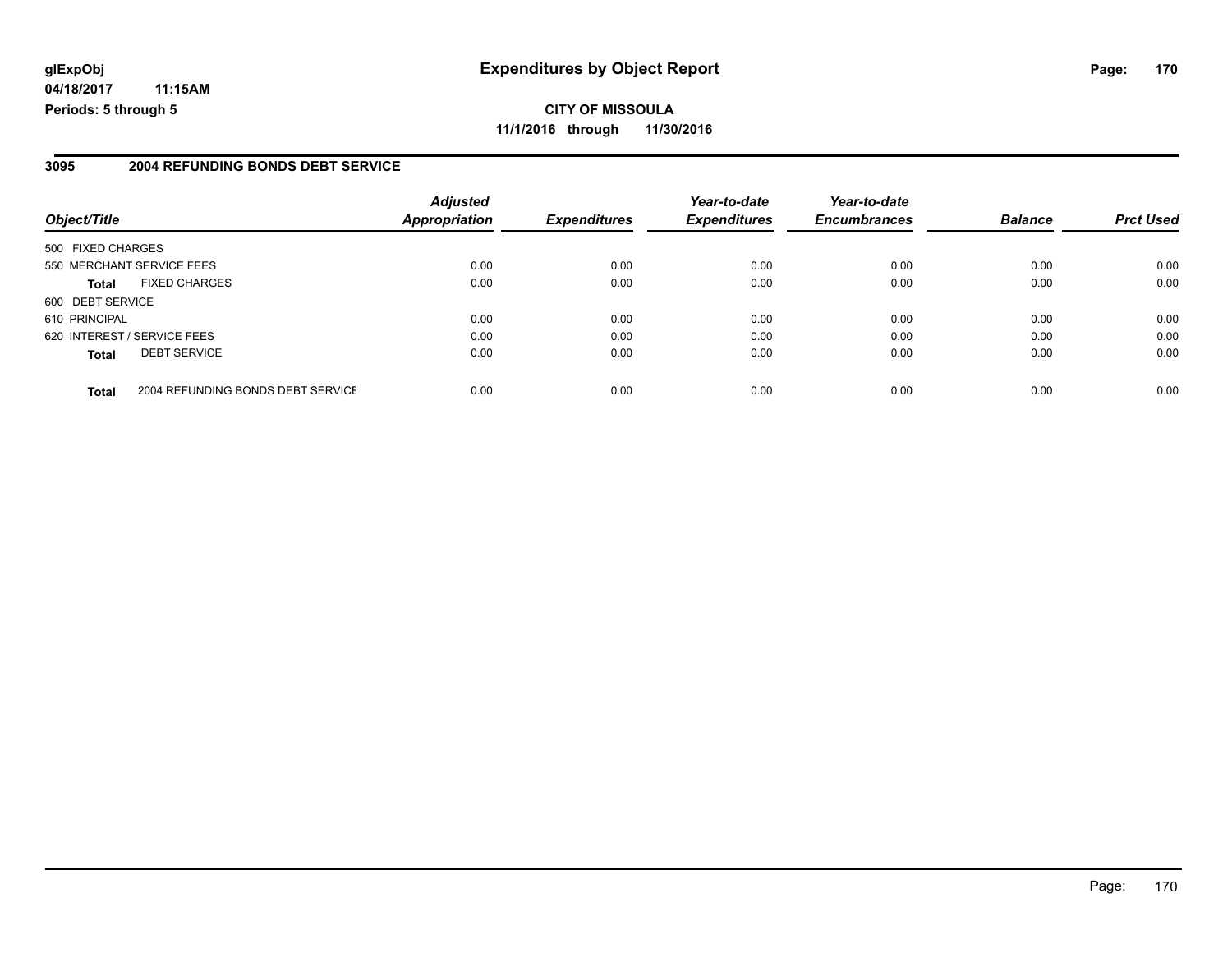**3096 NEW FIRE STATION GO BOND**

|                                      | <b>Adjusted</b>      |                     | Year-to-date        | Year-to-date        |                |                  |
|--------------------------------------|----------------------|---------------------|---------------------|---------------------|----------------|------------------|
| Object/Title                         | <b>Appropriation</b> | <b>Expenditures</b> | <b>Expenditures</b> | <b>Encumbrances</b> | <b>Balance</b> | <b>Prct Used</b> |
| 500 FIXED CHARGES                    |                      |                     |                     |                     |                |                  |
| 550 MERCHANT SERVICE FEES            | 0.00                 | 0.00                | 0.00                | 0.00                | 0.00           | 0.00             |
| <b>FIXED CHARGES</b><br><b>Total</b> | 0.00                 | 0.00                | 0.00                | 0.00                | 0.00           | 0.00             |
| 600 DEBT SERVICE                     |                      |                     |                     |                     |                |                  |
| 610 PRINCIPAL                        | 0.00                 | 0.00                | 0.00                | 0.00                | 0.00           | 0.00             |
| 620 INTEREST / SERVICE FEES          | 0.00                 | 0.00                | 350.00              | 0.00                | $-350.00$      | 0.00             |
| <b>DEBT SERVICE</b><br><b>Total</b>  | 0.00                 | 0.00                | 350.00              | 0.00                | $-350.00$      | 0.00             |
| 800 OTHER OBJECTS                    |                      |                     |                     |                     |                |                  |
| 820 TRANSFERS TO OTHER FUNDS         | 0.00                 | 0.00                | 0.00                | 0.00                | 0.00           | 0.00             |
| OTHER OBJECTS<br><b>Total</b>        | 0.00                 | 0.00                | 0.00                | 0.00                | 0.00           | 0.00             |
| NON-DEPARTMENTAL<br><b>Total</b>     | 0.00                 | 0.00                | 350.00              | 0.00                | $-350.00$      | 0.00             |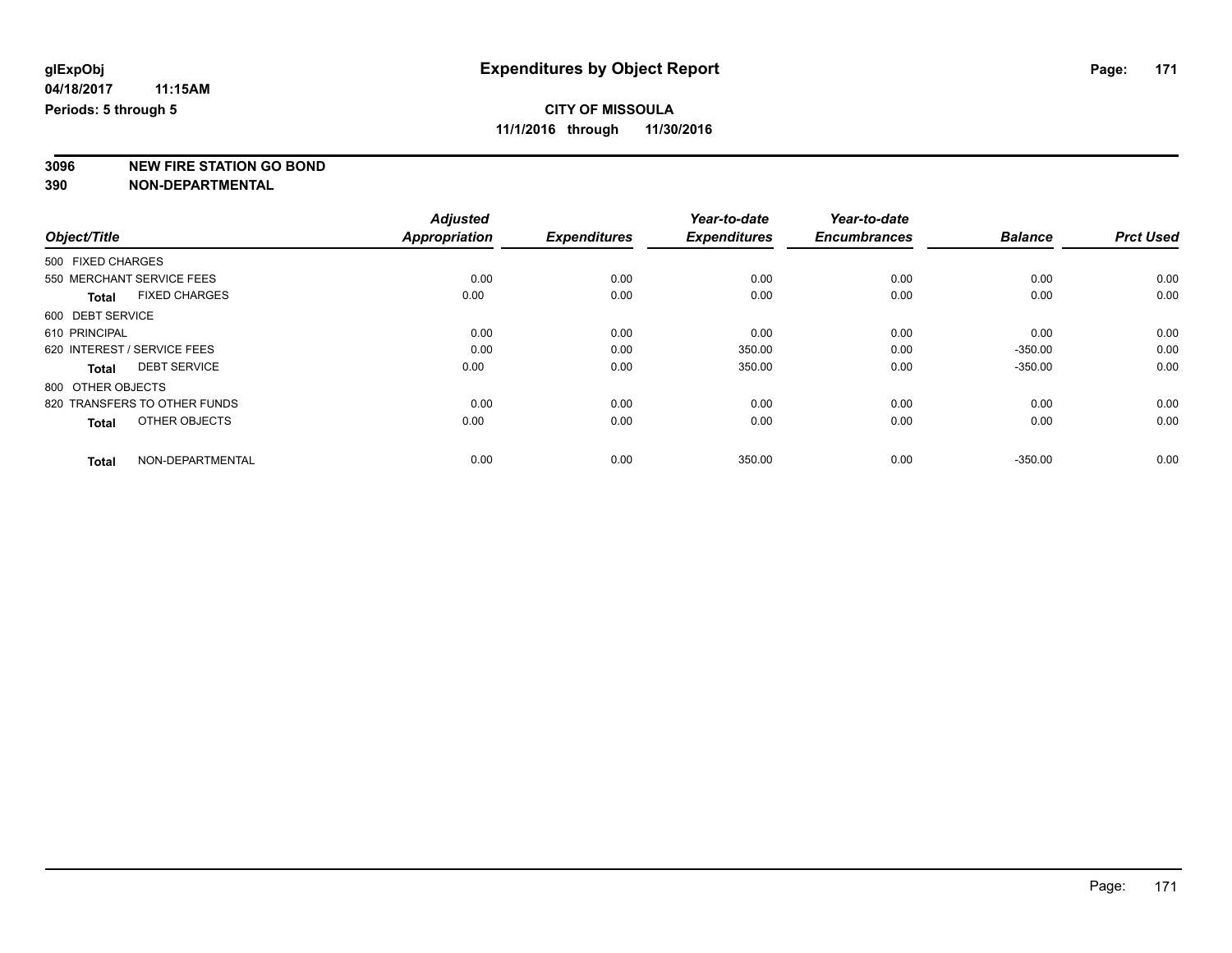### **3096 NEW FIRE STATION GO BOND**

|                   |                              | <b>Adjusted</b> |                     | Year-to-date        | Year-to-date        |                |                  |
|-------------------|------------------------------|-----------------|---------------------|---------------------|---------------------|----------------|------------------|
| Object/Title      |                              | Appropriation   | <b>Expenditures</b> | <b>Expenditures</b> | <b>Encumbrances</b> | <b>Balance</b> | <b>Prct Used</b> |
| 500 FIXED CHARGES |                              |                 |                     |                     |                     |                |                  |
|                   | 550 MERCHANT SERVICE FEES    | 0.00            | 0.00                | 0.00                | 0.00                | 0.00           | 0.00             |
| <b>Total</b>      | <b>FIXED CHARGES</b>         | 0.00            | 0.00                | 0.00                | 0.00                | 0.00           | 0.00             |
| 600 DEBT SERVICE  |                              |                 |                     |                     |                     |                |                  |
| 610 PRINCIPAL     |                              | 0.00            | 0.00                | 0.00                | 0.00                | 0.00           | 0.00             |
|                   | 620 INTEREST / SERVICE FEES  | 0.00            | 0.00                | 350.00              | 0.00                | $-350.00$      | 0.00             |
| Total             | <b>DEBT SERVICE</b>          | 0.00            | 0.00                | 350.00              | 0.00                | $-350.00$      | 0.00             |
| 800 OTHER OBJECTS |                              |                 |                     |                     |                     |                |                  |
|                   | 820 TRANSFERS TO OTHER FUNDS | 0.00            | 0.00                | 0.00                | 0.00                | 0.00           | 0.00             |
| <b>Total</b>      | OTHER OBJECTS                | 0.00            | 0.00                | 0.00                | 0.00                | 0.00           | 0.00             |
| <b>Total</b>      | NEW FIRE STATION GO BOND     | 0.00            | 0.00                | 350.00              | 0.00                | $-350.00$      | 0.00             |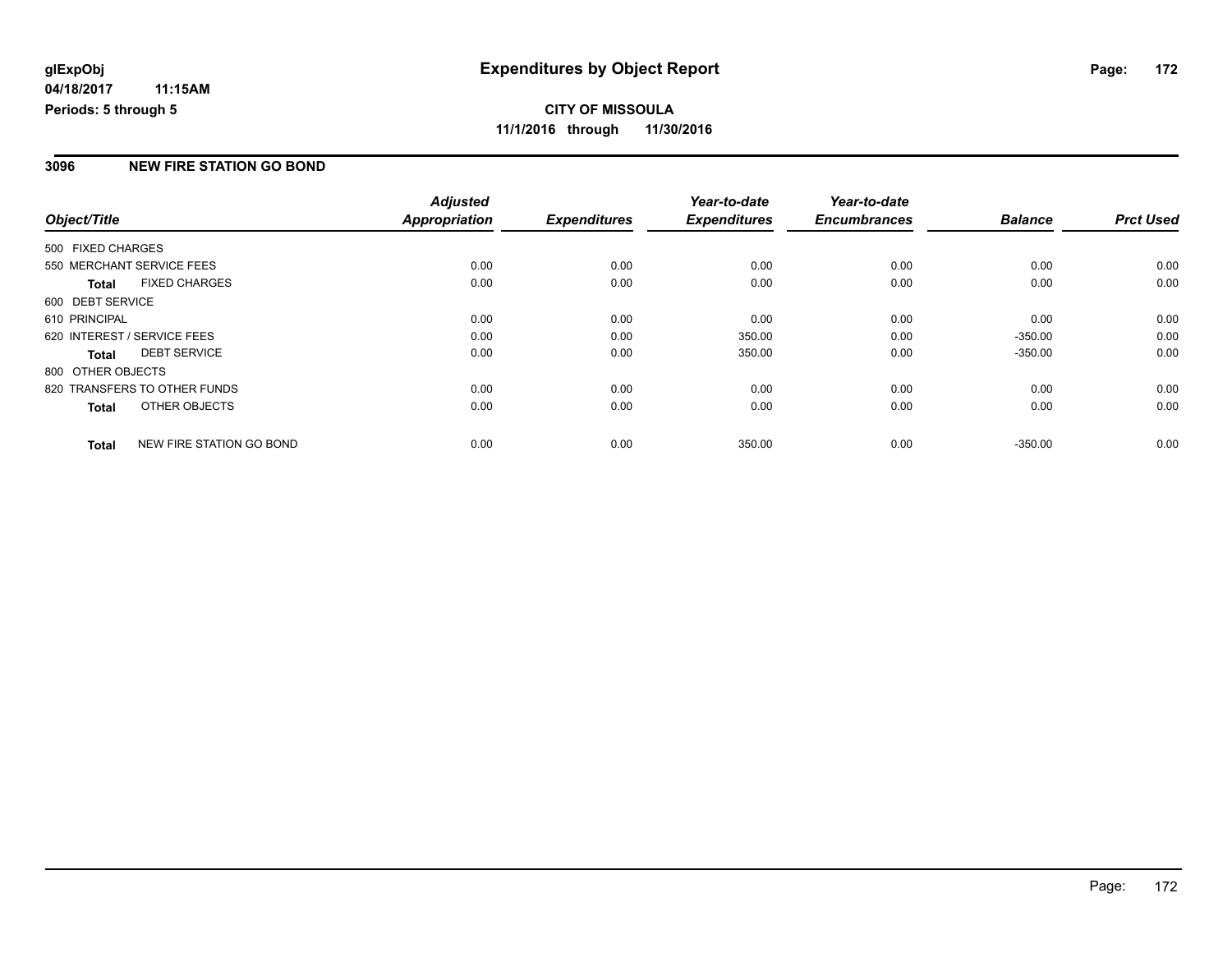**3097 2007 REFUNDING BONDS**

| Object/Title                         | <b>Adjusted</b><br><b>Appropriation</b> | <b>Expenditures</b> | Year-to-date<br><b>Expenditures</b> | Year-to-date<br><b>Encumbrances</b> | <b>Balance</b> | <b>Prct Used</b> |
|--------------------------------------|-----------------------------------------|---------------------|-------------------------------------|-------------------------------------|----------------|------------------|
|                                      |                                         |                     |                                     |                                     |                |                  |
| 500 FIXED CHARGES                    |                                         |                     |                                     |                                     |                |                  |
| 500 FIXED CHARGES                    | 0.00                                    | 0.00                | 0.00                                | 0.00                                | 0.00           | 0.00             |
| 550 MERCHANT SERVICE FEES            | 0.00                                    | 0.00                | 0.00                                | 0.00                                | 0.00           | 0.00             |
| <b>FIXED CHARGES</b><br><b>Total</b> | 0.00                                    | 0.00                | 0.00                                | 0.00                                | 0.00           | 0.00             |
| 600 DEBT SERVICE                     |                                         |                     |                                     |                                     |                |                  |
| 610 PRINCIPAL                        | 0.00                                    | 0.00                | 0.00                                | 0.00                                | 0.00           | 0.00             |
| 620 INTEREST / SERVICE FEES          | 0.00                                    | 0.00                | 0.00                                | 0.00                                | 0.00           | 0.00             |
| <b>DEBT SERVICE</b><br><b>Total</b>  | 0.00                                    | 0.00                | 0.00                                | 0.00                                | 0.00           | 0.00             |
| NON-DEPARTMENTAL<br><b>Total</b>     | 0.00                                    | 0.00                | 0.00                                | 0.00                                | 0.00           | 0.00             |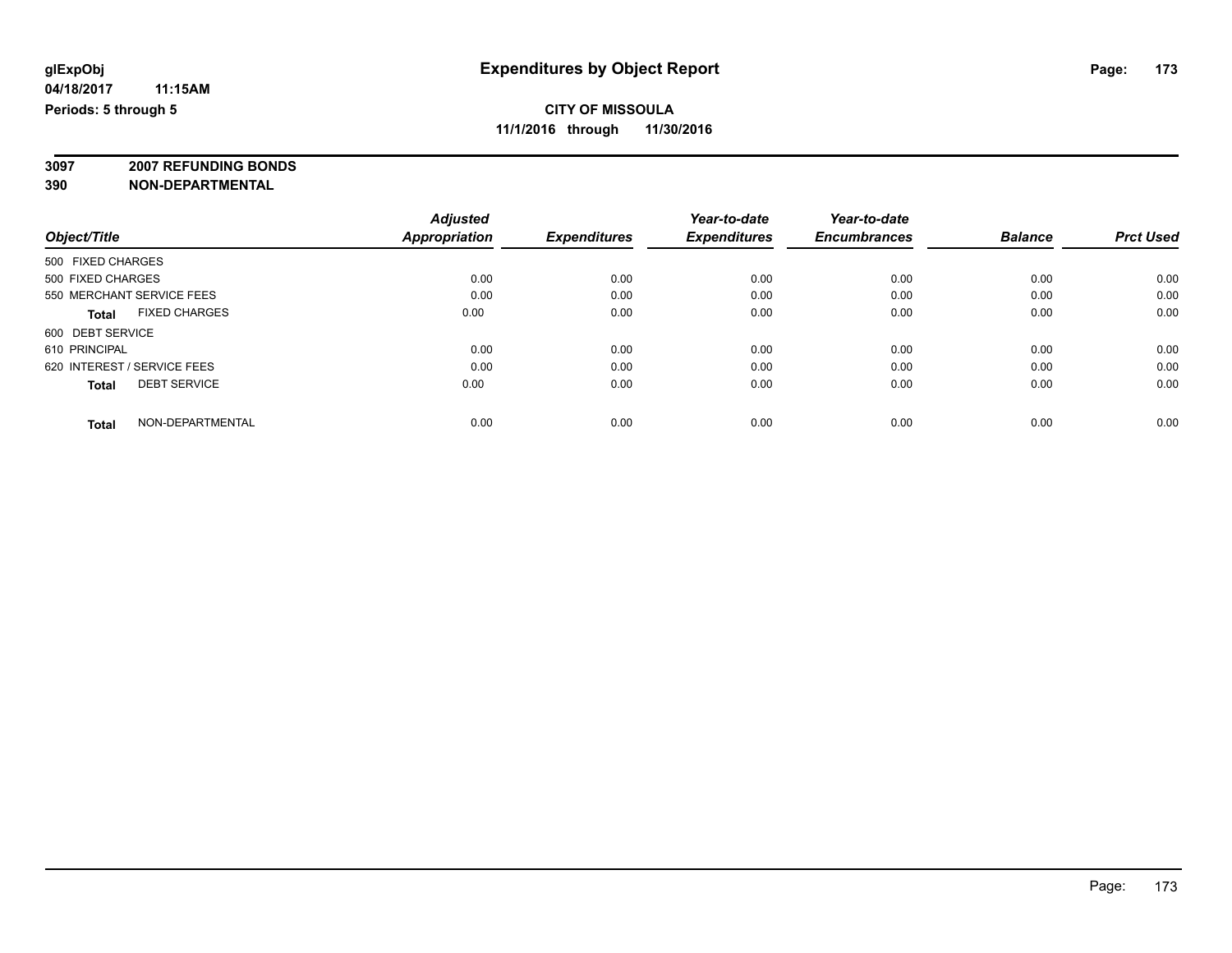### **3097 2007 REFUNDING BONDS**

| Object/Title                |                      | <b>Adjusted</b><br><b>Appropriation</b> | <b>Expenditures</b> | Year-to-date<br><b>Expenditures</b> | Year-to-date<br><b>Encumbrances</b> | <b>Balance</b> | <b>Prct Used</b> |
|-----------------------------|----------------------|-----------------------------------------|---------------------|-------------------------------------|-------------------------------------|----------------|------------------|
| 500 FIXED CHARGES           |                      |                                         |                     |                                     |                                     |                |                  |
| 500 FIXED CHARGES           |                      | 0.00                                    | 0.00                | 0.00                                | 0.00                                | 0.00           | 0.00             |
| 550 MERCHANT SERVICE FEES   |                      | 0.00                                    | 0.00                | 0.00                                | 0.00                                | 0.00           | 0.00             |
| <b>Total</b>                | <b>FIXED CHARGES</b> | 0.00                                    | 0.00                | 0.00                                | 0.00                                | 0.00           | 0.00             |
| 600 DEBT SERVICE            |                      |                                         |                     |                                     |                                     |                |                  |
| 610 PRINCIPAL               |                      | 0.00                                    | 0.00                | 0.00                                | 0.00                                | 0.00           | 0.00             |
| 620 INTEREST / SERVICE FEES |                      | 0.00                                    | 0.00                | 0.00                                | 0.00                                | 0.00           | 0.00             |
| <b>Total</b>                | <b>DEBT SERVICE</b>  | 0.00                                    | 0.00                | 0.00                                | 0.00                                | 0.00           | 0.00             |
| <b>Total</b>                | 2007 REFUNDING BONDS | 0.00                                    | 0.00                | 0.00                                | 0.00                                | 0.00           | 0.00             |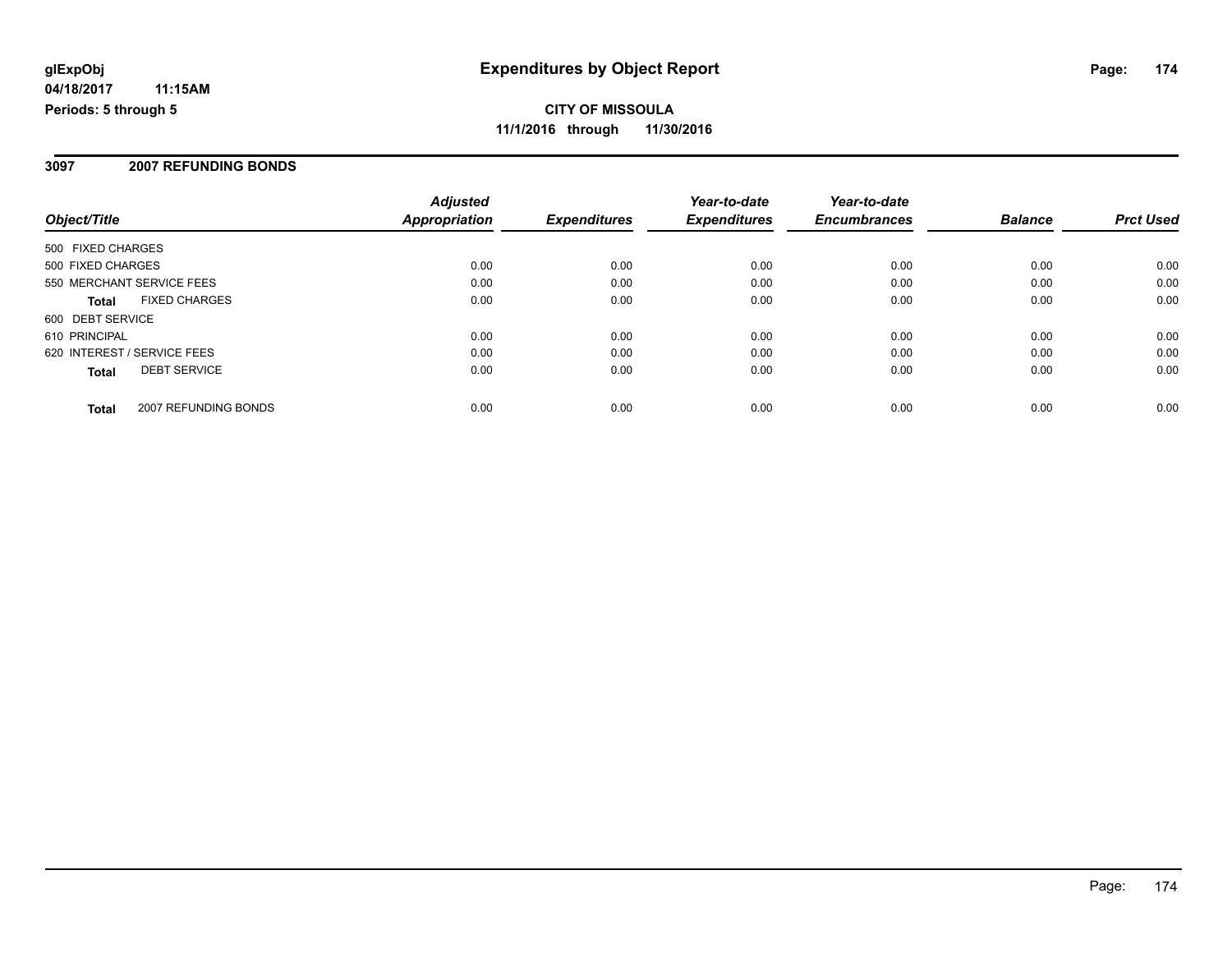# **3100 SIDEWALK & CURB WARRANTS FUND**

|                                      | <b>Adjusted</b>      |                     | Year-to-date        | Year-to-date        |                |                  |
|--------------------------------------|----------------------|---------------------|---------------------|---------------------|----------------|------------------|
| Object/Title                         | <b>Appropriation</b> | <b>Expenditures</b> | <b>Expenditures</b> | <b>Encumbrances</b> | <b>Balance</b> | <b>Prct Used</b> |
| 500 FIXED CHARGES                    |                      |                     |                     |                     |                |                  |
| 550 MERCHANT SERVICE FEES            | 0.00                 | 0.00                | 0.00                | 0.00                | 0.00           | 0.00             |
| <b>FIXED CHARGES</b><br><b>Total</b> | 0.00                 | 0.00                | 0.00                | 0.00                | 0.00           | 0.00             |
| 600 DEBT SERVICE                     |                      |                     |                     |                     |                |                  |
| 610 PRINCIPAL                        | 0.00                 | 0.00                | 0.00                | 0.00                | 0.00           | 0.00             |
| 620 INTEREST / SERVICE FEES          | 0.00                 | 0.00                | 0.00                | 0.00                | 0.00           | 0.00             |
| <b>DEBT SERVICE</b><br><b>Total</b>  | 0.00                 | 0.00                | 0.00                | 0.00                | 0.00           | 0.00             |
| 800 OTHER OBJECTS                    |                      |                     |                     |                     |                |                  |
| 820 TRANSFERS TO OTHER FUNDS         | 0.00                 | 0.00                | 0.00                | 0.00                | 0.00           | 0.00             |
| OTHER OBJECTS<br><b>Total</b>        | 0.00                 | 0.00                | 0.00                | 0.00                | 0.00           | 0.00             |
|                                      |                      |                     |                     |                     |                |                  |
| NON-DEPARTMENTAL<br><b>Total</b>     | 0.00                 | 0.00                | 0.00                | 0.00                | 0.00           | 0.00             |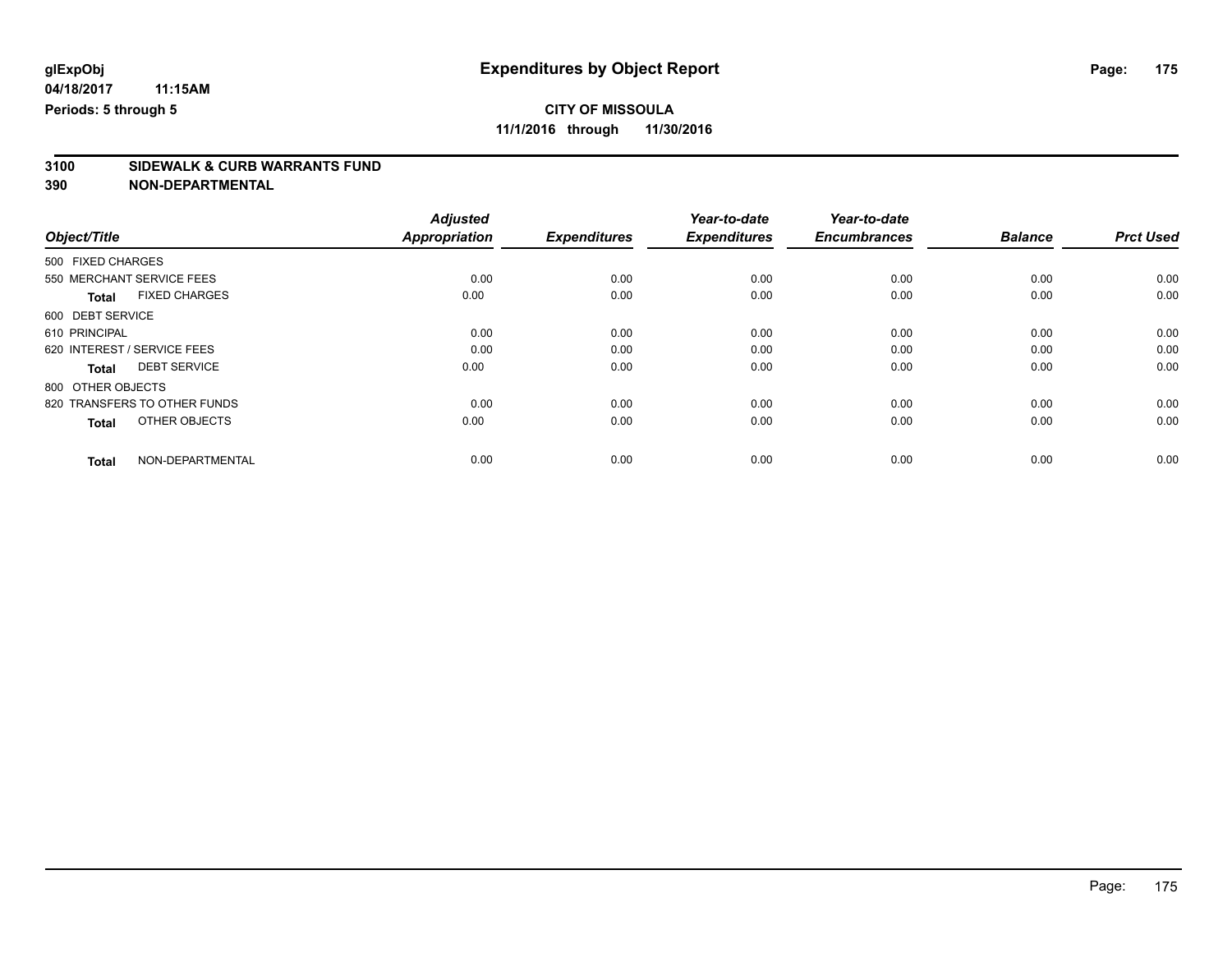**CITY OF MISSOULA 11/1/2016 through 11/30/2016**

### **3100 SIDEWALK & CURB WARRANTS FUND**

|                   |                               | <b>Adjusted</b> |                     | Year-to-date        | Year-to-date        |                |                  |
|-------------------|-------------------------------|-----------------|---------------------|---------------------|---------------------|----------------|------------------|
| Object/Title      |                               | Appropriation   | <b>Expenditures</b> | <b>Expenditures</b> | <b>Encumbrances</b> | <b>Balance</b> | <b>Prct Used</b> |
| 500 FIXED CHARGES |                               |                 |                     |                     |                     |                |                  |
|                   | 550 MERCHANT SERVICE FEES     | 0.00            | 0.00                | 0.00                | 0.00                | 0.00           | 0.00             |
| <b>Total</b>      | <b>FIXED CHARGES</b>          | 0.00            | 0.00                | 0.00                | 0.00                | 0.00           | 0.00             |
| 600 DEBT SERVICE  |                               |                 |                     |                     |                     |                |                  |
| 610 PRINCIPAL     |                               | 0.00            | 0.00                | 0.00                | 0.00                | 0.00           | 0.00             |
|                   | 620 INTEREST / SERVICE FEES   | 0.00            | 0.00                | 0.00                | 0.00                | 0.00           | 0.00             |
| <b>Total</b>      | <b>DEBT SERVICE</b>           | 0.00            | 0.00                | 0.00                | 0.00                | 0.00           | 0.00             |
| 800 OTHER OBJECTS |                               |                 |                     |                     |                     |                |                  |
|                   | 820 TRANSFERS TO OTHER FUNDS  | 0.00            | 0.00                | 0.00                | 0.00                | 0.00           | 0.00             |
| <b>Total</b>      | OTHER OBJECTS                 | 0.00            | 0.00                | 0.00                | 0.00                | 0.00           | 0.00             |
| <b>Total</b>      | SIDEWALK & CURB WARRANTS FUND | 0.00            | 0.00                | 0.00                | 0.00                | 0.00           | 0.00             |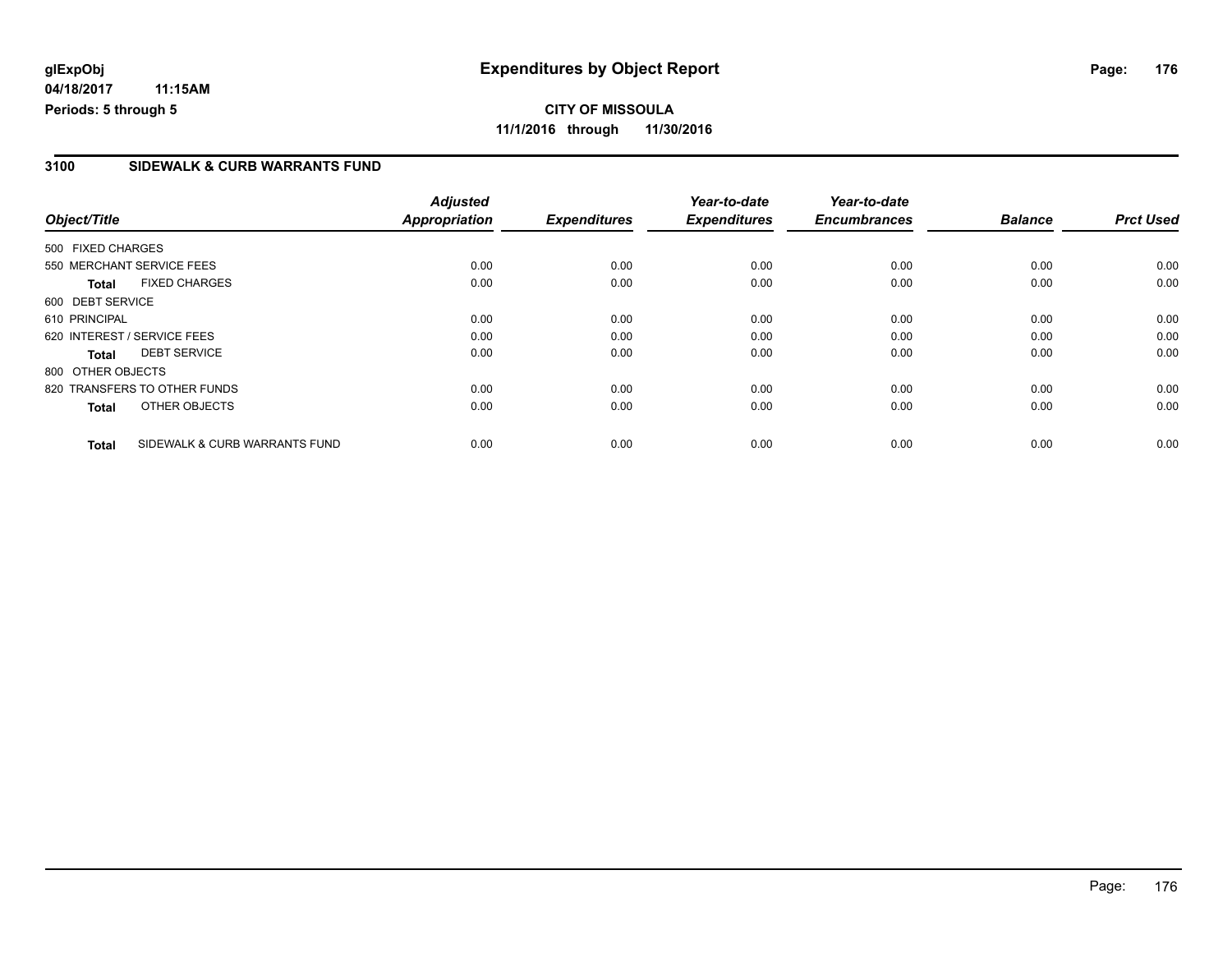# **3200 FY99 SIDEWALK & CURB DEBT SERVICE FUND**

|                              |                      | <b>Adjusted</b>      |                     | Year-to-date        | Year-to-date        |                |                  |
|------------------------------|----------------------|----------------------|---------------------|---------------------|---------------------|----------------|------------------|
| Object/Title                 |                      | <b>Appropriation</b> | <b>Expenditures</b> | <b>Expenditures</b> | <b>Encumbrances</b> | <b>Balance</b> | <b>Prct Used</b> |
| 500 FIXED CHARGES            |                      |                      |                     |                     |                     |                |                  |
| 550 MERCHANT SERVICE FEES    |                      | 0.00                 | 0.00                | 0.00                | 0.00                | 0.00           | 0.00             |
| <b>Total</b>                 | <b>FIXED CHARGES</b> | 0.00                 | 0.00                | 0.00                | 0.00                | 0.00           | 0.00             |
| 600 DEBT SERVICE             |                      |                      |                     |                     |                     |                |                  |
| 610 PRINCIPAL                |                      | 0.00                 | 0.00                | 0.00                | 0.00                | 0.00           | 0.00             |
| 620 INTEREST / SERVICE FEES  |                      | 0.00                 | 0.00                | 0.00                | 0.00                | 0.00           | 0.00             |
| <b>Total</b>                 | <b>DEBT SERVICE</b>  | 0.00                 | 0.00                | 0.00                | 0.00                | 0.00           | 0.00             |
| 800 OTHER OBJECTS            |                      |                      |                     |                     |                     |                |                  |
| 820 TRANSFERS TO OTHER FUNDS |                      | 0.00                 | 0.00                | 0.00                | 0.00                | 0.00           | 0.00             |
| <b>Total</b>                 | OTHER OBJECTS        | 0.00                 | 0.00                | 0.00                | 0.00                | 0.00           | 0.00             |
| <b>Total</b>                 | NON-DEPARTMENTAL     | 0.00                 | 0.00                | 0.00                | 0.00                | 0.00           | 0.00             |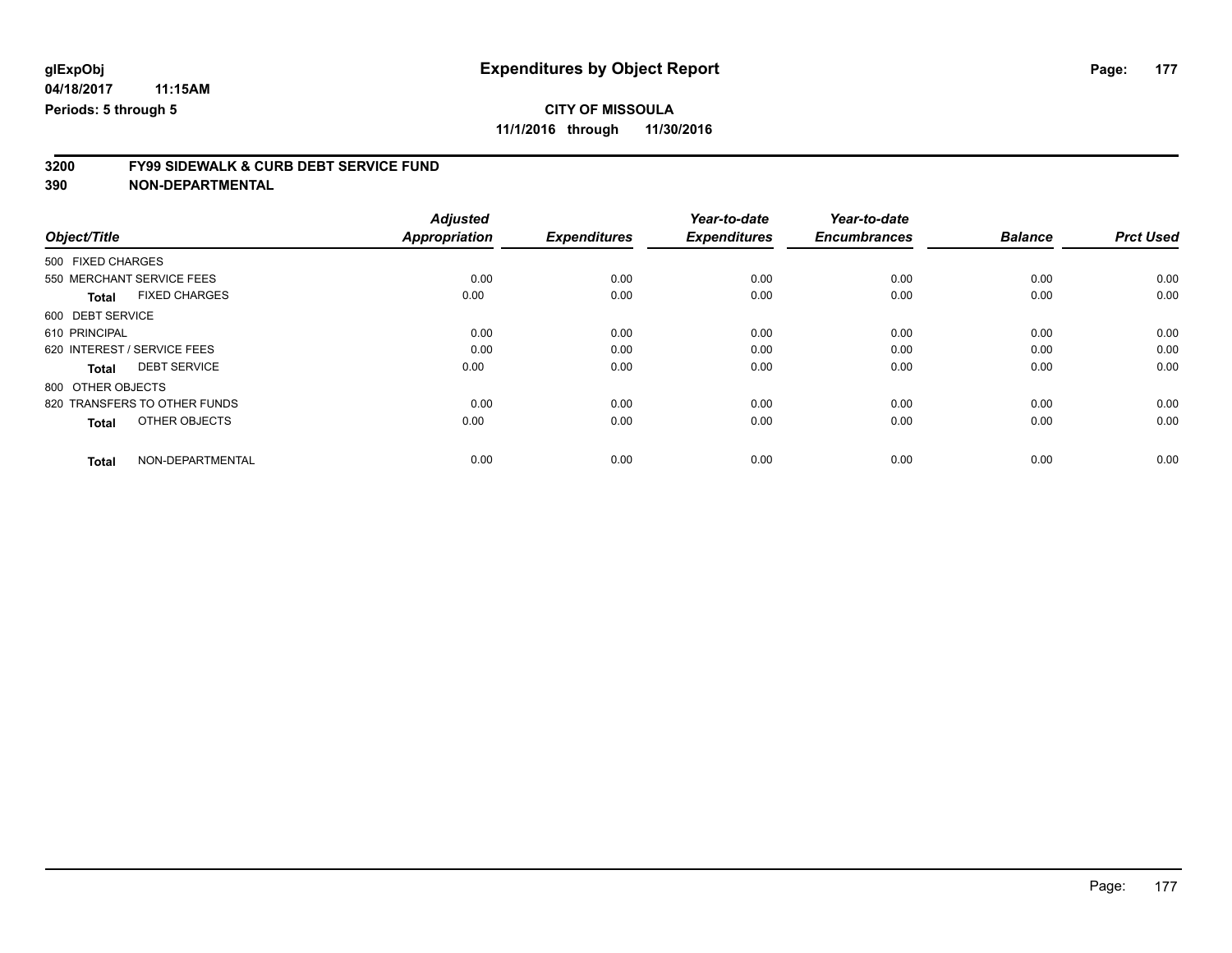# **CITY OF MISSOULA 11/1/2016 through 11/30/2016**

### **3200 FY99 SIDEWALK & CURB DEBT SERVICE FUND**

|                   |                                              | <b>Adjusted</b> |                     | Year-to-date        | Year-to-date        |                |                  |
|-------------------|----------------------------------------------|-----------------|---------------------|---------------------|---------------------|----------------|------------------|
| Object/Title      |                                              | Appropriation   | <b>Expenditures</b> | <b>Expenditures</b> | <b>Encumbrances</b> | <b>Balance</b> | <b>Prct Used</b> |
| 500 FIXED CHARGES |                                              |                 |                     |                     |                     |                |                  |
|                   | 550 MERCHANT SERVICE FEES                    | 0.00            | 0.00                | 0.00                | 0.00                | 0.00           | 0.00             |
| <b>Total</b>      | <b>FIXED CHARGES</b>                         | 0.00            | 0.00                | 0.00                | 0.00                | 0.00           | 0.00             |
| 600 DEBT SERVICE  |                                              |                 |                     |                     |                     |                |                  |
| 610 PRINCIPAL     |                                              | 0.00            | 0.00                | 0.00                | 0.00                | 0.00           | 0.00             |
|                   | 620 INTEREST / SERVICE FEES                  | 0.00            | 0.00                | 0.00                | 0.00                | 0.00           | 0.00             |
| <b>Total</b>      | <b>DEBT SERVICE</b>                          | 0.00            | 0.00                | 0.00                | 0.00                | 0.00           | 0.00             |
| 800 OTHER OBJECTS |                                              |                 |                     |                     |                     |                |                  |
|                   | 820 TRANSFERS TO OTHER FUNDS                 | 0.00            | 0.00                | 0.00                | 0.00                | 0.00           | 0.00             |
| <b>Total</b>      | OTHER OBJECTS                                | 0.00            | 0.00                | 0.00                | 0.00                | 0.00           | 0.00             |
| <b>Total</b>      | <b>FY99 SIDEWALK &amp; CURB DEBT SERVICE</b> | 0.00            | 0.00                | 0.00                | 0.00                | 0.00           | 0.00             |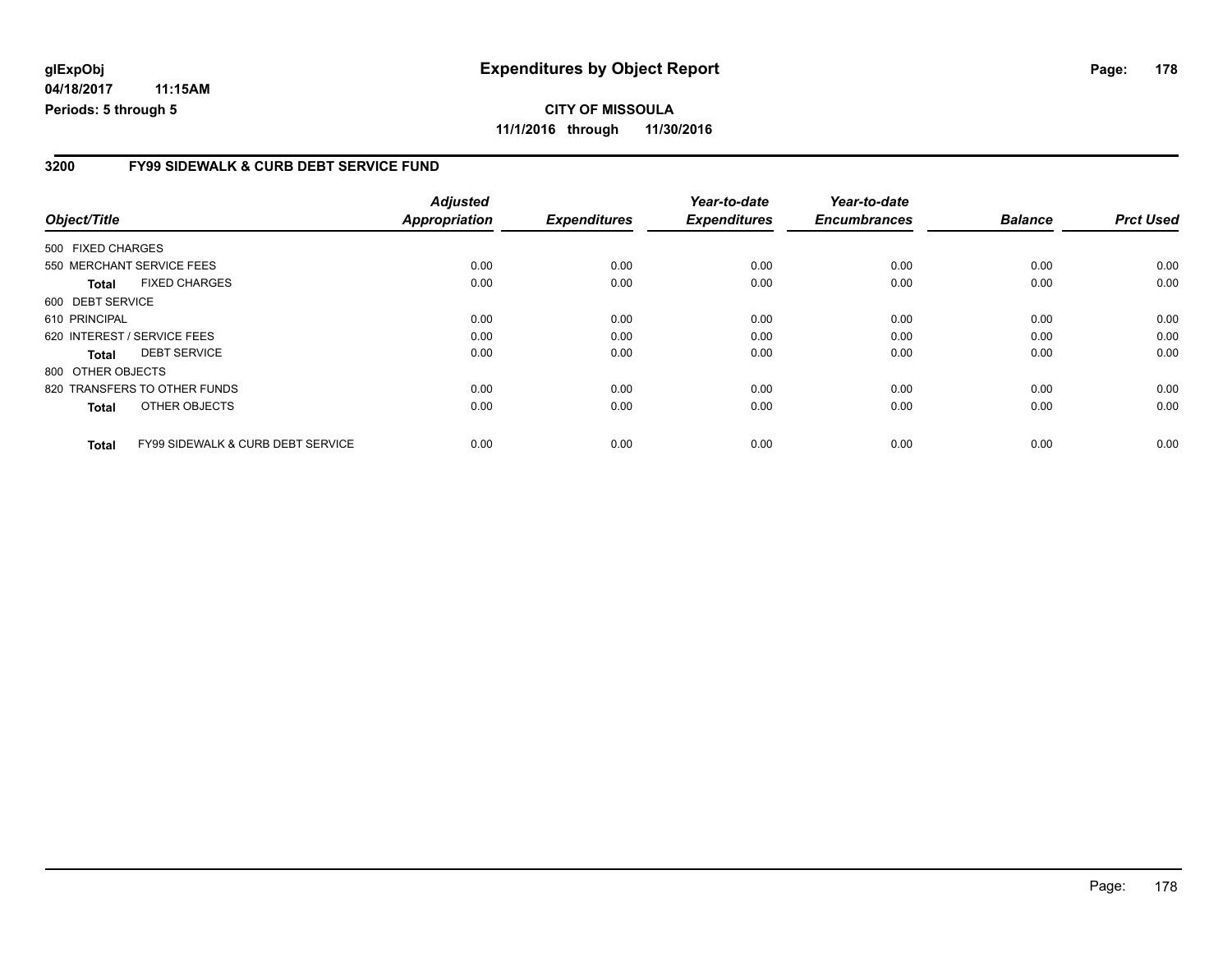# **CITY OF MISSOULA 11/1/2016 through 11/30/2016**

# **3300 FY00 SIDEWALK & CURB DEBT SERVICE FUND**

|                                      | <b>Adjusted</b>      |                     | Year-to-date        | Year-to-date        |                |                  |
|--------------------------------------|----------------------|---------------------|---------------------|---------------------|----------------|------------------|
| Object/Title                         | <b>Appropriation</b> | <b>Expenditures</b> | <b>Expenditures</b> | <b>Encumbrances</b> | <b>Balance</b> | <b>Prct Used</b> |
| 500 FIXED CHARGES                    |                      |                     |                     |                     |                |                  |
| 550 MERCHANT SERVICE FEES            | 0.00                 | 0.00                | 0.00                | 0.00                | 0.00           | 0.00             |
| <b>FIXED CHARGES</b><br><b>Total</b> | 0.00                 | 0.00                | 0.00                | 0.00                | 0.00           | 0.00             |
| 600 DEBT SERVICE                     |                      |                     |                     |                     |                |                  |
| 610 PRINCIPAL                        | 0.00                 | 0.00                | 0.00                | 0.00                | 0.00           | 0.00             |
| 620 INTEREST / SERVICE FEES          | 0.00                 | 0.00                | 0.00                | 0.00                | 0.00           | 0.00             |
| <b>DEBT SERVICE</b><br><b>Total</b>  | 0.00                 | 0.00                | 0.00                | 0.00                | 0.00           | 0.00             |
| NON-DEPARTMENTAL<br>Total            | 0.00                 | 0.00                | 0.00                | 0.00                | 0.00           | 0.00             |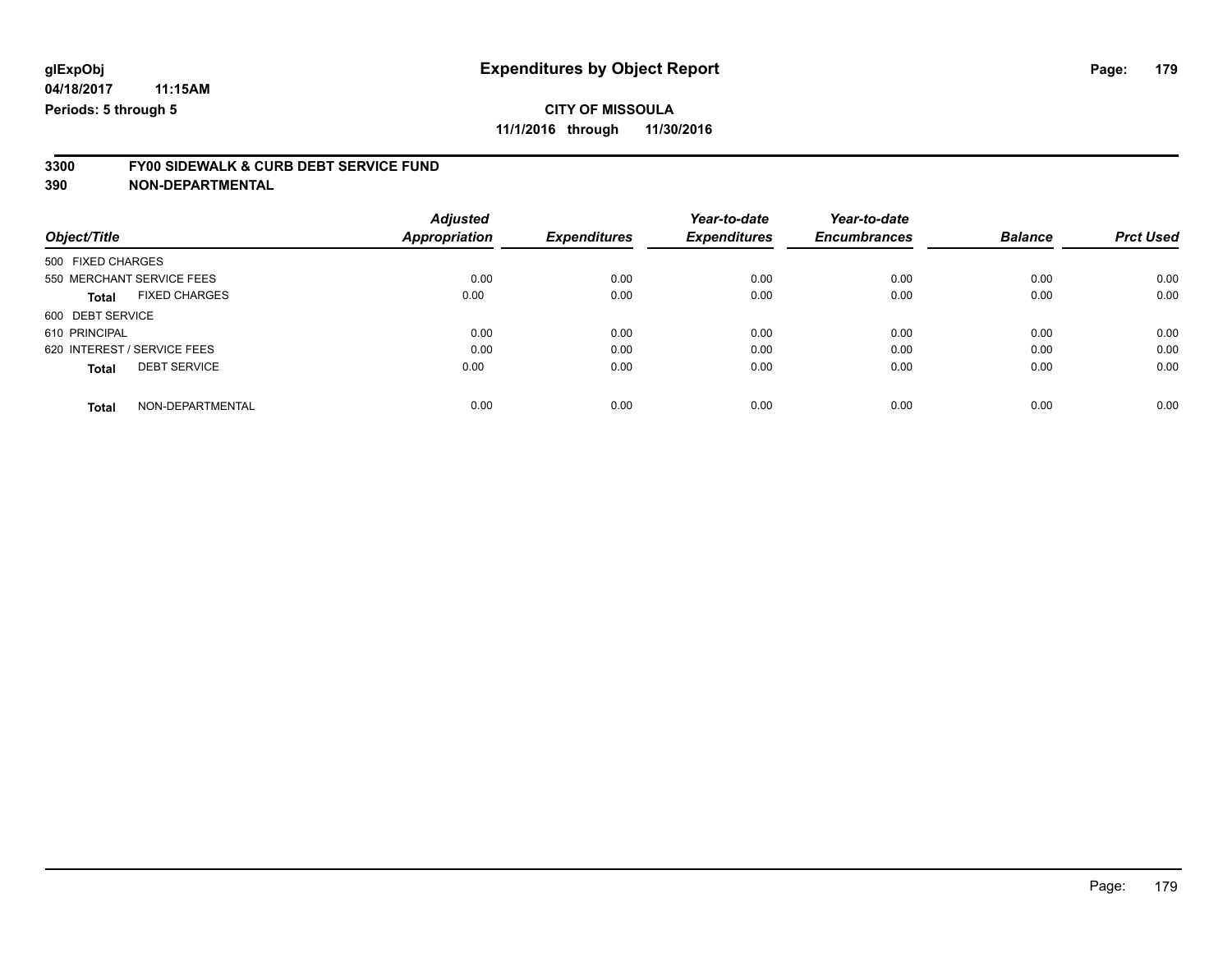### **3300 FY00 SIDEWALK & CURB DEBT SERVICE FUND**

| Object/Title                |                                   | <b>Adjusted</b><br><b>Appropriation</b> | <b>Expenditures</b> | Year-to-date<br><b>Expenditures</b> | Year-to-date<br><b>Encumbrances</b> | <b>Balance</b> | <b>Prct Used</b> |
|-----------------------------|-----------------------------------|-----------------------------------------|---------------------|-------------------------------------|-------------------------------------|----------------|------------------|
| 500 FIXED CHARGES           |                                   |                                         |                     |                                     |                                     |                |                  |
|                             | 550 MERCHANT SERVICE FEES         | 0.00                                    | 0.00                | 0.00                                | 0.00                                | 0.00           | 0.00             |
| Total                       | <b>FIXED CHARGES</b>              | 0.00                                    | 0.00                | 0.00                                | 0.00                                | 0.00           | 0.00             |
| 600 DEBT SERVICE            |                                   |                                         |                     |                                     |                                     |                |                  |
| 610 PRINCIPAL               |                                   | 0.00                                    | 0.00                | 0.00                                | 0.00                                | 0.00           | 0.00             |
| 620 INTEREST / SERVICE FEES |                                   | 0.00                                    | 0.00                | 0.00                                | 0.00                                | 0.00           | 0.00             |
| <b>Total</b>                | <b>DEBT SERVICE</b>               | 0.00                                    | 0.00                | 0.00                                | 0.00                                | 0.00           | 0.00             |
| <b>Total</b>                | FY00 SIDEWALK & CURB DEBT SERVICE | 0.00                                    | 0.00                | 0.00                                | 0.00                                | 0.00           | 0.00             |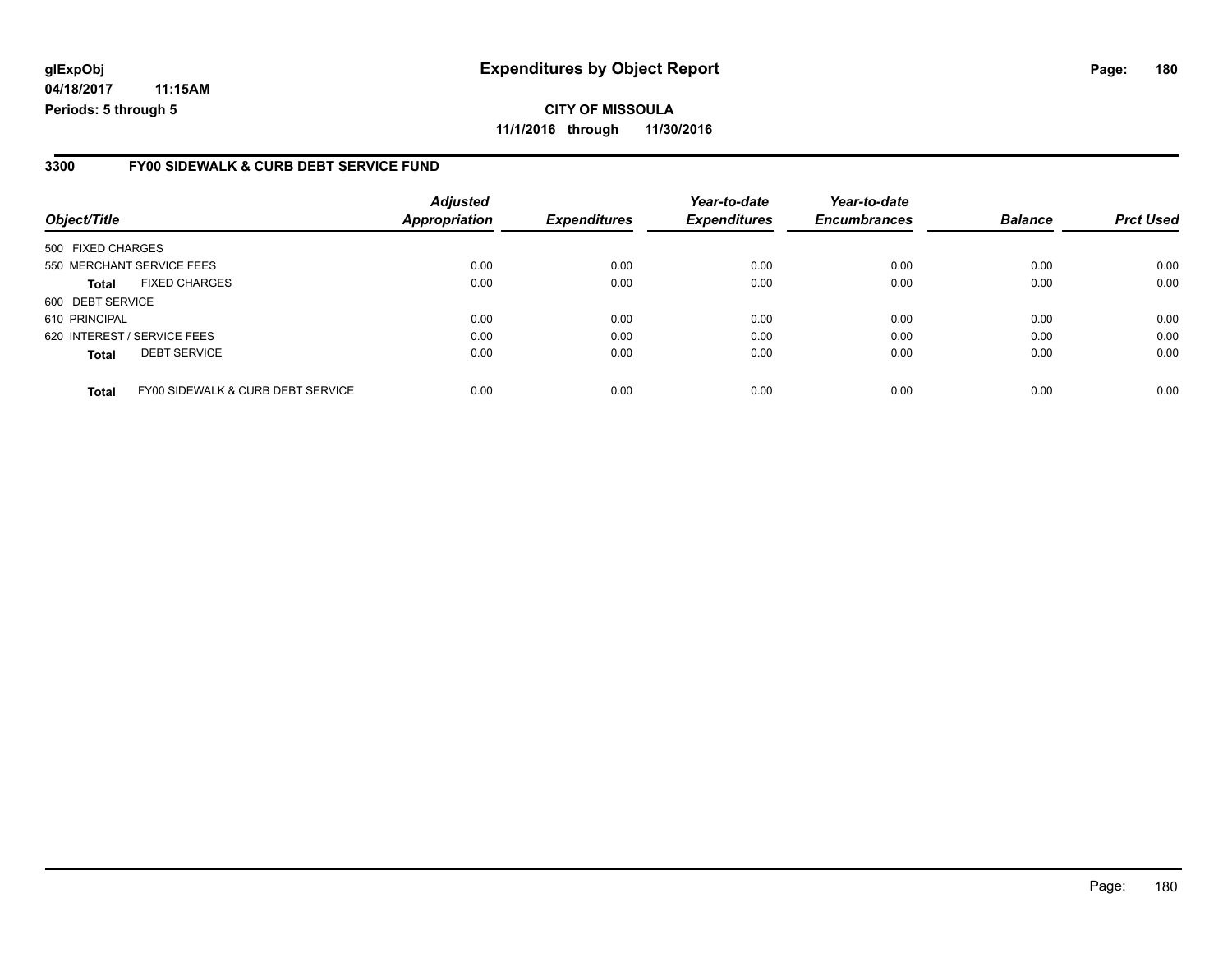#### **3305 JUDGMENT LEVIES 390 NON-DEPARTMENTAL**

|                                     | <b>Adjusted</b>      |                     | Year-to-date        | Year-to-date        |                |                  |
|-------------------------------------|----------------------|---------------------|---------------------|---------------------|----------------|------------------|
| Object/Title                        | <b>Appropriation</b> | <b>Expenditures</b> | <b>Expenditures</b> | <b>Encumbrances</b> | <b>Balance</b> | <b>Prct Used</b> |
| 600 DEBT SERVICE                    |                      |                     |                     |                     |                |                  |
| 615 JUDGMENT LEVY DEBT PAYMENT      | 0.00                 | 0.00                | 0.00                | 0.00                | 0.00           | 0.00             |
| <b>DEBT SERVICE</b><br><b>Total</b> | 0.00                 | 0.00                | 0.00                | 0.00                | 0.00           | 0.00             |
| 800 OTHER OBJECTS                   |                      |                     |                     |                     |                |                  |
| 820 TRANSFERS TO OTHER FUNDS        | 0.00                 | 0.00                | 0.00                | 0.00                | 0.00           | 0.00             |
| OTHER OBJECTS<br><b>Total</b>       | 0.00                 | 0.00                | 0.00                | 0.00                | 0.00           | 0.00             |
| NON-DEPARTMENTAL<br>Total           | 0.00                 | 0.00                | 0.00                | 0.00                | 0.00           | 0.00             |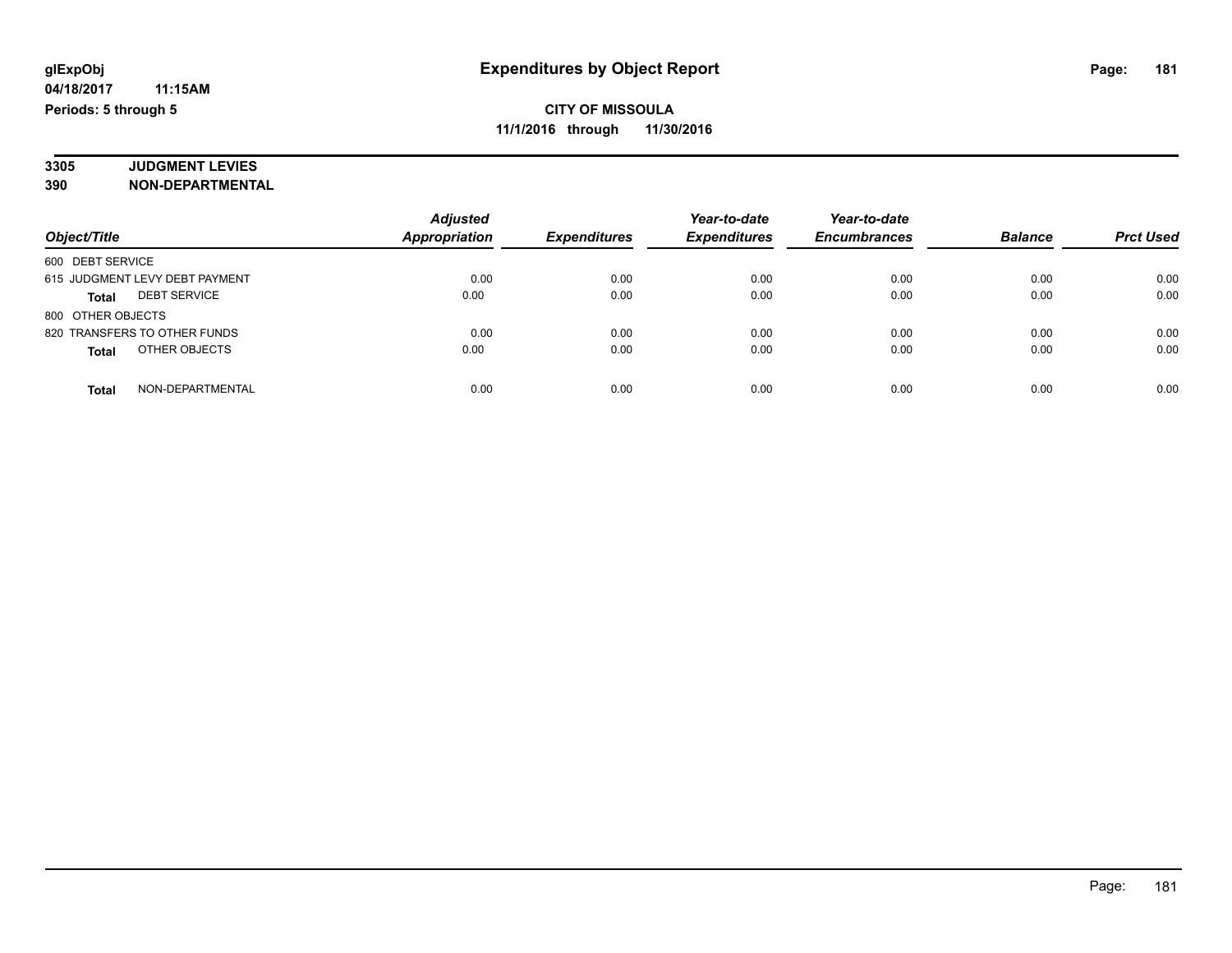**3305 JUDGMENT LEVIES**

|                                     | <b>Adjusted</b>      |                     | Year-to-date        | Year-to-date        |                |                  |
|-------------------------------------|----------------------|---------------------|---------------------|---------------------|----------------|------------------|
| Object/Title                        | <b>Appropriation</b> | <b>Expenditures</b> | <b>Expenditures</b> | <b>Encumbrances</b> | <b>Balance</b> | <b>Prct Used</b> |
| 600 DEBT SERVICE                    |                      |                     |                     |                     |                |                  |
| 615 JUDGMENT LEVY DEBT PAYMENT      | 0.00                 | 0.00                | 0.00                | 0.00                | 0.00           | 0.00             |
| <b>DEBT SERVICE</b><br><b>Total</b> | 0.00                 | 0.00                | 0.00                | 0.00                | 0.00           | 0.00             |
| 800 OTHER OBJECTS                   |                      |                     |                     |                     |                |                  |
| 820 TRANSFERS TO OTHER FUNDS        | 0.00                 | 0.00                | 0.00                | 0.00                | 0.00           | 0.00             |
| OTHER OBJECTS<br><b>Total</b>       | 0.00                 | 0.00                | 0.00                | 0.00                | 0.00           | 0.00             |
| <b>JUDGMENT LEVIES</b><br>Total     | 0.00                 | 0.00                | 0.00                | 0.00                | 0.00           | 0.00             |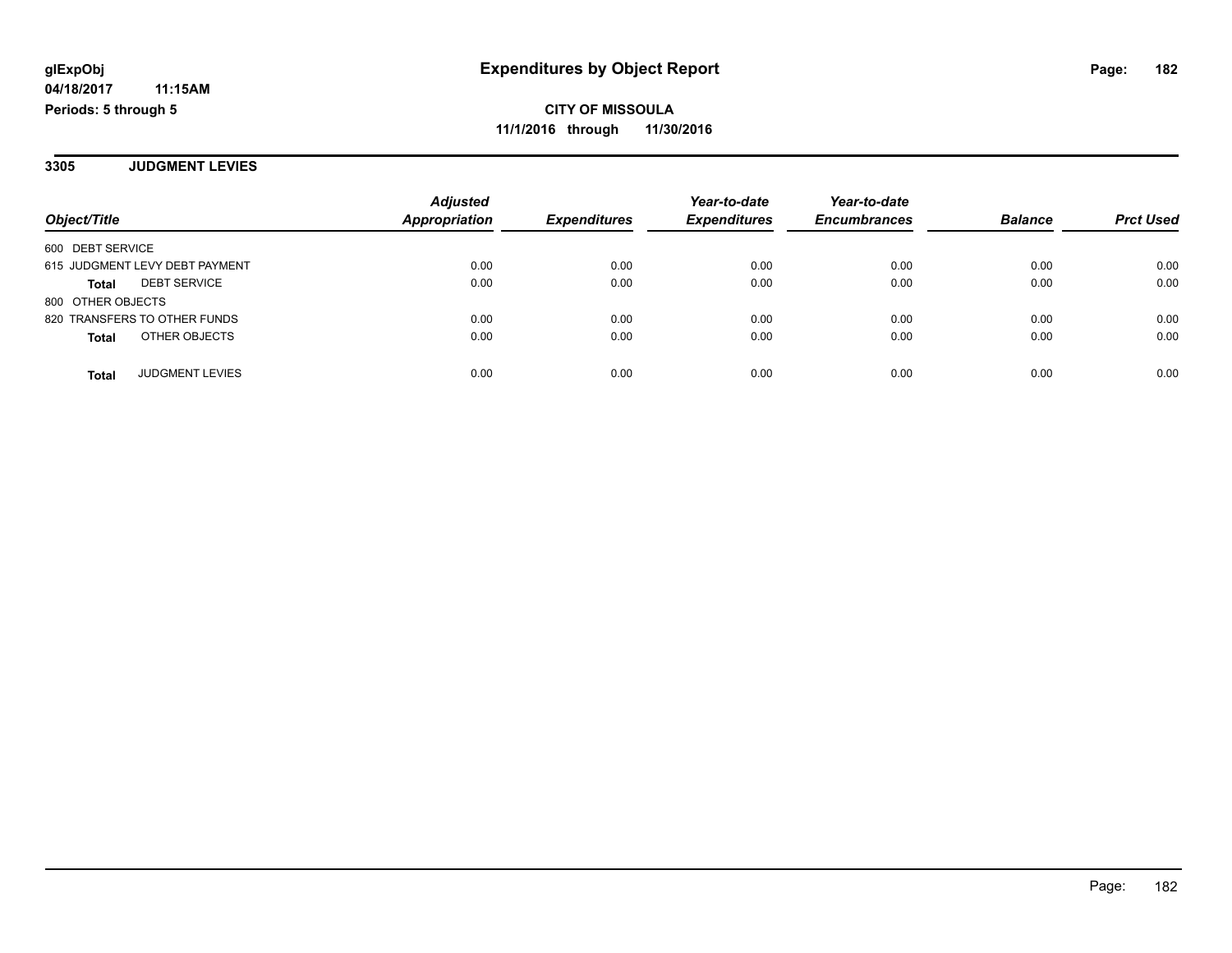## **glExpObj Expenditures by Object Report Page: 183**

**04/18/2017 11:15AM Periods: 5 through 5**

## **CITY OF MISSOULA 11/1/2016 through 11/30/2016**

#### **3400 FY01 SIDEWALK & CURB DEBT SERVICE FUND**

**000 \*\*\* Title Not Found \*\*\***

| Object/Title                     | <b>Adjusted</b><br>Appropriation | <b>Expenditures</b> | Year-to-date<br><b>Expenditures</b> | Year-to-date<br><b>Encumbrances</b> | <b>Balance</b> | <b>Prct Used</b> |
|----------------------------------|----------------------------------|---------------------|-------------------------------------|-------------------------------------|----------------|------------------|
| 800 OTHER OBJECTS                |                                  |                     |                                     |                                     |                |                  |
| 820 TRANSFERS TO OTHER FUNDS     | 0.00                             | 0.00                | 0.00                                | 0.00                                | 0.00           | 0.00             |
| OTHER OBJECTS<br><b>Total</b>    | 0.00                             | 0.00                | 0.00                                | 0.00                                | 0.00           | 0.00             |
| *** Title Not Found ***<br>Total | 0.00                             | 0.00                | 0.00                                | 0.00                                | 0.00           | 0.00             |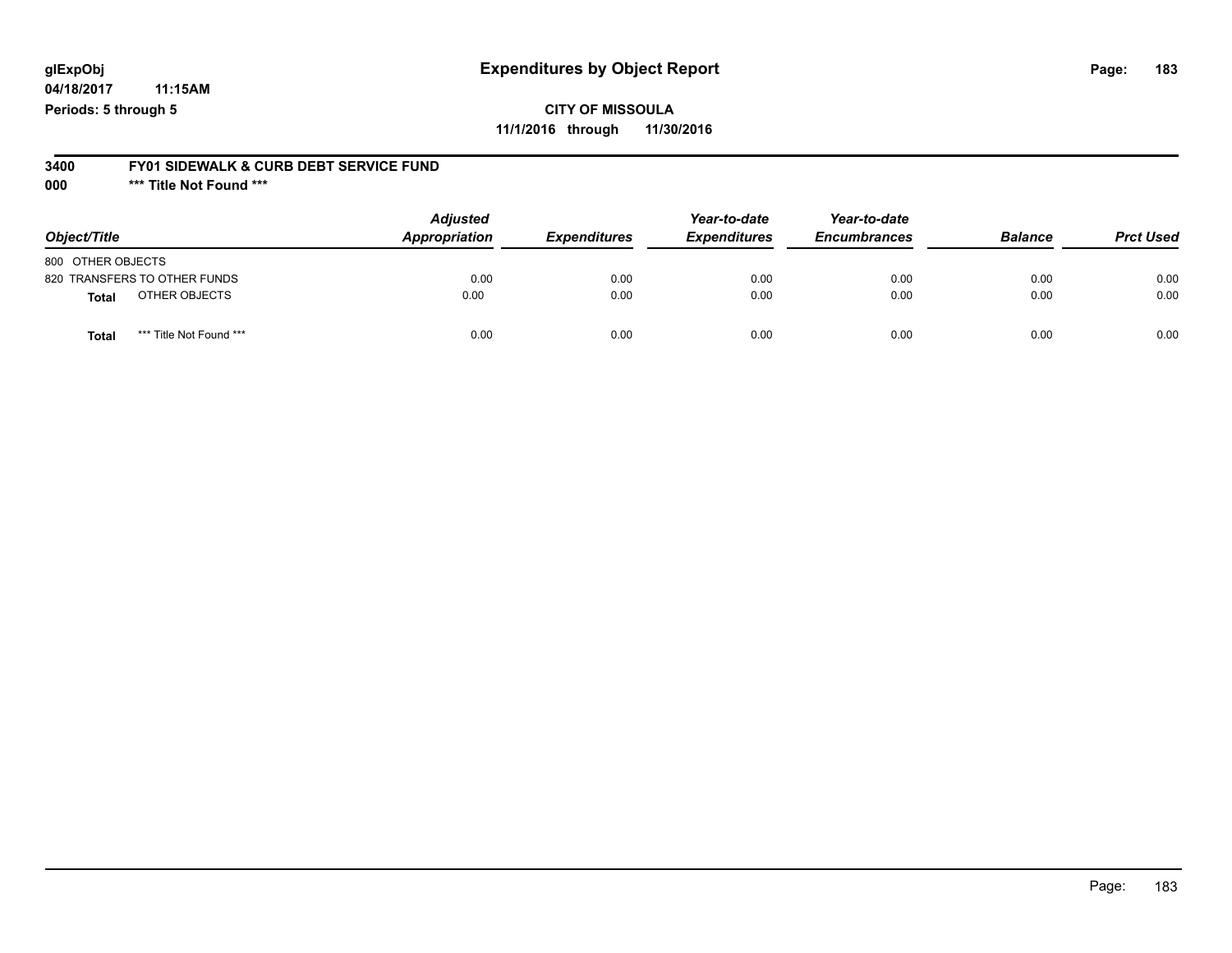# **3400 FY01 SIDEWALK & CURB DEBT SERVICE FUND**

|                                      | <b>Adjusted</b>      | <b>Expenditures</b> | Year-to-date<br><b>Expenditures</b> | Year-to-date<br><b>Encumbrances</b> | <b>Balance</b> | <b>Prct Used</b> |
|--------------------------------------|----------------------|---------------------|-------------------------------------|-------------------------------------|----------------|------------------|
| Object/Title                         | <b>Appropriation</b> |                     |                                     |                                     |                |                  |
| 500 FIXED CHARGES                    |                      |                     |                                     |                                     |                |                  |
| 550 MERCHANT SERVICE FEES            | 0.00                 | 0.00                | 0.00                                | 0.00                                | 0.00           | 0.00             |
| <b>FIXED CHARGES</b><br><b>Total</b> | 0.00                 | 0.00                | 0.00                                | 0.00                                | 0.00           | 0.00             |
| 600 DEBT SERVICE                     |                      |                     |                                     |                                     |                |                  |
| 610 PRINCIPAL                        | 0.00                 | 0.00                | 0.00                                | 0.00                                | 0.00           | 0.00             |
| 620 INTEREST / SERVICE FEES          | 0.00                 | 0.00                | 0.00                                | 0.00                                | 0.00           | 0.00             |
| <b>DEBT SERVICE</b><br><b>Total</b>  | 0.00                 | 0.00                | 0.00                                | 0.00                                | 0.00           | 0.00             |
| 800 OTHER OBJECTS                    |                      |                     |                                     |                                     |                |                  |
| 820 TRANSFERS TO OTHER FUNDS         | 0.00                 | 0.00                | 0.00                                | 0.00                                | 0.00           | 0.00             |
| OTHER OBJECTS<br><b>Total</b>        | 0.00                 | 0.00                | 0.00                                | 0.00                                | 0.00           | 0.00             |
| NON-DEPARTMENTAL<br><b>Total</b>     | 0.00                 | 0.00                | 0.00                                | 0.00                                | 0.00           | 0.00             |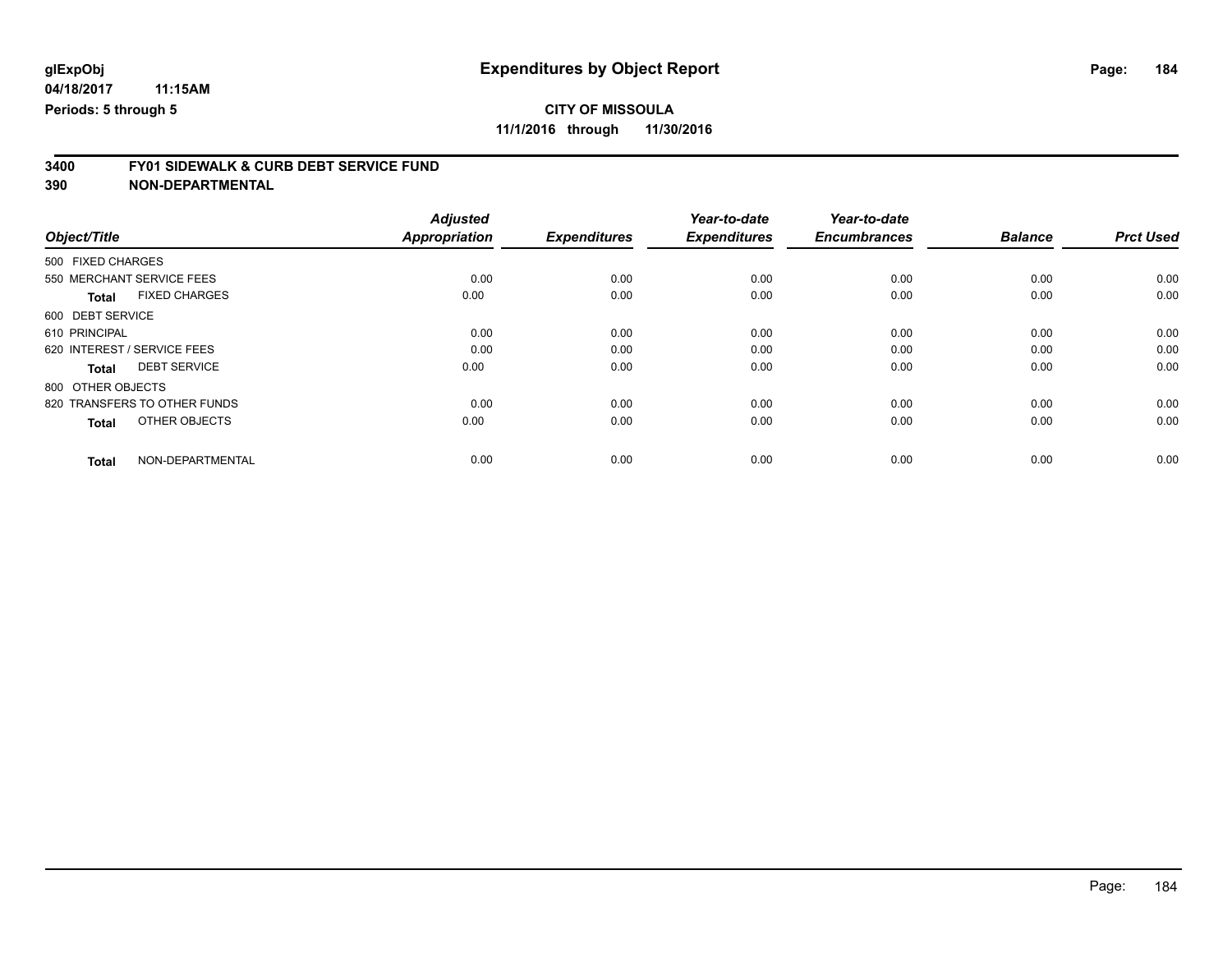## **CITY OF MISSOULA 11/1/2016 through 11/30/2016**

#### **3400 FY01 SIDEWALK & CURB DEBT SERVICE FUND**

|                   |                                              | <b>Adjusted</b>      |                     | Year-to-date        | Year-to-date        |                |                  |
|-------------------|----------------------------------------------|----------------------|---------------------|---------------------|---------------------|----------------|------------------|
| Object/Title      |                                              | <b>Appropriation</b> | <b>Expenditures</b> | <b>Expenditures</b> | <b>Encumbrances</b> | <b>Balance</b> | <b>Prct Used</b> |
| 500 FIXED CHARGES |                                              |                      |                     |                     |                     |                |                  |
|                   | 550 MERCHANT SERVICE FEES                    | 0.00                 | 0.00                | 0.00                | 0.00                | 0.00           | 0.00             |
| <b>Total</b>      | <b>FIXED CHARGES</b>                         | 0.00                 | 0.00                | 0.00                | 0.00                | 0.00           | 0.00             |
| 600 DEBT SERVICE  |                                              |                      |                     |                     |                     |                |                  |
| 610 PRINCIPAL     |                                              | 0.00                 | 0.00                | 0.00                | 0.00                | 0.00           | 0.00             |
|                   | 620 INTEREST / SERVICE FEES                  | 0.00                 | 0.00                | 0.00                | 0.00                | 0.00           | 0.00             |
| <b>Total</b>      | <b>DEBT SERVICE</b>                          | 0.00                 | 0.00                | 0.00                | 0.00                | 0.00           | 0.00             |
| 800 OTHER OBJECTS |                                              |                      |                     |                     |                     |                |                  |
|                   | 820 TRANSFERS TO OTHER FUNDS                 | 0.00                 | 0.00                | 0.00                | 0.00                | 0.00           | 0.00             |
| <b>Total</b>      | OTHER OBJECTS                                | 0.00                 | 0.00                | 0.00                | 0.00                | 0.00           | 0.00             |
| <b>Total</b>      | <b>FY01 SIDEWALK &amp; CURB DEBT SERVICE</b> | 0.00                 | 0.00                | 0.00                | 0.00                | 0.00           | 0.00             |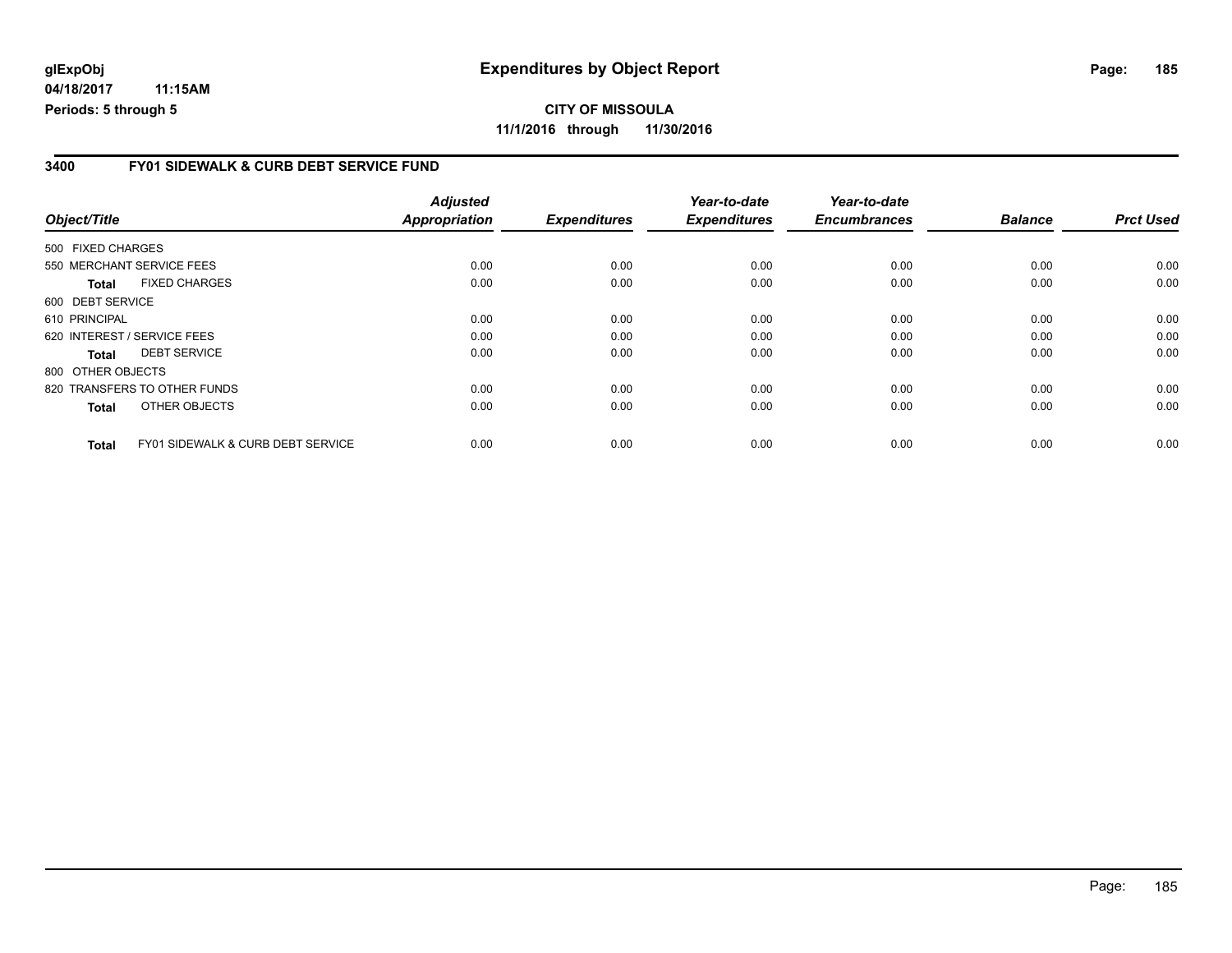## **glExpObj Expenditures by Object Report Page: 186**

**04/18/2017 11:15AM Periods: 5 through 5**

**CITY OF MISSOULA 11/1/2016 through 11/30/2016**

#### **3410 FY02 SIDEWALK & CURB DEBT SERVICE FUND**

**000 \*\*\* Title Not Found \*\*\***

| Object/Title                            | <b>Adjusted</b><br>Appropriation | <b>Expenditures</b> | Year-to-date<br><b>Expenditures</b> | Year-to-date<br><b>Encumbrances</b> | <b>Balance</b> | <b>Prct Used</b> |
|-----------------------------------------|----------------------------------|---------------------|-------------------------------------|-------------------------------------|----------------|------------------|
| 800 OTHER OBJECTS                       |                                  |                     |                                     |                                     |                |                  |
| 820 TRANSFERS TO OTHER FUNDS            | 0.00                             | 0.00                | 0.00                                | 0.00                                | 0.00           | 0.00             |
| OTHER OBJECTS<br><b>Total</b>           | 0.00                             | 0.00                | 0.00                                | 0.00                                | 0.00           | 0.00             |
| *** Title Not Found ***<br><b>Total</b> | 0.00                             | 0.00                | 0.00                                | 0.00                                | 0.00           | 0.00             |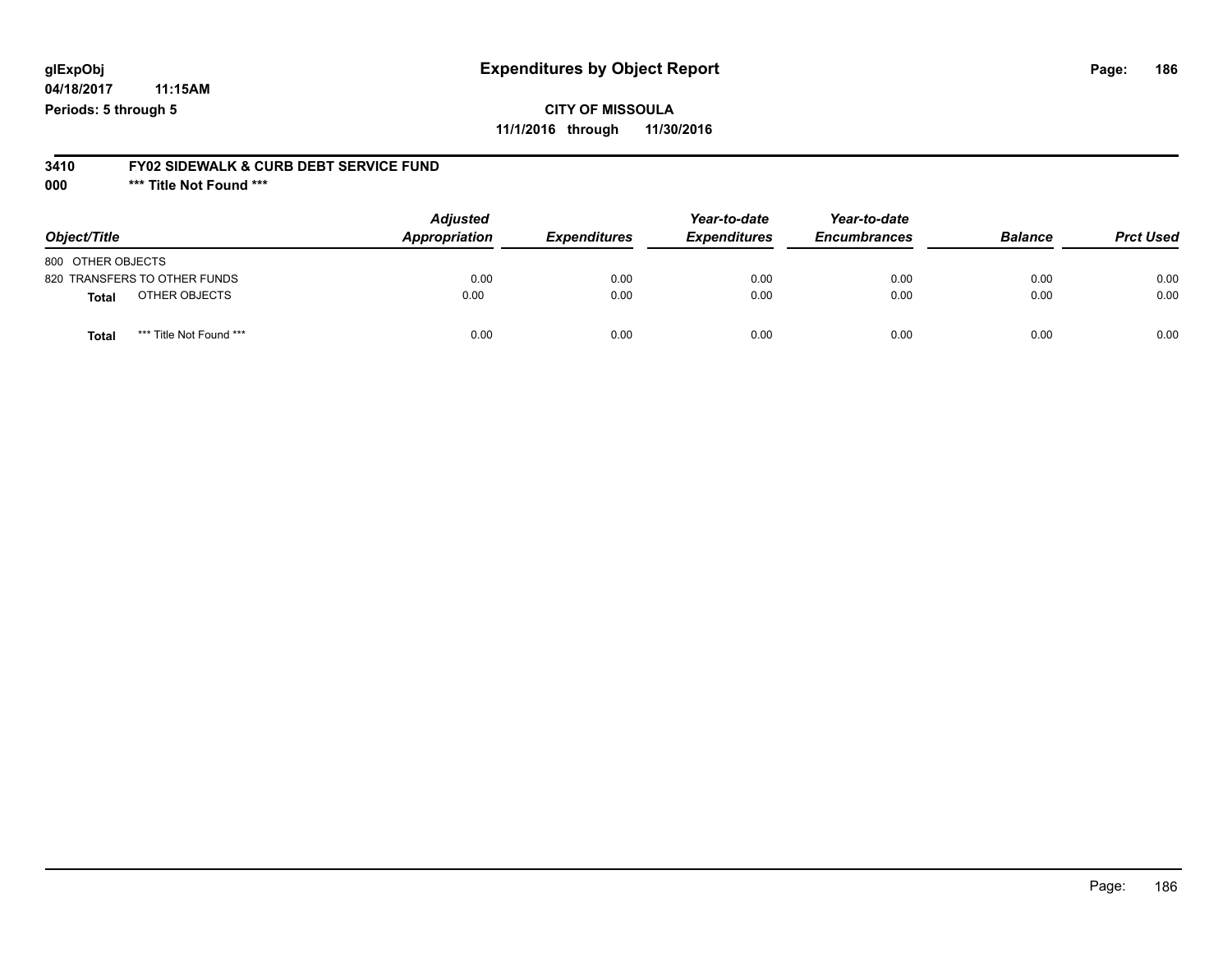## **CITY OF MISSOULA 11/1/2016 through 11/30/2016**

# **3410 FY02 SIDEWALK & CURB DEBT SERVICE FUND**

|                                      | <b>Adjusted</b> |                     | Year-to-date        | Year-to-date        |                |                  |
|--------------------------------------|-----------------|---------------------|---------------------|---------------------|----------------|------------------|
| Object/Title                         | Appropriation   | <b>Expenditures</b> | <b>Expenditures</b> | <b>Encumbrances</b> | <b>Balance</b> | <b>Prct Used</b> |
| 500 FIXED CHARGES                    |                 |                     |                     |                     |                |                  |
| 550 MERCHANT SERVICE FEES            | 0.00            | 0.00                | 0.00                | 0.00                | 0.00           | 0.00             |
| <b>FIXED CHARGES</b><br><b>Total</b> | 0.00            | 0.00                | 0.00                | 0.00                | 0.00           | 0.00             |
| 600 DEBT SERVICE                     |                 |                     |                     |                     |                |                  |
| 610 PRINCIPAL                        | 0.00            | 0.00                | 0.00                | 0.00                | 0.00           | 0.00             |
| 620 INTEREST / SERVICE FEES          | 0.00            | 0.00                | 0.00                | 0.00                | 0.00           | 0.00             |
| <b>DEBT SERVICE</b><br><b>Total</b>  | 0.00            | 0.00                | 0.00                | 0.00                | 0.00           | 0.00             |
| NON-DEPARTMENTAL<br><b>Total</b>     | 0.00            | 0.00                | 0.00                | 0.00                | 0.00           | 0.00             |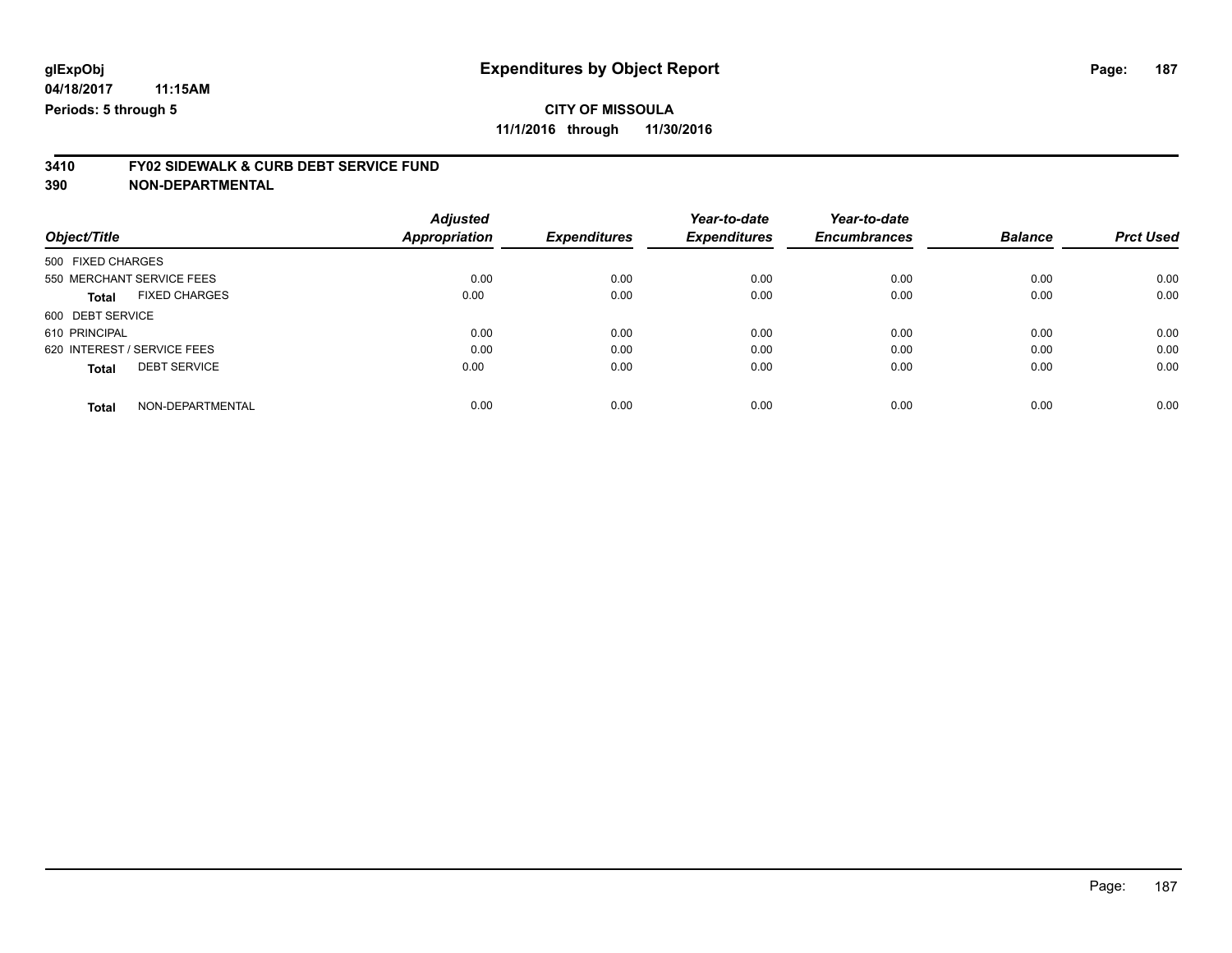## **CITY OF MISSOULA 11/1/2016 through 11/30/2016**

#### **3410 FY02 SIDEWALK & CURB DEBT SERVICE FUND**

|                   |                                              | <b>Adjusted</b>      |                     | Year-to-date        | Year-to-date        |                |                  |
|-------------------|----------------------------------------------|----------------------|---------------------|---------------------|---------------------|----------------|------------------|
| Object/Title      |                                              | <b>Appropriation</b> | <b>Expenditures</b> | <b>Expenditures</b> | <b>Encumbrances</b> | <b>Balance</b> | <b>Prct Used</b> |
| 500 FIXED CHARGES |                                              |                      |                     |                     |                     |                |                  |
|                   | 550 MERCHANT SERVICE FEES                    | 0.00                 | 0.00                | 0.00                | 0.00                | 0.00           | 0.00             |
| <b>Total</b>      | <b>FIXED CHARGES</b>                         | 0.00                 | 0.00                | 0.00                | 0.00                | 0.00           | 0.00             |
| 600 DEBT SERVICE  |                                              |                      |                     |                     |                     |                |                  |
| 610 PRINCIPAL     |                                              | 0.00                 | 0.00                | 0.00                | 0.00                | 0.00           | 0.00             |
|                   | 620 INTEREST / SERVICE FEES                  | 0.00                 | 0.00                | 0.00                | 0.00                | 0.00           | 0.00             |
| <b>Total</b>      | <b>DEBT SERVICE</b>                          | 0.00                 | 0.00                | 0.00                | 0.00                | 0.00           | 0.00             |
| 800 OTHER OBJECTS |                                              |                      |                     |                     |                     |                |                  |
|                   | 820 TRANSFERS TO OTHER FUNDS                 | 0.00                 | 0.00                | 0.00                | 0.00                | 0.00           | 0.00             |
| <b>Total</b>      | OTHER OBJECTS                                | 0.00                 | 0.00                | 0.00                | 0.00                | 0.00           | 0.00             |
| <b>Total</b>      | <b>FY02 SIDEWALK &amp; CURB DEBT SERVICE</b> | 0.00                 | 0.00                | 0.00                | 0.00                | 0.00           | 0.00             |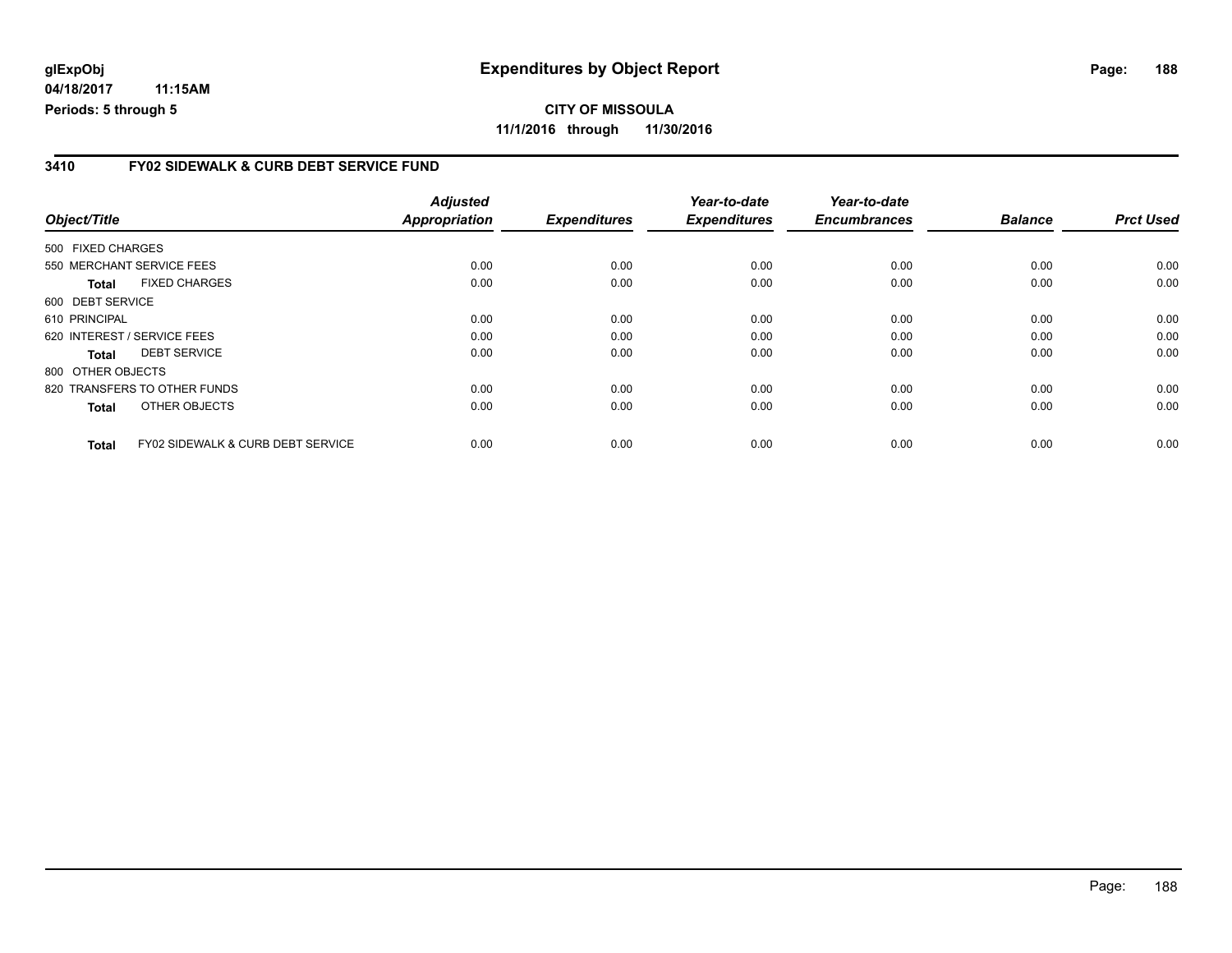# **3420 FY03 SIDEWALK & CURB DEBT SERVICE**

|                             |                      | <b>Adjusted</b>     |                     | Year-to-date        | Year-to-date   |                  |      |
|-----------------------------|----------------------|---------------------|---------------------|---------------------|----------------|------------------|------|
| Object/Title                | <b>Appropriation</b> | <b>Expenditures</b> | <b>Expenditures</b> | <b>Encumbrances</b> | <b>Balance</b> | <b>Prct Used</b> |      |
| 500 FIXED CHARGES           |                      |                     |                     |                     |                |                  |      |
| 550 MERCHANT SERVICE FEES   |                      | 0.00                | 0.00                | 0.00                | 0.00           | 0.00             | 0.00 |
| <b>Total</b>                | <b>FIXED CHARGES</b> | 0.00                | 0.00                | 0.00                | 0.00           | 0.00             | 0.00 |
| 600 DEBT SERVICE            |                      |                     |                     |                     |                |                  |      |
| 610 PRINCIPAL               |                      | 0.00                | 0.00                | 0.00                | 0.00           | 0.00             | 0.00 |
| 620 INTEREST / SERVICE FEES |                      | 0.00                | 0.00                | 350.00              | 0.00           | $-350.00$        | 0.00 |
| <b>Total</b>                | <b>DEBT SERVICE</b>  | 0.00                | 0.00                | 350.00              | 0.00           | $-350.00$        | 0.00 |
| <b>Total</b>                | NON-DEPARTMENTAL     | 0.00                | 0.00                | 350.00              | 0.00           | $-350.00$        | 0.00 |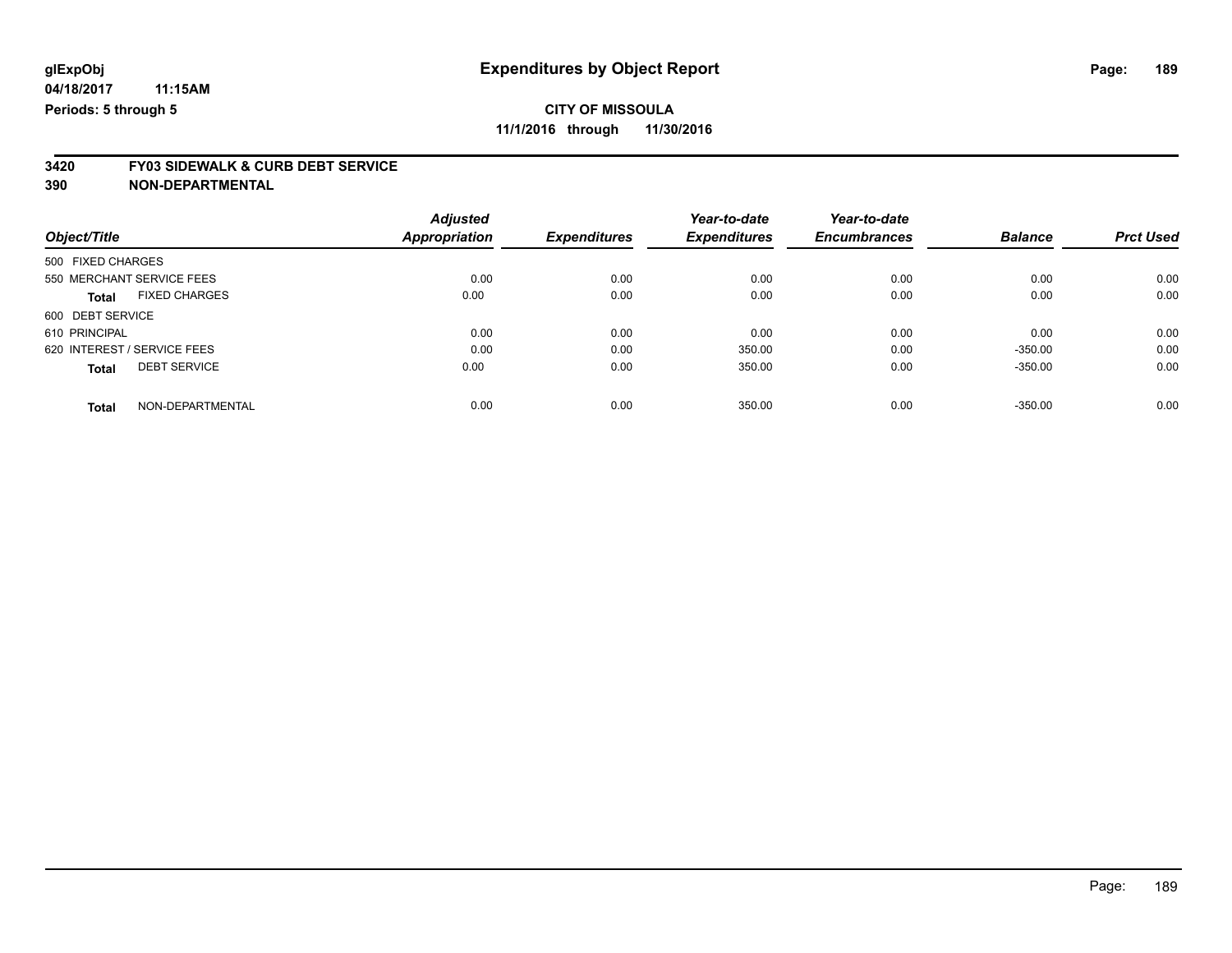#### **3420 FY03 SIDEWALK & CURB DEBT SERVICE**

| Object/Title                                      | <b>Adjusted</b><br><b>Appropriation</b> | <b>Expenditures</b> | Year-to-date<br><b>Expenditures</b> | Year-to-date<br><b>Encumbrances</b> | <b>Balance</b> | <b>Prct Used</b> |
|---------------------------------------------------|-----------------------------------------|---------------------|-------------------------------------|-------------------------------------|----------------|------------------|
|                                                   |                                         |                     |                                     |                                     |                |                  |
| 500 FIXED CHARGES                                 |                                         |                     |                                     |                                     |                |                  |
| 550 MERCHANT SERVICE FEES                         | 0.00                                    | 0.00                | 0.00                                | 0.00                                | 0.00           | 0.00             |
| <b>FIXED CHARGES</b><br><b>Total</b>              | 0.00                                    | 0.00                | 0.00                                | 0.00                                | 0.00           | 0.00             |
| 600 DEBT SERVICE                                  |                                         |                     |                                     |                                     |                |                  |
| 610 PRINCIPAL                                     | 0.00                                    | 0.00                | 0.00                                | 0.00                                | 0.00           | 0.00             |
| 620 INTEREST / SERVICE FEES                       | 0.00                                    | 0.00                | 350.00                              | 0.00                                | $-350.00$      | 0.00             |
| <b>DEBT SERVICE</b><br><b>Total</b>               | 0.00                                    | 0.00                | 350.00                              | 0.00                                | $-350.00$      | 0.00             |
|                                                   |                                         |                     |                                     |                                     |                |                  |
| FY03 SIDEWALK & CURB DEBT SERVICE<br><b>Total</b> | 0.00                                    | 0.00                | 350.00                              | 0.00                                | $-350.00$      | 0.00             |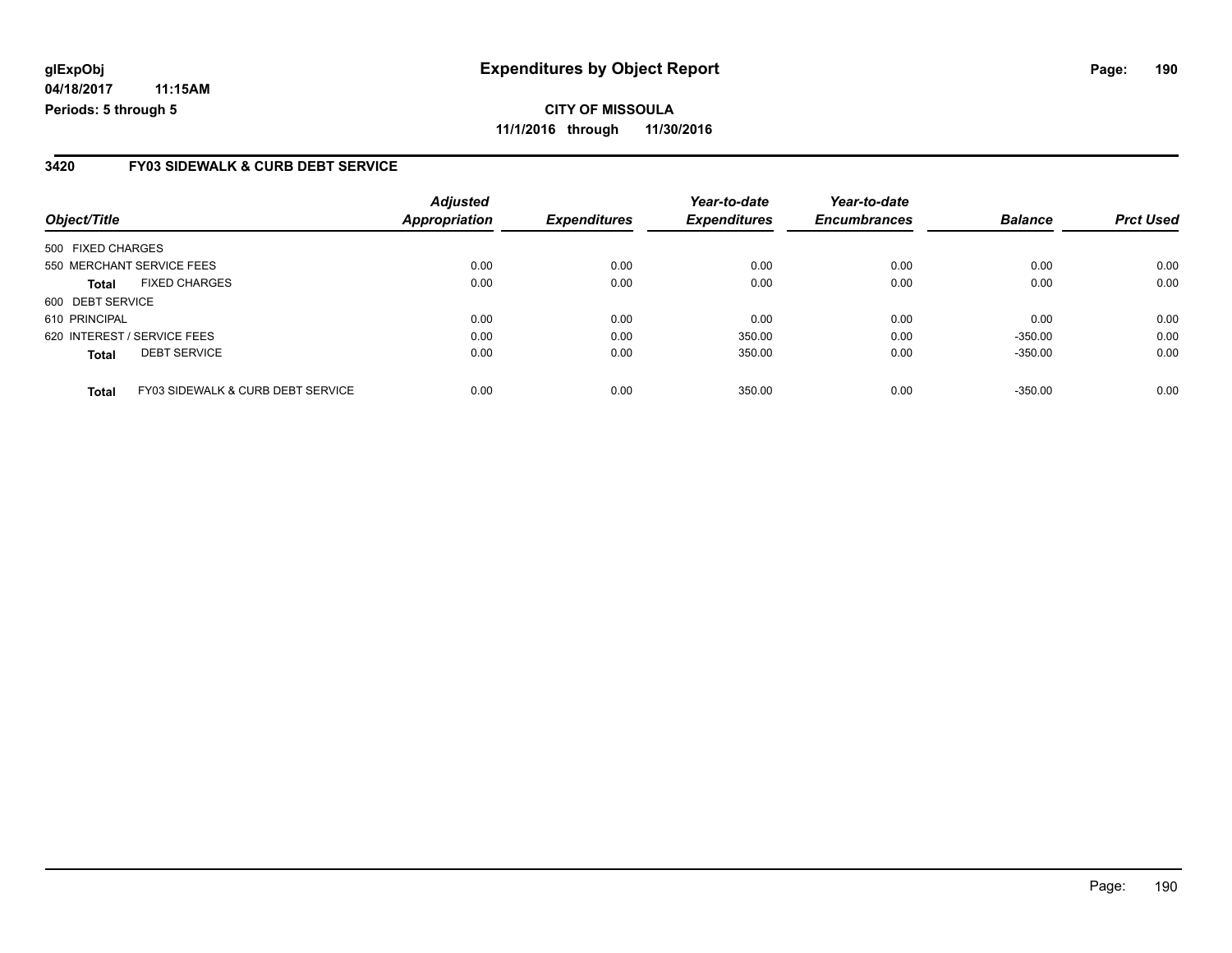# **3430 FY04 SIDEWALK CURB DEBT SERVICE**

|                                      | <b>Adjusted</b>      |                     | Year-to-date        | Year-to-date        |                |                  |
|--------------------------------------|----------------------|---------------------|---------------------|---------------------|----------------|------------------|
| Object/Title                         | <b>Appropriation</b> | <b>Expenditures</b> | <b>Expenditures</b> | <b>Encumbrances</b> | <b>Balance</b> | <b>Prct Used</b> |
| 500 FIXED CHARGES                    |                      |                     |                     |                     |                |                  |
| 550 MERCHANT SERVICE FEES            | 0.00                 | 0.00                | 0.00                | 0.00                | 0.00           | 0.00             |
| <b>FIXED CHARGES</b><br><b>Total</b> | 0.00                 | 0.00                | 0.00                | 0.00                | 0.00           | 0.00             |
| 600 DEBT SERVICE                     |                      |                     |                     |                     |                |                  |
| 610 PRINCIPAL                        | 0.00                 | 0.00                | 0.00                | 0.00                | 0.00           | 0.00             |
| 620 INTEREST / SERVICE FEES          | 0.00                 | 0.00                | 350.00              | 0.00                | $-350.00$      | 0.00             |
| <b>DEBT SERVICE</b><br><b>Total</b>  | 0.00                 | 0.00                | 350.00              | 0.00                | $-350.00$      | 0.00             |
| NON-DEPARTMENTAL<br><b>Total</b>     | 0.00                 | 0.00                | 350.00              | 0.00                | $-350.00$      | 0.00             |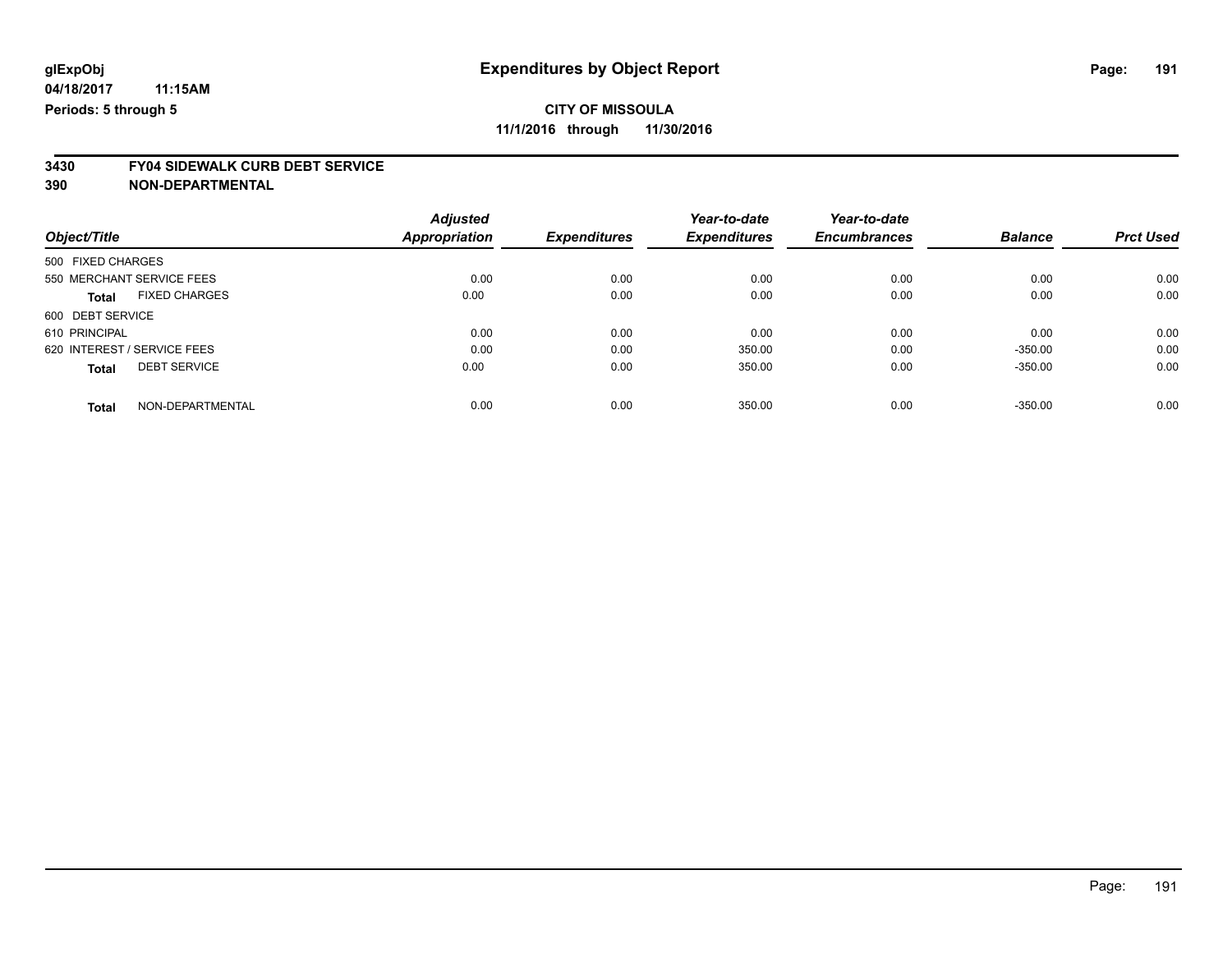**CITY OF MISSOULA 11/1/2016 through 11/30/2016**

### **3430 FY04 SIDEWALK CURB DEBT SERVICE**

| Object/Title                                           | <b>Adjusted</b><br><b>Appropriation</b> | <b>Expenditures</b> | Year-to-date<br><b>Expenditures</b> | Year-to-date<br><b>Encumbrances</b> | <b>Balance</b> | <b>Prct Used</b> |
|--------------------------------------------------------|-----------------------------------------|---------------------|-------------------------------------|-------------------------------------|----------------|------------------|
|                                                        |                                         |                     |                                     |                                     |                |                  |
| 500 FIXED CHARGES                                      |                                         |                     |                                     |                                     |                |                  |
| 550 MERCHANT SERVICE FEES                              | 0.00                                    | 0.00                | 0.00                                | 0.00                                | 0.00           | 0.00             |
| <b>FIXED CHARGES</b><br><b>Total</b>                   | 0.00                                    | 0.00                | 0.00                                | 0.00                                | 0.00           | 0.00             |
| 600 DEBT SERVICE                                       |                                         |                     |                                     |                                     |                |                  |
| 610 PRINCIPAL                                          | 0.00                                    | 0.00                | 0.00                                | 0.00                                | 0.00           | 0.00             |
| 620 INTEREST / SERVICE FEES                            | 0.00                                    | 0.00                | 350.00                              | 0.00                                | $-350.00$      | 0.00             |
| <b>DEBT SERVICE</b><br><b>Total</b>                    | 0.00                                    | 0.00                | 350.00                              | 0.00                                | $-350.00$      | 0.00             |
| <b>FY04 SIDEWALK CURB DEBT SERVICE</b><br><b>Total</b> | 0.00                                    | 0.00                | 350.00                              | 0.00                                | $-350.00$      | 0.00             |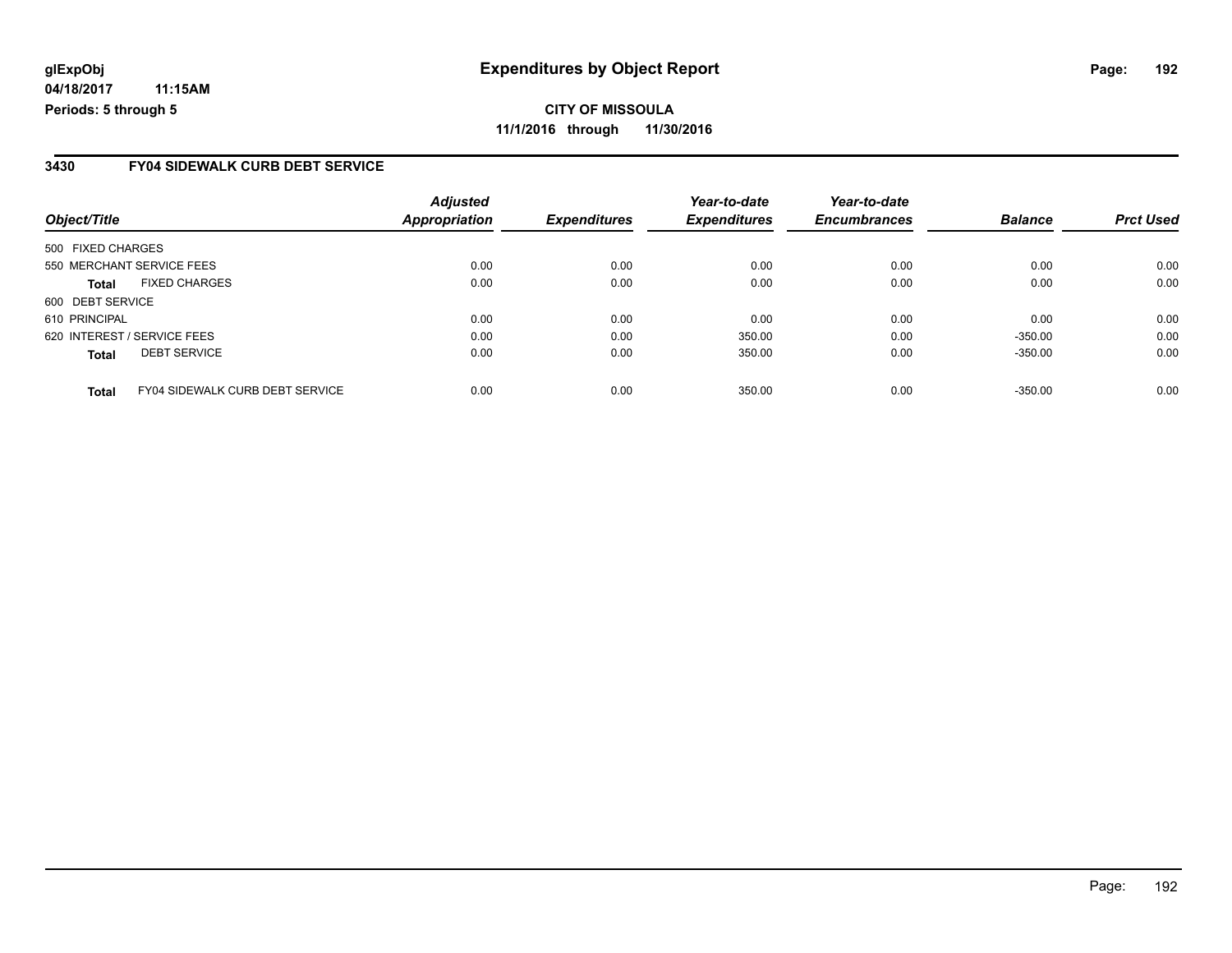**3440 FY05 SIDEWALK AND CURB**

|                                      | <b>Adjusted</b>      |                     | Year-to-date        | Year-to-date        | <b>Balance</b> |                  |
|--------------------------------------|----------------------|---------------------|---------------------|---------------------|----------------|------------------|
| Object/Title                         | <b>Appropriation</b> | <b>Expenditures</b> | <b>Expenditures</b> | <b>Encumbrances</b> |                | <b>Prct Used</b> |
| 500 FIXED CHARGES                    |                      |                     |                     |                     |                |                  |
| 550 MERCHANT SERVICE FEES            | 0.00                 | 0.00                | 0.00                | 0.00                | 0.00           | 0.00             |
| <b>FIXED CHARGES</b><br><b>Total</b> | 0.00                 | 0.00                | 0.00                | 0.00                | 0.00           | 0.00             |
| 600 DEBT SERVICE                     |                      |                     |                     |                     |                |                  |
| 610 PRINCIPAL                        | 35,000.00            | 0.00                | 0.00                | 0.00                | 35,000.00      | 0.00             |
| 620 INTEREST / SERVICE FEES          | 1,628.00             | 0.00                | 350.00              | 0.00                | 1,278.00       | 21.50            |
| <b>DEBT SERVICE</b><br><b>Total</b>  | 36.628.00            | 0.00                | 350.00              | 0.00                | 36.278.00      | 0.96             |
| NON-DEPARTMENTAL<br><b>Total</b>     | 36.628.00            | 0.00                | 350.00              | 0.00                | 36.278.00      | 0.96             |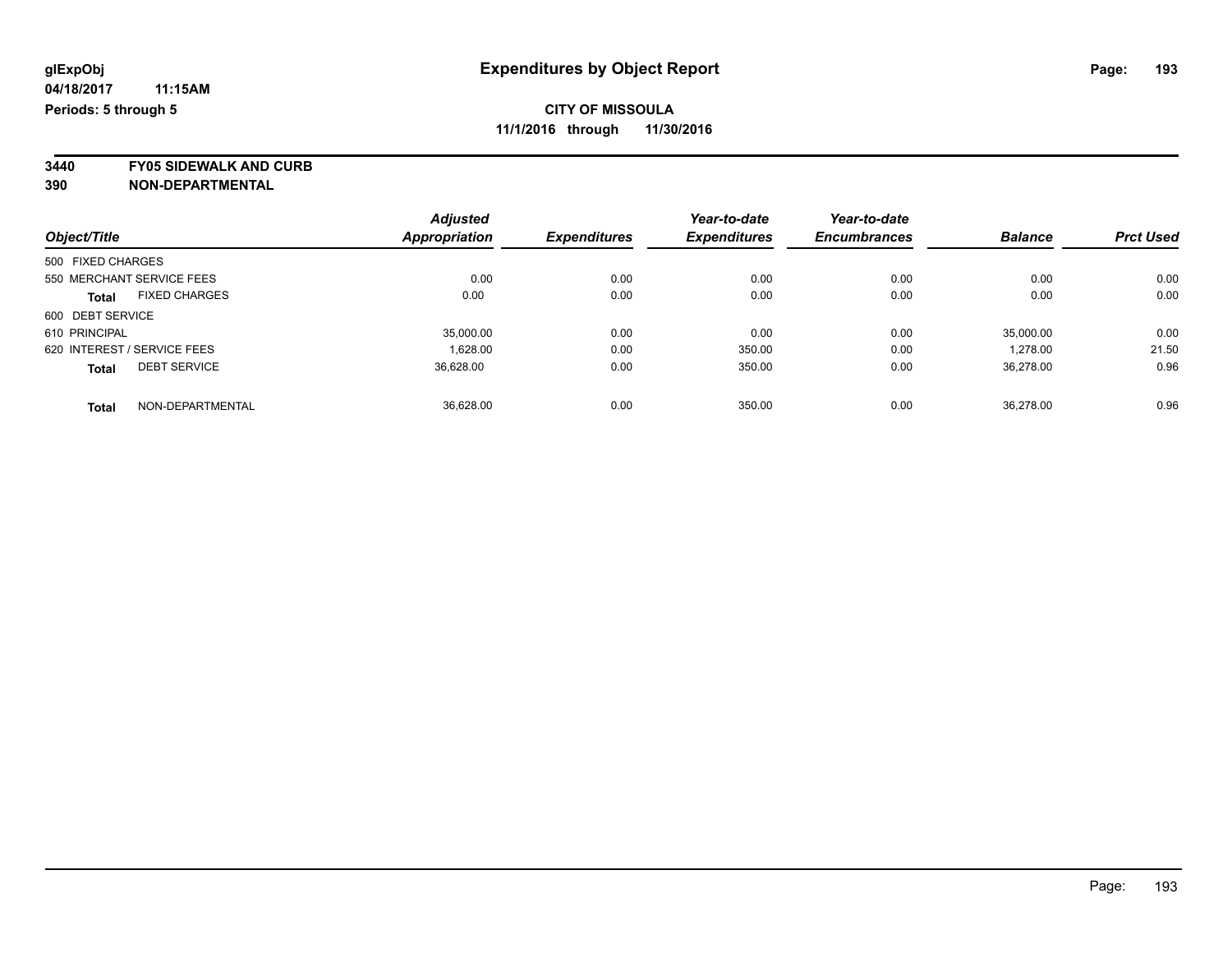#### **3440 FY05 SIDEWALK AND CURB**

| Object/Title                                  | <b>Adjusted</b><br>Appropriation | <b>Expenditures</b> | Year-to-date<br><b>Expenditures</b> | Year-to-date<br><b>Encumbrances</b> | <b>Balance</b> | <b>Prct Used</b> |
|-----------------------------------------------|----------------------------------|---------------------|-------------------------------------|-------------------------------------|----------------|------------------|
| 500 FIXED CHARGES                             |                                  |                     |                                     |                                     |                |                  |
| 550 MERCHANT SERVICE FEES                     | 0.00                             | 0.00                | 0.00                                | 0.00                                | 0.00           | 0.00             |
| <b>FIXED CHARGES</b><br><b>Total</b>          | 0.00                             | 0.00                | 0.00                                | 0.00                                | 0.00           | 0.00             |
| 600 DEBT SERVICE                              |                                  |                     |                                     |                                     |                |                  |
| 610 PRINCIPAL                                 | 35,000.00                        | 0.00                | 0.00                                | 0.00                                | 35,000.00      | 0.00             |
| 620 INTEREST / SERVICE FEES                   | 1.628.00                         | 0.00                | 350.00                              | 0.00                                | 1.278.00       | 21.50            |
| <b>DEBT SERVICE</b><br><b>Total</b>           | 36.628.00                        | 0.00                | 350.00                              | 0.00                                | 36.278.00      | 0.96             |
| <b>FY05 SIDEWALK AND CURB</b><br><b>Total</b> | 36.628.00                        | 0.00                | 350.00                              | 0.00                                | 36.278.00      | 0.96             |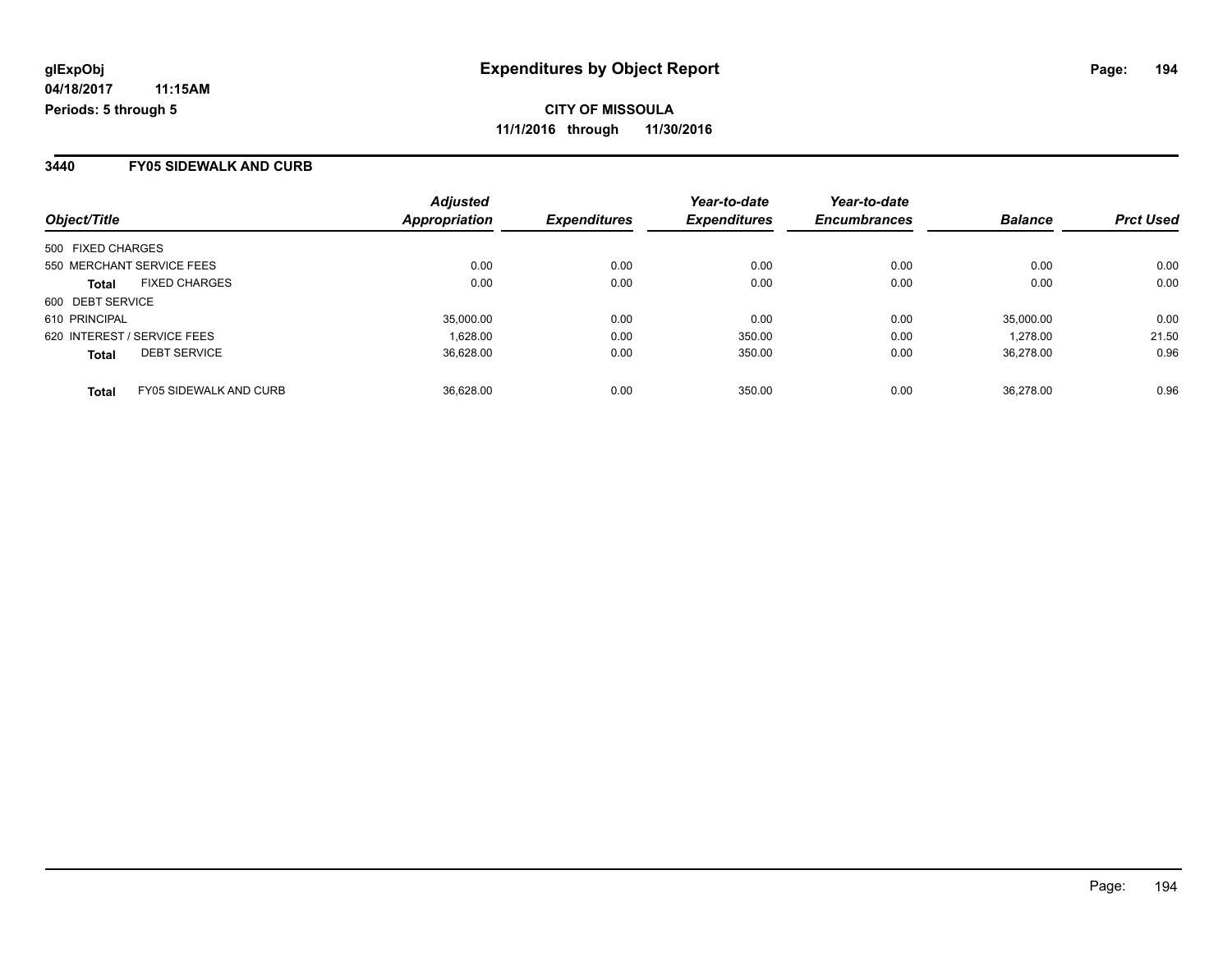**3450 FY06 SIDEWALK AND CURB**

|                                      | <b>Adjusted</b>      | <b>Expenditures</b> | Year-to-date<br><b>Expenditures</b> | Year-to-date        | <b>Balance</b> |                  |
|--------------------------------------|----------------------|---------------------|-------------------------------------|---------------------|----------------|------------------|
| Object/Title                         | <b>Appropriation</b> |                     |                                     | <b>Encumbrances</b> |                | <b>Prct Used</b> |
| 500 FIXED CHARGES                    |                      |                     |                                     |                     |                |                  |
| 550 MERCHANT SERVICE FEES            | 350.00               | 0.00                | 0.00                                | 0.00                | 350.00         | 0.00             |
| <b>FIXED CHARGES</b><br><b>Total</b> | 350.00               | 0.00                | 0.00                                | 0.00                | 350.00         | 0.00             |
| 600 DEBT SERVICE                     |                      |                     |                                     |                     |                |                  |
| 610 PRINCIPAL                        | 25,000.00            | 0.00                | 0.00                                | 0.00                | 25,000.00      | 0.00             |
| 620 INTEREST / SERVICE FEES          | 2.125.00             | 0.00                | 0.00                                | 0.00                | 2.125.00       | 0.00             |
| <b>DEBT SERVICE</b><br><b>Total</b>  | 27.125.00            | 0.00                | 0.00                                | 0.00                | 27,125.00      | 0.00             |
| NON-DEPARTMENTAL<br><b>Total</b>     | 27.475.00            | 0.00                | 0.00                                | 0.00                | 27.475.00      | 0.00             |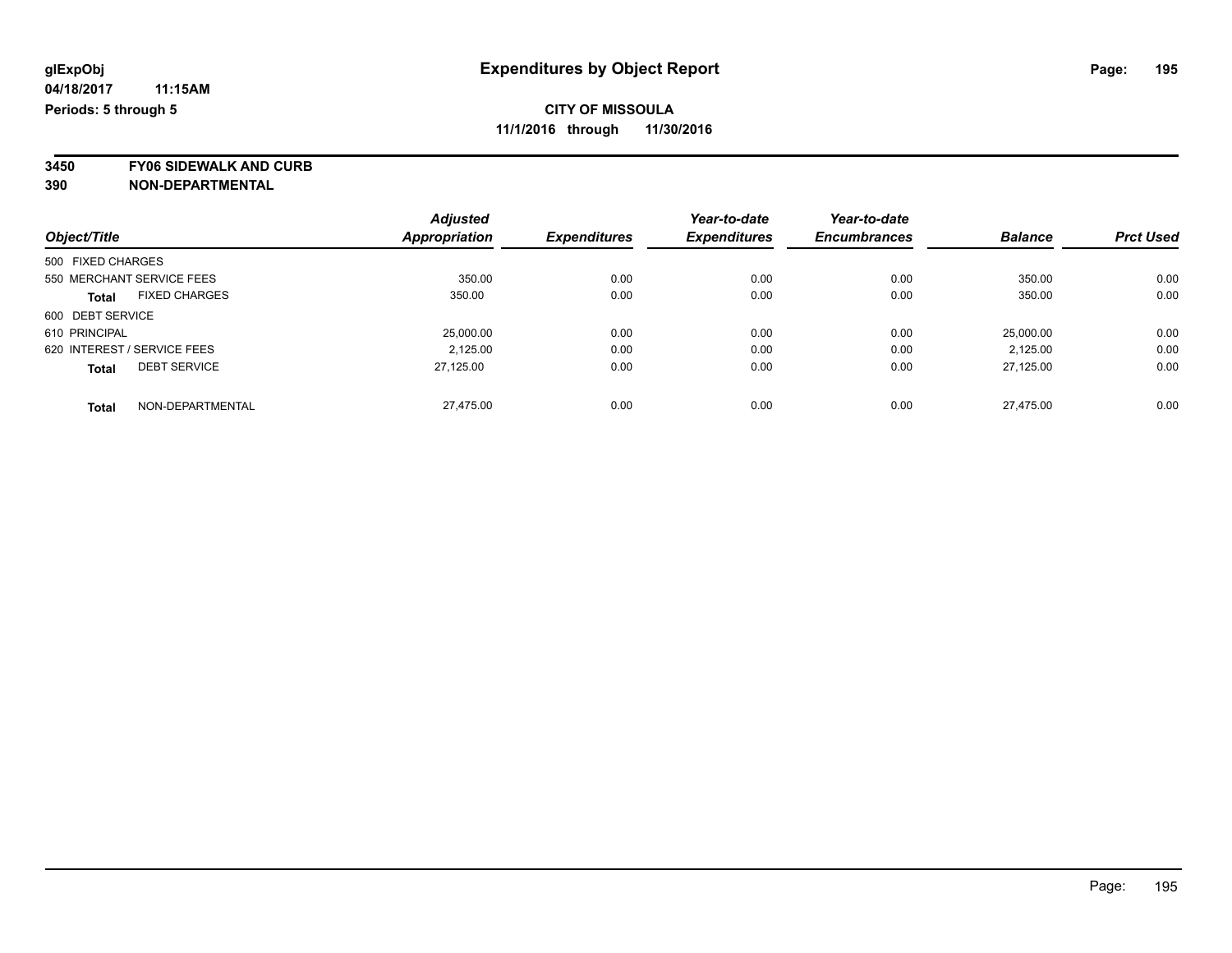#### **3450 FY06 SIDEWALK AND CURB**

| Object/Title                                  | <b>Adjusted</b><br><b>Appropriation</b> | <b>Expenditures</b> | Year-to-date<br><b>Expenditures</b> | Year-to-date<br><b>Encumbrances</b> | <b>Balance</b> | <b>Prct Used</b> |
|-----------------------------------------------|-----------------------------------------|---------------------|-------------------------------------|-------------------------------------|----------------|------------------|
| 500 FIXED CHARGES                             |                                         |                     |                                     |                                     |                |                  |
| 550 MERCHANT SERVICE FEES                     | 350.00                                  | 0.00                | 0.00                                | 0.00                                | 350.00         | 0.00             |
| <b>FIXED CHARGES</b><br><b>Total</b>          | 350.00                                  | 0.00                | 0.00                                | 0.00                                | 350.00         | 0.00             |
| 600 DEBT SERVICE                              |                                         |                     |                                     |                                     |                |                  |
| 610 PRINCIPAL                                 | 25,000.00                               | 0.00                | 0.00                                | 0.00                                | 25,000.00      | 0.00             |
| 620 INTEREST / SERVICE FEES                   | 2.125.00                                | 0.00                | 0.00                                | 0.00                                | 2.125.00       | 0.00             |
| <b>DEBT SERVICE</b><br><b>Total</b>           | 27.125.00                               | 0.00                | 0.00                                | 0.00                                | 27.125.00      | 0.00             |
| <b>FY06 SIDEWALK AND CURB</b><br><b>Total</b> | 27.475.00                               | 0.00                | 0.00                                | 0.00                                | 27.475.00      | 0.00             |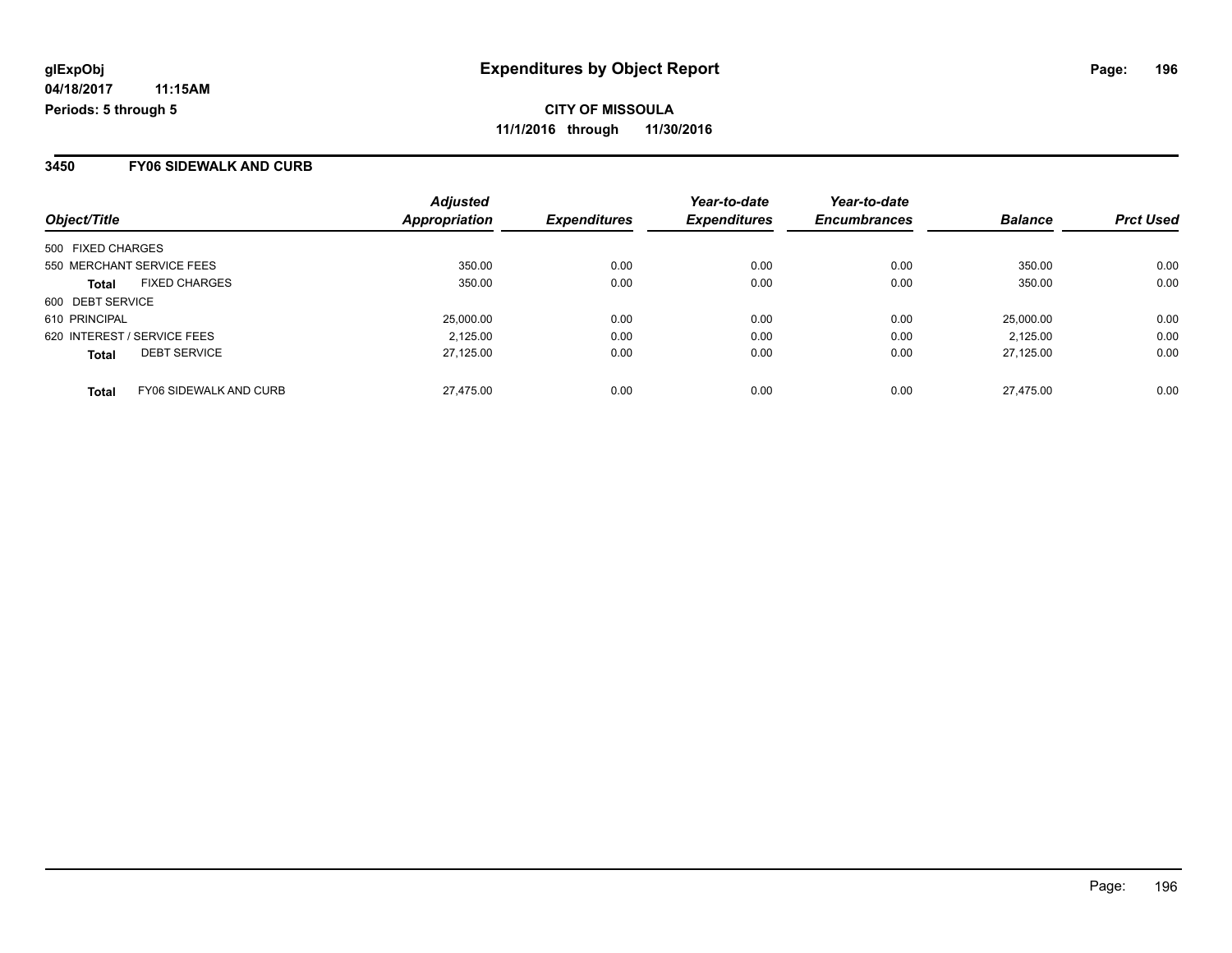**3460 FY07 SIDEWALK AND CURB DEBT**

|                                      | <b>Adjusted</b>      |                     | Year-to-date        | Year-to-date        |                |                  |
|--------------------------------------|----------------------|---------------------|---------------------|---------------------|----------------|------------------|
| Object/Title                         | <b>Appropriation</b> | <b>Expenditures</b> | <b>Expenditures</b> | <b>Encumbrances</b> | <b>Balance</b> | <b>Prct Used</b> |
| 500 FIXED CHARGES                    |                      |                     |                     |                     |                |                  |
| 550 MERCHANT SERVICE FEES            | 350.00               | 0.00                | 0.00                | 0.00                | 350.00         | 0.00             |
| <b>FIXED CHARGES</b><br><b>Total</b> | 350.00               | 0.00                | 0.00                | 0.00                | 350.00         | 0.00             |
| 600 DEBT SERVICE                     |                      |                     |                     |                     |                |                  |
| 610 PRINCIPAL                        | 45.000.00            | 0.00                | 0.00                | 0.00                | 45.000.00      | 0.00             |
| 620 INTEREST / SERVICE FEES          | 11.480.00            | 0.00                | 350.00              | 0.00                | 11,130.00      | 3.05             |
| <b>DEBT SERVICE</b><br><b>Total</b>  | 56,480.00            | 0.00                | 350.00              | 0.00                | 56,130.00      | 0.62             |
| NON-DEPARTMENTAL<br><b>Total</b>     | 56.830.00            | 0.00                | 350.00              | 0.00                | 56.480.00      | 0.62             |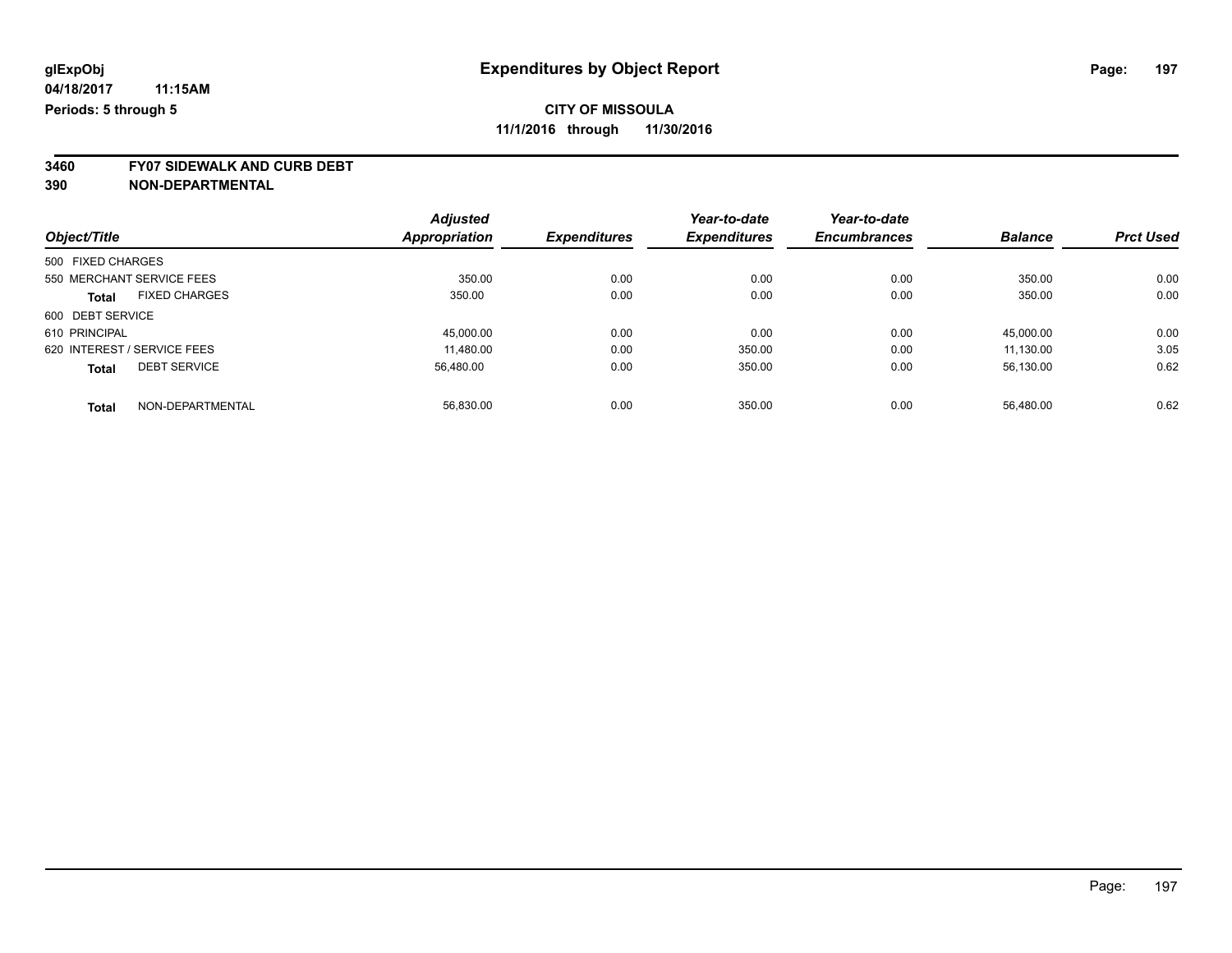## **CITY OF MISSOULA 11/1/2016 through 11/30/2016**

#### **3460 FY07 SIDEWALK AND CURB DEBT**

| Object/Title      |                                    | <b>Adjusted</b><br>Appropriation | <b>Expenditures</b> | Year-to-date<br><b>Expenditures</b> | Year-to-date<br><b>Encumbrances</b> | <b>Balance</b> | <b>Prct Used</b> |
|-------------------|------------------------------------|----------------------------------|---------------------|-------------------------------------|-------------------------------------|----------------|------------------|
| 500 FIXED CHARGES |                                    |                                  |                     |                                     |                                     |                |                  |
|                   | 550 MERCHANT SERVICE FEES          | 350.00                           | 0.00                | 0.00                                | 0.00                                | 350.00         | 0.00             |
| <b>Total</b>      | <b>FIXED CHARGES</b>               | 350.00                           | 0.00                | 0.00                                | 0.00                                | 350.00         | 0.00             |
| 600 DEBT SERVICE  |                                    |                                  |                     |                                     |                                     |                |                  |
| 610 PRINCIPAL     |                                    | 45,000.00                        | 0.00                | 0.00                                | 0.00                                | 45,000.00      | 0.00             |
|                   | 620 INTEREST / SERVICE FEES        | 11,480.00                        | 0.00                | 350.00                              | 0.00                                | 11,130.00      | 3.05             |
| <b>Total</b>      | <b>DEBT SERVICE</b>                | 56.480.00                        | 0.00                | 350.00                              | 0.00                                | 56.130.00      | 0.62             |
| <b>Total</b>      | <b>FY07 SIDEWALK AND CURB DEBT</b> | 56.830.00                        | 0.00                | 350.00                              | 0.00                                | 56.480.00      | 0.62             |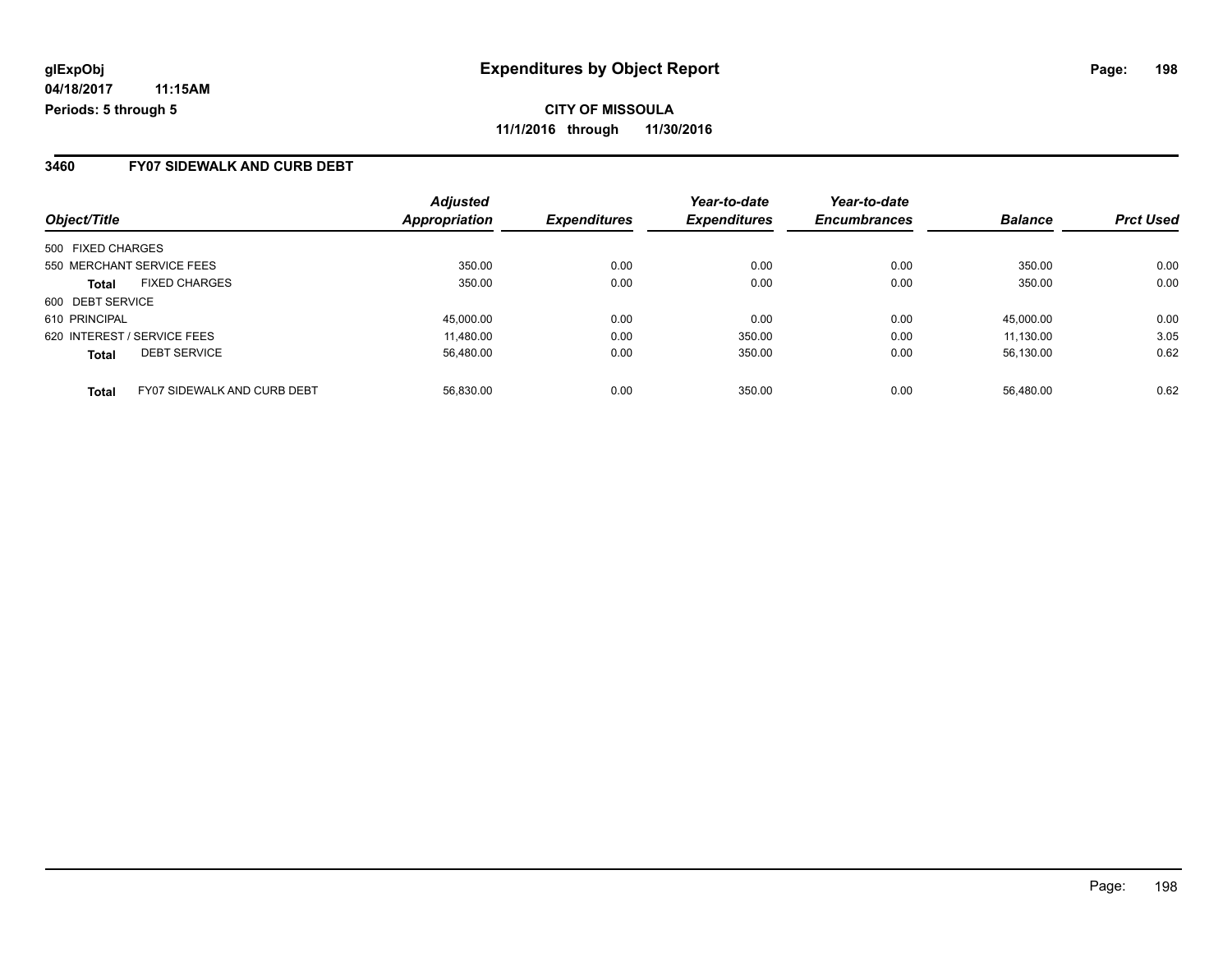## **CITY OF MISSOULA 11/1/2016 through 11/30/2016**

# **3461 SERIES 2008A SIDEWALK AND CURB**

#### **280 PUBLIC WORKS OPERATIONS**

| Object/Title                            | <b>Adjusted</b><br>Appropriation | <b>Expenditures</b> | Year-to-date<br><b>Expenditures</b> | Year-to-date<br><b>Encumbrances</b> | <b>Balance</b> | <b>Prct Used</b> |
|-----------------------------------------|----------------------------------|---------------------|-------------------------------------|-------------------------------------|----------------|------------------|
| 500 FIXED CHARGES                       |                                  |                     |                                     |                                     |                |                  |
| 550 MERCHANT SERVICE FEES               | 0.00                             | 0.00                | 0.00                                | 0.00                                | 0.00           | 0.00             |
| <b>FIXED CHARGES</b><br><b>Total</b>    | 0.00                             | 0.00                | 0.00                                | 0.00                                | 0.00           | 0.00             |
| 800 OTHER OBJECTS                       |                                  |                     |                                     |                                     |                |                  |
| 820 TRANSFERS TO OTHER FUNDS            | 0.00                             | 0.00                | 0.00                                | 0.00                                | 0.00           | 0.00             |
| OTHER OBJECTS<br><b>Total</b>           | 0.00                             | 0.00                | 0.00                                | 0.00                                | 0.00           | 0.00             |
| PUBLIC WORKS OPERATIONS<br><b>Total</b> | 0.00                             | 0.00                | 0.00                                | 0.00                                | 0.00           | 0.00             |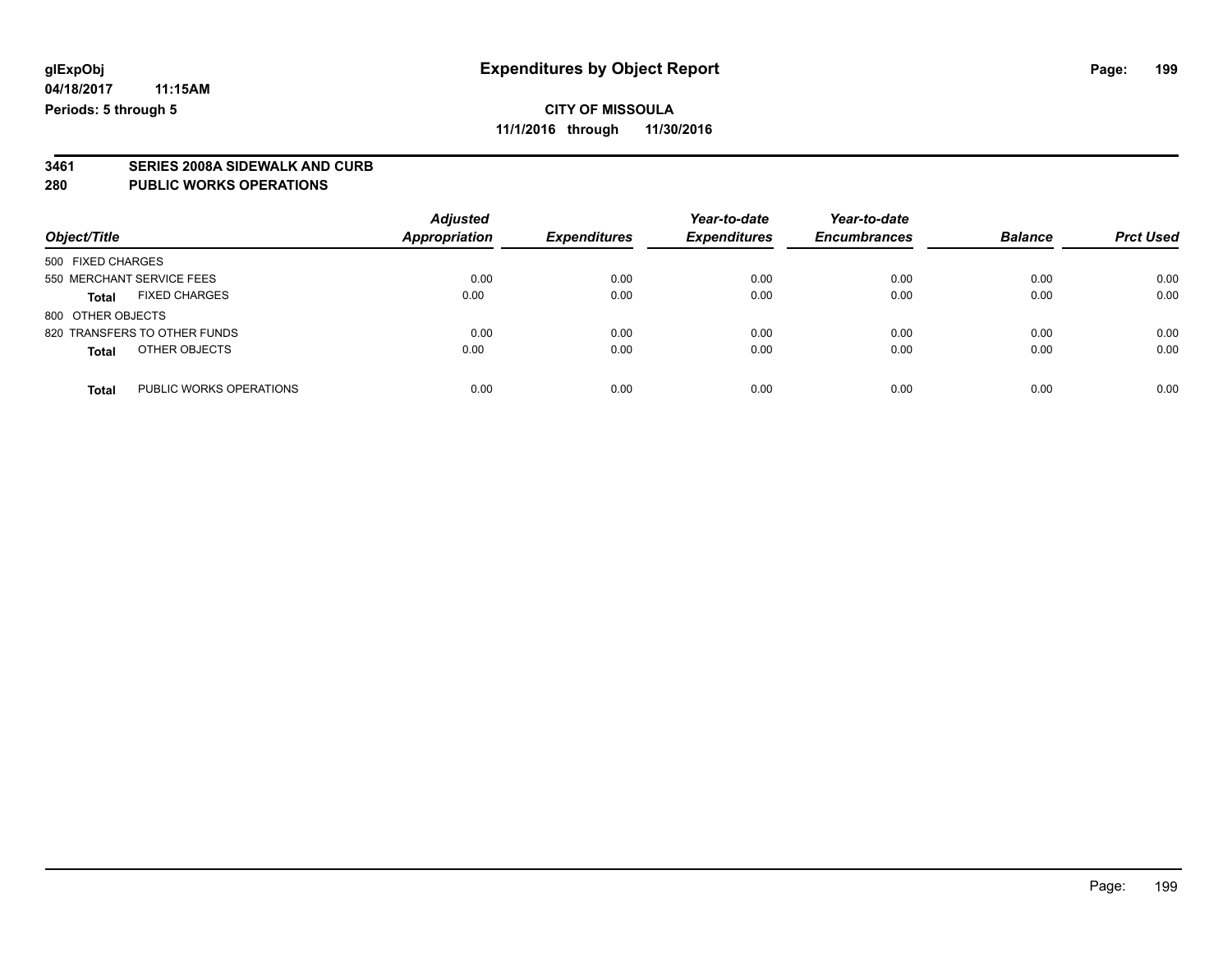# **3461 SERIES 2008A SIDEWALK AND CURB**

|                   |                              | <b>Adjusted</b>      |                     | Year-to-date        | Year-to-date        |                |                  |
|-------------------|------------------------------|----------------------|---------------------|---------------------|---------------------|----------------|------------------|
| Object/Title      |                              | <b>Appropriation</b> | <b>Expenditures</b> | <b>Expenditures</b> | <b>Encumbrances</b> | <b>Balance</b> | <b>Prct Used</b> |
| 500 FIXED CHARGES |                              |                      |                     |                     |                     |                |                  |
|                   | 550 MERCHANT SERVICE FEES    | 350.00               | 0.00                | 0.00                | 0.00                | 350.00         | 0.00             |
| <b>Total</b>      | <b>FIXED CHARGES</b>         | 350.00               | 0.00                | 0.00                | 0.00                | 350.00         | 0.00             |
| 600 DEBT SERVICE  |                              |                      |                     |                     |                     |                |                  |
| 610 PRINCIPAL     |                              | 20,000.00            | 0.00                | 0.00                | 0.00                | 20,000.00      | 0.00             |
|                   | 620 INTEREST / SERVICE FEES  | 7,488.00             | 0.00                | 0.00                | 0.00                | 7,488.00       | 0.00             |
| <b>Total</b>      | <b>DEBT SERVICE</b>          | 27,488.00            | 0.00                | 0.00                | 0.00                | 27,488.00      | 0.00             |
| 800 OTHER OBJECTS |                              |                      |                     |                     |                     |                |                  |
|                   | 820 TRANSFERS TO OTHER FUNDS | 0.00                 | 0.00                | 0.00                | 0.00                | 0.00           | 0.00             |
| <b>Total</b>      | OTHER OBJECTS                | 0.00                 | 0.00                | 0.00                | 0.00                | 0.00           | 0.00             |
| <b>Total</b>      | NON-DEPARTMENTAL             | 27,838.00            | 0.00                | 0.00                | 0.00                | 27,838.00      | 0.00             |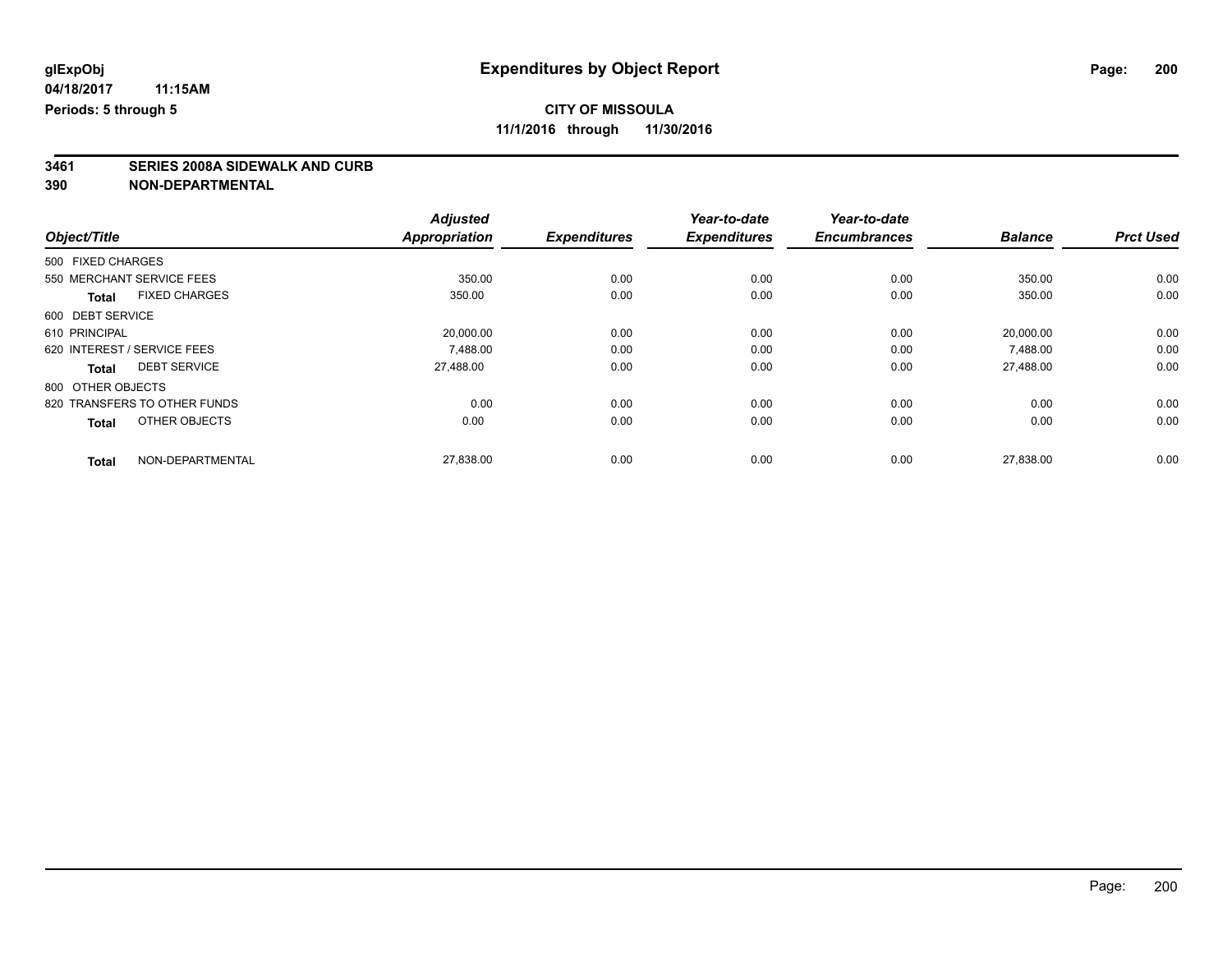### **3461 SERIES 2008A SIDEWALK AND CURB**

|                   |                                | <b>Adjusted</b> |                     | Year-to-date        | Year-to-date        |                |                  |
|-------------------|--------------------------------|-----------------|---------------------|---------------------|---------------------|----------------|------------------|
| Object/Title      |                                | Appropriation   | <b>Expenditures</b> | <b>Expenditures</b> | <b>Encumbrances</b> | <b>Balance</b> | <b>Prct Used</b> |
| 500 FIXED CHARGES |                                |                 |                     |                     |                     |                |                  |
|                   | 550 MERCHANT SERVICE FEES      | 350.00          | 0.00                | 0.00                | 0.00                | 350.00         | 0.00             |
| <b>Total</b>      | <b>FIXED CHARGES</b>           | 350.00          | 0.00                | 0.00                | 0.00                | 350.00         | 0.00             |
| 600 DEBT SERVICE  |                                |                 |                     |                     |                     |                |                  |
| 610 PRINCIPAL     |                                | 20,000.00       | 0.00                | 0.00                | 0.00                | 20.000.00      | 0.00             |
|                   | 620 INTEREST / SERVICE FEES    | 7.488.00        | 0.00                | 0.00                | 0.00                | 7,488.00       | 0.00             |
| Total             | <b>DEBT SERVICE</b>            | 27,488.00       | 0.00                | 0.00                | 0.00                | 27.488.00      | 0.00             |
| 800 OTHER OBJECTS |                                |                 |                     |                     |                     |                |                  |
|                   | 820 TRANSFERS TO OTHER FUNDS   | 0.00            | 0.00                | 0.00                | 0.00                | 0.00           | 0.00             |
| Total             | OTHER OBJECTS                  | 0.00            | 0.00                | 0.00                | 0.00                | 0.00           | 0.00             |
| <b>Total</b>      | SERIES 2008A SIDEWALK AND CURB | 27.838.00       | 0.00                | 0.00                | 0.00                | 27.838.00      | 0.00             |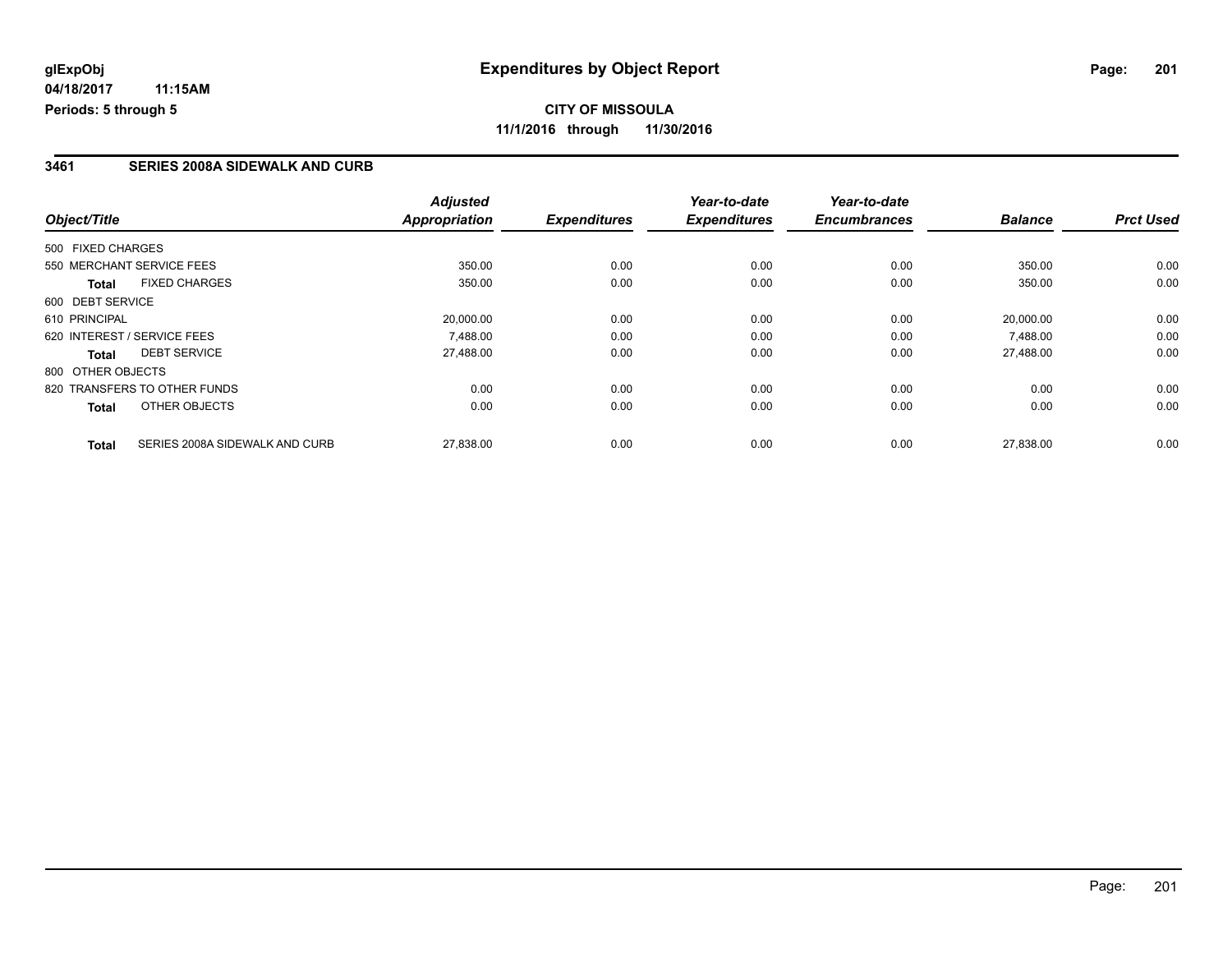# **3462 SERIES 2009 SIDEWALK AND CURB**

|                   |                              | <b>Adjusted</b>      |                     | Year-to-date        | Year-to-date        |                |                  |
|-------------------|------------------------------|----------------------|---------------------|---------------------|---------------------|----------------|------------------|
| Object/Title      |                              | <b>Appropriation</b> | <b>Expenditures</b> | <b>Expenditures</b> | <b>Encumbrances</b> | <b>Balance</b> | <b>Prct Used</b> |
| 500 FIXED CHARGES |                              |                      |                     |                     |                     |                |                  |
|                   | 550 MERCHANT SERVICE FEES    | 300.00               | 0.00                | 0.00                | 0.00                | 300.00         | 0.00             |
| <b>Total</b>      | <b>FIXED CHARGES</b>         | 300.00               | 0.00                | 0.00                | 0.00                | 300.00         | 0.00             |
| 600 DEBT SERVICE  |                              |                      |                     |                     |                     |                |                  |
| 610 PRINCIPAL     |                              | 50,000.00            | 0.00                | 0.00                | 0.00                | 50,000.00      | 0.00             |
|                   | 620 INTEREST / SERVICE FEES  | 13,068.00            | 0.00                | 300.00              | 0.00                | 12.768.00      | 2.30             |
| <b>Total</b>      | <b>DEBT SERVICE</b>          | 63,068.00            | 0.00                | 300.00              | 0.00                | 62,768.00      | 0.48             |
| 800 OTHER OBJECTS |                              |                      |                     |                     |                     |                |                  |
|                   | 820 TRANSFERS TO OTHER FUNDS | 0.00                 | 0.00                | 0.00                | 0.00                | 0.00           | 0.00             |
| <b>Total</b>      | OTHER OBJECTS                | 0.00                 | 0.00                | 0.00                | 0.00                | 0.00           | 0.00             |
| <b>Total</b>      | NON-DEPARTMENTAL             | 63,368.00            | 0.00                | 300.00              | 0.00                | 63,068.00      | 0.47             |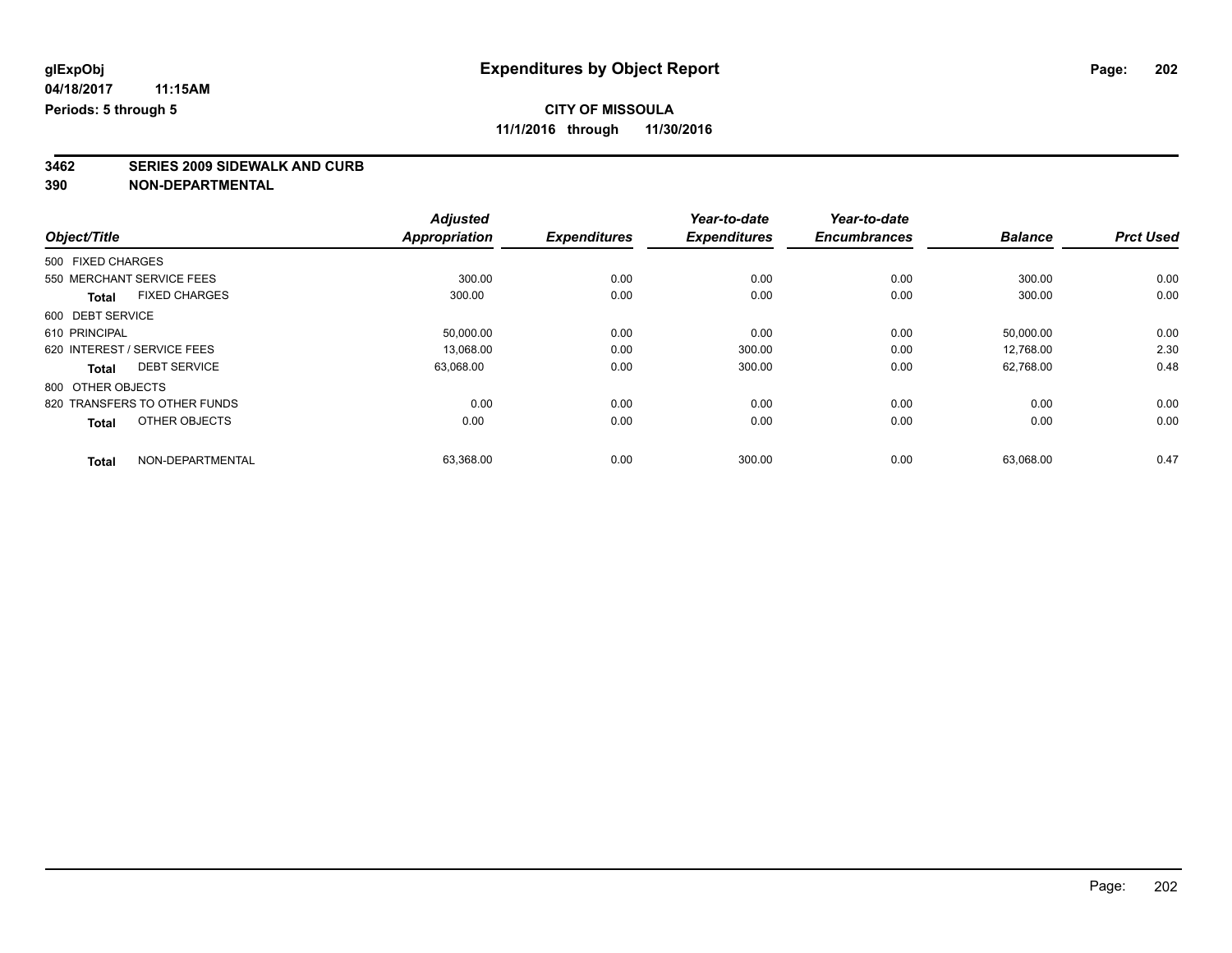**CITY OF MISSOULA 11/1/2016 through 11/30/2016**

### **3462 SERIES 2009 SIDEWALK AND CURB**

|                                               | <b>Adjusted</b>      |                     | Year-to-date        | Year-to-date        |                |                  |
|-----------------------------------------------|----------------------|---------------------|---------------------|---------------------|----------------|------------------|
| Object/Title                                  | <b>Appropriation</b> | <b>Expenditures</b> | <b>Expenditures</b> | <b>Encumbrances</b> | <b>Balance</b> | <b>Prct Used</b> |
| 500 FIXED CHARGES                             |                      |                     |                     |                     |                |                  |
| 550 MERCHANT SERVICE FEES                     | 300.00               | 0.00                | 0.00                | 0.00                | 300.00         | 0.00             |
| <b>FIXED CHARGES</b><br><b>Total</b>          | 300.00               | 0.00                | 0.00                | 0.00                | 300.00         | 0.00             |
| 600 DEBT SERVICE                              |                      |                     |                     |                     |                |                  |
| 610 PRINCIPAL                                 | 50,000.00            | 0.00                | 0.00                | 0.00                | 50,000.00      | 0.00             |
| 620 INTEREST / SERVICE FEES                   | 13,068.00            | 0.00                | 300.00              | 0.00                | 12,768.00      | 2.30             |
| <b>DEBT SERVICE</b><br><b>Total</b>           | 63,068.00            | 0.00                | 300.00              | 0.00                | 62,768.00      | 0.48             |
| 800 OTHER OBJECTS                             |                      |                     |                     |                     |                |                  |
| 820 TRANSFERS TO OTHER FUNDS                  | 0.00                 | 0.00                | 0.00                | 0.00                | 0.00           | 0.00             |
| OTHER OBJECTS<br><b>Total</b>                 | 0.00                 | 0.00                | 0.00                | 0.00                | 0.00           | 0.00             |
| SERIES 2009 SIDEWALK AND CURB<br><b>Total</b> | 63,368.00            | 0.00                | 300.00              | 0.00                | 63.068.00      | 0.47             |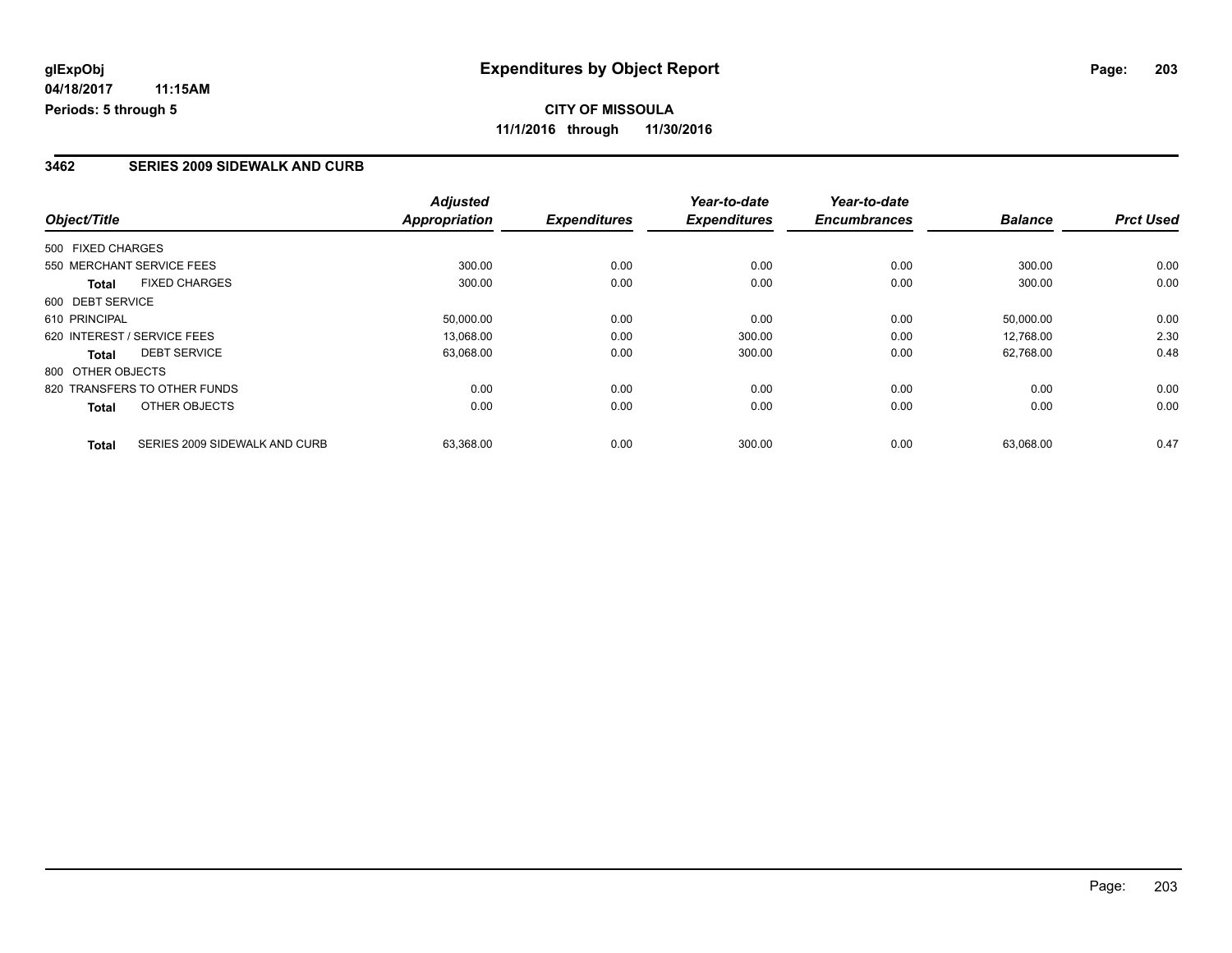# **3463 SERIES 2010 SIDEWALK AND CURB**

|                                      | <b>Adjusted</b>      |                     | Year-to-date<br><b>Expenditures</b> | Year-to-date        | <b>Balance</b> |                  |
|--------------------------------------|----------------------|---------------------|-------------------------------------|---------------------|----------------|------------------|
| Object/Title                         | <b>Appropriation</b> | <b>Expenditures</b> |                                     | <b>Encumbrances</b> |                | <b>Prct Used</b> |
| 500 FIXED CHARGES                    |                      |                     |                                     |                     |                |                  |
| 550 MERCHANT SERVICE FEES            | 350.00               | 0.00                | 0.00                                | 0.00                | 350.00         | 0.00             |
| <b>FIXED CHARGES</b><br><b>Total</b> | 350.00               | 0.00                | 0.00                                | 0.00                | 350.00         | 0.00             |
| 600 DEBT SERVICE                     |                      |                     |                                     |                     |                |                  |
| 610 PRINCIPAL                        | 75,000.00            | 0.00                | 0.00                                | 0.00                | 75.000.00      | 0.00             |
| 620 INTEREST / SERVICE FEES          | 21,500.00            | 0.00                | 350.00                              | 0.00                | 21.150.00      | 1.63             |
| <b>DEBT SERVICE</b><br><b>Total</b>  | 96.500.00            | 0.00                | 350.00                              | 0.00                | 96.150.00      | 0.36             |
| NON-DEPARTMENTAL<br><b>Total</b>     | 96.850.00            | 0.00                | 350.00                              | 0.00                | 96.500.00      | 0.36             |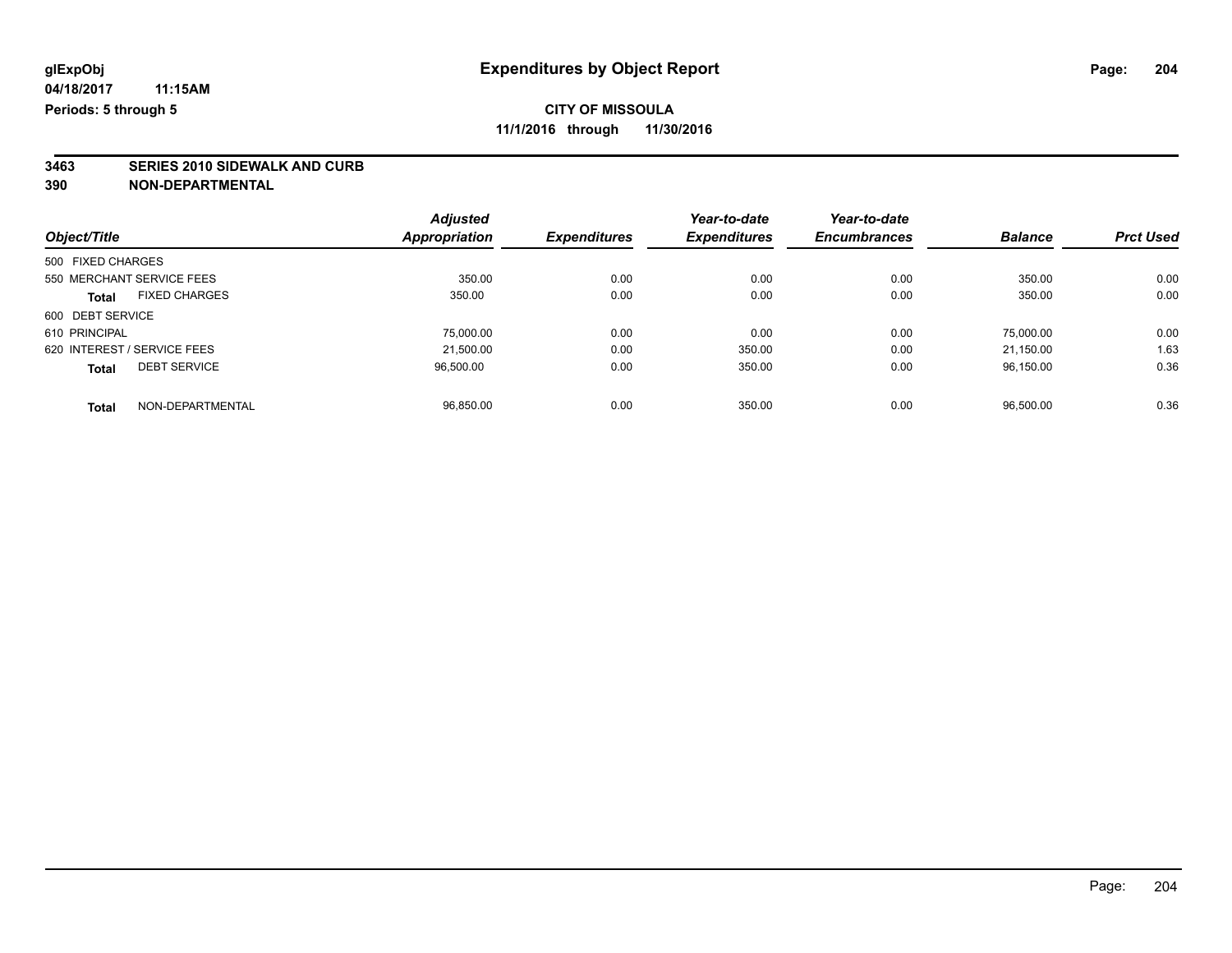**CITY OF MISSOULA 11/1/2016 through 11/30/2016**

#### **3463 SERIES 2010 SIDEWALK AND CURB**

| Object/Title                | <b>Adjusted</b><br><b>Appropriation</b> | <b>Expenditures</b> | Year-to-date<br><b>Expenditures</b> | Year-to-date<br><b>Encumbrances</b> | <b>Balance</b> | <b>Prct Used</b> |
|-----------------------------|-----------------------------------------|---------------------|-------------------------------------|-------------------------------------|----------------|------------------|
| 500 FIXED CHARGES           |                                         |                     |                                     |                                     |                |                  |
| 550 MERCHANT SERVICE FEES   | 350.00                                  | 0.00                | 0.00                                | 0.00                                | 350.00         | 0.00             |
| <b>FIXED CHARGES</b>        | 350.00                                  | 0.00                | 0.00                                | 0.00                                | 350.00         | 0.00             |
| 600 DEBT SERVICE            |                                         |                     |                                     |                                     |                |                  |
| 610 PRINCIPAL               | 75.000.00                               | 0.00                | 0.00                                | 0.00                                | 75.000.00      | 0.00             |
| 620 INTEREST / SERVICE FEES | 21,500.00                               | 0.00                | 350.00                              | 0.00                                | 21,150.00      | 1.63             |
| <b>DEBT SERVICE</b>         | 96,500.00                               | 0.00                | 350.00                              | 0.00                                | 96.150.00      | 0.36             |
|                             |                                         |                     |                                     |                                     |                | 0.36             |
|                             | SERIES 2010 SIDEWALK AND CURB           | 96.850.00           | 0.00                                | 350.00                              | 0.00           | 96,500.00        |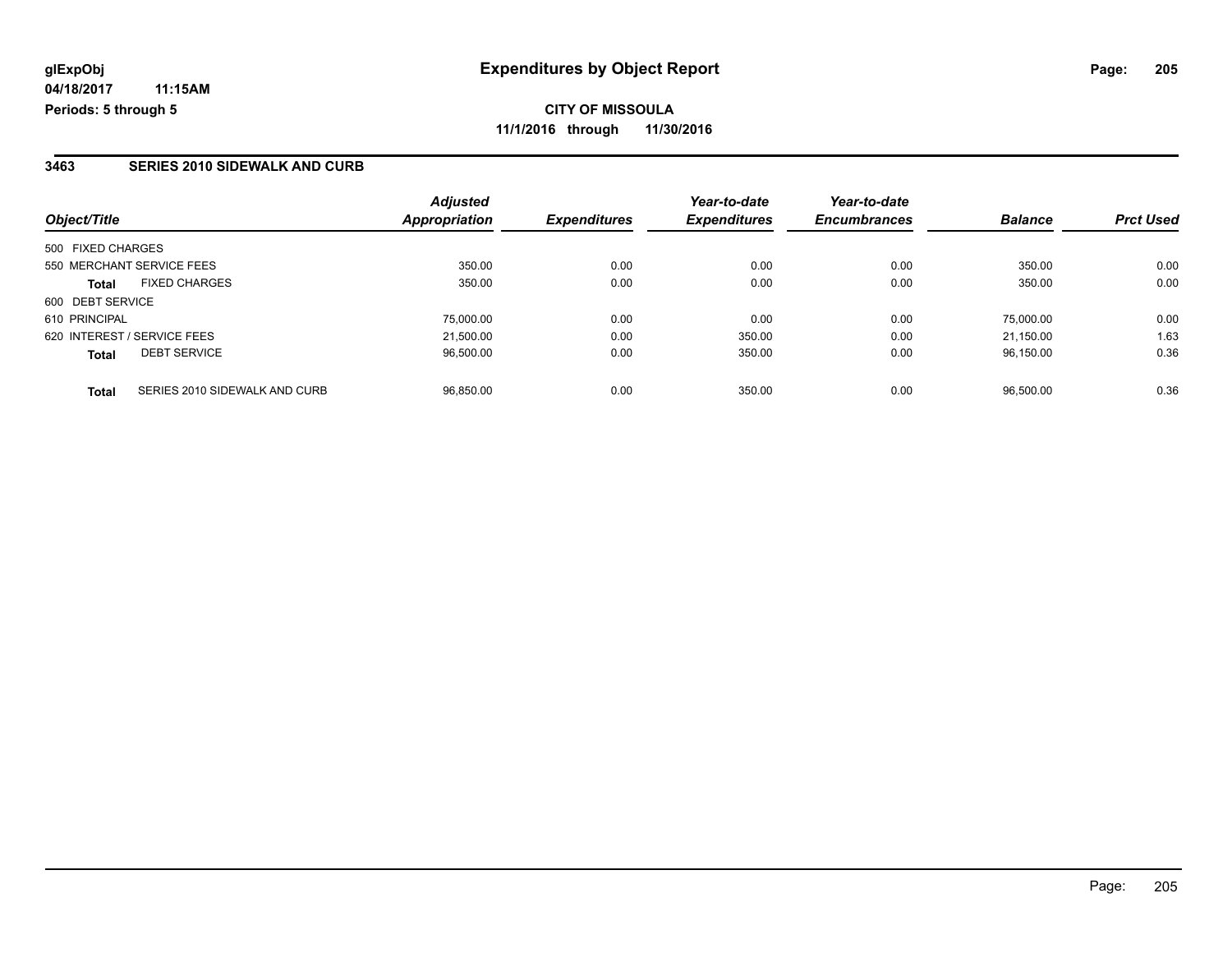**3464 FY12 S/C DEBT SERVICE**

| Object/Title                         |  | <b>Adjusted</b> |                     | Year-to-date        | Year-to-date        |                |                  |
|--------------------------------------|--|-----------------|---------------------|---------------------|---------------------|----------------|------------------|
|                                      |  | Appropriation   | <b>Expenditures</b> | <b>Expenditures</b> | <b>Encumbrances</b> | <b>Balance</b> | <b>Prct Used</b> |
| 500 FIXED CHARGES                    |  |                 |                     |                     |                     |                |                  |
| 550 MERCHANT SERVICE FEES            |  | 350.00          | 0.00                | 0.00                | 0.00                | 350.00         | 0.00             |
| <b>FIXED CHARGES</b><br><b>Total</b> |  | 350.00          | 0.00                | 0.00                | 0.00                | 350.00         | 0.00             |
| 600 DEBT SERVICE                     |  |                 |                     |                     |                     |                |                  |
| 610 PRINCIPAL                        |  | 50,000.00       | 0.00                | 0.00                | 0.00                | 50,000.00      | 0.00             |
| 620 INTEREST / SERVICE FEES          |  | 20.560.00       | 0.00                | 350.00              | 0.00                | 20.210.00      | 1.70             |
| <b>DEBT SERVICE</b><br><b>Total</b>  |  | 70.560.00       | 0.00                | 350.00              | 0.00                | 70.210.00      | 0.50             |
| NON-DEPARTMENTAL<br><b>Total</b>     |  | 70.910.00       | 0.00                | 350.00              | 0.00                | 70.560.00      | 0.49             |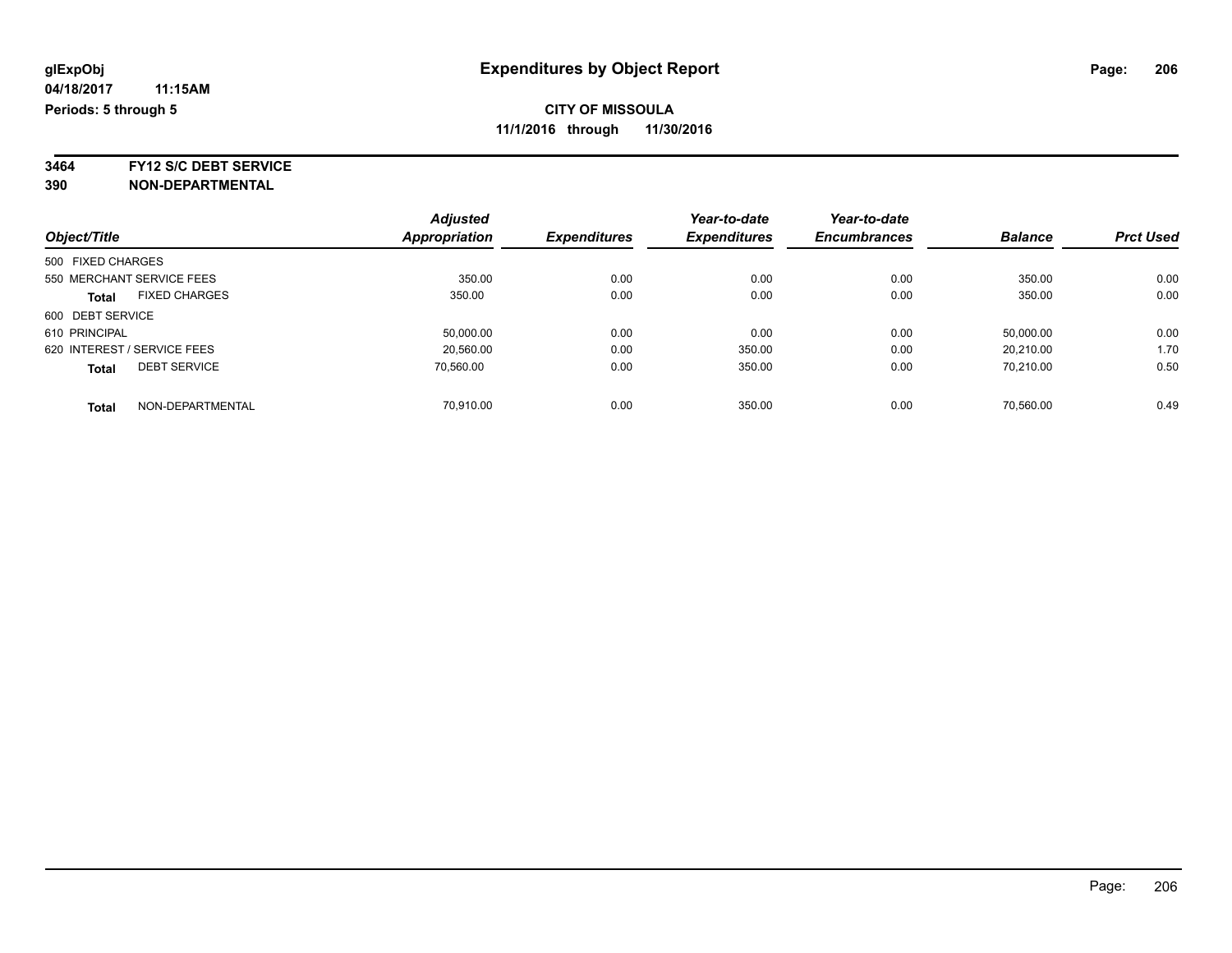**3464 FY12 S/C DEBT SERVICE**

| Object/Title                |                       | <b>Adjusted</b><br>Appropriation | <b>Expenditures</b> | Year-to-date<br><b>Expenditures</b> | Year-to-date<br><b>Encumbrances</b> | <b>Balance</b> | <b>Prct Used</b> |
|-----------------------------|-----------------------|----------------------------------|---------------------|-------------------------------------|-------------------------------------|----------------|------------------|
| 500 FIXED CHARGES           |                       |                                  |                     |                                     |                                     |                |                  |
| 550 MERCHANT SERVICE FEES   |                       | 350.00                           | 0.00                | 0.00                                | 0.00                                | 350.00         | 0.00             |
| <b>Total</b>                | <b>FIXED CHARGES</b>  | 350.00                           | 0.00                | 0.00                                | 0.00                                | 350.00         | 0.00             |
| 600 DEBT SERVICE            |                       |                                  |                     |                                     |                                     |                |                  |
| 610 PRINCIPAL               |                       | 50,000.00                        | 0.00                | 0.00                                | 0.00                                | 50,000.00      | 0.00             |
| 620 INTEREST / SERVICE FEES |                       | 20,560.00                        | 0.00                | 350.00                              | 0.00                                | 20.210.00      | 1.70             |
| <b>Total</b>                | <b>DEBT SERVICE</b>   | 70.560.00                        | 0.00                | 350.00                              | 0.00                                | 70.210.00      | 0.50             |
| <b>Total</b>                | FY12 S/C DEBT SERVICE | 70.910.00                        | 0.00                | 350.00                              | 0.00                                | 70.560.00      | 0.49             |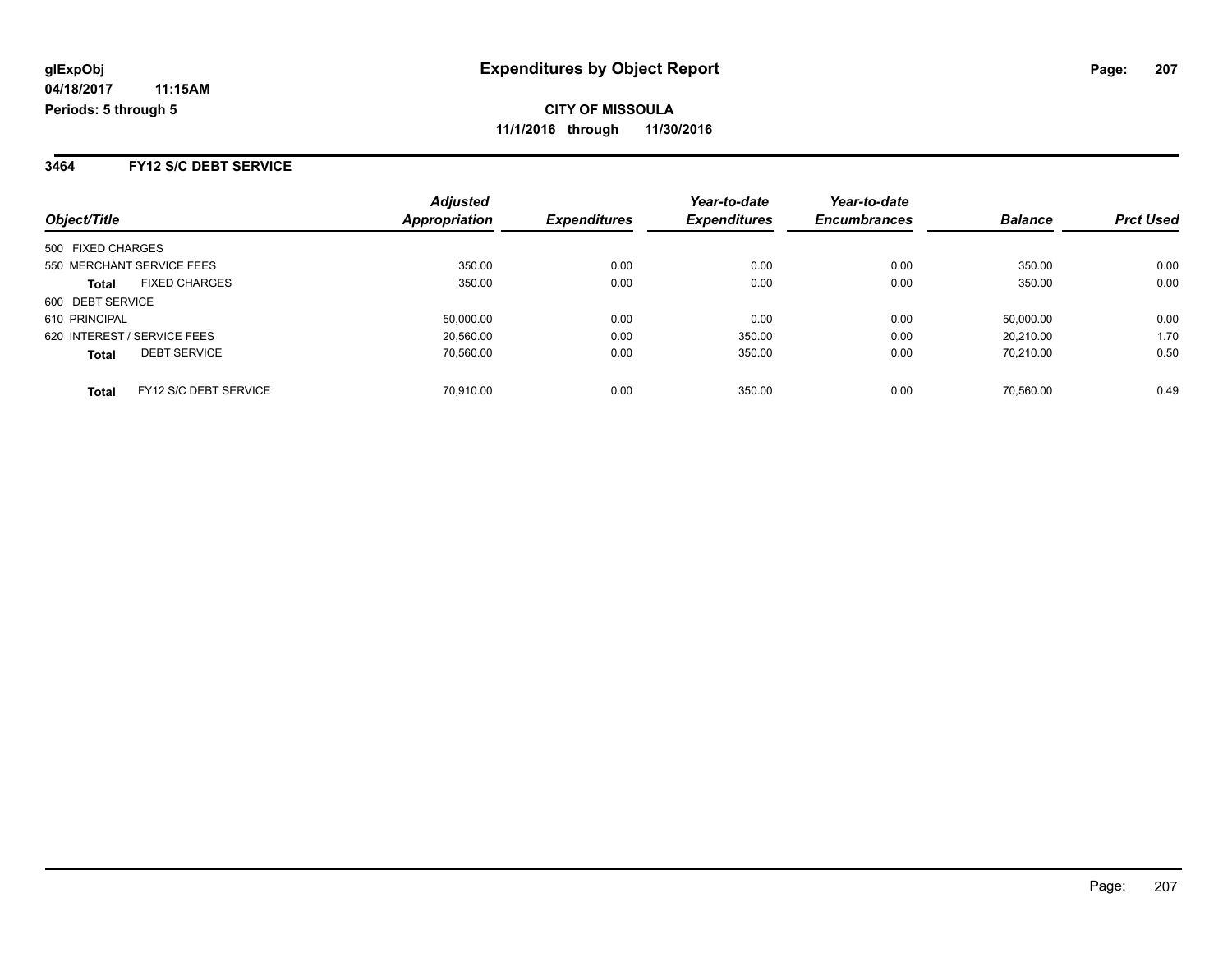# **3465 FY13 SIDEWALK/CURB DEBT SERVICE**

|                                      | <b>Adjusted</b>      |                     | Year-to-date        | Year-to-date        |                |                  |
|--------------------------------------|----------------------|---------------------|---------------------|---------------------|----------------|------------------|
| Object/Title                         | <b>Appropriation</b> | <b>Expenditures</b> | <b>Expenditures</b> | <b>Encumbrances</b> | <b>Balance</b> | <b>Prct Used</b> |
| 500 FIXED CHARGES                    |                      |                     |                     |                     |                |                  |
| 550 MERCHANT SERVICE FEES            | 0.00                 | 0.00                | 0.00                | 0.00                | 0.00           | 0.00             |
| <b>FIXED CHARGES</b><br><b>Total</b> | 0.00                 | 0.00                | 0.00                | 0.00                | 0.00           | 0.00             |
| 600 DEBT SERVICE                     |                      |                     |                     |                     |                |                  |
| 610 PRINCIPAL                        | 29.000.00            | 0.00                | 0.00                | 0.00                | 29.000.00      | 0.00             |
| 620 INTEREST / SERVICE FEES          | 10.067.00            | 0.00                | 0.00                | 0.00                | 10.067.00      | 0.00             |
| <b>DEBT SERVICE</b><br><b>Total</b>  | 39,067.00            | 0.00                | 0.00                | 0.00                | 39,067.00      | 0.00             |
| NON-DEPARTMENTAL<br><b>Total</b>     | 39.067.00            | 0.00                | 0.00                | 0.00                | 39.067.00      | 0.00             |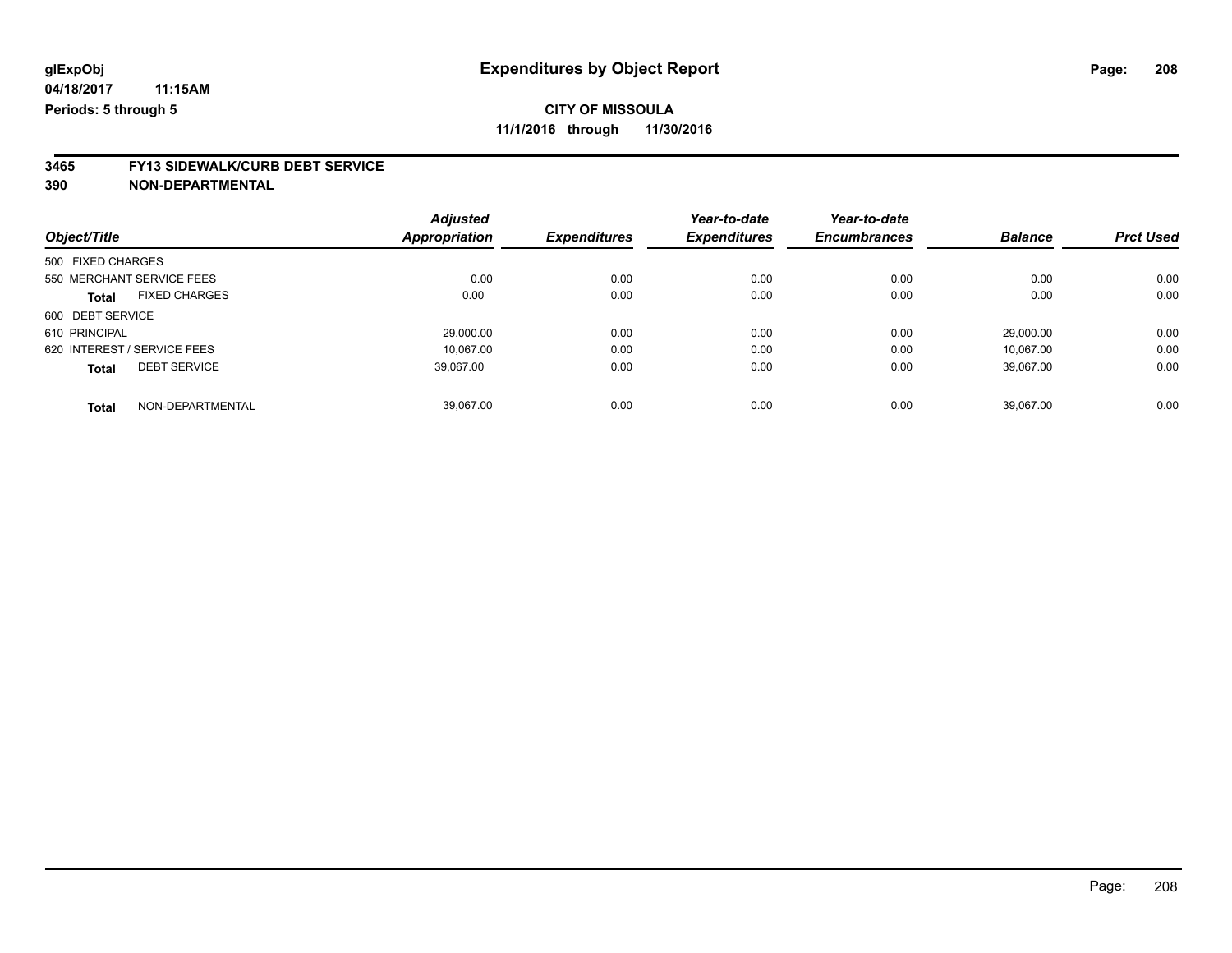**CITY OF MISSOULA 11/1/2016 through 11/30/2016**

#### **3465 FY13 SIDEWALK/CURB DEBT SERVICE**

| Object/Title                                    | <b>Adjusted</b><br><b>Appropriation</b> | <b>Expenditures</b> | Year-to-date<br><b>Expenditures</b> | Year-to-date<br><b>Encumbrances</b> | <b>Balance</b> | <b>Prct Used</b> |
|-------------------------------------------------|-----------------------------------------|---------------------|-------------------------------------|-------------------------------------|----------------|------------------|
| 500 FIXED CHARGES                               |                                         |                     |                                     |                                     |                |                  |
| 550 MERCHANT SERVICE FEES                       | 0.00                                    | 0.00                | 0.00                                | 0.00                                | 0.00           | 0.00             |
| <b>FIXED CHARGES</b><br><b>Total</b>            | 0.00                                    | 0.00                | 0.00                                | 0.00                                | 0.00           | 0.00             |
| 600 DEBT SERVICE                                |                                         |                     |                                     |                                     |                |                  |
| 610 PRINCIPAL                                   | 29,000.00                               | 0.00                | 0.00                                | 0.00                                | 29.000.00      | 0.00             |
| 620 INTEREST / SERVICE FEES                     | 10.067.00                               | 0.00                | 0.00                                | 0.00                                | 10.067.00      | 0.00             |
| <b>DEBT SERVICE</b><br><b>Total</b>             | 39.067.00                               | 0.00                | 0.00                                | 0.00                                | 39.067.00      | 0.00             |
| FY13 SIDEWALK/CURB DEBT SERVICE<br><b>Total</b> | 39.067.00                               | 0.00                | 0.00                                | 0.00                                | 39.067.00      | 0.00             |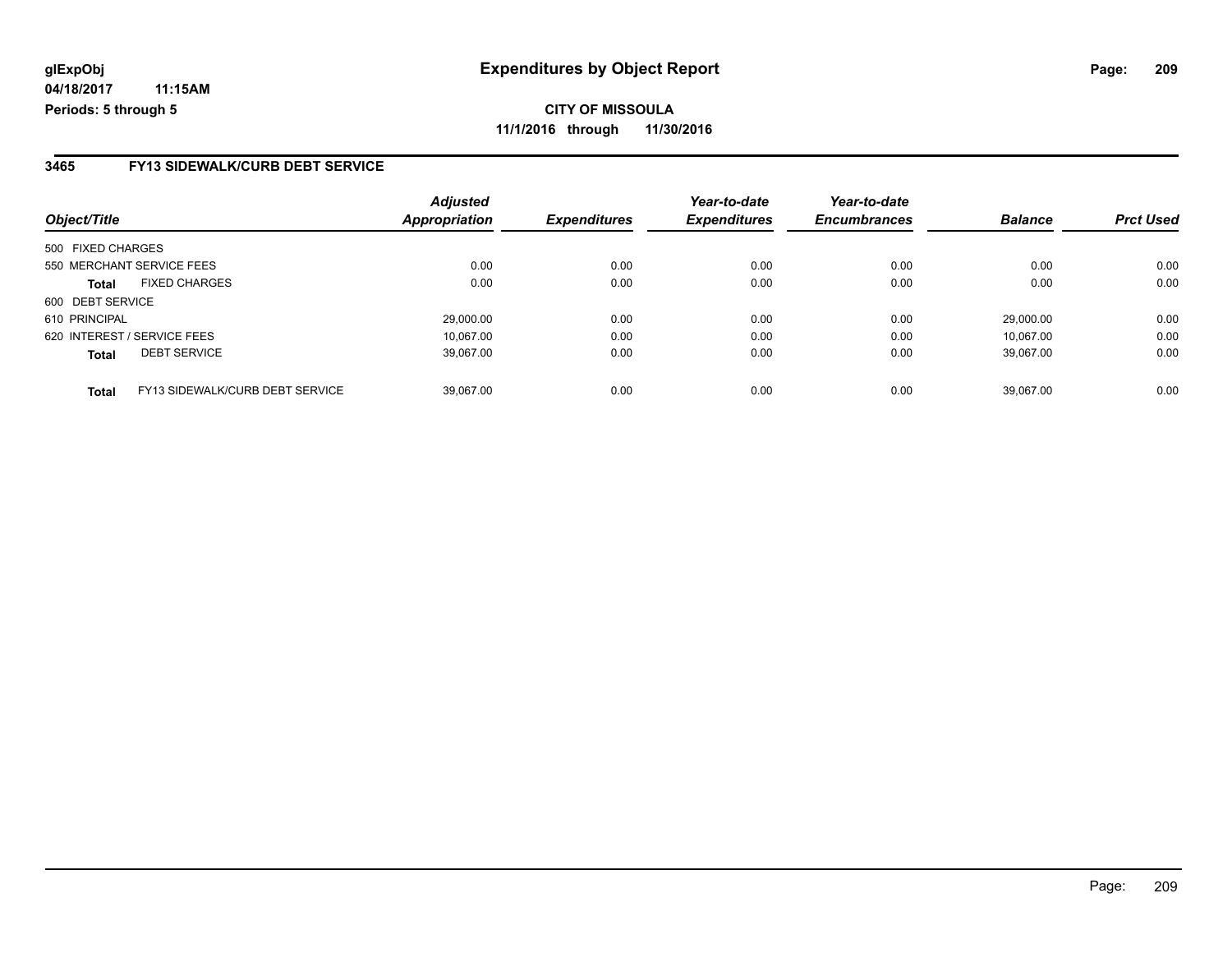# **3466 FY15 SIDEWALK/CURB DEBT SERVICE**

|                                           | <b>Adjusted</b>      |                     | Year-to-date        | Year-to-date        |                |                  |
|-------------------------------------------|----------------------|---------------------|---------------------|---------------------|----------------|------------------|
| Object/Title                              | <b>Appropriation</b> | <b>Expenditures</b> | <b>Expenditures</b> | <b>Encumbrances</b> | <b>Balance</b> | <b>Prct Used</b> |
| 300 PURCHASED SERVICES                    |                      |                     |                     |                     |                |                  |
| 350 PROFESSIONAL SERVICES                 | 0.00                 | 0.00                | 0.00                | 0.00                | 0.00           | 0.00             |
| <b>PURCHASED SERVICES</b><br><b>Total</b> | 0.00                 | 0.00                | 0.00                | 0.00                | 0.00           | 0.00             |
| 500 FIXED CHARGES                         |                      |                     |                     |                     |                |                  |
| 550 MERCHANT SERVICE FEES                 | 0.00                 | 0.00                | 0.00                | 0.00                | 0.00           | 0.00             |
| <b>FIXED CHARGES</b><br><b>Total</b>      | 0.00                 | 0.00                | 0.00                | 0.00                | 0.00           | 0.00             |
| 600 DEBT SERVICE                          |                      |                     |                     |                     |                |                  |
| 610 PRINCIPAL                             | 33,000.00            | 0.00                | 0.00                | 0.00                | 33,000.00      | 0.00             |
| 620 INTEREST / SERVICE FEES               | 24,525.00            | 0.00                | 0.00                | 0.00                | 24.525.00      | 0.00             |
| <b>DEBT SERVICE</b><br><b>Total</b>       | 57,525.00            | 0.00                | 0.00                | 0.00                | 57.525.00      | 0.00             |
| NON-DEPARTMENTAL<br><b>Total</b>          | 57,525.00            | 0.00                | 0.00                | 0.00                | 57,525.00      | 0.00             |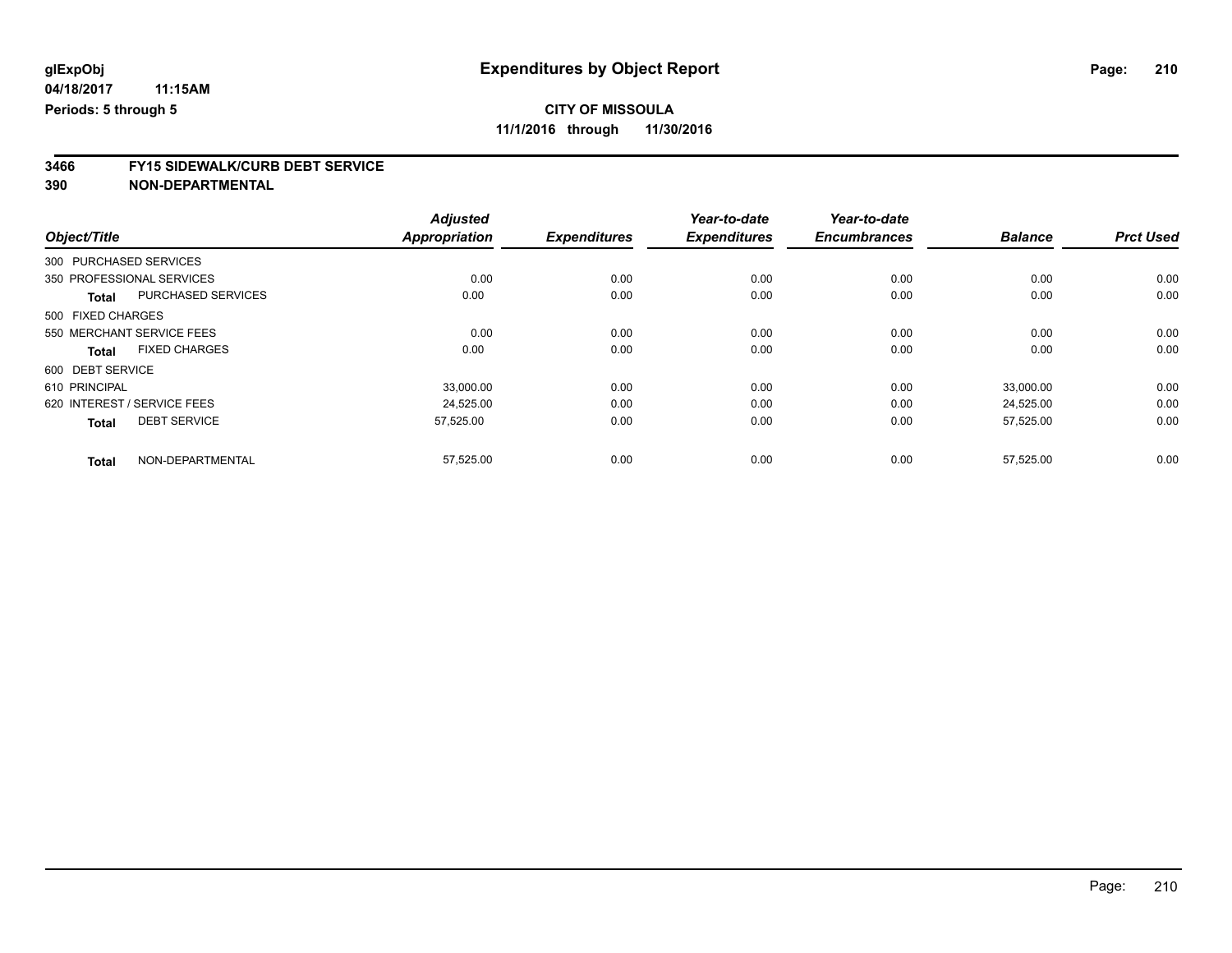### **3466 FY15 SIDEWALK/CURB DEBT SERVICE**

|                        |                                 | <b>Adjusted</b>      |                     | Year-to-date        | Year-to-date        |                |                  |
|------------------------|---------------------------------|----------------------|---------------------|---------------------|---------------------|----------------|------------------|
| Object/Title           |                                 | <b>Appropriation</b> | <b>Expenditures</b> | <b>Expenditures</b> | <b>Encumbrances</b> | <b>Balance</b> | <b>Prct Used</b> |
| 300 PURCHASED SERVICES |                                 |                      |                     |                     |                     |                |                  |
|                        | 350 PROFESSIONAL SERVICES       | 0.00                 | 0.00                | 0.00                | 0.00                | 0.00           | 0.00             |
| Total                  | PURCHASED SERVICES              | 0.00                 | 0.00                | 0.00                | 0.00                | 0.00           | 0.00             |
| 500 FIXED CHARGES      |                                 |                      |                     |                     |                     |                |                  |
|                        | 550 MERCHANT SERVICE FEES       | 0.00                 | 0.00                | 0.00                | 0.00                | 0.00           | 0.00             |
| Total                  | <b>FIXED CHARGES</b>            | 0.00                 | 0.00                | 0.00                | 0.00                | 0.00           | 0.00             |
| 600 DEBT SERVICE       |                                 |                      |                     |                     |                     |                |                  |
| 610 PRINCIPAL          |                                 | 33,000.00            | 0.00                | 0.00                | 0.00                | 33,000.00      | 0.00             |
|                        | 620 INTEREST / SERVICE FEES     | 24,525.00            | 0.00                | 0.00                | 0.00                | 24.525.00      | 0.00             |
| <b>Total</b>           | <b>DEBT SERVICE</b>             | 57,525.00            | 0.00                | 0.00                | 0.00                | 57,525.00      | 0.00             |
| <b>Total</b>           | FY15 SIDEWALK/CURB DEBT SERVICE | 57,525.00            | 0.00                | 0.00                | 0.00                | 57.525.00      | 0.00             |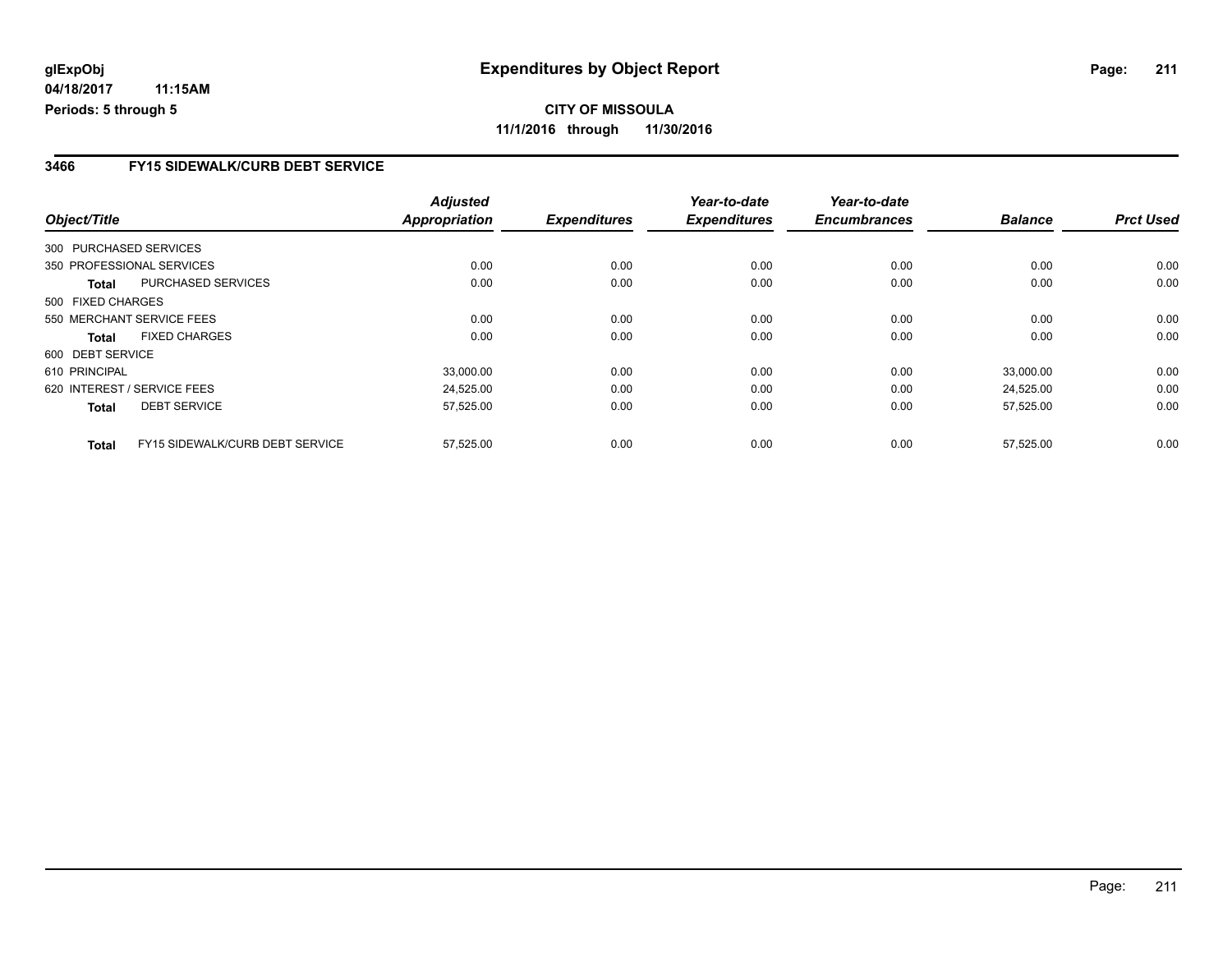# **3467 FY16 SIDEWALK/CURB DEBT SERVICE**

|               |                                           | <b>Adjusted</b>      |                     | Year-to-date        | Year-to-date        |                |                  |
|---------------|-------------------------------------------|----------------------|---------------------|---------------------|---------------------|----------------|------------------|
| Object/Title  |                                           | <b>Appropriation</b> | <b>Expenditures</b> | <b>Expenditures</b> | <b>Encumbrances</b> | <b>Balance</b> | <b>Prct Used</b> |
|               | 300 PURCHASED SERVICES                    |                      |                     |                     |                     |                |                  |
|               | 350 PROFESSIONAL SERVICES                 | 0.00                 | 0.00                | 0.00                | 0.00                | 0.00           | 0.00             |
|               | <b>PURCHASED SERVICES</b><br><b>Total</b> | 0.00                 | 0.00                | 0.00                | 0.00                | 0.00           | 0.00             |
|               | 500 FIXED CHARGES                         |                      |                     |                     |                     |                |                  |
|               | 550 MERCHANT SERVICE FEES                 | 0.00                 | 0.00                | 0.00                | 0.00                | 0.00           | 0.00             |
|               | <b>FIXED CHARGES</b><br><b>Total</b>      | 0.00                 | 0.00                | 0.00                | 0.00                | 0.00           | 0.00             |
|               | 600 DEBT SERVICE                          |                      |                     |                     |                     |                |                  |
| 610 PRINCIPAL |                                           | 0.00                 | 0.00                | 0.00                | 0.00                | 0.00           | 0.00             |
|               | 620 INTEREST / SERVICE FEES               | 0.00                 | 0.00                | 11,450.00           | 0.00                | $-11,450.00$   | 0.00             |
|               | <b>DEBT SERVICE</b><br><b>Total</b>       | 0.00                 | 0.00                | 11,450.00           | 0.00                | $-11.450.00$   | 0.00             |
|               | NON-DEPARTMENTAL<br><b>Total</b>          | 0.00                 | 0.00                | 11,450.00           | 0.00                | $-11,450.00$   | 0.00             |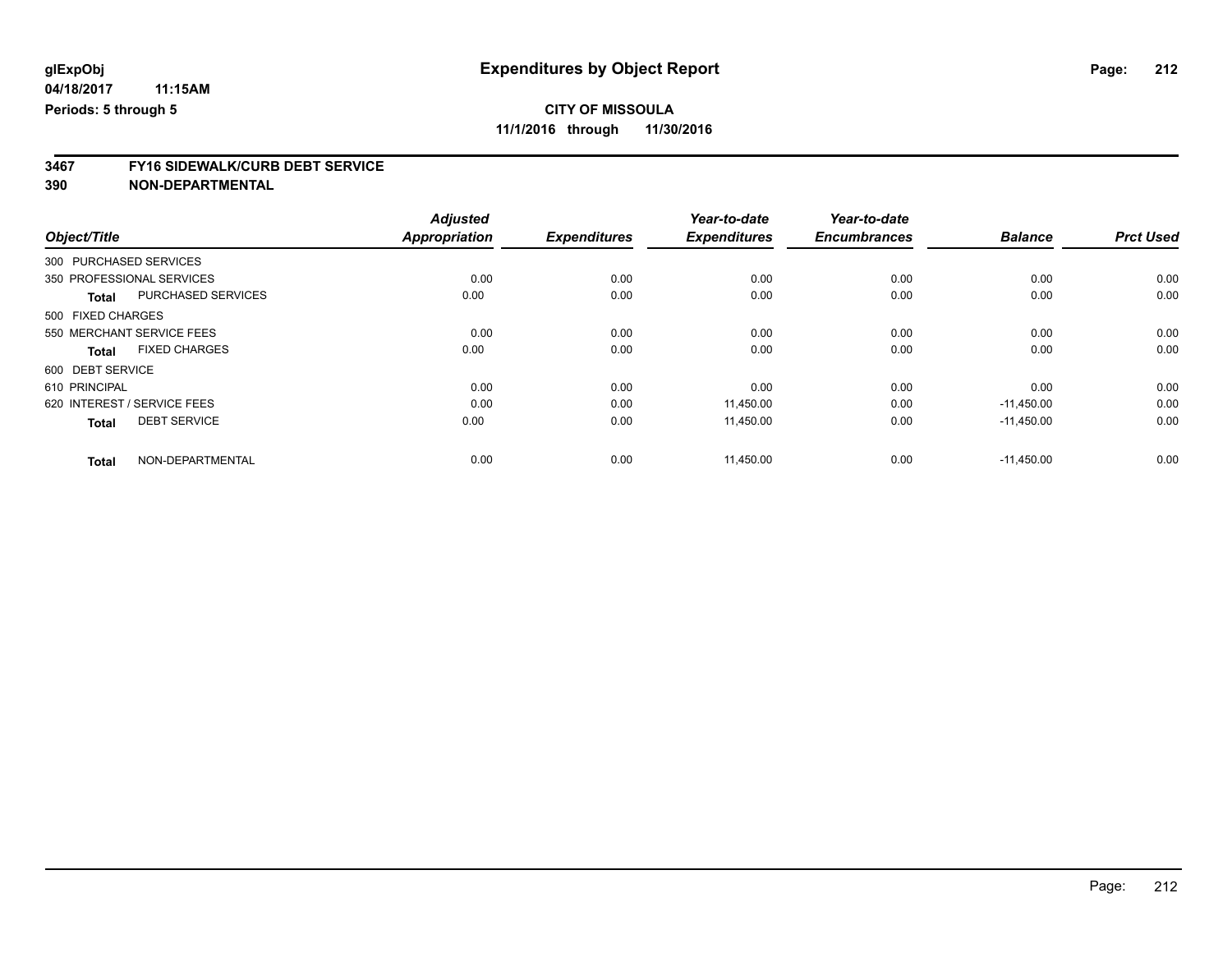**11/1/2016 through 11/30/2016**

### **3467 FY16 SIDEWALK/CURB DEBT SERVICE**

|                        |                                 | <b>Adjusted</b>      |                     | Year-to-date        | Year-to-date        |                |                  |
|------------------------|---------------------------------|----------------------|---------------------|---------------------|---------------------|----------------|------------------|
| Object/Title           |                                 | <b>Appropriation</b> | <b>Expenditures</b> | <b>Expenditures</b> | <b>Encumbrances</b> | <b>Balance</b> | <b>Prct Used</b> |
| 300 PURCHASED SERVICES |                                 |                      |                     |                     |                     |                |                  |
|                        | 350 PROFESSIONAL SERVICES       | 0.00                 | 0.00                | 0.00                | 0.00                | 0.00           | 0.00             |
| Total                  | PURCHASED SERVICES              | 0.00                 | 0.00                | 0.00                | 0.00                | 0.00           | 0.00             |
| 500 FIXED CHARGES      |                                 |                      |                     |                     |                     |                |                  |
|                        | 550 MERCHANT SERVICE FEES       | 0.00                 | 0.00                | 0.00                | 0.00                | 0.00           | 0.00             |
| Total                  | <b>FIXED CHARGES</b>            | 0.00                 | 0.00                | 0.00                | 0.00                | 0.00           | 0.00             |
| 600 DEBT SERVICE       |                                 |                      |                     |                     |                     |                |                  |
| 610 PRINCIPAL          |                                 | 0.00                 | 0.00                | 0.00                | 0.00                | 0.00           | 0.00             |
|                        | 620 INTEREST / SERVICE FEES     | 0.00                 | 0.00                | 11,450.00           | 0.00                | $-11,450.00$   | 0.00             |
| <b>Total</b>           | <b>DEBT SERVICE</b>             | 0.00                 | 0.00                | 11,450.00           | 0.00                | $-11,450.00$   | 0.00             |
| <b>Total</b>           | FY16 SIDEWALK/CURB DEBT SERVICE | 0.00                 | 0.00                | 11,450.00           | 0.00                | $-11,450.00$   | 0.00             |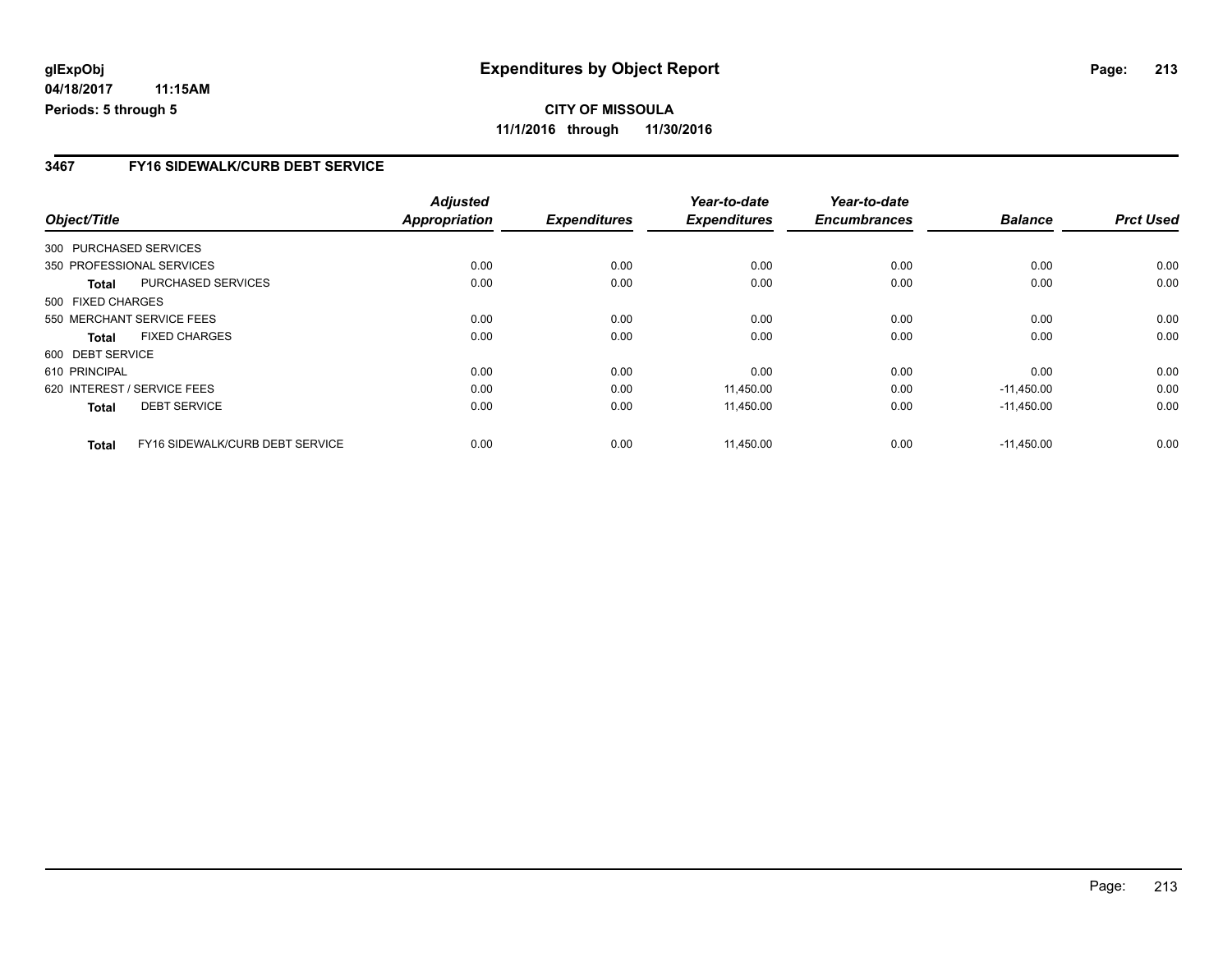# **3491 SID 491 DEBT SERVICE FUND**

| Object/Title                 | <b>Adjusted</b><br>Appropriation | <b>Expenditures</b> | Year-to-date<br><b>Expenditures</b> | Year-to-date<br><b>Encumbrances</b> | <b>Balance</b> | <b>Prct Used</b> |
|------------------------------|----------------------------------|---------------------|-------------------------------------|-------------------------------------|----------------|------------------|
| 600 DEBT SERVICE             |                                  |                     |                                     |                                     |                |                  |
| 620 INTEREST / SERVICE FEES  | 0.00                             | 0.00                | 0.00                                | 0.00                                | 0.00           | 0.00             |
| <b>DEBT SERVICE</b><br>Total | 0.00                             | 0.00                | 0.00                                | 0.00                                | 0.00           | 0.00             |
| NON-DEPARTMENTAL<br>Total    | 0.00                             | 0.00                | 0.00                                | 0.00                                | 0.00           | 0.00             |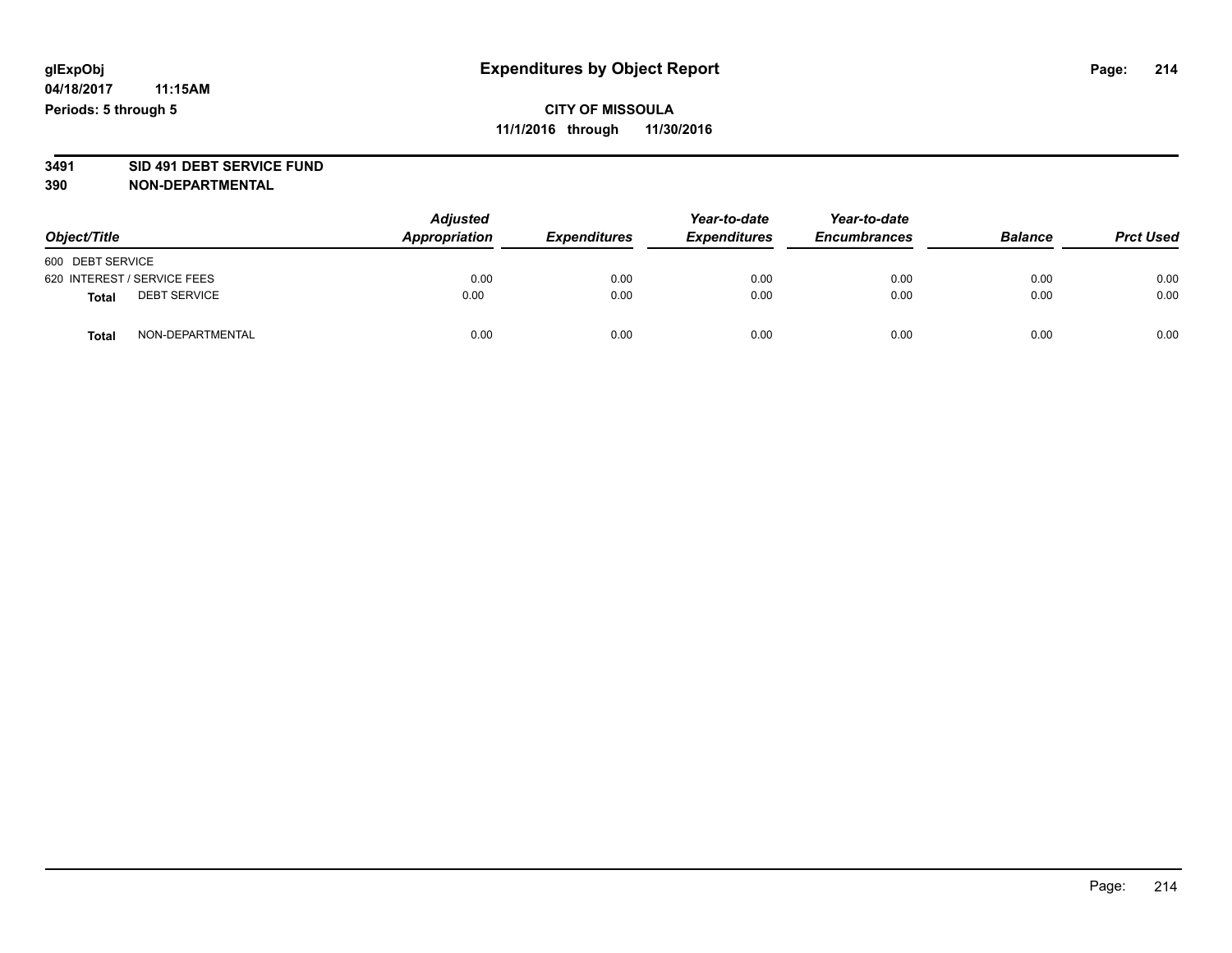#### **3491 SID 491 DEBT SERVICE FUND**

| Object/Title                              | <b>Adjusted</b><br>Appropriation | <b>Expenditures</b> | Year-to-date<br><b>Expenditures</b> | Year-to-date<br><b>Encumbrances</b> | <b>Balance</b> | <b>Prct Used</b> |
|-------------------------------------------|----------------------------------|---------------------|-------------------------------------|-------------------------------------|----------------|------------------|
| 600 DEBT SERVICE                          |                                  |                     |                                     |                                     |                |                  |
| 620 INTEREST / SERVICE FEES               | 0.00                             | 0.00                | 0.00                                | 0.00                                | 0.00           | 0.00             |
| <b>DEBT SERVICE</b><br><b>Total</b>       | 0.00                             | 0.00                | 0.00                                | 0.00                                | 0.00           | 0.00             |
| SID 491 DEBT SERVICE FUND<br><b>Total</b> | 0.00                             | 0.00                | 0.00                                | 0.00                                | 0.00           | 0.00             |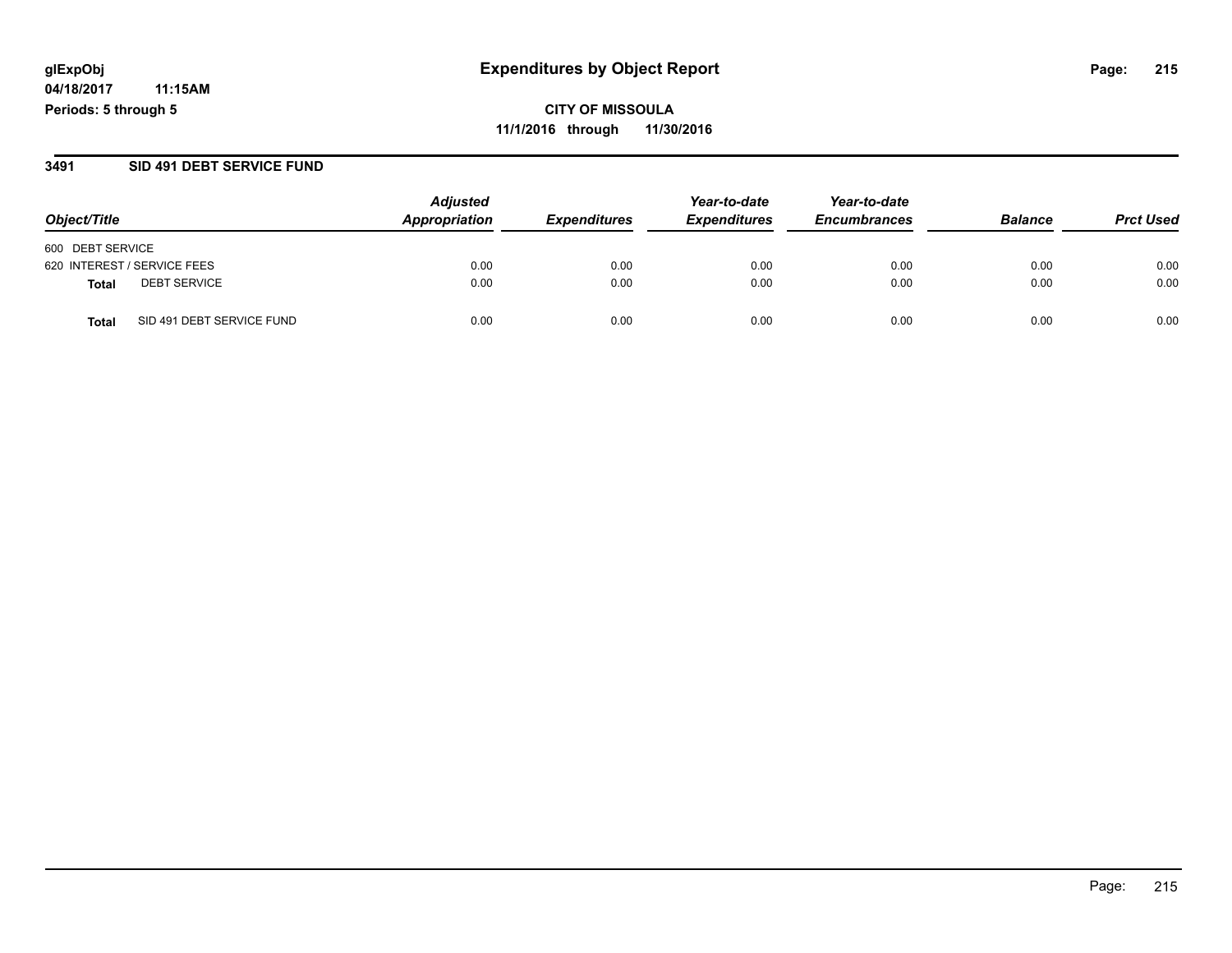## **glExpObj Expenditures by Object Report Page: 216**

## **CITY OF MISSOULA 11/1/2016 through 11/30/2016**

#### **3495 SID 495 DEBT SERVICE FUND**

**000 \*\*\* Title Not Found \*\*\***

| Object/Title                    | <b>Adjusted</b><br><b>Appropriation</b> | <b>Expenditures</b> | Year-to-date<br><b>Expenditures</b> | Year-to-date<br><b>Encumbrances</b> | <b>Balance</b> | <b>Prct Used</b> |
|---------------------------------|-----------------------------------------|---------------------|-------------------------------------|-------------------------------------|----------------|------------------|
| 800 OTHER OBJECTS               |                                         |                     |                                     |                                     |                |                  |
| 820 TRANSFERS TO OTHER FUNDS    | 0.00                                    | 0.00                | 0.00                                | 0.00                                | 0.00           | 0.00             |
| OTHER OBJECTS<br>Total          | 0.00                                    | 0.00                | 0.00                                | 0.00                                | 0.00           | 0.00             |
| *** Title Not Found ***<br>Tota | 0.00                                    | 0.00                | 0.00                                | 0.00                                | 0.00           | 0.00             |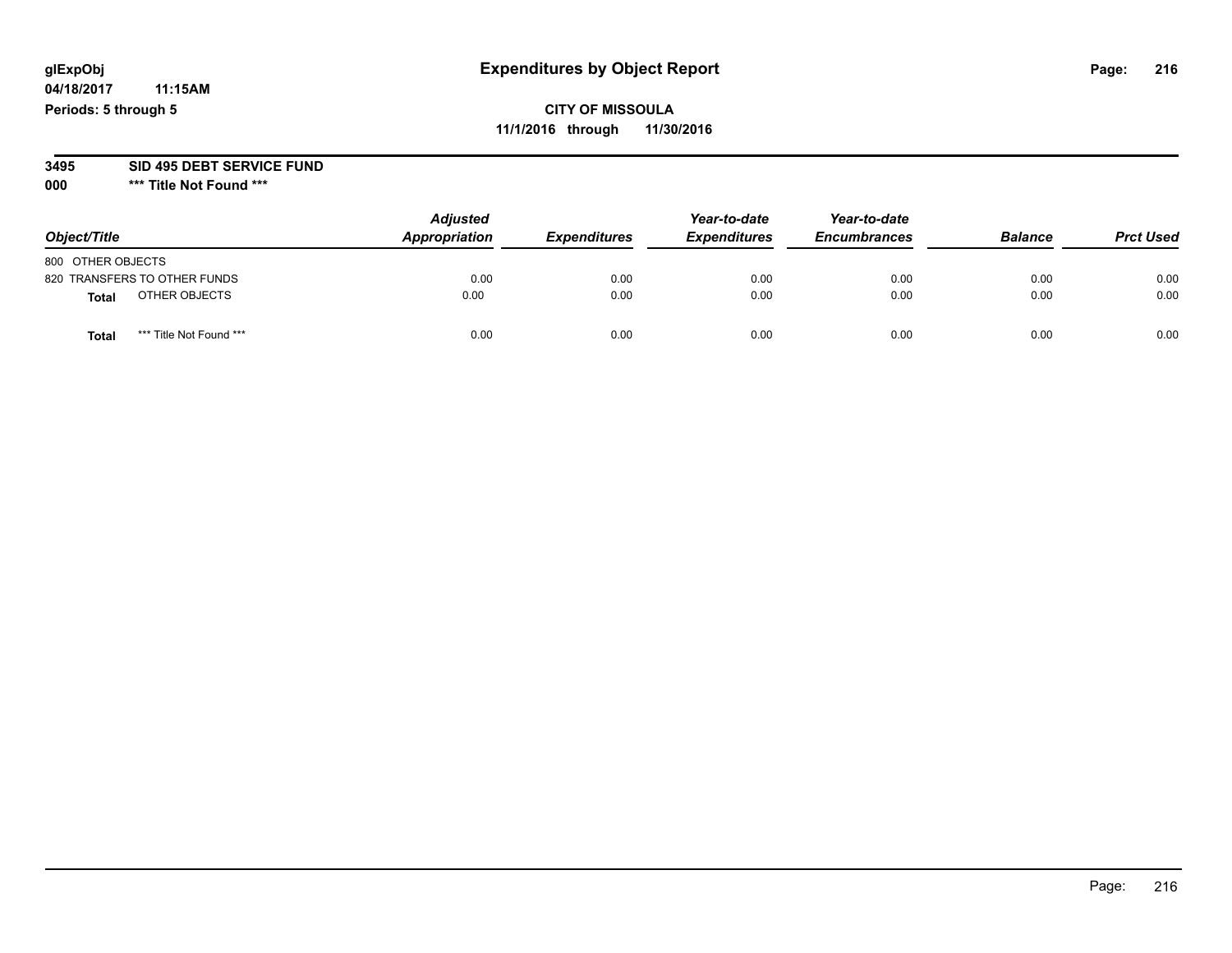**3495 SID 495 DEBT SERVICE FUND**

|                                      | <b>Adjusted</b><br><b>Appropriation</b> |                     | Year-to-date        | Year-to-date        |                |                  |
|--------------------------------------|-----------------------------------------|---------------------|---------------------|---------------------|----------------|------------------|
| Object/Title                         |                                         | <b>Expenditures</b> | <b>Expenditures</b> | <b>Encumbrances</b> | <b>Balance</b> | <b>Prct Used</b> |
| 500 FIXED CHARGES                    |                                         |                     |                     |                     |                |                  |
| 550 MERCHANT SERVICE FEES            | 0.00                                    | 0.00                | 0.00                | 0.00                | 0.00           | 0.00             |
| <b>FIXED CHARGES</b><br><b>Total</b> | 0.00                                    | 0.00                | 0.00                | 0.00                | 0.00           | 0.00             |
| 800 OTHER OBJECTS                    |                                         |                     |                     |                     |                |                  |
| 820 TRANSFERS TO OTHER FUNDS         | 0.00                                    | 0.00                | 0.00                | 0.00                | 0.00           | 0.00             |
| OTHER OBJECTS<br><b>Total</b>        | 0.00                                    | 0.00                | 0.00                | 0.00                | 0.00           | 0.00             |
| NON-DEPARTMENTAL<br><b>Total</b>     | 0.00                                    | 0.00                | 0.00                | 0.00                | 0.00           | 0.00             |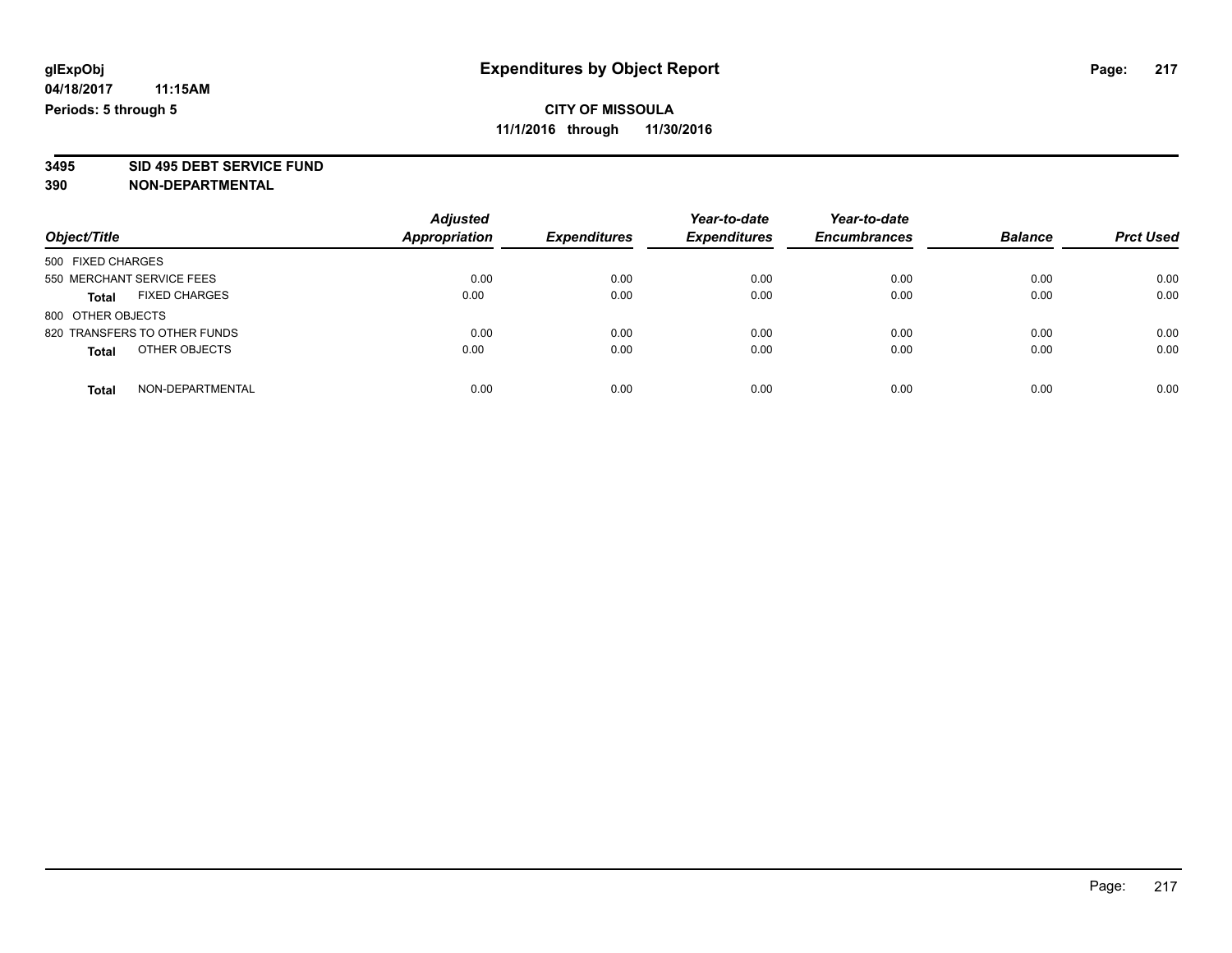**CITY OF MISSOULA 11/1/2016 through 11/30/2016**

#### **3495 SID 495 DEBT SERVICE FUND**

|                           |                              | <b>Adjusted</b> |                     | Year-to-date        | Year-to-date        |                |                  |
|---------------------------|------------------------------|-----------------|---------------------|---------------------|---------------------|----------------|------------------|
| Object/Title              |                              | Appropriation   | <b>Expenditures</b> | <b>Expenditures</b> | <b>Encumbrances</b> | <b>Balance</b> | <b>Prct Used</b> |
| 500 FIXED CHARGES         |                              |                 |                     |                     |                     |                |                  |
| 550 MERCHANT SERVICE FEES |                              | 0.00            | 0.00                | 0.00                | 0.00                | 0.00           | 0.00             |
| <b>Total</b>              | <b>FIXED CHARGES</b>         | 0.00            | 0.00                | 0.00                | 0.00                | 0.00           | 0.00             |
| 800 OTHER OBJECTS         |                              |                 |                     |                     |                     |                |                  |
|                           | 820 TRANSFERS TO OTHER FUNDS | 0.00            | 0.00                | 0.00                | 0.00                | 0.00           | 0.00             |
| <b>Total</b>              | OTHER OBJECTS                | 0.00            | 0.00                | 0.00                | 0.00                | 0.00           | 0.00             |
| <b>Total</b>              | SID 495 DEBT SERVICE FUND    | 0.00            | 0.00                | 0.00                | 0.00                | 0.00           | 0.00             |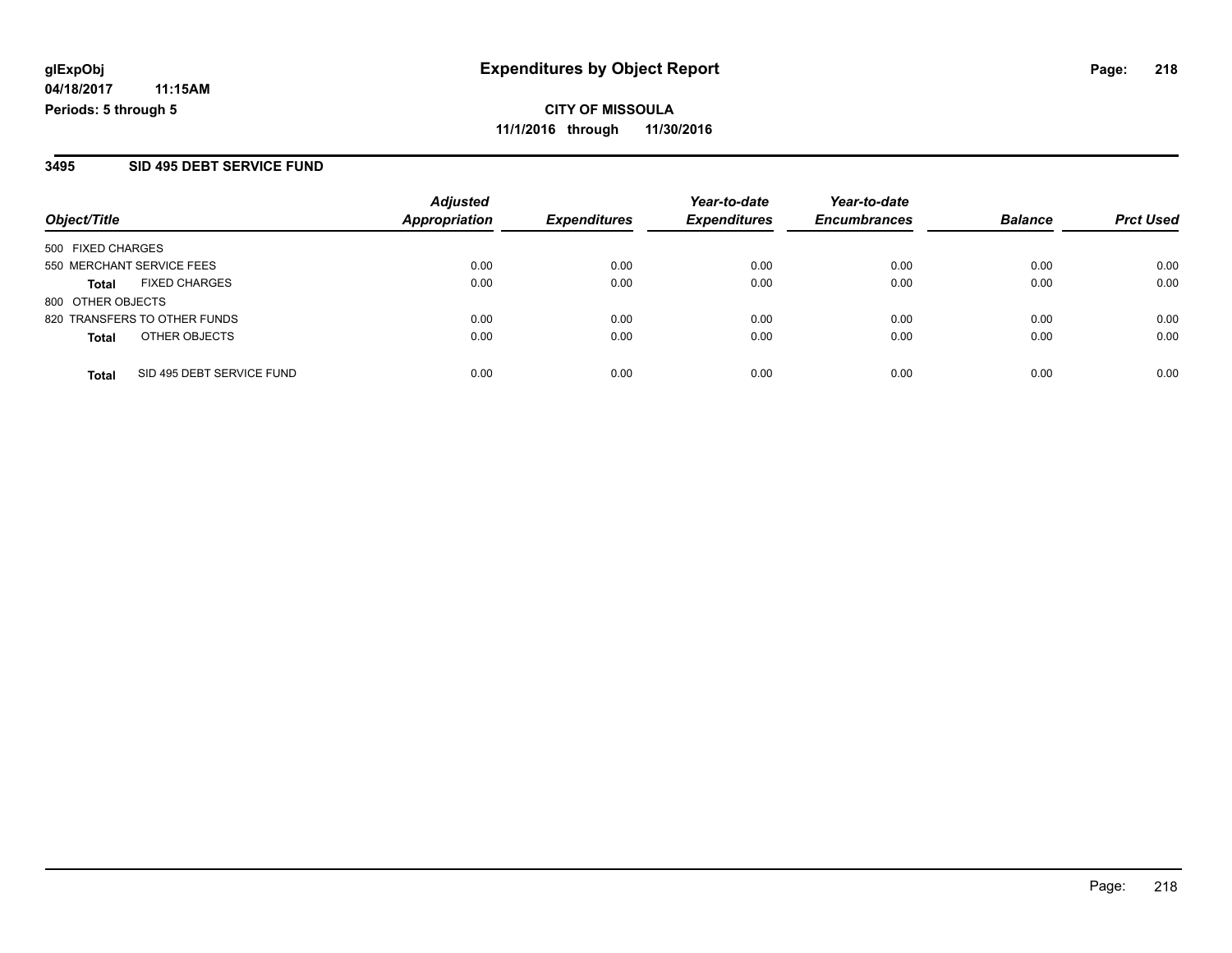## **CITY OF MISSOULA 11/1/2016 through 11/30/2016**

#### **3497 SID 497 DEBT SERVICE FUND**

| Object/Title                    | <b>Adjusted</b><br>Appropriation | <b>Expenditures</b> | Year-to-date<br><b>Expenditures</b> | Year-to-date<br><b>Encumbrances</b> | <b>Balance</b> | <b>Prct Used</b> |
|---------------------------------|----------------------------------|---------------------|-------------------------------------|-------------------------------------|----------------|------------------|
| 800 OTHER OBJECTS               |                                  |                     |                                     |                                     |                |                  |
| 820 TRANSFERS TO OTHER FUNDS    | 0.00                             | 0.00                | 0.00                                | 0.00                                | 0.00           | 0.00             |
| OTHER OBJECTS<br>Total          | 0.00                             | 0.00                | 0.00                                | 0.00                                | 0.00           | 0.00             |
| *** Title Not Found ***<br>Tota | 0.00                             | 0.00                | 0.00                                | 0.00                                | 0.00           | 0.00             |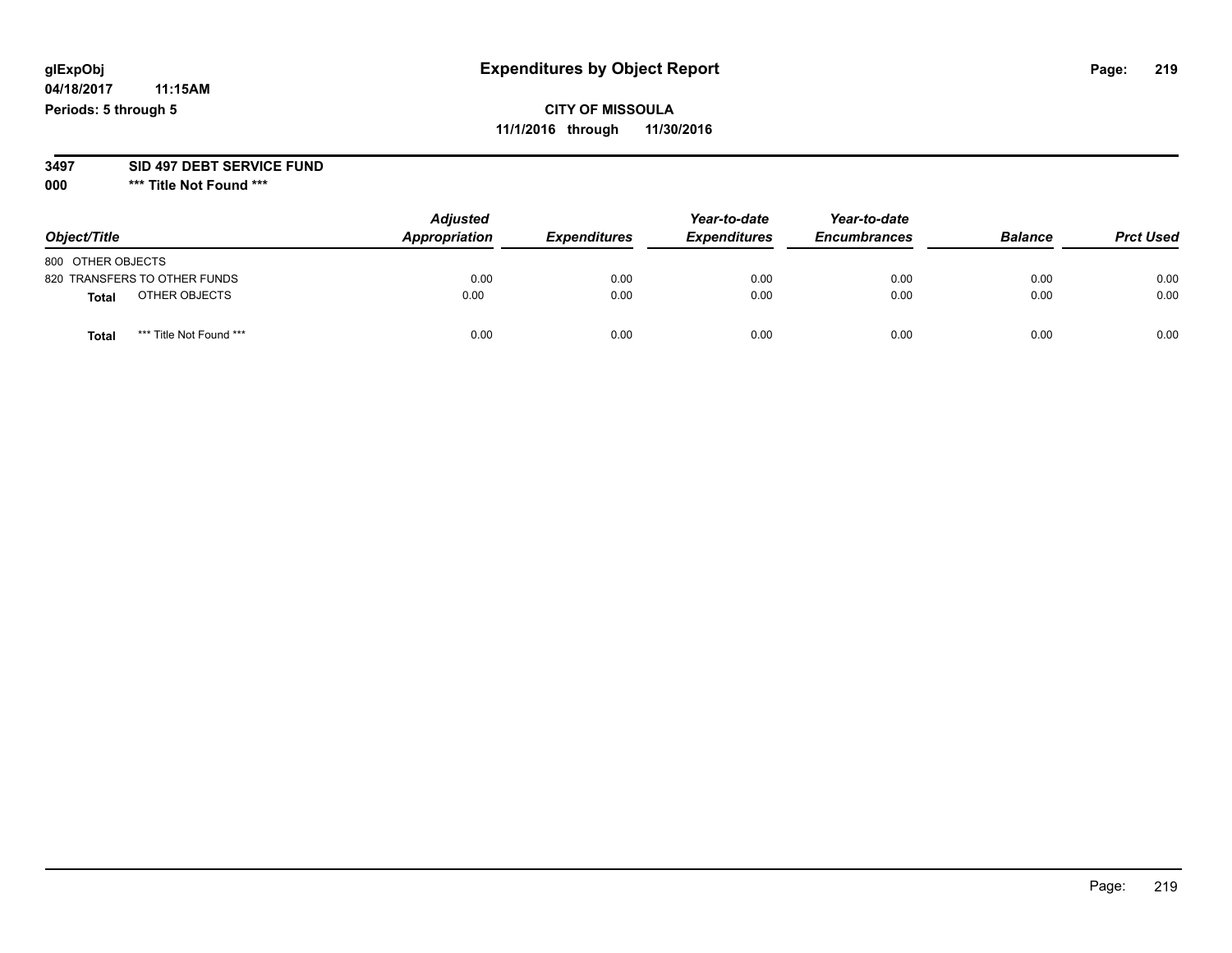**3497 SID 497 DEBT SERVICE FUND**

|                                      | <b>Adjusted</b>      |                     | Year-to-date        | Year-to-date        |                |                  |
|--------------------------------------|----------------------|---------------------|---------------------|---------------------|----------------|------------------|
| Object/Title                         | <b>Appropriation</b> | <b>Expenditures</b> | <b>Expenditures</b> | <b>Encumbrances</b> | <b>Balance</b> | <b>Prct Used</b> |
| 500 FIXED CHARGES                    |                      |                     |                     |                     |                |                  |
| 550 MERCHANT SERVICE FEES            | 0.00                 | 0.00                | 0.00                | 0.00                | 0.00           | 0.00             |
| <b>FIXED CHARGES</b><br><b>Total</b> | 0.00                 | 0.00                | 0.00                | 0.00                | 0.00           | 0.00             |
| 600 DEBT SERVICE                     |                      |                     |                     |                     |                |                  |
| 620 INTEREST / SERVICE FEES          | 0.00                 | 0.00                | 0.00                | 0.00                | 0.00           | 0.00             |
| <b>DEBT SERVICE</b><br><b>Total</b>  | 0.00                 | 0.00                | 0.00                | 0.00                | 0.00           | 0.00             |
| 800 OTHER OBJECTS                    |                      |                     |                     |                     |                |                  |
| 800 OTHER OBJECTS                    | 0.00                 | 0.00                | 0.00                | 0.00                | 0.00           | 0.00             |
| 820 TRANSFERS TO OTHER FUNDS         | 0.00                 | 0.00                | 0.00                | 0.00                | 0.00           | 0.00             |
| OTHER OBJECTS<br><b>Total</b>        | 0.00                 | 0.00                | 0.00                | 0.00                | 0.00           | 0.00             |
|                                      |                      |                     |                     |                     |                |                  |
| NON-DEPARTMENTAL<br><b>Total</b>     | 0.00                 | 0.00                | 0.00                | 0.00                | 0.00           | 0.00             |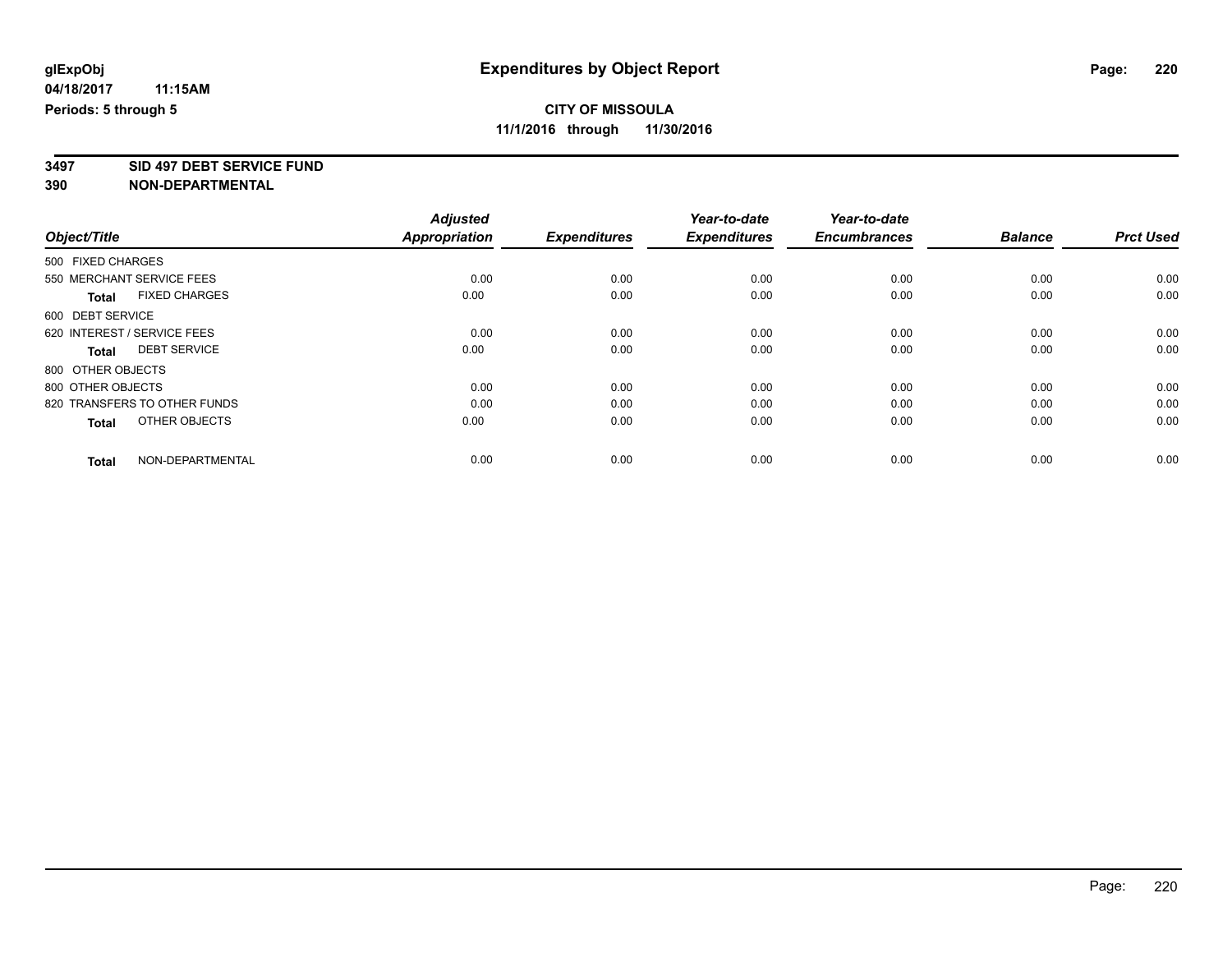## **CITY OF MISSOULA 11/1/2016 through 11/30/2016**

### **3497 SID 497 DEBT SERVICE FUND**

|                                           | <b>Adjusted</b>      |                     | Year-to-date        | Year-to-date        |                |                  |
|-------------------------------------------|----------------------|---------------------|---------------------|---------------------|----------------|------------------|
| Object/Title                              | <b>Appropriation</b> | <b>Expenditures</b> | <b>Expenditures</b> | <b>Encumbrances</b> | <b>Balance</b> | <b>Prct Used</b> |
| 500 FIXED CHARGES                         |                      |                     |                     |                     |                |                  |
| 550 MERCHANT SERVICE FEES                 | 0.00                 | 0.00                | 0.00                | 0.00                | 0.00           | 0.00             |
| <b>FIXED CHARGES</b><br><b>Total</b>      | 0.00                 | 0.00                | 0.00                | 0.00                | 0.00           | 0.00             |
| 600 DEBT SERVICE                          |                      |                     |                     |                     |                |                  |
| 620 INTEREST / SERVICE FEES               | 0.00                 | 0.00                | 0.00                | 0.00                | 0.00           | 0.00             |
| <b>DEBT SERVICE</b><br><b>Total</b>       | 0.00                 | 0.00                | 0.00                | 0.00                | 0.00           | 0.00             |
| 800 OTHER OBJECTS                         |                      |                     |                     |                     |                |                  |
| 800 OTHER OBJECTS                         | 0.00                 | 0.00                | 0.00                | 0.00                | 0.00           | 0.00             |
| 820 TRANSFERS TO OTHER FUNDS              | 0.00                 | 0.00                | 0.00                | 0.00                | 0.00           | 0.00             |
| OTHER OBJECTS<br><b>Total</b>             | 0.00                 | 0.00                | 0.00                | 0.00                | 0.00           | 0.00             |
| SID 497 DEBT SERVICE FUND<br><b>Total</b> | 0.00                 | 0.00                | 0.00                | 0.00                | 0.00           | 0.00             |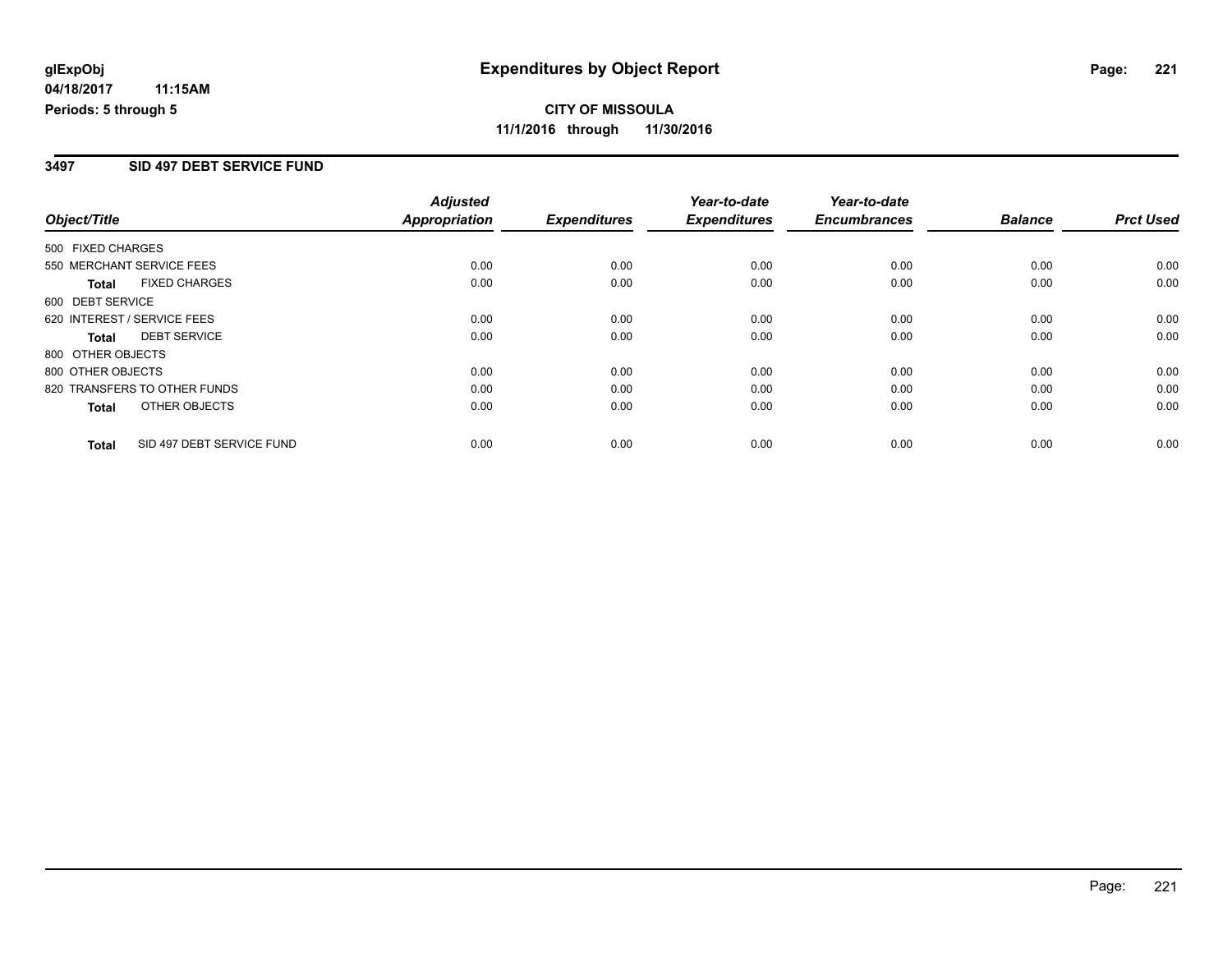## **CITY OF MISSOULA 11/1/2016 through 11/30/2016**

#### **3498 SID 498 DEBT SERVICE FUND**

| Object/Title                    | <b>Adjusted</b><br><b>Appropriation</b> | <b>Expenditures</b> | Year-to-date<br><b>Expenditures</b> | Year-to-date<br><b>Encumbrances</b> | <b>Balance</b> | <b>Prct Used</b> |
|---------------------------------|-----------------------------------------|---------------------|-------------------------------------|-------------------------------------|----------------|------------------|
| 800 OTHER OBJECTS               |                                         |                     |                                     |                                     |                |                  |
| 820 TRANSFERS TO OTHER FUNDS    | 0.00                                    | 0.00                | 0.00                                | 0.00                                | 0.00           | 0.00             |
| OTHER OBJECTS<br>Total          | 0.00                                    | 0.00                | 0.00                                | 0.00                                | 0.00           | 0.00             |
| *** Title Not Found ***<br>Tota | 0.00                                    | 0.00                | 0.00                                | 0.00                                | 0.00           | 0.00             |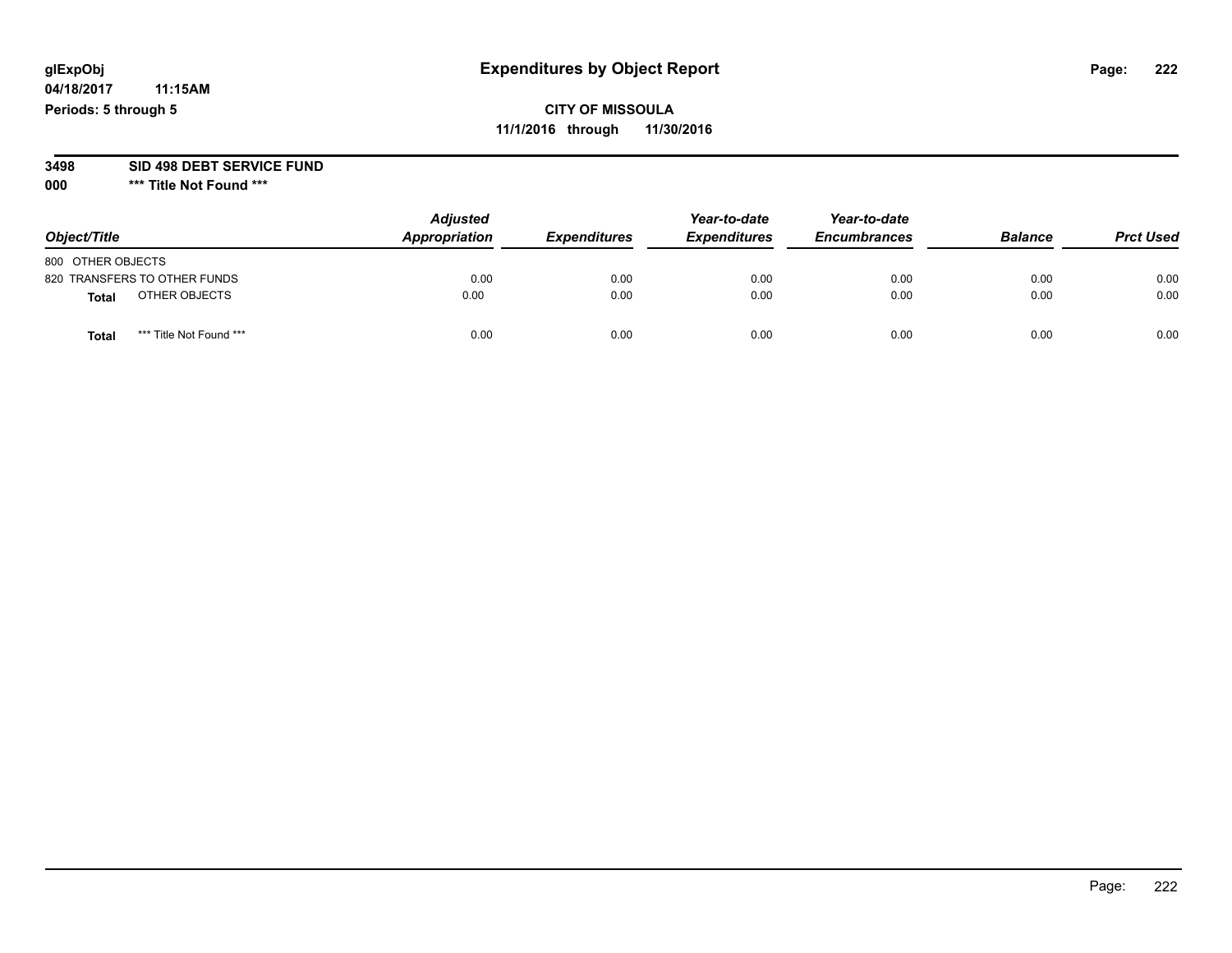**3498 SID 498 DEBT SERVICE FUND**

|                             |                           | <b>Adjusted</b> |                     | Year-to-date        | Year-to-date        |                |                  |
|-----------------------------|---------------------------|-----------------|---------------------|---------------------|---------------------|----------------|------------------|
| Object/Title                |                           | Appropriation   | <b>Expenditures</b> | <b>Expenditures</b> | <b>Encumbrances</b> | <b>Balance</b> | <b>Prct Used</b> |
| 500 FIXED CHARGES           |                           |                 |                     |                     |                     |                |                  |
|                             | 550 MERCHANT SERVICE FEES | 0.00            | 0.00                | 0.00                | 0.00                | 0.00           | 0.00             |
| <b>Total</b>                | <b>FIXED CHARGES</b>      | 0.00            | 0.00                | 0.00                | 0.00                | 0.00           | 0.00             |
| 600 DEBT SERVICE            |                           |                 |                     |                     |                     |                |                  |
| 610 PRINCIPAL               |                           | 0.00            | 0.00                | 0.00                | 0.00                | 0.00           | 0.00             |
| 620 INTEREST / SERVICE FEES |                           | 0.00            | 0.00                | 0.00                | 0.00                | 0.00           | 0.00             |
| <b>Total</b>                | <b>DEBT SERVICE</b>       | 0.00            | 0.00                | 0.00                | 0.00                | 0.00           | 0.00             |
| <b>Total</b>                | NON-DEPARTMENTAL          | 0.00            | 0.00                | 0.00                | 0.00                | 0.00           | 0.00             |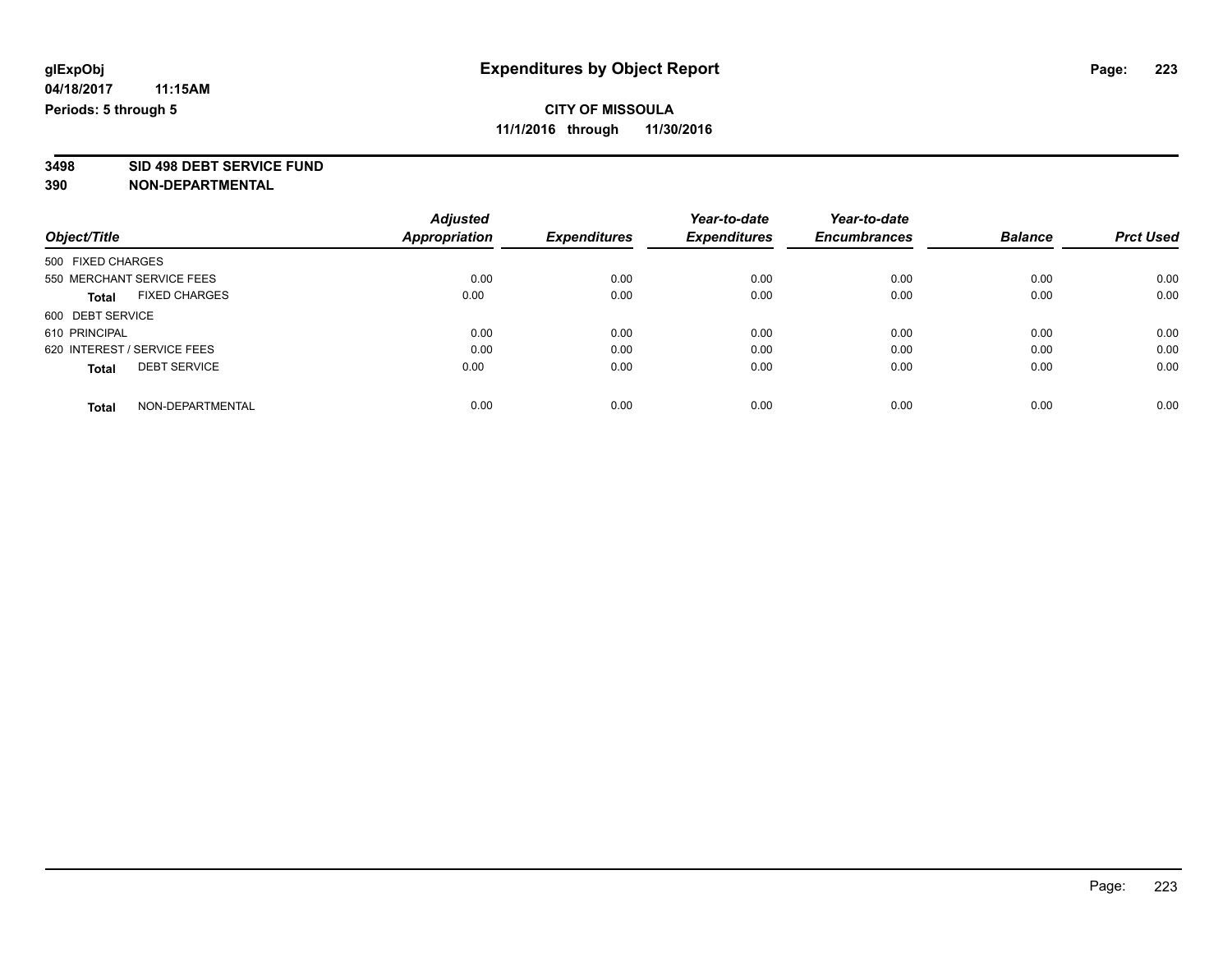## **CITY OF MISSOULA 11/1/2016 through 11/30/2016**

#### **3498 SID 498 DEBT SERVICE FUND**

|                   |                              | <b>Adjusted</b>      |                     | Year-to-date        | Year-to-date        |                |                  |
|-------------------|------------------------------|----------------------|---------------------|---------------------|---------------------|----------------|------------------|
| Object/Title      |                              | <b>Appropriation</b> | <b>Expenditures</b> | <b>Expenditures</b> | <b>Encumbrances</b> | <b>Balance</b> | <b>Prct Used</b> |
| 500 FIXED CHARGES |                              |                      |                     |                     |                     |                |                  |
|                   | 550 MERCHANT SERVICE FEES    | 0.00                 | 0.00                | 0.00                | 0.00                | 0.00           | 0.00             |
| <b>Total</b>      | <b>FIXED CHARGES</b>         | 0.00                 | 0.00                | 0.00                | 0.00                | 0.00           | 0.00             |
| 600 DEBT SERVICE  |                              |                      |                     |                     |                     |                |                  |
| 610 PRINCIPAL     |                              | 0.00                 | 0.00                | 0.00                | 0.00                | 0.00           | 0.00             |
|                   | 620 INTEREST / SERVICE FEES  | 0.00                 | 0.00                | 0.00                | 0.00                | 0.00           | 0.00             |
| Total             | <b>DEBT SERVICE</b>          | 0.00                 | 0.00                | 0.00                | 0.00                | 0.00           | 0.00             |
| 800 OTHER OBJECTS |                              |                      |                     |                     |                     |                |                  |
|                   | 820 TRANSFERS TO OTHER FUNDS | 0.00                 | 0.00                | 0.00                | 0.00                | 0.00           | 0.00             |
| <b>Total</b>      | OTHER OBJECTS                | 0.00                 | 0.00                | 0.00                | 0.00                | 0.00           | 0.00             |
| <b>Total</b>      | SID 498 DEBT SERVICE FUND    | 0.00                 | 0.00                | 0.00                | 0.00                | 0.00           | 0.00             |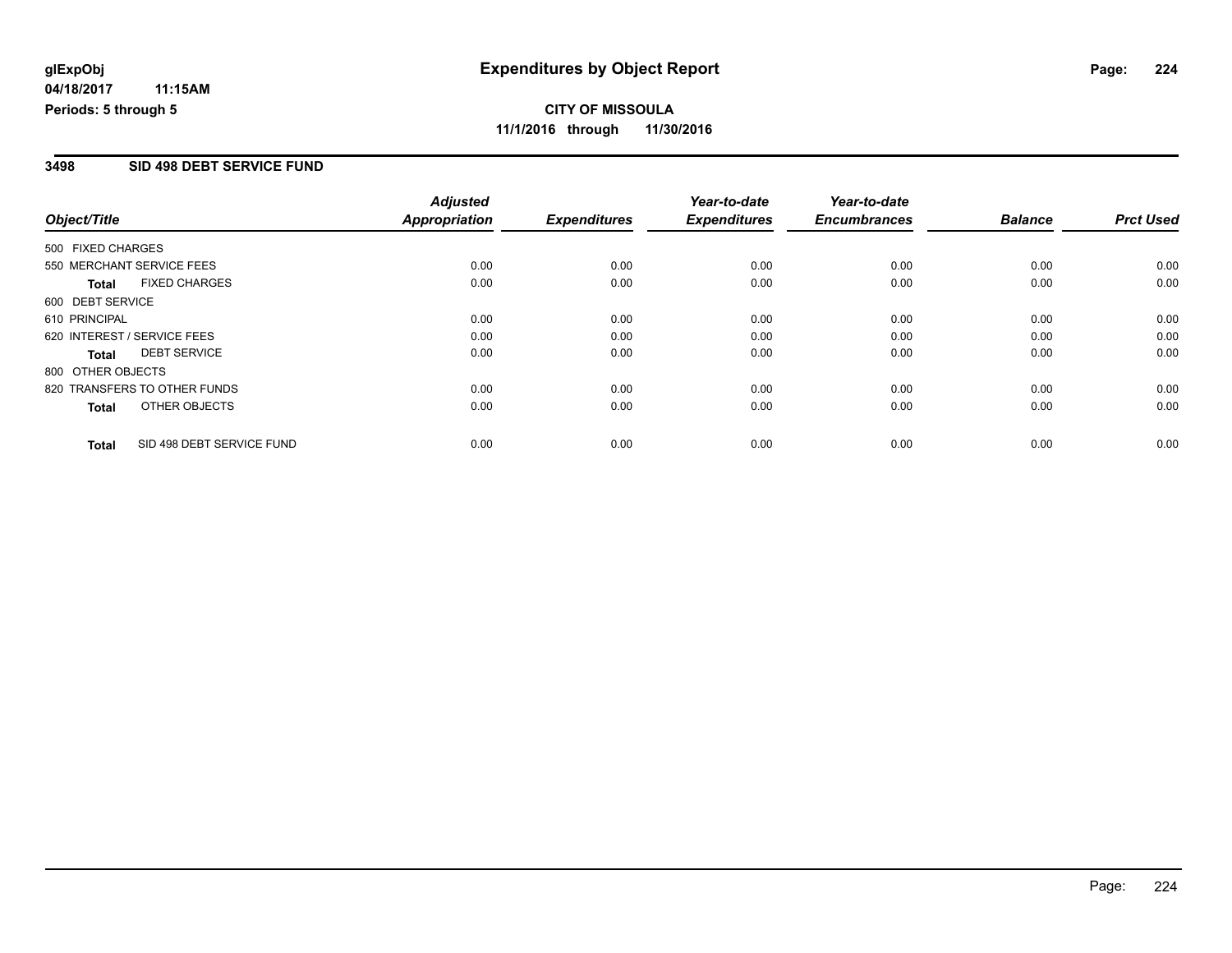**3500 SID 500 DEBT SERVICE FUND**

| Object/Title                        | <b>Adjusted</b><br><b>Appropriation</b> | <b>Expenditures</b> | Year-to-date<br><b>Expenditures</b> | Year-to-date<br><b>Encumbrances</b> | <b>Balance</b> | <b>Prct Used</b> |
|-------------------------------------|-----------------------------------------|---------------------|-------------------------------------|-------------------------------------|----------------|------------------|
| 600 DEBT SERVICE                    |                                         |                     |                                     |                                     |                |                  |
| 620 INTEREST / SERVICE FEES         | 0.00                                    | 0.00                | 0.00                                | 0.00                                | 0.00           | 0.00             |
| <b>DEBT SERVICE</b><br><b>Total</b> | 0.00                                    | 0.00                | 0.00                                | 0.00                                | 0.00           | 0.00             |
| 800 OTHER OBJECTS                   |                                         |                     |                                     |                                     |                |                  |
| 820 TRANSFERS TO OTHER FUNDS        | 0.00                                    | 0.00                | 0.00                                | 0.00                                | 0.00           | 0.00             |
| OTHER OBJECTS<br><b>Total</b>       | 0.00                                    | 0.00                | 0.00                                | 0.00                                | 0.00           | 0.00             |
| NON-DEPARTMENTAL<br><b>Total</b>    | 0.00                                    | 0.00                | 0.00                                | 0.00                                | 0.00           | 0.00             |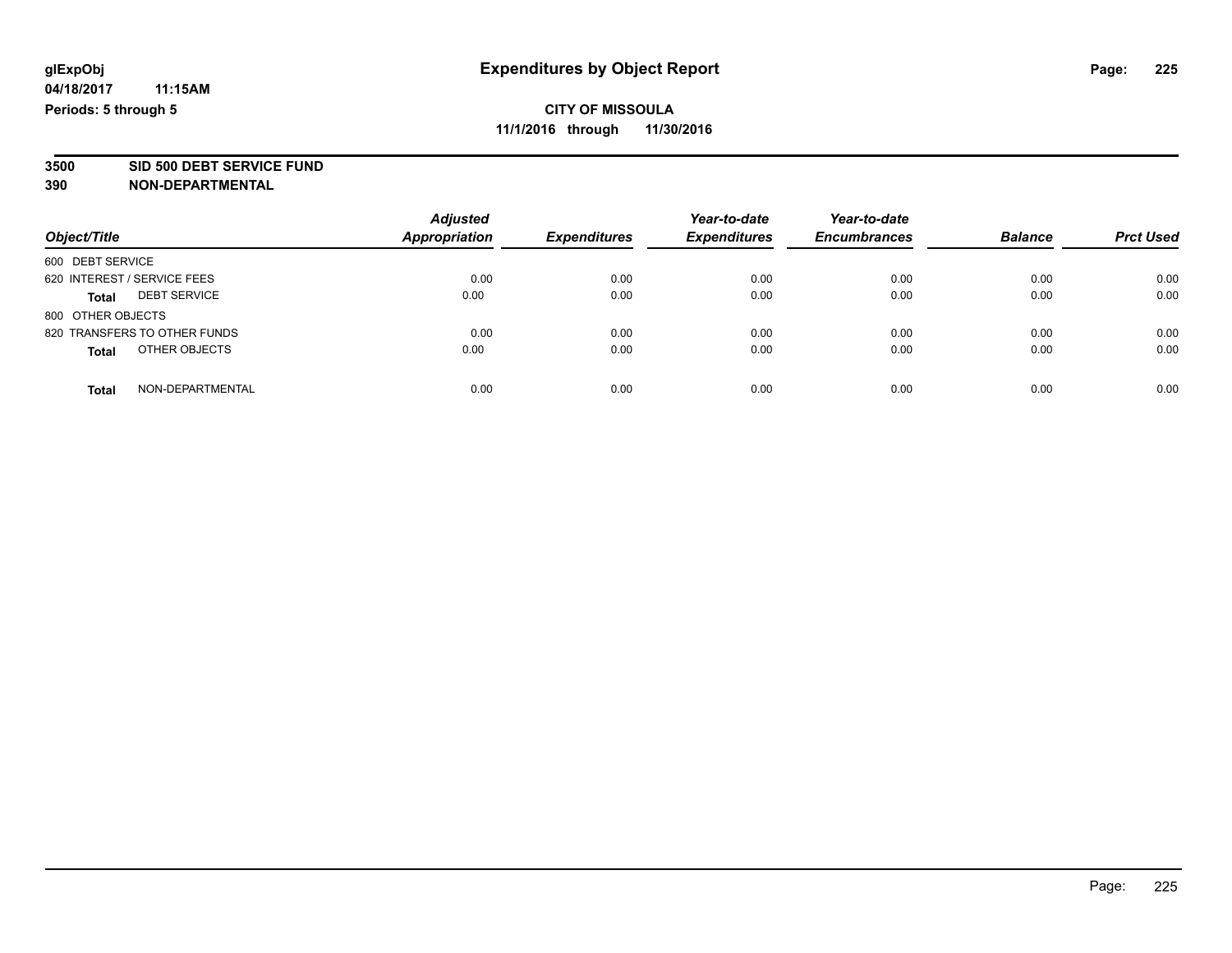**CITY OF MISSOULA 11/1/2016 through 11/30/2016**

#### **3500 SID 500 DEBT SERVICE FUND**

| Object/Title                |                              | <b>Adjusted</b><br>Appropriation | <b>Expenditures</b> | Year-to-date<br><b>Expenditures</b> | Year-to-date<br><b>Encumbrances</b> | <b>Balance</b> | <b>Prct Used</b> |
|-----------------------------|------------------------------|----------------------------------|---------------------|-------------------------------------|-------------------------------------|----------------|------------------|
| 600 DEBT SERVICE            |                              |                                  |                     |                                     |                                     |                |                  |
| 620 INTEREST / SERVICE FEES |                              | 0.00                             | 0.00                | 0.00                                | 0.00                                | 0.00           | 0.00             |
| <b>Total</b>                | <b>DEBT SERVICE</b>          | 0.00                             | 0.00                | 0.00                                | 0.00                                | 0.00           | 0.00             |
| 800 OTHER OBJECTS           |                              |                                  |                     |                                     |                                     |                |                  |
|                             | 820 TRANSFERS TO OTHER FUNDS | 0.00                             | 0.00                | 0.00                                | 0.00                                | 0.00           | 0.00             |
| <b>Total</b>                | OTHER OBJECTS                | 0.00                             | 0.00                | 0.00                                | 0.00                                | 0.00           | 0.00             |
| <b>Total</b>                | SID 500 DEBT SERVICE FUND    | 0.00                             | 0.00                | 0.00                                | 0.00                                | 0.00           | 0.00             |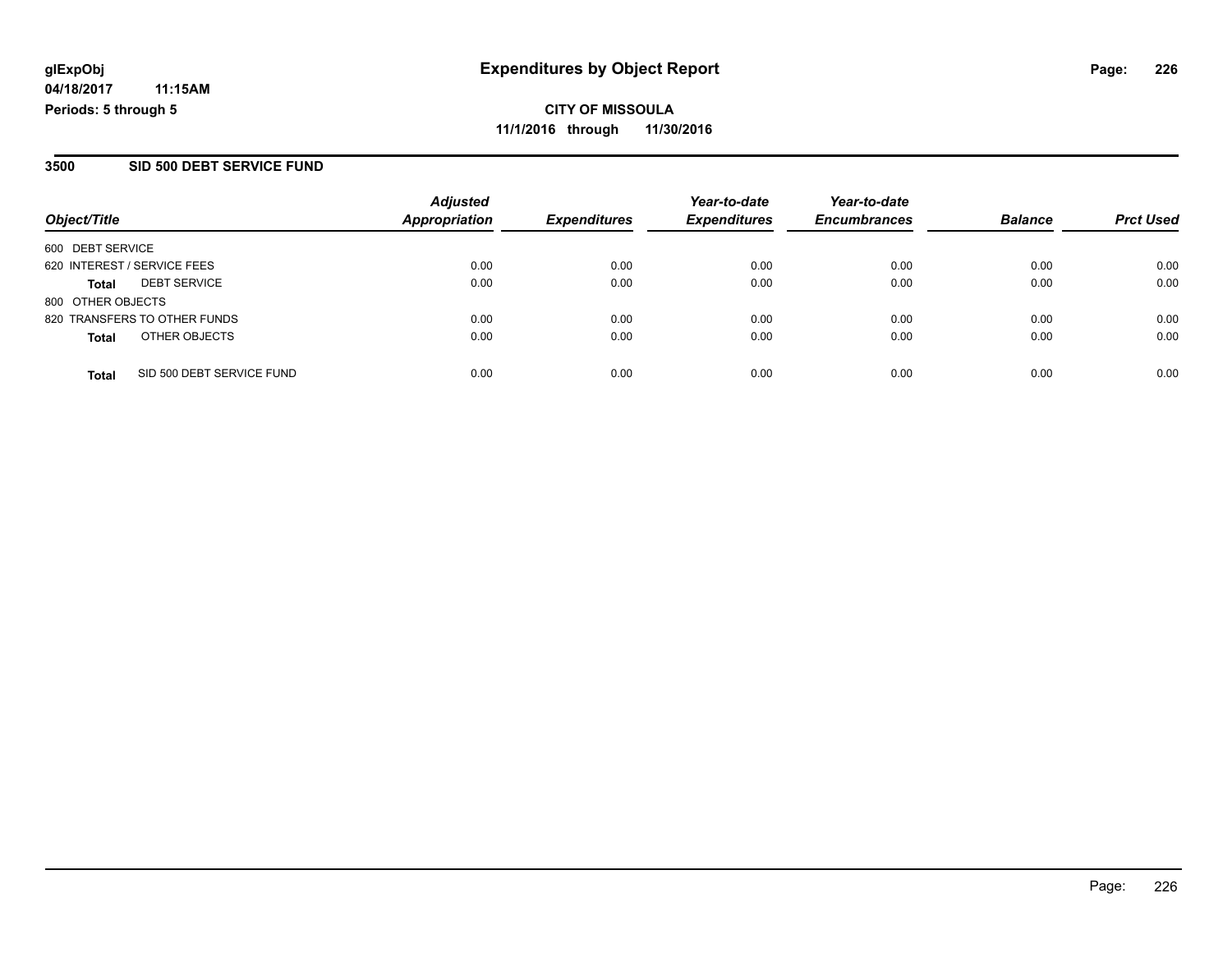#### **3501 SID 501 DEBT SERVICE FUND**

| Object/Title                     | <b>Adjusted</b><br>Appropriation | <b>Expenditures</b> | Year-to-date<br><b>Expenditures</b> | Year-to-date<br><b>Encumbrances</b> | <b>Balance</b> | <b>Prct Used</b> |
|----------------------------------|----------------------------------|---------------------|-------------------------------------|-------------------------------------|----------------|------------------|
| 800 OTHER OBJECTS                |                                  |                     |                                     |                                     |                |                  |
| 820 TRANSFERS TO OTHER FUNDS     | 0.00                             | 0.00                | 0.00                                | 0.00                                | 0.00           | 0.00             |
| OTHER OBJECTS<br><b>Total</b>    | 0.00                             | 0.00                | 0.00                                | 0.00                                | 0.00           | 0.00             |
| *** Title Not Found ***<br>Total | 0.00                             | 0.00                | 0.00                                | 0.00                                | 0.00           | 0.00             |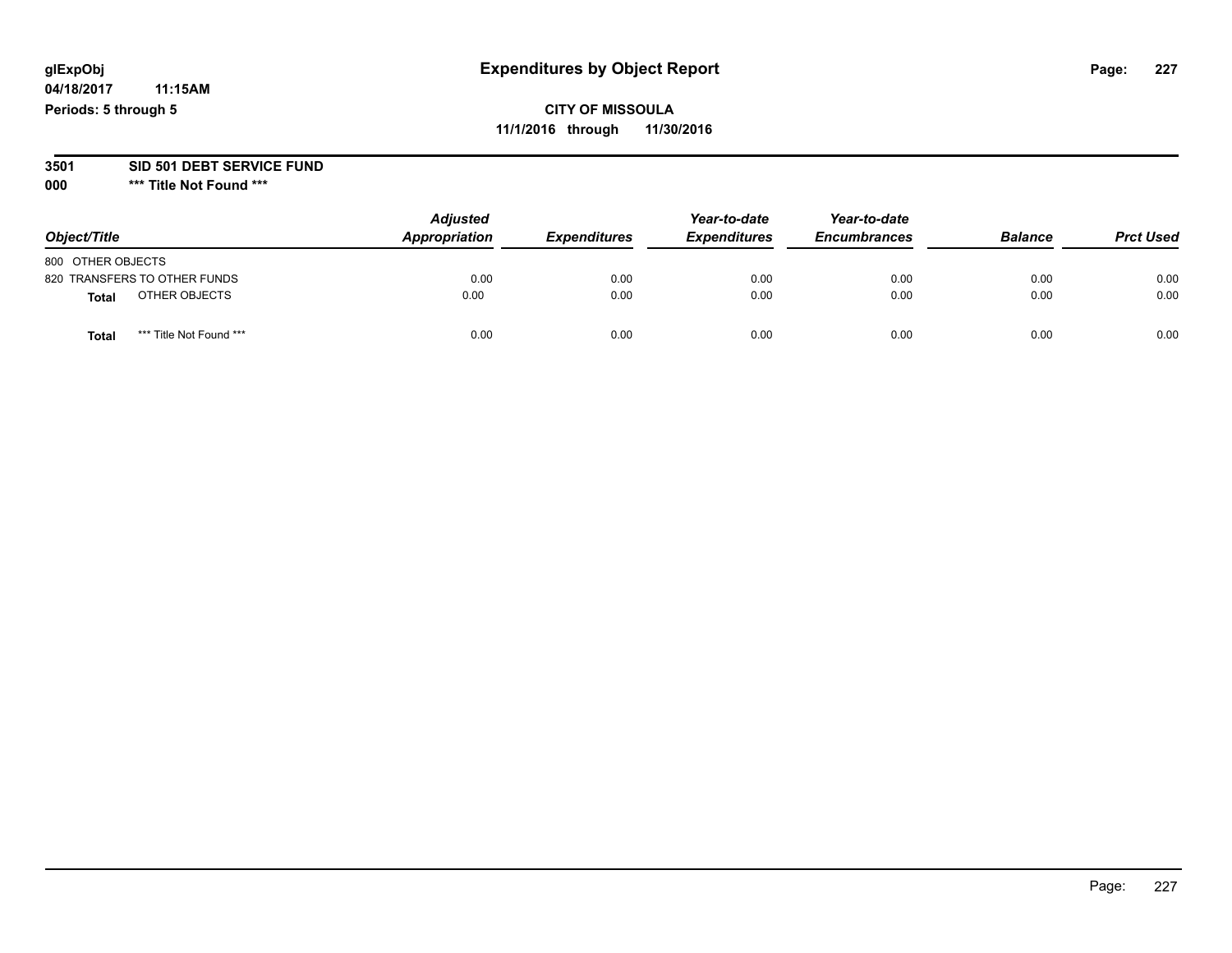# **3501 SID 501 DEBT SERVICE FUND**

|                                      | <b>Adjusted</b>      |                     | Year-to-date        | Year-to-date        |                |                  |
|--------------------------------------|----------------------|---------------------|---------------------|---------------------|----------------|------------------|
| Object/Title                         | <b>Appropriation</b> | <b>Expenditures</b> | <b>Expenditures</b> | <b>Encumbrances</b> | <b>Balance</b> | <b>Prct Used</b> |
| 500 FIXED CHARGES                    |                      |                     |                     |                     |                |                  |
| 550 MERCHANT SERVICE FEES            | 0.00                 | 0.00                | 0.00                | 0.00                | 0.00           | 0.00             |
| <b>FIXED CHARGES</b><br><b>Total</b> | 0.00                 | 0.00                | 0.00                | 0.00                | 0.00           | 0.00             |
| 600 DEBT SERVICE                     |                      |                     |                     |                     |                |                  |
| 610 PRINCIPAL                        | 0.00                 | 0.00                | 0.00                | 0.00                | 0.00           | 0.00             |
| 620 INTEREST / SERVICE FEES          | 0.00                 | 0.00                | 0.00                | 0.00                | 0.00           | 0.00             |
| <b>DEBT SERVICE</b><br><b>Total</b>  | 0.00                 | 0.00                | 0.00                | 0.00                | 0.00           | 0.00             |
| NON-DEPARTMENTAL<br><b>Total</b>     | 0.00                 | 0.00                | 0.00                | 0.00                | 0.00           | 0.00             |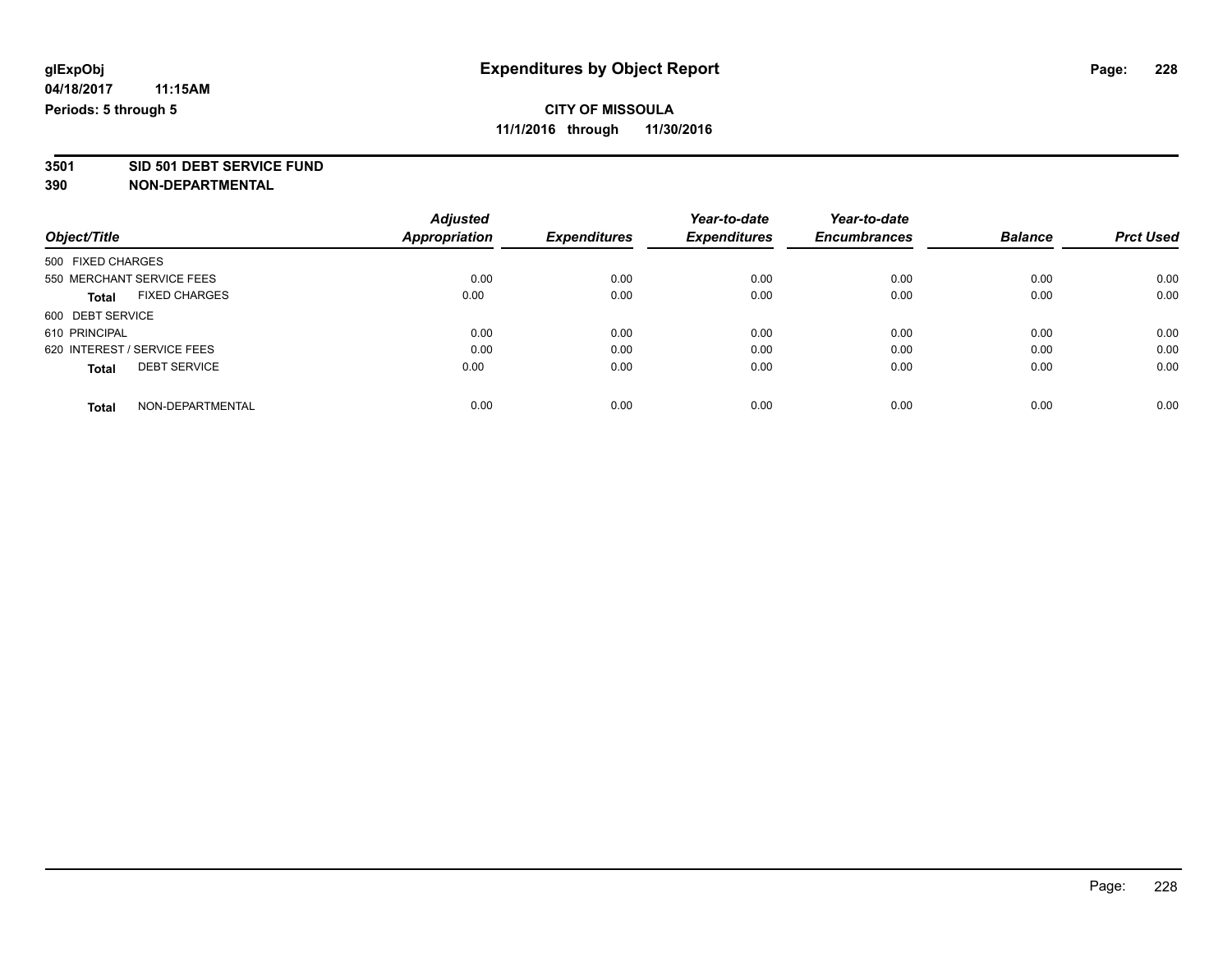#### **3501 SID 501 DEBT SERVICE FUND**

|                              |                           | <b>Adjusted</b>      |                     | Year-to-date        | Year-to-date        |                |                  |
|------------------------------|---------------------------|----------------------|---------------------|---------------------|---------------------|----------------|------------------|
| Object/Title                 |                           | <b>Appropriation</b> | <b>Expenditures</b> | <b>Expenditures</b> | <b>Encumbrances</b> | <b>Balance</b> | <b>Prct Used</b> |
| 500 FIXED CHARGES            |                           |                      |                     |                     |                     |                |                  |
| 550 MERCHANT SERVICE FEES    |                           | 0.00                 | 0.00                | 0.00                | 0.00                | 0.00           | 0.00             |
| <b>Total</b>                 | <b>FIXED CHARGES</b>      | 0.00                 | 0.00                | 0.00                | 0.00                | 0.00           | 0.00             |
| 600 DEBT SERVICE             |                           |                      |                     |                     |                     |                |                  |
| 610 PRINCIPAL                |                           | 0.00                 | 0.00                | 0.00                | 0.00                | 0.00           | 0.00             |
| 620 INTEREST / SERVICE FEES  |                           | 0.00                 | 0.00                | 0.00                | 0.00                | 0.00           | 0.00             |
| Total                        | <b>DEBT SERVICE</b>       | 0.00                 | 0.00                | 0.00                | 0.00                | 0.00           | 0.00             |
| 800 OTHER OBJECTS            |                           |                      |                     |                     |                     |                |                  |
| 820 TRANSFERS TO OTHER FUNDS |                           | 0.00                 | 0.00                | 0.00                | 0.00                | 0.00           | 0.00             |
| <b>Total</b>                 | OTHER OBJECTS             | 0.00                 | 0.00                | 0.00                | 0.00                | 0.00           | 0.00             |
| <b>Total</b>                 | SID 501 DEBT SERVICE FUND | 0.00                 | 0.00                | 0.00                | 0.00                | 0.00           | 0.00             |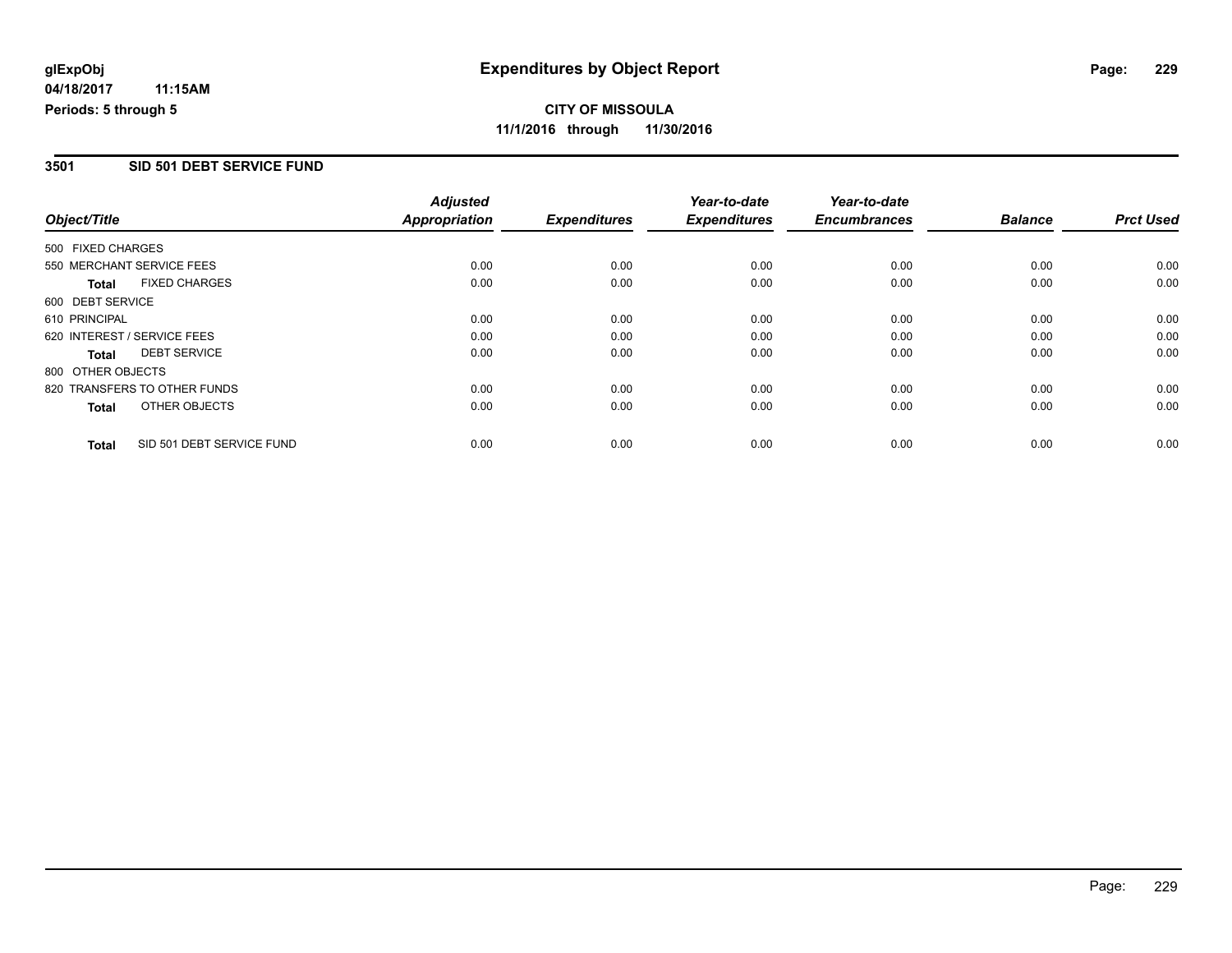## **CITY OF MISSOULA 11/1/2016 through 11/30/2016**

#### **3503 SID 503 DEBT SERVICE FUND**

| Object/Title                     | <b>Adjusted</b><br>Appropriation | <b>Expenditures</b> | Year-to-date<br><b>Expenditures</b> | Year-to-date<br><b>Encumbrances</b> | <b>Balance</b> | <b>Prct Used</b> |
|----------------------------------|----------------------------------|---------------------|-------------------------------------|-------------------------------------|----------------|------------------|
| 800 OTHER OBJECTS                |                                  |                     |                                     |                                     |                |                  |
| 820 TRANSFERS TO OTHER FUNDS     | 0.00                             | 0.00                | 0.00                                | 0.00                                | 0.00           | 0.00             |
| OTHER OBJECTS<br><b>Total</b>    | 0.00                             | 0.00                | 0.00                                | 0.00                                | 0.00           | 0.00             |
| *** Title Not Found ***<br>Total | 0.00                             | 0.00                | 0.00                                | 0.00                                | 0.00           | 0.00             |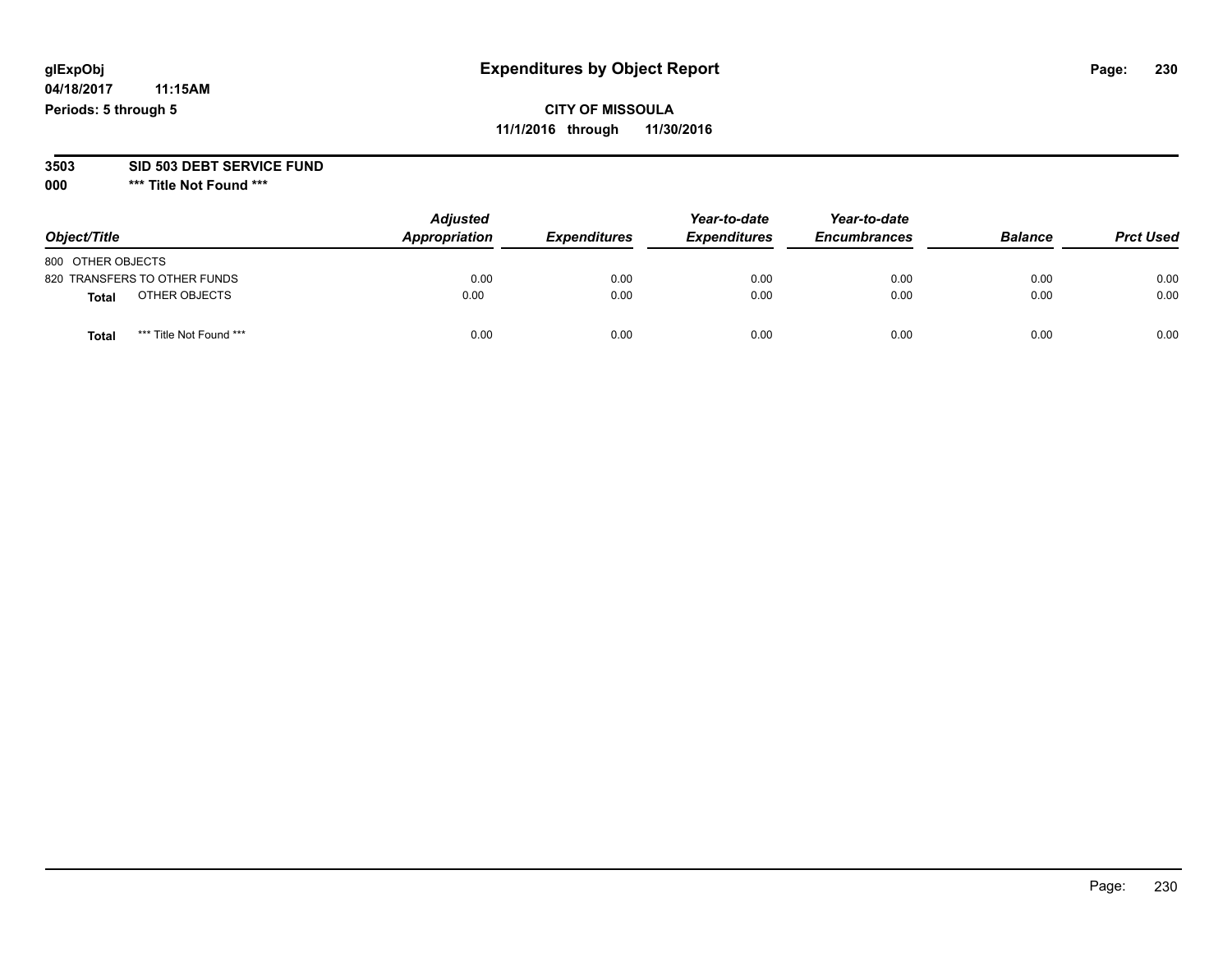**3503 SID 503 DEBT SERVICE FUND**

|                                      | <b>Adjusted</b>      |                     | Year-to-date        | Year-to-date        |                |                  |
|--------------------------------------|----------------------|---------------------|---------------------|---------------------|----------------|------------------|
| Object/Title                         | <b>Appropriation</b> | <b>Expenditures</b> | <b>Expenditures</b> | <b>Encumbrances</b> | <b>Balance</b> | <b>Prct Used</b> |
| 500 FIXED CHARGES                    |                      |                     |                     |                     |                |                  |
| 550 MERCHANT SERVICE FEES            | 0.00                 | 0.00                | 0.00                | 0.00                | 0.00           | 0.00             |
| <b>FIXED CHARGES</b><br><b>Total</b> | 0.00                 | 0.00                | 0.00                | 0.00                | 0.00           | 0.00             |
| 600 DEBT SERVICE                     |                      |                     |                     |                     |                |                  |
| 610 PRINCIPAL                        | 0.00                 | 0.00                | 0.00                | 0.00                | 0.00           | 0.00             |
| 620 INTEREST / SERVICE FEES          | 0.00                 | 0.00                | 0.00                | 0.00                | 0.00           | 0.00             |
| <b>DEBT SERVICE</b><br><b>Total</b>  | 0.00                 | 0.00                | 0.00                | 0.00                | 0.00           | 0.00             |
| NON-DEPARTMENTAL<br><b>Total</b>     | 0.00                 | 0.00                | 0.00                | 0.00                | 0.00           | 0.00             |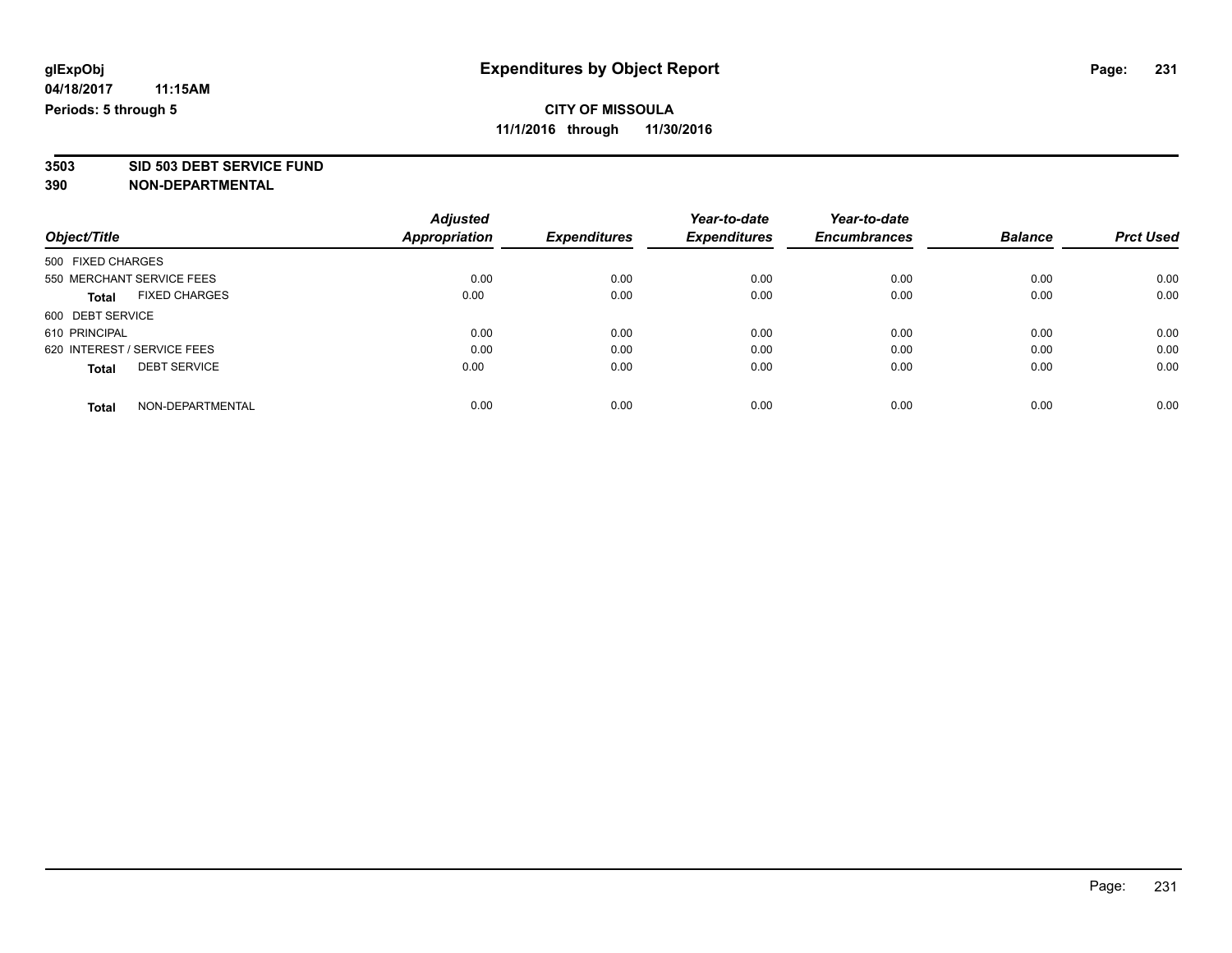#### **3503 SID 503 DEBT SERVICE FUND**

|                   |                              | <b>Adjusted</b>      |                     | Year-to-date        | Year-to-date        |                |                  |
|-------------------|------------------------------|----------------------|---------------------|---------------------|---------------------|----------------|------------------|
| Object/Title      |                              | <b>Appropriation</b> | <b>Expenditures</b> | <b>Expenditures</b> | <b>Encumbrances</b> | <b>Balance</b> | <b>Prct Used</b> |
| 500 FIXED CHARGES |                              |                      |                     |                     |                     |                |                  |
|                   | 550 MERCHANT SERVICE FEES    | 0.00                 | 0.00                | 0.00                | 0.00                | 0.00           | 0.00             |
| <b>Total</b>      | <b>FIXED CHARGES</b>         | 0.00                 | 0.00                | 0.00                | 0.00                | 0.00           | 0.00             |
| 600 DEBT SERVICE  |                              |                      |                     |                     |                     |                |                  |
| 610 PRINCIPAL     |                              | 0.00                 | 0.00                | 0.00                | 0.00                | 0.00           | 0.00             |
|                   | 620 INTEREST / SERVICE FEES  | 0.00                 | 0.00                | 0.00                | 0.00                | 0.00           | 0.00             |
| Total             | <b>DEBT SERVICE</b>          | 0.00                 | 0.00                | 0.00                | 0.00                | 0.00           | 0.00             |
| 800 OTHER OBJECTS |                              |                      |                     |                     |                     |                |                  |
|                   | 820 TRANSFERS TO OTHER FUNDS | 0.00                 | 0.00                | 0.00                | 0.00                | 0.00           | 0.00             |
| <b>Total</b>      | OTHER OBJECTS                | 0.00                 | 0.00                | 0.00                | 0.00                | 0.00           | 0.00             |
| <b>Total</b>      | SID 503 DEBT SERVICE FUND    | 0.00                 | 0.00                | 0.00                | 0.00                | 0.00           | 0.00             |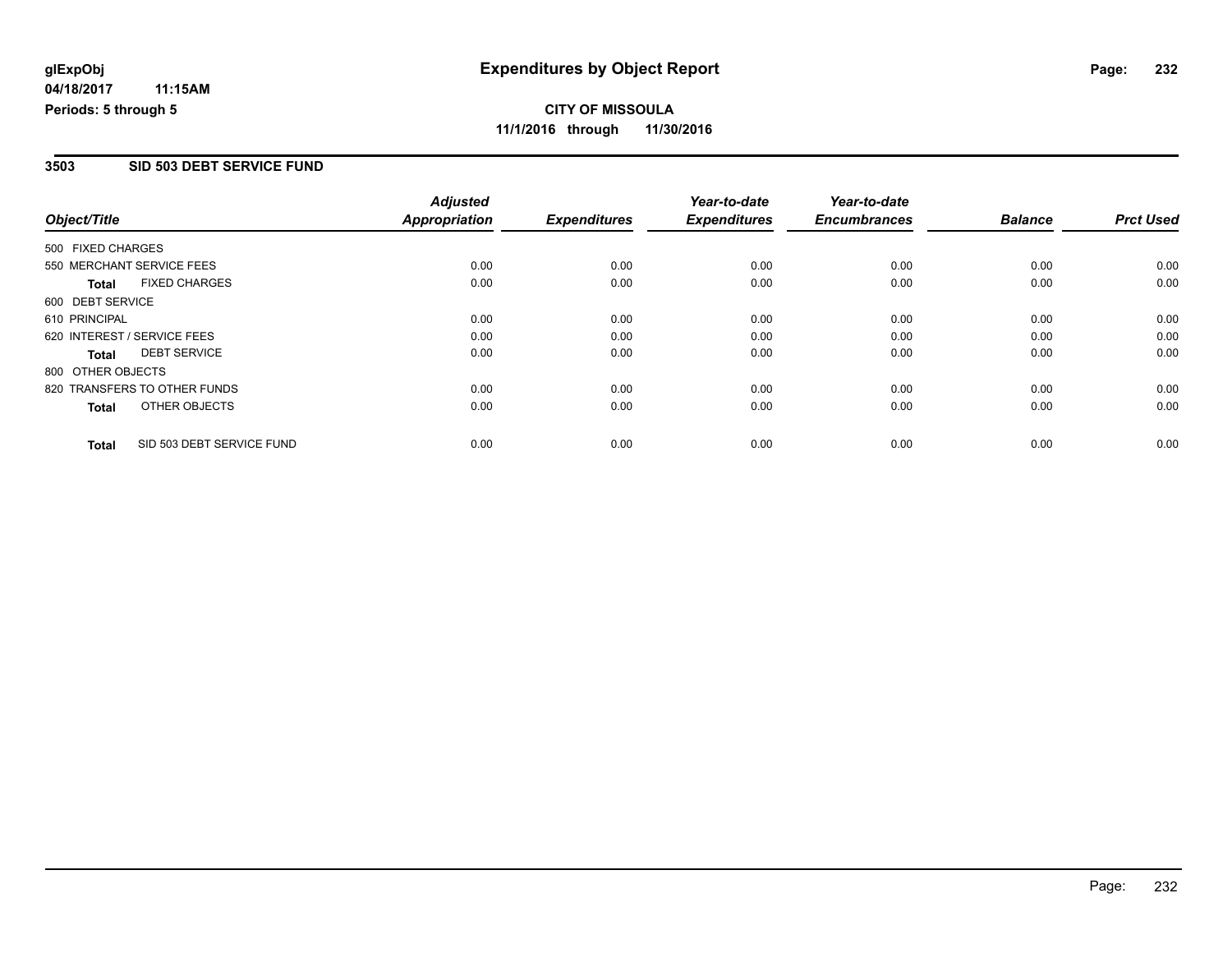## **CITY OF MISSOULA 11/1/2016 through 11/30/2016**

#### **3505 SID 505 DEBT SERVICE FUND**

| Object/Title                    | <b>Adjusted</b><br>Appropriation | <b>Expenditures</b> | Year-to-date<br><b>Expenditures</b> | Year-to-date<br><b>Encumbrances</b> | <b>Balance</b> | <b>Prct Used</b> |
|---------------------------------|----------------------------------|---------------------|-------------------------------------|-------------------------------------|----------------|------------------|
| 800 OTHER OBJECTS               |                                  |                     |                                     |                                     |                |                  |
| 820 TRANSFERS TO OTHER FUNDS    | 0.00                             | 0.00                | 0.00                                | 0.00                                | 0.00           | 0.00             |
| OTHER OBJECTS<br><b>Total</b>   | 0.00                             | 0.00                | 0.00                                | 0.00                                | 0.00           | 0.00             |
| *** Title Not Found ***<br>Tota | 0.00                             | 0.00                | 0.00                                | 0.00                                | 0.00           | 0.00             |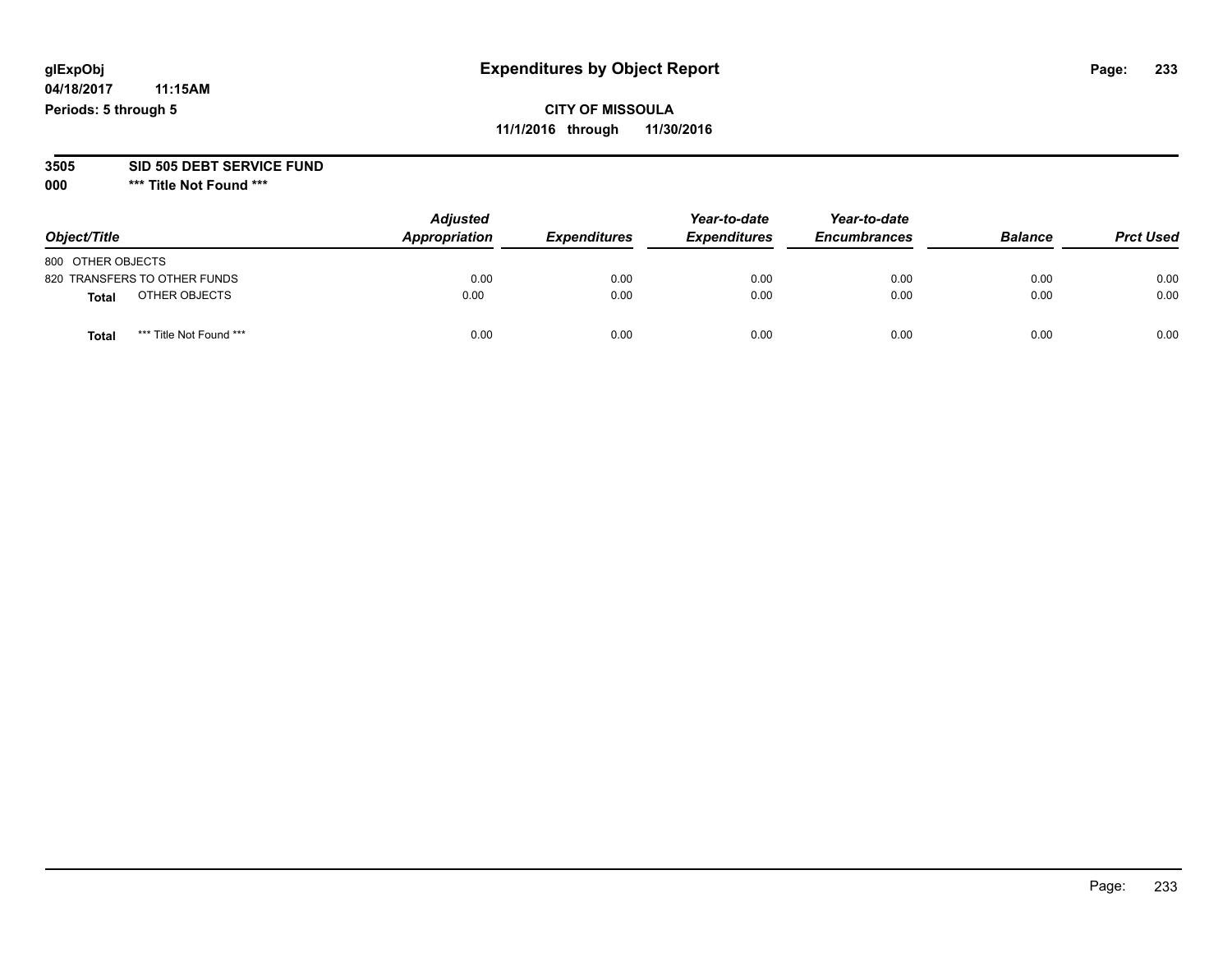**3505 SID 505 DEBT SERVICE FUND**

|                             |                           | <b>Adjusted</b>      |                     | Year-to-date        | Year-to-date        |                |                  |
|-----------------------------|---------------------------|----------------------|---------------------|---------------------|---------------------|----------------|------------------|
| Object/Title                |                           | <b>Appropriation</b> | <b>Expenditures</b> | <b>Expenditures</b> | <b>Encumbrances</b> | <b>Balance</b> | <b>Prct Used</b> |
| 500 FIXED CHARGES           |                           |                      |                     |                     |                     |                |                  |
|                             | 550 MERCHANT SERVICE FEES | 0.00                 | 0.00                | 0.00                | 0.00                | 0.00           | 0.00             |
| <b>Total</b>                | <b>FIXED CHARGES</b>      | 0.00                 | 0.00                | 0.00                | 0.00                | 0.00           | 0.00             |
| 600 DEBT SERVICE            |                           |                      |                     |                     |                     |                |                  |
| 610 PRINCIPAL               |                           | 0.00                 | 0.00                | 0.00                | 0.00                | 0.00           | 0.00             |
| 620 INTEREST / SERVICE FEES |                           | 0.00                 | 0.00                | 0.00                | 0.00                | 0.00           | 0.00             |
| <b>Total</b>                | <b>DEBT SERVICE</b>       | 0.00                 | 0.00                | 0.00                | 0.00                | 0.00           | 0.00             |
| <b>Total</b>                | NON-DEPARTMENTAL          | 0.00                 | 0.00                | 0.00                | 0.00                | 0.00           | 0.00             |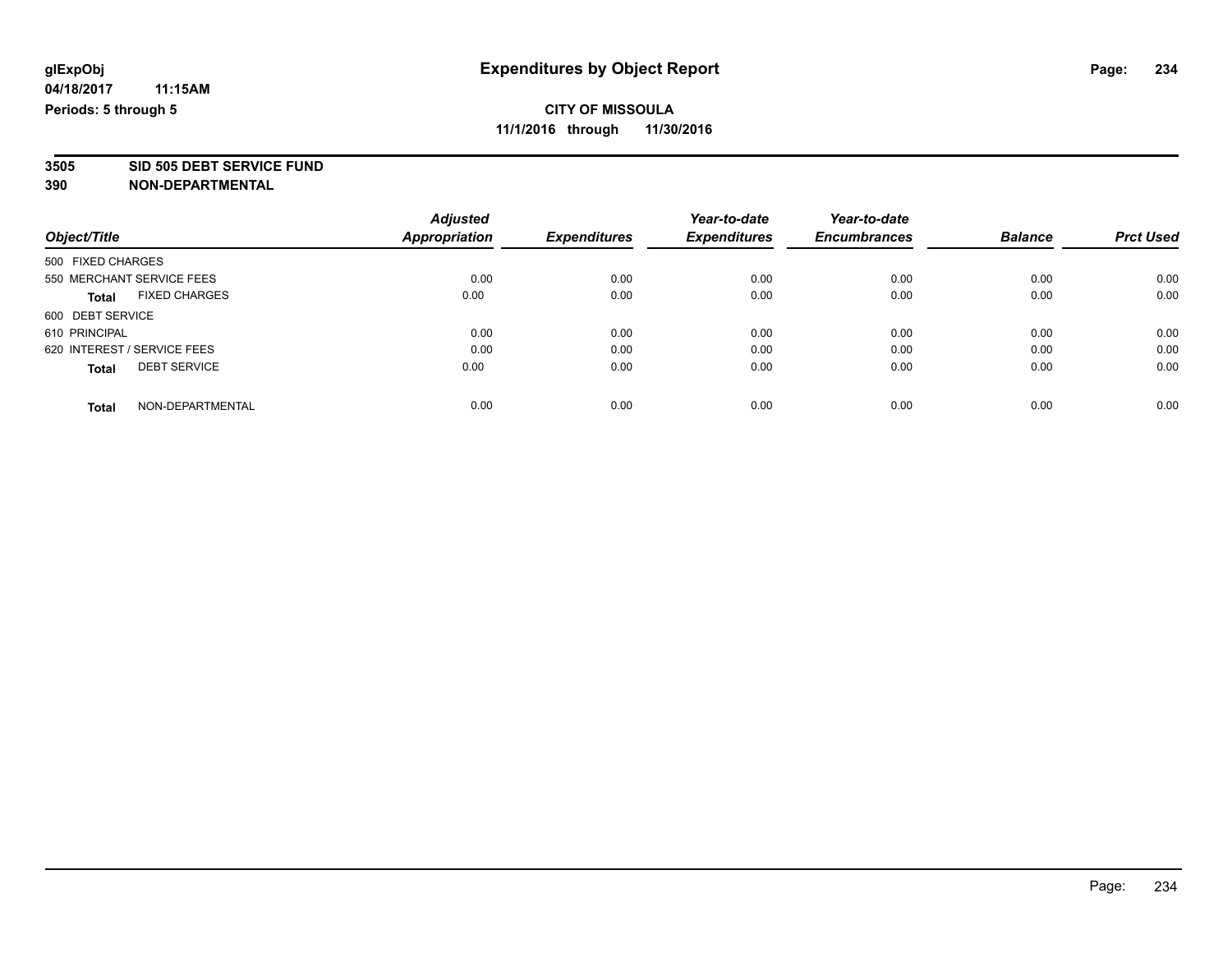## **CITY OF MISSOULA 11/1/2016 through 11/30/2016**

#### **3505 SID 505 DEBT SERVICE FUND**

|                              |                           | <b>Adjusted</b>      |                     | Year-to-date        | Year-to-date        |                |                  |
|------------------------------|---------------------------|----------------------|---------------------|---------------------|---------------------|----------------|------------------|
| Object/Title                 |                           | <b>Appropriation</b> | <b>Expenditures</b> | <b>Expenditures</b> | <b>Encumbrances</b> | <b>Balance</b> | <b>Prct Used</b> |
| 500 FIXED CHARGES            |                           |                      |                     |                     |                     |                |                  |
| 550 MERCHANT SERVICE FEES    |                           | 0.00                 | 0.00                | 0.00                | 0.00                | 0.00           | 0.00             |
| <b>Total</b>                 | <b>FIXED CHARGES</b>      | 0.00                 | 0.00                | 0.00                | 0.00                | 0.00           | 0.00             |
| 600 DEBT SERVICE             |                           |                      |                     |                     |                     |                |                  |
| 610 PRINCIPAL                |                           | 0.00                 | 0.00                | 0.00                | 0.00                | 0.00           | 0.00             |
| 620 INTEREST / SERVICE FEES  |                           | 0.00                 | 0.00                | 0.00                | 0.00                | 0.00           | 0.00             |
| <b>Total</b>                 | <b>DEBT SERVICE</b>       | 0.00                 | 0.00                | 0.00                | 0.00                | 0.00           | 0.00             |
| 800 OTHER OBJECTS            |                           |                      |                     |                     |                     |                |                  |
| 820 TRANSFERS TO OTHER FUNDS |                           | 0.00                 | 0.00                | 0.00                | 0.00                | 0.00           | 0.00             |
| <b>Total</b>                 | OTHER OBJECTS             | 0.00                 | 0.00                | 0.00                | 0.00                | 0.00           | 0.00             |
| <b>Total</b>                 | SID 505 DEBT SERVICE FUND | 0.00                 | 0.00                | 0.00                | 0.00                | 0.00           | 0.00             |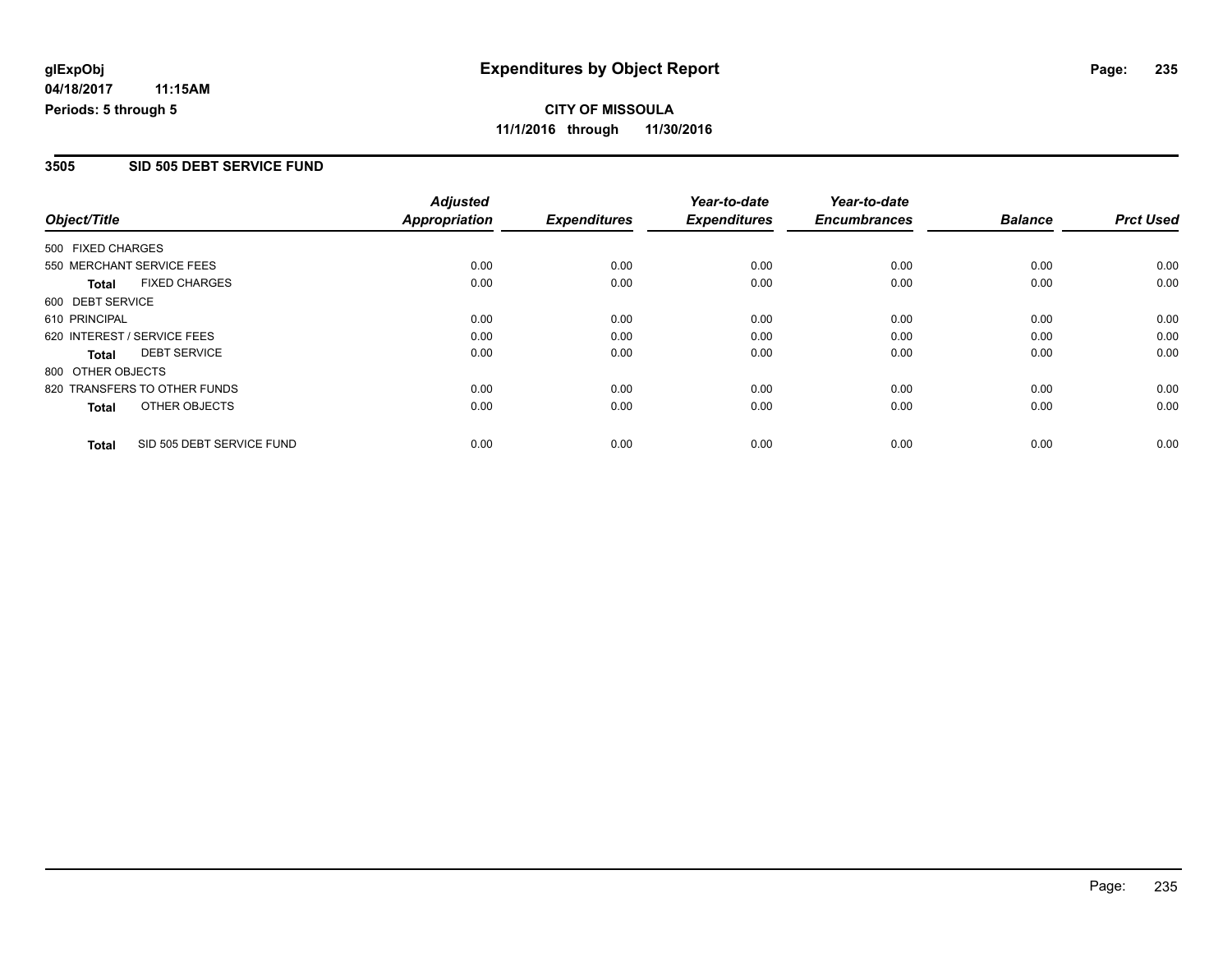## **CITY OF MISSOULA 11/1/2016 through 11/30/2016**

#### **3506 SID 506 DEBT SERVICE FUND**

| Object/Title                     | <b>Adjusted</b><br>Appropriation | <b>Expenditures</b> | Year-to-date<br><b>Expenditures</b> | Year-to-date<br><b>Encumbrances</b> | <b>Balance</b> | <b>Prct Used</b> |
|----------------------------------|----------------------------------|---------------------|-------------------------------------|-------------------------------------|----------------|------------------|
| 800 OTHER OBJECTS                |                                  |                     |                                     |                                     |                |                  |
| 820 TRANSFERS TO OTHER FUNDS     | 0.00                             | 0.00                | 0.00                                | 0.00                                | 0.00           | 0.00             |
| OTHER OBJECTS<br><b>Total</b>    | 0.00                             | 0.00                | 0.00                                | 0.00                                | 0.00           | 0.00             |
| *** Title Not Found ***<br>Total | 0.00                             | 0.00                | 0.00                                | 0.00                                | 0.00           | 0.00             |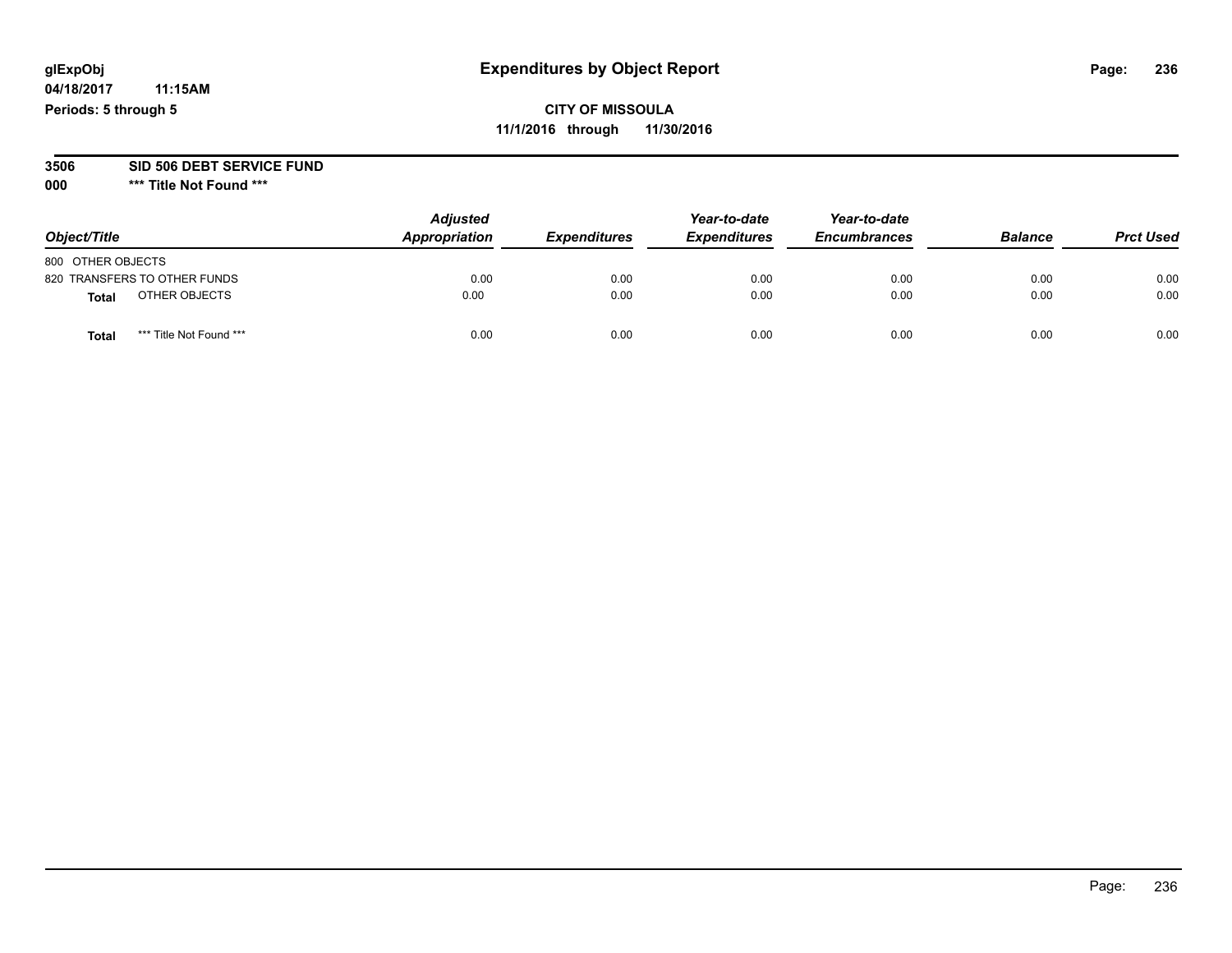**3506 SID 506 DEBT SERVICE FUND**

|                             |                           | <b>Adjusted</b>      |                     | Year-to-date        | Year-to-date        |                |                  |
|-----------------------------|---------------------------|----------------------|---------------------|---------------------|---------------------|----------------|------------------|
| Object/Title                |                           | <b>Appropriation</b> | <b>Expenditures</b> | <b>Expenditures</b> | <b>Encumbrances</b> | <b>Balance</b> | <b>Prct Used</b> |
| 500 FIXED CHARGES           |                           |                      |                     |                     |                     |                |                  |
|                             | 550 MERCHANT SERVICE FEES | 0.00                 | 0.00                | 0.00                | 0.00                | 0.00           | 0.00             |
| <b>Total</b>                | <b>FIXED CHARGES</b>      | 0.00                 | 0.00                | 0.00                | 0.00                | 0.00           | 0.00             |
| 600 DEBT SERVICE            |                           |                      |                     |                     |                     |                |                  |
| 610 PRINCIPAL               |                           | 0.00                 | 0.00                | 0.00                | 0.00                | 0.00           | 0.00             |
| 620 INTEREST / SERVICE FEES |                           | 0.00                 | 0.00                | 0.00                | 0.00                | 0.00           | 0.00             |
| <b>Total</b>                | <b>DEBT SERVICE</b>       | 0.00                 | 0.00                | 0.00                | 0.00                | 0.00           | 0.00             |
| <b>Total</b>                | NON-DEPARTMENTAL          | 0.00                 | 0.00                | 0.00                | 0.00                | 0.00           | 0.00             |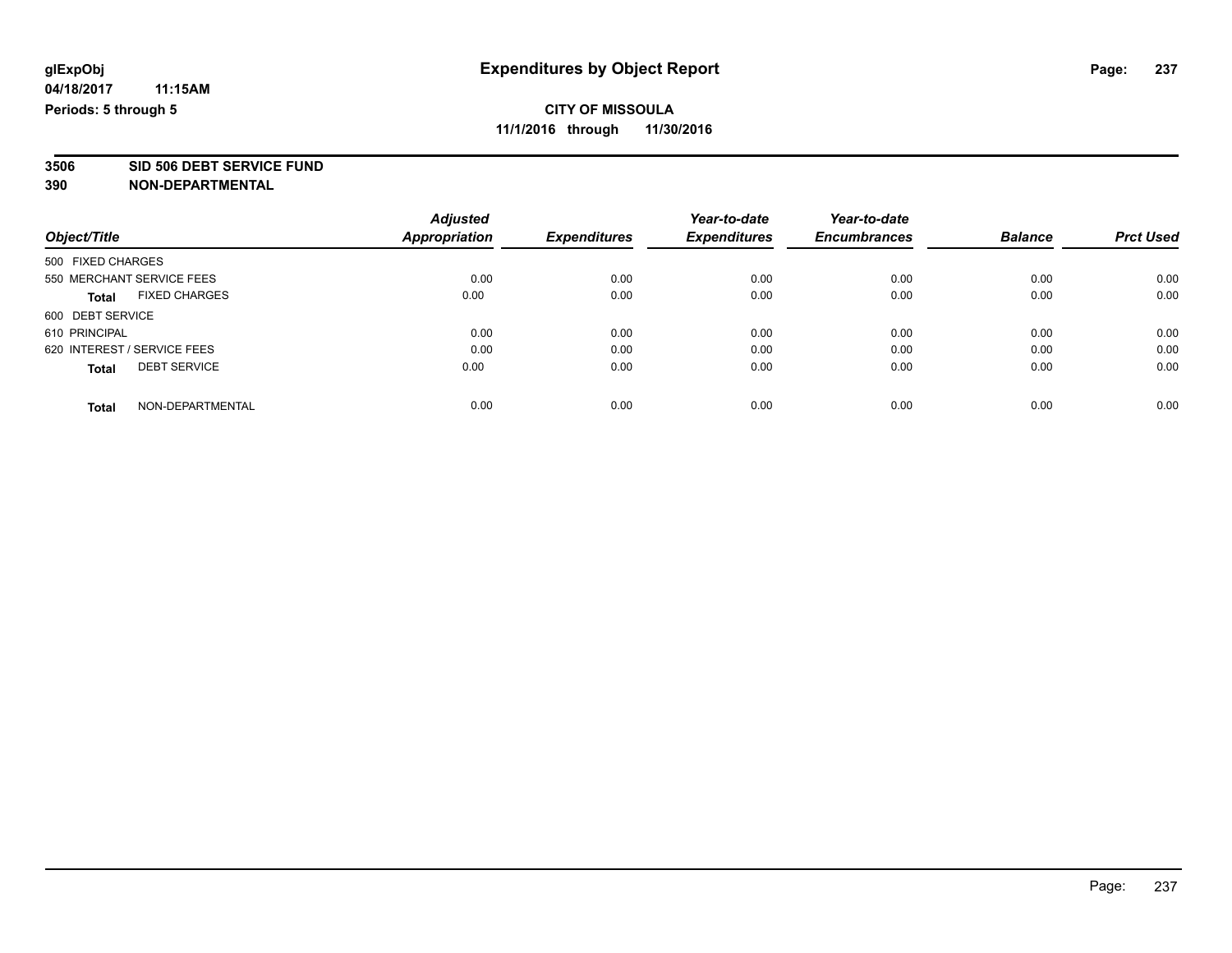## **CITY OF MISSOULA 11/1/2016 through 11/30/2016**

#### **3506 SID 506 DEBT SERVICE FUND**

|                   |                              | <b>Adjusted</b> |                     | Year-to-date        | Year-to-date        |                |                  |
|-------------------|------------------------------|-----------------|---------------------|---------------------|---------------------|----------------|------------------|
| Object/Title      |                              | Appropriation   | <b>Expenditures</b> | <b>Expenditures</b> | <b>Encumbrances</b> | <b>Balance</b> | <b>Prct Used</b> |
| 500 FIXED CHARGES |                              |                 |                     |                     |                     |                |                  |
|                   | 550 MERCHANT SERVICE FEES    | 0.00            | 0.00                | 0.00                | 0.00                | 0.00           | 0.00             |
| <b>Total</b>      | <b>FIXED CHARGES</b>         | 0.00            | 0.00                | 0.00                | 0.00                | 0.00           | 0.00             |
| 600 DEBT SERVICE  |                              |                 |                     |                     |                     |                |                  |
| 610 PRINCIPAL     |                              | 0.00            | 0.00                | 0.00                | 0.00                | 0.00           | 0.00             |
|                   | 620 INTEREST / SERVICE FEES  | 0.00            | 0.00                | 0.00                | 0.00                | 0.00           | 0.00             |
| <b>Total</b>      | <b>DEBT SERVICE</b>          | 0.00            | 0.00                | 0.00                | 0.00                | 0.00           | 0.00             |
| 800 OTHER OBJECTS |                              |                 |                     |                     |                     |                |                  |
|                   | 820 TRANSFERS TO OTHER FUNDS | 0.00            | 0.00                | 0.00                | 0.00                | 0.00           | 0.00             |
| <b>Total</b>      | OTHER OBJECTS                | 0.00            | 0.00                | 0.00                | 0.00                | 0.00           | 0.00             |
| <b>Total</b>      | SID 506 DEBT SERVICE FUND    | 0.00            | 0.00                | 0.00                | 0.00                | 0.00           | 0.00             |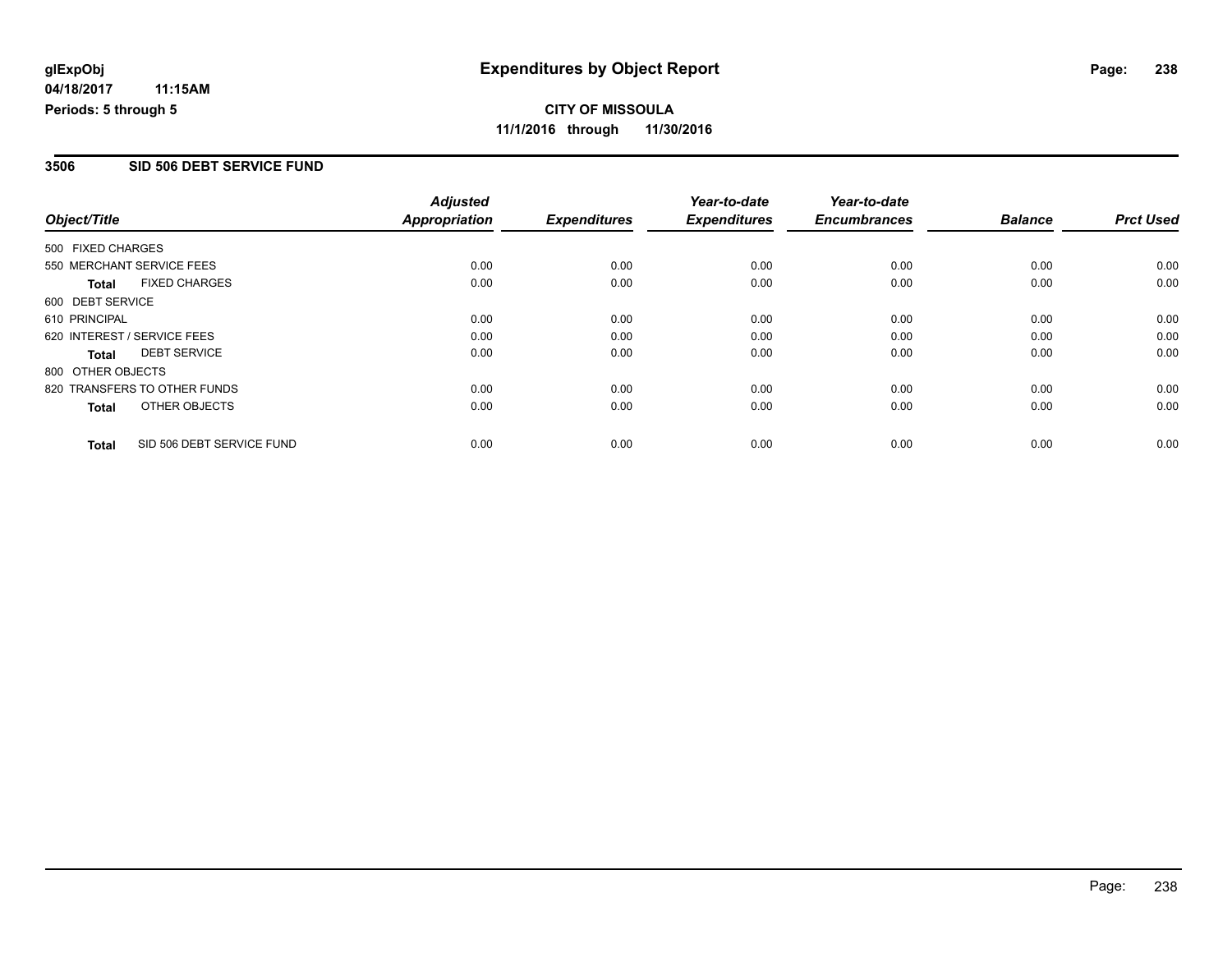## **CITY OF MISSOULA 11/1/2016 through 11/30/2016**

#### **3507 SID 507 DEBT SERVICE FUND**

| Object/Title                     | <b>Adjusted</b><br>Appropriation | <b>Expenditures</b> | Year-to-date<br><b>Expenditures</b> | Year-to-date<br><b>Encumbrances</b> | <b>Balance</b> | <b>Prct Used</b> |
|----------------------------------|----------------------------------|---------------------|-------------------------------------|-------------------------------------|----------------|------------------|
| 800 OTHER OBJECTS                |                                  |                     |                                     |                                     |                |                  |
| 820 TRANSFERS TO OTHER FUNDS     | 0.00                             | 0.00                | 0.00                                | 0.00                                | 0.00           | 0.00             |
| OTHER OBJECTS<br><b>Total</b>    | 0.00                             | 0.00                | 0.00                                | 0.00                                | 0.00           | 0.00             |
| *** Title Not Found ***<br>Total | 0.00                             | 0.00                | 0.00                                | 0.00                                | 0.00           | 0.00             |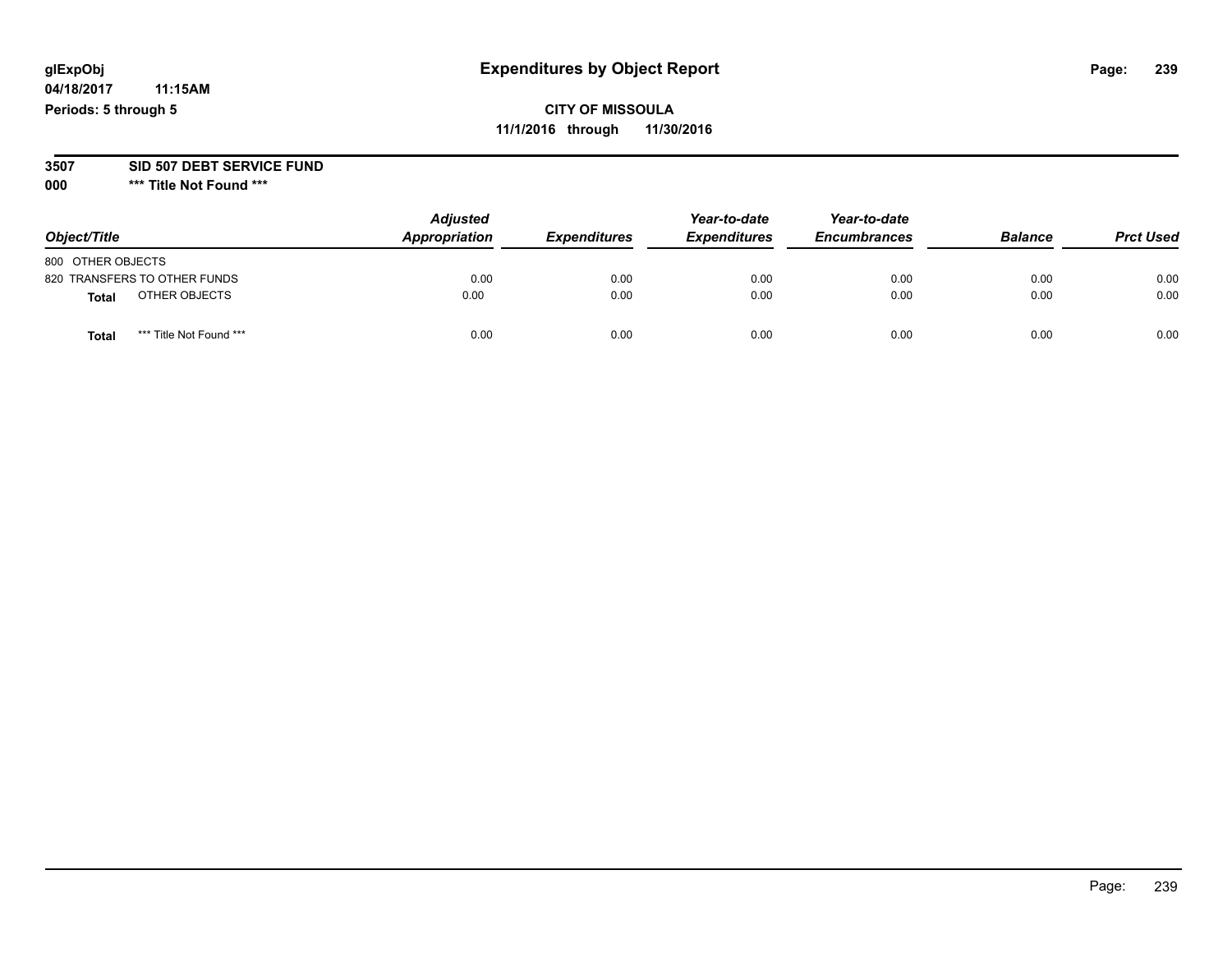# **3507 SID 507 DEBT SERVICE FUND**

| Object/Title                         |                  | <b>Adjusted</b><br>Appropriation | <b>Expenditures</b> | Year-to-date<br><b>Expenditures</b> | Year-to-date<br><b>Encumbrances</b> | <b>Balance</b> | <b>Prct Used</b> |
|--------------------------------------|------------------|----------------------------------|---------------------|-------------------------------------|-------------------------------------|----------------|------------------|
| 500 FIXED CHARGES                    |                  |                                  |                     |                                     |                                     |                |                  |
| 550 MERCHANT SERVICE FEES            |                  | 0.00                             | 0.00                | 0.00                                | 0.00                                | 0.00           | 0.00             |
| <b>FIXED CHARGES</b><br><b>Total</b> |                  | 0.00                             | 0.00                | 0.00                                | 0.00                                | 0.00           | 0.00             |
| <b>Total</b>                         | NON-DEPARTMENTAL | 0.00                             | 0.00                | 0.00                                | 0.00                                | 0.00           | 0.00             |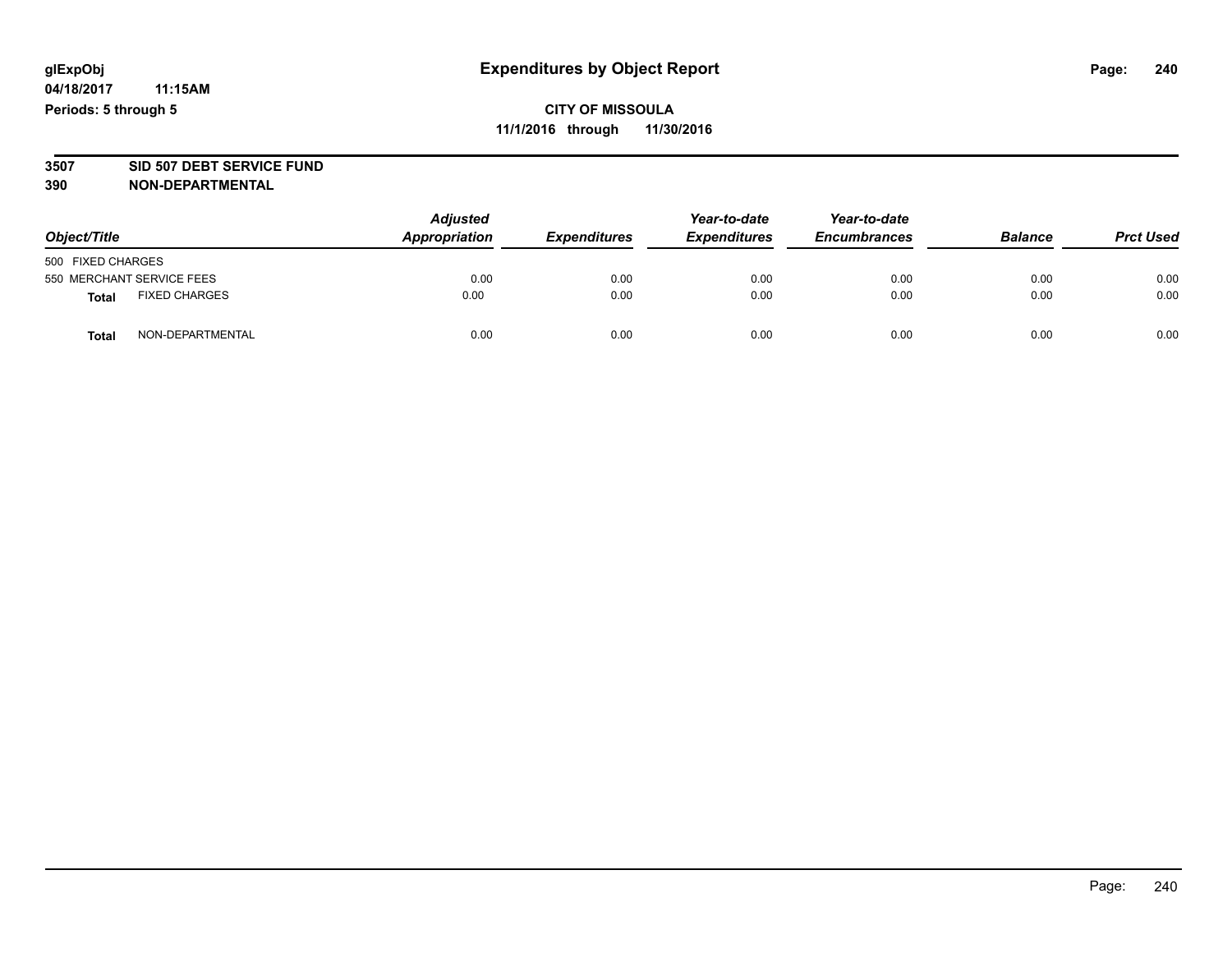**CITY OF MISSOULA 11/1/2016 through 11/30/2016**

#### **3507 SID 507 DEBT SERVICE FUND**

|                           |                              | <b>Adjusted</b>      |                     | Year-to-date        | Year-to-date        |                |                  |
|---------------------------|------------------------------|----------------------|---------------------|---------------------|---------------------|----------------|------------------|
| Object/Title              |                              | <b>Appropriation</b> | <b>Expenditures</b> | <b>Expenditures</b> | <b>Encumbrances</b> | <b>Balance</b> | <b>Prct Used</b> |
| 500 FIXED CHARGES         |                              |                      |                     |                     |                     |                |                  |
| 550 MERCHANT SERVICE FEES |                              | 0.00                 | 0.00                | 0.00                | 0.00                | 0.00           | 0.00             |
| <b>Total</b>              | <b>FIXED CHARGES</b>         | 0.00                 | 0.00                | 0.00                | 0.00                | 0.00           | 0.00             |
| 800 OTHER OBJECTS         |                              |                      |                     |                     |                     |                |                  |
|                           | 820 TRANSFERS TO OTHER FUNDS | 0.00                 | 0.00                | 0.00                | 0.00                | 0.00           | 0.00             |
| <b>Total</b>              | OTHER OBJECTS                | 0.00                 | 0.00                | 0.00                | 0.00                | 0.00           | 0.00             |
| <b>Total</b>              | SID 507 DEBT SERVICE FUND    | 0.00                 | 0.00                | 0.00                | 0.00                | 0.00           | 0.00             |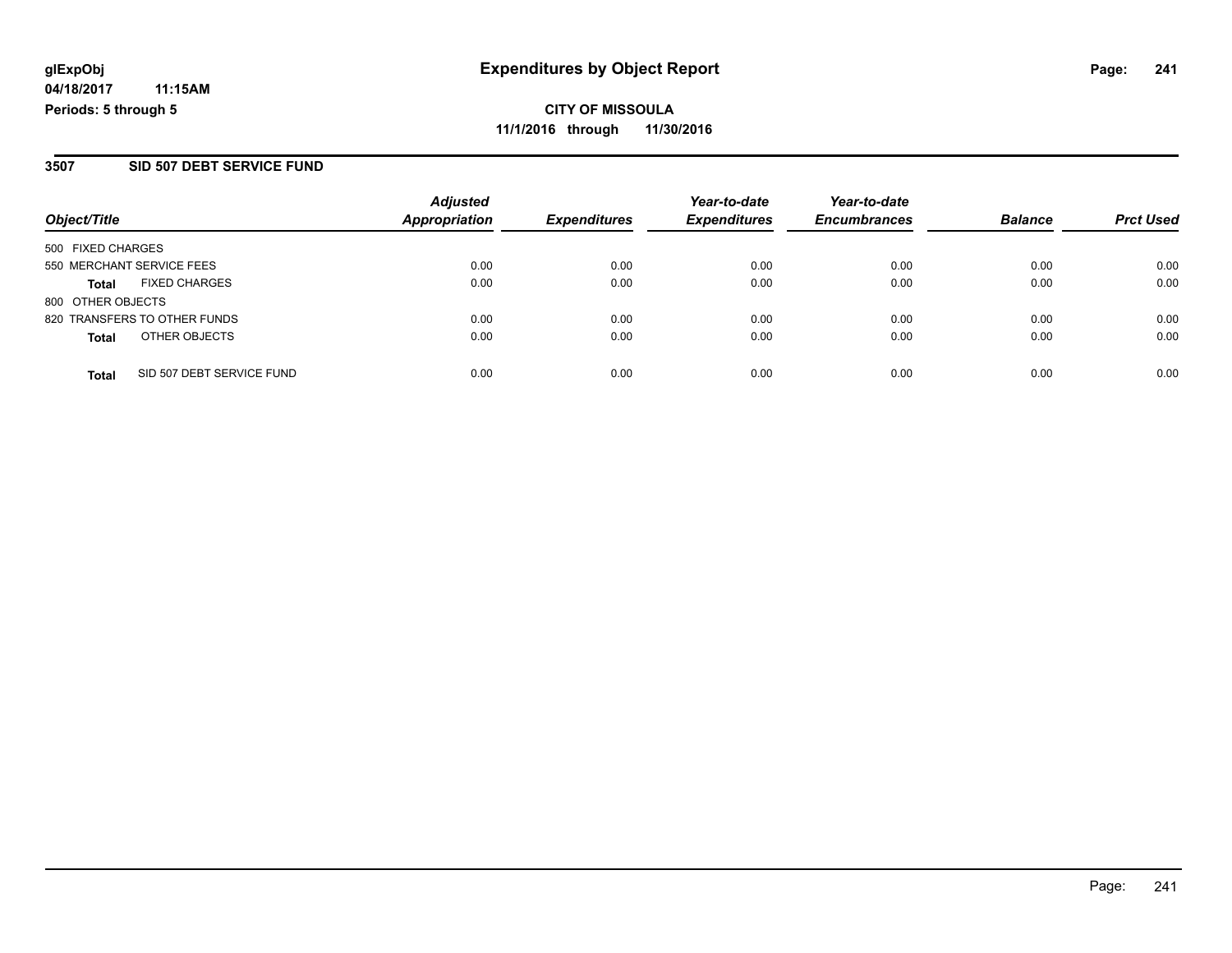## **CITY OF MISSOULA 11/1/2016 through 11/30/2016**

#### **3508 SID 508 DEBT SERVICE FUND**

| Object/Title                    | <b>Adjusted</b><br>Appropriation | <b>Expenditures</b> | Year-to-date<br><b>Expenditures</b> | Year-to-date<br><b>Encumbrances</b> | <b>Balance</b> | <b>Prct Used</b> |
|---------------------------------|----------------------------------|---------------------|-------------------------------------|-------------------------------------|----------------|------------------|
| 800 OTHER OBJECTS               |                                  |                     |                                     |                                     |                |                  |
| 820 TRANSFERS TO OTHER FUNDS    | 0.00                             | 0.00                | 0.00                                | 0.00                                | 0.00           | 0.00             |
| OTHER OBJECTS<br><b>Total</b>   | 0.00                             | 0.00                | 0.00                                | 0.00                                | 0.00           | 0.00             |
| *** Title Not Found ***<br>Tota | 0.00                             | 0.00                | 0.00                                | 0.00                                | 0.00           | 0.00             |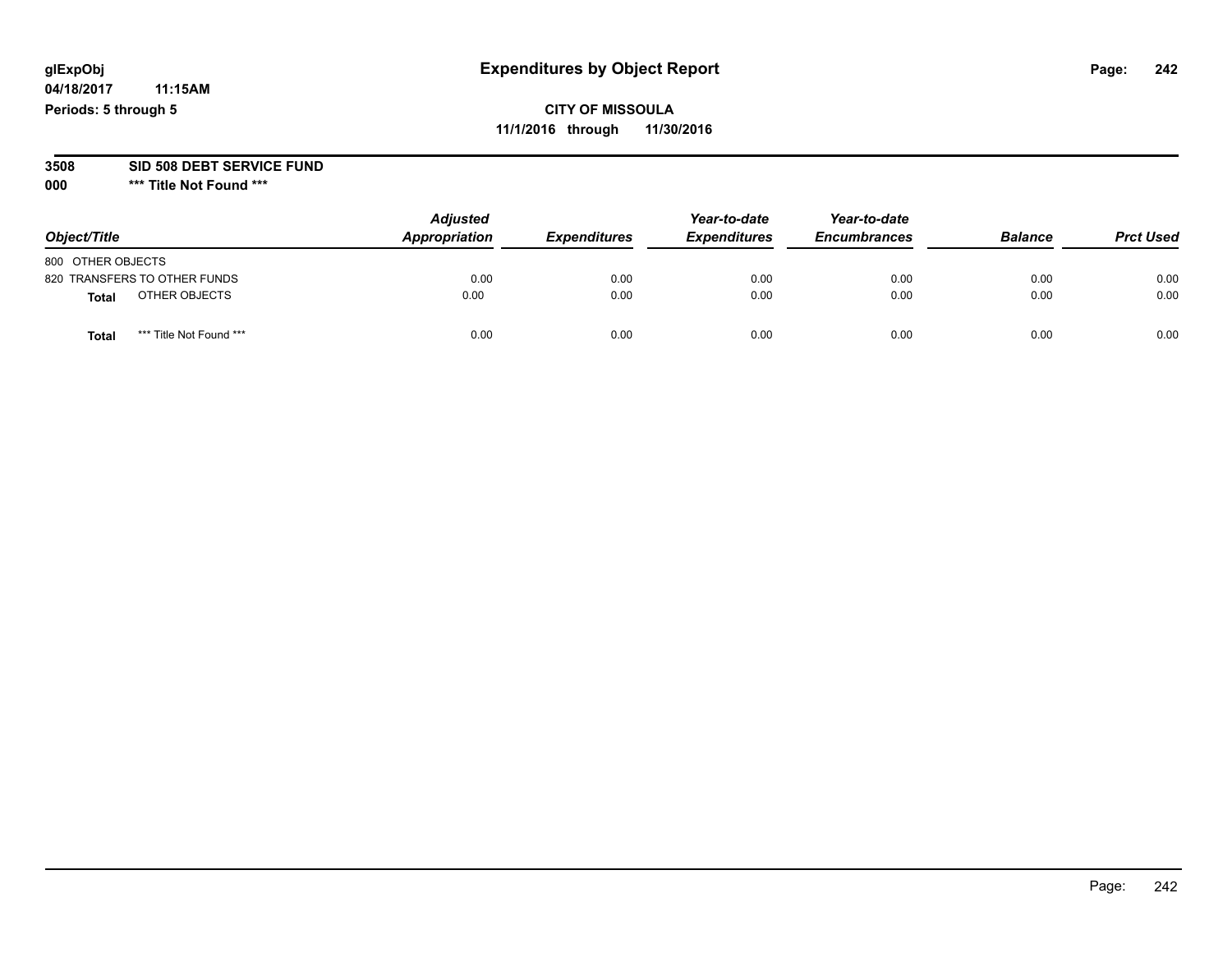# **3508 SID 508 DEBT SERVICE FUND**

| Object/Title                         |                  | <b>Adjusted</b><br>Appropriation | <b>Expenditures</b> | Year-to-date<br><b>Expenditures</b> | Year-to-date<br><b>Encumbrances</b> | <b>Balance</b> | <b>Prct Used</b> |
|--------------------------------------|------------------|----------------------------------|---------------------|-------------------------------------|-------------------------------------|----------------|------------------|
| 500 FIXED CHARGES                    |                  |                                  |                     |                                     |                                     |                |                  |
| 550 MERCHANT SERVICE FEES            |                  | 0.00                             | 0.00                | 0.00                                | 0.00                                | 0.00           | 0.00             |
| <b>FIXED CHARGES</b><br><b>Total</b> |                  | 0.00                             | 0.00                | 0.00                                | 0.00                                | 0.00           | 0.00             |
| <b>Total</b>                         | NON-DEPARTMENTAL | 0.00                             | 0.00                | 0.00                                | 0.00                                | 0.00           | 0.00             |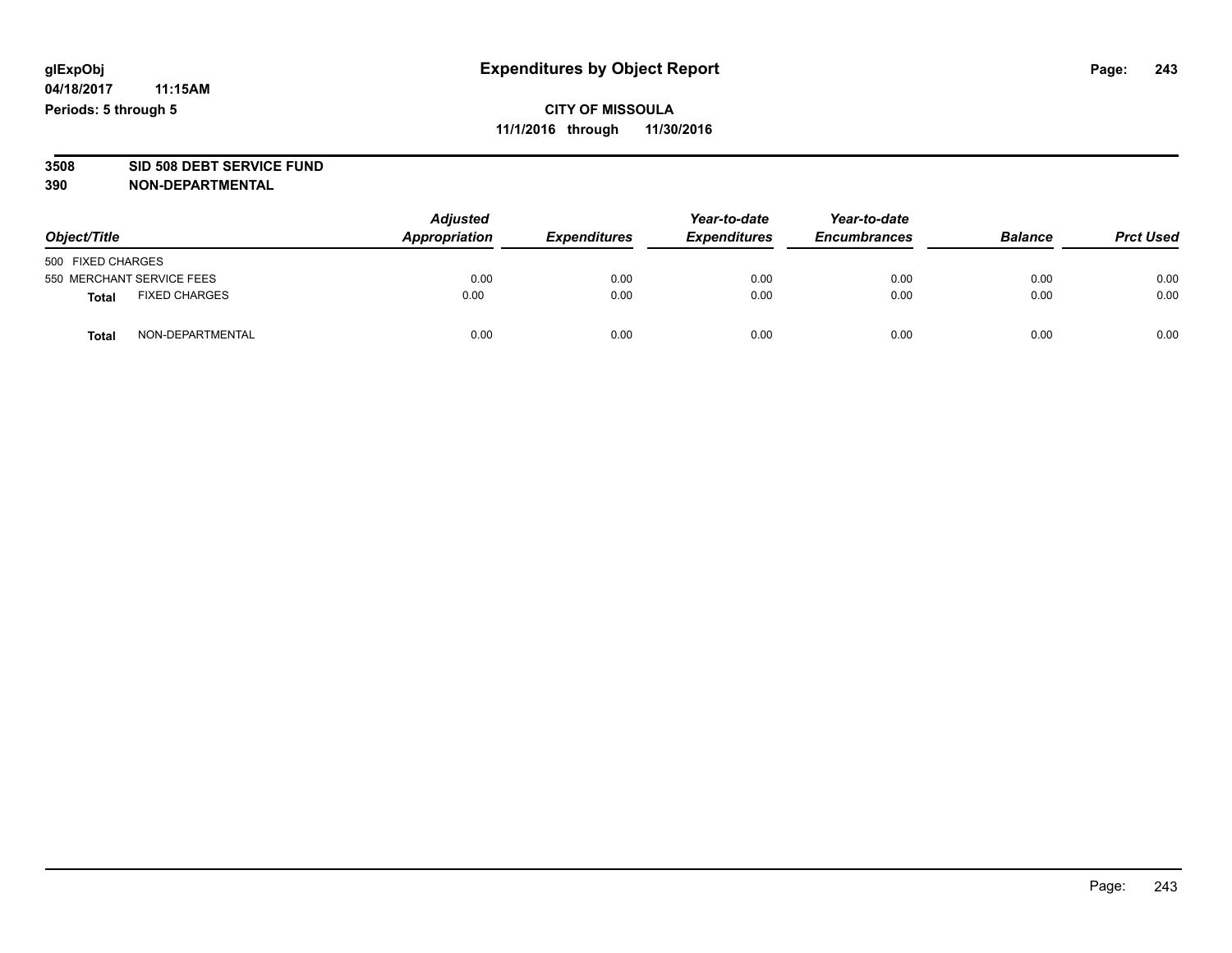**CITY OF MISSOULA 11/1/2016 through 11/30/2016**

#### **3508 SID 508 DEBT SERVICE FUND**

| Object/Title              |                              | <b>Adjusted</b>      | <b>Expenditures</b> | Year-to-date<br><b>Expenditures</b> | Year-to-date<br><b>Encumbrances</b> | <b>Balance</b> |                  |
|---------------------------|------------------------------|----------------------|---------------------|-------------------------------------|-------------------------------------|----------------|------------------|
|                           |                              | <b>Appropriation</b> |                     |                                     |                                     |                | <b>Prct Used</b> |
| 500 FIXED CHARGES         |                              |                      |                     |                                     |                                     |                |                  |
| 550 MERCHANT SERVICE FEES |                              | 0.00                 | 0.00                | 0.00                                | 0.00                                | 0.00           | 0.00             |
| Total                     | <b>FIXED CHARGES</b>         | 0.00                 | 0.00                | 0.00                                | 0.00                                | 0.00           | 0.00             |
| 800 OTHER OBJECTS         |                              |                      |                     |                                     |                                     |                |                  |
|                           | 820 TRANSFERS TO OTHER FUNDS | 0.00                 | 0.00                | 0.00                                | 0.00                                | 0.00           | 0.00             |
| <b>Total</b>              | OTHER OBJECTS                | 0.00                 | 0.00                | 0.00                                | 0.00                                | 0.00           | 0.00             |
| <b>Total</b>              | SID 508 DEBT SERVICE FUND    | 0.00                 | 0.00                | 0.00                                | 0.00                                | 0.00           | 0.00             |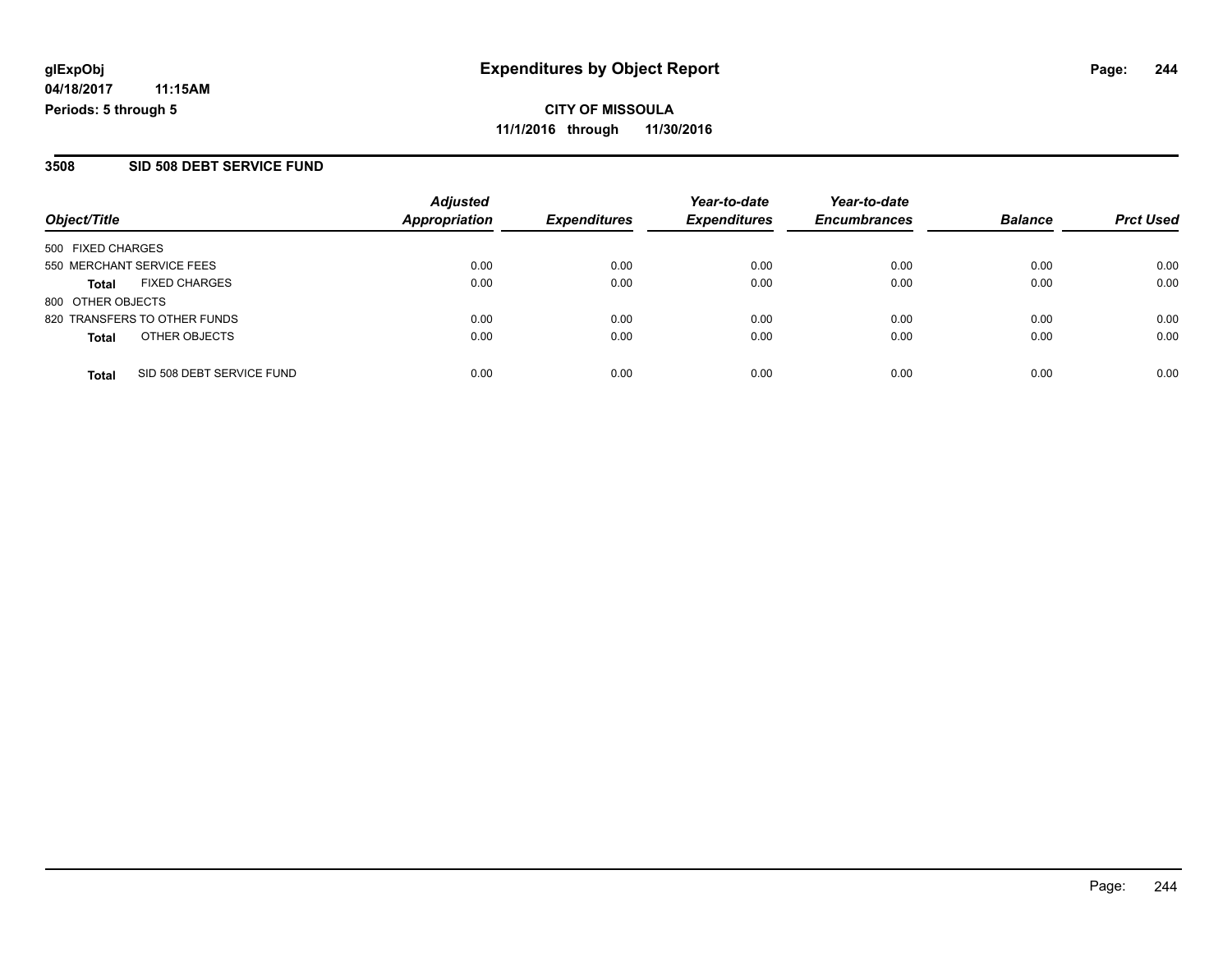## **CITY OF MISSOULA 11/1/2016 through 11/30/2016**

# **3510 SID 510 DEBT SERVICE FUND**

| Object/Title                     | <b>Adjusted</b><br>Appropriation | <b>Expenditures</b> | Year-to-date<br><b>Expenditures</b> | Year-to-date<br><b>Encumbrances</b> | <b>Balance</b> | <b>Prct Used</b> |
|----------------------------------|----------------------------------|---------------------|-------------------------------------|-------------------------------------|----------------|------------------|
| 800 OTHER OBJECTS                |                                  |                     |                                     |                                     |                |                  |
| 820 TRANSFERS TO OTHER FUNDS     | 0.00                             | 0.00                | 0.00                                | 0.00                                | 0.00           | 0.00             |
| OTHER OBJECTS<br><b>Total</b>    | 0.00                             | 0.00                | 0.00                                | 0.00                                | 0.00           | 0.00             |
| *** Title Not Found ***<br>Total | 0.00                             | 0.00                | 0.00                                | 0.00                                | 0.00           | 0.00             |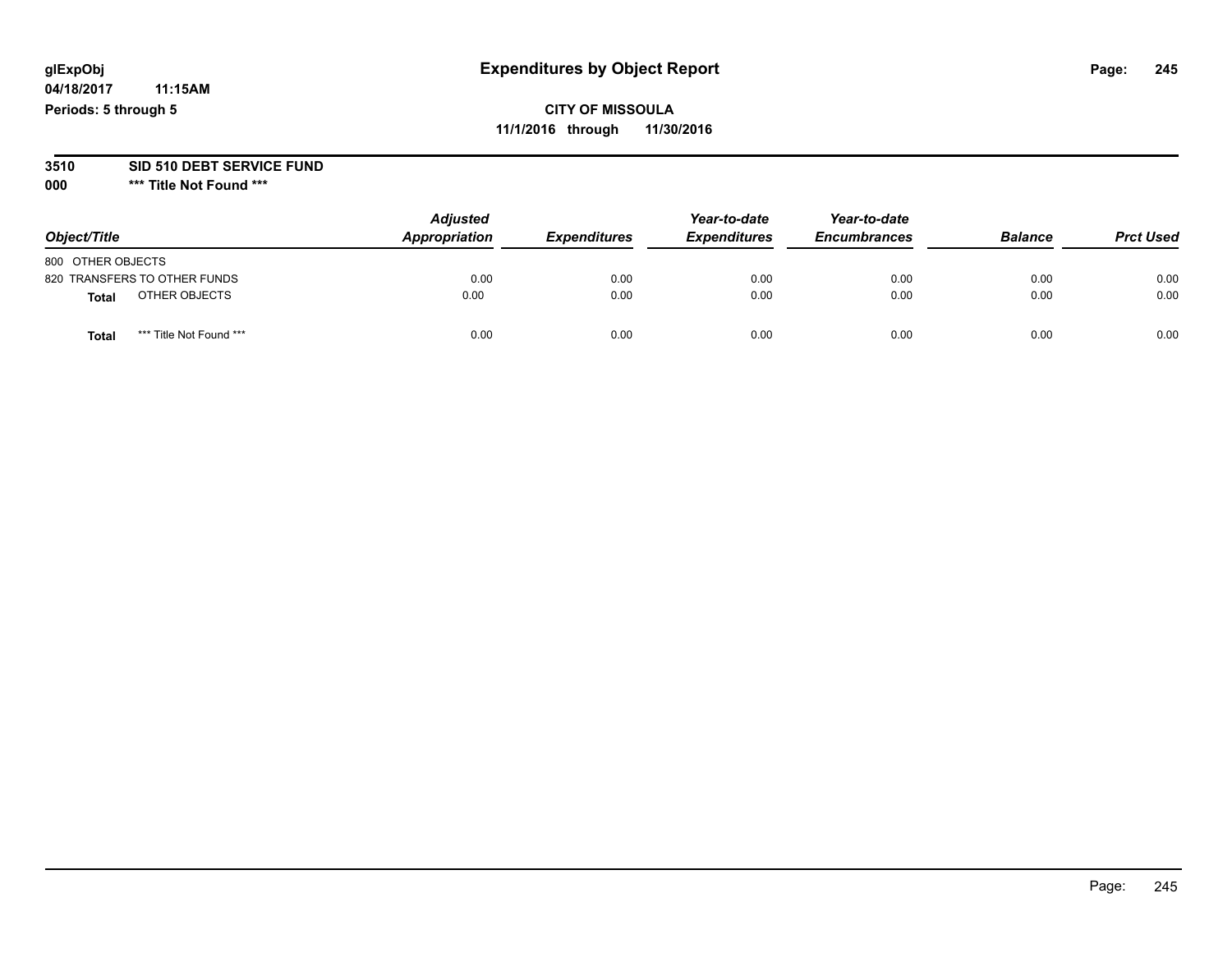# **3510 SID 510 DEBT SERVICE FUND**

|                                      | <b>Adjusted</b>      | <b>Expenditures</b> | Year-to-date<br><b>Expenditures</b> | Year-to-date<br><b>Encumbrances</b> | <b>Balance</b> | <b>Prct Used</b> |
|--------------------------------------|----------------------|---------------------|-------------------------------------|-------------------------------------|----------------|------------------|
| Object/Title                         | <b>Appropriation</b> |                     |                                     |                                     |                |                  |
| 500 FIXED CHARGES                    |                      |                     |                                     |                                     |                |                  |
| 550 MERCHANT SERVICE FEES            | 0.00                 | 0.00                | 0.00                                | 0.00                                | 0.00           | 0.00             |
| <b>FIXED CHARGES</b><br><b>Total</b> | 0.00                 | 0.00                | 0.00                                | 0.00                                | 0.00           | 0.00             |
| 600 DEBT SERVICE                     |                      |                     |                                     |                                     |                |                  |
| 610 PRINCIPAL                        | 0.00                 | 0.00                | 0.00                                | 0.00                                | 0.00           | 0.00             |
| 620 INTEREST / SERVICE FEES          | 0.00                 | 0.00                | 0.00                                | 0.00                                | 0.00           | 0.00             |
| <b>DEBT SERVICE</b><br><b>Total</b>  | 0.00                 | 0.00                | 0.00                                | 0.00                                | 0.00           | 0.00             |
| NON-DEPARTMENTAL<br><b>Total</b>     | 0.00                 | 0.00                | 0.00                                | 0.00                                | 0.00           | 0.00             |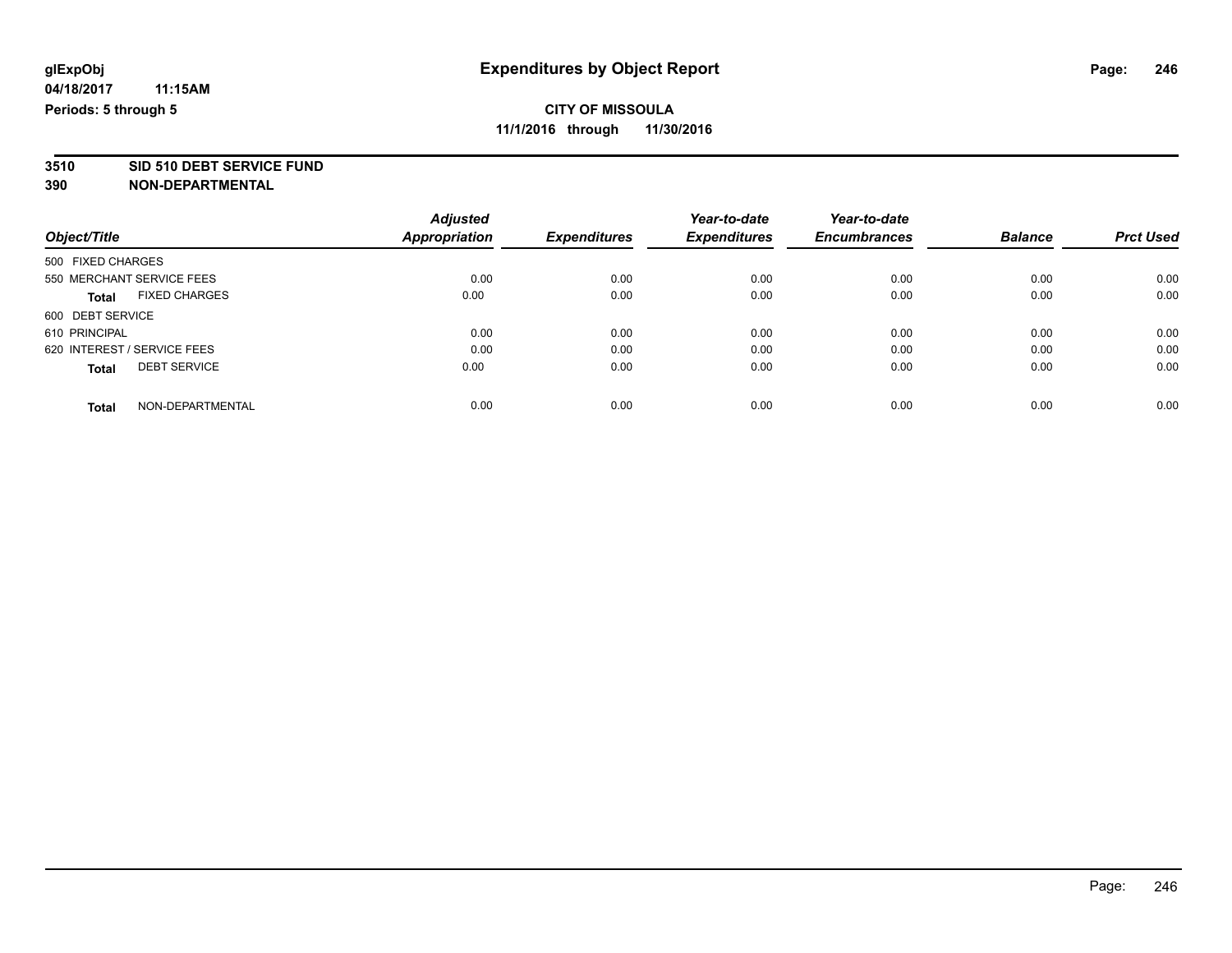#### **3510 SID 510 DEBT SERVICE FUND**

|                   |                              | <b>Adjusted</b>      |                     | Year-to-date        | Year-to-date        |                |                  |
|-------------------|------------------------------|----------------------|---------------------|---------------------|---------------------|----------------|------------------|
| Object/Title      |                              | <b>Appropriation</b> | <b>Expenditures</b> | <b>Expenditures</b> | <b>Encumbrances</b> | <b>Balance</b> | <b>Prct Used</b> |
| 500 FIXED CHARGES |                              |                      |                     |                     |                     |                |                  |
|                   | 550 MERCHANT SERVICE FEES    | 0.00                 | 0.00                | 0.00                | 0.00                | 0.00           | 0.00             |
| <b>Total</b>      | <b>FIXED CHARGES</b>         | 0.00                 | 0.00                | 0.00                | 0.00                | 0.00           | 0.00             |
| 600 DEBT SERVICE  |                              |                      |                     |                     |                     |                |                  |
| 610 PRINCIPAL     |                              | 0.00                 | 0.00                | 0.00                | 0.00                | 0.00           | 0.00             |
|                   | 620 INTEREST / SERVICE FEES  | 0.00                 | 0.00                | 0.00                | 0.00                | 0.00           | 0.00             |
| Total             | <b>DEBT SERVICE</b>          | 0.00                 | 0.00                | 0.00                | 0.00                | 0.00           | 0.00             |
| 800 OTHER OBJECTS |                              |                      |                     |                     |                     |                |                  |
|                   | 820 TRANSFERS TO OTHER FUNDS | 0.00                 | 0.00                | 0.00                | 0.00                | 0.00           | 0.00             |
| <b>Total</b>      | OTHER OBJECTS                | 0.00                 | 0.00                | 0.00                | 0.00                | 0.00           | 0.00             |
| <b>Total</b>      | SID 510 DEBT SERVICE FUND    | 0.00                 | 0.00                | 0.00                | 0.00                | 0.00           | 0.00             |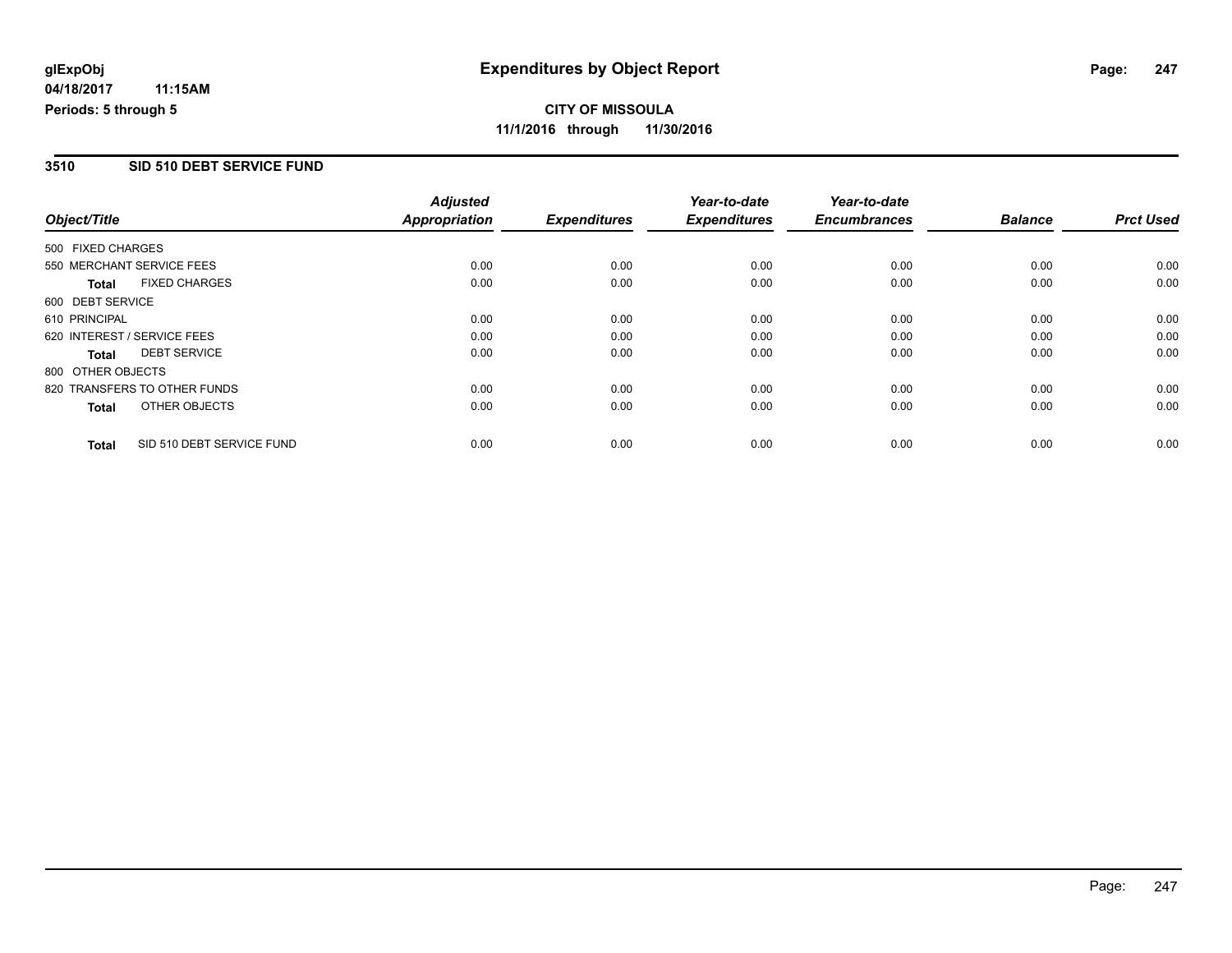#### **3511 SID 511 DEBT SERVICE FUND**

| Object/Title                     | <b>Adjusted</b><br>Appropriation | <b>Expenditures</b> | Year-to-date<br><b>Expenditures</b> | Year-to-date<br><b>Encumbrances</b> | <b>Balance</b> | <b>Prct Used</b> |
|----------------------------------|----------------------------------|---------------------|-------------------------------------|-------------------------------------|----------------|------------------|
| 800 OTHER OBJECTS                |                                  |                     |                                     |                                     |                |                  |
| 820 TRANSFERS TO OTHER FUNDS     | 0.00                             | 0.00                | 0.00                                | 0.00                                | 0.00           | 0.00             |
| OTHER OBJECTS<br><b>Total</b>    | 0.00                             | 0.00                | 0.00                                | 0.00                                | 0.00           | 0.00             |
| *** Title Not Found ***<br>Total | 0.00                             | 0.00                | 0.00                                | 0.00                                | 0.00           | 0.00             |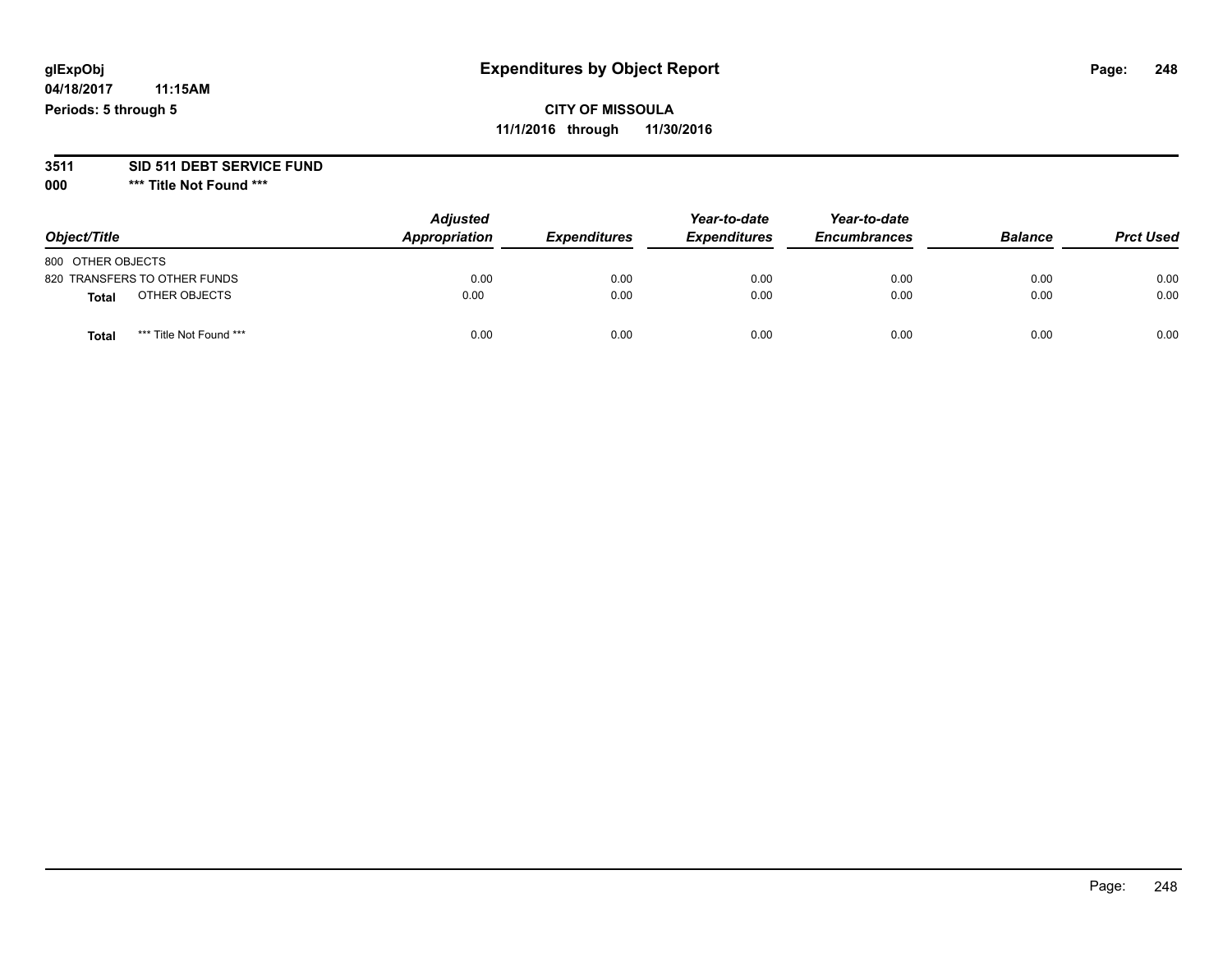# **3511 SID 511 DEBT SERVICE FUND**

| Object/Title                |                      | <b>Adjusted</b> |                     | Year-to-date        | Year-to-date<br><b>Encumbrances</b> | <b>Balance</b> | <b>Prct Used</b> |
|-----------------------------|----------------------|-----------------|---------------------|---------------------|-------------------------------------|----------------|------------------|
|                             |                      | Appropriation   | <b>Expenditures</b> | <b>Expenditures</b> |                                     |                |                  |
| 500 FIXED CHARGES           |                      |                 |                     |                     |                                     |                |                  |
| 550 MERCHANT SERVICE FEES   |                      | 0.00            | 0.00                | 0.00                | 0.00                                | 0.00           | 0.00             |
| <b>Total</b>                | <b>FIXED CHARGES</b> | 0.00            | 0.00                | 0.00                | 0.00                                | 0.00           | 0.00             |
| 600 DEBT SERVICE            |                      |                 |                     |                     |                                     |                |                  |
| 610 PRINCIPAL               |                      | 0.00            | 0.00                | 0.00                | 0.00                                | 0.00           | 0.00             |
| 620 INTEREST / SERVICE FEES |                      | 0.00            | 0.00                | 0.00                | 0.00                                | 0.00           | 0.00             |
| <b>Total</b>                | <b>DEBT SERVICE</b>  | 0.00            | 0.00                | 0.00                | 0.00                                | 0.00           | 0.00             |
| <b>Total</b>                | NON-DEPARTMENTAL     | 0.00            | 0.00                | 0.00                | 0.00                                | 0.00           | 0.00             |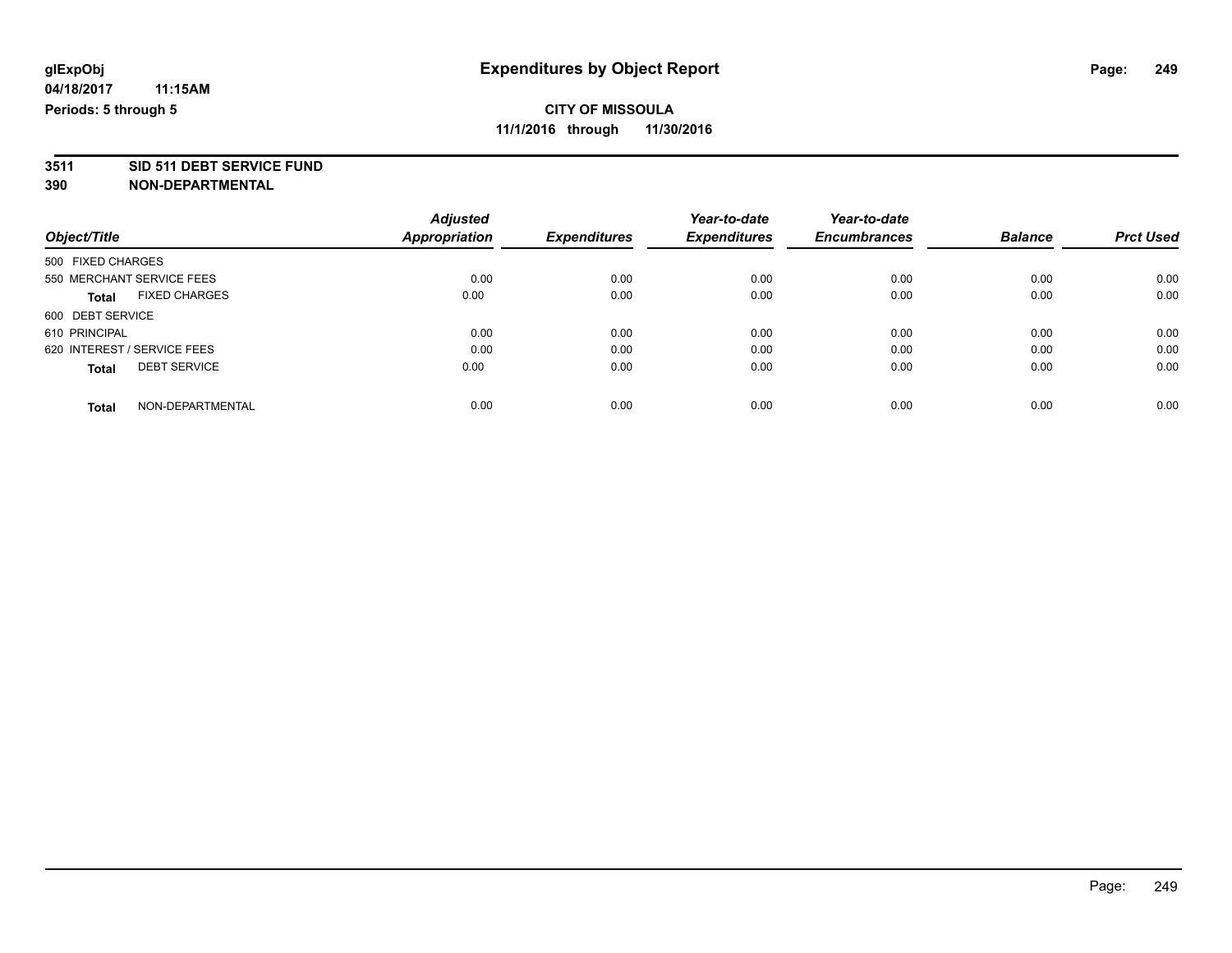**11/1/2016 through 11/30/2016**

**CITY OF MISSOULA**

#### **3511 SID 511 DEBT SERVICE FUND**

|                              |                           | <b>Adjusted</b>      |                     | Year-to-date        | Year-to-date        |                |                  |
|------------------------------|---------------------------|----------------------|---------------------|---------------------|---------------------|----------------|------------------|
| Object/Title                 |                           | <b>Appropriation</b> | <b>Expenditures</b> | <b>Expenditures</b> | <b>Encumbrances</b> | <b>Balance</b> | <b>Prct Used</b> |
| 500 FIXED CHARGES            |                           |                      |                     |                     |                     |                |                  |
| 550 MERCHANT SERVICE FEES    |                           | 0.00                 | 0.00                | 0.00                | 0.00                | 0.00           | 0.00             |
| Total                        | <b>FIXED CHARGES</b>      | 0.00                 | 0.00                | 0.00                | 0.00                | 0.00           | 0.00             |
| 600 DEBT SERVICE             |                           |                      |                     |                     |                     |                |                  |
| 610 PRINCIPAL                |                           | 0.00                 | 0.00                | 0.00                | 0.00                | 0.00           | 0.00             |
| 620 INTEREST / SERVICE FEES  |                           | 0.00                 | 0.00                | 0.00                | 0.00                | 0.00           | 0.00             |
| <b>Total</b>                 | <b>DEBT SERVICE</b>       | 0.00                 | 0.00                | 0.00                | 0.00                | 0.00           | 0.00             |
| 800 OTHER OBJECTS            |                           |                      |                     |                     |                     |                |                  |
| 820 TRANSFERS TO OTHER FUNDS |                           | 0.00                 | 0.00                | 0.00                | 0.00                | 0.00           | 0.00             |
| Total                        | OTHER OBJECTS             | 0.00                 | 0.00                | 0.00                | 0.00                | 0.00           | 0.00             |
| <b>Total</b>                 | SID 511 DEBT SERVICE FUND | 0.00                 | 0.00                | 0.00                | 0.00                | 0.00           | 0.00             |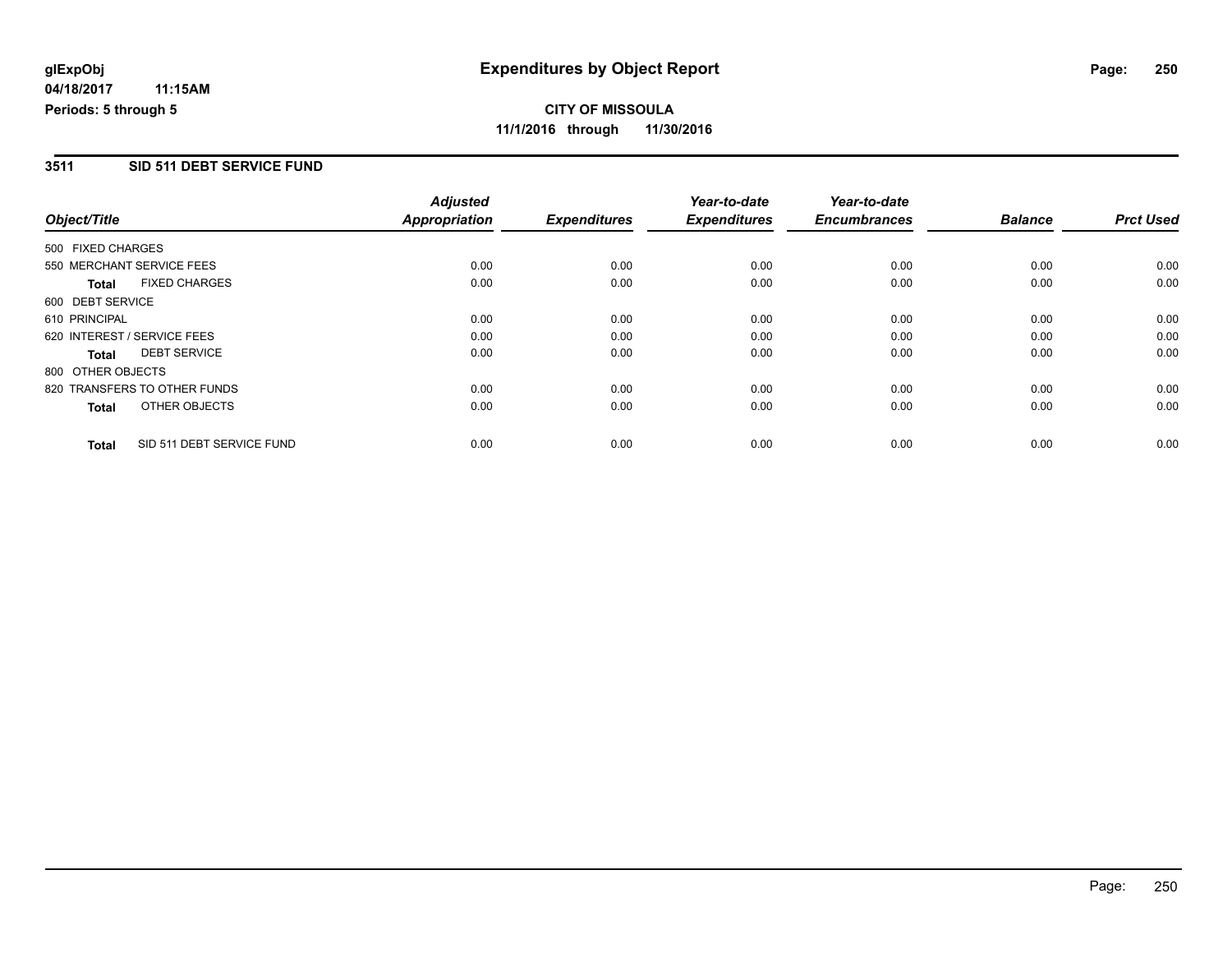**3512 SID 512 DEBT SERVICE FUND**

|                                      | <b>Adjusted</b> |                     | Year-to-date        | Year-to-date        |                |                  |
|--------------------------------------|-----------------|---------------------|---------------------|---------------------|----------------|------------------|
| Object/Title                         | Appropriation   | <b>Expenditures</b> | <b>Expenditures</b> | <b>Encumbrances</b> | <b>Balance</b> | <b>Prct Used</b> |
| 500 FIXED CHARGES                    |                 |                     |                     |                     |                |                  |
| 550 MERCHANT SERVICE FEES            | 350.00          | 0.00                | 0.00                | 0.00                | 350.00         | 0.00             |
| <b>FIXED CHARGES</b><br><b>Total</b> | 350.00          | 0.00                | 0.00                | 0.00                | 350.00         | 0.00             |
| 600 DEBT SERVICE                     |                 |                     |                     |                     |                |                  |
| 610 PRINCIPAL                        | 19,780.00       | 0.00                | 0.00                | 0.00                | 19.780.00      | 0.00             |
| 620 INTEREST / SERVICE FEES          | 1.807.00        | 0.00                | 350.00              | 0.00                | 1.457.00       | 19.37            |
| <b>DEBT SERVICE</b><br><b>Total</b>  | 21.587.00       | 0.00                | 350.00              | 0.00                | 21,237.00      | 1.62             |
| NON-DEPARTMENTAL<br><b>Total</b>     | 21.937.00       | 0.00                | 350.00              | 0.00                | 21.587.00      | 1.60             |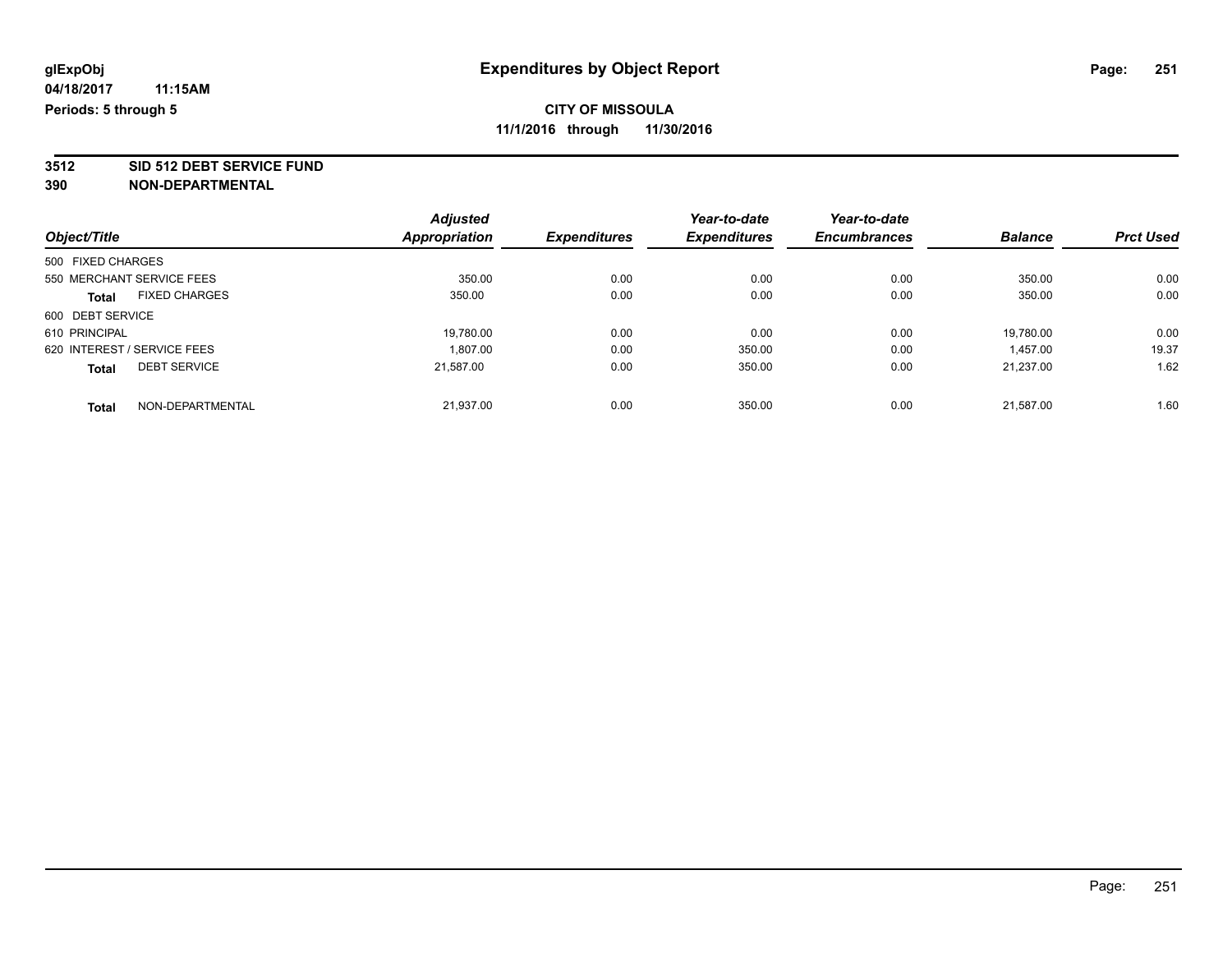#### **3512 SID 512 DEBT SERVICE FUND**

|                                           | <b>Adjusted</b>      | <b>Expenditures</b> | Year-to-date<br><b>Expenditures</b> | Year-to-date<br><b>Encumbrances</b> | <b>Balance</b> | <b>Prct Used</b> |
|-------------------------------------------|----------------------|---------------------|-------------------------------------|-------------------------------------|----------------|------------------|
| Object/Title                              | <b>Appropriation</b> |                     |                                     |                                     |                |                  |
| 500 FIXED CHARGES                         |                      |                     |                                     |                                     |                |                  |
| 550 MERCHANT SERVICE FEES                 | 350.00               | 0.00                | 0.00                                | 0.00                                | 350.00         | 0.00             |
| <b>FIXED CHARGES</b><br><b>Total</b>      | 350.00               | 0.00                | 0.00                                | 0.00                                | 350.00         | 0.00             |
| 600 DEBT SERVICE                          |                      |                     |                                     |                                     |                |                  |
| 610 PRINCIPAL                             | 19,780.00            | 0.00                | 0.00                                | 0.00                                | 19,780.00      | 0.00             |
| 620 INTEREST / SERVICE FEES               | 1.807.00             | 0.00                | 350.00                              | 0.00                                | 1.457.00       | 19.37            |
| <b>DEBT SERVICE</b><br><b>Total</b>       | 21.587.00            | 0.00                | 350.00                              | 0.00                                | 21.237.00      | 1.62             |
| SID 512 DEBT SERVICE FUND<br><b>Total</b> | 21.937.00            | 0.00                | 350.00                              | 0.00                                | 21.587.00      | 1.60             |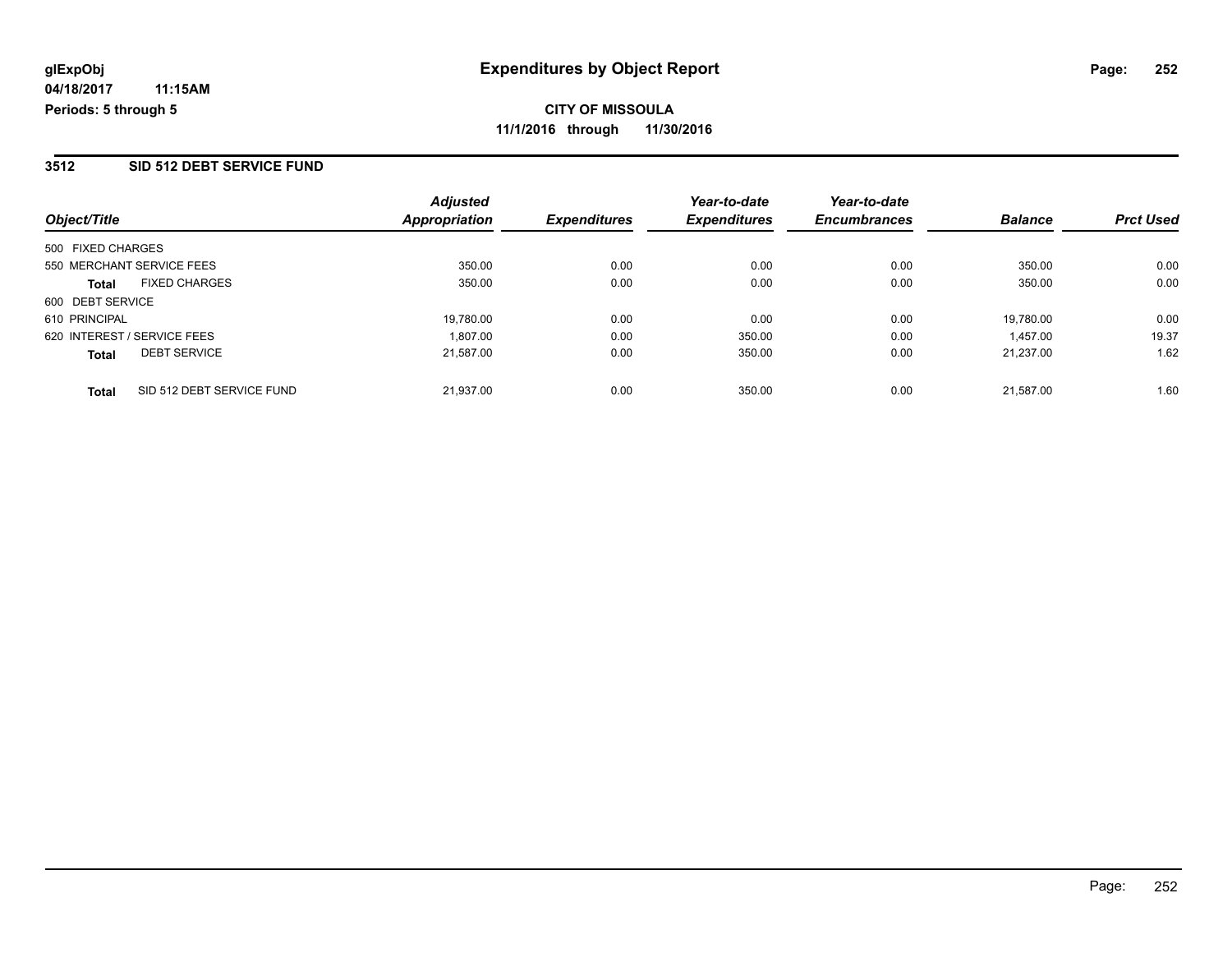# **3513 SID 513 DEBT SERVICE FUND**

### **280 PUBLIC WORKS OPERATIONS**

| Object/Title                            | <b>Adjusted</b><br><b>Appropriation</b> | <b>Expenditures</b> | Year-to-date<br><b>Expenditures</b> | Year-to-date<br><b>Encumbrances</b> | <b>Balance</b> | <b>Prct Used</b> |
|-----------------------------------------|-----------------------------------------|---------------------|-------------------------------------|-------------------------------------|----------------|------------------|
| 500 FIXED CHARGES                       |                                         |                     |                                     |                                     |                |                  |
| 550 MERCHANT SERVICE FEES               | 0.00                                    | 0.00                | 0.00                                | 0.00                                | 0.00           | 0.00             |
| <b>FIXED CHARGES</b><br><b>Total</b>    | 0.00                                    | 0.00                | 0.00                                | 0.00                                | 0.00           | 0.00             |
| 800 OTHER OBJECTS                       |                                         |                     |                                     |                                     |                |                  |
| 820 TRANSFERS TO OTHER FUNDS            | 0.00                                    | 0.00                | 0.00                                | 0.00                                | 0.00           | 0.00             |
| OTHER OBJECTS<br><b>Total</b>           | 0.00                                    | 0.00                | 0.00                                | 0.00                                | 0.00           | 0.00             |
| PUBLIC WORKS OPERATIONS<br><b>Total</b> | 0.00                                    | 0.00                | 0.00                                | 0.00                                | 0.00           | 0.00             |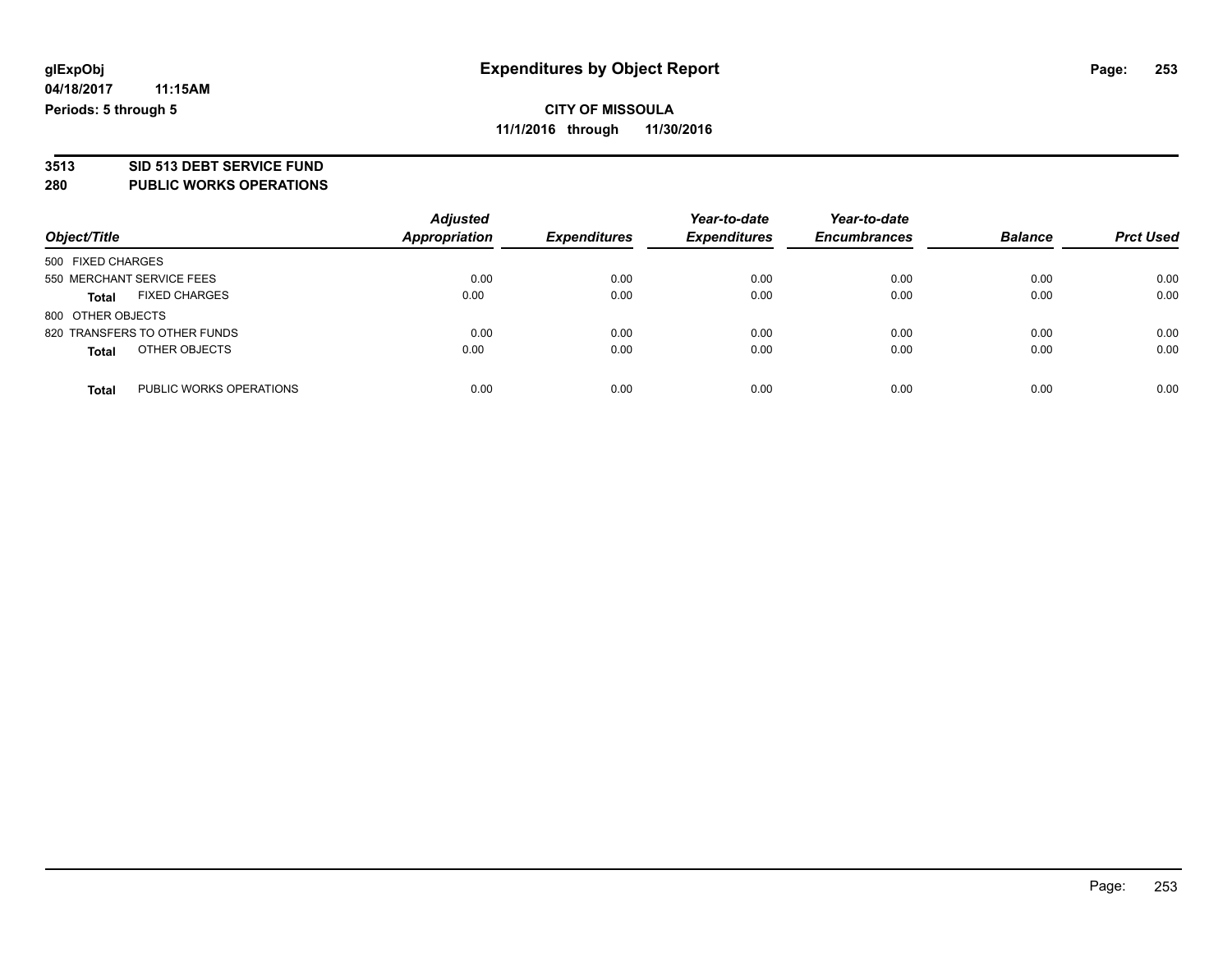**3513 SID 513 DEBT SERVICE FUND**

|                                      | <b>Adjusted</b>      |                     | Year-to-date        | Year-to-date        |                |                  |
|--------------------------------------|----------------------|---------------------|---------------------|---------------------|----------------|------------------|
| Object/Title                         | <b>Appropriation</b> | <b>Expenditures</b> | <b>Expenditures</b> | <b>Encumbrances</b> | <b>Balance</b> | <b>Prct Used</b> |
| 500 FIXED CHARGES                    |                      |                     |                     |                     |                |                  |
| 550 MERCHANT SERVICE FEES            | 0.00                 | 0.00                | 0.00                | 0.00                | 0.00           | 0.00             |
| <b>FIXED CHARGES</b><br><b>Total</b> | 0.00                 | 0.00                | 0.00                | 0.00                | 0.00           | 0.00             |
| 600 DEBT SERVICE                     |                      |                     |                     |                     |                |                  |
| 610 PRINCIPAL                        | 0.00                 | 0.00                | 0.00                | 0.00                | 0.00           | 0.00             |
| 620 INTEREST / SERVICE FEES          | 0.00                 | 0.00                | 0.00                | 0.00                | 0.00           | 0.00             |
| <b>DEBT SERVICE</b><br><b>Total</b>  | 0.00                 | 0.00                | 0.00                | 0.00                | 0.00           | 0.00             |
| 800 OTHER OBJECTS                    |                      |                     |                     |                     |                |                  |
| 820 TRANSFERS TO OTHER FUNDS         | 0.00                 | 0.00                | 0.00                | 0.00                | 0.00           | 0.00             |
| OTHER OBJECTS<br><b>Total</b>        | 0.00                 | 0.00                | 0.00                | 0.00                | 0.00           | 0.00             |
|                                      |                      |                     |                     |                     |                |                  |
| NON-DEPARTMENTAL<br><b>Total</b>     | 0.00                 | 0.00                | 0.00                | 0.00                | 0.00           | 0.00             |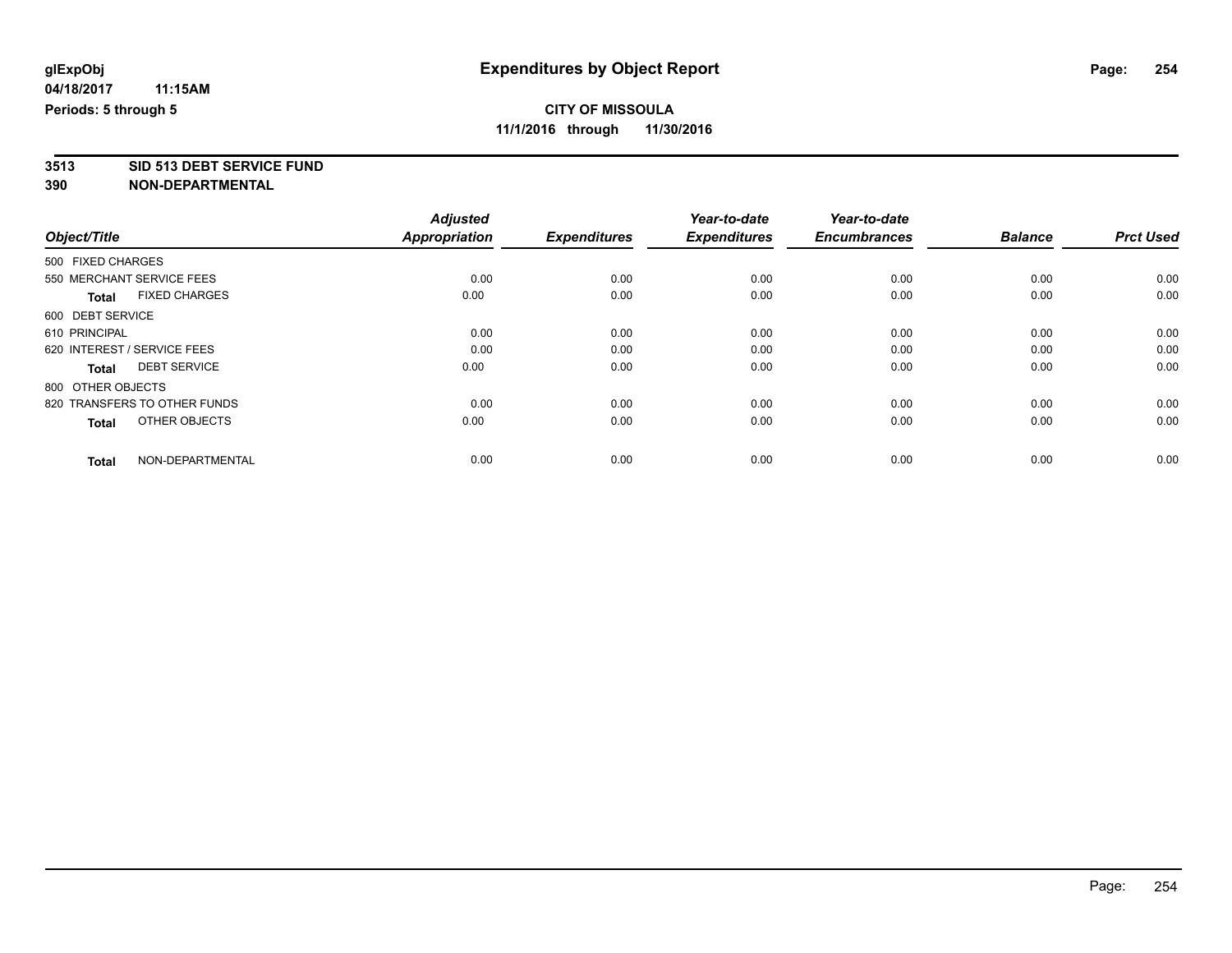# **CITY OF MISSOULA 11/1/2016 through 11/30/2016**

### **3513 SID 513 DEBT SERVICE FUND**

|                   |                              | <b>Adjusted</b> |                     | Year-to-date        | Year-to-date        |                |                  |
|-------------------|------------------------------|-----------------|---------------------|---------------------|---------------------|----------------|------------------|
| Object/Title      |                              | Appropriation   | <b>Expenditures</b> | <b>Expenditures</b> | <b>Encumbrances</b> | <b>Balance</b> | <b>Prct Used</b> |
| 500 FIXED CHARGES |                              |                 |                     |                     |                     |                |                  |
|                   | 550 MERCHANT SERVICE FEES    | 0.00            | 0.00                | 0.00                | 0.00                | 0.00           | 0.00             |
| <b>Total</b>      | <b>FIXED CHARGES</b>         | 0.00            | 0.00                | 0.00                | 0.00                | 0.00           | 0.00             |
| 600 DEBT SERVICE  |                              |                 |                     |                     |                     |                |                  |
| 610 PRINCIPAL     |                              | 0.00            | 0.00                | 0.00                | 0.00                | 0.00           | 0.00             |
|                   | 620 INTEREST / SERVICE FEES  | 0.00            | 0.00                | 0.00                | 0.00                | 0.00           | 0.00             |
| Total             | <b>DEBT SERVICE</b>          | 0.00            | 0.00                | 0.00                | 0.00                | 0.00           | 0.00             |
| 800 OTHER OBJECTS |                              |                 |                     |                     |                     |                |                  |
|                   | 820 TRANSFERS TO OTHER FUNDS | 0.00            | 0.00                | 0.00                | 0.00                | 0.00           | 0.00             |
| <b>Total</b>      | OTHER OBJECTS                | 0.00            | 0.00                | 0.00                | 0.00                | 0.00           | 0.00             |
| <b>Total</b>      | SID 513 DEBT SERVICE FUND    | 0.00            | 0.00                | 0.00                | 0.00                | 0.00           | 0.00             |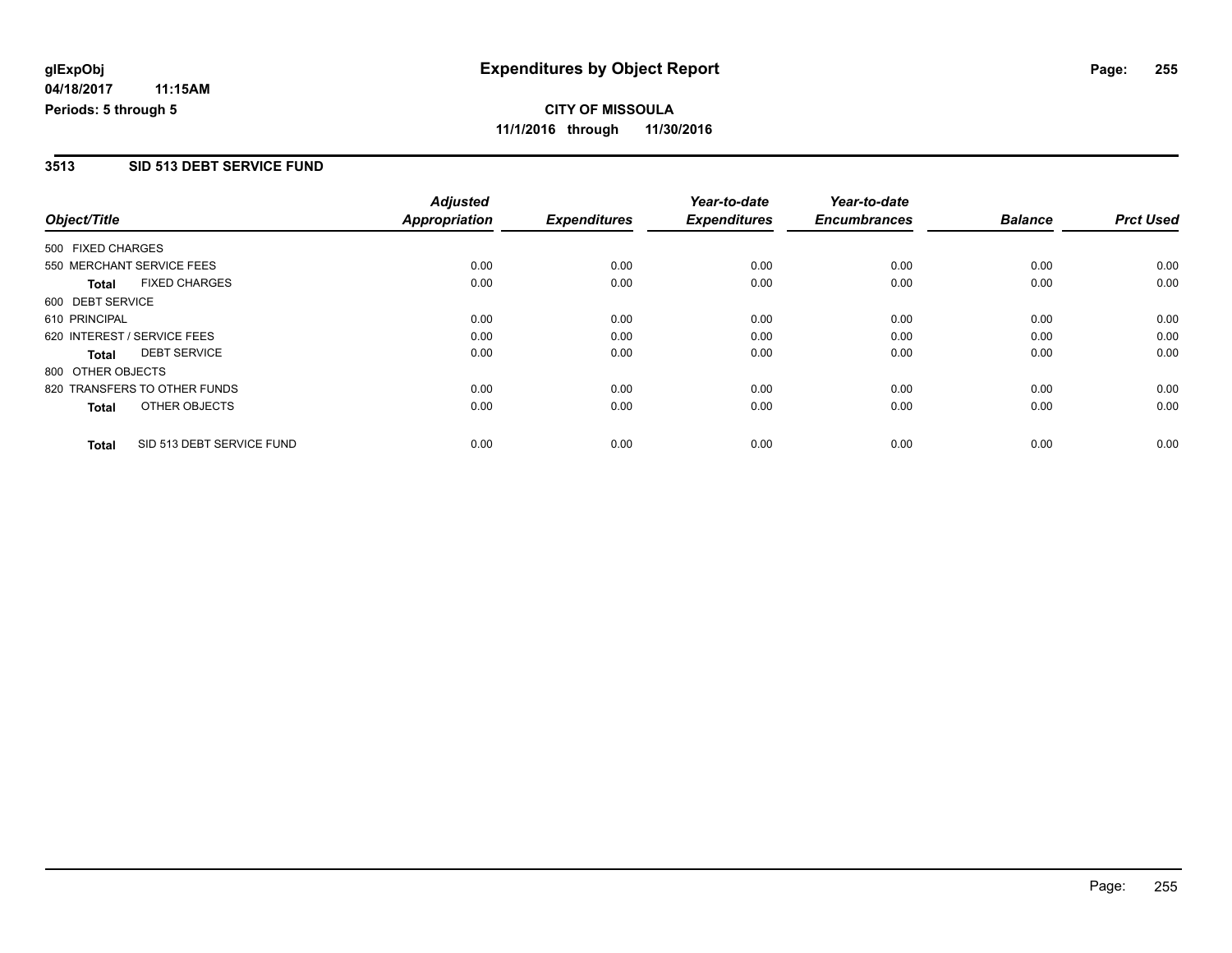#### **3514 SID 514 DEBT SERVICE FUND**

**000 \*\*\* Title Not Found \*\*\***

| Object/Title                     | <b>Adjusted</b><br>Appropriation | <b>Expenditures</b> | Year-to-date<br><b>Expenditures</b> | Year-to-date<br><b>Encumbrances</b> | <b>Balance</b> | <b>Prct Used</b> |
|----------------------------------|----------------------------------|---------------------|-------------------------------------|-------------------------------------|----------------|------------------|
| 800 OTHER OBJECTS                |                                  |                     |                                     |                                     |                |                  |
| 820 TRANSFERS TO OTHER FUNDS     | 0.00                             | 0.00                | 0.00                                | 0.00                                | 0.00           | 0.00             |
| OTHER OBJECTS<br><b>Total</b>    | 0.00                             | 0.00                | 0.00                                | 0.00                                | 0.00           | 0.00             |
| *** Title Not Found ***<br>Total | 0.00                             | 0.00                | 0.00                                | 0.00                                | 0.00           | 0.00             |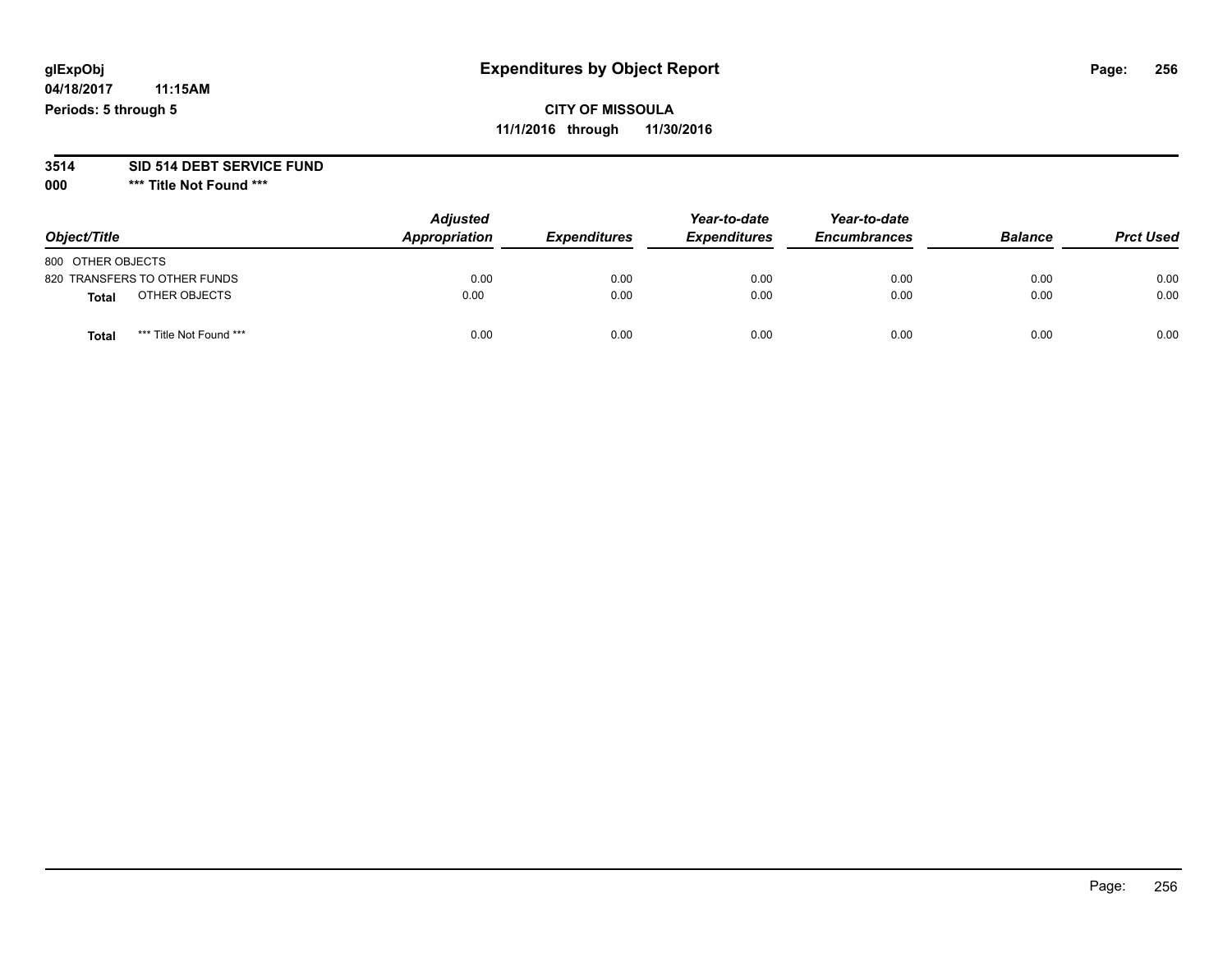# **3514 SID 514 DEBT SERVICE FUND**

|                                      | <b>Adjusted</b> | <b>Expenditures</b> | Year-to-date<br><b>Expenditures</b> | Year-to-date        | <b>Balance</b> | <b>Prct Used</b> |
|--------------------------------------|-----------------|---------------------|-------------------------------------|---------------------|----------------|------------------|
| Object/Title                         | Appropriation   |                     |                                     | <b>Encumbrances</b> |                |                  |
| 500 FIXED CHARGES                    |                 |                     |                                     |                     |                |                  |
| 550 MERCHANT SERVICE FEES            | 0.00            | 0.00                | 0.00                                | 0.00                | 0.00           | 0.00             |
| <b>FIXED CHARGES</b><br><b>Total</b> | 0.00            | 0.00                | 0.00                                | 0.00                | 0.00           | 0.00             |
| 600 DEBT SERVICE                     |                 |                     |                                     |                     |                |                  |
| 610 PRINCIPAL                        | 0.00            | 0.00                | 0.00                                | 0.00                | 0.00           | 0.00             |
| 620 INTEREST / SERVICE FEES          | 0.00            | 0.00                | 0.00                                | 0.00                | 0.00           | 0.00             |
| <b>DEBT SERVICE</b><br><b>Total</b>  | 0.00            | 0.00                | 0.00                                | 0.00                | 0.00           | 0.00             |
| NON-DEPARTMENTAL<br><b>Total</b>     | 0.00            | 0.00                | 0.00                                | 0.00                | 0.00           | 0.00             |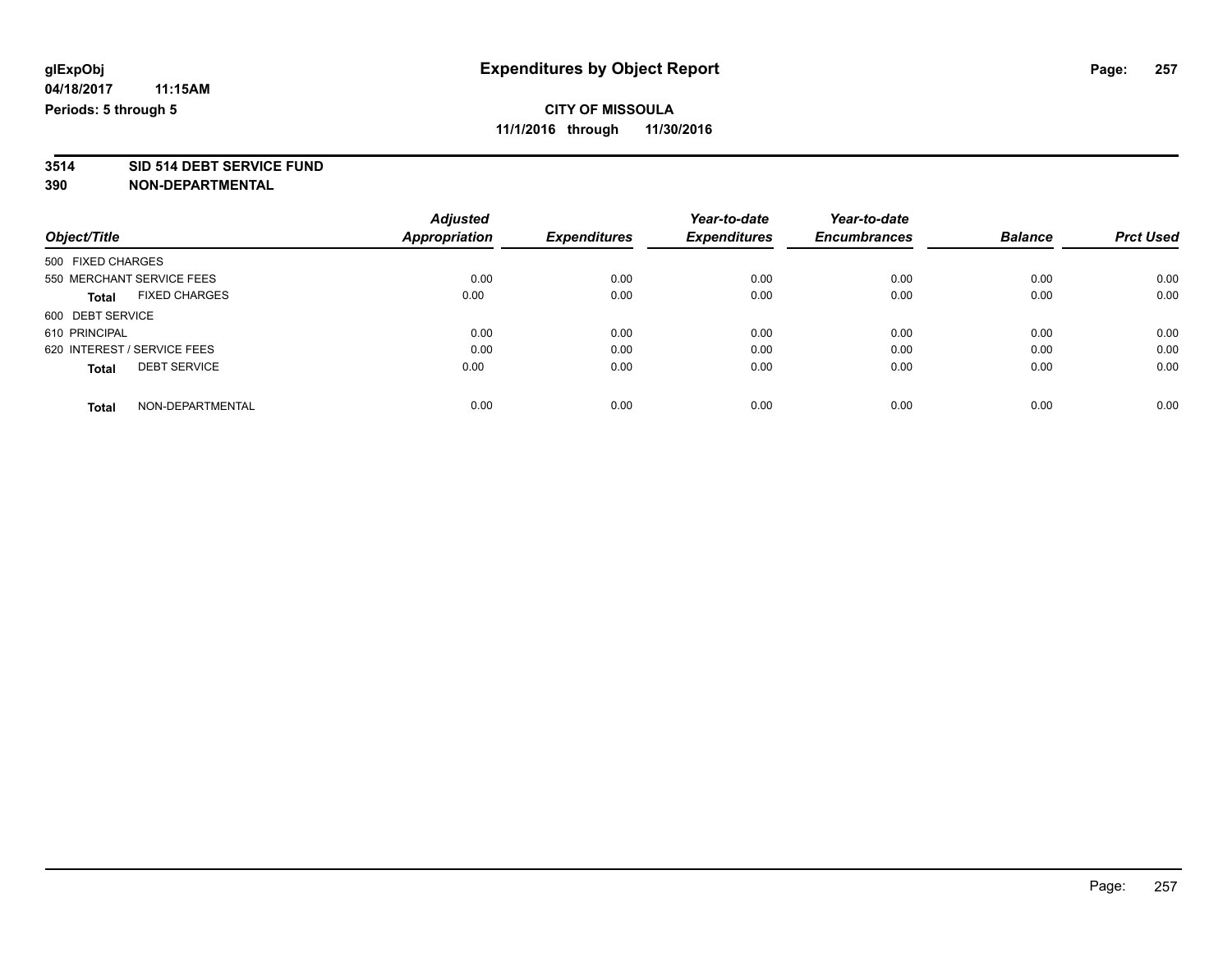# **CITY OF MISSOULA 11/1/2016 through 11/30/2016**

### **3514 SID 514 DEBT SERVICE FUND**

|                   |                              | <b>Adjusted</b> |                     | Year-to-date        | Year-to-date        |                |                  |
|-------------------|------------------------------|-----------------|---------------------|---------------------|---------------------|----------------|------------------|
| Object/Title      |                              | Appropriation   | <b>Expenditures</b> | <b>Expenditures</b> | <b>Encumbrances</b> | <b>Balance</b> | <b>Prct Used</b> |
| 500 FIXED CHARGES |                              |                 |                     |                     |                     |                |                  |
|                   | 550 MERCHANT SERVICE FEES    | 0.00            | 0.00                | 0.00                | 0.00                | 0.00           | 0.00             |
| <b>Total</b>      | <b>FIXED CHARGES</b>         | 0.00            | 0.00                | 0.00                | 0.00                | 0.00           | 0.00             |
| 600 DEBT SERVICE  |                              |                 |                     |                     |                     |                |                  |
| 610 PRINCIPAL     |                              | 0.00            | 0.00                | 0.00                | 0.00                | 0.00           | 0.00             |
|                   | 620 INTEREST / SERVICE FEES  | 0.00            | 0.00                | 0.00                | 0.00                | 0.00           | 0.00             |
| <b>Total</b>      | <b>DEBT SERVICE</b>          | 0.00            | 0.00                | 0.00                | 0.00                | 0.00           | 0.00             |
| 800 OTHER OBJECTS |                              |                 |                     |                     |                     |                |                  |
|                   | 820 TRANSFERS TO OTHER FUNDS | 0.00            | 0.00                | 0.00                | 0.00                | 0.00           | 0.00             |
| <b>Total</b>      | OTHER OBJECTS                | 0.00            | 0.00                | 0.00                | 0.00                | 0.00           | 0.00             |
| <b>Total</b>      | SID 514 DEBT SERVICE FUND    | 0.00            | 0.00                | 0.00                | 0.00                | 0.00           | 0.00             |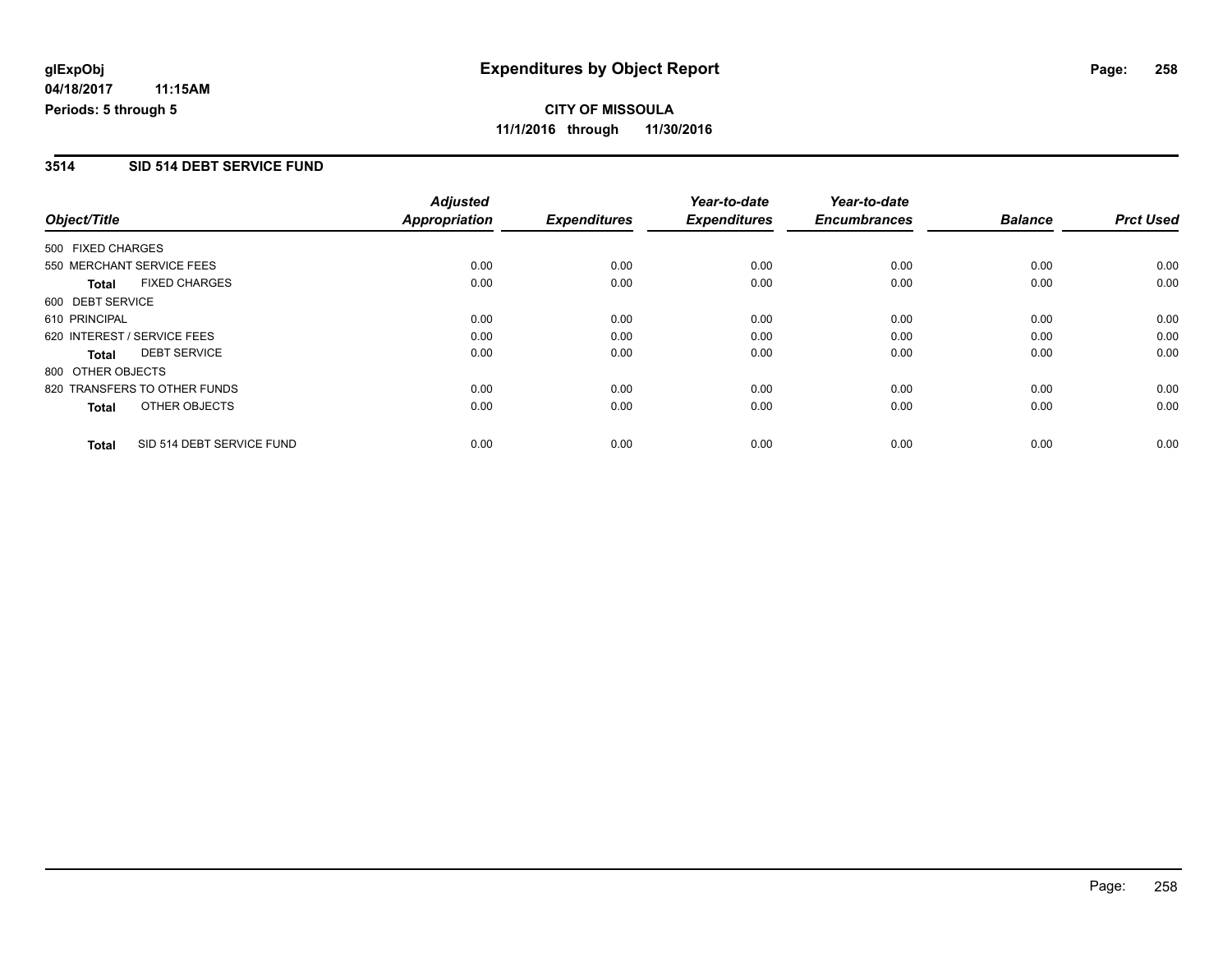**3515 SID 515 DEBT SERVICE FUND**

|                                      | <b>Adjusted</b>      |                     | Year-to-date        | Year-to-date        |                |                  |
|--------------------------------------|----------------------|---------------------|---------------------|---------------------|----------------|------------------|
| Object/Title                         | <b>Appropriation</b> | <b>Expenditures</b> | <b>Expenditures</b> | <b>Encumbrances</b> | <b>Balance</b> | <b>Prct Used</b> |
| 500 FIXED CHARGES                    |                      |                     |                     |                     |                |                  |
| 550 MERCHANT SERVICE FEES            | 0.00                 | 0.00                | 0.00                | 0.00                | 0.00           | 0.00             |
| <b>FIXED CHARGES</b><br><b>Total</b> | 0.00                 | 0.00                | 0.00                | 0.00                | 0.00           | 0.00             |
| 600 DEBT SERVICE                     |                      |                     |                     |                     |                |                  |
| 610 PRINCIPAL                        | 0.00                 | 0.00                | 0.00                | 0.00                | 0.00           | 0.00             |
| 620 INTEREST / SERVICE FEES          | 0.00                 | 0.00                | 0.00                | 0.00                | 0.00           | 0.00             |
| <b>DEBT SERVICE</b><br><b>Total</b>  | 0.00                 | 0.00                | 0.00                | 0.00                | 0.00           | 0.00             |
| 800 OTHER OBJECTS                    |                      |                     |                     |                     |                |                  |
| 820 TRANSFERS TO OTHER FUNDS         | 0.00                 | 0.00                | 0.00                | 0.00                | 0.00           | 0.00             |
| OTHER OBJECTS<br><b>Total</b>        | 0.00                 | 0.00                | 0.00                | 0.00                | 0.00           | 0.00             |
|                                      |                      |                     |                     |                     |                |                  |
| NON-DEPARTMENTAL<br><b>Total</b>     | 0.00                 | 0.00                | 0.00                | 0.00                | 0.00           | 0.00             |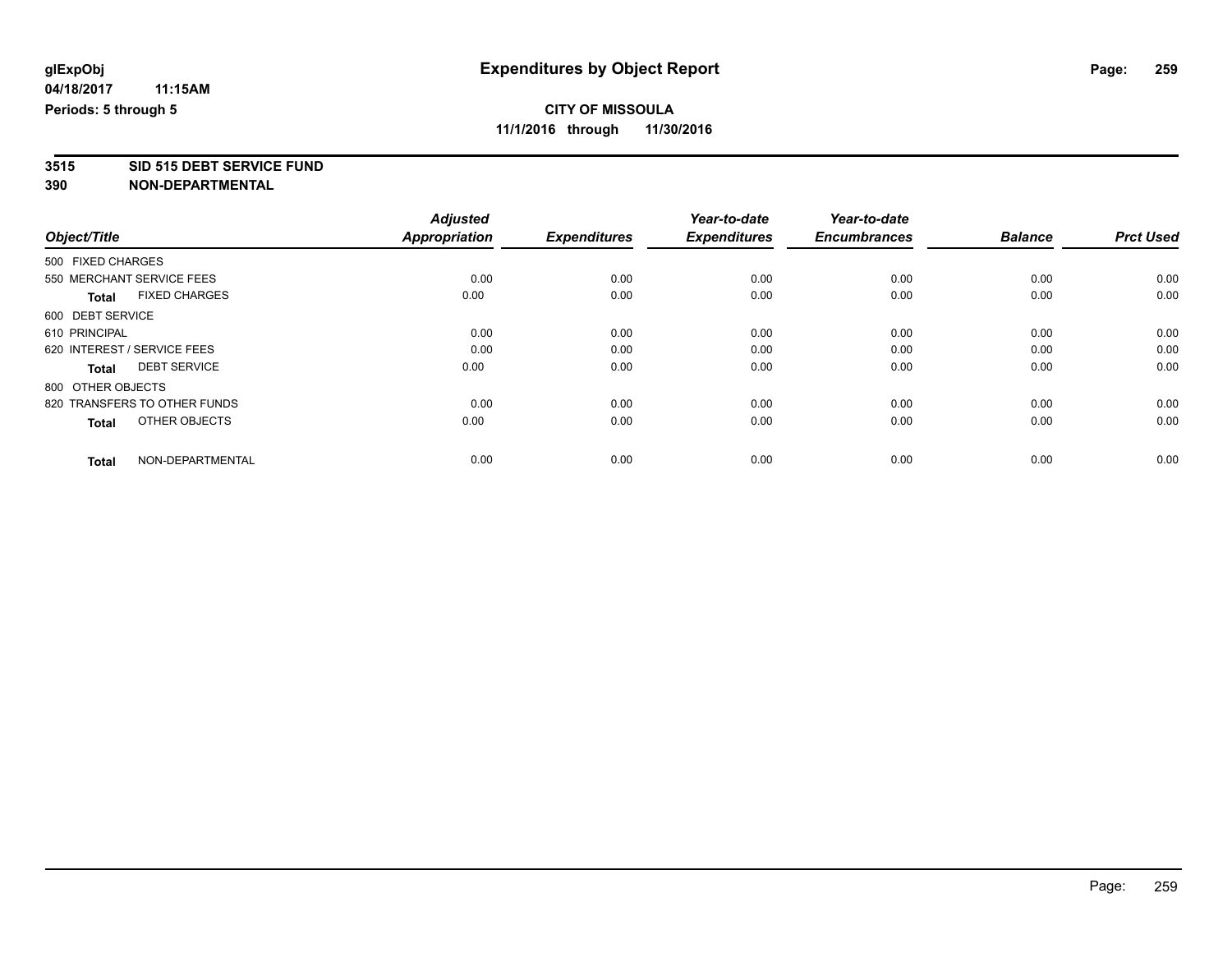### **3515 SID 515 DEBT SERVICE FUND**

|                             |                              | <b>Adjusted</b>      |                     | Year-to-date        | Year-to-date        |                |                  |
|-----------------------------|------------------------------|----------------------|---------------------|---------------------|---------------------|----------------|------------------|
| Object/Title                |                              | <b>Appropriation</b> | <b>Expenditures</b> | <b>Expenditures</b> | <b>Encumbrances</b> | <b>Balance</b> | <b>Prct Used</b> |
| 500 FIXED CHARGES           |                              |                      |                     |                     |                     |                |                  |
|                             | 550 MERCHANT SERVICE FEES    | 0.00                 | 0.00                | 0.00                | 0.00                | 0.00           | 0.00             |
| Total                       | <b>FIXED CHARGES</b>         | 0.00                 | 0.00                | 0.00                | 0.00                | 0.00           | 0.00             |
| 600 DEBT SERVICE            |                              |                      |                     |                     |                     |                |                  |
| 610 PRINCIPAL               |                              | 0.00                 | 0.00                | 0.00                | 0.00                | 0.00           | 0.00             |
| 620 INTEREST / SERVICE FEES |                              | 0.00                 | 0.00                | 0.00                | 0.00                | 0.00           | 0.00             |
| Total                       | <b>DEBT SERVICE</b>          | 0.00                 | 0.00                | 0.00                | 0.00                | 0.00           | 0.00             |
| 800 OTHER OBJECTS           |                              |                      |                     |                     |                     |                |                  |
|                             | 820 TRANSFERS TO OTHER FUNDS | 0.00                 | 0.00                | 0.00                | 0.00                | 0.00           | 0.00             |
| <b>Total</b>                | OTHER OBJECTS                | 0.00                 | 0.00                | 0.00                | 0.00                | 0.00           | 0.00             |
| <b>Total</b>                | SID 515 DEBT SERVICE FUND    | 0.00                 | 0.00                | 0.00                | 0.00                | 0.00           | 0.00             |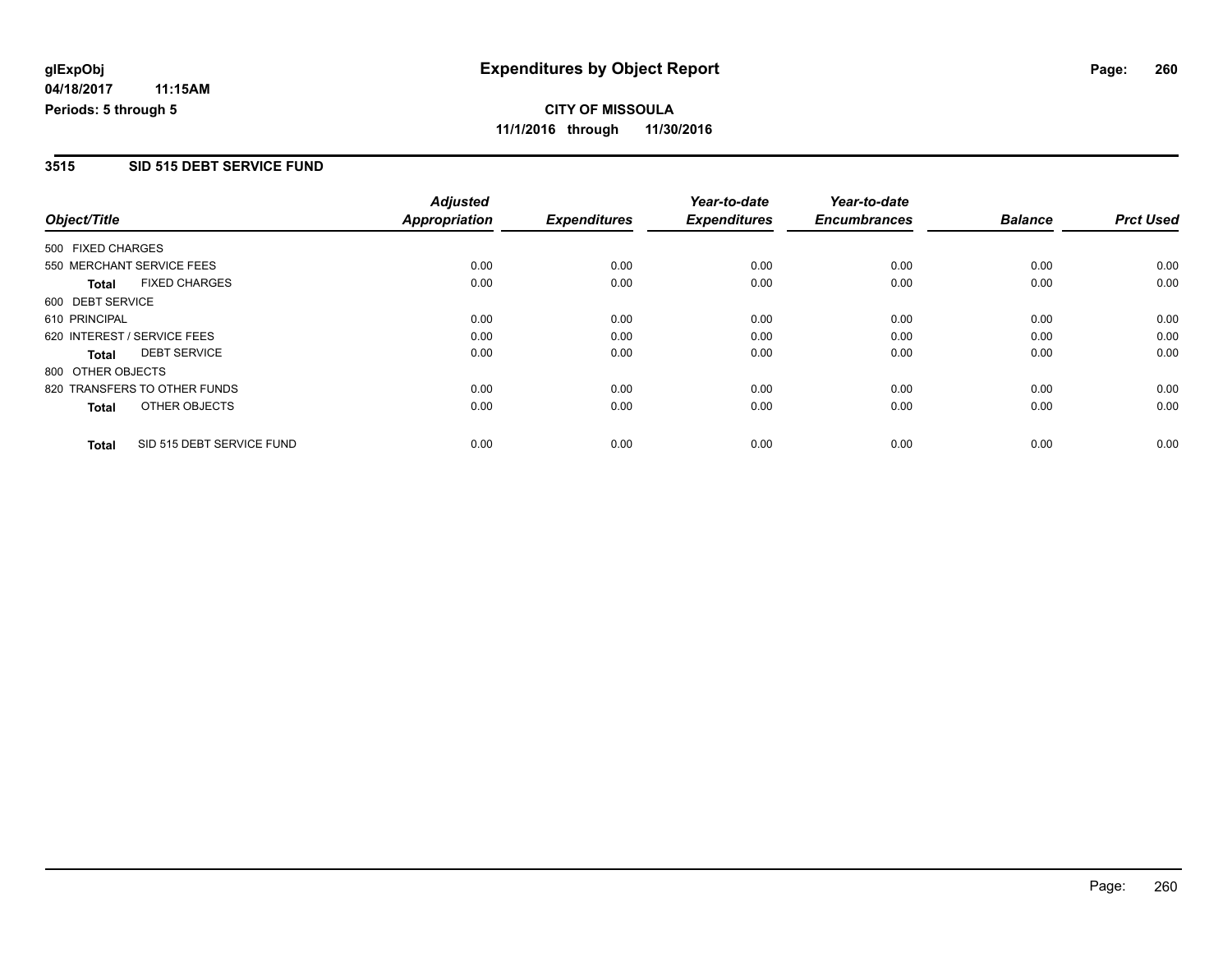#### **3517 SID 517 DEBT SERVICE FUND**

**000 \*\*\* Title Not Found \*\*\***

| Object/Title                            | <b>Adjusted</b><br>Appropriation | <b>Expenditures</b> | Year-to-date<br><b>Expenditures</b> | Year-to-date<br><b>Encumbrances</b> | <b>Balance</b> | <b>Prct Used</b> |
|-----------------------------------------|----------------------------------|---------------------|-------------------------------------|-------------------------------------|----------------|------------------|
| 800 OTHER OBJECTS                       |                                  |                     |                                     |                                     |                |                  |
| 820 TRANSFERS TO OTHER FUNDS            | 0.00                             | 0.00                | 0.00                                | 0.00                                | 0.00           | 0.00             |
| OTHER OBJECTS<br>Total                  | 0.00                             | 0.00                | 0.00                                | 0.00                                | 0.00           | 0.00             |
| *** Title Not Found ***<br><b>Total</b> | 0.00                             | 0.00                | 0.00                                | 0.00                                | 0.00           | 0.00             |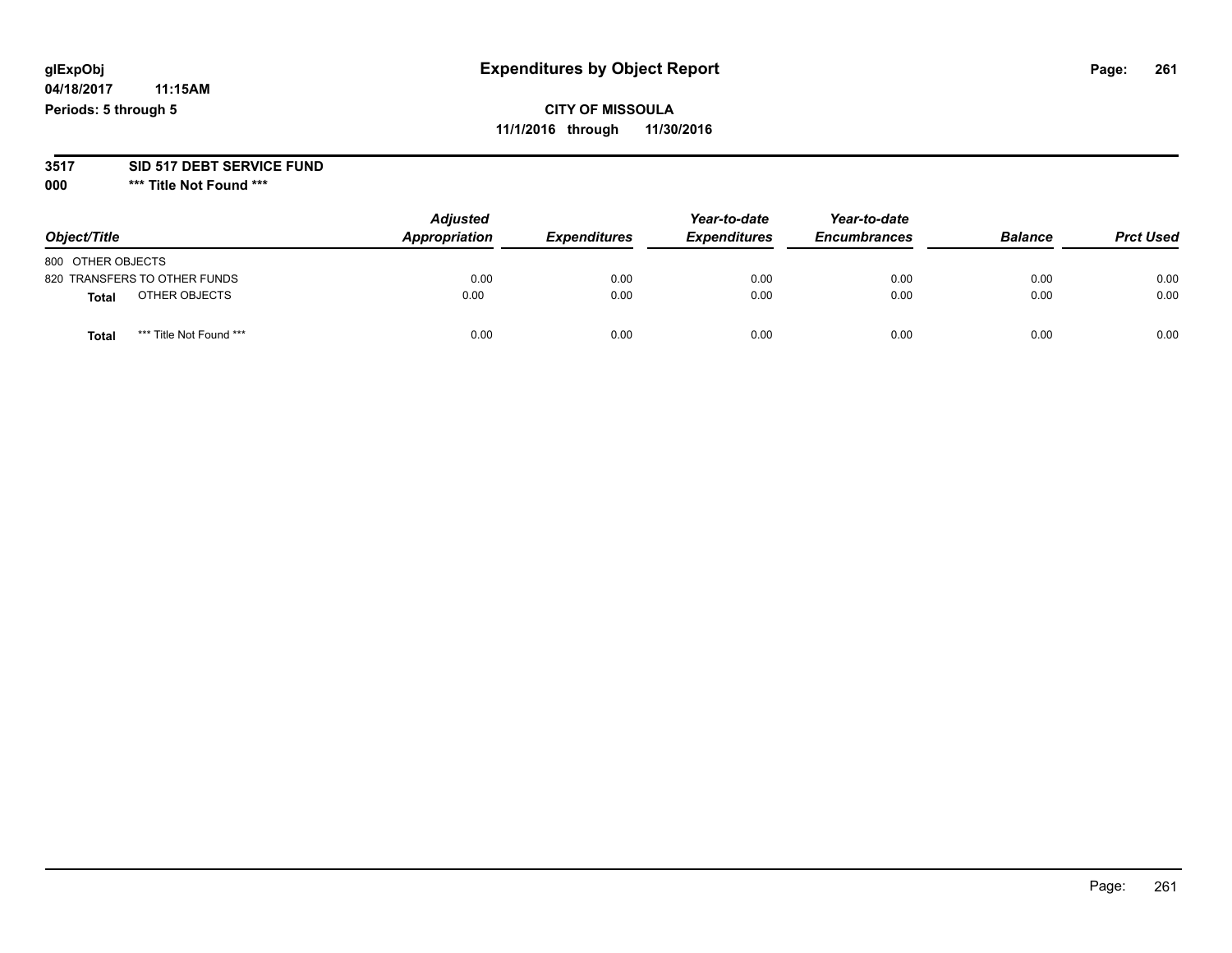# **3517 SID 517 DEBT SERVICE FUND**

|                                      | <b>Adjusted</b>      |                     | Year-to-date<br><b>Expenditures</b> | Year-to-date        | <b>Balance</b> | <b>Prct Used</b> |
|--------------------------------------|----------------------|---------------------|-------------------------------------|---------------------|----------------|------------------|
| Object/Title                         | <b>Appropriation</b> | <b>Expenditures</b> |                                     | <b>Encumbrances</b> |                |                  |
| 500 FIXED CHARGES                    |                      |                     |                                     |                     |                |                  |
| 550 MERCHANT SERVICE FEES            | 0.00                 | 0.00                | 0.00                                | 0.00                | 0.00           | 0.00             |
| <b>FIXED CHARGES</b><br><b>Total</b> | 0.00                 | 0.00                | 0.00                                | 0.00                | 0.00           | 0.00             |
| 600 DEBT SERVICE                     |                      |                     |                                     |                     |                |                  |
| 610 PRINCIPAL                        | 0.00                 | 0.00                | 0.00                                | 0.00                | 0.00           | 0.00             |
| 620 INTEREST / SERVICE FEES          | 0.00                 | 0.00                | 0.00                                | 0.00                | 0.00           | 0.00             |
| <b>DEBT SERVICE</b><br><b>Total</b>  | 0.00                 | 0.00                | 0.00                                | 0.00                | 0.00           | 0.00             |
| NON-DEPARTMENTAL<br><b>Total</b>     | 0.00                 | 0.00                | 0.00                                | 0.00                | 0.00           | 0.00             |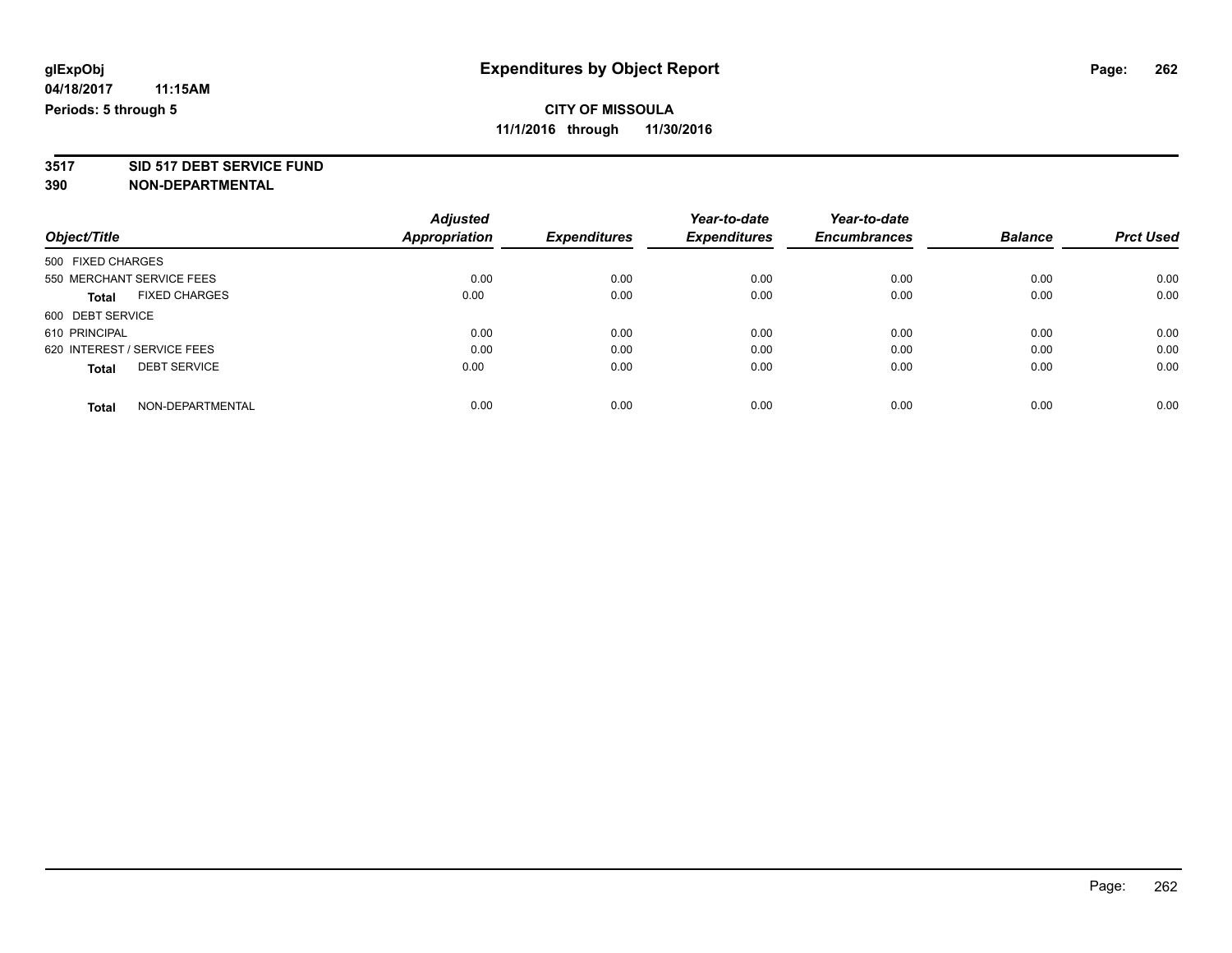### **3517 SID 517 DEBT SERVICE FUND**

|                   |                              | <b>Adjusted</b>      |                     | Year-to-date        | Year-to-date        |                |                  |
|-------------------|------------------------------|----------------------|---------------------|---------------------|---------------------|----------------|------------------|
| Object/Title      |                              | <b>Appropriation</b> | <b>Expenditures</b> | <b>Expenditures</b> | <b>Encumbrances</b> | <b>Balance</b> | <b>Prct Used</b> |
| 500 FIXED CHARGES |                              |                      |                     |                     |                     |                |                  |
|                   | 550 MERCHANT SERVICE FEES    | 0.00                 | 0.00                | 0.00                | 0.00                | 0.00           | 0.00             |
| Total             | <b>FIXED CHARGES</b>         | 0.00                 | 0.00                | 0.00                | 0.00                | 0.00           | 0.00             |
| 600 DEBT SERVICE  |                              |                      |                     |                     |                     |                |                  |
| 610 PRINCIPAL     |                              | 0.00                 | 0.00                | 0.00                | 0.00                | 0.00           | 0.00             |
|                   | 620 INTEREST / SERVICE FEES  | 0.00                 | 0.00                | 0.00                | 0.00                | 0.00           | 0.00             |
| Total             | <b>DEBT SERVICE</b>          | 0.00                 | 0.00                | 0.00                | 0.00                | 0.00           | 0.00             |
| 800 OTHER OBJECTS |                              |                      |                     |                     |                     |                |                  |
|                   | 820 TRANSFERS TO OTHER FUNDS | 0.00                 | 0.00                | 0.00                | 0.00                | 0.00           | 0.00             |
| <b>Total</b>      | OTHER OBJECTS                | 0.00                 | 0.00                | 0.00                | 0.00                | 0.00           | 0.00             |
| <b>Total</b>      | SID 517 DEBT SERVICE FUND    | 0.00                 | 0.00                | 0.00                | 0.00                | 0.00           | 0.00             |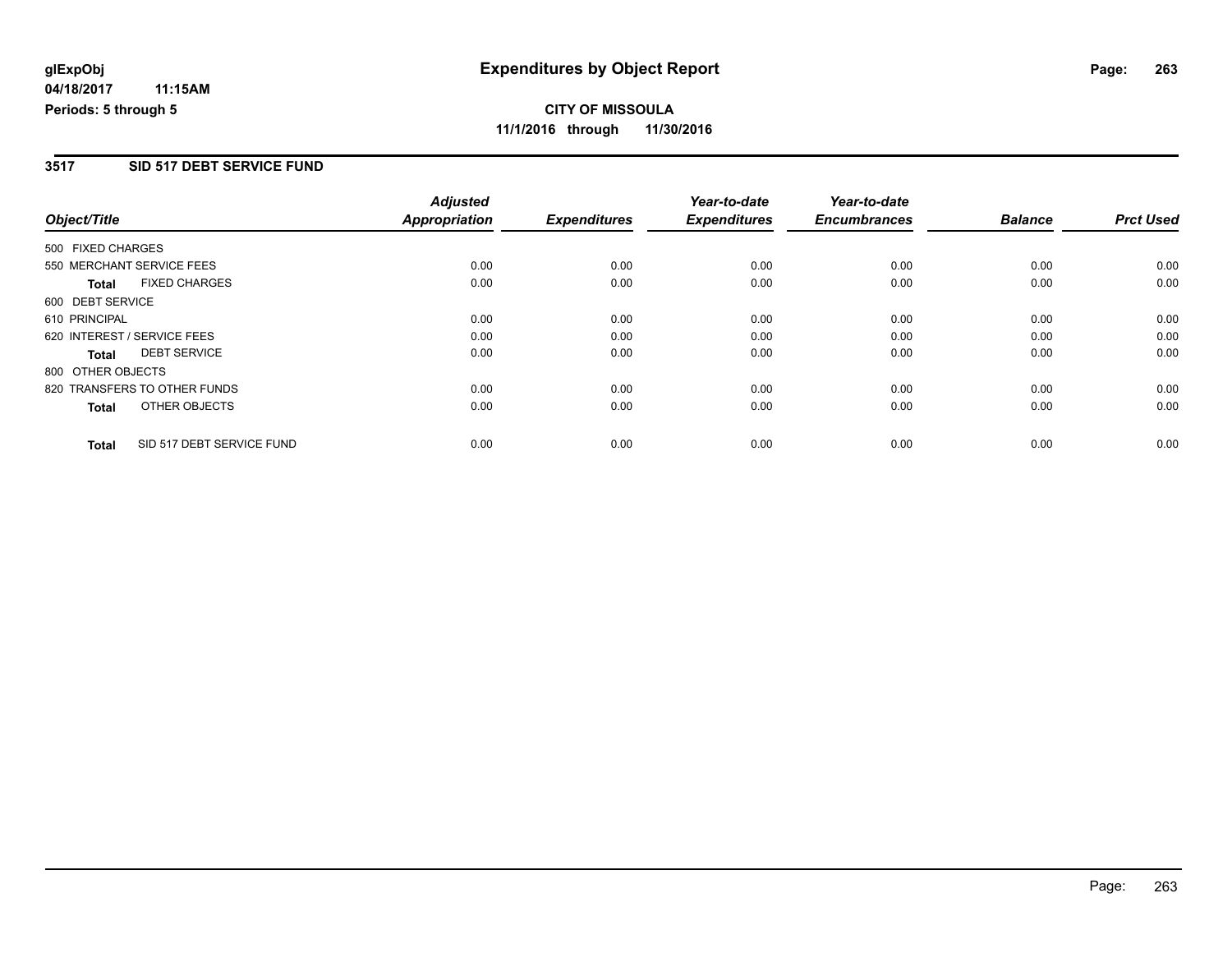# **3518 SID 518 DEBT SERVICE FUND**

**000 \*\*\* Title Not Found \*\*\***

| Object/Title                            | <b>Adjusted</b><br>Appropriation | <b>Expenditures</b> | Year-to-date<br><b>Expenditures</b> | Year-to-date<br><b>Encumbrances</b> | <b>Balance</b> | <b>Prct Used</b> |
|-----------------------------------------|----------------------------------|---------------------|-------------------------------------|-------------------------------------|----------------|------------------|
| 800 OTHER OBJECTS                       |                                  |                     |                                     |                                     |                |                  |
| 820 TRANSFERS TO OTHER FUNDS            | 0.00                             | 0.00                | 0.00                                | 0.00                                | 0.00           | 0.00             |
| OTHER OBJECTS<br><b>Total</b>           | 0.00                             | 0.00                | 0.00                                | 0.00                                | 0.00           | 0.00             |
| *** Title Not Found ***<br><b>Total</b> | 0.00                             | 0.00                | 0.00                                | 0.00                                | 0.00           | 0.00             |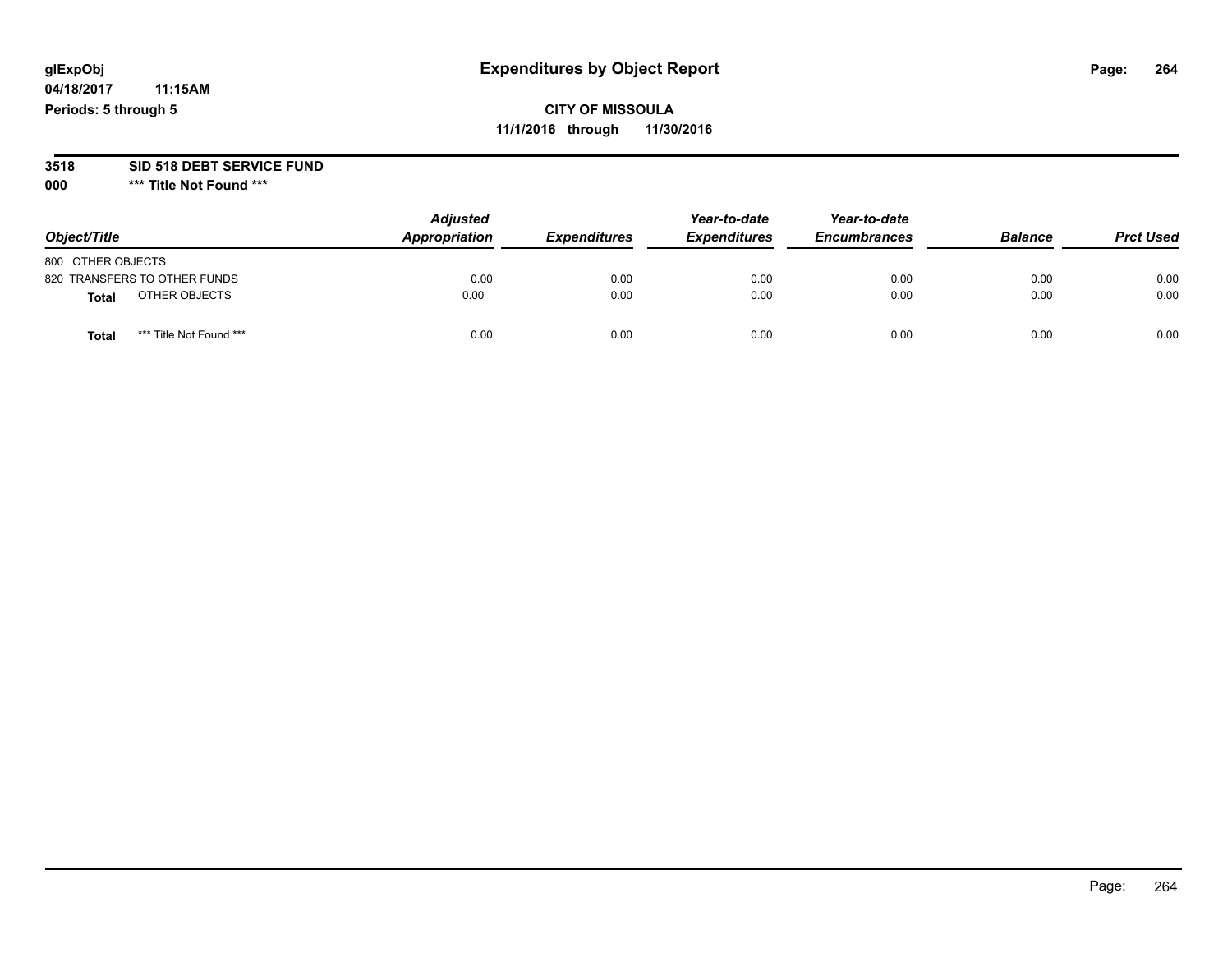**3518 SID 518 DEBT SERVICE FUND**

|                                      | <b>Adjusted</b><br><b>Appropriation</b> | <b>Expenditures</b> | Year-to-date<br><b>Expenditures</b> | Year-to-date<br><b>Encumbrances</b> | <b>Balance</b> | <b>Prct Used</b> |
|--------------------------------------|-----------------------------------------|---------------------|-------------------------------------|-------------------------------------|----------------|------------------|
| Object/Title                         |                                         |                     |                                     |                                     |                |                  |
| 500 FIXED CHARGES                    |                                         |                     |                                     |                                     |                |                  |
| 550 MERCHANT SERVICE FEES            | 0.00                                    | 0.00                | 0.00                                | 0.00                                | 0.00           | 0.00             |
| <b>FIXED CHARGES</b><br><b>Total</b> | 0.00                                    | 0.00                | 0.00                                | 0.00                                | 0.00           | 0.00             |
| 600 DEBT SERVICE                     |                                         |                     |                                     |                                     |                |                  |
| 610 PRINCIPAL                        | 0.00                                    | 0.00                | 0.00                                | 0.00                                | 0.00           | 0.00             |
| 620 INTEREST / SERVICE FEES          | 0.00                                    | 0.00                | 0.00                                | 0.00                                | 0.00           | 0.00             |
| <b>DEBT SERVICE</b><br>Total         | 0.00                                    | 0.00                | 0.00                                | 0.00                                | 0.00           | 0.00             |
| 800 OTHER OBJECTS                    |                                         |                     |                                     |                                     |                |                  |
| 820 TRANSFERS TO OTHER FUNDS         | 0.00                                    | 0.00                | 0.00                                | 0.00                                | 0.00           | 0.00             |
| OTHER OBJECTS<br><b>Total</b>        | 0.00                                    | 0.00                | 0.00                                | 0.00                                | 0.00           | 0.00             |
|                                      |                                         |                     |                                     |                                     |                |                  |
| NON-DEPARTMENTAL<br><b>Total</b>     | 0.00                                    | 0.00                | 0.00                                | 0.00                                | 0.00           | 0.00             |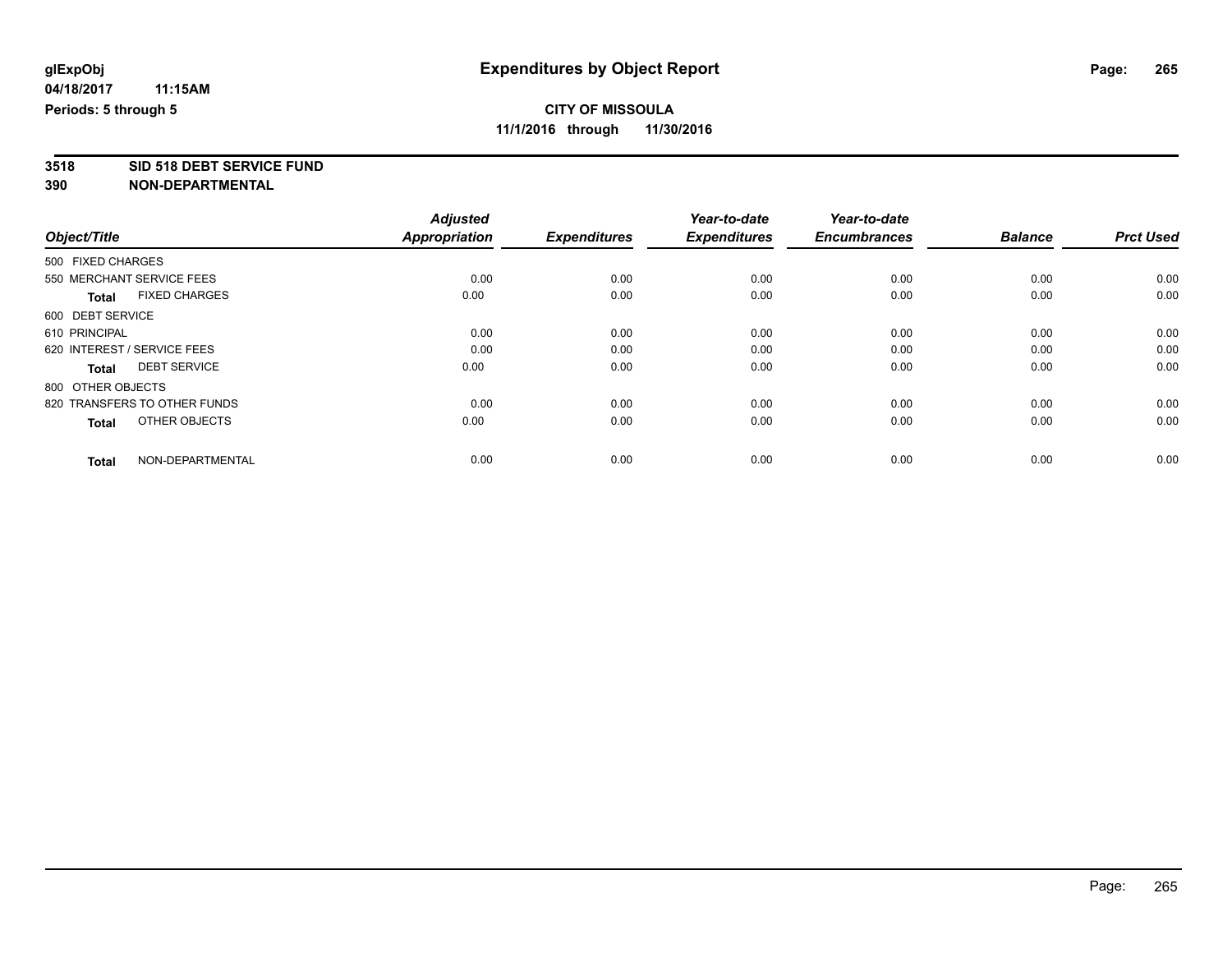### **3518 SID 518 DEBT SERVICE FUND**

|                   |                              | <b>Adjusted</b>      |                     | Year-to-date        | Year-to-date        |                |                  |
|-------------------|------------------------------|----------------------|---------------------|---------------------|---------------------|----------------|------------------|
| Object/Title      |                              | <b>Appropriation</b> | <b>Expenditures</b> | <b>Expenditures</b> | <b>Encumbrances</b> | <b>Balance</b> | <b>Prct Used</b> |
| 500 FIXED CHARGES |                              |                      |                     |                     |                     |                |                  |
|                   | 550 MERCHANT SERVICE FEES    | 0.00                 | 0.00                | 0.00                | 0.00                | 0.00           | 0.00             |
| Total             | <b>FIXED CHARGES</b>         | 0.00                 | 0.00                | 0.00                | 0.00                | 0.00           | 0.00             |
| 600 DEBT SERVICE  |                              |                      |                     |                     |                     |                |                  |
| 610 PRINCIPAL     |                              | 0.00                 | 0.00                | 0.00                | 0.00                | 0.00           | 0.00             |
|                   | 620 INTEREST / SERVICE FEES  | 0.00                 | 0.00                | 0.00                | 0.00                | 0.00           | 0.00             |
| Total             | <b>DEBT SERVICE</b>          | 0.00                 | 0.00                | 0.00                | 0.00                | 0.00           | 0.00             |
| 800 OTHER OBJECTS |                              |                      |                     |                     |                     |                |                  |
|                   | 820 TRANSFERS TO OTHER FUNDS | 0.00                 | 0.00                | 0.00                | 0.00                | 0.00           | 0.00             |
| <b>Total</b>      | OTHER OBJECTS                | 0.00                 | 0.00                | 0.00                | 0.00                | 0.00           | 0.00             |
| <b>Total</b>      | SID 518 DEBT SERVICE FUND    | 0.00                 | 0.00                | 0.00                | 0.00                | 0.00           | 0.00             |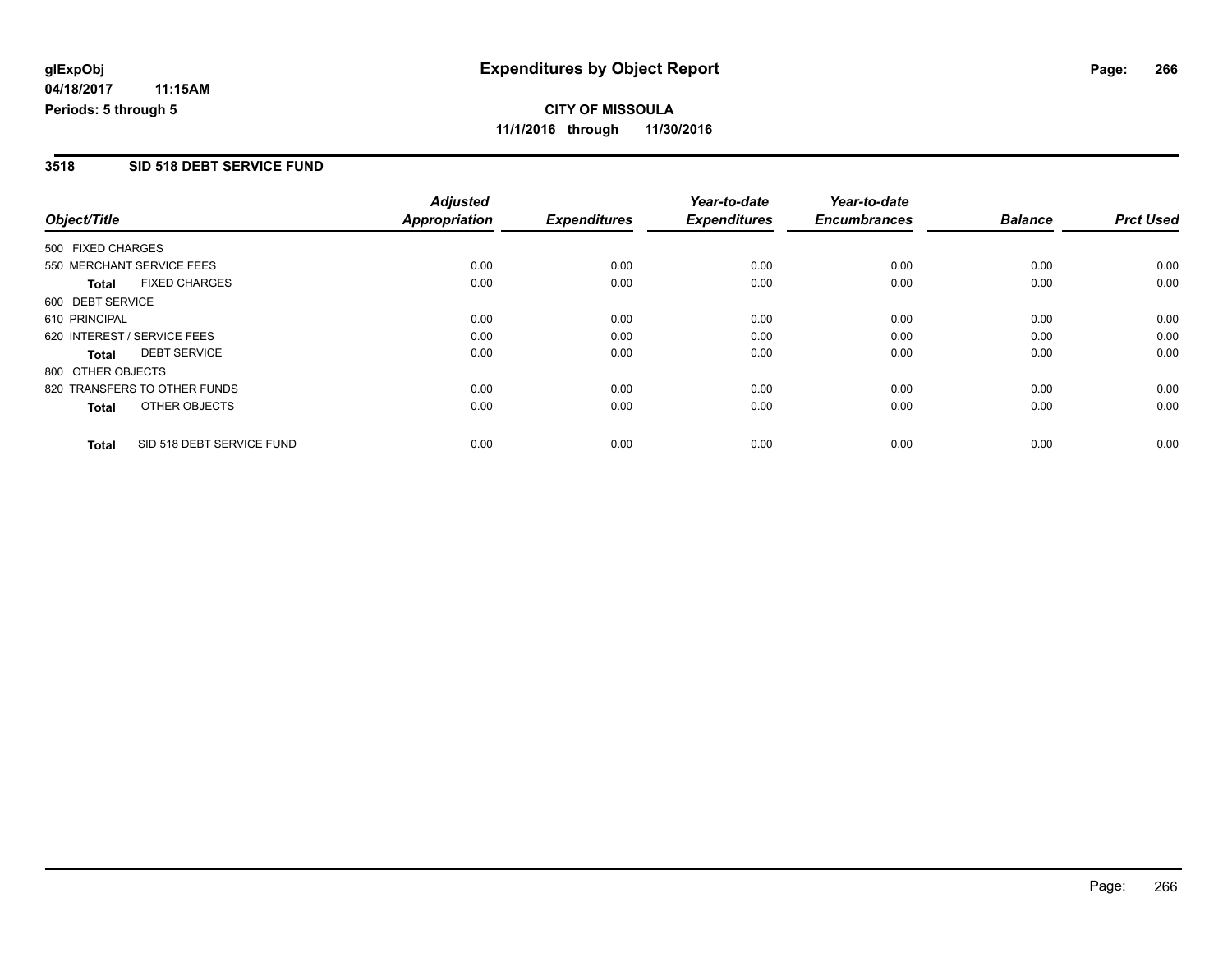**3519 SID 519 DEBT SERVICE FUND**

|                                      | <b>Adjusted</b>      |                     | Year-to-date        | Year-to-date        |                |                  |
|--------------------------------------|----------------------|---------------------|---------------------|---------------------|----------------|------------------|
| Object/Title                         | <b>Appropriation</b> | <b>Expenditures</b> | <b>Expenditures</b> | <b>Encumbrances</b> | <b>Balance</b> | <b>Prct Used</b> |
| 500 FIXED CHARGES                    |                      |                     |                     |                     |                |                  |
| 550 MERCHANT SERVICE FEES            | 0.00                 | 0.00                | 0.00                | 0.00                | 0.00           | 0.00             |
| <b>FIXED CHARGES</b><br><b>Total</b> | 0.00                 | 0.00                | 0.00                | 0.00                | 0.00           | 0.00             |
| 600 DEBT SERVICE                     |                      |                     |                     |                     |                |                  |
| 610 PRINCIPAL                        | 0.00                 | 0.00                | 0.00                | 0.00                | 0.00           | 0.00             |
| 620 INTEREST / SERVICE FEES          | 0.00                 | 0.00                | 0.00                | 0.00                | 0.00           | 0.00             |
| <b>DEBT SERVICE</b><br><b>Total</b>  | 0.00                 | 0.00                | 0.00                | 0.00                | 0.00           | 0.00             |
| 800 OTHER OBJECTS                    |                      |                     |                     |                     |                |                  |
| 820 TRANSFERS TO OTHER FUNDS         | 0.00                 | 0.00                | 0.00                | 0.00                | 0.00           | 0.00             |
| OTHER OBJECTS<br><b>Total</b>        | 0.00                 | 0.00                | 0.00                | 0.00                | 0.00           | 0.00             |
|                                      |                      |                     |                     |                     |                |                  |
| NON-DEPARTMENTAL<br><b>Total</b>     | 0.00                 | 0.00                | 0.00                | 0.00                | 0.00           | 0.00             |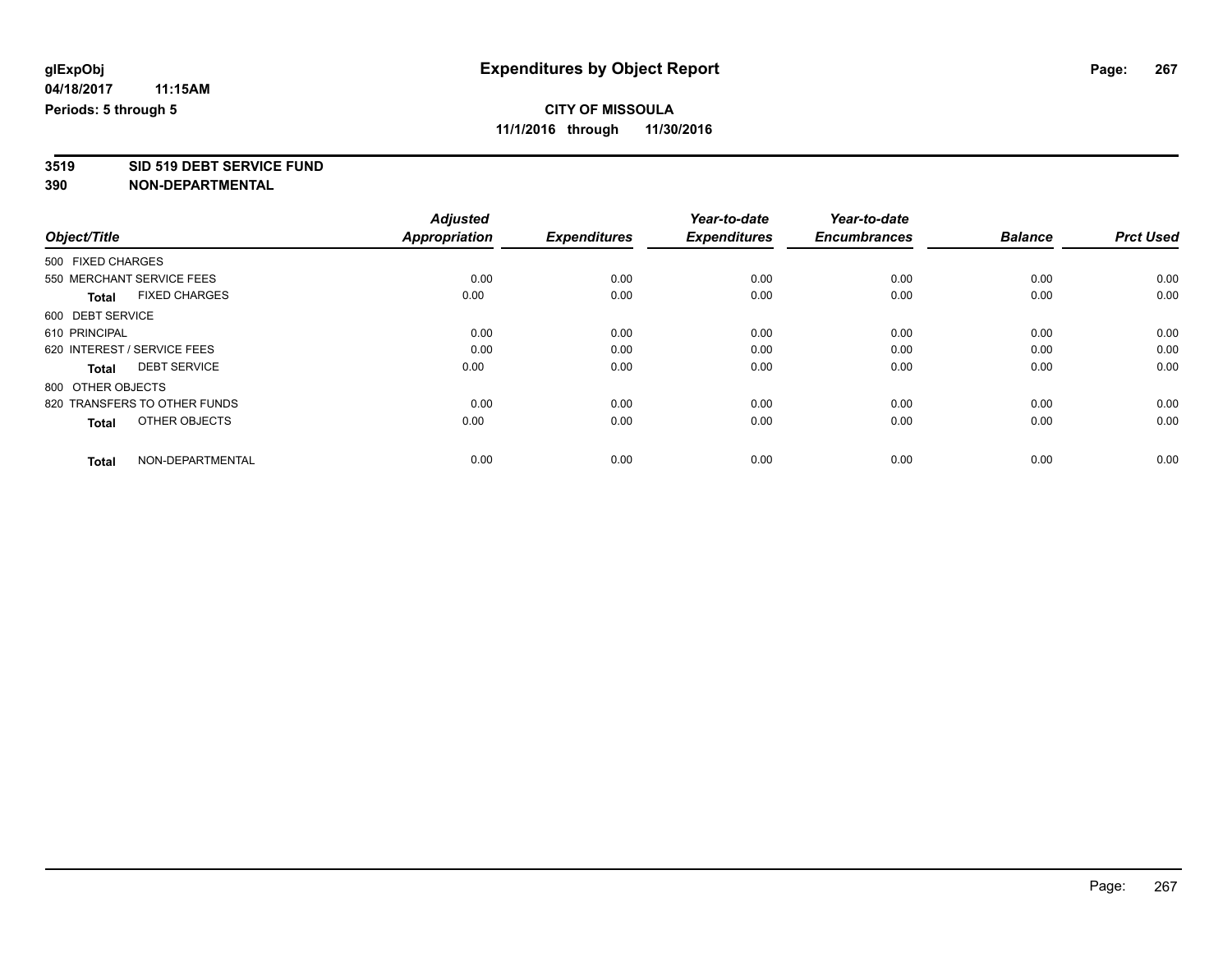**CITY OF MISSOULA 11/1/2016 through 11/30/2016**

### **3519 SID 519 DEBT SERVICE FUND**

|                   |                              | <b>Adjusted</b> |                     | Year-to-date        | Year-to-date        |                |                  |
|-------------------|------------------------------|-----------------|---------------------|---------------------|---------------------|----------------|------------------|
| Object/Title      |                              | Appropriation   | <b>Expenditures</b> | <b>Expenditures</b> | <b>Encumbrances</b> | <b>Balance</b> | <b>Prct Used</b> |
| 500 FIXED CHARGES |                              |                 |                     |                     |                     |                |                  |
|                   | 550 MERCHANT SERVICE FEES    | 0.00            | 0.00                | 0.00                | 0.00                | 0.00           | 0.00             |
| Total             | <b>FIXED CHARGES</b>         | 0.00            | 0.00                | 0.00                | 0.00                | 0.00           | 0.00             |
| 600 DEBT SERVICE  |                              |                 |                     |                     |                     |                |                  |
| 610 PRINCIPAL     |                              | 0.00            | 0.00                | 0.00                | 0.00                | 0.00           | 0.00             |
|                   | 620 INTEREST / SERVICE FEES  | 0.00            | 0.00                | 0.00                | 0.00                | 0.00           | 0.00             |
| Total             | <b>DEBT SERVICE</b>          | 0.00            | 0.00                | 0.00                | 0.00                | 0.00           | 0.00             |
| 800 OTHER OBJECTS |                              |                 |                     |                     |                     |                |                  |
|                   | 820 TRANSFERS TO OTHER FUNDS | 0.00            | 0.00                | 0.00                | 0.00                | 0.00           | 0.00             |
| Total             | OTHER OBJECTS                | 0.00            | 0.00                | 0.00                | 0.00                | 0.00           | 0.00             |
| <b>Total</b>      | SID 519 DEBT SERVICE FUND    | 0.00            | 0.00                | 0.00                | 0.00                | 0.00           | 0.00             |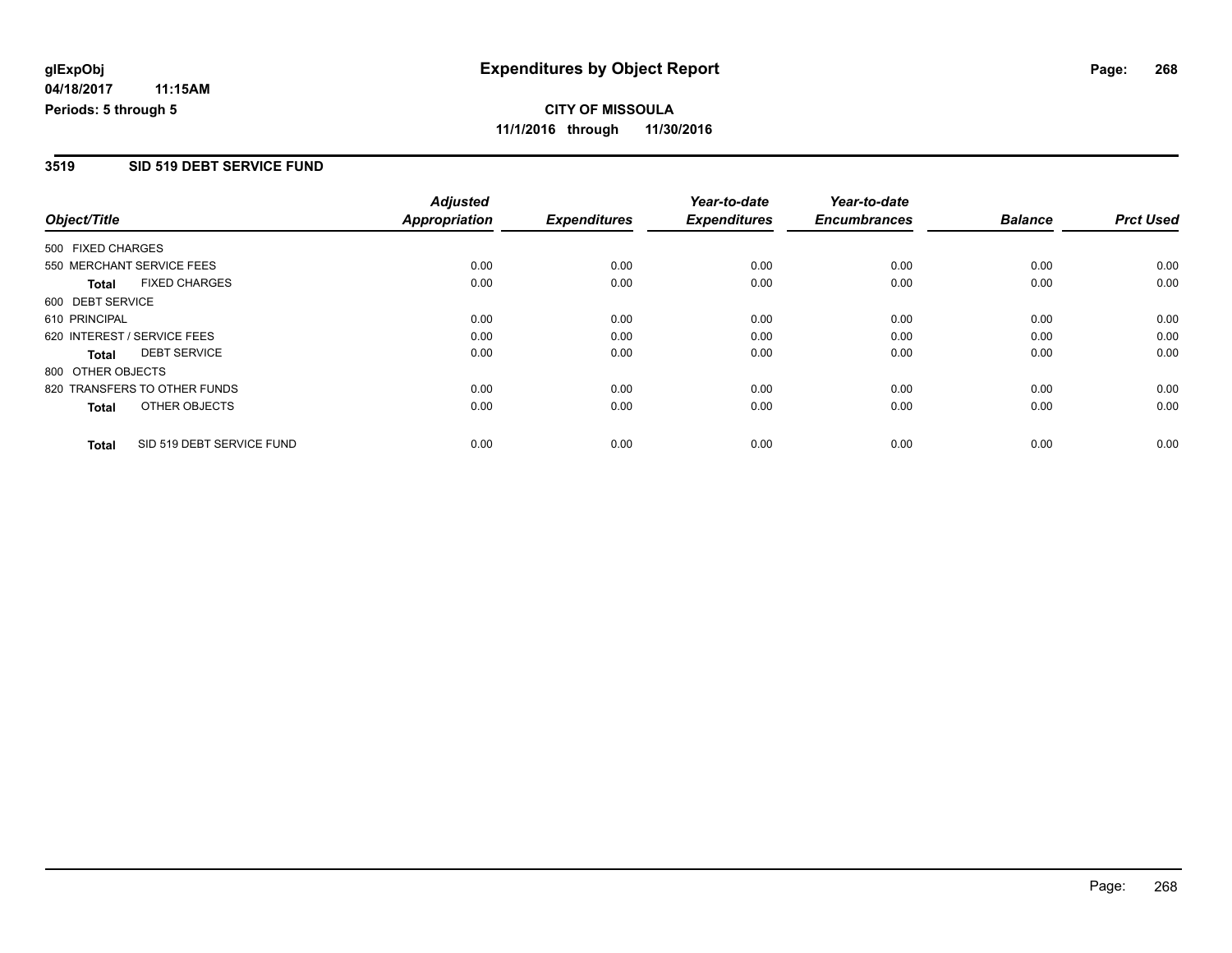**3520 SID 520 DEBT SERVICE FUND**

|                                      | <b>Adjusted</b>      |                     | Year-to-date | Year-to-date        |                |                  |
|--------------------------------------|----------------------|---------------------|--------------|---------------------|----------------|------------------|
| Object/Title                         | <b>Appropriation</b> | <b>Expenditures</b> | Expenditures | <b>Encumbrances</b> | <b>Balance</b> | <b>Prct Used</b> |
| 500 FIXED CHARGES                    |                      |                     |              |                     |                |                  |
| 550 MERCHANT SERVICE FEES            | 0.00                 | 0.00                | 0.00         | 0.00                | 0.00           | 0.00             |
| <b>FIXED CHARGES</b><br><b>Total</b> | 0.00                 | 0.00                | 0.00         | 0.00                | 0.00           | 0.00             |
| 600 DEBT SERVICE                     |                      |                     |              |                     |                |                  |
| 610 PRINCIPAL                        | 143,000.00           | 0.00                | 0.00         | 0.00                | 143.000.00     | 0.00             |
| 620 INTEREST / SERVICE FEES          | 16.340.00            | 0.00                | 0.00         | 0.00                | 16.340.00      | 0.00             |
| <b>DEBT SERVICE</b><br><b>Total</b>  | 159.340.00           | 0.00                | 0.00         | 0.00                | 159.340.00     | 0.00             |
| NON-DEPARTMENTAL<br><b>Total</b>     | 159.340.00           | 0.00                | 0.00         | 0.00                | 159.340.00     | 0.00             |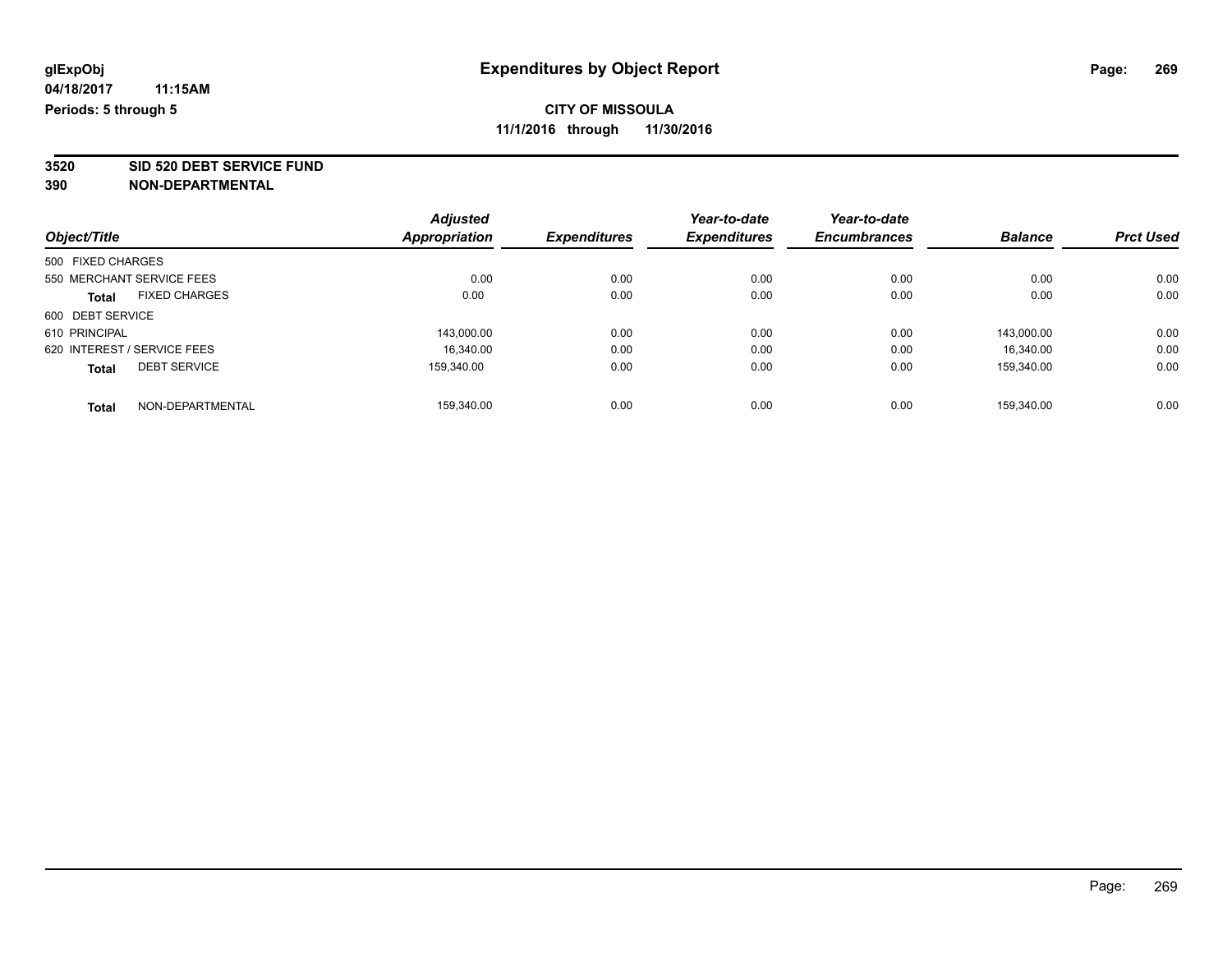#### **3520 SID 520 DEBT SERVICE FUND**

| Object/Title                              | <b>Adjusted</b><br><b>Appropriation</b> | <b>Expenditures</b> | Year-to-date<br><b>Expenditures</b> | Year-to-date<br><b>Encumbrances</b> | <b>Balance</b> | <b>Prct Used</b> |
|-------------------------------------------|-----------------------------------------|---------------------|-------------------------------------|-------------------------------------|----------------|------------------|
|                                           |                                         |                     |                                     |                                     |                |                  |
| 500 FIXED CHARGES                         |                                         |                     |                                     |                                     |                |                  |
| 550 MERCHANT SERVICE FEES                 | 0.00                                    | 0.00                | 0.00                                | 0.00                                | 0.00           | 0.00             |
| <b>FIXED CHARGES</b><br><b>Total</b>      | 0.00                                    | 0.00                | 0.00                                | 0.00                                | 0.00           | 0.00             |
| 600 DEBT SERVICE                          |                                         |                     |                                     |                                     |                |                  |
| 610 PRINCIPAL                             | 143,000.00                              | 0.00                | 0.00                                | 0.00                                | 143.000.00     | 0.00             |
| 620 INTEREST / SERVICE FEES               | 16.340.00                               | 0.00                | 0.00                                | 0.00                                | 16.340.00      | 0.00             |
| <b>DEBT SERVICE</b><br><b>Total</b>       | 159.340.00                              | 0.00                | 0.00                                | 0.00                                | 159.340.00     | 0.00             |
| SID 520 DEBT SERVICE FUND<br><b>Total</b> | 159.340.00                              | 0.00                | 0.00                                | 0.00                                | 159.340.00     | 0.00             |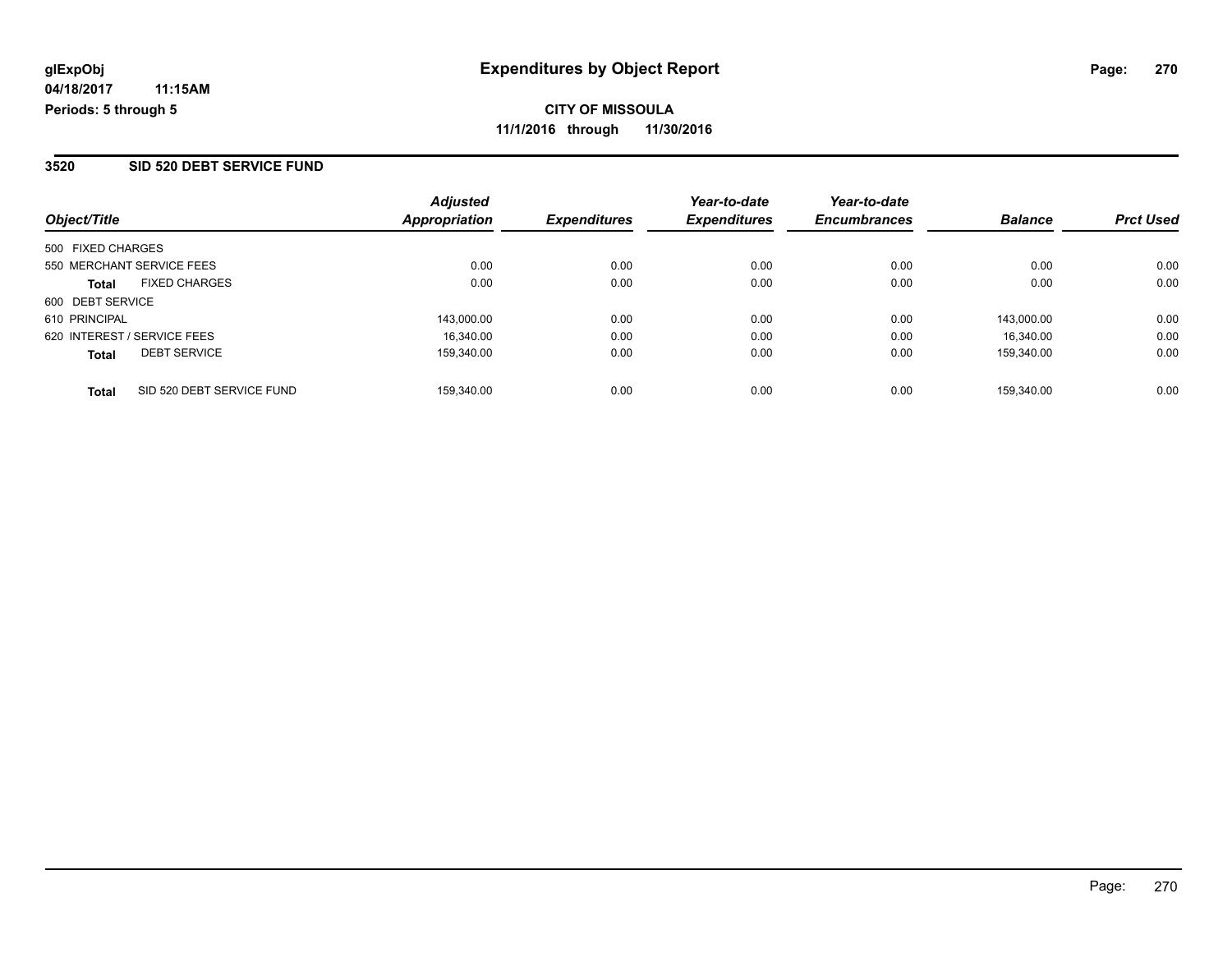# **3521 SID 521 DEBT SERVICE FUND**

| Object/Title                |                      | <b>Adjusted</b><br><b>Appropriation</b> |                     | Year-to-date        | Year-to-date<br><b>Encumbrances</b> | <b>Balance</b> | <b>Prct Used</b> |
|-----------------------------|----------------------|-----------------------------------------|---------------------|---------------------|-------------------------------------|----------------|------------------|
|                             |                      |                                         | <b>Expenditures</b> | <b>Expenditures</b> |                                     |                |                  |
| 500 FIXED CHARGES           |                      |                                         |                     |                     |                                     |                |                  |
| 550 MERCHANT SERVICE FEES   |                      | 0.00                                    | 0.00                | 0.00                | 0.00                                | 0.00           | 0.00             |
| <b>Total</b>                | <b>FIXED CHARGES</b> | 0.00                                    | 0.00                | 0.00                | 0.00                                | 0.00           | 0.00             |
| 600 DEBT SERVICE            |                      |                                         |                     |                     |                                     |                |                  |
| 610 PRINCIPAL               |                      | 90.00                                   | 0.00                | 0.00                | 0.00                                | 90.00          | 0.00             |
| 620 INTEREST / SERVICE FEES |                      | 8.00                                    | 0.00                | 0.00                | 0.00                                | 8.00           | 0.00             |
| <b>Total</b>                | <b>DEBT SERVICE</b>  | 98.00                                   | 0.00                | 0.00                | 0.00                                | 98.00          | 0.00             |
| <b>Total</b>                | NON-DEPARTMENTAL     | 98.00                                   | 0.00                | 0.00                | 0.00                                | 98.00          | 0.00             |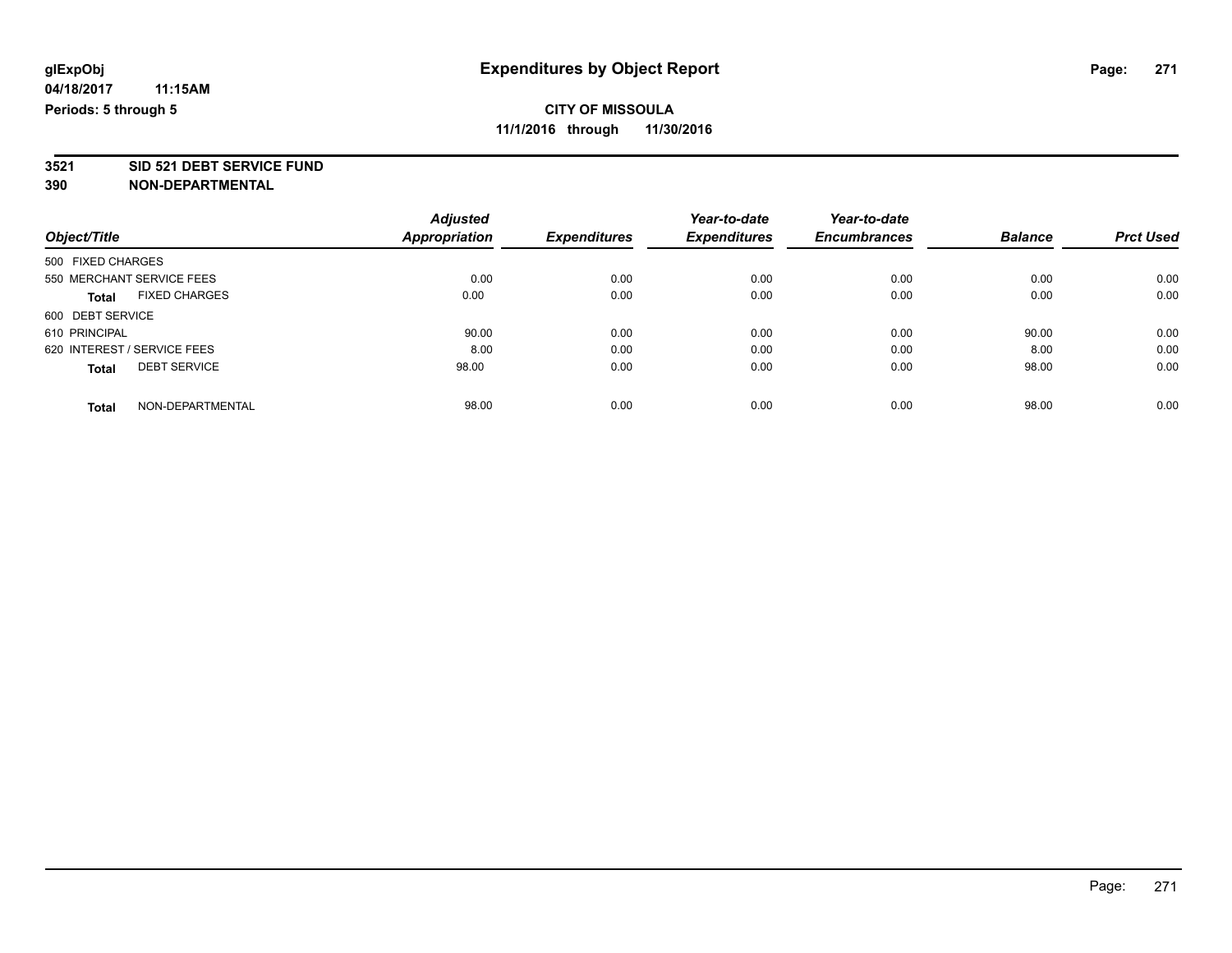**CITY OF MISSOULA 11/1/2016 through 11/30/2016**

#### **3521 SID 521 DEBT SERVICE FUND**

| Object/Title                              | <b>Adjusted</b><br><b>Appropriation</b> | <b>Expenditures</b> | Year-to-date<br><b>Expenditures</b> | Year-to-date<br><b>Encumbrances</b> | <b>Balance</b> | <b>Prct Used</b> |
|-------------------------------------------|-----------------------------------------|---------------------|-------------------------------------|-------------------------------------|----------------|------------------|
| 500 FIXED CHARGES                         |                                         |                     |                                     |                                     |                |                  |
| 550 MERCHANT SERVICE FEES                 | 0.00                                    | 0.00                | 0.00                                | 0.00                                | 0.00           | 0.00             |
| <b>FIXED CHARGES</b><br><b>Total</b>      | 0.00                                    | 0.00                | 0.00                                | 0.00                                | 0.00           | 0.00             |
| 600 DEBT SERVICE                          |                                         |                     |                                     |                                     |                |                  |
| 610 PRINCIPAL                             | 90.00                                   | 0.00                | 0.00                                | 0.00                                | 90.00          | 0.00             |
| 620 INTEREST / SERVICE FEES               | 8.00                                    | 0.00                | 0.00                                | 0.00                                | 8.00           | 0.00             |
| <b>DEBT SERVICE</b><br><b>Total</b>       | 98.00                                   | 0.00                | 0.00                                | 0.00                                | 98.00          | 0.00             |
| SID 521 DEBT SERVICE FUND<br><b>Total</b> | 98.00                                   | 0.00                | 0.00                                | 0.00                                | 98.00          | 0.00             |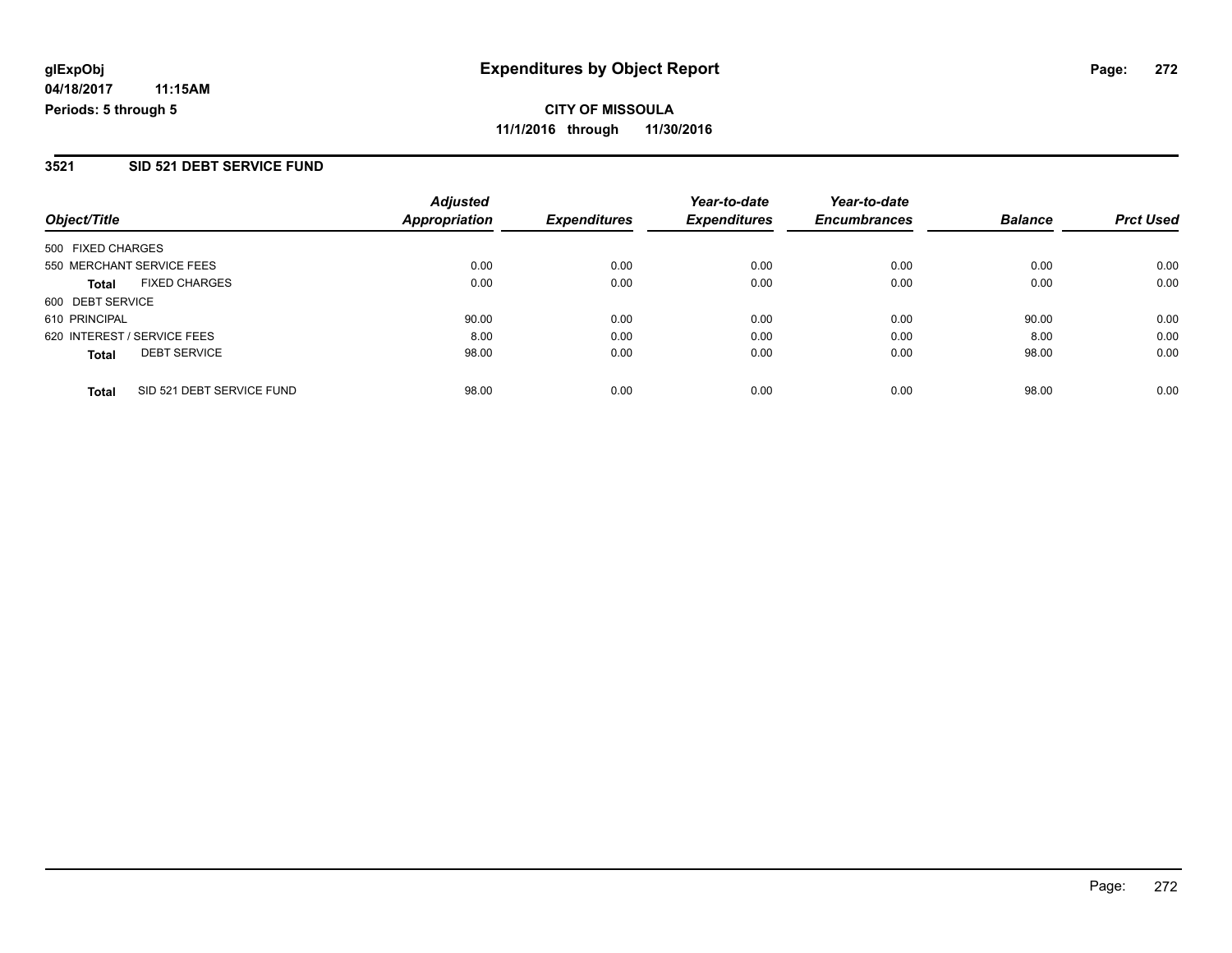**3522 SID 522 DEBT SERVICE FUND**

|                                      | <b>Adjusted</b> | <b>Expenditures</b> | Year-to-date        | Year-to-date        | <b>Balance</b> | <b>Prct Used</b> |
|--------------------------------------|-----------------|---------------------|---------------------|---------------------|----------------|------------------|
| Object/Title                         | Appropriation   |                     | <b>Expenditures</b> | <b>Encumbrances</b> |                |                  |
| 500 FIXED CHARGES                    |                 |                     |                     |                     |                |                  |
| 550 MERCHANT SERVICE FEES            | 0.00            | 0.00                | 0.00                | 0.00                | 0.00           | 0.00             |
| <b>FIXED CHARGES</b><br><b>Total</b> | 0.00            | 0.00                | 0.00                | 0.00                | 0.00           | 0.00             |
| 600 DEBT SERVICE                     |                 |                     |                     |                     |                |                  |
| 610 PRINCIPAL                        | 130.00          | 0.00                | 0.00                | 0.00                | 130.00         | 0.00             |
| 620 INTEREST / SERVICE FEES          | 12.00           | 0.00                | 0.00                | 0.00                | 12.00          | 0.00             |
| <b>DEBT SERVICE</b><br><b>Total</b>  | 142.00          | 0.00                | 0.00                | 0.00                | 142.00         | 0.00             |
| NON-DEPARTMENTAL<br><b>Total</b>     | 142.00          | 0.00                | 0.00                | 0.00                | 142.00         | 0.00             |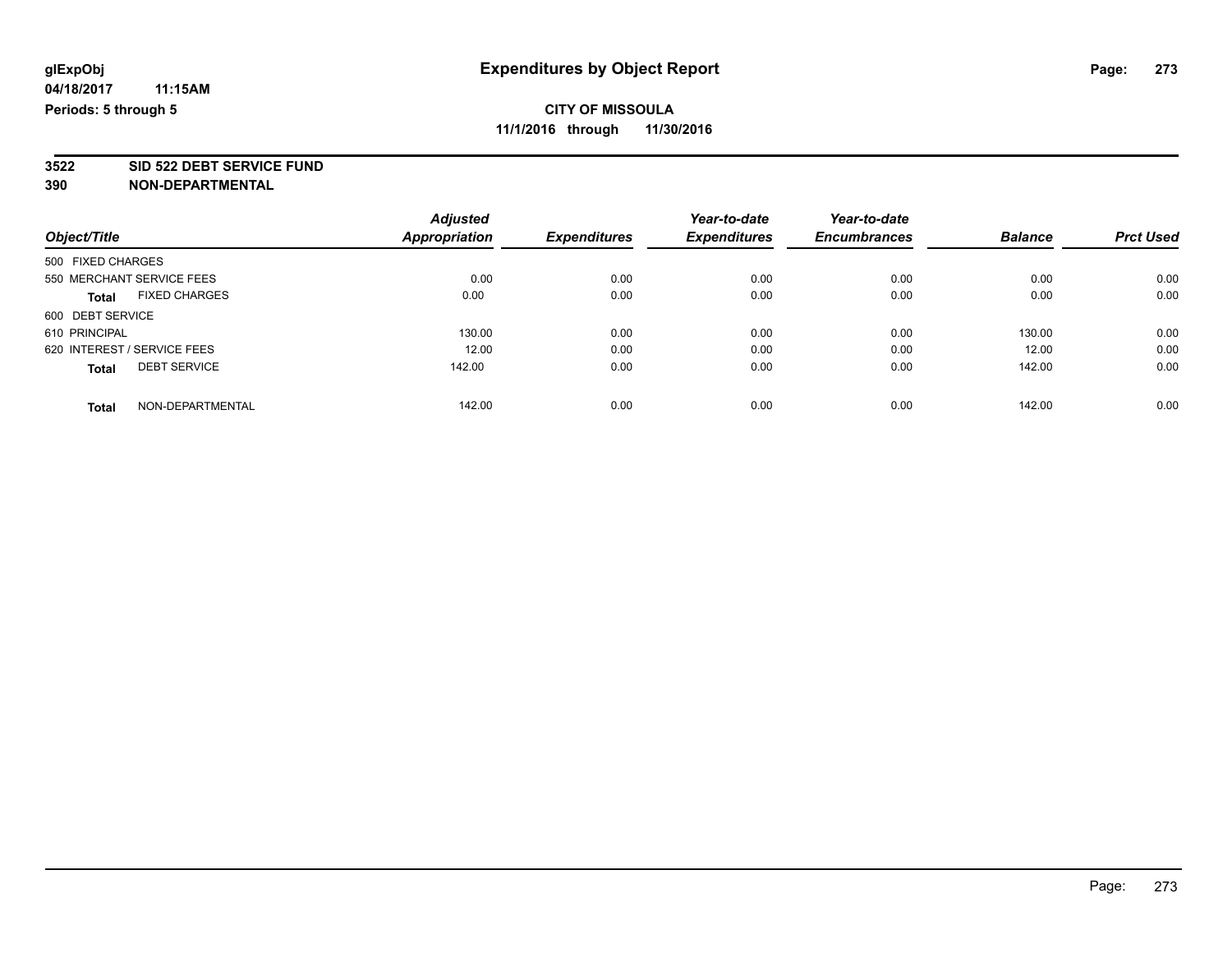**CITY OF MISSOULA 11/1/2016 through 11/30/2016**

## **3522 SID 522 DEBT SERVICE FUND**

| Object/Title                              | <b>Adjusted</b><br><b>Appropriation</b> | <b>Expenditures</b> | Year-to-date<br><b>Expenditures</b> | Year-to-date<br><b>Encumbrances</b> | <b>Balance</b> | <b>Prct Used</b> |
|-------------------------------------------|-----------------------------------------|---------------------|-------------------------------------|-------------------------------------|----------------|------------------|
| 500 FIXED CHARGES                         |                                         |                     |                                     |                                     |                |                  |
| 550 MERCHANT SERVICE FEES                 | 0.00                                    | 0.00                | 0.00                                | 0.00                                | 0.00           | 0.00             |
| <b>FIXED CHARGES</b><br><b>Total</b>      | 0.00                                    | 0.00                | 0.00                                | 0.00                                | 0.00           | 0.00             |
| 600 DEBT SERVICE                          |                                         |                     |                                     |                                     |                |                  |
| 610 PRINCIPAL                             | 130.00                                  | 0.00                | 0.00                                | 0.00                                | 130.00         | 0.00             |
| 620 INTEREST / SERVICE FEES               | 12.00                                   | 0.00                | 0.00                                | 0.00                                | 12.00          | 0.00             |
| <b>DEBT SERVICE</b><br><b>Total</b>       | 142.00                                  | 0.00                | 0.00                                | 0.00                                | 142.00         | 0.00             |
| SID 522 DEBT SERVICE FUND<br><b>Total</b> | 142.00                                  | 0.00                | 0.00                                | 0.00                                | 142.00         | 0.00             |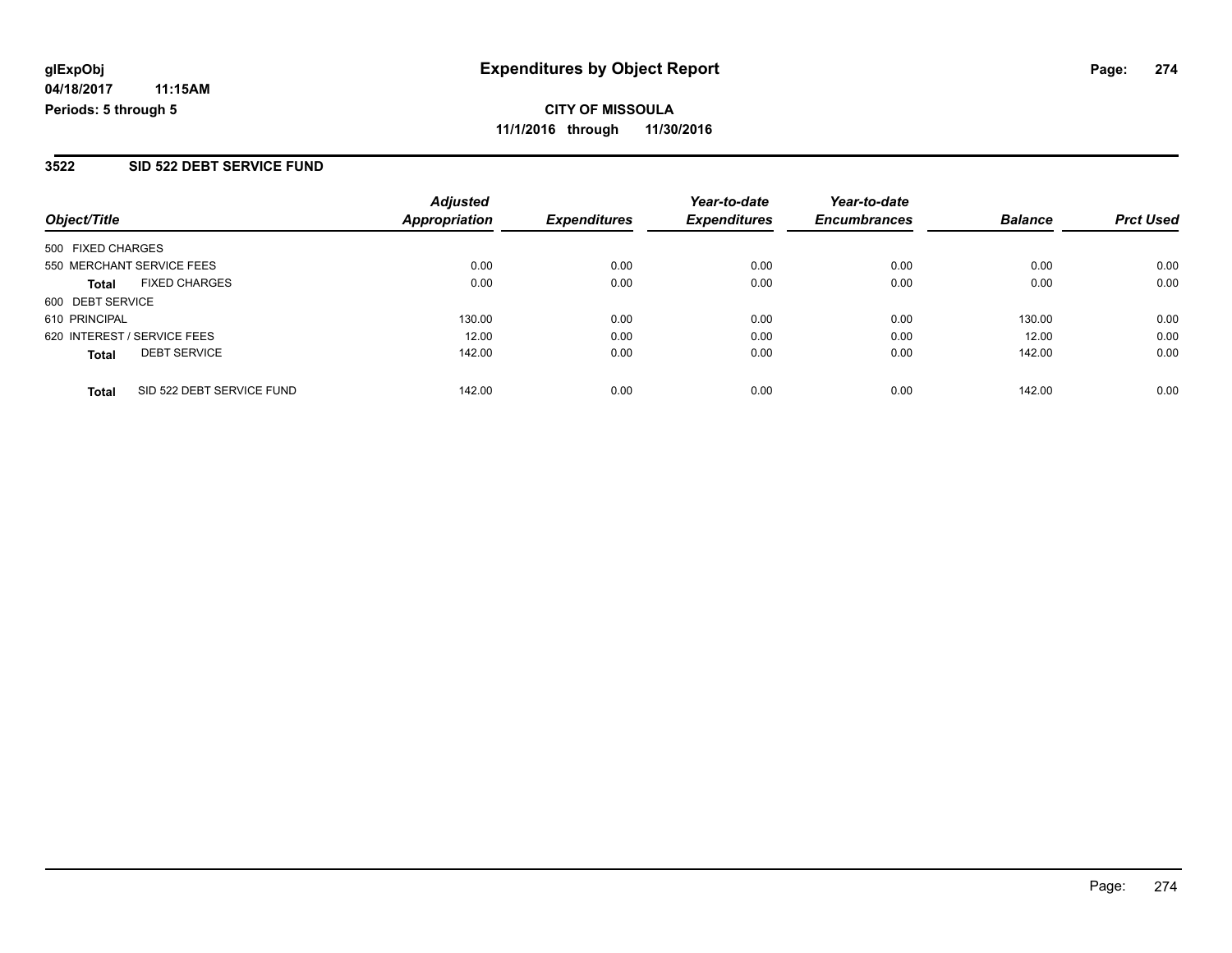**3524 SID 524 DEBT SERVICE FUND**

|                                      | <b>Adjusted</b>      |                     | Year-to-date        | Year-to-date        |                |                  |
|--------------------------------------|----------------------|---------------------|---------------------|---------------------|----------------|------------------|
| Object/Title                         | <b>Appropriation</b> | <b>Expenditures</b> | <b>Expenditures</b> | <b>Encumbrances</b> | <b>Balance</b> | <b>Prct Used</b> |
| 500 FIXED CHARGES                    |                      |                     |                     |                     |                |                  |
| 550 MERCHANT SERVICE FEES            | 0.00                 | 0.00                | 0.00                | 0.00                | 0.00           | 0.00             |
| <b>FIXED CHARGES</b><br><b>Total</b> | 0.00                 | 0.00                | 0.00                | 0.00                | 0.00           | 0.00             |
| 600 DEBT SERVICE                     |                      |                     |                     |                     |                |                  |
| 610 PRINCIPAL                        | 234,000.00           | 0.00                | 0.00                | 0.00                | 234.000.00     | 0.00             |
| 620 INTEREST / SERVICE FEES          | 71.600.00            | 0.00                | 0.00                | 0.00                | 71.600.00      | 0.00             |
| <b>DEBT SERVICE</b><br><b>Total</b>  | 305.600.00           | 0.00                | 0.00                | 0.00                | 305.600.00     | 0.00             |
| NON-DEPARTMENTAL<br><b>Total</b>     | 305.600.00           | 0.00                | 0.00                | 0.00                | 305.600.00     | 0.00             |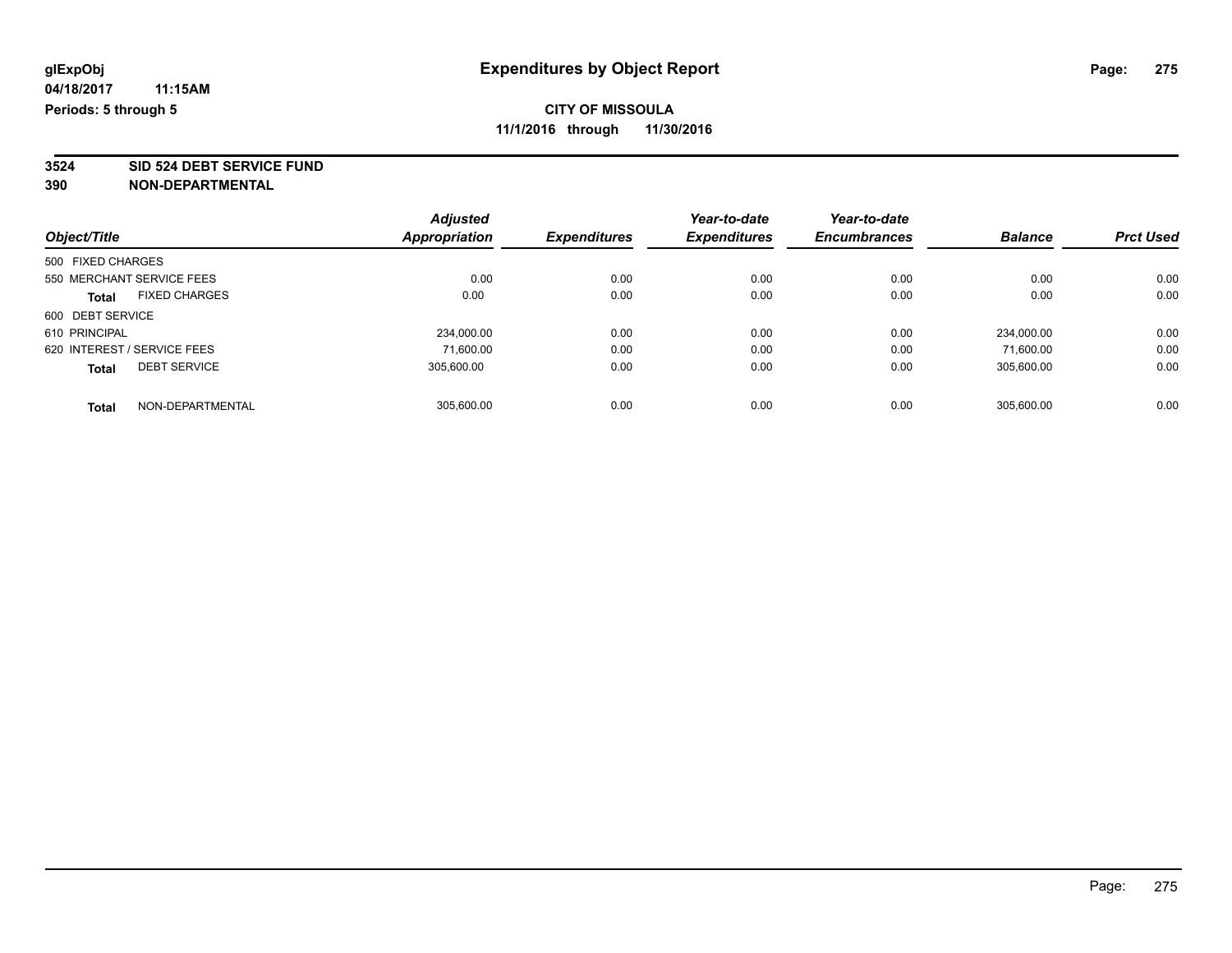#### **3524 SID 524 DEBT SERVICE FUND**

| Object/Title                |                           | <b>Adjusted</b><br><b>Appropriation</b> | <b>Expenditures</b> | Year-to-date<br><b>Expenditures</b> | Year-to-date<br><b>Encumbrances</b> | <b>Balance</b> | <b>Prct Used</b> |
|-----------------------------|---------------------------|-----------------------------------------|---------------------|-------------------------------------|-------------------------------------|----------------|------------------|
|                             |                           |                                         |                     |                                     |                                     |                |                  |
| 500 FIXED CHARGES           |                           |                                         |                     |                                     |                                     |                |                  |
|                             | 550 MERCHANT SERVICE FEES | 0.00                                    | 0.00                | 0.00                                | 0.00                                | 0.00           | 0.00             |
| Total                       | <b>FIXED CHARGES</b>      | 0.00                                    | 0.00                | 0.00                                | 0.00                                | 0.00           | 0.00             |
| 600 DEBT SERVICE            |                           |                                         |                     |                                     |                                     |                |                  |
| 610 PRINCIPAL               |                           | 234,000.00                              | 0.00                | 0.00                                | 0.00                                | 234.000.00     | 0.00             |
| 620 INTEREST / SERVICE FEES |                           | 71.600.00                               | 0.00                | 0.00                                | 0.00                                | 71.600.00      | 0.00             |
| <b>Total</b>                | <b>DEBT SERVICE</b>       | 305.600.00                              | 0.00                | 0.00                                | 0.00                                | 305.600.00     | 0.00             |
| <b>Total</b>                | SID 524 DEBT SERVICE FUND | 305.600.00                              | 0.00                | 0.00                                | 0.00                                | 305.600.00     | 0.00             |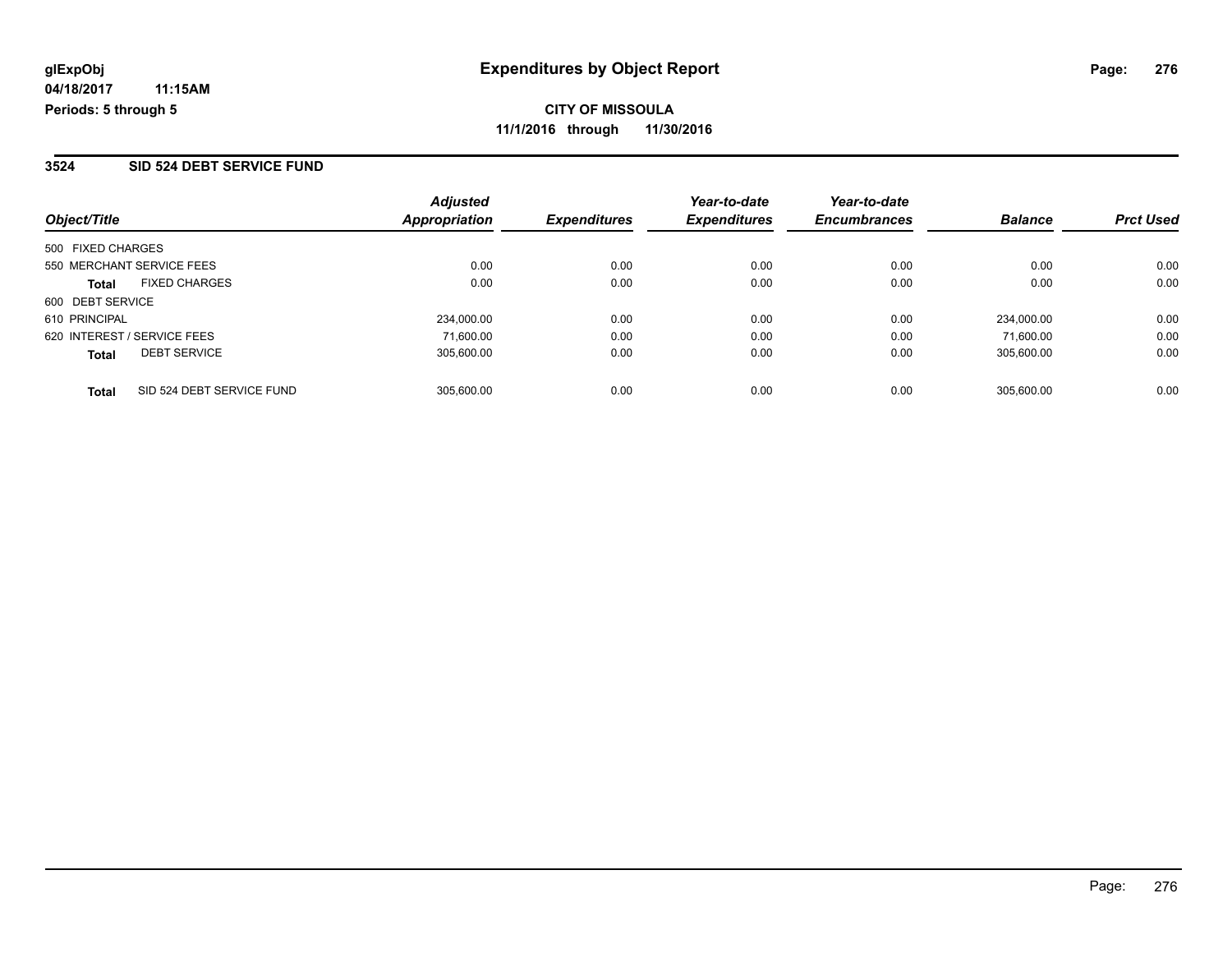**3525 SID 525 DEBT SERVICE FUND**

|                                      | <b>Adjusted</b><br>Appropriation | <b>Expenditures</b> | Year-to-date        | Year-to-date        | <b>Balance</b> | <b>Prct Used</b> |
|--------------------------------------|----------------------------------|---------------------|---------------------|---------------------|----------------|------------------|
| Object/Title                         |                                  |                     | <b>Expenditures</b> | <b>Encumbrances</b> |                |                  |
| 500 FIXED CHARGES                    |                                  |                     |                     |                     |                |                  |
| 550 MERCHANT SERVICE FEES            | 0.00                             | 0.00                | 0.00                | 0.00                | 0.00           | 0.00             |
| <b>FIXED CHARGES</b><br><b>Total</b> | 0.00                             | 0.00                | 0.00                | 0.00                | 0.00           | 0.00             |
| 600 DEBT SERVICE                     |                                  |                     |                     |                     |                |                  |
| 610 PRINCIPAL                        | 28,000.00                        | 0.00                | 0.00                | 0.00                | 28,000.00      | 0.00             |
| 620 INTEREST / SERVICE FEES          | 4.440.00                         | 0.00                | 0.00                | 0.00                | 4,440.00       | 0.00             |
| <b>DEBT SERVICE</b><br><b>Total</b>  | 32.440.00                        | 0.00                | 0.00                | 0.00                | 32.440.00      | 0.00             |
| NON-DEPARTMENTAL<br><b>Total</b>     | 32.440.00                        | 0.00                | 0.00                | 0.00                | 32.440.00      | 0.00             |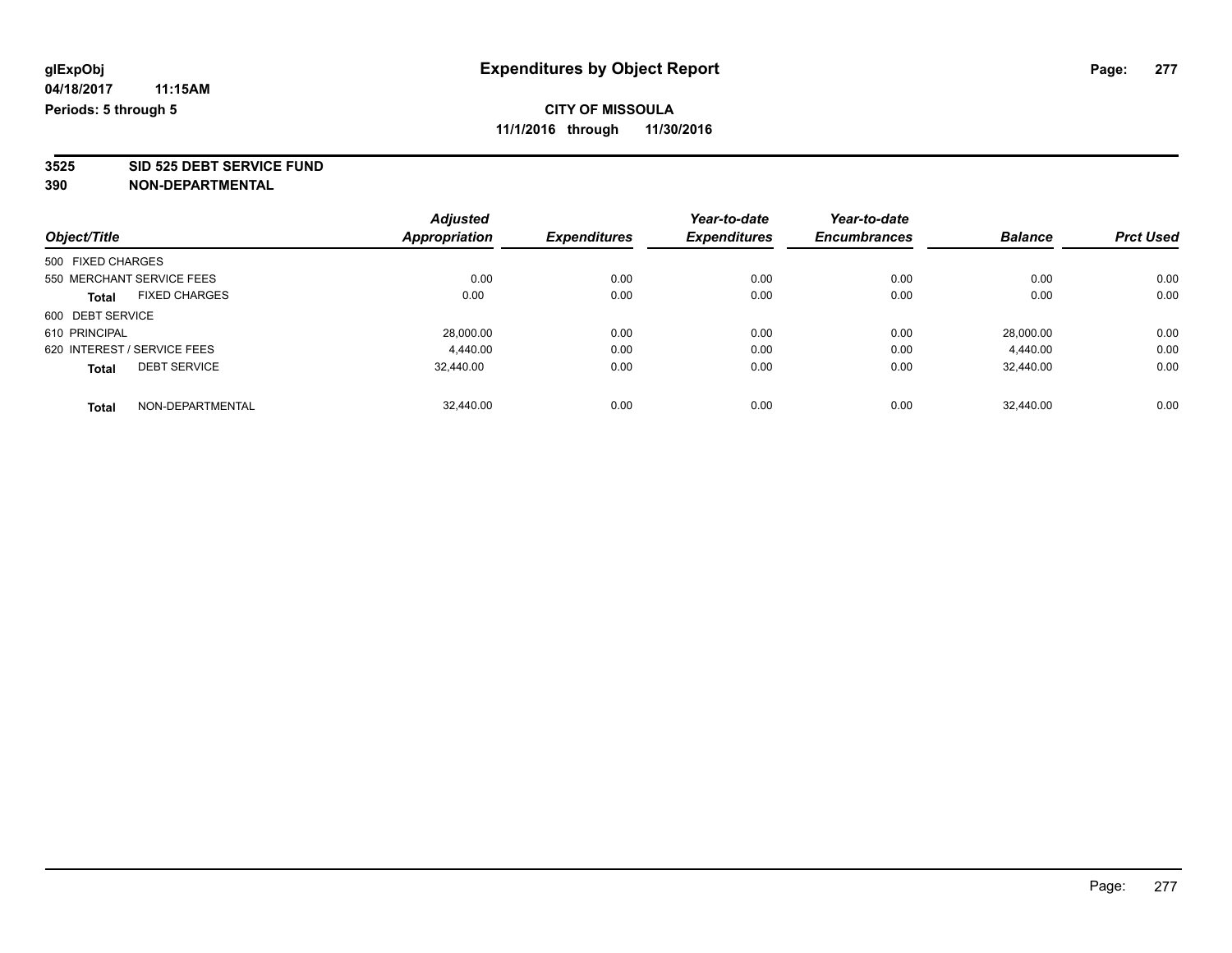#### **3525 SID 525 DEBT SERVICE FUND**

**04/18/2017**

| Object/Title                              | <b>Adjusted</b><br>Appropriation | <b>Expenditures</b> | Year-to-date<br><b>Expenditures</b> | Year-to-date<br><b>Encumbrances</b> | <b>Balance</b> | <b>Prct Used</b> |
|-------------------------------------------|----------------------------------|---------------------|-------------------------------------|-------------------------------------|----------------|------------------|
| 500 FIXED CHARGES                         |                                  |                     |                                     |                                     |                |                  |
| 550 MERCHANT SERVICE FEES                 | 0.00                             | 0.00                | 0.00                                | 0.00                                | 0.00           | 0.00             |
| <b>FIXED CHARGES</b><br>Total             | 0.00                             | 0.00                | 0.00                                | 0.00                                | 0.00           | 0.00             |
| 600 DEBT SERVICE                          |                                  |                     |                                     |                                     |                |                  |
| 610 PRINCIPAL                             | 28,000.00                        | 0.00                | 0.00                                | 0.00                                | 28.000.00      | 0.00             |
| 620 INTEREST / SERVICE FEES               | 4.440.00                         | 0.00                | 0.00                                | 0.00                                | 4.440.00       | 0.00             |
| <b>DEBT SERVICE</b><br><b>Total</b>       | 32,440.00                        | 0.00                | 0.00                                | 0.00                                | 32,440.00      | 0.00             |
| SID 525 DEBT SERVICE FUND<br><b>Total</b> | 32,440.00                        | 0.00                | 0.00                                | 0.00                                | 32.440.00      | 0.00             |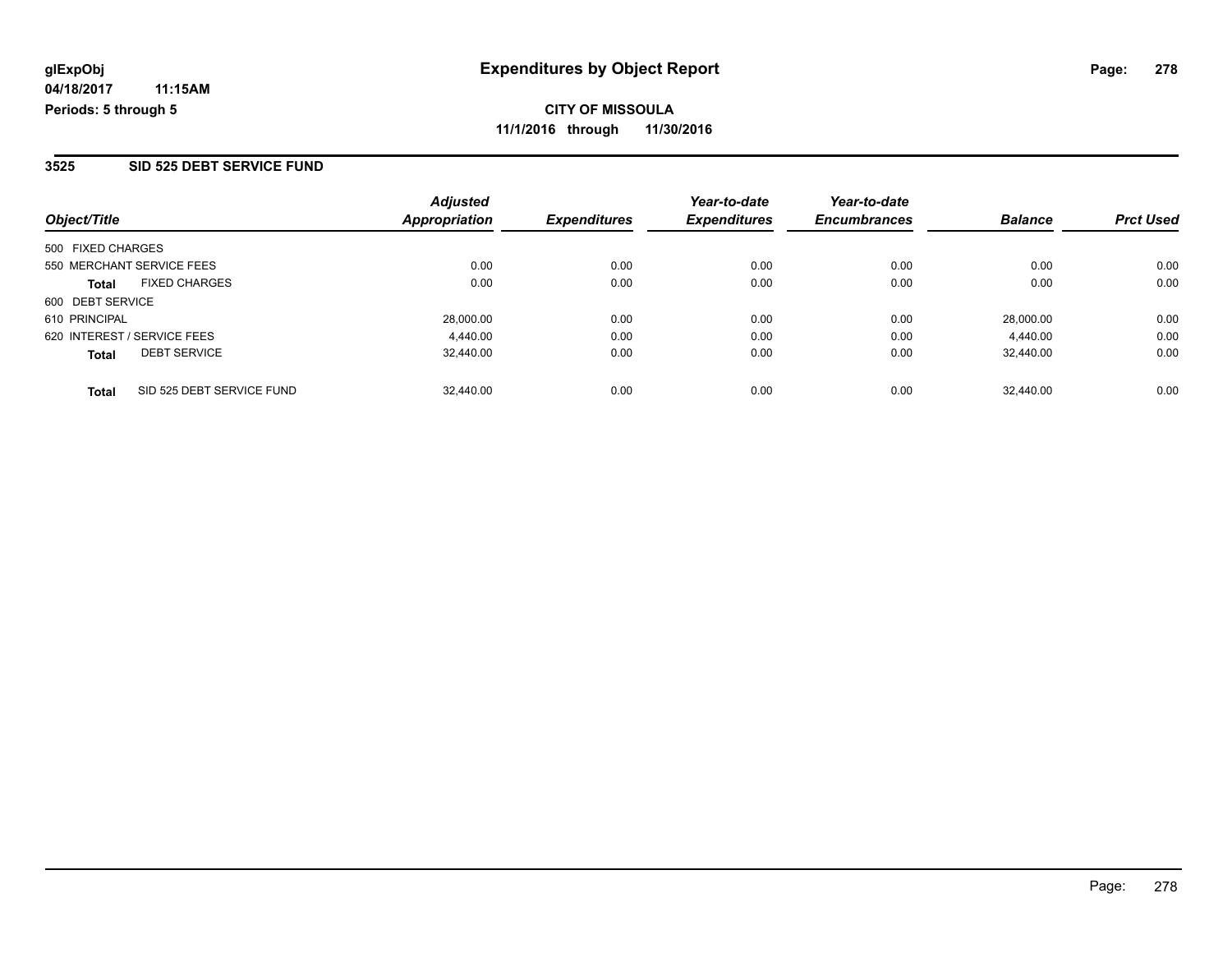**3526 SID 526 DEBT SERVICE FUND**

|                                      | <b>Adjusted</b> | <b>Expenditures</b> | Year-to-date        | Year-to-date        | <b>Balance</b> | <b>Prct Used</b> |
|--------------------------------------|-----------------|---------------------|---------------------|---------------------|----------------|------------------|
| Object/Title                         | Appropriation   |                     | <b>Expenditures</b> | <b>Encumbrances</b> |                |                  |
| 500 FIXED CHARGES                    |                 |                     |                     |                     |                |                  |
| 550 MERCHANT SERVICE FEES            | 0.00            | 0.00                | 0.00                | 0.00                | 0.00           | 0.00             |
| <b>FIXED CHARGES</b><br><b>Total</b> | 0.00            | 0.00                | 0.00                | 0.00                | 0.00           | 0.00             |
| 600 DEBT SERVICE                     |                 |                     |                     |                     |                |                  |
| 610 PRINCIPAL                        | 160,000.00      | 0.00                | 0.00                | 0.00                | 160.000.00     | 0.00             |
| 620 INTEREST / SERVICE FEES          | 33.100.00       | 0.00                | 0.00                | 0.00                | 33.100.00      | 0.00             |
| <b>DEBT SERVICE</b><br><b>Total</b>  | 193.100.00      | 0.00                | 0.00                | 0.00                | 193.100.00     | 0.00             |
| NON-DEPARTMENTAL<br><b>Total</b>     | 193.100.00      | 0.00                | 0.00                | 0.00                | 193.100.00     | 0.00             |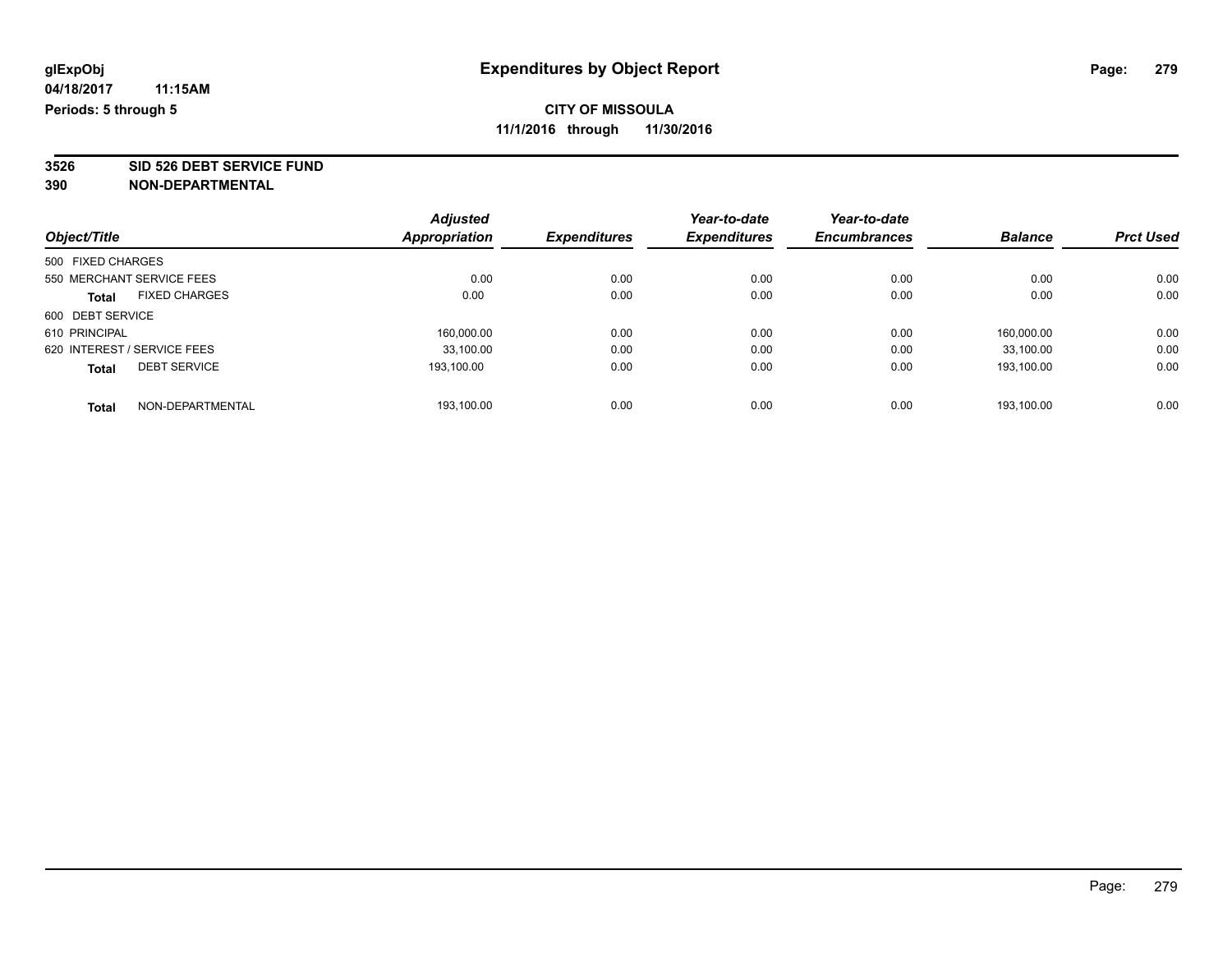#### **3526 SID 526 DEBT SERVICE FUND**

| Object/Title                              | <b>Adjusted</b><br>Appropriation | <b>Expenditures</b> | Year-to-date<br><b>Expenditures</b> | Year-to-date<br><b>Encumbrances</b> | <b>Balance</b> | <b>Prct Used</b> |
|-------------------------------------------|----------------------------------|---------------------|-------------------------------------|-------------------------------------|----------------|------------------|
| 500 FIXED CHARGES                         |                                  |                     |                                     |                                     |                |                  |
| 550 MERCHANT SERVICE FEES                 | 0.00                             | 0.00                | 0.00                                | 0.00                                | 0.00           | 0.00             |
| <b>FIXED CHARGES</b><br>Total             | 0.00                             | 0.00                | 0.00                                | 0.00                                | 0.00           | 0.00             |
| 600 DEBT SERVICE                          |                                  |                     |                                     |                                     |                |                  |
| 610 PRINCIPAL                             | 160.000.00                       | 0.00                | 0.00                                | 0.00                                | 160.000.00     | 0.00             |
| 620 INTEREST / SERVICE FEES               | 33.100.00                        | 0.00                | 0.00                                | 0.00                                | 33,100.00      | 0.00             |
| <b>DEBT SERVICE</b><br><b>Total</b>       | 193,100.00                       | 0.00                | 0.00                                | 0.00                                | 193,100.00     | 0.00             |
| SID 526 DEBT SERVICE FUND<br><b>Total</b> | 193.100.00                       | 0.00                | 0.00                                | 0.00                                | 193.100.00     | 0.00             |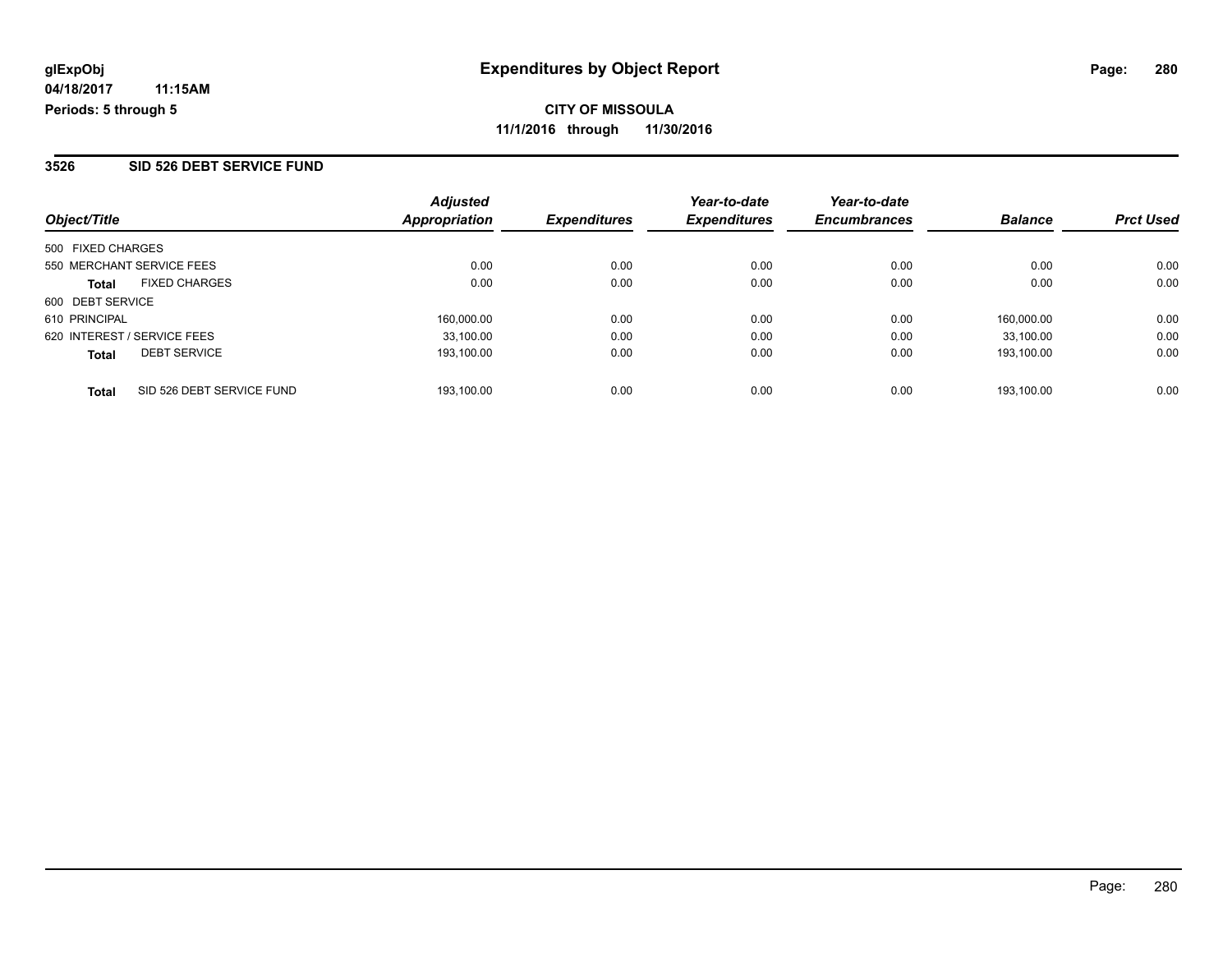# **glExpObj Expenditures by Object Report Page: 281**

## **CITY OF MISSOULA 11/1/2016 through 11/30/2016**

#### **3527 SID 527 DEBT SERVICE FUND**

**000 \*\*\* Title Not Found \*\*\***

| Object/Title                     | <b>Adjusted</b><br>Appropriation | <b>Expenditures</b> | Year-to-date<br><b>Expenditures</b> | Year-to-date<br><b>Encumbrances</b> | <b>Balance</b> | <b>Prct Used</b> |
|----------------------------------|----------------------------------|---------------------|-------------------------------------|-------------------------------------|----------------|------------------|
| 800 OTHER OBJECTS                |                                  |                     |                                     |                                     |                |                  |
| 820 TRANSFERS TO OTHER FUNDS     | 0.00                             | 0.00                | 0.00                                | 0.00                                | 0.00           | 0.00             |
| OTHER OBJECTS<br><b>Total</b>    | 0.00                             | 0.00                | 0.00                                | 0.00                                | 0.00           | 0.00             |
| *** Title Not Found ***<br>Total | 0.00                             | 0.00                | 0.00                                | 0.00                                | 0.00           | 0.00             |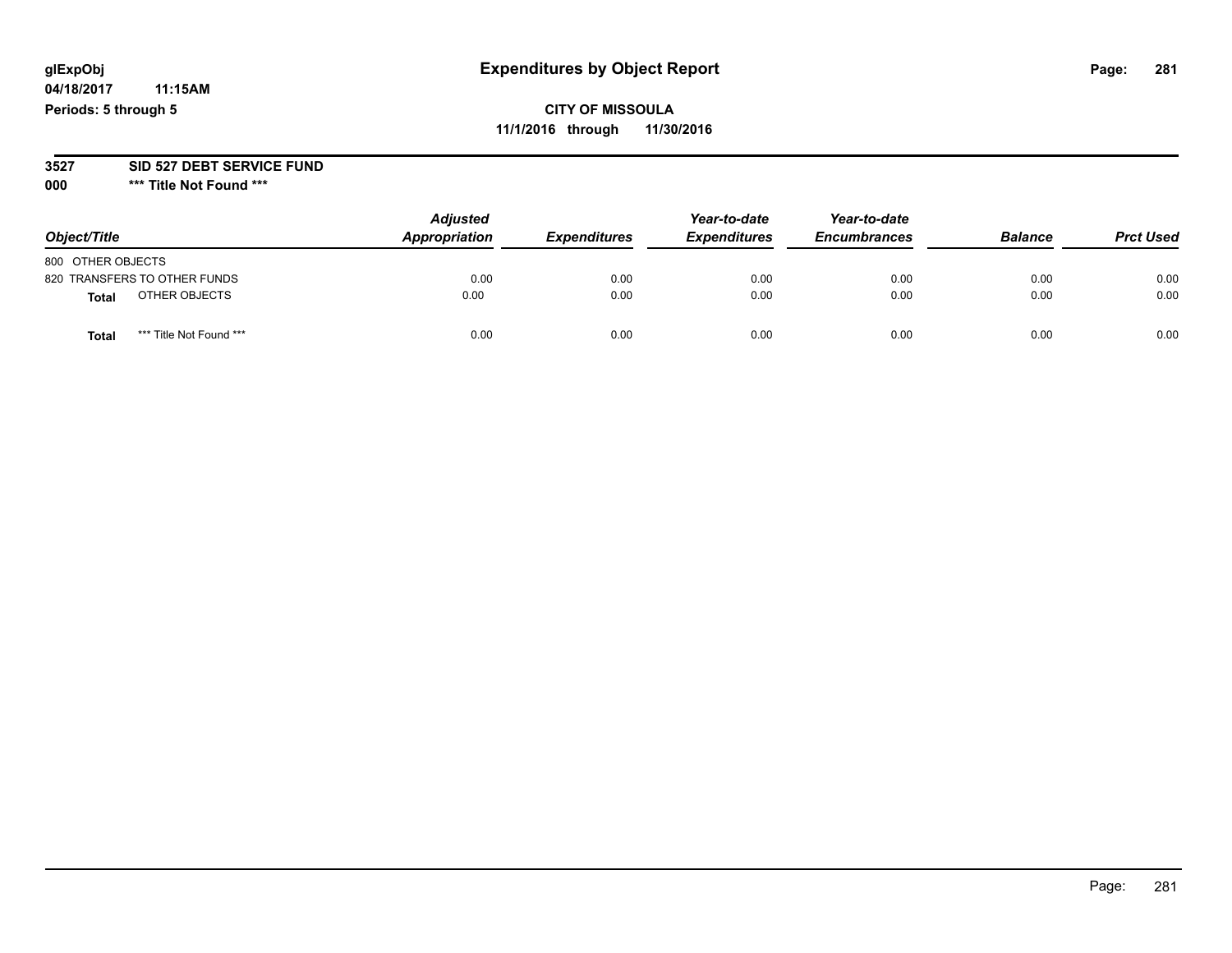**3527 SID 527 DEBT SERVICE FUND**

| Object/Title                |                           | <b>Adjusted</b><br><b>Appropriation</b> |                     | Year-to-date        | Year-to-date        |                |                  |
|-----------------------------|---------------------------|-----------------------------------------|---------------------|---------------------|---------------------|----------------|------------------|
|                             |                           |                                         | <b>Expenditures</b> | <b>Expenditures</b> | <b>Encumbrances</b> | <b>Balance</b> | <b>Prct Used</b> |
| 500 FIXED CHARGES           |                           |                                         |                     |                     |                     |                |                  |
|                             | 550 MERCHANT SERVICE FEES | 0.00                                    | 0.00                | 0.00                | 0.00                | 0.00           | 0.00             |
| <b>Total</b>                | <b>FIXED CHARGES</b>      | 0.00                                    | 0.00                | 0.00                | 0.00                | 0.00           | 0.00             |
| 600 DEBT SERVICE            |                           |                                         |                     |                     |                     |                |                  |
| 610 PRINCIPAL               |                           | 0.00                                    | 0.00                | 0.00                | 0.00                | 0.00           | 0.00             |
| 620 INTEREST / SERVICE FEES |                           | 0.00                                    | 0.00                | 0.00                | 0.00                | 0.00           | 0.00             |
| <b>Total</b>                | <b>DEBT SERVICE</b>       | 0.00                                    | 0.00                | 0.00                | 0.00                | 0.00           | 0.00             |
| <b>Total</b>                | NON-DEPARTMENTAL          | 0.00                                    | 0.00                | 0.00                | 0.00                | 0.00           | 0.00             |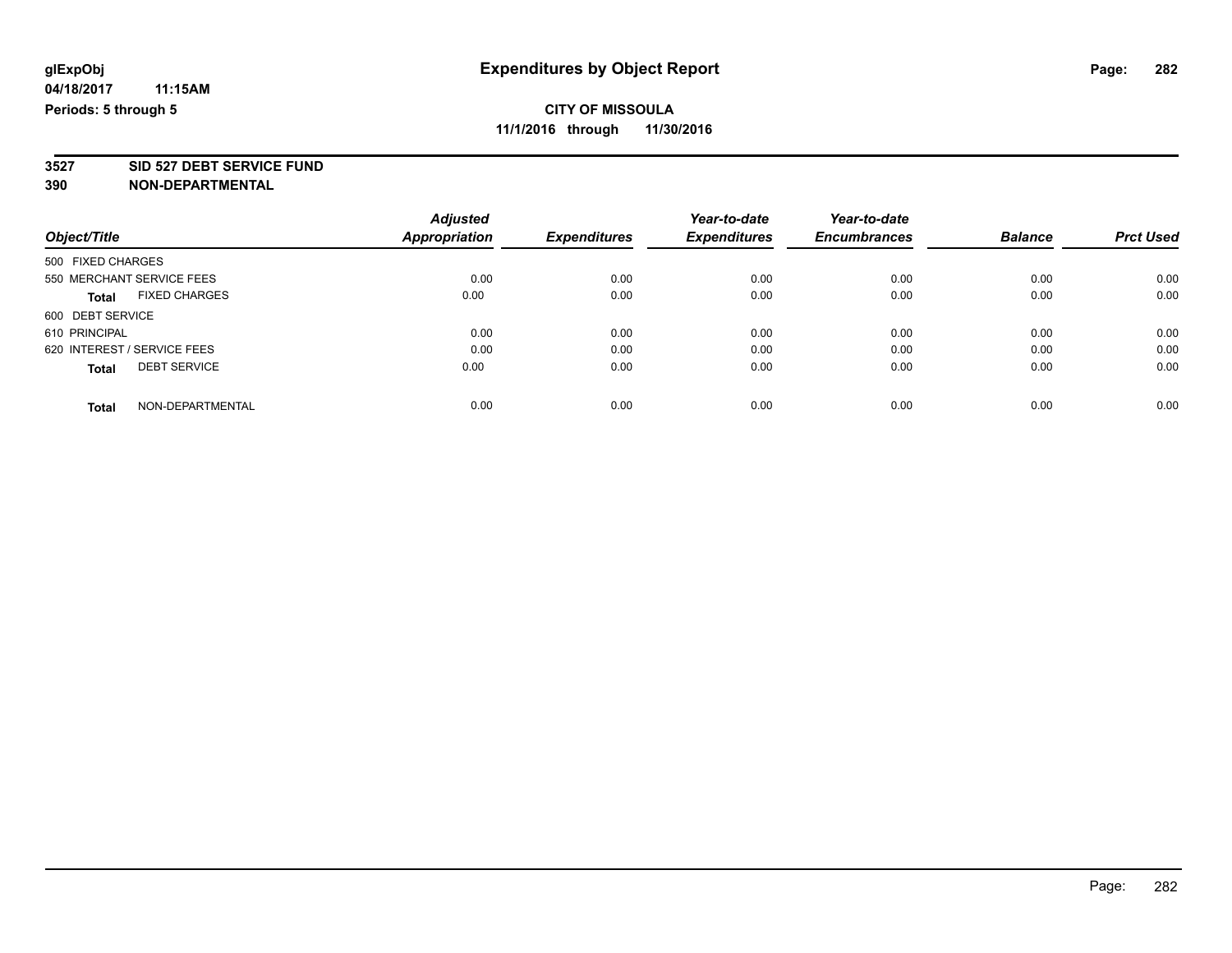**CITY OF MISSOULA 11/1/2016 through 11/30/2016**

### **3527 SID 527 DEBT SERVICE FUND**

|                   |                              | <b>Adjusted</b>      |                     | Year-to-date        | Year-to-date        |                |                  |
|-------------------|------------------------------|----------------------|---------------------|---------------------|---------------------|----------------|------------------|
| Object/Title      |                              | <b>Appropriation</b> | <b>Expenditures</b> | <b>Expenditures</b> | <b>Encumbrances</b> | <b>Balance</b> | <b>Prct Used</b> |
| 500 FIXED CHARGES |                              |                      |                     |                     |                     |                |                  |
|                   | 550 MERCHANT SERVICE FEES    | 0.00                 | 0.00                | 0.00                | 0.00                | 0.00           | 0.00             |
| <b>Total</b>      | <b>FIXED CHARGES</b>         | 0.00                 | 0.00                | 0.00                | 0.00                | 0.00           | 0.00             |
| 600 DEBT SERVICE  |                              |                      |                     |                     |                     |                |                  |
| 610 PRINCIPAL     |                              | 0.00                 | 0.00                | 0.00                | 0.00                | 0.00           | 0.00             |
|                   | 620 INTEREST / SERVICE FEES  | 0.00                 | 0.00                | 0.00                | 0.00                | 0.00           | 0.00             |
| Total             | <b>DEBT SERVICE</b>          | 0.00                 | 0.00                | 0.00                | 0.00                | 0.00           | 0.00             |
| 800 OTHER OBJECTS |                              |                      |                     |                     |                     |                |                  |
|                   | 820 TRANSFERS TO OTHER FUNDS | 0.00                 | 0.00                | 0.00                | 0.00                | 0.00           | 0.00             |
| Total             | OTHER OBJECTS                | 0.00                 | 0.00                | 0.00                | 0.00                | 0.00           | 0.00             |
| <b>Total</b>      | SID 527 DEBT SERVICE FUND    | 0.00                 | 0.00                | 0.00                | 0.00                | 0.00           | 0.00             |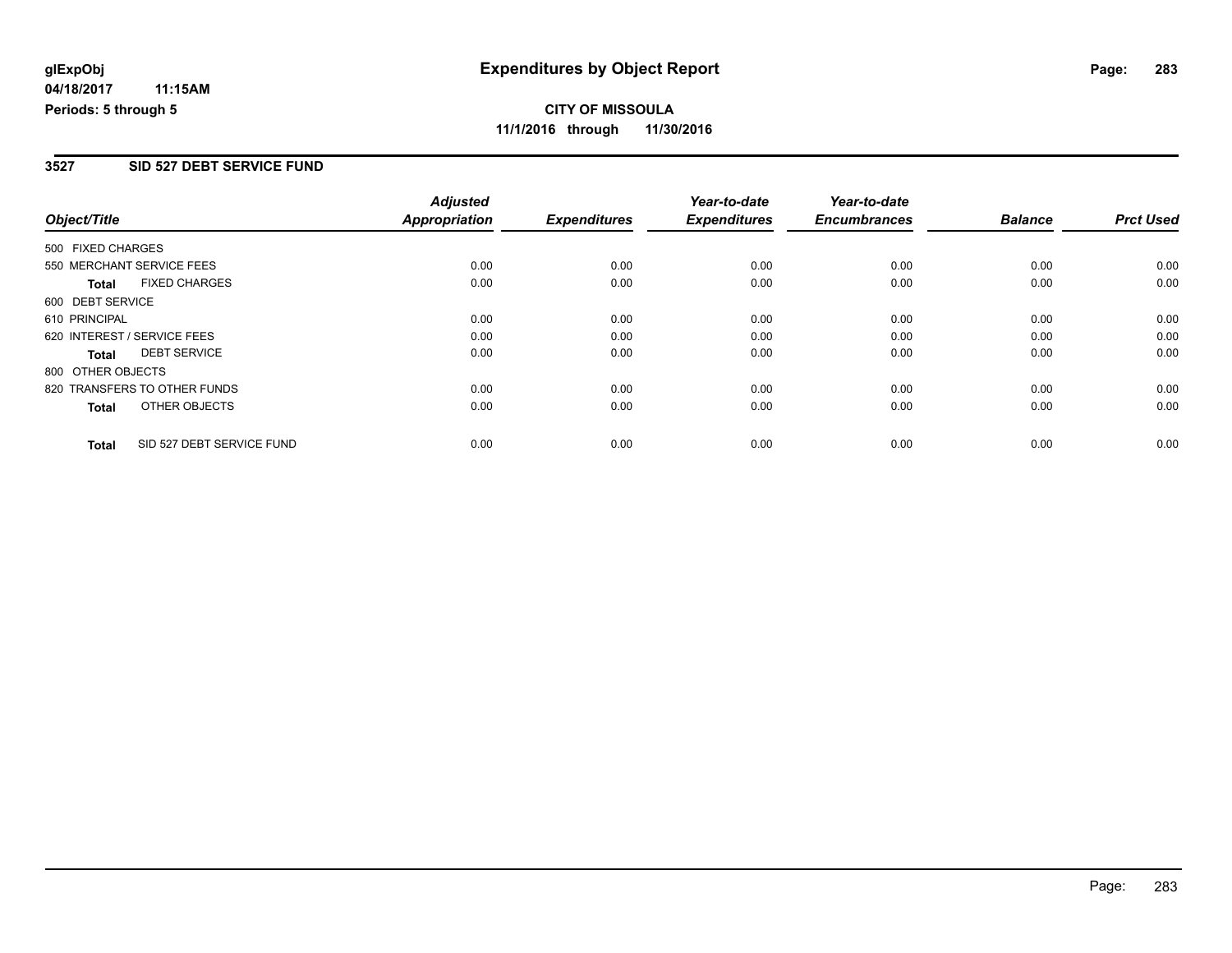**3530 SID 530 DEBT SERVICE FUND**

|                              | <b>Adjusted</b>      |                     | Year-to-date        | Year-to-date        |                |                  |
|------------------------------|----------------------|---------------------|---------------------|---------------------|----------------|------------------|
|                              | <b>Appropriation</b> | <b>Expenditures</b> | <b>Expenditures</b> | <b>Encumbrances</b> | <b>Balance</b> | <b>Prct Used</b> |
| 500 FIXED CHARGES            |                      |                     |                     |                     |                |                  |
| 550 MERCHANT SERVICE FEES    | 0.00                 | 0.00                | 0.00                | 0.00                | 0.00           | 0.00             |
| <b>FIXED CHARGES</b>         | 0.00                 | 0.00                | 0.00                | 0.00                | 0.00           | 0.00             |
| 600 DEBT SERVICE             |                      |                     |                     |                     |                |                  |
|                              | 0.00                 | 0.00                | 0.00                | 0.00                | 0.00           | 0.00             |
| 620 INTEREST / SERVICE FEES  | 0.00                 | 0.00                | 0.00                | 0.00                | 0.00           | 0.00             |
| <b>DEBT SERVICE</b>          | 0.00                 | 0.00                | 0.00                | 0.00                | 0.00           | 0.00             |
| 800 OTHER OBJECTS            |                      |                     |                     |                     |                |                  |
| 820 TRANSFERS TO OTHER FUNDS | 0.00                 | 0.00                | 0.00                | 0.00                | 0.00           | 0.00             |
| OTHER OBJECTS                | 0.00                 | 0.00                | 0.00                | 0.00                | 0.00           | 0.00             |
| NON-DEPARTMENTAL             | 0.00                 | 0.00                | 0.00                | 0.00                | 0.00           | 0.00             |
|                              |                      |                     |                     |                     |                |                  |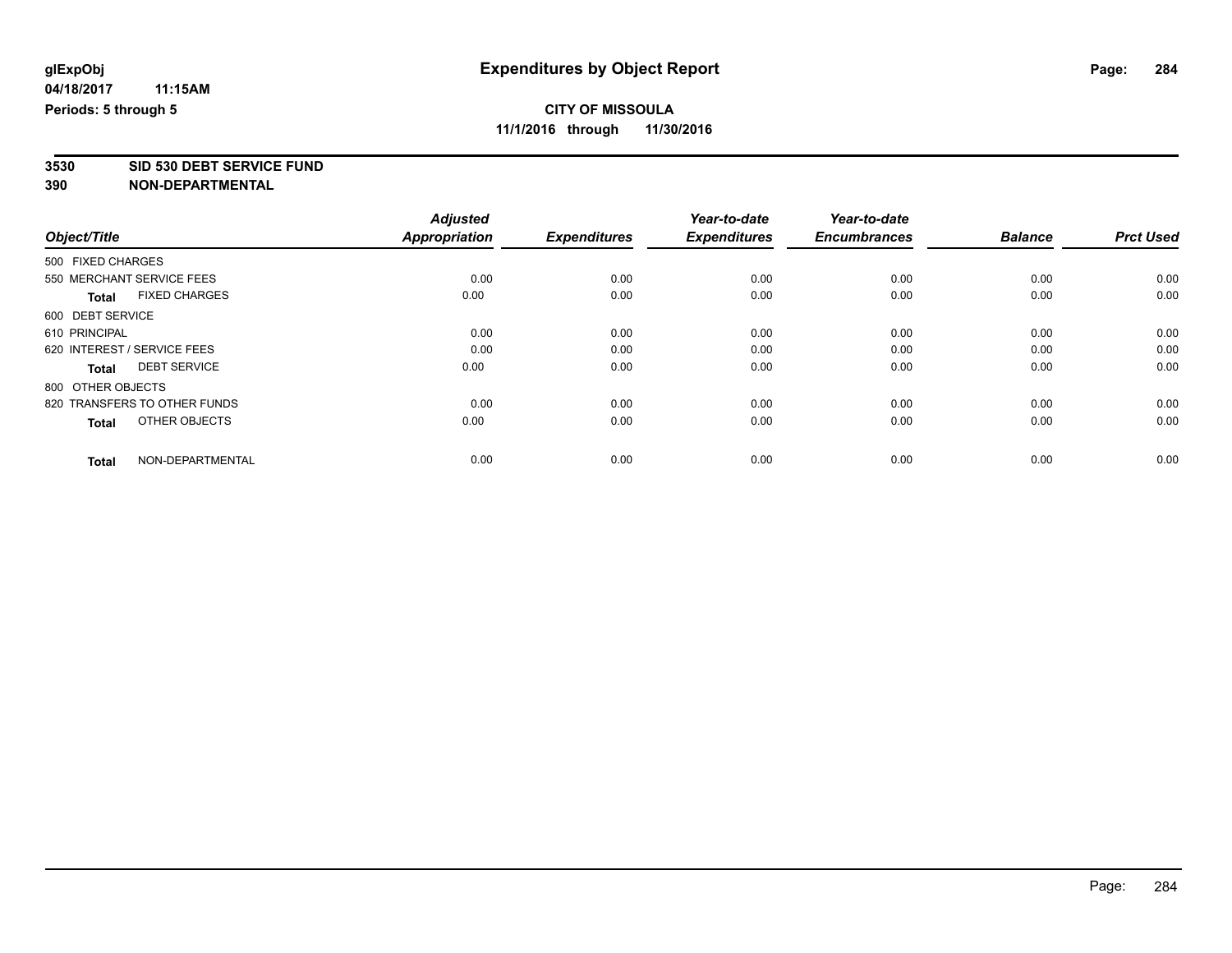#### **3530 SID 530 DEBT SERVICE FUND**

|                              |                           | <b>Adjusted</b>      |                     | Year-to-date        | Year-to-date        |                |                  |
|------------------------------|---------------------------|----------------------|---------------------|---------------------|---------------------|----------------|------------------|
| Object/Title                 |                           | <b>Appropriation</b> | <b>Expenditures</b> | <b>Expenditures</b> | <b>Encumbrances</b> | <b>Balance</b> | <b>Prct Used</b> |
| 500 FIXED CHARGES            |                           |                      |                     |                     |                     |                |                  |
| 550 MERCHANT SERVICE FEES    |                           | 0.00                 | 0.00                | 0.00                | 0.00                | 0.00           | 0.00             |
| <b>Total</b>                 | <b>FIXED CHARGES</b>      | 0.00                 | 0.00                | 0.00                | 0.00                | 0.00           | 0.00             |
| 600 DEBT SERVICE             |                           |                      |                     |                     |                     |                |                  |
| 610 PRINCIPAL                |                           | 0.00                 | 0.00                | 0.00                | 0.00                | 0.00           | 0.00             |
| 620 INTEREST / SERVICE FEES  |                           | 0.00                 | 0.00                | 0.00                | 0.00                | 0.00           | 0.00             |
| Total                        | <b>DEBT SERVICE</b>       | 0.00                 | 0.00                | 0.00                | 0.00                | 0.00           | 0.00             |
| 800 OTHER OBJECTS            |                           |                      |                     |                     |                     |                |                  |
| 820 TRANSFERS TO OTHER FUNDS |                           | 0.00                 | 0.00                | 0.00                | 0.00                | 0.00           | 0.00             |
| <b>Total</b>                 | OTHER OBJECTS             | 0.00                 | 0.00                | 0.00                | 0.00                | 0.00           | 0.00             |
| <b>Total</b>                 | SID 530 DEBT SERVICE FUND | 0.00                 | 0.00                | 0.00                | 0.00                | 0.00           | 0.00             |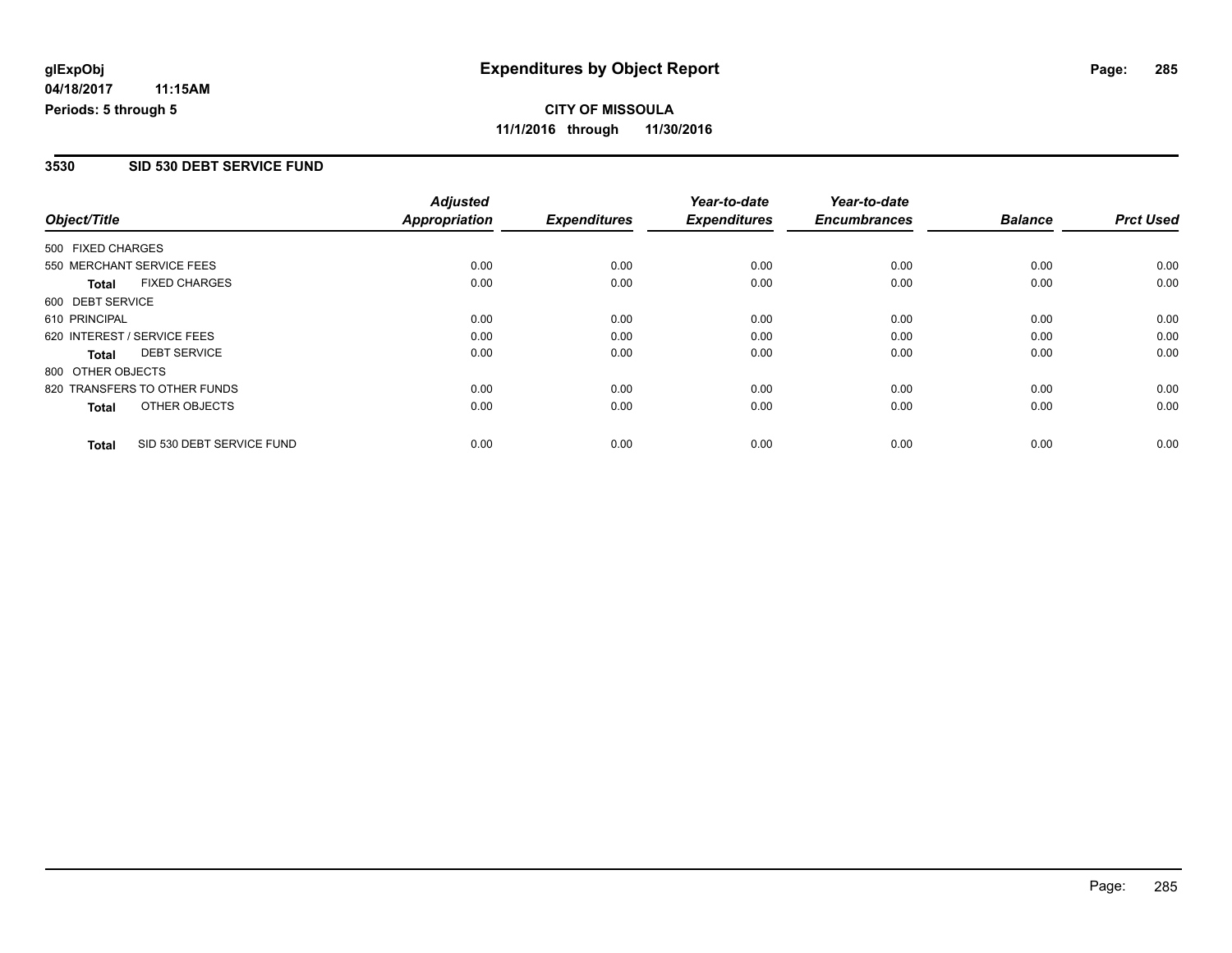# **3531 SID 531 HICKORY ST CALMING**

|                                      | <b>Adjusted</b><br><b>Appropriation</b> | <b>Expenditures</b> | Year-to-date        | Year-to-date<br><b>Encumbrances</b> | <b>Balance</b> |                  |
|--------------------------------------|-----------------------------------------|---------------------|---------------------|-------------------------------------|----------------|------------------|
| Object/Title                         |                                         |                     | <b>Expenditures</b> |                                     |                | <b>Prct Used</b> |
| 500 FIXED CHARGES                    |                                         |                     |                     |                                     |                |                  |
| 550 MERCHANT SERVICE FEES            | 0.00                                    | 0.00                | 0.00                | 0.00                                | 0.00           | 0.00             |
| <b>FIXED CHARGES</b><br><b>Total</b> | 0.00                                    | 0.00                | 0.00                | 0.00                                | 0.00           | 0.00             |
| 800 OTHER OBJECTS                    |                                         |                     |                     |                                     |                |                  |
| 820 TRANSFERS TO OTHER FUNDS         | 0.00                                    | 0.00                | 0.00                | 0.00                                | 0.00           | 0.00             |
| OTHER OBJECTS<br><b>Total</b>        | 0.00                                    | 0.00                | 0.00                | 0.00                                | 0.00           | 0.00             |
| NON-DEPARTMENTAL<br><b>Total</b>     | 0.00                                    | 0.00                | 0.00                | 0.00                                | 0.00           | 0.00             |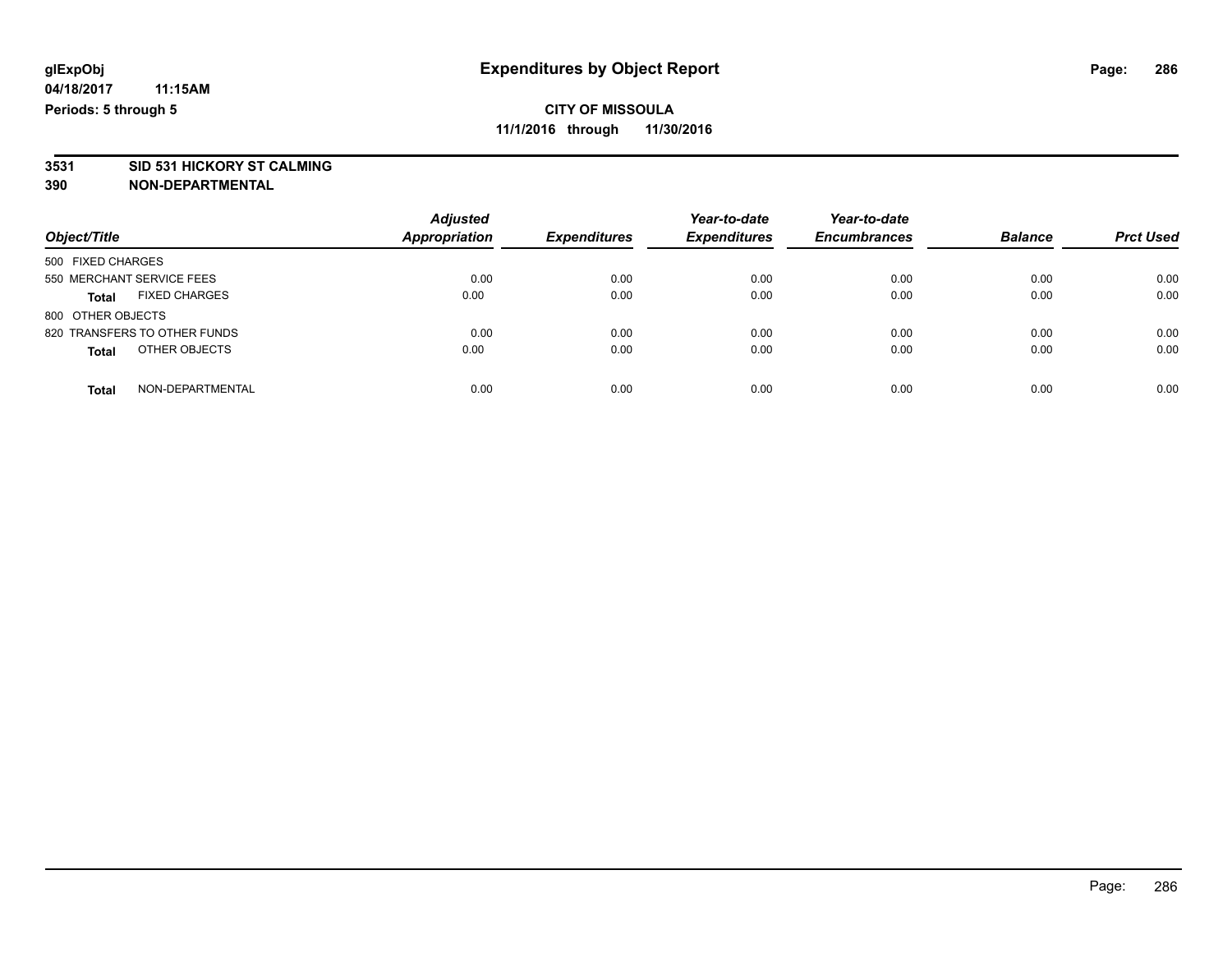#### **3531 SID 531 HICKORY ST CALMING**

|                                            | <b>Adjusted</b><br>Appropriation | <b>Expenditures</b> | Year-to-date<br><b>Expenditures</b> | Year-to-date<br><b>Encumbrances</b> | <b>Balance</b> |                  |
|--------------------------------------------|----------------------------------|---------------------|-------------------------------------|-------------------------------------|----------------|------------------|
| Object/Title                               |                                  |                     |                                     |                                     |                | <b>Prct Used</b> |
| 500 FIXED CHARGES                          |                                  |                     |                                     |                                     |                |                  |
| 550 MERCHANT SERVICE FEES                  | 0.00                             | 0.00                | 0.00                                | 0.00                                | 0.00           | 0.00             |
| <b>FIXED CHARGES</b><br><b>Total</b>       | 0.00                             | 0.00                | 0.00                                | 0.00                                | 0.00           | 0.00             |
| 800 OTHER OBJECTS                          |                                  |                     |                                     |                                     |                |                  |
| 820 TRANSFERS TO OTHER FUNDS               | 0.00                             | 0.00                | 0.00                                | 0.00                                | 0.00           | 0.00             |
| OTHER OBJECTS<br><b>Total</b>              | 0.00                             | 0.00                | 0.00                                | 0.00                                | 0.00           | 0.00             |
| SID 531 HICKORY ST CALMING<br><b>Total</b> | 0.00                             | 0.00                | 0.00                                | 0.00                                | 0.00           | 0.00             |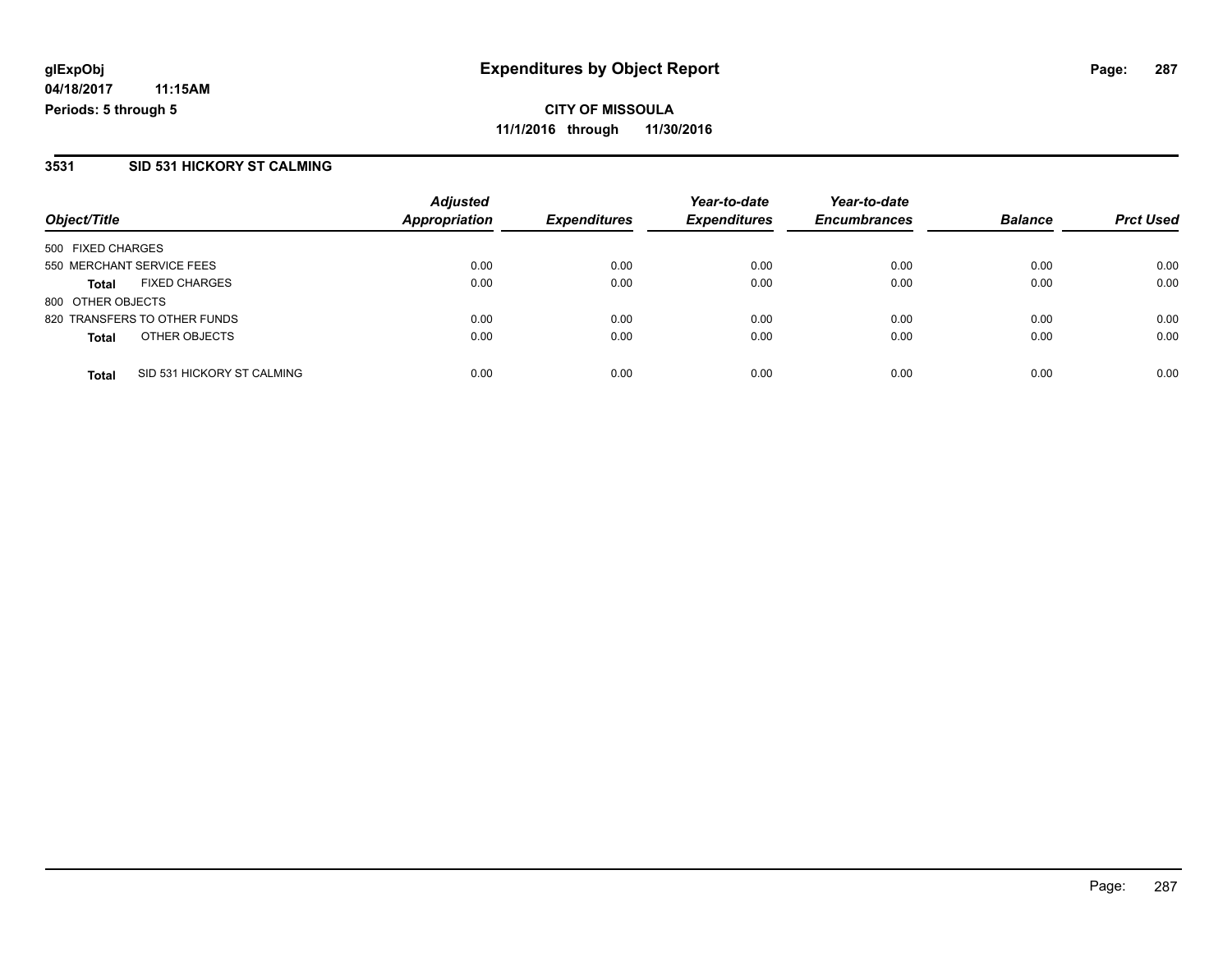**3532 SID 532 DEBT SERVICE FUND**

|                                     |                      | <b>Adjusted</b>      |                     | Year-to-date        | Year-to-date        |                |                  |
|-------------------------------------|----------------------|----------------------|---------------------|---------------------|---------------------|----------------|------------------|
| Object/Title                        |                      | <b>Appropriation</b> | <b>Expenditures</b> | <b>Expenditures</b> | <b>Encumbrances</b> | <b>Balance</b> | <b>Prct Used</b> |
| 500 FIXED CHARGES                   |                      |                      |                     |                     |                     |                |                  |
| 550 MERCHANT SERVICE FEES           |                      | 0.00                 | 0.00                | 0.00                | 0.00                | 0.00           | 0.00             |
| <b>Total</b>                        | <b>FIXED CHARGES</b> | 0.00                 | 0.00                | 0.00                | 0.00                | 0.00           | 0.00             |
| 600 DEBT SERVICE                    |                      |                      |                     |                     |                     |                |                  |
| 610 PRINCIPAL                       |                      | 30.000.00            | 0.00                | 0.00                | 0.00                | 30.000.00      | 0.00             |
| 620 INTEREST / SERVICE FEES         |                      | 10,633.00            | 0.00                | 350.00              | 0.00                | 10.283.00      | 3.29             |
| <b>DEBT SERVICE</b><br><b>Total</b> |                      | 40.633.00            | 0.00                | 350.00              | 0.00                | 40,283.00      | 0.86             |
| <b>Total</b>                        | NON-DEPARTMENTAL     | 40.633.00            | 0.00                | 350.00              | 0.00                | 40.283.00      | 0.86             |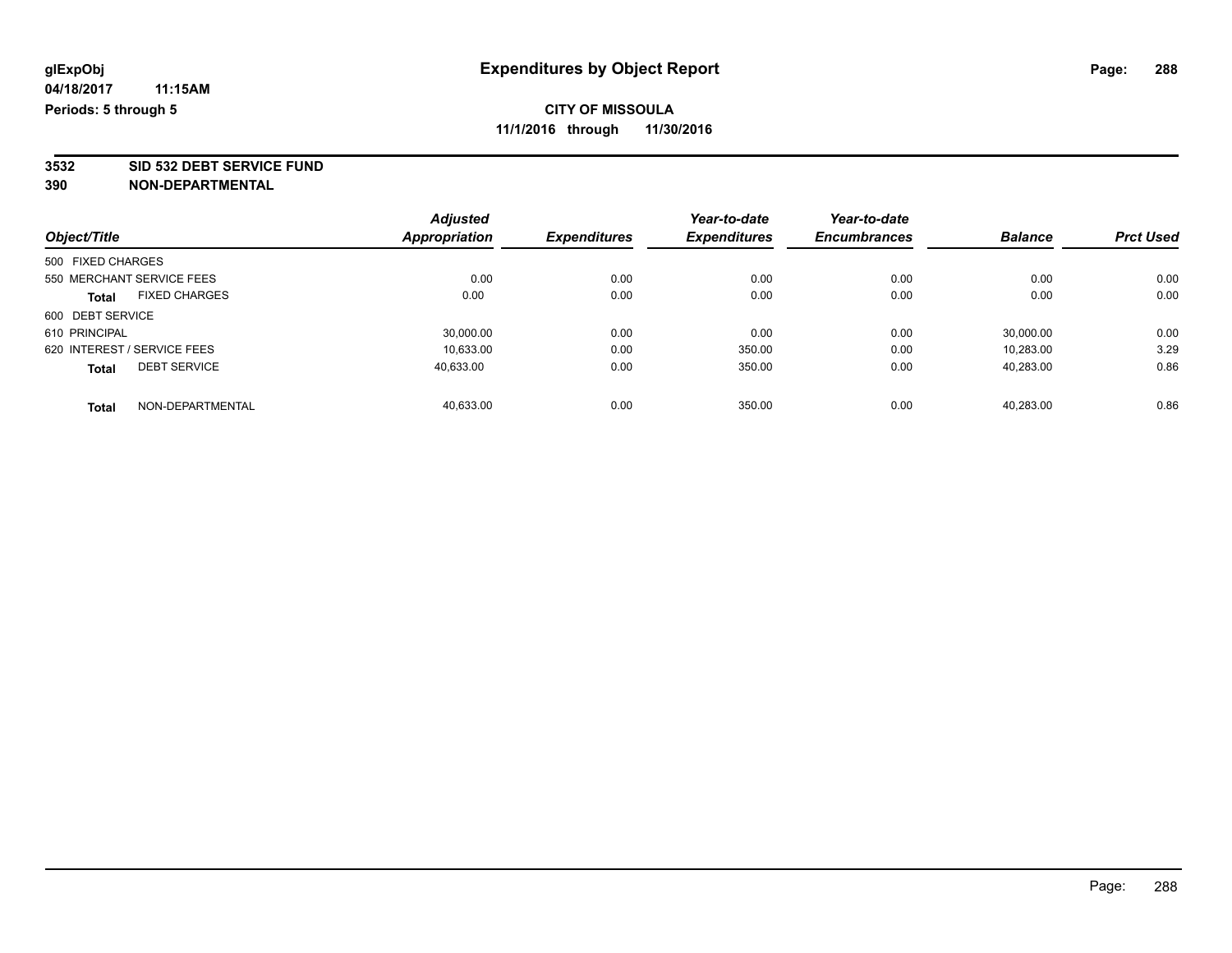### **3532 SID 532 DEBT SERVICE FUND**

| Object/Title                              | <b>Adjusted</b><br>Appropriation | <b>Expenditures</b> | Year-to-date<br><b>Expenditures</b> | Year-to-date<br><b>Encumbrances</b> | <b>Balance</b> | <b>Prct Used</b> |
|-------------------------------------------|----------------------------------|---------------------|-------------------------------------|-------------------------------------|----------------|------------------|
| 500 FIXED CHARGES                         |                                  |                     |                                     |                                     |                |                  |
| 550 MERCHANT SERVICE FEES                 | 0.00                             | 0.00                | 0.00                                | 0.00                                | 0.00           | 0.00             |
| <b>FIXED CHARGES</b><br><b>Total</b>      | 0.00                             | 0.00                | 0.00                                | 0.00                                | 0.00           | 0.00             |
| 600 DEBT SERVICE                          |                                  |                     |                                     |                                     |                |                  |
| 610 PRINCIPAL                             | 30.000.00                        | 0.00                | 0.00                                | 0.00                                | 30,000.00      | 0.00             |
| 620 INTEREST / SERVICE FEES               | 10,633.00                        | 0.00                | 350.00                              | 0.00                                | 10.283.00      | 3.29             |
| <b>DEBT SERVICE</b><br><b>Total</b>       | 40,633.00                        | 0.00                | 350.00                              | 0.00                                | 40.283.00      | 0.86             |
| SID 532 DEBT SERVICE FUND<br><b>Total</b> | 40.633.00                        | 0.00                | 350.00                              | 0.00                                | 40.283.00      | 0.86             |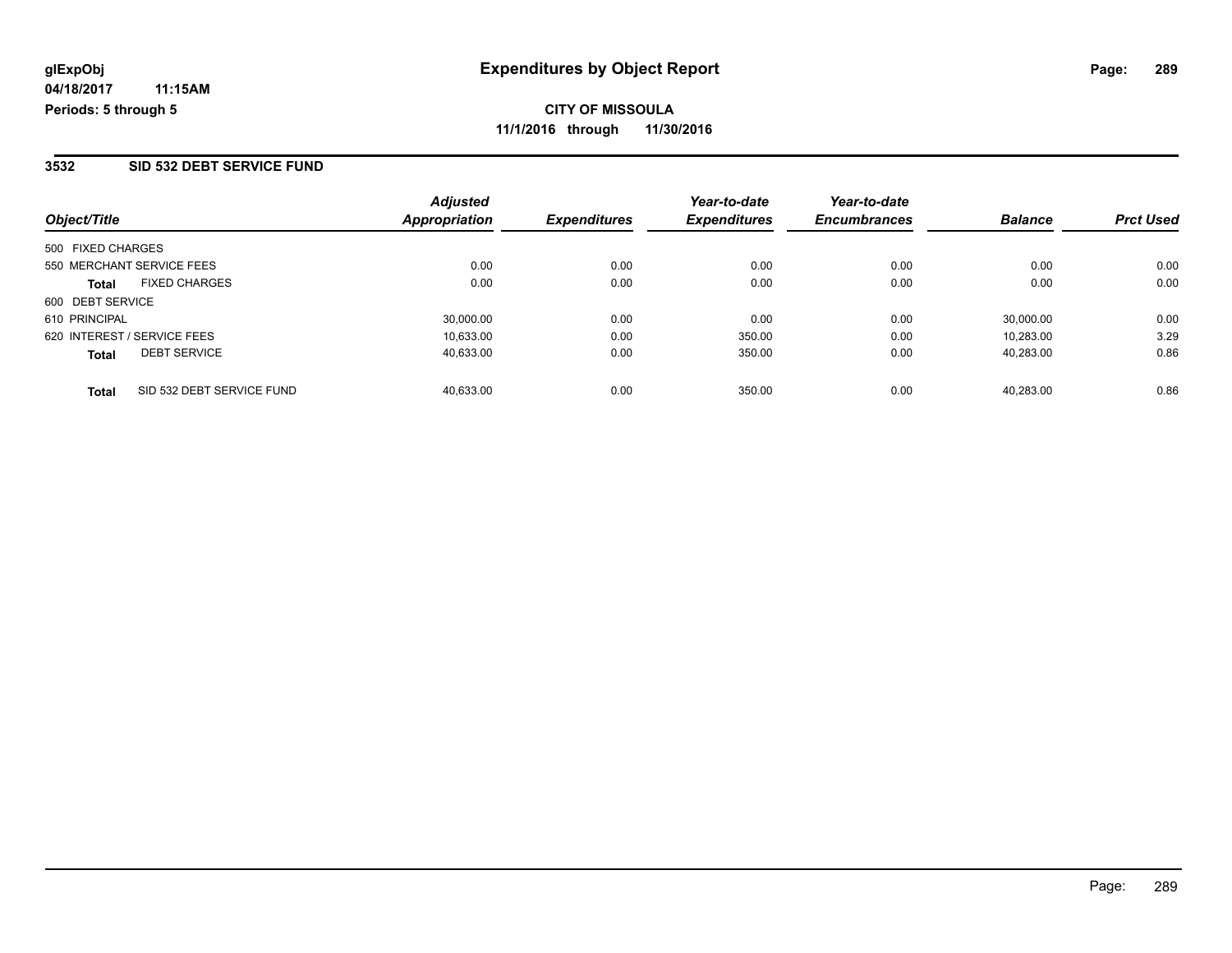# **3533 GILBERT ST SEWER SID DEBT FUND**

**330 WASTEWATER**

| Object/Title                         | <b>Adjusted</b><br>Appropriation | <b>Expenditures</b> | Year-to-date<br><b>Expenditures</b> | Year-to-date<br><b>Encumbrances</b> | <b>Balance</b> | <b>Prct Used</b> |
|--------------------------------------|----------------------------------|---------------------|-------------------------------------|-------------------------------------|----------------|------------------|
| 500 FIXED CHARGES                    |                                  |                     |                                     |                                     |                |                  |
| 550 MERCHANT SERVICE FEES            | 0.00                             | 0.00                | 0.00                                | 0.00                                | 0.00           | 0.00             |
| <b>FIXED CHARGES</b><br><b>Total</b> | 0.00                             | 0.00                | 0.00                                | 0.00                                | 0.00           | 0.00             |
| <b>WASTEWATER</b><br>Total           | 0.00                             | 0.00                | 0.00                                | 0.00                                | 0.00           | 0.00             |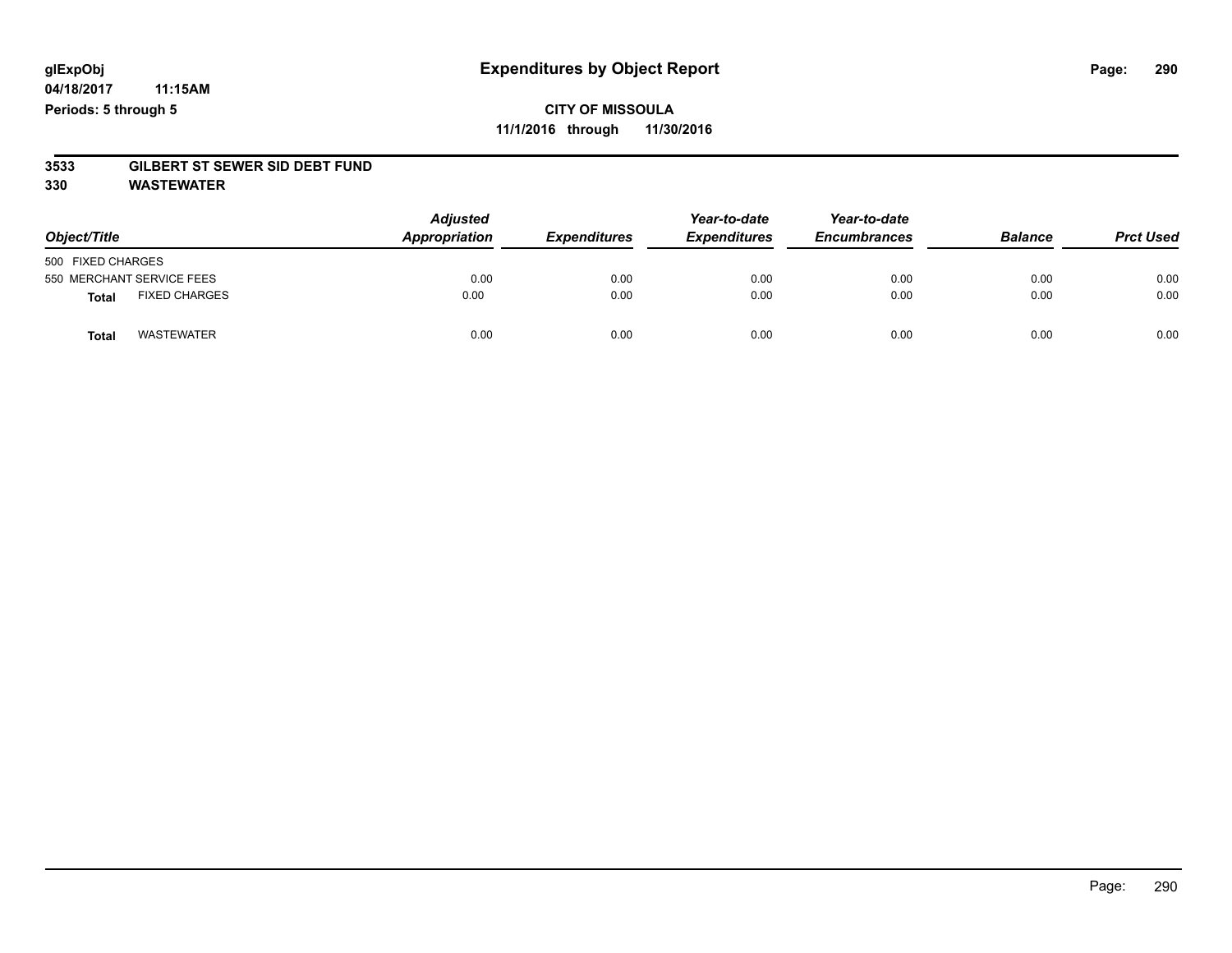# **3533 GILBERT ST SEWER SID DEBT FUND**

|                                      | <b>Adjusted</b>      |                     | Year-to-date        | Year-to-date        |                |                  |
|--------------------------------------|----------------------|---------------------|---------------------|---------------------|----------------|------------------|
| Object/Title                         | <b>Appropriation</b> | <b>Expenditures</b> | <b>Expenditures</b> | <b>Encumbrances</b> | <b>Balance</b> | <b>Prct Used</b> |
| 500 FIXED CHARGES                    |                      |                     |                     |                     |                |                  |
| 500 FIXED CHARGES                    | 0.00                 | 0.00                | 0.00                | 0.00                | 0.00           | 0.00             |
| 550 MERCHANT SERVICE FEES            | 0.00                 | 0.00                | 0.00                | 0.00                | 0.00           | 0.00             |
| <b>FIXED CHARGES</b><br><b>Total</b> | 0.00                 | 0.00                | 0.00                | 0.00                | 0.00           | 0.00             |
| 600 DEBT SERVICE                     |                      |                     |                     |                     |                |                  |
| 610 PRINCIPAL                        | 12,000.00            | 0.00                | 0.00                | 0.00                | 12,000.00      | 0.00             |
| 620 INTEREST / SERVICE FEES          | 4,875.00             | 0.00                | 0.00                | 0.00                | 4,875.00       | 0.00             |
| <b>DEBT SERVICE</b><br><b>Total</b>  | 16,875.00            | 0.00                | 0.00                | 0.00                | 16,875.00      | 0.00             |
| 800 OTHER OBJECTS                    |                      |                     |                     |                     |                |                  |
| 820 TRANSFERS TO OTHER FUNDS         | 0.00                 | 0.00                | 0.00                | 0.00                | 0.00           | 0.00             |
| OTHER OBJECTS<br><b>Total</b>        | 0.00                 | 0.00                | 0.00                | 0.00                | 0.00           | 0.00             |
| NON-DEPARTMENTAL<br><b>Total</b>     | 16,875.00            | 0.00                | 0.00                | 0.00                | 16,875.00      | 0.00             |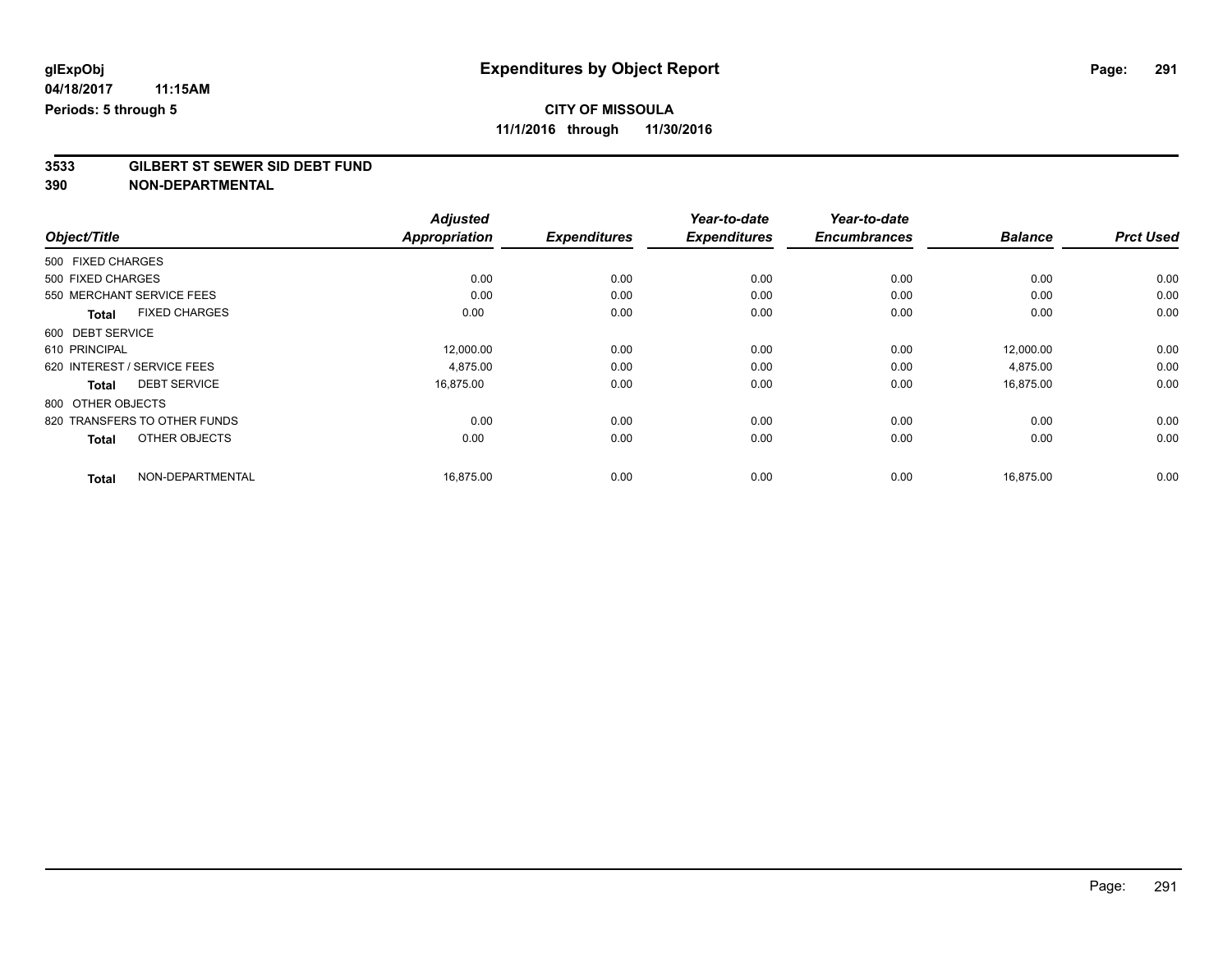## **3533 GILBERT ST SEWER SID DEBT FUND**

|                   |                                | <b>Adjusted</b>      |                     | Year-to-date        | Year-to-date        |                |                  |
|-------------------|--------------------------------|----------------------|---------------------|---------------------|---------------------|----------------|------------------|
| Object/Title      |                                | <b>Appropriation</b> | <b>Expenditures</b> | <b>Expenditures</b> | <b>Encumbrances</b> | <b>Balance</b> | <b>Prct Used</b> |
| 500 FIXED CHARGES |                                |                      |                     |                     |                     |                |                  |
| 500 FIXED CHARGES |                                | 0.00                 | 0.00                | 0.00                | 0.00                | 0.00           | 0.00             |
|                   | 550 MERCHANT SERVICE FEES      | 0.00                 | 0.00                | 0.00                | 0.00                | 0.00           | 0.00             |
| <b>Total</b>      | <b>FIXED CHARGES</b>           | 0.00                 | 0.00                | 0.00                | 0.00                | 0.00           | 0.00             |
| 600 DEBT SERVICE  |                                |                      |                     |                     |                     |                |                  |
| 610 PRINCIPAL     |                                | 12,000.00            | 0.00                | 0.00                | 0.00                | 12,000.00      | 0.00             |
|                   | 620 INTEREST / SERVICE FEES    | 4,875.00             | 0.00                | 0.00                | 0.00                | 4,875.00       | 0.00             |
| <b>Total</b>      | <b>DEBT SERVICE</b>            | 16,875.00            | 0.00                | 0.00                | 0.00                | 16,875.00      | 0.00             |
| 800 OTHER OBJECTS |                                |                      |                     |                     |                     |                |                  |
|                   | 820 TRANSFERS TO OTHER FUNDS   | 0.00                 | 0.00                | 0.00                | 0.00                | 0.00           | 0.00             |
| <b>Total</b>      | OTHER OBJECTS                  | 0.00                 | 0.00                | 0.00                | 0.00                | 0.00           | 0.00             |
| <b>Total</b>      | GILBERT ST SEWER SID DEBT FUND | 16,875.00            | 0.00                | 0.00                | 0.00                | 16,875.00      | 0.00             |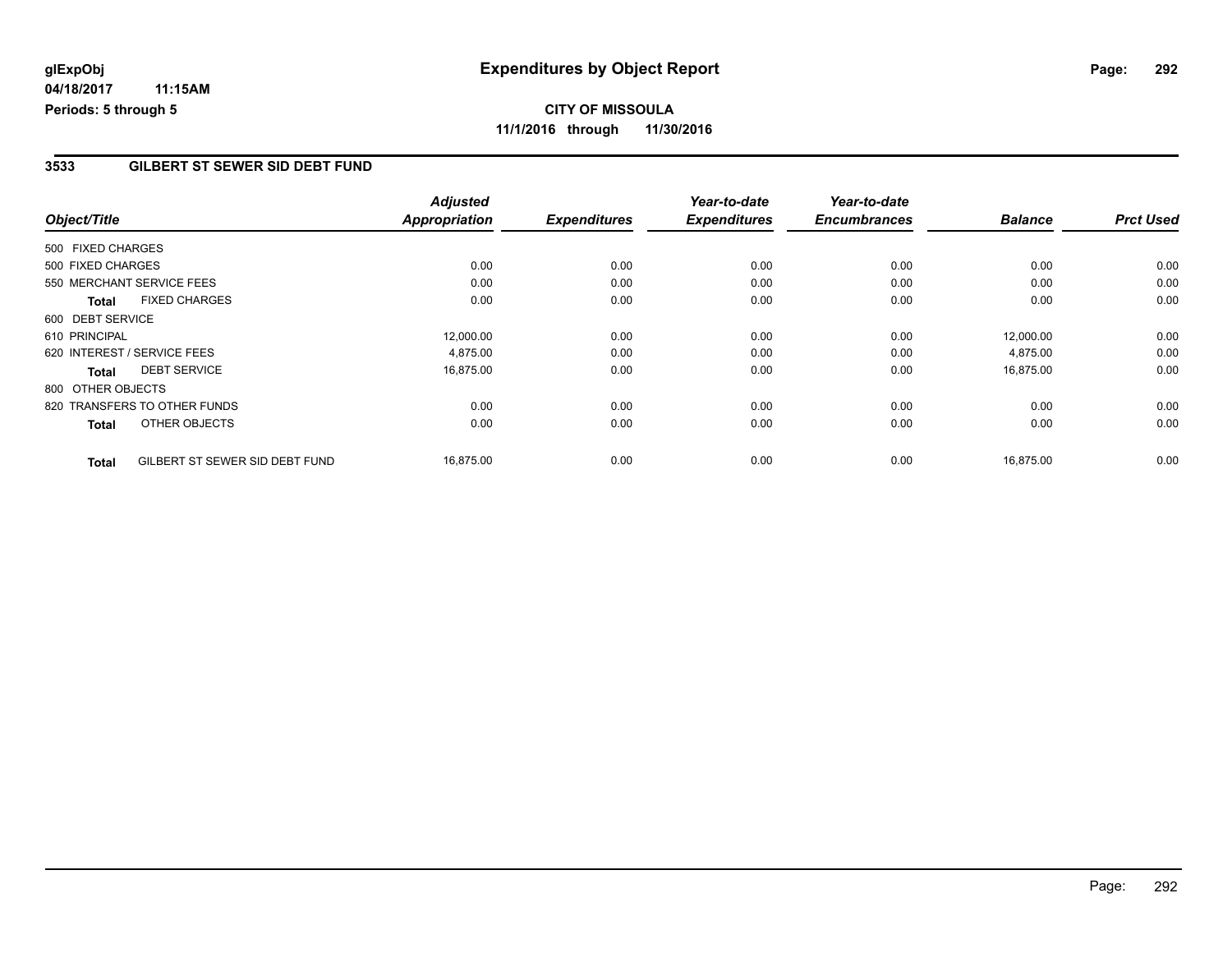**3534 LINCOLNWOOD SEWER PHASE I**

|                             |                           | <b>Adjusted</b> |                     | Year-to-date        | Year-to-date        |                |                  |
|-----------------------------|---------------------------|-----------------|---------------------|---------------------|---------------------|----------------|------------------|
| Object/Title                |                           | Appropriation   | <b>Expenditures</b> | <b>Expenditures</b> | <b>Encumbrances</b> | <b>Balance</b> | <b>Prct Used</b> |
| 500 FIXED CHARGES           |                           |                 |                     |                     |                     |                |                  |
|                             | 550 MERCHANT SERVICE FEES | 0.00            | 0.00                | 0.00                | 0.00                | 0.00           | 0.00             |
| <b>Total</b>                | <b>FIXED CHARGES</b>      | 0.00            | 0.00                | 0.00                | 0.00                | 0.00           | 0.00             |
| 600 DEBT SERVICE            |                           |                 |                     |                     |                     |                |                  |
| 610 PRINCIPAL               |                           | 12.000.00       | 0.00                | 0.00                | 0.00                | 12.000.00      | 0.00             |
| 620 INTEREST / SERVICE FEES |                           | 5.513.00        | 0.00                | 0.00                | 0.00                | 5,513.00       | 0.00             |
| <b>Total</b>                | <b>DEBT SERVICE</b>       | 17.513.00       | 0.00                | 0.00                | 0.00                | 17.513.00      | 0.00             |
| <b>Total</b>                | NON-DEPARTMENTAL          | 17.513.00       | 0.00                | 0.00                | 0.00                | 17.513.00      | 0.00             |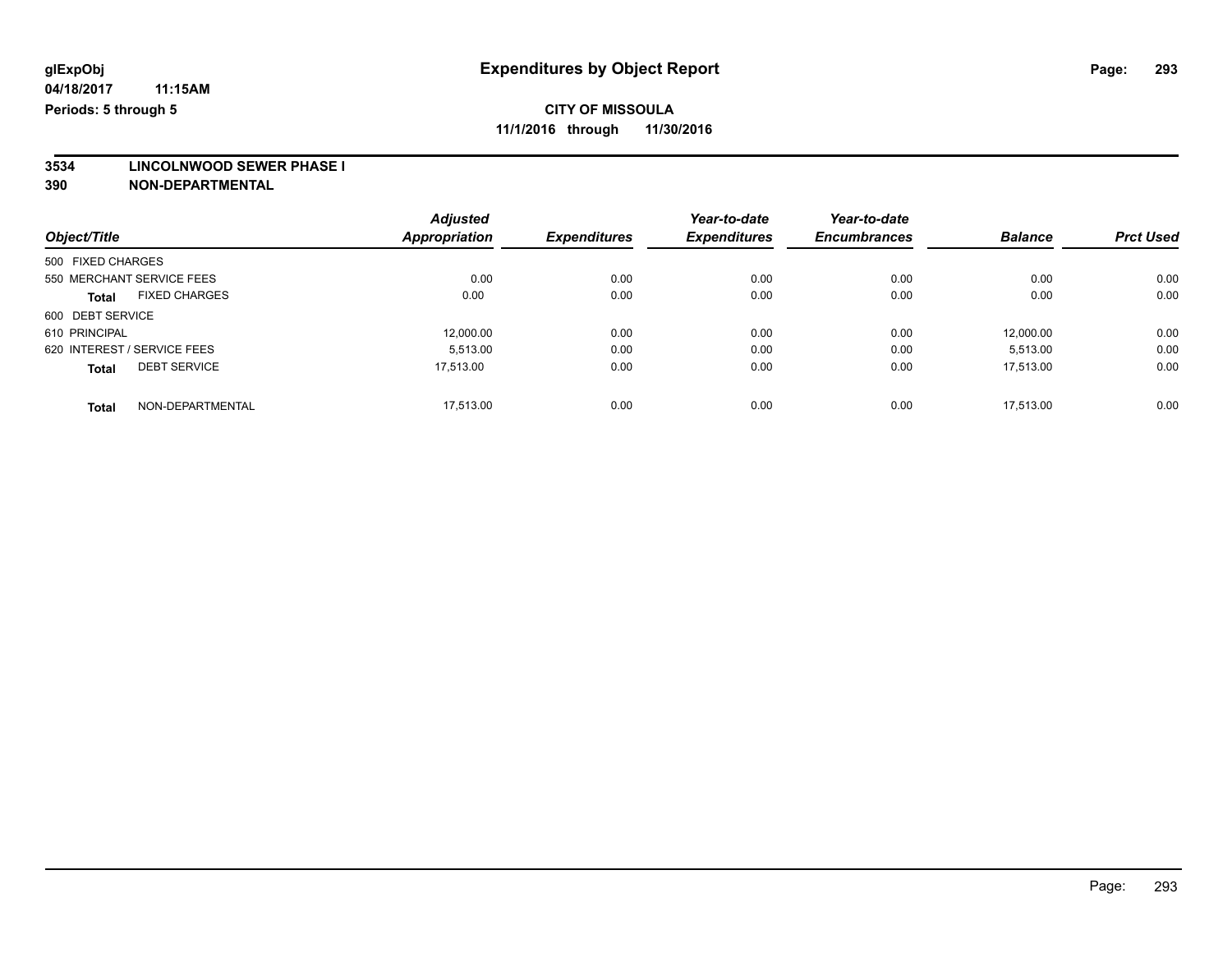# **CITY OF MISSOULA 11/1/2016 through 11/30/2016**

### **3534 LINCOLNWOOD SEWER PHASE I**

| Object/Title                              | <b>Adjusted</b><br><b>Appropriation</b> | <b>Expenditures</b> | Year-to-date<br><b>Expenditures</b> | Year-to-date<br><b>Encumbrances</b> | <b>Balance</b> | <b>Prct Used</b> |
|-------------------------------------------|-----------------------------------------|---------------------|-------------------------------------|-------------------------------------|----------------|------------------|
| 500 FIXED CHARGES                         |                                         |                     |                                     |                                     |                |                  |
| 550 MERCHANT SERVICE FEES                 | 0.00                                    | 0.00                | 0.00                                | 0.00                                | 0.00           | 0.00             |
| <b>FIXED CHARGES</b><br><b>Total</b>      | 0.00                                    | 0.00                | 0.00                                | 0.00                                | 0.00           | 0.00             |
| 600 DEBT SERVICE                          |                                         |                     |                                     |                                     |                |                  |
| 610 PRINCIPAL                             | 12,000.00                               | 0.00                | 0.00                                | 0.00                                | 12.000.00      | 0.00             |
| 620 INTEREST / SERVICE FEES               | 5.513.00                                | 0.00                | 0.00                                | 0.00                                | 5.513.00       | 0.00             |
| <b>DEBT SERVICE</b><br><b>Total</b>       | 17.513.00                               | 0.00                | 0.00                                | 0.00                                | 17.513.00      | 0.00             |
| LINCOLNWOOD SEWER PHASE I<br><b>Total</b> | 17.513.00                               | 0.00                | 0.00                                | 0.00                                | 17.513.00      | 0.00             |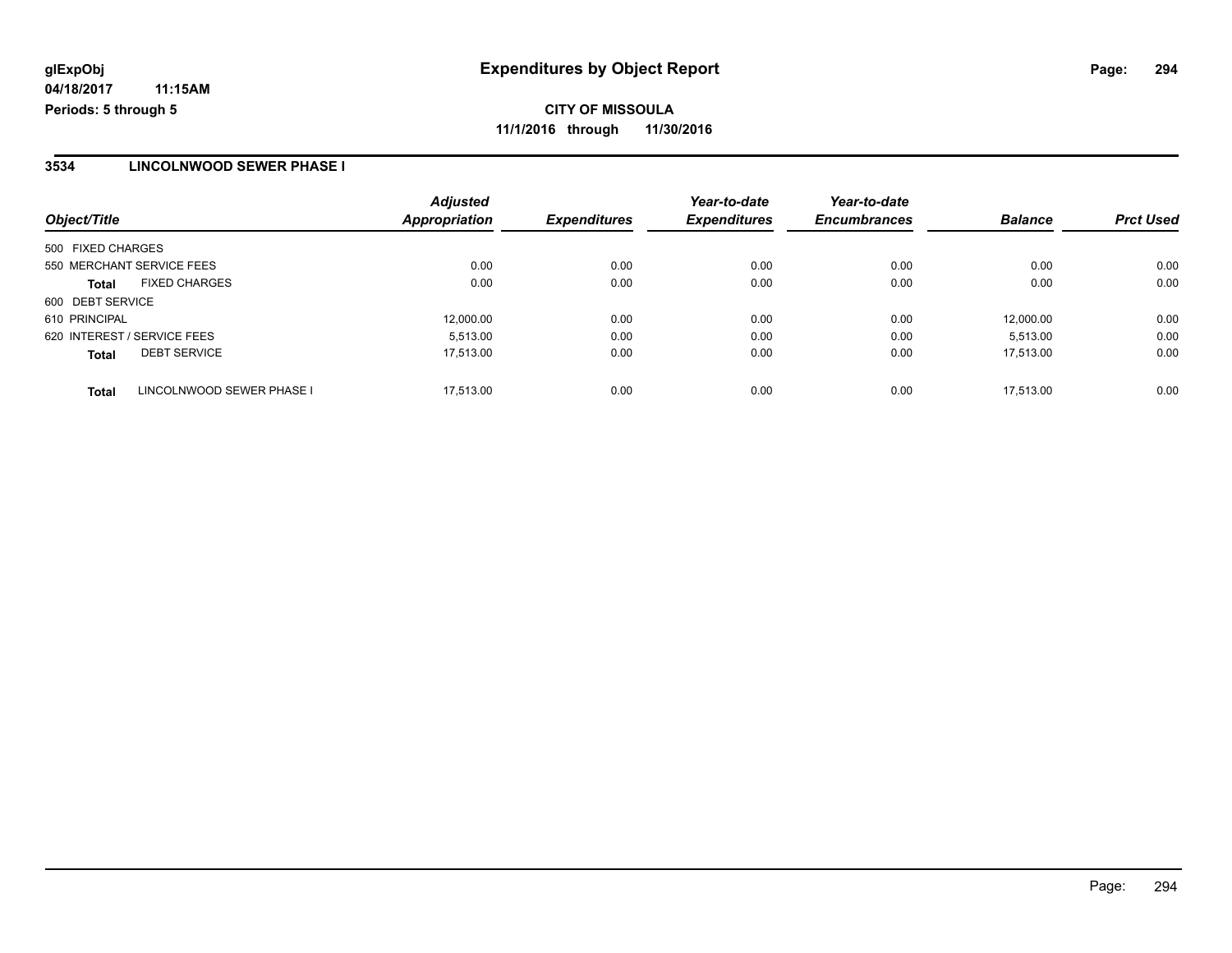# **3535 SLANT STREET TRAFFIC CALMING**

| Object/Title                         | <b>Adjusted</b><br><b>Appropriation</b> | <b>Expenditures</b> | Year-to-date<br><b>Expenditures</b> | Year-to-date<br><b>Encumbrances</b> | <b>Balance</b> | <b>Prct Used</b> |
|--------------------------------------|-----------------------------------------|---------------------|-------------------------------------|-------------------------------------|----------------|------------------|
| 500 FIXED CHARGES                    |                                         |                     |                                     |                                     |                |                  |
| 550 MERCHANT SERVICE FEES            | 0.00                                    | 0.00                | 0.00                                | 0.00                                | 0.00           | 0.00             |
| <b>FIXED CHARGES</b><br><b>Total</b> | 0.00                                    | 0.00                | 0.00                                | 0.00                                | 0.00           | 0.00             |
| 800 OTHER OBJECTS                    |                                         |                     |                                     |                                     |                |                  |
| 820 TRANSFERS TO OTHER FUNDS         | 0.00                                    | 0.00                | 0.00                                | 0.00                                | 0.00           | 0.00             |
| OTHER OBJECTS<br><b>Total</b>        | 0.00                                    | 0.00                | 0.00                                | 0.00                                | 0.00           | 0.00             |
| NON-DEPARTMENTAL<br>Total            | 0.00                                    | 0.00                | 0.00                                | 0.00                                | 0.00           | 0.00             |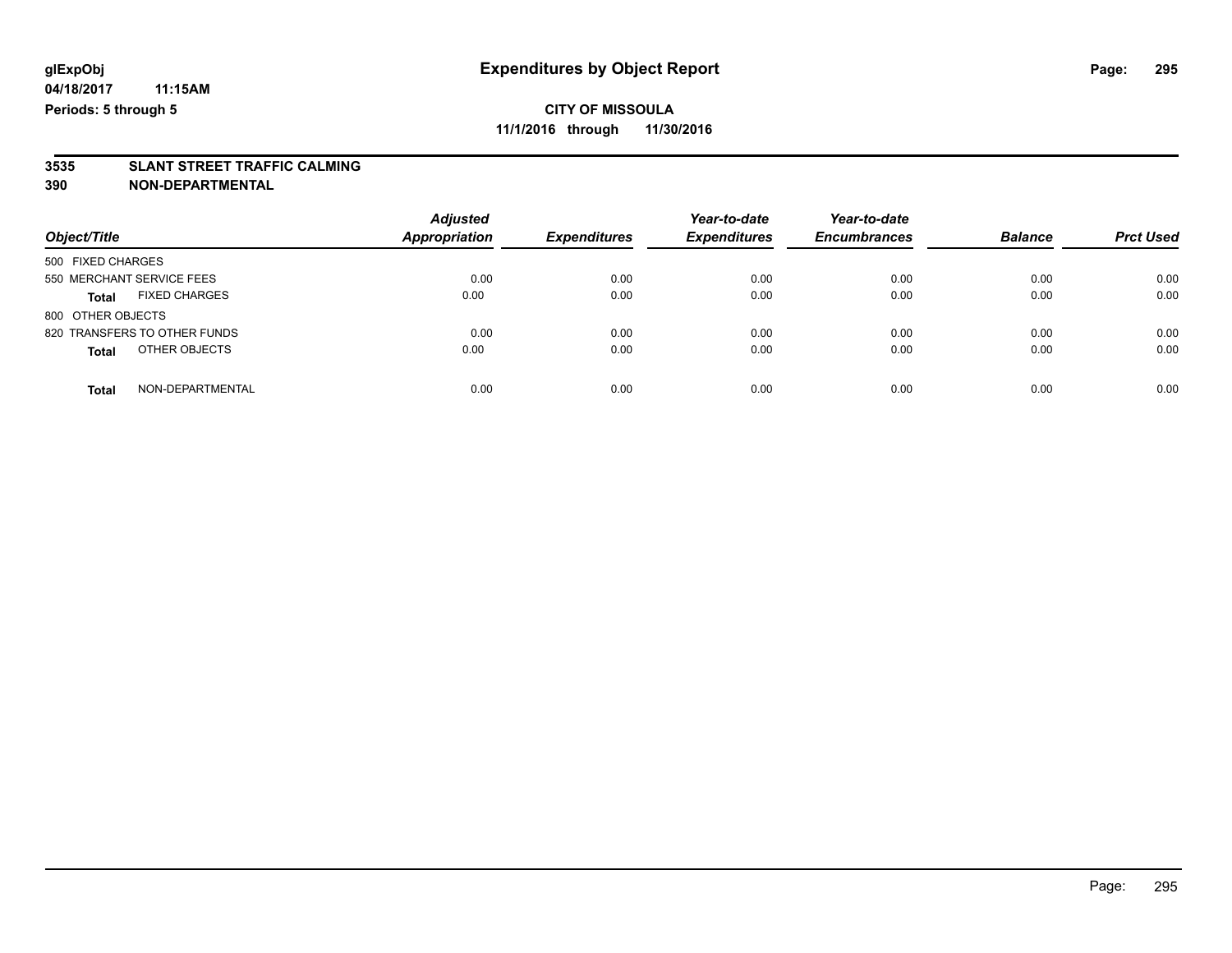### **3535 SLANT STREET TRAFFIC CALMING**

|                              |                                     | <b>Adjusted</b> |                     | Year-to-date        | Year-to-date        |                |                  |
|------------------------------|-------------------------------------|-----------------|---------------------|---------------------|---------------------|----------------|------------------|
| Object/Title                 |                                     | Appropriation   | <b>Expenditures</b> | <b>Expenditures</b> | <b>Encumbrances</b> | <b>Balance</b> | <b>Prct Used</b> |
| 500 FIXED CHARGES            |                                     |                 |                     |                     |                     |                |                  |
| 550 MERCHANT SERVICE FEES    |                                     | 0.00            | 0.00                | 0.00                | 0.00                | 0.00           | 0.00             |
| <b>Total</b>                 | <b>FIXED CHARGES</b>                | 0.00            | 0.00                | 0.00                | 0.00                | 0.00           | 0.00             |
| 800 OTHER OBJECTS            |                                     |                 |                     |                     |                     |                |                  |
| 820 TRANSFERS TO OTHER FUNDS |                                     | 0.00            | 0.00                | 0.00                | 0.00                | 0.00           | 0.00             |
| <b>Total</b>                 | OTHER OBJECTS                       | 0.00            | 0.00                | 0.00                | 0.00                | 0.00           | 0.00             |
| <b>Total</b>                 | <b>SLANT STREET TRAFFIC CALMING</b> | 0.00            | 0.00                | 0.00                | 0.00                | 0.00           | 0.00             |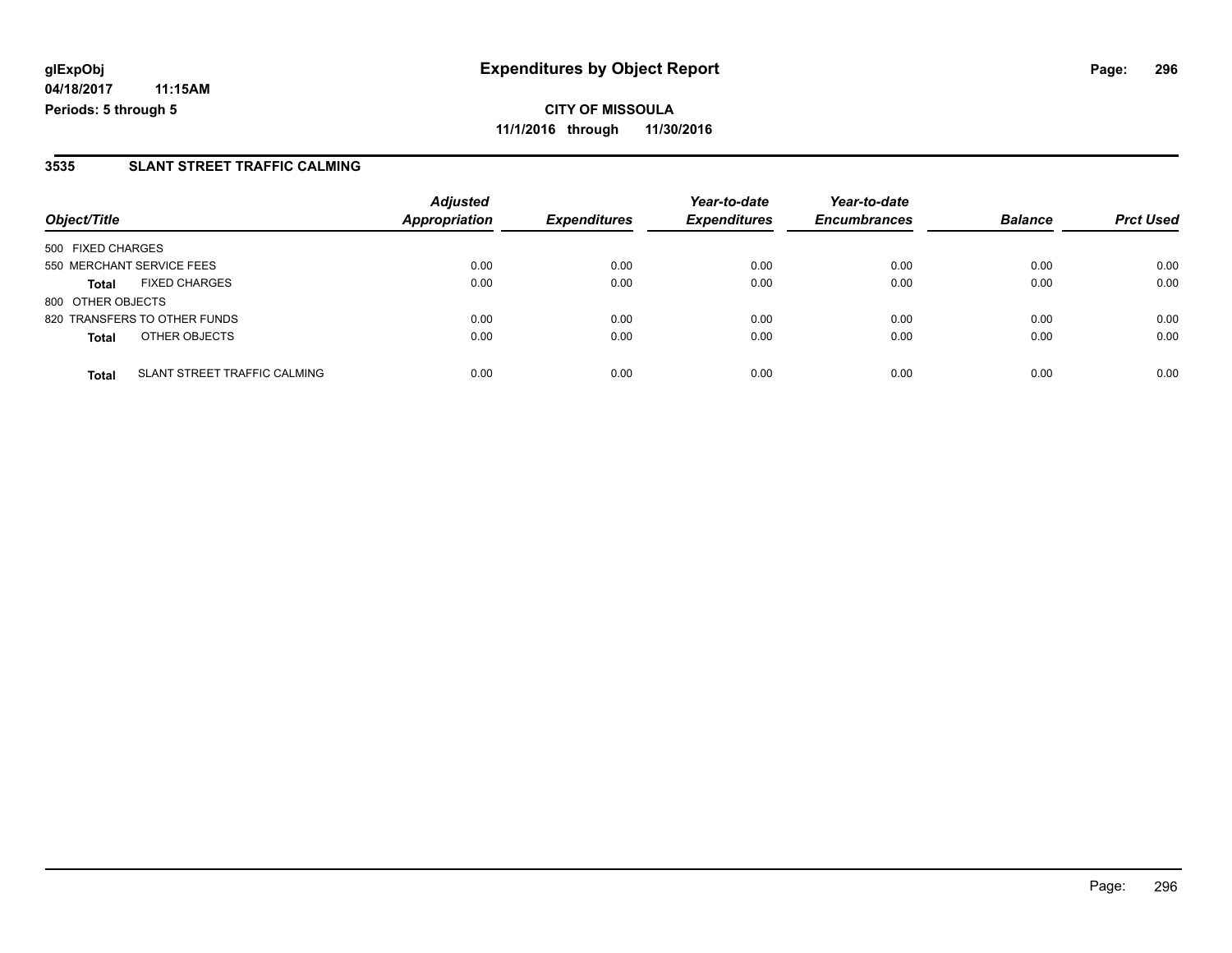**3536 LINCOLNWOOD SEWER PHASE II**

|                                      | <b>Adjusted</b>      |                     | Year-to-date        | Year-to-date        |                |                  |
|--------------------------------------|----------------------|---------------------|---------------------|---------------------|----------------|------------------|
| Object/Title                         | <b>Appropriation</b> | <b>Expenditures</b> | <b>Expenditures</b> | <b>Encumbrances</b> | <b>Balance</b> | <b>Prct Used</b> |
| 500 FIXED CHARGES                    |                      |                     |                     |                     |                |                  |
| 550 MERCHANT SERVICE FEES            | 0.00                 | 0.00                | 0.00                | 0.00                | 0.00           | 0.00             |
| <b>FIXED CHARGES</b><br><b>Total</b> | 0.00                 | 0.00                | 0.00                | 0.00                | 0.00           | 0.00             |
| 600 DEBT SERVICE                     |                      |                     |                     |                     |                |                  |
| 610 PRINCIPAL                        | 22,000.00            | 0.00                | 0.00                | 0.00                | 22.000.00      | 0.00             |
| 620 INTEREST / SERVICE FEES          | 9.544.00             | 0.00                | 0.00                | 0.00                | 9.544.00       | 0.00             |
| <b>DEBT SERVICE</b><br><b>Total</b>  | 31.544.00            | 0.00                | 0.00                | 0.00                | 31.544.00      | 0.00             |
| NON-DEPARTMENTAL<br><b>Total</b>     | 31.544.00            | 0.00                | 0.00                | 0.00                | 31.544.00      | 0.00             |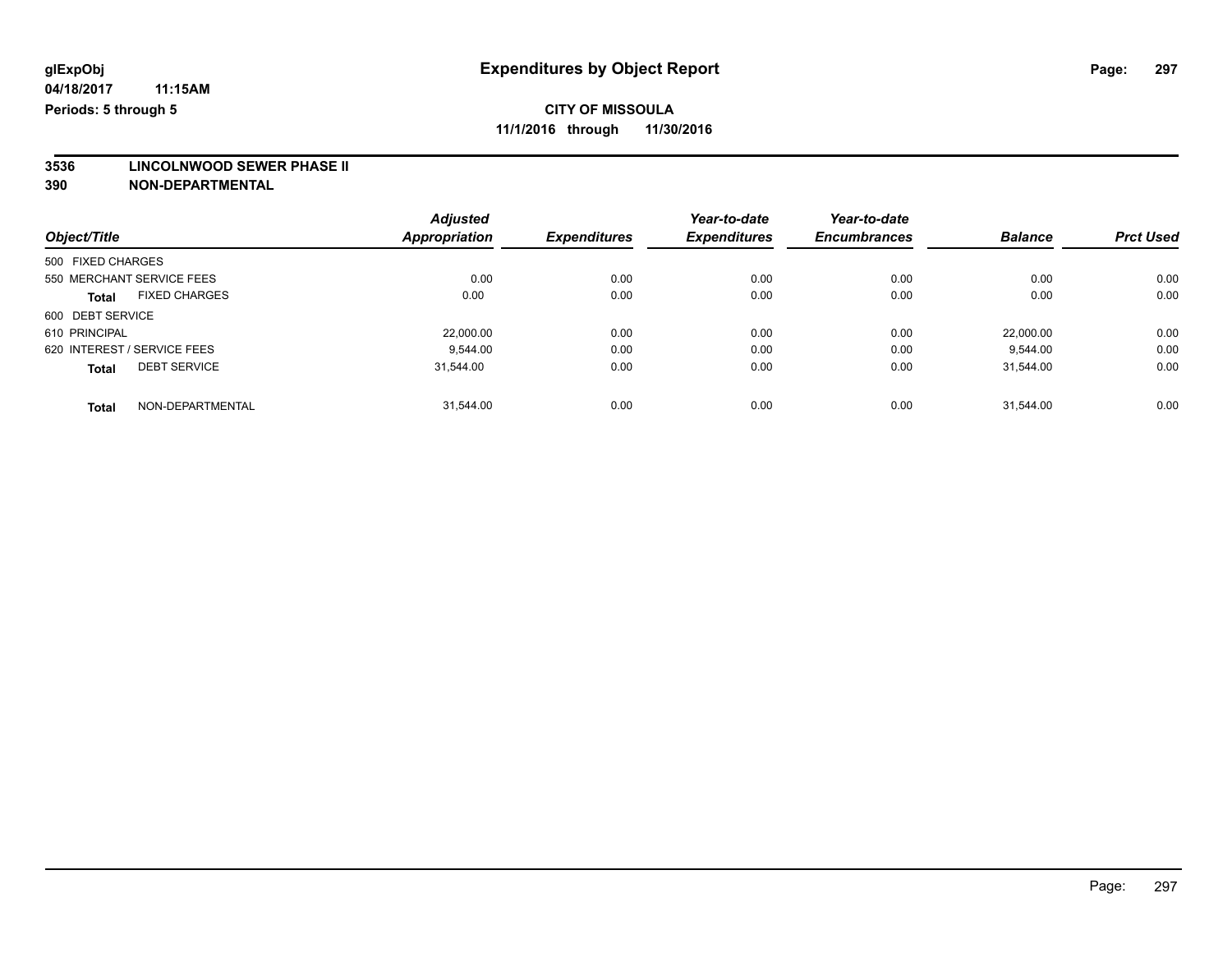# **CITY OF MISSOULA 11/1/2016 through 11/30/2016**

### **3536 LINCOLNWOOD SEWER PHASE II**

| Object/Title                               | <b>Adjusted</b><br>Appropriation | <b>Expenditures</b> | Year-to-date<br><b>Expenditures</b> | Year-to-date<br><b>Encumbrances</b> | <b>Balance</b> | <b>Prct Used</b> |
|--------------------------------------------|----------------------------------|---------------------|-------------------------------------|-------------------------------------|----------------|------------------|
| 500 FIXED CHARGES                          |                                  |                     |                                     |                                     |                |                  |
| 550 MERCHANT SERVICE FEES                  | 0.00                             | 0.00                | 0.00                                | 0.00                                | 0.00           | 0.00             |
| <b>FIXED CHARGES</b><br><b>Total</b>       | 0.00                             | 0.00                | 0.00                                | 0.00                                | 0.00           | 0.00             |
| 600 DEBT SERVICE                           |                                  |                     |                                     |                                     |                |                  |
| 610 PRINCIPAL                              | 22,000.00                        | 0.00                | 0.00                                | 0.00                                | 22,000.00      | 0.00             |
| 620 INTEREST / SERVICE FEES                | 9.544.00                         | 0.00                | 0.00                                | 0.00                                | 9.544.00       | 0.00             |
| <b>DEBT SERVICE</b><br><b>Total</b>        | 31.544.00                        | 0.00                | 0.00                                | 0.00                                | 31.544.00      | 0.00             |
| LINCOLNWOOD SEWER PHASE II<br><b>Total</b> | 31.544.00                        | 0.00                | 0.00                                | 0.00                                | 31.544.00      | 0.00             |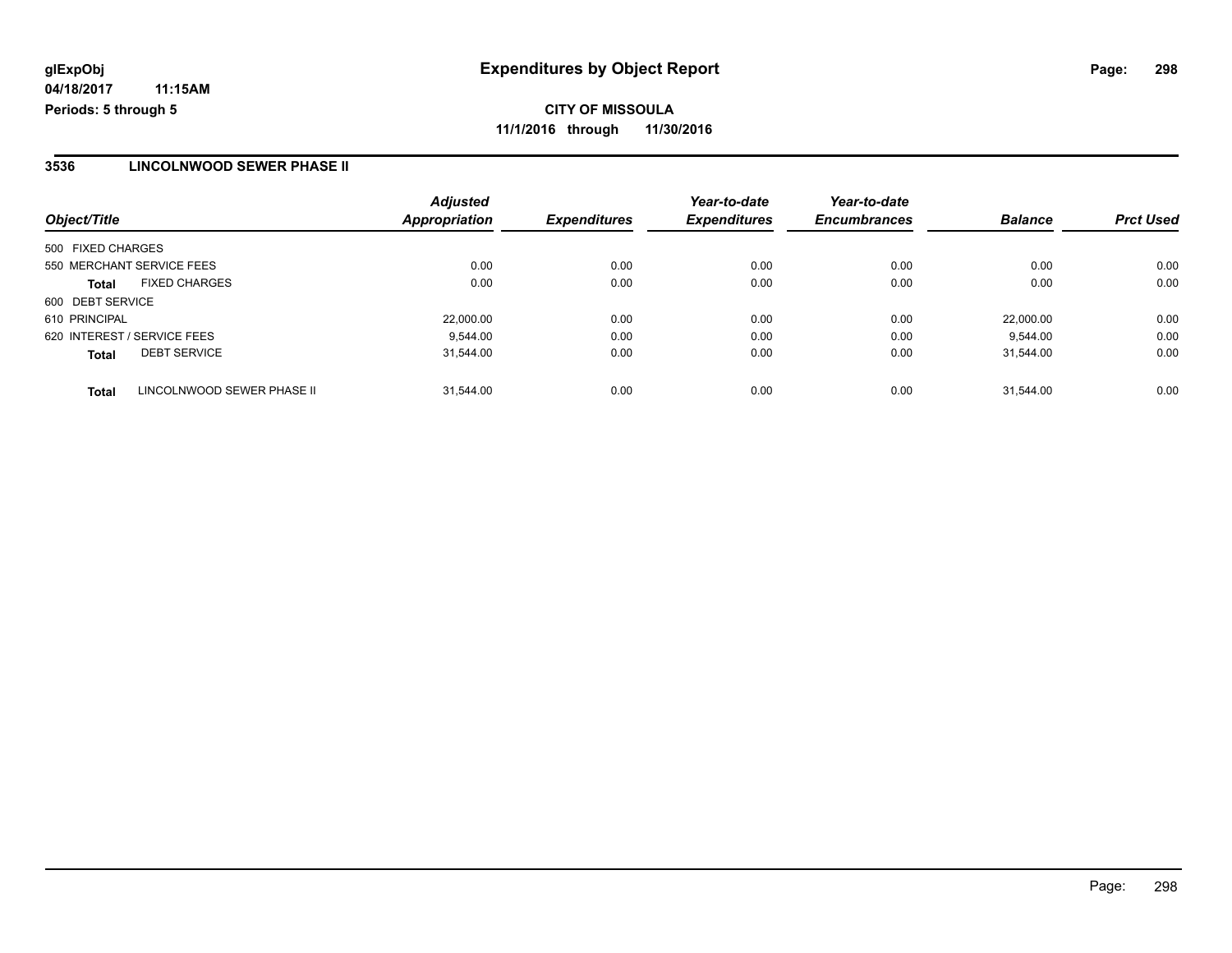# **3539 SOUTH 4TH STREET W TRAFFIC**

| Object/Title                         | <b>Adjusted</b><br><b>Appropriation</b> | <b>Expenditures</b> | Year-to-date<br><b>Expenditures</b> | Year-to-date<br><b>Encumbrances</b> | <b>Balance</b> | <b>Prct Used</b> |
|--------------------------------------|-----------------------------------------|---------------------|-------------------------------------|-------------------------------------|----------------|------------------|
| 500 FIXED CHARGES                    |                                         |                     |                                     |                                     |                |                  |
| 550 MERCHANT SERVICE FEES            | 0.00                                    | 0.00                | 0.00                                | 0.00                                | 0.00           | 0.00             |
| <b>FIXED CHARGES</b><br><b>Total</b> | 0.00                                    | 0.00                | 0.00                                | 0.00                                | 0.00           | 0.00             |
| 800 OTHER OBJECTS                    |                                         |                     |                                     |                                     |                |                  |
| 820 TRANSFERS TO OTHER FUNDS         | 0.00                                    | 0.00                | 0.00                                | 0.00                                | 0.00           | 0.00             |
| OTHER OBJECTS<br><b>Total</b>        | 0.00                                    | 0.00                | 0.00                                | 0.00                                | 0.00           | 0.00             |
|                                      |                                         |                     |                                     |                                     |                |                  |
| NON-DEPARTMENTAL<br>Total            | 0.00                                    | 0.00                | 0.00                                | 0.00                                | 0.00           | 0.00             |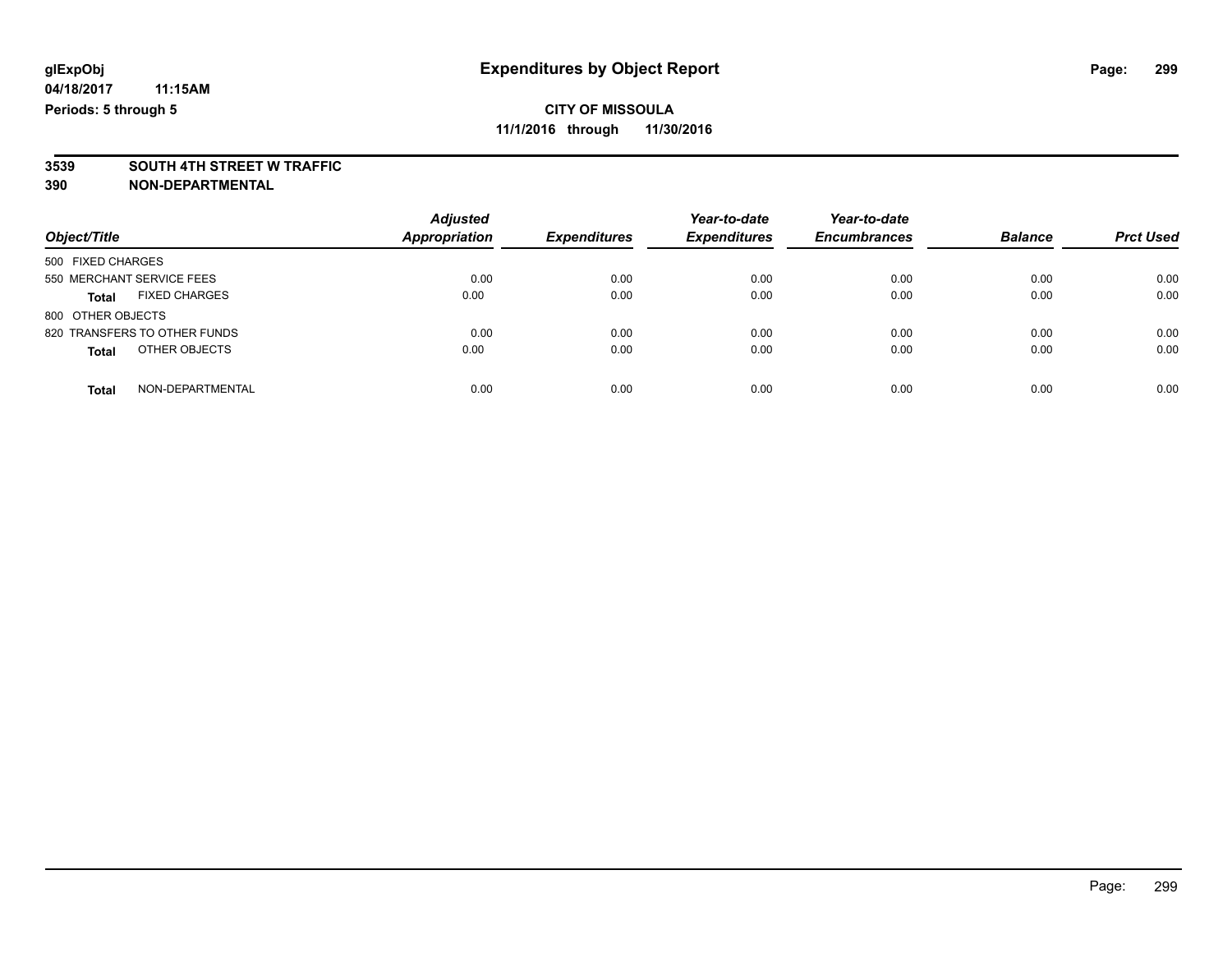### **3539 SOUTH 4TH STREET W TRAFFIC**

| Object/Title                 |                            | <b>Adjusted</b><br><b>Appropriation</b> | <b>Expenditures</b> | Year-to-date<br><b>Expenditures</b> | Year-to-date<br><b>Encumbrances</b> | <b>Balance</b> | <b>Prct Used</b> |
|------------------------------|----------------------------|-----------------------------------------|---------------------|-------------------------------------|-------------------------------------|----------------|------------------|
|                              |                            |                                         |                     |                                     |                                     |                |                  |
| 500 FIXED CHARGES            |                            |                                         |                     |                                     |                                     |                |                  |
| 550 MERCHANT SERVICE FEES    |                            | 0.00                                    | 0.00                | 0.00                                | 0.00                                | 0.00           | 0.00             |
| <b>Total</b>                 | <b>FIXED CHARGES</b>       | 0.00                                    | 0.00                | 0.00                                | 0.00                                | 0.00           | 0.00             |
| 800 OTHER OBJECTS            |                            |                                         |                     |                                     |                                     |                |                  |
| 820 TRANSFERS TO OTHER FUNDS |                            | 0.00                                    | 0.00                | 0.00                                | 0.00                                | 0.00           | 0.00             |
| <b>Total</b>                 | OTHER OBJECTS              | 0.00                                    | 0.00                | 0.00                                | 0.00                                | 0.00           | 0.00             |
| <b>Total</b>                 | SOUTH 4TH STREET W TRAFFIC | 0.00                                    | 0.00                | 0.00                                | 0.00                                | 0.00           | 0.00             |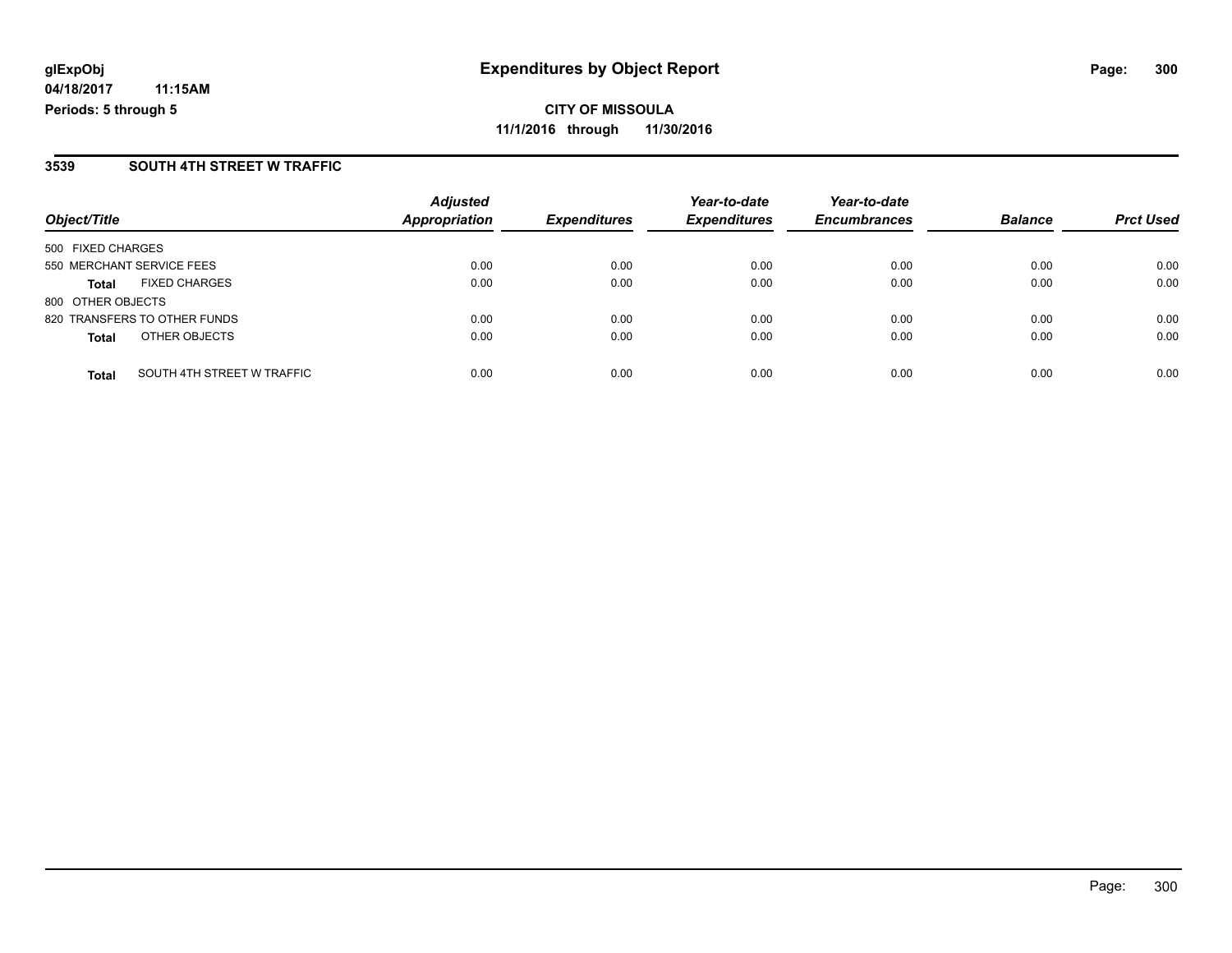**3540 SID 540 DEBT SERVICE FUND**

|                                      | <b>Adjusted</b><br><b>Appropriation</b> | <b>Expenditures</b> | Year-to-date<br><b>Expenditures</b> | Year-to-date<br><b>Encumbrances</b> | <b>Balance</b> | <b>Prct Used</b> |
|--------------------------------------|-----------------------------------------|---------------------|-------------------------------------|-------------------------------------|----------------|------------------|
| Object/Title                         |                                         |                     |                                     |                                     |                |                  |
| 300 PURCHASED SERVICES               |                                         |                     |                                     |                                     |                |                  |
| 350 PROFESSIONAL SERVICES            | 0.00                                    | 0.00                | 0.00                                | 0.00                                | 0.00           | 0.00             |
| PURCHASED SERVICES<br><b>Total</b>   | 0.00                                    | 0.00                | 0.00                                | 0.00                                | 0.00           | 0.00             |
| 500 FIXED CHARGES                    |                                         |                     |                                     |                                     |                |                  |
| 550 MERCHANT SERVICE FEES            | 350.00                                  | 0.00                | 0.00                                | 0.00                                | 350.00         | 0.00             |
| <b>FIXED CHARGES</b><br><b>Total</b> | 350.00                                  | 0.00                | 0.00                                | 0.00                                | 350.00         | 0.00             |
| 600 DEBT SERVICE                     |                                         |                     |                                     |                                     |                |                  |
| 610 PRINCIPAL                        | 75,000.00                               | 0.00                | 0.00                                | 0.00                                | 75.000.00      | 0.00             |
| 620 INTEREST / SERVICE FEES          | 45,903.00                               | 0.00                | 0.00                                | 0.00                                | 45,903.00      | 0.00             |
| <b>DEBT SERVICE</b><br><b>Total</b>  | 120.903.00                              | 0.00                | 0.00                                | 0.00                                | 120,903.00     | 0.00             |
|                                      |                                         |                     |                                     |                                     |                |                  |
| NON-DEPARTMENTAL<br><b>Total</b>     | 121,253.00                              | 0.00                | 0.00                                | 0.00                                | 121.253.00     | 0.00             |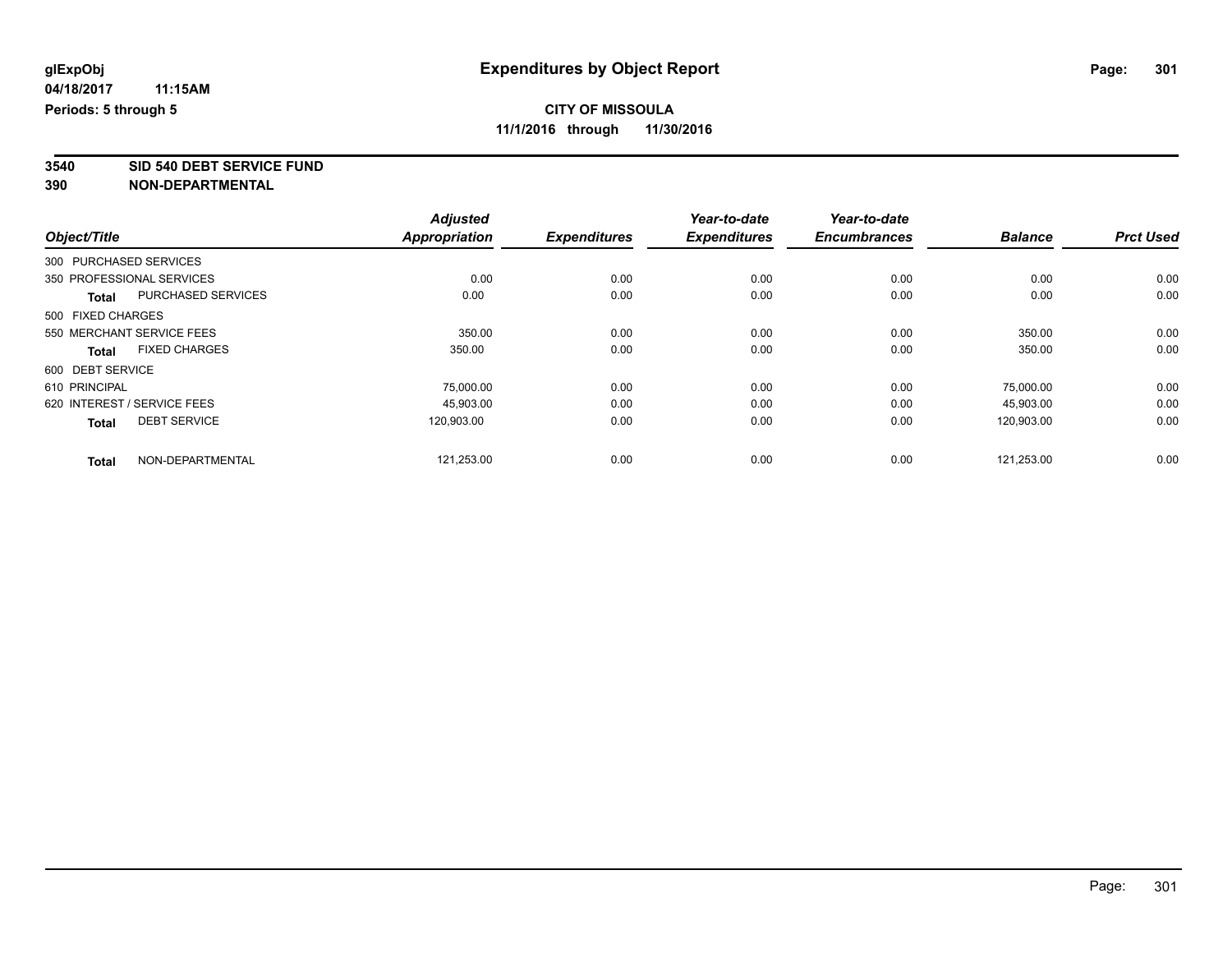#### **3540 SID 540 DEBT SERVICE FUND**

|                                     |                           | <b>Adjusted</b>      |                     | Year-to-date        | Year-to-date        |                |                  |
|-------------------------------------|---------------------------|----------------------|---------------------|---------------------|---------------------|----------------|------------------|
| Object/Title                        |                           | <b>Appropriation</b> | <b>Expenditures</b> | <b>Expenditures</b> | <b>Encumbrances</b> | <b>Balance</b> | <b>Prct Used</b> |
| 300 PURCHASED SERVICES              |                           |                      |                     |                     |                     |                |                  |
| 350 PROFESSIONAL SERVICES           |                           | 0.00                 | 0.00                | 0.00                | 0.00                | 0.00           | 0.00             |
| Total                               | <b>PURCHASED SERVICES</b> | 0.00                 | 0.00                | 0.00                | 0.00                | 0.00           | 0.00             |
| 500 FIXED CHARGES                   |                           |                      |                     |                     |                     |                |                  |
| 550 MERCHANT SERVICE FEES           |                           | 350.00               | 0.00                | 0.00                | 0.00                | 350.00         | 0.00             |
| Total                               | <b>FIXED CHARGES</b>      | 350.00               | 0.00                | 0.00                | 0.00                | 350.00         | 0.00             |
| 600 DEBT SERVICE                    |                           |                      |                     |                     |                     |                |                  |
| 610 PRINCIPAL                       |                           | 75,000.00            | 0.00                | 0.00                | 0.00                | 75.000.00      | 0.00             |
| 620 INTEREST / SERVICE FEES         |                           | 45.903.00            | 0.00                | 0.00                | 0.00                | 45.903.00      | 0.00             |
| <b>DEBT SERVICE</b><br><b>Total</b> |                           | 120,903.00           | 0.00                | 0.00                | 0.00                | 120,903.00     | 0.00             |
| <b>Total</b>                        | SID 540 DEBT SERVICE FUND | 121,253.00           | 0.00                | 0.00                | 0.00                | 121.253.00     | 0.00             |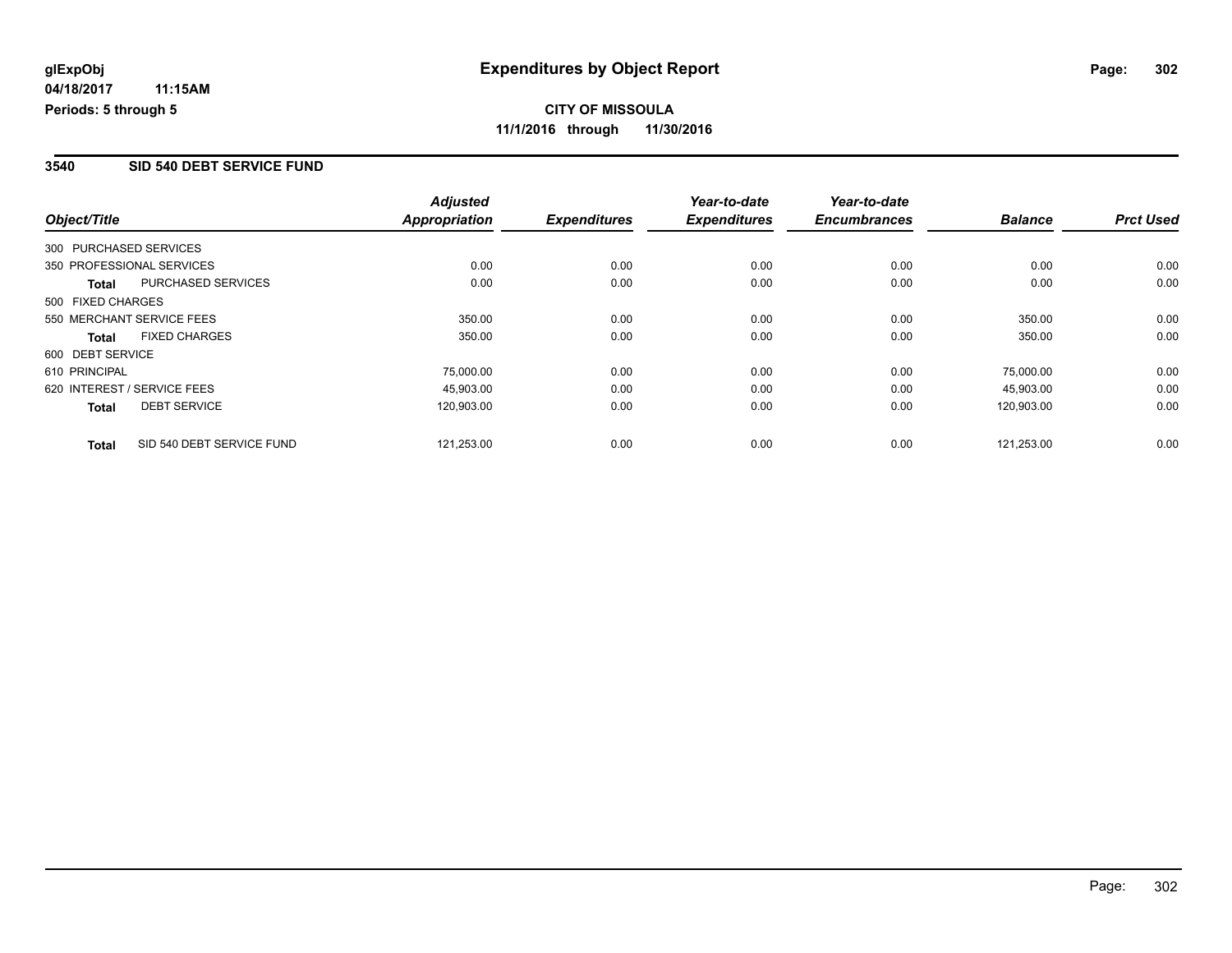# **3541 SID 541 DEBT SERVICE**

| Object/Title                |                      | <b>Adjusted</b> | <b>Expenditures</b> | Year-to-date<br><b>Expenditures</b> | Year-to-date        | <b>Balance</b> | <b>Prct Used</b> |
|-----------------------------|----------------------|-----------------|---------------------|-------------------------------------|---------------------|----------------|------------------|
|                             |                      | Appropriation   |                     |                                     | <b>Encumbrances</b> |                |                  |
| 500 FIXED CHARGES           |                      |                 |                     |                                     |                     |                |                  |
| 550 MERCHANT SERVICE FEES   |                      | 300.00          | 0.00                | 0.00                                | 0.00                | 300.00         | 0.00             |
| <b>Total</b>                | <b>FIXED CHARGES</b> | 300.00          | 0.00                | 0.00                                | 0.00                | 300.00         | 0.00             |
| 600 DEBT SERVICE            |                      |                 |                     |                                     |                     |                |                  |
| 610 PRINCIPAL               |                      | 30.000.00       | 0.00                | 0.00                                | 0.00                | 30,000.00      | 0.00             |
| 620 INTEREST / SERVICE FEES |                      | 27,798.00       | 0.00                | 300.00                              | 0.00                | 27.498.00      | 1.08             |
| <b>Total</b>                | <b>DEBT SERVICE</b>  | 57.798.00       | 0.00                | 300.00                              | 0.00                | 57,498.00      | 0.52             |
| <b>Total</b>                | NON-DEPARTMENTAL     | 58.098.00       | 0.00                | 300.00                              | 0.00                | 57.798.00      | 0.52             |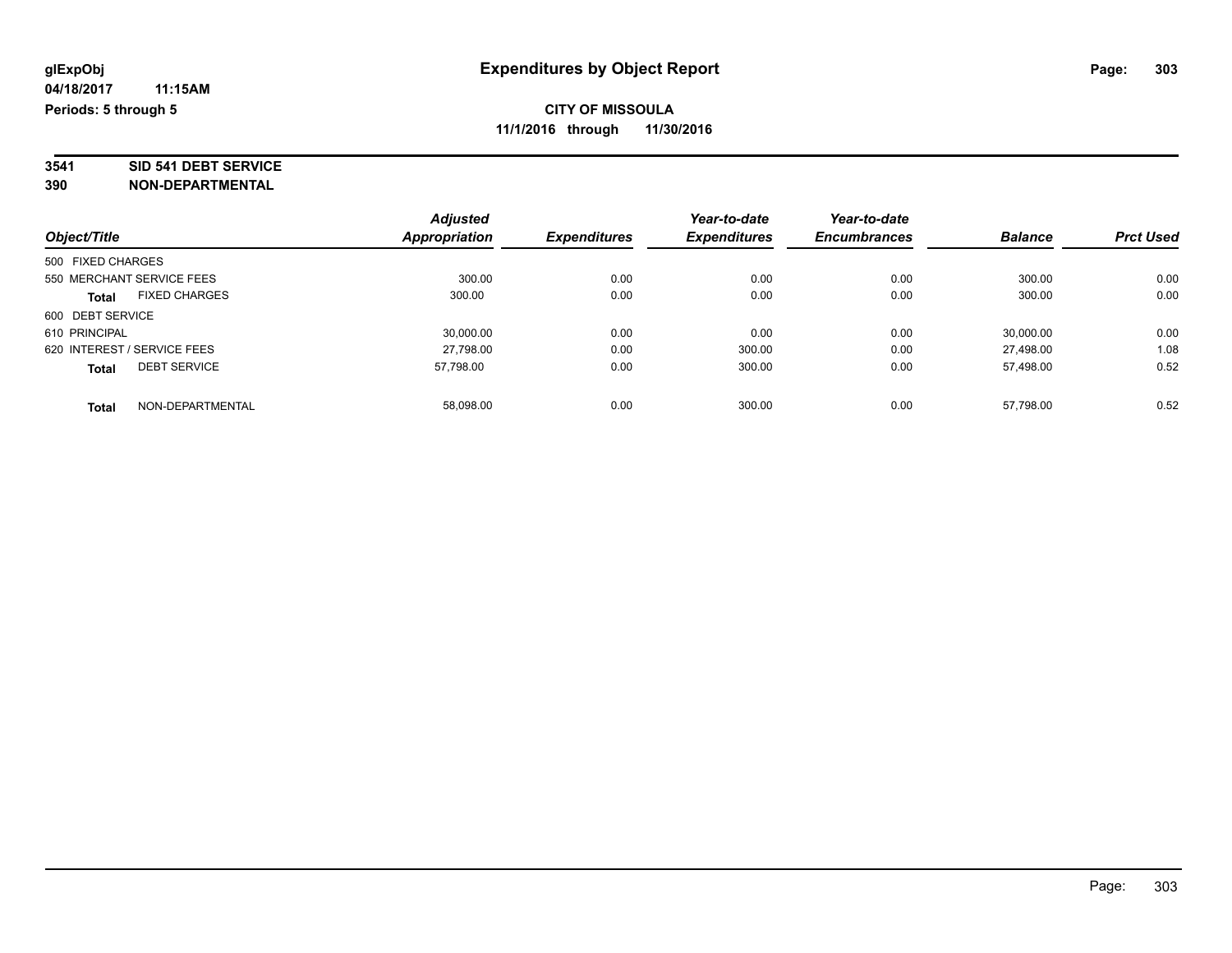#### **3541 SID 541 DEBT SERVICE**

| Object/Title                         | <b>Adjusted</b><br><b>Appropriation</b> | <b>Expenditures</b> | Year-to-date<br><b>Expenditures</b> | Year-to-date<br><b>Encumbrances</b> | <b>Balance</b> | <b>Prct Used</b> |
|--------------------------------------|-----------------------------------------|---------------------|-------------------------------------|-------------------------------------|----------------|------------------|
|                                      |                                         |                     |                                     |                                     |                |                  |
| 500 FIXED CHARGES                    |                                         |                     |                                     |                                     |                |                  |
| 550 MERCHANT SERVICE FEES            | 300.00                                  | 0.00                | 0.00                                | 0.00                                | 300.00         | 0.00             |
| <b>FIXED CHARGES</b><br><b>Total</b> | 300.00                                  | 0.00                | 0.00                                | 0.00                                | 300.00         | 0.00             |
| 600 DEBT SERVICE                     |                                         |                     |                                     |                                     |                |                  |
| 610 PRINCIPAL                        | 30,000.00                               | 0.00                | 0.00                                | 0.00                                | 30.000.00      | 0.00             |
| 620 INTEREST / SERVICE FEES          | 27,798.00                               | 0.00                | 300.00                              | 0.00                                | 27.498.00      | 1.08             |
| <b>DEBT SERVICE</b><br><b>Total</b>  | 57,798.00                               | 0.00                | 300.00                              | 0.00                                | 57.498.00      | 0.52             |
| SID 541 DEBT SERVICE<br><b>Total</b> | 58.098.00                               | 0.00                | 300.00                              | 0.00                                | 57.798.00      | 0.52             |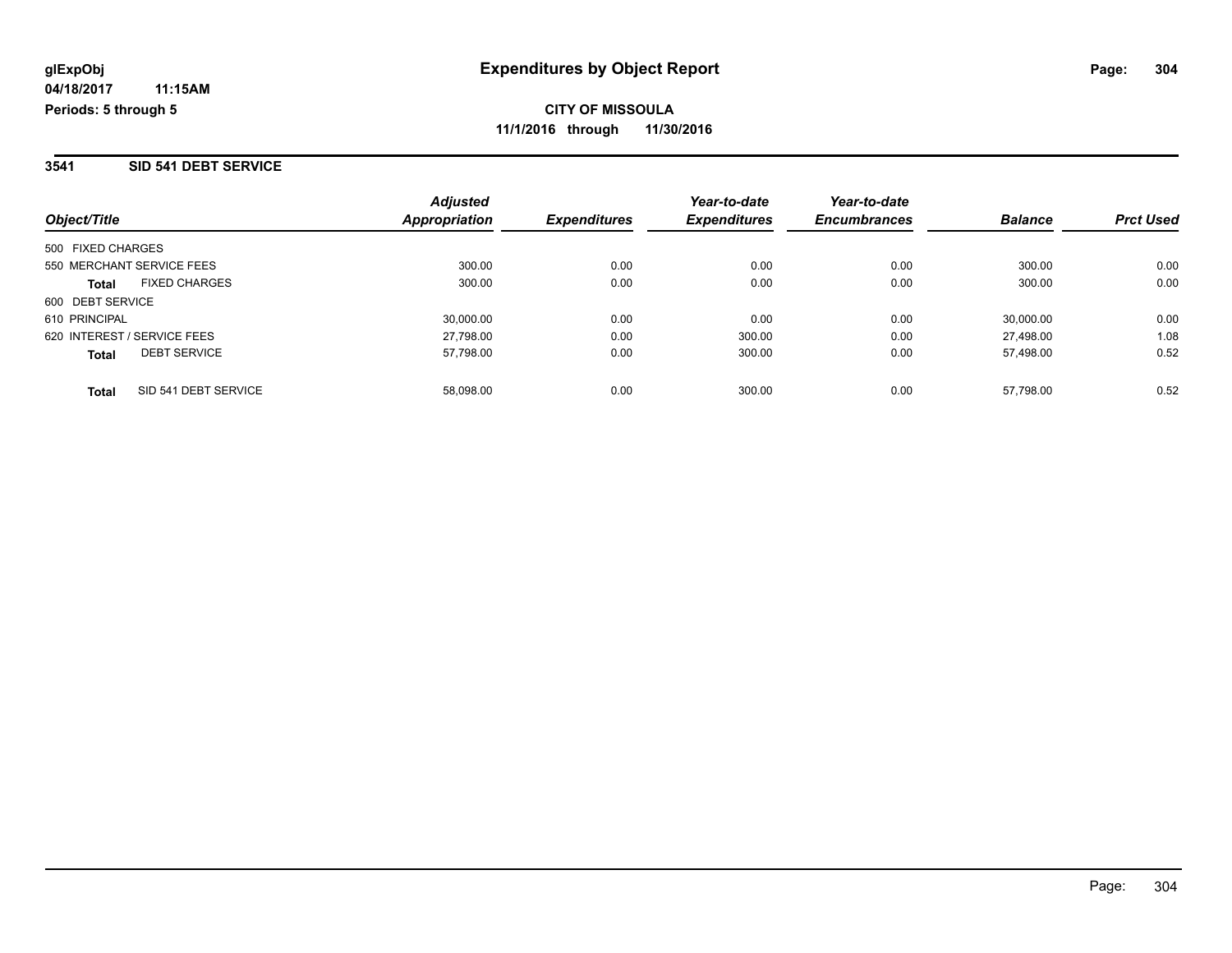# **3543 SID 543 DEBT SERVICE**

|                                      | <b>Adjusted</b> |                     | Year-to-date<br><b>Expenditures</b> | Year-to-date<br><b>Encumbrances</b> | <b>Balance</b> | <b>Prct Used</b> |
|--------------------------------------|-----------------|---------------------|-------------------------------------|-------------------------------------|----------------|------------------|
| Object/Title                         | Appropriation   | <b>Expenditures</b> |                                     |                                     |                |                  |
| 500 FIXED CHARGES                    |                 |                     |                                     |                                     |                |                  |
| 550 MERCHANT SERVICE FEES            | 0.00            | 0.00                | 0.00                                | 0.00                                | 0.00           | 0.00             |
| <b>FIXED CHARGES</b><br><b>Total</b> | 0.00            | 0.00                | 0.00                                | 0.00                                | 0.00           | 0.00             |
| 600 DEBT SERVICE                     |                 |                     |                                     |                                     |                |                  |
| 610 PRINCIPAL                        | 0.00            | 0.00                | 0.00                                | 0.00                                | 0.00           | 0.00             |
| 620 INTEREST / SERVICE FEES          | 0.00            | 0.00                | 0.00                                | 0.00                                | 0.00           | 0.00             |
| <b>DEBT SERVICE</b><br><b>Total</b>  | 0.00            | 0.00                | 0.00                                | 0.00                                | 0.00           | 0.00             |
| 800 OTHER OBJECTS                    |                 |                     |                                     |                                     |                |                  |
| 820 TRANSFERS TO OTHER FUNDS         | 0.00            | 0.00                | 0.00                                | 0.00                                | 0.00           | 0.00             |
| OTHER OBJECTS<br><b>Total</b>        | 0.00            | 0.00                | 0.00                                | 0.00                                | 0.00           | 0.00             |
|                                      |                 |                     |                                     |                                     |                |                  |
| NON-DEPARTMENTAL<br><b>Total</b>     | 0.00            | 0.00                | 0.00                                | 0.00                                | 0.00           | 0.00             |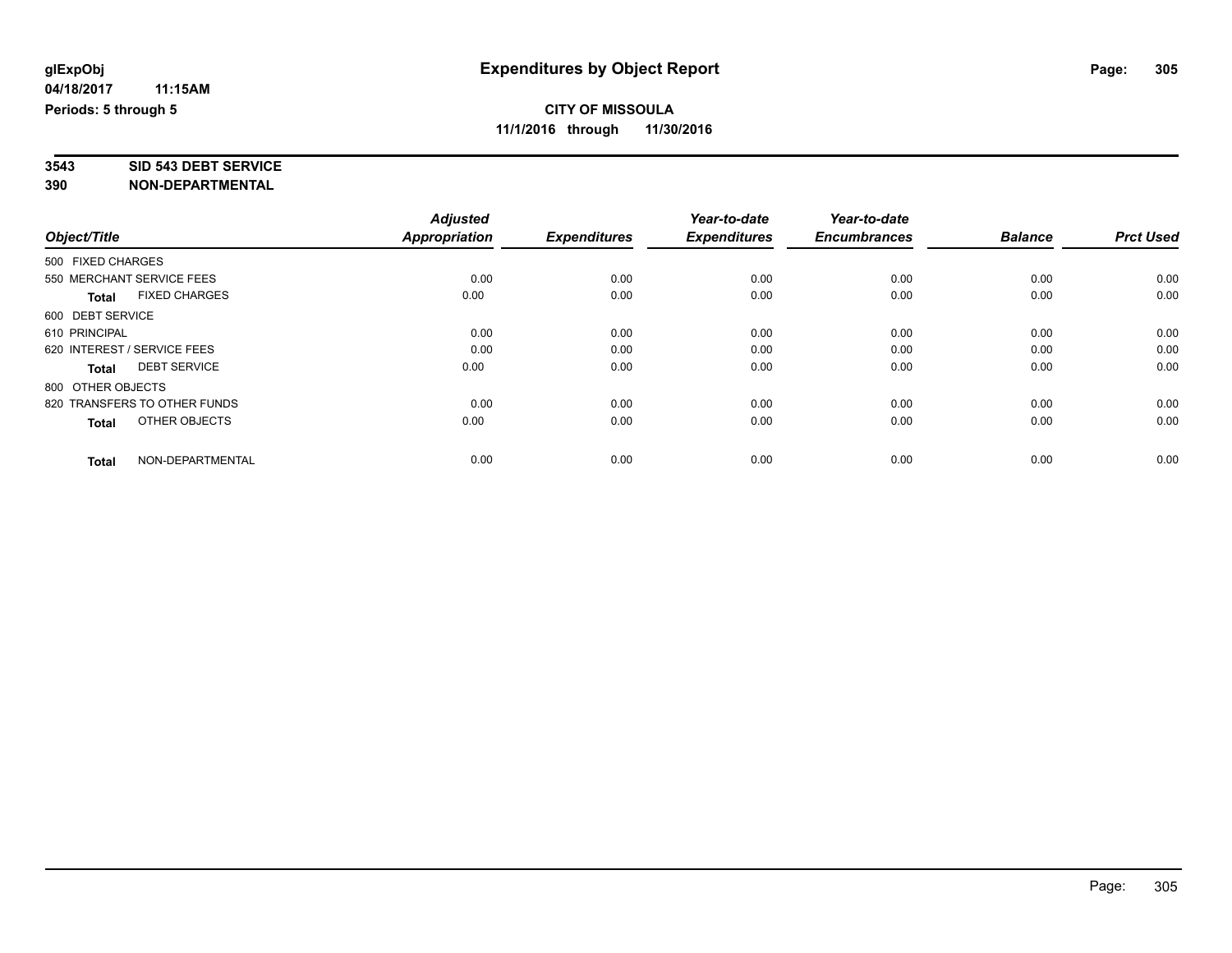### **3543 SID 543 DEBT SERVICE**

| Object/Title                 |                      | <b>Adjusted</b>      |                     | Year-to-date        | Year-to-date<br><b>Encumbrances</b> | <b>Balance</b> | <b>Prct Used</b> |
|------------------------------|----------------------|----------------------|---------------------|---------------------|-------------------------------------|----------------|------------------|
|                              |                      | <b>Appropriation</b> | <b>Expenditures</b> | <b>Expenditures</b> |                                     |                |                  |
| 500 FIXED CHARGES            |                      |                      |                     |                     |                                     |                |                  |
| 550 MERCHANT SERVICE FEES    |                      | 0.00                 | 0.00                | 0.00                | 0.00                                | 0.00           | 0.00             |
| <b>Total</b>                 | <b>FIXED CHARGES</b> | 0.00                 | 0.00                | 0.00                | 0.00                                | 0.00           | 0.00             |
| 600 DEBT SERVICE             |                      |                      |                     |                     |                                     |                |                  |
| 610 PRINCIPAL                |                      | 0.00                 | 0.00                | 0.00                | 0.00                                | 0.00           | 0.00             |
| 620 INTEREST / SERVICE FEES  |                      | 0.00                 | 0.00                | 0.00                | 0.00                                | 0.00           | 0.00             |
| Total                        | <b>DEBT SERVICE</b>  | 0.00                 | 0.00                | 0.00                | 0.00                                | 0.00           | 0.00             |
| 800 OTHER OBJECTS            |                      |                      |                     |                     |                                     |                |                  |
| 820 TRANSFERS TO OTHER FUNDS |                      | 0.00                 | 0.00                | 0.00                | 0.00                                | 0.00           | 0.00             |
| Total                        | OTHER OBJECTS        | 0.00                 | 0.00                | 0.00                | 0.00                                | 0.00           | 0.00             |
| <b>Total</b>                 | SID 543 DEBT SERVICE | 0.00                 | 0.00                | 0.00                | 0.00                                | 0.00           | 0.00             |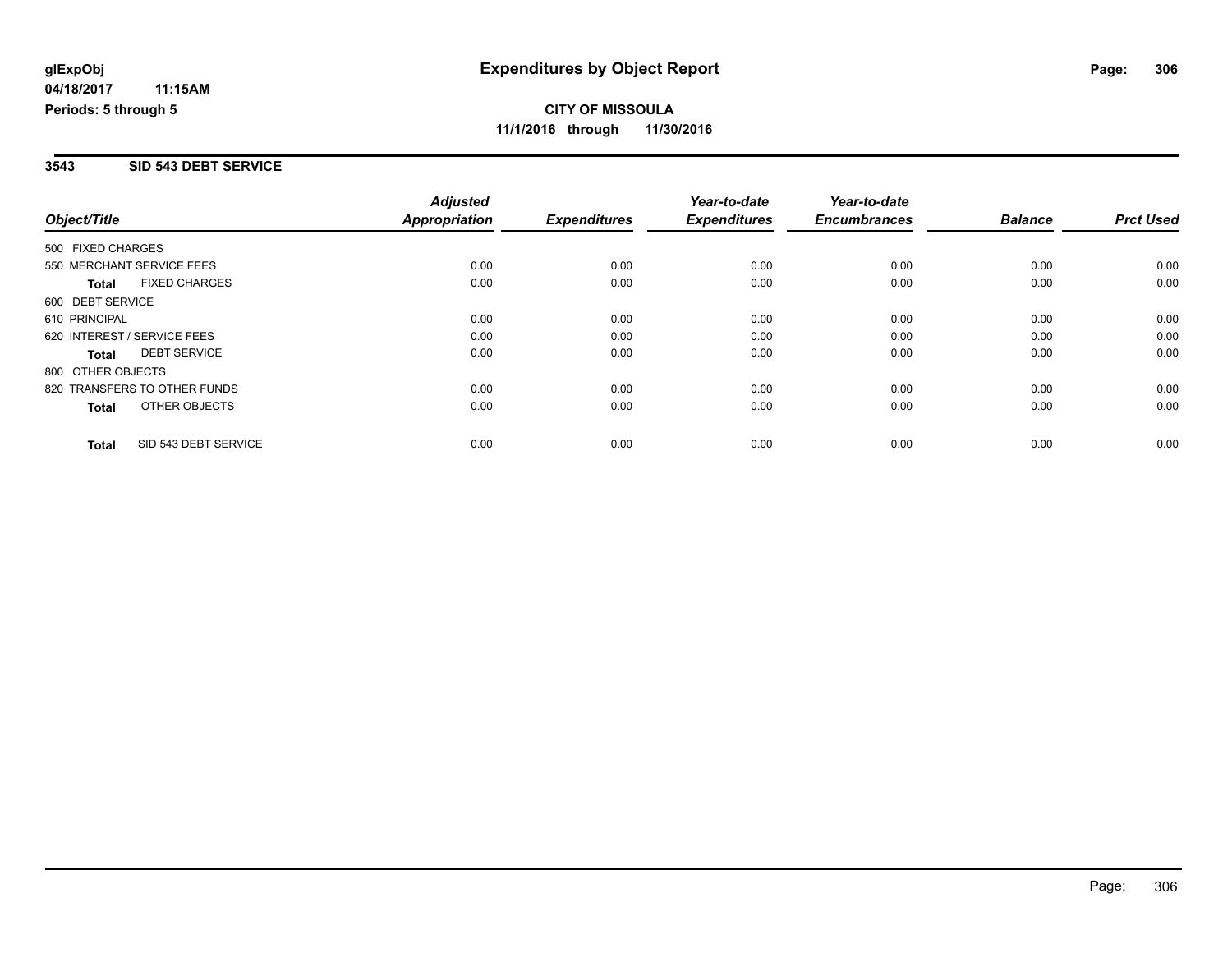## **CITY OF MISSOULA 11/1/2016 through 11/30/2016**

# **3544 SID 544 RATTLESNAKE DEBT SERVICE**

|                              | <b>Adjusted</b><br>Appropriation | <b>Expenditures</b> | Year-to-date        | Year-to-date        | <b>Balance</b> |                  |
|------------------------------|----------------------------------|---------------------|---------------------|---------------------|----------------|------------------|
| Object/Title                 |                                  |                     | <b>Expenditures</b> | <b>Encumbrances</b> |                | <b>Prct Used</b> |
| 600 DEBT SERVICE             |                                  |                     |                     |                     |                |                  |
| 610 PRINCIPAL                | 87,500.00                        | 0.00                | 0.00                | 0.00                | 87,500.00      | 0.00             |
| 620 INTEREST / SERVICE FEES  | 51,996.00                        | 0.00                | 3,100.00            | 0.00                | 48.896.00      | 5.96             |
| <b>DEBT SERVICE</b><br>Total | 139.496.00                       | 0.00                | 3.100.00            | 0.00                | 136.396.00     | 2.22             |
| NON-DEPARTMENTAL<br>Total    | 139,496.00                       | 0.00                | 3,100.00            | 0.00                | 136,396.00     | 2.22             |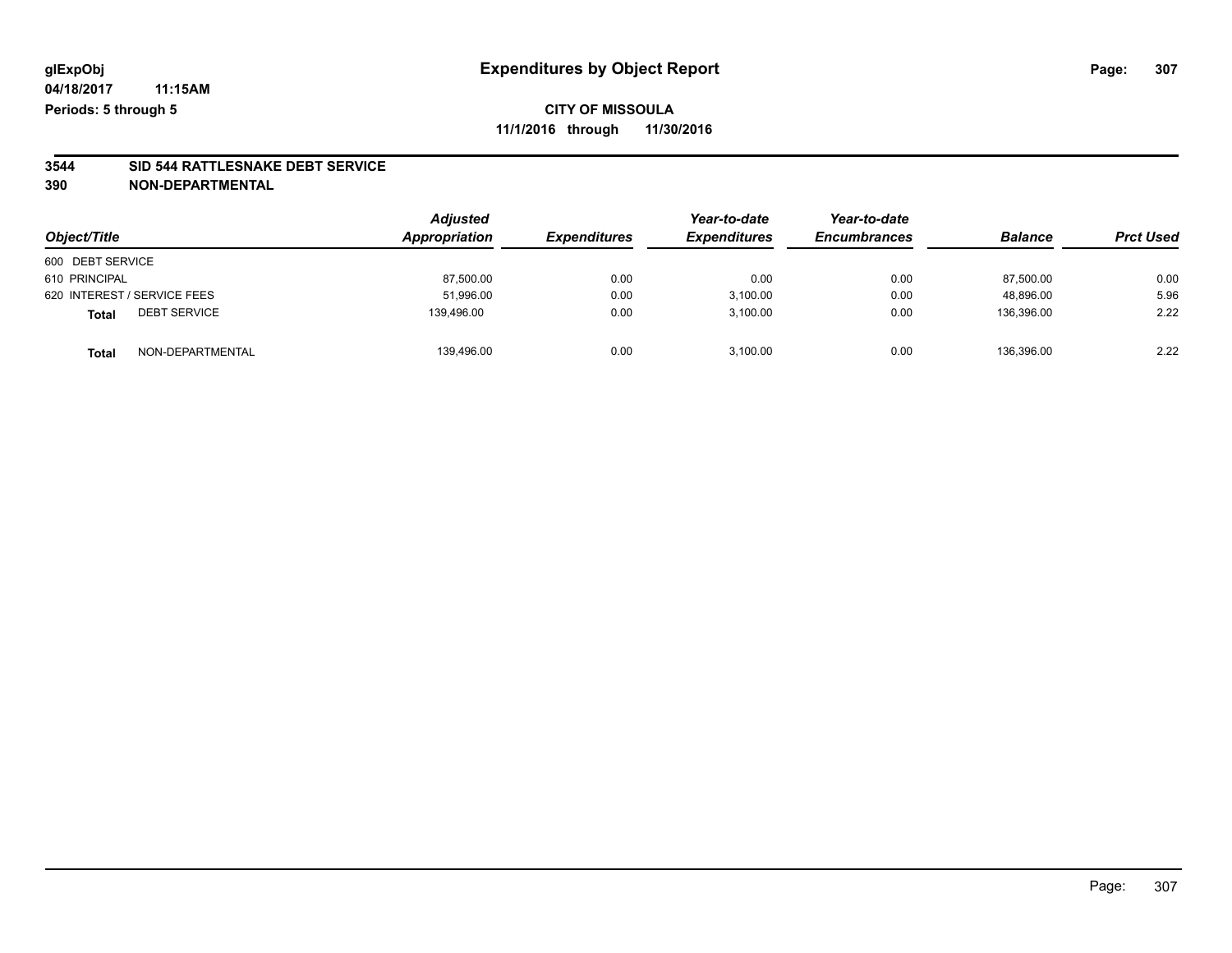#### **3544 SID 544 RATTLESNAKE DEBT SERVICE**

**550 SID 544 PROJECT**

| Object/Title                        | <b>Adjusted</b><br>Appropriation | <b>Expenditures</b> | Year-to-date<br><b>Expenditures</b> | Year-to-date<br><b>Encumbrances</b> | <b>Balance</b> | <b>Prct Used</b> |
|-------------------------------------|----------------------------------|---------------------|-------------------------------------|-------------------------------------|----------------|------------------|
| 600 DEBT SERVICE                    |                                  |                     |                                     |                                     |                |                  |
| 610 PRINCIPAL                       | 0.00                             | 0.00                | 0.00                                | 0.00                                | 0.00           | 0.00             |
| 620 INTEREST / SERVICE FEES         | 0.00                             | 0.00                | 0.00                                | 0.00                                | 0.00           | 0.00             |
| <b>DEBT SERVICE</b><br><b>Total</b> | 0.00                             | 0.00                | 0.00                                | 0.00                                | 0.00           | 0.00             |
| SID 544 PROJECT<br><b>Total</b>     | 0.00                             | 0.00                | 0.00                                | 0.00                                | 0.00           | 0.00             |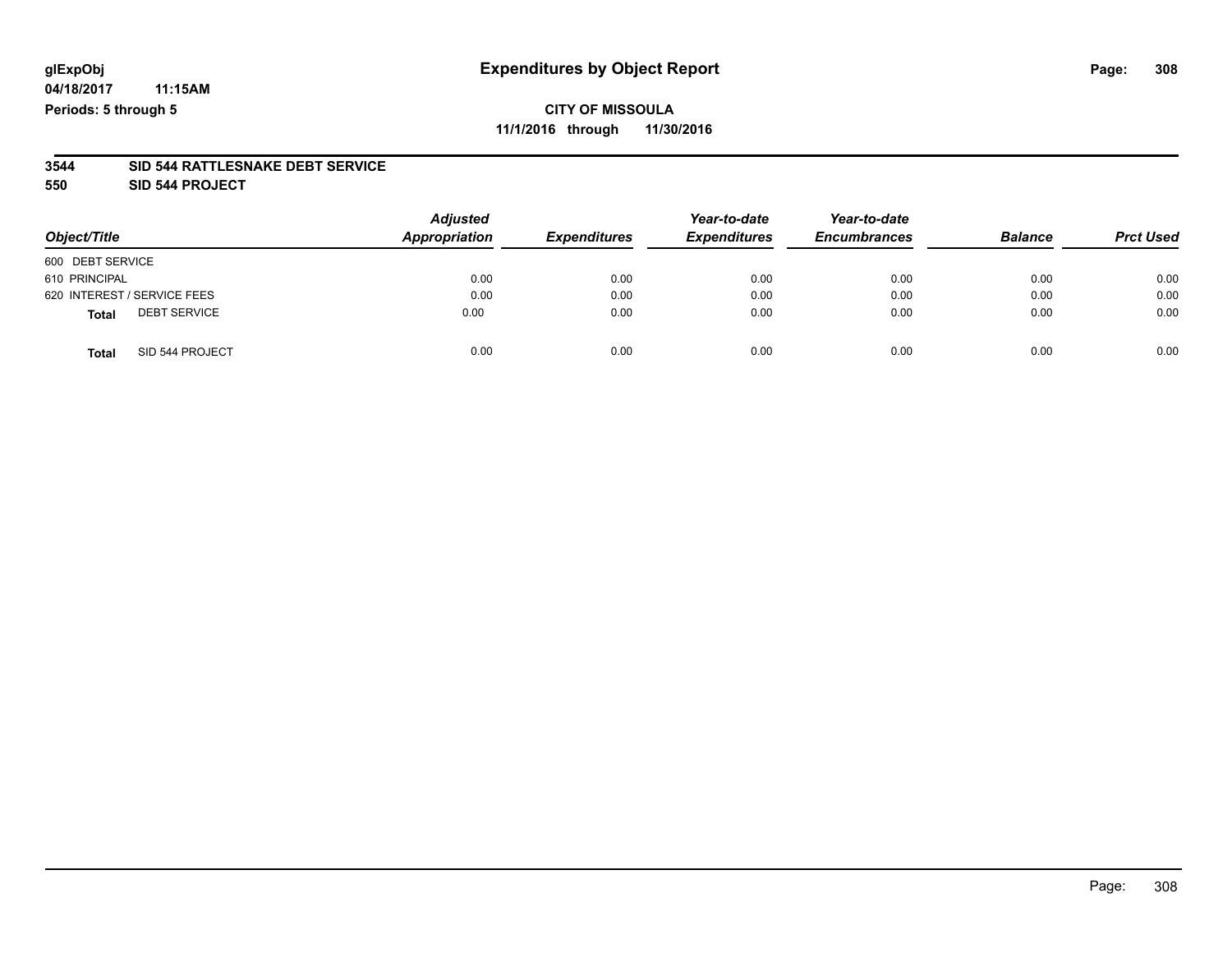### **3544 SID 544 RATTLESNAKE DEBT SERVICE**

**555 LOLO STREET PROJECT**

|                             |                            | <b>Adjusted</b> |                     | Year-to-date        | Year-to-date        |                |                  |
|-----------------------------|----------------------------|-----------------|---------------------|---------------------|---------------------|----------------|------------------|
| Object/Title                |                            | Appropriation   | <b>Expenditures</b> | <b>Expenditures</b> | <b>Encumbrances</b> | <b>Balance</b> | <b>Prct Used</b> |
| 500 FIXED CHARGES           |                            |                 |                     |                     |                     |                |                  |
| 550 MERCHANT SERVICE FEES   |                            | 0.00            | 0.00                | 0.00                | 0.00                | 0.00           | 0.00             |
| <b>Total</b>                | <b>FIXED CHARGES</b>       | 0.00            | 0.00                | 0.00                | 0.00                | 0.00           | 0.00             |
| 600 DEBT SERVICE            |                            |                 |                     |                     |                     |                |                  |
| 610 PRINCIPAL               |                            | 0.00            | 0.00                | 0.00                | 0.00                | 0.00           | 0.00             |
| 620 INTEREST / SERVICE FEES |                            | 0.00            | 0.00                | 0.00                | 0.00                | 0.00           | 0.00             |
| <b>Total</b>                | <b>DEBT SERVICE</b>        | 0.00            | 0.00                | 0.00                | 0.00                | 0.00           | 0.00             |
| <b>Total</b>                | <b>LOLO STREET PROJECT</b> | 0.00            | 0.00                | 0.00                | 0.00                | 0.00           | 0.00             |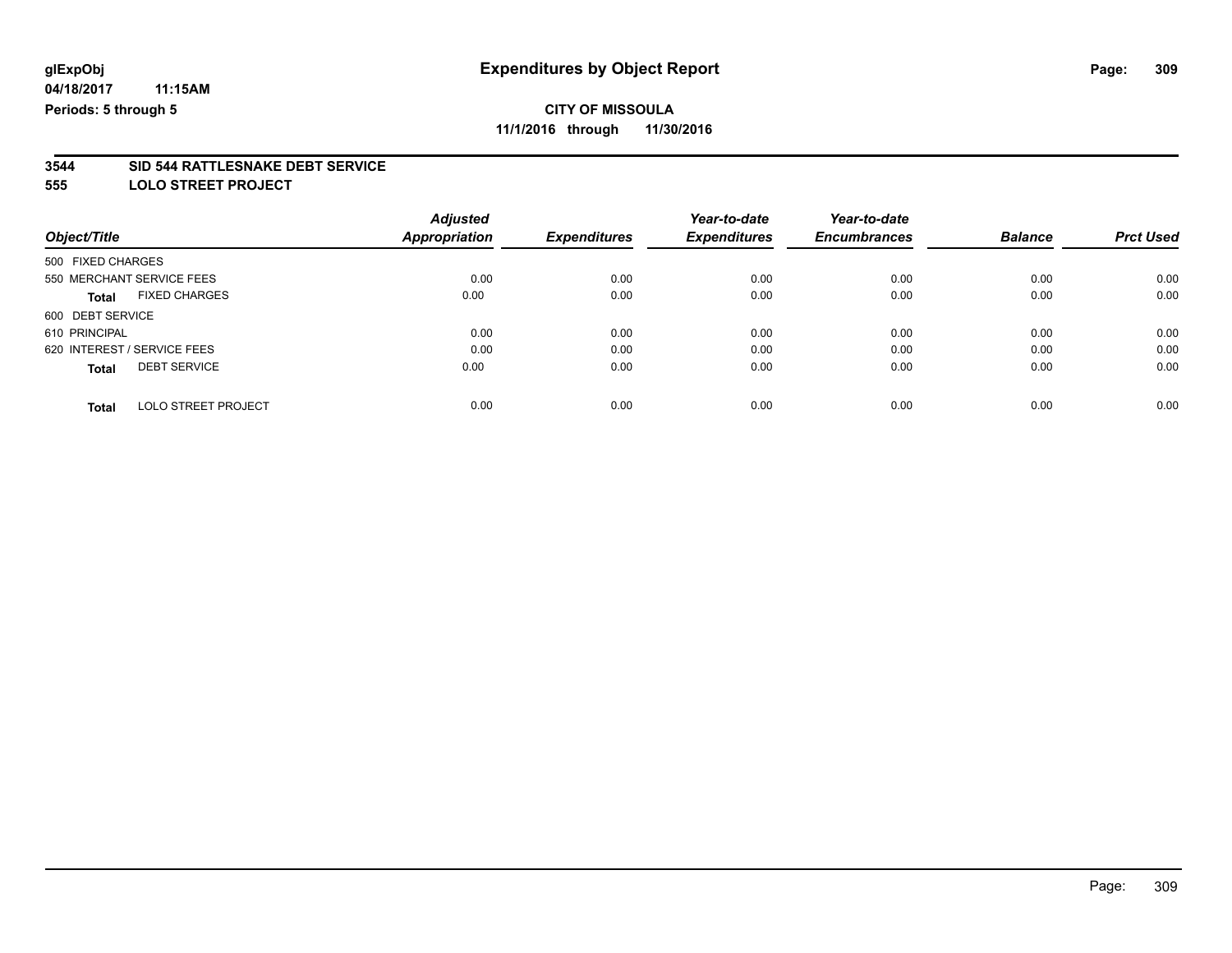**CITY OF MISSOULA 11/1/2016 through 11/30/2016**

### **3544 SID 544 RATTLESNAKE DEBT SERVICE**

| Object/Title                                     | <b>Adjusted</b><br>Appropriation | <b>Expenditures</b> | Year-to-date<br><b>Expenditures</b> | Year-to-date<br><b>Encumbrances</b> | <b>Balance</b> | <b>Prct Used</b> |
|--------------------------------------------------|----------------------------------|---------------------|-------------------------------------|-------------------------------------|----------------|------------------|
| 500 FIXED CHARGES                                |                                  |                     |                                     |                                     |                |                  |
| 550 MERCHANT SERVICE FEES                        | 0.00                             | 0.00                | 0.00                                | 0.00                                | 0.00           | 0.00             |
| <b>FIXED CHARGES</b><br><b>Total</b>             | 0.00                             | 0.00                | 0.00                                | 0.00                                | 0.00           | 0.00             |
| 600 DEBT SERVICE                                 |                                  |                     |                                     |                                     |                |                  |
| 610 PRINCIPAL                                    | 87,500.00                        | 0.00                | 0.00                                | 0.00                                | 87.500.00      | 0.00             |
| 620 INTEREST / SERVICE FEES                      | 51.996.00                        | 0.00                | 3.100.00                            | 0.00                                | 48.896.00      | 5.96             |
| <b>DEBT SERVICE</b><br><b>Total</b>              | 139,496.00                       | 0.00                | 3,100.00                            | 0.00                                | 136,396.00     | 2.22             |
| SID 544 RATTLESNAKE DEBT SERVICE<br><b>Total</b> | 139.496.00                       | 0.00                | 3,100.00                            | 0.00                                | 136.396.00     | 2.22             |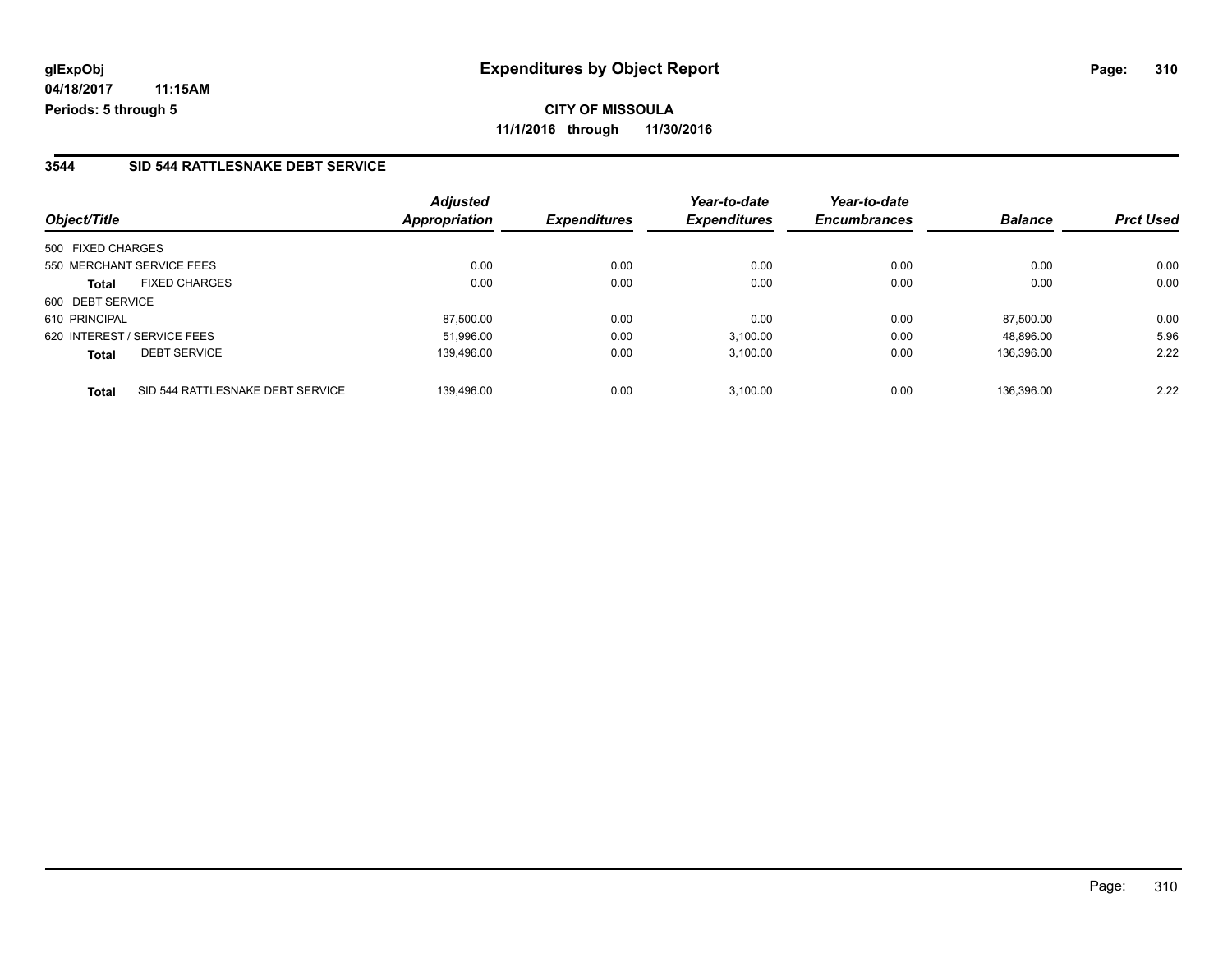# **3545 SID 545 DEBT SERVICE**

|                                      | <b>Adjusted</b> | <b>Expenditures</b> | Year-to-date<br><b>Expenditures</b> | Year-to-date<br><b>Encumbrances</b> | <b>Balance</b> | <b>Prct Used</b> |
|--------------------------------------|-----------------|---------------------|-------------------------------------|-------------------------------------|----------------|------------------|
| Object/Title                         | Appropriation   |                     |                                     |                                     |                |                  |
| 500 FIXED CHARGES                    |                 |                     |                                     |                                     |                |                  |
| 550 MERCHANT SERVICE FEES            | 0.00            | 0.00                | 0.00                                | 0.00                                | 0.00           | 0.00             |
| <b>FIXED CHARGES</b><br><b>Total</b> | 0.00            | 0.00                | 0.00                                | 0.00                                | 0.00           | 0.00             |
| 600 DEBT SERVICE                     |                 |                     |                                     |                                     |                |                  |
| 610 PRINCIPAL                        | 0.00            | 0.00                | 0.00                                | 0.00                                | 0.00           | 0.00             |
| 620 INTEREST / SERVICE FEES          | 0.00            | 0.00                | 0.00                                | 0.00                                | 0.00           | 0.00             |
| <b>DEBT SERVICE</b><br><b>Total</b>  | 0.00            | 0.00                | 0.00                                | 0.00                                | 0.00           | 0.00             |
| 800 OTHER OBJECTS                    |                 |                     |                                     |                                     |                |                  |
| 820 TRANSFERS TO OTHER FUNDS         | 0.00            | 0.00                | 0.00                                | 0.00                                | 0.00           | 0.00             |
| OTHER OBJECTS<br><b>Total</b>        | 0.00            | 0.00                | 0.00                                | 0.00                                | 0.00           | 0.00             |
|                                      |                 |                     |                                     |                                     |                |                  |
| NON-DEPARTMENTAL<br><b>Total</b>     | 0.00            | 0.00                | 0.00                                | 0.00                                | 0.00           | 0.00             |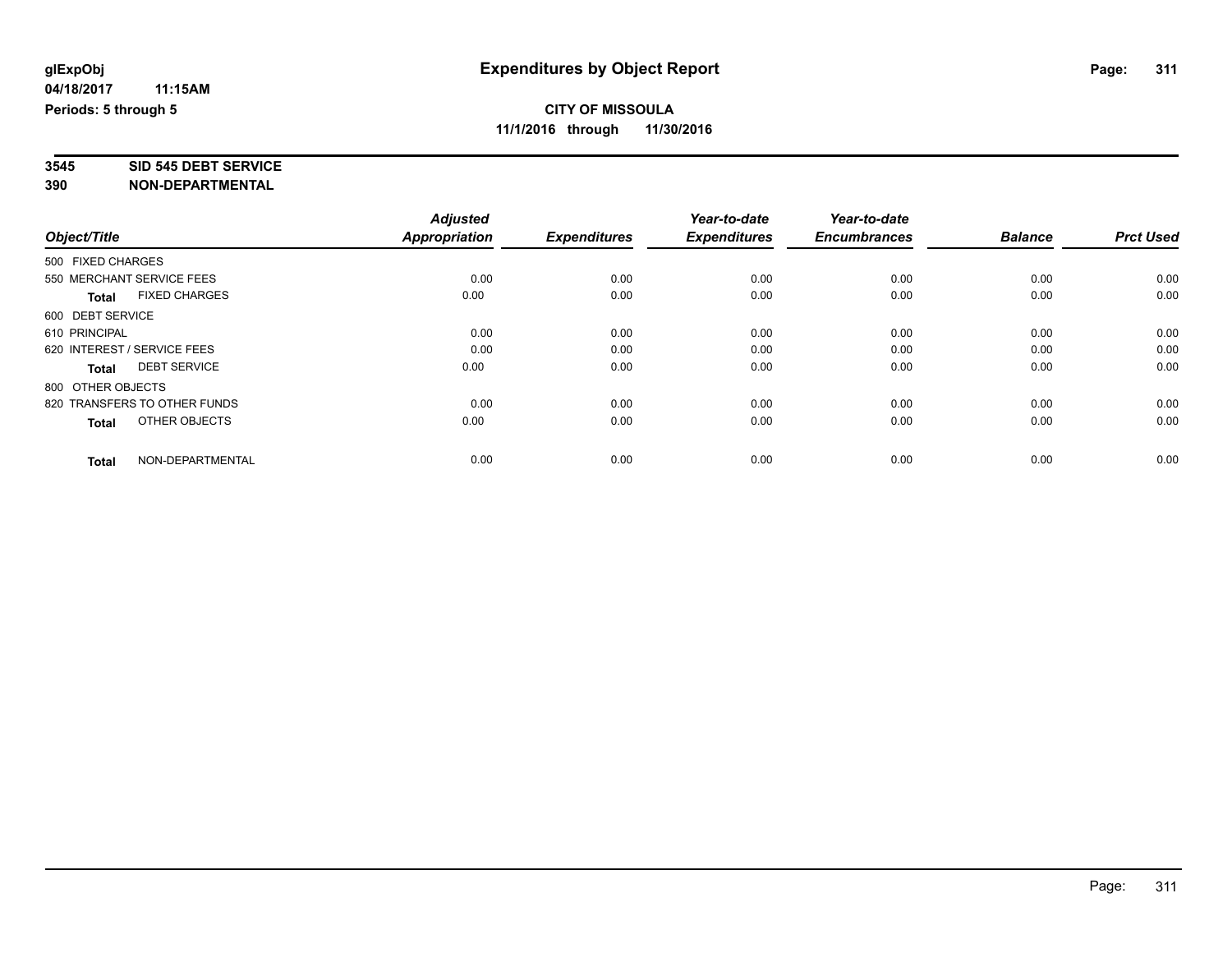### **3545 SID 545 DEBT SERVICE**

| Object/Title                 |                      | <b>Adjusted</b>      |                     | Year-to-date<br><b>Expenditures</b> | Year-to-date<br><b>Encumbrances</b> | <b>Balance</b> | <b>Prct Used</b> |
|------------------------------|----------------------|----------------------|---------------------|-------------------------------------|-------------------------------------|----------------|------------------|
|                              |                      | <b>Appropriation</b> | <b>Expenditures</b> |                                     |                                     |                |                  |
| 500 FIXED CHARGES            |                      |                      |                     |                                     |                                     |                |                  |
| 550 MERCHANT SERVICE FEES    |                      | 0.00                 | 0.00                | 0.00                                | 0.00                                | 0.00           | 0.00             |
| <b>Total</b>                 | <b>FIXED CHARGES</b> | 0.00                 | 0.00                | 0.00                                | 0.00                                | 0.00           | 0.00             |
| 600 DEBT SERVICE             |                      |                      |                     |                                     |                                     |                |                  |
| 610 PRINCIPAL                |                      | 0.00                 | 0.00                | 0.00                                | 0.00                                | 0.00           | 0.00             |
| 620 INTEREST / SERVICE FEES  |                      | 0.00                 | 0.00                | 0.00                                | 0.00                                | 0.00           | 0.00             |
| Total                        | <b>DEBT SERVICE</b>  | 0.00                 | 0.00                | 0.00                                | 0.00                                | 0.00           | 0.00             |
| 800 OTHER OBJECTS            |                      |                      |                     |                                     |                                     |                |                  |
| 820 TRANSFERS TO OTHER FUNDS |                      | 0.00                 | 0.00                | 0.00                                | 0.00                                | 0.00           | 0.00             |
| Total                        | OTHER OBJECTS        | 0.00                 | 0.00                | 0.00                                | 0.00                                | 0.00           | 0.00             |
| <b>Total</b>                 | SID 545 DEBT SERVICE | 0.00                 | 0.00                | 0.00                                | 0.00                                | 0.00           | 0.00             |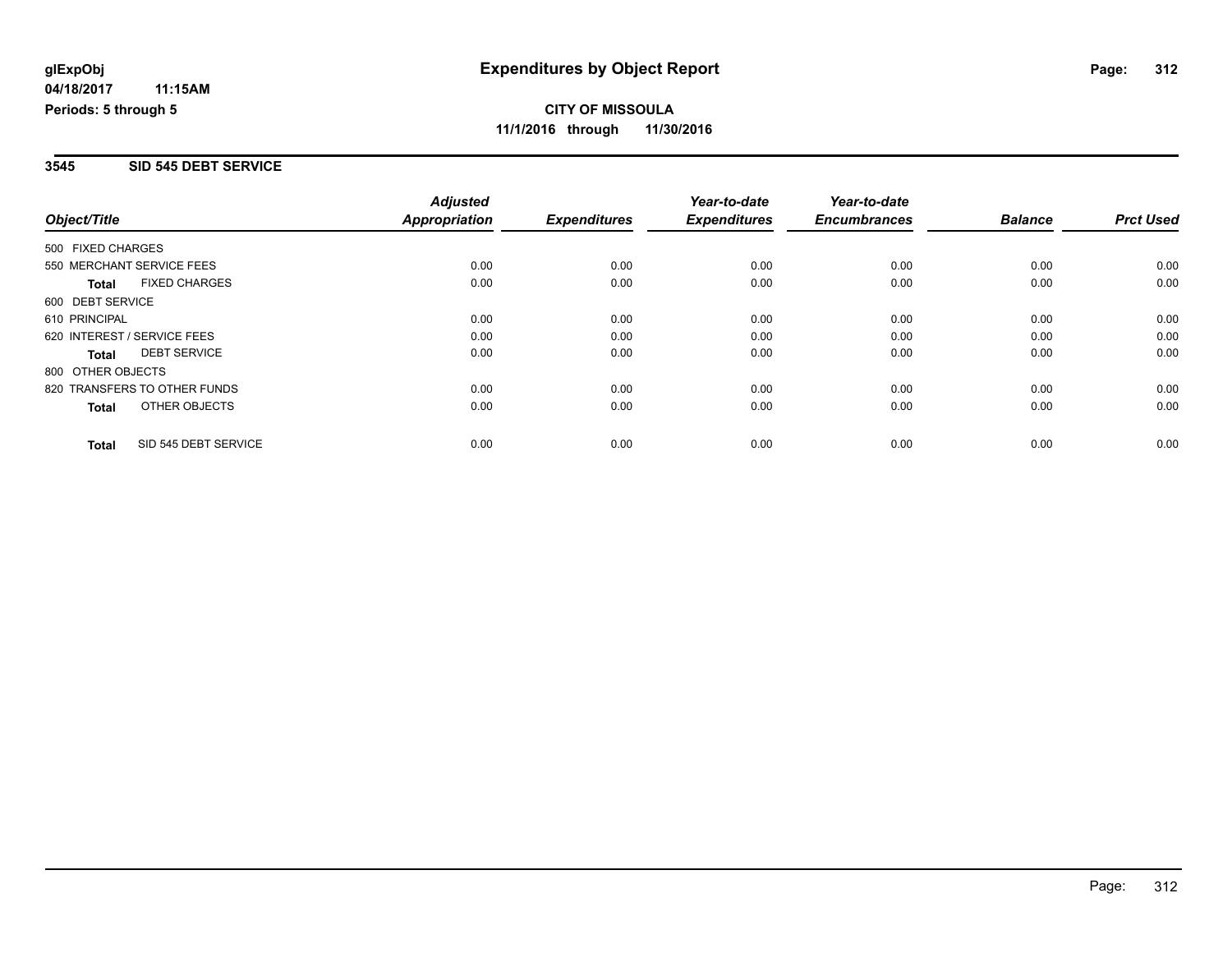# **3546 SID 546 DEBT SERVICE**

|                                      | <b>Adjusted</b> |                     | Year-to-date        | Year-to-date        |                |                  |
|--------------------------------------|-----------------|---------------------|---------------------|---------------------|----------------|------------------|
| Object/Title                         | Appropriation   | <b>Expenditures</b> | <b>Expenditures</b> | <b>Encumbrances</b> | <b>Balance</b> | <b>Prct Used</b> |
| 500 FIXED CHARGES                    |                 |                     |                     |                     |                |                  |
| 550 MERCHANT SERVICE FEES            | 0.00            | 0.00                | 0.00                | 0.00                | 0.00           | 0.00             |
| <b>FIXED CHARGES</b><br><b>Total</b> | 0.00            | 0.00                | 0.00                | 0.00                | 0.00           | 0.00             |
| 600 DEBT SERVICE                     |                 |                     |                     |                     |                |                  |
| 610 PRINCIPAL                        | 0.00            | 0.00                | 0.00                | 0.00                | 0.00           | 0.00             |
| 620 INTEREST / SERVICE FEES          | 0.00            | 0.00                | 0.00                | 0.00                | 0.00           | 0.00             |
| <b>DEBT SERVICE</b><br><b>Total</b>  | 0.00            | 0.00                | 0.00                | 0.00                | 0.00           | 0.00             |
| 800 OTHER OBJECTS                    |                 |                     |                     |                     |                |                  |
| 820 TRANSFERS TO OTHER FUNDS         | 0.00            | 0.00                | 0.00                | 0.00                | 0.00           | 0.00             |
| OTHER OBJECTS<br><b>Total</b>        | 0.00            | 0.00                | 0.00                | 0.00                | 0.00           | 0.00             |
|                                      |                 |                     |                     |                     |                |                  |
| NON-DEPARTMENTAL<br><b>Total</b>     | 0.00            | 0.00                | 0.00                | 0.00                | 0.00           | 0.00             |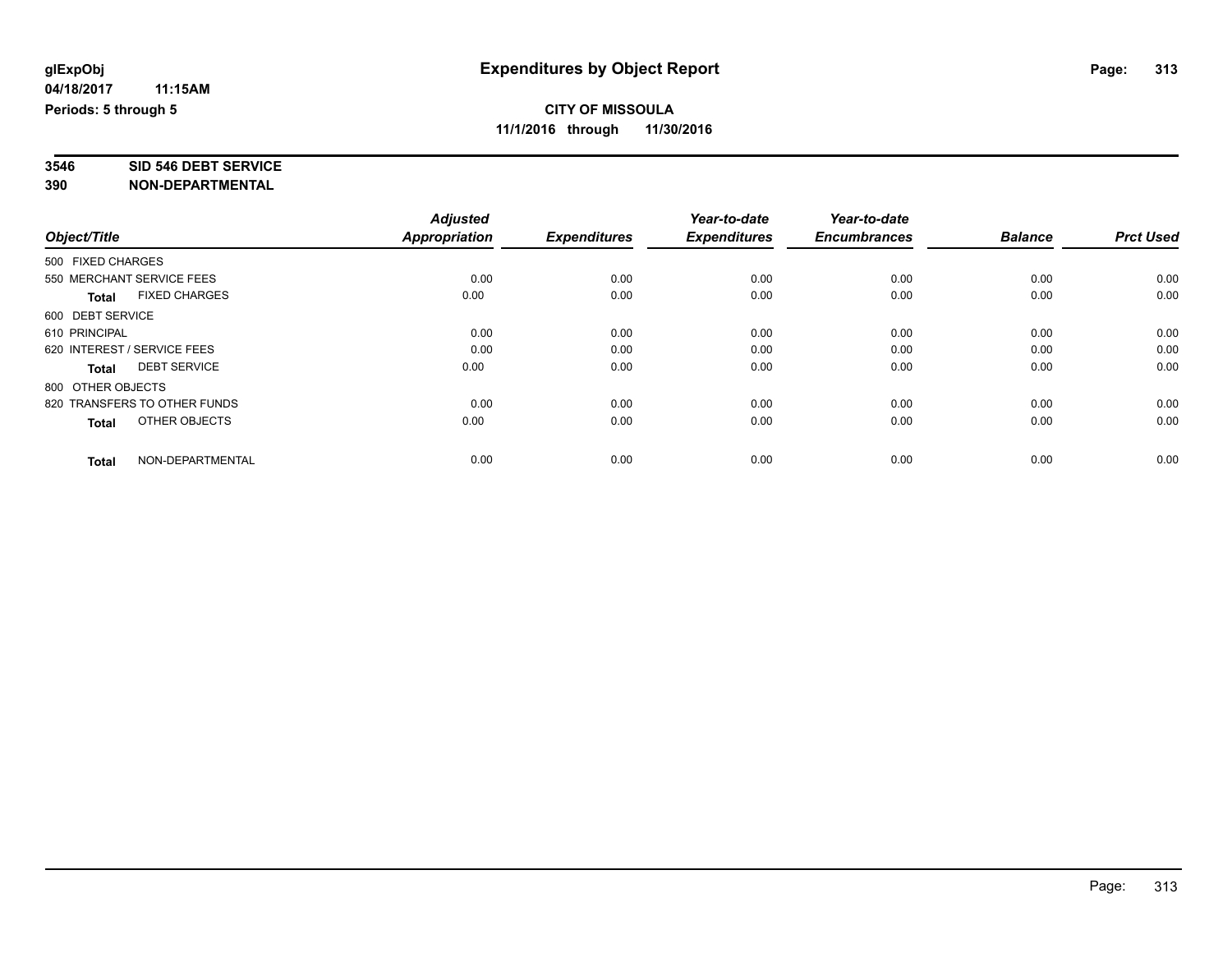### **3546 SID 546 DEBT SERVICE**

|                              |                      | <b>Adjusted</b>      |                     | Year-to-date        | Year-to-date        |                |                  |
|------------------------------|----------------------|----------------------|---------------------|---------------------|---------------------|----------------|------------------|
| Object/Title                 |                      | <b>Appropriation</b> | <b>Expenditures</b> | <b>Expenditures</b> | <b>Encumbrances</b> | <b>Balance</b> | <b>Prct Used</b> |
| 500 FIXED CHARGES            |                      |                      |                     |                     |                     |                |                  |
| 550 MERCHANT SERVICE FEES    |                      | 0.00                 | 0.00                | 0.00                | 0.00                | 0.00           | 0.00             |
| <b>Total</b>                 | <b>FIXED CHARGES</b> | 0.00                 | 0.00                | 0.00                | 0.00                | 0.00           | 0.00             |
| 600 DEBT SERVICE             |                      |                      |                     |                     |                     |                |                  |
| 610 PRINCIPAL                |                      | 0.00                 | 0.00                | 0.00                | 0.00                | 0.00           | 0.00             |
| 620 INTEREST / SERVICE FEES  |                      | 0.00                 | 0.00                | 0.00                | 0.00                | 0.00           | 0.00             |
| Total                        | <b>DEBT SERVICE</b>  | 0.00                 | 0.00                | 0.00                | 0.00                | 0.00           | 0.00             |
| 800 OTHER OBJECTS            |                      |                      |                     |                     |                     |                |                  |
| 820 TRANSFERS TO OTHER FUNDS |                      | 0.00                 | 0.00                | 0.00                | 0.00                | 0.00           | 0.00             |
| Total                        | OTHER OBJECTS        | 0.00                 | 0.00                | 0.00                | 0.00                | 0.00           | 0.00             |
| <b>Total</b>                 | SID 546 DEBT SERVICE | 0.00                 | 0.00                | 0.00                | 0.00                | 0.00           | 0.00             |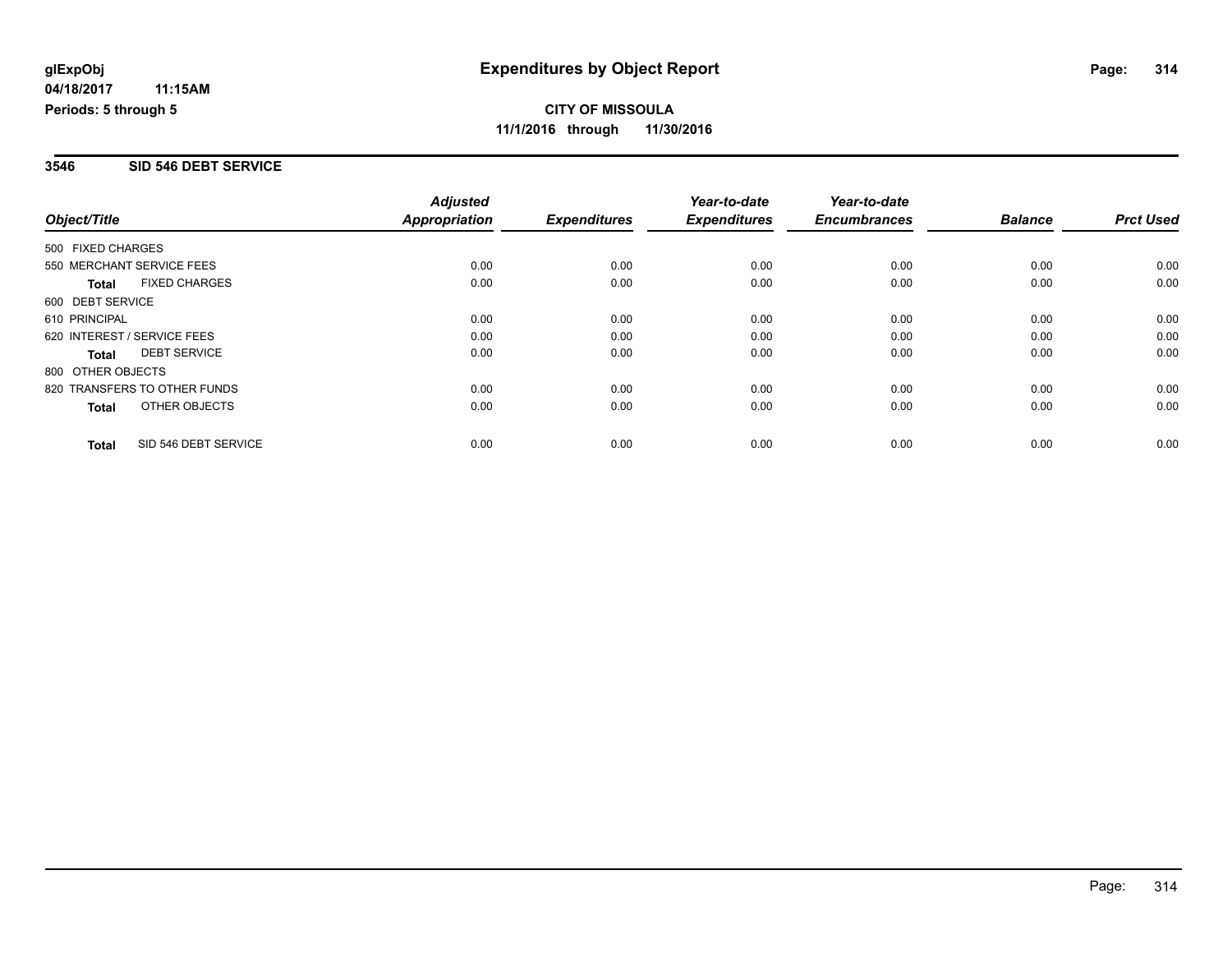**3548 SID 548-5TH, 6TH & ARTHUR**

|                                      | <b>Adjusted</b> |                     | Year-to-date        | Year-to-date        |                |                  |
|--------------------------------------|-----------------|---------------------|---------------------|---------------------|----------------|------------------|
| Object/Title                         | Appropriation   | <b>Expenditures</b> | <b>Expenditures</b> | <b>Encumbrances</b> | <b>Balance</b> | <b>Prct Used</b> |
| 500 FIXED CHARGES                    |                 |                     |                     |                     |                |                  |
| 550 MERCHANT SERVICE FEES            | 350.00          | 0.00                | 0.00                | 0.00                | 350.00         | 0.00             |
| <b>FIXED CHARGES</b><br><b>Total</b> | 350.00          | 0.00                | 0.00                | 0.00                | 350.00         | 0.00             |
| 600 DEBT SERVICE                     |                 |                     |                     |                     |                |                  |
| 610 PRINCIPAL                        | 65,000.00       | 0.00                | 0.00                | 0.00                | 65,000.00      | 0.00             |
| 620 INTEREST / SERVICE FEES          | 44.225.00       | 0.00                | 350.00              | 0.00                | 43.875.00      | 0.79             |
| <b>DEBT SERVICE</b><br><b>Total</b>  | 109.225.00      | 0.00                | 350.00              | 0.00                | 108,875.00     | 0.32             |
| NON-DEPARTMENTAL<br><b>Total</b>     | 109.575.00      | 0.00                | 350.00              | 0.00                | 109.225.00     | 0.32             |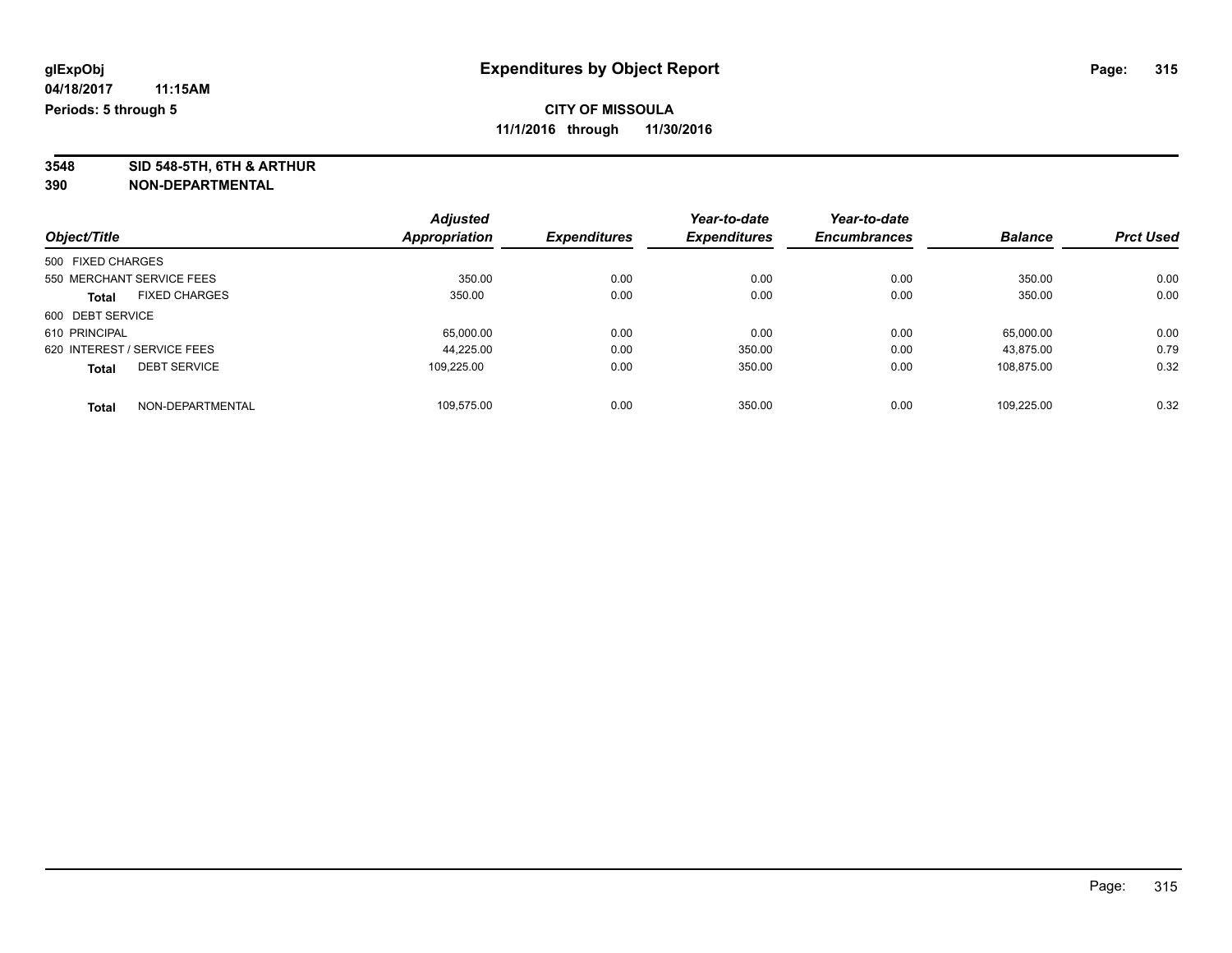#### **3548 SID 548-5TH, 6TH & ARTHUR**

| Object/Title                |                           | <b>Adjusted</b><br><b>Appropriation</b> | <b>Expenditures</b> | Year-to-date<br><b>Expenditures</b> | Year-to-date<br><b>Encumbrances</b> | <b>Balance</b> | <b>Prct Used</b> |
|-----------------------------|---------------------------|-----------------------------------------|---------------------|-------------------------------------|-------------------------------------|----------------|------------------|
| 500 FIXED CHARGES           |                           |                                         |                     |                                     |                                     |                |                  |
| 550 MERCHANT SERVICE FEES   |                           | 350.00                                  | 0.00                | 0.00                                | 0.00                                | 350.00         | 0.00             |
| <b>Total</b>                | <b>FIXED CHARGES</b>      | 350.00                                  | 0.00                | 0.00                                | 0.00                                | 350.00         | 0.00             |
| 600 DEBT SERVICE            |                           |                                         |                     |                                     |                                     |                |                  |
| 610 PRINCIPAL               |                           | 65,000.00                               | 0.00                | 0.00                                | 0.00                                | 65.000.00      | 0.00             |
| 620 INTEREST / SERVICE FEES |                           | 44.225.00                               | 0.00                | 350.00                              | 0.00                                | 43.875.00      | 0.79             |
| <b>Total</b>                | <b>DEBT SERVICE</b>       | 109.225.00                              | 0.00                | 350.00                              | 0.00                                | 108.875.00     | 0.32             |
| <b>Total</b>                | SID 548-5TH, 6TH & ARTHUR | 109.575.00                              | 0.00                | 350.00                              | 0.00                                | 109.225.00     | 0.32             |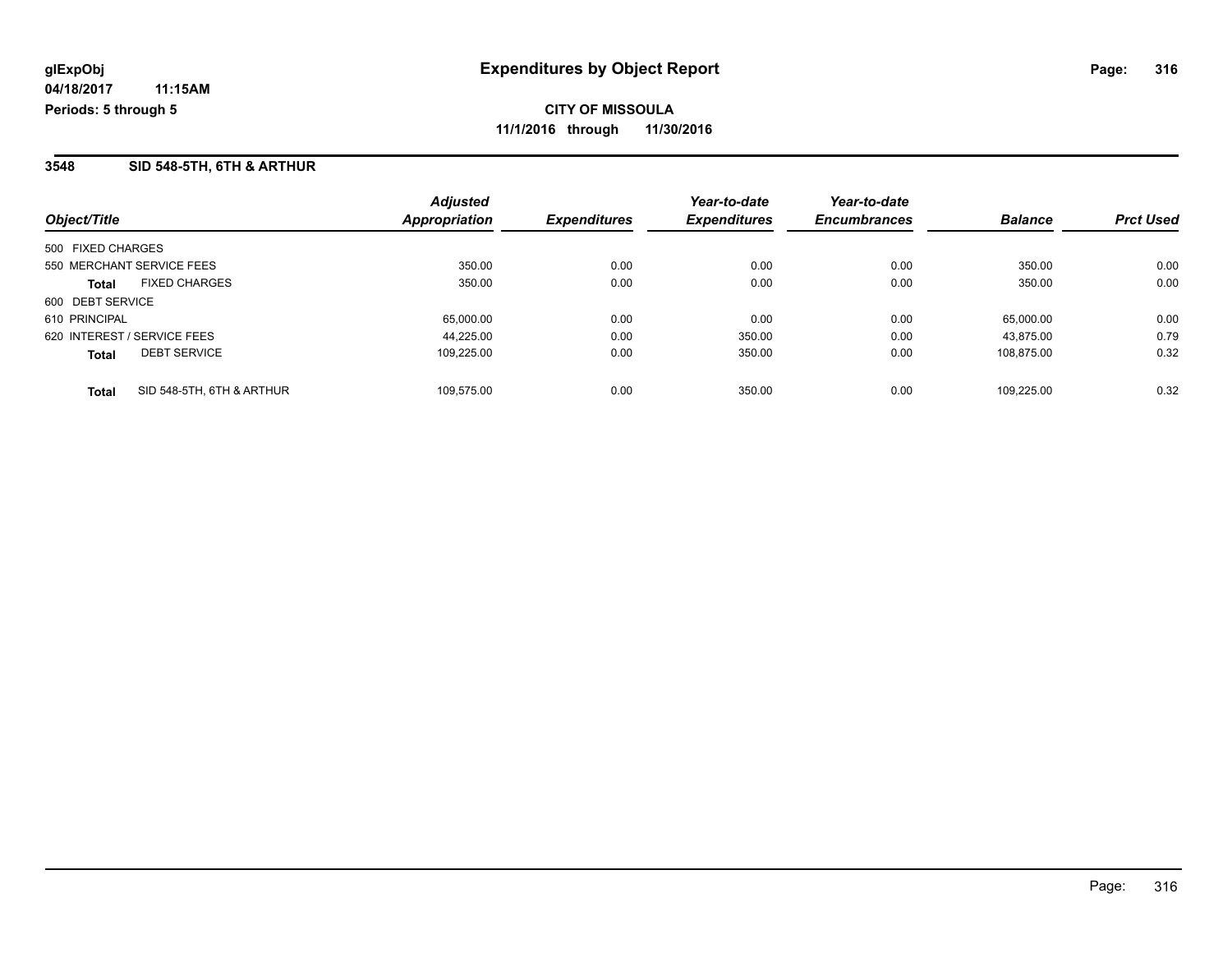# **3549 SID 549 HILLVIEW WAY**

|                                     | <b>Adjusted</b><br>Appropriation |                     | Year-to-date        | Year-to-date        | <b>Balance</b> |                  |
|-------------------------------------|----------------------------------|---------------------|---------------------|---------------------|----------------|------------------|
| Object/Title                        |                                  | <b>Expenditures</b> | <b>Expenditures</b> | <b>Encumbrances</b> |                | <b>Prct Used</b> |
| 600 DEBT SERVICE                    |                                  |                     |                     |                     |                |                  |
| 610 PRINCIPAL                       | 0.00                             | 0.00                | 0.00                | 0.00                | 0.00           | 0.00             |
| 620 INTEREST / SERVICE FEES         | 0.00                             | 0.00                | 700.00              | 0.00                | $-700.00$      | 0.00             |
| <b>DEBT SERVICE</b><br><b>Total</b> | 0.00                             | 0.00                | 700.00              | 0.00                | $-700.00$      | 0.00             |
| NON-DEPARTMENTAL<br><b>Total</b>    | 0.00                             | 0.00                | 700.00              | 0.00                | $-700.00$      | 0.00             |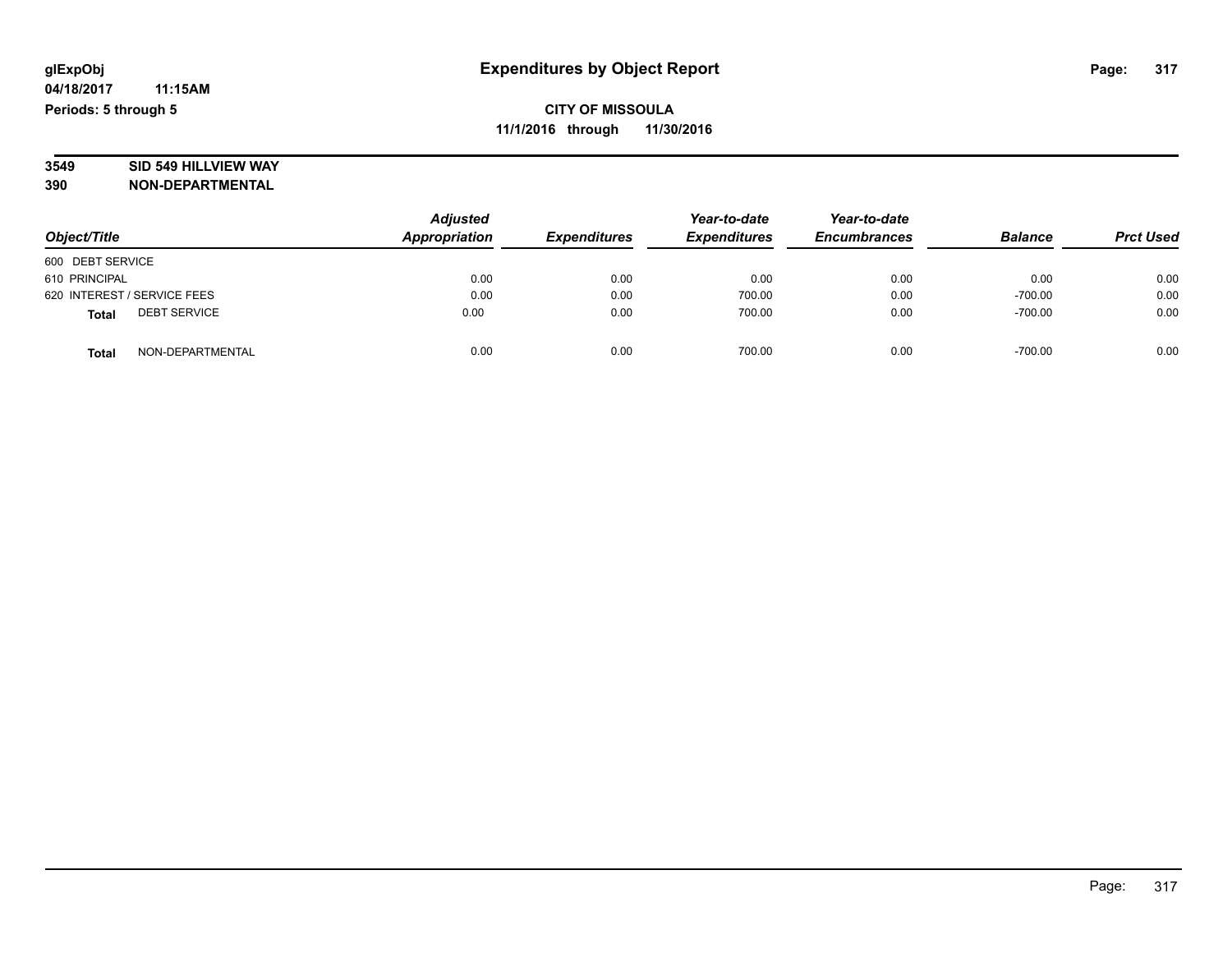### **3549 SID 549 HILLVIEW WAY**

| Object/Title                |                      | <b>Adjusted</b><br>Appropriation | <b>Expenditures</b> | Year-to-date<br><b>Expenditures</b> | Year-to-date<br><b>Encumbrances</b> | <b>Balance</b> | <b>Prct Used</b> |
|-----------------------------|----------------------|----------------------------------|---------------------|-------------------------------------|-------------------------------------|----------------|------------------|
| 600 DEBT SERVICE            |                      |                                  |                     |                                     |                                     |                |                  |
| 610 PRINCIPAL               |                      | 0.00                             | 0.00                | 0.00                                | 0.00                                | 0.00           | 0.00             |
| 620 INTEREST / SERVICE FEES |                      | 0.00                             | 0.00                | 700.00                              | 0.00                                | $-700.00$      | 0.00             |
| <b>Total</b>                | <b>DEBT SERVICE</b>  | 0.00                             | 0.00                | 700.00                              | 0.00                                | $-700.00$      | 0.00             |
| <b>Total</b>                | SID 549 HILLVIEW WAY | 0.00                             | 0.00                | 700.00                              | 0.00                                | $-700.00$      | 0.00             |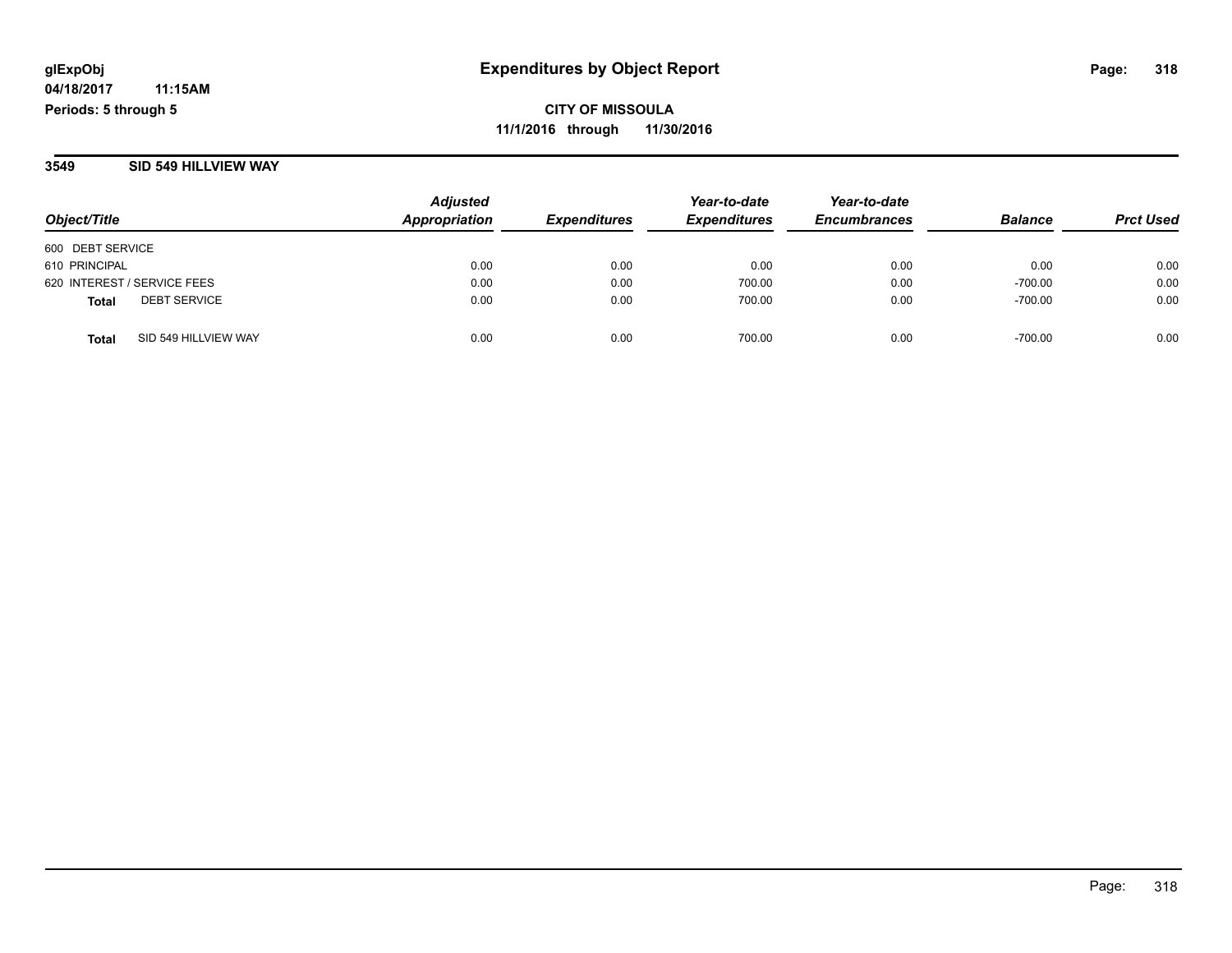**4060 CAPITAL IMPROVEMENT PROGRAM FUND**

|                           |                              | <b>Adjusted</b><br>Appropriation |                     | Year-to-date        | Year-to-date<br><b>Encumbrances</b> | <b>Balance</b>  | <b>Prct Used</b> |
|---------------------------|------------------------------|----------------------------------|---------------------|---------------------|-------------------------------------|-----------------|------------------|
| Object/Title              |                              |                                  | <b>Expenditures</b> | <b>Expenditures</b> |                                     |                 |                  |
| 100 PERSONAL SERVICES     |                              |                                  |                     |                     |                                     |                 |                  |
| 110 SALARIES AND WAGES    |                              | 0.00                             | 0.00                | 0.00                | 0.00                                | 0.00            | 0.00             |
|                           | 140 EMPLOYER CONTRIBUTIONS   | 0.00                             | 0.00                | 0.00                | 0.00                                | 0.00            | 0.00             |
| Total                     | PERSONAL SERVICES            | 0.00                             | 0.00                | 0.00                | 0.00                                | 0.00            | 0.00             |
| 300 PURCHASED SERVICES    |                              |                                  |                     |                     |                                     |                 |                  |
|                           | 350 PROFESSIONAL SERVICES    | 0.00                             | 10,307.41           | 18,360.13           | 0.00                                | $-18,360.13$    | 0.00             |
| 380 TRAINING              |                              | 0.00                             | 0.00                | 0.00                | 0.00                                | 0.00            | 0.00             |
| <b>Total</b>              | PURCHASED SERVICES           | 0.00                             | 10,307.41           | 18,360.13           | 0.00                                | $-18,360.13$    | 0.00             |
| 500 FIXED CHARGES         |                              |                                  |                     |                     |                                     |                 |                  |
|                           | 550 MERCHANT SERVICE FEES    | 0.00                             | 0.00                | 0.00                | 0.00                                | 0.00            | 0.00             |
| Total                     | <b>FIXED CHARGES</b>         | 0.00                             | 0.00                | 0.00                | 0.00                                | 0.00            | 0.00             |
| 600 DEBT SERVICE          |                              |                                  |                     |                     |                                     |                 |                  |
| 610 PRINCIPAL             |                              | 1,943,270.00                     | 67,721.49           | 148,909.55          | 0.00                                | 1,794,360.45    | 7.66             |
|                           | 620 INTEREST / SERVICE FEES  | 272.571.00                       | 2,612.28            | 22,520.10           | 0.00                                | 250,050.90      | 8.26             |
| <b>Total</b>              | <b>DEBT SERVICE</b>          | 2,215,841.00                     | 70,333.77           | 171,429.65          | 0.00                                | 2,044,411.35    | 7.74             |
| 800 OTHER OBJECTS         |                              |                                  |                     |                     |                                     |                 |                  |
|                           | 820 TRANSFERS TO OTHER FUNDS | 316,129.00                       | 0.00                | 0.00                | 0.00                                | 316,129.00      | 0.00             |
| Total                     | OTHER OBJECTS                | 316,129.00                       | 0.00                | 0.00                | 0.00                                | 316,129.00      | 0.00             |
| 900 CAPITAL OUTLAY        |                              |                                  |                     |                     |                                     |                 |                  |
| 910 LAND                  |                              | 0.00                             | 0.00                | 0.00                | 0.00                                | 0.00            | 0.00             |
| 920 BUILDINGS             |                              | 0.00                             | 0.00                | 1,792.50            | 0.00                                | $-1,792.50$     | 0.00             |
| 930 IMPROVEMENTS          |                              | 0.00                             | 40,798.15           | 605,322.24          | 0.00                                | $-605,322.24$   | 0.00             |
|                           | 940 MACHINERY & EQUIPMENT    | 0.00                             | 81,171.11           | 1,175,204.51        | 0.00                                | $-1,175,204.51$ | 0.00             |
| 941 DUI DIGITAL EQUIPMENT |                              | 0.00                             | 0.00                | 0.00                | 0.00                                | 0.00            | 0.00             |
| <b>Total</b>              | <b>CAPITAL OUTLAY</b>        | 0.00                             | 121,969.26          | 1,782,319.25        | 0.00                                | $-1,782,319.25$ | 0.00             |
| <b>Total</b>              | NON-DEPARTMENTAL             | 2,531,970.00                     | 202,610.44          | 1,972,109.03        | 0.00                                | 559,860.97      | 77.89            |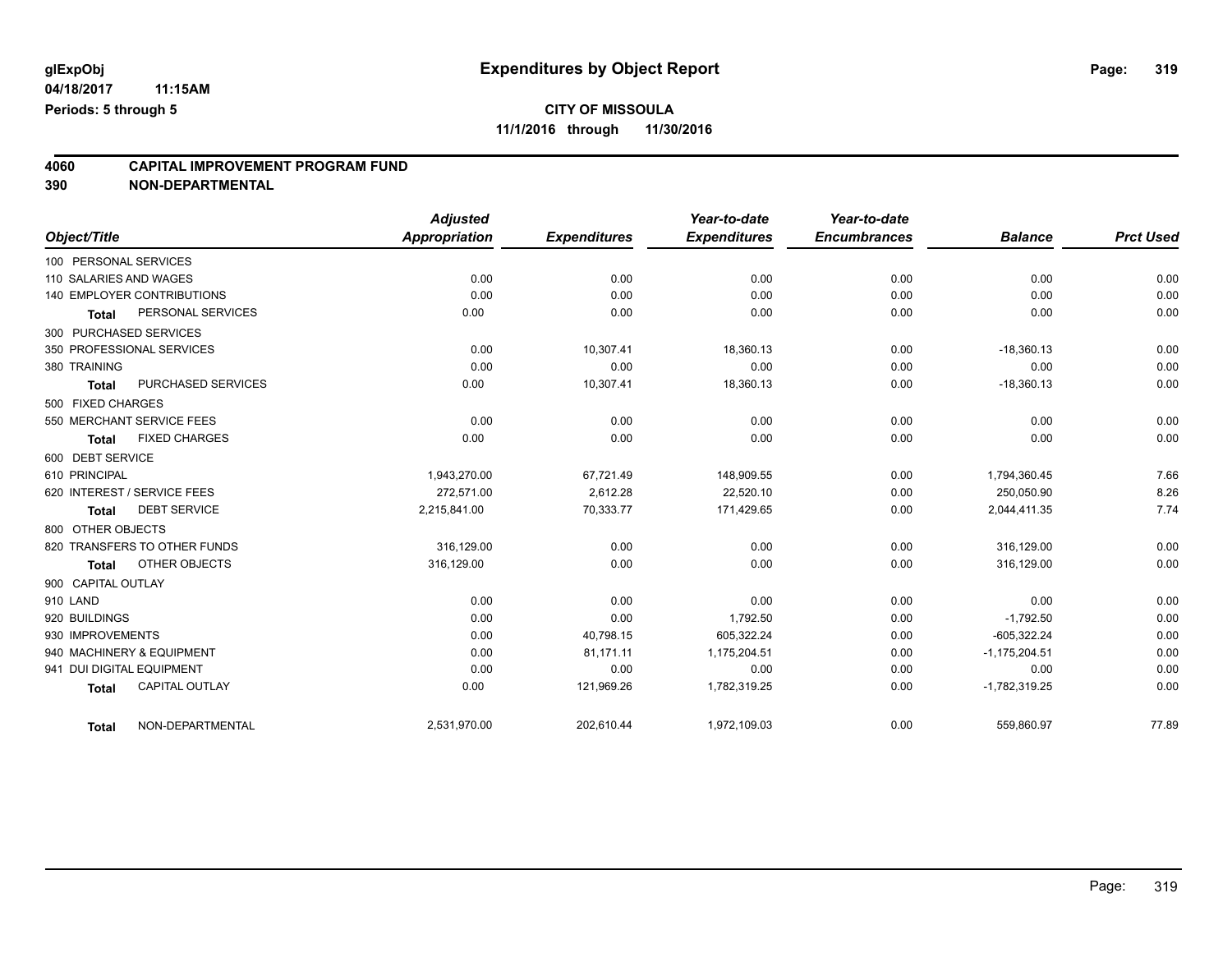#### **4060 CAPITAL IMPROVEMENT PROGRAM FUND**

| Object/Title              |                                 | <b>Adjusted</b><br>Appropriation | <b>Expenditures</b> | Year-to-date<br><b>Expenditures</b> | Year-to-date<br><b>Encumbrances</b> | <b>Balance</b>  | <b>Prct Used</b> |
|---------------------------|---------------------------------|----------------------------------|---------------------|-------------------------------------|-------------------------------------|-----------------|------------------|
| 100 PERSONAL SERVICES     |                                 |                                  |                     |                                     |                                     |                 |                  |
| 110 SALARIES AND WAGES    |                                 | 0.00                             | 0.00                | 0.00                                | 0.00                                | 0.00            | 0.00             |
|                           | 140 EMPLOYER CONTRIBUTIONS      | 0.00                             | 0.00                | 0.00                                | 0.00                                | 0.00            | 0.00             |
| Total                     | PERSONAL SERVICES               | 0.00                             | 0.00                | 0.00                                | 0.00                                | 0.00            | 0.00             |
| 300 PURCHASED SERVICES    |                                 |                                  |                     |                                     |                                     |                 |                  |
|                           | 350 PROFESSIONAL SERVICES       | 0.00                             | 10,307.41           | 18,360.13                           | 0.00                                | $-18,360.13$    | 0.00             |
| 380 TRAINING              |                                 | 0.00                             | 0.00                | 0.00                                | 0.00                                | 0.00            | 0.00             |
| <b>Total</b>              | PURCHASED SERVICES              | 0.00                             | 10,307.41           | 18,360.13                           | 0.00                                | $-18,360.13$    | 0.00             |
| 500 FIXED CHARGES         |                                 |                                  |                     |                                     |                                     |                 |                  |
|                           | 550 MERCHANT SERVICE FEES       | 0.00                             | 0.00                | 0.00                                | 0.00                                | 0.00            | 0.00             |
| <b>Total</b>              | <b>FIXED CHARGES</b>            | 0.00                             | 0.00                | 0.00                                | 0.00                                | 0.00            | 0.00             |
| 600 DEBT SERVICE          |                                 |                                  |                     |                                     |                                     |                 |                  |
| 610 PRINCIPAL             |                                 | 1,943,270.00                     | 67,721.49           | 148,909.55                          | 0.00                                | 1,794,360.45    | 7.66             |
|                           | 620 INTEREST / SERVICE FEES     | 272,571.00                       | 2,612.28            | 22,520.10                           | 0.00                                | 250,050.90      | 8.26             |
| <b>Total</b>              | <b>DEBT SERVICE</b>             | 2,215,841.00                     | 70,333.77           | 171,429.65                          | 0.00                                | 2,044,411.35    | 7.74             |
| 800 OTHER OBJECTS         |                                 |                                  |                     |                                     |                                     |                 |                  |
|                           | 820 TRANSFERS TO OTHER FUNDS    | 316,129.00                       | 0.00                | 0.00                                | 0.00                                | 316,129.00      | 0.00             |
| <b>Total</b>              | OTHER OBJECTS                   | 316,129.00                       | 0.00                | 0.00                                | 0.00                                | 316,129.00      | 0.00             |
| 900 CAPITAL OUTLAY        |                                 |                                  |                     |                                     |                                     |                 |                  |
| 910 LAND                  |                                 | 0.00                             | 0.00                | 0.00                                | 0.00                                | 0.00            | 0.00             |
| 920 BUILDINGS             |                                 | 0.00                             | 0.00                | 1,792.50                            | 0.00                                | $-1,792.50$     | 0.00             |
| 930 IMPROVEMENTS          |                                 | 0.00                             | 40,798.15           | 605,322.24                          | 0.00                                | $-605,322.24$   | 0.00             |
|                           | 940 MACHINERY & EQUIPMENT       | 0.00                             | 81,171.11           | 1,175,204.51                        | 0.00                                | $-1,175,204.51$ | 0.00             |
| 941 DUI DIGITAL EQUIPMENT |                                 | 0.00                             | 0.00                | 0.00                                | 0.00                                | 0.00            | 0.00             |
| <b>Total</b>              | <b>CAPITAL OUTLAY</b>           | 0.00                             | 121,969.26          | 1,782,319.25                        | 0.00                                | $-1,782,319.25$ | 0.00             |
| <b>Total</b>              | CAPITAL IMPROVEMENT PROGRAM FUN | 2,531,970.00                     | 202,610.44          | 1,972,109.03                        | 0.00                                | 559,860.97      | 77.89            |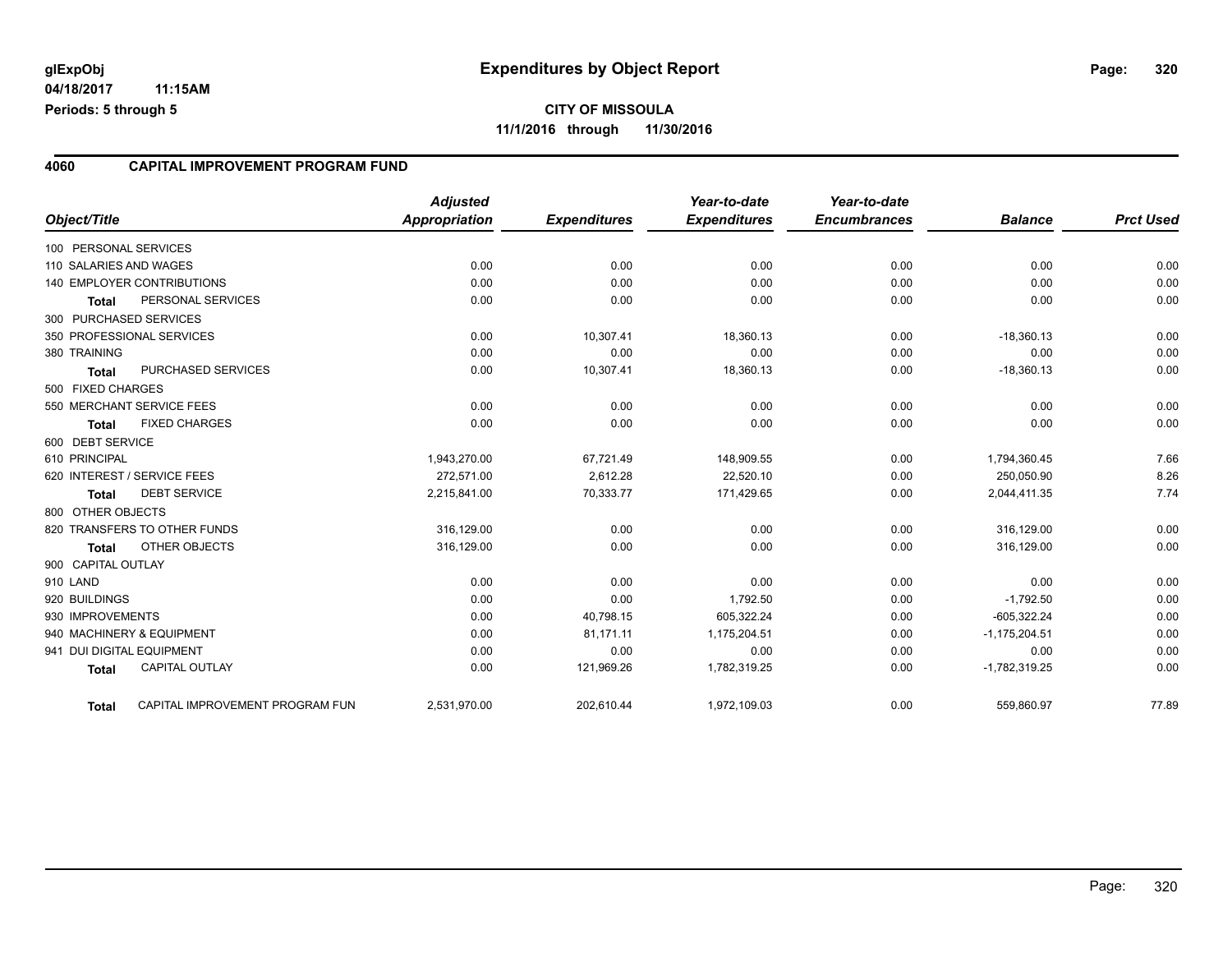# **4130 1997 G O BOND OPEN SPACE PURCHASE FUND**

|                    |                              | <b>Adjusted</b> |                     | Year-to-date        | Year-to-date        |                |                  |
|--------------------|------------------------------|-----------------|---------------------|---------------------|---------------------|----------------|------------------|
| Object/Title       |                              | Appropriation   | <b>Expenditures</b> | <b>Expenditures</b> | <b>Encumbrances</b> | <b>Balance</b> | <b>Prct Used</b> |
| 500 FIXED CHARGES  |                              |                 |                     |                     |                     |                |                  |
|                    | 550 MERCHANT SERVICE FEES    | 0.00            | 0.00                | 0.00                | 0.00                | 0.00           | 0.00             |
| <b>Total</b>       | <b>FIXED CHARGES</b>         | 0.00            | 0.00                | 0.00                | 0.00                | 0.00           | 0.00             |
| 800 OTHER OBJECTS  |                              |                 |                     |                     |                     |                |                  |
|                    | 820 TRANSFERS TO OTHER FUNDS | 0.00            | 0.00                | 0.00                | 0.00                | 0.00           | 0.00             |
| Total              | OTHER OBJECTS                | 0.00            | 0.00                | 0.00                | 0.00                | 0.00           | 0.00             |
| 900 CAPITAL OUTLAY |                              |                 |                     |                     |                     |                |                  |
| 930 IMPROVEMENTS   |                              | 389,534.00      | 0.00                | 0.00                | 0.00                | 389,534.00     | 0.00             |
| <b>Total</b>       | <b>CAPITAL OUTLAY</b>        | 389.534.00      | 0.00                | 0.00                | 0.00                | 389,534.00     | 0.00             |
| <b>Total</b>       | NON-DEPARTMENTAL             | 389,534.00      | 0.00                | 0.00                | 0.00                | 389,534.00     | 0.00             |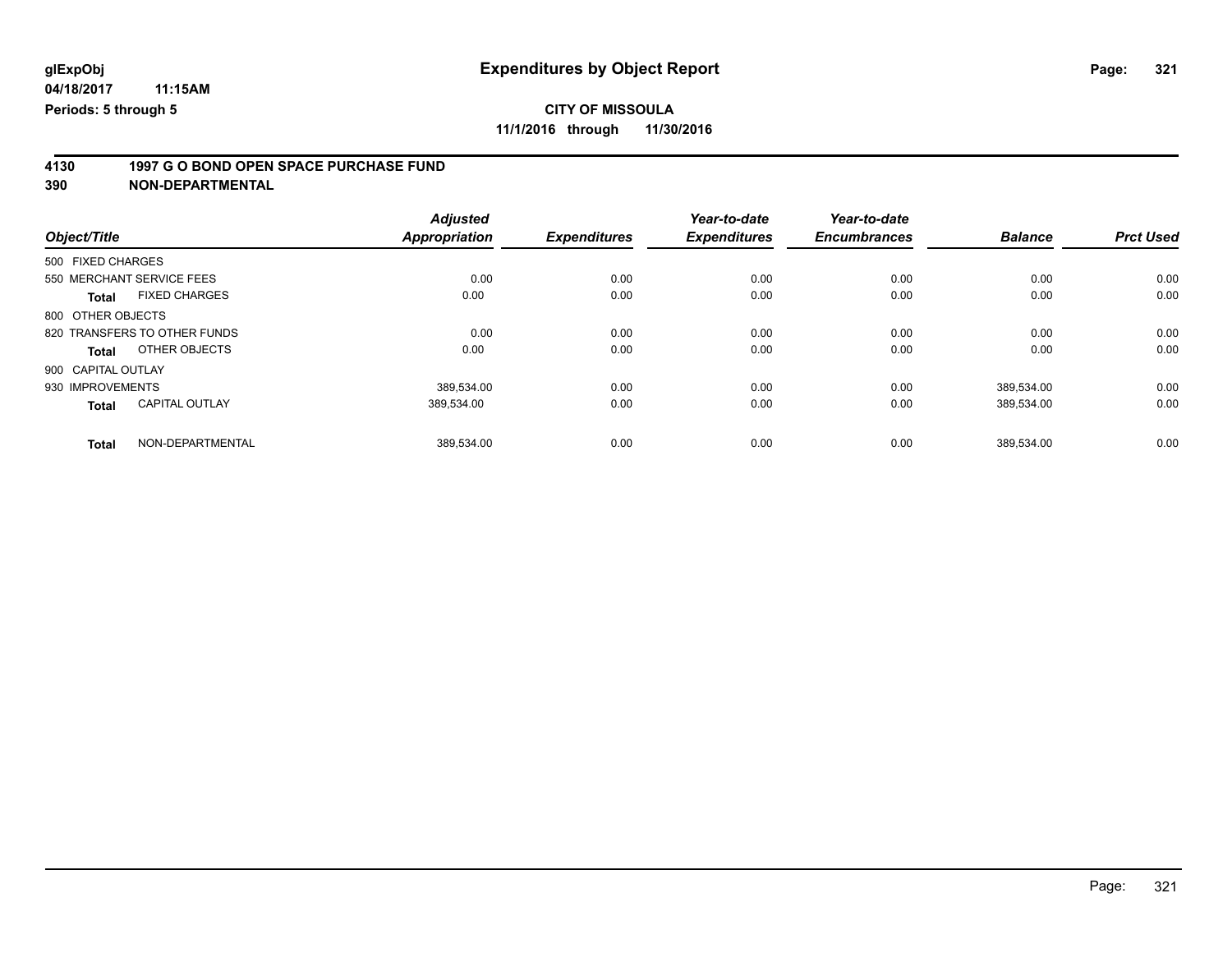### **4130 1997 G O BOND OPEN SPACE PURCHASE FUND**

| Object/Title       |                                   | <b>Adjusted</b><br>Appropriation | <b>Expenditures</b> | Year-to-date<br><b>Expenditures</b> | Year-to-date<br><b>Encumbrances</b> | <b>Balance</b> | <b>Prct Used</b> |
|--------------------|-----------------------------------|----------------------------------|---------------------|-------------------------------------|-------------------------------------|----------------|------------------|
| 500 FIXED CHARGES  |                                   |                                  |                     |                                     |                                     |                |                  |
|                    | 550 MERCHANT SERVICE FEES         | 0.00                             | 0.00                | 0.00                                | 0.00                                | 0.00           | 0.00             |
| <b>Total</b>       | <b>FIXED CHARGES</b>              | 0.00                             | 0.00                | 0.00                                | 0.00                                | 0.00           | 0.00             |
| 800 OTHER OBJECTS  |                                   |                                  |                     |                                     |                                     |                |                  |
|                    | 820 TRANSFERS TO OTHER FUNDS      | 0.00                             | 0.00                | 0.00                                | 0.00                                | 0.00           | 0.00             |
| <b>Total</b>       | OTHER OBJECTS                     | 0.00                             | 0.00                | 0.00                                | 0.00                                | 0.00           | 0.00             |
| 900 CAPITAL OUTLAY |                                   |                                  |                     |                                     |                                     |                |                  |
| 930 IMPROVEMENTS   |                                   | 389,534.00                       | 0.00                | 0.00                                | 0.00                                | 389.534.00     | 0.00             |
| <b>Total</b>       | <b>CAPITAL OUTLAY</b>             | 389,534.00                       | 0.00                | 0.00                                | 0.00                                | 389,534.00     | 0.00             |
| <b>Total</b>       | 1997 G O BOND OPEN SPACE PURCHASI | 389.534.00                       | 0.00                | 0.00                                | 0.00                                | 389,534.00     | 0.00             |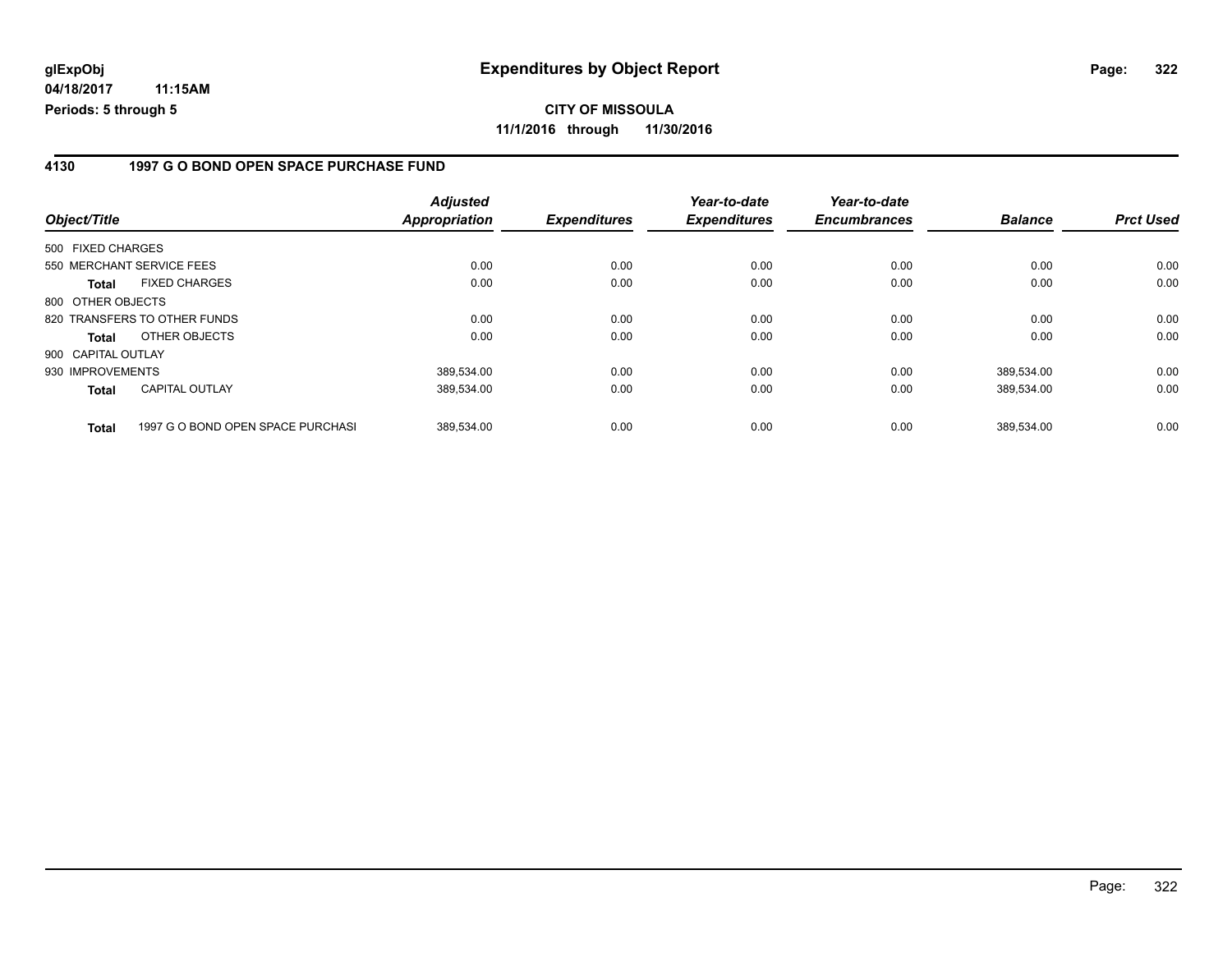**4196 NEW FIRE STATION GO BOND**

**300 FIRE**

|                    |                              | <b>Adjusted</b> |                     | Year-to-date        | Year-to-date        |                |                  |
|--------------------|------------------------------|-----------------|---------------------|---------------------|---------------------|----------------|------------------|
| Object/Title       |                              | Appropriation   | <b>Expenditures</b> | <b>Expenditures</b> | <b>Encumbrances</b> | <b>Balance</b> | <b>Prct Used</b> |
| 500 FIXED CHARGES  |                              |                 |                     |                     |                     |                |                  |
|                    | 550 MERCHANT SERVICE FEES    | 0.00            | 0.00                | 0.00                | 0.00                | 0.00           | 0.00             |
| <b>Total</b>       | <b>FIXED CHARGES</b>         | 0.00            | 0.00                | 0.00                | 0.00                | 0.00           | 0.00             |
| 800 OTHER OBJECTS  |                              |                 |                     |                     |                     |                |                  |
|                    | 820 TRANSFERS TO OTHER FUNDS | 0.00            | 0.00                | 0.00                | 0.00                | 0.00           | 0.00             |
| Total              | OTHER OBJECTS                | 0.00            | 0.00                | 0.00                | 0.00                | 0.00           | 0.00             |
| 900 CAPITAL OUTLAY |                              |                 |                     |                     |                     |                |                  |
| 920 BUILDINGS      |                              | 0.00            | 0.00                | 0.00                | 0.00                | 0.00           | 0.00             |
| 930 IMPROVEMENTS   |                              | 0.00            | 0.00                | 0.00                | 0.00                | 0.00           | 0.00             |
|                    | 940 MACHINERY & EQUIPMENT    | 0.00            | 0.00                | 0.00                | 0.00                | 0.00           | 0.00             |
| <b>Total</b>       | <b>CAPITAL OUTLAY</b>        | 0.00            | 0.00                | 0.00                | 0.00                | 0.00           | 0.00             |
| <b>Total</b>       | <b>FIRE</b>                  | 0.00            | 0.00                | 0.00                | 0.00                | 0.00           | 0.00             |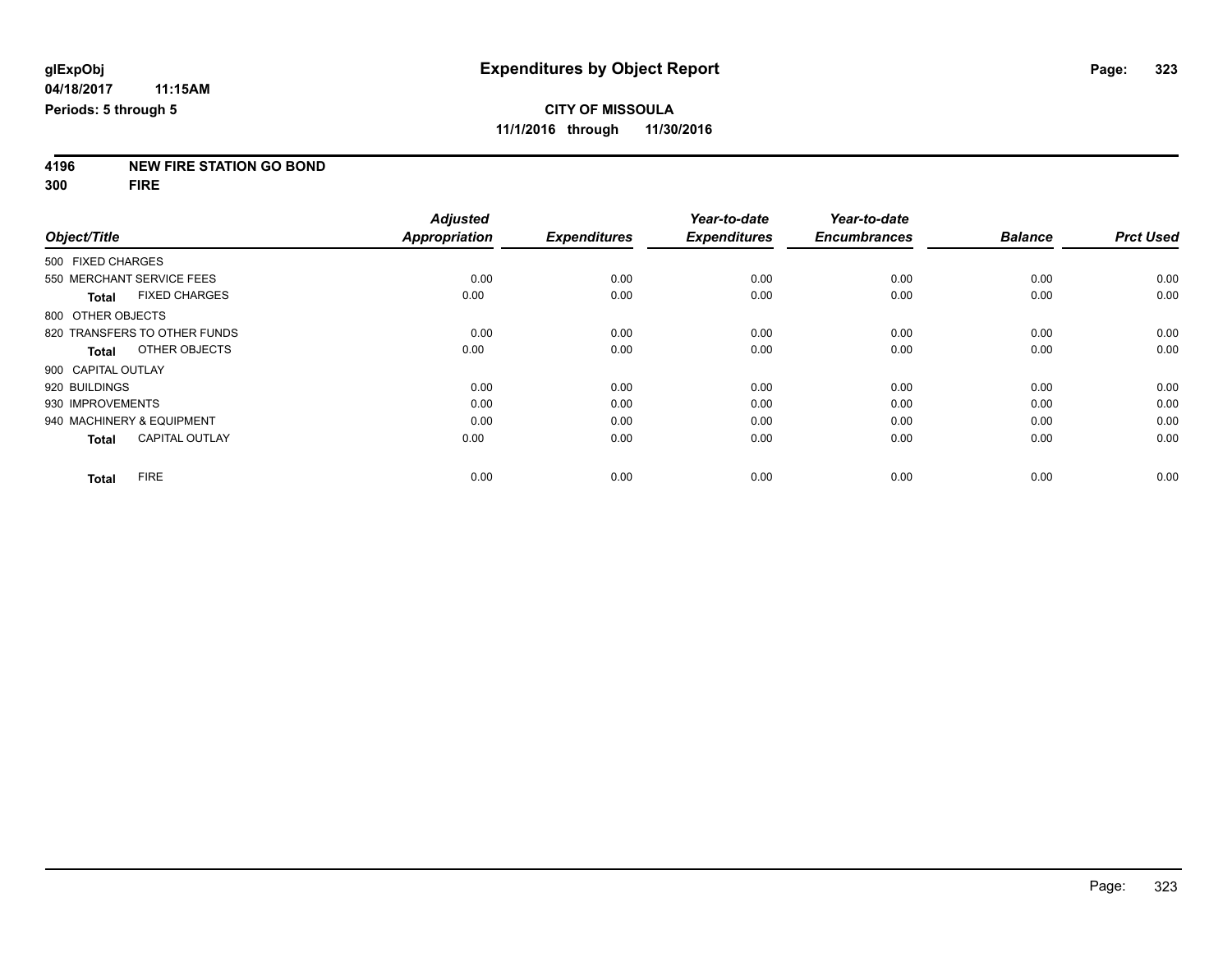# **CITY OF MISSOULA 11/1/2016 through 11/30/2016**

### **4196 NEW FIRE STATION GO BOND**

|                           |                              | <b>Adjusted</b>      |                     | Year-to-date        | Year-to-date        |                |                  |
|---------------------------|------------------------------|----------------------|---------------------|---------------------|---------------------|----------------|------------------|
| Object/Title              |                              | <b>Appropriation</b> | <b>Expenditures</b> | <b>Expenditures</b> | <b>Encumbrances</b> | <b>Balance</b> | <b>Prct Used</b> |
| 500 FIXED CHARGES         |                              |                      |                     |                     |                     |                |                  |
|                           | 550 MERCHANT SERVICE FEES    | 0.00                 | 0.00                | 0.00                | 0.00                | 0.00           | 0.00             |
| <b>Total</b>              | <b>FIXED CHARGES</b>         | 0.00                 | 0.00                | 0.00                | 0.00                | 0.00           | 0.00             |
| 800 OTHER OBJECTS         |                              |                      |                     |                     |                     |                |                  |
|                           | 820 TRANSFERS TO OTHER FUNDS | 0.00                 | 0.00                | 0.00                | 0.00                | 0.00           | 0.00             |
| <b>Total</b>              | OTHER OBJECTS                | 0.00                 | 0.00                | 0.00                | 0.00                | 0.00           | 0.00             |
| 900 CAPITAL OUTLAY        |                              |                      |                     |                     |                     |                |                  |
| 920 BUILDINGS             |                              | 0.00                 | 0.00                | 0.00                | 0.00                | 0.00           | 0.00             |
| 930 IMPROVEMENTS          |                              | 0.00                 | 0.00                | 0.00                | 0.00                | 0.00           | 0.00             |
| 940 MACHINERY & EQUIPMENT |                              | 0.00                 | 0.00                | 0.00                | 0.00                | 0.00           | 0.00             |
| <b>Total</b>              | <b>CAPITAL OUTLAY</b>        | 0.00                 | 0.00                | 0.00                | 0.00                | 0.00           | 0.00             |
| <b>Total</b>              | NEW FIRE STATION GO BOND     | 0.00                 | 0.00                | 0.00                | 0.00                | 0.00           | 0.00             |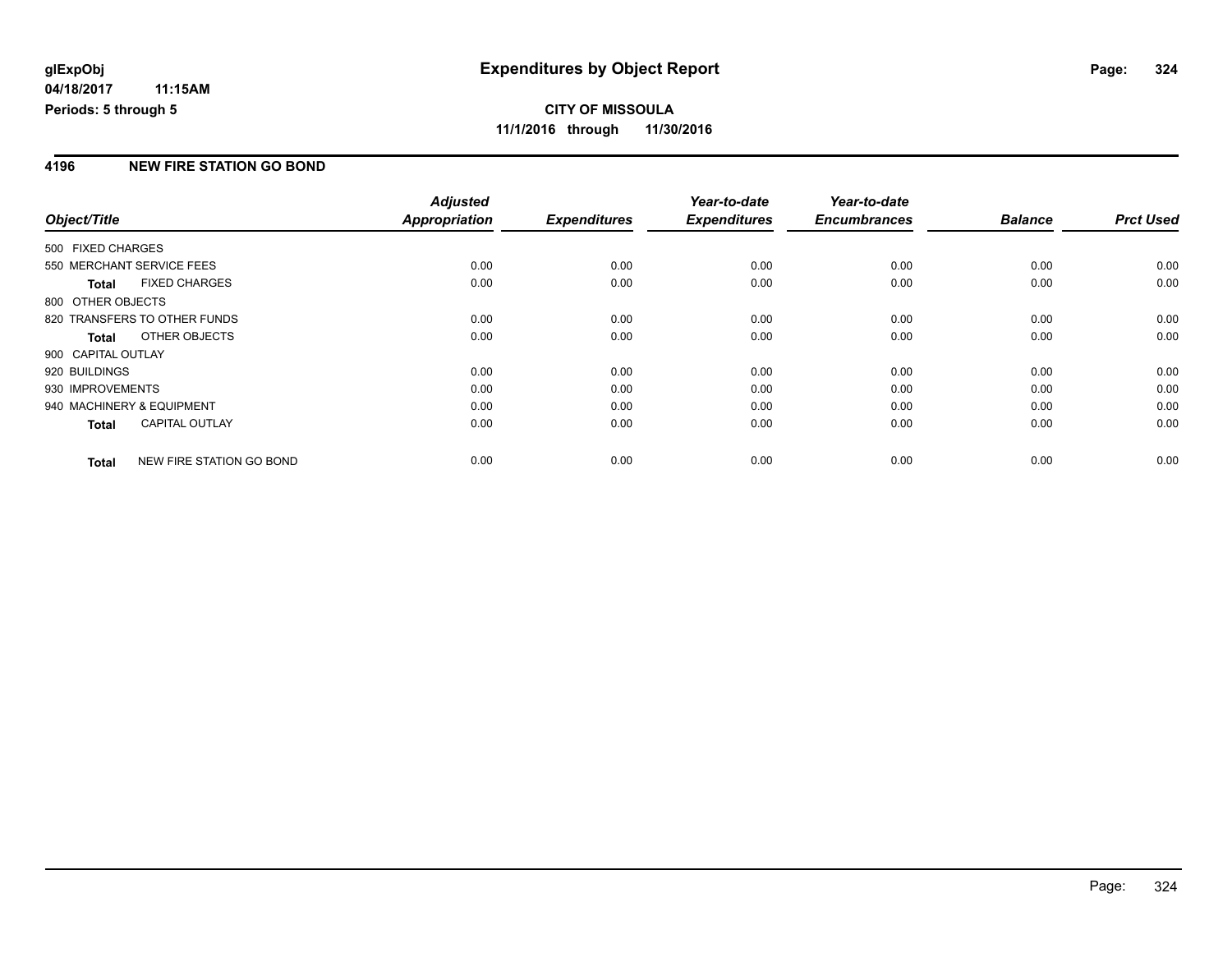# **4450 S/C CONSTRUCTION FUND FOR FY06**

| Object/Title                            | <b>Adjusted</b><br><b>Appropriation</b> | <b>Expenditures</b> | Year-to-date<br><b>Expenditures</b> | Year-to-date<br><b>Encumbrances</b> | <b>Balance</b> | <b>Prct Used</b> |
|-----------------------------------------|-----------------------------------------|---------------------|-------------------------------------|-------------------------------------|----------------|------------------|
| 500 FIXED CHARGES                       |                                         |                     |                                     |                                     |                |                  |
| 550 MERCHANT SERVICE FEES               | 0.00                                    | 0.00                | 0.00                                | 0.00                                | 0.00           | 0.00             |
| <b>FIXED CHARGES</b><br><b>Total</b>    | 0.00                                    | 0.00                | 0.00                                | 0.00                                | 0.00           | 0.00             |
| 800 OTHER OBJECTS                       |                                         |                     |                                     |                                     |                |                  |
| 820 TRANSFERS TO OTHER FUNDS            | 0.00                                    | 0.00                | 0.00                                | 0.00                                | 0.00           | 0.00             |
| OTHER OBJECTS<br><b>Total</b>           | 0.00                                    | 0.00                | 0.00                                | 0.00                                | 0.00           | 0.00             |
| PUBLIC WORKS OPERATIONS<br><b>Total</b> | 0.00                                    | 0.00                | 0.00                                | 0.00                                | 0.00           | 0.00             |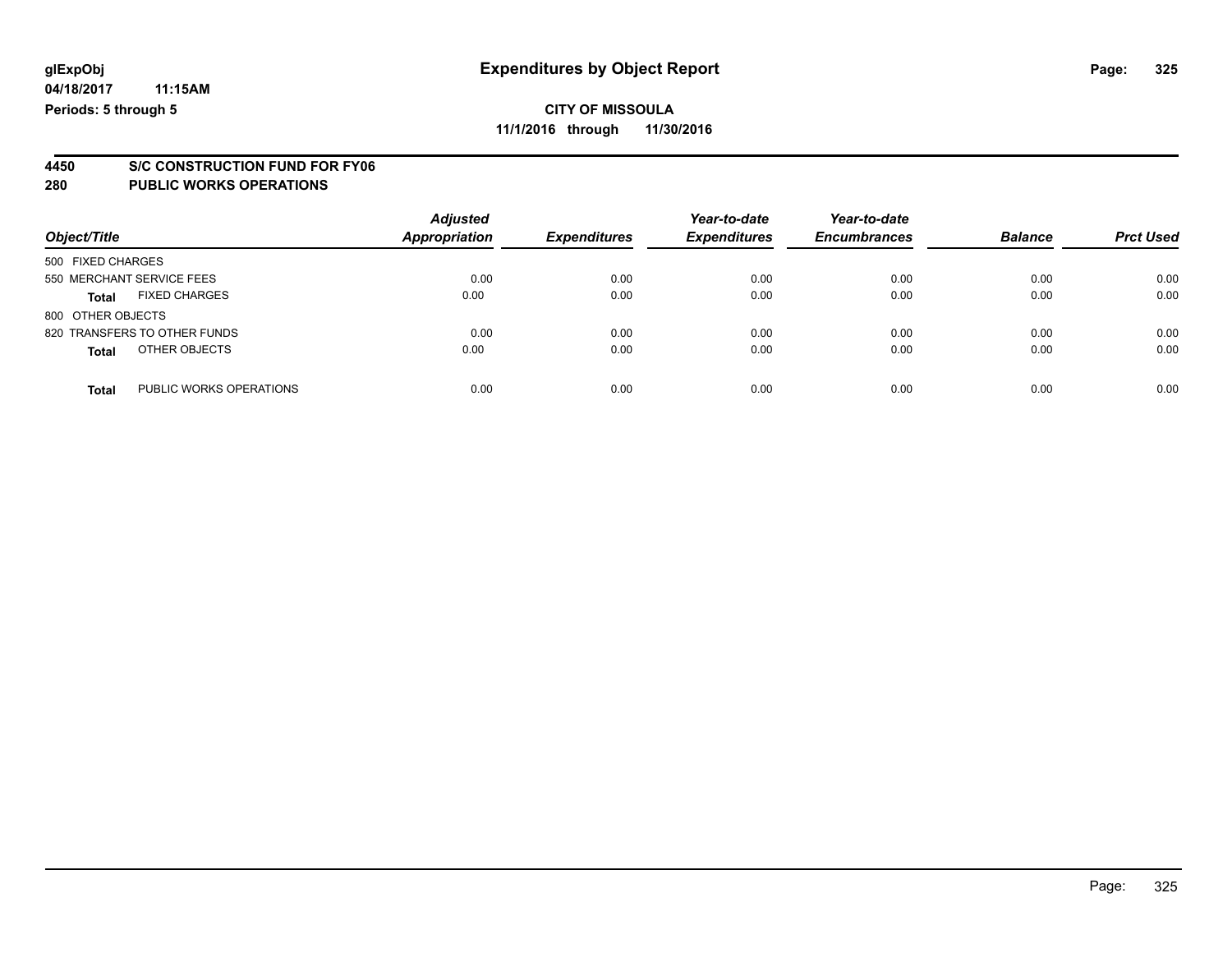**CITY OF MISSOULA 11/1/2016 through 11/30/2016**

#### **4450 S/C CONSTRUCTION FUND FOR FY06**

|                                                | <b>Adjusted</b> |                     | Year-to-date        | Year-to-date        |                |                  |
|------------------------------------------------|-----------------|---------------------|---------------------|---------------------|----------------|------------------|
| Object/Title                                   | Appropriation   | <b>Expenditures</b> | <b>Expenditures</b> | <b>Encumbrances</b> | <b>Balance</b> | <b>Prct Used</b> |
| 500 FIXED CHARGES                              |                 |                     |                     |                     |                |                  |
| 550 MERCHANT SERVICE FEES                      | 0.00            | 0.00                | 0.00                | 0.00                | 0.00           | 0.00             |
| <b>FIXED CHARGES</b><br><b>Total</b>           | 0.00            | 0.00                | 0.00                | 0.00                | 0.00           | 0.00             |
| 800 OTHER OBJECTS                              |                 |                     |                     |                     |                |                  |
| 820 TRANSFERS TO OTHER FUNDS                   | 0.00            | 0.00                | 0.00                | 0.00                | 0.00           | 0.00             |
| OTHER OBJECTS<br><b>Total</b>                  | 0.00            | 0.00                | 0.00                | 0.00                | 0.00           | 0.00             |
| S/C CONSTRUCTION FUND FOR FY06<br><b>Total</b> | 0.00            | 0.00                | 0.00                | 0.00                | 0.00           | 0.00             |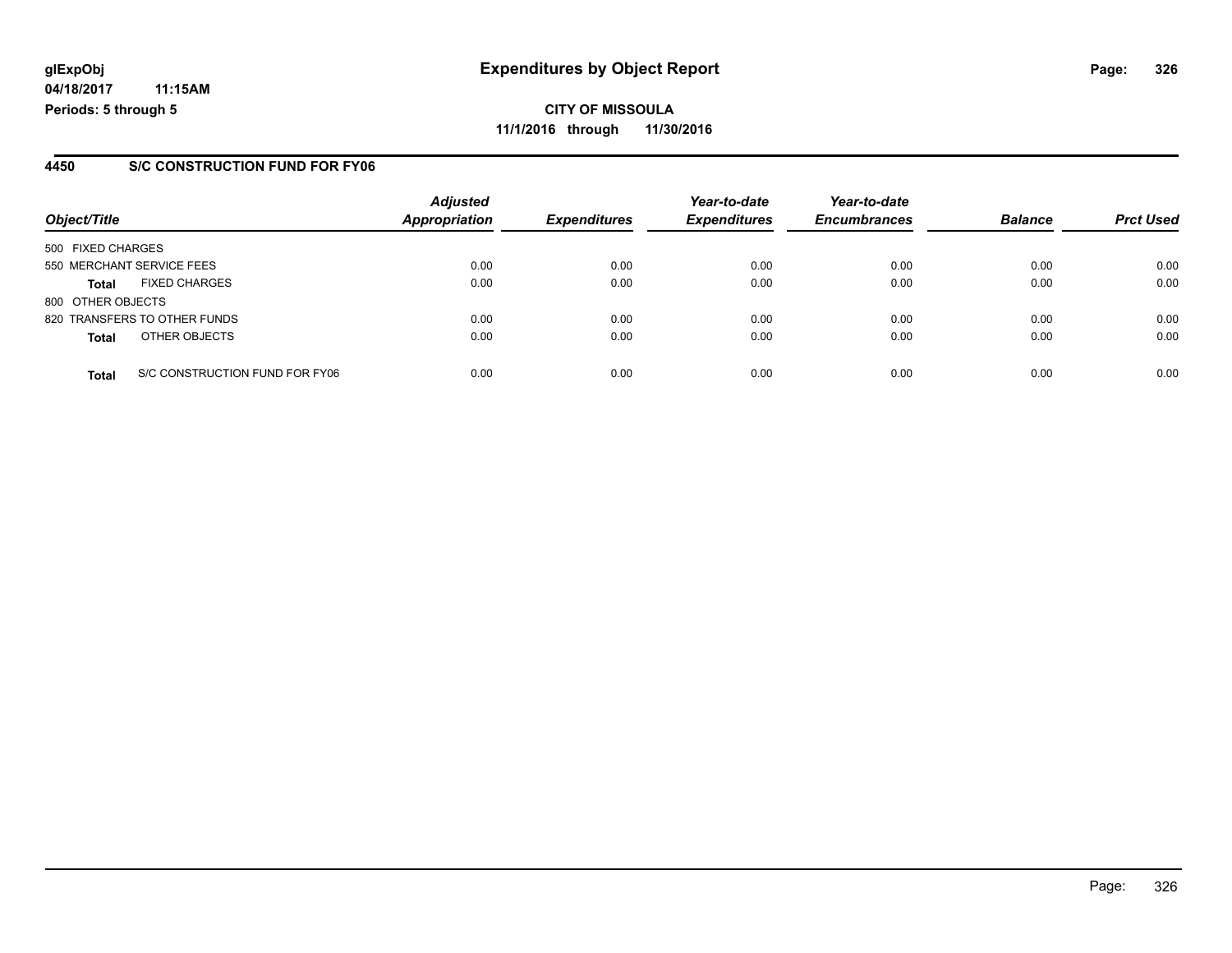# **4451 FY07 S/C BOND FUND**

| Object/Title                         | <b>Adjusted</b><br><b>Appropriation</b> | <b>Expenditures</b> | Year-to-date<br><b>Expenditures</b> | Year-to-date<br><b>Encumbrances</b> | <b>Balance</b> | <b>Prct Used</b> |
|--------------------------------------|-----------------------------------------|---------------------|-------------------------------------|-------------------------------------|----------------|------------------|
| 500 FIXED CHARGES                    |                                         |                     |                                     |                                     |                |                  |
|                                      |                                         |                     |                                     |                                     |                |                  |
| 550 MERCHANT SERVICE FEES            | 0.00                                    | 0.00                | 0.00                                | 0.00                                | 0.00           | 0.00             |
| <b>FIXED CHARGES</b><br><b>Total</b> | 0.00                                    | 0.00                | 0.00                                | 0.00                                | 0.00           | 0.00             |
| 800 OTHER OBJECTS                    |                                         |                     |                                     |                                     |                |                  |
| 820 TRANSFERS TO OTHER FUNDS         | 0.00                                    | 0.00                | 0.00                                | 0.00                                | 0.00           | 0.00             |
| OTHER OBJECTS<br><b>Total</b>        | 0.00                                    | 0.00                | 0.00                                | 0.00                                | 0.00           | 0.00             |
|                                      |                                         |                     |                                     |                                     |                |                  |
| PUBLIC WORKS OPERATIONS<br>Total     | 0.00                                    | 0.00                | 0.00                                | 0.00                                | 0.00           | 0.00             |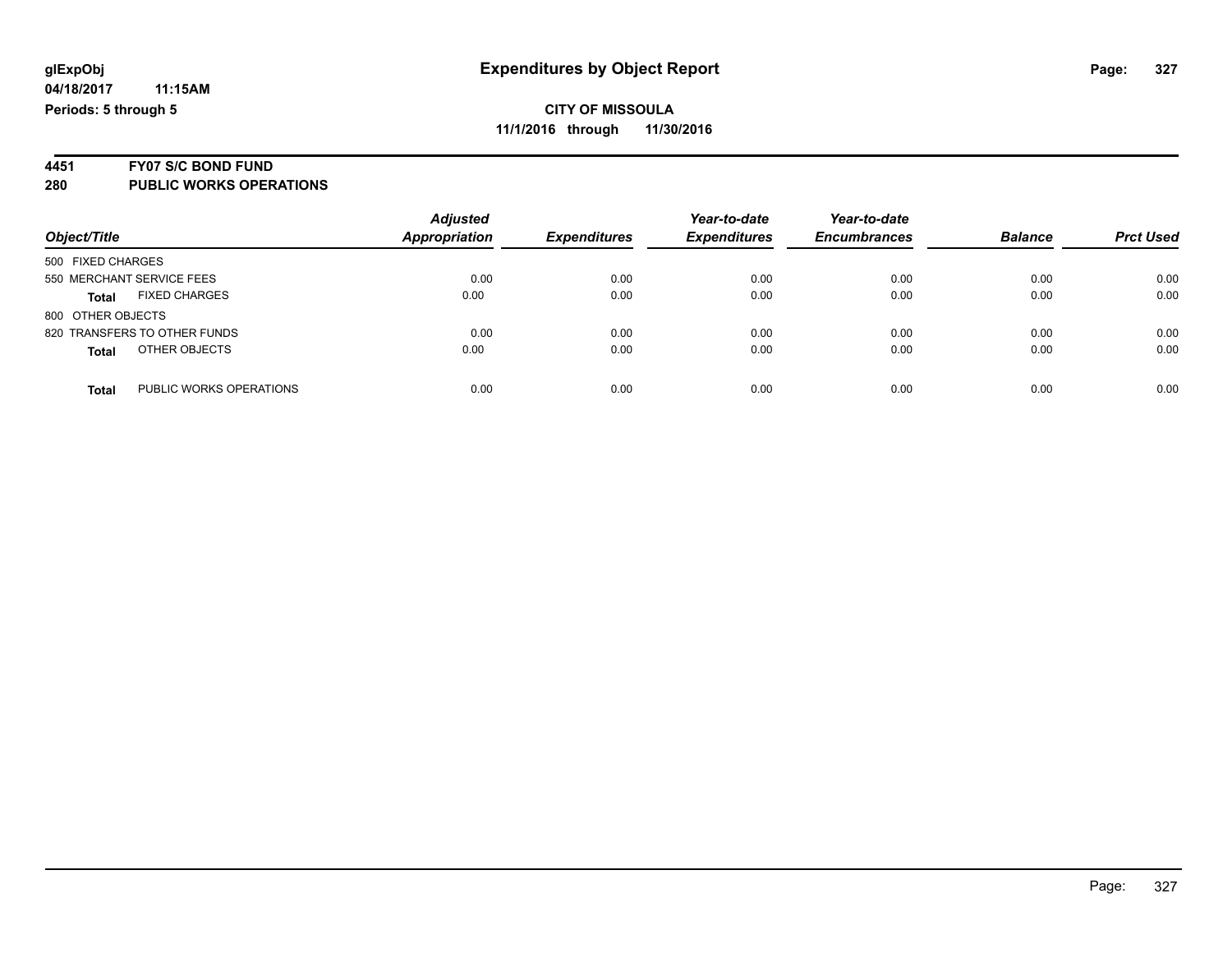#### **4451 FY07 S/C BOND FUND**

|                                      | <b>Adjusted</b>      |                     | Year-to-date        | Year-to-date        |                |                  |
|--------------------------------------|----------------------|---------------------|---------------------|---------------------|----------------|------------------|
| Object/Title                         | <b>Appropriation</b> | <b>Expenditures</b> | <b>Expenditures</b> | <b>Encumbrances</b> | <b>Balance</b> | <b>Prct Used</b> |
| 500 FIXED CHARGES                    |                      |                     |                     |                     |                |                  |
| 550 MERCHANT SERVICE FEES            | 0.00                 | 0.00                | 0.00                | 0.00                | 0.00           | 0.00             |
| <b>FIXED CHARGES</b><br><b>Total</b> | 0.00                 | 0.00                | 0.00                | 0.00                | 0.00           | 0.00             |
| 800 OTHER OBJECTS                    |                      |                     |                     |                     |                |                  |
| 820 TRANSFERS TO OTHER FUNDS         | 0.00                 | 0.00                | 0.00                | 0.00                | 0.00           | 0.00             |
| OTHER OBJECTS<br><b>Total</b>        | 0.00                 | 0.00                | 0.00                | 0.00                | 0.00           | 0.00             |
| FY07 S/C BOND FUND<br><b>Total</b>   | 0.00                 | 0.00                | 0.00                | 0.00                | 0.00           | 0.00             |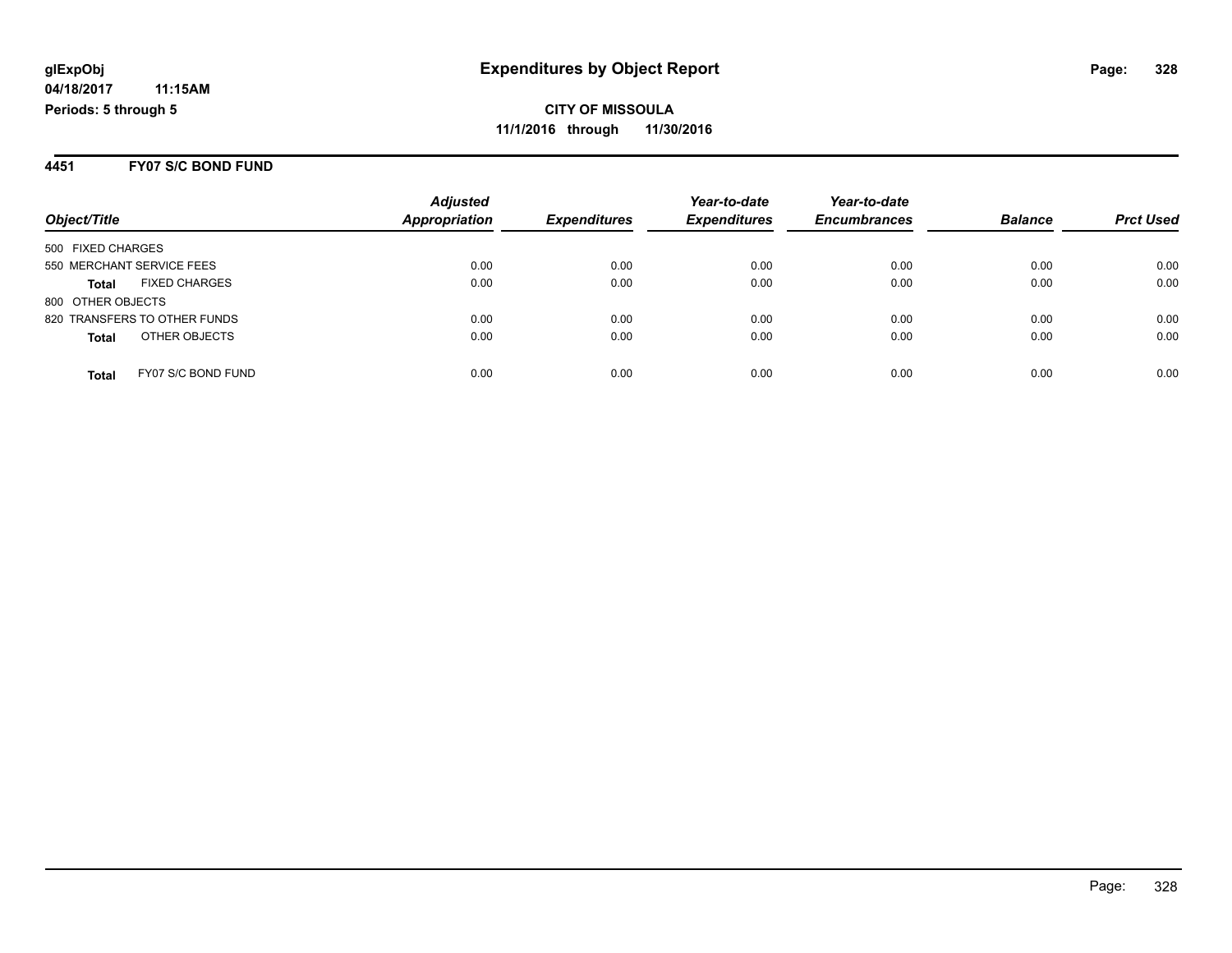## **CITY OF MISSOULA**

**11/1/2016 through 11/30/2016**

# **4452 S/C CONSTRUCTION FUND FOR FY 08 BOND SAL**

| Object/Title              |                         | <b>Adjusted</b><br><b>Appropriation</b> | <b>Expenditures</b> | Year-to-date<br><b>Expenditures</b> | Year-to-date<br><b>Encumbrances</b> | <b>Balance</b> | <b>Prct Used</b> |
|---------------------------|-------------------------|-----------------------------------------|---------------------|-------------------------------------|-------------------------------------|----------------|------------------|
|                           |                         |                                         |                     |                                     |                                     |                |                  |
| 500 FIXED CHARGES         |                         |                                         |                     |                                     |                                     |                |                  |
| 550 MERCHANT SERVICE FEES |                         | 0.00                                    | 0.00                | 0.00                                | 0.00                                | 0.00           | 0.00             |
| <b>Total</b>              | <b>FIXED CHARGES</b>    | 0.00                                    | 0.00                | 0.00                                | 0.00                                | 0.00           | 0.00             |
| 900 CAPITAL OUTLAY        |                         |                                         |                     |                                     |                                     |                |                  |
| 930 IMPROVEMENTS          |                         | 0.00                                    | 0.00                | 0.00                                | 0.00                                | 0.00           | 0.00             |
| <b>Total</b>              | <b>CAPITAL OUTLAY</b>   | 0.00                                    | 0.00                | 0.00                                | 0.00                                | 0.00           | 0.00             |
| <b>Total</b>              | PUBLIC WORKS OPERATIONS | 0.00                                    | 0.00                | 0.00                                | 0.00                                | 0.00           | 0.00             |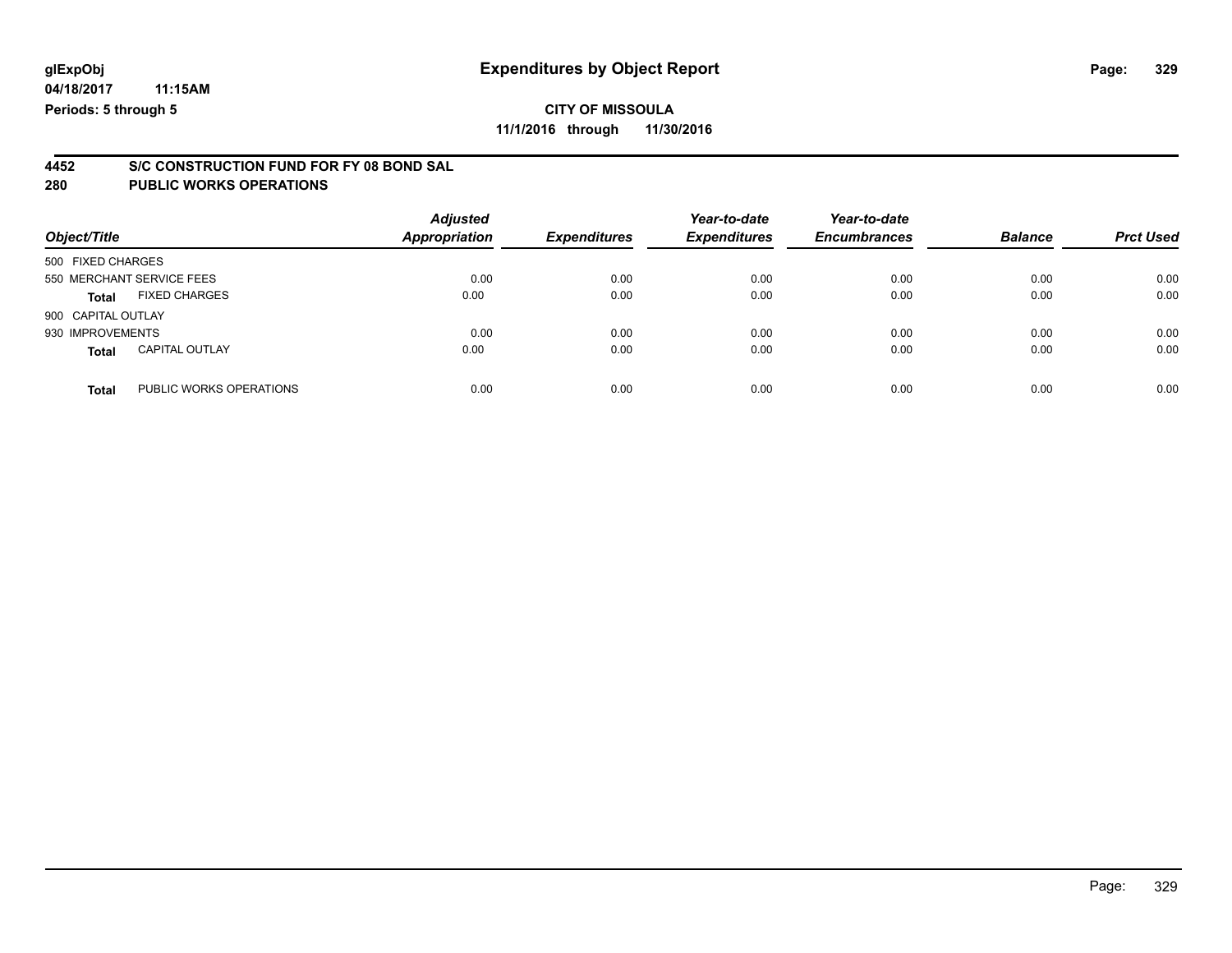#### **4452 S/C CONSTRUCTION FUND FOR FY 08 BOND SAL**

| Object/Title       |                                    | <b>Adjusted</b><br><b>Appropriation</b> | <b>Expenditures</b> | Year-to-date<br><b>Expenditures</b> | Year-to-date<br><b>Encumbrances</b> | <b>Balance</b> | <b>Prct Used</b> |
|--------------------|------------------------------------|-----------------------------------------|---------------------|-------------------------------------|-------------------------------------|----------------|------------------|
| 500 FIXED CHARGES  |                                    |                                         |                     |                                     |                                     |                |                  |
|                    | 550 MERCHANT SERVICE FEES          | 0.00                                    | 0.00                | 0.00                                | 0.00                                | 0.00           | 0.00             |
| <b>Total</b>       | <b>FIXED CHARGES</b>               | 0.00                                    | 0.00                | 0.00                                | 0.00                                | 0.00           | 0.00             |
| 900 CAPITAL OUTLAY |                                    |                                         |                     |                                     |                                     |                |                  |
| 930 IMPROVEMENTS   |                                    | 0.00                                    | 0.00                | 0.00                                | 0.00                                | 0.00           | 0.00             |
| <b>Total</b>       | <b>CAPITAL OUTLAY</b>              | 0.00                                    | 0.00                | 0.00                                | 0.00                                | 0.00           | 0.00             |
| <b>Total</b>       | S/C CONSTRUCTION FUND FOR FY 08 BO | 0.00                                    | 0.00                | 0.00                                | 0.00                                | 0.00           | 0.00             |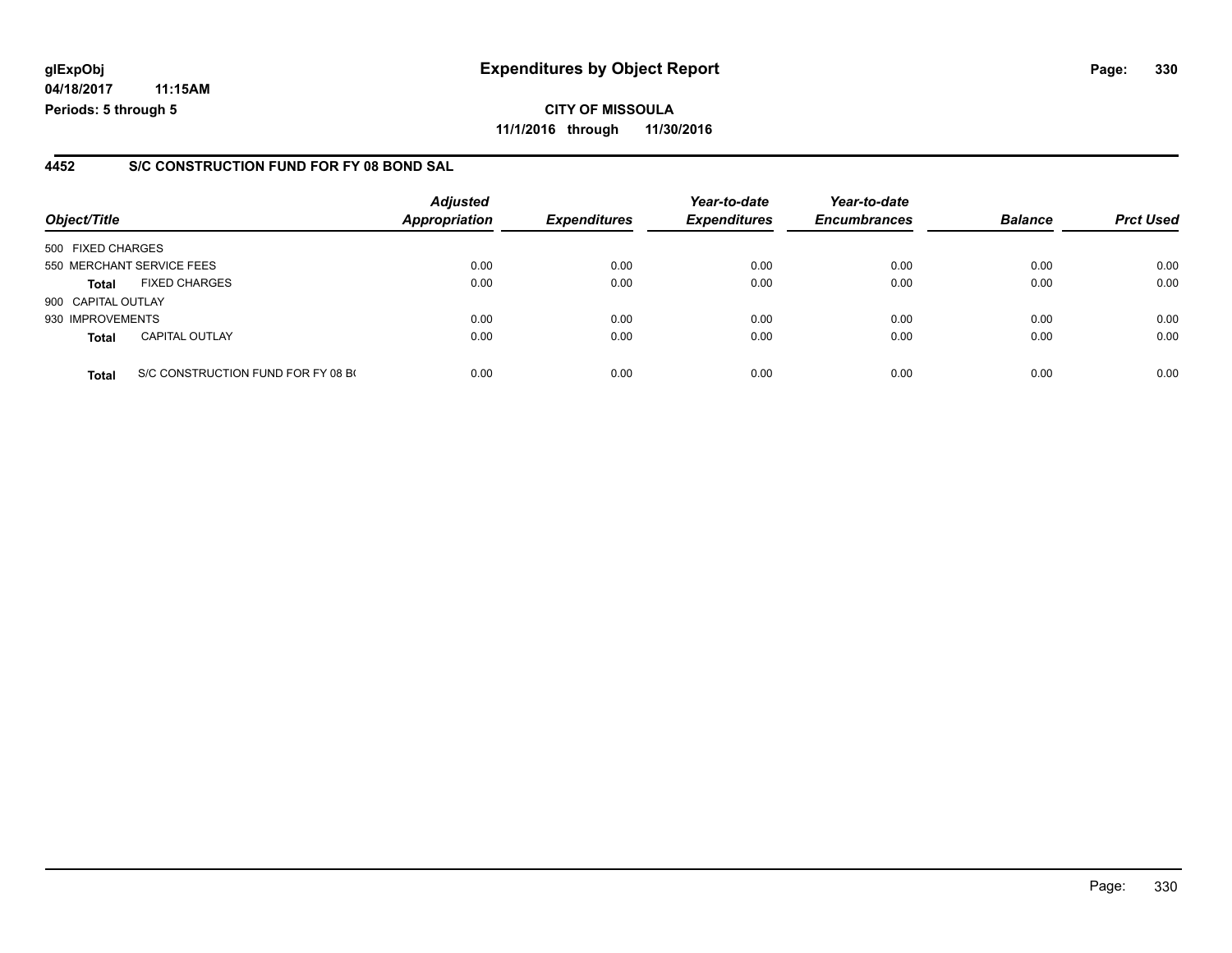**4453 S/C CONSTRUCTION FUND FY09 BOND**

|                    |                              | <b>Adjusted</b> |                     | Year-to-date        | Year-to-date        |                |                  |
|--------------------|------------------------------|-----------------|---------------------|---------------------|---------------------|----------------|------------------|
| Object/Title       |                              | Appropriation   | <b>Expenditures</b> | <b>Expenditures</b> | <b>Encumbrances</b> | <b>Balance</b> | <b>Prct Used</b> |
| 500 FIXED CHARGES  |                              |                 |                     |                     |                     |                |                  |
|                    | 550 MERCHANT SERVICE FEES    | 0.00            | 0.00                | 0.00                | 0.00                | 0.00           | 0.00             |
| <b>Total</b>       | <b>FIXED CHARGES</b>         | 0.00            | 0.00                | 0.00                | 0.00                | 0.00           | 0.00             |
| 800 OTHER OBJECTS  |                              |                 |                     |                     |                     |                |                  |
|                    | 820 TRANSFERS TO OTHER FUNDS | 0.00            | 0.00                | 0.00                | 0.00                | 0.00           | 0.00             |
| <b>Total</b>       | OTHER OBJECTS                | 0.00            | 0.00                | 0.00                | 0.00                | 0.00           | 0.00             |
| 900 CAPITAL OUTLAY |                              |                 |                     |                     |                     |                |                  |
| 930 IMPROVEMENTS   |                              | 0.00            | 0.00                | 0.00                | 0.00                | 0.00           | 0.00             |
| <b>Total</b>       | <b>CAPITAL OUTLAY</b>        | 0.00            | 0.00                | 0.00                | 0.00                | 0.00           | 0.00             |
| <b>Total</b>       | PUBLIC WORKS OPERATIONS      | 0.00            | 0.00                | 0.00                | 0.00                | 0.00           | 0.00             |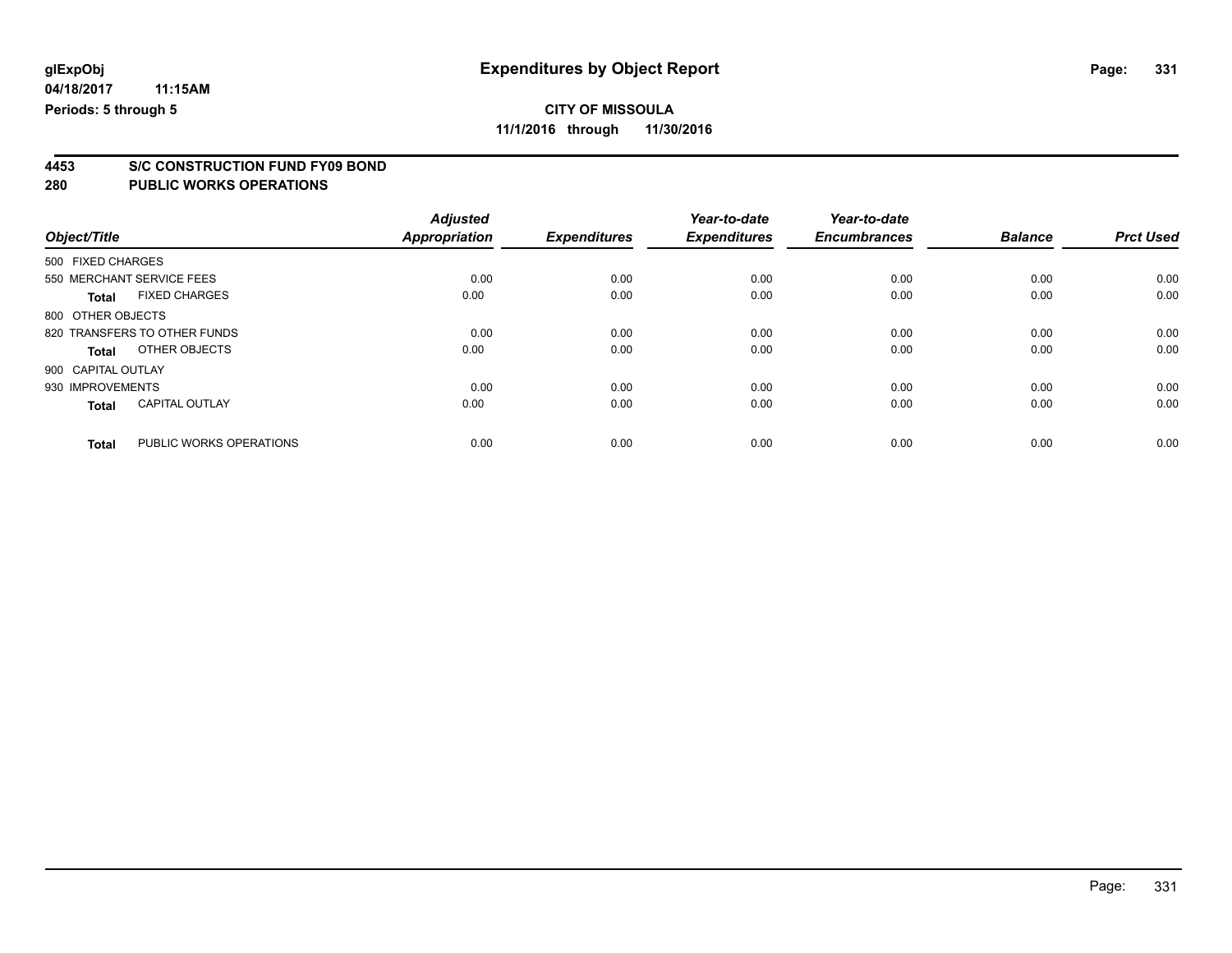# **4453 S/C CONSTRUCTION FUND FY09 BOND**

**390 NON-DEPARTMENTAL**

| Object/Title      |                           | <b>Adjusted</b><br><b>Appropriation</b> | <b>Expenditures</b> | Year-to-date<br><b>Expenditures</b> | Year-to-date<br><b>Encumbrances</b> | <b>Balance</b> | <b>Prct Used</b> |
|-------------------|---------------------------|-----------------------------------------|---------------------|-------------------------------------|-------------------------------------|----------------|------------------|
| 500 FIXED CHARGES |                           |                                         |                     |                                     |                                     |                |                  |
| 500 FIXED CHARGES |                           | 0.00                                    | 0.00                | 0.00                                | 0.00                                | 0.00           | 0.00             |
|                   | 550 MERCHANT SERVICE FEES | 0.00                                    | 0.00                | 0.00                                | 0.00                                | 0.00           | 0.00             |
| <b>Total</b>      | <b>FIXED CHARGES</b>      | 0.00                                    | 0.00                | 0.00                                | 0.00                                | 0.00           | 0.00             |
| <b>Total</b>      | NON-DEPARTMENTAL          | 0.00                                    | 0.00                | 0.00                                | 0.00                                | 0.00           | 0.00             |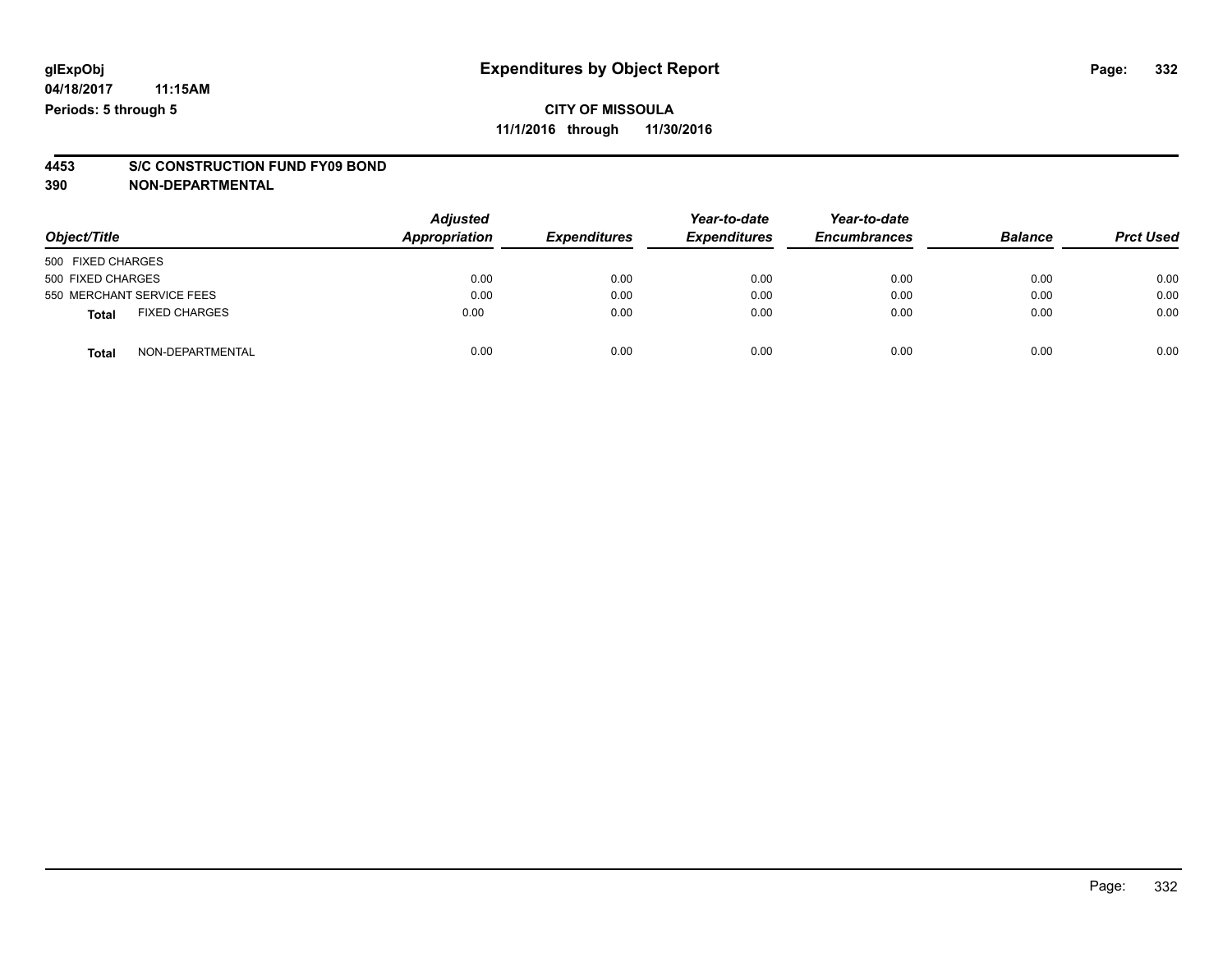**CITY OF MISSOULA 11/1/2016 through 11/30/2016**

#### **4453 S/C CONSTRUCTION FUND FY09 BOND**

|                    |                                 | <b>Adjusted</b>      |                     | Year-to-date        | Year-to-date        |                |                  |
|--------------------|---------------------------------|----------------------|---------------------|---------------------|---------------------|----------------|------------------|
| Object/Title       |                                 | <b>Appropriation</b> | <b>Expenditures</b> | <b>Expenditures</b> | <b>Encumbrances</b> | <b>Balance</b> | <b>Prct Used</b> |
| 500 FIXED CHARGES  |                                 |                      |                     |                     |                     |                |                  |
| 500 FIXED CHARGES  |                                 | 0.00                 | 0.00                | 0.00                | 0.00                | 0.00           | 0.00             |
|                    | 550 MERCHANT SERVICE FEES       | 0.00                 | 0.00                | 0.00                | 0.00                | 0.00           | 0.00             |
| <b>Total</b>       | <b>FIXED CHARGES</b>            | 0.00                 | 0.00                | 0.00                | 0.00                | 0.00           | 0.00             |
| 800 OTHER OBJECTS  |                                 |                      |                     |                     |                     |                |                  |
|                    | 820 TRANSFERS TO OTHER FUNDS    | 0.00                 | 0.00                | 0.00                | 0.00                | 0.00           | 0.00             |
| Total              | OTHER OBJECTS                   | 0.00                 | 0.00                | 0.00                | 0.00                | 0.00           | 0.00             |
| 900 CAPITAL OUTLAY |                                 |                      |                     |                     |                     |                |                  |
| 930 IMPROVEMENTS   |                                 | 0.00                 | 0.00                | 0.00                | 0.00                | 0.00           | 0.00             |
| <b>Total</b>       | <b>CAPITAL OUTLAY</b>           | 0.00                 | 0.00                | 0.00                | 0.00                | 0.00           | 0.00             |
| <b>Total</b>       | S/C CONSTRUCTION FUND FY09 BOND | 0.00                 | 0.00                | 0.00                | 0.00                | 0.00           | 0.00             |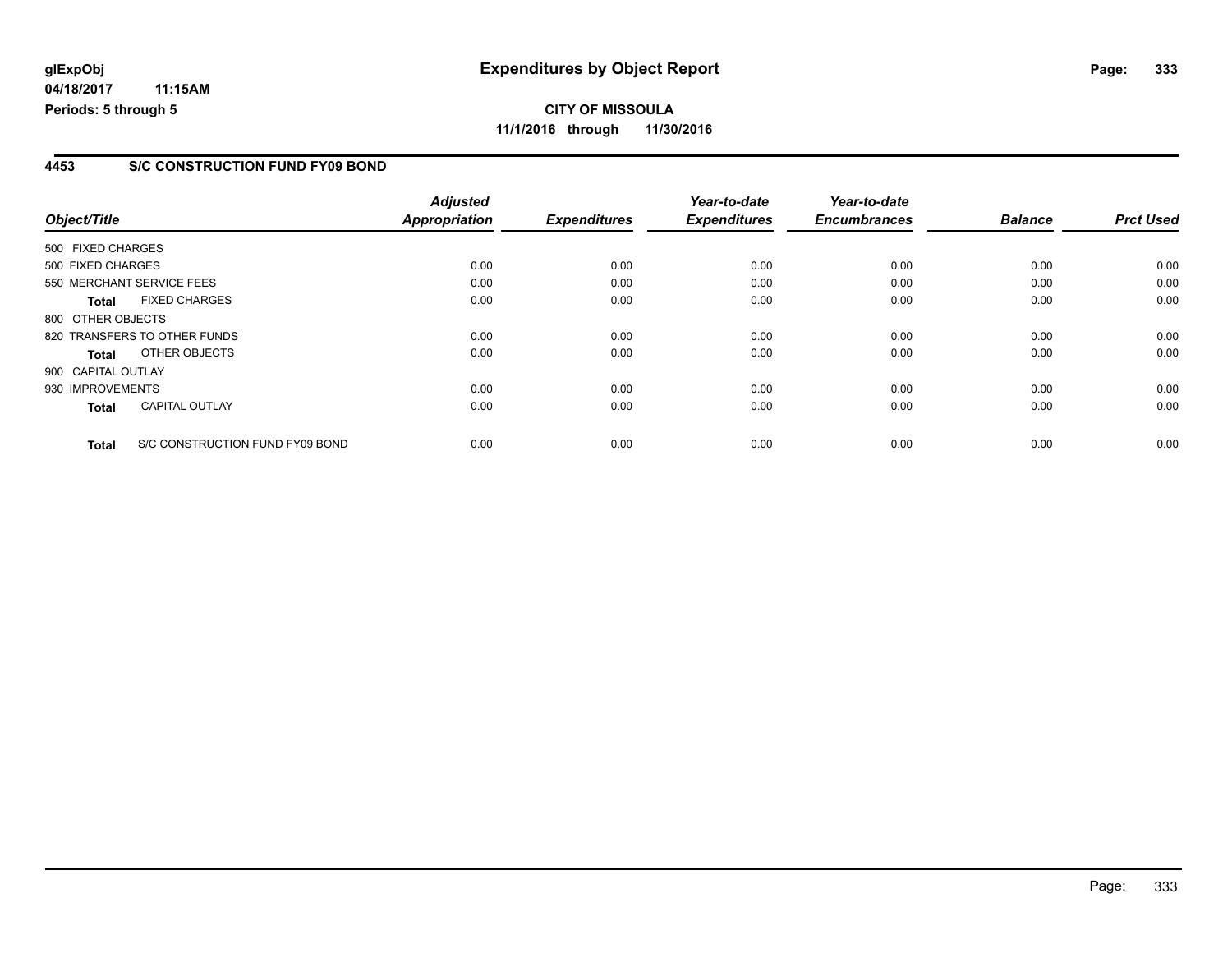# **4454 S/C CONSTRUCTION FUND FOR FY10**

| Object/Title              |                         | <b>Adjusted</b><br>Appropriation | <b>Expenditures</b> | Year-to-date<br><b>Expenditures</b> | Year-to-date<br><b>Encumbrances</b> | <b>Balance</b> | <b>Prct Used</b> |
|---------------------------|-------------------------|----------------------------------|---------------------|-------------------------------------|-------------------------------------|----------------|------------------|
| 500 FIXED CHARGES         |                         |                                  |                     |                                     |                                     |                |                  |
| 550 MERCHANT SERVICE FEES |                         | 0.00                             | 0.00                | 0.00                                | 0.00                                | 0.00           | 0.00             |
| <b>Total</b>              | <b>FIXED CHARGES</b>    | 0.00                             | 0.00                | 0.00                                | 0.00                                | 0.00           | 0.00             |
| 900 CAPITAL OUTLAY        |                         |                                  |                     |                                     |                                     |                |                  |
| 930 IMPROVEMENTS          |                         | 0.00                             | 0.00                | 0.00                                | 0.00                                | 0.00           | 0.00             |
| <b>Total</b>              | <b>CAPITAL OUTLAY</b>   | 0.00                             | 0.00                | 0.00                                | 0.00                                | 0.00           | 0.00             |
| <b>Total</b>              | PUBLIC WORKS OPERATIONS | 0.00                             | 0.00                | 0.00                                | 0.00                                | 0.00           | 0.00             |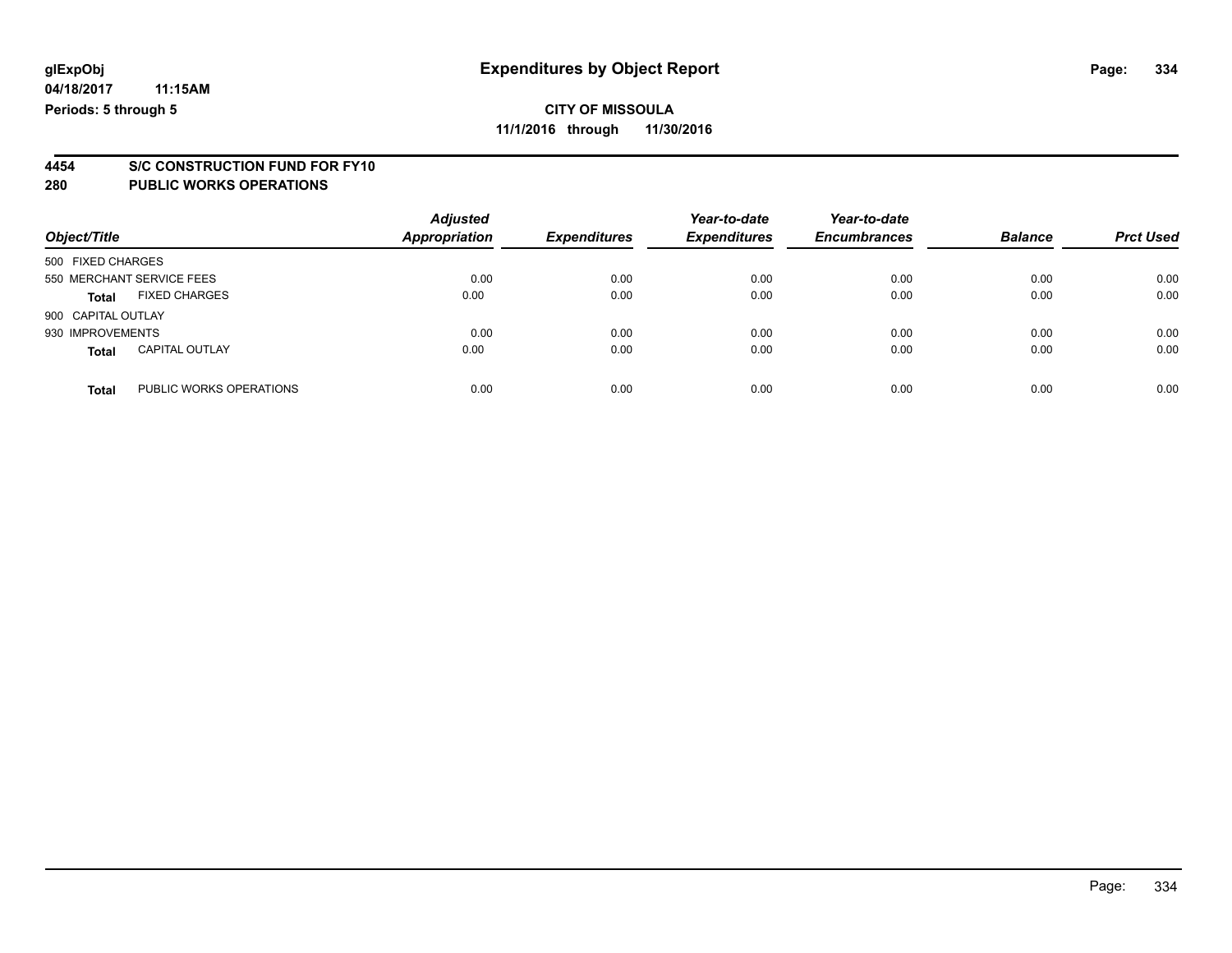#### **4454 S/C CONSTRUCTION FUND FOR FY10**

| Object/Title       |                                | <b>Adjusted</b><br><b>Appropriation</b> | <b>Expenditures</b> | Year-to-date<br><b>Expenditures</b> | Year-to-date<br><b>Encumbrances</b> | <b>Balance</b> | <b>Prct Used</b> |
|--------------------|--------------------------------|-----------------------------------------|---------------------|-------------------------------------|-------------------------------------|----------------|------------------|
| 500 FIXED CHARGES  |                                |                                         |                     |                                     |                                     |                |                  |
|                    | 550 MERCHANT SERVICE FEES      | 0.00                                    | 0.00                | 0.00                                | 0.00                                | 0.00           | 0.00             |
| <b>Total</b>       | <b>FIXED CHARGES</b>           | 0.00                                    | 0.00                | 0.00                                | 0.00                                | 0.00           | 0.00             |
| 900 CAPITAL OUTLAY |                                |                                         |                     |                                     |                                     |                |                  |
| 930 IMPROVEMENTS   |                                | 0.00                                    | 0.00                | 0.00                                | 0.00                                | 0.00           | 0.00             |
| <b>Total</b>       | <b>CAPITAL OUTLAY</b>          | 0.00                                    | 0.00                | 0.00                                | 0.00                                | 0.00           | 0.00             |
| <b>Total</b>       | S/C CONSTRUCTION FUND FOR FY10 | 0.00                                    | 0.00                | 0.00                                | 0.00                                | 0.00           | 0.00             |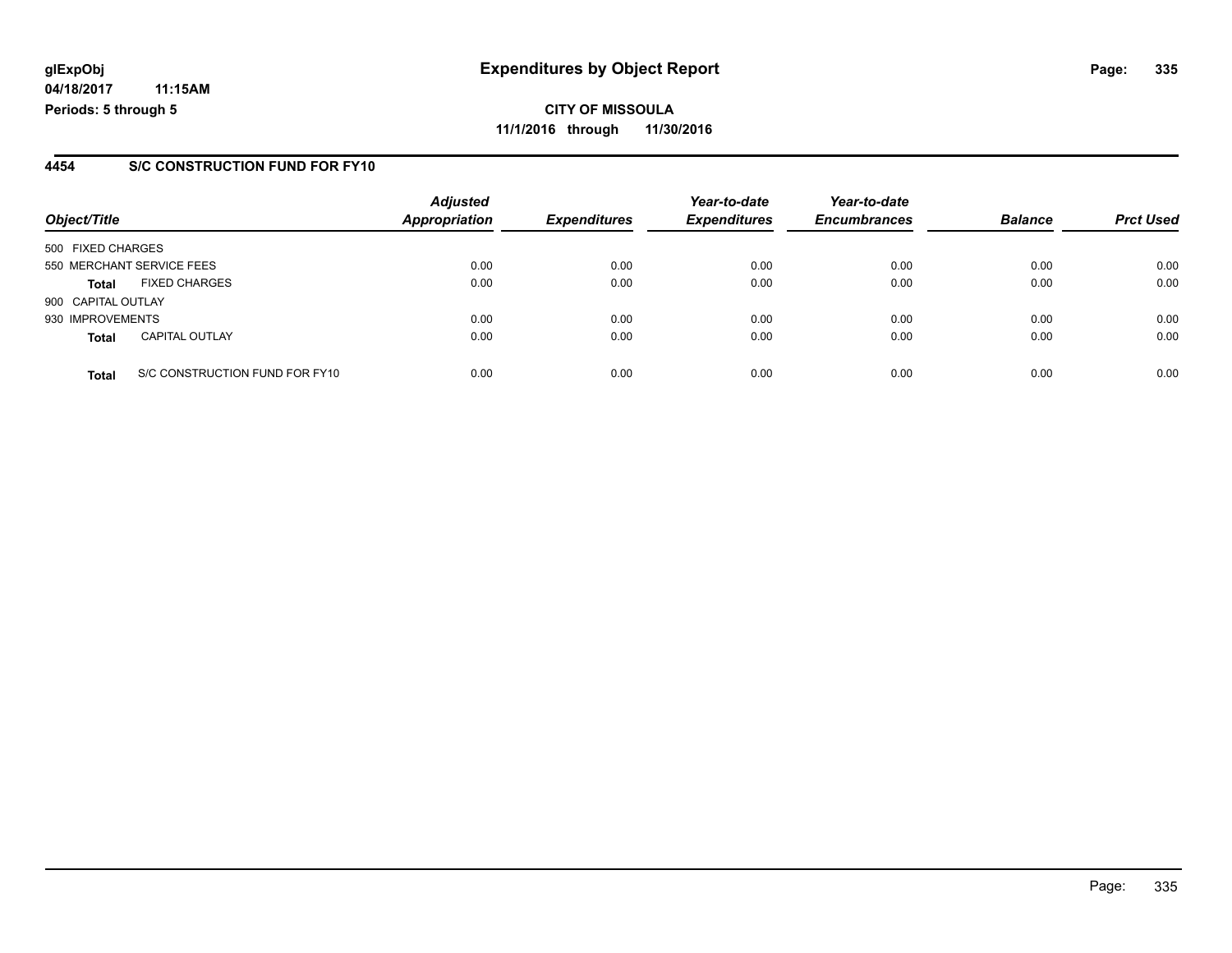**4455 FY11 S/C CONSTRUCTION FUND**

| Object/Title                            | <b>Adjusted</b><br><b>Appropriation</b> | <b>Expenditures</b> | Year-to-date<br><b>Expenditures</b> | Year-to-date<br><b>Encumbrances</b> | <b>Balance</b> | <b>Prct Used</b> |
|-----------------------------------------|-----------------------------------------|---------------------|-------------------------------------|-------------------------------------|----------------|------------------|
| 500 FIXED CHARGES                       |                                         |                     |                                     |                                     |                |                  |
| 550 MERCHANT SERVICE FEES               | 0.00                                    | 0.00                | 0.00                                | 0.00                                | 0.00           | 0.00             |
| <b>FIXED CHARGES</b><br><b>Total</b>    | 0.00                                    | 0.00                | 0.00                                | 0.00                                | 0.00           | 0.00             |
| 900 CAPITAL OUTLAY                      |                                         |                     |                                     |                                     |                |                  |
| 930 IMPROVEMENTS                        | 0.00                                    | 0.00                | 0.00                                | 0.00                                | 0.00           | 0.00             |
| <b>CAPITAL OUTLAY</b><br><b>Total</b>   | 0.00                                    | 0.00                | 0.00                                | 0.00                                | 0.00           | 0.00             |
| PUBLIC WORKS OPERATIONS<br><b>Total</b> | 0.00                                    | 0.00                | 0.00                                | 0.00                                | 0.00           | 0.00             |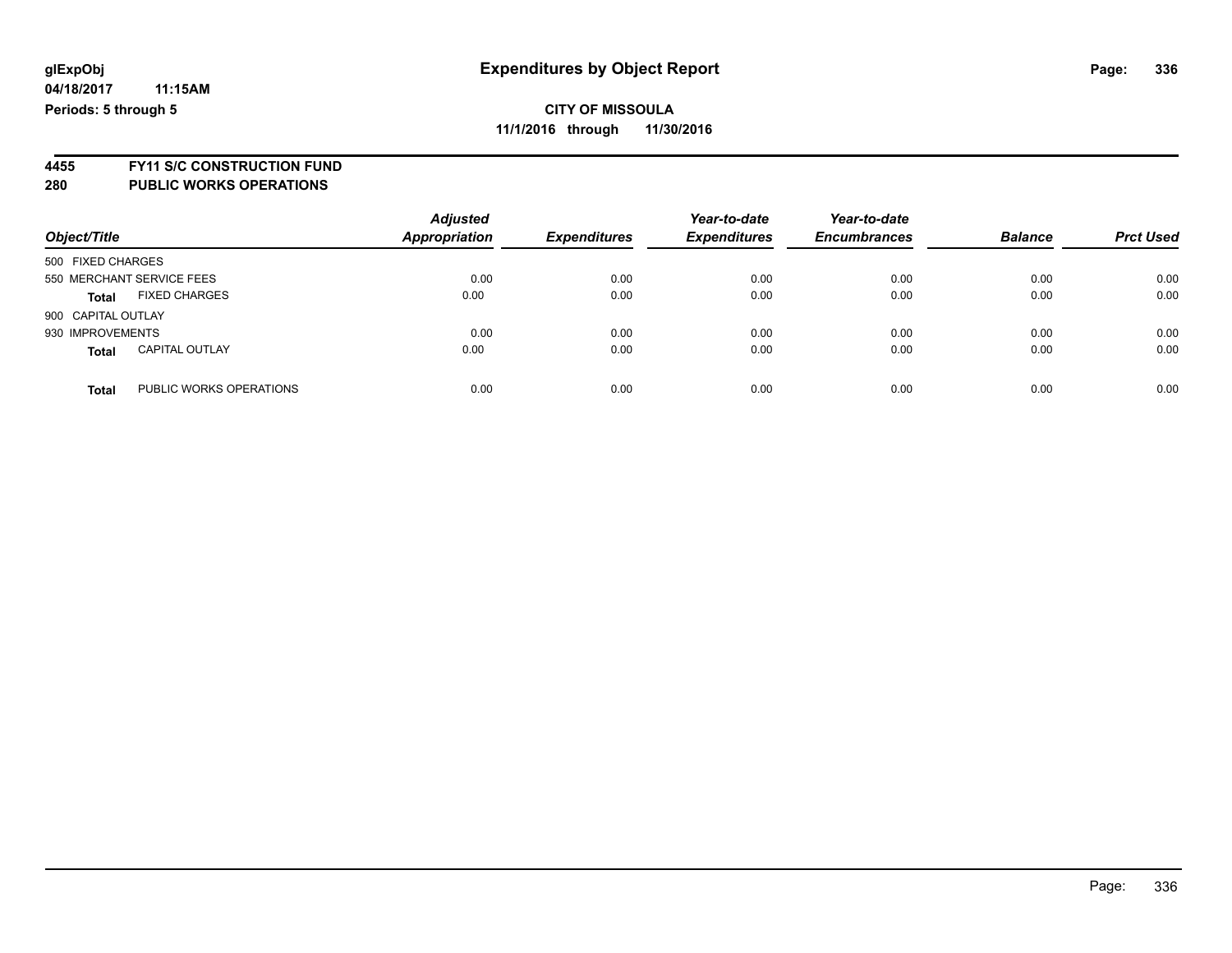**CITY OF MISSOULA 11/1/2016 through 11/30/2016**

#### **4455 FY11 S/C CONSTRUCTION FUND**

|                    |                            | <b>Adjusted</b>      |                     | Year-to-date        | Year-to-date        |                |                  |
|--------------------|----------------------------|----------------------|---------------------|---------------------|---------------------|----------------|------------------|
| Object/Title       |                            | <b>Appropriation</b> | <b>Expenditures</b> | <b>Expenditures</b> | <b>Encumbrances</b> | <b>Balance</b> | <b>Prct Used</b> |
| 500 FIXED CHARGES  |                            |                      |                     |                     |                     |                |                  |
|                    | 550 MERCHANT SERVICE FEES  | 0.00                 | 0.00                | 0.00                | 0.00                | 0.00           | 0.00             |
| <b>Total</b>       | <b>FIXED CHARGES</b>       | 0.00                 | 0.00                | 0.00                | 0.00                | 0.00           | 0.00             |
| 900 CAPITAL OUTLAY |                            |                      |                     |                     |                     |                |                  |
| 930 IMPROVEMENTS   |                            | 0.00                 | 0.00                | 0.00                | 0.00                | 0.00           | 0.00             |
| <b>Total</b>       | <b>CAPITAL OUTLAY</b>      | 0.00                 | 0.00                | 0.00                | 0.00                | 0.00           | 0.00             |
| <b>Total</b>       | FY11 S/C CONSTRUCTION FUND | 0.00                 | 0.00                | 0.00                | 0.00                | 0.00           | 0.00             |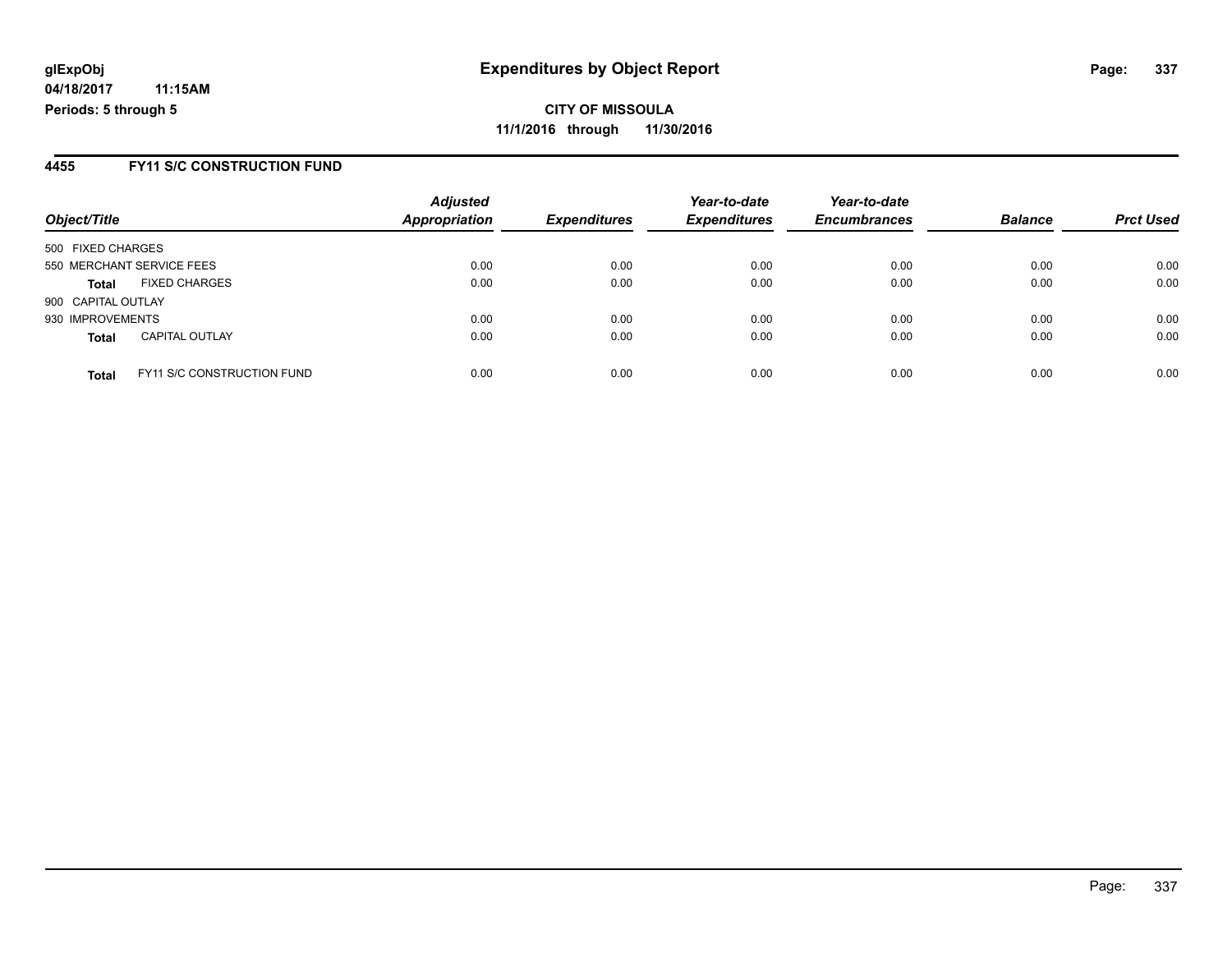**4456 FY12 S/C CONSTRUCTION FUND**

|                    |                              | <b>Adjusted</b>      |                     | Year-to-date        | Year-to-date        |                |                  |
|--------------------|------------------------------|----------------------|---------------------|---------------------|---------------------|----------------|------------------|
| Object/Title       |                              | <b>Appropriation</b> | <b>Expenditures</b> | <b>Expenditures</b> | <b>Encumbrances</b> | <b>Balance</b> | <b>Prct Used</b> |
| 500 FIXED CHARGES  |                              |                      |                     |                     |                     |                |                  |
|                    | 550 MERCHANT SERVICE FEES    | 0.00                 | 0.00                | 0.00                | 0.00                | 0.00           | 0.00             |
| <b>Total</b>       | <b>FIXED CHARGES</b>         | 0.00                 | 0.00                | 0.00                | 0.00                | 0.00           | 0.00             |
| 800 OTHER OBJECTS  |                              |                      |                     |                     |                     |                |                  |
|                    | 820 TRANSFERS TO OTHER FUNDS | 0.00                 | 0.00                | 0.00                | 0.00                | 0.00           | 0.00             |
| <b>Total</b>       | OTHER OBJECTS                | 0.00                 | 0.00                | 0.00                | 0.00                | 0.00           | 0.00             |
| 900 CAPITAL OUTLAY |                              |                      |                     |                     |                     |                |                  |
| 930 IMPROVEMENTS   |                              | 0.00                 | 0.00                | 0.00                | 0.00                | 0.00           | 0.00             |
| <b>Total</b>       | <b>CAPITAL OUTLAY</b>        | 0.00                 | 0.00                | 0.00                | 0.00                | 0.00           | 0.00             |
| <b>Total</b>       | PUBLIC WORKS OPERATIONS      | 0.00                 | 0.00                | 0.00                | 0.00                | 0.00           | 0.00             |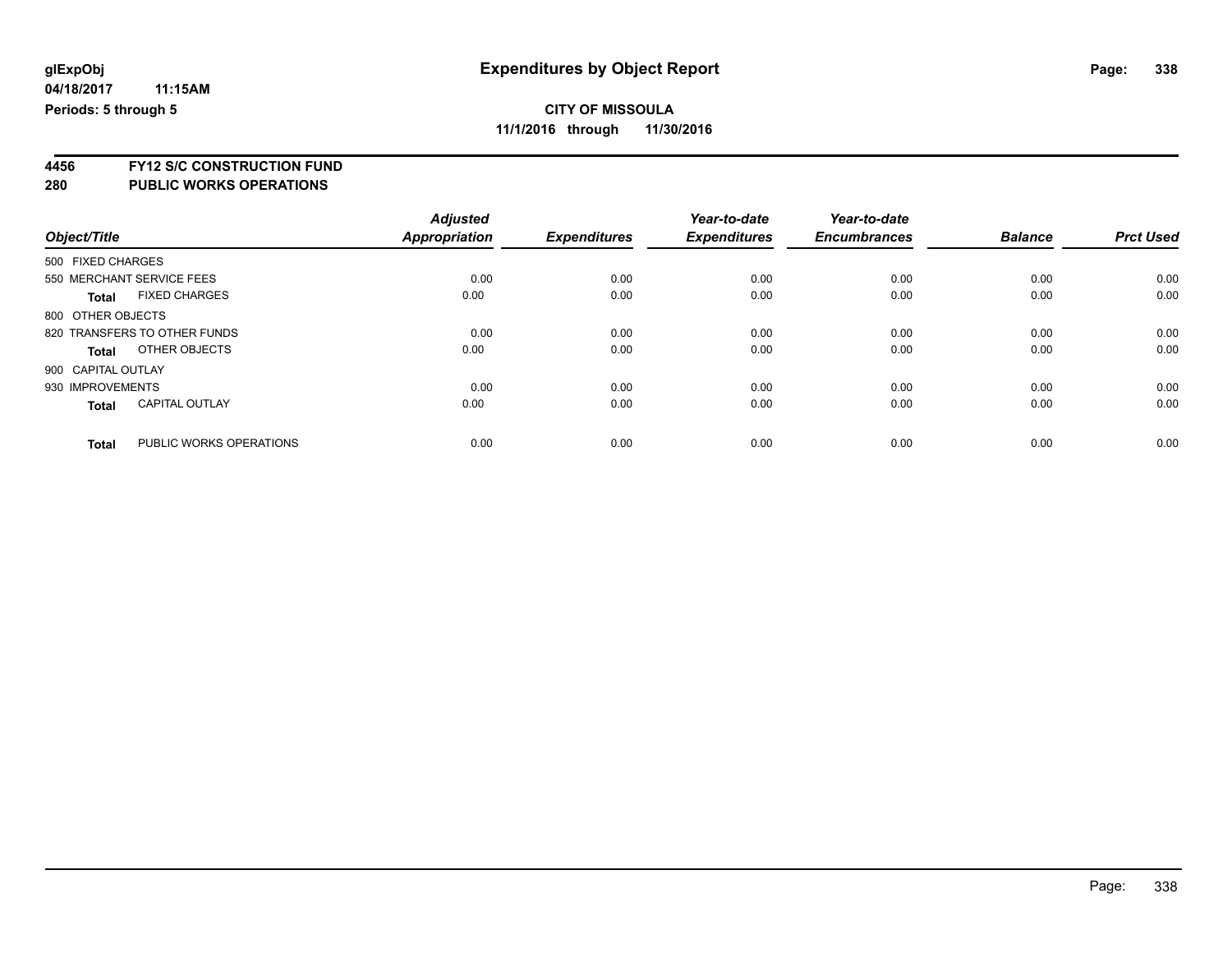**CITY OF MISSOULA 11/1/2016 through 11/30/2016**

#### **4456 FY12 S/C CONSTRUCTION FUND**

|                    |                                   | <b>Adjusted</b>      |                     | Year-to-date        | Year-to-date        |                |                  |
|--------------------|-----------------------------------|----------------------|---------------------|---------------------|---------------------|----------------|------------------|
| Object/Title       |                                   | <b>Appropriation</b> | <b>Expenditures</b> | <b>Expenditures</b> | <b>Encumbrances</b> | <b>Balance</b> | <b>Prct Used</b> |
| 500 FIXED CHARGES  |                                   |                      |                     |                     |                     |                |                  |
|                    | 550 MERCHANT SERVICE FEES         | 0.00                 | 0.00                | 0.00                | 0.00                | 0.00           | 0.00             |
| Total              | <b>FIXED CHARGES</b>              | 0.00                 | 0.00                | 0.00                | 0.00                | 0.00           | 0.00             |
| 800 OTHER OBJECTS  |                                   |                      |                     |                     |                     |                |                  |
|                    | 820 TRANSFERS TO OTHER FUNDS      | 0.00                 | 0.00                | 0.00                | 0.00                | 0.00           | 0.00             |
| <b>Total</b>       | OTHER OBJECTS                     | 0.00                 | 0.00                | 0.00                | 0.00                | 0.00           | 0.00             |
| 900 CAPITAL OUTLAY |                                   |                      |                     |                     |                     |                |                  |
| 930 IMPROVEMENTS   |                                   | 0.00                 | 0.00                | 0.00                | 0.00                | 0.00           | 0.00             |
| <b>Total</b>       | <b>CAPITAL OUTLAY</b>             | 0.00                 | 0.00                | 0.00                | 0.00                | 0.00           | 0.00             |
| <b>Total</b>       | <b>FY12 S/C CONSTRUCTION FUND</b> | 0.00                 | 0.00                | 0.00                | 0.00                | 0.00           | 0.00             |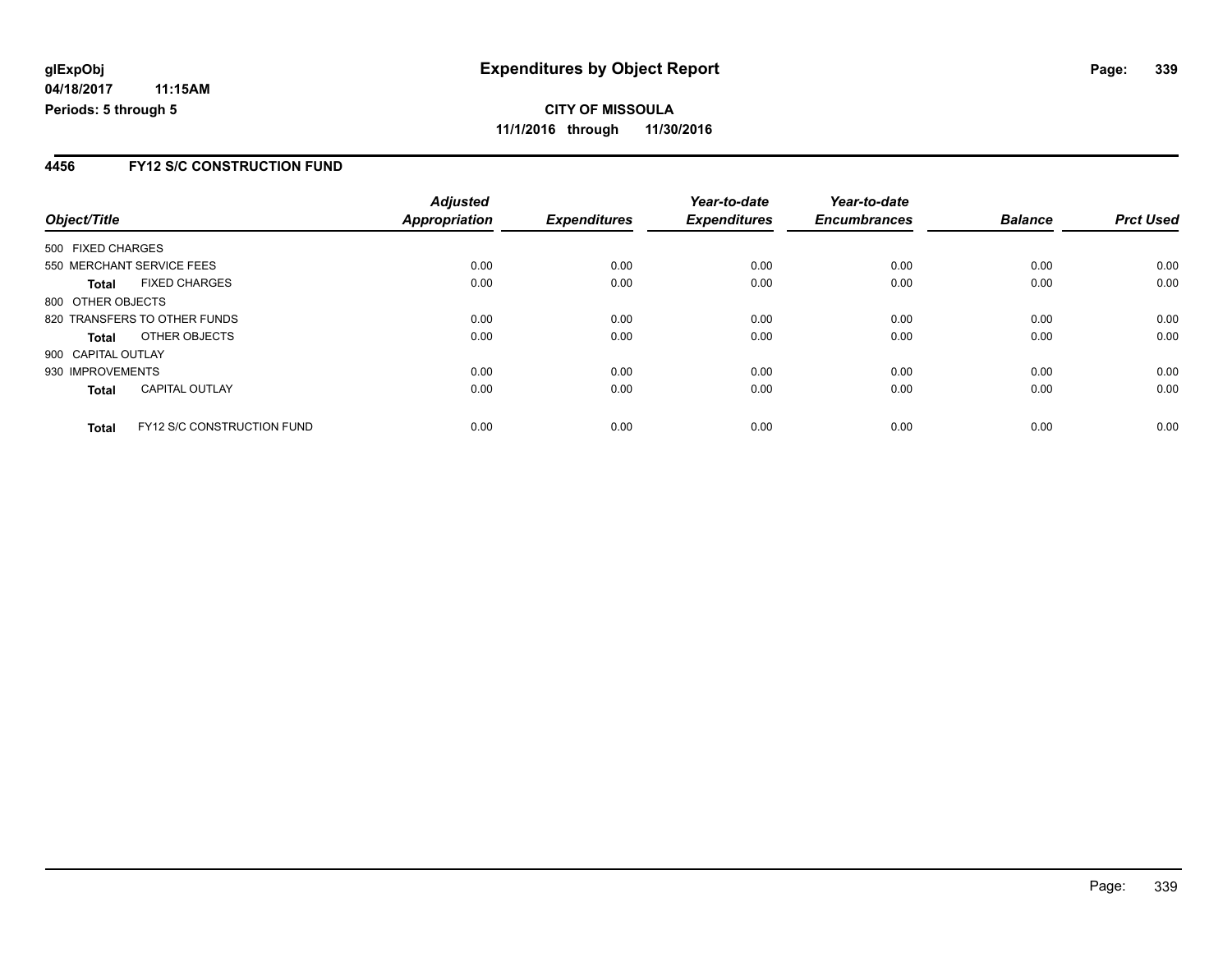# **CITY OF MISSOULA**

**11/1/2016 through 11/30/2016**

# **4457 FY13 SIDEWALK/CURB CONSTRUCTION**

|                        |                              | <b>Adjusted</b>      |                     | Year-to-date        | Year-to-date        |                |                  |
|------------------------|------------------------------|----------------------|---------------------|---------------------|---------------------|----------------|------------------|
| Object/Title           |                              | <b>Appropriation</b> | <b>Expenditures</b> | <b>Expenditures</b> | <b>Encumbrances</b> | <b>Balance</b> | <b>Prct Used</b> |
| 300 PURCHASED SERVICES |                              |                      |                     |                     |                     |                |                  |
|                        | 350 PROFESSIONAL SERVICES    | 0.00                 | 0.00                | 0.00                | 0.00                | 0.00           | 0.00             |
| <b>Total</b>           | PURCHASED SERVICES           | 0.00                 | 0.00                | 0.00                | 0.00                | 0.00           | 0.00             |
| 500 FIXED CHARGES      |                              |                      |                     |                     |                     |                |                  |
|                        | 550 MERCHANT SERVICE FEES    | 0.00                 | 0.00                | 0.00                | 0.00                | 0.00           | 0.00             |
| <b>Total</b>           | <b>FIXED CHARGES</b>         | 0.00                 | 0.00                | 0.00                | 0.00                | 0.00           | 0.00             |
| 800 OTHER OBJECTS      |                              |                      |                     |                     |                     |                |                  |
|                        | 820 TRANSFERS TO OTHER FUNDS | 0.00                 | 0.00                | 0.00                | 0.00                | 0.00           | 0.00             |
| <b>Total</b>           | OTHER OBJECTS                | 0.00                 | 0.00                | 0.00                | 0.00                | 0.00           | 0.00             |
| 900 CAPITAL OUTLAY     |                              |                      |                     |                     |                     |                |                  |
| 930 IMPROVEMENTS       |                              | 0.00                 | 0.00                | 0.00                | 0.00                | 0.00           | 0.00             |
| <b>Total</b>           | <b>CAPITAL OUTLAY</b>        | 0.00                 | 0.00                | 0.00                | 0.00                | 0.00           | 0.00             |
| <b>Total</b>           | PUBLIC WORKS OPERATIONS      | 0.00                 | 0.00                | 0.00                | 0.00                | 0.00           | 0.00             |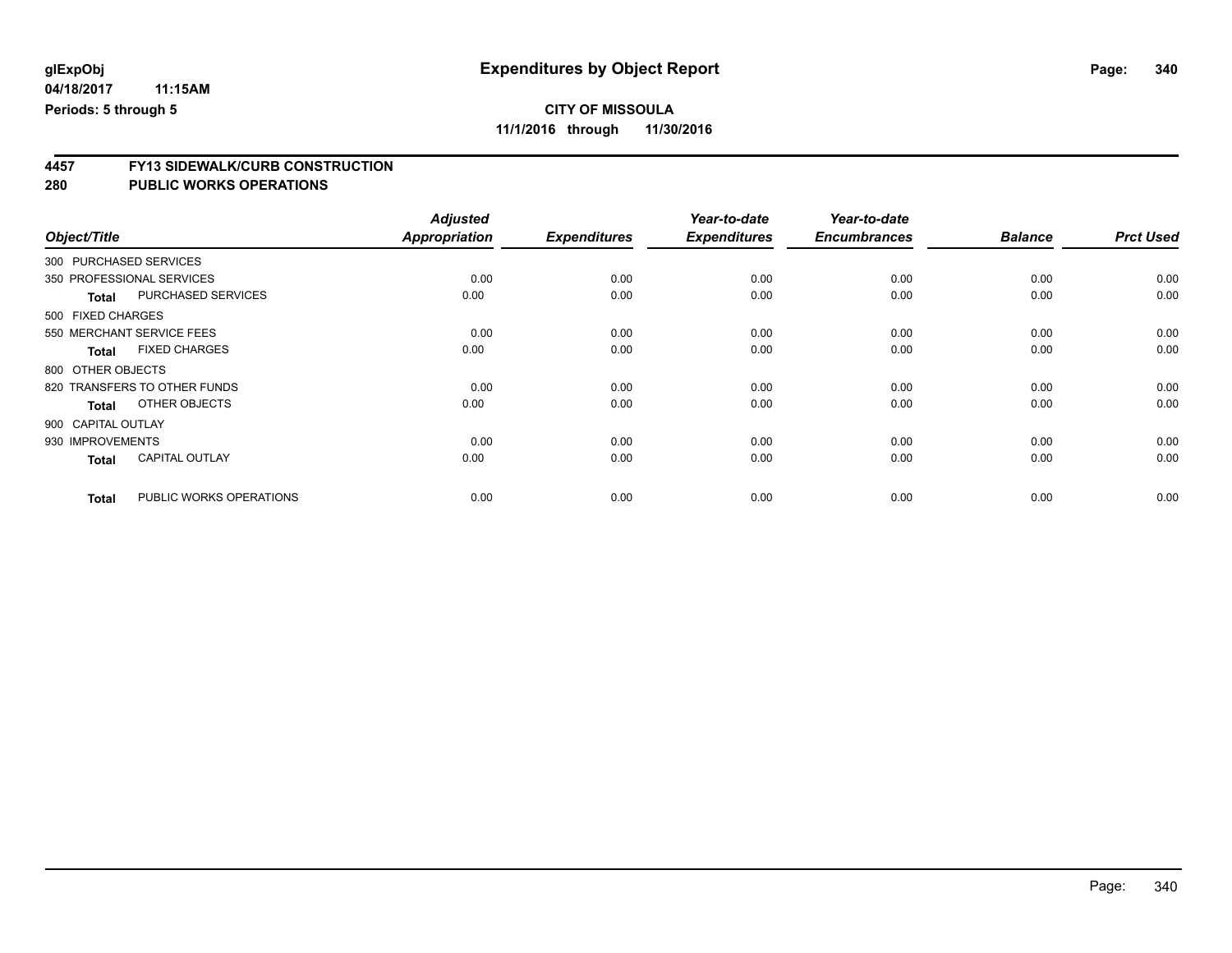## **CITY OF MISSOULA 11/1/2016 through 11/30/2016**

#### **4457 FY13 SIDEWALK/CURB CONSTRUCTION**

|                    |                                 | <b>Adjusted</b>      |                     | Year-to-date        | Year-to-date        |                |                  |
|--------------------|---------------------------------|----------------------|---------------------|---------------------|---------------------|----------------|------------------|
| Object/Title       |                                 | <b>Appropriation</b> | <b>Expenditures</b> | <b>Expenditures</b> | <b>Encumbrances</b> | <b>Balance</b> | <b>Prct Used</b> |
|                    | 300 PURCHASED SERVICES          |                      |                     |                     |                     |                |                  |
|                    | 350 PROFESSIONAL SERVICES       | 0.00                 | 0.00                | 0.00                | 0.00                | 0.00           | 0.00             |
| <b>Total</b>       | <b>PURCHASED SERVICES</b>       | 0.00                 | 0.00                | 0.00                | 0.00                | 0.00           | 0.00             |
| 500 FIXED CHARGES  |                                 |                      |                     |                     |                     |                |                  |
|                    | 550 MERCHANT SERVICE FEES       | 0.00                 | 0.00                | 0.00                | 0.00                | 0.00           | 0.00             |
| <b>Total</b>       | <b>FIXED CHARGES</b>            | 0.00                 | 0.00                | 0.00                | 0.00                | 0.00           | 0.00             |
| 800 OTHER OBJECTS  |                                 |                      |                     |                     |                     |                |                  |
|                    | 820 TRANSFERS TO OTHER FUNDS    | 0.00                 | 0.00                | 0.00                | 0.00                | 0.00           | 0.00             |
| <b>Total</b>       | OTHER OBJECTS                   | 0.00                 | 0.00                | 0.00                | 0.00                | 0.00           | 0.00             |
| 900 CAPITAL OUTLAY |                                 |                      |                     |                     |                     |                |                  |
| 930 IMPROVEMENTS   |                                 | 0.00                 | 0.00                | 0.00                | 0.00                | 0.00           | 0.00             |
| <b>Total</b>       | <b>CAPITAL OUTLAY</b>           | 0.00                 | 0.00                | 0.00                | 0.00                | 0.00           | 0.00             |
| <b>Total</b>       | FY13 SIDEWALK/CURB CONSTRUCTION | 0.00                 | 0.00                | 0.00                | 0.00                | 0.00           | 0.00             |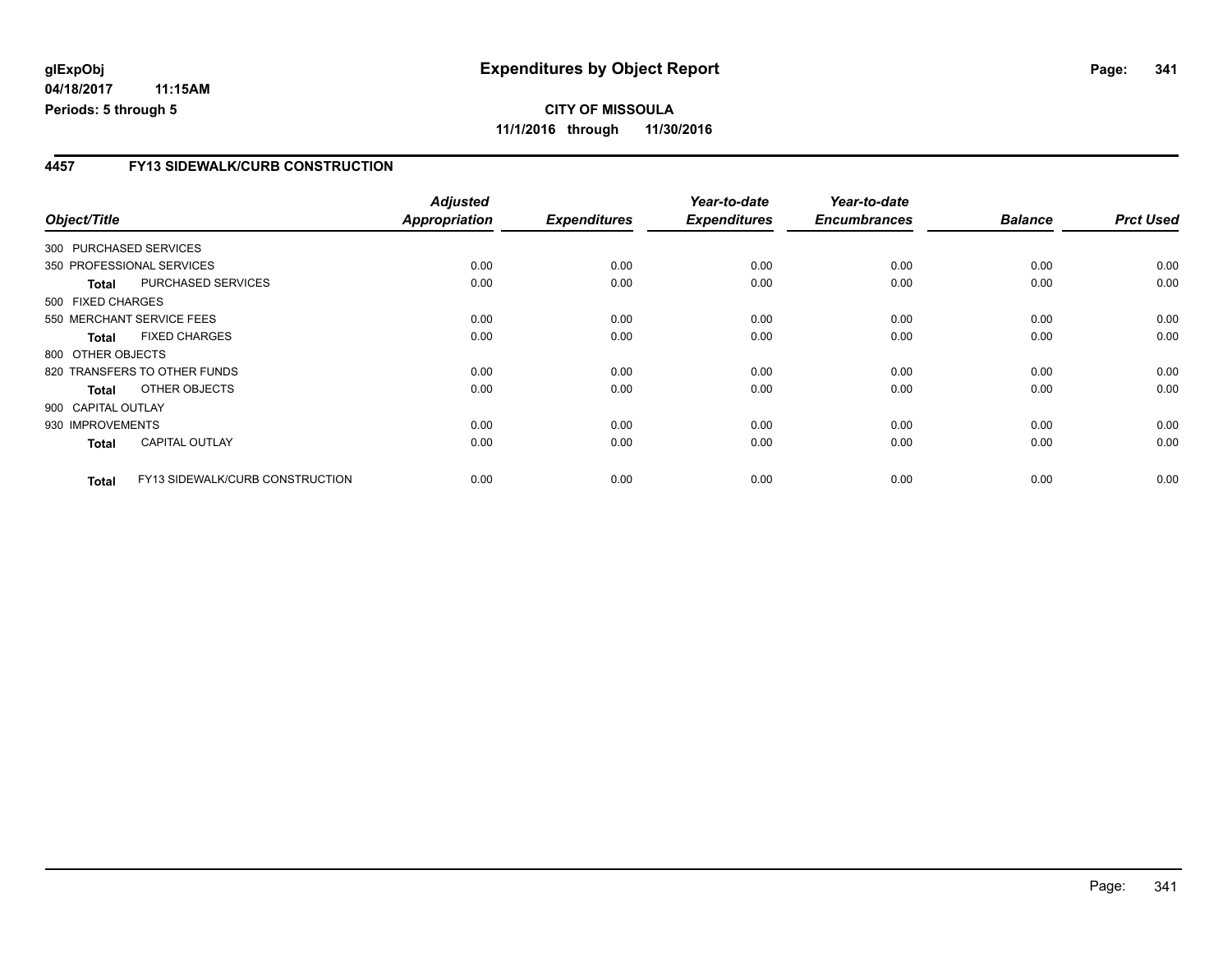# **CITY OF MISSOULA**

**11/1/2016 through 11/30/2016**

# **4458 FY14 SIDEWALK & CURB CONSTRUCTION**

| Object/Title       |                              | <b>Adjusted</b><br>Appropriation | <b>Expenditures</b> | Year-to-date<br><b>Expenditures</b> | Year-to-date<br><b>Encumbrances</b> | <b>Balance</b> | <b>Prct Used</b> |
|--------------------|------------------------------|----------------------------------|---------------------|-------------------------------------|-------------------------------------|----------------|------------------|
| 500 FIXED CHARGES  |                              |                                  |                     |                                     |                                     |                |                  |
|                    | 550 MERCHANT SERVICE FEES    | 0.00                             | 0.00                | 0.00                                | 0.00                                | 0.00           | 0.00             |
| Total              | <b>FIXED CHARGES</b>         | 0.00                             | 0.00                | 0.00                                | 0.00                                | 0.00           | 0.00             |
| 800 OTHER OBJECTS  |                              |                                  |                     |                                     |                                     |                |                  |
|                    | 820 TRANSFERS TO OTHER FUNDS | 0.00                             | 0.00                | 0.00                                | 0.00                                | 0.00           | 0.00             |
| Total              | OTHER OBJECTS                | 0.00                             | 0.00                | 0.00                                | 0.00                                | 0.00           | 0.00             |
| 900 CAPITAL OUTLAY |                              |                                  |                     |                                     |                                     |                |                  |
| 930 IMPROVEMENTS   |                              | 0.00                             | 0.00                | 0.00                                | 0.00                                | 0.00           | 0.00             |
| <b>Total</b>       | <b>CAPITAL OUTLAY</b>        | 0.00                             | 0.00                | 0.00                                | 0.00                                | 0.00           | 0.00             |
| <b>Total</b>       | PUBLIC WORKS OPERATIONS      | 0.00                             | 0.00                | 0.00                                | 0.00                                | 0.00           | 0.00             |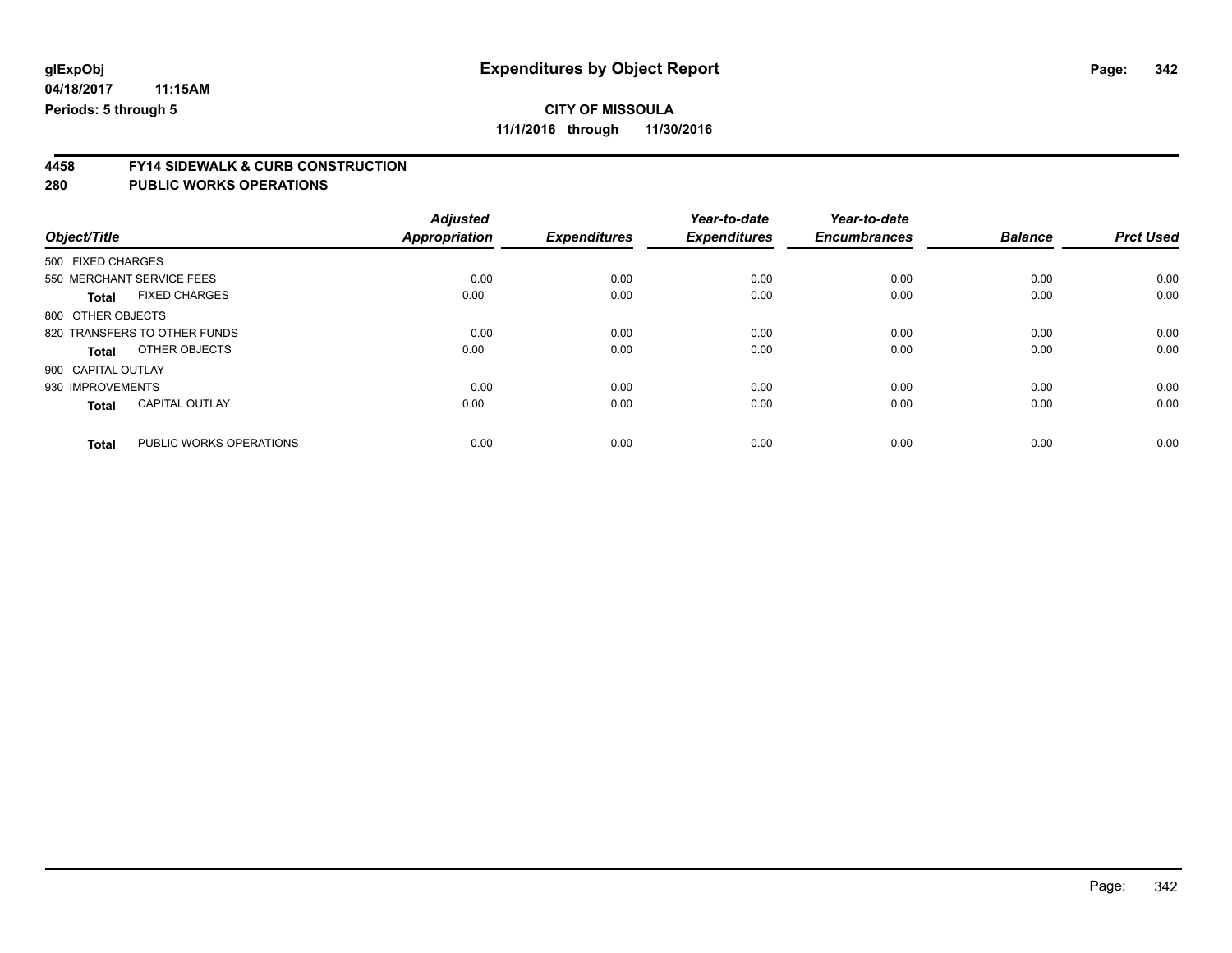#### **4458 FY14 SIDEWALK & CURB CONSTRUCTION**

|                    |                                              | <b>Adjusted</b> |                     | Year-to-date        | Year-to-date        |                |                  |
|--------------------|----------------------------------------------|-----------------|---------------------|---------------------|---------------------|----------------|------------------|
| Object/Title       |                                              | Appropriation   | <b>Expenditures</b> | <b>Expenditures</b> | <b>Encumbrances</b> | <b>Balance</b> | <b>Prct Used</b> |
| 500 FIXED CHARGES  |                                              |                 |                     |                     |                     |                |                  |
|                    | 550 MERCHANT SERVICE FEES                    | 0.00            | 0.00                | 0.00                | 0.00                | 0.00           | 0.00             |
| <b>Total</b>       | <b>FIXED CHARGES</b>                         | 0.00            | 0.00                | 0.00                | 0.00                | 0.00           | 0.00             |
| 800 OTHER OBJECTS  |                                              |                 |                     |                     |                     |                |                  |
|                    | 820 TRANSFERS TO OTHER FUNDS                 | 0.00            | 0.00                | 0.00                | 0.00                | 0.00           | 0.00             |
| <b>Total</b>       | OTHER OBJECTS                                | 0.00            | 0.00                | 0.00                | 0.00                | 0.00           | 0.00             |
| 900 CAPITAL OUTLAY |                                              |                 |                     |                     |                     |                |                  |
| 930 IMPROVEMENTS   |                                              | 0.00            | 0.00                | 0.00                | 0.00                | 0.00           | 0.00             |
| <b>Total</b>       | <b>CAPITAL OUTLAY</b>                        | 0.00            | 0.00                | 0.00                | 0.00                | 0.00           | 0.00             |
| <b>Total</b>       | <b>FY14 SIDEWALK &amp; CURB CONSTRUCTIOL</b> | 0.00            | 0.00                | 0.00                | 0.00                | 0.00           | 0.00             |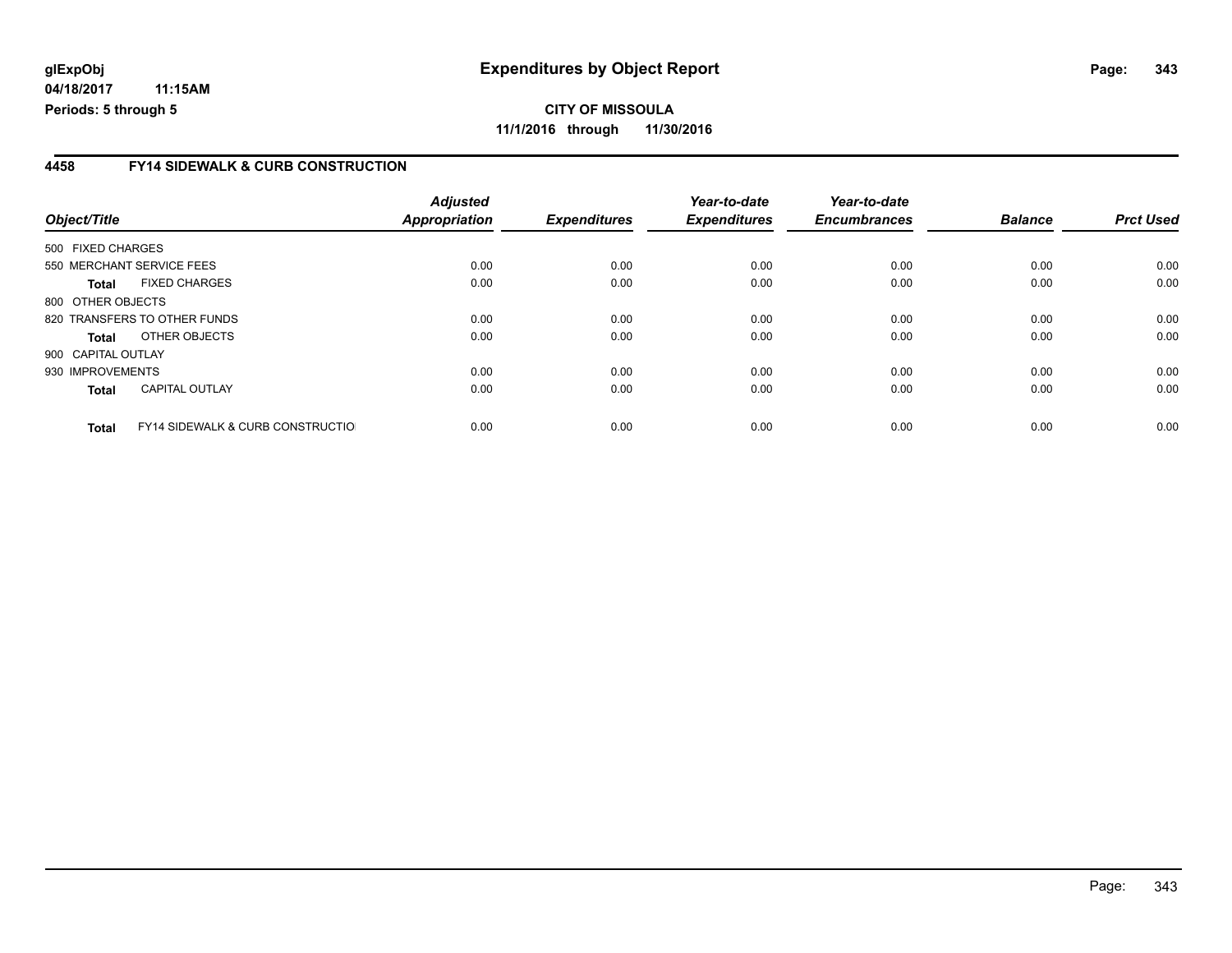# **CITY OF MISSOULA**

**11/1/2016 through 11/30/2016**

# **4459 FY15 SIDEWALK/CURB CONSTRUCTION**

|                    |                              | <b>Adjusted</b>      |                     | Year-to-date        | Year-to-date        |                |                  |
|--------------------|------------------------------|----------------------|---------------------|---------------------|---------------------|----------------|------------------|
| Object/Title       |                              | <b>Appropriation</b> | <b>Expenditures</b> | <b>Expenditures</b> | <b>Encumbrances</b> | <b>Balance</b> | <b>Prct Used</b> |
| 500 FIXED CHARGES  |                              |                      |                     |                     |                     |                |                  |
|                    | 550 MERCHANT SERVICE FEES    | 0.00                 | 0.00                | 0.00                | 0.00                | 0.00           | 0.00             |
| <b>Total</b>       | <b>FIXED CHARGES</b>         | 0.00                 | 0.00                | 0.00                | 0.00                | 0.00           | 0.00             |
| 800 OTHER OBJECTS  |                              |                      |                     |                     |                     |                |                  |
|                    | 820 TRANSFERS TO OTHER FUNDS | 0.00                 | 0.00                | 0.00                | 0.00                | 0.00           | 0.00             |
| Total              | OTHER OBJECTS                | 0.00                 | 0.00                | 0.00                | 0.00                | 0.00           | 0.00             |
| 900 CAPITAL OUTLAY |                              |                      |                     |                     |                     |                |                  |
| 930 IMPROVEMENTS   |                              | 0.00                 | 0.00                | 0.00                | 0.00                | 0.00           | 0.00             |
| <b>Total</b>       | <b>CAPITAL OUTLAY</b>        | 0.00                 | 0.00                | 0.00                | 0.00                | 0.00           | 0.00             |
| <b>Total</b>       | PUBLIC WORKS OPERATIONS      | 0.00                 | 0.00                | 0.00                | 0.00                | 0.00           | 0.00             |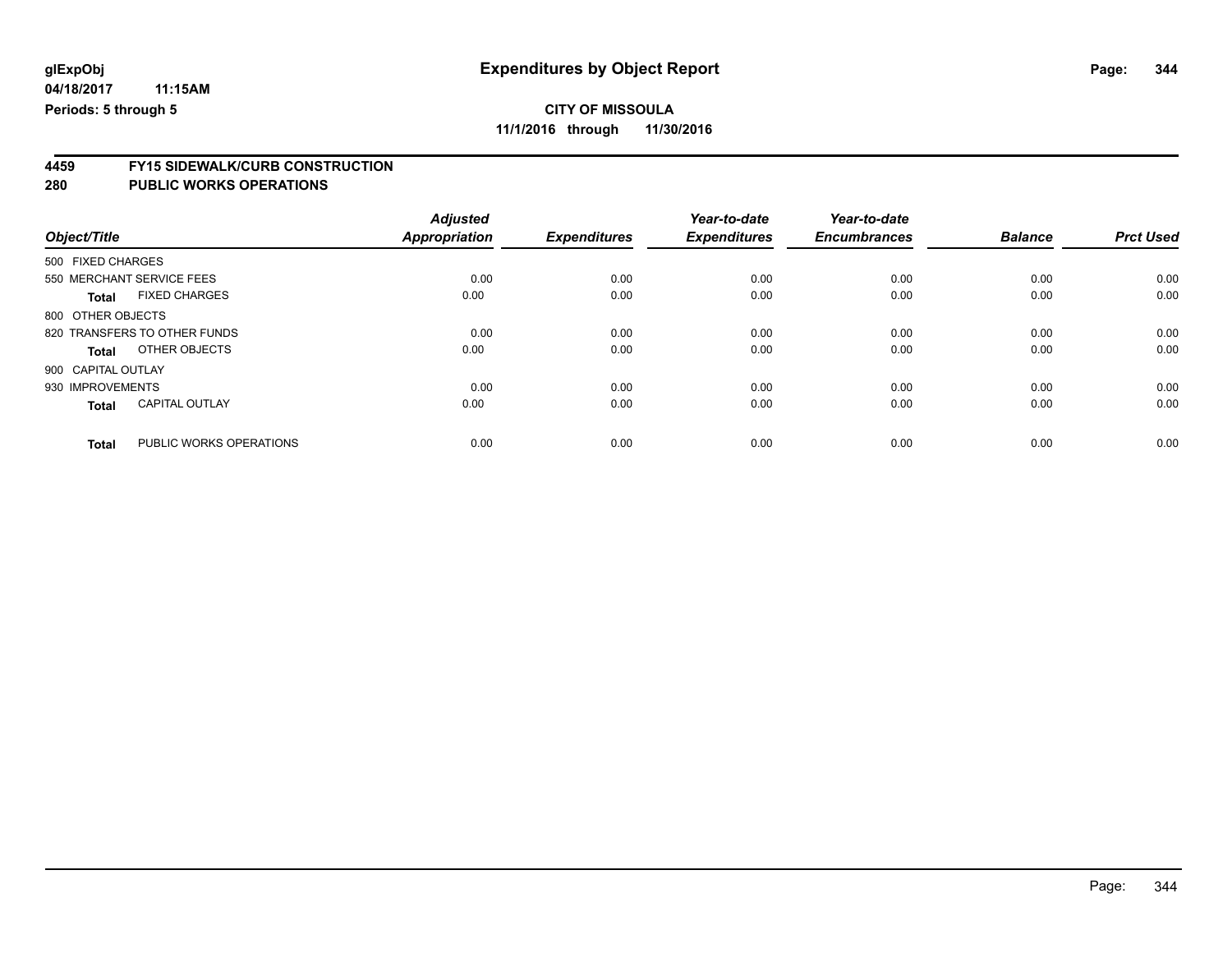**CITY OF MISSOULA 11/1/2016 through 11/30/2016**

#### **4459 FY15 SIDEWALK/CURB CONSTRUCTION**

| Object/Title       |                                        | <b>Adjusted</b><br>Appropriation | <b>Expenditures</b> | Year-to-date<br><b>Expenditures</b> | Year-to-date<br><b>Encumbrances</b> | <b>Balance</b> | <b>Prct Used</b> |
|--------------------|----------------------------------------|----------------------------------|---------------------|-------------------------------------|-------------------------------------|----------------|------------------|
|                    |                                        |                                  |                     |                                     |                                     |                |                  |
| 500 FIXED CHARGES  |                                        |                                  |                     |                                     |                                     |                |                  |
|                    | 550 MERCHANT SERVICE FEES              | 0.00                             | 0.00                | 0.00                                | 0.00                                | 0.00           | 0.00             |
| Total              | <b>FIXED CHARGES</b>                   | 0.00                             | 0.00                | 0.00                                | 0.00                                | 0.00           | 0.00             |
| 800 OTHER OBJECTS  |                                        |                                  |                     |                                     |                                     |                |                  |
|                    | 820 TRANSFERS TO OTHER FUNDS           | 0.00                             | 0.00                | 0.00                                | 0.00                                | 0.00           | 0.00             |
| <b>Total</b>       | OTHER OBJECTS                          | 0.00                             | 0.00                | 0.00                                | 0.00                                | 0.00           | 0.00             |
| 900 CAPITAL OUTLAY |                                        |                                  |                     |                                     |                                     |                |                  |
| 930 IMPROVEMENTS   |                                        | 0.00                             | 0.00                | 0.00                                | 0.00                                | 0.00           | 0.00             |
| <b>Total</b>       | <b>CAPITAL OUTLAY</b>                  | 0.00                             | 0.00                | 0.00                                | 0.00                                | 0.00           | 0.00             |
| <b>Total</b>       | <b>FY15 SIDEWALK/CURB CONSTRUCTION</b> | 0.00                             | 0.00                | 0.00                                | 0.00                                | 0.00           | 0.00             |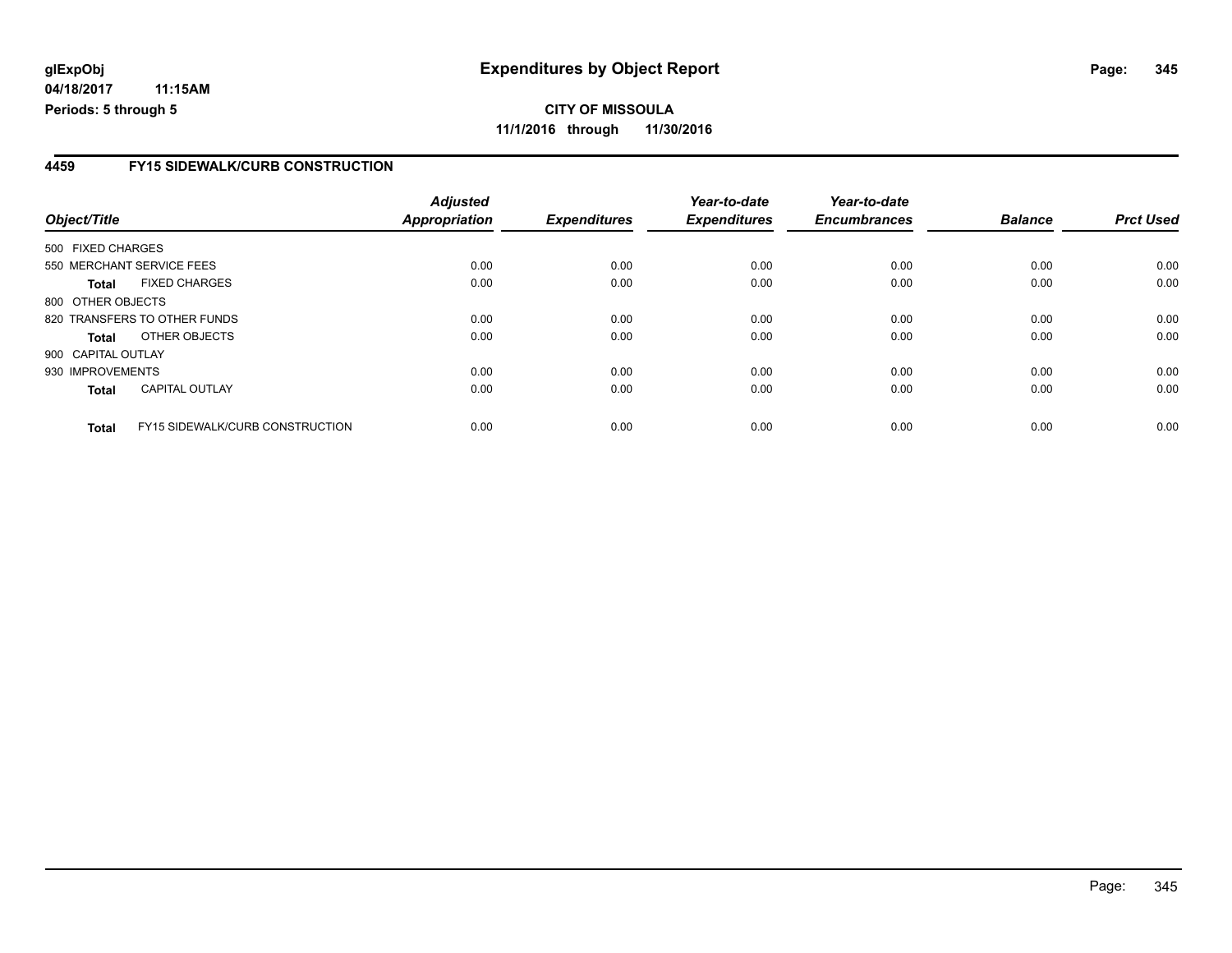# **CITY OF MISSOULA**

**11/1/2016 through 11/30/2016**

# **4460 FY16 SIDEWALK/CURB CONSTRUCTION**

|                    |                              | <b>Adjusted</b>      |                     | Year-to-date<br><b>Expenditures</b> | Year-to-date<br><b>Encumbrances</b> | <b>Balance</b> | <b>Prct Used</b> |
|--------------------|------------------------------|----------------------|---------------------|-------------------------------------|-------------------------------------|----------------|------------------|
| Object/Title       |                              | <b>Appropriation</b> | <b>Expenditures</b> |                                     |                                     |                |                  |
| 500 FIXED CHARGES  |                              |                      |                     |                                     |                                     |                |                  |
|                    | 550 MERCHANT SERVICE FEES    | 0.00                 | 0.00                | 0.00                                | 0.00                                | 0.00           | 0.00             |
| <b>Total</b>       | <b>FIXED CHARGES</b>         | 0.00                 | 0.00                | 0.00                                | 0.00                                | 0.00           | 0.00             |
| 800 OTHER OBJECTS  |                              |                      |                     |                                     |                                     |                |                  |
|                    | 820 TRANSFERS TO OTHER FUNDS | 0.00                 | 0.00                | 17.134.25                           | 0.00                                | $-17.134.25$   | 0.00             |
| Total              | OTHER OBJECTS                | 0.00                 | 0.00                | 17,134.25                           | 0.00                                | $-17.134.25$   | 0.00             |
| 900 CAPITAL OUTLAY |                              |                      |                     |                                     |                                     |                |                  |
| 930 IMPROVEMENTS   |                              | 0.00                 | 0.00                | 17,200.00                           | 0.00                                | $-17.200.00$   | 0.00             |
| <b>Total</b>       | <b>CAPITAL OUTLAY</b>        | 0.00                 | 0.00                | 17.200.00                           | 0.00                                | $-17.200.00$   | 0.00             |
| <b>Total</b>       | PUBLIC WORKS OPERATIONS      | 0.00                 | 0.00                | 34,334.25                           | 0.00                                | $-34.334.25$   | 0.00             |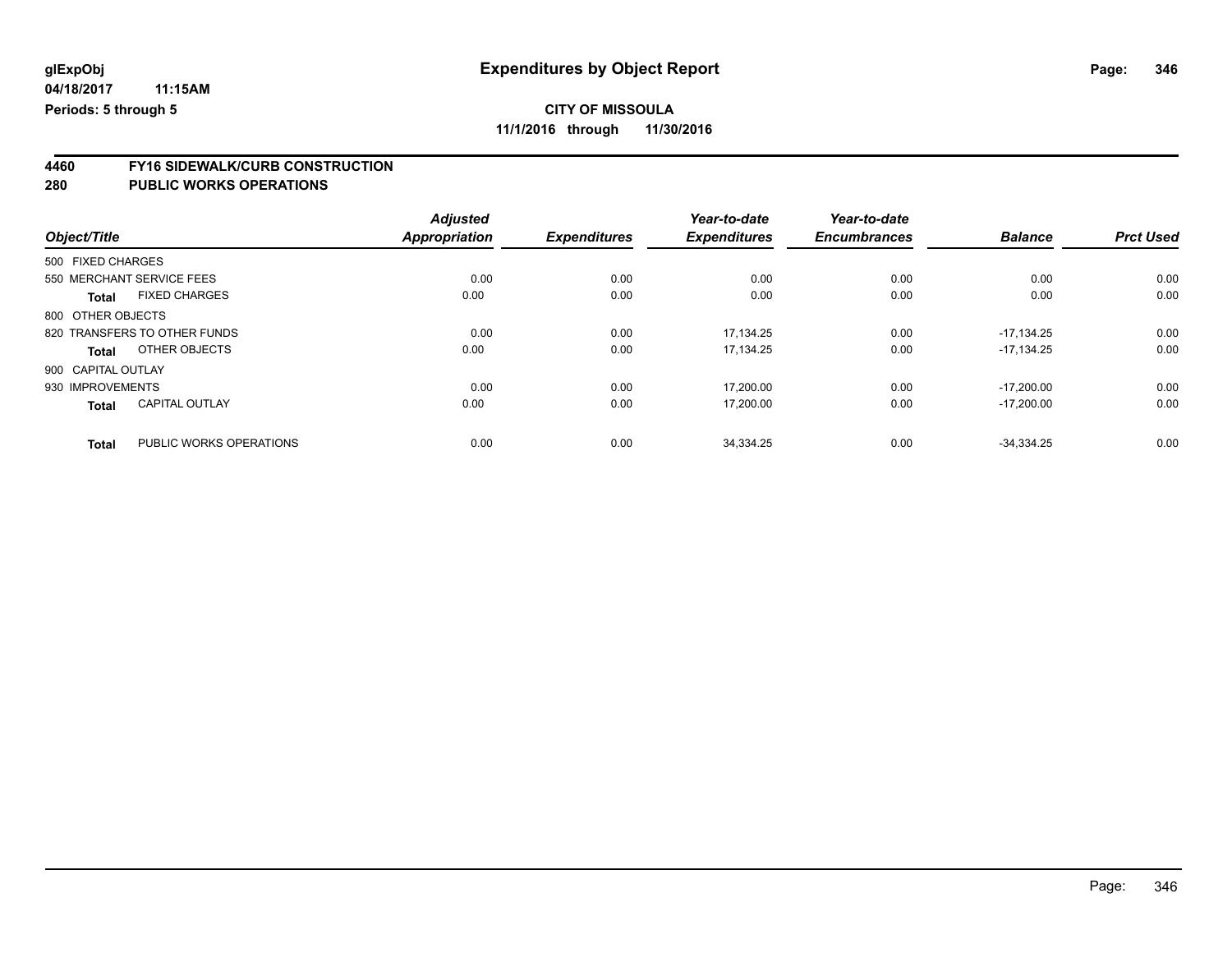**CITY OF MISSOULA 11/1/2016 through 11/30/2016**

#### **4460 FY16 SIDEWALK/CURB CONSTRUCTION**

|                    |                                 | <b>Adjusted</b> |                     | Year-to-date        | Year-to-date        |                |                  |
|--------------------|---------------------------------|-----------------|---------------------|---------------------|---------------------|----------------|------------------|
| Object/Title       |                                 | Appropriation   | <b>Expenditures</b> | <b>Expenditures</b> | <b>Encumbrances</b> | <b>Balance</b> | <b>Prct Used</b> |
| 500 FIXED CHARGES  |                                 |                 |                     |                     |                     |                |                  |
|                    | 550 MERCHANT SERVICE FEES       | 0.00            | 0.00                | 0.00                | 0.00                | 0.00           | 0.00             |
| <b>Total</b>       | <b>FIXED CHARGES</b>            | 0.00            | 0.00                | 0.00                | 0.00                | 0.00           | 0.00             |
| 800 OTHER OBJECTS  |                                 |                 |                     |                     |                     |                |                  |
|                    | 820 TRANSFERS TO OTHER FUNDS    | 0.00            | 0.00                | 17.134.25           | 0.00                | $-17.134.25$   | 0.00             |
| <b>Total</b>       | OTHER OBJECTS                   | 0.00            | 0.00                | 17.134.25           | 0.00                | $-17.134.25$   | 0.00             |
| 900 CAPITAL OUTLAY |                                 |                 |                     |                     |                     |                |                  |
| 930 IMPROVEMENTS   |                                 | 0.00            | 0.00                | 17.200.00           | 0.00                | $-17.200.00$   | 0.00             |
| <b>Total</b>       | <b>CAPITAL OUTLAY</b>           | 0.00            | 0.00                | 17.200.00           | 0.00                | $-17.200.00$   | 0.00             |
| <b>Total</b>       | FY16 SIDEWALK/CURB CONSTRUCTION | 0.00            | 0.00                | 34.334.25           | 0.00                | $-34.334.25$   | 0.00             |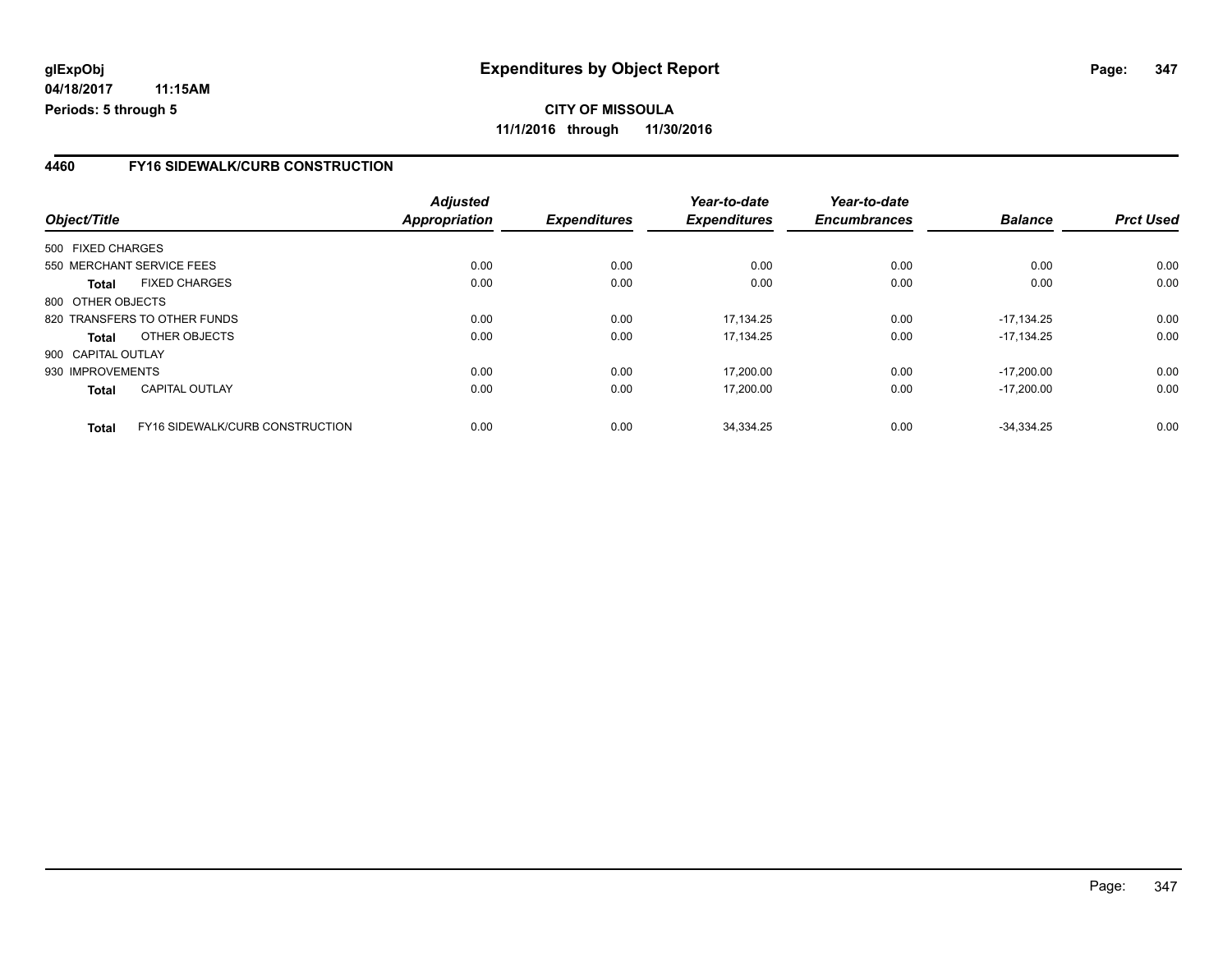### **CITY OF MISSOULA 11/1/2016 through 11/30/2016**

# **4461 FY17 SIDEWALK/CURB CONSTRUCTION**

| Object/Title       |                           | <b>Adjusted</b><br>Appropriation | <b>Expenditures</b> | Year-to-date<br><b>Expenditures</b> | Year-to-date<br><b>Encumbrances</b> | <b>Balance</b> | <b>Prct Used</b> |
|--------------------|---------------------------|----------------------------------|---------------------|-------------------------------------|-------------------------------------|----------------|------------------|
| 500 FIXED CHARGES  |                           |                                  |                     |                                     |                                     |                |                  |
|                    | 550 MERCHANT SERVICE FEES | 0.00                             | 0.00                | 0.00                                | 0.00                                | 0.00           | 0.00             |
| <b>Total</b>       | <b>FIXED CHARGES</b>      | 0.00                             | 0.00                | 0.00                                | 0.00                                | 0.00           | 0.00             |
| 900 CAPITAL OUTLAY |                           |                                  |                     |                                     |                                     |                |                  |
| 930 IMPROVEMENTS   |                           | 0.00                             | 181.934.55          | 682,562.39                          | 0.00                                | -682.562.39    | 0.00             |
| <b>Total</b>       | <b>CAPITAL OUTLAY</b>     | 0.00                             | 181.934.55          | 682,562.39                          | 0.00                                | -682.562.39    | 0.00             |
| <b>Total</b>       | PUBLIC WORKS OPERATIONS   | 0.00                             | 181.934.55          | 682,562.39                          | 0.00                                | -682.562.39    | 0.00             |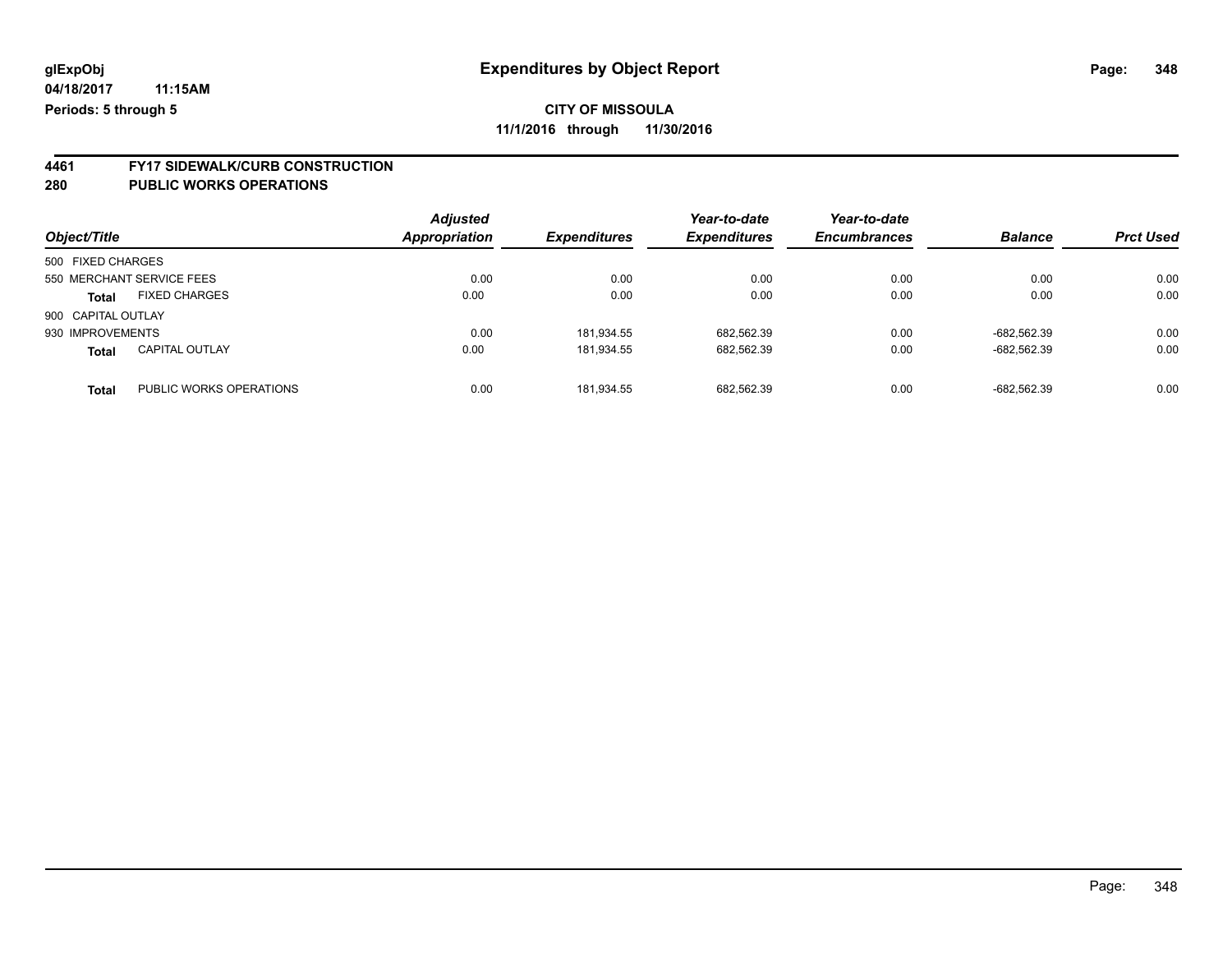#### **4461 FY17 SIDEWALK/CURB CONSTRUCTION**

|                    |                                        | <b>Adjusted</b><br><b>Appropriation</b> | <b>Expenditures</b> | Year-to-date<br><b>Expenditures</b> | Year-to-date<br><b>Encumbrances</b> | <b>Balance</b> | <b>Prct Used</b> |
|--------------------|----------------------------------------|-----------------------------------------|---------------------|-------------------------------------|-------------------------------------|----------------|------------------|
| Object/Title       |                                        |                                         |                     |                                     |                                     |                |                  |
| 500 FIXED CHARGES  |                                        |                                         |                     |                                     |                                     |                |                  |
|                    | 550 MERCHANT SERVICE FEES              | 0.00                                    | 0.00                | 0.00                                | 0.00                                | 0.00           | 0.00             |
| <b>Total</b>       | <b>FIXED CHARGES</b>                   | 0.00                                    | 0.00                | 0.00                                | 0.00                                | 0.00           | 0.00             |
| 900 CAPITAL OUTLAY |                                        |                                         |                     |                                     |                                     |                |                  |
| 930 IMPROVEMENTS   |                                        | 0.00                                    | 181,934.55          | 682,562.39                          | 0.00                                | -682.562.39    | 0.00             |
| <b>Total</b>       | <b>CAPITAL OUTLAY</b>                  | 0.00                                    | 181,934.55          | 682,562.39                          | 0.00                                | -682,562.39    | 0.00             |
| <b>Total</b>       | <b>FY17 SIDEWALK/CURB CONSTRUCTION</b> | 0.00                                    | 181.934.55          | 682.562.39                          | 0.00                                | -682.562.39    | 0.00             |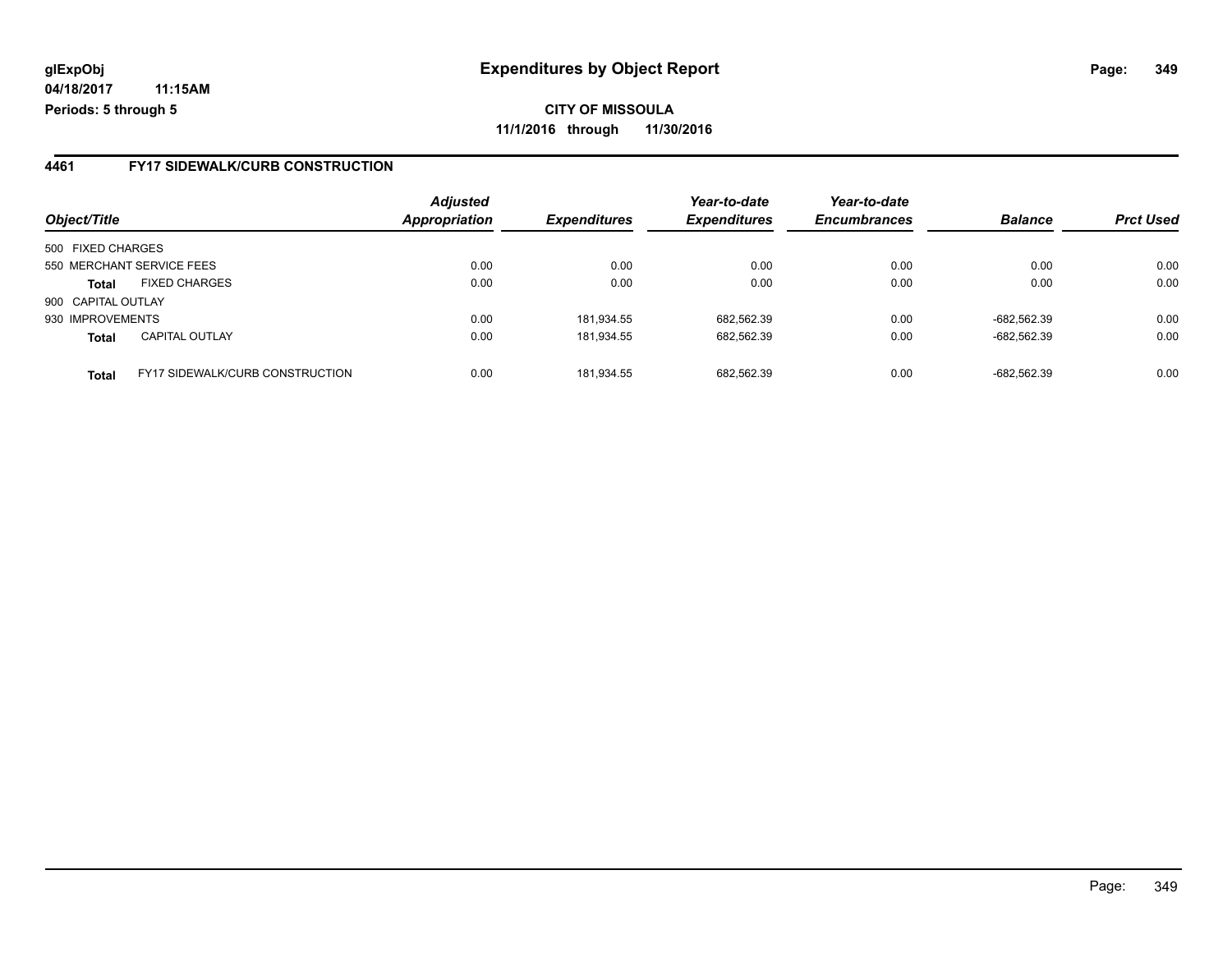# **4531 SID 531 TRAFFIC CALMING**

**000 \*\*\* Title Not Found \*\*\***

| Object/Title                            | <b>Adjusted</b><br><b>Appropriation</b> | <b>Expenditures</b> | Year-to-date<br><b>Expenditures</b> | Year-to-date<br><b>Encumbrances</b> | <b>Balance</b> | <b>Prct Used</b> |
|-----------------------------------------|-----------------------------------------|---------------------|-------------------------------------|-------------------------------------|----------------|------------------|
| 500 FIXED CHARGES                       |                                         |                     |                                     |                                     |                |                  |
| 550 MERCHANT SERVICE FEES               | 0.00                                    | 0.00                | 0.00                                | 0.00                                | 0.00           | 0.00             |
| <b>FIXED CHARGES</b><br><b>Total</b>    | 0.00                                    | 0.00                | 0.00                                | 0.00                                | 0.00           | 0.00             |
| 600 DEBT SERVICE                        |                                         |                     |                                     |                                     |                |                  |
| 620 INTEREST / SERVICE FEES             | 0.00                                    | 0.00                | 0.00                                | 0.00                                | 0.00           | 0.00             |
| <b>DEBT SERVICE</b><br><b>Total</b>     | 0.00                                    | 0.00                | 0.00                                | 0.00                                | 0.00           | 0.00             |
| *** Title Not Found ***<br><b>Total</b> | 0.00                                    | 0.00                | 0.00                                | 0.00                                | 0.00           | 0.00             |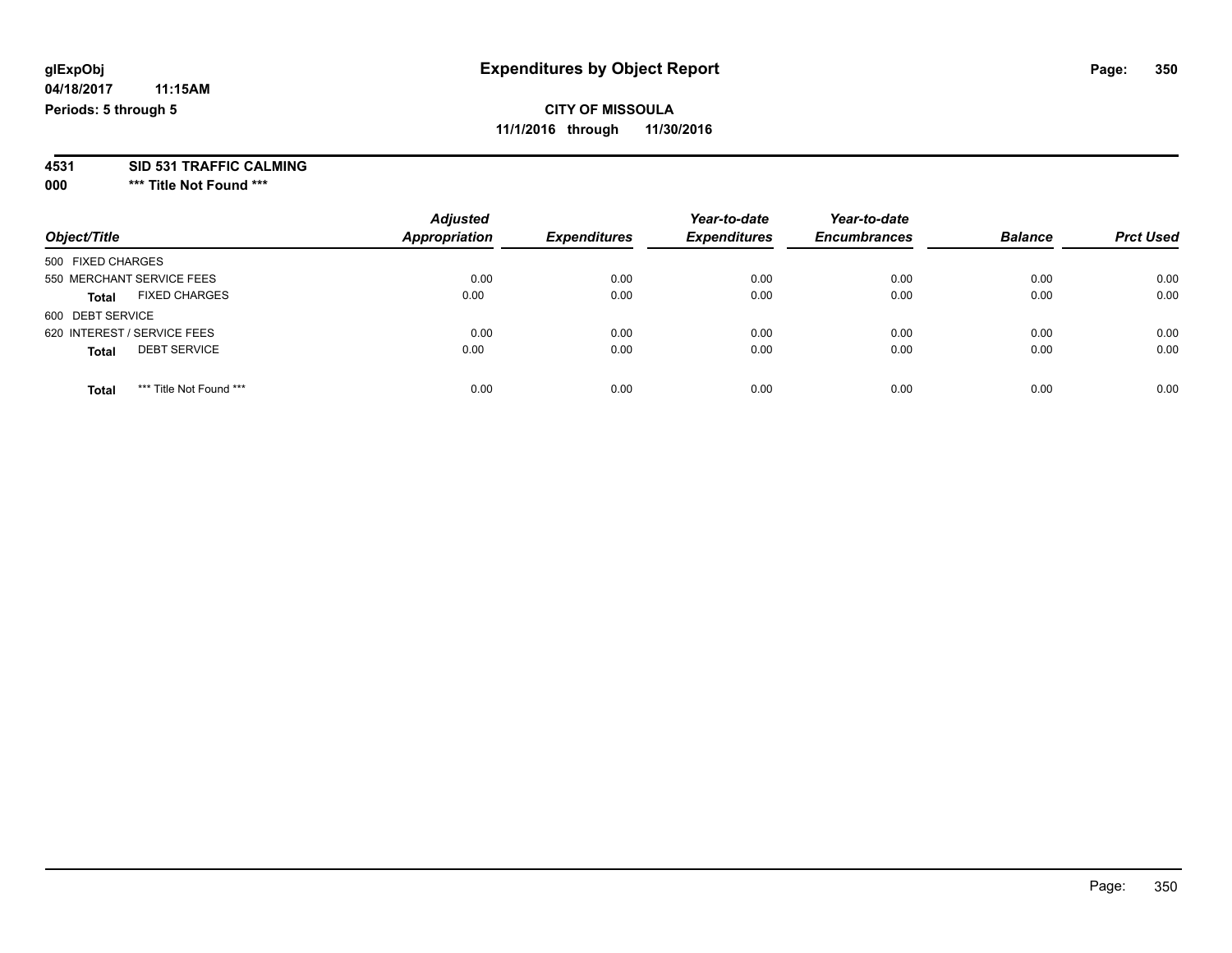**4531 SID 531 TRAFFIC CALMING 390 NON-DEPARTMENTAL**

| Object/Title                          | <b>Adjusted</b><br><b>Appropriation</b> | <b>Expenditures</b> | Year-to-date<br><b>Expenditures</b> | Year-to-date<br><b>Encumbrances</b> | <b>Balance</b> | <b>Prct Used</b> |
|---------------------------------------|-----------------------------------------|---------------------|-------------------------------------|-------------------------------------|----------------|------------------|
| 500 FIXED CHARGES                     |                                         |                     |                                     |                                     |                |                  |
| 550 MERCHANT SERVICE FEES             | 0.00                                    | 0.00                | 0.00                                | 0.00                                | 0.00           | 0.00             |
| <b>FIXED CHARGES</b><br><b>Total</b>  | 0.00                                    | 0.00                | 0.00                                | 0.00                                | 0.00           | 0.00             |
| 900 CAPITAL OUTLAY                    |                                         |                     |                                     |                                     |                |                  |
| 930 IMPROVEMENTS                      | 0.00                                    | 0.00                | 0.00                                | 0.00                                | 0.00           | 0.00             |
| <b>CAPITAL OUTLAY</b><br><b>Total</b> | 0.00                                    | 0.00                | 0.00                                | 0.00                                | 0.00           | 0.00             |
| NON-DEPARTMENTAL<br>Total             | 0.00                                    | 0.00                | 0.00                                | 0.00                                | 0.00           | 0.00             |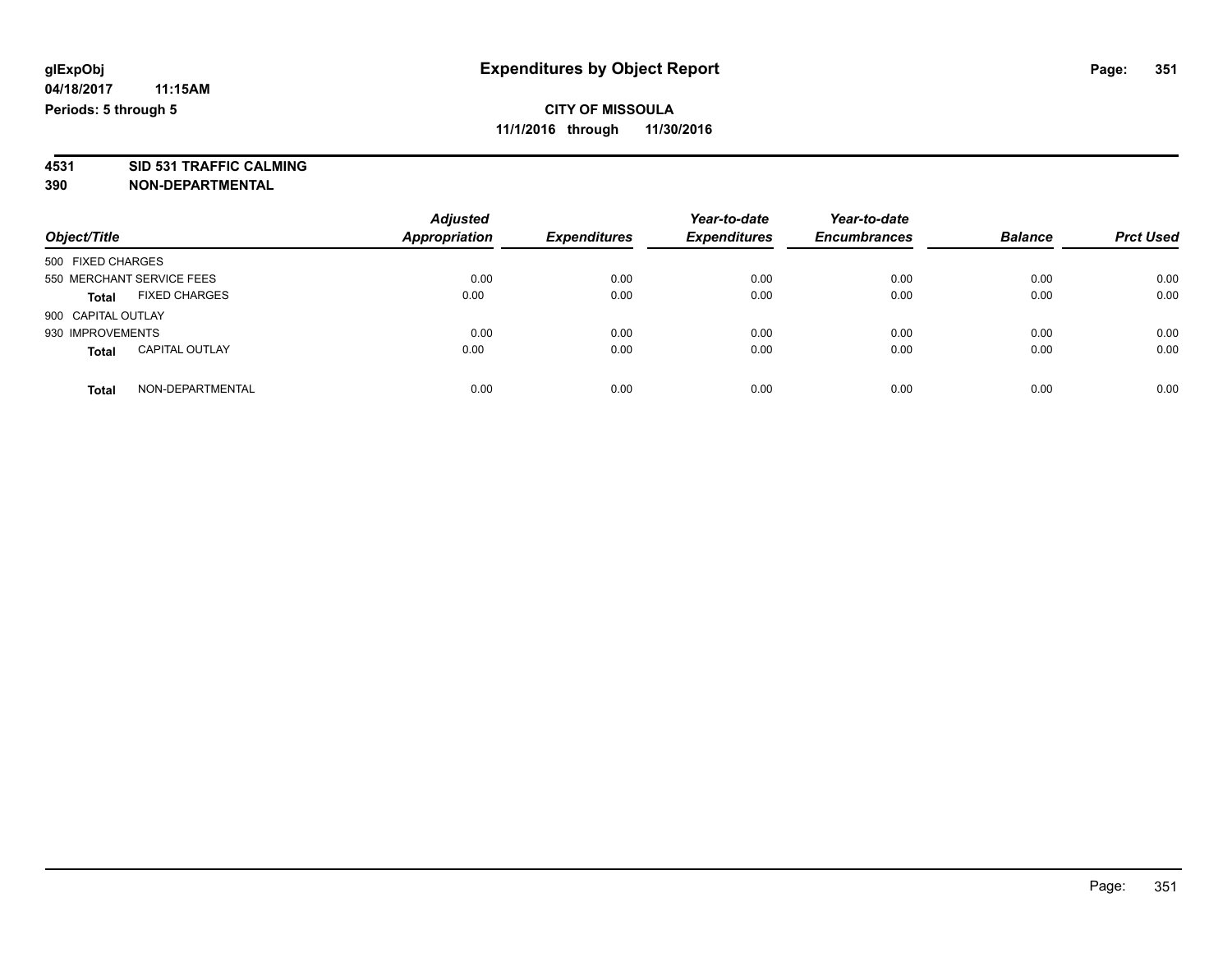#### **4531 SID 531 TRAFFIC CALMING**

|                             |                         | <b>Adjusted</b> |                     | Year-to-date        | Year-to-date        |                |                  |
|-----------------------------|-------------------------|-----------------|---------------------|---------------------|---------------------|----------------|------------------|
| Object/Title                |                         | Appropriation   | <b>Expenditures</b> | <b>Expenditures</b> | <b>Encumbrances</b> | <b>Balance</b> | <b>Prct Used</b> |
| 500 FIXED CHARGES           |                         |                 |                     |                     |                     |                |                  |
| 550 MERCHANT SERVICE FEES   |                         | 0.00            | 0.00                | 0.00                | 0.00                | 0.00           | 0.00             |
| <b>Total</b>                | <b>FIXED CHARGES</b>    | 0.00            | 0.00                | 0.00                | 0.00                | 0.00           | 0.00             |
| 600 DEBT SERVICE            |                         |                 |                     |                     |                     |                |                  |
| 620 INTEREST / SERVICE FEES |                         | 0.00            | 0.00                | 0.00                | 0.00                | 0.00           | 0.00             |
| <b>Total</b>                | <b>DEBT SERVICE</b>     | 0.00            | 0.00                | 0.00                | 0.00                | 0.00           | 0.00             |
| 900 CAPITAL OUTLAY          |                         |                 |                     |                     |                     |                |                  |
| 930 IMPROVEMENTS            |                         | 0.00            | 0.00                | 0.00                | 0.00                | 0.00           | 0.00             |
| <b>Total</b>                | <b>CAPITAL OUTLAY</b>   | 0.00            | 0.00                | 0.00                | 0.00                | 0.00           | 0.00             |
| <b>Total</b>                | SID 531 TRAFFIC CALMING | 0.00            | 0.00                | 0.00                | 0.00                | 0.00           | 0.00             |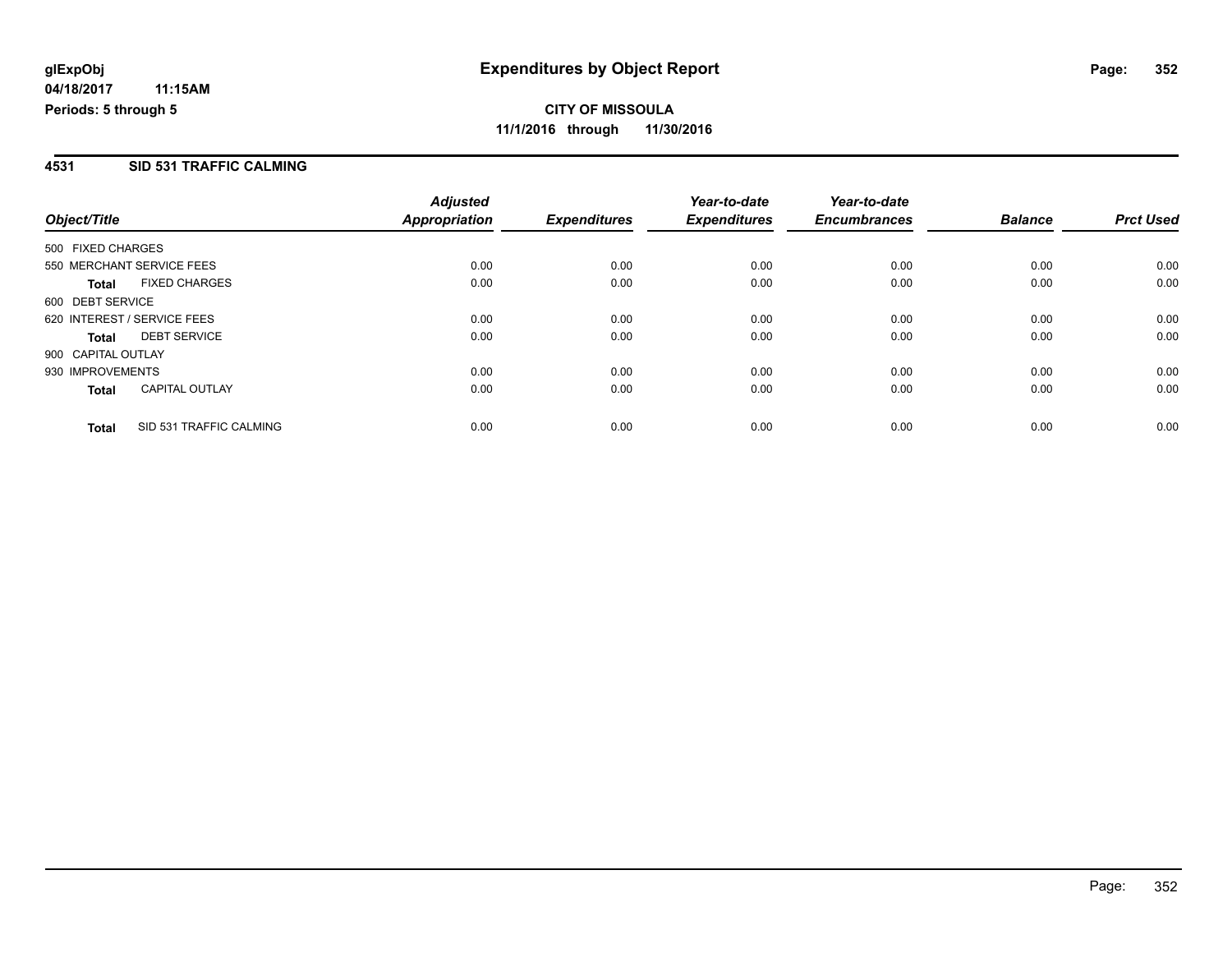# **4532 MALONEY RANCH SID**

**390 NON-DEPARTMENTAL**

|                                       | <b>Adjusted</b>      |                     | Year-to-date        | Year-to-date        |                |                  |
|---------------------------------------|----------------------|---------------------|---------------------|---------------------|----------------|------------------|
| Object/Title                          | <b>Appropriation</b> | <b>Expenditures</b> | <b>Expenditures</b> | <b>Encumbrances</b> | <b>Balance</b> | <b>Prct Used</b> |
| 500 FIXED CHARGES                     |                      |                     |                     |                     |                |                  |
| 550 MERCHANT SERVICE FEES             | 0.00                 | 0.00                | 0.00                | 0.00                | 0.00           | 0.00             |
| <b>FIXED CHARGES</b><br><b>Total</b>  | 0.00                 | 0.00                | 0.00                | 0.00                | 0.00           | 0.00             |
| 900 CAPITAL OUTLAY                    |                      |                     |                     |                     |                |                  |
| 930 IMPROVEMENTS                      | 0.00                 | 0.00                | 0.00                | 0.00                | 0.00           | 0.00             |
| <b>CAPITAL OUTLAY</b><br><b>Total</b> | 0.00                 | 0.00                | 0.00                | 0.00                | 0.00           | 0.00             |
| NON-DEPARTMENTAL<br>Total             | 0.00                 | 0.00                | 0.00                | 0.00                | 0.00           | 0.00             |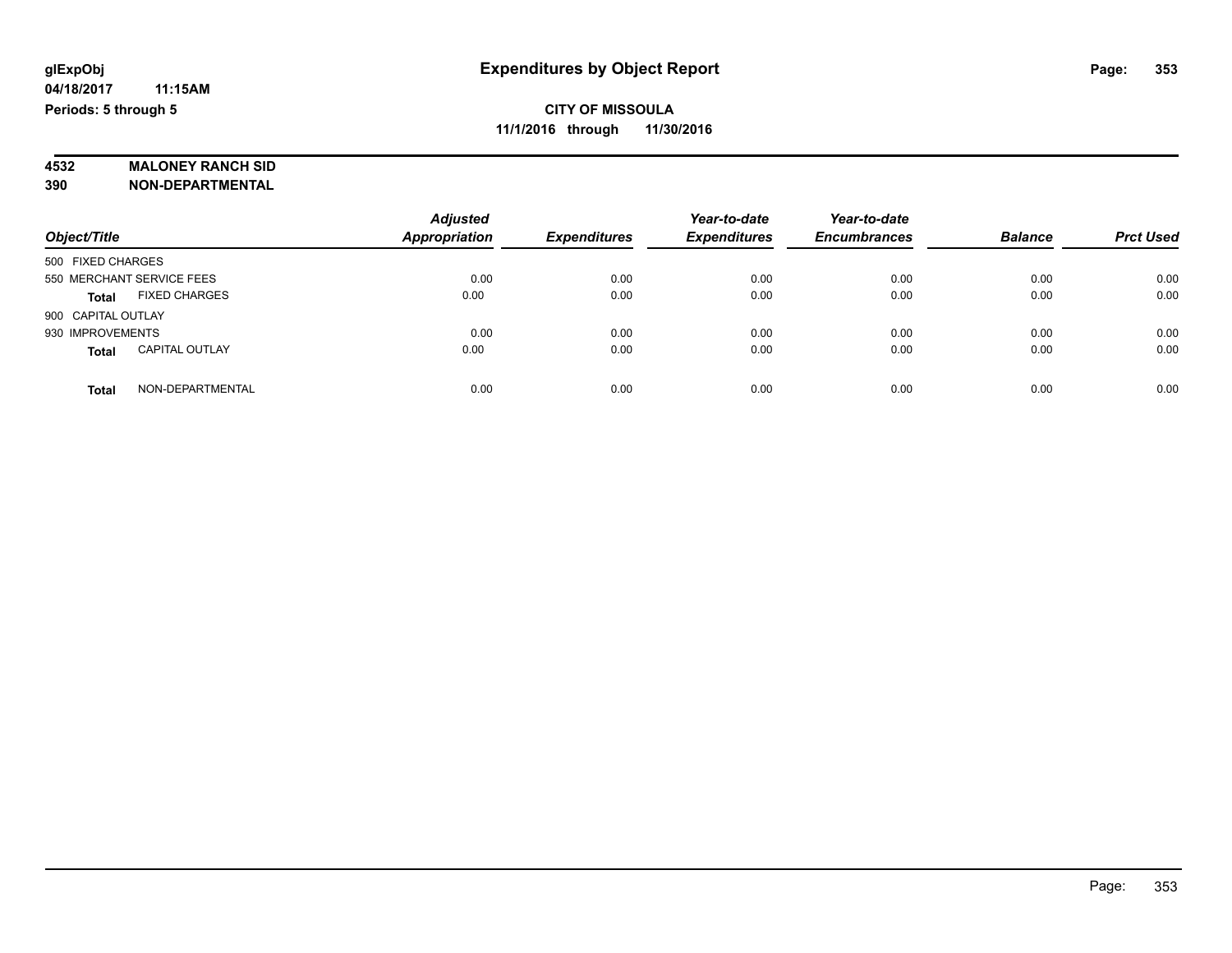**4532 MALONEY RANCH SID**

|                           |                          | <b>Adjusted</b>      |                     | Year-to-date        | Year-to-date        |                |                  |
|---------------------------|--------------------------|----------------------|---------------------|---------------------|---------------------|----------------|------------------|
| Object/Title              |                          | <b>Appropriation</b> | <b>Expenditures</b> | <b>Expenditures</b> | <b>Encumbrances</b> | <b>Balance</b> | <b>Prct Used</b> |
| 500 FIXED CHARGES         |                          |                      |                     |                     |                     |                |                  |
| 550 MERCHANT SERVICE FEES |                          | 0.00                 | 0.00                | 0.00                | 0.00                | 0.00           | 0.00             |
| <b>Total</b>              | <b>FIXED CHARGES</b>     | 0.00                 | 0.00                | 0.00                | 0.00                | 0.00           | 0.00             |
| 900 CAPITAL OUTLAY        |                          |                      |                     |                     |                     |                |                  |
| 930 IMPROVEMENTS          |                          | 0.00                 | 0.00                | 0.00                | 0.00                | 0.00           | 0.00             |
| <b>Total</b>              | <b>CAPITAL OUTLAY</b>    | 0.00                 | 0.00                | 0.00                | 0.00                | 0.00           | 0.00             |
| <b>Total</b>              | <b>MALONEY RANCH SID</b> | 0.00                 | 0.00                | 0.00                | 0.00                | 0.00           | 0.00             |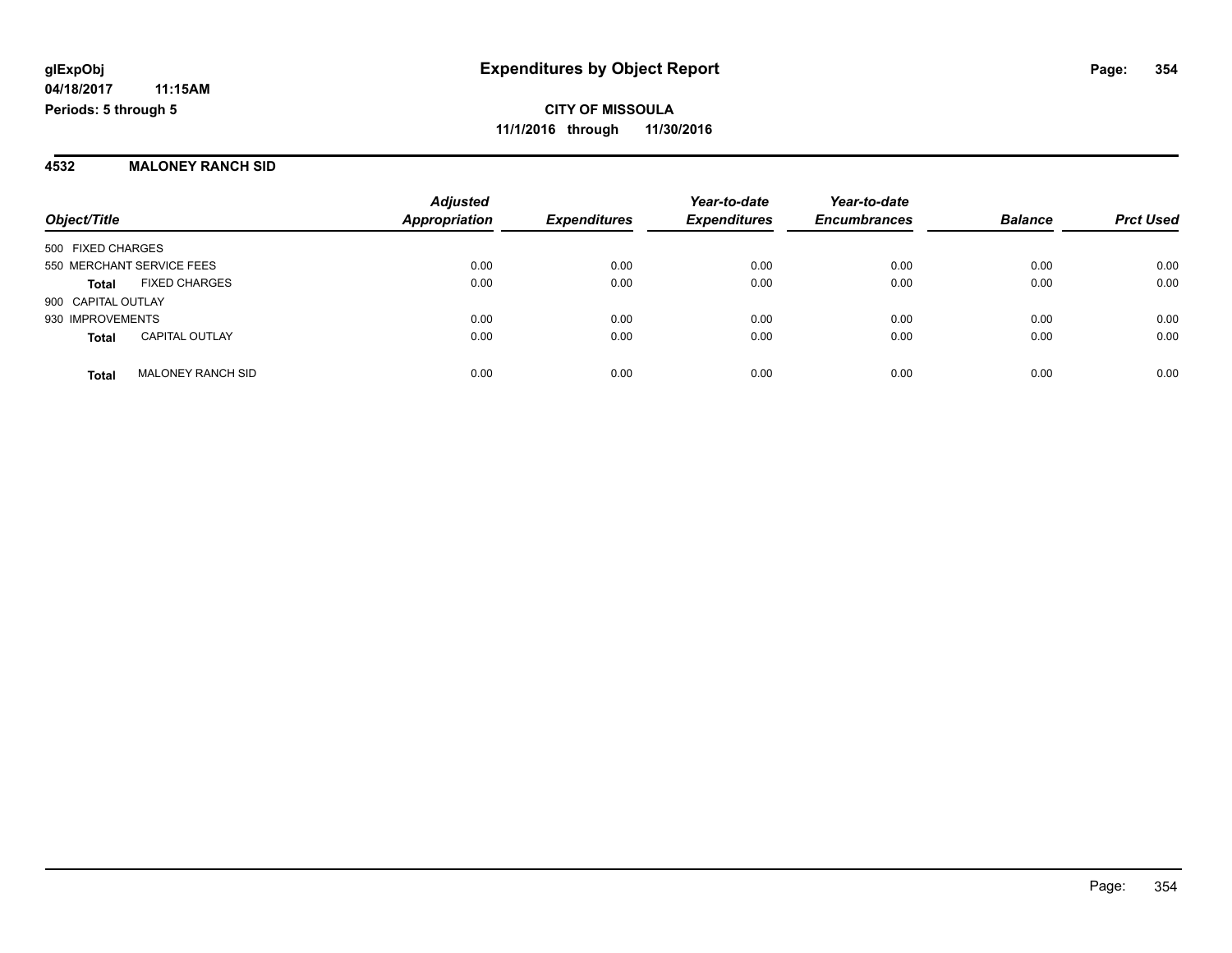**4533 RATTLESNAKE SEWER SID 390 NON-DEPARTMENTAL**

| Object/Title                         | <b>Adjusted</b><br>Appropriation<br><b>Expenditures</b> | Year-to-date<br><b>Expenditures</b> | Year-to-date<br><b>Encumbrances</b> | <b>Balance</b> | <b>Prct Used</b> |      |
|--------------------------------------|---------------------------------------------------------|-------------------------------------|-------------------------------------|----------------|------------------|------|
| 500 FIXED CHARGES                    |                                                         |                                     |                                     |                |                  |      |
| 550 MERCHANT SERVICE FEES            | 0.00                                                    | 0.00                                | 0.00                                | 0.00           | 0.00             | 0.00 |
| <b>FIXED CHARGES</b><br><b>Total</b> | 0.00                                                    | 0.00                                | 0.00                                | 0.00           | 0.00             | 0.00 |
| NON-DEPARTMENTAL<br><b>Total</b>     | 0.00                                                    | 0.00                                | 0.00                                | 0.00           | 0.00             | 0.00 |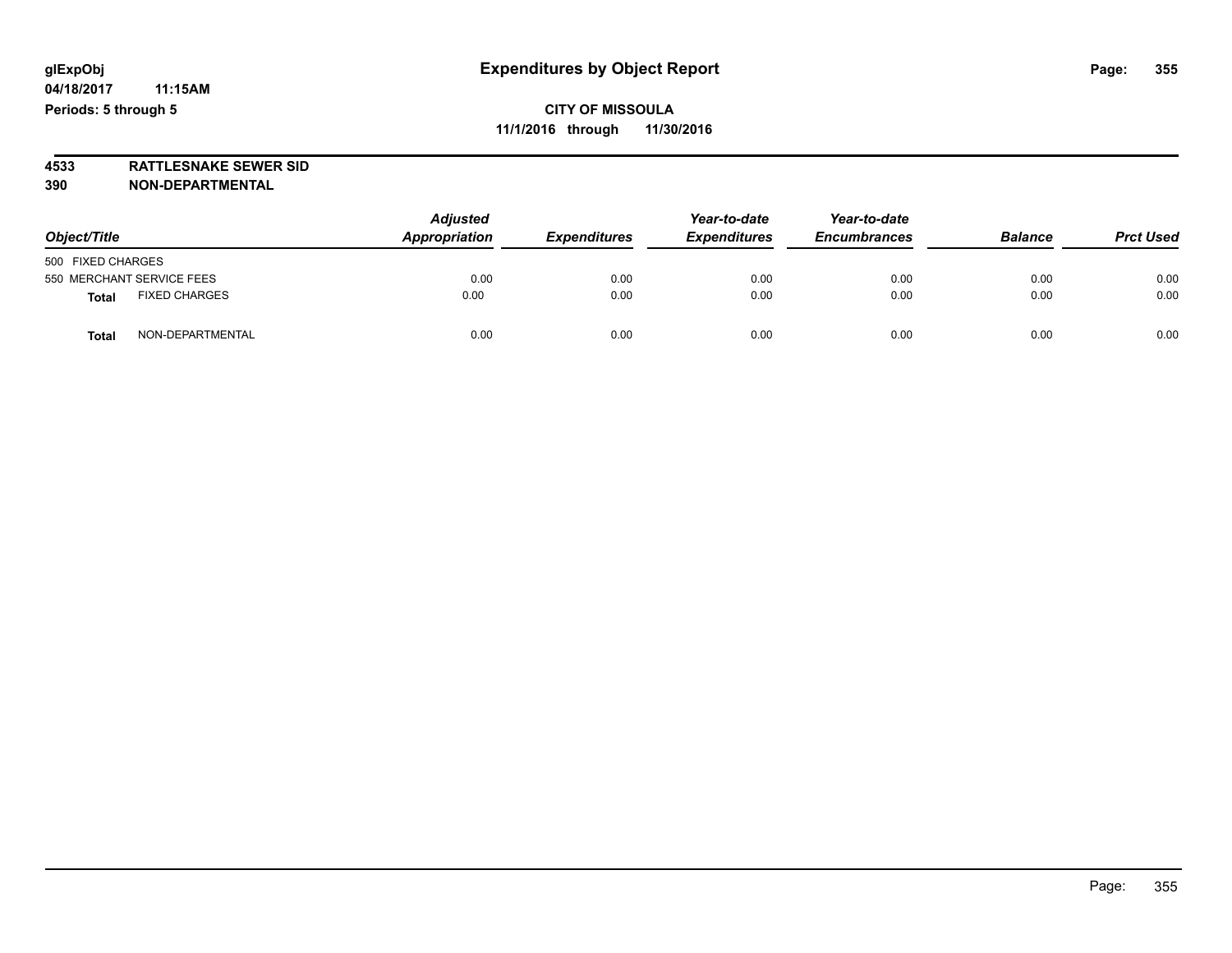**CITY OF MISSOULA 11/1/2016 through 11/30/2016**

#### **4533 RATTLESNAKE SEWER SID**

| Object/Title                         | <b>Adjusted</b><br>Appropriation | <b>Expenditures</b> | Year-to-date<br><b>Expenditures</b> | Year-to-date<br><b>Encumbrances</b> | <b>Balance</b> | <b>Prct Used</b> |
|--------------------------------------|----------------------------------|---------------------|-------------------------------------|-------------------------------------|----------------|------------------|
| 500 FIXED CHARGES                    |                                  |                     |                                     |                                     |                |                  |
| 550 MERCHANT SERVICE FEES            | 0.00                             | 0.00                | 0.00                                | 0.00                                | 0.00           | 0.00             |
| <b>FIXED CHARGES</b><br><b>Total</b> | 0.00                             | 0.00                | 0.00                                | 0.00                                | 0.00           | 0.00             |
| RATTLESNAKE SEWER SID<br>Total       | 0.00                             | 0.00                | 0.00                                | 0.00                                | 0.00           | 0.00             |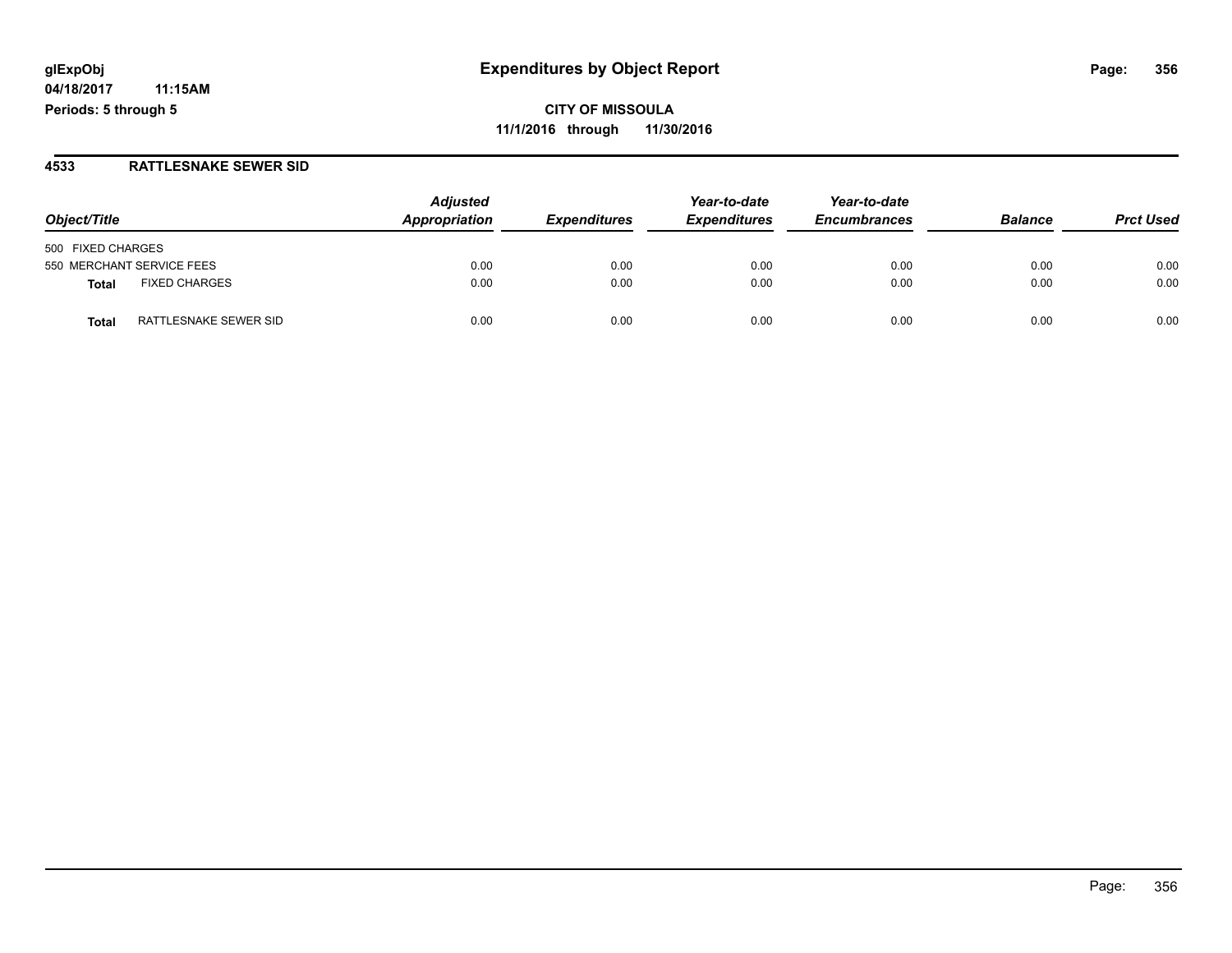# **4534 SID 534 LINCOLNWOOD**

**390 NON-DEPARTMENTAL**

|                                      | <b>Adjusted</b>      |                     | Year-to-date        | Year-to-date        |                |                  |
|--------------------------------------|----------------------|---------------------|---------------------|---------------------|----------------|------------------|
| Object/Title                         | <b>Appropriation</b> | <b>Expenditures</b> | <b>Expenditures</b> | <b>Encumbrances</b> | <b>Balance</b> | <b>Prct Used</b> |
| 500 FIXED CHARGES                    |                      |                     |                     |                     |                |                  |
| 550 MERCHANT SERVICE FEES            | 0.00                 | 0.00                | 0.00                | 0.00                | 0.00           | 0.00             |
| <b>FIXED CHARGES</b><br><b>Total</b> | 0.00                 | 0.00                | 0.00                | 0.00                | 0.00           | 0.00             |
| 800 OTHER OBJECTS                    |                      |                     |                     |                     |                |                  |
| 820 TRANSFERS TO OTHER FUNDS         | 0.00                 | 0.00                | 0.00                | 0.00                | 0.00           | 0.00             |
| OTHER OBJECTS<br><b>Total</b>        | 0.00                 | 0.00                | 0.00                | 0.00                | 0.00           | 0.00             |
| NON-DEPARTMENTAL<br>Total            | 0.00                 | 0.00                | 0.00                | 0.00                | 0.00           | 0.00             |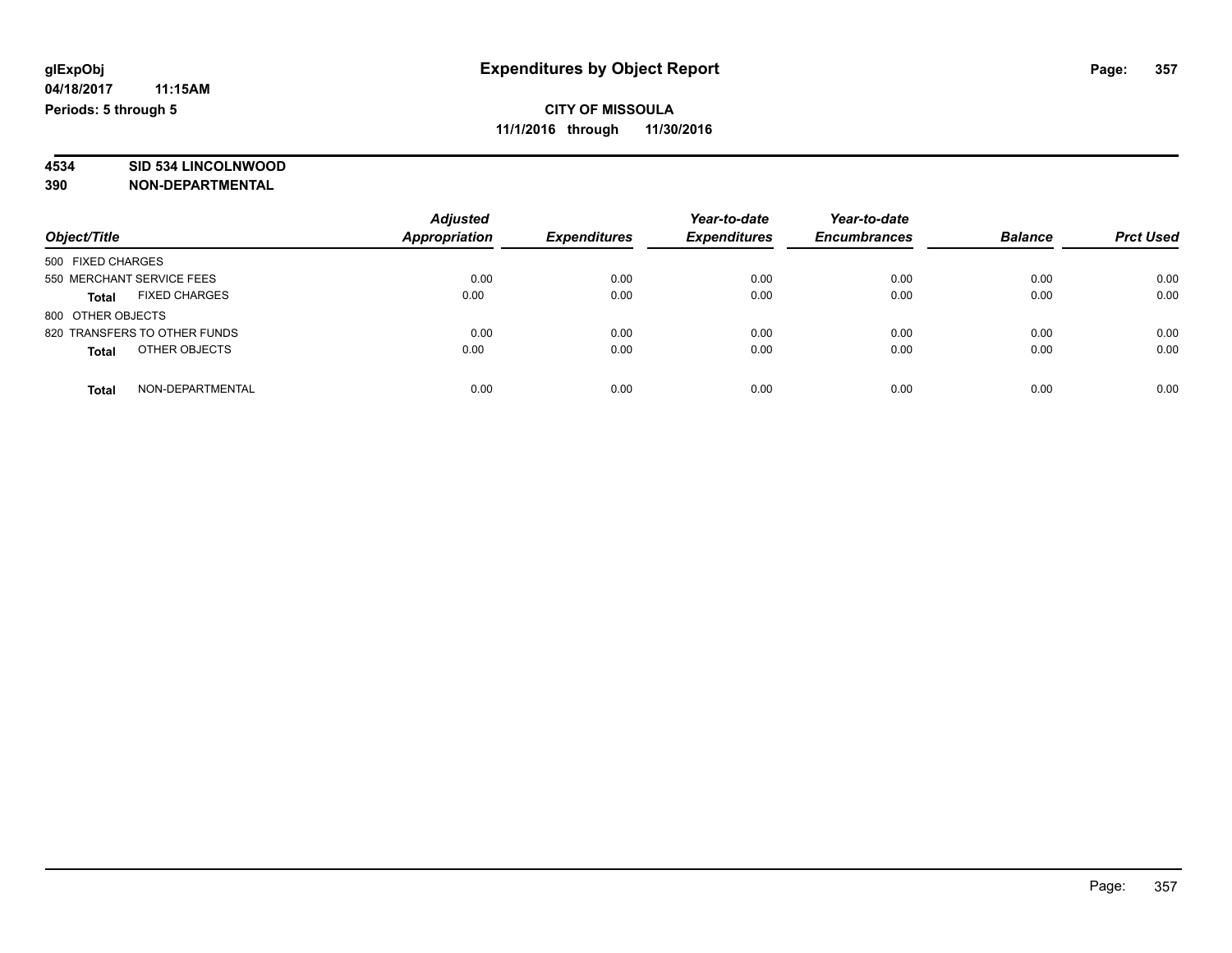#### **4534 SID 534 LINCOLNWOOD**

| Object/Title                 |                      | <b>Adjusted</b>      |                     | Year-to-date        | Year-to-date        |                |                  |
|------------------------------|----------------------|----------------------|---------------------|---------------------|---------------------|----------------|------------------|
|                              |                      | <b>Appropriation</b> | <b>Expenditures</b> | <b>Expenditures</b> | <b>Encumbrances</b> | <b>Balance</b> | <b>Prct Used</b> |
| 500 FIXED CHARGES            |                      |                      |                     |                     |                     |                |                  |
| 550 MERCHANT SERVICE FEES    |                      | 0.00                 | 0.00                | 0.00                | 0.00                | 0.00           | 0.00             |
| Total                        | <b>FIXED CHARGES</b> | 0.00                 | 0.00                | 0.00                | 0.00                | 0.00           | 0.00             |
| 800 OTHER OBJECTS            |                      |                      |                     |                     |                     |                |                  |
| 820 TRANSFERS TO OTHER FUNDS |                      | 0.00                 | 0.00                | 0.00                | 0.00                | 0.00           | 0.00             |
| <b>Total</b>                 | OTHER OBJECTS        | 0.00                 | 0.00                | 0.00                | 0.00                | 0.00           | 0.00             |
| <b>Total</b>                 | SID 534 LINCOLNWOOD  | 0.00                 | 0.00                | 0.00                | 0.00                | 0.00           | 0.00             |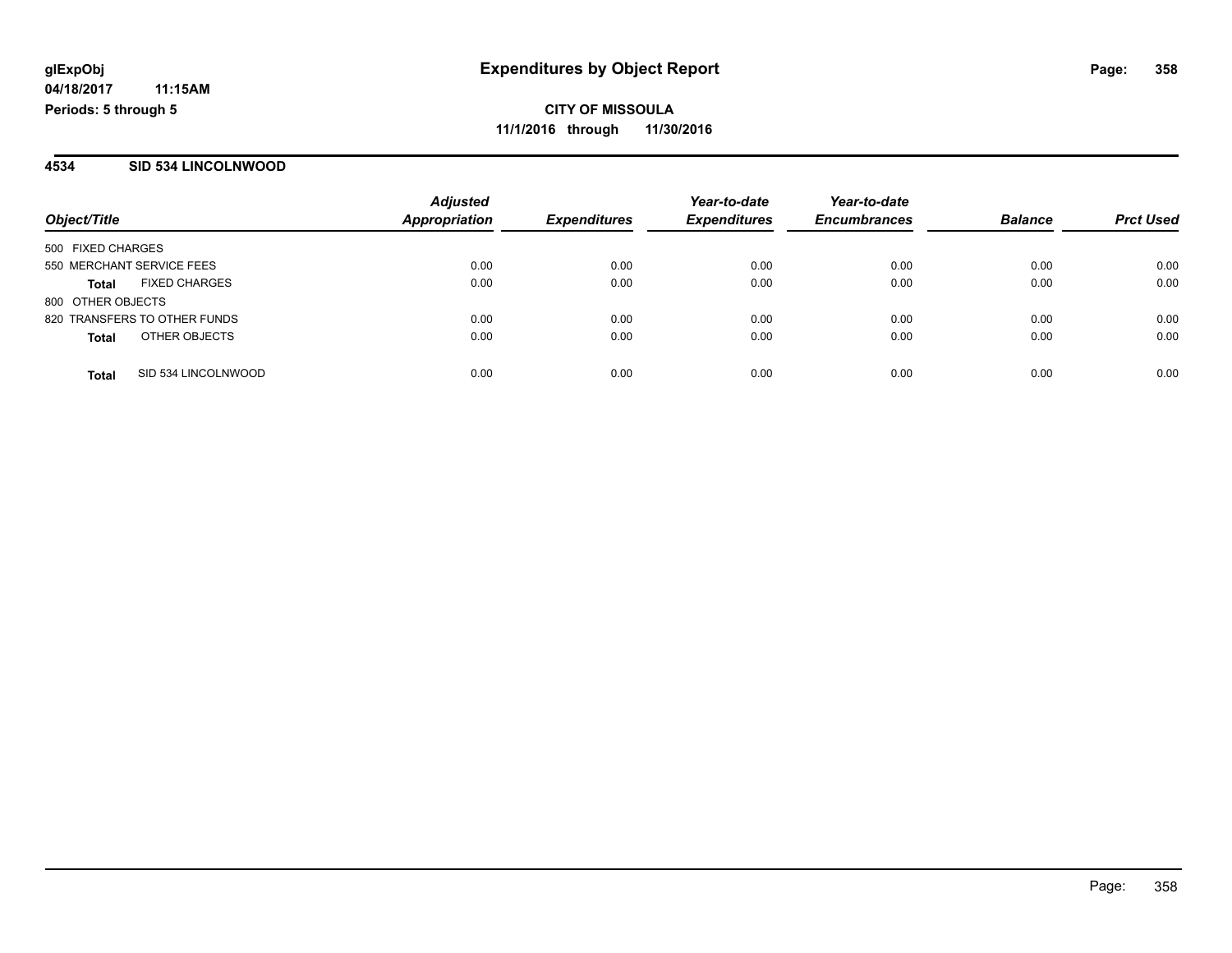# **4535 SLANT STREET TRAFFIC CALMING**

**000 \*\*\* Title Not Found \*\*\***

| Object/Title                            | <b>Adjusted</b><br>Appropriation | <b>Expenditures</b> | Year-to-date<br><b>Expenditures</b> | Year-to-date<br><b>Encumbrances</b> | <b>Balance</b> | <b>Prct Used</b> |
|-----------------------------------------|----------------------------------|---------------------|-------------------------------------|-------------------------------------|----------------|------------------|
| 500 FIXED CHARGES                       |                                  |                     |                                     |                                     |                |                  |
| 550 MERCHANT SERVICE FEES               | 0.00                             | 0.00                | 0.00                                | 0.00                                | 0.00           | 0.00             |
| <b>FIXED CHARGES</b><br><b>Total</b>    | 0.00                             | 0.00                | 0.00                                | 0.00                                | 0.00           | 0.00             |
| 600 DEBT SERVICE                        |                                  |                     |                                     |                                     |                |                  |
| 620 INTEREST / SERVICE FEES             | 0.00                             | 0.00                | 0.00                                | 0.00                                | 0.00           | 0.00             |
| <b>DEBT SERVICE</b><br><b>Total</b>     | 0.00                             | 0.00                | 0.00                                | 0.00                                | 0.00           | 0.00             |
| *** Title Not Found ***<br><b>Total</b> | 0.00                             | 0.00                | 0.00                                | 0.00                                | 0.00           | 0.00             |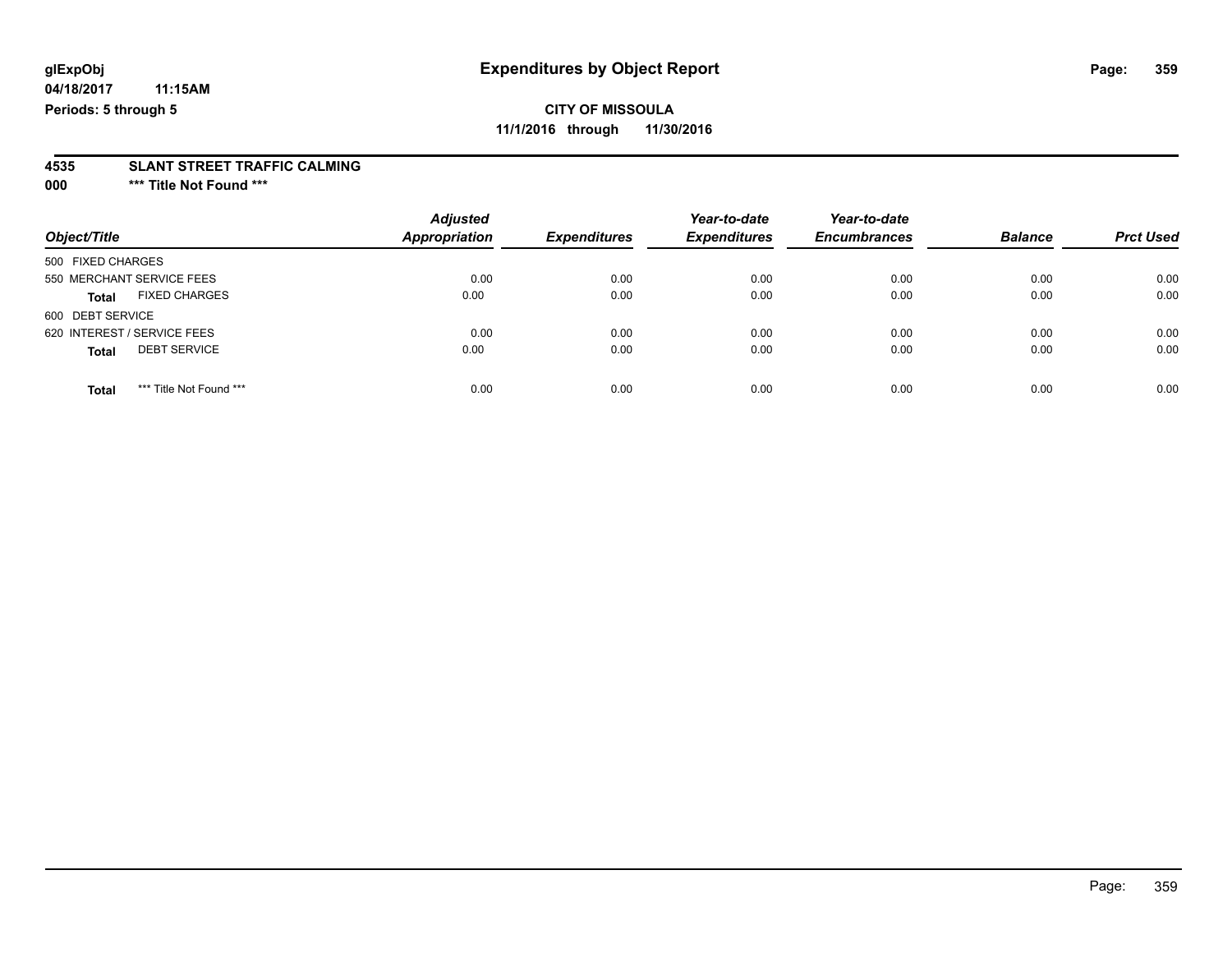**CITY OF MISSOULA 11/1/2016 through 11/30/2016**

#### **4535 SLANT STREET TRAFFIC CALMING**

| Object/Title                |                                     | <b>Adjusted</b><br><b>Appropriation</b> | <b>Expenditures</b> | Year-to-date<br><b>Expenditures</b> | Year-to-date<br><b>Encumbrances</b> | <b>Balance</b> |                  |
|-----------------------------|-------------------------------------|-----------------------------------------|---------------------|-------------------------------------|-------------------------------------|----------------|------------------|
|                             |                                     |                                         |                     |                                     |                                     |                | <b>Prct Used</b> |
| 500 FIXED CHARGES           |                                     |                                         |                     |                                     |                                     |                |                  |
|                             | 550 MERCHANT SERVICE FEES           | 0.00                                    | 0.00                | 0.00                                | 0.00                                | 0.00           | 0.00             |
| <b>Total</b>                | <b>FIXED CHARGES</b>                | 0.00                                    | 0.00                | 0.00                                | 0.00                                | 0.00           | 0.00             |
| 600 DEBT SERVICE            |                                     |                                         |                     |                                     |                                     |                |                  |
| 620 INTEREST / SERVICE FEES |                                     | 0.00                                    | 0.00                | 0.00                                | 0.00                                | 0.00           | 0.00             |
| <b>Total</b>                | <b>DEBT SERVICE</b>                 | 0.00                                    | 0.00                | 0.00                                | 0.00                                | 0.00           | 0.00             |
| <b>Total</b>                | <b>SLANT STREET TRAFFIC CALMING</b> | 0.00                                    | 0.00                | 0.00                                | 0.00                                | 0.00           | 0.00             |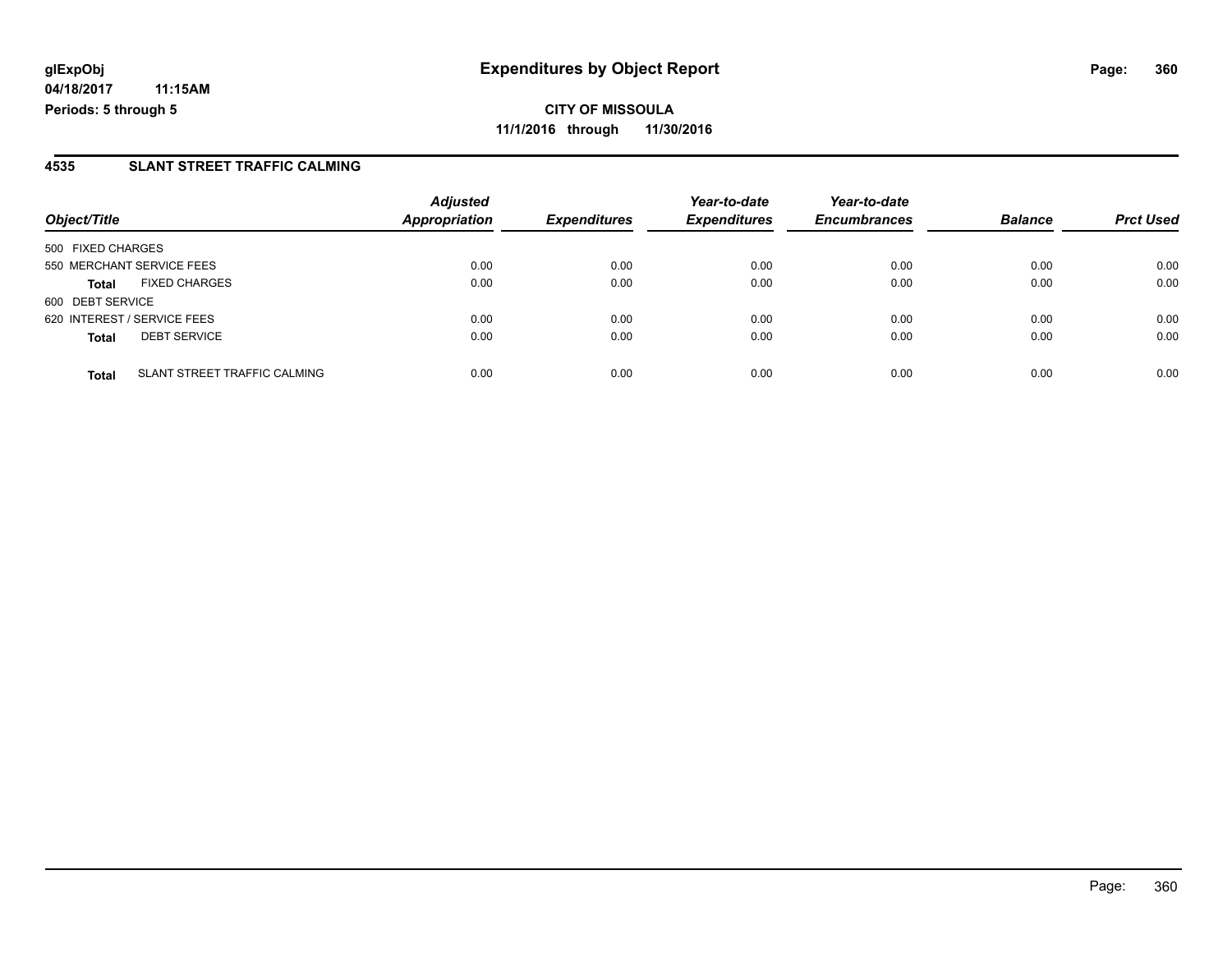# **4536 SID536 LINCOLNWOOD SWR PH2**

| Object/Title                  | <b>Adjusted</b><br>Appropriation | <b>Expenditures</b> | Year-to-date<br><b>Expenditures</b> | Year-to-date<br><b>Encumbrances</b> | <b>Balance</b> | <b>Prct Used</b> |
|-------------------------------|----------------------------------|---------------------|-------------------------------------|-------------------------------------|----------------|------------------|
| 500 FIXED CHARGES             |                                  |                     |                                     |                                     |                |                  |
| 550 MERCHANT SERVICE FEES     | 0.00                             | 0.00                | 0.00                                | 0.00                                | 0.00           | 0.00             |
| <b>FIXED CHARGES</b><br>Total | 0.00                             | 0.00                | 0.00                                | 0.00                                | 0.00           | 0.00             |
| NON-DEPARTMENTAL<br>Total     | 0.00                             | 0.00                | 0.00                                | 0.00                                | 0.00           | 0.00             |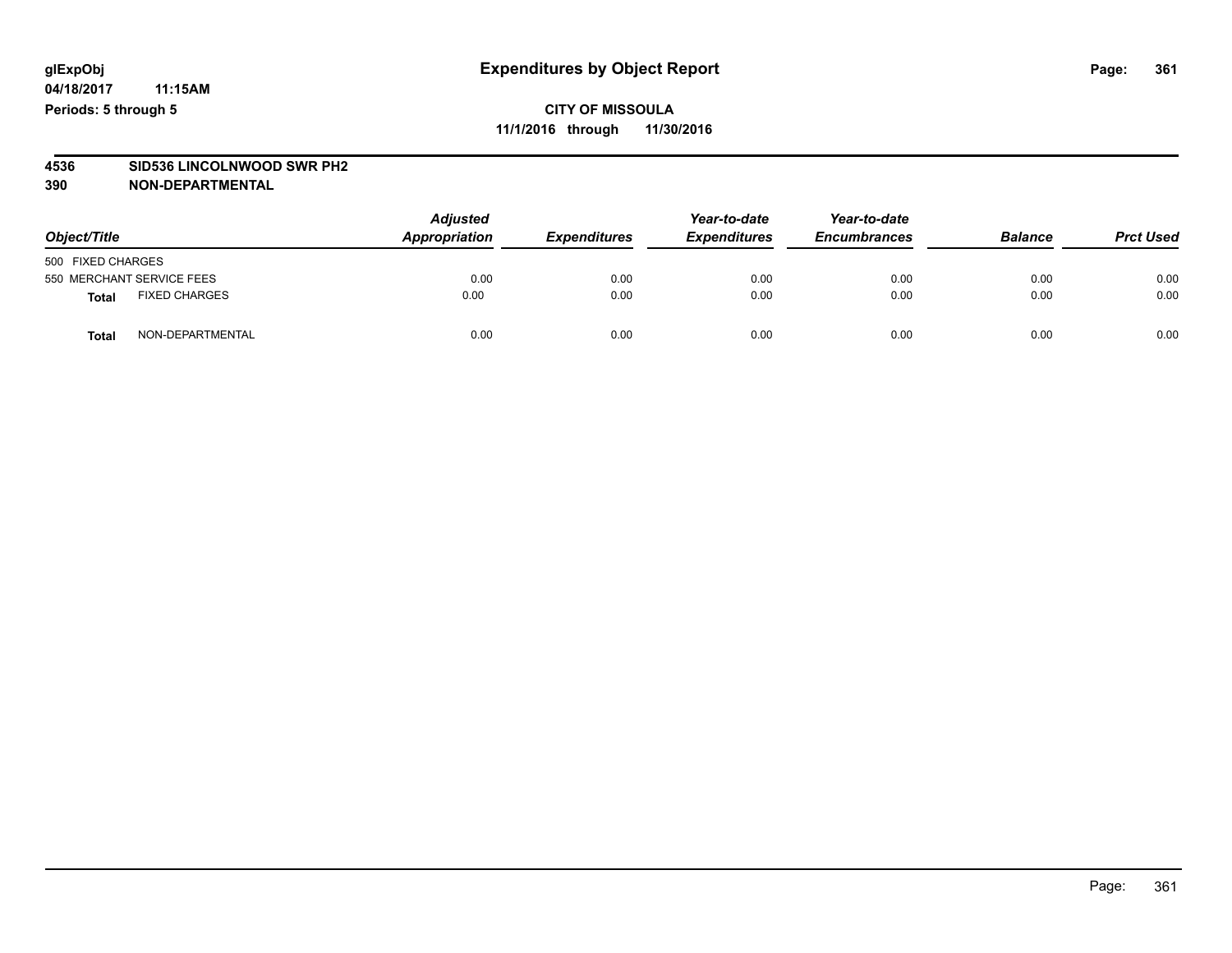**CITY OF MISSOULA 11/1/2016 through 11/30/2016**

#### **4536 SID536 LINCOLNWOOD SWR PH2**

|                                            | <b>Adjusted</b> |                     | Year-to-date        | Year-to-date        |                |                  |
|--------------------------------------------|-----------------|---------------------|---------------------|---------------------|----------------|------------------|
| Object/Title                               | Appropriation   | <b>Expenditures</b> | <b>Expenditures</b> | <b>Encumbrances</b> | <b>Balance</b> | <b>Prct Used</b> |
| 500 FIXED CHARGES                          |                 |                     |                     |                     |                |                  |
| 550 MERCHANT SERVICE FEES                  | 0.00            | 0.00                | 0.00                | 0.00                | 0.00           | 0.00             |
| <b>FIXED CHARGES</b><br>Total              | 0.00            | 0.00                | 0.00                | 0.00                | 0.00           | 0.00             |
| SID536 LINCOLNWOOD SWR PH2<br><b>Total</b> | 0.00            | 0.00                | 0.00                | 0.00                | 0.00           | 0.00             |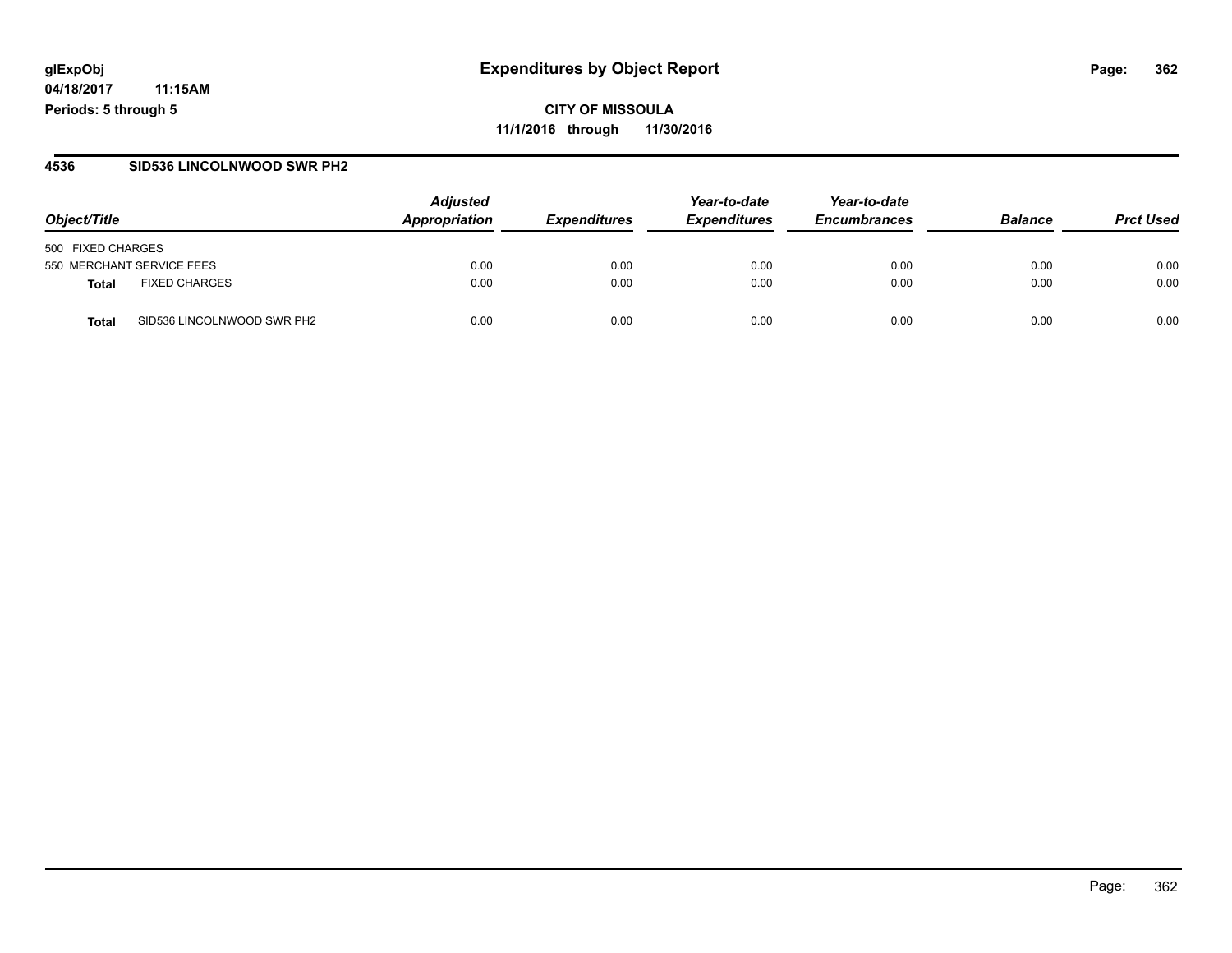**000 \*\*\* Title Not Found \*\*\***

| Object/Title                            | <b>Adjusted</b><br><b>Appropriation</b> | <b>Expenditures</b> | Year-to-date<br><b>Expenditures</b> | Year-to-date<br><b>Encumbrances</b> | <b>Balance</b> | <b>Prct Used</b> |
|-----------------------------------------|-----------------------------------------|---------------------|-------------------------------------|-------------------------------------|----------------|------------------|
| 500 FIXED CHARGES                       |                                         |                     |                                     |                                     |                |                  |
| 550 MERCHANT SERVICE FEES               | 0.00                                    | 0.00                | 0.00                                | 0.00                                | 0.00           | 0.00             |
| <b>FIXED CHARGES</b><br><b>Total</b>    | 0.00                                    | 0.00                | 0.00                                | 0.00                                | 0.00           | 0.00             |
| 600 DEBT SERVICE                        |                                         |                     |                                     |                                     |                |                  |
| 620 INTEREST / SERVICE FEES             | 0.00                                    | 0.00                | 0.00                                | 0.00                                | 0.00           | 0.00             |
| <b>DEBT SERVICE</b><br><b>Total</b>     | 0.00                                    | 0.00                | 0.00                                | 0.00                                | 0.00           | 0.00             |
| *** Title Not Found ***<br><b>Total</b> | 0.00                                    | 0.00                | 0.00                                | 0.00                                | 0.00           | 0.00             |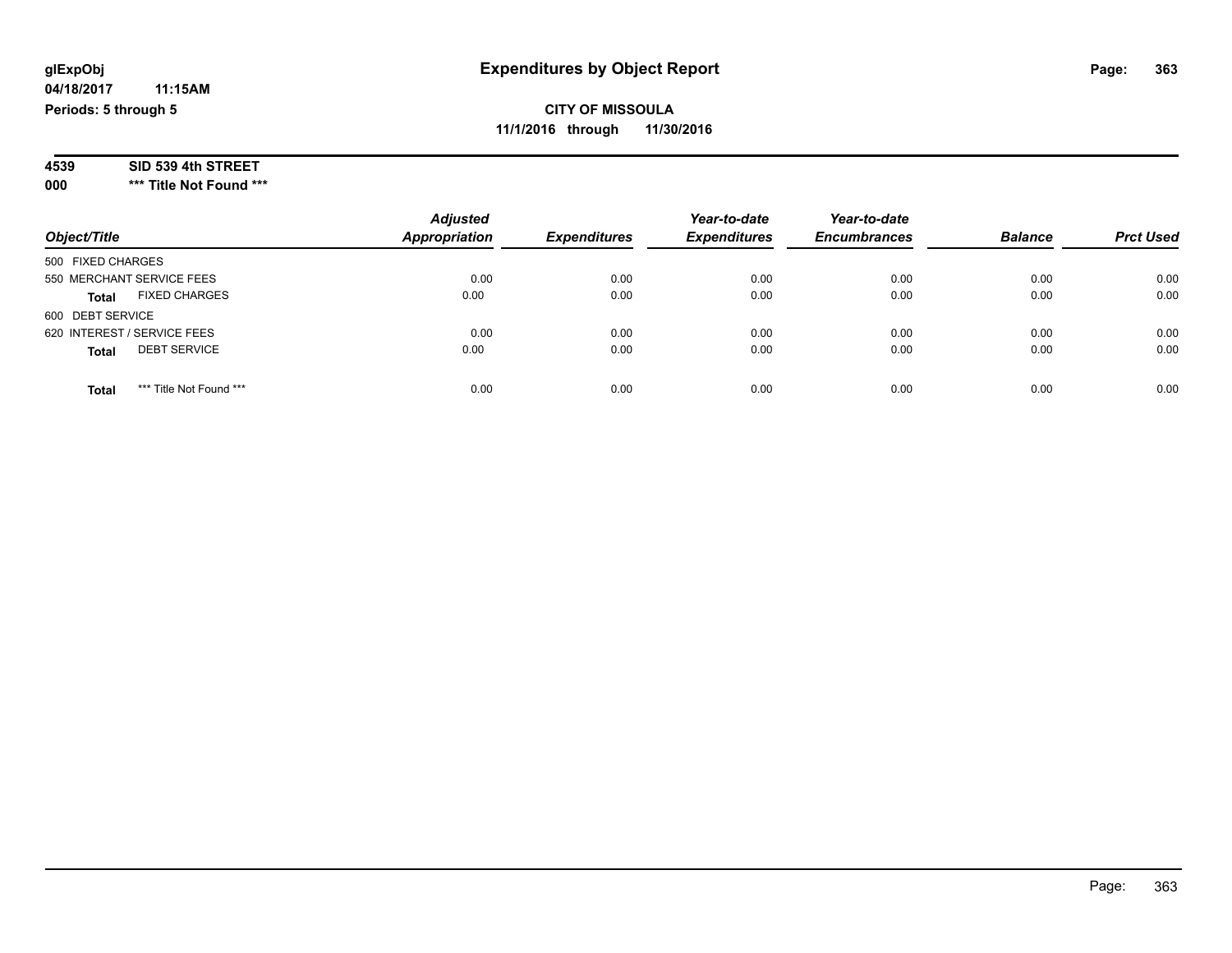**4539 SID 539 4th STREET**

|                                      | <b>Adjusted</b>                             |                     | Year-to-date        | Year-to-date   |                  |      |
|--------------------------------------|---------------------------------------------|---------------------|---------------------|----------------|------------------|------|
| Object/Title                         | <b>Appropriation</b><br><b>Expenditures</b> | <b>Expenditures</b> | <b>Encumbrances</b> | <b>Balance</b> | <b>Prct Used</b> |      |
| 500 FIXED CHARGES                    |                                             |                     |                     |                |                  |      |
| 550 MERCHANT SERVICE FEES            | 0.00                                        | 0.00                | 0.00                | 0.00           | 0.00             | 0.00 |
| <b>FIXED CHARGES</b><br><b>Total</b> | 0.00                                        | 0.00                | 0.00                | 0.00           | 0.00             | 0.00 |
| 600 DEBT SERVICE                     |                                             |                     |                     |                |                  |      |
| 620 INTEREST / SERVICE FEES          | 0.00                                        | 0.00                | 0.00                | 0.00           | 0.00             | 0.00 |
| <b>DEBT SERVICE</b><br><b>Total</b>  | 0.00                                        | 0.00                | 0.00                | 0.00           | 0.00             | 0.00 |
| SID 539 4th STREET<br>Total          | 0.00                                        | 0.00                | 0.00                | 0.00           | 0.00             | 0.00 |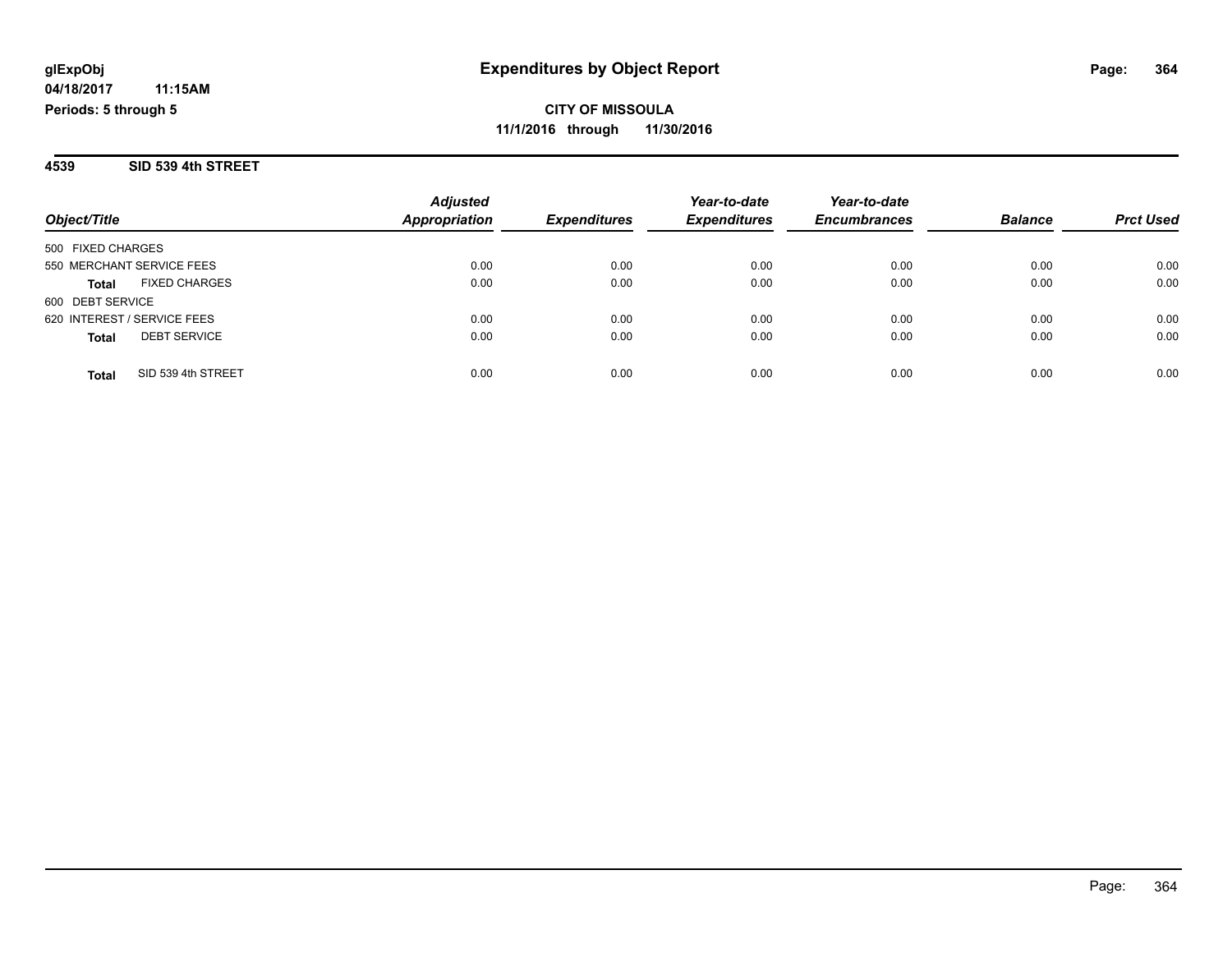# **4540 SID 540 ENGLAND BLVD**

|                        |                              | <b>Adjusted</b> |                     | Year-to-date        | Year-to-date        |                |                  |
|------------------------|------------------------------|-----------------|---------------------|---------------------|---------------------|----------------|------------------|
| Object/Title           |                              | Appropriation   | <b>Expenditures</b> | <b>Expenditures</b> | <b>Encumbrances</b> | <b>Balance</b> | <b>Prct Used</b> |
| 300 PURCHASED SERVICES |                              |                 |                     |                     |                     |                |                  |
|                        | 350 PROFESSIONAL SERVICES    | 0.00            | 0.00                | 891.25              | 0.00                | $-891.25$      | 0.00             |
| <b>Total</b>           | <b>PURCHASED SERVICES</b>    | 0.00            | 0.00                | 891.25              | 0.00                | $-891.25$      | 0.00             |
| 500 FIXED CHARGES      |                              |                 |                     |                     |                     |                |                  |
|                        | 550 MERCHANT SERVICE FEES    | 0.00            | 0.00                | 0.00                | 0.00                | 0.00           | 0.00             |
| <b>Total</b>           | <b>FIXED CHARGES</b>         | 0.00            | 0.00                | 0.00                | 0.00                | 0.00           | 0.00             |
| 800 OTHER OBJECTS      |                              |                 |                     |                     |                     |                |                  |
|                        | 820 TRANSFERS TO OTHER FUNDS | 0.00            | 0.00                | 0.00                | 0.00                | 0.00           | 0.00             |
| <b>Total</b>           | OTHER OBJECTS                | 0.00            | 0.00                | 0.00                | 0.00                | 0.00           | 0.00             |
| 900 CAPITAL OUTLAY     |                              |                 |                     |                     |                     |                |                  |
| 930 IMPROVEMENTS       |                              | 0.00            | 0.00                | 0.00                | 0.00                | 0.00           | 0.00             |
| <b>Total</b>           | <b>CAPITAL OUTLAY</b>        | 0.00            | 0.00                | 0.00                | 0.00                | 0.00           | 0.00             |
| <b>Total</b>           | NON-DEPARTMENTAL             | 0.00            | 0.00                | 891.25              | 0.00                | $-891.25$      | 0.00             |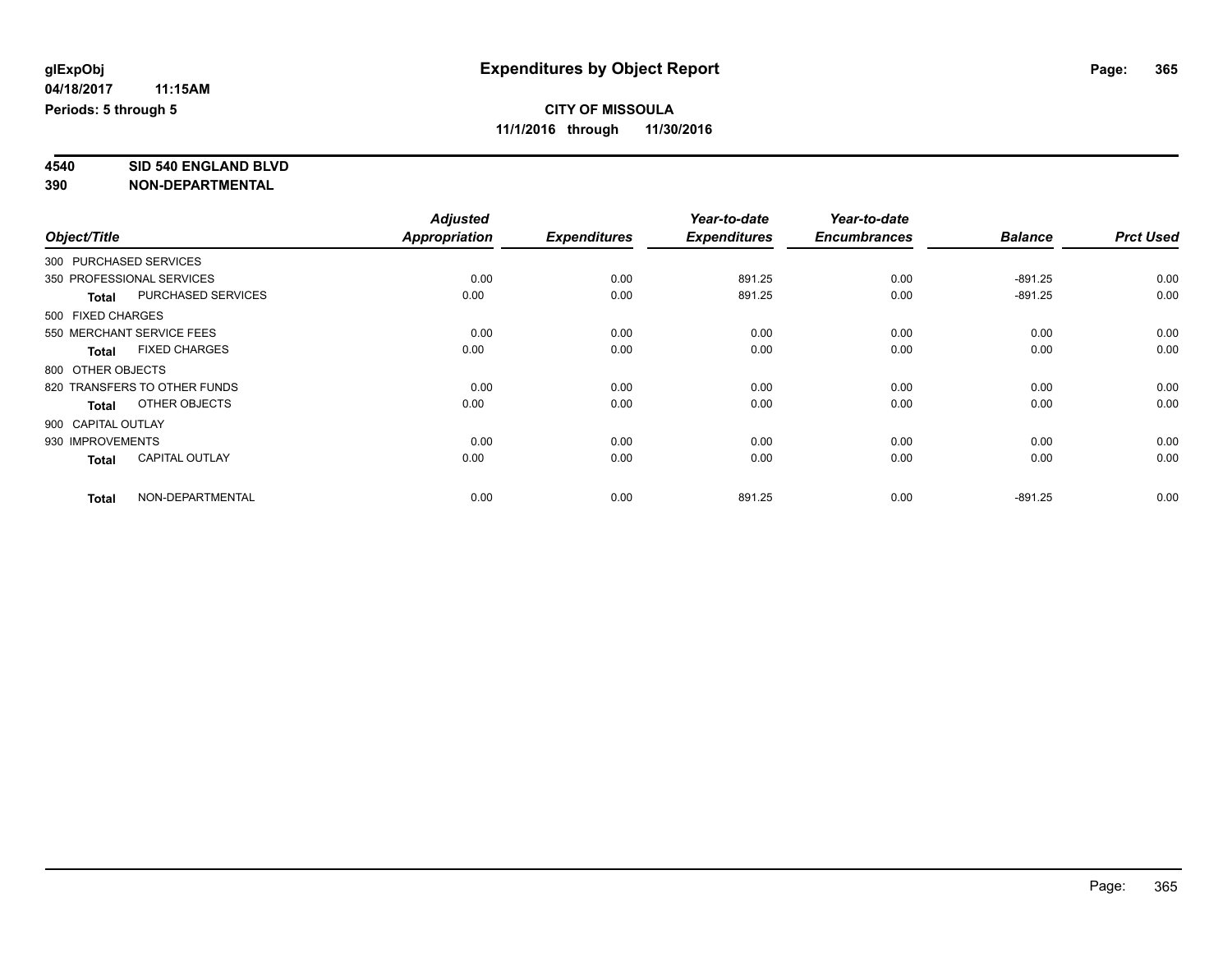#### **4540 SID 540 ENGLAND BLVD**

|                           |                              | <b>Adjusted</b> |                     | Year-to-date        | Year-to-date        |                |                  |
|---------------------------|------------------------------|-----------------|---------------------|---------------------|---------------------|----------------|------------------|
| Object/Title              |                              | Appropriation   | <b>Expenditures</b> | <b>Expenditures</b> | <b>Encumbrances</b> | <b>Balance</b> | <b>Prct Used</b> |
| 300 PURCHASED SERVICES    |                              |                 |                     |                     |                     |                |                  |
| 350 PROFESSIONAL SERVICES |                              | 0.00            | 0.00                | 891.25              | 0.00                | $-891.25$      | 0.00             |
| <b>Total</b>              | <b>PURCHASED SERVICES</b>    | 0.00            | 0.00                | 891.25              | 0.00                | $-891.25$      | 0.00             |
| 500 FIXED CHARGES         |                              |                 |                     |                     |                     |                |                  |
| 550 MERCHANT SERVICE FEES |                              | 0.00            | 0.00                | 0.00                | 0.00                | 0.00           | 0.00             |
| <b>Total</b>              | <b>FIXED CHARGES</b>         | 0.00            | 0.00                | 0.00                | 0.00                | 0.00           | 0.00             |
| 800 OTHER OBJECTS         |                              |                 |                     |                     |                     |                |                  |
|                           | 820 TRANSFERS TO OTHER FUNDS | 0.00            | 0.00                | 0.00                | 0.00                | 0.00           | 0.00             |
| <b>Total</b>              | OTHER OBJECTS                | 0.00            | 0.00                | 0.00                | 0.00                | 0.00           | 0.00             |
| 900 CAPITAL OUTLAY        |                              |                 |                     |                     |                     |                |                  |
| 930 IMPROVEMENTS          |                              | 0.00            | 0.00                | 0.00                | 0.00                | 0.00           | 0.00             |
| <b>Total</b>              | <b>CAPITAL OUTLAY</b>        | 0.00            | 0.00                | 0.00                | 0.00                | 0.00           | 0.00             |
| <b>Total</b>              | SID 540 ENGLAND BLVD         | 0.00            | 0.00                | 891.25              | 0.00                | $-891.25$      | 0.00             |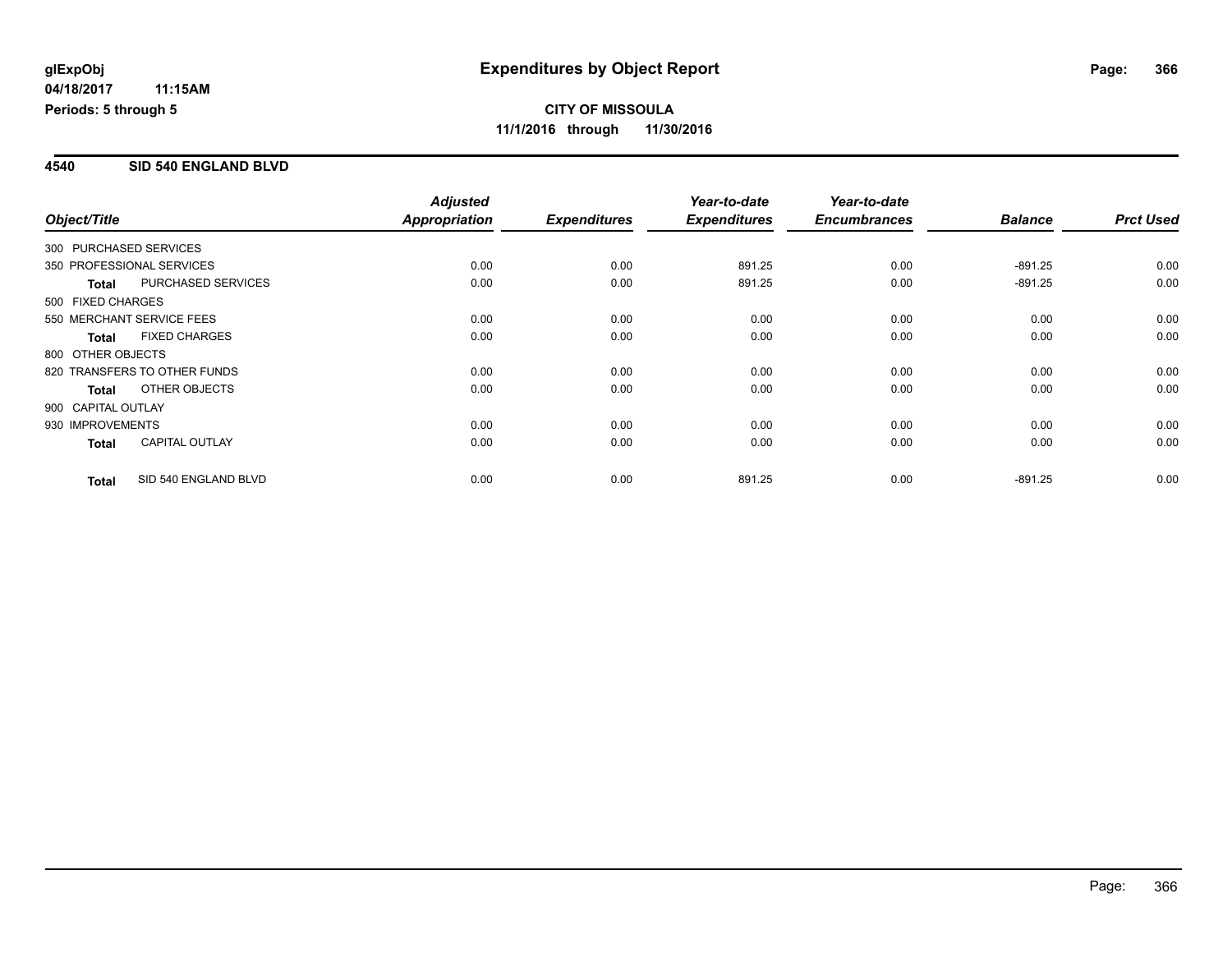# **4541 SID 541 PINEVIEW PARK**

|                                       | <b>Adjusted</b> |                     | Year-to-date        | Year-to-date        |                |                  |
|---------------------------------------|-----------------|---------------------|---------------------|---------------------|----------------|------------------|
| Object/Title                          | Appropriation   | <b>Expenditures</b> | <b>Expenditures</b> | <b>Encumbrances</b> | <b>Balance</b> | <b>Prct Used</b> |
| 500 FIXED CHARGES                     |                 |                     |                     |                     |                |                  |
| 500 FIXED CHARGES                     | 0.00            | 0.00                | 0.00                | 0.00                | 0.00           | 0.00             |
| 550 MERCHANT SERVICE FEES             | 0.00            | 0.00                | 0.00                | 0.00                | 0.00           | 0.00             |
| <b>FIXED CHARGES</b><br><b>Total</b>  | 0.00            | 0.00                | 0.00                | 0.00                | 0.00           | 0.00             |
| 900 CAPITAL OUTLAY                    |                 |                     |                     |                     |                |                  |
| 930 IMPROVEMENTS                      | 0.00            | 0.00                | 0.00                | 0.00                | 0.00           | 0.00             |
| <b>CAPITAL OUTLAY</b><br><b>Total</b> | 0.00            | 0.00                | 0.00                | 0.00                | 0.00           | 0.00             |
| NON-DEPARTMENTAL<br><b>Total</b>      | 0.00            | 0.00                | 0.00                | 0.00                | 0.00           | 0.00             |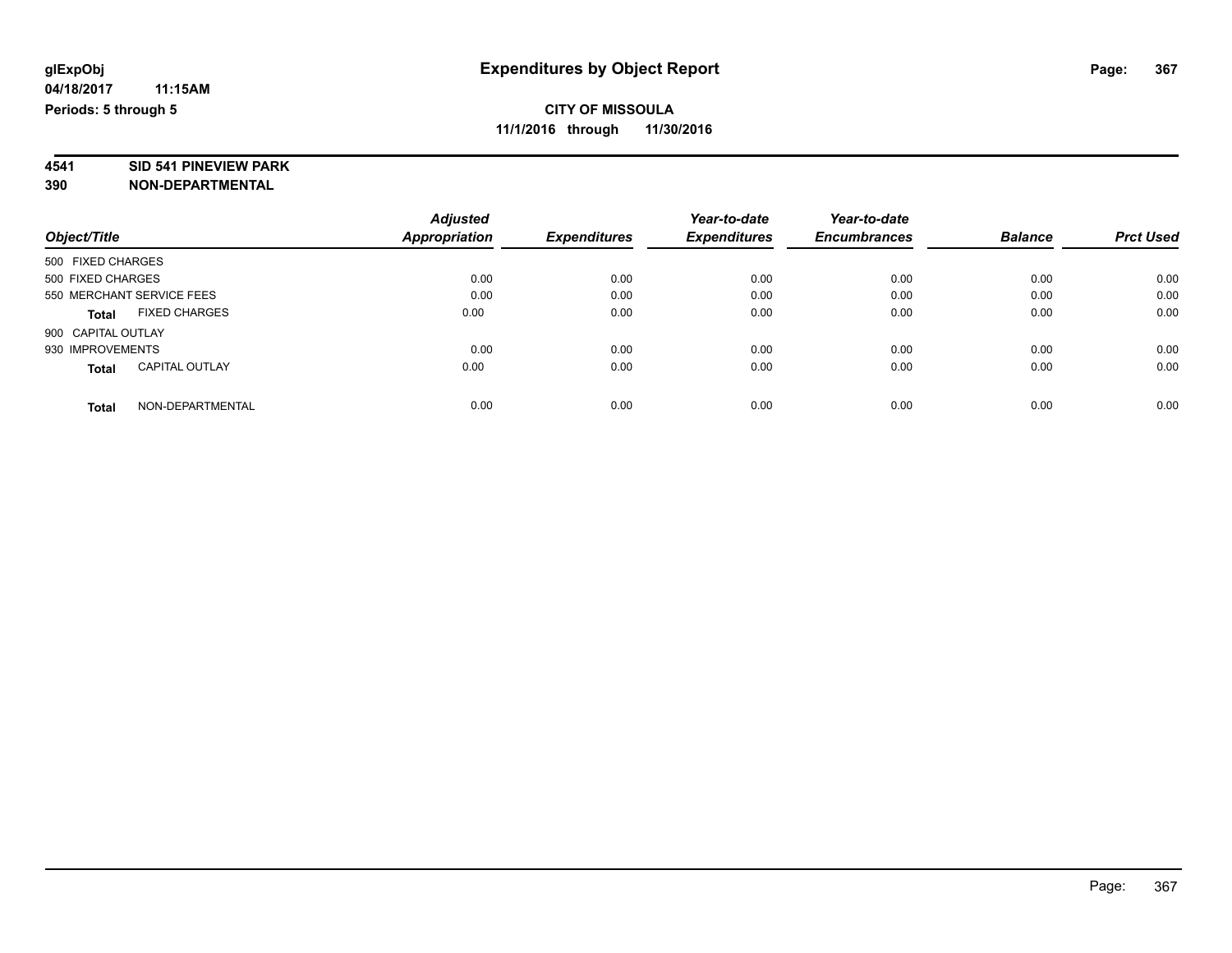#### **4541 SID 541 PINEVIEW PARK**

| Object/Title                          | <b>Adjusted</b><br><b>Appropriation</b> | <b>Expenditures</b> | Year-to-date<br><b>Expenditures</b> | Year-to-date<br><b>Encumbrances</b> | <b>Balance</b> | <b>Prct Used</b> |
|---------------------------------------|-----------------------------------------|---------------------|-------------------------------------|-------------------------------------|----------------|------------------|
| 500 FIXED CHARGES                     |                                         |                     |                                     |                                     |                |                  |
| 500 FIXED CHARGES                     | 0.00                                    | 0.00                | 0.00                                | 0.00                                | 0.00           | 0.00             |
| 550 MERCHANT SERVICE FEES             | 0.00                                    | 0.00                | 0.00                                | 0.00                                | 0.00           | 0.00             |
| <b>FIXED CHARGES</b><br><b>Total</b>  | 0.00                                    | 0.00                | 0.00                                | 0.00                                | 0.00           | 0.00             |
| 900 CAPITAL OUTLAY                    |                                         |                     |                                     |                                     |                |                  |
| 930 IMPROVEMENTS                      | 0.00                                    | 0.00                | 0.00                                | 0.00                                | 0.00           | 0.00             |
| <b>CAPITAL OUTLAY</b><br><b>Total</b> | 0.00                                    | 0.00                | 0.00                                | 0.00                                | 0.00           | 0.00             |
| SID 541 PINEVIEW PARK<br><b>Total</b> | 0.00                                    | 0.00                | 0.00                                | 0.00                                | 0.00           | 0.00             |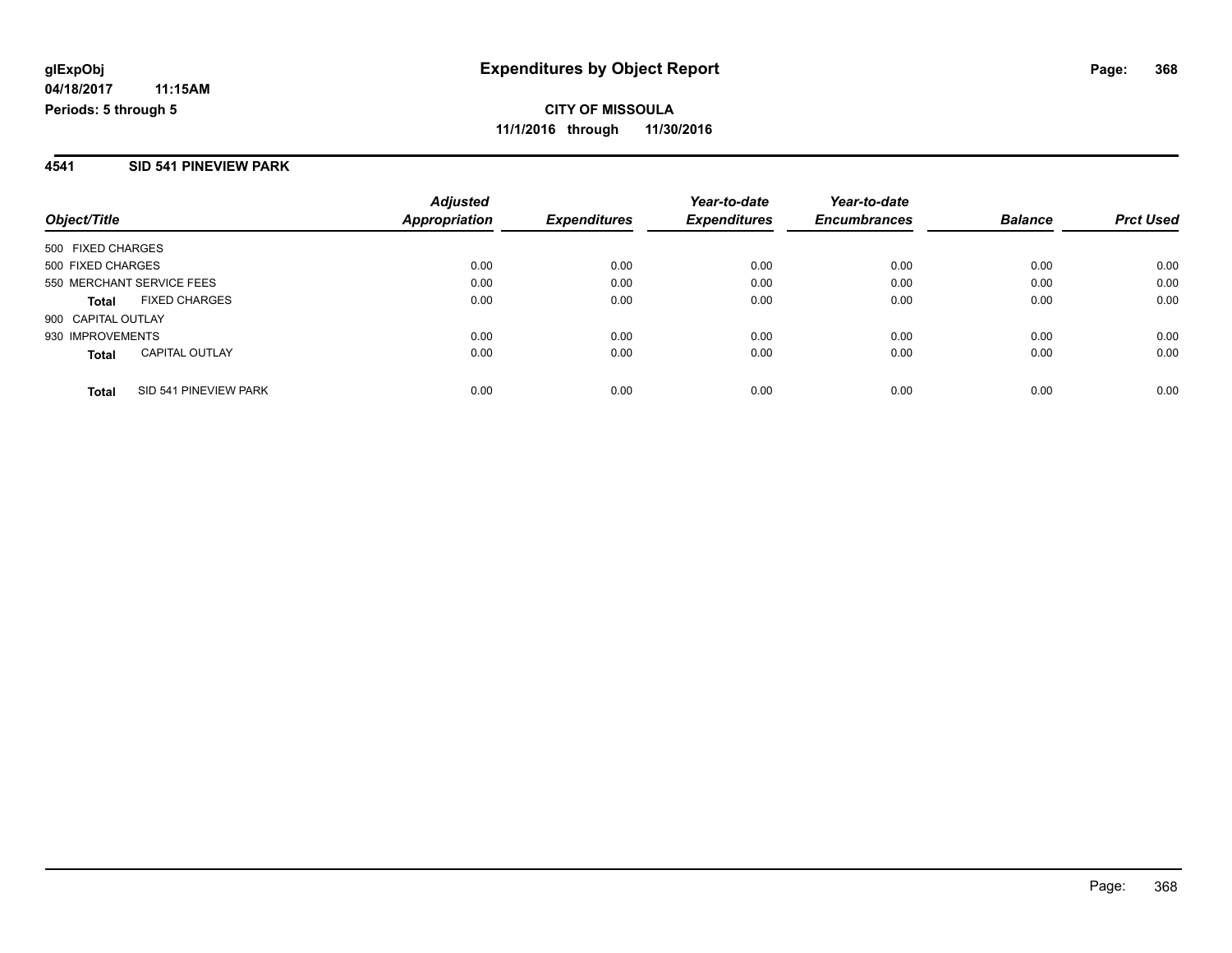# **4542 SID 542 HILLVIEW WAY**

| Object/Title                              | <b>Adjusted</b><br>Appropriation | <b>Expenditures</b> | Year-to-date<br><b>Expenditures</b> | Year-to-date<br><b>Encumbrances</b> | <b>Balance</b> | <b>Prct Used</b> |
|-------------------------------------------|----------------------------------|---------------------|-------------------------------------|-------------------------------------|----------------|------------------|
| 300 PURCHASED SERVICES                    |                                  |                     |                                     |                                     |                |                  |
| 350 PROFESSIONAL SERVICES                 | 0.00                             | 0.00                | 0.00                                | 0.00                                | 0.00           | 0.00             |
| <b>PURCHASED SERVICES</b><br><b>Total</b> | 0.00                             | 0.00                | 0.00                                | 0.00                                | 0.00           | 0.00             |
| 500 FIXED CHARGES                         |                                  |                     |                                     |                                     |                |                  |
| 550 MERCHANT SERVICE FEES                 | 0.00                             | 0.00                | 0.00                                | 0.00                                | 0.00           | 0.00             |
| <b>FIXED CHARGES</b><br><b>Total</b>      | 0.00                             | 0.00                | 0.00                                | 0.00                                | 0.00           | 0.00             |
| NON-DEPARTMENTAL<br><b>Total</b>          | 0.00                             | 0.00                | 0.00                                | 0.00                                | 0.00           | 0.00             |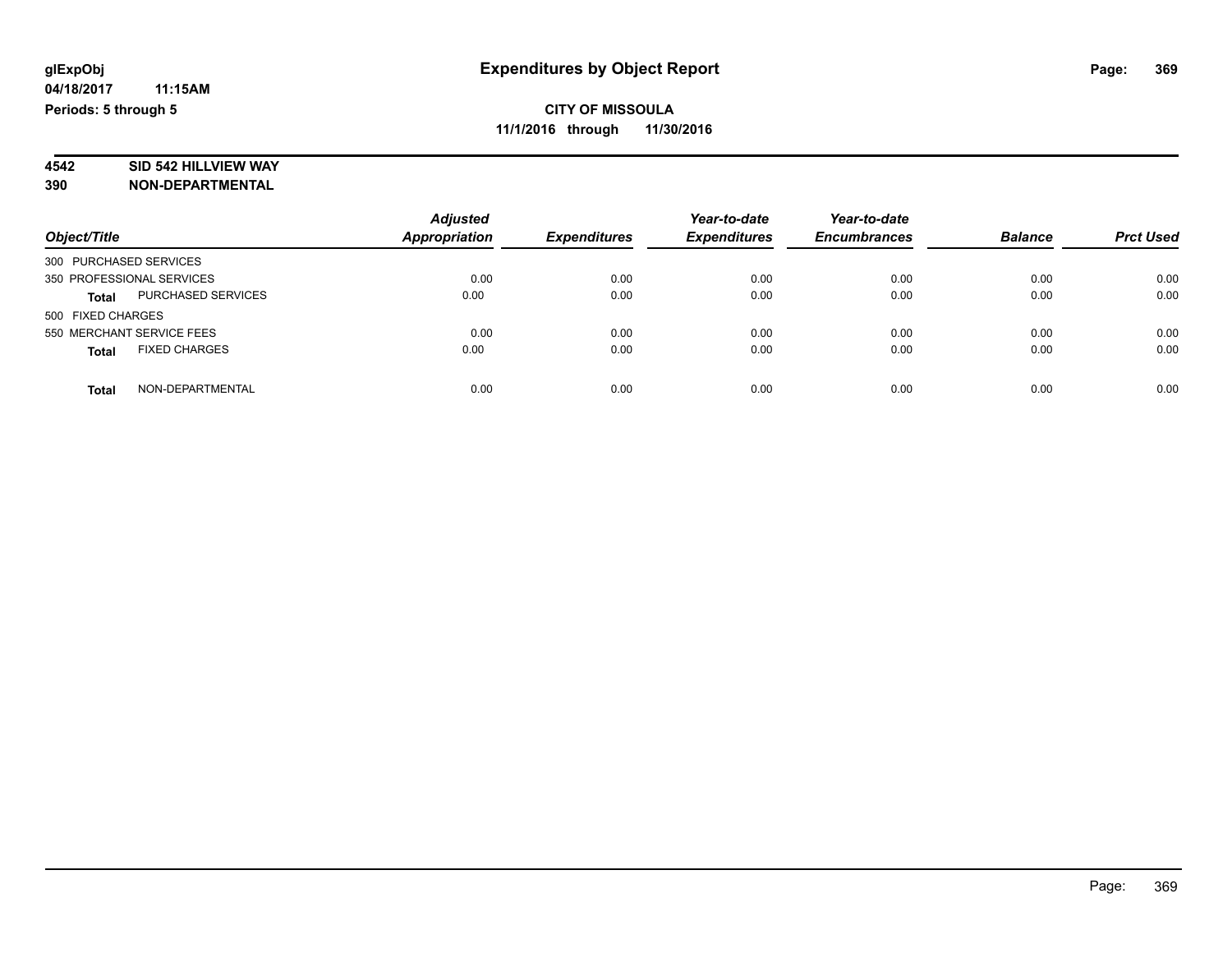#### **4542 SID 542 HILLVIEW WAY**

|                           |                           | <b>Adjusted</b>      |                     | Year-to-date        | Year-to-date        |                |                  |
|---------------------------|---------------------------|----------------------|---------------------|---------------------|---------------------|----------------|------------------|
| Object/Title              |                           | <b>Appropriation</b> | <b>Expenditures</b> | <b>Expenditures</b> | <b>Encumbrances</b> | <b>Balance</b> | <b>Prct Used</b> |
| 300 PURCHASED SERVICES    |                           |                      |                     |                     |                     |                |                  |
| 350 PROFESSIONAL SERVICES |                           | 0.00                 | 0.00                | 0.00                | 0.00                | 0.00           | 0.00             |
| <b>Total</b>              | <b>PURCHASED SERVICES</b> | 0.00                 | 0.00                | 0.00                | 0.00                | 0.00           | 0.00             |
| 500 FIXED CHARGES         |                           |                      |                     |                     |                     |                |                  |
| 550 MERCHANT SERVICE FEES |                           | 0.00                 | 0.00                | 0.00                | 0.00                | 0.00           | 0.00             |
| <b>Total</b>              | <b>FIXED CHARGES</b>      | 0.00                 | 0.00                | 0.00                | 0.00                | 0.00           | 0.00             |
| <b>Total</b>              | SID 542 HILLVIEW WAY      | 0.00                 | 0.00                | 0.00                | 0.00                | 0.00           | 0.00             |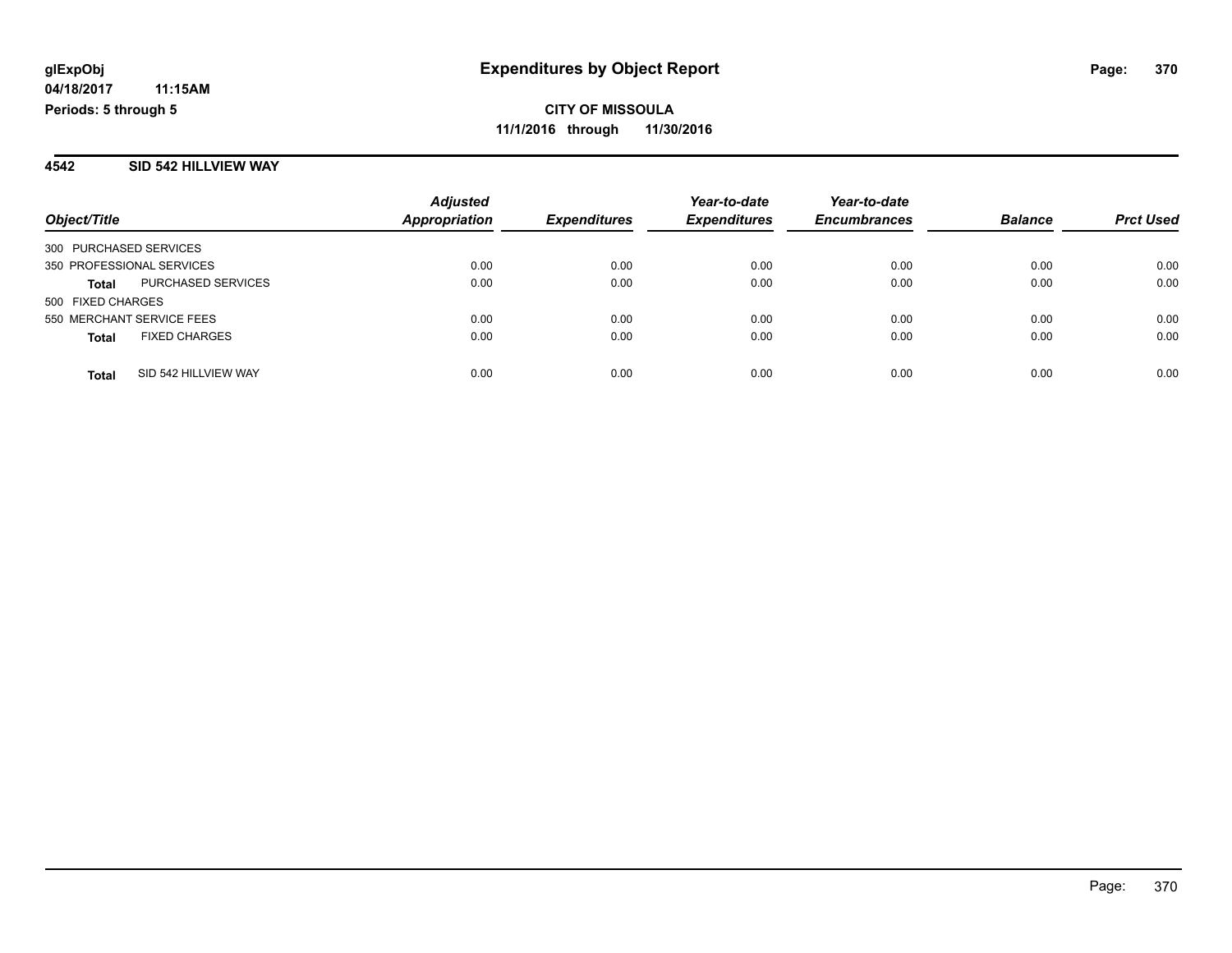#### **4543 SID 543 TRAFFIC CALMING**

**000 \*\*\* Title Not Found \*\*\***

| Object/Title                            | <b>Adjusted</b><br><b>Appropriation</b> | <b>Expenditures</b> | Year-to-date<br><b>Expenditures</b> | Year-to-date<br><b>Encumbrances</b> | <b>Balance</b> | <b>Prct Used</b> |
|-----------------------------------------|-----------------------------------------|---------------------|-------------------------------------|-------------------------------------|----------------|------------------|
| 500 FIXED CHARGES                       |                                         |                     |                                     |                                     |                |                  |
| 550 MERCHANT SERVICE FEES               | 0.00                                    | 0.00                | 0.00                                | 0.00                                | 0.00           | 0.00             |
| <b>FIXED CHARGES</b><br><b>Total</b>    | 0.00                                    | 0.00                | 0.00                                | 0.00                                | 0.00           | 0.00             |
| 600 DEBT SERVICE                        |                                         |                     |                                     |                                     |                |                  |
| 620 INTEREST / SERVICE FEES             | 0.00                                    | 0.00                | 0.00                                | 0.00                                | 0.00           | 0.00             |
| <b>DEBT SERVICE</b><br><b>Total</b>     | 0.00                                    | 0.00                | 0.00                                | 0.00                                | 0.00           | 0.00             |
|                                         |                                         |                     |                                     |                                     |                |                  |
| *** Title Not Found ***<br><b>Total</b> | 0.00                                    | 0.00                | 0.00                                | 0.00                                | 0.00           | 0.00             |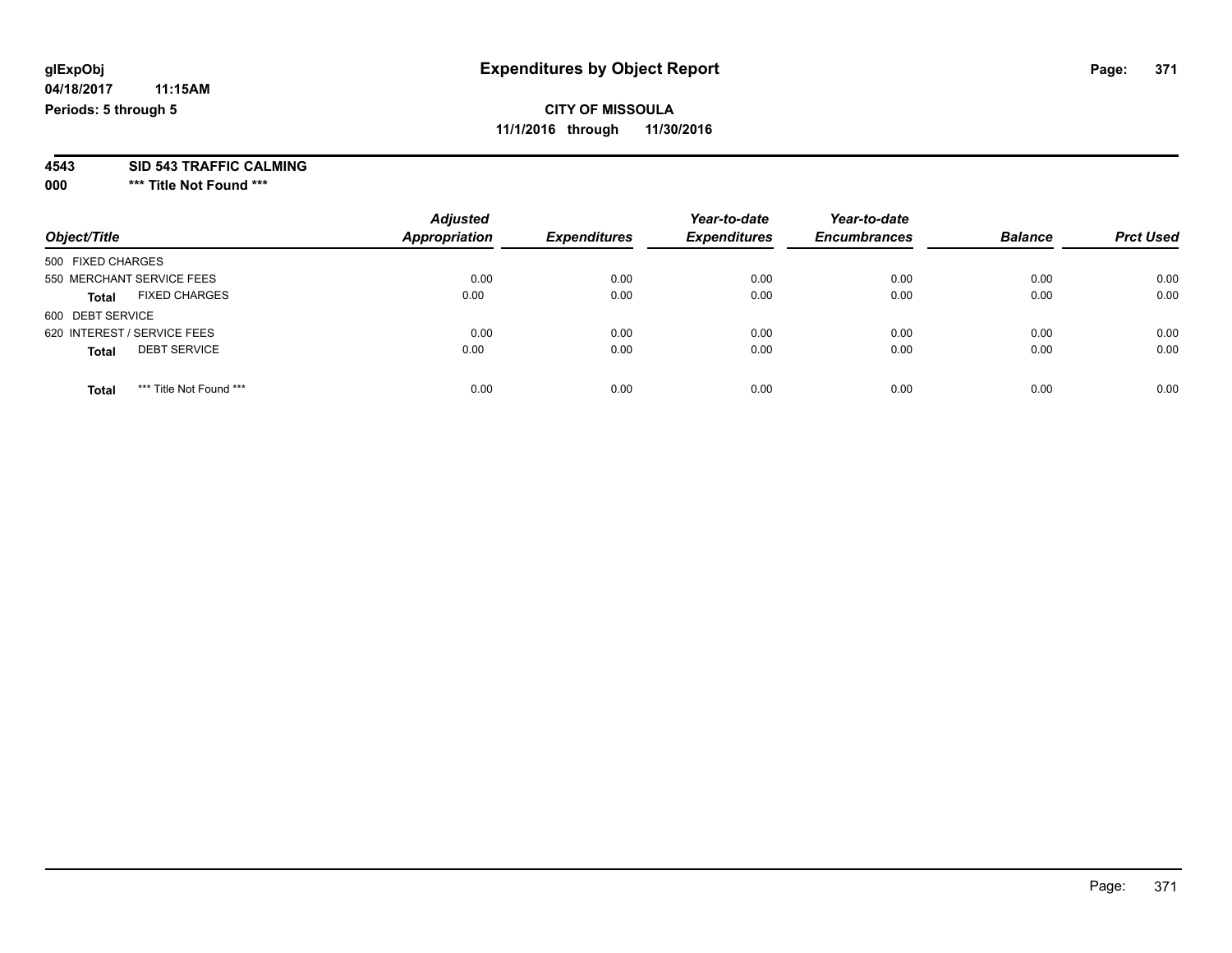**4543 SID 543 TRAFFIC CALMING**

|                                       | <b>Adjusted</b>      |                     | Year-to-date        | Year-to-date        |                |                  |
|---------------------------------------|----------------------|---------------------|---------------------|---------------------|----------------|------------------|
| Object/Title                          | <b>Appropriation</b> | <b>Expenditures</b> | <b>Expenditures</b> | <b>Encumbrances</b> | <b>Balance</b> | <b>Prct Used</b> |
| 300 PURCHASED SERVICES                |                      |                     |                     |                     |                |                  |
| 350 PROFESSIONAL SERVICES             | 0.00                 | 0.00                | 0.00                | 0.00                | 0.00           | 0.00             |
| PURCHASED SERVICES<br>Total           | 0.00                 | 0.00                | 0.00                | 0.00                | 0.00           | 0.00             |
| 500 FIXED CHARGES                     |                      |                     |                     |                     |                |                  |
| 550 MERCHANT SERVICE FEES             | 0.00                 | 0.00                | 0.00                | 0.00                | 0.00           | 0.00             |
| <b>FIXED CHARGES</b><br><b>Total</b>  | 0.00                 | 0.00                | 0.00                | 0.00                | 0.00           | 0.00             |
| 900 CAPITAL OUTLAY                    |                      |                     |                     |                     |                |                  |
| 930 IMPROVEMENTS                      | 0.00                 | 0.00                | 0.00                | 0.00                | 0.00           | 0.00             |
| <b>CAPITAL OUTLAY</b><br><b>Total</b> | 0.00                 | 0.00                | 0.00                | 0.00                | 0.00           | 0.00             |
| NON-DEPARTMENTAL<br><b>Total</b>      | 0.00                 | 0.00                | 0.00                | 0.00                | 0.00           | 0.00             |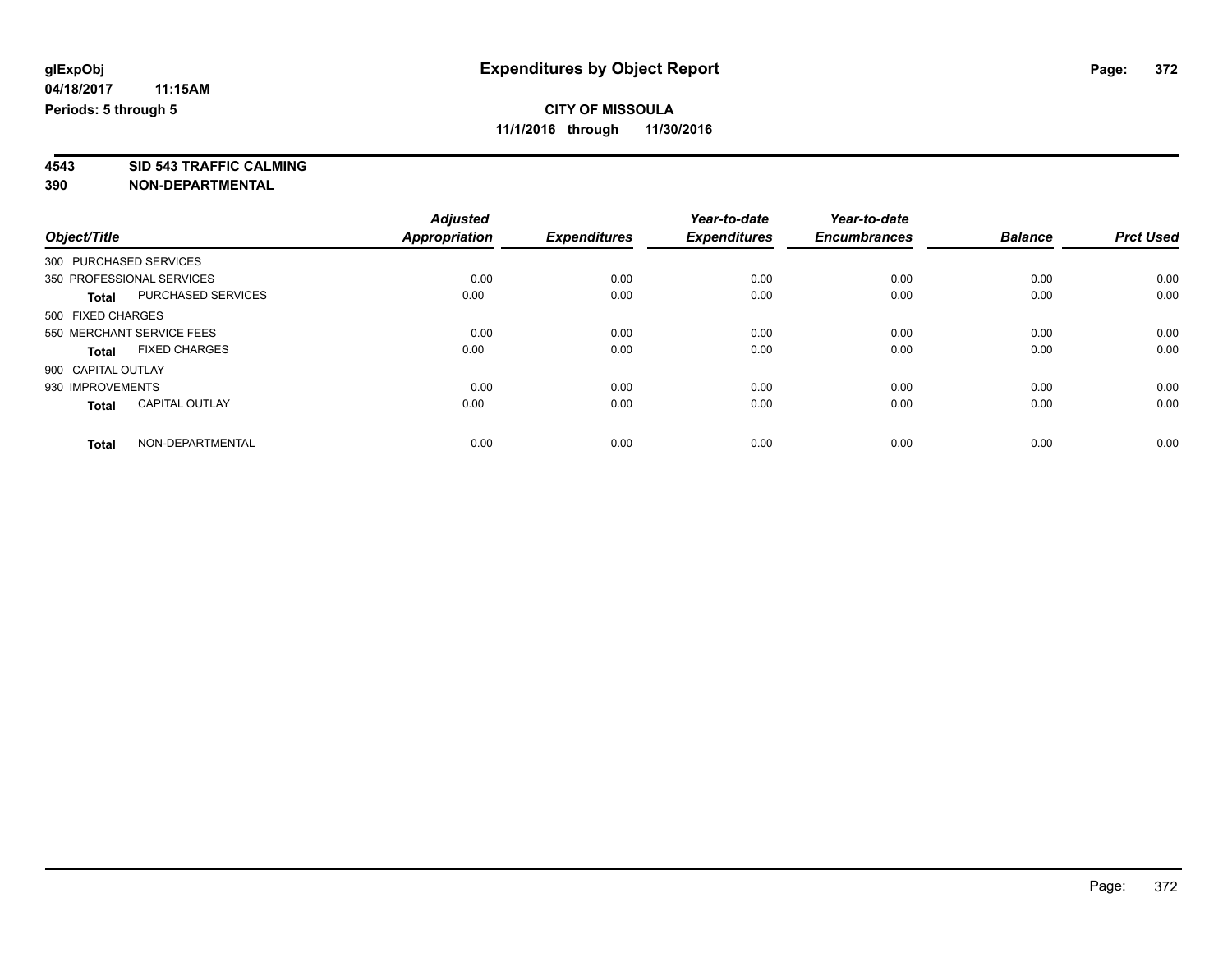#### **4543 SID 543 TRAFFIC CALMING**

|                    |                             | <b>Adjusted</b>      |                     | Year-to-date        | Year-to-date        |                |                  |
|--------------------|-----------------------------|----------------------|---------------------|---------------------|---------------------|----------------|------------------|
| Object/Title       |                             | <b>Appropriation</b> | <b>Expenditures</b> | <b>Expenditures</b> | <b>Encumbrances</b> | <b>Balance</b> | <b>Prct Used</b> |
|                    | 300 PURCHASED SERVICES      |                      |                     |                     |                     |                |                  |
|                    | 350 PROFESSIONAL SERVICES   | 0.00                 | 0.00                | 0.00                | 0.00                | 0.00           | 0.00             |
| <b>Total</b>       | <b>PURCHASED SERVICES</b>   | 0.00                 | 0.00                | 0.00                | 0.00                | 0.00           | 0.00             |
| 500 FIXED CHARGES  |                             |                      |                     |                     |                     |                |                  |
|                    | 550 MERCHANT SERVICE FEES   | 0.00                 | 0.00                | 0.00                | 0.00                | 0.00           | 0.00             |
| <b>Total</b>       | <b>FIXED CHARGES</b>        | 0.00                 | 0.00                | 0.00                | 0.00                | 0.00           | 0.00             |
| 600 DEBT SERVICE   |                             |                      |                     |                     |                     |                |                  |
|                    | 620 INTEREST / SERVICE FEES | 0.00                 | 0.00                | 0.00                | 0.00                | 0.00           | 0.00             |
| Total              | <b>DEBT SERVICE</b>         | 0.00                 | 0.00                | 0.00                | 0.00                | 0.00           | 0.00             |
| 900 CAPITAL OUTLAY |                             |                      |                     |                     |                     |                |                  |
| 930 IMPROVEMENTS   |                             | 0.00                 | 0.00                | 0.00                | 0.00                | 0.00           | 0.00             |
| <b>Total</b>       | <b>CAPITAL OUTLAY</b>       | 0.00                 | 0.00                | 0.00                | 0.00                | 0.00           | 0.00             |
| <b>Total</b>       | SID 543 TRAFFIC CALMING     | 0.00                 | 0.00                | 0.00                | 0.00                | 0.00           | 0.00             |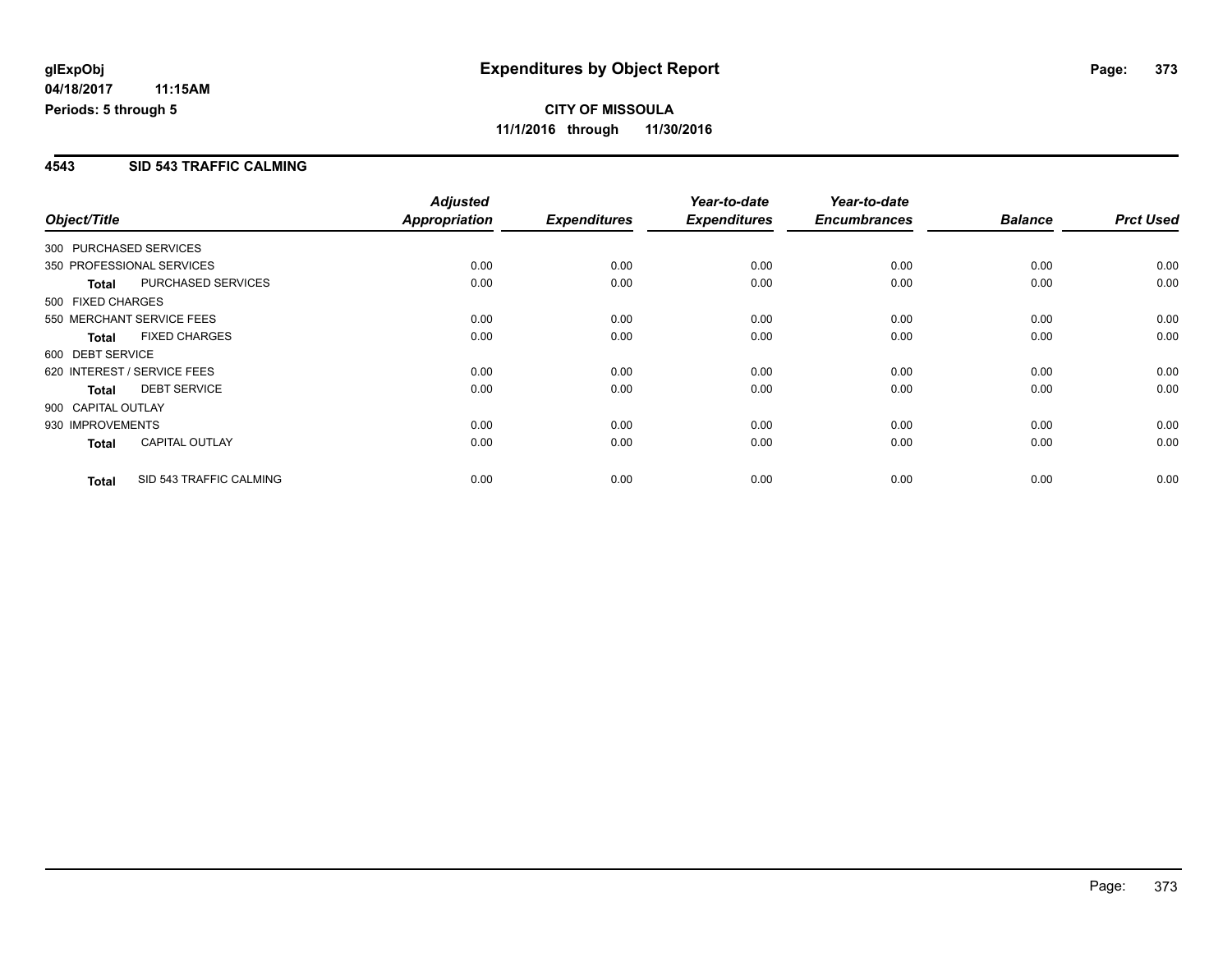# **4544 MILLER CREEK MITIGATION FUND**

| Object/Title                          | <b>Adjusted</b><br>Appropriation | <b>Expenditures</b> | Year-to-date<br><b>Expenditures</b> | Year-to-date<br><b>Encumbrances</b> | <b>Balance</b> | <b>Prct Used</b> |
|---------------------------------------|----------------------------------|---------------------|-------------------------------------|-------------------------------------|----------------|------------------|
| 500 FIXED CHARGES                     |                                  |                     |                                     |                                     |                |                  |
| 550 MERCHANT SERVICE FEES             | 0.00                             | 0.00                | 0.00                                | 0.00                                | 0.00           | 0.00             |
| <b>FIXED CHARGES</b><br><b>Total</b>  | 0.00                             | 0.00                | 0.00                                | 0.00                                | 0.00           | 0.00             |
| 900 CAPITAL OUTLAY                    |                                  |                     |                                     |                                     |                |                  |
| 930 IMPROVEMENTS                      | 0.00                             | 0.00                | 0.00                                | 0.00                                | 0.00           | 0.00             |
| <b>CAPITAL OUTLAY</b><br><b>Total</b> | 0.00                             | 0.00                | 0.00                                | 0.00                                | 0.00           | 0.00             |
| NON-DEPARTMENTAL<br>Total             | 0.00                             | 0.00                | 0.00                                | 0.00                                | 0.00           | 0.00             |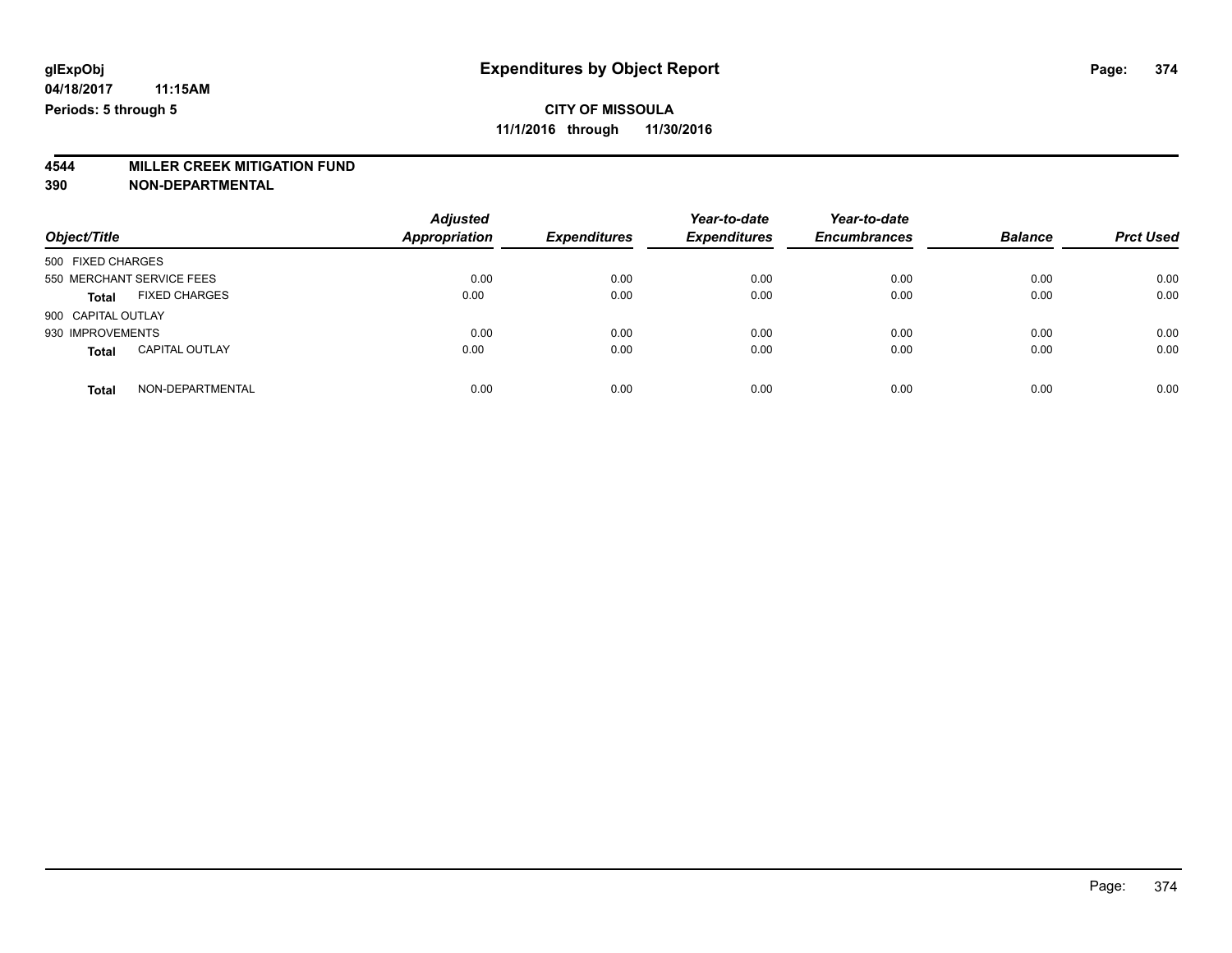**CITY OF MISSOULA 11/1/2016 through 11/30/2016**

#### **4544 MILLER CREEK MITIGATION FUND**

|                    |                              | <b>Adjusted</b>      |                     | Year-to-date        | Year-to-date        |                |                  |
|--------------------|------------------------------|----------------------|---------------------|---------------------|---------------------|----------------|------------------|
| Object/Title       |                              | <b>Appropriation</b> | <b>Expenditures</b> | <b>Expenditures</b> | <b>Encumbrances</b> | <b>Balance</b> | <b>Prct Used</b> |
| 500 FIXED CHARGES  |                              |                      |                     |                     |                     |                |                  |
|                    | 550 MERCHANT SERVICE FEES    | 0.00                 | 0.00                | 0.00                | 0.00                | 0.00           | 0.00             |
| <b>Total</b>       | <b>FIXED CHARGES</b>         | 0.00                 | 0.00                | 0.00                | 0.00                | 0.00           | 0.00             |
| 900 CAPITAL OUTLAY |                              |                      |                     |                     |                     |                |                  |
| 930 IMPROVEMENTS   |                              | 0.00                 | 0.00                | 0.00                | 0.00                | 0.00           | 0.00             |
| <b>Total</b>       | <b>CAPITAL OUTLAY</b>        | 0.00                 | 0.00                | 0.00                | 0.00                | 0.00           | 0.00             |
| <b>Total</b>       | MILLER CREEK MITIGATION FUND | 0.00                 | 0.00                | 0.00                | 0.00                | 0.00           | 0.00             |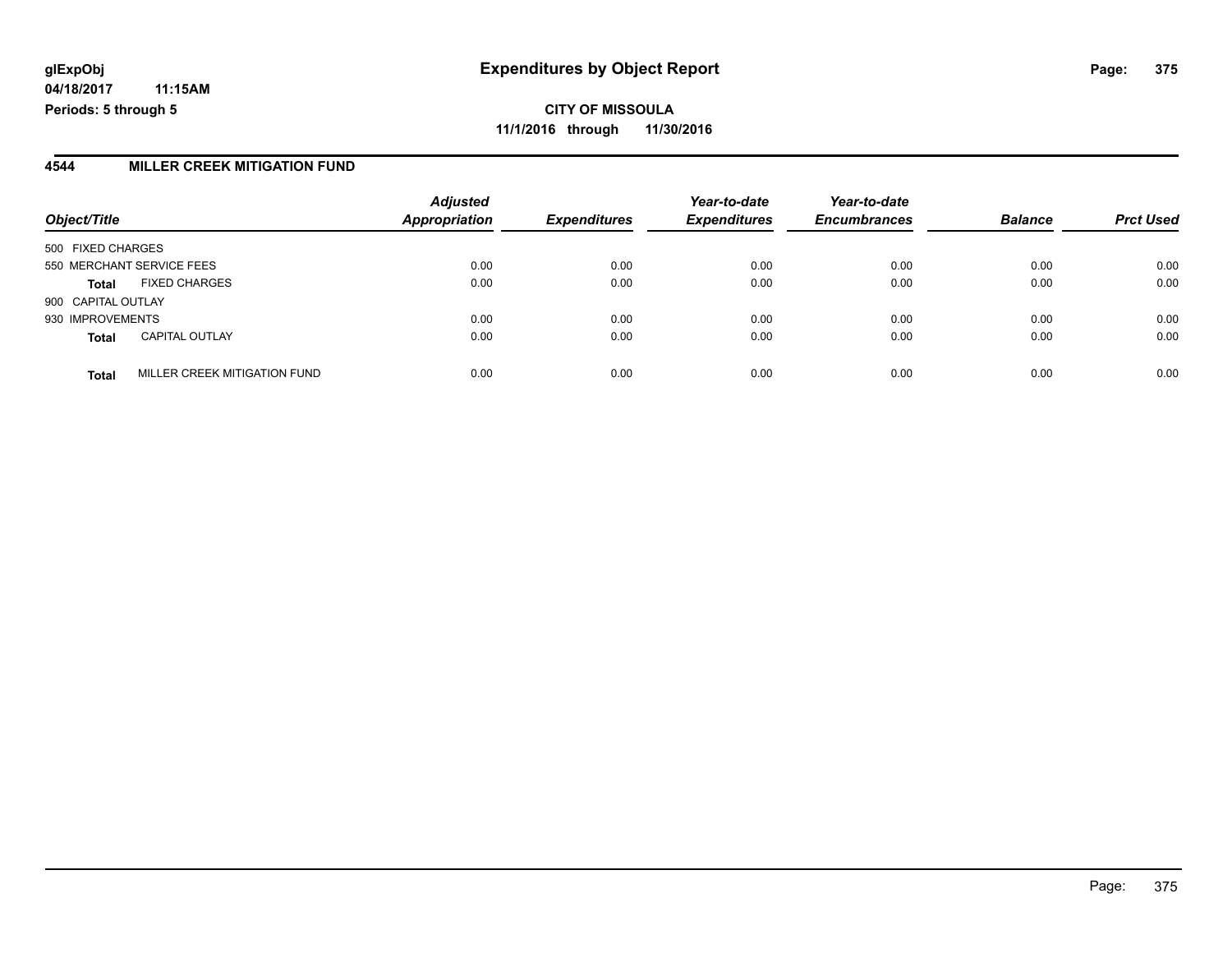# **4545 MILLER CREEK TWITE CONSTRUCTION**

|                        |                           | <b>Adjusted</b>      |                     | Year-to-date        | Year-to-date        |                |                  |
|------------------------|---------------------------|----------------------|---------------------|---------------------|---------------------|----------------|------------------|
| Object/Title           |                           | <b>Appropriation</b> | <b>Expenditures</b> | <b>Expenditures</b> | <b>Encumbrances</b> | <b>Balance</b> | <b>Prct Used</b> |
| 300 PURCHASED SERVICES |                           |                      |                     |                     |                     |                |                  |
|                        | 350 PROFESSIONAL SERVICES | 0.00                 | 0.00                | 0.00                | 0.00                | 0.00           | 0.00             |
| <b>Total</b>           | PURCHASED SERVICES        | 0.00                 | 0.00                | 0.00                | 0.00                | 0.00           | 0.00             |
| 500 FIXED CHARGES      |                           |                      |                     |                     |                     |                |                  |
|                        | 550 MERCHANT SERVICE FEES | 0.00                 | 0.00                | 0.00                | 0.00                | 0.00           | 0.00             |
| <b>Total</b>           | <b>FIXED CHARGES</b>      | 0.00                 | 0.00                | 0.00                | 0.00                | 0.00           | 0.00             |
| 900 CAPITAL OUTLAY     |                           |                      |                     |                     |                     |                |                  |
| 930 IMPROVEMENTS       |                           | 0.00                 | 0.00                | 0.00                | 0.00                | 0.00           | 0.00             |
| <b>Total</b>           | <b>CAPITAL OUTLAY</b>     | 0.00                 | 0.00                | 0.00                | 0.00                | 0.00           | 0.00             |
| <b>Total</b>           | NON-DEPARTMENTAL          | 0.00                 | 0.00                | 0.00                | 0.00                | 0.00           | 0.00             |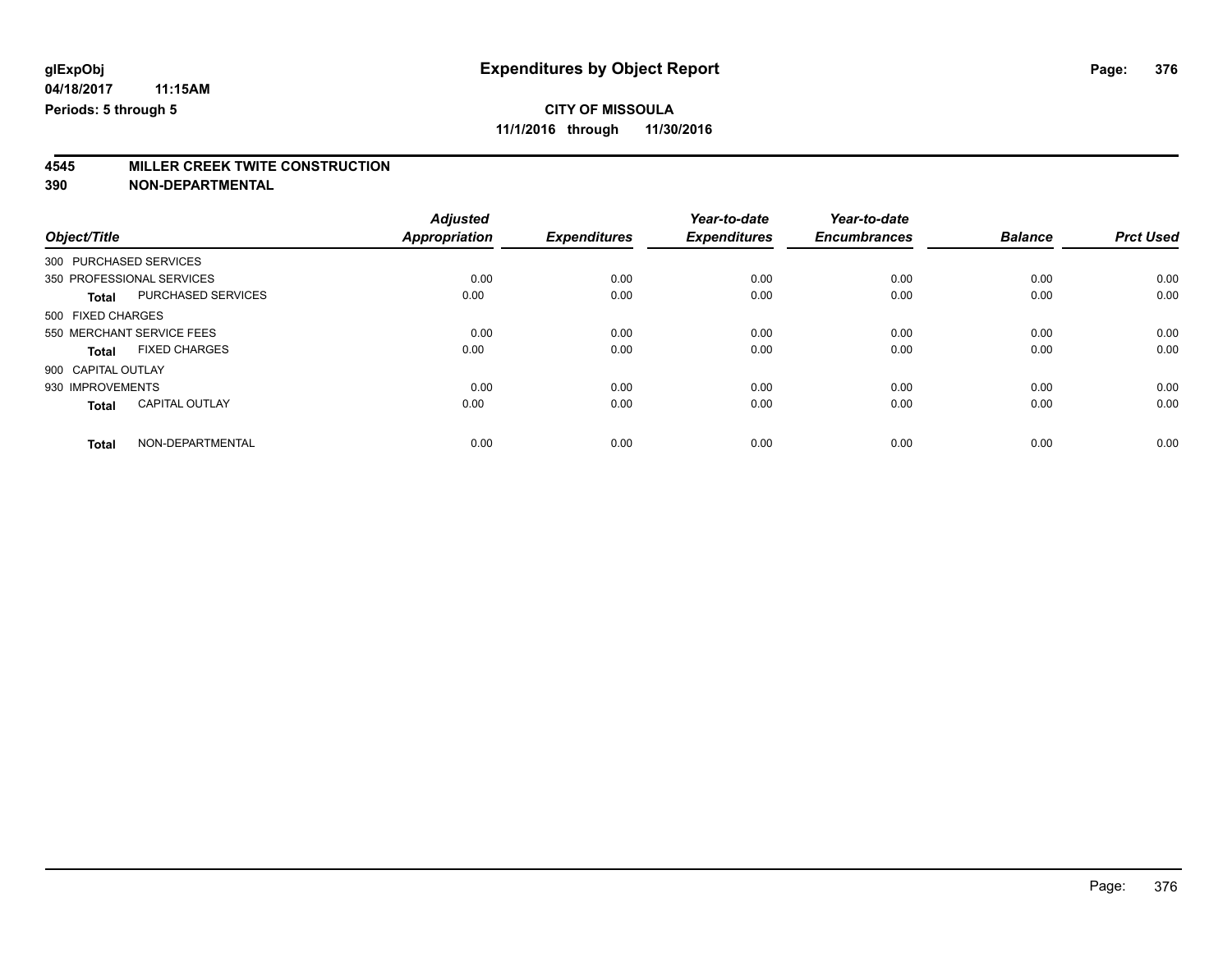**CITY OF MISSOULA 11/1/2016 through 11/30/2016**

#### **4545 MILLER CREEK TWITE CONSTRUCTION**

| Object/Title     |                                 | <b>Adjusted</b><br>Appropriation | <b>Expenditures</b> | Year-to-date<br><b>Expenditures</b> | Year-to-date<br><b>Encumbrances</b> | <b>Balance</b> | <b>Prct Used</b> |
|------------------|---------------------------------|----------------------------------|---------------------|-------------------------------------|-------------------------------------|----------------|------------------|
|                  |                                 |                                  |                     |                                     |                                     |                |                  |
|                  | 300 PURCHASED SERVICES          |                                  |                     |                                     |                                     |                |                  |
|                  | 350 PROFESSIONAL SERVICES       | 0.00                             | 0.00                | 0.00                                | 0.00                                | 0.00           | 0.00             |
| <b>Total</b>     | PURCHASED SERVICES              | 0.00                             | 0.00                | 0.00                                | 0.00                                | 0.00           | 0.00             |
|                  | 500 FIXED CHARGES               |                                  |                     |                                     |                                     |                |                  |
|                  | 550 MERCHANT SERVICE FEES       | 0.00                             | 0.00                | 0.00                                | 0.00                                | 0.00           | 0.00             |
|                  | <b>FIXED CHARGES</b><br>Total   | 0.00                             | 0.00                | 0.00                                | 0.00                                | 0.00           | 0.00             |
|                  | 900 CAPITAL OUTLAY              |                                  |                     |                                     |                                     |                |                  |
| 930 IMPROVEMENTS |                                 | 0.00                             | 0.00                | 0.00                                | 0.00                                | 0.00           | 0.00             |
| <b>Total</b>     | <b>CAPITAL OUTLAY</b>           | 0.00                             | 0.00                | 0.00                                | 0.00                                | 0.00           | 0.00             |
| <b>Total</b>     | MILLER CREEK TWITE CONSTRUCTION | 0.00                             | 0.00                | 0.00                                | 0.00                                | 0.00           | 0.00             |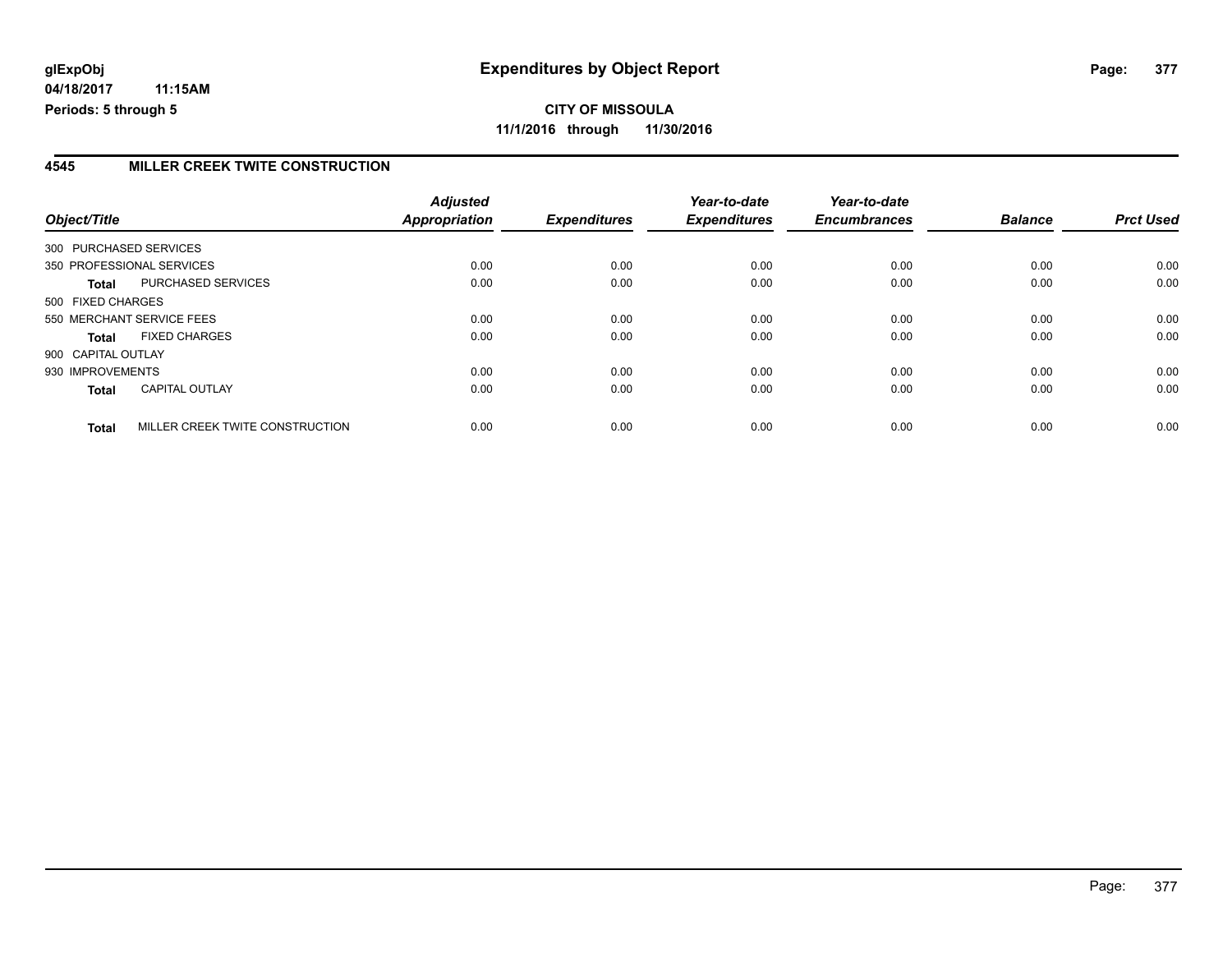**11/1/2016 through 11/30/2016**

# **4546 MILLER CREEK MALOHNEY CONSTRUCTION**

|                        |                           | <b>Adjusted</b> |                     | Year-to-date        | Year-to-date        |                |                  |
|------------------------|---------------------------|-----------------|---------------------|---------------------|---------------------|----------------|------------------|
| Object/Title           |                           | Appropriation   | <b>Expenditures</b> | <b>Expenditures</b> | <b>Encumbrances</b> | <b>Balance</b> | <b>Prct Used</b> |
| 300 PURCHASED SERVICES |                           |                 |                     |                     |                     |                |                  |
|                        | 350 PROFESSIONAL SERVICES | 0.00            | 0.00                | 0.00                | 0.00                | 0.00           | 0.00             |
| <b>Total</b>           | PURCHASED SERVICES        | 0.00            | 0.00                | 0.00                | 0.00                | 0.00           | 0.00             |
| 500 FIXED CHARGES      |                           |                 |                     |                     |                     |                |                  |
|                        | 550 MERCHANT SERVICE FEES | 0.00            | 0.00                | 0.00                | 0.00                | 0.00           | 0.00             |
| <b>Total</b>           | <b>FIXED CHARGES</b>      | 0.00            | 0.00                | 0.00                | 0.00                | 0.00           | 0.00             |
| 900 CAPITAL OUTLAY     |                           |                 |                     |                     |                     |                |                  |
| 930 IMPROVEMENTS       |                           | 0.00            | 0.00                | 0.00                | 0.00                | 0.00           | 0.00             |
| <b>Total</b>           | <b>CAPITAL OUTLAY</b>     | 0.00            | 0.00                | 0.00                | 0.00                | 0.00           | 0.00             |
| <b>Total</b>           | NON-DEPARTMENTAL          | 0.00            | 0.00                | 0.00                | 0.00                | 0.00           | 0.00             |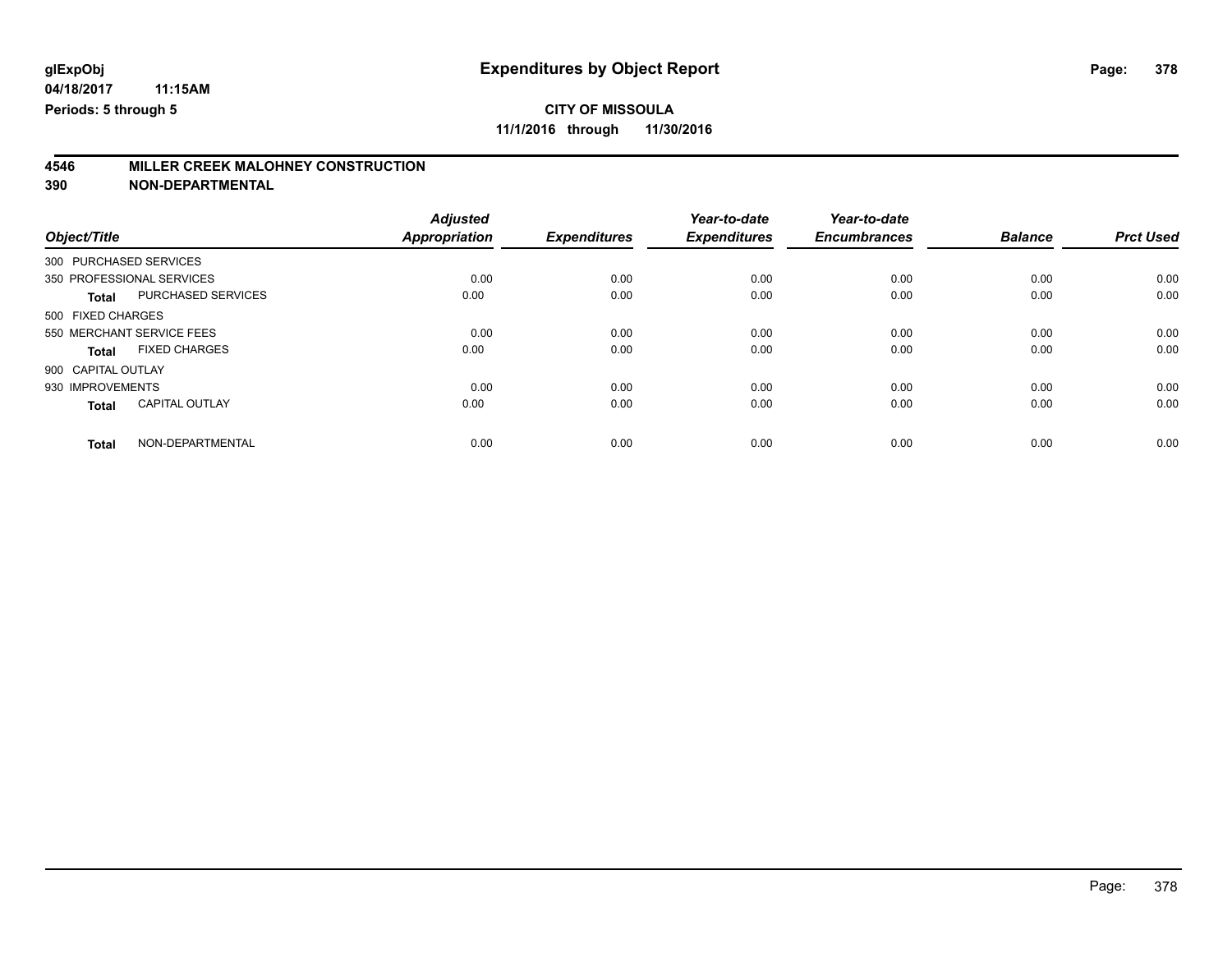### **4546 MILLER CREEK MALOHNEY CONSTRUCTION**

| Object/Title       |                                 | <b>Adjusted</b><br>Appropriation | <b>Expenditures</b> | Year-to-date<br><b>Expenditures</b> | Year-to-date<br><b>Encumbrances</b> | <b>Balance</b> | <b>Prct Used</b> |
|--------------------|---------------------------------|----------------------------------|---------------------|-------------------------------------|-------------------------------------|----------------|------------------|
|                    |                                 |                                  |                     |                                     |                                     |                |                  |
|                    | 300 PURCHASED SERVICES          |                                  |                     |                                     |                                     |                |                  |
|                    | 350 PROFESSIONAL SERVICES       | 0.00                             | 0.00                | 0.00                                | 0.00                                | 0.00           | 0.00             |
| Total              | PURCHASED SERVICES              | 0.00                             | 0.00                | 0.00                                | 0.00                                | 0.00           | 0.00             |
| 500 FIXED CHARGES  |                                 |                                  |                     |                                     |                                     |                |                  |
|                    | 550 MERCHANT SERVICE FEES       | 0.00                             | 0.00                | 0.00                                | 0.00                                | 0.00           | 0.00             |
| <b>Total</b>       | <b>FIXED CHARGES</b>            | 0.00                             | 0.00                | 0.00                                | 0.00                                | 0.00           | 0.00             |
| 900 CAPITAL OUTLAY |                                 |                                  |                     |                                     |                                     |                |                  |
| 930 IMPROVEMENTS   |                                 | 0.00                             | 0.00                | 0.00                                | 0.00                                | 0.00           | 0.00             |
| <b>Total</b>       | <b>CAPITAL OUTLAY</b>           | 0.00                             | 0.00                | 0.00                                | 0.00                                | 0.00           | 0.00             |
| <b>Total</b>       | MILLER CREEK MALOHNEY CONSTRUCT | 0.00                             | 0.00                | 0.00                                | 0.00                                | 0.00           | 0.00             |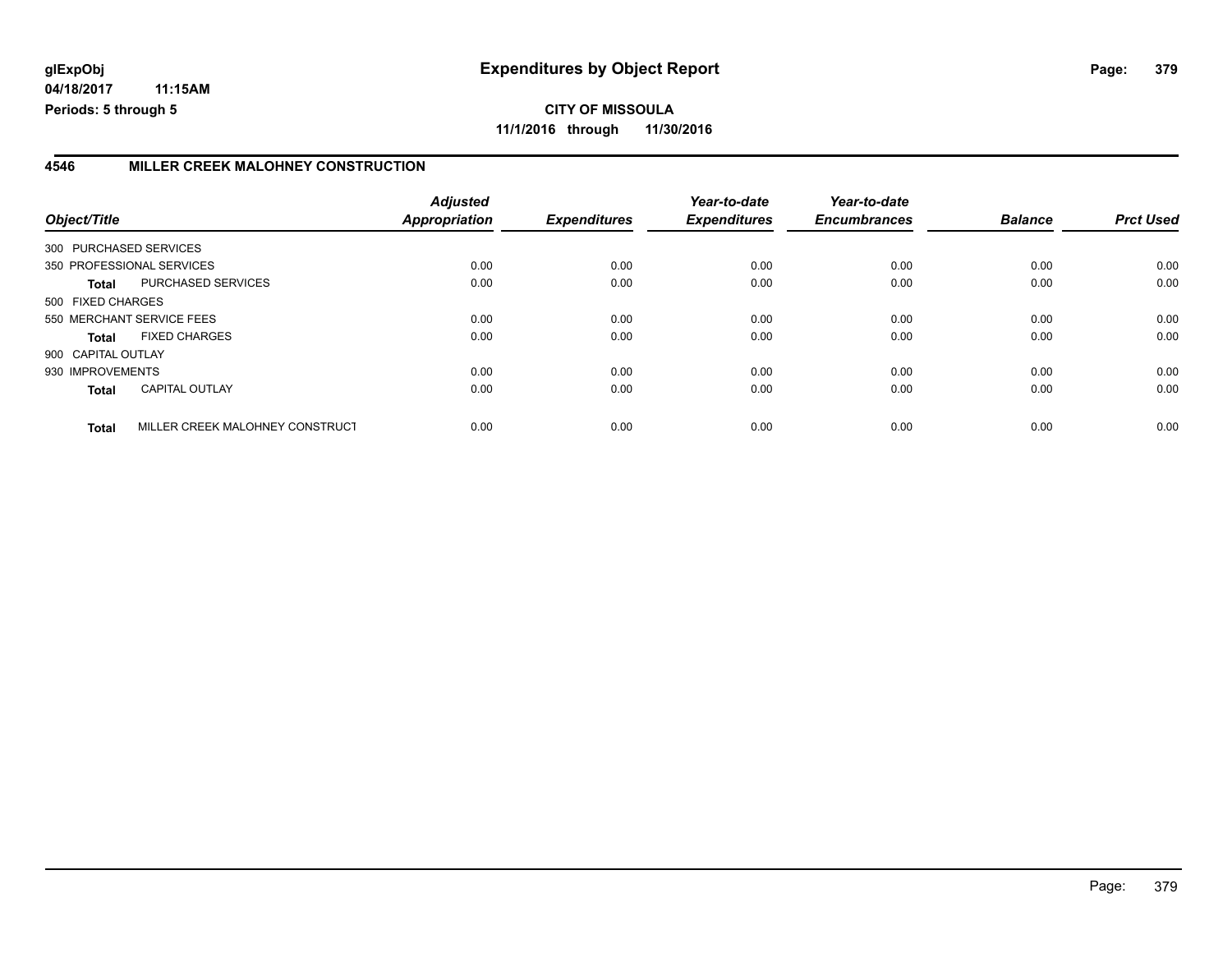**11/1/2016 through 11/30/2016**

# **4547 MILLER CREEK MCCARTHY CONSTRUCTION**

| Object/Title           |                           | <b>Adjusted</b><br><b>Appropriation</b> | <b>Expenditures</b> | Year-to-date<br><b>Expenditures</b> | Year-to-date<br><b>Encumbrances</b> | <b>Balance</b> | <b>Prct Used</b> |
|------------------------|---------------------------|-----------------------------------------|---------------------|-------------------------------------|-------------------------------------|----------------|------------------|
| 300 PURCHASED SERVICES |                           |                                         |                     |                                     |                                     |                |                  |
|                        | 350 PROFESSIONAL SERVICES | 0.00                                    | 0.00                | 0.00                                | 0.00                                | 0.00           | 0.00             |
| <b>Total</b>           | PURCHASED SERVICES        | 0.00                                    | 0.00                | 0.00                                | 0.00                                | 0.00           | 0.00             |
| 500 FIXED CHARGES      |                           |                                         |                     |                                     |                                     |                |                  |
|                        | 550 MERCHANT SERVICE FEES | 0.00                                    | 0.00                | 0.00                                | 0.00                                | 0.00           | 0.00             |
| <b>Total</b>           | <b>FIXED CHARGES</b>      | 0.00                                    | 0.00                | 0.00                                | 0.00                                | 0.00           | 0.00             |
| 900 CAPITAL OUTLAY     |                           |                                         |                     |                                     |                                     |                |                  |
| 930 IMPROVEMENTS       |                           | 0.00                                    | 0.00                | 0.00                                | 0.00                                | 0.00           | 0.00             |
| <b>Total</b>           | <b>CAPITAL OUTLAY</b>     | 0.00                                    | 0.00                | 0.00                                | 0.00                                | 0.00           | 0.00             |
|                        |                           |                                         |                     |                                     |                                     |                |                  |
| <b>Total</b>           | NON-DEPARTMENTAL          | 0.00                                    | 0.00                | 0.00                                | 0.00                                | 0.00           | 0.00             |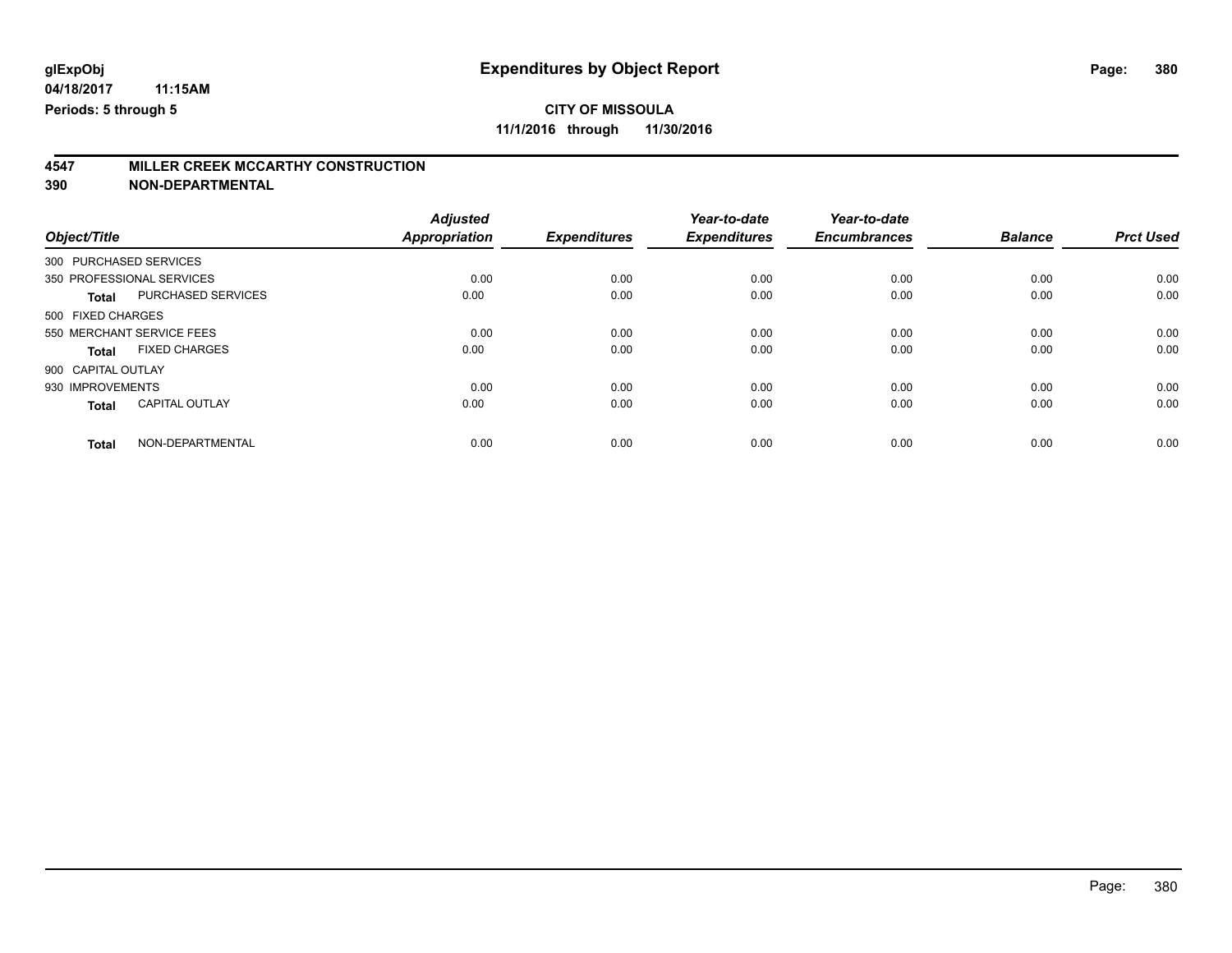### **4547 MILLER CREEK MCCARTHY CONSTRUCTION**

| Object/Title           |                                 | <b>Adjusted</b><br><b>Appropriation</b> | <b>Expenditures</b> | Year-to-date<br><b>Expenditures</b> | Year-to-date<br><b>Encumbrances</b> | <b>Balance</b> | <b>Prct Used</b> |
|------------------------|---------------------------------|-----------------------------------------|---------------------|-------------------------------------|-------------------------------------|----------------|------------------|
| 300 PURCHASED SERVICES |                                 |                                         |                     |                                     |                                     |                |                  |
|                        | 350 PROFESSIONAL SERVICES       | 0.00                                    | 0.00                | 0.00                                | 0.00                                | 0.00           | 0.00             |
|                        |                                 |                                         |                     |                                     |                                     |                |                  |
| Total                  | PURCHASED SERVICES              | 0.00                                    | 0.00                | 0.00                                | 0.00                                | 0.00           | 0.00             |
| 500 FIXED CHARGES      |                                 |                                         |                     |                                     |                                     |                |                  |
|                        | 550 MERCHANT SERVICE FEES       | 0.00                                    | 0.00                | 0.00                                | 0.00                                | 0.00           | 0.00             |
| <b>Total</b>           | <b>FIXED CHARGES</b>            | 0.00                                    | 0.00                | 0.00                                | 0.00                                | 0.00           | 0.00             |
| 900 CAPITAL OUTLAY     |                                 |                                         |                     |                                     |                                     |                |                  |
| 930 IMPROVEMENTS       |                                 | 0.00                                    | 0.00                | 0.00                                | 0.00                                | 0.00           | 0.00             |
| <b>Total</b>           | <b>CAPITAL OUTLAY</b>           | 0.00                                    | 0.00                | 0.00                                | 0.00                                | 0.00           | 0.00             |
| <b>Total</b>           | MILLER CREEK MCCARTHY CONSTRUCT | 0.00                                    | 0.00                | 0.00                                | 0.00                                | 0.00           | 0.00             |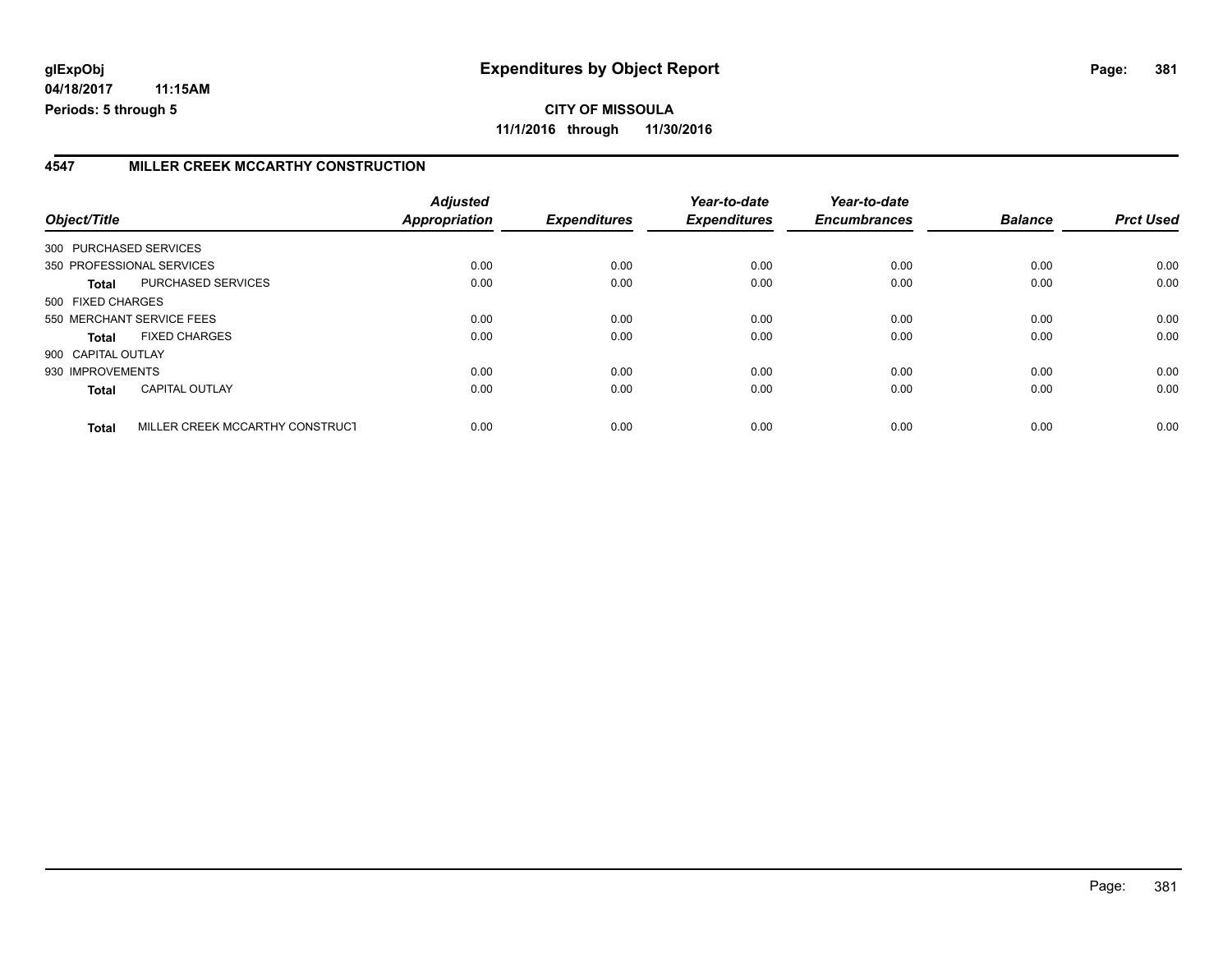# **4548 5TH,6TH & ARTHUR ROAD IMPROVEMENTS**

| Object/Title                              | <b>Adjusted</b><br><b>Appropriation</b> | <b>Expenditures</b> | Year-to-date<br><b>Expenditures</b> | Year-to-date<br><b>Encumbrances</b> | <b>Balance</b> | <b>Prct Used</b> |
|-------------------------------------------|-----------------------------------------|---------------------|-------------------------------------|-------------------------------------|----------------|------------------|
| 300 PURCHASED SERVICES                    |                                         |                     |                                     |                                     |                |                  |
| 350 PROFESSIONAL SERVICES                 | 0.00                                    | 0.00                | 0.00                                | 0.00                                | 0.00           | 0.00             |
| <b>PURCHASED SERVICES</b><br><b>Total</b> | 0.00                                    | 0.00                | 0.00                                | 0.00                                | 0.00           | 0.00             |
| 500 FIXED CHARGES                         |                                         |                     |                                     |                                     |                |                  |
| 550 MERCHANT SERVICE FEES                 | 0.00                                    | 0.00                | 0.00                                | 0.00                                | 0.00           | 0.00             |
| <b>FIXED CHARGES</b><br><b>Total</b>      | 0.00                                    | 0.00                | 0.00                                | 0.00                                | 0.00           | 0.00             |
| 800 OTHER OBJECTS                         |                                         |                     |                                     |                                     |                |                  |
| 820 TRANSFERS TO OTHER FUNDS              | 0.00                                    | 0.00                | 0.00                                | 0.00                                | 0.00           | 0.00             |
| OTHER OBJECTS<br><b>Total</b>             | 0.00                                    | 0.00                | 0.00                                | 0.00                                | 0.00           | 0.00             |
| 900 CAPITAL OUTLAY                        |                                         |                     |                                     |                                     |                |                  |
| 930 IMPROVEMENTS                          | 0.00                                    | 0.00                | 4,400.00                            | 0.00                                | $-4,400.00$    | 0.00             |
| <b>CAPITAL OUTLAY</b><br><b>Total</b>     | 0.00                                    | 0.00                | 4,400.00                            | 0.00                                | $-4,400.00$    | 0.00             |
| NON-DEPARTMENTAL<br><b>Total</b>          | 0.00                                    | 0.00                | 4,400.00                            | 0.00                                | $-4,400.00$    | 0.00             |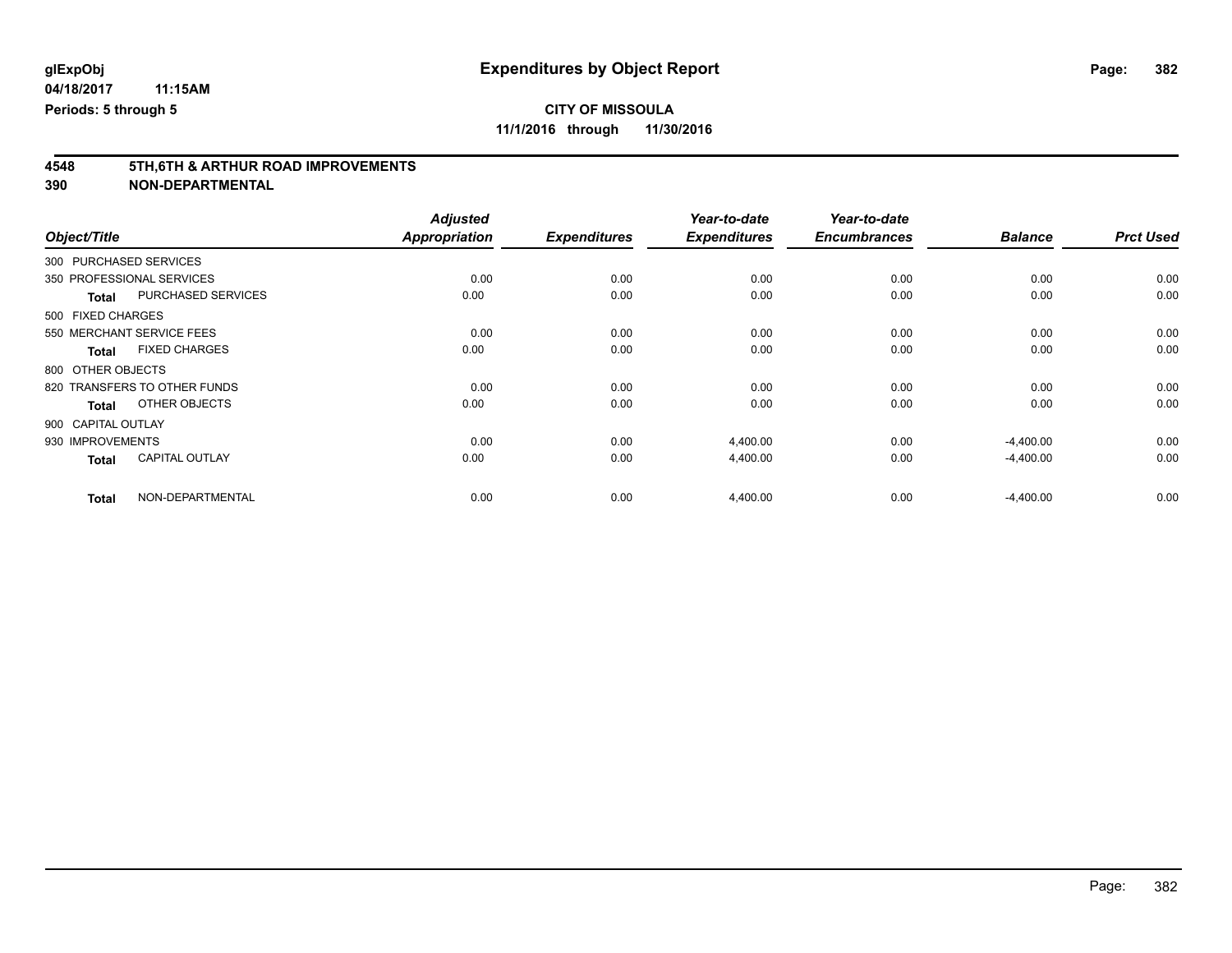### **4548 5TH,6TH & ARTHUR ROAD IMPROVEMENTS**

| Object/Title       |                                   | <b>Adjusted</b><br><b>Appropriation</b> | <b>Expenditures</b> | Year-to-date<br><b>Expenditures</b> | Year-to-date<br><b>Encumbrances</b> | <b>Balance</b> | <b>Prct Used</b> |
|--------------------|-----------------------------------|-----------------------------------------|---------------------|-------------------------------------|-------------------------------------|----------------|------------------|
|                    |                                   |                                         |                     |                                     |                                     |                |                  |
|                    | 300 PURCHASED SERVICES            |                                         |                     |                                     |                                     |                |                  |
|                    | 350 PROFESSIONAL SERVICES         | 0.00                                    | 0.00                | 0.00                                | 0.00                                | 0.00           | 0.00             |
| <b>Total</b>       | PURCHASED SERVICES                | 0.00                                    | 0.00                | 0.00                                | 0.00                                | 0.00           | 0.00             |
| 500 FIXED CHARGES  |                                   |                                         |                     |                                     |                                     |                |                  |
|                    | 550 MERCHANT SERVICE FEES         | 0.00                                    | 0.00                | 0.00                                | 0.00                                | 0.00           | 0.00             |
| <b>Total</b>       | <b>FIXED CHARGES</b>              | 0.00                                    | 0.00                | 0.00                                | 0.00                                | 0.00           | 0.00             |
| 800 OTHER OBJECTS  |                                   |                                         |                     |                                     |                                     |                |                  |
|                    | 820 TRANSFERS TO OTHER FUNDS      | 0.00                                    | 0.00                | 0.00                                | 0.00                                | 0.00           | 0.00             |
| <b>Total</b>       | OTHER OBJECTS                     | 0.00                                    | 0.00                | 0.00                                | 0.00                                | 0.00           | 0.00             |
| 900 CAPITAL OUTLAY |                                   |                                         |                     |                                     |                                     |                |                  |
| 930 IMPROVEMENTS   |                                   | 0.00                                    | 0.00                | 4,400.00                            | 0.00                                | $-4,400.00$    | 0.00             |
| <b>Total</b>       | <b>CAPITAL OUTLAY</b>             | 0.00                                    | 0.00                | 4,400.00                            | 0.00                                | $-4,400.00$    | 0.00             |
| <b>Total</b>       | 5TH, 6TH & ARTHUR ROAD IMPROVEMEN | 0.00                                    | 0.00                | 4,400.00                            | 0.00                                | $-4,400.00$    | 0.00             |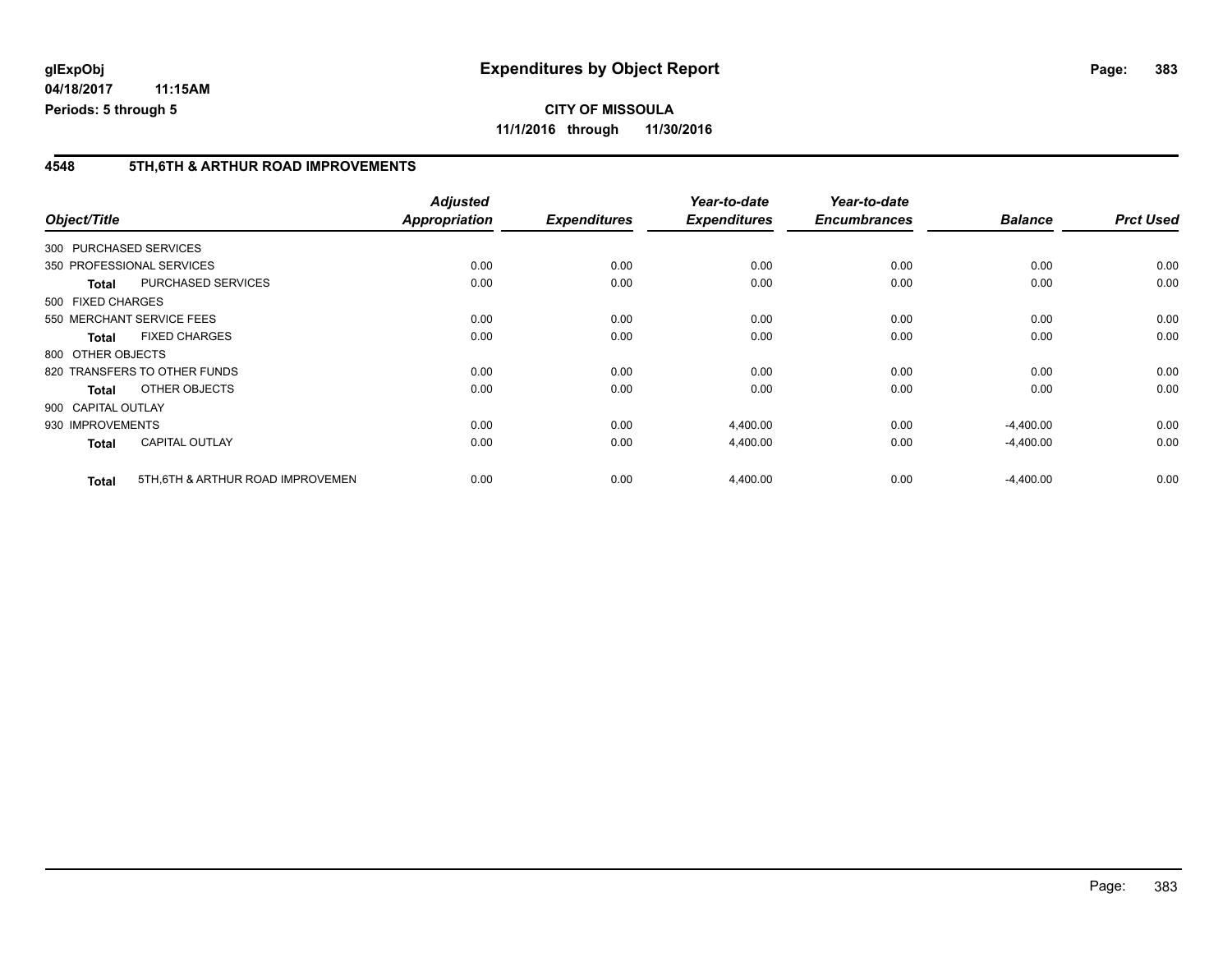# **4549 SID 549 HILLVIEW WAY**

|                    |                              | <b>Adjusted</b>      |                     | Year-to-date        | Year-to-date        |                |                  |
|--------------------|------------------------------|----------------------|---------------------|---------------------|---------------------|----------------|------------------|
| Object/Title       |                              | <b>Appropriation</b> | <b>Expenditures</b> | <b>Expenditures</b> | <b>Encumbrances</b> | <b>Balance</b> | <b>Prct Used</b> |
|                    | 300 PURCHASED SERVICES       |                      |                     |                     |                     |                |                  |
|                    | 350 PROFESSIONAL SERVICES    | 0.00                 | 0.00                | 0.00                | 0.00                | 0.00           | 0.00             |
| <b>Total</b>       | PURCHASED SERVICES           | 0.00                 | 0.00                | 0.00                | 0.00                | 0.00           | 0.00             |
| 500 FIXED CHARGES  |                              |                      |                     |                     |                     |                |                  |
|                    | 550 MERCHANT SERVICE FEES    | 0.00                 | 0.00                | 0.00                | 0.00                | 0.00           | 0.00             |
| <b>Total</b>       | <b>FIXED CHARGES</b>         | 0.00                 | 0.00                | 0.00                | 0.00                | 0.00           | 0.00             |
| 600 DEBT SERVICE   |                              |                      |                     |                     |                     |                |                  |
| 610 PRINCIPAL      |                              | 0.00                 | 0.00                | 0.00                | 0.00                | 0.00           | 0.00             |
|                    | 620 INTEREST / SERVICE FEES  | 0.00                 | 0.00                | 0.00                | 0.00                | 0.00           | 0.00             |
| <b>Total</b>       | <b>DEBT SERVICE</b>          | 0.00                 | 0.00                | 0.00                | 0.00                | 0.00           | 0.00             |
| 800 OTHER OBJECTS  |                              |                      |                     |                     |                     |                |                  |
|                    | 820 TRANSFERS TO OTHER FUNDS | 0.00                 | 0.00                | 0.00                | 0.00                | 0.00           | 0.00             |
| <b>Total</b>       | OTHER OBJECTS                | 0.00                 | 0.00                | 0.00                | 0.00                | 0.00           | 0.00             |
| 900 CAPITAL OUTLAY |                              |                      |                     |                     |                     |                |                  |
| 930 IMPROVEMENTS   |                              | 0.00                 | 0.00                | 0.00                | 0.00                | 0.00           | 0.00             |
| <b>Total</b>       | <b>CAPITAL OUTLAY</b>        | 0.00                 | 0.00                | 0.00                | 0.00                | 0.00           | 0.00             |
| <b>Total</b>       | NON-DEPARTMENTAL             | 0.00                 | 0.00                | 0.00                | 0.00                | 0.00           | 0.00             |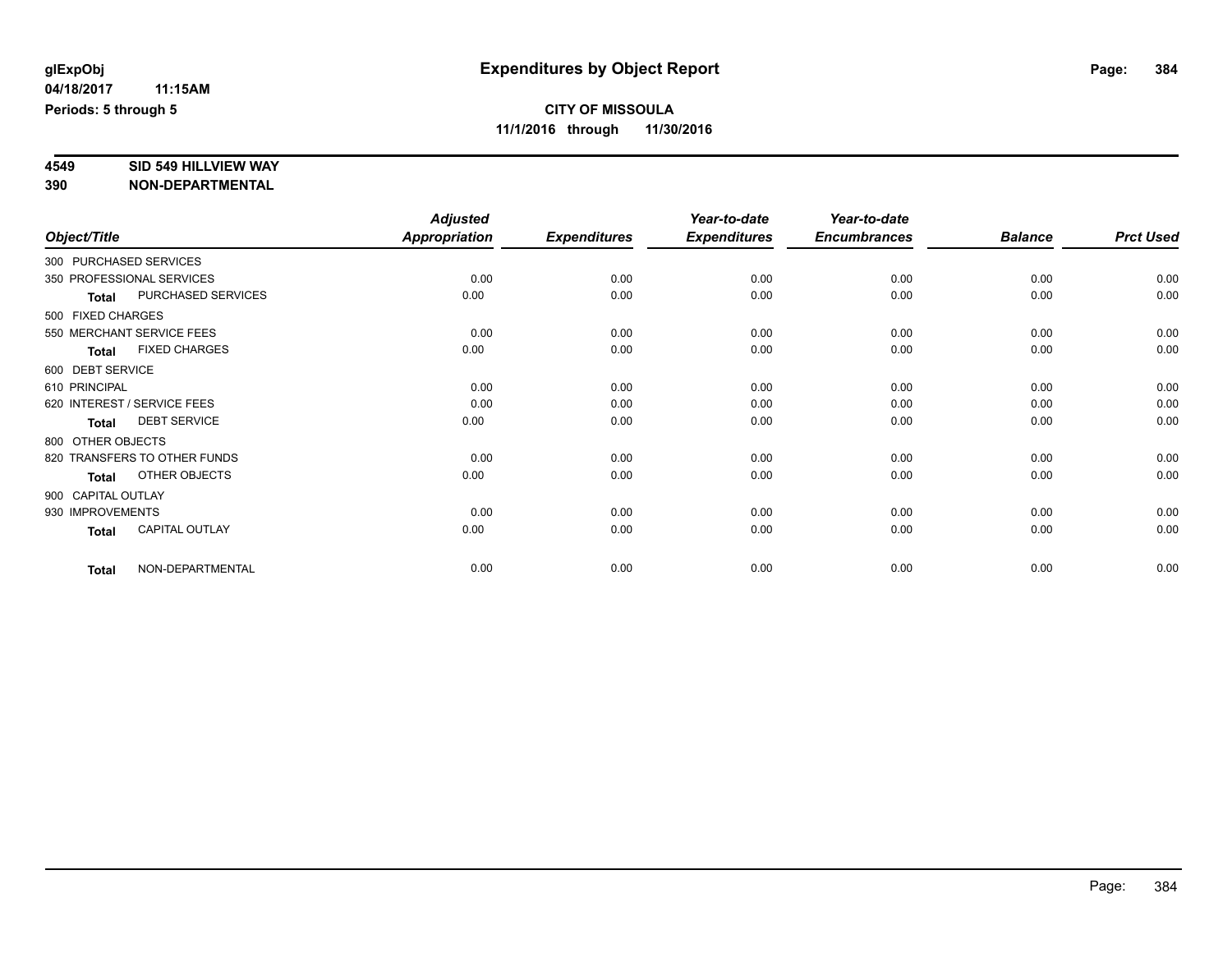#### **4549 SID 549 HILLVIEW WAY**

|                        |                              | <b>Adjusted</b>      |                     | Year-to-date        | Year-to-date        |                |                  |
|------------------------|------------------------------|----------------------|---------------------|---------------------|---------------------|----------------|------------------|
| Object/Title           |                              | <b>Appropriation</b> | <b>Expenditures</b> | <b>Expenditures</b> | <b>Encumbrances</b> | <b>Balance</b> | <b>Prct Used</b> |
| 300 PURCHASED SERVICES |                              |                      |                     |                     |                     |                |                  |
|                        | 350 PROFESSIONAL SERVICES    | 0.00                 | 0.00                | 0.00                | 0.00                | 0.00           | 0.00             |
| <b>Total</b>           | PURCHASED SERVICES           | 0.00                 | 0.00                | 0.00                | 0.00                | 0.00           | 0.00             |
| 500 FIXED CHARGES      |                              |                      |                     |                     |                     |                |                  |
|                        | 550 MERCHANT SERVICE FEES    | 0.00                 | 0.00                | 0.00                | 0.00                | 0.00           | 0.00             |
| <b>Total</b>           | <b>FIXED CHARGES</b>         | 0.00                 | 0.00                | 0.00                | 0.00                | 0.00           | 0.00             |
| 600 DEBT SERVICE       |                              |                      |                     |                     |                     |                |                  |
| 610 PRINCIPAL          |                              | 0.00                 | 0.00                | 0.00                | 0.00                | 0.00           | 0.00             |
|                        | 620 INTEREST / SERVICE FEES  | 0.00                 | 0.00                | 0.00                | 0.00                | 0.00           | 0.00             |
| <b>Total</b>           | <b>DEBT SERVICE</b>          | 0.00                 | 0.00                | 0.00                | 0.00                | 0.00           | 0.00             |
| 800 OTHER OBJECTS      |                              |                      |                     |                     |                     |                |                  |
|                        | 820 TRANSFERS TO OTHER FUNDS | 0.00                 | 0.00                | 0.00                | 0.00                | 0.00           | 0.00             |
| <b>Total</b>           | OTHER OBJECTS                | 0.00                 | 0.00                | 0.00                | 0.00                | 0.00           | 0.00             |
| 900 CAPITAL OUTLAY     |                              |                      |                     |                     |                     |                |                  |
| 930 IMPROVEMENTS       |                              | 0.00                 | 0.00                | 0.00                | 0.00                | 0.00           | 0.00             |
| <b>Total</b>           | <b>CAPITAL OUTLAY</b>        | 0.00                 | 0.00                | 0.00                | 0.00                | 0.00           | 0.00             |
| <b>Total</b>           | SID 549 HILLVIEW WAY         | 0.00                 | 0.00                | 0.00                | 0.00                | 0.00           | 0.00             |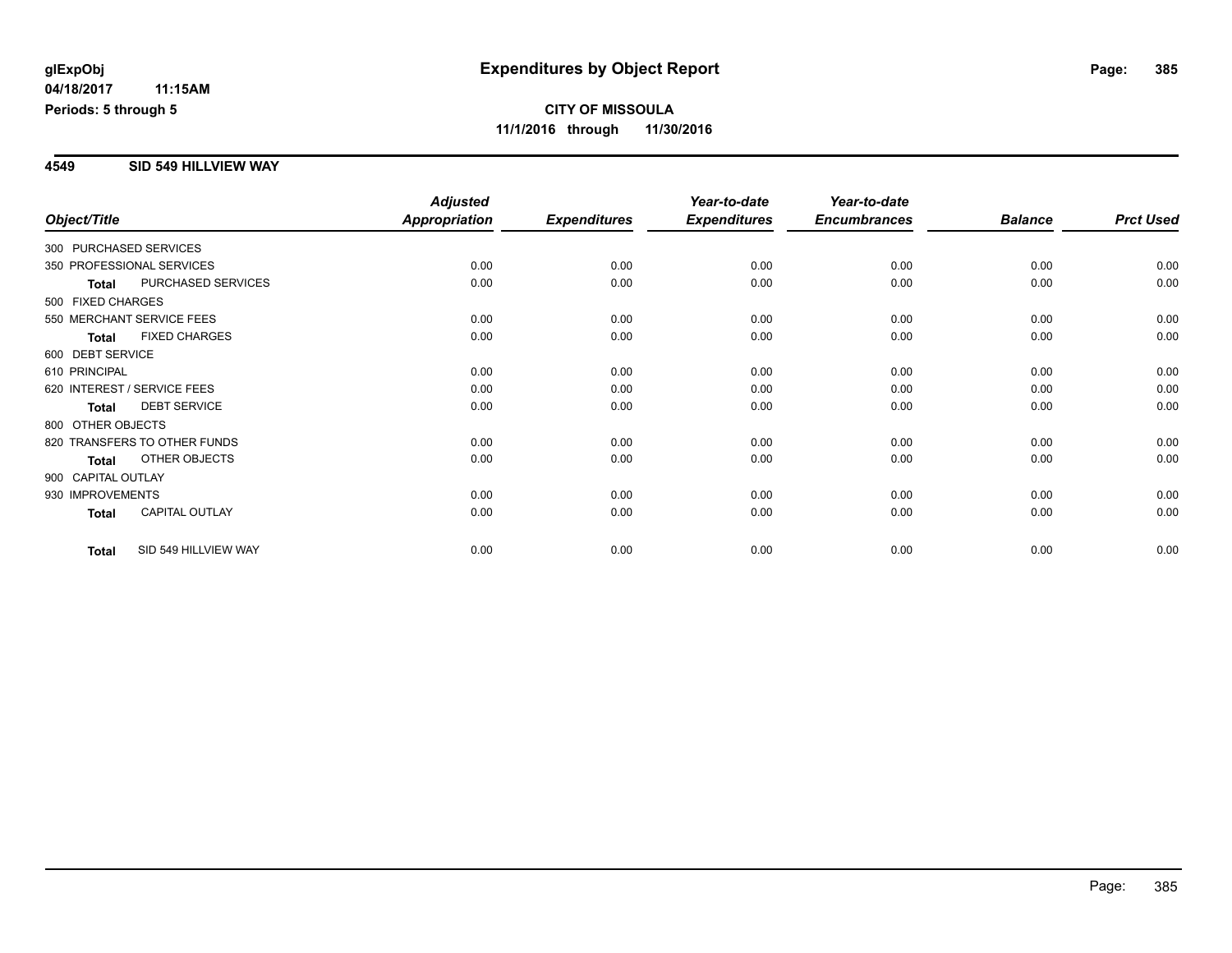**11/1/2016 through 11/30/2016**

# **4745 MALONEY/TWITE MILLER CR \$1.2M CONTRIB**

|                        |                              | <b>Adjusted</b>      |                     | Year-to-date        | Year-to-date        |                |                  |
|------------------------|------------------------------|----------------------|---------------------|---------------------|---------------------|----------------|------------------|
| Object/Title           |                              | <b>Appropriation</b> | <b>Expenditures</b> | <b>Expenditures</b> | <b>Encumbrances</b> | <b>Balance</b> | <b>Prct Used</b> |
| 300 PURCHASED SERVICES |                              |                      |                     |                     |                     |                |                  |
|                        | 350 PROFESSIONAL SERVICES    | 0.00                 | 0.00                | 0.00                | 0.00                | 0.00           | 0.00             |
| <b>Total</b>           | PURCHASED SERVICES           | 0.00                 | 0.00                | 0.00                | 0.00                | 0.00           | 0.00             |
| 500 FIXED CHARGES      |                              |                      |                     |                     |                     |                |                  |
|                        | 550 MERCHANT SERVICE FEES    | 0.00                 | 0.00                | 0.00                | 0.00                | 0.00           | 0.00             |
| <b>Total</b>           | <b>FIXED CHARGES</b>         | 0.00                 | 0.00                | 0.00                | 0.00                | 0.00           | 0.00             |
| 800 OTHER OBJECTS      |                              |                      |                     |                     |                     |                |                  |
|                        | 820 TRANSFERS TO OTHER FUNDS | 0.00                 | 0.00                | 0.00                | 0.00                | 0.00           | 0.00             |
| <b>Total</b>           | OTHER OBJECTS                | 0.00                 | 0.00                | 0.00                | 0.00                | 0.00           | 0.00             |
| 900 CAPITAL OUTLAY     |                              |                      |                     |                     |                     |                |                  |
| 930 IMPROVEMENTS       |                              | 0.00                 | 0.00                | 0.00                | 0.00                | 0.00           | 0.00             |
| <b>Total</b>           | <b>CAPITAL OUTLAY</b>        | 0.00                 | 0.00                | 0.00                | 0.00                | 0.00           | 0.00             |
| <b>Total</b>           | NON-DEPARTMENTAL             | 0.00                 | 0.00                | 0.00                | 0.00                | 0.00           | 0.00             |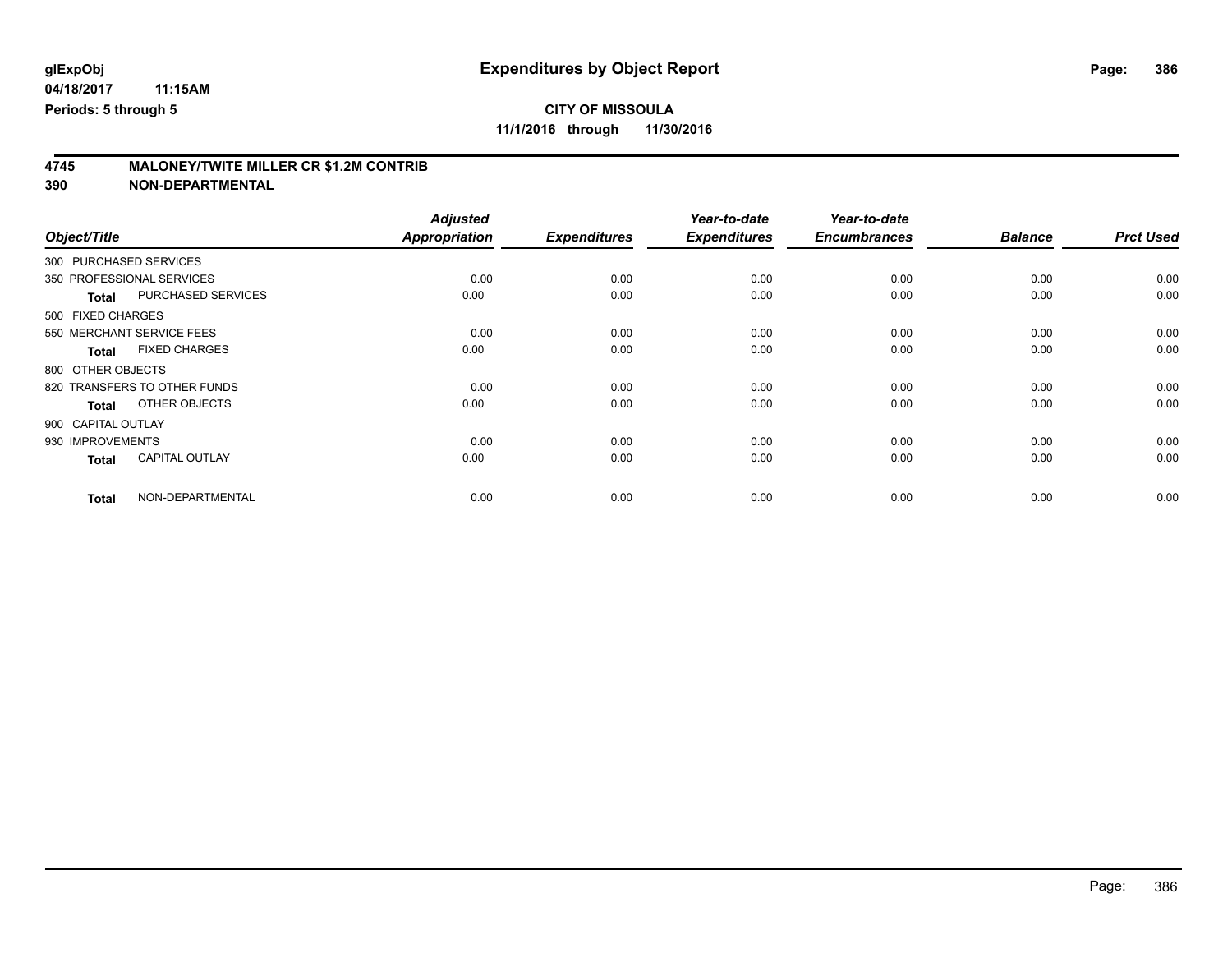### **4745 MALONEY/TWITE MILLER CR \$1.2M CONTRIB**

| Object/Title           |                                     | <b>Adjusted</b><br>Appropriation | <b>Expenditures</b> | Year-to-date<br><b>Expenditures</b> | Year-to-date<br><b>Encumbrances</b> | <b>Balance</b> | <b>Prct Used</b> |
|------------------------|-------------------------------------|----------------------------------|---------------------|-------------------------------------|-------------------------------------|----------------|------------------|
| 300 PURCHASED SERVICES |                                     |                                  |                     |                                     |                                     |                |                  |
|                        | 350 PROFESSIONAL SERVICES           | 0.00                             | 0.00                | 0.00                                | 0.00                                | 0.00           | 0.00             |
| <b>Total</b>           | PURCHASED SERVICES                  | 0.00                             | 0.00                | 0.00                                | 0.00                                | 0.00           | 0.00             |
| 500 FIXED CHARGES      |                                     |                                  |                     |                                     |                                     |                |                  |
|                        | 550 MERCHANT SERVICE FEES           | 0.00                             | 0.00                | 0.00                                | 0.00                                | 0.00           | 0.00             |
| <b>Total</b>           | <b>FIXED CHARGES</b>                | 0.00                             | 0.00                | 0.00                                | 0.00                                | 0.00           | 0.00             |
| 800 OTHER OBJECTS      |                                     |                                  |                     |                                     |                                     |                |                  |
|                        | 820 TRANSFERS TO OTHER FUNDS        | 0.00                             | 0.00                | 0.00                                | 0.00                                | 0.00           | 0.00             |
| Total                  | OTHER OBJECTS                       | 0.00                             | 0.00                | 0.00                                | 0.00                                | 0.00           | 0.00             |
| 900 CAPITAL OUTLAY     |                                     |                                  |                     |                                     |                                     |                |                  |
| 930 IMPROVEMENTS       |                                     | 0.00                             | 0.00                | 0.00                                | 0.00                                | 0.00           | 0.00             |
| <b>Total</b>           | <b>CAPITAL OUTLAY</b>               | 0.00                             | 0.00                | 0.00                                | 0.00                                | 0.00           | 0.00             |
| <b>Total</b>           | MALONEY/TWITE MILLER CR \$1.2M CONT | 0.00                             | 0.00                | 0.00                                | 0.00                                | 0.00           | 0.00             |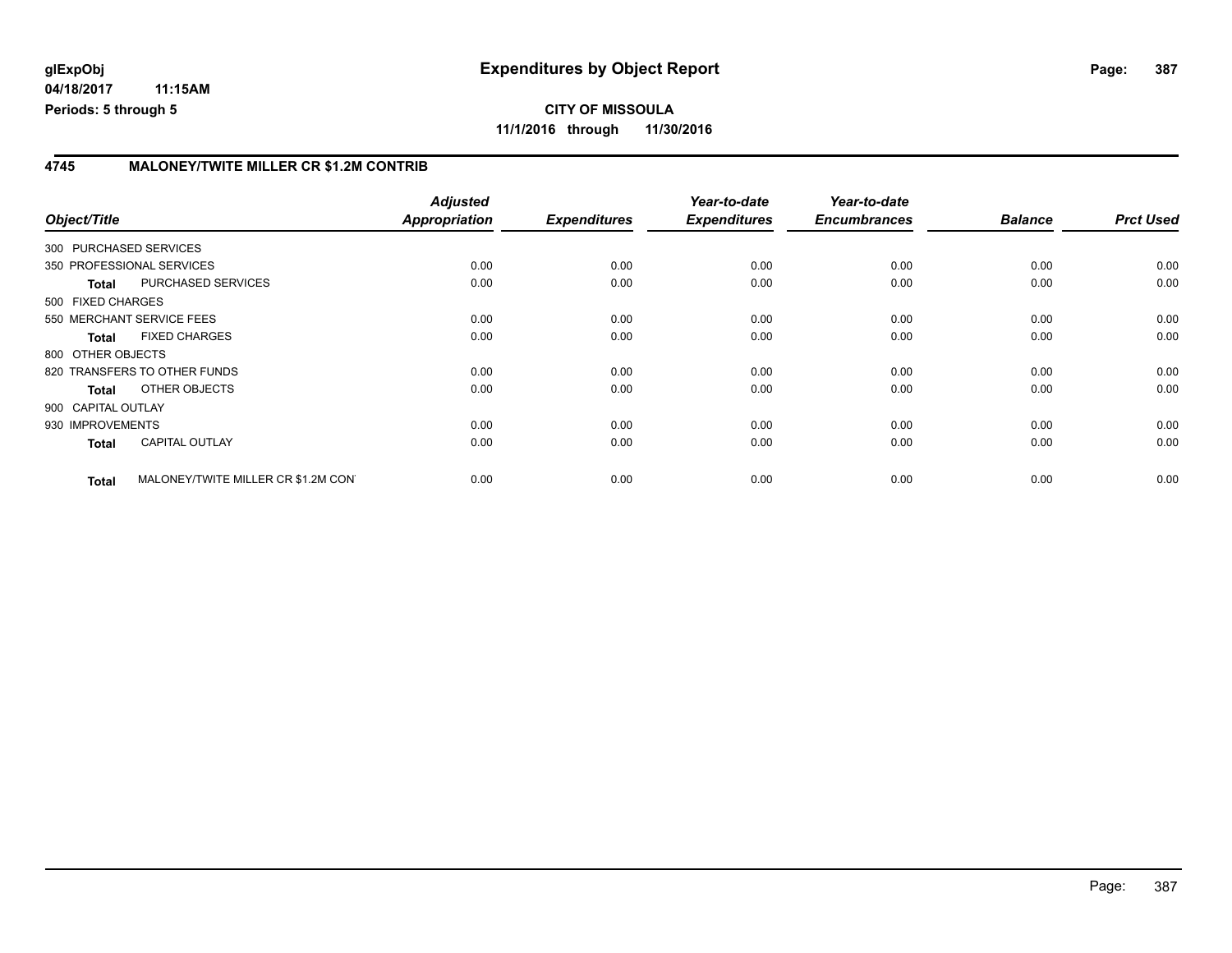**4941 HILLVIEW WAY CONSTRUCTION 280 PUBLIC WORKS OPERATIONS**

| Object/Title                            | <b>Adjusted</b><br><b>Appropriation</b> | <b>Expenditures</b> | Year-to-date<br><b>Expenditures</b> | Year-to-date<br><b>Encumbrances</b> | <b>Balance</b>  | <b>Prct Used</b> |
|-----------------------------------------|-----------------------------------------|---------------------|-------------------------------------|-------------------------------------|-----------------|------------------|
|                                         |                                         |                     |                                     |                                     |                 |                  |
| 200 SUPPLIES                            |                                         |                     |                                     |                                     |                 |                  |
| 210 OFFICE SUPPLIES                     | 0.00                                    | 0.00                | 0.00                                | 0.00                                | 0.00            | 0.00             |
| <b>SUPPLIES</b><br><b>Total</b>         | 0.00                                    | 0.00                | 0.00                                | 0.00                                | 0.00            | 0.00             |
| 300 PURCHASED SERVICES                  |                                         |                     |                                     |                                     |                 |                  |
| 310 COMMUNICATIONS                      | 0.00                                    | 0.00                | 0.00                                | 0.00                                | 0.00            | 0.00             |
| 320 PRINTING & DUPLICATING              | 0.00                                    | 0.00                | 0.00                                | 0.00                                | 0.00            | 0.00             |
| 350 PROFESSIONAL SERVICES               | 0.00                                    | 0.00                | 113,657.23                          | 0.00                                | $-113,657.23$   | 0.00             |
| PURCHASED SERVICES<br><b>Total</b>      | 0.00                                    | 0.00                | 113,657.23                          | 0.00                                | $-113,657.23$   | 0.00             |
| 500 FIXED CHARGES                       |                                         |                     |                                     |                                     |                 |                  |
| 550 MERCHANT SERVICE FEES               | 0.00                                    | 0.00                | 0.00                                | 0.00                                | 0.00            | 0.00             |
| <b>FIXED CHARGES</b><br><b>Total</b>    | 0.00                                    | 0.00                | 0.00                                | 0.00                                | 0.00            | 0.00             |
| 800 OTHER OBJECTS                       |                                         |                     |                                     |                                     |                 |                  |
| 820 TRANSFERS TO OTHER FUNDS            | 0.00                                    | 0.00                | 127,500.00                          | 0.00                                | $-127,500.00$   | 0.00             |
| OTHER OBJECTS<br>Total                  | 0.00                                    | 0.00                | 127,500.00                          | 0.00                                | $-127,500.00$   | 0.00             |
| 900 CAPITAL OUTLAY                      |                                         |                     |                                     |                                     |                 |                  |
| 930 IMPROVEMENTS                        | 0.00                                    | 548,366.12          | 1,989,372.11                        | 0.00                                | $-1,989,372.11$ | 0.00             |
| CAPITAL OUTLAY<br><b>Total</b>          | 0.00                                    | 548,366.12          | 1,989,372.11                        | 0.00                                | $-1,989,372.11$ | 0.00             |
| PUBLIC WORKS OPERATIONS<br><b>Total</b> | 0.00                                    | 548,366.12          | 2,230,529.34                        | 0.00                                | $-2,230,529.34$ | 0.00             |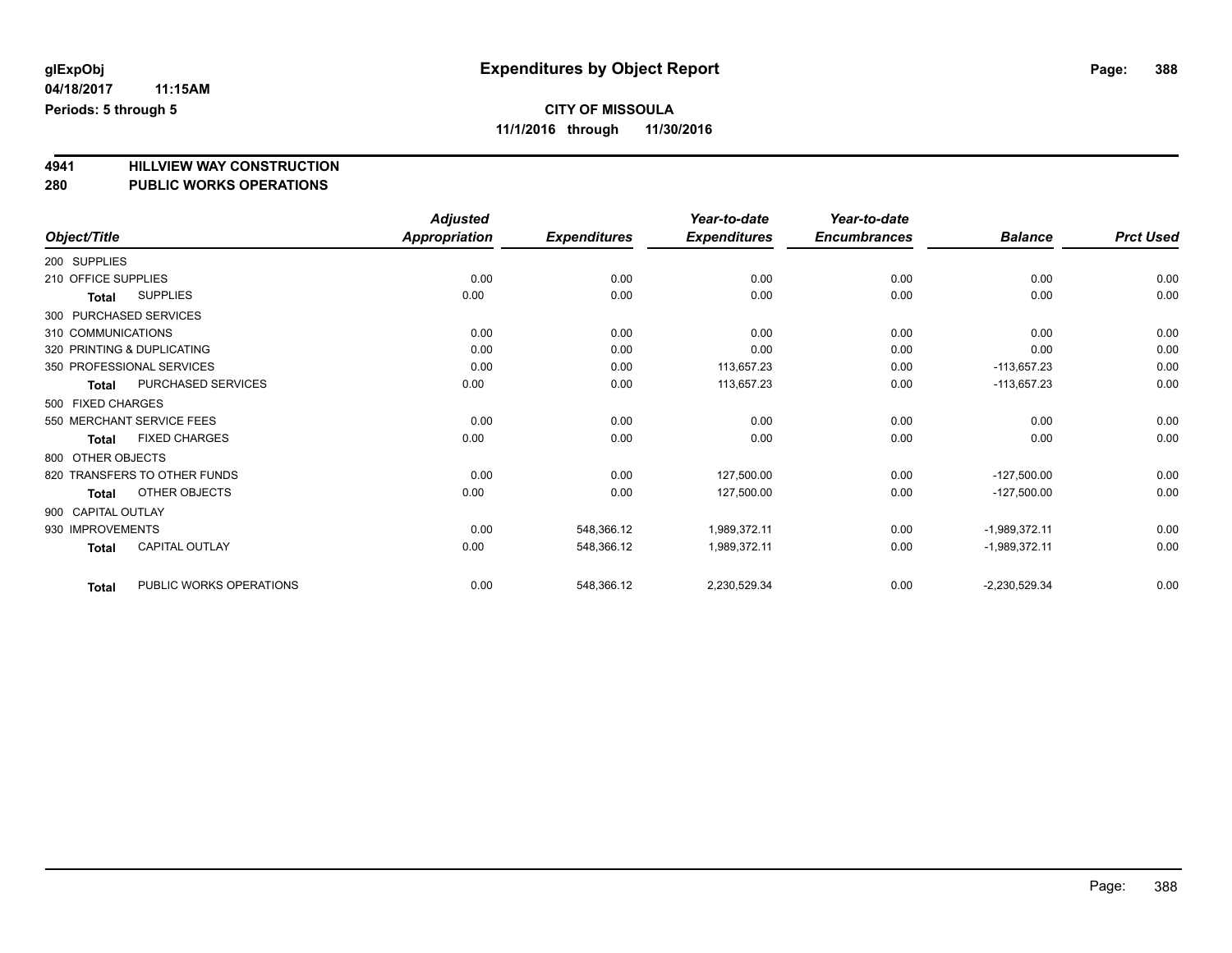### **4941 HILLVIEW WAY CONSTRUCTION**

|                     |                              | <b>Adjusted</b>      |                     | Year-to-date        | Year-to-date        |                 |                  |
|---------------------|------------------------------|----------------------|---------------------|---------------------|---------------------|-----------------|------------------|
| Object/Title        |                              | <b>Appropriation</b> | <b>Expenditures</b> | <b>Expenditures</b> | <b>Encumbrances</b> | <b>Balance</b>  | <b>Prct Used</b> |
| 200 SUPPLIES        |                              |                      |                     |                     |                     |                 |                  |
| 210 OFFICE SUPPLIES |                              | 0.00                 | 0.00                | 0.00                | 0.00                | 0.00            | 0.00             |
| <b>Total</b>        | <b>SUPPLIES</b>              | 0.00                 | 0.00                | 0.00                | 0.00                | 0.00            | 0.00             |
|                     | 300 PURCHASED SERVICES       |                      |                     |                     |                     |                 |                  |
| 310 COMMUNICATIONS  |                              | 0.00                 | 0.00                | 0.00                | 0.00                | 0.00            | 0.00             |
|                     | 320 PRINTING & DUPLICATING   | 0.00                 | 0.00                | 0.00                | 0.00                | 0.00            | 0.00             |
|                     | 350 PROFESSIONAL SERVICES    | 0.00                 | 0.00                | 113,657.23          | 0.00                | $-113,657.23$   | 0.00             |
| <b>Total</b>        | PURCHASED SERVICES           | 0.00                 | 0.00                | 113,657.23          | 0.00                | $-113,657.23$   | 0.00             |
| 500 FIXED CHARGES   |                              |                      |                     |                     |                     |                 |                  |
|                     | 550 MERCHANT SERVICE FEES    | 0.00                 | 0.00                | 0.00                | 0.00                | 0.00            | 0.00             |
| <b>Total</b>        | <b>FIXED CHARGES</b>         | 0.00                 | 0.00                | 0.00                | 0.00                | 0.00            | 0.00             |
| 800 OTHER OBJECTS   |                              |                      |                     |                     |                     |                 |                  |
|                     | 820 TRANSFERS TO OTHER FUNDS | 0.00                 | 0.00                | 127,500.00          | 0.00                | $-127,500.00$   | 0.00             |
| <b>Total</b>        | OTHER OBJECTS                | 0.00                 | 0.00                | 127,500.00          | 0.00                | $-127,500.00$   | 0.00             |
| 900 CAPITAL OUTLAY  |                              |                      |                     |                     |                     |                 |                  |
| 930 IMPROVEMENTS    |                              | 0.00                 | 548,366.12          | 1,989,372.11        | 0.00                | $-1,989,372.11$ | 0.00             |
| <b>Total</b>        | CAPITAL OUTLAY               | 0.00                 | 548,366.12          | 1,989,372.11        | 0.00                | $-1,989,372.11$ | 0.00             |
| <b>Total</b>        | HILLVIEW WAY CONSTRUCTION    | 0.00                 | 548,366.12          | 2,230,529.34        | 0.00                | $-2,230,529.34$ | 0.00             |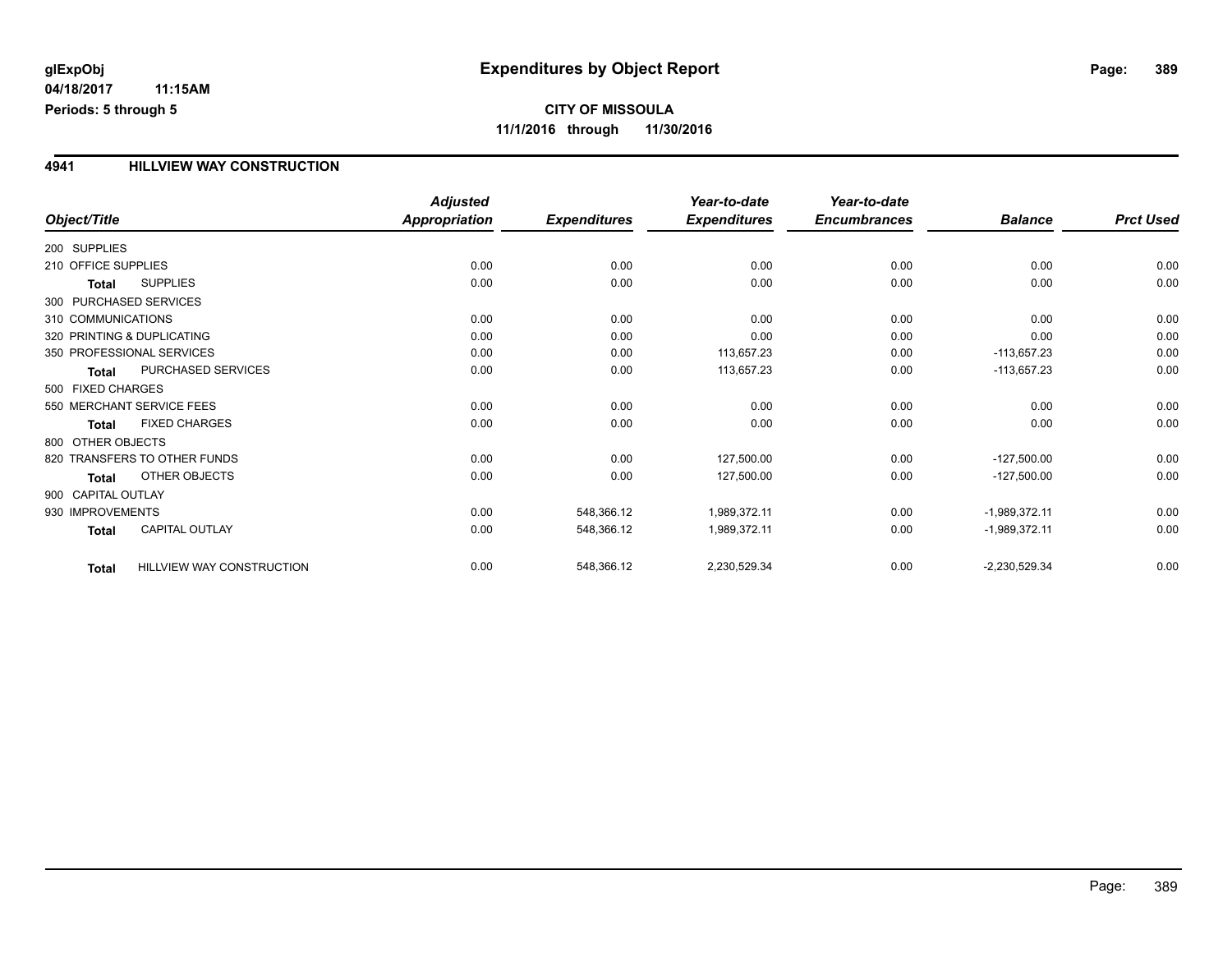### **CITY OF MISSOULA 11/1/2016 through 11/30/2016**

#### **4944 RATTLESNAKE SEWER COLLECTION (544)**

**000 \*\*\* Title Not Found \*\*\***

| Object/Title                            | <b>Adjusted</b><br>Appropriation<br><b>Expenditures</b> | Year-to-date<br><b>Expenditures</b> | Year-to-date<br><b>Encumbrances</b> | <b>Balance</b> | <b>Prct Used</b> |      |
|-----------------------------------------|---------------------------------------------------------|-------------------------------------|-------------------------------------|----------------|------------------|------|
| 500 FIXED CHARGES                       |                                                         |                                     |                                     |                |                  |      |
| 550 MERCHANT SERVICE FEES               | 0.00                                                    | 0.00                                | 0.00                                | 0.00           | 0.00             | 0.00 |
| <b>FIXED CHARGES</b><br>Total           | 0.00                                                    | 0.00                                | 0.00                                | 0.00           | 0.00             | 0.00 |
| *** Title Not Found ***<br><b>Total</b> | 0.00                                                    | 0.00                                | 0.00                                | 0.00           | 0.00             | 0.00 |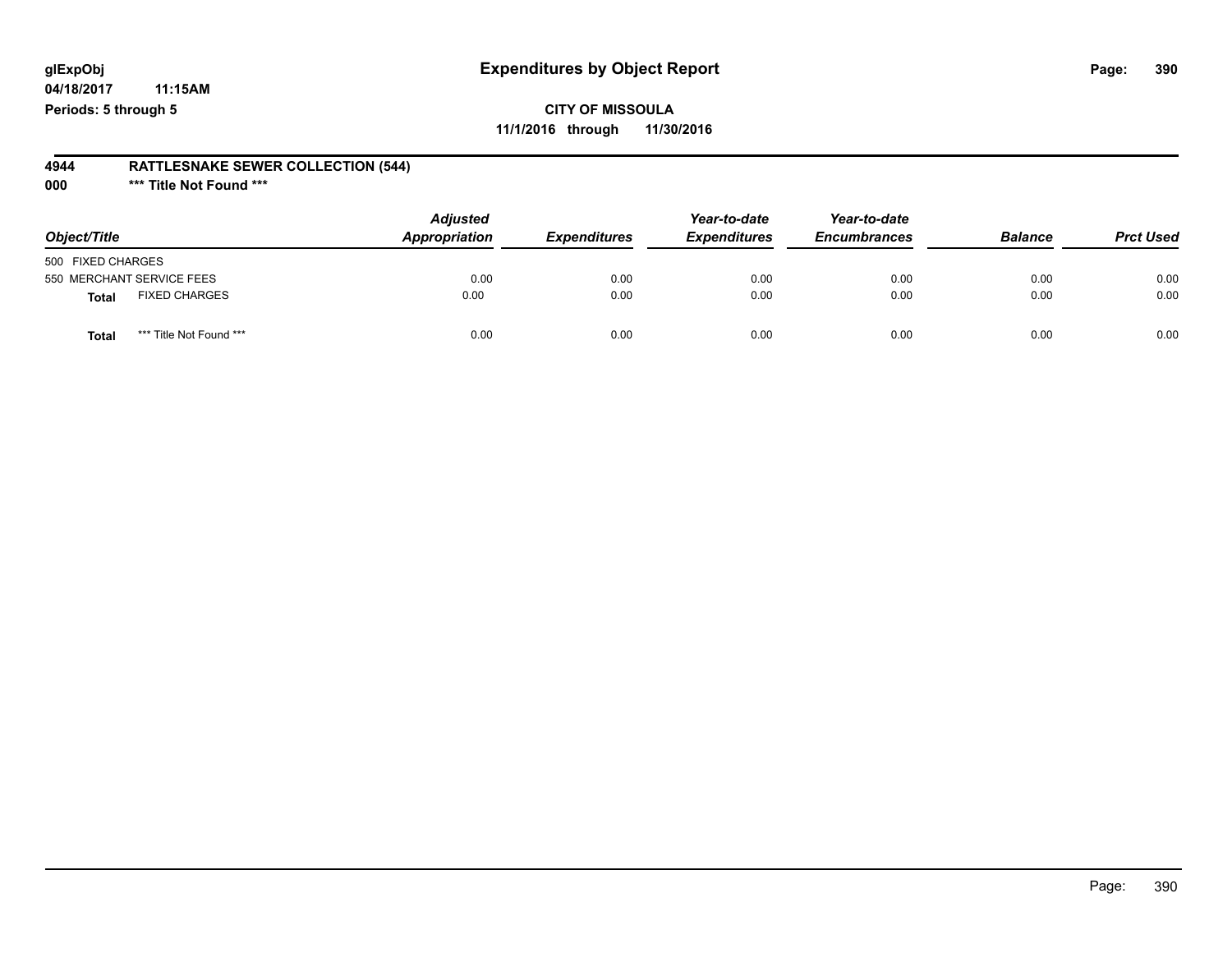**11/1/2016 through 11/30/2016**

# **4944 RATTLESNAKE SEWER COLLECTION (544)**

| Object/Title           |                           | <b>Adjusted</b><br><b>Appropriation</b> | <b>Expenditures</b> | Year-to-date<br><b>Expenditures</b> | Year-to-date<br><b>Encumbrances</b> | <b>Balance</b> | <b>Prct Used</b> |
|------------------------|---------------------------|-----------------------------------------|---------------------|-------------------------------------|-------------------------------------|----------------|------------------|
| 300 PURCHASED SERVICES |                           |                                         |                     |                                     |                                     |                |                  |
|                        |                           |                                         |                     |                                     |                                     |                |                  |
|                        | 350 PROFESSIONAL SERVICES | 0.00                                    | 0.00                | 0.00                                | 0.00                                | 0.00           | 0.00             |
| <b>Total</b>           | PURCHASED SERVICES        | 0.00                                    | 0.00                | 0.00                                | 0.00                                | 0.00           | 0.00             |
| 500 FIXED CHARGES      |                           |                                         |                     |                                     |                                     |                |                  |
|                        | 550 MERCHANT SERVICE FEES | 0.00                                    | 0.00                | 0.00                                | 0.00                                | 0.00           | 0.00             |
| <b>Total</b>           | <b>FIXED CHARGES</b>      | 0.00                                    | 0.00                | 0.00                                | 0.00                                | 0.00           | 0.00             |
| 600 DEBT SERVICE       |                           |                                         |                     |                                     |                                     |                |                  |
| 610 PRINCIPAL          |                           | 0.00                                    | 0.00                | 0.00                                | 0.00                                | 0.00           | 0.00             |
| <b>Total</b>           | <b>DEBT SERVICE</b>       | 0.00                                    | 0.00                | 0.00                                | 0.00                                | 0.00           | 0.00             |
| 900 CAPITAL OUTLAY     |                           |                                         |                     |                                     |                                     |                |                  |
| 930 IMPROVEMENTS       |                           | 0.00                                    | 0.00                | 0.00                                | 0.00                                | 0.00           | 0.00             |
| <b>Total</b>           | <b>CAPITAL OUTLAY</b>     | 0.00                                    | 0.00                | 0.00                                | 0.00                                | 0.00           | 0.00             |
| <b>Total</b>           | NON-DEPARTMENTAL          | 0.00                                    | 0.00                | 0.00                                | 0.00                                | 0.00           | 0.00             |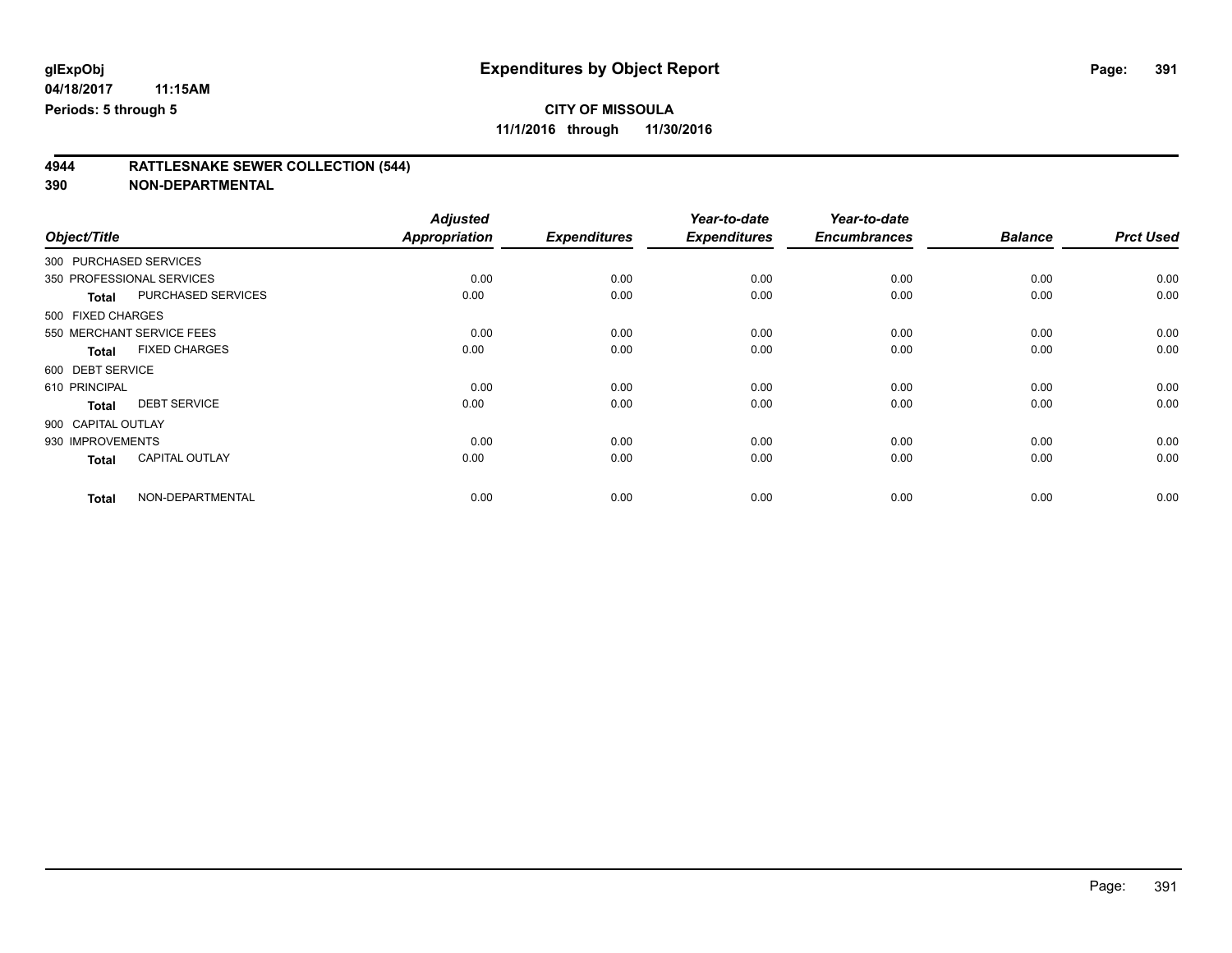**11/1/2016 through 11/30/2016**

| 4944 | <b>RATTLESNAKE SEWER COLLECTION (544)</b> |  |
|------|-------------------------------------------|--|
|      |                                           |  |

**550 SID 544 PROJECT**

|                         |                           | <b>Adjusted</b>      |                     | Year-to-date        | Year-to-date        |                |                  |
|-------------------------|---------------------------|----------------------|---------------------|---------------------|---------------------|----------------|------------------|
| Object/Title            |                           | <b>Appropriation</b> | <b>Expenditures</b> | <b>Expenditures</b> | <b>Encumbrances</b> | <b>Balance</b> | <b>Prct Used</b> |
| 300 PURCHASED SERVICES  |                           |                      |                     |                     |                     |                |                  |
|                         | 350 PROFESSIONAL SERVICES | 0.00                 | 0.00                | 0.00                | 0.00                | 0.00           | 0.00             |
| <b>Total</b>            | <b>PURCHASED SERVICES</b> | 0.00                 | 0.00                | 0.00                | 0.00                | 0.00           | 0.00             |
| 500 FIXED CHARGES       |                           |                      |                     |                     |                     |                |                  |
|                         | 550 MERCHANT SERVICE FEES | 0.00                 | 0.00                | 0.00                | 0.00                | 0.00           | 0.00             |
| <b>Total</b>            | <b>FIXED CHARGES</b>      | 0.00                 | 0.00                | 0.00                | 0.00                | 0.00           | 0.00             |
| 900 CAPITAL OUTLAY      |                           |                      |                     |                     |                     |                |                  |
| 915 EASEMENTS           |                           | 0.00                 | 0.00                | 0.00                | 0.00                | 0.00           | 0.00             |
| 930 IMPROVEMENTS        |                           | 0.00                 | 0.00                | 0.00                | 0.00                | 0.00           | 0.00             |
| 960 CAPITAL CONTINGENCY |                           | 0.00                 | 0.00                | 0.00                | 0.00                | 0.00           | 0.00             |
| <b>Total</b>            | <b>CAPITAL OUTLAY</b>     | 0.00                 | 0.00                | 0.00                | 0.00                | 0.00           | 0.00             |
| <b>Total</b>            | SID 544 PROJECT           | 0.00                 | 0.00                | 0.00                | 0.00                | 0.00           | 0.00             |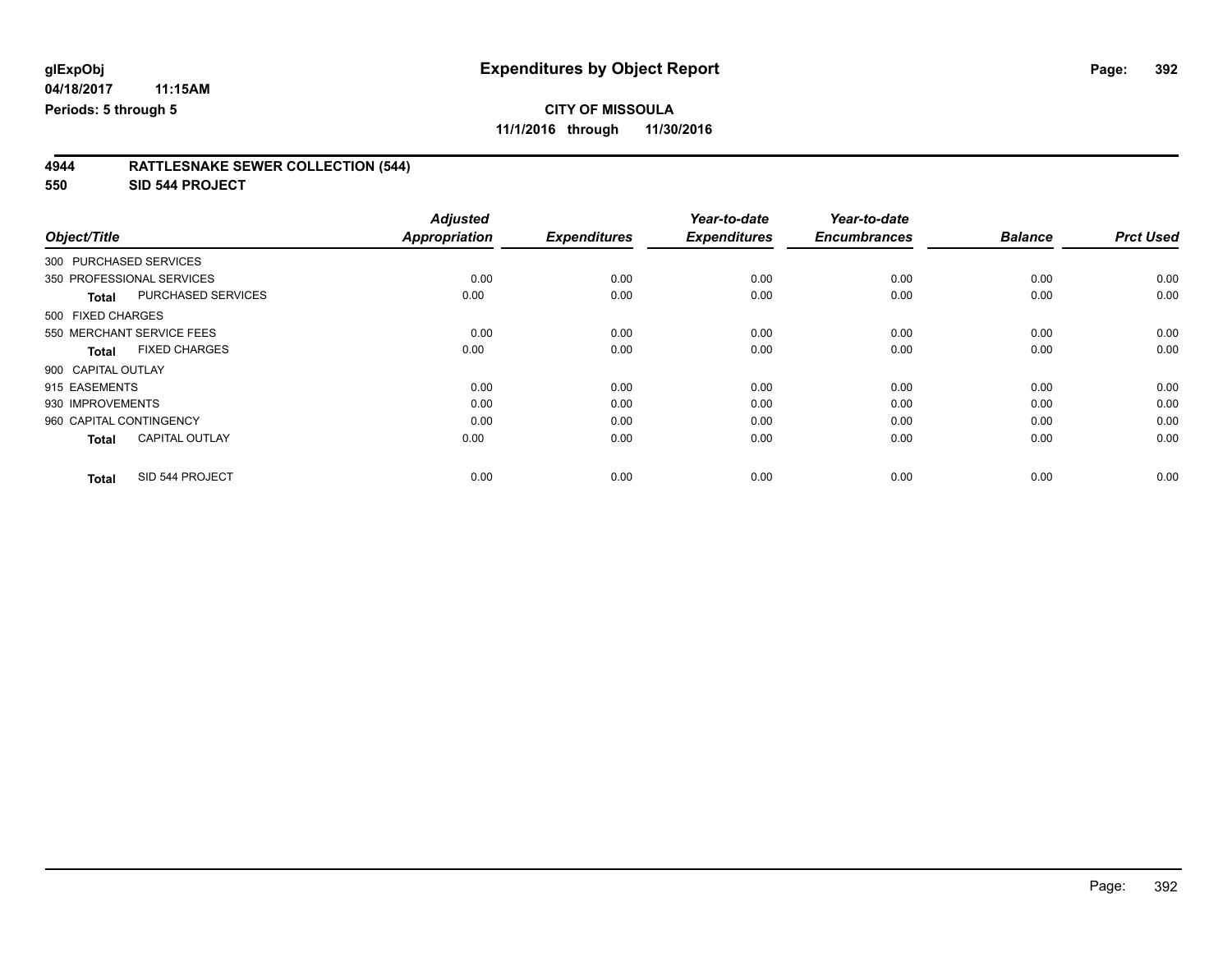**11/1/2016 through 11/30/2016**

#### **4944 RATTLESNAKE SEWER COLLECTION (544)**

**555 LOLO STREET PROJECT**

|                                            | <b>Adjusted</b>      |                     | Year-to-date        | Year-to-date        |                |                  |
|--------------------------------------------|----------------------|---------------------|---------------------|---------------------|----------------|------------------|
| Object/Title                               | <b>Appropriation</b> | <b>Expenditures</b> | <b>Expenditures</b> | <b>Encumbrances</b> | <b>Balance</b> | <b>Prct Used</b> |
| 500 FIXED CHARGES                          |                      |                     |                     |                     |                |                  |
| 550 MERCHANT SERVICE FEES                  | 0.00                 | 0.00                | 0.00                | 0.00                | 0.00           | 0.00             |
| <b>FIXED CHARGES</b><br><b>Total</b>       | 0.00                 | 0.00                | 0.00                | 0.00                | 0.00           | 0.00             |
| 900 CAPITAL OUTLAY                         |                      |                     |                     |                     |                |                  |
| 930 IMPROVEMENTS                           | 0.00                 | 0.00                | 0.00                | 0.00                | 0.00           | 0.00             |
| 960 CAPITAL CONTINGENCY                    | 0.00                 | 0.00                | 0.00                | 0.00                | 0.00           | 0.00             |
| <b>CAPITAL OUTLAY</b><br><b>Total</b>      | 0.00                 | 0.00                | 0.00                | 0.00                | 0.00           | 0.00             |
| <b>LOLO STREET PROJECT</b><br><b>Total</b> | 0.00                 | 0.00                | 0.00                | 0.00                | 0.00           | 0.00             |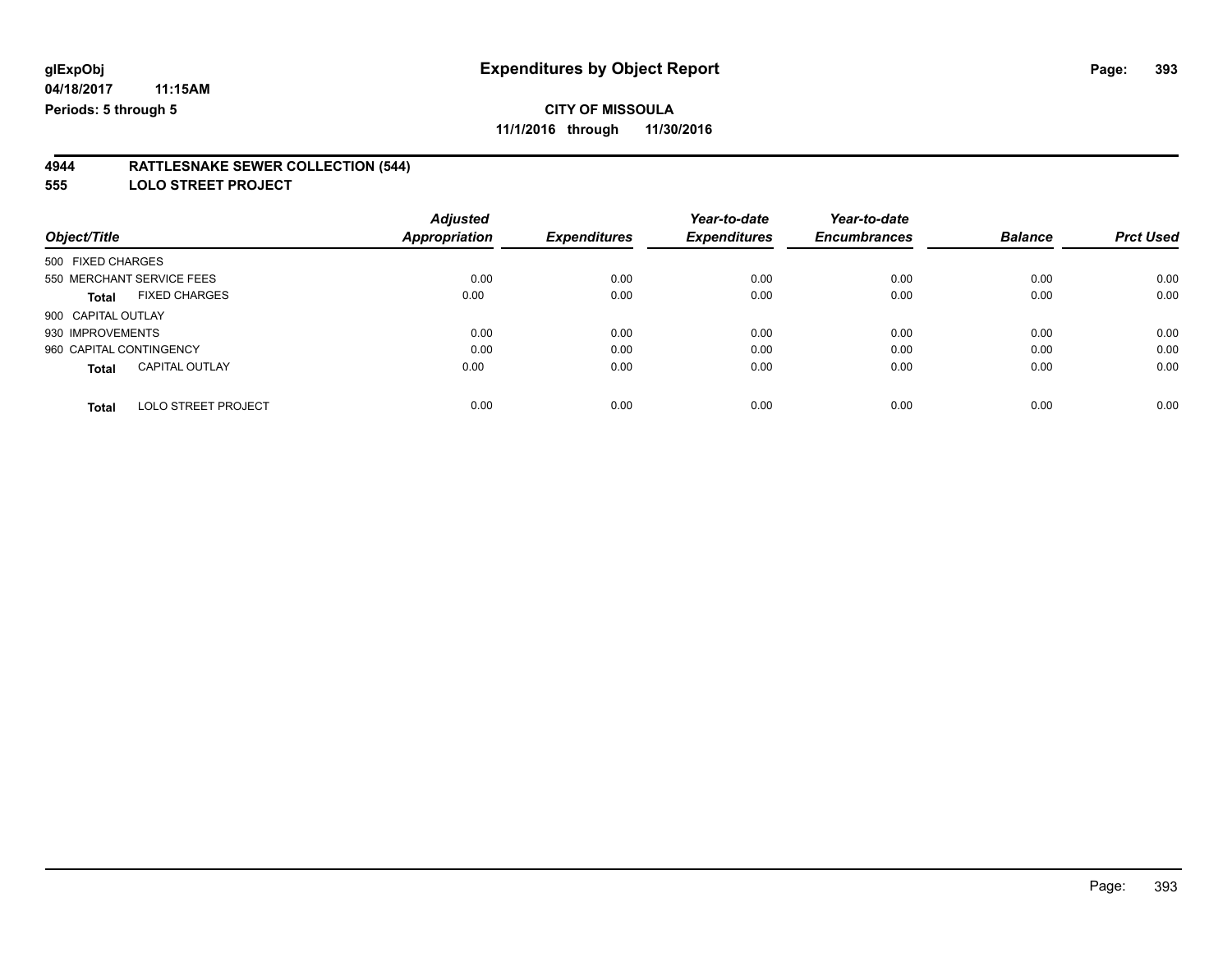**CITY OF MISSOULA 11/1/2016 through 11/30/2016**

### **4944 RATTLESNAKE SEWER COLLECTION (544)**

|               |                                   | <b>Adjusted</b>                                                                                                                                                                                                 |                     | Year-to-date        | Year-to-date        |                |                  |
|---------------|-----------------------------------|-----------------------------------------------------------------------------------------------------------------------------------------------------------------------------------------------------------------|---------------------|---------------------|---------------------|----------------|------------------|
| Object/Title  |                                   | <b>Appropriation</b>                                                                                                                                                                                            | <b>Expenditures</b> | <b>Expenditures</b> | <b>Encumbrances</b> | <b>Balance</b> | <b>Prct Used</b> |
|               |                                   |                                                                                                                                                                                                                 |                     |                     |                     |                |                  |
|               |                                   | 0.00                                                                                                                                                                                                            | 0.00                | 0.00                | 0.00                | 0.00           | 0.00             |
| Total         | PURCHASED SERVICES                | 0.00                                                                                                                                                                                                            | 0.00                | 0.00                | 0.00                | 0.00           | 0.00             |
|               |                                   |                                                                                                                                                                                                                 |                     |                     |                     |                |                  |
|               |                                   | 0.00                                                                                                                                                                                                            | 0.00                | 0.00                | 0.00                | 0.00           | 0.00             |
| <b>Total</b>  | <b>FIXED CHARGES</b>              | 0.00                                                                                                                                                                                                            | 0.00                | 0.00                | 0.00                | 0.00           | 0.00             |
|               |                                   |                                                                                                                                                                                                                 |                     |                     |                     |                |                  |
| 610 PRINCIPAL |                                   | 0.00                                                                                                                                                                                                            | 0.00                | 0.00                | 0.00                | 0.00           | 0.00             |
| Total         | <b>DEBT SERVICE</b>               | 0.00                                                                                                                                                                                                            | 0.00                | 0.00                | 0.00                | 0.00           | 0.00             |
|               |                                   |                                                                                                                                                                                                                 |                     |                     |                     |                |                  |
|               |                                   | 0.00                                                                                                                                                                                                            | 0.00                | 0.00                | 0.00                | 0.00           | 0.00             |
|               |                                   | 0.00                                                                                                                                                                                                            | 0.00                | 0.00                | 0.00                | 0.00           | 0.00             |
|               |                                   | 0.00                                                                                                                                                                                                            | 0.00                | 0.00                | 0.00                | 0.00           | 0.00             |
| Total         | <b>CAPITAL OUTLAY</b>             | 0.00                                                                                                                                                                                                            | 0.00                | 0.00                | 0.00                | 0.00           | 0.00             |
| <b>Total</b>  | RATTLESNAKE SEWER COLLECTION (54- | 0.00                                                                                                                                                                                                            | 0.00                | 0.00                | 0.00                | 0.00           | 0.00             |
|               |                                   | 300 PURCHASED SERVICES<br>350 PROFESSIONAL SERVICES<br>500 FIXED CHARGES<br>550 MERCHANT SERVICE FEES<br>600 DEBT SERVICE<br>900 CAPITAL OUTLAY<br>915 EASEMENTS<br>930 IMPROVEMENTS<br>960 CAPITAL CONTINGENCY |                     |                     |                     |                |                  |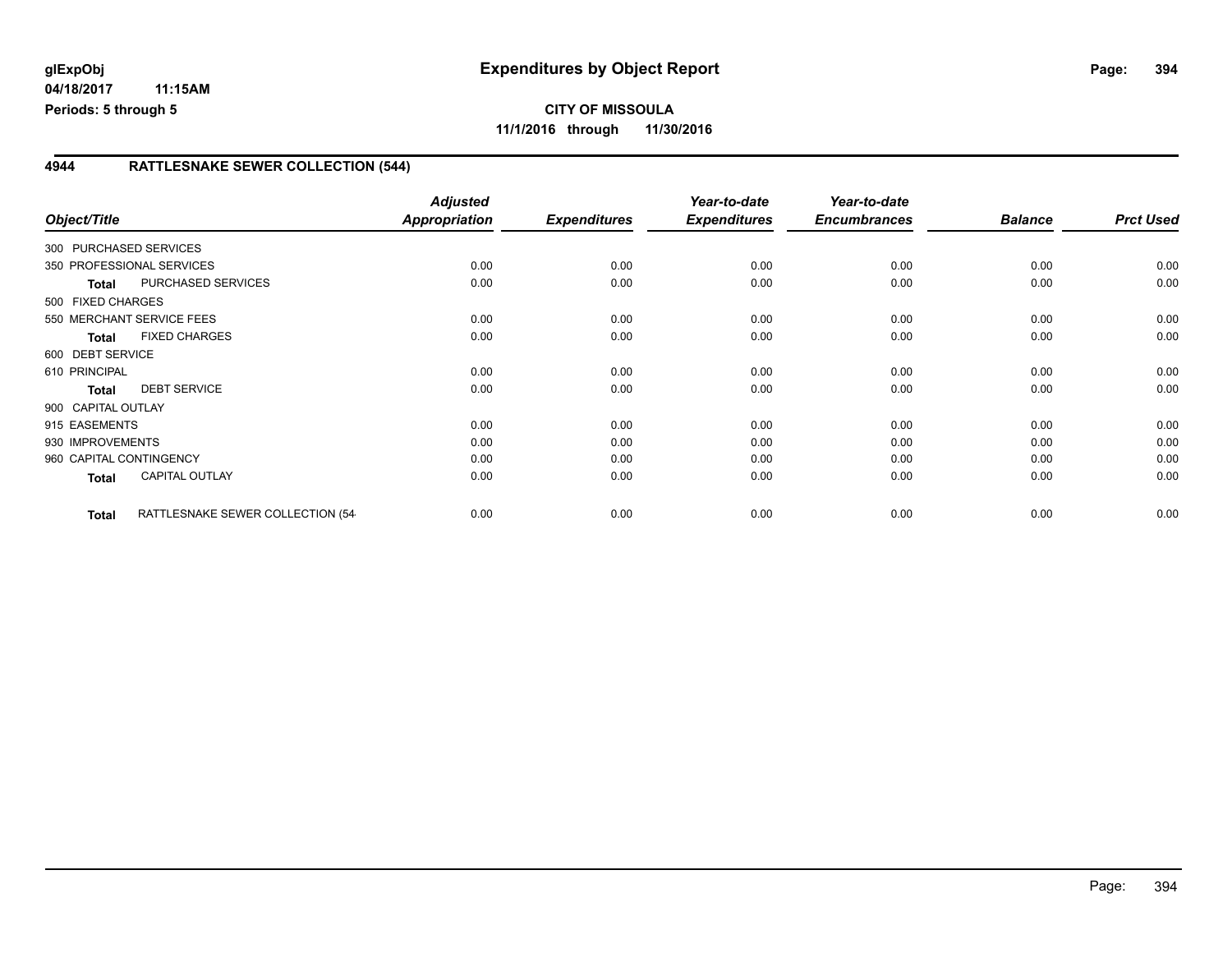### **CITY OF MISSOULA 11/1/2016 through 11/30/2016**

#### **4945 PHILLIPS ST TRAFFIC CALMING**

**000 \*\*\* Title Not Found \*\*\***

| Object/Title                            | <b>Adjusted</b><br>Appropriation | <b>Expenditures</b> | Year-to-date<br><b>Expenditures</b> | Year-to-date<br><b>Encumbrances</b> | <b>Balance</b> | <b>Prct Used</b> |
|-----------------------------------------|----------------------------------|---------------------|-------------------------------------|-------------------------------------|----------------|------------------|
| 500 FIXED CHARGES                       |                                  |                     |                                     |                                     |                |                  |
| 550 MERCHANT SERVICE FEES               | 0.00                             | 0.00                | 0.00                                | 0.00                                | 0.00           | 0.00             |
| <b>FIXED CHARGES</b><br><b>Total</b>    | 0.00                             | 0.00                | 0.00                                | 0.00                                | 0.00           | 0.00             |
| 600 DEBT SERVICE                        |                                  |                     |                                     |                                     |                |                  |
| 620 INTEREST / SERVICE FEES             | 0.00                             | 0.00                | 0.00                                | 0.00                                | 0.00           | 0.00             |
| <b>DEBT SERVICE</b><br><b>Total</b>     | 0.00                             | 0.00                | 0.00                                | 0.00                                | 0.00           | 0.00             |
| *** Title Not Found ***<br><b>Total</b> | 0.00                             | 0.00                | 0.00                                | 0.00                                | 0.00           | 0.00             |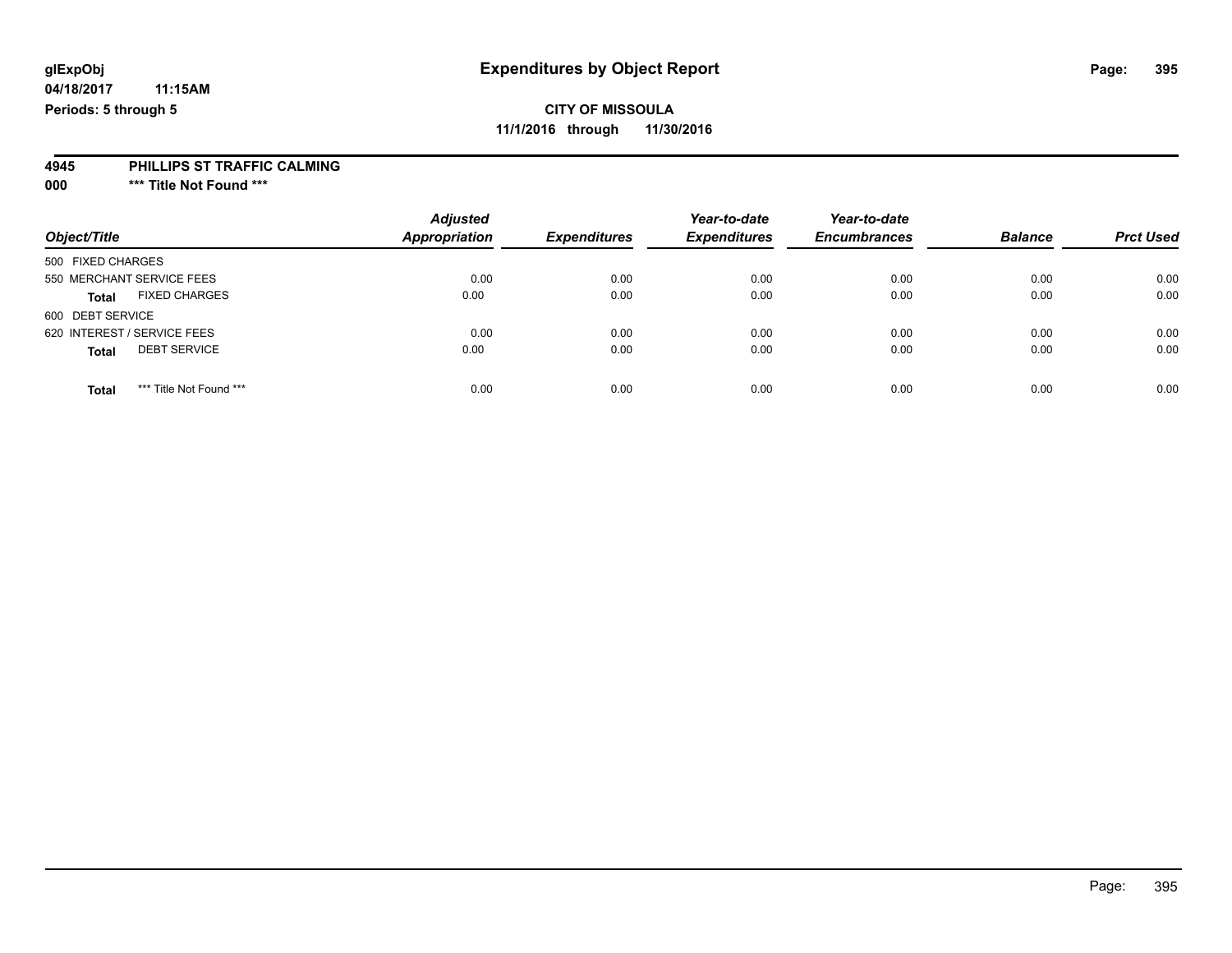#### **4945 PHILLIPS ST TRAFFIC CALMING**

|                             |                             | <b>Adjusted</b>      |                     | Year-to-date        | Year-to-date        |                |                  |
|-----------------------------|-----------------------------|----------------------|---------------------|---------------------|---------------------|----------------|------------------|
| Object/Title                |                             | <b>Appropriation</b> | <b>Expenditures</b> | <b>Expenditures</b> | <b>Encumbrances</b> | <b>Balance</b> | <b>Prct Used</b> |
| 500 FIXED CHARGES           |                             |                      |                     |                     |                     |                |                  |
| 550 MERCHANT SERVICE FEES   |                             | 0.00                 | 0.00                | 0.00                | 0.00                | 0.00           | 0.00             |
| <b>Total</b>                | <b>FIXED CHARGES</b>        | 0.00                 | 0.00                | 0.00                | 0.00                | 0.00           | 0.00             |
| 600 DEBT SERVICE            |                             |                      |                     |                     |                     |                |                  |
| 620 INTEREST / SERVICE FEES |                             | 0.00                 | 0.00                | 0.00                | 0.00                | 0.00           | 0.00             |
| <b>Total</b>                | <b>DEBT SERVICE</b>         | 0.00                 | 0.00                | 0.00                | 0.00                | 0.00           | 0.00             |
| <b>Total</b>                | PHILLIPS ST TRAFFIC CALMING | 0.00                 | 0.00                | 0.00                | 0.00                | 0.00           | 0.00             |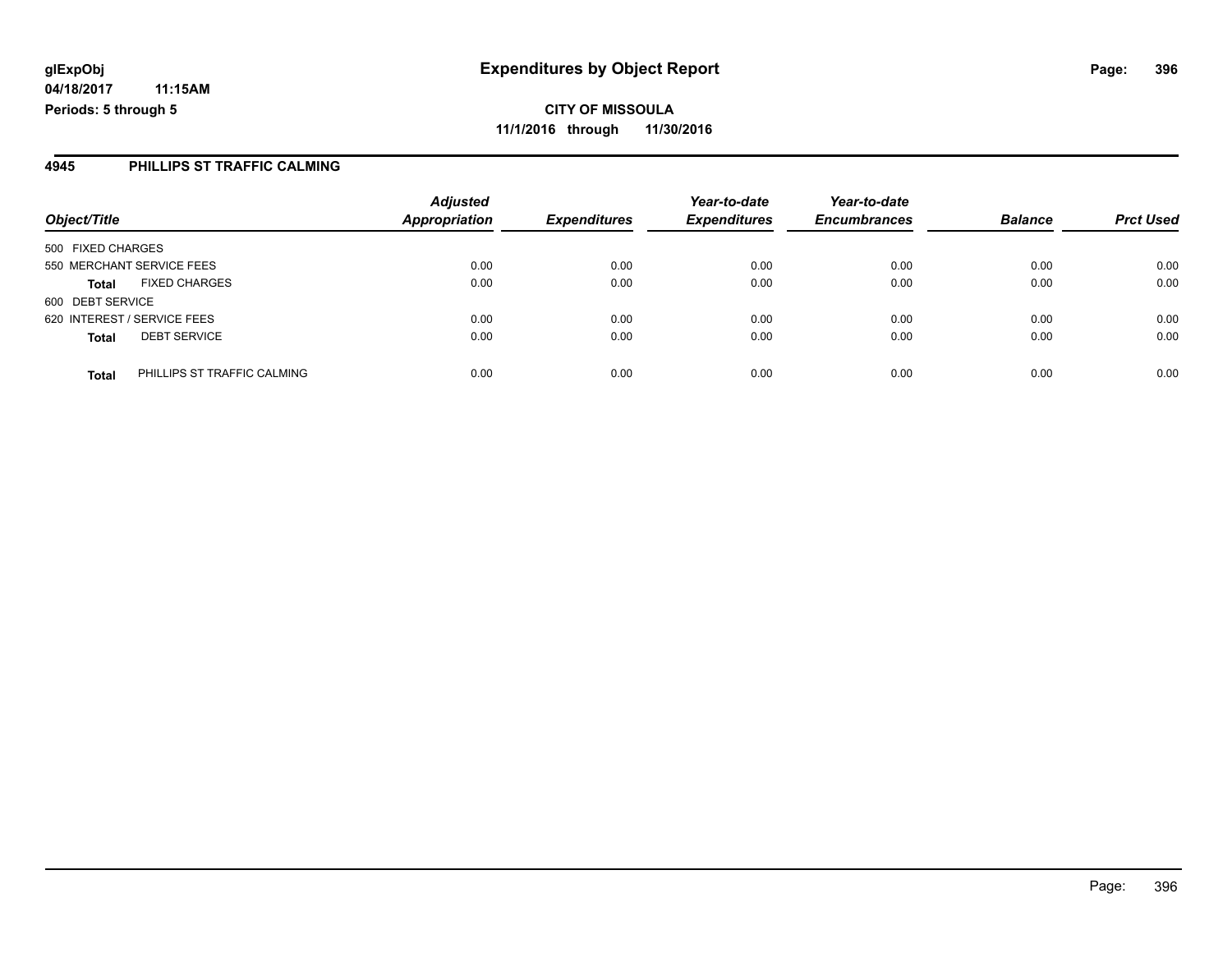# **CITY OF MISSOULA**

**11/1/2016 through 11/30/2016**

#### **4946 PATTEE CREEK DR. TRAFFIC CALMING**

**000 \*\*\* Title Not Found \*\*\***

| Object/Title                            | <b>Adjusted</b><br>Appropriation | <b>Expenditures</b> | Year-to-date<br><b>Expenditures</b> | Year-to-date<br><b>Encumbrances</b> | <b>Balance</b> | <b>Prct Used</b> |
|-----------------------------------------|----------------------------------|---------------------|-------------------------------------|-------------------------------------|----------------|------------------|
| 500 FIXED CHARGES                       |                                  |                     |                                     |                                     |                |                  |
| 550 MERCHANT SERVICE FEES               | 0.00                             | 0.00                | 0.00                                | 0.00                                | 0.00           | 0.00             |
| <b>FIXED CHARGES</b><br><b>Total</b>    | 0.00                             | 0.00                | 0.00                                | 0.00                                | 0.00           | 0.00             |
| 600 DEBT SERVICE                        |                                  |                     |                                     |                                     |                |                  |
| 620 INTEREST / SERVICE FEES             | 0.00                             | 0.00                | 0.00                                | 0.00                                | 0.00           | 0.00             |
| <b>DEBT SERVICE</b><br><b>Total</b>     | 0.00                             | 0.00                | 0.00                                | 0.00                                | 0.00           | 0.00             |
| *** Title Not Found ***<br><b>Total</b> | 0.00                             | 0.00                | 0.00                                | 0.00                                | 0.00           | 0.00             |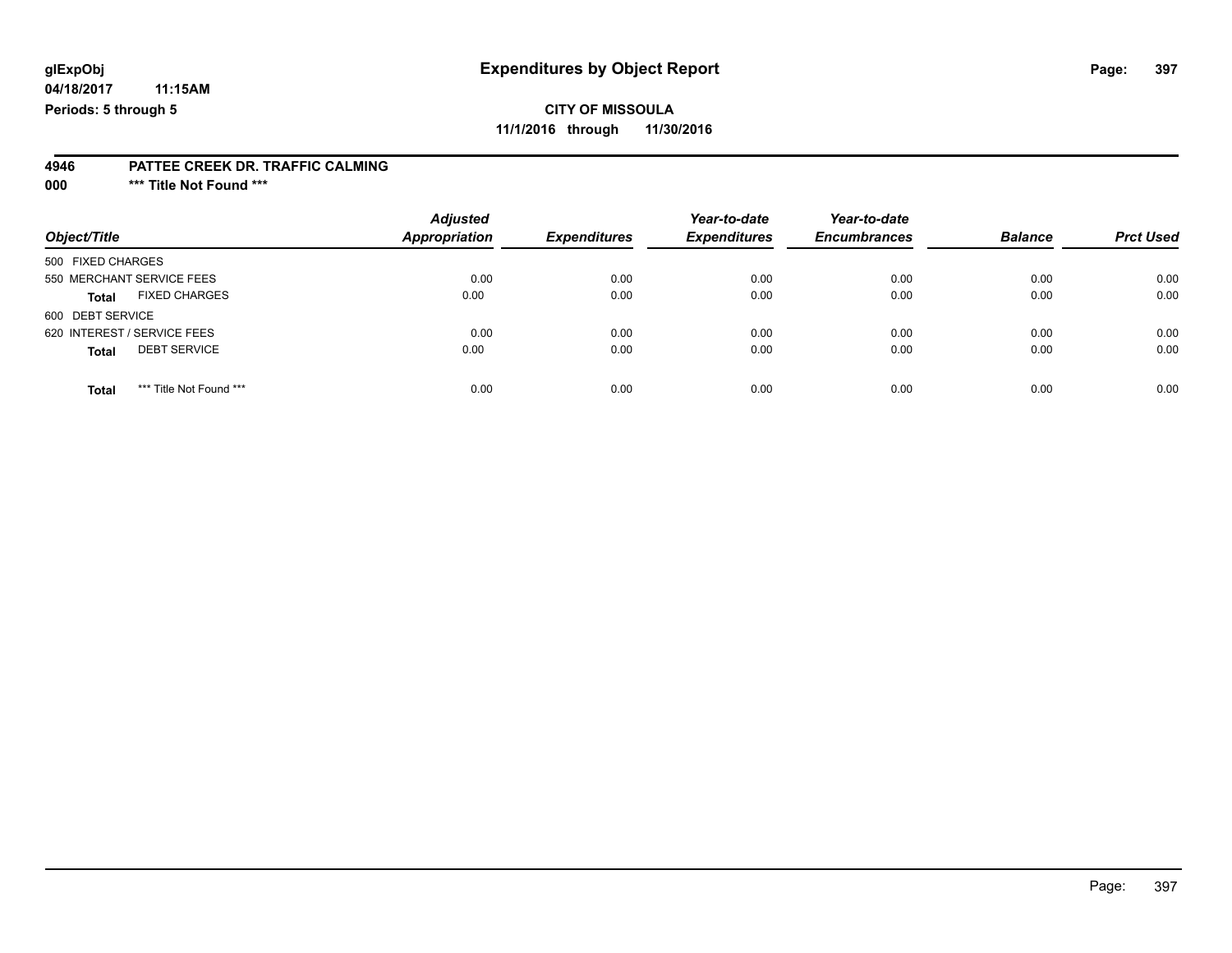# **4946 PATTEE CREEK DR. TRAFFIC CALMING**

**390 NON-DEPARTMENTAL**

|                           |                       | <b>Adjusted</b>      |                     | Year-to-date        | Year-to-date        |                |                  |
|---------------------------|-----------------------|----------------------|---------------------|---------------------|---------------------|----------------|------------------|
| Object/Title              |                       | <b>Appropriation</b> | <b>Expenditures</b> | <b>Expenditures</b> | <b>Encumbrances</b> | <b>Balance</b> | <b>Prct Used</b> |
| 300 PURCHASED SERVICES    |                       |                      |                     |                     |                     |                |                  |
| 350 PROFESSIONAL SERVICES |                       | 0.00                 | 0.00                | 0.00                | 0.00                | 0.00           | 0.00             |
| <b>Total</b>              | PURCHASED SERVICES    | 0.00                 | 0.00                | 0.00                | 0.00                | 0.00           | 0.00             |
| 500 FIXED CHARGES         |                       |                      |                     |                     |                     |                |                  |
| 550 MERCHANT SERVICE FEES |                       | 0.00                 | 0.00                | 0.00                | 0.00                | 0.00           | 0.00             |
| Total                     | <b>FIXED CHARGES</b>  | 0.00                 | 0.00                | 0.00                | 0.00                | 0.00           | 0.00             |
| 900 CAPITAL OUTLAY        |                       |                      |                     |                     |                     |                |                  |
| 930 IMPROVEMENTS          |                       | 0.00                 | 0.00                | 0.00                | 0.00                | 0.00           | 0.00             |
| <b>Total</b>              | <b>CAPITAL OUTLAY</b> | 0.00                 | 0.00                | 0.00                | 0.00                | 0.00           | 0.00             |
| <b>Total</b>              | NON-DEPARTMENTAL      | 0.00                 | 0.00                | 0.00                | 0.00                | 0.00           | 0.00             |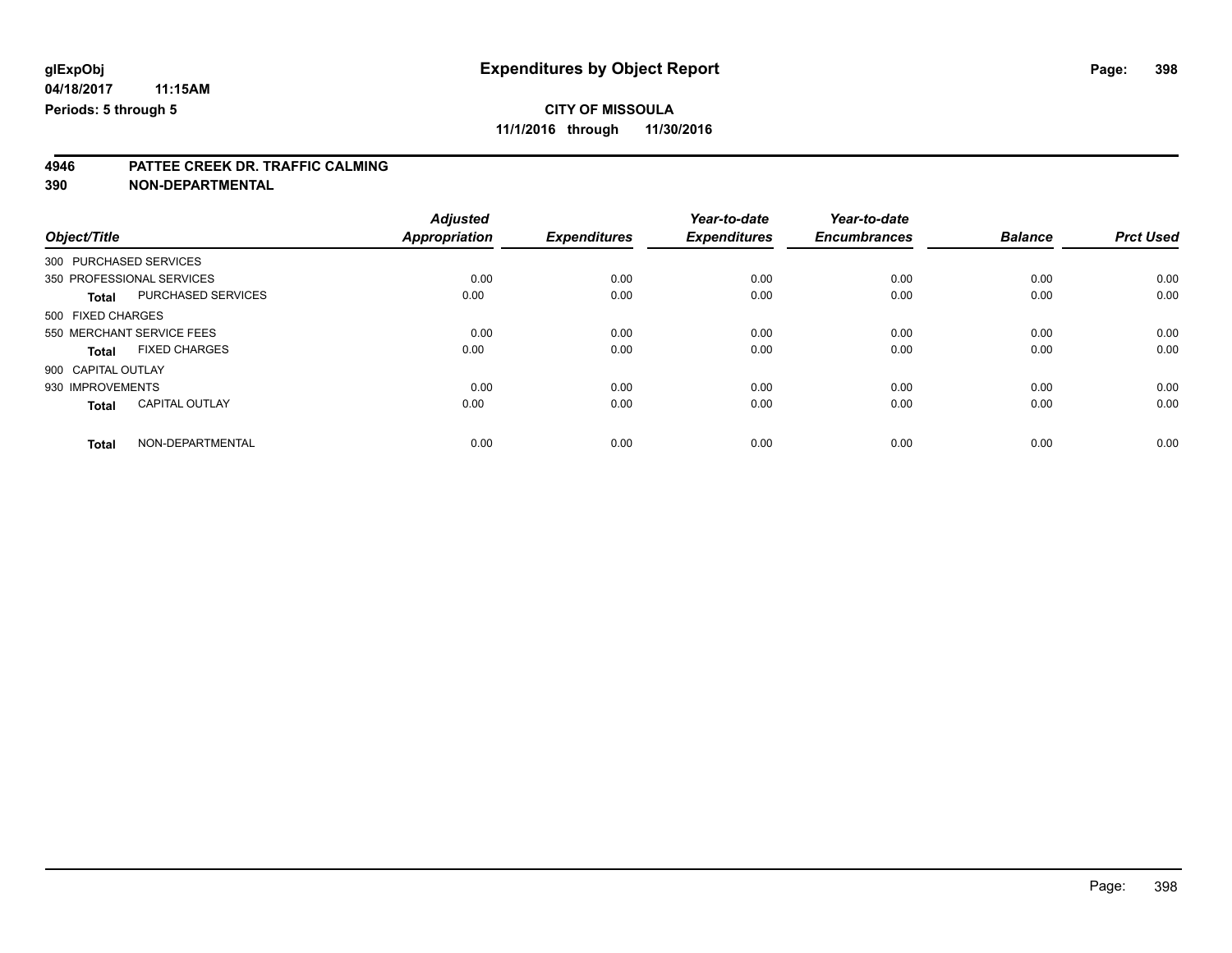#### **04/18/2017 11:15AM Periods: 5 through 5**

**CITY OF MISSOULA 11/1/2016 through 11/30/2016**

#### **4946 PATTEE CREEK DR. TRAFFIC CALMING**

|                    |                                  | <b>Adjusted</b>      |                     | Year-to-date        | Year-to-date        |                |                  |
|--------------------|----------------------------------|----------------------|---------------------|---------------------|---------------------|----------------|------------------|
| Object/Title       |                                  | <b>Appropriation</b> | <b>Expenditures</b> | <b>Expenditures</b> | <b>Encumbrances</b> | <b>Balance</b> | <b>Prct Used</b> |
|                    | 300 PURCHASED SERVICES           |                      |                     |                     |                     |                |                  |
|                    | 350 PROFESSIONAL SERVICES        | 0.00                 | 0.00                | 0.00                | 0.00                | 0.00           | 0.00             |
| <b>Total</b>       | <b>PURCHASED SERVICES</b>        | 0.00                 | 0.00                | 0.00                | 0.00                | 0.00           | 0.00             |
| 500 FIXED CHARGES  |                                  |                      |                     |                     |                     |                |                  |
|                    | 550 MERCHANT SERVICE FEES        | 0.00                 | 0.00                | 0.00                | 0.00                | 0.00           | 0.00             |
| <b>Total</b>       | <b>FIXED CHARGES</b>             | 0.00                 | 0.00                | 0.00                | 0.00                | 0.00           | 0.00             |
| 600 DEBT SERVICE   |                                  |                      |                     |                     |                     |                |                  |
|                    | 620 INTEREST / SERVICE FEES      | 0.00                 | 0.00                | 0.00                | 0.00                | 0.00           | 0.00             |
| <b>Total</b>       | <b>DEBT SERVICE</b>              | 0.00                 | 0.00                | 0.00                | 0.00                | 0.00           | 0.00             |
| 900 CAPITAL OUTLAY |                                  |                      |                     |                     |                     |                |                  |
| 930 IMPROVEMENTS   |                                  | 0.00                 | 0.00                | 0.00                | 0.00                | 0.00           | 0.00             |
| <b>Total</b>       | <b>CAPITAL OUTLAY</b>            | 0.00                 | 0.00                | 0.00                | 0.00                | 0.00           | 0.00             |
| <b>Total</b>       | PATTEE CREEK DR. TRAFFIC CALMING | 0.00                 | 0.00                | 0.00                | 0.00                | 0.00           | 0.00             |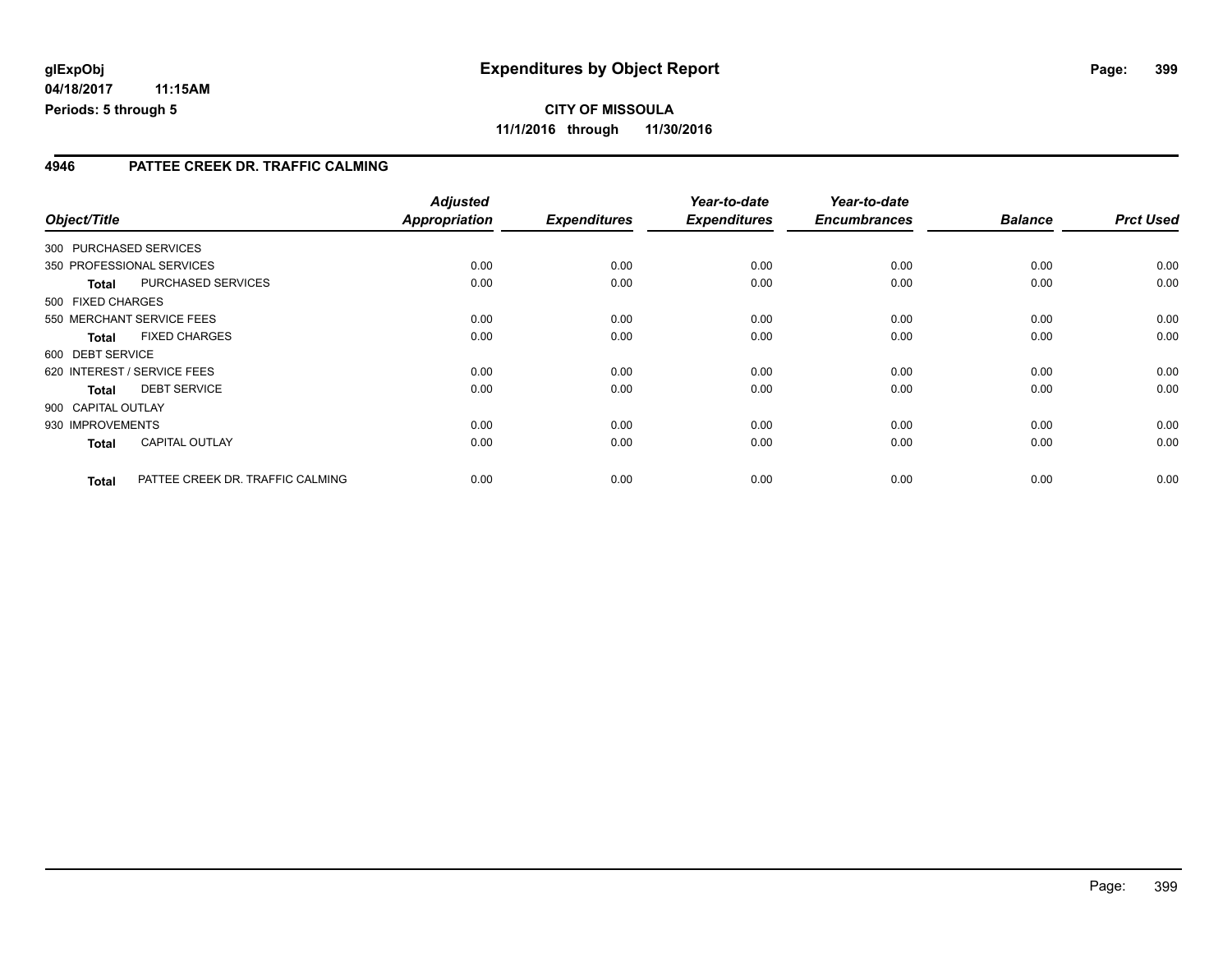# **4948 STORMWATER OUTFALL RETROFITS**

**390 NON-DEPARTMENTAL**

|                                       | <b>Adjusted</b>      |                     | Year-to-date        | Year-to-date        |                |                  |
|---------------------------------------|----------------------|---------------------|---------------------|---------------------|----------------|------------------|
| Object/Title                          | <b>Appropriation</b> | <b>Expenditures</b> | <b>Expenditures</b> | <b>Encumbrances</b> | <b>Balance</b> | <b>Prct Used</b> |
| 300 PURCHASED SERVICES                |                      |                     |                     |                     |                |                  |
| 350 PROFESSIONAL SERVICES             | 0.00                 | 17.403.95           | 17.403.95           | 0.00                | $-17.403.95$   | 0.00             |
| PURCHASED SERVICES<br><b>Total</b>    | 0.00                 | 17,403.95           | 17,403.95           | 0.00                | $-17.403.95$   | 0.00             |
| 500 FIXED CHARGES                     |                      |                     |                     |                     |                |                  |
| 550 MERCHANT SERVICE FEES             | 0.00                 | 0.00                | 0.00                | 0.00                | 0.00           | 0.00             |
| <b>FIXED CHARGES</b><br><b>Total</b>  | 0.00                 | 0.00                | 0.00                | 0.00                | 0.00           | 0.00             |
| 900 CAPITAL OUTLAY                    |                      |                     |                     |                     |                |                  |
| 930 IMPROVEMENTS                      | 0.00                 | 0.00                | 0.00                | 0.00                | 0.00           | 0.00             |
| <b>CAPITAL OUTLAY</b><br><b>Total</b> | 0.00                 | 0.00                | 0.00                | 0.00                | 0.00           | 0.00             |
| NON-DEPARTMENTAL<br><b>Total</b>      | 0.00                 | 17.403.95           | 17.403.95           | 0.00                | $-17.403.95$   | 0.00             |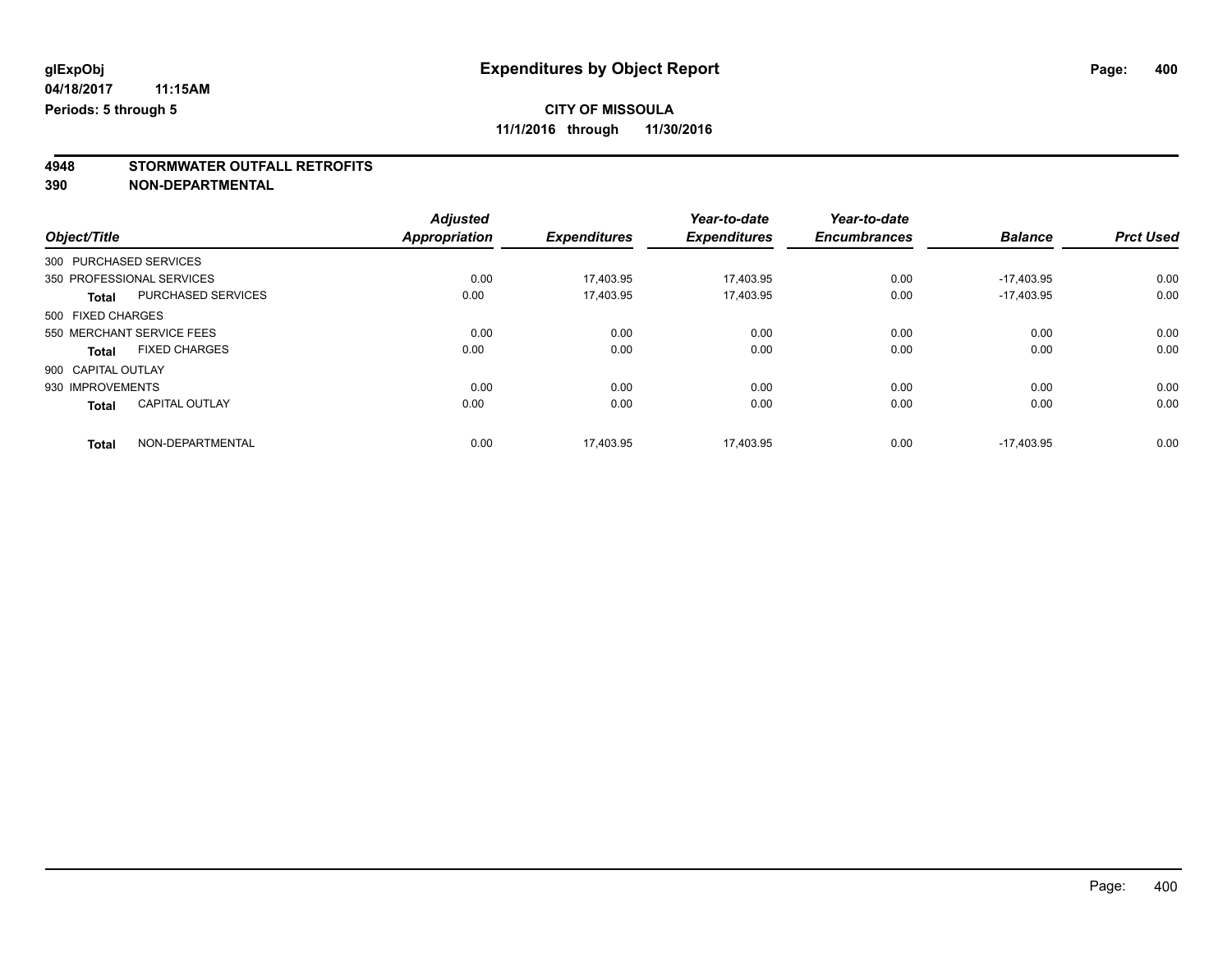#### **04/18/2017 11:15AM Periods: 5 through 5**

**CITY OF MISSOULA 11/1/2016 through 11/30/2016**

#### **4948 STORMWATER OUTFALL RETROFITS**

|                    |                              | <b>Adjusted</b>      |                     | Year-to-date        | Year-to-date        |                |                  |
|--------------------|------------------------------|----------------------|---------------------|---------------------|---------------------|----------------|------------------|
| Object/Title       |                              | <b>Appropriation</b> | <b>Expenditures</b> | <b>Expenditures</b> | <b>Encumbrances</b> | <b>Balance</b> | <b>Prct Used</b> |
|                    | 300 PURCHASED SERVICES       |                      |                     |                     |                     |                |                  |
|                    | 350 PROFESSIONAL SERVICES    | 0.00                 | 17.403.95           | 17.403.95           | 0.00                | $-17.403.95$   | 0.00             |
| Total              | PURCHASED SERVICES           | 0.00                 | 17.403.95           | 17.403.95           | 0.00                | $-17.403.95$   | 0.00             |
| 500 FIXED CHARGES  |                              |                      |                     |                     |                     |                |                  |
|                    | 550 MERCHANT SERVICE FEES    | 0.00                 | 0.00                | 0.00                | 0.00                | 0.00           | 0.00             |
| <b>Total</b>       | <b>FIXED CHARGES</b>         | 0.00                 | 0.00                | 0.00                | 0.00                | 0.00           | 0.00             |
| 900 CAPITAL OUTLAY |                              |                      |                     |                     |                     |                |                  |
| 930 IMPROVEMENTS   |                              | 0.00                 | 0.00                | 0.00                | 0.00                | 0.00           | 0.00             |
| <b>Total</b>       | <b>CAPITAL OUTLAY</b>        | 0.00                 | 0.00                | 0.00                | 0.00                | 0.00           | 0.00             |
| <b>Total</b>       | STORMWATER OUTFALL RETROFITS | 0.00                 | 17.403.95           | 17.403.95           | 0.00                | $-17.403.95$   | 0.00             |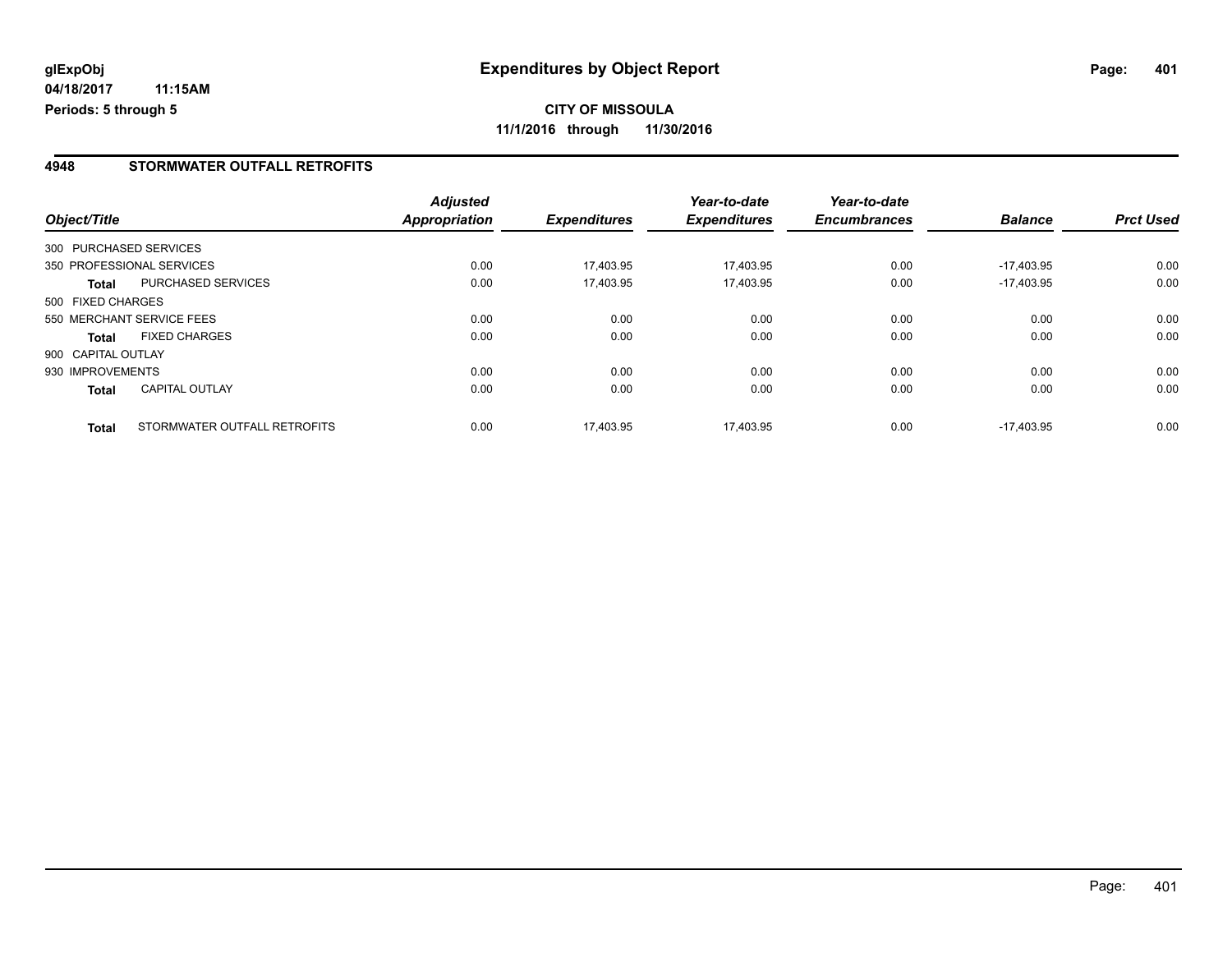# **4949 WAYFINDING PROJECT**

**390 NON-DEPARTMENTAL**

|                     |                            | <b>Adjusted</b> |                     | Year-to-date        | Year-to-date        |                |                  |
|---------------------|----------------------------|-----------------|---------------------|---------------------|---------------------|----------------|------------------|
| Object/Title        |                            | Appropriation   | <b>Expenditures</b> | <b>Expenditures</b> | <b>Encumbrances</b> | <b>Balance</b> | <b>Prct Used</b> |
|                     | 100 PERSONAL SERVICES      |                 |                     |                     |                     |                |                  |
|                     | 110 SALARIES AND WAGES     | 0.00            | 0.00                | 0.00                | 0.00                | 0.00           | 0.00             |
|                     | 140 EMPLOYER CONTRIBUTIONS | 0.00            | 0.00                | 0.00                | 0.00                | 0.00           | 0.00             |
| <b>Total</b>        | PERSONAL SERVICES          | 0.00            | 0.00                | 0.00                | 0.00                | 0.00           | 0.00             |
| 200 SUPPLIES        |                            |                 |                     |                     |                     |                |                  |
| 210 OFFICE SUPPLIES |                            | 0.00            | 0.00                | 0.00                | 0.00                | 0.00           | 0.00             |
| <b>Total</b>        | <b>SUPPLIES</b>            | 0.00            | 0.00                | 0.00                | 0.00                | 0.00           | 0.00             |
|                     | 300 PURCHASED SERVICES     |                 |                     |                     |                     |                |                  |
|                     | 350 PROFESSIONAL SERVICES  | 0.00            | 300.00              | 90,695.50           | 0.00                | $-90,695.50$   | 0.00             |
|                     | 360 REPAIR & MAINTENANCE   | 0.00            | 0.00                | 0.00                | 0.00                | 0.00           | 0.00             |
| <b>Total</b>        | PURCHASED SERVICES         | 0.00            | 300.00              | 90,695.50           | 0.00                | $-90,695.50$   | 0.00             |
| 500 FIXED CHARGES   |                            |                 |                     |                     |                     |                |                  |
|                     | 550 MERCHANT SERVICE FEES  | 0.00            | 0.00                | 0.00                | 0.00                | 0.00           | 0.00             |
| <b>Total</b>        | <b>FIXED CHARGES</b>       | 0.00            | 0.00                | 0.00                | 0.00                | 0.00           | 0.00             |
| 900 CAPITAL OUTLAY  |                            |                 |                     |                     |                     |                |                  |
| 930 IMPROVEMENTS    |                            | 0.00            | 0.00                | 0.00                | 0.00                | 0.00           | 0.00             |
|                     | 940 MACHINERY & EQUIPMENT  | 0.00            | 0.00                | 0.00                | 0.00                | 0.00           | 0.00             |
| <b>Total</b>        | <b>CAPITAL OUTLAY</b>      | 0.00            | 0.00                | 0.00                | 0.00                | 0.00           | 0.00             |
| <b>Total</b>        | NON-DEPARTMENTAL           | 0.00            | 300.00              | 90,695.50           | 0.00                | $-90,695.50$   | 0.00             |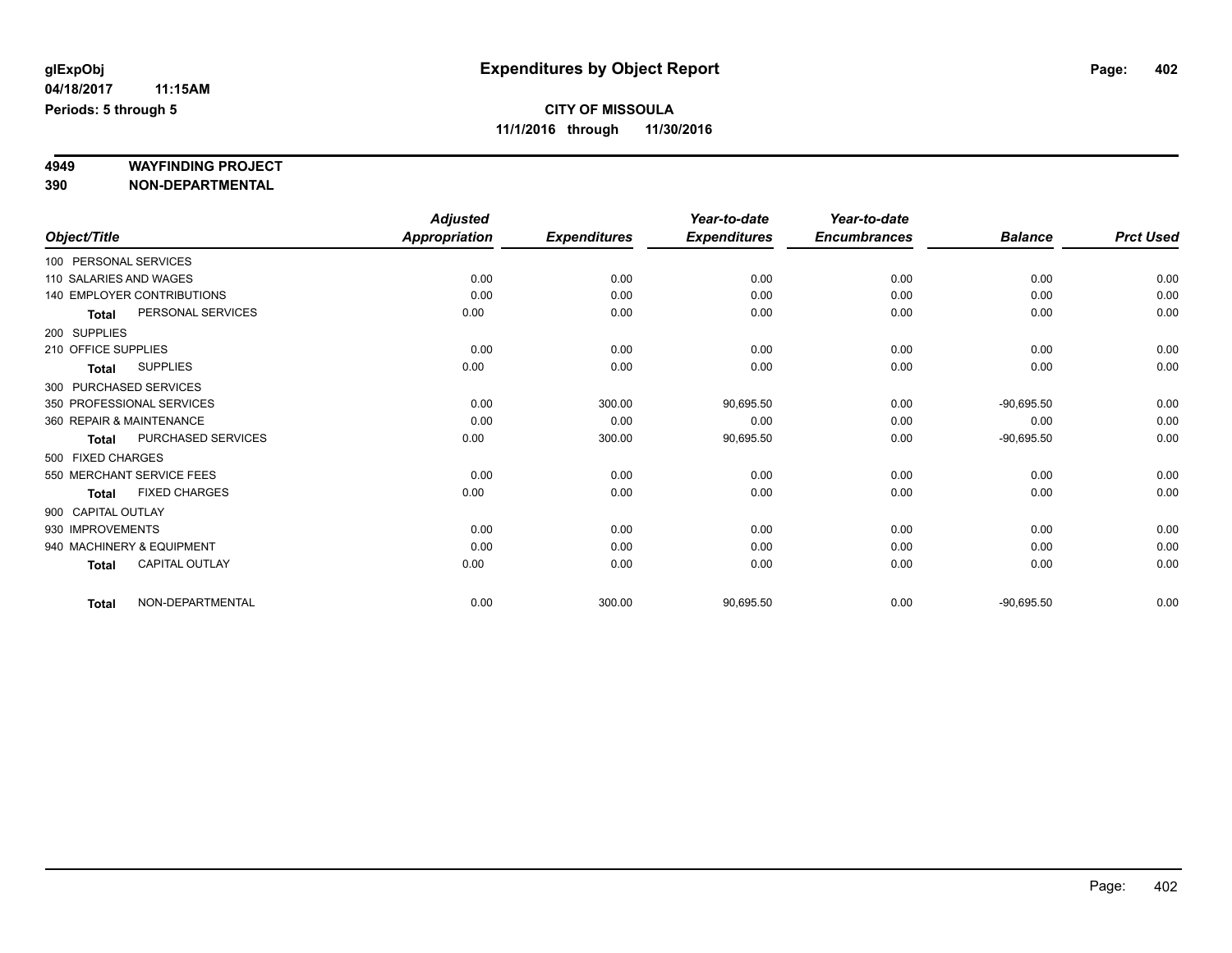#### **4949 WAYFINDING PROJECT**

|                                           | <b>Adjusted</b>      |                     | Year-to-date        | Year-to-date        |                |                  |
|-------------------------------------------|----------------------|---------------------|---------------------|---------------------|----------------|------------------|
| Object/Title                              | <b>Appropriation</b> | <b>Expenditures</b> | <b>Expenditures</b> | <b>Encumbrances</b> | <b>Balance</b> | <b>Prct Used</b> |
| 100 PERSONAL SERVICES                     |                      |                     |                     |                     |                |                  |
| 110 SALARIES AND WAGES                    | 0.00                 | 0.00                | 0.00                | 0.00                | 0.00           | 0.00             |
| <b>140 EMPLOYER CONTRIBUTIONS</b>         | 0.00                 | 0.00                | 0.00                | 0.00                | 0.00           | 0.00             |
| PERSONAL SERVICES<br><b>Total</b>         | 0.00                 | 0.00                | 0.00                | 0.00                | 0.00           | 0.00             |
| 200 SUPPLIES                              |                      |                     |                     |                     |                |                  |
| 210 OFFICE SUPPLIES                       | 0.00                 | 0.00                | 0.00                | 0.00                | 0.00           | 0.00             |
| <b>SUPPLIES</b><br>Total                  | 0.00                 | 0.00                | 0.00                | 0.00                | 0.00           | 0.00             |
| 300 PURCHASED SERVICES                    |                      |                     |                     |                     |                |                  |
| 350 PROFESSIONAL SERVICES                 | 0.00                 | 300.00              | 90,695.50           | 0.00                | $-90,695.50$   | 0.00             |
| 360 REPAIR & MAINTENANCE                  | 0.00                 | 0.00                | 0.00                | 0.00                | 0.00           | 0.00             |
| PURCHASED SERVICES<br><b>Total</b>        | 0.00                 | 300.00              | 90,695.50           | 0.00                | $-90,695.50$   | 0.00             |
| 500 FIXED CHARGES                         |                      |                     |                     |                     |                |                  |
| 550 MERCHANT SERVICE FEES                 | 0.00                 | 0.00                | 0.00                | 0.00                | 0.00           | 0.00             |
| <b>FIXED CHARGES</b><br>Total             | 0.00                 | 0.00                | 0.00                | 0.00                | 0.00           | 0.00             |
| 900 CAPITAL OUTLAY                        |                      |                     |                     |                     |                |                  |
| 930 IMPROVEMENTS                          | 0.00                 | 0.00                | 0.00                | 0.00                | 0.00           | 0.00             |
| 940 MACHINERY & EQUIPMENT                 | 0.00                 | 0.00                | 0.00                | 0.00                | 0.00           | 0.00             |
| <b>CAPITAL OUTLAY</b><br><b>Total</b>     | 0.00                 | 0.00                | 0.00                | 0.00                | 0.00           | 0.00             |
| <b>WAYFINDING PROJECT</b><br><b>Total</b> | 0.00                 | 300.00              | 90,695.50           | 0.00                | $-90,695.50$   | 0.00             |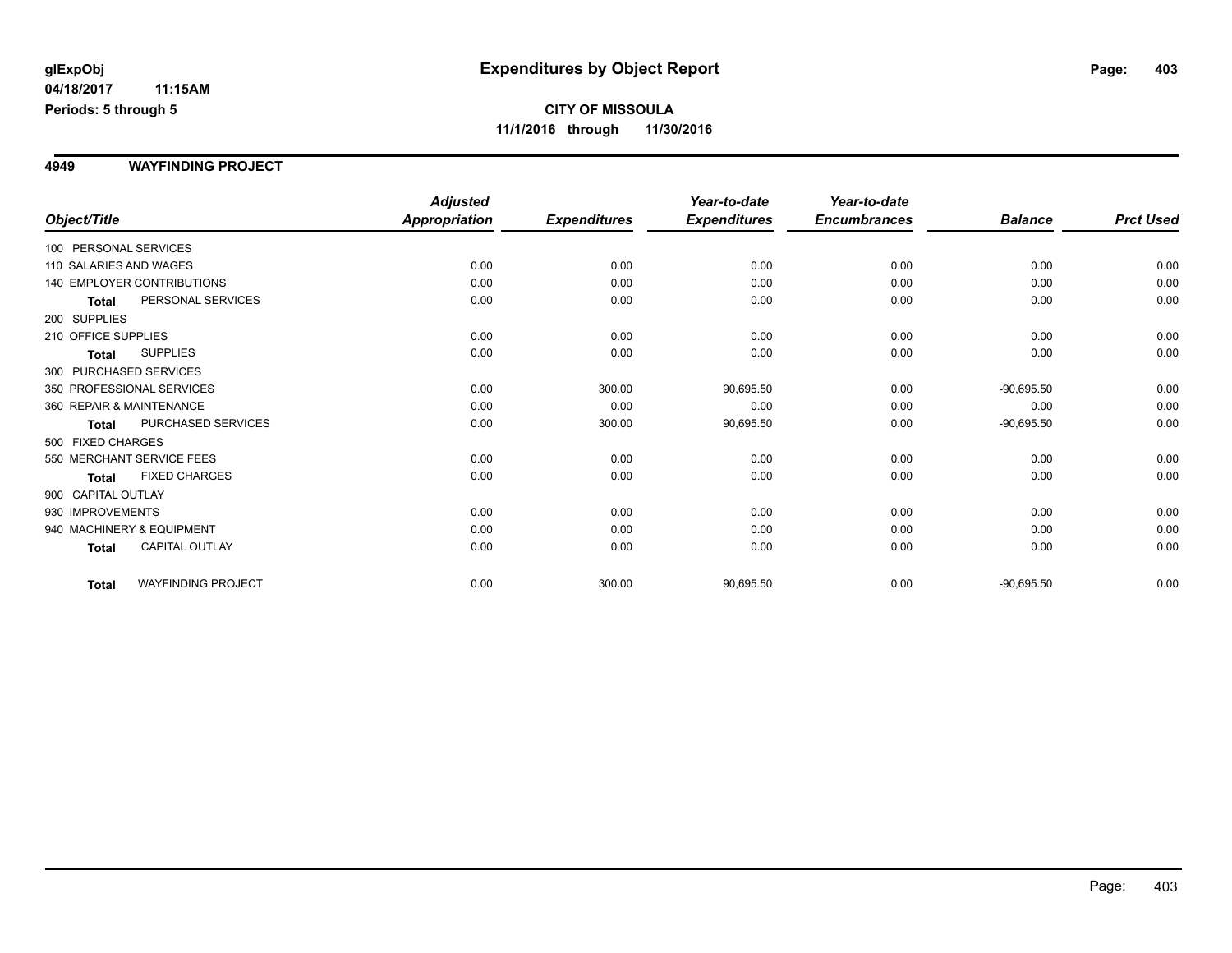# **4990 ARRA ENHANCEMENTS**

**500 N HIGGINS STREETSCAPE**

| Object/Title                          | <b>Adjusted</b><br>Appropriation | <b>Expenditures</b> | Year-to-date<br><b>Expenditures</b> | Year-to-date<br><b>Encumbrances</b> | <b>Balance</b> | <b>Prct Used</b> |
|---------------------------------------|----------------------------------|---------------------|-------------------------------------|-------------------------------------|----------------|------------------|
| 500 FIXED CHARGES                     |                                  |                     |                                     |                                     |                |                  |
| 550 MERCHANT SERVICE FEES             | 0.00                             | 0.00                | 0.00                                | 0.00                                | 0.00           | 0.00             |
| <b>FIXED CHARGES</b><br><b>Total</b>  | 0.00                             | 0.00                | 0.00                                | 0.00                                | 0.00           | 0.00             |
| 900 CAPITAL OUTLAY                    |                                  |                     |                                     |                                     |                |                  |
| 930 IMPROVEMENTS                      | 0.00                             | 0.00                | 0.00                                | 0.00                                | 0.00           | 0.00             |
| <b>CAPITAL OUTLAY</b><br><b>Total</b> | 0.00                             | 0.00                | 0.00                                | 0.00                                | 0.00           | 0.00             |
| N HIGGINS STREETSCAPE<br><b>Total</b> | 0.00                             | 0.00                | 0.00                                | 0.00                                | 0.00           | 0.00             |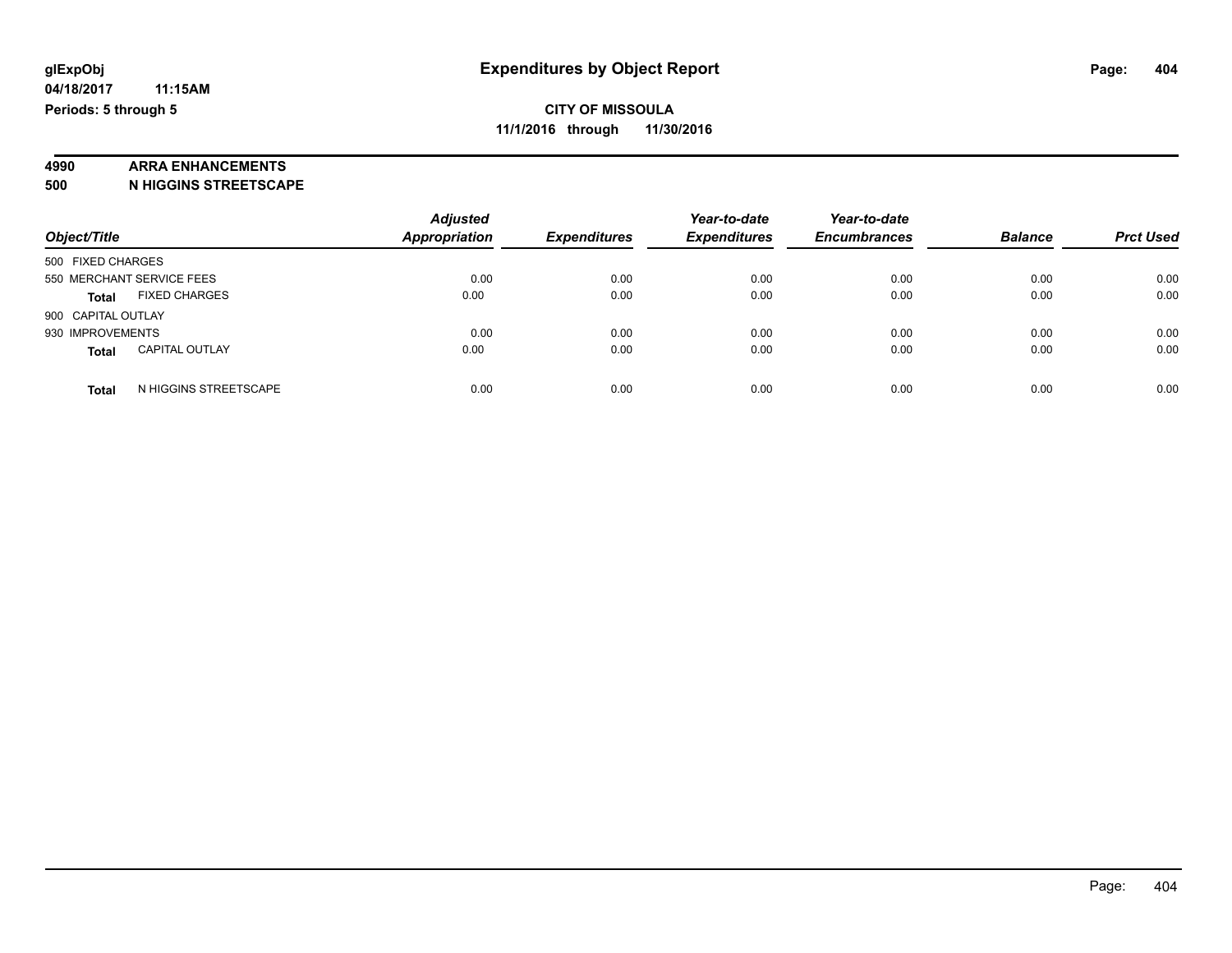**4990 ARRA ENHANCEMENTS 510 CURB RAMPS**

| Object/Title                          | <b>Adjusted</b><br><b>Appropriation</b> | <b>Expenditures</b> | Year-to-date<br><b>Expenditures</b> | Year-to-date<br><b>Encumbrances</b> | <b>Balance</b> | <b>Prct Used</b> |
|---------------------------------------|-----------------------------------------|---------------------|-------------------------------------|-------------------------------------|----------------|------------------|
| 500 FIXED CHARGES                     |                                         |                     |                                     |                                     |                |                  |
| 550 MERCHANT SERVICE FEES             | 0.00                                    | 0.00                | 0.00                                | 0.00                                | 0.00           | 0.00             |
| <b>FIXED CHARGES</b><br><b>Total</b>  | 0.00                                    | 0.00                | 0.00                                | 0.00                                | 0.00           | 0.00             |
| 900 CAPITAL OUTLAY                    |                                         |                     |                                     |                                     |                |                  |
| 930 IMPROVEMENTS                      | 0.00                                    | 0.00                | 0.00                                | 0.00                                | 0.00           | 0.00             |
| <b>CAPITAL OUTLAY</b><br><b>Total</b> | 0.00                                    | 0.00                | 0.00                                | 0.00                                | 0.00           | 0.00             |
| <b>CURB RAMPS</b><br><b>Total</b>     | 0.00                                    | 0.00                | 0.00                                | 0.00                                | 0.00           | 0.00             |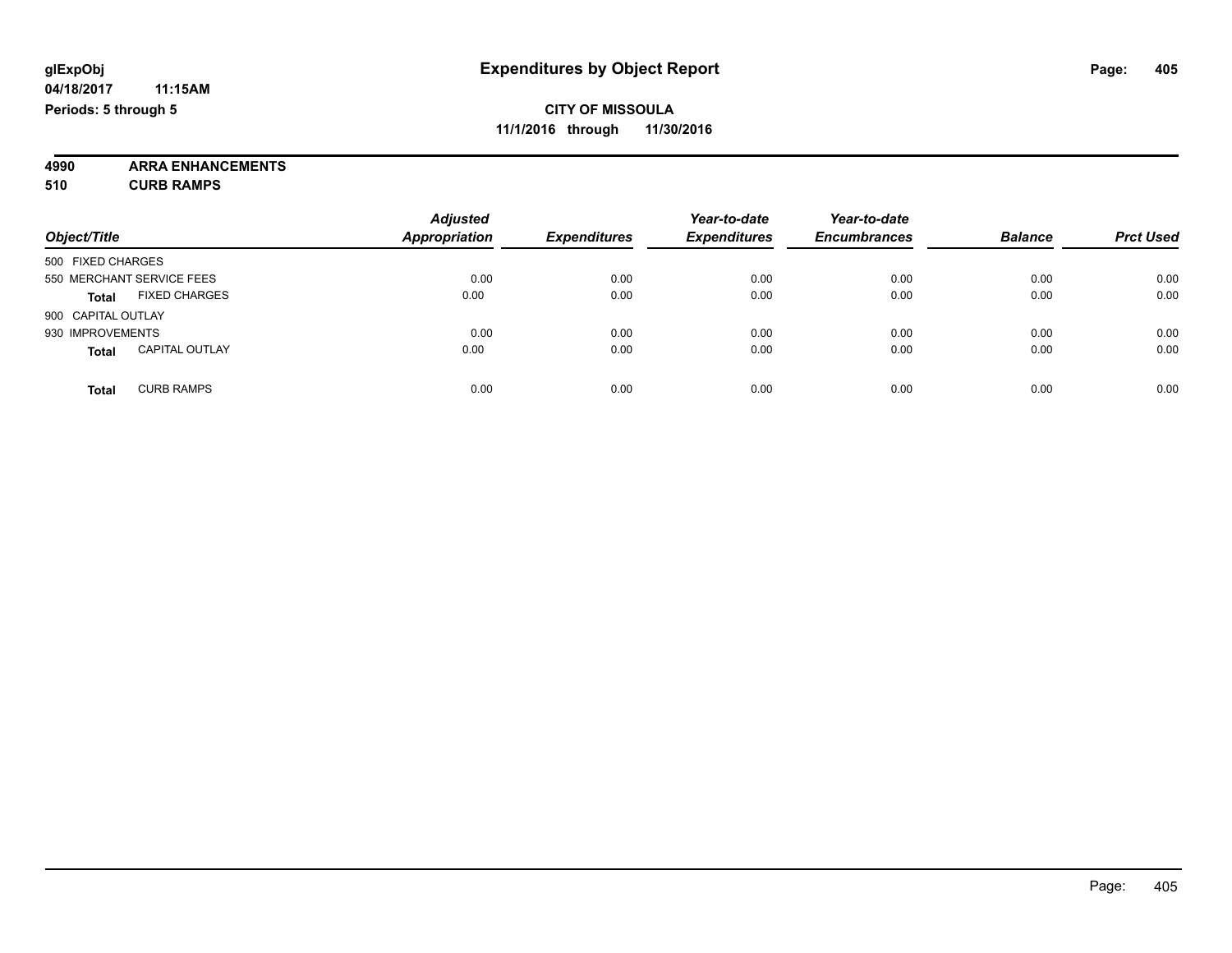**04/18/2017 11:15AM Periods: 5 through 5**

# **4990 ARRA ENHANCEMENTS**

**515 RSNAKE GATEWAY GREENOUGH DRIVE**

| Object/Title       |                                | <b>Adjusted</b><br>Appropriation | <b>Expenditures</b> | Year-to-date<br><b>Expenditures</b> | Year-to-date<br><b>Encumbrances</b> | <b>Balance</b> | <b>Prct Used</b> |
|--------------------|--------------------------------|----------------------------------|---------------------|-------------------------------------|-------------------------------------|----------------|------------------|
| 500 FIXED CHARGES  |                                |                                  |                     |                                     |                                     |                |                  |
|                    | 550 MERCHANT SERVICE FEES      | 0.00                             | 0.00                | 0.00                                | 0.00                                | 0.00           | 0.00             |
| <b>Total</b>       | <b>FIXED CHARGES</b>           | 0.00                             | 0.00                | 0.00                                | 0.00                                | 0.00           | 0.00             |
| 900 CAPITAL OUTLAY |                                |                                  |                     |                                     |                                     |                |                  |
| 930 IMPROVEMENTS   |                                | 0.00                             | 0.00                | 0.00                                | 0.00                                | 0.00           | 0.00             |
| <b>Total</b>       | <b>CAPITAL OUTLAY</b>          | 0.00                             | 0.00                | 0.00                                | 0.00                                | 0.00           | 0.00             |
| <b>Total</b>       | RSNAKE GATEWAY GREENOUGH DRIVE | 0.00                             | 0.00                | 0.00                                | 0.00                                | 0.00           | 0.00             |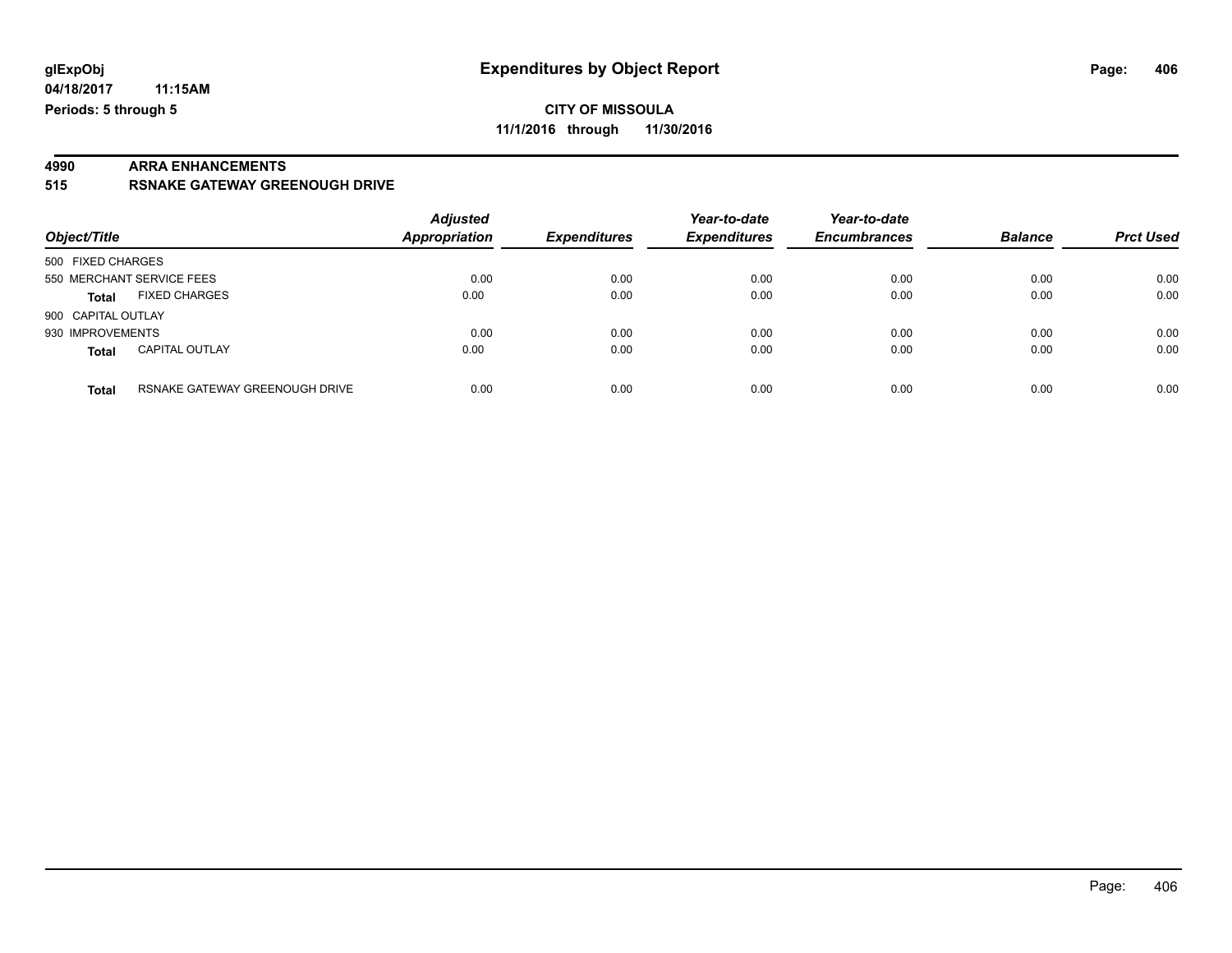#### **4990 ARRA ENHANCEMENTS**

| Object/Title       |                           | <b>Adjusted</b><br><b>Appropriation</b> | <b>Expenditures</b> | Year-to-date<br><b>Expenditures</b> | Year-to-date<br><b>Encumbrances</b> | <b>Balance</b> | <b>Prct Used</b> |
|--------------------|---------------------------|-----------------------------------------|---------------------|-------------------------------------|-------------------------------------|----------------|------------------|
| 500 FIXED CHARGES  |                           |                                         |                     |                                     |                                     |                |                  |
|                    | 550 MERCHANT SERVICE FEES | 0.00                                    | 0.00                | 0.00                                | 0.00                                | 0.00           | 0.00             |
| <b>Total</b>       | <b>FIXED CHARGES</b>      | 0.00                                    | 0.00                | 0.00                                | 0.00                                | 0.00           | 0.00             |
| 900 CAPITAL OUTLAY |                           |                                         |                     |                                     |                                     |                |                  |
| 930 IMPROVEMENTS   |                           | 0.00                                    | 0.00                | 0.00                                | 0.00                                | 0.00           | 0.00             |
| <b>Total</b>       | <b>CAPITAL OUTLAY</b>     | 0.00                                    | 0.00                | 0.00                                | 0.00                                | 0.00           | 0.00             |
| <b>Total</b>       | ARRA ENHANCEMENTS         | 0.00                                    | 0.00                | 0.00                                | 0.00                                | 0.00           | 0.00             |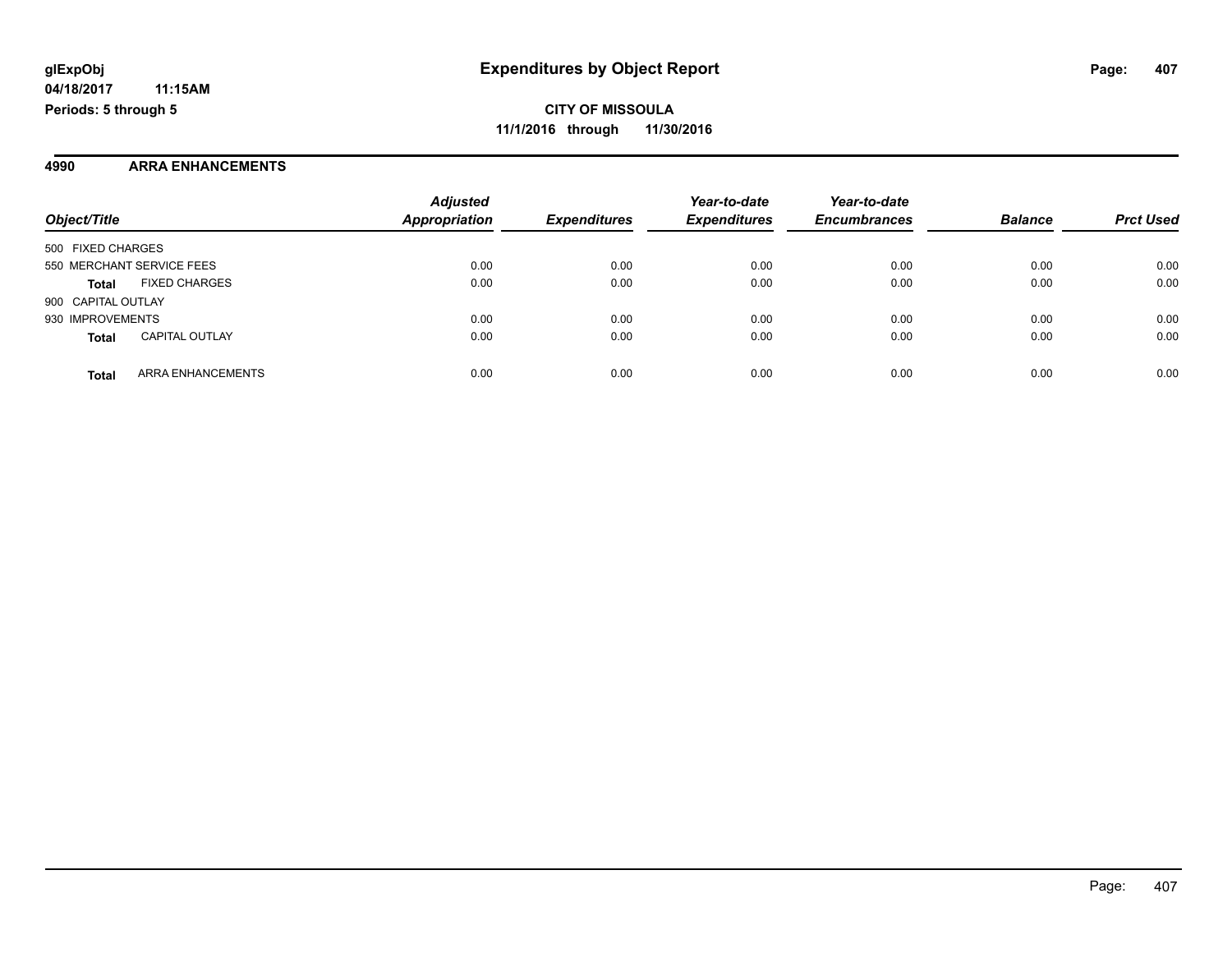# **4991 ARRA HB645**

**500 N HIGGINS STREETSCAPE**

| Object/Title                          | <b>Adjusted</b><br>Appropriation | <b>Expenditures</b> | Year-to-date<br><b>Expenditures</b> | Year-to-date<br><b>Encumbrances</b> | <b>Balance</b> | <b>Prct Used</b> |
|---------------------------------------|----------------------------------|---------------------|-------------------------------------|-------------------------------------|----------------|------------------|
| 500 FIXED CHARGES                     |                                  |                     |                                     |                                     |                |                  |
| 550 MERCHANT SERVICE FEES             | 0.00                             | 0.00                | 0.00                                | 0.00                                | 0.00           | 0.00             |
| <b>FIXED CHARGES</b><br><b>Total</b>  | 0.00                             | 0.00                | 0.00                                | 0.00                                | 0.00           | 0.00             |
| 900 CAPITAL OUTLAY                    |                                  |                     |                                     |                                     |                |                  |
| 930 IMPROVEMENTS                      | 0.00                             | 0.00                | 0.00                                | 0.00                                | 0.00           | 0.00             |
| <b>CAPITAL OUTLAY</b><br><b>Total</b> | 0.00                             | 0.00                | 0.00                                | 0.00                                | 0.00           | 0.00             |
| N HIGGINS STREETSCAPE<br><b>Total</b> | 0.00                             | 0.00                | 0.00                                | 0.00                                | 0.00           | 0.00             |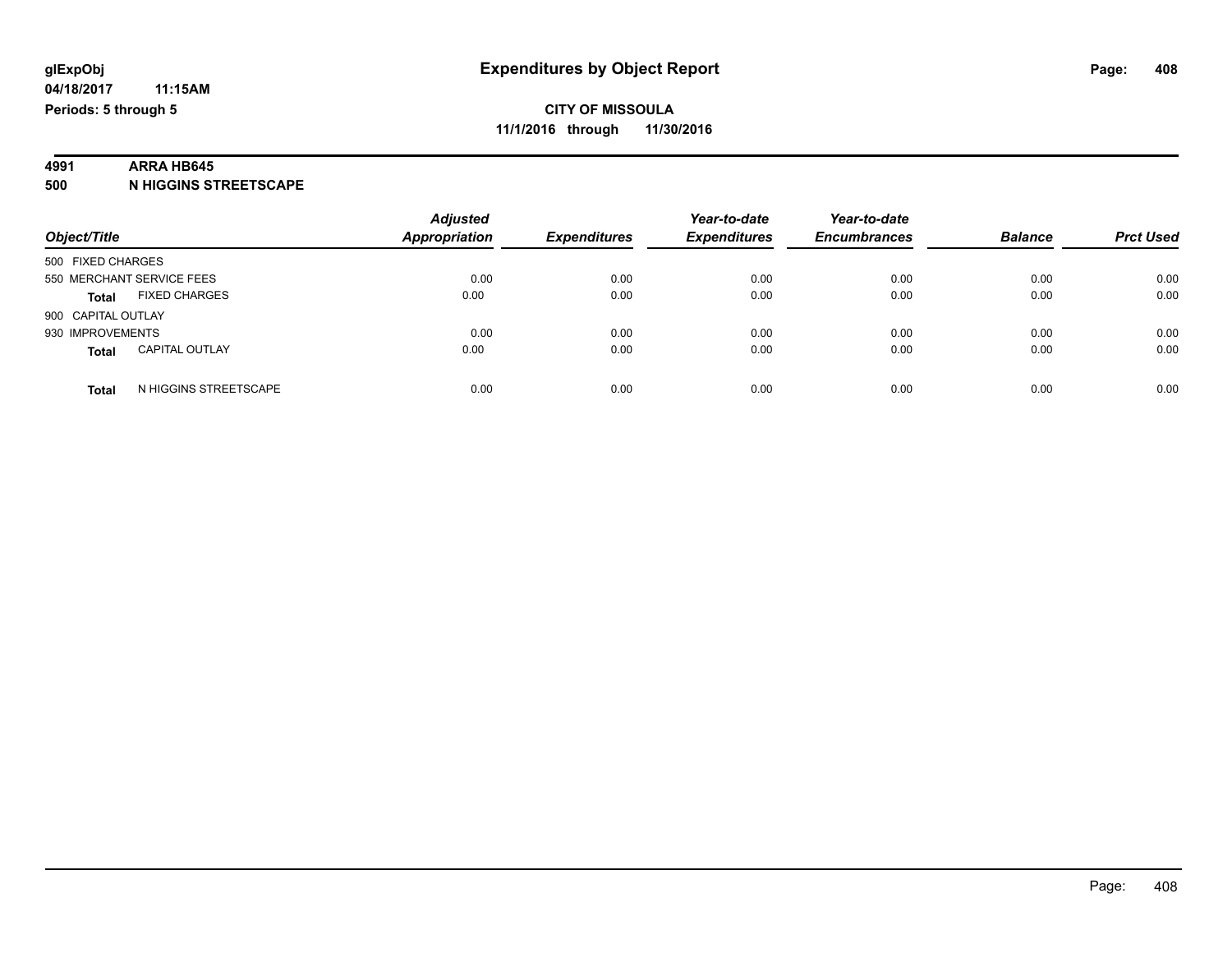# **4991 ARRA HB645**

**520 N HIGGINS PAVING**

|                                       | <b>Adjusted</b>      |                     | Year-to-date        | Year-to-date        |                |                  |
|---------------------------------------|----------------------|---------------------|---------------------|---------------------|----------------|------------------|
| Object/Title                          | <b>Appropriation</b> | <b>Expenditures</b> | <b>Expenditures</b> | <b>Encumbrances</b> | <b>Balance</b> | <b>Prct Used</b> |
| 500 FIXED CHARGES                     |                      |                     |                     |                     |                |                  |
| 550 MERCHANT SERVICE FEES             | 0.00                 | 0.00                | 0.00                | 0.00                | 0.00           | 0.00             |
| <b>FIXED CHARGES</b><br><b>Total</b>  | 0.00                 | 0.00                | 0.00                | 0.00                | 0.00           | 0.00             |
| 900 CAPITAL OUTLAY                    |                      |                     |                     |                     |                |                  |
| 930 IMPROVEMENTS                      | 0.00                 | 0.00                | 0.00                | 0.00                | 0.00           | 0.00             |
| <b>CAPITAL OUTLAY</b><br><b>Total</b> | 0.00                 | 0.00                | 0.00                | 0.00                | 0.00           | 0.00             |
| N HIGGINS PAVING<br><b>Total</b>      | 0.00                 | 0.00                | 0.00                | 0.00                | 0.00           | 0.00             |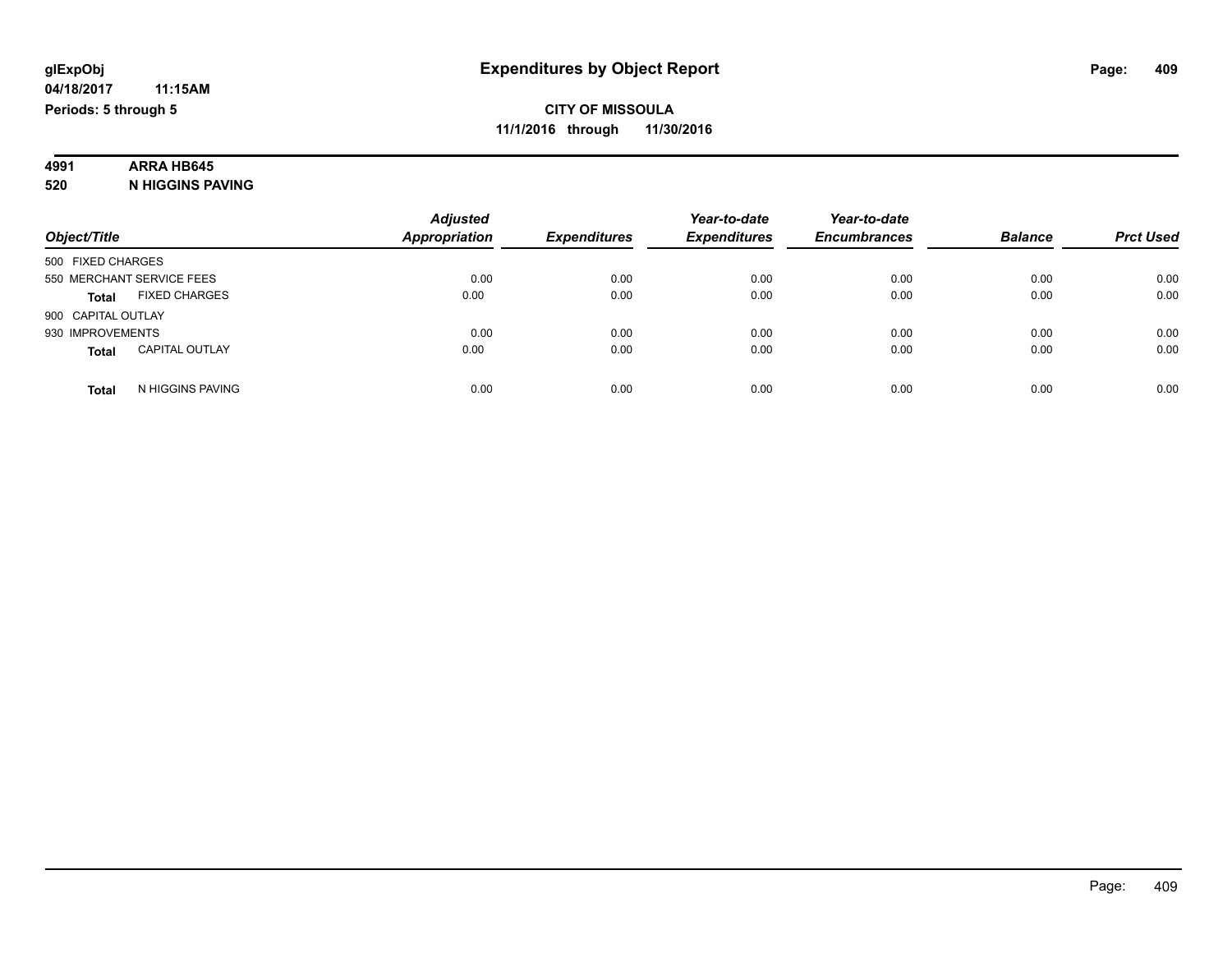**04/18/2017 11:15AM Periods: 5 through 5**

#### **CITY OF MISSOULA 11/1/2016 through 11/30/2016**

**4991 ARRA HB645 525 BROOKS ST CURB & SW IMPROVEMENTS**

| Object/Title                             | <b>Adjusted</b><br><b>Appropriation</b> | <b>Expenditures</b> | Year-to-date<br><b>Expenditures</b> | Year-to-date<br><b>Encumbrances</b> | <b>Balance</b> | <b>Prct Used</b> |
|------------------------------------------|-----------------------------------------|---------------------|-------------------------------------|-------------------------------------|----------------|------------------|
| 500 FIXED CHARGES                        |                                         |                     |                                     |                                     |                |                  |
| 550 MERCHANT SERVICE FEES                | 0.00                                    | 0.00                | 0.00                                | 0.00                                | 0.00           | 0.00             |
| <b>FIXED CHARGES</b><br>Total            | 0.00                                    | 0.00                | 0.00                                | 0.00                                | 0.00           | 0.00             |
| 900 CAPITAL OUTLAY                       |                                         |                     |                                     |                                     |                |                  |
| 930 IMPROVEMENTS                         | 0.00                                    | 0.00                | 0.00                                | 0.00                                | 0.00           | 0.00             |
| <b>CAPITAL OUTLAY</b><br><b>Total</b>    | 0.00                                    | 0.00                | 0.00                                | 0.00                                | 0.00           | 0.00             |
| BROOKS ST CURB & SW IMPROVEMENT<br>Total | 0.00                                    | 0.00                | 0.00                                | 0.00                                | 0.00           | 0.00             |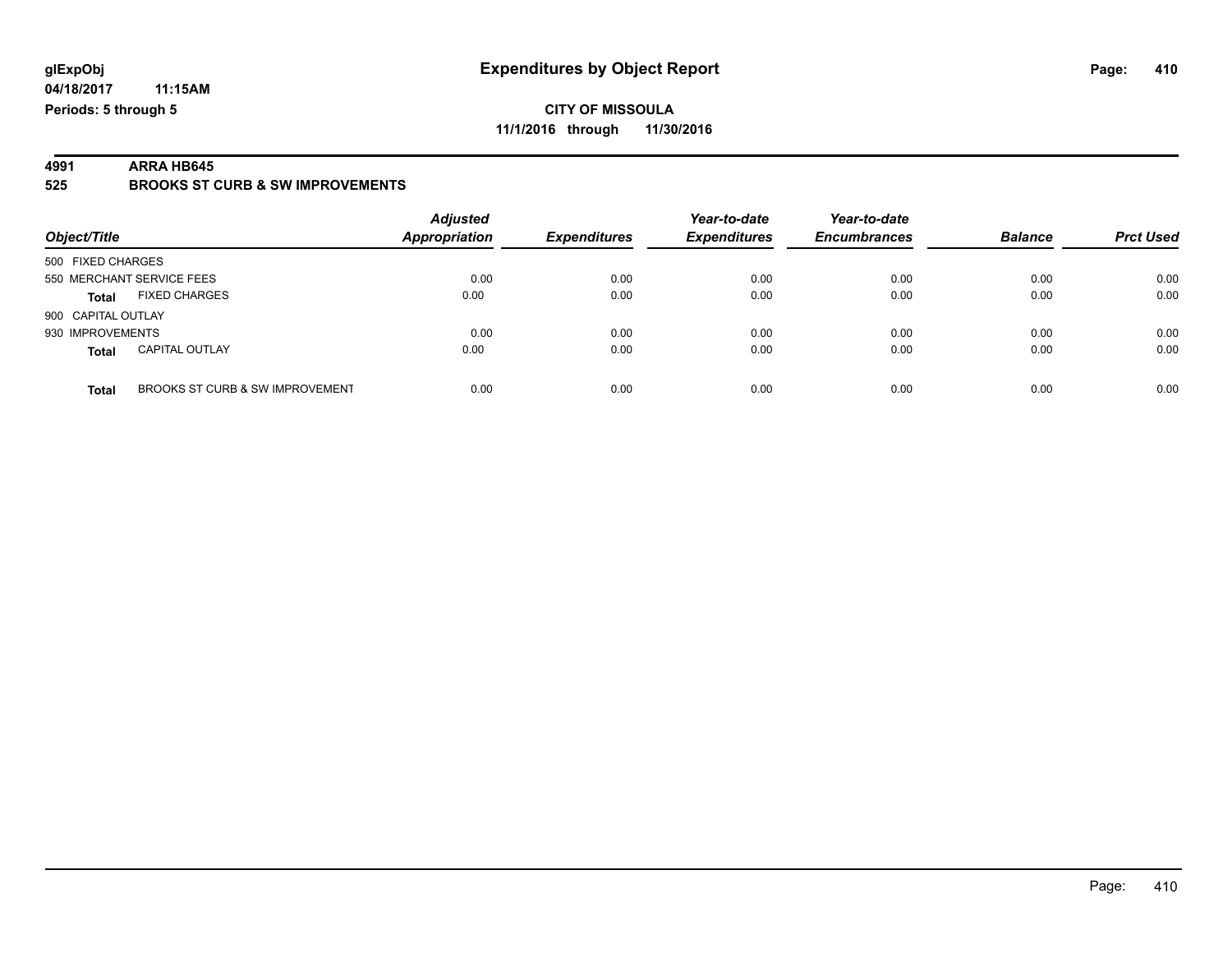| 4991 | <b>ARRA HB645</b> |  |
|------|-------------------|--|
| 530  | <b>CURB RAMPS</b> |  |

|                       |                            | <b>Adjusted</b>      |                     | Year-to-date        | Year-to-date        |                |                  |
|-----------------------|----------------------------|----------------------|---------------------|---------------------|---------------------|----------------|------------------|
| Object/Title          |                            | <b>Appropriation</b> | <b>Expenditures</b> | <b>Expenditures</b> | <b>Encumbrances</b> | <b>Balance</b> | <b>Prct Used</b> |
| 100 PERSONAL SERVICES |                            |                      |                     |                     |                     |                |                  |
|                       | 140 EMPLOYER CONTRIBUTIONS | 0.00                 | 0.00                | 0.00                | 0.00                | 0.00           | 0.00             |
| Total                 | PERSONAL SERVICES          | 0.00                 | 0.00                | 0.00                | 0.00                | 0.00           | 0.00             |
| 500 FIXED CHARGES     |                            |                      |                     |                     |                     |                |                  |
|                       | 550 MERCHANT SERVICE FEES  | 0.00                 | 0.00                | 0.00                | 0.00                | 0.00           | 0.00             |
| Total                 | <b>FIXED CHARGES</b>       | 0.00                 | 0.00                | 0.00                | 0.00                | 0.00           | 0.00             |
| 900 CAPITAL OUTLAY    |                            |                      |                     |                     |                     |                |                  |
| 930 IMPROVEMENTS      |                            | 0.00                 | 0.00                | 0.00                | 0.00                | 0.00           | 0.00             |
| <b>Total</b>          | <b>CAPITAL OUTLAY</b>      | 0.00                 | 0.00                | 0.00                | 0.00                | 0.00           | 0.00             |
|                       |                            |                      |                     |                     |                     |                |                  |
| <b>Total</b>          | <b>CURB RAMPS</b>          | 0.00                 | 0.00                | 0.00                | 0.00                | 0.00           | 0.00             |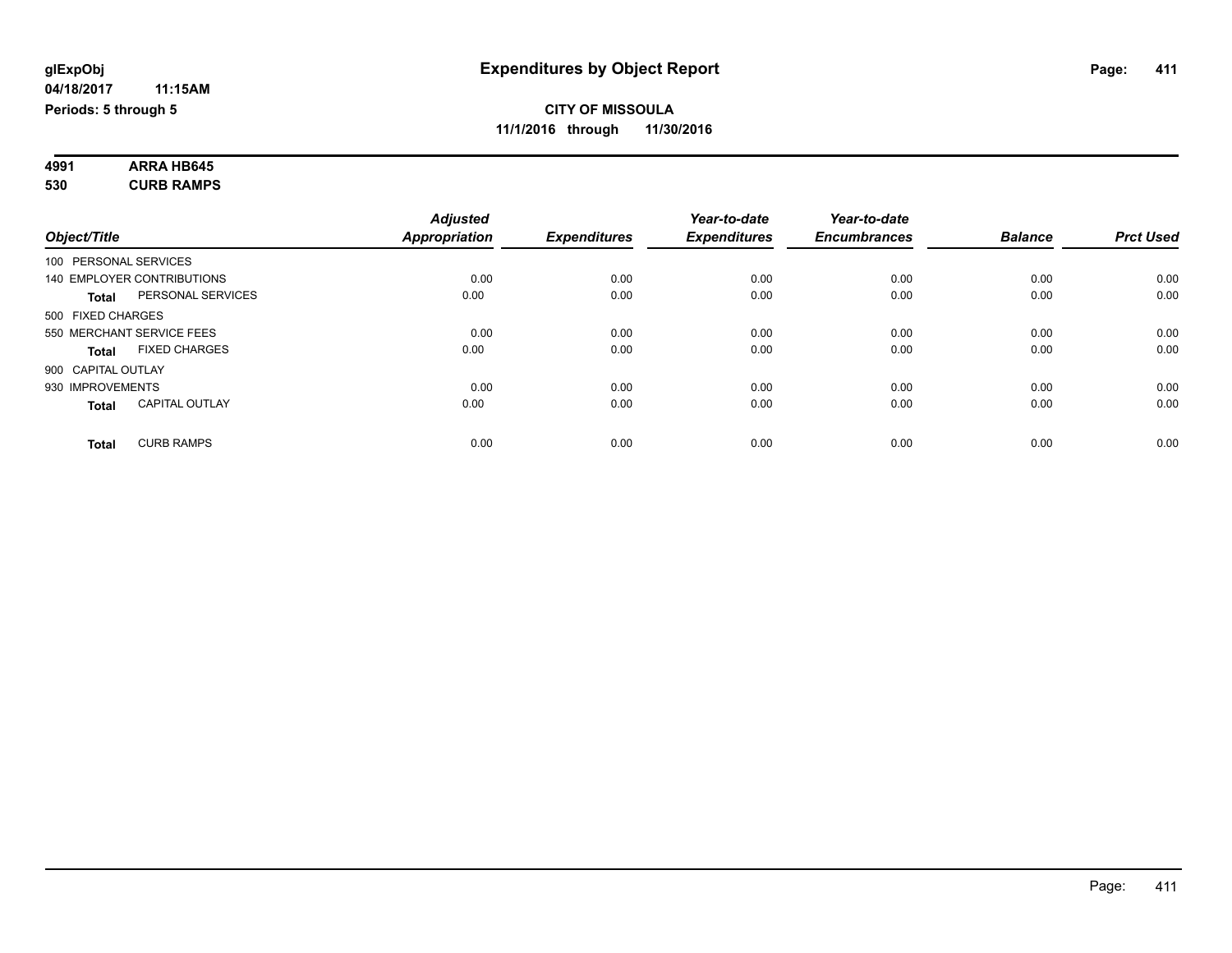# **4991 ARRA HB645**

**535 PARKS PLAYGROUND INSTALLS**

|                        |                                   | <b>Adjusted</b>      |                     | Year-to-date        | Year-to-date        |                |                  |
|------------------------|-----------------------------------|----------------------|---------------------|---------------------|---------------------|----------------|------------------|
| Object/Title           |                                   | <b>Appropriation</b> | <b>Expenditures</b> | <b>Expenditures</b> | <b>Encumbrances</b> | <b>Balance</b> | <b>Prct Used</b> |
| 100 PERSONAL SERVICES  |                                   |                      |                     |                     |                     |                |                  |
| 110 SALARIES AND WAGES |                                   | 0.00                 | 0.00                | 0.00                | 0.00                | 0.00           | 0.00             |
|                        | 120 OVERTIME/TERMINATION          | 0.00                 | 0.00                | 0.00                | 0.00                | 0.00           | 0.00             |
|                        | <b>140 EMPLOYER CONTRIBUTIONS</b> | 0.00                 | 0.00                | 0.00                | 0.00                | 0.00           | 0.00             |
| <b>Total</b>           | PERSONAL SERVICES                 | 0.00                 | 0.00                | 0.00                | 0.00                | 0.00           | 0.00             |
| 500 FIXED CHARGES      |                                   |                      |                     |                     |                     |                |                  |
|                        | 550 MERCHANT SERVICE FEES         | 0.00                 | 0.00                | 0.00                | 0.00                | 0.00           | 0.00             |
| <b>Total</b>           | <b>FIXED CHARGES</b>              | 0.00                 | 0.00                | 0.00                | 0.00                | 0.00           | 0.00             |
| 900 CAPITAL OUTLAY     |                                   |                      |                     |                     |                     |                |                  |
| 930 IMPROVEMENTS       |                                   | 0.00                 | 0.00                | 0.00                | 0.00                | 0.00           | 0.00             |
| <b>Total</b>           | <b>CAPITAL OUTLAY</b>             | 0.00                 | 0.00                | 0.00                | 0.00                | 0.00           | 0.00             |
| <b>Total</b>           | PARKS PLAYGROUND INSTALLS         | 0.00                 | 0.00                | 0.00                | 0.00                | 0.00           | 0.00             |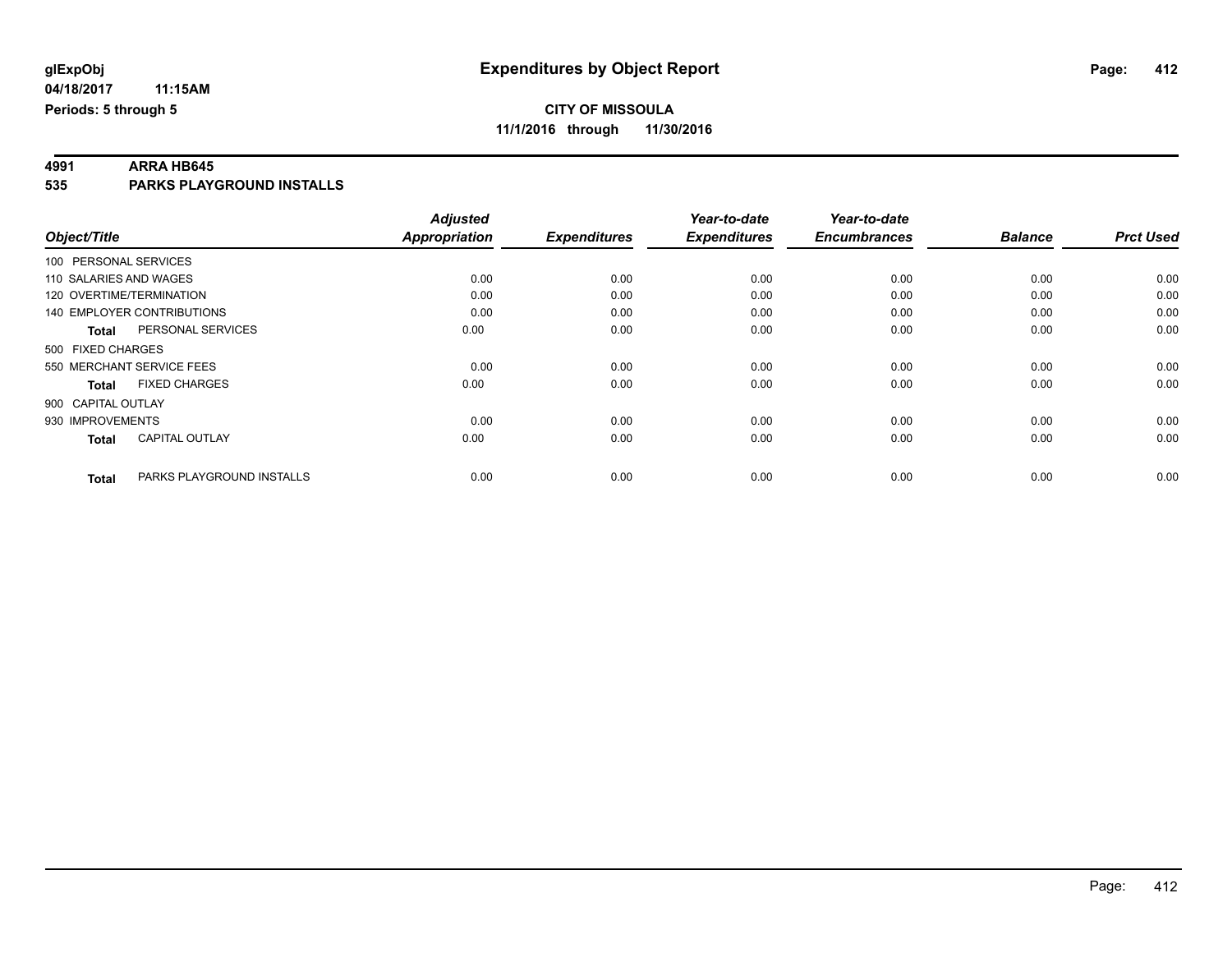# **4991 ARRA HB645**

**540 GREENOUGH PARK BRIDGE**

|                       |                              | <b>Adjusted</b>      |                     | Year-to-date        | Year-to-date        |                |                  |
|-----------------------|------------------------------|----------------------|---------------------|---------------------|---------------------|----------------|------------------|
| Object/Title          |                              | <b>Appropriation</b> | <b>Expenditures</b> | <b>Expenditures</b> | <b>Encumbrances</b> | <b>Balance</b> | <b>Prct Used</b> |
| 100 PERSONAL SERVICES |                              |                      |                     |                     |                     |                |                  |
|                       | 120 OVERTIME/TERMINATION     | 0.00                 | 0.00                | 0.00                | 0.00                | 0.00           | 0.00             |
|                       | 140 EMPLOYER CONTRIBUTIONS   | 0.00                 | 0.00                | 0.00                | 0.00                | 0.00           | 0.00             |
| <b>Total</b>          | PERSONAL SERVICES            | 0.00                 | 0.00                | 0.00                | 0.00                | 0.00           | 0.00             |
| 500 FIXED CHARGES     |                              |                      |                     |                     |                     |                |                  |
|                       | 550 MERCHANT SERVICE FEES    | 0.00                 | 0.00                | 0.00                | 0.00                | 0.00           | 0.00             |
| <b>Total</b>          | <b>FIXED CHARGES</b>         | 0.00                 | 0.00                | 0.00                | 0.00                | 0.00           | 0.00             |
| 900 CAPITAL OUTLAY    |                              |                      |                     |                     |                     |                |                  |
| 930 IMPROVEMENTS      |                              | 0.00                 | 0.00                | 0.00                | 0.00                | 0.00           | 0.00             |
| <b>Total</b>          | <b>CAPITAL OUTLAY</b>        | 0.00                 | 0.00                | 0.00                | 0.00                | 0.00           | 0.00             |
|                       |                              |                      |                     |                     |                     |                |                  |
| <b>Total</b>          | <b>GREENOUGH PARK BRIDGE</b> | 0.00                 | 0.00                | 0.00                | 0.00                | 0.00           | 0.00             |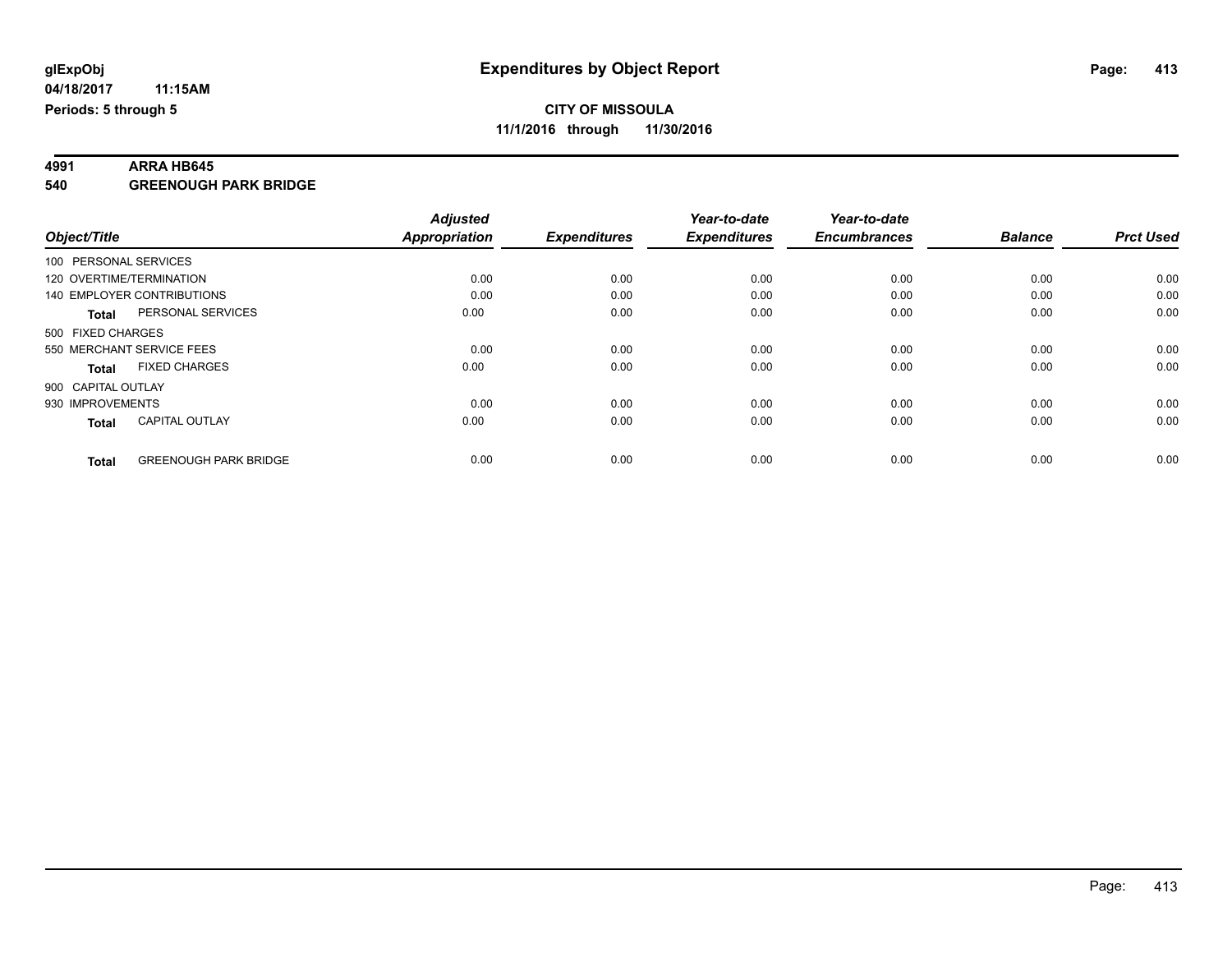**4991 ARRA HB645**

|                                       | <b>Adjusted</b>      |                     | Year-to-date        | Year-to-date        |                |                  |
|---------------------------------------|----------------------|---------------------|---------------------|---------------------|----------------|------------------|
| Object/Title                          | <b>Appropriation</b> | <b>Expenditures</b> | <b>Expenditures</b> | <b>Encumbrances</b> | <b>Balance</b> | <b>Prct Used</b> |
| 100 PERSONAL SERVICES                 |                      |                     |                     |                     |                |                  |
| 110 SALARIES AND WAGES                | 0.00                 | 0.00                | 0.00                | 0.00                | 0.00           | 0.00             |
| 120 OVERTIME/TERMINATION              | 0.00                 | 0.00                | 0.00                | 0.00                | 0.00           | 0.00             |
| <b>140 EMPLOYER CONTRIBUTIONS</b>     | 0.00                 | 0.00                | 0.00                | 0.00                | 0.00           | 0.00             |
| PERSONAL SERVICES<br><b>Total</b>     | 0.00                 | 0.00                | 0.00                | 0.00                | 0.00           | 0.00             |
| 500 FIXED CHARGES                     |                      |                     |                     |                     |                |                  |
| 550 MERCHANT SERVICE FEES             | 0.00                 | 0.00                | 0.00                | 0.00                | 0.00           | 0.00             |
| <b>FIXED CHARGES</b><br><b>Total</b>  | 0.00                 | 0.00                | 0.00                | 0.00                | 0.00           | 0.00             |
| 900 CAPITAL OUTLAY                    |                      |                     |                     |                     |                |                  |
| 930 IMPROVEMENTS                      | 0.00                 | 0.00                | 0.00                | 0.00                | 0.00           | 0.00             |
| <b>CAPITAL OUTLAY</b><br><b>Total</b> | 0.00                 | 0.00                | 0.00                | 0.00                | 0.00           | 0.00             |
| ARRA HB645<br><b>Total</b>            | 0.00                 | 0.00                | 0.00                | 0.00                | 0.00           | 0.00             |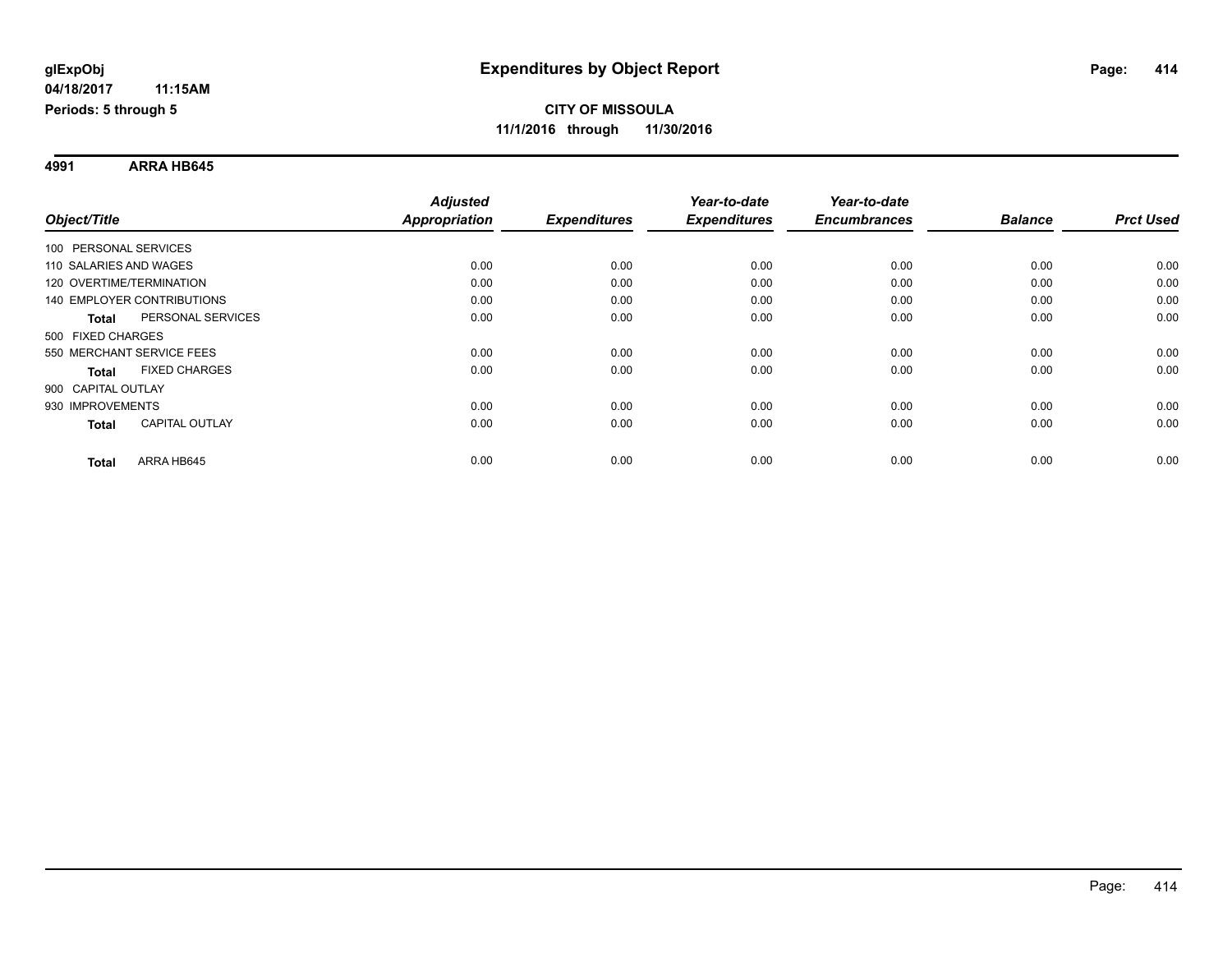**4992 WFL MILLER CREEK ROAD 390 NON-DEPARTMENTAL**

| Object/Title       |                           | <b>Adjusted</b><br>Appropriation | <b>Expenditures</b> | Year-to-date<br><b>Expenditures</b> | Year-to-date<br><b>Encumbrances</b> | <b>Balance</b> | <b>Prct Used</b> |
|--------------------|---------------------------|----------------------------------|---------------------|-------------------------------------|-------------------------------------|----------------|------------------|
| 500 FIXED CHARGES  |                           |                                  |                     |                                     |                                     |                |                  |
|                    | 550 MERCHANT SERVICE FEES | 0.00                             | 0.00                | 0.00                                | 0.00                                | 0.00           | 0.00             |
| Total              | <b>FIXED CHARGES</b>      | 0.00                             | 0.00                | 0.00                                | 0.00                                | 0.00           | 0.00             |
| 900 CAPITAL OUTLAY |                           |                                  |                     |                                     |                                     |                |                  |
| 930 IMPROVEMENTS   |                           | 0.00                             | 0.00                | 0.00                                | 0.00                                | 0.00           | 0.00             |
| Total              | <b>CAPITAL OUTLAY</b>     | 0.00                             | 0.00                | 0.00                                | 0.00                                | 0.00           | 0.00             |
| <b>Total</b>       | NON-DEPARTMENTAL          | 0.00                             | 0.00                | 0.00                                | 0.00                                | 0.00           | 0.00             |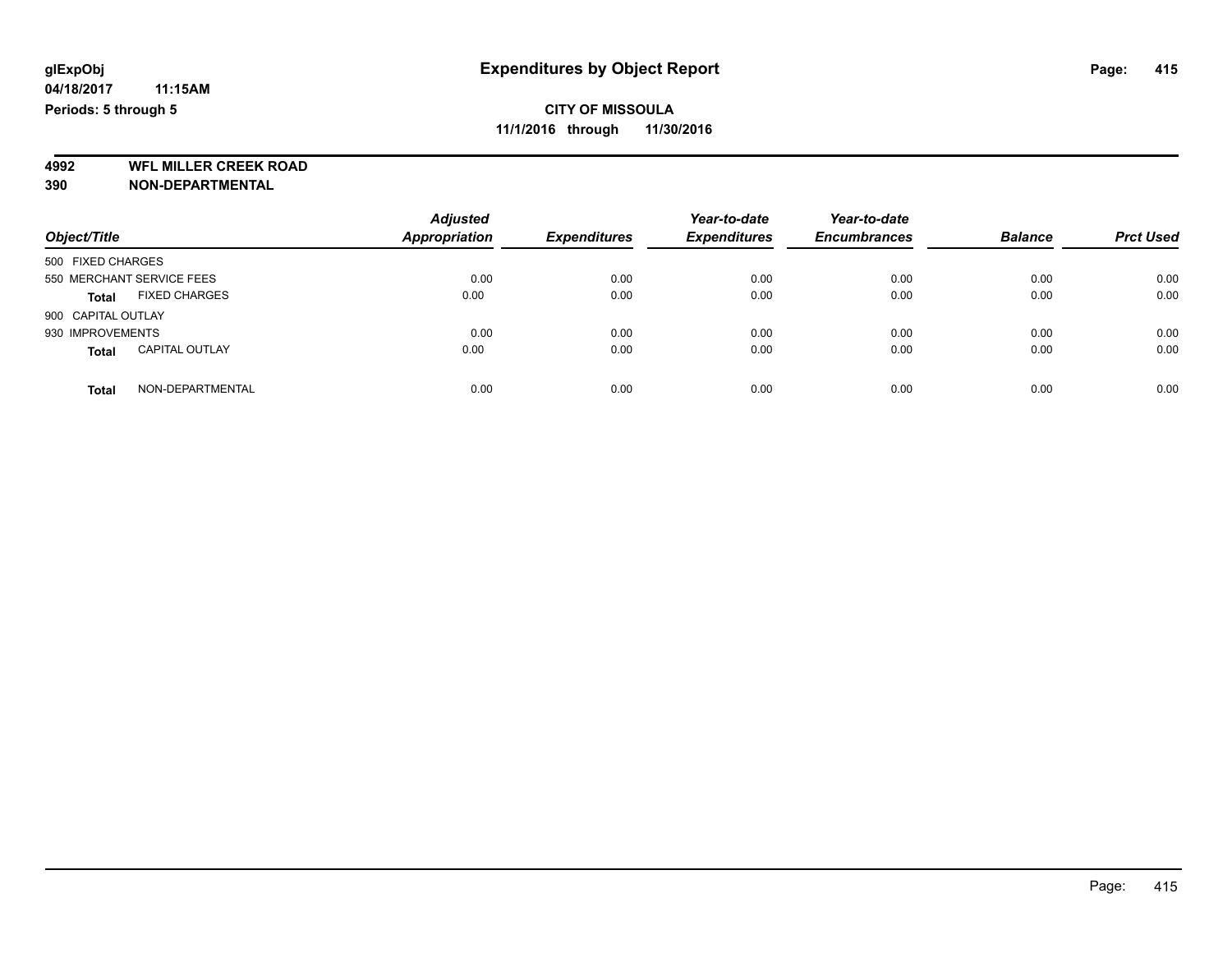#### **4992 WFL MILLER CREEK ROAD**

|                           |                       | <b>Adjusted</b>      |                     | Year-to-date        | Year-to-date        |                |                  |
|---------------------------|-----------------------|----------------------|---------------------|---------------------|---------------------|----------------|------------------|
| Object/Title              |                       | <b>Appropriation</b> | <b>Expenditures</b> | <b>Expenditures</b> | <b>Encumbrances</b> | <b>Balance</b> | <b>Prct Used</b> |
| 500 FIXED CHARGES         |                       |                      |                     |                     |                     |                |                  |
| 550 MERCHANT SERVICE FEES |                       | 0.00                 | 0.00                | 0.00                | 0.00                | 0.00           | 0.00             |
| <b>Total</b>              | <b>FIXED CHARGES</b>  | 0.00                 | 0.00                | 0.00                | 0.00                | 0.00           | 0.00             |
| 900 CAPITAL OUTLAY        |                       |                      |                     |                     |                     |                |                  |
| 930 IMPROVEMENTS          |                       | 0.00                 | 0.00                | 0.00                | 0.00                | 0.00           | 0.00             |
| <b>Total</b>              | <b>CAPITAL OUTLAY</b> | 0.00                 | 0.00                | 0.00                | 0.00                | 0.00           | 0.00             |
| <b>Total</b>              | WFL MILLER CREEK ROAD | 0.00                 | 0.00                | 0.00                | 0.00                | 0.00           | 0.00             |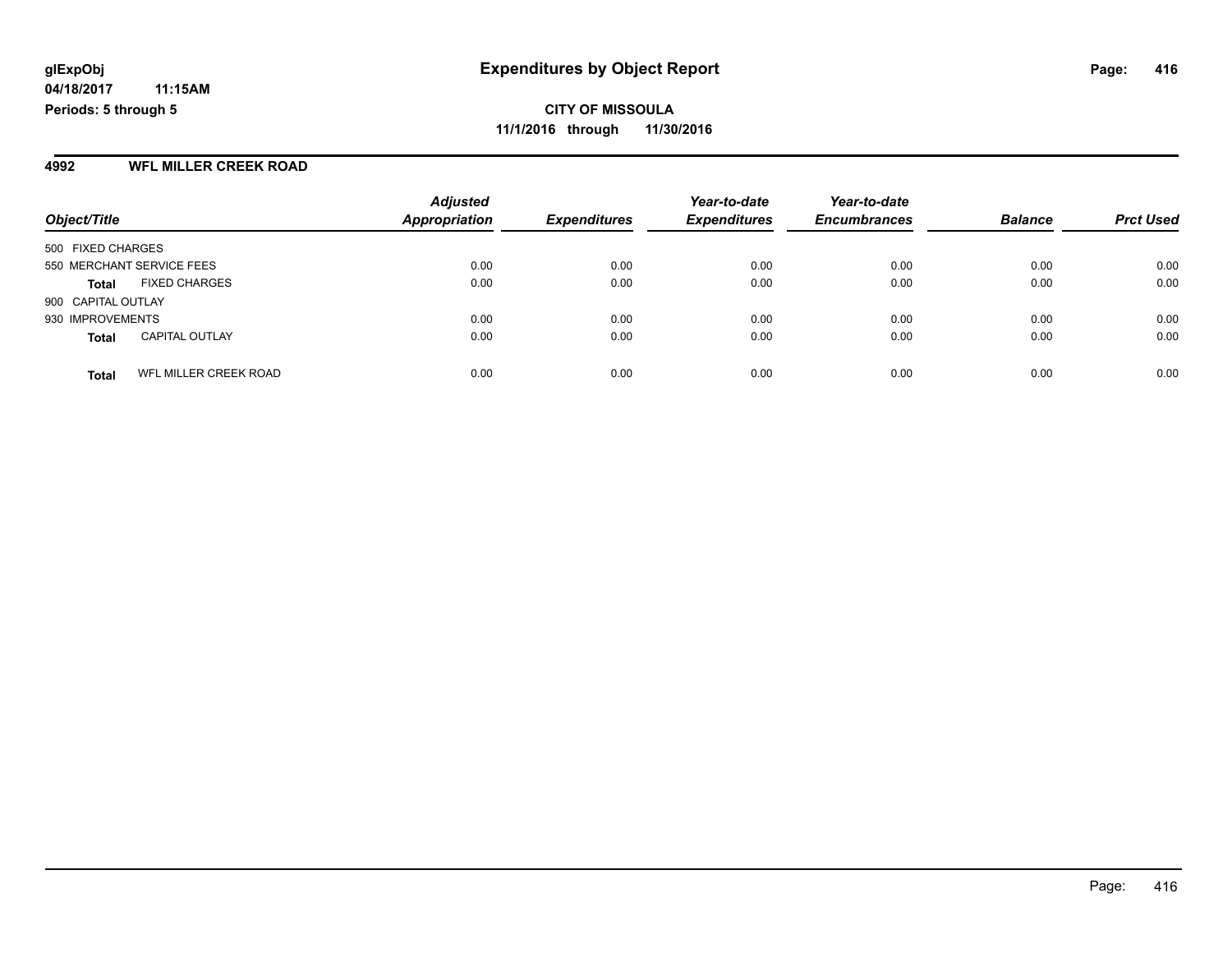# **4993 WESTERN FEDERAL LANDS**

**280 PUBLIC WORKS OPERATIONS**

|                        |                                   | <b>Adjusted</b> |                     | Year-to-date        | Year-to-date        |                |                  |
|------------------------|-----------------------------------|-----------------|---------------------|---------------------|---------------------|----------------|------------------|
| Object/Title           |                                   | Appropriation   | <b>Expenditures</b> | <b>Expenditures</b> | <b>Encumbrances</b> | <b>Balance</b> | <b>Prct Used</b> |
| 100 PERSONAL SERVICES  |                                   |                 |                     |                     |                     |                |                  |
| 110 SALARIES AND WAGES |                                   | 0.00            | 0.00                | 0.00                | 0.00                | 0.00           | 0.00             |
|                        | <b>140 EMPLOYER CONTRIBUTIONS</b> | 0.00            | 0.00                | 0.00                | 0.00                | 0.00           | 0.00             |
| Total                  | PERSONAL SERVICES                 | 0.00            | 0.00                | 0.00                | 0.00                | 0.00           | 0.00             |
|                        | 300 PURCHASED SERVICES            |                 |                     |                     |                     |                |                  |
|                        | 350 PROFESSIONAL SERVICES         | 0.00            | 0.00                | 0.00                | 0.00                | 0.00           | 0.00             |
| <b>Total</b>           | <b>PURCHASED SERVICES</b>         | 0.00            | 0.00                | 0.00                | 0.00                | 0.00           | 0.00             |
| 500 FIXED CHARGES      |                                   |                 |                     |                     |                     |                |                  |
|                        | 550 MERCHANT SERVICE FEES         | 0.00            | 0.00                | 0.00                | 0.00                | 0.00           | 0.00             |
| <b>Total</b>           | <b>FIXED CHARGES</b>              | 0.00            | 0.00                | 0.00                | 0.00                | 0.00           | 0.00             |
| 900 CAPITAL OUTLAY     |                                   |                 |                     |                     |                     |                |                  |
| 930 IMPROVEMENTS       |                                   | 0.00            | 0.00                | 0.00                | 0.00                | 0.00           | 0.00             |
| <b>Total</b>           | <b>CAPITAL OUTLAY</b>             | 0.00            | 0.00                | 0.00                | 0.00                | 0.00           | 0.00             |
| <b>Total</b>           | PUBLIC WORKS OPERATIONS           | 0.00            | 0.00                | 0.00                | 0.00                | 0.00           | 0.00             |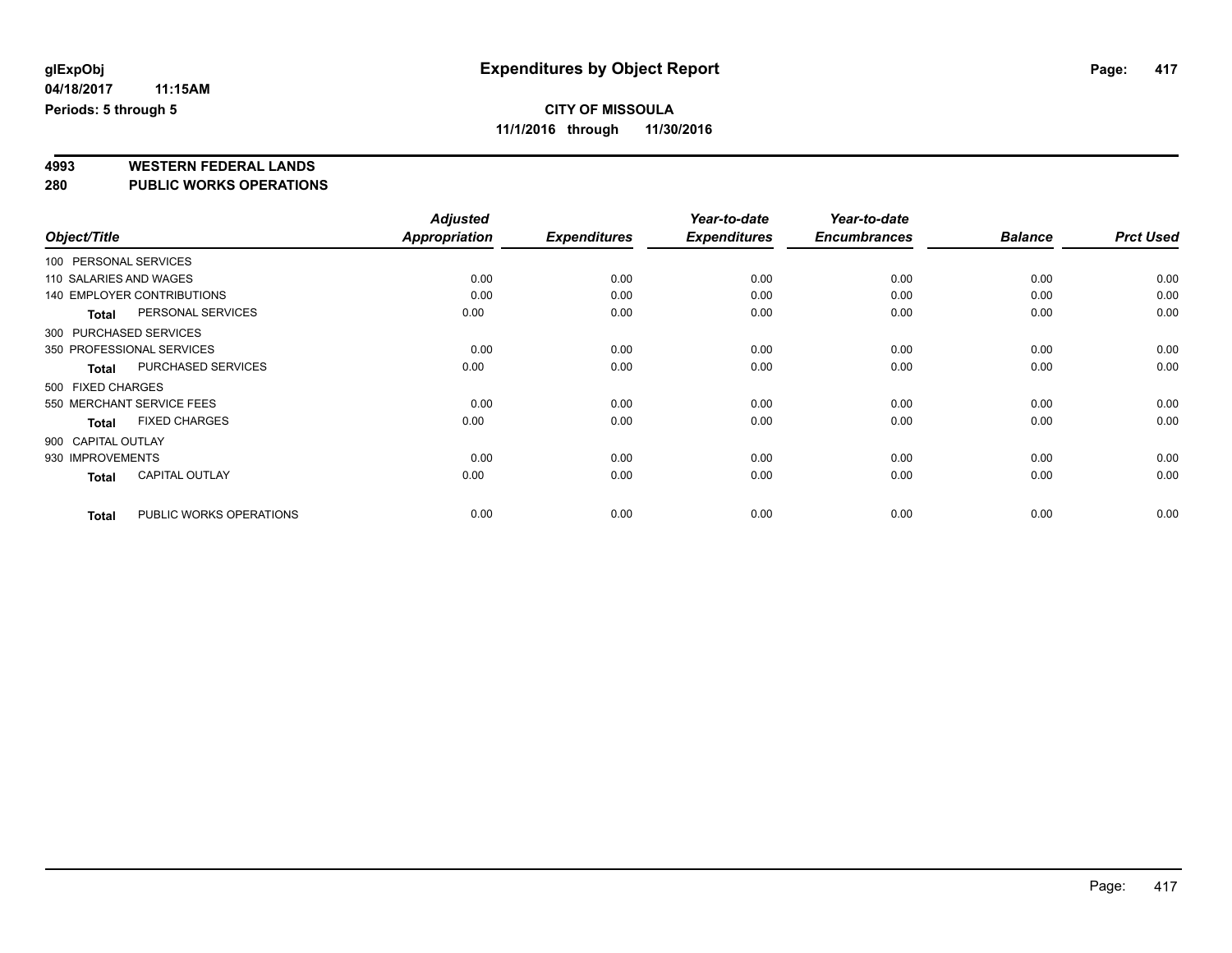#### **4993 WESTERN FEDERAL LANDS**

|                        |                                   | <b>Adjusted</b>      |                     | Year-to-date        | Year-to-date        |                |                  |
|------------------------|-----------------------------------|----------------------|---------------------|---------------------|---------------------|----------------|------------------|
| Object/Title           |                                   | <b>Appropriation</b> | <b>Expenditures</b> | <b>Expenditures</b> | <b>Encumbrances</b> | <b>Balance</b> | <b>Prct Used</b> |
| 100 PERSONAL SERVICES  |                                   |                      |                     |                     |                     |                |                  |
| 110 SALARIES AND WAGES |                                   | 0.00                 | 0.00                | 0.00                | 0.00                | 0.00           | 0.00             |
|                        | <b>140 EMPLOYER CONTRIBUTIONS</b> | 0.00                 | 0.00                | 0.00                | 0.00                | 0.00           | 0.00             |
| <b>Total</b>           | PERSONAL SERVICES                 | 0.00                 | 0.00                | 0.00                | 0.00                | 0.00           | 0.00             |
|                        | 300 PURCHASED SERVICES            |                      |                     |                     |                     |                |                  |
|                        | 350 PROFESSIONAL SERVICES         | 0.00                 | 0.00                | 0.00                | 0.00                | 0.00           | 0.00             |
| <b>Total</b>           | PURCHASED SERVICES                | 0.00                 | 0.00                | 0.00                | 0.00                | 0.00           | 0.00             |
| 500 FIXED CHARGES      |                                   |                      |                     |                     |                     |                |                  |
|                        | 550 MERCHANT SERVICE FEES         | 0.00                 | 0.00                | 0.00                | 0.00                | 0.00           | 0.00             |
| <b>Total</b>           | <b>FIXED CHARGES</b>              | 0.00                 | 0.00                | 0.00                | 0.00                | 0.00           | 0.00             |
| 900 CAPITAL OUTLAY     |                                   |                      |                     |                     |                     |                |                  |
| 930 IMPROVEMENTS       |                                   | 0.00                 | 0.00                | 0.00                | 0.00                | 0.00           | 0.00             |
| <b>Total</b>           | <b>CAPITAL OUTLAY</b>             | 0.00                 | 0.00                | 0.00                | 0.00                | 0.00           | 0.00             |
| <b>Total</b>           | <b>WESTERN FEDERAL LANDS</b>      | 0.00                 | 0.00                | 0.00                | 0.00                | 0.00           | 0.00             |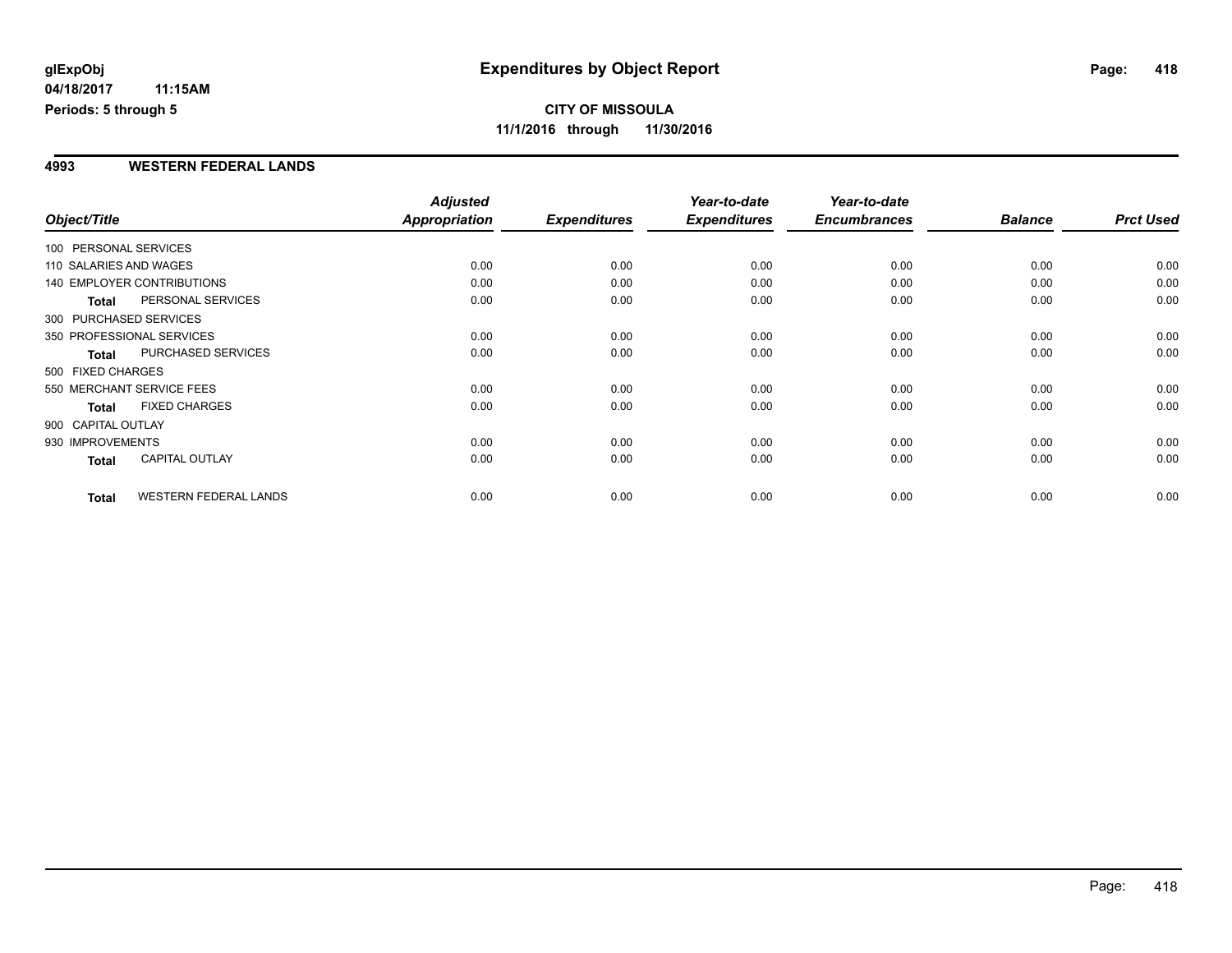#### **5020 CIVIC STADIUM 395 PARKING COMMISSION**

|                                      | <b>Adjusted</b>      |                     | Year-to-date        | Year-to-date        |                |                  |
|--------------------------------------|----------------------|---------------------|---------------------|---------------------|----------------|------------------|
| Object/Title                         | <b>Appropriation</b> | <b>Expenditures</b> | <b>Expenditures</b> | <b>Encumbrances</b> | <b>Balance</b> | <b>Prct Used</b> |
| 500 FIXED CHARGES                    |                      |                     |                     |                     |                |                  |
| 500 FIXED CHARGES                    | 3,000.00             | 0.00                | 0.00                | 0.00                | 3,000.00       | 0.00             |
| 550 MERCHANT SERVICE FEES            | 0.00                 | 0.00                | 0.00                | 0.00                | 0.00           | 0.00             |
| <b>FIXED CHARGES</b><br><b>Total</b> | 3,000.00             | 0.00                | 0.00                | 0.00                | 3,000.00       | 0.00             |
| 600 DEBT SERVICE                     |                      |                     |                     |                     |                |                  |
| 610 PRINCIPAL                        | 39,116.00            | 0.00                | 0.00                | 0.00                | 39,116.00      | 0.00             |
| 620 INTEREST / SERVICE FEES          | 76.607.00            | 0.00                | 0.00                | 0.00                | 76,607.00      | 0.00             |
| <b>DEBT SERVICE</b><br><b>Total</b>  | 115,723.00           | 0.00                | 0.00                | 0.00                | 115,723.00     | 0.00             |
| 800 OTHER OBJECTS                    |                      |                     |                     |                     |                |                  |
| 830 DEPRECIATION                     | 0.00                 | 0.00                | 0.00                | 0.00                | 0.00           | 0.00             |
| OTHER OBJECTS<br><b>Total</b>        | 0.00                 | 0.00                | 0.00                | 0.00                | 0.00           | 0.00             |
| PARKING COMMISSION<br><b>Total</b>   | 118,723.00           | 0.00                | 0.00                | 0.00                | 118,723.00     | 0.00             |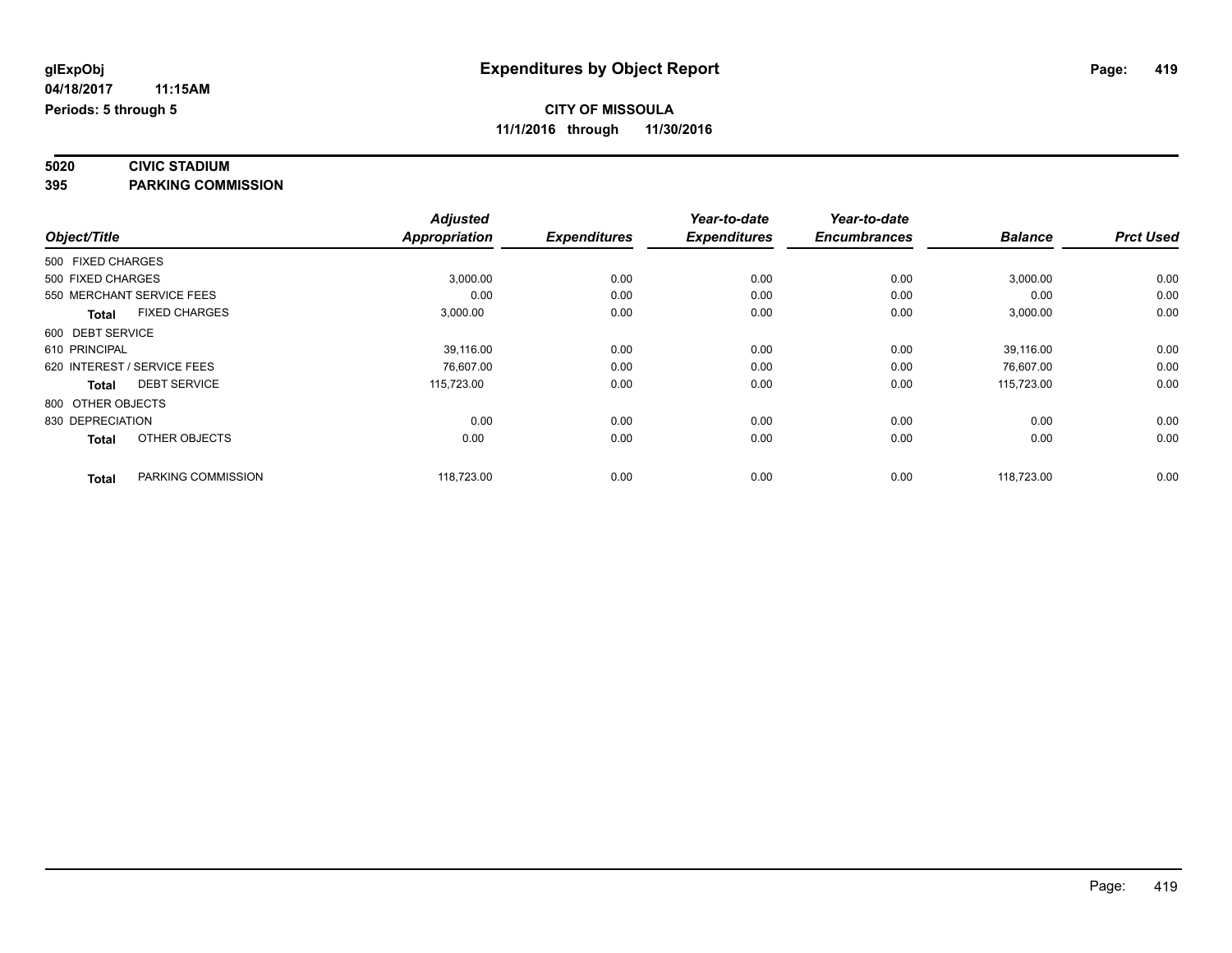**5020 CIVIC STADIUM**

|                                      | <b>Adjusted</b>      |                     | Year-to-date<br><b>Expenditures</b> | Year-to-date        | <b>Balance</b> |                  |
|--------------------------------------|----------------------|---------------------|-------------------------------------|---------------------|----------------|------------------|
| Object/Title                         | <b>Appropriation</b> | <b>Expenditures</b> |                                     | <b>Encumbrances</b> |                | <b>Prct Used</b> |
| 500 FIXED CHARGES                    |                      |                     |                                     |                     |                |                  |
| 500 FIXED CHARGES                    | 3,000.00             | 0.00                | 0.00                                | 0.00                | 3,000.00       | 0.00             |
| 550 MERCHANT SERVICE FEES            | 0.00                 | 0.00                | 0.00                                | 0.00                | 0.00           | 0.00             |
| <b>FIXED CHARGES</b><br><b>Total</b> | 3,000.00             | 0.00                | 0.00                                | 0.00                | 3,000.00       | 0.00             |
| 600 DEBT SERVICE                     |                      |                     |                                     |                     |                |                  |
| 610 PRINCIPAL                        | 39,116.00            | 0.00                | 0.00                                | 0.00                | 39,116.00      | 0.00             |
| 620 INTEREST / SERVICE FEES          | 76,607.00            | 0.00                | 0.00                                | 0.00                | 76,607.00      | 0.00             |
| <b>DEBT SERVICE</b><br><b>Total</b>  | 115,723.00           | 0.00                | 0.00                                | 0.00                | 115,723.00     | 0.00             |
| 800 OTHER OBJECTS                    |                      |                     |                                     |                     |                |                  |
| 830 DEPRECIATION                     | 0.00                 | 0.00                | 0.00                                | 0.00                | 0.00           | 0.00             |
| OTHER OBJECTS<br><b>Total</b>        | 0.00                 | 0.00                | 0.00                                | 0.00                | 0.00           | 0.00             |
| CIVIC STADIUM<br><b>Total</b>        | 118,723.00           | 0.00                | 0.00                                | 0.00                | 118,723.00     | 0.00             |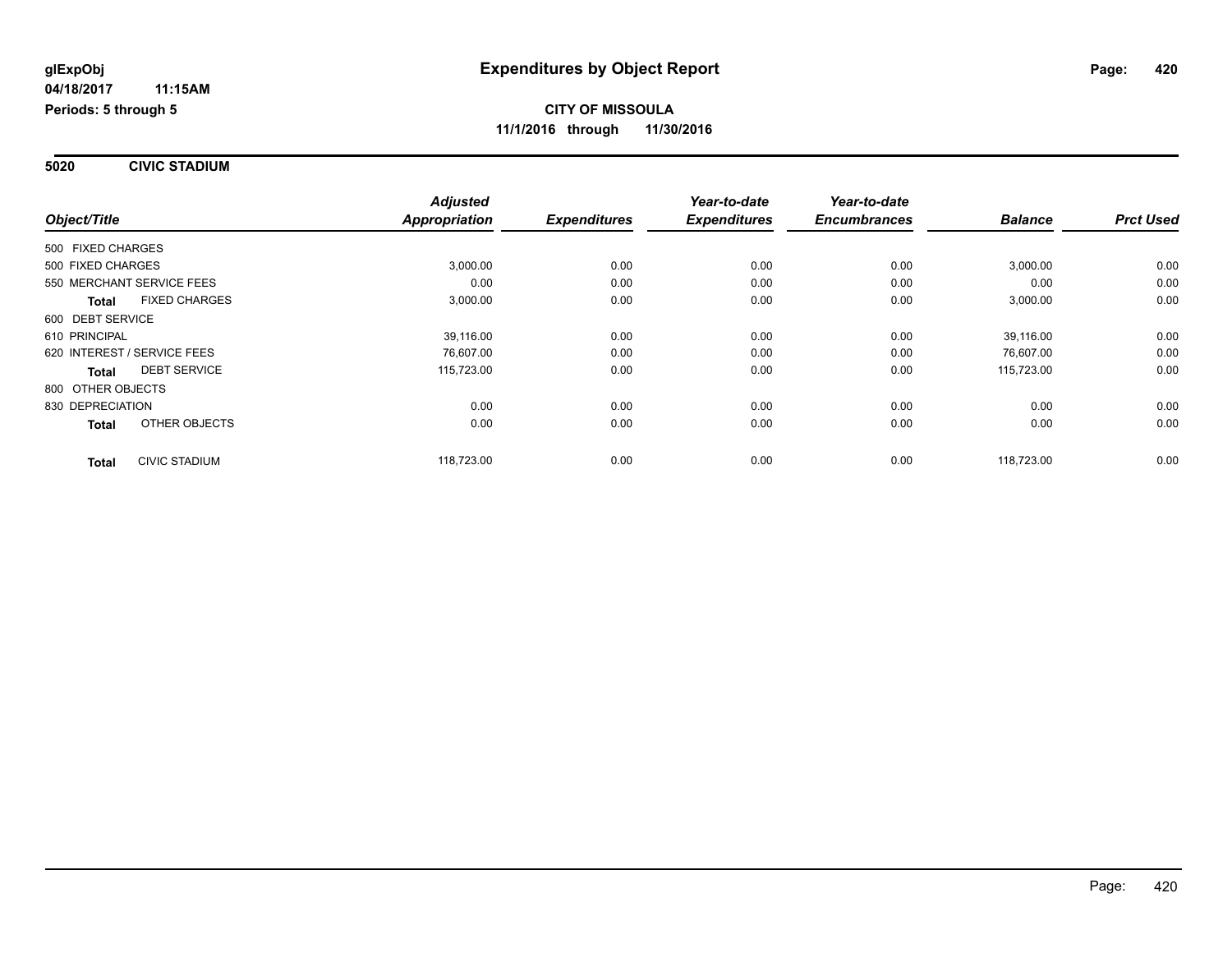#### **5210 WATER 335 WATER**

|                                      | <b>Adjusted</b> |                     | Year-to-date        | Year-to-date        |                |                  |
|--------------------------------------|-----------------|---------------------|---------------------|---------------------|----------------|------------------|
| Object/Title                         | Appropriation   | <b>Expenditures</b> | <b>Expenditures</b> | <b>Encumbrances</b> | <b>Balance</b> | <b>Prct Used</b> |
| 100 PERSONAL SERVICES                |                 |                     |                     |                     |                |                  |
| 110 SALARIES AND WAGES               | 0.00            | 239.16              | 1,769.78            | 0.00                | $-1,769.78$    | 0.00             |
| 120 OVERTIME/TERMINATION             | 0.00            | 0.00                | 0.00                | 0.00                | 0.00           | 0.00             |
| 140 EMPLOYER CONTRIBUTIONS           | 0.00            | 40.74               | 301.42              | 0.00                | $-301.42$      | 0.00             |
| 141 STATE RETIREMENT CONTRIBUTIONS   | 0.00            | 0.24                | 1.78                | 0.00                | $-1.78$        | 0.00             |
| PERSONAL SERVICES<br>Total           | 0.00            | 280.14              | 2,072.98            | 0.00                | $-2,072.98$    | 0.00             |
| 200 SUPPLIES                         |                 |                     |                     |                     |                |                  |
| 210 OFFICE SUPPLIES                  | 0.00            | 0.00                | 0.00                | 0.00                | 0.00           | 0.00             |
| 220 OPERATING SUPPLIES               | 0.00            | 0.00                | 0.00                | 0.00                | 0.00           | 0.00             |
| 230 REPAIR/MAINTENANCE               | 0.00            | 0.00                | 0.00                | 0.00                | 0.00           | 0.00             |
| <b>SUPPLIES</b><br>Total             | 0.00            | 0.00                | 0.00                | 0.00                | 0.00           | 0.00             |
| 300 PURCHASED SERVICES               |                 |                     |                     |                     |                |                  |
| 310 COMMUNICATIONS                   | 0.00            | 0.00                | 0.00                | 0.00                | 0.00           | 0.00             |
| 320 PRINTING & DUPLICATING           | 0.00            | 0.00                | 0.00                | 0.00                | 0.00           | 0.00             |
| 340 SEWER                            | 0.00            | 0.00                | 0.00                | 0.00                | 0.00           | 0.00             |
| 341 ELECTRICITY & NATURAL GAS        | 0.00            | 0.00                | 0.00                | 0.00                | 0.00           | 0.00             |
| 342 STORM WATER                      | 0.00            | 0.00                | 0.00                | 0.00                | 0.00           | 0.00             |
| 344 TELEPHONE SERVICE                | 0.00            | 0.00                | 0.00                | 0.00                | 0.00           | 0.00             |
| 345 GARBAGE                          | 0.00            | 0.00                | 0.00                | 0.00                | 0.00           | 0.00             |
| 350 PROFESSIONAL SERVICES            | 0.00            | 42,348.72           | 320,241.14          | 0.00                | $-320,241.14$  | 0.00             |
| 360 REPAIR & MAINTENANCE             | 0.00            | 0.00                | 0.00                | 0.00                | 0.00           | 0.00             |
| 370 TRAVEL                           | 0.00            | 0.00                | 0.00                | 0.00                | 0.00           | 0.00             |
| 380 TRAINING                         | 0.00            | 0.00                | 0.00                | 0.00                | 0.00           | 0.00             |
| 390 OTHER PURCHASED SERVICES         | 0.00            | 0.00                | 0.00                | 0.00                | 0.00           | 0.00             |
| PURCHASED SERVICES<br>Total          | 0.00            | 42,348.72           | 320,241.14          | 0.00                | $-320,241.14$  | 0.00             |
| 500 FIXED CHARGES                    |                 |                     |                     |                     |                |                  |
| 500 FIXED CHARGES                    | 0.00            | 0.00                | 0.00                | 0.00                | 0.00           | 0.00             |
| 550 MERCHANT SERVICE FEES            | 0.00            | 0.00                | 0.00                | 0.00                | 0.00           | 0.00             |
| <b>FIXED CHARGES</b><br><b>Total</b> | 0.00            | 0.00                | 0.00                | 0.00                | 0.00           | 0.00             |
| 900 CAPITAL OUTLAY                   |                 |                     |                     |                     |                |                  |
| 910 LAND                             | 0.00            | 0.00                | 0.00                | 0.00                | 0.00           | 0.00             |
| 920 BUILDINGS                        | 0.00            | 0.00                | 0.00                | 0.00                | 0.00           | 0.00             |
| 930 IMPROVEMENTS                     | 0.00            | 0.00                | 0.00                | 0.00                | 0.00           | 0.00             |
|                                      |                 |                     |                     |                     |                |                  |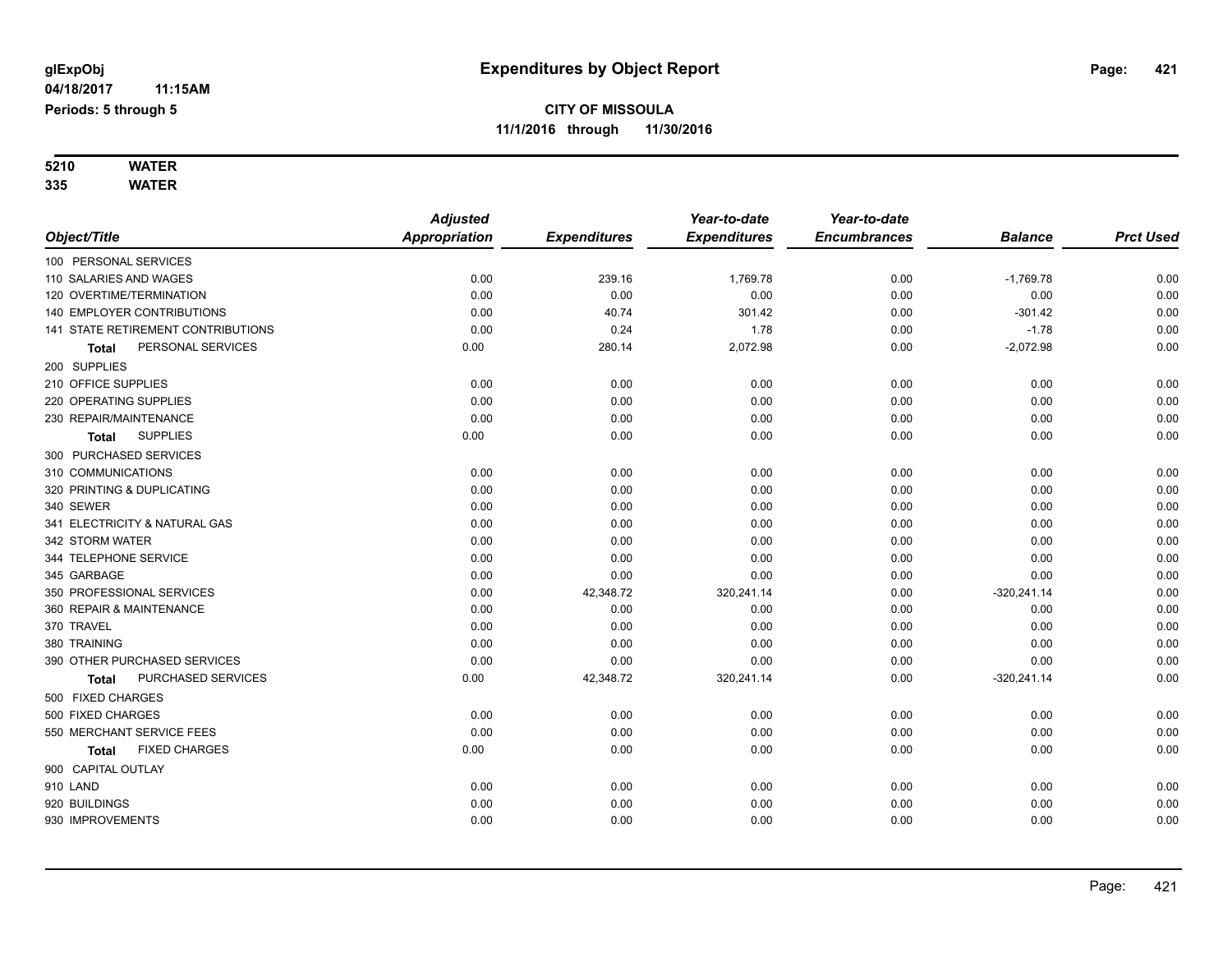**04/18/2017 11:15AM Periods: 5 through 5**

# **CITY OF MISSOULA 11/1/2016 through 11/30/2016**

**5210 WATER 335 WATER**

| Object/Title |                           | <b>Adjusted</b><br>Appropriation<br><b>Expenditures</b> | Year-to-date<br><b>Expenditures</b> | Year-to-date<br><b>Encumbrances</b> | <b>Balance</b> | <b>Prct Used</b> |      |
|--------------|---------------------------|---------------------------------------------------------|-------------------------------------|-------------------------------------|----------------|------------------|------|
|              | 940 MACHINERY & EQUIPMENT | 0.00                                                    | 0.00                                | 0.00                                | 0.00           | 0.00             | 0.00 |
| <b>Total</b> | <b>CAPITAL OUTLAY</b>     | 0.00                                                    | 0.00                                | 0.00                                | 0.00           | 0.00             | 0.00 |
| Tota         | WATER                     | 0.00                                                    | 42.628.86                           | 322,314.12                          | 0.00           | $-322,314.12$    | 0.00 |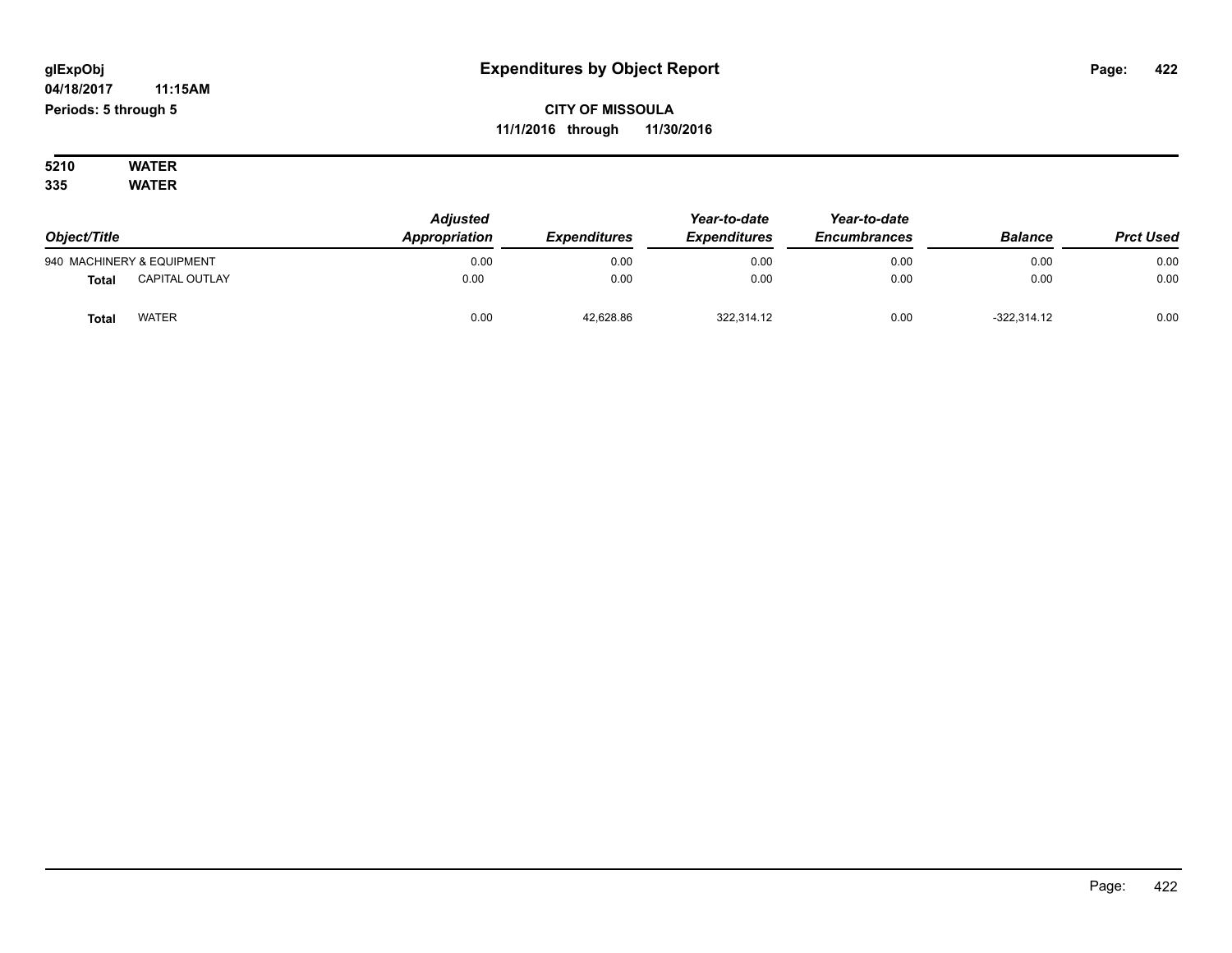|                                      | <b>Adjusted</b>      |                     | Year-to-date        | Year-to-date        |                |                  |
|--------------------------------------|----------------------|---------------------|---------------------|---------------------|----------------|------------------|
| Object/Title                         | <b>Appropriation</b> | <b>Expenditures</b> | <b>Expenditures</b> | <b>Encumbrances</b> | <b>Balance</b> | <b>Prct Used</b> |
| 100 PERSONAL SERVICES                |                      |                     |                     |                     |                |                  |
| 110 SALARIES AND WAGES               | 0.00                 | 239.16              | 1,769.78            | 0.00                | $-1,769.78$    | 0.00             |
| 120 OVERTIME/TERMINATION             | 0.00                 | 0.00                | 0.00                | 0.00                | 0.00           | 0.00             |
| 140 EMPLOYER CONTRIBUTIONS           | 0.00                 | 40.74               | 301.42              | 0.00                | $-301.42$      | 0.00             |
| 141 STATE RETIREMENT CONTRIBUTIONS   | 0.00                 | 0.24                | 1.78                | 0.00                | $-1.78$        | 0.00             |
| PERSONAL SERVICES<br><b>Total</b>    | 0.00                 | 280.14              | 2,072.98            | 0.00                | $-2,072.98$    | 0.00             |
| 200 SUPPLIES                         |                      |                     |                     |                     |                |                  |
| 210 OFFICE SUPPLIES                  | 0.00                 | 0.00                | 0.00                | 0.00                | 0.00           | 0.00             |
| 220 OPERATING SUPPLIES               | 0.00                 | 0.00                | 0.00                | 0.00                | 0.00           | 0.00             |
| 230 REPAIR/MAINTENANCE               | 0.00                 | 0.00                | 0.00                | 0.00                | 0.00           | 0.00             |
| <b>SUPPLIES</b><br>Total             | 0.00                 | 0.00                | 0.00                | 0.00                | 0.00           | 0.00             |
| 300 PURCHASED SERVICES               |                      |                     |                     |                     |                |                  |
| 310 COMMUNICATIONS                   | 0.00                 | 0.00                | 0.00                | 0.00                | 0.00           | 0.00             |
| 320 PRINTING & DUPLICATING           | 0.00                 | 0.00                | 0.00                | 0.00                | 0.00           | 0.00             |
| 340 SEWER                            | 0.00                 | 0.00                | 0.00                | 0.00                | 0.00           | 0.00             |
| 341 ELECTRICITY & NATURAL GAS        | 0.00                 | 0.00                | 0.00                | 0.00                | 0.00           | 0.00             |
| 342 STORM WATER                      | 0.00                 | 0.00                | 0.00                | 0.00                | 0.00           | 0.00             |
| 344 TELEPHONE SERVICE                | 0.00                 | 0.00                | 0.00                | 0.00                | 0.00           | 0.00             |
| 345 GARBAGE                          | 0.00                 | 0.00                | 0.00                | 0.00                | 0.00           | 0.00             |
| 350 PROFESSIONAL SERVICES            | 0.00                 | 42,348.72           | 320,241.14          | 0.00                | $-320,241.14$  | 0.00             |
| 360 REPAIR & MAINTENANCE             | 0.00                 | 0.00                | 0.00                | 0.00                | 0.00           | 0.00             |
| 370 TRAVEL                           | 0.00                 | 0.00                | 0.00                | 0.00                | 0.00           | 0.00             |
| 380 TRAINING                         | 0.00                 | 0.00                | 0.00                | 0.00                | 0.00           | 0.00             |
| 390 OTHER PURCHASED SERVICES         | 0.00                 | 0.00                | 0.00                | 0.00                | 0.00           | 0.00             |
| PURCHASED SERVICES<br><b>Total</b>   | 0.00                 | 42,348.72           | 320,241.14          | 0.00                | $-320,241.14$  | 0.00             |
| 500 FIXED CHARGES                    |                      |                     |                     |                     |                |                  |
| 500 FIXED CHARGES                    | 0.00                 | 0.00                | 0.00                | 0.00                | 0.00           | 0.00             |
| 550 MERCHANT SERVICE FEES            | 0.00                 | 0.00                | 0.00                | 0.00                | 0.00           | 0.00             |
| <b>FIXED CHARGES</b><br><b>Total</b> | 0.00                 | 0.00                | 0.00                | 0.00                | 0.00           | 0.00             |
| 900 CAPITAL OUTLAY                   |                      |                     |                     |                     |                |                  |
| 910 LAND                             | 0.00                 | 0.00                | 0.00                | 0.00                | 0.00           | 0.00             |
| 920 BUILDINGS                        | 0.00                 | 0.00                | 0.00                | 0.00                | 0.00           | 0.00             |
| 930 IMPROVEMENTS                     | 0.00                 | 0.00                | 0.00                | 0.00                | 0.00           | 0.00             |
| 940 MACHINERY & EQUIPMENT            | 0.00                 | 0.00                | 0.00                | 0.00                | 0.00           | 0.00             |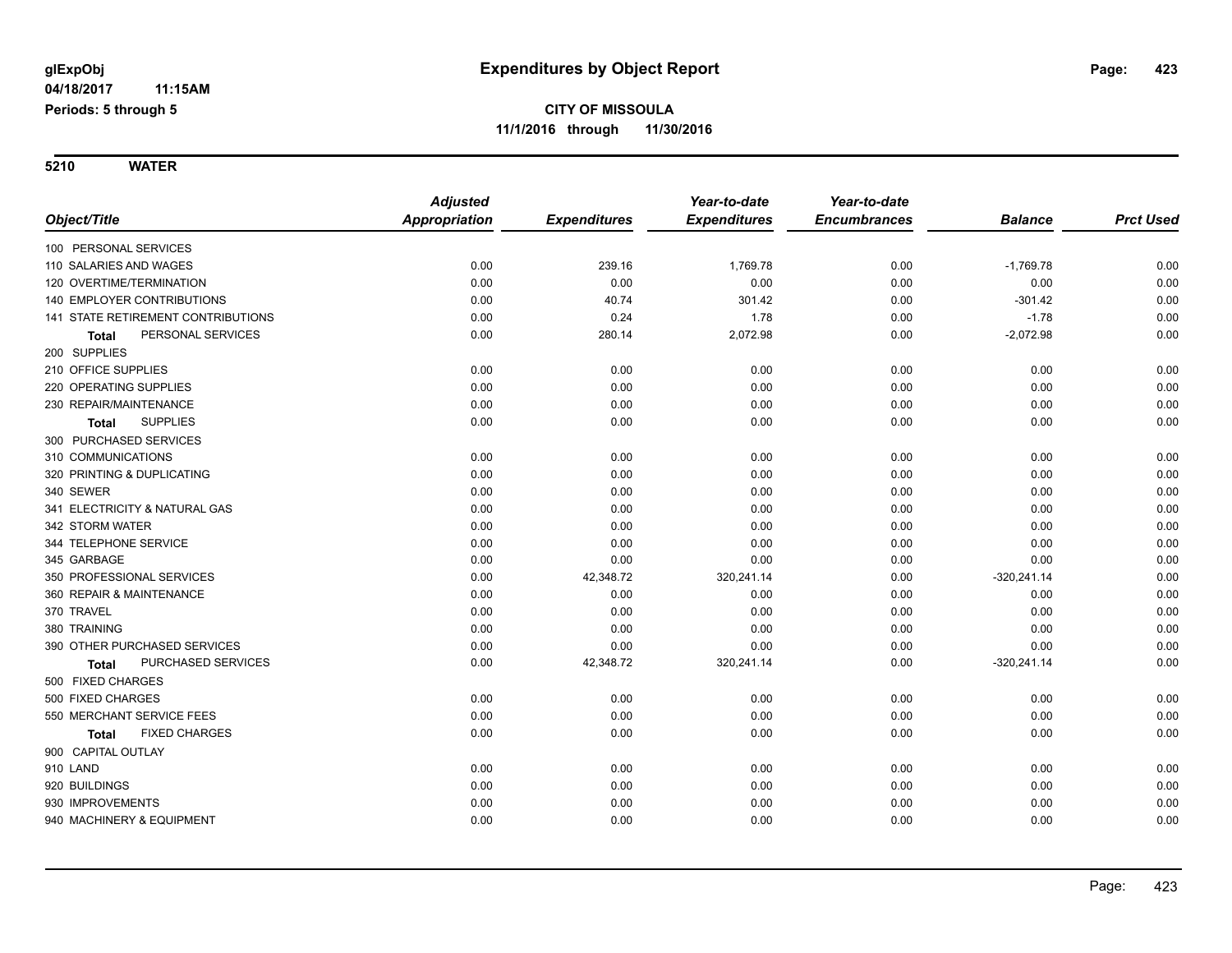**04/18/2017 11:15AM**

**Periods: 5 through 5**

**CITY OF MISSOULA 11/1/2016 through 11/30/2016**

| Object/Title |                       | <b>Adjusted</b><br>Appropriation | <b>Expenditures</b> | Year-to-date<br><b>Expenditures</b> | Year-to-date<br><b>Encumbrances</b> | <b>Balance</b> | <b>Prct Used</b> |
|--------------|-----------------------|----------------------------------|---------------------|-------------------------------------|-------------------------------------|----------------|------------------|
| <b>Total</b> | <b>CAPITAL OUTLAY</b> | 0.00                             | 0.00                | 0.00                                | 0.00                                | 0.00           | 0.00             |
| <b>Total</b> | <b>WATER</b>          | 0.00                             | 42,628.86           | 322,314.12                          | 0.00                                | $-322,314.12$  | 0.00             |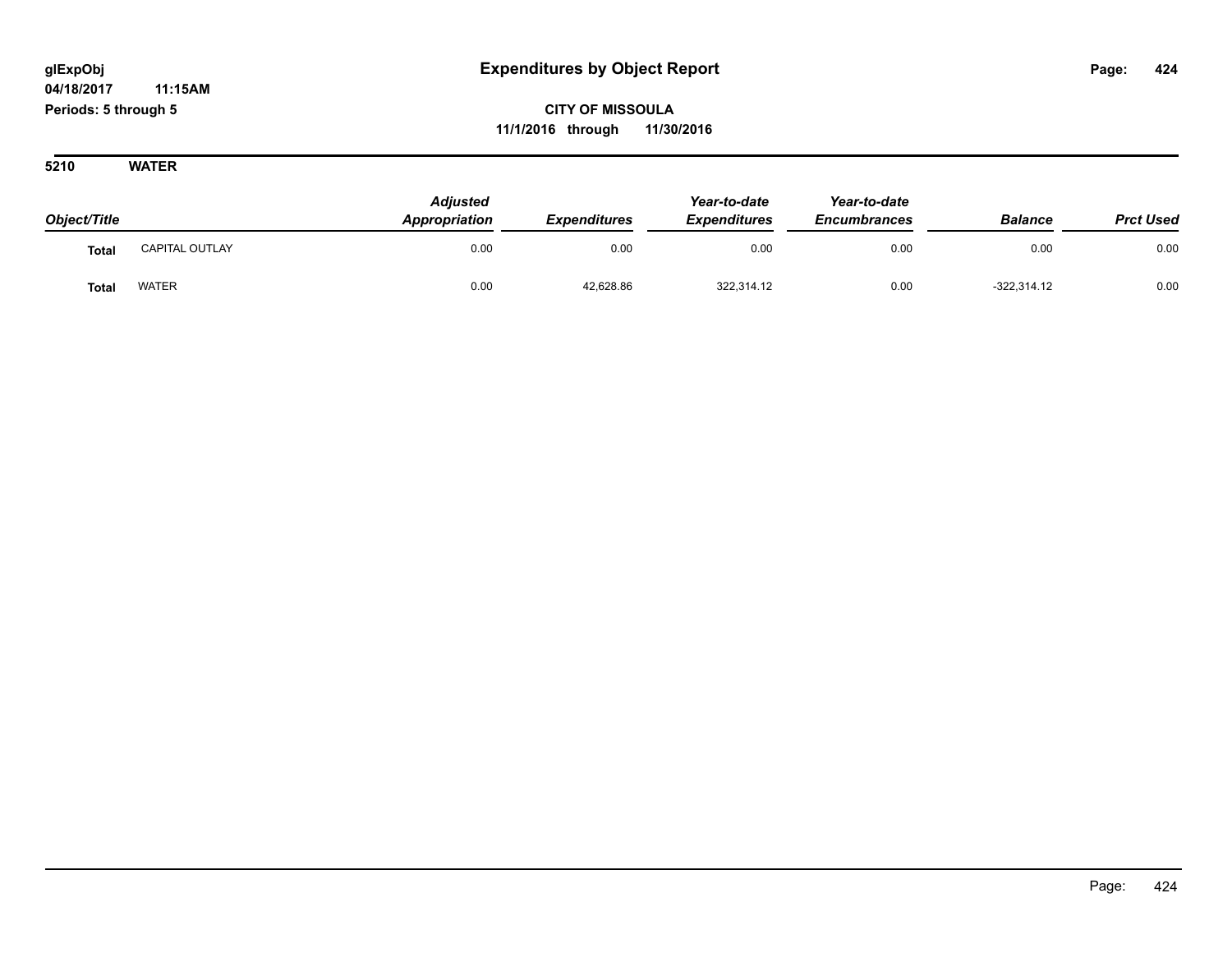# **5211 WATER REVENUE COLLECTION & CLEARING**

| Object/Title                         | <b>Adjusted</b><br>Appropriation | <b>Expenditures</b> | Year-to-date<br><b>Expenditures</b> | Year-to-date<br><b>Encumbrances</b> | <b>Balance</b> | <b>Prct Used</b> |
|--------------------------------------|----------------------------------|---------------------|-------------------------------------|-------------------------------------|----------------|------------------|
| 500 FIXED CHARGES                    |                                  |                     |                                     |                                     |                |                  |
| 500 FIXED CHARGES                    | 0.00                             | 0.00                | 0.00                                | 0.00                                | 0.00           | 0.00             |
| 550 MERCHANT SERVICE FEES            | 0.00                             | 0.00                | 0.00                                | 0.00                                | 0.00           | 0.00             |
| <b>FIXED CHARGES</b><br><b>Total</b> | 0.00                             | 0.00                | 0.00                                | 0.00                                | 0.00           | 0.00             |
| 800 OTHER OBJECTS                    |                                  |                     |                                     |                                     |                |                  |
| 820 TRANSFERS TO OTHER FUNDS         | 0.00                             | 0.00                | 0.00                                | 0.00                                | 0.00           | 0.00             |
| OTHER OBJECTS<br><b>Total</b>        | 0.00                             | 0.00                | 0.00                                | 0.00                                | 0.00           | 0.00             |
| <b>WATER</b><br><b>Total</b>         | 0.00                             | 0.00                | 0.00                                | 0.00                                | 0.00           | 0.00             |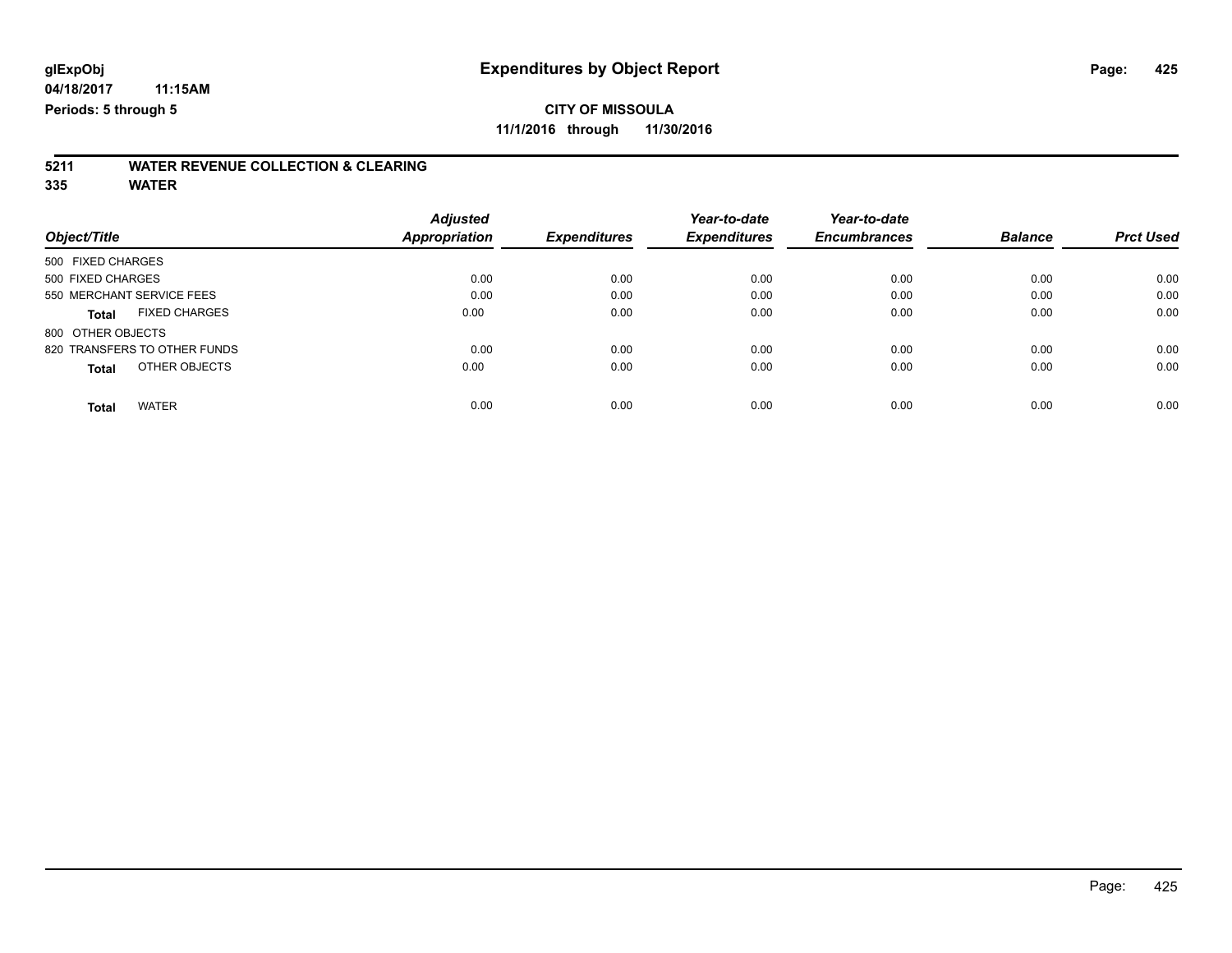**04/18/2017 11:15AM Periods: 5 through 5**

**CITY OF MISSOULA 11/1/2016 through 11/30/2016**

#### **5211 WATER REVENUE COLLECTION & CLEARING**

| Object/Title      |                                  | <b>Adjusted</b><br><b>Appropriation</b> | <b>Expenditures</b> | Year-to-date<br><b>Expenditures</b> | Year-to-date<br><b>Encumbrances</b> | <b>Balance</b> | <b>Prct Used</b> |
|-------------------|----------------------------------|-----------------------------------------|---------------------|-------------------------------------|-------------------------------------|----------------|------------------|
|                   |                                  |                                         |                     |                                     |                                     |                |                  |
| 500 FIXED CHARGES |                                  |                                         |                     |                                     |                                     |                |                  |
| 500 FIXED CHARGES |                                  | 0.00                                    | 0.00                | 0.00                                | 0.00                                | 0.00           | 0.00             |
|                   | 550 MERCHANT SERVICE FEES        | 0.00                                    | 0.00                | 0.00                                | 0.00                                | 0.00           | 0.00             |
| <b>Total</b>      | <b>FIXED CHARGES</b>             | 0.00                                    | 0.00                | 0.00                                | 0.00                                | 0.00           | 0.00             |
| 800 OTHER OBJECTS |                                  |                                         |                     |                                     |                                     |                |                  |
|                   | 820 TRANSFERS TO OTHER FUNDS     | 0.00                                    | 0.00                | 0.00                                | 0.00                                | 0.00           | 0.00             |
| <b>Total</b>      | OTHER OBJECTS                    | 0.00                                    | 0.00                | 0.00                                | 0.00                                | 0.00           | 0.00             |
| <b>Total</b>      | WATER REVENUE COLLECTION & CLEAF | 0.00                                    | 0.00                | 0.00                                | 0.00                                | 0.00           | 0.00             |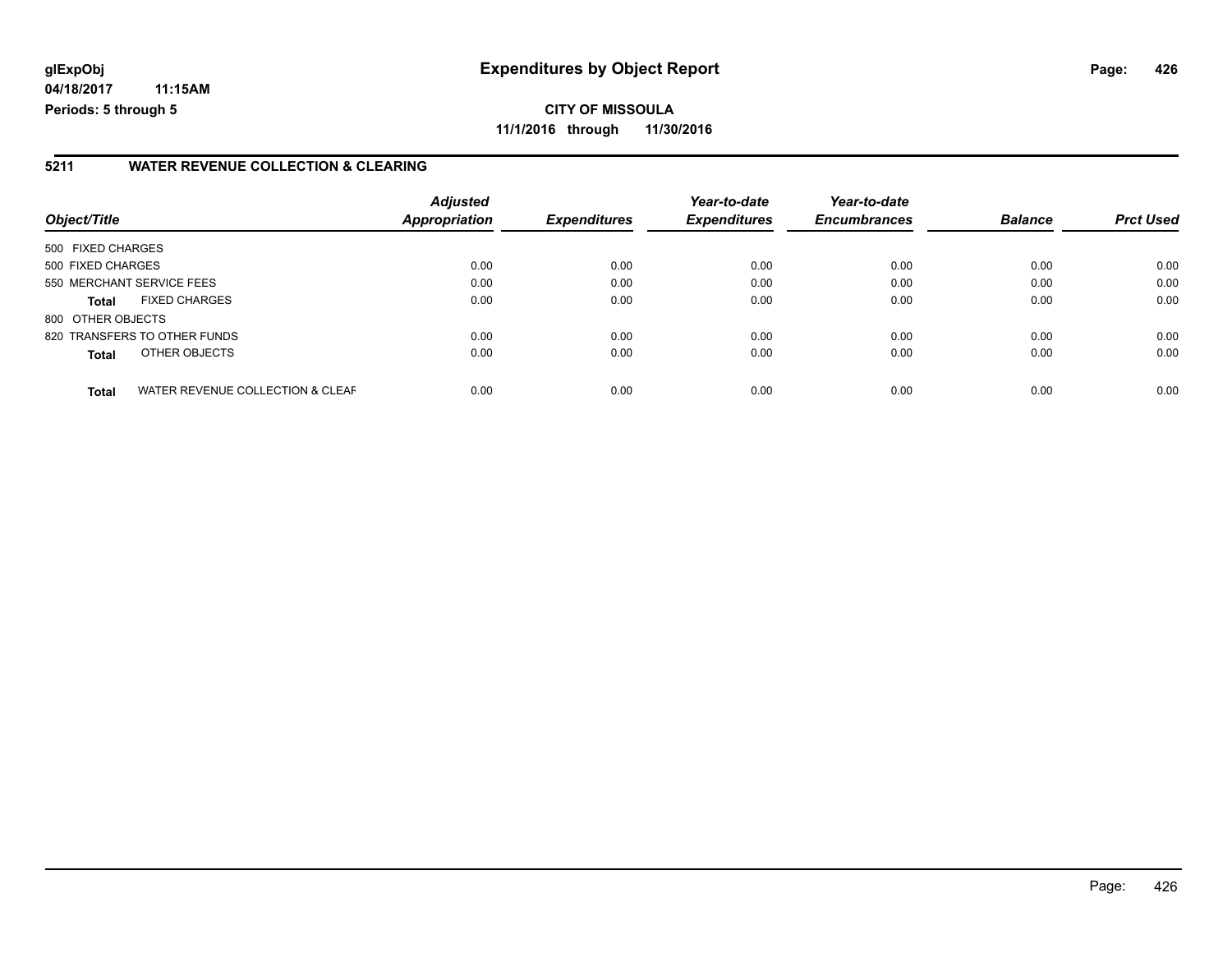#### **5215 WATER LOAN FUND 335 WATER**

| Object/Title                         | <b>Adjusted</b><br><b>Appropriation</b> | <b>Expenditures</b> | Year-to-date<br><b>Expenditures</b> | Year-to-date<br><b>Encumbrances</b> | <b>Balance</b> | <b>Prct Used</b> |
|--------------------------------------|-----------------------------------------|---------------------|-------------------------------------|-------------------------------------|----------------|------------------|
| 500 FIXED CHARGES                    |                                         |                     |                                     |                                     |                |                  |
| 550 MERCHANT SERVICE FEES            | 0.00                                    | 0.00                | 0.00                                | 0.00                                | 0.00           | 0.00             |
| <b>FIXED CHARGES</b><br><b>Total</b> | 0.00                                    | 0.00                | 0.00                                | 0.00                                | 0.00           | 0.00             |
| 800 OTHER OBJECTS                    |                                         |                     |                                     |                                     |                |                  |
| 820 TRANSFERS TO OTHER FUNDS         | 0.00                                    | 0.00                | 0.00                                | 0.00                                | 0.00           | 0.00             |
| OTHER OBJECTS<br><b>Total</b>        | 0.00                                    | 0.00                | 0.00                                | 0.00                                | 0.00           | 0.00             |
| <b>WATER</b><br>Total                | 0.00                                    | 0.00                | 0.00                                | 0.00                                | 0.00           | 0.00             |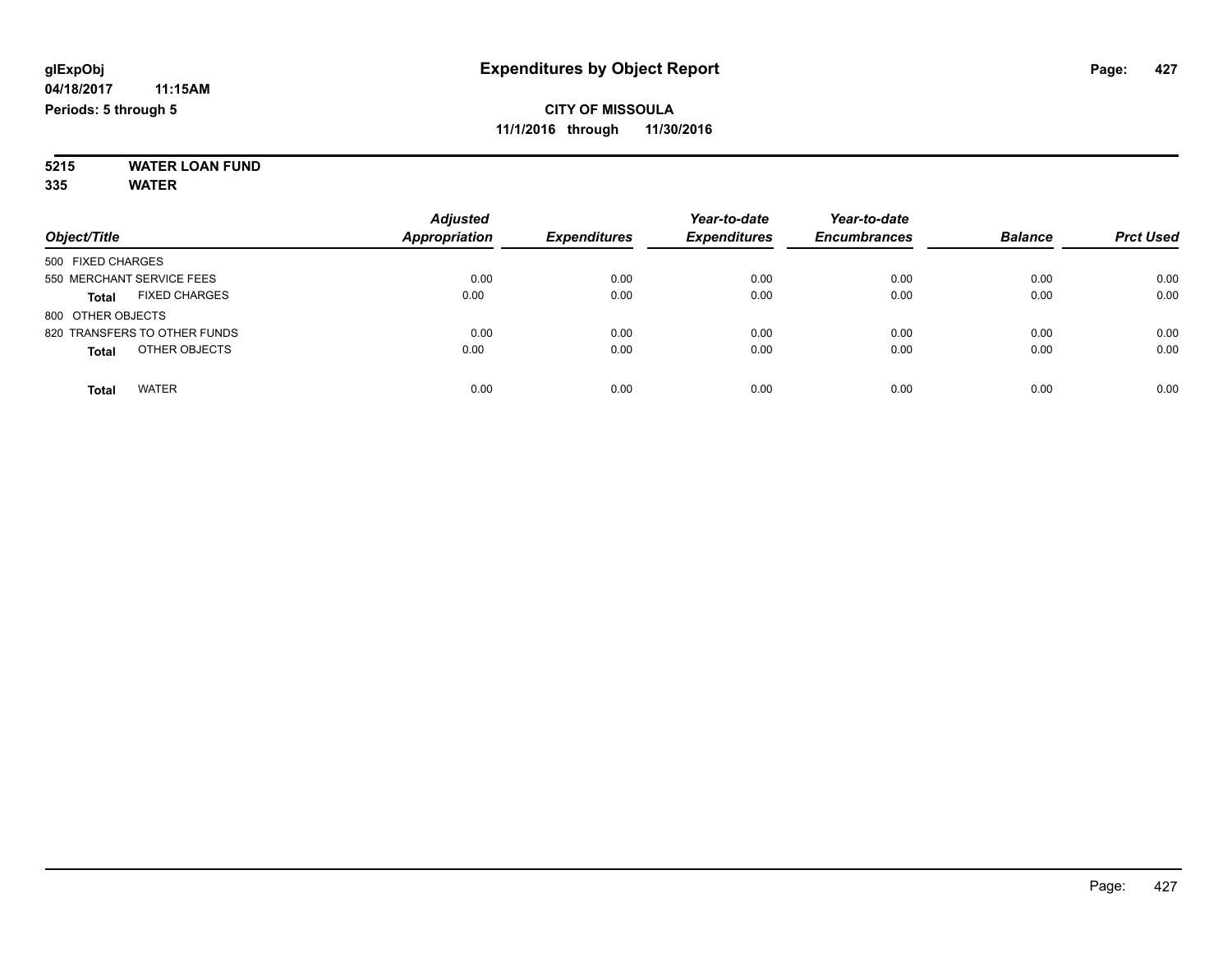#### **5215 WATER LOAN FUND**

|                                        | <b>Adjusted</b>      |                     | Year-to-date        | Year-to-date        |                |                  |
|----------------------------------------|----------------------|---------------------|---------------------|---------------------|----------------|------------------|
| Object/Title                           | <b>Appropriation</b> | <b>Expenditures</b> | <b>Expenditures</b> | <b>Encumbrances</b> | <b>Balance</b> | <b>Prct Used</b> |
| 500 FIXED CHARGES                      |                      |                     |                     |                     |                |                  |
| 550 MERCHANT SERVICE FEES              | 0.00                 | 0.00                | 0.00                | 0.00                | 0.00           | 0.00             |
| <b>FIXED CHARGES</b><br><b>Total</b>   | 0.00                 | 0.00                | 0.00                | 0.00                | 0.00           | 0.00             |
| 800 OTHER OBJECTS                      |                      |                     |                     |                     |                |                  |
| 820 TRANSFERS TO OTHER FUNDS           | 0.00                 | 0.00                | 0.00                | 0.00                | 0.00           | 0.00             |
| OTHER OBJECTS<br><b>Total</b>          | 0.00                 | 0.00                | 0.00                | 0.00                | 0.00           | 0.00             |
| <b>WATER LOAN FUND</b><br><b>Total</b> | 0.00                 | 0.00                | 0.00                | 0.00                | 0.00           | 0.00             |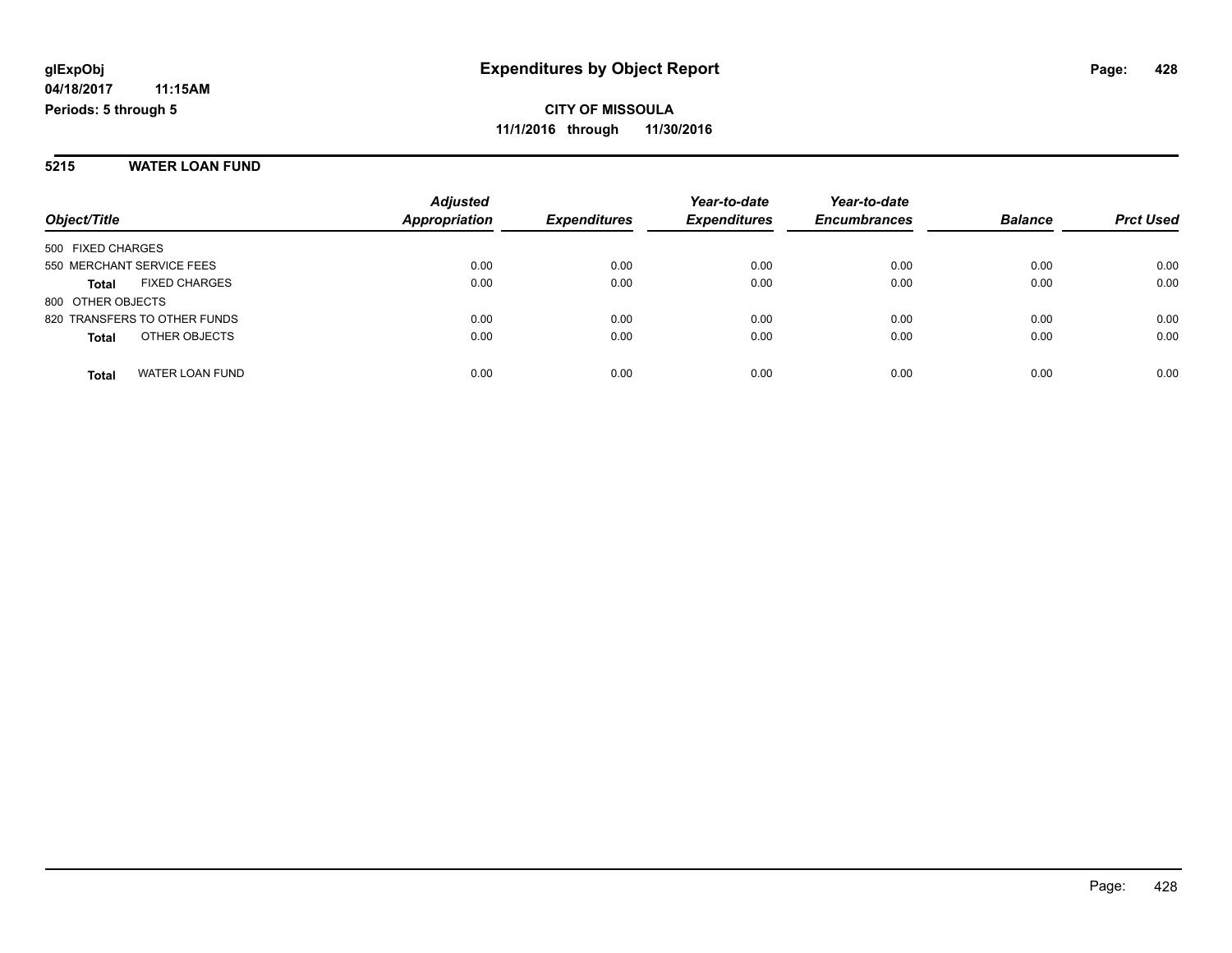**5220 WATER R&D FUND 335 WATER**

|                     |                              | <b>Adjusted</b> |                     | Year-to-date        | Year-to-date        |                |                  |
|---------------------|------------------------------|-----------------|---------------------|---------------------|---------------------|----------------|------------------|
| Object/Title        |                              | Appropriation   | <b>Expenditures</b> | <b>Expenditures</b> | <b>Encumbrances</b> | <b>Balance</b> | <b>Prct Used</b> |
| 200 SUPPLIES        |                              |                 |                     |                     |                     |                |                  |
| 210 OFFICE SUPPLIES |                              | 0.00            | 0.00                | 0.00                | 0.00                | 0.00           | 0.00             |
| <b>Total</b>        | <b>SUPPLIES</b>              | 0.00            | 0.00                | 0.00                | 0.00                | 0.00           | 0.00             |
| 500 FIXED CHARGES   |                              |                 |                     |                     |                     |                |                  |
|                     | 550 MERCHANT SERVICE FEES    | 0.00            | 0.00                | 0.00                | 0.00                | 0.00           | 0.00             |
| <b>Total</b>        | <b>FIXED CHARGES</b>         | 0.00            | 0.00                | 0.00                | 0.00                | 0.00           | 0.00             |
| 600 DEBT SERVICE    |                              |                 |                     |                     |                     |                |                  |
| 610 PRINCIPAL       |                              | 0.00            | 0.00                | 0.00                | 0.00                | 0.00           | 0.00             |
|                     | 620 INTEREST / SERVICE FEES  | 0.00            | 0.00                | 0.00                | 0.00                | 0.00           | 0.00             |
| <b>Total</b>        | <b>DEBT SERVICE</b>          | 0.00            | 0.00                | 0.00                | 0.00                | 0.00           | 0.00             |
| 800 OTHER OBJECTS   |                              |                 |                     |                     |                     |                |                  |
|                     | 820 TRANSFERS TO OTHER FUNDS | 0.00            | 0.00                | 0.00                | 0.00                | 0.00           | 0.00             |
| <b>Total</b>        | OTHER OBJECTS                | 0.00            | 0.00                | 0.00                | 0.00                | 0.00           | 0.00             |
| <b>Total</b>        | <b>WATER</b>                 | 0.00            | 0.00                | 0.00                | 0.00                | 0.00           | 0.00             |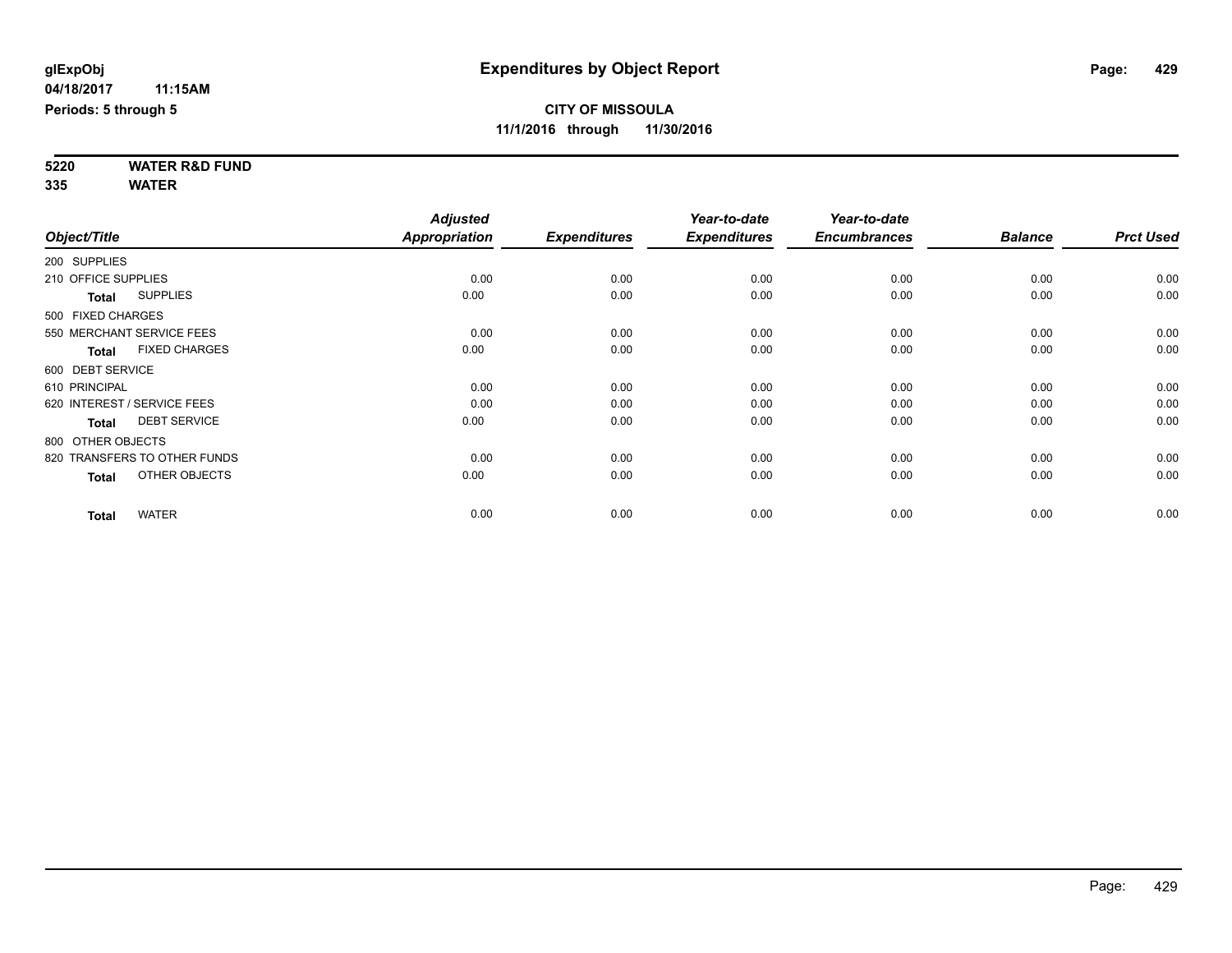#### **5220 WATER R&D FUND**

|                                           | <b>Adjusted</b> |                     | Year-to-date        | Year-to-date        |                |                  |
|-------------------------------------------|-----------------|---------------------|---------------------|---------------------|----------------|------------------|
| Object/Title                              | Appropriation   | <b>Expenditures</b> | <b>Expenditures</b> | <b>Encumbrances</b> | <b>Balance</b> | <b>Prct Used</b> |
| 200 SUPPLIES                              |                 |                     |                     |                     |                |                  |
| 210 OFFICE SUPPLIES                       | 0.00            | 0.00                | 0.00                | 0.00                | 0.00           | 0.00             |
| <b>SUPPLIES</b><br>Total                  | 0.00            | 0.00                | 0.00                | 0.00                | 0.00           | 0.00             |
| 500 FIXED CHARGES                         |                 |                     |                     |                     |                |                  |
| 550 MERCHANT SERVICE FEES                 | 0.00            | 0.00                | 0.00                | 0.00                | 0.00           | 0.00             |
| <b>FIXED CHARGES</b><br><b>Total</b>      | 0.00            | 0.00                | 0.00                | 0.00                | 0.00           | 0.00             |
| 600 DEBT SERVICE                          |                 |                     |                     |                     |                |                  |
| 610 PRINCIPAL                             | 0.00            | 0.00                | 0.00                | 0.00                | 0.00           | 0.00             |
| 620 INTEREST / SERVICE FEES               | 0.00            | 0.00                | 0.00                | 0.00                | 0.00           | 0.00             |
| <b>DEBT SERVICE</b><br><b>Total</b>       | 0.00            | 0.00                | 0.00                | 0.00                | 0.00           | 0.00             |
| 800 OTHER OBJECTS                         |                 |                     |                     |                     |                |                  |
| 820 TRANSFERS TO OTHER FUNDS              | 0.00            | 0.00                | 0.00                | 0.00                | 0.00           | 0.00             |
| OTHER OBJECTS<br>Total                    | 0.00            | 0.00                | 0.00                | 0.00                | 0.00           | 0.00             |
| <b>WATER R&amp;D FUND</b><br><b>Total</b> | 0.00            | 0.00                | 0.00                | 0.00                | 0.00           | 0.00             |
|                                           |                 |                     |                     |                     |                |                  |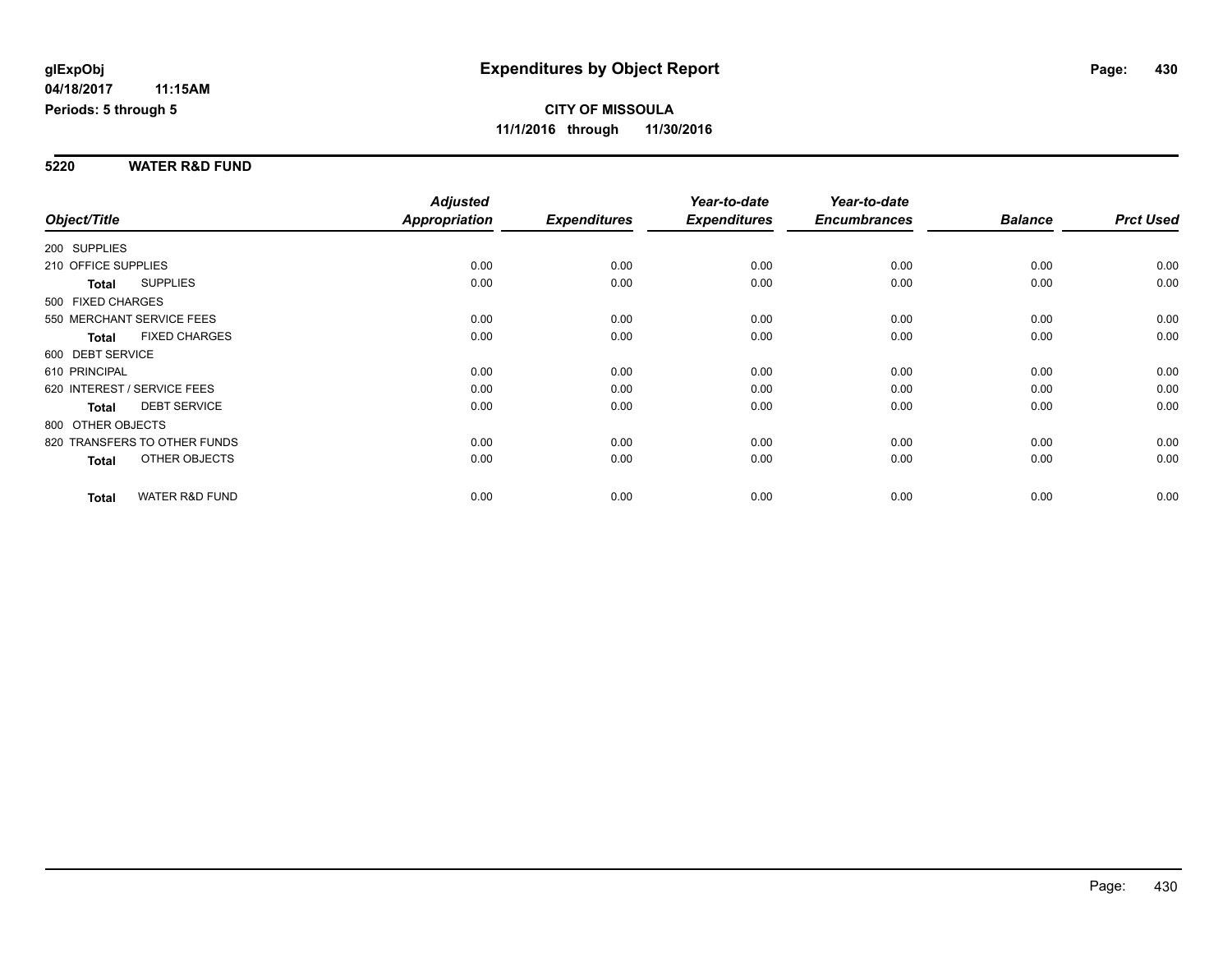# **5240 WATER CONSTRUCTION FUND**

| Object/Title                         | <b>Adjusted</b><br>Appropriation | <b>Expenditures</b> | Year-to-date<br><b>Expenditures</b> | Year-to-date<br><b>Encumbrances</b> | <b>Balance</b> | <b>Prct Used</b> |
|--------------------------------------|----------------------------------|---------------------|-------------------------------------|-------------------------------------|----------------|------------------|
| 500 FIXED CHARGES                    |                                  |                     |                                     |                                     |                |                  |
| 550 MERCHANT SERVICE FEES            | 0.00                             | 0.00                | 0.00                                | 0.00                                | 0.00           | 0.00             |
| <b>FIXED CHARGES</b><br><b>Total</b> | 0.00                             | 0.00                | 0.00                                | 0.00                                | 0.00           | 0.00             |
| <b>WATER</b><br>Total                | 0.00                             | 0.00                | 0.00                                | 0.00                                | 0.00           | 0.00             |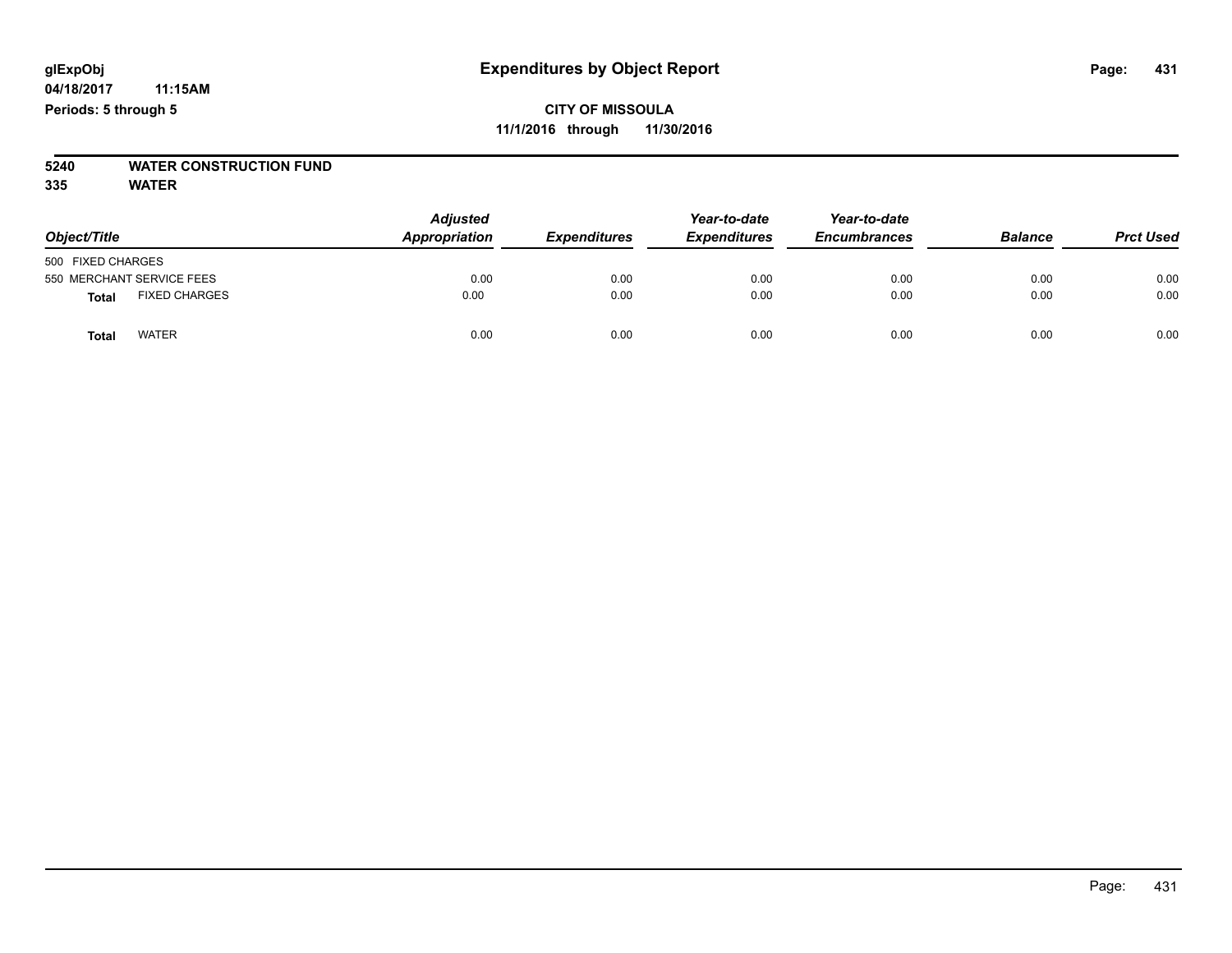#### **5240 WATER CONSTRUCTION FUND**

| Object/Title                     | <b>Adjusted</b><br>Appropriation | <b>Expenditures</b> | Year-to-date<br><b>Expenditures</b> | Year-to-date<br><b>Encumbrances</b> | <b>Balance</b> | <b>Prct Used</b> |
|----------------------------------|----------------------------------|---------------------|-------------------------------------|-------------------------------------|----------------|------------------|
| 500 FIXED CHARGES                |                                  |                     |                                     |                                     |                |                  |
| 550 MERCHANT SERVICE FEES        | 0.00                             | 0.00                | 0.00                                | 0.00                                | 0.00           | 0.00             |
| <b>FIXED CHARGES</b><br>Total    | 0.00                             | 0.00                | 0.00                                | 0.00                                | 0.00           | 0.00             |
| WATER CONSTRUCTION FUND<br>Total | 0.00                             | 0.00                | 0.00                                | 0.00                                | 0.00           | 0.00             |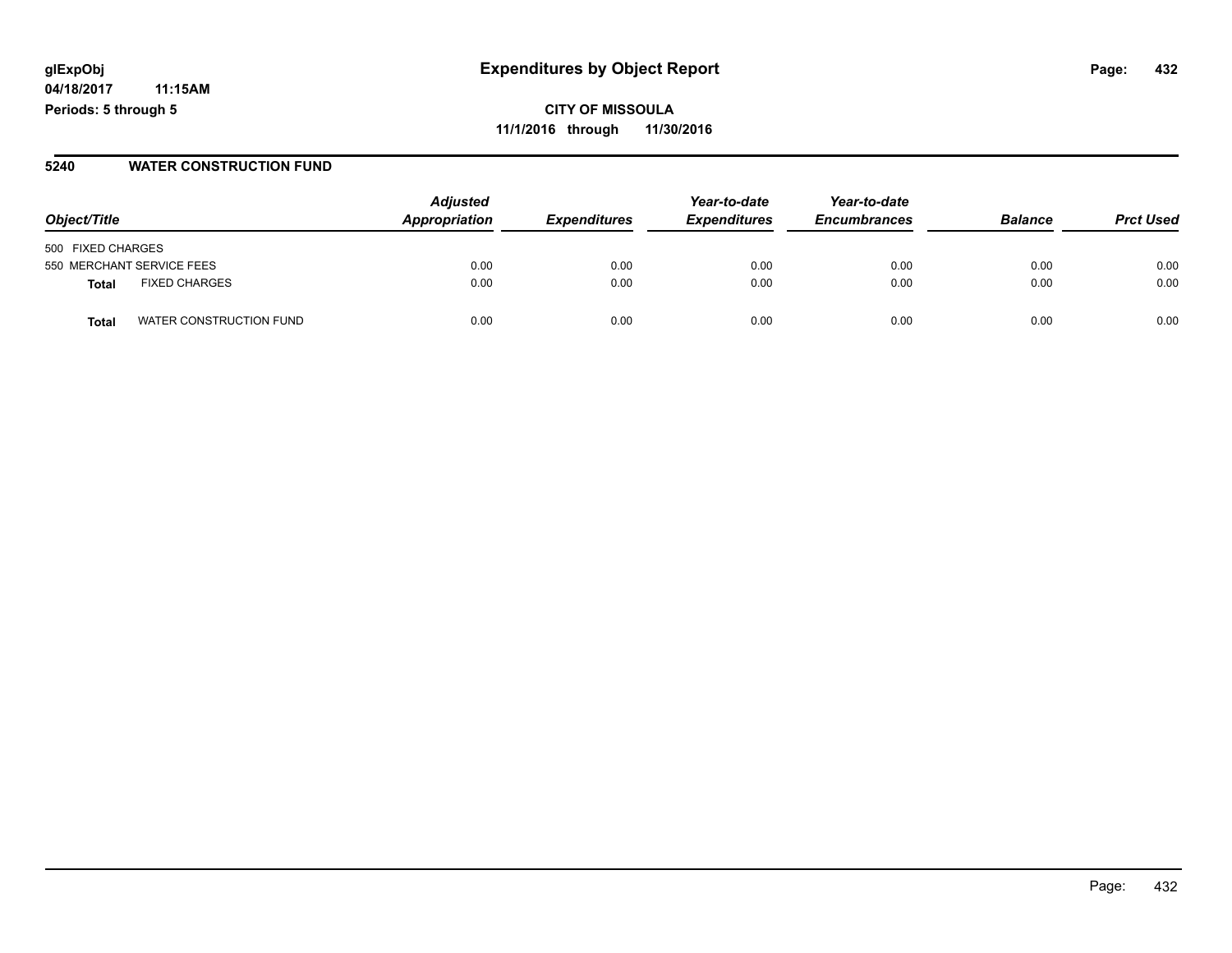**5250 WATER PURCHASE LOAN**

|                                      | <b>Adjusted</b> |                     | Year-to-date        | Year-to-date        |                |                  |
|--------------------------------------|-----------------|---------------------|---------------------|---------------------|----------------|------------------|
| Object/Title                         | Appropriation   | <b>Expenditures</b> | <b>Expenditures</b> | <b>Encumbrances</b> | <b>Balance</b> | <b>Prct Used</b> |
| 500 FIXED CHARGES                    |                 |                     |                     |                     |                |                  |
| 550 MERCHANT SERVICE FEES            | 0.00            | 0.00                | 0.00                | 0.00                | 0.00           | 0.00             |
| <b>FIXED CHARGES</b><br><b>Total</b> | 0.00            | 0.00                | 0.00                | 0.00                | 0.00           | 0.00             |
| 600 DEBT SERVICE                     |                 |                     |                     |                     |                |                  |
| 610 PRINCIPAL                        | 0.00            | 0.00                | 0.00                | 0.00                | 0.00           | 0.00             |
| 620 INTEREST / SERVICE FEES          | 0.00            | 0.00                | 0.00                | 0.00                | 0.00           | 0.00             |
| <b>DEBT SERVICE</b><br><b>Total</b>  | 0.00            | 0.00                | 0.00                | 0.00                | 0.00           | 0.00             |
| <b>WASTEWATER</b><br><b>Total</b>    | 0.00            | 0.00                | 0.00                | 0.00                | 0.00           | 0.00             |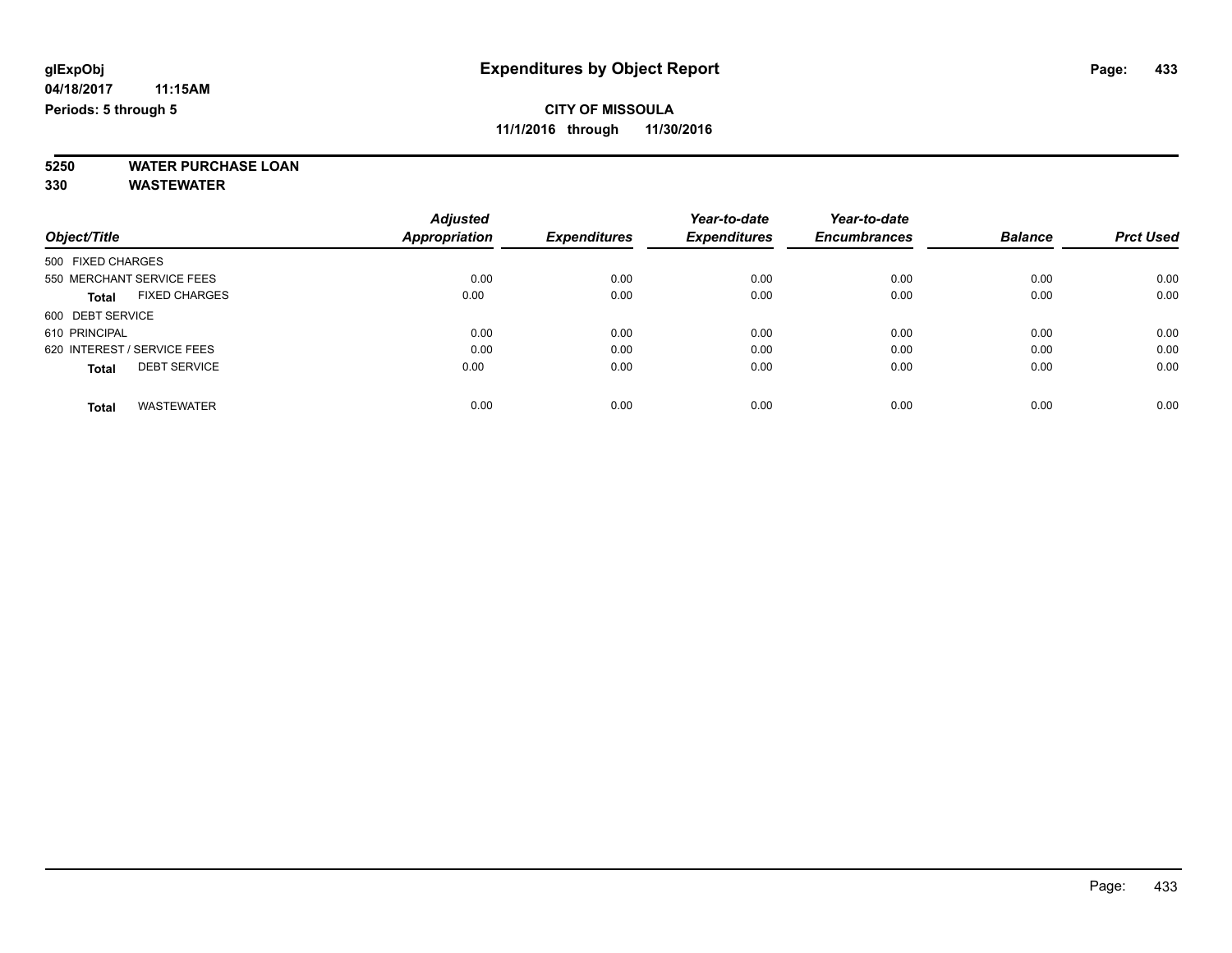#### **5250 WATER PURCHASE LOAN**

|                                            | <b>Adjusted</b>      |                     | Year-to-date        | Year-to-date        |                |                  |
|--------------------------------------------|----------------------|---------------------|---------------------|---------------------|----------------|------------------|
| Object/Title                               | <b>Appropriation</b> | <b>Expenditures</b> | <b>Expenditures</b> | <b>Encumbrances</b> | <b>Balance</b> | <b>Prct Used</b> |
| 500 FIXED CHARGES                          |                      |                     |                     |                     |                |                  |
| 550 MERCHANT SERVICE FEES                  | 0.00                 | 0.00                | 0.00                | 0.00                | 0.00           | 0.00             |
| <b>FIXED CHARGES</b><br><b>Total</b>       | 0.00                 | 0.00                | 0.00                | 0.00                | 0.00           | 0.00             |
| 600 DEBT SERVICE                           |                      |                     |                     |                     |                |                  |
| 610 PRINCIPAL                              | 0.00                 | 0.00                | 0.00                | 0.00                | 0.00           | 0.00             |
| 620 INTEREST / SERVICE FEES                | 0.00                 | 0.00                | 0.00                | 0.00                | 0.00           | 0.00             |
| <b>DEBT SERVICE</b><br><b>Total</b>        | 0.00                 | 0.00                | 0.00                | 0.00                | 0.00           | 0.00             |
| <b>WATER PURCHASE LOAN</b><br><b>Total</b> | 0.00                 | 0.00                | 0.00                | 0.00                | 0.00           | 0.00             |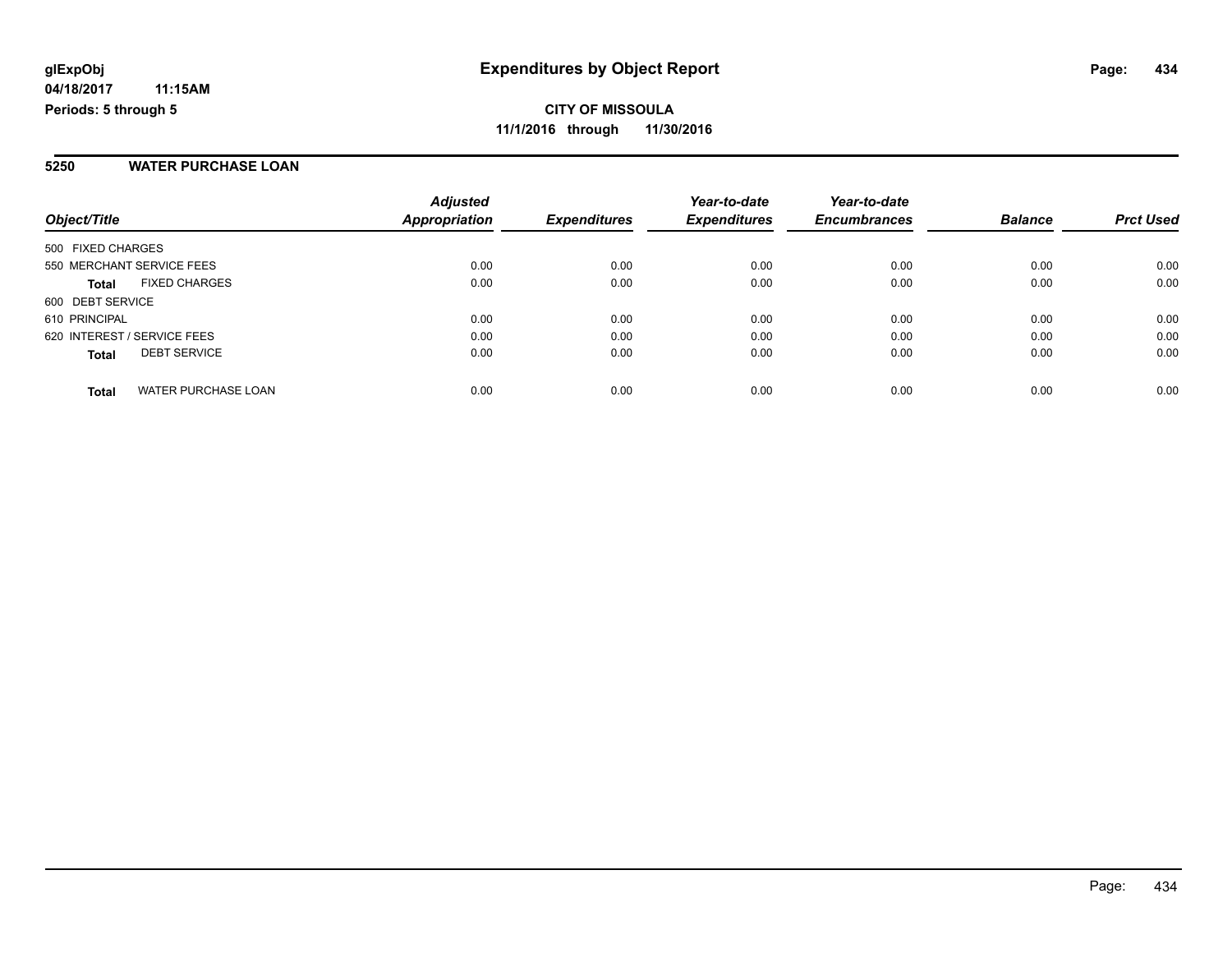# **5310 SEWER OPERATING BUDGET FUND**

|                                           | <b>Adjusted</b>      |                     | Year-to-date        | Year-to-date        |                |                  |
|-------------------------------------------|----------------------|---------------------|---------------------|---------------------|----------------|------------------|
| Object/Title                              | <b>Appropriation</b> | <b>Expenditures</b> | <b>Expenditures</b> | <b>Encumbrances</b> | <b>Balance</b> | <b>Prct Used</b> |
| 100 PERSONAL SERVICES                     |                      |                     |                     |                     |                |                  |
| 110 SALARIES AND WAGES                    | 1,254,449.00         | 100,966.36          | 532,348.83          | 0.00                | 722,100.17     | 42.44            |
| 115 SALARIES/HEALTH INSURANCE BENEFIT     | 0.00                 | 0.00                | 0.00                | 0.00                | 0.00           | 0.00             |
| 120 OVERTIME/TERMINATION                  | 19,000.00            | 1,693.00            | 12,250.88           | 0.00                | 6,749.12       | 64.48            |
| 130 OTHER                                 | 51,957.00            | 0.00                | 0.00                | 0.00                | 51,957.00      | 0.00             |
| 135 OPEB EXPENSE                          | 0.00                 | 0.00                | 0.00                | 0.00                | 0.00           | 0.00             |
| <b>140 EMPLOYER CONTRIBUTIONS</b>         | 561,995.00           | 42,215.23           | 233,583.67          | 0.00                | 328,411.33     | 41.56            |
| <b>141 STATE RETIREMENT CONTRIBUTIONS</b> | 501.00               | 100.97              | 532.36              | 0.00                | $-31.36$       | 106.26           |
| 145 OPEB CONTRIBUTION                     | 175.00               | 0.00                | 0.00                | 0.00                | 175.00         | 0.00             |
| <b>150 STATE RETIREMENT</b>               | 0.00                 | 0.00                | 0.00                | 0.00                | 0.00           | 0.00             |
| 190 PENSION EXPENSE                       | 635.00               | 0.00                | 0.00                | 0.00                | 635.00         | 0.00             |
| PERSONAL SERVICES<br>Total                | 1,888,712.00         | 144,975.56          | 778,715.74          | 0.00                | 1,109,996.26   | 41.23            |
| 200 SUPPLIES                              |                      |                     |                     |                     |                |                  |
| 210 OFFICE SUPPLIES                       | 270,170.00           | 25.64               | 823.91              | 0.00                | 269,346.09     | 0.30             |
| 220 OPERATING SUPPLIES                    | 146,400.00           | 19,178.12           | 74,172.86           | 0.00                | 72,227.14      | 50.66            |
| 230 REPAIR/MAINTENANCE                    | 154,000.00           | 12,860.82           | 47,744.13           | 0.00                | 106,255.87     | 31.00            |
| 231 GASOLINE                              | 60,000.00            | 2,547.02            | 9,384.93            | 0.00                | 50,615.07      | 15.64            |
| 240 OTHER SUPPLIES                        | 4,000.00             | 322.23              | 1,989.91            | 0.00                | 2,010.09       | 49.75            |
| 250 SUPPLIES FOR RESALE                   | 0.00                 | 0.00                | 0.00                | 0.00                | 0.00           | 0.00             |
| <b>SUPPLIES</b><br><b>Total</b>           | 634,570.00           | 34,933.83           | 134, 115.74         | 0.00                | 500,454.26     | 21.13            |
| 300 PURCHASED SERVICES                    |                      |                     |                     |                     |                |                  |
| 310 COMMUNICATIONS                        | 3,570.00             | 20.59               | 4,352.17            | 0.00                | $-782.17$      | 121.91           |
| 320 PRINTING & DUPLICATING                | 8,000.00             | 54.95               | 4,244.08            | 0.00                | 3,755.92       | 53.05            |
| 330 PUBLICITY, SUBSCRIPTIONS & DUES       | 3,000.00             | 250.00              | 1,559.50            | 0.00                | 1,440.50       | 51.98            |
| 341 ELECTRICITY & NATURAL GAS             | 617,779.00           | 3,540.98            | 160,347.46          | 0.00                | 457,431.54     | 25.96            |
| 343 WATER CHARGES                         | 10,248.00            | 619.62              | 2,631.56            | 0.00                | 7,616.44       | 25.68            |
| 344 TELEPHONE SERVICE                     | 19,604.00            | 1,205.68            | 10,038.76           | 0.00                | 9,565.24       | 51.21            |
| 345 GARBAGE                               | 21,636.00            | 3,707.27            | 10,003.12           | 0.00                | 11,632.88      | 46.23            |
| 350 PROFESSIONAL SERVICES                 | 78,700.00            | 3,454.02            | 33,950.13           | 0.00                | 44,749.87      | 43.14            |
| 360 REPAIR & MAINTENANCE                  | 340,312.00           | 26,993.59           | 153,281.48          | 0.00                | 187,030.52     | 45.04            |
| 370 TRAVEL                                | 12,500.00            | 1,370.86            | 2,825.81            | 0.00                | 9,674.19       | 22.61            |
| 380 TRAINING                              | 10,600.00            | 53.21               | 1,360.30            | 0.00                | 9,239.70       | 12.83            |
| 390 OTHER PURCHASED SERVICES              | 445,887.00           | 0.00                | 100,981.70          | 0.00                | 344,905.30     | 22.65            |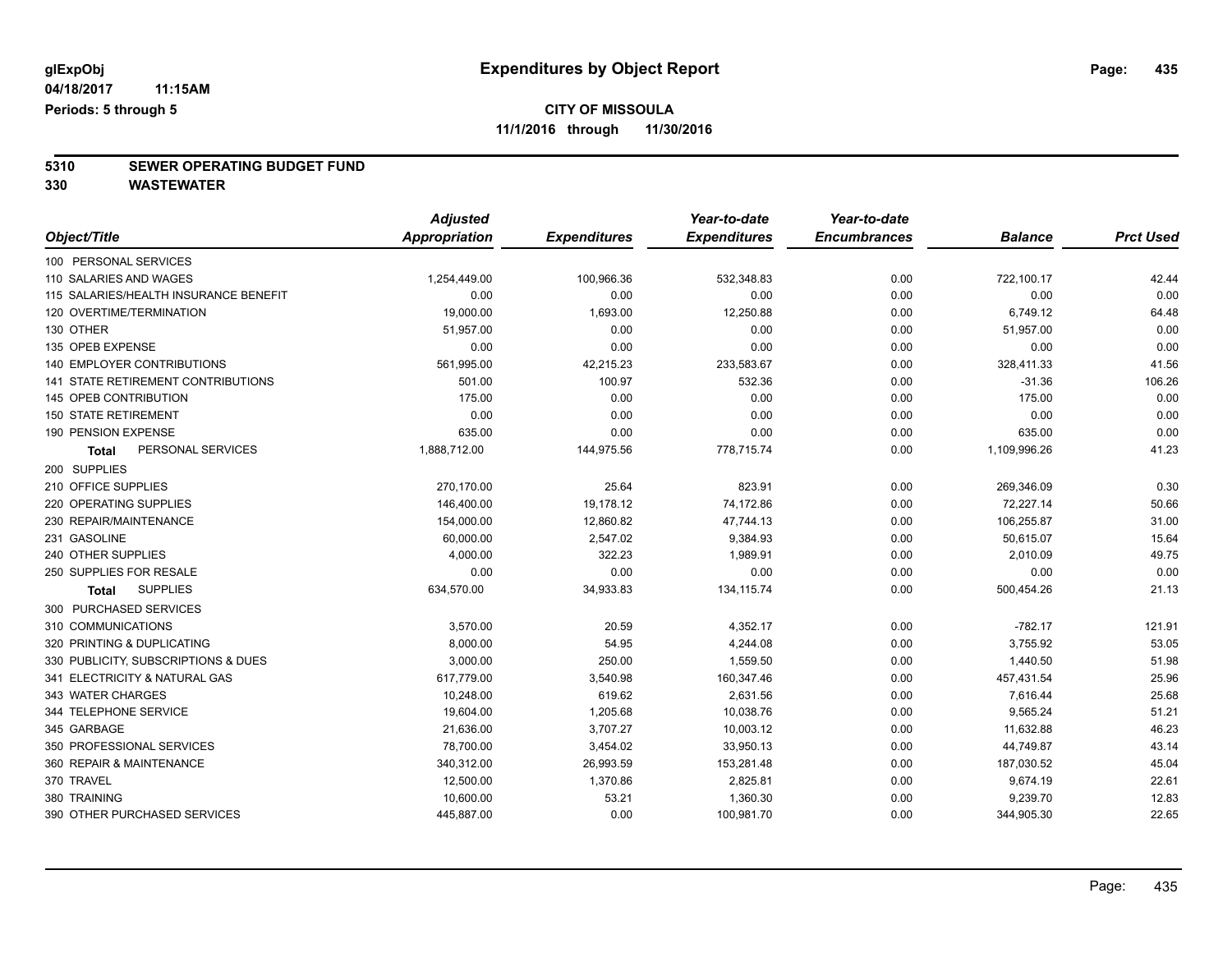# **5310 SEWER OPERATING BUDGET FUND**

|                    |                                   | <b>Adjusted</b> |                     | Year-to-date        | Year-to-date        |                |                  |
|--------------------|-----------------------------------|-----------------|---------------------|---------------------|---------------------|----------------|------------------|
| Object/Title       |                                   | Appropriation   | <b>Expenditures</b> | <b>Expenditures</b> | <b>Encumbrances</b> | <b>Balance</b> | <b>Prct Used</b> |
| <b>Total</b>       | PURCHASED SERVICES                | 1,571,836.00    | 41,270.77           | 485,576.07          | 0.00                | 1,086,259.93   | 30.89            |
| 500 FIXED CHARGES  |                                   |                 |                     |                     |                     |                |                  |
| 500 FIXED CHARGES  |                                   | 1,455,838.00    | 194.55              | 494.55              | 0.00                | 1,455,343.45   | 0.03             |
| <b>Total</b>       | <b>FIXED CHARGES</b>              | 1,455,838.00    | 194.55              | 494.55              | 0.00                | 1,455,343.45   | 0.03             |
| 600 DEBT SERVICE   |                                   |                 |                     |                     |                     |                |                  |
| 610 PRINCIPAL      |                                   | 0.00            | 0.00                | 0.00                | 0.00                | 0.00           | 0.00             |
|                    | 620 INTEREST / SERVICE FEES       | 0.00            | 0.00                | 0.00                | 0.00                | 0.00           | 0.00             |
| <b>Total</b>       | <b>DEBT SERVICE</b>               | 0.00            | 0.00                | 0.00                | 0.00                | 0.00           | 0.00             |
|                    | 700 GRANTS & CONTRIBUTIONS        |                 |                     |                     |                     |                |                  |
|                    | 700 GRANTS & CONTRIBUTIONS        | 1.500.00        | 0.00                | 0.00                | 0.00                | 1,500.00       | 0.00             |
| <b>Total</b>       | <b>GRANTS &amp; CONTRIBUTIONS</b> | 1,500.00        | 0.00                | 0.00                | 0.00                | 1,500.00       | 0.00             |
| 800 OTHER OBJECTS  |                                   |                 |                     |                     |                     |                |                  |
|                    | 820 TRANSFERS TO OTHER FUNDS      | 0.00            | 0.00                | 0.00                | 0.00                | 0.00           | 0.00             |
| 830 DEPRECIATION   |                                   | 0.00            | 0.00                | 0.00                | 0.00                | 0.00           | 0.00             |
| Total              | OTHER OBJECTS                     | 0.00            | 0.00                | 0.00                | 0.00                | 0.00           | 0.00             |
| 900 CAPITAL OUTLAY |                                   |                 |                     |                     |                     |                |                  |
| 910 LAND           |                                   | 0.00            | 0.00                | 0.00                | 0.00                | 0.00           | 0.00             |
| 920 BUILDINGS      |                                   | 0.00            | 0.00                | 0.00                | 0.00                | 0.00           | 0.00             |
|                    | 940 MACHINERY & EQUIPMENT         | 0.00            | 0.00                | 7,858.00            | 0.00                | $-7,858.00$    | 0.00             |
| <b>Total</b>       | <b>CAPITAL OUTLAY</b>             | 0.00            | 0.00                | 7,858.00            | 0.00                | $-7,858.00$    | 0.00             |
| <b>Total</b>       | <b>WASTEWATER</b>                 | 5,552,456.00    | 221,374.71          | 1,406,760.10        | 0.00                | 4,145,695.90   | 25.34            |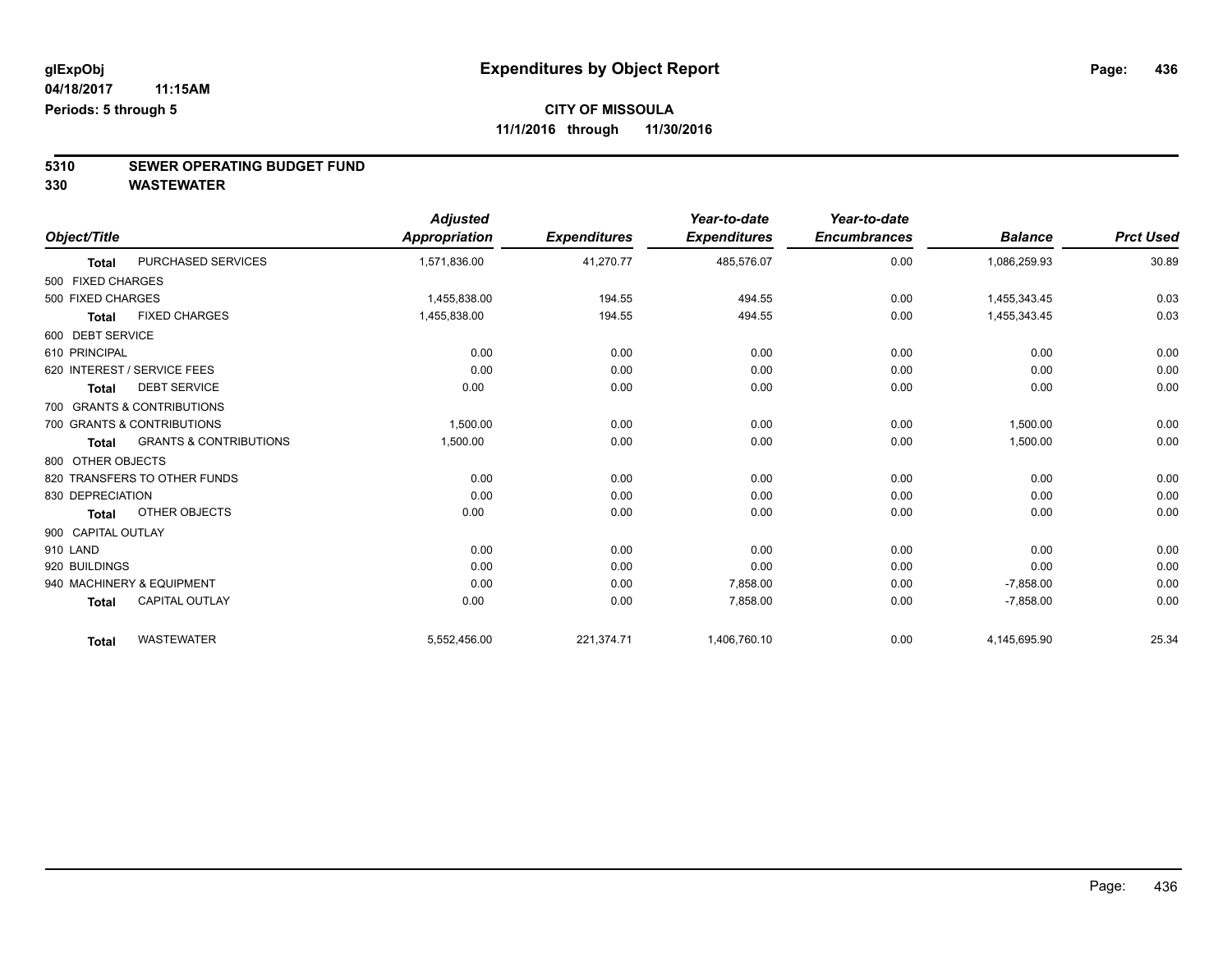# **5310 SEWER OPERATING BUDGET FUND**

**335 WATER**

| Object/Title                              | <b>Adjusted</b><br>Appropriation | <b>Expenditures</b> | Year-to-date<br><b>Expenditures</b> | Year-to-date<br><b>Encumbrances</b> | <b>Balance</b> | <b>Prct Used</b> |
|-------------------------------------------|----------------------------------|---------------------|-------------------------------------|-------------------------------------|----------------|------------------|
| 300 PURCHASED SERVICES                    |                                  |                     |                                     |                                     |                |                  |
| 330 PUBLICITY, SUBSCRIPTIONS & DUES       | 0.00                             | 0.00                | 0.00                                | 0.00                                | 0.00           | 0.00             |
| <b>PURCHASED SERVICES</b><br><b>Total</b> | 0.00                             | 0.00                | 0.00                                | 0.00                                | 0.00           | 0.00             |
| <b>WATER</b><br>Total                     | 0.00                             | 0.00                | 0.00                                | 0.00                                | 0.00           | 0.00             |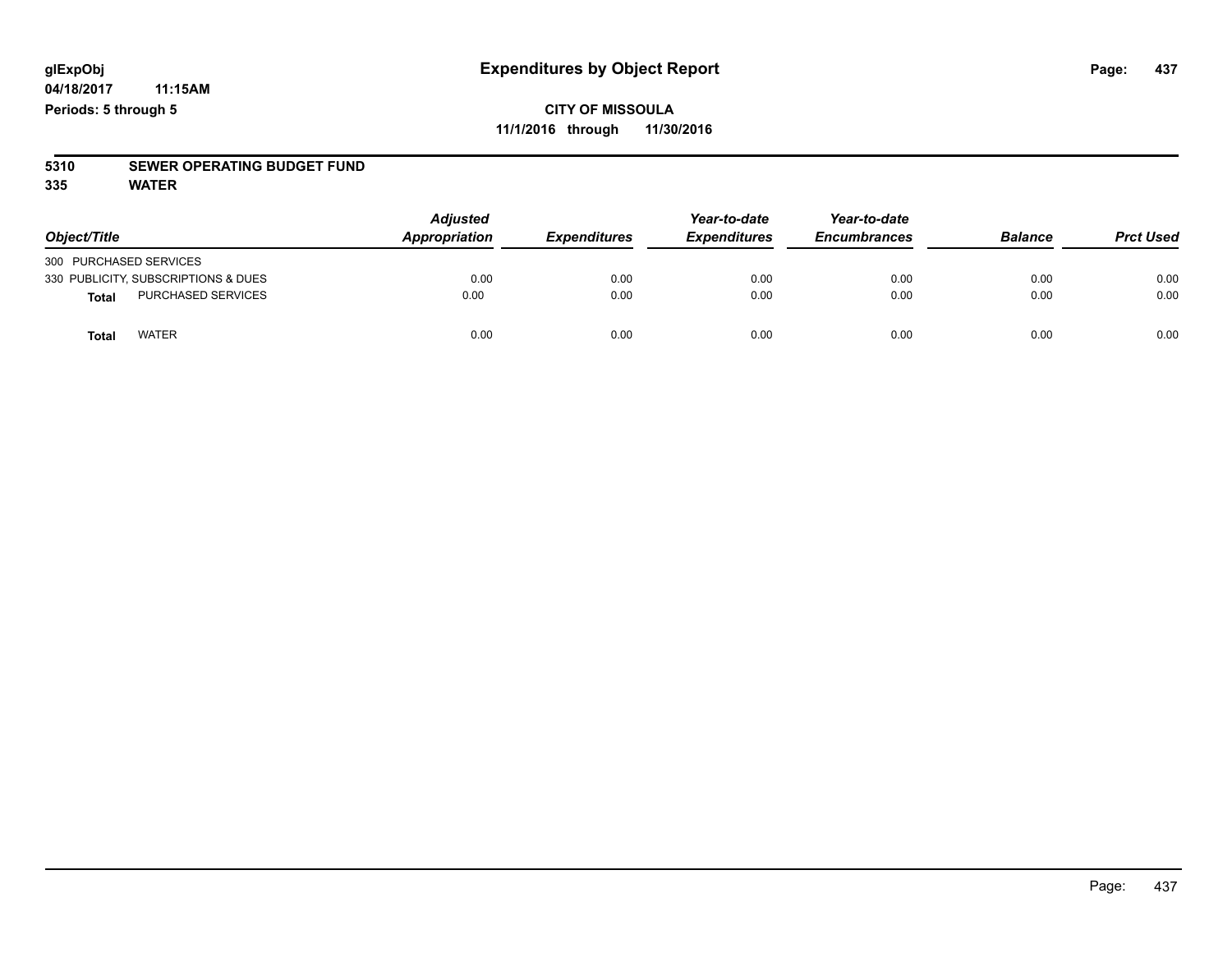# **CITY OF MISSOULA 11/1/2016 through 11/30/2016**

#### **5310 SEWER OPERATING BUDGET FUND**

|                                       | <b>Adjusted</b>      |                     | Year-to-date        | Year-to-date        |                |                  |
|---------------------------------------|----------------------|---------------------|---------------------|---------------------|----------------|------------------|
| Object/Title                          | <b>Appropriation</b> | <b>Expenditures</b> | <b>Expenditures</b> | <b>Encumbrances</b> | <b>Balance</b> | <b>Prct Used</b> |
| 100 PERSONAL SERVICES                 |                      |                     |                     |                     |                |                  |
| 110 SALARIES AND WAGES                | 1,254,449.00         | 100,966.36          | 532,348.83          | 0.00                | 722,100.17     | 42.44            |
| 115 SALARIES/HEALTH INSURANCE BENEFIT | 0.00                 | 0.00                | 0.00                | 0.00                | 0.00           | 0.00             |
| 120 OVERTIME/TERMINATION              | 19,000.00            | 1,693.00            | 12,250.88           | 0.00                | 6,749.12       | 64.48            |
| 130 OTHER                             | 51,957.00            | 0.00                | 0.00                | 0.00                | 51,957.00      | 0.00             |
| 135 OPEB EXPENSE                      | 0.00                 | 0.00                | 0.00                | 0.00                | 0.00           | 0.00             |
| 140 EMPLOYER CONTRIBUTIONS            | 561,995.00           | 42,215.23           | 233,583.67          | 0.00                | 328,411.33     | 41.56            |
| 141 STATE RETIREMENT CONTRIBUTIONS    | 501.00               | 100.97              | 532.36              | 0.00                | $-31.36$       | 106.26           |
| 145 OPEB CONTRIBUTION                 | 175.00               | 0.00                | 0.00                | 0.00                | 175.00         | 0.00             |
| <b>150 STATE RETIREMENT</b>           | 0.00                 | 0.00                | 0.00                | 0.00                | 0.00           | 0.00             |
| 190 PENSION EXPENSE                   | 635.00               | 0.00                | 0.00                | 0.00                | 635.00         | 0.00             |
| PERSONAL SERVICES<br>Total            | 1,888,712.00         | 144,975.56          | 778,715.74          | 0.00                | 1,109,996.26   | 41.23            |
| 200 SUPPLIES                          |                      |                     |                     |                     |                |                  |
| 210 OFFICE SUPPLIES                   | 270,170.00           | 25.64               | 823.91              | 0.00                | 269,346.09     | 0.30             |
| 220 OPERATING SUPPLIES                | 146,400.00           | 19,178.12           | 74,172.86           | 0.00                | 72,227.14      | 50.66            |
| 230 REPAIR/MAINTENANCE                | 154,000.00           | 12,860.82           | 47,744.13           | 0.00                | 106,255.87     | 31.00            |
| 231 GASOLINE                          | 60,000.00            | 2,547.02            | 9,384.93            | 0.00                | 50,615.07      | 15.64            |
| 240 OTHER SUPPLIES                    | 4,000.00             | 322.23              | 1,989.91            | 0.00                | 2,010.09       | 49.75            |
| 250 SUPPLIES FOR RESALE               | 0.00                 | 0.00                | 0.00                | 0.00                | 0.00           | 0.00             |
| <b>SUPPLIES</b><br><b>Total</b>       | 634,570.00           | 34,933.83           | 134, 115.74         | 0.00                | 500,454.26     | 21.13            |
| 300 PURCHASED SERVICES                |                      |                     |                     |                     |                |                  |
| 310 COMMUNICATIONS                    | 3,570.00             | 20.59               | 4,352.17            | 0.00                | $-782.17$      | 121.91           |
| 320 PRINTING & DUPLICATING            | 8,000.00             | 54.95               | 4,244.08            | 0.00                | 3,755.92       | 53.05            |
| 330 PUBLICITY, SUBSCRIPTIONS & DUES   | 3,000.00             | 250.00              | 1,559.50            | 0.00                | 1,440.50       | 51.98            |
| 341 ELECTRICITY & NATURAL GAS         | 617,779.00           | 3,540.98            | 160,347.46          | 0.00                | 457,431.54     | 25.96            |
| 343 WATER CHARGES                     | 10,248.00            | 619.62              | 2,631.56            | 0.00                | 7,616.44       | 25.68            |
| 344 TELEPHONE SERVICE                 | 19,604.00            | 1,205.68            | 10,038.76           | 0.00                | 9,565.24       | 51.21            |
| 345 GARBAGE                           | 21,636.00            | 3,707.27            | 10,003.12           | 0.00                | 11,632.88      | 46.23            |
| 350 PROFESSIONAL SERVICES             | 78,700.00            | 3,454.02            | 33,950.13           | 0.00                | 44,749.87      | 43.14            |
| 360 REPAIR & MAINTENANCE              | 340,312.00           | 26,993.59           | 153,281.48          | 0.00                | 187,030.52     | 45.04            |
| 370 TRAVEL                            | 12,500.00            | 1,370.86            | 2,825.81            | 0.00                | 9,674.19       | 22.61            |
| 380 TRAINING                          | 10,600.00            | 53.21               | 1,360.30            | 0.00                | 9,239.70       | 12.83            |
| 390 OTHER PURCHASED SERVICES          | 445,887.00           | 0.00                | 100,981.70          | 0.00                | 344,905.30     | 22.65            |
| PURCHASED SERVICES<br><b>Total</b>    | 1,571,836.00         | 41,270.77           | 485,576.07          | 0.00                | 1,086,259.93   | 30.89            |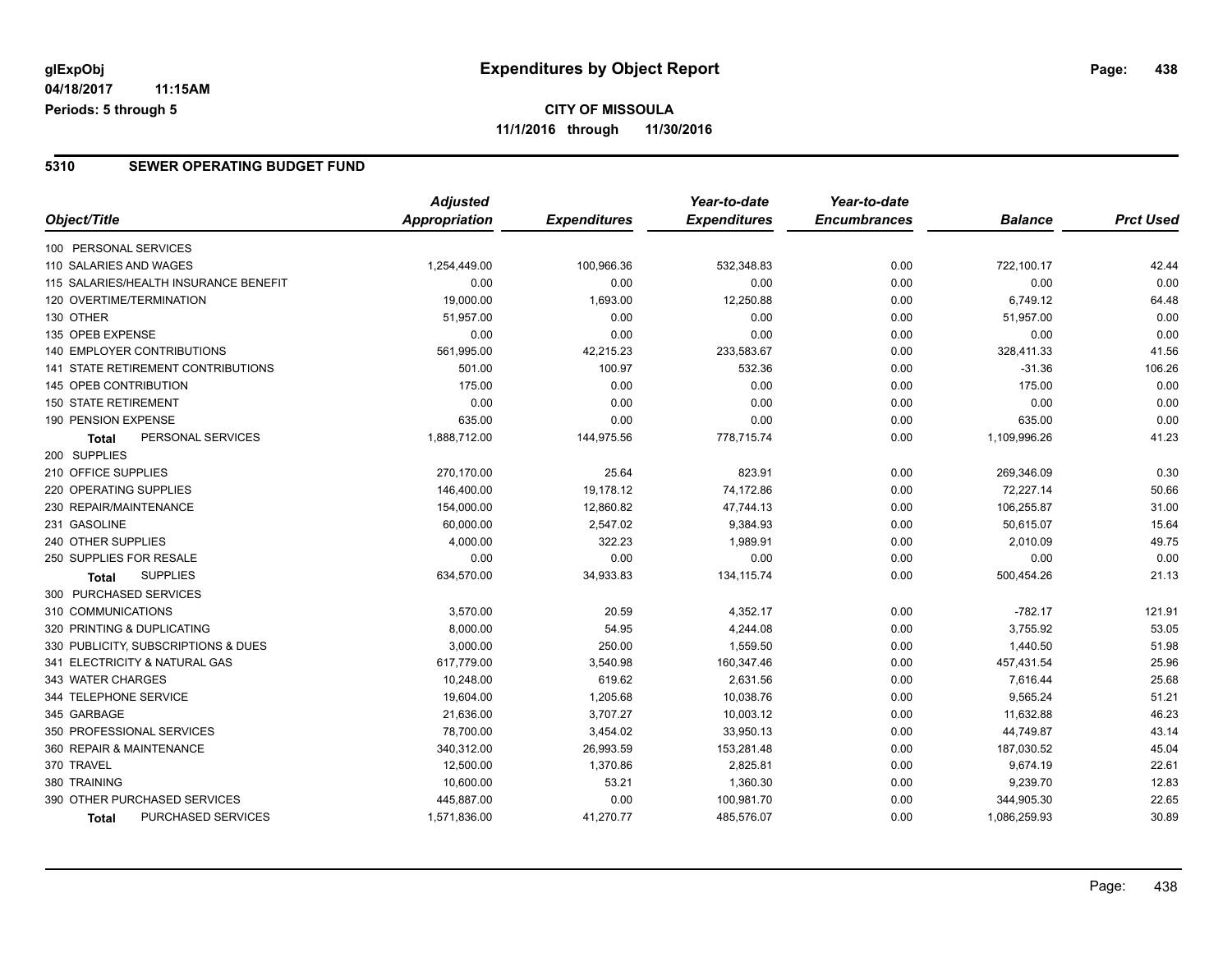# **CITY OF MISSOULA 11/1/2016 through 11/30/2016**

### **5310 SEWER OPERATING BUDGET FUND**

|                    |                                   | <b>Adjusted</b> |                     | Year-to-date        | Year-to-date        |                |                  |
|--------------------|-----------------------------------|-----------------|---------------------|---------------------|---------------------|----------------|------------------|
| Object/Title       |                                   | Appropriation   | <b>Expenditures</b> | <b>Expenditures</b> | <b>Encumbrances</b> | <b>Balance</b> | <b>Prct Used</b> |
| 500 FIXED CHARGES  |                                   |                 |                     |                     |                     |                |                  |
| 500 FIXED CHARGES  |                                   | 1.455.838.00    | 194.55              | 494.55              | 0.00                | 1,455,343.45   | 0.03             |
| <b>Total</b>       | <b>FIXED CHARGES</b>              | 1,455,838.00    | 194.55              | 494.55              | 0.00                | 1,455,343.45   | 0.03             |
| 600 DEBT SERVICE   |                                   |                 |                     |                     |                     |                |                  |
| 610 PRINCIPAL      |                                   | 0.00            | 0.00                | 0.00                | 0.00                | 0.00           | 0.00             |
|                    | 620 INTEREST / SERVICE FEES       | 0.00            | 0.00                | 0.00                | 0.00                | 0.00           | 0.00             |
| <b>Total</b>       | <b>DEBT SERVICE</b>               | 0.00            | 0.00                | 0.00                | 0.00                | 0.00           | 0.00             |
|                    | 700 GRANTS & CONTRIBUTIONS        |                 |                     |                     |                     |                |                  |
|                    | 700 GRANTS & CONTRIBUTIONS        | 1,500.00        | 0.00                | 0.00                | 0.00                | 1,500.00       | 0.00             |
| <b>Total</b>       | <b>GRANTS &amp; CONTRIBUTIONS</b> | 1,500.00        | 0.00                | 0.00                | 0.00                | 1,500.00       | 0.00             |
| 800 OTHER OBJECTS  |                                   |                 |                     |                     |                     |                |                  |
|                    | 820 TRANSFERS TO OTHER FUNDS      | 0.00            | 0.00                | 0.00                | 0.00                | 0.00           | 0.00             |
| 830 DEPRECIATION   |                                   | 0.00            | 0.00                | 0.00                | 0.00                | 0.00           | 0.00             |
| <b>Total</b>       | <b>OTHER OBJECTS</b>              | 0.00            | 0.00                | 0.00                | 0.00                | 0.00           | 0.00             |
| 900 CAPITAL OUTLAY |                                   |                 |                     |                     |                     |                |                  |
| 910 LAND           |                                   | 0.00            | 0.00                | 0.00                | 0.00                | 0.00           | 0.00             |
| 920 BUILDINGS      |                                   | 0.00            | 0.00                | 0.00                | 0.00                | 0.00           | 0.00             |
|                    | 940 MACHINERY & EQUIPMENT         | 0.00            | 0.00                | 7,858.00            | 0.00                | $-7,858.00$    | 0.00             |
| <b>Total</b>       | <b>CAPITAL OUTLAY</b>             | 0.00            | 0.00                | 7,858.00            | 0.00                | $-7,858.00$    | 0.00             |
| <b>Total</b>       | SEWER OPERATING BUDGET FUND       | 5,552,456.00    | 221,374.71          | 1,406,760.10        | 0.00                | 4,145,695.90   | 25.34            |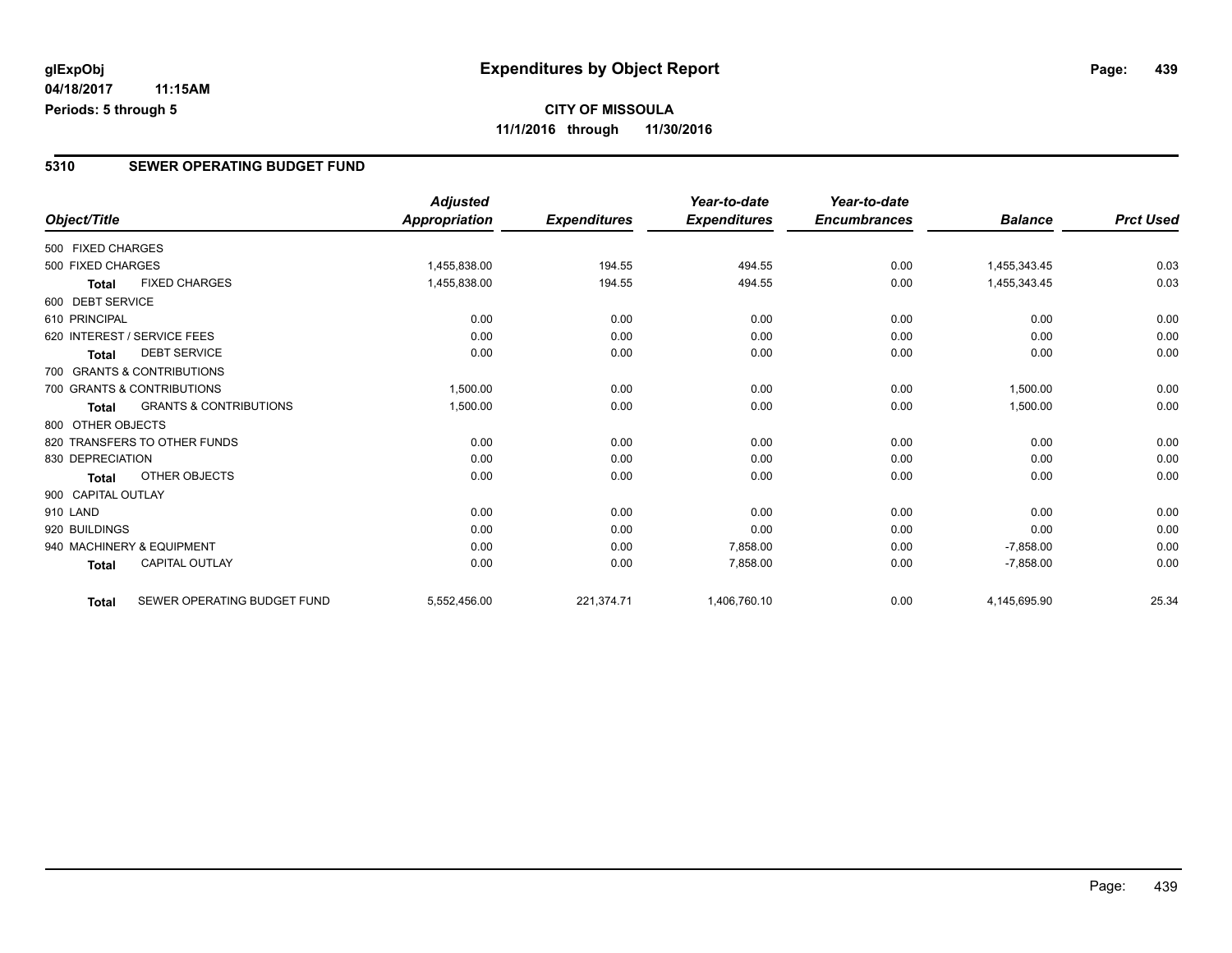# **5311 SEWER REVENUE COLLECTION & CLEARING FUND**

| Object/Title                         | <b>Adjusted</b><br><b>Appropriation</b> | <b>Expenditures</b> | Year-to-date<br><b>Expenditures</b> | Year-to-date<br><b>Encumbrances</b> | <b>Balance</b> | <b>Prct Used</b> |
|--------------------------------------|-----------------------------------------|---------------------|-------------------------------------|-------------------------------------|----------------|------------------|
| 500 FIXED CHARGES                    |                                         |                     |                                     |                                     |                |                  |
| 500 FIXED CHARGES                    | 0.00                                    | 0.00                | 0.00                                | 0.00                                | 0.00           | 0.00             |
| 550 MERCHANT SERVICE FEES            | 0.00                                    | 0.00                | 0.00                                | 0.00                                | 0.00           | 0.00             |
| <b>FIXED CHARGES</b><br><b>Total</b> | 0.00                                    | 0.00                | 0.00                                | 0.00                                | 0.00           | 0.00             |
| 800 OTHER OBJECTS                    |                                         |                     |                                     |                                     |                |                  |
| 800 OTHER OBJECTS                    | 0.00                                    | 0.00                | 0.00                                | 0.00                                | 0.00           | 0.00             |
| 820 TRANSFERS TO OTHER FUNDS         | 7,963,568.00                            | 0.00                | 0.00                                | 0.00                                | 7,963,568.00   | 0.00             |
| OTHER OBJECTS<br><b>Total</b>        | 7.963.568.00                            | 0.00                | 0.00                                | 0.00                                | 7.963.568.00   | 0.00             |
| <b>WASTEWATER</b><br><b>Total</b>    | 7,963,568.00                            | 0.00                | 0.00                                | 0.00                                | 7,963,568.00   | 0.00             |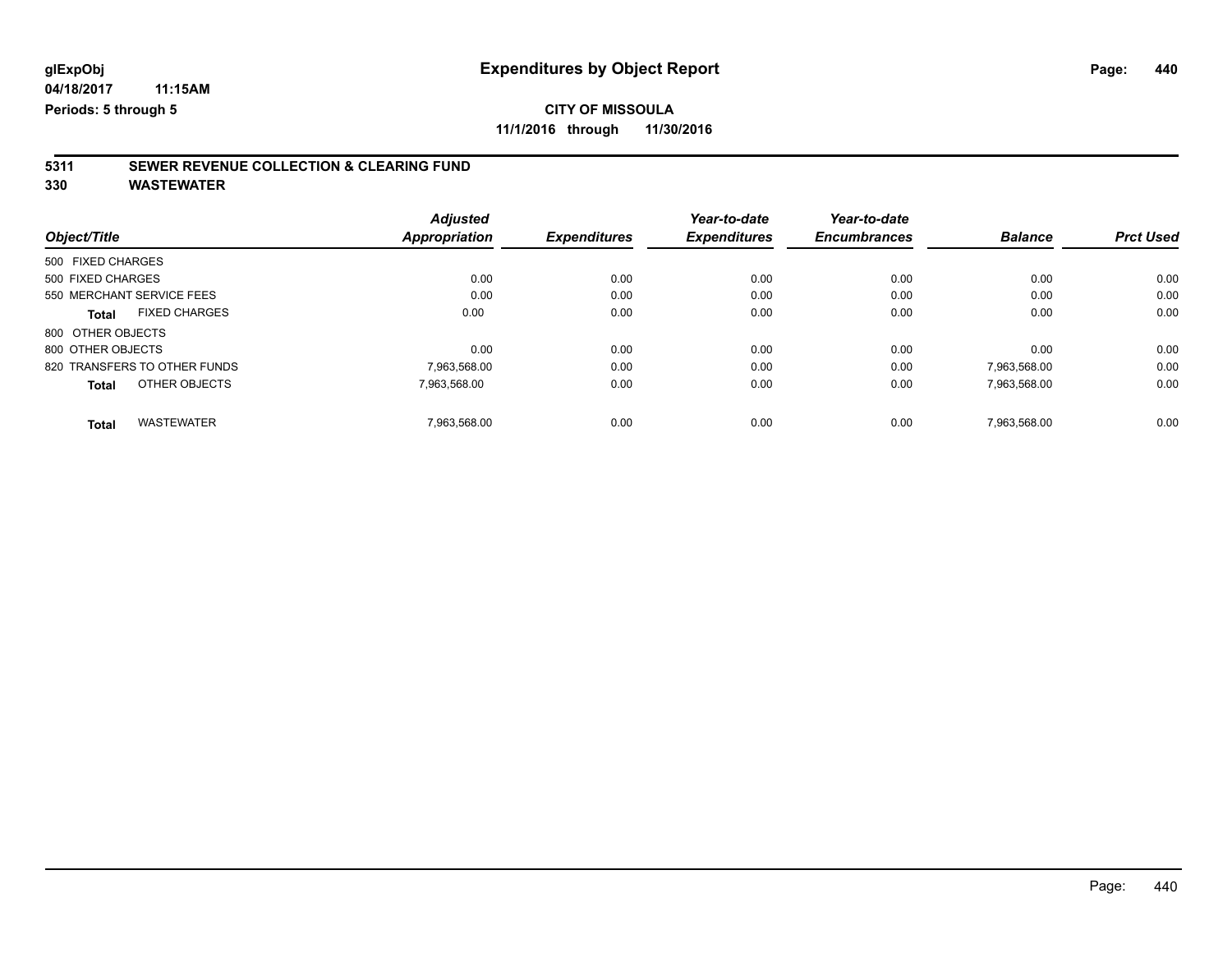**CITY OF MISSOULA 11/1/2016 through 11/30/2016**

#### **5311 SEWER REVENUE COLLECTION & CLEARING FUND**

| Object/Title              |                                  | <b>Adjusted</b><br><b>Appropriation</b> | <b>Expenditures</b> | Year-to-date<br><b>Expenditures</b> | Year-to-date<br><b>Encumbrances</b> | <b>Balance</b> | <b>Prct Used</b> |
|---------------------------|----------------------------------|-----------------------------------------|---------------------|-------------------------------------|-------------------------------------|----------------|------------------|
| 500 FIXED CHARGES         |                                  |                                         |                     |                                     |                                     |                |                  |
| 500 FIXED CHARGES         |                                  | 0.00                                    | 0.00                | 0.00                                | 0.00                                | 0.00           | 0.00             |
| 550 MERCHANT SERVICE FEES |                                  | 0.00                                    | 0.00                | 0.00                                | 0.00                                | 0.00           | 0.00             |
| <b>Total</b>              | <b>FIXED CHARGES</b>             | 0.00                                    | 0.00                | 0.00                                | 0.00                                | 0.00           | 0.00             |
| 800 OTHER OBJECTS         |                                  |                                         |                     |                                     |                                     |                |                  |
| 800 OTHER OBJECTS         |                                  | 0.00                                    | 0.00                | 0.00                                | 0.00                                | 0.00           | 0.00             |
|                           | 820 TRANSFERS TO OTHER FUNDS     | 7,963,568.00                            | 0.00                | 0.00                                | 0.00                                | 7,963,568.00   | 0.00             |
| <b>Total</b>              | OTHER OBJECTS                    | 7,963,568.00                            | 0.00                | 0.00                                | 0.00                                | 7,963,568.00   | 0.00             |
| <b>Total</b>              | SEWER REVENUE COLLECTION & CLEAF | 7.963.568.00                            | 0.00                | 0.00                                | 0.00                                | 7.963.568.00   | 0.00             |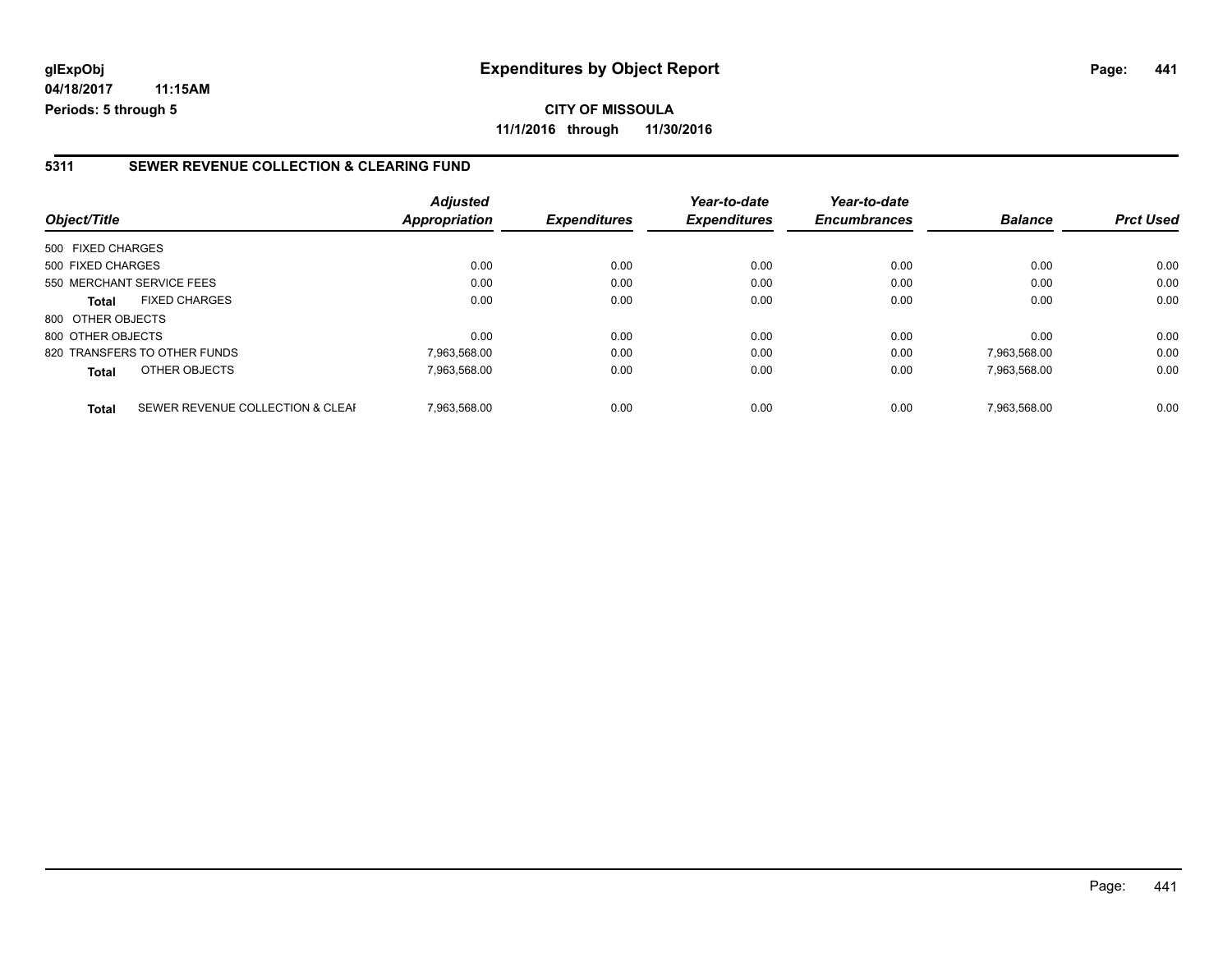**5315 SEWER LOAN FUND 330 WASTEWATER**

|                        |                              | <b>Adjusted</b>      |                     | Year-to-date        | Year-to-date        |                |                  |
|------------------------|------------------------------|----------------------|---------------------|---------------------|---------------------|----------------|------------------|
| Object/Title           |                              | <b>Appropriation</b> | <b>Expenditures</b> | <b>Expenditures</b> | <b>Encumbrances</b> | <b>Balance</b> | <b>Prct Used</b> |
| 300 PURCHASED SERVICES |                              |                      |                     |                     |                     |                |                  |
|                        | 390 OTHER PURCHASED SERVICES | 0.00                 | 0.00                | 0.00                | 0.00                | 0.00           | 0.00             |
| <b>Total</b>           | PURCHASED SERVICES           | 0.00                 | 0.00                | 0.00                | 0.00                | 0.00           | 0.00             |
| 800 OTHER OBJECTS      |                              |                      |                     |                     |                     |                |                  |
|                        | 820 TRANSFERS TO OTHER FUNDS | 20.000.00            | 0.00                | 0.00                | 0.00                | 20.000.00      | 0.00             |
| 845 CONTINGENCY        |                              | 0.00                 | 0.00                | 0.00                | 0.00                | 0.00           | 0.00             |
| <b>Total</b>           | OTHER OBJECTS                | 20.000.00            | 0.00                | 0.00                | 0.00                | 20.000.00      | 0.00             |
| <b>Total</b>           | <b>WASTEWATER</b>            | 20.000.00            | 0.00                | 0.00                | 0.00                | 20.000.00      | 0.00             |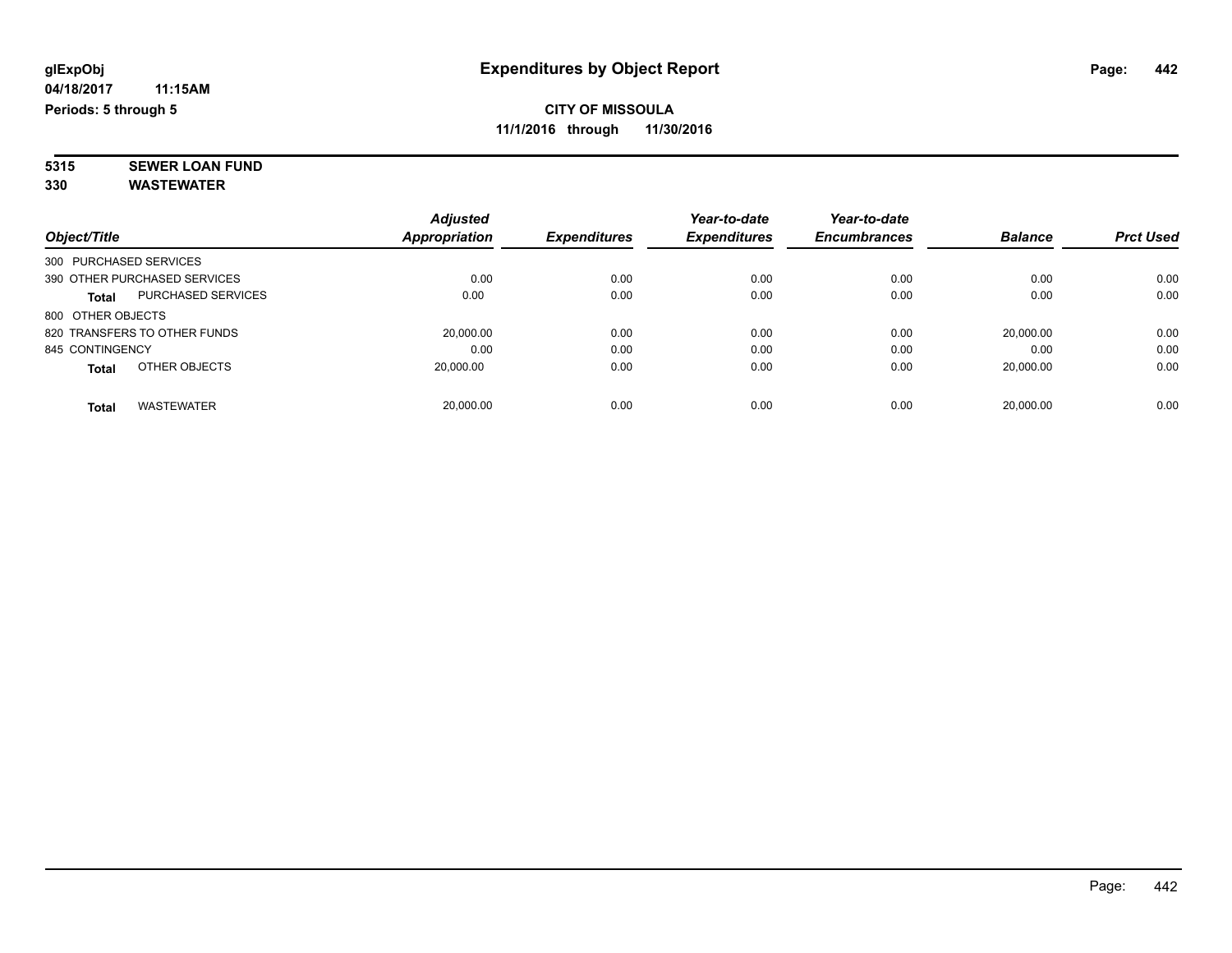**5315 SEWER LOAN FUND**

| Object/Title                              | <b>Adjusted</b><br>Appropriation | <b>Expenditures</b> | Year-to-date<br><b>Expenditures</b> | Year-to-date<br><b>Encumbrances</b> | <b>Balance</b> | <b>Prct Used</b> |
|-------------------------------------------|----------------------------------|---------------------|-------------------------------------|-------------------------------------|----------------|------------------|
| 300 PURCHASED SERVICES                    |                                  |                     |                                     |                                     |                |                  |
| 390 OTHER PURCHASED SERVICES              | 0.00                             | 0.00                | 0.00                                | 0.00                                | 0.00           | 0.00             |
| <b>PURCHASED SERVICES</b><br><b>Total</b> | 0.00                             | 0.00                | 0.00                                | 0.00                                | 0.00           | 0.00             |
| 800 OTHER OBJECTS                         |                                  |                     |                                     |                                     |                |                  |
| 820 TRANSFERS TO OTHER FUNDS              | 20,000.00                        | 0.00                | 0.00                                | 0.00                                | 20.000.00      | 0.00             |
| 845 CONTINGENCY                           | 0.00                             | 0.00                | 0.00                                | 0.00                                | 0.00           | 0.00             |
| OTHER OBJECTS<br><b>Total</b>             | 20,000.00                        | 0.00                | 0.00                                | 0.00                                | 20.000.00      | 0.00             |
| <b>SEWER LOAN FUND</b><br><b>Total</b>    | 20.000.00                        | 0.00                | 0.00                                | 0.00                                | 20.000.00      | 0.00             |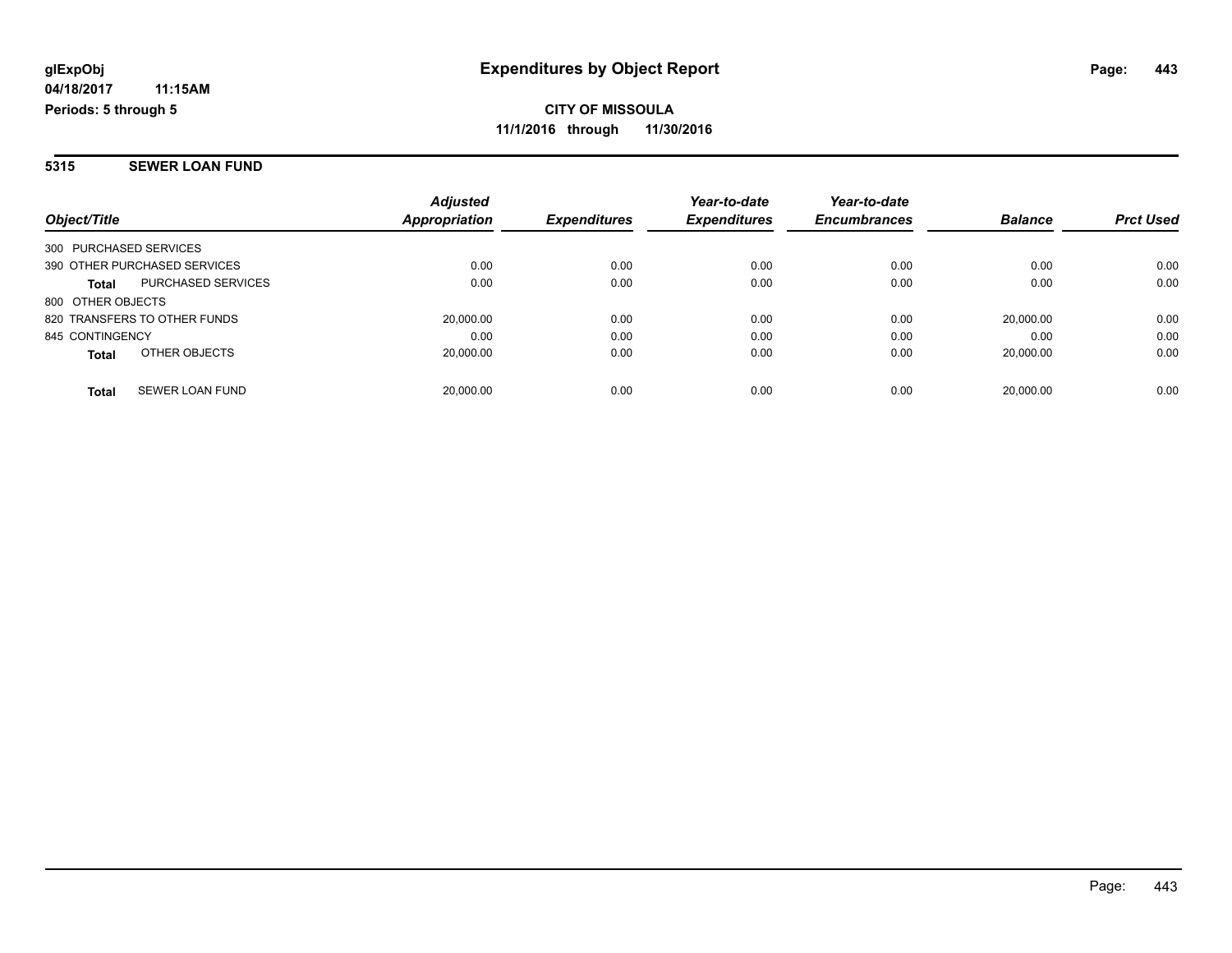# **CITY OF MISSOULA**

**11/1/2016 through 11/30/2016**

# **5320 SEWER REPLACEMENT & DEPRECIATION FUND**

|                          |                              | <b>Adjusted</b>      |                     | Year-to-date        | Year-to-date        |                |                  |
|--------------------------|------------------------------|----------------------|---------------------|---------------------|---------------------|----------------|------------------|
| Object/Title             |                              | <b>Appropriation</b> | <b>Expenditures</b> | <b>Expenditures</b> | <b>Encumbrances</b> | <b>Balance</b> | <b>Prct Used</b> |
| 300 PURCHASED SERVICES   |                              |                      |                     |                     |                     |                |                  |
|                          | 350 PROFESSIONAL SERVICES    | 0.00                 | 92.00               | 3,890.00            | 0.00                | $-3,890.00$    | 0.00             |
| 360 REPAIR & MAINTENANCE |                              | 441,500.00           | 42,094.94           | 185,079.45          | 0.00                | 256,420.55     | 41.92            |
| <b>Total</b>             | PURCHASED SERVICES           | 441,500.00           | 42,186.94           | 188,969.45          | 0.00                | 252,530.55     | 42.80            |
| 600 DEBT SERVICE         |                              |                      |                     |                     |                     |                |                  |
| 610 PRINCIPAL            |                              | 92.749.00            | 10,418.69           | 54,932.29           | 0.00                | 37.816.71      | 59.23            |
|                          | 620 INTEREST / SERVICE FEES  | 2,459.00             | 401.89              | 2,671.58            | 0.00                | $-212.58$      | 108.64           |
| Total                    | <b>DEBT SERVICE</b>          | 95,208.00            | 10,820.58           | 57,603.87           | 0.00                | 37,604.13      | 60.50            |
| 800 OTHER OBJECTS        |                              |                      |                     |                     |                     |                |                  |
|                          | 820 TRANSFERS TO OTHER FUNDS | 0.00                 | 0.00                | 0.00                | 0.00                | 0.00           | 0.00             |
| 830 DEPRECIATION         |                              | 0.00                 | 0.00                | 0.00                | 0.00                | 0.00           | 0.00             |
| <b>Total</b>             | OTHER OBJECTS                | 0.00                 | 0.00                | 0.00                | 0.00                | 0.00           | 0.00             |
| 900 CAPITAL OUTLAY       |                              |                      |                     |                     |                     |                |                  |
| 910 LAND                 |                              | 0.00                 | 0.00                | 0.00                | 0.00                | 0.00           | 0.00             |
| 920 BUILDINGS            |                              | 1,300,000.00         | 0.00                | 0.00                | 0.00                | 1,300,000.00   | 0.00             |
| 930 IMPROVEMENTS         |                              | 0.00                 | 0.00                | 0.00                | 0.00                | 0.00           | 0.00             |
|                          | 940 MACHINERY & EQUIPMENT    | 0.00                 | 0.00                | 0.00                | 0.00                | 0.00           | 0.00             |
| Total                    | <b>CAPITAL OUTLAY</b>        | 1,300,000.00         | 0.00                | 0.00                | 0.00                | 1,300,000.00   | 0.00             |
| <b>Total</b>             | <b>WASTEWATER</b>            | 1,836,708.00         | 53,007.52           | 246,573.32          | 0.00                | 1,590,134.68   | 13.42            |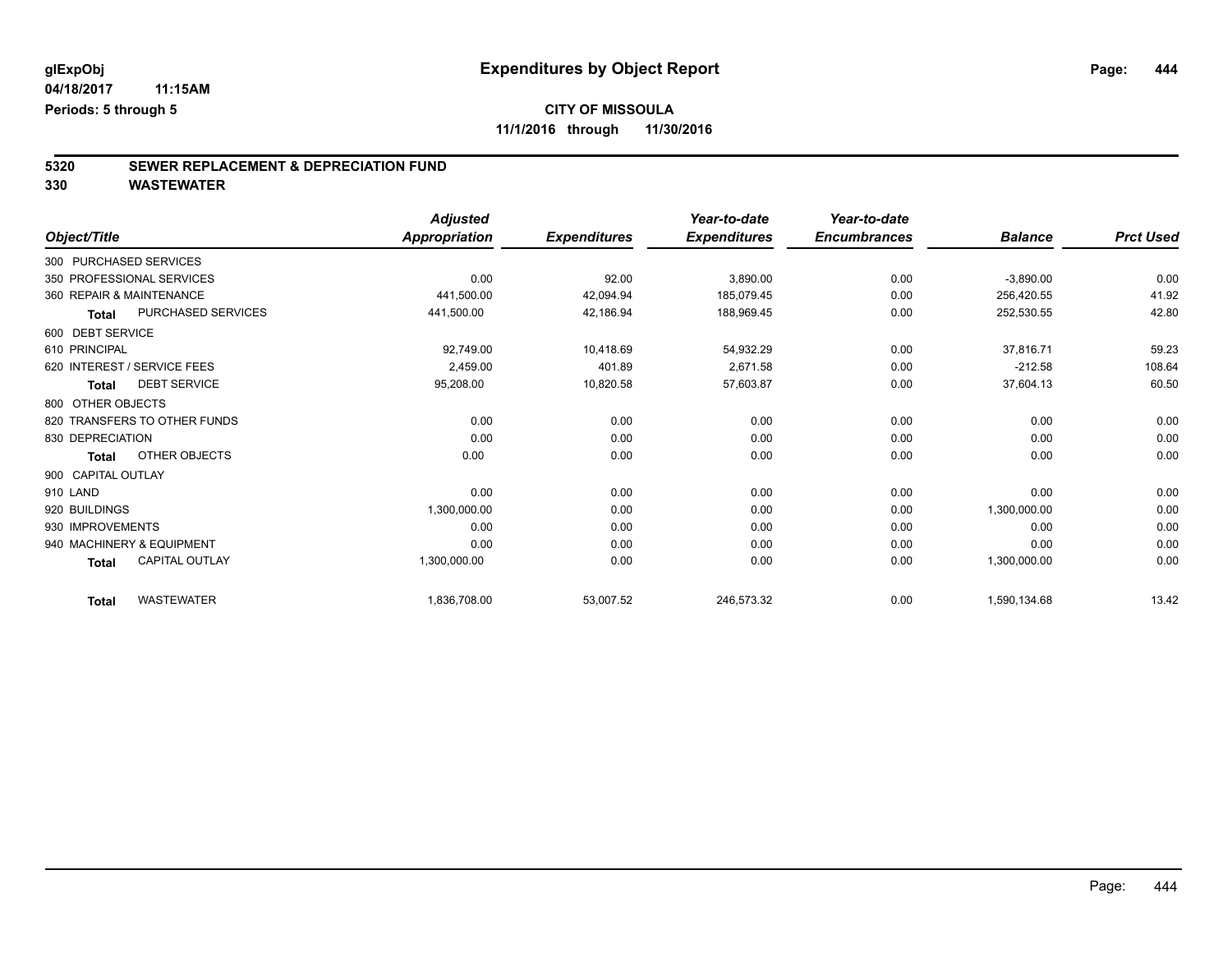#### **5320 SEWER REPLACEMENT & DEPRECIATION FUND**

|                        |                                  | <b>Adjusted</b>      |                     | Year-to-date        | Year-to-date        |                |                  |
|------------------------|----------------------------------|----------------------|---------------------|---------------------|---------------------|----------------|------------------|
| Object/Title           |                                  | <b>Appropriation</b> | <b>Expenditures</b> | <b>Expenditures</b> | <b>Encumbrances</b> | <b>Balance</b> | <b>Prct Used</b> |
| 300 PURCHASED SERVICES |                                  |                      |                     |                     |                     |                |                  |
|                        | 350 PROFESSIONAL SERVICES        | 0.00                 | 92.00               | 3,890.00            | 0.00                | $-3,890.00$    | 0.00             |
|                        | 360 REPAIR & MAINTENANCE         | 441,500.00           | 42,094.94           | 185,079.45          | 0.00                | 256,420.55     | 41.92            |
| <b>Total</b>           | PURCHASED SERVICES               | 441,500.00           | 42,186.94           | 188,969.45          | 0.00                | 252,530.55     | 42.80            |
| 600 DEBT SERVICE       |                                  |                      |                     |                     |                     |                |                  |
| 610 PRINCIPAL          |                                  | 92,749.00            | 10,418.69           | 54,932.29           | 0.00                | 37,816.71      | 59.23            |
|                        | 620 INTEREST / SERVICE FEES      | 2,459.00             | 401.89              | 2,671.58            | 0.00                | $-212.58$      | 108.64           |
| Total                  | <b>DEBT SERVICE</b>              | 95,208.00            | 10,820.58           | 57,603.87           | 0.00                | 37,604.13      | 60.50            |
| 800 OTHER OBJECTS      |                                  |                      |                     |                     |                     |                |                  |
|                        | 820 TRANSFERS TO OTHER FUNDS     | 0.00                 | 0.00                | 0.00                | 0.00                | 0.00           | 0.00             |
| 830 DEPRECIATION       |                                  | 0.00                 | 0.00                | 0.00                | 0.00                | 0.00           | 0.00             |
| <b>Total</b>           | OTHER OBJECTS                    | 0.00                 | 0.00                | 0.00                | 0.00                | 0.00           | 0.00             |
| 900 CAPITAL OUTLAY     |                                  |                      |                     |                     |                     |                |                  |
| 910 LAND               |                                  | 0.00                 | 0.00                | 0.00                | 0.00                | 0.00           | 0.00             |
| 920 BUILDINGS          |                                  | 1,300,000.00         | 0.00                | 0.00                | 0.00                | 1,300,000.00   | 0.00             |
| 930 IMPROVEMENTS       |                                  | 0.00                 | 0.00                | 0.00                | 0.00                | 0.00           | 0.00             |
|                        | 940 MACHINERY & EQUIPMENT        | 0.00                 | 0.00                | 0.00                | 0.00                | 0.00           | 0.00             |
| <b>Total</b>           | <b>CAPITAL OUTLAY</b>            | 1,300,000.00         | 0.00                | 0.00                | 0.00                | 1,300,000.00   | 0.00             |
| <b>Total</b>           | SEWER REPLACEMENT & DEPRECIATION | 1,836,708.00         | 53,007.52           | 246,573.32          | 0.00                | 1,590,134.68   | 13.42            |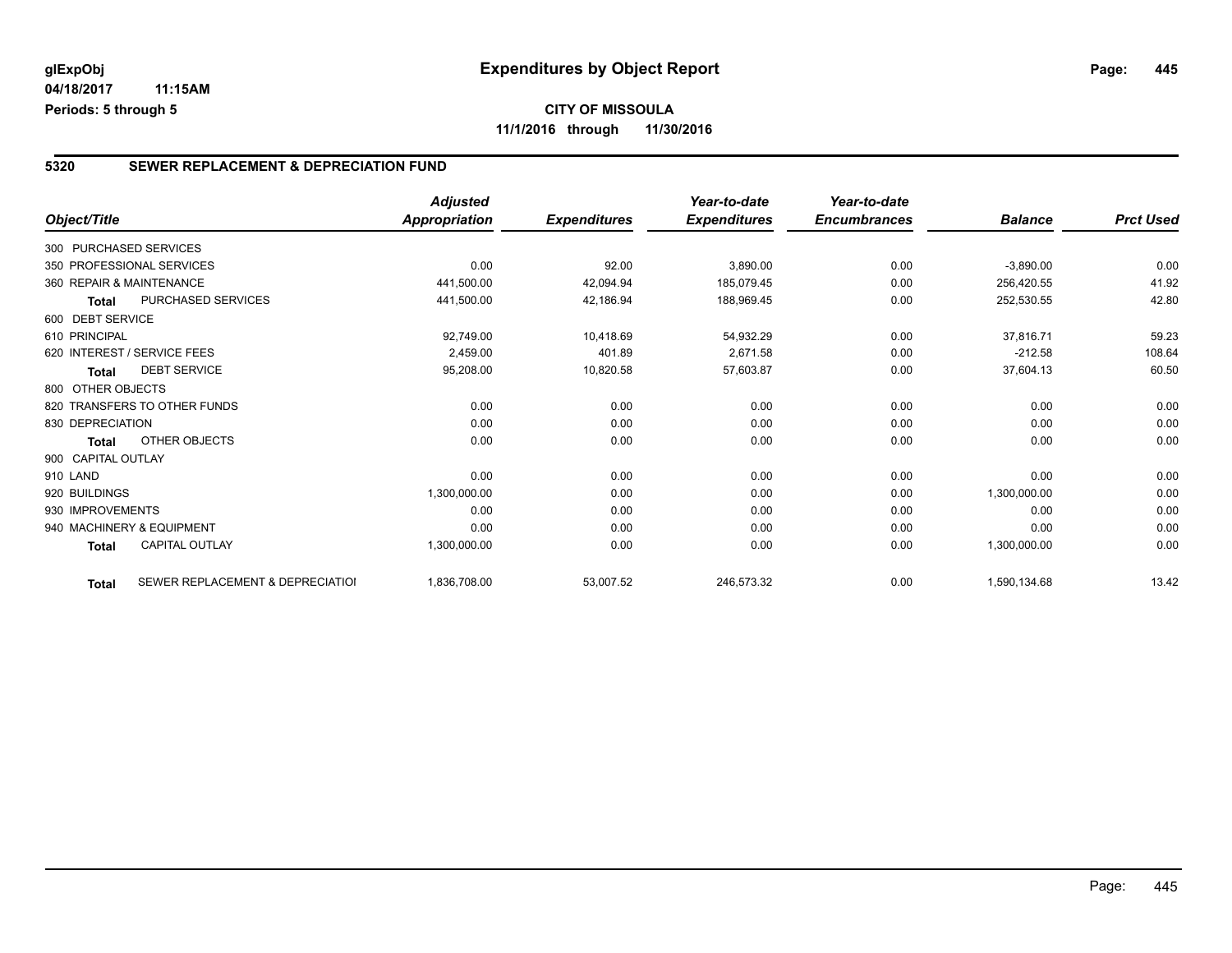# **5325 SEWER DEVELOPMENT FEE FUND**

|                                       |                           | <b>Adjusted</b>      |                     | Year-to-date        | Year-to-date        |                |                  |
|---------------------------------------|---------------------------|----------------------|---------------------|---------------------|---------------------|----------------|------------------|
| Object/Title                          |                           | <b>Appropriation</b> | <b>Expenditures</b> | <b>Expenditures</b> | <b>Encumbrances</b> | <b>Balance</b> | <b>Prct Used</b> |
| 300 PURCHASED SERVICES                |                           |                      |                     |                     |                     |                |                  |
| 350 PROFESSIONAL SERVICES             |                           | 0.00                 | 0.00                | 0.00                | 0.00                | 0.00           | 0.00             |
| 360 REPAIR & MAINTENANCE              |                           | 0.00                 | 0.00                | 0.00                | 0.00                | 0.00           | 0.00             |
| <b>Total</b>                          | <b>PURCHASED SERVICES</b> | 0.00                 | 0.00                | 0.00                | 0.00                | 0.00           | 0.00             |
| 500 FIXED CHARGES                     |                           |                      |                     |                     |                     |                |                  |
| 550 MERCHANT SERVICE FEES             |                           | 0.00                 | 0.00                | 0.00                | 0.00                | 0.00           | 0.00             |
| <b>FIXED CHARGES</b><br><b>Total</b>  |                           | 0.00                 | 0.00                | 0.00                | 0.00                | 0.00           | 0.00             |
| 600 DEBT SERVICE                      |                           |                      |                     |                     |                     |                |                  |
| 610 PRINCIPAL                         |                           | 0.00                 | 0.00                | 0.00                | 0.00                | 0.00           | 0.00             |
| 620 INTEREST / SERVICE FEES           |                           | 0.00                 | 0.00                | 0.00                | 0.00                | 0.00           | 0.00             |
| <b>DEBT SERVICE</b><br><b>Total</b>   |                           | 0.00                 | 0.00                | 0.00                | 0.00                | 0.00           | 0.00             |
| 800 OTHER OBJECTS                     |                           |                      |                     |                     |                     |                |                  |
| 820 TRANSFERS TO OTHER FUNDS          |                           | 0.00                 | 0.00                | 0.00                | 0.00                | 0.00           | 0.00             |
| OTHER OBJECTS<br><b>Total</b>         |                           | 0.00                 | 0.00                | 0.00                | 0.00                | 0.00           | 0.00             |
| 900 CAPITAL OUTLAY                    |                           |                      |                     |                     |                     |                |                  |
| 900 CAPITAL OUTLAY                    |                           | 0.00                 | 0.00                | 14,082.50           | 0.00                | $-14,082.50$   | 0.00             |
| 910 LAND                              |                           | 0.00                 | 0.00                | 0.00                | 0.00                | 0.00           | 0.00             |
| 920 BUILDINGS                         |                           | 0.00                 | 0.00                | 0.00                | 0.00                | 0.00           | 0.00             |
| 930 IMPROVEMENTS                      |                           | 1,118,994.00         | 48,257.80           | 636, 367. 77        | 0.00                | 482,626.23     | 56.87            |
| <b>CAPITAL OUTLAY</b><br><b>Total</b> |                           | 1,118,994.00         | 48,257.80           | 650,450.27          | 0.00                | 468,543.73     | 58.13            |
| <b>WASTEWATER</b><br><b>Total</b>     |                           | 1,118,994.00         | 48,257.80           | 650,450.27          | 0.00                | 468,543.73     | 58.13            |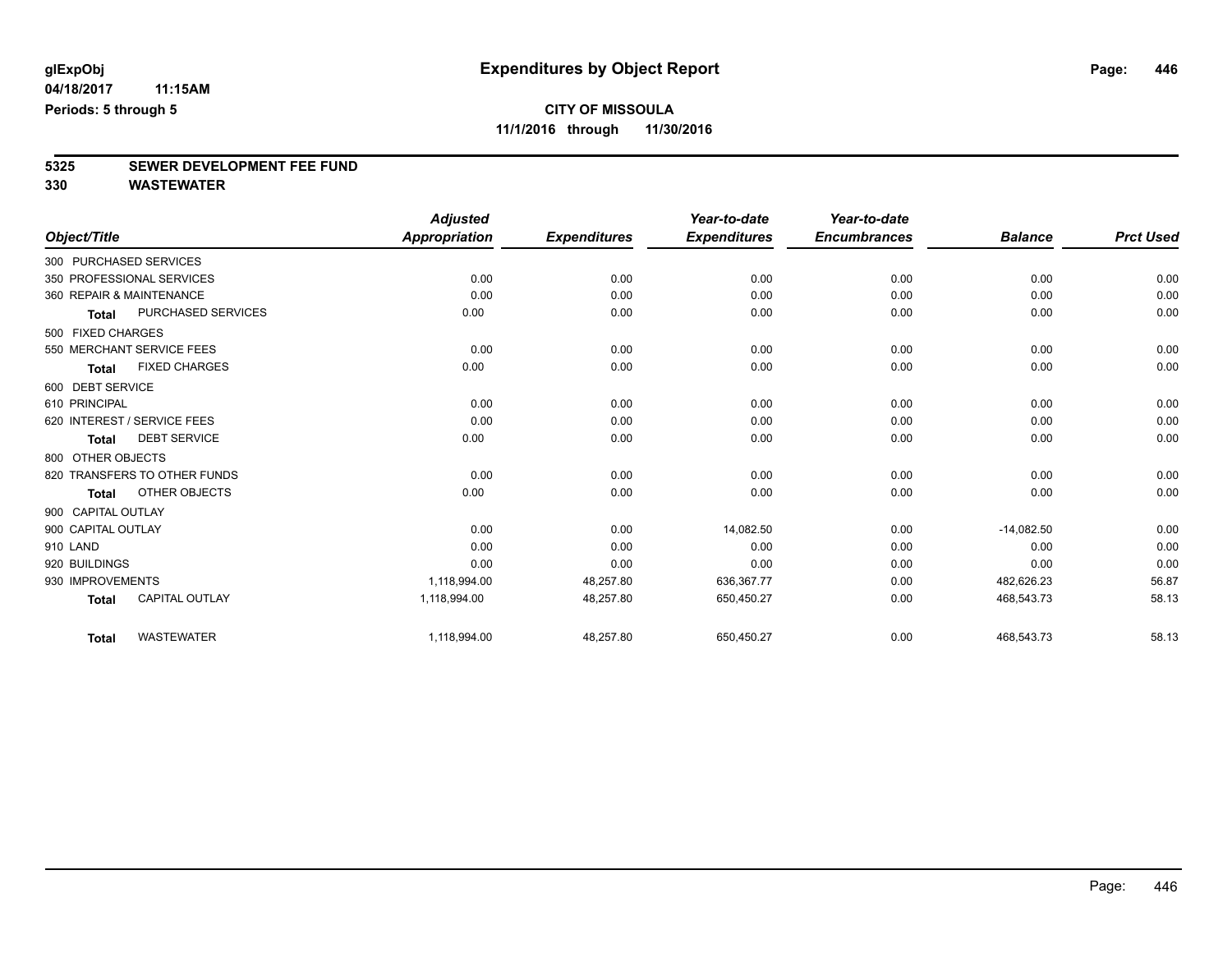# **CITY OF MISSOULA 11/1/2016 through 11/30/2016**

### **5325 SEWER DEVELOPMENT FEE FUND**

|                        |                              | <b>Adjusted</b>      |                     | Year-to-date        | Year-to-date        |                |                  |
|------------------------|------------------------------|----------------------|---------------------|---------------------|---------------------|----------------|------------------|
| Object/Title           |                              | <b>Appropriation</b> | <b>Expenditures</b> | <b>Expenditures</b> | <b>Encumbrances</b> | <b>Balance</b> | <b>Prct Used</b> |
| 300 PURCHASED SERVICES |                              |                      |                     |                     |                     |                |                  |
|                        | 350 PROFESSIONAL SERVICES    | 0.00                 | 0.00                | 0.00                | 0.00                | 0.00           | 0.00             |
|                        | 360 REPAIR & MAINTENANCE     | 0.00                 | 0.00                | 0.00                | 0.00                | 0.00           | 0.00             |
| Total                  | PURCHASED SERVICES           | 0.00                 | 0.00                | 0.00                | 0.00                | 0.00           | 0.00             |
| 500 FIXED CHARGES      |                              |                      |                     |                     |                     |                |                  |
|                        | 550 MERCHANT SERVICE FEES    | 0.00                 | 0.00                | 0.00                | 0.00                | 0.00           | 0.00             |
| <b>Total</b>           | <b>FIXED CHARGES</b>         | 0.00                 | 0.00                | 0.00                | 0.00                | 0.00           | 0.00             |
| 600 DEBT SERVICE       |                              |                      |                     |                     |                     |                |                  |
| 610 PRINCIPAL          |                              | 0.00                 | 0.00                | 0.00                | 0.00                | 0.00           | 0.00             |
|                        | 620 INTEREST / SERVICE FEES  | 0.00                 | 0.00                | 0.00                | 0.00                | 0.00           | 0.00             |
| <b>Total</b>           | <b>DEBT SERVICE</b>          | 0.00                 | 0.00                | 0.00                | 0.00                | 0.00           | 0.00             |
| 800 OTHER OBJECTS      |                              |                      |                     |                     |                     |                |                  |
|                        | 820 TRANSFERS TO OTHER FUNDS | 0.00                 | 0.00                | 0.00                | 0.00                | 0.00           | 0.00             |
| Total                  | OTHER OBJECTS                | 0.00                 | 0.00                | 0.00                | 0.00                | 0.00           | 0.00             |
| 900 CAPITAL OUTLAY     |                              |                      |                     |                     |                     |                |                  |
| 900 CAPITAL OUTLAY     |                              | 0.00                 | 0.00                | 14,082.50           | 0.00                | $-14,082.50$   | 0.00             |
| 910 LAND               |                              | 0.00                 | 0.00                | 0.00                | 0.00                | 0.00           | 0.00             |
| 920 BUILDINGS          |                              | 0.00                 | 0.00                | 0.00                | 0.00                | 0.00           | 0.00             |
| 930 IMPROVEMENTS       |                              | 1,118,994.00         | 48,257.80           | 636,367.77          | 0.00                | 482,626.23     | 56.87            |
| <b>Total</b>           | <b>CAPITAL OUTLAY</b>        | 1,118,994.00         | 48,257.80           | 650,450.27          | 0.00                | 468,543.73     | 58.13            |
| <b>Total</b>           | SEWER DEVELOPMENT FEE FUND   | 1,118,994.00         | 48,257.80           | 650,450.27          | 0.00                | 468,543.73     | 58.13            |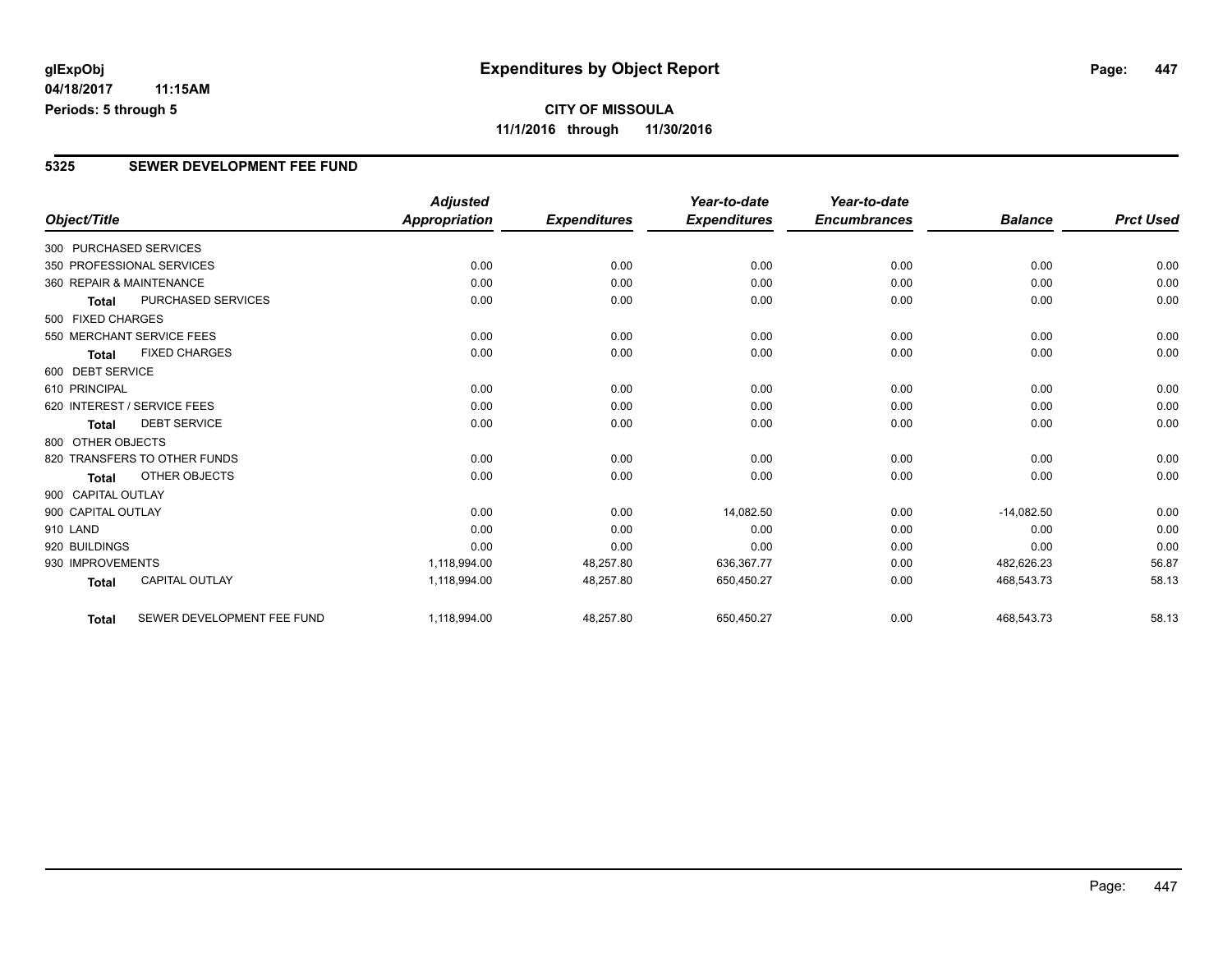**5340 SEWER CONSTRUCTION FUND**

|                          |                              | <b>Adjusted</b>      |                     | Year-to-date        | Year-to-date        |                |                  |
|--------------------------|------------------------------|----------------------|---------------------|---------------------|---------------------|----------------|------------------|
| Object/Title             |                              | <b>Appropriation</b> | <b>Expenditures</b> | <b>Expenditures</b> | <b>Encumbrances</b> | <b>Balance</b> | <b>Prct Used</b> |
| 300 PURCHASED SERVICES   |                              |                      |                     |                     |                     |                |                  |
|                          | 350 PROFESSIONAL SERVICES    | 0.00                 | 0.00                | 0.00                | 0.00                | 0.00           | 0.00             |
| 360 REPAIR & MAINTENANCE |                              | 0.00                 | 0.00                | 0.00                | 0.00                | 0.00           | 0.00             |
| Total                    | <b>PURCHASED SERVICES</b>    | 0.00                 | 0.00                | 0.00                | 0.00                | 0.00           | 0.00             |
| 500 FIXED CHARGES        |                              |                      |                     |                     |                     |                |                  |
|                          | 550 MERCHANT SERVICE FEES    | 0.00                 | 0.00                | 0.00                | 0.00                | 0.00           | 0.00             |
| <b>Total</b>             | <b>FIXED CHARGES</b>         | 0.00                 | 0.00                | 0.00                | 0.00                | 0.00           | 0.00             |
| 800 OTHER OBJECTS        |                              |                      |                     |                     |                     |                |                  |
|                          | 820 TRANSFERS TO OTHER FUNDS | 0.00                 | 0.00                | 0.00                | 0.00                | 0.00           | 0.00             |
| Total                    | OTHER OBJECTS                | 0.00                 | 0.00                | 0.00                | 0.00                | 0.00           | 0.00             |
| 900 CAPITAL OUTLAY       |                              |                      |                     |                     |                     |                |                  |
| 930 IMPROVEMENTS         |                              | 2,517,966.00         | 7,440.50            | 553,528.01          | 0.00                | 1,964,437.99   | 21.98            |
|                          | 940 MACHINERY & EQUIPMENT    | 0.00                 | 0.00                | 0.00                | 0.00                | 0.00           | 0.00             |
| <b>Total</b>             | <b>CAPITAL OUTLAY</b>        | 2,517,966.00         | 7,440.50            | 553,528.01          | 0.00                | 1,964,437.99   | 21.98            |
| <b>Total</b>             | <b>WASTEWATER</b>            | 2,517,966.00         | 7,440.50            | 553,528.01          | 0.00                | 1,964,437.99   | 21.98            |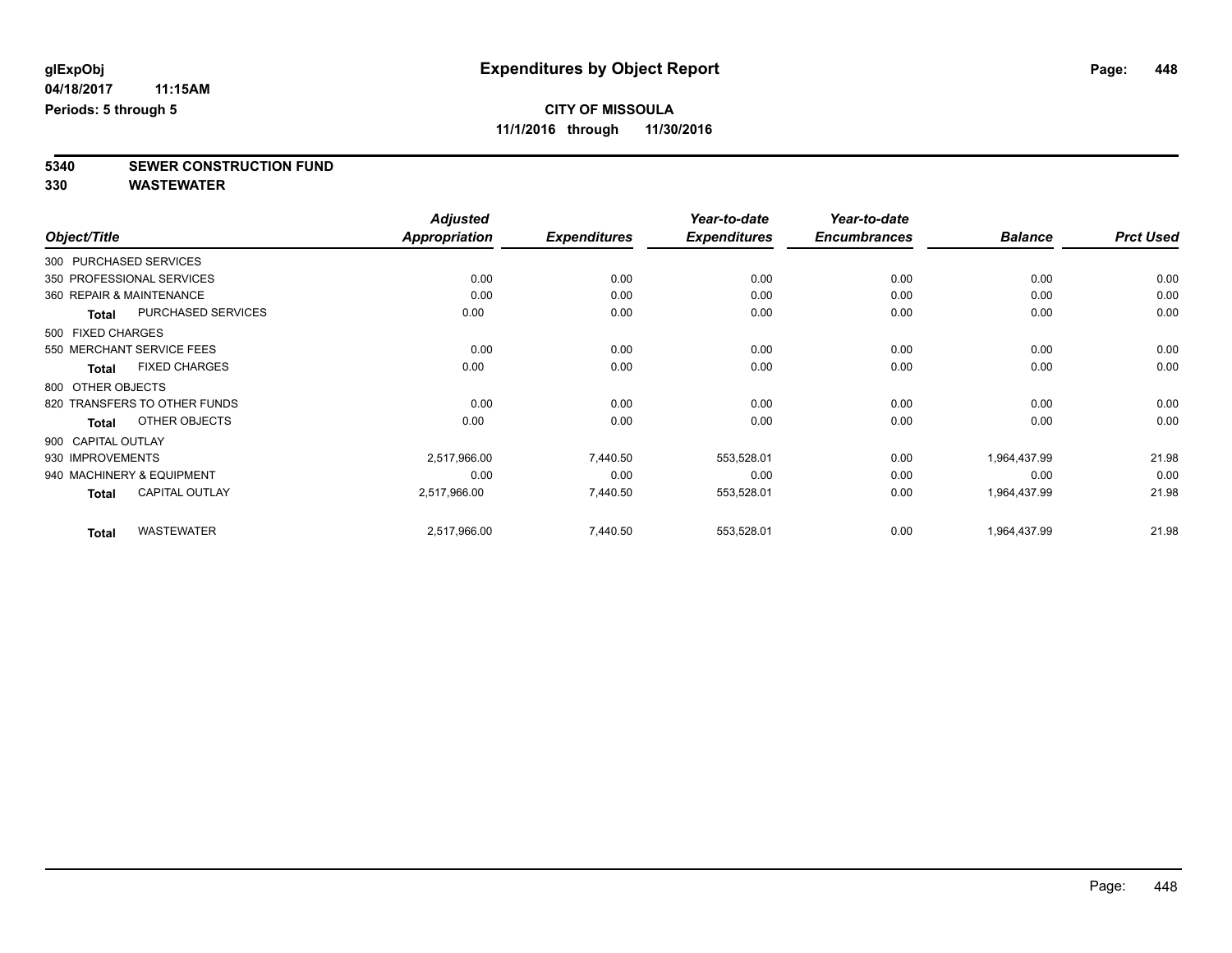**5340 SEWER CONSTRUCTION FUND**

**334 STORM WATER**

|                        |                                   | <b>Adjusted</b> |                     | Year-to-date        | Year-to-date        |                |                  |
|------------------------|-----------------------------------|-----------------|---------------------|---------------------|---------------------|----------------|------------------|
| Object/Title           |                                   | Appropriation   | <b>Expenditures</b> | <b>Expenditures</b> | <b>Encumbrances</b> | <b>Balance</b> | <b>Prct Used</b> |
| 100 PERSONAL SERVICES  |                                   |                 |                     |                     |                     |                |                  |
| 130 OTHER              |                                   | 0.00            | 0.00                | 0.00                | 0.00                | 0.00           | 0.00             |
|                        | <b>140 EMPLOYER CONTRIBUTIONS</b> | 0.00            | 0.00                | 0.00                | 0.00                | 0.00           | 0.00             |
| <b>Total</b>           | PERSONAL SERVICES                 | 0.00            | 0.00                | 0.00                | 0.00                | 0.00           | 0.00             |
| 200 SUPPLIES           |                                   |                 |                     |                     |                     |                |                  |
| 210 OFFICE SUPPLIES    |                                   | 0.00            | 0.00                | 0.00                | 0.00                | 0.00           | 0.00             |
| 231 GASOLINE           |                                   | 0.00            | 0.00                | 0.00                | 0.00                | 0.00           | 0.00             |
| Total                  | <b>SUPPLIES</b>                   | 0.00            | 0.00                | 0.00                | 0.00                | 0.00           | 0.00             |
| 300 PURCHASED SERVICES |                                   |                 |                     |                     |                     |                |                  |
| 344 TELEPHONE SERVICE  |                                   | 0.00            | 0.00                | 0.00                | 0.00                | 0.00           | 0.00             |
| 370 TRAVEL             |                                   | 0.00            | 0.00                | 0.00                | 0.00                | 0.00           | 0.00             |
| 380 TRAINING           |                                   | 0.00            | 0.00                | 0.00                | 0.00                | 0.00           | 0.00             |
| <b>Total</b>           | PURCHASED SERVICES                | 0.00            | 0.00                | 0.00                | 0.00                | 0.00           | 0.00             |
| <b>Total</b>           | <b>STORM WATER</b>                | 0.00            | 0.00                | 0.00                | 0.00                | 0.00           | 0.00             |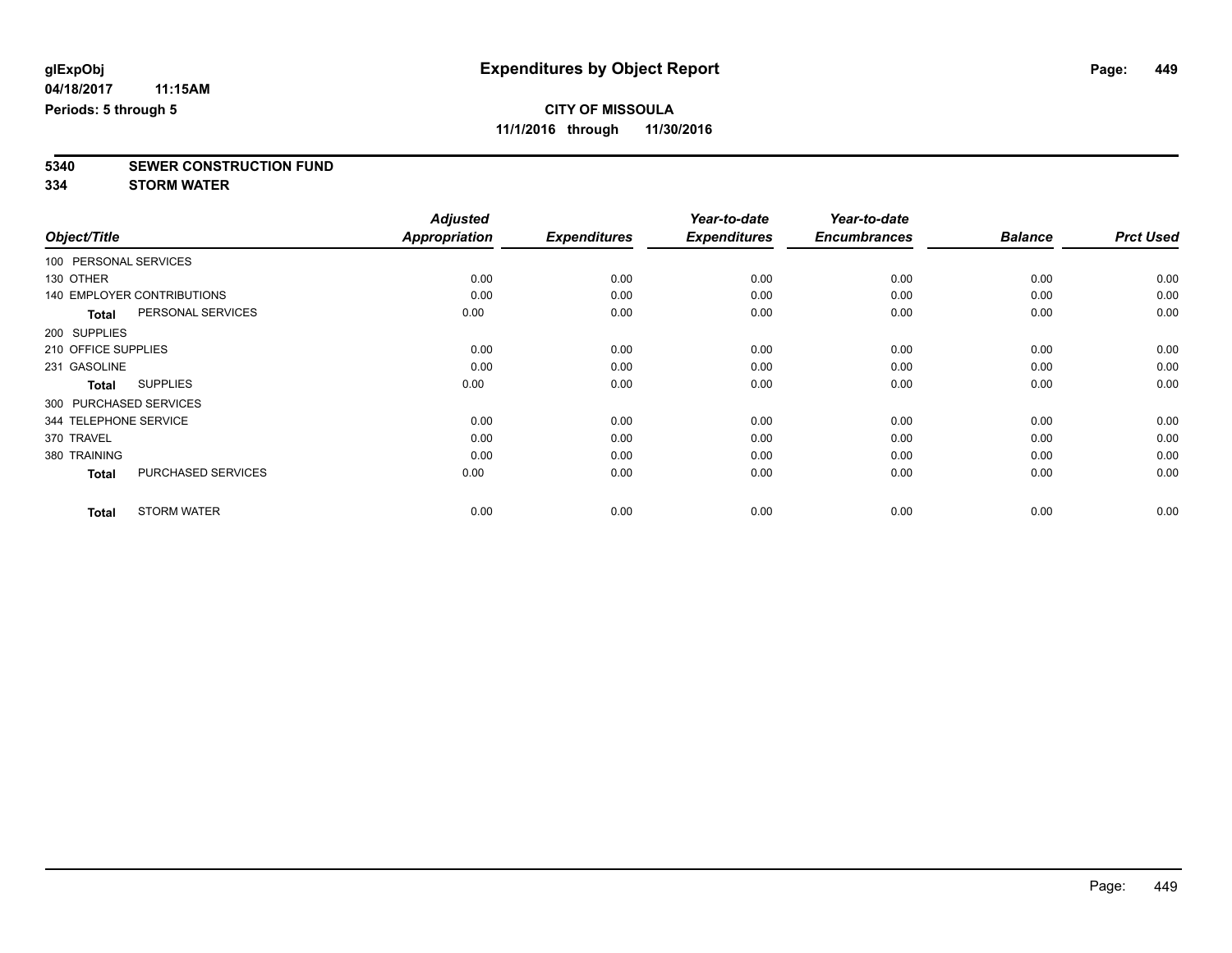# **5340 SEWER CONSTRUCTION FUND**

**390 NON-DEPARTMENTAL**

| Object/Title       |                       | <b>Adjusted</b><br>Appropriation | <b>Expenditures</b> | Year-to-date<br><b>Expenditures</b> | Year-to-date<br><b>Encumbrances</b> | <b>Balance</b> | <b>Prct Used</b> |
|--------------------|-----------------------|----------------------------------|---------------------|-------------------------------------|-------------------------------------|----------------|------------------|
| 900 CAPITAL OUTLAY |                       |                                  |                     |                                     |                                     |                |                  |
| 930 IMPROVEMENTS   |                       | 0.00                             | 0.00                | 5.271.10                            | 0.00                                | $-5.271.10$    | 0.00             |
| Total              | <b>CAPITAL OUTLAY</b> | 0.00                             | 0.00                | 5.271.10                            | 0.00                                | $-5.271.10$    | 0.00             |
| Total              | NON-DEPARTMENTAL      | 0.00                             | 0.00                | 5.271.10                            | 0.00                                | $-5,271.10$    | 0.00             |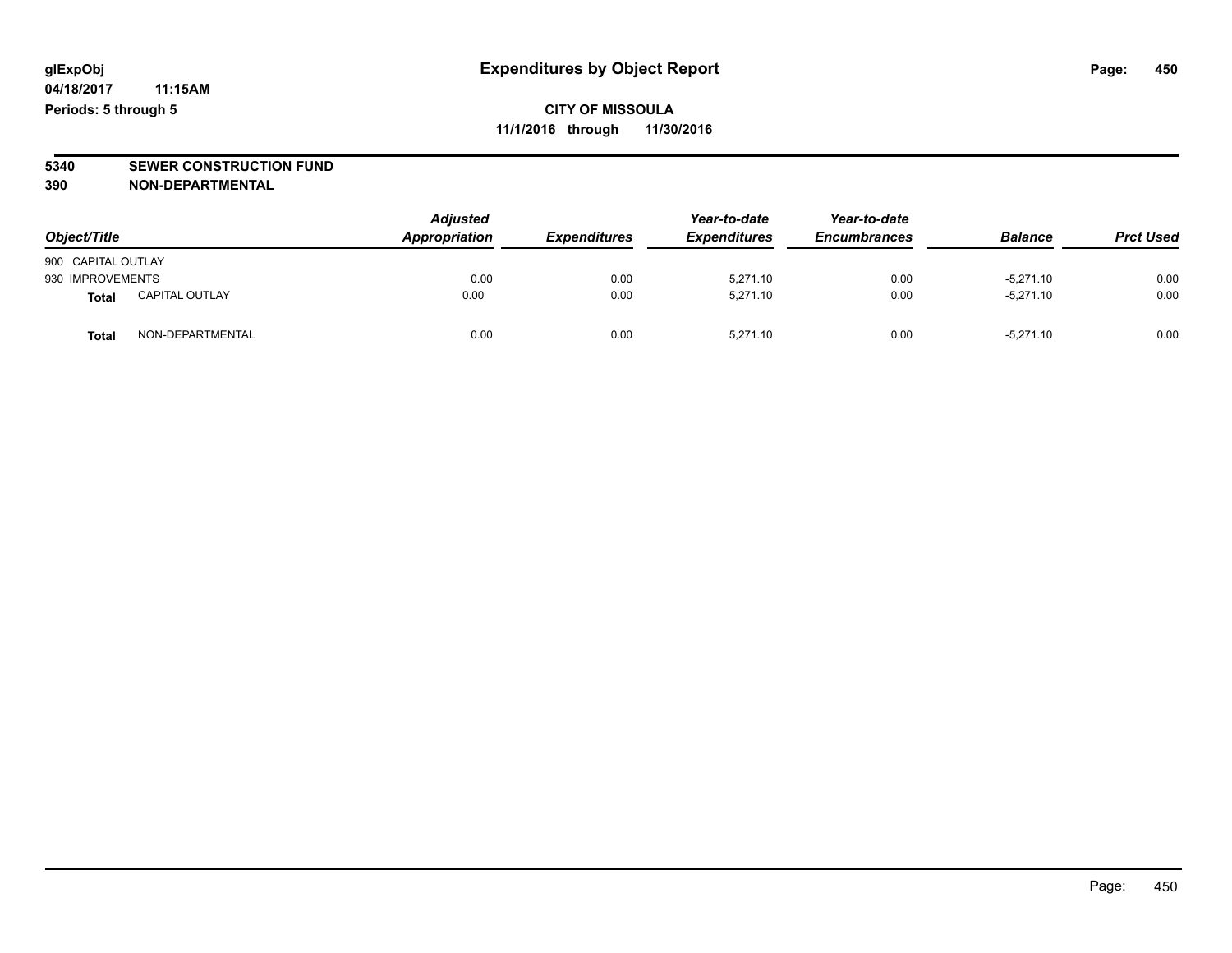**11/1/2016 through 11/30/2016**

#### **5340 SEWER CONSTRUCTION FUND**

| Object/Title             |                                   | <b>Adjusted</b><br><b>Appropriation</b> | <b>Expenditures</b> | Year-to-date<br><b>Expenditures</b> | Year-to-date<br><b>Encumbrances</b> | <b>Balance</b> | <b>Prct Used</b> |
|--------------------------|-----------------------------------|-----------------------------------------|---------------------|-------------------------------------|-------------------------------------|----------------|------------------|
|                          |                                   |                                         |                     |                                     |                                     |                |                  |
| 100 PERSONAL SERVICES    |                                   |                                         |                     |                                     |                                     |                |                  |
| 130 OTHER                |                                   | 0.00                                    | 0.00                | 0.00                                | 0.00                                | 0.00           | 0.00             |
|                          | <b>140 EMPLOYER CONTRIBUTIONS</b> | 0.00                                    | 0.00                | 0.00                                | 0.00                                | 0.00           | 0.00             |
| <b>Total</b>             | PERSONAL SERVICES                 | 0.00                                    | 0.00                | 0.00                                | 0.00                                | 0.00           | 0.00             |
| 200 SUPPLIES             |                                   |                                         |                     |                                     |                                     |                |                  |
| 210 OFFICE SUPPLIES      |                                   | 0.00                                    | 0.00                | 0.00                                | 0.00                                | 0.00           | 0.00             |
| 231 GASOLINE             |                                   | 0.00                                    | 0.00                | 0.00                                | 0.00                                | 0.00           | 0.00             |
| <b>Total</b>             | <b>SUPPLIES</b>                   | 0.00                                    | 0.00                | 0.00                                | 0.00                                | 0.00           | 0.00             |
| 300 PURCHASED SERVICES   |                                   |                                         |                     |                                     |                                     |                |                  |
| 344 TELEPHONE SERVICE    |                                   | 0.00                                    | 0.00                | 0.00                                | 0.00                                | 0.00           | 0.00             |
|                          | 350 PROFESSIONAL SERVICES         | 0.00                                    | 0.00                | 0.00                                | 0.00                                | 0.00           | 0.00             |
| 360 REPAIR & MAINTENANCE |                                   | 0.00                                    | 0.00                | 0.00                                | 0.00                                | 0.00           | 0.00             |
| 370 TRAVEL               |                                   | 0.00                                    | 0.00                | 0.00                                | 0.00                                | 0.00           | 0.00             |
| 380 TRAINING             |                                   | 0.00                                    | 0.00                | 0.00                                | 0.00                                | 0.00           | 0.00             |
| <b>Total</b>             | <b>PURCHASED SERVICES</b>         | 0.00                                    | 0.00                | 0.00                                | 0.00                                | 0.00           | 0.00             |
| 500 FIXED CHARGES        |                                   |                                         |                     |                                     |                                     |                |                  |
|                          | 550 MERCHANT SERVICE FEES         | 0.00                                    | 0.00                | 0.00                                | 0.00                                | 0.00           | 0.00             |
| <b>Total</b>             | <b>FIXED CHARGES</b>              | 0.00                                    | 0.00                | 0.00                                | 0.00                                | 0.00           | 0.00             |
| 800 OTHER OBJECTS        |                                   |                                         |                     |                                     |                                     |                |                  |
|                          | 820 TRANSFERS TO OTHER FUNDS      | 0.00                                    | 0.00                | 0.00                                | 0.00                                | 0.00           | 0.00             |
| <b>Total</b>             | OTHER OBJECTS                     | 0.00                                    | 0.00                | 0.00                                | 0.00                                | 0.00           | 0.00             |
| 900 CAPITAL OUTLAY       |                                   |                                         |                     |                                     |                                     |                |                  |
| 930 IMPROVEMENTS         |                                   | 2,517,966.00                            | 7,440.50            | 558,799.11                          | 0.00                                | 1,959,166.89   | 22.19            |
|                          | 940 MACHINERY & EQUIPMENT         | 0.00                                    | 0.00                | 0.00                                | 0.00                                | 0.00           | 0.00             |
| <b>Total</b>             | <b>CAPITAL OUTLAY</b>             | 2,517,966.00                            | 7,440.50            | 558,799.11                          | 0.00                                | 1,959,166.89   | 22.19            |
|                          |                                   |                                         |                     |                                     |                                     |                |                  |
| <b>Total</b>             | SEWER CONSTRUCTION FUND           | 2,517,966.00                            | 7,440.50            | 558,799.11                          | 0.00                                | 1,959,166.89   | 22.19            |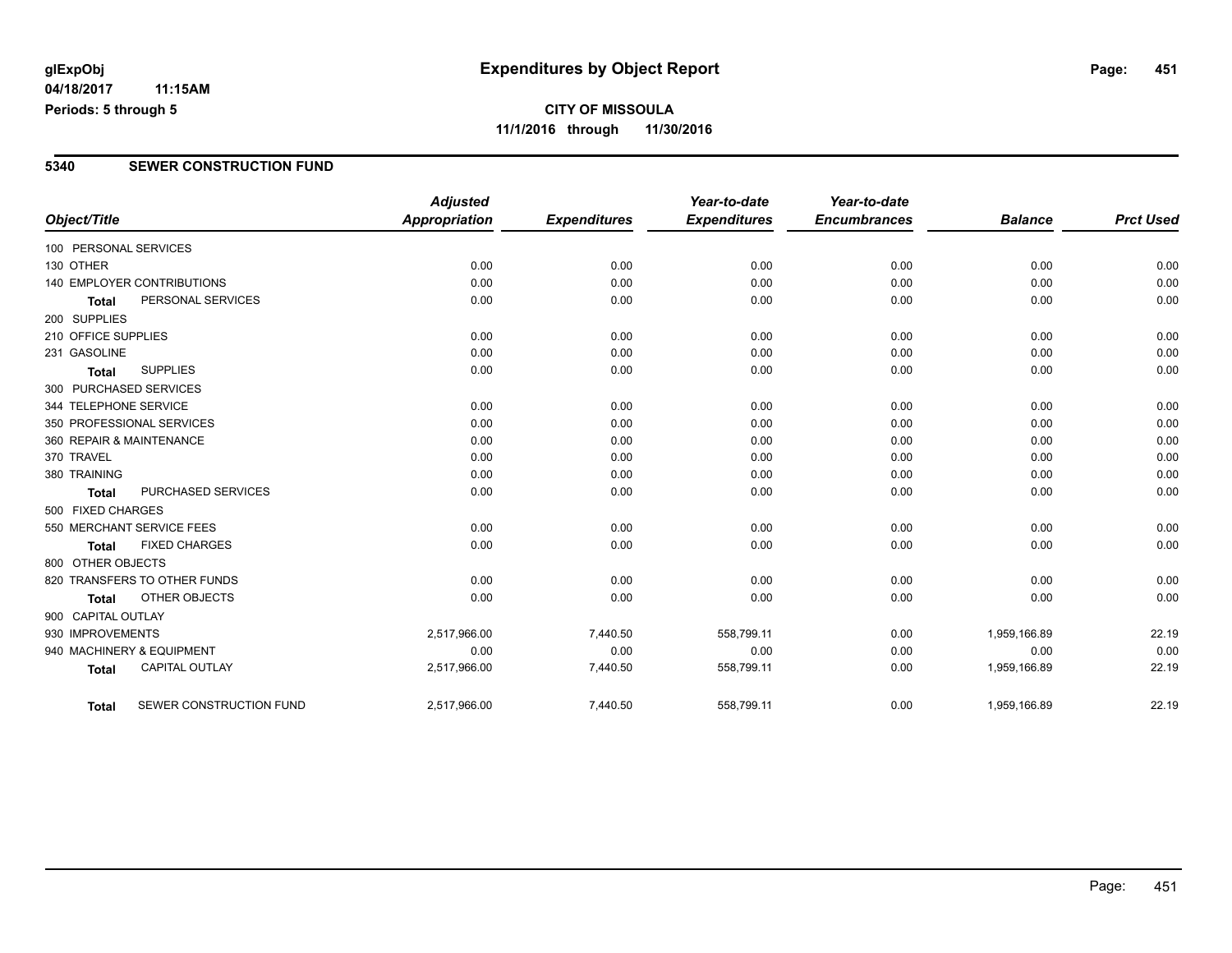# **5360 UNASSIGNED WASTEWATER DEBT SERVICE**

| Object/Title                 | <b>Adjusted</b><br>Appropriation | <b>Expenditures</b> | Year-to-date<br><b>Expenditures</b> | Year-to-date<br><b>Encumbrances</b> | <b>Balance</b> | <b>Prct Used</b> |
|------------------------------|----------------------------------|---------------------|-------------------------------------|-------------------------------------|----------------|------------------|
| 600 DEBT SERVICE             |                                  |                     |                                     |                                     |                |                  |
| 610 PRINCIPAL                | 133,325.00                       | 0.00                | 0.00                                | 0.00                                | 133.325.00     | 0.00             |
| 620 INTEREST / SERVICE FEES  | 36,913.00                        | 0.00                | 0.00                                | 0.00                                | 36.913.00      | 0.00             |
| <b>DEBT SERVICE</b><br>Total | 170,238.00                       | 0.00                | 0.00                                | 0.00                                | 170.238.00     | 0.00             |
| <b>WASTEWATER</b><br>Total   | 170,238.00                       | 0.00                | 0.00                                | 0.00                                | 170,238.00     | 0.00             |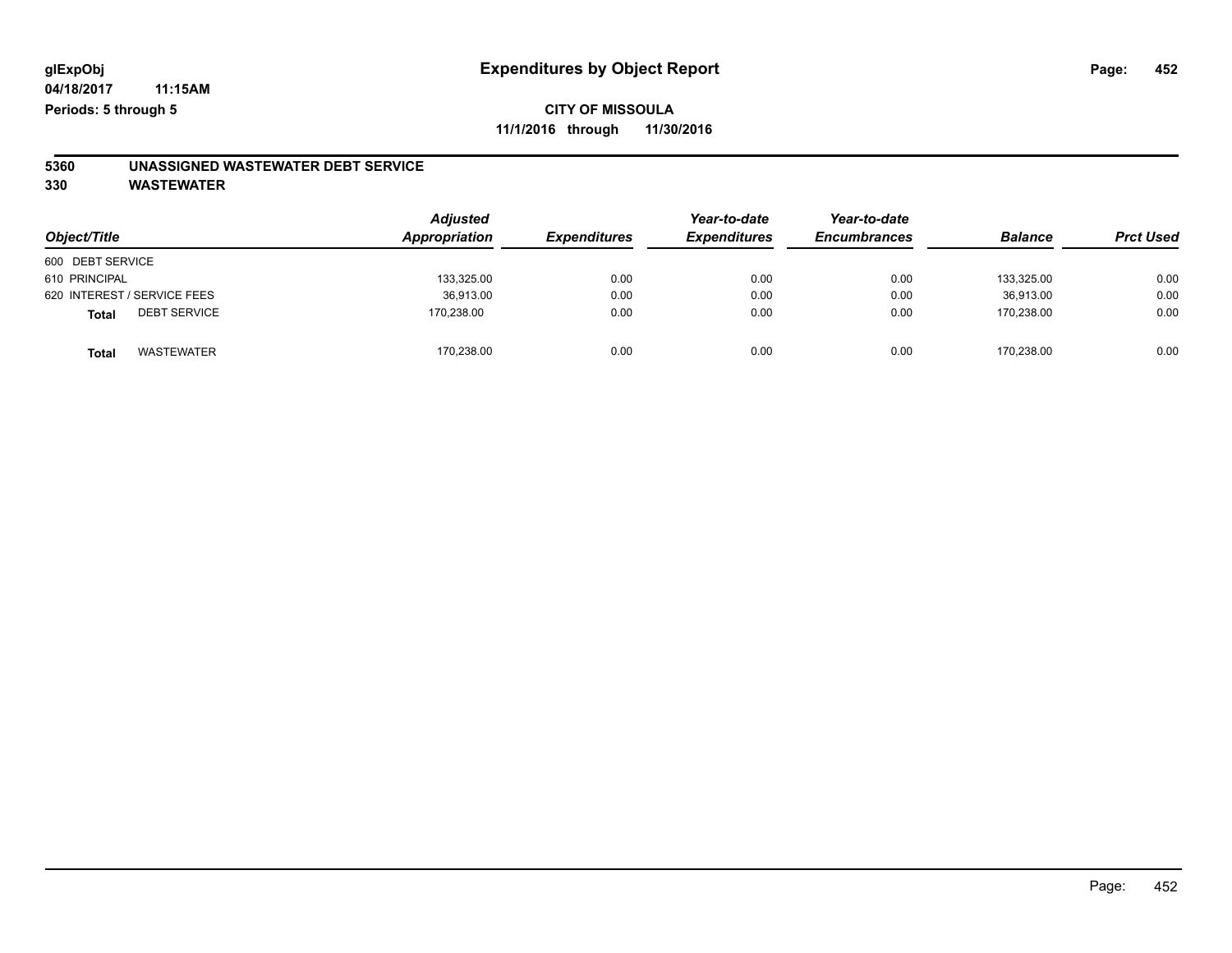**11/1/2016 through 11/30/2016**

#### **5360 UNASSIGNED WASTEWATER DEBT SERVICE**

| Object/Title     |                                 | <b>Adjusted</b><br>Appropriation | <b>Expenditures</b> | Year-to-date<br><b>Expenditures</b> | Year-to-date<br><b>Encumbrances</b> | <b>Balance</b> | <b>Prct Used</b> |
|------------------|---------------------------------|----------------------------------|---------------------|-------------------------------------|-------------------------------------|----------------|------------------|
| 600 DEBT SERVICE |                                 |                                  |                     |                                     |                                     |                |                  |
| 610 PRINCIPAL    |                                 | 133,325.00                       | 0.00                | 0.00                                | 0.00                                | 133.325.00     | 0.00             |
|                  | 620 INTEREST / SERVICE FEES     | 36,913.00                        | 0.00                | 0.00                                | 0.00                                | 36,913.00      | 0.00             |
| <b>Total</b>     | <b>DEBT SERVICE</b>             | 170.238.00                       | 0.00                | 0.00                                | 0.00                                | 170.238.00     | 0.00             |
| <b>Total</b>     | UNASSIGNED WASTEWATER DEBT SERV | 170.238.00                       | 0.00                | 0.00                                | 0.00                                | 170.238.00     | 0.00             |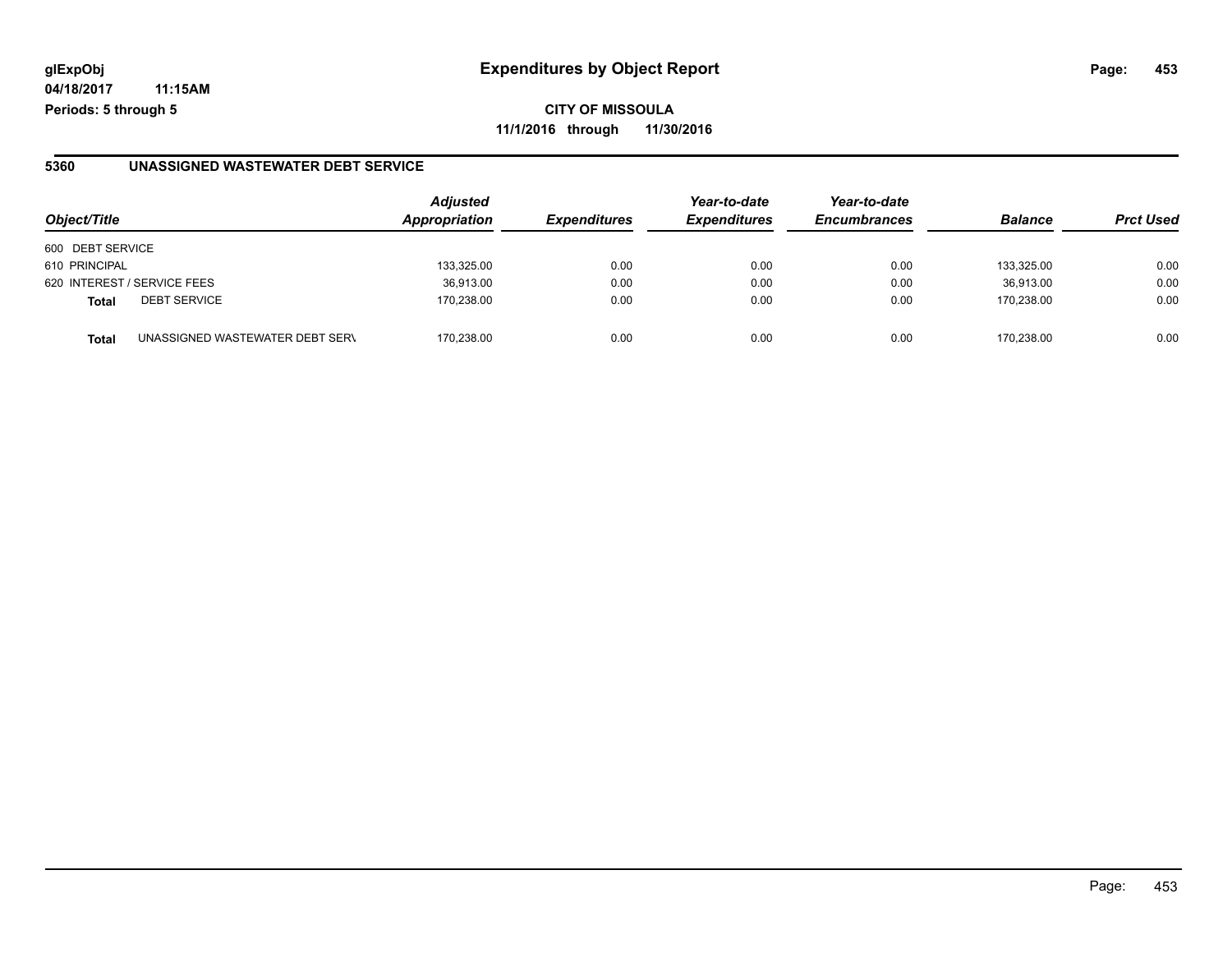**5361 2001 SEWER REVENUE BONDS-DEBT SERVICE**

|                                      | <b>Adjusted</b> |                     | Year-to-date        | Year-to-date        |                |                  |
|--------------------------------------|-----------------|---------------------|---------------------|---------------------|----------------|------------------|
| Object/Title                         | Appropriation   | <b>Expenditures</b> | <b>Expenditures</b> | <b>Encumbrances</b> | <b>Balance</b> | <b>Prct Used</b> |
| 500 FIXED CHARGES                    |                 |                     |                     |                     |                |                  |
| 550 MERCHANT SERVICE FEES            | 0.00            | 0.00                | 0.00                | 0.00                | 0.00           | 0.00             |
| <b>FIXED CHARGES</b><br><b>Total</b> | 0.00            | 0.00                | 0.00                | 0.00                | 0.00           | 0.00             |
| 600 DEBT SERVICE                     |                 |                     |                     |                     |                |                  |
| 610 PRINCIPAL                        | 28.000.00       | 0.00                | 0.00                | 0.00                | 28.000.00      | 0.00             |
| 620 INTEREST / SERVICE FEES          | 2,480.00        | 0.00                | 0.00                | 0.00                | 2,480.00       | 0.00             |
| <b>DEBT SERVICE</b><br><b>Total</b>  | 30.480.00       | 0.00                | 0.00                | 0.00                | 30,480.00      | 0.00             |
|                                      |                 |                     |                     |                     |                |                  |
| <b>WASTEWATER</b><br><b>Total</b>    | 30.480.00       | 0.00                | 0.00                | 0.00                | 30.480.00      | 0.00             |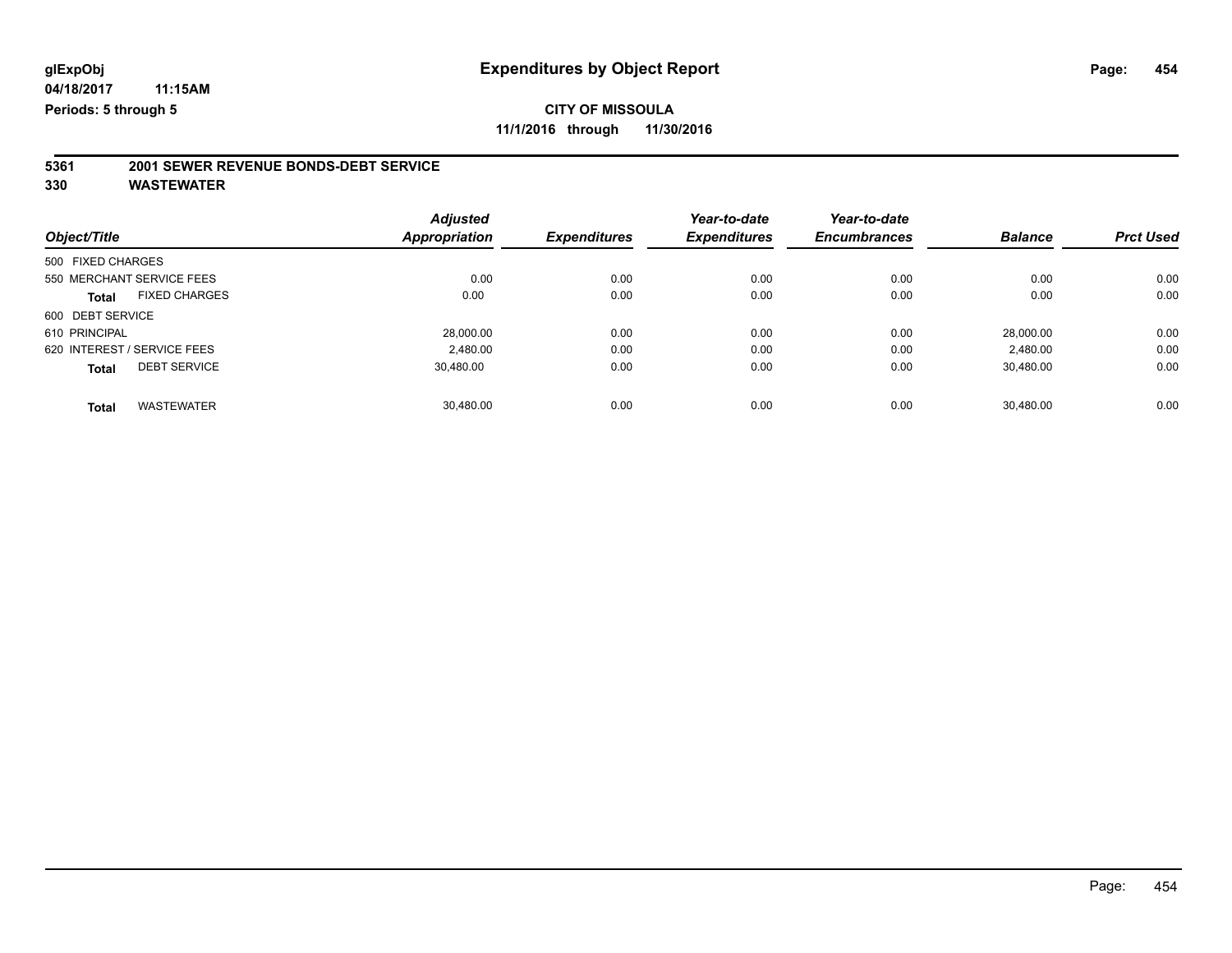#### **5361 2001 SEWER REVENUE BONDS-DEBT SERVICE**

| Object/Title                |                                  | <b>Adjusted</b><br><b>Appropriation</b> | <b>Expenditures</b> | Year-to-date<br><b>Expenditures</b> | Year-to-date<br><b>Encumbrances</b> | <b>Balance</b> | <b>Prct Used</b> |
|-----------------------------|----------------------------------|-----------------------------------------|---------------------|-------------------------------------|-------------------------------------|----------------|------------------|
| 500 FIXED CHARGES           |                                  |                                         |                     |                                     |                                     |                |                  |
| 550 MERCHANT SERVICE FEES   |                                  | 0.00                                    | 0.00                | 0.00                                | 0.00                                | 0.00           | 0.00             |
| <b>Total</b>                | <b>FIXED CHARGES</b>             | 0.00                                    | 0.00                | 0.00                                | 0.00                                | 0.00           | 0.00             |
| 600 DEBT SERVICE            |                                  |                                         |                     |                                     |                                     |                |                  |
| 610 PRINCIPAL               |                                  | 28,000.00                               | 0.00                | 0.00                                | 0.00                                | 28.000.00      | 0.00             |
| 620 INTEREST / SERVICE FEES |                                  | 2,480.00                                | 0.00                | 0.00                                | 0.00                                | 2,480.00       | 0.00             |
| <b>Total</b>                | <b>DEBT SERVICE</b>              | 30.480.00                               | 0.00                | 0.00                                | 0.00                                | 30.480.00      | 0.00             |
| <b>Total</b>                | 2001 SEWER REVENUE BONDS-DEBT SE | 30.480.00                               | 0.00                | 0.00                                | 0.00                                | 30.480.00      | 0.00             |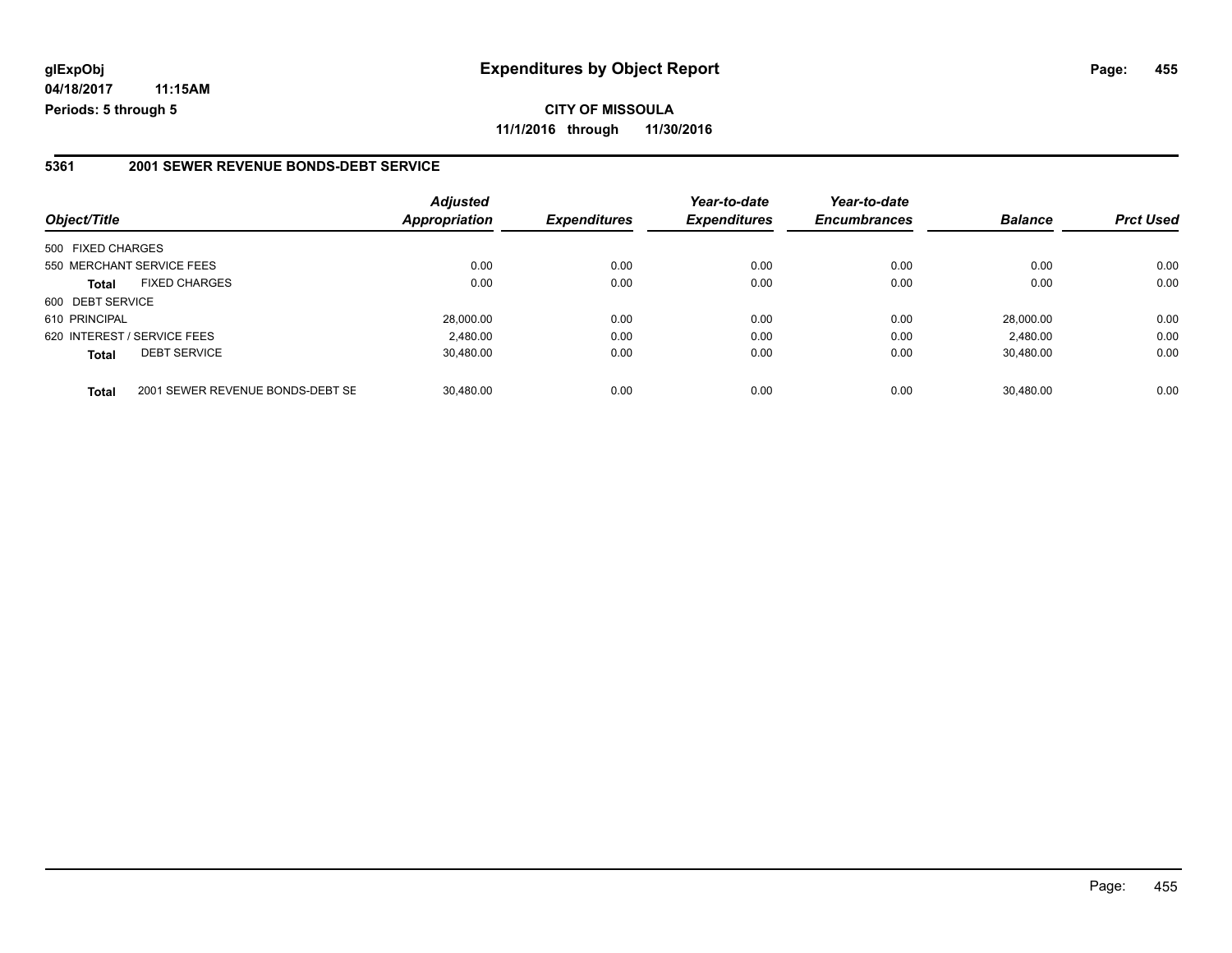# **5362 00 SEWER REVENUE BOND - SERIES B DEBT SE**

| Object/Title                         | <b>Adjusted</b><br><b>Appropriation</b> | <b>Expenditures</b> | Year-to-date<br><b>Expenditures</b> | Year-to-date<br><b>Encumbrances</b> | <b>Balance</b> | <b>Prct Used</b> |
|--------------------------------------|-----------------------------------------|---------------------|-------------------------------------|-------------------------------------|----------------|------------------|
| 500 FIXED CHARGES                    |                                         |                     |                                     |                                     |                |                  |
| 550 MERCHANT SERVICE FEES            | 0.00                                    | 0.00                | 0.00                                | 0.00                                | 0.00           | 0.00             |
| <b>FIXED CHARGES</b><br><b>Total</b> | 0.00                                    | 0.00                | 0.00                                | 0.00                                | 0.00           | 0.00             |
| 600 DEBT SERVICE                     |                                         |                     |                                     |                                     |                |                  |
| 610 PRINCIPAL                        | 45,000.00                               | 0.00                | 0.00                                | 0.00                                | 45,000.00      | 0.00             |
| 620 INTEREST / SERVICE FEES          | 3,480.00                                | 0.00                | 0.00                                | 0.00                                | 3,480.00       | 0.00             |
| <b>DEBT SERVICE</b><br><b>Total</b>  | 48,480.00                               | 0.00                | 0.00                                | 0.00                                | 48,480.00      | 0.00             |
| 800 OTHER OBJECTS                    |                                         |                     |                                     |                                     |                |                  |
| 820 TRANSFERS TO OTHER FUNDS         | 0.00                                    | 0.00                | 0.00                                | 0.00                                | 0.00           | 0.00             |
| OTHER OBJECTS<br><b>Total</b>        | 0.00                                    | 0.00                | 0.00                                | 0.00                                | 0.00           | 0.00             |
|                                      |                                         |                     |                                     |                                     |                |                  |
| <b>WASTEWATER</b><br><b>Total</b>    | 48,480.00                               | 0.00                | 0.00                                | 0.00                                | 48,480.00      | 0.00             |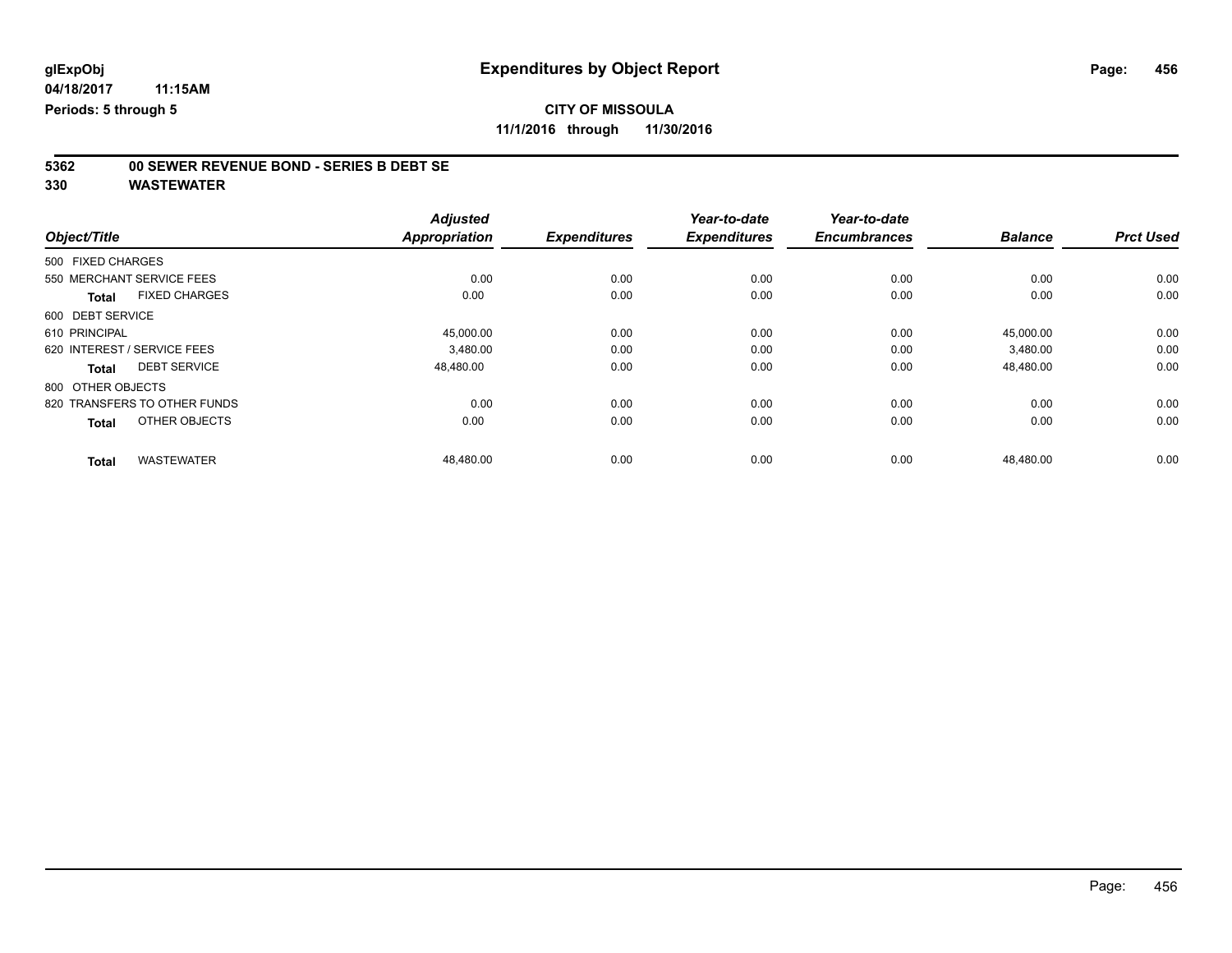#### **5362 00 SEWER REVENUE BOND - SERIES B DEBT SE**

|                   |                                    | <b>Adjusted</b>      |                     | Year-to-date        | Year-to-date        |                |                  |
|-------------------|------------------------------------|----------------------|---------------------|---------------------|---------------------|----------------|------------------|
| Object/Title      |                                    | <b>Appropriation</b> | <b>Expenditures</b> | <b>Expenditures</b> | <b>Encumbrances</b> | <b>Balance</b> | <b>Prct Used</b> |
| 500 FIXED CHARGES |                                    |                      |                     |                     |                     |                |                  |
|                   | 550 MERCHANT SERVICE FEES          | 0.00                 | 0.00                | 0.00                | 0.00                | 0.00           | 0.00             |
| Total             | <b>FIXED CHARGES</b>               | 0.00                 | 0.00                | 0.00                | 0.00                | 0.00           | 0.00             |
| 600 DEBT SERVICE  |                                    |                      |                     |                     |                     |                |                  |
| 610 PRINCIPAL     |                                    | 45,000.00            | 0.00                | 0.00                | 0.00                | 45,000.00      | 0.00             |
|                   | 620 INTEREST / SERVICE FEES        | 3.480.00             | 0.00                | 0.00                | 0.00                | 3,480.00       | 0.00             |
| <b>Total</b>      | <b>DEBT SERVICE</b>                | 48,480.00            | 0.00                | 0.00                | 0.00                | 48,480.00      | 0.00             |
| 800 OTHER OBJECTS |                                    |                      |                     |                     |                     |                |                  |
|                   | 820 TRANSFERS TO OTHER FUNDS       | 0.00                 | 0.00                | 0.00                | 0.00                | 0.00           | 0.00             |
| <b>Total</b>      | OTHER OBJECTS                      | 0.00                 | 0.00                | 0.00                | 0.00                | 0.00           | 0.00             |
| <b>Total</b>      | 00 SEWER REVENUE BOND - SERIES B D | 48,480.00            | 0.00                | 0.00                | 0.00                | 48,480.00      | 0.00             |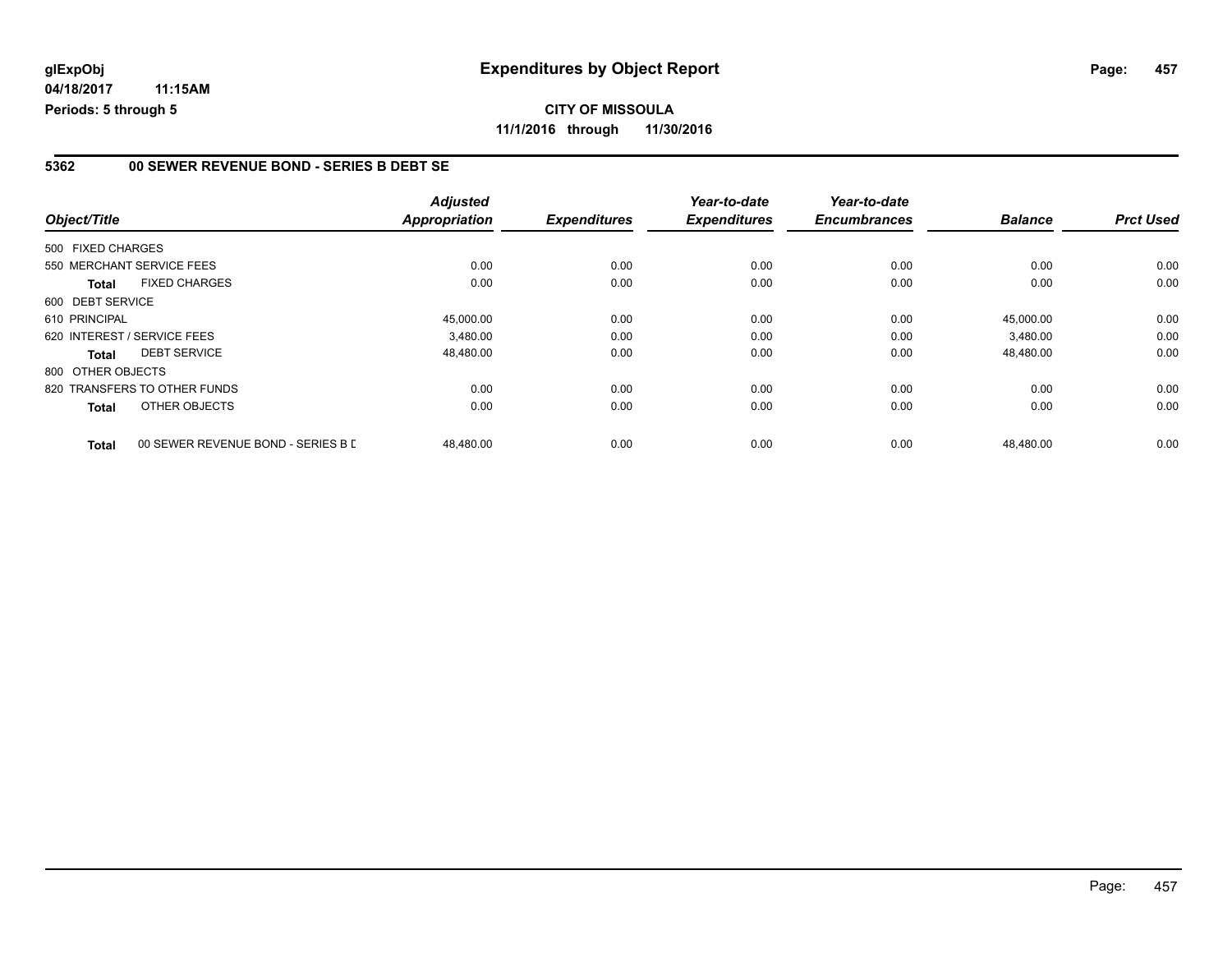# **5363 92 SEWER REVENUE BOND SERIES A DEBT SERV**

| Object/Title                         | <b>Adjusted</b><br>Appropriation | <b>Expenditures</b> | Year-to-date<br><b>Expenditures</b> | Year-to-date<br><b>Encumbrances</b> | <b>Balance</b> | <b>Prct Used</b> |
|--------------------------------------|----------------------------------|---------------------|-------------------------------------|-------------------------------------|----------------|------------------|
| 500 FIXED CHARGES                    |                                  |                     |                                     |                                     |                |                  |
| 550 MERCHANT SERVICE FEES            | 0.00                             | 0.00                | 0.00                                | 0.00                                | 0.00           | 0.00             |
| <b>FIXED CHARGES</b><br><b>Total</b> | 0.00                             | 0.00                | 0.00                                | 0.00                                | 0.00           | 0.00             |
| 600 DEBT SERVICE                     |                                  |                     |                                     |                                     |                |                  |
| 610 PRINCIPAL                        | 0.00                             | 0.00                | 0.00                                | 0.00                                | 0.00           | 0.00             |
| 620 INTEREST / SERVICE FEES          | 0.00                             | 0.00                | 0.00                                | 0.00                                | 0.00           | 0.00             |
| <b>DEBT SERVICE</b><br><b>Total</b>  | 0.00                             | 0.00                | 0.00                                | 0.00                                | 0.00           | 0.00             |
| <b>WASTEWATER</b><br><b>Total</b>    | 0.00                             | 0.00                | 0.00                                | 0.00                                | 0.00           | 0.00             |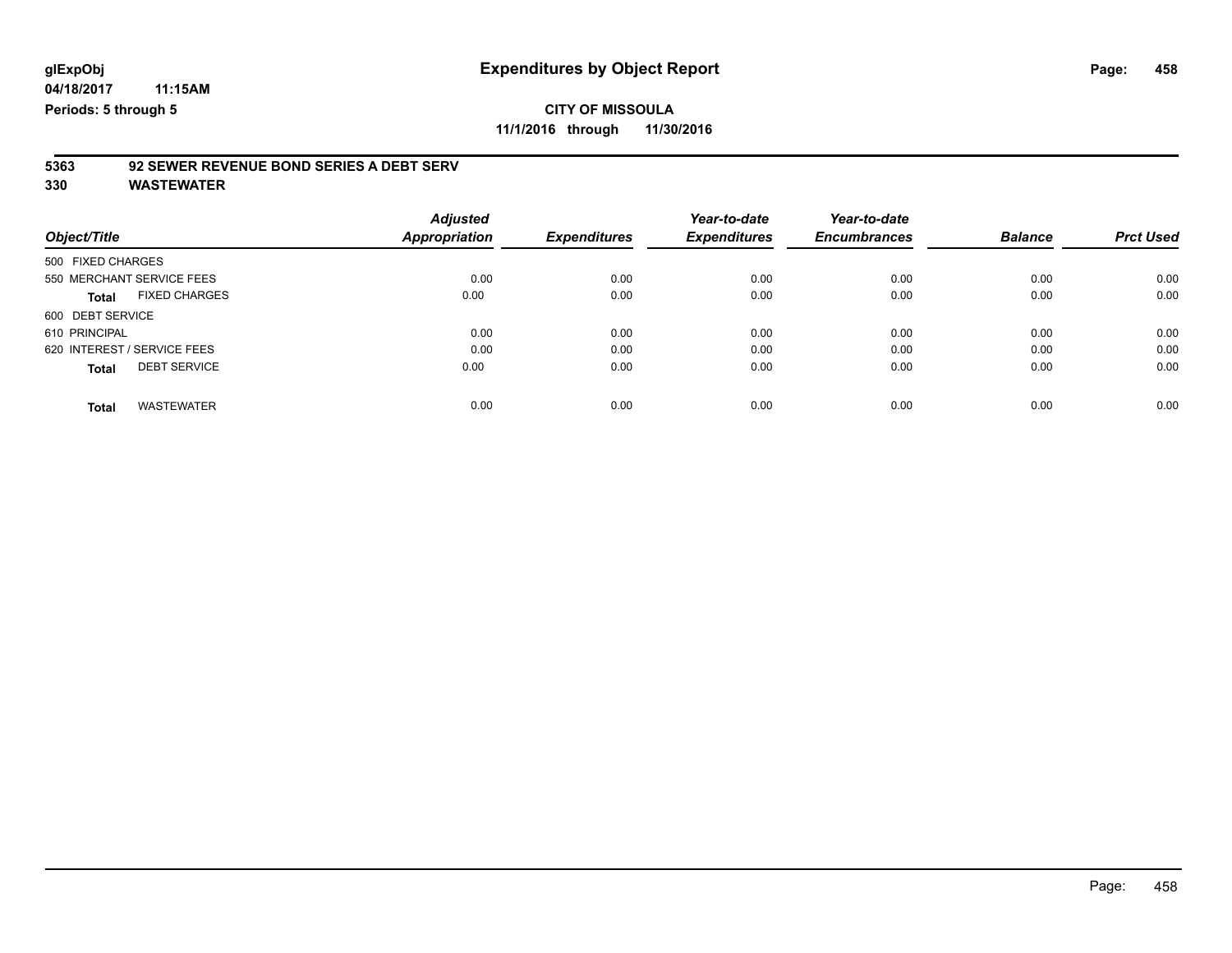### **glExpObj Expenditures by Object Report Page: 459**

**04/18/2017 11:15AM Periods: 5 through 5**

#### **5363 92 SEWER REVENUE BOND SERIES A DEBT SERV**

| Object/Title      |                                   | <b>Adjusted</b><br><b>Appropriation</b> | <b>Expenditures</b> | Year-to-date<br><b>Expenditures</b> | Year-to-date<br><b>Encumbrances</b> | <b>Balance</b> | <b>Prct Used</b> |
|-------------------|-----------------------------------|-----------------------------------------|---------------------|-------------------------------------|-------------------------------------|----------------|------------------|
| 500 FIXED CHARGES |                                   |                                         |                     |                                     |                                     |                |                  |
|                   | 550 MERCHANT SERVICE FEES         | 0.00                                    | 0.00                | 0.00                                | 0.00                                | 0.00           | 0.00             |
| <b>Total</b>      | <b>FIXED CHARGES</b>              | 0.00                                    | 0.00                | 0.00                                | 0.00                                | 0.00           | 0.00             |
| 600 DEBT SERVICE  |                                   |                                         |                     |                                     |                                     |                |                  |
| 610 PRINCIPAL     |                                   | 0.00                                    | 0.00                | 0.00                                | 0.00                                | 0.00           | 0.00             |
|                   | 620 INTEREST / SERVICE FEES       | 0.00                                    | 0.00                | 0.00                                | 0.00                                | 0.00           | 0.00             |
| <b>Total</b>      | <b>DEBT SERVICE</b>               | 0.00                                    | 0.00                | 0.00                                | 0.00                                | 0.00           | 0.00             |
| <b>Total</b>      | 92 SEWER REVENUE BOND SERIES A DE | 0.00                                    | 0.00                | 0.00                                | 0.00                                | 0.00           | 0.00             |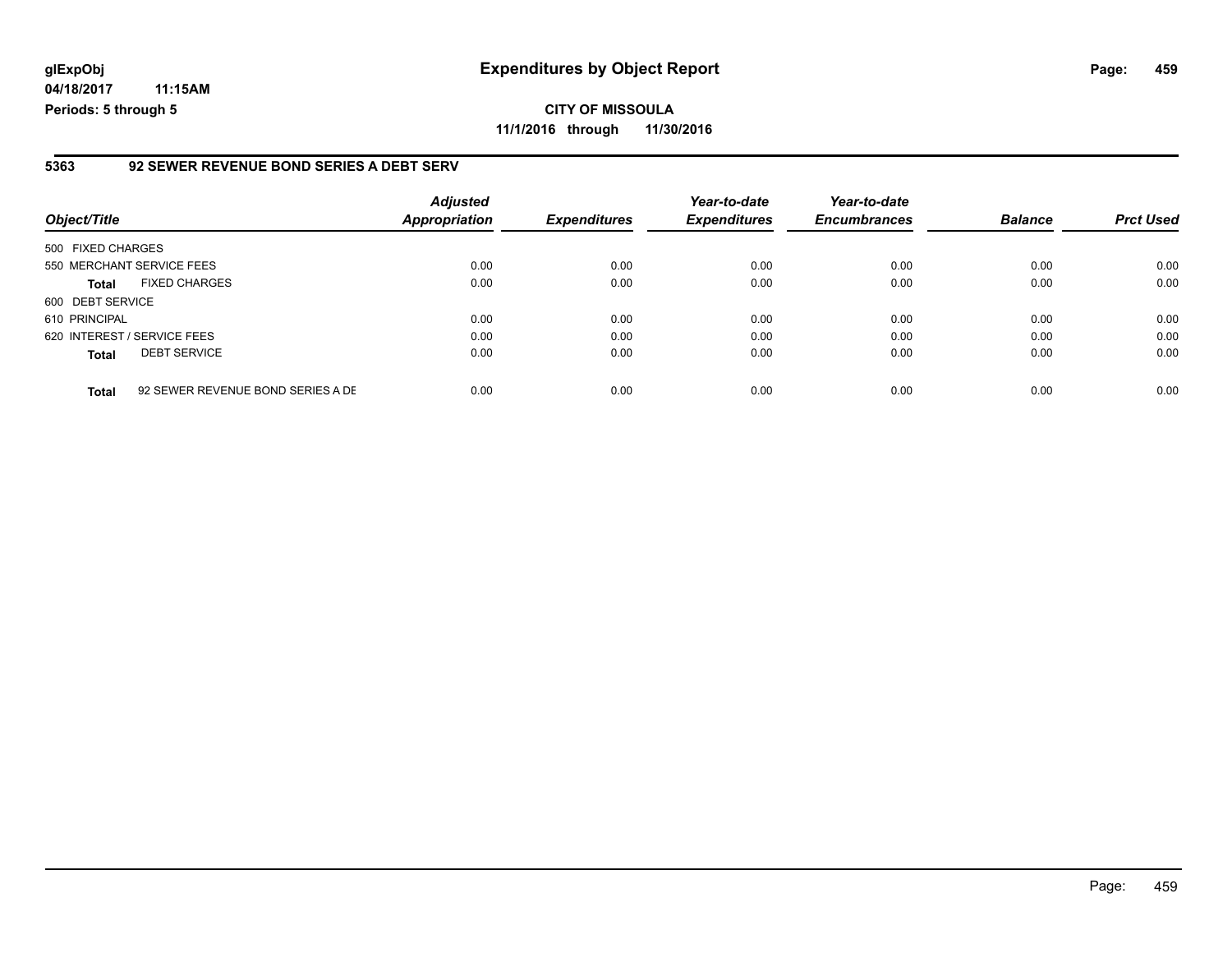# **5364 92 SEWER REVENUE BOND - SERIES B DEBT S**

| Object/Title                         | <b>Adjusted</b><br>Appropriation | <b>Expenditures</b> | Year-to-date<br><b>Expenditures</b> | Year-to-date<br><b>Encumbrances</b> | <b>Balance</b> | <b>Prct Used</b> |
|--------------------------------------|----------------------------------|---------------------|-------------------------------------|-------------------------------------|----------------|------------------|
|                                      |                                  |                     |                                     |                                     |                |                  |
| 500 FIXED CHARGES                    |                                  |                     |                                     |                                     |                |                  |
| 550 MERCHANT SERVICE FEES            | 0.00                             | 0.00                | 0.00                                | 0.00                                | 0.00           | 0.00             |
| <b>FIXED CHARGES</b><br><b>Total</b> | 0.00                             | 0.00                | 0.00                                | 0.00                                | 0.00           | 0.00             |
| 600 DEBT SERVICE                     |                                  |                     |                                     |                                     |                |                  |
| 610 PRINCIPAL                        | 0.00                             | 0.00                | 0.00                                | 0.00                                | 0.00           | 0.00             |
| 620 INTEREST / SERVICE FEES          | 0.00                             | 0.00                | 0.00                                | 0.00                                | 0.00           | 0.00             |
| <b>DEBT SERVICE</b><br><b>Total</b>  | 0.00                             | 0.00                | 0.00                                | 0.00                                | 0.00           | 0.00             |
| <b>WASTEWATER</b><br>Total           | 0.00                             | 0.00                | 0.00                                | 0.00                                | 0.00           | 0.00             |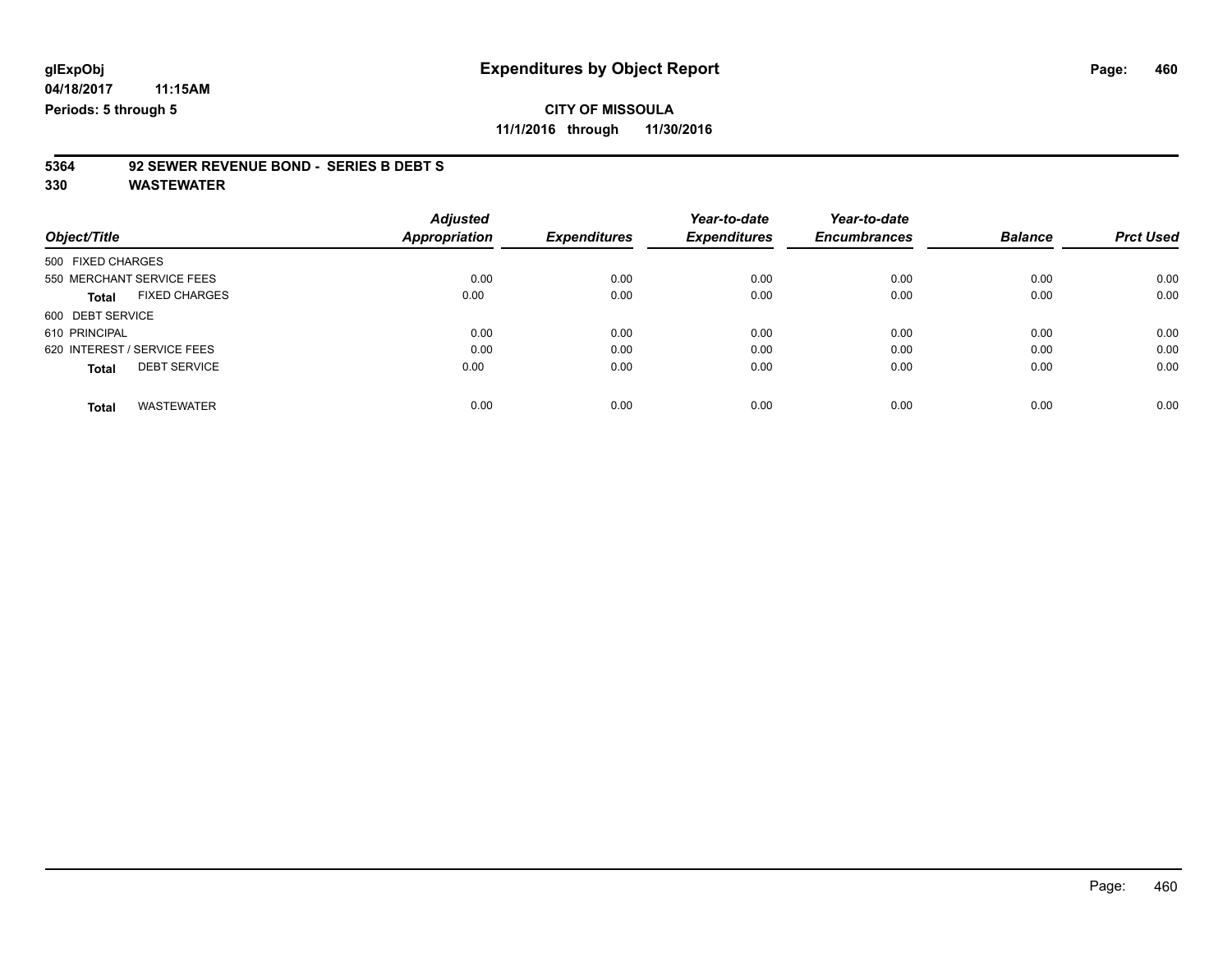#### **5364 92 SEWER REVENUE BOND - SERIES B DEBT S**

| Object/Title                        |                                    | <b>Adjusted</b><br><b>Appropriation</b> | <b>Expenditures</b> | Year-to-date<br><b>Expenditures</b> | Year-to-date<br><b>Encumbrances</b> | <b>Balance</b> | <b>Prct Used</b> |
|-------------------------------------|------------------------------------|-----------------------------------------|---------------------|-------------------------------------|-------------------------------------|----------------|------------------|
| 500 FIXED CHARGES                   |                                    |                                         |                     |                                     |                                     |                |                  |
| 550 MERCHANT SERVICE FEES           |                                    | 0.00                                    | 0.00                | 0.00                                | 0.00                                | 0.00           | 0.00             |
| <b>FIXED CHARGES</b><br>Total       |                                    | 0.00                                    | 0.00                | 0.00                                | 0.00                                | 0.00           | 0.00             |
| 600 DEBT SERVICE                    |                                    |                                         |                     |                                     |                                     |                |                  |
| 610 PRINCIPAL                       |                                    | 0.00                                    | 0.00                | 0.00                                | 0.00                                | 0.00           | 0.00             |
| 620 INTEREST / SERVICE FEES         |                                    | 0.00                                    | 0.00                | 0.00                                | 0.00                                | 0.00           | 0.00             |
| <b>DEBT SERVICE</b><br><b>Total</b> |                                    | 0.00                                    | 0.00                | 0.00                                | 0.00                                | 0.00           | 0.00             |
| <b>Total</b>                        | 92 SEWER REVENUE BOND - SERIES B I | 0.00                                    | 0.00                | 0.00                                | 0.00                                | 0.00           | 0.00             |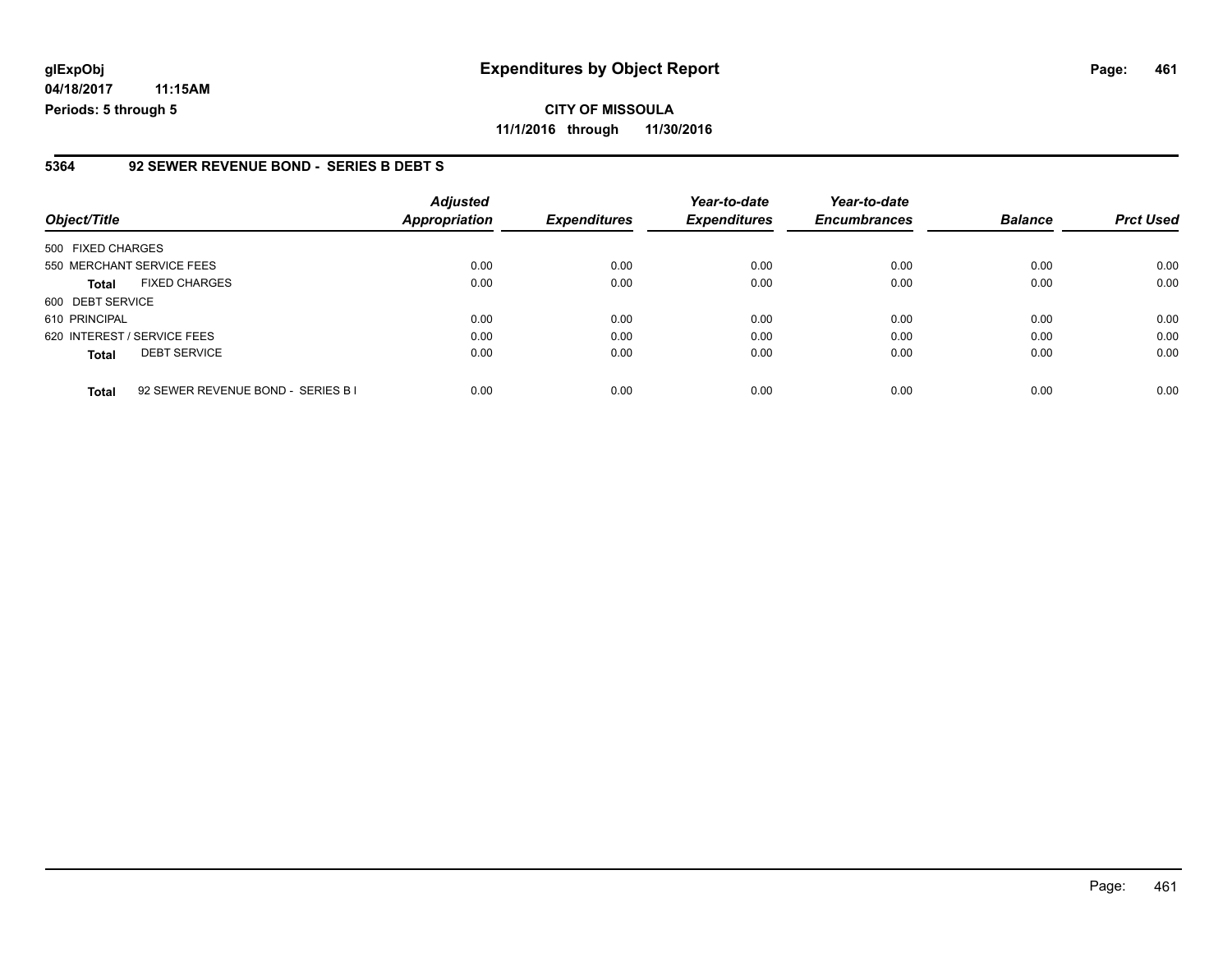# **5365 99 SEWER REVENUE BONDS DEBT SERVICE FUND**

|                   |                             | <b>Adjusted</b><br>Appropriation |                     | Year-to-date<br><b>Expenditures</b> | Year-to-date<br><b>Encumbrances</b> | <b>Balance</b> | <b>Prct Used</b> |
|-------------------|-----------------------------|----------------------------------|---------------------|-------------------------------------|-------------------------------------|----------------|------------------|
| Object/Title      |                             |                                  | <b>Expenditures</b> |                                     |                                     |                |                  |
| 500 FIXED CHARGES |                             |                                  |                     |                                     |                                     |                |                  |
|                   | 550 MERCHANT SERVICE FEES   | 0.00                             | 0.00                | 0.00                                | 0.00                                | 0.00           | 0.00             |
| <b>Total</b>      | <b>FIXED CHARGES</b>        | 0.00                             | 0.00                | 0.00                                | 0.00                                | 0.00           | 0.00             |
| 600 DEBT SERVICE  |                             |                                  |                     |                                     |                                     |                |                  |
| 610 PRINCIPAL     |                             | 117.000.00                       | 0.00                | 0.00                                | 0.00                                | 117.000.00     | 0.00             |
|                   | 620 INTEREST / SERVICE FEES | 6.600.00                         | 0.00                | 0.00                                | 0.00                                | 6.600.00       | 0.00             |
| <b>Total</b>      | <b>DEBT SERVICE</b>         | 123,600.00                       | 0.00                | 0.00                                | 0.00                                | 123.600.00     | 0.00             |
| <b>Total</b>      | <b>WASTEWATER</b>           | 123.600.00                       | 0.00                | 0.00                                | 0.00                                | 123.600.00     | 0.00             |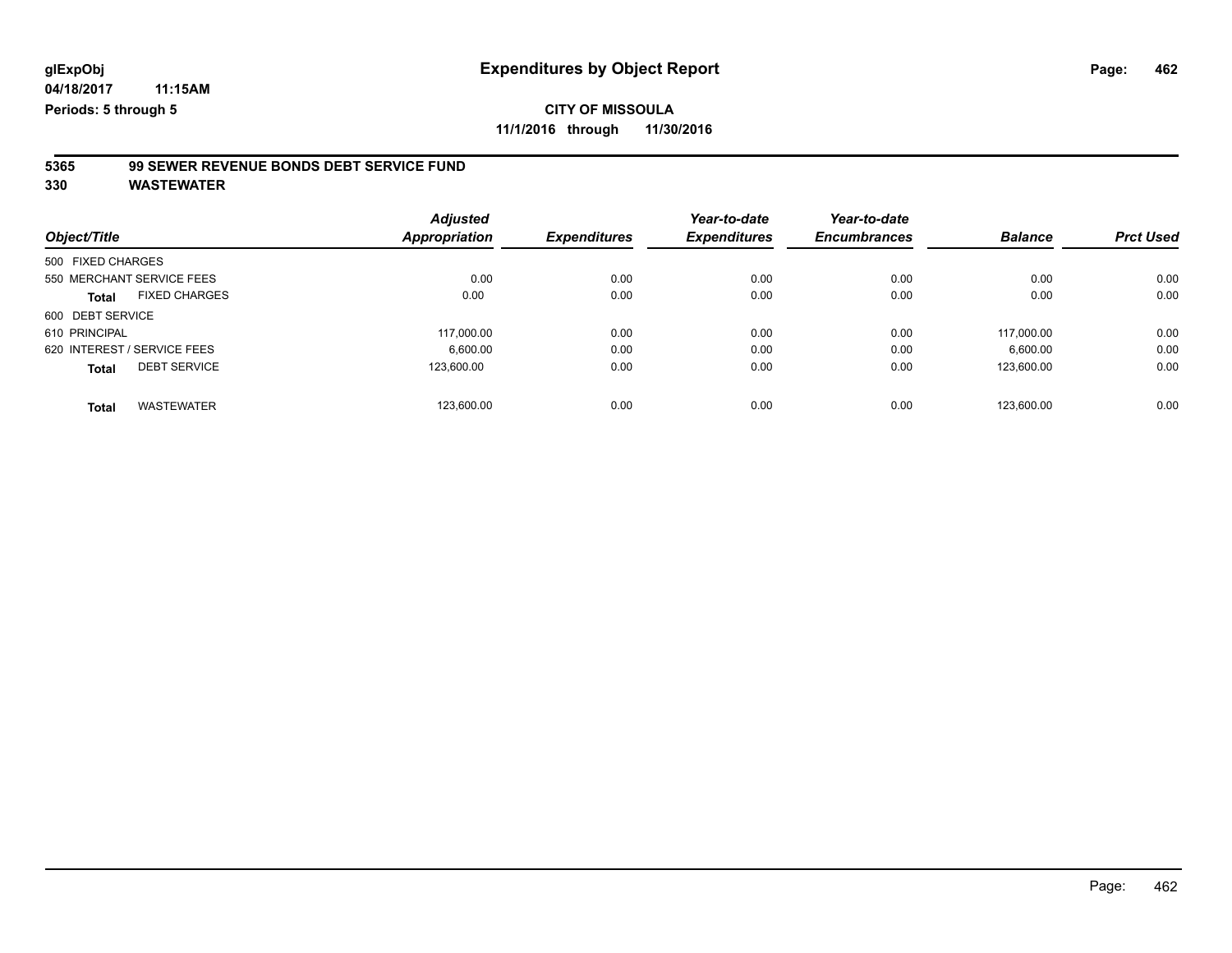**11/1/2016 through 11/30/2016**

#### **5365 99 SEWER REVENUE BONDS DEBT SERVICE FUND**

| Object/Title                                     | <b>Adjusted</b><br><b>Appropriation</b> | <b>Expenditures</b> | Year-to-date<br><b>Expenditures</b> | Year-to-date<br><b>Encumbrances</b> | <b>Balance</b> | <b>Prct Used</b> |
|--------------------------------------------------|-----------------------------------------|---------------------|-------------------------------------|-------------------------------------|----------------|------------------|
| 500 FIXED CHARGES                                |                                         |                     |                                     |                                     |                |                  |
| 550 MERCHANT SERVICE FEES                        | 0.00                                    | 0.00                | 0.00                                | 0.00                                | 0.00           | 0.00             |
| <b>FIXED CHARGES</b><br><b>Total</b>             | 0.00                                    | 0.00                | 0.00                                | 0.00                                | 0.00           | 0.00             |
| 600 DEBT SERVICE                                 |                                         |                     |                                     |                                     |                |                  |
| 610 PRINCIPAL                                    | 117.000.00                              | 0.00                | 0.00                                | 0.00                                | 117.000.00     | 0.00             |
| 620 INTEREST / SERVICE FEES                      | 6.600.00                                | 0.00                | 0.00                                | 0.00                                | 6,600.00       | 0.00             |
| <b>DEBT SERVICE</b><br><b>Total</b>              | 123.600.00                              | 0.00                | 0.00                                | 0.00                                | 123.600.00     | 0.00             |
| 99 SEWER REVENUE BONDS DEBT SERV<br><b>Total</b> | 123.600.00                              | 0.00                | 0.00                                | 0.00                                | 123.600.00     | 0.00             |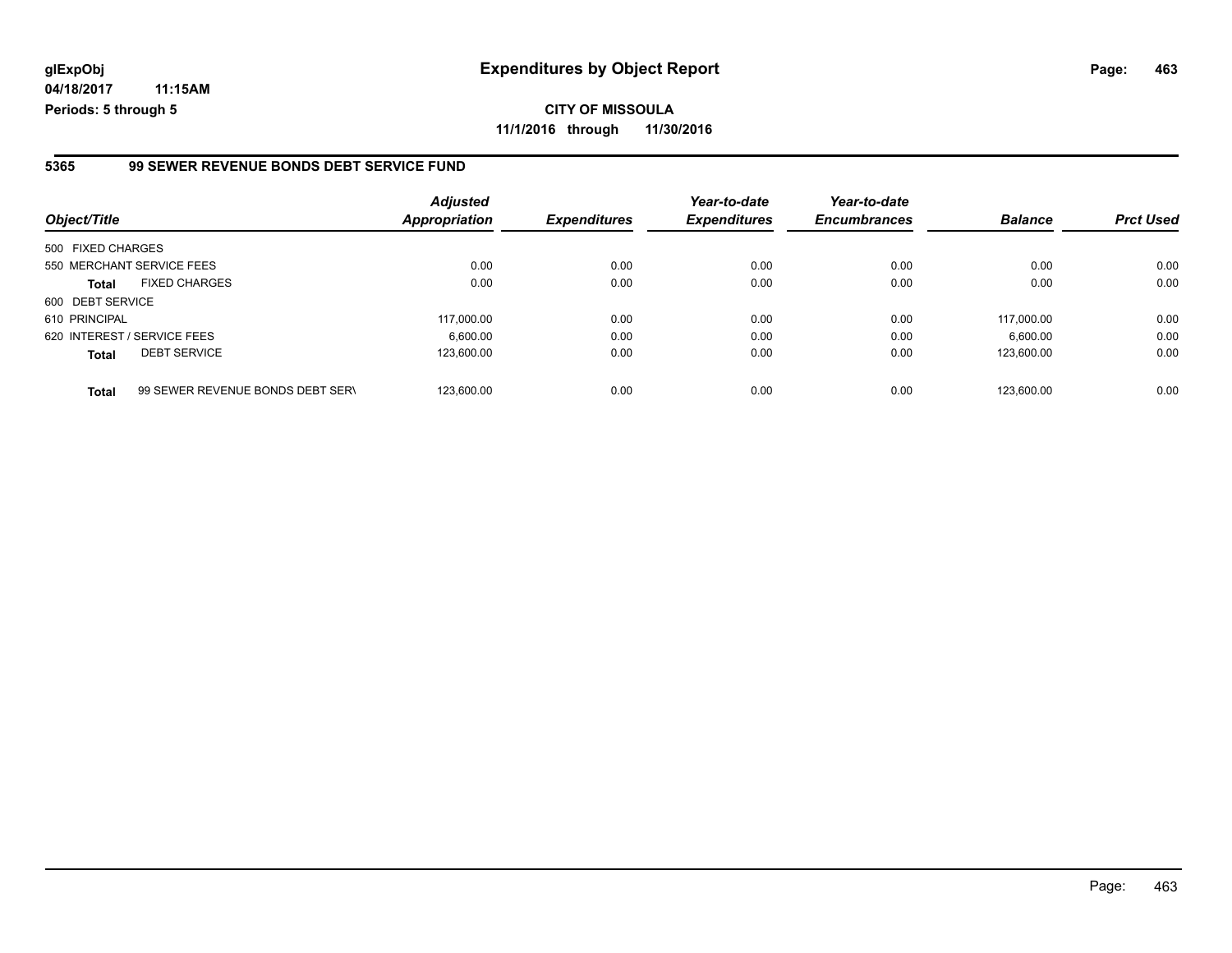# **5366 92 SEWER REVENUE BOND - SERIES A BOND RE**

| Object/Title                         | <b>Adjusted</b><br><b>Appropriation</b> | <b>Expenditures</b> | Year-to-date<br><b>Expenditures</b> | Year-to-date<br><b>Encumbrances</b> | <b>Balance</b> | <b>Prct Used</b> |
|--------------------------------------|-----------------------------------------|---------------------|-------------------------------------|-------------------------------------|----------------|------------------|
| 500 FIXED CHARGES                    |                                         |                     |                                     |                                     |                |                  |
| 550 MERCHANT SERVICE FEES            | 0.00                                    | 0.00                | 0.00                                | 0.00                                | 0.00           | 0.00             |
| <b>FIXED CHARGES</b><br><b>Total</b> | 0.00                                    | 0.00                | 0.00                                | 0.00                                | 0.00           | 0.00             |
| 800 OTHER OBJECTS                    |                                         |                     |                                     |                                     |                |                  |
| 820 TRANSFERS TO OTHER FUNDS         | 0.00                                    | 0.00                | 0.00                                | 0.00                                | 0.00           | 0.00             |
| OTHER OBJECTS<br><b>Total</b>        | 0.00                                    | 0.00                | 0.00                                | 0.00                                | 0.00           | 0.00             |
| <b>WASTEWATER</b><br><b>Total</b>    | 0.00                                    | 0.00                | 0.00                                | 0.00                                | 0.00           | 0.00             |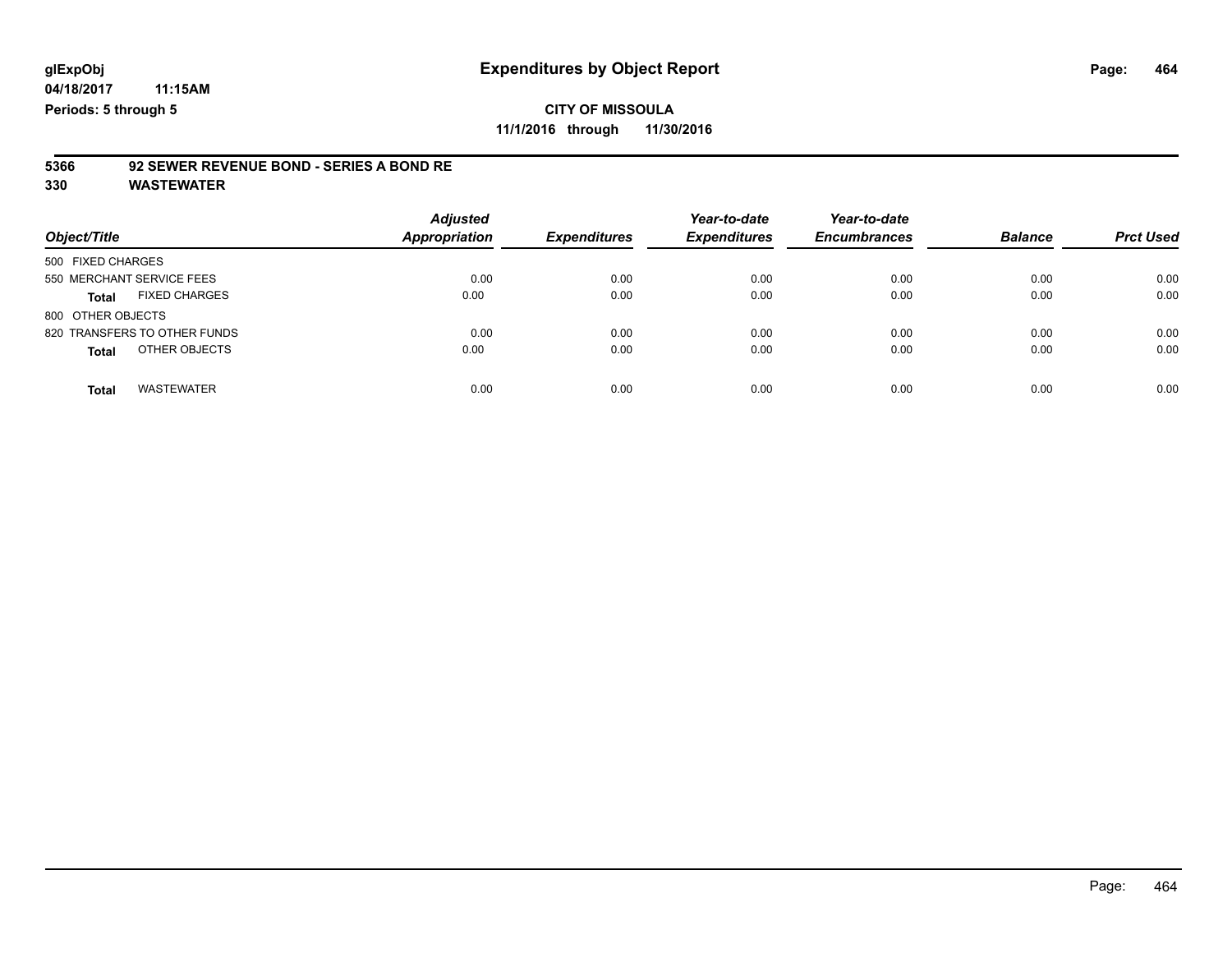**CITY OF MISSOULA 11/1/2016 through 11/30/2016**

#### **5366 92 SEWER REVENUE BOND - SERIES A BOND RE**

| Object/Title              |                                    | <b>Adjusted</b><br><b>Appropriation</b> | <b>Expenditures</b> | Year-to-date<br><b>Expenditures</b> | Year-to-date<br><b>Encumbrances</b> | <b>Balance</b> | <b>Prct Used</b> |
|---------------------------|------------------------------------|-----------------------------------------|---------------------|-------------------------------------|-------------------------------------|----------------|------------------|
| 500 FIXED CHARGES         |                                    |                                         |                     |                                     |                                     |                |                  |
| 550 MERCHANT SERVICE FEES |                                    | 0.00                                    | 0.00                | 0.00                                | 0.00                                | 0.00           | 0.00             |
| <b>Total</b>              | <b>FIXED CHARGES</b>               | 0.00                                    | 0.00                | 0.00                                | 0.00                                | 0.00           | 0.00             |
| 800 OTHER OBJECTS         |                                    |                                         |                     |                                     |                                     |                |                  |
|                           | 820 TRANSFERS TO OTHER FUNDS       | 0.00                                    | 0.00                | 0.00                                | 0.00                                | 0.00           | 0.00             |
| <b>Total</b>              | OTHER OBJECTS                      | 0.00                                    | 0.00                | 0.00                                | 0.00                                | 0.00           | 0.00             |
| <b>Total</b>              | 92 SEWER REVENUE BOND - SERIES A B | 0.00                                    | 0.00                | 0.00                                | 0.00                                | 0.00           | 0.00             |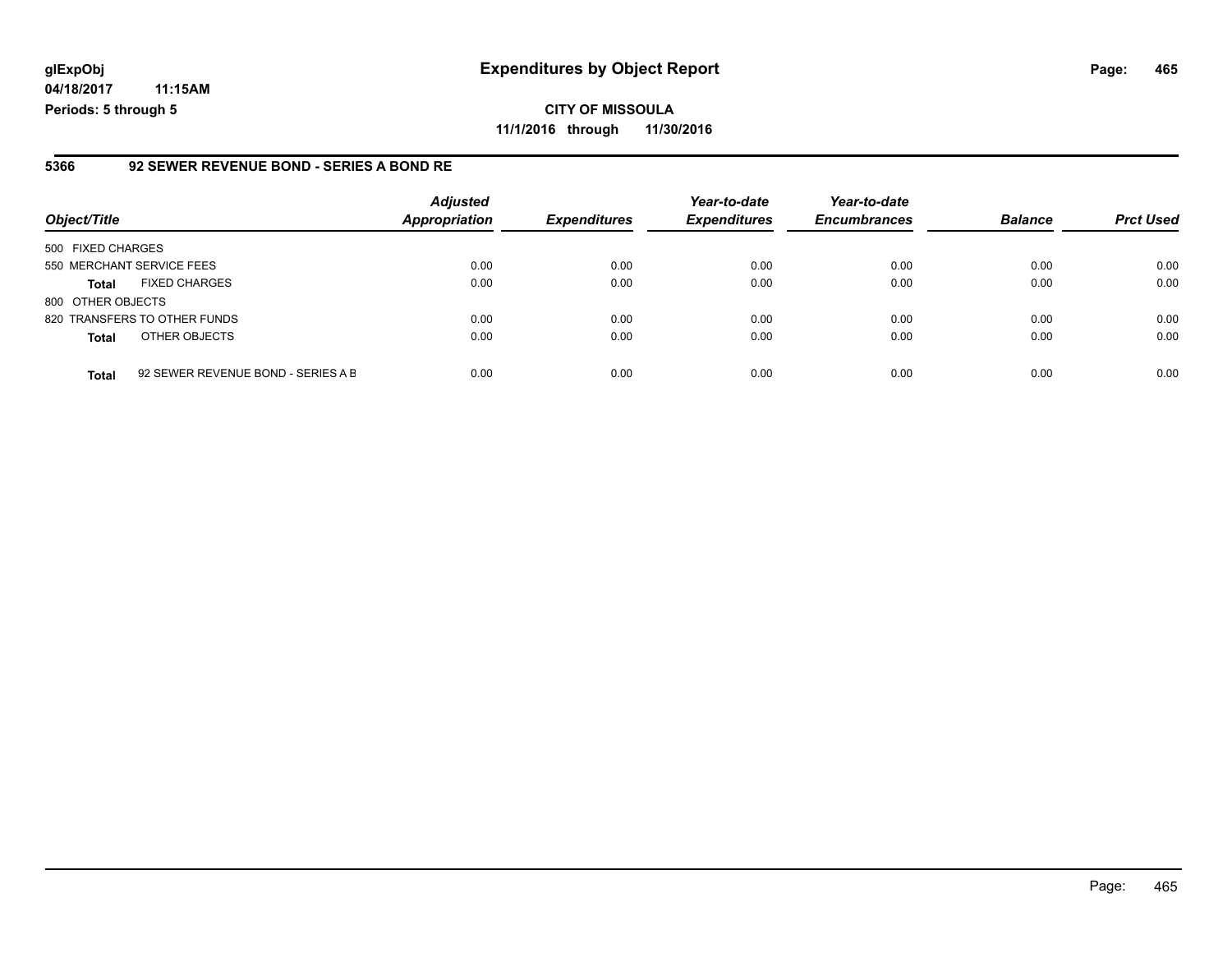# **5367 92 SEWER REVENUE BOND - SERIES B BOND RE**

| Object/Title                         | <b>Adjusted</b><br><b>Appropriation</b> | <b>Expenditures</b> | Year-to-date<br><b>Expenditures</b> | Year-to-date<br><b>Encumbrances</b> | <b>Balance</b> | <b>Prct Used</b> |
|--------------------------------------|-----------------------------------------|---------------------|-------------------------------------|-------------------------------------|----------------|------------------|
| 500 FIXED CHARGES                    |                                         |                     |                                     |                                     |                |                  |
| 550 MERCHANT SERVICE FEES            | 0.00                                    | 0.00                | 0.00                                | 0.00                                | 0.00           | 0.00             |
| <b>FIXED CHARGES</b><br><b>Total</b> | 0.00                                    | 0.00                | 0.00                                | 0.00                                | 0.00           | 0.00             |
| 800 OTHER OBJECTS                    |                                         |                     |                                     |                                     |                |                  |
| 820 TRANSFERS TO OTHER FUNDS         | 0.00                                    | 0.00                | 0.00                                | 0.00                                | 0.00           | 0.00             |
| OTHER OBJECTS<br><b>Total</b>        | 0.00                                    | 0.00                | 0.00                                | 0.00                                | 0.00           | 0.00             |
| <b>WASTEWATER</b><br><b>Total</b>    | 0.00                                    | 0.00                | 0.00                                | 0.00                                | 0.00           | 0.00             |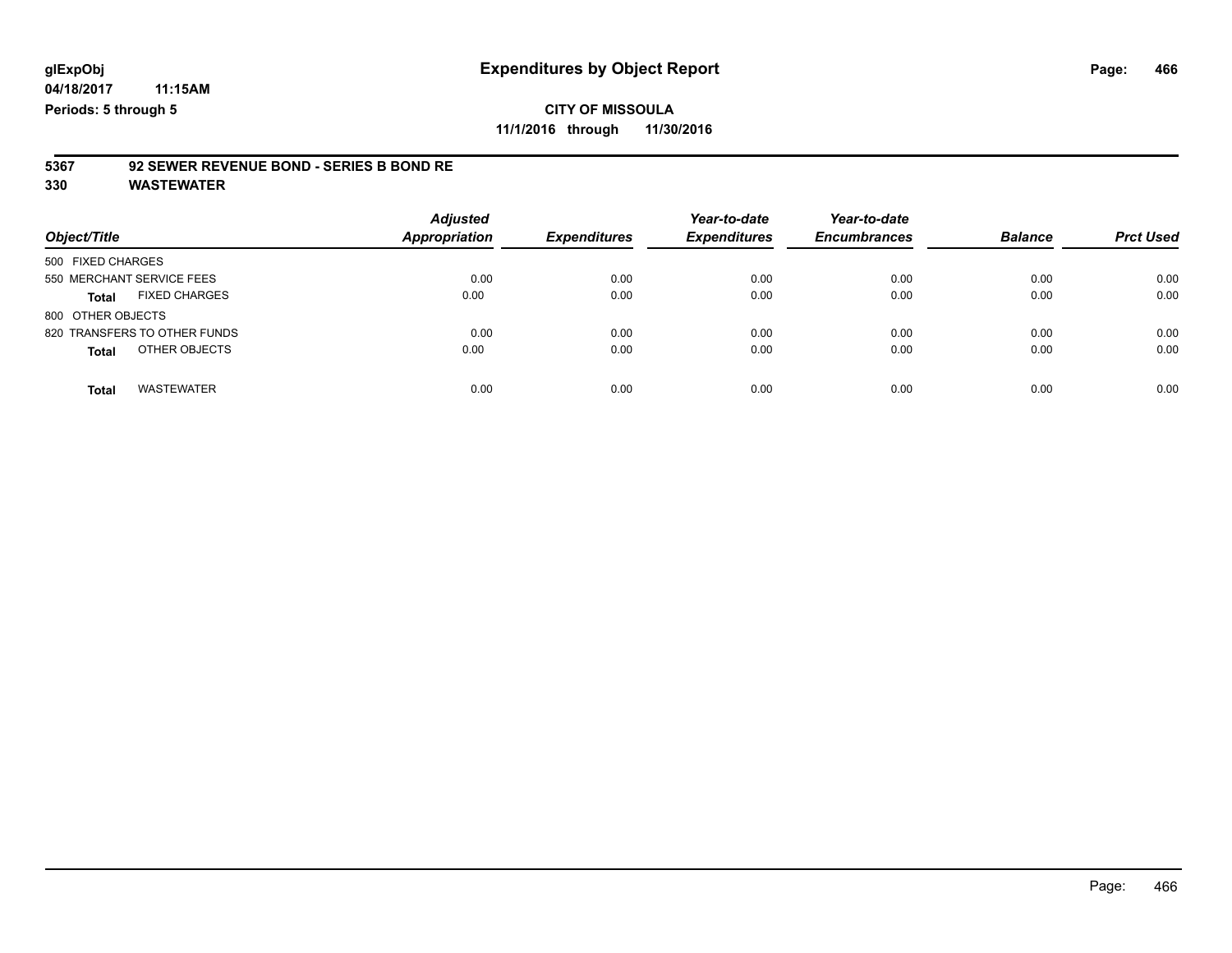**CITY OF MISSOULA 11/1/2016 through 11/30/2016**

#### **5367 92 SEWER REVENUE BOND - SERIES B BOND RE**

| Object/Title              |                                    | <b>Adjusted</b><br><b>Appropriation</b> | <b>Expenditures</b> | Year-to-date<br><b>Expenditures</b> | Year-to-date<br><b>Encumbrances</b> | <b>Balance</b> | <b>Prct Used</b> |
|---------------------------|------------------------------------|-----------------------------------------|---------------------|-------------------------------------|-------------------------------------|----------------|------------------|
| 500 FIXED CHARGES         |                                    |                                         |                     |                                     |                                     |                |                  |
| 550 MERCHANT SERVICE FEES |                                    | 0.00                                    | 0.00                | 0.00                                | 0.00                                | 0.00           | 0.00             |
| <b>Total</b>              | <b>FIXED CHARGES</b>               | 0.00                                    | 0.00                | 0.00                                | 0.00                                | 0.00           | 0.00             |
| 800 OTHER OBJECTS         |                                    |                                         |                     |                                     |                                     |                |                  |
|                           | 820 TRANSFERS TO OTHER FUNDS       | 0.00                                    | 0.00                | 0.00                                | 0.00                                | 0.00           | 0.00             |
| <b>Total</b>              | OTHER OBJECTS                      | 0.00                                    | 0.00                | 0.00                                | 0.00                                | 0.00           | 0.00             |
| <b>Total</b>              | 92 SEWER REVENUE BOND - SERIES B E | 0.00                                    | 0.00                | 0.00                                | 0.00                                | 0.00           | 0.00             |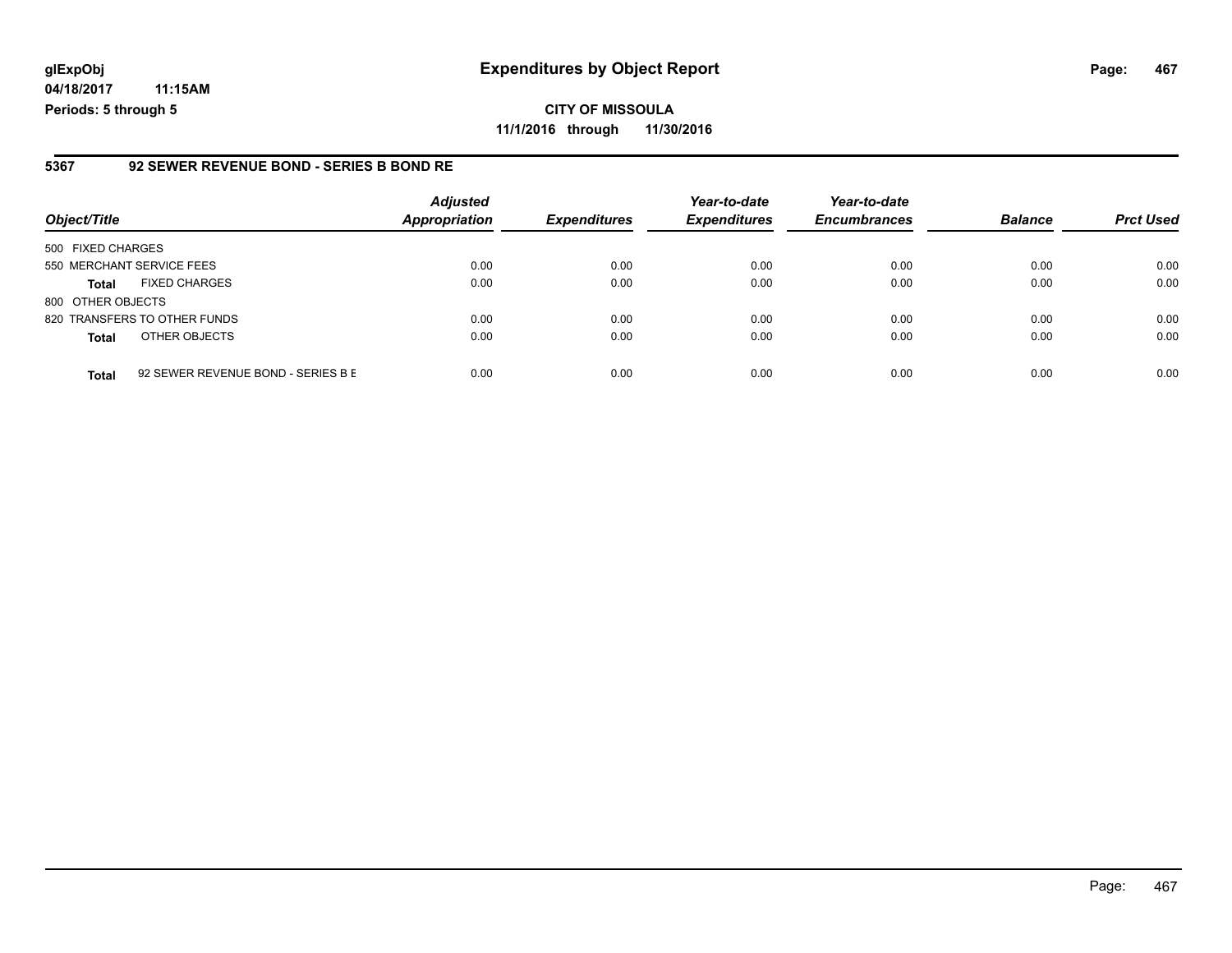# **5368 00 SEWER REVENUE BOND RESERVE FUND**

| Object/Title                         | <b>Adjusted</b><br><b>Appropriation</b> | <b>Expenditures</b> | Year-to-date<br><b>Expenditures</b> | Year-to-date<br><b>Encumbrances</b> | <b>Balance</b> | <b>Prct Used</b> |
|--------------------------------------|-----------------------------------------|---------------------|-------------------------------------|-------------------------------------|----------------|------------------|
| 500 FIXED CHARGES                    |                                         |                     |                                     |                                     |                |                  |
| 550 MERCHANT SERVICE FEES            | 0.00                                    | 0.00                | 0.00                                | 0.00                                | 0.00           | 0.00             |
| <b>FIXED CHARGES</b><br><b>Total</b> | 0.00                                    | 0.00                | 0.00                                | 0.00                                | 0.00           | 0.00             |
| 800 OTHER OBJECTS                    |                                         |                     |                                     |                                     |                |                  |
| 820 TRANSFERS TO OTHER FUNDS         | 0.00                                    | 0.00                | 0.00                                | 0.00                                | 0.00           | 0.00             |
| OTHER OBJECTS<br><b>Total</b>        | 0.00                                    | 0.00                | 0.00                                | 0.00                                | 0.00           | 0.00             |
| <b>WASTEWATER</b><br><b>Total</b>    | 0.00                                    | 0.00                | 0.00                                | 0.00                                | 0.00           | 0.00             |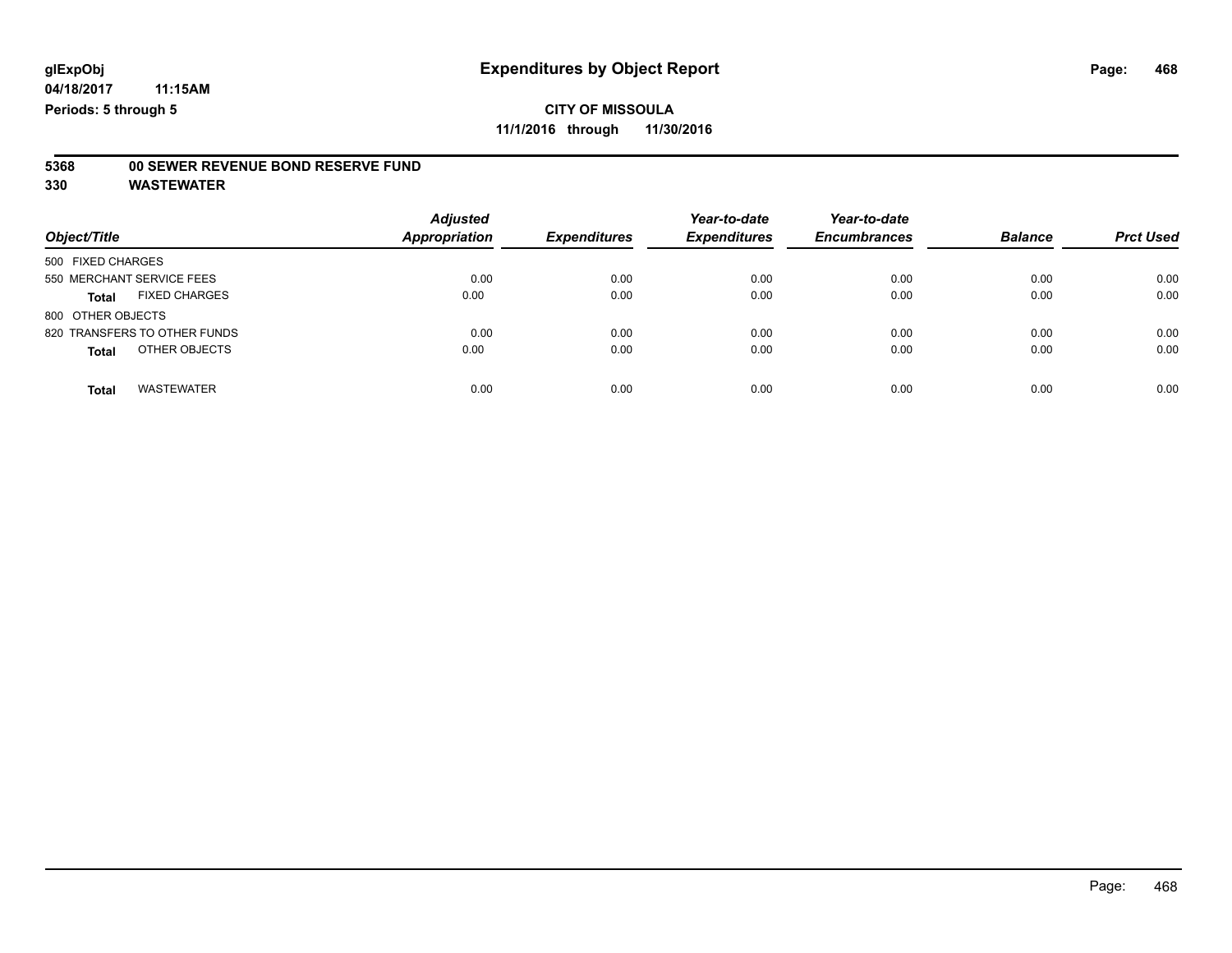**CITY OF MISSOULA 11/1/2016 through 11/30/2016**

#### **5368 00 SEWER REVENUE BOND RESERVE FUND**

| Object/Title                 |                                  | <b>Adjusted</b>      |                     | Year-to-date        | Year-to-date        |                |                  |
|------------------------------|----------------------------------|----------------------|---------------------|---------------------|---------------------|----------------|------------------|
|                              |                                  | <b>Appropriation</b> | <b>Expenditures</b> | <b>Expenditures</b> | <b>Encumbrances</b> | <b>Balance</b> | <b>Prct Used</b> |
| 500 FIXED CHARGES            |                                  |                      |                     |                     |                     |                |                  |
| 550 MERCHANT SERVICE FEES    |                                  | 0.00                 | 0.00                | 0.00                | 0.00                | 0.00           | 0.00             |
| <b>Total</b>                 | <b>FIXED CHARGES</b>             | 0.00                 | 0.00                | 0.00                | 0.00                | 0.00           | 0.00             |
| 800 OTHER OBJECTS            |                                  |                      |                     |                     |                     |                |                  |
| 820 TRANSFERS TO OTHER FUNDS |                                  | 0.00                 | 0.00                | 0.00                | 0.00                | 0.00           | 0.00             |
| <b>Total</b>                 | OTHER OBJECTS                    | 0.00                 | 0.00                | 0.00                | 0.00                | 0.00           | 0.00             |
| <b>Total</b>                 | 00 SEWER REVENUE BOND RESERVE FL | 0.00                 | 0.00                | 0.00                | 0.00                | 0.00           | 0.00             |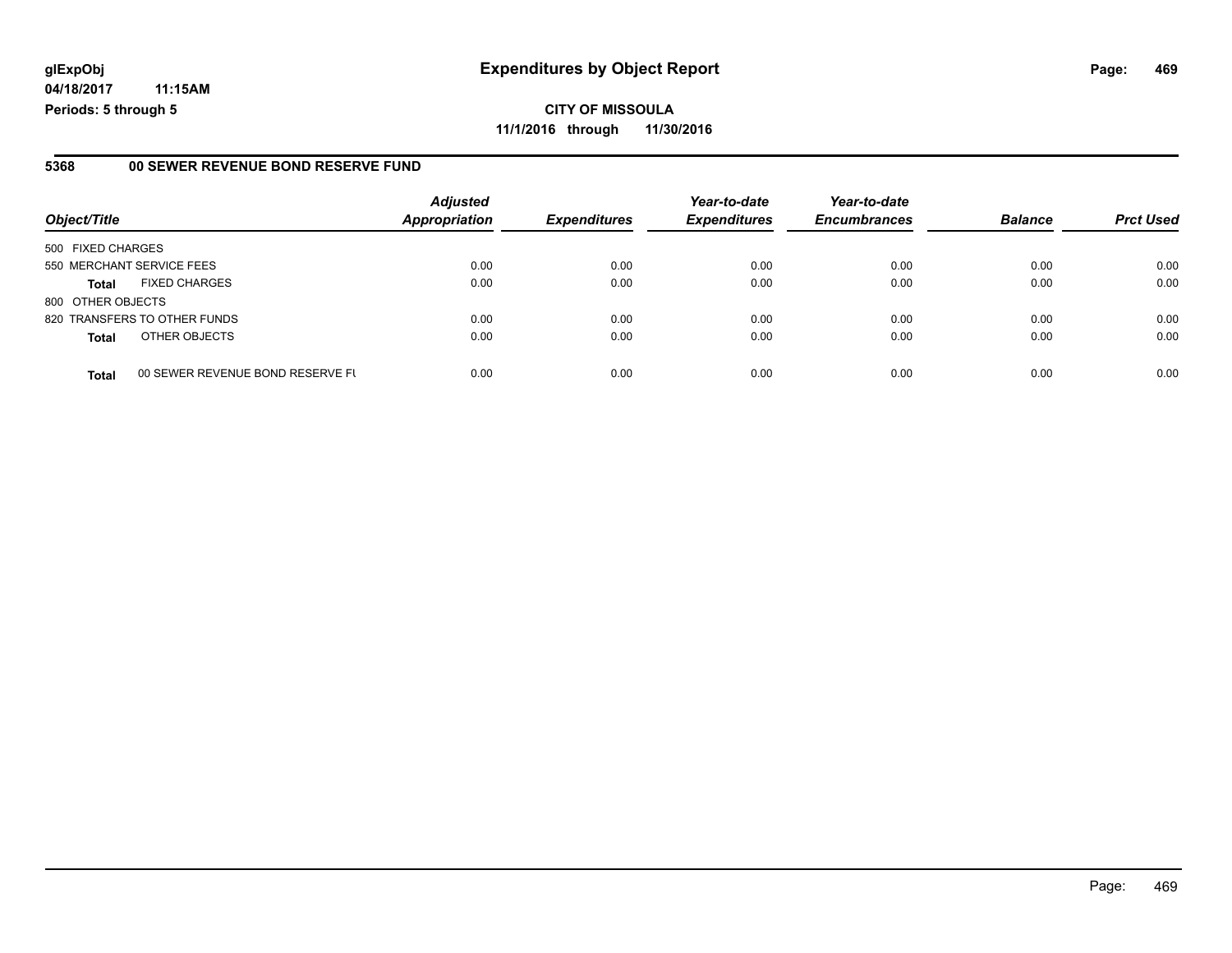**5369 2001 SEWER REVENUE BOND**

| Object/Title                         | <b>Adjusted</b><br><b>Appropriation</b> | <b>Expenditures</b> | Year-to-date<br><b>Expenditures</b> | Year-to-date<br><b>Encumbrances</b> | <b>Balance</b> | <b>Prct Used</b> |
|--------------------------------------|-----------------------------------------|---------------------|-------------------------------------|-------------------------------------|----------------|------------------|
| 500 FIXED CHARGES                    |                                         |                     |                                     |                                     |                |                  |
| 550 MERCHANT SERVICE FEES            | 0.00                                    | 0.00                | 0.00                                | 0.00                                | 0.00           | 0.00             |
| <b>FIXED CHARGES</b><br><b>Total</b> | 0.00                                    | 0.00                | 0.00                                | 0.00                                | 0.00           | 0.00             |
| 800 OTHER OBJECTS                    |                                         |                     |                                     |                                     |                |                  |
| 820 TRANSFERS TO OTHER FUNDS         | 270.00                                  | 0.00                | 0.00                                | 0.00                                | 270.00         | 0.00             |
| OTHER OBJECTS<br><b>Total</b>        | 270.00                                  | 0.00                | 0.00                                | 0.00                                | 270.00         | 0.00             |
| <b>WASTEWATER</b><br>Total           | 270.00                                  | 0.00                | 0.00                                | 0.00                                | 270.00         | 0.00             |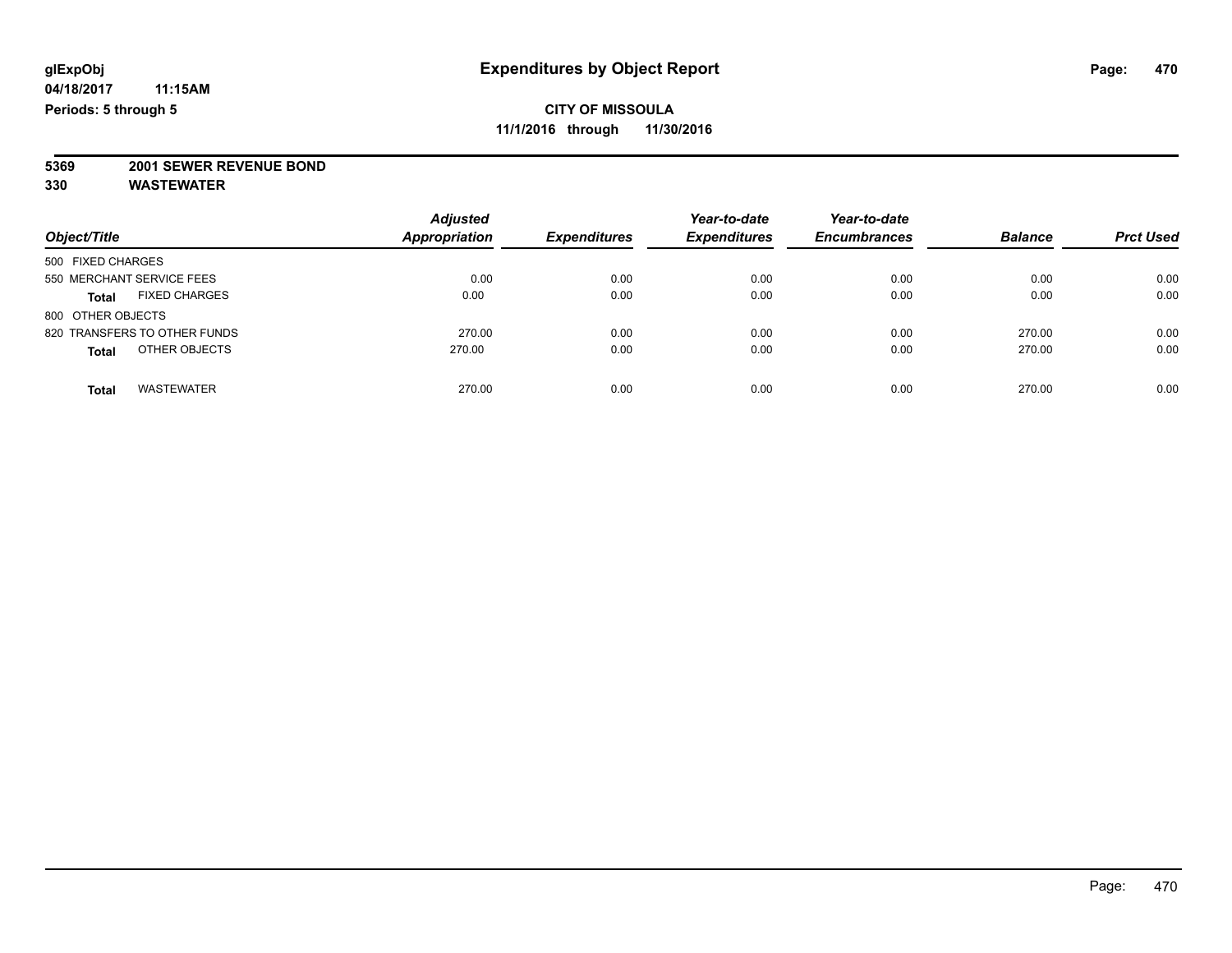# **CITY OF MISSOULA 11/1/2016 through 11/30/2016**

#### **5369 2001 SEWER REVENUE BOND**

|                                         | <b>Adjusted</b><br>Appropriation |                     | Year-to-date<br><b>Expenditures</b> | Year-to-date        | <b>Balance</b> | <b>Prct Used</b> |
|-----------------------------------------|----------------------------------|---------------------|-------------------------------------|---------------------|----------------|------------------|
| Object/Title                            |                                  | <b>Expenditures</b> |                                     | <b>Encumbrances</b> |                |                  |
| 500 FIXED CHARGES                       |                                  |                     |                                     |                     |                |                  |
| 550 MERCHANT SERVICE FEES               | 0.00                             | 0.00                | 0.00                                | 0.00                | 0.00           | 0.00             |
| <b>FIXED CHARGES</b><br><b>Total</b>    | 0.00                             | 0.00                | 0.00                                | 0.00                | 0.00           | 0.00             |
| 800 OTHER OBJECTS                       |                                  |                     |                                     |                     |                |                  |
| 820 TRANSFERS TO OTHER FUNDS            | 270.00                           | 0.00                | 0.00                                | 0.00                | 270.00         | 0.00             |
| OTHER OBJECTS<br><b>Total</b>           | 270.00                           | 0.00                | 0.00                                | 0.00                | 270.00         | 0.00             |
| 2001 SEWER REVENUE BOND<br><b>Total</b> | 270.00                           | 0.00                | 0.00                                | 0.00                | 270.00         | 0.00             |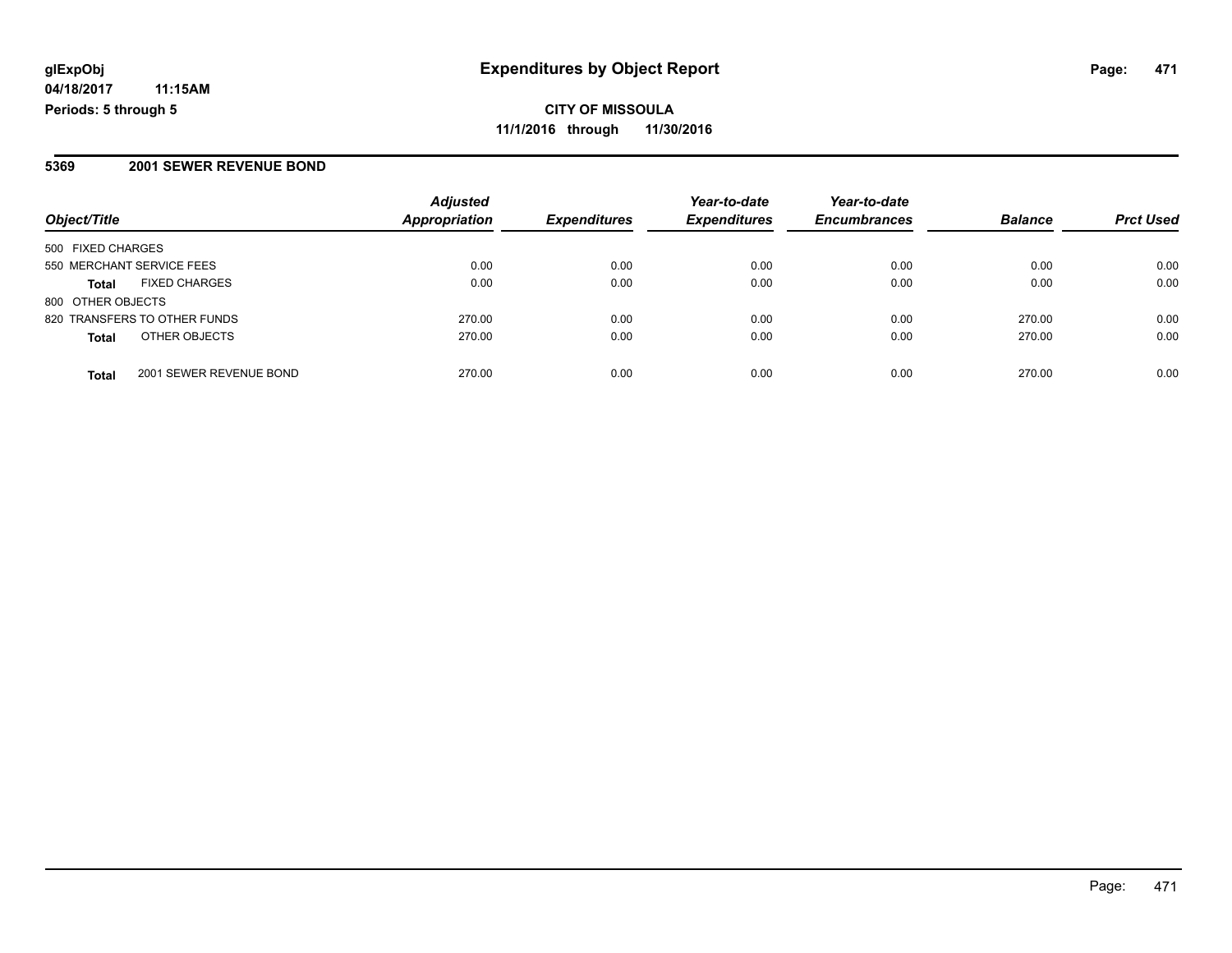# **5370 99 SEWER REVENUE BOND RESERVE FUND**

| Object/Title                         | <b>Adjusted</b><br><b>Appropriation</b> | <b>Expenditures</b> | Year-to-date<br><b>Expenditures</b> | Year-to-date<br><b>Encumbrances</b> | <b>Balance</b> | <b>Prct Used</b> |
|--------------------------------------|-----------------------------------------|---------------------|-------------------------------------|-------------------------------------|----------------|------------------|
| 500 FIXED CHARGES                    |                                         |                     |                                     |                                     |                |                  |
| 550 MERCHANT SERVICE FEES            | 0.00                                    | 0.00                | 0.00                                | 0.00                                | 0.00           | 0.00             |
| <b>FIXED CHARGES</b><br><b>Total</b> | 0.00                                    | 0.00                | 0.00                                | 0.00                                | 0.00           | 0.00             |
| 800 OTHER OBJECTS                    |                                         |                     |                                     |                                     |                |                  |
| 820 TRANSFERS TO OTHER FUNDS         | 0.00                                    | 0.00                | 0.00                                | 0.00                                | 0.00           | 0.00             |
| OTHER OBJECTS<br><b>Total</b>        | 0.00                                    | 0.00                | 0.00                                | 0.00                                | 0.00           | 0.00             |
| <b>WASTEWATER</b><br><b>Total</b>    | 0.00                                    | 0.00                | 0.00                                | 0.00                                | 0.00           | 0.00             |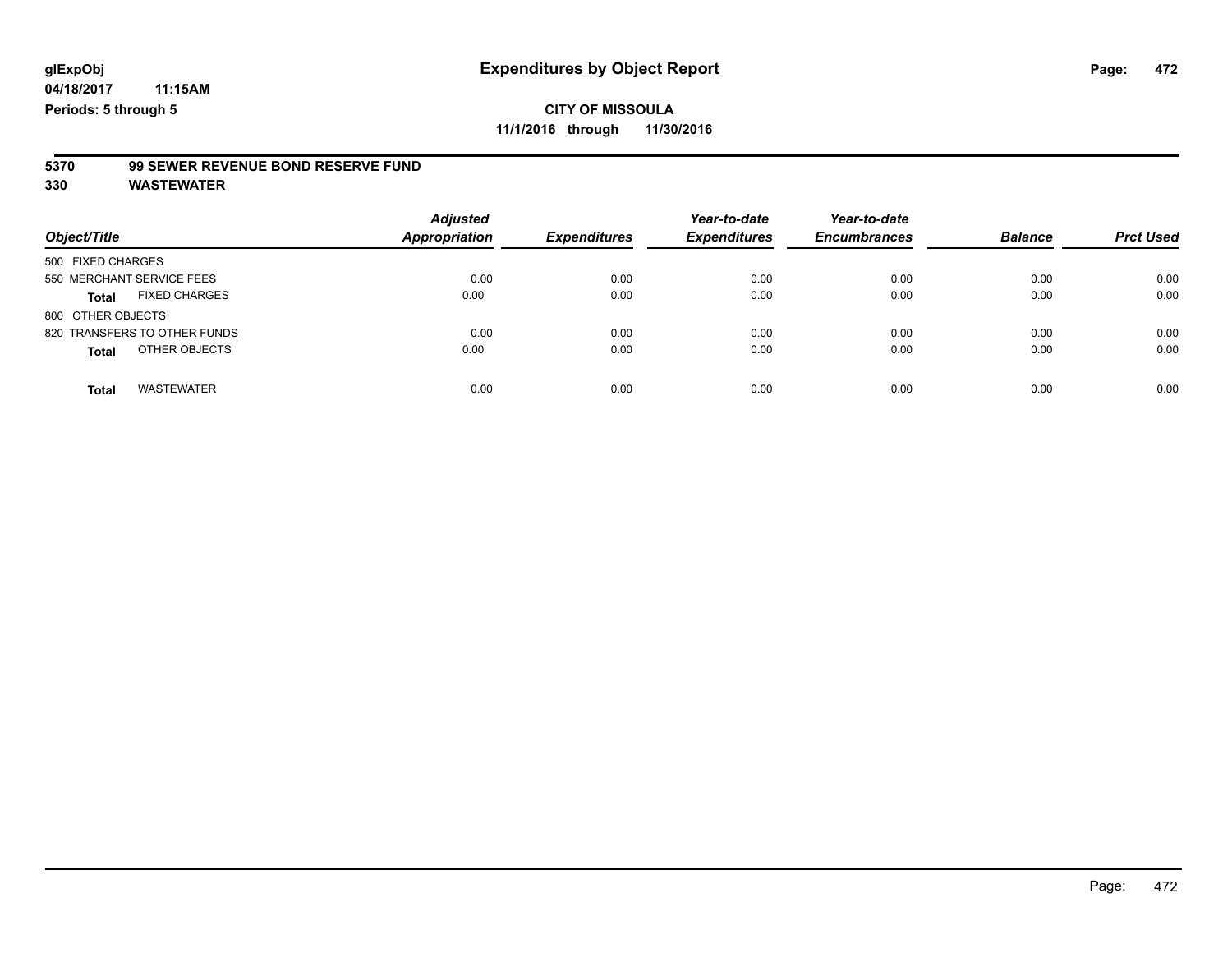### **5370 99 SEWER REVENUE BOND RESERVE FUND**

| Object/Title              |                                  | <b>Adjusted</b><br><b>Appropriation</b> | <b>Expenditures</b> | Year-to-date<br><b>Expenditures</b> | Year-to-date<br><b>Encumbrances</b> | <b>Balance</b> | <b>Prct Used</b> |
|---------------------------|----------------------------------|-----------------------------------------|---------------------|-------------------------------------|-------------------------------------|----------------|------------------|
| 500 FIXED CHARGES         |                                  |                                         |                     |                                     |                                     |                |                  |
| 550 MERCHANT SERVICE FEES |                                  | 0.00                                    | 0.00                | 0.00                                | 0.00                                | 0.00           | 0.00             |
| <b>Total</b>              | <b>FIXED CHARGES</b>             | 0.00                                    | 0.00                | 0.00                                | 0.00                                | 0.00           | 0.00             |
| 800 OTHER OBJECTS         |                                  |                                         |                     |                                     |                                     |                |                  |
|                           | 820 TRANSFERS TO OTHER FUNDS     | 0.00                                    | 0.00                | 0.00                                | 0.00                                | 0.00           | 0.00             |
| <b>Total</b>              | OTHER OBJECTS                    | 0.00                                    | 0.00                | 0.00                                | 0.00                                | 0.00           | 0.00             |
| <b>Total</b>              | 99 SEWER REVENUE BOND RESERVE FU | 0.00                                    | 0.00                | 0.00                                | 0.00                                | 0.00           | 0.00             |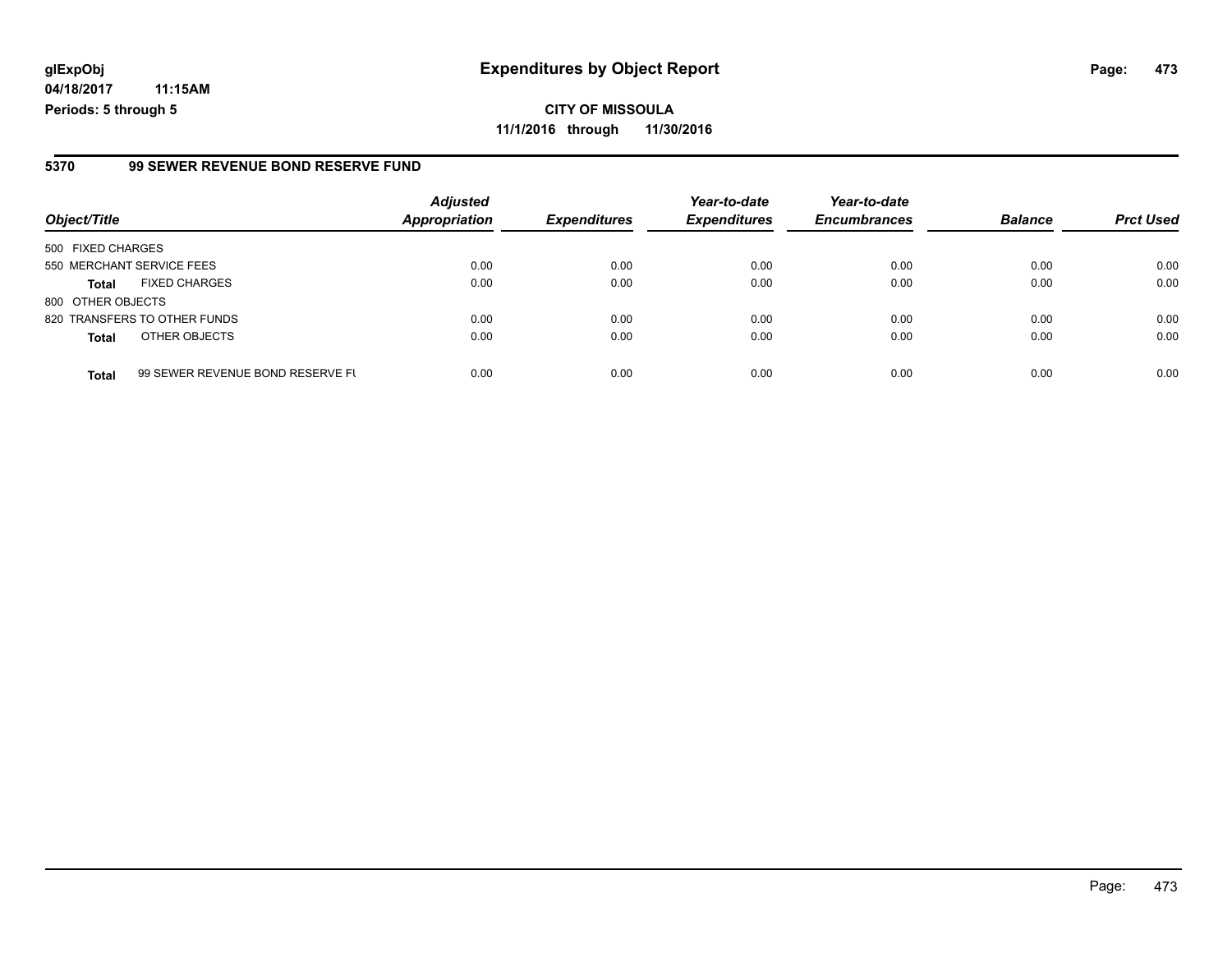**5371 2002 SEWER BONDS 330 WASTEWATER**

|                                      | <b>Adjusted</b>      |                     | Year-to-date        | Year-to-date        | <b>Balance</b> |                  |
|--------------------------------------|----------------------|---------------------|---------------------|---------------------|----------------|------------------|
| Object/Title                         | <b>Appropriation</b> | <b>Expenditures</b> | <b>Expenditures</b> | <b>Encumbrances</b> |                | <b>Prct Used</b> |
| 500 FIXED CHARGES                    |                      |                     |                     |                     |                |                  |
| 550 MERCHANT SERVICE FEES            | 0.00                 | 0.00                | 0.00                | 0.00                | 0.00           | 0.00             |
| <b>FIXED CHARGES</b><br><b>Total</b> | 0.00                 | 0.00                | 0.00                | 0.00                | 0.00           | 0.00             |
| 600 DEBT SERVICE                     |                      |                     |                     |                     |                |                  |
| 610 PRINCIPAL                        | 76,000.00            | 0.00                | 0.00                | 0.00                | 76.000.00      | 0.00             |
| 620 INTEREST / SERVICE FEES          | 8.420.00             | 0.00                | 0.00                | 0.00                | 8,420.00       | 0.00             |
| <b>DEBT SERVICE</b><br><b>Total</b>  | 84.420.00            | 0.00                | 0.00                | 0.00                | 84.420.00      | 0.00             |
| <b>WASTEWATER</b><br><b>Total</b>    | 84,420.00            | 0.00                | 0.00                | 0.00                | 84.420.00      | 0.00             |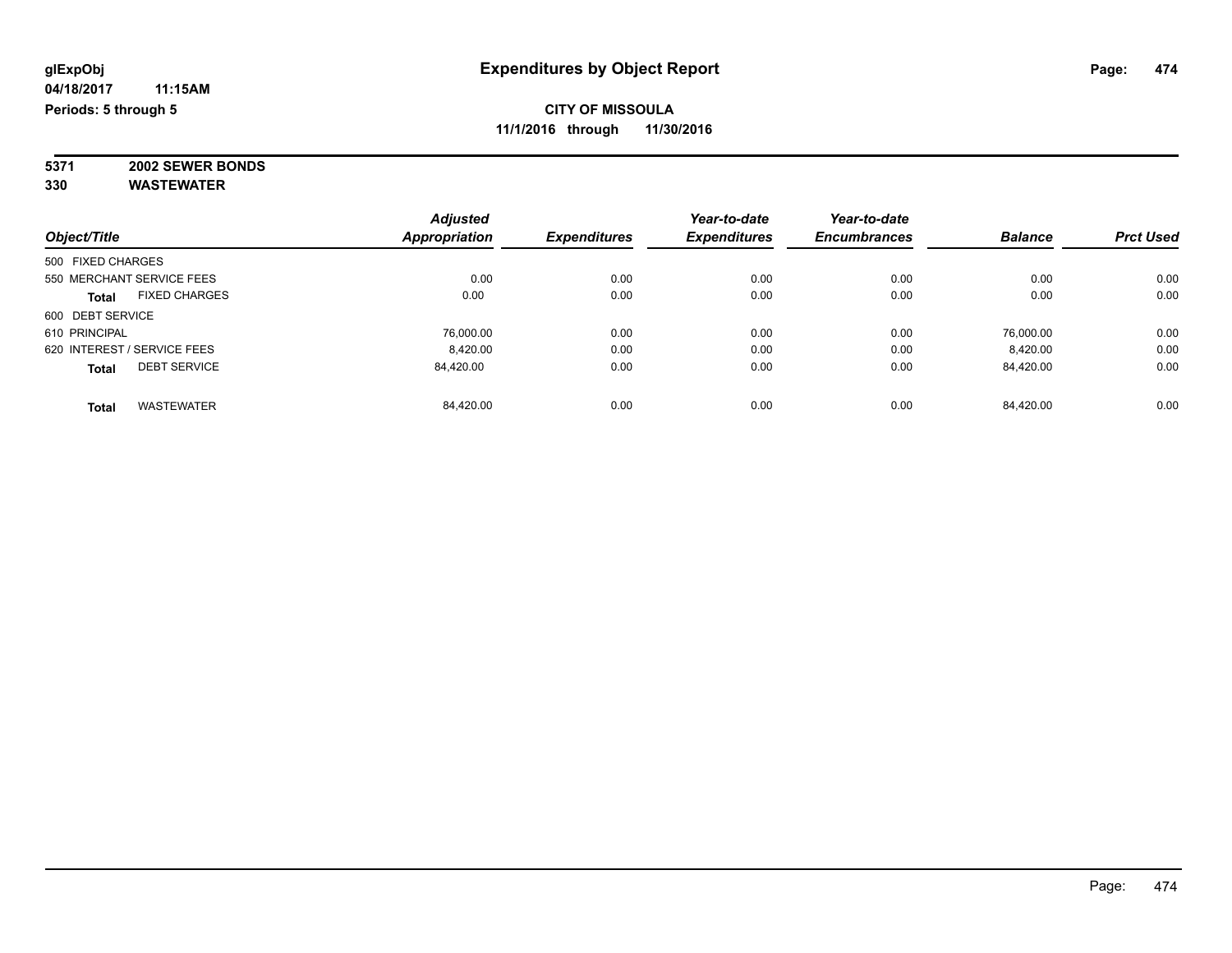#### **5371 2002 SEWER BONDS**

| Object/Title                         | <b>Adjusted</b><br><b>Appropriation</b> | <b>Expenditures</b> | Year-to-date<br><b>Expenditures</b> | Year-to-date<br><b>Encumbrances</b> | <b>Balance</b> | <b>Prct Used</b> |
|--------------------------------------|-----------------------------------------|---------------------|-------------------------------------|-------------------------------------|----------------|------------------|
|                                      |                                         |                     |                                     |                                     |                |                  |
| 500 FIXED CHARGES                    |                                         |                     |                                     |                                     |                |                  |
| 550 MERCHANT SERVICE FEES            | 0.00                                    | 0.00                | 0.00                                | 0.00                                | 0.00           | 0.00             |
| <b>FIXED CHARGES</b><br><b>Total</b> | 0.00                                    | 0.00                | 0.00                                | 0.00                                | 0.00           | 0.00             |
| 600 DEBT SERVICE                     |                                         |                     |                                     |                                     |                |                  |
| 610 PRINCIPAL                        | 76,000.00                               | 0.00                | 0.00                                | 0.00                                | 76.000.00      | 0.00             |
| 620 INTEREST / SERVICE FEES          | 8.420.00                                | 0.00                | 0.00                                | 0.00                                | 8.420.00       | 0.00             |
| <b>DEBT SERVICE</b><br><b>Total</b>  | 84.420.00                               | 0.00                | 0.00                                | 0.00                                | 84.420.00      | 0.00             |
| 2002 SEWER BONDS<br><b>Total</b>     | 84.420.00                               | 0.00                | 0.00                                | 0.00                                | 84.420.00      | 0.00             |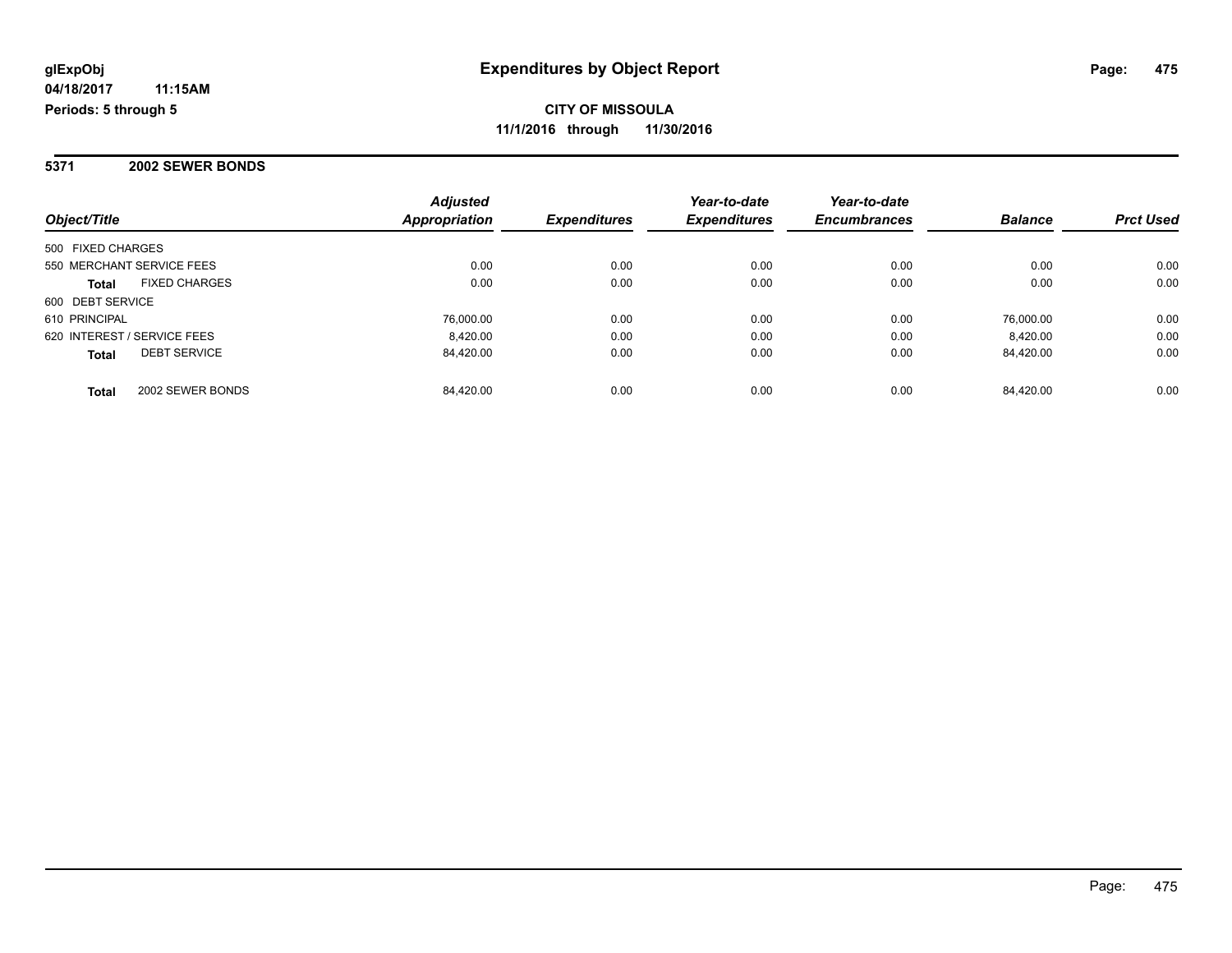# **5372 2002 SEWER REVENUE BOND**

| Object/Title                         | <b>Adjusted</b><br><b>Appropriation</b> | <b>Expenditures</b> | Year-to-date<br><b>Expenditures</b> | Year-to-date<br><b>Encumbrances</b> | <b>Balance</b> | <b>Prct Used</b> |
|--------------------------------------|-----------------------------------------|---------------------|-------------------------------------|-------------------------------------|----------------|------------------|
| 500 FIXED CHARGES                    |                                         |                     |                                     |                                     |                |                  |
| 550 MERCHANT SERVICE FEES            | 0.00                                    | 0.00                | 0.00                                | 0.00                                | 0.00           | 0.00             |
| <b>FIXED CHARGES</b><br><b>Total</b> | 0.00                                    | 0.00                | 0.00                                | 0.00                                | 0.00           | 0.00             |
| 800 OTHER OBJECTS                    |                                         |                     |                                     |                                     |                |                  |
| 820 TRANSFERS TO OTHER FUNDS         | 0.00                                    | 0.00                | 0.00                                | 0.00                                | 0.00           | 0.00             |
| OTHER OBJECTS<br><b>Total</b>        | 0.00                                    | 0.00                | 0.00                                | 0.00                                | 0.00           | 0.00             |
| <b>WASTEWATER</b><br>Total           | 0.00                                    | 0.00                | 0.00                                | 0.00                                | 0.00           | 0.00             |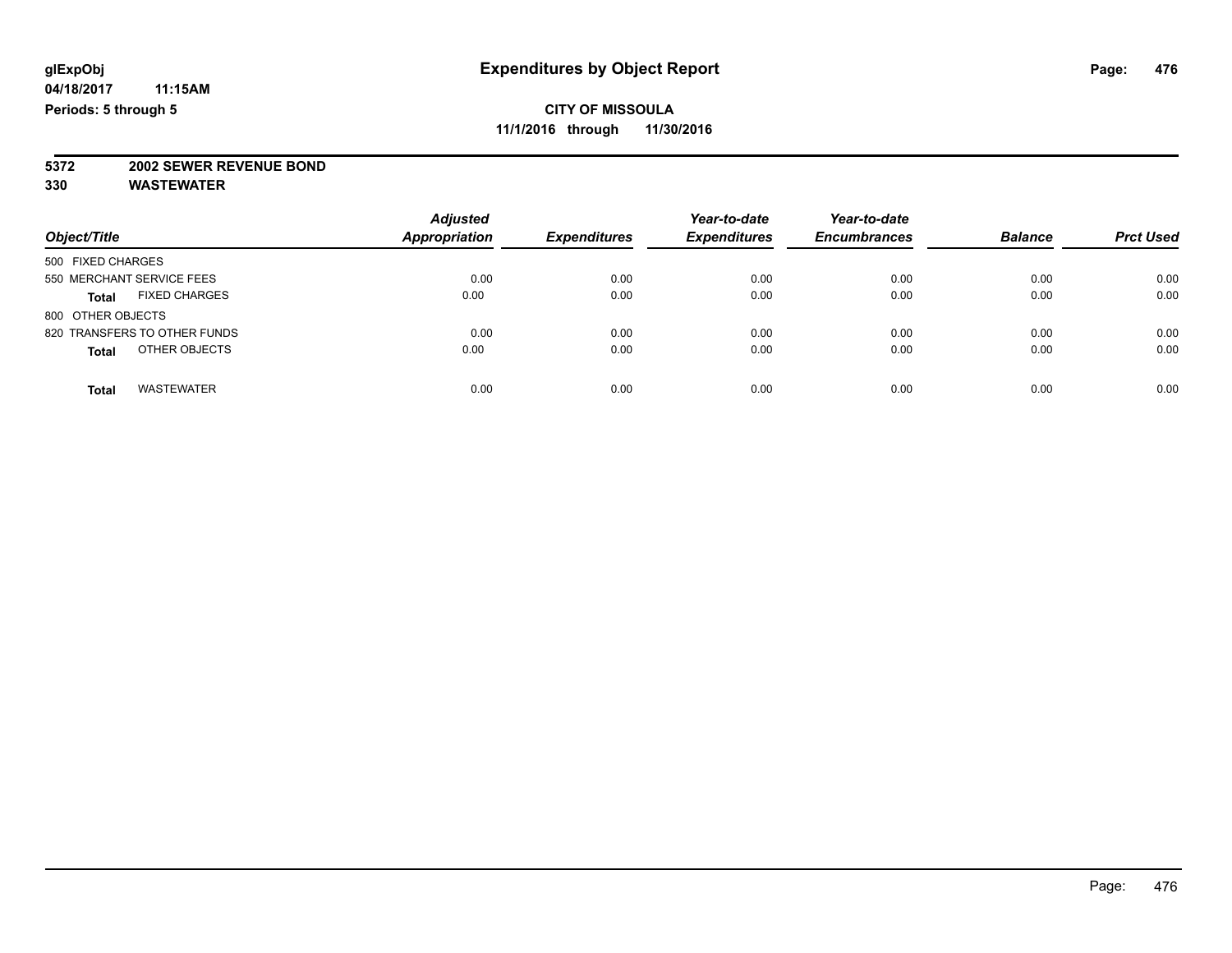**CITY OF MISSOULA 11/1/2016 through 11/30/2016**

#### **5372 2002 SEWER REVENUE BOND**

|                                         | <b>Adjusted</b>      |                     | Year-to-date        | Year-to-date        |                |                  |
|-----------------------------------------|----------------------|---------------------|---------------------|---------------------|----------------|------------------|
| Object/Title                            | <b>Appropriation</b> | <b>Expenditures</b> | <b>Expenditures</b> | <b>Encumbrances</b> | <b>Balance</b> | <b>Prct Used</b> |
| 500 FIXED CHARGES                       |                      |                     |                     |                     |                |                  |
| 550 MERCHANT SERVICE FEES               | 0.00                 | 0.00                | 0.00                | 0.00                | 0.00           | 0.00             |
| <b>FIXED CHARGES</b><br><b>Total</b>    | 0.00                 | 0.00                | 0.00                | 0.00                | 0.00           | 0.00             |
| 800 OTHER OBJECTS                       |                      |                     |                     |                     |                |                  |
| 820 TRANSFERS TO OTHER FUNDS            | 0.00                 | 0.00                | 0.00                | 0.00                | 0.00           | 0.00             |
| OTHER OBJECTS<br><b>Total</b>           | 0.00                 | 0.00                | 0.00                | 0.00                | 0.00           | 0.00             |
| 2002 SEWER REVENUE BOND<br><b>Total</b> | 0.00                 | 0.00                | 0.00                | 0.00                | 0.00           | 0.00             |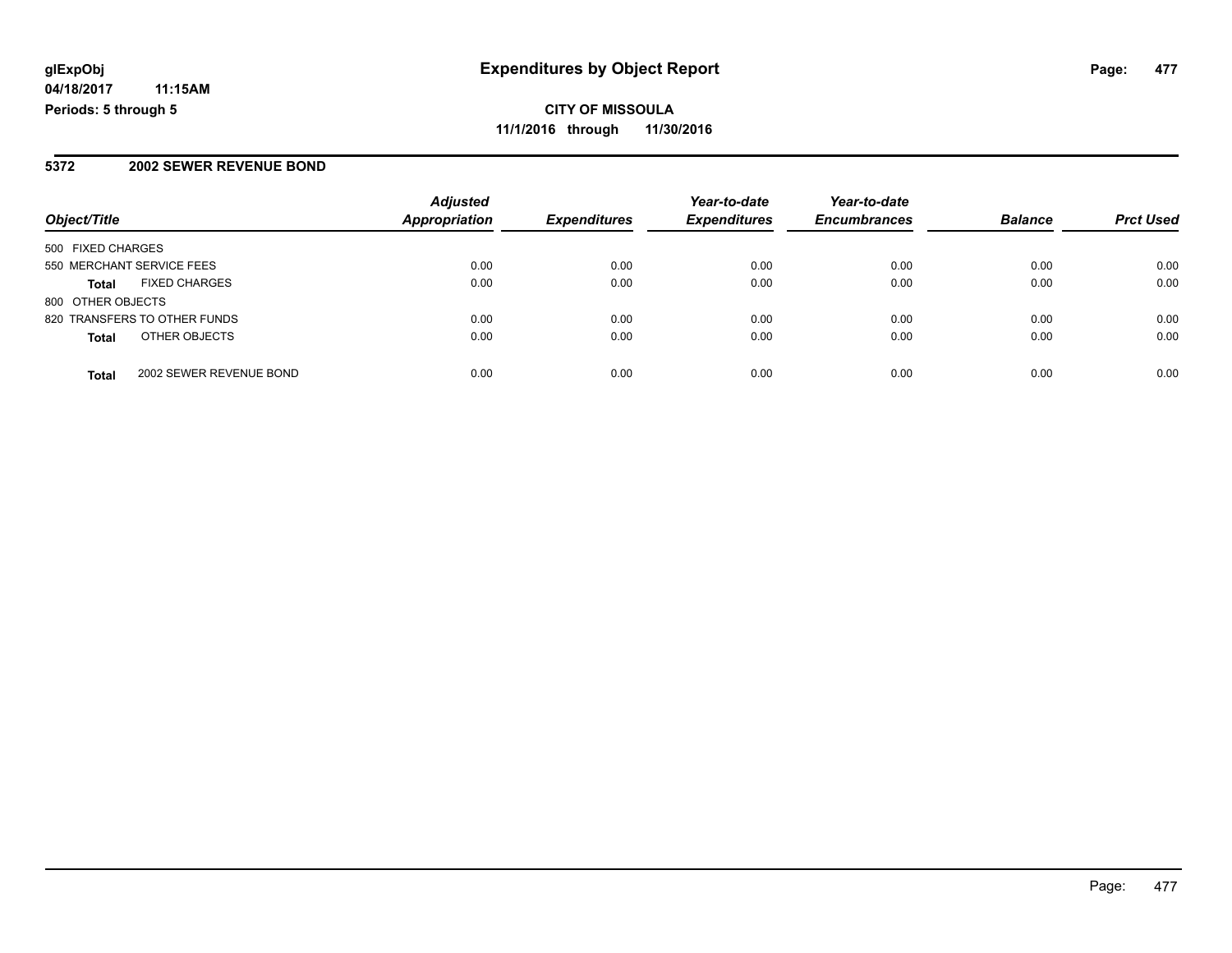# **5373 2002 WWTP UPGRADE REVENUE BOND**

| <b>Adjusted</b>      |                     | Year-to-date        | Year-to-date        |                |                  |
|----------------------|---------------------|---------------------|---------------------|----------------|------------------|
| <b>Appropriation</b> | <b>Expenditures</b> | <b>Expenditures</b> | <b>Encumbrances</b> | <b>Balance</b> | <b>Prct Used</b> |
|                      |                     |                     |                     |                |                  |
| 0.00                 | 0.00                | 0.00                | 0.00                | 0.00           | 0.00             |
| 0.00                 | 0.00                | 0.00                | 0.00                | 0.00           | 0.00             |
|                      |                     |                     |                     |                |                  |
| 295.000.00           | 0.00                | 0.00                | 0.00                | 295.000.00     | 0.00             |
| 35.810.00            | 0.00                | 0.00                | 0.00                | 35.810.00      | 0.00             |
| 330.810.00           | 0.00                | 0.00                | 0.00                | 330.810.00     | 0.00             |
|                      |                     |                     |                     |                | 0.00             |
|                      | 330.810.00          | 0.00                | 0.00                | 0.00           | 330.810.00       |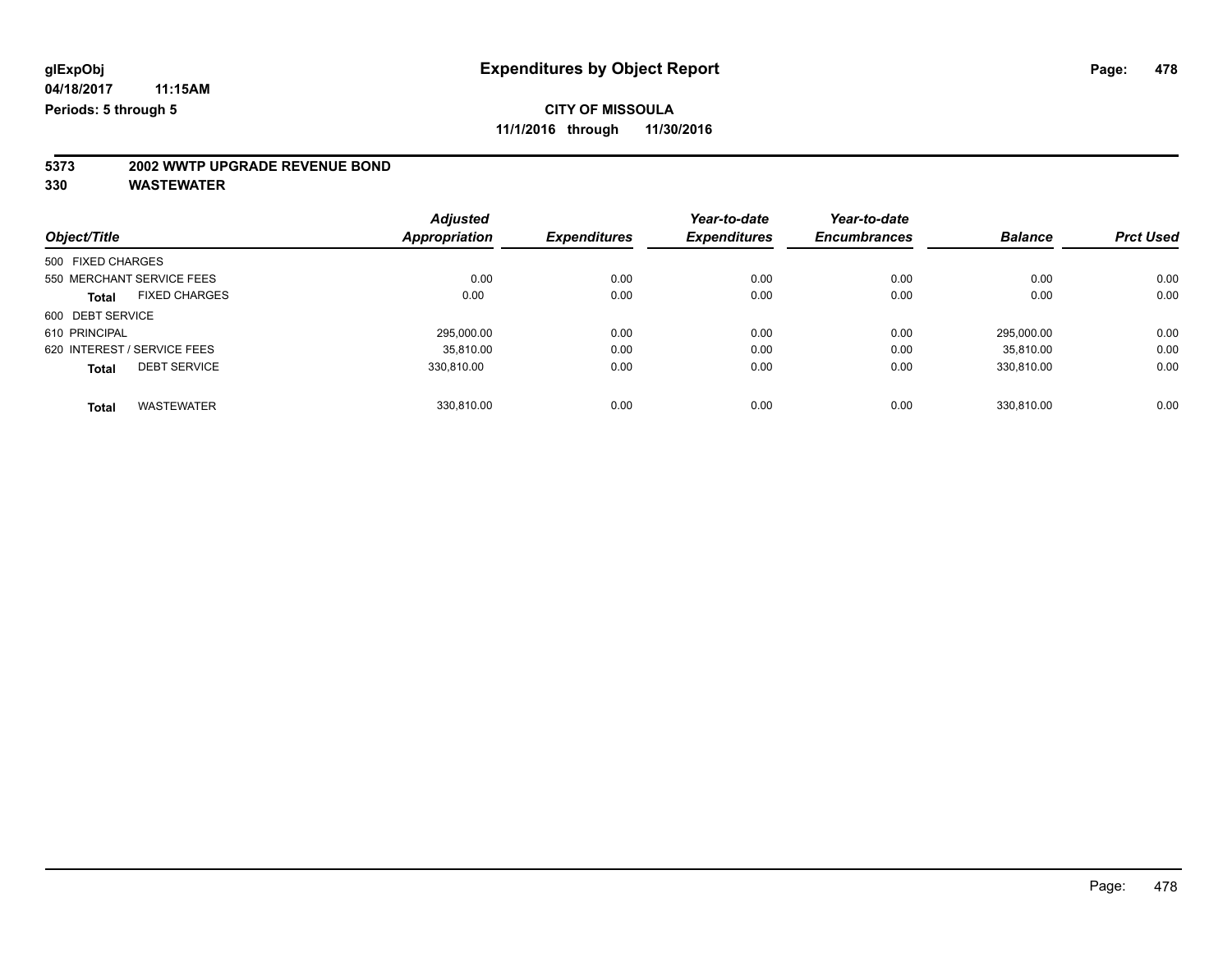#### **5373 2002 WWTP UPGRADE REVENUE BOND**

|                                                | <b>Adjusted</b>      |                     | Year-to-date        | Year-to-date        | <b>Balance</b> |                  |
|------------------------------------------------|----------------------|---------------------|---------------------|---------------------|----------------|------------------|
| Object/Title                                   | <b>Appropriation</b> | <b>Expenditures</b> | <b>Expenditures</b> | <b>Encumbrances</b> |                | <b>Prct Used</b> |
| 500 FIXED CHARGES                              |                      |                     |                     |                     |                |                  |
| 550 MERCHANT SERVICE FEES                      | 0.00                 | 0.00                | 0.00                | 0.00                | 0.00           | 0.00             |
| <b>FIXED CHARGES</b><br><b>Total</b>           | 0.00                 | 0.00                | 0.00                | 0.00                | 0.00           | 0.00             |
| 600 DEBT SERVICE                               |                      |                     |                     |                     |                |                  |
| 610 PRINCIPAL                                  | 295.000.00           | 0.00                | 0.00                | 0.00                | 295.000.00     | 0.00             |
| 620 INTEREST / SERVICE FEES                    | 35.810.00            | 0.00                | 0.00                | 0.00                | 35.810.00      | 0.00             |
| <b>DEBT SERVICE</b><br><b>Total</b>            | 330.810.00           | 0.00                | 0.00                | 0.00                | 330,810.00     | 0.00             |
| 2002 WWTP UPGRADE REVENUE BOND<br><b>Total</b> | 330.810.00           | 0.00                | 0.00                | 0.00                | 330.810.00     | 0.00             |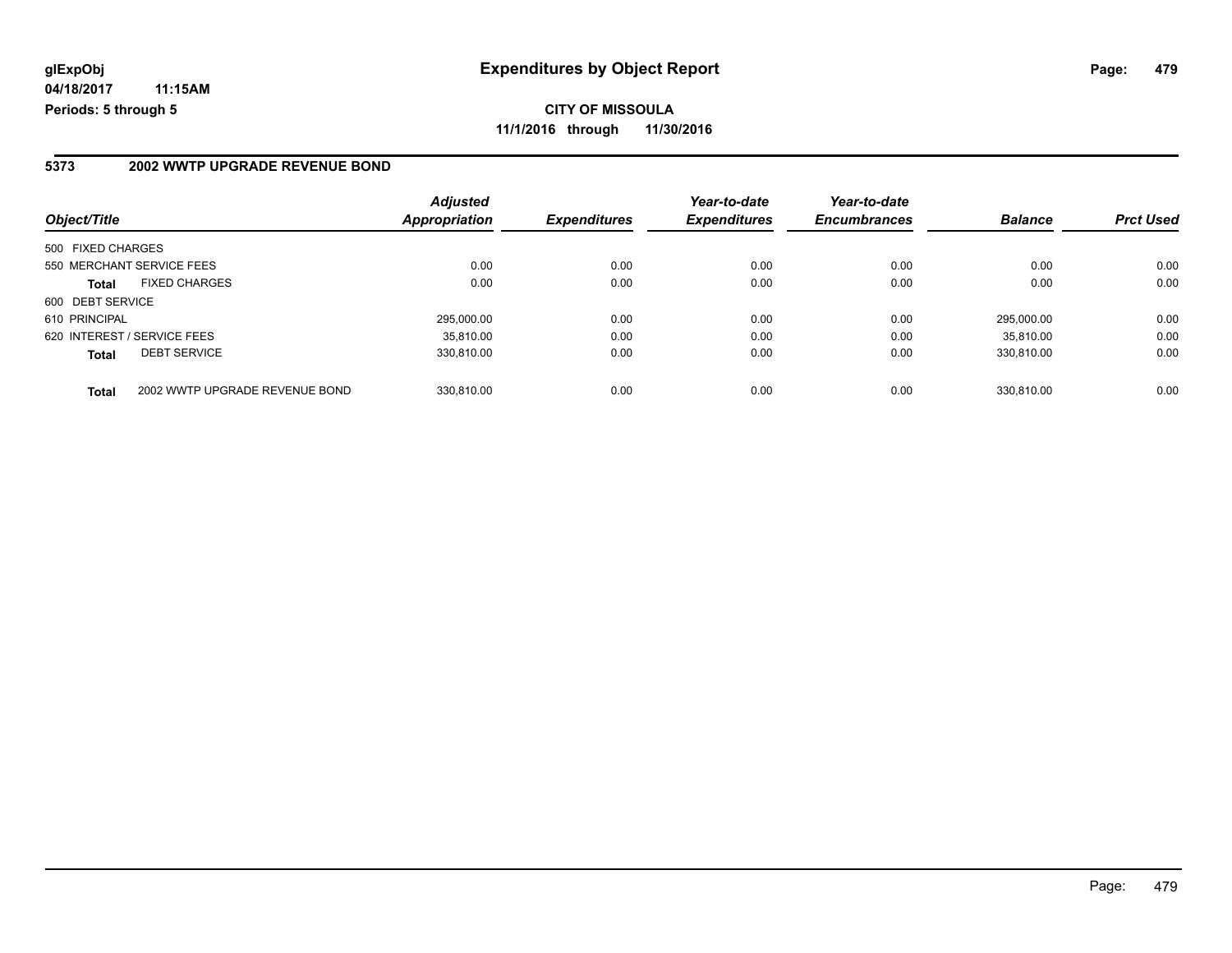# **5374 2002 WWTP UPGRADE RESERVE**

|                                      | <b>Adjusted</b><br><b>Appropriation</b> |                     | Year-to-date<br><b>Expenditures</b> | Year-to-date<br><b>Encumbrances</b> | <b>Balance</b> | <b>Prct Used</b> |
|--------------------------------------|-----------------------------------------|---------------------|-------------------------------------|-------------------------------------|----------------|------------------|
| Object/Title                         |                                         | <b>Expenditures</b> |                                     |                                     |                |                  |
| 500 FIXED CHARGES                    |                                         |                     |                                     |                                     |                |                  |
| 550 MERCHANT SERVICE FEES            | 0.00                                    | 0.00                | 0.00                                | 0.00                                | 0.00           | 0.00             |
| <b>FIXED CHARGES</b><br><b>Total</b> | 0.00                                    | 0.00                | 0.00                                | 0.00                                | 0.00           | 0.00             |
| 600 DEBT SERVICE                     |                                         |                     |                                     |                                     |                |                  |
| 610 PRINCIPAL                        | 0.00                                    | 0.00                | 0.00                                | 0.00                                | 0.00           | 0.00             |
| 620 INTEREST / SERVICE FEES          | 0.00                                    | 0.00                | 0.00                                | 0.00                                | 0.00           | 0.00             |
| <b>DEBT SERVICE</b><br><b>Total</b>  | 0.00                                    | 0.00                | 0.00                                | 0.00                                | 0.00           | 0.00             |
| 800 OTHER OBJECTS                    |                                         |                     |                                     |                                     |                |                  |
| 820 TRANSFERS TO OTHER FUNDS         | 0.00                                    | 0.00                | 0.00                                | 0.00                                | 0.00           | 0.00             |
| OTHER OBJECTS<br><b>Total</b>        | 0.00                                    | 0.00                | 0.00                                | 0.00                                | 0.00           | 0.00             |
|                                      |                                         |                     |                                     |                                     |                |                  |
| <b>WASTEWATER</b><br><b>Total</b>    | 0.00                                    | 0.00                | 0.00                                | 0.00                                | 0.00           | 0.00             |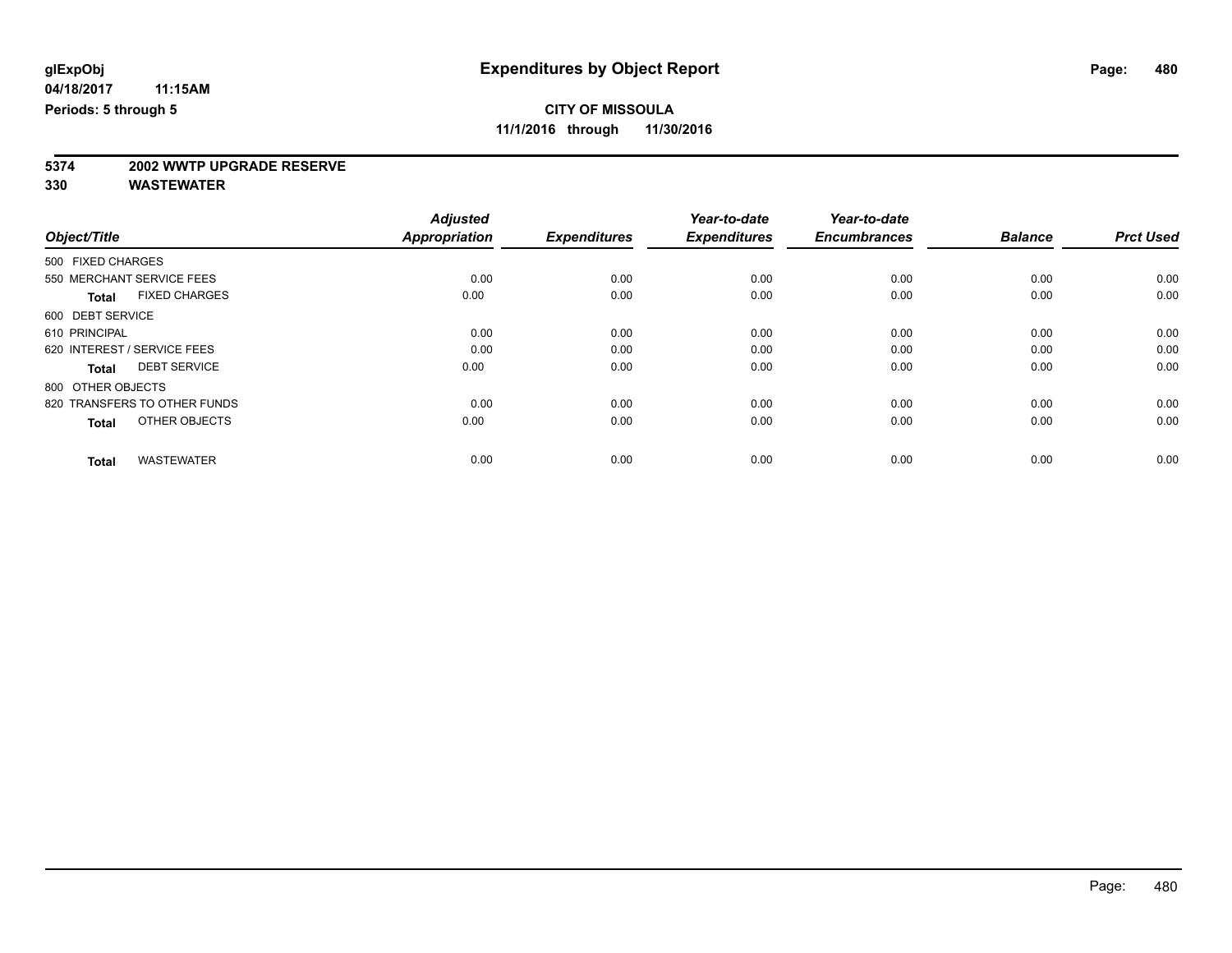# **CITY OF MISSOULA 11/1/2016 through 11/30/2016**

#### **5374 2002 WWTP UPGRADE RESERVE**

|                             |                              | <b>Adjusted</b>      |                     | Year-to-date        | Year-to-date        |                |                  |
|-----------------------------|------------------------------|----------------------|---------------------|---------------------|---------------------|----------------|------------------|
| Object/Title                |                              | <b>Appropriation</b> | <b>Expenditures</b> | <b>Expenditures</b> | <b>Encumbrances</b> | <b>Balance</b> | <b>Prct Used</b> |
| 500 FIXED CHARGES           |                              |                      |                     |                     |                     |                |                  |
| 550 MERCHANT SERVICE FEES   |                              | 0.00                 | 0.00                | 0.00                | 0.00                | 0.00           | 0.00             |
| <b>Total</b>                | <b>FIXED CHARGES</b>         | 0.00                 | 0.00                | 0.00                | 0.00                | 0.00           | 0.00             |
| 600 DEBT SERVICE            |                              |                      |                     |                     |                     |                |                  |
| 610 PRINCIPAL               |                              | 0.00                 | 0.00                | 0.00                | 0.00                | 0.00           | 0.00             |
| 620 INTEREST / SERVICE FEES |                              | 0.00                 | 0.00                | 0.00                | 0.00                | 0.00           | 0.00             |
| Total                       | <b>DEBT SERVICE</b>          | 0.00                 | 0.00                | 0.00                | 0.00                | 0.00           | 0.00             |
| 800 OTHER OBJECTS           |                              |                      |                     |                     |                     |                |                  |
|                             | 820 TRANSFERS TO OTHER FUNDS | 0.00                 | 0.00                | 0.00                | 0.00                | 0.00           | 0.00             |
| <b>Total</b>                | OTHER OBJECTS                | 0.00                 | 0.00                | 0.00                | 0.00                | 0.00           | 0.00             |
| <b>Total</b>                | 2002 WWTP UPGRADE RESERVE    | 0.00                 | 0.00                | 0.00                | 0.00                | 0.00           | 0.00             |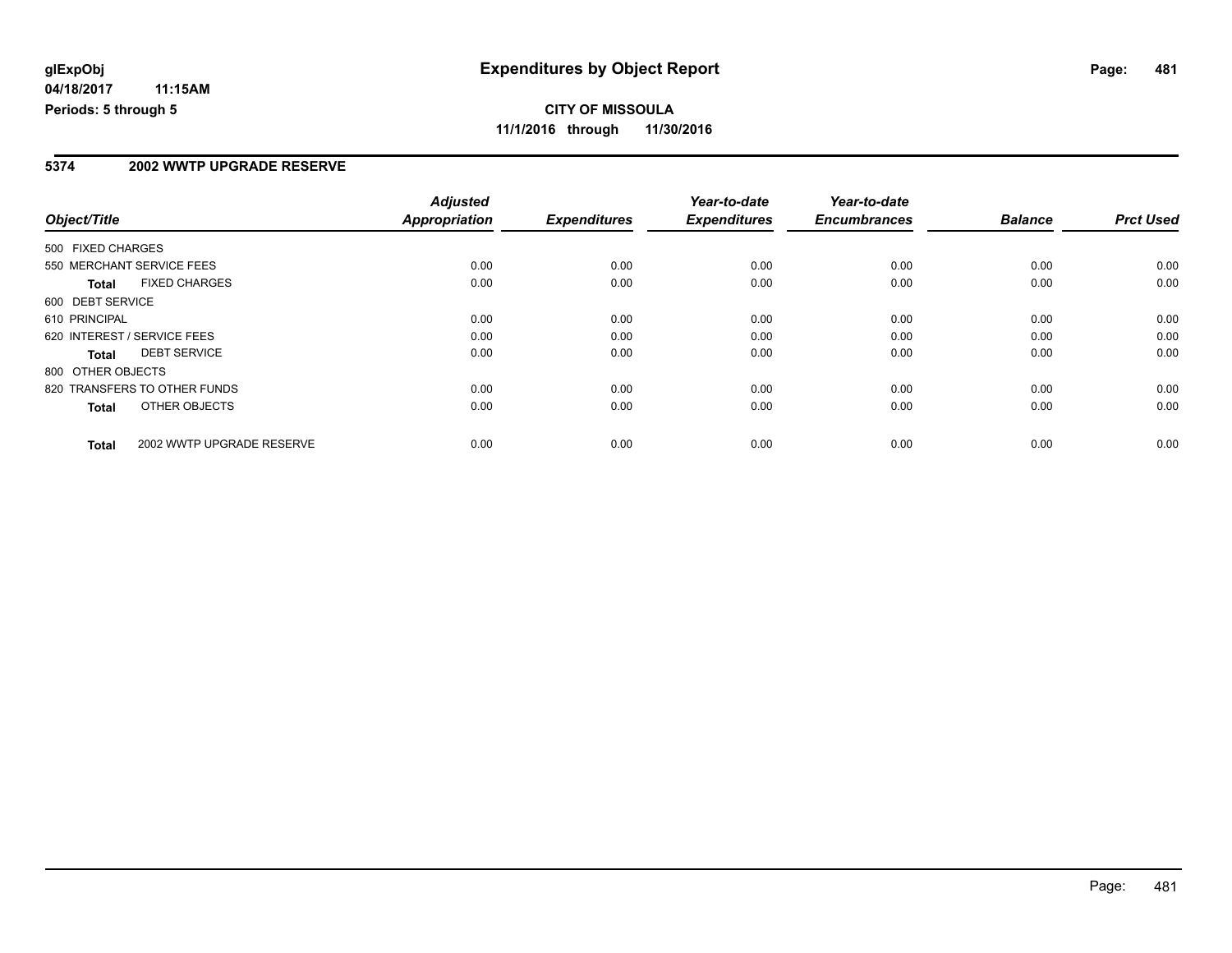# **5375 2003 WWTP SRF \$3.8M EPA DEBT**

| Object/Title                |                      | <b>Adjusted</b>      | <b>Expenditures</b> | Year-to-date<br><b>Expenditures</b> | Year-to-date<br><b>Encumbrances</b> | <b>Balance</b> | <b>Prct Used</b> |
|-----------------------------|----------------------|----------------------|---------------------|-------------------------------------|-------------------------------------|----------------|------------------|
|                             |                      | <b>Appropriation</b> |                     |                                     |                                     |                |                  |
| 500 FIXED CHARGES           |                      |                      |                     |                                     |                                     |                |                  |
| 550 MERCHANT SERVICE FEES   |                      | 0.00                 | 0.00                | 0.00                                | 0.00                                | 0.00           | 0.00             |
| <b>Total</b>                | <b>FIXED CHARGES</b> | 0.00                 | 0.00                | 0.00                                | 0.00                                | 0.00           | 0.00             |
| 600 DEBT SERVICE            |                      |                      |                     |                                     |                                     |                |                  |
| 610 PRINCIPAL               |                      | 215,000.00           | 0.00                | 0.00                                | 0.00                                | 215.000.00     | 0.00             |
| 620 INTEREST / SERVICE FEES |                      | 35.156.00            | 0.00                | 0.00                                | 0.00                                | 35.156.00      | 0.00             |
| <b>Total</b>                | <b>DEBT SERVICE</b>  | 250.156.00           | 0.00                | 0.00                                | 0.00                                | 250.156.00     | 0.00             |
| <b>Total</b>                | <b>WASTEWATER</b>    | 250.156.00           | 0.00                | 0.00                                | 0.00                                | 250.156.00     | 0.00             |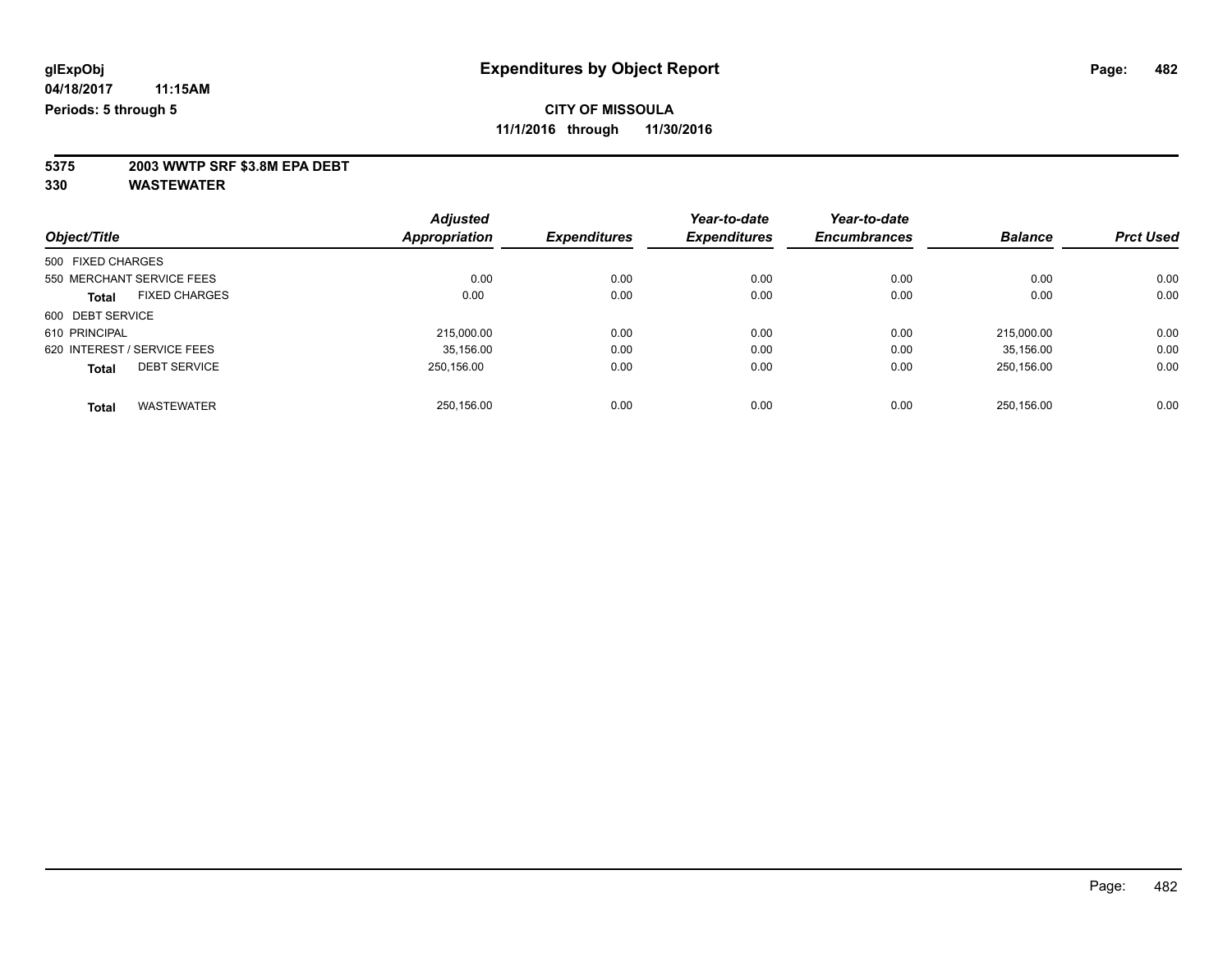# **CITY OF MISSOULA 11/1/2016 through 11/30/2016**

#### **5375 2003 WWTP SRF \$3.8M EPA DEBT**

| Object/Title                                  | <b>Adjusted</b><br>Appropriation | <b>Expenditures</b> | Year-to-date<br><b>Expenditures</b> | Year-to-date<br><b>Encumbrances</b> | <b>Balance</b> | <b>Prct Used</b> |
|-----------------------------------------------|----------------------------------|---------------------|-------------------------------------|-------------------------------------|----------------|------------------|
| 500 FIXED CHARGES                             |                                  |                     |                                     |                                     |                |                  |
| 550 MERCHANT SERVICE FEES                     | 0.00                             | 0.00                | 0.00                                | 0.00                                | 0.00           | 0.00             |
| <b>FIXED CHARGES</b><br><b>Total</b>          | 0.00                             | 0.00                | 0.00                                | 0.00                                | 0.00           | 0.00             |
| 600 DEBT SERVICE                              |                                  |                     |                                     |                                     |                |                  |
| 610 PRINCIPAL                                 | 215,000.00                       | 0.00                | 0.00                                | 0.00                                | 215.000.00     | 0.00             |
| 620 INTEREST / SERVICE FEES                   | 35,156.00                        | 0.00                | 0.00                                | 0.00                                | 35.156.00      | 0.00             |
| <b>DEBT SERVICE</b><br><b>Total</b>           | 250,156.00                       | 0.00                | 0.00                                | 0.00                                | 250.156.00     | 0.00             |
| 2003 WWTP SRF \$3.8M EPA DEBT<br><b>Total</b> | 250.156.00                       | 0.00                | 0.00                                | 0.00                                | 250.156.00     | 0.00             |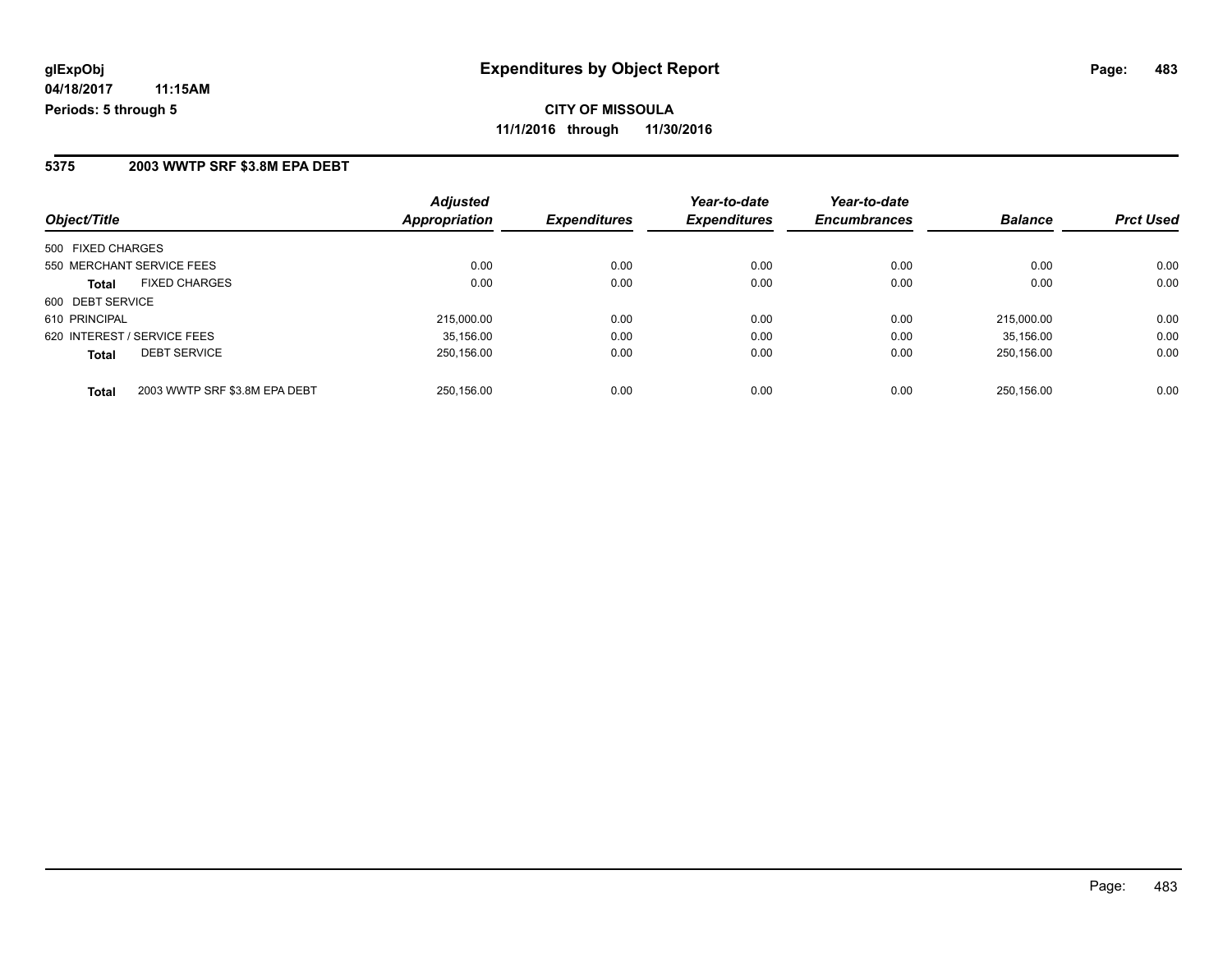# **5376 2003 WWTP SRF \$3.8M EPA RESERVE**

| Object/Title                         | <b>Adjusted</b><br><b>Appropriation</b> | <b>Expenditures</b> | Year-to-date<br><b>Expenditures</b> | Year-to-date<br><b>Encumbrances</b> | <b>Balance</b> | <b>Prct Used</b> |
|--------------------------------------|-----------------------------------------|---------------------|-------------------------------------|-------------------------------------|----------------|------------------|
| 500 FIXED CHARGES                    |                                         |                     |                                     |                                     |                |                  |
| 550 MERCHANT SERVICE FEES            | 0.00                                    | 0.00                | 0.00                                | 0.00                                | 0.00           | 0.00             |
| <b>FIXED CHARGES</b><br><b>Total</b> | 0.00                                    | 0.00                | 0.00                                | 0.00                                | 0.00           | 0.00             |
| 800 OTHER OBJECTS                    |                                         |                     |                                     |                                     |                |                  |
| 820 TRANSFERS TO OTHER FUNDS         | 0.00                                    | 0.00                | 0.00                                | 0.00                                | 0.00           | 0.00             |
| OTHER OBJECTS<br><b>Total</b>        | 0.00                                    | 0.00                | 0.00                                | 0.00                                | 0.00           | 0.00             |
| <b>WASTEWATER</b><br><b>Total</b>    | 0.00                                    | 0.00                | 0.00                                | 0.00                                | 0.00           | 0.00             |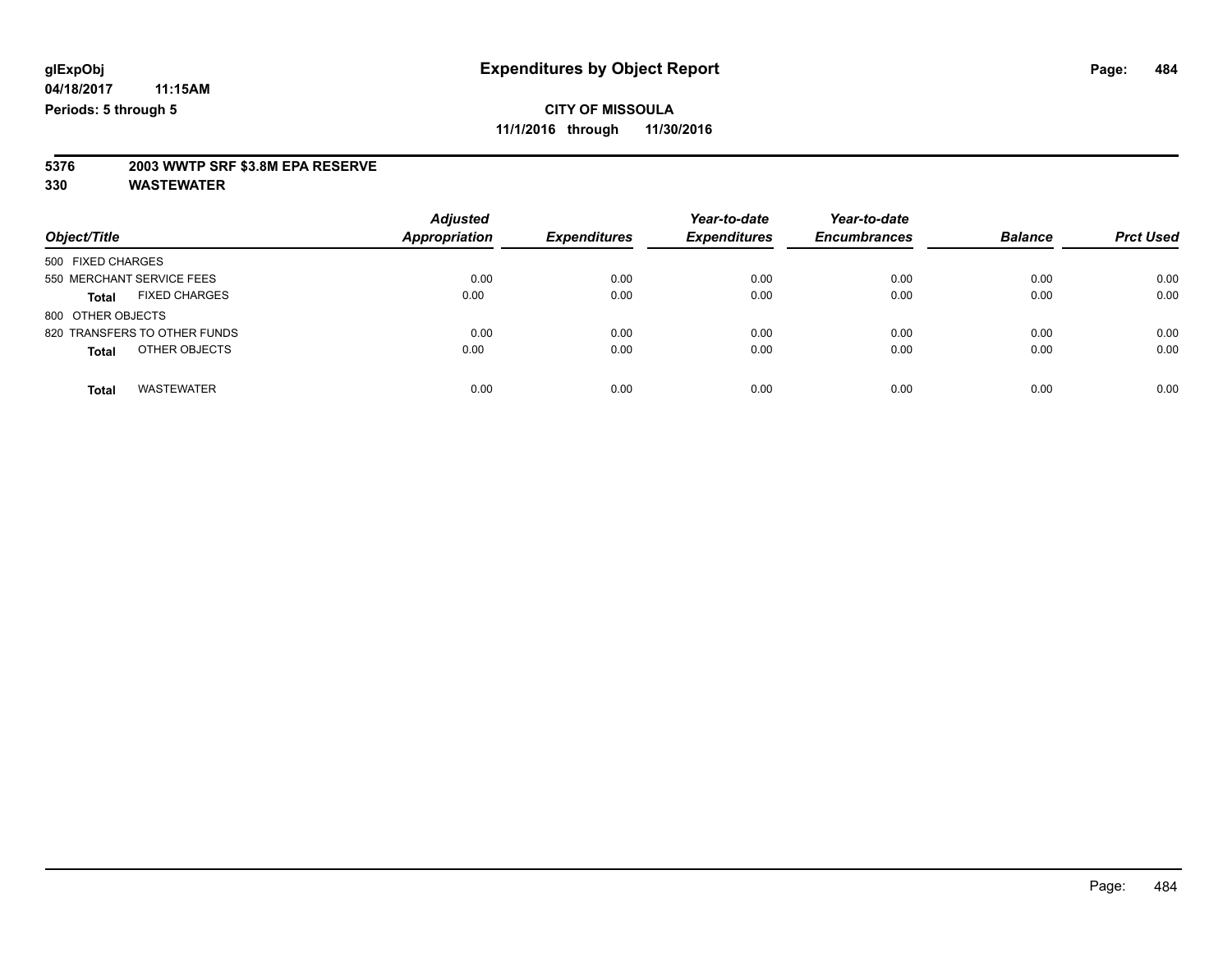#### **5376 2003 WWTP SRF \$3.8M EPA RESERVE**

| Object/Title              |                                  | <b>Adjusted</b><br><b>Appropriation</b> |                     | Year-to-date        | Year-to-date        | <b>Balance</b> |                  |
|---------------------------|----------------------------------|-----------------------------------------|---------------------|---------------------|---------------------|----------------|------------------|
|                           |                                  |                                         | <b>Expenditures</b> | <b>Expenditures</b> | <b>Encumbrances</b> |                | <b>Prct Used</b> |
| 500 FIXED CHARGES         |                                  |                                         |                     |                     |                     |                |                  |
| 550 MERCHANT SERVICE FEES |                                  | 0.00                                    | 0.00                | 0.00                | 0.00                | 0.00           | 0.00             |
| <b>Total</b>              | <b>FIXED CHARGES</b>             | 0.00                                    | 0.00                | 0.00                | 0.00                | 0.00           | 0.00             |
| 800 OTHER OBJECTS         |                                  |                                         |                     |                     |                     |                |                  |
|                           | 820 TRANSFERS TO OTHER FUNDS     | 0.00                                    | 0.00                | 0.00                | 0.00                | 0.00           | 0.00             |
| <b>Total</b>              | OTHER OBJECTS                    | 0.00                                    | 0.00                | 0.00                | 0.00                | 0.00           | 0.00             |
| <b>Total</b>              | 2003 WWTP SRF \$3.8M EPA RESERVE | 0.00                                    | 0.00                | 0.00                | 0.00                | 0.00           | 0.00             |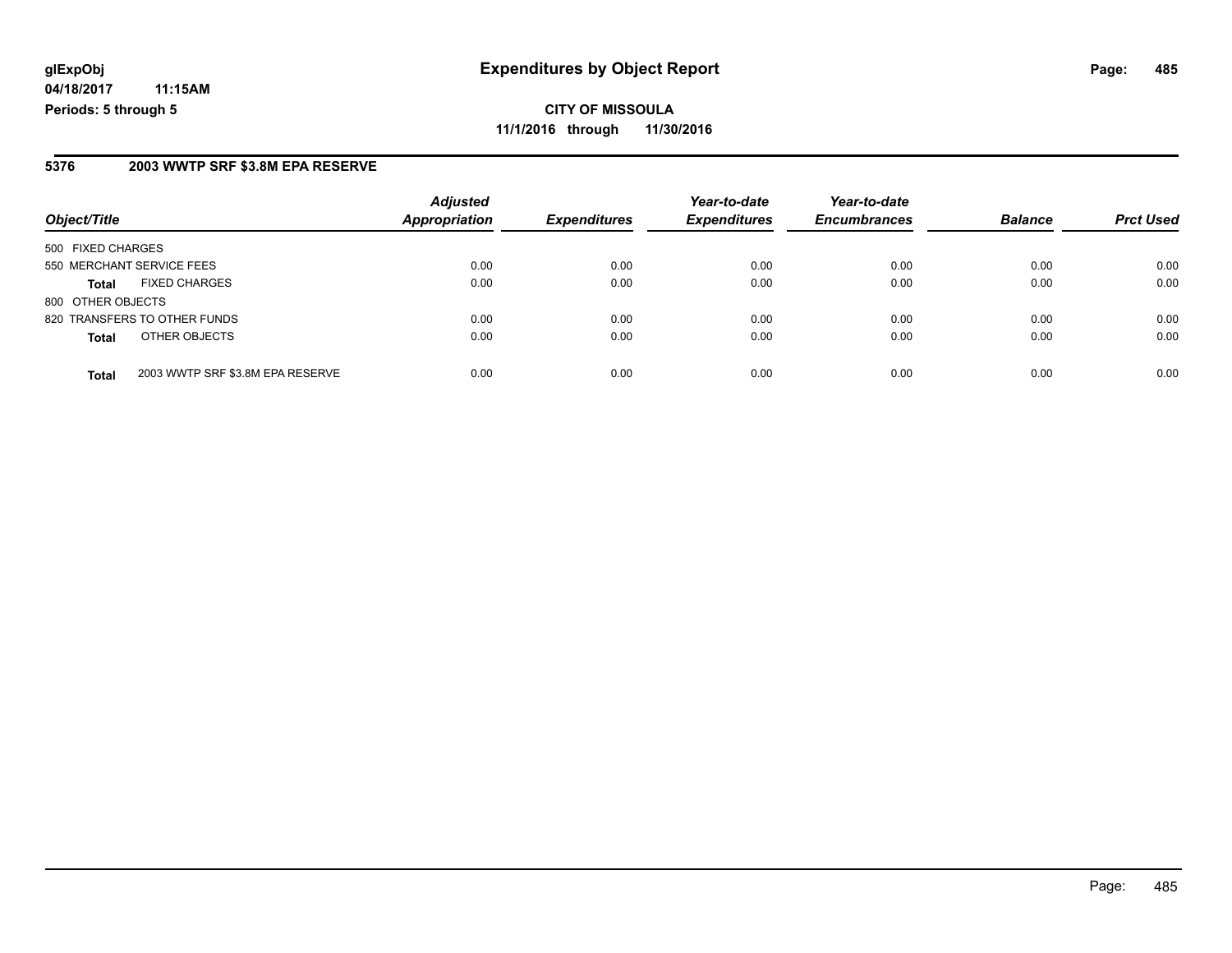# **5377 2004 WWTP \$3.023 LOAN DEBT SERVICE**

|                                      | <b>Adjusted</b>      |                     | Year-to-date        | Year-to-date        |                |                  |
|--------------------------------------|----------------------|---------------------|---------------------|---------------------|----------------|------------------|
| Object/Title                         | <b>Appropriation</b> | <b>Expenditures</b> | <b>Expenditures</b> | <b>Encumbrances</b> | <b>Balance</b> | <b>Prct Used</b> |
| 500 FIXED CHARGES                    |                      |                     |                     |                     |                |                  |
| 550 MERCHANT SERVICE FEES            |                      | 0.00<br>0.00        | 0.00                | 0.00                | 0.00           | 0.00             |
| <b>FIXED CHARGES</b><br><b>Total</b> |                      | 0.00<br>0.00        | 0.00                | 0.00                | 0.00           | 0.00             |
| 600 DEBT SERVICE                     |                      |                     |                     |                     |                |                  |
| 610 PRINCIPAL                        | 207,000.00           | 0.00                | 0.00                | 0.00                | 207.000.00     | 0.00             |
| 620 INTEREST / SERVICE FEES          |                      | 0.00<br>36.416.00   | 0.00                | 0.00                | 36.416.00      | 0.00             |
| <b>DEBT SERVICE</b><br><b>Total</b>  | 243.416.00           | 0.00                | 0.00                | 0.00                | 243.416.00     | 0.00             |
| <b>WASTEWATER</b><br><b>Total</b>    | 243.416.00           | 0.00                | 0.00                | 0.00                | 243.416.00     | 0.00             |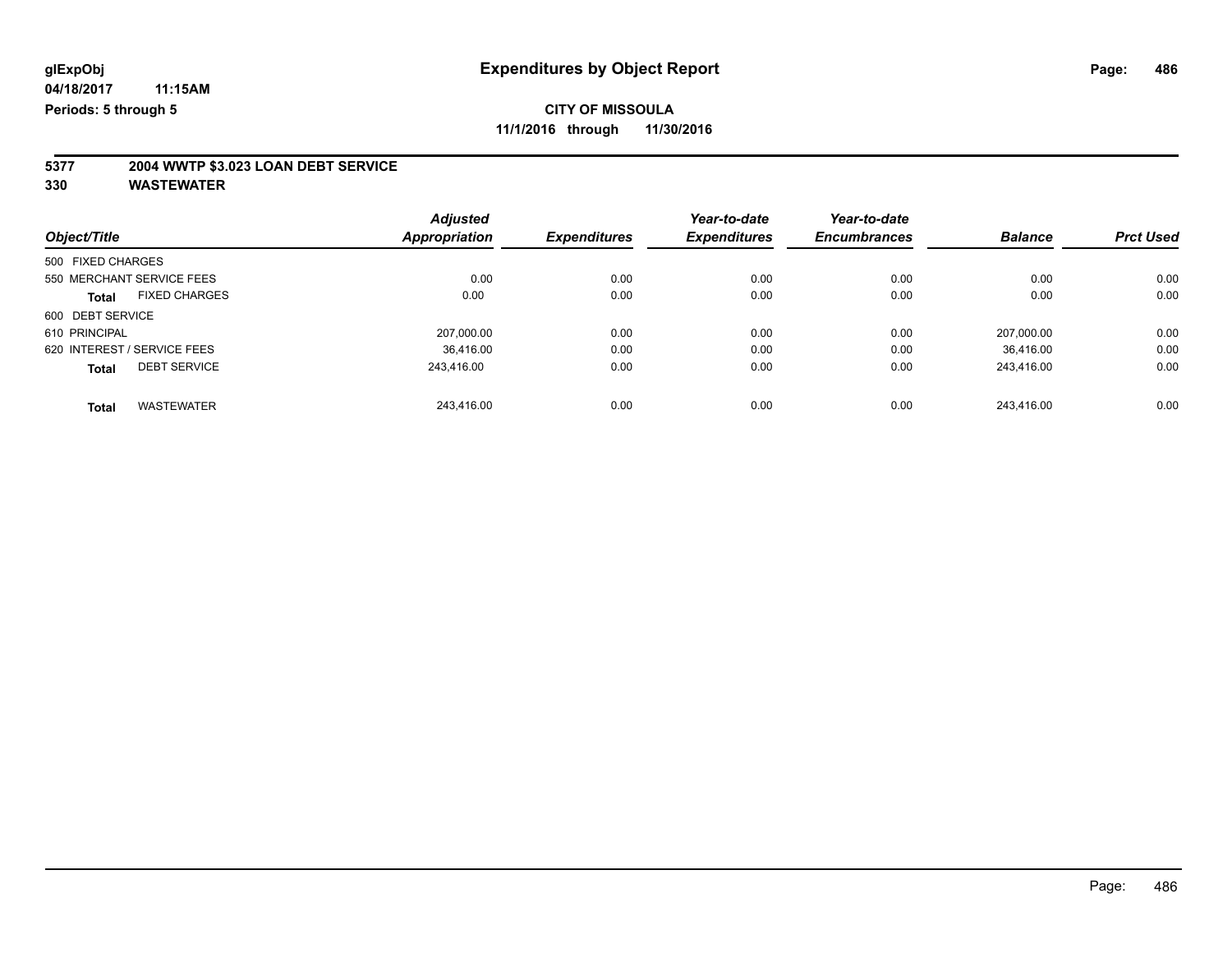#### **5377 2004 WWTP \$3.023 LOAN DEBT SERVICE**

|                                                     | <b>Adjusted</b>      |                     | Year-to-date        | Year-to-date        |                |                  |
|-----------------------------------------------------|----------------------|---------------------|---------------------|---------------------|----------------|------------------|
| Object/Title                                        | <b>Appropriation</b> | <b>Expenditures</b> | <b>Expenditures</b> | <b>Encumbrances</b> | <b>Balance</b> | <b>Prct Used</b> |
| 500 FIXED CHARGES                                   |                      |                     |                     |                     |                |                  |
| 550 MERCHANT SERVICE FEES                           | 0.00                 | 0.00                | 0.00                | 0.00                | 0.00           | 0.00             |
| <b>FIXED CHARGES</b><br><b>Total</b>                | 0.00                 | 0.00                | 0.00                | 0.00                | 0.00           | 0.00             |
| 600 DEBT SERVICE                                    |                      |                     |                     |                     |                |                  |
| 610 PRINCIPAL                                       | 207,000.00           | 0.00                | 0.00                | 0.00                | 207.000.00     | 0.00             |
| 620 INTEREST / SERVICE FEES                         | 36.416.00            | 0.00                | 0.00                | 0.00                | 36.416.00      | 0.00             |
| <b>DEBT SERVICE</b><br><b>Total</b>                 | 243.416.00           | 0.00                | 0.00                | 0.00                | 243.416.00     | 0.00             |
| 2004 WWTP \$3.023 LOAN DEBT SERVICE<br><b>Total</b> | 243.416.00           | 0.00                | 0.00                | 0.00                | 243.416.00     | 0.00             |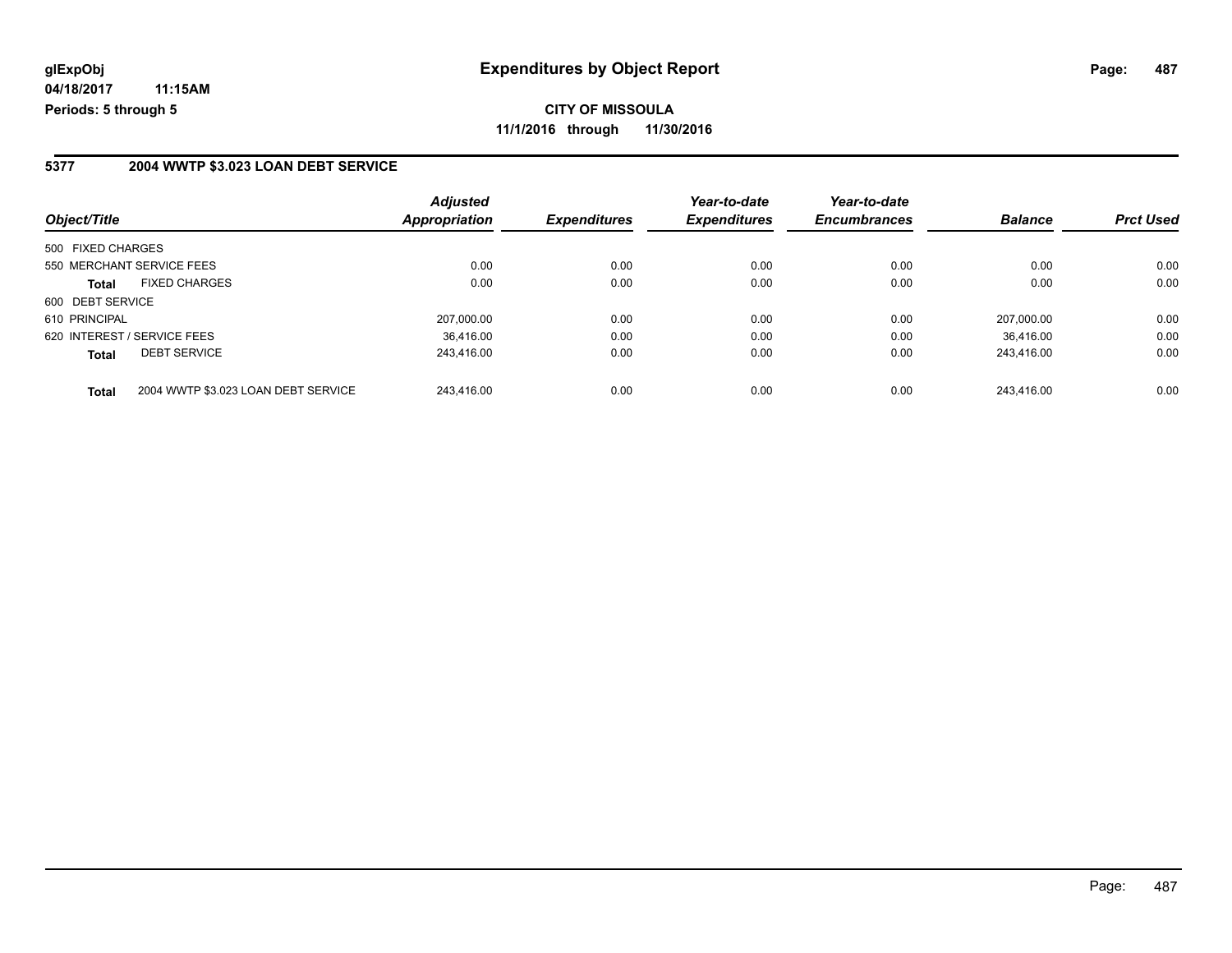# **5378 2004 WWTP \$3.023 LOAN RESERVE**

| Object/Title                         | <b>Adjusted</b><br><b>Appropriation</b> | <b>Expenditures</b> | Year-to-date<br><b>Expenditures</b> | Year-to-date<br><b>Encumbrances</b> | <b>Balance</b> | <b>Prct Used</b> |
|--------------------------------------|-----------------------------------------|---------------------|-------------------------------------|-------------------------------------|----------------|------------------|
| 500 FIXED CHARGES                    |                                         |                     |                                     |                                     |                |                  |
| 550 MERCHANT SERVICE FEES            | 0.00                                    | 0.00                | 0.00                                | 0.00                                | 0.00           | 0.00             |
| <b>FIXED CHARGES</b><br><b>Total</b> | 0.00                                    | 0.00                | 0.00                                | 0.00                                | 0.00           | 0.00             |
| 800 OTHER OBJECTS                    |                                         |                     |                                     |                                     |                |                  |
| 820 TRANSFERS TO OTHER FUNDS         | 0.00                                    | 0.00                | 0.00                                | 0.00                                | 0.00           | 0.00             |
| OTHER OBJECTS<br><b>Total</b>        | 0.00                                    | 0.00                | 0.00                                | 0.00                                | 0.00           | 0.00             |
|                                      |                                         |                     |                                     |                                     |                |                  |
| <b>WASTEWATER</b><br>Total           | 0.00                                    | 0.00                | 0.00                                | 0.00                                | 0.00           | 0.00             |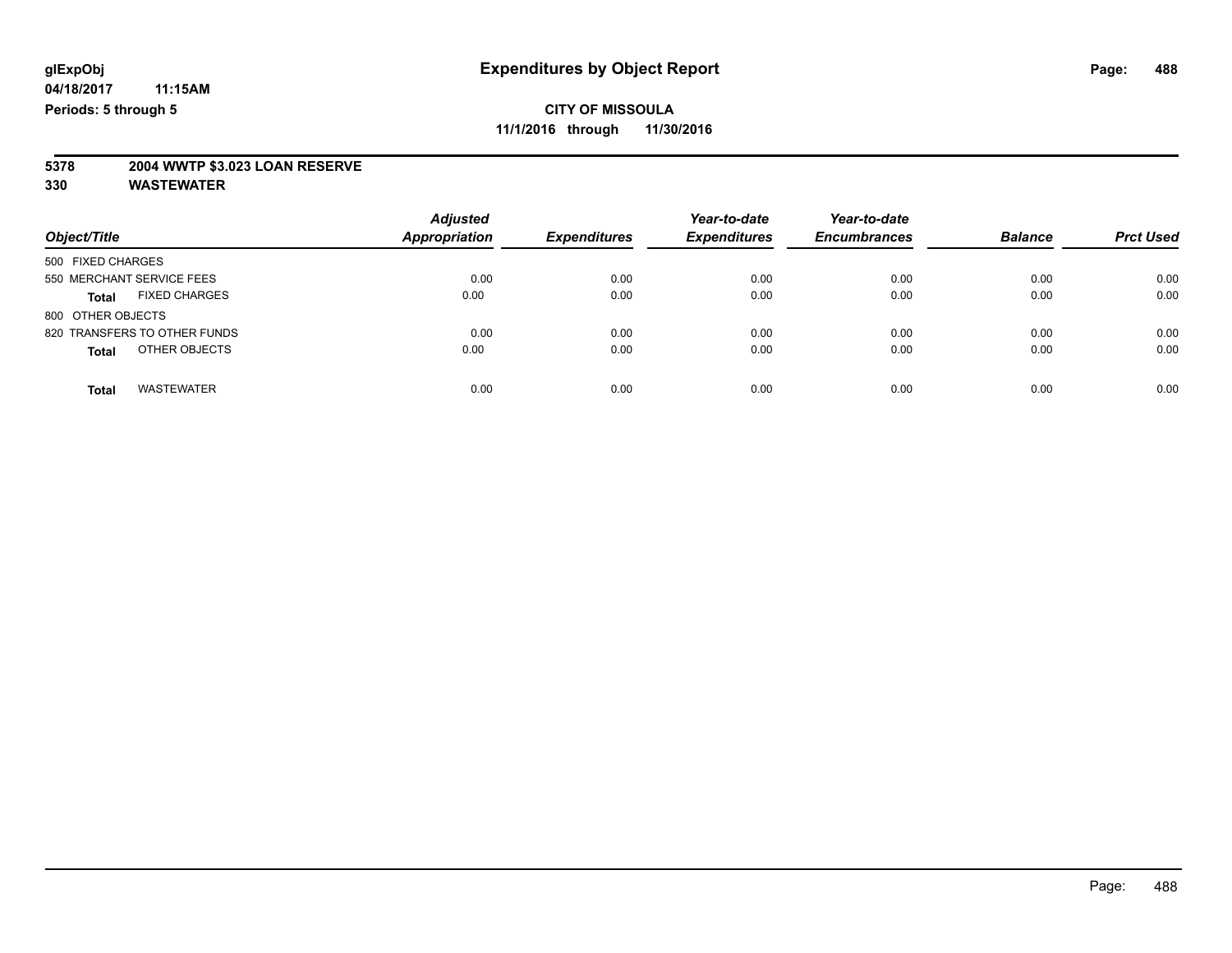#### **5378 2004 WWTP \$3.023 LOAN RESERVE**

|                           |                                | <b>Adjusted</b>      |                     | Year-to-date        | Year-to-date        |                |                  |
|---------------------------|--------------------------------|----------------------|---------------------|---------------------|---------------------|----------------|------------------|
| Object/Title              |                                | <b>Appropriation</b> | <b>Expenditures</b> | <b>Expenditures</b> | <b>Encumbrances</b> | <b>Balance</b> | <b>Prct Used</b> |
| 500 FIXED CHARGES         |                                |                      |                     |                     |                     |                |                  |
| 550 MERCHANT SERVICE FEES |                                | 0.00                 | 0.00                | 0.00                | 0.00                | 0.00           | 0.00             |
| <b>Total</b>              | <b>FIXED CHARGES</b>           | 0.00                 | 0.00                | 0.00                | 0.00                | 0.00           | 0.00             |
| 800 OTHER OBJECTS         |                                |                      |                     |                     |                     |                |                  |
|                           | 820 TRANSFERS TO OTHER FUNDS   | 0.00                 | 0.00                | 0.00                | 0.00                | 0.00           | 0.00             |
| <b>Total</b>              | OTHER OBJECTS                  | 0.00                 | 0.00                | 0.00                | 0.00                | 0.00           | 0.00             |
| <b>Total</b>              | 2004 WWTP \$3.023 LOAN RESERVE | 0.00                 | 0.00                | 0.00                | 0.00                | 0.00           | 0.00             |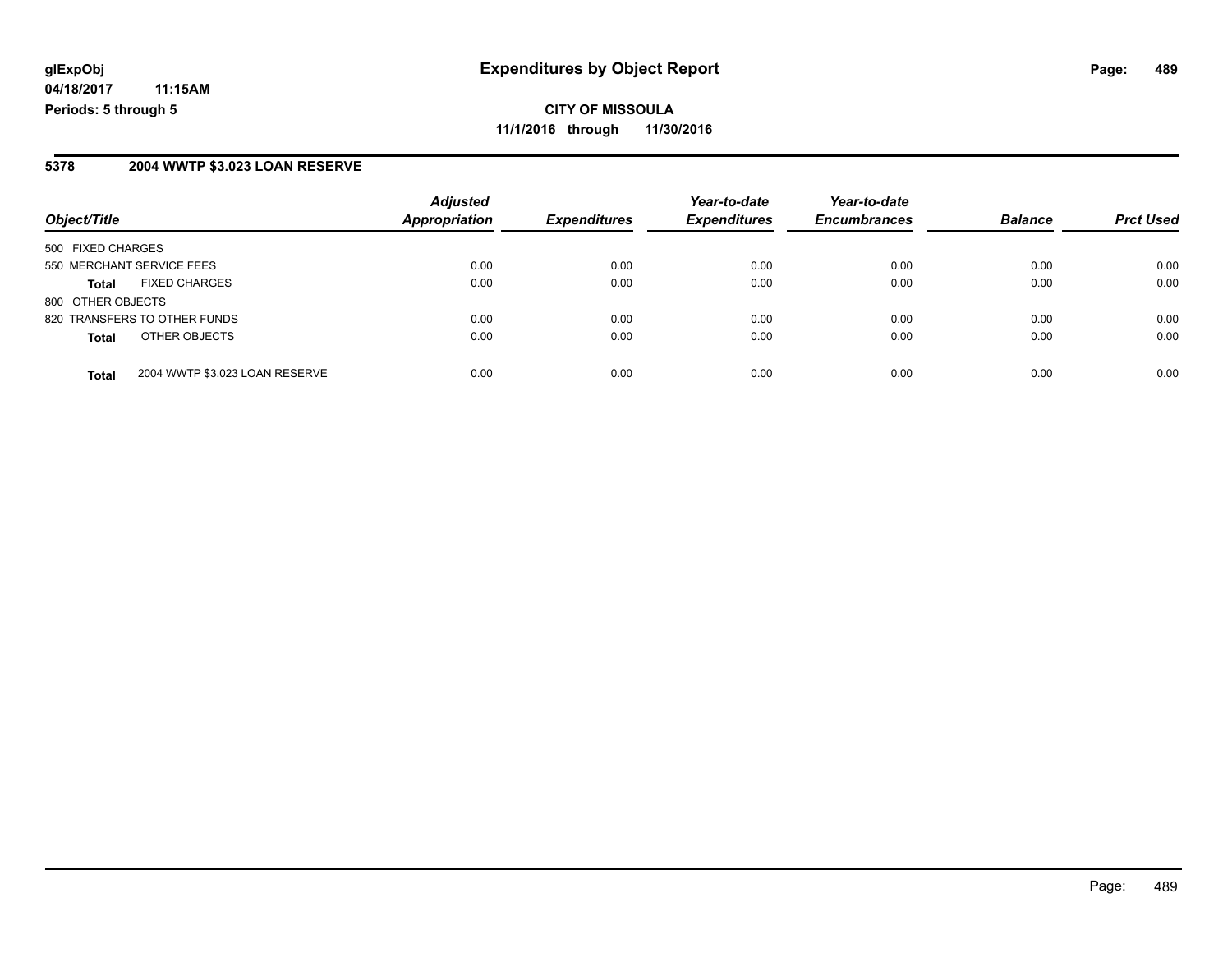# **5379 2005 BRICH/BRDY/LIN/GIL SRF DEBT**

|                                      | <b>Adjusted</b>      |                     | Year-to-date        | Year-to-date        |                |                  |
|--------------------------------------|----------------------|---------------------|---------------------|---------------------|----------------|------------------|
| Object/Title                         | <b>Appropriation</b> | <b>Expenditures</b> | <b>Expenditures</b> | <b>Encumbrances</b> | <b>Balance</b> | <b>Prct Used</b> |
| 500 FIXED CHARGES                    |                      |                     |                     |                     |                |                  |
| 550 MERCHANT SERVICE FEES            | 0.00                 | 0.00                | 0.00                | 0.00                | 0.00           | 0.00             |
| <b>FIXED CHARGES</b><br><b>Total</b> | 0.00                 | 0.00                | 0.00                | 0.00                | 0.00           | 0.00             |
| 600 DEBT SERVICE                     |                      |                     |                     |                     |                |                  |
| 610 PRINCIPAL                        | 90,000.00            | 0.00                | 0.00                | 0.00                | 90,000.00      | 0.00             |
| 620 INTEREST / SERVICE FEES          | 19.451.00            | 0.00                | 0.00                | 0.00                | 19.451.00      | 0.00             |
| <b>DEBT SERVICE</b><br><b>Total</b>  | 109.451.00           | 0.00                | 0.00                | 0.00                | 109.451.00     | 0.00             |
| 800 OTHER OBJECTS                    |                      |                     |                     |                     |                |                  |
| 820 TRANSFERS TO OTHER FUNDS         | 0.00                 | 0.00                | 0.00                | 0.00                | 0.00           | 0.00             |
| OTHER OBJECTS<br><b>Total</b>        | 0.00                 | 0.00                | 0.00                | 0.00                | 0.00           | 0.00             |
| <b>WASTEWATER</b>                    | 109,451.00           | 0.00                | 0.00                | 0.00                | 109,451.00     | 0.00             |
| <b>Total</b>                         |                      |                     |                     |                     |                |                  |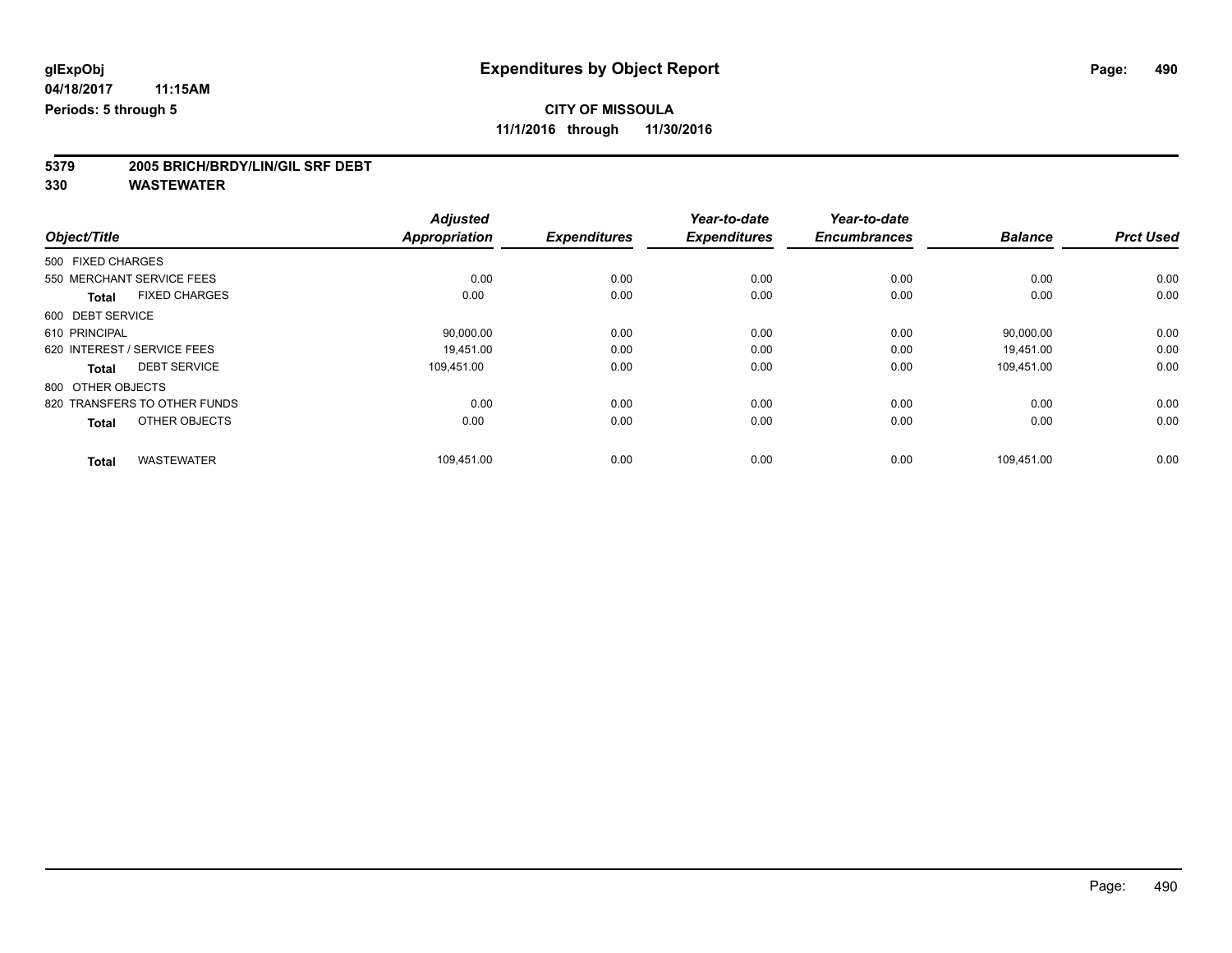### **5379 2005 BRICH/BRDY/LIN/GIL SRF DEBT**

|                              |                                  | <b>Adjusted</b>      |                     | Year-to-date        | Year-to-date        |                |                  |
|------------------------------|----------------------------------|----------------------|---------------------|---------------------|---------------------|----------------|------------------|
| Object/Title                 |                                  | <b>Appropriation</b> | <b>Expenditures</b> | <b>Expenditures</b> | <b>Encumbrances</b> | <b>Balance</b> | <b>Prct Used</b> |
| 500 FIXED CHARGES            |                                  |                      |                     |                     |                     |                |                  |
| 550 MERCHANT SERVICE FEES    |                                  | 0.00                 | 0.00                | 0.00                | 0.00                | 0.00           | 0.00             |
| Total                        | <b>FIXED CHARGES</b>             | 0.00                 | 0.00                | 0.00                | 0.00                | 0.00           | 0.00             |
| 600 DEBT SERVICE             |                                  |                      |                     |                     |                     |                |                  |
| 610 PRINCIPAL                |                                  | 90,000.00            | 0.00                | 0.00                | 0.00                | 90.000.00      | 0.00             |
| 620 INTEREST / SERVICE FEES  |                                  | 19.451.00            | 0.00                | 0.00                | 0.00                | 19,451.00      | 0.00             |
| <b>DEBT SERVICE</b><br>Total |                                  | 109.451.00           | 0.00                | 0.00                | 0.00                | 109.451.00     | 0.00             |
| 800 OTHER OBJECTS            |                                  |                      |                     |                     |                     |                |                  |
| 820 TRANSFERS TO OTHER FUNDS |                                  | 0.00                 | 0.00                | 0.00                | 0.00                | 0.00           | 0.00             |
| Total                        | OTHER OBJECTS                    | 0.00                 | 0.00                | 0.00                | 0.00                | 0.00           | 0.00             |
| <b>Total</b>                 | 2005 BRICH/BRDY/LIN/GIL SRF DEBT | 109.451.00           | 0.00                | 0.00                | 0.00                | 109.451.00     | 0.00             |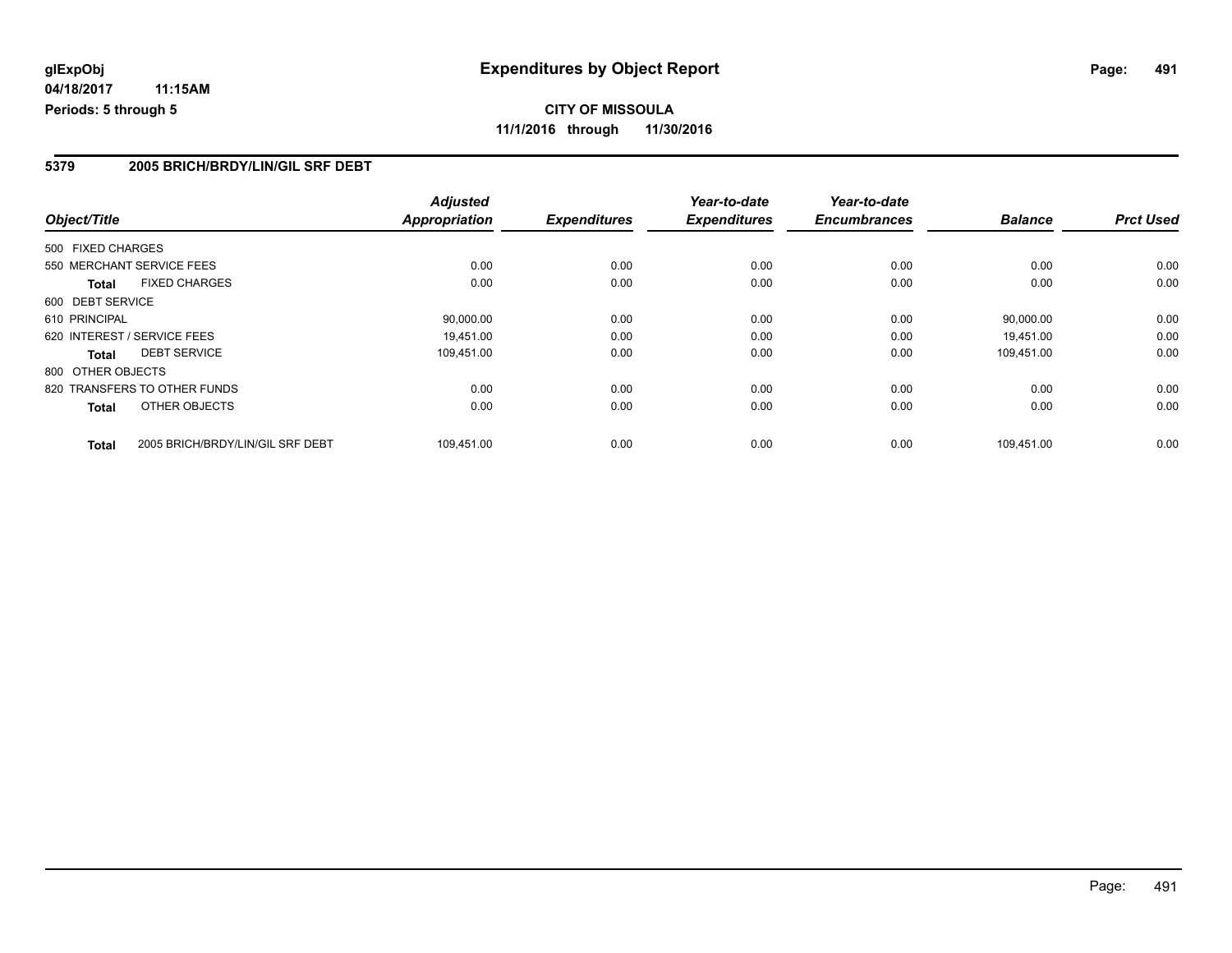# **5380 BRDWY/BIRCH/GILBERT/LINCOLNWOOD**

|                                      | <b>Adjusted</b> |                     | Year-to-date        | Year-to-date        |                |                  |
|--------------------------------------|-----------------|---------------------|---------------------|---------------------|----------------|------------------|
| Object/Title                         | Appropriation   | <b>Expenditures</b> | <b>Expenditures</b> | <b>Encumbrances</b> | <b>Balance</b> | <b>Prct Used</b> |
| 500 FIXED CHARGES                    |                 |                     |                     |                     |                |                  |
| 550 MERCHANT SERVICE FEES            | 0.00            | 0.00                | 0.00                | 0.00                | 0.00           | 0.00             |
| <b>FIXED CHARGES</b><br><b>Total</b> | 0.00            | 0.00                | 0.00                | 0.00                | 0.00           | 0.00             |
| 600 DEBT SERVICE                     |                 |                     |                     |                     |                |                  |
| 610 PRINCIPAL                        | 0.00            | 0.00                | 0.00                | 0.00                | 0.00           | 0.00             |
| 620 INTEREST / SERVICE FEES          | 0.00            | 0.00                | 0.00                | 0.00                | 0.00           | 0.00             |
| <b>DEBT SERVICE</b><br><b>Total</b>  | 0.00            | 0.00                | 0.00                | 0.00                | 0.00           | 0.00             |
| 800 OTHER OBJECTS                    |                 |                     |                     |                     |                |                  |
| 820 TRANSFERS TO OTHER FUNDS         | 0.00            | 0.00                | 0.00                | 0.00                | 0.00           | 0.00             |
| OTHER OBJECTS<br><b>Total</b>        | 0.00            | 0.00                | 0.00                | 0.00                | 0.00           | 0.00             |
|                                      |                 |                     |                     |                     |                |                  |
| <b>WASTEWATER</b><br><b>Total</b>    | 0.00            | 0.00                | 0.00                | 0.00                | 0.00           | 0.00             |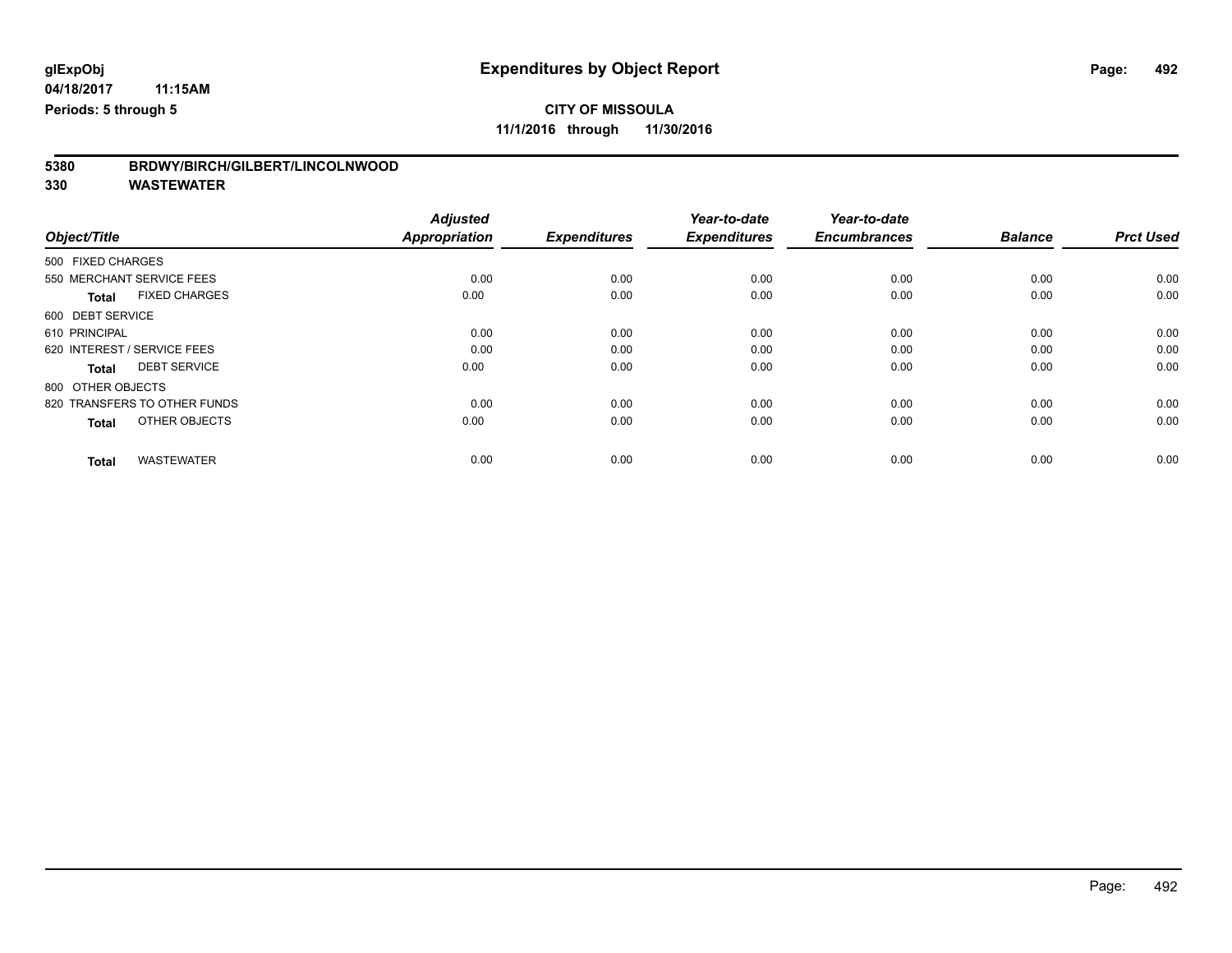# **CITY OF MISSOULA 11/1/2016 through 11/30/2016**

### **5380 BRDWY/BIRCH/GILBERT/LINCOLNWOOD**

|                   |                                 | <b>Adjusted</b> |                     | Year-to-date        | Year-to-date        |                |                  |
|-------------------|---------------------------------|-----------------|---------------------|---------------------|---------------------|----------------|------------------|
| Object/Title      |                                 | Appropriation   | <b>Expenditures</b> | <b>Expenditures</b> | <b>Encumbrances</b> | <b>Balance</b> | <b>Prct Used</b> |
| 500 FIXED CHARGES |                                 |                 |                     |                     |                     |                |                  |
|                   | 550 MERCHANT SERVICE FEES       | 0.00            | 0.00                | 0.00                | 0.00                | 0.00           | 0.00             |
| <b>Total</b>      | <b>FIXED CHARGES</b>            | 0.00            | 0.00                | 0.00                | 0.00                | 0.00           | 0.00             |
| 600 DEBT SERVICE  |                                 |                 |                     |                     |                     |                |                  |
| 610 PRINCIPAL     |                                 | 0.00            | 0.00                | 0.00                | 0.00                | 0.00           | 0.00             |
|                   | 620 INTEREST / SERVICE FEES     | 0.00            | 0.00                | 0.00                | 0.00                | 0.00           | 0.00             |
| <b>Total</b>      | <b>DEBT SERVICE</b>             | 0.00            | 0.00                | 0.00                | 0.00                | 0.00           | 0.00             |
| 800 OTHER OBJECTS |                                 |                 |                     |                     |                     |                |                  |
|                   | 820 TRANSFERS TO OTHER FUNDS    | 0.00            | 0.00                | 0.00                | 0.00                | 0.00           | 0.00             |
| <b>Total</b>      | OTHER OBJECTS                   | 0.00            | 0.00                | 0.00                | 0.00                | 0.00           | 0.00             |
| <b>Total</b>      | BRDWY/BIRCH/GILBERT/LINCOLNWOOD | 0.00            | 0.00                | 0.00                | 0.00                | 0.00           | 0.00             |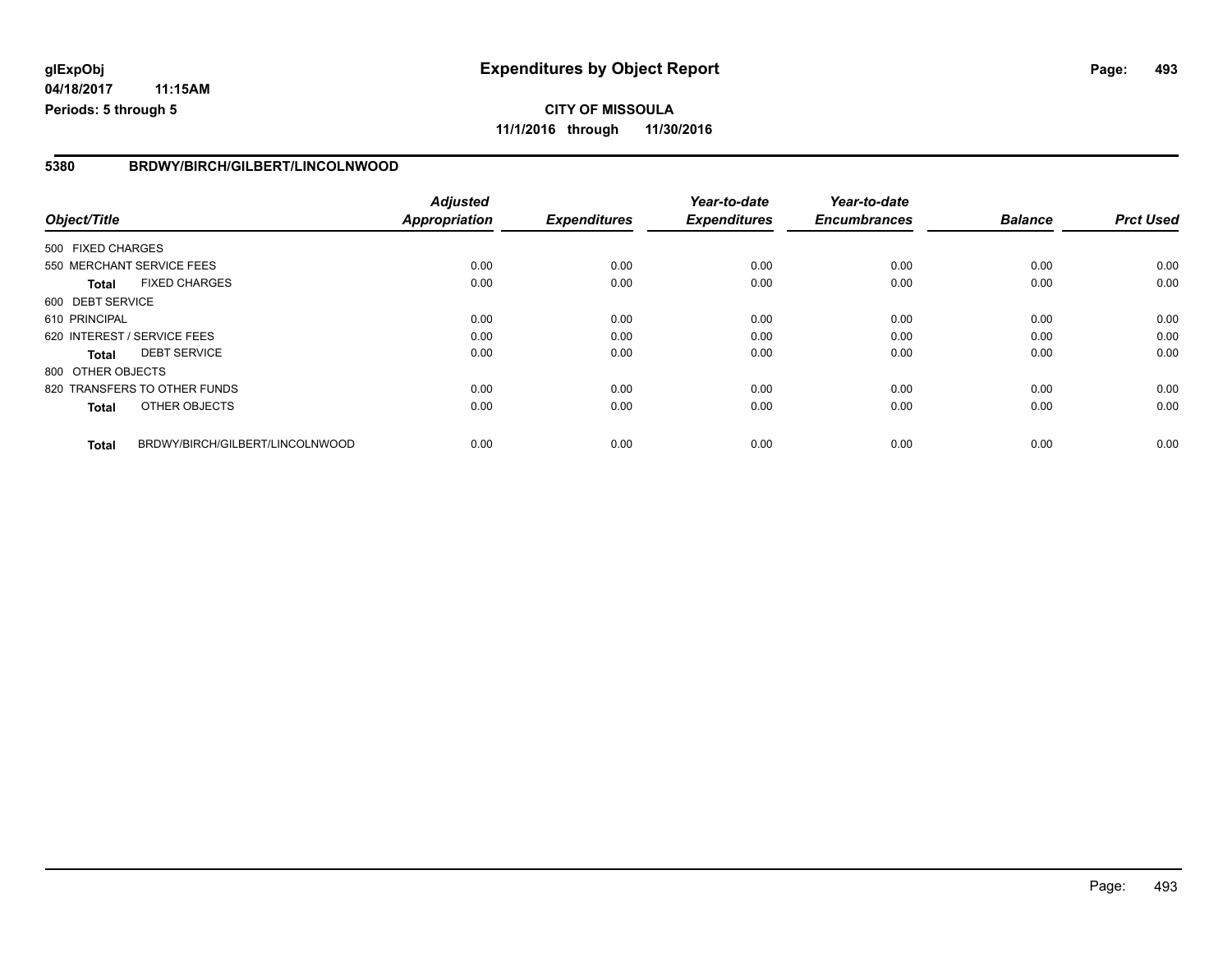# **5381 LINCOLNWOOD PH2 DEBT SERVICE**

|                                      | <b>Adjusted</b>      |                     | Year-to-date        | Year-to-date        |                |                  |
|--------------------------------------|----------------------|---------------------|---------------------|---------------------|----------------|------------------|
| Object/Title                         | <b>Appropriation</b> | <b>Expenditures</b> | <b>Expenditures</b> | <b>Encumbrances</b> | <b>Balance</b> | <b>Prct Used</b> |
| 500 FIXED CHARGES                    |                      |                     |                     |                     |                |                  |
| 550 MERCHANT SERVICE FEES            | 0.00                 | 0.00                | 0.00                | 0.00                | 0.00           | 0.00             |
| <b>FIXED CHARGES</b><br><b>Total</b> | 0.00                 | 0.00                | 0.00                | 0.00                | 0.00           | 0.00             |
| 600 DEBT SERVICE                     |                      |                     |                     |                     |                |                  |
| 610 PRINCIPAL                        | 0.00                 | 0.00                | 0.00                | 0.00                | 0.00           | 0.00             |
| 620 INTEREST / SERVICE FEES          | 0.00                 | 0.00                | 0.00                | 0.00                | 0.00           | 0.00             |
| <b>DEBT SERVICE</b><br><b>Total</b>  | 0.00                 | 0.00                | 0.00                | 0.00                | 0.00           | 0.00             |
| 800 OTHER OBJECTS                    |                      |                     |                     |                     |                |                  |
| 820 TRANSFERS TO OTHER FUNDS         | 0.00                 | 0.00                | 0.00                | 0.00                | 0.00           | 0.00             |
| OTHER OBJECTS<br><b>Total</b>        | 0.00                 | 0.00                | 0.00                | 0.00                | 0.00           | 0.00             |
|                                      |                      |                     |                     |                     |                |                  |
| <b>WASTEWATER</b><br><b>Total</b>    | 0.00                 | 0.00                | 0.00                | 0.00                | 0.00           | 0.00             |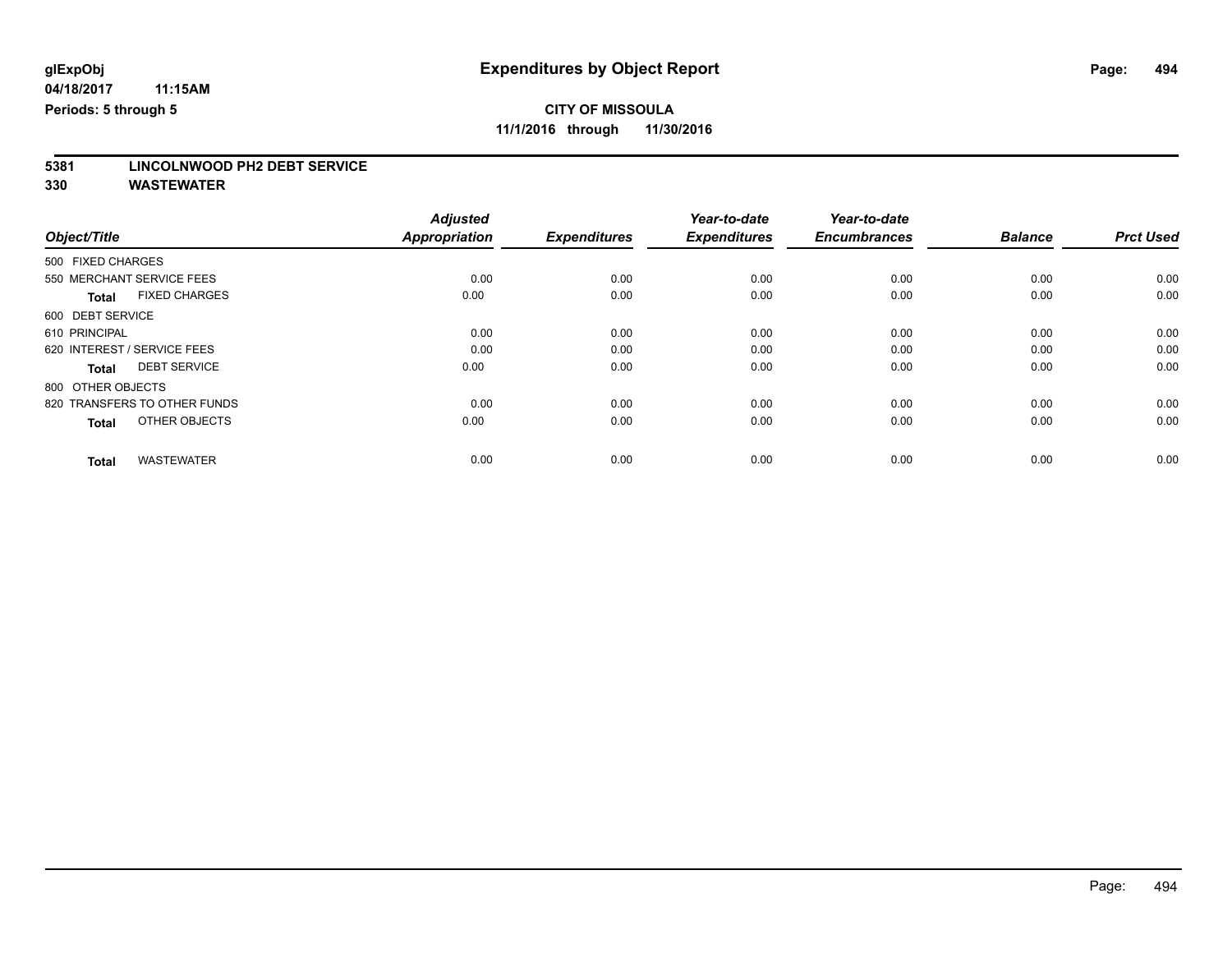# **CITY OF MISSOULA 11/1/2016 through 11/30/2016**

### **5381 LINCOLNWOOD PH2 DEBT SERVICE**

|                   |                              | <b>Adjusted</b> |                     | Year-to-date        | Year-to-date        |                |                  |
|-------------------|------------------------------|-----------------|---------------------|---------------------|---------------------|----------------|------------------|
| Object/Title      |                              | Appropriation   | <b>Expenditures</b> | <b>Expenditures</b> | <b>Encumbrances</b> | <b>Balance</b> | <b>Prct Used</b> |
| 500 FIXED CHARGES |                              |                 |                     |                     |                     |                |                  |
|                   | 550 MERCHANT SERVICE FEES    | 0.00            | 0.00                | 0.00                | 0.00                | 0.00           | 0.00             |
| <b>Total</b>      | <b>FIXED CHARGES</b>         | 0.00            | 0.00                | 0.00                | 0.00                | 0.00           | 0.00             |
| 600 DEBT SERVICE  |                              |                 |                     |                     |                     |                |                  |
| 610 PRINCIPAL     |                              | 0.00            | 0.00                | 0.00                | 0.00                | 0.00           | 0.00             |
|                   | 620 INTEREST / SERVICE FEES  | 0.00            | 0.00                | 0.00                | 0.00                | 0.00           | 0.00             |
| <b>Total</b>      | <b>DEBT SERVICE</b>          | 0.00            | 0.00                | 0.00                | 0.00                | 0.00           | 0.00             |
| 800 OTHER OBJECTS |                              |                 |                     |                     |                     |                |                  |
|                   | 820 TRANSFERS TO OTHER FUNDS | 0.00            | 0.00                | 0.00                | 0.00                | 0.00           | 0.00             |
| <b>Total</b>      | OTHER OBJECTS                | 0.00            | 0.00                | 0.00                | 0.00                | 0.00           | 0.00             |
| <b>Total</b>      | LINCOLNWOOD PH2 DEBT SERVICE | 0.00            | 0.00                | 0.00                | 0.00                | 0.00           | 0.00             |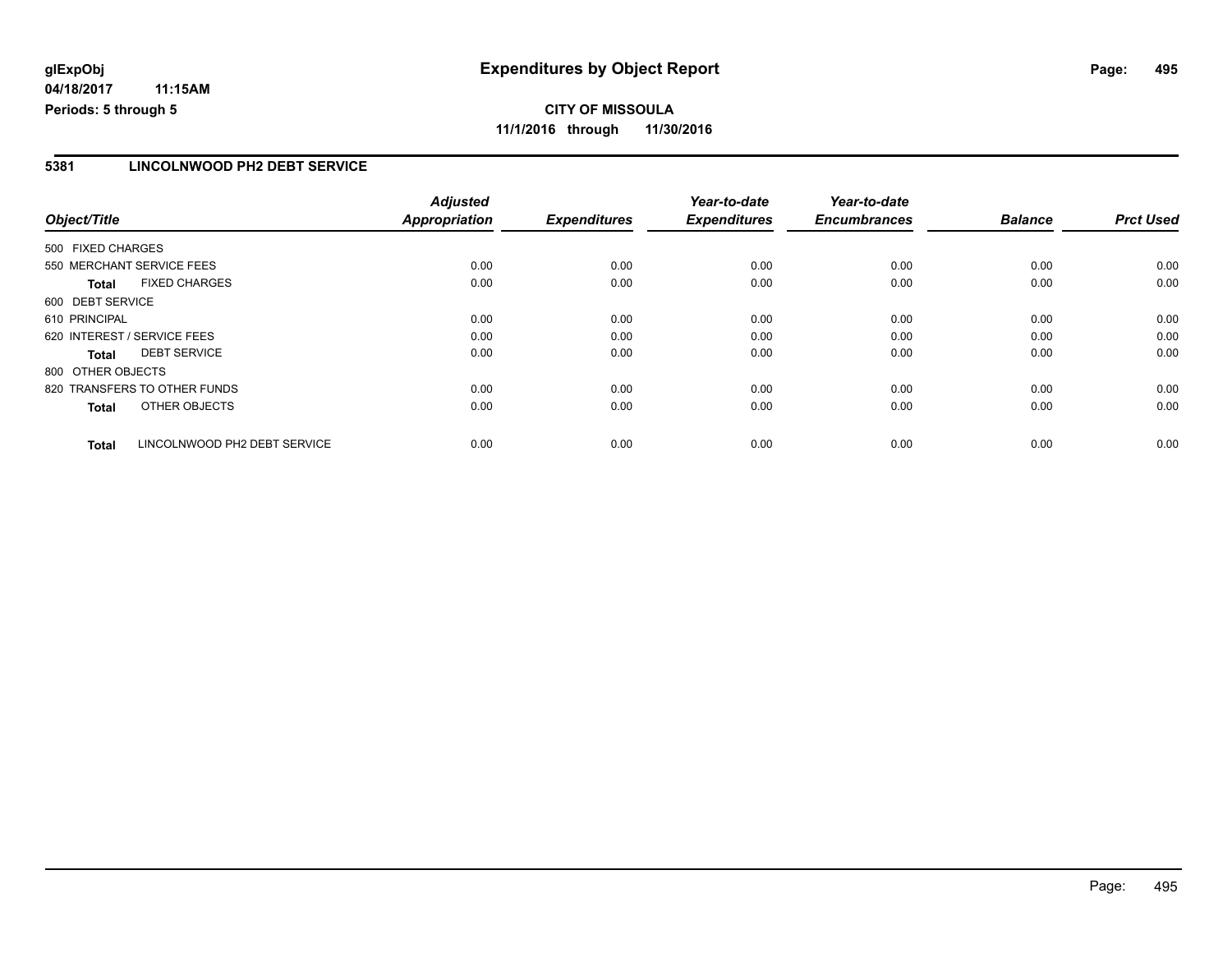# **5382 LINCOLNWOOD PH2 RESERVE FUND**

|                                      | <b>Adjusted</b>      | <b>Expenditures</b> | Year-to-date<br><b>Expenditures</b> | Year-to-date<br><b>Encumbrances</b> | <b>Balance</b> | <b>Prct Used</b> |
|--------------------------------------|----------------------|---------------------|-------------------------------------|-------------------------------------|----------------|------------------|
| Object/Title                         | <b>Appropriation</b> |                     |                                     |                                     |                |                  |
| 500 FIXED CHARGES                    |                      |                     |                                     |                                     |                |                  |
| 550 MERCHANT SERVICE FEES            | 0.00                 | 0.00                | 0.00                                | 0.00                                | 0.00           | 0.00             |
| <b>FIXED CHARGES</b><br><b>Total</b> | 0.00                 | 0.00                | 0.00                                | 0.00                                | 0.00           | 0.00             |
| 600 DEBT SERVICE                     |                      |                     |                                     |                                     |                |                  |
| 610 PRINCIPAL                        | 0.00                 | 0.00                | 0.00                                | 0.00                                | 0.00           | 0.00             |
| 620 INTEREST / SERVICE FEES          | 0.00                 | 0.00                | 0.00                                | 0.00                                | 0.00           | 0.00             |
| <b>DEBT SERVICE</b><br><b>Total</b>  | 0.00                 | 0.00                | 0.00                                | 0.00                                | 0.00           | 0.00             |
| 800 OTHER OBJECTS                    |                      |                     |                                     |                                     |                |                  |
| 820 TRANSFERS TO OTHER FUNDS         | 0.00                 | 0.00                | 0.00                                | 0.00                                | 0.00           | 0.00             |
| OTHER OBJECTS<br><b>Total</b>        | 0.00                 | 0.00                | 0.00                                | 0.00                                | 0.00           | 0.00             |
|                                      |                      |                     |                                     |                                     |                |                  |
| <b>WASTEWATER</b><br><b>Total</b>    | 0.00                 | 0.00                | 0.00                                | 0.00                                | 0.00           | 0.00             |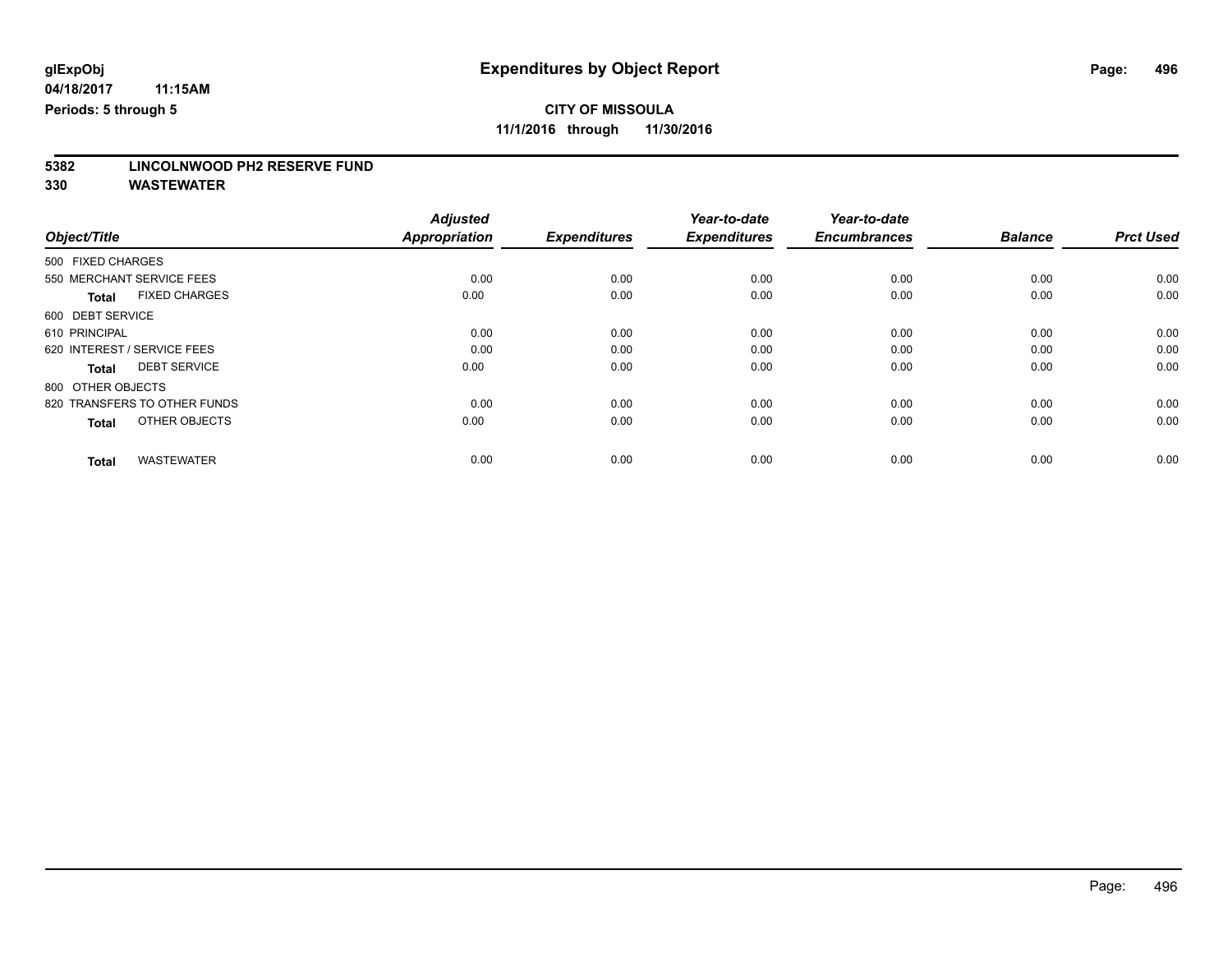**CITY OF MISSOULA 11/1/2016 through 11/30/2016**

#### **5382 LINCOLNWOOD PH2 RESERVE FUND**

|                   |                              | <b>Adjusted</b>      |                     | Year-to-date        | Year-to-date        |                |                  |
|-------------------|------------------------------|----------------------|---------------------|---------------------|---------------------|----------------|------------------|
| Object/Title      |                              | <b>Appropriation</b> | <b>Expenditures</b> | <b>Expenditures</b> | <b>Encumbrances</b> | <b>Balance</b> | <b>Prct Used</b> |
| 500 FIXED CHARGES |                              |                      |                     |                     |                     |                |                  |
|                   | 550 MERCHANT SERVICE FEES    | 0.00                 | 0.00                | 0.00                | 0.00                | 0.00           | 0.00             |
| <b>Total</b>      | <b>FIXED CHARGES</b>         | 0.00                 | 0.00                | 0.00                | 0.00                | 0.00           | 0.00             |
| 600 DEBT SERVICE  |                              |                      |                     |                     |                     |                |                  |
| 610 PRINCIPAL     |                              | 0.00                 | 0.00                | 0.00                | 0.00                | 0.00           | 0.00             |
|                   | 620 INTEREST / SERVICE FEES  | 0.00                 | 0.00                | 0.00                | 0.00                | 0.00           | 0.00             |
| Total             | <b>DEBT SERVICE</b>          | 0.00                 | 0.00                | 0.00                | 0.00                | 0.00           | 0.00             |
| 800 OTHER OBJECTS |                              |                      |                     |                     |                     |                |                  |
|                   | 820 TRANSFERS TO OTHER FUNDS | 0.00                 | 0.00                | 0.00                | 0.00                | 0.00           | 0.00             |
| <b>Total</b>      | OTHER OBJECTS                | 0.00                 | 0.00                | 0.00                | 0.00                | 0.00           | 0.00             |
| <b>Total</b>      | LINCOLNWOOD PH2 RESERVE FUND | 0.00                 | 0.00                | 0.00                | 0.00                | 0.00           | 0.00             |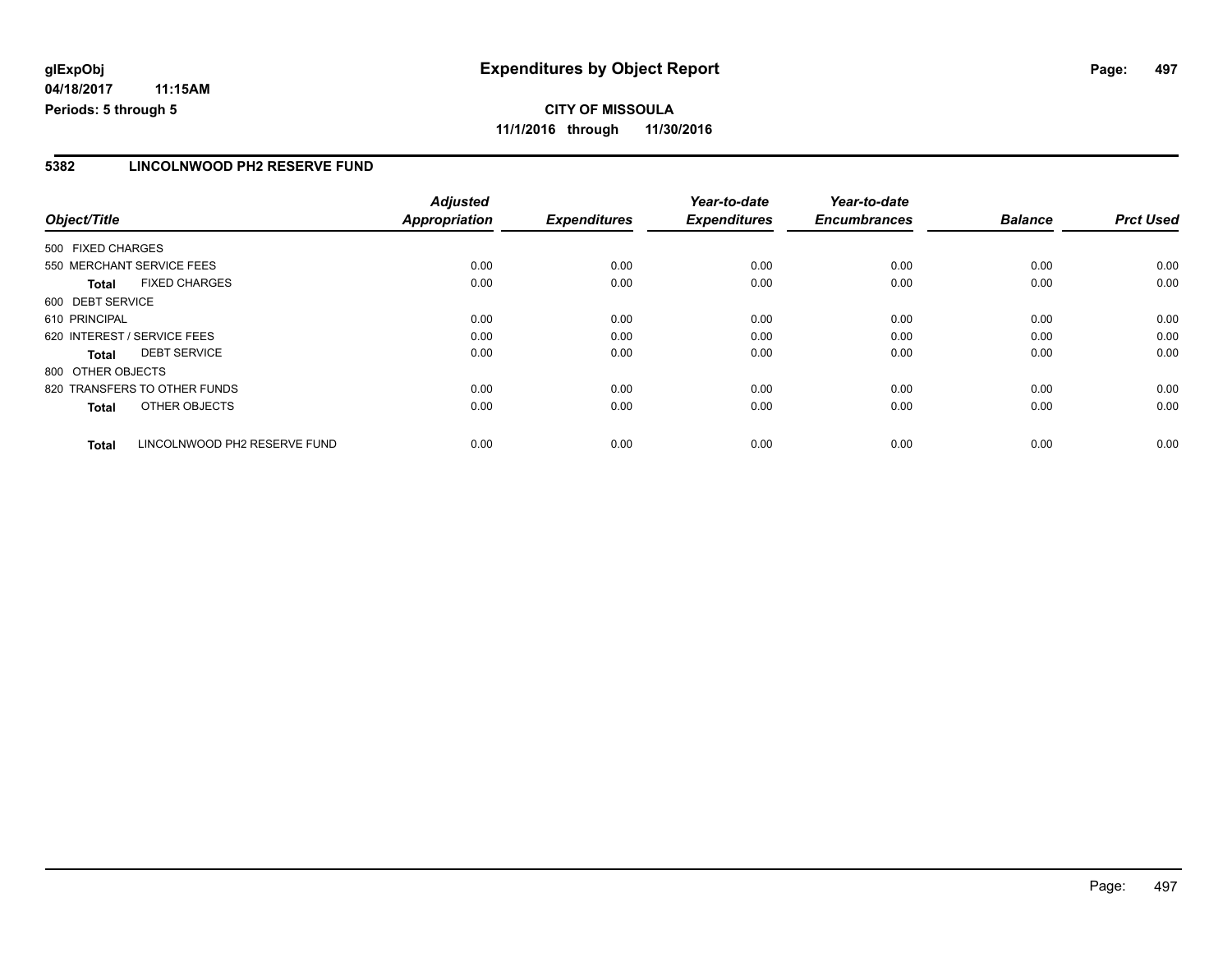# **5383 FY09 RATTLESNAKE SEWER DEBT SVS**

**550 SID 544 PROJECT**

|                             |                      | <b>Adjusted</b>      |                     | Year-to-date        | Year-to-date        |                |                  |
|-----------------------------|----------------------|----------------------|---------------------|---------------------|---------------------|----------------|------------------|
| Object/Title                |                      | <b>Appropriation</b> | <b>Expenditures</b> | <b>Expenditures</b> | <b>Encumbrances</b> | <b>Balance</b> | <b>Prct Used</b> |
| 500 FIXED CHARGES           |                      |                      |                     |                     |                     |                |                  |
| 550 MERCHANT SERVICE FEES   |                      | 0.00                 | 0.00                | 0.00                | 0.00                | 0.00           | 0.00             |
| <b>Total</b>                | <b>FIXED CHARGES</b> | 0.00                 | 0.00                | 0.00                | 0.00                | 0.00           | 0.00             |
| 600 DEBT SERVICE            |                      |                      |                     |                     |                     |                |                  |
| 610 PRINCIPAL               |                      | 20.000.00            | 0.00                | 0.00                | 0.00                | 20.000.00      | 0.00             |
| 620 INTEREST / SERVICE FEES |                      | 10.350.00            | 0.00                | 0.00                | 0.00                | 10.350.00      | 0.00             |
| <b>Total</b>                | <b>DEBT SERVICE</b>  | 30.350.00            | 0.00                | 0.00                | 0.00                | 30.350.00      | 0.00             |
| <b>Total</b>                | SID 544 PROJECT      | 30.350.00            | 0.00                | 0.00                | 0.00                | 30.350.00      | 0.00             |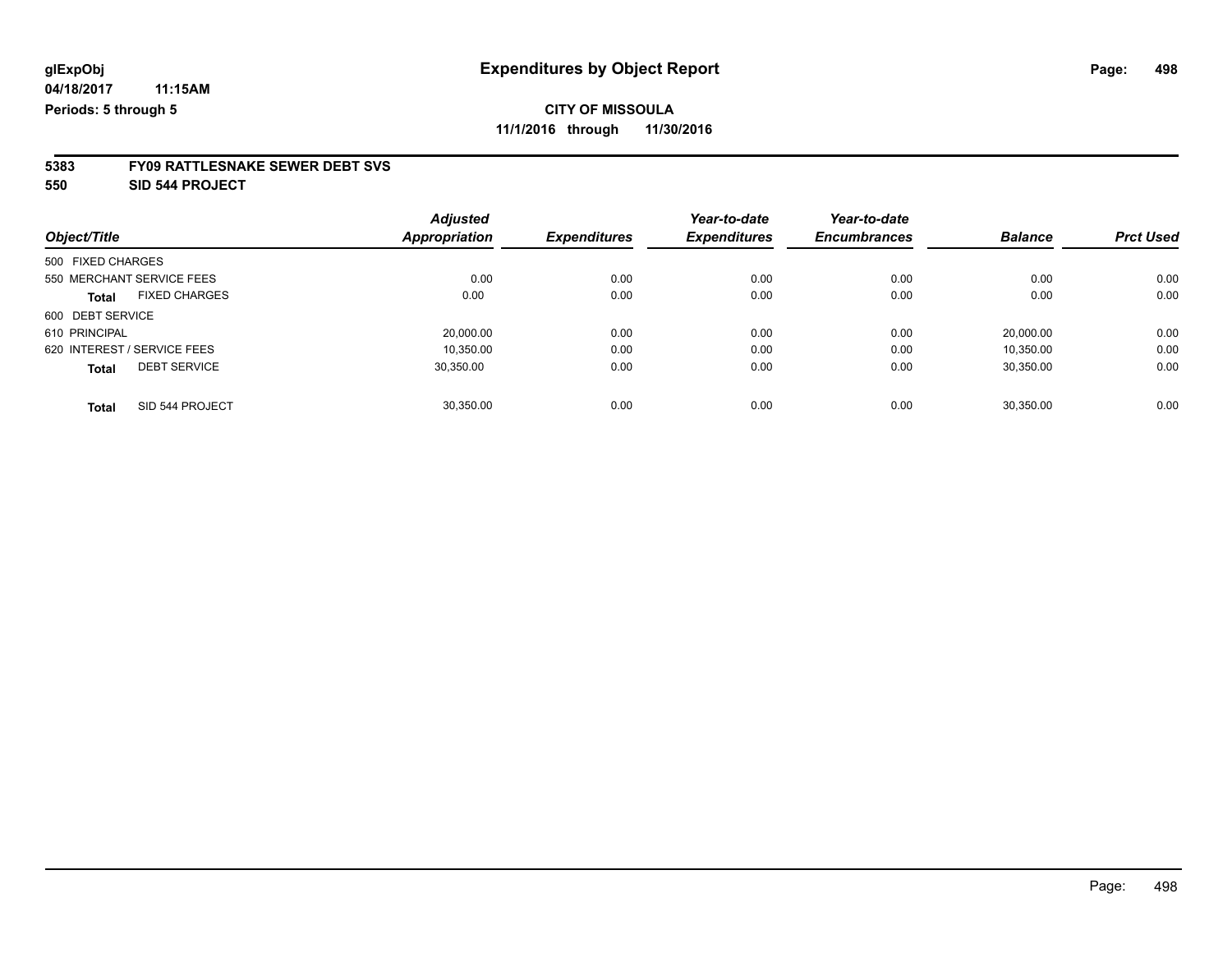**CITY OF MISSOULA 11/1/2016 through 11/30/2016**

#### **5383 FY09 RATTLESNAKE SEWER DEBT SVS**

| Object/Title                |                                        | <b>Adjusted</b><br>Appropriation | <b>Expenditures</b> | Year-to-date<br><b>Expenditures</b> | Year-to-date<br><b>Encumbrances</b> | <b>Balance</b> | <b>Prct Used</b> |
|-----------------------------|----------------------------------------|----------------------------------|---------------------|-------------------------------------|-------------------------------------|----------------|------------------|
| 500 FIXED CHARGES           |                                        |                                  |                     |                                     |                                     |                |                  |
| 550 MERCHANT SERVICE FEES   |                                        | 0.00                             | 0.00                | 0.00                                | 0.00                                | 0.00           | 0.00             |
| <b>Total</b>                | <b>FIXED CHARGES</b>                   | 0.00                             | 0.00                | 0.00                                | 0.00                                | 0.00           | 0.00             |
| 600 DEBT SERVICE            |                                        |                                  |                     |                                     |                                     |                |                  |
| 610 PRINCIPAL               |                                        | 20.000.00                        | 0.00                | 0.00                                | 0.00                                | 20.000.00      | 0.00             |
| 620 INTEREST / SERVICE FEES |                                        | 10.350.00                        | 0.00                | 0.00                                | 0.00                                | 10,350.00      | 0.00             |
| <b>Total</b>                | <b>DEBT SERVICE</b>                    | 30,350.00                        | 0.00                | 0.00                                | 0.00                                | 30,350.00      | 0.00             |
| <b>Total</b>                | <b>FY09 RATTLESNAKE SEWER DEBT SVS</b> | 30.350.00                        | 0.00                | 0.00                                | 0.00                                | 30.350.00      | 0.00             |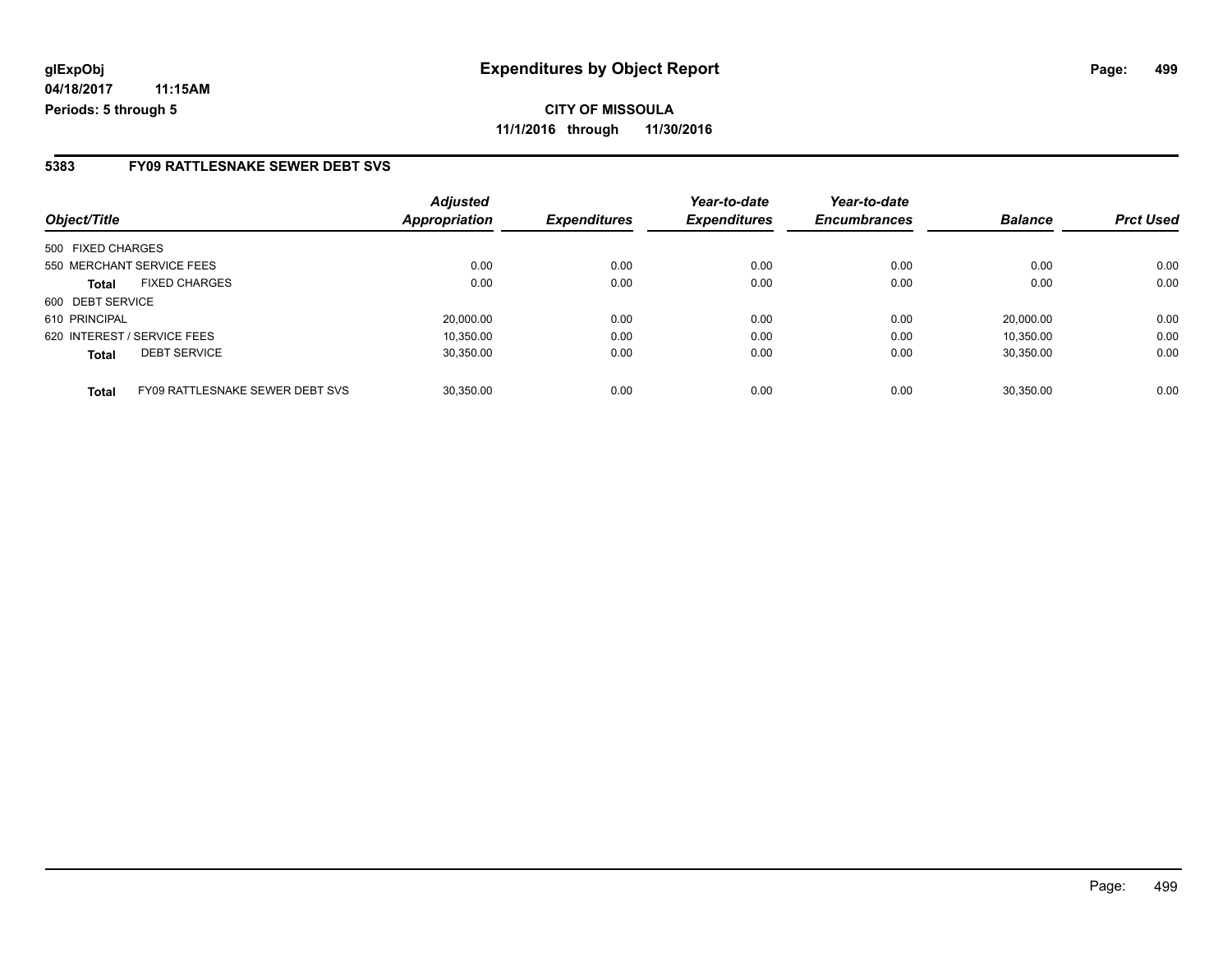**5384 09 LOLO BOND RESERVE**

|                                      | <b>Adjusted</b>      |                     | Year-to-date<br><b>Expenditures</b> | Year-to-date        | <b>Balance</b> |                  |
|--------------------------------------|----------------------|---------------------|-------------------------------------|---------------------|----------------|------------------|
| Object/Title                         | <b>Appropriation</b> | <b>Expenditures</b> |                                     | <b>Encumbrances</b> |                | <b>Prct Used</b> |
| 500 FIXED CHARGES                    |                      |                     |                                     |                     |                |                  |
| 550 MERCHANT SERVICE FEES            | 0.00                 | 0.00                | 0.00                                | 0.00                | 0.00           | 0.00             |
| <b>FIXED CHARGES</b><br><b>Total</b> | 0.00                 | 0.00                | 0.00                                | 0.00                | 0.00           | 0.00             |
| 800 OTHER OBJECTS                    |                      |                     |                                     |                     |                |                  |
| 820 TRANSFERS TO OTHER FUNDS         | 0.00                 | 0.00                | 0.00                                | 0.00                | 0.00           | 0.00             |
| OTHER OBJECTS<br><b>Total</b>        | 0.00                 | 0.00                | 0.00                                | 0.00                | 0.00           | 0.00             |
| <b>WASTEWATER</b><br><b>Total</b>    | 0.00                 | 0.00                | 0.00                                | 0.00                | 0.00           | 0.00             |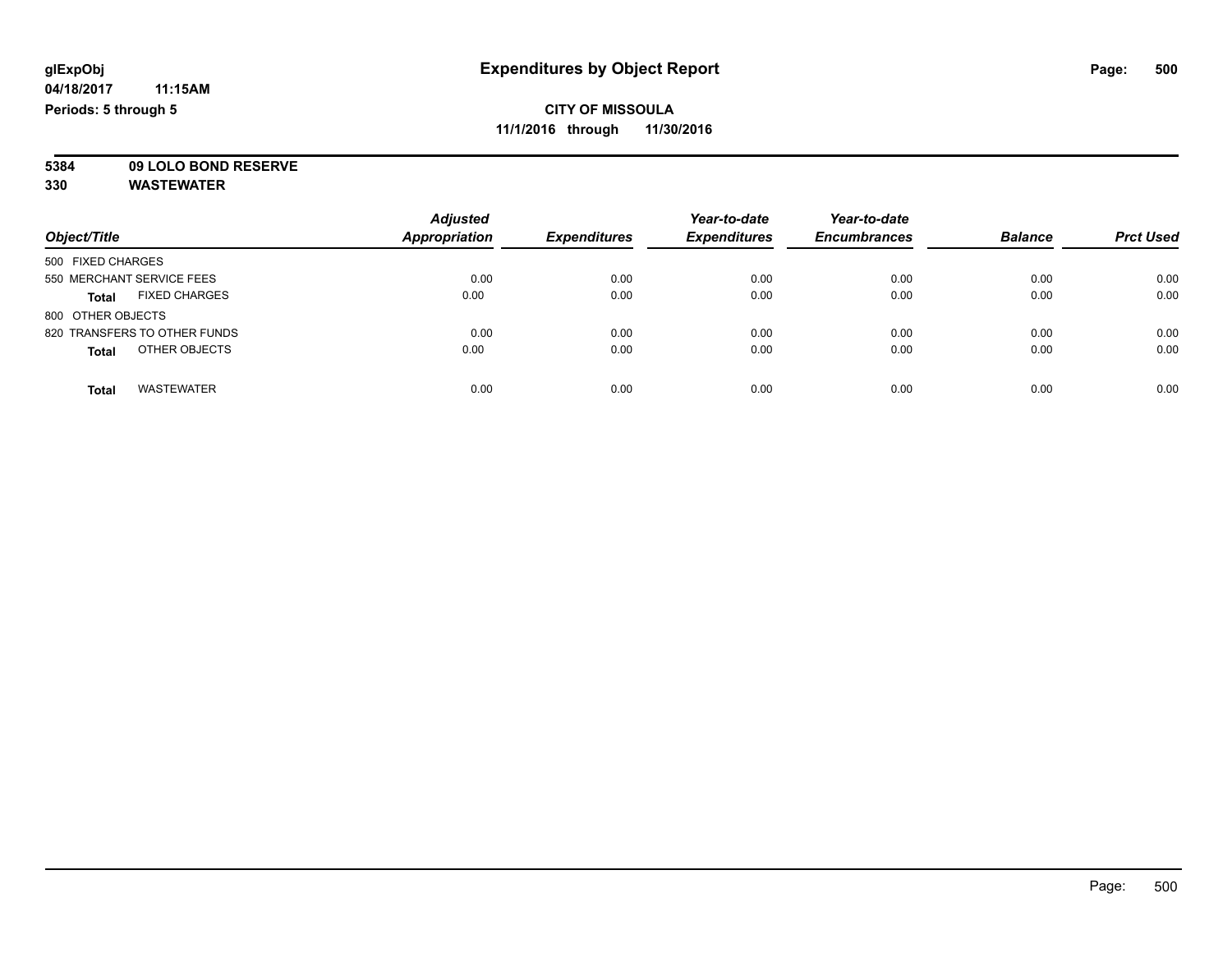#### **5384 09 LOLO BOND RESERVE**

| Object/Title              |                              | <b>Adjusted</b><br><b>Appropriation</b> | <b>Expenditures</b> | Year-to-date<br><b>Expenditures</b> | Year-to-date<br><b>Encumbrances</b> | <b>Balance</b> | <b>Prct Used</b> |
|---------------------------|------------------------------|-----------------------------------------|---------------------|-------------------------------------|-------------------------------------|----------------|------------------|
|                           |                              |                                         |                     |                                     |                                     |                |                  |
| 550 MERCHANT SERVICE FEES |                              | 0.00                                    | 0.00                | 0.00                                | 0.00                                | 0.00           | 0.00             |
| <b>Total</b>              | <b>FIXED CHARGES</b>         | 0.00                                    | 0.00                | 0.00                                | 0.00                                | 0.00           | 0.00             |
| 800 OTHER OBJECTS         |                              |                                         |                     |                                     |                                     |                |                  |
|                           | 820 TRANSFERS TO OTHER FUNDS | 0.00                                    | 0.00                | 0.00                                | 0.00                                | 0.00           | 0.00             |
| <b>Total</b>              | OTHER OBJECTS                | 0.00                                    | 0.00                | 0.00                                | 0.00                                | 0.00           | 0.00             |
| <b>Total</b>              | 09 LOLO BOND RESERVE         | 0.00                                    | 0.00                | 0.00                                | 0.00                                | 0.00           | 0.00             |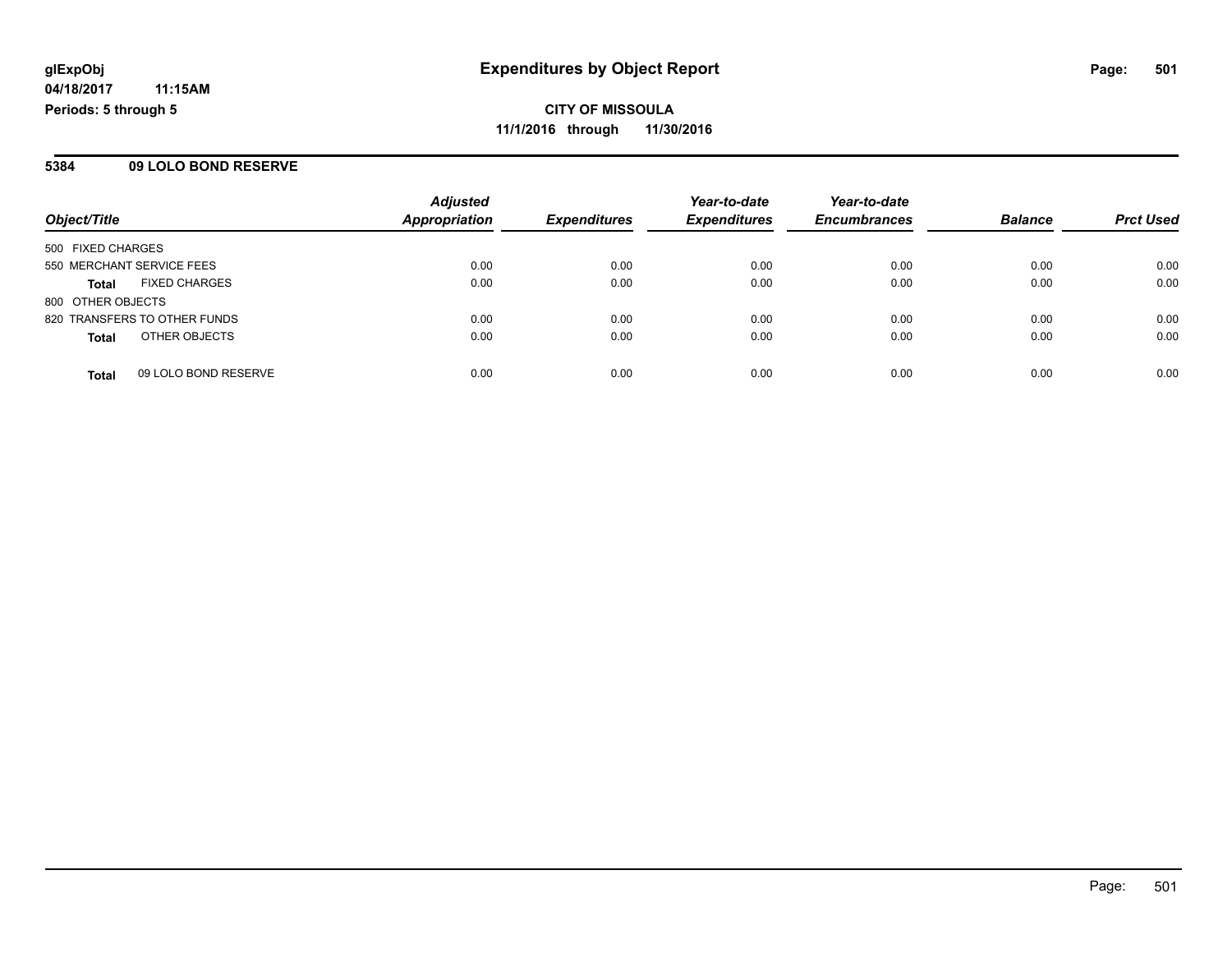# **5385 HEADWORKS 2010 BOND RESERVE**

| Object/Title                      | <b>Adjusted</b><br>Appropriation | <b>Expenditures</b> | Year-to-date<br><b>Expenditures</b> | Year-to-date<br><b>Encumbrances</b> | <b>Balance</b> | <b>Prct Used</b> |
|-----------------------------------|----------------------------------|---------------------|-------------------------------------|-------------------------------------|----------------|------------------|
| 800 OTHER OBJECTS                 |                                  |                     |                                     |                                     |                |                  |
| 820 TRANSFERS TO OTHER FUNDS      | 0.00                             | 0.00                | 0.00                                | 0.00                                | 0.00           | 0.00             |
| OTHER OBJECTS<br><b>Total</b>     | 0.00                             | 0.00                | 0.00                                | 0.00                                | 0.00           | 0.00             |
| <b>WASTEWATER</b><br><b>Total</b> | 0.00                             | 0.00                | 0.00                                | 0.00                                | 0.00           | 0.00             |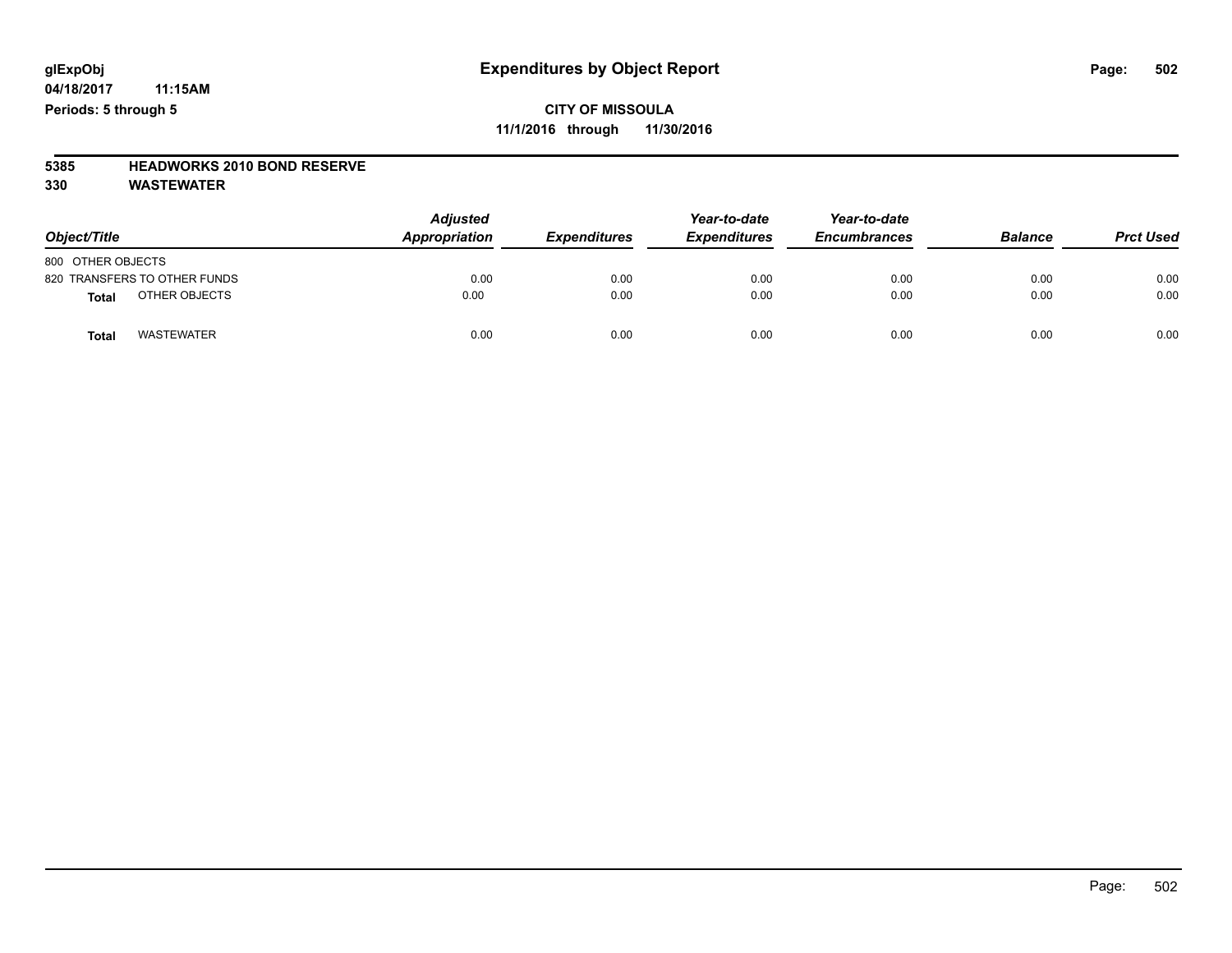**CITY OF MISSOULA 11/1/2016 through 11/30/2016**

#### **5385 HEADWORKS 2010 BOND RESERVE**

| Object/Title                                | <b>Adjusted</b><br>Appropriation | <b>Expenditures</b> | Year-to-date<br><b>Expenditures</b> | Year-to-date<br><b>Encumbrances</b> | <b>Balance</b> | <b>Prct Used</b> |
|---------------------------------------------|----------------------------------|---------------------|-------------------------------------|-------------------------------------|----------------|------------------|
| 800 OTHER OBJECTS                           |                                  |                     |                                     |                                     |                |                  |
| 820 TRANSFERS TO OTHER FUNDS                | 0.00                             | 0.00                | 0.00                                | 0.00                                | 0.00           | 0.00             |
| OTHER OBJECTS<br>Total                      | 0.00                             | 0.00                | 0.00                                | 0.00                                | 0.00           | 0.00             |
| <b>HEADWORKS 2010 BOND RESERVE</b><br>Total | 0.00                             | 0.00                | 0.00                                | 0.00                                | 0.00           | 0.00             |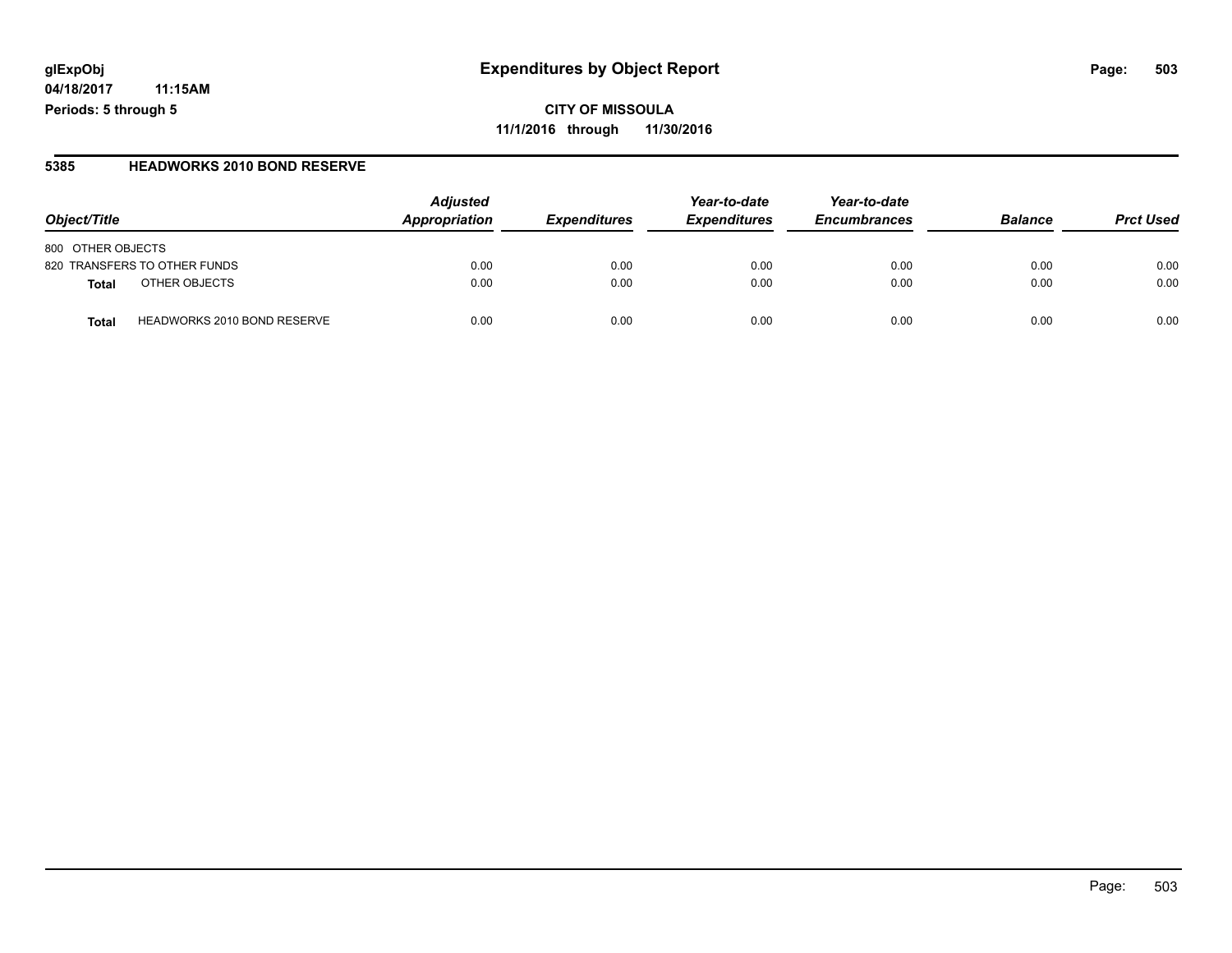# **5386 FY10 HEADWORKS DEBT SERVICE**

|                                      | <b>Adjusted</b>      | <b>Expenditures</b> | Year-to-date<br><b>Expenditures</b> | Year-to-date<br><b>Encumbrances</b> | <b>Balance</b> | <b>Prct Used</b> |
|--------------------------------------|----------------------|---------------------|-------------------------------------|-------------------------------------|----------------|------------------|
| Object/Title                         | <b>Appropriation</b> |                     |                                     |                                     |                |                  |
| 500 FIXED CHARGES                    |                      |                     |                                     |                                     |                |                  |
| 550 MERCHANT SERVICE FEES            | 0.00                 | 0.00                | 0.00                                | 0.00                                | 0.00           | 0.00             |
| <b>FIXED CHARGES</b><br><b>Total</b> | 0.00                 | 0.00                | 0.00                                | 0.00                                | 0.00           | 0.00             |
| 600 DEBT SERVICE                     |                      |                     |                                     |                                     |                |                  |
| 610 PRINCIPAL                        | 140.000.00           | 0.00                | 0.00                                | 0.00                                | 140.000.00     | 0.00             |
| 620 INTEREST / SERVICE FEES          | 558,099.00           | 0.00                | 0.00                                | 0.00                                | 558,099.00     | 0.00             |
| <b>DEBT SERVICE</b><br><b>Total</b>  | 698.099.00           | 0.00                | 0.00                                | 0.00                                | 698.099.00     | 0.00             |
| <b>WASTEWATER</b><br>Total           | 698,099.00           | 0.00                | 0.00                                | 0.00                                | 698.099.00     | 0.00             |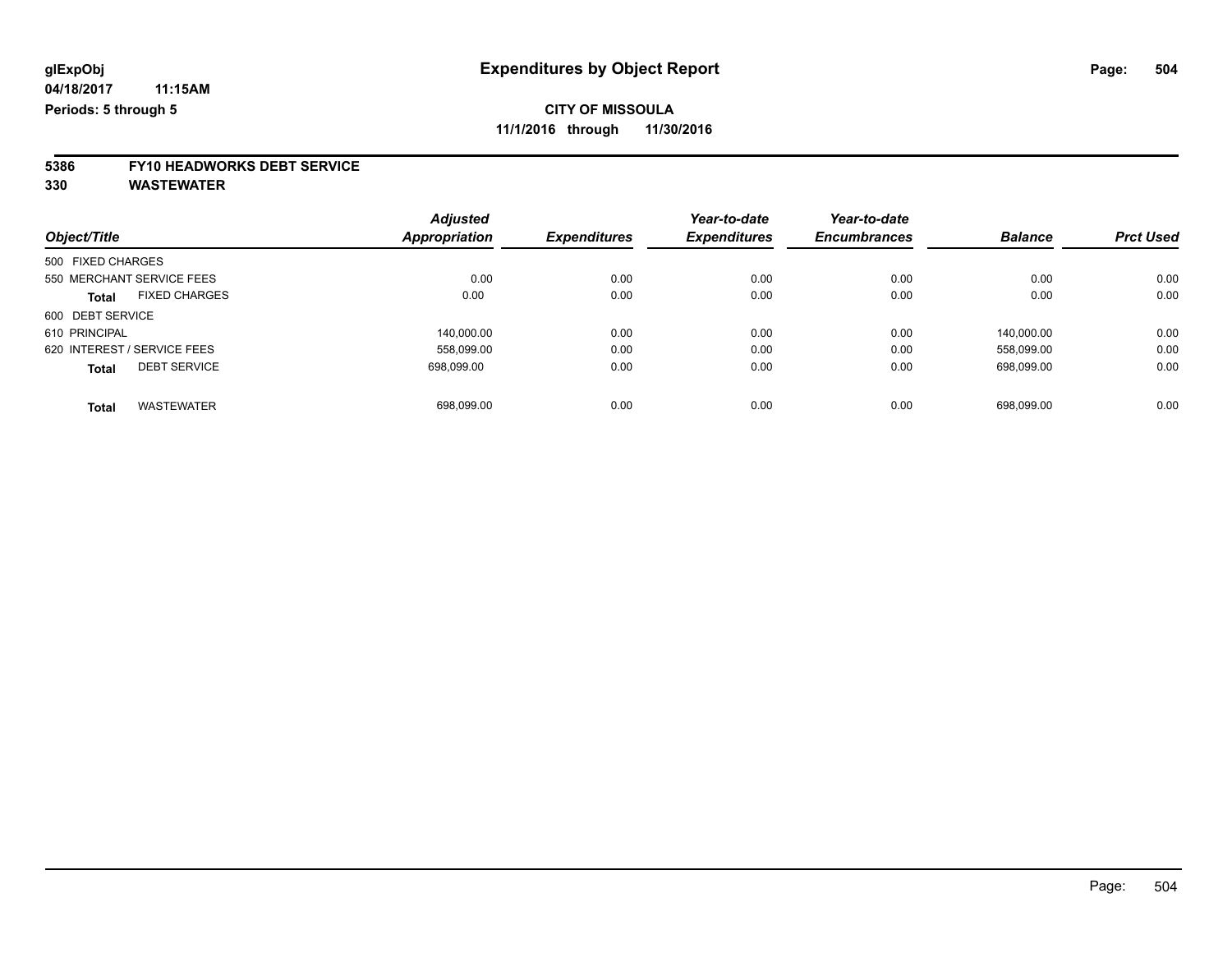**CITY OF MISSOULA 11/1/2016 through 11/30/2016**

#### **5386 FY10 HEADWORKS DEBT SERVICE**

| Object/Title                                | <b>Adjusted</b><br>Appropriation | <b>Expenditures</b> | Year-to-date<br><b>Expenditures</b> | Year-to-date<br><b>Encumbrances</b> | <b>Balance</b> | <b>Prct Used</b> |
|---------------------------------------------|----------------------------------|---------------------|-------------------------------------|-------------------------------------|----------------|------------------|
| 500 FIXED CHARGES                           |                                  |                     |                                     |                                     |                |                  |
| 550 MERCHANT SERVICE FEES                   | 0.00                             | 0.00                | 0.00                                | 0.00                                | 0.00           | 0.00             |
| <b>FIXED CHARGES</b><br><b>Total</b>        | 0.00                             | 0.00                | 0.00                                | 0.00                                | 0.00           | 0.00             |
| 600 DEBT SERVICE                            |                                  |                     |                                     |                                     |                |                  |
| 610 PRINCIPAL                               | 140.000.00                       | 0.00                | 0.00                                | 0.00                                | 140,000.00     | 0.00             |
| 620 INTEREST / SERVICE FEES                 | 558,099.00                       | 0.00                | 0.00                                | 0.00                                | 558.099.00     | 0.00             |
| <b>DEBT SERVICE</b><br><b>Total</b>         | 698.099.00                       | 0.00                | 0.00                                | 0.00                                | 698.099.00     | 0.00             |
| FY10 HEADWORKS DEBT SERVICE<br><b>Total</b> | 698.099.00                       | 0.00                | 0.00                                | 0.00                                | 698.099.00     | 0.00             |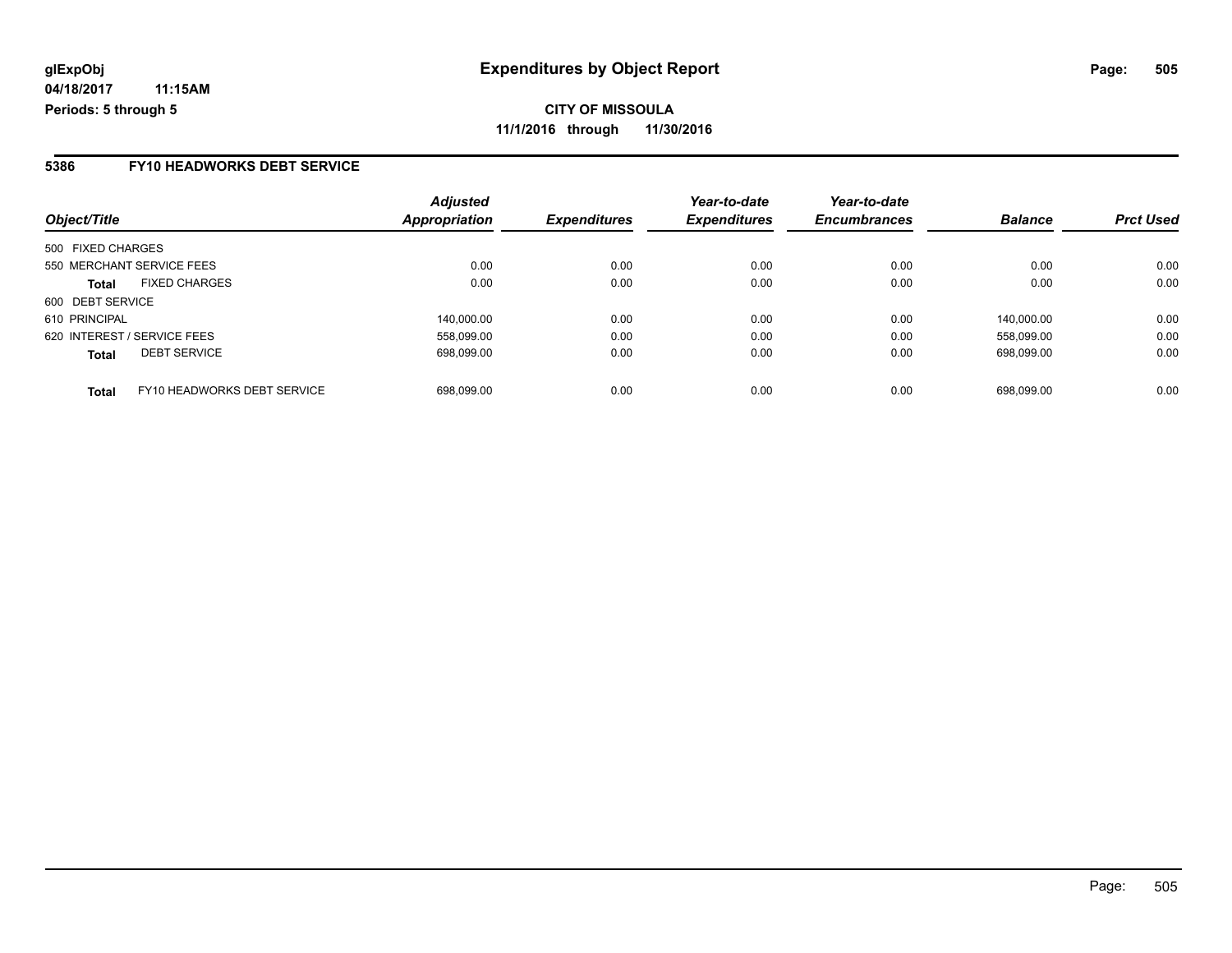# **5387 FY11 SEWER \$1.29M BOND DEBT SERVICE**

**330 WASTEWATER**

|                   |                             | <b>Adjusted</b>      |                     | Year-to-date        | Year-to-date        |                |                  |
|-------------------|-----------------------------|----------------------|---------------------|---------------------|---------------------|----------------|------------------|
| Object/Title      |                             | <b>Appropriation</b> | <b>Expenditures</b> | <b>Expenditures</b> | <b>Encumbrances</b> | <b>Balance</b> | <b>Prct Used</b> |
| 500 FIXED CHARGES |                             |                      |                     |                     |                     |                |                  |
|                   | 550 MERCHANT SERVICE FEES   | 0.00                 | 0.00                | 0.00                | 0.00                | 0.00           | 0.00             |
| <b>Total</b>      | <b>FIXED CHARGES</b>        | 0.00                 | 0.00                | 0.00                | 0.00                | 0.00           | 0.00             |
| 600 DEBT SERVICE  |                             |                      |                     |                     |                     |                |                  |
| 610 PRINCIPAL     |                             | 45.000.00            | 0.00                | 0.00                | 0.00                | 45.000.00      | 0.00             |
|                   | 620 INTEREST / SERVICE FEES | 55.380.00            | 0.00                | 0.00                | 0.00                | 55,380.00      | 0.00             |
| <b>Total</b>      | <b>DEBT SERVICE</b>         | 100.380.00           | 0.00                | 0.00                | 0.00                | 100.380.00     | 0.00             |
| <b>Total</b>      | <b>WASTEWATER</b>           | 100.380.00           | 0.00                | 0.00                | 0.00                | 100.380.00     | 0.00             |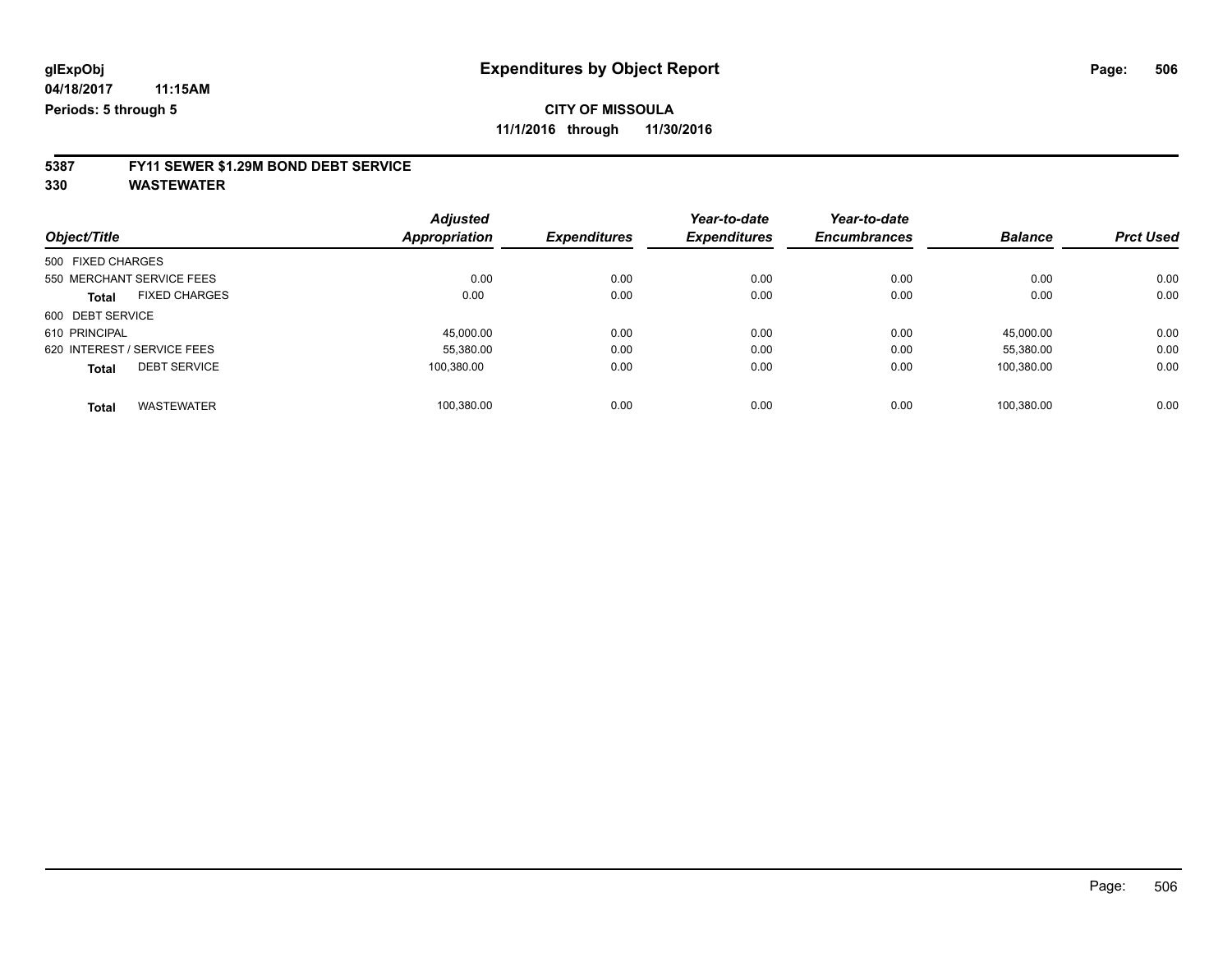**CITY OF MISSOULA 11/1/2016 through 11/30/2016**

#### **5387 FY11 SEWER \$1.29M BOND DEBT SERVICE**

| Object/Title      |                                     | <b>Adjusted</b><br>Appropriation | <b>Expenditures</b> | Year-to-date<br><b>Expenditures</b> | Year-to-date<br><b>Encumbrances</b> | <b>Balance</b> | <b>Prct Used</b> |
|-------------------|-------------------------------------|----------------------------------|---------------------|-------------------------------------|-------------------------------------|----------------|------------------|
|                   |                                     |                                  |                     |                                     |                                     |                |                  |
| 500 FIXED CHARGES |                                     |                                  |                     |                                     |                                     |                |                  |
|                   | 550 MERCHANT SERVICE FEES           | 0.00                             | 0.00                | 0.00                                | 0.00                                | 0.00           | 0.00             |
| <b>Total</b>      | <b>FIXED CHARGES</b>                | 0.00                             | 0.00                | 0.00                                | 0.00                                | 0.00           | 0.00             |
| 600 DEBT SERVICE  |                                     |                                  |                     |                                     |                                     |                |                  |
| 610 PRINCIPAL     |                                     | 45,000.00                        | 0.00                | 0.00                                | 0.00                                | 45,000.00      | 0.00             |
|                   | 620 INTEREST / SERVICE FEES         | 55,380.00                        | 0.00                | 0.00                                | 0.00                                | 55,380.00      | 0.00             |
| <b>Total</b>      | <b>DEBT SERVICE</b>                 | 100,380.00                       | 0.00                | 0.00                                | 0.00                                | 100,380.00     | 0.00             |
| <b>Total</b>      | FY11 SEWER \$1.29M BOND DEBT SERVIC | 100.380.00                       | 0.00                | 0.00                                | 0.00                                | 100.380.00     | 0.00             |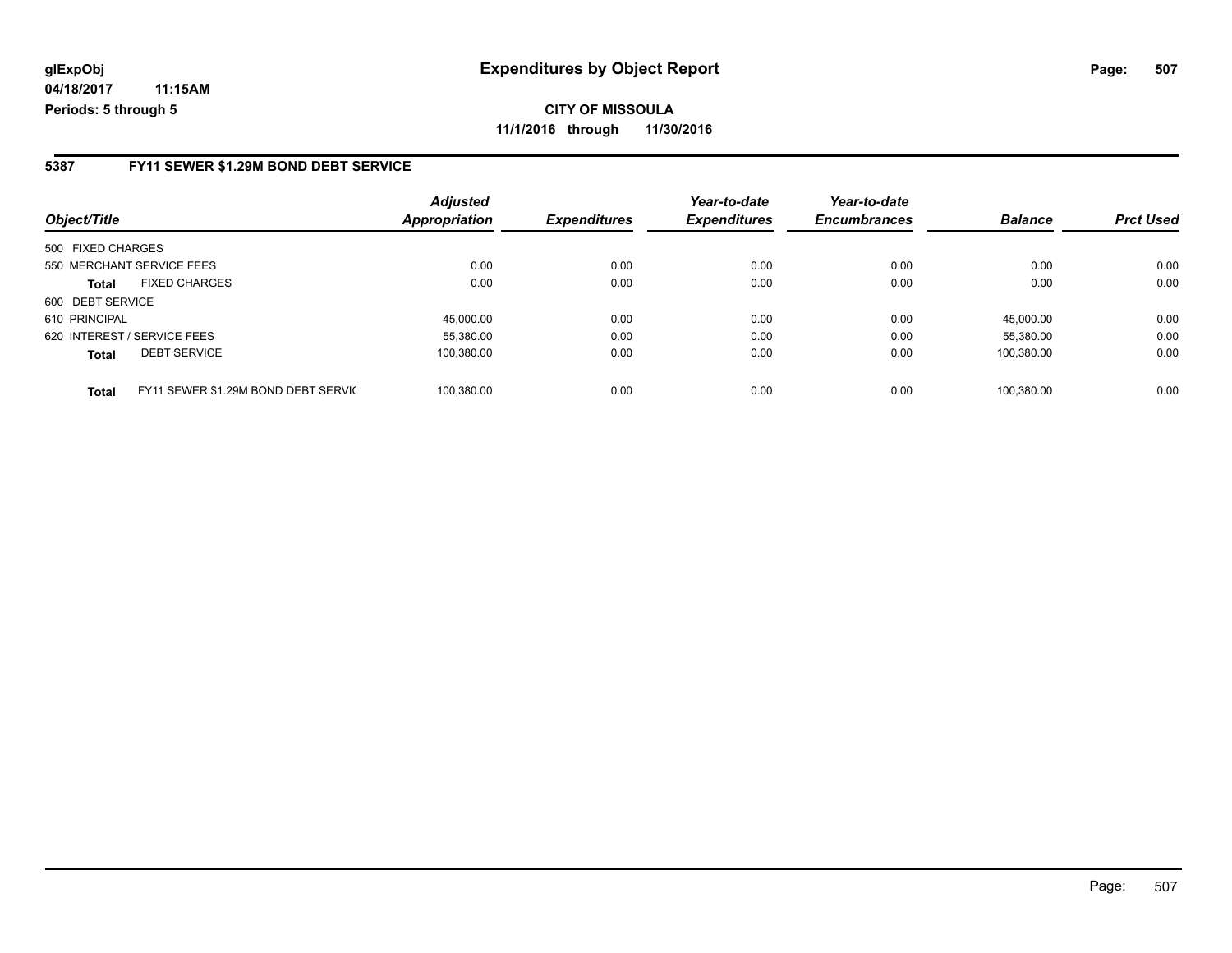# **5388 FY11 \$1.29M SEWER BOND RESERVE**

**330 WASTEWATER**

| Object/Title                         | <b>Adjusted</b><br><b>Appropriation</b> | <b>Expenditures</b> | Year-to-date<br><b>Expenditures</b> | Year-to-date<br><b>Encumbrances</b> | <b>Balance</b> | <b>Prct Used</b> |
|--------------------------------------|-----------------------------------------|---------------------|-------------------------------------|-------------------------------------|----------------|------------------|
| 500 FIXED CHARGES                    |                                         |                     |                                     |                                     |                |                  |
| 550 MERCHANT SERVICE FEES            | 0.00                                    | 0.00                | 0.00                                | 0.00                                | 0.00           | 0.00             |
| <b>FIXED CHARGES</b><br><b>Total</b> | 0.00                                    | 0.00                | 0.00                                | 0.00                                | 0.00           | 0.00             |
| 800 OTHER OBJECTS                    |                                         |                     |                                     |                                     |                |                  |
| 820 TRANSFERS TO OTHER FUNDS         | 0.00                                    | 0.00                | 0.00                                | 0.00                                | 0.00           | 0.00             |
| OTHER OBJECTS<br><b>Total</b>        | 0.00                                    | 0.00                | 0.00                                | 0.00                                | 0.00           | 0.00             |
| <b>WASTEWATER</b><br><b>Total</b>    | 0.00                                    | 0.00                | 0.00                                | 0.00                                | 0.00           | 0.00             |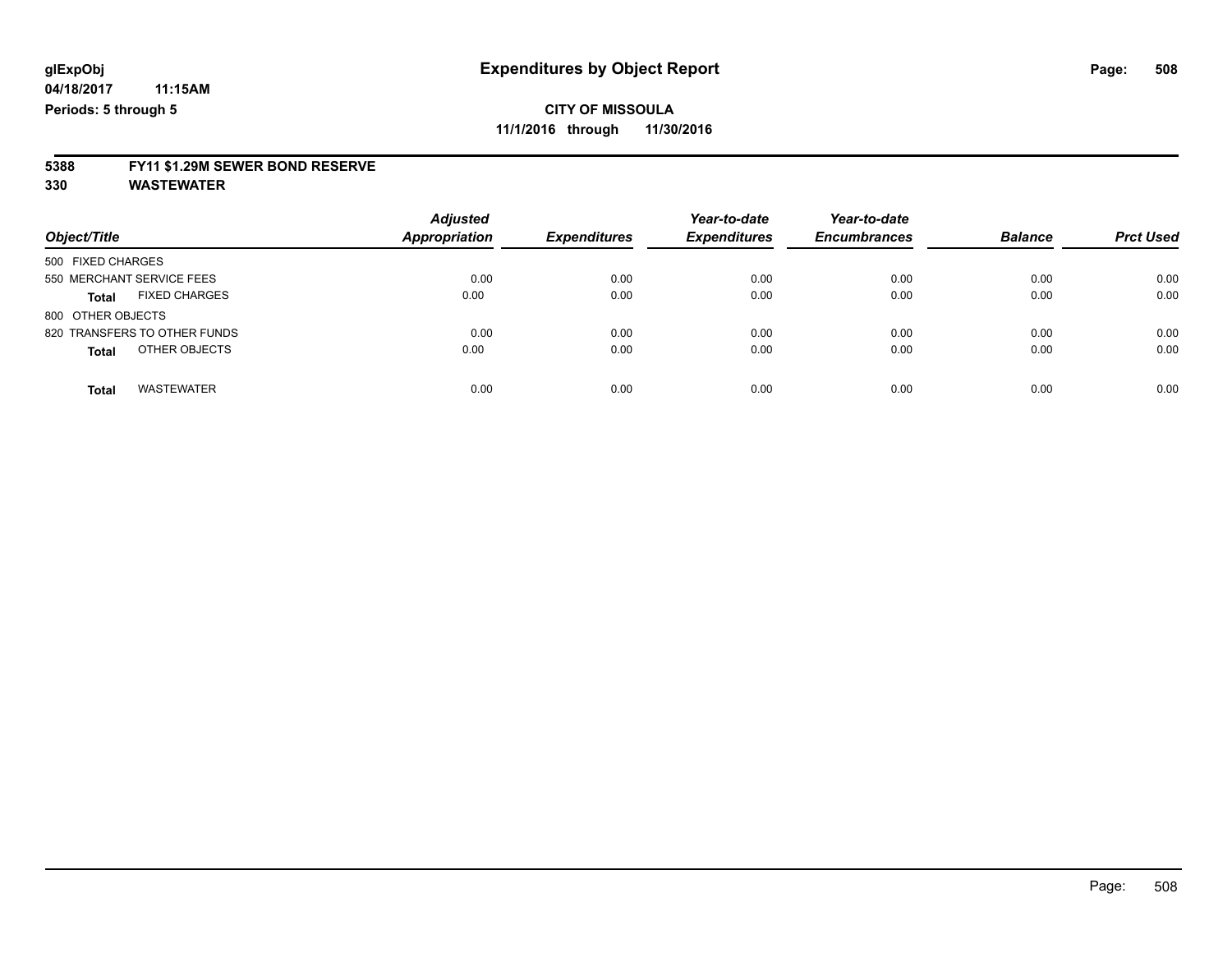#### **5388 FY11 \$1.29M SEWER BOND RESERVE**

| Object/Title                                    | <b>Adjusted</b><br><b>Appropriation</b> | <b>Expenditures</b> | Year-to-date<br><b>Expenditures</b> | Year-to-date<br><b>Encumbrances</b> | <b>Balance</b> | <b>Prct Used</b> |
|-------------------------------------------------|-----------------------------------------|---------------------|-------------------------------------|-------------------------------------|----------------|------------------|
|                                                 |                                         |                     |                                     |                                     |                |                  |
| 500 FIXED CHARGES                               |                                         |                     |                                     |                                     |                |                  |
| 550 MERCHANT SERVICE FEES                       | 0.00                                    | 0.00                | 0.00                                | 0.00                                | 0.00           | 0.00             |
| <b>FIXED CHARGES</b><br><b>Total</b>            | 0.00                                    | 0.00                | 0.00                                | 0.00                                | 0.00           | 0.00             |
| 800 OTHER OBJECTS                               |                                         |                     |                                     |                                     |                |                  |
| 820 TRANSFERS TO OTHER FUNDS                    | 0.00                                    | 0.00                | 0.00                                | 0.00                                | 0.00           | 0.00             |
| OTHER OBJECTS<br><b>Total</b>                   | 0.00                                    | 0.00                | 0.00                                | 0.00                                | 0.00           | 0.00             |
|                                                 |                                         |                     |                                     |                                     |                |                  |
| FY11 \$1.29M SEWER BOND RESERVE<br><b>Total</b> | 0.00                                    | 0.00                | 0.00                                | 0.00                                | 0.00           | 0.00             |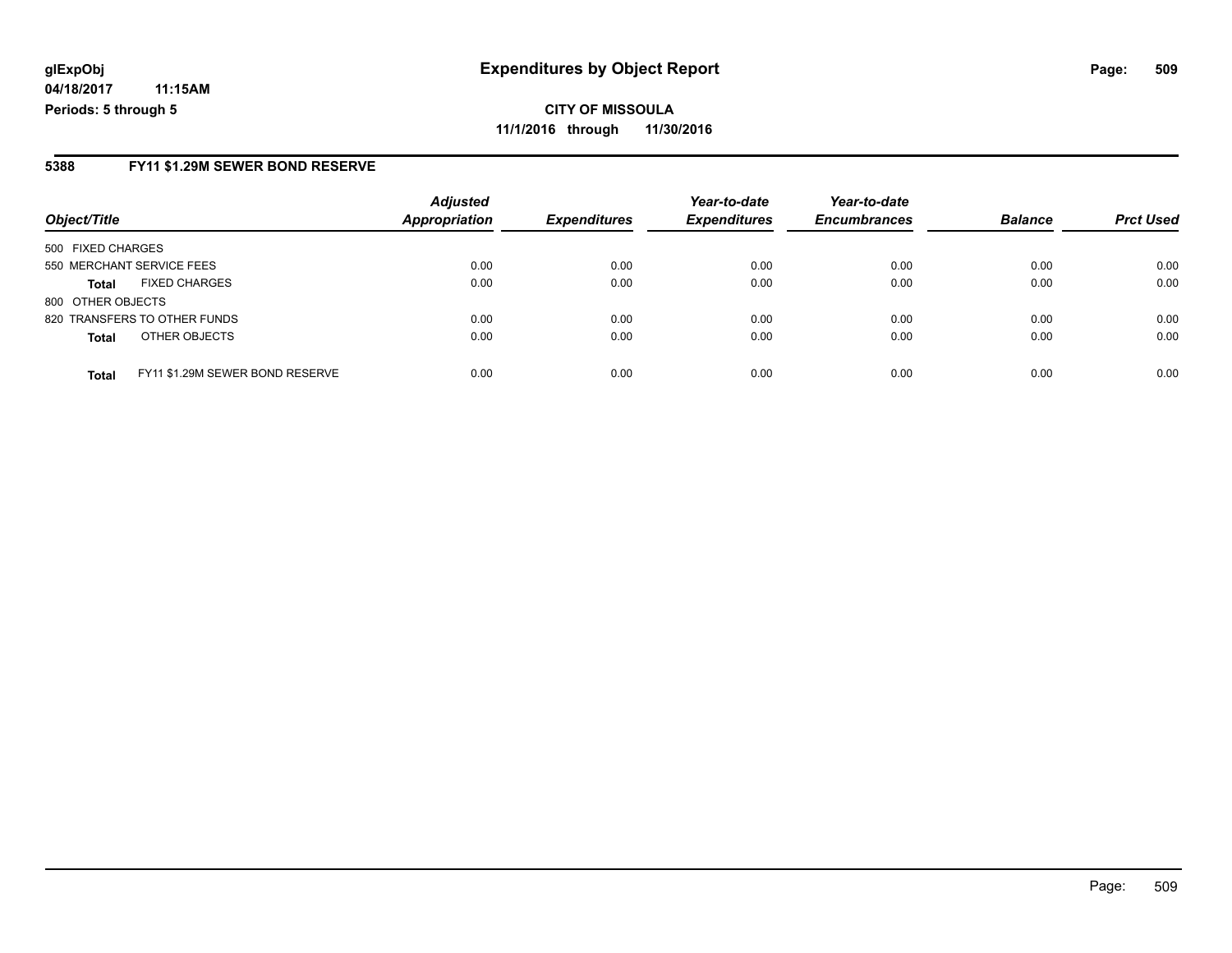# **5389 FY15 SEWER REVENUE BOND DEBT SERVICE**

**330 WASTEWATER**

|                                      | <b>Adjusted</b>      |                     | Year-to-date        | Year-to-date        |                |                  |
|--------------------------------------|----------------------|---------------------|---------------------|---------------------|----------------|------------------|
| Object/Title                         | <b>Appropriation</b> | <b>Expenditures</b> | <b>Expenditures</b> | <b>Encumbrances</b> | <b>Balance</b> | <b>Prct Used</b> |
| 500 FIXED CHARGES                    |                      |                     |                     |                     |                |                  |
| 550 MERCHANT SERVICE FEES            | 0.00                 | 0.00                | 0.00                | 0.00                | 0.00           | 0.00             |
| <b>FIXED CHARGES</b><br><b>Total</b> | 0.00                 | 0.00                | 0.00                | 0.00                | 0.00           | 0.00             |
| 600 DEBT SERVICE                     |                      |                     |                     |                     |                |                  |
| 610 PRINCIPAL                        | 39.000.00            | 0.00                | 0.00                | 0.00                | 39.000.00      | 0.00             |
| 620 INTEREST / SERVICE FEES          | 23.063.00            | 0.00                | 0.00                | 0.00                | 23,063.00      | 0.00             |
| <b>DEBT SERVICE</b><br><b>Total</b>  | 62.063.00            | 0.00                | 0.00                | 0.00                | 62,063.00      | 0.00             |
| <b>WASTEWATER</b><br><b>Total</b>    | 62.063.00            | 0.00                | 0.00                | 0.00                | 62.063.00      | 0.00             |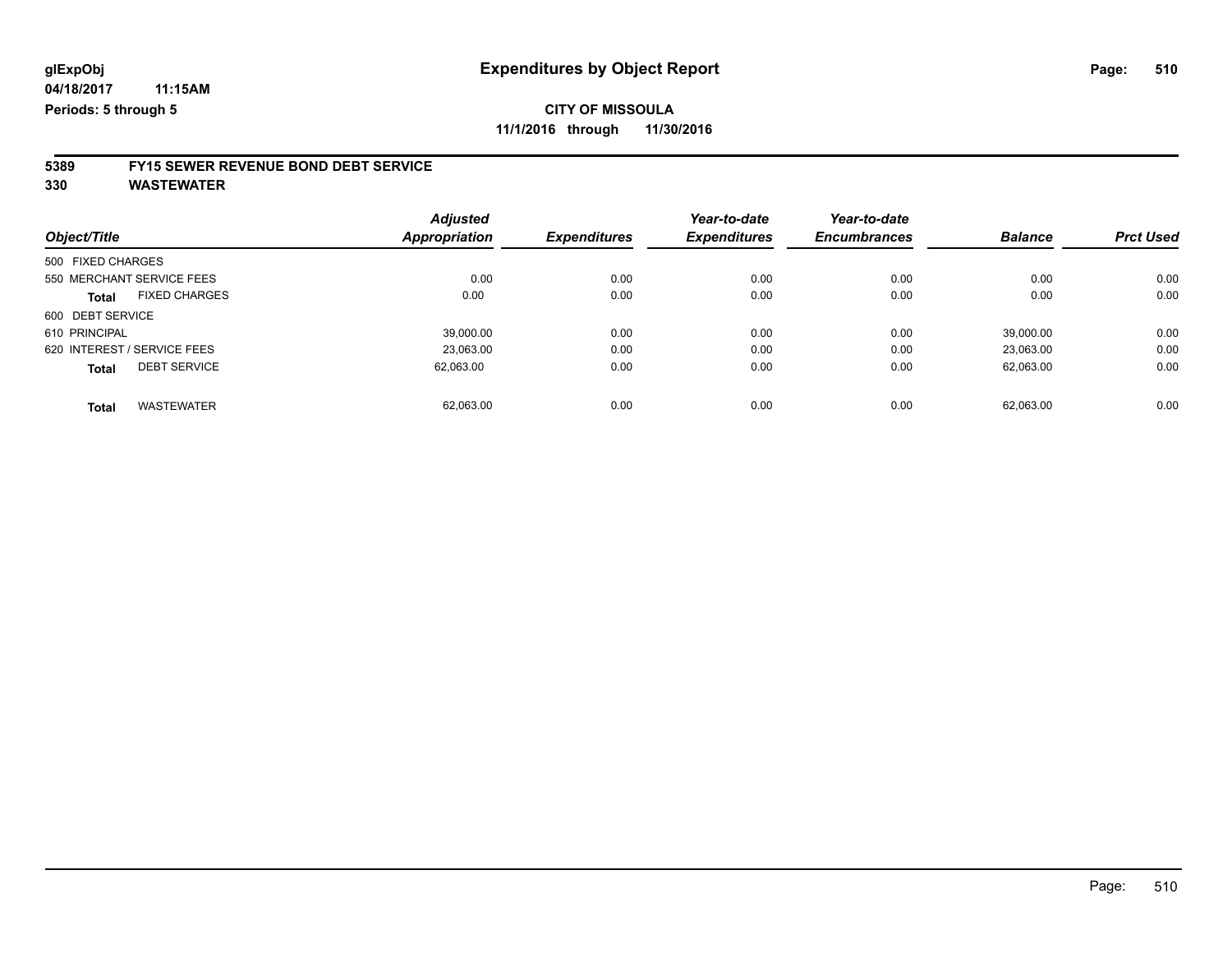#### **5389 FY15 SEWER REVENUE BOND DEBT SERVICE**

| Object/Title      |                                  | <b>Adjusted</b><br><b>Appropriation</b> | <b>Expenditures</b> | Year-to-date<br><b>Expenditures</b> | Year-to-date<br><b>Encumbrances</b> | <b>Balance</b> | <b>Prct Used</b> |
|-------------------|----------------------------------|-----------------------------------------|---------------------|-------------------------------------|-------------------------------------|----------------|------------------|
| 500 FIXED CHARGES |                                  |                                         |                     |                                     |                                     |                |                  |
|                   | 550 MERCHANT SERVICE FEES        | 0.00                                    | 0.00                | 0.00                                | 0.00                                | 0.00           | 0.00             |
| <b>Total</b>      | <b>FIXED CHARGES</b>             | 0.00                                    | 0.00                | 0.00                                | 0.00                                | 0.00           | 0.00             |
| 600 DEBT SERVICE  |                                  |                                         |                     |                                     |                                     |                |                  |
| 610 PRINCIPAL     |                                  | 39.000.00                               | 0.00                | 0.00                                | 0.00                                | 39.000.00      | 0.00             |
|                   | 620 INTEREST / SERVICE FEES      | 23,063.00                               | 0.00                | 0.00                                | 0.00                                | 23.063.00      | 0.00             |
| <b>Total</b>      | <b>DEBT SERVICE</b>              | 62,063.00                               | 0.00                | 0.00                                | 0.00                                | 62.063.00      | 0.00             |
| <b>Total</b>      | FY15 SEWER REVENUE BOND DEBT SEF | 62.063.00                               | 0.00                | 0.00                                | 0.00                                | 62.063.00      | 0.00             |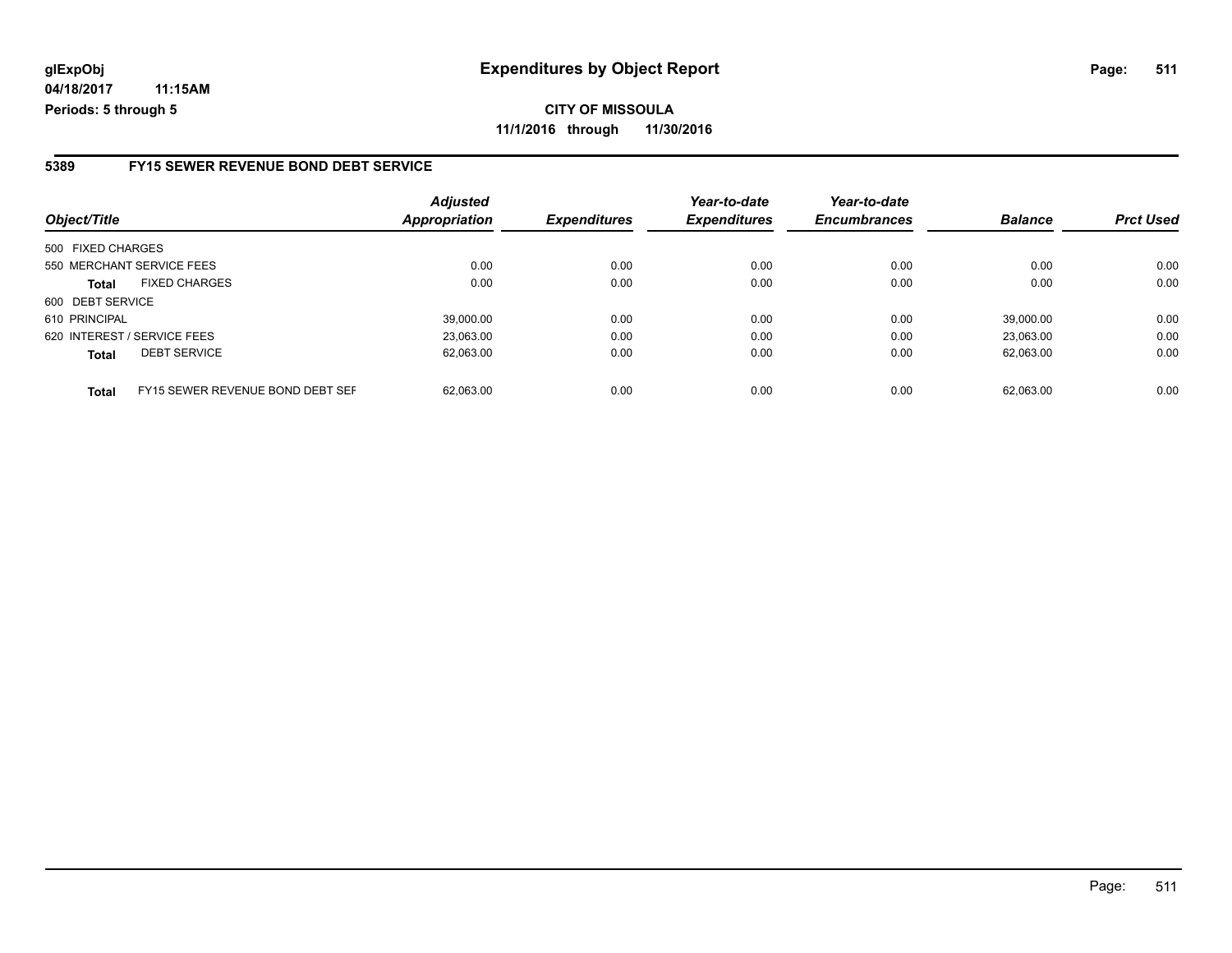# **5390 FY15 SEWER BOND DEBT RESERVE**

**330 WASTEWATER**

| Object/Title                         | <b>Adjusted</b><br><b>Appropriation</b> | <b>Expenditures</b> | Year-to-date<br><b>Expenditures</b> | Year-to-date<br><b>Encumbrances</b> | <b>Balance</b> | <b>Prct Used</b> |
|--------------------------------------|-----------------------------------------|---------------------|-------------------------------------|-------------------------------------|----------------|------------------|
| 500 FIXED CHARGES                    |                                         |                     |                                     |                                     |                |                  |
| 550 MERCHANT SERVICE FEES            | 0.00                                    | 0.00                | 0.00                                | 0.00                                | 0.00           | 0.00             |
| <b>FIXED CHARGES</b><br><b>Total</b> | 0.00                                    | 0.00                | 0.00                                | 0.00                                | 0.00           | 0.00             |
| 800 OTHER OBJECTS                    |                                         |                     |                                     |                                     |                |                  |
| 820 TRANSFERS TO OTHER FUNDS         | 0.00                                    | 0.00                | 0.00                                | 0.00                                | 0.00           | 0.00             |
| OTHER OBJECTS<br><b>Total</b>        | 0.00                                    | 0.00                | 0.00                                | 0.00                                | 0.00           | 0.00             |
|                                      |                                         |                     |                                     |                                     |                |                  |
| <b>WASTEWATER</b><br>Total           | 0.00                                    | 0.00                | 0.00                                | 0.00                                | 0.00           | 0.00             |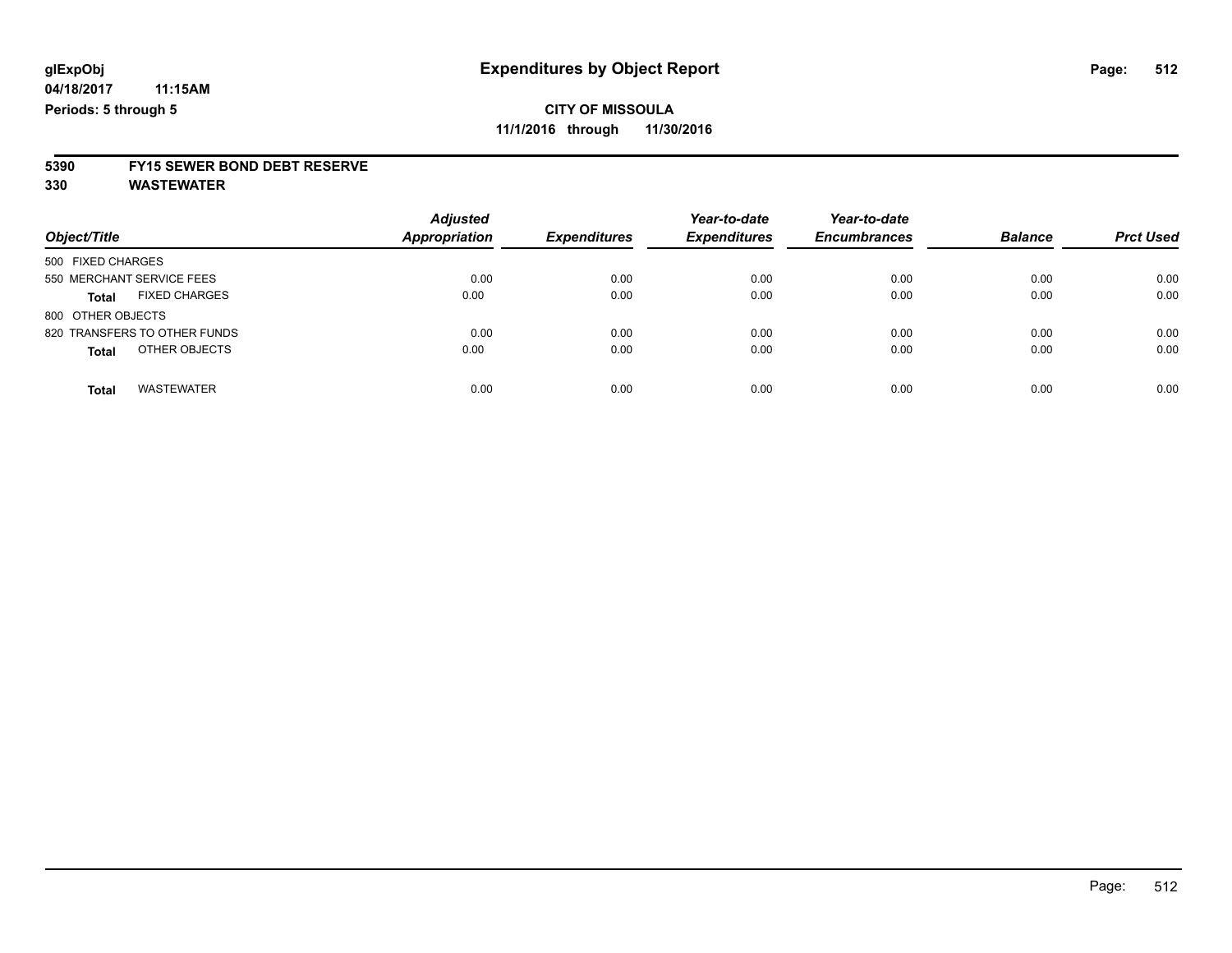**CITY OF MISSOULA 11/1/2016 through 11/30/2016**

#### **5390 FY15 SEWER BOND DEBT RESERVE**

|                              |                              | <b>Adjusted</b>      |                     | Year-to-date        | Year-to-date        |                |                  |
|------------------------------|------------------------------|----------------------|---------------------|---------------------|---------------------|----------------|------------------|
| Object/Title                 |                              | <b>Appropriation</b> | <b>Expenditures</b> | <b>Expenditures</b> | <b>Encumbrances</b> | <b>Balance</b> | <b>Prct Used</b> |
| 500 FIXED CHARGES            |                              |                      |                     |                     |                     |                |                  |
| 550 MERCHANT SERVICE FEES    |                              | 0.00                 | 0.00                | 0.00                | 0.00                | 0.00           | 0.00             |
| Total                        | <b>FIXED CHARGES</b>         | 0.00                 | 0.00                | 0.00                | 0.00                | 0.00           | 0.00             |
| 800 OTHER OBJECTS            |                              |                      |                     |                     |                     |                |                  |
| 820 TRANSFERS TO OTHER FUNDS |                              | 0.00                 | 0.00                | 0.00                | 0.00                | 0.00           | 0.00             |
| <b>Total</b>                 | OTHER OBJECTS                | 0.00                 | 0.00                | 0.00                | 0.00                | 0.00           | 0.00             |
| <b>Total</b>                 | FY15 SEWER BOND DEBT RESERVE | 0.00                 | 0.00                | 0.00                | 0.00                | 0.00           | 0.00             |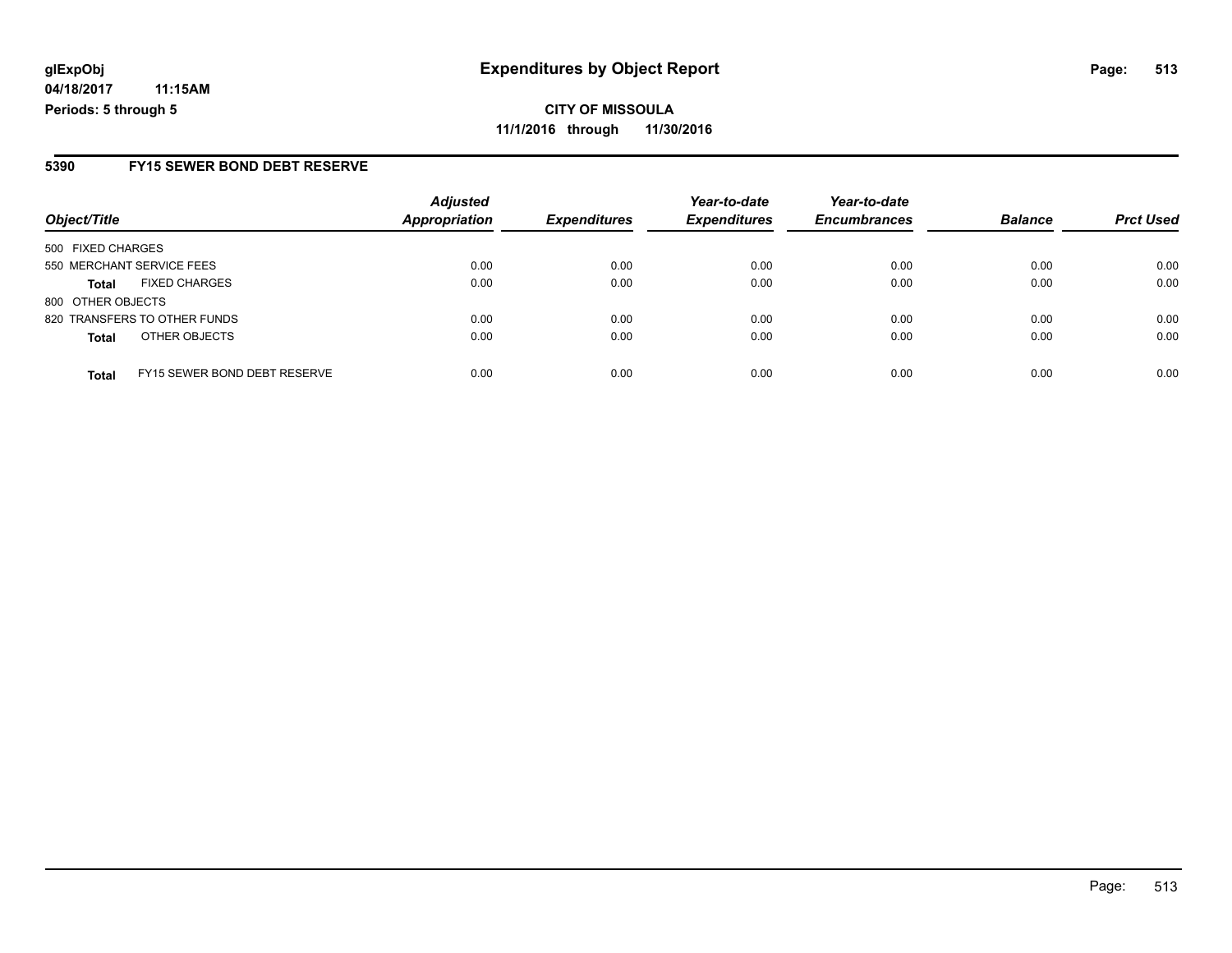**5450 STORMWATER UTILITIY 334 STORM WATER**

|                                      | <b>Adjusted</b>      |                     | Year-to-date        | Year-to-date        |                |                  |
|--------------------------------------|----------------------|---------------------|---------------------|---------------------|----------------|------------------|
| Object/Title                         | <b>Appropriation</b> | <b>Expenditures</b> | <b>Expenditures</b> | <b>Encumbrances</b> | <b>Balance</b> | <b>Prct Used</b> |
| 100 PERSONAL SERVICES                |                      |                     |                     |                     |                |                  |
| 110 SALARIES AND WAGES               | 0.00                 | 4,739.65            | 7,109.47            | 0.00                | $-7,109.47$    | 0.00             |
| 130 OTHER                            | 0.00                 | 0.00                | 0.00                | 0.00                | 0.00           | 0.00             |
| <b>140 EMPLOYER CONTRIBUTIONS</b>    | 0.00                 | 1,577.68            | 1,971.51            | 0.00                | $-1,971.51$    | 0.00             |
| 141 STATE RETIREMENT CONTRIBUTIONS   | 0.00                 | 4.74                | 7.11                | 0.00                | $-7.11$        | 0.00             |
| <b>150 STATE RETIREMENT</b>          | 0.00                 | 0.00                | 0.00                | 0.00                | 0.00           | 0.00             |
| PERSONAL SERVICES<br><b>Total</b>    | 0.00                 | 6,322.07            | 9,088.09            | 0.00                | $-9,088.09$    | 0.00             |
| 200 SUPPLIES                         |                      |                     |                     |                     |                |                  |
| 210 OFFICE SUPPLIES                  | 0.00                 | 2,896.43            | 2,896.43            | 0.00                | $-2,896.43$    | 0.00             |
| 231 GASOLINE                         | 0.00                 | 0.00                | 0.00                | 0.00                | 0.00           | 0.00             |
| <b>SUPPLIES</b><br><b>Total</b>      | 0.00                 | 2,896.43            | 2,896.43            | 0.00                | $-2,896.43$    | 0.00             |
| 300 PURCHASED SERVICES               |                      |                     |                     |                     |                |                  |
| 310 COMMUNICATIONS                   | 0.00                 | 0.00                | 544.00              | 0.00                | $-544.00$      | 0.00             |
| 320 PRINTING & DUPLICATING           | 0.00                 | 0.00                | 0.00                | 0.00                | 0.00           | 0.00             |
| 330 PUBLICITY, SUBSCRIPTIONS & DUES  | 0.00                 | 0.00                | 5,047.29            | 0.00                | $-5,047.29$    | 0.00             |
| 344 TELEPHONE SERVICE                | 0.00                 | 0.00                | 0.00                | 0.00                | 0.00           | 0.00             |
| 350 PROFESSIONAL SERVICES            | 0.00                 | 0.00                | 0.00                | 0.00                | 0.00           | 0.00             |
| 370 TRAVEL                           | 0.00                 | 0.00                | 451.19              | 0.00                | $-451.19$      | 0.00             |
| 380 TRAINING                         | 0.00                 | 0.00                | 0.00                | 0.00                | 0.00           | 0.00             |
| PURCHASED SERVICES<br><b>Total</b>   | 0.00                 | 0.00                | 6,042.48            | 0.00                | $-6,042.48$    | 0.00             |
| 500 FIXED CHARGES                    |                      |                     |                     |                     |                |                  |
| 500 FIXED CHARGES                    | 0.00                 | 0.00                | 0.00                | 0.00                | 0.00           | 0.00             |
| <b>FIXED CHARGES</b><br><b>Total</b> | 0.00                 | 0.00                | 0.00                | 0.00                | 0.00           | 0.00             |
| 600 DEBT SERVICE                     |                      |                     |                     |                     |                |                  |
| 620 INTEREST / SERVICE FEES          | 0.00                 | 0.00                | 0.00                | 0.00                | 0.00           | 0.00             |
| <b>DEBT SERVICE</b><br><b>Total</b>  | 0.00                 | 0.00                | 0.00                | 0.00                | 0.00           | 0.00             |
| 800 OTHER OBJECTS                    |                      |                     |                     |                     |                |                  |
| 820 TRANSFERS TO OTHER FUNDS         | 0.00                 | 0.00                | 0.00                | 0.00                | 0.00           | 0.00             |
| OTHER OBJECTS<br><b>Total</b>        | 0.00                 | 0.00                | 0.00                | 0.00                | 0.00           | 0.00             |
| 900 CAPITAL OUTLAY                   |                      |                     |                     |                     |                |                  |
| 940 MACHINERY & EQUIPMENT            | 0.00                 | 0.00                | 0.00                | 0.00                | 0.00           | 0.00             |
| CAPITAL OUTLAY<br><b>Total</b>       | 0.00                 | 0.00                | 0.00                | 0.00                | 0.00           | 0.00             |
|                                      |                      |                     |                     |                     |                |                  |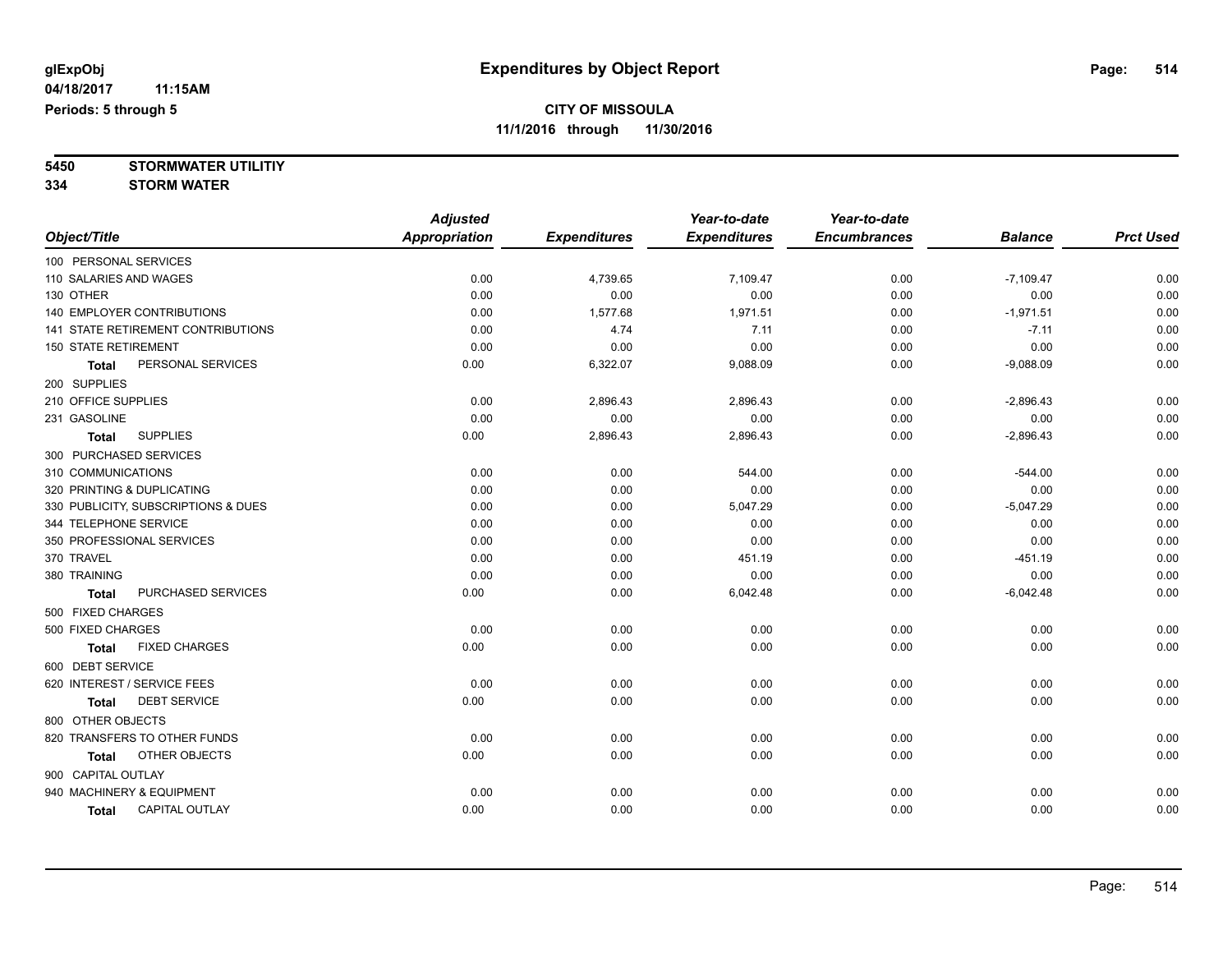| glExpObj<br>04/18/2017 | <b>Expenditures by Object Report</b><br>11:15AM  |      |                                              |            |      |              | Page: | 515  |
|------------------------|--------------------------------------------------|------|----------------------------------------------|------------|------|--------------|-------|------|
| Periods: 5 through 5   |                                                  |      | <b>CITY OF MISSOULA</b><br>11/1/2016 through | 11/30/2016 |      |              |       |      |
| 5450<br><b>Total</b>   | <b>STORMWATER UTILITIY</b><br><b>STORM WATER</b> | 0.00 | 9.218.50                                     | 18.027.00  | 0.00 | $-18.027.00$ |       | 0.00 |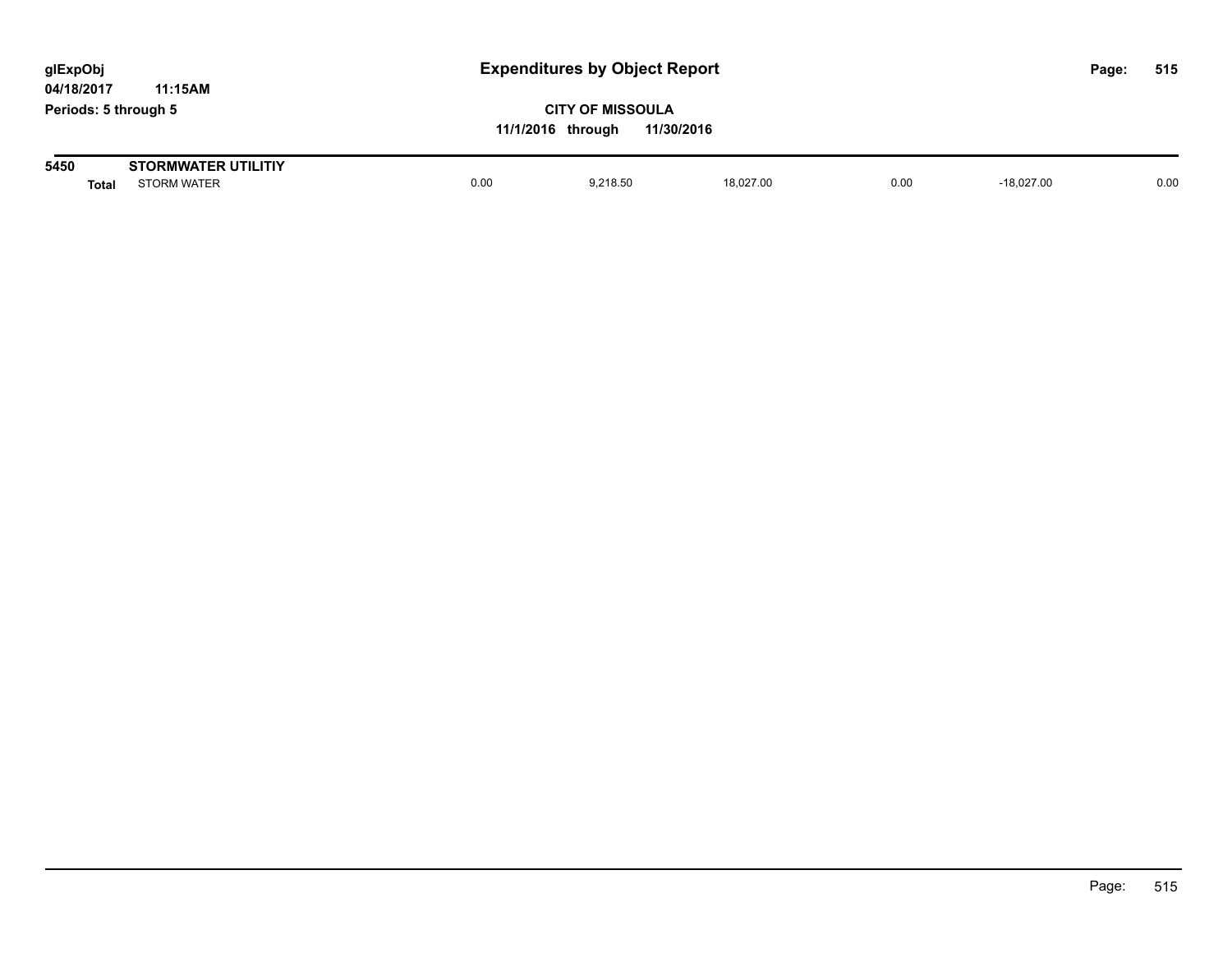#### **5450 STORMWATER UTILITIY**

|                             |                                     | <b>Adjusted</b> |                     | Year-to-date        | Year-to-date        |                |                  |
|-----------------------------|-------------------------------------|-----------------|---------------------|---------------------|---------------------|----------------|------------------|
| Object/Title                |                                     | Appropriation   | <b>Expenditures</b> | <b>Expenditures</b> | <b>Encumbrances</b> | <b>Balance</b> | <b>Prct Used</b> |
| 100 PERSONAL SERVICES       |                                     |                 |                     |                     |                     |                |                  |
| 110 SALARIES AND WAGES      |                                     | 0.00            | 4,739.65            | 7,109.47            | 0.00                | $-7,109.47$    | 0.00             |
| 130 OTHER                   |                                     | 0.00            | 0.00                | 0.00                | 0.00                | 0.00           | 0.00             |
|                             | 140 EMPLOYER CONTRIBUTIONS          | 0.00            | 1,577.68            | 1,971.51            | 0.00                | $-1,971.51$    | 0.00             |
|                             | 141 STATE RETIREMENT CONTRIBUTIONS  | 0.00            | 4.74                | 7.11                | 0.00                | $-7.11$        | 0.00             |
| <b>150 STATE RETIREMENT</b> |                                     | 0.00            | 0.00                | 0.00                | 0.00                | 0.00           | 0.00             |
| <b>Total</b>                | PERSONAL SERVICES                   | 0.00            | 6,322.07            | 9,088.09            | 0.00                | $-9,088.09$    | 0.00             |
| 200 SUPPLIES                |                                     |                 |                     |                     |                     |                |                  |
| 210 OFFICE SUPPLIES         |                                     | 0.00            | 2,896.43            | 2,896.43            | 0.00                | $-2,896.43$    | 0.00             |
| 231 GASOLINE                |                                     | 0.00            | 0.00                | 0.00                | 0.00                | 0.00           | 0.00             |
| Total                       | <b>SUPPLIES</b>                     | 0.00            | 2,896.43            | 2,896.43            | 0.00                | $-2,896.43$    | 0.00             |
| 300 PURCHASED SERVICES      |                                     |                 |                     |                     |                     |                |                  |
| 310 COMMUNICATIONS          |                                     | 0.00            | 0.00                | 544.00              | 0.00                | $-544.00$      | 0.00             |
|                             | 320 PRINTING & DUPLICATING          | 0.00            | 0.00                | 0.00                | 0.00                | 0.00           | 0.00             |
|                             | 330 PUBLICITY, SUBSCRIPTIONS & DUES | 0.00            | 0.00                | 5,047.29            | 0.00                | $-5,047.29$    | 0.00             |
| 344 TELEPHONE SERVICE       |                                     | 0.00            | 0.00                | 0.00                | 0.00                | 0.00           | 0.00             |
|                             | 350 PROFESSIONAL SERVICES           | 0.00            | 0.00                | 0.00                | 0.00                | 0.00           | 0.00             |
| 370 TRAVEL                  |                                     | 0.00            | 0.00                | 451.19              | 0.00                | $-451.19$      | 0.00             |
| 380 TRAINING                |                                     | 0.00            | 0.00                | 0.00                | 0.00                | 0.00           | 0.00             |
| <b>Total</b>                | PURCHASED SERVICES                  | 0.00            | 0.00                | 6,042.48            | 0.00                | $-6,042.48$    | 0.00             |
| 500 FIXED CHARGES           |                                     |                 |                     |                     |                     |                |                  |
| 500 FIXED CHARGES           |                                     | 0.00            | 0.00                | 0.00                | 0.00                | 0.00           | 0.00             |
| <b>Total</b>                | <b>FIXED CHARGES</b>                | 0.00            | 0.00                | 0.00                | 0.00                | 0.00           | 0.00             |
| 600 DEBT SERVICE            |                                     |                 |                     |                     |                     |                |                  |
|                             | 620 INTEREST / SERVICE FEES         | 0.00            | 0.00                | 0.00                | 0.00                | 0.00           | 0.00             |
| <b>Total</b>                | <b>DEBT SERVICE</b>                 | 0.00            | 0.00                | 0.00                | 0.00                | 0.00           | 0.00             |
| 800 OTHER OBJECTS           |                                     |                 |                     |                     |                     |                |                  |
|                             | 820 TRANSFERS TO OTHER FUNDS        | 0.00            | 0.00                | 0.00                | 0.00                | 0.00           | 0.00             |
| <b>Total</b>                | OTHER OBJECTS                       | 0.00            | 0.00                | 0.00                | 0.00                | 0.00           | 0.00             |
| 900 CAPITAL OUTLAY          |                                     |                 |                     |                     |                     |                |                  |
|                             | 940 MACHINERY & EQUIPMENT           | 0.00            | 0.00                | 0.00                | 0.00                | 0.00           | 0.00             |
| <b>Total</b>                | <b>CAPITAL OUTLAY</b>               | 0.00            | 0.00                | 0.00                | 0.00                | 0.00           | 0.00             |
| Total                       | STORMWATER UTILITIY                 | 0.00            | 9,218.50            | 18,027.00           | 0.00                | $-18,027.00$   | 0.00             |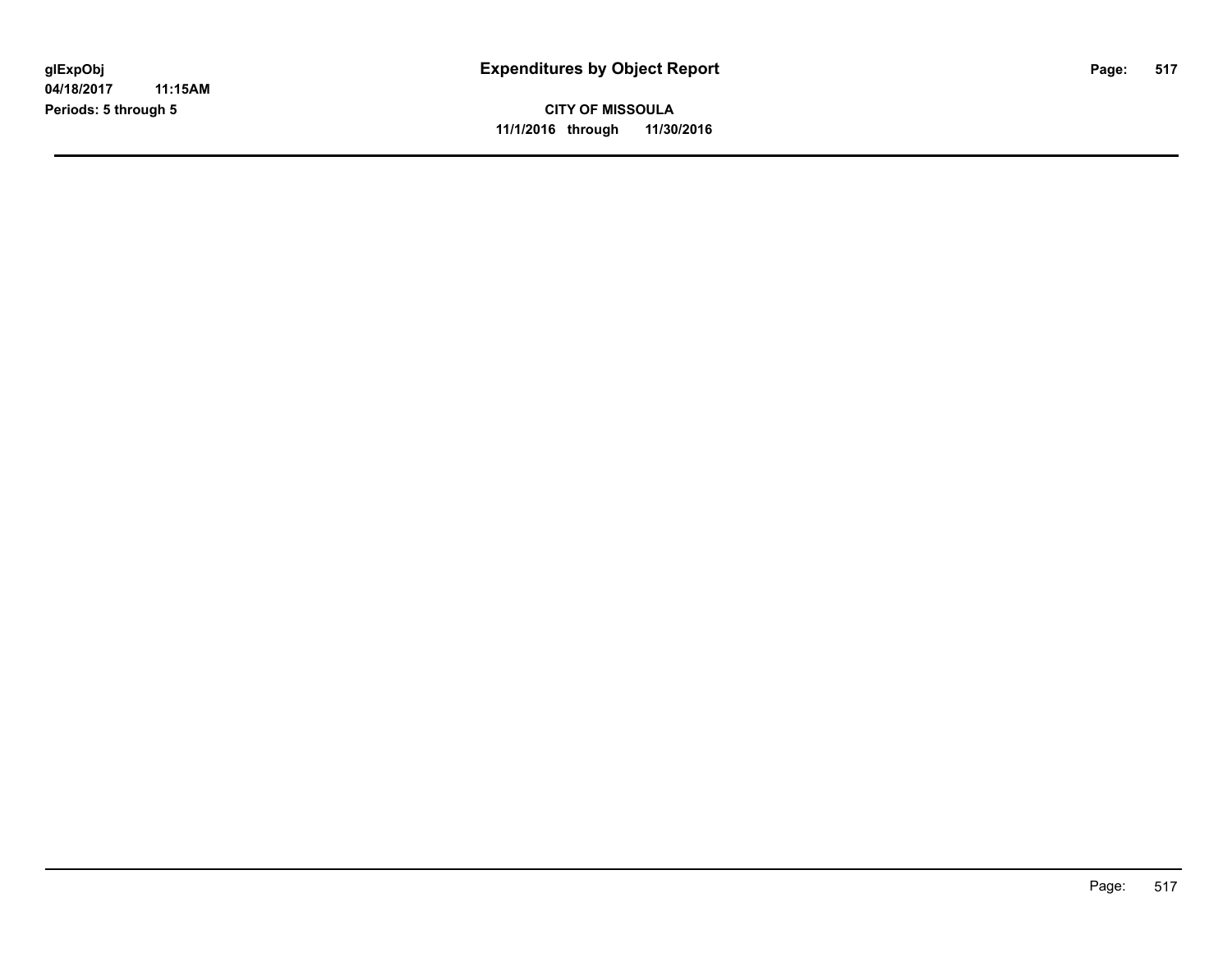# **5711 AQUATICS**

**370 PARKS & RECREATION**

|                                       | <b>Adjusted</b>      |                     | Year-to-date        | Year-to-date        |                |                  |
|---------------------------------------|----------------------|---------------------|---------------------|---------------------|----------------|------------------|
| Object/Title                          | <b>Appropriation</b> | <b>Expenditures</b> | <b>Expenditures</b> | <b>Encumbrances</b> | <b>Balance</b> | <b>Prct Used</b> |
| 100 PERSONAL SERVICES                 |                      |                     |                     |                     |                |                  |
| 110 SALARIES AND WAGES                | 546,287.00           | 29,915.09           | 285,676.31          | 0.00                | 260,610.69     | 52.29            |
| 115 SALARIES/HEALTH INSURANCE BENEFIT | 0.00                 | 0.00                | 0.00                | 0.00                | 0.00           | 0.00             |
| 120 OVERTIME/TERMINATION              | 1,000.00             | 0.00                | 264.57              | 0.00                | 735.43         | 26.46            |
| 135 OPEB EXPENSE                      | 0.00                 | 0.00                | 0.00                | 0.00                | 0.00           | 0.00             |
| 140 EMPLOYER CONTRIBUTIONS            | 133,741.00           | 8,071.81            | 67,585.15           | 0.00                | 66,155.85      | 50.53            |
| 141 STATE RETIREMENT CONTRIBUTIONS    | 0.00                 | 29.92               | 239.96              | 0.00                | $-239.96$      | 0.00             |
| 145 OPEB CONTRIBUTION                 | 0.00                 | 0.00                | 0.00                | 0.00                | 0.00           | 0.00             |
| <b>150 STATE RETIREMENT</b>           | 185.00               | 0.00                | 0.00                | 0.00                | 185.00         | 0.00             |
| 190 PENSION EXPENSE                   | 0.00                 | 0.00                | 0.00                | 0.00                | 0.00           | 0.00             |
| PERSONAL SERVICES<br>Total            | 681,213.00           | 38,016.82           | 353,765.99          | 0.00                | 327,447.01     | 51.93            |
| 200 SUPPLIES                          |                      |                     |                     |                     |                |                  |
| 210 OFFICE SUPPLIES                   | 2,000.00             | 0.00                | 40.13               | 0.00                | 1,959.87       | 2.01             |
| 220 OPERATING SUPPLIES                | 23,000.00            | 54.99               | 1,539.68            | 0.00                | 21,460.32      | 6.69             |
| 230 REPAIR/MAINTENANCE                | 67,500.00            | 1,719.14            | 30,725.52           | 0.00                | 36,774.48      | 45.52            |
| 231 GASOLINE                          | 0.00                 | 0.00                | 0.00                | 0.00                | 0.00           | 0.00             |
| 240 OTHER SUPPLIES                    | 121,000.00           | 1,094.23            | 51,663.10           | 0.00                | 69,336.90      | 42.70            |
| 250 SUPPLIES FOR RESALE               | 0.00                 | 0.00                | 0.00                | 0.00                | 0.00           | 0.00             |
| <b>SUPPLIES</b><br><b>Total</b>       | 213,500.00           | 2,868.36            | 83,968.43           | 0.00                | 129,531.57     | 39.33            |
| 300 PURCHASED SERVICES                |                      |                     |                     |                     |                |                  |
| 310 COMMUNICATIONS                    | 500.00               | 0.00                | 0.00                | 0.00                | 500.00         | 0.00             |
| 320 PRINTING & DUPLICATING            | 10,500.00            | 0.00                | 32.00               | 0.00                | 10,468.00      | 0.30             |
| 330 PUBLICITY, SUBSCRIPTIONS & DUES   | 17,200.00            | 697.73              | 2,755.44            | 0.00                | 14,444.56      | 16.02            |
| 340 SEWER                             | 13,095.00            | 0.00                | 3,056.19            | 0.00                | 10,038.81      | 23.34            |
| 341 ELECTRICITY & NATURAL GAS         | 185,000.00           | 8,313.89            | 63,304.53           | 0.00                | 121,695.47     | 34.22            |
| 343 WATER CHARGES                     | 19,644.00            | 0.00                | 8,768.13            | 0.00                | 10,875.87      | 44.64            |
| 344 TELEPHONE SERVICE                 | 8,160.00             | 839.83              | 3,161.92            | 0.00                | 4,998.08       | 38.75            |
| 345 GARBAGE                           | 4,031.00             | 429.67              | 1,585.91            | 0.00                | 2,445.09       | 39.34            |
| 350 PROFESSIONAL SERVICES             | 32,776.00            | 1,288.80            | 12,059.80           | 0.00                | 20,716.20      | 36.79            |
| 360 REPAIR & MAINTENANCE              | 10,500.00            | 708.00              | 10,823.45           | 0.00                | $-323.45$      | 103.08           |
| 370 TRAVEL                            | 2,000.00             | 0.00                | 0.00                | 0.00                | 2,000.00       | 0.00             |
| 380 TRAINING                          | 5,000.00             | 298.00              | 298.00              | 0.00                | 4,702.00       | 5.96             |
| 390 OTHER PURCHASED SERVICES          | 14,300.00            | 0.00                | $-142.90$           | 0.00                | 14,442.90      | $-1.00$          |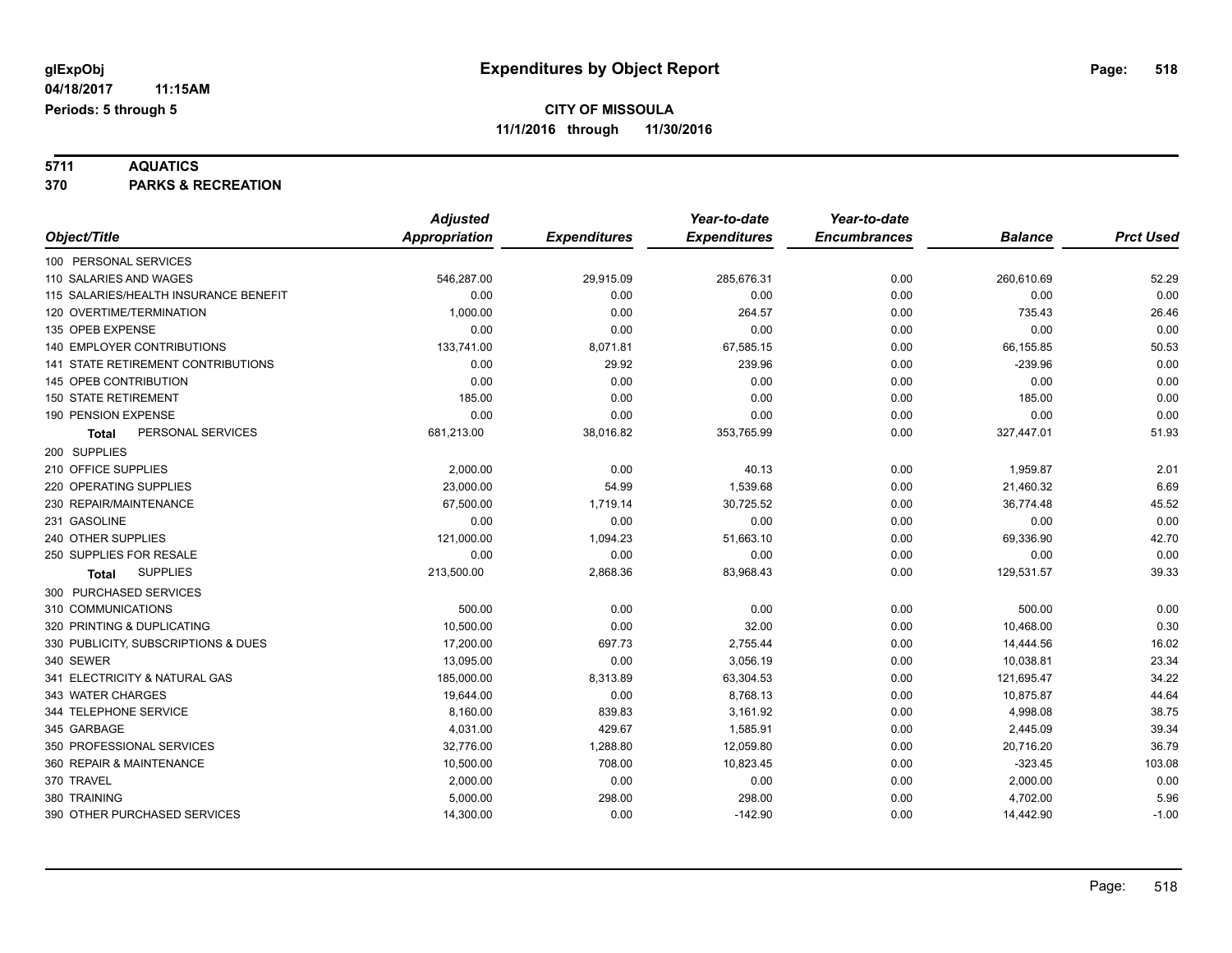# **5711 AQUATICS**

**370 PARKS & RECREATION**

|                    |                              | <b>Adjusted</b>      |                     | Year-to-date        | Year-to-date        |                |                  |
|--------------------|------------------------------|----------------------|---------------------|---------------------|---------------------|----------------|------------------|
| Object/Title       |                              | <b>Appropriation</b> | <b>Expenditures</b> | <b>Expenditures</b> | <b>Encumbrances</b> | <b>Balance</b> | <b>Prct Used</b> |
| Total              | PURCHASED SERVICES           | 322,706.00           | 12,575.92           | 105,702.47          | 0.00                | 217,003.53     | 32.76            |
| 500 FIXED CHARGES  |                              |                      |                     |                     |                     |                |                  |
| 500 FIXED CHARGES  |                              | 0.00                 | 0.00                | 0.00                | 0.00                | 0.00           | 0.00             |
|                    | 550 MERCHANT SERVICE FEES    | 12,000.00            | 0.00                | 0.00                | 0.00                | 12,000.00      | 0.00             |
| Total              | <b>FIXED CHARGES</b>         | 12,000.00            | 0.00                | 0.00                | 0.00                | 12,000.00      | 0.00             |
| 600 DEBT SERVICE   |                              |                      |                     |                     |                     |                |                  |
| 610 PRINCIPAL      |                              | 0.00                 | 0.00                | 0.00                | 0.00                | 0.00           | 0.00             |
| <b>Total</b>       | <b>DEBT SERVICE</b>          | 0.00                 | 0.00                | 0.00                | 0.00                | 0.00           | 0.00             |
| 800 OTHER OBJECTS  |                              |                      |                     |                     |                     |                |                  |
|                    | 820 TRANSFERS TO OTHER FUNDS | 0.00                 | 0.00                | 0.00                | 0.00                | 0.00           | 0.00             |
| <b>Total</b>       | OTHER OBJECTS                | 0.00                 | 0.00                | 0.00                | 0.00                | 0.00           | 0.00             |
| 900 CAPITAL OUTLAY |                              |                      |                     |                     |                     |                |                  |
| 920 BUILDINGS      |                              | 35,000.00            | 0.00                | 0.00                | 0.00                | 35,000.00      | 0.00             |
| 930 IMPROVEMENTS   |                              | 0.00                 | 0.00                | 0.00                | 0.00                | 0.00           | 0.00             |
|                    | 940 MACHINERY & EQUIPMENT    | 0.00                 | 0.00                | 0.00                | 0.00                | 0.00           | 0.00             |
| <b>Total</b>       | CAPITAL OUTLAY               | 35,000.00            | 0.00                | 0.00                | 0.00                | 35,000.00      | 0.00             |
| <b>Total</b>       | PARKS & RECREATION           | 1,264,419.00         | 53,461.10           | 543,436.89          | 0.00                | 720,982.11     | 42.98            |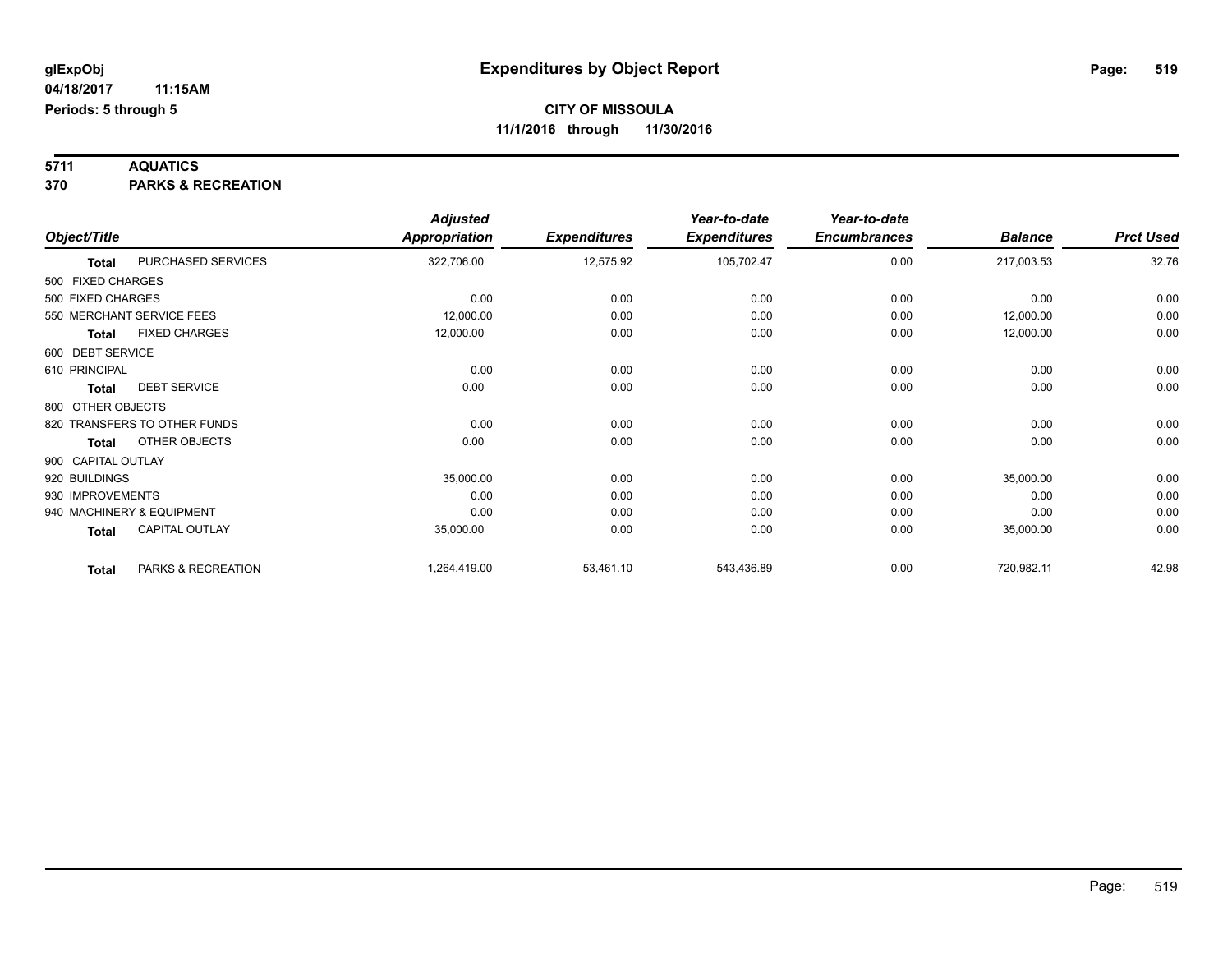# **5711 AQUATICS**

**390 NON-DEPARTMENTAL**

| Object/Title                          | <b>Adjusted</b><br>Appropriation | <b>Expenditures</b> | Year-to-date<br><b>Expenditures</b> | Year-to-date<br><b>Encumbrances</b> | <b>Balance</b> | <b>Prct Used</b> |
|---------------------------------------|----------------------------------|---------------------|-------------------------------------|-------------------------------------|----------------|------------------|
| 800 OTHER OBJECTS                     |                                  |                     |                                     |                                     |                |                  |
| 830 DEPRECIATION                      | 0.00                             | 0.00                | 0.00                                | 0.00                                | 0.00           | 0.00             |
| OTHER OBJECTS<br><b>Total</b>         | 0.00                             | 0.00                | 0.00                                | 0.00                                | 0.00           | 0.00             |
| 900 CAPITAL OUTLAY                    |                                  |                     |                                     |                                     |                |                  |
| 900 CAPITAL OUTLAY                    | 0.00                             | 0.00                | 0.00                                | 0.00                                | 0.00           | 0.00             |
| <b>CAPITAL OUTLAY</b><br><b>Total</b> | 0.00                             | 0.00                | 0.00                                | 0.00                                | 0.00           | 0.00             |
| NON-DEPARTMENTAL<br>Total             | 0.00                             | 0.00                | 0.00                                | 0.00                                | 0.00           | 0.00             |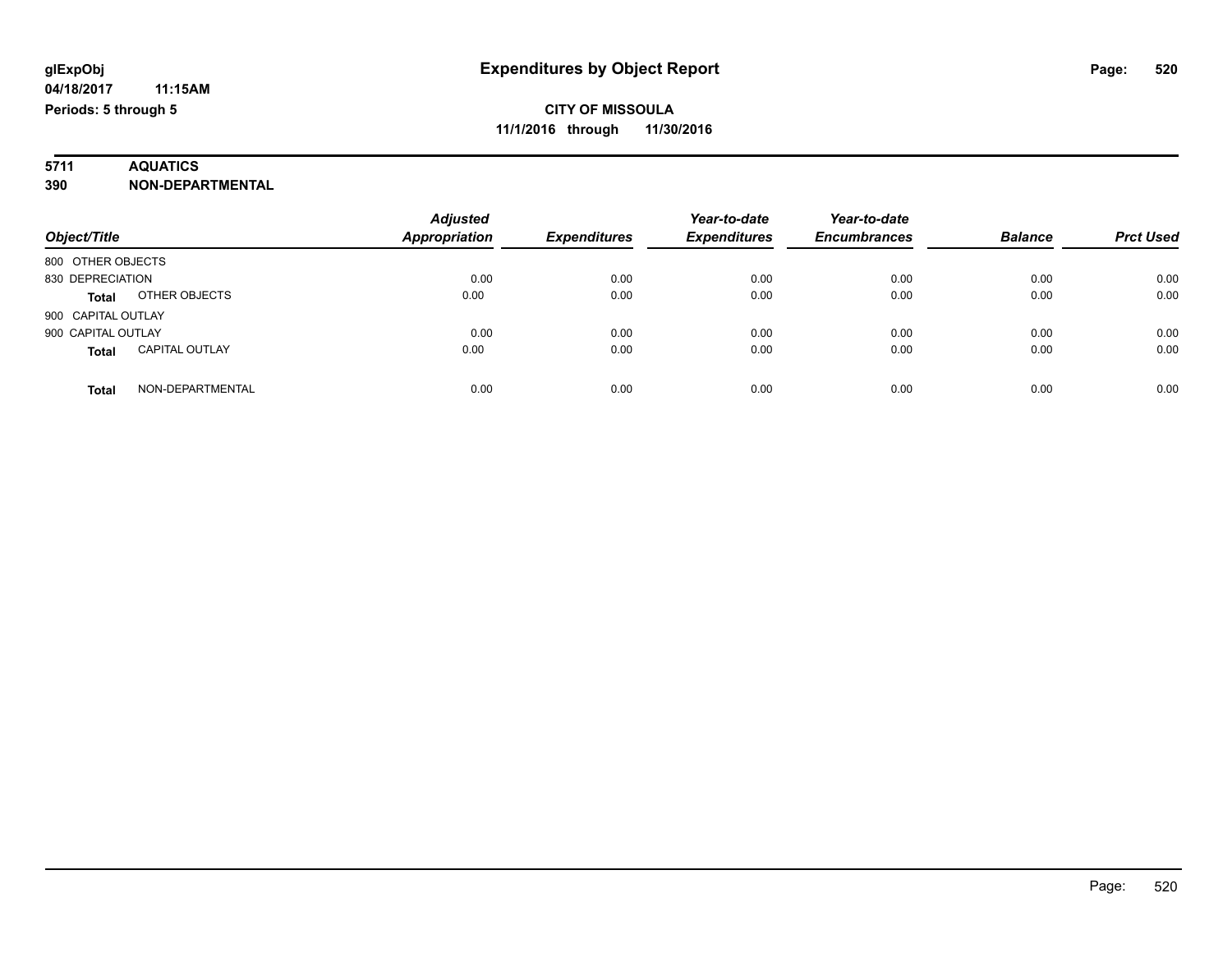**5711 AQUATICS**

|                                           | <b>Adjusted</b>      |                     | Year-to-date        | Year-to-date        |                |                  |
|-------------------------------------------|----------------------|---------------------|---------------------|---------------------|----------------|------------------|
| Object/Title                              | <b>Appropriation</b> | <b>Expenditures</b> | <b>Expenditures</b> | <b>Encumbrances</b> | <b>Balance</b> | <b>Prct Used</b> |
| 100 PERSONAL SERVICES                     |                      |                     |                     |                     |                |                  |
| 110 SALARIES AND WAGES                    | 546,287.00           | 29,915.09           | 285,676.31          | 0.00                | 260,610.69     | 52.29            |
| 115 SALARIES/HEALTH INSURANCE BENEFIT     | 0.00                 | 0.00                | 0.00                | 0.00                | 0.00           | 0.00             |
| 120 OVERTIME/TERMINATION                  | 1,000.00             | 0.00                | 264.57              | 0.00                | 735.43         | 26.46            |
| 135 OPEB EXPENSE                          | 0.00                 | 0.00                | 0.00                | 0.00                | 0.00           | 0.00             |
| 140 EMPLOYER CONTRIBUTIONS                | 133.741.00           | 8,071.81            | 67,585.15           | 0.00                | 66,155.85      | 50.53            |
| <b>141 STATE RETIREMENT CONTRIBUTIONS</b> | 0.00                 | 29.92               | 239.96              | 0.00                | $-239.96$      | 0.00             |
| 145 OPEB CONTRIBUTION                     | 0.00                 | 0.00                | 0.00                | 0.00                | 0.00           | 0.00             |
| <b>150 STATE RETIREMENT</b>               | 185.00               | 0.00                | 0.00                | 0.00                | 185.00         | 0.00             |
| 190 PENSION EXPENSE                       | 0.00                 | 0.00                | 0.00                | 0.00                | 0.00           | 0.00             |
| PERSONAL SERVICES<br><b>Total</b>         | 681,213.00           | 38,016.82           | 353,765.99          | 0.00                | 327,447.01     | 51.93            |
| 200 SUPPLIES                              |                      |                     |                     |                     |                |                  |
| 210 OFFICE SUPPLIES                       | 2,000.00             | 0.00                | 40.13               | 0.00                | 1,959.87       | 2.01             |
| 220 OPERATING SUPPLIES                    | 23,000.00            | 54.99               | 1,539.68            | 0.00                | 21,460.32      | 6.69             |
| 230 REPAIR/MAINTENANCE                    | 67,500.00            | 1,719.14            | 30,725.52           | 0.00                | 36,774.48      | 45.52            |
| 231 GASOLINE                              | 0.00                 | 0.00                | 0.00                | 0.00                | 0.00           | 0.00             |
| 240 OTHER SUPPLIES                        | 121,000.00           | 1,094.23            | 51,663.10           | 0.00                | 69,336.90      | 42.70            |
| 250 SUPPLIES FOR RESALE                   | 0.00                 | 0.00                | 0.00                | 0.00                | 0.00           | 0.00             |
| <b>SUPPLIES</b><br><b>Total</b>           | 213,500.00           | 2,868.36            | 83,968.43           | 0.00                | 129,531.57     | 39.33            |
| 300 PURCHASED SERVICES                    |                      |                     |                     |                     |                |                  |
| 310 COMMUNICATIONS                        | 500.00               | 0.00                | 0.00                | 0.00                | 500.00         | 0.00             |
| 320 PRINTING & DUPLICATING                | 10,500.00            | 0.00                | 32.00               | 0.00                | 10,468.00      | 0.30             |
| 330 PUBLICITY, SUBSCRIPTIONS & DUES       | 17,200.00            | 697.73              | 2,755.44            | 0.00                | 14,444.56      | 16.02            |
| 340 SEWER                                 | 13,095.00            | 0.00                | 3,056.19            | 0.00                | 10,038.81      | 23.34            |
| 341 ELECTRICITY & NATURAL GAS             | 185,000.00           | 8,313.89            | 63,304.53           | 0.00                | 121,695.47     | 34.22            |
| 343 WATER CHARGES                         | 19,644.00            | 0.00                | 8,768.13            | 0.00                | 10,875.87      | 44.64            |
| 344 TELEPHONE SERVICE                     | 8,160.00             | 839.83              | 3,161.92            | 0.00                | 4,998.08       | 38.75            |
| 345 GARBAGE                               | 4,031.00             | 429.67              | 1,585.91            | 0.00                | 2,445.09       | 39.34            |
| 350 PROFESSIONAL SERVICES                 | 32,776.00            | 1,288.80            | 12,059.80           | 0.00                | 20,716.20      | 36.79            |
| 360 REPAIR & MAINTENANCE                  | 10,500.00            | 708.00              | 10,823.45           | 0.00                | $-323.45$      | 103.08           |
| 370 TRAVEL                                | 2,000.00             | 0.00                | 0.00                | 0.00                | 2,000.00       | 0.00             |
| 380 TRAINING                              | 5,000.00             | 298.00              | 298.00              | 0.00                | 4,702.00       | 5.96             |
| 390 OTHER PURCHASED SERVICES              | 14,300.00            | 0.00                | $-142.90$           | 0.00                | 14,442.90      | $-1.00$          |
| PURCHASED SERVICES<br><b>Total</b>        | 322,706.00           | 12,575.92           | 105,702.47          | 0.00                | 217,003.53     | 32.76            |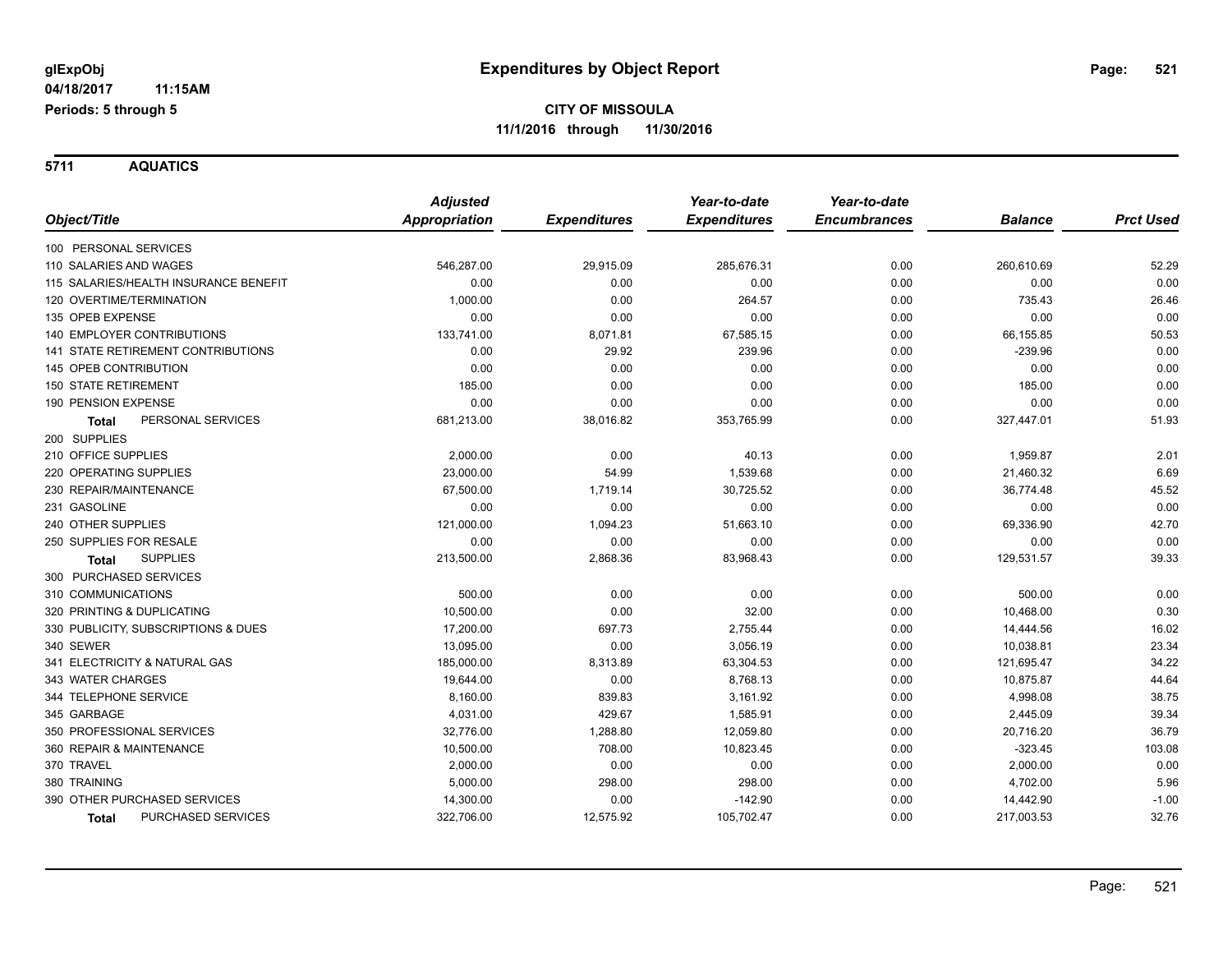**5711 AQUATICS**

|                           |                              | <b>Adjusted</b>      |                     | Year-to-date        | Year-to-date        |                |                  |
|---------------------------|------------------------------|----------------------|---------------------|---------------------|---------------------|----------------|------------------|
| Object/Title              |                              | <b>Appropriation</b> | <b>Expenditures</b> | <b>Expenditures</b> | <b>Encumbrances</b> | <b>Balance</b> | <b>Prct Used</b> |
| 500 FIXED CHARGES         |                              |                      |                     |                     |                     |                |                  |
| 500 FIXED CHARGES         |                              | 0.00                 | 0.00                | 0.00                | 0.00                | 0.00           | 0.00             |
| 550 MERCHANT SERVICE FEES |                              | 12,000.00            | 0.00                | 0.00                | 0.00                | 12,000.00      | 0.00             |
| <b>Total</b>              | <b>FIXED CHARGES</b>         | 12,000.00            | 0.00                | 0.00                | 0.00                | 12,000.00      | 0.00             |
| 600 DEBT SERVICE          |                              |                      |                     |                     |                     |                |                  |
| 610 PRINCIPAL             |                              | 0.00                 | 0.00                | 0.00                | 0.00                | 0.00           | 0.00             |
| <b>Total</b>              | <b>DEBT SERVICE</b>          | 0.00                 | 0.00                | 0.00                | 0.00                | 0.00           | 0.00             |
| 800 OTHER OBJECTS         |                              |                      |                     |                     |                     |                |                  |
|                           | 820 TRANSFERS TO OTHER FUNDS | 0.00                 | 0.00                | 0.00                | 0.00                | 0.00           | 0.00             |
| 830 DEPRECIATION          |                              | 0.00                 | 0.00                | 0.00                | 0.00                | 0.00           | 0.00             |
| Total                     | OTHER OBJECTS                | 0.00                 | 0.00                | 0.00                | 0.00                | 0.00           | 0.00             |
| 900 CAPITAL OUTLAY        |                              |                      |                     |                     |                     |                |                  |
| 900 CAPITAL OUTLAY        |                              | 0.00                 | 0.00                | 0.00                | 0.00                | 0.00           | 0.00             |
| 920 BUILDINGS             |                              | 35,000.00            | 0.00                | 0.00                | 0.00                | 35,000.00      | 0.00             |
| 930 IMPROVEMENTS          |                              | 0.00                 | 0.00                | 0.00                | 0.00                | 0.00           | 0.00             |
| 940 MACHINERY & EQUIPMENT |                              | 0.00                 | 0.00                | 0.00                | 0.00                | 0.00           | 0.00             |
| Total                     | <b>CAPITAL OUTLAY</b>        | 35,000.00            | 0.00                | 0.00                | 0.00                | 35,000.00      | 0.00             |
| <b>Total</b>              | <b>AQUATICS</b>              | 1,264,419.00         | 53,461.10           | 543,436.89          | 0.00                | 720,982.11     | 42.98            |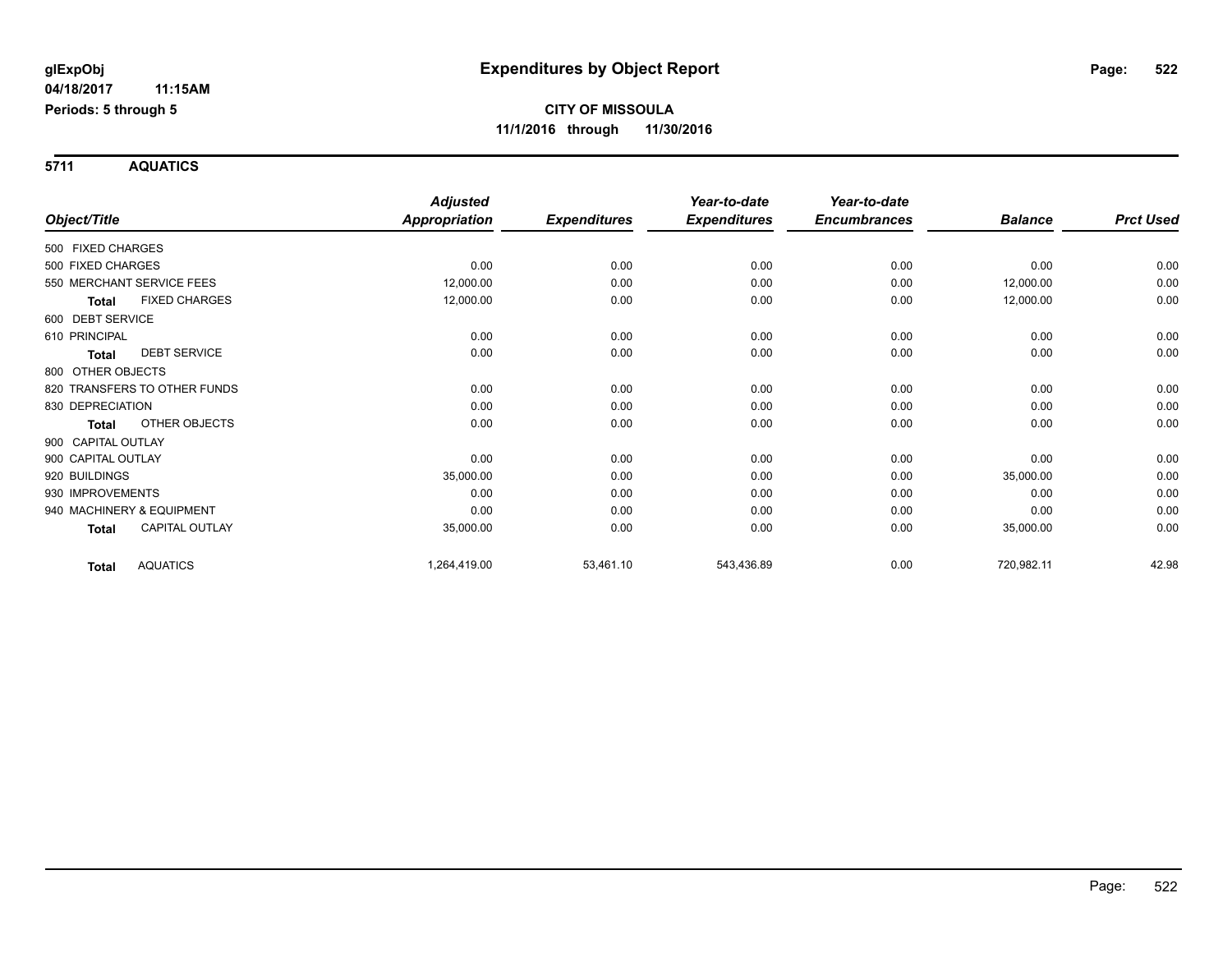**6050 EMPLOYEE BENEFIT PLAN FUND**<br>390 NON-DEPARTMENTAL

**390 NON-DEPARTMENTAL**

|                      |                                      | <b>Adjusted</b>      |                     | Year-to-date        | Year-to-date        |                |                  |
|----------------------|--------------------------------------|----------------------|---------------------|---------------------|---------------------|----------------|------------------|
| Object/Title         |                                      | <b>Appropriation</b> | <b>Expenditures</b> | <b>Expenditures</b> | <b>Encumbrances</b> | <b>Balance</b> | <b>Prct Used</b> |
|                      | 300 PURCHASED SERVICES               |                      |                     |                     |                     |                |                  |
|                      | 350 PROFESSIONAL SERVICES            | 50,340.00            | 83.13               | 7,583.13            | 0.00                | 42,756.87      | 15.06            |
| 351 INSURANCE CLAIMS |                                      | 5,156,229.00         | 304,761.25          | 1,678,530.67        | 0.00                | 3,477,698.33   | 32.55            |
| 352 HEALTH PROGRAMS  |                                      | 94,500.00            | 1,480.50            | 6,752.43            | 0.00                | 87,747.57      | 7.15             |
|                      | 353 ADMINISTRATION EXPENDITURES      | 757,888.00           | 58,477.25           | 288,822.10          | 0.00                | 469,065.90     | 38.11            |
|                      | 354 TRANSITIONAL REINSURANCE PROGRAM | 78,280.00            | 14,190.00           | 14,190.00           | 0.00                | 64,090.00      | 18.13            |
| <b>Total</b>         | PURCHASED SERVICES                   | 6,137,237.00         | 378,992.13          | 1,995,878.33        | 0.00                | 4,141,358.67   | 32.52            |
| 500 FIXED CHARGES    |                                      |                      |                     |                     |                     |                |                  |
|                      | 550 MERCHANT SERVICE FEES            | 0.00                 | 0.00                | 0.00                | 0.00                | 0.00           | 0.00             |
| <b>Total</b>         | <b>FIXED CHARGES</b>                 | 0.00                 | 0.00                | 0.00                | 0.00                | 0.00           | 0.00             |
|                      | 700 GRANTS & CONTRIBUTIONS           |                      |                     |                     |                     |                |                  |
|                      | 700 GRANTS & CONTRIBUTIONS           | 0.00                 | 0.00                | 0.00                | 0.00                | 0.00           | 0.00             |
| <b>Total</b>         | <b>GRANTS &amp; CONTRIBUTIONS</b>    | 0.00                 | 0.00                | 0.00                | 0.00                | 0.00           | 0.00             |
| 800 OTHER OBJECTS    |                                      |                      |                     |                     |                     |                |                  |
|                      | 820 TRANSFERS TO OTHER FUNDS         | 0.00                 | 0.00                | 0.00                | 0.00                | 0.00           | 0.00             |
| <b>Total</b>         | OTHER OBJECTS                        | 0.00                 | 0.00                | 0.00                | 0.00                | 0.00           | 0.00             |
| <b>Total</b>         | NON-DEPARTMENTAL                     | 6,137,237.00         | 378,992.13          | 1,995,878.33        | 0.00                | 4,141,358.67   | 32.52            |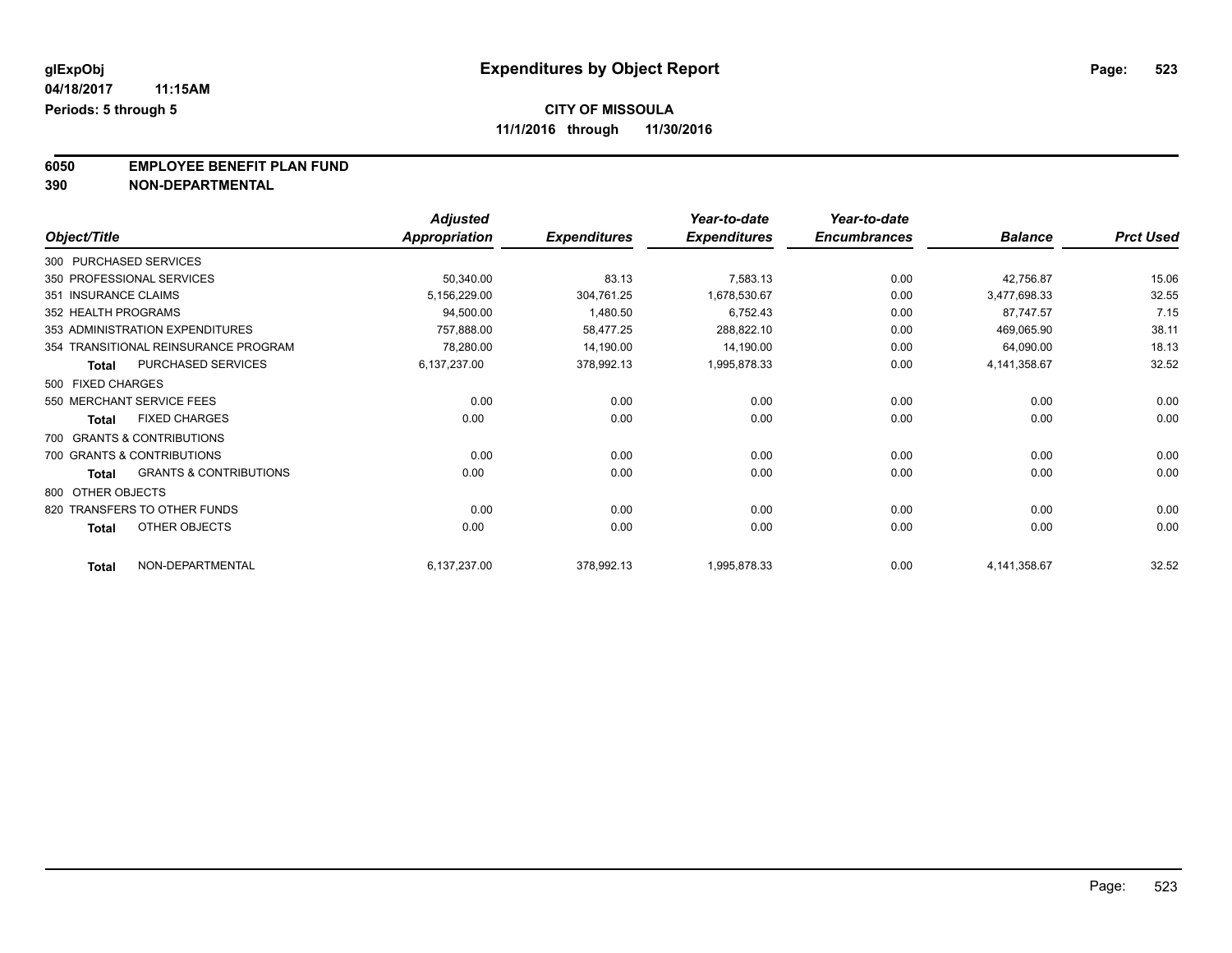#### **6050 EMPLOYEE BENEFIT PLAN FUND**

|                      |                                      | <b>Adjusted</b> |                     | Year-to-date        | Year-to-date        |                |                  |
|----------------------|--------------------------------------|-----------------|---------------------|---------------------|---------------------|----------------|------------------|
| Object/Title         |                                      | Appropriation   | <b>Expenditures</b> | <b>Expenditures</b> | <b>Encumbrances</b> | <b>Balance</b> | <b>Prct Used</b> |
|                      | 300 PURCHASED SERVICES               |                 |                     |                     |                     |                |                  |
|                      | 350 PROFESSIONAL SERVICES            | 50,340.00       | 83.13               | 7,583.13            | 0.00                | 42.756.87      | 15.06            |
| 351 INSURANCE CLAIMS |                                      | 5,156,229.00    | 304,761.25          | 1,678,530.67        | 0.00                | 3,477,698.33   | 32.55            |
| 352 HEALTH PROGRAMS  |                                      | 94,500.00       | 1,480.50            | 6,752.43            | 0.00                | 87.747.57      | 7.15             |
|                      | 353 ADMINISTRATION EXPENDITURES      | 757,888.00      | 58,477.25           | 288,822.10          | 0.00                | 469,065.90     | 38.11            |
|                      | 354 TRANSITIONAL REINSURANCE PROGRAM | 78,280.00       | 14,190.00           | 14,190.00           | 0.00                | 64,090.00      | 18.13            |
| <b>Total</b>         | PURCHASED SERVICES                   | 6,137,237.00    | 378,992.13          | 1,995,878.33        | 0.00                | 4,141,358.67   | 32.52            |
| 500 FIXED CHARGES    |                                      |                 |                     |                     |                     |                |                  |
|                      | 550 MERCHANT SERVICE FEES            | 0.00            | 0.00                | 0.00                | 0.00                | 0.00           | 0.00             |
| <b>Total</b>         | <b>FIXED CHARGES</b>                 | 0.00            | 0.00                | 0.00                | 0.00                | 0.00           | 0.00             |
|                      | 700 GRANTS & CONTRIBUTIONS           |                 |                     |                     |                     |                |                  |
|                      | 700 GRANTS & CONTRIBUTIONS           | 0.00            | 0.00                | 0.00                | 0.00                | 0.00           | 0.00             |
| Total                | <b>GRANTS &amp; CONTRIBUTIONS</b>    | 0.00            | 0.00                | 0.00                | 0.00                | 0.00           | 0.00             |
| 800 OTHER OBJECTS    |                                      |                 |                     |                     |                     |                |                  |
|                      | 820 TRANSFERS TO OTHER FUNDS         | 0.00            | 0.00                | 0.00                | 0.00                | 0.00           | 0.00             |
| Total                | OTHER OBJECTS                        | 0.00            | 0.00                | 0.00                | 0.00                | 0.00           | 0.00             |
| <b>Total</b>         | EMPLOYEE BENEFIT PLAN FUND           | 6,137,237.00    | 378,992.13          | 1,995,878.33        | 0.00                | 4,141,358.67   | 32.52            |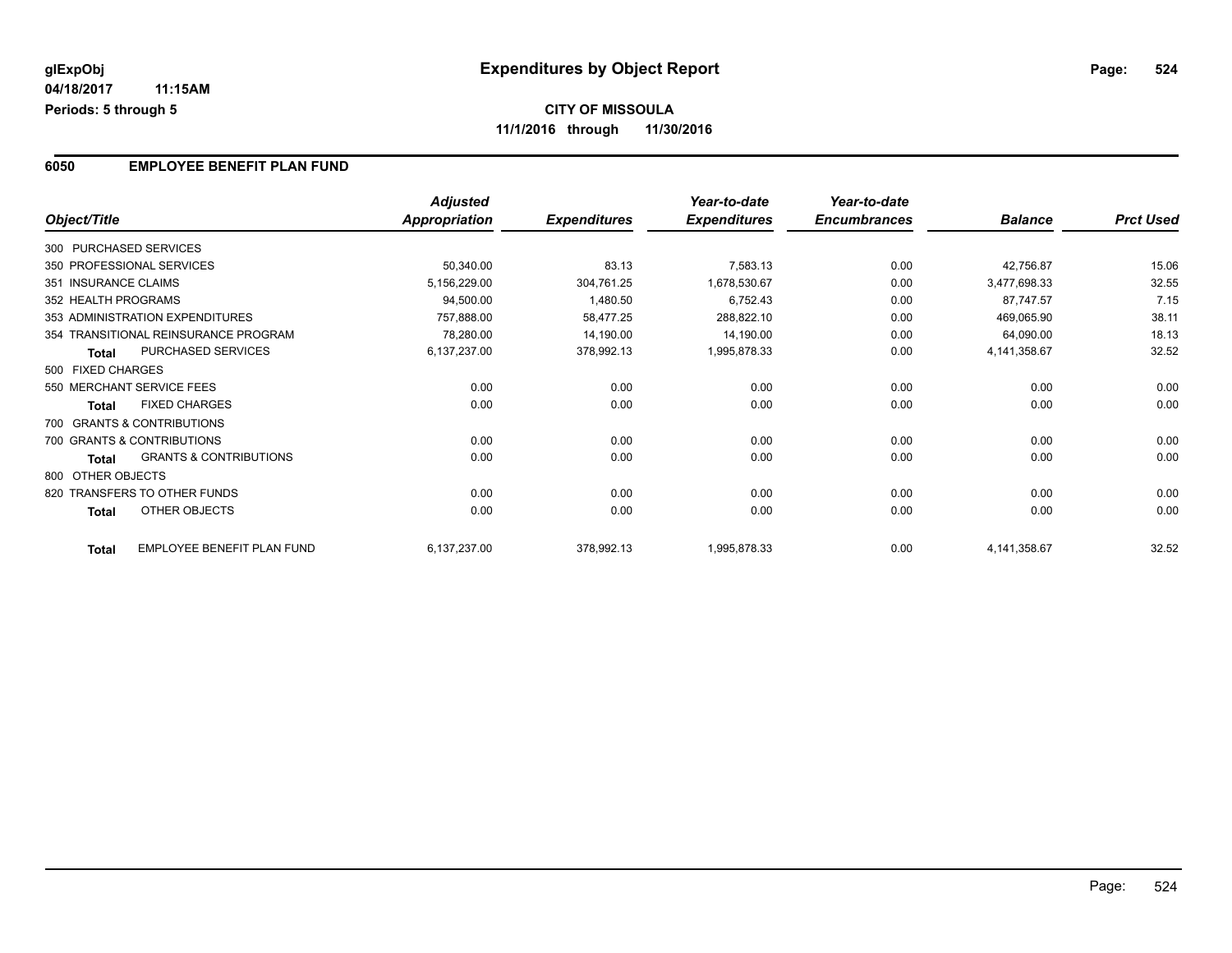**7370 PARKING COMMISSION FUND**

**395 PARKING COMMISSION**

|                                           | <b>Adjusted</b> |                     | Year-to-date        | Year-to-date        |                |                  |
|-------------------------------------------|-----------------|---------------------|---------------------|---------------------|----------------|------------------|
| Object/Title                              | Appropriation   | <b>Expenditures</b> | <b>Expenditures</b> | <b>Encumbrances</b> | <b>Balance</b> | <b>Prct Used</b> |
| 100 PERSONAL SERVICES                     |                 |                     |                     |                     |                |                  |
| 110 SALARIES AND WAGES                    | 455,965.00      | 34,545.29           | 180,827.67          | 0.00                | 275, 137.33    | 39.66            |
| 115 SALARIES/HEALTH INSURANCE BENEFIT     | 0.00            | 0.00                | 0.00                | 0.00                | 0.00           | 0.00             |
| 120 OVERTIME/TERMINATION                  | 7,234.00        | 13.53               | 171.79              | 0.00                | 7,062.21       | 2.37             |
| 130 OTHER                                 | 0.00            | 0.00                | 0.00                | 0.00                | 0.00           | 0.00             |
| 135 OPEB EXPENSE                          | 0.00            | 0.00                | 0.00                | 0.00                | 0.00           | 0.00             |
| 140 EMPLOYER CONTRIBUTIONS                | 202,678.00      | 16,370.04           | 87,625.81           | 0.00                | 115,052.19     | 43.23            |
| <b>141 STATE RETIREMENT CONTRIBUTIONS</b> | 0.00            | 34.55               | 180.83              | 0.00                | $-180.83$      | 0.00             |
| 145 OPEB CONTRIBUTION                     | 0.00            | 0.00                | 0.00                | 0.00                | 0.00           | 0.00             |
| PERSONAL SERVICES<br><b>Total</b>         | 665,877.00      | 50,963.41           | 268,806.10          | 0.00                | 397,070.90     | 40.37            |
| 200 SUPPLIES                              |                 |                     |                     |                     |                |                  |
| 210 OFFICE SUPPLIES                       | 5,700.00        | 1,216.46            | 3,148.59            | 0.00                | 2,551.41       | 55.24            |
| 220 OPERATING SUPPLIES                    | 14,700.00       | 2,590.28            | 3,825.43            | 0.00                | 10,874.57      | 26.02            |
| 230 REPAIR/MAINTENANCE                    | 18,000.00       | 104.91              | 3,006.79            | 0.00                | 14,993.21      | 16.70            |
| 231 GASOLINE                              | 7,200.00        | 358.36              | 1,149.92            | 0.00                | 6,050.08       | 15.97            |
| 240 OTHER SUPPLIES                        | 0.00            | 0.00                | 210.81              | 0.00                | $-210.81$      | 0.00             |
| <b>SUPPLIES</b><br><b>Total</b>           | 45,600.00       | 4,270.01            | 11,341.54           | 0.00                | 34,258.46      | 24.87            |
| 300 PURCHASED SERVICES                    |                 |                     |                     |                     |                |                  |
| 310 COMMUNICATIONS                        | 17,338.00       | 216.03              | 6,748.81            | 0.00                | 10,589.19      | 38.92            |
| 320 PRINTING & DUPLICATING                | 10,000.00       | 0.00                | 3,754.22            | 0.00                | 6,245.78       | 37.54            |
| 330 PUBLICITY, SUBSCRIPTIONS & DUES       | 5,000.00        | 0.00                | 290.00              | 0.00                | 4,710.00       | 5.80             |
| 340 SEWER                                 | 141.00          | 0.00                | 72.03               | 0.00                | 68.97          | 51.09            |
| 341 ELECTRICITY & NATURAL GAS             | 37,898.00       | 3,060.41            | 11,261.02           | 0.00                | 26,636.98      | 29.71            |
| 343 WATER CHARGES                         | 4,000.00        | 546.59              | 2,298.41            | 0.00                | 1,701.59       | 57.46            |
| 344 TELEPHONE SERVICE                     | 6,300.00        | 18.09               | 1,573.88            | 0.00                | 4,726.12       | 24.98            |
| 345 GARBAGE                               | 3,744.00        | 431.59              | 2,131.80            | 0.00                | 1,612.20       | 56.94            |
| 350 PROFESSIONAL SERVICES                 | 61,250.00       | 9,832.00            | 47,205.34           | 0.00                | 14,044.66      | 77.07            |
| 360 REPAIR & MAINTENANCE                  | 64,800.00       | 14,553.11           | 35,603.20           | 0.00                | 29,196.80      | 54.94            |
| 370 TRAVEL                                | 6,000.00        | 534.10              | 2,642.26            | 0.00                | 3,357.74       | 44.04            |
| 380 TRAINING                              | 3,500.00        | 0.00                | 983.00              | 0.00                | 2,517.00       | 28.09            |
| 390 OTHER PURCHASED SERVICES              | 198,357.00      | 156.93              | 9,112.25            | 0.00                | 189,244.75     | 4.59             |
| PURCHASED SERVICES<br><b>Total</b>        | 418,328.00      | 29,348.85           | 123,676.22          | 0.00                | 294,651.78     | 29.56            |
|                                           |                 |                     |                     |                     |                |                  |

400 BUILDING MATERIALS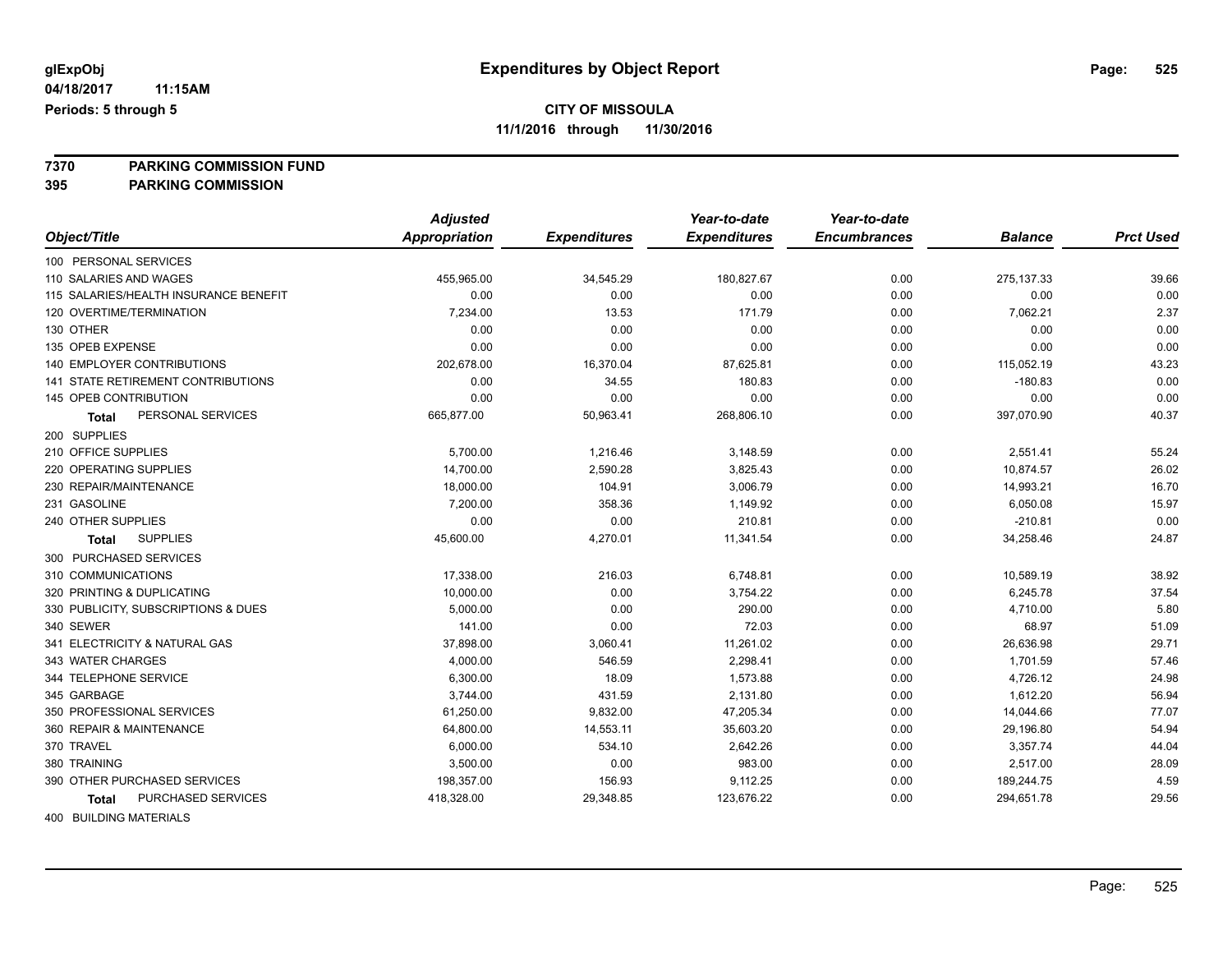**7370 PARKING COMMISSION FUND**

**395 PARKING COMMISSION**

|                               |                                   | <b>Adjusted</b> |                     | Year-to-date        | Year-to-date        |                |                  |
|-------------------------------|-----------------------------------|-----------------|---------------------|---------------------|---------------------|----------------|------------------|
| Object/Title                  |                                   | Appropriation   | <b>Expenditures</b> | <b>Expenditures</b> | <b>Encumbrances</b> | <b>Balance</b> | <b>Prct Used</b> |
| <b>400 BUILDING MATERIALS</b> |                                   | 0.00            | 0.00                | 0.00                | 0.00                | 0.00           | 0.00             |
| <b>Total</b>                  | <b>BUILDING MATERIALS</b>         | 0.00            | 0.00                | 0.00                | 0.00                | 0.00           | 0.00             |
| 500 FIXED CHARGES             |                                   |                 |                     |                     |                     |                |                  |
| 500 FIXED CHARGES             |                                   | 168,621.00      | 8,196.15            | 12,396.15           | 0.00                | 156,224.85     | 7.35             |
| 510 *** Title Not Found ***   |                                   | 0.00            | 0.00                | 0.00                | 0.00                | 0.00           | 0.00             |
|                               | 550 MERCHANT SERVICE FEES         | 21,500.00       | 0.00                | 0.00                | 0.00                | 21,500.00      | 0.00             |
| <b>Total</b>                  | <b>FIXED CHARGES</b>              | 190,121.00      | 8,196.15            | 12,396.15           | 0.00                | 177,724.85     | 6.52             |
| 600 DEBT SERVICE              |                                   |                 |                     |                     |                     |                |                  |
| 610 PRINCIPAL                 |                                   | 181,400.00      | 0.00                | 90,200.00           | 0.00                | 91,200.00      | 49.72            |
|                               | 620 INTEREST / SERVICE FEES       | 29,583.00       | 0.00                | 15,298.88           | 0.00                | 14,284.12      | 51.72            |
| <b>Total</b>                  | <b>DEBT SERVICE</b>               | 210,983.00      | 0.00                | 105,498.88          | 0.00                | 105,484.12     | 50.00            |
|                               | 700 GRANTS & CONTRIBUTIONS        |                 |                     |                     |                     |                |                  |
|                               | 700 GRANTS & CONTRIBUTIONS        | 74,000.00       | 0.00                | 39,721.25           | 0.00                | 34,278.75      | 53.68            |
| <b>Total</b>                  | <b>GRANTS &amp; CONTRIBUTIONS</b> | 74,000.00       | 0.00                | 39,721.25           | 0.00                | 34,278.75      | 53.68            |
| 800 OTHER OBJECTS             |                                   |                 |                     |                     |                     |                |                  |
|                               | 820 TRANSFERS TO OTHER FUNDS      | 309,510.00      | 25,798.75           | 130,323.75          | 0.00                | 179,186.25     | 42.11            |
| 845 CONTINGENCY               |                                   | 48,965.00       | 0.00                | 0.00                | 0.00                | 48.965.00      | 0.00             |
| <b>Total</b>                  | OTHER OBJECTS                     | 358,475.00      | 25,798.75           | 130,323.75          | 0.00                | 228, 151.25    | 36.36            |
| 900 CAPITAL OUTLAY            |                                   |                 |                     |                     |                     |                |                  |
| 920 BUILDINGS                 |                                   | 0.00            | 0.00                | 0.00                | 0.00                | 0.00           | 0.00             |
| 930 IMPROVEMENTS              |                                   | 0.00            | 0.00                | 0.00                | 0.00                | 0.00           | 0.00             |
|                               | 940 MACHINERY & EQUIPMENT         | 0.00            | 0.00                | 48,450.00           | 0.00                | $-48,450.00$   | 0.00             |
| <b>Total</b>                  | <b>CAPITAL OUTLAY</b>             | 0.00            | 0.00                | 48,450.00           | 0.00                | $-48,450.00$   | 0.00             |
| Total                         | PARKING COMMISSION                | 1,963,384.00    | 118,577.17          | 740,213.89          | 0.00                | 1,223,170.11   | 37.70            |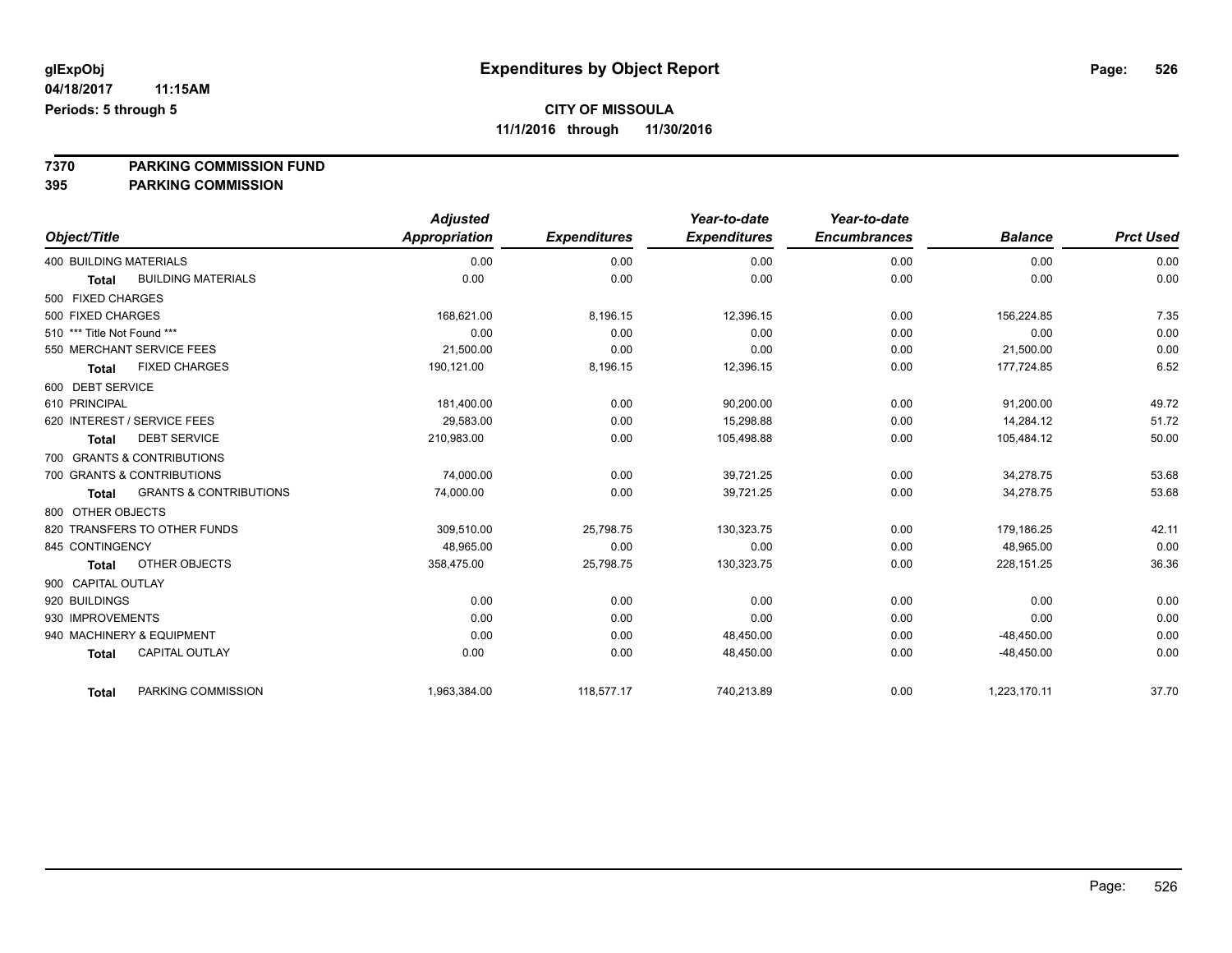# **7370 PARKING COMMISSION FUND**

**900 DEPRECIATION**

| Object/Title                          | <b>Adjusted</b><br><b>Appropriation</b> | <b>Expenditures</b> | Year-to-date<br><b>Expenditures</b> | Year-to-date<br><b>Encumbrances</b> | <b>Balance</b> | <b>Prct Used</b> |
|---------------------------------------|-----------------------------------------|---------------------|-------------------------------------|-------------------------------------|----------------|------------------|
| 800 OTHER OBJECTS                     |                                         |                     |                                     |                                     |                |                  |
| 830 DEPRECIATION                      | 0.00                                    | 0.00                | 0.00                                | 0.00                                | 0.00           | 0.00             |
| OTHER OBJECTS<br><b>Total</b>         | 0.00                                    | 0.00                | 0.00                                | 0.00                                | 0.00           | 0.00             |
| 900 CAPITAL OUTLAY                    |                                         |                     |                                     |                                     |                |                  |
| 940 MACHINERY & EQUIPMENT             | 0.00                                    | 0.00                | 0.00                                | 0.00                                | 0.00           | 0.00             |
| <b>CAPITAL OUTLAY</b><br><b>Total</b> | 0.00                                    | 0.00                | 0.00                                | 0.00                                | 0.00           | 0.00             |
|                                       |                                         |                     |                                     |                                     |                |                  |
| <b>DEPRECIATION</b><br>Total          | 0.00                                    | 0.00                | 0.00                                | 0.00                                | 0.00           | 0.00             |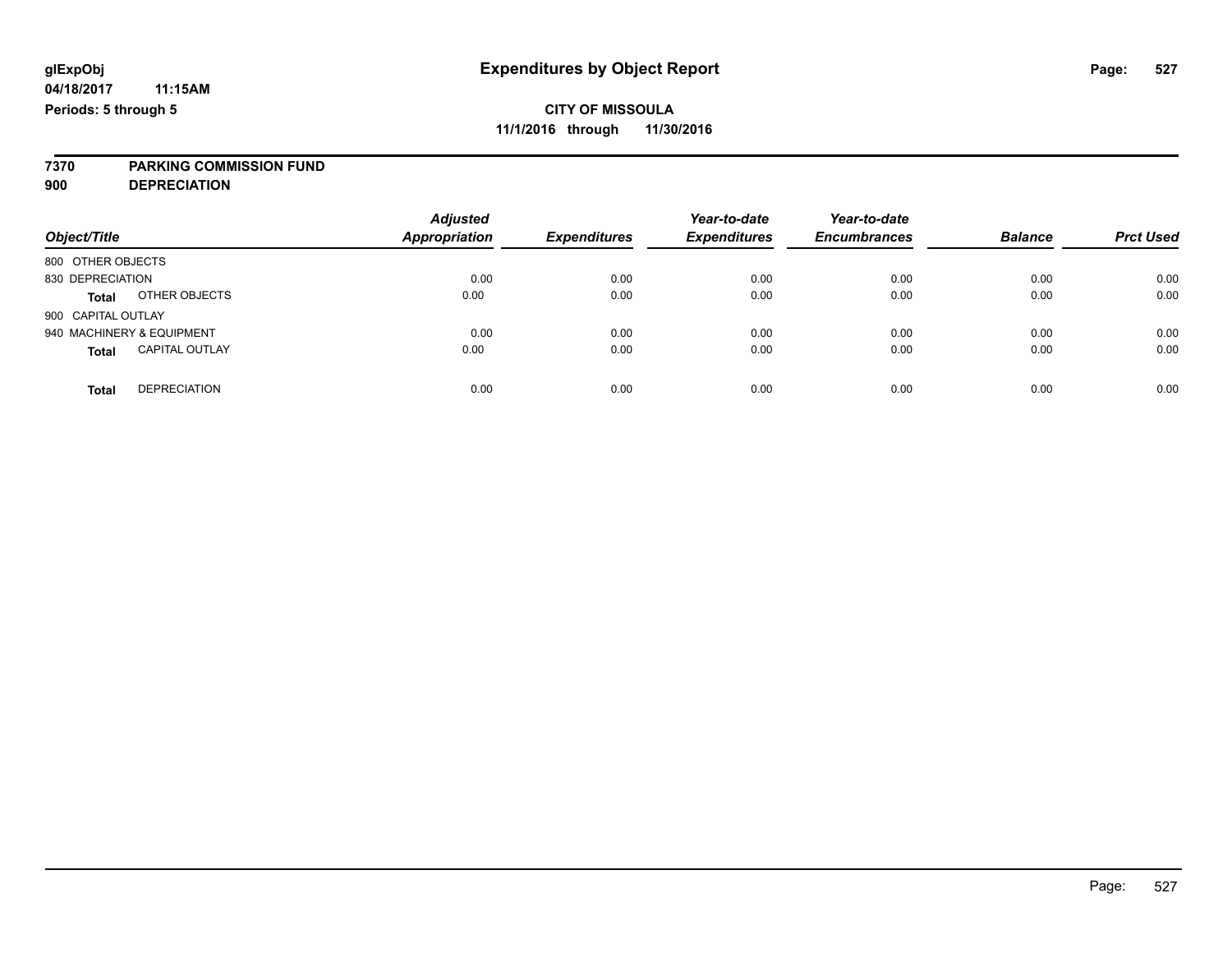#### **7370 PARKING COMMISSION FUND**

|                                       | <b>Adjusted</b> |                     | Year-to-date        | Year-to-date        |                |                  |
|---------------------------------------|-----------------|---------------------|---------------------|---------------------|----------------|------------------|
| Object/Title                          | Appropriation   | <b>Expenditures</b> | <b>Expenditures</b> | <b>Encumbrances</b> | <b>Balance</b> | <b>Prct Used</b> |
| 100 PERSONAL SERVICES                 |                 |                     |                     |                     |                |                  |
| 110 SALARIES AND WAGES                | 455,965.00      | 34,545.29           | 180,827.67          | 0.00                | 275, 137.33    | 39.66            |
| 115 SALARIES/HEALTH INSURANCE BENEFIT | 0.00            | 0.00                | 0.00                | 0.00                | 0.00           | 0.00             |
| 120 OVERTIME/TERMINATION              | 7,234.00        | 13.53               | 171.79              | 0.00                | 7,062.21       | 2.37             |
| 130 OTHER                             | 0.00            | 0.00                | 0.00                | 0.00                | 0.00           | 0.00             |
| 135 OPEB EXPENSE                      | 0.00            | 0.00                | 0.00                | 0.00                | 0.00           | 0.00             |
| <b>140 EMPLOYER CONTRIBUTIONS</b>     | 202,678.00      | 16,370.04           | 87,625.81           | 0.00                | 115,052.19     | 43.23            |
| 141 STATE RETIREMENT CONTRIBUTIONS    | 0.00            | 34.55               | 180.83              | 0.00                | $-180.83$      | 0.00             |
| 145 OPEB CONTRIBUTION                 | 0.00            | 0.00                | 0.00                | 0.00                | 0.00           | 0.00             |
| PERSONAL SERVICES<br><b>Total</b>     | 665,877.00      | 50,963.41           | 268,806.10          | 0.00                | 397,070.90     | 40.37            |
| 200 SUPPLIES                          |                 |                     |                     |                     |                |                  |
| 210 OFFICE SUPPLIES                   | 5,700.00        | 1,216.46            | 3,148.59            | 0.00                | 2,551.41       | 55.24            |
| 220 OPERATING SUPPLIES                | 14,700.00       | 2,590.28            | 3,825.43            | 0.00                | 10,874.57      | 26.02            |
| 230 REPAIR/MAINTENANCE                | 18,000.00       | 104.91              | 3,006.79            | 0.00                | 14,993.21      | 16.70            |
| 231 GASOLINE                          | 7,200.00        | 358.36              | 1,149.92            | 0.00                | 6,050.08       | 15.97            |
| 240 OTHER SUPPLIES                    | 0.00            | 0.00                | 210.81              | 0.00                | $-210.81$      | 0.00             |
| <b>SUPPLIES</b><br>Total              | 45,600.00       | 4,270.01            | 11,341.54           | 0.00                | 34,258.46      | 24.87            |
| 300 PURCHASED SERVICES                |                 |                     |                     |                     |                |                  |
| 310 COMMUNICATIONS                    | 17,338.00       | 216.03              | 6,748.81            | 0.00                | 10,589.19      | 38.92            |
| 320 PRINTING & DUPLICATING            | 10,000.00       | 0.00                | 3,754.22            | 0.00                | 6,245.78       | 37.54            |
| 330 PUBLICITY, SUBSCRIPTIONS & DUES   | 5,000.00        | 0.00                | 290.00              | 0.00                | 4,710.00       | 5.80             |
| 340 SEWER                             | 141.00          | 0.00                | 72.03               | 0.00                | 68.97          | 51.09            |
| 341 ELECTRICITY & NATURAL GAS         | 37,898.00       | 3,060.41            | 11,261.02           | 0.00                | 26,636.98      | 29.71            |
| 343 WATER CHARGES                     | 4,000.00        | 546.59              | 2,298.41            | 0.00                | 1,701.59       | 57.46            |
| 344 TELEPHONE SERVICE                 | 6,300.00        | 18.09               | 1,573.88            | 0.00                | 4,726.12       | 24.98            |
| 345 GARBAGE                           | 3,744.00        | 431.59              | 2,131.80            | 0.00                | 1,612.20       | 56.94            |
| 350 PROFESSIONAL SERVICES             | 61,250.00       | 9,832.00            | 47,205.34           | 0.00                | 14,044.66      | 77.07            |
| 360 REPAIR & MAINTENANCE              | 64,800.00       | 14,553.11           | 35,603.20           | 0.00                | 29,196.80      | 54.94            |
| 370 TRAVEL                            | 6,000.00        | 534.10              | 2,642.26            | 0.00                | 3,357.74       | 44.04            |
| 380 TRAINING                          | 3,500.00        | 0.00                | 983.00              | 0.00                | 2,517.00       | 28.09            |
| 390 OTHER PURCHASED SERVICES          | 198,357.00      | 156.93              | 9,112.25            | 0.00                | 189,244.75     | 4.59             |
| PURCHASED SERVICES<br>Total           | 418,328.00      | 29,348.85           | 123,676.22          | 0.00                | 294,651.78     | 29.56            |
| 400 BUILDING MATERIALS                |                 |                     |                     |                     |                |                  |
| <b>400 BUILDING MATERIALS</b>         | 0.00            | 0.00                | 0.00                | 0.00                | 0.00           | 0.00             |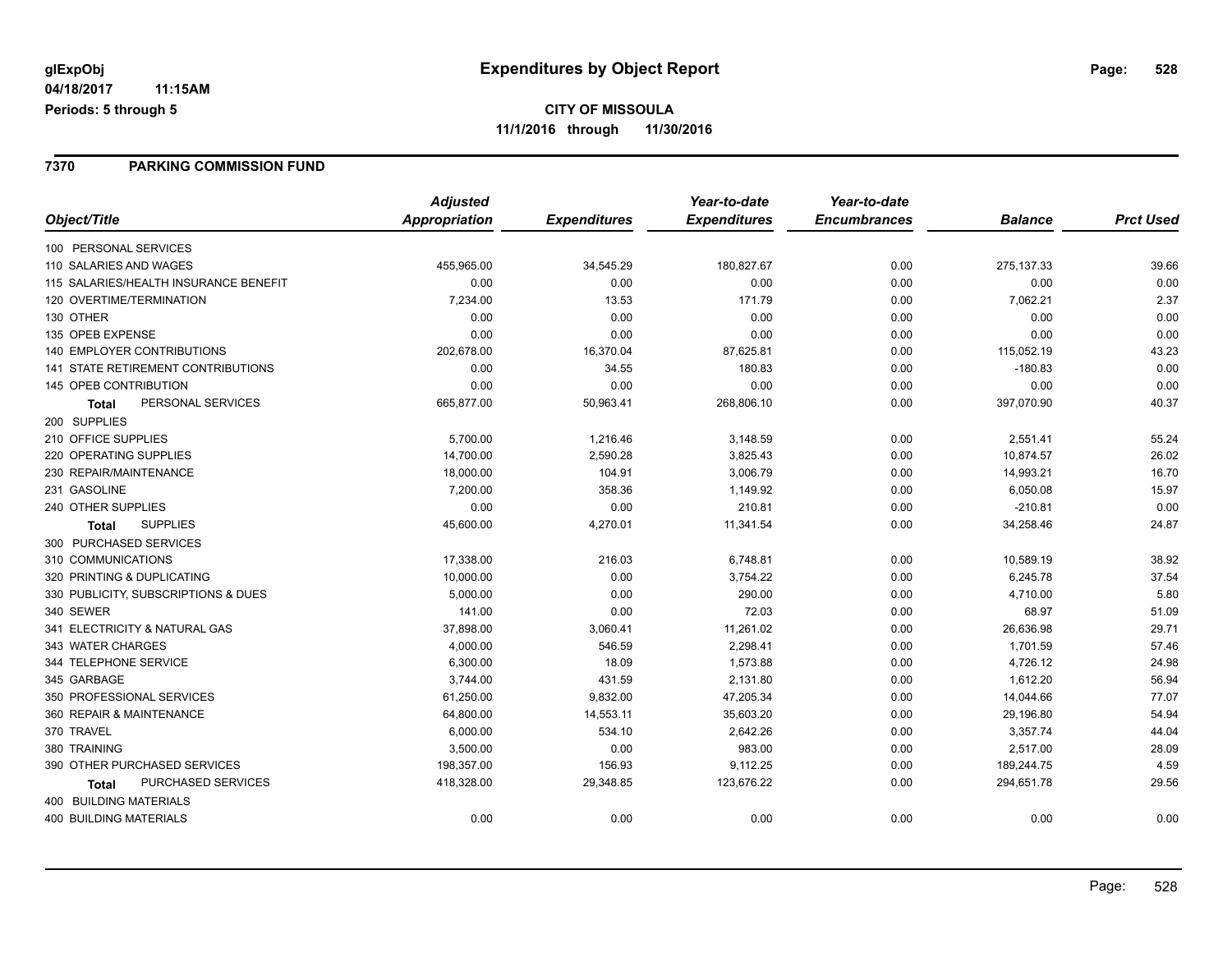#### **7370 PARKING COMMISSION FUND**

|                                                   | <b>Adjusted</b>      |                     | Year-to-date        | Year-to-date        |                |                  |
|---------------------------------------------------|----------------------|---------------------|---------------------|---------------------|----------------|------------------|
| Object/Title                                      | <b>Appropriation</b> | <b>Expenditures</b> | <b>Expenditures</b> | <b>Encumbrances</b> | <b>Balance</b> | <b>Prct Used</b> |
| <b>BUILDING MATERIALS</b><br><b>Total</b>         | 0.00                 | 0.00                | 0.00                | 0.00                | 0.00           | 0.00             |
| 500 FIXED CHARGES                                 |                      |                     |                     |                     |                |                  |
| 500 FIXED CHARGES                                 | 168.621.00           | 8,196.15            | 12,396.15           | 0.00                | 156.224.85     | 7.35             |
| 510 *** Title Not Found ***                       | 0.00                 | 0.00                | 0.00                | 0.00                | 0.00           | 0.00             |
| 550 MERCHANT SERVICE FEES                         | 21,500.00            | 0.00                | 0.00                | 0.00                | 21,500.00      | 0.00             |
| <b>FIXED CHARGES</b><br><b>Total</b>              | 190,121.00           | 8,196.15            | 12,396.15           | 0.00                | 177,724.85     | 6.52             |
| 600 DEBT SERVICE                                  |                      |                     |                     |                     |                |                  |
| 610 PRINCIPAL                                     | 181,400.00           | 0.00                | 90.200.00           | 0.00                | 91.200.00      | 49.72            |
| 620 INTEREST / SERVICE FEES                       | 29,583.00            | 0.00                | 15,298.88           | 0.00                | 14,284.12      | 51.72            |
| <b>DEBT SERVICE</b><br>Total                      | 210,983.00           | 0.00                | 105,498.88          | 0.00                | 105,484.12     | 50.00            |
| 700 GRANTS & CONTRIBUTIONS                        |                      |                     |                     |                     |                |                  |
| 700 GRANTS & CONTRIBUTIONS                        | 74,000.00            | 0.00                | 39,721.25           | 0.00                | 34,278.75      | 53.68            |
| <b>GRANTS &amp; CONTRIBUTIONS</b><br><b>Total</b> | 74,000.00            | 0.00                | 39,721.25           | 0.00                | 34,278.75      | 53.68            |
| 800 OTHER OBJECTS                                 |                      |                     |                     |                     |                |                  |
| 820 TRANSFERS TO OTHER FUNDS                      | 309,510.00           | 25,798.75           | 130,323.75          | 0.00                | 179,186.25     | 42.11            |
| 830 DEPRECIATION                                  | 0.00                 | 0.00                | 0.00                | 0.00                | 0.00           | 0.00             |
| 845 CONTINGENCY                                   | 48,965.00            | 0.00                | 0.00                | 0.00                | 48,965.00      | 0.00             |
| <b>OTHER OBJECTS</b><br><b>Total</b>              | 358,475.00           | 25,798.75           | 130,323.75          | 0.00                | 228, 151.25    | 36.36            |
| 900 CAPITAL OUTLAY                                |                      |                     |                     |                     |                |                  |
| 920 BUILDINGS                                     | 0.00                 | 0.00                | 0.00                | 0.00                | 0.00           | 0.00             |
| 930 IMPROVEMENTS                                  | 0.00                 | 0.00                | 0.00                | 0.00                | 0.00           | 0.00             |
| 940 MACHINERY & EQUIPMENT                         | 0.00                 | 0.00                | 48,450.00           | 0.00                | $-48,450.00$   | 0.00             |
| <b>CAPITAL OUTLAY</b><br><b>Total</b>             | 0.00                 | 0.00                | 48,450.00           | 0.00                | $-48,450.00$   | 0.00             |
| PARKING COMMISSION FUND<br><b>Total</b>           | 1,963,384.00         | 118,577.17          | 740,213.89          | 0.00                | 1,223,170.11   | 37.70            |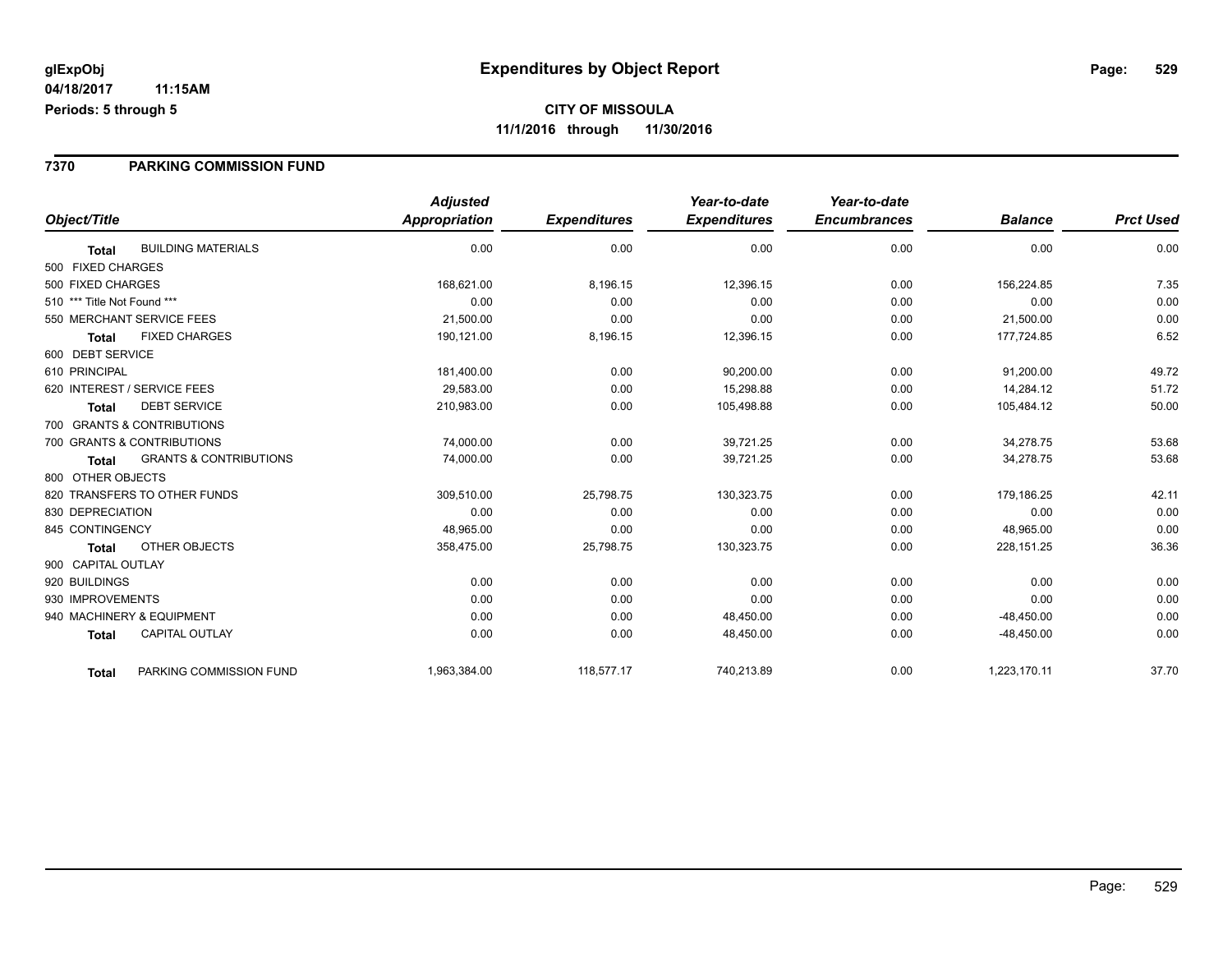**7371 FRONT STREET PARKING BONDS**

**395 PARKING COMMISSION**

|                                      | <b>Adjusted</b> |                     | Year-to-date        | Year-to-date        |                |                  |
|--------------------------------------|-----------------|---------------------|---------------------|---------------------|----------------|------------------|
| Object/Title                         | Appropriation   | <b>Expenditures</b> | <b>Expenditures</b> | <b>Encumbrances</b> | <b>Balance</b> | <b>Prct Used</b> |
| 500 FIXED CHARGES                    |                 |                     |                     |                     |                |                  |
| 550 MERCHANT SERVICE FEES            | 0.00            | 0.00                | 0.00                | 0.00                | 0.00           | 0.00             |
| <b>FIXED CHARGES</b><br><b>Total</b> | 0.00            | 0.00                | 0.00                | 0.00                | 0.00           | 0.00             |
| 600 DEBT SERVICE                     |                 |                     |                     |                     |                |                  |
| 620 INTEREST / SERVICE FEES          | 266.220.00      | 0.00                | 135.362.51          | 0.00                | 130.857.49     | 50.85            |
| <b>DEBT SERVICE</b><br>Total         | 266,220.00      | 0.00                | 135,362.51          | 0.00                | 130,857.49     | 50.85            |
| 800 OTHER OBJECTS                    |                 |                     |                     |                     |                |                  |
| 820 TRANSFERS TO OTHER FUNDS         | 0.00            | 0.00                | 0.00                | 0.00                | 0.00           | 0.00             |
| OTHER OBJECTS<br><b>Total</b>        | 0.00            | 0.00                | 0.00                | 0.00                | 0.00           | 0.00             |
| PARKING COMMISSION<br><b>Total</b>   | 266.220.00      | 0.00                | 135.362.51          | 0.00                | 130.857.49     | 50.85            |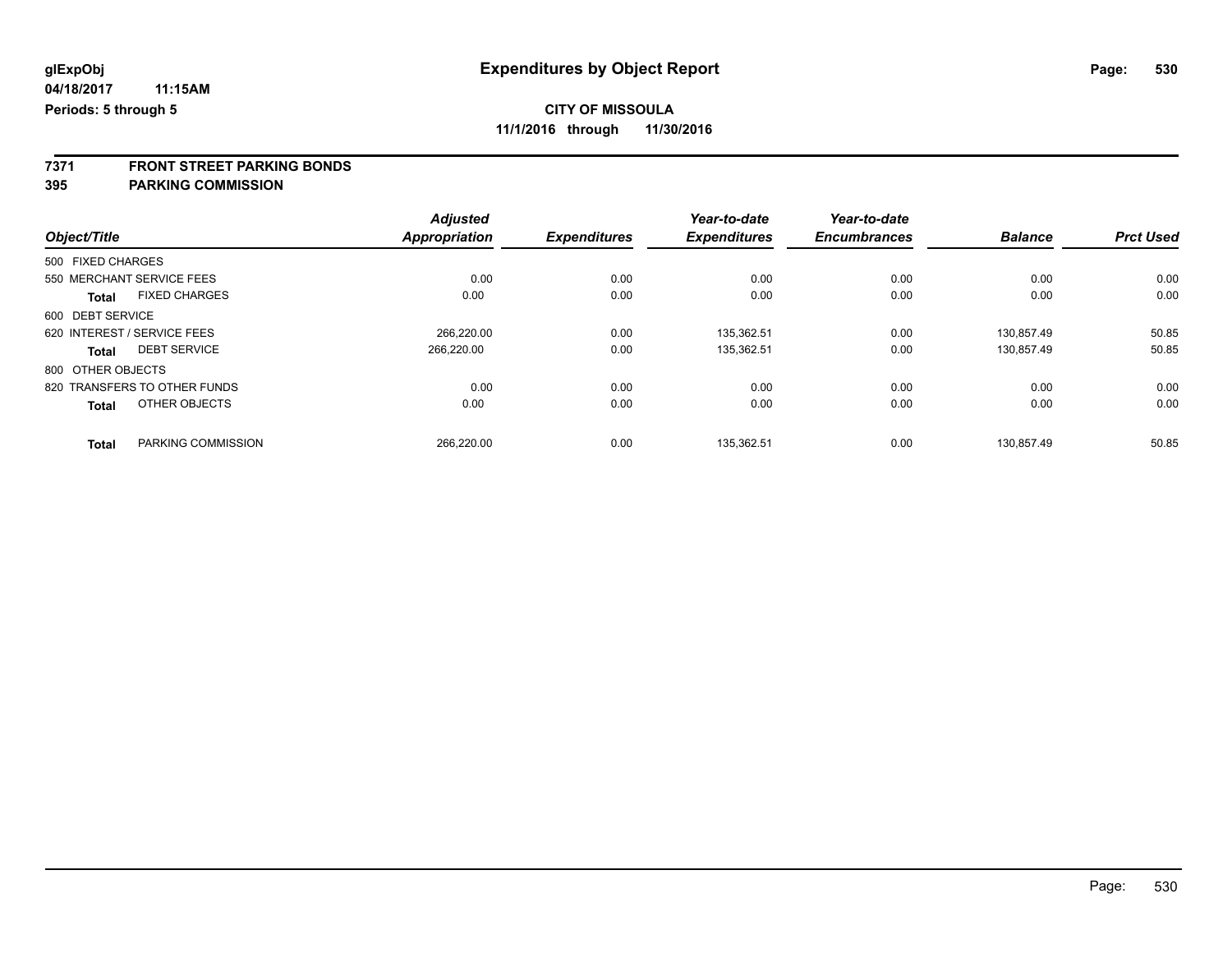**11/1/2016 through 11/30/2016**

#### **7371 FRONT STREET PARKING BONDS**

|                   |                                   | <b>Adjusted</b> |                     | Year-to-date        | Year-to-date        |                |                  |
|-------------------|-----------------------------------|-----------------|---------------------|---------------------|---------------------|----------------|------------------|
| Object/Title      |                                   | Appropriation   | <b>Expenditures</b> | <b>Expenditures</b> | <b>Encumbrances</b> | <b>Balance</b> | <b>Prct Used</b> |
| 500 FIXED CHARGES |                                   |                 |                     |                     |                     |                |                  |
|                   | 550 MERCHANT SERVICE FEES         | 0.00            | 0.00                | 0.00                | 0.00                | 0.00           | 0.00             |
| Total             | <b>FIXED CHARGES</b>              | 0.00            | 0.00                | 0.00                | 0.00                | 0.00           | 0.00             |
| 600 DEBT SERVICE  |                                   |                 |                     |                     |                     |                |                  |
|                   | 620 INTEREST / SERVICE FEES       | 266,220.00      | 0.00                | 135,362.51          | 0.00                | 130.857.49     | 50.85            |
| <b>Total</b>      | <b>DEBT SERVICE</b>               | 266.220.00      | 0.00                | 135.362.51          | 0.00                | 130.857.49     | 50.85            |
| 800 OTHER OBJECTS |                                   |                 |                     |                     |                     |                |                  |
|                   | 820 TRANSFERS TO OTHER FUNDS      | 0.00            | 0.00                | 0.00                | 0.00                | 0.00           | 0.00             |
| <b>Total</b>      | OTHER OBJECTS                     | 0.00            | 0.00                | 0.00                | 0.00                | 0.00           | 0.00             |
| <b>Total</b>      | <b>FRONT STREET PARKING BONDS</b> | 266.220.00      | 0.00                | 135.362.51          | 0.00                | 130.857.49     | 50.85            |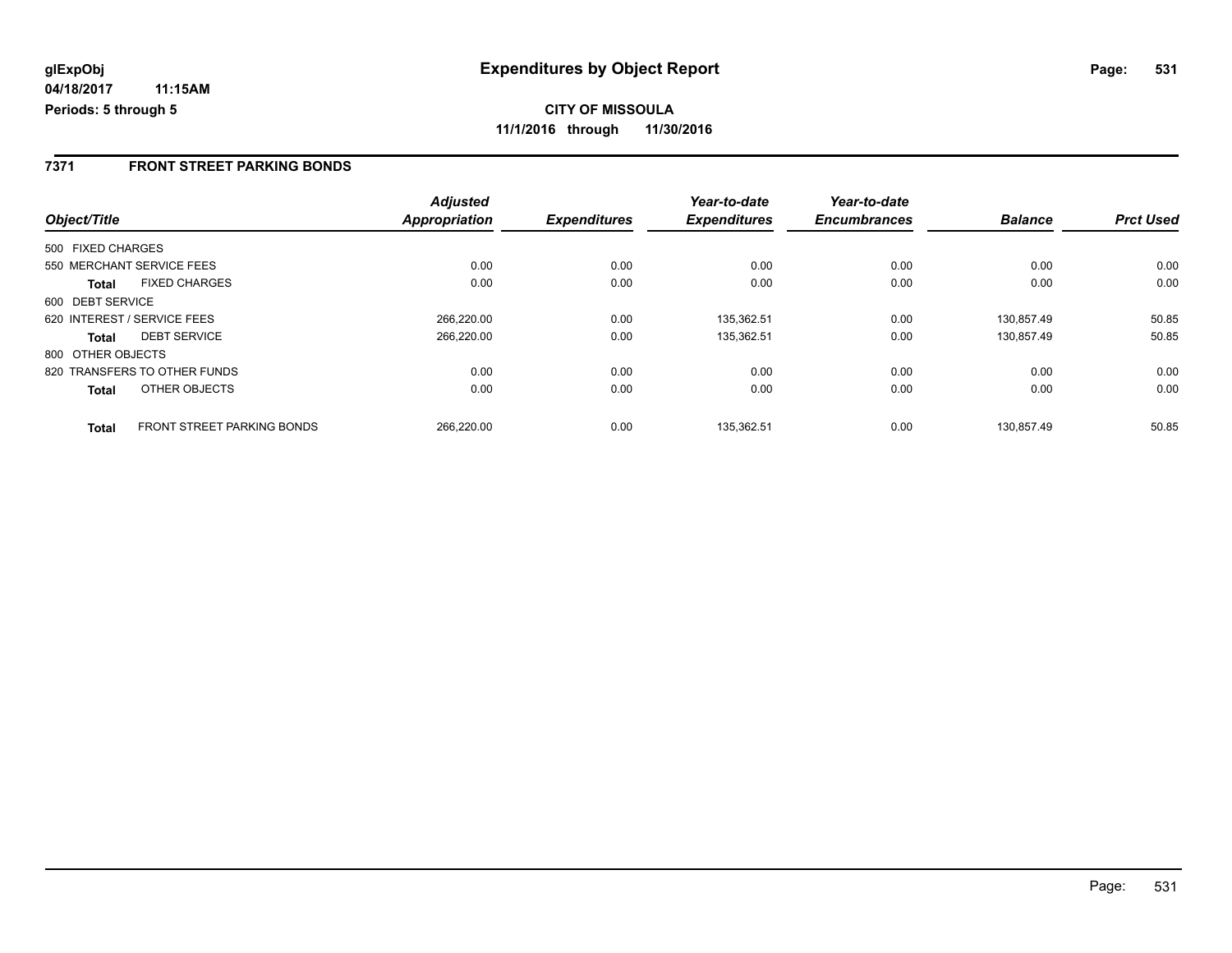# **CITY OF MISSOULA**

**11/1/2016 through 11/30/2016**

# **7372 SINKING FUND/FRONT ST PARKING BONDS**

**395 PARKING COMMISSION**

|                                      | <b>Adjusted</b>      |                     | Year-to-date        | Year-to-date        |                |                  |
|--------------------------------------|----------------------|---------------------|---------------------|---------------------|----------------|------------------|
| Object/Title                         | <b>Appropriation</b> | <b>Expenditures</b> | <b>Expenditures</b> | <b>Encumbrances</b> | <b>Balance</b> | <b>Prct Used</b> |
| 500 FIXED CHARGES                    |                      |                     |                     |                     |                |                  |
| 550 MERCHANT SERVICE FEES            | 0.00                 | 0.00                | 0.00                | 0.00                | 0.00           | 0.00             |
| <b>FIXED CHARGES</b><br><b>Total</b> | 0.00                 | 0.00                | 0.00                | 0.00                | 0.00           | 0.00             |
| 600 DEBT SERVICE                     |                      |                     |                     |                     |                |                  |
| 610 PRINCIPAL                        | 250,000.00           | 0.00                | 250,000.00          | 0.00                | 0.00           | 100.00           |
| 620 INTEREST / SERVICE FEES          | 0.00                 | 0.00                | 0.00                | 0.00                | 0.00           | 0.00             |
| <b>DEBT SERVICE</b><br><b>Total</b>  | 250,000.00           | 0.00                | 250,000.00          | 0.00                | 0.00           | 100.00           |
| 800 OTHER OBJECTS                    |                      |                     |                     |                     |                |                  |
| 820 TRANSFERS TO OTHER FUNDS         | 0.00                 | 0.00                | 0.00                | 0.00                | 0.00           | 0.00             |
| OTHER OBJECTS<br><b>Total</b>        | 0.00                 | 0.00                | 0.00                | 0.00                | 0.00           | 0.00             |
| PARKING COMMISSION<br><b>Total</b>   | 250,000.00           | 0.00                | 250,000.00          | 0.00                | 0.00           | 100.00           |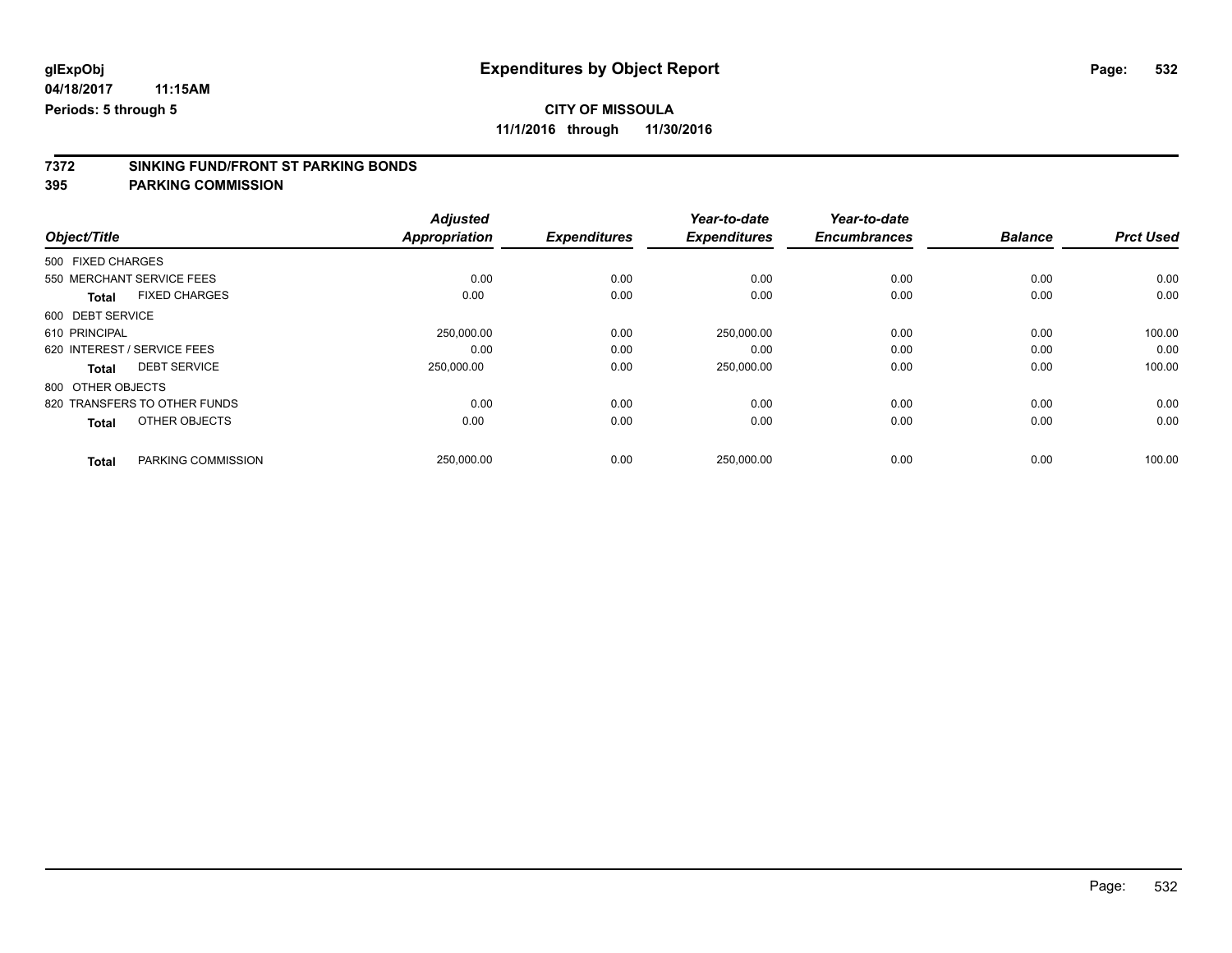#### **7372 SINKING FUND/FRONT ST PARKING BONDS**

|                   |                                   | <b>Adjusted</b>      |                     | Year-to-date        | Year-to-date        |                |                  |
|-------------------|-----------------------------------|----------------------|---------------------|---------------------|---------------------|----------------|------------------|
| Object/Title      |                                   | <b>Appropriation</b> | <b>Expenditures</b> | <b>Expenditures</b> | <b>Encumbrances</b> | <b>Balance</b> | <b>Prct Used</b> |
| 500 FIXED CHARGES |                                   |                      |                     |                     |                     |                |                  |
|                   | 550 MERCHANT SERVICE FEES         | 0.00                 | 0.00                | 0.00                | 0.00                | 0.00           | 0.00             |
| <b>Total</b>      | <b>FIXED CHARGES</b>              | 0.00                 | 0.00                | 0.00                | 0.00                | 0.00           | 0.00             |
| 600 DEBT SERVICE  |                                   |                      |                     |                     |                     |                |                  |
| 610 PRINCIPAL     |                                   | 250,000.00           | 0.00                | 250,000.00          | 0.00                | 0.00           | 100.00           |
|                   | 620 INTEREST / SERVICE FEES       | 0.00                 | 0.00                | 0.00                | 0.00                | 0.00           | 0.00             |
| <b>Total</b>      | <b>DEBT SERVICE</b>               | 250,000.00           | 0.00                | 250,000.00          | 0.00                | 0.00           | 100.00           |
| 800 OTHER OBJECTS |                                   |                      |                     |                     |                     |                |                  |
|                   | 820 TRANSFERS TO OTHER FUNDS      | 0.00                 | 0.00                | 0.00                | 0.00                | 0.00           | 0.00             |
| Total             | OTHER OBJECTS                     | 0.00                 | 0.00                | 0.00                | 0.00                | 0.00           | 0.00             |
| <b>Total</b>      | SINKING FUND/FRONT ST PARKING BON | 250,000.00           | 0.00                | 250.000.00          | 0.00                | 0.00           | 100.00           |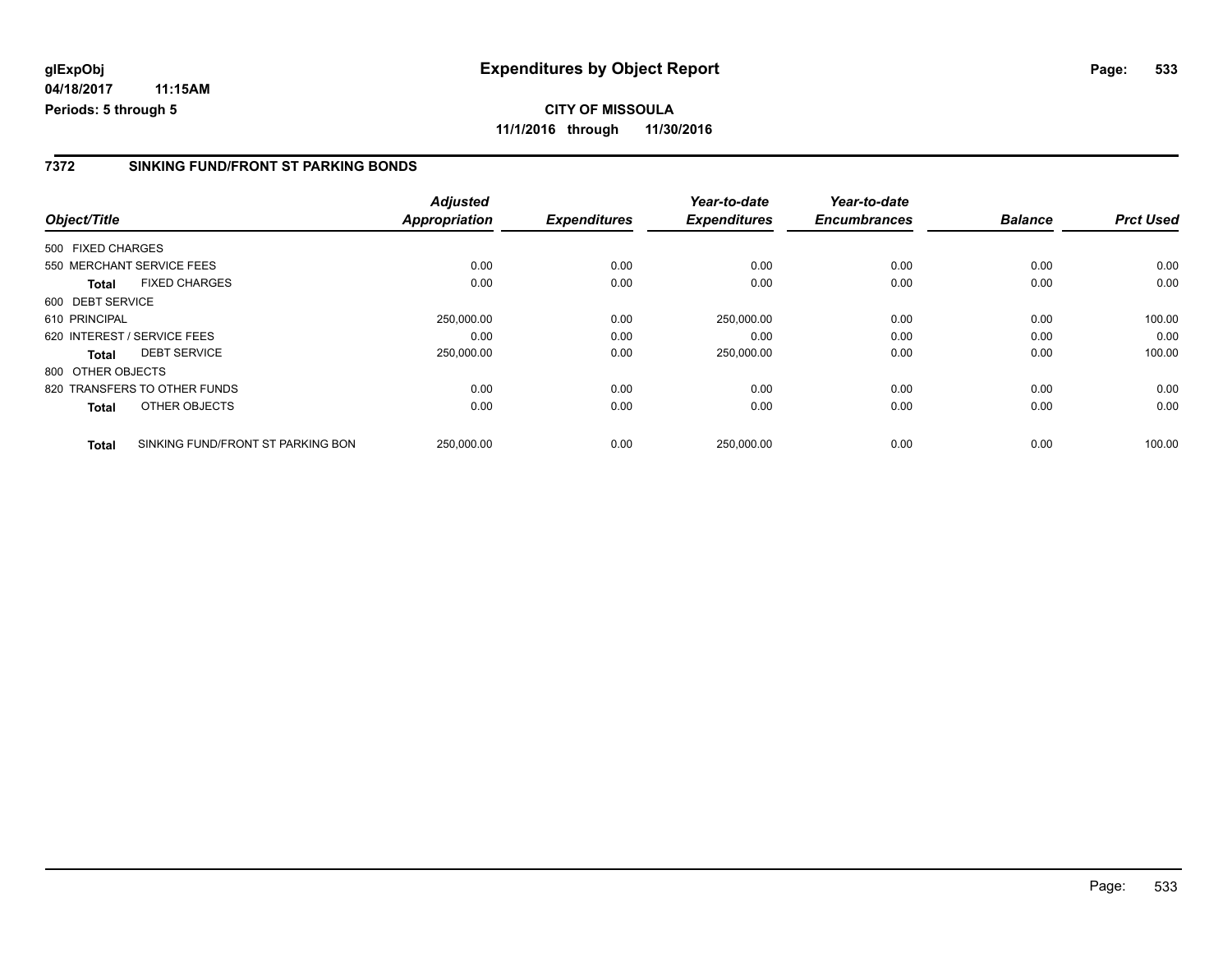**7373 MPC SERIES 2010B CONSTRUCTION**

**395 PARKING COMMISSION**

|                        |                              | <b>Adjusted</b>      |                     | Year-to-date        | Year-to-date        |                |                  |
|------------------------|------------------------------|----------------------|---------------------|---------------------|---------------------|----------------|------------------|
| Object/Title           |                              | <b>Appropriation</b> | <b>Expenditures</b> | <b>Expenditures</b> | <b>Encumbrances</b> | <b>Balance</b> | <b>Prct Used</b> |
| 300 PURCHASED SERVICES |                              |                      |                     |                     |                     |                |                  |
|                        | 350 PROFESSIONAL SERVICES    | 0.00                 | 0.00                | 0.00                | 0.00                | 0.00           | 0.00             |
|                        | 390 OTHER PURCHASED SERVICES | 0.00                 | 0.00                | 0.00                | 0.00                | 0.00           | 0.00             |
| <b>Total</b>           | PURCHASED SERVICES           | 0.00                 | 0.00                | 0.00                | 0.00                | 0.00           | 0.00             |
| 500 FIXED CHARGES      |                              |                      |                     |                     |                     |                |                  |
|                        | 550 MERCHANT SERVICE FEES    | 0.00                 | 0.00                | 0.00                | 0.00                | 0.00           | 0.00             |
| Total                  | <b>FIXED CHARGES</b>         | 0.00                 | 0.00                | 0.00                | 0.00                | 0.00           | 0.00             |
| 600 DEBT SERVICE       |                              |                      |                     |                     |                     |                |                  |
| 600 DEBT SERVICE       |                              | 0.00                 | 0.00                | 0.00                | 0.00                | 0.00           | 0.00             |
| 610 PRINCIPAL          |                              | 0.00                 | 0.00                | 0.00                | 0.00                | 0.00           | 0.00             |
|                        | 620 INTEREST / SERVICE FEES  | 0.00                 | 0.00                | 0.00                | 0.00                | 0.00           | 0.00             |
| Total                  | <b>DEBT SERVICE</b>          | 0.00                 | 0.00                | 0.00                | 0.00                | 0.00           | 0.00             |
| 800 OTHER OBJECTS      |                              |                      |                     |                     |                     |                |                  |
|                        | 820 TRANSFERS TO OTHER FUNDS | 0.00                 | 0.00                | 0.00                | 0.00                | 0.00           | 0.00             |
| <b>Total</b>           | OTHER OBJECTS                | 0.00                 | 0.00                | 0.00                | 0.00                | 0.00           | 0.00             |
| 900 CAPITAL OUTLAY     |                              |                      |                     |                     |                     |                |                  |
| 900 CAPITAL OUTLAY     |                              | 0.00                 | 0.00                | 0.00                | 0.00                | 0.00           | 0.00             |
| 920 BUILDINGS          |                              | 0.00                 | 0.00                | 0.00                | 0.00                | 0.00           | 0.00             |
| 930 IMPROVEMENTS       |                              | 0.00                 | 0.00                | 0.00                | 0.00                | 0.00           | 0.00             |
| <b>Total</b>           | <b>CAPITAL OUTLAY</b>        | 0.00                 | 0.00                | 0.00                | 0.00                | 0.00           | 0.00             |
| <b>Total</b>           | PARKING COMMISSION           | 0.00                 | 0.00                | 0.00                | 0.00                | 0.00           | 0.00             |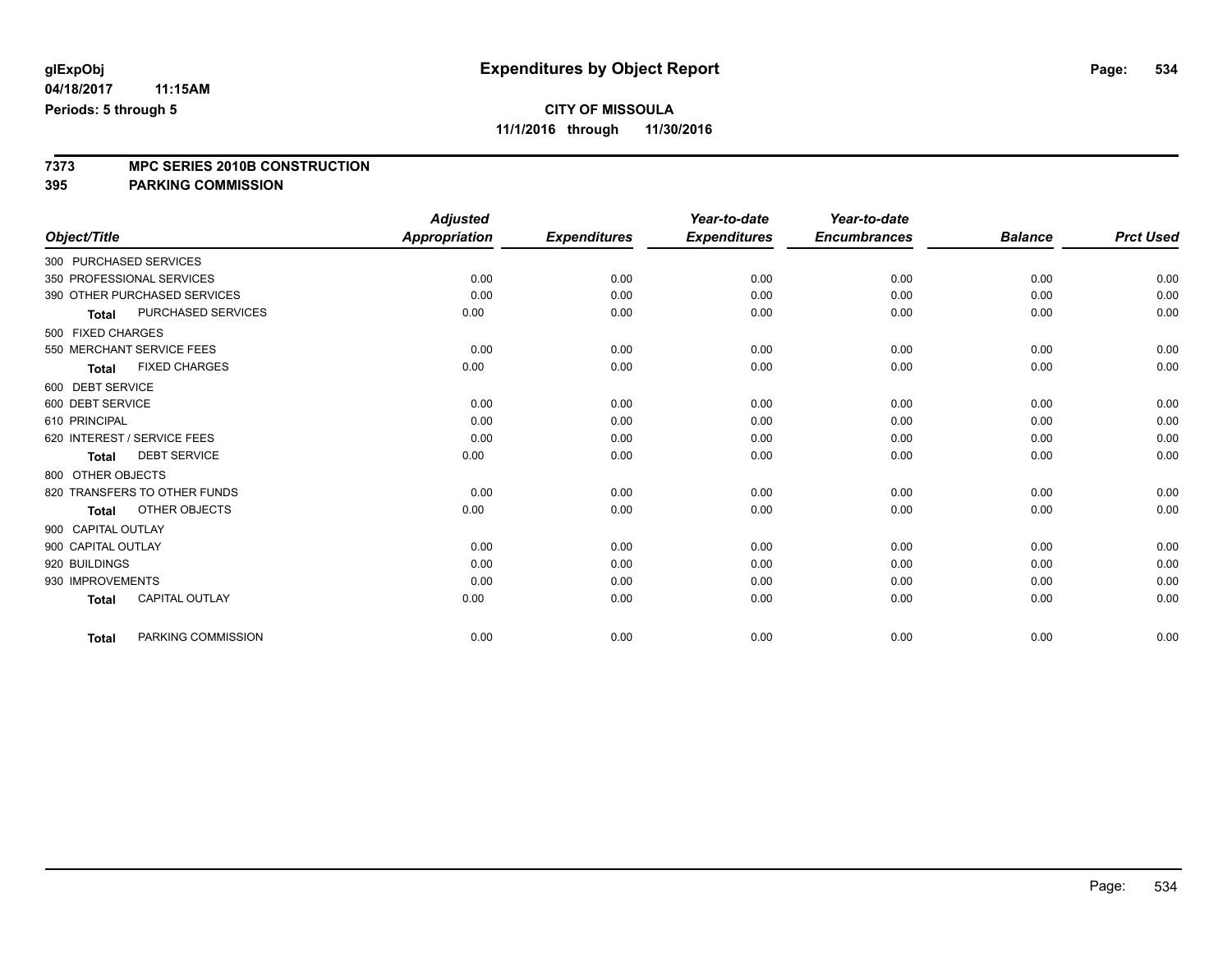# **7373 MPC SERIES 2010B CONSTRUCTION**

**900 DEPRECIATION**

| Object/Title                         | <b>Adjusted</b><br><b>Appropriation</b> | <b>Expenditures</b> | Year-to-date<br><b>Expenditures</b> | Year-to-date<br><b>Encumbrances</b> | <b>Balance</b> | <b>Prct Used</b> |
|--------------------------------------|-----------------------------------------|---------------------|-------------------------------------|-------------------------------------|----------------|------------------|
| 500 FIXED CHARGES                    |                                         |                     |                                     |                                     |                |                  |
| 550 MERCHANT SERVICE FEES            | 0.00                                    | 0.00                | 0.00                                | 0.00                                | 0.00           | 0.00             |
| <b>FIXED CHARGES</b><br><b>Total</b> | 0.00                                    | 0.00                | 0.00                                | 0.00                                | 0.00           | 0.00             |
| 800 OTHER OBJECTS                    |                                         |                     |                                     |                                     |                |                  |
| 830 DEPRECIATION                     | 0.00                                    | 0.00                | 0.00                                | 0.00                                | 0.00           | 0.00             |
| OTHER OBJECTS<br><b>Total</b>        | 0.00                                    | 0.00                | 0.00                                | 0.00                                | 0.00           | 0.00             |
| <b>DEPRECIATION</b><br><b>Total</b>  | 0.00                                    | 0.00                | 0.00                                | 0.00                                | 0.00           | 0.00             |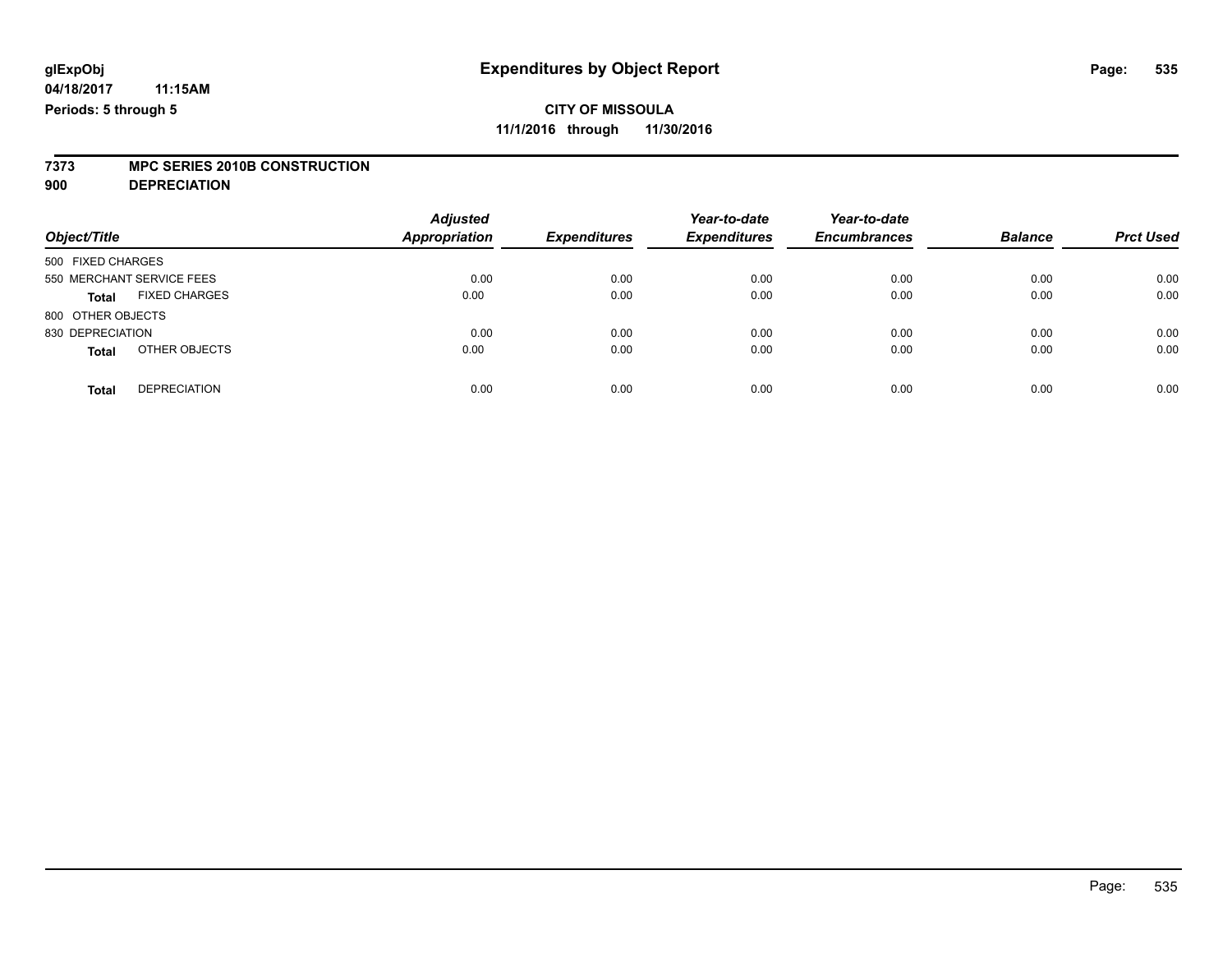#### **7373 MPC SERIES 2010B CONSTRUCTION**

|                                               | <b>Adjusted</b>      |                     | Year-to-date        | Year-to-date        |                |                  |
|-----------------------------------------------|----------------------|---------------------|---------------------|---------------------|----------------|------------------|
| Object/Title                                  | <b>Appropriation</b> | <b>Expenditures</b> | <b>Expenditures</b> | <b>Encumbrances</b> | <b>Balance</b> | <b>Prct Used</b> |
| 300 PURCHASED SERVICES                        |                      |                     |                     |                     |                |                  |
| 350 PROFESSIONAL SERVICES                     | 0.00                 | 0.00                | 0.00                | 0.00                | 0.00           | 0.00             |
| 390 OTHER PURCHASED SERVICES                  | 0.00                 | 0.00                | 0.00                | 0.00                | 0.00           | 0.00             |
| PURCHASED SERVICES<br><b>Total</b>            | 0.00                 | 0.00                | 0.00                | 0.00                | 0.00           | 0.00             |
| 500 FIXED CHARGES                             |                      |                     |                     |                     |                |                  |
| 550 MERCHANT SERVICE FEES                     | 0.00                 | 0.00                | 0.00                | 0.00                | 0.00           | 0.00             |
| <b>FIXED CHARGES</b><br><b>Total</b>          | 0.00                 | 0.00                | 0.00                | 0.00                | 0.00           | 0.00             |
| 600 DEBT SERVICE                              |                      |                     |                     |                     |                |                  |
| 600 DEBT SERVICE                              | 0.00                 | 0.00                | 0.00                | 0.00                | 0.00           | 0.00             |
| 610 PRINCIPAL                                 | 0.00                 | 0.00                | 0.00                | 0.00                | 0.00           | 0.00             |
| 620 INTEREST / SERVICE FEES                   | 0.00                 | 0.00                | 0.00                | 0.00                | 0.00           | 0.00             |
| <b>DEBT SERVICE</b><br>Total                  | 0.00                 | 0.00                | 0.00                | 0.00                | 0.00           | 0.00             |
| 800 OTHER OBJECTS                             |                      |                     |                     |                     |                |                  |
| 820 TRANSFERS TO OTHER FUNDS                  | 0.00                 | 0.00                | 0.00                | 0.00                | 0.00           | 0.00             |
| 830 DEPRECIATION                              | 0.00                 | 0.00                | 0.00                | 0.00                | 0.00           | 0.00             |
| OTHER OBJECTS<br><b>Total</b>                 | 0.00                 | 0.00                | 0.00                | 0.00                | 0.00           | 0.00             |
| 900 CAPITAL OUTLAY                            |                      |                     |                     |                     |                |                  |
| 900 CAPITAL OUTLAY                            | 0.00                 | 0.00                | 0.00                | 0.00                | 0.00           | 0.00             |
| 920 BUILDINGS                                 | 0.00                 | 0.00                | 0.00                | 0.00                | 0.00           | 0.00             |
| 930 IMPROVEMENTS                              | 0.00                 | 0.00                | 0.00                | 0.00                | 0.00           | 0.00             |
| CAPITAL OUTLAY<br><b>Total</b>                | 0.00                 | 0.00                | 0.00                | 0.00                | 0.00           | 0.00             |
|                                               |                      |                     |                     |                     |                |                  |
| MPC SERIES 2010B CONSTRUCTION<br><b>Total</b> | 0.00                 | 0.00                | 0.00                | 0.00                | 0.00           | 0.00             |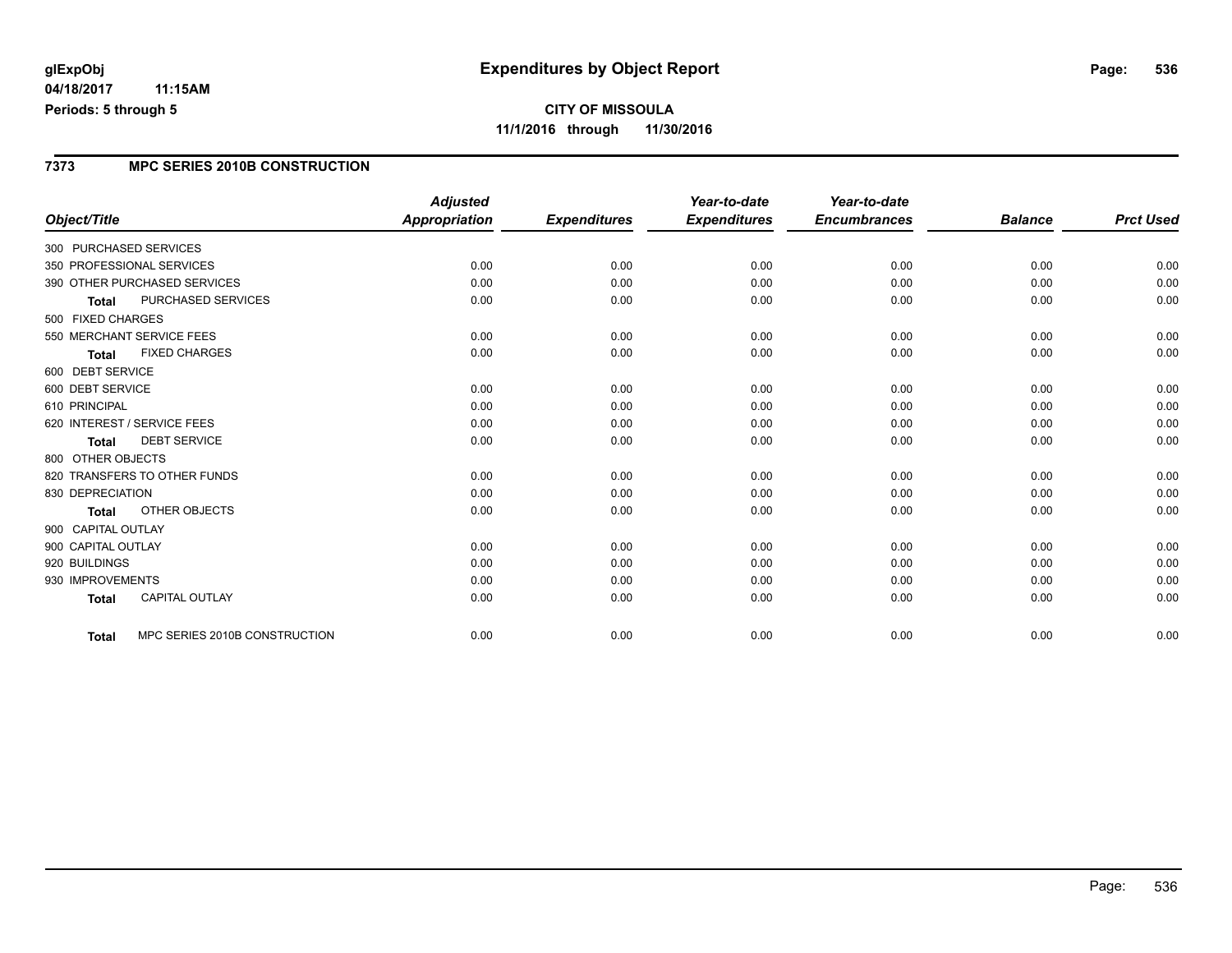# **7374 RESERVE FUND-PARKING BONDS**

#### **395 PARKING COMMISSION**

| Object/Title              |                       | <b>Adjusted</b><br>Appropriation | <b>Expenditures</b> | Year-to-date<br><b>Expenditures</b> | Year-to-date<br><b>Encumbrances</b> | <b>Balance</b> | <b>Prct Used</b> |
|---------------------------|-----------------------|----------------------------------|---------------------|-------------------------------------|-------------------------------------|----------------|------------------|
|                           |                       |                                  |                     |                                     |                                     |                |                  |
| 500 FIXED CHARGES         |                       |                                  |                     |                                     |                                     |                |                  |
| 550 MERCHANT SERVICE FEES |                       | 0.00                             | 0.00                | 0.00                                | 0.00                                | 0.00           | 0.00             |
| <b>Total</b>              | <b>FIXED CHARGES</b>  | 0.00                             | 0.00                | 0.00                                | 0.00                                | 0.00           | 0.00             |
| 900 CAPITAL OUTLAY        |                       |                                  |                     |                                     |                                     |                |                  |
| 920 BUILDINGS             |                       | 0.00                             | 0.00                | 0.00                                | 0.00                                | 0.00           | 0.00             |
| 930 IMPROVEMENTS          |                       | 0.00                             | 0.00                | 0.00                                | 0.00                                | 0.00           | 0.00             |
| <b>Total</b>              | <b>CAPITAL OUTLAY</b> | 0.00                             | 0.00                | 0.00                                | 0.00                                | 0.00           | 0.00             |
| <b>Total</b>              | PARKING COMMISSION    | 0.00                             | 0.00                | 0.00                                | 0.00                                | 0.00           | 0.00             |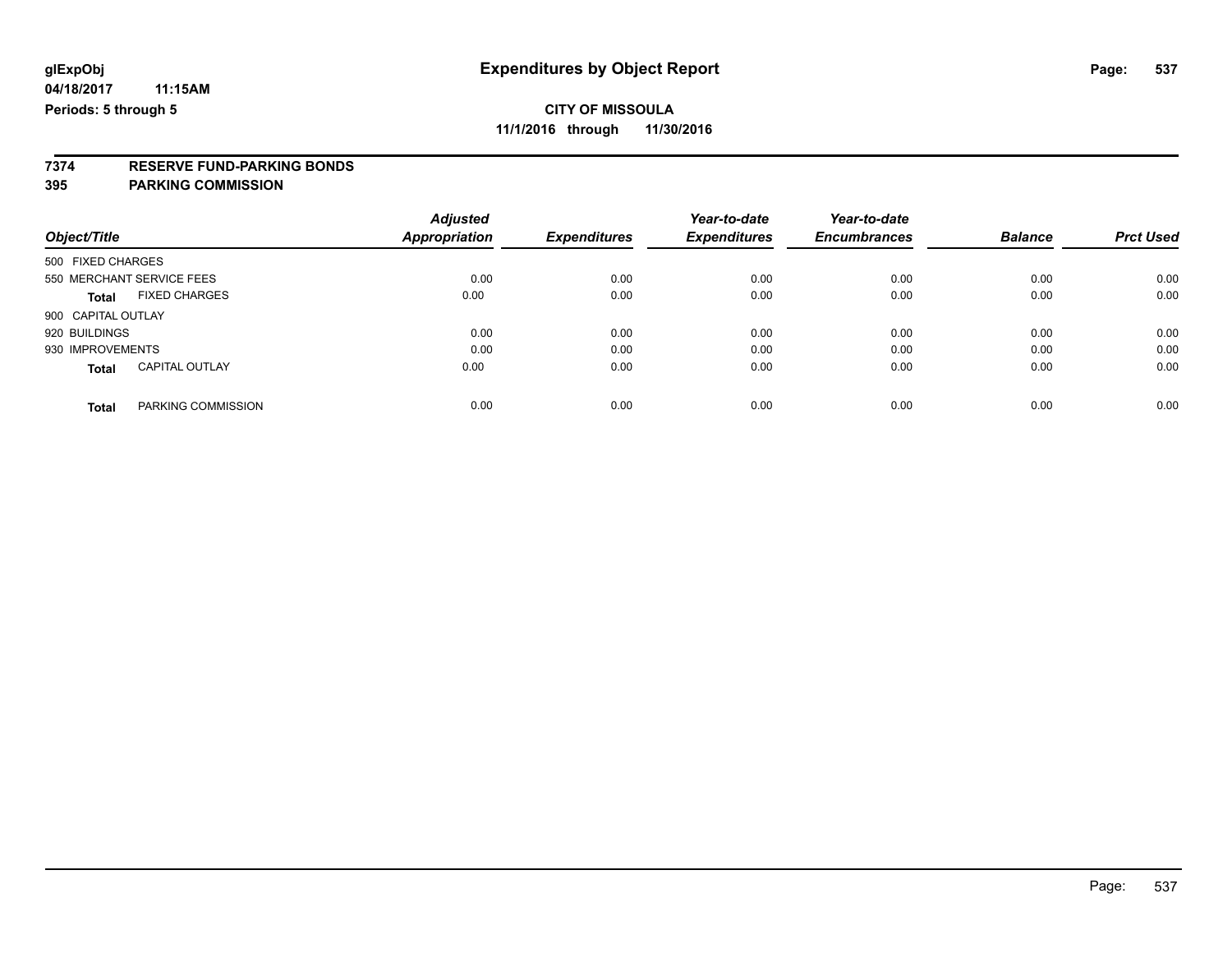**CITY OF MISSOULA 11/1/2016 through 11/30/2016**

#### **7374 RESERVE FUND-PARKING BONDS**

| Object/Title                          |                            | <b>Adjusted</b><br><b>Appropriation</b> | <b>Expenditures</b> | Year-to-date<br><b>Expenditures</b> | Year-to-date<br><b>Encumbrances</b> | <b>Balance</b> | <b>Prct Used</b> |
|---------------------------------------|----------------------------|-----------------------------------------|---------------------|-------------------------------------|-------------------------------------|----------------|------------------|
| 500 FIXED CHARGES                     |                            |                                         |                     |                                     |                                     |                |                  |
| 550 MERCHANT SERVICE FEES             |                            | 0.00                                    | 0.00                | 0.00                                | 0.00                                | 0.00           | 0.00             |
| <b>FIXED CHARGES</b><br><b>Total</b>  |                            | 0.00                                    | 0.00                | 0.00                                | 0.00                                | 0.00           | 0.00             |
| 900 CAPITAL OUTLAY                    |                            |                                         |                     |                                     |                                     |                |                  |
| 920 BUILDINGS                         |                            | 0.00                                    | 0.00                | 0.00                                | 0.00                                | 0.00           | 0.00             |
| 930 IMPROVEMENTS                      |                            | 0.00                                    | 0.00                | 0.00                                | 0.00                                | 0.00           | 0.00             |
| <b>CAPITAL OUTLAY</b><br><b>Total</b> |                            | 0.00                                    | 0.00                | 0.00                                | 0.00                                | 0.00           | 0.00             |
| <b>Total</b>                          | RESERVE FUND-PARKING BONDS | 0.00                                    | 0.00                | 0.00                                | 0.00                                | 0.00           | 0.00             |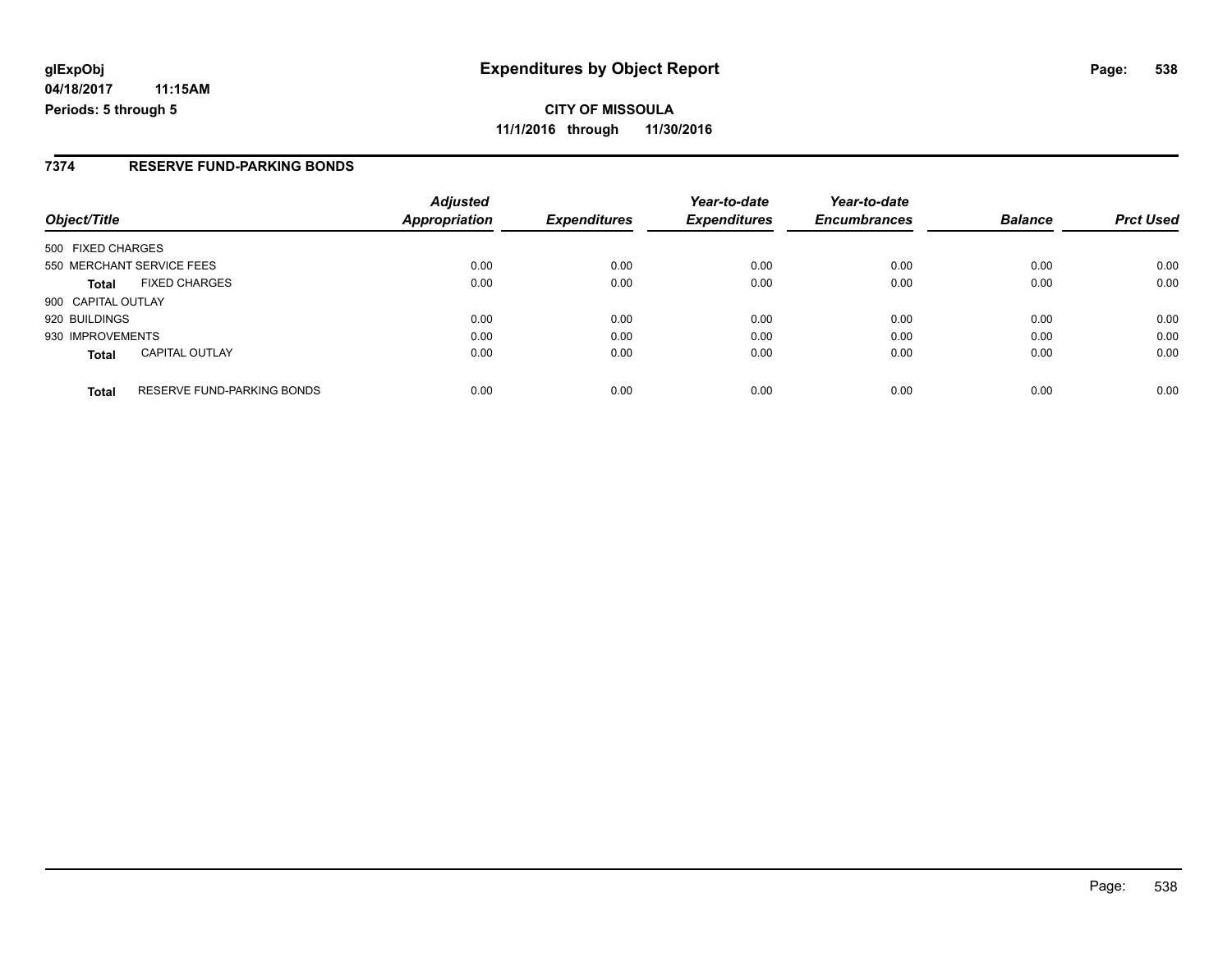# **CITY OF MISSOULA**

**11/1/2016 through 11/30/2016**

# **7375 PLEDGED TAX INCREMENT-2010B BOND**

**395 PARKING COMMISSION**

|              |                              | <b>Adjusted</b>                                                                                                                                                                     |                                    | Year-to-date                | Year-to-date                |                             |                              |
|--------------|------------------------------|-------------------------------------------------------------------------------------------------------------------------------------------------------------------------------------|------------------------------------|-----------------------------|-----------------------------|-----------------------------|------------------------------|
|              |                              |                                                                                                                                                                                     |                                    |                             |                             |                             | <b>Prct Used</b>             |
|              |                              |                                                                                                                                                                                     |                                    |                             |                             |                             |                              |
|              |                              | 1,950.00                                                                                                                                                                            | 0.00                               | 0.00                        | 0.00                        | 1,950.00                    | 0.00                         |
| <b>Total</b> | <b>PURCHASED SERVICES</b>    | 1.950.00                                                                                                                                                                            | 0.00                               | 0.00                        | 0.00                        | 1,950.00                    | 0.00                         |
|              |                              |                                                                                                                                                                                     |                                    |                             |                             |                             |                              |
|              |                              | 0.00                                                                                                                                                                                | 0.00                               | 0.00                        | 0.00                        | 0.00                        | 0.00                         |
| <b>Total</b> | <b>FIXED CHARGES</b>         | 0.00                                                                                                                                                                                | 0.00                               | 0.00                        | 0.00                        | 0.00                        | 0.00                         |
|              |                              |                                                                                                                                                                                     |                                    |                             |                             |                             |                              |
|              |                              | 264.901.00                                                                                                                                                                          | 0.00                               | 0.00                        | 0.00                        | 264.901.00                  | 0.00                         |
| <b>Total</b> | OTHER OBJECTS                | 264,901.00                                                                                                                                                                          | 0.00                               | 0.00                        | 0.00                        | 264,901.00                  | 0.00                         |
|              |                              |                                                                                                                                                                                     |                                    |                             |                             |                             | 0.00                         |
|              | Object/Title<br><b>Total</b> | 300 PURCHASED SERVICES<br>390 OTHER PURCHASED SERVICES<br>500 FIXED CHARGES<br>550 MERCHANT SERVICE FEES<br>800 OTHER OBJECTS<br>820 TRANSFERS TO OTHER FUNDS<br>PARKING COMMISSION | <b>Appropriation</b><br>266.851.00 | <b>Expenditures</b><br>0.00 | <b>Expenditures</b><br>0.00 | <b>Encumbrances</b><br>0.00 | <b>Balance</b><br>266,851.00 |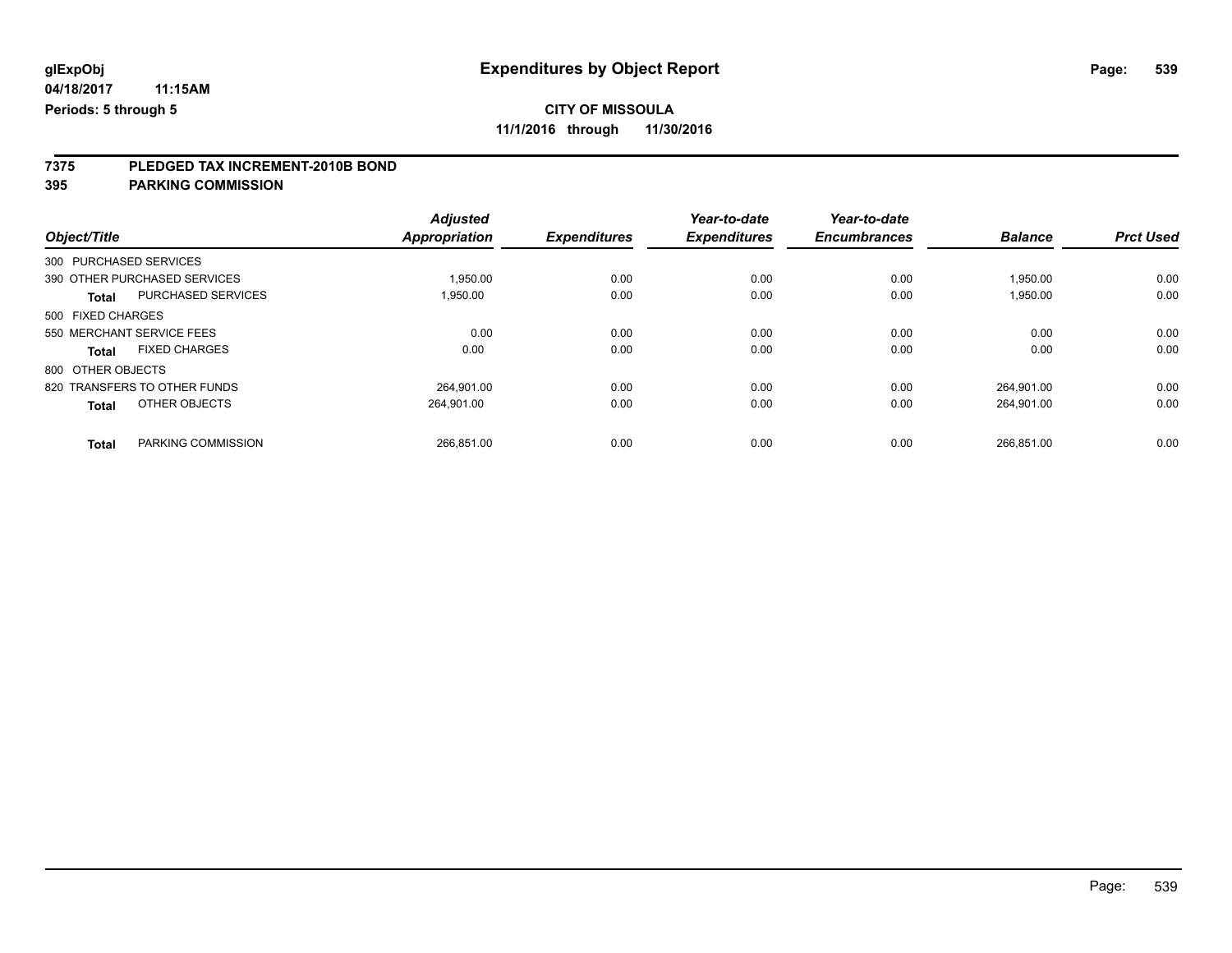**CITY OF MISSOULA 11/1/2016 through 11/30/2016**

#### **7375 PLEDGED TAX INCREMENT-2010B BOND**

| Object/Title      |                                  | <b>Adjusted</b><br>Appropriation | <b>Expenditures</b> | Year-to-date<br><b>Expenditures</b> | Year-to-date<br><b>Encumbrances</b> | <b>Balance</b> | <b>Prct Used</b> |
|-------------------|----------------------------------|----------------------------------|---------------------|-------------------------------------|-------------------------------------|----------------|------------------|
|                   |                                  |                                  |                     |                                     |                                     |                |                  |
|                   | 300 PURCHASED SERVICES           |                                  |                     |                                     |                                     |                |                  |
|                   | 390 OTHER PURCHASED SERVICES     | 1.950.00                         | 0.00                | 0.00                                | 0.00                                | 1.950.00       | 0.00             |
| <b>Total</b>      | <b>PURCHASED SERVICES</b>        | 1,950.00                         | 0.00                | 0.00                                | 0.00                                | 1,950.00       | 0.00             |
| 500 FIXED CHARGES |                                  |                                  |                     |                                     |                                     |                |                  |
|                   | 550 MERCHANT SERVICE FEES        | 0.00                             | 0.00                | 0.00                                | 0.00                                | 0.00           | 0.00             |
| <b>Total</b>      | <b>FIXED CHARGES</b>             | 0.00                             | 0.00                | 0.00                                | 0.00                                | 0.00           | 0.00             |
| 800 OTHER OBJECTS |                                  |                                  |                     |                                     |                                     |                |                  |
|                   | 820 TRANSFERS TO OTHER FUNDS     | 264.901.00                       | 0.00                | 0.00                                | 0.00                                | 264.901.00     | 0.00             |
| <b>Total</b>      | OTHER OBJECTS                    | 264.901.00                       | 0.00                | 0.00                                | 0.00                                | 264.901.00     | 0.00             |
|                   |                                  |                                  |                     |                                     |                                     |                |                  |
| <b>Total</b>      | PLEDGED TAX INCREMENT-2010B BOND | 266.851.00                       | 0.00                | 0.00                                | 0.00                                | 266.851.00     | 0.00             |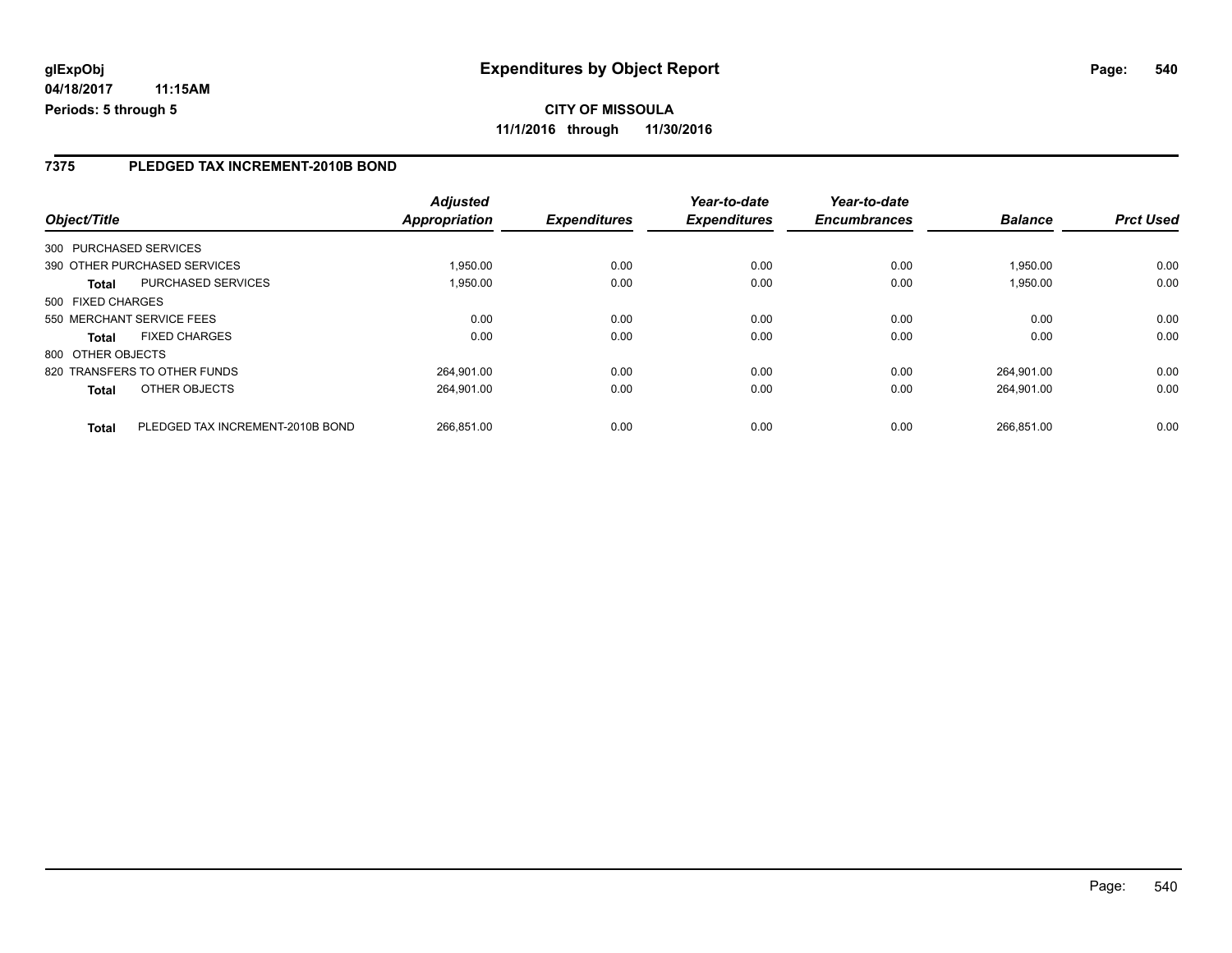**7376 MPC 2010A BONDS DEBT INTEREST**

**395 PARKING COMMISSION**

|                                      | <b>Adjusted</b><br>Appropriation | <b>Expenditures</b> | Year-to-date<br><b>Expenditures</b> | Year-to-date<br><b>Encumbrances</b> | <b>Balance</b> | <b>Prct Used</b> |
|--------------------------------------|----------------------------------|---------------------|-------------------------------------|-------------------------------------|----------------|------------------|
| Object/Title                         |                                  |                     |                                     |                                     |                |                  |
| 500 FIXED CHARGES                    |                                  |                     |                                     |                                     |                |                  |
| 550 MERCHANT SERVICE FEES            | 0.00                             | 0.00                | 0.00                                | 0.00                                | 0.00           | 0.00             |
| <b>FIXED CHARGES</b><br><b>Total</b> | 0.00                             | 0.00                | 0.00                                | 0.00                                | 0.00           | 0.00             |
| 600 DEBT SERVICE                     |                                  |                     |                                     |                                     |                |                  |
| 620 INTEREST / SERVICE FEES          | 0.00                             | 0.00                | 0.00                                | 0.00                                | 0.00           | 0.00             |
| <b>DEBT SERVICE</b><br>Total         | 0.00                             | 0.00                | 0.00                                | 0.00                                | 0.00           | 0.00             |
| 800 OTHER OBJECTS                    |                                  |                     |                                     |                                     |                |                  |
| 820 TRANSFERS TO OTHER FUNDS         | 0.00                             | 0.00                | 0.00                                | 0.00                                | 0.00           | 0.00             |
| OTHER OBJECTS<br><b>Total</b>        | 0.00                             | 0.00                | 0.00                                | 0.00                                | 0.00           | 0.00             |
|                                      |                                  |                     |                                     |                                     |                |                  |
| PARKING COMMISSION<br><b>Total</b>   | 0.00                             | 0.00                | 0.00                                | 0.00                                | 0.00           | 0.00             |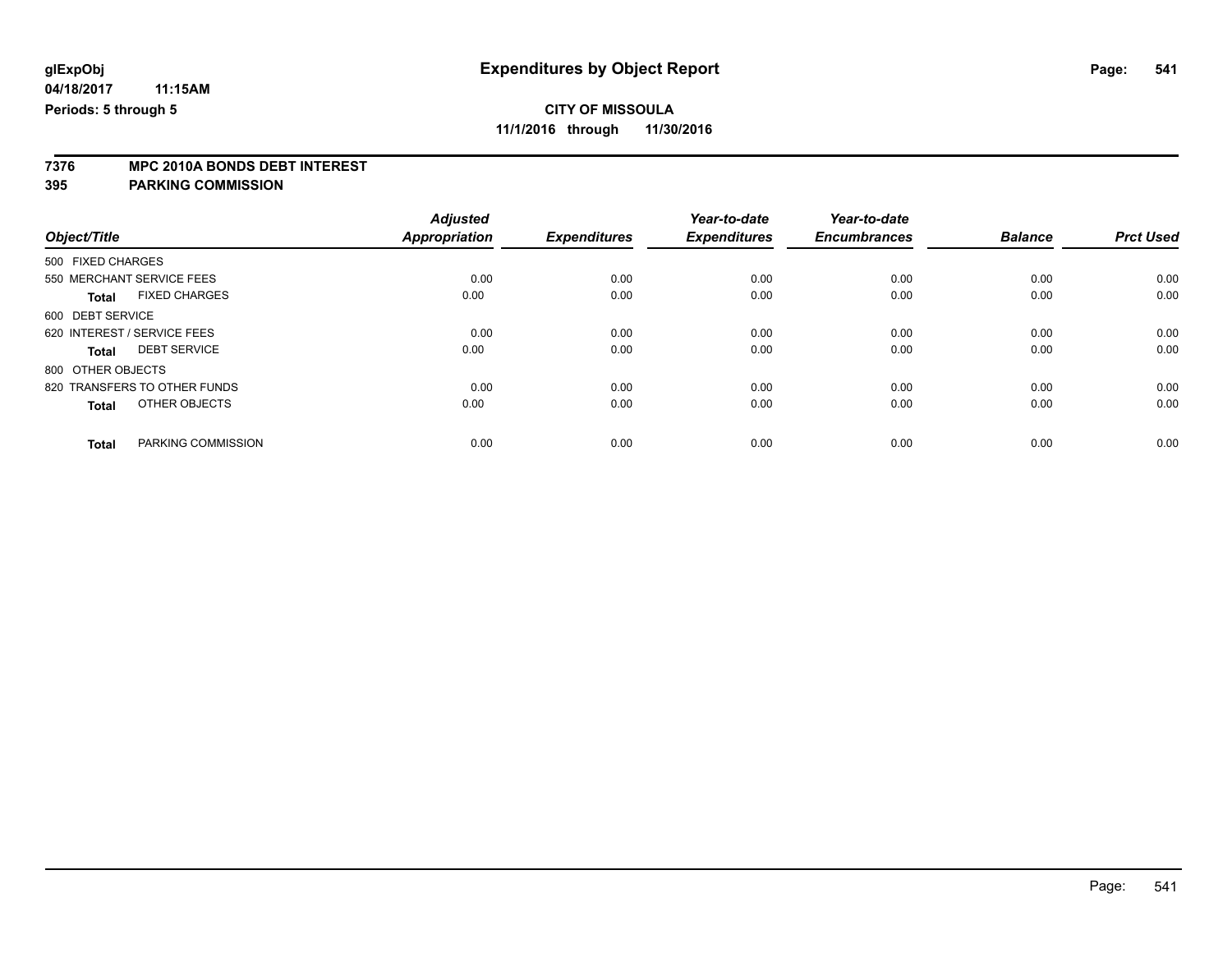**CITY OF MISSOULA 11/1/2016 through 11/30/2016**

#### **7376 MPC 2010A BONDS DEBT INTEREST**

|                   |                               | <b>Adjusted</b>      |                     | Year-to-date        | Year-to-date        |                |                  |
|-------------------|-------------------------------|----------------------|---------------------|---------------------|---------------------|----------------|------------------|
| Object/Title      |                               | <b>Appropriation</b> | <b>Expenditures</b> | <b>Expenditures</b> | <b>Encumbrances</b> | <b>Balance</b> | <b>Prct Used</b> |
| 500 FIXED CHARGES |                               |                      |                     |                     |                     |                |                  |
|                   | 550 MERCHANT SERVICE FEES     | 0.00                 | 0.00                | 0.00                | 0.00                | 0.00           | 0.00             |
| <b>Total</b>      | <b>FIXED CHARGES</b>          | 0.00                 | 0.00                | 0.00                | 0.00                | 0.00           | 0.00             |
| 600 DEBT SERVICE  |                               |                      |                     |                     |                     |                |                  |
|                   | 620 INTEREST / SERVICE FEES   | 0.00                 | 0.00                | 0.00                | 0.00                | 0.00           | 0.00             |
| <b>Total</b>      | <b>DEBT SERVICE</b>           | 0.00                 | 0.00                | 0.00                | 0.00                | 0.00           | 0.00             |
| 800 OTHER OBJECTS |                               |                      |                     |                     |                     |                |                  |
|                   | 820 TRANSFERS TO OTHER FUNDS  | 0.00                 | 0.00                | 0.00                | 0.00                | 0.00           | 0.00             |
| <b>Total</b>      | OTHER OBJECTS                 | 0.00                 | 0.00                | 0.00                | 0.00                | 0.00           | 0.00             |
| <b>Total</b>      | MPC 2010A BONDS DEBT INTEREST | 0.00                 | 0.00                | 0.00                | 0.00                | 0.00           | 0.00             |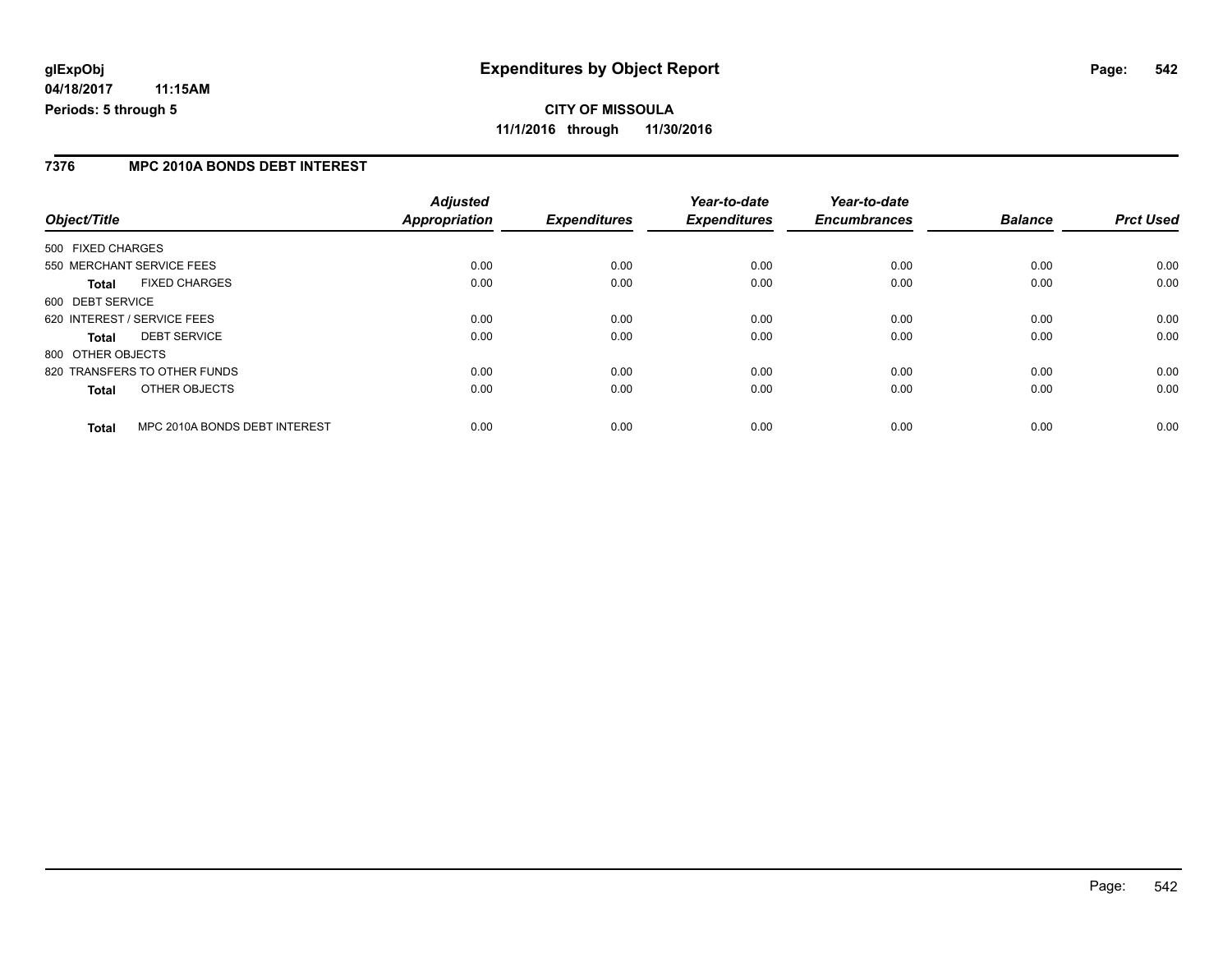**7377 MPC 2010A BONDS SINKING FUND**

**395 PARKING COMMISSION**

|                                      | <b>Adjusted</b>      |                     | Year-to-date        | Year-to-date        |                |                  |
|--------------------------------------|----------------------|---------------------|---------------------|---------------------|----------------|------------------|
| Object/Title                         | <b>Appropriation</b> | <b>Expenditures</b> | <b>Expenditures</b> | <b>Encumbrances</b> | <b>Balance</b> | <b>Prct Used</b> |
| 500 FIXED CHARGES                    |                      |                     |                     |                     |                |                  |
| 550 MERCHANT SERVICE FEES            | 0.00                 | 0.00                | 0.00                | 0.00                | 0.00           | 0.00             |
| <b>FIXED CHARGES</b><br><b>Total</b> | 0.00                 | 0.00                | 0.00                | 0.00                | 0.00           | 0.00             |
| 600 DEBT SERVICE                     |                      |                     |                     |                     |                |                  |
| 610 PRINCIPAL                        | 0.00                 | 0.00                | 0.00                | 0.00                | 0.00           | 0.00             |
| 620 INTEREST / SERVICE FEES          | 0.00                 | 0.00                | 0.00                | 0.00                | 0.00           | 0.00             |
| <b>DEBT SERVICE</b><br><b>Total</b>  | 0.00                 | 0.00                | 0.00                | 0.00                | 0.00           | 0.00             |
| 800 OTHER OBJECTS                    |                      |                     |                     |                     |                |                  |
| 820 TRANSFERS TO OTHER FUNDS         | 0.00                 | 0.00                | 0.00                | 0.00                | 0.00           | 0.00             |
| OTHER OBJECTS<br><b>Total</b>        | 0.00                 | 0.00                | 0.00                | 0.00                | 0.00           | 0.00             |
|                                      |                      |                     |                     |                     |                |                  |
| PARKING COMMISSION<br><b>Total</b>   | 0.00                 | 0.00                | 0.00                | 0.00                | 0.00           | 0.00             |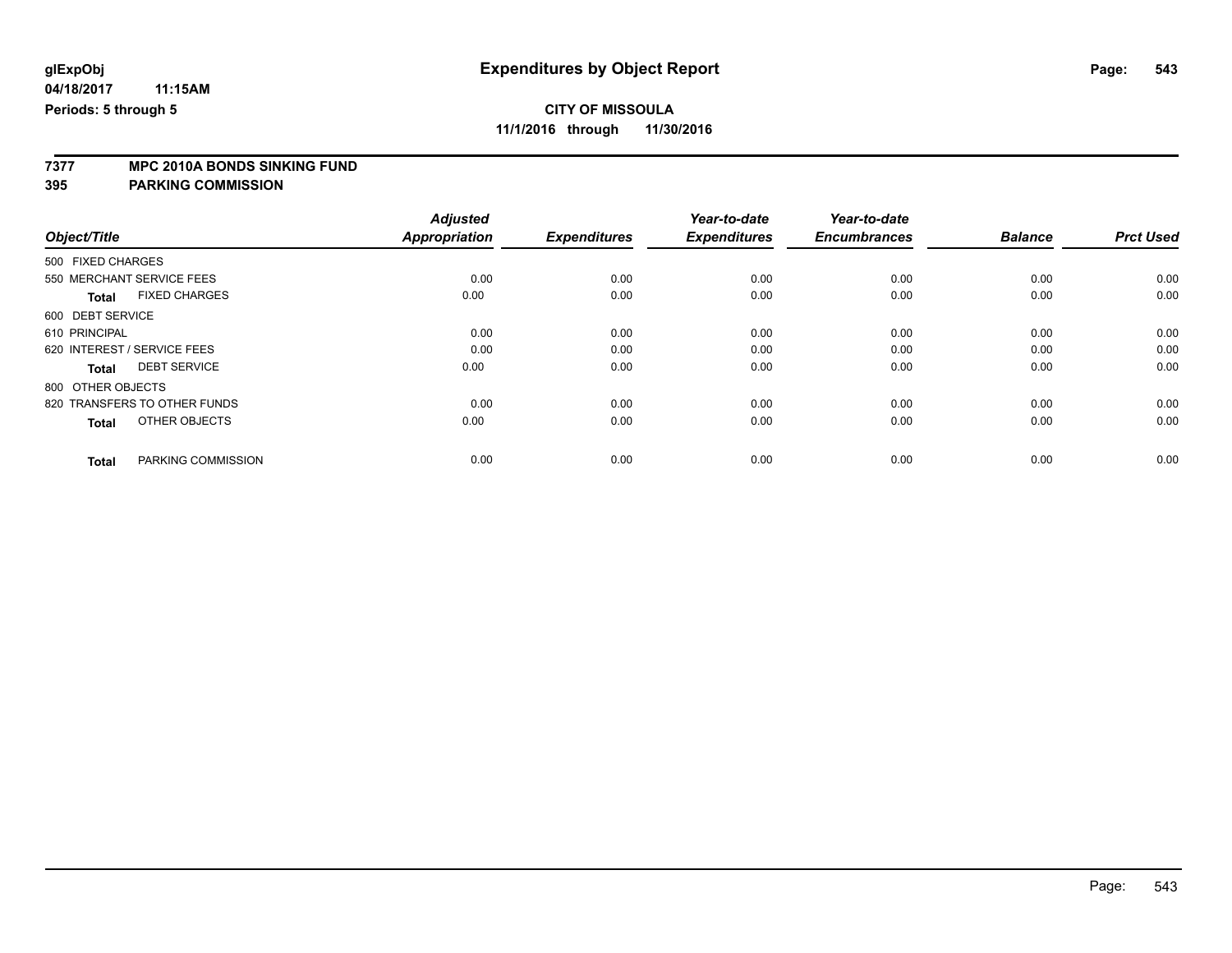**CITY OF MISSOULA 11/1/2016 through 11/30/2016**

#### **7377 MPC 2010A BONDS SINKING FUND**

|                   |                              | <b>Adjusted</b>      |                     | Year-to-date        | Year-to-date        |                |                  |
|-------------------|------------------------------|----------------------|---------------------|---------------------|---------------------|----------------|------------------|
| Object/Title      |                              | <b>Appropriation</b> | <b>Expenditures</b> | <b>Expenditures</b> | <b>Encumbrances</b> | <b>Balance</b> | <b>Prct Used</b> |
| 500 FIXED CHARGES |                              |                      |                     |                     |                     |                |                  |
|                   | 550 MERCHANT SERVICE FEES    | 0.00                 | 0.00                | 0.00                | 0.00                | 0.00           | 0.00             |
| <b>Total</b>      | <b>FIXED CHARGES</b>         | 0.00                 | 0.00                | 0.00                | 0.00                | 0.00           | 0.00             |
| 600 DEBT SERVICE  |                              |                      |                     |                     |                     |                |                  |
| 610 PRINCIPAL     |                              | 0.00                 | 0.00                | 0.00                | 0.00                | 0.00           | 0.00             |
|                   | 620 INTEREST / SERVICE FEES  | 0.00                 | 0.00                | 0.00                | 0.00                | 0.00           | 0.00             |
| Total             | <b>DEBT SERVICE</b>          | 0.00                 | 0.00                | 0.00                | 0.00                | 0.00           | 0.00             |
| 800 OTHER OBJECTS |                              |                      |                     |                     |                     |                |                  |
|                   | 820 TRANSFERS TO OTHER FUNDS | 0.00                 | 0.00                | 0.00                | 0.00                | 0.00           | 0.00             |
| <b>Total</b>      | OTHER OBJECTS                | 0.00                 | 0.00                | 0.00                | 0.00                | 0.00           | 0.00             |
| <b>Total</b>      | MPC 2010A BONDS SINKING FUND | 0.00                 | 0.00                | 0.00                | 0.00                | 0.00           | 0.00             |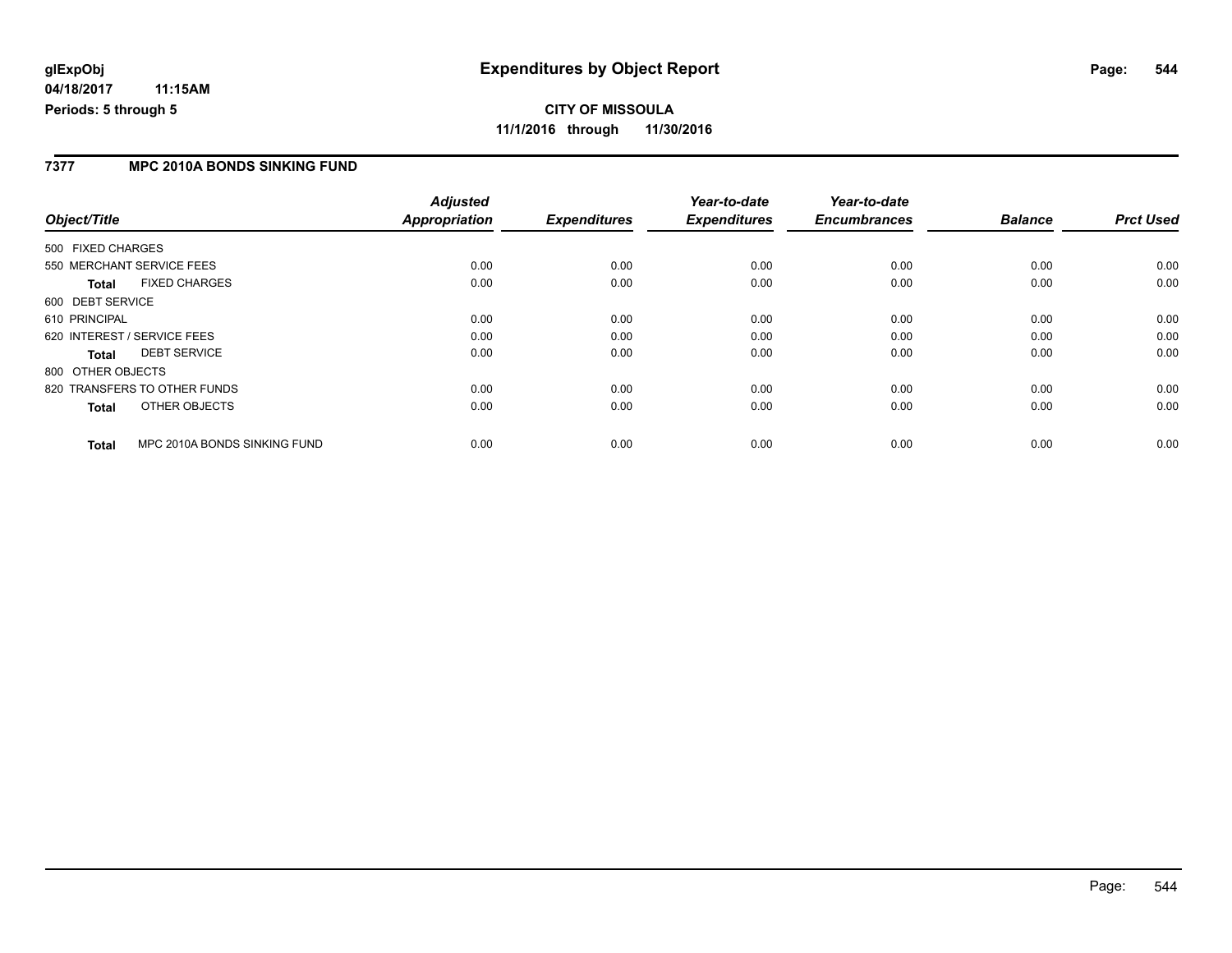**7378 MPC 2010A BOND RESERVE 395 PARKING COMMISSION**

|                                       | <b>Adjusted</b>      | <b>Expenditures</b> | Year-to-date<br><b>Expenditures</b> | Year-to-date<br><b>Encumbrances</b> | <b>Balance</b> | <b>Prct Used</b> |
|---------------------------------------|----------------------|---------------------|-------------------------------------|-------------------------------------|----------------|------------------|
| Object/Title                          | <b>Appropriation</b> |                     |                                     |                                     |                |                  |
| 500 FIXED CHARGES                     |                      |                     |                                     |                                     |                |                  |
| 550 MERCHANT SERVICE FEES             | 0.00                 | 0.00                | 0.00                                | 0.00                                | 0.00           | 0.00             |
| <b>FIXED CHARGES</b><br><b>Total</b>  | 0.00                 | 0.00                | 0.00                                | 0.00                                | 0.00           | 0.00             |
| 800 OTHER OBJECTS                     |                      |                     |                                     |                                     |                |                  |
| 820 TRANSFERS TO OTHER FUNDS          | 0.00                 | 0.00                | 0.00                                | 0.00                                | 0.00           | 0.00             |
| OTHER OBJECTS<br><b>Total</b>         | 0.00                 | 0.00                | 0.00                                | 0.00                                | 0.00           | 0.00             |
| 900 CAPITAL OUTLAY                    |                      |                     |                                     |                                     |                |                  |
| 930 IMPROVEMENTS                      | 0.00                 | 0.00                | 0.00                                | 0.00                                | 0.00           | 0.00             |
| <b>CAPITAL OUTLAY</b><br><b>Total</b> | 0.00                 | 0.00                | 0.00                                | 0.00                                | 0.00           | 0.00             |
| PARKING COMMISSION<br><b>Total</b>    | 0.00                 | 0.00                | 0.00                                | 0.00                                | 0.00           | 0.00             |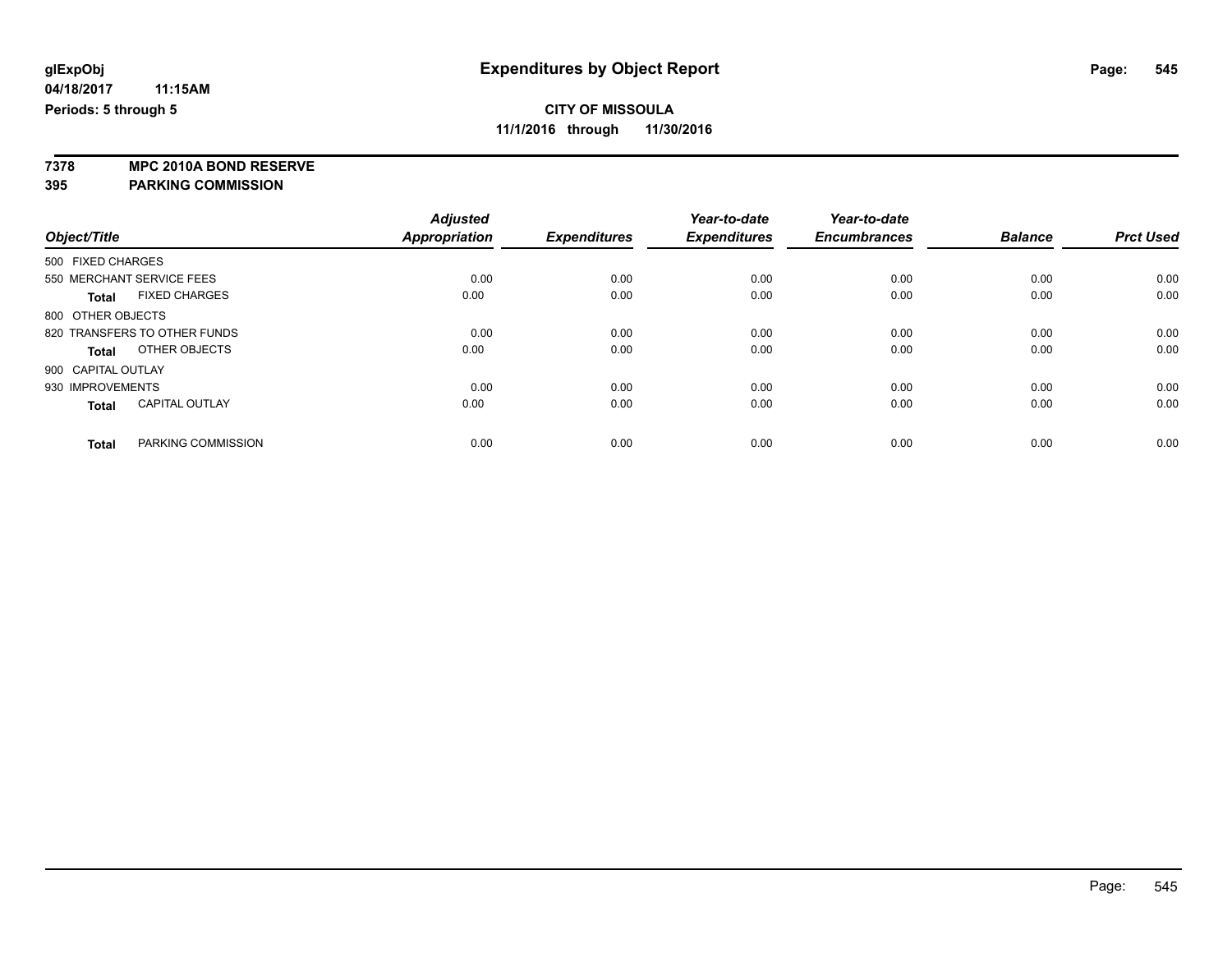#### **7378 MPC 2010A BOND RESERVE**

|                                        | <b>Adjusted</b> |                     | Year-to-date        | Year-to-date        |                |                  |
|----------------------------------------|-----------------|---------------------|---------------------|---------------------|----------------|------------------|
| Object/Title                           | Appropriation   | <b>Expenditures</b> | <b>Expenditures</b> | <b>Encumbrances</b> | <b>Balance</b> | <b>Prct Used</b> |
| 500 FIXED CHARGES                      |                 |                     |                     |                     |                |                  |
| 550 MERCHANT SERVICE FEES              | 0.00            | 0.00                | 0.00                | 0.00                | 0.00           | 0.00             |
| <b>FIXED CHARGES</b><br><b>Total</b>   | 0.00            | 0.00                | 0.00                | 0.00                | 0.00           | 0.00             |
| 800 OTHER OBJECTS                      |                 |                     |                     |                     |                |                  |
| 820 TRANSFERS TO OTHER FUNDS           | 0.00            | 0.00                | 0.00                | 0.00                | 0.00           | 0.00             |
| OTHER OBJECTS<br><b>Total</b>          | 0.00            | 0.00                | 0.00                | 0.00                | 0.00           | 0.00             |
| 900 CAPITAL OUTLAY                     |                 |                     |                     |                     |                |                  |
| 930 IMPROVEMENTS                       | 0.00            | 0.00                | 0.00                | 0.00                | 0.00           | 0.00             |
| <b>CAPITAL OUTLAY</b><br><b>Total</b>  | 0.00            | 0.00                | 0.00                | 0.00                | 0.00           | 0.00             |
| MPC 2010A BOND RESERVE<br><b>Total</b> | 0.00            | 0.00                | 0.00                | 0.00                | 0.00           | 0.00             |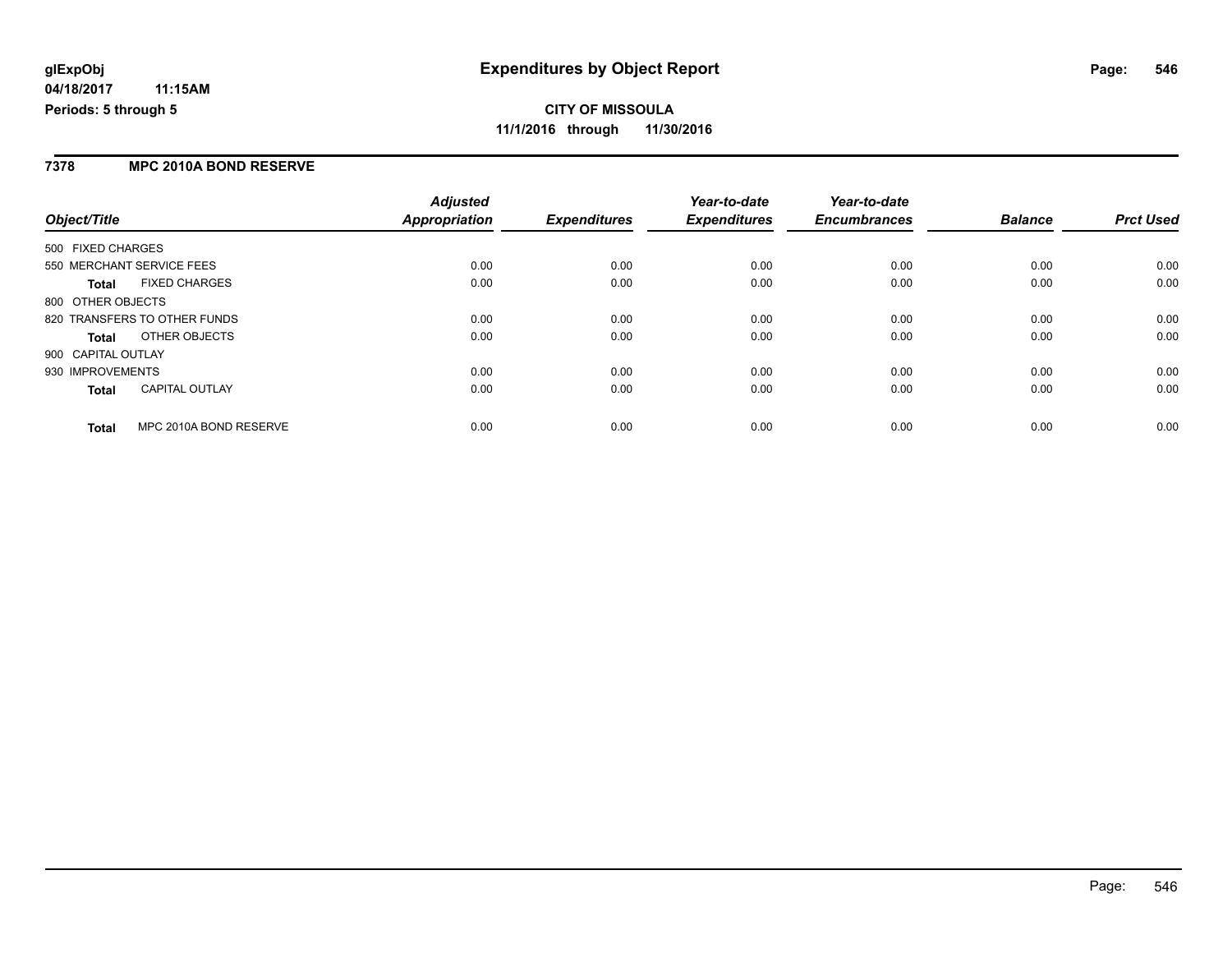## **CITY OF MISSOULA 11/1/2016 through 11/30/2016**

**7380 BUSINESS IMPROVEMENT DISTRICT**

**375 BUSINESS IMPROVEMENT DISTRICT**

|                   |                                      | <b>Adjusted</b>      |                     | Year-to-date        | Year-to-date        |                |                  |
|-------------------|--------------------------------------|----------------------|---------------------|---------------------|---------------------|----------------|------------------|
| Object/Title      |                                      | <b>Appropriation</b> | <b>Expenditures</b> | <b>Expenditures</b> | <b>Encumbrances</b> | <b>Balance</b> | <b>Prct Used</b> |
|                   | 300 PURCHASED SERVICES               |                      |                     |                     |                     |                |                  |
| 345 GARBAGE       |                                      | 5,000.00             | 0.00                | 0.00                | 0.00                | 5,000.00       | 0.00             |
|                   | 350 PROFESSIONAL SERVICES            | 426.315.00           | 0.00                | 150,000.00          | 0.00                | 276.315.00     | 35.19            |
| Total             | <b>PURCHASED SERVICES</b>            | 431,315.00           | 0.00                | 150,000.00          | 0.00                | 281,315.00     | 34.78            |
| 500 FIXED CHARGES |                                      |                      |                     |                     |                     |                |                  |
|                   | 550 MERCHANT SERVICE FEES            | 0.00                 | 0.00                | 0.00                | 0.00                | 0.00           | 0.00             |
| Total             | <b>FIXED CHARGES</b>                 | 0.00                 | 0.00                | 0.00                | 0.00                | 0.00           | 0.00             |
| 800 OTHER OBJECTS |                                      |                      |                     |                     |                     |                |                  |
| 845 CONTINGENCY   |                                      | 0.00                 | 0.00                | 0.00                | 0.00                | 0.00           | 0.00             |
| <b>Total</b>      | OTHER OBJECTS                        | 0.00                 | 0.00                | 0.00                | 0.00                | 0.00           | 0.00             |
| <b>Total</b>      | <b>BUSINESS IMPROVEMENT DISTRICT</b> | 431,315.00           | 0.00                | 150,000.00          | 0.00                | 281.315.00     | 34.78            |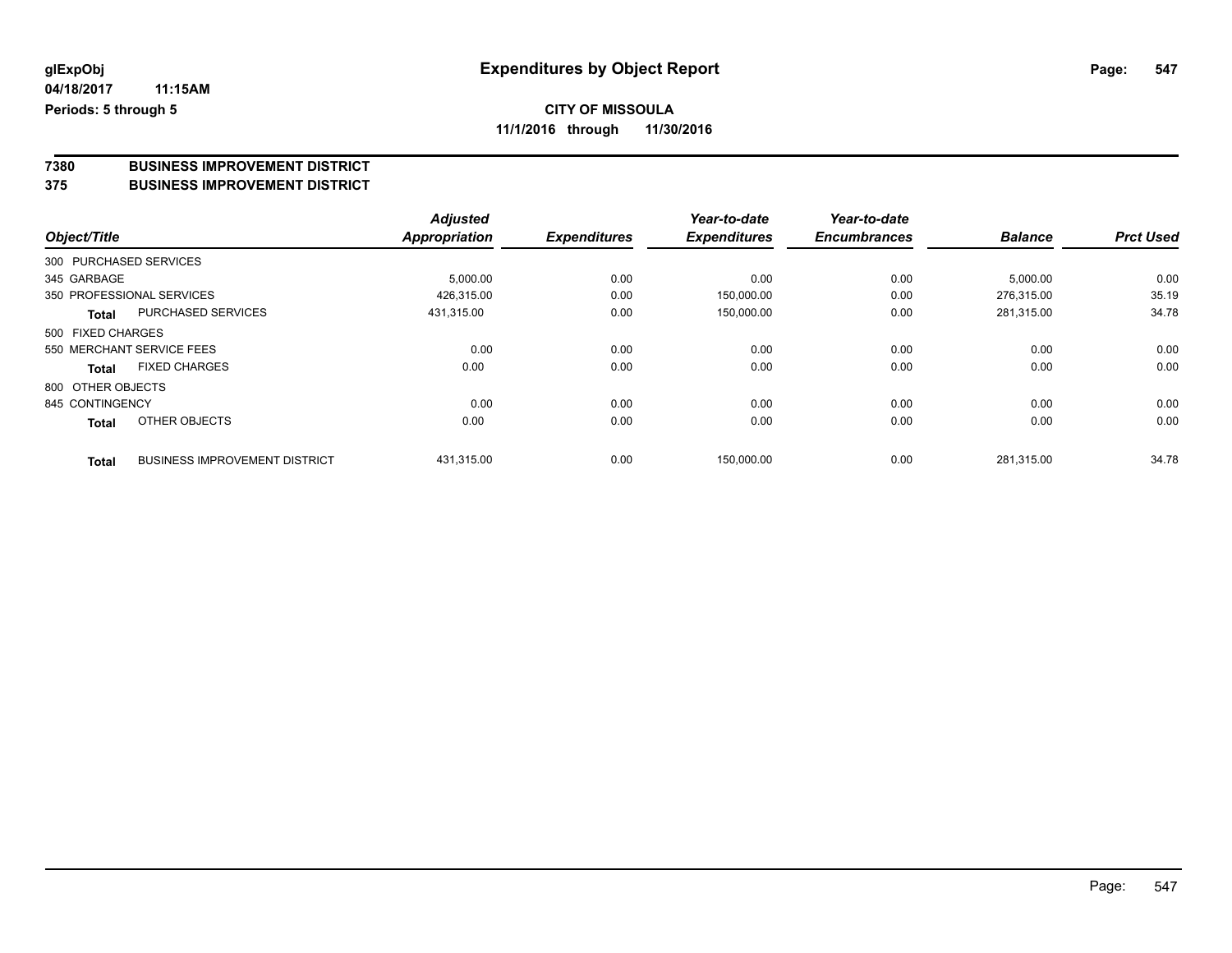**CITY OF MISSOULA 11/1/2016 through 11/30/2016**

#### **7380 BUSINESS IMPROVEMENT DISTRICT**

|                   |                                      | <b>Adjusted</b> |                     | Year-to-date        | Year-to-date        |                |                  |
|-------------------|--------------------------------------|-----------------|---------------------|---------------------|---------------------|----------------|------------------|
| Object/Title      |                                      | Appropriation   | <b>Expenditures</b> | <b>Expenditures</b> | <b>Encumbrances</b> | <b>Balance</b> | <b>Prct Used</b> |
|                   | 300 PURCHASED SERVICES               |                 |                     |                     |                     |                |                  |
| 345 GARBAGE       |                                      | 5,000.00        | 0.00                | 0.00                | 0.00                | 5,000.00       | 0.00             |
|                   | 350 PROFESSIONAL SERVICES            | 426,315.00      | 0.00                | 150,000.00          | 0.00                | 276,315.00     | 35.19            |
| <b>Total</b>      | <b>PURCHASED SERVICES</b>            | 431,315.00      | 0.00                | 150,000.00          | 0.00                | 281,315.00     | 34.78            |
| 500 FIXED CHARGES |                                      |                 |                     |                     |                     |                |                  |
|                   | 550 MERCHANT SERVICE FEES            | 0.00            | 0.00                | 0.00                | 0.00                | 0.00           | 0.00             |
| <b>Total</b>      | <b>FIXED CHARGES</b>                 | 0.00            | 0.00                | 0.00                | 0.00                | 0.00           | 0.00             |
| 800 OTHER OBJECTS |                                      |                 |                     |                     |                     |                |                  |
| 845 CONTINGENCY   |                                      | 0.00            | 0.00                | 0.00                | 0.00                | 0.00           | 0.00             |
| Total             | OTHER OBJECTS                        | 0.00            | 0.00                | 0.00                | 0.00                | 0.00           | 0.00             |
| <b>Total</b>      | <b>BUSINESS IMPROVEMENT DISTRICT</b> | 431.315.00      | 0.00                | 150.000.00          | 0.00                | 281.315.00     | 34.78            |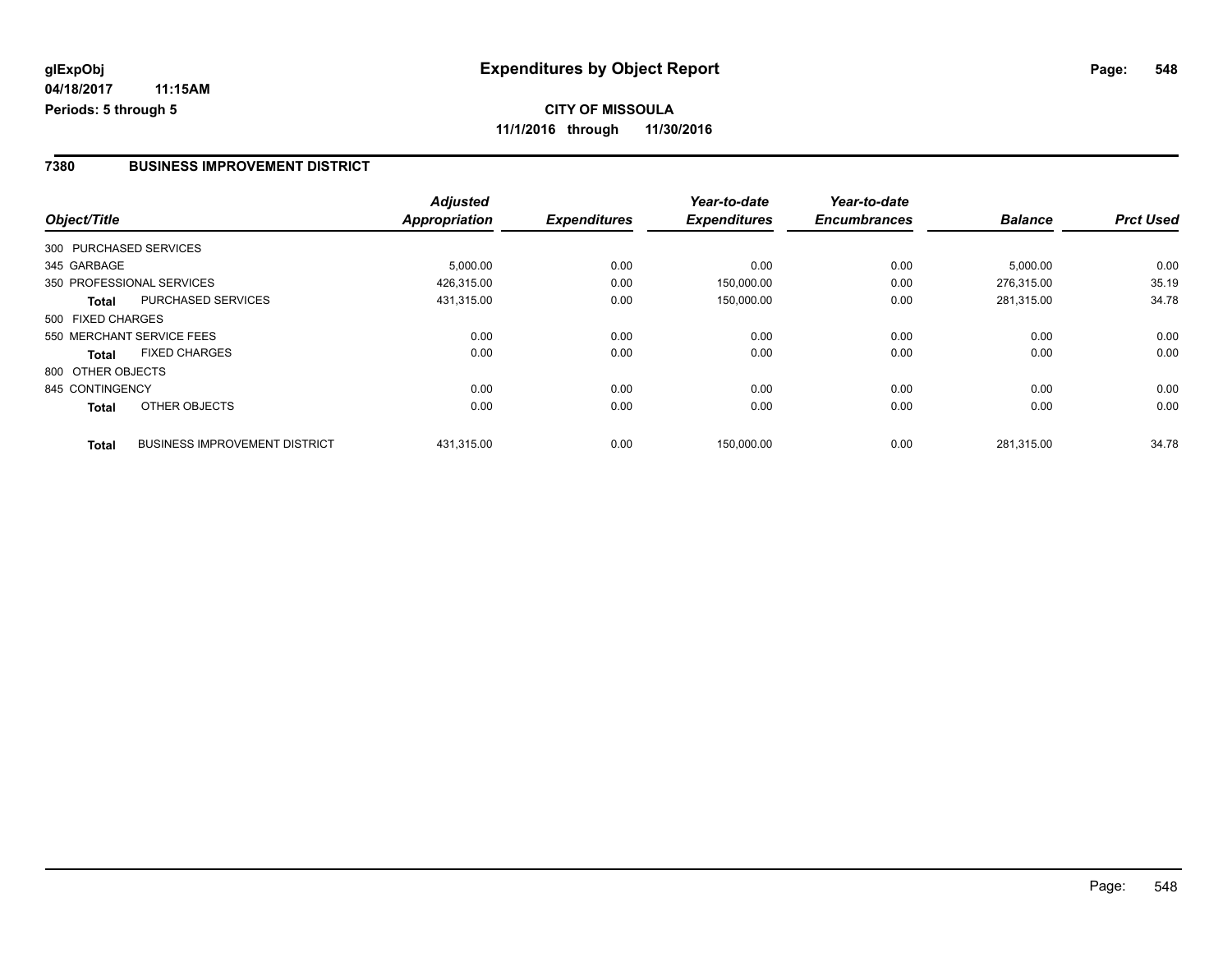## **CITY OF MISSOULA 11/1/2016 through 11/30/2016**

# **7381 TOURISM BUSINESS IMPROVEMENT DISTRICT**

#### **375 BUSINESS IMPROVEMENT DISTRICT**

| Object/Title                                         | <b>Adjusted</b><br>Appropriation | <b>Expenditures</b> | Year-to-date<br><b>Expenditures</b> | Year-to-date<br><b>Encumbrances</b> | <b>Balance</b> | <b>Prct Used</b> |
|------------------------------------------------------|----------------------------------|---------------------|-------------------------------------|-------------------------------------|----------------|------------------|
| 300 PURCHASED SERVICES                               |                                  |                     |                                     |                                     |                |                  |
| 390 OTHER PURCHASED SERVICES                         | 296.713.00                       | 0.00                | 0.00                                | 0.00                                | 296.713.00     | 0.00             |
| PURCHASED SERVICES<br>Total                          | 296,713.00                       | 0.00                | 0.00                                | 0.00                                | 296,713.00     | 0.00             |
| 500 FIXED CHARGES                                    |                                  |                     |                                     |                                     |                |                  |
| 550 MERCHANT SERVICE FEES                            | 0.00                             | 0.00                | 0.00                                | 0.00                                | 0.00           | 0.00             |
| <b>FIXED CHARGES</b><br><b>Total</b>                 | 0.00                             | 0.00                | 0.00                                | 0.00                                | 0.00           | 0.00             |
| <b>BUSINESS IMPROVEMENT DISTRICT</b><br><b>Total</b> | 296.713.00                       | 0.00                | 0.00                                | 0.00                                | 296.713.00     | 0.00             |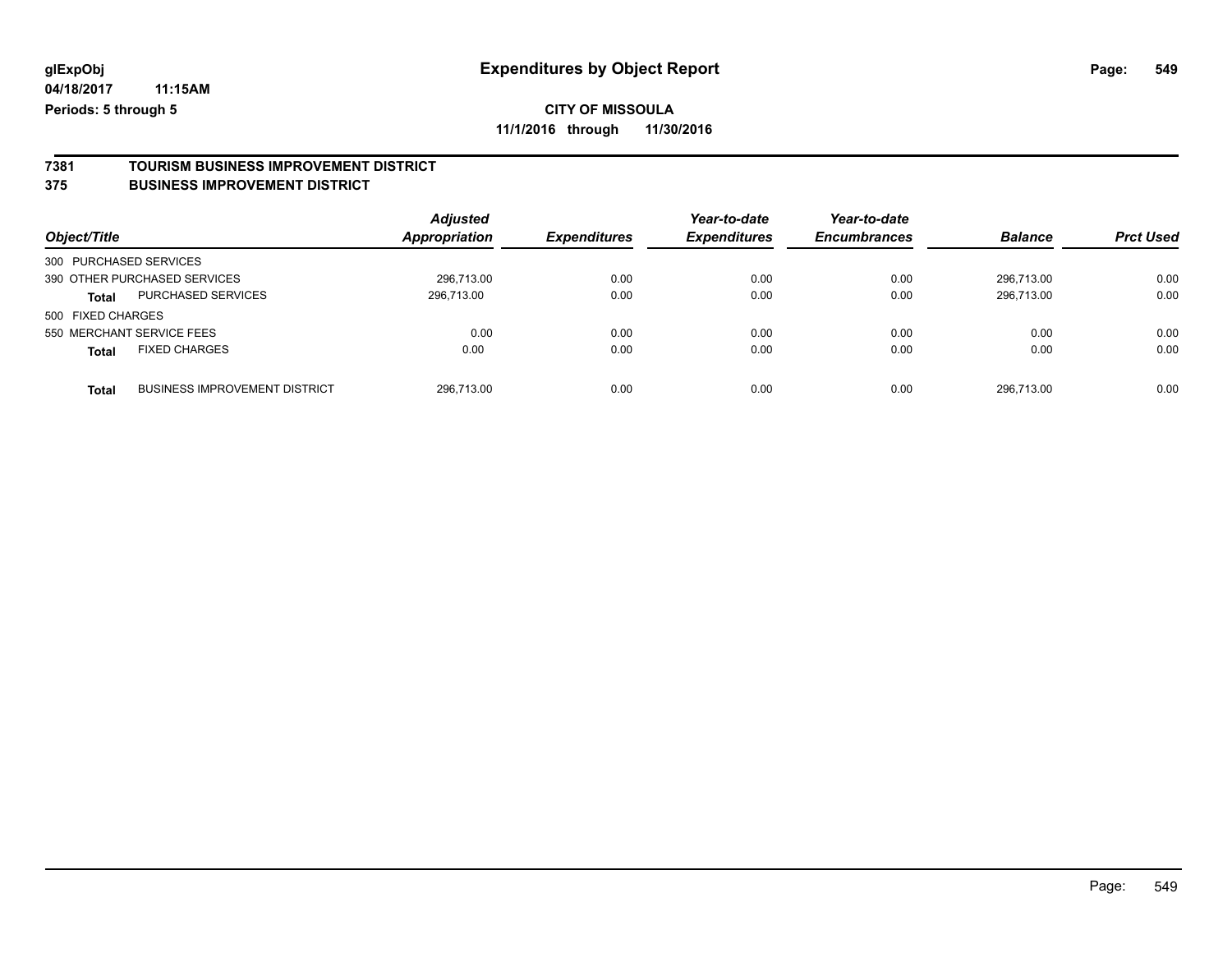#### **7381 TOURISM BUSINESS IMPROVEMENT DISTRICT**

| Object/Title              |                                  | <b>Adjusted</b><br>Appropriation | <b>Expenditures</b> | Year-to-date<br><b>Expenditures</b> | Year-to-date<br><b>Encumbrances</b> | <b>Balance</b> | <b>Prct Used</b> |
|---------------------------|----------------------------------|----------------------------------|---------------------|-------------------------------------|-------------------------------------|----------------|------------------|
| 300 PURCHASED SERVICES    |                                  |                                  |                     |                                     |                                     |                |                  |
|                           | 390 OTHER PURCHASED SERVICES     | 296,713.00                       | 0.00                | 0.00                                | 0.00                                | 296.713.00     | 0.00             |
| <b>Total</b>              | <b>PURCHASED SERVICES</b>        | 296,713.00                       | 0.00                | 0.00                                | 0.00                                | 296,713.00     | 0.00             |
| 500 FIXED CHARGES         |                                  |                                  |                     |                                     |                                     |                |                  |
| 550 MERCHANT SERVICE FEES |                                  | 0.00                             | 0.00                | 0.00                                | 0.00                                | 0.00           | 0.00             |
| Total                     | <b>FIXED CHARGES</b>             | 0.00                             | 0.00                | 0.00                                | 0.00                                | 0.00           | 0.00             |
| <b>Total</b>              | TOURISM BUSINESS IMPROVEMENT DIS | 296,713.00                       | 0.00                | 0.00                                | 0.00                                | 296.713.00     | 0.00             |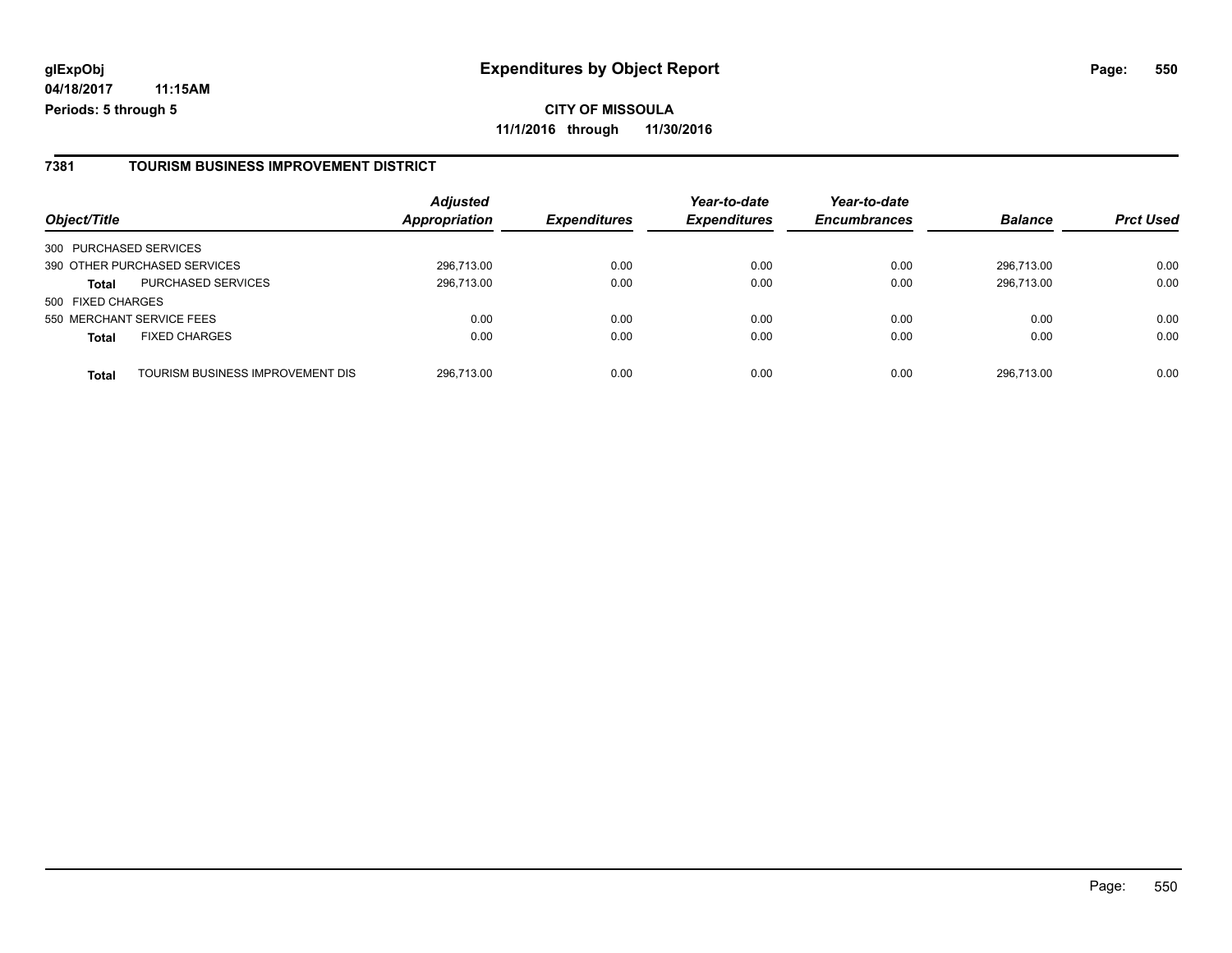#### **7382 5.75M TIF RESERVE 390 NON-DEPARTMENTAL**

|                                  | <b>Adjusted</b> |                     | Year-to-date        | Year-to-date        |                |                  |
|----------------------------------|-----------------|---------------------|---------------------|---------------------|----------------|------------------|
| Object/Title                     | Appropriation   | <b>Expenditures</b> | <b>Expenditures</b> | <b>Encumbrances</b> | <b>Balance</b> | <b>Prct Used</b> |
| 800 OTHER OBJECTS                |                 |                     |                     |                     |                |                  |
| 820 TRANSFERS TO OTHER FUNDS     | 0.00            | 0.00                | 0.00                | 0.00                | 0.00           | 0.00             |
| OTHER OBJECTS<br><b>Total</b>    | 0.00            | 0.00                | 0.00                | 0.00                | 0.00           | 0.00             |
| NON-DEPARTMENTAL<br><b>Total</b> | 0.00            | 0.00                | 0.00                | 0.00                | 0.00           | 0.00             |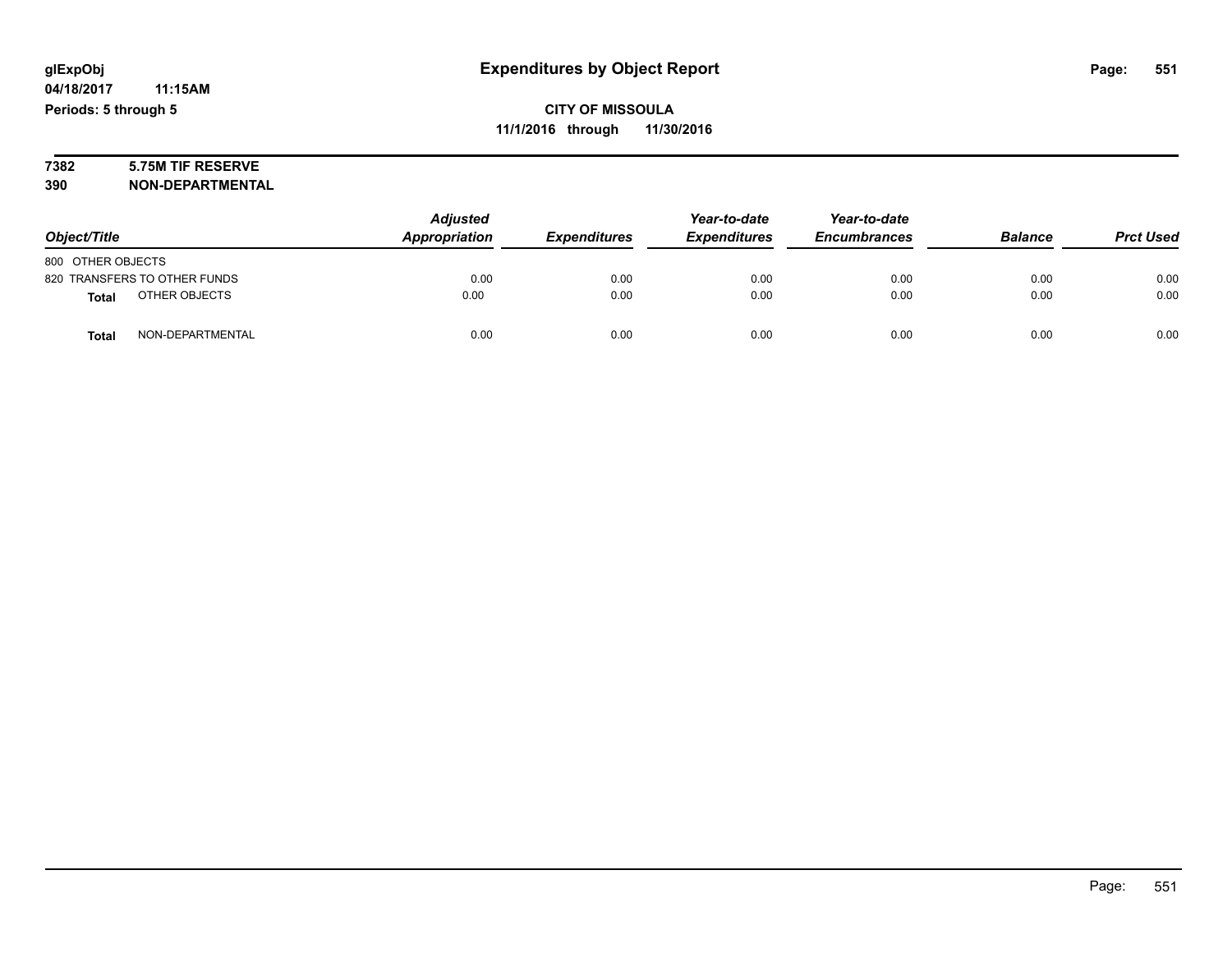**7382 5.75M TIF RESERVE**

|                               | <b>Adjusted</b> |                            | Year-to-date        | Year-to-date        |                |                  |
|-------------------------------|-----------------|----------------------------|---------------------|---------------------|----------------|------------------|
| Object/Title                  | Appropriation   | <i><b>Expenditures</b></i> | <b>Expenditures</b> | <b>Encumbrances</b> | <b>Balance</b> | <b>Prct Used</b> |
| 800 OTHER OBJECTS             |                 |                            |                     |                     |                |                  |
| 820 TRANSFERS TO OTHER FUNDS  | 0.00            | 0.00                       | 0.00                | 0.00                | 0.00           | 0.00             |
| OTHER OBJECTS<br><b>Total</b> | 0.00            | 0.00                       | 0.00                | 0.00                | 0.00           | 0.00             |
| 5.75M TIF RESERVE<br>Total    | 0.00            | 0.00                       | 0.00                | 0.00                | 0.00           | 0.00             |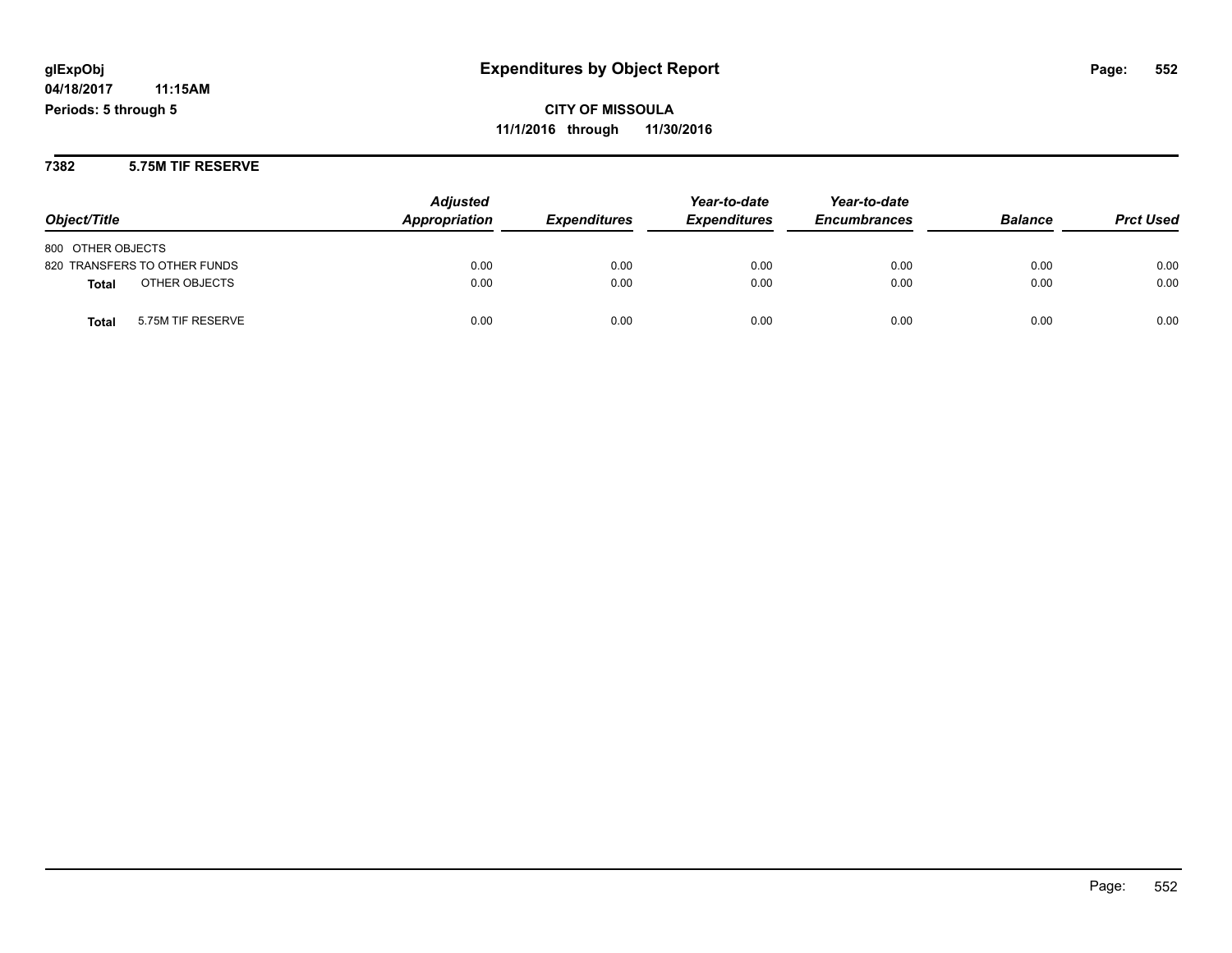**7383 RIVERFRONT TRIANGLE URD**

**385 MRA**

|                        |                                   | <b>Adjusted</b>      |                     | Year-to-date        | Year-to-date        |                |                  |
|------------------------|-----------------------------------|----------------------|---------------------|---------------------|---------------------|----------------|------------------|
| Object/Title           |                                   | <b>Appropriation</b> | <b>Expenditures</b> | <b>Expenditures</b> | <b>Encumbrances</b> | <b>Balance</b> | <b>Prct Used</b> |
| 300 PURCHASED SERVICES |                                   |                      |                     |                     |                     |                |                  |
|                        | 350 PROFESSIONAL SERVICES         | 0.00                 | 0.00                | 0.00                | 0.00                | 0.00           | 0.00             |
| <b>Total</b>           | <b>PURCHASED SERVICES</b>         | 0.00                 | 0.00                | 0.00                | 0.00                | 0.00           | 0.00             |
| 500 FIXED CHARGES      |                                   |                      |                     |                     |                     |                |                  |
|                        | 550 MERCHANT SERVICE FEES         | 0.00                 | 0.00                | 0.00                | 0.00                | 0.00           | 0.00             |
| <b>Total</b>           | <b>FIXED CHARGES</b>              | 0.00                 | 0.00                | 0.00                | 0.00                | 0.00           | 0.00             |
|                        | 700 GRANTS & CONTRIBUTIONS        |                      |                     |                     |                     |                |                  |
|                        | 700 GRANTS & CONTRIBUTIONS        | 0.00                 | 0.00                | 0.00                | 0.00                | 0.00           | 0.00             |
| Total                  | <b>GRANTS &amp; CONTRIBUTIONS</b> | 0.00                 | 0.00                | 0.00                | 0.00                | 0.00           | 0.00             |
| 800 OTHER OBJECTS      |                                   |                      |                     |                     |                     |                |                  |
|                        | 820 TRANSFERS TO OTHER FUNDS      | 0.00                 | 0.00                | 0.00                | 0.00                | 0.00           | 0.00             |
| 845 CONTINGENCY        |                                   | 36,962.00            | 0.00                | 0.00                | 0.00                | 36,962.00      | 0.00             |
| <b>Total</b>           | OTHER OBJECTS                     | 36,962.00            | 0.00                | 0.00                | 0.00                | 36,962.00      | 0.00             |
| <b>Total</b>           | <b>MRA</b>                        | 36,962.00            | 0.00                | 0.00                | 0.00                | 36,962.00      | 0.00             |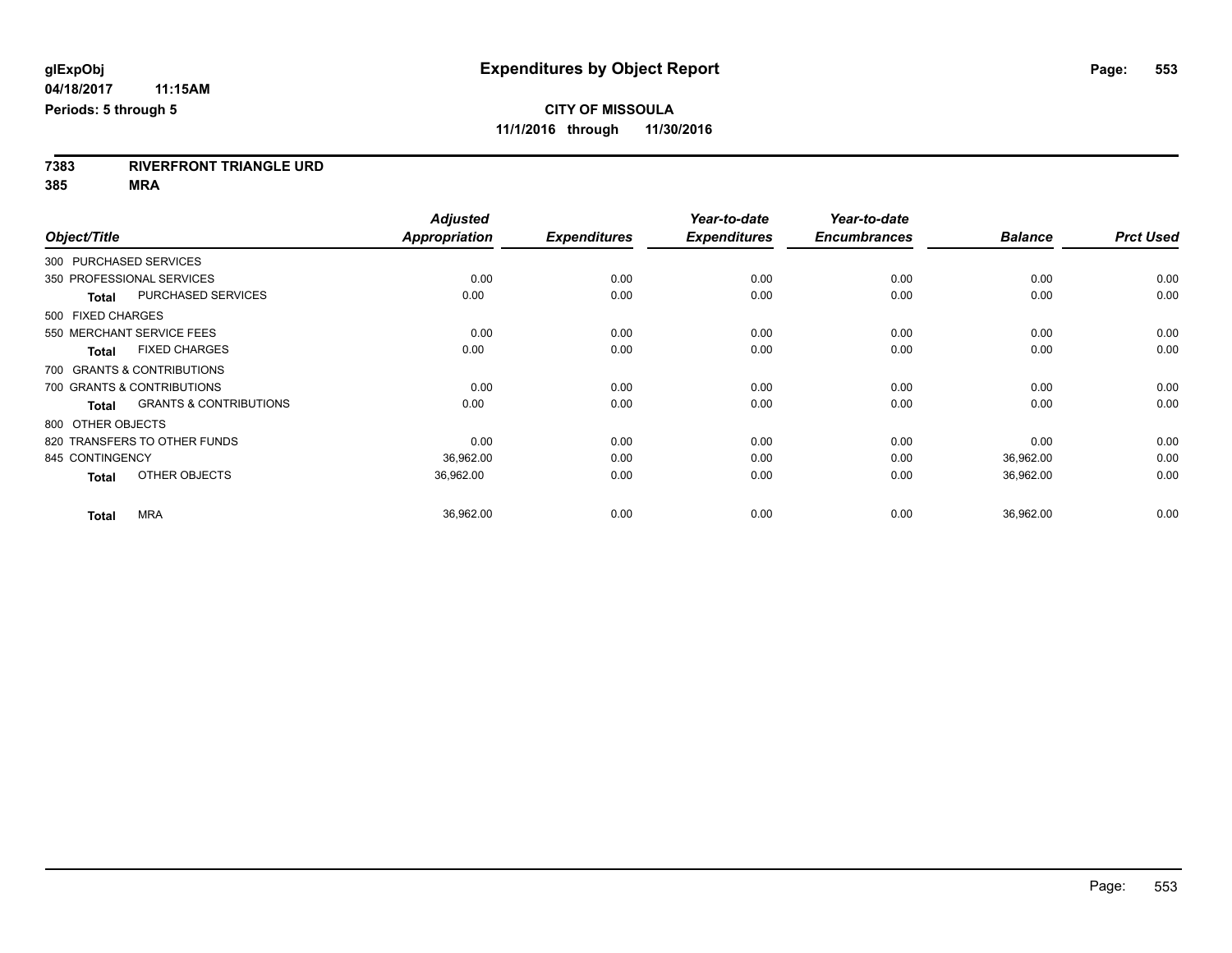## **CITY OF MISSOULA 11/1/2016 through 11/30/2016**

#### **7383 RIVERFRONT TRIANGLE URD**

|                   |                                   | <b>Adjusted</b> |                     | Year-to-date        | Year-to-date        |                |                  |
|-------------------|-----------------------------------|-----------------|---------------------|---------------------|---------------------|----------------|------------------|
| Object/Title      |                                   | Appropriation   | <b>Expenditures</b> | <b>Expenditures</b> | <b>Encumbrances</b> | <b>Balance</b> | <b>Prct Used</b> |
|                   | 300 PURCHASED SERVICES            |                 |                     |                     |                     |                |                  |
|                   | 350 PROFESSIONAL SERVICES         | 0.00            | 0.00                | 0.00                | 0.00                | 0.00           | 0.00             |
| Total             | <b>PURCHASED SERVICES</b>         | 0.00            | 0.00                | 0.00                | 0.00                | 0.00           | 0.00             |
| 500 FIXED CHARGES |                                   |                 |                     |                     |                     |                |                  |
|                   | 550 MERCHANT SERVICE FEES         | 0.00            | 0.00                | 0.00                | 0.00                | 0.00           | 0.00             |
| Total             | <b>FIXED CHARGES</b>              | 0.00            | 0.00                | 0.00                | 0.00                | 0.00           | 0.00             |
|                   | 700 GRANTS & CONTRIBUTIONS        |                 |                     |                     |                     |                |                  |
|                   | 700 GRANTS & CONTRIBUTIONS        | 0.00            | 0.00                | 0.00                | 0.00                | 0.00           | 0.00             |
| <b>Total</b>      | <b>GRANTS &amp; CONTRIBUTIONS</b> | 0.00            | 0.00                | 0.00                | 0.00                | 0.00           | 0.00             |
| 800 OTHER OBJECTS |                                   |                 |                     |                     |                     |                |                  |
|                   | 820 TRANSFERS TO OTHER FUNDS      | 0.00            | 0.00                | 0.00                | 0.00                | 0.00           | 0.00             |
| 845 CONTINGENCY   |                                   | 36,962.00       | 0.00                | 0.00                | 0.00                | 36,962.00      | 0.00             |
| Total             | OTHER OBJECTS                     | 36,962.00       | 0.00                | 0.00                | 0.00                | 36,962.00      | 0.00             |
| <b>Total</b>      | <b>RIVERFRONT TRIANGLE URD</b>    | 36,962.00       | 0.00                | 0.00                | 0.00                | 36,962.00      | 0.00             |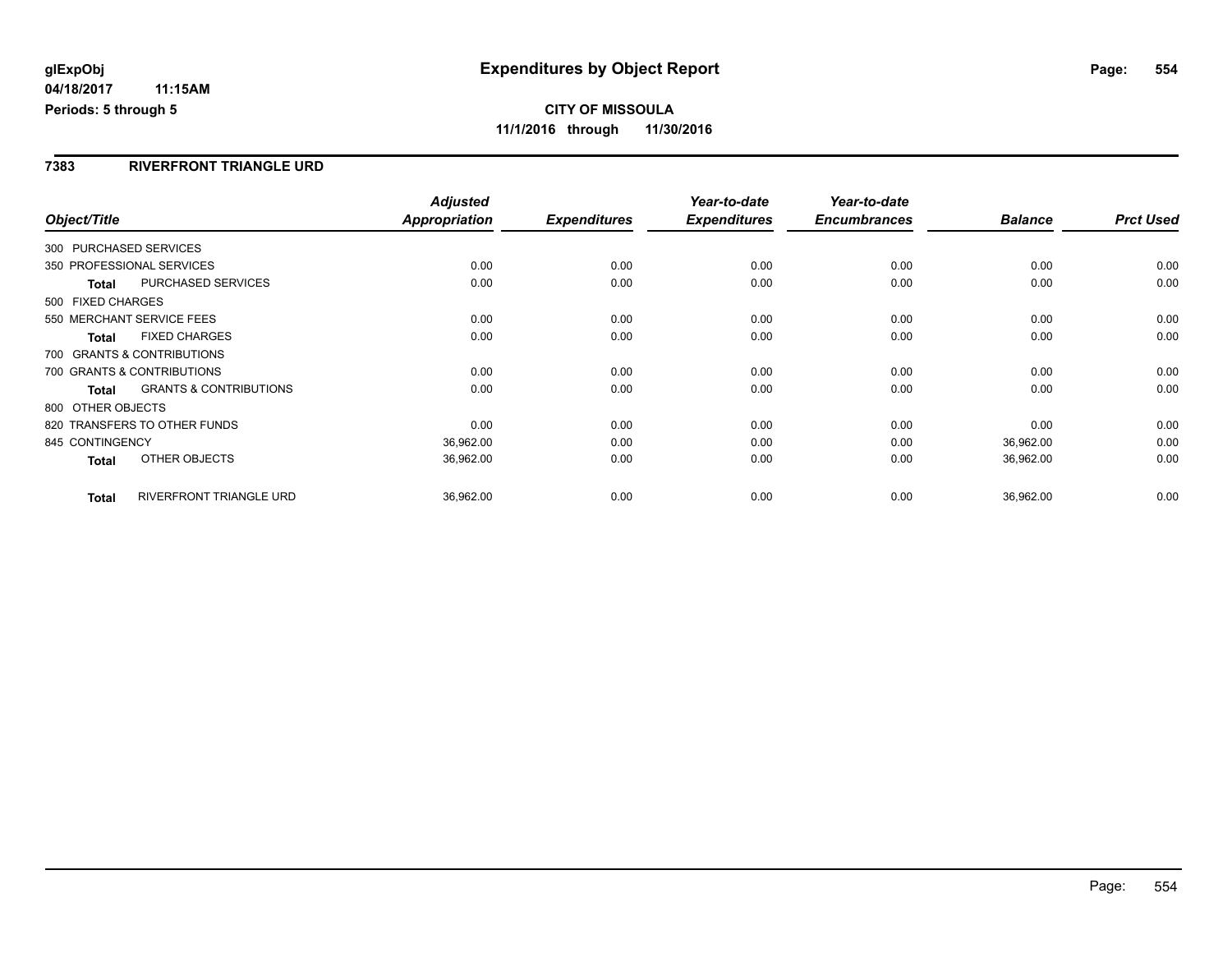# **7384 NRSS DEBT SERVICE CLEARING**

**385 MRA**

| Object/Title                  | <b>Adjusted</b><br><b>Appropriation</b> | <b>Expenditures</b> | Year-to-date<br><b>Expenditures</b> | Year-to-date<br><b>Encumbrances</b> | <b>Balance</b> | <b>Prct Used</b> |
|-------------------------------|-----------------------------------------|---------------------|-------------------------------------|-------------------------------------|----------------|------------------|
| 800 OTHER OBJECTS             |                                         |                     |                                     |                                     |                |                  |
| 820 TRANSFERS TO OTHER FUNDS  | 59.452.00                               | 0.00                | $-6.429.03$                         | 0.00                                | 65.881.03      | $-10.81$         |
| OTHER OBJECTS<br><b>Total</b> | 59,452.00                               | 0.00                | $-6.429.03$                         | 0.00                                | 65.881.03      | $-10.81$         |
| <b>MRA</b><br><b>Total</b>    | 59,452.00                               | 0.00                | $-6.429.03$                         | 0.00                                | 65,881.03      | $-10.81$         |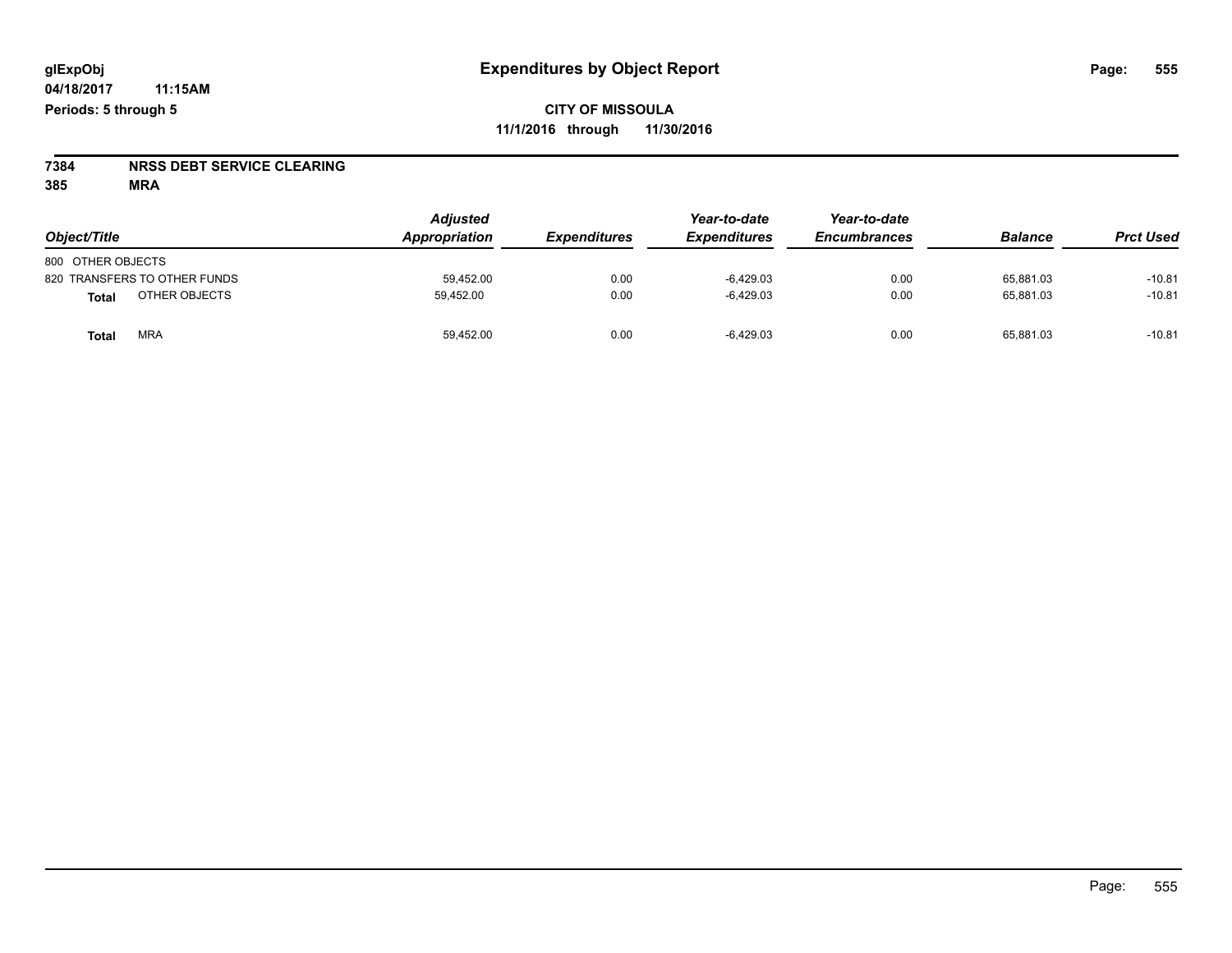#### **7384 NRSS DEBT SERVICE CLEARING**

| Object/Title                       | <b>Adjusted</b><br><b>Appropriation</b> | <i><b>Expenditures</b></i> | Year-to-date<br><b>Expenditures</b> | Year-to-date<br><b>Encumbrances</b> | <b>Balance</b> | <b>Prct Used</b> |
|------------------------------------|-----------------------------------------|----------------------------|-------------------------------------|-------------------------------------|----------------|------------------|
|                                    |                                         |                            |                                     |                                     |                |                  |
| 800 OTHER OBJECTS                  |                                         |                            |                                     |                                     |                |                  |
| 820 TRANSFERS TO OTHER FUNDS       | 59.452.00                               | 0.00                       | $-6.429.03$                         | 0.00                                | 65.881.03      | $-10.81$         |
| OTHER OBJECTS<br><b>Total</b>      | 59.452.00                               | 0.00                       | $-6.429.03$                         | 0.00                                | 65.881.03      | $-10.81$         |
| NRSS DEBT SERVICE CLEARING<br>Tota | 59.452.00                               | 0.00                       | $-6.429.03$                         | 0.00                                | 65.881.03      | $-10.81$         |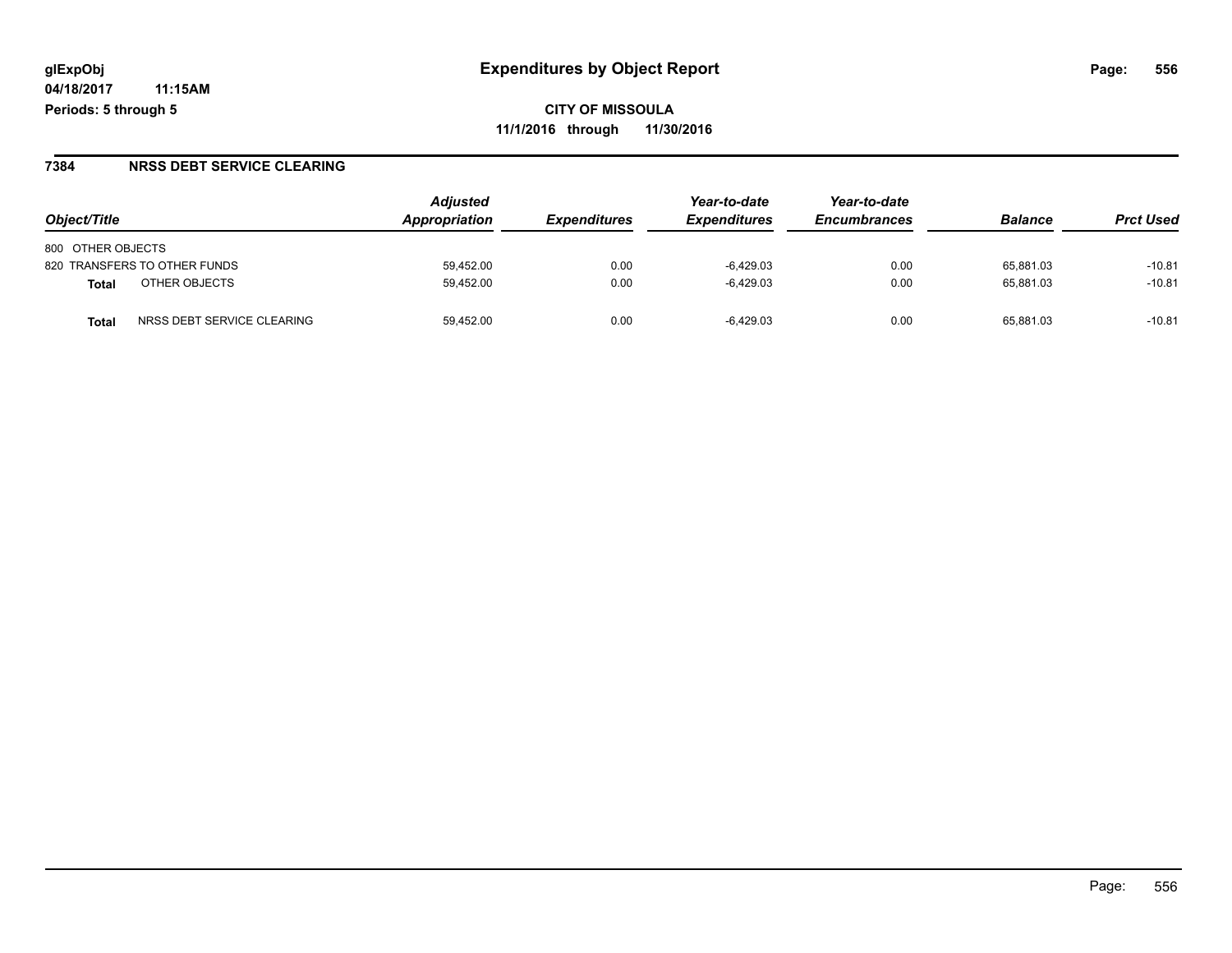**7385 FRONT STREET URD 385 MRA**

|                    |                                   | <b>Adjusted</b>      |                     | Year-to-date        | Year-to-date        |                |                  |
|--------------------|-----------------------------------|----------------------|---------------------|---------------------|---------------------|----------------|------------------|
| Object/Title       |                                   | <b>Appropriation</b> | <b>Expenditures</b> | <b>Expenditures</b> | <b>Encumbrances</b> | <b>Balance</b> | <b>Prct Used</b> |
|                    | 300 PURCHASED SERVICES            |                      |                     |                     |                     |                |                  |
|                    | 350 PROFESSIONAL SERVICES         | 0.00                 | 0.00                | 2,892.75            | 0.00                | $-2,892.75$    | 0.00             |
| <b>Total</b>       | PURCHASED SERVICES                | 0.00                 | 0.00                | 2,892.75            | 0.00                | $-2,892.75$    | 0.00             |
| 500 FIXED CHARGES  |                                   |                      |                     |                     |                     |                |                  |
|                    | 550 MERCHANT SERVICE FEES         | 0.00                 | 0.00                | 0.00                | 0.00                | 0.00           | 0.00             |
| <b>Total</b>       | <b>FIXED CHARGES</b>              | 0.00                 | 0.00                | 0.00                | 0.00                | 0.00           | 0.00             |
|                    | 700 GRANTS & CONTRIBUTIONS        |                      |                     |                     |                     |                |                  |
|                    | 700 GRANTS & CONTRIBUTIONS        | 35,000.00            | 0.00                | 25,000.00           | 0.00                | 10,000.00      | 71.43            |
| <b>Total</b>       | <b>GRANTS &amp; CONTRIBUTIONS</b> | 35,000.00            | 0.00                | 25,000.00           | 0.00                | 10,000.00      | 71.43            |
| 800 OTHER OBJECTS  |                                   |                      |                     |                     |                     |                |                  |
| 845 CONTINGENCY    |                                   | 569,034.00           | 0.00                | 0.00                | 0.00                | 569,034.00     | 0.00             |
| <b>Total</b>       | OTHER OBJECTS                     | 569,034.00           | 0.00                | 0.00                | 0.00                | 569,034.00     | 0.00             |
| 900 CAPITAL OUTLAY |                                   |                      |                     |                     |                     |                |                  |
| 930 IMPROVEMENTS   |                                   | 25,000.00            | 0.00                | 0.00                | 0.00                | 25,000.00      | 0.00             |
| <b>Total</b>       | <b>CAPITAL OUTLAY</b>             | 25,000.00            | 0.00                | 0.00                | 0.00                | 25,000.00      | 0.00             |
| <b>Total</b>       | <b>MRA</b>                        | 629,034.00           | 0.00                | 27,892.75           | 0.00                | 601,141.25     | 4.43             |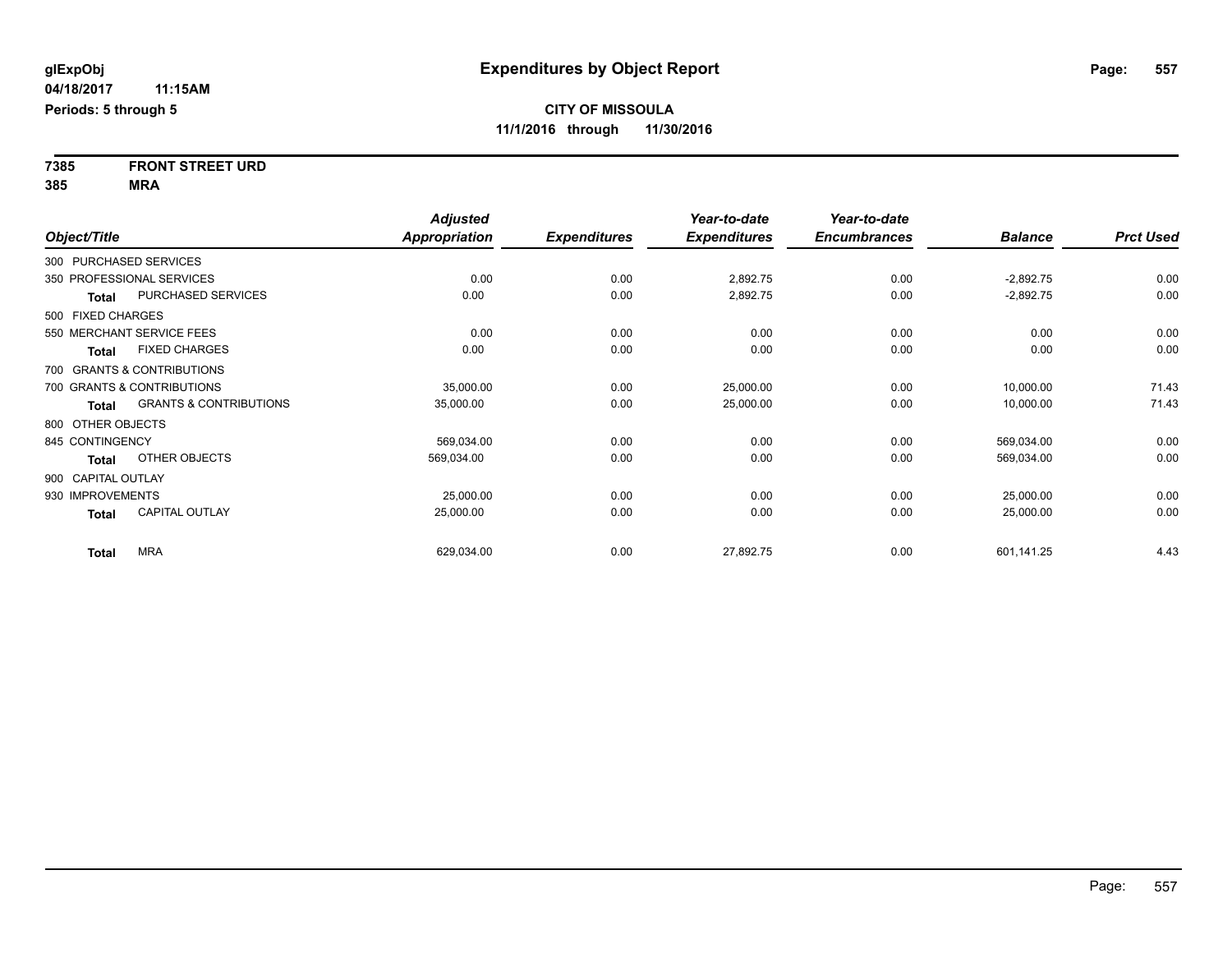#### **7385 FRONT STREET URD**

|                        |                                   | <b>Adjusted</b> |                     | Year-to-date        | Year-to-date        |                |                  |
|------------------------|-----------------------------------|-----------------|---------------------|---------------------|---------------------|----------------|------------------|
| Object/Title           |                                   | Appropriation   | <b>Expenditures</b> | <b>Expenditures</b> | <b>Encumbrances</b> | <b>Balance</b> | <b>Prct Used</b> |
| 300 PURCHASED SERVICES |                                   |                 |                     |                     |                     |                |                  |
|                        | 350 PROFESSIONAL SERVICES         | 0.00            | 0.00                | 2,892.75            | 0.00                | $-2,892.75$    | 0.00             |
| Total                  | PURCHASED SERVICES                | 0.00            | 0.00                | 2,892.75            | 0.00                | $-2,892.75$    | 0.00             |
| 500 FIXED CHARGES      |                                   |                 |                     |                     |                     |                |                  |
|                        | 550 MERCHANT SERVICE FEES         | 0.00            | 0.00                | 0.00                | 0.00                | 0.00           | 0.00             |
| <b>Total</b>           | <b>FIXED CHARGES</b>              | 0.00            | 0.00                | 0.00                | 0.00                | 0.00           | 0.00             |
|                        | 700 GRANTS & CONTRIBUTIONS        |                 |                     |                     |                     |                |                  |
|                        | 700 GRANTS & CONTRIBUTIONS        | 35,000.00       | 0.00                | 25,000.00           | 0.00                | 10,000.00      | 71.43            |
| <b>Total</b>           | <b>GRANTS &amp; CONTRIBUTIONS</b> | 35,000.00       | 0.00                | 25,000.00           | 0.00                | 10,000.00      | 71.43            |
| 800 OTHER OBJECTS      |                                   |                 |                     |                     |                     |                |                  |
| 845 CONTINGENCY        |                                   | 569,034.00      | 0.00                | 0.00                | 0.00                | 569,034.00     | 0.00             |
| Total                  | OTHER OBJECTS                     | 569,034.00      | 0.00                | 0.00                | 0.00                | 569,034.00     | 0.00             |
| 900 CAPITAL OUTLAY     |                                   |                 |                     |                     |                     |                |                  |
| 930 IMPROVEMENTS       |                                   | 25,000.00       | 0.00                | 0.00                | 0.00                | 25,000.00      | 0.00             |
| <b>Total</b>           | <b>CAPITAL OUTLAY</b>             | 25,000.00       | 0.00                | 0.00                | 0.00                | 25,000.00      | 0.00             |
| <b>Total</b>           | FRONT STREET URD                  | 629,034.00      | 0.00                | 27,892.75           | 0.00                | 601,141.25     | 4.43             |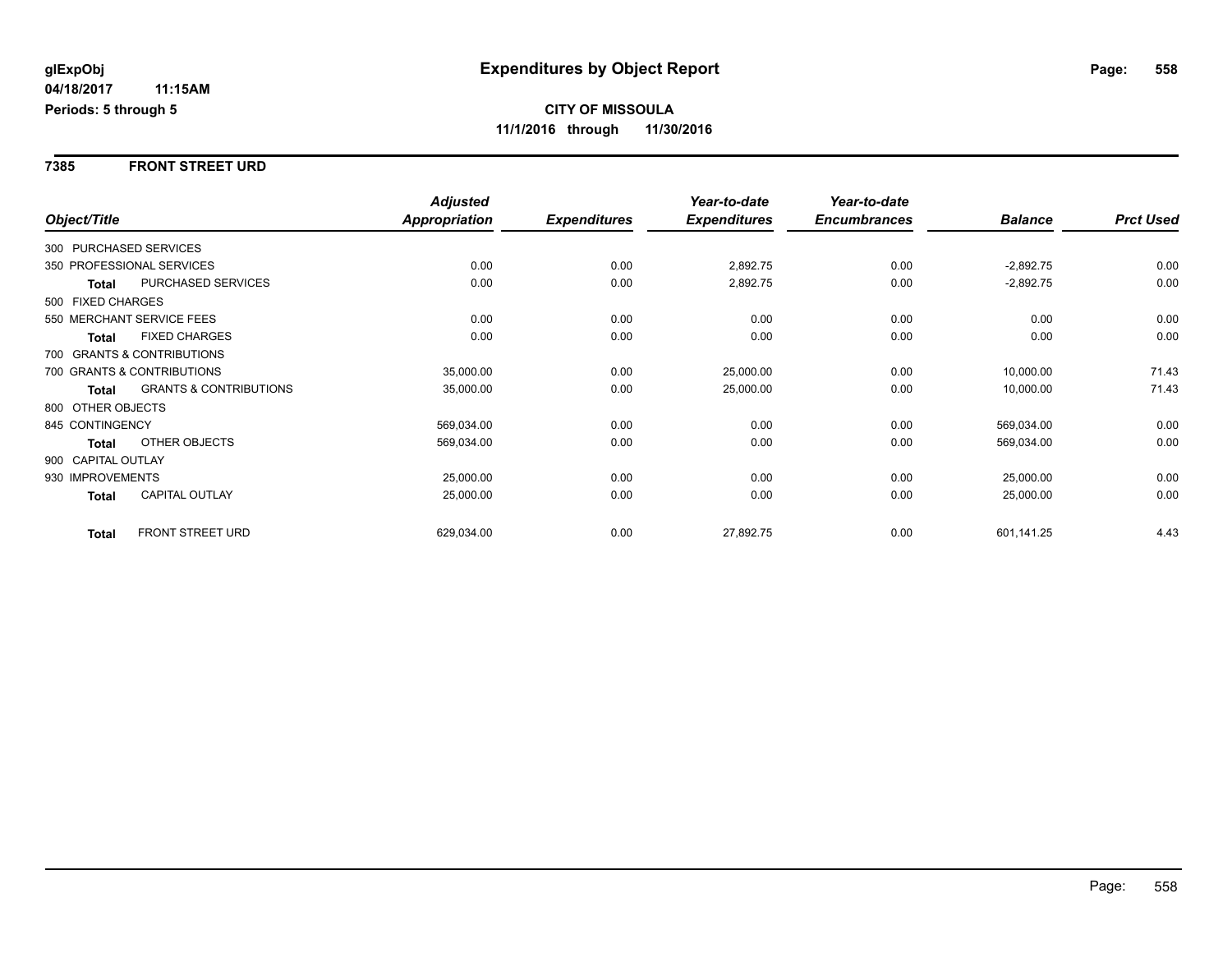# **7386 DEBT SERVICE-SAFEWAY/ST PAT 1.5M**

**385 MRA**

| Object/Title       |                           | <b>Adjusted</b><br>Appropriation | <b>Expenditures</b> | Year-to-date<br><b>Expenditures</b> | Year-to-date<br><b>Encumbrances</b> | <b>Balance</b> | <b>Prct Used</b> |
|--------------------|---------------------------|----------------------------------|---------------------|-------------------------------------|-------------------------------------|----------------|------------------|
| 500 FIXED CHARGES  |                           |                                  |                     |                                     |                                     |                |                  |
|                    | 550 MERCHANT SERVICE FEES | 0.00                             | 0.00                | 0.00                                | 0.00                                | 0.00           | 0.00             |
| <b>Total</b>       | <b>FIXED CHARGES</b>      | 0.00                             | 0.00                | 0.00                                | 0.00                                | 0.00           | 0.00             |
| 900 CAPITAL OUTLAY |                           |                                  |                     |                                     |                                     |                |                  |
| 930 IMPROVEMENTS   |                           | 0.00                             | 0.00                | 0.00                                | 0.00                                | 0.00           | 0.00             |
| <b>Total</b>       | <b>CAPITAL OUTLAY</b>     | 0.00                             | 0.00                | 0.00                                | 0.00                                | 0.00           | 0.00             |
| <b>Total</b>       | <b>MRA</b>                | 0.00                             | 0.00                | 0.00                                | 0.00                                | 0.00           | 0.00             |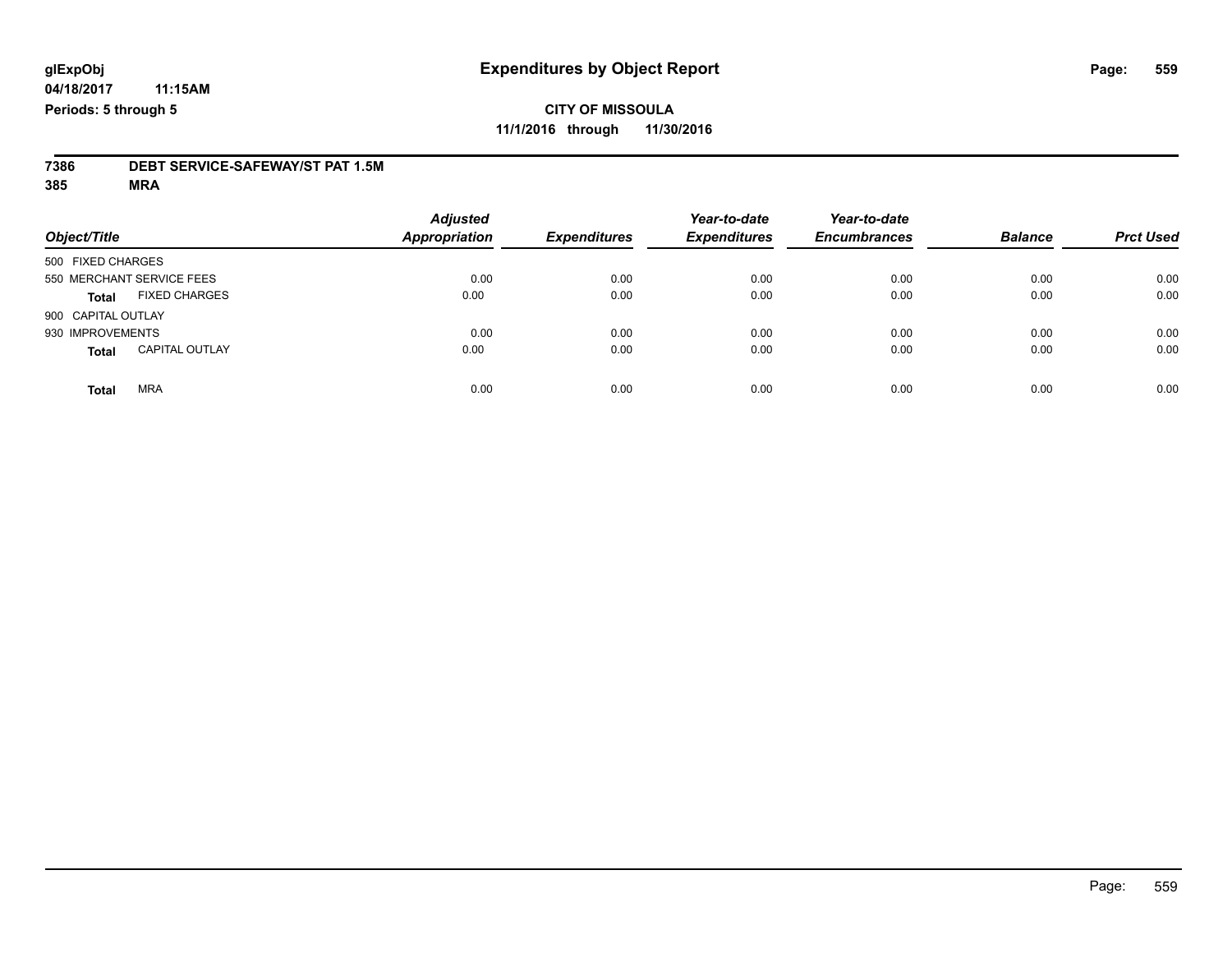## **7386 DEBT SERVICE-SAFEWAY/ST PAT 1.5M**

**390 NON-DEPARTMENTAL**

|                   |                             | <b>Adjusted</b>      |                     | Year-to-date        | Year-to-date        |                |                  |
|-------------------|-----------------------------|----------------------|---------------------|---------------------|---------------------|----------------|------------------|
| Object/Title      |                             | <b>Appropriation</b> | <b>Expenditures</b> | <b>Expenditures</b> | <b>Encumbrances</b> | <b>Balance</b> | <b>Prct Used</b> |
| 500 FIXED CHARGES |                             |                      |                     |                     |                     |                |                  |
|                   | 550 MERCHANT SERVICE FEES   | 0.00                 | 0.00                | 0.00                | 0.00                | 0.00           | 0.00             |
| <b>Total</b>      | <b>FIXED CHARGES</b>        | 0.00                 | 0.00                | 0.00                | 0.00                | 0.00           | 0.00             |
| 600 DEBT SERVICE  |                             |                      |                     |                     |                     |                |                  |
| 610 PRINCIPAL     |                             | 38.539.00            | 0.00                | 18.297.25           | 0.00                | 20.241.75      | 47.48            |
|                   | 620 INTEREST / SERVICE FEES | 88.473.00            | 0.00                | 45,208.75           | 0.00                | 43.264.25      | 51.10            |
| <b>Total</b>      | <b>DEBT SERVICE</b>         | 127.012.00           | 0.00                | 63,506.00           | 0.00                | 63,506.00      | 50.00            |
| <b>Total</b>      | NON-DEPARTMENTAL            | 127.012.00           | 0.00                | 63.506.00           | 0.00                | 63.506.00      | 50.00            |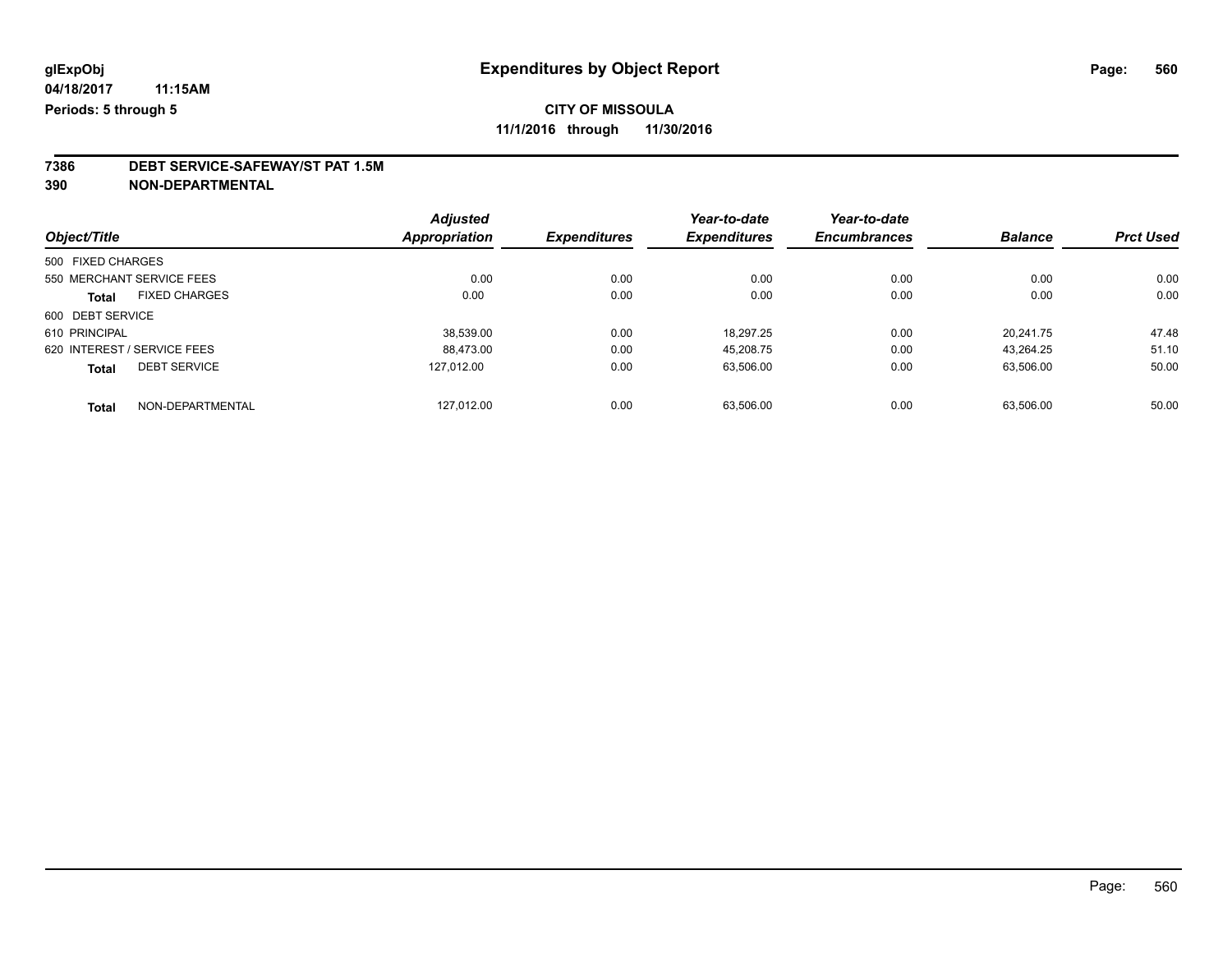**CITY OF MISSOULA 11/1/2016 through 11/30/2016**

#### **7386 DEBT SERVICE-SAFEWAY/ST PAT 1.5M**

|                    |                                  | <b>Adjusted</b> |                     | Year-to-date        | Year-to-date        |                |                  |
|--------------------|----------------------------------|-----------------|---------------------|---------------------|---------------------|----------------|------------------|
| Object/Title       |                                  | Appropriation   | <b>Expenditures</b> | <b>Expenditures</b> | <b>Encumbrances</b> | <b>Balance</b> | <b>Prct Used</b> |
| 500 FIXED CHARGES  |                                  |                 |                     |                     |                     |                |                  |
|                    | 550 MERCHANT SERVICE FEES        | 0.00            | 0.00                | 0.00                | 0.00                | 0.00           | 0.00             |
| Total              | <b>FIXED CHARGES</b>             | 0.00            | 0.00                | 0.00                | 0.00                | 0.00           | 0.00             |
| 600 DEBT SERVICE   |                                  |                 |                     |                     |                     |                |                  |
| 610 PRINCIPAL      |                                  | 38.539.00       | 0.00                | 18.297.25           | 0.00                | 20.241.75      | 47.48            |
|                    | 620 INTEREST / SERVICE FEES      | 88,473.00       | 0.00                | 45,208.75           | 0.00                | 43,264.25      | 51.10            |
| <b>Total</b>       | <b>DEBT SERVICE</b>              | 127,012.00      | 0.00                | 63,506.00           | 0.00                | 63,506.00      | 50.00            |
| 900 CAPITAL OUTLAY |                                  |                 |                     |                     |                     |                |                  |
| 930 IMPROVEMENTS   |                                  | 0.00            | 0.00                | 0.00                | 0.00                | 0.00           | 0.00             |
| Total              | <b>CAPITAL OUTLAY</b>            | 0.00            | 0.00                | 0.00                | 0.00                | 0.00           | 0.00             |
| <b>Total</b>       | DEBT SERVICE-SAFEWAY/ST PAT 1.5M | 127.012.00      | 0.00                | 63,506.00           | 0.00                | 63,506.00      | 50.00            |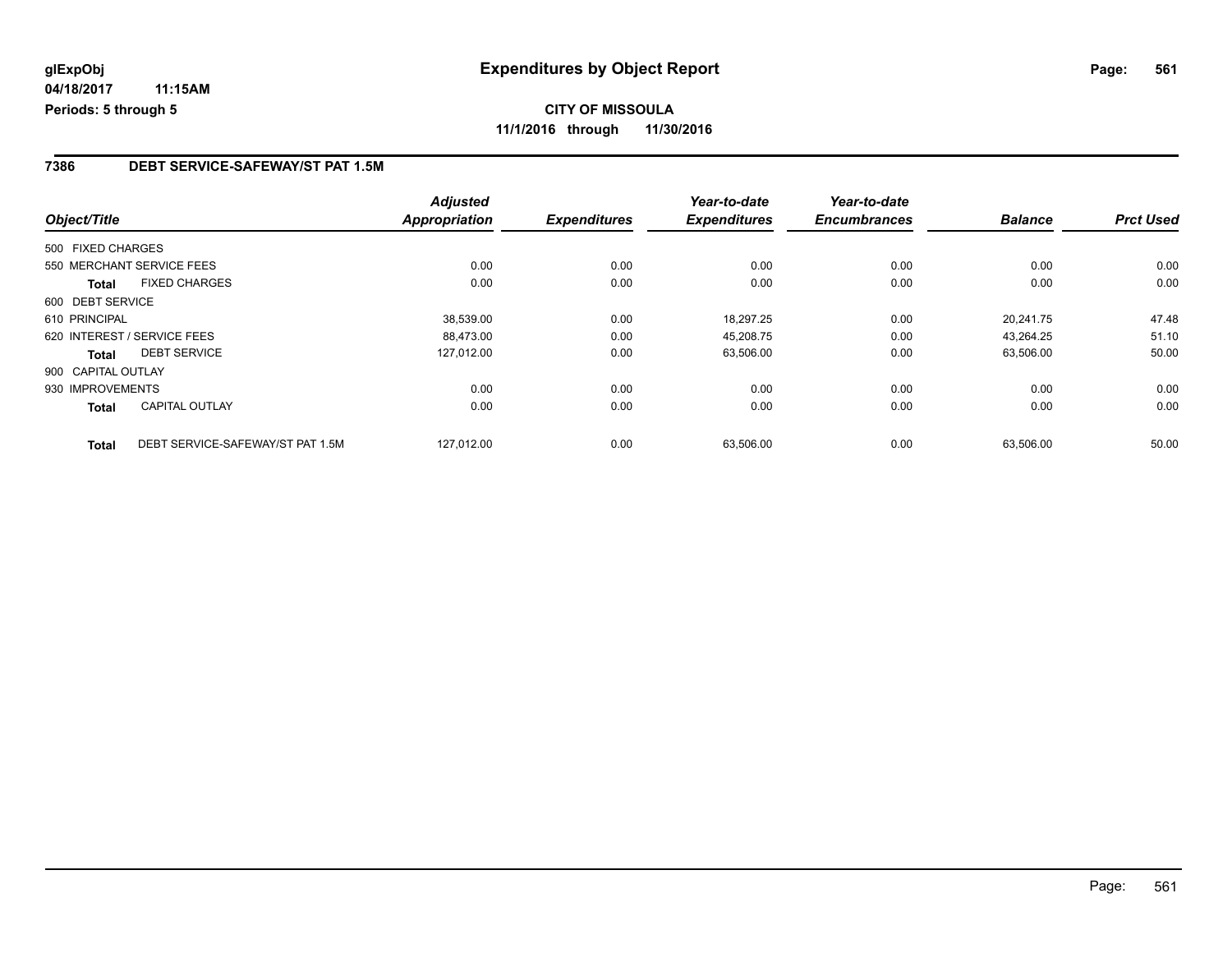## **7387 DEBT SERVICE-BROWNFIELD RLF 1.125M**

**390 NON-DEPARTMENTAL**

|                             |                           | <b>Adjusted</b>      |                     | Year-to-date        | Year-to-date        |                |                  |
|-----------------------------|---------------------------|----------------------|---------------------|---------------------|---------------------|----------------|------------------|
| Object/Title                |                           | <b>Appropriation</b> | <b>Expenditures</b> | <b>Expenditures</b> | <b>Encumbrances</b> | <b>Balance</b> | <b>Prct Used</b> |
| 500 FIXED CHARGES           |                           |                      |                     |                     |                     |                |                  |
|                             | 550 MERCHANT SERVICE FEES | 0.00                 | 0.00                | 0.00                | 0.00                | 0.00           | 0.00             |
| <b>Total</b>                | <b>FIXED CHARGES</b>      | 0.00                 | 0.00                | 0.00                | 0.00                | 0.00           | 0.00             |
| 600 DEBT SERVICE            |                           |                      |                     |                     |                     |                |                  |
| 610 PRINCIPAL               |                           | 29.830.00            | 0.00                | 0.00                | 0.00                | 29,830.00      | 0.00             |
| 620 INTEREST / SERVICE FEES |                           | 24.886.00            | 0.00                | 0.00                | 0.00                | 24.886.00      | 0.00             |
| <b>Total</b>                | <b>DEBT SERVICE</b>       | 54,716.00            | 0.00                | 0.00                | 0.00                | 54,716.00      | 0.00             |
| <b>Total</b>                | NON-DEPARTMENTAL          | 54.716.00            | 0.00                | 0.00                | 0.00                | 54.716.00      | 0.00             |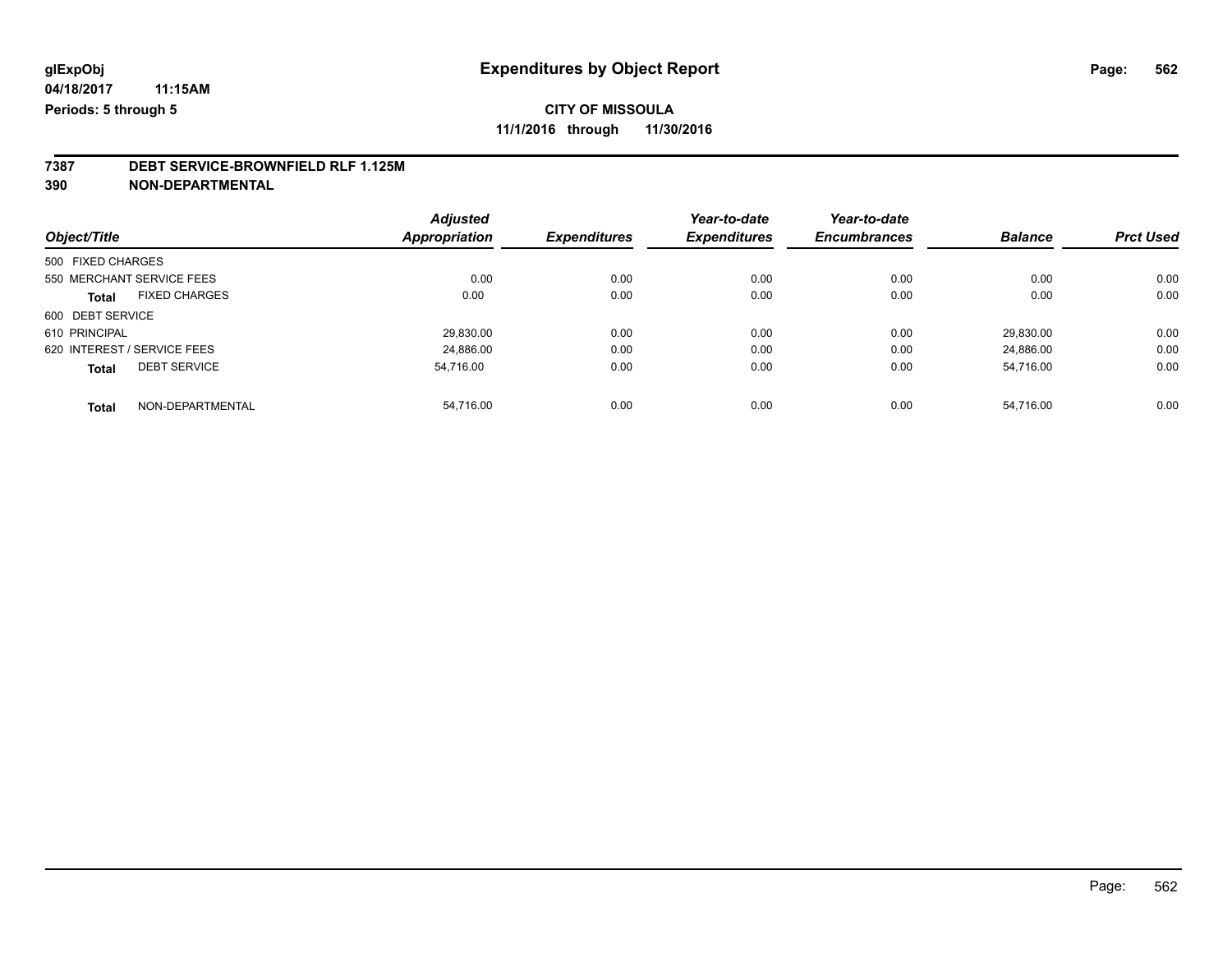**CITY OF MISSOULA 11/1/2016 through 11/30/2016**

#### **7387 DEBT SERVICE-BROWNFIELD RLF 1.125M**

| Object/Title                                       | <b>Adjusted</b><br><b>Appropriation</b> | <b>Expenditures</b> | Year-to-date<br><b>Expenditures</b> | Year-to-date<br><b>Encumbrances</b> | <b>Balance</b> | <b>Prct Used</b> |
|----------------------------------------------------|-----------------------------------------|---------------------|-------------------------------------|-------------------------------------|----------------|------------------|
|                                                    |                                         |                     |                                     |                                     |                |                  |
| 500 FIXED CHARGES                                  |                                         |                     |                                     |                                     |                |                  |
| 550 MERCHANT SERVICE FEES                          | 0.00                                    | 0.00                | 0.00                                | 0.00                                | 0.00           | 0.00             |
| <b>FIXED CHARGES</b><br>Total                      | 0.00                                    | 0.00                | 0.00                                | 0.00                                | 0.00           | 0.00             |
| 600 DEBT SERVICE                                   |                                         |                     |                                     |                                     |                |                  |
| 610 PRINCIPAL                                      | 29,830.00                               | 0.00                | 0.00                                | 0.00                                | 29.830.00      | 0.00             |
| 620 INTEREST / SERVICE FEES                        | 24.886.00                               | 0.00                | 0.00                                | 0.00                                | 24.886.00      | 0.00             |
| <b>DEBT SERVICE</b><br><b>Total</b>                | 54,716.00                               | 0.00                | 0.00                                | 0.00                                | 54.716.00      | 0.00             |
|                                                    |                                         |                     |                                     |                                     |                |                  |
| DEBT SERVICE-BROWNFIELD RLF 1.125M<br><b>Total</b> | 54.716.00                               | 0.00                | 0.00                                | 0.00                                | 54.716.00      | 0.00             |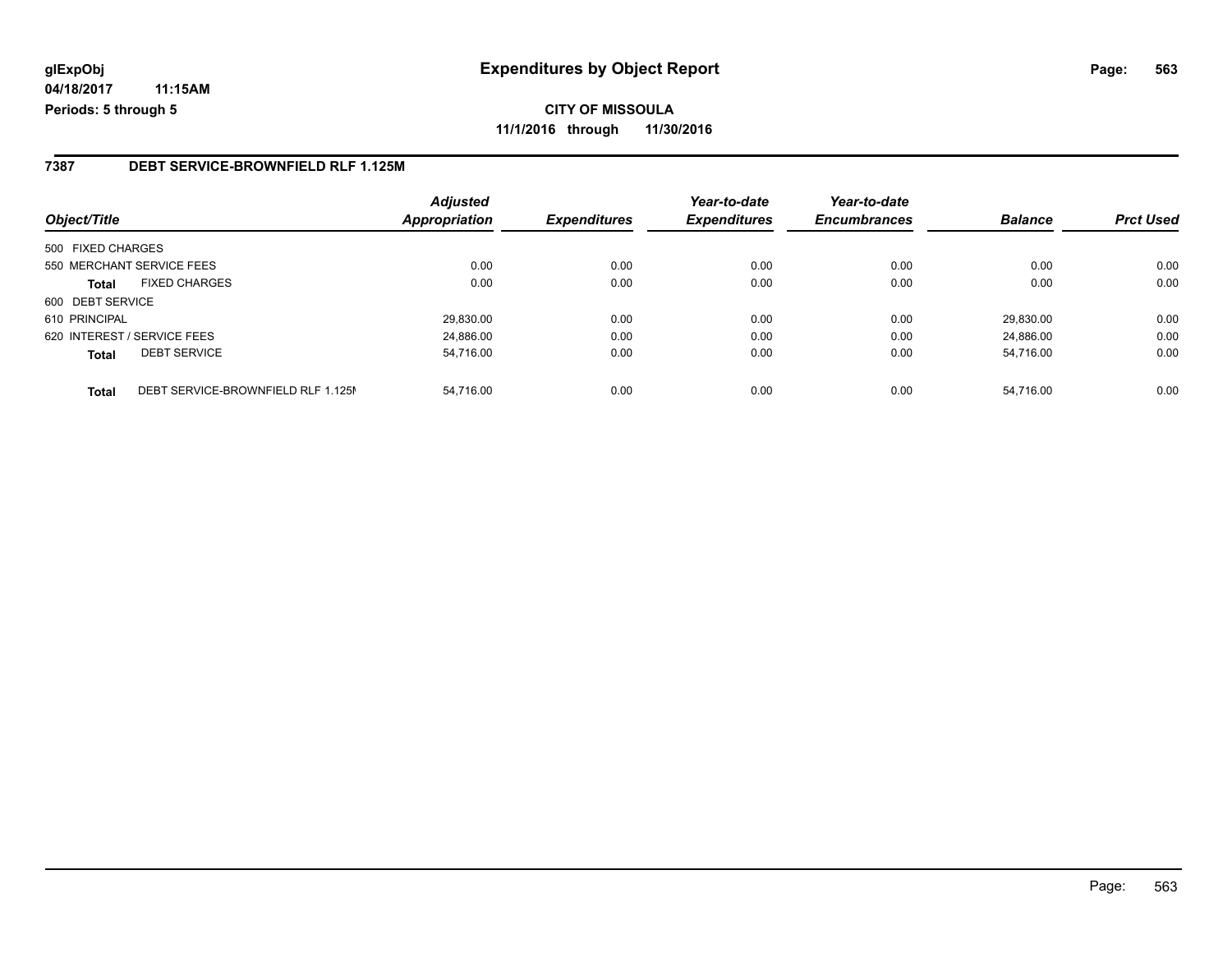# **7388 RESERVE-3.6m TIF**

**390 NON-DEPARTMENTAL**

|                                      | <b>Adjusted</b>      |                     | Year-to-date        | Year-to-date        |                |                  |
|--------------------------------------|----------------------|---------------------|---------------------|---------------------|----------------|------------------|
| Object/Title                         | <b>Appropriation</b> | <b>Expenditures</b> | <b>Expenditures</b> | <b>Encumbrances</b> | <b>Balance</b> | <b>Prct Used</b> |
| 500 FIXED CHARGES                    |                      |                     |                     |                     |                |                  |
| 550 MERCHANT SERVICE FEES            | 0.00                 | 0.00                | 0.00                | 0.00                | 0.00           | 0.00             |
| <b>FIXED CHARGES</b><br><b>Total</b> | 0.00                 | 0.00                | 0.00                | 0.00                | 0.00           | 0.00             |
| 800 OTHER OBJECTS                    |                      |                     |                     |                     |                |                  |
| 820 TRANSFERS TO OTHER FUNDS         | 0.00                 | 0.00                | 0.00                | 0.00                | 0.00           | 0.00             |
| OTHER OBJECTS<br><b>Total</b>        | 0.00                 | 0.00                | 0.00                | 0.00                | 0.00           | 0.00             |
| NON-DEPARTMENTAL<br>Total            | 0.00                 | 0.00                | 0.00                | 0.00                | 0.00           | 0.00             |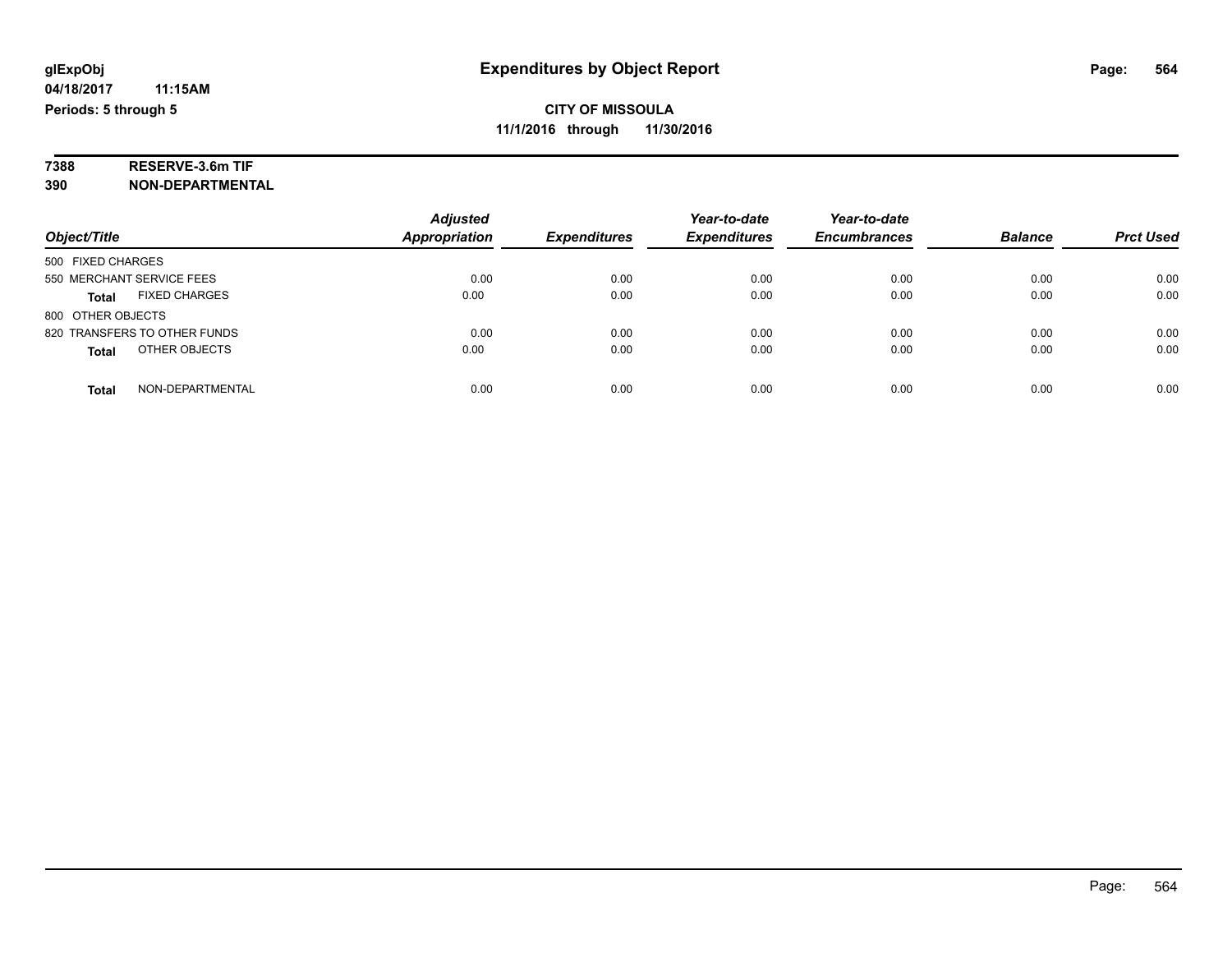**7388 RESERVE-3.6m TIF**

|                                  | <b>Adjusted</b>      |                     | Year-to-date        | Year-to-date        |                |                  |
|----------------------------------|----------------------|---------------------|---------------------|---------------------|----------------|------------------|
| Object/Title                     | <b>Appropriation</b> | <b>Expenditures</b> | <b>Expenditures</b> | <b>Encumbrances</b> | <b>Balance</b> | <b>Prct Used</b> |
| 500 FIXED CHARGES                |                      |                     |                     |                     |                |                  |
| 550 MERCHANT SERVICE FEES        | 0.00                 | 0.00                | 0.00                | 0.00                | 0.00           | 0.00             |
| <b>FIXED CHARGES</b><br>Total    | 0.00                 | 0.00                | 0.00                | 0.00                | 0.00           | 0.00             |
| 800 OTHER OBJECTS                |                      |                     |                     |                     |                |                  |
| 820 TRANSFERS TO OTHER FUNDS     | 0.00                 | 0.00                | 0.00                | 0.00                | 0.00           | 0.00             |
| OTHER OBJECTS<br><b>Total</b>    | 0.00                 | 0.00                | 0.00                | 0.00                | 0.00           | 0.00             |
| RESERVE-3.6m TIF<br><b>Total</b> | 0.00                 | 0.00                | 0.00                | 0.00                | 0.00           | 0.00             |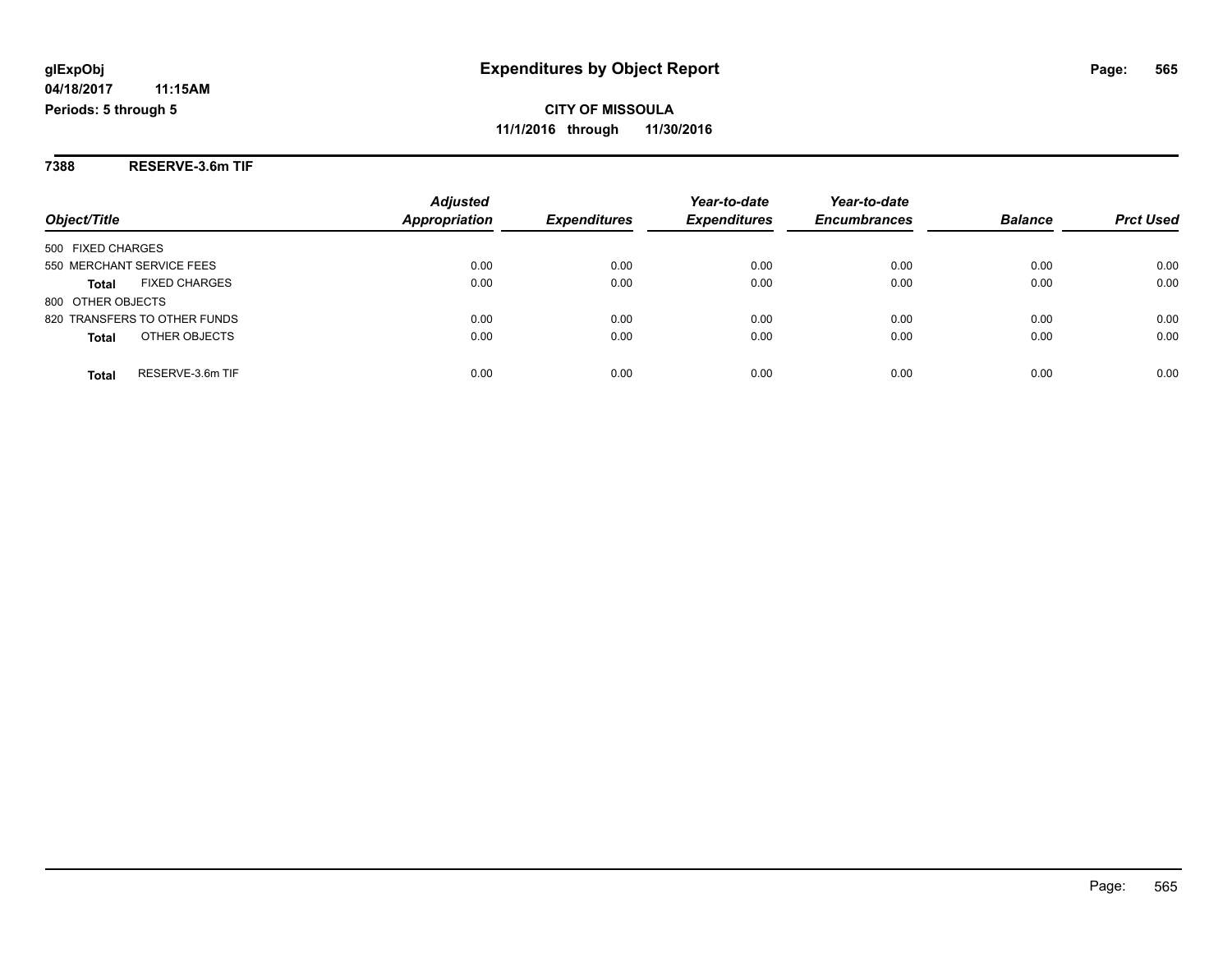**7389 DEBT SERVICE - 3.6M/5.75M**

**385 MRA**

|                                                   | <b>Adjusted</b>      |                     | Year-to-date        | Year-to-date        |                |                  |
|---------------------------------------------------|----------------------|---------------------|---------------------|---------------------|----------------|------------------|
| Object/Title                                      | <b>Appropriation</b> | <b>Expenditures</b> | <b>Expenditures</b> | <b>Encumbrances</b> | <b>Balance</b> | <b>Prct Used</b> |
| 500 FIXED CHARGES                                 |                      |                     |                     |                     |                |                  |
| 550 MERCHANT SERVICE FEES                         | 0.00                 | 0.00                | 0.00                | 0.00                | 0.00           | 0.00             |
| <b>FIXED CHARGES</b><br><b>Total</b>              | 0.00                 | 0.00                | 0.00                | 0.00                | 0.00           | 0.00             |
| 600 DEBT SERVICE                                  |                      |                     |                     |                     |                |                  |
| 610 PRINCIPAL                                     | 0.00                 | 0.00                | 0.00                | 0.00                | 0.00           | 0.00             |
| 620 INTEREST / SERVICE FEES                       | 0.00                 | 0.00                | 0.00                | 0.00                | 0.00           | 0.00             |
| <b>DEBT SERVICE</b><br><b>Total</b>               | 0.00                 | 0.00                | 0.00                | 0.00                | 0.00           | 0.00             |
| 700 GRANTS & CONTRIBUTIONS                        |                      |                     |                     |                     |                |                  |
| 700 GRANTS & CONTRIBUTIONS                        | 0.00                 | 0.00                | 0.00                | 0.00                | 0.00           | 0.00             |
| <b>GRANTS &amp; CONTRIBUTIONS</b><br><b>Total</b> | 0.00                 | 0.00                | 0.00                | 0.00                | 0.00           | 0.00             |
|                                                   |                      |                     |                     |                     |                |                  |
| <b>MRA</b><br><b>Total</b>                        | 0.00                 | 0.00                | 0.00                | 0.00                | 0.00           | 0.00             |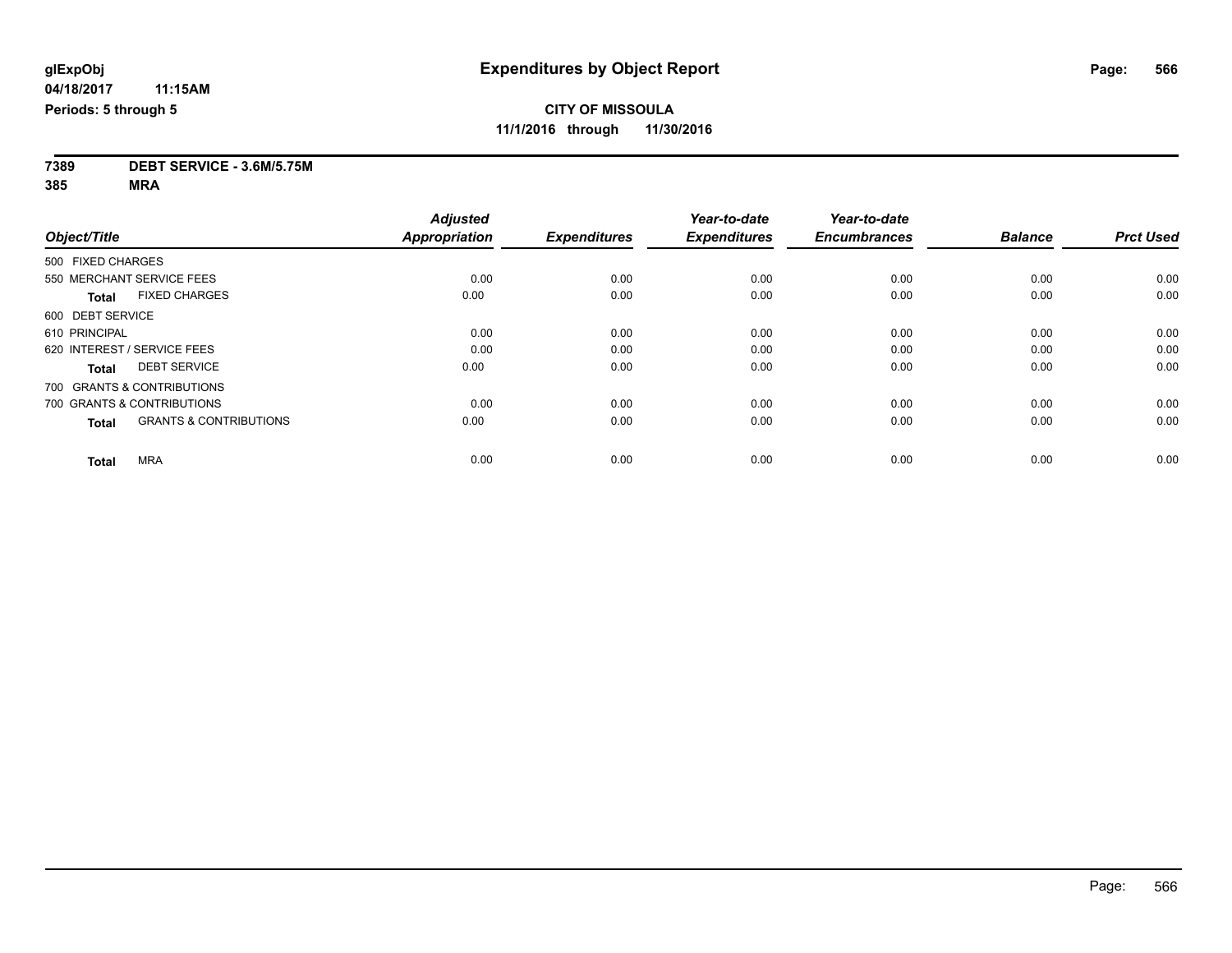**7389 DEBT SERVICE - 3.6M/5.75M**

**390 NON-DEPARTMENTAL**

|                                      | <b>Adjusted</b> | <b>Expenditures</b> | Year-to-date        | Year-to-date<br><b>Encumbrances</b> | <b>Balance</b> | <b>Prct Used</b> |
|--------------------------------------|-----------------|---------------------|---------------------|-------------------------------------|----------------|------------------|
| Object/Title                         | Appropriation   |                     | <b>Expenditures</b> |                                     |                |                  |
| 500 FIXED CHARGES                    |                 |                     |                     |                                     |                |                  |
| 550 MERCHANT SERVICE FEES            | 0.00            | 0.00                | 0.00                | 0.00                                | 0.00           | 0.00             |
| <b>FIXED CHARGES</b><br><b>Total</b> | 0.00            | 0.00                | 0.00                | 0.00                                | 0.00           | 0.00             |
| 600 DEBT SERVICE                     |                 |                     |                     |                                     |                |                  |
| 610 PRINCIPAL                        | 393,000.00      | 0.00                | 0.00                | 0.00                                | 393.000.00     | 0.00             |
| 620 INTEREST / SERVICE FEES          | 283.312.00      | 0.00                | 350.00              | 0.00                                | 282.962.00     | 0.12             |
| <b>DEBT SERVICE</b><br><b>Total</b>  | 676.312.00      | 0.00                | 350.00              | 0.00                                | 675.962.00     | 0.05             |
| NON-DEPARTMENTAL<br><b>Total</b>     | 676.312.00      | 0.00                | 350.00              | 0.00                                | 675.962.00     | 0.05             |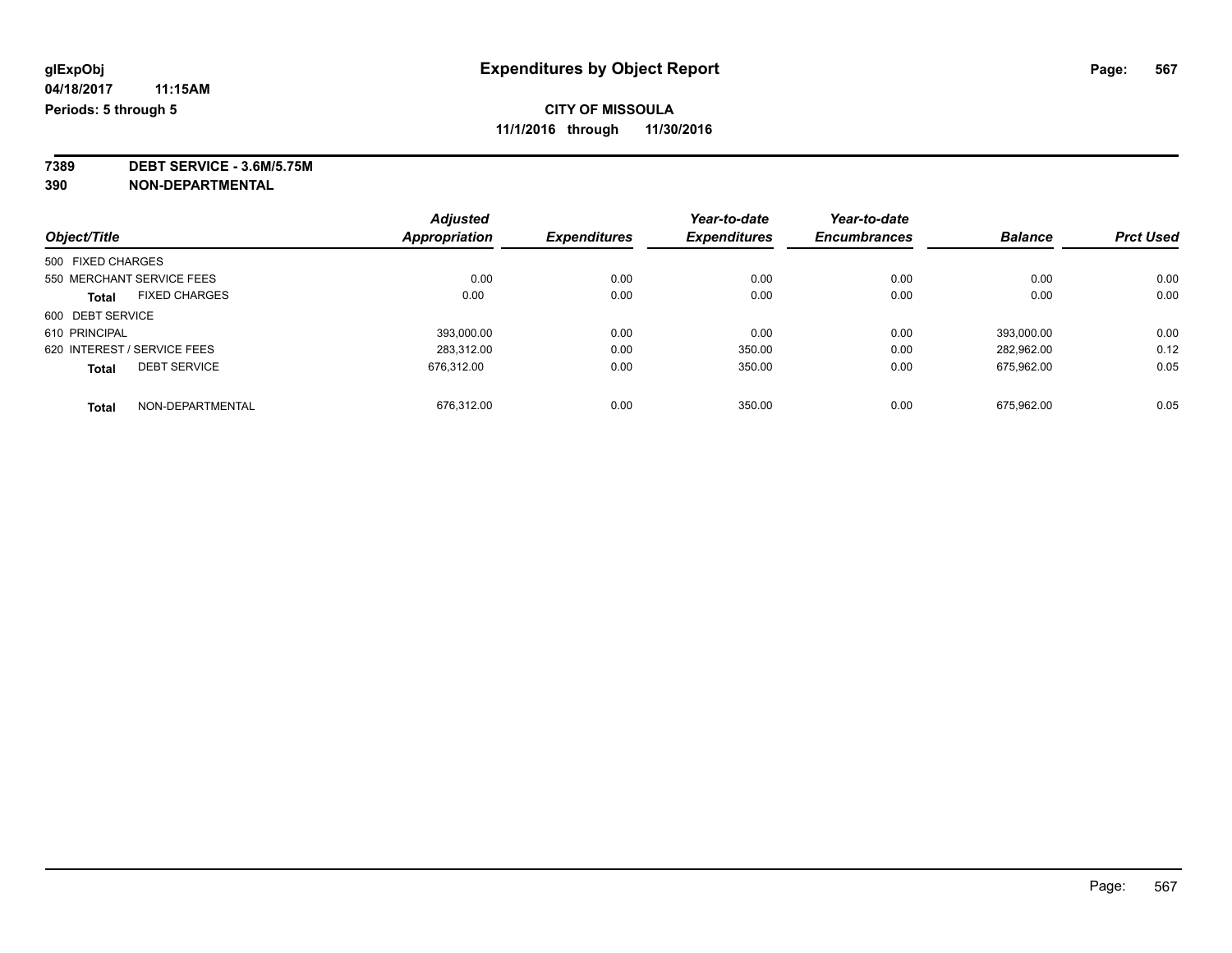#### **7389 DEBT SERVICE - 3.6M/5.75M**

|                                            | <b>Adjusted</b>      |                     | Year-to-date        | Year-to-date        |                |                  |
|--------------------------------------------|----------------------|---------------------|---------------------|---------------------|----------------|------------------|
| Object/Title                               | <b>Appropriation</b> | <b>Expenditures</b> | <b>Expenditures</b> | <b>Encumbrances</b> | <b>Balance</b> | <b>Prct Used</b> |
| 500 FIXED CHARGES                          |                      |                     |                     |                     |                |                  |
| 550 MERCHANT SERVICE FEES                  | 0.00                 | 0.00                | 0.00                | 0.00                | 0.00           | 0.00             |
| <b>FIXED CHARGES</b><br><b>Total</b>       | 0.00                 | 0.00                | 0.00                | 0.00                | 0.00           | 0.00             |
| 600 DEBT SERVICE                           |                      |                     |                     |                     |                |                  |
| 610 PRINCIPAL                              | 393.000.00           | 0.00                | 0.00                | 0.00                | 393.000.00     | 0.00             |
| 620 INTEREST / SERVICE FEES                | 283,312.00           | 0.00                | 350.00              | 0.00                | 282,962.00     | 0.12             |
| <b>DEBT SERVICE</b><br><b>Total</b>        | 676,312.00           | 0.00                | 350.00              | 0.00                | 675,962.00     | 0.05             |
| 700 GRANTS & CONTRIBUTIONS                 |                      |                     |                     |                     |                |                  |
| 700 GRANTS & CONTRIBUTIONS                 | 0.00                 | 0.00                | 0.00                | 0.00                | 0.00           | 0.00             |
| <b>GRANTS &amp; CONTRIBUTIONS</b><br>Total | 0.00                 | 0.00                | 0.00                | 0.00                | 0.00           | 0.00             |
| DEBT SERVICE - 3.6M/5.75M<br><b>Total</b>  | 676,312.00           | 0.00                | 350.00              | 0.00                | 675.962.00     | 0.05             |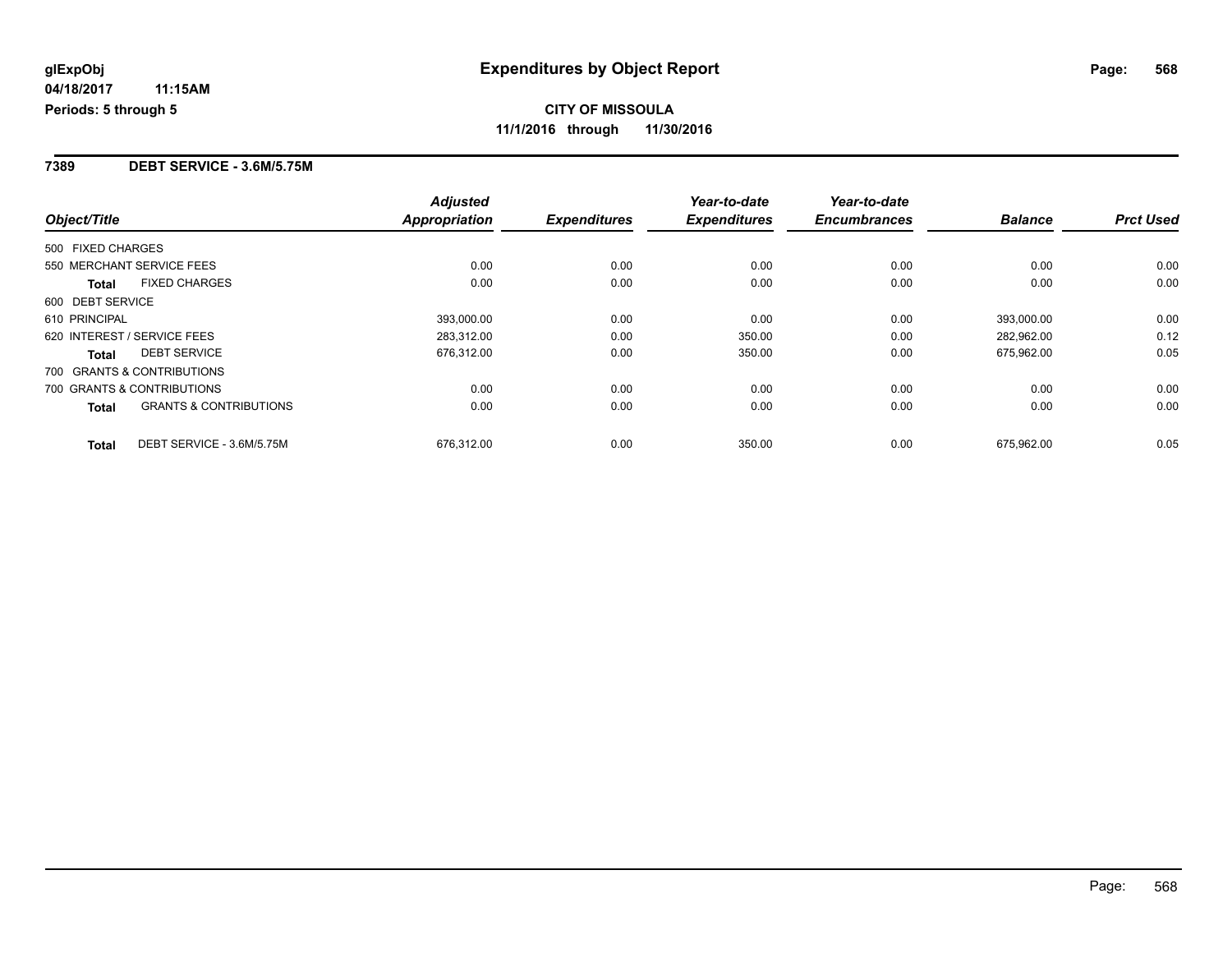## **CITY OF MISSOULA 11/1/2016 through 11/30/2016**

**7390 URDII CLEARING - 3.6M TIF**

**385 MRA**

| Object/Title                         | <b>Adjusted</b><br><b>Appropriation</b> | <b>Expenditures</b> | Year-to-date<br><b>Expenditures</b> | Year-to-date<br><b>Encumbrances</b> | <b>Balance</b> | <b>Prct Used</b> |
|--------------------------------------|-----------------------------------------|---------------------|-------------------------------------|-------------------------------------|----------------|------------------|
| 500 FIXED CHARGES                    |                                         |                     |                                     |                                     |                |                  |
| 550 MERCHANT SERVICE FEES            | 0.00                                    | 0.00                | 0.00                                | 0.00                                | 0.00           | 0.00             |
| <b>FIXED CHARGES</b><br><b>Total</b> | 0.00                                    | 0.00                | 0.00                                | 0.00                                | 0.00           | 0.00             |
| 800 OTHER OBJECTS                    |                                         |                     |                                     |                                     |                |                  |
| 820 TRANSFERS TO OTHER FUNDS         | 0.00                                    | 0.00                | $-126.825.85$                       | 0.00                                | 126.825.85     | 0.00             |
| OTHER OBJECTS<br><b>Total</b>        | 0.00                                    | 0.00                | $-126,825.85$                       | 0.00                                | 126,825.85     | 0.00             |
| <b>MRA</b><br>Total                  | 0.00                                    | 0.00                | $-126.825.85$                       | 0.00                                | 126.825.85     | 0.00             |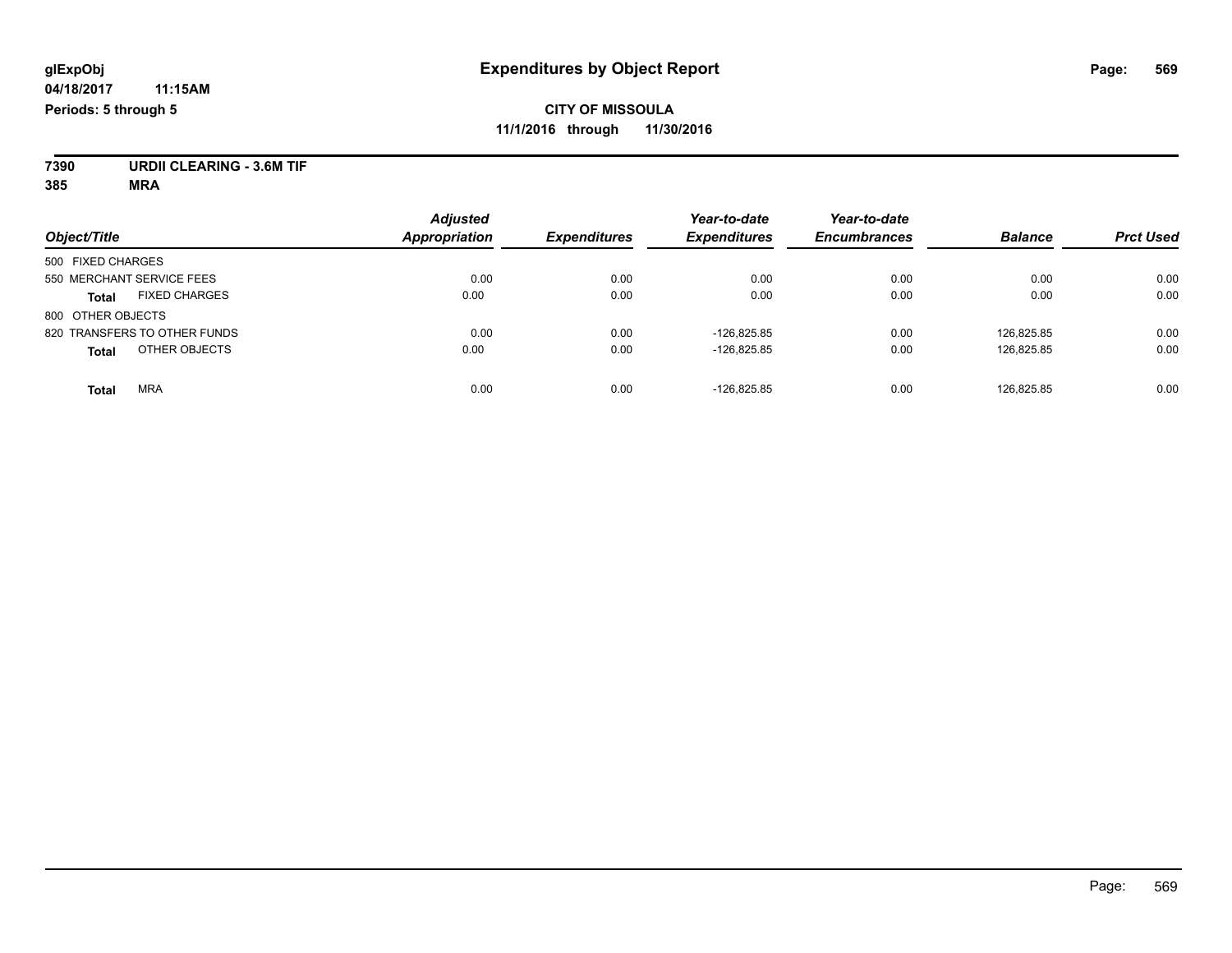**7390 URDII CLEARING - 3.6M TIF 390 NON-DEPARTMENTAL**

| Object/Title                         | <b>Adjusted</b><br><b>Appropriation</b> | <b>Expenditures</b> | Year-to-date<br><b>Expenditures</b> | Year-to-date<br><b>Encumbrances</b> | <b>Balance</b> | <b>Prct Used</b> |
|--------------------------------------|-----------------------------------------|---------------------|-------------------------------------|-------------------------------------|----------------|------------------|
| 500 FIXED CHARGES                    |                                         |                     |                                     |                                     |                |                  |
| 550 MERCHANT SERVICE FEES            | 0.00                                    | 0.00                | 0.00                                | 0.00                                | 0.00           | 0.00             |
| <b>FIXED CHARGES</b><br><b>Total</b> | 0.00                                    | 0.00                | 0.00                                | 0.00                                | 0.00           | 0.00             |
| 800 OTHER OBJECTS                    |                                         |                     |                                     |                                     |                |                  |
| 820 TRANSFERS TO OTHER FUNDS         | 2,125,154.00                            | 0.00                | 0.00                                | 0.00                                | 2.125.154.00   | 0.00             |
| OTHER OBJECTS<br><b>Total</b>        | 2,125,154.00                            | 0.00                | 0.00                                | 0.00                                | 2,125,154.00   | 0.00             |
| NON-DEPARTMENTAL<br><b>Total</b>     | 2,125,154.00                            | 0.00                | 0.00                                | 0.00                                | 2.125.154.00   | 0.00             |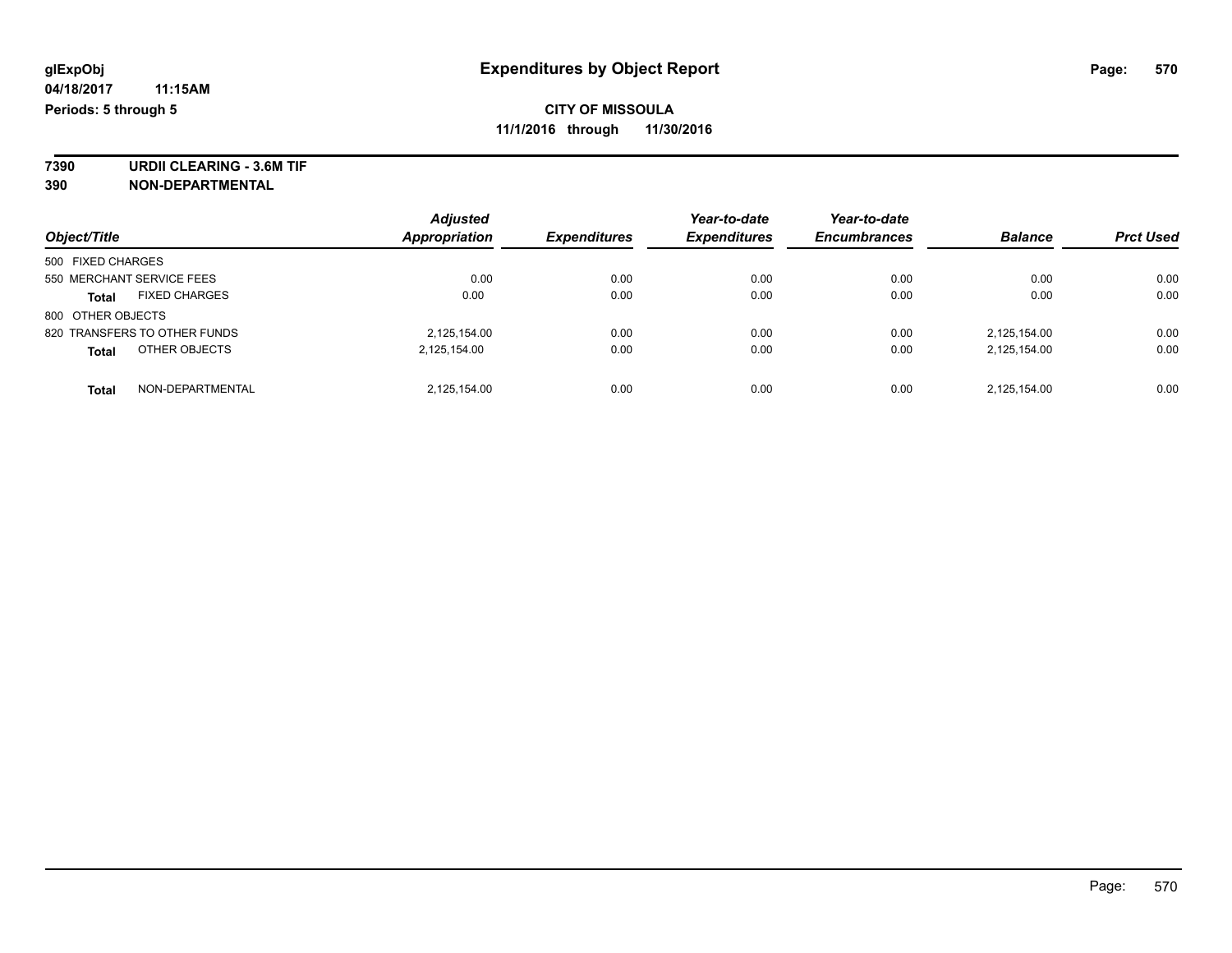**7390 URDII CLEARING - 3.6M TIF**

|                                      | <b>Adjusted</b>      |                     | Year-to-date        | Year-to-date        |                |                  |
|--------------------------------------|----------------------|---------------------|---------------------|---------------------|----------------|------------------|
| Object/Title                         | <b>Appropriation</b> | <b>Expenditures</b> | <b>Expenditures</b> | <b>Encumbrances</b> | <b>Balance</b> | <b>Prct Used</b> |
| 500 FIXED CHARGES                    |                      |                     |                     |                     |                |                  |
| 550 MERCHANT SERVICE FEES            | 0.00                 | 0.00                | 0.00                | 0.00                | 0.00           | 0.00             |
| <b>FIXED CHARGES</b><br><b>Total</b> | 0.00                 | 0.00                | 0.00                | 0.00                | 0.00           | 0.00             |
| 800 OTHER OBJECTS                    |                      |                     |                     |                     |                |                  |
| 820 TRANSFERS TO OTHER FUNDS         | 2,125,154.00         | 0.00                | $-126.825.85$       | 0.00                | 2.251.979.85   | $-5.97$          |
| OTHER OBJECTS<br><b>Total</b>        | 2,125,154.00         | 0.00                | $-126,825.85$       | 0.00                | 2,251,979.85   | $-5.97$          |
| URDII CLEARING - 3.6M TIF<br>Total   | 2.125.154.00         | 0.00                | $-126.825.85$       | 0.00                | 2.251.979.85   | $-5.97$          |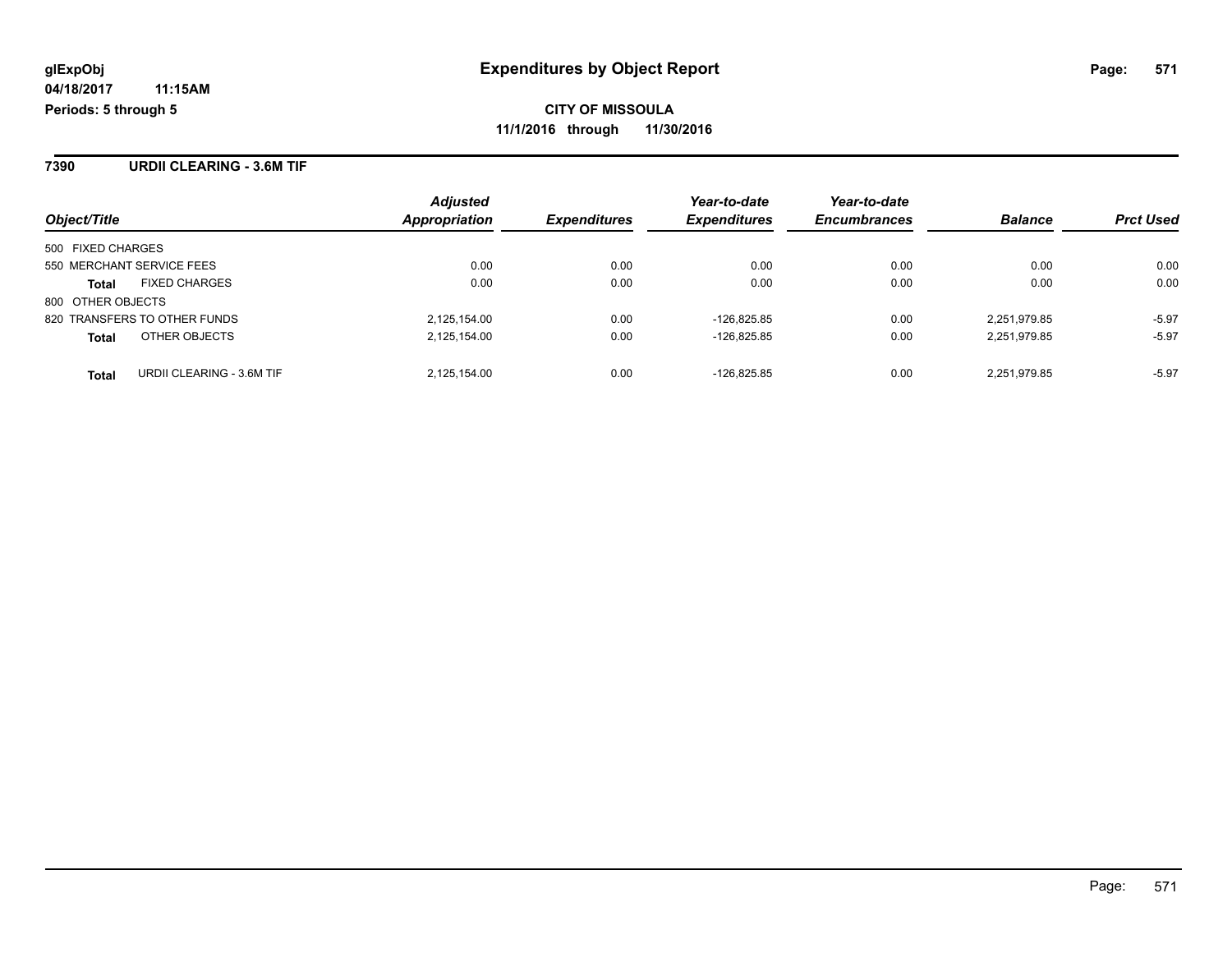**7391 MRA - URD I FUND 385 MRA**

| Object/Title                         | <b>Adjusted</b><br>Appropriation | <b>Expenditures</b> | Year-to-date<br><b>Expenditures</b> | Year-to-date<br><b>Encumbrances</b> | <b>Balance</b> | <b>Prct Used</b> |
|--------------------------------------|----------------------------------|---------------------|-------------------------------------|-------------------------------------|----------------|------------------|
| 500 FIXED CHARGES                    |                                  |                     |                                     |                                     |                |                  |
| 550 MERCHANT SERVICE FEES            | 0.00                             | 0.00                | 0.00                                | 0.00                                | 0.00           | 0.00             |
| <b>FIXED CHARGES</b><br><b>Total</b> | 0.00                             | 0.00                | 0.00                                | 0.00                                | 0.00           | 0.00             |
| <b>MRA</b><br>Total                  | 0.00                             | 0.00                | 0.00                                | 0.00                                | 0.00           | 0.00             |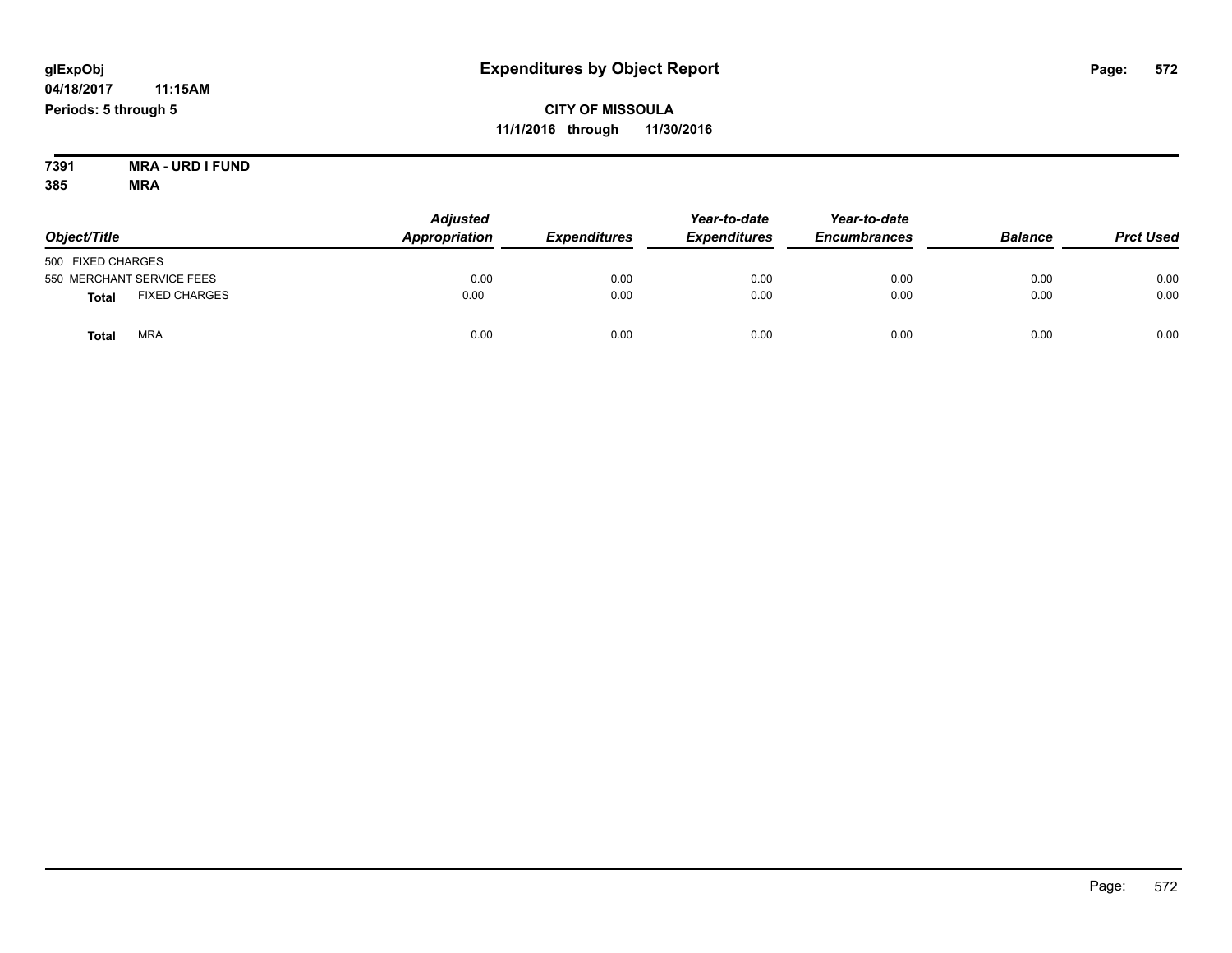#### **7391 MRA - URD I FUND 900 DEPRECIATION**

|                                      | <b>Adjusted</b> | Year-to-date        | Year-to-date        |                     |                |                  |
|--------------------------------------|-----------------|---------------------|---------------------|---------------------|----------------|------------------|
| Object/Title                         | Appropriation   | <b>Expenditures</b> | <b>Expenditures</b> | <b>Encumbrances</b> | <b>Balance</b> | <b>Prct Used</b> |
| 500 FIXED CHARGES                    |                 |                     |                     |                     |                |                  |
| 550 MERCHANT SERVICE FEES            | 0.00            | 0.00                | 0.00                | 0.00                | 0.00           | 0.00             |
| <b>FIXED CHARGES</b><br><b>Total</b> | 0.00            | 0.00                | 0.00                | 0.00                | 0.00           | 0.00             |
| <b>DEPRECIATION</b><br><b>Total</b>  | 0.00            | 0.00                | 0.00                | 0.00                | 0.00           | 0.00             |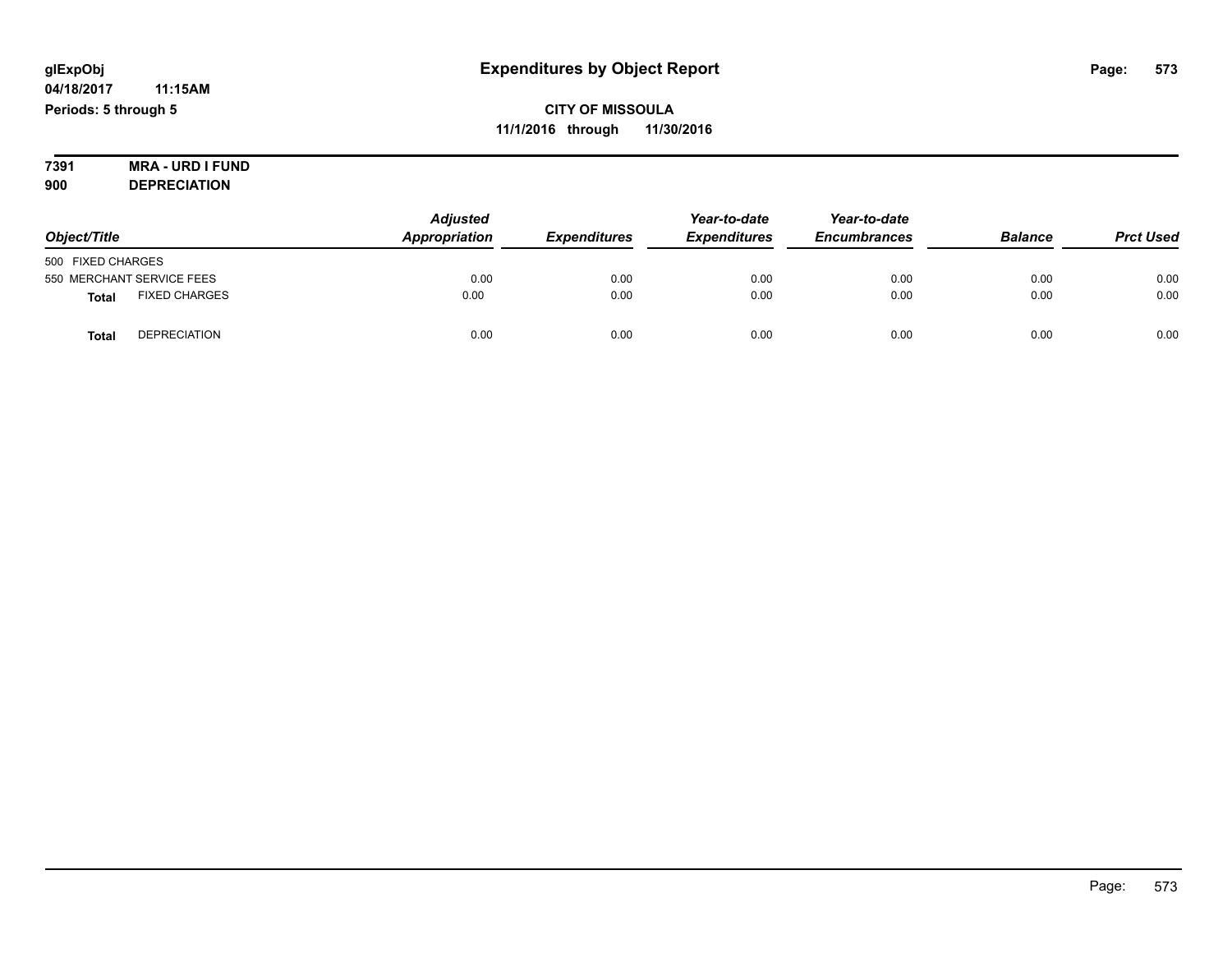**CITY OF MISSOULA 11/1/2016 through 11/30/2016**

**7391 MRA - URD I FUND**

|                                      | <b>Adjusted</b> | Year-to-date        |                     | Year-to-date        |                |                  |
|--------------------------------------|-----------------|---------------------|---------------------|---------------------|----------------|------------------|
| Object/Title                         | Appropriation   | <b>Expenditures</b> | <b>Expenditures</b> | <b>Encumbrances</b> | <b>Balance</b> | <b>Prct Used</b> |
| 500 FIXED CHARGES                    |                 |                     |                     |                     |                |                  |
| 550 MERCHANT SERVICE FEES            | 0.00            | 0.00                | 0.00                | 0.00                | 0.00           | 0.00             |
| <b>FIXED CHARGES</b><br><b>Total</b> | 0.00            | 0.00                | 0.00                | 0.00                | 0.00           | 0.00             |
| MRA - URD I FUND<br>Total            | 0.00            | 0.00                | 0.00                | 0.00                | 0.00           | 0.00             |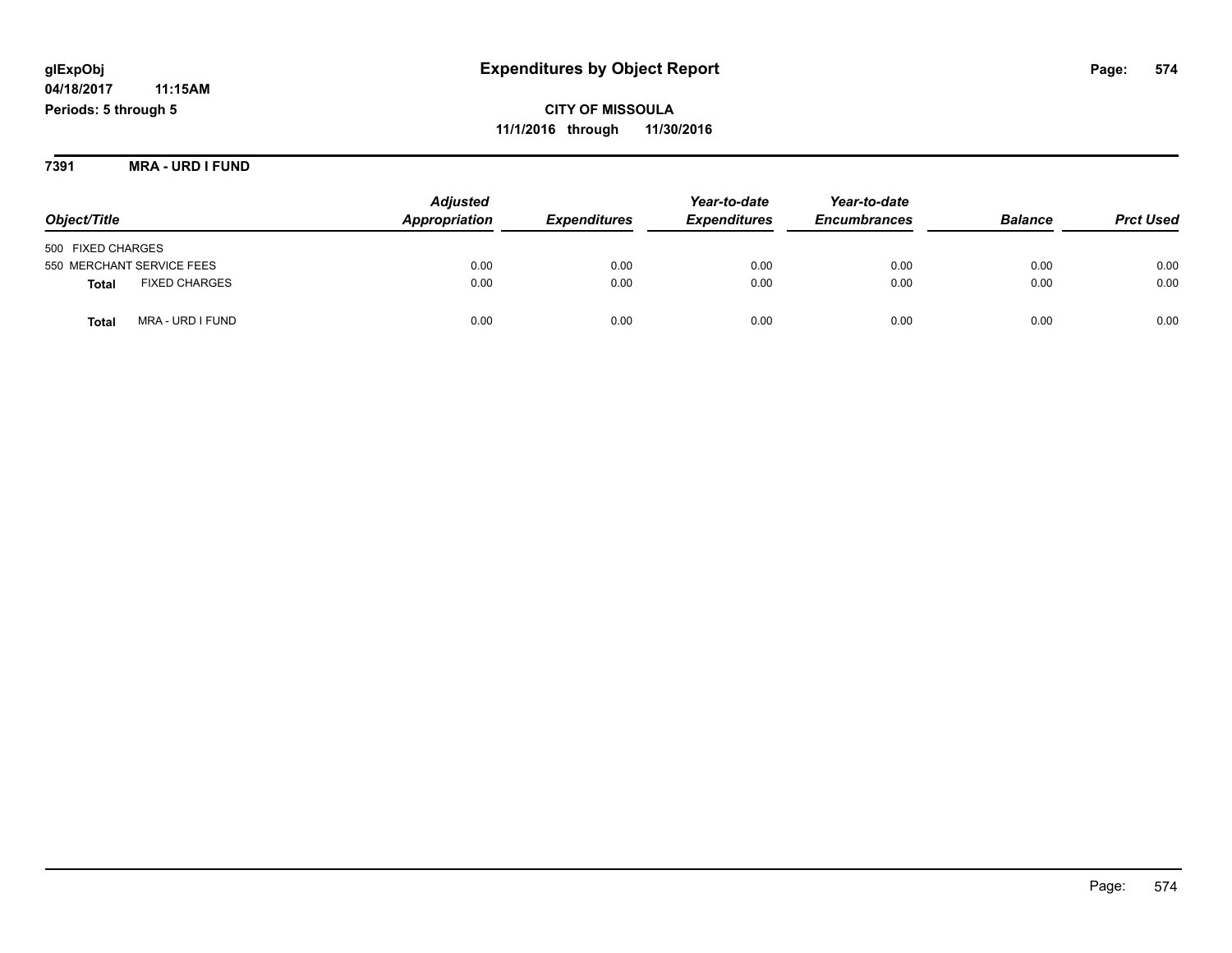**7392 MRA - URD II FUND 385 MRA**

|                        |                                   | <b>Adjusted</b>      |                     | Year-to-date        | Year-to-date        |                |                  |
|------------------------|-----------------------------------|----------------------|---------------------|---------------------|---------------------|----------------|------------------|
| Object/Title           |                                   | <b>Appropriation</b> | <b>Expenditures</b> | <b>Expenditures</b> | <b>Encumbrances</b> | <b>Balance</b> | <b>Prct Used</b> |
| 300 PURCHASED SERVICES |                                   |                      |                     |                     |                     |                |                  |
| 344 TELEPHONE SERVICE  |                                   | 0.00                 | 0.00                | 0.00                | 0.00                | 0.00           | 0.00             |
|                        | 350 PROFESSIONAL SERVICES         | 32.551.00            | 0.00                | 0.00                | 0.00                | 32.551.00      | 0.00             |
| <b>Total</b>           | PURCHASED SERVICES                | 32,551.00            | 0.00                | 0.00                | 0.00                | 32,551.00      | 0.00             |
| 500 FIXED CHARGES      |                                   |                      |                     |                     |                     |                |                  |
|                        | 550 MERCHANT SERVICE FEES         | 0.00                 | 0.00                | 0.00                | 0.00                | 0.00           | 0.00             |
| <b>Total</b>           | <b>FIXED CHARGES</b>              | 0.00                 | 0.00                | 0.00                | 0.00                | 0.00           | 0.00             |
|                        | 700 GRANTS & CONTRIBUTIONS        |                      |                     |                     |                     |                |                  |
|                        | 700 GRANTS & CONTRIBUTIONS        | 582,715.00           | 0.00                | 0.00                | 0.00                | 582,715.00     | 0.00             |
| <b>Total</b>           | <b>GRANTS &amp; CONTRIBUTIONS</b> | 582,715.00           | 0.00                | 0.00                | 0.00                | 582,715.00     | 0.00             |
| 800 OTHER OBJECTS      |                                   |                      |                     |                     |                     |                |                  |
|                        | 820 TRANSFERS TO OTHER FUNDS      | 250,000.00           | 0.00                | 0.00                | 0.00                | 250,000.00     | 0.00             |
| 845 CONTINGENCY        |                                   | 1,486,500.00         | 0.00                | 0.00                | 0.00                | 1,486,500.00   | 0.00             |
| <b>Total</b>           | OTHER OBJECTS                     | 1,736,500.00         | 0.00                | 0.00                | 0.00                | 1,736,500.00   | 0.00             |
| 900 CAPITAL OUTLAY     |                                   |                      |                     |                     |                     |                |                  |
| 910 LAND               |                                   | 0.00                 | 0.00                | 0.00                | 0.00                | 0.00           | 0.00             |
| 920 BUILDINGS          |                                   | 0.00                 | 0.00                | 0.00                | 0.00                | 0.00           | 0.00             |
| 930 IMPROVEMENTS       |                                   | 110,000.00           | 2,841.25            | 2,841.25            | 0.00                | 107.158.75     | 2.58             |
| <b>Total</b>           | <b>CAPITAL OUTLAY</b>             | 110,000.00           | 2,841.25            | 2,841.25            | 0.00                | 107,158.75     | 2.58             |
| <b>Total</b>           | <b>MRA</b>                        | 2.461.766.00         | 2,841.25            | 2,841.25            | 0.00                | 2,458,924.75   | 0.12             |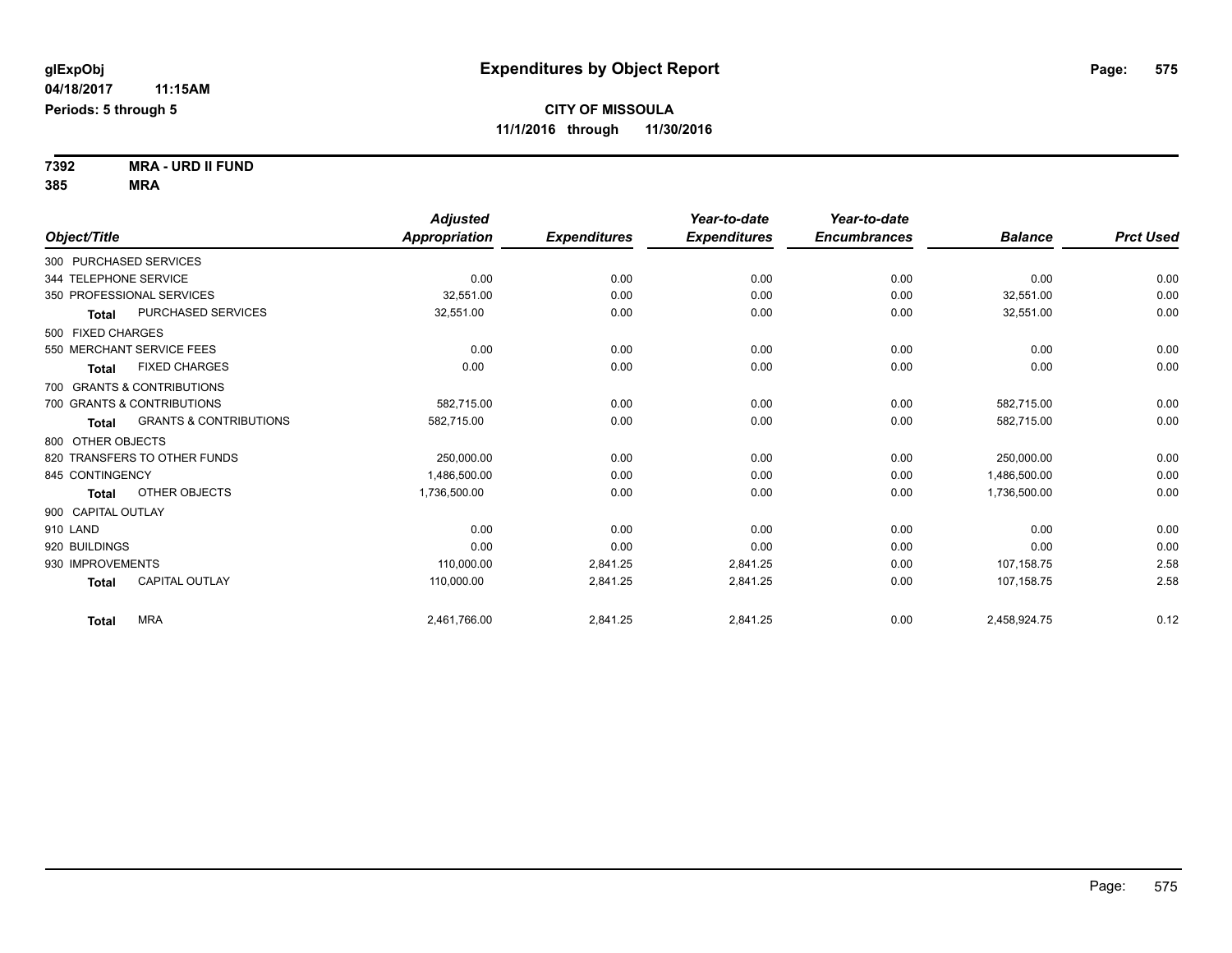**7392 MRA - URD II FUND**

|                                            | <b>Adjusted</b>      |                     | Year-to-date        | Year-to-date        |                |                  |
|--------------------------------------------|----------------------|---------------------|---------------------|---------------------|----------------|------------------|
| Object/Title                               | <b>Appropriation</b> | <b>Expenditures</b> | <b>Expenditures</b> | <b>Encumbrances</b> | <b>Balance</b> | <b>Prct Used</b> |
| 300 PURCHASED SERVICES                     |                      |                     |                     |                     |                |                  |
| 344 TELEPHONE SERVICE                      | 0.00                 | 0.00                | 0.00                | 0.00                | 0.00           | 0.00             |
| 350 PROFESSIONAL SERVICES                  | 32.551.00            | 0.00                | 0.00                | 0.00                | 32,551.00      | 0.00             |
| <b>PURCHASED SERVICES</b><br><b>Total</b>  | 32,551.00            | 0.00                | 0.00                | 0.00                | 32,551.00      | 0.00             |
| 500 FIXED CHARGES                          |                      |                     |                     |                     |                |                  |
| 550 MERCHANT SERVICE FEES                  | 0.00                 | 0.00                | 0.00                | 0.00                | 0.00           | 0.00             |
| <b>FIXED CHARGES</b><br><b>Total</b>       | 0.00                 | 0.00                | 0.00                | 0.00                | 0.00           | 0.00             |
| 700 GRANTS & CONTRIBUTIONS                 |                      |                     |                     |                     |                |                  |
| 700 GRANTS & CONTRIBUTIONS                 | 582,715.00           | 0.00                | 0.00                | 0.00                | 582,715.00     | 0.00             |
| <b>GRANTS &amp; CONTRIBUTIONS</b><br>Total | 582,715.00           | 0.00                | 0.00                | 0.00                | 582,715.00     | 0.00             |
| 800 OTHER OBJECTS                          |                      |                     |                     |                     |                |                  |
| 820 TRANSFERS TO OTHER FUNDS               | 250,000.00           | 0.00                | 0.00                | 0.00                | 250,000.00     | 0.00             |
| 845 CONTINGENCY                            | 1,486,500.00         | 0.00                | 0.00                | 0.00                | 1,486,500.00   | 0.00             |
| OTHER OBJECTS<br><b>Total</b>              | 1,736,500.00         | 0.00                | 0.00                | 0.00                | 1,736,500.00   | 0.00             |
| 900 CAPITAL OUTLAY                         |                      |                     |                     |                     |                |                  |
| 910 LAND                                   | 0.00                 | 0.00                | 0.00                | 0.00                | 0.00           | 0.00             |
| 920 BUILDINGS                              | 0.00                 | 0.00                | 0.00                | 0.00                | 0.00           | 0.00             |
| 930 IMPROVEMENTS                           | 110,000.00           | 2,841.25            | 2,841.25            | 0.00                | 107,158.75     | 2.58             |
| <b>CAPITAL OUTLAY</b><br><b>Total</b>      | 110,000.00           | 2,841.25            | 2,841.25            | 0.00                | 107,158.75     | 2.58             |
| MRA - URD II FUND<br><b>Total</b>          | 2,461,766.00         | 2,841.25            | 2,841.25            | 0.00                | 2,458,924.75   | 0.12             |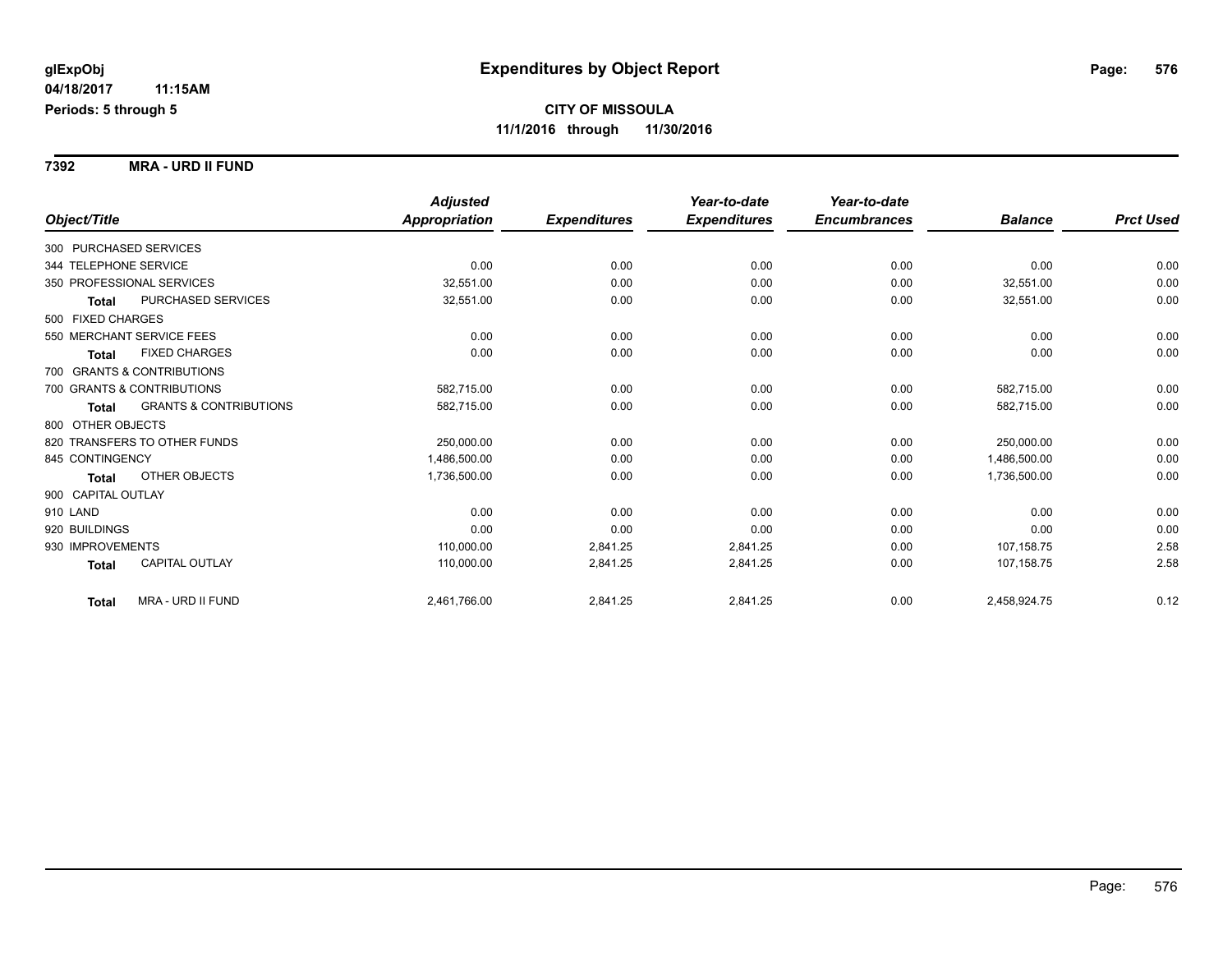**7393 MRA - URD III FUND 385 MRA**

|                                            | <b>Adjusted</b>      |                     | Year-to-date        | Year-to-date        |                |                  |
|--------------------------------------------|----------------------|---------------------|---------------------|---------------------|----------------|------------------|
| Object/Title                               | <b>Appropriation</b> | <b>Expenditures</b> | <b>Expenditures</b> | <b>Encumbrances</b> | <b>Balance</b> | <b>Prct Used</b> |
| 100 PERSONAL SERVICES                      |                      |                     |                     |                     |                |                  |
| 110 SALARIES AND WAGES                     | 405,647.00           | 34,632.65           | 169,116.16          | 0.00                | 236,530.84     | 41.69            |
| 115 SALARIES/HEALTH INSURANCE BENEFIT      | 0.00                 | 0.00                | 0.00                | 0.00                | 0.00           | 0.00             |
| 120 OVERTIME/TERMINATION                   | 5,000.00             | 0.00                | 0.00                | 0.00                | 5,000.00       | 0.00             |
| 140 EMPLOYER CONTRIBUTIONS                 | 129,626.00           | 10,810.45           | 56,019.04           | 0.00                | 73,606.96      | 43.22            |
| 141 STATE RETIREMENT CONTRIBUTIONS         | 0.00                 | 34.63               | 169.11              | 0.00                | $-169.11$      | 0.00             |
| 190 PENSION EXPENSE                        | 0.00                 | 0.00                | 0.00                | 0.00                | 0.00           | 0.00             |
| PERSONAL SERVICES<br>Total                 | 540,273.00           | 45,477.73           | 225,304.31          | 0.00                | 314,968.69     | 41.70            |
| 200 SUPPLIES                               |                      |                     |                     |                     |                |                  |
| 210 OFFICE SUPPLIES                        | 4,000.00             | 344.78              | 707.24              | 0.00                | 3,292.76       | 17.68            |
| 220 OPERATING SUPPLIES                     | 500.00               | 0.00                | 0.00                | 0.00                | 500.00         | 0.00             |
| 230 REPAIR/MAINTENANCE                     | 828.00               | 0.00                | 0.00                | 0.00                | 828.00         | 0.00             |
| 231 GASOLINE                               | 400.00               | 34.87               | 34.87               | 0.00                | 365.13         | 8.72             |
| 240 OTHER SUPPLIES                         | 3,398.00             | 0.00                | 0.00                | 0.00                | 3,398.00       | 0.00             |
| <b>SUPPLIES</b><br>Total                   | 9,126.00             | 379.65              | 742.11              | 0.00                | 8,383.89       | 8.13             |
| 300 PURCHASED SERVICES                     |                      |                     |                     |                     |                |                  |
| 310 COMMUNICATIONS                         | 800.00               | 5.77                | 27.04               | 0.00                | 772.96         | 3.38             |
| 320 PRINTING & DUPLICATING                 | 3,000.00             | 0.00                | 553.75              | 0.00                | 2,446.25       | 18.46            |
| 330 PUBLICITY, SUBSCRIPTIONS & DUES        | 3,000.00             | 80.00               | 1,147.78            | 0.00                | 1,852.22       | 38.26            |
| 344 TELEPHONE SERVICE                      | 1,300.00             | 35.00               | 72.12               | 0.00                | 1,227.88       | 5.55             |
| 345 GARBAGE                                | 565.00               | 0.00                | 0.00                | 0.00                | 565.00         | 0.00             |
| 350 PROFESSIONAL SERVICES                  | 931,188.00           | 30,845.00           | 178,132.56          | 0.00                | 753,055.44     | 19.13            |
| 360 REPAIR & MAINTENANCE                   | 6,990.00             | 0.00                | 1,011.42            | 0.00                | 5,978.58       | 14.47            |
| 370 TRAVEL                                 | 3,500.00             | 0.00                | 378.14              | 0.00                | 3,121.86       | 10.80            |
| 380 TRAINING                               | 4,500.00             | 0.00                | 85.00               | 0.00                | 4,415.00       | 1.89             |
| 390 OTHER PURCHASED SERVICES               | 500.00               | 0.00                | 0.00                | 0.00                | 500.00         | 0.00             |
| PURCHASED SERVICES<br>Total                | 955,343.00           | 30,965.77           | 181,407.81          | 0.00                | 773,935.19     | 18.99            |
| 500 FIXED CHARGES                          |                      |                     |                     |                     |                |                  |
| 550 MERCHANT SERVICE FEES                  | 0.00                 | 0.00                | 0.00                | 0.00                | 0.00           | 0.00             |
| <b>FIXED CHARGES</b><br>Total              | 0.00                 | 0.00                | 0.00                | 0.00                | 0.00           | 0.00             |
| 700 GRANTS & CONTRIBUTIONS                 |                      |                     |                     |                     |                |                  |
| 700 GRANTS & CONTRIBUTIONS                 | 7,944,937.00         | 1,547,337.00        | 1,548,337.00        | 0.00                | 6,396,600.00   | 19.49            |
| <b>GRANTS &amp; CONTRIBUTIONS</b><br>Total | 7,944,937.00         | 1,547,337.00        | 1,548,337.00        | 0.00                | 6,396,600.00   | 19.49            |
|                                            |                      |                     |                     |                     |                |                  |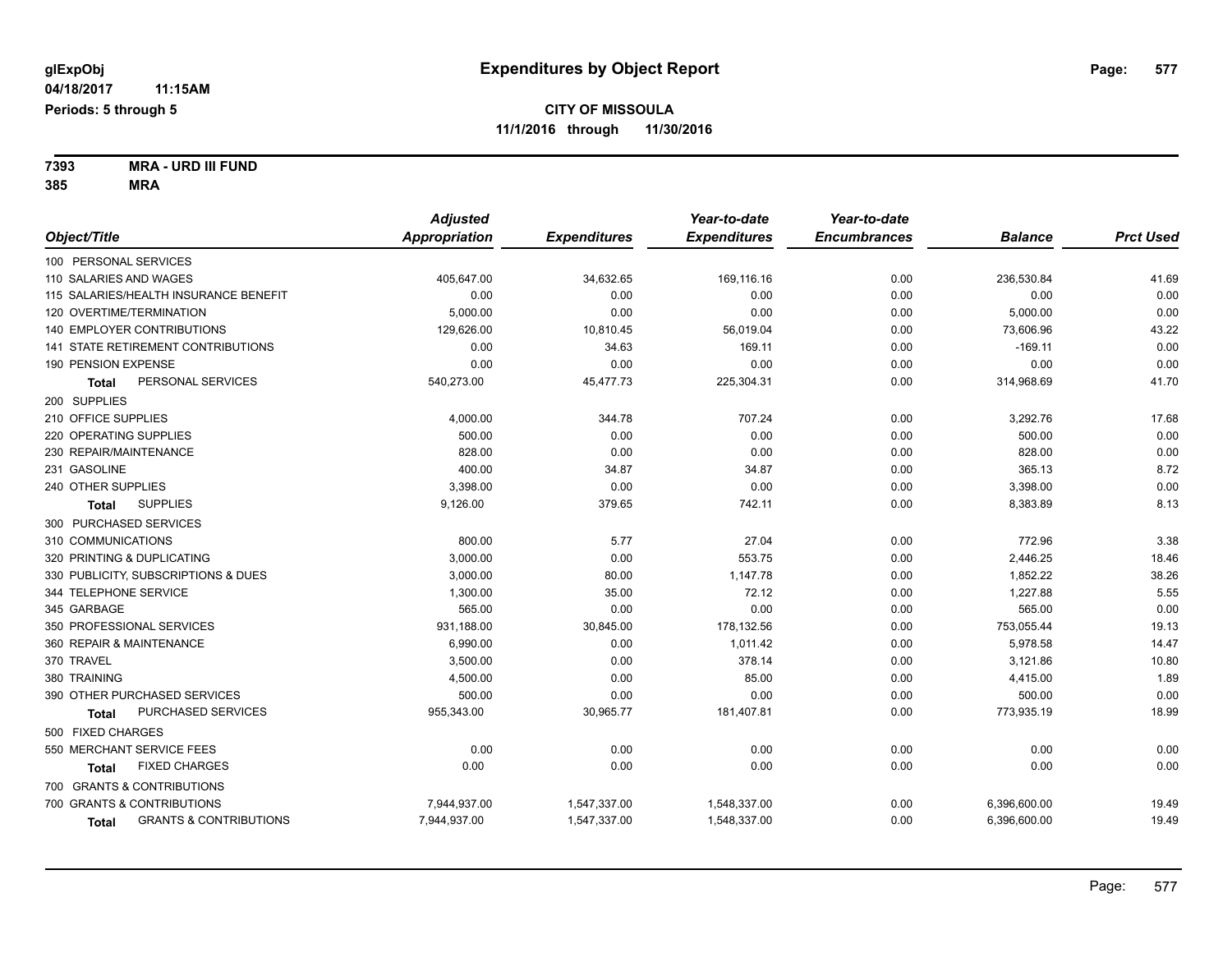| 7393 | <b>MRA - URD III FUND</b> |
|------|---------------------------|
| 385  | MRA                       |

|                                       | <b>Adjusted</b> |                     | Year-to-date        | Year-to-date        |                |                  |
|---------------------------------------|-----------------|---------------------|---------------------|---------------------|----------------|------------------|
| Object/Title                          | Appropriation   | <b>Expenditures</b> | <b>Expenditures</b> | <b>Encumbrances</b> | <b>Balance</b> | <b>Prct Used</b> |
| 800 OTHER OBJECTS                     |                 |                     |                     |                     |                |                  |
| 820 TRANSFERS TO OTHER FUNDS          | 0.00            | 0.00                | 0.00                | 0.00                | 0.00           | 0.00             |
| 845 CONTINGENCY                       | 1,067,682.00    | 0.00                | 0.00                | 0.00                | 1,067,682.00   | 0.00             |
| OTHER OBJECTS<br><b>Total</b>         | 1.067.682.00    | 0.00                | 0.00                | 0.00                | 1,067,682.00   | 0.00             |
| 900 CAPITAL OUTLAY                    |                 |                     |                     |                     |                |                  |
| 910 LAND                              | 0.00            | 0.00                | 0.00                | 0.00                | 0.00           | 0.00             |
| 930 IMPROVEMENTS                      | 5.268.094.00    | 228.657.11          | 1,418,106.75        | 0.00                | 3,849,987.25   | 26.92            |
| 940 MACHINERY & EQUIPMENT             | 5.000.00        | 0.00                | 0.00                | 0.00                | 5,000.00       | 0.00             |
| <b>CAPITAL OUTLAY</b><br><b>Total</b> | 5.273.094.00    | 228.657.11          | 1,418,106.75        | 0.00                | 3,854,987.25   | 26.89            |
| <b>MRA</b><br><b>Total</b>            | 15.790.455.00   | 1.852.817.26        | 3.373.897.98        | 0.00                | 12.416.557.02  | 21.37            |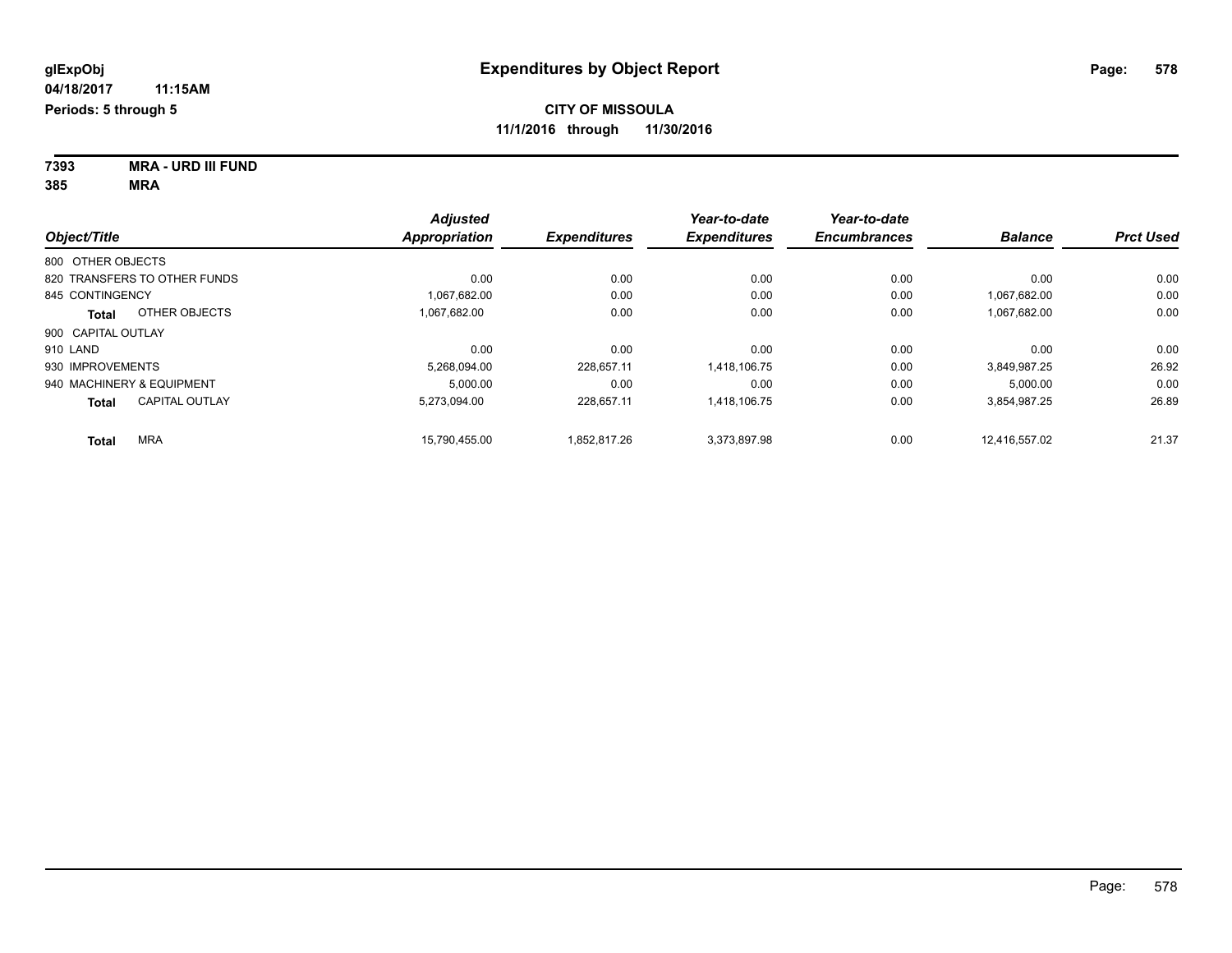#### **7393 MRA - URD III FUND 900 DEPRECIATION**

|                               | <b>Adjusted</b>      |                     | Year-to-date        | Year-to-date        |                |                  |
|-------------------------------|----------------------|---------------------|---------------------|---------------------|----------------|------------------|
| Object/Title                  | <b>Appropriation</b> | <b>Expenditures</b> | <b>Expenditures</b> | <b>Encumbrances</b> | <b>Balance</b> | <b>Prct Used</b> |
| 500 FIXED CHARGES             |                      |                     |                     |                     |                |                  |
| 550 MERCHANT SERVICE FEES     | 0.00                 | 0.00                | 0.00                | 0.00                | 0.00           | 0.00             |
| <b>FIXED CHARGES</b><br>Total | 0.00                 | 0.00                | 0.00                | 0.00                | 0.00           | 0.00             |
| 800 OTHER OBJECTS             |                      |                     |                     |                     |                |                  |
| 830 DEPRECIATION              | 0.00                 | 0.00                | 0.00                | 0.00                | 0.00           | 0.00             |
| OTHER OBJECTS<br>Total        | 0.00                 | 0.00                | 0.00                | 0.00                | 0.00           | 0.00             |
| <b>DEPRECIATION</b><br>Total  | 0.00                 | 0.00                | 0.00                | 0.00                | 0.00           | 0.00             |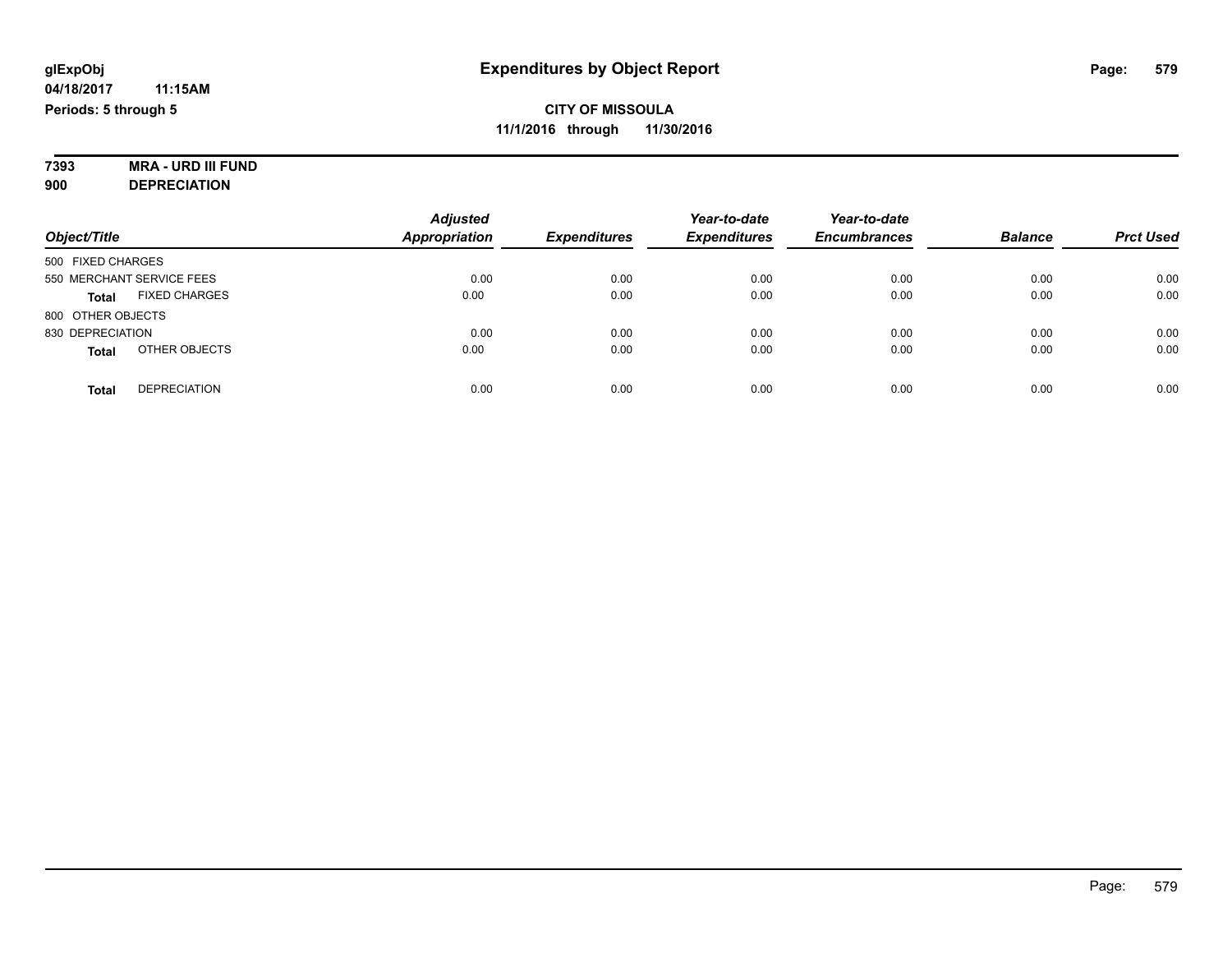**7393 MRA - URD III FUND**

|                                            | <b>Adjusted</b> |                     | Year-to-date        | Year-to-date        |                |                  |
|--------------------------------------------|-----------------|---------------------|---------------------|---------------------|----------------|------------------|
| Object/Title                               | Appropriation   | <b>Expenditures</b> | <b>Expenditures</b> | <b>Encumbrances</b> | <b>Balance</b> | <b>Prct Used</b> |
| 100 PERSONAL SERVICES                      |                 |                     |                     |                     |                |                  |
| 110 SALARIES AND WAGES                     | 405,647.00      | 34,632.65           | 169,116.16          | 0.00                | 236,530.84     | 41.69            |
| 115 SALARIES/HEALTH INSURANCE BENEFIT      | 0.00            | 0.00                | 0.00                | 0.00                | 0.00           | 0.00             |
| 120 OVERTIME/TERMINATION                   | 5,000.00        | 0.00                | 0.00                | 0.00                | 5,000.00       | 0.00             |
| 140 EMPLOYER CONTRIBUTIONS                 | 129,626.00      | 10,810.45           | 56,019.04           | 0.00                | 73,606.96      | 43.22            |
| <b>141 STATE RETIREMENT CONTRIBUTIONS</b>  | 0.00            | 34.63               | 169.11              | 0.00                | $-169.11$      | 0.00             |
| 190 PENSION EXPENSE                        | 0.00            | 0.00                | 0.00                | 0.00                | 0.00           | 0.00             |
| PERSONAL SERVICES<br>Total                 | 540,273.00      | 45,477.73           | 225,304.31          | 0.00                | 314,968.69     | 41.70            |
| 200 SUPPLIES                               |                 |                     |                     |                     |                |                  |
| 210 OFFICE SUPPLIES                        | 4,000.00        | 344.78              | 707.24              | 0.00                | 3,292.76       | 17.68            |
| 220 OPERATING SUPPLIES                     | 500.00          | 0.00                | 0.00                | 0.00                | 500.00         | 0.00             |
| 230 REPAIR/MAINTENANCE                     | 828.00          | 0.00                | 0.00                | 0.00                | 828.00         | 0.00             |
| 231 GASOLINE                               | 400.00          | 34.87               | 34.87               | 0.00                | 365.13         | 8.72             |
| 240 OTHER SUPPLIES                         | 3,398.00        | 0.00                | 0.00                | 0.00                | 3,398.00       | 0.00             |
| <b>SUPPLIES</b><br><b>Total</b>            | 9,126.00        | 379.65              | 742.11              | 0.00                | 8,383.89       | 8.13             |
| 300 PURCHASED SERVICES                     |                 |                     |                     |                     |                |                  |
| 310 COMMUNICATIONS                         | 800.00          | 5.77                | 27.04               | 0.00                | 772.96         | 3.38             |
| 320 PRINTING & DUPLICATING                 | 3,000.00        | 0.00                | 553.75              | 0.00                | 2,446.25       | 18.46            |
| 330 PUBLICITY, SUBSCRIPTIONS & DUES        | 3,000.00        | 80.00               | 1,147.78            | 0.00                | 1,852.22       | 38.26            |
| 344 TELEPHONE SERVICE                      | 1,300.00        | 35.00               | 72.12               | 0.00                | 1,227.88       | 5.55             |
| 345 GARBAGE                                | 565.00          | 0.00                | 0.00                | 0.00                | 565.00         | 0.00             |
| 350 PROFESSIONAL SERVICES                  | 931,188.00      | 30,845.00           | 178,132.56          | 0.00                | 753,055.44     | 19.13            |
| 360 REPAIR & MAINTENANCE                   | 6,990.00        | 0.00                | 1,011.42            | 0.00                | 5,978.58       | 14.47            |
| 370 TRAVEL                                 | 3,500.00        | 0.00                | 378.14              | 0.00                | 3,121.86       | 10.80            |
| 380 TRAINING                               | 4,500.00        | 0.00                | 85.00               | 0.00                | 4,415.00       | 1.89             |
| 390 OTHER PURCHASED SERVICES               | 500.00          | 0.00                | 0.00                | 0.00                | 500.00         | 0.00             |
| PURCHASED SERVICES<br>Total                | 955,343.00      | 30,965.77           | 181,407.81          | 0.00                | 773,935.19     | 18.99            |
| 500 FIXED CHARGES                          |                 |                     |                     |                     |                |                  |
| 550 MERCHANT SERVICE FEES                  | 0.00            | 0.00                | 0.00                | 0.00                | 0.00           | 0.00             |
| <b>FIXED CHARGES</b><br>Total              | 0.00            | 0.00                | 0.00                | 0.00                | 0.00           | 0.00             |
| 700 GRANTS & CONTRIBUTIONS                 |                 |                     |                     |                     |                |                  |
| 700 GRANTS & CONTRIBUTIONS                 | 7,944,937.00    | 1,547,337.00        | 1,548,337.00        | 0.00                | 6,396,600.00   | 19.49            |
| <b>GRANTS &amp; CONTRIBUTIONS</b><br>Total | 7,944,937.00    | 1,547,337.00        | 1,548,337.00        | 0.00                | 6,396,600.00   | 19.49            |
| 800 OTHER OBJECTS                          |                 |                     |                     |                     |                |                  |
|                                            |                 |                     |                     |                     |                |                  |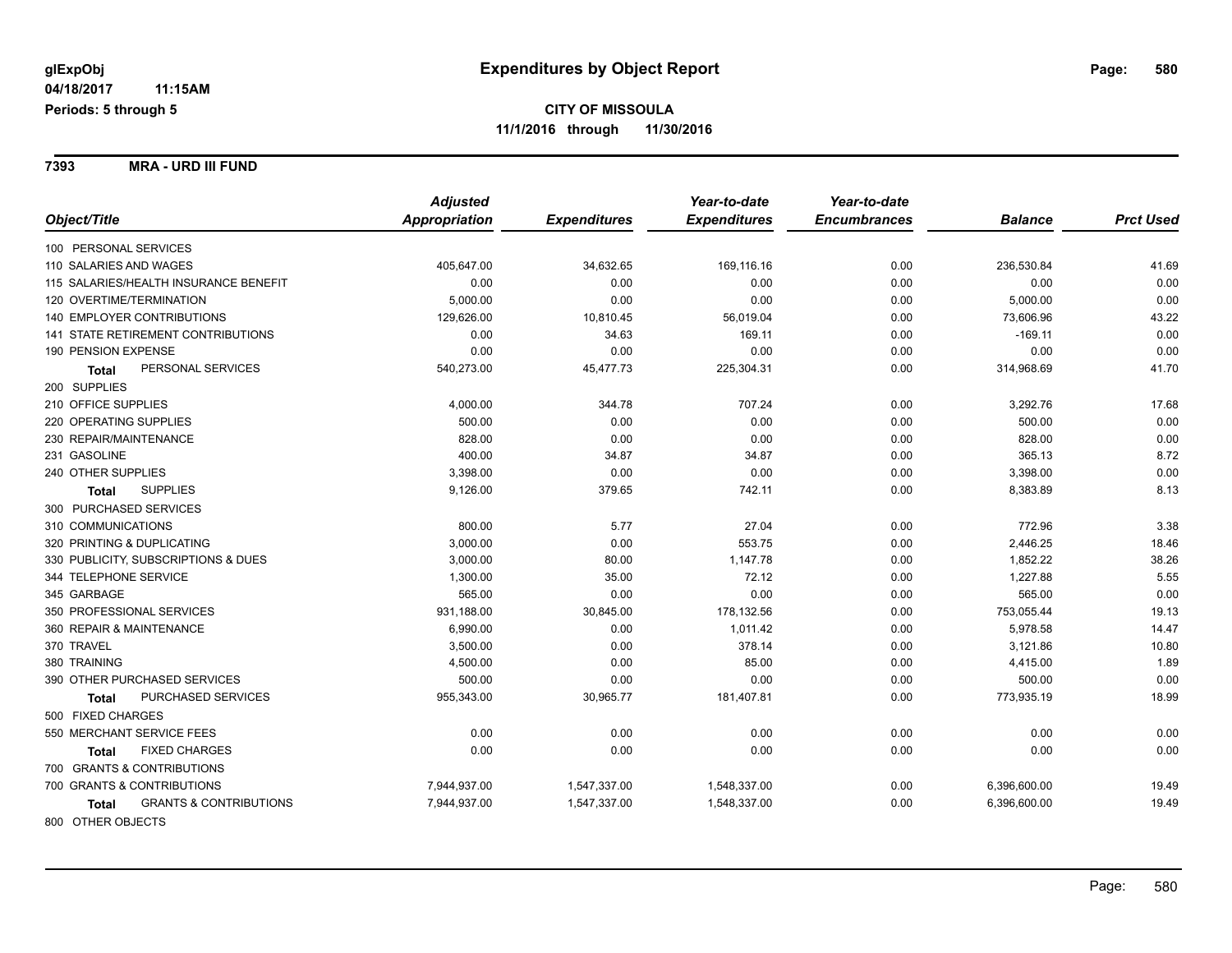**7393 MRA - URD III FUND**

|                                       | <b>Adjusted</b> |                     | Year-to-date        | Year-to-date        |                |                  |
|---------------------------------------|-----------------|---------------------|---------------------|---------------------|----------------|------------------|
| Object/Title                          | Appropriation   | <b>Expenditures</b> | <b>Expenditures</b> | <b>Encumbrances</b> | <b>Balance</b> | <b>Prct Used</b> |
| 820 TRANSFERS TO OTHER FUNDS          | 0.00            | 0.00                | 0.00                | 0.00                | 0.00           | 0.00             |
| 830 DEPRECIATION                      | 0.00            | 0.00                | 0.00                | 0.00                | 0.00           | 0.00             |
| 845 CONTINGENCY                       | 1,067,682.00    | 0.00                | 0.00                | 0.00                | 1,067,682.00   | 0.00             |
| OTHER OBJECTS<br><b>Total</b>         | 1,067,682.00    | 0.00                | 0.00                | 0.00                | 1,067,682.00   | 0.00             |
| 900 CAPITAL OUTLAY                    |                 |                     |                     |                     |                |                  |
| 910 LAND                              | 0.00            | 0.00                | 0.00                | 0.00                | 0.00           | 0.00             |
| 930 IMPROVEMENTS                      | 5.268.094.00    | 228.657.11          | 1,418,106.75        | 0.00                | 3,849,987.25   | 26.92            |
| 940 MACHINERY & EQUIPMENT             | 5.000.00        | 0.00                | 0.00                | 0.00                | 5,000.00       | 0.00             |
| <b>CAPITAL OUTLAY</b><br><b>Total</b> | 5,273,094.00    | 228,657.11          | 1,418,106.75        | 0.00                | 3,854,987.25   | 26.89            |
| MRA - URD III FUND<br><b>Total</b>    | 15,790,455.00   | 1,852,817.26        | 3,373,897.98        | 0.00                | 12,416,557.02  | 21.37            |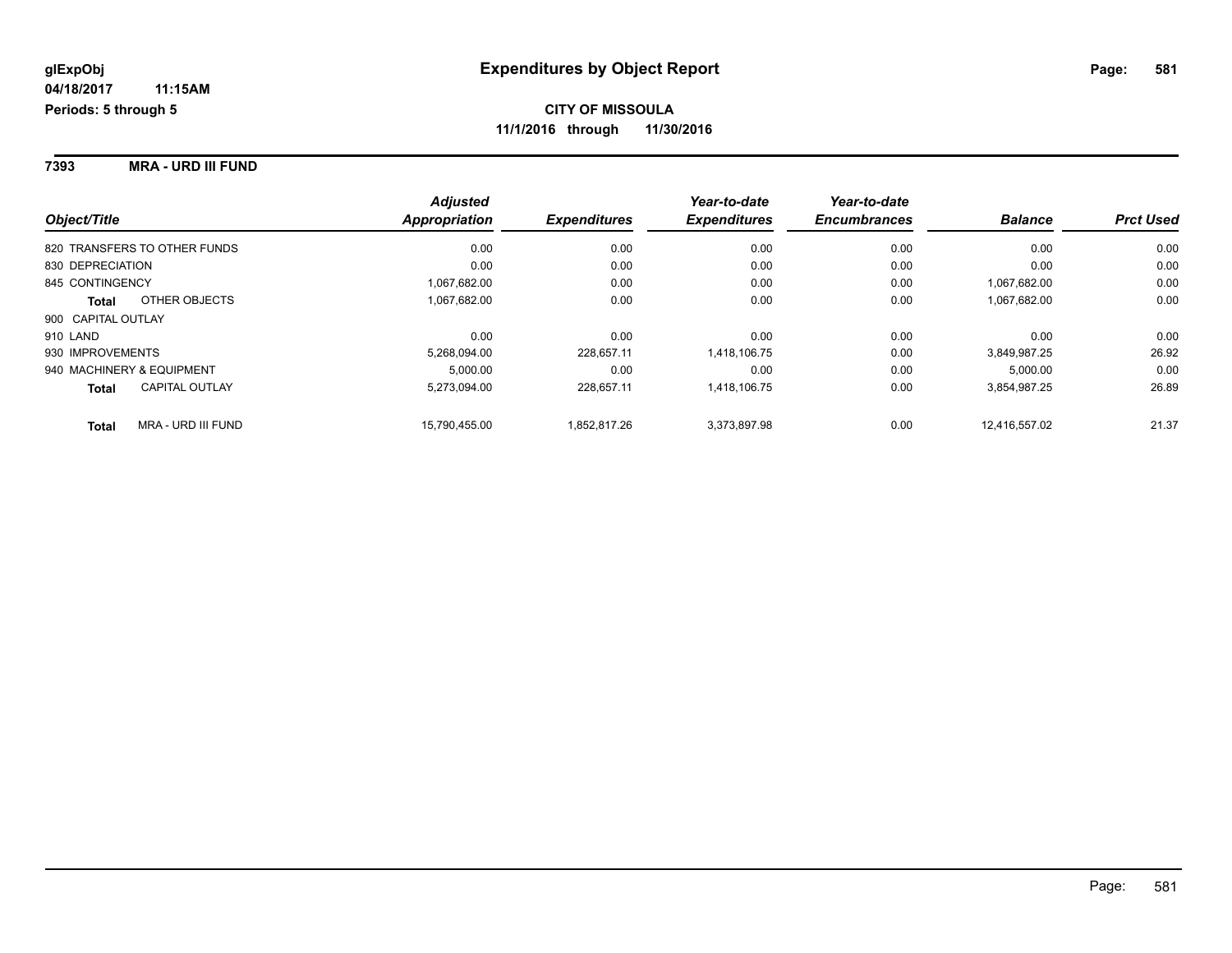# **7394 MRA URD III TI DEBT CLEARING FUND**

**385 MRA**

| Object/Title                  | <b>Adjusted</b><br>Appropriation | <b>Expenditures</b> | Year-to-date<br><b>Expenditures</b> | Year-to-date<br><b>Encumbrances</b> | <b>Balance</b> | <b>Prct Used</b> |
|-------------------------------|----------------------------------|---------------------|-------------------------------------|-------------------------------------|----------------|------------------|
| 800 OTHER OBJECTS             |                                  |                     |                                     |                                     |                |                  |
| 820 TRANSFERS TO OTHER FUNDS  | 1,744,938.00                     | 0.00                | $-69,888.07$                        | 0.00                                | 814,826.07     | $-4.01$          |
| OTHER OBJECTS<br><b>Total</b> | 1,744,938.00                     | 0.00                | $-69,888.07$                        | 0.00                                | 1.814.826.07   | $-4.01$          |
| <b>MRA</b><br><b>Total</b>    | 1,744,938.00                     | 0.00                | $-69,888.07$                        | 0.00                                | 1,814,826.07   | $-4.01$          |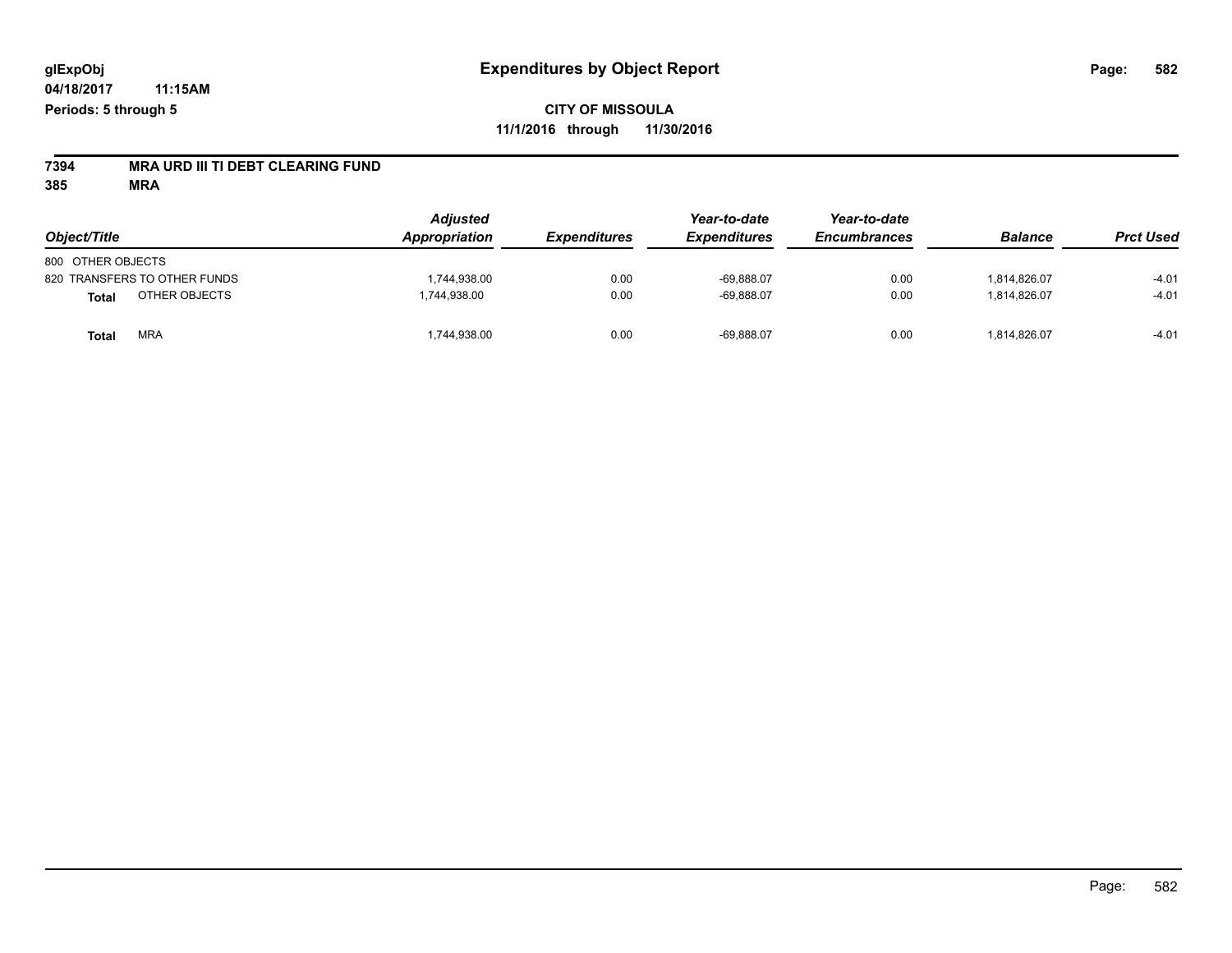**CITY OF MISSOULA 11/1/2016 through 11/30/2016**

### **7394 MRA URD III TI DEBT CLEARING FUND**

| Object/Title                              | <b>Adjusted</b><br><b>Appropriation</b> | <i><b>Expenditures</b></i> | Year-to-date<br><b>Expenditures</b> | Year-to-date<br><b>Encumbrances</b> | <b>Balance</b> | <b>Prct Used</b> |
|-------------------------------------------|-----------------------------------------|----------------------------|-------------------------------------|-------------------------------------|----------------|------------------|
|                                           |                                         |                            |                                     |                                     |                |                  |
| 800 OTHER OBJECTS                         |                                         |                            |                                     |                                     |                |                  |
| 820 TRANSFERS TO OTHER FUNDS              | .744.938.00                             | 0.00                       | $-69.888.07$                        | 0.00                                | 1.814.826.07   | $-4.01$          |
| OTHER OBJECTS<br><b>Total</b>             | 1.744.938.00                            | 0.00                       | $-69.888.07$                        | 0.00                                | 1.814.826.07   | $-4.01$          |
| MRA URD III TI DEBT CLEARING FUND<br>Tota | .744.938.00                             | 0.00                       | $-69.888.07$                        | 0.00                                | 1.814.826.07   | $-4.01$          |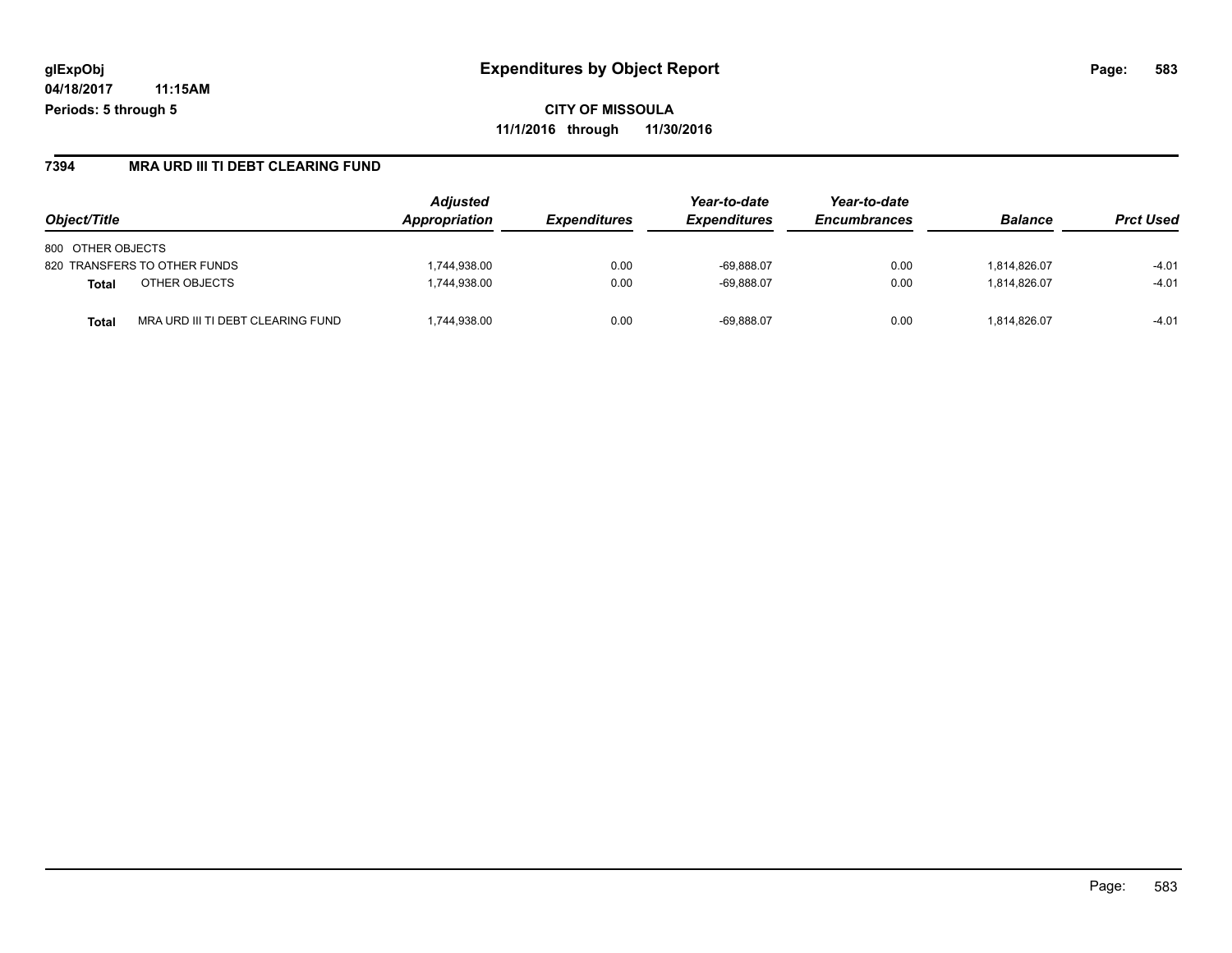## **CITY OF MISSOULA 11/1/2016 through 11/30/2016**

# **7395 MRA TAX INCREMENT DEBT SERVICE**

**385 MRA**

| Object/Title                 | <b>Adjusted</b><br>Appropriation | <b>Expenditures</b> | Year-to-date<br><b>Expenditures</b> | Year-to-date<br><b>Encumbrances</b> | <b>Balance</b> | <b>Prct Used</b> |
|------------------------------|----------------------------------|---------------------|-------------------------------------|-------------------------------------|----------------|------------------|
| 600 DEBT SERVICE             |                                  |                     |                                     |                                     |                |                  |
| 610 PRINCIPAL                | 125,000.00                       | 0.00                | 0.00                                | 0.00                                | 125.000.00     | 0.00             |
| 620 INTEREST / SERVICE FEES  | 218,200.00                       | 700.00              | 700.00                              | 0.00                                | 217.500.00     | 0.32             |
| <b>DEBT SERVICE</b><br>Total | 343,200.00                       | 700.00              | 700.00                              | 0.00                                | 342.500.00     | 0.20             |
| <b>MRA</b><br><b>Total</b>   | 343,200.00                       | 700.00              | 700.00                              | 0.00                                | 342,500.00     | 0.20             |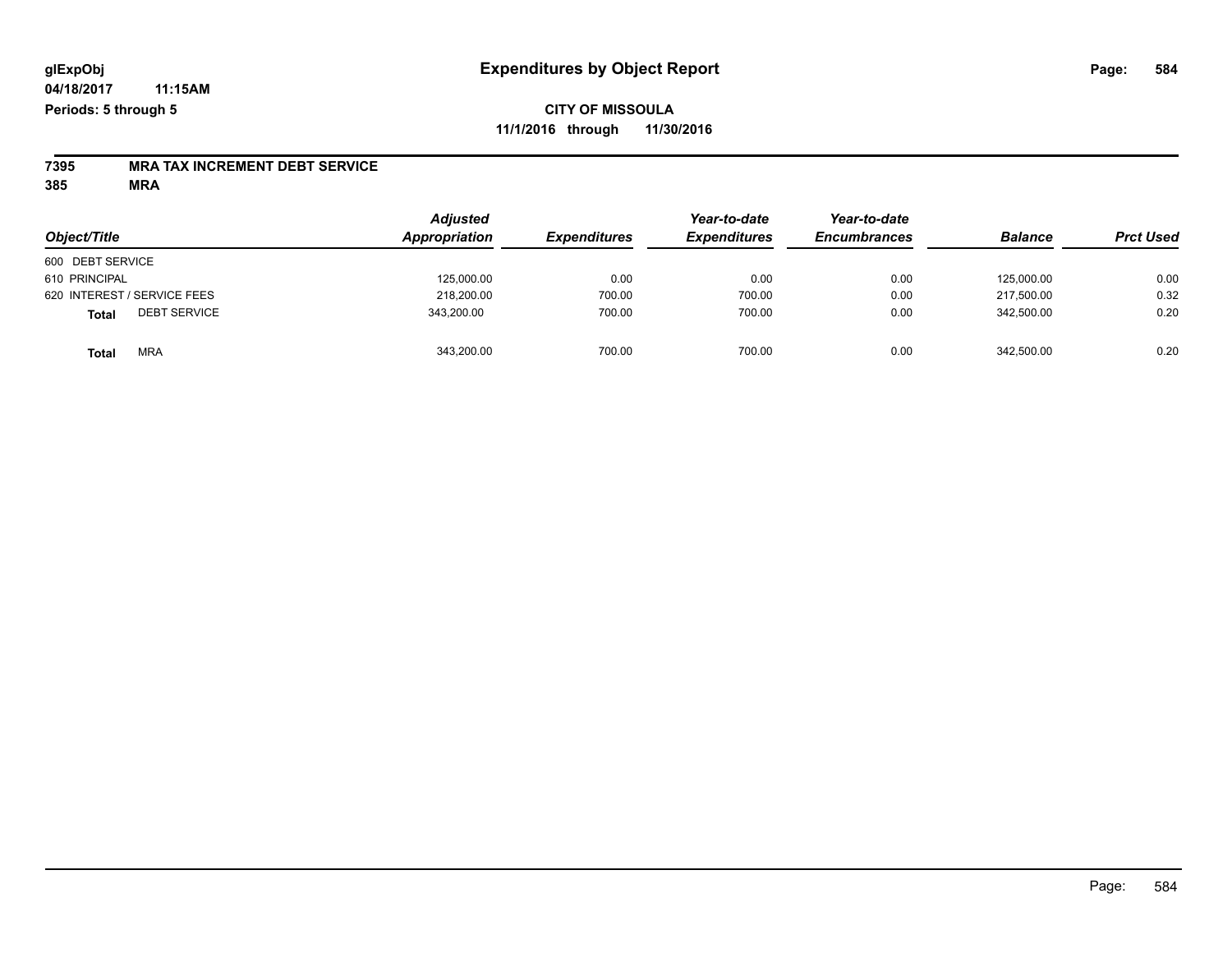**CITY OF MISSOULA 11/1/2016 through 11/30/2016**

### **7395 MRA TAX INCREMENT DEBT SERVICE**

| Object/Title                                   | <b>Adjusted</b><br>Appropriation | <i><b>Expenditures</b></i> | Year-to-date<br><b>Expenditures</b> | Year-to-date<br><b>Encumbrances</b> | <b>Balance</b> | <b>Prct Used</b> |
|------------------------------------------------|----------------------------------|----------------------------|-------------------------------------|-------------------------------------|----------------|------------------|
| 600 DEBT SERVICE                               |                                  |                            |                                     |                                     |                |                  |
| 610 PRINCIPAL                                  | 125,000.00                       | 0.00                       | 0.00                                | 0.00                                | 125.000.00     | 0.00             |
| 620 INTEREST / SERVICE FEES                    | 218,200.00                       | 700.00                     | 700.00                              | 0.00                                | 217,500.00     | 0.32             |
| <b>DEBT SERVICE</b><br><b>Total</b>            | 343.200.00                       | 700.00                     | 700.00                              | 0.00                                | 342.500.00     | 0.20             |
| MRA TAX INCREMENT DEBT SERVICE<br><b>Total</b> | 343.200.00                       | 700.00                     | 700.00                              | 0.00                                | 342.500.00     | 0.20             |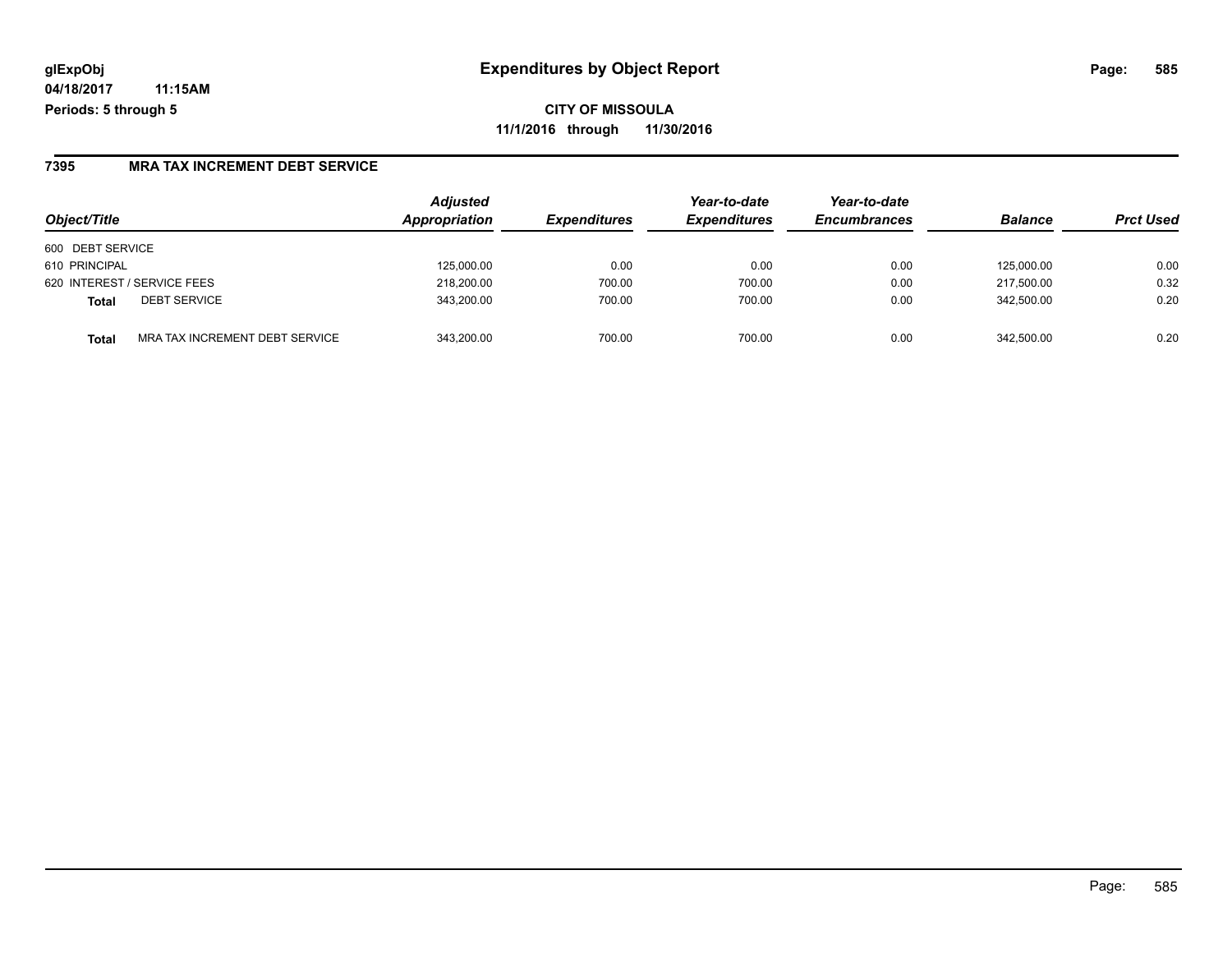# **7396 NRSS DEBT SERVICE SINKING FUND**

**385 MRA**

| Object/Title                        | <b>Adjusted</b><br><b>Appropriation</b> | <b>Expenditures</b> | Year-to-date<br><b>Expenditures</b> | Year-to-date<br><b>Encumbrances</b> | <b>Balance</b> | <b>Prct Used</b> |
|-------------------------------------|-----------------------------------------|---------------------|-------------------------------------|-------------------------------------|----------------|------------------|
| 600 DEBT SERVICE                    |                                         |                     |                                     |                                     |                |                  |
| 620 INTEREST / SERVICE FEES         | 31,690.00                               | 0.00                | $-4.299.80$                         | 0.00                                | 35.989.80      | $-13.57$         |
| <b>DEBT SERVICE</b><br><b>Total</b> | 31,690.00                               | 0.00                | $-4,299.80$                         | 0.00                                | 35,989.80      | $-13.57$         |
| 800 OTHER OBJECTS                   |                                         |                     |                                     |                                     |                |                  |
| 820 TRANSFERS TO OTHER FUNDS        | 0.00                                    | 0.00                | 0.00                                | 0.00                                | 0.00           | 0.00             |
| OTHER OBJECTS<br><b>Total</b>       | 0.00                                    | 0.00                | 0.00                                | 0.00                                | 0.00           | 0.00             |
| <b>MRA</b><br><b>Total</b>          | 31,690.00                               | 0.00                | $-4,299.80$                         | 0.00                                | 35,989.80      | $-13.57$         |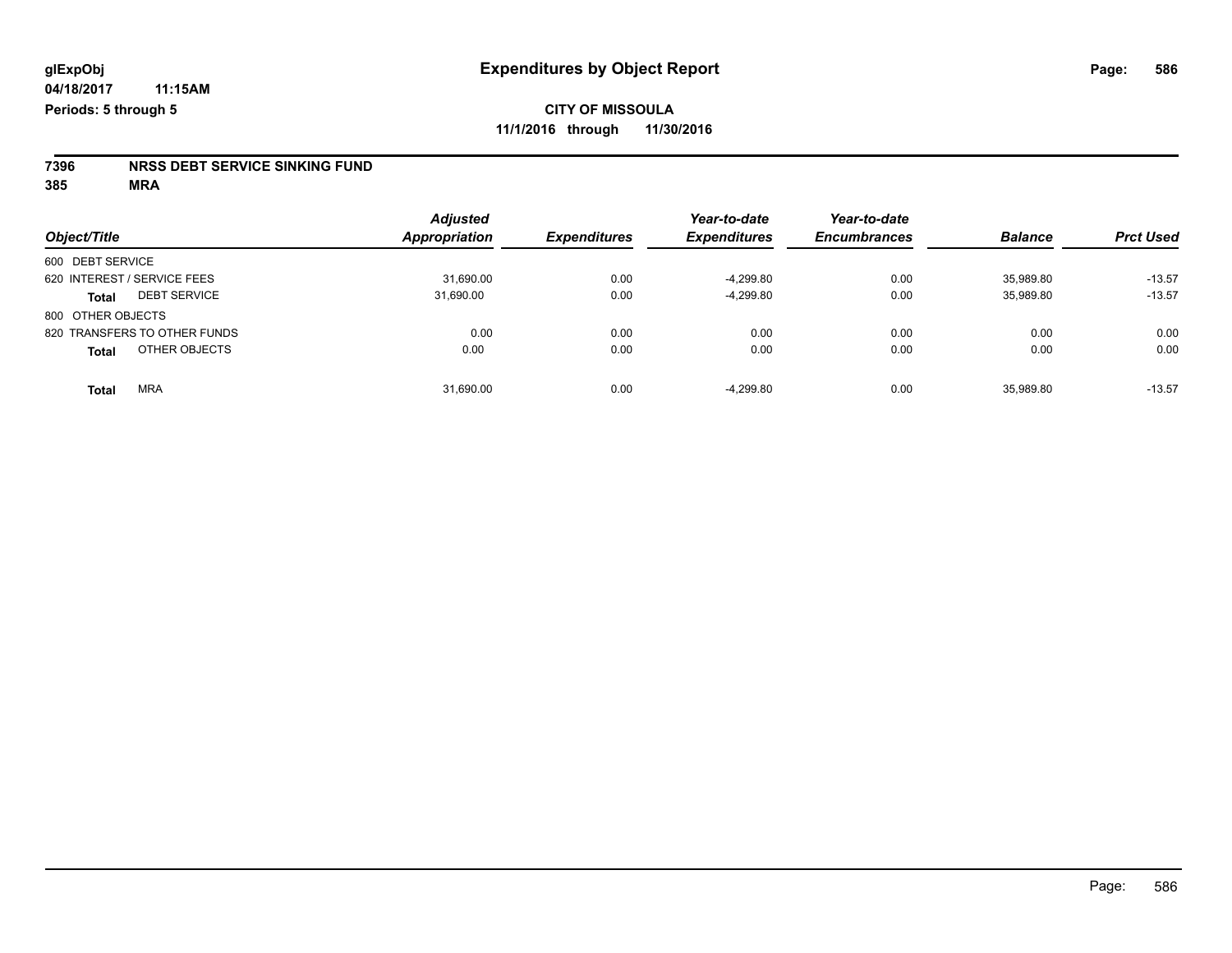## **CITY OF MISSOULA 11/1/2016 through 11/30/2016**

# **7396 NRSS DEBT SERVICE SINKING FUND**

**390 NON-DEPARTMENTAL**

| Object/Title     |                     | <b>Adjusted</b><br>Appropriation | <b>Expenditures</b> | Year-to-date<br><b>Expenditures</b> | Year-to-date<br><b>Encumbrances</b> | <b>Balance</b> | <b>Prct Used</b> |
|------------------|---------------------|----------------------------------|---------------------|-------------------------------------|-------------------------------------|----------------|------------------|
| 600 DEBT SERVICE |                     |                                  |                     |                                     |                                     |                |                  |
| 610 PRINCIPAL    |                     | 0.00                             | 0.00                | 0.00                                | 0.00                                | 0.00           | 0.00             |
| <b>Total</b>     | <b>DEBT SERVICE</b> | 0.00                             | 0.00                | 0.00                                | 0.00                                | 0.00           | 0.00             |
| <b>Total</b>     | NON-DEPARTMENTAL    | 0.00                             | 0.00                | 0.00                                | 0.00                                | 0.00           | 0.00             |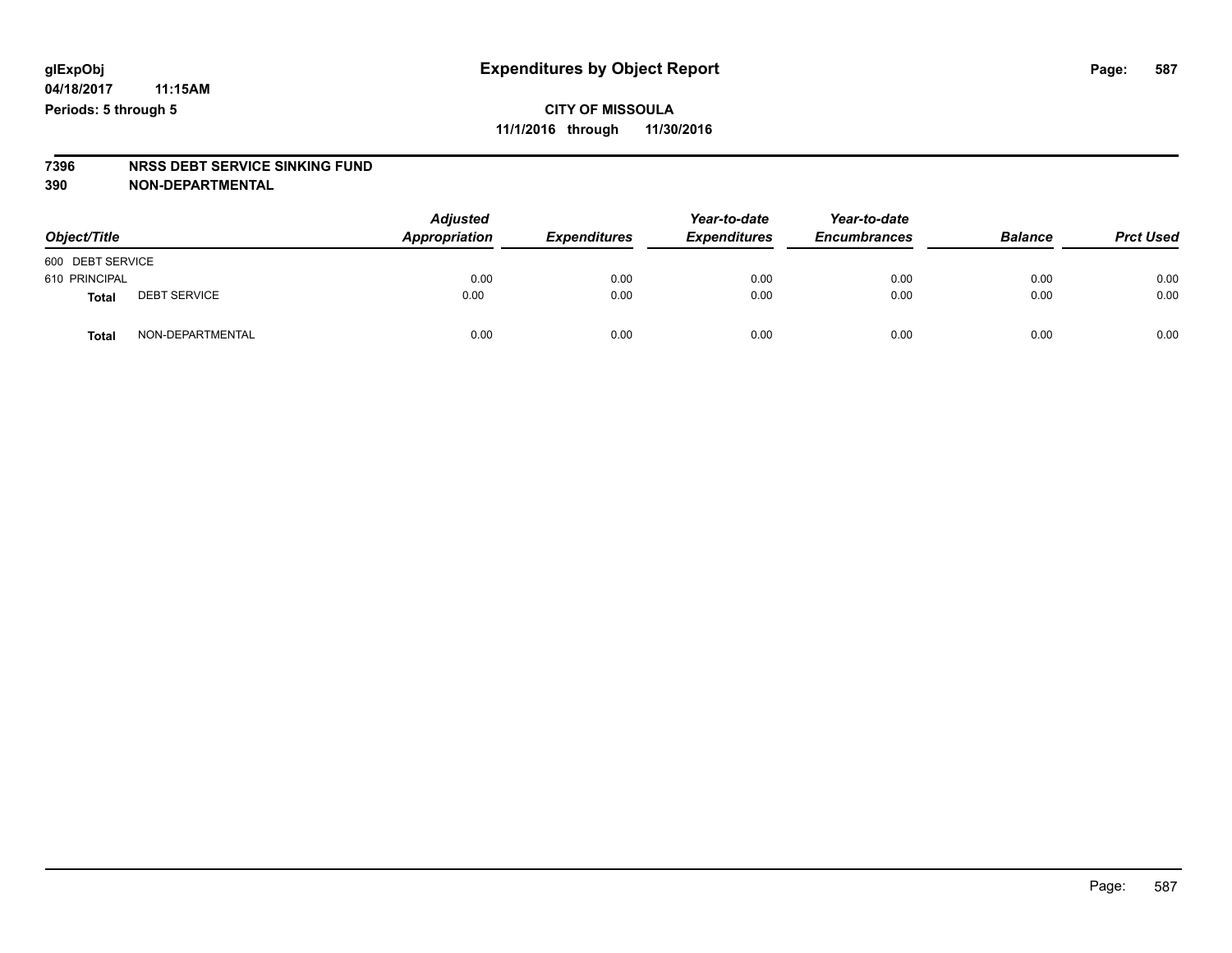### **7396 NRSS DEBT SERVICE SINKING FUND**

| Object/Title      |                                | <b>Adjusted</b> | <b>Expenditures</b> | Year-to-date<br><b>Expenditures</b> | Year-to-date<br><b>Encumbrances</b> | <b>Balance</b> | <b>Prct Used</b> |
|-------------------|--------------------------------|-----------------|---------------------|-------------------------------------|-------------------------------------|----------------|------------------|
|                   |                                | Appropriation   |                     |                                     |                                     |                |                  |
| 600 DEBT SERVICE  |                                |                 |                     |                                     |                                     |                |                  |
| 610 PRINCIPAL     |                                | 0.00            | 0.00                | 0.00                                | 0.00                                | 0.00           | 0.00             |
|                   | 620 INTEREST / SERVICE FEES    | 31,690.00       | 0.00                | $-4,299.80$                         | 0.00                                | 35.989.80      | $-13.57$         |
| <b>Total</b>      | <b>DEBT SERVICE</b>            | 31,690.00       | 0.00                | $-4,299.80$                         | 0.00                                | 35.989.80      | $-13.57$         |
| 800 OTHER OBJECTS |                                |                 |                     |                                     |                                     |                |                  |
|                   | 820 TRANSFERS TO OTHER FUNDS   | 0.00            | 0.00                | 0.00                                | 0.00                                | 0.00           | 0.00             |
| <b>Total</b>      | OTHER OBJECTS                  | 0.00            | 0.00                | 0.00                                | 0.00                                | 0.00           | 0.00             |
| <b>Total</b>      | NRSS DEBT SERVICE SINKING FUND | 31.690.00       | 0.00                | $-4.299.80$                         | 0.00                                | 35.989.80      | $-13.57$         |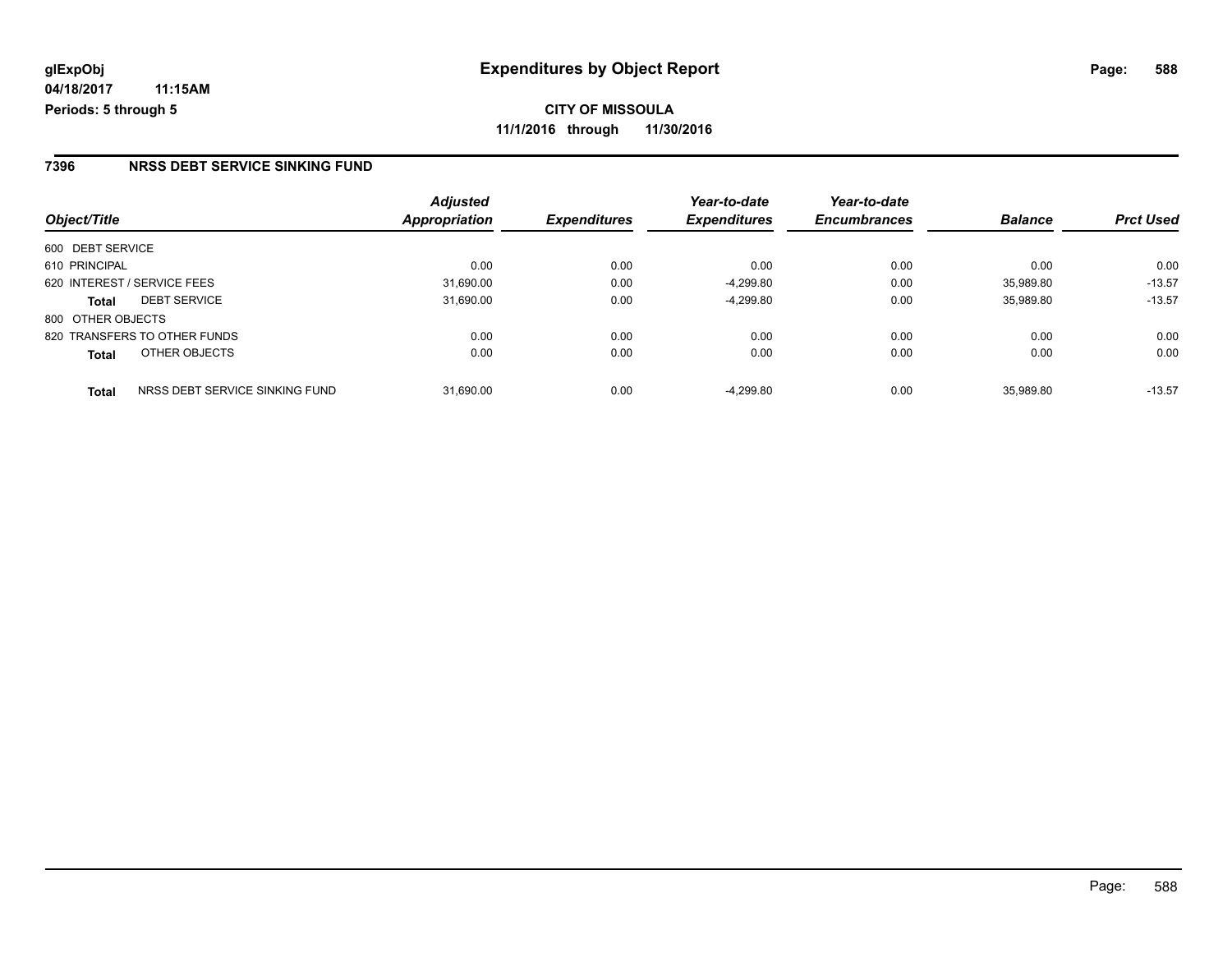#### **7397 NORTH RESERVE/SCOTT ST URD 385 MRA**

|                                                   | <b>Adjusted</b>      |                     | Year-to-date        | Year-to-date        |                |                  |
|---------------------------------------------------|----------------------|---------------------|---------------------|---------------------|----------------|------------------|
| Object/Title                                      | <b>Appropriation</b> | <b>Expenditures</b> | <b>Expenditures</b> | <b>Encumbrances</b> | <b>Balance</b> | <b>Prct Used</b> |
| 100 PERSONAL SERVICES                             |                      |                     |                     |                     |                |                  |
| 110 SALARIES AND WAGES                            | 0.00                 | 0.00                | 0.00                | 0.00                | 0.00           | 0.00             |
| 120 OVERTIME/TERMINATION                          | 0.00                 | 0.00                | 0.00                | 0.00                | 0.00           | 0.00             |
| 140 EMPLOYER CONTRIBUTIONS                        | 0.00                 | 0.00                | 0.00                | 0.00                | 0.00           | 0.00             |
| PERSONAL SERVICES<br>Total                        | 0.00                 | 0.00                | 0.00                | 0.00                | 0.00           | 0.00             |
| 200 SUPPLIES                                      |                      |                     |                     |                     |                |                  |
| 210 OFFICE SUPPLIES                               | 0.00                 | 0.00                | 0.00                | 0.00                | 0.00           | 0.00             |
| 220 OPERATING SUPPLIES                            | 0.00                 | 0.00                | 0.00                | 0.00                | 0.00           | 0.00             |
| 230 REPAIR/MAINTENANCE                            | 0.00                 | 0.00                | 0.00                | 0.00                | 0.00           | 0.00             |
| 231 GASOLINE                                      | 0.00                 | 0.00                | 0.00                | 0.00                | 0.00           | 0.00             |
| 240 OTHER SUPPLIES                                | 0.00                 | 0.00                | 0.00                | 0.00                | 0.00           | 0.00             |
| <b>SUPPLIES</b><br>Total                          | 0.00                 | 0.00                | 0.00                | 0.00                | 0.00           | 0.00             |
| 300 PURCHASED SERVICES                            |                      |                     |                     |                     |                |                  |
| 310 COMMUNICATIONS                                | 0.00                 | 0.00                | 0.00                | 0.00                | 0.00           | 0.00             |
| 320 PRINTING & DUPLICATING                        | 0.00                 | 0.00                | 0.00                | 0.00                | 0.00           | 0.00             |
| 330 PUBLICITY, SUBSCRIPTIONS & DUES               | 0.00                 | 0.00                | 0.00                | 0.00                | 0.00           | 0.00             |
| 344 TELEPHONE SERVICE                             | 0.00                 | 0.00                | 0.00                | 0.00                | 0.00           | 0.00             |
| 345 GARBAGE                                       | 0.00                 | 0.00                | 0.00                | 0.00                | 0.00           | 0.00             |
| 350 PROFESSIONAL SERVICES                         | 7,550.00             | 0.00                | 1,343.15            | 0.00                | 6,206.85       | 17.79            |
| 360 REPAIR & MAINTENANCE                          | 0.00                 | 0.00                | 0.00                | 0.00                | 0.00           | 0.00             |
| PURCHASED SERVICES<br>Total                       | 7,550.00             | 0.00                | 1,343.15            | 0.00                | 6,206.85       | 17.79            |
| 500 FIXED CHARGES                                 |                      |                     |                     |                     |                |                  |
| 550 MERCHANT SERVICE FEES                         | 0.00                 | 0.00                | 0.00                | 0.00                | 0.00           | 0.00             |
| <b>FIXED CHARGES</b><br>Total                     | 0.00                 | 0.00                | 0.00                | 0.00                | 0.00           | 0.00             |
| 700 GRANTS & CONTRIBUTIONS                        |                      |                     |                     |                     |                |                  |
| 700 GRANTS & CONTRIBUTIONS                        | 0.00                 | 0.00                | 0.00                | 0.00                | 0.00           | 0.00             |
| <b>GRANTS &amp; CONTRIBUTIONS</b><br><b>Total</b> | 0.00                 | 0.00                | 0.00                | 0.00                | 0.00           | 0.00             |
| 800 OTHER OBJECTS                                 |                      |                     |                     |                     |                |                  |
| 820 TRANSFERS TO OTHER FUNDS                      | 0.00                 | 0.00                | 0.00                | 0.00                | 0.00           | 0.00             |
| 845 CONTINGENCY                                   | 20,212.00            | 0.00                | 0.00                | 0.00                | 20,212.00      | 0.00             |
| OTHER OBJECTS<br><b>Total</b>                     | 20,212.00            | 0.00                | 0.00                | 0.00                | 20,212.00      | 0.00             |
| <b>MRA</b><br><b>Total</b>                        | 27,762.00            | 0.00                | 1,343.15            | 0.00                | 26,418.85      | 4.84             |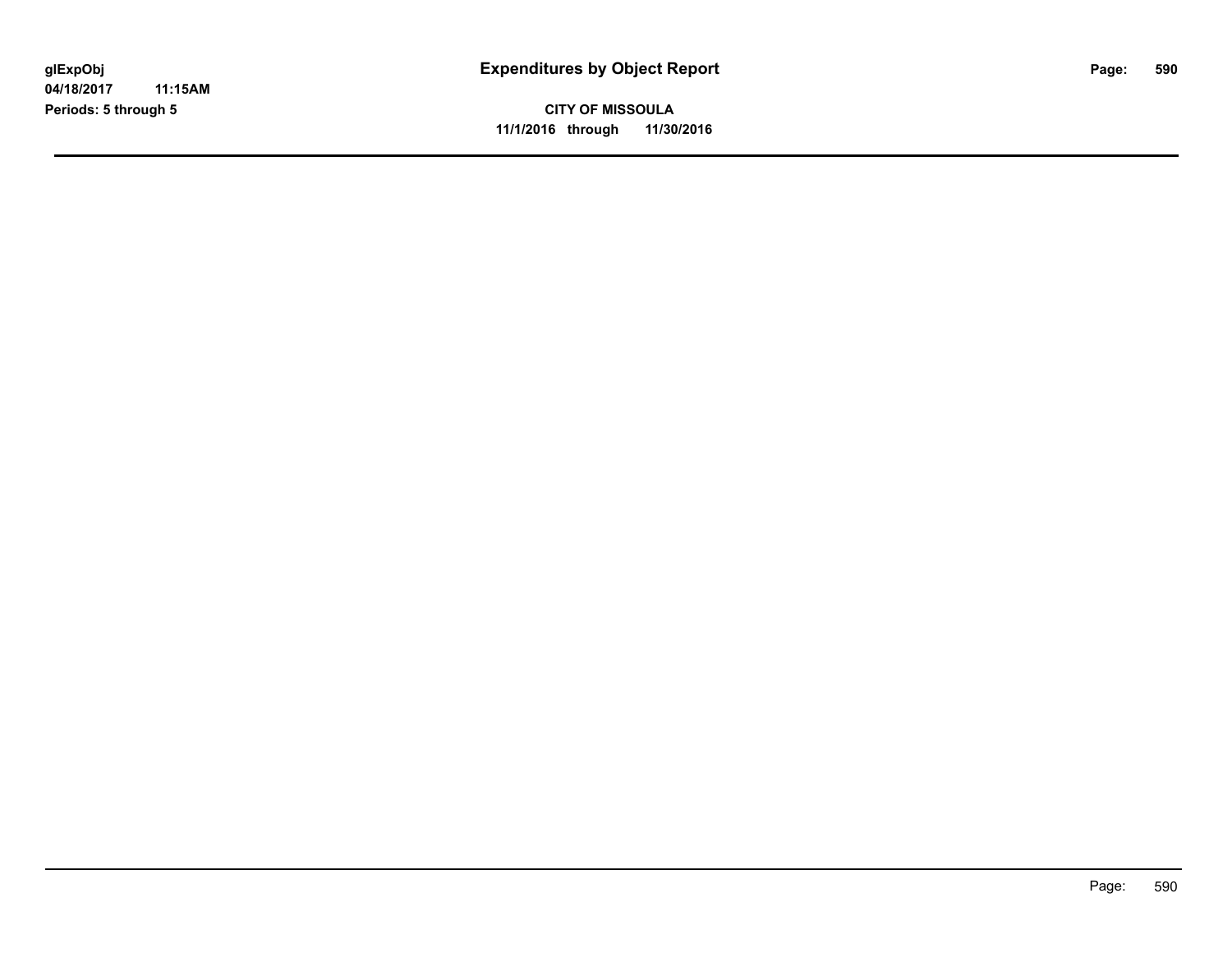## **CITY OF MISSOULA 11/1/2016 through 11/30/2016**

## **7397 NORTH RESERVE/SCOTT ST URD**

|                                                   | <b>Adjusted</b>      |                     | Year-to-date        | Year-to-date        |                |                  |
|---------------------------------------------------|----------------------|---------------------|---------------------|---------------------|----------------|------------------|
| Object/Title                                      | <b>Appropriation</b> | <b>Expenditures</b> | <b>Expenditures</b> | <b>Encumbrances</b> | <b>Balance</b> | <b>Prct Used</b> |
| 100 PERSONAL SERVICES                             |                      |                     |                     |                     |                |                  |
| 110 SALARIES AND WAGES                            | 0.00                 | 0.00                | 0.00                | 0.00                | 0.00           | 0.00             |
| 120 OVERTIME/TERMINATION                          | 0.00                 | 0.00                | 0.00                | 0.00                | 0.00           | 0.00             |
| 140 EMPLOYER CONTRIBUTIONS                        | 0.00                 | 0.00                | 0.00                | 0.00                | 0.00           | 0.00             |
| PERSONAL SERVICES<br><b>Total</b>                 | 0.00                 | 0.00                | 0.00                | 0.00                | 0.00           | 0.00             |
| 200 SUPPLIES                                      |                      |                     |                     |                     |                |                  |
| 210 OFFICE SUPPLIES                               | 0.00                 | 0.00                | 0.00                | 0.00                | 0.00           | 0.00             |
| 220 OPERATING SUPPLIES                            | 0.00                 | 0.00                | 0.00                | 0.00                | 0.00           | 0.00             |
| 230 REPAIR/MAINTENANCE                            | 0.00                 | 0.00                | 0.00                | 0.00                | 0.00           | 0.00             |
| 231 GASOLINE                                      | 0.00                 | 0.00                | 0.00                | 0.00                | 0.00           | 0.00             |
| 240 OTHER SUPPLIES                                | 0.00                 | 0.00                | 0.00                | 0.00                | 0.00           | 0.00             |
| <b>SUPPLIES</b><br>Total                          | 0.00                 | 0.00                | 0.00                | 0.00                | 0.00           | 0.00             |
| 300 PURCHASED SERVICES                            |                      |                     |                     |                     |                |                  |
| 310 COMMUNICATIONS                                | 0.00                 | 0.00                | 0.00                | 0.00                | 0.00           | 0.00             |
| 320 PRINTING & DUPLICATING                        | 0.00                 | 0.00                | 0.00                | 0.00                | 0.00           | 0.00             |
| 330 PUBLICITY, SUBSCRIPTIONS & DUES               | 0.00                 | 0.00                | 0.00                | 0.00                | 0.00           | 0.00             |
| 344 TELEPHONE SERVICE                             | 0.00                 | 0.00                | 0.00                | 0.00                | 0.00           | 0.00             |
| 345 GARBAGE                                       | 0.00                 | 0.00                | 0.00                | 0.00                | 0.00           | 0.00             |
| 350 PROFESSIONAL SERVICES                         | 7,550.00             | 0.00                | 1,343.15            | 0.00                | 6,206.85       | 17.79            |
| 360 REPAIR & MAINTENANCE                          | 0.00                 | 0.00                | 0.00                | 0.00                | 0.00           | 0.00             |
| PURCHASED SERVICES<br>Total                       | 7,550.00             | 0.00                | 1,343.15            | 0.00                | 6,206.85       | 17.79            |
| 500 FIXED CHARGES                                 |                      |                     |                     |                     |                |                  |
| 550 MERCHANT SERVICE FEES                         | 0.00                 | 0.00                | 0.00                | 0.00                | 0.00           | 0.00             |
| <b>FIXED CHARGES</b><br>Total                     | 0.00                 | 0.00                | 0.00                | 0.00                | 0.00           | 0.00             |
| 700 GRANTS & CONTRIBUTIONS                        |                      |                     |                     |                     |                |                  |
| 700 GRANTS & CONTRIBUTIONS                        | 0.00                 | 0.00                | 0.00                | 0.00                | 0.00           | 0.00             |
| <b>GRANTS &amp; CONTRIBUTIONS</b><br><b>Total</b> | 0.00                 | 0.00                | 0.00                | 0.00                | 0.00           | 0.00             |
| 800 OTHER OBJECTS                                 |                      |                     |                     |                     |                |                  |
| 820 TRANSFERS TO OTHER FUNDS                      | 0.00                 | 0.00                | 0.00                | 0.00                | 0.00           | 0.00             |
| 845 CONTINGENCY                                   | 20,212.00            | 0.00                | 0.00                | 0.00                | 20,212.00      | 0.00             |
| OTHER OBJECTS<br><b>Total</b>                     | 20,212.00            | 0.00                | 0.00                | 0.00                | 20,212.00      | 0.00             |
| NORTH RESERVE/SCOTT ST URD<br>Total               | 27,762.00            | 0.00                | 1,343.15            | 0.00                | 26,418.85      | 4.84             |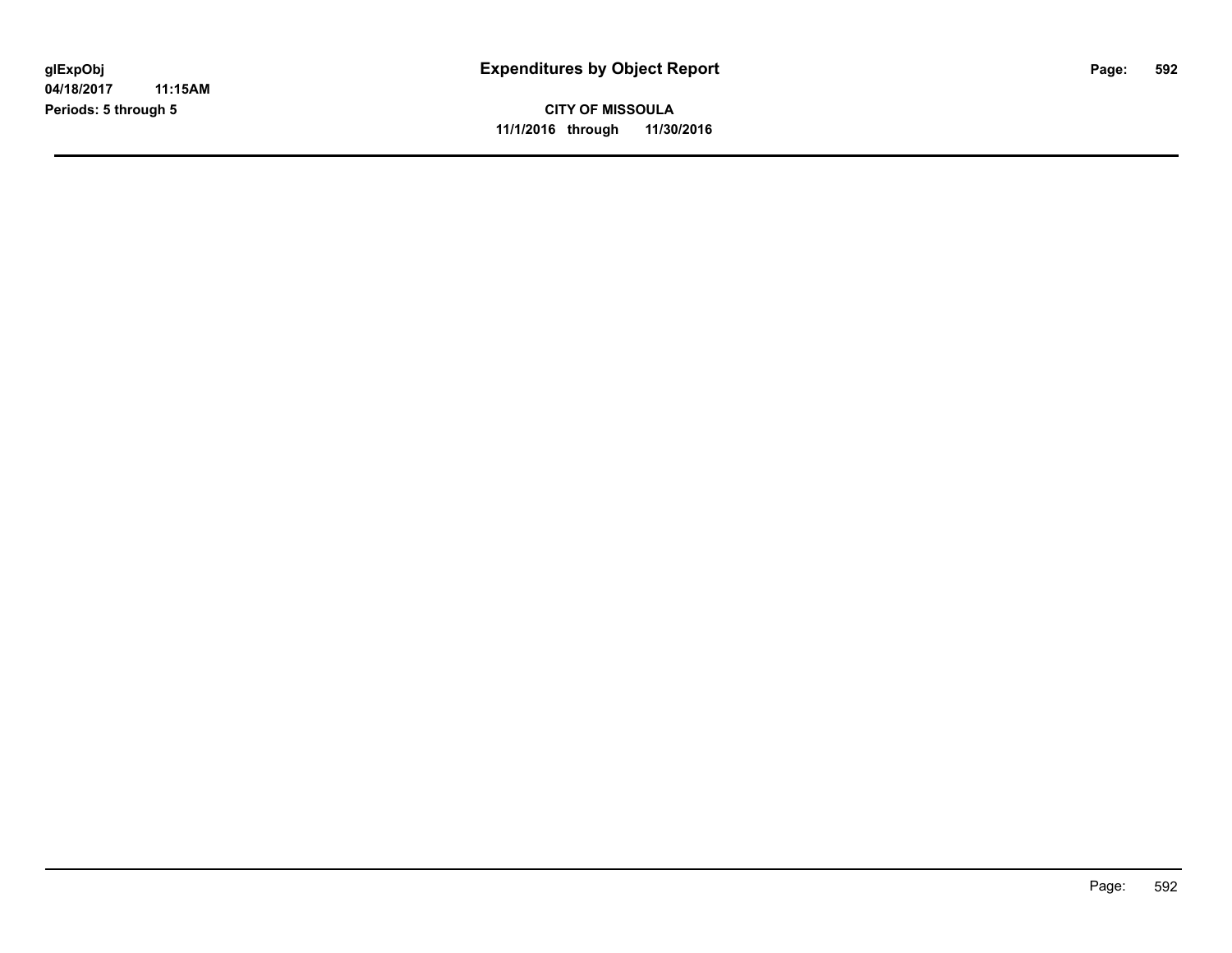**7398 HELLGATE URD 385 MRA**

|                        |                                   | <b>Adjusted</b> |                     | Year-to-date        | Year-to-date        |                |                  |
|------------------------|-----------------------------------|-----------------|---------------------|---------------------|---------------------|----------------|------------------|
| Object/Title           |                                   | Appropriation   | <b>Expenditures</b> | <b>Expenditures</b> | <b>Encumbrances</b> | <b>Balance</b> | <b>Prct Used</b> |
| 300 PURCHASED SERVICES |                                   |                 |                     |                     |                     |                |                  |
|                        | 350 PROFESSIONAL SERVICES         | 0.00            | 0.00                | 0.00                | 0.00                | 0.00           | 0.00             |
| <b>Total</b>           | PURCHASED SERVICES                | 0.00            | 0.00                | 0.00                | 0.00                | 0.00           | 0.00             |
|                        | 700 GRANTS & CONTRIBUTIONS        |                 |                     |                     |                     |                |                  |
|                        | 700 GRANTS & CONTRIBUTIONS        | 0.00            | 0.00                | 0.00                | 0.00                | 0.00           | 0.00             |
| <b>Total</b>           | <b>GRANTS &amp; CONTRIBUTIONS</b> | 0.00            | 0.00                | 0.00                | 0.00                | 0.00           | 0.00             |
| 800 OTHER OBJECTS      |                                   |                 |                     |                     |                     |                |                  |
| 845 CONTINGENCY        |                                   | 0.00            | 0.00                | 0.00                | 0.00                | 0.00           | 0.00             |
| <b>Total</b>           | OTHER OBJECTS                     | 0.00            | 0.00                | 0.00                | 0.00                | 0.00           | 0.00             |
| 900 CAPITAL OUTLAY     |                                   |                 |                     |                     |                     |                |                  |
| 920 BUILDINGS          |                                   | 0.00            | 0.00                | 0.00                | 0.00                | 0.00           | 0.00             |
| 930 IMPROVEMENTS       |                                   | 0.00            | 0.00                | 0.00                | 0.00                | 0.00           | 0.00             |
| <b>Total</b>           | <b>CAPITAL OUTLAY</b>             | 0.00            | 0.00                | 0.00                | 0.00                | 0.00           | 0.00             |
| <b>Total</b>           | <b>MRA</b>                        | 0.00            | 0.00                | 0.00                | 0.00                | 0.00           | 0.00             |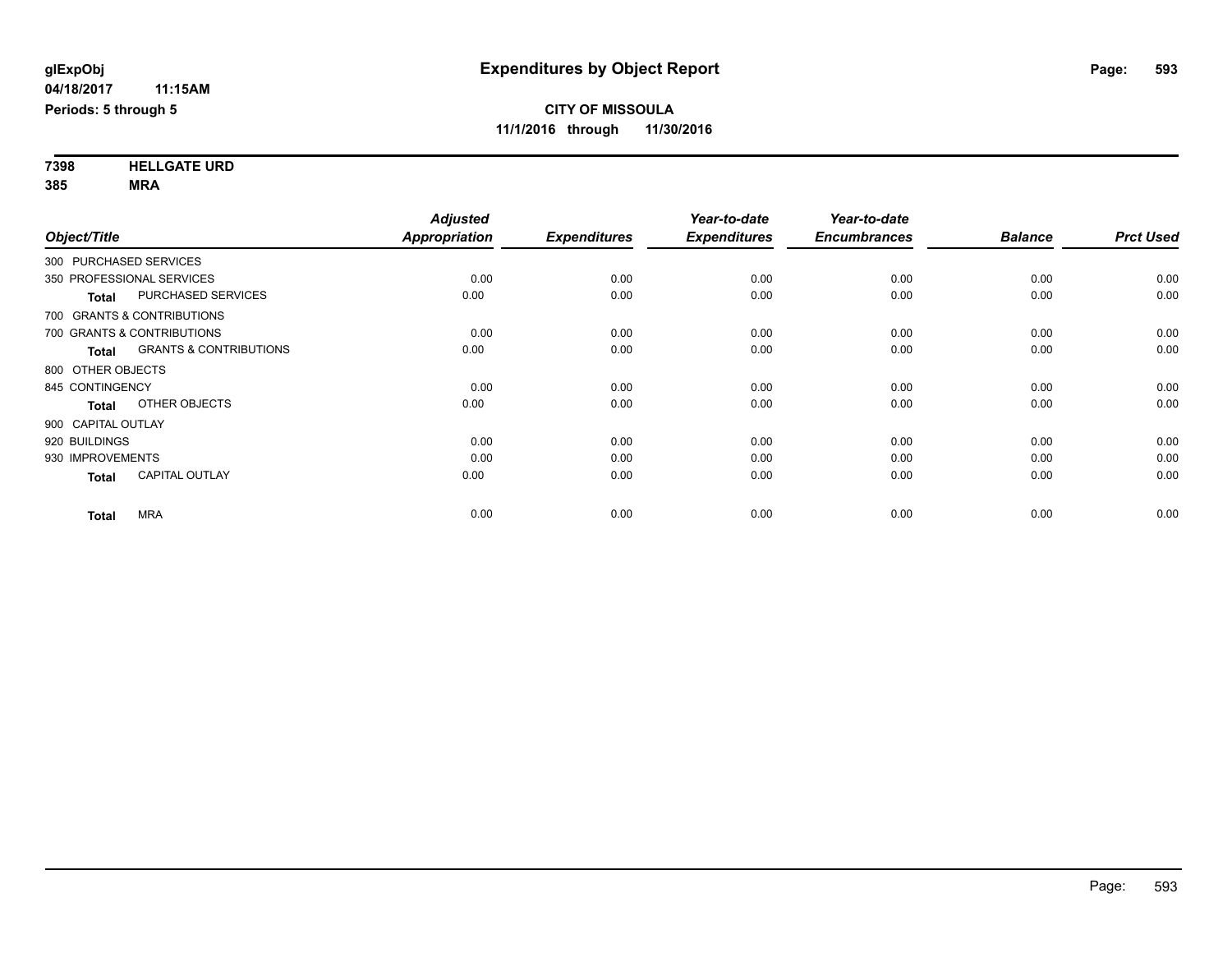### **7398 HELLGATE URD**

| <b>Prct Used</b> |
|------------------|
|                  |
|                  |
| 0.00             |
| 0.00             |
|                  |
| 0.00             |
| 0.00             |
|                  |
| 0.00             |
| 0.00             |
|                  |
| 0.00             |
| 0.00             |
| 0.00             |
| 0.00             |
|                  |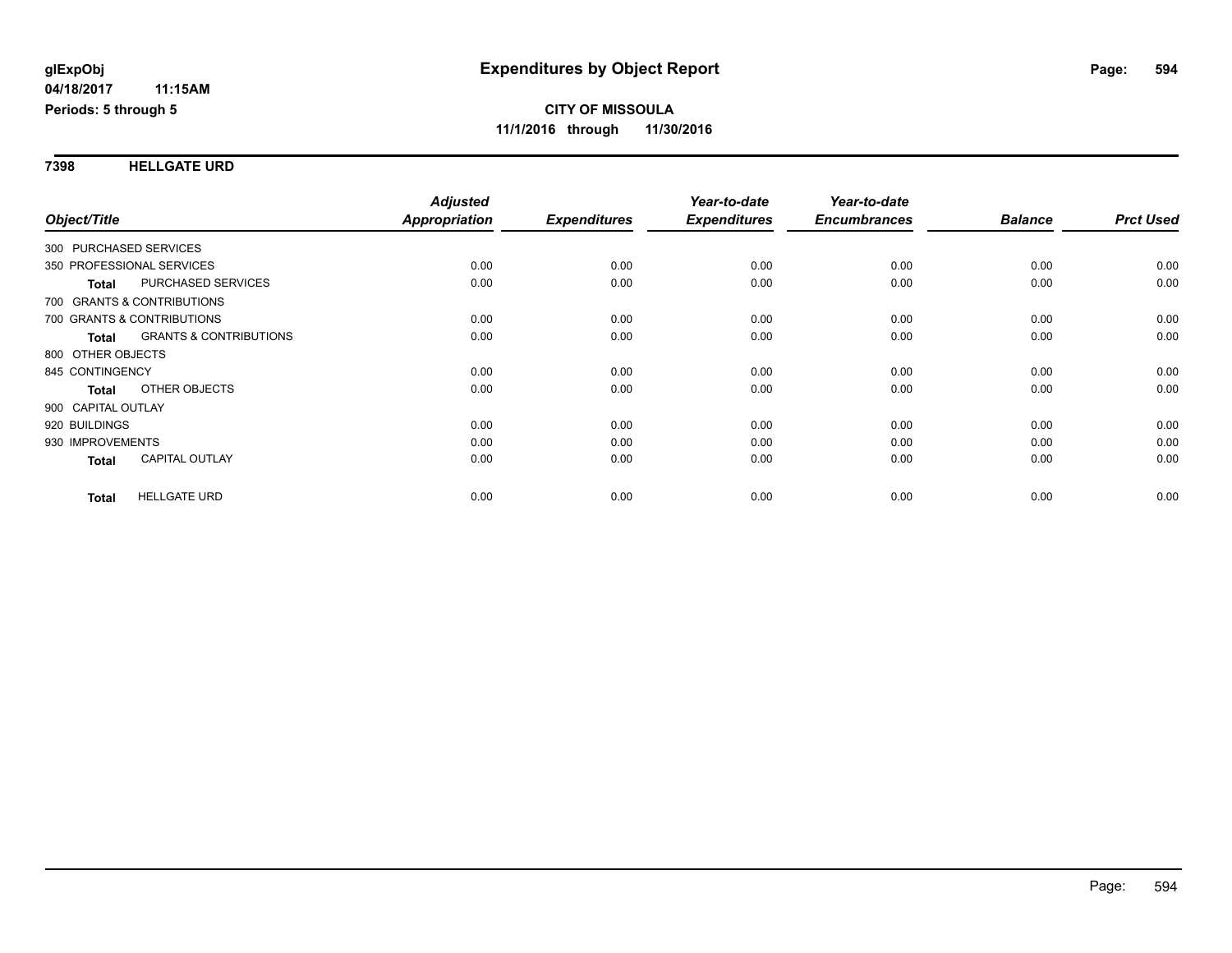# **7399 INTERMOUNTAIN BOND DEBT SERVICE**

**385 MRA**

| Object/Title                |                      | <b>Adjusted</b>      | <b>Expenditures</b> | Year-to-date<br><b>Expenditures</b> | Year-to-date<br><b>Encumbrances</b> | <b>Balance</b> | <b>Prct Used</b> |
|-----------------------------|----------------------|----------------------|---------------------|-------------------------------------|-------------------------------------|----------------|------------------|
|                             |                      | <b>Appropriation</b> |                     |                                     |                                     |                |                  |
| 500 FIXED CHARGES           |                      |                      |                     |                                     |                                     |                |                  |
| 550 MERCHANT SERVICE FEES   |                      | 0.00                 | 0.00                | 0.00                                | 0.00                                | 0.00           | 0.00             |
| <b>Total</b>                | <b>FIXED CHARGES</b> | 0.00                 | 0.00                | 0.00                                | 0.00                                | 0.00           | 0.00             |
| 600 DEBT SERVICE            |                      |                      |                     |                                     |                                     |                |                  |
| 610 PRINCIPAL               |                      | 78.500.00            | 0.00                | 0.00                                | 0.00                                | 78.500.00      | 0.00             |
| 620 INTEREST / SERVICE FEES |                      | 67.437.00            | 0.00                | 600.00                              | 0.00                                | 66.837.00      | 0.89             |
| <b>Total</b>                | <b>DEBT SERVICE</b>  | 145.937.00           | 0.00                | 600.00                              | 0.00                                | 145.337.00     | 0.41             |
| <b>MRA</b><br><b>Total</b>  |                      | 145.937.00           | 0.00                | 600.00                              | 0.00                                | 145.337.00     | 0.41             |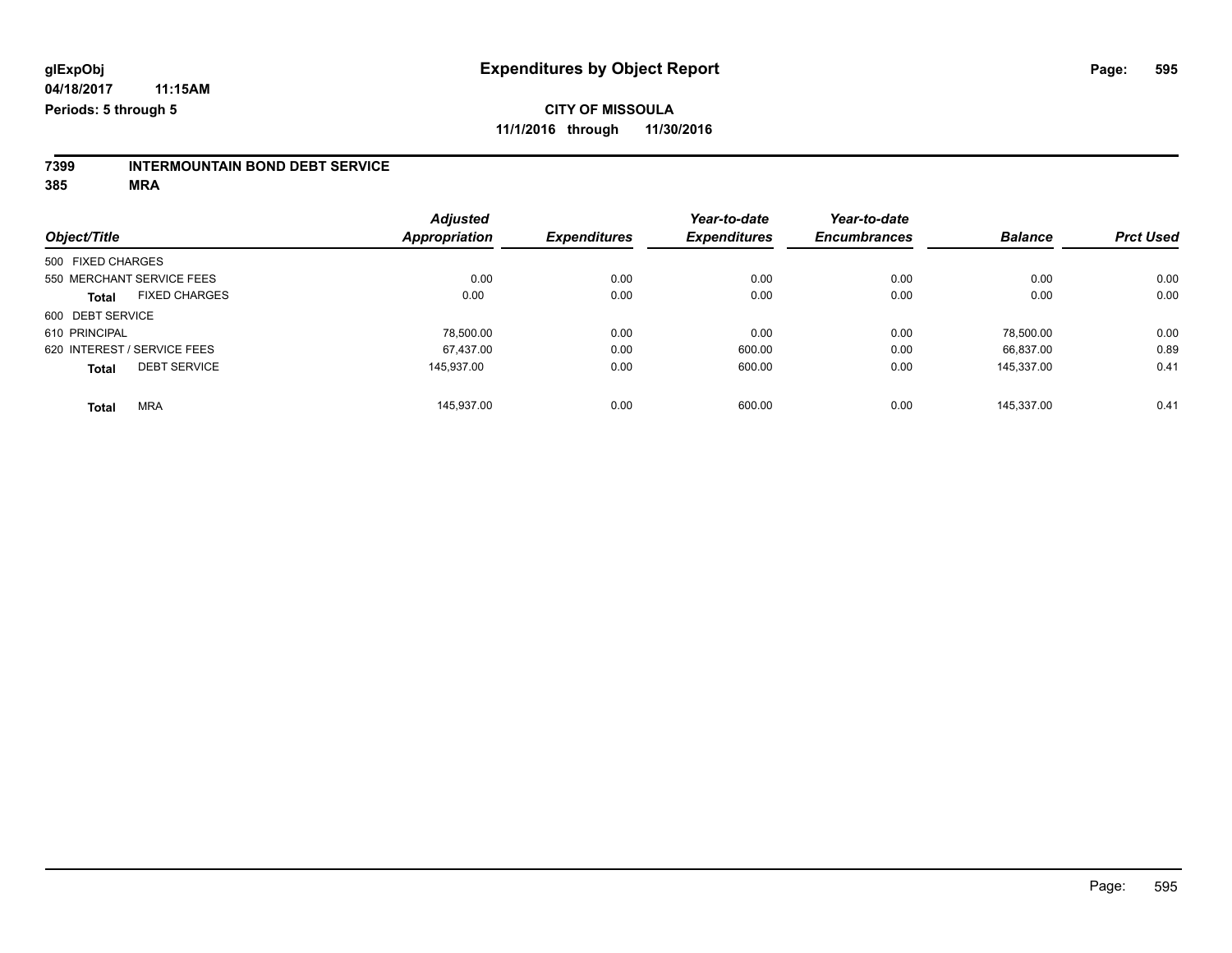# **7399 INTERMOUNTAIN BOND DEBT SERVICE**

#### **390 NON-DEPARTMENTAL**

| Object/Title      |                              | <b>Adjusted</b><br>Appropriation | <b>Expenditures</b> | Year-to-date<br><b>Expenditures</b> | Year-to-date<br><b>Encumbrances</b> | <b>Balance</b> | <b>Prct Used</b> |
|-------------------|------------------------------|----------------------------------|---------------------|-------------------------------------|-------------------------------------|----------------|------------------|
| 800 OTHER OBJECTS |                              |                                  |                     |                                     |                                     |                |                  |
|                   | 820 TRANSFERS TO OTHER FUNDS | 0.00                             | 0.00                | 0.00                                | 0.00                                | 0.00           | 0.00             |
| <b>Total</b>      | OTHER OBJECTS                | 0.00                             | 0.00                | 0.00                                | 0.00                                | 0.00           | 0.00             |
| <b>Total</b>      | NON-DEPARTMENTAL             | 0.00                             | 0.00                | 0.00                                | 0.00                                | 0.00           | 0.00             |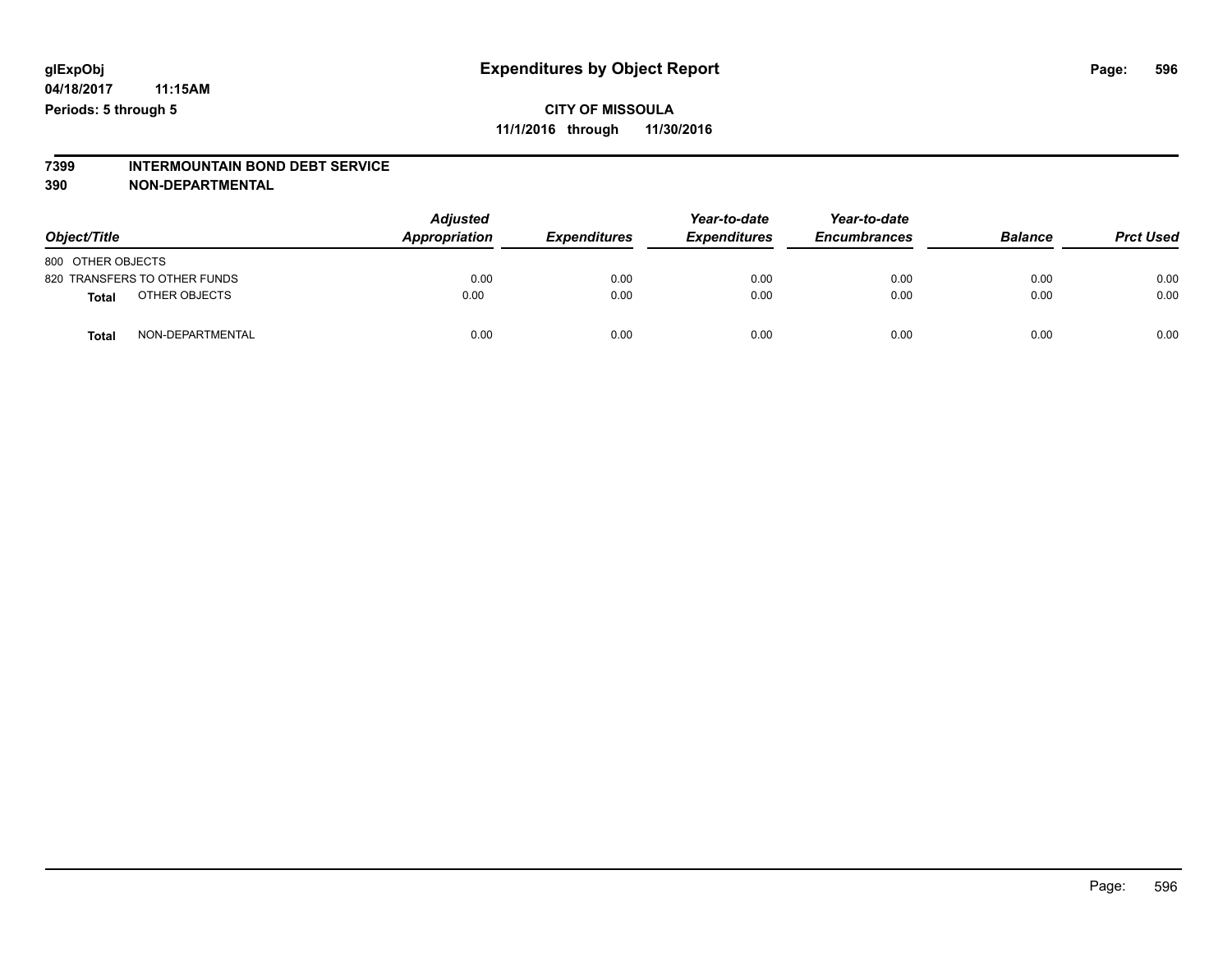# **CITY OF MISSOULA 11/1/2016 through 11/30/2016**

### **7399 INTERMOUNTAIN BOND DEBT SERVICE**

|                                                        | <b>Adjusted</b>      |                     | Year-to-date        | Year-to-date        |                |                  |
|--------------------------------------------------------|----------------------|---------------------|---------------------|---------------------|----------------|------------------|
| Object/Title                                           | <b>Appropriation</b> | <b>Expenditures</b> | <b>Expenditures</b> | <b>Encumbrances</b> | <b>Balance</b> | <b>Prct Used</b> |
| 500 FIXED CHARGES                                      |                      |                     |                     |                     |                |                  |
| 550 MERCHANT SERVICE FEES                              | 0.00                 | 0.00                | 0.00                | 0.00                | 0.00           | 0.00             |
| <b>FIXED CHARGES</b><br><b>Total</b>                   | 0.00                 | 0.00                | 0.00                | 0.00                | 0.00           | 0.00             |
| 600 DEBT SERVICE                                       |                      |                     |                     |                     |                |                  |
| 610 PRINCIPAL                                          | 78.500.00            | 0.00                | 0.00                | 0.00                | 78.500.00      | 0.00             |
| 620 INTEREST / SERVICE FEES                            | 67,437.00            | 0.00                | 600.00              | 0.00                | 66,837.00      | 0.89             |
| <b>DEBT SERVICE</b><br>Total                           | 145,937.00           | 0.00                | 600.00              | 0.00                | 145,337.00     | 0.41             |
| 800 OTHER OBJECTS                                      |                      |                     |                     |                     |                |                  |
| 820 TRANSFERS TO OTHER FUNDS                           | 0.00                 | 0.00                | 0.00                | 0.00                | 0.00           | 0.00             |
| OTHER OBJECTS<br><b>Total</b>                          | 0.00                 | 0.00                | 0.00                | 0.00                | 0.00           | 0.00             |
| <b>INTERMOUNTAIN BOND DEBT SERVICE</b><br><b>Total</b> | 145,937.00           | 0.00                | 600.00              | 0.00                | 145.337.00     | 0.41             |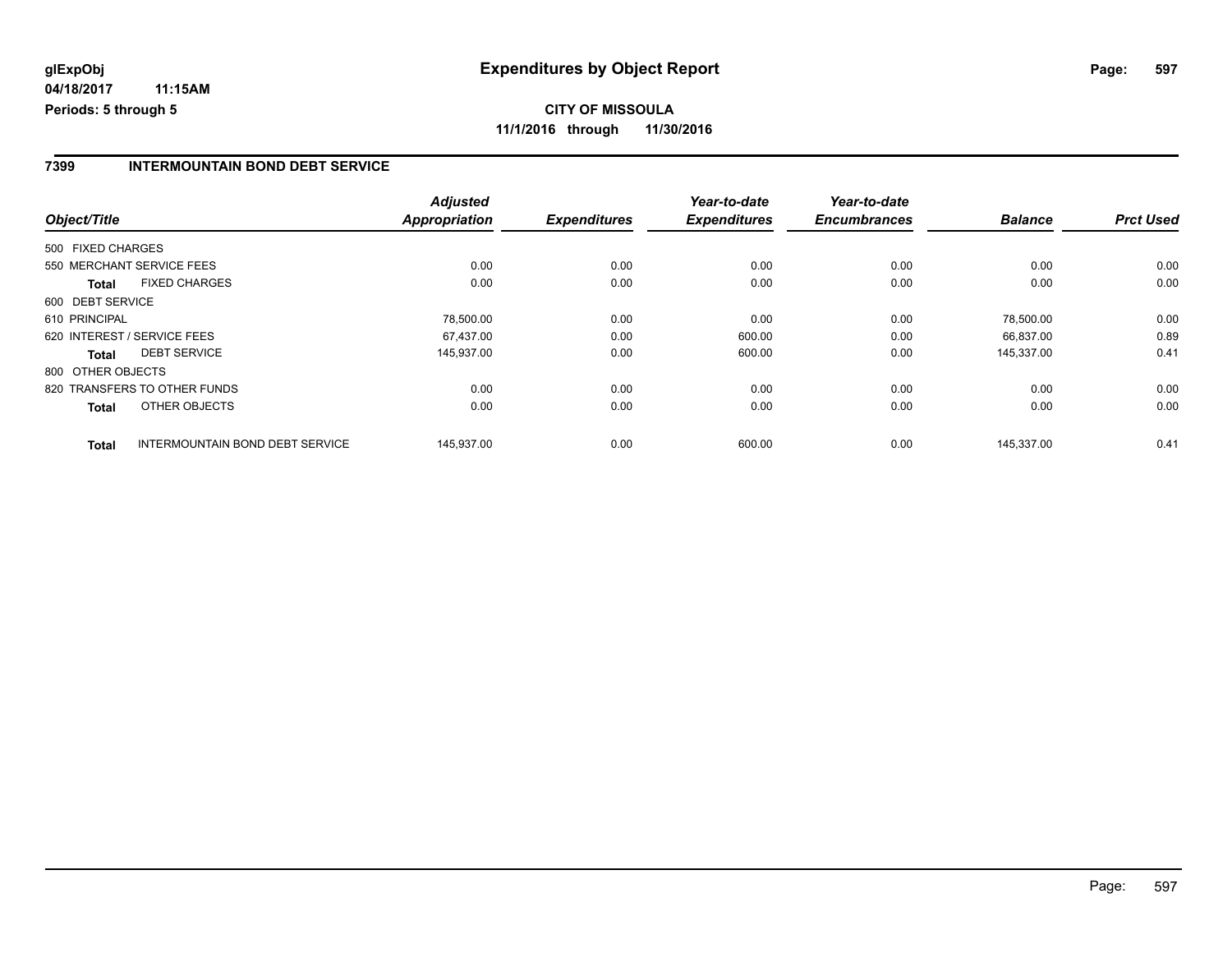**7400 FRONT ST BOND CLEARING**

**385 MRA**

|                                            | <b>Adjusted</b>      |                     | Year-to-date        | Year-to-date        |                |                  |
|--------------------------------------------|----------------------|---------------------|---------------------|---------------------|----------------|------------------|
| Object/Title                               | <b>Appropriation</b> | <b>Expenditures</b> | <b>Expenditures</b> | <b>Encumbrances</b> | <b>Balance</b> | <b>Prct Used</b> |
| 500 FIXED CHARGES                          |                      |                     |                     |                     |                |                  |
| 550 MERCHANT SERVICE FEES                  | 0.00                 | 0.00                | 0.00                | 0.00                | 0.00           | 0.00             |
| <b>FIXED CHARGES</b><br><b>Total</b>       | 0.00                 | 0.00                | 0.00                | 0.00                | 0.00           | 0.00             |
| 700 GRANTS & CONTRIBUTIONS                 |                      |                     |                     |                     |                |                  |
| 700 GRANTS & CONTRIBUTIONS                 | 0.00                 | 0.00                | 0.00                | 0.00                | 0.00           | 0.00             |
| <b>GRANTS &amp; CONTRIBUTIONS</b><br>Total | 0.00                 | 0.00                | 0.00                | 0.00                | 0.00           | 0.00             |
| 800 OTHER OBJECTS                          |                      |                     |                     |                     |                |                  |
| 820 TRANSFERS TO OTHER FUNDS               | 616.443.00           | 0.00                | $-17.603.78$        | 0.00                | 634.046.78     | $-2.86$          |
| OTHER OBJECTS<br><b>Total</b>              | 616.443.00           | 0.00                | $-17.603.78$        | 0.00                | 634,046.78     | $-2.86$          |
| <b>MRA</b><br>Total                        | 616.443.00           | 0.00                | $-17.603.78$        | 0.00                | 634.046.78     | $-2.86$          |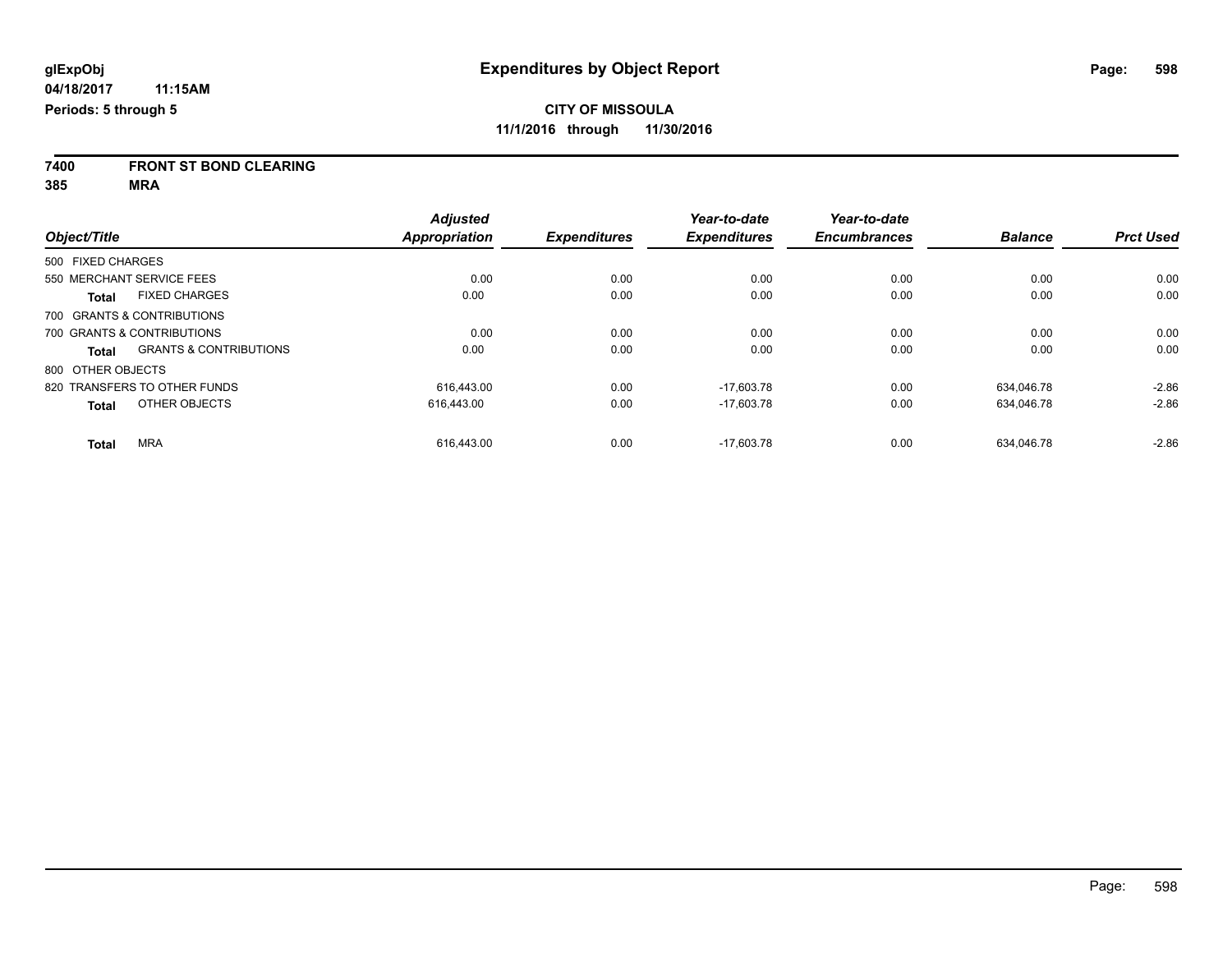### **7400 FRONT ST BOND CLEARING**

|                                               | <b>Adjusted</b>      |                     | Year-to-date        | Year-to-date        |                |                  |
|-----------------------------------------------|----------------------|---------------------|---------------------|---------------------|----------------|------------------|
| Object/Title                                  | <b>Appropriation</b> | <b>Expenditures</b> | <b>Expenditures</b> | <b>Encumbrances</b> | <b>Balance</b> | <b>Prct Used</b> |
| 500 FIXED CHARGES                             |                      |                     |                     |                     |                |                  |
| 550 MERCHANT SERVICE FEES                     | 0.00                 | 0.00                | 0.00                | 0.00                | 0.00           | 0.00             |
| <b>FIXED CHARGES</b><br>Total                 | 0.00                 | 0.00                | 0.00                | 0.00                | 0.00           | 0.00             |
| 700 GRANTS & CONTRIBUTIONS                    |                      |                     |                     |                     |                |                  |
| 700 GRANTS & CONTRIBUTIONS                    | 0.00                 | 0.00                | 0.00                | 0.00                | 0.00           | 0.00             |
| <b>GRANTS &amp; CONTRIBUTIONS</b><br>Total    | 0.00                 | 0.00                | 0.00                | 0.00                | 0.00           | 0.00             |
| 800 OTHER OBJECTS                             |                      |                     |                     |                     |                |                  |
| 820 TRANSFERS TO OTHER FUNDS                  | 616.443.00           | 0.00                | $-17.603.78$        | 0.00                | 634.046.78     | $-2.86$          |
| OTHER OBJECTS<br><b>Total</b>                 | 616.443.00           | 0.00                | $-17,603.78$        | 0.00                | 634,046.78     | $-2.86$          |
| <b>FRONT ST BOND CLEARING</b><br><b>Total</b> | 616.443.00           | 0.00                | $-17.603.78$        | 0.00                | 634.046.78     | $-2.86$          |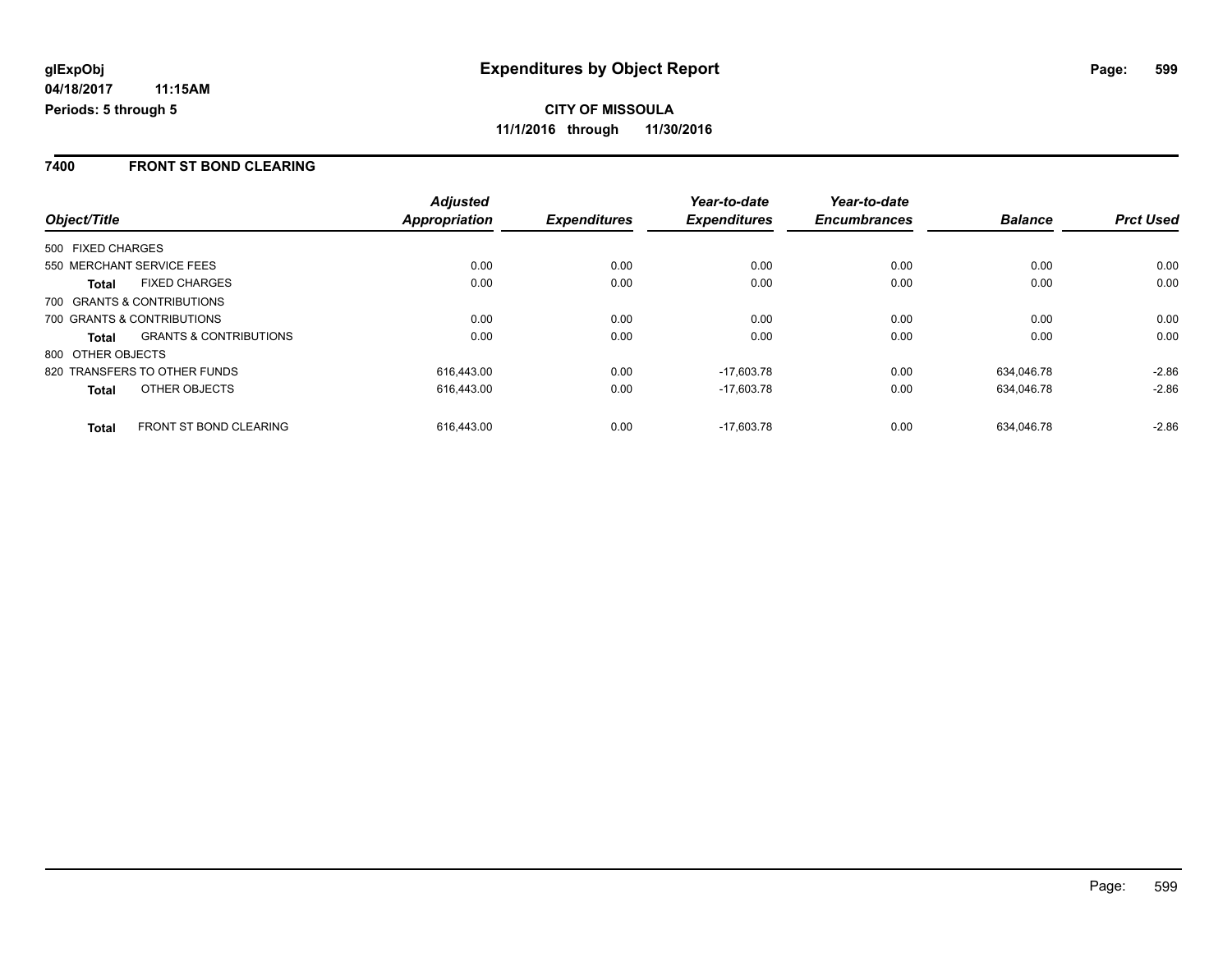# **7401 FRONT ST PARKING STRUCTURE**

**385 MRA**

|                        |                              | <b>Adjusted</b>      |                     | Year-to-date        | Year-to-date        |                |                  |
|------------------------|------------------------------|----------------------|---------------------|---------------------|---------------------|----------------|------------------|
| Object/Title           |                              | <b>Appropriation</b> | <b>Expenditures</b> | <b>Expenditures</b> | <b>Encumbrances</b> | <b>Balance</b> | <b>Prct Used</b> |
| 300 PURCHASED SERVICES |                              |                      |                     |                     |                     |                |                  |
|                        | 390 OTHER PURCHASED SERVICES | 0.00                 | 0.00                | 0.00                | 0.00                | 0.00           | 0.00             |
| <b>Total</b>           | PURCHASED SERVICES           | 0.00                 | 0.00                | 0.00                | 0.00                | 0.00           | 0.00             |
| 500 FIXED CHARGES      |                              |                      |                     |                     |                     |                |                  |
|                        | 550 MERCHANT SERVICE FEES    | 0.00                 | 0.00                | 0.00                | 0.00                | 0.00           | 0.00             |
| <b>Total</b>           | <b>FIXED CHARGES</b>         | 0.00                 | 0.00                | 0.00                | 0.00                | 0.00           | 0.00             |
| 600 DEBT SERVICE       |                              |                      |                     |                     |                     |                |                  |
| 610 PRINCIPAL          |                              | 74,000.00            | 0.00                | 100,000.00          | 0.00                | $-26,000.00$   | 135.14           |
|                        | 620 INTEREST / SERVICE FEES  | 132,340.00           | 0.00                | 54,145.00           | 0.00                | 78,195.00      | 40.91            |
| <b>Total</b>           | <b>DEBT SERVICE</b>          | 206,340.00           | 0.00                | 154,145.00          | 0.00                | 52,195.00      | 74.70            |
| 800 OTHER OBJECTS      |                              |                      |                     |                     |                     |                |                  |
|                        | 820 TRANSFERS TO OTHER FUNDS | 0.00                 | 0.00                | 0.00                | 0.00                | 0.00           | 0.00             |
| <b>Total</b>           | OTHER OBJECTS                | 0.00                 | 0.00                | 0.00                | 0.00                | 0.00           | 0.00             |
| <b>Total</b>           | <b>MRA</b>                   | 206,340.00           | 0.00                | 154,145.00          | 0.00                | 52,195.00      | 74.70            |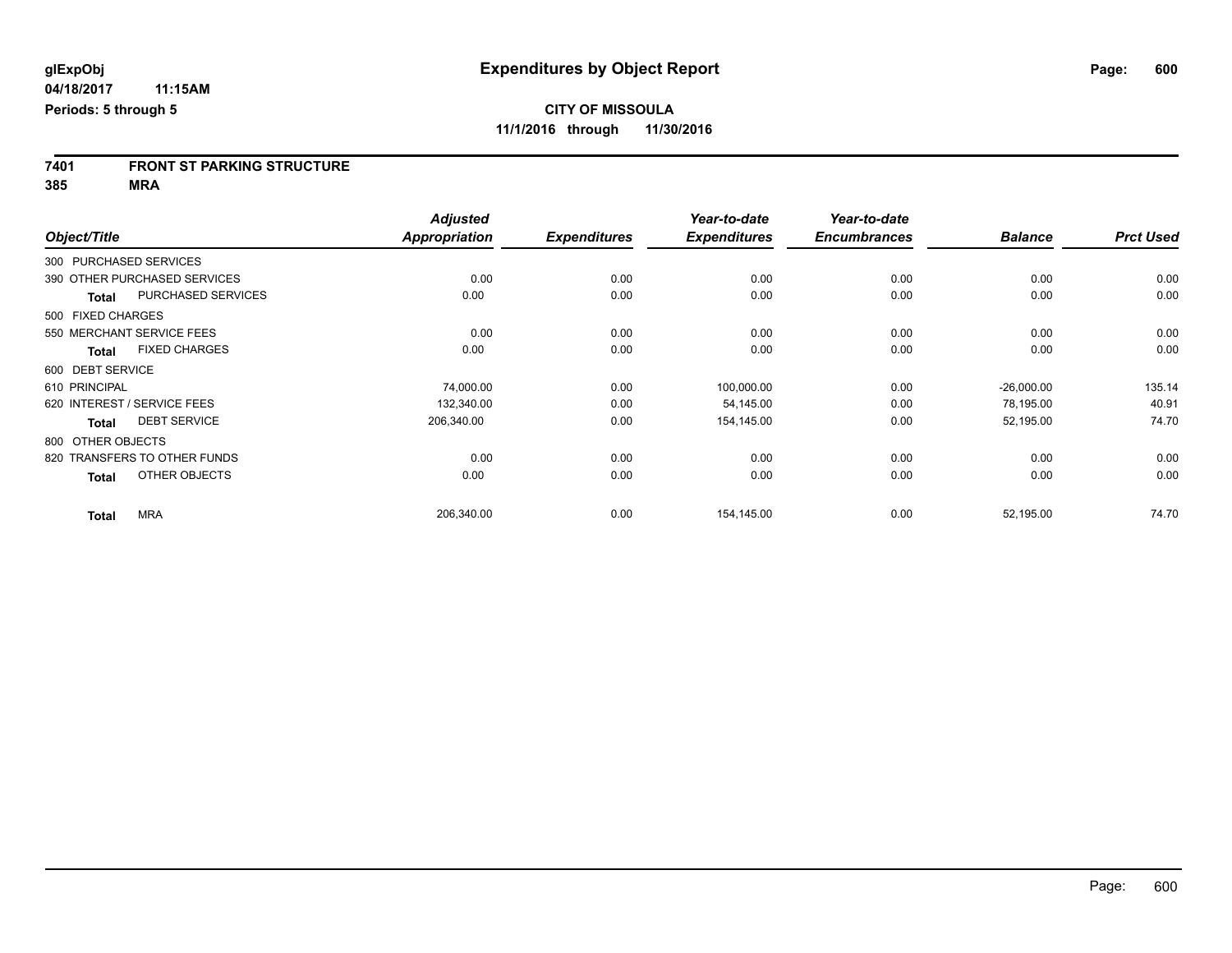**CITY OF MISSOULA 11/1/2016 through 11/30/2016**

### **7401 FRONT ST PARKING STRUCTURE**

|                        |                                   | <b>Adjusted</b>      |                     | Year-to-date        | Year-to-date        |                |                  |
|------------------------|-----------------------------------|----------------------|---------------------|---------------------|---------------------|----------------|------------------|
| Object/Title           |                                   | <b>Appropriation</b> | <b>Expenditures</b> | <b>Expenditures</b> | <b>Encumbrances</b> | <b>Balance</b> | <b>Prct Used</b> |
| 300 PURCHASED SERVICES |                                   |                      |                     |                     |                     |                |                  |
|                        | 390 OTHER PURCHASED SERVICES      | 0.00                 | 0.00                | 0.00                | 0.00                | 0.00           | 0.00             |
| <b>Total</b>           | <b>PURCHASED SERVICES</b>         | 0.00                 | 0.00                | 0.00                | 0.00                | 0.00           | 0.00             |
| 500 FIXED CHARGES      |                                   |                      |                     |                     |                     |                |                  |
|                        | 550 MERCHANT SERVICE FEES         | 0.00                 | 0.00                | 0.00                | 0.00                | 0.00           | 0.00             |
| <b>Total</b>           | <b>FIXED CHARGES</b>              | 0.00                 | 0.00                | 0.00                | 0.00                | 0.00           | 0.00             |
| 600 DEBT SERVICE       |                                   |                      |                     |                     |                     |                |                  |
| 610 PRINCIPAL          |                                   | 74,000.00            | 0.00                | 100,000.00          | 0.00                | $-26,000.00$   | 135.14           |
|                        | 620 INTEREST / SERVICE FEES       | 132,340.00           | 0.00                | 54,145.00           | 0.00                | 78,195.00      | 40.91            |
| <b>Total</b>           | <b>DEBT SERVICE</b>               | 206,340.00           | 0.00                | 154,145.00          | 0.00                | 52,195.00      | 74.70            |
| 800 OTHER OBJECTS      |                                   |                      |                     |                     |                     |                |                  |
|                        | 820 TRANSFERS TO OTHER FUNDS      | 0.00                 | 0.00                | 0.00                | 0.00                | 0.00           | 0.00             |
| <b>Total</b>           | OTHER OBJECTS                     | 0.00                 | 0.00                | 0.00                | 0.00                | 0.00           | 0.00             |
| <b>Total</b>           | <b>FRONT ST PARKING STRUCTURE</b> | 206,340.00           | 0.00                | 154,145.00          | 0.00                | 52,195.00      | 74.70            |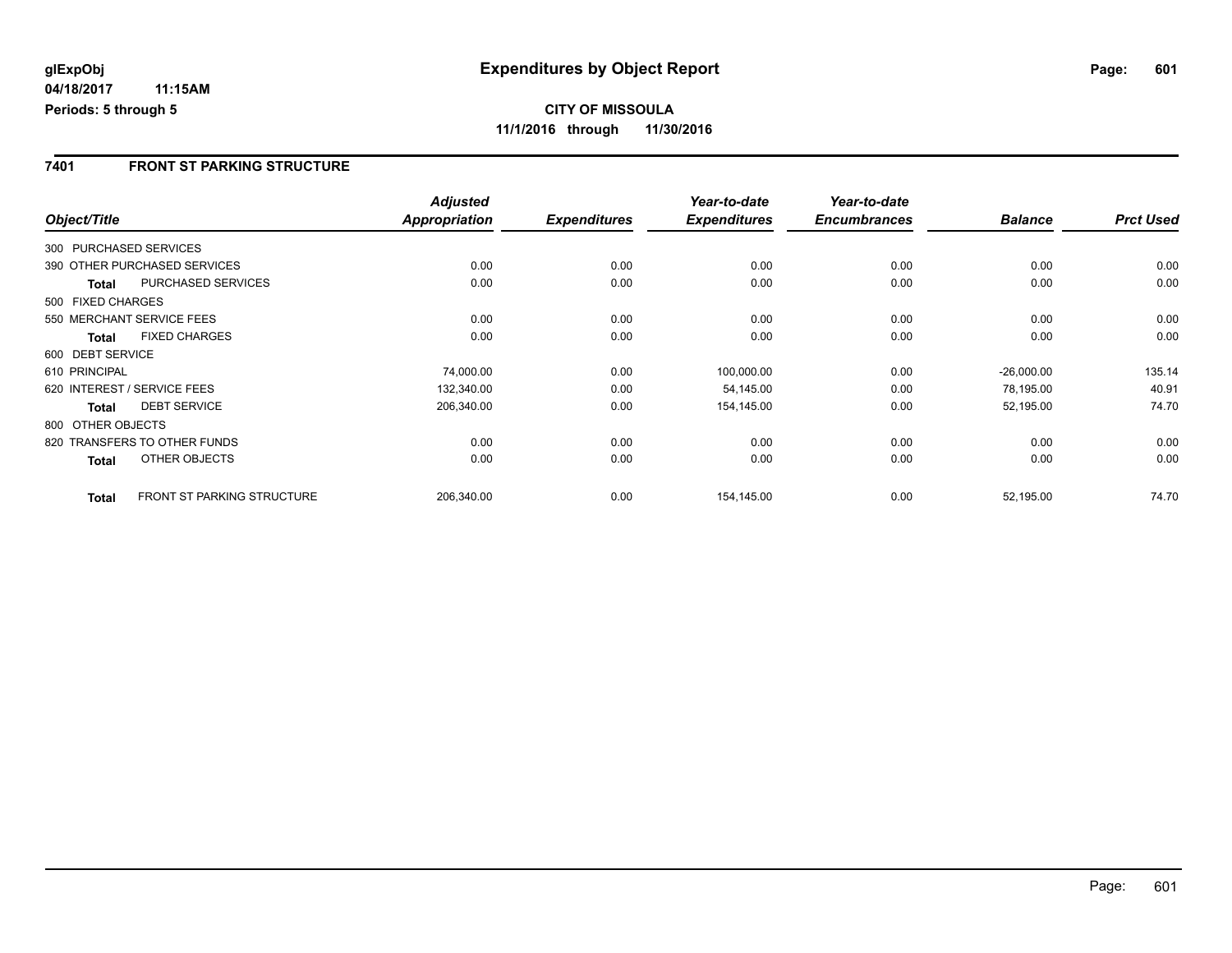# **7402 FRONT ST SUBORDINATE LIEN NOTE**

**385 MRA**

|                   |                                   | <b>Adjusted</b> |                     | Year-to-date        | Year-to-date        |                |                  |
|-------------------|-----------------------------------|-----------------|---------------------|---------------------|---------------------|----------------|------------------|
| Object/Title      |                                   | Appropriation   | <b>Expenditures</b> | <b>Expenditures</b> | <b>Encumbrances</b> | <b>Balance</b> | <b>Prct Used</b> |
| 500 FIXED CHARGES |                                   |                 |                     |                     |                     |                |                  |
|                   | 550 MERCHANT SERVICE FEES         | 0.00            | 0.00                | 0.00                | 0.00                | 0.00           | 0.00             |
| <b>Total</b>      | <b>FIXED CHARGES</b>              | 0.00            | 0.00                | 0.00                | 0.00                | 0.00           | 0.00             |
| 600 DEBT SERVICE  |                                   |                 |                     |                     |                     |                |                  |
| 610 PRINCIPAL     |                                   | 34,930.00       | 0.00                | 37,217.80           | 0.00                | $-2,287.80$    | 106.55           |
|                   | 620 INTEREST / SERVICE FEES       | 96,231.00       | 0.00                | 47,580.68           | 0.00                | 48,650.32      | 49.44            |
| <b>Total</b>      | <b>DEBT SERVICE</b>               | 131,161.00      | 0.00                | 84,798.48           | 0.00                | 46,362.52      | 64.65            |
|                   | 700 GRANTS & CONTRIBUTIONS        |                 |                     |                     |                     |                |                  |
|                   | 700 GRANTS & CONTRIBUTIONS        | 0.00            | 0.00                | 0.00                | 0.00                | 0.00           | 0.00             |
| <b>Total</b>      | <b>GRANTS &amp; CONTRIBUTIONS</b> | 0.00            | 0.00                | 0.00                | 0.00                | 0.00           | 0.00             |
| 800 OTHER OBJECTS |                                   |                 |                     |                     |                     |                |                  |
|                   | 820 TRANSFERS TO OTHER FUNDS      | 0.00            | 0.00                | 0.00                | 0.00                | 0.00           | 0.00             |
| <b>Total</b>      | OTHER OBJECTS                     | 0.00            | 0.00                | 0.00                | 0.00                | 0.00           | 0.00             |
| <b>Total</b>      | <b>MRA</b>                        | 131,161.00      | 0.00                | 84,798.48           | 0.00                | 46,362.52      | 64.65            |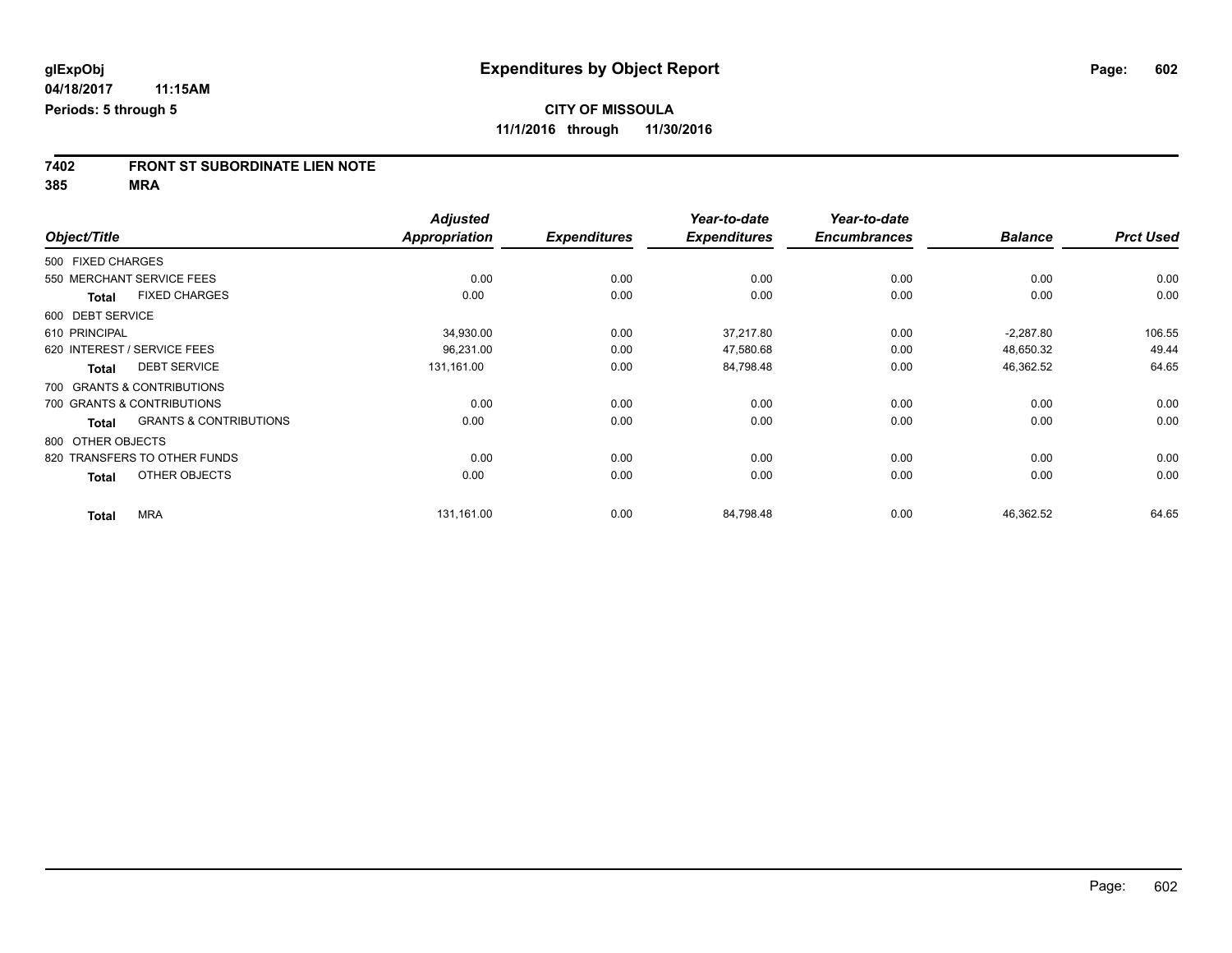## **7402 FRONT ST SUBORDINATE LIEN NOTE**

|                   |                                       | <b>Adjusted</b> |                     | Year-to-date        | Year-to-date        |                |                  |
|-------------------|---------------------------------------|-----------------|---------------------|---------------------|---------------------|----------------|------------------|
| Object/Title      |                                       | Appropriation   | <b>Expenditures</b> | <b>Expenditures</b> | <b>Encumbrances</b> | <b>Balance</b> | <b>Prct Used</b> |
| 500 FIXED CHARGES |                                       |                 |                     |                     |                     |                |                  |
|                   | 550 MERCHANT SERVICE FEES             | 0.00            | 0.00                | 0.00                | 0.00                | 0.00           | 0.00             |
| <b>Total</b>      | <b>FIXED CHARGES</b>                  | 0.00            | 0.00                | 0.00                | 0.00                | 0.00           | 0.00             |
| 600 DEBT SERVICE  |                                       |                 |                     |                     |                     |                |                  |
| 610 PRINCIPAL     |                                       | 34,930.00       | 0.00                | 37,217.80           | 0.00                | $-2,287.80$    | 106.55           |
|                   | 620 INTEREST / SERVICE FEES           | 96,231.00       | 0.00                | 47,580.68           | 0.00                | 48,650.32      | 49.44            |
| <b>Total</b>      | <b>DEBT SERVICE</b>                   | 131,161.00      | 0.00                | 84,798.48           | 0.00                | 46,362.52      | 64.65            |
|                   | 700 GRANTS & CONTRIBUTIONS            |                 |                     |                     |                     |                |                  |
|                   | 700 GRANTS & CONTRIBUTIONS            | 0.00            | 0.00                | 0.00                | 0.00                | 0.00           | 0.00             |
| <b>Total</b>      | <b>GRANTS &amp; CONTRIBUTIONS</b>     | 0.00            | 0.00                | 0.00                | 0.00                | 0.00           | 0.00             |
| 800 OTHER OBJECTS |                                       |                 |                     |                     |                     |                |                  |
|                   | 820 TRANSFERS TO OTHER FUNDS          | 0.00            | 0.00                | 0.00                | 0.00                | 0.00           | 0.00             |
| <b>Total</b>      | OTHER OBJECTS                         | 0.00            | 0.00                | 0.00                | 0.00                | 0.00           | 0.00             |
| <b>Total</b>      | <b>FRONT ST SUBORDINATE LIEN NOTE</b> | 131,161.00      | 0.00                | 84,798.48           | 0.00                | 46,362.52      | 64.65            |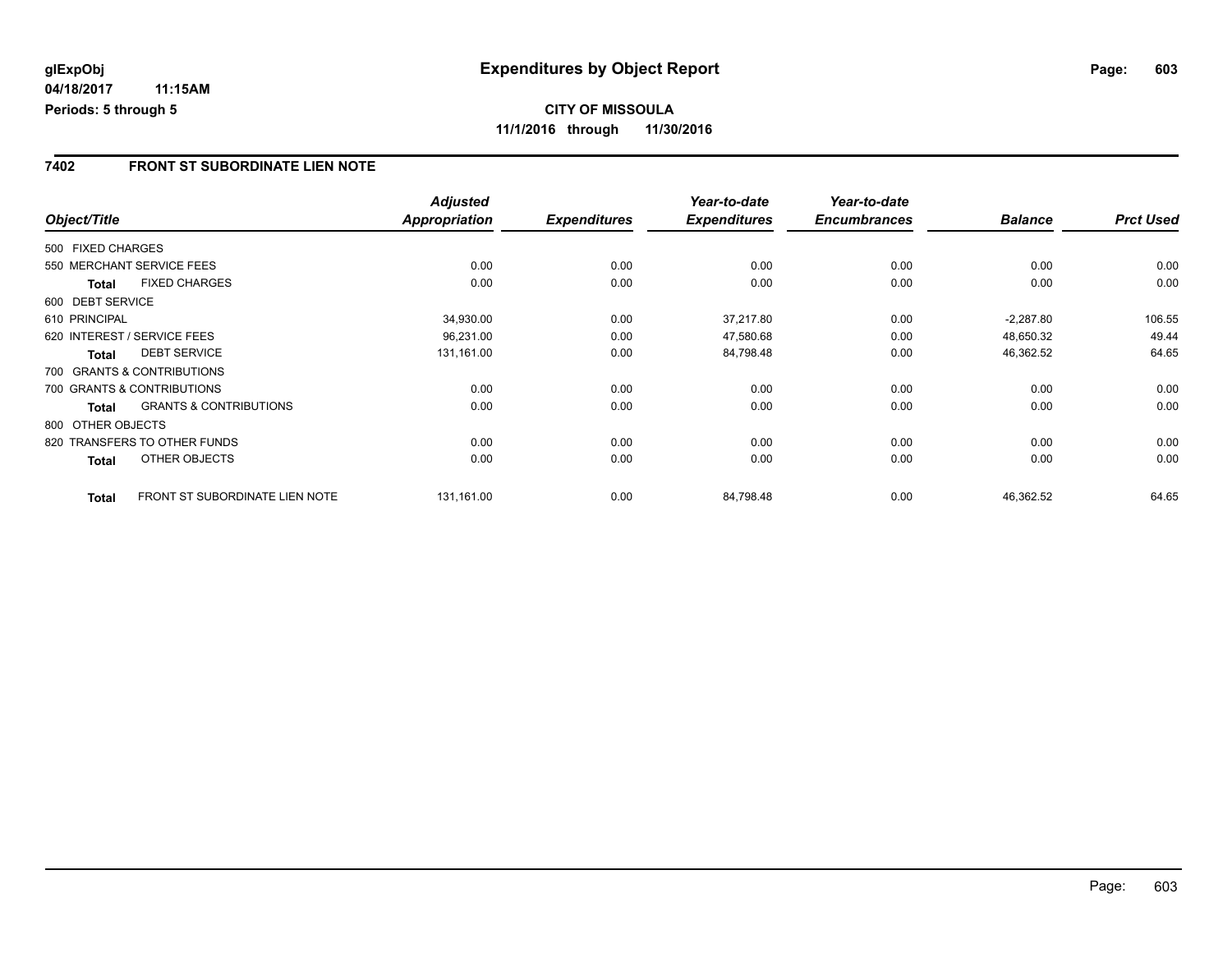# **7447 COURT COLLECTED PARKING FINES**

**230 MUNICIPAL COURT**

| Object/Title                           | <b>Adjusted</b><br>Appropriation | <b>Expenditures</b> | Year-to-date<br><b>Expenditures</b> | Year-to-date<br><b>Encumbrances</b> | <b>Balance</b> | <b>Prct Used</b> |
|----------------------------------------|----------------------------------|---------------------|-------------------------------------|-------------------------------------|----------------|------------------|
| 500 FIXED CHARGES                      |                                  |                     |                                     |                                     |                |                  |
| 500 FIXED CHARGES                      | 0.00                             | 0.00                | 0.00                                | 0.00                                | 0.00           | 0.00             |
| 550 MERCHANT SERVICE FEES              | 0.00                             | 0.00                | 0.00                                | 0.00                                | 0.00           | 0.00             |
| <b>FIXED CHARGES</b><br><b>Total</b>   | 0.00                             | 0.00                | 0.00                                | 0.00                                | 0.00           | 0.00             |
| <b>MUNICIPAL COURT</b><br><b>Total</b> | 0.00                             | 0.00                | 0.00                                | 0.00                                | 0.00           | 0.00             |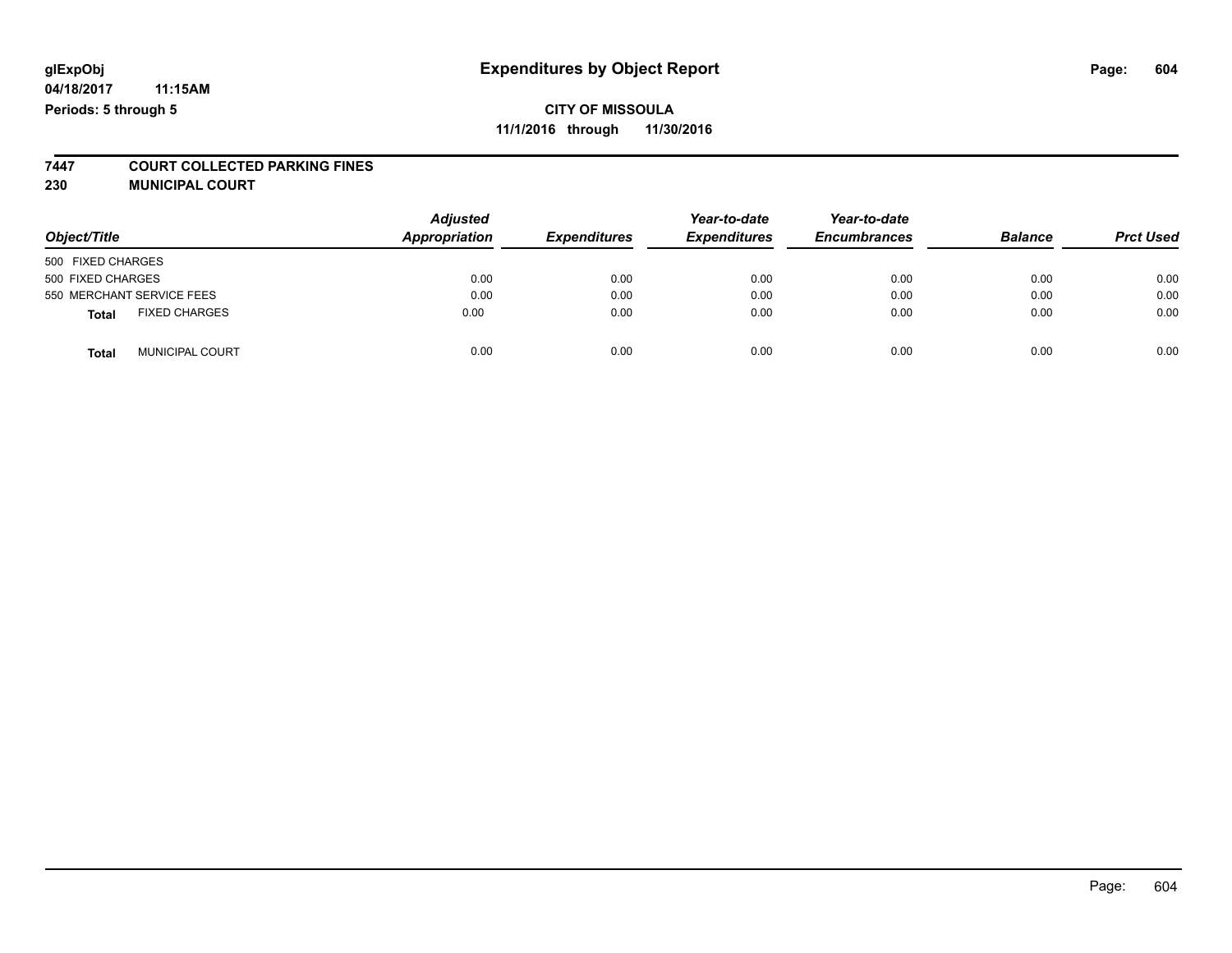**CITY OF MISSOULA 11/1/2016 through 11/30/2016**

### **7447 COURT COLLECTED PARKING FINES**

| Object/Title                                  | <b>Adjusted</b><br>Appropriation | <b>Expenditures</b> | Year-to-date<br><b>Expenditures</b> | Year-to-date<br><b>Encumbrances</b> | <b>Balance</b> | <b>Prct Used</b> |
|-----------------------------------------------|----------------------------------|---------------------|-------------------------------------|-------------------------------------|----------------|------------------|
| 500 FIXED CHARGES                             |                                  |                     |                                     |                                     |                |                  |
| 500 FIXED CHARGES                             | 0.00                             | 0.00                | 0.00                                | 0.00                                | 0.00           | 0.00             |
| 550 MERCHANT SERVICE FEES                     | 0.00                             | 0.00                | 0.00                                | 0.00                                | 0.00           | 0.00             |
| <b>FIXED CHARGES</b><br><b>Total</b>          | 0.00                             | 0.00                | 0.00                                | 0.00                                | 0.00           | 0.00             |
| <b>COURT COLLECTED PARKING FINES</b><br>Total | 0.00                             | 0.00                | 0.00                                | 0.00                                | 0.00           | 0.00             |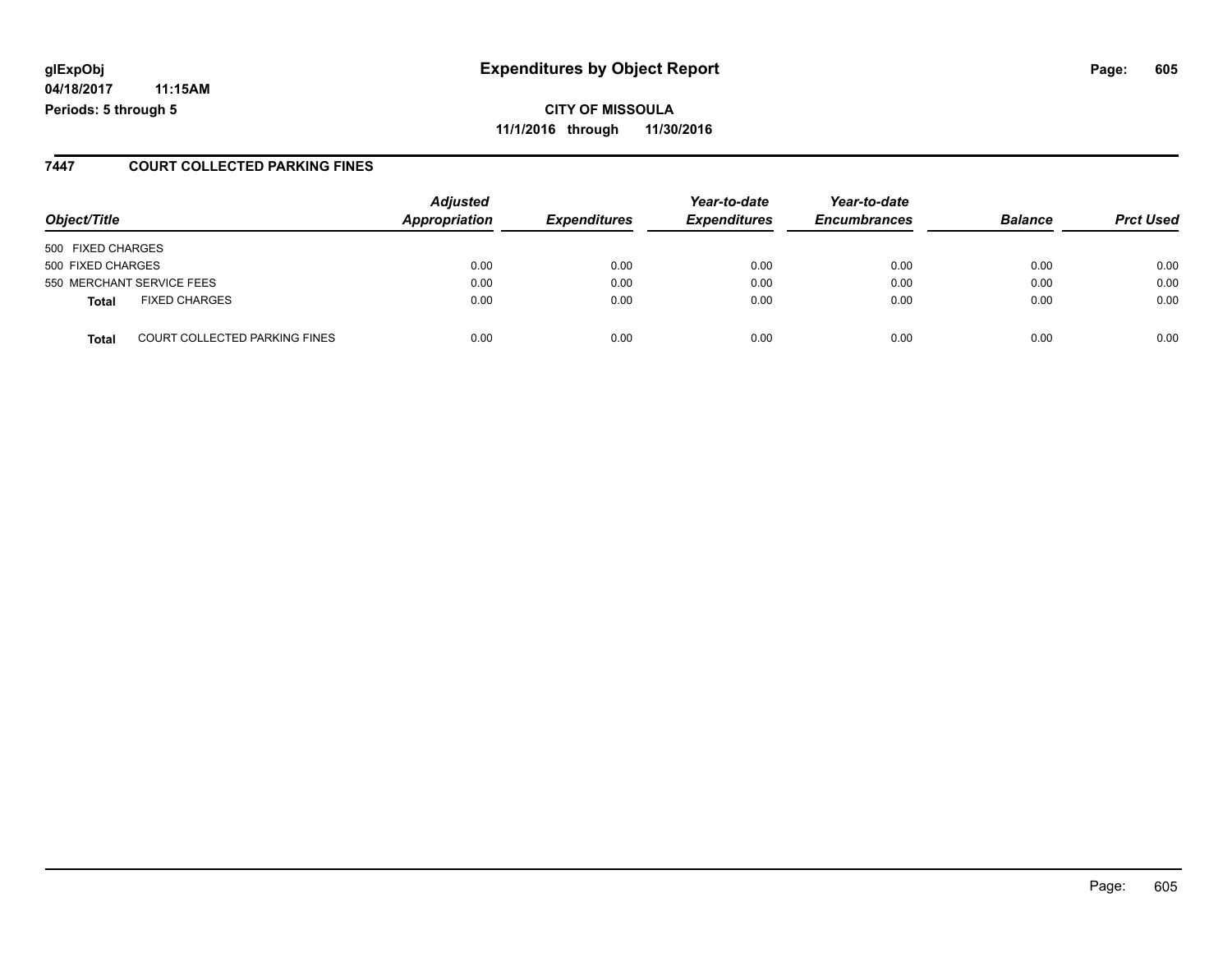### **7458 COURT SURCHARGE 230 MUNICIPAL COURT**

|                                        | <b>Adjusted</b> |                     | Year-to-date        | Year-to-date        |                |                  |
|----------------------------------------|-----------------|---------------------|---------------------|---------------------|----------------|------------------|
| Object/Title                           | Appropriation   | <b>Expenditures</b> | <b>Expenditures</b> | <b>Encumbrances</b> | <b>Balance</b> | <b>Prct Used</b> |
| 500 FIXED CHARGES                      |                 |                     |                     |                     |                |                  |
| 500 FIXED CHARGES                      | 0.00            | 0.00                | 0.00                | 0.00                | 0.00           | 0.00             |
| 550 MERCHANT SERVICE FEES              | 0.00            | 0.00                | 0.00                | 0.00                | 0.00           | 0.00             |
| <b>FIXED CHARGES</b><br><b>Total</b>   | 0.00            | 0.00                | 0.00                | 0.00                | 0.00           | 0.00             |
| <b>MUNICIPAL COURT</b><br><b>Total</b> | 0.00            | 0.00                | 0.00                | 0.00                | 0.00           | 0.00             |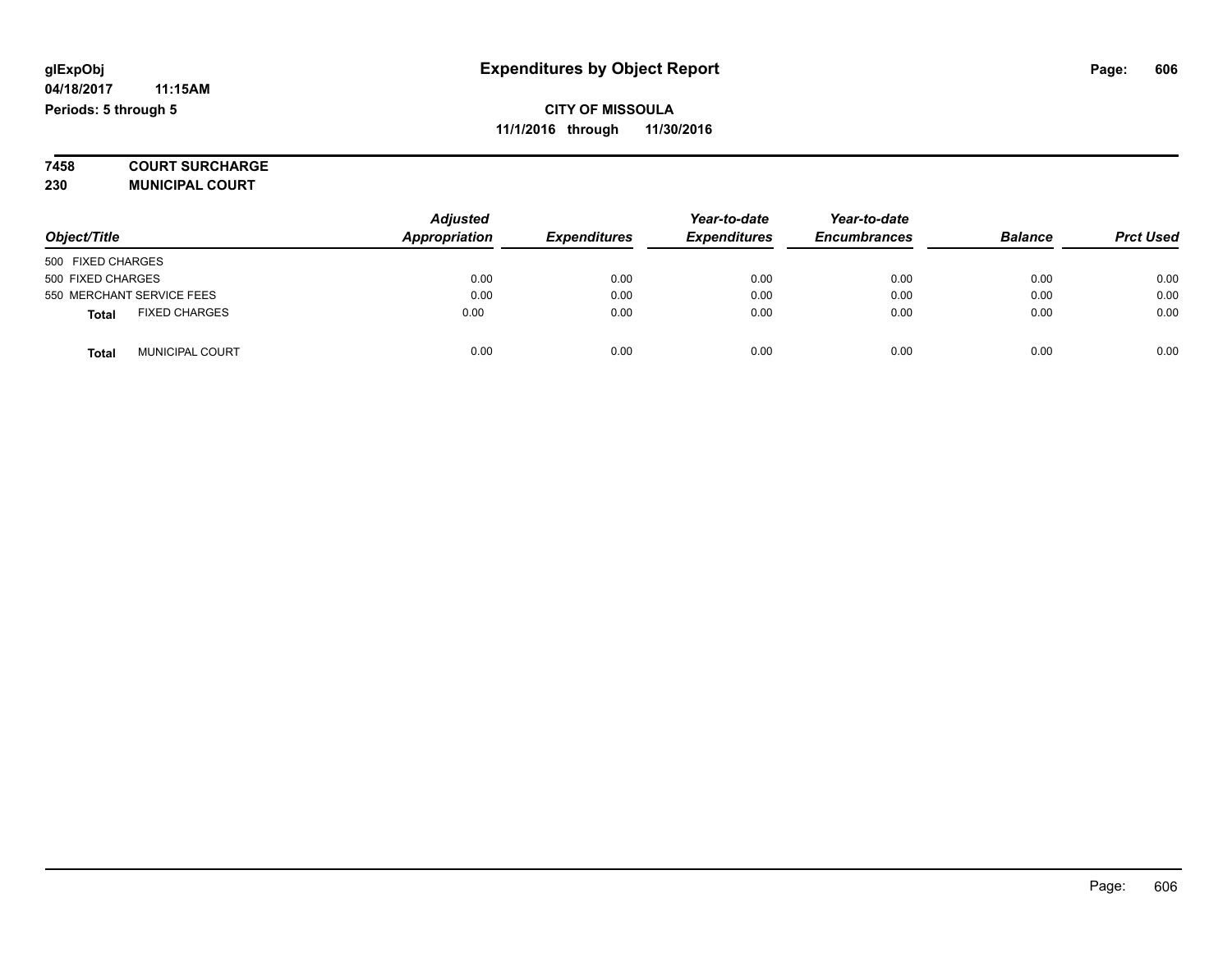**CITY OF MISSOULA 11/1/2016 through 11/30/2016**

**7458 COURT SURCHARGE**

| Object/Title      |                           | <b>Adjusted</b><br>Appropriation | <b>Expenditures</b> | Year-to-date<br><b>Expenditures</b> | Year-to-date<br><b>Encumbrances</b> | <b>Balance</b> | <b>Prct Used</b> |
|-------------------|---------------------------|----------------------------------|---------------------|-------------------------------------|-------------------------------------|----------------|------------------|
| 500 FIXED CHARGES |                           |                                  |                     |                                     |                                     |                |                  |
| 500 FIXED CHARGES |                           | 0.00                             | 0.00                | 0.00                                | 0.00                                | 0.00           | 0.00             |
|                   | 550 MERCHANT SERVICE FEES | 0.00                             | 0.00                | 0.00                                | 0.00                                | 0.00           | 0.00             |
| Total             | <b>FIXED CHARGES</b>      | 0.00                             | 0.00                | 0.00                                | 0.00                                | 0.00           | 0.00             |
| Total             | <b>COURT SURCHARGE</b>    | 0.00                             | 0.00                | 0.00                                | 0.00                                | 0.00           | 0.00             |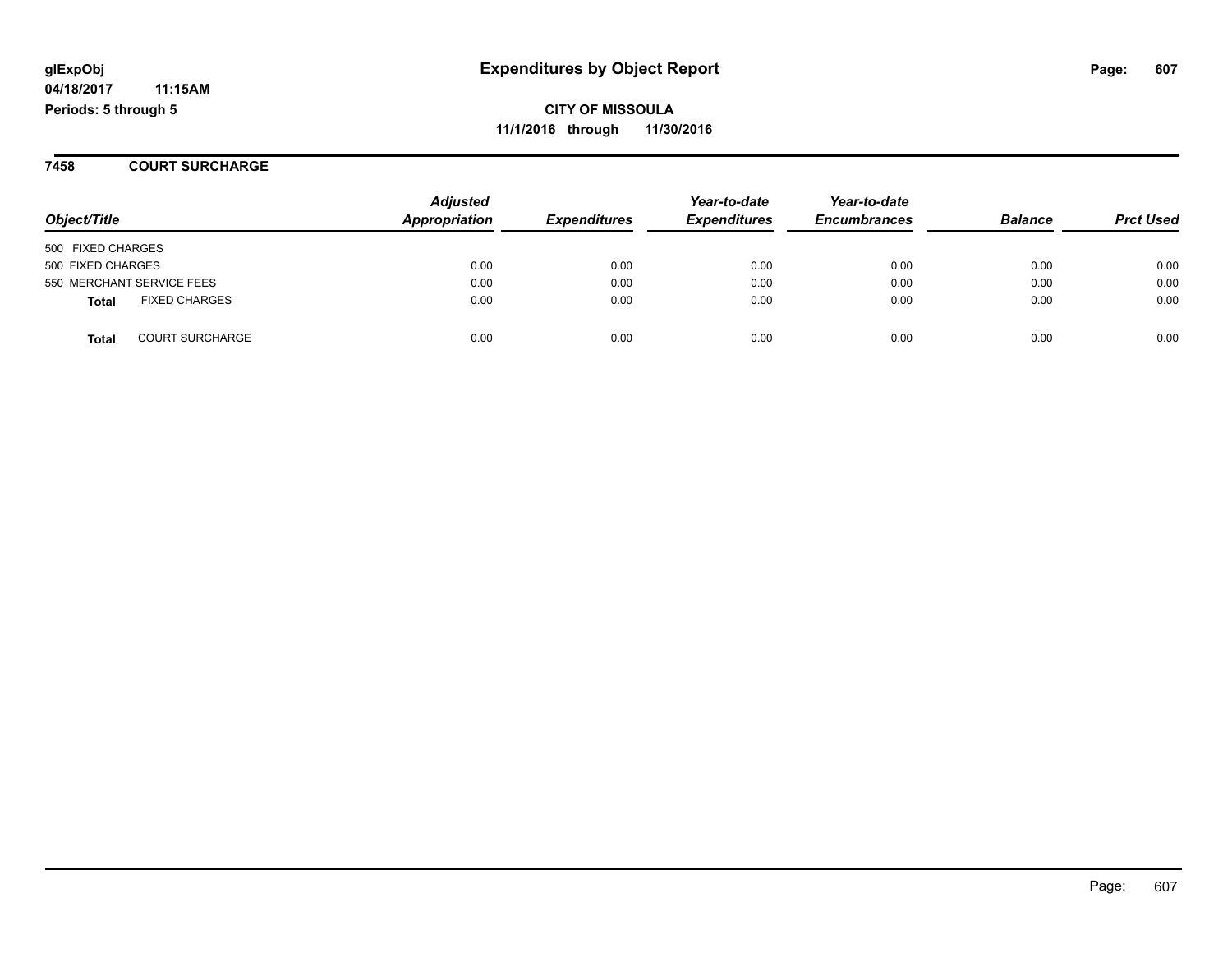**7469 PUBLIC DEFENDER FEES 230 MUNICIPAL COURT**

| Object/Title              |                        | <b>Adjusted</b><br><b>Appropriation</b> | <b>Expenditures</b> | Year-to-date<br><b>Expenditures</b> | Year-to-date<br><b>Encumbrances</b> | <b>Balance</b> | <b>Prct Used</b> |
|---------------------------|------------------------|-----------------------------------------|---------------------|-------------------------------------|-------------------------------------|----------------|------------------|
| 500 FIXED CHARGES         |                        |                                         |                     |                                     |                                     |                |                  |
| 500 FIXED CHARGES         |                        | 0.00                                    | 0.00                | 0.00                                | 0.00                                | 0.00           | 0.00             |
| 550 MERCHANT SERVICE FEES |                        | 0.00                                    | 0.00                | 0.00                                | 0.00                                | 0.00           | 0.00             |
| Total                     | <b>FIXED CHARGES</b>   | 0.00                                    | 0.00                | 0.00                                | 0.00                                | 0.00           | 0.00             |
| Tota                      | <b>MUNICIPAL COURT</b> | 0.00                                    | 0.00                | 0.00                                | 0.00                                | 0.00           | 0.00             |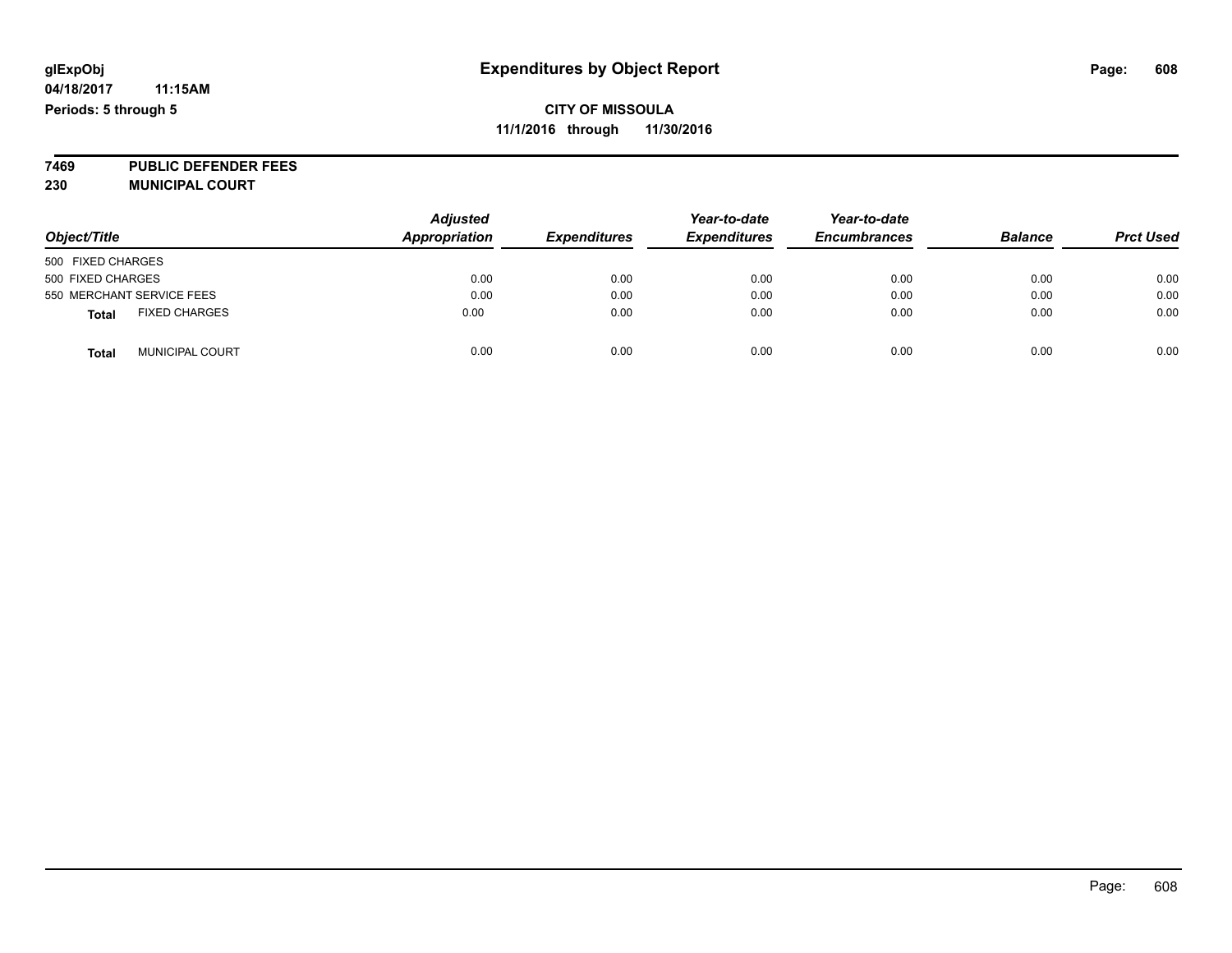**CITY OF MISSOULA 11/1/2016 through 11/30/2016**

#### **7469 PUBLIC DEFENDER FEES**

| Object/Title                         | <b>Adjusted</b><br>Appropriation | <b>Expenditures</b> | Year-to-date<br><b>Expenditures</b> | Year-to-date<br><b>Encumbrances</b> | <b>Balance</b> | <b>Prct Used</b> |
|--------------------------------------|----------------------------------|---------------------|-------------------------------------|-------------------------------------|----------------|------------------|
| 500 FIXED CHARGES                    |                                  |                     |                                     |                                     |                |                  |
| 500 FIXED CHARGES                    | 0.00                             | 0.00                | 0.00                                | 0.00                                | 0.00           | 0.00             |
| 550 MERCHANT SERVICE FEES            | 0.00                             | 0.00                | 0.00                                | 0.00                                | 0.00           | 0.00             |
| <b>FIXED CHARGES</b><br><b>Total</b> | 0.00                             | 0.00                | 0.00                                | 0.00                                | 0.00           | 0.00             |
| PUBLIC DEFENDER FEES<br><b>Total</b> | 0.00                             | 0.00                | 0.00                                | 0.00                                | 0.00           | 0.00             |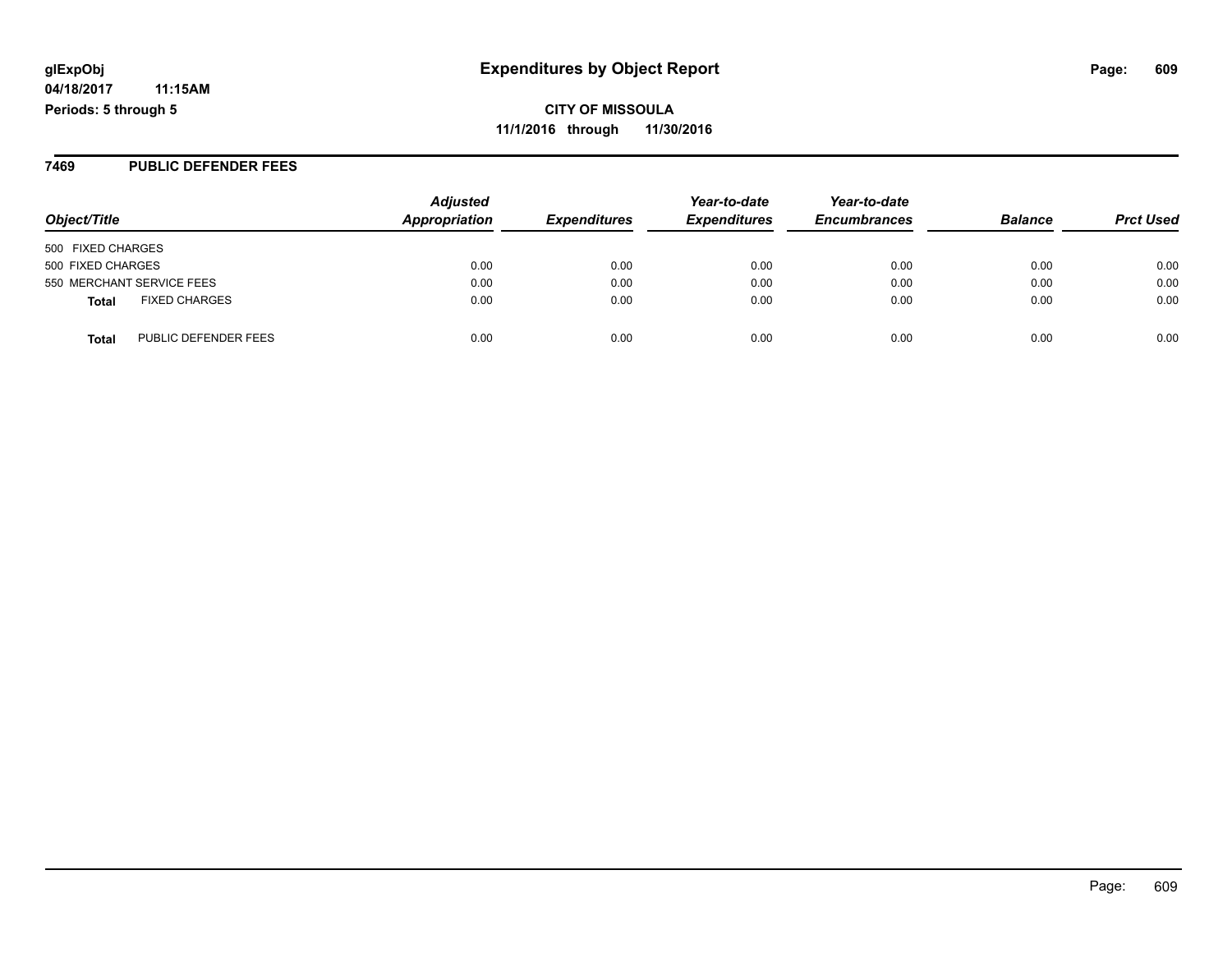# **7903 COUNTY CLEARING**

**390 NON-DEPARTMENTAL**

|                                      | <b>Adjusted</b>      |                     | Year-to-date        | Year-to-date        |                |                  |
|--------------------------------------|----------------------|---------------------|---------------------|---------------------|----------------|------------------|
| Object/Title                         | <b>Appropriation</b> | <b>Expenditures</b> | <b>Expenditures</b> | <b>Encumbrances</b> | <b>Balance</b> | <b>Prct Used</b> |
| 500 FIXED CHARGES                    |                      |                     |                     |                     |                |                  |
| 550 MERCHANT SERVICE FEES            | 0.00                 | 0.00                | 0.00                | 0.00                | 0.00           | 0.00             |
| <b>FIXED CHARGES</b><br><b>Total</b> | 0.00                 | 0.00                | 0.00                | 0.00                | 0.00           | 0.00             |
| 800 OTHER OBJECTS                    |                      |                     |                     |                     |                |                  |
| 845 CONTINGENCY                      | 0.00                 | 1.719.77            | 2.783.24            | 0.00                | $-2,783.24$    | 0.00             |
| OTHER OBJECTS<br><b>Total</b>        | 0.00                 | 1.719.77            | 2.783.24            | 0.00                | $-2,783.24$    | 0.00             |
| NON-DEPARTMENTAL<br><b>Total</b>     | 0.00                 | 1.719.77            | 2.783.24            | 0.00                | $-2,783.24$    | 0.00             |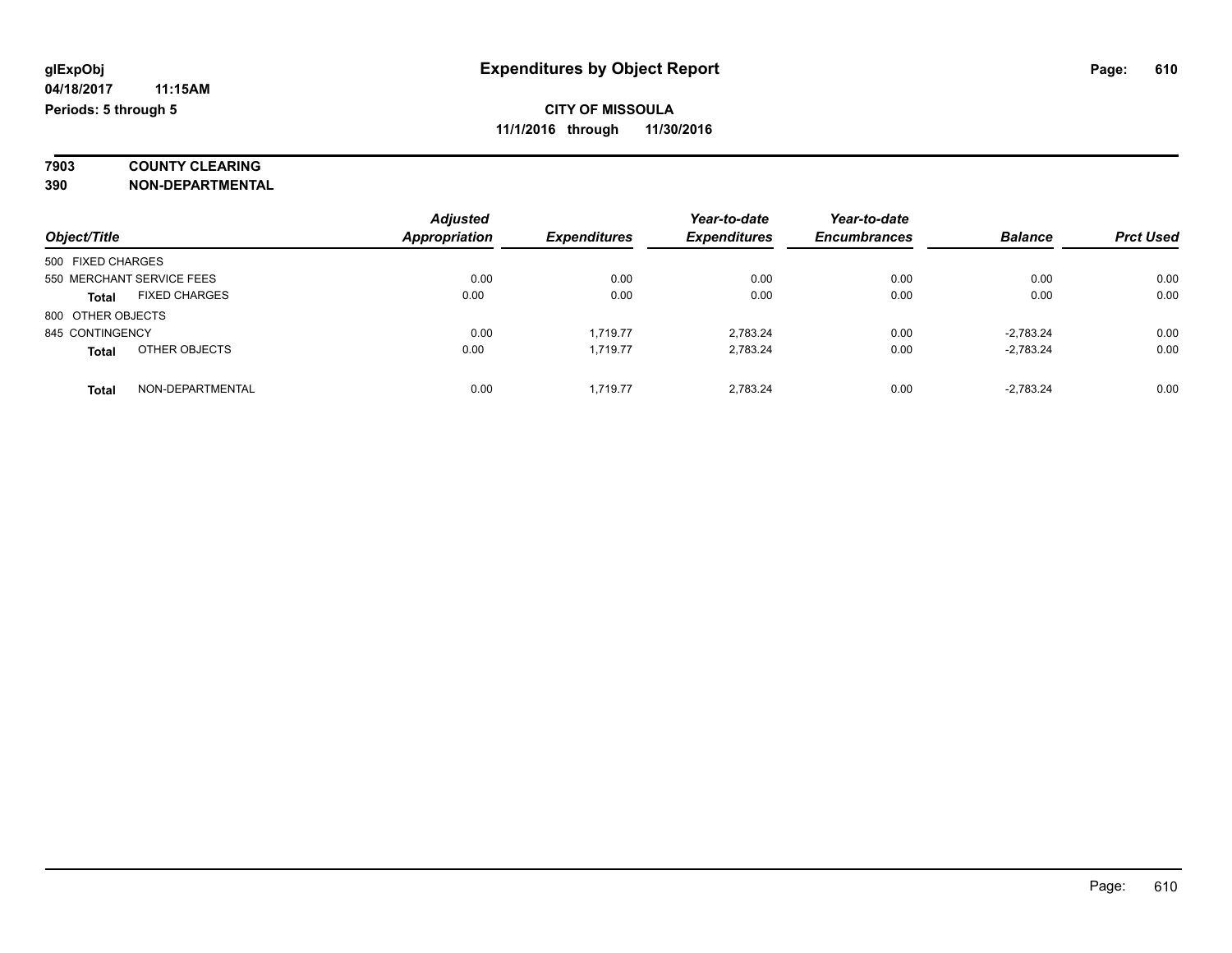**7903 COUNTY CLEARING**

| Object/Title      |                           | <b>Adjusted</b><br><b>Appropriation</b><br><b>Expenditures</b> | Year-to-date | Year-to-date        |                     |                |                  |
|-------------------|---------------------------|----------------------------------------------------------------|--------------|---------------------|---------------------|----------------|------------------|
|                   |                           |                                                                |              | <b>Expenditures</b> | <b>Encumbrances</b> | <b>Balance</b> | <b>Prct Used</b> |
| 500 FIXED CHARGES |                           |                                                                |              |                     |                     |                |                  |
|                   | 550 MERCHANT SERVICE FEES | 0.00                                                           | 0.00         | 0.00                | 0.00                | 0.00           | 0.00             |
| <b>Total</b>      | <b>FIXED CHARGES</b>      | 0.00                                                           | 0.00         | 0.00                | 0.00                | 0.00           | 0.00             |
| 800 OTHER OBJECTS |                           |                                                                |              |                     |                     |                |                  |
| 845 CONTINGENCY   |                           | 0.00                                                           | 1.719.77     | 2.783.24            | 0.00                | $-2.783.24$    | 0.00             |
| <b>Total</b>      | OTHER OBJECTS             | 0.00                                                           | 1.719.77     | 2.783.24            | 0.00                | $-2.783.24$    | 0.00             |
| <b>Total</b>      | <b>COUNTY CLEARING</b>    | 0.00                                                           | 1.719.77     | 2.783.24            | 0.00                | $-2,783.24$    | 0.00             |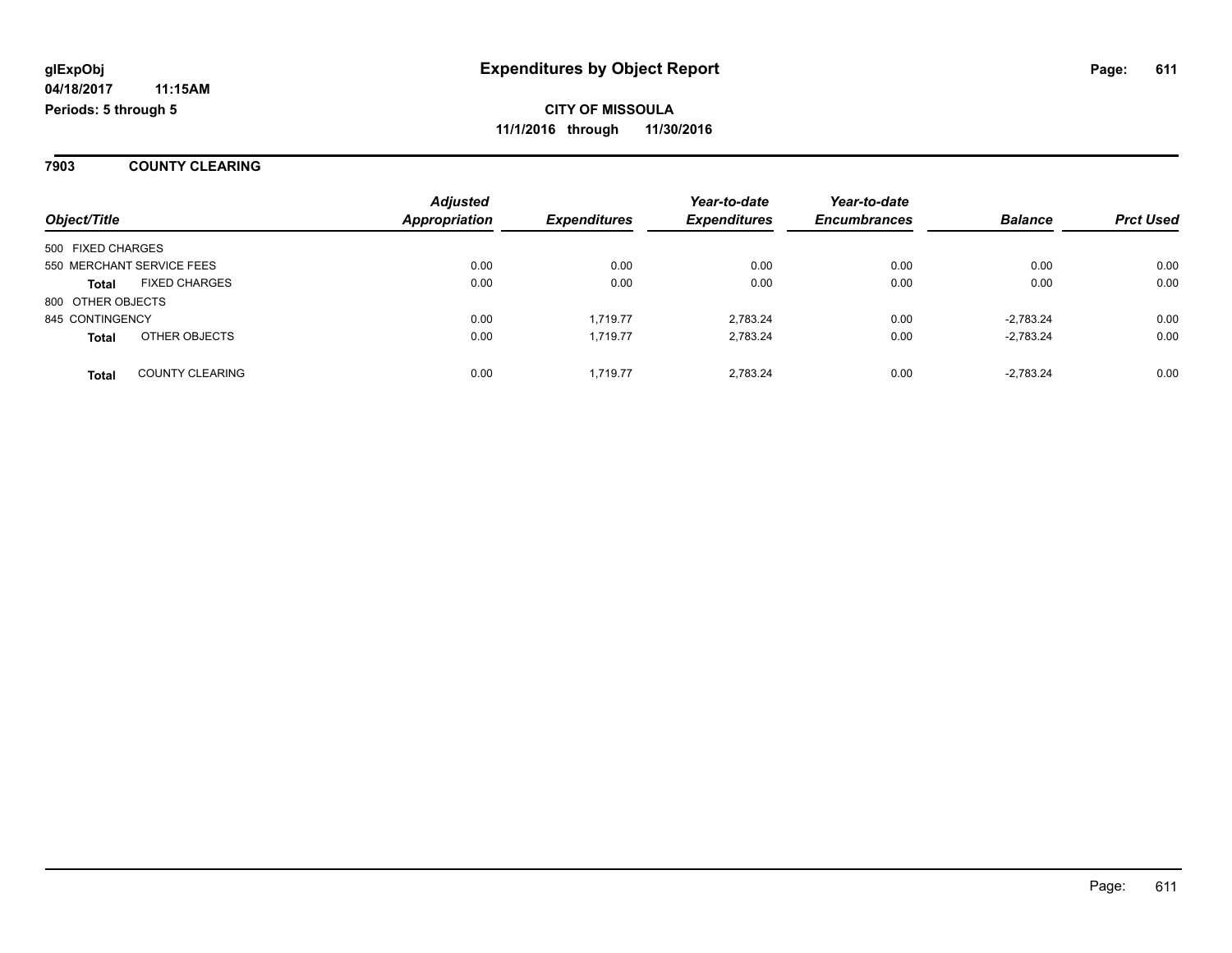## **CITY OF MISSOULA 11/1/2016 through 11/30/2016**

#### **7904 SEWER REBATE 280 PUBLIC WORKS OPERATIONS**

| Object/Title      |                              | <b>Adjusted</b><br>Appropriation | <b>Expenditures</b> | Year-to-date<br><b>Expenditures</b> | Year-to-date<br><b>Encumbrances</b> | <b>Balance</b> | <b>Prct Used</b> |
|-------------------|------------------------------|----------------------------------|---------------------|-------------------------------------|-------------------------------------|----------------|------------------|
| 500 FIXED CHARGES |                              |                                  |                     |                                     |                                     |                |                  |
| 500 FIXED CHARGES |                              | 0.00                             | 0.00                | 0.00                                | 0.00                                | 0.00           | 0.00             |
|                   | 550 MERCHANT SERVICE FEES    | 0.00                             | 0.00                | 0.00                                | 0.00                                | 0.00           | 0.00             |
| Total             | <b>FIXED CHARGES</b>         | 0.00                             | 0.00                | 0.00                                | 0.00                                | 0.00           | 0.00             |
| 800 OTHER OBJECTS |                              |                                  |                     |                                     |                                     |                |                  |
|                   | 820 TRANSFERS TO OTHER FUNDS | 0.00                             | 0.00                | 0.00                                | 0.00                                | 0.00           | 0.00             |
| <b>Total</b>      | OTHER OBJECTS                | 0.00                             | 0.00                | 0.00                                | 0.00                                | 0.00           | 0.00             |
| <b>Total</b>      | PUBLIC WORKS OPERATIONS      | 0.00                             | 0.00                | 0.00                                | 0.00                                | 0.00           | 0.00             |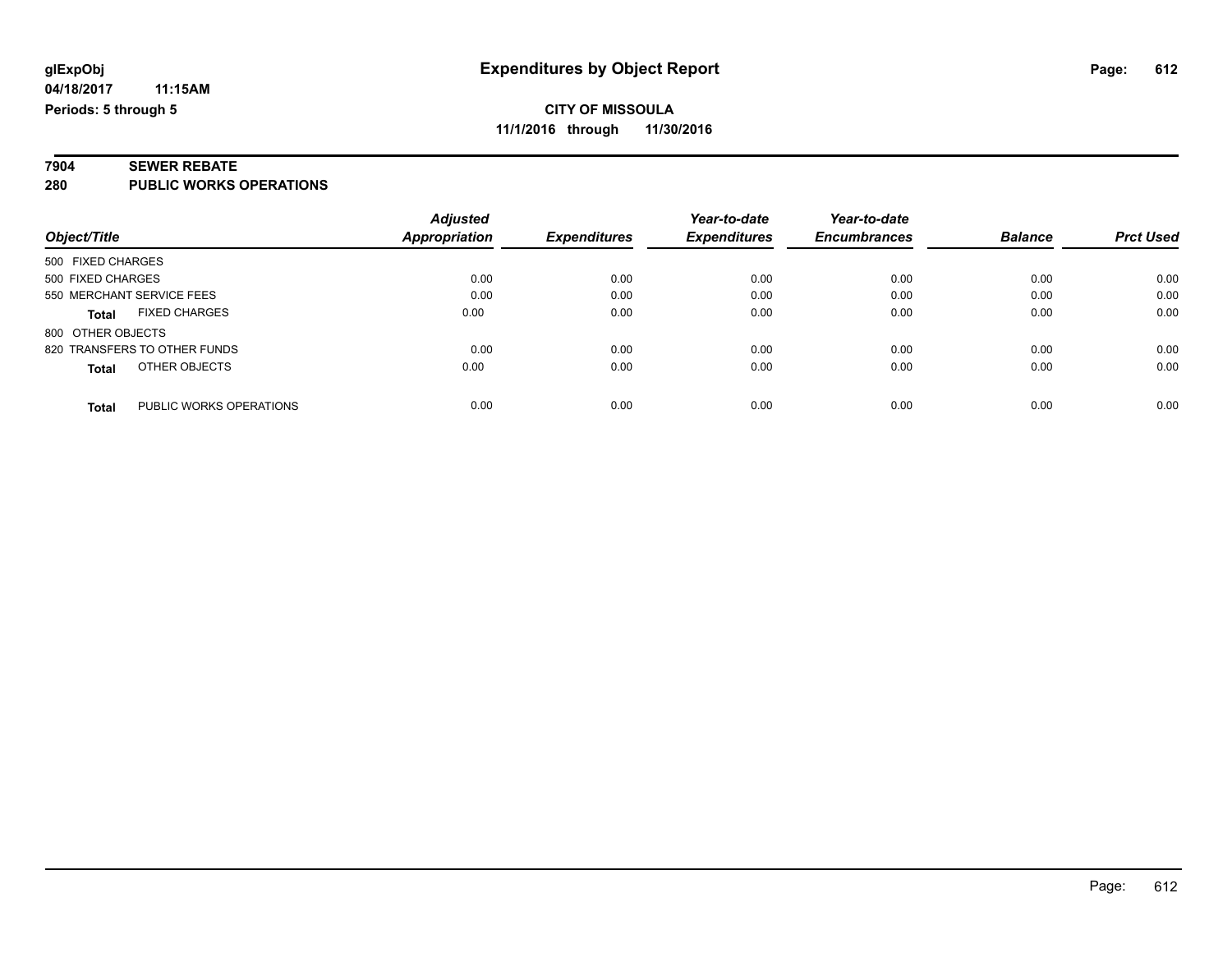**7904 SEWER REBATE**

|                                      | <b>Adjusted</b> |                     | Year-to-date        | Year-to-date        |                |                  |
|--------------------------------------|-----------------|---------------------|---------------------|---------------------|----------------|------------------|
| Object/Title                         | Appropriation   | <b>Expenditures</b> | <b>Expenditures</b> | <b>Encumbrances</b> | <b>Balance</b> | <b>Prct Used</b> |
| 500 FIXED CHARGES                    |                 |                     |                     |                     |                |                  |
| 500 FIXED CHARGES                    | 0.00            | 0.00                | 0.00                | 0.00                | 0.00           | 0.00             |
| 550 MERCHANT SERVICE FEES            | 0.00            | 0.00                | 0.00                | 0.00                | 0.00           | 0.00             |
| <b>FIXED CHARGES</b><br><b>Total</b> | 0.00            | 0.00                | 0.00                | 0.00                | 0.00           | 0.00             |
| 800 OTHER OBJECTS                    |                 |                     |                     |                     |                |                  |
| 820 TRANSFERS TO OTHER FUNDS         | 0.00            | 0.00                | 0.00                | 0.00                | 0.00           | 0.00             |
| OTHER OBJECTS<br><b>Total</b>        | 0.00            | 0.00                | 0.00                | 0.00                | 0.00           | 0.00             |
| <b>SEWER REBATE</b><br><b>Total</b>  | 0.00            | 0.00                | 0.00                | 0.00                | 0.00           | 0.00             |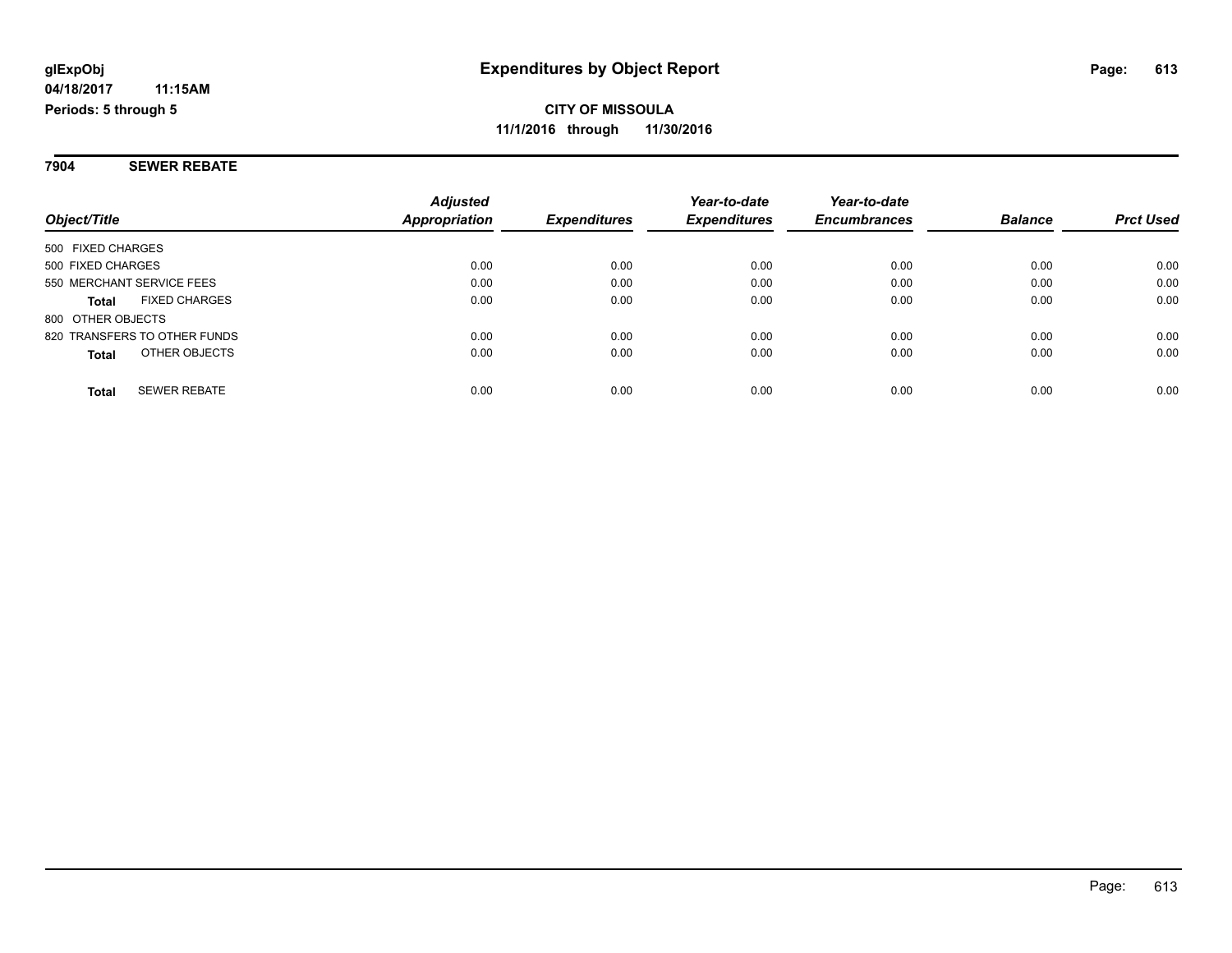# **7905 WYE SEWER RSID 8489**

**280 PUBLIC WORKS OPERATIONS**

| Object/Title                            | <b>Adjusted</b><br>Appropriation | <b>Expenditures</b> | Year-to-date<br><b>Expenditures</b> | Year-to-date<br><b>Encumbrances</b> | <b>Balance</b> | <b>Prct Used</b> |
|-----------------------------------------|----------------------------------|---------------------|-------------------------------------|-------------------------------------|----------------|------------------|
| 500 FIXED CHARGES                       |                                  |                     |                                     |                                     |                |                  |
| 500 FIXED CHARGES                       | 0.00                             | 0.00                | 0.00                                | 0.00                                | 0.00           | 0.00             |
| 550 MERCHANT SERVICE FEES               | 0.00                             | 0.00                | 0.00                                | 0.00                                | 0.00           | 0.00             |
| <b>FIXED CHARGES</b><br><b>Total</b>    | 0.00                             | 0.00                | 0.00                                | 0.00                                | 0.00           | 0.00             |
| PUBLIC WORKS OPERATIONS<br><b>Total</b> | 0.00                             | 0.00                | 0.00                                | 0.00                                | 0.00           | 0.00             |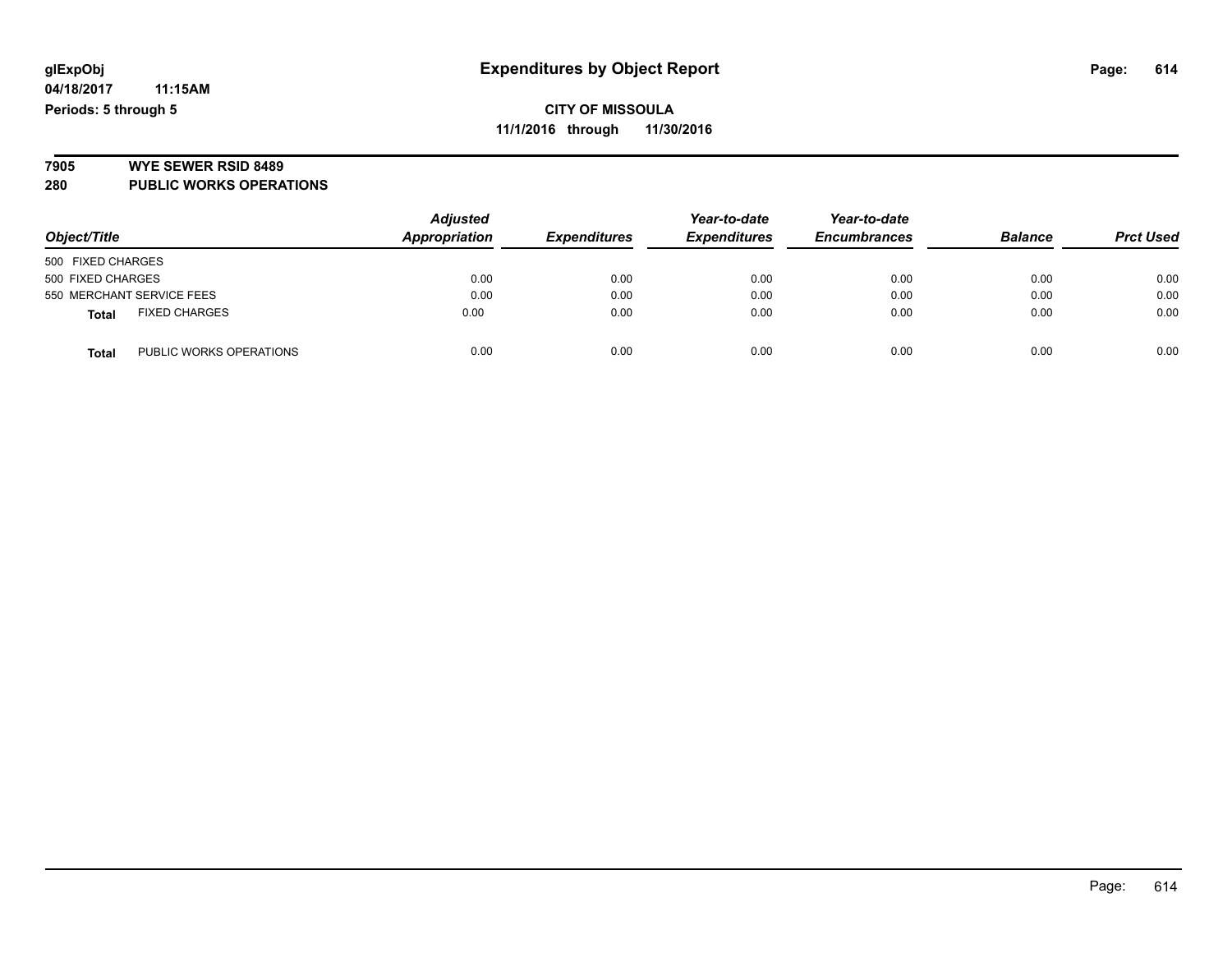**7905 WYE SEWER RSID 8489**

| Object/Title                         | <b>Adjusted</b><br><b>Appropriation</b> | <b>Expenditures</b> | Year-to-date<br><b>Expenditures</b> | Year-to-date<br><b>Encumbrances</b> | <b>Balance</b> | <b>Prct Used</b> |
|--------------------------------------|-----------------------------------------|---------------------|-------------------------------------|-------------------------------------|----------------|------------------|
| 500 FIXED CHARGES                    |                                         |                     |                                     |                                     |                |                  |
| 500 FIXED CHARGES                    | 0.00                                    | 0.00                | 0.00                                | 0.00                                | 0.00           | 0.00             |
| 550 MERCHANT SERVICE FEES            | 0.00                                    | 0.00                | 0.00                                | 0.00                                | 0.00           | 0.00             |
| <b>FIXED CHARGES</b><br><b>Total</b> | 0.00                                    | 0.00                | 0.00                                | 0.00                                | 0.00           | 0.00             |
| WYE SEWER RSID 8489<br><b>Total</b>  | 0.00                                    | 0.00                | 0.00                                | 0.00                                | 0.00           | 0.00             |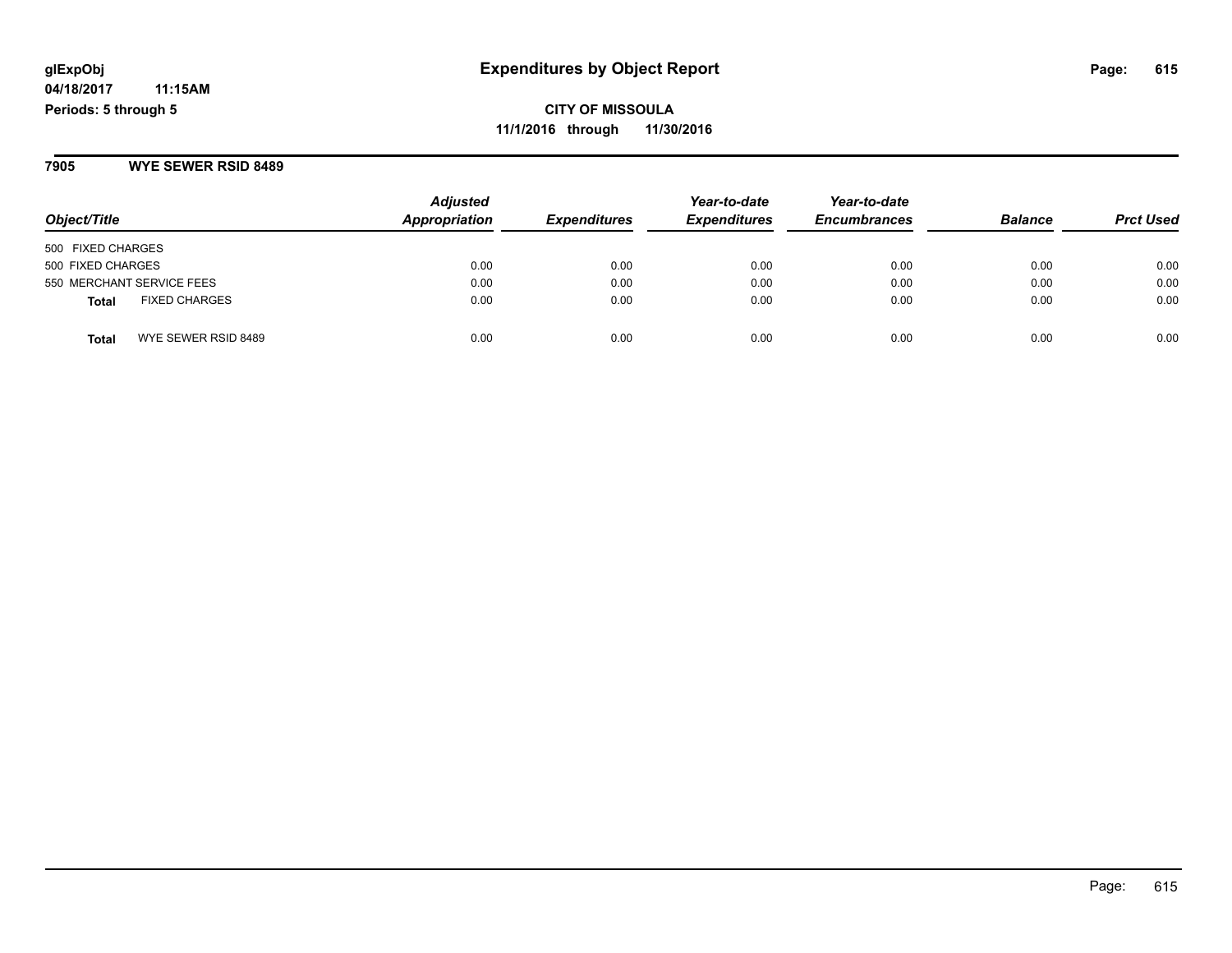# **7911 RESIDENTIAL INSPECTION FUND**

**310 BUILDING INSPECTION**

|                                            | <b>Adjusted</b>      |                     | Year-to-date        | Year-to-date        |                |                  |
|--------------------------------------------|----------------------|---------------------|---------------------|---------------------|----------------|------------------|
| Object/Title                               | <b>Appropriation</b> | <b>Expenditures</b> | <b>Expenditures</b> | <b>Encumbrances</b> | <b>Balance</b> | <b>Prct Used</b> |
| 200 SUPPLIES                               |                      |                     |                     |                     |                |                  |
| 220 OPERATING SUPPLIES                     | 0.00                 | 0.00                | 0.00                | 0.00                | 0.00           | 0.00             |
| 240 OTHER SUPPLIES                         | 0.00                 | 0.00                | 0.00                | 0.00                | 0.00           | 0.00             |
| <b>SUPPLIES</b><br><b>Total</b>            | 0.00                 | 0.00                | 0.00                | 0.00                | 0.00           | 0.00             |
| 300 PURCHASED SERVICES                     |                      |                     |                     |                     |                |                  |
| 310 COMMUNICATIONS                         | 0.00                 | 0.00                | 0.00                | 0.00                | 0.00           | 0.00             |
| 320 PRINTING & DUPLICATING                 | 0.00                 | 0.00                | 0.00                | 0.00                | 0.00           | 0.00             |
| 330 PUBLICITY, SUBSCRIPTIONS & DUES        | 0.00                 | 0.00                | 0.00                | 0.00                | 0.00           | 0.00             |
| PURCHASED SERVICES<br><b>Total</b>         | 0.00                 | 0.00                | 0.00                | 0.00                | 0.00           | 0.00             |
| 500 FIXED CHARGES                          |                      |                     |                     |                     |                |                  |
| 550 MERCHANT SERVICE FEES                  | 0.00                 | 0.00                | 0.00                | 0.00                | 0.00           | 0.00             |
| <b>FIXED CHARGES</b><br><b>Total</b>       | 0.00                 | 0.00                | 0.00                | 0.00                | 0.00           | 0.00             |
| <b>BUILDING INSPECTION</b><br><b>Total</b> | 0.00                 | 0.00                | 0.00                | 0.00                | 0.00           | 0.00             |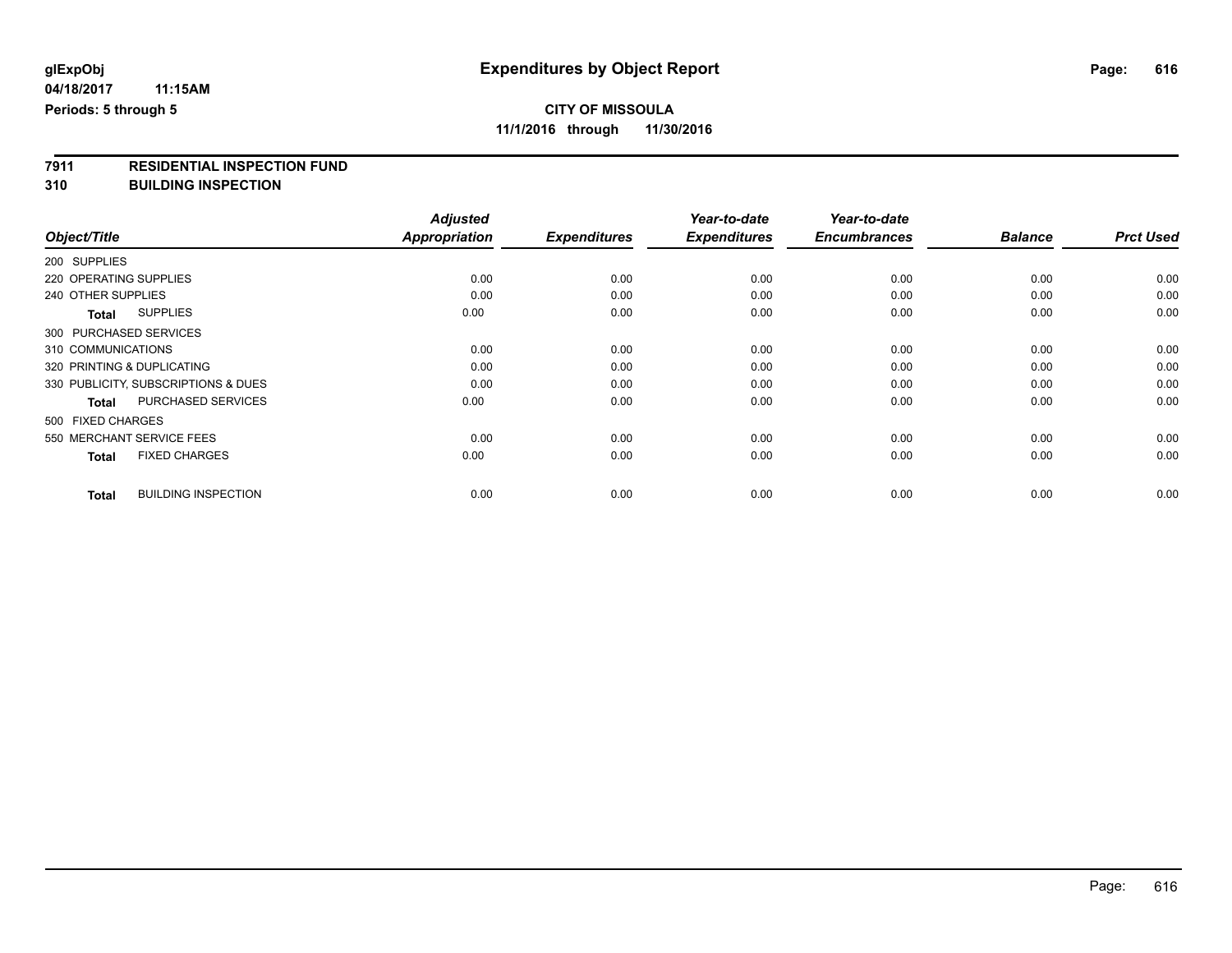#### **04/18/2017 11:15AM Periods: 5 through 5**

**CITY OF MISSOULA 11/1/2016 through 11/30/2016**

### **7911 RESIDENTIAL INSPECTION FUND**

|                                      |                                    | <b>Adjusted</b>      |                     | Year-to-date        | Year-to-date        |                |                  |
|--------------------------------------|------------------------------------|----------------------|---------------------|---------------------|---------------------|----------------|------------------|
| Object/Title                         |                                    | <b>Appropriation</b> | <b>Expenditures</b> | <b>Expenditures</b> | <b>Encumbrances</b> | <b>Balance</b> | <b>Prct Used</b> |
| 200 SUPPLIES                         |                                    |                      |                     |                     |                     |                |                  |
| 220 OPERATING SUPPLIES               |                                    | 0.00                 | 0.00                | 0.00                | 0.00                | 0.00           | 0.00             |
| 240 OTHER SUPPLIES                   |                                    | 0.00                 | 0.00                | 0.00                | 0.00                | 0.00           | 0.00             |
| <b>SUPPLIES</b><br>Total             |                                    | 0.00                 | 0.00                | 0.00                | 0.00                | 0.00           | 0.00             |
| 300 PURCHASED SERVICES               |                                    |                      |                     |                     |                     |                |                  |
| 310 COMMUNICATIONS                   |                                    | 0.00                 | 0.00                | 0.00                | 0.00                | 0.00           | 0.00             |
| 320 PRINTING & DUPLICATING           |                                    | 0.00                 | 0.00                | 0.00                | 0.00                | 0.00           | 0.00             |
| 330 PUBLICITY, SUBSCRIPTIONS & DUES  |                                    | 0.00                 | 0.00                | 0.00                | 0.00                | 0.00           | 0.00             |
| <b>Total</b>                         | PURCHASED SERVICES                 | 0.00                 | 0.00                | 0.00                | 0.00                | 0.00           | 0.00             |
| 500 FIXED CHARGES                    |                                    |                      |                     |                     |                     |                |                  |
| 550 MERCHANT SERVICE FEES            |                                    | 0.00                 | 0.00                | 0.00                | 0.00                | 0.00           | 0.00             |
| <b>FIXED CHARGES</b><br><b>Total</b> |                                    | 0.00                 | 0.00                | 0.00                | 0.00                | 0.00           | 0.00             |
| <b>Total</b>                         | <b>RESIDENTIAL INSPECTION FUND</b> | 0.00                 | 0.00                | 0.00                | 0.00                | 0.00           | 0.00             |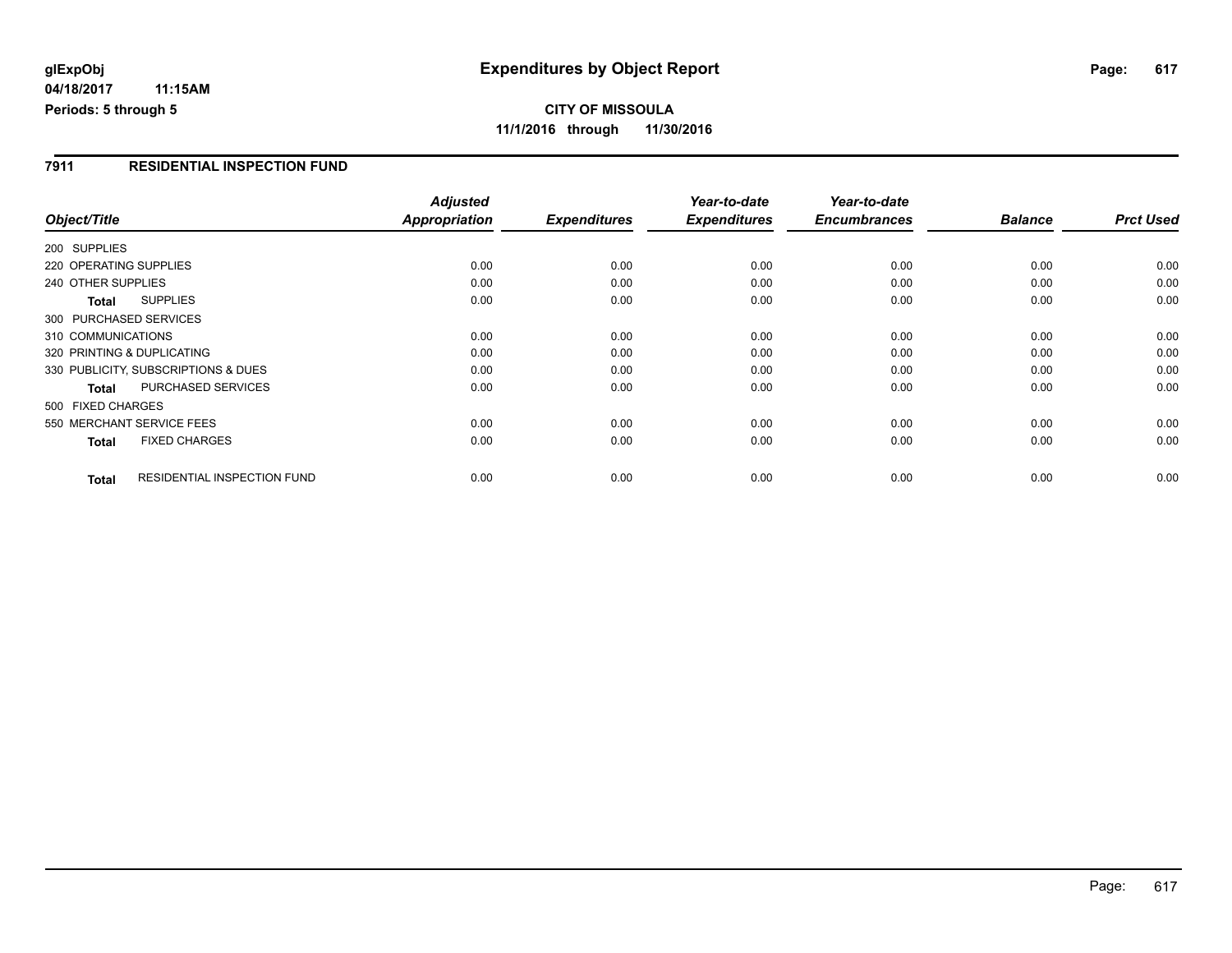## **CITY OF MISSOULA**

**11/1/2016 through 11/30/2016**

# **9000 GENERAL FIXED ASSETS ACCOUNT GROUP**

**900 DEPRECIATION**

| Object/Title                          | <b>Adjusted</b><br>Appropriation | <b>Expenditures</b> | Year-to-date<br><b>Expenditures</b> | Year-to-date<br><b>Encumbrances</b> | <b>Balance</b> | <b>Prct Used</b> |
|---------------------------------------|----------------------------------|---------------------|-------------------------------------|-------------------------------------|----------------|------------------|
| 800 OTHER OBJECTS                     |                                  |                     |                                     |                                     |                |                  |
| 830 DEPRECIATION                      | 0.00                             | 0.00                | 0.00                                | 0.00                                | 0.00           | 0.00             |
| OTHER OBJECTS<br><b>Total</b>         | 0.00                             | 0.00                | 0.00                                | 0.00                                | 0.00           | 0.00             |
| 900 CAPITAL OUTLAY                    |                                  |                     |                                     |                                     |                |                  |
| 900 CAPITAL OUTLAY                    | 0.00                             | 0.00                | 0.00                                | 0.00                                | 0.00           | 0.00             |
| <b>CAPITAL OUTLAY</b><br><b>Total</b> | 0.00                             | 0.00                | 0.00                                | 0.00                                | 0.00           | 0.00             |
| <b>DEPRECIATION</b><br><b>Total</b>   | 0.00                             | 0.00                | 0.00                                | 0.00                                | 0.00           | 0.00             |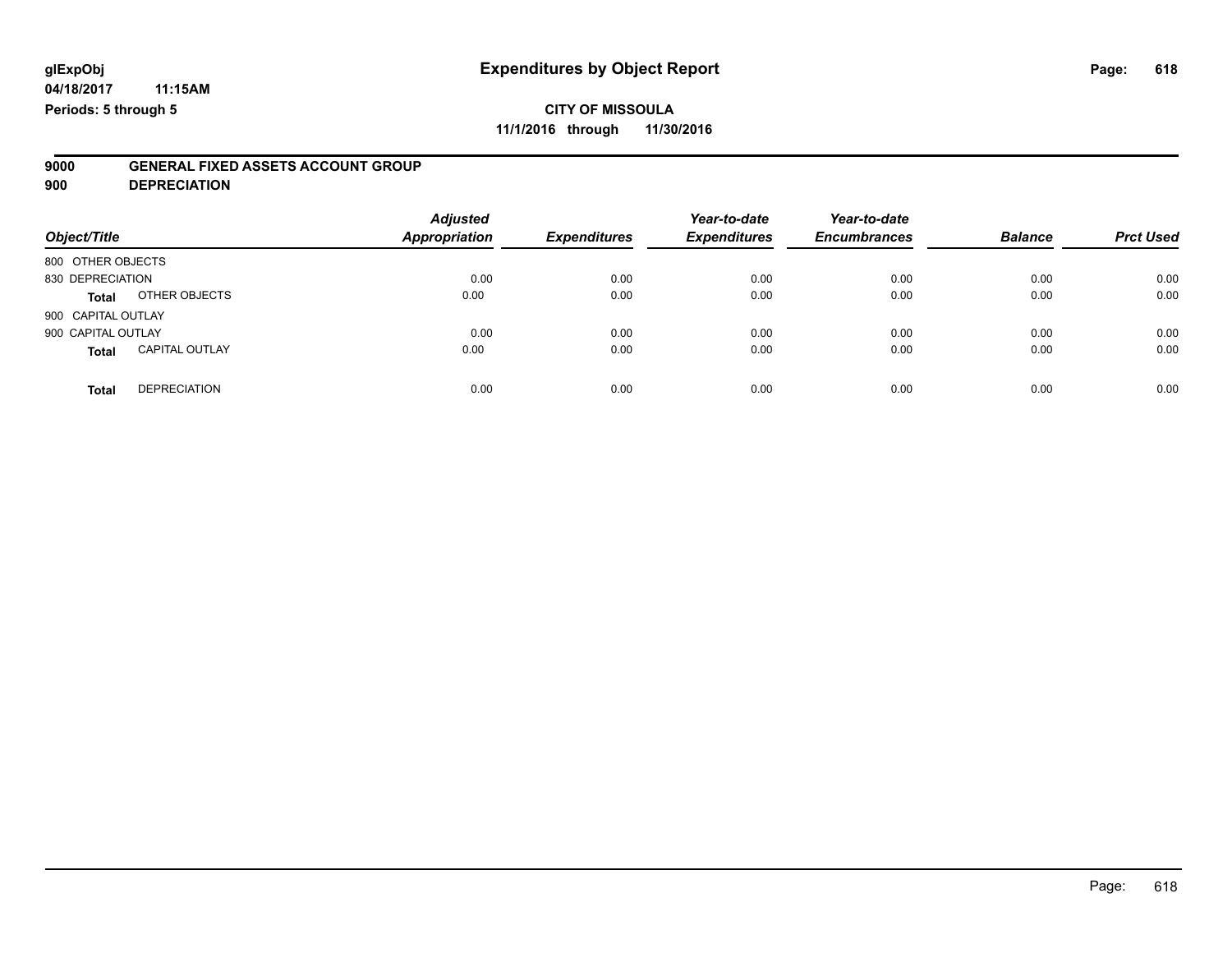### **glExpObj Expenditures by Object Report Page: 619**

**04/18/2017 11:15AM Periods: 5 through 5**

### **9000 GENERAL FIXED ASSETS ACCOUNT GROUP**

| Object/Title       |                                         | <b>Adjusted</b><br>Appropriation | <b>Expenditures</b> | Year-to-date<br><b>Expenditures</b> | Year-to-date<br><b>Encumbrances</b> | <b>Balance</b> | <b>Prct Used</b> |
|--------------------|-----------------------------------------|----------------------------------|---------------------|-------------------------------------|-------------------------------------|----------------|------------------|
| 800 OTHER OBJECTS  |                                         |                                  |                     |                                     |                                     |                |                  |
| 830 DEPRECIATION   |                                         | 0.00                             | 0.00                | 0.00                                | 0.00                                | 0.00           | 0.00             |
| <b>Total</b>       | OTHER OBJECTS                           | 0.00                             | 0.00                | 0.00                                | 0.00                                | 0.00           | 0.00             |
| 900 CAPITAL OUTLAY |                                         |                                  |                     |                                     |                                     |                |                  |
| 900 CAPITAL OUTLAY |                                         | 0.00                             | 0.00                | 0.00                                | 0.00                                | 0.00           | 0.00             |
| <b>Total</b>       | <b>CAPITAL OUTLAY</b>                   | 0.00                             | 0.00                | 0.00                                | 0.00                                | 0.00           | 0.00             |
| <b>Total</b>       | <b>GENERAL FIXED ASSETS ACCOUNT GRC</b> | 0.00                             | 0.00                | 0.00                                | 0.00                                | 0.00           | 0.00             |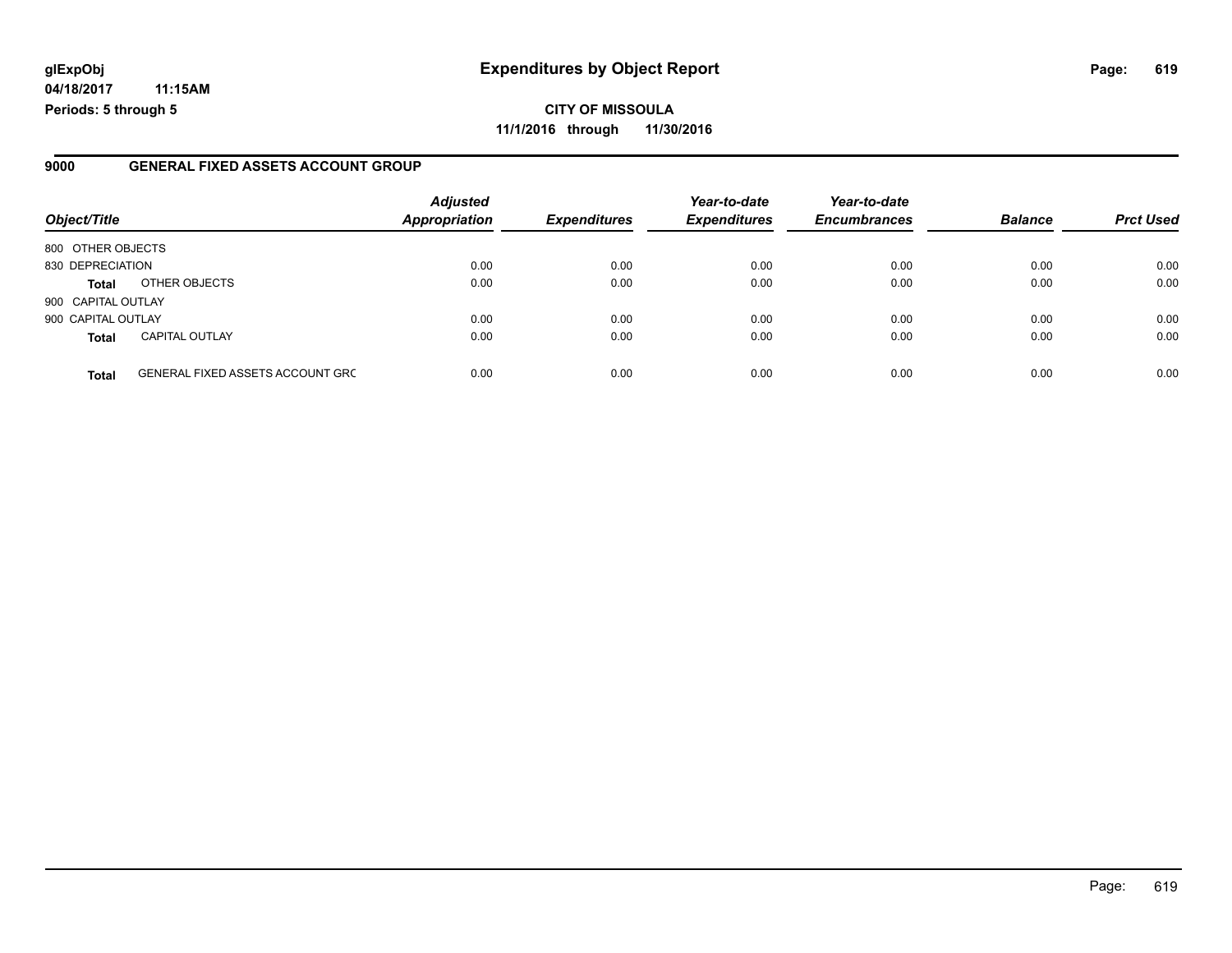*Grand Totals*

|                                       | <b>Adjusted</b> |                     | Year-to-date        | Year-to-date        |                |                 |
|---------------------------------------|-----------------|---------------------|---------------------|---------------------|----------------|-----------------|
| Object/Title                          | Appropriation   | <b>Expenditures</b> | <b>Expenditures</b> | <b>Encumbrances</b> | <b>Balance</b> | <b>Prct Use</b> |
| 100 PERSONAL SERVICES                 |                 |                     |                     |                     |                |                 |
| 110 SALARIES AND WAGES                | 31,296,091.00   | 2,273,736.49        | 12,451,756.25       | 0.00                | 18,844,334.75  | 39.7            |
| 115 SALARIES/HEALTH INSURANCE BENEFIT | 775,431.00      | 135,837.00          | 662,407.20          | 0.00                | 113,023.80     | 85.4            |
| 120 OVERTIME/TERMINATION              | 1,331,803.00    | 60,740.74           | 648,821.54          | 0.00                | 682,981.46     | 48.7            |
| 121 OUTSIDE HIRE OVERTIME             | 75,000.00       | 4,162.19            | 62,490.54           | 0.00                | 12,509.46      | 83.3            |
| 122 COURT & CELL PHONE OT             | 23,342.00       | 2,324.63            | 12,402.72           | 0.00                | 10,939.28      | 53.1            |
| 123 CELL PHONE OVERTIME               | 60,690.00       | 2,934.49            | 3,376.97            | 0.00                | 57,313.03      | 5.5             |
| 130 OTHER                             | 276,254.00      | 612.50              | 128,781.99          | 0.00                | 147,472.01     | 46.6            |
| 133 EDUCATION COMPENSATION            | 0.00            | 1,370.00            | 7,127.00            | 0.00                | $-7,127.00$    | 0.0             |
| 135 OPEB EXPENSE                      | 0.00            | 0.00                | 0.00                | 0.00                | 0.00           | 0.0             |
| <b>140 EMPLOYER CONTRIBUTIONS</b>     | 13,432,156.00   | 750,016.09          | 4,197,651.01        | 0.00                | 9,234,504.99   | 31.2            |
| 141 STATE RETIREMENT CONTRIBUTIONS    | 2,440,086.00    | 345,003.95          | 1,821,724.54        | 0.00                | 618,361.46     | 74.6            |
| 145 OPEB CONTRIBUTION                 | 175.00          | 0.00                | 0.00                | 0.00                | 175.00         | 0.0             |
| <b>150 STATE RETIREMENT</b>           | 185.00          | 0.00                | 0.00                | 0.00                | 185.00         | 0.0             |
| 190 PENSION EXPENSE                   | 635.00          | 0.00                | 0.00                | 0.00                | 635.00         | 0.0             |
| PERSONAL SERVICES<br><b>Total</b>     | 49,711,848.00   | 3,576,738.08        | 19,996,539.76       | 0.00                | 29,715,308.24  | 40.2            |
| 200 SUPPLIES                          |                 |                     |                     |                     |                |                 |
| 210 OFFICE SUPPLIES                   | 411,200.00      | 12,728.51           | 41,781.08           | 0.00                | 369,418.92     | 10.1            |
| 220 OPERATING SUPPLIES                | 1,413,422.00    | 127,365.99          | 448,724.05          | 0.00                | 964,697.95     | 31.7            |
| 230 REPAIR/MAINTENANCE                | 945,282.00      | 45,400.95           | 253,734.27          | 0.00                | 691,547.73     | 26.8            |
| 231 GASOLINE                          | 672,542.00      | 40,903.57           | 130, 157.50         | 0.00                | 542,384.50     | 19.3            |
| 240 OTHER SUPPLIES                    | 251,426.00      | 3,564.60            | 69,256.53           | 0.00                | 182,169.47     | 27.5            |
| 250 SUPPLIES FOR RESALE               | 500.00          | 0.00                | 0.00                | 0.00                | 500.00         | 0.0             |
| <b>SUPPLIES</b><br><b>Total</b>       | 3,694,372.00    | 229,963.62          | 943,653.43          | 0.00                | 2,750,718.57   | 25.5            |
| 300 PURCHASED SERVICES                |                 |                     |                     |                     |                |                 |
| 310 COMMUNICATIONS                    | 150,304.00      | 3,319.36            | 73,812.79           | 0.00                | 76,491.21      | 49.1            |
| 320 PRINTING & DUPLICATING            | 116,616.00      | 3,534.92            | 21,444.35           | 0.00                | 95,171.65      | 18.3            |
| 330 PUBLICITY, SUBSCRIPTIONS & DUES   | 187,534.00      | 12,365.56           | 116,082.40          | 0.00                | 71,451.60      | 61.9            |
| 340 SEWER                             | 20,176.00       | 0.00                | 5,339.88            | 0.00                | 14,836.12      | 26.4            |
| 341 ELECTRICITY & NATURAL GAS         | 1,770,979.00    | 76,530.07           | 518,511.15          | 0.00                | 1,252,467.85   | 29.2            |
|                                       |                 |                     |                     |                     |                |                 |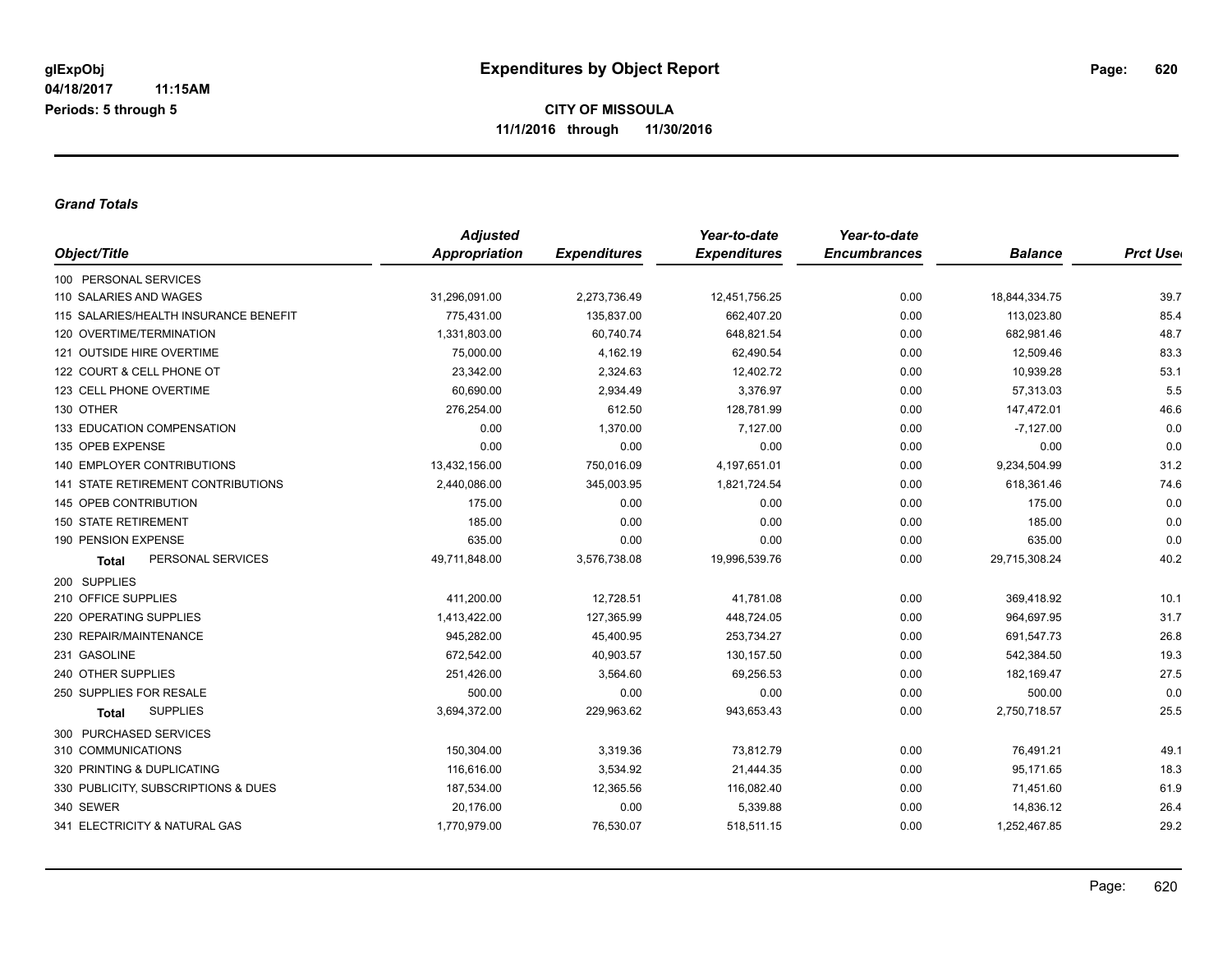*Grand Totals [Continued]*

|                                      | <b>Adjusted</b>      |                     | Year-to-date        | Year-to-date        |                |                  |
|--------------------------------------|----------------------|---------------------|---------------------|---------------------|----------------|------------------|
| Object/Title                         | <b>Appropriation</b> | <b>Expenditures</b> | <b>Expenditures</b> | <b>Encumbrances</b> | <b>Balance</b> | <b>Prct User</b> |
| 342 STORM WATER                      | 22,023.00            | 0.00                | 0.00                | 0.00                | 22,023.00      | 0.0              |
| 343 WATER CHARGES                    | 227,842.00           | 16,964.61           | 163,050.93          | 0.00                | 64,791.07      | 71.5             |
| 344 TELEPHONE SERVICE                | 318,658.00           | 18,494.34           | 98,476.43           | 0.00                | 220, 181.57    | 30.9             |
| 345 GARBAGE                          | 119,269.00           | 11,353.36           | 45,698.59           | 0.00                | 73,570.41      | 38.3             |
| 350 PROFESSIONAL SERVICES            | 3,979,562.00         | 182, 151.87         | 1,262,595.45        | 0.00                | 2,716,966.55   | 31.7             |
| 351 INSURANCE CLAIMS                 | 5,156,229.00         | 304,761.25          | 1,678,530.67        | 0.00                | 3,477,698.33   | 32.5             |
| 352 HEALTH PROGRAMS                  | 94.500.00            | 1,480.50            | 6,752.43            | 0.00                | 87,747.57      | 7.1              |
| 353 ADMINISTRATION EXPENDITURES      | 757,888.00           | 58,477.25           | 288,822.10          | 0.00                | 469,065.90     | 38.1             |
| 354 TRANSITIONAL REINSURANCE PROGRAM | 78,280.00            | 14,190.00           | 14,190.00           | 0.00                | 64,090.00      | 18.1             |
| 360 REPAIR & MAINTENANCE             | 2,025,945.00         | 337,770.03          | 947,798.23          | 0.00                | 1,078,146.77   | 46.7             |
| 370 TRAVEL                           | 196,191.00           | 14,980.32           | 47,588.13           | 0.00                | 148,602.87     | 24.2             |
| 380 TRAINING                         | 188,276.00           | 5,757.42            | 41,972.23           | 0.00                | 146,303.77     | 22.2             |
| 390 OTHER PURCHASED SERVICES         | 1,501,204.00         | 6,361.86            | 167,092.32          | 0.00                | 1,334,111.68   | 11.1             |
| 392 DONATIONS AND SALES              | 0.00                 | 0.00                | 758.89              | 0.00                | $-758.89$      | 0.0              |
| PURCHASED SERVICES<br><b>Total</b>   | 16,911,476.00        | 1,068,492.72        | 5,498,516.97        | 0.00                | 11,412,959.03  | 32.5             |
| 400 BUILDING MATERIALS               |                      |                     |                     |                     |                |                  |
| <b>400 BUILDING MATERIALS</b>        | 337,464.00           | 81,066.31           | 268,765.10          | 0.00                | 68,698.90      | 79.6             |
| <b>BUILDING MATERIALS</b><br>Total   | 337,464.00           | 81,066.31           | 268,765.10          | 0.00                | 68,698.90      | 79.6             |
| 500 FIXED CHARGES                    |                      |                     |                     |                     |                |                  |
| 500 FIXED CHARGES                    | 3,560,330.00         | 103,245.48          | 636,623.80          | 0.00                | 2,923,706.20   | 17.8             |
| 510 *** Title Not Found ***          | 0.00                 | 0.00                | 0.00                | 0.00                | 0.00           | 0.0              |
| 530 EQUIPMENT RENTAL                 | 500.00               | 10.50               | 277.00              | 0.00                | 223.00         | 55.4             |
| 550 MERCHANT SERVICE FEES            | 82,700.00            | 0.00                | 0.00                | 0.00                | 82,700.00      | 0.0              |
| <b>FIXED CHARGES</b><br>Total        | 3,643,530.00         | 103,255.98          | 636,900.80          | 0.00                | 3,006,629.20   | 17.4             |
| 600 DEBT SERVICE                     |                      |                     |                     |                     |                |                  |
| 600 DEBT SERVICE                     | 0.00                 | 0.00                | 0.00                | 0.00                | 0.00           | 0.0              |
| 610 PRINCIPAL                        | 8,540,090.00         | 220,006.30          | 1,354,772.82        | 0.00                | 7,185,317.18   | 15.8             |
| 615 JUDGMENT LEVY DEBT PAYMENT       | 0.00                 | 0.00                | 0.00                | 0.00                | 0.00           | 0.0              |
| 620 INTEREST / SERVICE FEES          | 3,107,563.00         | 13,166.70           | 377,619.01          | 0.00                | 2,729,943.99   | 12.1             |
| <b>DEBT SERVICE</b><br><b>Total</b>  | 11,647,653.00        | 233,173.00          | 1,732,391.83        | 0.00                | 9,915,261.17   | 14.8             |
| 700 GRANTS & CONTRIBUTIONS           |                      |                     |                     |                     |                |                  |